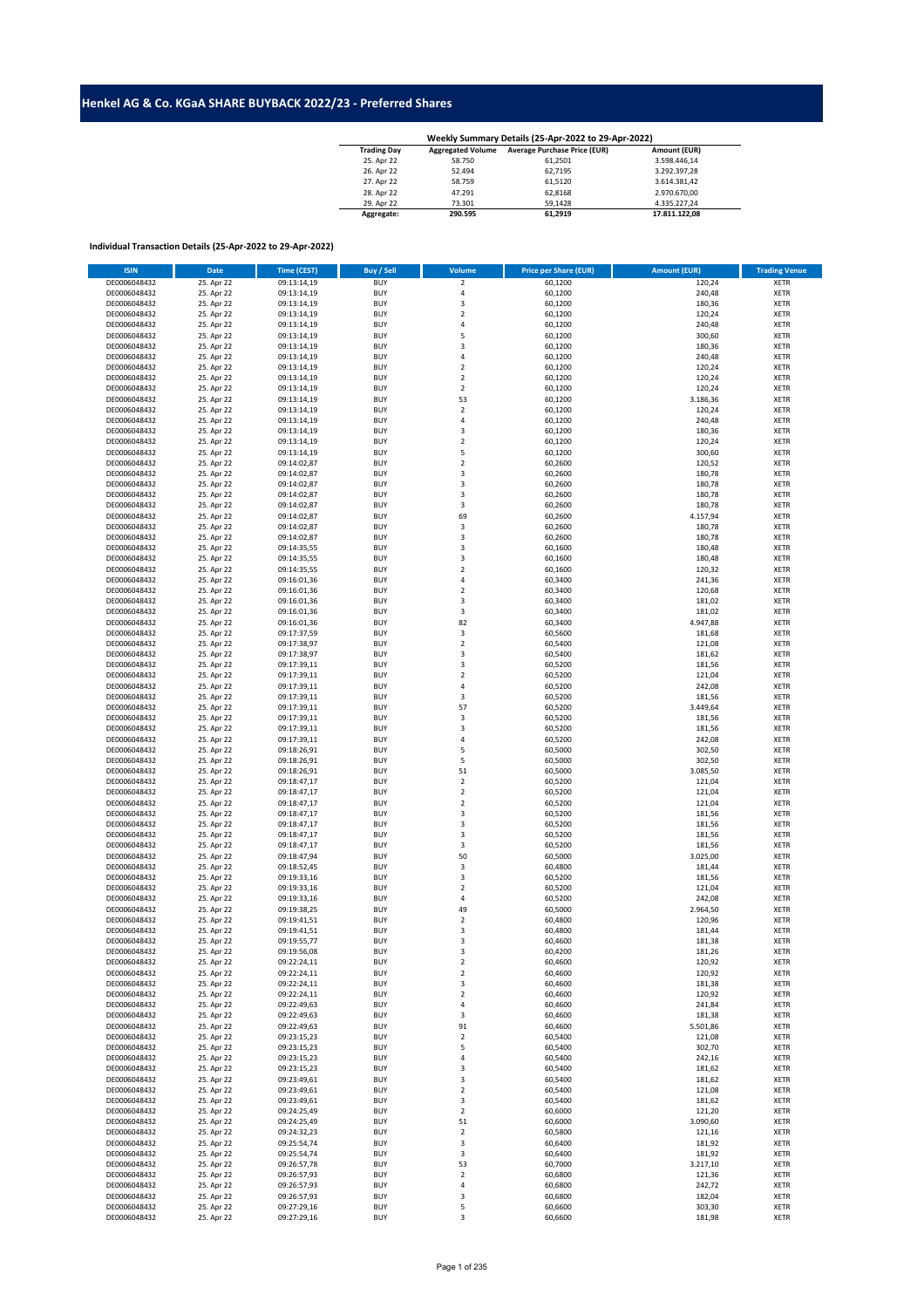| <b>ISIN</b>                  | <b>Date</b>              | <b>Time (CEST)</b>         | <b>Buy / Sell</b>        | Volume                                 | <b>Price per Share (EUR)</b> | <b>Amount (EUR)</b> | <b>Trading Venue</b>       |
|------------------------------|--------------------------|----------------------------|--------------------------|----------------------------------------|------------------------------|---------------------|----------------------------|
| DE0006048432                 | 25. Apr 22               | 09:28:25,11                | <b>BUY</b>               | 3                                      | 60,6200                      | 181,86              | <b>XETR</b>                |
| DE0006048432                 | 25. Apr 22               | 09:28:25,11                | <b>BUY</b>               | 3                                      | 60,6200                      | 181,86              | <b>XETR</b>                |
| DE0006048432                 | 25. Apr 22               | 09:28:25,11                | <b>BUY</b>               | 5                                      | 60,6200                      | 303,10              | <b>XETR</b>                |
| DE0006048432                 | 25. Apr 22               | 09:30:00,12                | <b>BUY</b>               | $\mathbf 2$                            | 60,6200                      | 121,24              | <b>XETR</b>                |
| DE0006048432<br>DE0006048432 | 25. Apr 22<br>25. Apr 22 | 09:30:03,44<br>09:30:03,44 | <b>BUY</b><br><b>BUY</b> | 3<br>3                                 | 60,6000<br>60,6000           | 181,80<br>181,80    | <b>XETR</b><br><b>XETR</b> |
| DE0006048432                 | 25. Apr 22               | 09:30:19,60                | <b>BUY</b>               | 5                                      | 60,6000                      | 303,00              | <b>XETR</b>                |
| DE0006048432                 | 25. Apr 22               | 09:30:19,60                | <b>BUY</b>               | $\overline{2}$                         | 60,6000                      | 121,20              | <b>XETR</b>                |
| DE0006048432                 | 25. Apr 22               | 09:30:19,60                | BUY                      | 3                                      | 60,6000                      | 181,80              | <b>XETR</b>                |
| DE0006048432                 | 25. Apr 22               | 09:30:25,26                | <b>BUY</b>               | 47                                     | 60,5800                      | 2.847,26            | <b>XETR</b>                |
| DE0006048432                 | 25. Apr 22               | 09:30:54,54                | <b>BUY</b>               | 3                                      | 60,5600                      | 181,68              | <b>XETR</b>                |
| DE0006048432                 | 25. Apr 22               | 09:30:54,54                | <b>BUY</b>               | 3<br>74                                | 60,5600                      | 181,68              | <b>XETR</b>                |
| DE0006048432<br>DE0006048432 | 25. Apr 22<br>25. Apr 22 | 09:30:54,54<br>09:31:51,35 | <b>BUY</b><br><b>BUY</b> | 3                                      | 60,5600<br>60,6000           | 4.481,44<br>181,80  | <b>XETR</b><br><b>XETR</b> |
| DE0006048432                 | 25. Apr 22               | 09:31:51,35                | <b>BUY</b>               | 4                                      | 60,6000                      | 242,40              | <b>XETR</b>                |
| DE0006048432                 | 25. Apr 22               | 09:31:51,35                | BUY                      | $\overline{3}$                         | 60,6000                      | 181,80              | <b>XETR</b>                |
| DE0006048432                 | 25. Apr 22               | 09:32:02,29                | <b>BUY</b>               | 3                                      | 60,6000                      | 181,80              | <b>XETR</b>                |
| DE0006048432                 | 25. Apr 22               | 09:32:02,29                | <b>BUY</b>               | 3                                      | 60,6000                      | 181,80              | <b>XETR</b>                |
| DE0006048432                 | 25. Apr 22               | 09:32:07,48                | <b>BUY</b>               | $\overline{2}$                         | 60,5800                      | 121,16              | <b>XETR</b>                |
| DE0006048432<br>DE0006048432 | 25. Apr 22<br>25. Apr 22 | 09:32:07,48<br>09:32:07,48 | <b>BUY</b><br><b>BUY</b> | 5<br>$\overline{\mathbf{3}}$           | 60,5800<br>60,5800           | 302,90<br>181,74    | <b>XETR</b><br><b>XETR</b> |
| DE0006048432                 | 25. Apr 22               | 09:32:07,48                | <b>BUY</b>               | 48                                     | 60,5800                      | 2.907,84            | <b>XETR</b>                |
| DE0006048432                 | 25. Apr 22               | 09:32:07,48                | <b>BUY</b>               | $\overline{2}$                         | 60,5800                      | 121,16              | <b>XETR</b>                |
| DE0006048432                 | 25. Apr 22               | 09:33:05,19                | <b>BUY</b>               | 72                                     | 60,6400                      | 4.366,08            | <b>XETR</b>                |
| DE0006048432                 | 25. Apr 22               | 09:33:05,19                | <b>BUY</b>               | 3                                      | 60,6400                      | 181,92              | <b>XETR</b>                |
| DE0006048432                 | 25. Apr 22               | 09:33:11,61                | <b>BUY</b>               | $\mathbf 2$                            | 60,6400                      | 121,28              | <b>XETR</b>                |
| DE0006048432                 | 25. Apr 22               | 09:33:20,06                | <b>BUY</b><br><b>BUY</b> | $\mathbf 2$<br>$\overline{\mathbf{3}}$ | 60,6200                      | 121,24              | <b>XETR</b><br><b>XETR</b> |
| DE0006048432<br>DE0006048432 | 25. Apr 22<br>25. Apr 22 | 09:33:20,06<br>09:33:42,75 | <b>BUY</b>               | 3                                      | 60,6200<br>60,6200           | 181,86<br>181,86    | <b>XETR</b>                |
| DE0006048432                 | 25. Apr 22               | 09:33:42,75                | <b>BUY</b>               | $\overline{\mathbf{3}}$                | 60,6200                      | 181,86              | <b>XETR</b>                |
| DE0006048432                 | 25. Apr 22               | 09:33:42,75                | <b>BUY</b>               | $\overline{2}$                         | 60,6200                      | 121,24              | <b>XETR</b>                |
| DE0006048432                 | 25. Apr 22               | 09:33:42,75                | <b>BUY</b>               | 3                                      | 60,6200                      | 181,86              | <b>XETR</b>                |
| DE0006048432                 | 25. Apr 22               | 09:33:42,75                | <b>BUY</b>               | 3                                      | 60,6200                      | 181,86              | <b>XETR</b>                |
| DE0006048432                 | 25. Apr 22               | 09:34:29,08                | <b>BUY</b>               | $\mathbf 2$                            | 60,6600                      | 121,32              | <b>XETR</b>                |
| DE0006048432<br>DE0006048432 | 25. Apr 22<br>25. Apr 22 | 09:34:29,08<br>09:35:29,77 | <b>BUY</b><br><b>BUY</b> | 54<br>3                                | 60,6600<br>60,6600           | 3.275,64<br>181,98  | <b>XETR</b><br><b>XETR</b> |
| DE0006048432                 | 25. Apr 22               | 09:35:52,74                | <b>BUY</b>               | $\overline{2}$                         | 60,6000                      | 121,20              | <b>XETR</b>                |
| DE0006048432                 | 25. Apr 22               | 09:35:52,74                | BUY                      | $\mathbf 2$                            | 60,6000                      | 121,20              | <b>XETR</b>                |
| DE0006048432                 | 25. Apr 22               | 09:35:52,74                | <b>BUY</b>               | 3                                      | 60,6000                      | 181,80              | <b>XETR</b>                |
| DE0006048432                 | 25. Apr 22               | 09:36:07,85                | <b>BUY</b>               | 47                                     | 60,6000                      | 2.848,20            | <b>XETR</b>                |
| DE0006048432                 | 25. Apr 22               | 09:36:12,13                | <b>BUY</b>               | 3                                      | 60,5800                      | 181,74              | <b>XETR</b>                |
| DE0006048432                 | 25. Apr 22               | 09:36:35,65                | <b>BUY</b>               | 3                                      | 60,6000                      | 181,80              | <b>XETR</b>                |
| DE0006048432<br>DE0006048432 | 25. Apr 22<br>25. Apr 22 | 09:36:35,65<br>09:36:49,10 | <b>BUY</b><br><b>BUY</b> | 3<br>$\overline{\mathbf{3}}$           | 60,6000<br>60,5800           | 181,80<br>181,74    | <b>XETR</b><br><b>XETR</b> |
| DE0006048432                 | 25. Apr 22               | 09:37:22,73                | <b>BUY</b>               | $\mathbf 2$                            | 60,5400                      | 121,08              | <b>XETR</b>                |
| DE0006048432                 | 25. Apr 22               | 09:37:22,73                | <b>BUY</b>               | 5                                      | 60,5400                      | 302,70              | <b>XETR</b>                |
| DE0006048432                 | 25. Apr 22               | 09:37:22,73                | <b>BUY</b>               | $\overline{2}$                         | 60,5400                      | 121,08              | <b>XETR</b>                |
| DE0006048432                 | 25. Apr 22               | 09:37:22,73                | <b>BUY</b>               | $\overline{a}$                         | 60,5400                      | 242,16              | <b>XETR</b>                |
| DE0006048432                 | 25. Apr 22               | 09:37:22,73                | <b>BUY</b><br><b>BUY</b> | 4<br>75                                | 60,5400                      | 242,16              | <b>XETR</b><br><b>XETR</b> |
| DE0006048432<br>DE0006048432 | 25. Apr 22<br>25. Apr 22 | 09:37:22,73<br>09:37:22,73 | <b>BUY</b>               | $\overline{\mathbf{3}}$                | 60,5400<br>60,5400           | 4.540,50<br>181,62  | <b>XETR</b>                |
| DE0006048432                 | 25. Apr 22               | 09:37:22,73                | <b>BUY</b>               | $\overline{2}$                         | 60,5400                      | 121,08              | <b>XETR</b>                |
| DE0006048432                 | 25. Apr 22               | 09:37:51,80                | <b>BUY</b>               | 3                                      | 60,6200                      | 181,86              | <b>XETR</b>                |
| DE0006048432                 | 25. Apr 22               | 09:37:51,80                | <b>BUY</b>               | $\mathbf 2$                            | 60,6200                      | 121,24              | <b>XETR</b>                |
| DE0006048432                 | 25. Apr 22               | 09:37:51,80                | <b>BUY</b>               | $\overline{\mathbf{3}}$                | 60,6200                      | 181,86              | <b>XETR</b>                |
| DE0006048432                 | 25. Apr 22               | 09:37:51,80                | <b>BUY</b>               | $\overline{\mathbf{3}}$                | 60,6200                      | 181,86              | <b>XETR</b>                |
| DE0006048432<br>DE0006048432 | 25. Apr 22<br>25. Apr 22 | 09:37:51,80<br>09:37:51,80 | <b>BUY</b><br><b>BUY</b> | 50<br>4                                | 60,6200<br>60,6200           | 3.031,00<br>242,48  | <b>XETR</b><br><b>XETR</b> |
| DE0006048432                 | 25. Apr 22               | 09:38:37,71                | BUY                      | $\overline{\mathbf{3}}$                | 60,6800                      | 182,04              | <b>XETR</b>                |
| DE0006048432                 | 25. Apr 22               | 09:38:37,71                | <b>BUY</b>               | 3                                      | 60,6800                      | 182,04              | <b>XETR</b>                |
| DE0006048432                 | 25. Apr 22               | 09:38:37,71                | <b>BUY</b>               | 3                                      | 60,6800                      | 182,04              | <b>XETR</b>                |
| DE0006048432                 | 25. Apr 22               | 09:38:47,35                | BUY                      | 47                                     | 60,6600                      | 2.851,02            | <b>XETR</b>                |
| DE0006048432                 | 25. Apr 22               | 09:39:17,96                | BUY                      | $\mathbf 2$                            | 60,7000                      | 121,40              | <b>XETR</b>                |
| DE0006048432<br>DE0006048432 | 25. Apr 22<br>25. Apr 22 | 09:39:42,73<br>09:39:42,73 | <b>BUY</b><br><b>BUY</b> | $\overline{2}$<br>3                    | 60,7200<br>60,7200           | 121,44<br>182,16    | <b>XETR</b><br><b>XETR</b> |
| DE0006048432                 | 25. Apr 22               | 09:39:42,73                | <b>BUY</b>               | 3                                      | 60,7200                      | 182,16              | <b>XETR</b>                |
| DE0006048432                 | 25. Apr 22               | 09:40:24,79                | <b>BUY</b>               | 4                                      | 60,7000                      | 242,80              | <b>XETR</b>                |
| DE0006048432                 | 25. Apr 22               | 09:40:24,79                | <b>BUY</b>               | 63                                     | 60,7000                      | 3.824,10            | <b>XETR</b>                |
| DE0006048432                 | 25. Apr 22               | 09:40:24,79                | <b>BUY</b>               | 3                                      | 60,7000                      | 182,10              | <b>XETR</b>                |
| DE0006048432                 | 25. Apr 22               | 09:40:24,79                | <b>BUY</b>               | 3                                      | 60,7000                      | 182,10              | <b>XETR</b>                |
| DE0006048432<br>DE0006048432 | 25. Apr 22<br>25. Apr 22 | 09:40:24,79<br>09:40:26,10 | <b>BUY</b><br><b>BUY</b> | 2<br>3                                 | 60,7000<br>60,6600           | 121,40<br>181,98    | <b>XETR</b><br><b>XETR</b> |
| DE0006048432                 | 25. Apr 22               | 09:40:26,10                | <b>BUY</b>               | 3                                      | 60,6600                      | 181,98              | <b>XETR</b>                |
| DE0006048432                 | 25. Apr 22               | 09:40:26,10                | <b>BUY</b>               | 3                                      | 60,6600                      | 181,98              | <b>XETR</b>                |
| DE0006048432                 | 25. Apr 22               | 09:40:26,10                | <b>BUY</b>               | $\mathbf 2$                            | 60,6600                      | 121,32              | <b>XETR</b>                |
| DE0006048432                 | 25. Apr 22               | 09:40:31,66                | <b>BUY</b>               | 5                                      | 60,6400                      | 303,20              | <b>XETR</b>                |
| DE0006048432                 | 25. Apr 22               | 09:40:31,66                | <b>BUY</b>               | 3                                      | 60,6400                      | 181,92              | <b>XETR</b>                |
| DE0006048432<br>DE0006048432 | 25. Apr 22<br>25. Apr 22 | 09:40:31,66<br>09:40:45,14 | <b>BUY</b><br><b>BUY</b> | 62<br>3                                | 60,6400<br>60,6200           | 3.759,68<br>181,86  | <b>XETR</b><br><b>XETR</b> |
| DE0006048432                 | 25. Apr 22               | 09:41:01,52                | <b>BUY</b>               | $\mathbf 2$                            | 60,6200                      | 121,24              | <b>XETR</b>                |
| DE0006048432                 | 25. Apr 22               | 09:41:10,30                | <b>BUY</b>               | 3                                      | 60,6000                      | 181,80              | <b>XETR</b>                |
| DE0006048432                 | 25. Apr 22               | 09:41:10,30                | <b>BUY</b>               | 4                                      | 60,6000                      | 242,40              | <b>XETR</b>                |
| DE0006048432                 | 25. Apr 22               | 09:41:33,59                | <b>BUY</b>               | 5                                      | 60,6400                      | 303,20              | <b>XETR</b>                |
| DE0006048432                 | 25. Apr 22               | 09:41:33,59                | <b>BUY</b>               | $\overline{4}$                         | 60,6400                      | 242,56              | <b>XETR</b>                |
| DE0006048432<br>DE0006048432 | 25. Apr 22<br>25. Apr 22 | 09:41:33,59<br>09:41:42,99 | <b>BUY</b><br><b>BUY</b> | 70<br>4                                | 60,6400<br>60,6800           | 4.244,80<br>242,72  | <b>XETR</b><br><b>XETR</b> |
| DE0006048432                 | 25. Apr 22               | 09:41:42,99                | <b>BUY</b>               | $\overline{2}$                         | 60,6800                      | 121,36              | <b>XETR</b>                |
| DE0006048432                 | 25. Apr 22               | 09:41:42,99                | <b>BUY</b>               | 3                                      | 60,6800                      | 182,04              | <b>XETR</b>                |
| DE0006048432                 | 25. Apr 22               | 09:41:42,99                | <b>BUY</b>               | $\mathbf 2$                            | 60,6800                      | 121,36              | <b>XETR</b>                |
| DE0006048432                 | 25. Apr 22               | 09:41:42,99                | <b>BUY</b>               | $\mathbf 2$                            | 60,6800                      | 121,36              | <b>XETR</b>                |
| DE0006048432                 | 25. Apr 22               | 09:41:42,99                | <b>BUY</b>               | 48                                     | 60,6800                      | 2.912,64            | <b>XETR</b>                |
| DE0006048432                 | 25. Apr 22               | 09:42:56,80                | <b>BUY</b>               | $\overline{4}$                         | 60,7000                      | 242,80              | <b>XETR</b>                |
| DE0006048432<br>DE0006048432 | 25. Apr 22<br>25. Apr 22 | 09:43:59,88<br>09:43:59,88 | <b>BUY</b><br><b>BUY</b> | 3<br>$\overline{2}$                    | 60,8000<br>60,8000           | 182,40<br>121,60    | <b>XETR</b><br><b>XETR</b> |
| DE0006048432                 | 25. Apr 22               | 09:43:59,88                | <b>BUY</b>               | $\mathbf 2$                            | 60,8000                      | 121,60              | <b>XETR</b>                |
| DE0006048432                 | 25. Apr 22               | 09:43:59,88                | <b>BUY</b>               | 88                                     | 60,8000                      | 5.350,40            | <b>XETR</b>                |
| DE0006048432                 | 25. Apr 22               | 09:44:01,10                | <b>BUY</b>               | 3                                      | 60,7800                      | 182,34              | <b>XETR</b>                |
| DE0006048432                 | 25. Apr 22               | 09:44:01,10                | <b>BUY</b>               | $\overline{3}$                         | 60,7800                      | 182,34              | <b>XETR</b>                |
| DE0006048432                 | 25. Apr 22               | 09:44:01,10                | <b>BUY</b>               | 4                                      | 60,7800                      | 243,12              | <b>XETR</b>                |
| DE0006048432<br>DE0006048432 | 25. Apr 22<br>25. Apr 22 | 09:44:01,10<br>09:44:01,10 | <b>BUY</b><br><b>BUY</b> | 3<br>$\overline{2}$                    | 60,7800<br>60,7800           | 182,34<br>121,56    | <b>XETR</b><br><b>XETR</b> |
| DE0006048432                 | 25. Apr 22               | 09:44:08,75                | <b>BUY</b>               | $\mathbf 2$                            | 60,7600                      | 121,52              | <b>XETR</b>                |
| DE0006048432                 | 25. Apr 22               | 09:44:08,75                | <b>BUY</b>               | 4                                      | 60,7600                      | 243,04              | <b>XETR</b>                |
| DE0006048432                 | 25. Apr 22               | 09:44:42,87                | <b>BUY</b>               | 5                                      | 60,8200                      | 304,10              | <b>XETR</b>                |
| DE0006048432                 | 25. Apr 22               | 09:44:42,87                | <b>BUY</b>               | $\mathbf 2$                            | 60,8200                      | 121,64              | <b>XETR</b>                |
| DE0006048432                 | 25. Apr 22               | 09:45:10,02                | <b>BUY</b>               | 5                                      | 60,8000                      | 304,00              | <b>XETR</b>                |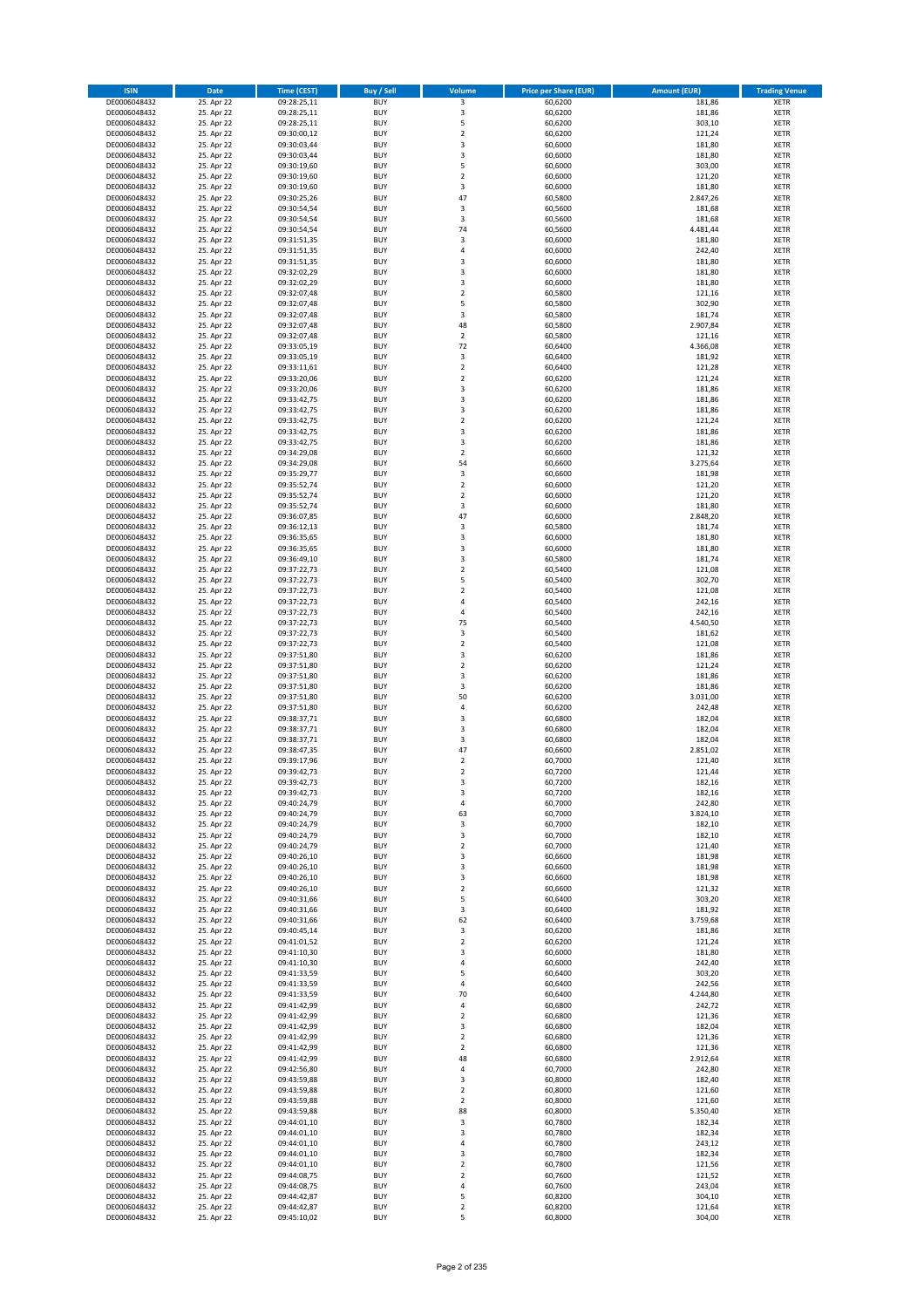| <b>ISIN</b>                  | <b>Date</b>              | <b>Time (CEST)</b>         | <b>Buy / Sell</b>        | <b>Volume</b>                 | <b>Price per Share (EUR)</b> | <b>Amount (EUR)</b> | <b>Trading Venue</b>       |
|------------------------------|--------------------------|----------------------------|--------------------------|-------------------------------|------------------------------|---------------------|----------------------------|
| DE0006048432                 | 25. Apr 22               | 09:45:10,02                | <b>BUY</b>               | 30                            | 60,8000                      | 1.824,00            | <b>XETR</b>                |
| DE0006048432                 | 25. Apr 22               | 09:45:10,02                | <b>BUY</b>               | $\mathbf 2$                   | 60,8000                      | 121,60              | <b>XETR</b>                |
| DE0006048432                 | 25. Apr 22               | 09:45:10.02                | <b>BUY</b>               | 3                             | 60,8000                      | 182,40              | <b>XETR</b>                |
| DE0006048432<br>DE0006048432 | 25. Apr 22<br>25. Apr 22 | 09:45:10,02<br>09:46:34,10 | <b>BUY</b><br><b>BUY</b> | 24<br>$\overline{\mathbf{c}}$ | 60,8000<br>60,8000           | 1.459,20<br>121,60  | <b>XETR</b><br><b>XETR</b> |
| DE0006048432                 | 25. Apr 22               | 09:46:34,10                | <b>BUY</b>               | $\mathbf 2$                   | 60,8000                      | 121,60              | <b>XETR</b>                |
| DE0006048432                 | 25. Apr 22               | 09:46:34,10                | <b>BUY</b>               | 4                             | 60,8000                      | 243,20              | <b>XETR</b>                |
| DE0006048432                 | 25. Apr 22               | 09:46:34,10                | <b>BUY</b>               | 3                             | 60,8000                      | 182,40              | <b>XETR</b>                |
| DE0006048432                 | 25. Apr 22               | 09:48:01,57                | <b>BUY</b>               | 3                             | 60,8800                      | 182,64              | <b>XETR</b>                |
| DE0006048432                 | 25. Apr 22               | 09:48:01,57                | <b>BUY</b><br><b>BUY</b> | 3                             | 60,8800                      | 182,64              | <b>XETR</b>                |
| DE0006048432<br>DE0006048432 | 25. Apr 22<br>25. Apr 22 | 09:48:01,57<br>09:48:01,57 | <b>BUY</b>               | 3<br>$\overline{\mathbf{c}}$  | 60,8800<br>60,8800           | 182,64<br>121,76    | <b>XETR</b><br><b>XETR</b> |
| DE0006048432                 | 25. Apr 22               | 09:48:28,43                | <b>BUY</b>               | 3                             | 60,8800                      | 182,64              | <b>XETR</b>                |
| DE0006048432                 | 25. Apr 22               | 09:48:28,43                | <b>BUY</b>               | 3                             | 60,8800                      | 182,64              | <b>XETR</b>                |
| DE0006048432                 | 25. Apr 22               | 09:48:28,43                | <b>BUY</b>               | 3                             | 60,8800                      | 182,64              | <b>XETR</b>                |
| DE0006048432                 | 25. Apr 22               | 09:48:55,67                | <b>BUY</b>               | 51                            | 60,8600                      | 3.103,86            | <b>XETR</b>                |
| DE0006048432<br>DE0006048432 | 25. Apr 22<br>25. Apr 22 | 09:49:07,65<br>09:49:07,65 | <b>BUY</b><br><b>BUY</b> | 5<br>3                        | 60,8800<br>60,8800           | 304,40<br>182,64    | <b>XETR</b><br><b>XETR</b> |
| DE0006048432                 | 25. Apr 22               | 09:49:07,65                | <b>BUY</b>               | $\overline{\mathbf{c}}$       | 60,8800                      | 121,76              | <b>XETR</b>                |
| DE0006048432                 | 25. Apr 22               | 09:49:07,65                | <b>BUY</b>               | 3                             | 60,8800                      | 182,64              | <b>XETR</b>                |
| DE0006048432                 | 25. Apr 22               | 09:49:08,10                | <b>BUY</b>               | 81                            | 60,8600                      | 4.929,66            | <b>XETR</b>                |
| DE0006048432                 | 25. Apr 22               | 09:49:08,10                | <b>BUY</b>               | $\mathbf 2$                   | 60,8600                      | 121,72              | <b>XETR</b>                |
| DE0006048432                 | 25. Apr 22               | 09:49:09,05                | <b>BUY</b>               | 3                             | 60,8800                      | 182,64              | <b>XETR</b>                |
| DE0006048432<br>DE0006048432 | 25. Apr 22<br>25. Apr 22 | 09:49:09,05<br>09:49:09,05 | <b>BUY</b><br><b>BUY</b> | $\mathbf 1$<br>$\mathbf 2$    | 60,8800<br>60,8800           | 60,88<br>121,76     | <b>XETR</b><br><b>XETR</b> |
| DE0006048432                 | 25. Apr 22               | 09:49:09,05                | <b>BUY</b>               | $\mathbf 2$                   | 60,8800                      | 121,76              | <b>XETR</b>                |
| DE0006048432                 | 25. Apr 22               | 09:49:11,66                | <b>BUY</b>               | 3                             | 60,8800                      | 182,64              | <b>XETR</b>                |
| DE0006048432                 | 25. Apr 22               | 09:49:17,11                | <b>BUY</b>               | 3                             | 60,8600                      | 182,58              | <b>XETR</b>                |
| DE0006048432                 | 25. Apr 22               | 09:49:17,11                | <b>BUY</b>               | 6                             | 60,8600                      | 365,16              | <b>XETR</b>                |
| DE0006048432<br>DE0006048432 | 25. Apr 22<br>25. Apr 22 | 09:49:17,11<br>09:49:17,11 | <b>BUY</b><br><b>BUY</b> | 6<br>54                       | 60,8600<br>60,8600           | 365,16<br>3.286,44  | <b>XETR</b><br><b>XETR</b> |
| DE0006048432                 | 25. Apr 22               | 09:49:17,11                | <b>BUY</b>               | 4                             | 60,8600                      | 243,44              | <b>XETR</b>                |
| DE0006048432                 | 25. Apr 22               | 09:49:17,11                | <b>BUY</b>               | 6                             | 60,8600                      | 365,16              | <b>XETR</b>                |
| DE0006048432                 | 25. Apr 22               | 09:49:17,11                | <b>BUY</b>               | 4                             | 60,8600                      | 243,44              | <b>XETR</b>                |
| DE0006048432                 | 25. Apr 22               | 09:49:26,07                | <b>BUY</b>               | 61                            | 60,8400                      | 3.711,24            | <b>XETR</b>                |
| DE0006048432                 | 25. Apr 22               | 09:49:31,20                | <b>BUY</b>               | 3                             | 60,8400                      | 182,52              | <b>XETR</b>                |
| DE0006048432<br>DE0006048432 | 25. Apr 22<br>25. Apr 22 | 09:49:31,20<br>09:50:01,29 | <b>BUY</b><br><b>BUY</b> | 3<br>5                        | 60,8400<br>60,8200           | 182,52<br>304,10    | <b>XETR</b><br><b>XETR</b> |
| DE0006048432                 | 25. Apr 22               | 09:50:01,29                | <b>BUY</b>               | 3                             | 60,8200                      | 182,46              | <b>XETR</b>                |
| DE0006048432                 | 25. Apr 22               | 09:50:01,29                | <b>BUY</b>               | $\mathbf 2$                   | 60,8200                      | 121,64              | <b>XETR</b>                |
| DE0006048432                 | 25. Apr 22               | 09:50:01,29                | <b>BUY</b>               | 50                            | 60,8200                      | 3.041,00            | <b>XETR</b>                |
| DE0006048432                 | 25. Apr 22               | 09:50:22,25                | <b>BUY</b>               | $\mathbf 2$                   | 60,8200                      | 121,64              | <b>XETR</b>                |
| DE0006048432<br>DE0006048432 | 25. Apr 22<br>25. Apr 22 | 09:50:22,25                | <b>BUY</b><br><b>BUY</b> | 5<br>$\overline{\mathbf{c}}$  | 60,8200<br>60,8200           | 304,10<br>121,64    | <b>XETR</b><br><b>XETR</b> |
| DE0006048432                 | 25. Apr 22               | 09:50:22,25<br>09:50:22,25 | <b>BUY</b>               | 3                             | 60,8200                      | 182,46              | <b>XETR</b>                |
| DE0006048432                 | 25. Apr 22               | 09:50:25,03                | <b>BUY</b>               | 4                             | 60,8200                      | 243,28              | <b>XETR</b>                |
| DE0006048432                 | 25. Apr 22               | 09:50:25,03                | <b>BUY</b>               | 3                             | 60,8200                      | 182,46              | <b>XETR</b>                |
| DE0006048432                 | 25. Apr 22               | 09:50:25,03                | <b>BUY</b>               | 3                             | 60,8200                      | 182,46              | <b>XETR</b>                |
| DE0006048432                 | 25. Apr 22               | 09:50:25,08                | <b>BUY</b>               | 70                            | 60,8000                      | 4.256,00            | <b>XETR</b>                |
| DE0006048432<br>DE0006048432 | 25. Apr 22<br>25. Apr 22 | 09:50:25,20<br>09:50:25,58 | <b>BUY</b><br><b>BUY</b> | 4<br>3                        | 60,7400<br>60,7200           | 242,96<br>182,16    | <b>XETR</b><br><b>XETR</b> |
| DE0006048432                 | 25. Apr 22               | 09:50:25,58                | <b>BUY</b>               | 3                             | 60,7200                      | 182,16              | <b>XETR</b>                |
| DE0006048432                 | 25. Apr 22               | 09:50:27,23                | <b>BUY</b>               | 3                             | 60,7200                      | 182,16              | <b>XETR</b>                |
| DE0006048432                 | 25. Apr 22               | 09:50:27,23                | <b>BUY</b>               | 48                            | 60,7200                      | 2.914,56            | <b>XETR</b>                |
| DE0006048432                 | 25. Apr 22               | 09:50:49,30                | <b>BUY</b>               | 4                             | 60,7600                      | 243,04              | <b>XETR</b>                |
| DE0006048432                 | 25. Apr 22               | 09:50:49,30                | <b>BUY</b>               | 5                             | 60,7600                      | 303,80              | <b>XETR</b>                |
| DE0006048432<br>DE0006048432 | 25. Apr 22<br>25. Apr 22 | 09:50:49,30<br>09:50:49,30 | <b>BUY</b><br><b>BUY</b> | 3<br>4                        | 60,7600<br>60,7600           | 182,28<br>243,04    | <b>XETR</b><br><b>XETR</b> |
| DE0006048432                 | 25. Apr 22               | 09:50:49,30                | <b>BUY</b>               | 4                             | 60,7600                      | 243,04              | <b>XETR</b>                |
| DE0006048432                 | 25. Apr 22               | 09:50:49,30                | <b>BUY</b>               | $\overline{\mathbf{c}}$       | 60,7600                      | 121,52              | <b>XETR</b>                |
| DE0006048432                 | 25. Apr 22               | 09:50:49,30                | <b>BUY</b>               | 3                             | 60,7600                      | 182,28              | <b>XETR</b>                |
| DE0006048432                 | 25. Apr 22               | 09:50:49,30                | <b>BUY</b>               | $\overline{\mathbf{c}}$       | 60,7600                      | 121,52              | <b>XETR</b>                |
| DE0006048432<br>DE0006048432 | 25. Apr 22<br>25. Apr 22 | 09:50:49,30<br>09:50:49,30 | <b>BUY</b><br><b>BUY</b> | 92<br>5                       | 60,7600<br>60,7600           | 5.589,92<br>303,80  | <b>XETR</b><br><b>XETR</b> |
| DE0006048432                 | 25. Apr 22               | 09:50:49,30                | BUY                      | 2                             | 60,7600                      | 121,52              | <b>XETR</b>                |
| DE0006048432                 | 25. Apr 22               | 09:50:49,30                | <b>BUY</b>               | $\mathbf 2$                   | 60,7600                      | 121,52              | <b>XETR</b>                |
| DE0006048432                 | 25. Apr 22               | 09:50:49,32                | <b>BUY</b>               | 3                             | 60,7600                      | 182,28              | <b>XETR</b>                |
| DE0006048432                 | 25. Apr 22               | 09:50:59,74                | <b>BUY</b>               | $\mathbf 2$                   | 60,7600                      | 121,52              | XETR                       |
| DE0006048432<br>DE0006048432 | 25. Apr 22<br>25. Apr 22 | 09:50:59,74                | <b>BUY</b><br><b>BUY</b> | 85<br>$\mathbf 2$             | 60,7600<br>60,7600           | 5.164,60<br>121,52  | <b>XETR</b><br><b>XETR</b> |
| DE0006048432                 | 25. Apr 22               | 09:50:59,74<br>09:50:59,74 | <b>BUY</b>               | $\mathbf 2$                   | 60,7600                      | 121,52              | <b>XETR</b>                |
| DE0006048432                 | 25. Apr 22               | 09:50:59,76                | <b>BUY</b>               | 67                            | 60,7600                      | 4.070,92            | <b>XETR</b>                |
| DE0006048432                 | 25. Apr 22               | 09:50:59,76                | <b>BUY</b>               | $\mathbf 2$                   | 60,7600                      | 121,52              | <b>XETR</b>                |
| DE0006048432                 | 25. Apr 22               | 09:51:07,98                | <b>BUY</b>               | $\mathbf 2$                   | 60,7400                      | 121,48              | <b>XETR</b>                |
| DE0006048432<br>DE0006048432 | 25. Apr 22<br>25. Apr 22 | 09:51:07,98<br>09:51:07,98 | <b>BUY</b><br><b>BUY</b> | 3<br>4                        | 60,7400<br>60,7400           | 182,22<br>242,96    | <b>XETR</b><br><b>XETR</b> |
| DE0006048432                 | 25. Apr 22               | 09:51:07,98                | <b>BUY</b>               | 4                             | 60,7400                      | 242,96              | <b>XETR</b>                |
| DE0006048432                 | 25. Apr 22               | 09:51:07,98                | <b>BUY</b>               | $\overline{\mathbf{c}}$       | 60,7400                      | 121,48              | <b>XETR</b>                |
| DE0006048432                 | 25. Apr 22               | 09:51:07,98                | <b>BUY</b>               | $\mathbf 2$                   | 60,7400                      | 121,48              | <b>XETR</b>                |
| DE0006048432                 | 25. Apr 22               | 09:51:07,98                | <b>BUY</b>               | 3                             | 60,7400                      | 182,22              | <b>XETR</b>                |
| DE0006048432<br>DE0006048432 | 25. Apr 22<br>25. Apr 22 | 09:51:15,10<br>09:51:15,10 | <b>BUY</b><br><b>BUY</b> | $\overline{2}$<br>3           | 60,7200<br>60,7200           | 121,44<br>182,16    | <b>XETR</b><br><b>XETR</b> |
| DE0006048432                 | 25. Apr 22               | 09:51:15,10                | <b>BUY</b>               | 30                            | 60,7200                      | 1.821,60            | XETR                       |
| DE0006048432                 | 25. Apr 22               | 09:51:17,01                | <b>BUY</b>               | 4                             | 60,7200                      | 242,88              | <b>XETR</b>                |
| DE0006048432                 | 25. Apr 22               | 09:51:17,01                | <b>BUY</b>               | 3                             | 60,7200                      | 182,16              | <b>XETR</b>                |
| DE0006048432                 | 25. Apr 22               | 09:51:22,29                | <b>BUY</b>               | 5                             | 60,7000                      | 303,50              | <b>XETR</b>                |
| DE0006048432                 | 25. Apr 22               | 09:51:22,29                | <b>BUY</b><br><b>BUY</b> | 87<br>$\mathbf 2$             | 60,7000<br>60,7000           | 5.280,90            | <b>XETR</b><br><b>XETR</b> |
| DE0006048432<br>DE0006048432 | 25. Apr 22<br>25. Apr 22 | 09:51:22,29<br>09:51:53,18 | <b>BUY</b>               | $\mathbf 2$                   | 60,7600                      | 121,40<br>121,52    | <b>XETR</b>                |
| DE0006048432                 | 25. Apr 22               | 09:51:53,18                | <b>BUY</b>               | 3                             | 60,7600                      | 182,28              | <b>XETR</b>                |
| DE0006048432                 | 25. Apr 22               | 09:51:53,18                | <b>BUY</b>               | 3                             | 60,7600                      | 182,28              | <b>XETR</b>                |
| DE0006048432                 | 25. Apr 22               | 09:51:53,18                | <b>BUY</b>               | $\overline{2}$                | 60,7600                      | 121,52              | <b>XETR</b>                |
| DE0006048432                 | 25. Apr 22               | 09:51:53,18                | <b>BUY</b>               | 2                             | 60,7600                      | 121,52              | <b>XETR</b>                |
| DE0006048432<br>DE0006048432 | 25. Apr 22<br>25. Apr 22 | 09:52:10,73<br>09:52:10,73 | <b>BUY</b><br><b>BUY</b> | 73<br>$\mathbf 2$             | 60,7800<br>60,7800           | 4.436,94<br>121,56  | XETR<br><b>XETR</b>        |
| DE0006048432                 | 25. Apr 22               | 09:52:22,24                | <b>BUY</b>               | 3                             | 60,7800                      | 182,34              | <b>XETR</b>                |
| DE0006048432                 | 25. Apr 22               | 09:52:38,49                | <b>BUY</b>               | $\mathbf 2$                   | 60,8000                      | 121,60              | <b>XETR</b>                |
| DE0006048432                 | 25. Apr 22               | 09:52:38,49                | <b>BUY</b>               | 3                             | 60,8000                      | 182,40              | <b>XETR</b>                |
| DE0006048432                 | 25. Apr 22               | 09:52:38,49                | <b>BUY</b>               | 3                             | 60,8000                      | 182,40              | <b>XETR</b>                |
| DE0006048432<br>DE0006048432 | 25. Apr 22<br>25. Apr 22 | 09:52:38,49<br>09:52:38,49 | <b>BUY</b><br><b>BUY</b> | 3<br>$\overline{2}$           | 60,8000<br>60,8000           | 182,40<br>121,60    | <b>XETR</b><br><b>XETR</b> |
| DE0006048432                 | 25. Apr 22               | 09:52:40,56                | <b>BUY</b>               | 53                            | 60,7800                      | 3.221,34            | XETR                       |
| DE0006048432                 | 25. Apr 22               | 09:52:56,20                | <b>BUY</b>               | 3                             | 60,7200                      | 182,16              | <b>XETR</b>                |
| DE0006048432                 | 25. Apr 22               | 09:52:56,20                | <b>BUY</b>               | 3                             | 60,7200                      | 182,16              | <b>XETR</b>                |
| DE0006048432                 | 25. Apr 22               | 09:52:56,20                | <b>BUY</b>               | $\mathbf 2$                   | 60,7200                      | 121,44              | <b>XETR</b>                |
| DE0006048432                 | 25. Apr 22               | 09:52:56,20                | <b>BUY</b>               | 3                             | 60,7200                      | 182,16              | XETR                       |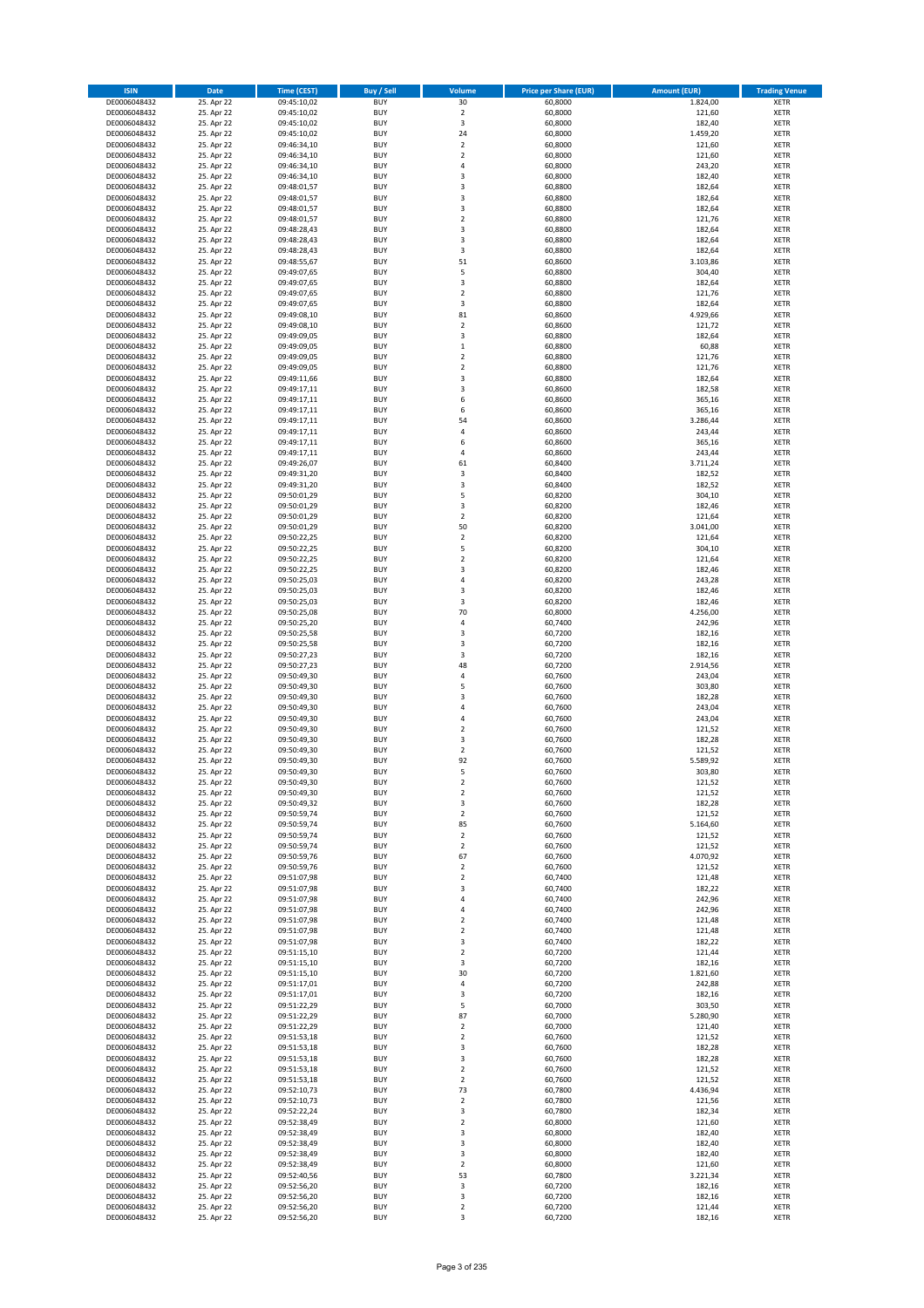| <b>ISIN</b>                  | Date                     | Time (CEST)                | <b>Buy / Sell</b>        | <b>Volume</b>                    | <b>Price per Share (EUR)</b> | <b>Amount (EUR)</b> | <b>Trading Venue</b>       |
|------------------------------|--------------------------|----------------------------|--------------------------|----------------------------------|------------------------------|---------------------|----------------------------|
| DE0006048432                 | 25. Apr 22               | 09:52:56,20                | <b>BUY</b>               | $\overline{2}$                   | 60,7200                      | 121,44              | <b>XETR</b>                |
| DE0006048432                 | 25. Apr 22               | 09:53:04,81                | <b>BUY</b>               | 84                               | 60,7000                      | 5.098,80            | XETR                       |
| DE0006048432                 | 25. Apr 22               | 09:53:11,08                | <b>BUY</b>               | 3                                | 60,6600                      | 181,98              | <b>XETR</b>                |
| DE0006048432<br>DE0006048432 | 25. Apr 22<br>25. Apr 22 | 09:53:11,08<br>09:53:11,08 | <b>BUY</b><br><b>BUY</b> | $\mathbf 2$<br>4                 | 60,6600<br>60,6600           | 121,32<br>242,64    | XETR<br><b>XETR</b>        |
| DE0006048432                 | 25. Apr 22               | 09:53:22,21                | <b>BUY</b>               | 3                                | 60,6800                      | 182,04              | <b>XETR</b>                |
| DE0006048432                 | 25. Apr 22               | 09:53:22,21                | <b>BUY</b>               | $\overline{4}$                   | 60,6800                      | 242,72              | <b>XETR</b>                |
| DE0006048432                 | 25. Apr 22               | 09:53:22,21                | <b>BUY</b>               | 3                                | 60,6800                      | 182,04              | <b>XETR</b>                |
| DE0006048432                 | 25. Apr 22               | 09:53:22,21                | <b>BUY</b>               | 3                                | 60,6800                      | 182,04              | <b>XETR</b>                |
| DE0006048432<br>DE0006048432 | 25. Apr 22<br>25. Apr 22 | 09:53:22,21<br>09:53:22,21 | <b>BUY</b><br><b>BUY</b> | 57<br>$\mathsf 3$                | 60,6800<br>60,6800           | 3.458,76<br>182,04  | <b>XETR</b><br><b>XETR</b> |
| DE0006048432                 | 25. Apr 22               | 09:53:22,21                | <b>BUY</b>               | 3                                | 60,6800                      | 182,04              | <b>XETR</b>                |
| DE0006048432                 | 25. Apr 22               | 09:53:55,51                | <b>BUY</b>               | $\overline{4}$                   | 60,7600                      | 243,04              | <b>XETR</b>                |
| DE0006048432                 | 25. Apr 22               | 09:53:55,51                | <b>BUY</b>               | 5                                | 60,7600                      | 303,80              | <b>XETR</b>                |
| DE0006048432                 | 25. Apr 22               | 09:53:55,51                | <b>BUY</b>               | 3                                | 60,7600                      | 182,28              | <b>XETR</b>                |
| DE0006048432<br>DE0006048432 | 25. Apr 22<br>25. Apr 22 | 09:53:55,51<br>09:53:55,51 | <b>BUY</b><br><b>BUY</b> | $\overline{2}$<br>$\overline{2}$ | 60,7600<br>60,7600           | 121,52<br>121,52    | <b>XETR</b><br><b>XETR</b> |
| DE0006048432                 | 25. Apr 22               | 09:53:55,51                | <b>BUY</b>               | 79                               | 60,7600                      | 4.800,04            | <b>XETR</b>                |
| DE0006048432                 | 25. Apr 22               | 09:54:01,26                | <b>BUY</b>               | $\overline{2}$                   | 60,7400                      | 121,48              | <b>XETR</b>                |
| DE0006048432                 | 25. Apr 22               | 09:54:01,26                | <b>BUY</b>               | 3                                | 60,7400                      | 182,22              | <b>XETR</b>                |
| DE0006048432                 | 25. Apr 22               | 09:54:01,26                | <b>BUY</b>               | 4                                | 60,7400                      | 242,96              | <b>XETR</b>                |
| DE0006048432<br>DE0006048432 | 25. Apr 22<br>25. Apr 22 | 09:54:01,26<br>09:54:15,07 | <b>BUY</b><br><b>BUY</b> | 5<br>$\overline{2}$              | 60,7400<br>60,7600           | 303,70<br>121,52    | <b>XETR</b><br><b>XETR</b> |
| DE0006048432                 | 25. Apr 22               | 09:54:36,51                | <b>BUY</b>               | 3                                | 60,7400                      | 182,22              | <b>XETR</b>                |
| DE0006048432                 | 25. Apr 22               | 09:54:36,51                | <b>BUY</b>               | 3                                | 60,7400                      | 182,22              | <b>XETR</b>                |
| DE0006048432                 | 25. Apr 22               | 09:54:58,02                | <b>BUY</b>               | 3                                | 60,7200                      | 182,16              | <b>XETR</b>                |
| DE0006048432                 | 25. Apr 22               | 09:54:58,02                | <b>BUY</b>               | 12                               | 60,7200                      | 728,64              | <b>XETR</b>                |
| DE0006048432                 | 25. Apr 22               | 09:54:58,02<br>09:54:59,20 | <b>BUY</b><br><b>BUY</b> | 39<br>$\mathsf 3$                | 60,7200                      | 2.368,08<br>182,10  | <b>XETR</b>                |
| DE0006048432<br>DE0006048432 | 25. Apr 22<br>25. Apr 22 | 09:54:59,20                | <b>BUY</b>               | 3                                | 60,7000<br>60,7000           | 182,10              | <b>XETR</b><br><b>XETR</b> |
| DE0006048432                 | 25. Apr 22               | 09:54:59,20                | <b>BUY</b>               | $\pmb{4}$                        | 60,7000                      | 242,80              | <b>XETR</b>                |
| DE0006048432                 | 25. Apr 22               | 09:55:06,56                | <b>BUY</b>               | $\mathbf 2$                      | 60,6800                      | 121,36              | <b>XETR</b>                |
| DE0006048432                 | 25. Apr 22               | 09:55:31,95                | <b>BUY</b>               | 3                                | 60,6600                      | 181,98              | <b>XETR</b>                |
| DE0006048432                 | 25. Apr 22               | 09:55:31,95                | <b>BUY</b>               | 3                                | 60,6600                      | 181,98              | <b>XETR</b>                |
| DE0006048432<br>DE0006048432 | 25. Apr 22<br>25. Apr 22 | 09:56:43,24<br>09:56:43,24 | <b>BUY</b><br><b>BUY</b> | 3<br>91                          | 60,7600<br>60,7600           | 182,28<br>5.529,16  | <b>XETR</b><br><b>XETR</b> |
| DE0006048432                 | 25. Apr 22               | 09:57:04,55                | <b>BUY</b>               | $\overline{2}$                   | 60,7600                      | 121,52              | <b>XETR</b>                |
| DE0006048432                 | 25. Apr 22               | 09:57:04,70                | <b>BUY</b>               | 3                                | 60,7400                      | 182,22              | <b>XETR</b>                |
| DE0006048432                 | 25. Apr 22               | 09:57:04,70                | <b>BUY</b>               | $\mathbf 2$                      | 60,7400                      | 121,48              | <b>XETR</b>                |
| DE0006048432                 | 25. Apr 22               | 09:57:04,70                | <b>BUY</b>               | 4                                | 60,7400                      | 242,96              | <b>XETR</b>                |
| DE0006048432                 | 25. Apr 22<br>25. Apr 22 | 09:57:04,70                | <b>BUY</b><br><b>BUY</b> | 3<br>$\mathbf 2$                 | 60,7400<br>60,7400           | 182,22<br>121,48    | <b>XETR</b>                |
| DE0006048432<br>DE0006048432 | 25. Apr 22               | 09:57:04,70<br>09:57:10,47 | <b>BUY</b>               | 5                                | 60,7200                      | 303,60              | <b>XETR</b><br><b>XETR</b> |
| DE0006048432                 | 25. Apr 22               | 09:57:10,47                | <b>BUY</b>               | 3                                | 60,7200                      | 182,16              | <b>XETR</b>                |
| DE0006048432                 | 25. Apr 22               | 09:57:10,86                | <b>BUY</b>               | 3                                | 60,7000                      | 182,10              | <b>XETR</b>                |
| DE0006048432                 | 25. Apr 22               | 09:57:10,86                | <b>BUY</b>               | 3                                | 60,7000                      | 182,10              | <b>XETR</b>                |
| DE0006048432                 | 25. Apr 22               | 09:57:10,86                | <b>BUY</b>               | 56                               | 60,7000                      | 3.399,20            | <b>XETR</b>                |
| DE0006048432<br>DE0006048432 | 25. Apr 22<br>25. Apr 22 | 09:57:31,60<br>09:57:31,60 | <b>BUY</b><br><b>BUY</b> | 3<br>3                           | 60,7400<br>60,7400           | 182,22<br>182,22    | <b>XETR</b><br><b>XETR</b> |
| DE0006048432                 | 25. Apr 22               | 09:57:31,60                | <b>BUY</b>               | $\overline{2}$                   | 60,7400                      | 121,48              | <b>XETR</b>                |
| DE0006048432                 | 25. Apr 22               | 09:57:31,60                | <b>BUY</b>               | $\overline{2}$                   | 60,7400                      | 121,48              | <b>XETR</b>                |
| DE0006048432                 | 25. Apr 22               | 09:59:37,44                | <b>BUY</b>               | $\overline{4}$                   | 60,9000                      | 243,60              | <b>XETR</b>                |
| DE0006048432                 | 25. Apr 22               | 09:59:39,76                | <b>BUY</b>               | 3                                | 60,8800                      | 182,64              | <b>XETR</b>                |
| DE0006048432<br>DE0006048432 | 25. Apr 22<br>25. Apr 22 | 09:59:39,76<br>09:59:39,76 | <b>BUY</b><br><b>BUY</b> | 5<br>$\mathbf 2$                 | 60,8800<br>60,8800           | 304,40<br>121,76    | <b>XETR</b><br><b>XETR</b> |
| DE0006048432                 | 25. Apr 22               | 09:59:39,76                | <b>BUY</b>               | 3                                | 60,8800                      | 182,64              | <b>XETR</b>                |
| DE0006048432                 | 25. Apr 22               | 09:59:39,76                | <b>BUY</b>               | 3                                | 60,8800                      | 182,64              | <b>XETR</b>                |
| DE0006048432                 | 25. Apr 22               | 10:00:10,79                | <b>BUY</b>               | 3                                | 60,9400                      | 182,82              | <b>XETR</b>                |
| DE0006048432                 | 25. Apr 22               | 10:00:10,79                | <b>BUY</b>               | 3                                | 60,9400                      | 182,82              | <b>XETR</b>                |
| DE0006048432<br>DE0006048432 | 25. Apr 22<br>25. Apr 22 | 10:00:10,79                | <b>BUY</b><br><b>BUY</b> | $\mathbf 2$<br>3                 | 60,9400<br>60,9400           | 121,88<br>182,82    | <b>XETR</b><br><b>XETR</b> |
| DE0006048432                 | 25. Apr 22               | 10:00:10,79<br>10:00:10,79 | <b>BUY</b>               | $\overline{2}$                   | 60,9400                      | 121,88              | <b>XETR</b>                |
| DE0006048432                 | 25. Apr 22               | 10:00:10,79                | <b>BUY</b>               | 3                                | 60,9400                      | 182,82              | <b>XETR</b>                |
| DE0006048432                 | 25. Apr 22               | 10:00:10,79                | <b>BUY</b>               | 3                                | 60,9400                      | 182,82              | <b>XETR</b>                |
| DE0006048432                 | 25. Apr 22               | 10:00:10,79                | BUY                      | 6                                | 60,9400                      | 365,64              | XETR                       |
| DE0006048432<br>DE0006048432 | 25. Apr 22<br>25. Apr 22 | 10:00:10,79<br>10:00:10,79 | <b>BUY</b><br><b>BUY</b> | 121<br>$\overline{2}$            | 60,9400<br>60,9400           | 7.373,74<br>121,88  | <b>XETR</b><br><b>XETR</b> |
| DE0006048432                 | 25. Apr 22               | 10:00:10,80                | <b>BUY</b>               | $\pmb{4}$                        | 60,9400                      | 243,76              | <b>XETR</b>                |
| DE0006048432                 | 25. Apr 22               | 10:00:12,00                | <b>BUY</b>               | 3                                | 60,9000                      | 182,70              | <b>XETR</b>                |
| DE0006048432                 | 25. Apr 22               | 10:00:12,00                | <b>BUY</b>               | $\mathbf 2$                      | 60,9000                      | 121,80              | <b>XETR</b>                |
| DE0006048432                 | 25. Apr 22               | 10:00:12,00                | <b>BUY</b>               | $\overline{2}$                   | 60,9000                      | 121,80              | <b>XETR</b>                |
| DE0006048432<br>DE0006048432 | 25. Apr 22<br>25. Apr 22 | 10:00:12,00<br>10:00:12,00 | <b>BUY</b><br><b>BUY</b> | $\overline{2}$<br>125            | 60,9000<br>60,9000           | 121,80<br>7.612,50  | <b>XETR</b><br>XETR        |
| DE0006048432                 | 25. Apr 22               | 10:00:12,00                | <b>BUY</b>               | $\mathbf 2$                      | 60,9000                      | 121,80              | <b>XETR</b>                |
| DE0006048432                 | 25. Apr 22               | 10:00:12,02                | <b>BUY</b>               | 3                                | 60,9000                      | 182,70              | XETR                       |
| DE0006048432                 | 25. Apr 22               | 10:00:12,54                | <b>BUY</b>               | 3                                | 60,8600                      | 182,58              | <b>XETR</b>                |
| DE0006048432                 | 25. Apr 22               | 10:00:12,54                | <b>BUY</b>               | $\mathbf 2$                      | 60,8600                      | 121,72              | XETR                       |
| DE0006048432<br>DE0006048432 | 25. Apr 22<br>25. Apr 22 | 10:00:12,54<br>10:00:12,54 | <b>BUY</b><br><b>BUY</b> | 63<br>3                          | 60,8600<br>60,8600           | 3.834,18<br>182,58  | <b>XETR</b><br>XETR        |
| DE0006048432                 | 25. Apr 22               | 10:00:12,81                | <b>BUY</b>               | $\mathbf 2$                      | 60,8400                      | 121,68              | <b>XETR</b>                |
| DE0006048432                 | 25. Apr 22               | 10:00:30,05                | <b>BUY</b>               | 3                                | 60,8600                      | 182,58              | <b>XETR</b>                |
| DE0006048432                 | 25. Apr 22               | 10:01:12,08                | <b>BUY</b>               | $\overline{2}$                   | 60,9400                      | 121,88              | <b>XETR</b>                |
| DE0006048432                 | 25. Apr 22               | 10:01:12,08                | <b>BUY</b>               | 31                               | 60,9400                      | 1.889,14            | XETR                       |
| DE0006048432<br>DE0006048432 | 25. Apr 22<br>25. Apr 22 | 10:01:12,08<br>10:01:12,08 | <b>BUY</b><br><b>BUY</b> | 5<br>60                          | 60,9400<br>60,9400           | 304,70<br>3.656,40  | XETR<br><b>XETR</b>        |
| DE0006048432                 | 25. Apr 22               | 10:01:16,72                | <b>BUY</b>               | $\mathbf 2$                      | 60,9800                      | 121,96              | <b>XETR</b>                |
| DE0006048432                 | 25. Apr 22               | 10:01:16,72                | <b>BUY</b>               | 3                                | 60,9800                      | 182,94              | XETR                       |
| DE0006048432                 | 25. Apr 22               | 10:01:16,72                | <b>BUY</b>               | 4                                | 60,9800                      | 243,92              | <b>XETR</b>                |
| DE0006048432                 | 25. Apr 22               | 10:01:16,72                | <b>BUY</b>               | 5                                | 60,9800                      | 304,90              | XETR                       |
| DE0006048432<br>DE0006048432 | 25. Apr 22               | 10:01:16,72                | <b>BUY</b><br><b>BUY</b> | 3<br>5                           | 60,9800<br>60,9800           | 182,94<br>304,90    | <b>XETR</b><br><b>XETR</b> |
| DE0006048432                 | 25. Apr 22<br>25. Apr 22 | 10:01:16,72<br>10:01:16,72 | <b>BUY</b>               | 3                                | 60,9800                      | 182,94              | <b>XETR</b>                |
| DE0006048432                 | 25. Apr 22               | 10:01:16,72                | <b>BUY</b>               | 4                                | 60,9800                      | 243,92              | <b>XETR</b>                |
| DE0006048432                 | 25. Apr 22               | 10:01:16,72                | <b>BUY</b>               | 77                               | 60,9800                      | 4.695,46            | <b>XETR</b>                |
| DE0006048432                 | 25. Apr 22               | 10:01:50,12                | <b>BUY</b>               | 5                                | 61,0400                      | 305,20              | XETR                       |
| DE0006048432                 | 25. Apr 22               | 10:01:50,12                | <b>BUY</b>               | 4                                | 61,0400                      | 244,16              | XETR                       |
| DE0006048432<br>DE0006048432 | 25. Apr 22<br>25. Apr 22 | 10:01:50,12<br>10:01:50,12 | <b>BUY</b><br><b>BUY</b> | 4<br>$\mathbf 2$                 | 61,0400<br>61,0400           | 244,16<br>122,08    | <b>XETR</b><br><b>XETR</b> |
| DE0006048432                 | 25. Apr 22               | 10:01:50,12                | <b>BUY</b>               | $\mathbf 2$                      | 61,0400                      | 122,08              | <b>XETR</b>                |
| DE0006048432                 | 25. Apr 22               | 10:01:50,12                | <b>BUY</b>               | 92                               | 61,0400                      | 5.615,68            | <b>XETR</b>                |
| DE0006048432                 | 25. Apr 22               | 10:01:50,13                | <b>BUY</b>               | $\,1\,$                          | 61,0400                      | 61,04               | XETR                       |
| DE0006048432                 | 25. Apr 22               | 10:02:30,66                | <b>BUY</b>               | $\mathsf 3$                      | 61,0200                      | 183,06              | XETR                       |
| DE0006048432<br>DE0006048432 | 25. Apr 22<br>25. Apr 22 | 10:02:30,66<br>10:02:30,66 | <b>BUY</b><br><b>BUY</b> | $\sqrt{4}$<br>3                  | 61,0200<br>61,0200           | 244,08<br>183,06    | <b>XETR</b><br>XETR        |
| DE0006048432                 | 25. Apr 22               | 10:02:30,66                | <b>BUY</b>               | $\mathbf 2$                      | 61,0200                      | 122,04              | <b>XETR</b>                |
| DE0006048432                 | 25. Apr 22               | 10:02:30,66                | <b>BUY</b>               | $\overline{2}$                   | 61,0200                      | 122,04              | <b>XETR</b>                |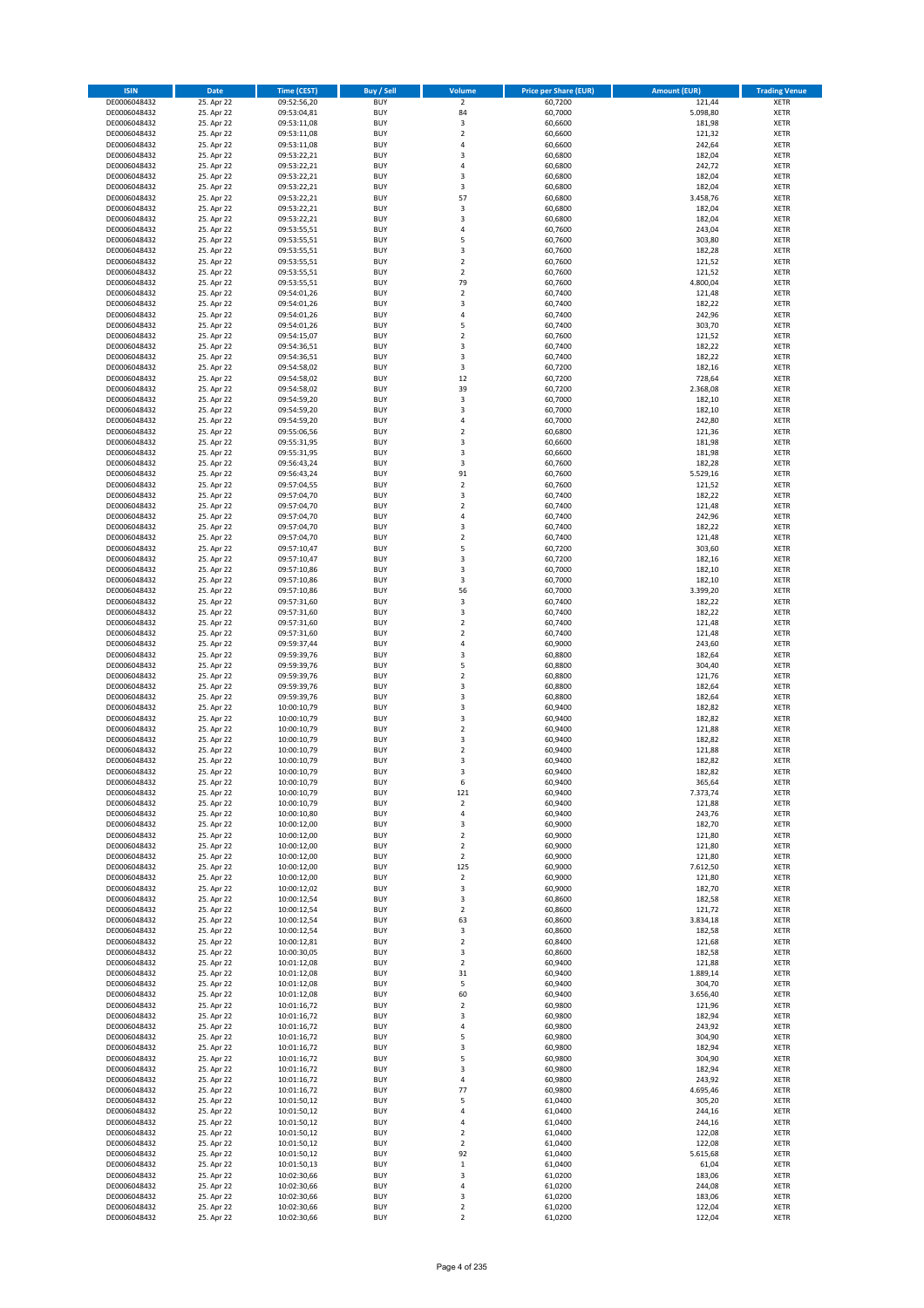| <b>ISIN</b>                  | Date                     | Time (CEST)                | <b>Buy / Sell</b>        | <b>Volume</b>                          | <b>Price per Share (EUR)</b> | <b>Amount (EUR)</b>  | <b>Trading Venue</b>       |
|------------------------------|--------------------------|----------------------------|--------------------------|----------------------------------------|------------------------------|----------------------|----------------------------|
| DE0006048432                 | 25. Apr 22               | 10:02:30,66                | <b>BUY</b>               | 5                                      | 61,0200                      | 305,10               | <b>XETR</b>                |
| DE0006048432                 | 25. Apr 22               | 10:02:30,66                | <b>BUY</b>               | 49                                     | 61,0200                      | 2.989,98             | XETR                       |
| DE0006048432                 | 25. Apr 22               | 10:02:38,25                | <b>BUY</b>               | 3                                      | 61,0000                      | 183,00               | <b>XETR</b>                |
| DE0006048432<br>DE0006048432 | 25. Apr 22<br>25. Apr 22 | 10:02:38,25<br>10:03:08,59 | <b>BUY</b><br><b>BUY</b> | $\mathbf 2$<br>$\overline{\mathbf{2}}$ | 61,0000<br>61,0000           | 122,00<br>122,00     | XETR<br><b>XETR</b>        |
| DE0006048432                 | 25. Apr 22               | 10:03:08,59                | <b>BUY</b>               | $\overline{4}$                         | 61,0000                      | 244,00               | <b>XETR</b>                |
| DE0006048432                 | 25. Apr 22               | 10:03:08,59                | <b>BUY</b>               | $\overline{4}$                         | 61,0000                      | 244,00               | <b>XETR</b>                |
| DE0006048432                 | 25. Apr 22               | 10:03:08,59                | <b>BUY</b>               | 4                                      | 61,0000                      | 244,00               | <b>XETR</b>                |
| DE0006048432                 | 25. Apr 22               | 10:03:08,59                | <b>BUY</b>               | 50                                     | 61,0000                      | 3.050,00             | <b>XETR</b>                |
| DE0006048432                 | 25. Apr 22               | 10:03:08,59                | <b>BUY</b>               | 3                                      | 61,0000                      | 183,00               | <b>XETR</b>                |
| DE0006048432                 | 25. Apr 22               | 10:03:08,59                | <b>BUY</b>               | $\mathbf 2$                            | 61,0000                      | 122,00               | <b>XETR</b>                |
| DE0006048432<br>DE0006048432 | 25. Apr 22<br>25. Apr 22 | 10:04:10,26                | <b>BUY</b><br><b>BUY</b> | $\overline{2}$<br>5                    | 61,0800<br>61,0800           | 122,16<br>305,40     | <b>XETR</b><br><b>XETR</b> |
| DE0006048432                 | 25. Apr 22               | 10:04:10,26<br>10:04:10,26 | <b>BUY</b>               | 4                                      | 61,0800                      | 244,32               | <b>XETR</b>                |
| DE0006048432                 | 25. Apr 22               | 10:04:10,26                | <b>BUY</b>               | 3                                      | 61,0800                      | 183,24               | <b>XETR</b>                |
| DE0006048432                 | 25. Apr 22               | 10:04:10,26                | <b>BUY</b>               | $\overline{4}$                         | 61,0800                      | 244,32               | <b>XETR</b>                |
| DE0006048432                 | 25. Apr 22               | 10:04:10,26                | <b>BUY</b>               | $\overline{2}$                         | 61,0800                      | 122,16               | <b>XETR</b>                |
| DE0006048432                 | 25. Apr 22               | 10:04:10,26                | <b>BUY</b>               | $\overline{2}$                         | 61,0800                      | 122,16               | <b>XETR</b>                |
| DE0006048432                 | 25. Apr 22               | 10:04:29,06                | <b>BUY</b>               | 4                                      | 61,1000                      | 244,40               | <b>XETR</b>                |
| DE0006048432                 | 25. Apr 22               | 10:04:29,06                | <b>BUY</b>               | $\mathbf 2$                            | 61,1000                      | 122,20               | <b>XETR</b>                |
| DE0006048432<br>DE0006048432 | 25. Apr 22<br>25. Apr 22 | 10:04:29,06<br>10:04:30,16 | <b>BUY</b><br><b>BUY</b> | 66<br>$\mathbf 2$                      | 61,1000<br>61,0800           | 4.032,60<br>122,16   | <b>XETR</b><br><b>XETR</b> |
| DE0006048432                 | 25. Apr 22               | 10:04:38,25                | <b>BUY</b>               | 59                                     | 61,0600                      | 3.602,54             | <b>XETR</b>                |
| DE0006048432                 | 25. Apr 22               | 10:04:38,25                | <b>BUY</b>               | $\sqrt{4}$                             | 61,0600                      | 244,24               | <b>XETR</b>                |
| DE0006048432                 | 25. Apr 22               | 10:04:38,27                | <b>BUY</b>               | 53                                     | 61,0600                      | 3.236,18             | <b>XETR</b>                |
| DE0006048432                 | 25. Apr 22               | 10:04:48,77                | <b>BUY</b>               | $\mathsf 3$                            | 61,0400                      | 183,12               | <b>XETR</b>                |
| DE0006048432                 | 25. Apr 22               | 10:04:48,77                | <b>BUY</b>               | 3                                      | 61,0400                      | 183,12               | <b>XETR</b>                |
| DE0006048432                 | 25. Apr 22               | 10:05:30,85                | <b>BUY</b>               | 4                                      | 61,0600                      | 244,24               | <b>XETR</b>                |
| DE0006048432<br>DE0006048432 | 25. Apr 22<br>25. Apr 22 | 10:05:30,85<br>10:05:30,85 | <b>BUY</b><br><b>BUY</b> | 3<br>3                                 | 61,0600<br>61,0600           | 183,18<br>183,18     | <b>XETR</b><br><b>XETR</b> |
| DE0006048432                 | 25. Apr 22               | 10:05:37,74                | <b>BUY</b>               | 3                                      | 61,0400                      | 183,12               | <b>XETR</b>                |
| DE0006048432                 | 25. Apr 22               | 10:05:37,74                | <b>BUY</b>               | $\overline{2}$                         | 61,0400                      | 122,08               | <b>XETR</b>                |
| DE0006048432                 | 25. Apr 22               | 10:05:37,74                | <b>BUY</b>               | 50                                     | 61,0400                      | 3.052,00             | <b>XETR</b>                |
| DE0006048432                 | 25. Apr 22               | 10:05:50,74                | <b>BUY</b>               | 3                                      | 61,0600                      | 183,18               | <b>XETR</b>                |
| DE0006048432                 | 25. Apr 22               | 10:05:50,74                | <b>BUY</b>               | 3                                      | 61,0800                      | 183,24               | <b>XETR</b>                |
| DE0006048432                 | 25. Apr 22               | 10:05:50,74                | <b>BUY</b>               | 48                                     | 61,0800                      | 2.931,84             | <b>XETR</b>                |
| DE0006048432<br>DE0006048432 | 25. Apr 22               | 10:05:50,74<br>10:06:34,31 | <b>BUY</b>               | 3<br>$\overline{2}$                    | 61,0800                      | 183,24               | <b>XETR</b>                |
| DE0006048432                 | 25. Apr 22<br>25. Apr 22 | 10:06:34,31                | <b>BUY</b><br><b>BUY</b> | $\sqrt{4}$                             | 61,1400<br>61,1400           | 122,28<br>244,56     | <b>XETR</b><br><b>XETR</b> |
| DE0006048432                 | 25. Apr 22               | 10:06:34,31                | <b>BUY</b>               | 5                                      | 61,1400                      | 305,70               | <b>XETR</b>                |
| DE0006048432                 | 25. Apr 22               | 10:06:34,31                | <b>BUY</b>               | 4                                      | 61,1400                      | 244,56               | <b>XETR</b>                |
| DE0006048432                 | 25. Apr 22               | 10:06:34,31                | <b>BUY</b>               | 5                                      | 61,1400                      | 305,70               | <b>XETR</b>                |
| DE0006048432                 | 25. Apr 22               | 10:06:34,31                | <b>BUY</b>               | $\mathbf 2$                            | 61,1400                      | 122,28               | <b>XETR</b>                |
| DE0006048432                 | 25. Apr 22               | 10:06:34,31                | <b>BUY</b>               | $\overline{2}$                         | 61,1400                      | 122,28               | <b>XETR</b>                |
| DE0006048432                 | 25. Apr 22               | 10:06:34,31                | <b>BUY</b>               | 5                                      | 61,1400                      | 305,70               | <b>XETR</b>                |
| DE0006048432                 | 25. Apr 22               | 10:06:34,31                | <b>BUY</b>               | $\sqrt{4}$                             | 61,1400                      | 244,56               | <b>XETR</b>                |
| DE0006048432<br>DE0006048432 | 25. Apr 22<br>25. Apr 22 | 10:06:34,31<br>10:06:41,16 | <b>BUY</b><br><b>BUY</b> | 67<br>4                                | 61,1400<br>61,1200           | 4.096,38<br>244,48   | <b>XETR</b><br><b>XETR</b> |
| DE0006048432                 | 25. Apr 22               | 10:06:41,16                | <b>BUY</b>               | 3                                      | 61,1200                      | 183,36               | <b>XETR</b>                |
| DE0006048432                 | 25. Apr 22               | 10:06:41,16                | <b>BUY</b>               | $\mathbf 2$                            | 61,1200                      | 122,24               | <b>XETR</b>                |
| DE0006048432                 | 25. Apr 22               | 10:06:41,16                | <b>BUY</b>               | 59                                     | 61,1200                      | 3.606,08             | <b>XETR</b>                |
| DE0006048432                 | 25. Apr 22               | 10:06:45,74                | <b>BUY</b>               | $\mathsf 3$                            | 61,1000                      | 183,30               | <b>XETR</b>                |
| DE0006048432                 | 25. Apr 22               | 10:07:23,24                | <b>BUY</b>               | 3                                      | 61,1000                      | 183,30               | <b>XETR</b>                |
| DE0006048432<br>DE0006048432 | 25. Apr 22<br>25. Apr 22 | 10:07:36,62<br>10:07:36,62 | <b>BUY</b><br><b>BUY</b> | $\mathsf 3$<br>5                       | 61,0800<br>61,0800           | 183,24<br>305,40     | <b>XETR</b><br><b>XETR</b> |
| DE0006048432                 | 25. Apr 22               | 10:07:36,62                | <b>BUY</b>               | $\mathbf 2$                            | 61,0800                      | 122,16               | <b>XETR</b>                |
| DE0006048432                 | 25. Apr 22               | 10:07:36,62                | <b>BUY</b>               | $\overline{4}$                         | 61,0800                      | 244,32               | <b>XETR</b>                |
| DE0006048432                 | 25. Apr 22               | 10:07:36,62                | <b>BUY</b>               | $\mathbf 2$                            | 61,0800                      | 122,16               | <b>XETR</b>                |
| DE0006048432                 | 25. Apr 22               | 10:07:36,62                | <b>BUY</b>               | 48                                     | 61,0800                      | 2.931,84             | <b>XETR</b>                |
| DE0006048432                 | 25. Apr 22               | 10:07:36,68                | <b>BUY</b>               | 57                                     | 61,0600                      | 3.480,42             | <b>XETR</b>                |
| DE0006048432                 | 25. Apr 22               | 10:07:41,25                | <b>BUY</b>               | 4                                      | 61,0600                      | 244,24               | <b>XETR</b>                |
| DE0006048432<br>DE0006048432 | 25. Apr 22<br>25. Apr 22 | 10:07:41,25<br>10:07:41,25 | <b>BUY</b><br><b>BUY</b> | 70<br>$\overline{2}$                   | 61,0600<br>61,0600           | 4.274,20<br>122,12   | <b>XETR</b><br><b>XETR</b> |
| DE0006048432                 | 25. Apr 22               | 10:08:04,43                | <b>BUY</b>               | 2                                      | 61,0400                      | 122,08               | <b>XETR</b>                |
| DE0006048432                 | 25. Apr 22               | 10:08:04,43                | BUY                      | 3                                      | 61,0400                      | 183,12               | XETR                       |
| DE0006048432                 | 25. Apr 22               | 10:09:03,25                | <b>BUY</b>               | 3                                      | 60,9800                      | 182,94               | <b>XETR</b>                |
| DE0006048432                 | 25. Apr 22               | 10:09:03,25                | <b>BUY</b>               | 52                                     | 60,9800                      | 3.170,96             | <b>XETR</b>                |
| DE0006048432                 | 25. Apr 22               | 10:09:03,26                | <b>BUY</b>               | 3                                      | 60,9800                      | 182,94               | <b>XETR</b>                |
| DE0006048432<br>DE0006048432 | 25. Apr 22<br>25. Apr 22 | 10:09:03,26                | <b>BUY</b><br><b>BUY</b> | 3<br>$\mathbf 2$                       | 60,9800<br>60,9600           | 182,94<br>121,92     | <b>XETR</b><br><b>XETR</b> |
| DE0006048432                 | 25. Apr 22               | 10:09:17,58<br>10:11:23,88 | <b>BUY</b>               | $\overline{2}$                         | 61,0400                      | 122,08               | <b>XETR</b>                |
| DE0006048432                 | 25. Apr 22               | 10:11:23,88                | <b>BUY</b>               | 76                                     | 61,0400                      | 4.639,04             | <b>XETR</b>                |
| DE0006048432                 | 25. Apr 22               | 10:11:23,88                | <b>BUY</b>               | $\mathbf 2$                            | 61,0400                      | 122,08               | XETR                       |
| DE0006048432                 | 25. Apr 22               | 10:11:37,91                | <b>BUY</b>               | $\sqrt{4}$                             | 61,0200                      | 244,08               | <b>XETR</b>                |
| DE0006048432                 | 25. Apr 22               | 10:11:37,91                | <b>BUY</b>               | 4                                      | 61,0200                      | 244,08               | XETR                       |
| DE0006048432                 | 25. Apr 22               | 10:12:05,05                | <b>BUY</b>               | 3                                      | 61,0200                      | 183,06               | <b>XETR</b>                |
| DE0006048432<br>DE0006048432 | 25. Apr 22<br>25. Apr 22 | 10:12:30,26<br>10:12:30,26 | <b>BUY</b><br><b>BUY</b> | 3<br>3                                 | 61,0400<br>61,0400           | 183,12<br>183,12     | XETR<br><b>XETR</b>        |
| DE0006048432                 | 25. Apr 22               | 10:12:49,06                | <b>BUY</b>               | $\mathbf 2$                            | 61,0200                      | 122,04               | XETR                       |
| DE0006048432                 | 25. Apr 22               | 10:12:49,06                | <b>BUY</b>               | $\overline{2}$                         | 61,0200                      | 122,04               | <b>XETR</b>                |
| DE0006048432                 | 25. Apr 22               | 10:12:49,06                | <b>BUY</b>               | 3                                      | 61,0200                      | 183,06               | <b>XETR</b>                |
| DE0006048432                 | 25. Apr 22               | 10:12:49,06                | <b>BUY</b>               | 3                                      | 61,0200                      | 183,06               | <b>XETR</b>                |
| DE0006048432                 | 25. Apr 22               | 10:12:49,06                | <b>BUY</b>               | $\mathbf 2$                            | 61,0200                      | 122,04               | XETR                       |
| DE0006048432<br>DE0006048432 | 25. Apr 22<br>25. Apr 22 | 10:12:49,06<br>10:13:38,28 | <b>BUY</b><br><b>BUY</b> | 63<br>48                               | 61,0200<br>61,0000           | 3.844,26<br>2.928,00 | XETR<br><b>XETR</b>        |
| DE0006048432                 | 25. Apr 22               | 10:13:51,34                | <b>BUY</b>               | 3                                      | 60,9800                      | 182,94               | <b>XETR</b>                |
| DE0006048432                 | 25. Apr 22               | 10:13:51,34                | <b>BUY</b>               | $\overline{2}$                         | 60,9800                      | 121,96               | XETR                       |
| DE0006048432                 | 25. Apr 22               | 10:13:51,34                | <b>BUY</b>               | $\mathbf 2$                            | 60,9800                      | 121,96               | <b>XETR</b>                |
| DE0006048432                 | 25. Apr 22               | 10:14:31,25                | <b>BUY</b>               | 3                                      | 60,9000                      | 182,70               | XETR                       |
| DE0006048432                 | 25. Apr 22               | 10:14:31,25                | <b>BUY</b>               | 11                                     | 60,9000                      | 669,90               | <b>XETR</b>                |
| DE0006048432                 | 25. Apr 22               | 10:14:31,25                | <b>BUY</b>               | $\overline{2}$                         | 60,9000                      | 121,80               | XETR                       |
| DE0006048432<br>DE0006048432 | 25. Apr 22<br>25. Apr 22 | 10:14:31,25                | <b>BUY</b><br><b>BUY</b> | 3<br>3                                 | 60,9000<br>60,8800           | 182,70<br>182,64     | <b>XETR</b><br><b>XETR</b> |
| DE0006048432                 | 25. Apr 22               | 10:14:43,79<br>10:14:43,79 | <b>BUY</b>               | 49                                     | 60,8800                      | 2.983,12             | <b>XETR</b>                |
| DE0006048432                 | 25. Apr 22               | 10:15:31,33                | <b>BUY</b>               | $\mathbf 2$                            | 60,9400                      | 121,88               | XETR                       |
| DE0006048432                 | 25. Apr 22               | 10:15:31,33                | <b>BUY</b>               | $\pmb{4}$                              | 60,9400                      | 243,76               | XETR                       |
| DE0006048432                 | 25. Apr 22               | 10:15:31,33                | <b>BUY</b>               | 5                                      | 60,9400                      | 304,70               | XETR                       |
| DE0006048432                 | 25. Apr 22               | 10:15:31,33                | <b>BUY</b>               | 3                                      | 60,9400                      | 182,82               | XETR                       |
| DE0006048432                 | 25. Apr 22               | 10:15:53,24                | <b>BUY</b>               | 6<br>$\sqrt{4}$                        | 61,0000                      | 366,00               | <b>XETR</b>                |
| DE0006048432<br>DE0006048432 | 25. Apr 22<br>25. Apr 22 | 10:16:13,58<br>10:16:13,58 | <b>BUY</b><br><b>BUY</b> | 3                                      | 61,0000<br>61,0000           | 244,00<br>183,00     | XETR<br>XETR               |
| DE0006048432                 | 25. Apr 22               | 10:16:13,58                | <b>BUY</b>               | $\overline{4}$                         | 61,0200                      | 244,08               | XETR                       |
| DE0006048432                 | 25. Apr 22               | 10:16:13,58                | <b>BUY</b>               | 3                                      | 61,0200                      | 183,06               | <b>XETR</b>                |
| DE0006048432                 | 25. Apr 22               | 10:16:13,58                | <b>BUY</b>               | 4                                      | 61,0000                      | 244,00               | XETR                       |
| DE0006048432                 | 25. Apr 22               | 10:16:13,58                | <b>BUY</b>               | $\sqrt{4}$                             | 61,0000                      | 244,00               | <b>XETR</b>                |
| DE0006048432                 | 25. Apr 22               | 10:16:13,58                | <b>BUY</b>               | 55                                     | 61,0200                      | 3.356,10             | XETR                       |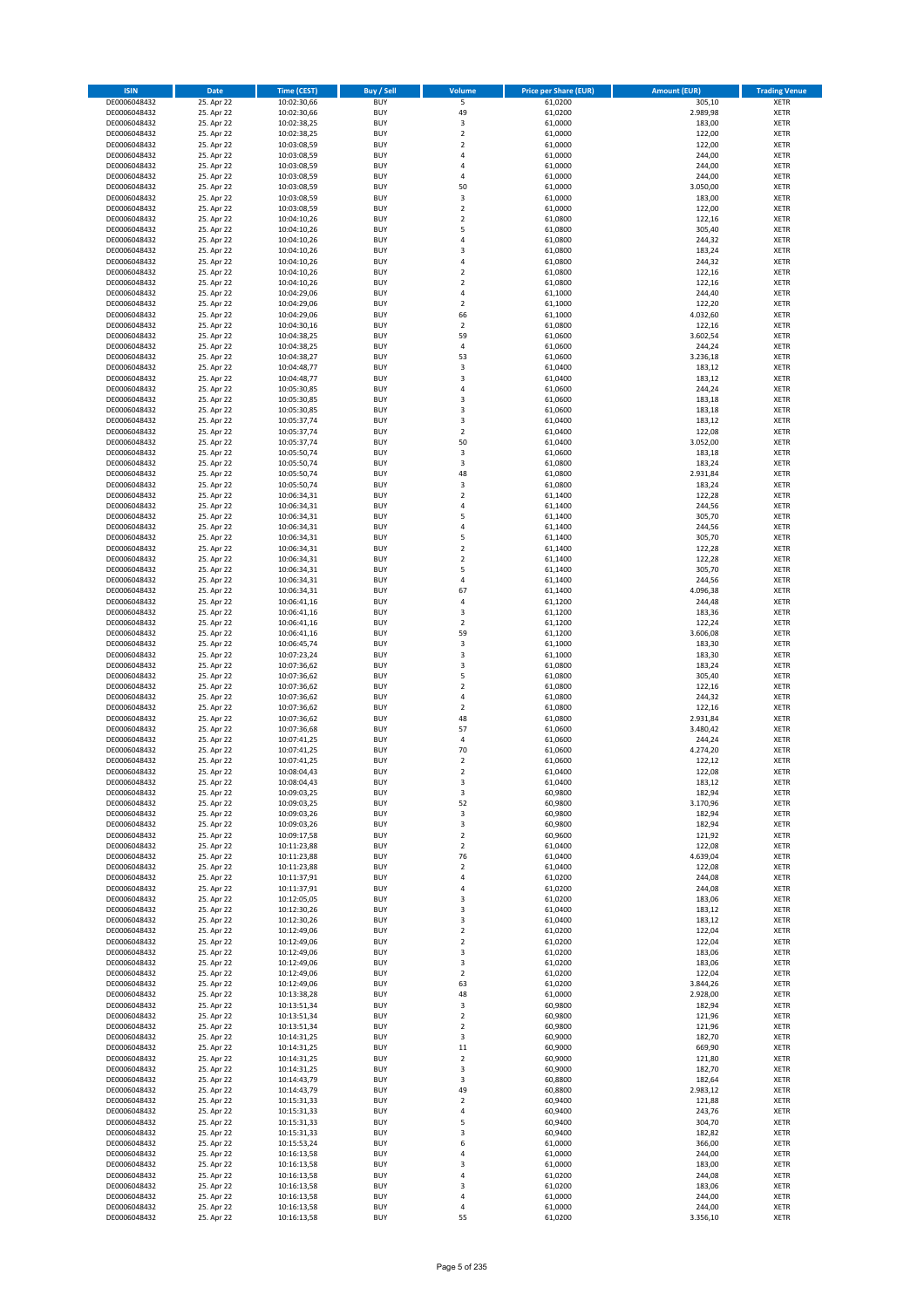| <b>ISIN</b>                  | <b>Date</b>              | <b>Time (CEST)</b>         | <b>Buy / Sell</b>        | Volume                        | <b>Price per Share (EUR)</b> | <b>Amount (EUR)</b> | <b>Trading Venue</b>       |
|------------------------------|--------------------------|----------------------------|--------------------------|-------------------------------|------------------------------|---------------------|----------------------------|
| DE0006048432                 | 25. Apr 22               | 10:16:32,03                | <b>BUY</b>               | 3                             | 61,0000                      | 183,00              | <b>XETR</b>                |
| DE0006048432                 | 25. Apr 22               | 10:16:32,03                | <b>BUY</b>               | 3                             | 61,0000                      | 183,00              | <b>XETR</b>                |
| DE0006048432                 | 25. Apr 22               | 10:16:32,03                | <b>BUY</b>               | $\overline{2}$                | 61,0000                      | 122,00              | <b>XETR</b>                |
| DE0006048432<br>DE0006048432 | 25. Apr 22<br>25. Apr 22 | 10:16:32,03<br>10:16:32,03 | <b>BUY</b><br><b>BUY</b> | 3<br>$\overline{\mathbf{c}}$  | 61,0000<br>61,0000           | 183,00<br>122,00    | <b>XETR</b><br><b>XETR</b> |
| DE0006048432                 | 25. Apr 22               | 10:17:57,66                | <b>BUY</b>               | 4                             | 61,0600                      | 244,24              | <b>XETR</b>                |
| DE0006048432                 | 25. Apr 22               | 10:17:57,66                | <b>BUY</b>               | $\overline{\mathbf{c}}$       | 61,0600                      | 122,12              | <b>XETR</b>                |
| DE0006048432                 | 25. Apr 22               | 10:17:57,66                | <b>BUY</b>               | 4                             | 61,0600                      | 244,24              | <b>XETR</b>                |
| DE0006048432                 | 25. Apr 22               | 10:17:57,66                | <b>BUY</b>               | 3                             | 61,0600                      | 183,18              | <b>XETR</b>                |
| DE0006048432                 | 25. Apr 22               | 10:19:05,72                | <b>BUY</b>               | $\mathbf 2$                   | 61,0600                      | 122,12              | <b>XETR</b>                |
| DE0006048432                 | 25. Apr 22               | 10:19:05,72                | <b>BUY</b>               | 4                             | 61,0800                      | 244,32              | <b>XETR</b>                |
| DE0006048432<br>DE0006048432 | 25. Apr 22<br>25. Apr 22 | 10:19:05,75                | <b>BUY</b><br><b>BUY</b> | $\overline{\mathbf{c}}$<br>61 | 61,0400<br>61,0400           | 122,08<br>3.723,44  | <b>XETR</b><br><b>XETR</b> |
| DE0006048432                 | 25. Apr 22               | 10:19:05,75<br>10:19:05,75 | <b>BUY</b>               | 3                             | 61,0400                      | 183,12              | <b>XETR</b>                |
| DE0006048432                 | 25. Apr 22               | 10:19:05,77                | <b>BUY</b>               | 85                            | 61,0400                      | 5.188,40            | <b>XETR</b>                |
| DE0006048432                 | 25. Apr 22               | 10:19:07,74                | <b>BUY</b>               | 3                             | 61,0200                      | 183,06              | <b>XETR</b>                |
| DE0006048432                 | 25. Apr 22               | 10:19:07,74                | <b>BUY</b>               | 3                             | 61,0200                      | 183,06              | <b>XETR</b>                |
| DE0006048432                 | 25. Apr 22               | 10:19:07,74                | <b>BUY</b>               | 3                             | 61,0200                      | 183,06              | <b>XETR</b>                |
| DE0006048432                 | 25. Apr 22               | 10:19:07,74                | <b>BUY</b>               | 21                            | 61,0200                      | 1.281,42            | <b>XETR</b>                |
| DE0006048432                 | 25. Apr 22               | 10:19:07,74                | <b>BUY</b>               | 48                            | 61,0200                      | 2.928,96            | <b>XETR</b>                |
| DE0006048432<br>DE0006048432 | 25. Apr 22<br>25. Apr 22 | 10:19:35,75<br>10:19:35,75 | <b>BUY</b><br><b>BUY</b> | 3<br>$\mathbf 2$              | 61,0400<br>61,0400           | 183,12<br>122,08    | <b>XETR</b><br><b>XETR</b> |
| DE0006048432                 | 25. Apr 22               | 10:19:35,75                | <b>BUY</b>               | 80                            | 61,0400                      | 4.883,20            | <b>XETR</b>                |
| DE0006048432                 | 25. Apr 22               | 10:20:30,18                | <b>BUY</b>               | 54                            | 61,0400                      | 3.296,16            | <b>XETR</b>                |
| DE0006048432                 | 25. Apr 22               | 10:20:30,98                | <b>BUY</b>               | 3                             | 61,0400                      | 183,12              | <b>XETR</b>                |
| DE0006048432                 | 25. Apr 22               | 10:20:30,98                | <b>BUY</b>               | $\mathbf 2$                   | 61,0400                      | 122,08              | <b>XETR</b>                |
| DE0006048432                 | 25. Apr 22               | 10:21:08,15                | <b>BUY</b>               | 3                             | 61,0200                      | 183,06              | <b>XETR</b>                |
| DE0006048432                 | 25. Apr 22               | 10:21:08,15                | <b>BUY</b>               | 3                             | 61,0200                      | 183,06              | <b>XETR</b>                |
| DE0006048432<br>DE0006048432 | 25. Apr 22<br>25. Apr 22 | 10:21:08,15<br>10:21:59,02 | <b>BUY</b><br><b>BUY</b> | 3<br>3                        | 61,0200<br>61,0000           | 183,06<br>183,00    | <b>XETR</b><br><b>XETR</b> |
| DE0006048432                 | 25. Apr 22               | 10:21:59,02                | <b>BUY</b>               | $\overline{2}$                | 61,0000                      | 122,00              | <b>XETR</b>                |
| DE0006048432                 | 25. Apr 22               | 10:21:59,02                | <b>BUY</b>               | $\overline{\mathbf{2}}$       | 61,0000                      | 122,00              | <b>XETR</b>                |
| DE0006048432                 | 25. Apr 22               | 10:21:59,02                | <b>BUY</b>               | 3                             | 61,0000                      | 183,00              | <b>XETR</b>                |
| DE0006048432                 | 25. Apr 22               | 10:21:59,02                | <b>BUY</b>               | 3                             | 61,0000                      | 183,00              | <b>XETR</b>                |
| DE0006048432                 | 25. Apr 22               | 10:21:59,02                | <b>BUY</b>               | 63                            | 61.0000                      | 3.843,00            | <b>XETR</b>                |
| DE0006048432                 | 25. Apr 22               | 10:21:59,02                | <b>BUY</b>               | $\mathbf 2$                   | 61,0000                      | 122,00              | <b>XETR</b>                |
| DE0006048432                 | 25. Apr 22<br>25. Apr 22 | 10:21:59,02                | <b>BUY</b><br><b>BUY</b> | $\overline{\mathbf{c}}$<br>3  | 61,0000<br>61,0400           | 122,00<br>183,12    | <b>XETR</b><br><b>XETR</b> |
| DE0006048432<br>DE0006048432 | 25. Apr 22               | 10:22:11,19<br>10:22:20,69 | <b>BUY</b>               | 4                             | 61,0200                      | 244,08              | <b>XETR</b>                |
| DE0006048432                 | 25. Apr 22               | 10:22:20,69                | <b>BUY</b>               | 3                             | 61,0200                      | 183,06              | <b>XETR</b>                |
| DE0006048432                 | 25. Apr 22               | 10:22:20,69                | <b>BUY</b>               | 5                             | 61,0200                      | 305,10              | <b>XETR</b>                |
| DE0006048432                 | 25. Apr 22               | 10:22:20,69                | <b>BUY</b>               | 69                            | 61,0200                      | 4.210,38            | <b>XETR</b>                |
| DE0006048432                 | 25. Apr 22               | 10:22:20,69                | <b>BUY</b>               | 3                             | 61,0200                      | 183,06              | <b>XETR</b>                |
| DE0006048432                 | 25. Apr 22               | 10:22:21,50                | <b>BUY</b>               | 3                             | 61,0200                      | 183,06              | <b>XETR</b>                |
| DE0006048432                 | 25. Apr 22               | 10:22:21,50                | <b>BUY</b>               | 3                             | 61,0200                      | 183,06              | <b>XETR</b>                |
| DE0006048432<br>DE0006048432 | 25. Apr 22<br>25. Apr 22 | 10:22:37,41<br>10:22:37,41 | <b>BUY</b><br><b>BUY</b> | 3<br>$\mathbf 2$              | 61,0200<br>61,0200           | 183,06<br>122,04    | <b>XETR</b><br><b>XETR</b> |
| DE0006048432                 | 25. Apr 22               | 10:22:37,41                | <b>BUY</b>               | 65                            | 61,0200                      | 3.966,30            | <b>XETR</b>                |
| DE0006048432                 | 25. Apr 22               | 10:23:09,15                | <b>BUY</b>               | 3                             | 61,0400                      | 183,12              | <b>XETR</b>                |
| DE0006048432                 | 25. Apr 22               | 10:23:36,84                | <b>BUY</b>               | 4                             | 61,0200                      | 244,08              | <b>XETR</b>                |
| DE0006048432                 | 25. Apr 22               | 10:23:36,84                | <b>BUY</b>               | $\overline{\mathbf{c}}$       | 61,0200                      | 122,04              | <b>XETR</b>                |
| DE0006048432                 | 25. Apr 22               | 10:23:36,84                | <b>BUY</b>               | 5                             | 61,0200                      | 305,10              | <b>XETR</b>                |
| DE0006048432                 | 25. Apr 22               | 10:23:36,84                | <b>BUY</b>               | 69                            | 61,0200                      | 4.210,38            | <b>XETR</b>                |
| DE0006048432<br>DE0006048432 | 25. Apr 22<br>25. Apr 22 | 10:23:36,84<br>10:24:00,22 | <b>BUY</b><br><b>BUY</b> | $\mathbf 2$<br>3              | 61,0200<br>61,0000           | 122,04<br>183,00    | <b>XETR</b><br><b>XETR</b> |
| DE0006048432                 | 25. Apr 22               | 10:24:00,22                | <b>BUY</b>               | 3                             | 61,0000                      | 183,00              | <b>XETR</b>                |
| DE0006048432                 | 25. Apr 22               | 10:24:10,13                | <b>BUY</b>               | 3                             | 61,0000                      | 183,00              | <b>XETR</b>                |
| DE0006048432                 | 25. Apr 22               | 10:24:32,09                | <b>BUY</b>               | $\overline{\mathbf{c}}$       | 60,9800                      | 121,96              | <b>XETR</b>                |
| DE0006048432                 | 25. Apr 22               | 10:24:32,09                | <b>BUY</b>               | 3                             | 60,9800                      | 182,94              | <b>XETR</b>                |
| DE0006048432                 | 25. Apr 22               | 10:24:32,09                | <b>BUY</b>               | 63                            | 60,9800                      | 3.841,74            | <b>XETR</b>                |
| DE0006048432<br>DE0006048432 | 25. Apr 22               | 10:27:22,30                | <b>BUY</b><br><b>BUY</b> | 5<br>3                        | 61,1000                      | 305,50              | <b>XETR</b><br><b>XETR</b> |
| DE0006048432                 | 25. Apr 22<br>25. Apr 22 | 10:27:22,30<br>10:27:22,30 | <b>BUY</b>               | 3                             | 61,1000<br>61,1000           | 183,30<br>183,30    | <b>XETR</b>                |
| DE0006048432                 | 25. Apr 22               | 10:27:22,30                | <b>BUY</b>               | 52                            | 61,1000                      | 3.177,20            | <b>XETR</b>                |
| DE0006048432                 | 25. Apr 22               | 10:27:22,30                | BUY                      | $\mathbf 1$                   | 61,1000                      | 61,10               | <b>XETR</b>                |
| DE0006048432                 | 25. Apr 22               | 10:27:23,43                | <b>BUY</b>               | 3                             | 61,0800                      | 183,24              | <b>XETR</b>                |
| DE0006048432                 | 25. Apr 22               | 10:27:23,43                | <b>BUY</b>               | 4                             | 61,0800                      | 244,32              | <b>XETR</b>                |
| DE0006048432                 | 25. Apr 22               | 10:27:23,43                | <b>BUY</b>               | 3                             | 61,0800                      | 183,24              | <b>XETR</b>                |
| DE0006048432<br>DE0006048432 | 25. Apr 22<br>25. Apr 22 | 10:27:23,43<br>10:27:23,43 | <b>BUY</b><br><b>BUY</b> | 3<br>$\mathbf 2$              | 61,0800<br>61,0800           | 183,24<br>122,16    | <b>XETR</b><br><b>XETR</b> |
| DE0006048432                 | 25. Apr 22               | 10:27:23,43                | <b>BUY</b>               | 3                             | 61,0800                      | 183,24              | <b>XETR</b>                |
| DE0006048432                 | 25. Apr 22               | 10:27:30,39                | <b>BUY</b>               | 3                             | 61,0600                      | 183,18              | <b>XETR</b>                |
| DE0006048432                 | 25. Apr 22               | 10:27:30,39                | <b>BUY</b>               | 77                            | 61,0600                      | 4.701,62            | <b>XETR</b>                |
| DE0006048432                 | 25. Apr 22               | 10:27:51,28                | <b>BUY</b>               | 3                             | 61,0600                      | 183,18              | <b>XETR</b>                |
| DE0006048432                 | 25. Apr 22               | 10:28:02,03                | <b>BUY</b>               | 3                             | 61,0400                      | 183,12              | <b>XETR</b>                |
| DE0006048432<br>DE0006048432 | 25. Apr 22<br>25. Apr 22 | 10:28:02,03<br>10:28:38,83 | <b>BUY</b><br><b>BUY</b> | 3<br>$\mathbf 2$              | 61,0400<br>61,0200           | 183,12<br>122,04    | <b>XETR</b><br><b>XETR</b> |
| DE0006048432                 | 25. Apr 22               | 10:28:38,83                | <b>BUY</b>               | 80                            | 61,0200                      | 4.881,60            | <b>XETR</b>                |
| DE0006048432                 | 25. Apr 22               | 10:28:54,53                | <b>BUY</b>               | 5                             | 61,0000                      | 305,00              | <b>XETR</b>                |
| DE0006048432                 | 25. Apr 22               | 10:28:54,53                | <b>BUY</b>               | 3                             | 61,0000                      | 183,00              | <b>XETR</b>                |
| DE0006048432                 | 25. Apr 22               | 10:29:09,26                | <b>BUY</b>               | 5                             | 60,9800                      | 304,90              | <b>XETR</b>                |
| DE0006048432                 | 25. Apr 22               | 10:29:17,72                | <b>BUY</b>               | $\mathbf 2$                   | 60,9600                      | 121,92              | <b>XETR</b>                |
| DE0006048432                 | 25. Apr 22               | 10:31:42,85                | <b>BUY</b>               | $\mathbf 2$                   | 61,0000                      | 122,00              | <b>XETR</b><br><b>XETR</b> |
| DE0006048432<br>DE0006048432 | 25. Apr 22<br>25. Apr 22 | 10:31:42,85<br>10:31:42,85 | <b>BUY</b><br><b>BUY</b> | 3<br>3                        | 61,0000<br>61,0000           | 183,00<br>183,00    | <b>XETR</b>                |
| DE0006048432                 | 25. Apr 22               | 10:31:42,85                | <b>BUY</b>               | $\mathbf 2$                   | 61,0000                      | 122,00              | <b>XETR</b>                |
| DE0006048432                 | 25. Apr 22               | 10:31:42,85                | <b>BUY</b>               | 4                             | 61,0000                      | 244,00              | <b>XETR</b>                |
| DE0006048432                 | 25. Apr 22               | 10:31:42,85                | <b>BUY</b>               | 3                             | 61,0000                      | 183,00              | <b>XETR</b>                |
| DE0006048432                 | 25. Apr 22               | 10:31:42,85                | <b>BUY</b>               | $\mathbf 2$                   | 61,0000                      | 122,00              | <b>XETR</b>                |
| DE0006048432                 | 25. Apr 22               | 10:31:42,85                | <b>BUY</b>               | 63                            | 61,0000                      | 3.843,00            | <b>XETR</b>                |
| DE0006048432                 | 25. Apr 22               | 10:31:42,85                | <b>BUY</b><br><b>BUY</b> | 16                            | 61,0000                      | 976,00              | <b>XETR</b><br><b>XETR</b> |
| DE0006048432<br>DE0006048432 | 25. Apr 22<br>25. Apr 22 | 10:31:57,97<br>10:32:36,70 | <b>BUY</b>               | 3<br>7                        | 61,0000<br>61,0200           | 183,00<br>427,14    | <b>XETR</b>                |
| DE0006048432                 | 25. Apr 22               | 10:32:36,70                | <b>BUY</b>               | 5                             | 61,0200                      | 305,10              | <b>XETR</b>                |
| DE0006048432                 | 25. Apr 22               | 10:32:36,70                | <b>BUY</b>               | $\mathbf 2$                   | 61,0200                      | 122,04              | <b>XETR</b>                |
| DE0006048432                 | 25. Apr 22               | 10:32:36,70                | <b>BUY</b>               | 4                             | 61,0200                      | 244,08              | <b>XETR</b>                |
| DE0006048432                 | 25. Apr 22               | 10:32:36,71                | <b>BUY</b>               | 3                             | 61,0200                      | 183,06              | <b>XETR</b>                |
| DE0006048432                 | 25. Apr 22               | 10:32:50,69                | <b>BUY</b>               | 3                             | 61,0000                      | 183,00              | <b>XETR</b>                |
| DE0006048432<br>DE0006048432 | 25. Apr 22<br>25. Apr 22 | 10:32:50,69<br>10:32:50,69 | <b>BUY</b><br><b>BUY</b> | 5<br>60                       | 61,0000<br>61,0000           | 305,00<br>3.660,00  | <b>XETR</b><br><b>XETR</b> |
| DE0006048432                 | 25. Apr 22               | 10:32:50,69                | <b>BUY</b>               | 4                             | 61,0000                      | 244,00              | <b>XETR</b>                |
| DE0006048432                 | 25. Apr 22               | 10:33:56,40                | <b>BUY</b>               | $\overline{\mathbf{c}}$       | 60,9800                      | 121,96              | <b>XETR</b>                |
| DE0006048432                 | 25. Apr 22               | 10:33:56,40                | <b>BUY</b>               | $\overline{2}$                | 60,9800                      | 121,96              | <b>XETR</b>                |
| DE0006048432                 | 25. Apr 22               | 10:33:56,40                | <b>BUY</b>               | 3                             | 60,9800                      | 182,94              | <b>XETR</b>                |
| DE0006048432                 | 25. Apr 22               | 10:33:56,40                | <b>BUY</b>               | 45                            | 60,9800                      | 2.744,10            | <b>XETR</b>                |
| DE0006048432                 | 25. Apr 22               | 10:33:56,40                | <b>BUY</b>               | 3                             | 60,9800                      | 182,94              | <b>XETR</b>                |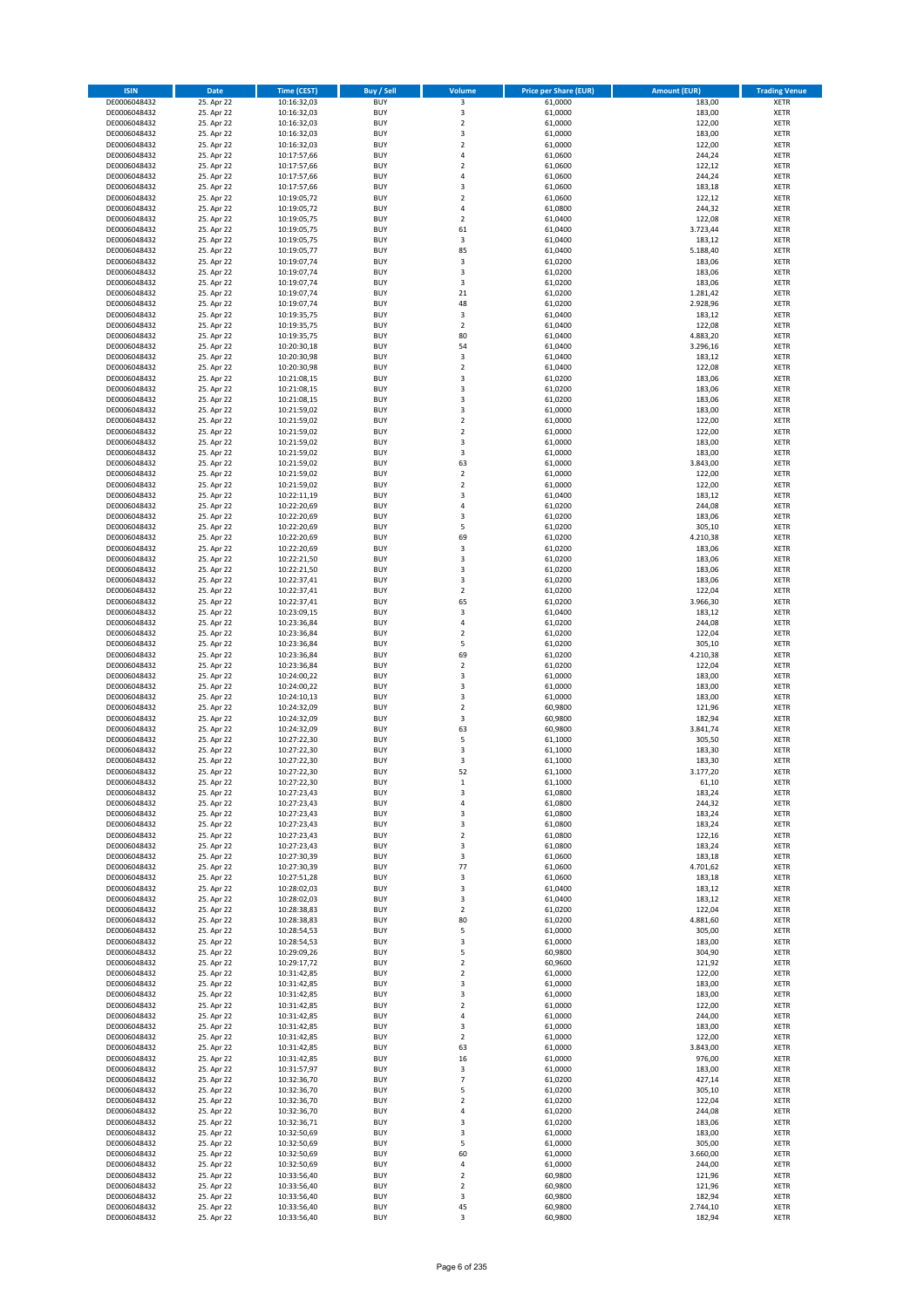| <b>ISIN</b>                  | <b>Date</b>              | <b>Time (CEST)</b>         | <b>Buy / Sell</b>        | <b>Volume</b>                 | <b>Price per Share (EUR)</b> | <b>Amount (EUR)</b> | <b>Trading Venue</b>       |
|------------------------------|--------------------------|----------------------------|--------------------------|-------------------------------|------------------------------|---------------------|----------------------------|
| DE0006048432                 | 25. Apr 22               | 10:33:56,40                | <b>BUY</b>               | $\overline{2}$                | 60,9800                      | 121,96              | <b>XETR</b>                |
| DE0006048432                 | 25. Apr 22               | 10:33:56,40                | <b>BUY</b>               | 12                            | 60,9800                      | 731,76              | <b>XETR</b>                |
| DE0006048432                 | 25. Apr 22               | 10:34:10,03                | <b>BUY</b>               | 5                             | 60,9600                      | 304,80              | <b>XETR</b>                |
| DE0006048432<br>DE0006048432 | 25. Apr 22<br>25. Apr 22 | 10:34:10,03<br>10:34:10,03 | <b>BUY</b><br><b>BUY</b> | 55<br>$\overline{\mathbf{c}}$ | 60,9600<br>60,9600           | 3.352,80<br>121,92  | <b>XETR</b><br><b>XETR</b> |
| DE0006048432                 | 25. Apr 22               | 10:34:10,03                | <b>BUY</b>               | 3                             | 60,9600                      | 182,88              | <b>XETR</b>                |
| DE0006048432                 | 25. Apr 22               | 10:34:23,72                | <b>BUY</b>               | 47                            | 60,9600                      | 2.865,12            | <b>XETR</b>                |
| DE0006048432                 | 25. Apr 22               | 10:34:52,85                | <b>BUY</b>               | 3                             | 60,9800                      | 182,94              | <b>XETR</b>                |
| DE0006048432                 | 25. Apr 22               | 10:34:52,85                | <b>BUY</b>               | 3                             | 60,9800                      | 182,94              | <b>XETR</b>                |
| DE0006048432                 | 25. Apr 22               | 10:35:38,77                | <b>BUY</b>               | 3                             | 60,9800                      | 182,94              | <b>XETR</b>                |
| DE0006048432                 | 25. Apr 22               | 10:35:38,77                | <b>BUY</b>               | 5                             | 60,9800                      | 304,90              | <b>XETR</b>                |
| DE0006048432                 | 25. Apr 22<br>25. Apr 22 | 10:35:38,77                | <b>BUY</b><br><b>BUY</b> | $\overline{\mathbf{c}}$<br>21 | 60,9800                      | 121,96              | <b>XETR</b><br><b>XETR</b> |
| DE0006048432<br>DE0006048432 | 25. Apr 22               | 10:35:38,77<br>10:35:38,77 | <b>BUY</b>               | $\overline{2}$                | 60,9800<br>60,9800           | 1.280,58<br>121,96  | <b>XETR</b>                |
| DE0006048432                 | 25. Apr 22               | 10:35:38,77                | <b>BUY</b>               | 4                             | 60,9800                      | 243,92              | <b>XETR</b>                |
| DE0006048432                 | 25. Apr 22               | 10:35:38,77                | <b>BUY</b>               | $\overline{\mathbf{c}}$       | 60,9800                      | 121,96              | <b>XETR</b>                |
| DE0006048432                 | 25. Apr 22               | 10:35:38,77                | <b>BUY</b>               | 63                            | 60,9800                      | 3.841,74            | <b>XETR</b>                |
| DE0006048432                 | 25. Apr 22               | 10:36:13,91                | <b>BUY</b>               | 3                             | 60,9800                      | 182,94              | <b>XETR</b>                |
| DE0006048432                 | 25. Apr 22               | 10:36:13,91                | <b>BUY</b>               | $\overline{\mathbf{c}}$       | 60,9800                      | 121,96              | <b>XETR</b>                |
| DE0006048432                 | 25. Apr 22               | 10:36:13,92                | <b>BUY</b>               | 4                             | 60,9600                      | 243,84              | <b>XETR</b>                |
| DE0006048432<br>DE0006048432 | 25. Apr 22<br>25. Apr 22 | 10:36:13,92<br>10:36:13,92 | <b>BUY</b><br><b>BUY</b> | $\overline{\mathbf{c}}$<br>19 | 60,9600<br>60,9600           | 121,92<br>1.158,24  | <b>XETR</b><br><b>XETR</b> |
| DE0006048432                 | 25. Apr 22               | 10:36:13,92                | <b>BUY</b>               | 38                            | 60,9600                      | 2.316,48            | <b>XETR</b>                |
| DE0006048432                 | 25. Apr 22               | 10:36:23,30                | <b>BUY</b>               | 3                             | 60,9400                      | 182,82              | <b>XETR</b>                |
| DE0006048432                 | 25. Apr 22               | 10:36:23,30                | <b>BUY</b>               | $\mathbf 2$                   | 60,9400                      | 121,88              | <b>XETR</b>                |
| DE0006048432                 | 25. Apr 22               | 10:36:45,01                | <b>BUY</b>               | 3                             | 60,9200                      | 182,76              | <b>XETR</b>                |
| DE0006048432                 | 25. Apr 22               | 10:36:45,01                | <b>BUY</b>               | 3                             | 60,9200                      | 182,76              | <b>XETR</b>                |
| DE0006048432                 | 25. Apr 22               | 10:36:45,03                | <b>BUY</b>               | 15                            | 60,9000                      | 913,50              | <b>XETR</b>                |
| DE0006048432<br>DE0006048432 | 25. Apr 22<br>25. Apr 22 | 10:37:16,47<br>10:37:16,47 | <b>BUY</b><br><b>BUY</b> | 67<br>3                       | 60,9400<br>60,9400           | 4.082,98<br>182,82  | <b>XETR</b><br><b>XETR</b> |
| DE0006048432                 | 25. Apr 22               | 10:38:03,29                | <b>BUY</b>               | 3                             | 60,9200                      | 182,76              | <b>XETR</b>                |
| DE0006048432                 | 25. Apr 22               | 10:38:03,29                | <b>BUY</b>               | 4                             | 60,9200                      | 243,68              | <b>XETR</b>                |
| DE0006048432                 | 25. Apr 22               | 10:38:03,29                | <b>BUY</b>               | 3                             | 60,9200                      | 182,76              | <b>XETR</b>                |
| DE0006048432                 | 25. Apr 22               | 10:38:03,29                | <b>BUY</b>               | $\mathbf 2$                   | 60,9200                      | 121,84              | <b>XETR</b>                |
| DE0006048432                 | 25. Apr 22               | 10:38:54,12                | <b>BUY</b>               | $\overline{\mathbf{c}}$       | 60,9600                      | 121,92              | <b>XETR</b>                |
| DE0006048432                 | 25. Apr 22               | 10:38:54,12                | <b>BUY</b>               | 3                             | 60,9600                      | 182,88              | <b>XETR</b>                |
| DE0006048432                 | 25. Apr 22               | 10:38:54,12                | <b>BUY</b><br><b>BUY</b> | 76<br>5                       | 60,9600                      | 4.632,96            | <b>XETR</b>                |
| DE0006048432<br>DE0006048432 | 25. Apr 22<br>25. Apr 22 | 10:39:30,61<br>10:39:30,61 | <b>BUY</b>               | 4                             | 60,9400<br>60,9400           | 304,70<br>243,76    | <b>XETR</b><br><b>XETR</b> |
| DE0006048432                 | 25. Apr 22               | 10:39:30,61                | <b>BUY</b>               | $\overline{\mathbf{c}}$       | 60,9400                      | 121,88              | <b>XETR</b>                |
| DE0006048432                 | 25. Apr 22               | 10:39:30,61                | <b>BUY</b>               | 4                             | 60,9400                      | 243,76              | <b>XETR</b>                |
| DE0006048432                 | 25. Apr 22               | 10:39:30,61                | <b>BUY</b>               | 3                             | 60,9400                      | 182,82              | <b>XETR</b>                |
| DE0006048432                 | 25. Apr 22               | 10:39:30,61                | <b>BUY</b>               | 3                             | 60,9400                      | 182,82              | <b>XETR</b>                |
| DE0006048432                 | 25. Apr 22               | 10:39:53,75                | <b>BUY</b>               | $\overline{\mathbf{c}}$       | 60,9200                      | 121,84              | <b>XETR</b>                |
| DE0006048432                 | 25. Apr 22               | 10:39:53,75                | <b>BUY</b>               | $\mathbf 2$                   | 60,9200                      | 121,84              | <b>XETR</b>                |
| DE0006048432                 | 25. Apr 22<br>25. Apr 22 | 10:39:53,75                | <b>BUY</b><br><b>BUY</b> | 61<br>3                       | 60,9200<br>60,9000           | 3.716,12<br>182,70  | <b>XETR</b><br><b>XETR</b> |
| DE0006048432<br>DE0006048432 | 25. Apr 22               | 10:40:16,61<br>10:41:08,09 | <b>BUY</b>               | 3                             | 60,9400                      | 182,82              | <b>XETR</b>                |
| DE0006048432                 | 25. Apr 22               | 10:41:08,09                | <b>BUY</b>               | 3                             | 60,9400                      | 182,82              | <b>XETR</b>                |
| DE0006048432                 | 25. Apr 22               | 10:41:08,09                | <b>BUY</b>               | 5                             | 60,9400                      | 304,70              | <b>XETR</b>                |
| DE0006048432                 | 25. Apr 22               | 10:41:08,09                | <b>BUY</b>               | 3                             | 60,9400                      | 182,82              | <b>XETR</b>                |
| DE0006048432                 | 25. Apr 22               | 10:41:09,34                | <b>BUY</b>               | 3                             | 60,9200                      | 182,76              | <b>XETR</b>                |
| DE0006048432                 | 25. Apr 22               | 10:41:09,34                | <b>BUY</b>               | 5                             | 60,9200                      | 304,60              | <b>XETR</b>                |
| DE0006048432<br>DE0006048432 | 25. Apr 22<br>25. Apr 22 | 10:41:09,34<br>10:41:09,34 | <b>BUY</b><br><b>BUY</b> | 3<br>3                        | 60,9200<br>60,9200           | 182,76<br>182,76    | <b>XETR</b><br><b>XETR</b> |
| DE0006048432                 | 25. Apr 22               | 10:41:09,34                | <b>BUY</b>               | $\mathbf 2$                   | 60,9200                      | 121,84              | <b>XETR</b>                |
| DE0006048432                 | 25. Apr 22               | 10:41:09,34                | <b>BUY</b>               | 62                            | 60,9200                      | 3.777,04            | <b>XETR</b>                |
| DE0006048432                 | 25. Apr 22               | 10:42:22,90                | <b>BUY</b>               | $\overline{\mathbf{c}}$       | 60,9200                      | 121,84              | <b>XETR</b>                |
| DE0006048432                 | 25. Apr 22               | 10:42:22,90                | <b>BUY</b>               | $\mathbf 2$                   | 60,9200                      | 121,84              | <b>XETR</b>                |
| DE0006048432                 | 25. Apr 22               | 10:42:22,90                | <b>BUY</b>               | 3                             | 60,9200                      | 182,76              | <b>XETR</b>                |
| DE0006048432                 | 25. Apr 22               | 10:42:22,90                | <b>BUY</b>               | $\mathbf 2$                   | 60,9200                      | 121,84              | <b>XETR</b>                |
| DE0006048432<br>DE0006048432 | 25. Apr 22<br>25. Apr 22 | 10:42:22,90<br>10:42:22,90 | <b>BUY</b><br><b>BUY</b> | 3<br>5                        | 60,9200<br>60,9200           | 182,76<br>304,60    | <b>XETR</b><br><b>XETR</b> |
| DE0006048432                 | 25. Apr 22               | 10:42:25,43                | <b>BUY</b>               | 3                             | 60,9000                      | 182,70              | <b>XETR</b>                |
| DE0006048432                 | 25. Apr 22               | 10:42:25,43                | BUY                      | 3                             | 60,9000                      | 182,70              | <b>XETR</b>                |
| DE0006048432                 | 25. Apr 22               | 10:42:25,43                | <b>BUY</b>               | 60                            | 60,9000                      | 3.654,00            | <b>XETR</b>                |
| DE0006048432                 | 25. Apr 22               | 10:42:25,43                | <b>BUY</b>               | 3                             | 60,9000                      | 182,70              | <b>XETR</b>                |
| DE0006048432                 | 25. Apr 22               | 10:42:45,17                | <b>BUY</b>               | 4                             | 60,9200                      | 243,68              | XETR                       |
| DE0006048432<br>DE0006048432 | 25. Apr 22<br>25. Apr 22 | 10:42:45,17<br>10:42:45,17 | <b>BUY</b><br><b>BUY</b> | 3<br>$\mathbf 2$              | 60,9200<br>60,9200           | 182,76<br>121,84    | <b>XETR</b><br><b>XETR</b> |
| DE0006048432                 | 25. Apr 22               | 10:42:45,17                | <b>BUY</b>               | 74                            | 60,9200                      | 4.508,08            | <b>XETR</b>                |
| DE0006048432                 | 25. Apr 22               | 10:42:55,18                | <b>BUY</b>               | 10                            | 60,9200                      | 609,20              | <b>XETR</b>                |
| DE0006048432                 | 25. Apr 22               | 10:42:55,32                | <b>BUY</b>               | 16                            | 60,9200                      | 974,72              | <b>XETR</b>                |
| DE0006048432                 | 25. Apr 22               | 10:42:55,32                | <b>BUY</b>               | 4                             | 60,9200                      | 243,68              | <b>XETR</b>                |
| DE0006048432                 | 25. Apr 22               | 10:42:55,33                | <b>BUY</b>               | 14                            | 60,9200                      | 852,88              | <b>XETR</b>                |
| DE0006048432                 | 25. Apr 22<br>25. Apr 22 | 10:42:55,34                | <b>BUY</b>               | $\overline{\mathbf{c}}$       | 60,9200                      | 121,84              | <b>XETR</b>                |
| DE0006048432<br>DE0006048432 | 25. Apr 22               | 10:42:55,34<br>10:42:55,34 | <b>BUY</b><br><b>BUY</b> | 3<br>43                       | 60,9200<br>60,9200           | 182,76<br>2.619,56  | <b>XETR</b><br><b>XETR</b> |
| DE0006048432                 | 25. Apr 22               | 10:44:43,60                | <b>BUY</b>               | 5                             | 60,9200                      | 304,60              | <b>XETR</b>                |
| DE0006048432                 | 25. Apr 22               | 10:44:43,60                | <b>BUY</b>               | 4                             | 60,9200                      | 243,68              | <b>XETR</b>                |
| DE0006048432                 | 25. Apr 22               | 10:45:50,41                | <b>BUY</b>               | 3                             | 60,9000                      | 182,70              | <b>XETR</b>                |
| DE0006048432                 | 25. Apr 22               | 10:45:50,41                | <b>BUY</b>               | $\overline{2}$                | 60,9000                      | 121,80              | <b>XETR</b>                |
| DE0006048432                 | 25. Apr 22               | 10:45:50,41                | <b>BUY</b>               | 3                             | 60,9000                      | 182,70              | XETR                       |
| DE0006048432<br>DE0006048432 | 25. Apr 22<br>25. Apr 22 | 10:45:50,41<br>10:45:50,41 | <b>BUY</b><br><b>BUY</b> | $\mathbf 2$<br>3              | 60,9000<br>60,9000           | 121,80<br>182,70    | <b>XETR</b><br><b>XETR</b> |
| DE0006048432                 | 25. Apr 22               | 10:45:50,41                | <b>BUY</b>               | 3                             | 60,9000                      | 182,70              | <b>XETR</b>                |
| DE0006048432                 | 25. Apr 22               | 10:45:50,41                | <b>BUY</b>               | 3                             | 60,9000                      | 182,70              | <b>XETR</b>                |
| DE0006048432                 | 25. Apr 22               | 10:45:50,41                | <b>BUY</b>               | 48                            | 60,9000                      | 2.923,20            | <b>XETR</b>                |
| DE0006048432                 | 25. Apr 22               | 10:45:50,41                | <b>BUY</b>               | 3                             | 60,9000                      | 182,70              | <b>XETR</b>                |
| DE0006048432                 | 25. Apr 22               | 10:45:50,43                | <b>BUY</b>               | 3                             | 60,9000                      | 182,70              | <b>XETR</b>                |
| DE0006048432                 | 25. Apr 22               | 10:45:50,43                | <b>BUY</b>               | $\mathbf 2$                   | 60,9000                      | 121,80              | <b>XETR</b>                |
| DE0006048432<br>DE0006048432 | 25. Apr 22<br>25. Apr 22 | 10:45:50,43                | <b>BUY</b><br><b>BUY</b> | 3                             | 60,9000<br>60,8800           | 182,70<br>182,64    | <b>XETR</b><br><b>XETR</b> |
| DE0006048432                 | 25. Apr 22               | 10:45:57,65<br>10:45:57,65 | <b>BUY</b>               | 3<br>5                        | 60,8800                      | 304,40              | XETR                       |
| DE0006048432                 | 25. Apr 22               | 10:45:57,65                | <b>BUY</b>               | 49                            | 60,8800                      | 2.983,12            | <b>XETR</b>                |
| DE0006048432                 | 25. Apr 22               | 10:46:09,60                | <b>BUY</b>               | 3                             | 60,8600                      | 182,58              | <b>XETR</b>                |
| DE0006048432                 | 25. Apr 22               | 10:46:09,60                | <b>BUY</b>               | 3                             | 60,8600                      | 182,58              | <b>XETR</b>                |
| DE0006048432                 | 25. Apr 22               | 10:46:09,60                | <b>BUY</b>               | 105                           | 60,8600                      | 6.390,30            | <b>XETR</b>                |
| DE0006048432                 | 25. Apr 22               | 10:46:09,60                | <b>BUY</b><br><b>BUY</b> | 3                             | 60,8600                      | 182,58              | <b>XETR</b>                |
| DE0006048432<br>DE0006048432 | 25. Apr 22<br>25. Apr 22 | 10:46:09,60<br>10:46:42,54 | <b>BUY</b>               | 5<br>3                        | 60,8600<br>60,8400           | 304,30<br>182,52    | <b>XETR</b><br><b>XETR</b> |
| DE0006048432                 | 25. Apr 22               | 10:47:52,43                | <b>BUY</b>               | $\overline{2}$                | 60,8400                      | 121,68              | XETR                       |
| DE0006048432                 | 25. Apr 22               | 10:47:52,43                | <b>BUY</b>               | 22                            | 60,8400                      | 1.338,48            | <b>XETR</b>                |
| DE0006048432                 | 25. Apr 22               | 10:47:52,43                | <b>BUY</b>               | $\mathbf 2$                   | 60,8400                      | 121,68              | <b>XETR</b>                |
| DE0006048432                 | 25. Apr 22               | 10:47:52,43                | <b>BUY</b>               | 28                            | 60,8400                      | 1.703,52            | <b>XETR</b>                |
| DE0006048432                 | 25. Apr 22               | 10:47:52,43                | <b>BUY</b>               | 4                             | 60,8400                      | 243,36              | XETR                       |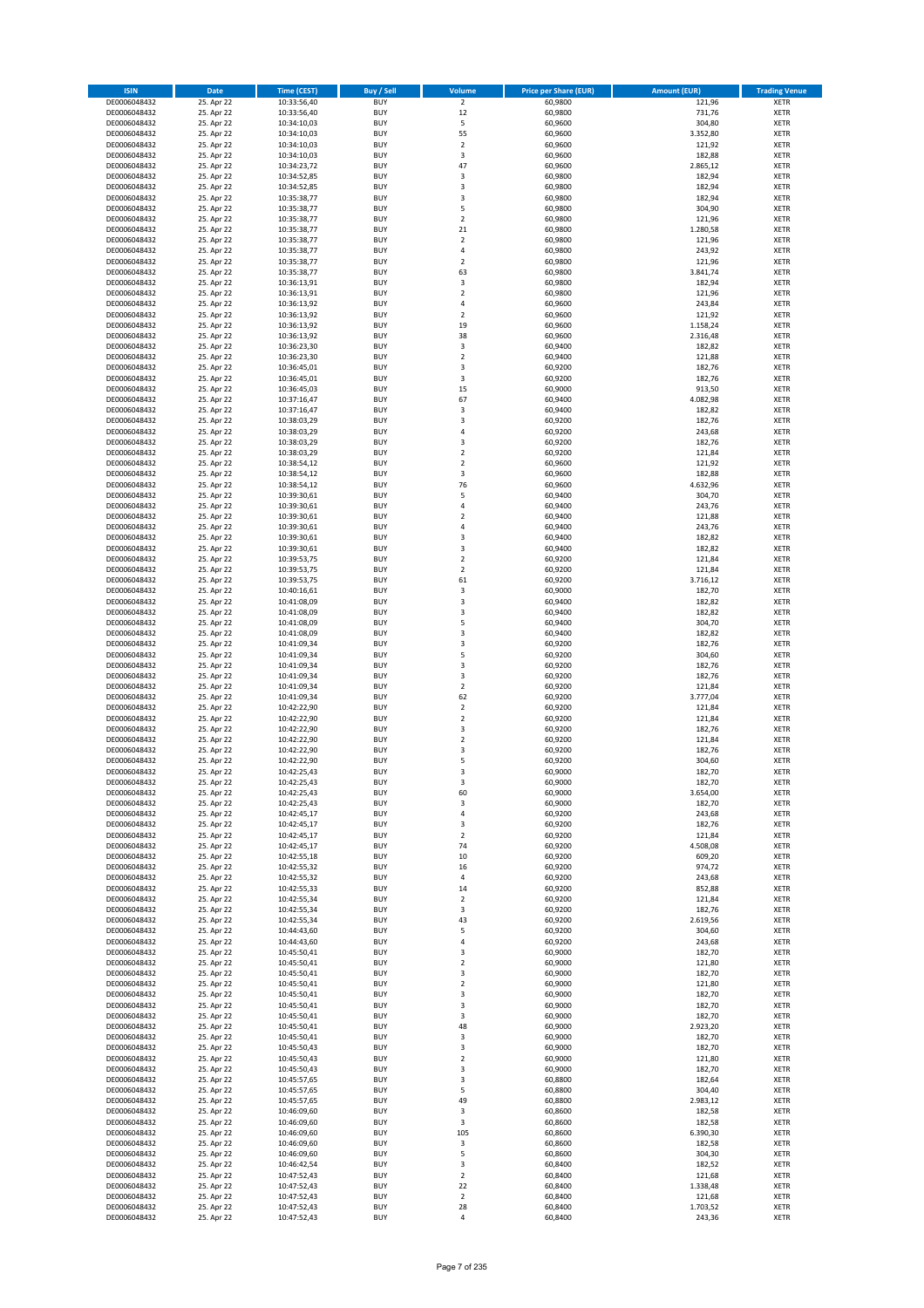| <b>ISIN</b>                  | <b>Date</b>              | <b>Time (CEST)</b>         | <b>Buy / Sell</b>        | Volume                                    | <b>Price per Share (EUR)</b> | <b>Amount (EUR)</b> | <b>Trading Venue</b>       |
|------------------------------|--------------------------|----------------------------|--------------------------|-------------------------------------------|------------------------------|---------------------|----------------------------|
| DE0006048432                 | 25. Apr 22               | 10:47:52,44                | <b>BUY</b>               | 3                                         | 60,8400                      | 182,52              | <b>XETR</b>                |
| DE0006048432                 | 25. Apr 22               | 10:47:52,44                | <b>BUY</b>               | 3                                         | 60,8400                      | 182,52              | <b>XETR</b>                |
| DE0006048432                 | 25. Apr 22               | 10:47:52,44                | <b>BUY</b>               | $\mathbf 1$                               | 60,8400                      | 60,84               | <b>XETR</b>                |
| DE0006048432<br>DE0006048432 | 25. Apr 22<br>25. Apr 22 | 10:47:52,44<br>10:48:10,09 | <b>BUY</b><br><b>BUY</b> | $\mathbf 2$<br>3                          | 60,8400<br>60,8400           | 121,68<br>182,52    | <b>XETR</b><br><b>XETR</b> |
| DE0006048432                 | 25. Apr 22               | 10:48:10,09                | <b>BUY</b>               | $\mathbf 2$                               | 60,8400                      | 121,68              | <b>XETR</b>                |
| DE0006048432                 | 25. Apr 22               | 10:48:10,09                | <b>BUY</b>               | 51                                        | 60,8400                      | 3.102,84            | <b>XETR</b>                |
| DE0006048432                 | 25. Apr 22               | 10:48:56,14                | <b>BUY</b>               | 3                                         | 60,8600                      | 182,58              | <b>XETR</b>                |
| DE0006048432                 | 25. Apr 22               | 10:48:56,14                | <b>BUY</b>               | 3                                         | 60,8600                      | 182,58              | <b>XETR</b>                |
| DE0006048432                 | 25. Apr 22               | 10:48:56,14                | <b>BUY</b><br><b>BUY</b> | 47                                        | 60,8600                      | 2.860,42            | <b>XETR</b>                |
| DE0006048432<br>DE0006048432 | 25. Apr 22<br>25. Apr 22 | 10:48:56,14<br>10:48:56,14 | <b>BUY</b>               | 5<br>3                                    | 60,8600<br>60,8600           | 304,30<br>182,58    | <b>XETR</b><br><b>XETR</b> |
| DE0006048432                 | 25. Apr 22               | 10:48:56,14                | <b>BUY</b>               | $\mathbf 2$                               | 60,8600                      | 121,72              | <b>XETR</b>                |
| DE0006048432                 | 25. Apr 22               | 10:48:59,43                | <b>BUY</b>               | 4                                         | 60,8400                      | 243,36              | <b>XETR</b>                |
| DE0006048432                 | 25. Apr 22               | 10:48:59,43                | <b>BUY</b>               | $\overline{\mathbf{c}}$                   | 60,8400                      | 121,68              | <b>XETR</b>                |
| DE0006048432                 | 25. Apr 22               | 10:49:05,30                | <b>BUY</b>               | 5                                         | 60,8200                      | 304,10              | <b>XETR</b>                |
| DE0006048432<br>DE0006048432 | 25. Apr 22<br>25. Apr 22 | 10:49:23,99<br>10:49:23,99 | <b>BUY</b><br><b>BUY</b> | $\mathbf 2$<br>5                          | 60,8000<br>60,8000           | 121,60<br>304,00    | <b>XETR</b><br><b>XETR</b> |
| DE0006048432                 | 25. Apr 22               | 10:49:23,99                | <b>BUY</b>               | 5                                         | 60,7600                      | 303,80              | <b>XETR</b>                |
| DE0006048432                 | 25. Apr 22               | 10:49:23,99                | <b>BUY</b>               | $\mathbf 2$                               | 60,8000                      | 121,60              | <b>XETR</b>                |
| DE0006048432                 | 25. Apr 22               | 10:49:35,61                | <b>BUY</b>               | $\overline{\mathbf{c}}$                   | 60,7800                      | 121,56              | <b>XETR</b>                |
| DE0006048432                 | 25. Apr 22               | 10:49:35,61                | <b>BUY</b>               | 5                                         | 60,7800                      | 303,90              | <b>XETR</b>                |
| DE0006048432                 | 25. Apr 22               | 10:49:35,61                | <b>BUY</b>               | $\mathbf 2$                               | 60,7800                      | 121,56              | <b>XETR</b>                |
| DE0006048432<br>DE0006048432 | 25. Apr 22<br>25. Apr 22 | 10:49:35,61<br>10:50:44,02 | <b>BUY</b><br><b>BUY</b> | 80<br>$\mathbf 2$                         | 60,7800<br>60,7600           | 4.862,40<br>121,52  | <b>XETR</b><br><b>XETR</b> |
| DE0006048432                 | 25. Apr 22               | 10:50:44,02                | <b>BUY</b>               | 3                                         | 60,7600                      | 182,28              | <b>XETR</b>                |
| DE0006048432                 | 25. Apr 22               | 10:50:44,02                | <b>BUY</b>               | $\mathbf 2$                               | 60,7600                      | 121,52              | <b>XETR</b>                |
| DE0006048432                 | 25. Apr 22               | 10:50:44,02                | <b>BUY</b>               | $\overline{\mathbf{c}}$                   | 60,7600                      | 121,52              | <b>XETR</b>                |
| DE0006048432                 | 25. Apr 22               | 10:50:44,02                | <b>BUY</b>               | 3                                         | 60,7600                      | 182,28              | <b>XETR</b>                |
| DE0006048432<br>DE0006048432 | 25. Apr 22<br>25. Apr 22 | 10:50:44,02<br>10:50:44,02 | <b>BUY</b><br><b>BUY</b> | 4<br>3                                    | 60,7600<br>60,7600           | 243,04<br>182,28    | <b>XETR</b><br><b>XETR</b> |
| DE0006048432                 | 25. Apr 22               | 10:50:44,02                | <b>BUY</b>               | 49                                        | 60,7600                      | 2.977,24            | <b>XETR</b>                |
| DE0006048432                 | 25. Apr 22               | 10:50:44,02                | <b>BUY</b>               | 3                                         | 60,7600                      | 182,28              | <b>XETR</b>                |
| DE0006048432                 | 25. Apr 22               | 10:50:44,02                | <b>BUY</b>               | $\mathbf 2$                               | 60,7600                      | 121,52              | <b>XETR</b>                |
| DE0006048432                 | 25. Apr 22               | 10:51:06,27                | <b>BUY</b>               | $\overline{2}$                            | 60,7600                      | 121,52              | <b>XETR</b>                |
| DE0006048432                 | 25. Apr 22               | 10:51:06,27                | <b>BUY</b>               | 35                                        | 60,7600                      | 2.126,60            | <b>XETR</b>                |
| DE0006048432<br>DE0006048432 | 25. Apr 22<br>25. Apr 22 | 10:51:06,27<br>10:51:22,62 | <b>BUY</b><br><b>BUY</b> | 26<br>$\mathsf 3$                         | 60,7600<br>60,7400           | 1.579,76<br>182,22  | <b>XETR</b><br><b>XETR</b> |
| DE0006048432                 | 25. Apr 22               | 10:51:22,62                | <b>BUY</b>               | 15                                        | 60,7400                      | 911,10              | <b>XETR</b>                |
| DE0006048432                 | 25. Apr 22               | 10:51:22,62                | <b>BUY</b>               | 21                                        | 60,7400                      | 1.275,54            | <b>XETR</b>                |
| DE0006048432                 | 25. Apr 22               | 10:52:21,07                | <b>BUY</b>               | 3                                         | 60,7200                      | 182,16              | <b>XETR</b>                |
| DE0006048432                 | 25. Apr 22               | 10:52:21,07                | <b>BUY</b>               | 3                                         | 60,7200                      | 182,16              | <b>XETR</b>                |
| DE0006048432                 | 25. Apr 22               | 10:52:21,07                | <b>BUY</b><br><b>BUY</b> | 3<br>3                                    | 60,7200                      | 182,16              | <b>XETR</b><br><b>XETR</b> |
| DE0006048432<br>DE0006048432 | 25. Apr 22<br>25. Apr 22 | 10:52:21,07<br>10:52:21,07 | <b>BUY</b>               | 3                                         | 60,7200<br>60,7200           | 182,16<br>182,16    | <b>XETR</b>                |
| DE0006048432                 | 25. Apr 22               | 10:52:21,07                | <b>BUY</b>               | 3                                         | 60,7200                      | 182,16              | <b>XETR</b>                |
| DE0006048432                 | 25. Apr 22               | 10:52:21,07                | <b>BUY</b>               | 4                                         | 60,7200                      | 242,88              | <b>XETR</b>                |
| DE0006048432                 | 25. Apr 22               | 10:52:39,54                | <b>BUY</b>               | 5                                         | 60,7200                      | 303,60              | <b>XETR</b>                |
| DE0006048432                 | 25. Apr 22               | 10:52:39,54                | <b>BUY</b>               | 103                                       | 60,7200                      | 6.254,16            | <b>XETR</b>                |
| DE0006048432<br>DE0006048432 | 25. Apr 22<br>25. Apr 22 | 10:53:32,01<br>10:53:32,01 | <b>BUY</b><br><b>BUY</b> | 3<br>3                                    | 60,7000<br>60,7000           | 182,10<br>182,10    | <b>XETR</b><br><b>XETR</b> |
| DE0006048432                 | 25. Apr 22               | 10:53:32,01                | <b>BUY</b>               | $\mathbf 2$                               | 60,7000                      | 121,40              | <b>XETR</b>                |
| DE0006048432                 | 25. Apr 22               | 10:53:32,01                | <b>BUY</b>               | 3                                         | 60,7000                      | 182,10              | <b>XETR</b>                |
| DE0006048432                 | 25. Apr 22               | 10:54:13,75                | <b>BUY</b>               | 4                                         | 60,7200                      | 242,88              | <b>XETR</b>                |
| DE0006048432                 | 25. Apr 22               | 10:54:13,75                | <b>BUY</b>               | 3                                         | 60,7200                      | 182,16              | <b>XETR</b>                |
| DE0006048432                 | 25. Apr 22               | 10:54:13,75                | <b>BUY</b>               | 4                                         | 60,7200                      | 242,88              | <b>XETR</b>                |
| DE0006048432<br>DE0006048432 | 25. Apr 22<br>25. Apr 22 | 10:54:13,75<br>10:54:13,75 | <b>BUY</b><br><b>BUY</b> | 4<br>3                                    | 60,7200<br>60,7200           | 242,88<br>182,16    | <b>XETR</b><br><b>XETR</b> |
| DE0006048432                 | 25. Apr 22               | 10:54:13,75                | <b>BUY</b>               | 75                                        | 60,7200                      | 4.554,00            | <b>XETR</b>                |
| DE0006048432                 | 25. Apr 22               | 10:55:24,64                | <b>BUY</b>               | 3                                         | 60,7400                      | 182,22              | <b>XETR</b>                |
| DE0006048432                 | 25. Apr 22               | 10:55:24,64                | <b>BUY</b>               | $\mathbf 2$                               | 60,7400                      | 121,48              | <b>XETR</b>                |
| DE0006048432                 | 25. Apr 22               | 10:55:24,64                | <b>BUY</b>               | $\overline{7}$                            | 60,7400                      | 425,18              | <b>XETR</b>                |
| DE0006048432<br>DE0006048432 | 25. Apr 22<br>25. Apr 22 | 10:55:24,64<br>10:55:24,64 | <b>BUY</b><br><b>BUY</b> | $\overline{\mathbf{c}}$<br>$\overline{2}$ | 60,7400<br>60,7400           | 121,48<br>121,48    | <b>XETR</b><br><b>XETR</b> |
| DE0006048432                 | 25. Apr 22               | 10:55:24,64                | BUY                      | 2                                         | 60,7400                      | 121,48              | <b>XETR</b>                |
| DE0006048432                 | 25. Apr 22               | 10:55:24,64                | <b>BUY</b>               | $\mathbf 2$                               | 60,7400                      | 121,48              | <b>XETR</b>                |
| DE0006048432                 | 25. Apr 22               | 10:55:24,64                | <b>BUY</b>               | $\overline{\mathbf{2}}$                   | 60,7400                      | 121,48              | <b>XETR</b>                |
| DE0006048432                 | 25. Apr 22               | 10:55:24,64                | <b>BUY</b>               | 47                                        | 60,7400                      | 2.854,78            | XETR                       |
| DE0006048432<br>DE0006048432 | 25. Apr 22<br>25. Apr 22 | 10:55:24,71<br>10:55:37,40 | <b>BUY</b><br><b>BUY</b> | 5<br>$\mathbf 2$                          | 60,7200<br>60,7000           | 303,60<br>121,40    | <b>XETR</b><br><b>XETR</b> |
| DE0006048432                 | 25. Apr 22               | 10:55:37,40                | <b>BUY</b>               | 4                                         | 60,7000                      | 242,80              | <b>XETR</b>                |
| DE0006048432                 | 25. Apr 22               | 10:55:37,40                | <b>BUY</b>               | $\mathbf 2$                               | 60,7000                      | 121,40              | <b>XETR</b>                |
| DE0006048432                 | 25. Apr 22               | 10:55:37,40                | <b>BUY</b>               | $\mathbf 2$                               | 60,7000                      | 121,40              | <b>XETR</b>                |
| DE0006048432                 | 25. Apr 22               | 10:55:37,40                | <b>BUY</b>               | 73                                        | 60,7000                      | 4.431,10            | <b>XETR</b>                |
| DE0006048432<br>DE0006048432 | 25. Apr 22<br>25. Apr 22 | 10:55:37,40<br>10:55:37,40 | <b>BUY</b><br><b>BUY</b> | $\mathbf 2$<br>$\overline{2}$             | 60,7000<br>60,7000           | 121,40<br>121,40    | <b>XETR</b><br><b>XETR</b> |
| DE0006048432                 | 25. Apr 22               | 10:55:37,40                | <b>BUY</b>               | $\mathbf 2$                               | 60,7000                      | 121,40              | <b>XETR</b>                |
| DE0006048432                 | 25. Apr 22               | 10:55:37,40                | <b>BUY</b>               | 4                                         | 60,7000                      | 242,80              | <b>XETR</b>                |
| DE0006048432                 | 25. Apr 22               | 10:55:37,40                | <b>BUY</b>               | 5                                         | 60,7000                      | 303,50              | <b>XETR</b>                |
| DE0006048432                 | 25. Apr 22               | 10:56:50,35                | <b>BUY</b>               | 3                                         | 60,6800                      | 182,04              | <b>XETR</b>                |
| DE0006048432<br>DE0006048432 | 25. Apr 22<br>25. Apr 22 | 10:56:50,35<br>10:56:50,35 | <b>BUY</b><br><b>BUY</b> | $\overline{2}$<br>3                       | 60,6800<br>60,6800           | 121,36<br>182,04    | <b>XETR</b><br><b>XETR</b> |
| DE0006048432                 | 25. Apr 22               | 10:56:50,35                | <b>BUY</b>               | 3                                         | 60,6800                      | 182,04              | XETR                       |
| DE0006048432                 | 25. Apr 22               | 10:56:50,35                | <b>BUY</b>               | $\mathbf 2$                               | 60,6800                      | 121,36              | <b>XETR</b>                |
| DE0006048432                 | 25. Apr 22               | 10:56:50,35                | <b>BUY</b>               | 74                                        | 60,6800                      | 4.490,32            | <b>XETR</b>                |
| DE0006048432                 | 25. Apr 22               | 10:56:50,35                | <b>BUY</b>               | 4                                         | 60,6800                      | 242,72              | <b>XETR</b>                |
| DE0006048432<br>DE0006048432 | 25. Apr 22<br>25. Apr 22 | 10:56:50,35                | <b>BUY</b><br><b>BUY</b> | 4<br>$\mathbf 2$                          | 60,6800<br>60,6800           | 242,72<br>121,36    | <b>XETR</b><br><b>XETR</b> |
| DE0006048432                 | 25. Apr 22               | 10:56:50,35<br>10:56:50,36 | <b>BUY</b>               | 3                                         | 60,6800                      | 182,04              | <b>XETR</b>                |
| DE0006048432                 | 25. Apr 22               | 10:56:50,37                | <b>BUY</b>               | 3                                         | 60,6800                      | 182,04              | <b>XETR</b>                |
| DE0006048432                 | 25. Apr 22               | 10:57:48,44                | <b>BUY</b>               | 4                                         | 60,7200                      | 242,88              | <b>XETR</b>                |
| DE0006048432                 | 25. Apr 22               | 10:57:48,44                | <b>BUY</b>               | 4                                         | 60,7200                      | 242,88              | <b>XETR</b>                |
| DE0006048432                 | 25. Apr 22               | 10:57:48,44                | <b>BUY</b>               | 4                                         | 60,7200                      | 242,88              | <b>XETR</b>                |
| DE0006048432                 | 25. Apr 22               | 10:57:48,44                | <b>BUY</b>               | 3<br>5                                    | 60,7200                      | 182,16              | <b>XETR</b>                |
| DE0006048432<br>DE0006048432 | 25. Apr 22<br>25. Apr 22 | 10:57:49,77<br>10:57:49,77 | <b>BUY</b><br><b>BUY</b> | $\mathbf 2$                               | 60,7200<br>60,7200           | 303,60<br>121,44    | <b>XETR</b><br><b>XETR</b> |
| DE0006048432                 | 25. Apr 22               | 10:57:49,77                | <b>BUY</b>               | 3                                         | 60,7200                      | 182,16              | <b>XETR</b>                |
| DE0006048432                 | 25. Apr 22               | 10:57:49,77                | <b>BUY</b>               | 3                                         | 60,7200                      | 182,16              | <b>XETR</b>                |
| DE0006048432                 | 25. Apr 22               | 10:57:49,77                | <b>BUY</b>               | 62                                        | 60,7200                      | 3.764,64            | <b>XETR</b>                |
| DE0006048432                 | 25. Apr 22               | 10:58:48,01                | <b>BUY</b>               | 4                                         | 60,7400                      | 242,96              | <b>XETR</b>                |
| DE0006048432<br>DE0006048432 | 25. Apr 22<br>25. Apr 22 | 10:58:48,01<br>10:58:48,01 | <b>BUY</b><br><b>BUY</b> | 5<br>55                                   | 60,7400<br>60,7400           | 303,70<br>3.340,70  | <b>XETR</b><br>XETR        |
| DE0006048432                 | 25. Apr 22               | 11:00:01,08                | <b>BUY</b>               | 4                                         | 60,7600                      | 243,04              | <b>XETR</b>                |
| DE0006048432                 | 25. Apr 22               | 11:00:01,08                | <b>BUY</b>               | 3                                         | 60,7600                      | 182,28              | <b>XETR</b>                |
| DE0006048432                 | 25. Apr 22               | 11:00:01,08                | <b>BUY</b>               | 5                                         | 60,7600                      | 303,80              | <b>XETR</b>                |
| DE0006048432                 | 25. Apr 22               | 11:00:01,08                | <b>BUY</b>               | 3                                         | 60,7600                      | 182,28              | <b>XETR</b>                |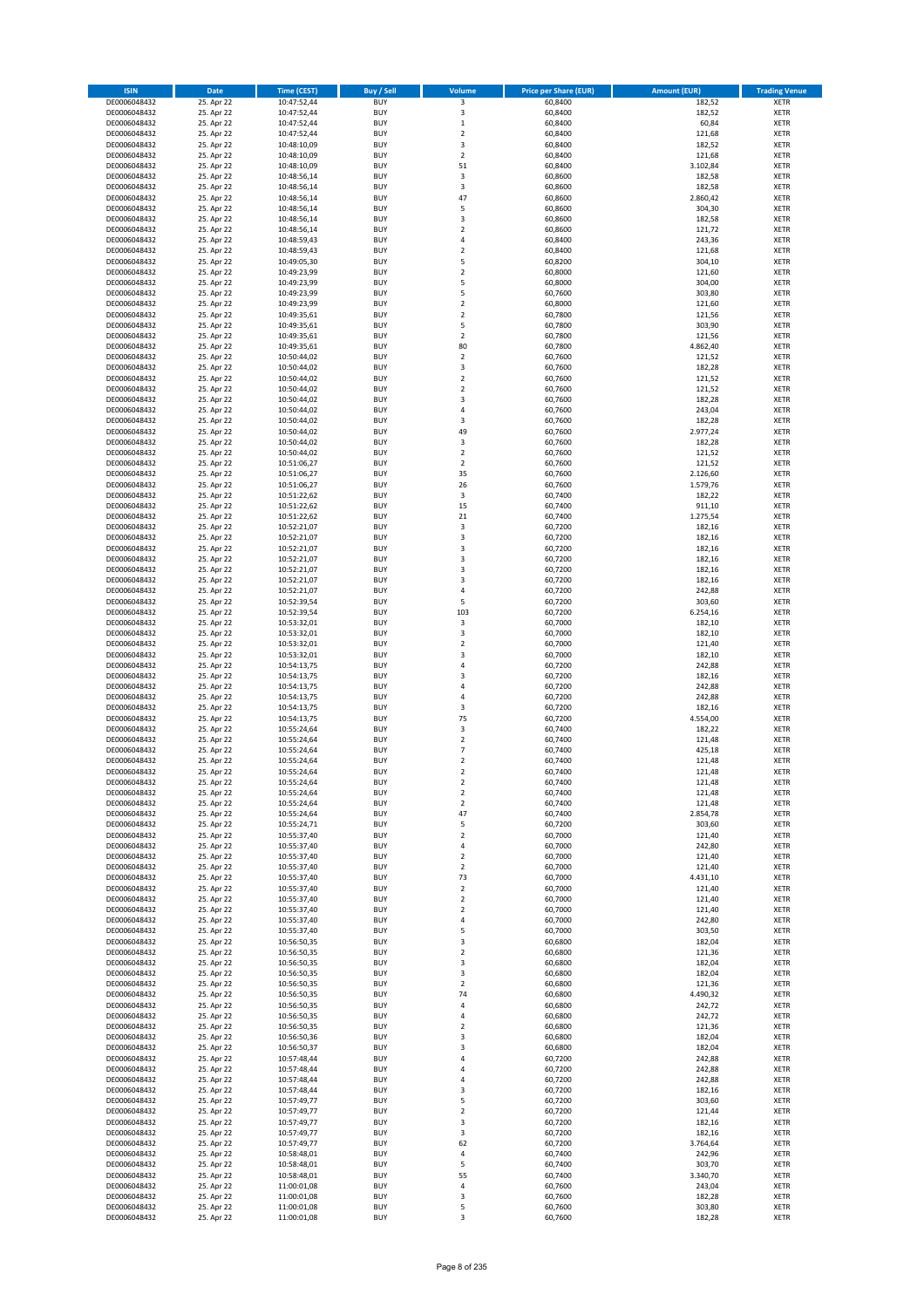| <b>ISIN</b>                  | <b>Date</b>              | <b>Time (CEST)</b>         | <b>Buy / Sell</b>        | <b>Volume</b>                | <b>Price per Share (EUR)</b> | <b>Amount (EUR)</b> | <b>Trading Venue</b>       |
|------------------------------|--------------------------|----------------------------|--------------------------|------------------------------|------------------------------|---------------------|----------------------------|
| DE0006048432                 | 25. Apr 22               | 11:00:01,08                | <b>BUY</b>               | $\overline{\mathbf{2}}$      | 60,7600                      | 121,52              | <b>XETR</b>                |
| DE0006048432                 | 25. Apr 22               | 11:00:01,08                | <b>BUY</b>               | 4                            | 60,7600                      | 243,04              | <b>XETR</b>                |
| DE0006048432                 | 25. Apr 22               | 11:00:01,08                | <b>BUY</b>               | 5                            | 60,7600                      | 303,80              | <b>XETR</b>                |
| DE0006048432<br>DE0006048432 | 25. Apr 22<br>25. Apr 22 | 11:00:01,08<br>11:00:01,08 | <b>BUY</b><br><b>BUY</b> | 3<br>3                       | 60,7600<br>60,7600           | 182,28<br>182,28    | <b>XETR</b><br><b>XETR</b> |
| DE0006048432                 | 25. Apr 22               | 11:00:01,70                | <b>BUY</b>               | 59                           | 60,7400                      | 3.583,66            | <b>XETR</b>                |
| DE0006048432                 | 25. Apr 22               | 11:00:42,56                | <b>BUY</b>               | $\overline{\mathbf{c}}$      | 60,7600                      | 121,52              | <b>XETR</b>                |
| DE0006048432                 | 25. Apr 22               | 11:00:42,56                | <b>BUY</b>               | 4                            | 60,7600                      | 243,04              | <b>XETR</b>                |
| DE0006048432                 | 25. Apr 22               | 11:00:42,56                | <b>BUY</b>               | $\overline{2}$               | 60,7600                      | 121,52              | <b>XETR</b>                |
| DE0006048432                 | 25. Apr 22               | 11:00:42,56                | <b>BUY</b>               | 3                            | 60,7600                      | 182,28              | <b>XETR</b>                |
| DE0006048432                 | 25. Apr 22               | 11:00:42,56                | <b>BUY</b>               | $\mathbf 2$                  | 60,7600                      | 121,52              | <b>XETR</b>                |
| DE0006048432                 | 25. Apr 22<br>25. Apr 22 | 11:00:42,56                | <b>BUY</b><br><b>BUY</b> | 4<br>3                       | 60,7400                      | 242,96              | <b>XETR</b><br><b>XETR</b> |
| DE0006048432<br>DE0006048432 | 25. Apr 22               | 11:00:42,56<br>11:00:42,56 | <b>BUY</b>               | $\overline{\mathbf{c}}$      | 60,7600<br>60,7600           | 182,28<br>121,52    | <b>XETR</b>                |
| DE0006048432                 | 25. Apr 22               | 11:00:42,56                | <b>BUY</b>               | 3                            | 60,7600                      | 182,28              | <b>XETR</b>                |
| DE0006048432                 | 25. Apr 22               | 11:01:28,15                | <b>BUY</b>               | 3                            | 60,7600                      | 182,28              | <b>XETR</b>                |
| DE0006048432                 | 25. Apr 22               | 11:01:28,15                | <b>BUY</b>               | $\mathbf 2$                  | 60,7600                      | 121,52              | <b>XETR</b>                |
| DE0006048432                 | 25. Apr 22               | 11:01:28,15                | <b>BUY</b>               | 3                            | 60,7600                      | 182,28              | <b>XETR</b>                |
| DE0006048432                 | 25. Apr 22               | 11:03:08,26                | <b>BUY</b>               | 4                            | 60,8200                      | 243,28              | <b>XETR</b>                |
| DE0006048432                 | 25. Apr 22               | 11:03:08,26                | <b>BUY</b>               | 3                            | 60,8200                      | 182,46              | <b>XETR</b>                |
| DE0006048432<br>DE0006048432 | 25. Apr 22<br>25. Apr 22 | 11:03:08,26<br>11:03:08,26 | <b>BUY</b><br><b>BUY</b> | 4<br>4                       | 60,8200<br>60,8200           | 243,28<br>243,28    | <b>XETR</b><br><b>XETR</b> |
| DE0006048432                 | 25. Apr 22               | 11:03:08,26                | <b>BUY</b>               | 4                            | 60,8200                      | 243,28              | <b>XETR</b>                |
| DE0006048432                 | 25. Apr 22               | 11:05:17,03                | <b>BUY</b>               | $\mathbf 2$                  | 60,8400                      | 121,68              | <b>XETR</b>                |
| DE0006048432                 | 25. Apr 22               | 11:05:17,03                | <b>BUY</b>               | $\mathbf 2$                  | 60,8400                      | 121,68              | <b>XETR</b>                |
| DE0006048432                 | 25. Apr 22               | 11:05:17,03                | <b>BUY</b>               | 5                            | 60,8400                      | 304,20              | <b>XETR</b>                |
| DE0006048432                 | 25. Apr 22               | 11:05:17,03                | <b>BUY</b>               | $\mathbf 2$                  | 60,8400                      | 121,68              | <b>XETR</b>                |
| DE0006048432                 | 25. Apr 22               | 11:05:17,03                | <b>BUY</b>               | 6                            | 60,8400                      | 365,04              | <b>XETR</b>                |
| DE0006048432<br>DE0006048432 | 25. Apr 22<br>25. Apr 22 | 11:05:17,03<br>11:05:17,03 | <b>BUY</b><br><b>BUY</b> | 3<br>3                       | 60,8400<br>60,8400           | 182,52<br>182,52    | <b>XETR</b><br><b>XETR</b> |
| DE0006048432                 | 25. Apr 22               | 11:05:17,03                | <b>BUY</b>               | 171                          | 60,8400                      | 10.403,64           | <b>XETR</b>                |
| DE0006048432                 | 25. Apr 22               | 11:05:17,03                | <b>BUY</b>               | $\mathbf 2$                  | 60,8400                      | 121,68              | <b>XETR</b>                |
| DE0006048432                 | 25. Apr 22               | 11:05:17,03                | <b>BUY</b>               | 3                            | 60,8400                      | 182,52              | <b>XETR</b>                |
| DE0006048432                 | 25. Apr 22               | 11:05:17,03                | <b>BUY</b>               | 3                            | 60,8400                      | 182,52              | <b>XETR</b>                |
| DE0006048432                 | 25. Apr 22               | 11:05:17,03                | <b>BUY</b>               | 4                            | 60,8400                      | 243,36              | <b>XETR</b>                |
| DE0006048432                 | 25. Apr 22               | 11:05:18,35                | <b>BUY</b>               | 3                            | 60,8200                      | 182,46              | <b>XETR</b>                |
| DE0006048432                 | 25. Apr 22               | 11:05:55,36                | <b>BUY</b><br><b>BUY</b> | 3<br>$\overline{7}$          | 60,8200<br>60,8200           | 182,46<br>425,74    | <b>XETR</b><br><b>XETR</b> |
| DE0006048432<br>DE0006048432 | 25. Apr 22<br>25. Apr 22 | 11:05:55,36<br>11:05:55,36 | <b>BUY</b>               | 3                            | 60,8200                      | 182,46              | <b>XETR</b>                |
| DE0006048432                 | 25. Apr 22               | 11:05:55,36                | <b>BUY</b>               | $\mathbf 2$                  | 60,8200                      | 121,64              | <b>XETR</b>                |
| DE0006048432                 | 25. Apr 22               | 11:05:55,37                | <b>BUY</b>               | 4                            | 60,8000                      | 243,20              | <b>XETR</b>                |
| DE0006048432                 | 25. Apr 22               | 11:05:55,37                | <b>BUY</b>               | 4                            | 60,8000                      | 243,20              | <b>XETR</b>                |
| DE0006048432                 | 25. Apr 22               | 11:05:55,37                | <b>BUY</b>               | 4                            | 60,8000                      | 243,20              | <b>XETR</b>                |
| DE0006048432                 | 25. Apr 22               | 11:05:55,37                | <b>BUY</b>               | 3                            | 60,8000                      | 182,40              | <b>XETR</b>                |
| DE0006048432                 | 25. Apr 22               | 11:05:55,37                | <b>BUY</b>               | 202                          | 60,8000                      | 12.281,60           | <b>XETR</b>                |
| DE0006048432                 | 25. Apr 22<br>25. Apr 22 | 11:05:55,38                | <b>BUY</b><br><b>BUY</b> | $\overline{2}$<br>4          | 60,8000<br>60,8000           | 121,60<br>243,20    | <b>XETR</b><br><b>XETR</b> |
| DE0006048432<br>DE0006048432 | 25. Apr 22               | 11:05:55,39<br>11:05:55,39 | <b>BUY</b>               | 4                            | 60,8000                      | 243,20              | <b>XETR</b>                |
| DE0006048432                 | 25. Apr 22               | 11:05:57,38                | <b>BUY</b>               | $\mathbf 2$                  | 60,7800                      | 121,56              | <b>XETR</b>                |
| DE0006048432                 | 25. Apr 22               | 11:05:57,38                | <b>BUY</b>               | 3                            | 60,7800                      | 182,34              | <b>XETR</b>                |
| DE0006048432                 | 25. Apr 22               | 11:05:57,38                | <b>BUY</b>               | 63                           | 60,7800                      | 3.829,14            | <b>XETR</b>                |
| DE0006048432                 | 25. Apr 22               | 11:07:05,01                | <b>BUY</b>               | 3                            | 60,8200                      | 182,46              | <b>XETR</b>                |
| DE0006048432                 | 25. Apr 22               | 11:07:05,01                | <b>BUY</b>               | $\overline{\mathbf{c}}$      | 60,8200                      | 121,64              | <b>XETR</b>                |
| DE0006048432<br>DE0006048432 | 25. Apr 22<br>25. Apr 22 | 11:07:05,01<br>11:07:05,01 | <b>BUY</b><br><b>BUY</b> | 4<br>3                       | 60,8200<br>60,8200           | 243,28<br>182,46    | <b>XETR</b><br><b>XETR</b> |
| DE0006048432                 | 25. Apr 22               | 11:07:05,01                | <b>BUY</b>               | 4                            | 60,8200                      | 243,28              | <b>XETR</b>                |
| DE0006048432                 | 25. Apr 22               | 11:07:05,01                | <b>BUY</b>               | 3                            | 60,8200                      | 182,46              | <b>XETR</b>                |
| DE0006048432                 | 25. Apr 22               | 11:07:05,01                | <b>BUY</b>               | 3                            | 60,8200                      | 182,46              | <b>XETR</b>                |
| DE0006048432                 | 25. Apr 22               | 11:07:05,01                | <b>BUY</b>               | 4                            | 60,8200                      | 243,28              | <b>XETR</b>                |
| DE0006048432                 | 25. Apr 22               | 11:07:05,01                | <b>BUY</b>               | 77                           | 60,8200                      | 4.683,14            | <b>XETR</b>                |
| DE0006048432                 | 25. Apr 22               | 11:07:05,01                | <b>BUY</b>               | $\mathbf 2$                  | 60,8200                      | 121,64              | <b>XETR</b>                |
| DE0006048432<br>DE0006048432 | 25. Apr 22<br>25. Apr 22 | 11:07:05,01<br>11:07:34,36 | <b>BUY</b><br><b>BUY</b> | 3<br>4                       | 60,8200<br>60,8400           | 182,46<br>243,36    | <b>XETR</b><br><b>XETR</b> |
| DE0006048432                 | 25. Apr 22               | 11:07:34,36                | <b>BUY</b>               | 80                           | 60,8400                      | 4.867,20            | <b>XETR</b>                |
| DE0006048432                 | 25. Apr 22               | 11:07:34,36                | BUY                      | 3                            | 60,8400                      | 182,52              | <b>XETR</b>                |
| DE0006048432                 | 25. Apr 22               | 11:07:39,06                | <b>BUY</b>               | 4                            | 60,8200                      | 243,28              | <b>XETR</b>                |
| DE0006048432                 | 25. Apr 22               | 11:07:39,06                | <b>BUY</b>               | 54                           | 60,8200                      | 3.284,28            | <b>XETR</b>                |
| DE0006048432                 | 25. Apr 22               | 11:07:39,06                | <b>BUY</b>               | $\mathbf 2$                  | 60,8200                      | 121,64              | XETR                       |
| DE0006048432                 | 25. Apr 22               | 11:07:48,19                | <b>BUY</b>               | 3                            | 60,8000                      | 182,40              | <b>XETR</b>                |
| DE0006048432<br>DE0006048432 | 25. Apr 22<br>25. Apr 22 | 11:07:48,19<br>11:07:48,19 | <b>BUY</b><br><b>BUY</b> | 3<br>3                       | 60,8000<br>60,8000           | 182,40<br>182,40    | <b>XETR</b><br><b>XETR</b> |
| DE0006048432                 | 25. Apr 22               | 11:07:48,19                | <b>BUY</b>               | $\mathbf 2$                  | 60,8000                      | 121,60              | <b>XETR</b>                |
| DE0006048432                 | 25. Apr 22               | 11:07:48,19                | <b>BUY</b>               | 99                           | 60,8000                      | 6.019,20            | <b>XETR</b>                |
| DE0006048432                 | 25. Apr 22               | 11:08:07,36                | <b>BUY</b>               | 3                            | 60,7800                      | 182,34              | <b>XETR</b>                |
| DE0006048432                 | 25. Apr 22               | 11:08:07,36                | <b>BUY</b>               | 5                            | 60,7800                      | 303,90              | <b>XETR</b>                |
| DE0006048432                 | 25. Apr 22               | 11:09:21,70                | <b>BUY</b>               | 3                            | 60,8000                      | 182,40              | <b>XETR</b>                |
| DE0006048432<br>DE0006048432 | 25. Apr 22<br>25. Apr 22 | 11:09:21,70<br>11:09:21,70 | <b>BUY</b><br><b>BUY</b> | 4<br>$\overline{\mathbf{c}}$ | 60,8000<br>60,8000           | 243,20<br>121,60    | <b>XETR</b><br><b>XETR</b> |
| DE0006048432                 | 25. Apr 22               | 11:09:21,70                | <b>BUY</b>               | 4                            | 60,8000                      | 243,20              | <b>XETR</b>                |
| DE0006048432                 | 25. Apr 22               | 11:09:21,70                | <b>BUY</b>               | 3                            | 60,8000                      | 182,40              | <b>XETR</b>                |
| DE0006048432                 | 25. Apr 22               | 11:09:21,70                | <b>BUY</b>               | 4                            | 60,8000                      | 243,20              | <b>XETR</b>                |
| DE0006048432                 | 25. Apr 22               | 11:09:21,70                | <b>BUY</b>               | 3                            | 60,8000                      | 182,40              | <b>XETR</b>                |
| DE0006048432                 | 25. Apr 22               | 11:09:21,70                | <b>BUY</b>               | 3                            | 60,8000                      | 182,40              | XETR                       |
| DE0006048432                 | 25. Apr 22               | 11:09:21,70                | <b>BUY</b>               | 3                            | 60,8000                      | 182,40              | <b>XETR</b>                |
| DE0006048432<br>DE0006048432 | 25. Apr 22<br>25. Apr 22 | 11:09:21,70<br>11:10:04,40 | <b>BUY</b><br><b>BUY</b> | 48<br>$\mathbf 2$            | 60,8000<br>60,7800           | 2.918,40<br>121,56  | <b>XETR</b><br><b>XETR</b> |
| DE0006048432                 | 25. Apr 22               | 11:10:04,40                | <b>BUY</b>               | 78                           | 60,7800                      | 4.740,84            | <b>XETR</b>                |
| DE0006048432                 | 25. Apr 22               | 11:10:04,40                | <b>BUY</b>               | 3                            | 60,7800                      | 182,34              | <b>XETR</b>                |
| DE0006048432                 | 25. Apr 22               | 11:10:04,40                | <b>BUY</b>               | $\mathbf 2$                  | 60,7800                      | 121,56              | <b>XETR</b>                |
| DE0006048432                 | 25. Apr 22               | 11:10:53,50                | <b>BUY</b>               | 3                            | 60,7600                      | 182,28              | <b>XETR</b>                |
| DE0006048432                 | 25. Apr 22               | 11:10:53,50                | <b>BUY</b>               | 3                            | 60,7600                      | 182,28              | <b>XETR</b>                |
| DE0006048432<br>DE0006048432 | 25. Apr 22<br>25. Apr 22 | 11:10:53,50<br>11:10:53,50 | <b>BUY</b><br><b>BUY</b> | 4<br>5                       | 60,7600<br>60,7600           | 243,04<br>303,80    | <b>XETR</b><br><b>XETR</b> |
| DE0006048432                 | 25. Apr 22               | 11:13:05,65                | <b>BUY</b>               | $\overline{\mathbf{c}}$      | 60,7400                      | 121,48              | <b>XETR</b>                |
| DE0006048432                 | 25. Apr 22               | 11:13:05,65                | <b>BUY</b>               | 4                            | 60,7400                      | 242,96              | <b>XETR</b>                |
| DE0006048432                 | 25. Apr 22               | 11:13:05,65                | <b>BUY</b>               | 3                            | 60,7400                      | 182,22              | <b>XETR</b>                |
| DE0006048432                 | 25. Apr 22               | 11:13:05,65                | <b>BUY</b>               | 3                            | 60,7400                      | 182,22              | <b>XETR</b>                |
| DE0006048432                 | 25. Apr 22               | 11:13:05,65                | <b>BUY</b>               | $\overline{\mathbf{c}}$      | 60,7400                      | 121,48              | <b>XETR</b>                |
| DE0006048432                 | 25. Apr 22               | 11:13:05,65                | <b>BUY</b>               | $\mathbf 2$                  | 60,7400                      | 121,48              | <b>XETR</b>                |
| DE0006048432<br>DE0006048432 | 25. Apr 22<br>25. Apr 22 | 11:13:05,65<br>11:13:05,65 | <b>BUY</b><br><b>BUY</b> | 70<br>6                      | 60,7400<br>60,7400           | 4.251,80<br>364,44  | <b>XETR</b><br><b>XETR</b> |
| DE0006048432                 | 25. Apr 22               | 11:13:05,65                | <b>BUY</b>               | 3                            | 60,7400                      | 182,22              | XETR                       |
| DE0006048432                 | 25. Apr 22               | 11:13:05,65                | <b>BUY</b>               | $\overline{2}$               | 60,7400                      | 121,48              | <b>XETR</b>                |
| DE0006048432                 | 25. Apr 22               | 11:13:05,65                | <b>BUY</b>               | 3                            | 60,7400                      | 182,22              | <b>XETR</b>                |
| DE0006048432                 | 25. Apr 22               | 11:13:05,66                | <b>BUY</b>               | 4                            | 60,7400                      | 242,96              | <b>XETR</b>                |
| DE0006048432                 | 25. Apr 22               | 11:13:05,74                | <b>BUY</b>               | 4                            | 60,7200                      | 242,88              | XETR                       |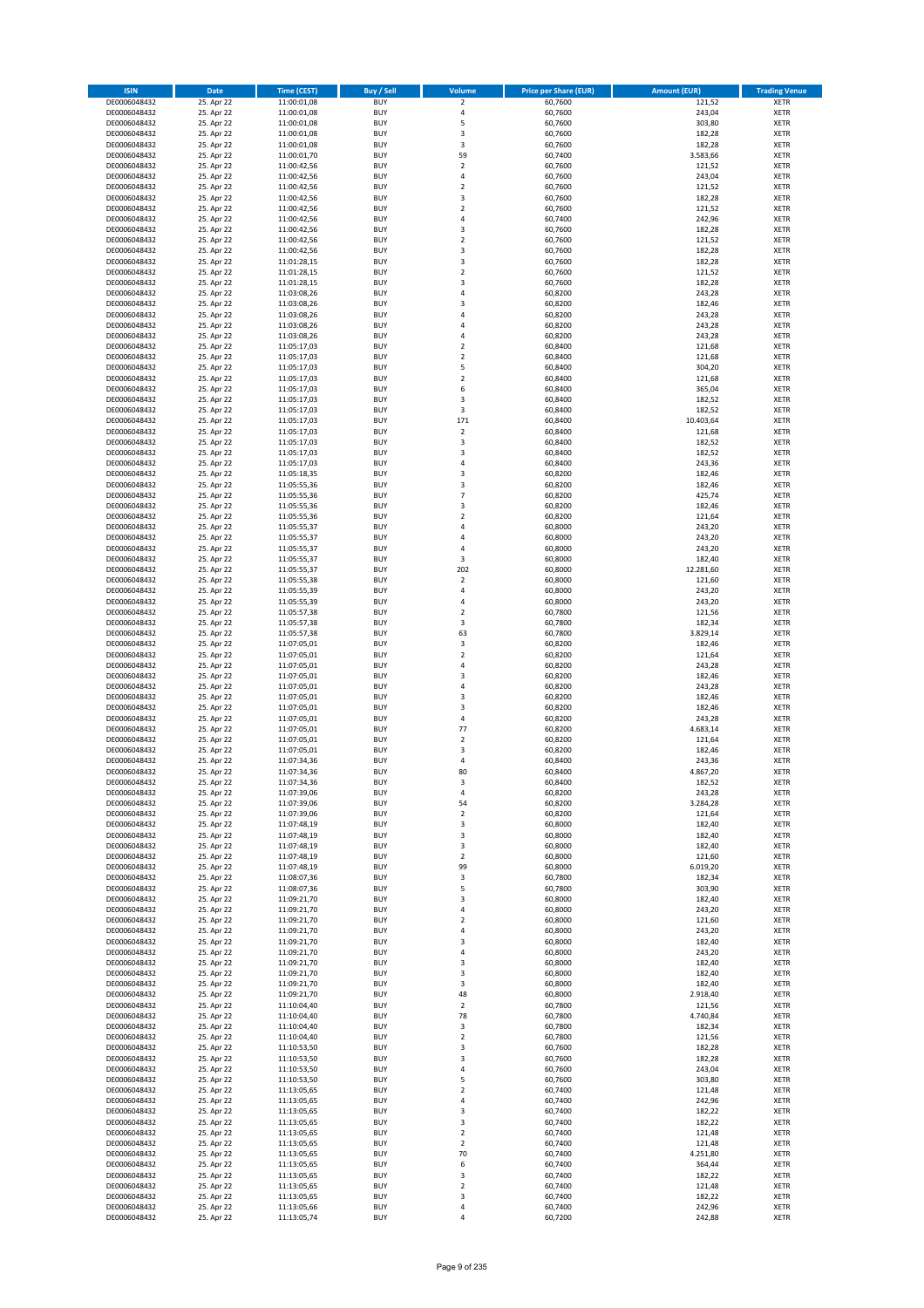| <b>ISIN</b>                  | Date                     | Time (CEST)                | <b>Buy / Sell</b>        | <b>Volume</b>                 | <b>Price per Share (EUR)</b> | <b>Amount (EUR)</b> | <b>Trading Venue</b>       |
|------------------------------|--------------------------|----------------------------|--------------------------|-------------------------------|------------------------------|---------------------|----------------------------|
| DE0006048432                 | 25. Apr 22               | 11:13:05,74                | <b>BUY</b>               | 29                            | 60,7200                      | 1.760,88            | <b>XETR</b>                |
| DE0006048432                 | 25. Apr 22               | 11:13:26,64                | <b>BUY</b>               | $\sqrt{4}$                    | 60,7600                      | 243,04              | XETR                       |
| DE0006048432                 | 25. Apr 22               | 11:13:26,64                | <b>BUY</b>               | 4                             | 60,7600                      | 243,04              | <b>XETR</b>                |
| DE0006048432                 | 25. Apr 22               | 11:13:26,64                | <b>BUY</b>               | $\sqrt{4}$                    | 60,7600                      | 243,04              | XETR                       |
| DE0006048432<br>DE0006048432 | 25. Apr 22<br>25. Apr 22 | 11:13:26,64<br>11:13:26,64 | <b>BUY</b><br><b>BUY</b> | 3<br>75                       | 60,7600<br>60,7600           | 182,28<br>4.557,00  | <b>XETR</b><br><b>XETR</b> |
| DE0006048432                 | 25. Apr 22               | 11:13:26,64                | <b>BUY</b>               | $\overline{4}$                | 60,7600                      | 243,04              | <b>XETR</b>                |
| DE0006048432                 | 25. Apr 22               | 11:13:26,64                | <b>BUY</b>               | 3                             | 60,7600                      | 182,28              | <b>XETR</b>                |
| DE0006048432                 | 25. Apr 22               | 11:13:26,64                | <b>BUY</b>               | $\overline{2}$                | 60,7600                      | 121,52              | <b>XETR</b>                |
| DE0006048432                 | 25. Apr 22               | 11:14:08,05                | <b>BUY</b>               | $\overline{2}$                | 60,7600                      | 121,52              | <b>XETR</b>                |
| DE0006048432                 | 25. Apr 22               | 11:14:08,05                | <b>BUY</b>               | $\mathsf 3$                   | 60,7600                      | 182,28              | <b>XETR</b>                |
| DE0006048432                 | 25. Apr 22               | 11:14:08,05                | <b>BUY</b>               | $\mathbf 2$                   | 60,7600                      | 121,52              | <b>XETR</b>                |
| DE0006048432<br>DE0006048432 | 25. Apr 22<br>25. Apr 22 | 11:14:09,49<br>11:14:09,49 | <b>BUY</b><br><b>BUY</b> | $\mathbf 2$<br>5              | 60,7400<br>60,7400           | 121,48<br>303,70    | <b>XETR</b><br><b>XETR</b> |
| DE0006048432                 | 25. Apr 22               | 11:14:09,49                | <b>BUY</b>               | 48                            | 60,7400                      | 2.915,52            | <b>XETR</b>                |
| DE0006048432                 | 25. Apr 22               | 11:14:47,50                | <b>BUY</b>               | 3                             | 60,7200                      | 182,16              | <b>XETR</b>                |
| DE0006048432                 | 25. Apr 22               | 11:14:47,50                | <b>BUY</b>               | 3                             | 60,7200                      | 182,16              | <b>XETR</b>                |
| DE0006048432                 | 25. Apr 22               | 11:14:47,50                | <b>BUY</b>               | 5                             | 60,7200                      | 303,60              | <b>XETR</b>                |
| DE0006048432                 | 25. Apr 22               | 11:14:47,50                | <b>BUY</b>               | 3                             | 60,7200                      | 182,16              | <b>XETR</b>                |
| DE0006048432<br>DE0006048432 | 25. Apr 22<br>25. Apr 22 | 11:14:47,50                | <b>BUY</b><br><b>BUY</b> | $\mathbf 2$<br>3              | 60,7200<br>60,7200           | 121,44<br>182,16    | <b>XETR</b><br><b>XETR</b> |
| DE0006048432                 | 25. Apr 22               | 11:14:47,50<br>11:14:47,50 | <b>BUY</b>               | 43                            | 60,7200                      | 2.610,96            | <b>XETR</b>                |
| DE0006048432                 | 25. Apr 22               | 11:15:55,04                | <b>BUY</b>               | $\mathbf 2$                   | 60,8000                      | 121,60              | <b>XETR</b>                |
| DE0006048432                 | 25. Apr 22               | 11:15:55,04                | <b>BUY</b>               | 3                             | 60,8000                      | 182,40              | <b>XETR</b>                |
| DE0006048432                 | 25. Apr 22               | 11:15:55,04                | <b>BUY</b>               | 3                             | 60,8000                      | 182,40              | <b>XETR</b>                |
| DE0006048432                 | 25. Apr 22               | 11:15:55,04                | <b>BUY</b>               | 70                            | 60,8000                      | 4.256,00            | <b>XETR</b>                |
| DE0006048432<br>DE0006048432 | 25. Apr 22               | 11:15:55,04                | <b>BUY</b><br><b>BUY</b> | $\mathsf 3$<br>3              | 60,8000                      | 182,40              | <b>XETR</b><br><b>XETR</b> |
| DE0006048432                 | 25. Apr 22<br>25. Apr 22 | 11:15:55,04<br>11:15:55,04 | <b>BUY</b>               | 4                             | 60,8000<br>60,8000           | 182,40<br>243,20    | <b>XETR</b>                |
| DE0006048432                 | 25. Apr 22               | 11:15:56,79                | <b>BUY</b>               | $\overline{4}$                | 60,7800                      | 243,12              | <b>XETR</b>                |
| DE0006048432                 | 25. Apr 22               | 11:15:56,79                | <b>BUY</b>               | $\sqrt{4}$                    | 60,7800                      | 243,12              | <b>XETR</b>                |
| DE0006048432                 | 25. Apr 22               | 11:15:56,79                | <b>BUY</b>               | $\mathbf 2$                   | 60,7800                      | 121,56              | <b>XETR</b>                |
| DE0006048432                 | 25. Apr 22               | 11:16:21,97                | <b>BUY</b>               | 3                             | 60,7800                      | 182,34              | <b>XETR</b>                |
| DE0006048432                 | 25. Apr 22               | 11:16:21,97                | <b>BUY</b>               | 3                             | 60,7800                      | 182,34              | <b>XETR</b>                |
| DE0006048432<br>DE0006048432 | 25. Apr 22<br>25. Apr 22 | 11:16:34,28<br>11:16:41,33 | <b>BUY</b><br><b>BUY</b> | 49<br>3                       | 60,7600<br>60,7600           | 2.977,24<br>182,28  | <b>XETR</b><br><b>XETR</b> |
| DE0006048432                 | 25. Apr 22               | 11:16:41,33                | <b>BUY</b>               | 3                             | 60,7600                      | 182,28              | <b>XETR</b>                |
| DE0006048432                 | 25. Apr 22               | 11:16:41,33                | <b>BUY</b>               | 56                            | 60,7600                      | 3.402,56            | <b>XETR</b>                |
| DE0006048432                 | 25. Apr 22               | 11:16:41,33                | <b>BUY</b>               | $\overline{2}$                | 60,7600                      | 121,52              | <b>XETR</b>                |
| DE0006048432                 | 25. Apr 22               | 11:16:41,34                | <b>BUY</b>               | 51                            | 60,7600                      | 3.098,76            | <b>XETR</b>                |
| DE0006048432                 | 25. Apr 22               | 11:16:53,29                | <b>BUY</b>               | $\mathbf 2$                   | 60,7400                      | 121,48              | <b>XETR</b>                |
| DE0006048432                 | 25. Apr 22               | 11:16:53,29                | <b>BUY</b><br><b>BUY</b> | $\mathbf 2$<br>$\pmb{4}$      | 60,7400                      | 121,48              | <b>XETR</b>                |
| DE0006048432<br>DE0006048432 | 25. Apr 22<br>25. Apr 22 | 11:16:53,29<br>11:16:53,29 | <b>BUY</b>               | 3                             | 60,7400<br>60,7400           | 242,96<br>182,22    | <b>XETR</b><br><b>XETR</b> |
| DE0006048432                 | 25. Apr 22               | 11:17:22,07                | <b>BUY</b>               | $\overline{4}$                | 60,7200                      | 242,88              | <b>XETR</b>                |
| DE0006048432                 | 25. Apr 22               | 11:17:22,07                | <b>BUY</b>               | 3                             | 60,7200                      | 182,16              | <b>XETR</b>                |
| DE0006048432                 | 25. Apr 22               | 11:17:22,07                | <b>BUY</b>               | 29                            | 60,7200                      | 1.760,88            | <b>XETR</b>                |
| DE0006048432                 | 25. Apr 22               | 11:17:22,07                | <b>BUY</b>               | 3                             | 60,7200                      | 182,16              | <b>XETR</b>                |
| DE0006048432                 | 25. Apr 22               | 11:17:22,07                | <b>BUY</b><br><b>BUY</b> | 44<br>$\pmb{4}$               | 60,7200                      | 2.671,68            | <b>XETR</b><br><b>XETR</b> |
| DE0006048432<br>DE0006048432 | 25. Apr 22<br>25. Apr 22 | 11:17:37,65<br>11:17:37,65 | <b>BUY</b>               | 5                             | 60,7000<br>60,7000           | 242,80<br>303,50    | <b>XETR</b>                |
| DE0006048432                 | 25. Apr 22               | 11:17:54,29                | <b>BUY</b>               | $\mathbf 2$                   | 60,7000                      | 121,40              | <b>XETR</b>                |
| DE0006048432                 | 25. Apr 22               | 11:18:03,04                | <b>BUY</b>               | 5                             | 60,6800                      | 303,40              | <b>XETR</b>                |
| DE0006048432                 | 25. Apr 22               | 11:18:03,04                | <b>BUY</b>               | 47                            | 60,6800                      | 2.851,96            | <b>XETR</b>                |
| DE0006048432                 | 25. Apr 22               | 11:18:03,04                | <b>BUY</b>               | 3                             | 60,6800                      | 182,04              | <b>XETR</b>                |
| DE0006048432                 | 25. Apr 22               | 11:19:36,27                | <b>BUY</b>               | $\overline{\mathbf{3}}$       | 60,7000                      | 182,10              | <b>XETR</b>                |
| DE0006048432<br>DE0006048432 | 25. Apr 22<br>25. Apr 22 | 11:19:36,27<br>11:19:36,27 | <b>BUY</b><br><b>BUY</b> | 3<br>3                        | 60,7000<br>60,7000           | 182,10<br>182,10    | <b>XETR</b><br><b>XETR</b> |
| DE0006048432                 | 25. Apr 22               | 11:19:36,27                | <b>BUY</b>               | 60                            | 60,7000                      | 3.642,00            | <b>XETR</b>                |
| DE0006048432                 | 25. Apr 22               | 11:19:36,27                | <b>BUY</b>               | 3                             | 60,7000                      | 182,10              | <b>XETR</b>                |
| DE0006048432                 | 25. Apr 22               | 11:19:36,27                | <b>BUY</b>               | $\sqrt{4}$                    | 60,7000                      | 242,80              | <b>XETR</b>                |
| DE0006048432                 | 25. Apr 22               | 11:19:36.27                | <b>BUY</b>               | 37                            | 60,7000                      | 2.245,90            | <b>XETR</b>                |
| DE0006048432                 | 25. Apr 22               | 11:21:31,95                | <b>BUY</b>               | $\overline{2}$                | 60,7600                      | 121,52              | <b>XETR</b>                |
| DE0006048432                 | 25. Apr 22               | 11:21:31,95                | <b>BUY</b><br><b>BUY</b> | $\overline{2}$                | 60,7600<br>60,7600           | 121,52<br>243,04    | <b>XETR</b>                |
| DE0006048432<br>DE0006048432 | 25. Apr 22<br>25. Apr 22 | 11:21:31,95<br>11:21:31,95 | <b>BUY</b>               | 4<br>3                        | 60,7600                      | 182,28              | XETR<br><b>XETR</b>        |
| DE0006048432                 | 25. Apr 22               | 11:21:31,95                | <b>BUY</b>               | 4                             | 60,7600                      | 243,04              | <b>XETR</b>                |
| DE0006048432                 | 25. Apr 22               | 11:21:31,95                | <b>BUY</b>               | 5                             | 60,7600                      | 303,80              | XETR                       |
| DE0006048432                 | 25. Apr 22               | 11:21:31,95                | <b>BUY</b>               | $\overline{2}$                | 60,7600                      | 121,52              | <b>XETR</b>                |
| DE0006048432                 | 25. Apr 22               | 11:21:31,95                | <b>BUY</b>               | 3                             | 60,7600                      | 182,28              | <b>XETR</b>                |
| DE0006048432                 | 25. Apr 22               | 11:21:31,95                | <b>BUY</b>               | 3                             | 60,7600                      | 182,28              | <b>XETR</b>                |
| DE0006048432<br>DE0006048432 | 25. Apr 22<br>25. Apr 22 | 11:21:31,95<br>11:21:31,95 | <b>BUY</b><br><b>BUY</b> | $\pmb{4}$<br>54               | 60,7600<br>60,7600           | 243,04<br>3.281,04  | <b>XETR</b><br>XETR        |
| DE0006048432                 | 25. Apr 22               | 11:21:43,83                | <b>BUY</b>               | $\pmb{4}$                     | 60,7800                      | 243,12              | <b>XETR</b>                |
| DE0006048432                 | 25. Apr 22               | 11:21:44,63                | <b>BUY</b>               | $\pmb{4}$                     | 60,7600                      | 243,04              | XETR                       |
| DE0006048432                 | 25. Apr 22               | 11:21:44.63                | <b>BUY</b>               | 4                             | 60,7600                      | 243,04              | <b>XETR</b>                |
| DE0006048432                 | 25. Apr 22               | 11:21:44,63                | <b>BUY</b>               | 3                             | 60,7600                      | 182,28              | XETR                       |
| DE0006048432                 | 25. Apr 22               | 11:21:44,63                | <b>BUY</b>               | 80                            | 60,7600                      | 4.860,80            | <b>XETR</b>                |
| DE0006048432<br>DE0006048432 | 25. Apr 22<br>25. Apr 22 | 11:22:34,18<br>11:22:34,18 | <b>BUY</b><br><b>BUY</b> | $\mathbf 2$<br>$\overline{2}$ | 60,7200<br>60,7200           | 121,44<br>121,44    | XETR<br><b>XETR</b>        |
| DE0006048432                 | 25. Apr 22               | 11:22:34,18                | <b>BUY</b>               | $\mathbf 2$                   | 60,7200                      | 121,44              | <b>XETR</b>                |
| DE0006048432                 | 25. Apr 22               | 11:22:34,18                | <b>BUY</b>               | $\pmb{4}$                     | 60,7200                      | 242,88              | <b>XETR</b>                |
| DE0006048432                 | 25. Apr 22               | 11:22:34,18                | <b>BUY</b>               | $\mathbf 2$                   | 60,7200                      | 121,44              | XETR                       |
| DE0006048432                 | 25. Apr 22               | 11:22:34,18                | <b>BUY</b>               | 6                             | 60,7200                      | 364,32              | <b>XETR</b>                |
| DE0006048432                 | 25. Apr 22               | 11:22:34,18                | <b>BUY</b>               | $\overline{2}$                | 60,7200                      | 121,44              | <b>XETR</b>                |
| DE0006048432<br>DE0006048432 | 25. Apr 22<br>25. Apr 22 | 11:22:34,18<br>11:22:34,18 | <b>BUY</b><br><b>BUY</b> | 46<br>$\overline{2}$          | 60,7200<br>60,7200           | 2.793,12<br>121,44  | <b>XETR</b><br>XETR        |
| DE0006048432                 | 25. Apr 22               | 11:22:40,66                | <b>BUY</b>               | 5                             | 60,7000                      | 303,50              | XETR                       |
| DE0006048432                 | 25. Apr 22               | 11:22:40,66                | <b>BUY</b>               | $\overline{2}$                | 60,7000                      | 121,40              | XETR                       |
| DE0006048432                 | 25. Apr 22               | 11:23:04,85                | <b>BUY</b>               | $\overline{2}$                | 60,7000                      | 121,40              | XETR                       |
| DE0006048432                 | 25. Apr 22               | 11:23:04,85                | <b>BUY</b>               | $\mathbf 2$                   | 60,7000                      | 121,40              | XETR                       |
| DE0006048432                 | 25. Apr 22               | 11:23:17,56                | <b>BUY</b>               | 3                             | 60,6800                      | 182,04              | <b>XETR</b>                |
| DE0006048432<br>DE0006048432 | 25. Apr 22<br>25. Apr 22 | 11:23:17,56<br>11:23:17,56 | <b>BUY</b><br><b>BUY</b> | 4<br>83                       | 60,6800<br>60,6800           | 242,72<br>5.036,44  | XETR<br><b>XETR</b>        |
| DE0006048432                 | 25. Apr 22               | 11:24:17,30                | <b>BUY</b>               | 3                             | 60,6800                      | 182,04              | XETR                       |
| DE0006048432                 | 25. Apr 22               | 11:24:17,30                | <b>BUY</b>               | 3                             | 60,6800                      | 182,04              | XETR                       |
| DE0006048432                 | 25. Apr 22               | 11:24:17,30                | <b>BUY</b>               | 4                             | 60,6800                      | 242,72              | XETR                       |
| DE0006048432                 | 25. Apr 22               | 11:24:17,30                | <b>BUY</b>               | $\overline{2}$                | 60,6800                      | 121,36              | <b>XETR</b>                |
| DE0006048432                 | 25. Apr 22               | 11:24:17,30                | <b>BUY</b>               | $\pmb{4}$                     | 60,6800                      | 242,72              | <b>XETR</b>                |
| DE0006048432                 | 25. Apr 22               | 11:24:17,30                | <b>BUY</b>               | 5<br>$\overline{2}$           | 60,6800                      | 303,40              | XETR                       |
| DE0006048432<br>DE0006048432 | 25. Apr 22<br>25. Apr 22 | 11:24:17,30<br>11:24:17,30 | <b>BUY</b><br><b>BUY</b> | 3                             | 60,6800<br>60,6800           | 121,36<br>182,04    | XETR<br>XETR               |
| DE0006048432                 | 25. Apr 22               | 11:24:17,30                | <b>BUY</b>               | 3                             | 60,6800                      | 182,04              | <b>XETR</b>                |
| DE0006048432                 | 25. Apr 22               | 11:24:17,30                | <b>BUY</b>               | 3                             | 60,6800                      | 182,04              | XETR                       |
| DE0006048432                 | 25. Apr 22               | 11:24:17,30                | <b>BUY</b>               | $\pmb{4}$                     | 60,6800                      | 242,72              | <b>XETR</b>                |
| DE0006048432                 | 25. Apr 22               | 11:24:17,30                | <b>BUY</b>               | 4                             | 60,6800                      | 242,72              | XETR                       |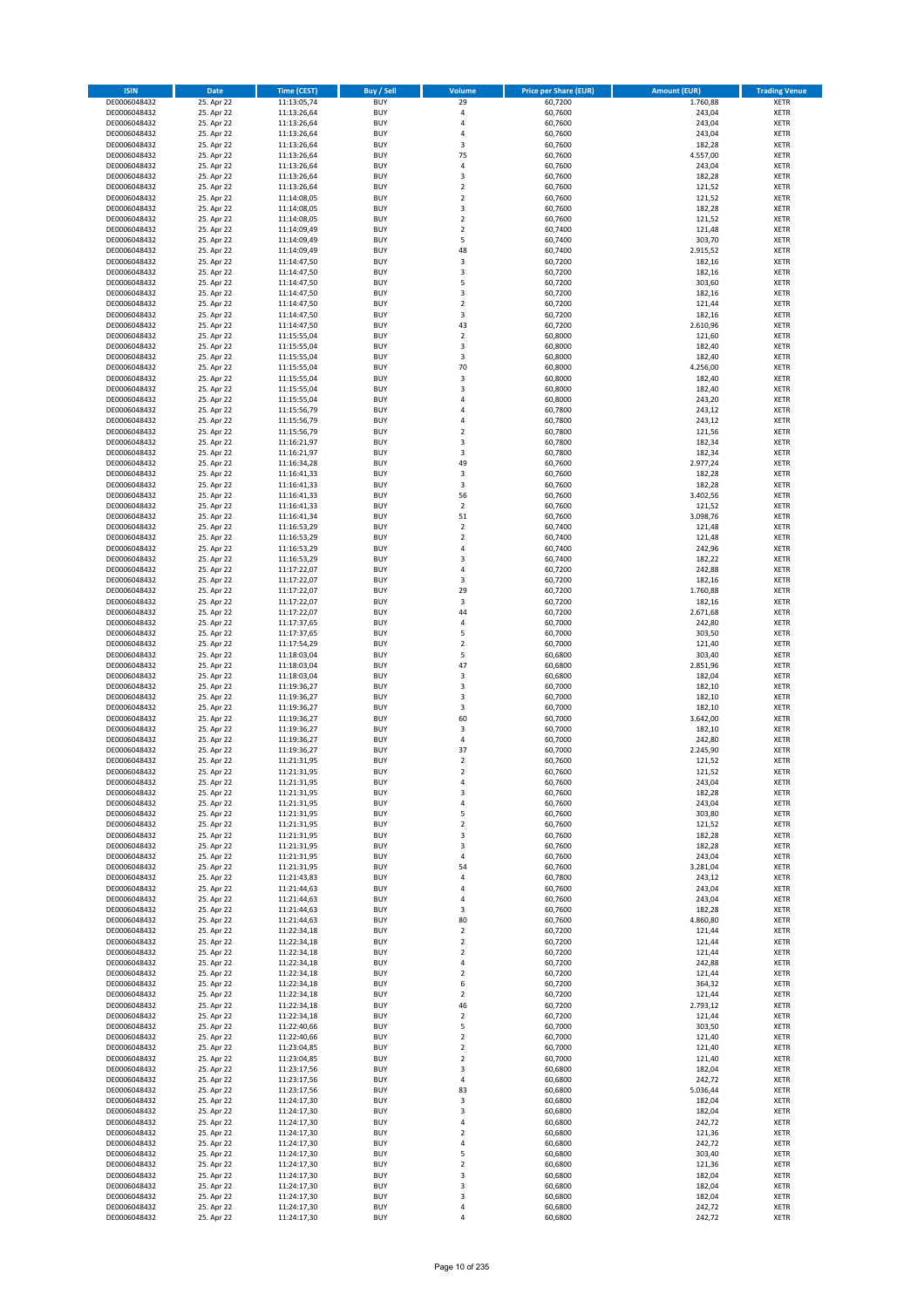| <b>ISIN</b>                  | Date                     | <b>Time (CEST)</b>         | <b>Buy / Sell</b>        | <b>Volume</b>                             | <b>Price per Share (EUR)</b> | <b>Amount (EUR)</b> | <b>Trading Venue</b>       |
|------------------------------|--------------------------|----------------------------|--------------------------|-------------------------------------------|------------------------------|---------------------|----------------------------|
| DE0006048432                 | 25. Apr 22               | 11:24:17,30                | <b>BUY</b>               | 47                                        | 60,6800                      | 2.851,96            | <b>XETR</b>                |
| DE0006048432                 | 25. Apr 22               | 11:26:36,10                | <b>BUY</b>               | $\overline{2}$                            | 60,7600                      | 121,52              | <b>XETR</b>                |
| DE0006048432                 | 25. Apr 22               | 11:26:36,10                | <b>BUY</b>               | 5                                         | 60,7600<br>60.7600           | 303,80              | <b>XETR</b>                |
| DE0006048432<br>DE0006048432 | 25. Apr 22<br>25. Apr 22 | 11:26:36,10<br>11:26:36,10 | <b>BUY</b><br><b>BUY</b> | $\overline{\mathbf{2}}$<br>$\overline{4}$ | 60,7600                      | 121,52<br>243,04    | <b>XETR</b><br><b>XETR</b> |
| DE0006048432                 | 25. Apr 22               | 11:26:36,10                | <b>BUY</b>               | 3                                         | 60,7600                      | 182,28              | <b>XETR</b>                |
| DE0006048432                 | 25. Apr 22               | 11:26:36,10                | <b>BUY</b>               | 4                                         | 60,7400                      | 242,96              | <b>XETR</b>                |
| DE0006048432                 | 25. Apr 22               | 11:26:36,10                | <b>BUY</b>               | $\overline{\mathbf{2}}$                   | 60,7600                      | 121,52              | <b>XETR</b>                |
| DE0006048432                 | 25. Apr 22               | 11:26:36,10                | <b>BUY</b>               | 4                                         | 60,7600                      | 243,04              | <b>XETR</b>                |
| DE0006048432<br>DE0006048432 | 25. Apr 22<br>25. Apr 22 | 11:26:36,10<br>11:26:36,10 | <b>BUY</b><br><b>BUY</b> | 4<br>6                                    | 60,7600<br>60,7600           | 243,04              | <b>XETR</b><br><b>XETR</b> |
| DE0006048432                 | 25. Apr 22               | 11:26:36,10                | <b>BUY</b>               | 76                                        | 60,7600                      | 364,56<br>4.617,76  | <b>XETR</b>                |
| DE0006048432                 | 25. Apr 22               | 11:26:37,23                | <b>BUY</b>               | 3                                         | 60,7600                      | 182,28              | <b>XETR</b>                |
| DE0006048432                 | 25. Apr 22               | 11:26:37,23                | <b>BUY</b>               | 4                                         | 60,7600                      | 243,04              | <b>XETR</b>                |
| DE0006048432                 | 25. Apr 22               | 11:26:37,23                | <b>BUY</b>               | 57                                        | 60,7600                      | 3.463,32            | <b>XETR</b>                |
| DE0006048432                 | 25. Apr 22               | 11:26:38,11                | <b>BUY</b>               | 4                                         | 60,7600                      | 243,04              | <b>XETR</b>                |
| DE0006048432<br>DE0006048432 | 25. Apr 22<br>25. Apr 22 | 11:26:38,11<br>11:26:38,11 | <b>BUY</b><br><b>BUY</b> | 95<br>4                                   | 60,7600<br>60,7600           | 5.772,20<br>243,04  | <b>XETR</b><br><b>XETR</b> |
| DE0006048432                 | 25. Apr 22               | 11:26:54,29                | <b>BUY</b>               | $\mathsf 3$                               | 60,7400                      | 182,22              | <b>XETR</b>                |
| DE0006048432                 | 25. Apr 22               | 11:26:54,29                | <b>BUY</b>               | $\overline{2}$                            | 60.7400                      | 121,48              | <b>XETR</b>                |
| DE0006048432                 | 25. Apr 22               | 11:26:54,29                | <b>BUY</b>               | 3                                         | 60,7400                      | 182,22              | <b>XETR</b>                |
| DE0006048432                 | 25. Apr 22               | 11:28:53,37                | <b>BUY</b>               | 3                                         | 60,8000                      | 182,40              | <b>XETR</b>                |
| DE0006048432<br>DE0006048432 | 25. Apr 22<br>25. Apr 22 | 11:28:53,37                | <b>BUY</b><br><b>BUY</b> | 4<br>$\overline{2}$                       | 60,8000<br>60,8000           | 243,20<br>121,60    | <b>XETR</b><br><b>XETR</b> |
| DE0006048432                 | 25. Apr 22               | 11:28:53,37<br>11:29:21,26 | <b>BUY</b>               | 3                                         | 60,8000                      | 182,40              | <b>XETR</b>                |
| DE0006048432                 | 25. Apr 22               | 11:29:34,18                | <b>BUY</b>               | $\overline{2}$                            | 60,7800                      | 121,56              | <b>XETR</b>                |
| DE0006048432                 | 25. Apr 22               | 11:29:34,18                | <b>BUY</b>               | $\overline{2}$                            | 60,7800                      | 121,56              | <b>XETR</b>                |
| DE0006048432                 | 25. Apr 22               | 11:29:34,18                | <b>BUY</b>               | 5                                         | 60,7800                      | 303,90              | <b>XETR</b>                |
| DE0006048432                 | 25. Apr 22               | 11:29:34,18                | <b>BUY</b>               | 3<br>3                                    | 60,7800                      | 182,34              | <b>XETR</b>                |
| DE0006048432<br>DE0006048432 | 25. Apr 22<br>25. Apr 22 | 11:29:34,18<br>11:29:34,18 | <b>BUY</b><br><b>BUY</b> | $\mathbf 2$                               | 60,7800<br>60,7800           | 182,34<br>121,56    | <b>XETR</b><br><b>XETR</b> |
| DE0006048432                 | 25. Apr 22               | 11:29:34,18                | <b>BUY</b>               | 3                                         | 60,7800                      | 182,34              | <b>XETR</b>                |
| DE0006048432                 | 25. Apr 22               | 11:29:34,18                | <b>BUY</b>               | 3                                         | 60,7800                      | 182,34              | <b>XETR</b>                |
| DE0006048432                 | 25. Apr 22               | 11:29:34,18                | <b>BUY</b>               | 97                                        | 60,7800                      | 5.895,66            | <b>XETR</b>                |
| DE0006048432                 | 25. Apr 22               | 11:29:34,18                | <b>BUY</b>               | $\mathbf 2$                               | 60,7800                      | 121,56              | <b>XETR</b>                |
| DE0006048432<br>DE0006048432 | 25. Apr 22<br>25. Apr 22 | 11:29:34,18<br>11:29:35,10 | <b>BUY</b><br><b>BUY</b> | $\overline{\mathbf{2}}$<br>$\overline{4}$ | 60,7800<br>60,7800           | 121,56<br>243,12    | <b>XETR</b><br><b>XETR</b> |
| DE0006048432                 | 25. Apr 22               | 11:29:43,79                | <b>BUY</b>               | 4                                         | 60,7600                      | 243,04              | <b>XETR</b>                |
| DE0006048432                 | 25. Apr 22               | 11:29:43,79                | <b>BUY</b>               | $\overline{2}$                            | 60,7600                      | 121,52              | <b>XETR</b>                |
| DE0006048432                 | 25. Apr 22               | 11:29:43,79                | <b>BUY</b>               | $\overline{4}$                            | 60,7600                      | 243,04              | <b>XETR</b>                |
| DE0006048432                 | 25. Apr 22               | 11:29:43,79                | <b>BUY</b>               | 47                                        | 60,7600                      | 2.855,72            | <b>XETR</b>                |
| DE0006048432                 | 25. Apr 22               | 11:29:43,79                | <b>BUY</b>               | 3                                         | 60,7600                      | 182,28              | <b>XETR</b>                |
| DE0006048432<br>DE0006048432 | 25. Apr 22<br>25. Apr 22 | 11:29:43,81<br>11:29:46,71 | <b>BUY</b><br><b>BUY</b> | 3<br>$\overline{\mathbf{2}}$              | 60,7600<br>60,7400           | 182,28<br>121,48    | <b>XETR</b><br><b>XETR</b> |
| DE0006048432                 | 25. Apr 22               | 11:29:46,71                | <b>BUY</b>               | 4                                         | 60,7400                      | 242,96              | <b>XETR</b>                |
| DE0006048432                 | 25. Apr 22               | 11:29:46,71                | <b>BUY</b>               | 111                                       | 60,7400                      | 6.742,14            | <b>XETR</b>                |
| DE0006048432                 | 25. Apr 22               | 11:31:36,41                | <b>BUY</b>               | $\mathbf 2$                               | 60,8800                      | 121,76              | <b>XETR</b>                |
| DE0006048432                 | 25. Apr 22               | 11:31:36,41                | <b>BUY</b>               | $\overline{2}$                            | 60,8800                      | 121,76              | <b>XETR</b>                |
| DE0006048432                 | 25. Apr 22               | 11:31:36,41                | <b>BUY</b><br><b>BUY</b> | 3<br>5                                    | 60,8800                      | 182,64              | <b>XETR</b>                |
| DE0006048432<br>DE0006048432 | 25. Apr 22<br>25. Apr 22 | 11:31:36,41<br>11:31:36,41 | <b>BUY</b>               | $\mathbf 2$                               | 60,8800<br>60,8800           | 304,40<br>121,76    | <b>XETR</b><br><b>XETR</b> |
| DE0006048432                 | 25. Apr 22               | 11:31:36,41                | <b>BUY</b>               | $\overline{2}$                            | 60,8800                      | 121,76              | <b>XETR</b>                |
| DE0006048432                 | 25. Apr 22               | 11:31:36,49                | <b>BUY</b>               | $\mathbf 2$                               | 60,8800                      | 121,76              | <b>XETR</b>                |
| DE0006048432                 | 25. Apr 22               | 11:32:01,20                | <b>BUY</b>               | $\overline{2}$                            | 60,9200                      | 121,84              | <b>XETR</b>                |
| DE0006048432<br>DE0006048432 | 25. Apr 22               | 11:32:06,81                | <b>BUY</b>               | 6                                         | 60,9000                      | 365,40              | <b>XETR</b>                |
| DE0006048432                 | 25. Apr 22<br>25. Apr 22 | 11:32:06,81<br>11:32:06,81 | <b>BUY</b><br><b>BUY</b> | 5<br>4                                    | 60,9000<br>60,9000           | 304,50<br>243,60    | <b>XETR</b><br><b>XETR</b> |
| DE0006048432                 | 25. Apr 22               | 11:32:06,81                | <b>BUY</b>               | 3                                         | 60,9000                      | 182,70              | <b>XETR</b>                |
| DE0006048432                 | 25. Apr 22               | 11:32:06,81                | <b>BUY</b>               | 131                                       | 60,9000                      | 7.977,90            | <b>XETR</b>                |
| DE0006048432                 | 25. Apr 22               | 11:32:06,81                | <b>BUY</b>               | $\mathsf 3$                               | 60,9000                      | 182,70              | <b>XETR</b>                |
| DE0006048432                 | 25. Apr 22               | 11:32:06.81                | <b>BUY</b>               | $\overline{2}$                            | 60,9000                      | 121,80              | <b>XETR</b>                |
| DE0006048432<br>DE0006048432 | 25. Apr 22<br>25. Apr 22 | 11:32:06,81<br>11:32:06,81 | <b>BUY</b><br><b>BUY</b> | $\overline{\mathbf{2}}$<br>10             | 60,9000<br>60,9000           | 121,80<br>609,00    | <b>XETR</b><br><b>XETR</b> |
| DE0006048432                 | 25. Apr 22               | 11:32:13,38                | <b>BUY</b>               | 5                                         | 60,9000                      | 304,50              | <b>XETR</b>                |
| DE0006048432                 | 25. Apr 22               | 11:32:13,38                | <b>BUY</b>               | 6                                         | 60,9000                      | 365,40              | <b>XETR</b>                |
| DE0006048432                 | 25. Apr 22               | 11:32:13,38                | <b>BUY</b>               | 3                                         | 60,9000                      | 182,70              | <b>XETR</b>                |
| DE0006048432                 | 25. Apr 22               | 11:32:13,38                | <b>BUY</b>               | $\overline{2}$                            | 60,9000                      | 121,80              | <b>XETR</b>                |
| DE0006048432<br>DE0006048432 | 25. Apr 22<br>25. Apr 22 | 11:32:13,38<br>11:32:13,38 | <b>BUY</b><br><b>BUY</b> | 100<br>6                                  | 60,9000<br>60,9000           | 6.090,00<br>365,40  | <b>XETR</b><br><b>XETR</b> |
| DE0006048432                 | 25. Apr 22               | 11:32:13,38                | <b>BUY</b>               | $\overline{2}$                            | 60,9000                      | 121,80              | <b>XETR</b>                |
| DE0006048432                 | 25. Apr 22               | 11:32:17,18                | <b>BUY</b>               | 59                                        | 60,9000                      | 3.593,10            | <b>XETR</b>                |
| DE0006048432                 | 25. Apr 22               | 11:32:17,18                | <b>BUY</b>               | $\mathbf 2$                               | 60,9000                      | 121,80              | <b>XETR</b>                |
| DE0006048432                 | 25. Apr 22               | 11:32:17,18                | <b>BUY</b>               | $\overline{2}$                            | 60,9000                      | 121,80              | <b>XETR</b>                |
| DE0006048432<br>DE0006048432 | 25. Apr 22<br>25. Apr 22 | 11:32:53,40<br>11:32:53,40 | <b>BUY</b><br><b>BUY</b> | $\pmb{4}$<br>4                            | 60,9800<br>60,9800           | 243,92<br>243,92    | <b>XETR</b><br><b>XETR</b> |
| DE0006048432                 | 25. Apr 22               | 11:32:53,40                | <b>BUY</b>               | $\overline{2}$                            | 60,9800                      | 121,96              | <b>XETR</b>                |
| DE0006048432                 | 25. Apr 22               | 11:32:53,40                | <b>BUY</b>               | 71                                        | 60,9800                      | 4.329,58            | <b>XETR</b>                |
| DE0006048432                 | 25. Apr 22               | 11:32:53,40                | <b>BUY</b>               | $\mathbf 2$                               | 60,9800                      | 121,96              | <b>XETR</b>                |
| DE0006048432                 | 25. Apr 22               | 11:32:53,40                | <b>BUY</b>               | $\pmb{4}$                                 | 60,9800                      | 243,92              | <b>XETR</b>                |
| DE0006048432<br>DE0006048432 | 25. Apr 22<br>25. Apr 22 | 11:32:53,42<br>11:33:00,58 | <b>BUY</b><br><b>BUY</b> | $\overline{2}$<br>$\overline{2}$          | 60,9800<br>60,9600           | 121,96<br>121,92    | <b>XETR</b><br><b>XETR</b> |
| DE0006048432                 | 25. Apr 22               | 11:33:00,58                | <b>BUY</b>               | 3                                         | 60,9600                      | 182,88              | <b>XETR</b>                |
| DE0006048432                 | 25. Apr 22               | 11:33:00,58                | <b>BUY</b>               | 3                                         | 60,9600                      | 182,88              | <b>XETR</b>                |
| DE0006048432                 | 25. Apr 22               | 11:33:00,58                | <b>BUY</b>               | $\overline{2}$                            | 60,9600                      | 121,92              | <b>XETR</b>                |
| DE0006048432                 | 25. Apr 22               | 11:33:00,58                | <b>BUY</b>               | $\overline{2}$                            | 60,9600                      | 121,92              | <b>XETR</b>                |
| DE0006048432                 | 25. Apr 22<br>25. Apr 22 | 11:33:00,58                | <b>BUY</b><br><b>BUY</b> | 3<br>59                                   | 60,9600                      | 182,88              | <b>XETR</b>                |
| DE0006048432<br>DE0006048432 | 25. Apr 22               | 11:33:00,58<br>11:33:56,85 | <b>BUY</b>               | 3                                         | 60,9600<br>60,9600           | 3.596,64<br>182,88  | <b>XETR</b><br><b>XETR</b> |
| DE0006048432                 | 25. Apr 22               | 11:33:56,85                | <b>BUY</b>               | $\mathbf 2$                               | 60,9600                      | 121,92              | <b>XETR</b>                |
| DE0006048432                 | 25. Apr 22               | 11:33:56,85                | <b>BUY</b>               | $\overline{2}$                            | 60,9600                      | 121,92              | <b>XETR</b>                |
| DE0006048432                 | 25. Apr 22               | 11:33:56,85                | <b>BUY</b>               | 3                                         | 60,9600                      | 182,88              | <b>XETR</b>                |
| DE0006048432                 | 25. Apr 22               | 11:33:56,85                | <b>BUY</b>               | 57                                        | 60,9600                      | 3.474,72            | <b>XETR</b>                |
| DE0006048432<br>DE0006048432 | 25. Apr 22<br>25. Apr 22 | 11:33:56,85<br>11:33:56,87 | <b>BUY</b><br><b>BUY</b> | $\overline{2}$<br>$\overline{2}$          | 60,9600<br>60,9600           | 121,92<br>121,92    | <b>XETR</b><br><b>XETR</b> |
| DE0006048432                 | 25. Apr 22               | 11:34:58,59                | <b>BUY</b>               | $\pmb{4}$                                 | 60,9800                      | 243,92              | <b>XETR</b>                |
| DE0006048432                 | 25. Apr 22               | 11:34:58,59                | <b>BUY</b>               | 3                                         | 60,9800                      | 182,94              | <b>XETR</b>                |
| DE0006048432                 | 25. Apr 22               | 11:34:58,59                | <b>BUY</b>               | $\overline{2}$                            | 60,9800                      | 121,96              | <b>XETR</b>                |
| DE0006048432                 | 25. Apr 22               | 11:35:02,58                | <b>BUY</b>               | $\sqrt{4}$                                | 60,9600                      | 243,84              | <b>XETR</b>                |
| DE0006048432<br>DE0006048432 | 25. Apr 22<br>25. Apr 22 | 11:35:02,58<br>11:35:02,58 | <b>BUY</b><br><b>BUY</b> | $\sqrt{4}$<br>5                           | 60,9600<br>60,9600           | 243,84<br>304,80    | <b>XETR</b><br><b>XETR</b> |
| DE0006048432                 | 25. Apr 22               | 11:35:02,58                | <b>BUY</b>               | 5                                         | 60,9600                      | 304,80              | <b>XETR</b>                |
| DE0006048432                 | 25. Apr 22               | 11:35:02,58                | <b>BUY</b>               | $\overline{2}$                            | 60,9600                      | 121,92              | <b>XETR</b>                |
| DE0006048432                 | 25. Apr 22               | 11:35:02,58                | <b>BUY</b>               | $\mathbf 2$                               | 60,9600                      | 121,92              | <b>XETR</b>                |
| DE0006048432                 | 25. Apr 22               | 11:35:02,58                | <b>BUY</b>               | 58                                        | 60,9600                      | 3.535,68            | <b>XETR</b>                |
| DE0006048432<br>DE0006048432 | 25. Apr 22<br>25. Apr 22 | 11:35:35,50<br>11:35:35,50 | <b>BUY</b><br><b>BUY</b> | $\mathbf 2$<br>3                          | 60,9600<br>60,9600           | 121,92<br>182,88    | <b>XETR</b><br><b>XETR</b> |
|                              |                          |                            |                          |                                           |                              |                     |                            |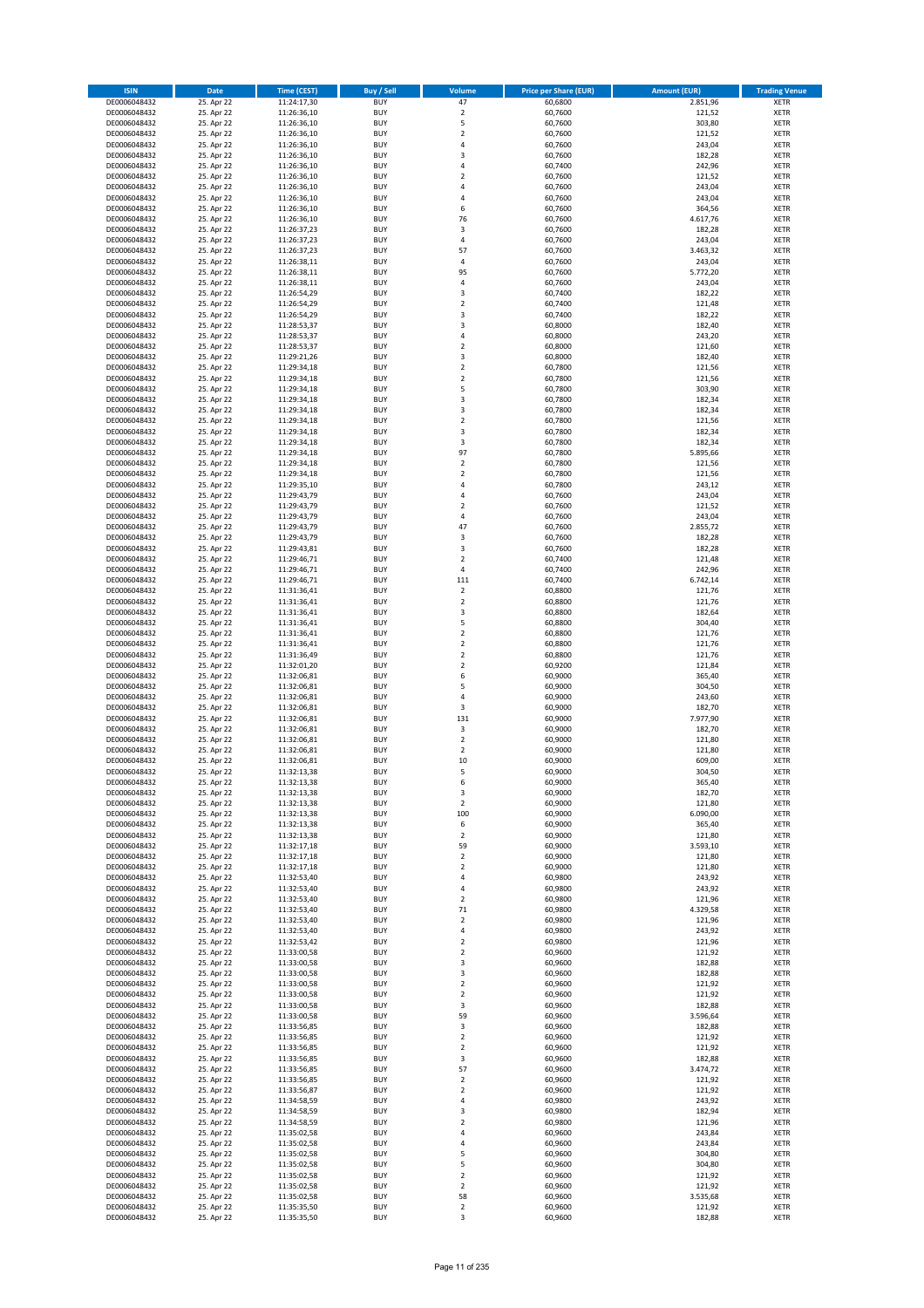| <b>ISIN</b>                  | Date                     | Time (CEST)                | <b>Buy / Sell</b>        | <b>Volume</b>                 | <b>Price per Share (EUR)</b> | <b>Amount (EUR)</b> | <b>Trading Venue</b>       |
|------------------------------|--------------------------|----------------------------|--------------------------|-------------------------------|------------------------------|---------------------|----------------------------|
| DE0006048432                 | 25. Apr 22               | 11:35:35,50                | <b>BUY</b>               | 3                             | 60,9600                      | 182,88              | <b>XETR</b>                |
| DE0006048432                 | 25. Apr 22               | 11:35:35,50                | <b>BUY</b>               | $\mathbf 2$                   | 60,9600                      | 121,92              | XETR                       |
| DE0006048432                 | 25. Apr 22               | 11:35:35,50                | <b>BUY</b>               | $\overline{2}$                | 60,9600                      | 121,92              | <b>XETR</b>                |
| DE0006048432                 | 25. Apr 22               | 11:35:35,50                | <b>BUY</b>               | 65                            | 60,9600                      | 3.962,40            | XETR                       |
| DE0006048432<br>DE0006048432 | 25. Apr 22<br>25. Apr 22 | 11:35:48,57<br>11:35:48,57 | <b>BUY</b><br><b>BUY</b> | 4<br>$\overline{2}$           | 60,9400<br>60,9400           | 243,76<br>121,88    | <b>XETR</b><br><b>XETR</b> |
| DE0006048432                 | 25. Apr 22               | 11:35:48,57                | <b>BUY</b>               | 56                            | 60,9400                      | 3.412,64            | <b>XETR</b>                |
| DE0006048432                 | 25. Apr 22               | 11:35:48,58                | <b>BUY</b>               | $\mathbf 2$                   | 60,9400                      | 121,88              | <b>XETR</b>                |
| DE0006048432                 | 25. Apr 22               | 11:35:57,65                | <b>BUY</b>               | $\overline{2}$                | 60,9400                      | 121,88              | <b>XETR</b>                |
| DE0006048432                 | 25. Apr 22               | 11:35:57,65                | <b>BUY</b>               | 3                             | 60,9400                      | 182,82              | <b>XETR</b>                |
| DE0006048432                 | 25. Apr 22               | 11:35:57,65                | <b>BUY</b>               | $\sqrt{4}$                    | 60,9400                      | 243,76              | <b>XETR</b>                |
| DE0006048432                 | 25. Apr 22               | 11:35:57,65                | <b>BUY</b>               | 5                             | 60,9400                      | 304,70              | <b>XETR</b>                |
| DE0006048432<br>DE0006048432 | 25. Apr 22<br>25. Apr 22 | 11:35:57,65<br>11:36:03,02 | <b>BUY</b><br><b>BUY</b> | $\overline{2}$<br>4           | 60,9400<br>60,9400           | 121,88<br>243,76    | <b>XETR</b><br><b>XETR</b> |
| DE0006048432                 | 25. Apr 22               | 11:36:03,02                | <b>BUY</b>               | $\mathbf 2$                   | 60,9400                      | 121,88              | <b>XETR</b>                |
| DE0006048432                 | 25. Apr 22               | 11:36:29,91                | <b>BUY</b>               | $\mathbf 2$                   | 60,9200                      | 121,84              | <b>XETR</b>                |
| DE0006048432                 | 25. Apr 22               | 11:36:29,91                | <b>BUY</b>               | 3                             | 60,9200                      | 182,76              | <b>XETR</b>                |
| DE0006048432                 | 25. Apr 22               | 11:36:29,91                | <b>BUY</b>               | 5                             | 60,9200                      | 304,60              | <b>XETR</b>                |
| DE0006048432                 | 25. Apr 22               | 11:36:29,91                | <b>BUY</b>               | $\overline{2}$                | 60,9200                      | 121,84              | <b>XETR</b>                |
| DE0006048432<br>DE0006048432 | 25. Apr 22<br>25. Apr 22 | 11:36:29,91                | <b>BUY</b><br><b>BUY</b> | $\mathbf 2$<br>58             | 60,9200<br>60,9200           | 121,84<br>3.533,36  | <b>XETR</b><br><b>XETR</b> |
| DE0006048432                 | 25. Apr 22               | 11:36:29,91<br>11:36:36,56 | <b>BUY</b>               | $\mathbf 2$                   | 60,9000                      | 121,80              | <b>XETR</b>                |
| DE0006048432                 | 25. Apr 22               | 11:36:36,56                | <b>BUY</b>               | $\mathbf 2$                   | 60,9000                      | 121,80              | <b>XETR</b>                |
| DE0006048432                 | 25. Apr 22               | 11:36:36,56                | <b>BUY</b>               | $\sqrt{4}$                    | 60,9000                      | 243,60              | <b>XETR</b>                |
| DE0006048432                 | 25. Apr 22               | 11:36:36,56                | <b>BUY</b>               | 60                            | 60,9000                      | 3.654,00            | <b>XETR</b>                |
| DE0006048432                 | 25. Apr 22               | 11:36:36,56                | <b>BUY</b>               | $\mathbf 2$                   | 60,9000                      | 121,80              | <b>XETR</b>                |
| DE0006048432                 | 25. Apr 22               | 11:36:36,57                | <b>BUY</b>               | $\pmb{4}$                     | 60,9000                      | 243,60              | <b>XETR</b>                |
| DE0006048432                 | 25. Apr 22               | 11:36:49,83                | <b>BUY</b>               | $\mathbf 2$                   | 60,9200                      | 121,84              | <b>XETR</b>                |
| DE0006048432                 | 25. Apr 22               | 11:36:49,83                | <b>BUY</b><br><b>BUY</b> | 3<br>$\overline{2}$           | 60,9200                      | 182,76              | <b>XETR</b><br><b>XETR</b> |
| DE0006048432<br>DE0006048432 | 25. Apr 22<br>25. Apr 22 | 11:36:49,83<br>11:36:49,83 | <b>BUY</b>               | $\overline{2}$                | 60,9200<br>60,9200           | 121,84<br>121,84    | <b>XETR</b>                |
| DE0006048432                 | 25. Apr 22               | 11:36:49,83                | <b>BUY</b>               | 76                            | 60,9200                      | 4.629,92            | <b>XETR</b>                |
| DE0006048432                 | 25. Apr 22               | 11:36:49,83                | <b>BUY</b>               | 3                             | 60,9200                      | 182,76              | <b>XETR</b>                |
| DE0006048432                 | 25. Apr 22               | 11:37:09,48                | <b>BUY</b>               | $\overline{4}$                | 60,9200                      | 243,68              | <b>XETR</b>                |
| DE0006048432                 | 25. Apr 22               | 11:37:45,71                | <b>BUY</b>               | $\overline{2}$                | 60,9200                      | 121,84              | <b>XETR</b>                |
| DE0006048432                 | 25. Apr 22               | 11:37:45,71                | <b>BUY</b>               | 4                             | 60,9200                      | 243,68              | <b>XETR</b>                |
| DE0006048432                 | 25. Apr 22               | 11:37:45,71                | <b>BUY</b>               | 3                             | 60,9200                      | 182,76              | <b>XETR</b>                |
| DE0006048432                 | 25. Apr 22               | 11:37:45,71                | <b>BUY</b>               | $\mathbf 2$                   | 60,9200                      | 121,84              | <b>XETR</b>                |
| DE0006048432                 | 25. Apr 22<br>25. Apr 22 | 11:37:45,71<br>11:37:55,88 | <b>BUY</b><br><b>BUY</b> | $\overline{2}$<br>$\mathbf 2$ | 60,9200<br>60,9200           | 121,84<br>121,84    | <b>XETR</b><br><b>XETR</b> |
| DE0006048432<br>DE0006048432 | 25. Apr 22               | 11:37:55,88                | <b>BUY</b>               | 4                             | 60,9200                      | 243,68              | <b>XETR</b>                |
| DE0006048432                 | 25. Apr 22               | 11:38:36,99                | <b>BUY</b>               | 3                             | 60,9600                      | 182,88              | <b>XETR</b>                |
| DE0006048432                 | 25. Apr 22               | 11:38:36,99                | <b>BUY</b>               | $\mathbf 2$                   | 60,9600                      | 121,92              | <b>XETR</b>                |
| DE0006048432                 | 25. Apr 22               | 11:38:49,25                | <b>BUY</b>               | 5                             | 60,9600                      | 304,80              | <b>XETR</b>                |
| DE0006048432                 | 25. Apr 22               | 11:38:49,25                | <b>BUY</b>               | $\mathbf 2$                   | 60,9600                      | 121,92              | <b>XETR</b>                |
| DE0006048432                 | 25. Apr 22               | 11:38:49,25                | <b>BUY</b>               | $\overline{2}$                | 60,9600                      | 121,92              | <b>XETR</b>                |
| DE0006048432                 | 25. Apr 22               | 11:38:49,25                | <b>BUY</b>               | 3                             | 60,9600                      | 182,88              | <b>XETR</b>                |
| DE0006048432                 | 25. Apr 22               | 11:38:49,25                | <b>BUY</b>               | 3                             | 60,9600                      | 182,88              | <b>XETR</b>                |
| DE0006048432<br>DE0006048432 | 25. Apr 22<br>25. Apr 22 | 11:38:49,25<br>11:38:49,25 | <b>BUY</b><br><b>BUY</b> | 4<br>4                        | 60,9600<br>60,9600           | 243,84<br>243,84    | <b>XETR</b><br><b>XETR</b> |
| DE0006048432                 | 25. Apr 22               | 11:38:49,25                | <b>BUY</b>               | 4                             | 60,9600                      | 243,84              | <b>XETR</b>                |
| DE0006048432                 | 25. Apr 22               | 11:38:49,25                | <b>BUY</b>               | 122                           | 60,9600                      | 7.437,12            | <b>XETR</b>                |
| DE0006048432                 | 25. Apr 22               | 11:38:49,25                | <b>BUY</b>               | 3                             | 60,9600                      | 182,88              | <b>XETR</b>                |
| DE0006048432                 | 25. Apr 22               | 11:38:55,48                | <b>BUY</b>               | $\mathbf 2$                   | 60,9600                      | 121,92              | <b>XETR</b>                |
| DE0006048432                 | 25. Apr 22               | 11:38:55,48                | <b>BUY</b>               | $\mathbf 2$                   | 60,9600                      | 121,92              | <b>XETR</b>                |
| DE0006048432                 | 25. Apr 22               | 11:38:55,48                | <b>BUY</b>               | 5                             | 60,9600                      | 304,80              | <b>XETR</b>                |
| DE0006048432                 | 25. Apr 22<br>25. Apr 22 | 11:38:55,48                | <b>BUY</b><br><b>BUY</b> | 6<br>70                       | 60,9600                      | 365,76              | <b>XETR</b><br><b>XETR</b> |
| DE0006048432<br>DE0006048432 | 25. Apr 22               | 11:38:55,48<br>11:38:55,48 | <b>BUY</b>               | 5                             | 60,9600<br>60,9600           | 4.267,20<br>304,80  | <b>XETR</b>                |
| DE0006048432                 | 25. Apr 22               | 11:39:13,90                | <b>BUY</b>               | $\sqrt{4}$                    | 60,9600                      | 243,84              | <b>XETR</b>                |
| DE0006048432                 | 25. Apr 22               | 11:39:13,90                | <b>BUY</b>               | $\mathbf 2$                   | 60,9600                      | 121,92              | <b>XETR</b>                |
| DE0006048432                 | 25. Apr 22               | 11:39:13,90                | <b>BUY</b>               | 75                            | 60,9600                      | 4.572,00            | <b>XETR</b>                |
| DE0006048432                 | 25. Apr 22               | 11:39:18,55                | <b>BUY</b>               | 65                            | 60,9600                      | 3.962,40            | <b>XETR</b>                |
| DE0006048432                 | 25. Apr 22               | 11:39:50,01                | <b>BUY</b>               | 3                             | 60,9600                      | 182,88              | <b>XETR</b>                |
| DE0006048432                 | 25. Apr 22               | 11:39:50,01                | BUY                      | 3                             | 60,9600                      | 182,88              | XETR                       |
| DE0006048432<br>DE0006048432 | 25. Apr 22<br>25. Apr 22 | 11:39:50,01<br>11:40:07,48 | <b>BUY</b><br><b>BUY</b> | 48<br>$\overline{2}$          | 60,9600<br>60,9800           | 2.926,08<br>121,96  | <b>XETR</b><br><b>XETR</b> |
| DE0006048432                 | 25. Apr 22               | 11:40:07,48                | <b>BUY</b>               | 4                             | 60,9800                      | 243,92              | XETR                       |
| DE0006048432                 | 25. Apr 22               | 11:40:07,48                | <b>BUY</b>               | 4                             | 60,9800                      | 243,92              | <b>XETR</b>                |
| DE0006048432                 | 25. Apr 22               | 11:40:07,48                | <b>BUY</b>               | 3                             | 60,9800                      | 182,94              | <b>XETR</b>                |
| DE0006048432                 | 25. Apr 22               | 11:40:12,65                | <b>BUY</b>               | $\overline{2}$                | 60,9600                      | 121,92              | <b>XETR</b>                |
| DE0006048432                 | 25. Apr 22               | 11:40:12,65                | <b>BUY</b>               | 4                             | 60,9600                      | 243,84              | <b>XETR</b>                |
| DE0006048432                 | 25. Apr 22               | 11:40:12,65                | <b>BUY</b>               | 3                             | 60,9600                      | 182,88              | XETR                       |
| DE0006048432<br>DE0006048432 | 25. Apr 22               | 11:41:37,79                | <b>BUY</b><br><b>BUY</b> | $\mathbf 2$<br>5              | 60,9800<br>60,9800           | 121,96<br>304,90    | <b>XETR</b><br>XETR        |
| DE0006048432                 | 25. Apr 22<br>25. Apr 22 | 11:41:37,79<br>11:41:37,79 | <b>BUY</b>               | 3                             | 60,9800                      | 182,94              | <b>XETR</b>                |
| DE0006048432                 | 25. Apr 22               | 11:41:37,79                | <b>BUY</b>               | 4                             | 60,9800                      | 243,92              | XETR                       |
| DE0006048432                 | 25. Apr 22               | 11:41:37,79                | <b>BUY</b>               | 68                            | 60,9800                      | 4.146,64            | <b>XETR</b>                |
| DE0006048432                 | 25. Apr 22               | 11:41:45,82                | <b>BUY</b>               | 6                             | 61,0000                      | 366,00              | <b>XETR</b>                |
| DE0006048432                 | 25. Apr 22               | 11:41:45,82                | <b>BUY</b>               | $\overline{2}$                | 61,0000                      | 122,00              | <b>XETR</b>                |
| DE0006048432                 | 25. Apr 22               | 11:41:45,82                | <b>BUY</b>               | 4                             | 61,0000                      | 244,00              | <b>XETR</b>                |
| DE0006048432                 | 25. Apr 22<br>25. Apr 22 | 11:41:45,82                | <b>BUY</b>               | $\sqrt{4}$                    | 61,0000                      | 244,00              | <b>XETR</b>                |
| DE0006048432<br>DE0006048432 | 25. Apr 22               | 11:41:45,82<br>11:41:45,82 | <b>BUY</b><br><b>BUY</b> | 4<br>$\overline{2}$           | 61,0000<br>61,0000           | 244,00<br>122,00    | XETR<br><b>XETR</b>        |
| DE0006048432                 | 25. Apr 22               | 11:41:45,82                | <b>BUY</b>               | 68                            | 61,0000                      | 4.148,00            | <b>XETR</b>                |
| DE0006048432                 | 25. Apr 22               | 11:41:45,82                | <b>BUY</b>               | $\mathbf 2$                   | 61,0000                      | 122,00              | <b>XETR</b>                |
| DE0006048432                 | 25. Apr 22               | 11:41:56,56                | <b>BUY</b>               | $\overline{2}$                | 60,9800                      | 121,96              | XETR                       |
| DE0006048432                 | 25. Apr 22               | 11:41:56,56                | <b>BUY</b>               | 3                             | 60,9800                      | 182,94              | <b>XETR</b>                |
| DE0006048432                 | 25. Apr 22               | 11:41:56,56                | <b>BUY</b>               | 3                             | 60,9600                      | 182,88              | XETR                       |
| DE0006048432                 | 25. Apr 22               | 11:41:56,56                | <b>BUY</b>               | 10                            | 60,9600                      | 609,60              | <b>XETR</b>                |
| DE0006048432<br>DE0006048432 | 25. Apr 22<br>25. Apr 22 | 11:42:31,77<br>11:42:31,77 | <b>BUY</b><br><b>BUY</b> | $\mathbf 2$<br>$\overline{2}$ | 61,0000<br>61,0000           | 122,00<br>122,00    | XETR<br><b>XETR</b>        |
| DE0006048432                 | 25. Apr 22               | 11:42:31,77                | <b>BUY</b>               | 3                             | 61,0000                      | 183,00              | <b>XETR</b>                |
| DE0006048432                 | 25. Apr 22               | 11:42:31,77                | <b>BUY</b>               | 4                             | 61,0000                      | 244,00              | <b>XETR</b>                |
| DE0006048432                 | 25. Apr 22               | 11:42:31,77                | <b>BUY</b>               | 4                             | 61,0000                      | 244,00              | <b>XETR</b>                |
| DE0006048432                 | 25. Apr 22               | 11:42:35,00                | <b>BUY</b>               | $\overline{2}$                | 60,9800                      | 121,96              | XETR                       |
| DE0006048432                 | 25. Apr 22               | 11:42:35,00                | <b>BUY</b>               | 61                            | 60,9800                      | 3.719,78            | XETR                       |
| DE0006048432                 | 25. Apr 22               | 11:42:36,68                | <b>BUY</b>               | $\mathbf 2$                   | 60,9800                      | 121,96              | <b>XETR</b>                |
| DE0006048432                 | 25. Apr 22               | 11:42:59,65                | <b>BUY</b>               | $\mathbf 2$                   | 60,9800                      | 121,96              | <b>XETR</b>                |
| DE0006048432                 | 25. Apr 22               | 11:43:03,99                | <b>BUY</b>               | $\mathsf 3$                   | 60,9800                      | 182,94              | <b>XETR</b>                |
| DE0006048432<br>DE0006048432 | 25. Apr 22<br>25. Apr 22 | 11:43:03,99<br>11:43:03,99 | <b>BUY</b><br><b>BUY</b> | 3<br>$\mathsf 3$              | 60,9800<br>60,9800           | 182,94<br>182,94    | XETR<br>XETR               |
| DE0006048432                 | 25. Apr 22               | 11:43:19,11                | <b>BUY</b>               | $\sqrt{4}$                    | 61,0200                      | 244,08              | <b>XETR</b>                |
| DE0006048432                 | 25. Apr 22               | 11:43:19,11                | <b>BUY</b>               | $\mathbf 2$                   | 61,0200                      | 122,04              | XETR                       |
| DE0006048432                 | 25. Apr 22               | 11:43:19,11                | <b>BUY</b>               | $\sqrt{4}$                    | 61,0200                      | 244,08              | <b>XETR</b>                |
| DE0006048432                 | 25. Apr 22               | 11:43:19,11                | <b>BUY</b>               | 3                             | 61,0200                      | 183,06              | <b>XETR</b>                |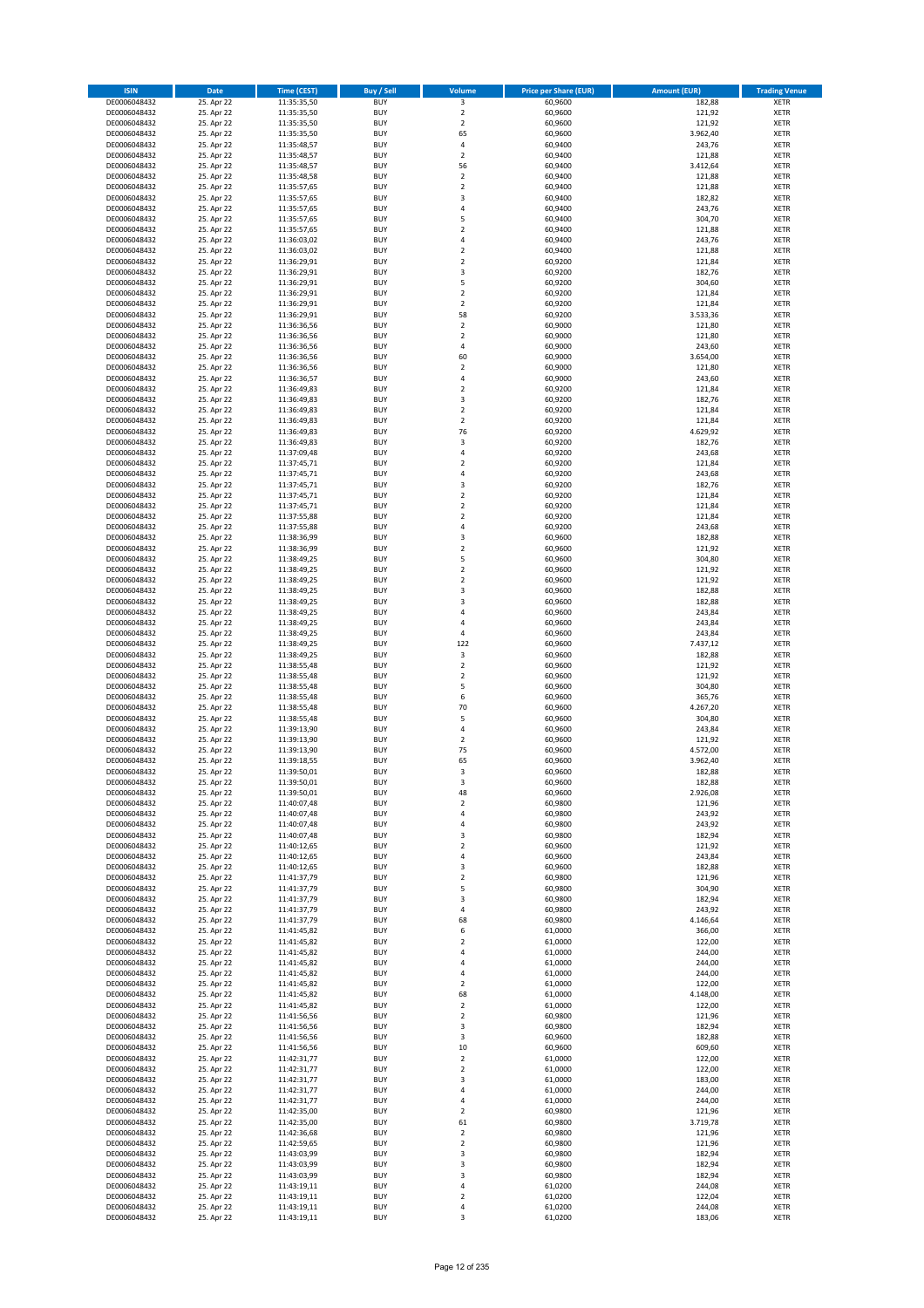| <b>ISIN</b>                  | Date                     | Time (CEST)                | <b>Buy / Sell</b>        | <b>Volume</b>                 | <b>Price per Share (EUR)</b> | <b>Amount (EUR)</b> | <b>Trading Venue</b>       |
|------------------------------|--------------------------|----------------------------|--------------------------|-------------------------------|------------------------------|---------------------|----------------------------|
| DE0006048432                 | 25. Apr 22               | 11:43:19,11                | <b>BUY</b>               | $\overline{2}$                | 61,0200                      | 122,04              | <b>XETR</b>                |
| DE0006048432                 | 25. Apr 22               | 11:43:19,11                | <b>BUY</b>               | 3                             | 61,0200                      | 183,06              | XETR                       |
| DE0006048432                 | 25. Apr 22               | 11:43:19,11                | <b>BUY</b>               | 62                            | 61,0200                      | 3.783,24            | <b>XETR</b>                |
| DE0006048432                 | 25. Apr 22               | 11:43:31,64                | <b>BUY</b>               | 50                            | 61,0200                      | 3.051,00            | <b>XETR</b>                |
| DE0006048432<br>DE0006048432 | 25. Apr 22<br>25. Apr 22 | 11:43:43,81<br>11:44:09,49 | <b>BUY</b><br><b>BUY</b> | $\sqrt{4}$<br>5               | 61,0400<br>61,0200           | 244,16<br>305,10    | <b>XETR</b><br><b>XETR</b> |
| DE0006048432                 | 25. Apr 22               | 11:44:09,49                | <b>BUY</b>               | 93                            | 61,0200                      | 5.674,86            | <b>XETR</b>                |
| DE0006048432                 | 25. Apr 22               | 11:44:09,49                | <b>BUY</b>               | 5                             | 61,0200                      | 305,10              | <b>XETR</b>                |
| DE0006048432                 | 25. Apr 22               | 11:44:12,84                | <b>BUY</b>               | 3                             | 61,0200                      | 183,06              | <b>XETR</b>                |
| DE0006048432                 | 25. Apr 22               | 11:44:31,42                | <b>BUY</b>               | $\overline{2}$                | 61,0400                      | 122,08              | <b>XETR</b>                |
| DE0006048432                 | 25. Apr 22               | 11:44:31,42                | <b>BUY</b>               | 38                            | 61,0400                      | 2.319,52            | <b>XETR</b>                |
| DE0006048432                 | 25. Apr 22               | 11:44:31,74                | <b>BUY</b>               | $\mathbf 2$<br>3              | 61,0400                      | 122,08              | <b>XETR</b>                |
| DE0006048432<br>DE0006048432 | 25. Apr 22<br>25. Apr 22 | 11:44:31,74<br>11:44:48,42 | <b>BUY</b><br><b>BUY</b> | 5                             | 61,0400<br>61,0600           | 183,12<br>305,30    | <b>XETR</b><br><b>XETR</b> |
| DE0006048432                 | 25. Apr 22               | 11:44:48,42                | <b>BUY</b>               | 4                             | 61,0600                      | 244,24              | <b>XETR</b>                |
| DE0006048432                 | 25. Apr 22               | 11:44:48,42                | <b>BUY</b>               | 3                             | 61,0600                      | 183,18              | <b>XETR</b>                |
| DE0006048432                 | 25. Apr 22               | 11:44:48,74                | <b>BUY</b>               | 54                            | 61,0400                      | 3.296,16            | <b>XETR</b>                |
| DE0006048432                 | 25. Apr 22               | 11:45:09,27                | <b>BUY</b>               | 3                             | 61,0400                      | 183,12              | <b>XETR</b>                |
| DE0006048432                 | 25. Apr 22               | 11:45:23,56                | <b>BUY</b>               | $\mathbf 2$                   | 61,0200                      | 122,04              | <b>XETR</b>                |
| DE0006048432<br>DE0006048432 | 25. Apr 22<br>25. Apr 22 | 11:45:23,56<br>11:45:23,56 | <b>BUY</b><br><b>BUY</b> | $\mathsf 3$<br>$\overline{2}$ | 61,0200<br>61,0200           | 183,06<br>122,04    | <b>XETR</b><br><b>XETR</b> |
| DE0006048432                 | 25. Apr 22               | 11:45:23,56                | <b>BUY</b>               | 72                            | 61,0200                      | 4.393,44            | <b>XETR</b>                |
| DE0006048432                 | 25. Apr 22               | 11:46:25,71                | <b>BUY</b>               | 3                             | 61,0400                      | 183,12              | <b>XETR</b>                |
| DE0006048432                 | 25. Apr 22               | 11:46:25,71                | <b>BUY</b>               | 3                             | 61,0400                      | 183,12              | <b>XETR</b>                |
| DE0006048432                 | 25. Apr 22               | 11:46:25,71                | <b>BUY</b>               | 3                             | 61,0400                      | 183,12              | <b>XETR</b>                |
| DE0006048432                 | 25. Apr 22               | 11:46:25,71                | <b>BUY</b>               | 3                             | 61,0400                      | 183,12              | <b>XETR</b>                |
| DE0006048432<br>DE0006048432 | 25. Apr 22<br>25. Apr 22 | 11:46:25,71                | <b>BUY</b><br><b>BUY</b> | 3<br>3                        | 61,0400<br>61,0400           | 183,12<br>183,12    | <b>XETR</b><br><b>XETR</b> |
| DE0006048432                 | 25. Apr 22               | 11:46:25,71<br>11:46:25,71 | <b>BUY</b>               | 3                             | 61,0400                      | 183,12              | <b>XETR</b>                |
| DE0006048432                 | 25. Apr 22               | 11:46:25,71                | <b>BUY</b>               | 3                             | 61,0400                      | 183,12              | <b>XETR</b>                |
| DE0006048432                 | 25. Apr 22               | 11:46:25,71                | <b>BUY</b>               | 3                             | 61,0400                      | 183,12              | <b>XETR</b>                |
| DE0006048432                 | 25. Apr 22               | 11:46:25,71                | <b>BUY</b>               | 107                           | 61,0400                      | 6.531,28            | <b>XETR</b>                |
| DE0006048432                 | 25. Apr 22               | 11:48:35,40                | <b>BUY</b>               | $\mathbf 2$                   | 61,1200                      | 122,24              | <b>XETR</b>                |
| DE0006048432                 | 25. Apr 22               | 11:48:35,40                | <b>BUY</b>               | 6                             | 61,1200                      | 366,72              | <b>XETR</b>                |
| DE0006048432<br>DE0006048432 | 25. Apr 22<br>25. Apr 22 | 11:48:35,40<br>11:48:35,40 | <b>BUY</b><br><b>BUY</b> | 3<br>$\mathbf 2$              | 61,1200<br>61,1200           | 183,36<br>122,24    | <b>XETR</b><br><b>XETR</b> |
| DE0006048432                 | 25. Apr 22               | 11:48:35,40                | <b>BUY</b>               | $\overline{7}$                | 61,1200                      | 427,84              | <b>XETR</b>                |
| DE0006048432                 | 25. Apr 22               | 11:48:35,40                | <b>BUY</b>               | $\mathbf 2$                   | 61,1200                      | 122,24              | <b>XETR</b>                |
| DE0006048432                 | 25. Apr 22               | 11:48:35,40                | <b>BUY</b>               | $\sqrt{4}$                    | 61,1200                      | 244,48              | <b>XETR</b>                |
| DE0006048432                 | 25. Apr 22               | 11:48:35,40                | <b>BUY</b>               | 116                           | 61,1200                      | 7.089,92            | <b>XETR</b>                |
| DE0006048432                 | 25. Apr 22               | 11:48:35,42                | <b>BUY</b>               | $\mathbf 2$                   | 61,1200                      | 122,24              | <b>XETR</b>                |
| DE0006048432<br>DE0006048432 | 25. Apr 22<br>25. Apr 22 | 11:49:15,26                | <b>BUY</b><br><b>BUY</b> | 4<br>$\sqrt{4}$               | 61,1400<br>61,1400           | 244,56              | <b>XETR</b><br><b>XETR</b> |
| DE0006048432                 | 25. Apr 22               | 11:49:15,26<br>11:49:15,26 | <b>BUY</b>               | 3                             | 61,1400                      | 244,56<br>183,42    | <b>XETR</b>                |
| DE0006048432                 | 25. Apr 22               | 11:49:15,26                | <b>BUY</b>               | 3                             | 61,1400                      | 183,42              | <b>XETR</b>                |
| DE0006048432                 | 25. Apr 22               | 11:49:15,26                | <b>BUY</b>               | 3                             | 61,1400                      | 183,42              | <b>XETR</b>                |
| DE0006048432                 | 25. Apr 22               | 11:49:38,39                | <b>BUY</b>               | $\mathbf 2$                   | 61,1600                      | 122,32              | <b>XETR</b>                |
| DE0006048432                 | 25. Apr 22               | 11:49:38,39                | <b>BUY</b>               | $\overline{4}$                | 61,1600                      | 244,64              | <b>XETR</b>                |
| DE0006048432<br>DE0006048432 | 25. Apr 22<br>25. Apr 22 | 11:49:38,39<br>11:49:38,39 | <b>BUY</b><br><b>BUY</b> | 3<br>$\overline{2}$           | 61,1600<br>61,1600           | 183,48<br>122,32    | <b>XETR</b><br><b>XETR</b> |
| DE0006048432                 | 25. Apr 22               | 11:49:38,39                | <b>BUY</b>               | 122                           | 61,1600                      | 7.461,52            | <b>XETR</b>                |
| DE0006048432                 | 25. Apr 22               | 11:49:54,25                | <b>BUY</b>               | $\mathbf 2$                   | 61,1400                      | 122,28              | <b>XETR</b>                |
| DE0006048432                 | 25. Apr 22               | 11:49:54,25                | <b>BUY</b>               | 3                             | 61,1400                      | 183,42              | <b>XETR</b>                |
| DE0006048432                 | 25. Apr 22               | 11:49:54,25                | <b>BUY</b>               | $\mathsf 3$                   | 61,1400                      | 183,42              | <b>XETR</b>                |
| DE0006048432                 | 25. Apr 22               | 11:49:54,26                | <b>BUY</b>               | 6                             | 61,1400                      | 366,84              | <b>XETR</b>                |
| DE0006048432                 | 25. Apr 22               | 11:49:54,52                | <b>BUY</b>               | $\,1\,$                       | 61,1200                      | 61,12               | <b>XETR</b>                |
| DE0006048432<br>DE0006048432 | 25. Apr 22<br>25. Apr 22 | 11:50:14,35<br>11:50:14,35 | <b>BUY</b><br><b>BUY</b> | 3<br>3                        | 61,1400<br>61,1400           | 183,42<br>183,42    | <b>XETR</b><br><b>XETR</b> |
| DE0006048432                 | 25. Apr 22               | 11:50:14,35                | <b>BUY</b>               | $\mathbf 2$                   | 61,1400                      | 122,28              | <b>XETR</b>                |
| DE0006048432                 | 25. Apr 22               | 11:50:14,35                | <b>BUY</b>               | $\overline{2}$                | 61,1400                      | 122,28              | <b>XETR</b>                |
| DE0006048432                 | 25. Apr 22               | 11:50:36,01                | <b>BUY</b>               | $\mathbf 2$                   | 61,1400                      | 122,28              | <b>XETR</b>                |
| DE0006048432                 | 25. Apr 22               | 11:50:36,01                | <b>BUY</b>               | $\overline{2}$                | 61,1400                      | 122,28              | <b>XETR</b>                |
| DE0006048432                 | 25. Apr 22               | 11:50:38,95                | <b>BUY</b>               | $\overline{2}$                | 61,1200                      | 122,24              | <b>XETR</b>                |
| DE0006048432<br>DE0006048432 | 25. Apr 22<br>25. Apr 22 | 11:50:38,95<br>11:50:38,95 | <b>BUY</b><br>BUY        | 2<br>5                        | 61,1200<br>61,1200           | 122,24<br>305,60    | <b>XETR</b><br>XETR        |
| DE0006048432                 | 25. Apr 22               | 11:50:38,95                | <b>BUY</b>               | 4                             | 61,1200                      | 244,48              | <b>XETR</b>                |
| DE0006048432                 | 25. Apr 22               | 11:50:38,95                | <b>BUY</b>               | 105                           | 61,1200                      | 6.417,60            | <b>XETR</b>                |
| DE0006048432                 | 25. Apr 22               | 11:50:38,97                | <b>BUY</b>               | 3                             | 61,1200                      | 183,36              | <b>XETR</b>                |
| DE0006048432                 | 25. Apr 22               | 11:50:44,72                | <b>BUY</b>               | $\overline{2}$                | 61,1000                      | 122,20              | <b>XETR</b>                |
| DE0006048432                 | 25. Apr 22               | 11:50:44,72                | <b>BUY</b>               | $\overline{2}$                | 61,1000                      | 122,20              | <b>XETR</b>                |
| DE0006048432<br>DE0006048432 | 25. Apr 22<br>25. Apr 22 | 11:51:03,81                | <b>BUY</b><br><b>BUY</b> | $\overline{2}$<br>3           | 61,1200<br>61,1200           | 122,24<br>183,36    | <b>XETR</b><br><b>XETR</b> |
| DE0006048432                 | 25. Apr 22               | 11:51:03,81<br>11:51:03,81 | <b>BUY</b>               | $\mathbf 2$                   | 61,1200                      | 122,24              | XETR                       |
| DE0006048432                 | 25. Apr 22               | 11:51:03,81                | <b>BUY</b>               | $\sqrt{4}$                    | 61,1200                      | 244,48              | <b>XETR</b>                |
| DE0006048432                 | 25. Apr 22               | 11:51:03,81                | <b>BUY</b>               | $\overline{2}$                | 61,1200                      | 122,24              | XETR                       |
| DE0006048432                 | 25. Apr 22               | 11:51:03,81                | <b>BUY</b>               | 4                             | 61,1200                      | 244,48              | <b>XETR</b>                |
| DE0006048432                 | 25. Apr 22               | 11:51:17,97                | <b>BUY</b>               | $\overline{2}$                | 61,1200                      | 122,24              | XETR                       |
| DE0006048432<br>DE0006048432 | 25. Apr 22<br>25. Apr 22 | 11:51:17,97<br>11:51:17,97 | <b>BUY</b><br><b>BUY</b> | $\mathbf 2$<br>$\sqrt{4}$     | 61,1200<br>61,1200           | 122,24<br>244,48    | <b>XETR</b><br>XETR        |
| DE0006048432                 | 25. Apr 22               | 11:51:56,89                | <b>BUY</b>               | 3                             | 61,1000                      | 183,30              | <b>XETR</b>                |
| DE0006048432                 | 25. Apr 22               | 11:51:56,89                | <b>BUY</b>               | $\overline{2}$                | 61,1000                      | 122,20              | <b>XETR</b>                |
| DE0006048432                 | 25. Apr 22               | 11:51:56,89                | <b>BUY</b>               | 4                             | 61,1000                      | 244,40              | <b>XETR</b>                |
| DE0006048432                 | 25. Apr 22               | 11:51:56,89                | <b>BUY</b>               | 72                            | 61,1000                      | 4.399,20            | XETR                       |
| DE0006048432                 | 25. Apr 22               | 11:51:56,89                | <b>BUY</b>               | $\mathsf 3$                   | 61,1000                      | 183,30              | XETR                       |
| DE0006048432                 | 25. Apr 22               | 11:52:18,01                | <b>BUY</b>               | 4                             | 61,0800                      | 244,32              | <b>XETR</b>                |
| DE0006048432<br>DE0006048432 | 25. Apr 22<br>25. Apr 22 | 11:52:18,01<br>11:52:18,01 | <b>BUY</b><br><b>BUY</b> | $\sqrt{4}$<br>4               | 61,0800<br>61,0800           | 244,32<br>244,32    | <b>XETR</b><br>XETR        |
| DE0006048432                 | 25. Apr 22               | 11:52:18,01                | <b>BUY</b>               | 3                             | 61,0800                      | 183,24              | <b>XETR</b>                |
| DE0006048432                 | 25. Apr 22               | 11:52:18,01                | <b>BUY</b>               | 61                            | 61,0800                      | 3.725,88            | XETR                       |
| DE0006048432                 | 25. Apr 22               | 11:52:18,01                | <b>BUY</b>               | 3                             | 61,0800                      | 183,24              | <b>XETR</b>                |
| DE0006048432                 | 25. Apr 22               | 11:52:18,01                | <b>BUY</b>               | 5                             | 61,0800                      | 305,40              | XETR                       |
| DE0006048432                 | 25. Apr 22               | 11:52:18,03                | <b>BUY</b>               | $\overline{2}$                | 61,0800                      | 122,16              | <b>XETR</b>                |
| DE0006048432                 | 25. Apr 22               | 11:52:44,15                | <b>BUY</b><br><b>BUY</b> | $\mathbf 2$<br>$\overline{2}$ | 61,0800                      | 122,16              | <b>XETR</b>                |
| DE0006048432<br>DE0006048432 | 25. Apr 22<br>25. Apr 22 | 11:52:44,15<br>11:53:15,93 | <b>BUY</b>               | 4                             | 61,0800<br>61,0600           | 122,16<br>244,24    | <b>XETR</b><br><b>XETR</b> |
| DE0006048432                 | 25. Apr 22               | 11:53:15,93                | <b>BUY</b>               | 4                             | 61,0600                      | 244,24              | XETR                       |
| DE0006048432                 | 25. Apr 22               | 11:53:15,93                | <b>BUY</b>               | 3                             | 61,0600                      | 183,18              | XETR                       |
| DE0006048432                 | 25. Apr 22               | 11:53:15,93                | <b>BUY</b>               | 5                             | 61,0600                      | 305,30              | <b>XETR</b>                |
| DE0006048432                 | 25. Apr 22               | 11:53:15,93                | <b>BUY</b>               | $\mathbf 2$                   | 61,0600                      | 122,12              | <b>XETR</b>                |
| DE0006048432                 | 25. Apr 22               | 11:53:15,93                | <b>BUY</b>               | 101                           | 61,0600                      | 6.167,06            | <b>XETR</b>                |
| DE0006048432<br>DE0006048432 | 25. Apr 22<br>25. Apr 22 | 11:53:15,93<br>11:54:07,82 | <b>BUY</b><br><b>BUY</b> | 3<br>$\mathsf 3$              | 61,0600<br>61,0400           | 183,18<br>183,12    | XETR<br>XETR               |
| DE0006048432                 | 25. Apr 22               | 11:54:07,82                | <b>BUY</b>               | $\overline{7}$                | 61,0400                      | 427,28              | <b>XETR</b>                |
| DE0006048432                 | 25. Apr 22               | 11:54:07,82                | <b>BUY</b>               | 4                             | 61,0400                      | 244,16              | XETR                       |
| DE0006048432                 | 25. Apr 22               | 11:54:07,82                | <b>BUY</b>               | $\mathbf 2$                   | 61,0400                      | 122,08              | <b>XETR</b>                |
| DE0006048432                 | 25. Apr 22               | 11:54:07,82                | <b>BUY</b>               | 3                             | 61,0400                      | 183,12              | <b>XETR</b>                |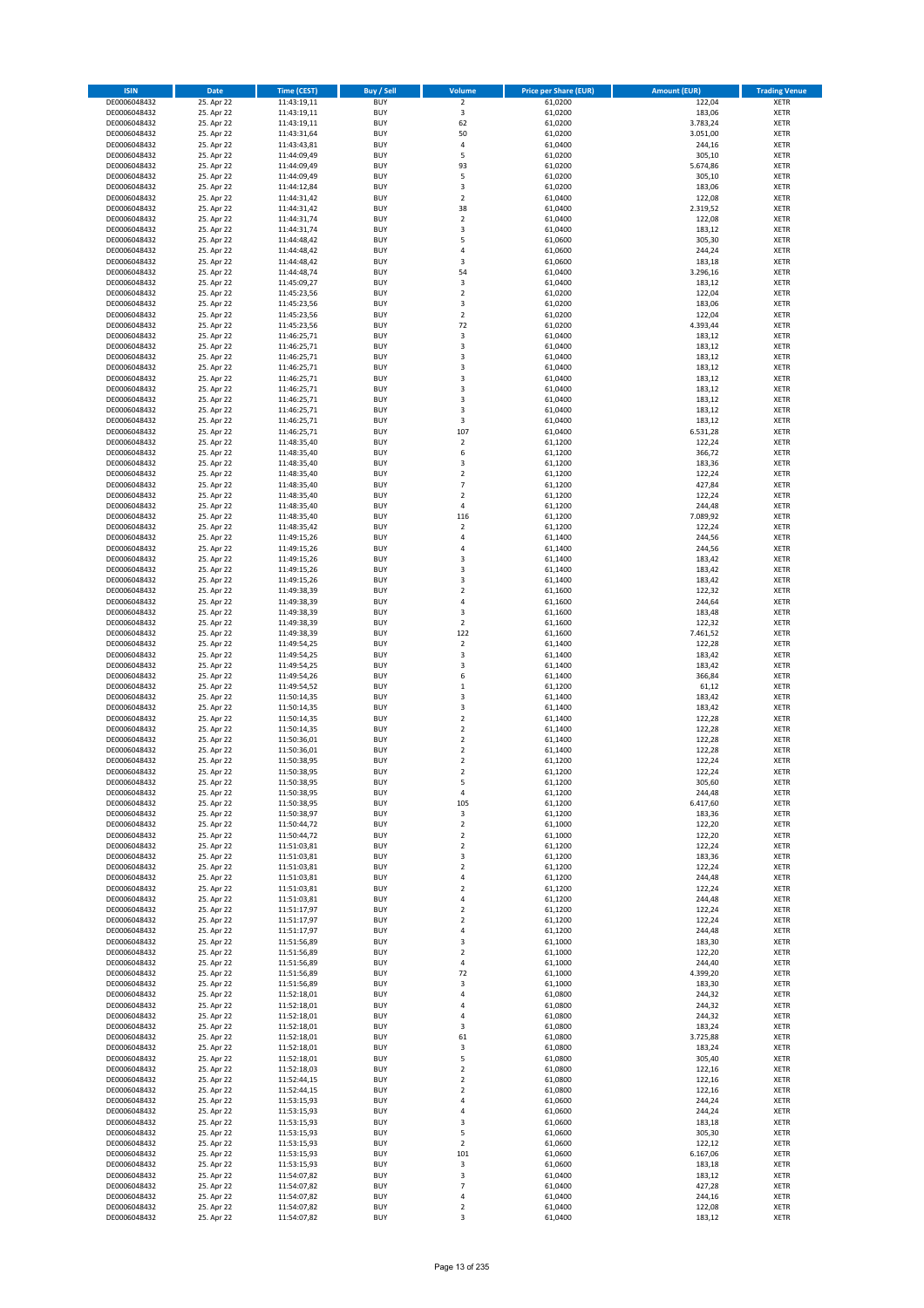| <b>ISIN</b>                  | Date                     | Time (CEST)                | <b>Buy / Sell</b>        | <b>Volume</b>                 | <b>Price per Share (EUR)</b> | <b>Amount (EUR)</b> | <b>Trading Venue</b>       |
|------------------------------|--------------------------|----------------------------|--------------------------|-------------------------------|------------------------------|---------------------|----------------------------|
| DE0006048432                 | 25. Apr 22               | 11:54:07,82                | <b>BUY</b>               | $\overline{2}$                | 61,0400                      | 122,08              | <b>XETR</b>                |
| DE0006048432                 | 25. Apr 22               | 11:54:07,82                | <b>BUY</b>               | $\overline{2}$                | 61,0400                      | 122,08              | XETR                       |
| DE0006048432                 | 25. Apr 22               | 11:54:07,82                | <b>BUY</b>               | 118                           | 61,0400                      | 7.202,72            | <b>XETR</b>                |
| DE0006048432                 | 25. Apr 22               | 11:54:07,82                | <b>BUY</b>               | 5                             | 61,0400                      | 305,20              | XETR                       |
| DE0006048432<br>DE0006048432 | 25. Apr 22<br>25. Apr 22 | 11:54:07,83<br>11:54:56,95 | <b>BUY</b><br><b>BUY</b> | 3<br>3                        | 61,0400<br>61,0800           | 183,12<br>183,24    | <b>XETR</b><br><b>XETR</b> |
| DE0006048432                 | 25. Apr 22               | 11:56:08,07                | <b>BUY</b>               | 3                             | 61,0600                      | 183,18              | <b>XETR</b>                |
| DE0006048432                 | 25. Apr 22               | 11:56:08,07                | <b>BUY</b>               | 32                            | 61,0600                      | 1.953,92            | <b>XETR</b>                |
| DE0006048432                 | 25. Apr 22               | 11:56:08,08                | <b>BUY</b>               | 3                             | 61,0600                      | 183,18              | <b>XETR</b>                |
| DE0006048432                 | 25. Apr 22               | 11:56:08,08                | <b>BUY</b>               | $\overline{2}$                | 61,0600                      | 122,12              | <b>XETR</b>                |
| DE0006048432                 | 25. Apr 22               | 11:56:08,08                | <b>BUY</b>               | 61                            | 61,0600                      | 3.724,66            | <b>XETR</b>                |
| DE0006048432                 | 25. Apr 22               | 11:56:08,09                | <b>BUY</b>               | 5<br>$\overline{2}$           | 61,0600                      | 305,30              | <b>XETR</b>                |
| DE0006048432<br>DE0006048432 | 25. Apr 22<br>25. Apr 22 | 11:56:08,09<br>11:56:08,09 | <b>BUY</b><br><b>BUY</b> | $\overline{4}$                | 61,0600<br>61,0600           | 122,12<br>244,24    | <b>XETR</b><br><b>XETR</b> |
| DE0006048432                 | 25. Apr 22               | 11:56:08,09                | <b>BUY</b>               | 4                             | 61,0600                      | 244,24              | <b>XETR</b>                |
| DE0006048432                 | 25. Apr 22               | 11:56:08,09                | <b>BUY</b>               | $\overline{\mathbf{c}}$       | 61,0600                      | 122,12              | <b>XETR</b>                |
| DE0006048432                 | 25. Apr 22               | 11:56:08,09                | <b>BUY</b>               | 4                             | 61,0600                      | 244,24              | <b>XETR</b>                |
| DE0006048432                 | 25. Apr 22               | 11:56:25,49                | <b>BUY</b>               | 3                             | 61,0600                      | 183,18              | <b>XETR</b>                |
| DE0006048432                 | 25. Apr 22               | 11:56:25,49                | <b>BUY</b>               | 4                             | 61,0600                      | 244,24              | <b>XETR</b>                |
| DE0006048432<br>DE0006048432 | 25. Apr 22<br>25. Apr 22 | 11:56:25,49<br>11:56:25,49 | <b>BUY</b><br><b>BUY</b> | 150<br>4                      | 61,0600<br>61,0600           | 9.159,00<br>244,24  | <b>XETR</b><br><b>XETR</b> |
| DE0006048432                 | 25. Apr 22               | 11:56:25,49                | <b>BUY</b>               | 4                             | 61,0600                      | 244,24              | <b>XETR</b>                |
| DE0006048432                 | 25. Apr 22               | 11:56:52,85                | <b>BUY</b>               | 3                             | 61,0600                      | 183,18              | <b>XETR</b>                |
| DE0006048432                 | 25. Apr 22               | 11:56:52,85                | <b>BUY</b>               | 5                             | 61,0600                      | 305,30              | <b>XETR</b>                |
| DE0006048432                 | 25. Apr 22               | 11:56:52,85                | <b>BUY</b>               | $\overline{2}$                | 61,0600                      | 122,12              | <b>XETR</b>                |
| DE0006048432                 | 25. Apr 22               | 11:56:52,85                | <b>BUY</b>               | 89                            | 61,0600                      | 5.434,34            | <b>XETR</b>                |
| DE0006048432<br>DE0006048432 | 25. Apr 22               | 11:56:52,85                | <b>BUY</b><br><b>BUY</b> | $\mathsf 3$<br>$\overline{2}$ | 61,0600                      | 183,18              | <b>XETR</b><br><b>XETR</b> |
| DE0006048432                 | 25. Apr 22<br>25. Apr 22 | 11:56:52,85<br>11:58:04,29 | <b>BUY</b>               | 126                           | 61,0600<br>61,0600           | 122,12<br>7.693,56  | <b>XETR</b>                |
| DE0006048432                 | 25. Apr 22               | 11:58:33,51                | <b>BUY</b>               | 6                             | 61,0400                      | 366,24              | <b>XETR</b>                |
| DE0006048432                 | 25. Apr 22               | 11:58:33,51                | <b>BUY</b>               | $\overline{2}$                | 61,0400                      | 122,08              | <b>XETR</b>                |
| DE0006048432                 | 25. Apr 22               | 11:58:33,51                | <b>BUY</b>               | $\overline{7}$                | 61,0400                      | 427,28              | <b>XETR</b>                |
| DE0006048432                 | 25. Apr 22               | 11:58:33,51                | <b>BUY</b>               | 5                             | 61,0400                      | 305,20              | <b>XETR</b>                |
| DE0006048432                 | 25. Apr 22               | 11:58:33,51                | <b>BUY</b>               | 3                             | 61,0400                      | 183,12              | <b>XETR</b>                |
| DE0006048432<br>DE0006048432 | 25. Apr 22<br>25. Apr 22 | 11:58:33,51<br>11:58:33,51 | <b>BUY</b><br><b>BUY</b> | 4<br>$\mathbf 2$              | 61,0400<br>61,0400           | 244,16<br>122,08    | <b>XETR</b><br><b>XETR</b> |
| DE0006048432                 | 25. Apr 22               | 11:58:33,51                | <b>BUY</b>               | 5                             | 61,0400                      | 305,20              | <b>XETR</b>                |
| DE0006048432                 | 25. Apr 22               | 11:58:33,51                | <b>BUY</b>               | $\mathbf 2$                   | 61,0400                      | 122,08              | <b>XETR</b>                |
| DE0006048432                 | 25. Apr 22               | 11:58:33,51                | <b>BUY</b>               | 3                             | 61,0400                      | 183,12              | <b>XETR</b>                |
| DE0006048432                 | 25. Apr 22               | 11:58:33,52                | <b>BUY</b>               | 3                             | 61,0400                      | 183,12              | <b>XETR</b>                |
| DE0006048432                 | 25. Apr 22               | 11:58:56,24                | <b>BUY</b>               | $\overline{7}$                | 61,0200                      | 427,14              | <b>XETR</b>                |
| DE0006048432                 | 25. Apr 22               | 11:58:56,24                | <b>BUY</b>               | $\mathbf 2$                   | 61,0200                      | 122,04              | <b>XETR</b>                |
| DE0006048432<br>DE0006048432 | 25. Apr 22<br>25. Apr 22 | 11:58:56,24<br>11:58:56,24 | <b>BUY</b><br><b>BUY</b> | $\mathbf 2$<br>3              | 61,0200<br>61,0200           | 122,04<br>183,06    | <b>XETR</b><br><b>XETR</b> |
| DE0006048432                 | 25. Apr 22               | 11:58:56,24                | <b>BUY</b>               | 73                            | 61,0200                      | 4.454,46            | <b>XETR</b>                |
| DE0006048432                 | 25. Apr 22               | 11:58:56,24                | <b>BUY</b>               | $\overline{2}$                | 61,0200                      | 122,04              | <b>XETR</b>                |
| DE0006048432                 | 25. Apr 22               | 11:58:56,24                | <b>BUY</b>               | 5                             | 61,0200                      | 305,10              | <b>XETR</b>                |
| DE0006048432                 | 25. Apr 22               | 11:58:57,10                | <b>BUY</b>               | $\overline{7}$                | 61,0000                      | 427,00              | <b>XETR</b>                |
| DE0006048432                 | 25. Apr 22               | 11:58:57,10                | <b>BUY</b><br><b>BUY</b> | 96                            | 61,0000                      | 5.856,00            | <b>XETR</b>                |
| DE0006048432<br>DE0006048432 | 25. Apr 22<br>25. Apr 22 | 11:58:57,12<br>11:59:05,26 | <b>BUY</b>               | $\overline{2}$<br>3           | 61,0000<br>60,9800           | 122,00<br>182,94    | <b>XETR</b><br><b>XETR</b> |
| DE0006048432                 | 25. Apr 22               | 11:59:05,26                | <b>BUY</b>               | $\mathbf 2$                   | 60,9800                      | 121,96              | <b>XETR</b>                |
| DE0006048432                 | 25. Apr 22               | 11:59:05,26                | <b>BUY</b>               | 5                             | 60,9800                      | 304,90              | <b>XETR</b>                |
| DE0006048432                 | 25. Apr 22               | 11:59:05,26                | <b>BUY</b>               | $\mathbf 2$                   | 60,9800                      | 121,96              | <b>XETR</b>                |
| DE0006048432                 | 25. Apr 22               | 11:59:05,26                | <b>BUY</b>               | 35                            | 60,9800                      | 2.134,30            | <b>XETR</b>                |
| DE0006048432                 | 25. Apr 22               | 11:59:05,26                | <b>BUY</b>               | 18                            | 60,9800                      | 1.097,64            | <b>XETR</b>                |
| DE0006048432<br>DE0006048432 | 25. Apr 22<br>25. Apr 22 | 11:59:29,16<br>11:59:29,16 | <b>BUY</b><br><b>BUY</b> | $\pmb{4}$<br>$\mathbf 2$      | 60,9600<br>60,9600           | 243,84<br>121,92    | <b>XETR</b><br><b>XETR</b> |
| DE0006048432                 | 25. Apr 22               | 11:59:29,16                | <b>BUY</b>               | 5                             | 60,9800                      | 304,90              | <b>XETR</b>                |
| DE0006048432                 | 25. Apr 22               | 11:59:29,16                | <b>BUY</b>               | $\overline{2}$                | 60,9800                      | 121,96              | <b>XETR</b>                |
| DE0006048432                 | 25. Apr 22               | 11:59:29,16                | <b>BUY</b>               | 96                            | 60,9600                      | 5.852,16            | <b>XETR</b>                |
| DE0006048432                 | 25. Apr 22               | 11:59:29,16                | <b>BUY</b>               | $\overline{2}$                | 60,9600                      | 121,92              | <b>XETR</b>                |
| DE0006048432                 | 25. Apr 22               | 11:59:29,16                | <b>BUY</b>               | $\mathbf 2$                   | 60,9800                      | 121,96              | <b>XETR</b>                |
| DE0006048432                 | 25. Apr 22               | 11:59:33,58                | <b>BUY</b><br><b>BUY</b> | $\overline{2}$                | 60,9400<br>60,9400           | 121,88<br>304,70    | <b>XETR</b>                |
| DE0006048432<br>DE0006048432 | 25. Apr 22<br>25. Apr 22 | 11:59:33,58<br>11:59:33,58 | <b>BUY</b>               | 5<br>$11\,$                   | 60,9400                      | 670,34              | XETR<br><b>XETR</b>        |
| DE0006048432                 | 25. Apr 22               | 11:59:33,58                | <b>BUY</b>               | 50                            | 60,9400                      | 3.047,00            | <b>XETR</b>                |
| DE0006048432                 | 25. Apr 22               | 11:59:51,01                | <b>BUY</b>               | $\pmb{4}$                     | 60,9000                      | 243,60              | XETR                       |
| DE0006048432                 | 25. Apr 22               | 11:59:51,01                | <b>BUY</b>               | 3                             | 60,9000                      | 182,70              | <b>XETR</b>                |
| DE0006048432                 | 25. Apr 22               | 11:59:51,01                | <b>BUY</b>               | $\mathbf 2$                   | 60,9000                      | 121,80              | <b>XETR</b>                |
| DE0006048432                 | 25. Apr 22               | 11:59:51,01                | <b>BUY</b>               | 3                             | 60,9000                      | 182,70              | <b>XETR</b>                |
| DE0006048432<br>DE0006048432 | 25. Apr 22<br>25. Apr 22 | 11:59:51,01<br>11:59:51,01 | <b>BUY</b><br><b>BUY</b> | 64<br>$\overline{2}$          | 60,9000<br>60,9000           | 3.897,60<br>121,80  | <b>XETR</b><br>XETR        |
| DE0006048432                 | 25. Apr 22               | 11:59:51,01                | <b>BUY</b>               | 3                             | 60,9000                      | 182,70              | <b>XETR</b>                |
| DE0006048432                 | 25. Apr 22               | 11:59:58,71                | <b>BUY</b>               | 63                            | 60,8800                      | 3.835,44            | XETR                       |
| DE0006048432                 | 25. Apr 22               | 11:59:58,71                | <b>BUY</b>               | 3                             | 60,8800                      | 182,64              | <b>XETR</b>                |
| DE0006048432                 | 25. Apr 22               | 12:00:30,97                | <b>BUY</b>               | 3                             | 60,9200                      | 182,76              | XETR                       |
| DE0006048432<br>DE0006048432 | 25. Apr 22<br>25. Apr 22 | 12:00:30,97<br>12:02:07,01 | <b>BUY</b><br><b>BUY</b> | 4<br>$\mathbf 2$              | 60,9200<br>61,0000           | 243,68<br>122,00    | <b>XETR</b><br>XETR        |
| DE0006048432                 | 25. Apr 22               | 12:02:07,01                | <b>BUY</b>               | 3                             | 61,0000                      | 183,00              | <b>XETR</b>                |
| DE0006048432                 | 25. Apr 22               | 12:04:00,92                | <b>BUY</b>               | 3                             | 61,0000                      | 183,00              | <b>XETR</b>                |
| DE0006048432                 | 25. Apr 22               | 12:04:00,92                | <b>BUY</b>               | $\overline{2}$                | 61,0000                      | 122,00              | <b>XETR</b>                |
| DE0006048432                 | 25. Apr 22               | 12:04:00,92                | <b>BUY</b>               | 3                             | 61,0000                      | 183,00              | XETR                       |
| DE0006048432                 | 25. Apr 22               | 12:04:00,92                | <b>BUY</b>               | $\mathbf 2$                   | 61,0000                      | 122,00              | <b>XETR</b>                |
| DE0006048432                 | 25. Apr 22               | 12:04:00,92                | <b>BUY</b>               | 105                           | 61,0000                      | 6.405,00            | <b>XETR</b>                |
| DE0006048432<br>DE0006048432 | 25. Apr 22<br>25. Apr 22 | 12:04:00,92<br>12:04:00,92 | <b>BUY</b><br><b>BUY</b> | $\mathbf 2$<br>$\overline{2}$ | 61,0000<br>61,0000           | 122,00<br>122,00    | <b>XETR</b><br>XETR        |
| DE0006048432                 | 25. Apr 22               | 12:04:00,92                | <b>BUY</b>               | 3                             | 61,0000                      | 183,00              | XETR                       |
| DE0006048432                 | 25. Apr 22               | 12:04:01,84                | <b>BUY</b>               | $\overline{2}$                | 60,9800                      | 121,96              | XETR                       |
| DE0006048432                 | 25. Apr 22               | 12:04:01,84                | <b>BUY</b>               | 5                             | 60,9800                      | 304,90              | XETR                       |
| DE0006048432                 | 25. Apr 22               | 12:04:01,84                | <b>BUY</b>               | $\sqrt{4}$                    | 60,9800                      | 243,92              | XETR                       |
| DE0006048432                 | 25. Apr 22               | 12:04:01,84                | <b>BUY</b>               | $\overline{2}$                | 61,0000                      | 122,00              | <b>XETR</b>                |
| DE0006048432<br>DE0006048432 | 25. Apr 22<br>25. Apr 22 | 12:04:01,84                | <b>BUY</b><br><b>BUY</b> | 3<br>5                        | 60,9800<br>61,0000           | 182,94<br>305,00    | XETR<br><b>XETR</b>        |
| DE0006048432                 | 25. Apr 22               | 12:04:01,86<br>12:04:14,49 | <b>BUY</b>               | 3                             | 61,0000                      | 183,00              | XETR                       |
| DE0006048432                 | 25. Apr 22               | 12:04:14,49                | <b>BUY</b>               | $\mathbf 2$                   | 61,0000                      | 122,00              | XETR                       |
| DE0006048432                 | 25. Apr 22               | 12:04:14,49                | <b>BUY</b>               | $\mathbf 2$                   | 61,0000                      | 122,00              | XETR                       |
| DE0006048432                 | 25. Apr 22               | 12:04:14,49                | <b>BUY</b>               | $\overline{2}$                | 61,0000                      | 122,00              | <b>XETR</b>                |
| DE0006048432                 | 25. Apr 22               | 12:04:14,49                | <b>BUY</b>               | $\mathbf 2$                   | 61,0000                      | 122,00              | <b>XETR</b>                |
| DE0006048432                 | 25. Apr 22               | 12:04:14,49                | <b>BUY</b>               | 138                           | 61,0000                      | 8.418,00            | XETR                       |
| DE0006048432<br>DE0006048432 | 25. Apr 22<br>25. Apr 22 | 12:04:14,49<br>12:04:59,26 | <b>BUY</b><br><b>BUY</b> | $\sqrt{4}$<br>$\mathbf 2$     | 61,0000<br>60,9800           | 244,00<br>121,96    | XETR<br>XETR               |
| DE0006048432                 | 25. Apr 22               | 12:04:59,26                | <b>BUY</b>               | $\overline{2}$                | 60,9800                      | 121,96              | <b>XETR</b>                |
| DE0006048432                 | 25. Apr 22               | 12:04:59,26                | <b>BUY</b>               | $\overline{7}$                | 60,9800                      | 426,86              | XETR                       |
| DE0006048432                 | 25. Apr 22               | 12:04:59,26                | <b>BUY</b>               | $\sqrt{4}$                    | 60,9800                      | 243,92              | <b>XETR</b>                |
| DE0006048432                 | 25. Apr 22               | 12:04:59,26                | <b>BUY</b>               | 5                             | 60,9800                      | 304,90              | XETR                       |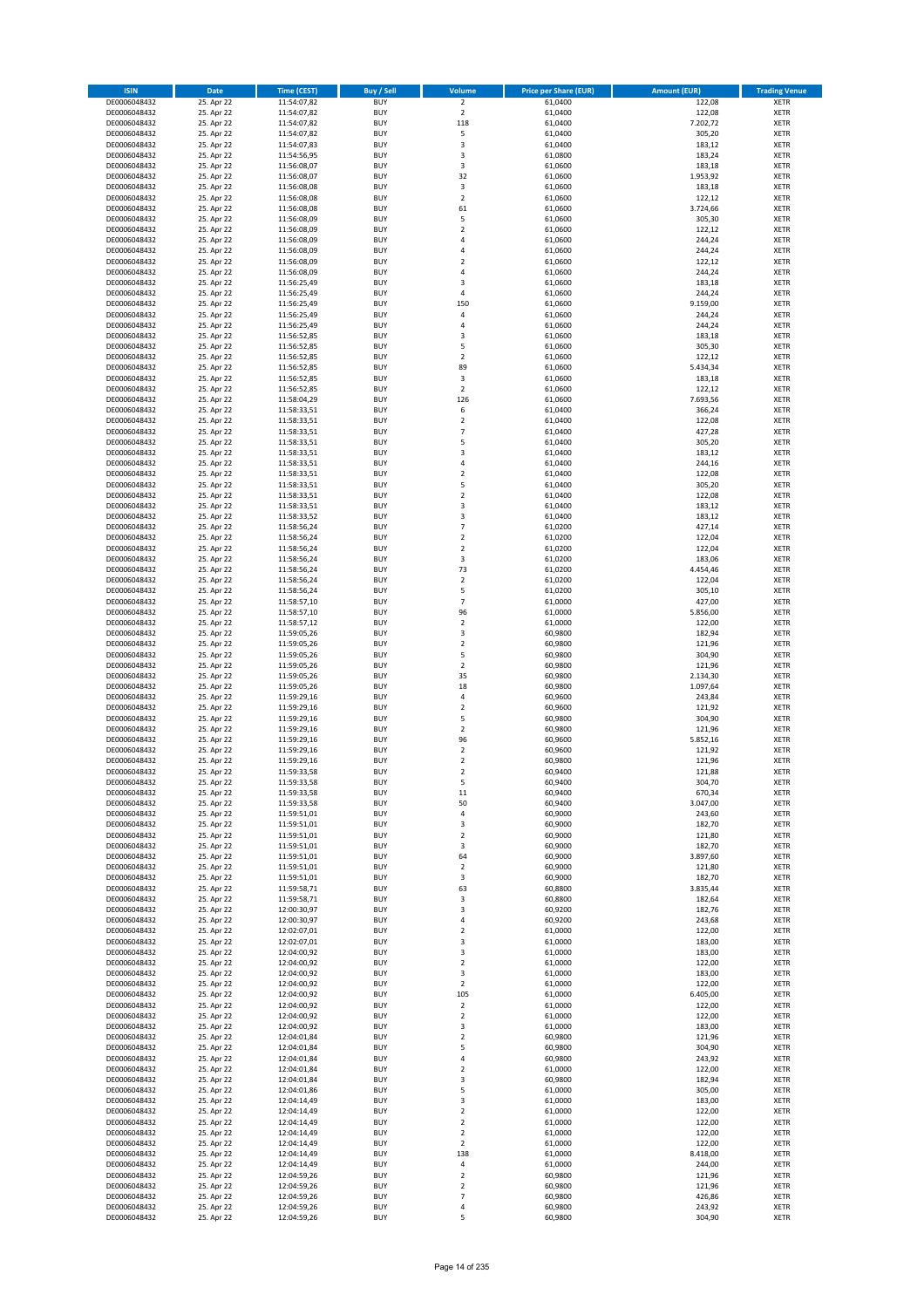| <b>ISIN</b>                  | <b>Date</b>              | <b>Time (CEST)</b>         | <b>Buy / Sell</b>        | <b>Volume</b>                                      | <b>Price per Share (EUR)</b> | <b>Amount (EUR)</b> | <b>Trading Venue</b>       |
|------------------------------|--------------------------|----------------------------|--------------------------|----------------------------------------------------|------------------------------|---------------------|----------------------------|
| DE0006048432                 | 25. Apr 22               | 12:04:59,26                | <b>BUY</b>               | 4                                                  | 60,9800                      | 243,92              | <b>XETR</b>                |
| DE0006048432                 | 25. Apr 22               | 12:04:59,33                | <b>BUY</b>               | $\mathbf 2$                                        | 60,9800                      | 121,96              | <b>XETR</b>                |
| DE0006048432                 | 25. Apr 22               | 12:05:07,26                | <b>BUY</b>               | 3                                                  | 60,9800                      | 182,94              | <b>XETR</b>                |
| DE0006048432<br>DE0006048432 | 25. Apr 22               | 12:05:07,26                | <b>BUY</b><br><b>BUY</b> | 4<br>6                                             | 60,9800                      | 243,92              | <b>XETR</b><br><b>XETR</b> |
| DE0006048432                 | 25. Apr 22<br>25. Apr 22 | 12:05:07,26<br>12:05:07,26 | <b>BUY</b>               | 3                                                  | 60,9800<br>60,9800           | 365,88<br>182,94    | <b>XETR</b>                |
| DE0006048432                 | 25. Apr 22               | 12:06:32,82                | <b>BUY</b>               | 4                                                  | 61,0200                      | 244,08              | <b>XETR</b>                |
| DE0006048432                 | 25. Apr 22               | 12:06:32,82                | <b>BUY</b>               | 4                                                  | 61,0200                      | 244,08              | <b>XETR</b>                |
| DE0006048432                 | 25. Apr 22               | 12:06:32,82                | <b>BUY</b>               | 4                                                  | 61,0200                      | 244,08              | <b>XETR</b>                |
| DE0006048432                 | 25. Apr 22               | 12:06:32,82                | <b>BUY</b>               | 4                                                  | 61,0200                      | 244,08              | <b>XETR</b>                |
| DE0006048432                 | 25. Apr 22               | 12:06:32,82                | <b>BUY</b>               | $\mathbf 2$                                        | 61,0200                      | 122,04              | <b>XETR</b>                |
| DE0006048432                 | 25. Apr 22<br>25. Apr 22 | 12:06:32,82                | <b>BUY</b><br><b>BUY</b> | 6<br>$\overline{\mathbf{c}}$                       | 61,0200                      | 366,12              | <b>XETR</b><br><b>XETR</b> |
| DE0006048432<br>DE0006048432 | 25. Apr 22               | 12:06:32,82<br>12:06:32,82 | <b>BUY</b>               | 4                                                  | 61,0200<br>61,0200           | 122,04<br>244,08    | <b>XETR</b>                |
| DE0006048432                 | 25. Apr 22               | 12:06:32,82                | <b>BUY</b>               | 4                                                  | 61,0200                      | 244,08              | <b>XETR</b>                |
| DE0006048432                 | 25. Apr 22               | 12:06:32,82                | <b>BUY</b>               | 3                                                  | 61,0200                      | 183,06              | <b>XETR</b>                |
| DE0006048432                 | 25. Apr 22               | 12:06:32,82                | <b>BUY</b>               | 68                                                 | 61,0200                      | 4.149,36            | <b>XETR</b>                |
| DE0006048432                 | 25. Apr 22               | 12:06:32,82                | <b>BUY</b>               | 90                                                 | 61,0200                      | 5.491,80            | <b>XETR</b>                |
| DE0006048432                 | 25. Apr 22               | 12:07:01,75                | <b>BUY</b>               | 3                                                  | 61,0400                      | 183,12              | <b>XETR</b>                |
| DE0006048432                 | 25. Apr 22               | 12:07:01,75                | <b>BUY</b>               | 3                                                  | 61,0400                      | 183,12              | <b>XETR</b>                |
| DE0006048432<br>DE0006048432 | 25. Apr 22<br>25. Apr 22 | 12:07:01,75<br>12:07:01,75 | <b>BUY</b><br><b>BUY</b> | $\overline{\mathbf{c}}$<br>$\mathbf 2$             | 61,0400<br>61,0400           | 122,08<br>122,08    | <b>XETR</b><br><b>XETR</b> |
| DE0006048432                 | 25. Apr 22               | 12:07:01,75                | <b>BUY</b>               | 136                                                | 61,0400                      | 8.301,44            | <b>XETR</b>                |
| DE0006048432                 | 25. Apr 22               | 12:07:01,75                | <b>BUY</b>               | $\mathbf 2$                                        | 61,0400                      | 122,08              | <b>XETR</b>                |
| DE0006048432                 | 25. Apr 22               | 12:07:01,75                | <b>BUY</b>               | 3                                                  | 61,0400                      | 183,12              | <b>XETR</b>                |
| DE0006048432                 | 25. Apr 22               | 12:09:05,78                | <b>BUY</b>               | 4                                                  | 61,0600                      | 244,24              | <b>XETR</b>                |
| DE0006048432                 | 25. Apr 22               | 12:09:05,78                | <b>BUY</b>               | 6                                                  | 61,0600                      | 366,36              | <b>XETR</b>                |
| DE0006048432                 | 25. Apr 22               | 12:09:05,78                | <b>BUY</b>               | 6                                                  | 61,0600                      | 366,36              | <b>XETR</b>                |
| DE0006048432<br>DE0006048432 | 25. Apr 22<br>25. Apr 22 | 12:09:05,78<br>12:09:05,78 | <b>BUY</b><br><b>BUY</b> | 3<br>6                                             | 61,0600<br>61,0600           | 183,18<br>366,36    | <b>XETR</b><br><b>XETR</b> |
| DE0006048432                 | 25. Apr 22               | 12:09:26,52                | <b>BUY</b>               | 3                                                  | 61,0600                      | 183,18              | <b>XETR</b>                |
| DE0006048432                 | 25. Apr 22               | 12:09:26,52                | <b>BUY</b>               | 5                                                  | 61,0600                      | 305,30              | <b>XETR</b>                |
| DE0006048432                 | 25. Apr 22               | 12:09:26,52                | <b>BUY</b>               | 4                                                  | 61,0600                      | 244,24              | <b>XETR</b>                |
| DE0006048432                 | 25. Apr 22               | 12:09:26,52                | <b>BUY</b>               | 3                                                  | 61,0600                      | 183,18              | <b>XETR</b>                |
| DE0006048432                 | 25. Apr 22               | 12:09:56,56                | <b>BUY</b>               | 3                                                  | 61,0400                      | 183,12              | <b>XETR</b>                |
| DE0006048432                 | 25. Apr 22               | 12:09:56,56                | <b>BUY</b>               | 3                                                  | 61,0600                      | 183,18              | <b>XETR</b>                |
| DE0006048432                 | 25. Apr 22               | 12:09:56,56                | <b>BUY</b><br><b>BUY</b> | $\overline{\mathbf{c}}$<br>$\overline{\mathbf{c}}$ | 61,0400                      | 122,08              | <b>XETR</b>                |
| DE0006048432<br>DE0006048432 | 25. Apr 22<br>25. Apr 22 | 12:09:56,56<br>12:09:56,56 | <b>BUY</b>               | 4                                                  | 61,0600<br>61,0400           | 122,12<br>244,16    | <b>XETR</b><br><b>XETR</b> |
| DE0006048432                 | 25. Apr 22               | 12:09:56,56                | <b>BUY</b>               | 142                                                | 61,0400                      | 8.667,68            | <b>XETR</b>                |
| DE0006048432                 | 25. Apr 22               | 12:09:56,56                | <b>BUY</b>               | 3                                                  | 61,0400                      | 183,12              | <b>XETR</b>                |
| DE0006048432                 | 25. Apr 22               | 12:09:56,56                | <b>BUY</b>               | $\mathbf 2$                                        | 61,0600                      | 122,12              | <b>XETR</b>                |
| DE0006048432                 | 25. Apr 22               | 12:12:58,22                | <b>BUY</b>               | $\overline{7}$                                     | 61,0800                      | 427,56              | <b>XETR</b>                |
| DE0006048432                 | 25. Apr 22               | 12:12:58,22                | <b>BUY</b>               | 3                                                  | 61,0800                      | 183,24              | <b>XETR</b>                |
| DE0006048432                 | 25. Apr 22               | 12:12:58,22                | <b>BUY</b>               | 5                                                  | 61,0800                      | 305,40              | <b>XETR</b>                |
| DE0006048432                 | 25. Apr 22<br>25. Apr 22 | 12:12:58,22                | <b>BUY</b><br><b>BUY</b> | 3<br>6                                             | 61,0800<br>61,0800           | 183,24<br>366,48    | <b>XETR</b><br><b>XETR</b> |
| DE0006048432<br>DE0006048432 | 25. Apr 22               | 12:12:58,22<br>12:12:58,22 | <b>BUY</b>               | 145                                                | 61,0800                      | 8.856,60            | <b>XETR</b>                |
| DE0006048432                 | 25. Apr 22               | 12:12:58,22                | <b>BUY</b>               | 3                                                  | 61,0800                      | 183,24              | <b>XETR</b>                |
| DE0006048432                 | 25. Apr 22               | 12:12:58,22                | <b>BUY</b>               | 5                                                  | 61,0800                      | 305,40              | <b>XETR</b>                |
| DE0006048432                 | 25. Apr 22               | 12:12:58,24                | <b>BUY</b>               | 3                                                  | 61,0600                      | 183,18              | <b>XETR</b>                |
| DE0006048432                 | 25. Apr 22               | 12:12:58,24                | <b>BUY</b>               | $\mathbf 2$                                        | 61,0600                      | 122,12              | <b>XETR</b>                |
| DE0006048432                 | 25. Apr 22               | 12:12:58,24                | <b>BUY</b>               | 56                                                 | 61,0600                      | 3.419,36            | <b>XETR</b>                |
| DE0006048432<br>DE0006048432 | 25. Apr 22<br>25. Apr 22 | 12:12:58,38<br>12:12:58,38 | <b>BUY</b><br><b>BUY</b> | 5<br>$\overline{7}$                                | 61,0400<br>61,0400           | 305,20<br>427,28    | <b>XETR</b><br><b>XETR</b> |
| DE0006048432                 | 25. Apr 22               | 12:12:58,38                | <b>BUY</b>               | 5                                                  | 61,0400                      | 305,20              | <b>XETR</b>                |
| DE0006048432                 | 25. Apr 22               | 12:12:58,38                | <b>BUY</b>               | 4                                                  | 61,0400                      | 244,16              | <b>XETR</b>                |
| DE0006048432                 | 25. Apr 22               | 12:12:58,38                | <b>BUY</b>               | 3                                                  | 61,0400                      | 183,12              | <b>XETR</b>                |
| DE0006048432                 | 25. Apr 22               | 12:12:58,38                | <b>BUY</b>               | 3                                                  | 61,0400                      | 183,12              | <b>XETR</b>                |
| DE0006048432                 | 25. Apr 22               | 12:12:58,38                | <b>BUY</b>               | 180                                                | 61,0400                      | 10.987,20           | <b>XETR</b>                |
| DE0006048432                 | 25. Apr 22               | 12:12:58,38                | <b>BUY</b>               | 5                                                  | 61,0400                      | 305,20              | <b>XETR</b>                |
| DE0006048432<br>DE0006048432 | 25. Apr 22<br>25. Apr 22 | 12:12:58,38<br>12:13:33,03 | <b>BUY</b><br><b>BUY</b> | 4<br>3                                             | 61,0400<br>61,0600           | 244,16<br>183,18    | <b>XETR</b><br><b>XETR</b> |
| DE0006048432                 | 25. Apr 22               | 12:13:33,03                | <b>BUY</b>               | $\overline{2}$                                     | 61,0600                      | 122,12              | <b>XETR</b>                |
| DE0006048432                 | 25. Apr 22               | 12:13:33,03                | BUY                      | 5                                                  | 61,0600                      | 305,30              | <b>XETR</b>                |
| DE0006048432                 | 25. Apr 22               | 12:13:33,03                | <b>BUY</b>               | 3                                                  | 61,0600                      | 183,18              | XETR                       |
| DE0006048432                 | 25. Apr 22               | 12:13:33,03                | <b>BUY</b>               | 3                                                  | 61,0600                      | 183,18              | <b>XETR</b>                |
| DE0006048432                 | 25. Apr 22               | 12:13:33,03                | <b>BUY</b>               | $\mathbf 2$                                        | 61,0600                      | 122,12              | XETR                       |
| DE0006048432<br>DE0006048432 | 25. Apr 22<br>25. Apr 22 | 12:13:49,52<br>12:13:49,52 | <b>BUY</b><br><b>BUY</b> | 3<br>5                                             | 61,0400<br>61,0400           | 183,12<br>305,20    | <b>XETR</b><br><b>XETR</b> |
| DE0006048432                 | 25. Apr 22               | 12:13:49,52                | <b>BUY</b>               | $\overline{2}$                                     | 61,0400                      | 122,08              | <b>XETR</b>                |
| DE0006048432                 | 25. Apr 22               | 12:13:49,52                | <b>BUY</b>               | $\mathbf 2$                                        | 61,0400                      | 122,08              | <b>XETR</b>                |
| DE0006048432                 | 25. Apr 22               | 12:13:49,52                | <b>BUY</b>               | 128                                                | 61,0400                      | 7.813,12            | <b>XETR</b>                |
| DE0006048432                 | 25. Apr 22               | 12:13:49,52                | <b>BUY</b>               | 3                                                  | 61,0400                      | 183,12              | XETR                       |
| DE0006048432                 | 25. Apr 22               | 12:13:49,54                | <b>BUY</b>               | $\mathbf 2$                                        | 61,0400                      | 122,08              | <b>XETR</b>                |
| DE0006048432                 | 25. Apr 22               | 12:13:49,54                | <b>BUY</b>               | $\overline{2}$                                     | 61,0400                      | 122,08              | <b>XETR</b>                |
| DE0006048432<br>DE0006048432 | 25. Apr 22<br>25. Apr 22 | 12:14:00,85<br>12:14:00,85 | <b>BUY</b><br><b>BUY</b> | $\mathbf 2$<br>5                                   | 61,0600<br>61,0600           | 122,12<br>305,30    | <b>XETR</b><br><b>XETR</b> |
| DE0006048432                 | 25. Apr 22               | 12:14:00,85                | <b>BUY</b>               | 4                                                  | 61,0600                      | 244,24              | <b>XETR</b>                |
| DE0006048432                 | 25. Apr 22               | 12:14:00,85                | <b>BUY</b>               | $\overline{\mathbf{c}}$                            | 61,0600                      | 122,12              | <b>XETR</b>                |
| DE0006048432                 | 25. Apr 22               | 12:14:00,87                | <b>BUY</b>               | $\overline{2}$                                     | 61,0600                      | 122,12              | <b>XETR</b>                |
| DE0006048432                 | 25. Apr 22               | 12:14:08,31                | <b>BUY</b>               | $\overline{2}$                                     | 61,0400                      | 122,08              | <b>XETR</b>                |
| DE0006048432                 | 25. Apr 22               | 12:14:08,31                | <b>BUY</b>               | 4                                                  | 61,0400                      | 244,16              | XETR                       |
| DE0006048432<br>DE0006048432 | 25. Apr 22<br>25. Apr 22 | 12:14:08,31<br>12:14:08,31 | <b>BUY</b><br><b>BUY</b> | 106<br>4                                           | 61,0400<br>61,0400           | 6.470,24<br>244,16  | <b>XETR</b><br><b>XETR</b> |
| DE0006048432                 | 25. Apr 22               | 12:15:54,00                | <b>BUY</b>               | 3                                                  | 61,1000                      | 183,30              | <b>XETR</b>                |
| DE0006048432                 | 25. Apr 22               | 12:15:54,00                | <b>BUY</b>               | 3                                                  | 61,1000                      | 183,30              | <b>XETR</b>                |
| DE0006048432                 | 25. Apr 22               | 12:15:54,00                | <b>BUY</b>               | 4                                                  | 61,1000                      | 244,40              | <b>XETR</b>                |
| DE0006048432                 | 25. Apr 22               | 12:15:54,00                | <b>BUY</b>               | 5                                                  | 61,1000                      | 305,50              | <b>XETR</b>                |
| DE0006048432                 | 25. Apr 22               | 12:15:54,00                | <b>BUY</b>               | $\mathbf 2$                                        | 61,1000                      | 122,20              | <b>XETR</b>                |
| DE0006048432                 | 25. Apr 22               | 12:15:54,00                | <b>BUY</b>               | 3                                                  | 61,1000                      | 183,30              | <b>XETR</b>                |
| DE0006048432<br>DE0006048432 | 25. Apr 22<br>25. Apr 22 | 12:15:54,00<br>12:15:54,00 | <b>BUY</b><br><b>BUY</b> | 6                                                  | 61,1000<br>61,1000           | 366,60<br>122,20    | <b>XETR</b><br><b>XETR</b> |
| DE0006048432                 | 25. Apr 22               | 12:15:54,00                | <b>BUY</b>               | 2<br>190                                           | 61,1000                      | 11.609,00           | XETR                       |
| DE0006048432                 | 25. Apr 22               | 12:15:54,00                | <b>BUY</b>               | $\mathbf 2$                                        | 61,1000                      | 122,20              | <b>XETR</b>                |
| DE0006048432                 | 25. Apr 22               | 12:16:02,69                | <b>BUY</b>               | 6                                                  | 61,1000                      | 366,60              | <b>XETR</b>                |
| DE0006048432                 | 25. Apr 22               | 12:16:02,69                | <b>BUY</b>               | $\mathbf 2$                                        | 61,1000                      | 122,20              | <b>XETR</b>                |
| DE0006048432                 | 25. Apr 22               | 12:16:02,69                | <b>BUY</b>               | 3                                                  | 61,1000                      | 183,30              | <b>XETR</b>                |
| DE0006048432                 | 25. Apr 22               | 12:16:02,69                | <b>BUY</b>               | $\mathbf 2$                                        | 61,1000                      | 122,20              | <b>XETR</b>                |
| DE0006048432<br>DE0006048432 | 25. Apr 22<br>25. Apr 22 | 12:16:02,69<br>12:16:25,91 | <b>BUY</b><br><b>BUY</b> | 3<br>5                                             | 61,1000<br>61,1000           | 183,30<br>305,50    | <b>XETR</b><br><b>XETR</b> |
| DE0006048432                 | 25. Apr 22               | 12:16:25,91                | <b>BUY</b>               | $\mathbf 2$                                        | 61,1000                      | 122,20              | XETR                       |
| DE0006048432                 | 25. Apr 22               | 12:16:25,91                | <b>BUY</b>               | 4                                                  | 61,1000                      | 244,40              | <b>XETR</b>                |
| DE0006048432                 | 25. Apr 22               | 12:16:25,91                | <b>BUY</b>               | $\mathbf 2$                                        | 61,1000                      | 122,20              | XETR                       |
| DE0006048432                 | 25. Apr 22               | 12:16:25,91                | <b>BUY</b>               | 3                                                  | 61,1000                      | 183,30              | <b>XETR</b>                |
| DE0006048432                 | 25. Apr 22               | 12:16:46,23                | <b>BUY</b>               | 3                                                  | 61,1000                      | 183,30              | XETR                       |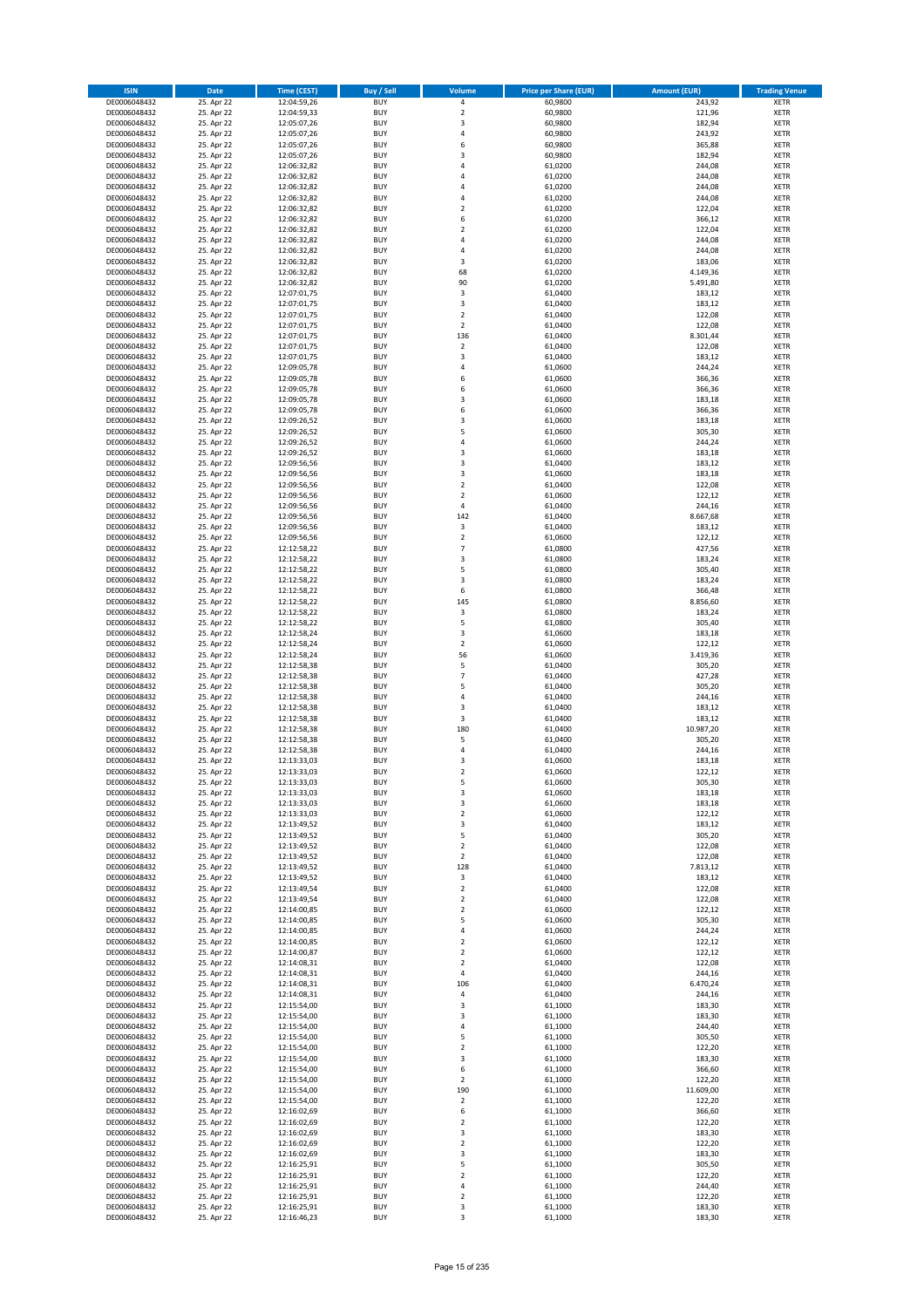| <b>ISIN</b>                  | Date                     | Time (CEST)                | <b>Buy / Sell</b>        | <b>Volume</b>                 | <b>Price per Share (EUR)</b> | <b>Amount (EUR)</b> | <b>Trading Venue</b>       |
|------------------------------|--------------------------|----------------------------|--------------------------|-------------------------------|------------------------------|---------------------|----------------------------|
| DE0006048432                 | 25. Apr 22               | 12:16:46,23                | <b>BUY</b>               | $\pmb{4}$                     | 61,1000                      | 244,40              | <b>XETR</b>                |
| DE0006048432                 | 25. Apr 22               | 12:16:46,23                | <b>BUY</b>               | $\mathbf 2$                   | 61,1000                      | 122,20              | XETR                       |
| DE0006048432                 | 25. Apr 22               | 12:17:02,84                | <b>BUY</b>               | $\overline{2}$                | 61,0800                      | 122,16              | <b>XETR</b>                |
| DE0006048432<br>DE0006048432 | 25. Apr 22<br>25. Apr 22 | 12:17:02,84<br>12:17:02,84 | <b>BUY</b><br><b>BUY</b> | $\mathsf 3$<br>124            | 61,0800<br>61,0800           | 183,24<br>7.573,92  | XETR<br><b>XETR</b>        |
| DE0006048432                 | 25. Apr 22               | 12:17:02,84                | <b>BUY</b>               | $\mathbf 2$                   | 61,0800                      | 122,16              | <b>XETR</b>                |
| DE0006048432                 | 25. Apr 22               | 12:17:02,86                | <b>BUY</b>               | 118                           | 61,0800                      | 7.207.44            | <b>XETR</b>                |
| DE0006048432                 | 25. Apr 22               | 12:17:04,98                | <b>BUY</b>               | 5                             | 61,0600                      | 305,30              | <b>XETR</b>                |
| DE0006048432                 | 25. Apr 22               | 12:17:04,98                | <b>BUY</b>               | 3                             | 61,0600                      | 183,18              | <b>XETR</b>                |
| DE0006048432                 | 25. Apr 22               | 12:17:04,98                | <b>BUY</b><br><b>BUY</b> | 3                             | 61,0600                      | 183,18              | <b>XETR</b><br><b>XETR</b> |
| DE0006048432<br>DE0006048432 | 25. Apr 22<br>25. Apr 22 | 12:17:04,98<br>12:21:06,67 | <b>BUY</b>               | $\mathsf 3$<br>6              | 61,0600<br>61,1200           | 183,18<br>366,72    | <b>XETR</b>                |
| DE0006048432                 | 25. Apr 22               | 12:21:06,67                | <b>BUY</b>               | $\overline{4}$                | 61,1200                      | 244,48              | <b>XETR</b>                |
| DE0006048432                 | 25. Apr 22               | 12:21:06,67                | <b>BUY</b>               | $\overline{7}$                | 61,1200                      | 427,84              | <b>XETR</b>                |
| DE0006048432                 | 25. Apr 22               | 12:21:06,67                | <b>BUY</b>               | $\mathbf 2$                   | 61,1200                      | 122,24              | <b>XETR</b>                |
| DE0006048432                 | 25. Apr 22               | 12:21:06,67                | <b>BUY</b>               | $\overline{2}$                | 61,1200                      | 122,24              | <b>XETR</b>                |
| DE0006048432<br>DE0006048432 | 25. Apr 22<br>25. Apr 22 | 12:21:06,67<br>12:21:06,67 | <b>BUY</b><br><b>BUY</b> | 167<br>3                      | 61,1200<br>61,1200           | 10.207,04<br>183,36 | <b>XETR</b><br><b>XETR</b> |
| DE0006048432                 | 25. Apr 22               | 12:21:06,67                | <b>BUY</b>               | 3                             | 61,1200                      | 183,36              | <b>XETR</b>                |
| DE0006048432                 | 25. Apr 22               | 12:21:06,67                | <b>BUY</b>               | $\mathsf 3$                   | 61,1200                      | 183,36              | <b>XETR</b>                |
| DE0006048432                 | 25. Apr 22               | 12:21:13,40                | <b>BUY</b>               | 3                             | 61,1000                      | 183,30              | <b>XETR</b>                |
| DE0006048432                 | 25. Apr 22               | 12:22:32,48                | <b>BUY</b>               | $\overline{7}$                | 61,1200                      | 427,84              | <b>XETR</b>                |
| DE0006048432<br>DE0006048432 | 25. Apr 22<br>25. Apr 22 | 12:22:32,48<br>12:22:32,48 | <b>BUY</b><br><b>BUY</b> | 5<br>3                        | 61,1200<br>61,1200           | 305,60<br>183,36    | <b>XETR</b><br><b>XETR</b> |
| DE0006048432                 | 25. Apr 22               | 12:22:32,48                | <b>BUY</b>               | 3                             | 61,1200                      | 183,36              | <b>XETR</b>                |
| DE0006048432                 | 25. Apr 22               | 12:22:32,48                | <b>BUY</b>               | 3                             | 61,1200                      | 183,36              | <b>XETR</b>                |
| DE0006048432                 | 25. Apr 22               | 12:22:32,48                | <b>BUY</b>               | 5                             | 61,1200                      | 305,60              | <b>XETR</b>                |
| DE0006048432                 | 25. Apr 22               | 12:22:32,48                | <b>BUY</b>               | 95                            | 61,1200                      | 5.806,40            | <b>XETR</b>                |
| DE0006048432<br>DE0006048432 | 25. Apr 22<br>25. Apr 22 | 12:22:32,48<br>12:22:32,49 | <b>BUY</b><br><b>BUY</b> | 71<br>$\overline{2}$          | 61,1200<br>61,1200           | 4.339,52<br>122,24  | <b>XETR</b><br><b>XETR</b> |
| DE0006048432                 | 25. Apr 22               | 12:22:32,49                | <b>BUY</b>               | 13                            | 61,1200                      | 794,56              | <b>XETR</b>                |
| DE0006048432                 | 25. Apr 22               | 12:22:38,41                | <b>BUY</b>               | $\overline{2}$                | 61,1200                      | 122,24              | <b>XETR</b>                |
| DE0006048432                 | 25. Apr 22               | 12:22:38,41                | <b>BUY</b>               | 6                             | 61,1200                      | 366,72              | <b>XETR</b>                |
| DE0006048432                 | 25. Apr 22               | 12:22:38,41                | <b>BUY</b>               | $\mathbf 2$                   | 61,1200                      | 122,24              | <b>XETR</b>                |
| DE0006048432                 | 25. Apr 22               | 12:22:38.41                | <b>BUY</b>               | $\mathbf 2$                   | 61,1200                      | 122,24              | <b>XETR</b>                |
| DE0006048432<br>DE0006048432 | 25. Apr 22<br>25. Apr 22 | 12:22:38,41<br>12:22:38,41 | <b>BUY</b><br><b>BUY</b> | $\overline{2}$<br>5           | 61,1200<br>61,1200           | 122,24<br>305,60    | <b>XETR</b><br><b>XETR</b> |
| DE0006048432                 | 25. Apr 22               | 12:22:38,41                | <b>BUY</b>               | 127                           | 61,1200                      | 7.762,24            | <b>XETR</b>                |
| DE0006048432                 | 25. Apr 22               | 12:22:42,05                | <b>BUY</b>               | $\mathsf 3$                   | 61,1000                      | 183,30              | <b>XETR</b>                |
| DE0006048432                 | 25. Apr 22               | 12:22:42,05                | <b>BUY</b>               | $\mathsf 3$                   | 61,1000                      | 183,30              | <b>XETR</b>                |
| DE0006048432                 | 25. Apr 22               | 12:23:50,40                | <b>BUY</b>               | $\overline{4}$                | 61,1200                      | 244,48              | <b>XETR</b>                |
| DE0006048432                 | 25. Apr 22               | 12:23:50,40                | <b>BUY</b><br><b>BUY</b> | 3<br>$\pmb{4}$                | 61,1200                      | 183,36              | <b>XETR</b>                |
| DE0006048432<br>DE0006048432 | 25. Apr 22<br>25. Apr 22 | 12:23:50,40<br>12:23:50,40 | <b>BUY</b>               | $\overline{2}$                | 61,1200<br>61,1200           | 244,48<br>122,24    | <b>XETR</b><br><b>XETR</b> |
| DE0006048432                 | 25. Apr 22               | 12:23:50,40                | <b>BUY</b>               | $\mathbf 2$                   | 61,1200                      | 122,24              | <b>XETR</b>                |
| DE0006048432                 | 25. Apr 22               | 12:23:50,40                | <b>BUY</b>               | $\overline{2}$                | 61,1200                      | 122,24              | <b>XETR</b>                |
| DE0006048432                 | 25. Apr 22               | 12:23:55,91                | <b>BUY</b>               | $\pmb{4}$                     | 61,1000                      | 244,40              | <b>XETR</b>                |
| DE0006048432                 | 25. Apr 22               | 12:23:55,91                | <b>BUY</b>               | $\overline{4}$                | 61,1000                      | 244,40              | <b>XETR</b>                |
| DE0006048432<br>DE0006048432 | 25. Apr 22<br>25. Apr 22 | 12:23:55,91<br>12:23:55,91 | <b>BUY</b><br><b>BUY</b> | 4<br>17                       | 61,1000<br>61,1000           | 244,40<br>1.038,70  | <b>XETR</b><br><b>XETR</b> |
| DE0006048432                 | 25. Apr 22               | 12:23:55,91                | <b>BUY</b>               | 65                            | 61,1000                      | 3.971,50            | <b>XETR</b>                |
| DE0006048432                 | 25. Apr 22               | 12:24:07,47                | <b>BUY</b>               | 5                             | 61,0800                      | 305,40              | <b>XETR</b>                |
| DE0006048432                 | 25. Apr 22               | 12:24:07,47                | <b>BUY</b>               | 4                             | 61,0800                      | 244,32              | <b>XETR</b>                |
| DE0006048432                 | 25. Apr 22               | 12:24:07,47                | <b>BUY</b>               | $\mathsf 3$                   | 61,0800                      | 183,24              | <b>XETR</b>                |
| DE0006048432<br>DE0006048432 | 25. Apr 22<br>25. Apr 22 | 12:24:07,47<br>12:24:07,47 | <b>BUY</b><br><b>BUY</b> | 4<br>$\mathbf 2$              | 61,0800<br>61,0800           | 244,32<br>122,16    | <b>XETR</b><br><b>XETR</b> |
| DE0006048432                 | 25. Apr 22               | 12:24:07,47                | <b>BUY</b>               | 120                           | 61,0800                      | 7.329,60            | <b>XETR</b>                |
| DE0006048432                 | 25. Apr 22               | 12:24:07,49                | <b>BUY</b>               | 3                             | 61,0800                      | 183,24              | <b>XETR</b>                |
| DE0006048432                 | 25. Apr 22               | 12:25:54,92                | <b>BUY</b>               | 3                             | 61,0800                      | 183,24              | <b>XETR</b>                |
| DE0006048432                 | 25. Apr 22               | 12:26:42,35                | <b>BUY</b>               | $\overline{7}$                | 61,0800                      | 427,56              | <b>XETR</b>                |
| DE0006048432<br>DE0006048432 | 25. Apr 22<br>25. Apr 22 | 12:26:42,35<br>12:26:47,20 | <b>BUY</b><br><b>BUY</b> | $\mathbf 2$<br>3              | 61,0800<br>61,0600           | 122,16<br>183,18    | <b>XETR</b><br><b>XETR</b> |
| DE0006048432                 | 25. Apr 22               | 12:26:47,20                | <b>BUY</b>               | $\overline{2}$                | 61,0600                      | 122,12              | <b>XETR</b>                |
| DE0006048432                 | 25. Apr 22               | 12:26:47,20                | <b>BUY</b>               | 3                             | 61,0600                      | 183,18              | <b>XETR</b>                |
| DE0006048432                 | 25. Apr 22               | 12:26:47,20                | BUY                      | 4                             | 61,0600                      | 244,24              | XETR                       |
| DE0006048432                 | 25. Apr 22               | 12:26:47,20                | <b>BUY</b>               | 3                             | 61,0600                      | 183,18              | <b>XETR</b>                |
| DE0006048432<br>DE0006048432 | 25. Apr 22<br>25. Apr 22 | 12:26:47,20<br>12:26:47,20 | <b>BUY</b><br><b>BUY</b> | $\overline{2}$<br>95          | 61,0600<br>61,0600           | 122,12<br>5.800,70  | <b>XETR</b><br><b>XETR</b> |
| DE0006048432                 | 25. Apr 22               | 12:26:47,20                | <b>BUY</b>               | $\sqrt{4}$                    | 61,0600                      | 244,24              | <b>XETR</b>                |
| DE0006048432                 | 25. Apr 22               | 12:26:47,20                | <b>BUY</b>               | $\overline{2}$                | 61,0600                      | 122,12              | <b>XETR</b>                |
| DE0006048432                 | 25. Apr 22               | 12:26:47,20                | <b>BUY</b>               | 12                            | 61,0600                      | 732,72              | <b>XETR</b>                |
| DE0006048432                 | 25. Apr 22               | 12:28:06,05                | <b>BUY</b>               | 6                             | 61,1200                      | 366,72              | <b>XETR</b>                |
| DE0006048432<br>DE0006048432 | 25. Apr 22<br>25. Apr 22 | 12:28:06,05<br>12:28:06,05 | <b>BUY</b><br><b>BUY</b> | 3<br>$\mathbf 2$              | 61,1200<br>61,1200           | 183,36<br>122,24    | XETR<br><b>XETR</b>        |
| DE0006048432                 | 25. Apr 22               | 12:28:06,05                | <b>BUY</b>               | $\pmb{4}$                     | 61,1200                      | 244,48              | XETR                       |
| DE0006048432                 | 25. Apr 22               | 12:28:06,05                | <b>BUY</b>               | 5                             | 61,1200                      | 305,60              | <b>XETR</b>                |
| DE0006048432                 | 25. Apr 22               | 12:28:06,05                | <b>BUY</b>               | $\overline{2}$                | 61,1200                      | 122,24              | XETR                       |
| DE0006048432                 | 25. Apr 22               | 12:28:06,05                | <b>BUY</b>               | 3                             | 61,1200                      | 183,36              | <b>XETR</b>                |
| DE0006048432<br>DE0006048432 | 25. Apr 22<br>25. Apr 22 | 12:28:06,05<br>12:28:06,85 | <b>BUY</b><br><b>BUY</b> | $\sqrt{4}$<br>$\mathbf 2$     | 61,1200<br>61,1200           | 244,48<br>122,24    | XETR<br><b>XETR</b>        |
| DE0006048432                 | 25. Apr 22               | 12:28:06,85                | <b>BUY</b>               | $\overline{2}$                | 61,1200                      | 122,24              | <b>XETR</b>                |
| DE0006048432                 | 25. Apr 22               | 12:28:06,85                | <b>BUY</b>               | 6                             | 61,1200                      | 366,72              | <b>XETR</b>                |
| DE0006048432                 | 25. Apr 22               | 12:28:06,85                | <b>BUY</b>               | 166                           | 61,1200                      | 10.145,92           | XETR                       |
| DE0006048432                 | 25. Apr 22               | 12:28:06,85                | <b>BUY</b>               | $\mathbf 2$<br>$\overline{2}$ | 61,1200                      | 122,24              | XETR                       |
| DE0006048432<br>DE0006048432 | 25. Apr 22<br>25. Apr 22 | 12:28:52,91<br>12:28:52,91 | <b>BUY</b><br><b>BUY</b> | $\overline{2}$                | 61,1200<br>61,1200           | 122,24<br>122,24    | <b>XETR</b><br>XETR        |
| DE0006048432                 | 25. Apr 22               | 12:28:52,91                | <b>BUY</b>               | $\overline{2}$                | 61,1200                      | 122,24              | XETR                       |
| DE0006048432                 | 25. Apr 22               | 12:28:52,91                | <b>BUY</b>               | 51                            | 61,1200                      | 3.117,12            | XETR                       |
| DE0006048432                 | 25. Apr 22               | 12:28:52,91                | <b>BUY</b>               | $\overline{2}$                | 61,1200                      | 122,24              | XETR                       |
| DE0006048432                 | 25. Apr 22               | 12:28:52,91                | <b>BUY</b>               | 17                            | 61,1200                      | 1.039,04            | <b>XETR</b>                |
| DE0006048432<br>DE0006048432 | 25. Apr 22<br>25. Apr 22 | 12:29:03,87<br>12:29:21,07 | <b>BUY</b><br><b>BUY</b> | 3<br>5                        | 61,1000<br>61,1000           | 183,30<br>305,50    | XETR<br><b>XETR</b>        |
| DE0006048432                 | 25. Apr 22               | 12:29:21,07                | <b>BUY</b>               | 5                             | 61,1000                      | 305,50              | <b>XETR</b>                |
| DE0006048432                 | 25. Apr 22               | 12:29:21,07                | <b>BUY</b>               | 3                             | 61,1000                      | 183,30              | <b>XETR</b>                |
| DE0006048432                 | 25. Apr 22               | 12:29:21,07                | <b>BUY</b>               | 74                            | 61,1000                      | 4.521,40            | XETR                       |
| DE0006048432                 | 25. Apr 22               | 12:29:24,11                | <b>BUY</b>               | $\mathbf 2$                   | 61,0800                      | 122,16              | XETR                       |
| DE0006048432                 | 25. Apr 22               | 12:29:24,11                | <b>BUY</b>               | $\mathbf 2$<br>$\overline{2}$ | 61,0800                      | 122,16              | XETR                       |
| DE0006048432<br>DE0006048432 | 25. Apr 22<br>25. Apr 22 | 12:29:24,11<br>12:29:24,11 | <b>BUY</b><br><b>BUY</b> | 51                            | 61,0800<br>61,0800           | 122,16<br>3.115,08  | <b>XETR</b><br><b>XETR</b> |
| DE0006048432                 | 25. Apr 22               | 12:31:13,86                | <b>BUY</b>               | 3                             | 61,1200                      | 183,36              | XETR                       |
| DE0006048432                 | 25. Apr 22               | 12:31:13,86                | <b>BUY</b>               | 4                             | 61,1200                      | 244,48              | XETR                       |
| DE0006048432                 | 25. Apr 22               | 12:31:13,86                | <b>BUY</b>               | 108                           | 61,1200                      | 6.600,96            | XETR                       |
| DE0006048432                 | 25. Apr 22               | 12:31:13,86                | <b>BUY</b>               | $\overline{7}$                | 61,1200                      | 427,84              | <b>XETR</b>                |
| DE0006048432<br>DE0006048432 | 25. Apr 22<br>25. Apr 22 | 12:31:13,86<br>12:31:30,13 | <b>BUY</b><br><b>BUY</b> | 19<br>3                       | 61,1200<br>61,1200           | 1.161,28<br>183,36  | XETR<br><b>XETR</b>        |
| DE0006048432                 | 25. Apr 22               | 12:31:30,13                | <b>BUY</b>               | 103                           | 61,1200                      | 6.295,36            | XETR                       |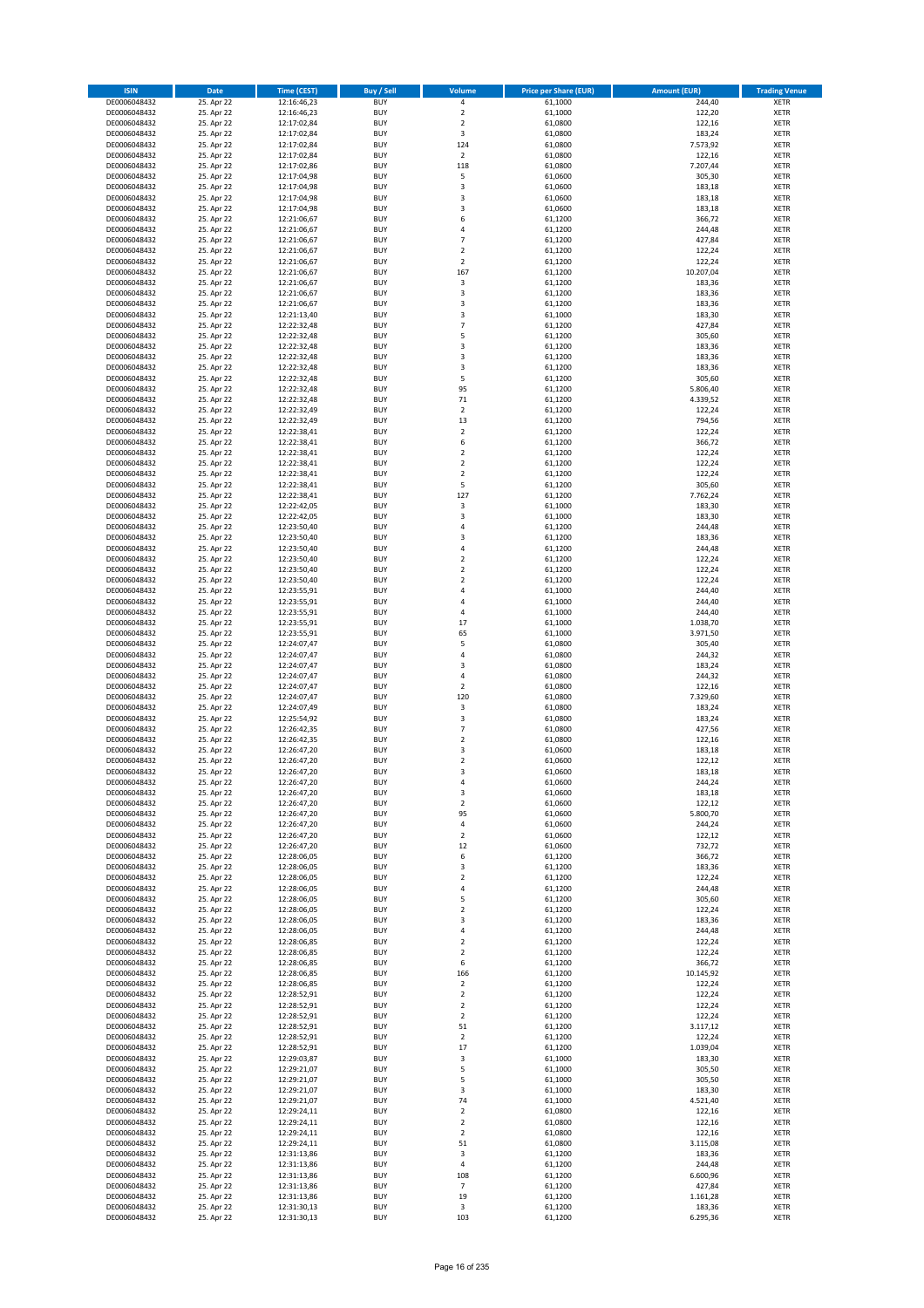| <b>ISIN</b>                  | <b>Date</b>              | <b>Time (CEST)</b>         | <b>Buy / Sell</b>        | Volume                        | <b>Price per Share (EUR)</b> | <b>Amount (EUR)</b> | <b>Trading Venue</b>       |
|------------------------------|--------------------------|----------------------------|--------------------------|-------------------------------|------------------------------|---------------------|----------------------------|
| DE0006048432                 | 25. Apr 22               | 12:31:30,13                | <b>BUY</b>               | 3                             | 61,1200                      | 183,36              | <b>XETR</b>                |
| DE0006048432                 | 25. Apr 22               | 12:31:30,14                | <b>BUY</b>               | 5                             | 61,1200                      | 305,60              | <b>XETR</b>                |
| DE0006048432                 | 25. Apr 22               | 12:31:30,14                | <b>BUY</b>               | $\overline{2}$                | 61,1200                      | 122,24              | <b>XETR</b>                |
| DE0006048432                 | 25. Apr 22               | 12:31:30,15                | <b>BUY</b>               | 96                            | 61,1200                      | 5.867,52            | <b>XETR</b>                |
| DE0006048432<br>DE0006048432 | 25. Apr 22<br>25. Apr 22 | 12:32:47,20<br>12:32:47,20 | <b>BUY</b><br><b>BUY</b> | $\mathbf 2$<br>5              | 61,1000<br>61,1000           | 122,20<br>305,50    | <b>XETR</b><br><b>XETR</b> |
| DE0006048432                 | 25. Apr 22               | 12:32:47,20                | <b>BUY</b>               | $\overline{\mathbf{c}}$       | 61,1000                      | 122,20              | <b>XETR</b>                |
| DE0006048432                 | 25. Apr 22               | 12:32:47,20                | <b>BUY</b>               | 4                             | 61,1000                      | 244,40              | <b>XETR</b>                |
| DE0006048432                 | 25. Apr 22               | 12:32:47,20                | <b>BUY</b>               | 3                             | 61,1000                      | 183,30              | <b>XETR</b>                |
| DE0006048432                 | 25. Apr 22               | 12:32:47,20                | <b>BUY</b>               | $\mathbf 2$                   | 61,1000                      | 122,20              | <b>XETR</b>                |
| DE0006048432                 | 25. Apr 22               | 12:32:47,20                | <b>BUY</b>               | 3                             | 61,1000                      | 183,30              | <b>XETR</b>                |
| DE0006048432                 | 25. Apr 22               | 12:32:47,20                | <b>BUY</b>               | 3                             | 61,1000                      | 183,30              | <b>XETR</b>                |
| DE0006048432<br>DE0006048432 | 25. Apr 22<br>25. Apr 22 | 12:32:59,11                | <b>BUY</b><br><b>BUY</b> | 3<br>4                        | 61,0800<br>61,0800           | 183,24<br>244,32    | <b>XETR</b><br><b>XETR</b> |
| DE0006048432                 | 25. Apr 22               | 12:32:59,11<br>12:32:59,11 | <b>BUY</b>               | 3                             | 61,0800                      | 183,24              | <b>XETR</b>                |
| DE0006048432                 | 25. Apr 22               | 12:32:59,11                | <b>BUY</b>               | 5                             | 61,0800                      | 305,40              | <b>XETR</b>                |
| DE0006048432                 | 25. Apr 22               | 12:32:59,11                | <b>BUY</b>               | 3                             | 61,0800                      | 183,24              | <b>XETR</b>                |
| DE0006048432                 | 25. Apr 22               | 12:32:59,11                | <b>BUY</b>               | $\mathbf 2$                   | 61,0800                      | 122,16              | <b>XETR</b>                |
| DE0006048432                 | 25. Apr 22               | 12:32:59,11                | <b>BUY</b>               | 114                           | 61,0800                      | 6.963,12            | <b>XETR</b>                |
| DE0006048432                 | 25. Apr 22               | 12:32:59,11                | <b>BUY</b>               | 5                             | 61,0800                      | 305,40              | <b>XETR</b>                |
| DE0006048432                 | 25. Apr 22               | 12:34:57,52                | <b>BUY</b>               | 4                             | 61,1000                      | 244,40              | <b>XETR</b>                |
| DE0006048432<br>DE0006048432 | 25. Apr 22<br>25. Apr 22 | 12:34:57,52<br>12:34:57,52 | <b>BUY</b><br><b>BUY</b> | 5<br>4                        | 61,1000<br>61,1000           | 305,50<br>244,40    | <b>XETR</b><br><b>XETR</b> |
| DE0006048432                 | 25. Apr 22               | 12:34:57,52                | <b>BUY</b>               | $\mathbf 2$                   | 61,1000                      | 122,20              | <b>XETR</b>                |
| DE0006048432                 | 25. Apr 22               | 12:34:57,52                | <b>BUY</b>               | 68                            | 61,1000                      | 4.154,80            | <b>XETR</b>                |
| DE0006048432                 | 25. Apr 22               | 12:34:57,52                | <b>BUY</b>               | 5                             | 61,1000                      | 305,50              | <b>XETR</b>                |
| DE0006048432                 | 25. Apr 22               | 12:35:23,56                | <b>BUY</b>               | 4                             | 61,0800                      | 244,32              | <b>XETR</b>                |
| DE0006048432                 | 25. Apr 22               | 12:35:23,56                | <b>BUY</b>               | 3                             | 61,0800                      | 183,24              | <b>XETR</b>                |
| DE0006048432                 | 25. Apr 22               | 12:35:23,56                | <b>BUY</b>               | $\mathbf 2$                   | 61,0800                      | 122,16              | <b>XETR</b>                |
| DE0006048432                 | 25. Apr 22<br>25. Apr 22 | 12:35:23,56<br>12:35:23,56 | <b>BUY</b><br><b>BUY</b> | 3<br>$\mathbf 2$              | 61,0800<br>61,0800           | 183,24<br>122,16    | <b>XETR</b><br><b>XETR</b> |
| DE0006048432<br>DE0006048432 | 25. Apr 22               | 12:35:38,53                | <b>BUY</b>               | 3                             | 61,0800                      | 183,24              | <b>XETR</b>                |
| DE0006048432                 | 25. Apr 22               | 12:35:38,53                | <b>BUY</b>               | $\mathbf 2$                   | 61,0800                      | 122,16              | <b>XETR</b>                |
| DE0006048432                 | 25. Apr 22               | 12:35:49,30                | <b>BUY</b>               | $\mathbf 2$                   | 61,0800                      | 122,16              | <b>XETR</b>                |
| DE0006048432                 | 25. Apr 22               | 12:35:49,30                | <b>BUY</b>               | 9                             | 61.0800                      | 549,72              | <b>XETR</b>                |
| DE0006048432                 | 25. Apr 22               | 12:35:57,08                | <b>BUY</b>               | $\mathbf 2$                   | 61,0800                      | 122,16              | <b>XETR</b>                |
| DE0006048432                 | 25. Apr 22               | 12:35:57,08                | <b>BUY</b>               | 86                            | 61,0800                      | 5.252,88            | <b>XETR</b>                |
| DE0006048432                 | 25. Apr 22               | 12:36:11,04                | <b>BUY</b>               | 5                             | 61,0800                      | 305,40              | <b>XETR</b>                |
| DE0006048432                 | 25. Apr 22               | 12:36:11,04                | <b>BUY</b><br><b>BUY</b> | 5                             | 61,0800                      | 305,40              | <b>XETR</b><br><b>XETR</b> |
| DE0006048432<br>DE0006048432 | 25. Apr 22<br>25. Apr 22 | 12:36:11,04<br>12:36:11,04 | <b>BUY</b>               | 3<br>3                        | 61,0800<br>61,0800           | 183,24<br>183,24    | <b>XETR</b>                |
| DE0006048432                 | 25. Apr 22               | 12:36:37,33                | <b>BUY</b>               | 3                             | 61,0600                      | 183,18              | <b>XETR</b>                |
| DE0006048432                 | 25. Apr 22               | 12:36:37,33                | <b>BUY</b>               | 4                             | 61,0600                      | 244,24              | <b>XETR</b>                |
| DE0006048432                 | 25. Apr 22               | 12:36:37,33                | <b>BUY</b>               | 4                             | 61,0600                      | 244,24              | <b>XETR</b>                |
| DE0006048432                 | 25. Apr 22               | 12:36:37,33                | <b>BUY</b>               | $\mathbf 2$                   | 61,0600                      | 122,12              | <b>XETR</b>                |
| DE0006048432                 | 25. Apr 22               | 12:36:37,33                | <b>BUY</b>               | 67                            | 61,0600                      | 4.091,02            | <b>XETR</b>                |
| DE0006048432                 | 25. Apr 22               | 12:36:37,33                | <b>BUY</b>               | 3                             | 61,0600                      | 183,18              | <b>XETR</b>                |
| DE0006048432                 | 25. Apr 22               | 12:36:37,33                | <b>BUY</b>               | 3                             | 61,0600                      | 183,18              | <b>XETR</b>                |
| DE0006048432<br>DE0006048432 | 25. Apr 22<br>25. Apr 22 | 12:36:46,74<br>12:36:46,74 | <b>BUY</b><br><b>BUY</b> | 3<br>4                        | 61,0600<br>61,0600           | 183,18<br>244,24    | <b>XETR</b><br><b>XETR</b> |
| DE0006048432                 | 25. Apr 22               | 12:36:46,74                | <b>BUY</b>               | $\overline{\mathbf{c}}$       | 61,0600                      | 122,12              | <b>XETR</b>                |
| DE0006048432                 | 25. Apr 22               | 12:36:46,74                | <b>BUY</b>               | 60                            | 61,0600                      | 3.663,60            | <b>XETR</b>                |
| DE0006048432                 | 25. Apr 22               | 12:37:19,58                | <b>BUY</b>               | 11                            | 61,0400                      | 671,44              | <b>XETR</b>                |
| DE0006048432                 | 25. Apr 22               | 12:37:19,58                | <b>BUY</b>               | $\mathbf 2$                   | 61,0400                      | 122,08              | <b>XETR</b>                |
| DE0006048432                 | 25. Apr 22               | 12:37:19,58                | <b>BUY</b>               | 59                            | 61,0400                      | 3.601,36            | <b>XETR</b>                |
| DE0006048432                 | 25. Apr 22               | 12:37:19,58                | <b>BUY</b>               | 40                            | 61,0400                      | 2.441,60            | <b>XETR</b>                |
| DE0006048432<br>DE0006048432 | 25. Apr 22<br>25. Apr 22 | 12:37:34,39<br>12:37:34,39 | <b>BUY</b><br><b>BUY</b> | $\overline{\mathbf{c}}$<br>24 | 61,0200<br>61,0200           | 122,04<br>1.464,48  | <b>XETR</b><br><b>XETR</b> |
| DE0006048432                 | 25. Apr 22               | 12:37:34,39                | <b>BUY</b>               | $\overline{\mathbf{c}}$       | 61,0200                      | 122,04              | <b>XETR</b>                |
| DE0006048432                 | 25. Apr 22               | 12:37:34,39                | <b>BUY</b>               | $\overline{2}$                | 61,0200                      | 122,04              | <b>XETR</b>                |
| DE0006048432                 | 25. Apr 22               | 12:37:34,39                | <b>BUY</b>               | $\mathbf 2$                   | 61,0200                      | 122,04              | <b>XETR</b>                |
| DE0006048432                 | 25. Apr 22               | 12:37:34,39                | <b>BUY</b>               | 96                            | 61,0200                      | 5.857,92            | <b>XETR</b>                |
| DE0006048432                 | 25. Apr 22               | 12:37:34,39                | <b>BUY</b>               | 3                             | 61,0200                      | 183,06              | <b>XETR</b>                |
| DE0006048432                 | 25. Apr 22               | 12:37:34,40                | <b>BUY</b>               | $\overline{2}$                | 61,0200                      | 122,04              | <b>XETR</b>                |
| DE0006048432<br>DE0006048432 | 25. Apr 22<br>25. Apr 22 | 12:37:36,20<br>12:37:36,20 | BUY<br><b>BUY</b>        | 13<br>2                       | 61,0200<br>61,0200           | 793,26<br>122,04    | <b>XETR</b><br><b>XETR</b> |
| DE0006048432                 | 25. Apr 22               | 12:37:36,20                | <b>BUY</b>               | $\mathbf 2$                   | 61,0200                      | 122,04              | <b>XETR</b>                |
| DE0006048432                 | 25. Apr 22               | 12:37:36,20                | <b>BUY</b>               | 3                             | 61,0200                      | 183,06              | XETR                       |
| DE0006048432                 | 25. Apr 22               | 12:37:36,20                | <b>BUY</b>               | $\mathbf 2$                   | 61,0200                      | 122,04              | <b>XETR</b>                |
| DE0006048432                 | 25. Apr 22               | 12:37:54,12                | <b>BUY</b>               | $\mathbf 2$                   | 61,0000                      | 122,00              | <b>XETR</b>                |
| DE0006048432                 | 25. Apr 22               | 12:38:13,00                | <b>BUY</b>               | $\overline{2}$                | 61,0200                      | 122,04              | <b>XETR</b>                |
| DE0006048432                 | 25. Apr 22               | 12:38:13,00                | <b>BUY</b>               | 9                             | 61,0200                      | 549,18              | <b>XETR</b>                |
| DE0006048432<br>DE0006048432 | 25. Apr 22<br>25. Apr 22 | 12:38:13,00<br>12:38:13,00 | <b>BUY</b><br><b>BUY</b> | $\mathbf 2$<br>3              | 61,0200<br>61,0200           | 122,04<br>183,06    | <b>XETR</b><br><b>XETR</b> |
| DE0006048432                 | 25. Apr 22               | 12:38:13,00                | <b>BUY</b>               | 51                            | 61,0200                      | 3.112,02            | <b>XETR</b>                |
| DE0006048432                 | 25. Apr 22               | 12:38:40,64                | <b>BUY</b>               | 5                             | 61,0200                      | 305,10              | <b>XETR</b>                |
| DE0006048432                 | 25. Apr 22               | 12:38:40,64                | <b>BUY</b>               | 4                             | 61,0200                      | 244,08              | <b>XETR</b>                |
| DE0006048432                 | 25. Apr 22               | 12:38:40,64                | <b>BUY</b>               | 5                             | 61,0200                      | 305,10              | <b>XETR</b>                |
| DE0006048432                 | 25. Apr 22               | 12:38:40,64                | <b>BUY</b>               | 3                             | 61,0200                      | 183,06              | <b>XETR</b>                |
| DE0006048432                 | 25. Apr 22               | 12:38:40,64                | <b>BUY</b><br><b>BUY</b> | 3<br>3                        | 61,0200                      | 183,06              | <b>XETR</b><br><b>XETR</b> |
| DE0006048432<br>DE0006048432 | 25. Apr 22<br>25. Apr 22 | 12:38:40,64<br>12:38:40,64 | <b>BUY</b>               | $\mathbf 2$                   | 61,0200<br>61,0200           | 183,06<br>122,04    | <b>XETR</b>                |
| DE0006048432                 | 25. Apr 22               | 12:38:40,64                | <b>BUY</b>               | 91                            | 61,0200                      | 5.552,82            | XETR                       |
| DE0006048432                 | 25. Apr 22               | 12:38:53,40                | <b>BUY</b>               | 3                             | 61,0000                      | 183,00              | <b>XETR</b>                |
| DE0006048432                 | 25. Apr 22               | 12:38:53,40                | <b>BUY</b>               | 3                             | 61,0000                      | 183,00              | <b>XETR</b>                |
| DE0006048432                 | 25. Apr 22               | 12:38:53,40                | <b>BUY</b>               | 3                             | 61,0000                      | 183,00              | <b>XETR</b>                |
| DE0006048432                 | 25. Apr 22               | 12:39:03,59                | <b>BUY</b>               | 12                            | 60,9800                      | 731,76              | <b>XETR</b>                |
| DE0006048432<br>DE0006048432 | 25. Apr 22               | 12:39:03,59<br>12:39:03,59 | <b>BUY</b><br><b>BUY</b> | $\mathbf 2$<br>3              | 60,9800<br>60,9800           | 121,96              | <b>XETR</b><br><b>XETR</b> |
| DE0006048432                 | 25. Apr 22<br>25. Apr 22 | 12:41:06,91                | <b>BUY</b>               | 3                             | 61,0000                      | 182,94<br>183,00    | <b>XETR</b>                |
| DE0006048432                 | 25. Apr 22               | 12:41:06,91                | <b>BUY</b>               | $\mathbf 2$                   | 61,0000                      | 122,00              | <b>XETR</b>                |
| DE0006048432                 | 25. Apr 22               | 12:41:06,91                | <b>BUY</b>               | 3                             | 61,0000                      | 183,00              | <b>XETR</b>                |
| DE0006048432                 | 25. Apr 22               | 12:41:06,91                | <b>BUY</b>               | 2                             | 61,0000                      | 122,00              | <b>XETR</b>                |
| DE0006048432                 | 25. Apr 22               | 12:41:06,91                | <b>BUY</b>               | 3                             | 61,0000                      | 183,00              | <b>XETR</b>                |
| DE0006048432                 | 25. Apr 22               | 12:41:06,91                | <b>BUY</b>               | 104                           | 61,0000                      | 6.344,00            | <b>XETR</b>                |
| DE0006048432                 | 25. Apr 22               | 12:41:06,91                | <b>BUY</b>               | 6                             | 61,0000                      | 366,00              | <b>XETR</b>                |
| DE0006048432<br>DE0006048432 | 25. Apr 22<br>25. Apr 22 | 12:41:06,91<br>12:41:13,77 | <b>BUY</b><br><b>BUY</b> | $\mathbf 2$<br>$\mathbf 2$    | 61,0000<br>61,0000           | 122,00<br>122,00    | <b>XETR</b><br><b>XETR</b> |
| DE0006048432                 | 25. Apr 22               | 12:41:13,77                | <b>BUY</b>               | $\mathbf 2$                   | 61,0000                      | 122,00              | <b>XETR</b>                |
| DE0006048432                 | 25. Apr 22               | 12:41:13,77                | <b>BUY</b>               | 5                             | 61,0000                      | 305,00              | <b>XETR</b>                |
| DE0006048432                 | 25. Apr 22               | 12:41:13,77                | <b>BUY</b>               | 4                             | 61,0000                      | 244,00              | <b>XETR</b>                |
| DE0006048432                 | 25. Apr 22               | 12:41:13,77                | <b>BUY</b>               | 5                             | 61,0000                      | 305,00              | XETR                       |
| DE0006048432                 | 25. Apr 22               | 12:41:13,77                | <b>BUY</b>               | 74                            | 61,0000                      | 4.514,00            | <b>XETR</b>                |
| DE0006048432                 | 25. Apr 22               | 12:41:13,77                | <b>BUY</b>               | 4                             | 61,0000                      | 244,00              | XETR                       |
| DE0006048432<br>DE0006048432 | 25. Apr 22<br>25. Apr 22 | 12:41:13,77<br>12:42:07,87 | <b>BUY</b><br><b>BUY</b> | $\mathbf 2$<br>$\overline{2}$ | 61,0000<br>61,0000           | 122,00<br>122,00    | <b>XETR</b><br><b>XETR</b> |
|                              |                          |                            |                          |                               |                              |                     |                            |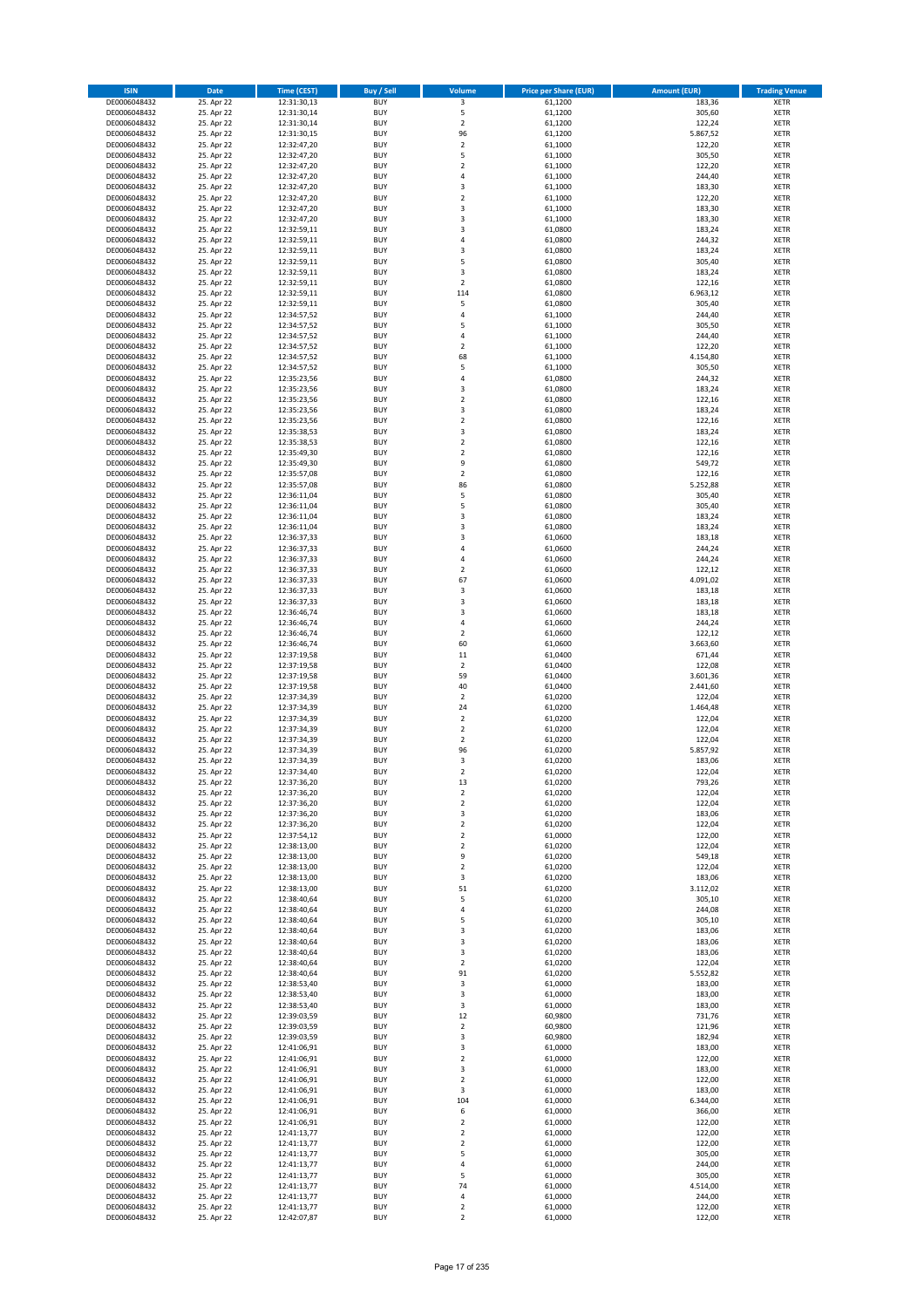| <b>ISIN</b>                  | Date                     | Time (CEST)                | <b>Buy / Sell</b>        | <b>Volume</b>                 | <b>Price per Share (EUR)</b> | <b>Amount (EUR)</b> | <b>Trading Venue</b>       |
|------------------------------|--------------------------|----------------------------|--------------------------|-------------------------------|------------------------------|---------------------|----------------------------|
| DE0006048432                 | 25. Apr 22               | 12:42:07,87                | <b>BUY</b>               | $\overline{7}$                | 61,0000                      | 427,00              | <b>XETR</b>                |
| DE0006048432                 | 25. Apr 22               | 12:42:07,87                | <b>BUY</b>               | 99                            | 61,0000                      | 6.039,00            | XETR                       |
| DE0006048432                 | 25. Apr 22               | 12:42:07,87                | <b>BUY</b>               | $\overline{2}$                | 61,0000                      | 122,00              | <b>XETR</b>                |
| DE0006048432<br>DE0006048432 | 25. Apr 22<br>25. Apr 22 | 12:43:17,28<br>12:43:17,28 | <b>BUY</b><br><b>BUY</b> | $\mathsf 3$<br>$\mathbf 2$    | 60,9800<br>60,9800           | 182,94<br>121,96    | XETR<br><b>XETR</b>        |
| DE0006048432                 | 25. Apr 22               | 12:43:17,28                | <b>BUY</b>               | $\mathbf 2$                   | 60,9800                      | 121,96              | <b>XETR</b>                |
| DE0006048432                 | 25. Apr 22               | 12:44:06,11                | <b>BUY</b>               | 3                             | 60,9800                      | 182,94              | <b>XETR</b>                |
| DE0006048432                 | 25. Apr 22               | 12:44:06,11                | <b>BUY</b>               | $\mathbf 2$                   | 60,9800                      | 121,96              | <b>XETR</b>                |
| DE0006048432                 | 25. Apr 22               | 12:44:06,11                | <b>BUY</b>               | 3                             | 60,9800                      | 182,94              | <b>XETR</b>                |
| DE0006048432                 | 25. Apr 22               | 12:44:06,11                | <b>BUY</b>               | 4                             | 60,9800                      | 243,92              | <b>XETR</b>                |
| DE0006048432                 | 25. Apr 22               | 12:44:06,11                | <b>BUY</b>               | 5                             | 60,9800                      | 304,90              | <b>XETR</b>                |
| DE0006048432<br>DE0006048432 | 25. Apr 22<br>25. Apr 22 | 12:44:06,11<br>12:44:06,11 | <b>BUY</b><br><b>BUY</b> | 91<br>4                       | 60,9800<br>60,9800           | 5.549,18<br>243,92  | <b>XETR</b><br><b>XETR</b> |
| DE0006048432                 | 25. Apr 22               | 12:44:06,11                | <b>BUY</b>               | 3                             | 60,9800                      | 182,94              | <b>XETR</b>                |
| DE0006048432                 | 25. Apr 22               | 12:44:13,02                | <b>BUY</b>               | 4                             | 60,9600                      | 243,84              | <b>XETR</b>                |
| DE0006048432                 | 25. Apr 22               | 12:44:13,02                | <b>BUY</b>               | 3                             | 60,9600                      | 182,88              | <b>XETR</b>                |
| DE0006048432                 | 25. Apr 22               | 12:44:13,02                | <b>BUY</b>               | 3                             | 60,9600                      | 182,88              | <b>XETR</b>                |
| DE0006048432                 | 25. Apr 22               | 12:44:13,02                | <b>BUY</b>               | 51                            | 60,9600                      | 3.108,96            | <b>XETR</b>                |
| DE0006048432                 | 25. Apr 22               | 12:45:11,26                | <b>BUY</b>               | 4                             | 61,0000                      | 244,00              | <b>XETR</b>                |
| DE0006048432<br>DE0006048432 | 25. Apr 22<br>25. Apr 22 | 12:46:02,07<br>12:46:02,07 | <b>BUY</b><br><b>BUY</b> | $\mathsf 3$<br>$\overline{7}$ | 61,0400<br>61,0400           | 183,12<br>427,28    | <b>XETR</b><br><b>XETR</b> |
| DE0006048432                 | 25. Apr 22               | 12:46:02,07                | <b>BUY</b>               | $\mathbf 2$                   | 61,0400                      | 122,08              | <b>XETR</b>                |
| DE0006048432                 | 25. Apr 22               | 12:46:02,07                | <b>BUY</b>               | $\overline{4}$                | 61,0400                      | 244,16              | <b>XETR</b>                |
| DE0006048432                 | 25. Apr 22               | 12:46:02,07                | <b>BUY</b>               | 3                             | 61,0400                      | 183,12              | <b>XETR</b>                |
| DE0006048432                 | 25. Apr 22               | 12:46:02,07                | <b>BUY</b>               | $\overline{2}$                | 61,0400                      | 122,08              | <b>XETR</b>                |
| DE0006048432                 | 25. Apr 22               | 12:46:02,07                | <b>BUY</b>               | 3                             | 61,0400                      | 183,12              | <b>XETR</b>                |
| DE0006048432                 | 25. Apr 22               | 12:46:02,07                | <b>BUY</b>               | 113                           | 61,0400                      | 6.897,52            | <b>XETR</b>                |
| DE0006048432                 | 25. Apr 22<br>25. Apr 22 | 12:46:02,07                | <b>BUY</b><br><b>BUY</b> | 3<br>5                        | 61,0400                      | 183,12              | <b>XETR</b>                |
| DE0006048432<br>DE0006048432 | 25. Apr 22               | 12:46:02,07<br>12:46:02,07 | <b>BUY</b>               | $\mathbf 2$                   | 61,0400<br>61,0400           | 305,20<br>122,08    | <b>XETR</b><br><b>XETR</b> |
| DE0006048432                 | 25. Apr 22               | 12:46:10,14                | <b>BUY</b>               | $\overline{2}$                | 61,0400                      | 122,08              | <b>XETR</b>                |
| DE0006048432                 | 25. Apr 22               | 12:46:10,14                | <b>BUY</b>               | $\overline{2}$                | 61,0400                      | 122,08              | <b>XETR</b>                |
| DE0006048432                 | 25. Apr 22               | 12:46:10,14                | <b>BUY</b>               | $\sqrt{4}$                    | 61,0400                      | 244,16              | <b>XETR</b>                |
| DE0006048432                 | 25. Apr 22               | 12:46:10,14                | <b>BUY</b>               | 5                             | 61,0400                      | 305,20              | <b>XETR</b>                |
| DE0006048432                 | 25. Apr 22               | 12:46:10,14                | <b>BUY</b>               | $\mathbf 2$                   | 61,0400                      | 122,08              | <b>XETR</b>                |
| DE0006048432                 | 25. Apr 22               | 12:46:10,14                | <b>BUY</b>               | $\overline{2}$                | 61,0400                      | 122,08              | <b>XETR</b>                |
| DE0006048432                 | 25. Apr 22               | 12:46:10,14                | <b>BUY</b>               | 6                             | 61,0400                      | 366,24              | <b>XETR</b>                |
| DE0006048432                 | 25. Apr 22<br>25. Apr 22 | 12:46:10,14                | <b>BUY</b>               | 71<br>$\overline{2}$          | 61,0400                      | 4.333,84            | <b>XETR</b>                |
| DE0006048432<br>DE0006048432 | 25. Apr 22               | 12:46:10,14<br>12:46:10,14 | <b>BUY</b><br><b>BUY</b> | 4                             | 61,0400<br>61,0400           | 122,08<br>244,16    | <b>XETR</b><br><b>XETR</b> |
| DE0006048432                 | 25. Apr 22               | 12:46:10,15                | <b>BUY</b>               | 57                            | 61,0400                      | 3.479,28            | <b>XETR</b>                |
| DE0006048432                 | 25. Apr 22               | 12:46:10,16                | <b>BUY</b>               | $\overline{2}$                | 61,0400                      | 122,08              | <b>XETR</b>                |
| DE0006048432                 | 25. Apr 22               | 12:46:12,79                | <b>BUY</b>               | $\mathbf 2$                   | 61,0400                      | 122,08              | <b>XETR</b>                |
| DE0006048432                 | 25. Apr 22               | 12:46:12,79                | <b>BUY</b>               | $\overline{2}$                | 61,0400                      | 122,08              | <b>XETR</b>                |
| DE0006048432                 | 25. Apr 22               | 12:46:12,79                | <b>BUY</b>               | 4                             | 61,0400                      | 244,16              | <b>XETR</b>                |
| DE0006048432                 | 25. Apr 22               | 12:46:12,79                | <b>BUY</b>               | $\overline{2}$                | 61,0400                      | 122,08              | <b>XETR</b>                |
| DE0006048432                 | 25. Apr 22               | 12:46:12,79                | <b>BUY</b>               | $\mathbf 2$                   | 61,0400                      | 122,08              | <b>XETR</b>                |
| DE0006048432                 | 25. Apr 22               | 12:46:12,79                | <b>BUY</b>               | 103                           | 61,0400                      | 6.287,12            | <b>XETR</b>                |
| DE0006048432<br>DE0006048432 | 25. Apr 22<br>25. Apr 22 | 12:46:12,79<br>12:46:53,96 | <b>BUY</b><br><b>BUY</b> | $\sqrt{4}$<br>$\overline{7}$  | 61,0400<br>61,0800           | 244,16<br>427,56    | <b>XETR</b><br><b>XETR</b> |
| DE0006048432                 | 25. Apr 22               | 12:47:25,79                | <b>BUY</b>               | $\overline{2}$                | 61,0800                      | 122,16              | <b>XETR</b>                |
| DE0006048432                 | 25. Apr 22               | 12:47:25,79                | <b>BUY</b>               | $\overline{4}$                | 61,0800                      | 244,32              | <b>XETR</b>                |
| DE0006048432                 | 25. Apr 22               | 12:47:25,79                | <b>BUY</b>               | $\mathbf 2$                   | 61,0800                      | 122,16              | <b>XETR</b>                |
| DE0006048432                 | 25. Apr 22               | 12:47:25,79                | <b>BUY</b>               | 5                             | 61,0800                      | 305,40              | <b>XETR</b>                |
| DE0006048432                 | 25. Apr 22               | 12:47:25,79                | <b>BUY</b>               | 5                             | 61,0800                      | 305,40              | <b>XETR</b>                |
| DE0006048432                 | 25. Apr 22               | 12:47:25,79                | <b>BUY</b>               | $\overline{2}$                | 61,0800                      | 122,16              | <b>XETR</b>                |
| DE0006048432                 | 25. Apr 22               | 12:47:25,79                | <b>BUY</b>               | $\mathbf 2$                   | 61,0800                      | 122,16              | <b>XETR</b>                |
| DE0006048432<br>DE0006048432 | 25. Apr 22               | 12:47:25,79                | <b>BUY</b><br><b>BUY</b> | 3<br>$\overline{4}$           | 61,0800<br>61,0800           | 183,24<br>244,32    | <b>XETR</b><br><b>XETR</b> |
| DE0006048432                 | 25. Apr 22<br>25. Apr 22 | 12:47:25,79<br>12:47:25,79 | <b>BUY</b>               | 88                            | 61,0800                      | 5.375,04            | <b>XETR</b>                |
| DE0006048432                 | 25. Apr 22               | 12:47:35,36                | <b>BUY</b>               | 4                             | 61,0800                      | 244,32              | <b>XETR</b>                |
| DE0006048432                 | 25. Apr 22               | 12:47:35,36                | <b>BUY</b>               | $\overline{\mathbf{c}}$       | 61,0800                      | 122,16              | <b>XETR</b>                |
| DE0006048432                 | 25. Apr 22               | 12:47:35,36                | <b>BUY</b>               | $\overline{2}$                | 61,0800                      | 122,16              | <b>XETR</b>                |
| DE0006048432                 | 25. Apr 22               | 12:49:38,45                | <b>BUY</b>               | 22                            | 61,0800                      | 1.343,76            | <b>XETR</b>                |
| DE0006048432                 | 25. Apr 22               | 12:52:57,71                | BUY                      | 3                             | 61,1400                      | 183,42              | XETR                       |
| DE0006048432                 | 25. Apr 22               | 12:52:57,71                | <b>BUY</b>               | 6                             | 61,1400                      | 366,84              | <b>XETR</b>                |
| DE0006048432<br>DE0006048432 | 25. Apr 22<br>25. Apr 22 | 12:52:57,71<br>12:52:57,71 | <b>BUY</b><br><b>BUY</b> | 6<br>$\overline{2}$           | 61,1400<br>61,1400           | 366,84<br>122,28    | <b>XETR</b><br>XETR        |
| DE0006048432                 | 25. Apr 22               | 12:52:57,71                | <b>BUY</b>               | 3                             | 61,1400                      | 183,42              | XETR                       |
| DE0006048432                 | 25. Apr 22               | 12:52:57,71                | <b>BUY</b>               | 3                             | 61,1400                      | 183,42              | <b>XETR</b>                |
| DE0006048432                 | 25. Apr 22               | 12:52:57,71                | <b>BUY</b>               | 114                           | 61,1400                      | 6.969,96            | <b>XETR</b>                |
| DE0006048432                 | 25. Apr 22               | 12:52:57,72                | <b>BUY</b>               | 5                             | 61,1200                      | 305,60              | <b>XETR</b>                |
| DE0006048432                 | 25. Apr 22               | 12:52:57,72                | <b>BUY</b>               | $\sqrt{4}$                    | 61,1400                      | 244,56              | XETR                       |
| DE0006048432                 | 25. Apr 22               | 12:52:57,72                | <b>BUY</b>               | 47                            | 61,1200                      | 2.872,64            | <b>XETR</b>                |
| DE0006048432<br>DE0006048432 | 25. Apr 22<br>25. Apr 22 | 12:52:57,72<br>12:52:57,72 | <b>BUY</b><br><b>BUY</b> | 5<br>$\mathbf 2$              | 61,1200<br>61,1200           | 305,60<br>122,24    | XETR<br><b>XETR</b>        |
| DE0006048432                 | 25. Apr 22               | 12:53:38,68                | <b>BUY</b>               | $\sqrt{4}$                    | 61,1000                      | 244,40              | XETR                       |
| DE0006048432                 | 25. Apr 22               | 12:53:38,68                | <b>BUY</b>               | 5                             | 61,1000                      | 305,50              | <b>XETR</b>                |
| DE0006048432                 | 25. Apr 22               | 12:53:38,68                | <b>BUY</b>               | $\sqrt{4}$                    | 61,1000                      | 244,40              | XETR                       |
| DE0006048432                 | 25. Apr 22               | 12:53:38,68                | <b>BUY</b>               | $\overline{4}$                | 61,1000                      | 244,40              | XETR                       |
| DE0006048432                 | 25. Apr 22               | 12:53:38,68                | <b>BUY</b>               | 3                             | 61,1000                      | 183,30              | <b>XETR</b>                |
| DE0006048432                 | 25. Apr 22               | 12:53:38,68                | <b>BUY</b>               | $\overline{2}$                | 61,1000                      | 122,20              | <b>XETR</b>                |
| DE0006048432                 | 25. Apr 22<br>25. Apr 22 | 12:53:38,68                | <b>BUY</b><br><b>BUY</b> | 3<br>3                        | 61,1000<br>61,1000           | 183,30<br>183,30    | XETR                       |
| DE0006048432<br>DE0006048432 | 25. Apr 22               | 12:53:38,68<br>12:53:38,68 | <b>BUY</b>               | 52                            | 61,1000                      | 3.177,20            | XETR<br><b>XETR</b>        |
| DE0006048432                 | 25. Apr 22               | 12:53:38,68                | <b>BUY</b>               | 5                             | 61,1000                      | 305,50              | XETR                       |
| DE0006048432                 | 25. Apr 22               | 12:54:33,02                | <b>BUY</b>               | $\overline{2}$                | 61,0800                      | 122,16              | XETR                       |
| DE0006048432                 | 25. Apr 22               | 12:54:33,02                | <b>BUY</b>               | 3                             | 61,0800                      | 183,24              | <b>XETR</b>                |
| DE0006048432                 | 25. Apr 22               | 12:54:33,02                | <b>BUY</b>               | $\overline{2}$                | 61,0800                      | 122,16              | XETR                       |
| DE0006048432                 | 25. Apr 22               | 12:54:33,02                | <b>BUY</b>               | $\overline{2}$                | 61,0800                      | 122,16              | <b>XETR</b>                |
| DE0006048432                 | 25. Apr 22               | 12:54:33,02                | <b>BUY</b>               | 113                           | 61,0800                      | 6.902,04            | XETR                       |
| DE0006048432                 | 25. Apr 22               | 12:54:33,02                | <b>BUY</b>               | 3                             | 61,0800                      | 183,24              | <b>XETR</b>                |
| DE0006048432<br>DE0006048432 | 25. Apr 22<br>25. Apr 22 | 12:54:33,02<br>12:54:33,02 | <b>BUY</b><br><b>BUY</b> | $\mathbf 2$<br>4              | 61,0800<br>61,0800           | 122,16<br>244,32    | <b>XETR</b><br><b>XETR</b> |
| DE0006048432                 | 25. Apr 22               | 12:56:19,33                | <b>BUY</b>               | 3                             | 61,0600                      | 183,18              | XETR                       |
| DE0006048432                 | 25. Apr 22               | 12:56:19,33                | <b>BUY</b>               | 3                             | 61,0600                      | 183,18              | XETR                       |
| DE0006048432                 | 25. Apr 22               | 12:56:19,33                | <b>BUY</b>               | $\overline{7}$                | 61,0600                      | 427,42              | XETR                       |
| DE0006048432                 | 25. Apr 22               | 12:57:43,78                | <b>BUY</b>               | 3                             | 61,0600                      | 183,18              | XETR                       |
| DE0006048432                 | 25. Apr 22               | 12:57:43,78                | <b>BUY</b>               | $\mathbf 2$                   | 61,0600                      | 122,12              | <b>XETR</b>                |
| DE0006048432                 | 25. Apr 22               | 12:57:43,78                | <b>BUY</b>               | $\pmb{4}$                     | 61,0600                      | 244,24              | XETR                       |
| DE0006048432                 | 25. Apr 22               | 12:57:43,78                | <b>BUY</b>               | 4                             | 61,0600                      | 244,24              | XETR                       |
| DE0006048432<br>DE0006048432 | 25. Apr 22<br>25. Apr 22 | 12:57:43,78<br>12:57:43,78 | <b>BUY</b><br><b>BUY</b> | $\overline{2}$<br>3           | 61,0600<br>61,0600           | 122,12<br>183,18    | XETR<br>XETR               |
| DE0006048432                 | 25. Apr 22               | 12:57:43,78                | <b>BUY</b>               | $\pmb{4}$                     | 61,0600                      | 244,24              | XETR                       |
| DE0006048432                 | 25. Apr 22               | 12:57:43,78                | <b>BUY</b>               | 72                            | 61,0600                      | 4.396,32            | <b>XETR</b>                |
| DE0006048432                 | 25. Apr 22               | 12:57:56,07                | <b>BUY</b>               | $\pmb{4}$                     | 61,0400                      | 244,16              | XETR                       |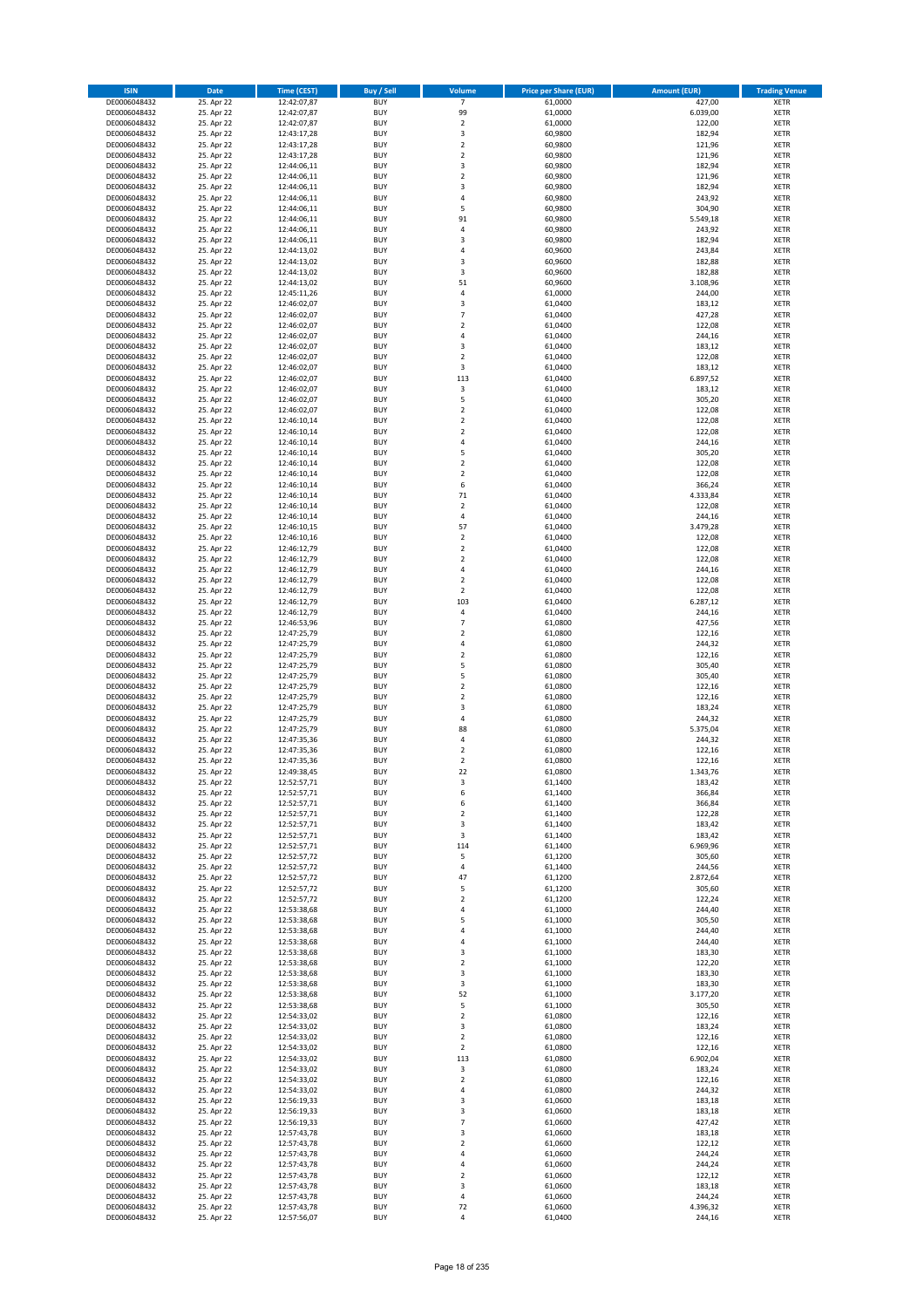| <b>ISIN</b>                  | <b>Date</b>              | <b>Time (CEST)</b>         | <b>Buy / Sell</b>        | Volume                       | <b>Price per Share (EUR)</b> | <b>Amount (EUR)</b> | <b>Trading Venue</b>       |
|------------------------------|--------------------------|----------------------------|--------------------------|------------------------------|------------------------------|---------------------|----------------------------|
| DE0006048432                 | 25. Apr 22               | 12:57:56,07                | <b>BUY</b>               | $\overline{2}$               | 61,0400                      | 122,08              | <b>XETR</b>                |
| DE0006048432                 | 25. Apr 22               | 12:57:56,07                | <b>BUY</b>               | $\mathbf 2$                  | 61,0400                      | 122,08              | <b>XETR</b>                |
| DE0006048432                 | 25. Apr 22               | 12:57:56,07                | <b>BUY</b>               | $\overline{2}$               | 61.0400                      | 122,08              | <b>XETR</b>                |
| DE0006048432                 | 25. Apr 22               | 12:57:56,07                | <b>BUY</b>               | 121                          | 61,0400                      | 7.385,84            | <b>XETR</b>                |
| DE0006048432<br>DE0006048432 | 25. Apr 22<br>25. Apr 22 | 12:58:00,58<br>12:58:00,58 | <b>BUY</b><br><b>BUY</b> | 8<br>$\mathbf 2$             | 61,0400<br>61,0400           | 488,32<br>122,08    | <b>XETR</b><br><b>XETR</b> |
| DE0006048432                 | 25. Apr 22               | 12:58:00,59                | <b>BUY</b>               | 5                            | 61,0400                      | 305,20              | <b>XETR</b>                |
| DE0006048432                 | 25. Apr 22               | 12:58:13,61                | <b>BUY</b>               | 4                            | 61,0600                      | 244,24              | <b>XETR</b>                |
| DE0006048432                 | 25. Apr 22               | 12:58:13,61                | <b>BUY</b>               | 3                            | 61,0600                      | 183,18              | <b>XETR</b>                |
| DE0006048432                 | 25. Apr 22               | 12:58:13,61                | <b>BUY</b>               | 3                            | 61,0600                      | 183,18              | <b>XETR</b>                |
| DE0006048432                 | 25. Apr 22               | 12:58:13,61                | <b>BUY</b>               | $\mathbf 2$                  | 61,0600                      | 122,12              | <b>XETR</b>                |
| DE0006048432                 | 25. Apr 22               | 12:58:13,61                | <b>BUY</b>               | 80                           | 61,0600                      | 4.884,80            | <b>XETR</b><br><b>XETR</b> |
| DE0006048432<br>DE0006048432 | 25. Apr 22<br>25. Apr 22 | 12:58:13,61<br>12:58:23,82 | <b>BUY</b><br><b>BUY</b> | 3<br>$\overline{\mathbf{c}}$ | 61,0600<br>61,0600           | 183,18<br>122,12    | <b>XETR</b>                |
| DE0006048432                 | 25. Apr 22               | 12:58:23,82                | <b>BUY</b>               | $\overline{\mathbf{c}}$      | 61,0600                      | 122,12              | <b>XETR</b>                |
| DE0006048432                 | 25. Apr 22               | 12:58:23,82                | <b>BUY</b>               | 5                            | 61,0600                      | 305,30              | <b>XETR</b>                |
| DE0006048432                 | 25. Apr 22               | 12:58:23,82                | <b>BUY</b>               | 4                            | 61,0600                      | 244,24              | <b>XETR</b>                |
| DE0006048432                 | 25. Apr 22               | 12:58:23,82                | <b>BUY</b>               | $\mathbf 2$                  | 61,0600                      | 122,12              | <b>XETR</b>                |
| DE0006048432                 | 25. Apr 22               | 12:58:23,82                | <b>BUY</b>               | $\overline{\mathbf{c}}$      | 61,0600                      | 122,12              | <b>XETR</b>                |
| DE0006048432<br>DE0006048432 | 25. Apr 22<br>25. Apr 22 | 12:58:23,82<br>12:58:23,82 | <b>BUY</b><br><b>BUY</b> | 66<br>4                      | 61,0600<br>61,0600           | 4.029,96<br>244,24  | <b>XETR</b><br><b>XETR</b> |
| DE0006048432                 | 25. Apr 22               | 13:02:13,10                | <b>BUY</b>               | 6                            | 61,1400                      | 366,84              | <b>XETR</b>                |
| DE0006048432                 | 25. Apr 22               | 13:02:13,10                | <b>BUY</b>               | 3                            | 61,1400                      | 183,42              | <b>XETR</b>                |
| DE0006048432                 | 25. Apr 22               | 13:02:13,10                | <b>BUY</b>               | 5                            | 61,1400                      | 305,70              | <b>XETR</b>                |
| DE0006048432                 | 25. Apr 22               | 13:02:13,10                | <b>BUY</b>               | 3                            | 61,1400                      | 183,42              | <b>XETR</b>                |
| DE0006048432                 | 25. Apr 22               | 13:02:13,12                | <b>BUY</b>               | 5                            | 61,1400                      | 305,70              | <b>XETR</b>                |
| DE0006048432<br>DE0006048432 | 25. Apr 22<br>25. Apr 22 | 13:02:32,21                | <b>BUY</b><br><b>BUY</b> | 4<br>3                       | 61,1400<br>61,1400           | 244,56<br>183,42    | <b>XETR</b><br><b>XETR</b> |
| DE0006048432                 | 25. Apr 22               | 13:02:32,21<br>13:03:18,79 | <b>BUY</b>               | 3                            | 61,1400                      | 183,42              | <b>XETR</b>                |
| DE0006048432                 | 25. Apr 22               | 13:03:18,79                | <b>BUY</b>               | 3                            | 61,1400                      | 183,42              | <b>XETR</b>                |
| DE0006048432                 | 25. Apr 22               | 13:04:42,81                | <b>BUY</b>               | $\overline{2}$               | 61,1800                      | 122,36              | <b>XETR</b>                |
| DE0006048432                 | 25. Apr 22               | 13:04:42,81                | <b>BUY</b>               | 5                            | 61,1800                      | 305,90              | <b>XETR</b>                |
| DE0006048432                 | 25. Apr 22               | 13:04:43,54                | <b>BUY</b>               | 312                          | 61,1800                      | 19.088,16           | <b>XETR</b>                |
| DE0006048432                 | 25. Apr 22               | 13:04:46,67                | <b>BUY</b>               | 5                            | 61,1800                      | 305,90              | <b>XETR</b>                |
| DE0006048432<br>DE0006048432 | 25. Apr 22<br>25. Apr 22 | 13:04:46,68<br>13:04:46,68 | <b>BUY</b><br><b>BUY</b> | $\overline{7}$<br>6          | 61,1600<br>61,1600           | 428,12<br>366,96    | <b>XETR</b><br><b>XETR</b> |
| DE0006048432                 | 25. Apr 22               | 13:04:46,68                | <b>BUY</b>               | 9                            | 61,1600                      | 550,44              | <b>XETR</b>                |
| DE0006048432                 | 25. Apr 22               | 13:04:46,68                | <b>BUY</b>               | 5                            | 61,1600                      | 305,80              | <b>XETR</b>                |
| DE0006048432                 | 25. Apr 22               | 13:04:46,68                | <b>BUY</b>               | 5                            | 61,1600                      | 305,80              | <b>XETR</b>                |
| DE0006048432                 | 25. Apr 22               | 13:04:46,68                | <b>BUY</b>               | 11                           | 61,1600                      | 672,76              | <b>XETR</b>                |
| DE0006048432                 | 25. Apr 22               | 13:04:46,68                | <b>BUY</b>               | 9                            | 61,1600                      | 550,44              | <b>XETR</b>                |
| DE0006048432<br>DE0006048432 | 25. Apr 22<br>25. Apr 22 | 13:04:46,68<br>13:04:46,68 | <b>BUY</b><br><b>BUY</b> | 4<br>71                      | 61,1600<br>61,1600           | 244,64<br>4.342,36  | <b>XETR</b><br><b>XETR</b> |
| DE0006048432                 | 25. Apr 22               | 13:04:46,70                | <b>BUY</b>               | $\overline{7}$               | 61,1800                      | 428,26              | <b>XETR</b>                |
| DE0006048432                 | 25. Apr 22               | 13:05:05,60                | <b>BUY</b>               | 5                            | 61,2000                      | 306,00              | <b>XETR</b>                |
| DE0006048432                 | 25. Apr 22               | 13:05:05,60                | <b>BUY</b>               | 99                           | 61,2000                      | 6.058,80            | <b>XETR</b>                |
| DE0006048432                 | 25. Apr 22               | 13:05:05,60                | <b>BUY</b>               | 4                            | 61,2000                      | 244,80              | <b>XETR</b>                |
| DE0006048432                 | 25. Apr 22               | 13:05:24,16                | <b>BUY</b>               | 4                            | 61,1800                      | 244,72              | <b>XETR</b>                |
| DE0006048432<br>DE0006048432 | 25. Apr 22<br>25. Apr 22 | 13:05:24,16                | <b>BUY</b><br><b>BUY</b> | 4<br>3                       | 61,1800<br>61,1800           | 244,72<br>183,54    | <b>XETR</b><br><b>XETR</b> |
| DE0006048432                 | 25. Apr 22               | 13:05:24,16<br>13:05:24,16 | <b>BUY</b>               | 5                            | 61,1800                      | 305,90              | <b>XETR</b>                |
| DE0006048432                 | 25. Apr 22               | 13:05:24,16                | <b>BUY</b>               | 3                            | 61,1800                      | 183,54              | <b>XETR</b>                |
| DE0006048432                 | 25. Apr 22               | 13:05:24,16                | <b>BUY</b>               | 4                            | 61,1800                      | 244,72              | <b>XETR</b>                |
| DE0006048432                 | 25. Apr 22               | 13:05:24,16                | <b>BUY</b>               | 8                            | 61,1800                      | 489,44              | <b>XETR</b>                |
| DE0006048432                 | 25. Apr 22               | 13:05:24,16                | <b>BUY</b>               | 8                            | 61,1800                      | 489,44              | <b>XETR</b>                |
| DE0006048432                 | 25. Apr 22               | 13:05:24,16                | <b>BUY</b>               | 179                          | 61,1800                      | 10.951,22           | <b>XETR</b>                |
| DE0006048432<br>DE0006048432 | 25. Apr 22<br>25. Apr 22 | 13:05:39,69<br>13:05:39,69 | <b>BUY</b><br><b>BUY</b> | 6<br>3                       | 61,1600<br>61,1600           | 366,96<br>183,48    | <b>XETR</b><br><b>XETR</b> |
| DE0006048432                 | 25. Apr 22               | 13:05:39,69                | <b>BUY</b>               | 3                            | 61,1600                      | 183,48              | <b>XETR</b>                |
| DE0006048432                 | 25. Apr 22               | 13:05:39,69                | <b>BUY</b>               | 3                            | 61,1600                      | 183,48              | <b>XETR</b>                |
| DE0006048432                 | 25. Apr 22               | 13:05:39,69                | <b>BUY</b>               | 3                            | 61,1600                      | 183,48              | <b>XETR</b>                |
| DE0006048432                 | 25. Apr 22               | 13:05:39,69                | <b>BUY</b>               | 5                            | 61,1600                      | 305,80              | <b>XETR</b>                |
| DE0006048432                 | 25. Apr 22               | 13:05:39,69                | <b>BUY</b>               | 6                            | 61,1600                      | 366,96              | <b>XETR</b>                |
| DE0006048432<br>DE0006048432 | 25. Apr 22<br>25. Apr 22 | 13:05:39,69<br>13:05:39,72 | <b>BUY</b><br>BUY        | 390<br>3                     | 61,1600<br>61,1600           | 23.852,40<br>183,48 | <b>XETR</b><br><b>XETR</b> |
| DE0006048432                 | 25. Apr 22               | 13:05:39,72                | <b>BUY</b>               | $\mathbf 2$                  | 61,1600                      | 122,32              | <b>XETR</b>                |
| DE0006048432                 | 25. Apr 22               | 13:05:42,53                | <b>BUY</b>               | 3                            | 61,1600                      | 183,48              | <b>XETR</b>                |
| DE0006048432                 | 25. Apr 22               | 13:05:42,53                | <b>BUY</b>               | $\mathbf 2$                  | 61,1600                      | 122,32              | XETR                       |
| DE0006048432                 | 25. Apr 22               | 13:05:42,53                | <b>BUY</b>               | 4                            | 61,1600                      | 244,64              | <b>XETR</b>                |
| DE0006048432                 | 25. Apr 22               | 13:05:42,53                | <b>BUY</b>               | 3                            | 61,1600                      | 183,48              | <b>XETR</b>                |
| DE0006048432<br>DE0006048432 | 25. Apr 22<br>25. Apr 22 | 13:05:42,53                | <b>BUY</b><br><b>BUY</b> | $\mathbf 2$<br>76            | 61,1600<br>61,1600           | 122,32<br>4.648,16  | <b>XETR</b><br><b>XETR</b> |
| DE0006048432                 | 25. Apr 22               | 13:05:42,53<br>13:05:42,53 | <b>BUY</b>               | 4                            | 61,1600                      | 244,64              | <b>XETR</b>                |
| DE0006048432                 | 25. Apr 22               | 13:05:42,53                | <b>BUY</b>               | $\mathbf 2$                  | 61,1600                      | 122,32              | <b>XETR</b>                |
| DE0006048432                 | 25. Apr 22               | 13:06:52,93                | <b>BUY</b>               | 3                            | 61,1800                      | 183,54              | <b>XETR</b>                |
| DE0006048432                 | 25. Apr 22               | 13:06:52,93                | <b>BUY</b>               | 3                            | 61,1800                      | 183,54              | <b>XETR</b>                |
| DE0006048432                 | 25. Apr 22               | 13:06:52,93                | <b>BUY</b>               | 3                            | 61,1800                      | 183,54              | <b>XETR</b>                |
| DE0006048432<br>DE0006048432 | 25. Apr 22<br>25. Apr 22 | 13:06:52,93<br>13:06:52,93 | <b>BUY</b><br><b>BUY</b> | $\overline{\mathbf{c}}$<br>5 | 61,1800<br>61,1800           | 122,36<br>305,90    | <b>XETR</b><br><b>XETR</b> |
| DE0006048432                 | 25. Apr 22               | 13:06:52,93                | <b>BUY</b>               | 3                            | 61,1800                      | 183,54              | <b>XETR</b>                |
| DE0006048432                 | 25. Apr 22               | 13:06:52,93                | <b>BUY</b>               | 3                            | 61,1800                      | 183,54              | <b>XETR</b>                |
| DE0006048432                 | 25. Apr 22               | 13:06:52,93                | <b>BUY</b>               | 96                           | 61,1800                      | 5.873,28            | <b>XETR</b>                |
| DE0006048432                 | 25. Apr 22               | 13:07:05,04                | <b>BUY</b>               | 6                            | 61,1600                      | 366,96              | XETR                       |
| DE0006048432                 | 25. Apr 22               | 13:07:05,04                | <b>BUY</b>               | $\mathbf 2$                  | 61,1600                      | 122,32              | <b>XETR</b>                |
| DE0006048432<br>DE0006048432 | 25. Apr 22<br>25. Apr 22 | 13:07:05,04<br>13:07:05,04 | <b>BUY</b><br><b>BUY</b> | 5<br>$\mathbf 2$             | 61,1600<br>61,1600           | 305,80<br>122,32    | <b>XETR</b><br><b>XETR</b> |
| DE0006048432                 | 25. Apr 22               | 13:07:05,04                | <b>BUY</b>               | 4                            | 61,1600                      | 244,64              | <b>XETR</b>                |
| DE0006048432                 | 25. Apr 22               | 13:07:05,04                | <b>BUY</b>               | $\mathbf 2$                  | 61,1600                      | 122,32              | <b>XETR</b>                |
| DE0006048432                 | 25. Apr 22               | 13:07:05,04                | <b>BUY</b>               | $\mathbf 2$                  | 61,1600                      | 122,32              | <b>XETR</b>                |
| DE0006048432                 | 25. Apr 22               | 13:08:51,14                | <b>BUY</b>               | 3                            | 61,1800                      | 183,54              | <b>XETR</b>                |
| DE0006048432                 | 25. Apr 22               | 13:08:51,14                | <b>BUY</b>               | 3                            | 61,1800                      | 183,54              | <b>XETR</b>                |
| DE0006048432                 | 25. Apr 22               | 13:08:51,14                | <b>BUY</b>               | 3                            | 61,1800                      | 183,54              | <b>XETR</b>                |
| DE0006048432<br>DE0006048432 | 25. Apr 22<br>25. Apr 22 | 13:09:16,68<br>13:09:16,68 | <b>BUY</b><br><b>BUY</b> | $\mathbf 2$<br>4             | 61,1600<br>61,1600           | 122,32<br>244,64    | <b>XETR</b><br>XETR        |
| DE0006048432                 | 25. Apr 22               | 13:09:16,68                | <b>BUY</b>               | $\mathbf 2$                  | 61,1600                      | 122,32              | <b>XETR</b>                |
| DE0006048432                 | 25. Apr 22               | 13:09:16,68                | <b>BUY</b>               | 4                            | 61,1600                      | 244,64              | <b>XETR</b>                |
| DE0006048432                 | 25. Apr 22               | 13:09:16,68                | <b>BUY</b>               | 4                            | 61,1600                      | 244,64              | <b>XETR</b>                |
| DE0006048432                 | 25. Apr 22               | 13:09:16,68                | <b>BUY</b>               | 4                            | 61,1600                      | 244,64              | <b>XETR</b>                |
| DE0006048432                 | 25. Apr 22               | 13:09:16,68                | <b>BUY</b>               | 6                            | 61,1600                      | 366,96              | <b>XETR</b>                |
| DE0006048432<br>DE0006048432 | 25. Apr 22<br>25. Apr 22 | 13:09:16,68<br>13:09:16,70 | <b>BUY</b><br><b>BUY</b> | 89<br>3                      | 61,1600<br>61,1600           | 5.443,24<br>183,48  | <b>XETR</b><br><b>XETR</b> |
| DE0006048432                 | 25. Apr 22               | 13:09:16,70                | <b>BUY</b>               | $\mathbf 2$                  | 61,1600                      | 122,32              | XETR                       |
| DE0006048432                 | 25. Apr 22               | 13:09:45,04                | <b>BUY</b>               | 6                            | 61,1400                      | 366,84              | <b>XETR</b>                |
| DE0006048432                 | 25. Apr 22               | 13:10:49,67                | <b>BUY</b>               | 3                            | 61,1400                      | 183,42              | XETR                       |
| DE0006048432                 | 25. Apr 22               | 13:10:49,67                | <b>BUY</b>               | $\mathbf 2$                  | 61,1400                      | 122,28              | <b>XETR</b>                |
| DE0006048432                 | 25. Apr 22               | 13:10:49,67                | <b>BUY</b>               | 3                            | 61,1400                      | 183,42              | <b>XETR</b>                |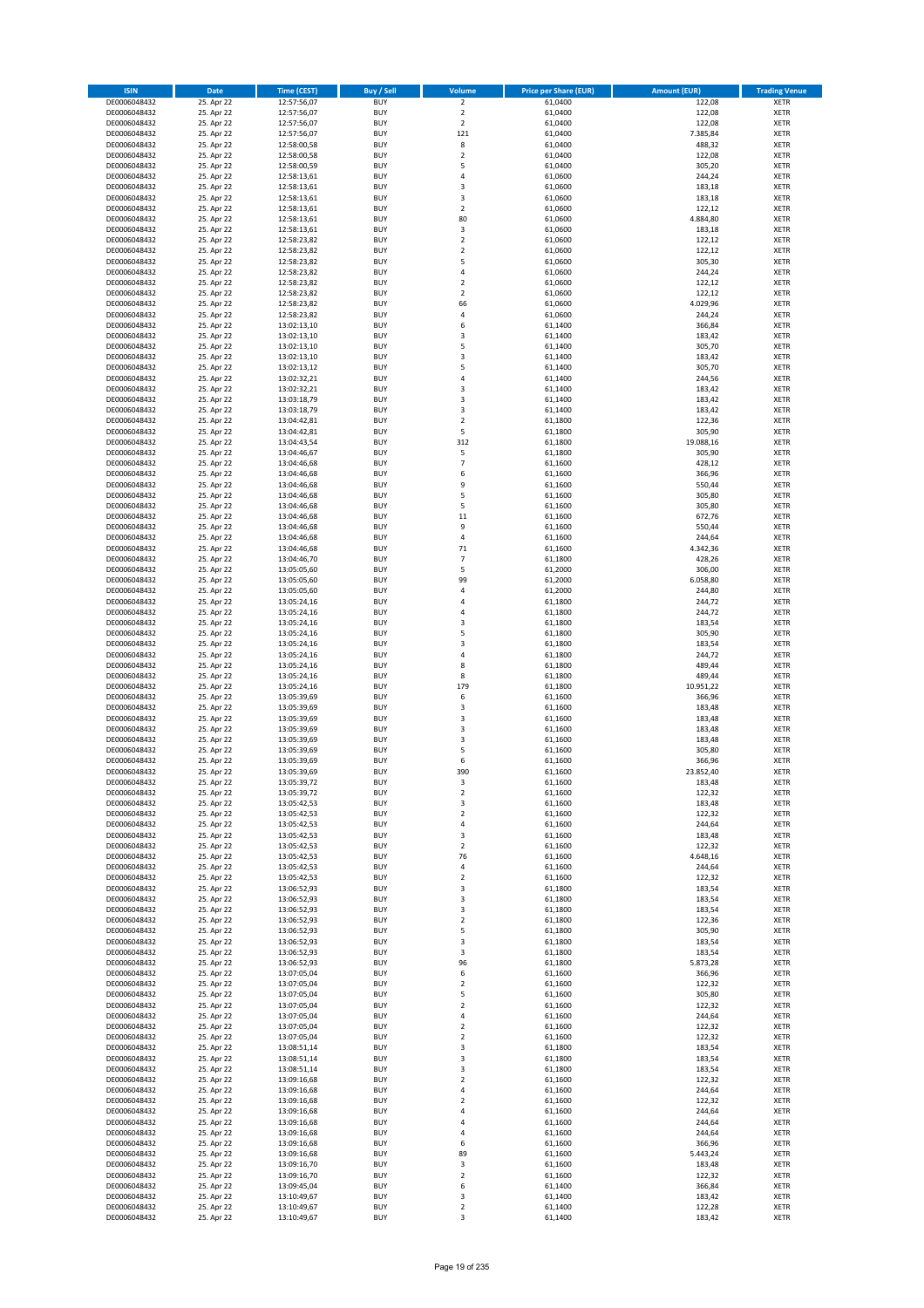| <b>ISIN</b>                  | Date                     | Time (CEST)                | <b>Buy / Sell</b>        | <b>Volume</b>              | <b>Price per Share (EUR)</b> | <b>Amount (EUR)</b> | <b>Trading Venue</b>       |
|------------------------------|--------------------------|----------------------------|--------------------------|----------------------------|------------------------------|---------------------|----------------------------|
| DE0006048432                 | 25. Apr 22               | 13:10:49,67                | <b>BUY</b>               | $\overline{2}$             | 61,1600                      | 122,32              | <b>XETR</b>                |
| DE0006048432                 | 25. Apr 22               | 13:10:49,67                | <b>BUY</b>               | 3                          | 61,1600                      | 183,48              | XETR                       |
| DE0006048432                 | 25. Apr 22               | 13:10:49,67                | <b>BUY</b>               | $\overline{2}$             | 61,1600                      | 122,32              | <b>XETR</b>                |
| DE0006048432                 | 25. Apr 22               | 13:10:49,67                | <b>BUY</b>               | 96                         | 61,1400                      | 5.869,44            | XETR                       |
| DE0006048432<br>DE0006048432 | 25. Apr 22<br>25. Apr 22 | 13:10:49,67<br>13:10:49,67 | <b>BUY</b><br><b>BUY</b> | $\mathbf 2$<br>$\mathbf 2$ | 61,1400<br>61,1400           | 122,28<br>122,28    | <b>XETR</b><br><b>XETR</b> |
| DE0006048432                 | 25. Apr 22               | 13:10:49,67                | <b>BUY</b>               | 5                          | 61,1400                      | 305,70              | <b>XETR</b>                |
| DE0006048432                 | 25. Apr 22               | 13:14:25,31                | <b>BUY</b>               | 3                          | 61,2000                      | 183,60              | <b>XETR</b>                |
| DE0006048432                 | 25. Apr 22               | 13:14:25,31                | <b>BUY</b>               | 3                          | 61,2000                      | 183,60              | <b>XETR</b>                |
| DE0006048432                 | 25. Apr 22               | 13:14:25,31                | <b>BUY</b>               | 3                          | 61,2000                      | 183,60              | <b>XETR</b>                |
| DE0006048432                 | 25. Apr 22               | 13:14:25,31                | <b>BUY</b>               | $\mathsf 3$                | 61,2000                      | 183,60              | <b>XETR</b>                |
| DE0006048432                 | 25. Apr 22               | 13:14:25,31                | <b>BUY</b>               | 5<br>$\overline{4}$        | 61,2000                      | 306,00              | <b>XETR</b>                |
| DE0006048432<br>DE0006048432 | 25. Apr 22<br>25. Apr 22 | 13:14:25,31<br>13:14:25,31 | <b>BUY</b><br><b>BUY</b> | 4                          | 61,2000<br>61,2000           | 244,80<br>244,80    | <b>XETR</b><br><b>XETR</b> |
| DE0006048432                 | 25. Apr 22               | 13:14:25,31                | <b>BUY</b>               | 131                        | 61,2000                      | 8.017,20            | <b>XETR</b>                |
| DE0006048432                 | 25. Apr 22               | 13:14:25,31                | <b>BUY</b>               | 3                          | 61,2000                      | 183,60              | <b>XETR</b>                |
| DE0006048432                 | 25. Apr 22               | 13:14:25,31                | <b>BUY</b>               | 5                          | 61,2000                      | 306,00              | <b>XETR</b>                |
| DE0006048432                 | 25. Apr 22               | 13:20:29,04                | <b>BUY</b>               | 6                          | 61,3000                      | 367,80              | <b>XETR</b>                |
| DE0006048432                 | 25. Apr 22               | 13:20:29,04                | <b>BUY</b>               | 6                          | 61,3000                      | 367,80              | <b>XETR</b>                |
| DE0006048432                 | 25. Apr 22               | 13:20:29,04                | <b>BUY</b>               | 3                          | 61,3000                      | 183,90              | <b>XETR</b>                |
| DE0006048432                 | 25. Apr 22               | 13:20:29,04                | <b>BUY</b>               | 8                          | 61,3000                      | 490,40              | <b>XETR</b>                |
| DE0006048432<br>DE0006048432 | 25. Apr 22<br>25. Apr 22 | 13:20:29,04<br>13:20:29,04 | <b>BUY</b><br><b>BUY</b> | 8<br>167                   | 61,3000<br>61,3000           | 490,40<br>10.237,10 | <b>XETR</b><br><b>XETR</b> |
| DE0006048432                 | 25. Apr 22               | 13:20:29,04                | <b>BUY</b>               | $\overline{7}$             | 61,3000                      | 429,10              | <b>XETR</b>                |
| DE0006048432                 | 25. Apr 22               | 13:20:29,04                | <b>BUY</b>               | 3                          | 61,3000                      | 183,90              | <b>XETR</b>                |
| DE0006048432                 | 25. Apr 22               | 13:20:29,04                | <b>BUY</b>               | 6                          | 61,3000                      | 367,80              | <b>XETR</b>                |
| DE0006048432                 | 25. Apr 22               | 13:20:29,04                | <b>BUY</b>               | 11                         | 61,3000                      | 674,30              | <b>XETR</b>                |
| DE0006048432                 | 25. Apr 22               | 13:20:29,04                | <b>BUY</b>               | 92                         | 61,3000                      | 5.639,60            | <b>XETR</b>                |
| DE0006048432                 | 25. Apr 22               | 13:20:34,09                | <b>BUY</b>               | $\mathsf 3$<br>5           | 61,2800                      | 183,84              | <b>XETR</b>                |
| DE0006048432<br>DE0006048432 | 25. Apr 22<br>25. Apr 22 | 13:20:34,09<br>13:20:34,09 | <b>BUY</b><br><b>BUY</b> | $\sqrt{4}$                 | 61,2800<br>61,2800           | 306,40<br>245,12    | <b>XETR</b><br><b>XETR</b> |
| DE0006048432                 | 25. Apr 22               | 13:20:34,09                | <b>BUY</b>               | $\sqrt{4}$                 | 61,2800                      | 245,12              | <b>XETR</b>                |
| DE0006048432                 | 25. Apr 22               | 13:20:34,09                | <b>BUY</b>               | 3                          | 61,2800                      | 183,84              | <b>XETR</b>                |
| DE0006048432                 | 25. Apr 22               | 13:20:34,09                | <b>BUY</b>               | 92                         | 61,2800                      | 5.637,76            | <b>XETR</b>                |
| DE0006048432                 | 25. Apr 22               | 13:20:34,09                | <b>BUY</b>               | 3                          | 61,2800                      | 183,84              | <b>XETR</b>                |
| DE0006048432                 | 25. Apr 22               | 13:20:34,09                | <b>BUY</b>               | 4                          | 61,2800                      | 245,12              | <b>XETR</b>                |
| DE0006048432                 | 25. Apr 22               | 13:20:34,09                | <b>BUY</b>               | 4                          | 61,2800                      | 245,12              | <b>XETR</b>                |
| DE0006048432                 | 25. Apr 22               | 13:21:07,58                | <b>BUY</b>               | 5                          | 61,2400                      | 306,20              | <b>XETR</b>                |
| DE0006048432<br>DE0006048432 | 25. Apr 22<br>25. Apr 22 | 13:21:07,58<br>13:21:07,58 | <b>BUY</b><br><b>BUY</b> | 5<br>6                     | 61,2400<br>61,2400           | 306,20<br>367,44    | <b>XETR</b><br><b>XETR</b> |
| DE0006048432                 | 25. Apr 22               | 13:21:07,58                | <b>BUY</b>               | 6                          | 61,2400                      | 367,44              | <b>XETR</b>                |
| DE0006048432                 | 25. Apr 22               | 13:21:07,58                | <b>BUY</b>               | 4                          | 61,2400                      | 244,96              | <b>XETR</b>                |
| DE0006048432                 | 25. Apr 22               | 13:21:07,58                | <b>BUY</b>               | 209                        | 61,2400                      | 12.799,16           | <b>XETR</b>                |
| DE0006048432                 | 25. Apr 22               | 13:21:07,58                | <b>BUY</b>               | 5                          | 61,2400                      | 306,20              | <b>XETR</b>                |
| DE0006048432                 | 25. Apr 22               | 13:21:07,58                | <b>BUY</b>               | 5                          | 61,2400                      | 306,20              | <b>XETR</b>                |
| DE0006048432                 | 25. Apr 22               | 13:21:07,58                | <b>BUY</b>               | 3                          | 61,2400                      | 183,72              | <b>XETR</b>                |
| DE0006048432                 | 25. Apr 22               | 13:22:59,10                | <b>BUY</b>               | 3                          | 61,3200                      | 183,96              | <b>XETR</b>                |
| DE0006048432<br>DE0006048432 | 25. Apr 22<br>25. Apr 22 | 13:22:59,10<br>13:22:59,63 | <b>BUY</b><br><b>BUY</b> | 3<br>$\overline{2}$        | 61,3200<br>61,3200           | 183,96<br>122,64    | <b>XETR</b><br><b>XETR</b> |
| DE0006048432                 | 25. Apr 22               | 13:22:59,63                | <b>BUY</b>               | 111                        | 61,3200                      | 6.806,52            | <b>XETR</b>                |
| DE0006048432                 | 25. Apr 22               | 13:23:11,61                | <b>BUY</b>               | 3                          | 61,3800                      | 184,14              | <b>XETR</b>                |
| DE0006048432                 | 25. Apr 22               | 13:23:11,61                | <b>BUY</b>               | $\mathbf 2$                | 61,3800                      | 122,76              | <b>XETR</b>                |
| DE0006048432                 | 25. Apr 22               | 13:23:11,61                | <b>BUY</b>               | $\overline{2}$             | 61,3800                      | 122,76              | <b>XETR</b>                |
| DE0006048432                 | 25. Apr 22               | 13:23:11,61                | <b>BUY</b>               | $\mathbf 2$                | 61,3800                      | 122,76              | <b>XETR</b>                |
| DE0006048432                 | 25. Apr 22               | 13:23:11,61                | <b>BUY</b>               | 21                         | 61,3800                      | 1.288,98            | <b>XETR</b>                |
| DE0006048432                 | 25. Apr 22               | 13:23:11,61                | <b>BUY</b><br><b>BUY</b> | 48<br>3                    | 61,3800                      | 2.946,24            | <b>XETR</b><br><b>XETR</b> |
| DE0006048432<br>DE0006048432 | 25. Apr 22<br>25. Apr 22 | 13:23:13,51<br>13:23:15,03 | <b>BUY</b>               | $\pmb{4}$                  | 61,3600<br>61,3800           | 184,08<br>245,52    | <b>XETR</b>                |
| DE0006048432                 | 25. Apr 22               | 13:23:15,03                | <b>BUY</b>               | $\overline{2}$             | 61,3800                      | 122,76              | <b>XETR</b>                |
| DE0006048432                 | 25. Apr 22               | 13:23:15,03                | <b>BUY</b>               | 51                         | 61,3800                      | 3.130,38            | <b>XETR</b>                |
| DE0006048432                 | 25. Apr 22               | 13:23:15,03                | <b>BUY</b>               | $\pmb{4}$                  | 61,3800                      | 245,52              | <b>XETR</b>                |
| DE0006048432                 | 25. Apr 22               | 13:23:19,90                | <b>BUY</b>               | $\overline{\mathbf{c}}$    | 61,4000                      | 122,80              | <b>XETR</b>                |
| DE0006048432                 | 25. Apr 22               | 13:23:19,90                | <b>BUY</b>               | $\overline{2}$             | 61,4000                      | 122,80              | <b>XETR</b>                |
| DE0006048432                 | 25. Apr 22               | 13:23:19,90                | <b>BUY</b>               | 3                          | 61,3800                      | 184,14              | <b>XETR</b>                |
| DE0006048432<br>DE0006048432 | 25. Apr 22<br>25. Apr 22 | 13:23:19,90<br>13:23:19,90 | BUY<br><b>BUY</b>        | 5<br>87                    | 61,3800<br>61,3800           | 306,90<br>5.340,06  | XETR<br><b>XETR</b>        |
| DE0006048432                 | 25. Apr 22               | 13:23:23,82                | <b>BUY</b>               | 3                          | 61,3400                      | 184,02              | <b>XETR</b>                |
| DE0006048432                 | 25. Apr 22               | 13:23:23,82                | <b>BUY</b>               | $\overline{2}$             | 61,3400                      | 122,68              | <b>XETR</b>                |
| DE0006048432                 | 25. Apr 22               | 13:23:23,82                | <b>BUY</b>               | $\overline{2}$             | 61,3400                      | 122,68              | <b>XETR</b>                |
| DE0006048432                 | 25. Apr 22               | 13:23:23,82                | <b>BUY</b>               | $\overline{2}$             | 61,3400                      | 122,68              | <b>XETR</b>                |
| DE0006048432                 | 25. Apr 22               | 13:23:24,07                | <b>BUY</b>               | $\overline{2}$             | 61,3400                      | 122,68              | <b>XETR</b>                |
| DE0006048432<br>DE0006048432 | 25. Apr 22<br>25. Apr 22 | 13:23:35,32<br>13:23:37,82 | <b>BUY</b><br><b>BUY</b> | $\overline{2}$<br>3        | 61,3400<br>61,3200           | 122,68<br>183,96    | <b>XETR</b><br>XETR        |
| DE0006048432                 | 25. Apr 22               | 13:23:37,82                | <b>BUY</b>               | $\pmb{4}$                  | 61,3200                      | 245,28              | <b>XETR</b>                |
| DE0006048432                 | 25. Apr 22               | 13:23:53,33                | <b>BUY</b>               | 48                         | 61,2800                      | 2.941,44            | XETR                       |
| DE0006048432                 | 25. Apr 22               | 13:24:32,80                | <b>BUY</b>               | $\overline{2}$             | 61,2800                      | 122,56              | <b>XETR</b>                |
| DE0006048432                 | 25. Apr 22               | 13:24:32,80                | <b>BUY</b>               | $\mathsf 3$                | 61,2800                      | 183,84              | XETR                       |
| DE0006048432                 | 25. Apr 22               | 13:24:32,80                | <b>BUY</b>               | 3                          | 61,2800                      | 183,84              | <b>XETR</b>                |
| DE0006048432<br>DE0006048432 | 25. Apr 22<br>25. Apr 22 | 13:24:32,80<br>13:24:41,12 | <b>BUY</b><br><b>BUY</b> | 3<br>3                     | 61,2800<br>61,2600           | 183,84<br>183,78    | XETR<br>XETR               |
| DE0006048432                 | 25. Apr 22               | 13:25:18,31                | <b>BUY</b>               | $\overline{2}$             | 61,2600                      | 122,52              | <b>XETR</b>                |
| DE0006048432                 | 25. Apr 22               | 13:25:18,31                | <b>BUY</b>               | 3                          | 61,2600                      | 183,78              | <b>XETR</b>                |
| DE0006048432                 | 25. Apr 22               | 13:25:18,31                | <b>BUY</b>               | 8                          | 61,2600                      | 490,08              | XETR                       |
| DE0006048432                 | 25. Apr 22               | 13:25:18,31                | <b>BUY</b>               | 42                         | 61,2600                      | 2.572,92            | XETR                       |
| DE0006048432                 | 25. Apr 22               | 13:25:53,23                | <b>BUY</b>               | 3                          | 61,2400                      | 183,72              | <b>XETR</b>                |
| DE0006048432                 | 25. Apr 22               | 13:25:56,00                | <b>BUY</b><br><b>BUY</b> | 20<br>47                   | 61,2000                      | 1.224,00            | XETR                       |
| DE0006048432<br>DE0006048432 | 25. Apr 22<br>25. Apr 22 | 13:25:56,00<br>13:27:24,09 | <b>BUY</b>               | 3                          | 61,2000<br>61,2400           | 2.876,40<br>183,72  | XETR<br><b>XETR</b>        |
| DE0006048432                 | 25. Apr 22               | 13:27:24,09                | <b>BUY</b>               | $\overline{2}$             | 61,2400                      | 122,48              | XETR                       |
| DE0006048432                 | 25. Apr 22               | 13:27:24,09                | <b>BUY</b>               | $\overline{2}$             | 61,2400                      | 122,48              | <b>XETR</b>                |
| DE0006048432                 | 25. Apr 22               | 13:27:24,09                | <b>BUY</b>               | $\overline{2}$             | 61,2400                      | 122,48              | XETR                       |
| DE0006048432                 | 25. Apr 22               | 13:27:24,09                | <b>BUY</b>               | $\overline{2}$             | 61,2400                      | 122,48              | <b>XETR</b>                |
| DE0006048432                 | 25. Apr 22               | 13:27:24,09                | <b>BUY</b>               | 3                          | 61,2400                      | 183,72              | <b>XETR</b>                |
| DE0006048432                 | 25. Apr 22               | 13:27:24,09                | <b>BUY</b>               | 3                          | 61,2400                      | 183,72              | <b>XETR</b>                |
| DE0006048432                 | 25. Apr 22               | 13:27:29,43                | <b>BUY</b>               | 3                          | 61,2200                      | 183,66              | XETR                       |
| DE0006048432<br>DE0006048432 | 25. Apr 22<br>25. Apr 22 | 13:27:29,43<br>13:27:29,43 | <b>BUY</b><br><b>BUY</b> | $\overline{2}$<br>47       | 61,2200<br>61,2200           | 122,44<br>2.877,34  | XETR<br>XETR               |
| DE0006048432                 | 25. Apr 22               | 13:28:01,81                | <b>BUY</b>               | 43                         | 61,2000                      | 2.631,60            | XETR                       |
| DE0006048432                 | 25. Apr 22               | 13:28:01,81                | <b>BUY</b>               | $\overline{7}$             | 61,2000                      | 428,40              | <b>XETR</b>                |
| DE0006048432                 | 25. Apr 22               | 13:28:29,70                | <b>BUY</b>               | $\sqrt{4}$                 | 61,1800                      | 244,72              | XETR                       |
| DE0006048432                 | 25. Apr 22               | 13:28:29,70                | <b>BUY</b>               | 3                          | 61,1800                      | 183,54              | XETR                       |
| DE0006048432                 | 25. Apr 22               | 13:28:37,62                | <b>BUY</b>               | 3                          | 61,1600                      | 183,48              | XETR                       |
| DE0006048432                 | 25. Apr 22               | 13:28:37,62                | <b>BUY</b>               | 3                          | 61,1600                      | 183,48              | XETR                       |
| DE0006048432<br>DE0006048432 | 25. Apr 22<br>25. Apr 22 | 13:29:08,71<br>13:29:08,71 | <b>BUY</b><br><b>BUY</b> | 3<br>$\mathbf 2$           | 61,2000<br>61,2000           | 183,60<br>122,40    | XETR<br><b>XETR</b>        |
| DE0006048432                 | 25. Apr 22               | 13:33:23,90                | <b>BUY</b>               | 4                          | 61,3200                      | 245,28              | <b>XETR</b>                |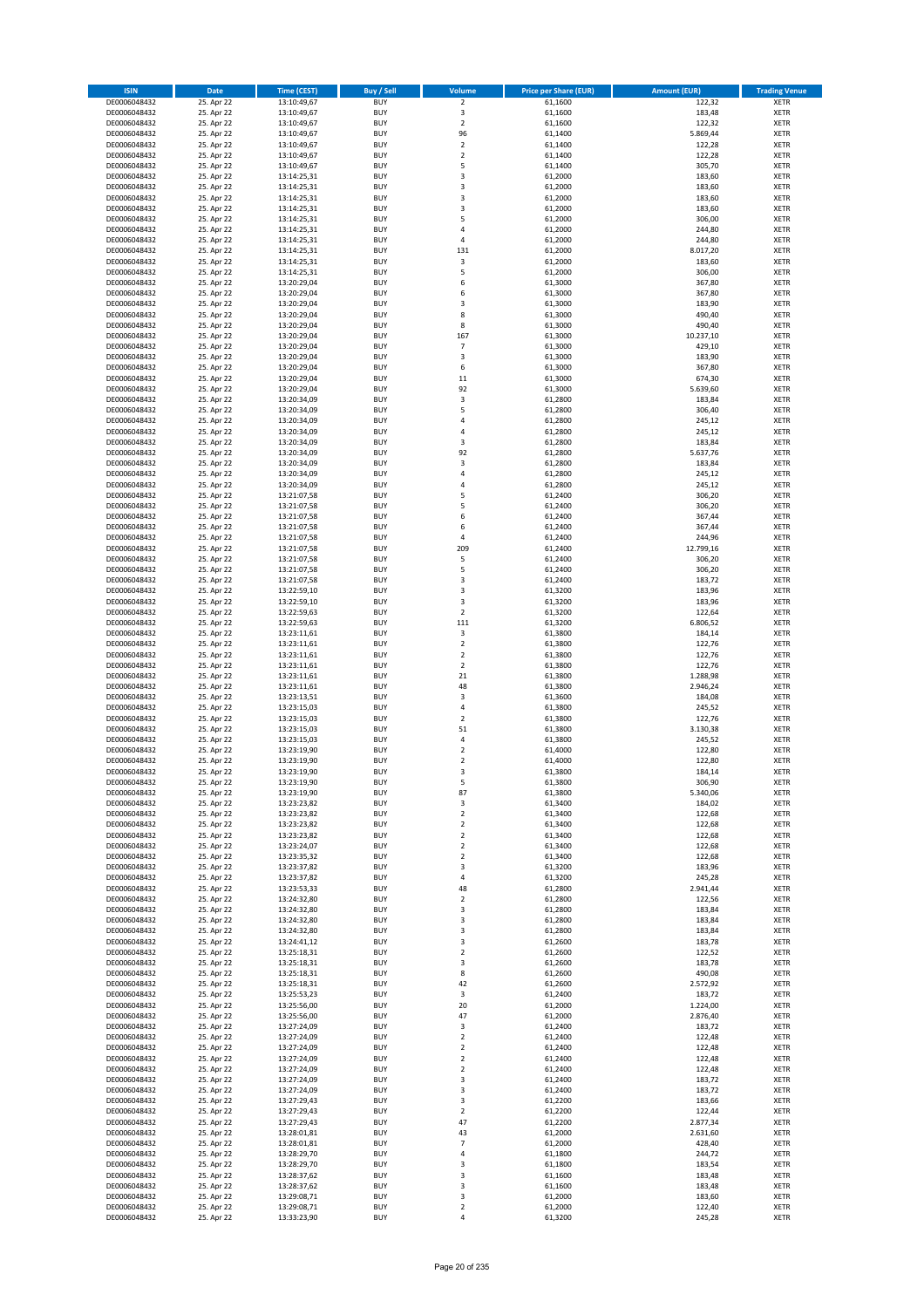| <b>ISIN</b>                  | Date                     | Time (CEST)                | <b>Buy / Sell</b>        | <b>Volume</b>                    | <b>Price per Share (EUR)</b> | <b>Amount (EUR)</b> | <b>Trading Venue</b>       |
|------------------------------|--------------------------|----------------------------|--------------------------|----------------------------------|------------------------------|---------------------|----------------------------|
| DE0006048432                 | 25. Apr 22               | 13:33:23,90                | <b>BUY</b>               | $\pmb{4}$                        | 61,3200                      | 245,28              | <b>XETR</b>                |
| DE0006048432                 | 25. Apr 22               | 13:33:23,90                | <b>BUY</b>               | 3                                | 61,3200                      | 183,96              | XETR                       |
| DE0006048432                 | 25. Apr 22               | 13:33:23,90                | <b>BUY</b>               | 4                                | 61,3200                      | 245,28              | <b>XETR</b>                |
| DE0006048432<br>DE0006048432 | 25. Apr 22<br>25. Apr 22 | 13:33:23,90<br>13:33:23,90 | <b>BUY</b><br><b>BUY</b> | $\sqrt{4}$<br>4                  | 61,3200<br>61,3200           | 245,28<br>245,28    | XETR<br><b>XETR</b>        |
| DE0006048432                 | 25. Apr 22               | 13:33:23,90                | <b>BUY</b>               | $\overline{4}$                   | 61,3200                      | 245,28              | <b>XETR</b>                |
| DE0006048432                 | 25. Apr 22               | 13:33:23,90                | <b>BUY</b>               | 6                                | 61,3200                      | 367,92              | <b>XETR</b>                |
| DE0006048432                 | 25. Apr 22               | 13:33:23,90                | <b>BUY</b>               | 91                               | 61,3200                      | 5.580,12            | <b>XETR</b>                |
| DE0006048432                 | 25. Apr 22               | 13:34:55,65                | <b>BUY</b>               | 3                                | 61,4000                      | 184,20              | <b>XETR</b>                |
| DE0006048432                 | 25. Apr 22               | 13:34:55,65                | <b>BUY</b>               | 3                                | 61,4000                      | 184,20              | <b>XETR</b>                |
| DE0006048432                 | 25. Apr 22               | 13:34:55,65                | <b>BUY</b>               | 6                                | 61,4000                      | 368,40              | <b>XETR</b>                |
| DE0006048432<br>DE0006048432 | 25. Apr 22<br>25. Apr 22 | 13:34:55,65<br>13:34:55,65 | <b>BUY</b><br><b>BUY</b> | $\overline{2}$<br>$\mathbf 2$    | 61,4000<br>61,4000           | 122,80<br>122,80    | <b>XETR</b><br><b>XETR</b> |
| DE0006048432                 | 25. Apr 22               | 13:34:55,65                | <b>BUY</b>               | 3                                | 61,4000                      | 184,20              | <b>XETR</b>                |
| DE0006048432                 | 25. Apr 22               | 13:34:55,65                | <b>BUY</b>               | 77                               | 61,4000                      | 4.727,80            | <b>XETR</b>                |
| DE0006048432                 | 25. Apr 22               | 13:34:58,11                | <b>BUY</b>               | 3                                | 61,3800                      | 184,14              | <b>XETR</b>                |
| DE0006048432                 | 25. Apr 22               | 13:35:47,82                | <b>BUY</b>               | 83                               | 61,3600                      | 5.092,88            | <b>XETR</b>                |
| DE0006048432                 | 25. Apr 22               | 13:35:47,84                | <b>BUY</b>               | 10                               | 61,3800                      | 613,80              | <b>XETR</b>                |
| DE0006048432                 | 25. Apr 22               | 13:35:47,84                | <b>BUY</b>               | 100                              | 61,3600                      | 6.136,00            | <b>XETR</b>                |
| DE0006048432<br>DE0006048432 | 25. Apr 22<br>25. Apr 22 | 13:36:22,78<br>13:36:22,78 | <b>BUY</b><br><b>BUY</b> | $\mathsf 3$<br>3                 | 61,3800<br>61,3800           | 184,14<br>184,14    | <b>XETR</b><br><b>XETR</b> |
| DE0006048432                 | 25. Apr 22               | 13:36:22,78                | <b>BUY</b>               | 3                                | 61,3800                      | 184,14              | <b>XETR</b>                |
| DE0006048432                 | 25. Apr 22               | 13:36:22,78                | <b>BUY</b>               | 47                               | 61,3800                      | 2.884,86            | <b>XETR</b>                |
| DE0006048432                 | 25. Apr 22               | 13:36:32,29                | <b>BUY</b>               | 3                                | 61,3600                      | 184,08              | <b>XETR</b>                |
| DE0006048432                 | 25. Apr 22               | 13:36:32,29                | <b>BUY</b>               | 3                                | 61,3600                      | 184,08              | <b>XETR</b>                |
| DE0006048432                 | 25. Apr 22               | 13:36:32,29                | <b>BUY</b>               | 3                                | 61,3600                      | 184,08              | <b>XETR</b>                |
| DE0006048432<br>DE0006048432 | 25. Apr 22               | 13:37:10,20                | <b>BUY</b><br><b>BUY</b> | 3<br>68                          | 61,3800                      | 184,14              | <b>XETR</b><br><b>XETR</b> |
| DE0006048432                 | 25. Apr 22<br>25. Apr 22 | 13:37:10,20<br>13:38:50,27 | <b>BUY</b>               | 4                                | 61,3800<br>61,3600           | 4.173,84<br>245,44  | <b>XETR</b>                |
| DE0006048432                 | 25. Apr 22               | 13:38:50,27                | <b>BUY</b>               | 3                                | 61,3600                      | 184,08              | <b>XETR</b>                |
| DE0006048432                 | 25. Apr 22               | 13:39:16,29                | <b>BUY</b>               | 3                                | 61,4000                      | 184,20              | <b>XETR</b>                |
| DE0006048432                 | 25. Apr 22               | 13:39:16,29                | <b>BUY</b>               | $\pmb{4}$                        | 61,4000                      | 245,60              | <b>XETR</b>                |
| DE0006048432                 | 25. Apr 22               | 13:39:16,29                | <b>BUY</b>               | 4                                | 61,4000                      | 245,60              | <b>XETR</b>                |
| DE0006048432                 | 25. Apr 22               | 13:39:16,29                | <b>BUY</b>               | $\overline{4}$                   | 61,4000                      | 245,60              | <b>XETR</b>                |
| DE0006048432                 | 25. Apr 22               | 13:39:16,29                | <b>BUY</b>               | 3                                | 61,4000                      | 184,20              | <b>XETR</b>                |
| DE0006048432                 | 25. Apr 22               | 13:39:16,29                | <b>BUY</b>               | 50                               | 61,4000                      | 3.070,00            | <b>XETR</b>                |
| DE0006048432<br>DE0006048432 | 25. Apr 22<br>25. Apr 22 | 13:39:17,09<br>13:43:10,67 | <b>BUY</b><br><b>BUY</b> | 72<br>6                          | 61,4000<br>61,4400           | 4.420,80<br>368,64  | <b>XETR</b><br><b>XETR</b> |
| DE0006048432                 | 25. Apr 22               | 13:43:10,67                | <b>BUY</b>               | $\overline{2}$                   | 61,4400                      | 122,88              | <b>XETR</b>                |
| DE0006048432                 | 25. Apr 22               | 13:43:10,67                | <b>BUY</b>               | $\overline{7}$                   | 61,4400                      | 430,08              | <b>XETR</b>                |
| DE0006048432                 | 25. Apr 22               | 13:43:10,67                | <b>BUY</b>               | $\mathbf 2$                      | 61,4400                      | 122,88              | <b>XETR</b>                |
| DE0006048432                 | 25. Apr 22               | 13:43:10,67                | <b>BUY</b>               | $\overline{2}$                   | 61,4400                      | 122,88              | <b>XETR</b>                |
| DE0006048432                 | 25. Apr 22               | 13:43:10,67                | <b>BUY</b>               | $\mathbf 2$                      | 61,4400                      | 122,88              | <b>XETR</b>                |
| DE0006048432                 | 25. Apr 22               | 13:43:10,67                | <b>BUY</b>               | 87                               | 61,4400                      | 5.345,28            | <b>XETR</b>                |
| DE0006048432                 | 25. Apr 22               | 13:43:10,67                | <b>BUY</b>               | $\sqrt{4}$                       | 61,4400                      | 245,76              | <b>XETR</b>                |
| DE0006048432                 | 25. Apr 22               | 13:43:29,35                | <b>BUY</b>               | $\overline{2}$                   | 61,4400                      | 122,88              | <b>XETR</b>                |
| DE0006048432<br>DE0006048432 | 25. Apr 22<br>25. Apr 22 | 13:43:29,35<br>13:43:29,35 | <b>BUY</b><br><b>BUY</b> | $\mathbf 2$<br>$\mathbf 2$       | 61,4400<br>61,4400           | 122,88<br>122,88    | <b>XETR</b><br><b>XETR</b> |
| DE0006048432                 | 25. Apr 22               | 13:43:29,35                | <b>BUY</b>               | 54                               | 61,4400                      | 3.317,76            | <b>XETR</b>                |
| DE0006048432                 | 25. Apr 22               | 13:43:29,35                | <b>BUY</b>               | $\overline{2}$                   | 61,4400                      | 122,88              | <b>XETR</b>                |
| DE0006048432                 | 25. Apr 22               | 13:43:29,35                | <b>BUY</b>               | 4                                | 61,4400                      | 245,76              | <b>XETR</b>                |
| DE0006048432                 | 25. Apr 22               | 13:43:43,31                | <b>BUY</b>               | 3                                | 61,4400                      | 184,32              | <b>XETR</b>                |
| DE0006048432                 | 25. Apr 22               | 13:43:43,31                | <b>BUY</b>               | 3                                | 61,4400                      | 184,32              | <b>XETR</b>                |
| DE0006048432                 | 25. Apr 22               | 13:43:43,31                | <b>BUY</b>               | $\mathsf 3$                      | 61,4400                      | 184,32              | <b>XETR</b>                |
| DE0006048432                 | 25. Apr 22               | 13:43:43,31                | <b>BUY</b>               | 4                                | 61,4400                      | 245,76              | <b>XETR</b>                |
| DE0006048432<br>DE0006048432 | 25. Apr 22<br>25. Apr 22 | 13:43:43,31<br>13:45:30,97 | <b>BUY</b><br><b>BUY</b> | 55<br>3                          | 61,4400<br>61,4400           | 3.379,20<br>184,32  | <b>XETR</b><br><b>XETR</b> |
| DE0006048432                 | 25. Apr 22               | 13:45:30,97                | <b>BUY</b>               | 4                                | 61,4400                      | 245,76              | <b>XETR</b>                |
| DE0006048432                 | 25. Apr 22               | 13:45:30,97                | <b>BUY</b>               | $\overline{2}$                   | 61,4400                      | 122,88              | <b>XETR</b>                |
| DE0006048432                 | 25. Apr 22               | 13:45:30,97                | <b>BUY</b>               | 3                                | 61,4400                      | 184,32              | <b>XETR</b>                |
| DE0006048432                 | 25. Apr 22               | 13:45:30,97                | <b>BUY</b>               | $\mathbf 2$                      | 61,4400                      | 122,88              | <b>XETR</b>                |
| DE0006048432                 | 25. Apr 22               | 13:45:30,97                | <b>BUY</b>               | 58                               | 61,4400                      | 3.563,52            | <b>XETR</b>                |
| DE0006048432                 | 25. Apr 22               | 13:45:30,97                | <b>BUY</b>               | 5                                | 61,4400                      | 307,20              | <b>XETR</b>                |
| DE0006048432                 | 25. Apr 22               | 13:45:30,97                | <b>BUY</b>               | 3                                | 61,4400                      | 184,32              | <b>XETR</b>                |
| DE0006048432<br>DE0006048432 | 25. Apr 22<br>25. Apr 22 | 13:45:53,46<br>13:45:54,39 | BUY<br><b>BUY</b>        | 53<br>$\overline{2}$             | 61,4400<br>61,4200           | 3.256,32<br>122,84  | XETR<br><b>XETR</b>        |
| DE0006048432                 | 25. Apr 22               | 13:45:54,39                | <b>BUY</b>               | 3                                | 61,4200                      | 184,26              | <b>XETR</b>                |
| DE0006048432                 | 25. Apr 22               | 13:46:31,09                | <b>BUY</b>               | $\overline{2}$                   | 61,4800                      | 122,96              | XETR                       |
| DE0006048432                 | 25. Apr 22               | 13:46:31,09                | <b>BUY</b>               | 65                               | 61,4800                      | 3.996,20            | XETR                       |
| DE0006048432                 | 25. Apr 22               | 13:47:30,53                | <b>BUY</b>               | 5                                | 61,4400                      | 307,20              | XETR                       |
| DE0006048432                 | 25. Apr 22               | 13:47:30,53                | <b>BUY</b>               | $\pmb{4}$                        | 61,4400                      | 245,76              | <b>XETR</b>                |
| DE0006048432                 | 25. Apr 22               | 13:47:30,53                | <b>BUY</b>               | $\mathbf 2$                      | 61,4400                      | 122,88              | <b>XETR</b>                |
| DE0006048432<br>DE0006048432 | 25. Apr 22<br>25. Apr 22 | 13:47:30,53<br>13:47:30,53 | <b>BUY</b><br><b>BUY</b> | 67<br>3                          | 61,4400<br>61,4400           | 4.116,48<br>184,32  | XETR<br><b>XETR</b>        |
| DE0006048432                 | 25. Apr 22               | 13:49:21,48                | <b>BUY</b>               | $\mathbf 2$                      | 61,4200                      | 122,84              | XETR                       |
| DE0006048432                 | 25. Apr 22               | 13:49:21,48                | <b>BUY</b>               | 3                                | 61,4200                      | 184,26              | <b>XETR</b>                |
| DE0006048432                 | 25. Apr 22               | 13:49:21,48                | <b>BUY</b>               | 5                                | 61,4200                      | 307,10              | XETR                       |
| DE0006048432                 | 25. Apr 22               | 13:49:21,48                | <b>BUY</b>               | $\overline{2}$                   | 61,4200                      | 122,84              | <b>XETR</b>                |
| DE0006048432                 | 25. Apr 22               | 13:49:21,48                | <b>BUY</b>               | 69                               | 61,4200                      | 4.237,98            | XETR                       |
| DE0006048432<br>DE0006048432 | 25. Apr 22<br>25. Apr 22 | 13:49:21,48<br>13:49:21,48 | <b>BUY</b><br><b>BUY</b> | 3<br>3                           | 61,4200<br>61,4200           | 184,26<br>184,26    | <b>XETR</b><br><b>XETR</b> |
| DE0006048432                 | 25. Apr 22               | 13:49:34,44                | <b>BUY</b>               | 3                                | 61,4000                      | 184,20              | <b>XETR</b>                |
| DE0006048432                 | 25. Apr 22               | 13:49:34,44                | <b>BUY</b>               | $\mathbf 2$                      | 61,4000                      | 122,80              | XETR                       |
| DE0006048432                 | 25. Apr 22               | 13:49:34,44                | <b>BUY</b>               | 70                               | 61,4000                      | 4.298,00            | XETR                       |
| DE0006048432                 | 25. Apr 22               | 13:49:46,53                | <b>BUY</b>               | 76                               | 61,3800                      | 4.664,88            | <b>XETR</b>                |
| DE0006048432                 | 25. Apr 22               | 13:50:02,75                | <b>BUY</b>               | 4                                | 61,3600                      | 245,44              | XETR                       |
| DE0006048432                 | 25. Apr 22               | 13:50:02,75                | <b>BUY</b>               | 47                               | 61,3600                      | 2.883,92            | XETR                       |
| DE0006048432                 | 25. Apr 22               | 13:50:18,08                | <b>BUY</b>               | 3                                | 61,3400                      | 184,02              | <b>XETR</b>                |
| DE0006048432<br>DE0006048432 | 25. Apr 22<br>25. Apr 22 | 13:50:18,08<br>13:50:18,08 | <b>BUY</b><br><b>BUY</b> | $\overline{2}$<br>$\overline{2}$ | 61,3400<br>61,3400           | 122,68<br>122,68    | XETR<br>XETR               |
| DE0006048432                 | 25. Apr 22               | 13:50:18,08                | <b>BUY</b>               | $\overline{\phantom{a}}$         | 61,3400                      | 429,38              | XETR                       |
| DE0006048432                 | 25. Apr 22               | 13:50:26,04                | <b>BUY</b>               | $\overline{2}$                   | 61,3200                      | 122,64              | <b>XETR</b>                |
| DE0006048432                 | 25. Apr 22               | 13:50:26,04                | <b>BUY</b>               | 13                               | 61,3200                      | 797,16              | XETR                       |
| DE0006048432                 | 25. Apr 22               | 13:51:46,39                | <b>BUY</b>               | 4                                | 61,3800                      | 245,52              | <b>XETR</b>                |
| DE0006048432                 | 25. Apr 22               | 13:51:46,39                | <b>BUY</b>               | 3                                | 61,3800                      | 184,14              | XETR                       |
| DE0006048432                 | 25. Apr 22               | 13:51:46,39                | <b>BUY</b>               | $\pmb{4}$                        | 61,3800                      | 245,52              | XETR                       |
| DE0006048432                 | 25. Apr 22               | 13:51:46,39                | <b>BUY</b>               | 73                               | 61,3800                      | 4.480,74            | XETR                       |
| DE0006048432                 | 25. Apr 22               | 13:51:46,39                | <b>BUY</b>               | $\pmb{4}$                        | 61,3800                      | 245,52              | XETR                       |
| DE0006048432<br>DE0006048432 | 25. Apr 22<br>25. Apr 22 | 13:52:38,80<br>13:52:38,80 | <b>BUY</b><br><b>BUY</b> | 3<br>$\pmb{4}$                   | 61,4000<br>61,4000           | 184,20<br>245,60    | <b>XETR</b><br>XETR        |
| DE0006048432                 | 25. Apr 22               | 13:52:38,80                | <b>BUY</b>               | $\overline{2}$                   | 61,4000                      | 122,80              | XETR                       |
| DE0006048432                 | 25. Apr 22               | 13:52:38,80                | <b>BUY</b>               | $\overline{2}$                   | 61,4000                      | 122,80              | XETR                       |
| DE0006048432                 | 25. Apr 22               | 13:52:41,89                | <b>BUY</b>               | 87                               | 61,3800                      | 5.340,06            | <b>XETR</b>                |
| DE0006048432                 | 25. Apr 22               | 13:53:56,15                | <b>BUY</b>               | 3                                | 61,3600                      | 184,08              | XETR                       |
| DE0006048432                 | 25. Apr 22               | 13:53:56,15                | <b>BUY</b>               | $\sqrt{4}$                       | 61,3600                      | 245,44              | <b>XETR</b>                |
| DE0006048432                 | 25. Apr 22               | 13:55:40,75                | <b>BUY</b>               | 3                                | 61,3800                      | 184,14              | XETR                       |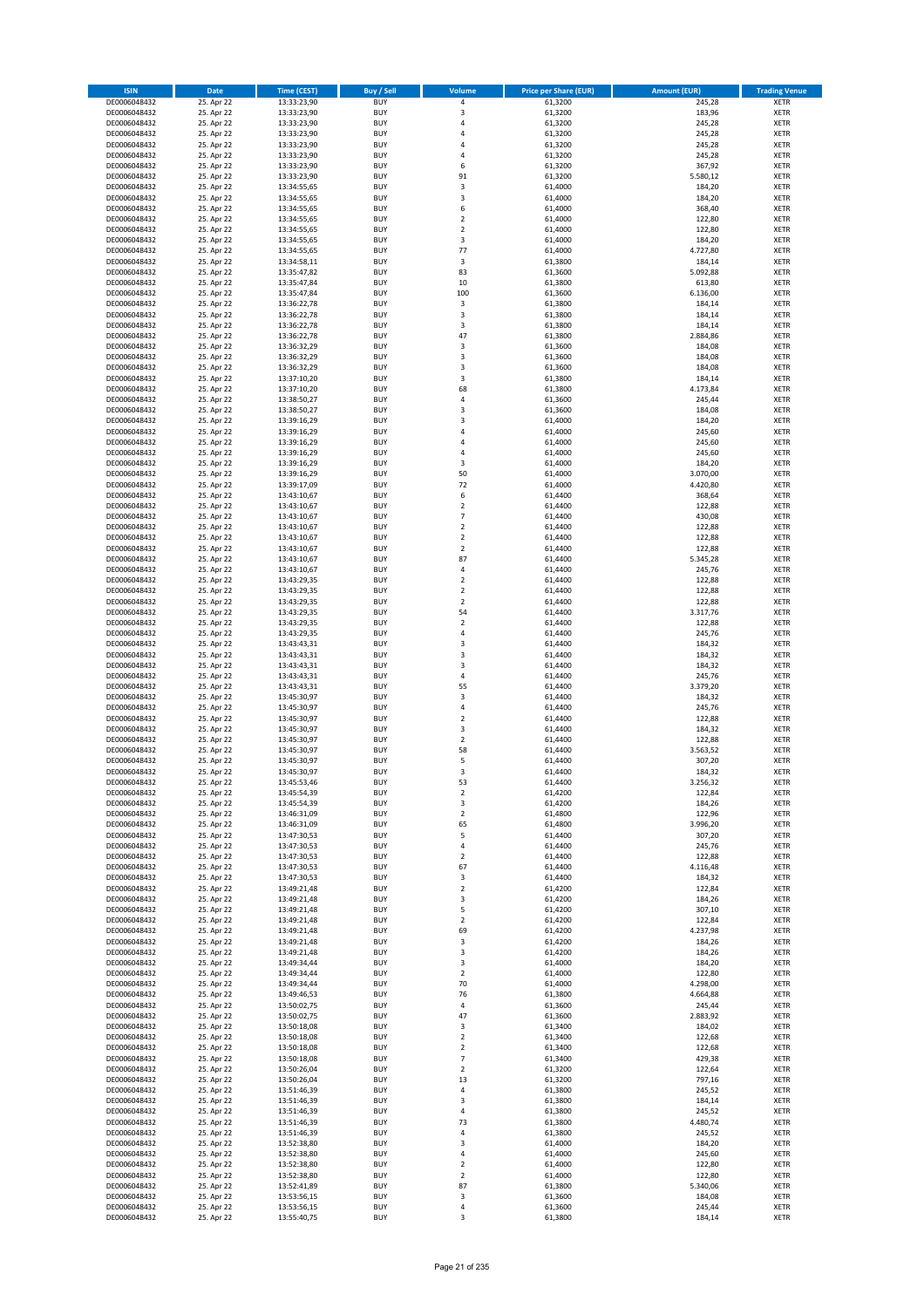| <b>ISIN</b>                  | Date                     | Time (CEST)                | <b>Buy / Sell</b>        | <b>Volume</b>                             | <b>Price per Share (EUR)</b> | <b>Amount (EUR)</b> | <b>Trading Venue</b>       |
|------------------------------|--------------------------|----------------------------|--------------------------|-------------------------------------------|------------------------------|---------------------|----------------------------|
| DE0006048432                 | 25. Apr 22               | 13:55:40,75                | <b>BUY</b>               | 5                                         | 61,3800                      | 306,90              | <b>XETR</b>                |
| DE0006048432                 | 25. Apr 22               | 13:55:40,75                | <b>BUY</b>               | $\mathbf 2$                               | 61,3800                      | 122,76              | XETR                       |
| DE0006048432                 | 25. Apr 22               | 13:55:40,75                | <b>BUY</b>               | $\overline{2}$                            | 61,3800                      | 122,76              | <b>XETR</b>                |
| DE0006048432                 | 25. Apr 22               | 13:57:14,21                | <b>BUY</b>               | 4                                         | 61,3600                      | 245,44              | XETR                       |
| DE0006048432<br>DE0006048432 | 25. Apr 22<br>25. Apr 22 | 13:57:14,21<br>13:57:14,21 | <b>BUY</b><br><b>BUY</b> | 4<br>3                                    | 61,3600<br>61,3600           | 245,44<br>184,08    | <b>XETR</b><br><b>XETR</b> |
| DE0006048432                 | 25. Apr 22               | 13:57:14,21                | <b>BUY</b>               | 3                                         | 61,3600                      | 184,08              | <b>XETR</b>                |
| DE0006048432                 | 25. Apr 22               | 13:57:14,21                | <b>BUY</b>               | 3                                         | 61,3600                      | 184,08              | <b>XETR</b>                |
| DE0006048432                 | 25. Apr 22               | 13:57:14,21                | <b>BUY</b>               | $\overline{4}$                            | 61,3600                      | 245,44              | <b>XETR</b>                |
| DE0006048432                 | 25. Apr 22               | 13:57:14,21                | <b>BUY</b>               | 3                                         | 61,3600                      | 184,08              | <b>XETR</b>                |
| DE0006048432                 | 25. Apr 22               | 13:57:14,21                | <b>BUY</b>               | 157                                       | 61,3600                      | 9.633,52            | <b>XETR</b>                |
| DE0006048432                 | 25. Apr 22               | 13:59:43,30                | <b>BUY</b>               | 5                                         | 61,4000                      | 307,00              | <b>XETR</b>                |
| DE0006048432<br>DE0006048432 | 25. Apr 22<br>25. Apr 22 | 13:59:43,30<br>13:59:43,30 | <b>BUY</b><br><b>BUY</b> | $\mathsf 3$<br>3                          | 61,4000<br>61,4000           | 184,20<br>184,20    | <b>XETR</b><br><b>XETR</b> |
| DE0006048432                 | 25. Apr 22               | 13:59:43,30                | <b>BUY</b>               | 6                                         | 61,4000                      | 368,40              | <b>XETR</b>                |
| DE0006048432                 | 25. Apr 22               | 13:59:43,30                | <b>BUY</b>               | $\overline{4}$                            | 61,4000                      | 245,60              | <b>XETR</b>                |
| DE0006048432                 | 25. Apr 22               | 13:59:43,30                | <b>BUY</b>               | 125                                       | 61,4000                      | 7.675,00            | <b>XETR</b>                |
| DE0006048432                 | 25. Apr 22               | 14:02:13,81                | <b>BUY</b>               | 4                                         | 61,4200                      | 245,68              | <b>XETR</b>                |
| DE0006048432                 | 25. Apr 22               | 14:02:13,81                | <b>BUY</b>               | 3                                         | 61,4200                      | 184,26              | <b>XETR</b>                |
| DE0006048432<br>DE0006048432 | 25. Apr 22<br>25. Apr 22 | 14:02:13,81                | <b>BUY</b><br><b>BUY</b> | 6<br>6                                    | 61,4200<br>61,4200           | 368,52<br>368,52    | <b>XETR</b><br><b>XETR</b> |
| DE0006048432                 | 25. Apr 22               | 14:02:13,81<br>14:02:13,81 | <b>BUY</b>               | 4                                         | 61,4200                      | 245,68              | <b>XETR</b>                |
| DE0006048432                 | 25. Apr 22               | 14:02:13,83                | <b>BUY</b>               | $\overline{2}$                            | 61,4200                      | 122,84              | <b>XETR</b>                |
| DE0006048432                 | 25. Apr 22               | 14:02:20,13                | <b>BUY</b>               | 3                                         | 61,4000                      | 184,20              | <b>XETR</b>                |
| DE0006048432                 | 25. Apr 22               | 14:02:20,13                | <b>BUY</b>               | $\pmb{4}$                                 | 61,4000                      | 245,60              | <b>XETR</b>                |
| DE0006048432                 | 25. Apr 22               | 14:02:20,13                | <b>BUY</b>               | 135                                       | 61,4000                      | 8.289,00            | <b>XETR</b>                |
| DE0006048432<br>DE0006048432 | 25. Apr 22               | 14:02:20,16                | <b>BUY</b><br><b>BUY</b> | $\overline{\mathbf{3}}$<br>$\overline{2}$ | 61,3800                      | 184,14              | <b>XETR</b><br><b>XETR</b> |
| DE0006048432                 | 25. Apr 22<br>25. Apr 22 | 14:02:20,16<br>14:02:20,16 | <b>BUY</b>               | 3                                         | 61,3800<br>61,3800           | 122,76<br>184,14    | <b>XETR</b>                |
| DE0006048432                 | 25. Apr 22               | 14:02:20,16                | <b>BUY</b>               | 4                                         | 61,3800                      | 245,52              | <b>XETR</b>                |
| DE0006048432                 | 25. Apr 22               | 14:02:20,16                | <b>BUY</b>               | $\mathbf 2$                               | 61,3800                      | 122,76              | <b>XETR</b>                |
| DE0006048432                 | 25. Apr 22               | 14:02:20,16                | <b>BUY</b>               | 79                                        | 61,3800                      | 4.849,02            | <b>XETR</b>                |
| DE0006048432                 | 25. Apr 22               | 14:02:20,16                | <b>BUY</b>               | $\mathbf 2$                               | 61,3800                      | 122,76              | <b>XETR</b>                |
| DE0006048432                 | 25. Apr 22               | 14:02:20,17                | <b>BUY</b>               | 3                                         | 61,3800                      | 184,14              | <b>XETR</b>                |
| DE0006048432<br>DE0006048432 | 25. Apr 22<br>25. Apr 22 | 14:02:20,89<br>14:02:41,57 | <b>BUY</b><br><b>BUY</b> | 5<br>$\overline{2}$                       | 61,3800<br>61,3800           | 306,90<br>122,76    | <b>XETR</b><br><b>XETR</b> |
| DE0006048432                 | 25. Apr 22               | 14:02:41,57                | <b>BUY</b>               | $\overline{2}$                            | 61,3800                      | 122,76              | <b>XETR</b>                |
| DE0006048432                 | 25. Apr 22               | 14:02:41,57                | <b>BUY</b>               | $\overline{2}$                            | 61,3800                      | 122,76              | <b>XETR</b>                |
| DE0006048432                 | 25. Apr 22               | 14:02:41,57                | <b>BUY</b>               | 131                                       | 61,3800                      | 8.040,78            | <b>XETR</b>                |
| DE0006048432                 | 25. Apr 22               | 14:04:52,35                | <b>BUY</b>               | $\mathbf 2$                               | 61,4400                      | 122,88              | <b>XETR</b>                |
| DE0006048432                 | 25. Apr 22               | 14:04:52,35                | <b>BUY</b>               | $\overline{4}$                            | 61,4400                      | 245,76              | <b>XETR</b>                |
| DE0006048432                 | 25. Apr 22               | 14:04:52,35                | <b>BUY</b>               | 4                                         | 61,4400                      | 245,76              | <b>XETR</b>                |
| DE0006048432<br>DE0006048432 | 25. Apr 22<br>25. Apr 22 | 14:04:54,67<br>14:04:54,67 | <b>BUY</b><br><b>BUY</b> | $\mathbf 2$<br>$\overline{2}$             | 61,4200<br>61,4200           | 122,84<br>122,84    | <b>XETR</b><br><b>XETR</b> |
| DE0006048432                 | 25. Apr 22               | 14:04:54,67                | <b>BUY</b>               | 4                                         | 61,4200                      | 245,68              | <b>XETR</b>                |
| DE0006048432                 | 25. Apr 22               | 14:04:54,67                | <b>BUY</b>               | $\pmb{4}$                                 | 61,4200                      | 245,68              | <b>XETR</b>                |
| DE0006048432                 | 25. Apr 22               | 14:04:54,67                | <b>BUY</b>               | 127                                       | 61,4200                      | 7.800,34            | <b>XETR</b>                |
| DE0006048432                 | 25. Apr 22               | 14:05:00,78                | <b>BUY</b>               | $\pmb{4}$                                 | 61,4000                      | 245,60              | <b>XETR</b>                |
| DE0006048432                 | 25. Apr 22               | 14:05:00,78                | <b>BUY</b><br><b>BUY</b> | $\mathbf 2$<br>$\overline{2}$             | 61,4000                      | 122,80              | <b>XETR</b>                |
| DE0006048432<br>DE0006048432 | 25. Apr 22<br>25. Apr 22 | 14:05:03,35<br>14:05:03,37 | <b>BUY</b>               | $\overline{2}$                            | 61,4000<br>61,4000           | 122,80<br>122,80    | <b>XETR</b><br><b>XETR</b> |
| DE0006048432                 | 25. Apr 22               | 14:05:25,49                | <b>BUY</b>               | $\overline{2}$                            | 61,4200                      | 122,84              | <b>XETR</b>                |
| DE0006048432                 | 25. Apr 22               | 14:05:25,49                | <b>BUY</b>               | $\overline{2}$                            | 61,4200                      | 122,84              | <b>XETR</b>                |
| DE0006048432                 | 25. Apr 22               | 14:05:25,49                | <b>BUY</b>               | $\mathbf 2$                               | 61,4200                      | 122,84              | <b>XETR</b>                |
| DE0006048432                 | 25. Apr 22               | 14:05:25,49                | <b>BUY</b>               | 121                                       | 61,4200                      | 7.431,82            | <b>XETR</b>                |
| DE0006048432                 | 25. Apr 22               | 14:05:25,49                | <b>BUY</b>               | 3                                         | 61,4200                      | 184,26              | <b>XETR</b>                |
| DE0006048432<br>DE0006048432 | 25. Apr 22<br>25. Apr 22 | 14:05:25,49<br>14:05:59,12 | <b>BUY</b><br><b>BUY</b> | 5<br>4                                    | 61,4200<br>61,4400           | 307,10<br>245,76    | <b>XETR</b><br><b>XETR</b> |
| DE0006048432                 | 25. Apr 22               | 14:05:59,12                | <b>BUY</b>               | 3                                         | 61,4400                      | 184,32              | <b>XETR</b>                |
| DE0006048432                 | 25. Apr 22               | 14:06:08,66                | <b>BUY</b>               | $\overline{2}$                            | 61,4200                      | 122,84              | <b>XETR</b>                |
| DE0006048432                 | 25. Apr 22               | 14:06:08,66                | <b>BUY</b>               | 6                                         | 61,4200                      | 368,52              | <b>XETR</b>                |
| DE0006048432                 | 25. Apr 22               | 14:06:39,54                | <b>BUY</b>               | $\overline{2}$                            | 61,4200                      | 122,84              | <b>XETR</b>                |
| DE0006048432                 | 25. Apr 22               | 14:06:39,54                | <b>BUY</b>               | $\overline{2}$                            | 61,4200                      | 122,84              | <b>XETR</b>                |
| DE0006048432                 | 25. Apr 22               | 14:06:39,54                | <b>BUY</b>               | $\overline{2}$                            | 61,4200                      | 122,84<br>307,10    | <b>XETR</b>                |
| DE0006048432<br>DE0006048432 | 25. Apr 22<br>25. Apr 22 | 14:06:39,54<br>14:06:39,54 | BUY<br><b>BUY</b>        | 5<br>$\overline{2}$                       | 61,4200<br>61,4200           | 122,84              | XETR<br><b>XETR</b>        |
| DE0006048432                 | 25. Apr 22               | 14:06:39,54                | <b>BUY</b>               | 62                                        | 61,4200                      | 3.808,04            | <b>XETR</b>                |
| DE0006048432                 | 25. Apr 22               | 14:08:53,93                | <b>BUY</b>               | 4                                         | 61,4600                      | 245,84              | XETR                       |
| DE0006048432                 | 25. Apr 22               | 14:08:53,93                | <b>BUY</b>               | $\mathbf 2$                               | 61,4600                      | 122,92              | XETR                       |
| DE0006048432                 | 25. Apr 22               | 14:08:53,93                | <b>BUY</b>               | 5                                         | 61,4600                      | 307,30              | XETR                       |
| DE0006048432                 | 25. Apr 22               | 14:08:53,93                | <b>BUY</b>               | 3                                         | 61,4600                      | 184,38              | <b>XETR</b>                |
| DE0006048432<br>DE0006048432 | 25. Apr 22<br>25. Apr 22 | 14:08:53,93<br>14:09:04,10 | <b>BUY</b><br><b>BUY</b> | $\pmb{4}$<br>$\overline{2}$               | 61,4600<br>61,4600           | 245,84<br>122,92    | <b>XETR</b><br>XETR        |
| DE0006048432                 | 25. Apr 22               | 14:09:04,10                | <b>BUY</b>               | $\mathbf 2$                               | 61,4600                      | 122,92              | <b>XETR</b>                |
| DE0006048432                 | 25. Apr 22               | 14:09:46,33                | <b>BUY</b>               | 3                                         | 61,4600                      | 184,38              | XETR                       |
| DE0006048432                 | 25. Apr 22               | 14:09:46,33                | <b>BUY</b>               | $\overline{2}$                            | 61.4600                      | 122,92              | <b>XETR</b>                |
| DE0006048432                 | 25. Apr 22               | 14:09:46,33                | <b>BUY</b>               | $\mathbf 2$                               | 61,4600                      | 122,92              | XETR                       |
| DE0006048432                 | 25. Apr 22               | 14:09:46,33                | <b>BUY</b>               | 3                                         | 61.4600                      | 184,38              | <b>XETR</b>                |
| DE0006048432<br>DE0006048432 | 25. Apr 22<br>25. Apr 22 | 14:09:46,35<br>14:09:52,74 | <b>BUY</b><br><b>BUY</b> | $\pmb{4}$<br>3                            | 61,4600<br>61,4400           | 245,84<br>184,32    | XETR<br><b>XETR</b>        |
| DE0006048432                 | 25. Apr 22               | 14:09:52,74                | <b>BUY</b>               | 5                                         | 61,4400                      | 307,20              | <b>XETR</b>                |
| DE0006048432                 | 25. Apr 22               | 14:09:52,74                | <b>BUY</b>               | 118                                       | 61,4400                      | 7.249,92            | <b>XETR</b>                |
| DE0006048432                 | 25. Apr 22               | 14:09:58,22                | <b>BUY</b>               | 4                                         | 61,4200                      | 245,68              | XETR                       |
| DE0006048432                 | 25. Apr 22               | 14:09:58,22                | <b>BUY</b>               | $\mathbf 2$                               | 61,4200                      | 122,84              | XETR                       |
| DE0006048432                 | 25. Apr 22               | 14:09:58,22                | <b>BUY</b>               | 4                                         | 61,4200                      | 245,68              | <b>XETR</b>                |
| DE0006048432<br>DE0006048432 | 25. Apr 22<br>25. Apr 22 | 14:11:07,63<br>14:11:07,63 | <b>BUY</b><br><b>BUY</b> | 3<br>$\sqrt{4}$                           | 61,4800<br>61,4800           | 184,44<br>245,92    | XETR<br>XETR               |
| DE0006048432                 | 25. Apr 22               | 14:11:07,63                | <b>BUY</b>               | 3                                         | 61,4800                      | 184,44              | <b>XETR</b>                |
| DE0006048432                 | 25. Apr 22               | 14:11:07,63                | <b>BUY</b>               | 108                                       | 61,4800                      | 6.639,84            | XETR                       |
| DE0006048432                 | 25. Apr 22               | 14:11:28,42                | <b>BUY</b>               | 3                                         | 61,4600                      | 184,38              | XETR                       |
| DE0006048432                 | 25. Apr 22               | 14:12:34,44                | <b>BUY</b>               | 3                                         | 61,4600                      | 184,38              | XETR                       |
| DE0006048432                 | 25. Apr 22               | 14:12:34,44                | <b>BUY</b>               | 3                                         | 61,4600                      | 184,38              | <b>XETR</b>                |
| DE0006048432                 | 25. Apr 22               | 14:12:34,44                | <b>BUY</b><br><b>BUY</b> | 3<br>3                                    | 61,4600                      | 184,38              | XETR                       |
| DE0006048432<br>DE0006048432 | 25. Apr 22<br>25. Apr 22 | 14:13:03,68<br>14:13:03,68 | <b>BUY</b>               | 3                                         | 61,4400<br>61,4400           | 184,32<br>184,32    | <b>XETR</b><br>XETR        |
| DE0006048432                 | 25. Apr 22               | 14:13:03,68                | <b>BUY</b>               | 5                                         | 61,4400                      | 307,20              | XETR                       |
| DE0006048432                 | 25. Apr 22               | 14:13:03,68                | <b>BUY</b>               | 129                                       | 61,4400                      | 7.925,76            | XETR                       |
| DE0006048432                 | 25. Apr 22               | 14:15:05,17                | <b>BUY</b>               | $\overline{2}$                            | 61,4200                      | 122,84              | XETR                       |
| DE0006048432                 | 25. Apr 22               | 14:15:05,17                | <b>BUY</b>               | 3                                         | 61,4200                      | 184,26              | <b>XETR</b>                |
| DE0006048432                 | 25. Apr 22               | 14:15:05,17                | <b>BUY</b>               | 3                                         | 61,4200                      | 184,26              | XETR                       |
| DE0006048432<br>DE0006048432 | 25. Apr 22<br>25. Apr 22 | 14:15:05,17<br>14:15:05,17 | <b>BUY</b><br><b>BUY</b> | $\overline{2}$<br>96                      | 61,4200<br>61,4200           | 122,84<br>5.896,32  | XETR<br>XETR               |
| DE0006048432                 | 25. Apr 22               | 14:15:05,17                | <b>BUY</b>               | $\overline{2}$                            | 61,4200                      | 122,84              | XETR                       |
| DE0006048432                 | 25. Apr 22               | 14:15:05,17                | <b>BUY</b>               | 4                                         | 61,4200                      | 245,68              | XETR                       |
| DE0006048432                 | 25. Apr 22               | 14:15:26,32                | <b>BUY</b>               | 3                                         | 61,4200                      | 184,26              | <b>XETR</b>                |
| DE0006048432                 | 25. Apr 22               | 14:15:26,32                | <b>BUY</b>               | 3                                         | 61,4200                      | 184,26              | XETR                       |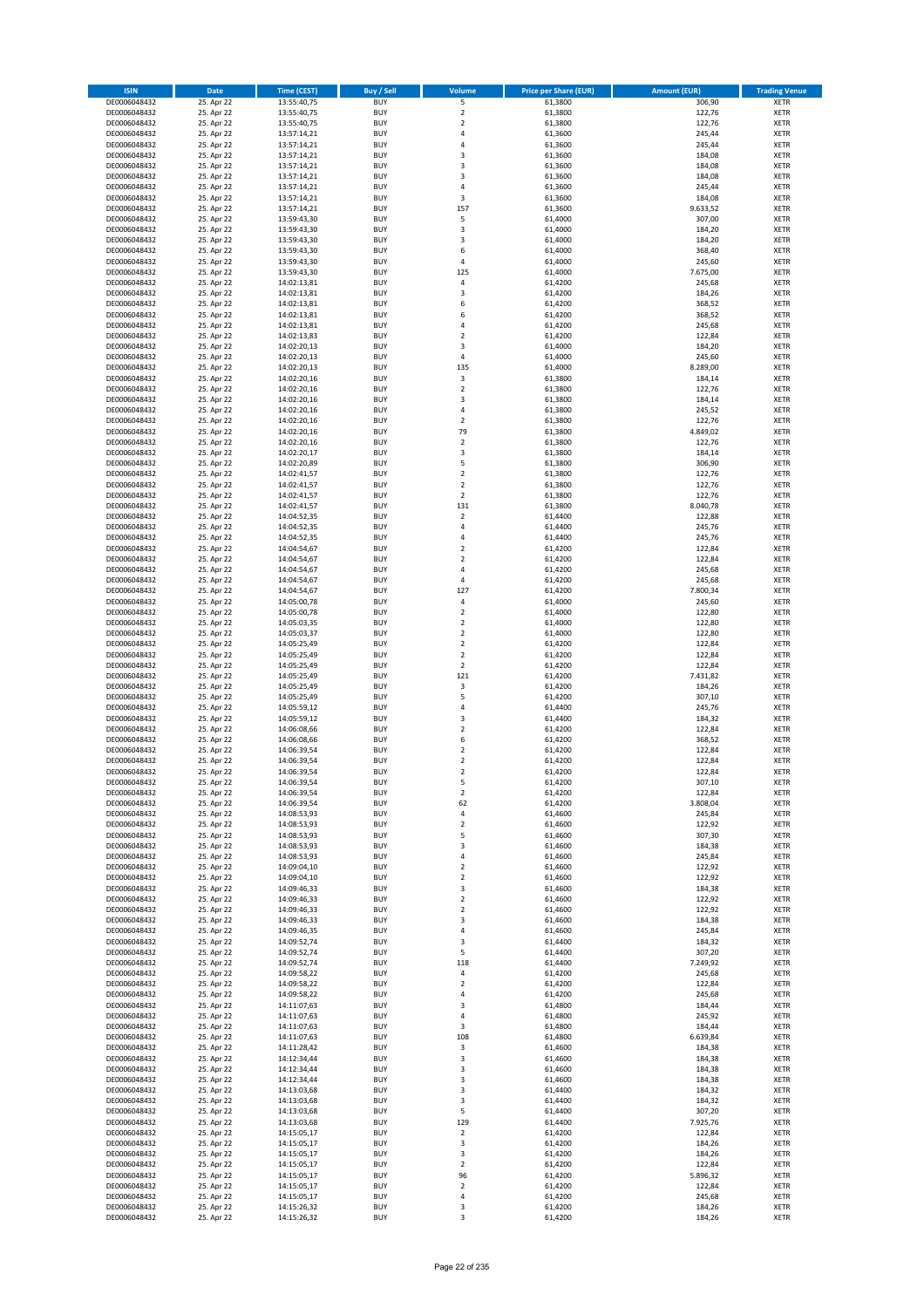| <b>ISIN</b>                  | Date                     | Time (CEST)                | <b>Buy / Sell</b>        | <b>Volume</b>                 | <b>Price per Share (EUR)</b> | <b>Amount (EUR)</b> | <b>Trading Venue</b>       |
|------------------------------|--------------------------|----------------------------|--------------------------|-------------------------------|------------------------------|---------------------|----------------------------|
| DE0006048432                 | 25. Apr 22               | 14:15:26,32                | <b>BUY</b>               | $\overline{2}$                | 61,4200                      | 122,84              | <b>XETR</b>                |
| DE0006048432                 | 25. Apr 22               | 14:15:26,32                | <b>BUY</b>               | 3                             | 61,4200                      | 184,26              | XETR                       |
| DE0006048432                 | 25. Apr 22               | 14:16:37,63                | <b>BUY</b>               | 5                             | 61,4000                      | 307,00              | <b>XETR</b>                |
| DE0006048432                 | 25. Apr 22               | 14:16:37,63                | <b>BUY</b>               | $\mathsf 3$                   | 61,4000                      | 184,20              | XETR                       |
| DE0006048432<br>DE0006048432 | 25. Apr 22<br>25. Apr 22 | 14:16:37,63<br>14:16:37,63 | <b>BUY</b><br><b>BUY</b> | $\overline{2}$<br>$\mathbf 2$ | 61,4000<br>61,4000           | 122,80<br>122,80    | <b>XETR</b><br><b>XETR</b> |
| DE0006048432                 | 25. Apr 22               | 14:16:37,63                | <b>BUY</b>               | 164                           | 61,4000                      | 10.069,60           | <b>XETR</b>                |
| DE0006048432                 | 25. Apr 22               | 14:16:37,63                | <b>BUY</b>               | 3                             | 61,4000                      | 184,20              | <b>XETR</b>                |
| DE0006048432                 | 25. Apr 22               | 14:16:37,63                | <b>BUY</b>               | 3                             | 61,4000                      | 184,20              | <b>XETR</b>                |
| DE0006048432                 | 25. Apr 22               | 14:16:48,11                | <b>BUY</b>               | $\overline{2}$                | 61,4000                      | 122,80              | <b>XETR</b>                |
| DE0006048432                 | 25. Apr 22               | 14:17:24,66                | <b>BUY</b>               | 63                            | 61,3800                      | 3.866,94            | <b>XETR</b>                |
| DE0006048432                 | 25. Apr 22               | 14:17:24,67                | <b>BUY</b>               | 3<br>$\mathbf 2$              | 61,3800                      | 184,14              | <b>XETR</b>                |
| DE0006048432<br>DE0006048432 | 25. Apr 22<br>25. Apr 22 | 14:17:24,67<br>14:17:24,67 | <b>BUY</b><br><b>BUY</b> | 5                             | 61,3800<br>61,3800           | 122,76<br>306,90    | <b>XETR</b><br><b>XETR</b> |
| DE0006048432                 | 25. Apr 22               | 14:17:24,67                | <b>BUY</b>               | 16                            | 61,3800                      | 982,08              | <b>XETR</b>                |
| DE0006048432                 | 25. Apr 22               | 14:19:14,77                | <b>BUY</b>               | 5                             | 61,4600                      | 307,30              | <b>XETR</b>                |
| DE0006048432                 | 25. Apr 22               | 14:22:05,25                | <b>BUY</b>               | 4                             | 61,4800                      | 245,92              | <b>XETR</b>                |
| DE0006048432                 | 25. Apr 22               | 14:22:05,25                | <b>BUY</b>               | 3                             | 61,4800                      | 184,44              | <b>XETR</b>                |
| DE0006048432                 | 25. Apr 22               | 14:22:05,25                | <b>BUY</b>               | 3                             | 61,4800                      | 184,44              | <b>XETR</b>                |
| DE0006048432<br>DE0006048432 | 25. Apr 22<br>25. Apr 22 | 14:22:05,25<br>14:22:05,25 | <b>BUY</b><br><b>BUY</b> | $\overline{4}$<br>130         | 61,4800<br>61,4800           | 245,92<br>7.992,40  | <b>XETR</b><br><b>XETR</b> |
| DE0006048432                 | 25. Apr 22               | 14:22:05,25                | <b>BUY</b>               | 4                             | 61,4800                      | 245,92              | <b>XETR</b>                |
| DE0006048432                 | 25. Apr 22               | 14:22:05,25                | <b>BUY</b>               | $\mathbf 2$                   | 61,4800                      | 122,96              | <b>XETR</b>                |
| DE0006048432                 | 25. Apr 22               | 14:22:12,05                | <b>BUY</b>               | $\sqrt{4}$                    | 61,4600                      | 245,84              | <b>XETR</b>                |
| DE0006048432                 | 25. Apr 22               | 14:22:12,05                | <b>BUY</b>               | $\overline{2}$                | 61,4600                      | 122,92              | <b>XETR</b>                |
| DE0006048432                 | 25. Apr 22               | 14:22:12,05                | <b>BUY</b>               | 4                             | 61,4600                      | 245,84              | <b>XETR</b>                |
| DE0006048432<br>DE0006048432 | 25. Apr 22               | 14:22:12,05                | <b>BUY</b><br><b>BUY</b> | $\mathbf 2$<br>3              | 61,4600                      | 122,92              | <b>XETR</b><br><b>XETR</b> |
| DE0006048432                 | 25. Apr 22<br>25. Apr 22 | 14:22:12,05<br>14:24:41,10 | <b>BUY</b>               | $\mathbf 2$                   | 61,4600<br>61,4800           | 184,38<br>122,96    | <b>XETR</b>                |
| DE0006048432                 | 25. Apr 22               | 14:24:41,10                | <b>BUY</b>               | $\overline{2}$                | 61,4800                      | 122,96              | <b>XETR</b>                |
| DE0006048432                 | 25. Apr 22               | 14:26:17,48                | <b>BUY</b>               | 3                             | 61,5000                      | 184,50              | <b>XETR</b>                |
| DE0006048432                 | 25. Apr 22               | 14:26:17,48                | <b>BUY</b>               | $\overline{2}$                | 61,5000                      | 123,00              | <b>XETR</b>                |
| DE0006048432                 | 25. Apr 22               | 14:26:17,48                | <b>BUY</b>               | $\mathbf 2$                   | 61,5000                      | 123,00              | <b>XETR</b>                |
| DE0006048432                 | 25. Apr 22               | 14:26:17,48                | <b>BUY</b>               | 6                             | 61,5000                      | 369,00              | <b>XETR</b>                |
| DE0006048432<br>DE0006048432 | 25. Apr 22<br>25. Apr 22 | 14:26:17,48<br>14:26:17,48 | <b>BUY</b><br><b>BUY</b> | 3<br>$\mathbf 2$              | 61,5200<br>61,5000           | 184,56<br>123,00    | <b>XETR</b><br><b>XETR</b> |
| DE0006048432                 | 25. Apr 22               | 14:26:17,48                | <b>BUY</b>               | 186                           | 61,5000                      | 11.439,00           | <b>XETR</b>                |
| DE0006048432                 | 25. Apr 22               | 14:26:17,48                | <b>BUY</b>               | $\mathsf 3$                   | 61,5000                      | 184,50              | <b>XETR</b>                |
| DE0006048432                 | 25. Apr 22               | 14:26:55,52                | <b>BUY</b>               | $\overline{2}$                | 61,5200                      | 123,04              | <b>XETR</b>                |
| DE0006048432                 | 25. Apr 22               | 14:26:55,52                | <b>BUY</b>               | 5                             | 61,5200                      | 307,60              | <b>XETR</b>                |
| DE0006048432                 | 25. Apr 22               | 14:26:55,52                | <b>BUY</b>               | $\mathbf 2$                   | 61,5200                      | 123,04              | <b>XETR</b>                |
| DE0006048432                 | 25. Apr 22<br>25. Apr 22 | 14:26:55,52                | <b>BUY</b><br><b>BUY</b> | 3<br>$\mathbf 2$              | 61,5200                      | 184,56<br>123,04    | <b>XETR</b><br><b>XETR</b> |
| DE0006048432<br>DE0006048432 | 25. Apr 22               | 14:26:55,52<br>14:26:55,52 | <b>BUY</b>               | $\sqrt{4}$                    | 61,5200<br>61,5200           | 246,08              | <b>XETR</b>                |
| DE0006048432                 | 25. Apr 22               | 14:26:55,52                | <b>BUY</b>               | 234                           | 61,5200                      | 14.395,68           | <b>XETR</b>                |
| DE0006048432                 | 25. Apr 22               | 14:26:55,52                | <b>BUY</b>               | 12                            | 61,5200                      | 738,24              | <b>XETR</b>                |
| DE0006048432                 | 25. Apr 22               | 14:28:00,26                | <b>BUY</b>               | $\mathbf 2$                   | 61,5000                      | 123,00              | <b>XETR</b>                |
| DE0006048432                 | 25. Apr 22               | 14:28:00,26                | <b>BUY</b>               | 3                             | 61,5000                      | 184,50              | <b>XETR</b>                |
| DE0006048432<br>DE0006048432 | 25. Apr 22<br>25. Apr 22 | 14:28:00,26<br>14:28:00,26 | <b>BUY</b><br><b>BUY</b> | 5<br>$\overline{2}$           | 61,5000<br>61,5000           | 307,50<br>123,00    | <b>XETR</b><br><b>XETR</b> |
| DE0006048432                 | 25. Apr 22               | 14:28:00,26                | <b>BUY</b>               | 3                             | 61,5000                      | 184,50              | <b>XETR</b>                |
| DE0006048432                 | 25. Apr 22               | 14:28:00,26                | <b>BUY</b>               | 69                            | 61,5000                      | 4.243,50            | <b>XETR</b>                |
| DE0006048432                 | 25. Apr 22               | 14:28:00,26                | <b>BUY</b>               | 3                             | 61,5000                      | 184,50              | <b>XETR</b>                |
| DE0006048432                 | 25. Apr 22               | 14:28:00,26                | <b>BUY</b>               | 6                             | 61,5000                      | 369,00              | <b>XETR</b>                |
| DE0006048432                 | 25. Apr 22               | 14:28:00,32                | <b>BUY</b>               | $\overline{\mathbf{c}}$       | 61,4800                      | 122,96              | <b>XETR</b>                |
| DE0006048432                 | 25. Apr 22               | 14:28:00,32                | <b>BUY</b>               | 5                             | 61,4800                      | 307,40              | <b>XETR</b>                |
| DE0006048432<br>DE0006048432 | 25. Apr 22<br>25. Apr 22 | 14:28:00,32<br>14:30:12,95 | <b>BUY</b><br><b>BUY</b> | $\overline{2}$<br>6           | 61,4800<br>61,4800           | 122,96<br>368,88    | <b>XETR</b><br><b>XETR</b> |
| DE0006048432                 | 25. Apr 22               | 14:30:12,95                | <b>BUY</b>               | $\overline{4}$                | 61,4800                      | 245,92              | <b>XETR</b>                |
| DE0006048432                 | 25. Apr 22               | 14:30:59,06                | <b>BUY</b>               | 4                             | 61,4800                      | 245,92              | <b>XETR</b>                |
| DE0006048432                 | 25. Apr 22               | 14:30:59,06                | <b>BUY</b>               | 3                             | 61,4800                      | 184,44              | <b>XETR</b>                |
| DE0006048432                 | 25. Apr 22               | 14:30:59,08                | <b>BUY</b>               | $\overline{2}$                | 61,4800                      | 122,96              | <b>XETR</b>                |
| DE0006048432                 | 25. Apr 22               | 14:31:17,31                | <b>BUY</b>               | 228                           | 61,4800                      | 14.017,44           | <b>XETR</b>                |
| DE0006048432<br>DE0006048432 | 25. Apr 22<br>25. Apr 22 | 14:33:00,06<br>14:34:17,73 | <b>BUY</b><br>BUY        | 402<br>6                      | 61,4800<br>61,4800           | 24.714,96<br>368,88 | <b>XETR</b><br>XETR        |
| DE0006048432                 | 25. Apr 22               | 14:34:24,17                | <b>BUY</b>               | 5                             | 61,4600                      | 307,30              | <b>XETR</b>                |
| DE0006048432                 | 25. Apr 22               | 14:34:24,17                | <b>BUY</b>               | 11                            | 61,4600                      | 676,06              | <b>XETR</b>                |
| DE0006048432                 | 25. Apr 22               | 14:34:24,17                | <b>BUY</b>               | 9                             | 61,4600                      | 553,14              | XETR                       |
| DE0006048432                 | 25. Apr 22               | 14:34:24,17                | <b>BUY</b>               | $\overline{7}$                | 61,4600                      | 430,22              | XETR                       |
| DE0006048432                 | 25. Apr 22               | 14:34:24,17                | <b>BUY</b>               | $\sqrt{4}$                    | 61,4600                      | 245,84              | <b>XETR</b>                |
| DE0006048432                 | 25. Apr 22<br>25. Apr 22 | 14:34:24,17                | <b>BUY</b>               | 5                             | 61,4600                      | 307,30              | <b>XETR</b>                |
| DE0006048432<br>DE0006048432 | 25. Apr 22               | 14:34:24,17<br>14:34:24,17 | <b>BUY</b><br><b>BUY</b> | 331<br>$\,$ 1                 | 61,4600<br>61,4600           | 20.343,26<br>61,46  | <b>XETR</b><br>XETR        |
| DE0006048432                 | 25. Apr 22               | 14:35:20,60                | <b>BUY</b>               | 8                             | 61,5000                      | 492,00              | <b>XETR</b>                |
| DE0006048432                 | 25. Apr 22               | 14:35:20,60                | <b>BUY</b>               | 5                             | 61,5000                      | 307,50              | XETR                       |
| DE0006048432                 | 25. Apr 22               | 14:35:20,60                | <b>BUY</b>               | 5                             | 61,5000                      | 307,50              | <b>XETR</b>                |
| DE0006048432                 | 25. Apr 22               | 14:35:20,60                | <b>BUY</b>               | $\overline{7}$                | 61,5000                      | 430,50              | XETR                       |
| DE0006048432<br>DE0006048432 | 25. Apr 22<br>25. Apr 22 | 14:35:20,60<br>14:35:20,60 | <b>BUY</b><br><b>BUY</b> | $\overline{7}$<br>$\sqrt{4}$  | 61,5000<br>61,5000           | 430,50<br>246,00    | <b>XETR</b><br>XETR        |
| DE0006048432                 | 25. Apr 22               | 14:35:20,60                | <b>BUY</b>               | 6                             | 61,5000                      | 369,00              | <b>XETR</b>                |
| DE0006048432                 | 25. Apr 22               | 14:35:20,60                | <b>BUY</b>               | 34                            | 61,5000                      | 2.091,00            | <b>XETR</b>                |
| DE0006048432                 | 25. Apr 22               | 14:35:20,60                | <b>BUY</b>               | 106                           | 61,5000                      | 6.519,00            | <b>XETR</b>                |
| DE0006048432                 | 25. Apr 22               | 14:35:39,31                | <b>BUY</b>               | 4                             | 61,5000                      | 246,00              | XETR                       |
| DE0006048432                 | 25. Apr 22               | 14:35:39,31                | <b>BUY</b>               | $\mathsf 3$                   | 61,5000                      | 184,50              | XETR                       |
| DE0006048432<br>DE0006048432 | 25. Apr 22<br>25. Apr 22 | 14:35:39,31<br>14:35:39,31 | <b>BUY</b><br><b>BUY</b> | 4<br>3                        | 61,5000<br>61,5000           | 246,00<br>184,50    | <b>XETR</b><br><b>XETR</b> |
| DE0006048432                 | 25. Apr 22               | 14:35:39,31                | <b>BUY</b>               | 6                             | 61,5000                      | 369,00              | XETR                       |
| DE0006048432                 | 25. Apr 22               | 14:35:39,31                | <b>BUY</b>               | 3                             | 61,5000                      | 184,50              | <b>XETR</b>                |
| DE0006048432                 | 25. Apr 22               | 14:35:39,31                | <b>BUY</b>               | 45                            | 61,5000                      | 2.767,50            | XETR                       |
| DE0006048432                 | 25. Apr 22               | 14:35:39,31                | <b>BUY</b>               | 4                             | 61,5000                      | 246,00              | <b>XETR</b>                |
| DE0006048432                 | 25. Apr 22               | 14:35:39,31                | <b>BUY</b>               | 42                            | 61,5000                      | 2.583,00            | XETR                       |
| DE0006048432<br>DE0006048432 | 25. Apr 22<br>25. Apr 22 | 14:35:45,21<br>14:35:45,21 | <b>BUY</b><br><b>BUY</b> | $\mathbf 2$<br>3              | 61,5000<br>61,5000           | 123,00<br>184,50    | <b>XETR</b><br><b>XETR</b> |
| DE0006048432                 | 25. Apr 22               | 14:35:45,21                | <b>BUY</b>               | 4                             | 61,5000                      | 246,00              | <b>XETR</b>                |
| DE0006048432                 | 25. Apr 22               | 14:35:45,21                | <b>BUY</b>               | 3                             | 61,5000                      | 184,50              | XETR                       |
| DE0006048432                 | 25. Apr 22               | 14:35:45,21                | <b>BUY</b>               | 4                             | 61,5000                      | 246,00              | XETR                       |
| DE0006048432                 | 25. Apr 22               | 14:35:45,21                | <b>BUY</b>               | $\mathbf 2$                   | 61,5000                      | 123,00              | XETR                       |
| DE0006048432                 | 25. Apr 22               | 14:35:45,21                | <b>BUY</b>               | 92                            | 61,5000                      | 5.658,00            | XETR                       |
| DE0006048432                 | 25. Apr 22<br>25. Apr 22 | 14:35:45,21                | <b>BUY</b><br><b>BUY</b> | 6<br>5                        | 61,5000                      | 369,00<br>307,50    | <b>XETR</b>                |
| DE0006048432<br>DE0006048432 | 25. Apr 22               | 14:35:50,75<br>14:35:50,75 | <b>BUY</b>               | $\overline{2}$                | 61,5000<br>61,5000           | 123,00              | <b>XETR</b><br>XETR        |
| DE0006048432                 | 25. Apr 22               | 14:35:50,75                | <b>BUY</b>               | $\mathbf 2$                   | 61,5000                      | 123,00              | XETR                       |
| DE0006048432                 | 25. Apr 22               | 14:35:50,75                | <b>BUY</b>               | 3                             | 61,5000                      | 184,50              | <b>XETR</b>                |
| DE0006048432                 | 25. Apr 22               | 14:35:50,75                | <b>BUY</b>               | $\mathbf 2$                   | 61,5000                      | 123,00              | XETR                       |
| DE0006048432                 | 25. Apr 22               | 14:35:50,75                | <b>BUY</b>               | 4                             | 61,5000                      | 246,00              | <b>XETR</b>                |
| DE0006048432                 | 25. Apr 22               | 14:35:50,75                | <b>BUY</b>               | 50                            | 61,5000                      | 3.075,00            | <b>XETR</b>                |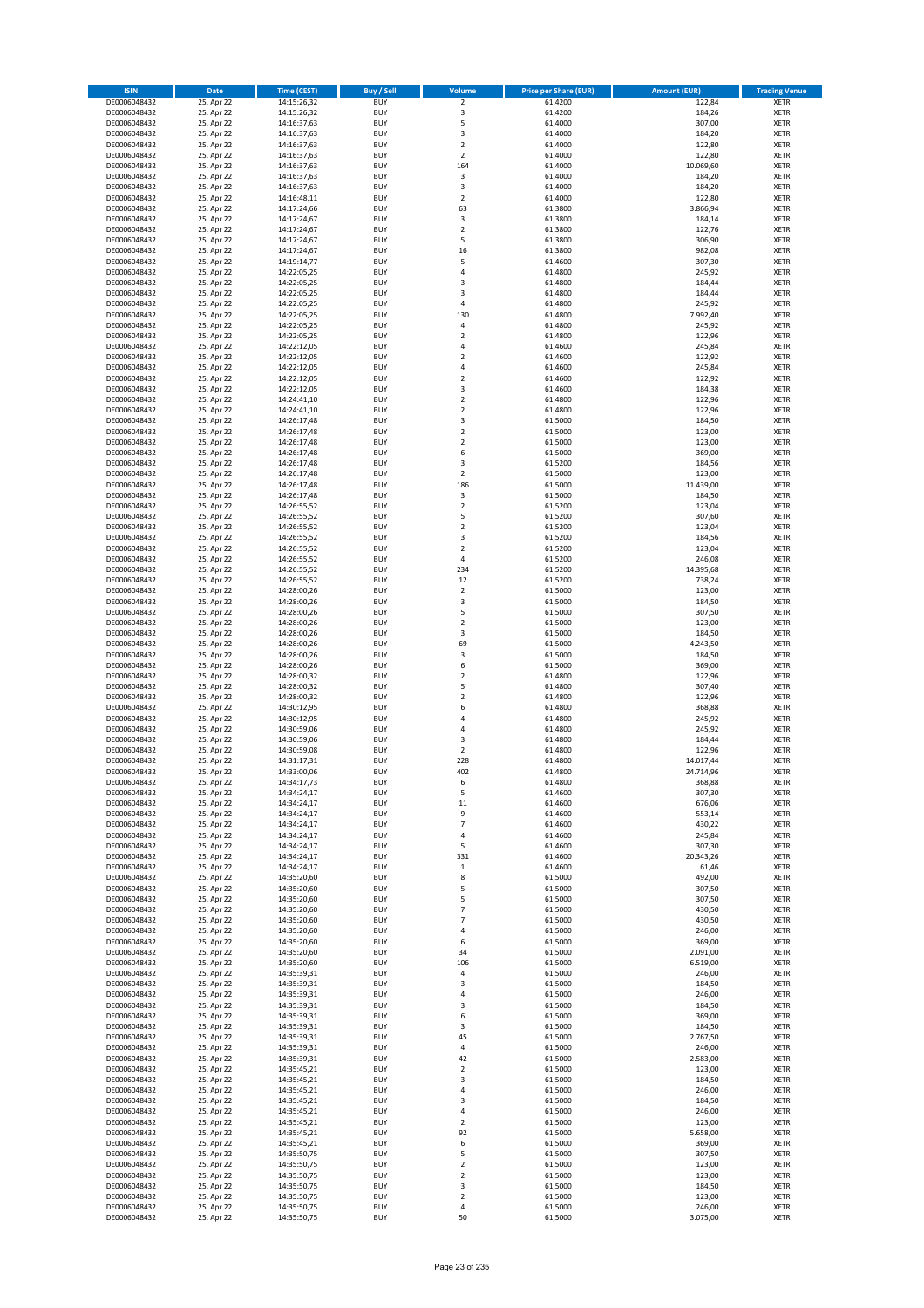| <b>ISIN</b>                  | Date                     | Time (CEST)                | <b>Buy / Sell</b>        | <b>Volume</b>                 | <b>Price per Share (EUR)</b> | <b>Amount (EUR)</b>  | <b>Trading Venue</b>       |
|------------------------------|--------------------------|----------------------------|--------------------------|-------------------------------|------------------------------|----------------------|----------------------------|
| DE0006048432                 | 25. Apr 22               | 14:35:56,75                | <b>BUY</b>               | $\overline{2}$                | 61,5000                      | 123,00               | <b>XETR</b>                |
| DE0006048432                 | 25. Apr 22               | 14:35:56,75                | <b>BUY</b>               | $\mathbf 2$                   | 61,5000                      | 123,00               | XETR                       |
| DE0006048432                 | 25. Apr 22               | 14:35:56,75                | <b>BUY</b>               | 55                            | 61,5000                      | 3.382,50             | <b>XETR</b>                |
| DE0006048432                 | 25. Apr 22               | 14:35:59,12                | <b>BUY</b>               | $\mathsf 3$                   | 61,5000                      | 184,50               | XETR                       |
| DE0006048432<br>DE0006048432 | 25. Apr 22<br>25. Apr 22 | 14:35:59,12<br>14:35:59,12 | <b>BUY</b><br><b>BUY</b> | $\mathbf 2$<br>6              | 61,5000<br>61,5000           | 123,00<br>369,00     | <b>XETR</b><br><b>XETR</b> |
| DE0006048432                 | 25. Apr 22               | 14:35:59,12                | <b>BUY</b>               | 3                             | 61,5000                      | 184,50               | <b>XETR</b>                |
| DE0006048432                 | 25. Apr 22               | 14:36:40,74                | <b>BUY</b>               | $\mathbf 2$                   | 61,5000                      | 123,00               | <b>XETR</b>                |
| DE0006048432                 | 25. Apr 22               | 14:36:40,74                | <b>BUY</b>               | 3                             | 61,5000                      | 184,50               | <b>XETR</b>                |
| DE0006048432                 | 25. Apr 22               | 14:36:40,74                | <b>BUY</b>               | 4                             | 61,5000                      | 246,00               | <b>XETR</b>                |
| DE0006048432                 | 25. Apr 22               | 14:36:40,74                | <b>BUY</b>               | $\mathbf 2$                   | 61,5000                      | 123,00               | <b>XETR</b>                |
| DE0006048432<br>DE0006048432 | 25. Apr 22<br>25. Apr 22 | 14:36:40,74<br>14:36:40,74 | <b>BUY</b><br><b>BUY</b> | 3<br>$\overline{4}$           | 61,5000<br>61,5000           | 184,50<br>246,00     | <b>XETR</b><br><b>XETR</b> |
| DE0006048432                 | 25. Apr 22               | 14:36:42,89                | <b>BUY</b>               | 73                            | 61,4800                      | 4.488,04             | <b>XETR</b>                |
| DE0006048432                 | 25. Apr 22               | 14:37:05,68                | <b>BUY</b>               | 4                             | 61,4600                      | 245,84               | <b>XETR</b>                |
| DE0006048432                 | 25. Apr 22               | 14:37:05,68                | <b>BUY</b>               | 47                            | 61,4600                      | 2.888,62             | <b>XETR</b>                |
| DE0006048432                 | 25. Apr 22               | 14:37:14,50                | <b>BUY</b>               | $\overline{2}$                | 61,4600                      | 122,92               | <b>XETR</b>                |
| DE0006048432                 | 25. Apr 22               | 14:37:14,50                | <b>BUY</b>               | $\overline{2}$                | 61,4600                      | 122,92               | <b>XETR</b>                |
| DE0006048432<br>DE0006048432 | 25. Apr 22               | 14:37:14,50                | <b>BUY</b>               | $\overline{2}$<br>47          | 61,4600                      | 122,92               | <b>XETR</b>                |
| DE0006048432                 | 25. Apr 22<br>25. Apr 22 | 14:37:14,50<br>14:38:09,16 | <b>BUY</b><br><b>BUY</b> | 3                             | 61,4600<br>61,4800           | 2.888,62<br>184,44   | <b>XETR</b><br><b>XETR</b> |
| DE0006048432                 | 25. Apr 22               | 14:38:09,16                | <b>BUY</b>               | 3                             | 61,4800                      | 184,44               | <b>XETR</b>                |
| DE0006048432                 | 25. Apr 22               | 14:38:09,16                | <b>BUY</b>               | 3                             | 61,4800                      | 184,44               | <b>XETR</b>                |
| DE0006048432                 | 25. Apr 22               | 14:38:38,30                | <b>BUY</b>               | $\overline{2}$                | 61,4600                      | 122,92               | <b>XETR</b>                |
| DE0006048432                 | 25. Apr 22               | 14:38:38,30                | <b>BUY</b>               | $\sqrt{4}$                    | 61,4600                      | 245,84               | <b>XETR</b>                |
| DE0006048432                 | 25. Apr 22               | 14:38:38,30                | <b>BUY</b>               | 3                             | 61,4600                      | 184,38               | <b>XETR</b>                |
| DE0006048432<br>DE0006048432 | 25. Apr 22<br>25. Apr 22 | 14:38:38,30<br>14:38:38,30 | <b>BUY</b><br><b>BUY</b> | 96<br>5                       | 61,4600<br>61,4600           | 5.900,16<br>307,30   | <b>XETR</b><br><b>XETR</b> |
| DE0006048432                 | 25. Apr 22               | 14:39:51,92                | <b>BUY</b>               | 5                             | 61,4600                      | 307,30               | <b>XETR</b>                |
| DE0006048432                 | 25. Apr 22               | 14:39:51,92                | <b>BUY</b>               | $\overline{2}$                | 61,4600                      | 122,92               | <b>XETR</b>                |
| DE0006048432                 | 25. Apr 22               | 14:39:51,92                | <b>BUY</b>               | $\sqrt{4}$                    | 61,4600                      | 245,84               | <b>XETR</b>                |
| DE0006048432                 | 25. Apr 22               | 14:39:51,92                | <b>BUY</b>               | $\mathbf 2$                   | 61,4600                      | 122,92               | <b>XETR</b>                |
| DE0006048432                 | 25. Apr 22               | 14:39:51,92                | <b>BUY</b>               | $\mathbf 2$                   | 61,4600                      | 122,92               | <b>XETR</b>                |
| DE0006048432<br>DE0006048432 | 25. Apr 22<br>25. Apr 22 | 14:39:51,92                | <b>BUY</b><br><b>BUY</b> | 3<br>85                       | 61,4600<br>61,4600           | 184,38               | <b>XETR</b><br><b>XETR</b> |
| DE0006048432                 | 25. Apr 22               | 14:39:51,92<br>14:42:07,04 | <b>BUY</b>               | 3                             | 61,5400                      | 5.224,10<br>184,62   | <b>XETR</b>                |
| DE0006048432                 | 25. Apr 22               | 14:42:07,04                | <b>BUY</b>               | 4                             | 61,5400                      | 246,16               | <b>XETR</b>                |
| DE0006048432                 | 25. Apr 22               | 14:42:07,04                | <b>BUY</b>               | 3                             | 61,5400                      | 184,62               | <b>XETR</b>                |
| DE0006048432                 | 25. Apr 22               | 14:42:07,04                | <b>BUY</b>               | 5                             | 61,5400                      | 307,70               | <b>XETR</b>                |
| DE0006048432                 | 25. Apr 22               | 14:42:08,72                | <b>BUY</b>               | 4                             | 61,5400                      | 246,16               | <b>XETR</b>                |
| DE0006048432                 | 25. Apr 22               | 14:42:08,72                | <b>BUY</b>               | 3                             | 61,5400                      | 184,62               | <b>XETR</b>                |
| DE0006048432<br>DE0006048432 | 25. Apr 22<br>25. Apr 22 | 14:42:08,72<br>14:42:08,72 | <b>BUY</b><br><b>BUY</b> | 3<br>5                        | 61,5400<br>61,5400           | 184,62<br>307,70     | <b>XETR</b><br><b>XETR</b> |
| DE0006048432                 | 25. Apr 22               | 14:42:08,74                | <b>BUY</b>               | $\overline{2}$                | 61,5400                      | 123,08               | <b>XETR</b>                |
| DE0006048432                 | 25. Apr 22               | 14:45:11,89                | <b>BUY</b>               | 4                             | 61,5800                      | 246,32               | <b>XETR</b>                |
| DE0006048432                 | 25. Apr 22               | 14:45:11,89                | <b>BUY</b>               | 4                             | 61,5800                      | 246,32               | <b>XETR</b>                |
| DE0006048432                 | 25. Apr 22               | 14:45:11,89                | <b>BUY</b>               | $\overline{7}$                | 61,5800                      | 431,06               | <b>XETR</b>                |
| DE0006048432                 | 25. Apr 22               | 14:45:11,89                | <b>BUY</b>               | 3                             | 61,5800                      | 184,74               | <b>XETR</b>                |
| DE0006048432<br>DE0006048432 | 25. Apr 22<br>25. Apr 22 | 14:45:11,89<br>14:45:11,89 | <b>BUY</b><br><b>BUY</b> | 8<br>125                      | 61,5800<br>61,5800           | 492,64<br>7.697,50   | <b>XETR</b><br><b>XETR</b> |
| DE0006048432                 | 25. Apr 22               | 14:45:11,89                | <b>BUY</b>               | $\overline{7}$                | 61,5800                      | 431,06               | <b>XETR</b>                |
| DE0006048432                 | 25. Apr 22               | 14:45:11,91                | <b>BUY</b>               | $\overline{4}$                | 61,5800                      | 246,32               | <b>XETR</b>                |
| DE0006048432                 | 25. Apr 22               | 14:45:48,88                | <b>BUY</b>               | $\overline{2}$                | 61,5800                      | 123,16               | <b>XETR</b>                |
| DE0006048432                 | 25. Apr 22               | 14:45:48,88                | <b>BUY</b>               | 3                             | 61,5800                      | 184,74               | <b>XETR</b>                |
| DE0006048432                 | 25. Apr 22               | 14:45:48,88                | <b>BUY</b>               | 3                             | 61,5800                      | 184,74               | <b>XETR</b>                |
| DE0006048432<br>DE0006048432 | 25. Apr 22<br>25. Apr 22 | 14:45:48,88<br>14:46:02,38 | <b>BUY</b><br><b>BUY</b> | 3<br>6                        | 61,5800<br>61,5800           | 184,74<br>369,48     | <b>XETR</b><br><b>XETR</b> |
| DE0006048432                 | 25. Apr 22               | 14:46:02,38                | <b>BUY</b>               | $\overline{2}$                | 61,5800                      | 123,16               | <b>XETR</b>                |
| DE0006048432                 | 25. Apr 22               | 14:46:02,38                | <b>BUY</b>               | $\mathbf 2$                   | 61,5800                      | 123,16               | <b>XETR</b>                |
| DE0006048432                 | 25. Apr 22               | 14:46:29,42                | <b>BUY</b>               | 3                             | 61,5800                      | 184,74               | <b>XETR</b>                |
| DE0006048432                 | 25. Apr 22               | 14:46:58,04                | <b>BUY</b>               | $\mathbf 2$                   | 61,5800                      | 123,16               | <b>XETR</b>                |
| DE0006048432                 | 25. Apr 22               | 14:46:58,04                | <b>BUY</b>               | $\overline{\mathbf{c}}$       | 61,5800                      | 123,16               | <b>XETR</b>                |
| DE0006048432<br>DE0006048432 | 25. Apr 22<br>25. Apr 22 | 14:47:24,60<br>14:47:24,60 | <b>BUY</b><br><b>BUY</b> | $\overline{4}$<br>3           | 61,5600<br>61,5600           | 246,24<br>184,68     | <b>XETR</b><br><b>XETR</b> |
| DE0006048432                 | 25. Apr 22               | 14:47:24,60                | BUY                      | 173                           | 61,5600                      | 10.649,88            | XETR                       |
| DE0006048432                 | 25. Apr 22               | 14:47:24,60                | <b>BUY</b>               | $\pmb{4}$                     | 61,5600                      | 246,24               | <b>XETR</b>                |
| DE0006048432                 | 25. Apr 22               | 14:47:24,60                | <b>BUY</b>               | 150                           | 61,5600                      | 9.234,00             | <b>XETR</b>                |
| DE0006048432                 | 25. Apr 22               | 14:47:24,62                | <b>BUY</b>               | $\mathbf 2$                   | 61,5400                      | 123,08               | XETR                       |
| DE0006048432                 | 25. Apr 22               | 14:47:24,62                | <b>BUY</b>               | 4                             | 61,5400                      | 246,16               | XETR                       |
| DE0006048432<br>DE0006048432 | 25. Apr 22<br>25. Apr 22 | 14:49:34,15<br>14:49:34,15 | <b>BUY</b><br><b>BUY</b> | $\mathbf 2$<br>$\pmb{4}$      | 61,5800<br>61,5800           | 123,16<br>246,32     | XETR<br><b>XETR</b>        |
| DE0006048432                 | 25. Apr 22               | 14:49:34,15                | <b>BUY</b>               | $\mathbf 2$                   | 61,5800                      | 123,16               | <b>XETR</b>                |
| DE0006048432                 | 25. Apr 22               | 14:49:34,15                | <b>BUY</b>               | 5                             | 61,5800                      | 307,90               | XETR                       |
| DE0006048432                 | 25. Apr 22               | 14:49:56,17                | <b>BUY</b>               | $\mathbf 2$                   | 61,5800                      | 123,16               | <b>XETR</b>                |
| DE0006048432                 | 25. Apr 22               | 14:49:56,17                | <b>BUY</b>               | $\overline{2}$                | 61,5800                      | 123,16               | XETR                       |
| DE0006048432                 | 25. Apr 22<br>25. Apr 22 | 14:49:56,17                | <b>BUY</b><br><b>BUY</b> | 3<br>$\mathbf 2$              | 61,5800                      | 184,74<br>123,16     | <b>XETR</b>                |
| DE0006048432<br>DE0006048432 | 25. Apr 22               | 14:49:56,49<br>14:49:56,49 | <b>BUY</b>               | $\pmb{4}$                     | 61,5800<br>61,5600           | 246,24               | XETR<br><b>XETR</b>        |
| DE0006048432                 | 25. Apr 22               | 14:49:56,49                | <b>BUY</b>               | 4                             | 61,5800                      | 246,32               | XETR                       |
| DE0006048432                 | 25. Apr 22               | 14:49:56,49                | <b>BUY</b>               | 240                           | 61,5600                      | 14.774,40            | <b>XETR</b>                |
| DE0006048432                 | 25. Apr 22               | 14:49:56,49                | <b>BUY</b>               | 5                             | 61,5600                      | 307,80               | <b>XETR</b>                |
| DE0006048432                 | 25. Apr 22               | 14:50:05,55                | <b>BUY</b>               | $\mathbf 2$                   | 61,5400                      | 123,08               | <b>XETR</b>                |
| DE0006048432                 | 25. Apr 22<br>25. Apr 22 | 14:51:29,62                | <b>BUY</b><br><b>BUY</b> | $\mathbf 2$<br>$\overline{2}$ | 61,5400<br>61,5400           | 123,08<br>123,08     | XETR                       |
| DE0006048432<br>DE0006048432 | 25. Apr 22               | 14:51:29,62<br>14:51:29,62 | <b>BUY</b>               | 5                             | 61,5400                      | 307,70               | XETR<br><b>XETR</b>        |
| DE0006048432                 | 25. Apr 22               | 14:51:39,35                | <b>BUY</b>               | 5                             | 61,5200                      | 307,60               | <b>XETR</b>                |
| DE0006048432                 | 25. Apr 22               | 14:51:39,35                | <b>BUY</b>               | 214                           | 61,5200                      | 13.165,28            | XETR                       |
| DE0006048432                 | 25. Apr 22               | 14:51:39,35                | <b>BUY</b>               | 5                             | 61,5200                      | 307,60               | <b>XETR</b>                |
| DE0006048432                 | 25. Apr 22               | 14:51:39,95                | <b>BUY</b>               | $\pmb{4}$                     | 61,5200                      | 246,08               | XETR                       |
| DE0006048432<br>DE0006048432 | 25. Apr 22               | 14:51:39,95                | <b>BUY</b><br><b>BUY</b> | $\mathbf 2$<br>29             | 61,5200                      | 123,04               | <b>XETR</b><br>XETR        |
| DE0006048432                 | 25. Apr 22<br>25. Apr 22 | 14:51:39,95<br>14:51:47,76 | <b>BUY</b>               | $\overline{2}$                | 61,5200<br>61,5200           | 1.784,08<br>123,04   | <b>XETR</b>                |
| DE0006048432                 | 25. Apr 22               | 14:51:47,76                | <b>BUY</b>               | 5                             | 61,5200                      | 307,60               | <b>XETR</b>                |
| DE0006048432                 | 25. Apr 22               | 14:51:47,76                | <b>BUY</b>               | 122                           | 61,5200                      | 7.505,44             | XETR                       |
| DE0006048432                 | 25. Apr 22               | 14:51:54,57                | <b>BUY</b>               | $\pmb{4}$                     | 61,5200                      | 246,08               | XETR                       |
| DE0006048432                 | 25. Apr 22               | 14:51:54,57                | <b>BUY</b>               | $\overline{2}$                | 61,5200                      | 123,04               | XETR                       |
| DE0006048432                 | 25. Apr 22               | 14:51:54,57                | <b>BUY</b>               | 3                             | 61,5200                      | 184,56               | XETR                       |
| DE0006048432<br>DE0006048432 | 25. Apr 22<br>25. Apr 22 | 14:51:54,57<br>14:53:02,83 | <b>BUY</b><br><b>BUY</b> | 96<br>18                      | 61,5200<br>61,5200           | 5.905,92<br>1.107,36 | XETR<br><b>XETR</b>        |
| DE0006048432                 | 25. Apr 22               | 14:53:02,83                | <b>BUY</b>               | $\overline{2}$                | 61,5200                      | 123,04               | XETR                       |
| DE0006048432                 | 25. Apr 22               | 14:53:02,83                | <b>BUY</b>               | 23                            | 61,5200                      | 1.414,96             | XETR                       |
| DE0006048432                 | 25. Apr 22               | 14:53:02,83                | <b>BUY</b>               | 52                            | 61,5200                      | 3.199,04             | XETR                       |
| DE0006048432                 | 25. Apr 22               | 14:53:36,37                | <b>BUY</b>               | $\overline{2}$                | 61,5000                      | 123,00               | <b>XETR</b>                |
| DE0006048432                 | 25. Apr 22               | 14:53:36,37                | <b>BUY</b>               | 3                             | 61,5000                      | 184,50               | XETR                       |
| DE0006048432<br>DE0006048432 | 25. Apr 22<br>25. Apr 22 | 14:53:36,37<br>14:53:36,37 | <b>BUY</b><br><b>BUY</b> | $10\,$<br>$\overline{2}$      | 61,5000<br>61,5000           | 615,00<br>123,00     | <b>XETR</b><br>XETR        |
|                              |                          |                            |                          |                               |                              |                      |                            |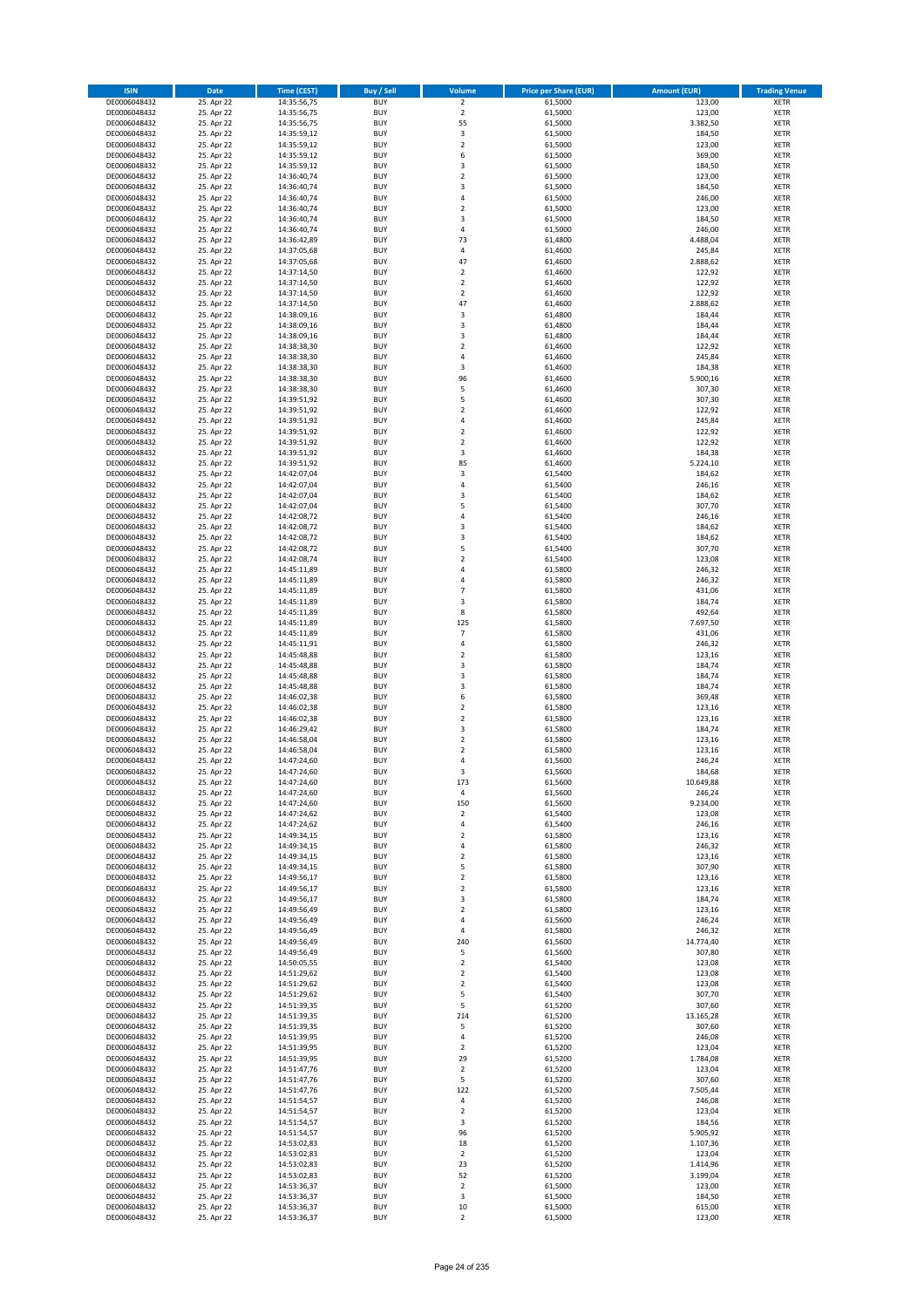| <b>ISIN</b>                  | Date                     | Time (CEST)                | <b>Buy / Sell</b>        | <b>Volume</b>                    | <b>Price per Share (EUR)</b> | <b>Amount (EUR)</b> | <b>Trading Venue</b>       |
|------------------------------|--------------------------|----------------------------|--------------------------|----------------------------------|------------------------------|---------------------|----------------------------|
| DE0006048432                 | 25. Apr 22               | 14:53:36,37                | <b>BUY</b>               | 3                                | 61,5000                      | 184,50              | <b>XETR</b>                |
| DE0006048432                 | 25. Apr 22               | 14:53:52,11                | <b>BUY</b>               | $\mathbf 2$                      | 61,5000                      | 123,00              | XETR                       |
| DE0006048432                 | 25. Apr 22               | 14:53:52,11                | <b>BUY</b>               | 8                                | 61,5000                      | 492,00              | <b>XETR</b>                |
| DE0006048432                 | 25. Apr 22               | 14:53:52,13                | <b>BUY</b>               | 6                                | 61,5000                      | 369,00              | XETR                       |
| DE0006048432<br>DE0006048432 | 25. Apr 22<br>25. Apr 22 | 14:54:02,22<br>14:54:02,22 | <b>BUY</b><br><b>BUY</b> | 3<br>194                         | 61,4800<br>61,4800           | 184,44<br>11.927,12 | <b>XETR</b><br><b>XETR</b> |
| DE0006048432                 | 25. Apr 22               | 14:54:57,75                | <b>BUY</b>               | $\overline{2}$                   | 61,4600                      | 122,92              | <b>XETR</b>                |
| DE0006048432                 | 25. Apr 22               | 14:54:57,75                | <b>BUY</b>               | $\,1\,$                          | 61,4600                      | 61,46               | <b>XETR</b>                |
| DE0006048432                 | 25. Apr 22               | 14:54:57,75                | <b>BUY</b>               | 9                                | 61,4600                      | 553,14              | <b>XETR</b>                |
| DE0006048432                 | 25. Apr 22               | 14:54:57,75                | <b>BUY</b>               | $\overline{2}$                   | 61,4600                      | 122,92              | <b>XETR</b>                |
| DE0006048432                 | 25. Apr 22               | 14:54:57,75                | <b>BUY</b>               | $\mathbf 2$                      | 61,4600                      | 122,92              | <b>XETR</b>                |
| DE0006048432                 | 25. Apr 22               | 14:54:57,75                | <b>BUY</b>               | $\mathbf 2$                      | 61,4600                      | 122,92              | <b>XETR</b>                |
| DE0006048432<br>DE0006048432 | 25. Apr 22<br>25. Apr 22 | 14:54:57,75<br>14:54:57,75 | <b>BUY</b><br><b>BUY</b> | 5<br>98                          | 61,4600<br>61,4600           | 307,30<br>6.023,08  | <b>XETR</b><br><b>XETR</b> |
| DE0006048432                 | 25. Apr 22               | 14:54:58,82                | <b>BUY</b>               | 4                                | 61,4600                      | 245,84              | <b>XETR</b>                |
| DE0006048432                 | 25. Apr 22               | 14:54:58,82                | <b>BUY</b>               | 3                                | 61,4600                      | 184,38              | <b>XETR</b>                |
| DE0006048432                 | 25. Apr 22               | 14:54:58,82                | <b>BUY</b>               | 3                                | 61,4600                      | 184,38              | <b>XETR</b>                |
| DE0006048432                 | 25. Apr 22               | 14:54:58,82                | <b>BUY</b>               | $\pmb{4}$                        | 61,4600                      | 245,84              | <b>XETR</b>                |
| DE0006048432                 | 25. Apr 22               | 14:55:22,93                | <b>BUY</b>               | 3                                | 61,5000                      | 184,50              | <b>XETR</b>                |
| DE0006048432<br>DE0006048432 | 25. Apr 22<br>25. Apr 22 | 14:55:22,93<br>14:55:22,93 | <b>BUY</b><br><b>BUY</b> | $\mathbf 2$<br>33                | 61,5000<br>61,5000           | 123,00<br>2.029,50  | <b>XETR</b><br><b>XETR</b> |
| DE0006048432                 | 25. Apr 22               | 14:55:23,01                | <b>BUY</b>               | 14                               | 61,5000                      | 861,00              | <b>XETR</b>                |
| DE0006048432                 | 25. Apr 22               | 14:56:43,55                | <b>BUY</b>               | 3                                | 61,5400                      | 184,62              | <b>XETR</b>                |
| DE0006048432                 | 25. Apr 22               | 14:56:43,55                | <b>BUY</b>               | $\overline{2}$                   | 61,5400                      | 123,08              | <b>XETR</b>                |
| DE0006048432                 | 25. Apr 22               | 14:56:43,55                | <b>BUY</b>               | 3                                | 61,5400                      | 184,62              | <b>XETR</b>                |
| DE0006048432                 | 25. Apr 22               | 14:56:43,55                | <b>BUY</b>               | 17                               | 61,5400                      | 1.046,18            | <b>XETR</b>                |
| DE0006048432<br>DE0006048432 | 25. Apr 22               | 14:56:43,55                | <b>BUY</b><br><b>BUY</b> | $\sqrt{4}$<br>80                 | 61,5400                      | 246,16<br>4.923,20  | <b>XETR</b><br><b>XETR</b> |
| DE0006048432                 | 25. Apr 22<br>25. Apr 22 | 14:56:43,55<br>14:57:41,41 | <b>BUY</b>               | 3                                | 61,5400<br>61,5400           | 184,62              | <b>XETR</b>                |
| DE0006048432                 | 25. Apr 22               | 14:57:41,41                | <b>BUY</b>               | $\overline{2}$                   | 61,5400                      | 123,08              | <b>XETR</b>                |
| DE0006048432                 | 25. Apr 22               | 14:57:41,41                | <b>BUY</b>               | 3                                | 61,5400                      | 184,62              | <b>XETR</b>                |
| DE0006048432                 | 25. Apr 22               | 14:57:41,41                | <b>BUY</b>               | 70                               | 61,5400                      | 4.307,80            | <b>XETR</b>                |
| DE0006048432                 | 25. Apr 22               | 14:57:41,41                | <b>BUY</b>               | $\mathbf 2$                      | 61,5400                      | 123,08              | <b>XETR</b>                |
| DE0006048432                 | 25. Apr 22               | 14:58:42,47                | <b>BUY</b>               | 37                               | 61,5400                      | 2.276,98            | <b>XETR</b>                |
| DE0006048432<br>DE0006048432 | 25. Apr 22<br>25. Apr 22 | 14:58:42,47<br>14:58:42,47 | <b>BUY</b><br><b>BUY</b> | 3<br>48                          | 61,5400<br>61,5400           | 184,62<br>2.953,92  | <b>XETR</b><br><b>XETR</b> |
| DE0006048432                 | 25. Apr 22               | 14:59:15,50                | <b>BUY</b>               | 3                                | 61,5400                      | 184,62              | <b>XETR</b>                |
| DE0006048432                 | 25. Apr 22               | 14:59:15,50                | <b>BUY</b>               | 49                               | 61,5400                      | 3.015,46            | <b>XETR</b>                |
| DE0006048432                 | 25. Apr 22               | 15:00:05,87                | <b>BUY</b>               | $\overline{2}$                   | 61,5400                      | 123,08              | <b>XETR</b>                |
| DE0006048432                 | 25. Apr 22               | 15:00:05,87                | <b>BUY</b>               | 47                               | 61,5400                      | 2.892,38            | <b>XETR</b>                |
| DE0006048432                 | 25. Apr 22               | 15:00:29,27                | <b>BUY</b>               | 3                                | 61,5200                      | 184,56              | <b>XETR</b>                |
| DE0006048432                 | 25. Apr 22               | 15:00:29,27                | <b>BUY</b>               | 4                                | 61,5200                      | 246,08              | <b>XETR</b>                |
| DE0006048432<br>DE0006048432 | 25. Apr 22<br>25. Apr 22 | 15:00:29,27<br>15:00:29,27 | <b>BUY</b><br><b>BUY</b> | 3<br>5                           | 61,5200<br>61,5200           | 184,56<br>307,60    | <b>XETR</b><br><b>XETR</b> |
| DE0006048432                 | 25. Apr 22               | 15:02:52,54                | <b>BUY</b>               | 6                                | 61,5600                      | 369,36              | <b>XETR</b>                |
| DE0006048432                 | 25. Apr 22               | 15:02:52,54                | <b>BUY</b>               | $\overline{2}$                   | 61,5600                      | 123,12              | <b>XETR</b>                |
| DE0006048432                 | 25. Apr 22               | 15:02:52,54                | <b>BUY</b>               | $\mathbf 2$                      | 61,5600                      | 123,12              | <b>XETR</b>                |
| DE0006048432                 | 25. Apr 22               | 15:02:52,54                | <b>BUY</b>               | 3                                | 61,5600                      | 184,68              | <b>XETR</b>                |
| DE0006048432                 | 25. Apr 22               | 15:02:52,54                | <b>BUY</b><br><b>BUY</b> | $\mathbf 2$<br>$\overline{2}$    | 61,5600                      | 123,12              | <b>XETR</b>                |
| DE0006048432<br>DE0006048432 | 25. Apr 22<br>25. Apr 22 | 15:03:31,82<br>15:03:31,82 | <b>BUY</b>               | $\mathbf 2$                      | 61,5600<br>61,5600           | 123,12<br>123,12    | <b>XETR</b><br><b>XETR</b> |
| DE0006048432                 | 25. Apr 22               | 15:03:31,82                | <b>BUY</b>               | 3                                | 61,5600                      | 184,68              | <b>XETR</b>                |
| DE0006048432                 | 25. Apr 22               | 15:03:31,82                | <b>BUY</b>               | $\overline{2}$                   | 61,5600                      | 123,12              | <b>XETR</b>                |
| DE0006048432                 | 25. Apr 22               | 15:04:22,89                | <b>BUY</b>               | $\overline{2}$                   | 61,5400                      | 123,08              | <b>XETR</b>                |
| DE0006048432                 | 25. Apr 22               | 15:04:22,89                | <b>BUY</b>               | 4                                | 61,5400                      | 246,16              | <b>XETR</b>                |
| DE0006048432                 | 25. Apr 22               | 15:04:22,89                | <b>BUY</b>               | 100                              | 61,5400                      | 6.154,00            | <b>XETR</b>                |
| DE0006048432<br>DE0006048432 | 25. Apr 22<br>25. Apr 22 | 15:04:50,17<br>15:04:50,17 | <b>BUY</b><br><b>BUY</b> | 3<br>$\mathbf 2$                 | 61,5200<br>61,5200           | 184,56<br>123,04    | <b>XETR</b><br><b>XETR</b> |
| DE0006048432                 | 25. Apr 22               | 15:04:50,17                | <b>BUY</b>               | 3                                | 61,5200                      | 184,56              | <b>XETR</b>                |
| DE0006048432                 | 25. Apr 22               | 15:04:50,17                | <b>BUY</b>               | $\overline{2}$                   | 61,5200                      | 123,04              | <b>XETR</b>                |
| DE0006048432                 | 25. Apr 22               | 15:04:50,17                | <b>BUY</b>               | $\pmb{4}$                        | 61,5200                      | 246,08              | <b>XETR</b>                |
| DE0006048432                 | 25. Apr 22               | 15:04:50,17                | <b>BUY</b>               | 96                               | 61,5200                      | 5.905,92            | <b>XETR</b>                |
| DE0006048432                 | 25. Apr 22               | 15:04:53,41                | <b>BUY</b>               | $\overline{2}$                   | 61,5000                      | 123,00              | <b>XETR</b>                |
| DE0006048432                 | 25. Apr 22               | 15:04:53,41                | <b>BUY</b>               | $\overline{4}$                   | 61,5000                      | 246,00              | <b>XETR</b>                |
| DE0006048432<br>DE0006048432 | 25. Apr 22<br>25. Apr 22 | 15:04:53,41<br>15:04:53,41 | BUY<br><b>BUY</b>        | 3<br>$\overline{2}$              | 61,5000<br>61,5000           | 184,50<br>123,00    | XETR<br><b>XETR</b>        |
| DE0006048432                 | 25. Apr 22               | 15:04:53,41                | <b>BUY</b>               | 51                               | 61,5000                      | 3.136,50            | <b>XETR</b>                |
| DE0006048432                 | 25. Apr 22               | 15:04:53,41                | <b>BUY</b>               | 4                                | 61,5000                      | 246,00              | XETR                       |
| DE0006048432                 | 25. Apr 22               | 15:06:26,40                | <b>BUY</b>               | $\mathbf 2$                      | 61,5200                      | 123,04              | XETR                       |
| DE0006048432                 | 25. Apr 22               | 15:06:26,40                | <b>BUY</b>               | $\mathbf 2$                      | 61,5200                      | 123,04              | XETR                       |
| DE0006048432                 | 25. Apr 22               | 15:07:53,79                | <b>BUY</b>               | 3                                | 61,5200                      | 184,56              | <b>XETR</b>                |
| DE0006048432<br>DE0006048432 | 25. Apr 22<br>25. Apr 22 | 15:07:53,79<br>15:07:53,79 | <b>BUY</b><br><b>BUY</b> | $\overline{2}$<br>$\overline{7}$ | 61,5200<br>61,5200           | 123,04<br>430,64    | <b>XETR</b><br>XETR        |
| DE0006048432                 | 25. Apr 22               | 15:07:53,79                | <b>BUY</b>               | 140                              | 61,5200                      | 8.612,80            | <b>XETR</b>                |
| DE0006048432                 | 25. Apr 22               | 15:07:53,79                | <b>BUY</b>               | 21                               | 61,5200                      | 1.291,92            | XETR                       |
| DE0006048432                 | 25. Apr 22               | 15:08:14,98                | <b>BUY</b>               | $\overline{2}$                   | 61,5200                      | 123,04              | <b>XETR</b>                |
| DE0006048432                 | 25. Apr 22               | 15:09:32,79                | <b>BUY</b>               | $\mathbf 2$                      | 61,5200                      | 123,04              | XETR                       |
| DE0006048432                 | 25. Apr 22               | 15:09:32,79                | <b>BUY</b>               | $\sqrt{4}$                       | 61,5200                      | 246,08              | <b>XETR</b>                |
| DE0006048432<br>DE0006048432 | 25. Apr 22<br>25. Apr 22 | 15:09:32,79<br>15:10:22,01 | <b>BUY</b><br><b>BUY</b> | $\mathsf 3$<br>$\overline{7}$    | 61,5200<br>61,5400           | 184,56<br>430,78    | XETR<br><b>XETR</b>        |
| DE0006048432                 | 25. Apr 22               | 15:10:22,01                | <b>BUY</b>               | 3                                | 61,5400                      | 184,62              | <b>XETR</b>                |
| DE0006048432                 | 25. Apr 22               | 15:10:22,01                | <b>BUY</b>               | $\sqrt{4}$                       | 61,5400                      | 246,16              | <b>XETR</b>                |
| DE0006048432                 | 25. Apr 22               | 15:10:22,01                | <b>BUY</b>               | 5                                | 61,5400                      | 307,70              | XETR                       |
| DE0006048432                 | 25. Apr 22               | 15:10:35,03                | <b>BUY</b>               | $\overline{4}$                   | 61,5200                      | 246,08              | XETR                       |
| DE0006048432                 | 25. Apr 22               | 15:10:35,03                | <b>BUY</b>               | 4                                | 61,5200                      | 246,08              | <b>XETR</b>                |
| DE0006048432                 | 25. Apr 22               | 15:10:35,03                | <b>BUY</b><br><b>BUY</b> | 6<br>$\overline{2}$              | 61,5400                      | 369,24              | XETR                       |
| DE0006048432<br>DE0006048432 | 25. Apr 22<br>25. Apr 22 | 15:10:35,03<br>15:10:35,03 | <b>BUY</b>               | 209                              | 61,5400<br>61,5200           | 123,08<br>12.857,68 | XETR<br>XETR               |
| DE0006048432                 | 25. Apr 22               | 15:10:35,03                | <b>BUY</b>               | 6                                | 61,5400                      | 369,24              | XETR                       |
| DE0006048432                 | 25. Apr 22               | 15:10:35,03                | <b>BUY</b>               | 3                                | 61,5400                      | 184,62              | XETR                       |
| DE0006048432                 | 25. Apr 22               | 15:11:15,85                | <b>BUY</b>               | 3                                | 61,5200                      | 184,56              | XETR                       |
| DE0006048432                 | 25. Apr 22               | 15:12:25,25                | <b>BUY</b>               | 8                                | 61,5400                      | 492,32              | <b>XETR</b>                |
| DE0006048432                 | 25. Apr 22               | 15:12:25,25                | <b>BUY</b>               | 5                                | 61,5400                      | 307,70              | XETR                       |
| DE0006048432<br>DE0006048432 | 25. Apr 22<br>25. Apr 22 | 15:12:25,25<br>15:12:25,25 | <b>BUY</b><br><b>BUY</b> | 3<br>$\sqrt{4}$                  | 61,5400<br>61,5400           | 184,62<br>246,16    | <b>XETR</b><br>XETR        |
| DE0006048432                 | 25. Apr 22               | 15:12:25,25                | <b>BUY</b>               | 173                              | 61,5400                      | 10.646,42           | XETR                       |
| DE0006048432                 | 25. Apr 22               | 15:12:25,26                | <b>BUY</b>               | $\mathbf 2$                      | 61,5400                      | 123,08              | XETR                       |
| DE0006048432                 | 25. Apr 22               | 15:12:27,48                | <b>BUY</b>               | $\sqrt{4}$                       | 61,5400                      | 246,16              | <b>XETR</b>                |
| DE0006048432                 | 25. Apr 22               | 15:12:27,48                | <b>BUY</b>               | 3                                | 61,5400                      | 184,62              | <b>XETR</b>                |
| DE0006048432                 | 25. Apr 22               | 15:12:27,48                | <b>BUY</b>               | $\overline{2}$                   | 61,5400                      | 123,08              | XETR                       |
| DE0006048432                 | 25. Apr 22<br>25. Apr 22 | 15:12:27,48                | <b>BUY</b><br><b>BUY</b> | $\overline{2}$<br>201            | 61,5400<br>61,5400           | 123,08<br>12.369,54 | XETR                       |
| DE0006048432<br>DE0006048432 | 25. Apr 22               | 15:12:27,48<br>15:12:48,77 | <b>BUY</b>               | $\sqrt{4}$                       | 61,5800                      | 246,32              | XETR<br><b>XETR</b>        |
| DE0006048432                 | 25. Apr 22               | 15:12:48,77                | <b>BUY</b>               | $\mathsf 3$                      | 61,5800                      | 184,74              | XETR                       |
| DE0006048432                 | 25. Apr 22               | 15:12:48,77                | <b>BUY</b>               | $\overline{2}$                   | 61,5800                      | 123,16              | <b>XETR</b>                |
| DE0006048432                 | 25. Apr 22               | 15:12:48,77                | <b>BUY</b>               | 4                                | 61,5800                      | 246,32              | XETR                       |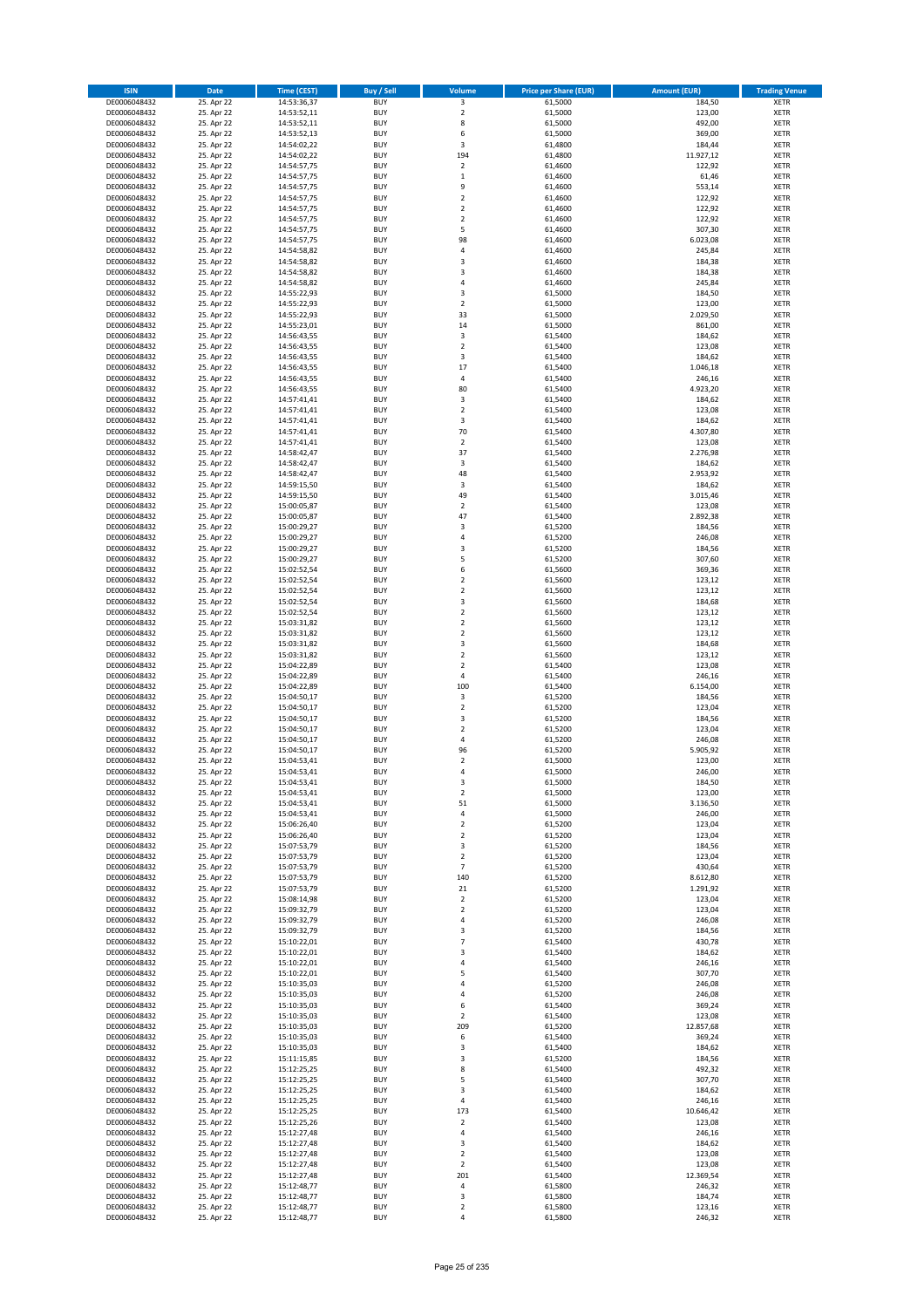| <b>ISIN</b>                  | Date                     | Time (CEST)                | <b>Buy / Sell</b>        | <b>Volume</b>             | <b>Price per Share (EUR)</b> | <b>Amount (EUR)</b>   | <b>Trading Venue</b>       |
|------------------------------|--------------------------|----------------------------|--------------------------|---------------------------|------------------------------|-----------------------|----------------------------|
| DE0006048432                 | 25. Apr 22               | 15:12:48,77                | <b>BUY</b>               | 78                        | 61,5800                      | 4.803,24              | <b>XETR</b>                |
| DE0006048432                 | 25. Apr 22               | 15:12:48,77                | <b>BUY</b>               | $\overline{4}$            | 61,5800                      | 246,32                | XETR                       |
| DE0006048432                 | 25. Apr 22               | 15:12:48,77                | <b>BUY</b>               | 33                        | 61,5800                      | 2.032,14              | <b>XETR</b>                |
| DE0006048432                 | 25. Apr 22               | 15:13:41,81                | <b>BUY</b>               | 6                         | 61,5800                      | 369,48                | XETR                       |
| DE0006048432<br>DE0006048432 | 25. Apr 22<br>25. Apr 22 | 15:15:13,12<br>15:15:13,12 | <b>BUY</b><br><b>BUY</b> | 3<br>$\mathbf 2$          | 61,6400<br>61,6400           | 184,92<br>123,28      | <b>XETR</b><br><b>XETR</b> |
| DE0006048432                 | 25. Apr 22               | 15:15:13,12                | <b>BUY</b>               | $\overline{2}$            | 61,6400                      | 123,28                | <b>XETR</b>                |
| DE0006048432                 | 25. Apr 22               | 15:15:13,12                | <b>BUY</b>               | 3                         | 61,6400                      | 184,92                | <b>XETR</b>                |
| DE0006048432                 | 25. Apr 22               | 15:15:13,12                | <b>BUY</b>               | 140                       | 61,6400                      | 8.629,60              | <b>XETR</b>                |
| DE0006048432                 | 25. Apr 22               | 15:15:13,12                | <b>BUY</b>               | $\overline{2}$            | 61,6400                      | 123,28                | <b>XETR</b>                |
| DE0006048432                 | 25. Apr 22               | 15:15:18,60                | <b>BUY</b>               | $\mathbf 2$               | 61,6400                      | 123,28                | <b>XETR</b>                |
| DE0006048432                 | 25. Apr 22               | 15:15:18,60                | <b>BUY</b>               | 3<br>$\overline{4}$       | 61,6400                      | 184,92                | <b>XETR</b>                |
| DE0006048432<br>DE0006048432 | 25. Apr 22<br>25. Apr 22 | 15:15:18,60<br>15:15:18,60 | <b>BUY</b><br><b>BUY</b> | 108                       | 61,6400<br>61,6400           | 246,56<br>6.657,12    | <b>XETR</b><br><b>XETR</b> |
| DE0006048432                 | 25. Apr 22               | 15:15:18,60                | <b>BUY</b>               | 3                         | 61,6400                      | 184,92                | <b>XETR</b>                |
| DE0006048432                 | 25. Apr 22               | 15:15:58,34                | <b>BUY</b>               | 3                         | 61,6800                      | 185,04                | <b>XETR</b>                |
| DE0006048432                 | 25. Apr 22               | 15:16:28,63                | <b>BUY</b>               | 4                         | 61,6600                      | 246,64                | <b>XETR</b>                |
| DE0006048432                 | 25. Apr 22               | 15:16:28,63                | <b>BUY</b>               | 3                         | 61,6600                      | 184,98                | <b>XETR</b>                |
| DE0006048432                 | 25. Apr 22               | 15:16:28,63                | <b>BUY</b>               | $\overline{2}$            | 61,6600                      | 123,32                | <b>XETR</b>                |
| DE0006048432<br>DE0006048432 | 25. Apr 22<br>25. Apr 22 | 15:16:28,63                | <b>BUY</b><br><b>BUY</b> | 3<br>61                   | 61,6600<br>61,6600           | 184,98<br>3.761,26    | <b>XETR</b><br><b>XETR</b> |
| DE0006048432                 | 25. Apr 22               | 15:16:28,63<br>15:17:11,10 | <b>BUY</b>               | 3                         | 61,6600                      | 184,98                | <b>XETR</b>                |
| DE0006048432                 | 25. Apr 22               | 15:17:11,10                | <b>BUY</b>               | $\mathbf 2$               | 61,6600                      | 123,32                | <b>XETR</b>                |
| DE0006048432                 | 25. Apr 22               | 15:17:21,71                | <b>BUY</b>               | 3                         | 61,6600                      | 184,98                | <b>XETR</b>                |
| DE0006048432                 | 25. Apr 22               | 15:17:21,71                | <b>BUY</b>               | 3                         | 61,6600                      | 184,98                | <b>XETR</b>                |
| DE0006048432                 | 25. Apr 22               | 15:17:21,71                | <b>BUY</b>               | 3                         | 61,6600                      | 184,98                | <b>XETR</b>                |
| DE0006048432<br>DE0006048432 | 25. Apr 22               | 15:21:22,29                | <b>BUY</b><br><b>BUY</b> | 6<br>6                    | 61,7200                      | 370,32                | <b>XETR</b><br><b>XETR</b> |
| DE0006048432                 | 25. Apr 22<br>25. Apr 22 | 15:21:22,29<br>15:21:22,29 | <b>BUY</b>               | 4                         | 61,7200<br>61,7200           | 370,32<br>246,88      | <b>XETR</b>                |
| DE0006048432                 | 25. Apr 22               | 15:21:22,29                | <b>BUY</b>               | $\overline{2}$            | 61,7200                      | 123,44                | <b>XETR</b>                |
| DE0006048432                 | 25. Apr 22               | 15:21:22,30                | <b>BUY</b>               | 3                         | 61,7200                      | 185,16                | <b>XETR</b>                |
| DE0006048432                 | 25. Apr 22               | 15:21:25,56                | <b>BUY</b>               | $\sqrt{4}$                | 61,7200                      | 246,88                | <b>XETR</b>                |
| DE0006048432                 | 25. Apr 22               | 15:21:25,56                | <b>BUY</b>               | 6                         | 61,7200                      | 370,32                | <b>XETR</b>                |
| DE0006048432                 | 25. Apr 22               | 15:21:25,56                | <b>BUY</b>               | 6                         | 61,7200                      | 370,32                | <b>XETR</b>                |
| DE0006048432<br>DE0006048432 | 25. Apr 22<br>25. Apr 22 | 15:21:25,56<br>15:21:25,56 | <b>BUY</b><br><b>BUY</b> | 4<br>$\mathsf 3$          | 61,7200<br>61,7200           | 246,88<br>185,16      | <b>XETR</b><br><b>XETR</b> |
| DE0006048432                 | 25. Apr 22               | 15:21:25,61                | <b>BUY</b>               | $\overline{2}$            | 61,7200                      | 123,44                | <b>XETR</b>                |
| DE0006048432                 | 25. Apr 22               | 15:21:48,64                | <b>BUY</b>               | 3                         | 61,7200                      | 185,16                | <b>XETR</b>                |
| DE0006048432                 | 25. Apr 22               | 15:21:48,64                | <b>BUY</b>               | 6                         | 61,7200                      | 370,32                | <b>XETR</b>                |
| DE0006048432                 | 25. Apr 22               | 15:21:48,64                | <b>BUY</b>               | $\mathbf 2$               | 61,7200                      | 123,44                | <b>XETR</b>                |
| DE0006048432                 | 25. Apr 22               | 15:21:48,64                | <b>BUY</b>               | $\mathbf 2$               | 61,7200                      | 123,44                | <b>XETR</b>                |
| DE0006048432                 | 25. Apr 22               | 15:21:52,37                | <b>BUY</b><br><b>BUY</b> | $\mathbf 2$               | 61,7200                      | 123,44                | <b>XETR</b>                |
| DE0006048432<br>DE0006048432 | 25. Apr 22<br>25. Apr 22 | 15:21:52,37<br>15:21:52,37 | <b>BUY</b>               | 3<br>4                    | 61,7200<br>61,7200           | 185,16<br>246,88      | <b>XETR</b><br><b>XETR</b> |
| DE0006048432                 | 25. Apr 22               | 15:21:52,37                | <b>BUY</b>               | $\overline{4}$            | 61,7200                      | 246,88                | <b>XETR</b>                |
| DE0006048432                 | 25. Apr 22               | 15:22:10,54                | <b>BUY</b>               | $\overline{2}$            | 61,7200                      | 123,44                | <b>XETR</b>                |
| DE0006048432                 | 25. Apr 22               | 15:22:10,54                | <b>BUY</b>               | 3                         | 61,7200                      | 185,16                | <b>XETR</b>                |
| DE0006048432                 | 25. Apr 22               | 15:22:21,12                | <b>BUY</b>               | 100                       | 61,7200                      | 6.172,00              | <b>XETR</b>                |
| DE0006048432<br>DE0006048432 | 25. Apr 22<br>25. Apr 22 | 15:22:51,54                | <b>BUY</b><br><b>BUY</b> | $\sqrt{4}$<br>$\mathbf 2$ | 61,7200<br>61,7200           | 246,88<br>123,44      | <b>XETR</b><br><b>XETR</b> |
| DE0006048432                 | 25. Apr 22               | 15:22:51,54<br>15:23:08,80 | <b>BUY</b>               | 4                         | 61,7000                      | 246,80                | <b>XETR</b>                |
| DE0006048432                 | 25. Apr 22               | 15:23:08,80                | <b>BUY</b>               | 3                         | 61,7000                      | 185,10                | <b>XETR</b>                |
| DE0006048432                 | 25. Apr 22               | 15:23:08,80                | <b>BUY</b>               | 160                       | 61,7000                      | 9.872,00              | <b>XETR</b>                |
| DE0006048432                 | 25. Apr 22               | 15:23:08,80                | <b>BUY</b>               | 75                        | 61,7000                      | 4.627,50              | <b>XETR</b>                |
| DE0006048432                 | 25. Apr 22               | 15:23:57,62                | <b>BUY</b>               | 3                         | 61,7000                      | 185,10                | <b>XETR</b>                |
| DE0006048432                 | 25. Apr 22               | 15:23:57,62                | <b>BUY</b>               | 4                         | 61,7000                      | 246,80                | <b>XETR</b>                |
| DE0006048432<br>DE0006048432 | 25. Apr 22<br>25. Apr 22 | 15:25:54,81<br>15:26:30,15 | <b>BUY</b><br><b>BUY</b> | 6<br>4                    | 61,7200<br>61,7400           | 370,32<br>246,96      | <b>XETR</b><br><b>XETR</b> |
| DE0006048432                 | 25. Apr 22               | 15:26:30,15                | <b>BUY</b>               | 5                         | 61,7400                      | 308,70                | <b>XETR</b>                |
| DE0006048432                 | 25. Apr 22               | 15:26:30,15                | <b>BUY</b>               | $\overline{2}$            | 61,7400                      | 123,48                | <b>XETR</b>                |
| DE0006048432                 | 25. Apr 22               | 15:26:30,15                | <b>BUY</b>               | $\mathbf 2$               | 61,7400                      | 123,48                | <b>XETR</b>                |
| DE0006048432                 | 25. Apr 22               | 15:26:30,15                | <b>BUY</b>               | 3                         | 61,7400                      | 185,22                | <b>XETR</b>                |
| DE0006048432                 | 25. Apr 22               | 15:26:47,49                | <b>BUY</b>               | $\overline{2}$            | 61,7400                      | 123,48                | <b>XETR</b>                |
| DE0006048432<br>DE0006048432 | 25. Apr 22<br>25. Apr 22 | 15:26:47,49<br>15:26:47,49 | <b>BUY</b><br>BUY        | $\overline{4}$<br>2       | 61,7400<br>61,7400           | 246,96                | <b>XETR</b><br>XETR        |
| DE0006048432                 | 25. Apr 22               | 15:27:18,02                | <b>BUY</b>               | 3                         | 61,7400                      | 123,48<br>185,22      | <b>XETR</b>                |
| DE0006048432                 | 25. Apr 22               | 15:27:18,02                | <b>BUY</b>               | 4                         | 61,7400                      | 246,96                | <b>XETR</b>                |
| DE0006048432                 | 25. Apr 22               | 15:27:18,02                | <b>BUY</b>               | $\mathbf 2$               | 61,7400                      | 123,48                | XETR                       |
| DE0006048432                 | 25. Apr 22               | 15:27:18,02                | <b>BUY</b>               | $\sqrt{4}$                | 61,7400                      | 246,96                | XETR                       |
| DE0006048432                 | 25. Apr 22               | 15:27:29,05                | <b>BUY</b>               | 450                       | 61,7400                      | 27.783,00             | XETR                       |
| DE0006048432                 | 25. Apr 22               | 15:27:50,94                | <b>BUY</b>               | 4                         | 61,7200                      | 246,88                | <b>XETR</b>                |
| DE0006048432<br>DE0006048432 | 25. Apr 22<br>25. Apr 22 | 15:27:50,94<br>15:28:00,90 | <b>BUY</b><br><b>BUY</b> | 203<br>59                 | 61,7200<br>61,7000           | 12.529,16<br>3.640,30 | <b>XETR</b><br>XETR        |
| DE0006048432                 | 25. Apr 22               | 15:28:04,47                | <b>BUY</b>               | 177                       | 61,6800                      | 10.917,36             | <b>XETR</b>                |
| DE0006048432                 | 25. Apr 22               | 15:28:44,65                | <b>BUY</b>               | 3                         | 61,6600                      | 184,98                | XETR                       |
| DE0006048432                 | 25. Apr 22               | 15:28:44.65                | <b>BUY</b>               | 3                         | 61,6600                      | 184,98                | <b>XETR</b>                |
| DE0006048432                 | 25. Apr 22               | 15:28:44,65                | <b>BUY</b>               | 61                        | 61,6600                      | 3.761,26              | XETR                       |
| DE0006048432<br>DE0006048432 | 25. Apr 22<br>25. Apr 22 | 15:28:44,65<br>15:29:54,00 | <b>BUY</b><br><b>BUY</b> | $\overline{2}$<br>5       | 61,6600<br>61,7200           | 123,32<br>308,60      | <b>XETR</b><br>XETR        |
| DE0006048432                 | 25. Apr 22               | 15:29:54,00                | <b>BUY</b>               | $\overline{2}$            | 61,7200                      | 123,44                | <b>XETR</b>                |
| DE0006048432                 | 25. Apr 22               | 15:29:54,00                | <b>BUY</b>               | 3                         | 61,7200                      | 185,16                | <b>XETR</b>                |
| DE0006048432                 | 25. Apr 22               | 15:29:54,00                | <b>BUY</b>               | $\overline{2}$            | 61,7200                      | 123,44                | <b>XETR</b>                |
| DE0006048432                 | 25. Apr 22               | 15:30:08,48                | <b>BUY</b>               | 3                         | 61,7000                      | 185,10                | XETR                       |
| DE0006048432                 | 25. Apr 22               | 15:30:08,48                | <b>BUY</b>               | 85                        | 61,7000                      | 5.244,50              | XETR                       |
| DE0006048432                 | 25. Apr 22               | 15:30:08,48                | <b>BUY</b><br><b>BUY</b> | $\overline{2}$            | 61,7000                      | 123,40                | <b>XETR</b>                |
| DE0006048432<br>DE0006048432 | 25. Apr 22<br>25. Apr 22 | 15:30:51,39<br>15:30:51,39 | <b>BUY</b>               | 3<br>3                    | 61,7200<br>61,7200           | 185,16<br>185,16      | <b>XETR</b><br>XETR        |
| DE0006048432                 | 25. Apr 22               | 15:30:51,39                | <b>BUY</b>               | $\overline{2}$            | 61,7200                      | 123,44                | <b>XETR</b>                |
| DE0006048432                 | 25. Apr 22               | 15:30:51,39                | <b>BUY</b>               | 53                        | 61,7200                      | 3.271,16              | XETR                       |
| DE0006048432                 | 25. Apr 22               | 15:30:51,39                | <b>BUY</b>               | $\overline{2}$            | 61,7200                      | 123,44                | XETR                       |
| DE0006048432                 | 25. Apr 22               | 15:31:15,13                | <b>BUY</b>               | 23                        | 61,7200                      | 1.419,56              | XETR                       |
| DE0006048432                 | 25. Apr 22               | 15:31:15,13                | <b>BUY</b>               | 79                        | 61,7200                      | 4.875,88              | <b>XETR</b>                |
| DE0006048432<br>DE0006048432 | 25. Apr 22<br>25. Apr 22 | 15:31:27,66                | <b>BUY</b><br><b>BUY</b> | 70<br>4                   | 61,7200<br>61,7000           | 4.320,40<br>246,80    | XETR<br><b>XETR</b>        |
| DE0006048432                 | 25. Apr 22               | 15:31:51,10<br>15:31:51,10 | <b>BUY</b>               | 3                         | 61,7000                      | 185,10                | XETR                       |
| DE0006048432                 | 25. Apr 22               | 15:31:51,10                | <b>BUY</b>               | 3                         | 61,7000                      | 185,10                | XETR                       |
| DE0006048432                 | 25. Apr 22               | 15:31:51,10                | <b>BUY</b>               | $\overline{2}$            | 61,7000                      | 123,40                | XETR                       |
| DE0006048432                 | 25. Apr 22               | 15:31:51,10                | <b>BUY</b>               | 3                         | 61,7000                      | 185,10                | XETR                       |
| DE0006048432                 | 25. Apr 22               | 15:32:09,23                | <b>BUY</b>               | 5                         | 61,7200                      | 308,60                | <b>XETR</b>                |
| DE0006048432                 | 25. Apr 22               | 15:32:09,23                | <b>BUY</b>               | 14                        | 61,7200                      | 864,08                | XETR                       |
| DE0006048432<br>DE0006048432 | 25. Apr 22<br>25. Apr 22 | 15:32:09,23<br>15:32:13,62 | <b>BUY</b><br><b>BUY</b> | 40<br>3                   | 61,7200<br>61,7000           | 2.468,80<br>185,10    | XETR<br>XETR               |
| DE0006048432                 | 25. Apr 22               | 15:32:13,62                | <b>BUY</b>               | 3                         | 61,7000                      | 185,10                | <b>XETR</b>                |
| DE0006048432                 | 25. Apr 22               | 15:32:21,85                | <b>BUY</b>               | 3                         | 61,6800                      | 185,04                | XETR                       |
| DE0006048432                 | 25. Apr 22               | 15:32:21,85                | <b>BUY</b>               | 3                         | 61,6800                      | 185,04                | <b>XETR</b>                |
| DE0006048432                 | 25. Apr 22               | 15:32:21,85                | <b>BUY</b>               | 86                        | 61,6800                      | 5.304,48              | <b>XETR</b>                |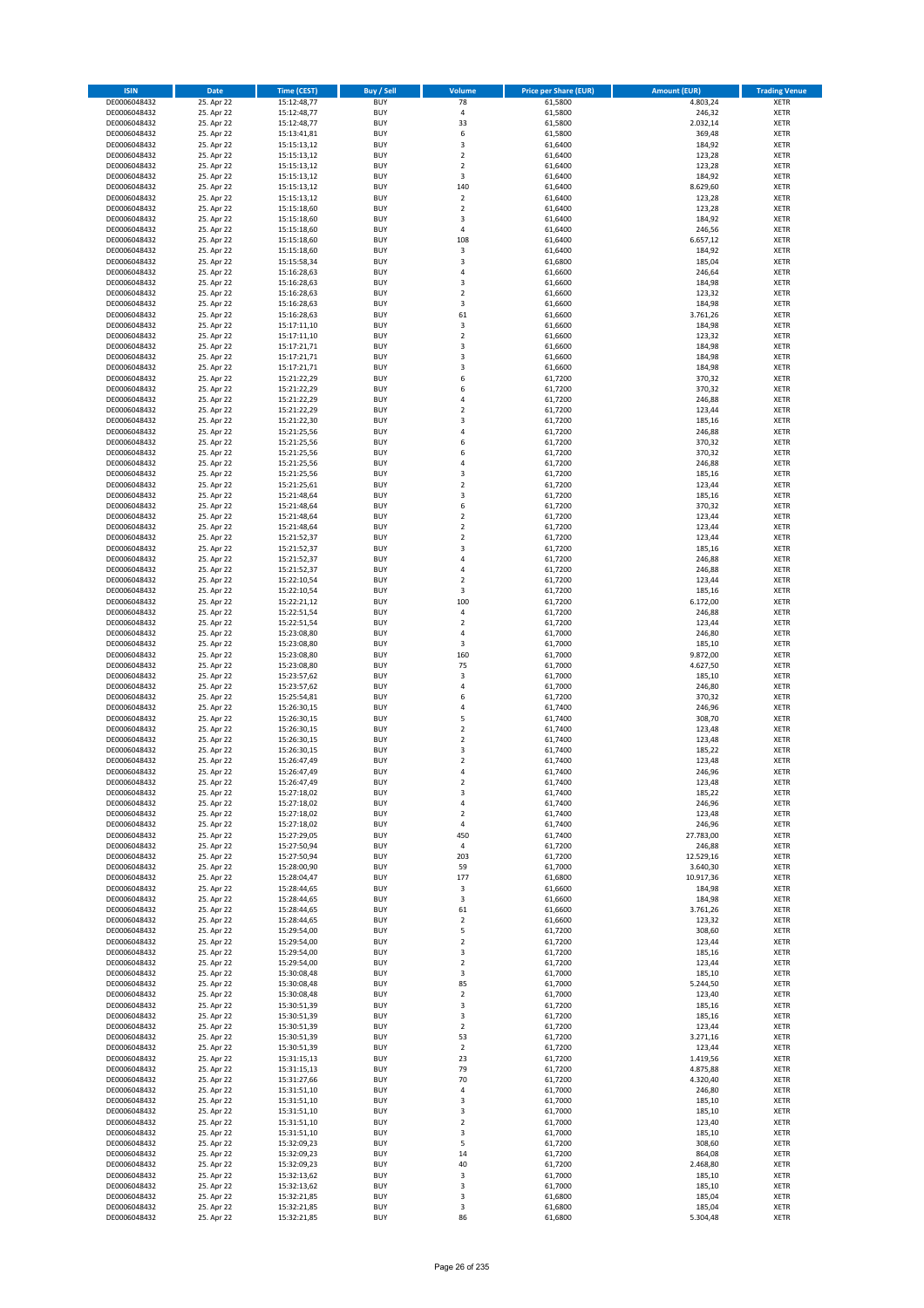| <b>ISIN</b>                  | Date                     | Time (CEST)                | <b>Buy / Sell</b>        | <b>Volume</b>                 | <b>Price per Share (EUR)</b> | <b>Amount (EUR)</b>  | <b>Trading Venue</b>       |
|------------------------------|--------------------------|----------------------------|--------------------------|-------------------------------|------------------------------|----------------------|----------------------------|
| DE0006048432                 | 25. Apr 22               | 15:33:11,61                | <b>BUY</b>               | $\overline{\mathbf{3}}$       | 61,6800                      | 185,04               | <b>XETR</b>                |
| DE0006048432                 | 25. Apr 22               | 15:33:11,61                | <b>BUY</b>               | $\mathbf 2$                   | 61,6800                      | 123,36               | XETR                       |
| DE0006048432                 | 25. Apr 22               | 15:33:11,61                | <b>BUY</b>               | 3                             | 61,6800                      | 185,04               | <b>XETR</b>                |
| DE0006048432                 | 25. Apr 22               | 15:33:11,61                | <b>BUY</b>               | $\mathsf 3$                   | 61,6800                      | 185,04               | XETR                       |
| DE0006048432<br>DE0006048432 | 25. Apr 22<br>25. Apr 22 | 15:33:11,61<br>15:33:11,74 | <b>BUY</b><br><b>BUY</b> | 62<br>5                       | 61,6800<br>61,6800           | 3.824,16<br>308,40   | <b>XETR</b><br><b>XETR</b> |
| DE0006048432                 | 25. Apr 22               | 15:33:30,06                | <b>BUY</b>               | 60                            | 61,6600                      | 3.699,60             | <b>XETR</b>                |
| DE0006048432                 | 25. Apr 22               | 15:33:52,08                | <b>BUY</b>               | 3                             | 61,6600                      | 184,98               | <b>XETR</b>                |
| DE0006048432                 | 25. Apr 22               | 15:33:52,08                | <b>BUY</b>               | 3                             | 61,6600                      | 184,98               | <b>XETR</b>                |
| DE0006048432                 | 25. Apr 22               | 15:33:52,08                | <b>BUY</b>               | 3                             | 61,6600                      | 184,98               | <b>XETR</b>                |
| DE0006048432                 | 25. Apr 22               | 15:33:52,08                | <b>BUY</b>               | $\mathbf 2$                   | 61,6600                      | 123,32               | <b>XETR</b>                |
| DE0006048432                 | 25. Apr 22               | 15:33:52,08                | <b>BUY</b>               | 63<br>19                      | 61,6600                      | 3.884,58             | <b>XETR</b>                |
| DE0006048432<br>DE0006048432 | 25. Apr 22<br>25. Apr 22 | 15:33:59,14<br>15:33:59,14 | <b>BUY</b><br><b>BUY</b> | 49                            | 61,6400<br>61,6400           | 1.171,16<br>3.020,36 | <b>XETR</b><br><b>XETR</b> |
| DE0006048432                 | 25. Apr 22               | 15:34:04,31                | <b>BUY</b>               | $\mathbf 2$                   | 61,6400                      | 123,28               | <b>XETR</b>                |
| DE0006048432                 | 25. Apr 22               | 15:34:04,31                | <b>BUY</b>               | $\overline{7}$                | 61,6400                      | 431,48               | <b>XETR</b>                |
| DE0006048432                 | 25. Apr 22               | 15:34:14,69                | <b>BUY</b>               | 6                             | 61,6400                      | 369,84               | <b>XETR</b>                |
| DE0006048432                 | 25. Apr 22               | 15:34:20,59                | <b>BUY</b>               | 73                            | 61,6200                      | 4.498,26             | <b>XETR</b>                |
| DE0006048432                 | 25. Apr 22               | 15:34:26,83                | <b>BUY</b>               | 3                             | 61,6200                      | 184,86               | <b>XETR</b>                |
| DE0006048432<br>DE0006048432 | 25. Apr 22<br>25. Apr 22 | 15:35:10,88<br>15:35:10,88 | <b>BUY</b><br><b>BUY</b> | $\mathsf 3$<br>3              | 61,6800<br>61,6800           | 185,04<br>185,04     | <b>XETR</b><br><b>XETR</b> |
| DE0006048432                 | 25. Apr 22               | 15:35:28,21                | <b>BUY</b>               | 3                             | 61,6600                      | 184,98               | <b>XETR</b>                |
| DE0006048432                 | 25. Apr 22               | 15:35:28,21                | <b>BUY</b>               | 3                             | 61,6600                      | 184,98               | <b>XETR</b>                |
| DE0006048432                 | 25. Apr 22               | 15:35:28,21                | <b>BUY</b>               | 3                             | 61,6600                      | 184,98               | <b>XETR</b>                |
| DE0006048432                 | 25. Apr 22               | 15:35:28,21                | <b>BUY</b>               | 69                            | 61,6600                      | 4.254,54             | <b>XETR</b>                |
| DE0006048432                 | 25. Apr 22               | 15:35:37,86                | <b>BUY</b>               | $\mathbf 2$                   | 61,6600                      | 123,32               | <b>XETR</b>                |
| DE0006048432<br>DE0006048432 | 25. Apr 22               | 15:35:37,87                | <b>BUY</b><br><b>BUY</b> | $\mathbf 2$<br>3              | 61,6600                      | 123,32               | <b>XETR</b><br><b>XETR</b> |
| DE0006048432                 | 25. Apr 22<br>25. Apr 22 | 15:36:11,09<br>15:36:11,09 | <b>BUY</b>               | $\mathbf 2$                   | 61,6600<br>61,6800           | 184,98<br>123,36     | <b>XETR</b>                |
| DE0006048432                 | 25. Apr 22               | 15:36:11,09                | <b>BUY</b>               | 109                           | 61,6600                      | 6.720,94             | <b>XETR</b>                |
| DE0006048432                 | 25. Apr 22               | 15:36:11,09                | <b>BUY</b>               | 3                             | 61,6800                      | 185,04               | <b>XETR</b>                |
| DE0006048432                 | 25. Apr 22               | 15:36:24,57                | <b>BUY</b>               | $\overline{2}$                | 61,6600                      | 123,32               | <b>XETR</b>                |
| DE0006048432                 | 25. Apr 22               | 15:36:24,57                | <b>BUY</b>               | $\overline{2}$                | 61,6600                      | 123,32               | <b>XETR</b>                |
| DE0006048432                 | 25. Apr 22               | 15:36:24,57                | <b>BUY</b>               | 48                            | 61,6600                      | 2.959,68             | <b>XETR</b>                |
| DE0006048432<br>DE0006048432 | 25. Apr 22<br>25. Apr 22 | 15:36:40,34<br>15:36:57,21 | <b>BUY</b><br><b>BUY</b> | 9<br>$\pmb{4}$                | 61,6400<br>61,6400           | 554,76<br>246,56     | <b>XETR</b><br><b>XETR</b> |
| DE0006048432                 | 25. Apr 22               | 15:36:57,21                | <b>BUY</b>               | $\overline{2}$                | 61,6400                      | 123,28               | <b>XETR</b>                |
| DE0006048432                 | 25. Apr 22               | 15:36:57,21                | <b>BUY</b>               | 6                             | 61,6400                      | 369,84               | <b>XETR</b>                |
| DE0006048432                 | 25. Apr 22               | 15:36:57,21                | <b>BUY</b>               | 3                             | 61,6400                      | 184,92               | <b>XETR</b>                |
| DE0006048432                 | 25. Apr 22               | 15:36:57,21                | <b>BUY</b>               | 47                            | 61,6400                      | 2.897,08             | <b>XETR</b>                |
| DE0006048432                 | 25. Apr 22               | 15:37:01,41                | <b>BUY</b>               | 15                            | 61,6000                      | 924,00               | <b>XETR</b>                |
| DE0006048432                 | 25. Apr 22               | 15:37:30,71                | <b>BUY</b>               | 3                             | 61,5800                      | 184,74               | <b>XETR</b>                |
| DE0006048432<br>DE0006048432 | 25. Apr 22<br>25. Apr 22 | 15:37:30,71<br>15:37:30,71 | <b>BUY</b><br><b>BUY</b> | $\mathbf 2$<br>79             | 61,5800<br>61,5800           | 123,16<br>4.864,82   | <b>XETR</b><br><b>XETR</b> |
| DE0006048432                 | 25. Apr 22               | 15:38:21,69                | <b>BUY</b>               | $\mathbf 2$                   | 61,5200                      | 123,04               | <b>XETR</b>                |
| DE0006048432                 | 25. Apr 22               | 15:38:21,69                | <b>BUY</b>               | 4                             | 61,5200                      | 246,08               | <b>XETR</b>                |
| DE0006048432                 | 25. Apr 22               | 15:38:21,69                | <b>BUY</b>               | 3                             | 61,5200                      | 184,56               | <b>XETR</b>                |
| DE0006048432                 | 25. Apr 22               | 15:38:21,69                | <b>BUY</b>               | 3                             | 61,5200                      | 184,56               | <b>XETR</b>                |
| DE0006048432                 | 25. Apr 22               | 15:38:21,69                | <b>BUY</b><br><b>BUY</b> | 5<br>$\overline{2}$           | 61,5200                      | 307,60               | <b>XETR</b>                |
| DE0006048432<br>DE0006048432 | 25. Apr 22<br>25. Apr 22 | 15:38:21,69<br>15:38:21,69 | <b>BUY</b>               | 11                            | 61,5200<br>61,5200           | 123,04<br>676,72     | <b>XETR</b><br><b>XETR</b> |
| DE0006048432                 | 25. Apr 22               | 15:38:21,69                | <b>BUY</b>               | 37                            | 61,5200                      | 2.276,24             | <b>XETR</b>                |
| DE0006048432                 | 25. Apr 22               | 15:38:22,70                | <b>BUY</b>               | 40                            | 61,5000                      | 2.460,00             | <b>XETR</b>                |
| DE0006048432                 | 25. Apr 22               | 15:38:44,99                | <b>BUY</b>               | $\mathsf 3$                   | 61,5200                      | 184,56               | <b>XETR</b>                |
| DE0006048432                 | 25. Apr 22               | 15:38:44,99                | <b>BUY</b>               | 16                            | 61,5200                      | 984,32               | <b>XETR</b>                |
| DE0006048432                 | 25. Apr 22               | 15:38:44,99                | <b>BUY</b>               | $\mathbf 2$                   | 61,5200                      | 123,04               | <b>XETR</b>                |
| DE0006048432<br>DE0006048432 | 25. Apr 22<br>25. Apr 22 | 15:38:44,99<br>15:39:07,88 | <b>BUY</b><br><b>BUY</b> | 45<br>3                       | 61,5200<br>61,5600           | 2.768,40<br>184,68   | <b>XETR</b><br><b>XETR</b> |
| DE0006048432                 | 25. Apr 22               | 15:39:07,88                | <b>BUY</b>               | 49                            | 61,5600                      | 3.016,44             | <b>XETR</b>                |
| DE0006048432                 | 25. Apr 22               | 15:40:00,03                | <b>BUY</b>               | 3                             | 61,6200                      | 184,86               | <b>XETR</b>                |
| DE0006048432                 | 25. Apr 22               | 15:40:00,03                | <b>BUY</b>               | 3                             | 61,6200                      | 184,86               | <b>XETR</b>                |
| DE0006048432                 | 25. Apr 22               | 15:40:10,34                | <b>BUY</b>               | $\overline{2}$                | 61,6000                      | 123,20               | <b>XETR</b>                |
| DE0006048432                 | 25. Apr 22               | 15:40:10,34                | <b>BUY</b>               | $\overline{2}$                | 61,6000                      | 123,20               | <b>XETR</b>                |
| DE0006048432                 | 25. Apr 22               | 15:40:10,34<br>15:40:10,34 | <b>BUY</b>               | $\overline{2}$<br>$\mathbf 2$ | 61,6000                      | 123,20               | <b>XETR</b>                |
| DE0006048432<br>DE0006048432 | 25. Apr 22<br>25. Apr 22 | 15:40:10,34                | BUY<br><b>BUY</b>        | 63                            | 61,6000<br>61,6000           | 123,20<br>3.880,80   | XETR<br><b>XETR</b>        |
| DE0006048432                 | 25. Apr 22               | 15:41:00,87                | <b>BUY</b>               | 3                             | 61,6800                      | 185,04               | <b>XETR</b>                |
| DE0006048432                 | 25. Apr 22               | 15:41:00,87                | <b>BUY</b>               | 4                             | 61,6800                      | 246,72               | XETR                       |
| DE0006048432                 | 25. Apr 22               | 15:41:00,87                | <b>BUY</b>               | $\mathbf{1}$                  | 61,6800                      | 61,68                | XETR                       |
| DE0006048432                 | 25. Apr 22               | 15:41:00,87                | <b>BUY</b>               | 46                            | 61,6800                      | 2.837,28             | XETR                       |
| DE0006048432                 | 25. Apr 22               | 15:41:00,87                | <b>BUY</b>               | 3                             | 61,6800                      | 185,04               | <b>XETR</b>                |
| DE0006048432<br>DE0006048432 | 25. Apr 22<br>25. Apr 22 | 15:41:00,87<br>15:41:04,29 | <b>BUY</b><br><b>BUY</b> | $\,$ 1<br>3                   | 61,6800<br>61,6600           | 61,68<br>184,98      | <b>XETR</b><br>XETR        |
| DE0006048432                 | 25. Apr 22               | 15:41:55,67                | <b>BUY</b>               | $\mathbf 2$                   | 61,6600                      | 123,32               | <b>XETR</b>                |
| DE0006048432                 | 25. Apr 22               | 15:41:55,67                | <b>BUY</b>               | $\mathbf 2$                   | 61,6400                      | 123,28               | XETR                       |
| DE0006048432                 | 25. Apr 22               | 15:41:55,67                | <b>BUY</b>               | 3                             | 61,6600                      | 184,98               | <b>XETR</b>                |
| DE0006048432                 | 25. Apr 22               | 15:41:55,67                | <b>BUY</b>               | 90                            | 61,6400                      | 5.547,60             | XETR                       |
| DE0006048432                 | 25. Apr 22               | 15:41:55,67                | <b>BUY</b><br><b>BUY</b> | $\pmb{4}$<br>$\mathbf 2$      | 61,6400<br>61,6600           | 246,56<br>123,32     | <b>XETR</b>                |
| DE0006048432<br>DE0006048432 | 25. Apr 22<br>25. Apr 22 | 15:41:55,67<br>15:41:57,07 | <b>BUY</b>               | 48                            | 61,6200                      | 2.957,76             | XETR<br><b>XETR</b>        |
| DE0006048432                 | 25. Apr 22               | 15:42:26,73                | <b>BUY</b>               | $\pmb{4}$                     | 61,6200                      | 246,48               | <b>XETR</b>                |
| DE0006048432                 | 25. Apr 22               | 15:42:43,34                | <b>BUY</b>               | $\overline{2}$                | 61,6000                      | 123,20               | <b>XETR</b>                |
| DE0006048432                 | 25. Apr 22               | 15:42:43,34                | <b>BUY</b>               | 3                             | 61,6000                      | 184,80               | XETR                       |
| DE0006048432                 | 25. Apr 22               | 15:42:43,34                | <b>BUY</b>               | 52                            | 61,6000                      | 3.203,20             | XETR                       |
| DE0006048432                 | 25. Apr 22               | 15:42:43,34                | <b>BUY</b>               | 3                             | 61,6000                      | 184,80               | <b>XETR</b>                |
| DE0006048432<br>DE0006048432 | 25. Apr 22               | 15:42:43,34<br>15:43:04,11 | <b>BUY</b><br><b>BUY</b> | 4<br>$\overline{2}$           | 61,6000<br>61,6000           | 246,40<br>123,20     | XETR<br>XETR               |
| DE0006048432                 | 25. Apr 22<br>25. Apr 22 | 15:43:06,34                | <b>BUY</b>               | $\overline{2}$                | 61,5800                      | 123,16               | <b>XETR</b>                |
| DE0006048432                 | 25. Apr 22               | 15:43:06,34                | <b>BUY</b>               | 55                            | 61,5800                      | 3.386,90             | XETR                       |
| DE0006048432                 | 25. Apr 22               | 15:43:31,68                | <b>BUY</b>               | 3                             | 61,5800                      | 184,74               | XETR                       |
| DE0006048432                 | 25. Apr 22               | 15:43:31,68                | <b>BUY</b>               | 64                            | 61,5800                      | 3.941,12             | XETR                       |
| DE0006048432                 | 25. Apr 22               | 15:43:31,68                | <b>BUY</b>               | $\overline{2}$                | 61,5800                      | 123,16               | <b>XETR</b>                |
| DE0006048432                 | 25. Apr 22               | 15:43:55,71                | <b>BUY</b>               | $\mathbf 2$                   | 61,5800                      | 123,16               | XETR                       |
| DE0006048432<br>DE0006048432 | 25. Apr 22<br>25. Apr 22 | 15:43:55,71                | <b>BUY</b><br><b>BUY</b> | 5<br>3                        | 61,5800<br>61,5800           | 307,90<br>184,74     | <b>XETR</b><br>XETR        |
| DE0006048432                 | 25. Apr 22               | 15:44:05,30<br>15:44:05,30 | <b>BUY</b>               | 96                            | 61,5800                      | 5.911,68             | XETR                       |
| DE0006048432                 | 25. Apr 22               | 15:44:15,08                | <b>BUY</b>               | 3                             | 61,5600                      | 184,68               | XETR                       |
| DE0006048432                 | 25. Apr 22               | 15:44:15,08                | <b>BUY</b>               | 3                             | 61,5600                      | 184,68               | XETR                       |
| DE0006048432                 | 25. Apr 22               | 15:44:25,88                | <b>BUY</b>               | $\mathbf 2$                   | 61,5400                      | 123,08               | <b>XETR</b>                |
| DE0006048432                 | 25. Apr 22               | 15:44:25,88                | <b>BUY</b>               | 3                             | 61,5400                      | 184,62               | XETR                       |
| DE0006048432                 | 25. Apr 22<br>25. Apr 22 | 15:45:32,01                | <b>BUY</b><br><b>BUY</b> | $\overline{2}$<br>3           | 61,5400<br>61,5200           | 123,08<br>184,56     | XETR                       |
| DE0006048432<br>DE0006048432 | 25. Apr 22               | 15:46:11,26<br>15:46:11,26 | <b>BUY</b>               | 3                             | 61,5200                      | 184,56               | XETR<br>XETR               |
| DE0006048432                 | 25. Apr 22               | 15:46:11,26                | <b>BUY</b>               | $\mathbf 2$                   | 61,5200                      | 123,04               | XETR                       |
| DE0006048432                 | 25. Apr 22               | 15:46:11,26                | <b>BUY</b>               | $\overline{7}$                | 61,5200                      | 430,64               | <b>XETR</b>                |
| DE0006048432                 | 25. Apr 22               | 15:46:11,26                | <b>BUY</b>               | 3                             | 61,5200                      | 184,56               | XETR                       |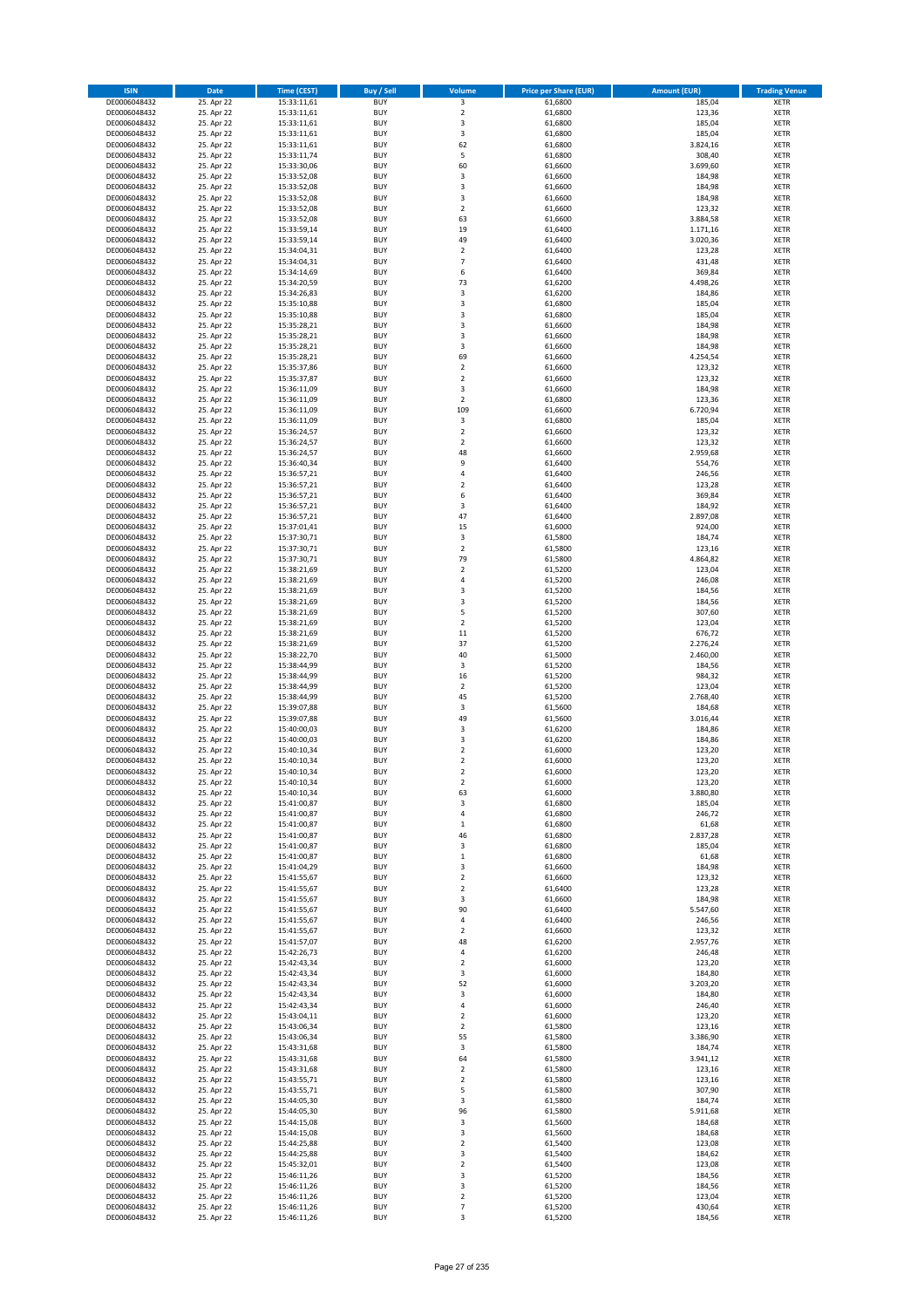| <b>ISIN</b>                  | Date                     | <b>Time (CEST)</b>         | <b>Buy / Sell</b>        | <b>Volume</b>           | <b>Price per Share (EUR)</b> | <b>Amount (EUR)</b> | <b>Trading Venue</b>       |
|------------------------------|--------------------------|----------------------------|--------------------------|-------------------------|------------------------------|---------------------|----------------------------|
| DE0006048432                 | 25. Apr 22               | 15:46:11,26                | <b>BUY</b>               | $\overline{\mathbf{3}}$ | 61,5200                      | 184,56              | <b>XETR</b>                |
| DE0006048432                 | 25. Apr 22               | 15:46:11,26                | <b>BUY</b>               | 90                      | 61,5200                      | 5.536,80            | XETR                       |
| DE0006048432                 | 25. Apr 22               | 15:46:34,47                | <b>BUY</b>               | 4                       | 61,5000                      | 246,00              | <b>XETR</b>                |
| DE0006048432<br>DE0006048432 | 25. Apr 22<br>25. Apr 22 | 15:46:34,47<br>15:46:34,47 | <b>BUY</b><br><b>BUY</b> | $\mathsf 3$<br>76       | 61,5000<br>61,5000           | 184,50<br>4.674,00  | XETR<br><b>XETR</b>        |
| DE0006048432                 | 25. Apr 22               | 15:46:34,47                | <b>BUY</b>               | $\mathsf 3$             | 61,5000                      | 184,50              | <b>XETR</b>                |
| DE0006048432                 | 25. Apr 22               | 15:46:34,47                | <b>BUY</b>               | 98                      | 61,5000                      | 6.027,00            | <b>XETR</b>                |
| DE0006048432                 | 25. Apr 22               | 15:46:34,47                | <b>BUY</b>               | $\overline{2}$          | 61,5000                      | 123,00              | <b>XETR</b>                |
| DE0006048432                 | 25. Apr 22               | 15:46:54,03                | <b>BUY</b>               | 3                       | 61,5000                      | 184,50              | <b>XETR</b>                |
| DE0006048432                 | 25. Apr 22               | 15:46:54,03                | <b>BUY</b>               | $\overline{2}$          | 61,5000                      | 123,00              | <b>XETR</b>                |
| DE0006048432                 | 25. Apr 22               | 15:46:54,03                | <b>BUY</b>               | 104                     | 61,5000                      | 6.396,00            | <b>XETR</b>                |
| DE0006048432<br>DE0006048432 | 25. Apr 22<br>25. Apr 22 | 15:46:54,03                | <b>BUY</b><br><b>BUY</b> | 5<br>$\mathsf 3$        | 61,5000<br>61,5200           | 307,50<br>184,56    | <b>XETR</b><br><b>XETR</b> |
| DE0006048432                 | 25. Apr 22               | 15:47:18,64<br>15:47:18,64 | <b>BUY</b>               | 78                      | 61,5200                      | 4.798,56            | <b>XETR</b>                |
| DE0006048432                 | 25. Apr 22               | 15:48:03,42                | <b>BUY</b>               | $\mathbf 2$             | 61,5400                      | 123,08              | <b>XETR</b>                |
| DE0006048432                 | 25. Apr 22               | 15:48:04,36                | <b>BUY</b>               | $\overline{4}$          | 61,5400                      | 246,16              | <b>XETR</b>                |
| DE0006048432                 | 25. Apr 22               | 15:48:30,72                | <b>BUY</b>               | 4                       | 61,5600                      | 246,24              | <b>XETR</b>                |
| DE0006048432                 | 25. Apr 22               | 15:48:30,72                | <b>BUY</b>               | 4                       | 61,5600                      | 246,24              | <b>XETR</b>                |
| DE0006048432                 | 25. Apr 22               | 15:48:30,72                | <b>BUY</b>               | 4                       | 61,5600                      | 246,24              | <b>XETR</b>                |
| DE0006048432                 | 25. Apr 22               | 15:48:30,72                | <b>BUY</b>               | 42                      | 61,5600                      | 2.585,52            | <b>XETR</b>                |
| DE0006048432<br>DE0006048432 | 25. Apr 22<br>25. Apr 22 | 15:48:54,94<br>15:48:54,94 | <b>BUY</b><br><b>BUY</b> | 3<br>$\mathbf 2$        | 61,5400<br>61,5400           | 184,62<br>123,08    | <b>XETR</b><br><b>XETR</b> |
| DE0006048432                 | 25. Apr 22               | 15:48:54,94                | <b>BUY</b>               | 48                      | 61,5400                      | 2.953,92            | <b>XETR</b>                |
| DE0006048432                 | 25. Apr 22               | 15:48:54,94                | <b>BUY</b>               | 3                       | 61,5400                      | 184,62              | <b>XETR</b>                |
| DE0006048432                 | 25. Apr 22               | 15:49:13,53                | <b>BUY</b>               | $\overline{2}$          | 61,5400                      | 123,08              | <b>XETR</b>                |
| DE0006048432                 | 25. Apr 22               | 15:49:13,53                | <b>BUY</b>               | $\pmb{4}$               | 61,5400                      | 246,16              | <b>XETR</b>                |
| DE0006048432                 | 25. Apr 22               | 15:49:13,53                | <b>BUY</b>               | $\mathbf 2$             | 61,5400                      | 123,08              | <b>XETR</b>                |
| DE0006048432                 | 25. Apr 22               | 15:49:13,53                | <b>BUY</b>               | 47                      | 61,5400                      | 2.892,38            | <b>XETR</b>                |
| DE0006048432<br>DE0006048432 | 25. Apr 22<br>25. Apr 22 | 15:49:31,25<br>15:49:53,22 | <b>BUY</b><br><b>BUY</b> | 17<br>3                 | 61,5600<br>61,6000           | 1.046,52<br>184,80  | <b>XETR</b><br><b>XETR</b> |
| DE0006048432                 | 25. Apr 22               | 15:49:53,22                | <b>BUY</b>               | 3                       | 61,6000                      | 184,80              | <b>XETR</b>                |
| DE0006048432                 | 25. Apr 22               | 15:49:53,22                | <b>BUY</b>               | $\overline{2}$          | 61,6000                      | 123,20              | <b>XETR</b>                |
| DE0006048432                 | 25. Apr 22               | 15:49:53,22                | <b>BUY</b>               | 55                      | 61,6000                      | 3.388,00            | <b>XETR</b>                |
| DE0006048432                 | 25. Apr 22               | 15:49:53,22                | <b>BUY</b>               | $\overline{4}$          | 61,6000                      | 246,40              | <b>XETR</b>                |
| DE0006048432                 | 25. Apr 22               | 15:50:20,49                | <b>BUY</b>               | 3                       | 61,6200                      | 184,86              | <b>XETR</b>                |
| DE0006048432                 | 25. Apr 22               | 15:50:20,49                | <b>BUY</b>               | 53                      | 61,6200                      | 3.265,86            | <b>XETR</b>                |
| DE0006048432<br>DE0006048432 | 25. Apr 22               | 15:50:48,31<br>15:50:48,31 | <b>BUY</b><br><b>BUY</b> | 3<br>$\,1\,$            | 61,6200<br>61,6200           | 184,86<br>61,62     | <b>XETR</b><br><b>XETR</b> |
| DE0006048432                 | 25. Apr 22<br>25. Apr 22 | 15:50:48,31                | <b>BUY</b>               | 3                       | 61,6200                      | 184,86              | <b>XETR</b>                |
| DE0006048432                 | 25. Apr 22               | 15:50:48,31                | <b>BUY</b>               | 47                      | 61,6200                      | 2.896,14            | <b>XETR</b>                |
| DE0006048432                 | 25. Apr 22               | 15:50:48,31                | <b>BUY</b>               | $\mathbf 2$             | 61,6200                      | 123,24              | <b>XETR</b>                |
| DE0006048432                 | 25. Apr 22               | 15:51:10,51                | <b>BUY</b>               | $\mathbf 2$             | 61,6400                      | 123,28              | <b>XETR</b>                |
| DE0006048432                 | 25. Apr 22               | 15:51:10,51                | <b>BUY</b>               | 3                       | 61,6400                      | 184,92              | <b>XETR</b>                |
| DE0006048432                 | 25. Apr 22               | 15:51:31,80                | <b>BUY</b>               | 3                       | 61,6200                      | 184,86              | <b>XETR</b>                |
| DE0006048432                 | 25. Apr 22               | 15:51:31,80                | <b>BUY</b>               | 4                       | 61,6200                      | 246,48              | <b>XETR</b>                |
| DE0006048432                 | 25. Apr 22<br>25. Apr 22 | 15:51:31,80                | <b>BUY</b><br><b>BUY</b> | 97<br>$\mathbf 2$       | 61,6200<br>61,6000           | 5.977,14<br>123,20  | <b>XETR</b><br><b>XETR</b> |
| DE0006048432<br>DE0006048432 | 25. Apr 22               | 15:51:48,46<br>15:51:48,46 | <b>BUY</b>               | 5                       | 61,6000                      | 308,00              | <b>XETR</b>                |
| DE0006048432                 | 25. Apr 22               | 15:51:48,46                | <b>BUY</b>               | 3                       | 61,6000                      | 184,80              | <b>XETR</b>                |
| DE0006048432                 | 25. Apr 22               | 15:51:57,45                | <b>BUY</b>               | 12                      | 61,6000                      | 739,20              | <b>XETR</b>                |
| DE0006048432                 | 25. Apr 22               | 15:51:57,45                | <b>BUY</b>               | 14                      | 61,6000                      | 862,40              | <b>XETR</b>                |
| DE0006048432                 | 25. Apr 22               | 15:51:57,45                | <b>BUY</b>               | 40                      | 61,6000                      | 2.464,00            | <b>XETR</b>                |
| DE0006048432                 | 25. Apr 22               | 15:52:02,04                | <b>BUY</b>               | 3                       | 61,5800                      | 184,74              | <b>XETR</b>                |
| DE0006048432<br>DE0006048432 | 25. Apr 22<br>25. Apr 22 | 15:52:40,23<br>15:52:40,23 | <b>BUY</b><br><b>BUY</b> | $\mathbf 2$<br>47       | 61,5200<br>61,5200           | 123,04<br>2.891,44  | <b>XETR</b><br><b>XETR</b> |
| DE0006048432                 | 25. Apr 22               | 15:53:02,94                | <b>BUY</b>               | 3                       | 61,5800                      | 184,74              | <b>XETR</b>                |
| DE0006048432                 | 25. Apr 22               | 15:53:02,94                | <b>BUY</b>               | 5                       | 61,5800                      | 307,90              | <b>XETR</b>                |
| DE0006048432                 | 25. Apr 22               | 15:53:02,94                | <b>BUY</b>               | $\mathbf 2$             | 61,5800                      | 123,16              | <b>XETR</b>                |
| DE0006048432                 | 25. Apr 22               | 15:54:03,31                | <b>BUY</b>               | 3                       | 61,5800                      | 184,74              | <b>XETR</b>                |
| DE0006048432                 | 25. Apr 22               | 15:54:30,94                | <b>BUY</b>               | $\overline{2}$          | 61,5600                      | 123,12              | <b>XETR</b>                |
| DE0006048432                 | 25. Apr 22               | 15:54:30,94                | <b>BUY</b>               | 3                       | 61,5600                      | 184,68              | <b>XETR</b>                |
| DE0006048432<br>DE0006048432 | 25. Apr 22<br>25. Apr 22 | 15:54:30,94<br>15:54:30,94 | <b>BUY</b><br><b>BUY</b> | $\overline{2}$<br>98    | 61,5600<br>61,5600           | 123,12<br>6.032,88  | <b>XETR</b><br><b>XETR</b> |
| DE0006048432                 | 25. Apr 22               | 15:54:30,94                | <b>BUY</b>               | 3                       | 61,5600                      | 184,68              | <b>XETR</b>                |
| DE0006048432                 | 25. Apr 22               | 15:54:30,96                | BUY                      | 3                       | 61,5600                      | 184,68              | XETR                       |
| DE0006048432                 | 25. Apr 22               | 15:54:30,96                | <b>BUY</b>               | 66                      | 61,5600                      | 4.062,96            | <b>XETR</b>                |
| DE0006048432                 | 25. Apr 22               | 15:55:04,15                | <b>BUY</b>               | 3                       | 61,5400                      | 184,62              | <b>XETR</b>                |
| DE0006048432                 | 25. Apr 22               | 15:55:04,15                | <b>BUY</b>               | 4                       | 61,5400                      | 246,16              | XETR                       |
| DE0006048432                 | 25. Apr 22               | 15:55:20,62                | <b>BUY</b>               | 3                       | 61,5400                      | 184,62              | XETR                       |
| DE0006048432<br>DE0006048432 | 25. Apr 22<br>25. Apr 22 | 15:55:20,62<br>15:56:08,48 | <b>BUY</b><br><b>BUY</b> | $\mathbf 2$<br>3        | 61,5400<br>61,5800           | 123,08<br>184,74    | <b>XETR</b><br><b>XETR</b> |
| DE0006048432                 | 25. Apr 22               | 15:56:08,48                | <b>BUY</b>               | $\overline{2}$          | 61,5800                      | 123,16              | <b>XETR</b>                |
| DE0006048432                 | 25. Apr 22               | 15:56:08,48                | <b>BUY</b>               | 46                      | 61,5800                      | 2.832,68            | XETR                       |
| DE0006048432                 | 25. Apr 22               | 15:56:08,48                | <b>BUY</b>               | $\overline{2}$          | 61,5800                      | 123,16              | <b>XETR</b>                |
| DE0006048432                 | 25. Apr 22               | 15:56:27,01                | <b>BUY</b>               | 52                      | 61,6200                      | 3.204,24            | XETR                       |
| DE0006048432                 | 25. Apr 22               | 15:56:31,18                | <b>BUY</b>               | 51                      | 61,6200                      | 3.142,62            | <b>XETR</b>                |
| DE0006048432<br>DE0006048432 | 25. Apr 22<br>25. Apr 22 | 15:56:31,20<br>15:56:31,33 | <b>BUY</b><br><b>BUY</b> | 55<br>$\pmb{4}$         | 61,6200<br>61,6000           | 3.389,10<br>246,40  | XETR<br><b>XETR</b>        |
| DE0006048432                 | 25. Apr 22               | 15:56:31,33                | <b>BUY</b>               | $\mathbf 2$             | 61,6000                      | 123,20              | XETR                       |
| DE0006048432                 | 25. Apr 22               | 15:56:31,33                | <b>BUY</b>               | $\overline{4}$          | 61,6000                      | 246,40              | <b>XETR</b>                |
| DE0006048432                 | 25. Apr 22               | 15:56:31,38                | <b>BUY</b>               | 4                       | 61,6000                      | 246,40              | <b>XETR</b>                |
| DE0006048432                 | 25. Apr 22               | 15:56:53,73                | <b>BUY</b>               | 3                       | 61,5800                      | 184,74              | <b>XETR</b>                |
| DE0006048432                 | 25. Apr 22               | 15:56:53,73                | <b>BUY</b>               | 3                       | 61,5800                      | 184,74              | XETR                       |
| DE0006048432                 | 25. Apr 22               | 15:56:53,73                | <b>BUY</b>               | $\overline{2}$          | 61,5800                      | 123,16              | XETR                       |
| DE0006048432<br>DE0006048432 | 25. Apr 22<br>25. Apr 22 | 15:58:29,64<br>15:58:29,64 | <b>BUY</b><br><b>BUY</b> | $\overline{2}$<br>3     | 61,5600<br>61,5600           | 123,12<br>184,68    | <b>XETR</b><br><b>XETR</b> |
| DE0006048432                 | 25. Apr 22               | 15:58:29,64                | <b>BUY</b>               | $\overline{2}$          | 61,5600                      | 123,12              | XETR                       |
| DE0006048432                 | 25. Apr 22               | 15:58:29,64                | <b>BUY</b>               | $\overline{2}$          | 61,5600                      | 123,12              | <b>XETR</b>                |
| DE0006048432                 | 25. Apr 22               | 15:58:29,64                | <b>BUY</b>               | 98                      | 61,5600                      | 6.032,88            | XETR                       |
| DE0006048432                 | 25. Apr 22               | 15:58:29,64                | <b>BUY</b>               | 3                       | 61,5600                      | 184,68              | <b>XETR</b>                |
| DE0006048432                 | 25. Apr 22               | 15:58:29,64                | <b>BUY</b>               | 3                       | 61,5600                      | 184,68              | XETR                       |
| DE0006048432<br>DE0006048432 | 25. Apr 22<br>25. Apr 22 | 15:58:30,26<br>15:58:49,79 | <b>BUY</b><br><b>BUY</b> | 3<br>3                  | 61,5600<br>61,5400           | 184,68<br>184,62    | <b>XETR</b><br><b>XETR</b> |
| DE0006048432                 | 25. Apr 22               | 15:58:49,79                | <b>BUY</b>               | $\overline{2}$          | 61,5400                      | 123,08              | <b>XETR</b>                |
| DE0006048432                 | 25. Apr 22               | 15:58:49,79                | <b>BUY</b>               | 101                     | 61,5400                      | 6.215,54            | XETR                       |
| DE0006048432                 | 25. Apr 22               | 15:58:49,79                | <b>BUY</b>               | $\overline{2}$          | 61,5400                      | 123,08              | XETR                       |
| DE0006048432                 | 25. Apr 22               | 15:59:20,14                | <b>BUY</b>               | 3                       | 61,5200                      | 184,56              | XETR                       |
| DE0006048432                 | 25. Apr 22               | 15:59:20,14                | <b>BUY</b>               | 3                       | 61,5200                      | 184,56              | XETR                       |
| DE0006048432                 | 25. Apr 22               | 15:59:20,14                | <b>BUY</b>               | 49                      | 61,5200                      | 3.014,48            | <b>XETR</b>                |
| DE0006048432<br>DE0006048432 | 25. Apr 22<br>25. Apr 22 | 15:59:20,14<br>15:59:22,25 | <b>BUY</b><br><b>BUY</b> | 4<br>21                 | 61,5200<br>61,5000           | 246,08<br>1.291,50  | XETR<br>XETR               |
| DE0006048432                 | 25. Apr 22               | 15:59:24,94                | <b>BUY</b>               | $\mathsf 3$             | 61,5000                      | 184,50              | XETR                       |
| DE0006048432                 | 25. Apr 22               | 15:59:24,94                | <b>BUY</b>               | 8                       | 61,5000                      | 492,00              | <b>XETR</b>                |
| DE0006048432                 | 25. Apr 22               | 15:59:24,94                | <b>BUY</b>               | 57                      | 61,5000                      | 3.505,50            | XETR                       |
| DE0006048432                 | 25. Apr 22               | 15:59:24,96                | <b>BUY</b>               | 5                       | 61,5000                      | 307,50              | <b>XETR</b>                |
| DE0006048432                 | 25. Apr 22               | 15:59:51,18                | <b>BUY</b>               | $\overline{2}$          | 61,5000                      | 123,00              | <b>XETR</b>                |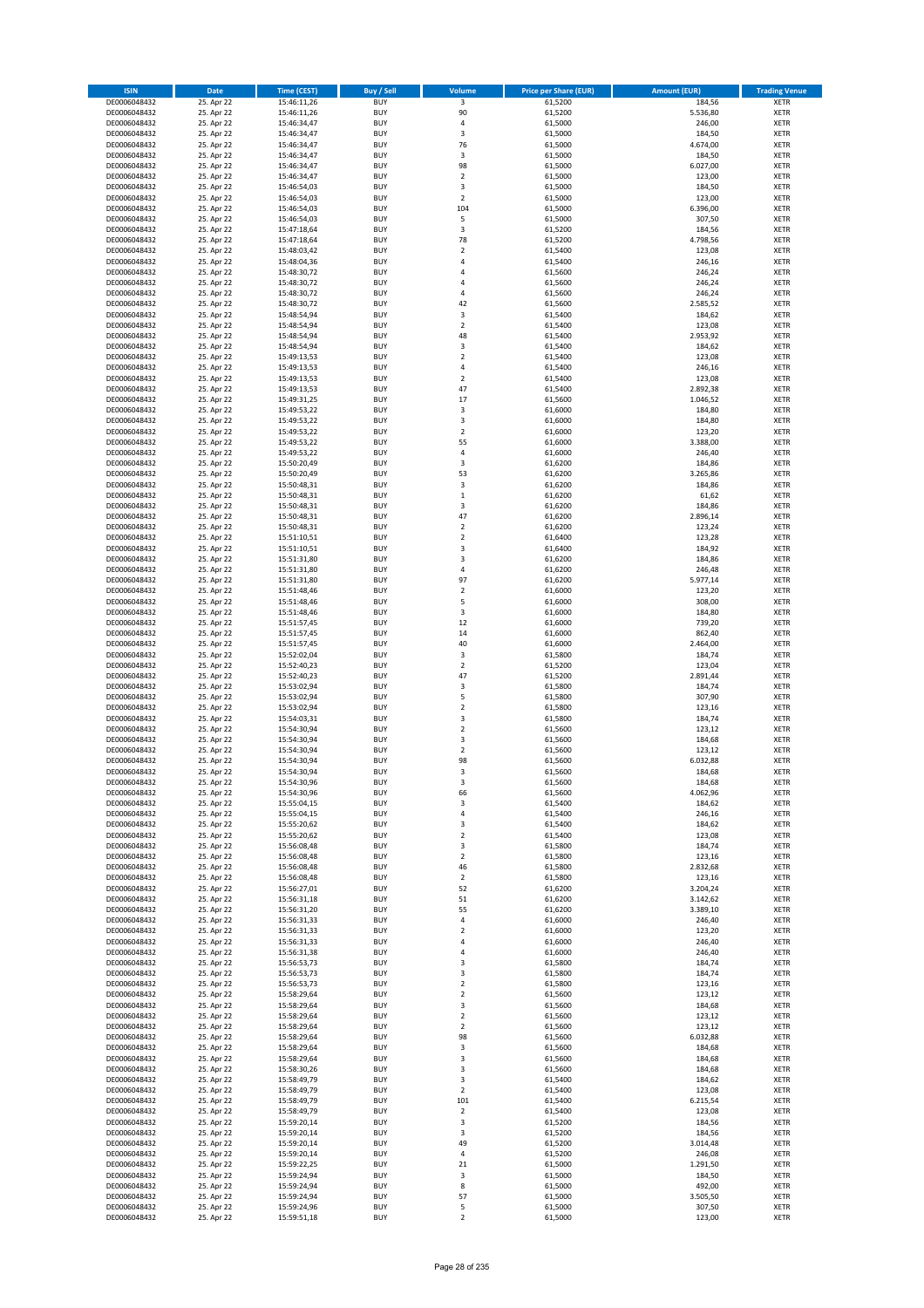| <b>ISIN</b>                  | Date                     | Time (CEST)                | <b>Buy / Sell</b>        | <b>Volume</b>           | <b>Price per Share (EUR)</b> | <b>Amount (EUR)</b> | <b>Trading Venue</b>       |
|------------------------------|--------------------------|----------------------------|--------------------------|-------------------------|------------------------------|---------------------|----------------------------|
| DE0006048432                 | 25. Apr 22               | 15:59:51,18                | <b>BUY</b>               | $\pmb{4}$               | 61,5000                      | 246,00              | <b>XETR</b>                |
| DE0006048432                 | 25. Apr 22               | 15:59:51,18                | <b>BUY</b>               | 3                       | 61,5000                      | 184,50              | XETR                       |
| DE0006048432                 | 25. Apr 22               | 15:59:51,18                | <b>BUY</b>               | 49                      | 61,5000                      | 3.013,50            | <b>XETR</b>                |
| DE0006048432                 | 25. Apr 22               | 16:00:11,18                | <b>BUY</b>               | $\mathbf 2$             | 61,4800                      | 122,96              | XETR                       |
| DE0006048432<br>DE0006048432 | 25. Apr 22<br>25. Apr 22 | 16:00:11,18<br>16:00:11,18 | <b>BUY</b><br><b>BUY</b> | $\overline{7}$<br>3     | 61,4800<br>61,4800           | 430,36<br>184,44    | <b>XETR</b><br><b>XETR</b> |
| DE0006048432                 | 25. Apr 22               | 16:00:11,18                | <b>BUY</b>               | 80                      | 61,4800                      | 4.918,40            | <b>XETR</b>                |
| DE0006048432                 | 25. Apr 22               | 16:00:31,34                | <b>BUY</b>               | 5                       | 61,5000                      | 307,50              | <b>XETR</b>                |
| DE0006048432                 | 25. Apr 22               | 16:00:31,34                | <b>BUY</b>               | $\mathbf 2$             | 61,5000                      | 123,00              | <b>XETR</b>                |
| DE0006048432                 | 25. Apr 22               | 16:00:31,34                | <b>BUY</b>               | 4                       | 61,5000                      | 246,00              | <b>XETR</b>                |
| DE0006048432                 | 25. Apr 22               | 16:00:34,50                | <b>BUY</b>               | $\mathbf 2$             | 61,5000                      | 123,00              | <b>XETR</b>                |
| DE0006048432                 | 25. Apr 22               | 16:00:50,75                | <b>BUY</b>               | $\overline{2}$          | 61,4800                      | 122,96              | <b>XETR</b>                |
| DE0006048432<br>DE0006048432 | 25. Apr 22<br>25. Apr 22 | 16:00:50,75<br>16:00:50,75 | <b>BUY</b><br><b>BUY</b> | 3<br>3                  | 61,5000<br>61,5000           | 184,50<br>184,50    | <b>XETR</b><br><b>XETR</b> |
| DE0006048432                 | 25. Apr 22               | 16:00:50,75                | <b>BUY</b>               | $\mathbf 2$             | 61,4800                      | 122,96              | <b>XETR</b>                |
| DE0006048432                 | 25. Apr 22               | 16:00:50,75                | <b>BUY</b>               | 65                      | 61,4800                      | 3.996,20            | <b>XETR</b>                |
| DE0006048432                 | 25. Apr 22               | 16:01:00,01                | <b>BUY</b>               | 3                       | 61,4600                      | 184,38              | <b>XETR</b>                |
| DE0006048432                 | 25. Apr 22               | 16:01:00,36                | <b>BUY</b>               | 50                      | 61,4400                      | 3.072,00            | <b>XETR</b>                |
| DE0006048432                 | 25. Apr 22               | 16:02:33,10                | <b>BUY</b>               | 3                       | 61,4200                      | 184,26              | <b>XETR</b>                |
| DE0006048432<br>DE0006048432 | 25. Apr 22<br>25. Apr 22 | 16:02:33,10                | <b>BUY</b><br><b>BUY</b> | 4<br>$\overline{2}$     | 61,4200<br>61,4200           | 245,68<br>122,84    | <b>XETR</b><br><b>XETR</b> |
| DE0006048432                 | 25. Apr 22               | 16:02:33,10<br>16:02:33,10 | <b>BUY</b>               | $\pmb{4}$               | 61,4200                      | 245,68              | <b>XETR</b>                |
| DE0006048432                 | 25. Apr 22               | 16:02:33,10                | <b>BUY</b>               | $\overline{2}$          | 61,4200                      | 122,84              | <b>XETR</b>                |
| DE0006048432                 | 25. Apr 22               | 16:02:33,10                | <b>BUY</b>               | 3                       | 61,4200                      | 184,26              | <b>XETR</b>                |
| DE0006048432                 | 25. Apr 22               | 16:02:33,10                | <b>BUY</b>               | $\overline{2}$          | 61,4200                      | 122,84              | <b>XETR</b>                |
| DE0006048432                 | 25. Apr 22               | 16:02:33,10                | <b>BUY</b>               | 101                     | 61,4200                      | 6.203,42            | <b>XETR</b>                |
| DE0006048432<br>DE0006048432 | 25. Apr 22               | 16:02:33,12                | <b>BUY</b><br><b>BUY</b> | 4<br>4                  | 61,4200                      | 245,68              | <b>XETR</b><br><b>XETR</b> |
| DE0006048432                 | 25. Apr 22<br>25. Apr 22 | 16:02:38,15<br>16:02:38,15 | <b>BUY</b>               | 4                       | 61,4000<br>61,4000           | 245,60<br>245,60    | <b>XETR</b>                |
| DE0006048432                 | 25. Apr 22               | 16:02:38,15                | <b>BUY</b>               | $\overline{4}$          | 61,4000                      | 245,60              | <b>XETR</b>                |
| DE0006048432                 | 25. Apr 22               | 16:02:38,15                | <b>BUY</b>               | 5                       | 61,4000                      | 307,00              | <b>XETR</b>                |
| DE0006048432                 | 25. Apr 22               | 16:02:38,15                | <b>BUY</b>               | 3                       | 61,4000                      | 184,20              | <b>XETR</b>                |
| DE0006048432                 | 25. Apr 22               | 16:02:38,15                | <b>BUY</b>               | 52                      | 61,4000                      | 3.192,80            | <b>XETR</b>                |
| DE0006048432                 | 25. Apr 22               | 16:02:38,15                | <b>BUY</b>               | 3                       | 61,4000                      | 184,20              | <b>XETR</b>                |
| DE0006048432<br>DE0006048432 | 25. Apr 22<br>25. Apr 22 | 16:02:42,26<br>16:03:15,67 | <b>BUY</b><br><b>BUY</b> | 55<br>$\mathbf 2$       | 61,3800<br>61,4000           | 3.375,90<br>122,80  | <b>XETR</b><br><b>XETR</b> |
| DE0006048432                 | 25. Apr 22               | 16:03:15,67                | <b>BUY</b>               | $\overline{2}$          | 61,4000                      | 122,80              | <b>XETR</b>                |
| DE0006048432                 | 25. Apr 22               | 16:03:15,67                | <b>BUY</b>               | 75                      | 61,4000                      | 4.605,00            | <b>XETR</b>                |
| DE0006048432                 | 25. Apr 22               | 16:03:15,67                | <b>BUY</b>               | $\mathbf 2$             | 61,4000                      | 122,80              | <b>XETR</b>                |
| DE0006048432                 | 25. Apr 22               | 16:03:15,67                | <b>BUY</b>               | $\pmb{4}$               | 61,4000                      | 245,60              | <b>XETR</b>                |
| DE0006048432                 | 25. Apr 22               | 16:03:50,65                | <b>BUY</b>               | $\overline{\mathbf{c}}$ | 61,3800                      | 122,76              | <b>XETR</b>                |
| DE0006048432                 | 25. Apr 22               | 16:03:50,65                | <b>BUY</b>               | 4                       | 61,3800                      | 245,52              | <b>XETR</b>                |
| DE0006048432<br>DE0006048432 | 25. Apr 22<br>25. Apr 22 | 16:03:50,65<br>16:03:50,65 | <b>BUY</b><br><b>BUY</b> | 3<br>3                  | 61,3800<br>61,3800           | 184,14<br>184,14    | <b>XETR</b><br><b>XETR</b> |
| DE0006048432                 | 25. Apr 22               | 16:03:50,65                | <b>BUY</b>               | 51                      | 61,3800                      | 3.130,38            | <b>XETR</b>                |
| DE0006048432                 | 25. Apr 22               | 16:03:57,57                | <b>BUY</b>               | $\overline{2}$          | 61,3800                      | 122,76              | <b>XETR</b>                |
| DE0006048432                 | 25. Apr 22               | 16:03:57,57                | <b>BUY</b>               | $\mathbf 2$             | 61,3800                      | 122,76              | <b>XETR</b>                |
| DE0006048432                 | 25. Apr 22               | 16:03:57,57                | <b>BUY</b>               | 57                      | 61,3800                      | 3.498,66            | <b>XETR</b>                |
| DE0006048432                 | 25. Apr 22               | 16:04:36,62                | <b>BUY</b><br><b>BUY</b> | $\mathbf 2$<br>3        | 61,3600                      | 122,72              | <b>XETR</b>                |
| DE0006048432<br>DE0006048432 | 25. Apr 22<br>25. Apr 22 | 16:04:36,62<br>16:05:13,02 | <b>BUY</b>               | 4                       | 61,3600<br>61,3400           | 184,08<br>245,36    | <b>XETR</b><br><b>XETR</b> |
| DE0006048432                 | 25. Apr 22               | 16:05:13,02                | <b>BUY</b>               | 3                       | 61,3400                      | 184,02              | <b>XETR</b>                |
| DE0006048432                 | 25. Apr 22               | 16:05:13,02                | <b>BUY</b>               | $\overline{2}$          | 61,3400                      | 122,68              | <b>XETR</b>                |
| DE0006048432                 | 25. Apr 22               | 16:05:13,02                | <b>BUY</b>               | $\mathsf 3$             | 61,3400                      | 184,02              | <b>XETR</b>                |
| DE0006048432                 | 25. Apr 22               | 16:05:13,02                | <b>BUY</b>               | 75                      | 61,3400                      | 4.600,50            | <b>XETR</b>                |
| DE0006048432                 | 25. Apr 22               | 16:05:13,02                | <b>BUY</b>               | 53                      | 61,3400                      | 3.251,02            | <b>XETR</b>                |
| DE0006048432<br>DE0006048432 | 25. Apr 22<br>25. Apr 22 | 16:05:13,02<br>16:05:13,02 | <b>BUY</b><br><b>BUY</b> | 3<br>5                  | 61,3400<br>61,3400           | 184,02<br>306,70    | <b>XETR</b><br><b>XETR</b> |
| DE0006048432                 | 25. Apr 22               | 16:05:13,02                | <b>BUY</b>               | 251                     | 61,3400                      | 15.396,34           | <b>XETR</b>                |
| DE0006048432                 | 25. Apr 22               | 16:05:31,20                | <b>BUY</b>               | 5                       | 61,3200                      | 306,60              | <b>XETR</b>                |
| DE0006048432                 | 25. Apr 22               | 16:05:31,20                | <b>BUY</b>               | $\mathsf 3$             | 61,3200                      | 183,96              | <b>XETR</b>                |
| DE0006048432                 | 25. Apr 22               | 16:05:31,20                | <b>BUY</b>               | 5                       | 61,3200                      | 306,60              | <b>XETR</b>                |
| DE0006048432                 | 25. Apr 22               | 16:05:31,20                | <b>BUY</b>               | 68                      | 61,3200                      | 4.169,76            | <b>XETR</b>                |
| DE0006048432                 | 25. Apr 22               | 16:05:31,20<br>16:06:15,00 | <b>BUY</b>               | 43                      | 61,3200                      | 2.636,76            | <b>XETR</b>                |
| DE0006048432<br>DE0006048432 | 25. Apr 22<br>25. Apr 22 | 16:06:15,00                | BUY<br><b>BUY</b>        | 3<br>$\overline{2}$     | 61,3800<br>61,3800           | 184,14<br>122,76    | XETR<br><b>XETR</b>        |
| DE0006048432                 | 25. Apr 22               | 16:06:15,00                | <b>BUY</b>               | 3                       | 61,3800                      | 184,14              | <b>XETR</b>                |
| DE0006048432                 | 25. Apr 22               | 16:06:15,00                | <b>BUY</b>               | 4                       | 61,3800                      | 245,52              | XETR                       |
| DE0006048432                 | 25. Apr 22               | 16:06:18,25                | <b>BUY</b>               | $\mathbf 2$             | 61,3600                      | 122,72              | XETR                       |
| DE0006048432                 | 25. Apr 22               | 16:06:18,25                | <b>BUY</b>               | 95                      | 61,3600                      | 5.829,20            | XETR                       |
| DE0006048432                 | 25. Apr 22               | 16:06:18,25                | <b>BUY</b>               | $\pmb{4}$               | 61,3600                      | 245,44              | <b>XETR</b>                |
| DE0006048432<br>DE0006048432 | 25. Apr 22<br>25. Apr 22 | 16:07:07,75<br>16:07:07,75 | <b>BUY</b><br><b>BUY</b> | 3<br>5                  | 61,4000<br>61,4000           | 184,20<br>307,00    | <b>XETR</b><br>XETR        |
| DE0006048432                 | 25. Apr 22               | 16:07:07,75                | <b>BUY</b>               | $\mathbf 2$             | 61,4000                      | 122,80              | <b>XETR</b>                |
| DE0006048432                 | 25. Apr 22               | 16:07:07,75                | <b>BUY</b>               | 3                       | 61,4000                      | 184,20              | XETR                       |
| DE0006048432                 | 25. Apr 22               | 16:07:07,75                | <b>BUY</b>               | 3                       | 61,4000                      | 184,20              | <b>XETR</b>                |
| DE0006048432                 | 25. Apr 22               | 16:07:07,75                | <b>BUY</b>               | 109                     | 61,4000                      | 6.692,60            | XETR                       |
| DE0006048432                 | 25. Apr 22               | 16:07:07,75                | <b>BUY</b>               | $\overline{2}$          | 61.4000                      | 122,80              | <b>XETR</b>                |
| DE0006048432<br>DE0006048432 | 25. Apr 22<br>25. Apr 22 | 16:07:14,66<br>16:07:48,61 | <b>BUY</b><br><b>BUY</b> | 5<br>$\overline{2}$     | 61,3800<br>61,4000           | 306,90<br>122,80    | XETR<br><b>XETR</b>        |
| DE0006048432                 | 25. Apr 22               | 16:07:48,61                | <b>BUY</b>               | 51                      | 61,4000                      | 3.131,40            | <b>XETR</b>                |
| DE0006048432                 | 25. Apr 22               | 16:08:41,14                | <b>BUY</b>               | 4                       | 61,4200                      | 245,68              | <b>XETR</b>                |
| DE0006048432                 | 25. Apr 22               | 16:08:41,14                | <b>BUY</b>               | 5                       | 61,4200                      | 307,10              | XETR                       |
| DE0006048432                 | 25. Apr 22               | 16:08:41,14                | <b>BUY</b>               | $\overline{4}$          | 61,4200                      | 245,68              | XETR                       |
| DE0006048432                 | 25. Apr 22               | 16:08:41,14                | <b>BUY</b>               | $\pmb{4}$               | 61,4200                      | 245,68              | <b>XETR</b>                |
| DE0006048432<br>DE0006048432 | 25. Apr 22<br>25. Apr 22 | 16:08:42,02<br>16:08:42,02 | <b>BUY</b><br><b>BUY</b> | 56<br>3                 | 61,4000<br>61,4000           | 3.438,40<br>184,20  | <b>XETR</b><br>XETR        |
| DE0006048432                 | 25. Apr 22               | 16:08:48,83                | <b>BUY</b>               | 4                       | 61,3800                      | 245,52              | <b>XETR</b>                |
| DE0006048432                 | 25. Apr 22               | 16:08:48,83                | <b>BUY</b>               | 8                       | 61,3800                      | 491,04              | XETR                       |
| DE0006048432                 | 25. Apr 22               | 16:08:48,83                | <b>BUY</b>               | 49                      | 61,3800                      | 3.007,62            | <b>XETR</b>                |
| DE0006048432                 | 25. Apr 22               | 16:09:04,06                | <b>BUY</b>               | 47                      | 61,3600                      | 2.883,92            | XETR                       |
| DE0006048432                 | 25. Apr 22               | 16:09:35,54                | <b>BUY</b>               | 3                       | 61,3800                      | 184,14              | <b>XETR</b>                |
| DE0006048432<br>DE0006048432 | 25. Apr 22<br>25. Apr 22 | 16:09:35,54                | <b>BUY</b><br><b>BUY</b> | 3<br>3                  | 61,3800<br>61,3800           | 184,14<br>184,14    | XETR<br><b>XETR</b>        |
| DE0006048432                 | 25. Apr 22               | 16:09:35,54<br>16:09:35,54 | <b>BUY</b>               | 3                       | 61,3800                      | 184,14              | XETR                       |
| DE0006048432                 | 25. Apr 22               | 16:09:35,54                | <b>BUY</b>               | 3                       | 61,3800                      | 184,14              | XETR                       |
| DE0006048432                 | 25. Apr 22               | 16:09:35,54                | <b>BUY</b>               | 60                      | 61,3800                      | 3.682,80            | XETR                       |
| DE0006048432                 | 25. Apr 22               | 16:09:35,54                | <b>BUY</b>               | 5                       | 61,3800                      | 306,90              | <b>XETR</b>                |
| DE0006048432                 | 25. Apr 22               | 16:10:01,35                | <b>BUY</b>               | 50                      | 61,4000                      | 3.070,00            | <b>XETR</b>                |
| DE0006048432                 | 25. Apr 22               | 16:10:14,56                | <b>BUY</b>               | $\pmb{4}$               | 61,3800                      | 245,52              | XETR                       |
| DE0006048432<br>DE0006048432 | 25. Apr 22<br>25. Apr 22 | 16:10:14,56<br>16:10:15,70 | <b>BUY</b><br><b>BUY</b> | 3<br>$\mathbf 2$        | 61,3800<br>61,3800           | 184,14<br>122,76    | XETR<br>XETR               |
| DE0006048432                 | 25. Apr 22               | 16:11:40,70                | <b>BUY</b>               | 3                       | 61,4000                      | 184,20              | <b>XETR</b>                |
| DE0006048432                 | 25. Apr 22               | 16:11:40,70                | <b>BUY</b>               | 4                       | 61,4200                      | 245,68              | XETR                       |
| DE0006048432                 | 25. Apr 22               | 16:11:40,70                | <b>BUY</b>               | 3                       | 61,4000                      | 184,20              | <b>XETR</b>                |
| DE0006048432                 | 25. Apr 22               | 16:11:40,70                | <b>BUY</b>               | 5                       | 61,4200                      | 307,10              | XETR                       |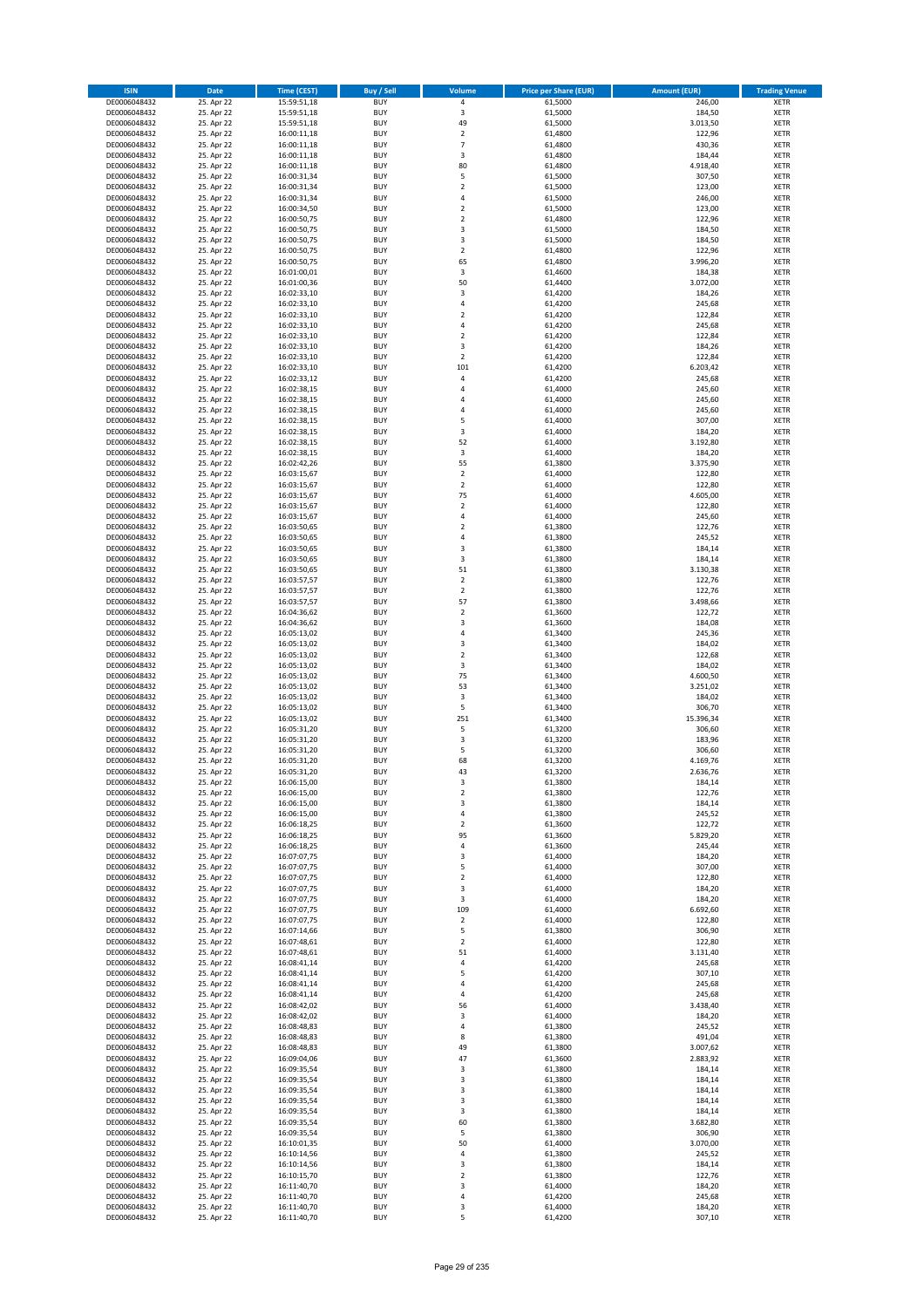| <b>ISIN</b>                  | Date                     | Time (CEST)                | <b>Buy / Sell</b>        | <b>Volume</b>                 | <b>Price per Share (EUR)</b> | <b>Amount (EUR)</b>  | <b>Trading Venue</b>       |
|------------------------------|--------------------------|----------------------------|--------------------------|-------------------------------|------------------------------|----------------------|----------------------------|
| DE0006048432                 | 25. Apr 22               | 16:11:40,70                | <b>BUY</b>               | $\overline{2}$                | 61,4000                      | 122,80               | <b>XETR</b>                |
| DE0006048432                 | 25. Apr 22               | 16:11:40,70                | <b>BUY</b>               | 3                             | 61,3400                      | 184,02               | XETR                       |
| DE0006048432                 | 25. Apr 22               | 16:11:40,70                | <b>BUY</b>               | 3                             | 61,3200                      | 183,96               | <b>XETR</b>                |
| DE0006048432                 | 25. Apr 22               | 16:11:40,70                | <b>BUY</b>               | 8                             | 61,3400                      | 490,72               | XETR                       |
| DE0006048432<br>DE0006048432 | 25. Apr 22<br>25. Apr 22 | 16:11:40,70<br>16:11:40,70 | <b>BUY</b><br><b>BUY</b> | 77<br>4                       | 61,4000<br>61,4000           | 4.727,80<br>245,60   | <b>XETR</b><br><b>XETR</b> |
| DE0006048432                 | 25. Apr 22               | 16:11:40,70                | <b>BUY</b>               | 80                            | 61,3800                      | 4.910,40             | <b>XETR</b>                |
| DE0006048432                 | 25. Apr 22               | 16:11:40,70                | <b>BUY</b>               | 4                             | 61,4200                      | 245,68               | <b>XETR</b>                |
| DE0006048432                 | 25. Apr 22               | 16:12:04,09                | <b>BUY</b>               | $\overline{2}$                | 61,3400                      | 122,68               | <b>XETR</b>                |
| DE0006048432                 | 25. Apr 22               | 16:12:04,09                | <b>BUY</b>               | 3                             | 61,3400                      | 184,02               | <b>XETR</b>                |
| DE0006048432                 | 25. Apr 22               | 16:12:04,09                | <b>BUY</b>               | 6                             | 61,3400                      | 368,04               | <b>XETR</b>                |
| DE0006048432                 | 25. Apr 22               | 16:12:04,09                | <b>BUY</b>               | 6                             | 61,3400                      | 368,04               | <b>XETR</b>                |
| DE0006048432<br>DE0006048432 | 25. Apr 22<br>25. Apr 22 | 16:12:04,09<br>16:12:04,09 | <b>BUY</b><br><b>BUY</b> | $\overline{2}$<br>48          | 61,3400<br>61,3400           | 122,68<br>2.944,32   | <b>XETR</b><br><b>XETR</b> |
| DE0006048432                 | 25. Apr 22               | 16:12:06,63                | <b>BUY</b>               | 4                             | 61,3200                      | 245,28               | <b>XETR</b>                |
| DE0006048432                 | 25. Apr 22               | 16:12:13,95                | <b>BUY</b>               | 3                             | 61,3200                      | 183,96               | <b>XETR</b>                |
| DE0006048432                 | 25. Apr 22               | 16:12:13,95                | <b>BUY</b>               | 47                            | 61,3200                      | 2.882,04             | <b>XETR</b>                |
| DE0006048432                 | 25. Apr 22               | 16:12:54,15                | <b>BUY</b>               | $\mathbf 2$                   | 61,3200                      | 122,64               | <b>XETR</b>                |
| DE0006048432                 | 25. Apr 22               | 16:12:54,15                | <b>BUY</b>               | $\overline{2}$                | 61,3200                      | 122,64               | <b>XETR</b>                |
| DE0006048432<br>DE0006048432 | 25. Apr 22<br>25. Apr 22 | 16:12:54,15<br>16:12:54,15 | <b>BUY</b><br><b>BUY</b> | 3<br>51                       | 61,3200<br>61,3200           | 183,96<br>3.127,32   | <b>XETR</b><br><b>XETR</b> |
| DE0006048432                 | 25. Apr 22               | 16:12:54,15                | <b>BUY</b>               | $\,$ 1                        | 61,3200                      | 61,32                | <b>XETR</b>                |
| DE0006048432                 | 25. Apr 22               | 16:12:55,92                | <b>BUY</b>               | $\mathbf 2$                   | 61,3200                      | 122,64               | <b>XETR</b>                |
| DE0006048432                 | 25. Apr 22               | 16:13:10,66                | <b>BUY</b>               | 3                             | 61,3400                      | 184,02               | <b>XETR</b>                |
| DE0006048432                 | 25. Apr 22               | 16:13:10,66                | <b>BUY</b>               | $\pmb{4}$                     | 61,3400                      | 245,36               | <b>XETR</b>                |
| DE0006048432                 | 25. Apr 22               | 16:13:10,66                | <b>BUY</b>               | 4                             | 61,3400                      | 245,36               | <b>XETR</b>                |
| DE0006048432<br>DE0006048432 | 25. Apr 22<br>25. Apr 22 | 16:13:30,94<br>16:13:30,94 | <b>BUY</b><br><b>BUY</b> | $\mathbf 2$<br>$\overline{2}$ | 61,3600<br>61,3600           | 122,72<br>122,72     | <b>XETR</b><br><b>XETR</b> |
| DE0006048432                 | 25. Apr 22               | 16:13:30,94                | <b>BUY</b>               | 4                             | 61,3600                      | 245,44               | <b>XETR</b>                |
| DE0006048432                 | 25. Apr 22               | 16:13:47,19                | <b>BUY</b>               | 3                             | 61,3600                      | 184,08               | <b>XETR</b>                |
| DE0006048432                 | 25. Apr 22               | 16:14:28,25                | <b>BUY</b>               | $\mathbf 2$                   | 61,3800                      | 122,76               | <b>XETR</b>                |
| DE0006048432                 | 25. Apr 22               | 16:14:28,25                | <b>BUY</b>               | 5                             | 61,3800                      | 306,90               | <b>XETR</b>                |
| DE0006048432                 | 25. Apr 22               | 16:14:28,25                | <b>BUY</b>               | $\overline{2}$                | 61,3800                      | 122,76               | <b>XETR</b>                |
| DE0006048432                 | 25. Apr 22               | 16:14:28,25                | <b>BUY</b>               | $\overline{4}$                | 61,3800                      | 245,52               | <b>XETR</b>                |
| DE0006048432<br>DE0006048432 | 25. Apr 22<br>25. Apr 22 | 16:14:28,25<br>16:14:28,25 | <b>BUY</b><br><b>BUY</b> | $\mathbf 2$<br>46             | 61,3800<br>61,3800           | 122,76<br>2.823,48   | <b>XETR</b><br><b>XETR</b> |
| DE0006048432                 | 25. Apr 22               | 16:14:48,15                | <b>BUY</b>               | 3                             | 61,3800                      | 184,14               | <b>XETR</b>                |
| DE0006048432                 | 25. Apr 22               | 16:14:48,15                | <b>BUY</b>               | 3                             | 61,3800                      | 184,14               | <b>XETR</b>                |
| DE0006048432                 | 25. Apr 22               | 16:14:48,15                | <b>BUY</b>               | 59                            | 61,3800                      | 3.621,42             | <b>XETR</b>                |
| DE0006048432                 | 25. Apr 22               | 16:15:05,04                | <b>BUY</b>               | $\mathbf 2$                   | 61,3600                      | 122,72               | <b>XETR</b>                |
| DE0006048432                 | 25. Apr 22               | 16:15:05,04                | <b>BUY</b>               | $\mathbf 2$                   | 61,3600                      | 122,72               | <b>XETR</b>                |
| DE0006048432                 | 25. Apr 22<br>25. Apr 22 | 16:15:05,04                | <b>BUY</b><br><b>BUY</b> | $\overline{2}$<br>$\pmb{4}$   | 61,3600<br>61,3600           | 122,72<br>245,44     | <b>XETR</b><br><b>XETR</b> |
| DE0006048432<br>DE0006048432 | 25. Apr 22               | 16:15:05,04<br>16:16:24,54 | <b>BUY</b>               | 4                             | 61,4200                      | 245,68               | <b>XETR</b>                |
| DE0006048432                 | 25. Apr 22               | 16:16:24,54                | <b>BUY</b>               | $\overline{4}$                | 61,4200                      | 245,68               | <b>XETR</b>                |
| DE0006048432                 | 25. Apr 22               | 16:16:24,54                | <b>BUY</b>               | 3                             | 61,4200                      | 184,26               | <b>XETR</b>                |
| DE0006048432                 | 25. Apr 22               | 16:16:24,54                | <b>BUY</b>               | $\mathbf 2$                   | 61,4200                      | 122,84               | <b>XETR</b>                |
| DE0006048432                 | 25. Apr 22               | 16:16:24,54                | <b>BUY</b>               | $\mathbf 2$                   | 61,4200                      | 122,84               | <b>XETR</b>                |
| DE0006048432<br>DE0006048432 | 25. Apr 22<br>25. Apr 22 | 16:16:24,54<br>16:16:24,54 | <b>BUY</b><br><b>BUY</b> | 117<br>3                      | 61,4200<br>61,4200           | 7.186,14<br>184,26   | <b>XETR</b><br><b>XETR</b> |
| DE0006048432                 | 25. Apr 22               | 16:16:32,23                | <b>BUY</b>               | 3                             | 61,4000                      | 184,20               | <b>XETR</b>                |
| DE0006048432                 | 25. Apr 22               | 16:16:32,23                | <b>BUY</b>               | 3                             | 61,4000                      | 184,20               | <b>XETR</b>                |
| DE0006048432                 | 25. Apr 22               | 16:16:32,23                | <b>BUY</b>               | 66                            | 61,4000                      | 4.052,40             | <b>XETR</b>                |
| DE0006048432                 | 25. Apr 22               | 16:16:32,23                | <b>BUY</b>               | 16                            | 61,4000                      | 982,40               | <b>XETR</b>                |
| DE0006048432                 | 25. Apr 22               | 16:16:48,75                | <b>BUY</b>               | 49                            | 61,4000                      | 3.008,60             | <b>XETR</b>                |
| DE0006048432                 | 25. Apr 22               | 16:16:48,79                | <b>BUY</b>               | 57                            | 61,4000                      | 3.499,80             | <b>XETR</b>                |
| DE0006048432<br>DE0006048432 | 25. Apr 22<br>25. Apr 22 | 16:17:04,32<br>16:17:04,32 | <b>BUY</b><br><b>BUY</b> | 3<br>46                       | 61,4000<br>61,4000           | 184,20<br>2.824,40   | <b>XETR</b><br><b>XETR</b> |
| DE0006048432                 | 25. Apr 22               | 16:17:35,94                | <b>BUY</b>               | $\overline{2}$                | 61,3800                      | 122,76               | <b>XETR</b>                |
| DE0006048432                 | 25. Apr 22               | 16:17:35,94                | <b>BUY</b>               | 3                             | 61,4000                      | 184,20               | <b>XETR</b>                |
| DE0006048432                 | 25. Apr 22               | 16:17:35,94                | <b>BUY</b>               | $\pmb{4}$                     | 61,3800                      | 245,52               | <b>XETR</b>                |
| DE0006048432                 | 25. Apr 22               | 16:17:35,94                | <b>BUY</b>               | $\overline{\mathbf{c}}$       | 61,3800                      | 122,76               | <b>XETR</b>                |
| DE0006048432                 | 25. Apr 22               | 16:17:35,94                | <b>BUY</b>               | 3                             | 61,3800                      | 184,14               | <b>XETR</b>                |
| DE0006048432<br>DE0006048432 | 25. Apr 22<br>25. Apr 22 | 16:17:35,94<br>16:17:35,94 | <b>BUY</b><br>BUY        | 67<br>3                       | 61,4000<br>61,4000           | 4.113,80<br>184,20   | <b>XETR</b><br>XETR        |
| DE0006048432                 | 25. Apr 22               | 16:17:36,11                | <b>BUY</b>               | $\mathbf 2$                   | 61,4000                      | 122,80               | <b>XETR</b>                |
| DE0006048432                 | 25. Apr 22               | 16:18:17,00                | <b>BUY</b>               | $\,$ 1                        | 61,4200                      | 61,42                | <b>XETR</b>                |
| DE0006048432                 | 25. Apr 22               | 16:18:17,00                | <b>BUY</b>               | 3                             | 61,4200                      | 184,26               | XETR                       |
| DE0006048432                 | 25. Apr 22               | 16:18:17,00                | <b>BUY</b>               | 3                             | 61,4200                      | 184,26               | XETR                       |
| DE0006048432<br>DE0006048432 | 25. Apr 22               | 16:18:17,00                | <b>BUY</b><br><b>BUY</b> | 3<br>3                        | 61,4200<br>61,4200           | 184,26<br>184,26     | <b>XETR</b>                |
| DE0006048432                 | 25. Apr 22<br>25. Apr 22 | 16:18:17,00<br>16:18:17,00 | <b>BUY</b>               | 53                            | 61,4200                      | 3.255,26             | <b>XETR</b><br><b>XETR</b> |
| DE0006048432                 | 25. Apr 22               | 16:18:17,00                | <b>BUY</b>               | $\mathbf 2$                   | 61,4200                      | 122,84               | XETR                       |
| DE0006048432                 | 25. Apr 22               | 16:18:49,98                | <b>BUY</b>               | $\pmb{4}$                     | 61,4000                      | 245,60               | <b>XETR</b>                |
| DE0006048432                 | 25. Apr 22               | 16:18:49,98                | <b>BUY</b>               | 3                             | 61,4000                      | 184,20               | XETR                       |
| DE0006048432                 | 25. Apr 22               | 16:18:49,98                | <b>BUY</b>               | 5                             | 61,4000                      | 307,00               | <b>XETR</b>                |
| DE0006048432<br>DE0006048432 | 25. Apr 22<br>25. Apr 22 | 16:18:49,98<br>16:19:24,70 | <b>BUY</b><br><b>BUY</b> | 52<br>$\overline{2}$          | 61,4000<br>61,3800           | 3.192,80<br>122,76   | XETR<br><b>XETR</b>        |
| DE0006048432                 | 25. Apr 22               | 16:19:24,70                | <b>BUY</b>               | 5                             | 61,3800                      | 306,90               | <b>XETR</b>                |
| DE0006048432                 | 25. Apr 22               | 16:19:24,70                | <b>BUY</b>               | 3                             | 61,3800                      | 184,14               | <b>XETR</b>                |
| DE0006048432                 | 25. Apr 22               | 16:19:24,70                | <b>BUY</b>               | $\mathbf 2$                   | 61,3800                      | 122,76               | <b>XETR</b>                |
| DE0006048432                 | 25. Apr 22               | 16:19:24,70                | <b>BUY</b>               | 55                            | 61,3800                      | 3.375,90             | <b>XETR</b>                |
| DE0006048432                 | 25. Apr 22               | 16:19:24,70                | <b>BUY</b>               | $\mathbf 2$                   | 61,3800                      | 122,76               | XETR                       |
| DE0006048432                 | 25. Apr 22               | 16:19:24,70                | <b>BUY</b>               | $\sqrt{4}$                    | 61,3800                      | 245,52               | XETR                       |
| DE0006048432<br>DE0006048432 | 25. Apr 22<br>25. Apr 22 | 16:20:05,99<br>16:20:05,99 | <b>BUY</b><br><b>BUY</b> | 3<br>$\sqrt{4}$               | 61,4400<br>61,4400           | 184,32<br>245,76     | <b>XETR</b><br><b>XETR</b> |
| DE0006048432                 | 25. Apr 22               | 16:20:05,99                | <b>BUY</b>               | 4                             | 61,4400                      | 245,76               | XETR                       |
| DE0006048432                 | 25. Apr 22               | 16:20:05,99                | <b>BUY</b>               | 3                             | 61,4400                      | 184,32               | <b>XETR</b>                |
| DE0006048432                 | 25. Apr 22               | 16:20:05,99                | <b>BUY</b>               | 4                             | 61,4400                      | 245,76               | XETR                       |
| DE0006048432                 | 25. Apr 22               | 16:20:05,99                | <b>BUY</b>               | 99                            | 61,4400                      | 6.082,56             | <b>XETR</b>                |
| DE0006048432                 | 25. Apr 22               | 16:20:06,06                | <b>BUY</b>               | 54                            | 61,4400                      | 3.317,76             | XETR                       |
| DE0006048432<br>DE0006048432 | 25. Apr 22<br>25. Apr 22 | 16:20:09,32<br>16:20:12,85 | <b>BUY</b><br><b>BUY</b> | 23<br>83                      | 61,4400<br>61,4400           | 1.413,12<br>5.099,52 | <b>XETR</b><br><b>XETR</b> |
| DE0006048432                 | 25. Apr 22               | 16:20:12,85                | <b>BUY</b>               | 3                             | 61,4400                      | 184,32               | <b>XETR</b>                |
| DE0006048432                 | 25. Apr 22               | 16:20:19,46                | <b>BUY</b>               | 5                             | 61,4200                      | 307,10               | XETR                       |
| DE0006048432                 | 25. Apr 22               | 16:20:19,46                | <b>BUY</b>               | $\overline{2}$                | 61,4200                      | 122,84               | XETR                       |
| DE0006048432                 | 25. Apr 22               | 16:20:41,37                | <b>BUY</b>               | $\overline{2}$                | 61,4200                      | 122,84               | XETR                       |
| DE0006048432                 | 25. Apr 22               | 16:20:41,37                | <b>BUY</b>               | 47                            | 61,4200                      | 2.886,74             | <b>XETR</b>                |
| DE0006048432<br>DE0006048432 | 25. Apr 22<br>25. Apr 22 | 16:21:27,67<br>16:21:27,67 | <b>BUY</b><br><b>BUY</b> | 3<br>3                        | 61,4200<br>61,4200           | 184,26<br>184,26     | <b>XETR</b><br><b>XETR</b> |
| DE0006048432                 | 25. Apr 22               | 16:21:27,67                | <b>BUY</b>               | 99                            | 61,4200                      | 6.080,58             | XETR                       |
| DE0006048432                 | 25. Apr 22               | 16:21:45,53                | <b>BUY</b>               | $\mathbf 2$                   | 61,4400                      | 122,88               | XETR                       |
| DE0006048432                 | 25. Apr 22               | 16:21:45,53                | <b>BUY</b>               | 6                             | 61,4400                      | 368,64               | <b>XETR</b>                |
| DE0006048432                 | 25. Apr 22               | 16:21:45,53                | <b>BUY</b>               | $\mathbf 2$                   | 61,4400                      | 122,88               | XETR                       |
| DE0006048432                 | 25. Apr 22               | 16:21:45,53                | <b>BUY</b>               | 5                             | 61,4400                      | 307,20               | <b>XETR</b>                |
| DE0006048432                 | 25. Apr 22               | 16:21:45,53                | <b>BUY</b>               | 3                             | 61,4400                      | 184,32               | <b>XETR</b>                |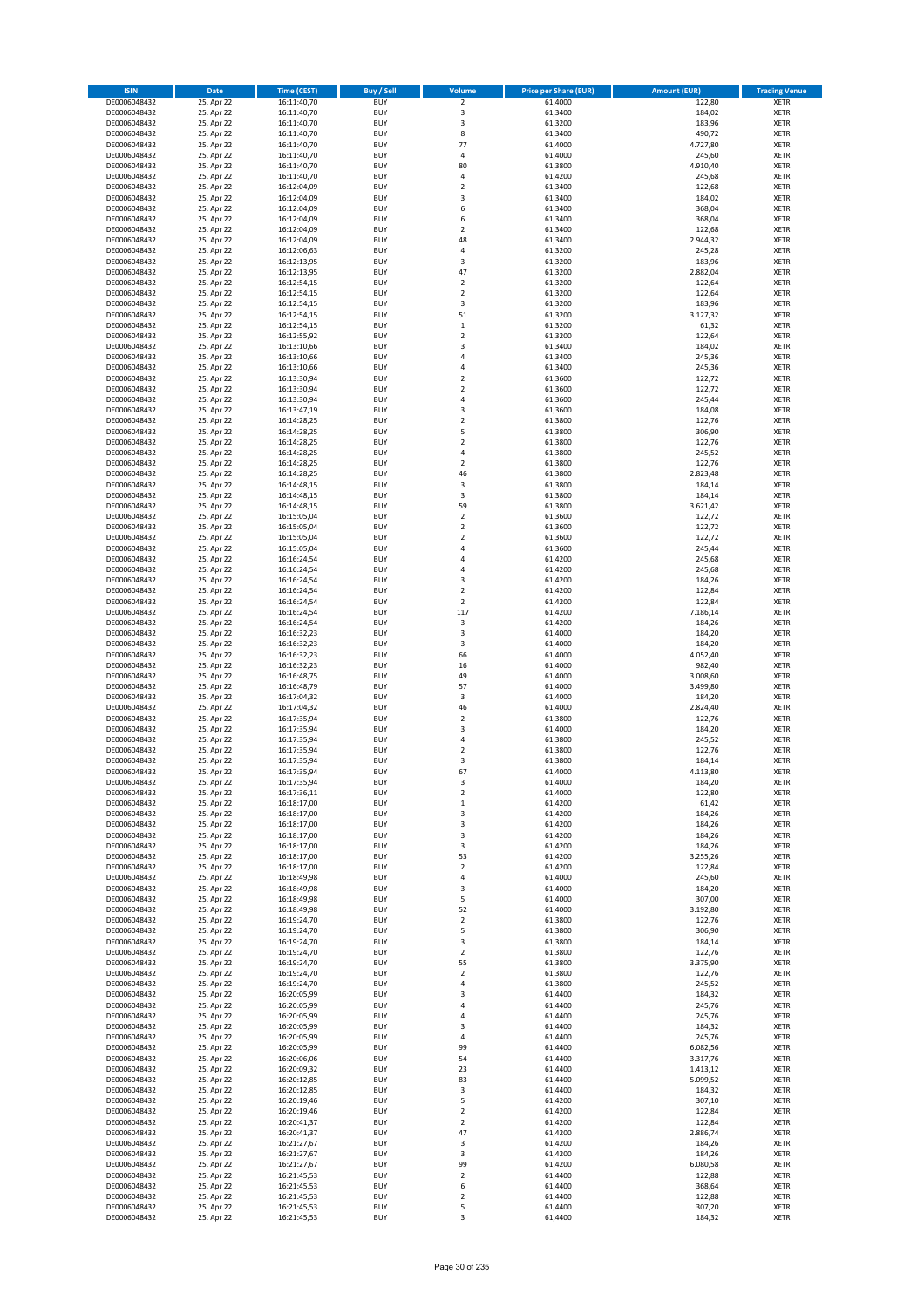| <b>ISIN</b>                  | Date                     | Time (CEST)                | <b>Buy / Sell</b>        | <b>Volume</b>      | <b>Price per Share (EUR)</b> | <b>Amount (EUR)</b> | <b>Trading Venue</b>       |
|------------------------------|--------------------------|----------------------------|--------------------------|--------------------|------------------------------|---------------------|----------------------------|
| DE0006048432                 | 25. Apr 22               | 16:22:30,74                | <b>BUY</b>               | $\pmb{4}$          | 61,4200                      | 245,68              | <b>XETR</b>                |
| DE0006048432                 | 25. Apr 22               | 16:22:30,74                | <b>BUY</b>               | 4                  | 61,4200                      | 245,68              | XETR                       |
| DE0006048432                 | 25. Apr 22               | 16:22:30,74                | <b>BUY</b>               | 3                  | 61,4200                      | 184,26              | <b>XETR</b>                |
| DE0006048432                 | 25. Apr 22               | 16:22:30,74                | <b>BUY</b>               | $\mathbf 2$        | 61,4200                      | 122,84              | XETR                       |
| DE0006048432<br>DE0006048432 | 25. Apr 22<br>25. Apr 22 | 16:22:30,74<br>16:22:30,74 | <b>BUY</b><br><b>BUY</b> | 47<br>3            | 61,4200<br>61,4200           | 2.886,74<br>184,26  | <b>XETR</b><br><b>XETR</b> |
| DE0006048432                 | 25. Apr 22               | 16:22:30,74                | <b>BUY</b>               | $\overline{4}$     | 61,4200                      | 245,68              | <b>XETR</b>                |
| DE0006048432                 | 25. Apr 22               | 16:24:04,75                | <b>BUY</b>               | 5                  | 61,4600                      | 307,30              | <b>XETR</b>                |
| DE0006048432                 | 25. Apr 22               | 16:24:04,75                | <b>BUY</b>               | $\overline{4}$     | 61,4600                      | 245,84              | <b>XETR</b>                |
| DE0006048432                 | 25. Apr 22               | 16:24:04,75                | <b>BUY</b>               | $\mathbf 2$        | 61,4600                      | 122,92              | <b>XETR</b>                |
| DE0006048432                 | 25. Apr 22               | 16:24:04,75                | <b>BUY</b>               | $\mathsf 3$        | 61,4600                      | 184,38              | <b>XETR</b>                |
| DE0006048432                 | 25. Apr 22               | 16:24:04,75                | <b>BUY</b>               | 3<br>5             | 61,4600                      | 184,38              | <b>XETR</b>                |
| DE0006048432<br>DE0006048432 | 25. Apr 22<br>25. Apr 22 | 16:24:04,75<br>16:24:04,75 | <b>BUY</b><br><b>BUY</b> | $\overline{2}$     | 61,4600<br>61,4600           | 307,30<br>122,92    | <b>XETR</b><br><b>XETR</b> |
| DE0006048432                 | 25. Apr 22               | 16:24:04,77                | <b>BUY</b>               | 5                  | 61,4600                      | 307,30              | <b>XETR</b>                |
| DE0006048432                 | 25. Apr 22               | 16:24:04,77                | <b>BUY</b>               | $\overline{4}$     | 61,4600                      | 245,84              | <b>XETR</b>                |
| DE0006048432                 | 25. Apr 22               | 16:24:31,48                | <b>BUY</b>               | 3                  | 61,4800                      | 184,44              | <b>XETR</b>                |
| DE0006048432                 | 25. Apr 22               | 16:24:31,48                | <b>BUY</b>               | 3                  | 61,4800                      | 184,44              | <b>XETR</b>                |
| DE0006048432                 | 25. Apr 22               | 16:24:31,48                | <b>BUY</b>               | $\overline{2}$     | 61,4800                      | 122,96              | <b>XETR</b>                |
| DE0006048432<br>DE0006048432 | 25. Apr 22<br>25. Apr 22 | 16:24:31,48<br>16:24:31,48 | <b>BUY</b><br><b>BUY</b> | $\mathbf 2$<br>161 | 61,4800<br>61,4800           | 122,96<br>9.898,28  | <b>XETR</b><br><b>XETR</b> |
| DE0006048432                 | 25. Apr 22               | 16:24:31,48                | <b>BUY</b>               | 3                  | 61,4800                      | 184,44              | <b>XETR</b>                |
| DE0006048432                 | 25. Apr 22               | 16:24:35,01                | <b>BUY</b>               | 3                  | 61,4600                      | 184,38              | <b>XETR</b>                |
| DE0006048432                 | 25. Apr 22               | 16:24:35,01                | <b>BUY</b>               | $\overline{2}$     | 61,4600                      | 122,92              | <b>XETR</b>                |
| DE0006048432                 | 25. Apr 22               | 16:25:19,52                | <b>BUY</b>               | $\sqrt{4}$         | 61,5200                      | 246,08              | <b>XETR</b>                |
| DE0006048432                 | 25. Apr 22               | 16:25:19,52                | <b>BUY</b>               | 4                  | 61,5200                      | 246,08              | <b>XETR</b>                |
| DE0006048432<br>DE0006048432 | 25. Apr 22               | 16:25:19,52                | <b>BUY</b><br><b>BUY</b> | 3<br>4             | 61,5200                      | 184,56              | <b>XETR</b><br><b>XETR</b> |
| DE0006048432                 | 25. Apr 22<br>25. Apr 22 | 16:25:19,52<br>16:25:19,52 | <b>BUY</b>               | 166                | 61,5200<br>61,5200           | 246,08<br>10.212,32 | <b>XETR</b>                |
| DE0006048432                 | 25. Apr 22               | 16:25:19,52                | <b>BUY</b>               | 3                  | 61,5200                      | 184,56              | <b>XETR</b>                |
| DE0006048432                 | 25. Apr 22               | 16:25:46,53                | <b>BUY</b>               | $\overline{2}$     | 61,5200                      | 123,04              | <b>XETR</b>                |
| DE0006048432                 | 25. Apr 22               | 16:25:46,53                | <b>BUY</b>               | $\overline{2}$     | 61,5200                      | 123,04              | <b>XETR</b>                |
| DE0006048432                 | 25. Apr 22               | 16:25:46,53                | <b>BUY</b>               | 29                 | 61,5200                      | 1.784,08            | <b>XETR</b>                |
| DE0006048432                 | 25. Apr 22               | 16:25:46,53                | <b>BUY</b>               | 59                 | 61,5200                      | 3.629,68            | <b>XETR</b>                |
| DE0006048432<br>DE0006048432 | 25. Apr 22<br>25. Apr 22 | 16:25:46,53<br>16:25:46,55 | <b>BUY</b><br><b>BUY</b> | 19<br>$\mathbf 2$  | 61,5200<br>61,5200           | 1.168,88<br>123,04  | <b>XETR</b><br><b>XETR</b> |
| DE0006048432                 | 25. Apr 22               | 16:25:52,56                | <b>BUY</b>               | $\overline{2}$     | 61,5000                      | 123,00              | <b>XETR</b>                |
| DE0006048432                 | 25. Apr 22               | 16:25:52,56                | <b>BUY</b>               | 3                  | 61,5000                      | 184,50              | <b>XETR</b>                |
| DE0006048432                 | 25. Apr 22               | 16:25:52,56                | <b>BUY</b>               | $\sqrt{4}$         | 61,5000                      | 246,00              | <b>XETR</b>                |
| DE0006048432                 | 25. Apr 22               | 16:25:52,59                | <b>BUY</b>               | 4                  | 61,5000                      | 246,00              | <b>XETR</b>                |
| DE0006048432                 | 25. Apr 22               | 16:26:05,69                | <b>BUY</b>               | $\overline{2}$     | 61,5000                      | 123,00              | <b>XETR</b>                |
| DE0006048432<br>DE0006048432 | 25. Apr 22<br>25. Apr 22 | 16:26:05,69<br>16:26:06,40 | <b>BUY</b><br><b>BUY</b> | 5<br>3             | 61,5000<br>61,4800           | 307,50<br>184,44    | <b>XETR</b><br><b>XETR</b> |
| DE0006048432                 | 25. Apr 22               | 16:26:06,40                | <b>BUY</b>               | 3                  | 61,4800                      | 184,44              | <b>XETR</b>                |
| DE0006048432                 | 25. Apr 22               | 16:26:06,40                | <b>BUY</b>               | 116                | 61,4800                      | 7.131,68            | <b>XETR</b>                |
| DE0006048432                 | 25. Apr 22               | 16:26:08,01                | <b>BUY</b>               | 3                  | 61,4600                      | 184,38              | <b>XETR</b>                |
| DE0006048432                 | 25. Apr 22               | 16:26:08,01                | <b>BUY</b>               | $\mathbf 2$        | 61,4600                      | 122,92              | <b>XETR</b>                |
| DE0006048432                 | 25. Apr 22               | 16:26:08,01                | <b>BUY</b>               | 50                 | 61,4600                      | 3.073,00            | <b>XETR</b>                |
| DE0006048432<br>DE0006048432 | 25. Apr 22<br>25. Apr 22 | 16:26:17,08<br>16:26:17,08 | <b>BUY</b><br><b>BUY</b> | 3<br>$\sqrt{4}$    | 61,4400<br>61,4400           | 184,32<br>245,76    | <b>XETR</b><br><b>XETR</b> |
| DE0006048432                 | 25. Apr 22               | 16:26:17,08                | <b>BUY</b>               | $\overline{2}$     | 61,4400                      | 122,88              | <b>XETR</b>                |
| DE0006048432                 | 25. Apr 22               | 16:26:17,08                | <b>BUY</b>               | 127                | 61,4400                      | 7.802,88            | <b>XETR</b>                |
| DE0006048432                 | 25. Apr 22               | 16:26:44,99                | <b>BUY</b>               | 3                  | 61,4200                      | 184,26              | <b>XETR</b>                |
| DE0006048432                 | 25. Apr 22               | 16:26:44,99                | <b>BUY</b>               | $\sqrt{4}$         | 61,4200                      | 245,68              | <b>XETR</b>                |
| DE0006048432                 | 25. Apr 22               | 16:26:44,99                | <b>BUY</b>               | 3                  | 61,4200                      | 184,26              | <b>XETR</b>                |
| DE0006048432                 | 25. Apr 22               | 16:26:44,99                | <b>BUY</b>               | $\mathbf 2$        | 61,4200                      | 122,84              | <b>XETR</b>                |
| DE0006048432<br>DE0006048432 | 25. Apr 22<br>25. Apr 22 | 16:26:44,99<br>16:26:44,99 | <b>BUY</b><br><b>BUY</b> | 3<br>43            | 61,4200<br>61,4200           | 184,26<br>2.641,06  | <b>XETR</b><br><b>XETR</b> |
| DE0006048432                 | 25. Apr 22               | 16:26:44,99                | <b>BUY</b>               | 5                  | 61,4200                      | 307,10              | <b>XETR</b>                |
| DE0006048432                 | 25. Apr 22               | 16:27:26,23                | <b>BUY</b>               | $\overline{2}$     | 61,4000                      | 122,80              | <b>XETR</b>                |
| DE0006048432                 | 25. Apr 22               | 16:27:26,23                | <b>BUY</b>               | 3                  | 61,4000                      | 184,20              | <b>XETR</b>                |
| DE0006048432                 | 25. Apr 22               | 16:27:26,23                | <b>BUY</b>               | 3                  | 61,4000                      | 184,20              | <b>XETR</b>                |
| DE0006048432                 | 25. Apr 22               | 16:27:26,23                | <b>BUY</b>               | 97                 | 61,4000                      | 5.955,80            | <b>XETR</b>                |
| DE0006048432<br>DE0006048432 | 25. Apr 22<br>25. Apr 22 | 16:27:26,23<br>16:28:30,26 | <b>BUY</b><br>BUY        | 2<br>3             | 61,4000<br>61,3800           | 122,80<br>184,14    | <b>XETR</b><br>XETR        |
| DE0006048432                 | 25. Apr 22               | 16:28:30,26                | <b>BUY</b>               | 3                  | 61,3800                      | 184,14              | <b>XETR</b>                |
| DE0006048432                 | 25. Apr 22               | 16:28:30,26                | <b>BUY</b>               | 3                  | 61,3800                      | 184,14              | <b>XETR</b>                |
| DE0006048432                 | 25. Apr 22               | 16:28:30,26                | <b>BUY</b>               | $\mathbf 2$        | 61,3800                      | 122,76              | XETR                       |
| DE0006048432                 | 25. Apr 22               | 16:28:30,26                | <b>BUY</b>               | 3                  | 61,3800                      | 184,14              | XETR                       |
| DE0006048432                 | 25. Apr 22               | 16:28:30,26                | <b>BUY</b>               | 5                  | 61,3800                      | 306,90              | <b>XETR</b>                |
| DE0006048432<br>DE0006048432 | 25. Apr 22<br>25. Apr 22 | 16:28:30,26                | <b>BUY</b><br><b>BUY</b> | 3<br>22            | 61,3800<br>61,3800           | 184,14<br>1.350,36  | <b>XETR</b>                |
| DE0006048432                 | 25. Apr 22               | 16:28:30,26<br>16:28:30,26 | <b>BUY</b>               | 74                 | 61,3800                      | 4.542,12            | <b>XETR</b><br>XETR        |
| DE0006048432                 | 25. Apr 22               | 16:28:59,97                | <b>BUY</b>               | 3                  | 61,4200                      | 184,26              | <b>XETR</b>                |
| DE0006048432                 | 25. Apr 22               | 16:28:59,97                | <b>BUY</b>               | 3                  | 61,4200                      | 184,26              | XETR                       |
| DE0006048432                 | 25. Apr 22               | 16:28:59,97                | <b>BUY</b>               | 97                 | 61,4200                      | 5.957,74            | <b>XETR</b>                |
| DE0006048432                 | 25. Apr 22               | 16:29:15,62                | <b>BUY</b>               | 3                  | 61,4200                      | 184,26              | XETR                       |
| DE0006048432<br>DE0006048432 | 25. Apr 22               | 16:29:15,62                | <b>BUY</b><br><b>BUY</b> | 3                  | 61,4200                      | 184,26<br>184,26    | <b>XETR</b>                |
| DE0006048432                 | 25. Apr 22<br>25. Apr 22 | 16:29:15,62<br>16:29:15,62 | <b>BUY</b>               | 3<br>3             | 61,4200<br>61,4200           | 184,26              | <b>XETR</b><br><b>XETR</b> |
| DE0006048432                 | 25. Apr 22               | 16:29:49,69                | <b>BUY</b>               | 97                 | 61,4200                      | 5.957,74            | <b>XETR</b>                |
| DE0006048432                 | 25. Apr 22               | 16:30:00,44                | <b>BUY</b>               | 3                  | 61,4000                      | 184,20              | <b>XETR</b>                |
| DE0006048432                 | 25. Apr 22               | 16:30:00,44                | <b>BUY</b>               | 4                  | 61,4000                      | 245,60              | XETR                       |
| DE0006048432                 | 25. Apr 22               | 16:30:00,44                | <b>BUY</b>               | $\overline{2}$     | 61,4000                      | 122,80              | XETR                       |
| DE0006048432<br>DE0006048432 | 25. Apr 22<br>25. Apr 22 | 16:30:11,07<br>16:30:11,07 | <b>BUY</b><br><b>BUY</b> | 3<br>3             | 61,4200<br>61,4200           | 184,26<br>184,26    | <b>XETR</b><br><b>XETR</b> |
| DE0006048432                 | 25. Apr 22               | 16:30:11,07                | <b>BUY</b>               | 3                  | 61,4200                      | 184,26              | XETR                       |
| DE0006048432                 | 25. Apr 22               | 16:30:11,07                | <b>BUY</b>               | 52                 | 61,4200                      | 3.193,84            | <b>XETR</b>                |
| DE0006048432                 | 25. Apr 22               | 16:30:11,07                | <b>BUY</b>               | 3                  | 61,4200                      | 184,26              | XETR                       |
| DE0006048432                 | 25. Apr 22               | 16:30:11,07                | <b>BUY</b>               | $\overline{2}$     | 61,4200                      | 122,84              | <b>XETR</b>                |
| DE0006048432                 | 25. Apr 22               | 16:30:35,98                | <b>BUY</b>               | 49                 | 61,4200                      | 3.009,58            | XETR                       |
| DE0006048432                 | 25. Apr 22               | 16:31:19,83                | <b>BUY</b>               | 4                  | 61,4400                      | 245,76              | <b>XETR</b>                |
| DE0006048432<br>DE0006048432 | 25. Apr 22<br>25. Apr 22 | 16:31:19,83<br>16:31:19,83 | <b>BUY</b><br><b>BUY</b> | 3<br>4             | 61,4400<br>61,4400           | 184,32<br>245,76    | <b>XETR</b><br>XETR        |
| DE0006048432                 | 25. Apr 22               | 16:31:27,62                | <b>BUY</b>               | 3                  | 61,4200                      | 184,26              | <b>XETR</b>                |
| DE0006048432                 | 25. Apr 22               | 16:31:27,62                | <b>BUY</b>               | 3                  | 61,4200                      | 184,26              | XETR                       |
| DE0006048432                 | 25. Apr 22               | 16:31:27,62                | <b>BUY</b>               | 47                 | 61,4200                      | 2.886,74            | XETR                       |
| DE0006048432                 | 25. Apr 22               | 16:32:05,43                | <b>BUY</b>               | 3                  | 61,5000                      | 184,50              | <b>XETR</b>                |
| DE0006048432                 | 25. Apr 22               | 16:32:07,66                | <b>BUY</b>               | 3                  | 61,4800                      | 184,44              | <b>XETR</b>                |
| DE0006048432<br>DE0006048432 | 25. Apr 22<br>25. Apr 22 | 16:32:07,66<br>16:32:07,66 | <b>BUY</b><br><b>BUY</b> | $\mathbf 2$<br>63  | 61,4800<br>61,4800           | 122,96<br>3.873,24  | <b>XETR</b><br>XETR        |
| DE0006048432                 | 25. Apr 22               | 16:32:07,66                | <b>BUY</b>               | $\sqrt{4}$         | 61,4800                      | 245,92              | XETR                       |
| DE0006048432                 | 25. Apr 22               | 16:32:42,82                | <b>BUY</b>               | 82                 | 61,4800                      | 5.041,36            | <b>XETR</b>                |
| DE0006048432                 | 25. Apr 22               | 16:32:42,82                | <b>BUY</b>               | 13                 | 61,4800                      | 799,24              | XETR                       |
| DE0006048432                 | 25. Apr 22               | 16:32:56,05                | <b>BUY</b>               | 3                  | 61,4800                      | 184,44              | <b>XETR</b>                |
| DE0006048432                 | 25. Apr 22               | 16:33:55,41                | <b>BUY</b>               | $\sqrt{4}$         | 61,4600                      | 245,84              | <b>XETR</b>                |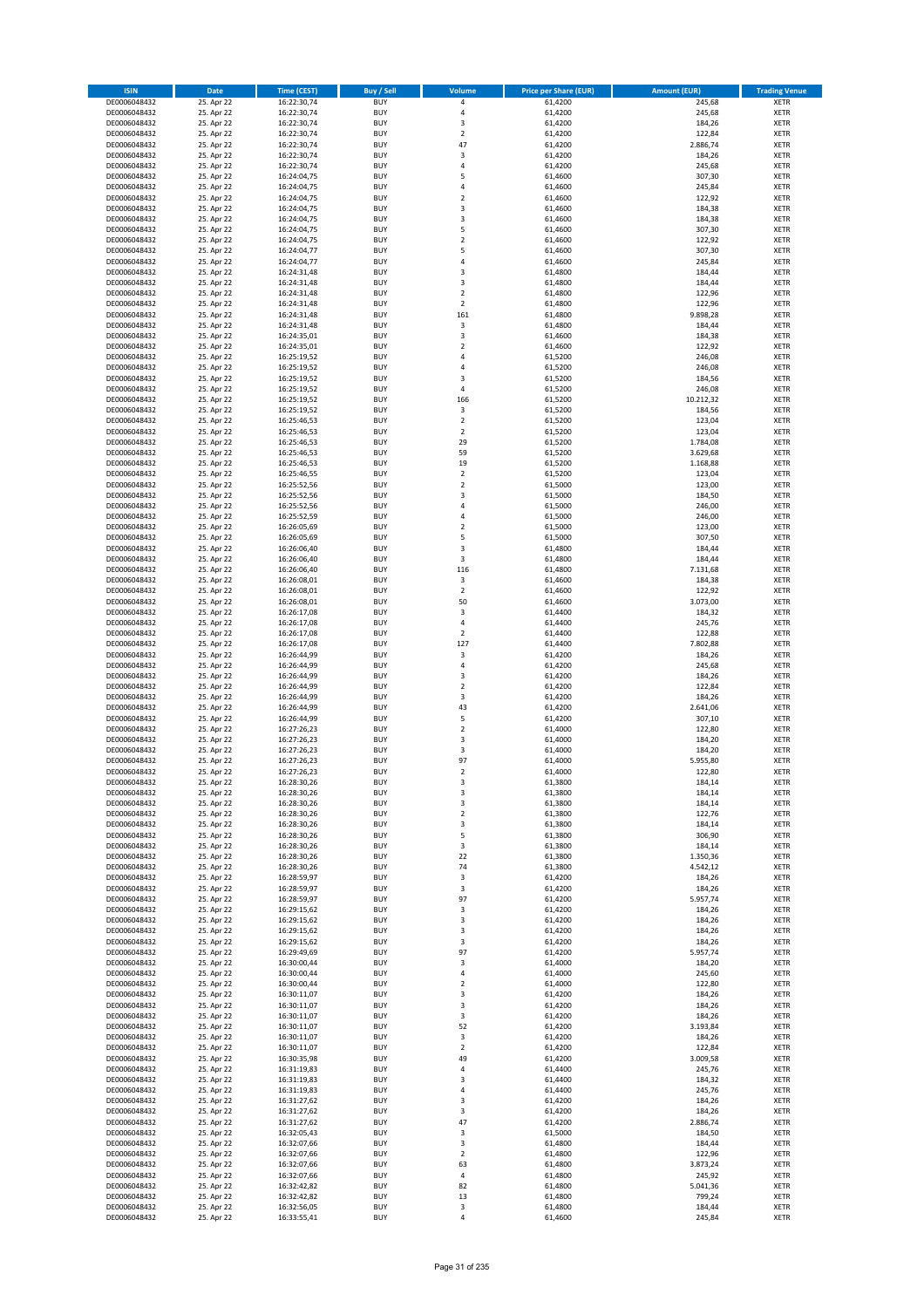| <b>ISIN</b>                  | Date                     | Time (CEST)                | <b>Buy / Sell</b>        | <b>Volume</b>       | <b>Price per Share (EUR)</b> | <b>Amount (EUR)</b> | <b>Trading Venue</b>       |
|------------------------------|--------------------------|----------------------------|--------------------------|---------------------|------------------------------|---------------------|----------------------------|
| DE0006048432                 | 25. Apr 22               | 16:33:55,41                | <b>BUY</b>               | $\pmb{4}$           | 61,4600                      | 245,84              | <b>XETR</b>                |
| DE0006048432                 | 25. Apr 22               | 16:33:55,41                | <b>BUY</b>               | 3                   | 61,4600                      | 184,38              | XETR                       |
| DE0006048432                 | 25. Apr 22               | 16:33:55,41                | <b>BUY</b>               | 3                   | 61,4600                      | 184,38              | <b>XETR</b>                |
| DE0006048432<br>DE0006048432 | 25. Apr 22<br>25. Apr 22 | 16:33:55,41<br>16:33:55,41 | <b>BUY</b><br><b>BUY</b> | $\mathsf 3$<br>4    | 61,4600<br>61,4600           | 184,38<br>245,84    | XETR<br><b>XETR</b>        |
| DE0006048432                 | 25. Apr 22               | 16:33:55,41                | <b>BUY</b>               | 63                  | 61,4600                      | 3.871,98            | <b>XETR</b>                |
| DE0006048432                 | 25. Apr 22               | 16:34:05,17                | <b>BUY</b>               | 3                   | 61,4600                      | 184,38              | <b>XETR</b>                |
| DE0006048432                 | 25. Apr 22               | 16:34:05,17                | <b>BUY</b>               | $\mathbf 2$         | 61,4600                      | 122,92              | <b>XETR</b>                |
| DE0006048432                 | 25. Apr 22               | 16:34:05,17                | <b>BUY</b>               | $\overline{4}$      | 61,4600                      | 245,84              | <b>XETR</b>                |
| DE0006048432                 | 25. Apr 22               | 16:34:05,17                | <b>BUY</b>               | 3                   | 61,4600                      | 184,38              | <b>XETR</b>                |
| DE0006048432                 | 25. Apr 22               | 16:34:55,72                | <b>BUY</b>               | $\mathbf 2$         | 61,5400                      | 123,08              | <b>XETR</b>                |
| DE0006048432<br>DE0006048432 | 25. Apr 22<br>25. Apr 22 | 16:34:55,72                | <b>BUY</b><br><b>BUY</b> | $\mathbf 2$<br>5    | 61,5400<br>61,5400           | 123,08<br>307,70    | <b>XETR</b><br><b>XETR</b> |
| DE0006048432                 | 25. Apr 22               | 16:34:55,72<br>16:34:57,46 | <b>BUY</b>               | 4                   | 61,5400                      | 246,16              | <b>XETR</b>                |
| DE0006048432                 | 25. Apr 22               | 16:35:11,46                | <b>BUY</b>               | 3                   | 61,5200                      | 184,56              | <b>XETR</b>                |
| DE0006048432                 | 25. Apr 22               | 16:35:11,46                | <b>BUY</b>               | $\overline{2}$      | 61,5200                      | 123,04              | <b>XETR</b>                |
| DE0006048432                 | 25. Apr 22               | 16:35:11,46                | <b>BUY</b>               | 3                   | 61,5200                      | 184,56              | <b>XETR</b>                |
| DE0006048432                 | 25. Apr 22               | 16:35:11,46                | <b>BUY</b>               | 66                  | 61,5200                      | 4.060,32            | <b>XETR</b>                |
| DE0006048432                 | 25. Apr 22               | 16:35:49,74                | <b>BUY</b>               | 3                   | 61,5400                      | 184,62              | <b>XETR</b>                |
| DE0006048432                 | 25. Apr 22               | 16:35:49,74                | <b>BUY</b>               | $\mathsf 3$         | 61,5400                      | 184,62              | <b>XETR</b>                |
| DE0006048432<br>DE0006048432 | 25. Apr 22<br>25. Apr 22 | 16:35:49,74<br>16:37:05,15 | <b>BUY</b><br><b>BUY</b> | 3<br>$\mathbf 2$    | 61,5400<br>61,5600           | 184,62<br>123,12    | <b>XETR</b><br><b>XETR</b> |
| DE0006048432                 | 25. Apr 22               | 16:37:05,15                | <b>BUY</b>               | $\overline{2}$      | 61,5600                      | 123,12              | <b>XETR</b>                |
| DE0006048432                 | 25. Apr 22               | 16:37:05,15                | <b>BUY</b>               | $\pmb{4}$           | 61,5600                      | 246,24              | <b>XETR</b>                |
| DE0006048432                 | 25. Apr 22               | 16:37:05,15                | <b>BUY</b>               | $\mathsf 3$         | 61,5600                      | 184,68              | <b>XETR</b>                |
| DE0006048432                 | 25. Apr 22               | 16:37:05,15                | <b>BUY</b>               | $\mathbf 2$         | 61,5600                      | 123,12              | <b>XETR</b>                |
| DE0006048432                 | 25. Apr 22               | 16:37:05,18                | <b>BUY</b>               | $\mathbf 2$         | 61,5600                      | 123,12              | <b>XETR</b>                |
| DE0006048432                 | 25. Apr 22               | 16:38:05,07                | <b>BUY</b>               | $\overline{2}$      | 61,5400                      | 123,08              | <b>XETR</b>                |
| DE0006048432<br>DE0006048432 | 25. Apr 22<br>25. Apr 22 | 16:38:05,07<br>16:38:05,07 | <b>BUY</b><br><b>BUY</b> | 3<br>$\overline{2}$ | 61,5400<br>61,5400           | 184,62<br>123,08    | <b>XETR</b><br><b>XETR</b> |
| DE0006048432                 | 25. Apr 22               | 16:38:05,07                | <b>BUY</b>               | 152                 | 61,5400                      | 9.354,08            | <b>XETR</b>                |
| DE0006048432                 | 25. Apr 22               | 16:38:59,72                | <b>BUY</b>               | $\overline{2}$      | 61,5400                      | 123,08              | <b>XETR</b>                |
| DE0006048432                 | 25. Apr 22               | 16:39:30,16                | <b>BUY</b>               | 3                   | 61,5200                      | 184,56              | <b>XETR</b>                |
| DE0006048432                 | 25. Apr 22               | 16:39:30,16                | <b>BUY</b>               | $\overline{4}$      | 61,5200                      | 246,08              | <b>XETR</b>                |
| DE0006048432                 | 25. Apr 22               | 16:40:10,57                | <b>BUY</b>               | $\mathbf 2$         | 61,5000                      | 123,00              | <b>XETR</b>                |
| DE0006048432                 | 25. Apr 22               | 16:40:10,57                | <b>BUY</b>               | $\overline{2}$      | 61,5200                      | 123,04              | <b>XETR</b>                |
| DE0006048432<br>DE0006048432 | 25. Apr 22               | 16:40:10,57                | <b>BUY</b><br><b>BUY</b> | 6<br>5              | 61,5200<br>61,5000           | 369,12<br>307,50    | <b>XETR</b><br><b>XETR</b> |
| DE0006048432                 | 25. Apr 22<br>25. Apr 22 | 16:40:10,57<br>16:40:10,57 | <b>BUY</b>               | 3                   | 61,5200                      | 184,56              | <b>XETR</b>                |
| DE0006048432                 | 25. Apr 22               | 16:40:10,57                | <b>BUY</b>               | 3                   | 61,4800                      | 184,44              | <b>XETR</b>                |
| DE0006048432                 | 25. Apr 22               | 16:40:10,57                | <b>BUY</b>               | $\overline{4}$      | 61,5200                      | 246,08              | <b>XETR</b>                |
| DE0006048432                 | 25. Apr 22               | 16:40:10,57                | <b>BUY</b>               | 47                  | 61,5000                      | 2.890,50            | <b>XETR</b>                |
| DE0006048432                 | 25. Apr 22               | 16:40:10,57                | <b>BUY</b>               | $\mathbf 2$         | 61,5000                      | 123,00              | <b>XETR</b>                |
| DE0006048432                 | 25. Apr 22               | 16:40:10,57                | <b>BUY</b>               | 187                 | 61,5200                      | 11.504,24           | <b>XETR</b>                |
| DE0006048432                 | 25. Apr 22               | 16:40:10,57                | <b>BUY</b>               | $\mathsf 3$         | 61,5200                      | 184,56              | <b>XETR</b>                |
| DE0006048432                 | 25. Apr 22<br>25. Apr 22 | 16:40:10,59                | <b>BUY</b><br><b>BUY</b> | 4<br>4              | 61,5200                      | 246,08<br>246,08    | <b>XETR</b><br><b>XETR</b> |
| DE0006048432<br>DE0006048432 | 25. Apr 22               | 16:40:20,50<br>16:40:20,50 | <b>BUY</b>               | $\overline{2}$      | 61,5200<br>61,5200           | 123,04              | <b>XETR</b>                |
| DE0006048432                 | 25. Apr 22               | 16:40:20,50                | <b>BUY</b>               | 142                 | 61,5200                      | 8.735,84            | <b>XETR</b>                |
| DE0006048432                 | 25. Apr 22               | 16:40:20,51                | <b>BUY</b>               | 6                   | 61,5200                      | 369,12              | <b>XETR</b>                |
| DE0006048432                 | 25. Apr 22               | 16:40:20,51                | <b>BUY</b>               | $\overline{2}$      | 61,5200                      | 123,04              | <b>XETR</b>                |
| DE0006048432                 | 25. Apr 22               | 16:40:20,51                | <b>BUY</b>               | $\mathbf 2$         | 61,5200                      | 123,04              | <b>XETR</b>                |
| DE0006048432                 | 25. Apr 22               | 16:40:20,51                | <b>BUY</b>               | 30                  | 61,5200                      | 1.845,60            | <b>XETR</b>                |
| DE0006048432<br>DE0006048432 | 25. Apr 22<br>25. Apr 22 | 16:40:22,69<br>16:40:22,69 | <b>BUY</b><br><b>BUY</b> | $\mathbf 2$<br>4    | 61,5000<br>61,5000           | 123,00<br>246,00    | <b>XETR</b><br><b>XETR</b> |
| DE0006048432                 | 25. Apr 22               | 16:40:22,69                | <b>BUY</b>               | 3                   | 61,5000                      | 184,50              | <b>XETR</b>                |
| DE0006048432                 | 25. Apr 22               | 16:40:23,01                | <b>BUY</b>               | 5                   | 61,5000                      | 307,50              | <b>XETR</b>                |
| DE0006048432                 | 25. Apr 22               | 16:40:34,85                | <b>BUY</b>               | 122                 | 61,4800                      | 7.500,56            | <b>XETR</b>                |
| DE0006048432                 | 25. Apr 22               | 16:40:34,86                | <b>BUY</b>               | 3                   | 61,4800                      | 184,44              | <b>XETR</b>                |
| DE0006048432                 | 25. Apr 22               | 16:40:34,86                | <b>BUY</b>               | 53                  | 61,4800                      | 3.258,44            | <b>XETR</b>                |
| DE0006048432                 | 25. Apr 22               | 16:41:52,96                | <b>BUY</b>               | $\mathbf 2$         | 61,5000                      | 123,00              | <b>XETR</b>                |
| DE0006048432<br>DE0006048432 | 25. Apr 22<br>25. Apr 22 | 16:41:52,96<br>16:41:52,96 | <b>BUY</b><br><b>BUY</b> | 5<br>$\overline{2}$ | 61,5000<br>61,5000           | 307,50<br>123,00    | <b>XETR</b><br><b>XETR</b> |
| DE0006048432                 | 25. Apr 22               | 16:41:52,96                | <b>BUY</b>               | 3                   | 61,5000                      | 184,50              | <b>XETR</b>                |
| DE0006048432                 | 25. Apr 22               | 16:41:52,96                | BUY                      | 2                   | 61,5000                      | 123,00              | XETR                       |
| DE0006048432                 | 25. Apr 22               | 16:42:01,50                | <b>BUY</b>               | $\mathbf 2$         | 61,5000                      | 123,00              | <b>XETR</b>                |
| DE0006048432                 | 25. Apr 22               | 16:42:01,50                | <b>BUY</b>               | 3                   | 61,5000                      | 184,50              | <b>XETR</b>                |
| DE0006048432                 | 25. Apr 22               | 16:42:01,50                | <b>BUY</b>               | $\overline{2}$      | 61,5000                      | 123,00              | XETR                       |
| DE0006048432                 | 25. Apr 22               | 16:42:01,50                | <b>BUY</b>               | 3                   | 61,5000                      | 184,50              | <b>XETR</b>                |
| DE0006048432<br>DE0006048432 | 25. Apr 22<br>25. Apr 22 | 16:42:07,35<br>16:42:07,35 | <b>BUY</b><br><b>BUY</b> | 5<br>$\overline{2}$ | 61,4800<br>61,4800           | 307,40<br>122,96    | <b>XETR</b><br><b>XETR</b> |
| DE0006048432                 | 25. Apr 22               | 16:42:07,35                | <b>BUY</b>               | 117                 | 61,4800                      | 7.193,16            | <b>XETR</b>                |
| DE0006048432                 | 25. Apr 22               | 16:42:09,11                | <b>BUY</b>               | $\mathbf 2$         | 61,4600                      | 122,92              | XETR                       |
| DE0006048432                 | 25. Apr 22               | 16:42:09,11                | <b>BUY</b>               | $\overline{2}$      | 61,4400                      | 122,88              | <b>XETR</b>                |
| DE0006048432                 | 25. Apr 22               | 16:42:09,11                | <b>BUY</b>               | $\overline{2}$      | 61,4600                      | 122,92              | XETR                       |
| DE0006048432                 | 25. Apr 22               | 16:42:09,11                | <b>BUY</b>               | 64                  | 61,4400                      | 3.932,16            | <b>XETR</b>                |
| DE0006048432<br>DE0006048432 | 25. Apr 22<br>25. Apr 22 | 16:42:09,11<br>16:42:09,11 | <b>BUY</b><br><b>BUY</b> | 5<br>3              | 61,4600<br>61,4600           | 307,30<br>184,38    | XETR<br><b>XETR</b>        |
| DE0006048432                 | 25. Apr 22               | 16:42:09,11                | <b>BUY</b>               | 128                 | 61,4600                      | 7.866,88            | XETR                       |
| DE0006048432                 | 25. Apr 22               | 16:42:09,11                | <b>BUY</b>               | 14                  | 61,4600                      | 860,44              | <b>XETR</b>                |
| DE0006048432                 | 25. Apr 22               | 16:42:50,49                | <b>BUY</b>               | $\pmb{4}$           | 61,5000                      | 246,00              | <b>XETR</b>                |
| DE0006048432                 | 25. Apr 22               | 16:42:50,49                | <b>BUY</b>               | $\mathbf 2$         | 61,5000                      | 123,00              | <b>XETR</b>                |
| DE0006048432                 | 25. Apr 22               | 16:42:50,49                | <b>BUY</b>               | 3                   | 61,5000                      | 184,50              | XETR                       |
| DE0006048432<br>DE0006048432 | 25. Apr 22<br>25. Apr 22 | 16:42:50,49<br>16:42:50,49 | <b>BUY</b><br><b>BUY</b> | $\mathbf 2$<br>3    | 61,5000<br>61,5000           | 123,00<br>184,50    | XETR<br><b>XETR</b>        |
| DE0006048432                 | 25. Apr 22               | 16:42:50,49                | <b>BUY</b>               | 69                  | 61,5000                      | 4.243,50            | <b>XETR</b>                |
| DE0006048432                 | 25. Apr 22               | 16:42:50,49                | <b>BUY</b>               | $\overline{2}$      | 61,5000                      | 123,00              | XETR                       |
| DE0006048432                 | 25. Apr 22               | 16:42:51,06                | <b>BUY</b>               | 5                   | 61,5000                      | 307,50              | <b>XETR</b>                |
| DE0006048432                 | 25. Apr 22               | 16:42:51,06                | <b>BUY</b>               | $\overline{2}$      | 61,5000                      | 123,00              | XETR                       |
| DE0006048432                 | 25. Apr 22               | 16:43:20,52                | <b>BUY</b>               | $\overline{2}$      | 61,5000                      | 123,00              | <b>XETR</b>                |
| DE0006048432                 | 25. Apr 22               | 16:43:20,52                | <b>BUY</b>               | $\overline{2}$      | 61,5000                      | 123,00              | XETR                       |
| DE0006048432<br>DE0006048432 | 25. Apr 22<br>25. Apr 22 | 16:43:20,52<br>16:43:20,52 | <b>BUY</b><br><b>BUY</b> | $\overline{2}$<br>2 | 61,5000<br>61,5000           | 123,00<br>123,00    | <b>XETR</b><br><b>XETR</b> |
| DE0006048432                 | 25. Apr 22               | 16:43:20,52                | <b>BUY</b>               | 48                  | 61,5000                      | 2.952,00            | <b>XETR</b>                |
| DE0006048432                 | 25. Apr 22               | 16:43:21,83                | <b>BUY</b>               | $\overline{2}$      | 61,5000                      | 123,00              | XETR                       |
| DE0006048432                 | 25. Apr 22               | 16:43:21,83                | <b>BUY</b>               | $\mathbf 2$         | 61,5000                      | 123,00              | XETR                       |
| DE0006048432                 | 25. Apr 22               | 16:43:24,19                | <b>BUY</b>               | 4                   | 61,5000                      | 246,00              | XETR                       |
| DE0006048432                 | 25. Apr 22               | 16:43:24,19                | <b>BUY</b>               | 4                   | 61,5000                      | 246,00              | <b>XETR</b>                |
| DE0006048432                 | 25. Apr 22               | 16:43:24,68                | <b>BUY</b>               | 3                   | 61,5000                      | 184,50              | <b>XETR</b>                |
| DE0006048432<br>DE0006048432 | 25. Apr 22<br>25. Apr 22 | 16:44:57,03<br>16:44:57,03 | <b>BUY</b><br><b>BUY</b> | 6<br>$\overline{2}$ | 61,5200<br>61,5200           | 369,12<br>123,04    | <b>XETR</b><br>XETR        |
| DE0006048432                 | 25. Apr 22               | 16:44:57,03                | <b>BUY</b>               | $\sqrt{4}$          | 61,5200                      | 246,08              | XETR                       |
| DE0006048432                 | 25. Apr 22               | 16:44:57,03                | <b>BUY</b>               | 100                 | 61,5200                      | 6.152,00            | <b>XETR</b>                |
| DE0006048432                 | 25. Apr 22               | 16:44:57,03                | <b>BUY</b>               | $\mathbf 2$         | 61,5200                      | 123,04              | XETR                       |
| DE0006048432                 | 25. Apr 22               | 16:44:57,03                | <b>BUY</b>               | $\overline{7}$      | 61,5200                      | 430,64              | <b>XETR</b>                |
| DE0006048432                 | 25. Apr 22               | 16:45:02,26                | <b>BUY</b>               | 3                   | 61,5200                      | 184,56              | <b>XETR</b>                |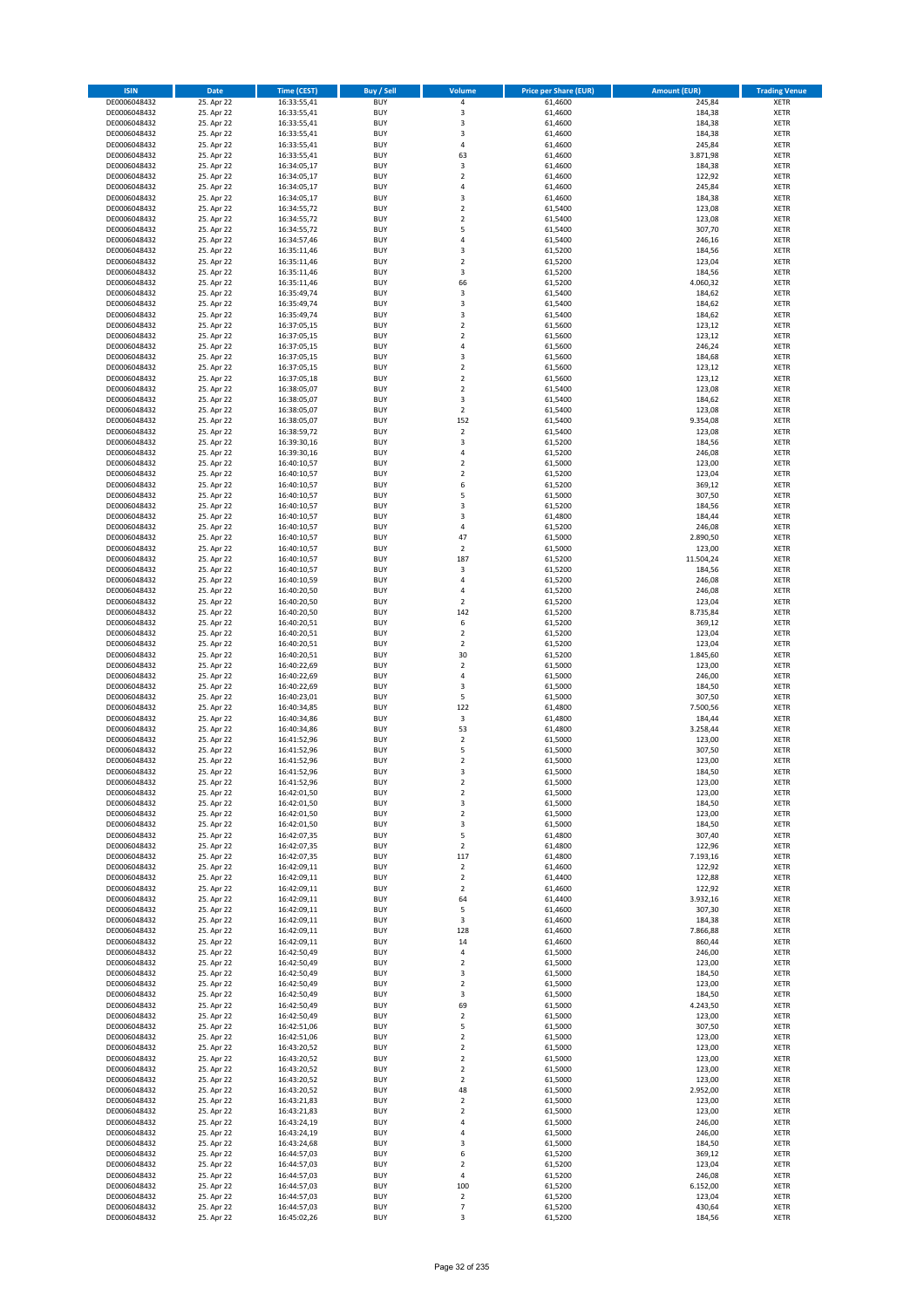| <b>ISIN</b>                  | <b>Date</b>              | <b>Time (CEST)</b>         | <b>Buy / Sell</b>        | <b>Volume</b>                             | <b>Price per Share (EUR)</b> | <b>Amount (EUR)</b>  | <b>Trading Venue</b>       |
|------------------------------|--------------------------|----------------------------|--------------------------|-------------------------------------------|------------------------------|----------------------|----------------------------|
| DE0006048432                 | 25. Apr 22               | 16:45:02,26                | <b>BUY</b>               | $\overline{\mathbf{3}}$                   | 61,5200                      | 184,56               | <b>XETR</b>                |
| DE0006048432                 | 25. Apr 22               | 16:45:02,26                | <b>BUY</b>               | 74                                        | 61,5200                      | 4.552,48             | <b>XETR</b>                |
| DE0006048432                 | 25. Apr 22               | 16:45:04,79                | <b>BUY</b>               | $\overline{2}$                            | 61,5000                      | 123,00               | <b>XETR</b>                |
| DE0006048432<br>DE0006048432 | 25. Apr 22<br>25. Apr 22 | 16:46:05,10<br>16:46:05,10 | <b>BUY</b><br><b>BUY</b> | 3<br>31                                   | 61,5200<br>61,5200           | 184,56<br>1.907,12   | <b>XETR</b><br><b>XETR</b> |
| DE0006048432                 | 25. Apr 22               | 16:46:05,10                | <b>BUY</b>               | 102                                       | 61,5200                      | 6.275,04             | <b>XETR</b>                |
| DE0006048432                 | 25. Apr 22               | 16:46:31,97                | <b>BUY</b>               | $\mathbf 2$                               | 61,5200                      | 123,04               | <b>XETR</b>                |
| DE0006048432                 | 25. Apr 22               | 16:46:31,97                | <b>BUY</b>               | $\overline{2}$                            | 61,5200                      | 123,04               | <b>XETR</b>                |
| DE0006048432                 | 25. Apr 22               | 16:46:31,97                | <b>BUY</b>               | 69                                        | 61,5200                      | 4.244,88             | <b>XETR</b>                |
| DE0006048432                 | 25. Apr 22               | 16:48:15,50                | <b>BUY</b>               | $\overline{2}$                            | 61,5200                      | 123,04               | <b>XETR</b>                |
| DE0006048432                 | 25. Apr 22               | 16:48:18,67                | <b>BUY</b>               | 3                                         | 61,5200                      | 184,56               | <b>XETR</b>                |
| DE0006048432<br>DE0006048432 | 25. Apr 22<br>25. Apr 22 | 16:48:18,67                | <b>BUY</b><br><b>BUY</b> | 3<br>3                                    | 61,5200<br>61,5200           | 184,56<br>184,56     | <b>XETR</b><br><b>XETR</b> |
| DE0006048432                 | 25. Apr 22               | 16:48:18,67<br>16:48:18,67 | <b>BUY</b>               | 3                                         | 61,5200                      | 184,56               | <b>XETR</b>                |
| DE0006048432                 | 25. Apr 22               | 16:48:20,74                | <b>BUY</b>               | $\mathbf 2$                               | 61,5200                      | 123,04               | <b>XETR</b>                |
| DE0006048432                 | 25. Apr 22               | 16:48:49,90                | <b>BUY</b>               | $\overline{\mathbf{c}}$                   | 61,5200                      | 123,04               | <b>XETR</b>                |
| DE0006048432                 | 25. Apr 22               | 16:49:08,71                | <b>BUY</b>               | $\mathbf 2$                               | 61,5200                      | 123,04               | <b>XETR</b>                |
| DE0006048432                 | 25. Apr 22               | 16:50:00,64                | <b>BUY</b>               | $\mathbf 2$                               | 61,5200                      | 123,04               | <b>XETR</b>                |
| DE0006048432                 | 25. Apr 22               | 16:50:00,64                | <b>BUY</b>               | 6                                         | 61,5200                      | 369,12               | <b>XETR</b>                |
| DE0006048432                 | 25. Apr 22               | 16:50:12,08                | <b>BUY</b>               | 5                                         | 61,5000                      | 307,50               | <b>XETR</b>                |
| DE0006048432                 | 25. Apr 22               | 16:50:12,08                | <b>BUY</b>               | 5<br>9                                    | 61,5000                      | 307,50               | <b>XETR</b>                |
| DE0006048432<br>DE0006048432 | 25. Apr 22<br>25. Apr 22 | 16:50:12,08<br>16:50:12,08 | <b>BUY</b><br><b>BUY</b> | 4                                         | 61,5000<br>61,5000           | 553,50<br>246,00     | <b>XETR</b><br><b>XETR</b> |
| DE0006048432                 | 25. Apr 22               | 16:50:12,08                | <b>BUY</b>               | 3                                         | 61,5000                      | 184,50               | <b>XETR</b>                |
| DE0006048432                 | 25. Apr 22               | 16:50:12,08                | <b>BUY</b>               | 114                                       | 61,5000                      | 7.011,00             | <b>XETR</b>                |
| DE0006048432                 | 25. Apr 22               | 16:50:12,08                | <b>BUY</b>               | 6                                         | 61,5000                      | 369,00               | <b>XETR</b>                |
| DE0006048432                 | 25. Apr 22               | 16:50:26,34                | <b>BUY</b>               | 4                                         | 61,5000                      | 246,00               | <b>XETR</b>                |
| DE0006048432                 | 25. Apr 22               | 16:50:26,34                | <b>BUY</b>               | $\overline{\mathbf{c}}$                   | 61,5000                      | 123,00               | <b>XETR</b>                |
| DE0006048432                 | 25. Apr 22               | 16:50:26,34                | <b>BUY</b>               | 3                                         | 61,5000                      | 184,50               | <b>XETR</b>                |
| DE0006048432                 | 25. Apr 22<br>25. Apr 22 | 16:50:26,34                | <b>BUY</b><br><b>BUY</b> | 4<br>185                                  | 61,5000                      | 246,00               | <b>XETR</b><br><b>XETR</b> |
| DE0006048432<br>DE0006048432 | 25. Apr 22               | 16:50:26,34<br>16:50:26,34 | <b>BUY</b>               | 3                                         | 61,5000<br>61,5000           | 11.377,50<br>184,50  | <b>XETR</b>                |
| DE0006048432                 | 25. Apr 22               | 16:50:49,86                | <b>BUY</b>               | 18                                        | 61,5200                      | 1.107,36             | <b>XETR</b>                |
| DE0006048432                 | 25. Apr 22               | 16:51:05,84                | <b>BUY</b>               | $\overline{\mathbf{c}}$                   | 61,5200                      | 123,04               | <b>XETR</b>                |
| DE0006048432                 | 25. Apr 22               | 16:51:05,84                | <b>BUY</b>               | $\overline{2}$                            | 61,5200                      | 123,04               | <b>XETR</b>                |
| DE0006048432                 | 25. Apr 22               | 16:51:05,84                | <b>BUY</b>               | 132                                       | 61,5200                      | 8.120,64             | <b>XETR</b>                |
| DE0006048432                 | 25. Apr 22               | 16:51:28,95                | <b>BUY</b>               | $\overline{\mathbf{c}}$                   | 61,5000                      | 123,00               | <b>XETR</b>                |
| DE0006048432                 | 25. Apr 22               | 16:51:28,95                | <b>BUY</b>               | $\overline{7}$                            | 61,5000                      | 430,50               | <b>XETR</b>                |
| DE0006048432                 | 25. Apr 22               | 16:51:28,95                | <b>BUY</b>               | $\mathbf 1$                               | 61,5000                      | 61,50                | <b>XETR</b>                |
| DE0006048432<br>DE0006048432 | 25. Apr 22<br>25. Apr 22 | 16:51:28,95<br>16:51:28,95 | <b>BUY</b><br><b>BUY</b> | 5<br>$\overline{\mathbf{c}}$              | 61,5000<br>61,5000           | 307,50<br>123,00     | <b>XETR</b><br><b>XETR</b> |
| DE0006048432                 | 25. Apr 22               | 16:52:03,92                | <b>BUY</b>               | 4                                         | 61,5000                      | 246,00               | <b>XETR</b>                |
| DE0006048432                 | 25. Apr 22               | 16:52:03,92                | <b>BUY</b>               | $\mathbf 2$                               | 61,5000                      | 123,00               | <b>XETR</b>                |
| DE0006048432                 | 25. Apr 22               | 16:52:03,92                | <b>BUY</b>               | $\overline{\mathbf{c}}$                   | 61,5000                      | 123,00               | <b>XETR</b>                |
| DE0006048432                 | 25. Apr 22               | 16:52:03,92                | <b>BUY</b>               | 4                                         | 61,5000                      | 246,00               | <b>XETR</b>                |
| DE0006048432                 | 25. Apr 22               | 16:52:37,62                | <b>BUY</b>               | $\overline{2}$                            | 61,4800                      | 122,96               | <b>XETR</b>                |
| DE0006048432                 | 25. Apr 22               | 16:52:37,62                | <b>BUY</b>               | 5                                         | 61,4800                      | 307,40               | <b>XETR</b>                |
| DE0006048432                 | 25. Apr 22               | 16:52:37,62                | <b>BUY</b>               | 5                                         | 61,4800                      | 307,40               | <b>XETR</b>                |
| DE0006048432<br>DE0006048432 | 25. Apr 22               | 16:52:37,62                | <b>BUY</b><br><b>BUY</b> | $\mathbf 2$<br>3                          | 61,4800<br>61,4800           | 122,96               | <b>XETR</b><br><b>XETR</b> |
| DE0006048432                 | 25. Apr 22<br>25. Apr 22 | 16:52:37,62<br>16:52:37,62 | <b>BUY</b>               | 223                                       | 61,4800                      | 184,44<br>13.710,04  | <b>XETR</b>                |
| DE0006048432                 | 25. Apr 22               | 16:52:37,62                | <b>BUY</b>               | $\mathbf 2$                               | 61,4800                      | 122,96               | <b>XETR</b>                |
| DE0006048432                 | 25. Apr 22               | 16:52:37,62                | <b>BUY</b>               | 3                                         | 61,4800                      | 184,44               | <b>XETR</b>                |
| DE0006048432                 | 25. Apr 22               | 16:52:40,21                | <b>BUY</b>               | $\overline{7}$                            | 61,4800                      | 430,36               | <b>XETR</b>                |
| DE0006048432                 | 25. Apr 22               | 16:52:40,21                | <b>BUY</b>               | $\overline{\mathbf{c}}$                   | 61,4800                      | 122,96               | <b>XETR</b>                |
| DE0006048432                 | 25. Apr 22               | 16:52:40,21                | <b>BUY</b>               | $\mathbf 2$                               | 61,4800                      | 122,96               | <b>XETR</b>                |
| DE0006048432                 | 25. Apr 22               | 16:52:40,21                | <b>BUY</b>               | 4                                         | 61,4800                      | 245,92               | <b>XETR</b>                |
| DE0006048432                 | 25. Apr 22               | 16:53:04,03                | <b>BUY</b>               | $\overline{\mathbf{c}}$                   | 61,4600                      | 122,92               | <b>XETR</b>                |
| DE0006048432<br>DE0006048432 | 25. Apr 22<br>25. Apr 22 | 16:53:04,03<br>16:53:04,03 | <b>BUY</b><br><b>BUY</b> | $\overline{\mathbf{c}}$<br>$\overline{2}$ | 61,4600<br>61,4600           | 122,92<br>122,92     | <b>XETR</b><br><b>XETR</b> |
| DE0006048432                 | 25. Apr 22               | 16:53:04,03                | <b>BUY</b>               | 94                                        | 61,4600                      | 5.777,24             | <b>XETR</b>                |
| DE0006048432                 | 25. Apr 22               | 16:53:04,03                | <b>BUY</b>               | 18                                        | 61,4600                      | 1.106,28             | <b>XETR</b>                |
| DE0006048432                 | 25. Apr 22               | 16:54:00,21                | <b>BUY</b>               | $\mathbf 2$                               | 61,5200                      | 123,04               | <b>XETR</b>                |
| DE0006048432                 | 25. Apr 22               | 16:54:00,21                | <b>BUY</b>               | $\overline{2}$                            | 61,5200                      | 123,04               | <b>XETR</b>                |
| DE0006048432                 | 25. Apr 22               | 16:54:00,21                | BUY                      | 2                                         | 61,5200                      | 123,04               | <b>XETR</b>                |
| DE0006048432                 | 25. Apr 22               | 16:54:00,21                | <b>BUY</b>               | 3                                         | 61,5200                      | 184,56               | <b>XETR</b>                |
| DE0006048432                 | 25. Apr 22               | 16:54:00,21                | <b>BUY</b>               | 2                                         | 61,5200                      | 123,04               | <b>XETR</b>                |
| DE0006048432<br>DE0006048432 | 25. Apr 22<br>25. Apr 22 | 16:54:00,21<br>16:54:00,22 | <b>BUY</b><br><b>BUY</b> | 100<br>$\mathbf 2$                        | 61,5200<br>61,5200           | 6.152,00<br>123,04   | <b>XETR</b><br><b>XETR</b> |
| DE0006048432                 | 25. Apr 22               | 16:55:11,44                | <b>BUY</b>               | $\mathbf 2$                               | 61,5600                      | 123,12               | <b>XETR</b>                |
| DE0006048432                 | 25. Apr 22               | 16:55:11,44                | <b>BUY</b>               | 4                                         | 61,5600                      | 246,24               | <b>XETR</b>                |
| DE0006048432                 | 25. Apr 22               | 16:55:11,44                | <b>BUY</b>               | 105                                       | 61,5600                      | 6.463,80             | <b>XETR</b>                |
| DE0006048432                 | 25. Apr 22               | 16:55:23,00                | <b>BUY</b>               | $\mathbf 2$                               | 61,5600                      | 123,12               | <b>XETR</b>                |
| DE0006048432                 | 25. Apr 22               | 16:55:23,00                | <b>BUY</b>               | 74                                        | 61,5600                      | 4.555,44             | <b>XETR</b>                |
| DE0006048432                 | 25. Apr 22               | 16:55:36,42                | <b>BUY</b>               | $\mathbf 2$                               | 61,5600                      | 123,12               | <b>XETR</b>                |
| DE0006048432<br>DE0006048432 | 25. Apr 22<br>25. Apr 22 | 16:55:36,42<br>16:55:36,45 | <b>BUY</b><br><b>BUY</b> | 54<br>110                                 | 61,5600<br>61,5600           | 3.324,24<br>6.771,60 | <b>XETR</b><br><b>XETR</b> |
| DE0006048432                 | 25. Apr 22               | 16:55:45,51                | <b>BUY</b>               | $\overline{2}$                            | 61,5600                      | 123,12               | <b>XETR</b>                |
| DE0006048432                 | 25. Apr 22               | 16:55:50,53                | <b>BUY</b>               | 3                                         | 61,5600                      | 184,68               | <b>XETR</b>                |
| DE0006048432                 | 25. Apr 22               | 16:57:26,01                | <b>BUY</b>               | 6                                         | 61,5600                      | 369,36               | <b>XETR</b>                |
| DE0006048432                 | 25. Apr 22               | 16:57:26,01                | <b>BUY</b>               | 61                                        | 61,5600                      | 3.755,16             | <b>XETR</b>                |
| DE0006048432                 | 25. Apr 22               | 16:57:26,01                | <b>BUY</b>               | 5                                         | 61,5600                      | 307,80               | <b>XETR</b>                |
| DE0006048432                 | 25. Apr 22               | 16:58:18,56                | <b>BUY</b>               | 3                                         | 61,5400                      | 184,62               | <b>XETR</b>                |
| DE0006048432<br>DE0006048432 | 25. Apr 22<br>25. Apr 22 | 16:58:18,56<br>16:58:18,56 | <b>BUY</b><br><b>BUY</b> | 3<br>$\overline{2}$                       | 61,5400<br>61,5400           | 184,62<br>123,08     | <b>XETR</b><br><b>XETR</b> |
| DE0006048432                 | 25. Apr 22               | 16:58:18,57                | <b>BUY</b>               | 6                                         | 61,5400                      | 369,24               | <b>XETR</b>                |
| DE0006048432                 | 25. Apr 22               | 16:58:18,57                | <b>BUY</b>               | 3                                         | 61,5400                      | 184,62               | <b>XETR</b>                |
| DE0006048432                 | 25. Apr 22               | 16:58:18,57                | <b>BUY</b>               | 7                                         | 61,5400                      | 430,78               | <b>XETR</b>                |
| DE0006048432                 | 25. Apr 22               | 16:58:18,57                | <b>BUY</b>               | 103                                       | 61,5400                      | 6.338,62             | <b>XETR</b>                |
| DE0006048432                 | 25. Apr 22               | 16:58:33,19                | <b>BUY</b>               | 3                                         | 61,5400                      | 184,62               | <b>XETR</b>                |
| DE0006048432                 | 25. Apr 22               | 16:58:33,19                | <b>BUY</b>               | $\mathbf 2$                               | 61,5400                      | 123,08               | <b>XETR</b>                |
| DE0006048432                 | 25. Apr 22<br>25. Apr 22 | 16:58:33,22                | <b>BUY</b><br><b>BUY</b> | $\overline{2}$                            | 61,5400                      | 123,08<br>307,60     | <b>XETR</b>                |
| DE0006048432<br>DE0006048432 | 25. Apr 22               | 16:58:35,07<br>16:58:35,07 | <b>BUY</b>               | 5<br>5                                    | 61,5200<br>61,5200           | 307,60               | <b>XETR</b><br><b>XETR</b> |
| DE0006048432                 | 25. Apr 22               | 16:58:35,07                | <b>BUY</b>               | 4                                         | 61,5200                      | 246,08               | <b>XETR</b>                |
| DE0006048432                 | 25. Apr 22               | 16:58:35,07                | <b>BUY</b>               | 47                                        | 61,5200                      | 2.891,44             | <b>XETR</b>                |
| DE0006048432                 | 25. Apr 22               | 16:58:35,07                | <b>BUY</b>               | 3                                         | 61,5200                      | 184,56               | <b>XETR</b>                |
| DE0006048432                 | 25. Apr 22               | 16:59:21,32                | <b>BUY</b>               | $\mathbf 2$                               | 61,5400                      | 123,08               | <b>XETR</b>                |
| DE0006048432                 | 25. Apr 22               | 16:59:21,32                | <b>BUY</b>               | 65                                        | 61,5400                      | 4.000,10             | <b>XETR</b>                |
| DE0006048432                 | 25. Apr 22               | 16:59:21,32                | <b>BUY</b>               | $\mathbf 2$                               | 61,5400                      | 123,08               | <b>XETR</b>                |
| DE0006048432<br>DE0006048432 | 25. Apr 22<br>25. Apr 22 | 16:59:21,37                | <b>BUY</b><br><b>BUY</b> | $\overline{\mathbf{c}}$<br>$\overline{7}$ | 61,5400<br>61,5200           | 123,08<br>430,64     | <b>XETR</b><br>XETR        |
| DE0006048432                 | 25. Apr 22               | 16:59:26,50<br>16:59:26,50 | <b>BUY</b>               | 3                                         | 61,5200                      | 184,56               | <b>XETR</b>                |
| DE0006048432                 | 25. Apr 22               | 16:59:26,50                | <b>BUY</b>               | 3                                         | 61,5200                      | 184,56               | XETR                       |
| DE0006048432                 | 25. Apr 22               | 16:59:26,50                | <b>BUY</b>               | 5                                         | 61,5200                      | 307,60               | <b>XETR</b>                |
| DE0006048432                 | 25. Apr 22               | 17:00:35,29                | <b>BUY</b>               | $\overline{2}$                            | 61,5000                      | 123,00               | <b>XETR</b>                |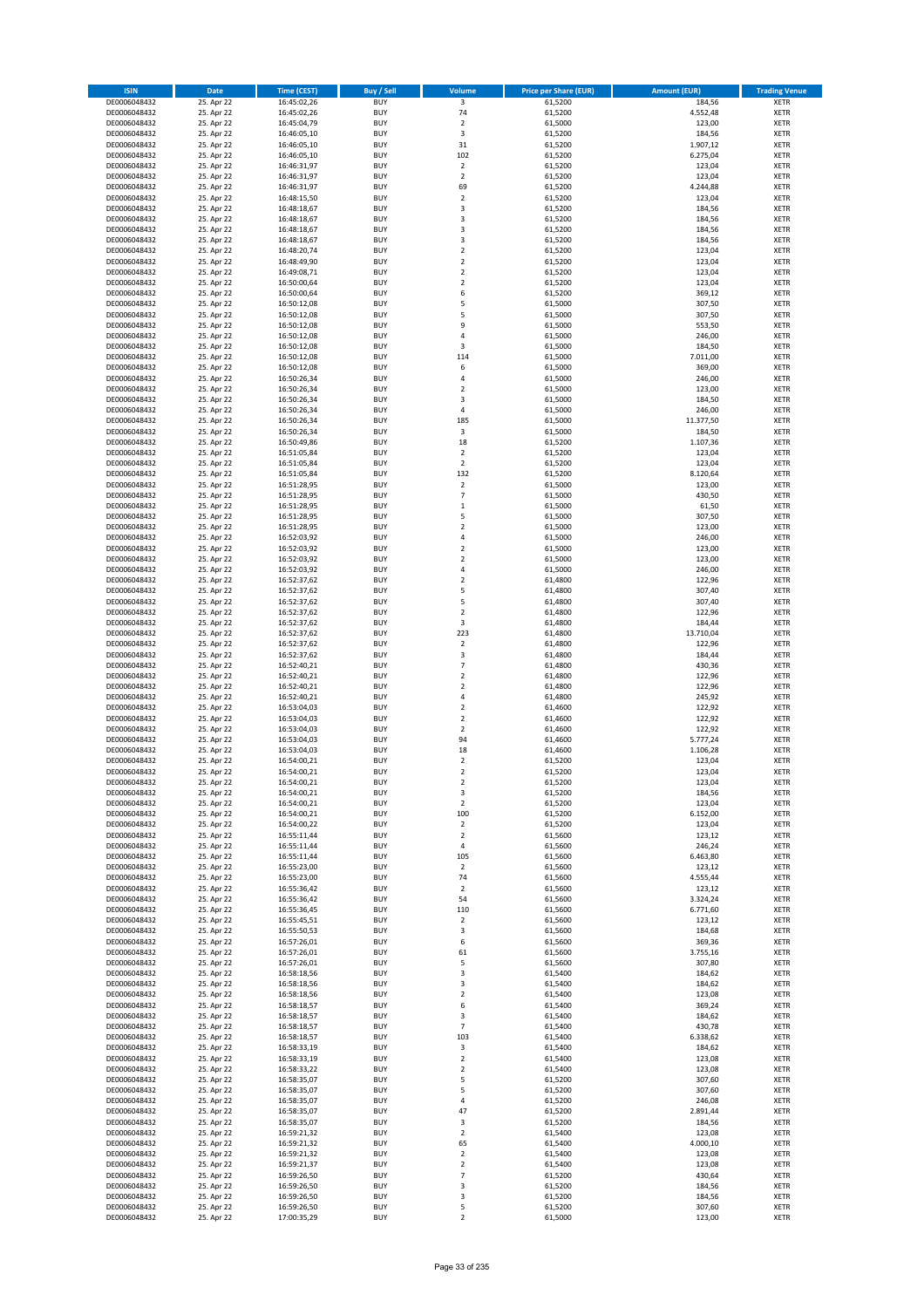| <b>ISIN</b>                  | <b>Date</b>              | <b>Time (CEST)</b>         | <b>Buy / Sell</b>        | Volume                                 | <b>Price per Share (EUR)</b> | <b>Amount (EUR)</b> | <b>Trading Venue</b>       |
|------------------------------|--------------------------|----------------------------|--------------------------|----------------------------------------|------------------------------|---------------------|----------------------------|
| DE0006048432                 | 25. Apr 22               | 17:00:35,29                | <b>BUY</b>               | 4                                      | 61,5000                      | 246,00              | <b>XETR</b>                |
| DE0006048432                 | 25. Apr 22               | 17:00:35,29                | <b>BUY</b>               | $\mathbf 2$                            | 61,5000                      | 123,00              | <b>XETR</b>                |
| DE0006048432                 | 25. Apr 22               | 17:00:35,29                | <b>BUY</b>               | 12                                     | 61,5000                      | 738,00              | <b>XETR</b>                |
| DE0006048432                 | 25. Apr 22               | 17:00:35,29                | <b>BUY</b>               | $\mathbf 2$                            | 61,5000                      | 123,00              | <b>XETR</b>                |
| DE0006048432<br>DE0006048432 | 25. Apr 22<br>25. Apr 22 | 17:00:35,29<br>17:00:35,29 | <b>BUY</b><br><b>BUY</b> | $\overline{\mathbf{c}}$<br>109         | 61,5000<br>61,5000           | 123,00<br>6.703,50  | <b>XETR</b><br><b>XETR</b> |
| DE0006048432                 | 25. Apr 22               | 17:00:35,29                | <b>BUY</b>               | 5                                      | 61,5000                      | 307,50              | <b>XETR</b>                |
| DE0006048432                 | 25. Apr 22               | 17:00:43,96                | <b>BUY</b>               | 4                                      | 61,4800                      | 245,92              | <b>XETR</b>                |
| DE0006048432                 | 25. Apr 22               | 17:00:43,96                | <b>BUY</b>               | 6                                      | 61,4800                      | 368,88              | <b>XETR</b>                |
| DE0006048432                 | 25. Apr 22               | 17:00:43,96                | <b>BUY</b>               | 3                                      | 61,4800                      | 184,44              | <b>XETR</b>                |
| DE0006048432                 | 25. Apr 22               | 17:00:43,96                | <b>BUY</b>               | $\mathbf 2$                            | 61,4800                      | 122,96              | <b>XETR</b>                |
| DE0006048432                 | 25. Apr 22               | 17:00:43,96                | <b>BUY</b>               | 49                                     | 61,4800                      | 3.012,52            | <b>XETR</b><br><b>XETR</b> |
| DE0006048432<br>DE0006048432 | 25. Apr 22<br>25. Apr 22 | 17:00:43,96<br>17:00:43,96 | <b>BUY</b><br><b>BUY</b> | $\mathbf 2$<br>$\overline{\mathbf{c}}$ | 61,4800<br>61,4800           | 122,96<br>122,96    | <b>XETR</b>                |
| DE0006048432                 | 25. Apr 22               | 17:01:09,52                | <b>BUY</b>               | $\overline{7}$                         | 61,4800                      | 430,36              | <b>XETR</b>                |
| DE0006048432                 | 25. Apr 22               | 17:01:09,52                | <b>BUY</b>               | $\overline{\mathbf{c}}$                | 61,4800                      | 122,96              | <b>XETR</b>                |
| DE0006048432                 | 25. Apr 22               | 17:01:09,52                | <b>BUY</b>               | 4                                      | 61,4800                      | 245,92              | <b>XETR</b>                |
| DE0006048432                 | 25. Apr 22               | 17:01:09,52                | <b>BUY</b>               | 5                                      | 61,4800                      | 307,40              | <b>XETR</b>                |
| DE0006048432                 | 25. Apr 22               | 17:01:15,43                | <b>BUY</b>               | $\overline{\mathbf{c}}$                | 61,4600                      | 122,92              | <b>XETR</b>                |
| DE0006048432<br>DE0006048432 | 25. Apr 22<br>25. Apr 22 | 17:01:15,43<br>17:01:15,43 | <b>BUY</b><br><b>BUY</b> | 3<br>$\overline{2}$                    | 61,4600<br>61,4600           | 184,38<br>122,92    | <b>XETR</b><br><b>XETR</b> |
| DE0006048432                 | 25. Apr 22               | 17:01:15,43                | <b>BUY</b>               | 139                                    | 61,4600                      | 8.542,94            | <b>XETR</b>                |
| DE0006048432                 | 25. Apr 22               | 17:01:20,00                | <b>BUY</b>               | 4                                      | 61,4400                      | 245,76              | <b>XETR</b>                |
| DE0006048432                 | 25. Apr 22               | 17:01:20,00                | <b>BUY</b>               | 13                                     | 61,4400                      | 798,72              | <b>XETR</b>                |
| DE0006048432                 | 25. Apr 22               | 17:01:20,00                | <b>BUY</b>               | $\mathbf 2$                            | 61,4400                      | 122,88              | <b>XETR</b>                |
| DE0006048432                 | 25. Apr 22               | 17:01:20,00                | <b>BUY</b>               | 43                                     | 61,4400                      | 2.641,92            | <b>XETR</b>                |
| DE0006048432<br>DE0006048432 | 25. Apr 22<br>25. Apr 22 | 17:01:20,00                | <b>BUY</b><br><b>BUY</b> | 8<br>4                                 | 61,4400<br>61,5000           | 491,52<br>246,00    | <b>XETR</b><br><b>XETR</b> |
| DE0006048432                 | 25. Apr 22               | 17:03:55,19<br>17:03:59,61 | <b>BUY</b>               | $\mathbf 2$                            | 61,5000                      | 123,00              | <b>XETR</b>                |
| DE0006048432                 | 25. Apr 22               | 17:03:59,63                | <b>BUY</b>               | 3                                      | 61,5000                      | 184,50              | <b>XETR</b>                |
| DE0006048432                 | 25. Apr 22               | 17:04:52,64                | <b>BUY</b>               | 8                                      | 61,5200                      | 492,16              | <b>XETR</b>                |
| DE0006048432                 | 25. Apr 22               | 17:04:52,64                | <b>BUY</b>               | 4                                      | 61,5200                      | 246,08              | <b>XETR</b>                |
| DE0006048432                 | 25. Apr 22               | 17:04:52,64                | <b>BUY</b>               | 4                                      | 61,5200                      | 246,08              | <b>XETR</b>                |
| DE0006048432                 | 25. Apr 22               | 17:04:52,64                | <b>BUY</b>               | 4                                      | 61,5200                      | 246,08              | <b>XETR</b>                |
| DE0006048432<br>DE0006048432 | 25. Apr 22<br>25. Apr 22 | 17:04:52,64<br>17:04:52,64 | <b>BUY</b><br><b>BUY</b> | 5<br>264                               | 61,5200<br>61,5200           | 307,60<br>16.241,28 | <b>XETR</b><br><b>XETR</b> |
| DE0006048432                 | 25. Apr 22               | 17:04:52,64                | <b>BUY</b>               | 10                                     | 61,5200                      | 615,20              | <b>XETR</b>                |
| DE0006048432                 | 25. Apr 22               | 17:04:52,66                | <b>BUY</b>               | 3                                      | 61,5200                      | 184,56              | <b>XETR</b>                |
| DE0006048432                 | 25. Apr 22               | 17:05:00,30                | <b>BUY</b>               | $\overline{2}$                         | 61,5000                      | 123,00              | <b>XETR</b>                |
| DE0006048432                 | 25. Apr 22               | 17:05:07,56                | <b>BUY</b>               | 5                                      | 61,4800                      | 307,40              | <b>XETR</b>                |
| DE0006048432                 | 25. Apr 22               | 17:05:07,56                | <b>BUY</b>               | 4                                      | 61,4800                      | 245,92              | <b>XETR</b>                |
| DE0006048432                 | 25. Apr 22<br>25. Apr 22 | 17:05:07,56                | <b>BUY</b><br><b>BUY</b> | 4<br>$\overline{7}$                    | 61,4800<br>61,4800           | 245,92<br>430,36    | <b>XETR</b><br><b>XETR</b> |
| DE0006048432<br>DE0006048432 | 25. Apr 22               | 17:05:07,56<br>17:05:07,56 | <b>BUY</b>               | 3                                      | 61,4800                      | 184,44              | <b>XETR</b>                |
| DE0006048432                 | 25. Apr 22               | 17:05:07,56                | <b>BUY</b>               | $\mathbf 2$                            | 61,4800                      | 122,96              | <b>XETR</b>                |
| DE0006048432                 | 25. Apr 22               | 17:05:07,56                | <b>BUY</b>               | 3                                      | 61,4800                      | 184,44              | <b>XETR</b>                |
| DE0006048432                 | 25. Apr 22               | 17:05:07,56                | <b>BUY</b>               | 159                                    | 61,4800                      | 9.775,32            | <b>XETR</b>                |
| DE0006048432                 | 25. Apr 22               | 17:05:07,58                | <b>BUY</b>               | $\mathbf 2$                            | 61,4800                      | 122,96              | <b>XETR</b>                |
| DE0006048432<br>DE0006048432 | 25. Apr 22<br>25. Apr 22 | 17:05:45,71                | <b>BUY</b><br><b>BUY</b> | 4<br>3                                 | 61,4600<br>61,4600           | 245,84<br>184,38    | <b>XETR</b><br><b>XETR</b> |
| DE0006048432                 | 25. Apr 22               | 17:05:45,71<br>17:05:45,71 | <b>BUY</b>               | 4                                      | 61,4600                      | 245,84              | <b>XETR</b>                |
| DE0006048432                 | 25. Apr 22               | 17:05:45,71                | <b>BUY</b>               | 4                                      | 61,4600                      | 245,84              | <b>XETR</b>                |
| DE0006048432                 | 25. Apr 22               | 17:05:45,71                | <b>BUY</b>               | $\overline{2}$                         | 61,4600                      | 122,92              | <b>XETR</b>                |
| DE0006048432                 | 25. Apr 22               | 17:05:45,71                | <b>BUY</b>               | 54                                     | 61,4600                      | 3.318,84            | <b>XETR</b>                |
| DE0006048432                 | 25. Apr 22               | 17:05:45,71                | <b>BUY</b>               | 6                                      | 61,4600                      | 368,76              | <b>XETR</b>                |
| DE0006048432                 | 25. Apr 22               | 17:05:45,71                | <b>BUY</b>               | $\mathbf 2$                            | 61,4600                      | 122,92              | <b>XETR</b>                |
| DE0006048432<br>DE0006048432 | 25. Apr 22<br>25. Apr 22 | 17:05:45,73<br>17:05:45,73 | <b>BUY</b><br><b>BUY</b> | $\overline{7}$<br>$\mathbf 2$          | 61,4600<br>61,4600           | 430,22<br>122,92    | <b>XETR</b><br><b>XETR</b> |
| DE0006048432                 | 25. Apr 22               | 17:05:46,57                | <b>BUY</b>               | 19                                     | 61,4400                      | 1.167,36            | <b>XETR</b>                |
| DE0006048432                 | 25. Apr 22               | 17:05:46,57                | <b>BUY</b>               | 82                                     | 61,4400                      | 5.038,08            | <b>XETR</b>                |
| DE0006048432                 | 25. Apr 22               | 17:05:46,57                | <b>BUY</b>               | 16                                     | 61,4400                      | 983,04              | <b>XETR</b>                |
| DE0006048432                 | 25. Apr 22               | 17:06:05,58                | <b>BUY</b>               | 5                                      | 61,4200                      | 307,10              | <b>XETR</b>                |
| DE0006048432                 | 25. Apr 22               | 17:06:05,58                | <b>BUY</b>               | 3<br>$\overline{7}$                    | 61,4200                      | 184,26              | <b>XETR</b>                |
| DE0006048432<br>DE0006048432 | 25. Apr 22<br>25. Apr 22 | 17:06:05,58<br>17:06:05,58 | <b>BUY</b><br>BUY        | 2                                      | 61,4200<br>61,4200           | 429,94<br>122,84    | <b>XETR</b><br><b>XETR</b> |
| DE0006048432                 | 25. Apr 22               | 17:06:05,58                | <b>BUY</b>               | 46                                     | 61,4200                      | 2.825,32            | <b>XETR</b>                |
| DE0006048432                 | 25. Apr 22               | 17:06:05,58                | <b>BUY</b>               | 4                                      | 61,4200                      | 245,68              | <b>XETR</b>                |
| DE0006048432                 | 25. Apr 22               | 17:06:05,58                | <b>BUY</b>               | 3                                      | 61,4200                      | 184,26              | XETR                       |
| DE0006048432                 | 25. Apr 22               | 17:06:58,38                | <b>BUY</b>               | 5                                      | 61,4800                      | 307,40              | <b>XETR</b>                |
| DE0006048432                 | 25. Apr 22               | 17:06:58,38                | <b>BUY</b>               | 4                                      | 61,4600                      | 245,84              | <b>XETR</b>                |
| DE0006048432<br>DE0006048432 | 25. Apr 22<br>25. Apr 22 | 17:06:58,38<br>17:06:58,38 | <b>BUY</b><br><b>BUY</b> | $\mathbf 2$<br>29                      | 61,4600<br>61,4600           | 122,92<br>1.782,34  | <b>XETR</b><br><b>XETR</b> |
| DE0006048432                 | 25. Apr 22               | 17:07:09,70                | <b>BUY</b>               | 3                                      | 61,4800                      | 184,44              | <b>XETR</b>                |
| DE0006048432                 | 25. Apr 22               | 17:07:09,70                | <b>BUY</b>               | 4                                      | 61,4800                      | 245,92              | <b>XETR</b>                |
| DE0006048432                 | 25. Apr 22               | 17:07:30,45                | <b>BUY</b>               | $\mathbf 2$                            | 61,4800                      | 122,96              | <b>XETR</b>                |
| DE0006048432                 | 25. Apr 22               | 17:07:39,11                | <b>BUY</b>               | $\overline{2}$                         | 61.4600                      | 122,92              | <b>XETR</b>                |
| DE0006048432                 | 25. Apr 22               | 17:07:39,11                | <b>BUY</b>               | 5                                      | 61,4600                      | 307,30              | <b>XETR</b>                |
| DE0006048432                 | 25. Apr 22               | 17:07:39,11                | <b>BUY</b><br><b>BUY</b> | 3                                      | 61,4600                      | 184,38<br>184,38    | <b>XETR</b>                |
| DE0006048432<br>DE0006048432 | 25. Apr 22<br>25. Apr 22 | 17:07:39,11<br>17:07:39,11 | <b>BUY</b>               | 3<br>86                                | 61,4600<br>61,4600           | 5.285,56            | <b>XETR</b><br><b>XETR</b> |
| DE0006048432                 | 25. Apr 22               | 17:08:41,73                | <b>BUY</b>               | 4                                      | 61,4400                      | 245,76              | <b>XETR</b>                |
| DE0006048432                 | 25. Apr 22               | 17:08:41,73                | <b>BUY</b>               | 4                                      | 61,4400                      | 245,76              | <b>XETR</b>                |
| DE0006048432                 | 25. Apr 22               | 17:08:41,73                | <b>BUY</b>               | $\mathbf 2$                            | 61,4400                      | 122,88              | XETR                       |
| DE0006048432                 | 25. Apr 22               | 17:08:41,73                | <b>BUY</b>               | 5                                      | 61,4400                      | 307,20              | <b>XETR</b>                |
| DE0006048432                 | 25. Apr 22               | 17:08:41,73                | <b>BUY</b>               | 3                                      | 61,4400                      | 184,32<br>307,20    | <b>XETR</b>                |
| DE0006048432<br>DE0006048432 | 25. Apr 22<br>25. Apr 22 | 17:08:41,73<br>17:08:41,73 | <b>BUY</b><br><b>BUY</b> | 5<br>3                                 | 61,4400<br>61,4400           | 184,32              | <b>XETR</b><br><b>XETR</b> |
| DE0006048432                 | 25. Apr 22               | 17:08:41,73                | <b>BUY</b>               | 122                                    | 61,4400                      | 7.495,68            | <b>XETR</b>                |
| DE0006048432                 | 25. Apr 22               | 17:08:51,24                | <b>BUY</b>               | $\mathbf 2$                            | 61,4200                      | 122,84              | <b>XETR</b>                |
| DE0006048432                 | 25. Apr 22               | 17:08:51,24                | <b>BUY</b>               | 114                                    | 61,4200                      | 7.001,88            | <b>XETR</b>                |
| DE0006048432                 | 25. Apr 22               | 17:08:51,24                | <b>BUY</b>               | 3                                      | 61,4200                      | 184,26              | <b>XETR</b>                |
| DE0006048432                 | 25. Apr 22               | 17:08:56,31                | <b>BUY</b>               | 3                                      | 61,4000                      | 184,20              | <b>XETR</b>                |
| DE0006048432<br>DE0006048432 | 25. Apr 22<br>25. Apr 22 | 17:08:56,31<br>17:10:24,16 | <b>BUY</b><br><b>BUY</b> | 60<br>3                                | 61,4000<br>61,3800           | 3.684,00<br>184,14  | <b>XETR</b><br><b>XETR</b> |
| DE0006048432                 | 25. Apr 22               | 17:10:24,16                | <b>BUY</b>               | 4                                      | 61,3800                      | 245,52              | <b>XETR</b>                |
| DE0006048432                 | 25. Apr 22               | 17:10:24,16                | <b>BUY</b>               | 3                                      | 61,3800                      | 184,14              | <b>XETR</b>                |
| DE0006048432                 | 25. Apr 22               | 17:10:24,16                | <b>BUY</b>               | 4                                      | 61,3800                      | 245,52              | <b>XETR</b>                |
| DE0006048432                 | 25. Apr 22               | 17:10:24,16                | <b>BUY</b>               | $\overline{\mathbf{c}}$                | 61,3800                      | 122,76              | <b>XETR</b>                |
| DE0006048432                 | 25. Apr 22               | 17:10:24,16                | <b>BUY</b>               | 4                                      | 61,3800                      | 245,52              | <b>XETR</b>                |
| DE0006048432<br>DE0006048432 | 25. Apr 22<br>25. Apr 22 | 17:10:24,16<br>17:10:24,16 | <b>BUY</b><br><b>BUY</b> | $\mathbf 2$<br>103                     | 61,3800<br>61,3800           | 122,76<br>6.322,14  | <b>XETR</b><br><b>XETR</b> |
| DE0006048432                 | 25. Apr 22               | 17:10:38,01                | <b>BUY</b>               | $\mathsf 3$                            | 61,4000                      | 184,20              | XETR                       |
| DE0006048432                 | 25. Apr 22               | 17:10:38,01                | <b>BUY</b>               | 73                                     | 61,4000                      | 4.482,20            | <b>XETR</b>                |
| DE0006048432                 | 25. Apr 22               | 17:10:39,01                | <b>BUY</b>               | $\mathbf 2$                            | 61,4000                      | 122,80              | <b>XETR</b>                |
| DE0006048432                 | 25. Apr 22               | 17:10:39,01                | <b>BUY</b>               | 4                                      | 61,4000                      | 245,60              | <b>XETR</b>                |
| DE0006048432                 | 25. Apr 22               | 17:10:39,01                | <b>BUY</b>               | 3                                      | 61,4000                      | 184,20              | <b>XETR</b>                |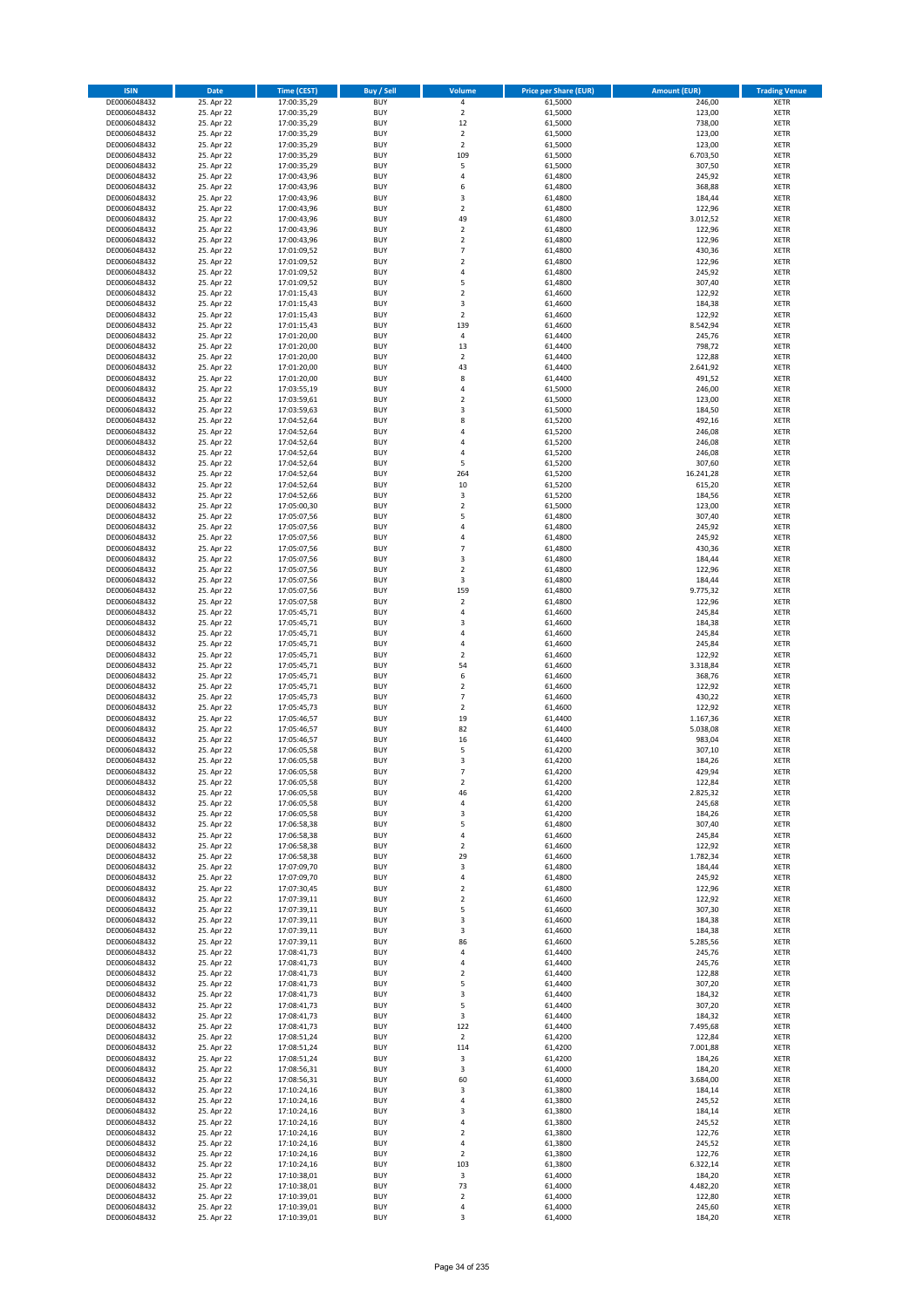| <b>ISIN</b>                  | Date                     | Time (CEST)                | <b>Buy / Sell</b>        | <b>Volume</b>                    | <b>Price per Share (EUR)</b> | <b>Amount (EUR)</b> | <b>Trading Venue</b>       |
|------------------------------|--------------------------|----------------------------|--------------------------|----------------------------------|------------------------------|---------------------|----------------------------|
| DE0006048432                 | 25. Apr 22               | 17:10:39,01                | <b>BUY</b>               | $\pmb{4}$                        | 61,4000                      | 245,60              | <b>XETR</b>                |
| DE0006048432                 | 25. Apr 22               | 17:10:39,01                | <b>BUY</b>               | $\mathbf 2$                      | 61,4000                      | 122,80              | XETR                       |
| DE0006048432                 | 25. Apr 22               | 17:10:39,01                | <b>BUY</b>               | 20                               | 61,4000                      | 1.228,00            | <b>XETR</b>                |
| DE0006048432                 | 25. Apr 22               | 17:10:51,07                | <b>BUY</b>               | 47                               | 61,4200                      | 2.886,74            | XETR                       |
| DE0006048432<br>DE0006048432 | 25. Apr 22<br>25. Apr 22 | 17:10:51,09<br>17:10:56,01 | <b>BUY</b><br><b>BUY</b> | 103<br>$\mathbf 2$               | 61,4200<br>61,4000           | 6.326,26<br>122,80  | <b>XETR</b><br><b>XETR</b> |
| DE0006048432                 | 25. Apr 22               | 17:11:11,14                | <b>BUY</b>               | $\mathbf 2$                      | 61,4200                      | 122,84              | <b>XETR</b>                |
| DE0006048432                 | 25. Apr 22               | 17:11:11,14                | <b>BUY</b>               | $\overline{2}$                   | 61,4200                      | 122,84              | <b>XETR</b>                |
| DE0006048432                 | 25. Apr 22               | 17:11:41,97                | <b>BUY</b>               | 3                                | 61,4200                      | 184,26              | <b>XETR</b>                |
| DE0006048432                 | 25. Apr 22               | 17:11:41,97                | <b>BUY</b>               | 4                                | 61,4200                      | 245,68              | <b>XETR</b>                |
| DE0006048432                 | 25. Apr 22               | 17:11:41,97                | <b>BUY</b>               | 96                               | 61,4200                      | 5.896,32            | <b>XETR</b>                |
| DE0006048432                 | 25. Apr 22               | 17:12:53,28                | <b>BUY</b>               | 3                                | 61,4600                      | 184,38              | <b>XETR</b>                |
| DE0006048432<br>DE0006048432 | 25. Apr 22<br>25. Apr 22 | 17:12:53,28<br>17:12:53,28 | <b>BUY</b><br><b>BUY</b> | $\overline{4}$<br>4              | 61,4600<br>61,4600           | 245,84<br>245,84    | <b>XETR</b><br><b>XETR</b> |
| DE0006048432                 | 25. Apr 22               | 17:13:47,01                | <b>BUY</b>               | 4                                | 61,4800                      | 245,92              | <b>XETR</b>                |
| DE0006048432                 | 25. Apr 22               | 17:13:47,01                | <b>BUY</b>               | 3                                | 61,4800                      | 184,44              | <b>XETR</b>                |
| DE0006048432                 | 25. Apr 22               | 17:13:47,01                | <b>BUY</b>               | 3                                | 61,4800                      | 184,44              | <b>XETR</b>                |
| DE0006048432                 | 25. Apr 22               | 17:13:47,01                | <b>BUY</b>               | 97                               | 61,4800                      | 5.963,56            | <b>XETR</b>                |
| DE0006048432                 | 25. Apr 22               | 17:13:47,01                | <b>BUY</b>               | 4                                | 61,4800                      | 245,92              | <b>XETR</b>                |
| DE0006048432<br>DE0006048432 | 25. Apr 22<br>25. Apr 22 | 17:13:59,10<br>17:13:59,10 | <b>BUY</b><br><b>BUY</b> | $\mathbf 2$<br>65                | 61,4800<br>61,4800           | 122,96<br>3.996,20  | <b>XETR</b><br><b>XETR</b> |
| DE0006048432                 | 25. Apr 22               | 17:13:59,10                | <b>BUY</b>               | 15                               | 61,4800                      | 922,20              | <b>XETR</b>                |
| DE0006048432                 | 25. Apr 22               | 17:14:43,52                | <b>BUY</b>               | $\mathbf 2$                      | 61,4800                      | 122,96              | <b>XETR</b>                |
| DE0006048432                 | 25. Apr 22               | 17:14:51,04                | <b>BUY</b>               | $\pmb{4}$                        | 61,4600                      | 245,84              | <b>XETR</b>                |
| DE0006048432                 | 25. Apr 22               | 17:14:51,04                | <b>BUY</b>               | $\mathbf 2$                      | 61,4600                      | 122,92              | <b>XETR</b>                |
| DE0006048432                 | 25. Apr 22               | 17:14:51,04                | <b>BUY</b>               | 4                                | 61,4600                      | 245,84              | <b>XETR</b>                |
| DE0006048432<br>DE0006048432 | 25. Apr 22               | 17:14:51,04                | <b>BUY</b><br><b>BUY</b> | $\overline{4}$<br>$\overline{2}$ | 61,4600                      | 245,84              | <b>XETR</b><br><b>XETR</b> |
| DE0006048432                 | 25. Apr 22<br>25. Apr 22 | 17:14:51,04<br>17:14:51,04 | <b>BUY</b>               | 75                               | 61,4600<br>61,4600           | 122,92<br>4.609,50  | <b>XETR</b>                |
| DE0006048432                 | 25. Apr 22               | 17:14:51,04                | <b>BUY</b>               | 3                                | 61,4600                      | 184,38              | <b>XETR</b>                |
| DE0006048432                 | 25. Apr 22               | 17:14:51,05                | <b>BUY</b>               | $\sqrt{4}$                       | 61,4600                      | 245,84              | <b>XETR</b>                |
| DE0006048432                 | 25. Apr 22               | 17:14:55,63                | <b>BUY</b>               | 5                                | 61,4600                      | 307,30              | <b>XETR</b>                |
| DE0006048432                 | 25. Apr 22               | 17:14:55,63                | <b>BUY</b>               | $\mathbf 2$                      | 61,4600                      | 122,92              | <b>XETR</b>                |
| DE0006048432                 | 25. Apr 22               | 17:14:55,63                | <b>BUY</b>               | $\overline{4}$                   | 61,4600                      | 245,84              | <b>XETR</b>                |
| DE0006048432<br>DE0006048432 | 25. Apr 22<br>25. Apr 22 | 17:14:55,63<br>17:14:55,65 | <b>BUY</b><br><b>BUY</b> | $\mathbf 2$<br>$\overline{2}$    | 61,4600<br>61,4600           | 122,92<br>122,92    | <b>XETR</b><br><b>XETR</b> |
| DE0006048432                 | 25. Apr 22               | 17:14:55,65                | <b>BUY</b>               | 6                                | 61,4600                      | 368,76              | <b>XETR</b>                |
| DE0006048432                 | 25. Apr 22               | 17:15:23,53                | <b>BUY</b>               | 37                               | 61,4400                      | 2.273,28            | <b>XETR</b>                |
| DE0006048432                 | 25. Apr 22               | 17:15:25,85                | <b>BUY</b>               | $\mathsf 3$                      | 61,4400                      | 184,32              | <b>XETR</b>                |
| DE0006048432                 | 25. Apr 22               | 17:15:25,85                | <b>BUY</b>               | $\mathbf 2$                      | 61,4400                      | 122,88              | <b>XETR</b>                |
| DE0006048432                 | 25. Apr 22               | 17:15:25,85                | <b>BUY</b>               | 3                                | 61,4400                      | 184,32              | <b>XETR</b>                |
| DE0006048432                 | 25. Apr 22               | 17:15:25,85                | <b>BUY</b>               | 5                                | 61,4400                      | 307,20              | <b>XETR</b>                |
| DE0006048432<br>DE0006048432 | 25. Apr 22<br>25. Apr 22 | 17:15:25,85<br>17:15:59,41 | <b>BUY</b><br><b>BUY</b> | 35<br>3                          | 61,4400<br>61,4400           | 2.150,40<br>184,32  | <b>XETR</b><br><b>XETR</b> |
| DE0006048432                 | 25. Apr 22               | 17:15:59,41                | <b>BUY</b>               | $\mathbf 2$                      | 61,4400                      | 122,88              | <b>XETR</b>                |
| DE0006048432                 | 25. Apr 22               | 17:16:02,79                | <b>BUY</b>               | 3                                | 61,4400                      | 184,32              | <b>XETR</b>                |
| DE0006048432                 | 25. Apr 22               | 17:16:02,79                | <b>BUY</b>               | 3                                | 61,4400                      | 184,32              | <b>XETR</b>                |
| DE0006048432                 | 25. Apr 22               | 17:17:08,83                | <b>BUY</b>               | 3                                | 61,4800                      | 184,44              | <b>XETR</b>                |
| DE0006048432                 | 25. Apr 22               | 17:17:08,83                | <b>BUY</b><br><b>BUY</b> | $\overline{2}$                   | 61,4800                      | 122,96              | <b>XETR</b>                |
| DE0006048432<br>DE0006048432 | 25. Apr 22<br>25. Apr 22 | 17:17:08,83<br>17:17:08,83 | <b>BUY</b>               | 3<br>151                         | 61,4800<br>61,4800           | 184,44<br>9.283,48  | <b>XETR</b><br><b>XETR</b> |
| DE0006048432                 | 25. Apr 22               | 17:17:11,41                | <b>BUY</b>               | 6                                | 61,4800                      | 368,88              | <b>XETR</b>                |
| DE0006048432                 | 25. Apr 22               | 17:17:11,41                | <b>BUY</b>               | $\overline{2}$                   | 61,4800                      | 122,96              | <b>XETR</b>                |
| DE0006048432                 | 25. Apr 22               | 17:17:11,41                | <b>BUY</b>               | 6                                | 61,4800                      | 368,88              | <b>XETR</b>                |
| DE0006048432                 | 25. Apr 22               | 17:17:11,41                | <b>BUY</b>               | 119                              | 61,4800                      | 7.316,12            | <b>XETR</b>                |
| DE0006048432                 | 25. Apr 22               | 17:17:11,41                | <b>BUY</b>               | 25                               | 61,4800                      | 1.537,00            | <b>XETR</b>                |
| DE0006048432<br>DE0006048432 | 25. Apr 22<br>25. Apr 22 | 17:17:30,36<br>17:17:30,36 | <b>BUY</b><br><b>BUY</b> | $\overline{2}$<br>$\overline{7}$ | 61,4600<br>61,4600           | 122,92<br>430,22    | <b>XETR</b><br><b>XETR</b> |
| DE0006048432                 | 25. Apr 22               | 17:17:30,36                | <b>BUY</b>               | $\overline{4}$                   | 61,4600                      | 245,84              | <b>XETR</b>                |
| DE0006048432                 | 25. Apr 22               | 17:17:30,36                | <b>BUY</b>               | $\overline{2}$                   | 61,4600                      | 122,92              | <b>XETR</b>                |
| DE0006048432                 | 25. Apr 22               | 17:18:58,05                | <b>BUY</b>               | 4                                | 61,5000                      | 246,00              | <b>XETR</b>                |
| DE0006048432                 | 25. Apr 22               | 17:18:58,05                | <b>BUY</b>               | 6                                | 61,5000                      | 369,00              | <b>XETR</b>                |
| DE0006048432                 | 25. Apr 22               | 17:18:58,05                | <b>BUY</b>               | $\overline{4}$                   | 61,5000                      | 246,00              | <b>XETR</b>                |
| DE0006048432                 | 25. Apr 22               | 17:18:58,05                | <b>BUY</b>               | 6                                | 61,5000<br>61,5000           | 369,00              | <b>XETR</b>                |
| DE0006048432<br>DE0006048432 | 25. Apr 22<br>25. Apr 22 | 17:18:58,05<br>17:18:58,09 | BUY<br><b>BUY</b>        | 3<br>4                           | 61,5000                      | 184,50<br>246,00    | XETR<br><b>XETR</b>        |
| DE0006048432                 | 25. Apr 22               | 17:19:09,13                | <b>BUY</b>               | 4                                | 61,5400                      | 246,16              | <b>XETR</b>                |
| DE0006048432                 | 25. Apr 22               | 17:19:25,54                | <b>BUY</b>               | 5                                | 61,5200                      | 307,60              | XETR                       |
| DE0006048432                 | 25. Apr 22               | 17:19:25,54                | <b>BUY</b>               | 5                                | 61,5200                      | 307,60              | <b>XETR</b>                |
| DE0006048432                 | 25. Apr 22               | 17:19:25,54                | <b>BUY</b>               | 5                                | 61,5200                      | 307,60              | <b>XETR</b>                |
| DE0006048432                 | 25. Apr 22               | 17:19:25,54                | <b>BUY</b>               | 5                                | 61,5200                      | 307,60              | <b>XETR</b>                |
| DE0006048432<br>DE0006048432 | 25. Apr 22<br>25. Apr 22 | 17:19:25,62<br>17:20:00,92 | <b>BUY</b><br><b>BUY</b> | 373<br>4                         | 61,5200<br>61,5200           | 22.946,96<br>246,08 | <b>XETR</b><br>XETR        |
| DE0006048432                 | 25. Apr 22               | 17:20:00,92                | <b>BUY</b>               | 5                                | 61,5200                      | 307,60              | <b>XETR</b>                |
| DE0006048432                 | 25. Apr 22               | 17:20:00,92                | <b>BUY</b>               | 3                                | 61,5200                      | 184,56              | XETR                       |
| DE0006048432                 | 25. Apr 22               | 17:20:00,92                | <b>BUY</b>               | $\sqrt{4}$                       | 61,5200                      | 246,08              | <b>XETR</b>                |
| DE0006048432                 | 25. Apr 22               | 17:20:00,92                | <b>BUY</b>               | 119                              | 61,5200                      | 7.320,88            | XETR                       |
| DE0006048432<br>DE0006048432 | 25. Apr 22<br>25. Apr 22 | 17:20:00,92<br>17:20:00,92 | <b>BUY</b><br><b>BUY</b> | 3<br>5                           | 61,5200<br>61,5200           | 184,56<br>307,60    | <b>XETR</b><br>XETR        |
| DE0006048432                 | 25. Apr 22               | 17:20:01,92                | <b>BUY</b>               | 3                                | 61,5200                      | 184,56              | <b>XETR</b>                |
| DE0006048432                 | 25. Apr 22               | 17:20:08,84                | <b>BUY</b>               | $\overline{2}$                   | 61,5600                      | 123,12              | <b>XETR</b>                |
| DE0006048432                 | 25. Apr 22               | 17:20:16,87                | <b>BUY</b>               | 3                                | 61,5800                      | 184,74              | <b>XETR</b>                |
| DE0006048432                 | 25. Apr 22               | 17:20:16,87                | <b>BUY</b>               | $\mathbf 2$                      | 61,5800                      | 123,16              | XETR                       |
| DE0006048432                 | 25. Apr 22               | 17:20:16,87                | <b>BUY</b>               | $\sqrt{4}$                       | 61,5800                      | 246,32              | XETR                       |
| DE0006048432                 | 25. Apr 22               | 17:20:16,87                | <b>BUY</b>               | 3                                | 61,5800                      | 184,74              | <b>XETR</b>                |
| DE0006048432<br>DE0006048432 | 25. Apr 22<br>25. Apr 22 | 17:20:16,87<br>17:20:30,69 | <b>BUY</b><br><b>BUY</b> | 122<br>$\overline{2}$            | 61,5800<br>61,5600           | 7.512,76<br>123,12  | <b>XETR</b><br>XETR        |
| DE0006048432                 | 25. Apr 22               | 17:20:30,69                | <b>BUY</b>               | $\sqrt{4}$                       | 61,5600                      | 246,24              | XETR                       |
| DE0006048432                 | 25. Apr 22               | 17:20:30,69                | <b>BUY</b>               | $\overline{2}$                   | 61,5600                      | 123,12              | XETR                       |
| DE0006048432                 | 25. Apr 22               | 17:20:30,69                | <b>BUY</b>               | 4                                | 61,5600                      | 246,24              | XETR                       |
| DE0006048432                 | 25. Apr 22               | 17:20:31,12                | <b>BUY</b>               | $\overline{2}$                   | 61,5600                      | 123,12              | XETR                       |
| DE0006048432                 | 25. Apr 22               | 17:20:44,52                | <b>BUY</b>               | $\overline{2}$                   | 61,5800                      | 123,16              | <b>XETR</b>                |
| DE0006048432                 | 25. Apr 22               | 17:20:44,52                | <b>BUY</b><br><b>BUY</b> | 3<br>135                         | 61,5800                      | 184,74              | XETR                       |
| DE0006048432<br>DE0006048432 | 25. Apr 22<br>25. Apr 22 | 17:20:44,52<br>17:21:16,00 | <b>BUY</b>               | 5                                | 61,5800<br>61,5800           | 8.313,30<br>307,90  | <b>XETR</b><br>XETR        |
| DE0006048432                 | 25. Apr 22               | 17:21:16,00                | <b>BUY</b>               | $\mathbf 2$                      | 61,5800                      | 123,16              | XETR                       |
| DE0006048432                 | 25. Apr 22               | 17:21:16,00                | <b>BUY</b>               | 4                                | 61,5800                      | 246,32              | XETR                       |
| DE0006048432                 | 25. Apr 22               | 17:21:16,00                | <b>BUY</b>               | 78                               | 61,5800                      | 4.803,24            | <b>XETR</b>                |
| DE0006048432                 | 25. Apr 22               | 17:21:16,00                | <b>BUY</b>               | 3                                | 61,5800                      | 184,74              | <b>XETR</b>                |
| DE0006048432                 | 25. Apr 22               | 17:21:16,00                | <b>BUY</b>               | $\sqrt{4}$                       | 61,5800                      | 246,32              | XETR                       |
| DE0006048432<br>DE0006048432 | 25. Apr 22<br>25. Apr 22 | 17:21:16,00<br>17:21:16,01 | <b>BUY</b><br><b>BUY</b> | 26<br>$\overline{2}$             | 61,5800<br>61,5600           | 1.601,08<br>123,12  | XETR<br>XETR               |
| DE0006048432                 | 25. Apr 22               | 17:21:16,01                | <b>BUY</b>               | $\overline{2}$                   | 61,5600                      | 123,12              | <b>XETR</b>                |
| DE0006048432                 | 25. Apr 22               | 17:21:17,01                | <b>BUY</b>               | $\mathbf 2$                      | 61,5600                      | 123,12              | XETR                       |
| DE0006048432                 | 25. Apr 22               | 17:21:41,06                | <b>BUY</b>               | $\mathbf 2$                      | 61,5800                      | 123,16              | <b>XETR</b>                |
| DE0006048432                 | 25. Apr 22               | 17:21:41,06                | <b>BUY</b>               | 97                               | 61,5800                      | 5.973,26            | XETR                       |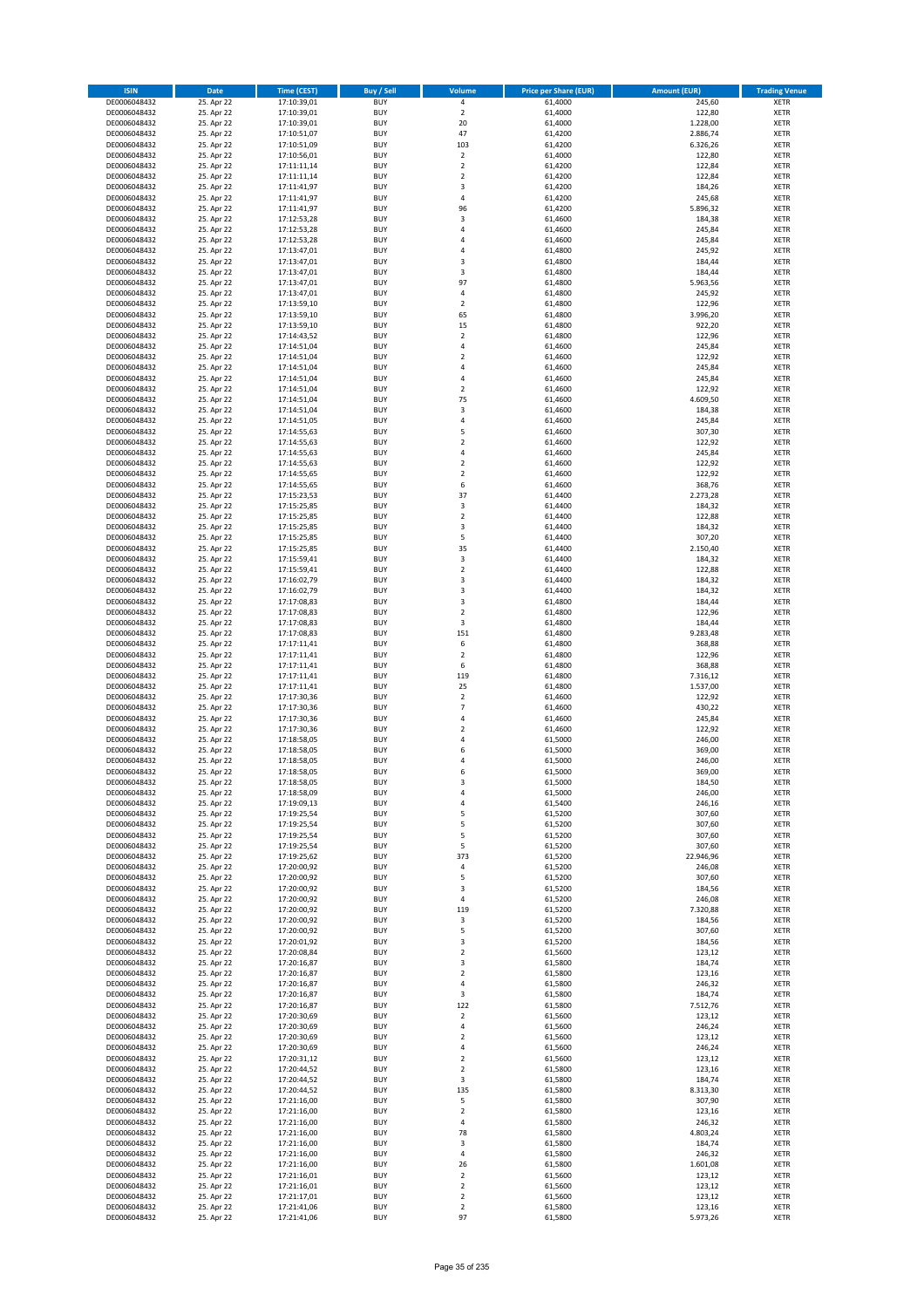| <b>ISIN</b>                  | Date                     | Time (CEST)                | <b>Buy / Sell</b>        | <b>Volume</b>                    | <b>Price per Share (EUR)</b> | <b>Amount (EUR)</b> | <b>Trading Venue</b>       |
|------------------------------|--------------------------|----------------------------|--------------------------|----------------------------------|------------------------------|---------------------|----------------------------|
| DE0006048432                 | 25. Apr 22               | 17:21:41,06                | <b>BUY</b>               | 3                                | 61,5800                      | 184,74              | <b>XETR</b>                |
| DE0006048432                 | 25. Apr 22               | 17:21:44,09                | <b>BUY</b>               | $\mathbf 2$                      | 61,5800                      | 123,16              | XETR                       |
| DE0006048432                 | 25. Apr 22               | 17:21:44,09                | <b>BUY</b>               | $\overline{2}$                   | 61,5800                      | 123,16              | <b>XETR</b>                |
| DE0006048432                 | 25. Apr 22               | 17:21:44,09                | <b>BUY</b>               | 80                               | 61,5800                      | 4.926,40            | XETR                       |
| DE0006048432<br>DE0006048432 | 25. Apr 22<br>25. Apr 22 | 17:21:44,09<br>17:21:45,81 | <b>BUY</b><br><b>BUY</b> | 3<br>$\overline{4}$              | 61,5800<br>61,5800           | 184,74<br>246,32    | <b>XETR</b><br><b>XETR</b> |
| DE0006048432                 | 25. Apr 22               | 17:22:18,02                | <b>BUY</b>               | 3                                | 61,5800                      | 184,74              | <b>XETR</b>                |
| DE0006048432                 | 25. Apr 22               | 17:22:18,02                | <b>BUY</b>               | 3                                | 61,5800                      | 184,74              | <b>XETR</b>                |
| DE0006048432                 | 25. Apr 22               | 17:22:18,02                | <b>BUY</b>               | $\overline{2}$                   | 61,5800                      | 123,16              | <b>XETR</b>                |
| DE0006048432                 | 25. Apr 22               | 17:22:18,02                | <b>BUY</b>               | 83                               | 61,5800                      | 5.111,14            | <b>XETR</b>                |
| DE0006048432                 | 25. Apr 22               | 17:22:18,02                | <b>BUY</b>               | $\mathsf 3$                      | 61,5800                      | 184,74              | <b>XETR</b>                |
| DE0006048432                 | 25. Apr 22               | 17:22:22,87                | <b>BUY</b>               | $\mathbf 2$<br>3                 | 61,5600                      | 123,12              | <b>XETR</b>                |
| DE0006048432<br>DE0006048432 | 25. Apr 22<br>25. Apr 22 | 17:22:22,87<br>17:22:22,87 | <b>BUY</b><br><b>BUY</b> | $\overline{2}$                   | 61,5600<br>61,5600           | 184,68<br>123,12    | <b>XETR</b><br><b>XETR</b> |
| DE0006048432                 | 25. Apr 22               | 17:22:44,64                | <b>BUY</b>               | 3                                | 61,5600                      | 184,68              | <b>XETR</b>                |
| DE0006048432                 | 25. Apr 22               | 17:22:44,64                | <b>BUY</b>               | $\overline{2}$                   | 61,5600                      | 123,12              | <b>XETR</b>                |
| DE0006048432                 | 25. Apr 22               | 17:22:44,64                | <b>BUY</b>               | $\mathbf 2$                      | 61,5600                      | 123,12              | <b>XETR</b>                |
| DE0006048432                 | 25. Apr 22               | 17:22:44,64                | <b>BUY</b>               | 3                                | 61,5600                      | 184,68              | <b>XETR</b>                |
| DE0006048432                 | 25. Apr 22               | 17:22:53,91                | <b>BUY</b>               | $\overline{2}$                   | 61,5600                      | 123,12              | <b>XETR</b>                |
| DE0006048432<br>DE0006048432 | 25. Apr 22<br>25. Apr 22 | 17:22:53,91<br>17:23:07,58 | <b>BUY</b><br><b>BUY</b> | $\mathbf 2$<br>3                 | 61,5600<br>61,5600           | 123,12<br>184,68    | <b>XETR</b><br><b>XETR</b> |
| DE0006048432                 | 25. Apr 22               | 17:23:07,58                | <b>BUY</b>               | $\overline{7}$                   | 61,5600                      | 430,92              | <b>XETR</b>                |
| DE0006048432                 | 25. Apr 22               | 17:23:07,58                | <b>BUY</b>               | $\overline{2}$                   | 61,5600                      | 123,12              | <b>XETR</b>                |
| DE0006048432                 | 25. Apr 22               | 17:23:07,58                | <b>BUY</b>               | $\overline{2}$                   | 61,5600                      | 123,12              | <b>XETR</b>                |
| DE0006048432                 | 25. Apr 22               | 17:23:07,67                | <b>BUY</b>               | 121                              | 61,5400                      | 7.446,34            | <b>XETR</b>                |
| DE0006048432                 | 25. Apr 22               | 17:23:07,67                | <b>BUY</b>               | 4                                | 61,5400                      | 246,16              | <b>XETR</b>                |
| DE0006048432<br>DE0006048432 | 25. Apr 22               | 17:23:51,04                | <b>BUY</b><br><b>BUY</b> | 3<br>$\overline{2}$              | 61,5400                      | 184,62              | <b>XETR</b><br><b>XETR</b> |
| DE0006048432                 | 25. Apr 22<br>25. Apr 22 | 17:23:51,04<br>17:24:17,58 | <b>BUY</b>               | 180                              | 61,5400<br>61,5400           | 123,08<br>11.077,20 | <b>XETR</b>                |
| DE0006048432                 | 25. Apr 22               | 17:25:00,97                | <b>BUY</b>               | $\sqrt{4}$                       | 61,5400                      | 246,16              | <b>XETR</b>                |
| DE0006048432                 | 25. Apr 22               | 17:25:33,99                | <b>BUY</b>               | 48                               | 61,5600                      | 2.954,88            | <b>XETR</b>                |
| DE0006048432                 | 25. Apr 22               | 17:25:40,45                | <b>BUY</b>               | 5                                | 61,6000                      | 308,00              | <b>XETR</b>                |
| DE0006048432                 | 25. Apr 22               | 17:25:40,45                | <b>BUY</b>               | $\overline{7}$                   | 61,6000                      | 431,20              | <b>XETR</b>                |
| DE0006048432                 | 25. Apr 22               | 17:25:40,45                | <b>BUY</b>               | 8                                | 61,6000                      | 492,80              | <b>XETR</b>                |
| DE0006048432<br>DE0006048432 | 25. Apr 22<br>25. Apr 22 | 17:25:40,45<br>17:25:41,30 | <b>BUY</b><br><b>BUY</b> | 5<br>321                         | 61,6000<br>61,6000           | 308,00<br>19.773,60 | <b>XETR</b><br><b>XETR</b> |
| DE0006048432                 | 25. Apr 22               | 17:25:42,42                | <b>BUY</b>               | 5                                | 61,5800                      | 307,90              | <b>XETR</b>                |
| DE0006048432                 | 25. Apr 22               | 17:25:42,42                | <b>BUY</b>               | $\sqrt{4}$                       | 61,5800                      | 246,32              | <b>XETR</b>                |
| DE0006048432                 | 25. Apr 22               | 17:25:42,42                | <b>BUY</b>               | 4                                | 61,5800                      | 246,32              | <b>XETR</b>                |
| DE0006048432                 | 25. Apr 22               | 17:25:46,52                | <b>BUY</b>               | 6                                | 61,5600                      | 369,36              | <b>XETR</b>                |
| DE0006048432                 | 25. Apr 22               | 17:25:46,52                | <b>BUY</b>               | 3                                | 61,5600                      | 184,68              | <b>XETR</b>                |
| DE0006048432                 | 25. Apr 22<br>25. Apr 22 | 17:25:46,52                | <b>BUY</b><br><b>BUY</b> | 5<br>3                           | 61,5600<br>61,5800           | 307,80<br>184,74    | <b>XETR</b><br><b>XETR</b> |
| DE0006048432<br>DE0006048432 | 25. Apr 22               | 17:26:12,58<br>17:26:12,58 | <b>BUY</b>               | 4                                | 61,5800                      | 246,32              | <b>XETR</b>                |
| DE0006048432                 | 25. Apr 22               | 17:26:12,58                | <b>BUY</b>               | 3                                | 61,5800                      | 184,74              | <b>XETR</b>                |
| DE0006048432                 | 25. Apr 22               | 17:26:12,58                | <b>BUY</b>               | $\sqrt{4}$                       | 61,5800                      | 246,32              | <b>XETR</b>                |
| DE0006048432                 | 25. Apr 22               | 17:26:12,58                | <b>BUY</b>               | 135                              | 61,5800                      | 8.313,30            | <b>XETR</b>                |
| DE0006048432                 | 25. Apr 22               | 17:26:12,58                | <b>BUY</b>               | 3                                | 61,5800                      | 184,74              | <b>XETR</b>                |
| DE0006048432<br>DE0006048432 | 25. Apr 22               | 17:26:12,58                | <b>BUY</b><br><b>BUY</b> | $\sqrt{4}$<br>209                | 61,5800                      | 246,32              | <b>XETR</b><br><b>XETR</b> |
| DE0006048432                 | 25. Apr 22<br>25. Apr 22 | 17:27:05,99<br>17:27:47,51 | <b>BUY</b>               | 3                                | 61,6000<br>61,5800           | 12.874,40<br>184,74 | <b>XETR</b>                |
| DE0006048432                 | 25. Apr 22               | 17:27:47,51                | <b>BUY</b>               | 3                                | 61,5800                      | 184,74              | <b>XETR</b>                |
| DE0006048432                 | 25. Apr 22               | 17:27:47,51                | <b>BUY</b>               | 4                                | 61,5800                      | 246,32              | <b>XETR</b>                |
| DE0006048432                 | 25. Apr 22               | 17:27:47,51                | <b>BUY</b>               | $\mathsf 3$                      | 61,5800                      | 184,74              | <b>XETR</b>                |
| DE0006048432                 | 25. Apr 22               | 17:27:47,51                | <b>BUY</b>               | 111                              | 61,5800                      | 6.835,38            | <b>XETR</b>                |
| DE0006048432                 | 25. Apr 22               | 17:27:47,51                | <b>BUY</b>               | 3                                | 61,5800                      | 184,74              | <b>XETR</b>                |
| DE0006048432<br>DE0006048432 | 25. Apr 22<br>25. Apr 22 | 17:27:47,51<br>17:27:47,53 | <b>BUY</b><br><b>BUY</b> | $\mathbf 2$<br>5                 | 61,5800<br>61,5800           | 123,16<br>307,90    | <b>XETR</b><br><b>XETR</b> |
| DE0006048432                 | 25. Apr 22               | 17:28:00,27                | <b>BUY</b>               | 5                                | 61,5600                      | 307,80              | <b>XETR</b>                |
| DE0006048432                 | 25. Apr 22               | 17:28:00,27                | <b>BUY</b>               | 5                                | 61,5600                      | 307,80              | <b>XETR</b>                |
| DE0006048432                 | 25. Apr 22               | 17:28:00,27                | <b>BUY</b>               | 5                                | 61,5600                      | 307,80              | <b>XETR</b>                |
| DE0006048432                 | 25. Apr 22               | 17:28:00,27                | <b>BUY</b>               | 89                               | 61,5600                      | 5.478,84            | <b>XETR</b>                |
| DE0006048432                 | 25. Apr 22               | 17:28:22,77                | <b>BUY</b>               | 3                                | 61,5800                      | 184,74              | <b>XETR</b>                |
| DE0006048432<br>DE0006048432 | 25. Apr 22<br>25. Apr 22 | 17:28:22,77<br>17:28:22,77 | <b>BUY</b><br>BUY        | 3<br>4                           | 61,5800<br>61,5800           | 184,74<br>246,32    | <b>XETR</b><br>XETR        |
| DE0006048432                 | 25. Apr 22               | 17:28:22,77                | <b>BUY</b>               | $\overline{2}$                   | 61,5800                      | 123,16              | <b>XETR</b>                |
| DE0006048432                 | 25. Apr 22               | 17:28:22,77                | <b>BUY</b>               | 6                                | 61,5800                      | 369,48              | <b>XETR</b>                |
| DE0006048432                 | 25. Apr 22               | 17:28:22,77                | <b>BUY</b>               | 103                              | 61,5800                      | 6.342,74            | XETR                       |
| DE0006048432                 | 25. Apr 22               | 17:28:22,77                | <b>BUY</b>               | 3                                | 61,5800                      | 184,74              | XETR                       |
| DE0006048432                 | 25. Apr 22               | 17:28:26,16                | <b>BUY</b>               | 3                                | 61,5800                      | 184,74              | <b>XETR</b>                |
| DE0006048432<br>DE0006048432 | 25. Apr 22<br>25. Apr 22 | 17:28:26,16<br>17:28:26,16 | <b>BUY</b><br><b>BUY</b> | $\overline{2}$<br>$\overline{2}$ | 61,5800<br>61,5800           | 123,16<br>123,16    | <b>XETR</b><br><b>XETR</b> |
| DE0006048432                 | 25. Apr 22               | 17:28:26,16                | <b>BUY</b>               | 3                                | 61,5800                      | 184,74              | XETR                       |
| DE0006048432                 | 25. Apr 22               | 17:28:26,16                | <b>BUY</b>               | 33                               | 61,5800                      | 2.032,14            | <b>XETR</b>                |
| DE0006048432                 | 25. Apr 22               | 17:28:26,16                | <b>BUY</b>               | 5                                | 61,5800                      | 307,90              | XETR                       |
| DE0006048432                 | 25. Apr 22               | 17:28:26,16                | <b>BUY</b>               | 81                               | 61,5800                      | 4.987,98            | <b>XETR</b>                |
| DE0006048432                 | 25. Apr 22               | 17:28:32,35                | <b>BUY</b><br><b>BUY</b> | $\mathbf 2$<br>$\mathbf 2$       | 61,5600                      | 123,12              | XETR<br><b>XETR</b>        |
| DE0006048432<br>DE0006048432 | 25. Apr 22<br>25. Apr 22 | 17:28:32,35<br>17:28:32,35 | <b>BUY</b>               | 3                                | 61,5600<br>61,5600           | 123,12<br>184,68    | XETR                       |
| DE0006048432                 | 25. Apr 22               | 17:28:32,35                | <b>BUY</b>               | 3                                | 61,5600                      | 184,68              | <b>XETR</b>                |
| DE0006048432                 | 25. Apr 22               | 17:28:32,35                | <b>BUY</b>               | $\overline{2}$                   | 61,5600                      | 123,12              | <b>XETR</b>                |
| DE0006048432                 | 25. Apr 22               | 17:28:34,16                | <b>BUY</b>               | $\overline{2}$                   | 61,5600                      | 123,12              | <b>XETR</b>                |
| DE0006048432                 | 25. Apr 22               | 17:28:34,16                | <b>BUY</b>               | $\mathbf 2$                      | 61,5600                      | 123,12              | XETR                       |
| DE0006048432                 | 25. Apr 22               | 17:28:34,16                | <b>BUY</b>               | 6                                | 61,5600                      | 369,36              | XETR                       |
| DE0006048432<br>DE0006048432 | 25. Apr 22<br>25. Apr 22 | 17:28:34,16<br>17:28:34,26 | <b>BUY</b><br><b>BUY</b> | $\overline{2}$<br>$\mathbf 2$    | 61,5600<br>61,5600           | 123,12<br>123,12    | <b>XETR</b><br>XETR        |
| DE0006048432                 | 25. Apr 22               | 17:28:34,28                | <b>BUY</b>               | $\sqrt{4}$                       | 61,5400                      | 246,16              | XETR                       |
| DE0006048432                 | 25. Apr 22               | 17:28:34,28                | <b>BUY</b>               | 59                               | 61,5400                      | 3.630,86            | <b>XETR</b>                |
| DE0006048432                 | 25. Apr 22               | 17:28:36,16                | <b>BUY</b>               | 3                                | 61,5600                      | 184,68              | XETR                       |
| DE0006048432                 | 25. Apr 22               | 17:28:36,16                | <b>BUY</b>               | $\overline{2}$                   | 61,5600                      | 123,12              | XETR                       |
| DE0006048432                 | 25. Apr 22               | 17:28:36,16                | <b>BUY</b>               | 48                               | 61,5600                      | 2.954,88            | XETR                       |
| DE0006048432                 | 25. Apr 22               | 17:28:49,63                | <b>BUY</b>               | 6                                | 61,5200                      | 369,12              | <b>XETR</b>                |
| DE0006048432<br>DE0006048432 | 25. Apr 22<br>25. Apr 22 | 17:28:49,63<br>17:28:49,63 | <b>BUY</b><br><b>BUY</b> | 3<br>3                           | 61,5200<br>61,5200           | 184,56<br>184,56    | <b>XETR</b><br><b>XETR</b> |
| DE0006048432                 | 25. Apr 22               | 17:28:49,63                | <b>BUY</b>               | 70                               | 61,5200                      | 4.306,40            | XETR                       |
| DE0006048432                 | 25. Apr 22               | 17:28:49,63                | <b>BUY</b>               | 3                                | 61,5200                      | 184,56              | XETR                       |
| DE0006048432                 | 25. Apr 22               | 17:29:00,53                | <b>BUY</b>               | 3                                | 61,5200                      | 184,56              | XETR                       |
| DE0006048432                 | 25. Apr 22               | 17:29:00,53                | <b>BUY</b>               | 3                                | 61,5200                      | 184,56              | XETR                       |
| DE0006048432                 | 25. Apr 22               | 17:29:00,53                | <b>BUY</b>               | 3                                | 61,5200                      | 184,56              | <b>XETR</b>                |
| DE0006048432<br>DE0006048432 | 25. Apr 22<br>25. Apr 22 | 17:29:00,53<br>17:29:00,53 | <b>BUY</b><br><b>BUY</b> | 71<br>$\mathbf 2$                | 61,5200<br>61,5200           | 4.367,92<br>123,04  | XETR<br>XETR               |
| DE0006048432                 | 25. Apr 22               | 17:29:00,53                | <b>BUY</b>               | 5                                | 61,5200                      | 307,60              | XETR                       |
| DE0006048432                 | 25. Apr 22               | 17:29:04,61                | <b>BUY</b>               | $\overline{2}$                   | 61,5200                      | 123,04              | <b>XETR</b>                |
| DE0006048432                 | 25. Apr 22               | 17:29:12,13                | <b>BUY</b>               | 3                                | 61,5000                      | 184,50              | XETR                       |
| DE0006048432                 | 25. Apr 22               | 17:29:12,13                | <b>BUY</b>               | 25                               | 61,5000                      | 1.537,50            | <b>XETR</b>                |
| DE0006048432                 | 25. Apr 22               | 17:29:12,13                | <b>BUY</b>               | $\overline{2}$                   | 61,5000                      | 123,00              | <b>XETR</b>                |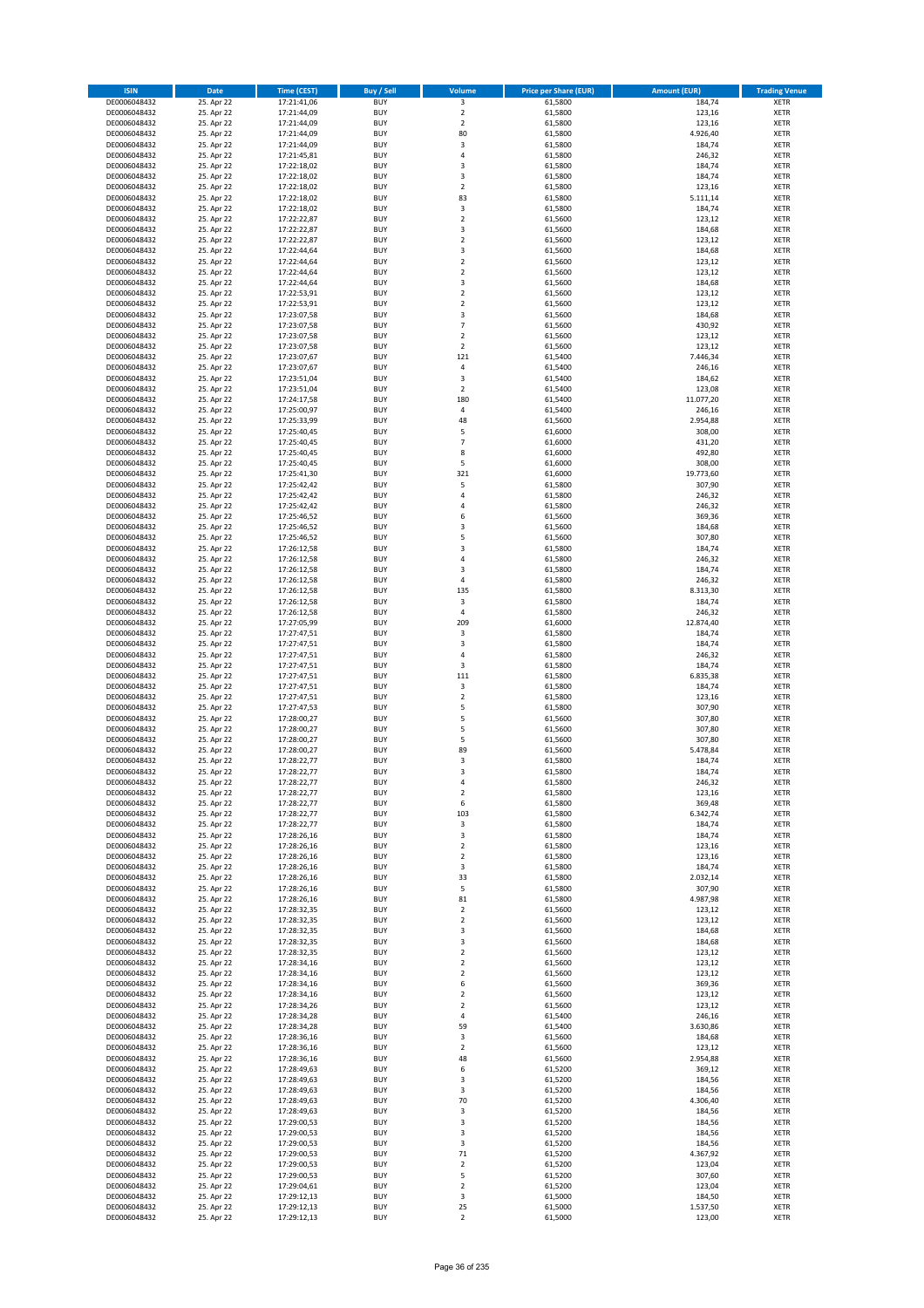| <b>ISIN</b>                  | <b>Date</b>              | Time (CEST)                | <b>Buy / Sell</b>        | Volume                       | <b>Price per Share (EUR)</b> | <b>Amount (EUR)</b> | <b>Trading Venue</b>       |
|------------------------------|--------------------------|----------------------------|--------------------------|------------------------------|------------------------------|---------------------|----------------------------|
| DE0006048432                 | 25. Apr 22               | 17:29:12,13                | <b>BUY</b>               | 64                           | 61,5000                      | 3.936,00            | <b>XETR</b>                |
| DE0006048432                 | 25. Apr 22               | 17:29:12,13                | <b>BUY</b>               | 3                            | 61,5000                      | 184,50              | <b>XETR</b>                |
| DE0006048432                 | 25. Apr 22               | 17:29:12,15                | <b>BUY</b>               | 63                           | 61,5000                      | 3.874,50            | <b>XETR</b>                |
| DE0006048432                 | 25. Apr 22               | 17:29:19,65                | <b>BUY</b>               | 3                            | 61,4800                      | 184,44              | <b>XETR</b>                |
| DE0006048432                 | 25. Apr 22               | 17:29:19,65                | <b>BUY</b>               | 3                            | 61,4800                      | 184,44              | <b>XETR</b>                |
| DE0006048432                 | 25. Apr 22               | 17:29:19,65                | <b>BUY</b>               | 47                           | 61,4800                      | 2.889,56            | <b>XETR</b>                |
| DE0006048432                 | 25. Apr 22               | 17:29:31,10                | <b>BUY</b>               | $\overline{\mathbf{c}}$      | 61,4800                      | 122,96              | <b>XETR</b>                |
| DE0006048432                 | 25. Apr 22               | 17:29:31,10                | <b>BUY</b>               | $\overline{\mathbf{c}}$      | 61,4800                      | 122,96              | <b>XETR</b>                |
| DE0006048432                 | 25. Apr 22               | 17:29:31,10                | <b>BUY</b>               | $\overline{\mathbf{c}}$      | 61,4800                      | 122,96              | <b>XETR</b>                |
| DE0006048432                 | 25. Apr 22               | 17:29:31,10                | <b>BUY</b>               | 9                            | 61,4800                      | 553,32              | <b>XETR</b>                |
| DE0006048432                 | 25. Apr 22               | 17:29:31,53                | <b>BUY</b>               | 29                           | 61,4800                      | 1.782,92            | <b>XETR</b>                |
| DE0006048432                 | 25. Apr 22               | 17:29:32,52                | <b>BUY</b>               | $\overline{\mathbf{c}}$      | 61,4800                      | 122,96              | <b>XETR</b>                |
| DE0006048432                 | 25. Apr 22               | 17:29:32,52                | <b>BUY</b>               | $\mathbf 2$                  | 61,4800                      | 122,96              | <b>XETR</b>                |
| DE0006048432                 | 25. Apr 22               | 17:29:32,52                | <b>BUY</b><br><b>BUY</b> | 5<br>$\overline{\mathbf{c}}$ | 61,4800                      | 307,40              | <b>XETR</b>                |
| DE0006048432<br>DE0006048432 | 25. Apr 22<br>25. Apr 22 | 17:29:51,87                | <b>BUY</b>               | $\overline{\mathbf{c}}$      | 61,4800<br>61,4800           | 122,96<br>122,96    | <b>XETR</b><br><b>XETR</b> |
| DE0006048432                 | 25. Apr 22               | 17:29:51,87<br>17:29:51,87 | <b>BUY</b>               | 103                          | 61,4800                      | 6.332,44            | <b>XETR</b>                |
| DE0006048432                 | 25. Apr 22               | 17:29:53,00                | <b>BUY</b>               | 50                           | 61,4800                      | 3.074,00            | <b>XETR</b>                |
| DE0006048432                 | 25. Apr 22               | 17:29:53,00                | <b>BUY</b>               | 3                            | 61,4800                      | 184,44              | <b>XETR</b>                |
| DE0006048432                 | 26. Apr 22               | 09:36:42,79                | <b>BUY</b>               | 3                            | 62,9000                      | 188,70              | <b>XETR</b>                |
| DE0006048432                 | 26. Apr 22               | 09:37:02,61                | <b>BUY</b>               | 5                            | 63,0600                      | 315,30              | <b>XETR</b>                |
| DE0006048432                 | 26. Apr 22               | 09:37:02,61                | <b>BUY</b>               | 3                            | 63,0600                      | 189,18              | <b>XETR</b>                |
| DE0006048432                 | 26. Apr 22               | 09:37:02,61                | <b>BUY</b>               | 4                            | 63,0600                      | 252,24              | <b>XETR</b>                |
| DE0006048432                 | 26. Apr 22               | 09:37:02,61                | <b>BUY</b>               | 5                            | 63,0600                      | 315,30              | <b>XETR</b>                |
| DE0006048432                 | 26. Apr 22               | 09:37:02,61                | <b>BUY</b>               | 3                            | 63,0600                      | 189,18              | <b>XETR</b>                |
| DE0006048432                 | 26. Apr 22               | 09:37:02,61                | <b>BUY</b>               | 4                            | 63,0600                      | 252,24              | <b>XETR</b>                |
| DE0006048432                 | 26. Apr 22               | 09:37:02,61                | <b>BUY</b>               | 3                            | 63,0600                      | 189,18              | <b>XETR</b>                |
| DE0006048432                 | 26. Apr 22               | 09:37:02,61                | <b>BUY</b>               | 8                            | 63,0600                      | 504,48              | <b>XETR</b>                |
| DE0006048432                 | 26. Apr 22               | 09:37:02,61                | <b>BUY</b>               | $\mathbf{1}$                 | 63,0600                      | 63,06               | <b>XETR</b>                |
| DE0006048432                 | 26. Apr 22               | 09:37:07,73                | <b>BUY</b>               | $\overline{a}$               | 63,0200                      | 252,08              | <b>XETR</b>                |
| DE0006048432                 | 26. Apr 22               | 09:37:07,73                | <b>BUY</b>               | 8                            | 63,0200                      | 504,16              | <b>XETR</b>                |
| DE0006048432                 | 26. Apr 22               | 09:37:07,73                | <b>BUY</b>               | 4                            | 63,0200                      | 252,08              | <b>XETR</b>                |
| DE0006048432                 | 26. Apr 22               | 09:37:07,73                | <b>BUY</b>               | 3                            | 63,0200                      | 189,06              | <b>XETR</b>                |
| DE0006048432                 | 26. Apr 22               | 09:37:07,73                | <b>BUY</b>               | $\overline{\mathbf{c}}$      | 63,0200                      | 126,04              | <b>XETR</b>                |
| DE0006048432                 | 26. Apr 22               | 09:37:07,73                | <b>BUY</b>               | 6                            | 63,0200                      | 378,12              | <b>XETR</b>                |
| DE0006048432                 | 26. Apr 22               | 09:37:07,73<br>09:37:11,13 | <b>BUY</b><br><b>BUY</b> | 4<br>6                       | 63,0200                      | 252,08              | <b>XETR</b><br><b>XETR</b> |
| DE0006048432<br>DE0006048432 | 26. Apr 22<br>26. Apr 22 | 09:37:11,13                | <b>BUY</b>               | 4                            | 63,0600<br>63,0600           | 378,36<br>252,24    | <b>XETR</b>                |
| DE0006048432                 | 26. Apr 22               | 09:37:11,13                | <b>BUY</b>               | 4                            | 63,0600                      | 252,24              | <b>XETR</b>                |
| DE0006048432                 | 26. Apr 22               | 09:37:11,13                | <b>BUY</b>               | 5                            | 63,0600                      | 315,30              | <b>XETR</b>                |
| DE0006048432                 | 26. Apr 22               | 09:37:11,13                | <b>BUY</b>               | $\mathbf 1$                  | 63,0600                      | 63,06               | <b>XETR</b>                |
| DE0006048432                 | 26. Apr 22               | 09:37:11,13                | <b>BUY</b>               | 10                           | 63,0600                      | 630,60              | <b>XETR</b>                |
| DE0006048432                 | 26. Apr 22               | 09:37:15,87                | <b>BUY</b>               | 5                            | 63,0400                      | 315,20              | <b>XETR</b>                |
| DE0006048432                 | 26. Apr 22               | 09:37:15,87                | <b>BUY</b>               | 6                            | 63,0400                      | 378,24              | <b>XETR</b>                |
| DE0006048432                 | 26. Apr 22               | 09:37:15,87                | <b>BUY</b>               | 9                            | 63,0400                      | 567,36              | <b>XETR</b>                |
| DE0006048432                 | 26. Apr 22               | 09:37:15,87                | <b>BUY</b>               | 23                           | 63,0400                      | 1.449,92            | <b>XETR</b>                |
| DE0006048432                 | 26. Apr 22               | 09:37:15,87                | <b>BUY</b>               | 5                            | 63,0400                      | 315,20              | <b>XETR</b>                |
| DE0006048432                 | 26. Apr 22               | 09:37:15,87                | <b>BUY</b>               | 3                            | 63,0400                      | 189,12              | <b>XETR</b>                |
| DE0006048432                 | 26. Apr 22               | 09:37:15,87                | <b>BUY</b>               | $\overline{7}$               | 63,0400                      | 441,28              | <b>XETR</b>                |
| DE0006048432                 | 26. Apr 22               | 09:37:15,87                | <b>BUY</b>               | 3                            | 63,0400                      | 189,12              | <b>XETR</b>                |
| DE0006048432                 | 26. Apr 22               | 09:37:15,87                | <b>BUY</b>               | 4                            | 63,0400                      | 252,16              | <b>XETR</b>                |
| DE0006048432                 | 26. Apr 22               | 09:37:15,87                | <b>BUY</b>               | 6                            | 63,0400                      | 378,24              | <b>XETR</b>                |
| DE0006048432                 | 26. Apr 22               | 09:37:15,91                | <b>BUY</b>               | $\overline{\mathbf{c}}$      | 63,0400                      | 126,08              | <b>XETR</b>                |
| DE0006048432                 | 26. Apr 22               | 09:37:15,91                | <b>BUY</b>               | 3                            | 63,0400                      | 189,12              | <b>XETR</b>                |
| DE0006048432                 | 26. Apr 22<br>26. Apr 22 | 09:37:15,91                | <b>BUY</b>               | 4<br>$\mathbf 2$             | 63,0400                      | 252,16              | <b>XETR</b>                |
| DE0006048432<br>DE0006048432 | 26. Apr 22               | 09:37:15,91<br>09:37:15,91 | <b>BUY</b><br><b>BUY</b> | $\overline{\mathbf{c}}$      | 63,0400<br>63,0400           | 126,08<br>126,08    | <b>XETR</b><br><b>XETR</b> |
| DE0006048432                 | 26. Apr 22               | 09:37:15,91                | <b>BUY</b>               | $\mathbf 1$                  | 63,0400                      | 63,04               | <b>XETR</b>                |
| DE0006048432                 | 26. Apr 22               | 09:37:15,91                | <b>BUY</b>               | $\overline{\mathbf{c}}$      | 63,0400                      | 126,08              | <b>XETR</b>                |
| DE0006048432                 | 26. Apr 22               | 09:37:15,91                | <b>BUY</b>               | 3                            | 63,0400                      | 189,12              | <b>XETR</b>                |
| DE0006048432                 | 26. Apr 22               | 09:37:15,91                | <b>BUY</b>               | 4                            | 63,0400                      | 252,16              | <b>XETR</b>                |
| DE0006048432                 | 26. Apr 22               | 09:37:15,91                | <b>BUY</b>               | 2                            | 63,0400                      | 126,08              | <b>XETR</b>                |
| DE0006048432                 | 26. Apr 22               | 09:37:15,91                | <b>BUY</b>               | 18                           | 63,0400                      | 1.134,72            | <b>XETR</b>                |
| DE0006048432                 | 26. Apr 22               | 09:37:15,91                | <b>BUY</b>               | 905                          | 63,0400                      | 57.051,20           | <b>XETR</b>                |
| DE0006048432                 | 26. Apr 22               | 09:37:17,36                | BUY                      | 2                            | 63,0400                      | 126,08              | <b>XETR</b>                |
| DE0006048432                 | 26. Apr 22               | 09:37:17,36                | <b>BUY</b>               | 3                            | 63,0400                      | 189,12              | <b>XETR</b>                |
| DE0006048432                 | 26. Apr 22               | 09:37:17,36                | <b>BUY</b>               | $\mathbf 2$                  | 63,0400                      | 126,08              | <b>XETR</b>                |
| DE0006048432                 | 26. Apr 22               | 09:37:17,36                | <b>BUY</b>               | 10                           | 63,0400                      | 630,40              | <b>XETR</b>                |
| DE0006048432                 | 26. Apr 22               | 09:37:17,36                | <b>BUY</b>               | $\overline{\mathbf{c}}$      | 63,0400                      | 126,08              | <b>XETR</b>                |
| DE0006048432                 | 26. Apr 22               | 09:37:17,36                | <b>BUY</b>               | $\mathbf 2$                  | 63,0400                      | 126,08              | <b>XETR</b>                |
| DE0006048432                 | 26. Apr 22               | 09:37:17,56                | <b>BUY</b>               | $\overline{\mathbf{c}}$<br>5 | 63,0400                      | 126,08              | <b>XETR</b>                |
| DE0006048432<br>DE0006048432 | 26. Apr 22               | 09:37:17,56                | <b>BUY</b>               |                              | 63,0400                      | 315,20              | <b>XETR</b>                |
| DE0006048432                 | 26. Apr 22<br>26. Apr 22 | 09:37:17,56<br>09:37:18,12 | <b>BUY</b><br><b>BUY</b> | 5<br>5                       | 63,0400<br>63,0000           | 315,20<br>315,00    | <b>XETR</b><br><b>XETR</b> |
| DE0006048432                 | 26. Apr 22               | 09:37:18,12                | <b>BUY</b>               | 8                            | 63,0000                      | 504,00              | <b>XETR</b>                |
| DE0006048432                 | 26. Apr 22               | 09:37:18,75                | <b>BUY</b>               | 4                            | 63,0000                      | 252,00              | <b>XETR</b>                |
| DE0006048432                 | 26. Apr 22               | 09:37:19,22                | <b>BUY</b>               | 67                           | 63,0000                      | 4.221,00            | <b>XETR</b>                |
| DE0006048432                 | 26. Apr 22               | 09:37:19,22                | <b>BUY</b>               | 3                            | 63,0000                      | 189,00              | <b>XETR</b>                |
| DE0006048432                 | 26. Apr 22               | 09:37:19,22                | <b>BUY</b>               | 2                            | 63,0000                      | 126,00              | <b>XETR</b>                |
| DE0006048432                 | 26. Apr 22               | 09:37:19,22                | <b>BUY</b>               | $\overline{\mathbf{c}}$      | 63,0000                      | 126,00              | <b>XETR</b>                |
| DE0006048432                 | 26. Apr 22               | 09:37:21,01                | <b>BUY</b>               | 5                            | 63,0000                      | 315,00              | <b>XETR</b>                |
| DE0006048432                 | 26. Apr 22               | 09:37:21,01                | <b>BUY</b>               | 5                            | 63,0000                      | 315,00              | <b>XETR</b>                |
| DE0006048432                 | 26. Apr 22               | 09:37:21,01                | <b>BUY</b>               | 4                            | 63,0000                      | 252,00              | <b>XETR</b>                |
| DE0006048432                 | 26. Apr 22               | 09:37:21,01                | <b>BUY</b>               | $\mathbf 2$                  | 63,0000                      | 126,00              | <b>XETR</b>                |
| DE0006048432                 | 26. Apr 22               | 09:37:21,01                | <b>BUY</b>               | $\overline{\mathbf{c}}$      | 63,0000                      | 126,00              | <b>XETR</b>                |
| DE0006048432                 | 26. Apr 22               | 09:37:21,01                | <b>BUY</b>               | 3                            | 63,0000                      | 189,00              | <b>XETR</b>                |
| DE0006048432                 | 26. Apr 22               | 09:37:21,01                | <b>BUY</b>               | $\overline{\mathbf{c}}$      | 63,0000                      | 126,00              | <b>XETR</b>                |
| DE0006048432                 | 26. Apr 22               | 09:37:22,99                | <b>BUY</b><br><b>BUY</b> | $\mathbf 2$<br>4             | 63,0000                      | 126,00              | <b>XETR</b><br><b>XETR</b> |
| DE0006048432<br>DE0006048432 | 26. Apr 22<br>26. Apr 22 | 09:37:23,04<br>09:37:23,04 | <b>BUY</b>               | 4                            | 63,0000<br>63,0000           | 252,00<br>252,00    | <b>XETR</b>                |
| DE0006048432                 | 26. Apr 22               | 09:37:23,04                | <b>BUY</b>               | $\overline{\mathbf{c}}$      | 63,0000                      | 126,00              | <b>XETR</b>                |
| DE0006048432                 | 26. Apr 22               | 09:37:23,04                | <b>BUY</b>               | 4                            | 63,0000                      | 252,00              | <b>XETR</b>                |
| DE0006048432                 | 26. Apr 22               | 09:37:23,04                | <b>BUY</b>               | 4                            | 63,0000                      | 252,00              | <b>XETR</b>                |
| DE0006048432                 | 26. Apr 22               | 09:37:23,04                | <b>BUY</b>               | $\overline{\mathbf{c}}$      | 63,0000                      | 126,00              | <b>XETR</b>                |
| DE0006048432                 | 26. Apr 22               | 09:37:23,04                | <b>BUY</b>               | 4                            | 63,0000                      | 252,00              | <b>XETR</b>                |
| DE0006048432                 | 26. Apr 22               | 09:37:37,04                | <b>BUY</b>               | 3                            | 63,0000                      | 189,00              | <b>XETR</b>                |
| DE0006048432                 | 26. Apr 22               | 09:37:37,04                | <b>BUY</b>               | 4                            | 63,0000                      | 252,00              | <b>XETR</b>                |
| DE0006048432                 | 26. Apr 22               | 09:37:37,04                | <b>BUY</b>               | $\mathbf 2$                  | 63,0000                      | 126,00              | <b>XETR</b>                |
| DE0006048432                 | 26. Apr 22               | 09:37:37,04                | BUY                      | $\mathbf 2$                  | 63,0000                      | 126,00              | <b>XETR</b>                |
| DE0006048432                 | 26. Apr 22               | 09:37:37,04                | <b>BUY</b>               | 3                            | 63,0000                      | 189,00              | <b>XETR</b>                |
| DE0006048432                 | 26. Apr 22               | 09:37:47,60                | <b>BUY</b>               | $\overline{\mathbf{c}}$      | 63,0000                      | 126,00              | <b>XETR</b>                |
| DE0006048432                 | 26. Apr 22               | 09:37:47,60                | <b>BUY</b>               | $\mathbf 2$                  | 63,0000                      | 126,00              | <b>XETR</b>                |
| DE0006048432                 | 26. Apr 22               | 09:37:47,61                | <b>BUY</b>               | 3                            | 62,9800                      | 188,94              | <b>XETR</b>                |
| DE0006048432                 | 26. Apr 22               | 09:37:47,61                | BUY                      | 3                            | 62,9800                      | 188,94              | <b>XETR</b>                |
| DE0006048432                 | 26. Apr 22               | 09:37:47,61                | <b>BUY</b>               | 65                           | 62,9800                      | 4.093,70            | <b>XETR</b>                |
| DE0006048432                 | 26. Apr 22               | 09:37:47,61                | <b>BUY</b>               | 3                            | 62,9800                      | 188,94              | <b>XETR</b>                |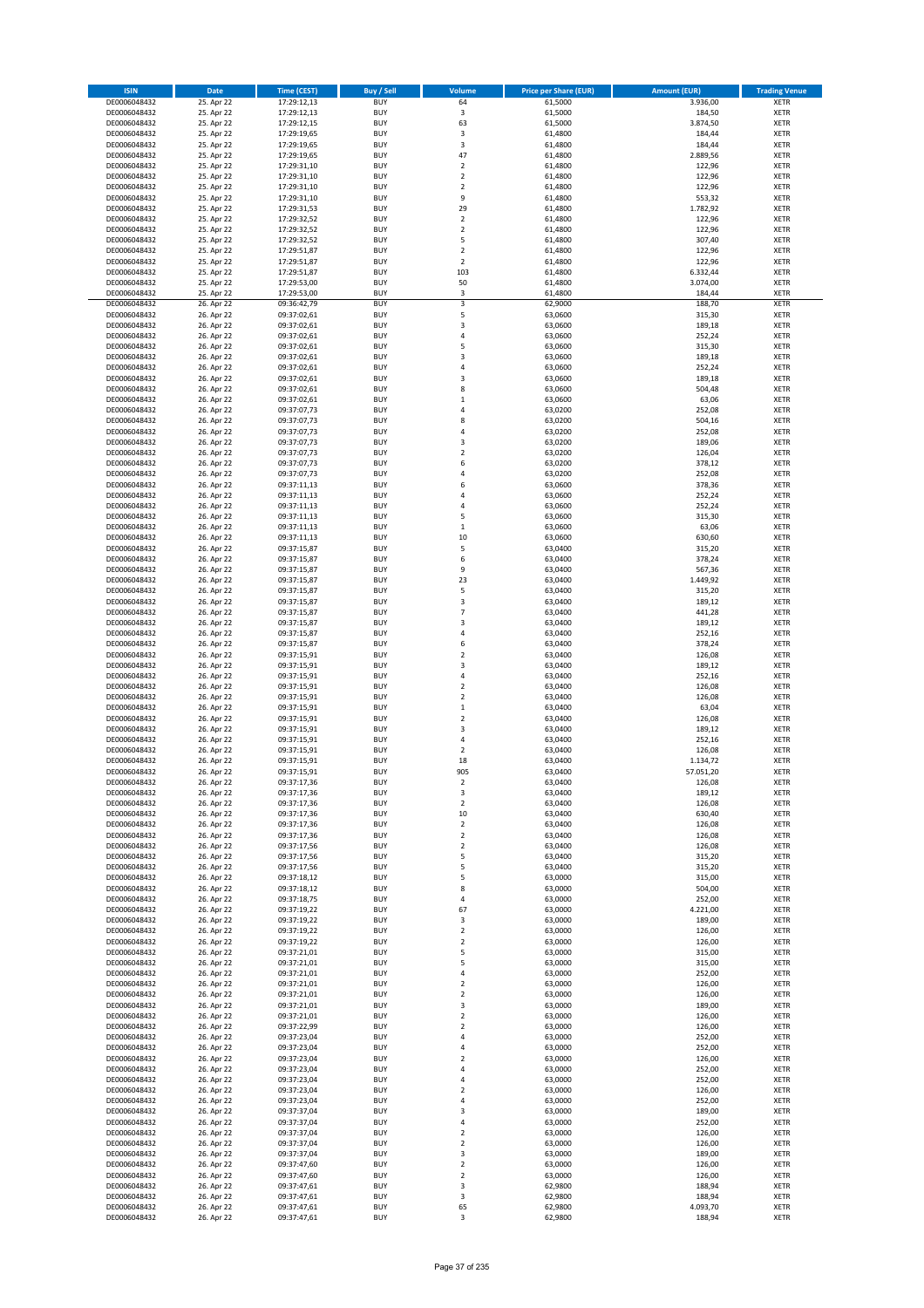| <b>ISIN</b>                  | Date                     | Time (CEST)                | <b>Buy / Sell</b>        | <b>Volume</b>                    | <b>Price per Share (EUR)</b> | <b>Amount (EUR)</b> | <b>Trading Venue</b>       |
|------------------------------|--------------------------|----------------------------|--------------------------|----------------------------------|------------------------------|---------------------|----------------------------|
| DE0006048432                 | 26. Apr 22               | 09:37:47,61                | <b>BUY</b>               | 3                                | 62,9800                      | 188,94              | <b>XETR</b>                |
| DE0006048432                 | 26. Apr 22               | 09:37:47,61                | <b>BUY</b>               | 3                                | 62,9800                      | 188,94              | XETR                       |
| DE0006048432                 | 26. Apr 22               | 09:37:47,61                | <b>BUY</b>               | $\mathbf 2$                      | 62,9800                      | 125,96              | <b>XETR</b>                |
| DE0006048432<br>DE0006048432 | 26. Apr 22<br>26. Apr 22 | 09:37:47,61<br>09:37:47,62 | <b>BUY</b><br><b>BUY</b> | 4<br>3                           | 62,9800<br>62,9800           | 251,92<br>188,94    | XETR<br><b>XETR</b>        |
| DE0006048432                 | 26. Apr 22               | 09:37:47,62                | <b>BUY</b>               | $\overline{4}$                   | 62,9800                      | 251,92              | <b>XETR</b>                |
| DE0006048432                 | 26. Apr 22               | 09:37:48,77                | <b>BUY</b>               | 62                               | 62,9600                      | 3.903,52            | <b>XETR</b>                |
| DE0006048432                 | 26. Apr 22               | 09:37:48,77                | <b>BUY</b>               | 3                                | 62,9600                      | 188,88              | <b>XETR</b>                |
| DE0006048432                 | 26. Apr 22               | 09:37:48,78                | <b>BUY</b>               | $\overline{2}$                   | 62,9400                      | 125,88              | <b>XETR</b>                |
| DE0006048432                 | 26. Apr 22               | 09:37:48,78                | <b>BUY</b>               | 4                                | 62,9400                      | 251,76              | <b>XETR</b>                |
| DE0006048432                 | 26. Apr 22               | 09:37:48,78                | <b>BUY</b>               | $\sqrt{4}$                       | 62,9400                      | 251,76              | <b>XETR</b>                |
| DE0006048432                 | 26. Apr 22<br>26. Apr 22 | 09:37:48,78                | <b>BUY</b><br><b>BUY</b> | $\overline{2}$<br>5              | 62,9400                      | 125,88              | <b>XETR</b><br><b>XETR</b> |
| DE0006048432<br>DE0006048432 | 26. Apr 22               | 09:37:49,56<br>09:38:01,06 | <b>BUY</b>               | 4                                | 62,9400<br>62,9400           | 314,70<br>251,76    | <b>XETR</b>                |
| DE0006048432                 | 26. Apr 22               | 09:38:01,06                | <b>BUY</b>               | 51                               | 62,9400                      | 3.209,94            | <b>XETR</b>                |
| DE0006048432                 | 26. Apr 22               | 09:38:01,06                | <b>BUY</b>               | 3                                | 62,9400                      | 188,82              | <b>XETR</b>                |
| DE0006048432                 | 26. Apr 22               | 09:38:01,06                | <b>BUY</b>               | 3                                | 62,9400                      | 188,82              | <b>XETR</b>                |
| DE0006048432                 | 26. Apr 22               | 09:38:01,06                | <b>BUY</b>               | $\overline{2}$                   | 62,9400                      | 125,88              | <b>XETR</b>                |
| DE0006048432                 | 26. Apr 22               | 09:38:01,06                | <b>BUY</b>               | 3                                | 62,9400                      | 188,82              | <b>XETR</b>                |
| DE0006048432                 | 26. Apr 22               | 09:38:01,35                | <b>BUY</b>               | $\mathbf 2$                      | 62,9600                      | 125,92              | <b>XETR</b>                |
| DE0006048432                 | 26. Apr 22               | 09:38:13,66                | <b>BUY</b>               | 3                                | 62,9400                      | 188,82              | <b>XETR</b>                |
| DE0006048432<br>DE0006048432 | 26. Apr 22<br>26. Apr 22 | 09:38:13,66<br>09:38:13,66 | <b>BUY</b><br><b>BUY</b> | 3<br>$\overline{2}$              | 62,9400<br>62,9400           | 188,82<br>125,88    | <b>XETR</b><br><b>XETR</b> |
| DE0006048432                 | 26. Apr 22               | 09:38:13,66                | <b>BUY</b>               | 3                                | 62,9400                      | 188,82              | <b>XETR</b>                |
| DE0006048432                 | 26. Apr 22               | 09:38:13,66                | <b>BUY</b>               | 3                                | 62,9400                      | 188,82              | <b>XETR</b>                |
| DE0006048432                 | 26. Apr 22               | 09:38:16,19                | <b>BUY</b>               | 3                                | 62,9400                      | 188,82              | <b>XETR</b>                |
| DE0006048432                 | 26. Apr 22               | 09:38:45,29                | <b>BUY</b>               | 3                                | 63,0200                      | 189,06              | <b>XETR</b>                |
| DE0006048432                 | 26. Apr 22               | 09:38:50,50                | <b>BUY</b>               | $\overline{2}$                   | 63,0200                      | 126,04              | <b>XETR</b>                |
| DE0006048432                 | 26. Apr 22               | 09:38:50,50                | <b>BUY</b>               | 3                                | 63,0200                      | 189,06              | <b>XETR</b>                |
| DE0006048432                 | 26. Apr 22               | 09:38:50,50                | <b>BUY</b>               | 10<br>$\overline{\mathbf{2}}$    | 63,0200                      | 630,20              | <b>XETR</b>                |
| DE0006048432<br>DE0006048432 | 26. Apr 22<br>26. Apr 22 | 09:38:50,50<br>09:39:02,02 | <b>BUY</b><br><b>BUY</b> | 3                                | 63,0200<br>63,0200           | 126,04<br>189,06    | <b>XETR</b><br><b>XETR</b> |
| DE0006048432                 | 26. Apr 22               | 09:39:02,02                | <b>BUY</b>               | 3                                | 63,0200                      | 189,06              | <b>XETR</b>                |
| DE0006048432                 | 26. Apr 22               | 09:39:02,02                | <b>BUY</b>               | 3                                | 63,0200                      | 189,06              | <b>XETR</b>                |
| DE0006048432                 | 26. Apr 22               | 09:39:02,02                | <b>BUY</b>               | $\overline{4}$                   | 63,0200                      | 252,08              | <b>XETR</b>                |
| DE0006048432                 | 26. Apr 22               | 09:39:02,02                | <b>BUY</b>               | 4                                | 63,0200                      | 252,08              | <b>XETR</b>                |
| DE0006048432                 | 26. Apr 22               | 09:39:02,02                | <b>BUY</b>               | $\overline{2}$                   | 63,0200                      | 126,04              | <b>XETR</b>                |
| DE0006048432                 | 26. Apr 22               | 09:39:02,02                | <b>BUY</b>               | 94                               | 63,0200                      | 5.923,88            | <b>XETR</b>                |
| DE0006048432                 | 26. Apr 22               | 09:39:32,71                | <b>BUY</b>               | $\overline{2}$                   | 63,0800                      | 126,16              | <b>XETR</b>                |
| DE0006048432                 | 26. Apr 22               | 09:39:32,71                | <b>BUY</b><br><b>BUY</b> | $\mathbf 2$<br>85                | 63,0800                      | 126,16              | <b>XETR</b><br><b>XETR</b> |
| DE0006048432<br>DE0006048432 | 26. Apr 22<br>26. Apr 22 | 09:39:32,71<br>09:39:32,71 | <b>BUY</b>               | $\overline{2}$                   | 63,0800<br>63,0800           | 5.361,80<br>126,16  | <b>XETR</b>                |
| DE0006048432                 | 26. Apr 22               | 09:39:32,71                | <b>BUY</b>               | $\mathbf 2$                      | 63,0800                      | 126,16              | <b>XETR</b>                |
| DE0006048432                 | 26. Apr 22               | 09:39:32,71                | <b>BUY</b>               | 5                                | 63,0800                      | 315,40              | <b>XETR</b>                |
| DE0006048432                 | 26. Apr 22               | 09:39:32,80                | <b>BUY</b>               | 5                                | 63,0800                      | 315,40              | <b>XETR</b>                |
| DE0006048432                 | 26. Apr 22               | 09:39:41,09                | <b>BUY</b>               | $\overline{2}$                   | 63,0600                      | 126,12              | <b>XETR</b>                |
| DE0006048432                 | 26. Apr 22               | 09:39:41,09                | <b>BUY</b>               | 4                                | 63,0600                      | 252,24              | <b>XETR</b>                |
| DE0006048432                 | 26. Apr 22               | 09:39:41,09                | <b>BUY</b>               | $\overline{4}$                   | 63,0600                      | 252,24              | <b>XETR</b>                |
| DE0006048432                 | 26. Apr 22               | 09:39:41,09                | <b>BUY</b>               | $\mathbf 2$                      | 63,0600                      | 126,12              | <b>XETR</b>                |
| DE0006048432<br>DE0006048432 | 26. Apr 22<br>26. Apr 22 | 09:39:41,09<br>09:39:41,15 | <b>BUY</b><br><b>BUY</b> | 3<br>3                           | 63,0600<br>63,0600           | 189,18<br>189,18    | <b>XETR</b><br><b>XETR</b> |
| DE0006048432                 | 26. Apr 22               | 09:39:57,10                | <b>BUY</b>               | 76                               | 63,0400                      | 4.791,04            | <b>XETR</b>                |
| DE0006048432                 | 26. Apr 22               | 09:39:57,10                | <b>BUY</b>               | $\overline{2}$                   | 63,0400                      | 126,08              | <b>XETR</b>                |
| DE0006048432                 | 26. Apr 22               | 09:39:57,10                | <b>BUY</b>               | $\pmb{4}$                        | 63,0400                      | 252,16              | <b>XETR</b>                |
| DE0006048432                 | 26. Apr 22               | 09:40:14,14                | <b>BUY</b>               | 112                              | 63,0800                      | 7.064,96            | <b>XETR</b>                |
| DE0006048432                 | 26. Apr 22               | 09:40:14,14                | <b>BUY</b>               | $\overline{2}$                   | 63,0800                      | 126,16              | <b>XETR</b>                |
| DE0006048432                 | 26. Apr 22               | 09:40:14,14                | <b>BUY</b>               | $\mathbf 2$                      | 63,0800                      | 126,16              | <b>XETR</b>                |
| DE0006048432                 | 26. Apr 22               | 09:40:14,14                | <b>BUY</b>               | $\,1\,$                          | 63,0800                      | 63,08               | <b>XETR</b>                |
| DE0006048432                 | 26. Apr 22               | 09:40:14,14                | <b>BUY</b>               | $\mathbf 2$<br>$\overline{2}$    | 63,0800                      | 126,16              | <b>XETR</b>                |
| DE0006048432<br>DE0006048432 | 26. Apr 22<br>26. Apr 22 | 09:40:14,14<br>09:40:14,14 | <b>BUY</b><br><b>BUY</b> | 4                                | 63,0800<br>63,0800           | 126,16<br>252,32    | <b>XETR</b><br><b>XETR</b> |
| DE0006048432                 | 26. Apr 22               | 09:40:40,68                | <b>BUY</b>               | $\overline{\mathbf{c}}$          | 63,1000                      | 126,20              | <b>XETR</b>                |
| DE0006048432                 | 26. Apr 22               | 09:41:24,97                | <b>BUY</b>               | $\overline{4}$                   | 63,1600                      | 252,64              | <b>XETR</b>                |
| DE0006048432                 | 26. Apr 22               | 09:41:24,97                | <b>BUY</b>               | $\overline{4}$                   | 63,1600                      | 252,64              | <b>XETR</b>                |
| DE0006048432                 | 26. Apr 22               | 09:41:24,97                | BUY                      | 2                                | 63,1600                      | 126,32              | XETR                       |
| DE0006048432                 | 26. Apr 22               | 09:41:24,97                | <b>BUY</b>               | $\mathbf 2$                      | 63,1600                      | 126,32              | <b>XETR</b>                |
| DE0006048432                 | 26. Apr 22               | 09:41:24,97                | <b>BUY</b>               | $\overline{2}$                   | 63,1600                      | 126,32              | <b>XETR</b>                |
| DE0006048432<br>DE0006048432 | 26. Apr 22<br>26. Apr 22 | 09:41:24,97<br>09:41:24,97 | <b>BUY</b><br><b>BUY</b> | $\overline{2}$<br>$\mathbf 2$    | 63,1600<br>63,1600           | 126,32<br>126,32    | XETR<br><b>XETR</b>        |
| DE0006048432                 | 26. Apr 22               | 09:41:24,97                | <b>BUY</b>               | $\pmb{4}$                        | 63,1600                      | 252,64              | <b>XETR</b>                |
| DE0006048432                 | 26. Apr 22               | 09:41:24,97                | <b>BUY</b>               | $\overline{2}$                   | 63,1600                      | 126,32              | <b>XETR</b>                |
| DE0006048432                 | 26. Apr 22               | 09:41:26,03                | <b>BUY</b>               | 4                                | 63,1400                      | 252,56              | <b>XETR</b>                |
| DE0006048432                 | 26. Apr 22               | 09:41:26,03                | <b>BUY</b>               | 3                                | 63,1400                      | 189,42              | XETR                       |
| DE0006048432                 | 26. Apr 22               | 09:41:37,85                | <b>BUY</b>               | 49                               | 63,1800                      | 3.095,82            | <b>XETR</b>                |
| DE0006048432                 | 26. Apr 22               | 09:41:37,85                | <b>BUY</b>               | 21                               | 63,1800                      | 1.326,78            | XETR                       |
| DE0006048432<br>DE0006048432 | 26. Apr 22<br>26. Apr 22 | 09:41:51,72<br>09:41:51,72 | <b>BUY</b><br><b>BUY</b> | $\mathbf 2$<br>$\sqrt{4}$        | 63,1600<br>63,1600           | 126,32<br>252,64    | <b>XETR</b><br>XETR        |
| DE0006048432                 | 26. Apr 22               | 09:41:51,72                | <b>BUY</b>               | $\overline{2}$                   | 63,1600                      | 126,32              | <b>XETR</b>                |
| DE0006048432                 | 26. Apr 22               | 09:41:51,72                | <b>BUY</b>               | 3                                | 63,1600                      | 189,48              | XETR                       |
| DE0006048432                 | 26. Apr 22               | 09:41:51,72                | <b>BUY</b>               | $\overline{4}$                   | 63,1600                      | 252,64              | <b>XETR</b>                |
| DE0006048432                 | 26. Apr 22               | 09:41:51,72                | <b>BUY</b>               | 3                                | 63,1600                      | 189,48              | <b>XETR</b>                |
| DE0006048432                 | 26. Apr 22               | 09:41:51,72                | <b>BUY</b>               | 3                                | 63,1600                      | 189,48              | <b>XETR</b>                |
| DE0006048432                 | 26. Apr 22               | 09:41:51,72                | <b>BUY</b>               | 3                                | 63,1600                      | 189,48              | XETR                       |
| DE0006048432                 | 26. Apr 22               | 09:41:51,72                | <b>BUY</b>               | $\overline{2}$                   | 63,1600                      | 126,32              | <b>XETR</b>                |
| DE0006048432<br>DE0006048432 | 26. Apr 22<br>26. Apr 22 | 09:41:53,30                | <b>BUY</b><br><b>BUY</b> | 5<br>43                          | 63,1400<br>63,1400           | 315,70<br>2.715,02  | <b>XETR</b><br><b>XETR</b> |
| DE0006048432                 | 26. Apr 22               | 09:41:53,30<br>09:41:53,30 | <b>BUY</b>               | 42                               | 63,1400                      | 2.651,88            | XETR                       |
| DE0006048432                 | 26. Apr 22               | 09:41:55,23                | <b>BUY</b>               | $\mathbf 2$                      | 63,1200                      | 126,24              | <b>XETR</b>                |
| DE0006048432                 | 26. Apr 22               | 09:41:55,23                | <b>BUY</b>               | 82                               | 63,1200                      | 5.175,84            | XETR                       |
| DE0006048432                 | 26. Apr 22               | 09:41:55,23                | <b>BUY</b>               | $\mathbf 2$                      | 63,1200                      | 126,24              | <b>XETR</b>                |
| DE0006048432                 | 26. Apr 22               | 09:41:55,23                | <b>BUY</b>               | $\sqrt{4}$                       | 63,1200                      | 252,48              | <b>XETR</b>                |
| DE0006048432                 | 26. Apr 22               | 09:42:05,46                | <b>BUY</b>               | $\overline{2}$                   | 63,1000                      | 126,20              | <b>XETR</b>                |
| DE0006048432                 | 26. Apr 22               | 09:42:05,46                | <b>BUY</b>               | $\mathbf 1$                      | 63,1000                      | 63,10               | <b>XETR</b>                |
| DE0006048432<br>DE0006048432 | 26. Apr 22<br>26. Apr 22 | 09:42:05,64                | <b>BUY</b><br><b>BUY</b> | $\overline{2}$<br>$\overline{2}$ | 63,0800<br>63,0800           | 126,16<br>126,16    | <b>XETR</b><br>XETR        |
| DE0006048432                 | 26. Apr 22               | 09:42:05,64<br>09:42:39,04 | <b>BUY</b>               | $\mathbf 2$                      | 63,0600                      | 126,12              | XETR                       |
| DE0006048432                 | 26. Apr 22               | 09:42:39,04                | <b>BUY</b>               | $\mathbf 2$                      | 63,0600                      | 126,12              | XETR                       |
| DE0006048432                 | 26. Apr 22               | 09:42:39,04                | <b>BUY</b>               | 3                                | 63,0600                      | 189,18              | <b>XETR</b>                |
| DE0006048432                 | 26. Apr 22               | 09:42:39,04                | <b>BUY</b>               | 3                                | 63,0600                      | 189,18              | <b>XETR</b>                |
| DE0006048432                 | 26. Apr 22               | 09:43:07,46                | <b>BUY</b>               | 3                                | 63,0400                      | 189,12              | XETR                       |
| DE0006048432                 | 26. Apr 22               | 09:43:07,46                | <b>BUY</b>               | 3                                | 63,0400                      | 189,12              | <b>XETR</b>                |
| DE0006048432<br>DE0006048432 | 26. Apr 22<br>26. Apr 22 | 09:43:07,46<br>09:43:07,46 | <b>BUY</b><br><b>BUY</b> | 54<br>$\overline{2}$             | 63,0400<br>63,0400           | 3.404,16<br>126,08  | XETR<br><b>XETR</b>        |
| DE0006048432                 | 26. Apr 22               | 09:43:07,46                | <b>BUY</b>               | $\mathbf 2$                      | 63,0400                      | 126,08              | XETR                       |
| DE0006048432                 | 26. Apr 22               | 09:43:07,46                | <b>BUY</b>               | $\mathbf 2$                      | 63,0400                      | 126,08              | <b>XETR</b>                |
| DE0006048432                 | 26. Apr 22               | 09:43:07,99                | <b>BUY</b>               | 3                                | 63,0200                      | 189,06              | XETR                       |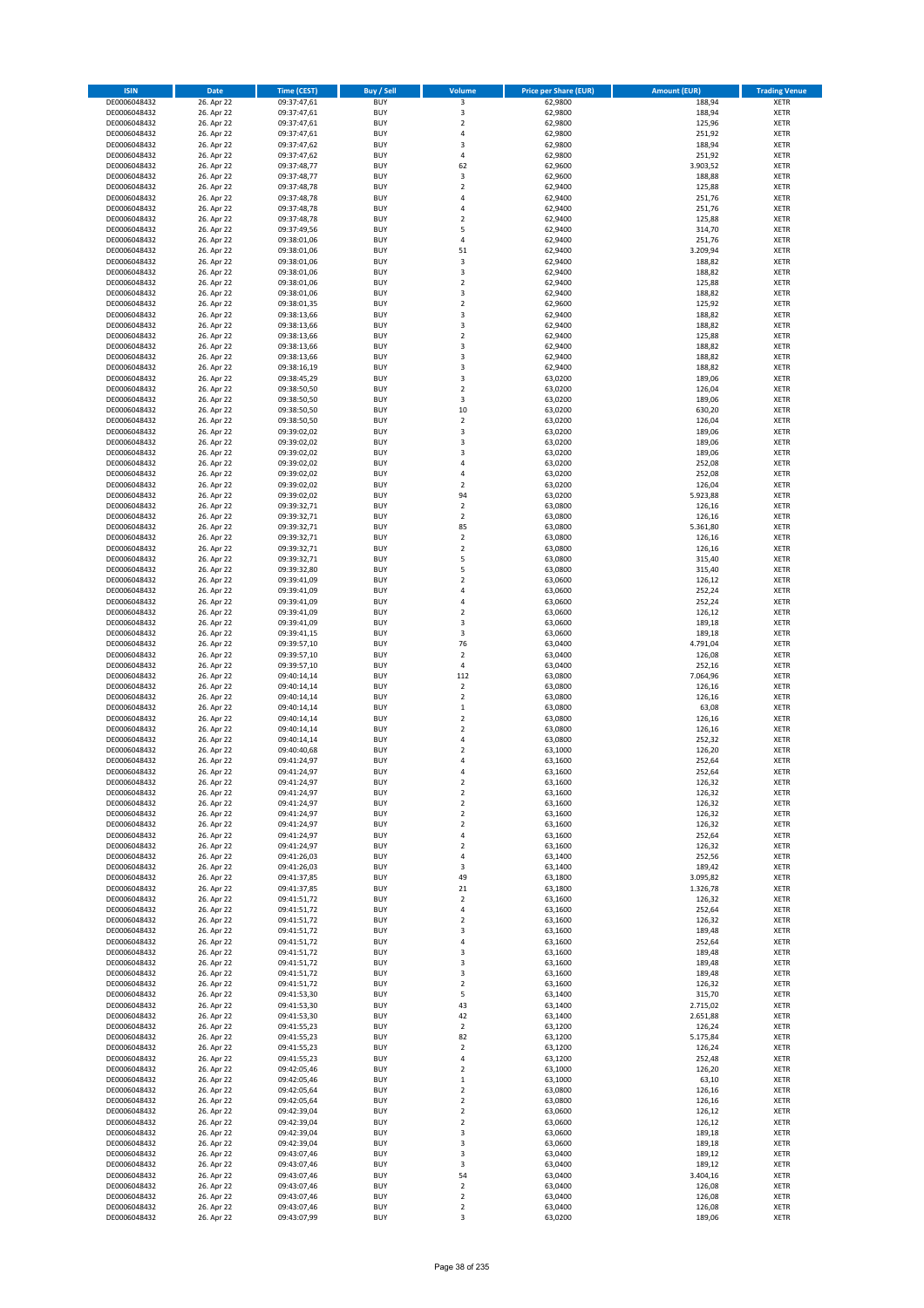| <b>ISIN</b>                  | <b>Date</b>              | <b>Time (CEST)</b>         | <b>Buy / Sell</b>        | Volume                        | <b>Price per Share (EUR)</b> | <b>Amount (EUR)</b> | <b>Trading Venue</b>       |
|------------------------------|--------------------------|----------------------------|--------------------------|-------------------------------|------------------------------|---------------------|----------------------------|
| DE0006048432                 | 26. Apr 22               | 09:43:14,73                | <b>BUY</b>               | 3                             | 63,0400                      | 189,12              | <b>XETR</b>                |
| DE0006048432                 | 26. Apr 22               | 09:43:14,73                | <b>BUY</b>               | 3                             | 63,0400                      | 189,12              | <b>XETR</b>                |
| DE0006048432                 | 26. Apr 22               | 09:43:19,90                | <b>BUY</b>               | 3                             | 63,0200                      | 189,06              | <b>XETR</b>                |
| DE0006048432                 | 26. Apr 22               | 09:43:19,90                | <b>BUY</b>               | $\mathbf 2$                   | 63,0200                      | 126,04              | <b>XETR</b>                |
| DE0006048432                 | 26. Apr 22               | 09:43:19,90                | <b>BUY</b>               | $\overline{\mathbf{c}}$       | 63,0200                      | 126,04              | <b>XETR</b>                |
| DE0006048432                 | 26. Apr 22               | 09:43:42,67                | <b>BUY</b>               | $\mathbf 2$                   | 63,1200                      | 126,24              | <b>XETR</b>                |
| DE0006048432                 | 26. Apr 22               | 09:43:42,67                | <b>BUY</b>               | 3                             | 63,1200                      | 189,36              | <b>XETR</b>                |
| DE0006048432                 | 26. Apr 22               | 09:44:03,33                | <b>BUY</b>               | $\overline{\mathbf{c}}$       | 63,1600                      | 126,32              | <b>XETR</b>                |
| DE0006048432                 | 26. Apr 22<br>26. Apr 22 | 09:44:03,33                | <b>BUY</b><br><b>BUY</b> | $\overline{2}$<br>4           | 63,1600<br>63,1600           | 126,32<br>252,64    | <b>XETR</b><br><b>XETR</b> |
| DE0006048432<br>DE0006048432 | 26. Apr 22               | 09:44:03,33<br>09:44:03,33 | <b>BUY</b>               | $\mathbf 2$                   | 63,1600                      | 126,32              | <b>XETR</b>                |
| DE0006048432                 | 26. Apr 22               | 09:44:03,33                | <b>BUY</b>               | 165                           | 63,1600                      | 10.421,40           | <b>XETR</b>                |
| DE0006048432                 | 26. Apr 22               | 09:44:03,33                | <b>BUY</b>               | $\mathbf 2$                   | 63,1800                      | 126,36              | <b>XETR</b>                |
| DE0006048432                 | 26. Apr 22               | 09:44:03,33                | <b>BUY</b>               | $\overline{\mathbf{c}}$       | 63,1600                      | 126,32              | <b>XETR</b>                |
| DE0006048432                 | 26. Apr 22               | 09:44:03,33                | <b>BUY</b>               | 3                             | 63,1600                      | 189,48              | <b>XETR</b>                |
| DE0006048432                 | 26. Apr 22               | 09:44:03,33                | <b>BUY</b>               | $\overline{\mathbf{c}}$       | 63,1600                      | 126,32              | <b>XETR</b>                |
| DE0006048432                 | 26. Apr 22               | 09:44:03,33                | <b>BUY</b>               | 4                             | 63,1600                      | 252,64              | <b>XETR</b>                |
| DE0006048432                 | 26. Apr 22               | 09:44:03,33                | <b>BUY</b>               | $\mathbf 1$                   | 63,1600                      | 63,16               | <b>XETR</b>                |
| DE0006048432                 | 26. Apr 22               | 09:44:03,33                | <b>BUY</b>               | $\overline{7}$                | 63,1600                      | 442,12              | <b>XETR</b>                |
| DE0006048432                 | 26. Apr 22               | 09:44:03,33                | <b>BUY</b>               | $\mathbf 2$                   | 63,1600                      | 126,32              | <b>XETR</b>                |
| DE0006048432                 | 26. Apr 22               | 09:44:03,33                | <b>BUY</b>               | $\overline{\mathbf{c}}$       | 63,1600                      | 126,32              | <b>XETR</b>                |
| DE0006048432<br>DE0006048432 | 26. Apr 22<br>26. Apr 22 | 09:44:03,33<br>09:44:03,33 | <b>BUY</b><br><b>BUY</b> | $\mathbf 2$<br>$\mathbf 2$    | 63,1600<br>63,1600           | 126,32<br>126,32    | <b>XETR</b><br><b>XETR</b> |
| DE0006048432                 | 26. Apr 22               | 09:44:11,08                | <b>BUY</b>               | $\mathbf 2$                   | 63,1400                      | 126,28              | <b>XETR</b>                |
| DE0006048432                 | 26. Apr 22               | 09:44:11,08                | <b>BUY</b>               | $\mathbf 2$                   | 63,1400                      | 126,28              | <b>XETR</b>                |
| DE0006048432                 | 26. Apr 22               | 09:44:11,08                | <b>BUY</b>               | $\mathbf 2$                   | 63,1400                      | 126,28              | <b>XETR</b>                |
| DE0006048432                 | 26. Apr 22               | 09:44:11,08                | <b>BUY</b>               | $\mathbf 2$                   | 63,1400                      | 126,28              | <b>XETR</b>                |
| DE0006048432                 | 26. Apr 22               | 09:44:11,08                | <b>BUY</b>               | $\overline{\mathbf{c}}$       | 63,1400                      | 126,28              | <b>XETR</b>                |
| DE0006048432                 | 26. Apr 22               | 09:44:11,08                | <b>BUY</b>               | 4                             | 63,1400                      | 252,56              | <b>XETR</b>                |
| DE0006048432                 | 26. Apr 22               | 09:44:11,08                | <b>BUY</b>               | $\overline{\mathbf{c}}$       | 63,1400                      | 126,28              | <b>XETR</b>                |
| DE0006048432                 | 26. Apr 22               | 09:44:11,08                | <b>BUY</b>               | 4                             | 63,1400                      | 252,56              | <b>XETR</b>                |
| DE0006048432                 | 26. Apr 22               | 09:44:11,08                | <b>BUY</b>               | 3                             | 63,1400                      | 189,42              | <b>XETR</b>                |
| DE0006048432<br>DE0006048432 | 26. Apr 22<br>26. Apr 22 | 09:44:11,08<br>09:44:11,08 | <b>BUY</b><br><b>BUY</b> | 4<br>$\overline{\mathbf{c}}$  | 63,1400<br>63,1400           | 252,56<br>126,28    | <b>XETR</b><br><b>XETR</b> |
| DE0006048432                 | 26. Apr 22               | 09:44:11,08                | <b>BUY</b>               | 4                             | 63,1400                      | 252,56              | <b>XETR</b>                |
| DE0006048432                 | 26. Apr 22               | 09:44:11,10                | <b>BUY</b>               | $\overline{\mathbf{c}}$       | 63,1400                      | 126,28              | <b>XETR</b>                |
| DE0006048432                 | 26. Apr 22               | 09:44:11,10                | <b>BUY</b>               | 3                             | 63,1400                      | 189,42              | <b>XETR</b>                |
| DE0006048432                 | 26. Apr 22               | 09:44:13,18                | <b>BUY</b>               | 185                           | 63,1200                      | 11.677,20           | <b>XETR</b>                |
| DE0006048432                 | 26. Apr 22               | 09:44:13,18                | <b>BUY</b>               | 4                             | 63,1200                      | 252,48              | <b>XETR</b>                |
| DE0006048432                 | 26. Apr 22               | 09:44:13,18                | <b>BUY</b>               | 3                             | 63,1200                      | 189,36              | <b>XETR</b>                |
| DE0006048432                 | 26. Apr 22               | 09:44:13,18                | <b>BUY</b>               | 3                             | 63,1200                      | 189,36              | <b>XETR</b>                |
| DE0006048432                 | 26. Apr 22               | 09:44:13,18                | <b>BUY</b>               | 3                             | 63,1200                      | 189,36              | <b>XETR</b>                |
| DE0006048432                 | 26. Apr 22               | 09:44:13,18                | <b>BUY</b>               | 4                             | 63,1200                      | 252,48              | <b>XETR</b>                |
| DE0006048432                 | 26. Apr 22               | 09:44:30,76                | <b>BUY</b>               | 54                            | 63,1200                      | 3.408,48            | <b>XETR</b>                |
| DE0006048432                 | 26. Apr 22               | 09:44:30,76                | <b>BUY</b>               | 3                             | 63,1200                      | 189,36              | <b>XETR</b>                |
| DE0006048432                 | 26. Apr 22               | 09:44:30,76                | <b>BUY</b>               | 5                             | 63,1200                      | 315,60              | <b>XETR</b>                |
| DE0006048432<br>DE0006048432 | 26. Apr 22<br>26. Apr 22 | 09:45:09,62<br>09:45:59,26 | <b>BUY</b><br><b>BUY</b> | $\mathbf 1$<br>3              | 63,1400<br>63,1400           | 63,14<br>189,42     | <b>XETR</b><br><b>XETR</b> |
| DE0006048432                 | 26. Apr 22               | 09:45:59,26                | <b>BUY</b>               | 3                             | 63,1400                      | 189,42              | <b>XETR</b>                |
| DE0006048432                 | 26. Apr 22               | 09:45:59,26                | <b>BUY</b>               | $\overline{\mathbf{c}}$       | 63,1400                      | 126,28              | <b>XETR</b>                |
| DE0006048432                 | 26. Apr 22               | 09:45:59,26                | <b>BUY</b>               | 5                             | 63,1400                      | 315,70              | <b>XETR</b>                |
| DE0006048432                 | 26. Apr 22               | 09:45:59,26                | <b>BUY</b>               | $\mathbf 1$                   | 63,1400                      | 63,14               | <b>XETR</b>                |
| DE0006048432                 | 26. Apr 22               | 09:45:59,28                | <b>BUY</b>               | 67                            | 63,1200                      | 4.229,04            | <b>XETR</b>                |
| DE0006048432                 | 26. Apr 22               | 09:45:59,30                | <b>BUY</b>               | 48                            | 63,1200                      | 3.029,76            | <b>XETR</b>                |
| DE0006048432                 | 26. Apr 22               | 09:46:48,76                | <b>BUY</b>               | 3                             | 63,3200                      | 189,96              | <b>XETR</b>                |
| DE0006048432                 | 26. Apr 22               | 09:46:48,76                | <b>BUY</b>               | $\mathbf 2$                   | 63,3200                      | 126,64              | <b>XETR</b>                |
| DE0006048432                 | 26. Apr 22               | 09:46:48,76                | <b>BUY</b>               | 6                             | 63,3200                      | 379,92              | <b>XETR</b>                |
| DE0006048432<br>DE0006048432 | 26. Apr 22<br>26. Apr 22 | 09:46:53,78<br>09:46:53,78 | <b>BUY</b><br><b>BUY</b> | 5<br>3                        | 63,3400<br>63,3400           | 316,70<br>190,02    | <b>XETR</b><br><b>XETR</b> |
| DE0006048432                 | 26. Apr 22               | 09:46:53,79                | <b>BUY</b>               | 3                             | 63,3400                      | 190,02              | <b>XETR</b>                |
| DE0006048432                 | 26. Apr 22               | 09:47:20,81                | <b>BUY</b>               | $\mathbf 2$                   | 63,3800                      | 126,76              | <b>XETR</b>                |
| DE0006048432                 | 26. Apr 22               | 09:47:20,81                | <b>BUY</b>               | $\overline{\mathbf{c}}$       | 63,3800                      | 126,76              | <b>XETR</b>                |
| DE0006048432                 | 26. Apr 22               | 09:47:20,81                | <b>BUY</b>               | $\overline{\mathbf{c}}$       | 63,3800                      | 126,76              | <b>XETR</b>                |
| DE0006048432                 | 26. Apr 22               | 09:47:20,81                | <b>BUY</b>               | 86                            | 63,3800                      | 5.450,68            | <b>XETR</b>                |
| DE0006048432                 | 26. Apr 22               | 09:47:20,81                | BUY                      | 4                             | 63,3800                      | 253,52              | <b>XETR</b>                |
| DE0006048432                 | 26. Apr 22               | 09:47:20,81                | <b>BUY</b>               | $\mathbf 2$                   | 63,3800                      | 126,76              | <b>XETR</b>                |
| DE0006048432                 | 26. Apr 22               | 09:47:20,81                | <b>BUY</b>               | $\mathbf 2$                   | 63,3800                      | 126,76              | <b>XETR</b>                |
| DE0006048432                 | 26. Apr 22               | 09:47:20,81                | <b>BUY</b>               | $\mathbf 2$                   | 63,3800                      | 126,76              | <b>XETR</b>                |
| DE0006048432<br>DE0006048432 | 26. Apr 22<br>26. Apr 22 | 09:47:20,87<br>09:47:21,71 | <b>BUY</b><br><b>BUY</b> | $\mathbf 2$<br>$\mathbf 2$    | 63,3400<br>63,3200           | 126,68<br>126,64    | <b>XETR</b><br><b>XETR</b> |
| DE0006048432                 | 26. Apr 22               | 09:47:21,71                | <b>BUY</b>               | 106                           | 63,3200                      | 6.711,92            | <b>XETR</b>                |
| DE0006048432                 | 26. Apr 22               | 09:47:21,71                | <b>BUY</b>               | $\mathbf 2$                   | 63,3200                      | 126,64              | <b>XETR</b>                |
| DE0006048432                 | 26. Apr 22               | 09:47:21,71                | <b>BUY</b>               | 4                             | 63,3200                      | 253,28              | <b>XETR</b>                |
| DE0006048432                 | 26. Apr 22               | 09:47:21,71                | <b>BUY</b>               | 4                             | 63,3200                      | 253,28              | <b>XETR</b>                |
| DE0006048432                 | 26. Apr 22               | 09:47:21,71                | <b>BUY</b>               | 4                             | 63,3200                      | 253,28              | <b>XETR</b>                |
| DE0006048432                 | 26. Apr 22               | 09:47:21,71                | <b>BUY</b>               | $\overline{\mathbf{c}}$       | 63,3200                      | 126,64              | <b>XETR</b>                |
| DE0006048432                 | 26. Apr 22               | 09:47:21,71                | <b>BUY</b>               | $\mathbf 2$                   | 63,3200                      | 126,64              | <b>XETR</b>                |
| DE0006048432<br>DE0006048432 | 26. Apr 22               | 09:47:59,38<br>09:47:59,38 | <b>BUY</b><br><b>BUY</b> | 103<br>$\mathbf 2$            | 63,3600<br>63,3600           | 6.526,08<br>126,72  | <b>XETR</b><br><b>XETR</b> |
| DE0006048432                 | 26. Apr 22<br>26. Apr 22 | 09:47:59,38                | <b>BUY</b>               | 3                             | 63,3600                      | 190,08              | <b>XETR</b>                |
| DE0006048432                 | 26. Apr 22               | 09:47:59,41                | <b>BUY</b>               | $\mathbf 2$                   | 63,3400                      | 126,68              | <b>XETR</b>                |
| DE0006048432                 | 26. Apr 22               | 09:47:59,41                | <b>BUY</b>               | 3                             | 63,3400                      | 190,02              | <b>XETR</b>                |
| DE0006048432                 | 26. Apr 22               | 09:47:59,41                | <b>BUY</b>               | $\mathbf 2$                   | 63,3400                      | 126,68              | <b>XETR</b>                |
| DE0006048432                 | 26. Apr 22               | 09:47:59,41                | <b>BUY</b>               | 3                             | 63,3400                      | 190,02              | <b>XETR</b>                |
| DE0006048432                 | 26. Apr 22               | 09:47:59,41                | <b>BUY</b>               | 3                             | 63,3400                      | 190,02              | <b>XETR</b>                |
| DE0006048432                 | 26. Apr 22               | 09:48:24,44                | <b>BUY</b>               | 3                             | 63,3600                      | 190,08              | <b>XETR</b>                |
| DE0006048432                 | 26. Apr 22               | 09:48:24,44                | <b>BUY</b>               | 3                             | 63,3600                      | 190,08              | <b>XETR</b>                |
| DE0006048432                 | 26. Apr 22               | 09:48:24,44                | <b>BUY</b>               | $\mathbf 2$                   | 63,3600                      | 126,72              | <b>XETR</b>                |
| DE0006048432                 | 26. Apr 22               | 09:48:24,44                | <b>BUY</b>               | $\mathbf 2$                   | 63,3600                      | 126,72              | <b>XETR</b>                |
| DE0006048432<br>DE0006048432 | 26. Apr 22<br>26. Apr 22 | 09:48:35,40<br>09:49:01,61 | <b>BUY</b><br><b>BUY</b> | 5<br>3                        | 63,3600<br>63,3400           | 316,80<br>190,02    | <b>XETR</b><br><b>XETR</b> |
| DE0006048432                 | 26. Apr 22               | 09:49:01,61                | <b>BUY</b>               | $\overline{2}$                | 63,3400                      | 126,68              | <b>XETR</b>                |
| DE0006048432                 | 26. Apr 22               | 09:49:01,61                | <b>BUY</b>               | 46                            | 63,3400                      | 2.913,64            | <b>XETR</b>                |
| DE0006048432                 | 26. Apr 22               | 09:49:01,61                | <b>BUY</b>               | $\overline{\mathbf{c}}$       | 63,3400                      | 126,68              | <b>XETR</b>                |
| DE0006048432                 | 26. Apr 22               | 09:49:01,61                | <b>BUY</b>               | $\mathbf 1$                   | 63,3400                      | 63,34               | <b>XETR</b>                |
| DE0006048432                 | 26. Apr 22               | 09:49:14,84                | <b>BUY</b>               | $\mathbf 2$                   | 63,3200                      | 126,64              | <b>XETR</b>                |
| DE0006048432                 | 26. Apr 22               | 09:49:14,84                | <b>BUY</b>               | 87                            | 63,3200                      | 5.508,84            | <b>XETR</b>                |
| DE0006048432                 | 26. Apr 22               | 09:49:14,84                | <b>BUY</b>               | 3                             | 63,3200                      | 189,96              | <b>XETR</b>                |
| DE0006048432                 | 26. Apr 22               | 09:49:45,18                | <b>BUY</b>               | $\mathbf 2$                   | 63,3600                      | 126,72              | <b>XETR</b>                |
| DE0006048432                 | 26. Apr 22               | 09:49:45,18                | <b>BUY</b>               | 3                             | 63,3600                      | 190,08              | <b>XETR</b>                |
| DE0006048432                 | 26. Apr 22               | 09:49:45,18                | <b>BUY</b>               | 3                             | 63,3600                      | 190,08<br>126,72    | <b>XETR</b>                |
| DE0006048432<br>DE0006048432 | 26. Apr 22<br>26. Apr 22 | 09:49:45,18<br>09:49:59,85 | <b>BUY</b><br><b>BUY</b> | $\mathbf 2$<br>$\overline{2}$ | 63,3600<br>63,3400           | 126,68              | <b>XETR</b><br><b>XETR</b> |
| DE0006048432                 | 26. Apr 22               | 09:49:59,85                | <b>BUY</b>               | $\mathbf 2$                   | 63,3400                      | 126,68              | <b>XETR</b>                |
| DE0006048432                 | 26. Apr 22               | 09:49:59,85                | <b>BUY</b>               | $\mathbf 2$                   | 63,3400                      | 126,68              | <b>XETR</b>                |
| DE0006048432                 | 26. Apr 22               | 09:49:59,85                | <b>BUY</b>               | 50                            | 63,3400                      | 3.167,00            | <b>XETR</b>                |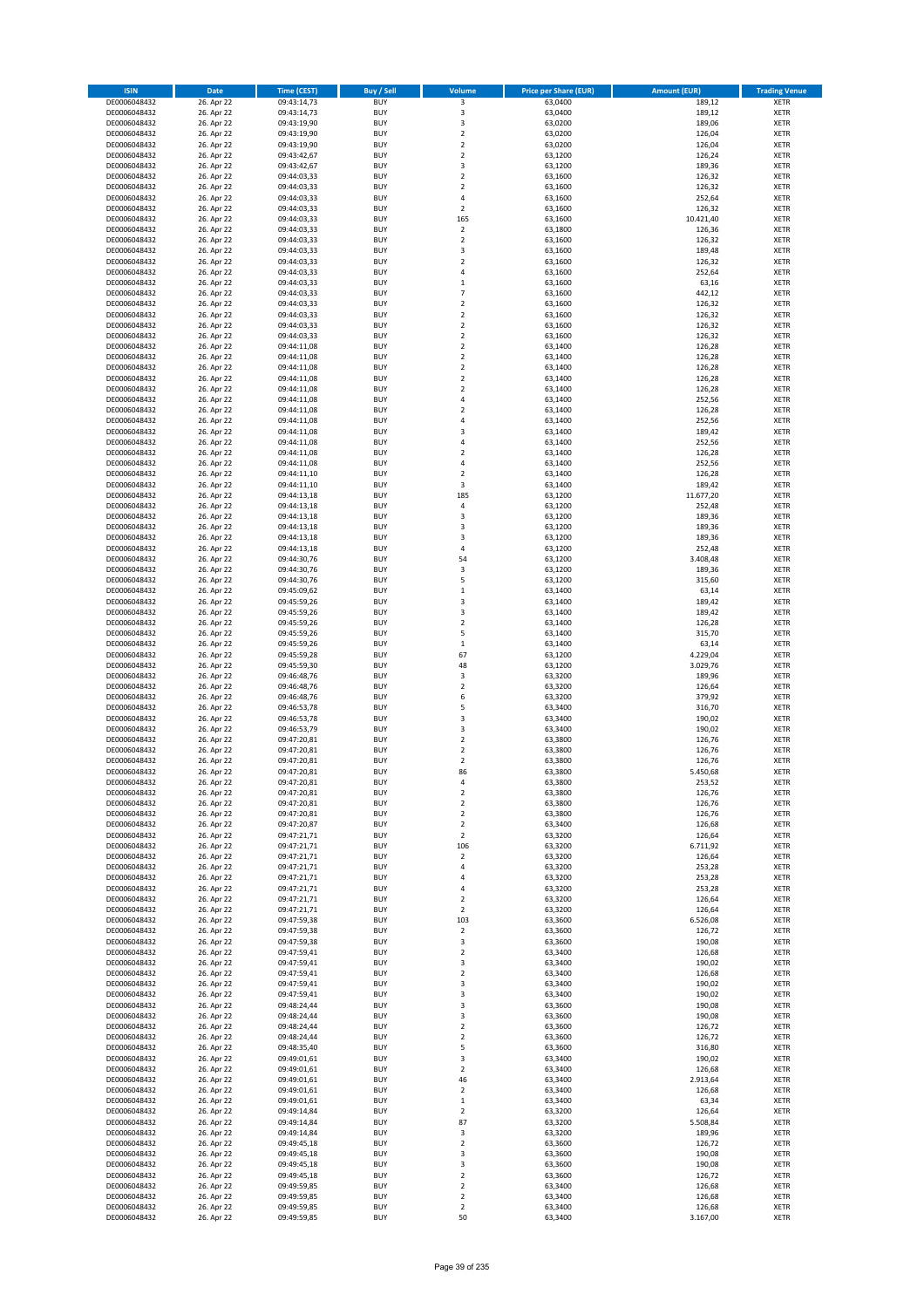| <b>ISIN</b>                  | <b>Date</b>              | <b>Time (CEST)</b>         | <b>Buy / Sell</b>        | Volume                       | <b>Price per Share (EUR)</b> | <b>Amount (EUR)</b> | <b>Trading Venue</b>       |
|------------------------------|--------------------------|----------------------------|--------------------------|------------------------------|------------------------------|---------------------|----------------------------|
| DE0006048432                 | 26. Apr 22               | 09:49:59,85                | <b>BUY</b>               | $\overline{\mathbf{2}}$      | 63,3400                      | 126,68              | <b>XETR</b>                |
| DE0006048432                 | 26. Apr 22               | 09:49:59,85                | <b>BUY</b>               | $\mathbf 2$                  | 63,3400                      | 126,68              | <b>XETR</b>                |
| DE0006048432                 | 26. Apr 22               | 09:49:59,85                | <b>BUY</b>               | 5                            | 63,3400                      | 316,70              | <b>XETR</b>                |
| DE0006048432                 | 26. Apr 22               | 09:50:42,02                | <b>BUY</b>               | 47                           | 63,4000                      | 2.979,80            | <b>XETR</b>                |
| DE0006048432                 | 26. Apr 22               | 09:50:58,26                | <b>BUY</b>               | 3                            | 63,3800                      | 190,14              | <b>XETR</b>                |
| DE0006048432                 | 26. Apr 22               | 09:51:11,16                | <b>BUY</b>               | $\mathsf 3$                  | 63,4000                      | 190,20              | <b>XETR</b>                |
| DE0006048432                 | 26. Apr 22               | 09:51:38,02                | <b>BUY</b>               | $\overline{\mathbf{2}}$      | 63,4000                      | 126,80              | <b>XETR</b>                |
| DE0006048432<br>DE0006048432 | 26. Apr 22               | 09:51:38,02                | <b>BUY</b>               | 3                            | 63,4000                      | 190,20              | <b>XETR</b>                |
|                              | 26. Apr 22<br>26. Apr 22 | 09:51:52,04                | BUY<br><b>BUY</b>        | $\overline{\mathbf{2}}$<br>3 | 63,3800<br>63,3800           | 126,76<br>190,14    | <b>XETR</b><br><b>XETR</b> |
| DE0006048432<br>DE0006048432 | 26. Apr 22               | 09:51:52,04<br>09:51:52,04 | <b>BUY</b>               | 3                            | 63,3800                      | 190,14              | <b>XETR</b>                |
| DE0006048432                 | 26. Apr 22               | 09:51:53,36                | <b>BUY</b>               | 68                           | 63,3600                      | 4.308,48            | <b>XETR</b>                |
| DE0006048432                 | 26. Apr 22               | 09:51:53,36                | BUY                      | $\mathbf 2$                  | 63,3600                      | 126,72              | <b>XETR</b>                |
| DE0006048432                 | 26. Apr 22               | 09:51:53,36                | <b>BUY</b>               | $\overline{\mathbf{3}}$      | 63,3600                      | 190,08              | <b>XETR</b>                |
| DE0006048432                 | 26. Apr 22               | 09:51:55,20                | <b>BUY</b>               | $\overline{2}$               | 63,3400                      | 126,68              | <b>XETR</b>                |
| DE0006048432                 | 26. Apr 22               | 09:51:55,20                | BUY                      | $\overline{a}$               | 63,3400                      | 253,36              | <b>XETR</b>                |
| DE0006048432                 | 26. Apr 22               | 09:51:55,77                | <b>BUY</b>               | $\overline{\mathbf{2}}$      | 63,3200                      | 126,64              | <b>XETR</b>                |
| DE0006048432                 | 26. Apr 22               | 09:52:12,12                | <b>BUY</b>               | $\mathbf 1$                  | 63,2800                      | 63,28               | <b>XETR</b>                |
| DE0006048432                 | 26. Apr 22               | 09:53:28,03                | <b>BUY</b>               | $\overline{2}$               | 63,3200                      | 126,64              | <b>XETR</b>                |
| DE0006048432                 | 26. Apr 22               | 09:53:32,61                | <b>BUY</b>               | 66                           | 63,2800                      | 4.176,48            | <b>XETR</b>                |
| DE0006048432                 | 26. Apr 22               | 09:53:32,61                | <b>BUY</b><br><b>BUY</b> | $\overline{\mathbf{2}}$<br>3 | 63,2800                      | 126,56              | <b>XETR</b>                |
| DE0006048432<br>DE0006048432 | 26. Apr 22<br>26. Apr 22 | 09:53:32,61<br>09:54:54,94 | <b>BUY</b>               | 3                            | 63,2800<br>63,3400           | 189,84<br>190,02    | <b>XETR</b><br><b>XETR</b> |
| DE0006048432                 | 26. Apr 22               | 09:54:54,94                | BUY                      | 53                           | 63,3400                      | 3.357,02            | <b>XETR</b>                |
| DE0006048432                 | 26. Apr 22               | 09:54:54,94                | <b>BUY</b>               | 3                            | 63,3400                      | 190,02              | <b>XETR</b>                |
| DE0006048432                 | 26. Apr 22               | 09:54:54,94                | <b>BUY</b>               | $\mathbf 2$                  | 63,3400                      | 126,68              | <b>XETR</b>                |
| DE0006048432                 | 26. Apr 22               | 09:54:54,94                | <b>BUY</b>               | 3                            | 63,3400                      | 190,02              | <b>XETR</b>                |
| DE0006048432                 | 26. Apr 22               | 09:54:54,94                | <b>BUY</b>               | $\overline{\mathbf{2}}$      | 63,3400                      | 126,68              | <b>XETR</b>                |
| DE0006048432                 | 26. Apr 22               | 09:54:54,94                | <b>BUY</b>               | 4                            | 63,3400                      | 253,36              | <b>XETR</b>                |
| DE0006048432                 | 26. Apr 22               | 09:55:58,65                | <b>BUY</b>               | $\overline{\mathbf{2}}$      | 63,3400                      | 126,68              | <b>XETR</b>                |
| DE0006048432                 | 26. Apr 22               | 09:55:58,65                | <b>BUY</b>               | $\mathbf 2$                  | 63,3400                      | 126,68              | <b>XETR</b>                |
| DE0006048432                 | 26. Apr 22               | 09:55:58,65                | <b>BUY</b>               | $\mathbf 2$                  | 63,3200                      | 126,64              | <b>XETR</b>                |
| DE0006048432                 | 26. Apr 22               | 09:56:33,56                | <b>BUY</b>               | 3                            | 63,3400                      | 190,02              | <b>XETR</b>                |
| DE0006048432                 | 26. Apr 22               | 09:56:54,17                | <b>BUY</b>               | 49                           | 63,3200                      | 3.102,68            | <b>XETR</b>                |
| DE0006048432<br>DE0006048432 | 26. Apr 22<br>26. Apr 22 | 09:56:54,17<br>09:56:54,17 | <b>BUY</b><br><b>BUY</b> | $\overline{\mathbf{2}}$<br>3 | 63,3200<br>63,3200           | 126,64<br>189,96    | <b>XETR</b><br><b>XETR</b> |
| DE0006048432                 | 26. Apr 22               | 09:57:51,26                | <b>BUY</b>               | $\overline{\mathbf{2}}$      | 63,3600                      | 126,72              | <b>XETR</b>                |
| DE0006048432                 | 26. Apr 22               | 09:58:20,65                | BUY                      | 61                           | 63,3800                      | 3.866,18            | <b>XETR</b>                |
| DE0006048432                 | 26. Apr 22               | 09:58:20,65                | <b>BUY</b>               | 3                            | 63,3800                      | 190,14              | <b>XETR</b>                |
| DE0006048432                 | 26. Apr 22               | 09:58:20,65                | <b>BUY</b>               | $\overline{\mathbf{2}}$      | 63,3800                      | 126,76              | <b>XETR</b>                |
| DE0006048432                 | 26. Apr 22               | 09:58:20,65                | <b>BUY</b>               | $\overline{a}$               | 63,3800                      | 253,52              | <b>XETR</b>                |
| DE0006048432                 | 26. Apr 22               | 09:59:11,20                | <b>BUY</b>               | 3                            | 63,4200                      | 190,26              | <b>XETR</b>                |
| DE0006048432                 | 26. Apr 22               | 09:59:41,68                | <b>BUY</b>               | 3                            | 63,4200                      | 190,26              | <b>XETR</b>                |
| DE0006048432                 | 26. Apr 22               | 09:59:41,69                | BUY                      | $\overline{2}$               | 63,4000                      | 126,80              | <b>XETR</b>                |
| DE0006048432                 | 26. Apr 22               | 09:59:41,69                | BUY                      | 58                           | 63,4000                      | 3.677,20            | <b>XETR</b>                |
| DE0006048432                 | 26. Apr 22               | 09:59:41,69                | <b>BUY</b>               | $\overline{2}$               | 63,4000                      | 126,80              | <b>XETR</b>                |
| DE0006048432                 | 26. Apr 22               | 09:59:41,69                | <b>BUY</b><br><b>BUY</b> | $\mathbf 2$<br>3             | 63,4000                      | 126,80              | <b>XETR</b><br><b>XETR</b> |
| DE0006048432<br>DE0006048432 | 26. Apr 22<br>26. Apr 22 | 10:01:12,07<br>10:01:12,07 | <b>BUY</b>               | 55                           | 63,4600<br>63,4600           | 190,38<br>3.490,30  | <b>XETR</b>                |
| DE0006048432                 | 26. Apr 22               | 10:01:12,07                | <b>BUY</b>               | $\overline{4}$               | 63,4600                      | 253,84              | <b>XETR</b>                |
| DE0006048432                 | 26. Apr 22               | 10:01:29,32                | <b>BUY</b>               | $\overline{\mathbf{3}}$      | 63,4400                      | 190,32              | <b>XETR</b>                |
| DE0006048432                 | 26. Apr 22               | 10:01:29,32                | BUY                      | $\overline{2}$               | 63,4400                      | 126,88              | <b>XETR</b>                |
| DE0006048432                 | 26. Apr 22               | 10:02:27,01                | <b>BUY</b>               | 3                            | 63,4600                      | 190,38              | <b>XETR</b>                |
| DE0006048432                 | 26. Apr 22               | 10:02:27,01                | <b>BUY</b>               | 3                            | 63,4600                      | 190,38              | <b>XETR</b>                |
| DE0006048432                 | 26. Apr 22               | 10:03:02,51                | <b>BUY</b>               | 65                           | 63,4800                      | 4.126,20            | <b>XETR</b>                |
| DE0006048432                 | 26. Apr 22               | 10:03:02,51                | <b>BUY</b>               | $\,1\,$                      | 63,4800                      | 63,48               | <b>XETR</b>                |
| DE0006048432                 | 26. Apr 22               | 10:03:02,51                | <b>BUY</b>               | $\overline{2}$               | 63,4800                      | 126,96              | <b>XETR</b>                |
| DE0006048432                 | 26. Apr 22               | 10:03:21,65                | <b>BUY</b>               | 3                            | 63,4800                      | 190,44              | <b>XETR</b>                |
| DE0006048432                 | 26. Apr 22               | 10:03:21,65                | BUY                      | $\overline{2}$               | 63,4800                      | 126,96              | <b>XETR</b>                |
| DE0006048432<br>DE0006048432 | 26. Apr 22<br>26. Apr 22 | 10:04:00,66<br>10:04:00,66 | <b>BUY</b><br><b>BUY</b> | $\overline{2}$<br>3          | 63,4600<br>63,4600           | 126,92<br>190,38    | <b>XETR</b><br><b>XETR</b> |
| DE0006048432                 | 26. Apr 22               | 10:04:00,66                | BUY                      | 4                            | 63,4600                      | 253,84              | <b>XETR</b>                |
| DE0006048432                 | 26. Apr 22               | 10:04:05,59                | BUY                      | $\overline{\mathbf{3}}$      | 63,4600                      | 190,38              | <b>XETR</b>                |
| DE0006048432                 | 26. Apr 22               | 10:04:05,59                | <b>BUY</b>               | 46                           | 63,4600                      | 2.919,16            | <b>XETR</b>                |
| DE0006048432                 | 26. Apr 22               | 10:05:03,27                | <b>BUY</b>               | 4                            | 63,4800                      | 253,92              | <b>XETR</b>                |
| DE0006048432                 | 26. Apr 22               | 10:05:03,27                | <b>BUY</b>               | 3                            | 63,4800                      | 190,44              | <b>XETR</b>                |
| DE0006048432                 | 26. Apr 22               | 10:05:03,27                | <b>BUY</b>               | 2                            | 63,4800                      | 126,96              | <b>XETR</b>                |
| DE0006048432                 | 26. Apr 22               | 10:05:03,27                | <b>BUY</b>               | 58                           | 63,4800                      | 3.681,84            | <b>XETR</b>                |
| DE0006048432                 | 26. Apr 22               | 10:05:03,27                | <b>BUY</b>               | 3                            | 63,4800                      | 190,44              | <b>XETR</b>                |
| DE0006048432                 | 26. Apr 22               | 10:05:03,27                | <b>BUY</b><br><b>BUY</b> | 3<br>3                       | 63,4800                      | 190,44              | <b>XETR</b>                |
| DE0006048432<br>DE0006048432 | 26. Apr 22<br>26. Apr 22 | 10:05:03,27<br>10:05:03,27 | <b>BUY</b>               | 5                            | 63,4800<br>63,4800           | 190,44<br>317,40    | <b>XETR</b><br><b>XETR</b> |
| DE0006048432                 | 26. Apr 22               | 10:05:03,27                | <b>BUY</b>               | 3                            | 63,4800                      | 190,44              | <b>XETR</b>                |
| DE0006048432                 | 26. Apr 22               | 10:05:37,80                | <b>BUY</b>               | $\mathbf 2$                  | 63,4800                      | 126,96              | <b>XETR</b>                |
| DE0006048432                 | 26. Apr 22               | 10:05:37,80                | <b>BUY</b>               | 3                            | 63,4800                      | 190,44              | <b>XETR</b>                |
| DE0006048432                 | 26. Apr 22               | 10:06:22,96                | <b>BUY</b>               | $\overline{2}$               | 63,4800                      | 126,96              | <b>XETR</b>                |
| DE0006048432                 | 26. Apr 22               | 10:06:22,96                | <b>BUY</b>               | 3                            | 63,4800                      | 190,44              | <b>XETR</b>                |
| DE0006048432                 | 26. Apr 22               | 10:06:22,96                | <b>BUY</b>               | 2                            | 63,4800                      | 126,96              | <b>XETR</b>                |
| DE0006048432                 | 26. Apr 22               | 10:06:22,96                | <b>BUY</b>               | 4                            | 63,4800                      | 253,92              | <b>XETR</b>                |
| DE0006048432                 | 26. Apr 22               | 10:06:25,76                | <b>BUY</b>               | 69                           | 63,4600                      | 4.378,74            | <b>XETR</b>                |
| DE0006048432<br>DE0006048432 | 26. Apr 22               | 10:06:33,29                | <b>BUY</b><br><b>BUY</b> | 48<br>$\mathbf 2$            | 63,4400<br>63,4400           | 3.045,12<br>126,88  | <b>XETR</b><br><b>XETR</b> |
| DE0006048432                 | 26. Apr 22<br>26. Apr 22 | 10:06:43,86<br>10:06:43,86 | <b>BUY</b>               | $\mathbf 2$                  | 63,4400                      | 126,88              | <b>XETR</b>                |
| DE0006048432                 | 26. Apr 22               | 10:06:52,82                | <b>BUY</b>               | 46                           | 63,4200                      | 2.917,32            | <b>XETR</b>                |
| DE0006048432                 | 26. Apr 22               | 10:06:52,82                | <b>BUY</b>               | $\overline{2}$               | 63,4200                      | 126,84              | <b>XETR</b>                |
| DE0006048432                 | 26. Apr 22               | 10:07:02,56                | <b>BUY</b>               | 2                            | 63,4200                      | 126,84              | <b>XETR</b>                |
| DE0006048432                 | 26. Apr 22               | 10:07:13,42                | <b>BUY</b>               | 3                            | 63,4000                      | 190,20              | <b>XETR</b>                |
| DE0006048432                 | 26. Apr 22               | 10:07:18,94                | <b>BUY</b>               | $\overline{2}$               | 63,3800                      | 126,76              | <b>XETR</b>                |
| DE0006048432                 | 26. Apr 22               | 10:07:26,21                | <b>BUY</b>               | 4                            | 63,3800                      | 253,52              | <b>XETR</b>                |
| DE0006048432                 | 26. Apr 22               | 10:07:36,21                | <b>BUY</b>               | 89                           | 63,3800                      | 5.640,82            | <b>XETR</b>                |
| DE0006048432                 | 26. Apr 22               | 10:07:40,42                | <b>BUY</b>               | $\overline{2}$               | 63,3600                      | 126,72              | <b>XETR</b>                |
| DE0006048432                 | 26. Apr 22               | 10:07:40,42                | <b>BUY</b>               | 3                            | 63,3600                      | 190,08              | <b>XETR</b>                |
| DE0006048432                 | 26. Apr 22               | 10:07:40,42                | <b>BUY</b><br><b>BUY</b> | $\mathbf 2$<br>3             | 63,3600                      | 126,72              | <b>XETR</b><br><b>XETR</b> |
| DE0006048432<br>DE0006048432 | 26. Apr 22<br>26. Apr 22 | 10:07:40,42<br>10:08:02,46 | <b>BUY</b>               | $\mathbf 2$                  | 63,3600<br>63,3400           | 190,08<br>126,68    | <b>XETR</b>                |
| DE0006048432                 | 26. Apr 22               | 10:08:02,46                | <b>BUY</b>               | 3                            | 63,3400                      | 190,02              | <b>XETR</b>                |
| DE0006048432                 | 26. Apr 22               | 10:08:06,64                | <b>BUY</b>               | $\mathbf 2$                  | 63,3200                      | 126,64              | <b>XETR</b>                |
| DE0006048432                 | 26. Apr 22               | 10:08:22,88                | <b>BUY</b>               | $\overline{2}$               | 63,3000                      | 126,60              | <b>XETR</b>                |
| DE0006048432                 | 26. Apr 22               | 10:08:38,21                | <b>BUY</b>               | 4                            | 63,2200                      | 252,88              | <b>XETR</b>                |
| DE0006048432                 | 26. Apr 22               | 10:08:44,81                | <b>BUY</b>               | 3                            | 63,1800                      | 189,54              | <b>XETR</b>                |
| DE0006048432                 | 26. Apr 22               | 10:08:44,81                | <b>BUY</b>               | 8                            | 63,1800                      | 505,44              | <b>XETR</b>                |
| DE0006048432                 | 26. Apr 22               | 10:08:50,34                | <b>BUY</b>               | 60                           | 63,1600                      | 3.789,60            | <b>XETR</b>                |
| DE0006048432                 | 26. Apr 22               | 10:08:50,34                | <b>BUY</b>               | 2                            | 63,1600                      | 126,32              | <b>XETR</b>                |
| DE0006048432                 | 26. Apr 22               | 10:08:50,34                | <b>BUY</b>               | 2                            | 63,1600                      | 126,32              | <b>XETR</b>                |
| DE0006048432<br>DE0006048432 | 26. Apr 22               | 10:08:50,34                | <b>BUY</b><br><b>BUY</b> | $\mathbf 2$                  | 63,1600<br>63,1600           | 126,32<br>315,80    | <b>XETR</b>                |
|                              | 26. Apr 22               | 10:08:50,34                |                          | 5                            |                              |                     | <b>XETR</b>                |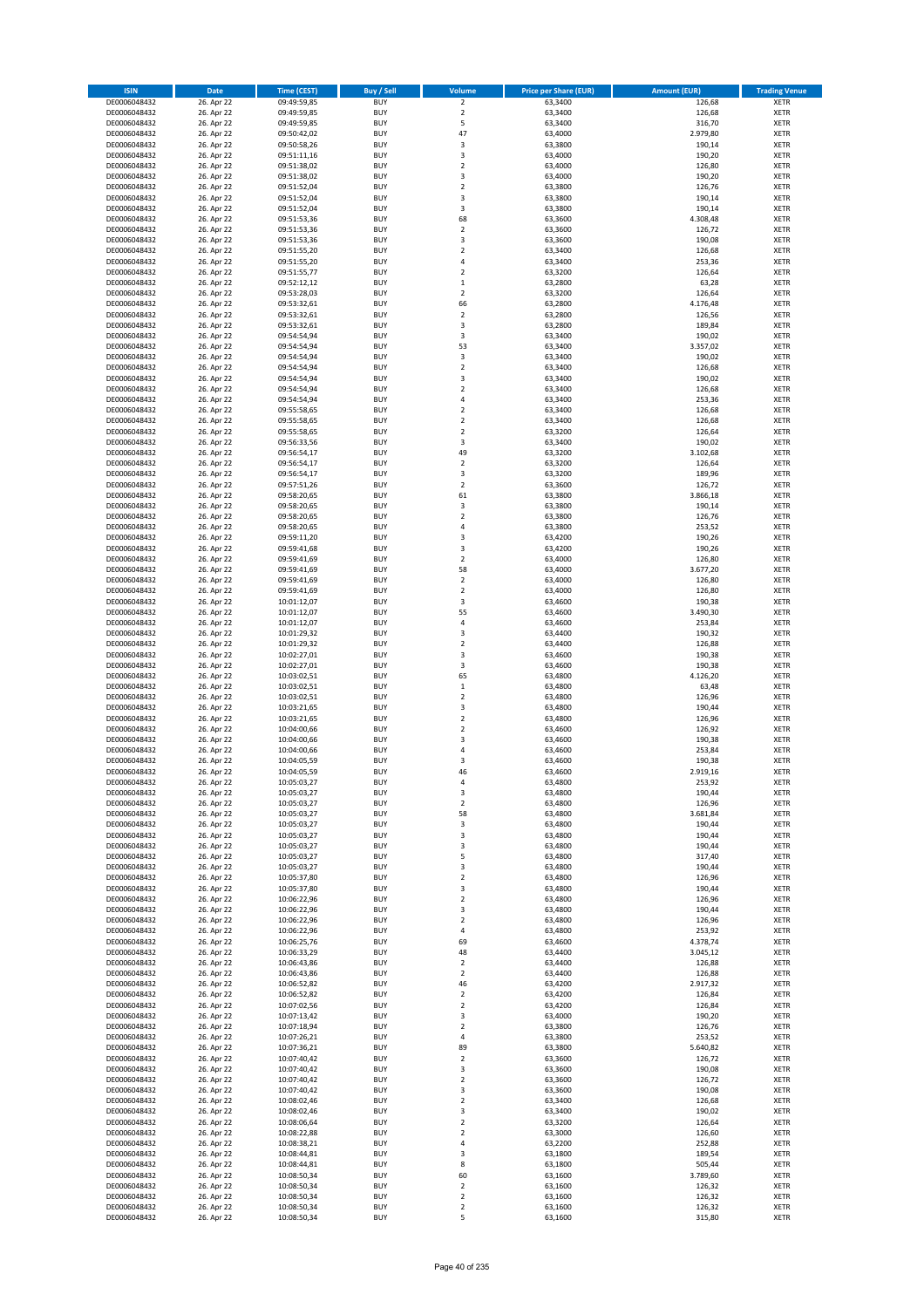| <b>ISIN</b>                  | <b>Date</b>              | <b>Time (CEST)</b>         | <b>Buy / Sell</b>        | <b>Volume</b>                          | <b>Price per Share (EUR)</b> | <b>Amount (EUR)</b> | <b>Trading Venue</b>       |
|------------------------------|--------------------------|----------------------------|--------------------------|----------------------------------------|------------------------------|---------------------|----------------------------|
| DE0006048432                 | 26. Apr 22               | 10:08:56,94                | <b>BUY</b>               | $\overline{2}$                         | 63,1400                      | 126,28              | <b>XETR</b>                |
| DE0006048432                 | 26. Apr 22               | 10:10:04,24                | <b>BUY</b>               | 3                                      | 63,1600                      | 189,48              | <b>XETR</b>                |
| DE0006048432                 | 26. Apr 22               | 10:10:04,24                | <b>BUY</b>               | 3                                      | 63,1600                      | 189,48              | <b>XETR</b>                |
| DE0006048432<br>DE0006048432 | 26. Apr 22<br>26. Apr 22 | 10:10:04,24<br>10:10:04,24 | <b>BUY</b><br><b>BUY</b> | $\mathbf 2$<br>3                       | 63,1600<br>63,1600           | 126,32<br>189,48    | <b>XETR</b><br><b>XETR</b> |
| DE0006048432                 | 26. Apr 22               | 10:11:11,29                | <b>BUY</b>               | $\mathbf 2$                            | 63,2200                      | 126,44              | <b>XETR</b>                |
| DE0006048432                 | 26. Apr 22               | 10:12:20,22                | <b>BUY</b>               | 3                                      | 63,2400                      | 189,72              | <b>XETR</b>                |
| DE0006048432                 | 26. Apr 22               | 10:12:20,22                | <b>BUY</b>               | 52                                     | 63,2400                      | 3.288,48            | <b>XETR</b>                |
| DE0006048432                 | 26. Apr 22               | 10:12:20,22                | <b>BUY</b>               | 3                                      | 63,2400                      | 189,72              | <b>XETR</b>                |
| DE0006048432                 | 26. Apr 22               | 10:12:20,22                | <b>BUY</b><br><b>BUY</b> | 3                                      | 63,2400                      | 189,72              | <b>XETR</b><br><b>XETR</b> |
| DE0006048432<br>DE0006048432 | 26. Apr 22<br>26. Apr 22 | 10:12:20,22<br>10:12:20,22 | <b>BUY</b>               | 3<br>3                                 | 63,2400<br>63,2400           | 189,72<br>189,72    | <b>XETR</b>                |
| DE0006048432                 | 26. Apr 22               | 10:12:41,12                | <b>BUY</b>               | 60                                     | 63,2400                      | 3.794,40            | <b>XETR</b>                |
| DE0006048432                 | 26. Apr 22               | 10:12:41,12                | <b>BUY</b>               | 3                                      | 63,2400                      | 189,72              | <b>XETR</b>                |
| DE0006048432                 | 26. Apr 22               | 10:12:41,12                | <b>BUY</b>               | 3                                      | 63,2400                      | 189,72              | <b>XETR</b>                |
| DE0006048432                 | 26. Apr 22               | 10:14:02,19                | <b>BUY</b>               | 66                                     | 63,2400                      | 4.173,84            | <b>XETR</b>                |
| DE0006048432<br>DE0006048432 | 26. Apr 22<br>26. Apr 22 | 10:14:21,34<br>10:14:21,34 | <b>BUY</b><br><b>BUY</b> | 3<br>3                                 | 63,2200<br>63,2200           | 189,66<br>189,66    | <b>XETR</b><br><b>XETR</b> |
| DE0006048432                 | 26. Apr 22               | 10:14:21,34                | <b>BUY</b>               | $\mathbf 1$                            | 63,2200                      | 63,22               | <b>XETR</b>                |
| DE0006048432                 | 26. Apr 22               | 10:14:21,34                | <b>BUY</b>               | 3                                      | 63,2200                      | 189,66              | <b>XETR</b>                |
| DE0006048432                 | 26. Apr 22               | 10:14:26,98                | <b>BUY</b>               | 3                                      | 63,2400                      | 189,72              | <b>XETR</b>                |
| DE0006048432                 | 26. Apr 22               | 10:14:26,98                | <b>BUY</b>               | $\mathbf 2$                            | 63,2400                      | 126,48              | <b>XETR</b>                |
| DE0006048432                 | 26. Apr 22               | 10:16:14,40                | <b>BUY</b>               | 3<br>$\overline{7}$                    | 63,3200                      | 189,96              | <b>XETR</b>                |
| DE0006048432<br>DE0006048432 | 26. Apr 22<br>26. Apr 22 | 10:16:14,40<br>10:17:01,59 | <b>BUY</b><br><b>BUY</b> | 3                                      | 63,3200<br>63,3200           | 443,24<br>189,96    | <b>XETR</b><br><b>XETR</b> |
| DE0006048432                 | 26. Apr 22               | 10:17:01,59                | <b>BUY</b>               | 3                                      | 63,3200                      | 189,96              | <b>XETR</b>                |
| DE0006048432                 | 26. Apr 22               | 10:18:56,98                | <b>BUY</b>               | 3                                      | 63,3600                      | 190,08              | <b>XETR</b>                |
| DE0006048432                 | 26. Apr 22               | 10:18:56,98                | <b>BUY</b>               | 6                                      | 63,3600                      | 380,16              | <b>XETR</b>                |
| DE0006048432                 | 26. Apr 22               | 10:18:56,98                | <b>BUY</b>               | $\mathbf 2$                            | 63,3600                      | 126,72              | <b>XETR</b>                |
| DE0006048432<br>DE0006048432 | 26. Apr 22<br>26. Apr 22 | 10:18:56,98<br>10:18:56,98 | <b>BUY</b><br><b>BUY</b> | 4<br>4                                 | 63,3600<br>63,3600           | 253,44<br>253,44    | <b>XETR</b><br><b>XETR</b> |
| DE0006048432                 | 26. Apr 22               | 10:18:56,98                | <b>BUY</b>               | 3                                      | 63,3600                      | 190,08              | <b>XETR</b>                |
| DE0006048432                 | 26. Apr 22               | 10:18:56,98                | <b>BUY</b>               | 3                                      | 63,3600                      | 190,08              | <b>XETR</b>                |
| DE0006048432                 | 26. Apr 22               | 10:18:56,98                | <b>BUY</b>               | 3                                      | 63,3600                      | 190,08              | <b>XETR</b>                |
| DE0006048432                 | 26. Apr 22               | 10:18:56,98                | <b>BUY</b>               | 3                                      | 63,3600                      | 190,08              | <b>XETR</b>                |
| DE0006048432                 | 26. Apr 22               | 10:18:56,98                | <b>BUY</b>               | $\mathbf 2$                            | 63,3600                      | 126,72              | <b>XETR</b>                |
| DE0006048432<br>DE0006048432 | 26. Apr 22<br>26. Apr 22 | 10:18:56,98<br>10:18:56,98 | <b>BUY</b><br><b>BUY</b> | 3<br>$\mathbf 1$                       | 63,3600<br>63,3600           | 190,08<br>63,36     | <b>XETR</b><br><b>XETR</b> |
| DE0006048432                 | 26. Apr 22               | 10:18:56,98                | <b>BUY</b>               | 54                                     | 63,3600                      | 3.421,44            | <b>XETR</b>                |
| DE0006048432                 | 26. Apr 22               | 10:19:48,83                | <b>BUY</b>               | $\mathbf 2$                            | 63,3000                      | 126,60              | <b>XETR</b>                |
| DE0006048432                 | 26. Apr 22               | 10:19:48,83                | <b>BUY</b>               | 96                                     | 63,3000                      | 6.076,80            | <b>XETR</b>                |
| DE0006048432                 | 26. Apr 22               | 10:19:48,83                | <b>BUY</b>               | $\mathbf 2$                            | 63,3000                      | 126,60              | <b>XETR</b>                |
| DE0006048432                 | 26. Apr 22               | 10:19:48,85                | <b>BUY</b>               | $\mathbf 2$                            | 63,3000                      | 126,60              | <b>XETR</b>                |
| DE0006048432<br>DE0006048432 | 26. Apr 22<br>26. Apr 22 | 10:22:05,23<br>10:22:05,23 | <b>BUY</b><br><b>BUY</b> | 3<br>$\mathbf 2$                       | 63,3400<br>63,3400           | 190,02<br>126,68    | <b>XETR</b><br><b>XETR</b> |
| DE0006048432                 | 26. Apr 22               | 10:22:05,23                | <b>BUY</b>               | $\overline{2}$                         | 63,3400                      | 126,68              | <b>XETR</b>                |
| DE0006048432                 | 26. Apr 22               | 10:22:05,23                | <b>BUY</b>               | $\mathbf 2$                            | 63,3400                      | 126,68              | <b>XETR</b>                |
| DE0006048432                 | 26. Apr 22               | 10:22:05,23                | <b>BUY</b>               | 4                                      | 63,3400                      | 253,36              | <b>XETR</b>                |
| DE0006048432                 | 26. Apr 22               | 10:22:05,23                | <b>BUY</b>               | 3                                      | 63,3400                      | 190,02              | <b>XETR</b>                |
| DE0006048432<br>DE0006048432 | 26. Apr 22<br>26. Apr 22 | 10:22:05,23<br>10:24:17,13 | <b>BUY</b><br><b>BUY</b> | 3<br>$\overline{\mathbf{c}}$           | 63,3400<br>63,3400           | 190,02<br>126,68    | <b>XETR</b><br><b>XETR</b> |
| DE0006048432                 | 26. Apr 22               | 10:24:17,13                | <b>BUY</b>               | $\mathbf 2$                            | 63,3400                      | 126,68              | <b>XETR</b>                |
| DE0006048432                 | 26. Apr 22               | 10:24:17,13                | <b>BUY</b>               | 3                                      | 63,3400                      | 190,02              | <b>XETR</b>                |
| DE0006048432                 | 26. Apr 22               | 10:24:17,13                | <b>BUY</b>               | 3                                      | 63,3400                      | 190,02              | <b>XETR</b>                |
| DE0006048432                 | 26. Apr 22               | 10:24:17,13                | <b>BUY</b>               | 4                                      | 63,3400                      | 253,36              | <b>XETR</b>                |
| DE0006048432                 | 26. Apr 22               | 10:24:33,95                | <b>BUY</b>               | $\mathbf 2$                            | 63,3400                      | 126,68              | <b>XETR</b>                |
| DE0006048432<br>DE0006048432 | 26. Apr 22<br>26. Apr 22 | 10:24:33,97<br>10:24:43,90 | <b>BUY</b><br><b>BUY</b> | $\overline{\mathbf{c}}$<br>3           | 63,3400<br>63,3400           | 126,68<br>190,02    | <b>XETR</b><br><b>XETR</b> |
| DE0006048432                 | 26. Apr 22               | 10:24:43,90                | <b>BUY</b>               | 3                                      | 63,3400                      | 190,02              | <b>XETR</b>                |
| DE0006048432                 | 26. Apr 22               | 10:25:34,11                | <b>BUY</b>               | 57                                     | 63,3200                      | 3.609,24            | <b>XETR</b>                |
| DE0006048432                 | 26. Apr 22               | 10:25:34,11                | <b>BUY</b>               | $\mathbf 2$                            | 63,3200                      | 126,64              | <b>XETR</b>                |
| DE0006048432                 | 26. Apr 22               | 10:25:34,11                | <b>BUY</b>               | $\overline{\mathbf{c}}$                | 63,3200                      | 126,64              | <b>XETR</b>                |
| DE0006048432<br>DE0006048432 | 26. Apr 22<br>26. Apr 22 | 10:25:34,11<br>10:25:34,11 | <b>BUY</b><br><b>BUY</b> | 3<br>$\overline{2}$                    | 63,3200<br>63,3200           | 189,96<br>126,64    | <b>XETR</b><br><b>XETR</b> |
| DE0006048432                 | 26. Apr 22               | 10:25:34,11                | BUY                      | 3                                      | 63,3200                      | 189,96              | <b>XETR</b>                |
| DE0006048432                 | 26. Apr 22               | 10:25:34,11                | <b>BUY</b>               | 3                                      | 63,3200                      | 189,96              | XETR                       |
| DE0006048432                 | 26. Apr 22               | 10:26:07,81                | <b>BUY</b>               | 87                                     | 63,3000                      | 5.507,10            | <b>XETR</b>                |
| DE0006048432                 | 26. Apr 22               | 10:26:07,81                | <b>BUY</b>               | 3                                      | 63,3000                      | 189,90              | XETR                       |
| DE0006048432                 | 26. Apr 22               | 10:26:07,81                | <b>BUY</b>               | 3<br>66                                | 63,3000                      | 189,90<br>4.179,12  | <b>XETR</b>                |
| DE0006048432<br>DE0006048432 | 26. Apr 22<br>26. Apr 22 | 10:26:10,07<br>10:26:10,07 | <b>BUY</b><br><b>BUY</b> | 4                                      | 63,3200<br>63,3200           | 253,28              | <b>XETR</b><br><b>XETR</b> |
| DE0006048432                 | 26. Apr 22               | 10:26:48,50                | <b>BUY</b>               | 47                                     | 63,2800                      | 2.974,16            | <b>XETR</b>                |
| DE0006048432                 | 26. Apr 22               | 10:26:48,50                | <b>BUY</b>               | 52                                     | 63,3000                      | 3.291,60            | <b>XETR</b>                |
| DE0006048432                 | 26. Apr 22               | 10:26:48,50                | <b>BUY</b>               | $\overline{2}$                         | 63,3000                      | 126,60              | <b>XETR</b>                |
| DE0006048432<br>DE0006048432 | 26. Apr 22<br>26. Apr 22 | 10:26:51,39<br>10:27:39,21 | <b>BUY</b><br><b>BUY</b> | 60<br>3                                | 63,2600<br>63,2600           | 3.795,60<br>189,78  | <b>XETR</b><br><b>XETR</b> |
| DE0006048432                 | 26. Apr 22               | 10:27:39,21                | <b>BUY</b>               | 3                                      | 63,2600                      | 189,78              | <b>XETR</b>                |
| DE0006048432                 | 26. Apr 22               | 10:27:39,21                | <b>BUY</b>               | 3                                      | 63,2600                      | 189,78              | <b>XETR</b>                |
| DE0006048432                 | 26. Apr 22               | 10:27:39,21                | <b>BUY</b>               | 3                                      | 63,2600                      | 189,78              | <b>XETR</b>                |
| DE0006048432                 | 26. Apr 22               | 10:29:32,31                | <b>BUY</b>               | $\mathbf 2$                            | 63,2600                      | 126,52              | <b>XETR</b>                |
| DE0006048432                 | 26. Apr 22<br>26. Apr 22 | 10:29:32,31<br>10:29:32,31 | <b>BUY</b>               | $\overline{2}$                         | 63,2600                      | 126,52              | <b>XETR</b>                |
| DE0006048432<br>DE0006048432 | 26. Apr 22               | 10:29:32,31                | <b>BUY</b><br><b>BUY</b> | $\overline{2}$<br>4                    | 63,2600<br>63,2600           | 126,52<br>253,04    | <b>XETR</b><br>XETR        |
| DE0006048432                 | 26. Apr 22               | 10:29:40,90                | <b>BUY</b>               | $\mathbf 2$                            | 63,3000                      | 126,60              | <b>XETR</b>                |
| DE0006048432                 | 26. Apr 22               | 10:29:40,90                | <b>BUY</b>               | 89                                     | 63,3000                      | 5.633,70            | <b>XETR</b>                |
| DE0006048432                 | 26. Apr 22               | 10:29:40,90                | <b>BUY</b>               | $\mathbf 1$                            | 63,3000                      | 63,30               | <b>XETR</b>                |
| DE0006048432                 | 26. Apr 22               | 10:30:01,13                | <b>BUY</b>               | 3                                      | 63,2800                      | 189,84              | <b>XETR</b>                |
| DE0006048432<br>DE0006048432 | 26. Apr 22<br>26. Apr 22 | 10:30:46,62<br>10:30:46,62 | <b>BUY</b><br><b>BUY</b> | $\mathbf 2$<br>3                       | 63,2800<br>63,2800           | 126,56<br>189,84    | <b>XETR</b><br><b>XETR</b> |
| DE0006048432                 | 26. Apr 22               | 10:30:46,62                | <b>BUY</b>               | $\mathbf 2$                            | 63,2800                      | 126,56              | <b>XETR</b>                |
| DE0006048432                 | 26. Apr 22               | 10:30:46,62                | <b>BUY</b>               | 3                                      | 63,2800                      | 189,84              | <b>XETR</b>                |
| DE0006048432                 | 26. Apr 22               | 10:33:12,41                | <b>BUY</b>               | $\overline{2}$                         | 63,2600                      | 126,52              | <b>XETR</b>                |
| DE0006048432                 | 26. Apr 22               | 10:33:12,41                | <b>BUY</b>               | $\mathbf 2$                            | 63,2600                      | 126,52              | <b>XETR</b>                |
| DE0006048432                 | 26. Apr 22               | 10:33:12,41                | <b>BUY</b><br><b>BUY</b> | 6<br>$\mathbf 2$                       | 63,2600                      | 379,56              | XETR<br><b>XETR</b>        |
| DE0006048432<br>DE0006048432 | 26. Apr 22<br>26. Apr 22 | 10:33:12,41<br>10:33:12,41 | <b>BUY</b>               | $\mathbf 2$                            | 63,2600<br>63,2600           | 126,52<br>126,52    | <b>XETR</b>                |
| DE0006048432                 | 26. Apr 22               | 10:33:12,41                | <b>BUY</b>               | $\mathbf 2$                            | 63,2600                      | 126,52              | <b>XETR</b>                |
| DE0006048432                 | 26. Apr 22               | 10:33:12,61                | <b>BUY</b>               | $\overline{2}$                         | 63,2400                      | 126,48              | <b>XETR</b>                |
| DE0006048432                 | 26. Apr 22               | 10:33:12,61                | <b>BUY</b>               | 3                                      | 63,2400                      | 189,72              | <b>XETR</b>                |
| DE0006048432                 | 26. Apr 22               | 10:33:12,61                | <b>BUY</b>               | 62                                     | 63,2400                      | 3.920,88            | <b>XETR</b>                |
| DE0006048432<br>DE0006048432 | 26. Apr 22<br>26. Apr 22 | 10:33:12,61<br>10:33:12,61 | <b>BUY</b><br><b>BUY</b> | $\overline{\mathbf{c}}$<br>$\mathbf 2$ | 63,2400<br>63,2400           | 126,48<br>126,48    | <b>XETR</b><br>XETR        |
| DE0006048432                 | 26. Apr 22               | 10:35:18,41                | <b>BUY</b>               | $\overline{2}$                         | 63,3200                      | 126,64              | <b>XETR</b>                |
| DE0006048432                 | 26. Apr 22               | 10:35:18,41                | <b>BUY</b>               | 3                                      | 63,3200                      | 189,96              | <b>XETR</b>                |
| DE0006048432                 | 26. Apr 22               | 10:35:18,41                | <b>BUY</b>               | 3                                      | 63,3200                      | 189,96              | <b>XETR</b>                |
| DE0006048432                 | 26. Apr 22               | 10:35:18,41                | <b>BUY</b>               | 3                                      | 63,3200                      | 189,96              | XETR                       |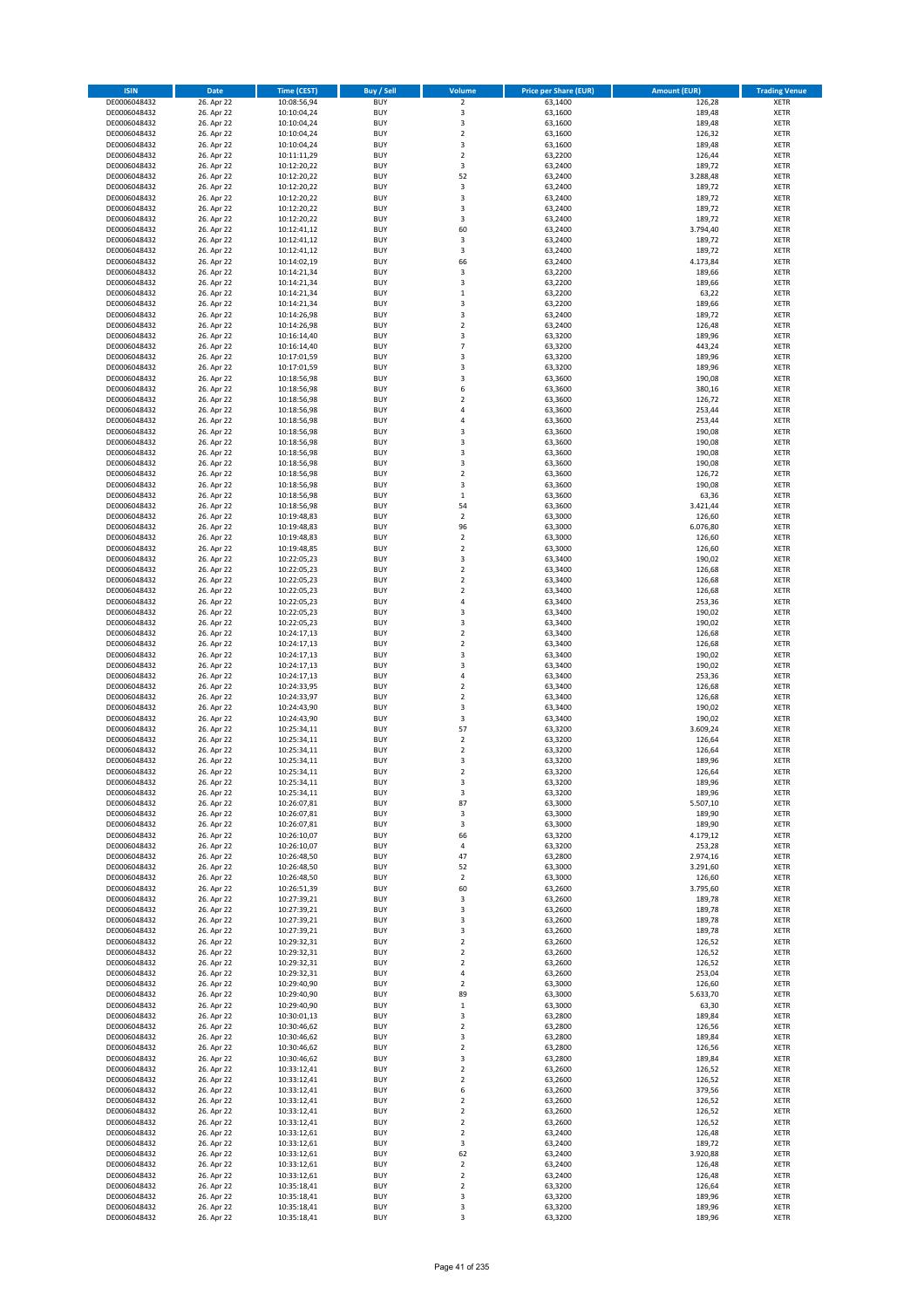| <b>ISIN</b>                  | Date                     | Time (CEST)                | <b>Buy / Sell</b>        | <b>Volume</b>       | <b>Price per Share (EUR)</b> | <b>Amount (EUR)</b> | <b>Trading Venue</b>       |
|------------------------------|--------------------------|----------------------------|--------------------------|---------------------|------------------------------|---------------------|----------------------------|
| DE0006048432                 | 26. Apr 22               | 10:35:18,41                | <b>BUY</b>               | $\overline{2}$      | 63,3200                      | 126,64              | <b>XETR</b>                |
| DE0006048432                 | 26. Apr 22               | 10:35:18,41                | <b>BUY</b>               | $\mathbf 2$         | 63,3200                      | 126,64              | XETR                       |
| DE0006048432                 | 26. Apr 22               | 10:35:18,41                | <b>BUY</b>               | 3                   | 63,3200                      | 189,96              | <b>XETR</b>                |
| DE0006048432                 | 26. Apr 22               | 10:35:18,41                | <b>BUY</b>               | $\mathsf 3$         | 63,3200                      | 189,96              | XETR                       |
| DE0006048432                 | 26. Apr 22               | 10:35:32,12                | <b>BUY</b>               | 60                  | 63,3000                      | 3.798,00            | <b>XETR</b>                |
| DE0006048432                 | 26. Apr 22               | 10:36:10,65                | <b>BUY</b>               | $\mathbf 2$         | 63,3000                      | 126,60              | <b>XETR</b>                |
| DE0006048432                 | 26. Apr 22               | 10:36:10,65                | <b>BUY</b>               | 53                  | 63,3000                      | 3.354,90            | <b>XETR</b>                |
| DE0006048432                 | 26. Apr 22               | 10:36:10,65                | <b>BUY</b>               | $\mathbf 2$         | 63,3000                      | 126,60              | <b>XETR</b>                |
| DE0006048432                 | 26. Apr 22               | 10:36:10,65                | <b>BUY</b><br><b>BUY</b> | 3<br>3              | 63,3000                      | 189,90              | <b>XETR</b>                |
| DE0006048432<br>DE0006048432 | 26. Apr 22<br>26. Apr 22 | 10:36:10,65<br>10:36:10,65 | <b>BUY</b>               | 5                   | 63,3000<br>63,3000           | 189,90<br>316,50    | <b>XETR</b><br><b>XETR</b> |
| DE0006048432                 | 26. Apr 22               | 10:36:17,69                | <b>BUY</b>               | 93                  | 63,3000                      | 5.886,90            | <b>XETR</b>                |
| DE0006048432                 | 26. Apr 22               | 10:36:39,89                | <b>BUY</b>               | $\mathbf 2$         | 63,2600                      | 126,52              | <b>XETR</b>                |
| DE0006048432                 | 26. Apr 22               | 10:37:05,90                | <b>BUY</b>               | 3                   | 63,2200                      | 189,66              | <b>XETR</b>                |
| DE0006048432                 | 26. Apr 22               | 10:37:05,90                | <b>BUY</b>               | 3                   | 63,2200                      | 189,66              | <b>XETR</b>                |
| DE0006048432                 | 26. Apr 22               | 10:37:05,90                | <b>BUY</b>               | 78                  | 63,2200                      | 4.931,16            | <b>XETR</b>                |
| DE0006048432                 | 26. Apr 22               | 10:37:05,90                | <b>BUY</b>               | $\mathbf 2$         | 63,2200                      | 126,44              | <b>XETR</b>                |
| DE0006048432                 | 26. Apr 22               | 10:37:12,49                | <b>BUY</b>               | 4                   | 63,2000                      | 252,80              | <b>XETR</b>                |
| DE0006048432                 | 26. Apr 22               | 10:37:12,51                | <b>BUY</b>               | 3                   | 63,2000                      | 189,60              | <b>XETR</b>                |
| DE0006048432                 | 26. Apr 22               | 10:38:22,05                | <b>BUY</b>               | $\mathsf 3$         | 63,2200                      | 189,66              | <b>XETR</b>                |
| DE0006048432                 | 26. Apr 22               | 10:38:22,05                | <b>BUY</b>               | 3                   | 63,2200                      | 189,66              | <b>XETR</b>                |
| DE0006048432<br>DE0006048432 | 26. Apr 22<br>26. Apr 22 | 10:39:33,72<br>10:39:33,72 | <b>BUY</b><br><b>BUY</b> | 3<br>58             | 63,2000<br>63,2000           | 189,60<br>3.665,60  | <b>XETR</b><br><b>XETR</b> |
| DE0006048432                 | 26. Apr 22               | 10:39:33,72                | <b>BUY</b>               | 4                   | 63,2000                      | 252,80              | <b>XETR</b>                |
| DE0006048432                 | 26. Apr 22               | 10:39:33,72                | <b>BUY</b>               | $\mathbf 2$         | 63,2000                      | 126,40              | <b>XETR</b>                |
| DE0006048432                 | 26. Apr 22               | 10:39:33,72                | <b>BUY</b>               | 3                   | 63,2000                      | 189,60              | <b>XETR</b>                |
| DE0006048432                 | 26. Apr 22               | 10:39:33,72                | <b>BUY</b>               | $\overline{4}$      | 63,2000                      | 252,80              | <b>XETR</b>                |
| DE0006048432                 | 26. Apr 22               | 10:40:20,97                | <b>BUY</b>               | $\overline{2}$      | 63,2000                      | 126,40              | <b>XETR</b>                |
| DE0006048432                 | 26. Apr 22               | 10:40:20,97                | <b>BUY</b>               | 3                   | 63,2000                      | 189,60              | <b>XETR</b>                |
| DE0006048432                 | 26. Apr 22               | 10:43:43,59                | <b>BUY</b>               | $\overline{2}$      | 63,2800                      | 126,56              | <b>XETR</b>                |
| DE0006048432                 | 26. Apr 22               | 10:43:43,59                | <b>BUY</b>               | 3                   | 63,2800                      | 189,84              | <b>XETR</b>                |
| DE0006048432                 | 26. Apr 22               | 10:43:43,59                | <b>BUY</b>               | $\mathbf 1$<br>3    | 63,2800                      | 63,28               | <b>XETR</b>                |
| DE0006048432<br>DE0006048432 | 26. Apr 22<br>26. Apr 22 | 10:43:43,59<br>10:43:43,59 | <b>BUY</b><br><b>BUY</b> | 6                   | 63,2800<br>63,2800           | 189,84<br>379,68    | <b>XETR</b><br><b>XETR</b> |
| DE0006048432                 | 26. Apr 22               | 10:43:47,77                | <b>BUY</b>               | 3                   | 63,2600                      | 189,78              | <b>XETR</b>                |
| DE0006048432                 | 26. Apr 22               | 10:43:47,77                | <b>BUY</b>               | 66                  | 63,2600                      | 4.175,16            | <b>XETR</b>                |
| DE0006048432                 | 26. Apr 22               | 10:43:47,77                | <b>BUY</b>               | $\overline{2}$      | 63,2600                      | 126,52              | <b>XETR</b>                |
| DE0006048432                 | 26. Apr 22               | 10:43:47,77                | <b>BUY</b>               | $\mathbf 2$         | 63,2600                      | 126,52              | <b>XETR</b>                |
| DE0006048432                 | 26. Apr 22               | 10:43:47,77                | <b>BUY</b>               | $\overline{2}$      | 63,2600                      | 126,52              | <b>XETR</b>                |
| DE0006048432                 | 26. Apr 22               | 10:43:47,77                | <b>BUY</b>               | 3                   | 63,2600                      | 189,78              | <b>XETR</b>                |
| DE0006048432                 | 26. Apr 22               | 10:43:47,77                | <b>BUY</b>               | 3                   | 63,2600                      | 189,78              | <b>XETR</b>                |
| DE0006048432                 | 26. Apr 22               | 10:43:47,77                | <b>BUY</b>               | 3                   | 63,2600                      | 189,78              | <b>XETR</b>                |
| DE0006048432                 | 26. Apr 22               | 10:43:47,77                | <b>BUY</b>               | 3                   | 63,2600                      | 189,78              | <b>XETR</b>                |
| DE0006048432                 | 26. Apr 22               | 10:43:47,79                | <b>BUY</b>               | 4                   | 63,2600                      | 253,04              | <b>XETR</b>                |
| DE0006048432<br>DE0006048432 | 26. Apr 22<br>26. Apr 22 | 10:43:56,32                | <b>BUY</b><br><b>BUY</b> | 66<br>3             | 63,2400<br>63,2400           | 4.173,84<br>189,72  | <b>XETR</b><br><b>XETR</b> |
| DE0006048432                 | 26. Apr 22               | 10:43:56,32<br>10:44:05,61 | <b>BUY</b>               | 31                  | 63,2400                      | 1.960,44            | <b>XETR</b>                |
| DE0006048432                 | 26. Apr 22               | 10:44:05,61                | <b>BUY</b>               | 40                  | 63,2400                      | 2.529,60            | <b>XETR</b>                |
| DE0006048432                 | 26. Apr 22               | 10:45:10,10                | <b>BUY</b>               | $\mathbf 2$         | 63,2400                      | 126,48              | <b>XETR</b>                |
| DE0006048432                 | 26. Apr 22               | 10:45:10,10                | <b>BUY</b>               | 74                  | 63,2400                      | 4.679,76            | <b>XETR</b>                |
| DE0006048432                 | 26. Apr 22               | 10:45:10,10                | <b>BUY</b>               | $\mathbf 2$         | 63,2400                      | 126,48              | <b>XETR</b>                |
| DE0006048432                 | 26. Apr 22               | 10:45:10,10                | <b>BUY</b>               | 3                   | 63,2400                      | 189,72              | <b>XETR</b>                |
| DE0006048432                 | 26. Apr 22               | 10:46:01,46                | <b>BUY</b>               | $\overline{2}$      | 63,2200                      | 126,44              | <b>XETR</b>                |
| DE0006048432                 | 26. Apr 22               | 10:46:01,46                | <b>BUY</b>               | $\overline{2}$      | 63,2200                      | 126,44              | <b>XETR</b>                |
| DE0006048432                 | 26. Apr 22               | 10:46:01,46                | <b>BUY</b>               | 4                   | 63,2200                      | 252,88              | <b>XETR</b>                |
| DE0006048432                 | 26. Apr 22               | 10:46:01,46                | <b>BUY</b>               | 3<br>$\overline{2}$ | 63,2200                      | 189,66              | <b>XETR</b>                |
| DE0006048432<br>DE0006048432 | 26. Apr 22<br>26. Apr 22 | 10:46:01,46<br>10:46:01,46 | <b>BUY</b><br><b>BUY</b> | 3                   | 63,2200<br>63,2200           | 126,44<br>189,66    | <b>XETR</b><br><b>XETR</b> |
| DE0006048432                 | 26. Apr 22               | 10:46:01,46                | <b>BUY</b>               | 3                   | 63,2200                      | 189,66              | <b>XETR</b>                |
| DE0006048432                 | 26. Apr 22               | 10:46:01,47                | <b>BUY</b>               | $\mathbf 2$         | 63,2000                      | 126,40              | <b>XETR</b>                |
| DE0006048432                 | 26. Apr 22               | 10:46:41,16                | <b>BUY</b>               | 3                   | 63,2000                      | 189,60              | <b>XETR</b>                |
| DE0006048432                 | 26. Apr 22               | 10:46:41,16                | <b>BUY</b>               | 4                   | 63,2000                      | 252,80              | <b>XETR</b>                |
| DE0006048432                 | 26. Apr 22               | 10:46:58,53                | <b>BUY</b>               | $\overline{2}$      | 63,2400                      | 126,48              | <b>XETR</b>                |
| DE0006048432                 | 26. Apr 22               | 10:46:58,53                | <b>BUY</b>               | $\overline{2}$      | 63,2400                      | 126,48              | <b>XETR</b>                |
| DE0006048432                 | 26. Apr 22               | 10:46:58,53                | BUY                      | 47                  | 63,2400                      | 2.972,28            | XETR                       |
| DE0006048432                 | 26. Apr 22               | 10:48:02,68                | <b>BUY</b>               | 3                   | 63,2400                      | 189,72              | <b>XETR</b>                |
| DE0006048432                 | 26. Apr 22               | 10:48:08,85                | <b>BUY</b>               | $\overline{2}$      | 63,2400                      | 126,48              | <b>XETR</b>                |
| DE0006048432<br>DE0006048432 | 26. Apr 22<br>26. Apr 22 | 10:49:00,79<br>10:49:00,79 | <b>BUY</b><br><b>BUY</b> | 3<br>65             | 63,2200<br>63,2200           | 189,66<br>4.109,30  | XETR<br><b>XETR</b>        |
| DE0006048432                 | 26. Apr 22               | 10:49:00,79                | <b>BUY</b>               | $\overline{2}$      | 63,2200                      | 126,44              | <b>XETR</b>                |
| DE0006048432                 | 26. Apr 22               | 10:49:00,79                | <b>BUY</b>               | $\overline{2}$      | 63,2200                      | 126,44              | <b>XETR</b>                |
| DE0006048432                 | 26. Apr 22               | 10:49:00,79                | <b>BUY</b>               | $\mathbf 2$         | 63,2200                      | 126,44              | <b>XETR</b>                |
| DE0006048432                 | 26. Apr 22               | 10:49:00,79                | <b>BUY</b>               | 3                   | 63,2200                      | 189,66              | XETR                       |
| DE0006048432                 | 26. Apr 22               | 10:49:00,79                | <b>BUY</b>               | $\mathbf 2$         | 63,2200                      | 126,44              | <b>XETR</b>                |
| DE0006048432                 | 26. Apr 22               | 10:49:00,79                | <b>BUY</b>               | $\,$ 1              | 63,2200                      | 63,22               | XETR                       |
| DE0006048432                 | 26. Apr 22               | 10:49:00,79                | <b>BUY</b>               | 5                   | 63,2200                      | 316,10              | <b>XETR</b>                |
| DE0006048432                 | 26. Apr 22               | 10:50:50,14                | <b>BUY</b>               | 3                   | 63,2400                      | 189,72              | XETR                       |
| DE0006048432<br>DE0006048432 | 26. Apr 22<br>26. Apr 22 | 10:50:50,14<br>10:50:50,14 | <b>BUY</b><br><b>BUY</b> | 3<br>62             | 63,2400<br>63,2400           | 189,72<br>3.920,88  | <b>XETR</b><br>XETR        |
| DE0006048432                 | 26. Apr 22               | 10:50:50,14                | <b>BUY</b>               | 3                   | 63,2400                      | 189,72              | <b>XETR</b>                |
| DE0006048432                 | 26. Apr 22               | 10:50:50,14                | <b>BUY</b>               | 3                   | 63,2400                      | 189,72              | <b>XETR</b>                |
| DE0006048432                 | 26. Apr 22               | 10:50:50,14                | <b>BUY</b>               | 3                   | 63,2400                      | 189,72              | <b>XETR</b>                |
| DE0006048432                 | 26. Apr 22               | 10:50:50,14                | <b>BUY</b>               | $\mathbf 2$         | 63,2400                      | 126,48              | XETR                       |
| DE0006048432                 | 26. Apr 22               | 10:50:50,14                | <b>BUY</b>               | $\overline{2}$      | 63,2400                      | 126,48              | <b>XETR</b>                |
| DE0006048432                 | 26. Apr 22               | 10:50:50,14                | <b>BUY</b>               | 3                   | 63,2400                      | 189,72              | <b>XETR</b>                |
| DE0006048432                 | 26. Apr 22               | 10:51:13,89                | <b>BUY</b>               | $\mathbf 2$         | 63,2200                      | 126,44              | <b>XETR</b>                |
| DE0006048432                 | 26. Apr 22               | 10:51:13,89                | <b>BUY</b>               | $\overline{2}$      | 63,2200                      | 126,44              | XETR                       |
| DE0006048432                 | 26. Apr 22               | 10:51:13,89                | <b>BUY</b><br><b>BUY</b> | $\mathbf 2$         | 63,2200                      | 126,44              | XETR                       |
| DE0006048432<br>DE0006048432 | 26. Apr 22<br>26. Apr 22 | 10:51:13,91<br>10:51:38,97 | <b>BUY</b>               | 65<br>$\mathbf 2$   | 63,2200<br>63,1800           | 4.109,30<br>126,36  | XETR<br><b>XETR</b>        |
| DE0006048432                 | 26. Apr 22               | 10:51:38,97                | <b>BUY</b>               | 3                   | 63,1800                      | 189,54              | <b>XETR</b>                |
| DE0006048432                 | 26. Apr 22               | 10:51:41,23                | <b>BUY</b>               | $\overline{2}$      | 63,1800                      | 126,36              | <b>XETR</b>                |
| DE0006048432                 | 26. Apr 22               | 10:51:56,76                | <b>BUY</b>               | $\overline{2}$      | 63,2000                      | 126,40              | <b>XETR</b>                |
| DE0006048432                 | 26. Apr 22               | 10:52:04,36                | <b>BUY</b>               | $\overline{2}$      | 63,2000                      | 126,40              | <b>XETR</b>                |
| DE0006048432                 | 26. Apr 22               | 10:52:46,66                | <b>BUY</b>               | 47                  | 63,2000                      | 2.970,40            | XETR                       |
| DE0006048432                 | 26. Apr 22               | 10:52:46,66                | <b>BUY</b>               | 3                   | 63,2000                      | 189,60              | XETR                       |
| DE0006048432                 | 26. Apr 22               | 10:52:46,66                | <b>BUY</b>               | 3                   | 63,2000                      | 189,60              | XETR                       |
| DE0006048432                 | 26. Apr 22               | 10:52:46,66                | <b>BUY</b>               | 3                   | 63,2000                      | 189,60              | <b>XETR</b>                |
| DE0006048432                 | 26. Apr 22               | 10:52:46,66                | <b>BUY</b>               | $\mathbf 2$         | 63,2000                      | 126,40              | <b>XETR</b>                |
| DE0006048432<br>DE0006048432 | 26. Apr 22<br>26. Apr 22 | 10:52:46,66<br>10:53:02,06 | <b>BUY</b><br><b>BUY</b> | 3<br>4              | 63,2000<br>63,2000           | 189,60<br>252,80    | XETR<br><b>XETR</b>        |
| DE0006048432                 | 26. Apr 22               | 10:53:02,06                | <b>BUY</b>               | 3                   | 63,2000                      | 189,60              | XETR                       |
| DE0006048432                 | 26. Apr 22               | 10:53:02,06                | <b>BUY</b>               | $\overline{2}$      | 63,2000                      | 126,40              | <b>XETR</b>                |
| DE0006048432                 | 26. Apr 22               | 10:53:18,39                | <b>BUY</b>               | 3                   | 63,2000                      | 189,60              | XETR                       |
| DE0006048432                 | 26. Apr 22               | 10:54:47,11                | <b>BUY</b>               | $\mathbf 2$         | 63,2400                      | 126,48              | <b>XETR</b>                |
| DE0006048432                 | 26. Apr 22               | 10:54:47,11                | <b>BUY</b>               | 3                   | 63,2400                      | 189,72              | XETR                       |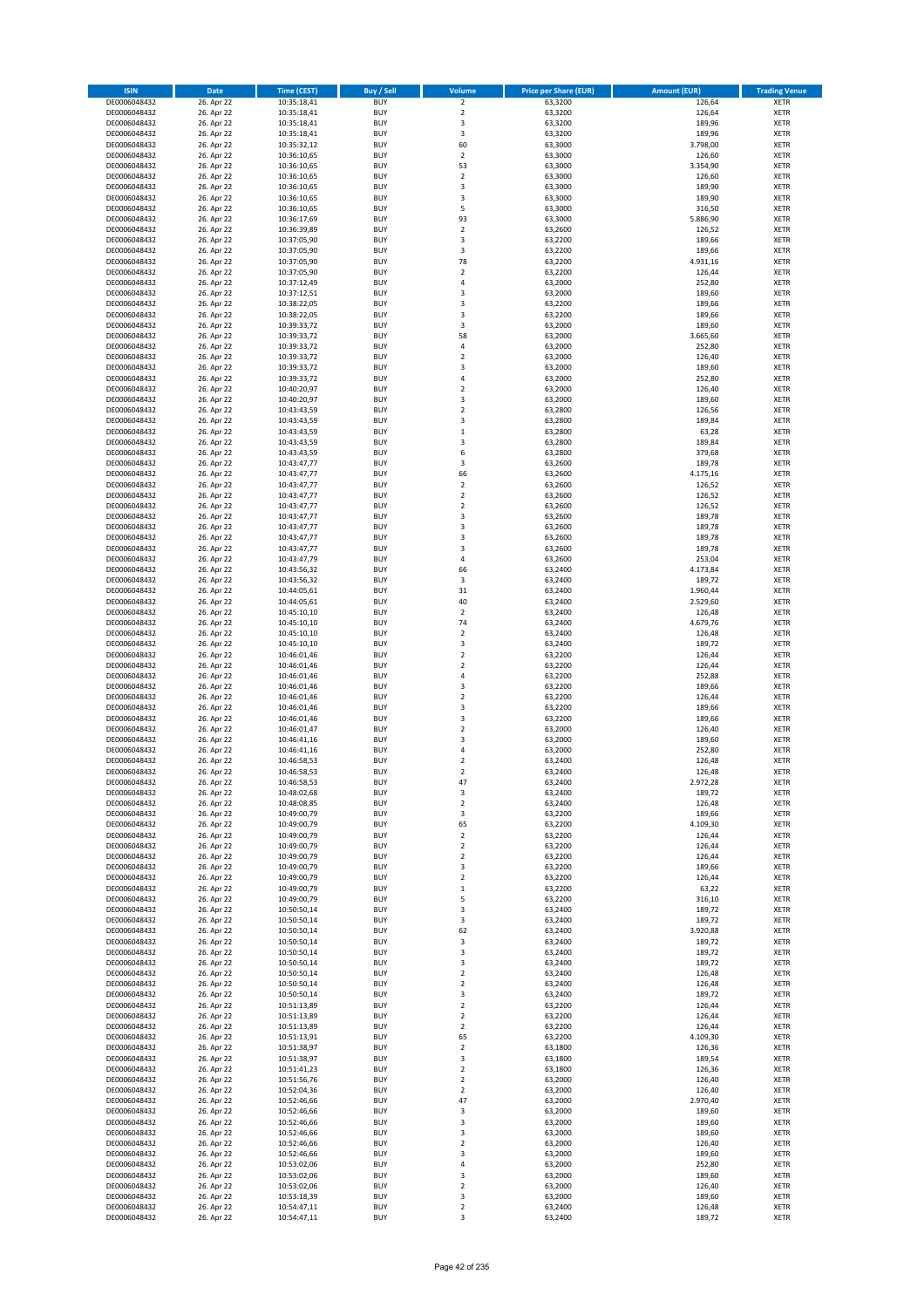| <b>ISIN</b>                  | Date                     | Time (CEST)                | <b>Buy / Sell</b>        | <b>Volume</b>                    | <b>Price per Share (EUR)</b> | <b>Amount (EUR)</b> | <b>Trading Venue</b>       |
|------------------------------|--------------------------|----------------------------|--------------------------|----------------------------------|------------------------------|---------------------|----------------------------|
| DE0006048432                 | 26. Apr 22               | 10:55:17,45                | <b>BUY</b>               | $\overline{2}$                   | 63,2800                      | 126,56              | <b>XETR</b>                |
| DE0006048432                 | 26. Apr 22               | 10:55:34,61                | <b>BUY</b>               | $\mathbf 2$                      | 63,2600                      | 126,52              | XETR                       |
| DE0006048432                 | 26. Apr 22               | 10:55:34,61                | <b>BUY</b>               | 68                               | 63,2600                      | 4.301,68            | <b>XETR</b>                |
| DE0006048432                 | 26. Apr 22               | 10:55:34,61                | <b>BUY</b>               | $\pmb{4}$                        | 63,2600                      | 253,04              | XETR                       |
| DE0006048432<br>DE0006048432 | 26. Apr 22<br>26. Apr 22 | 10:55:34,61<br>10:55:34,61 | <b>BUY</b><br><b>BUY</b> | $\mathbf 2$<br>3                 | 63,2600<br>63,2600           | 126,52<br>189,78    | <b>XETR</b><br><b>XETR</b> |
| DE0006048432                 | 26. Apr 22               | 10:55:34,61                | <b>BUY</b>               | $\overline{4}$                   | 63,2600                      | 253,04              | <b>XETR</b>                |
| DE0006048432                 | 26. Apr 22               | 10:57:01,49                | <b>BUY</b>               | 15                               | 63,2400                      | 948,60              | <b>XETR</b>                |
| DE0006048432                 | 26. Apr 22               | 10:57:01,49                | <b>BUY</b>               | 20                               | 63,2400                      | 1.264,80            | <b>XETR</b>                |
| DE0006048432                 | 26. Apr 22               | 10:58:37,81                | <b>BUY</b>               | 3                                | 63,2600                      | 189,78              | <b>XETR</b>                |
| DE0006048432                 | 26. Apr 22               | 10:58:37,81                | <b>BUY</b>               | $\mathsf 3$                      | 63,2600                      | 189,78              | <b>XETR</b>                |
| DE0006048432                 | 26. Apr 22               | 10:58:37,81                | <b>BUY</b>               | 4                                | 63,2600                      | 253,04              | <b>XETR</b>                |
| DE0006048432<br>DE0006048432 | 26. Apr 22<br>26. Apr 22 | 10:58:37,81<br>10:58:37,81 | <b>BUY</b><br><b>BUY</b> | $\overline{2}$<br>$\,1\,$        | 63,2600<br>63,2600           | 126,52<br>63,26     | <b>XETR</b><br><b>XETR</b> |
| DE0006048432                 | 26. Apr 22               | 10:58:37,81                | <b>BUY</b>               | 6                                | 63,2600                      | 379,56              | <b>XETR</b>                |
| DE0006048432                 | 26. Apr 22               | 10:58:37,81                | <b>BUY</b>               | $\overline{2}$                   | 63,2600                      | 126,52              | <b>XETR</b>                |
| DE0006048432                 | 26. Apr 22               | 11:00:10,10                | <b>BUY</b>               | 3                                | 63,2800                      | 189,84              | <b>XETR</b>                |
| DE0006048432                 | 26. Apr 22               | 11:00:10,10                | <b>BUY</b>               | 76                               | 63,2800                      | 4.809,28            | <b>XETR</b>                |
| DE0006048432                 | 26. Apr 22               | 11:00:10,10                | <b>BUY</b>               | $\mathbf 2$                      | 63,2800                      | 126,56              | <b>XETR</b>                |
| DE0006048432<br>DE0006048432 | 26. Apr 22<br>26. Apr 22 | 11:00:10,10<br>11:00:10,10 | <b>BUY</b><br><b>BUY</b> | $\mathsf 3$<br>3                 | 63,2800<br>63,2800           | 189,84<br>189,84    | <b>XETR</b><br><b>XETR</b> |
| DE0006048432                 | 26. Apr 22               | 11:00:10,10                | <b>BUY</b>               | 3                                | 63,2800                      | 189,84              | <b>XETR</b>                |
| DE0006048432                 | 26. Apr 22               | 11:00:10,10                | <b>BUY</b>               | 3                                | 63,2800                      | 189,84              | <b>XETR</b>                |
| DE0006048432                 | 26. Apr 22               | 11:00:10,10                | <b>BUY</b>               | 3                                | 63,2800                      | 189,84              | <b>XETR</b>                |
| DE0006048432                 | 26. Apr 22               | 11:00:10,10                | <b>BUY</b>               | $\sqrt{4}$                       | 63,2800                      | 253,12              | <b>XETR</b>                |
| DE0006048432                 | 26. Apr 22               | 11:00:10,10                | <b>BUY</b>               | $\mathbf 2$                      | 63,2800                      | 126,56              | <b>XETR</b>                |
| DE0006048432<br>DE0006048432 | 26. Apr 22               | 11:00:10,10                | <b>BUY</b><br><b>BUY</b> | $\overline{4}$<br>14             | 63,2800                      | 253,12              | <b>XETR</b><br><b>XETR</b> |
| DE0006048432                 | 26. Apr 22<br>26. Apr 22 | 11:00:10,10<br>11:00:10,11 | <b>BUY</b>               | 3                                | 63,2800<br>63,2600           | 885,92<br>189,78    | <b>XETR</b>                |
| DE0006048432                 | 26. Apr 22               | 11:00:10,62                | <b>BUY</b>               | 43                               | 63,2400                      | 2.719,32            | <b>XETR</b>                |
| DE0006048432                 | 26. Apr 22               | 11:00:11,68                | <b>BUY</b>               | 74                               | 63,2200                      | 4.678,28            | <b>XETR</b>                |
| DE0006048432                 | 26. Apr 22               | 11:00:11,68                | <b>BUY</b>               | $\overline{2}$                   | 63,2200                      | 126,44              | <b>XETR</b>                |
| DE0006048432                 | 26. Apr 22               | 11:00:22,60                | <b>BUY</b>               | $\sqrt{4}$                       | 63,2200                      | 252,88              | <b>XETR</b>                |
| DE0006048432                 | 26. Apr 22               | 11:04:38,84                | <b>BUY</b>               | 3                                | 63,2400                      | 189,72              | <b>XETR</b>                |
| DE0006048432<br>DE0006048432 | 26. Apr 22<br>26. Apr 22 | 11:04:38,84<br>11:04:39,63 | <b>BUY</b><br><b>BUY</b> | 3<br>3                           | 63,2400<br>63,2200           | 189,72<br>189,66    | <b>XETR</b><br><b>XETR</b> |
| DE0006048432                 | 26. Apr 22               | 11:04:39,63                | <b>BUY</b>               | $\overline{2}$                   | 63,2200                      | 126,44              | <b>XETR</b>                |
| DE0006048432                 | 26. Apr 22               | 11:04:39,63                | <b>BUY</b>               | 3                                | 63,2200                      | 189,66              | <b>XETR</b>                |
| DE0006048432                 | 26. Apr 22               | 11:04:39,63                | <b>BUY</b>               | 73                               | 63,2200                      | 4.615,06            | <b>XETR</b>                |
| DE0006048432                 | 26. Apr 22               | 11:04:39,63                | <b>BUY</b>               | $\mathbf 2$                      | 63,2200                      | 126,44              | <b>XETR</b>                |
| DE0006048432                 | 26. Apr 22               | 11:04:39,63                | <b>BUY</b>               | $\mathbf 2$                      | 63,2200                      | 126,44              | <b>XETR</b>                |
| DE0006048432                 | 26. Apr 22               | 11:04:39,63                | <b>BUY</b>               | 3                                | 63,2200                      | 189,66              | <b>XETR</b>                |
| DE0006048432<br>DE0006048432 | 26. Apr 22<br>26. Apr 22 | 11:04:39,63<br>11:04:39,63 | <b>BUY</b><br><b>BUY</b> | $\mathbf 2$<br>$\overline{2}$    | 63,2200<br>63,2200           | 126,44<br>126,44    | <b>XETR</b><br><b>XETR</b> |
| DE0006048432                 | 26. Apr 22               | 11:04:39,63                | <b>BUY</b>               | 3                                | 63,2200                      | 189,66              | <b>XETR</b>                |
| DE0006048432                 | 26. Apr 22               | 11:04:39,63                | <b>BUY</b>               | $\overline{2}$                   | 63,2200                      | 126,44              | <b>XETR</b>                |
| DE0006048432                 | 26. Apr 22               | 11:04:39,63                | <b>BUY</b>               | 5                                | 63,2200                      | 316,10              | <b>XETR</b>                |
| DE0006048432                 | 26. Apr 22               | 11:05:21,70                | <b>BUY</b>               | 3                                | 63,2200                      | 189,66              | <b>XETR</b>                |
| DE0006048432                 | 26. Apr 22               | 11:06:11,03                | <b>BUY</b><br><b>BUY</b> | $\mathbf 2$<br>12                | 63,2200                      | 126,44              | <b>XETR</b><br><b>XETR</b> |
| DE0006048432<br>DE0006048432 | 26. Apr 22<br>26. Apr 22 | 11:06:17,72<br>11:06:33,57 | <b>BUY</b>               | 20                               | 63,2000<br>63,2000           | 758,40<br>1.264,00  | <b>XETR</b>                |
| DE0006048432                 | 26. Apr 22               | 11:06:37,94                | <b>BUY</b>               | 3                                | 63,2000                      | 189,60              | <b>XETR</b>                |
| DE0006048432                 | 26. Apr 22               | 11:06:37,94                | <b>BUY</b>               | 3                                | 63,2000                      | 189,60              | <b>XETR</b>                |
| DE0006048432                 | 26. Apr 22               | 11:06:37,94                | <b>BUY</b>               | $\mathbf 2$                      | 63,2000                      | 126,40              | <b>XETR</b>                |
| DE0006048432                 | 26. Apr 22               | 11:06:37,94                | <b>BUY</b>               | 3                                | 63,2000                      | 189,60              | <b>XETR</b>                |
| DE0006048432                 | 26. Apr 22               | 11:06:37,94                | <b>BUY</b>               | $\mathbf 2$                      | 63,2000                      | 126,40              | <b>XETR</b>                |
| DE0006048432<br>DE0006048432 | 26. Apr 22<br>26. Apr 22 | 11:06:37,94<br>11:06:37,94 | <b>BUY</b><br><b>BUY</b> | 3<br>37                          | 63,2000<br>63,2000           | 189,60<br>2.338,40  | <b>XETR</b><br><b>XETR</b> |
| DE0006048432                 | 26. Apr 22               | 11:06:38,61                | <b>BUY</b>               | 80                               | 63,2000                      | 5.056,00            | <b>XETR</b>                |
| DE0006048432                 | 26. Apr 22               | 11:06:38,61                | <b>BUY</b>               | $\overline{2}$                   | 63,2000                      | 126,40              | <b>XETR</b>                |
| DE0006048432                 | 26. Apr 22               | 11:06:38,61                | <b>BUY</b>               | $\mathbf 2$                      | 63,2000                      | 126,40              | <b>XETR</b>                |
| DE0006048432                 | 26. Apr 22               | 11:06:47,60                | <b>BUY</b>               | $\overline{2}$                   | 63,2200                      | 126,44              | <b>XETR</b>                |
| DE0006048432                 | 26. Apr 22               | 11:07:36,60                | <b>BUY</b>               | 57                               | 63,2600                      | 3.605,82            | <b>XETR</b>                |
| DE0006048432                 | 26. Apr 22               | 11:07:36,60<br>11:07:36,60 | <b>BUY</b><br><b>BUY</b> | 2                                | 63,2600<br>63,2600           | 126,52              | <b>XETR</b>                |
| DE0006048432<br>DE0006048432 | 26. Apr 22<br>26. Apr 22 | 11:07:36,60                | <b>BUY</b>               | 3<br>$\mathbf 2$                 | 63,2600                      | 189,78<br>126,52    | XETR<br><b>XETR</b>        |
| DE0006048432                 | 26. Apr 22               | 11:07:36,60                | <b>BUY</b>               | 4                                | 63,2600                      | 253,04              | <b>XETR</b>                |
| DE0006048432                 | 26. Apr 22               | 11:07:36,60                | <b>BUY</b>               | 4                                | 63,2600                      | 253,04              | <b>XETR</b>                |
| DE0006048432                 | 26. Apr 22               | 11:07:36,60                | <b>BUY</b>               | $\overline{2}$                   | 63,2600                      | 126,52              | <b>XETR</b>                |
| DE0006048432                 | 26. Apr 22               | 11:07:36,60                | <b>BUY</b>               | 12                               | 63,2600                      | 759,12              | <b>XETR</b>                |
| DE0006048432                 | 26. Apr 22               | 11:07:47,12                | <b>BUY</b>               | 65                               | 63,2600                      | 4.111,90            | <b>XETR</b>                |
| DE0006048432<br>DE0006048432 | 26. Apr 22<br>26. Apr 22 | 11:08:20,70<br>11:08:20,70 | <b>BUY</b><br><b>BUY</b> | 3<br>3                           | 63,2600<br>63,2600           | 189,78<br>189,78    | <b>XETR</b><br>XETR        |
| DE0006048432                 | 26. Apr 22               | 11:10:29,78                | <b>BUY</b>               | 3                                | 63,2800                      | 189,84              | <b>XETR</b>                |
| DE0006048432                 | 26. Apr 22               | 11:10:29,78                | <b>BUY</b>               | 3                                | 63,2800                      | 189,84              | XETR                       |
| DE0006048432                 | 26. Apr 22               | 11:10:29,78                | <b>BUY</b>               | 3                                | 63,2800                      | 189,84              | <b>XETR</b>                |
| DE0006048432                 | 26. Apr 22               | 11:10:29,78                | <b>BUY</b>               | $\sqrt{4}$                       | 63,2800                      | 253,12              | XETR                       |
| DE0006048432                 | 26. Apr 22               | 11:10:29,78                | <b>BUY</b>               | 3                                | 63,2800                      | 189,84              | <b>XETR</b>                |
| DE0006048432<br>DE0006048432 | 26. Apr 22<br>26. Apr 22 | 11:10:44,29<br>11:10:44,29 | <b>BUY</b><br><b>BUY</b> | $\pmb{4}$<br>73                  | 63,2800<br>63,2800           | 253,12<br>4.619,44  | XETR<br><b>XETR</b>        |
| DE0006048432                 | 26. Apr 22               | 11:10:44,29                | <b>BUY</b>               | $\pmb{4}$                        | 63,2800                      | 253,12              | <b>XETR</b>                |
| DE0006048432                 | 26. Apr 22               | 11:10:44,29                | <b>BUY</b>               | $\,$ 1                           | 63,2800                      | 63,28               | <b>XETR</b>                |
| DE0006048432                 | 26. Apr 22               | 11:10:44,29                | <b>BUY</b>               | 6                                | 63,2800                      | 379,68              | XETR                       |
| DE0006048432                 | 26. Apr 22               | 11:10:44,29                | <b>BUY</b>               | 3                                | 63,2800                      | 189,84              | <b>XETR</b>                |
| DE0006048432                 | 26. Apr 22               | 11:10:44,29                | <b>BUY</b>               | 3                                | 63,2800                      | 189,84              | <b>XETR</b>                |
| DE0006048432<br>DE0006048432 | 26. Apr 22<br>26. Apr 22 | 11:13:00,23<br>11:13:00,23 | <b>BUY</b><br><b>BUY</b> | 102<br>$\overline{2}$            | 63,2400<br>63,2400           | 6.450,48<br>126,48  | <b>XETR</b><br>XETR        |
| DE0006048432                 | 26. Apr 22               | 11:13:00,23                | <b>BUY</b>               | 3                                | 63,2400                      | 189,72              | XETR                       |
| DE0006048432                 | 26. Apr 22               | 11:13:00,23                | <b>BUY</b>               | $\overline{2}$                   | 63,2400                      | 126,48              | XETR                       |
| DE0006048432                 | 26. Apr 22               | 11:13:00,23                | <b>BUY</b>               | 5                                | 63,2400                      | 316,20              | XETR                       |
| DE0006048432                 | 26. Apr 22               | 11:13:00,23                | <b>BUY</b>               | $\overline{2}$                   | 63,2400                      | 126,48              | <b>XETR</b>                |
| DE0006048432                 | 26. Apr 22               | 11:13:00,23                | <b>BUY</b>               | 3                                | 63,2400                      | 189,72              | <b>XETR</b>                |
| DE0006048432                 | 26. Apr 22               | 11:13:46,28                | <b>BUY</b>               | 56                               | 63,2200                      | 3.540,32            | <b>XETR</b>                |
| DE0006048432<br>DE0006048432 | 26. Apr 22<br>26. Apr 22 | 11:13:46,28<br>11:13:46,28 | <b>BUY</b><br><b>BUY</b> | $\mathbf 2$<br>$\overline{2}$    | 63,2200<br>63,2200           | 126,44<br>126,44    | <b>XETR</b><br>XETR        |
| DE0006048432                 | 26. Apr 22               | 11:13:46,28                | <b>BUY</b>               | 3                                | 63,2200                      | 189,66              | XETR                       |
| DE0006048432                 | 26. Apr 22               | 11:13:46,28                | <b>BUY</b>               | 3                                | 63,2200                      | 189,66              | XETR                       |
| DE0006048432                 | 26. Apr 22               | 11:13:46,28                | <b>BUY</b>               | $\overline{2}$                   | 63,2200                      | 126,44              | <b>XETR</b>                |
| DE0006048432                 | 26. Apr 22               | 11:13:46,28                | <b>BUY</b>               | $\overline{2}$                   | 63,2200                      | 126,44              | <b>XETR</b>                |
| DE0006048432                 | 26. Apr 22               | 11:13:59,14                | <b>BUY</b>               | 3                                | 63,2000                      | 189,60              | XETR                       |
| DE0006048432                 | 26. Apr 22<br>26. Apr 22 | 11:13:59,14                | <b>BUY</b><br><b>BUY</b> | $\overline{2}$<br>$\overline{2}$ | 63,2000<br>63,2000           | 126,40<br>126,40    | XETR                       |
| DE0006048432<br>DE0006048432 | 26. Apr 22               | 11:13:59,14<br>11:13:59,59 | <b>BUY</b>               | 49                               | 63,2000                      | 3.096,80            | XETR<br><b>XETR</b>        |
| DE0006048432                 | 26. Apr 22               | 11:14:02,58                | <b>BUY</b>               | $\mathbf 2$                      | 63,2000                      | 126,40              | XETR                       |
| DE0006048432                 | 26. Apr 22               | 11:16:22,30                | <b>BUY</b>               | 3                                | 63,3000                      | 189,90              | <b>XETR</b>                |
| DE0006048432                 | 26. Apr 22               | 11:16:22,30                | <b>BUY</b>               | 3                                | 63,3000                      | 189,90              | XETR                       |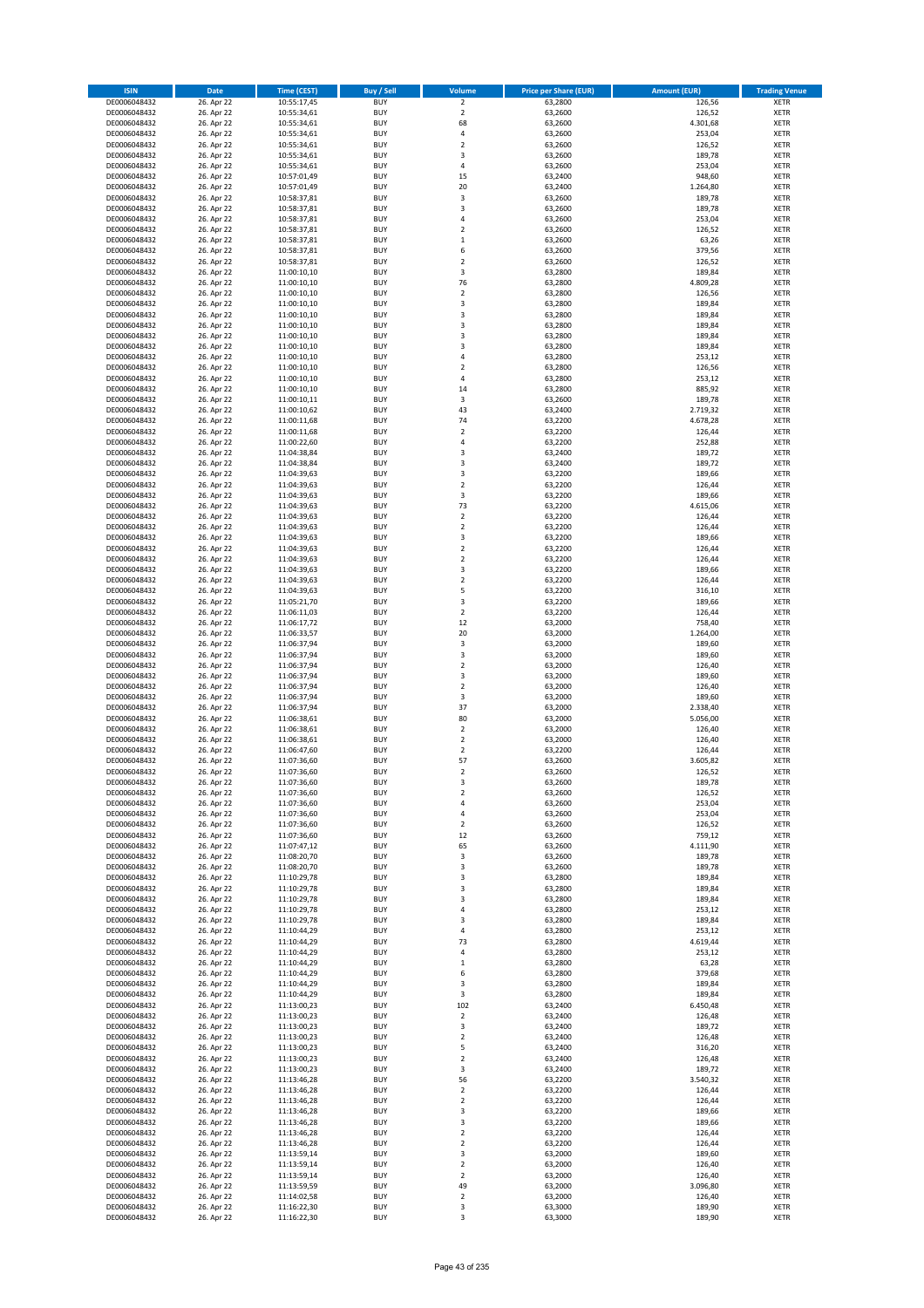| <b>ISIN</b>                  | Date                     | Time (CEST)                | <b>Buy / Sell</b>        | <b>Volume</b>                 | <b>Price per Share (EUR)</b> | <b>Amount (EUR)</b> | <b>Trading Venue</b>       |
|------------------------------|--------------------------|----------------------------|--------------------------|-------------------------------|------------------------------|---------------------|----------------------------|
| DE0006048432                 | 26. Apr 22               | 11:16:22,30                | <b>BUY</b>               | 3                             | 63,3000                      | 189,90              | <b>XETR</b>                |
| DE0006048432                 | 26. Apr 22               | 11:16:22,30                | <b>BUY</b>               | 6                             | 63,3000                      | 379,80              | XETR                       |
| DE0006048432                 | 26. Apr 22               | 11:16:22,30                | <b>BUY</b>               | $\mathbf 1$                   | 63,3000                      | 63,30               | <b>XETR</b>                |
| DE0006048432                 | 26. Apr 22               | 11:16:22,30                | <b>BUY</b>               | $\mathbf 2$                   | 63,3000                      | 126,60              | <b>XETR</b>                |
| DE0006048432<br>DE0006048432 | 26. Apr 22<br>26. Apr 22 | 11:17:30,59<br>11:17:30,59 | <b>BUY</b><br><b>BUY</b> | 93<br>$\sqrt{4}$              | 63,2800<br>63,2800           | 5.885,04<br>253,12  | <b>XETR</b><br><b>XETR</b> |
| DE0006048432                 | 26. Apr 22               | 11:17:30,59                | <b>BUY</b>               | 3                             | 63,2800                      | 189,84              | <b>XETR</b>                |
| DE0006048432                 | 26. Apr 22               | 11:17:30,59                | <b>BUY</b>               | $\mathbf 2$                   | 63,2800                      | 126,56              | <b>XETR</b>                |
| DE0006048432                 | 26. Apr 22               | 11:17:30,59                | <b>BUY</b>               | 3                             | 63,2800                      | 189,84              | <b>XETR</b>                |
| DE0006048432                 | 26. Apr 22               | 11:17:30,59                | <b>BUY</b>               | $\overline{2}$                | 63,2800                      | 126,56              | <b>XETR</b>                |
| DE0006048432                 | 26. Apr 22               | 11:17:30,62                | <b>BUY</b>               | 72                            | 63,2800                      | 4.556,16            | <b>XETR</b>                |
| DE0006048432                 | 26. Apr 22               | 11:17:39,89                | <b>BUY</b>               | $\mathbf 2$<br>3              | 63,2600                      | 126,52              | <b>XETR</b>                |
| DE0006048432<br>DE0006048432 | 26. Apr 22<br>26. Apr 22 | 11:17:39,89<br>11:17:39,89 | <b>BUY</b><br><b>BUY</b> | 3                             | 63,2600<br>63,2600           | 189,78<br>189,78    | <b>XETR</b><br><b>XETR</b> |
| DE0006048432                 | 26. Apr 22               | 11:19:01,08                | <b>BUY</b>               | 3                             | 63,2200                      | 189,66              | <b>XETR</b>                |
| DE0006048432                 | 26. Apr 22               | 11:19:01,08                | <b>BUY</b>               | 37                            | 63,2200                      | 2.339,14            | <b>XETR</b>                |
| DE0006048432                 | 26. Apr 22               | 11:19:01,08                | <b>BUY</b>               | 3                             | 63,2200                      | 189,66              | <b>XETR</b>                |
| DE0006048432                 | 26. Apr 22               | 11:19:01,08                | <b>BUY</b>               | $\overline{2}$                | 63,2200                      | 126,44              | <b>XETR</b>                |
| DE0006048432                 | 26. Apr 22               | 11:19:01,08                | <b>BUY</b>               | $\overline{2}$                | 63,2200                      | 126,44              | <b>XETR</b>                |
| DE0006048432<br>DE0006048432 | 26. Apr 22<br>26. Apr 22 | 11:19:01,08<br>11:19:01,08 | <b>BUY</b><br><b>BUY</b> | $\mathbf 2$<br>5              | 63,2200<br>63,2200           | 126,44<br>316,10    | <b>XETR</b><br><b>XETR</b> |
| DE0006048432                 | 26. Apr 22               | 11:19:01,08                | <b>BUY</b>               | 39                            | 63,2200                      | 2.465,58            | <b>XETR</b>                |
| DE0006048432                 | 26. Apr 22               | 11:20:45,33                | <b>BUY</b>               | 64                            | 63,2400                      | 4.047,36            | <b>XETR</b>                |
| DE0006048432                 | 26. Apr 22               | 11:20:45,33                | <b>BUY</b>               | $\mathbf 2$                   | 63,2400                      | 126,48              | <b>XETR</b>                |
| DE0006048432                 | 26. Apr 22               | 11:20:45,33                | <b>BUY</b>               | $\mathsf 3$                   | 63,2400                      | 189,72              | <b>XETR</b>                |
| DE0006048432                 | 26. Apr 22               | 11:20:45,33                | <b>BUY</b>               | $\mathbf 2$                   | 63,2400                      | 126,48              | <b>XETR</b>                |
| DE0006048432<br>DE0006048432 | 26. Apr 22<br>26. Apr 22 | 11:20:58,36<br>11:20:58,36 | <b>BUY</b><br><b>BUY</b> | $\mathbf 2$<br>$\mathbf 2$    | 63,2200<br>63,2200           | 126,44<br>126,44    | <b>XETR</b><br><b>XETR</b> |
| DE0006048432                 | 26. Apr 22               | 11:20:58,36                | <b>BUY</b>               | 5                             | 63,2200                      | 316,10              | <b>XETR</b>                |
| DE0006048432                 | 26. Apr 22               | 11:21:09,65                | <b>BUY</b>               | 3                             | 63,2000                      | 189,60              | <b>XETR</b>                |
| DE0006048432                 | 26. Apr 22               | 11:21:10,79                | <b>BUY</b>               | $\overline{\mathbf{3}}$       | 63,2000                      | 189,60              | <b>XETR</b>                |
| DE0006048432                 | 26. Apr 22               | 11:21:10,79                | <b>BUY</b>               | $\overline{2}$                | 63,2000                      | 126,40              | <b>XETR</b>                |
| DE0006048432                 | 26. Apr 22               | 11:21:10,79                | <b>BUY</b>               | $\mathbf 2$                   | 63,2000                      | 126,40              | <b>XETR</b>                |
| DE0006048432                 | 26. Apr 22               | 11:21:20,46                | <b>BUY</b>               | $\mathbf 2$                   | 63,2000                      | 126,40              | <b>XETR</b>                |
| DE0006048432<br>DE0006048432 | 26. Apr 22<br>26. Apr 22 | 11:21:31,20<br>11:21:31,20 | <b>BUY</b><br><b>BUY</b> | 3<br>$\mathbf 2$              | 63,2000<br>63,2000           | 189,60<br>126,40    | <b>XETR</b><br><b>XETR</b> |
| DE0006048432                 | 26. Apr 22               | 11:21:31,20                | <b>BUY</b>               | $\overline{2}$                | 63,2000                      | 126,40              | <b>XETR</b>                |
| DE0006048432                 | 26. Apr 22               | 11:21:37,62                | <b>BUY</b>               | 3                             | 63,1800                      | 189,54              | <b>XETR</b>                |
| DE0006048432                 | 26. Apr 22               | 11:21:39,33                | <b>BUY</b>               | 48                            | 63,1800                      | 3.032,64            | <b>XETR</b>                |
| DE0006048432                 | 26. Apr 22               | 11:21:57,23                | <b>BUY</b>               | 4                             | 63,2000                      | 252,80              | <b>XETR</b>                |
| DE0006048432                 | 26. Apr 22               | 11:24:54,10                | <b>BUY</b>               | $\overline{2}$                | 63,2600                      | 126,52              | <b>XETR</b>                |
| DE0006048432<br>DE0006048432 | 26. Apr 22<br>26. Apr 22 | 11:24:54,10                | <b>BUY</b><br><b>BUY</b> | $\mathbf 2$<br>3              | 63,2600<br>63,2600           | 126,52<br>189,78    | <b>XETR</b><br><b>XETR</b> |
| DE0006048432                 | 26. Apr 22               | 11:24:54,10<br>11:24:54,10 | <b>BUY</b>               | $\overline{2}$                | 63,2600                      | 126,52              | <b>XETR</b>                |
| DE0006048432                 | 26. Apr 22               | 11:24:54,10                | <b>BUY</b>               | $\mathbf 2$                   | 63,2600                      | 126,52              | <b>XETR</b>                |
| DE0006048432                 | 26. Apr 22               | 11:24:54,10                | <b>BUY</b>               | $\overline{2}$                | 63,2600                      | 126,52              | <b>XETR</b>                |
| DE0006048432                 | 26. Apr 22               | 11:24:54,10                | <b>BUY</b>               | $\,$ 1                        | 63,2600                      | 63,26               | <b>XETR</b>                |
| DE0006048432                 | 26. Apr 22               | 11:24:54,10                | <b>BUY</b>               | $\mathbf 2$                   | 63,2600                      | 126,52              | <b>XETR</b>                |
| DE0006048432<br>DE0006048432 | 26. Apr 22<br>26. Apr 22 | 11:24:54,10                | <b>BUY</b><br><b>BUY</b> | $\mathbf 2$<br>$\mathbf 2$    | 63,2600<br>63,2600           | 126,52<br>126,52    | <b>XETR</b><br><b>XETR</b> |
| DE0006048432                 | 26. Apr 22               | 11:24:54,10<br>11:24:54,10 | <b>BUY</b>               | 3                             | 63,2600                      | 189,78              | <b>XETR</b>                |
| DE0006048432                 | 26. Apr 22               | 11:24:54,10                | <b>BUY</b>               | $\overline{4}$                | 63,2600                      | 253,04              | <b>XETR</b>                |
| DE0006048432                 | 26. Apr 22               | 11:25:30,68                | <b>BUY</b>               | 64                            | 63,2800                      | 4.049,92            | <b>XETR</b>                |
| DE0006048432                 | 26. Apr 22               | 11:25:30,68                | <b>BUY</b>               | $\mathsf 3$                   | 63,2800                      | 189,84              | <b>XETR</b>                |
| DE0006048432                 | 26. Apr 22               | 11:25:30,68                | <b>BUY</b>               | 3                             | 63,2800                      | 189,84              | <b>XETR</b>                |
| DE0006048432                 | 26. Apr 22               | 11:25:30,68                | <b>BUY</b>               | 3                             | 63,2800                      | 189,84              | <b>XETR</b>                |
| DE0006048432<br>DE0006048432 | 26. Apr 22<br>26. Apr 22 | 11:25:35,88<br>11:25:58,58 | <b>BUY</b><br><b>BUY</b> | 60<br>3                       | 63,2800<br>63,2600           | 3.796,80<br>189,78  | <b>XETR</b><br><b>XETR</b> |
| DE0006048432                 | 26. Apr 22               | 11:25:58,58                | <b>BUY</b>               | 3                             | 63,2600                      | 189,78              | <b>XETR</b>                |
| DE0006048432                 | 26. Apr 22               | 11:25:58,58                | <b>BUY</b>               | $\mathbf 2$                   | 63,2600                      | 126,52              | <b>XETR</b>                |
| DE0006048432                 | 26. Apr 22               | 11:25:58,58                | <b>BUY</b>               | 4                             | 63,2600                      | 253,04              | <b>XETR</b>                |
| DE0006048432                 | 26. Apr 22               | 11:25:58,58                | <b>BUY</b>               | $\overline{\mathbf{2}}$       | 63,2600                      | 126,52              | <b>XETR</b>                |
| DE0006048432                 | 26. Apr 22               | 11:25:58,58                | <b>BUY</b>               | $\,1\,$                       | 63,2600                      | 63,26               | <b>XETR</b>                |
| DE0006048432<br>DE0006048432 | 26. Apr 22<br>26. Apr 22 | 11:27:18,32<br>11:27:18,32 | <b>BUY</b><br>BUY        | 89<br>2                       | 63,2800<br>63,2800           | 5.631,92<br>126,56  | <b>XETR</b><br>XETR        |
| DE0006048432                 | 26. Apr 22               | 11:27:18,32                | <b>BUY</b>               | 3                             | 63,2800                      | 189,84              | <b>XETR</b>                |
| DE0006048432                 | 26. Apr 22               | 11:27:18,32                | <b>BUY</b>               | $\overline{2}$                | 63,2800                      | 126,56              | <b>XETR</b>                |
| DE0006048432                 | 26. Apr 22               | 11:27:36,06                | <b>BUY</b>               | 49                            | 63,2600                      | 3.099,74            | <b>XETR</b>                |
| DE0006048432                 | 26. Apr 22               | 11:27:36,06                | <b>BUY</b>               | $\mathbf 2$                   | 63,2600                      | 126,52              | <b>XETR</b>                |
| DE0006048432                 | 26. Apr 22               | 11:27:36,06                | <b>BUY</b>               | $\mathbf 2$                   | 63,2600                      | 126,52              | <b>XETR</b>                |
| DE0006048432                 | 26. Apr 22               | 11:27:53,54                | <b>BUY</b>               | 3                             | 63,2600                      | 189,78              | <b>XETR</b>                |
| DE0006048432<br>DE0006048432 | 26. Apr 22<br>26. Apr 22 | 11:27:53,54<br>11:28:25,38 | <b>BUY</b><br><b>BUY</b> | 3<br>3                        | 63,2600<br>63,2400           | 189,78<br>189,72    | <b>XETR</b><br>XETR        |
| DE0006048432                 | 26. Apr 22               | 11:28:25,38                | <b>BUY</b>               | $\overline{2}$                | 63,2400                      | 126,48              | <b>XETR</b>                |
| DE0006048432                 | 26. Apr 22               | 11:28:25,38                | <b>BUY</b>               | 3                             | 63,2400                      | 189,72              | XETR                       |
| DE0006048432                 | 26. Apr 22               | 11:30:11,22                | <b>BUY</b>               | 55                            | 63,2600                      | 3.479,30            | <b>XETR</b>                |
| DE0006048432                 | 26. Apr 22               | 11:30:11,22                | <b>BUY</b>               | $\mathbf 2$                   | 63,2600                      | 126,52              | XETR                       |
| DE0006048432<br>DE0006048432 | 26. Apr 22<br>26. Apr 22 | 11:30:11,22<br>11:30:11,22 | <b>BUY</b><br><b>BUY</b> | $\overline{2}$<br>$\pmb{4}$   | 63,2600<br>63,2600           | 126,52<br>253,04    | <b>XETR</b><br><b>XETR</b> |
| DE0006048432                 | 26. Apr 22               | 11:31:39,58                | <b>BUY</b>               | 73                            | 63,2800                      | 4.619,44            | <b>XETR</b>                |
| DE0006048432                 | 26. Apr 22               | 11:31:39,58                | <b>BUY</b>               | 4                             | 63,2800                      | 253,12              | <b>XETR</b>                |
| DE0006048432                 | 26. Apr 22               | 11:31:39,58                | <b>BUY</b>               | $\pmb{4}$                     | 63,2800                      | 253,12              | <b>XETR</b>                |
| DE0006048432                 | 26. Apr 22               | 11:31:39,58                | <b>BUY</b>               | 3                             | 63,2800                      | 189,84              | XETR                       |
| DE0006048432                 | 26. Apr 22               | 11:31:39,58                | <b>BUY</b>               | $\mathsf 3$                   | 63,2800                      | 189,84              | <b>XETR</b>                |
| DE0006048432                 | 26. Apr 22               | 11:31:39,58                | <b>BUY</b><br><b>BUY</b> | $\overline{2}$                | 63,2800                      | 126,56<br>126,56    | <b>XETR</b>                |
| DE0006048432<br>DE0006048432 | 26. Apr 22<br>26. Apr 22 | 11:31:39,58<br>11:31:39,58 | <b>BUY</b>               | $\mathbf 2$<br>$\overline{2}$ | 63,2800<br>63,2800           | 126,56              | <b>XETR</b><br><b>XETR</b> |
| DE0006048432                 | 26. Apr 22               | 11:31:39,58                | <b>BUY</b>               | 3                             | 63,2800                      | 189,84              | <b>XETR</b>                |
| DE0006048432                 | 26. Apr 22               | 11:31:39,58                | <b>BUY</b>               | $\overline{2}$                | 63,2800                      | 126,56              | XETR                       |
| DE0006048432                 | 26. Apr 22               | 11:31:39,58                | <b>BUY</b>               | 5                             | 63,2800                      | 316,40              | <b>XETR</b>                |
| DE0006048432                 | 26. Apr 22               | 11:34:36,17                | <b>BUY</b>               | 50                            | 63,4000                      | 3.170,00            | XETR                       |
| DE0006048432                 | 26. Apr 22               | 11:34:36,17                | <b>BUY</b>               | $\pmb{4}$                     | 63,4000                      | 253,60              | <b>XETR</b>                |
| DE0006048432<br>DE0006048432 | 26. Apr 22<br>26. Apr 22 | 11:34:36,17<br>11:34:36,17 | <b>BUY</b><br><b>BUY</b> | $\mathbf 2$<br>3              | 63,4000<br>63,4000           | 126,80<br>190,20    | <b>XETR</b><br><b>XETR</b> |
| DE0006048432                 | 26. Apr 22               | 11:34:36,17                | <b>BUY</b>               | 3                             | 63,4000                      | 190,20              | <b>XETR</b>                |
| DE0006048432                 | 26. Apr 22               | 11:34:36,17                | <b>BUY</b>               | 3                             | 63,4000                      | 190,20              | <b>XETR</b>                |
| DE0006048432                 | 26. Apr 22               | 11:34:36,17                | <b>BUY</b>               | 5                             | 63,4000                      | 317,00              | XETR                       |
| DE0006048432                 | 26. Apr 22               | 11:34:36,17                | <b>BUY</b>               | 3                             | 63,4000                      | 190,20              | <b>XETR</b>                |
| DE0006048432                 | 26. Apr 22               | 11:34:46,83                | <b>BUY</b>               | $\mathbf 2$                   | 63,3800                      | 126,76              | <b>XETR</b>                |
| DE0006048432                 | 26. Apr 22               | 11:34:46,83                | <b>BUY</b>               | 3                             | 63,3800                      | 190,14              | <b>XETR</b>                |
| DE0006048432<br>DE0006048432 | 26. Apr 22<br>26. Apr 22 | 11:34:46,83<br>11:34:46,83 | <b>BUY</b><br><b>BUY</b> | 3<br>$\,$ 1                   | 63,3800<br>63,3800           | 190,14<br>63,38     | <b>XETR</b><br>XETR        |
| DE0006048432                 | 26. Apr 22               | 11:34:46,83                | <b>BUY</b>               | 3                             | 63,3800                      | 190,14              | <b>XETR</b>                |
| DE0006048432                 | 26. Apr 22               | 11:34:53,91                | <b>BUY</b>               | 158                           | 63,3600                      | 10.010,88           | XETR                       |
| DE0006048432                 | 26. Apr 22               | 11:34:53,91                | <b>BUY</b>               | 3                             | 63,3600                      | 190,08              | <b>XETR</b>                |
| DE0006048432                 | 26. Apr 22               | 11:34:53,91                | <b>BUY</b>               | $\overline{2}$                | 63,3600                      | 126,72              | <b>XETR</b>                |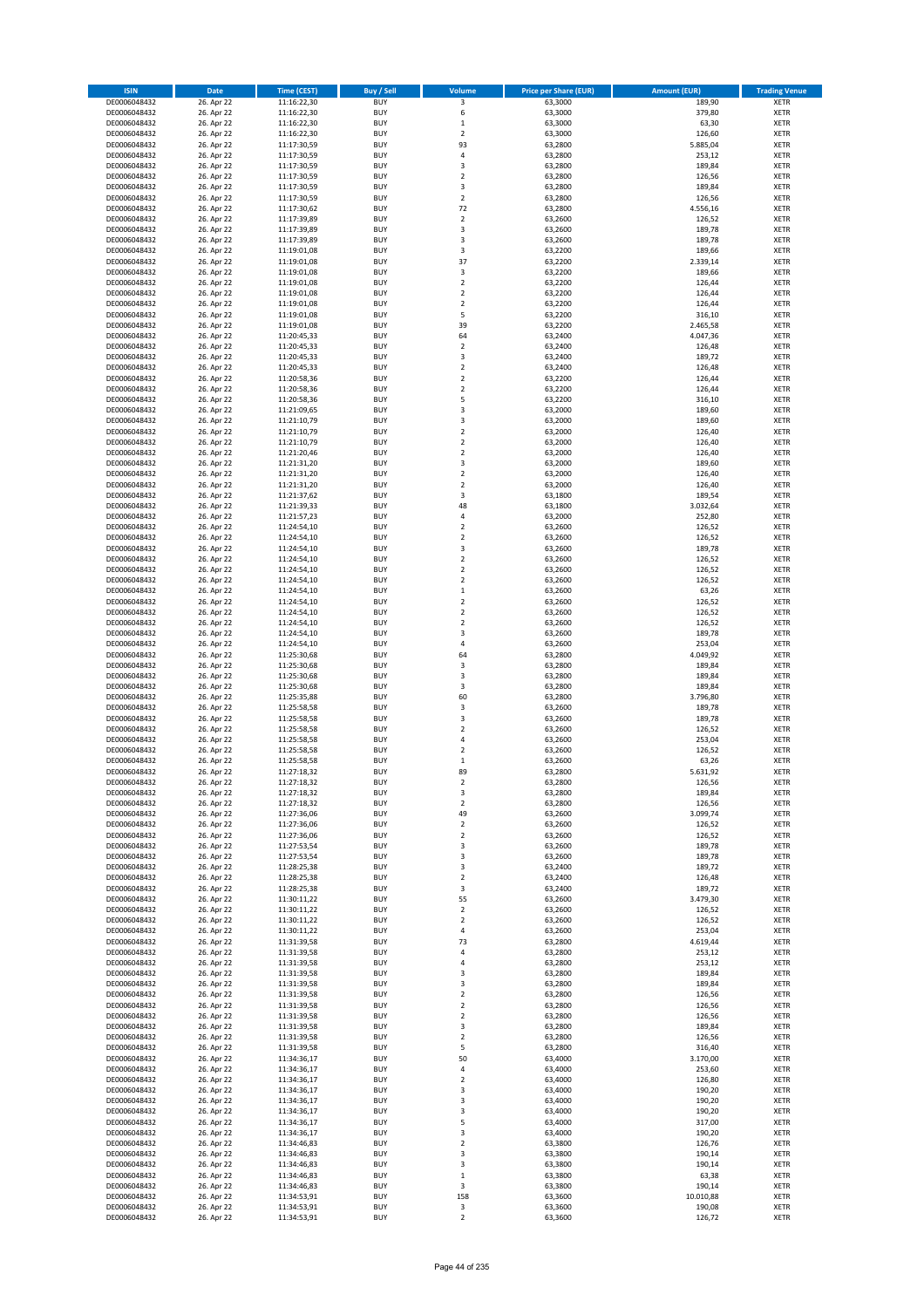| <b>ISIN</b>                  | <b>Date</b>              | Time (CEST)                | <b>Buy / Sell</b>        | Volume                       | <b>Price per Share (EUR)</b> | <b>Amount (EUR)</b> | <b>Trading Venue</b>       |
|------------------------------|--------------------------|----------------------------|--------------------------|------------------------------|------------------------------|---------------------|----------------------------|
| DE0006048432                 | 26. Apr 22               | 11:35:02,25                | <b>BUY</b>               | $\overline{4}$               | 63,3400                      | 253,36              | <b>XETR</b>                |
| DE0006048432                 | 26. Apr 22               | 11:35:02,25                | <b>BUY</b>               | 93                           | 63,3400                      | 5.890,62            | <b>XETR</b>                |
| DE0006048432                 | 26. Apr 22               | 11:35:02,25                | <b>BUY</b>               | 3                            | 63,3400                      | 190,02              | <b>XETR</b>                |
| DE0006048432<br>DE0006048432 | 26. Apr 22<br>26. Apr 22 | 11:37:29,13<br>11:37:29,13 | <b>BUY</b><br><b>BUY</b> | 82<br>3                      | 63,3600<br>63,3600           | 5.195,52<br>190,08  | <b>XETR</b><br><b>XETR</b> |
| DE0006048432                 | 26. Apr 22               | 11:37:29,13                | <b>BUY</b>               | 3                            | 63,3600                      | 190,08              | <b>XETR</b>                |
| DE0006048432                 | 26. Apr 22               | 11:37:29,13                | <b>BUY</b>               | $\mathbf 2$                  | 63,3600                      | 126,72              | <b>XETR</b>                |
| DE0006048432                 | 26. Apr 22               | 11:37:29,13                | <b>BUY</b>               | 3                            | 63,3600                      | 190,08              | <b>XETR</b>                |
| DE0006048432                 | 26. Apr 22               | 11:37:29,13                | <b>BUY</b>               | 3                            | 63,3600                      | 190,08              | <b>XETR</b>                |
| DE0006048432                 | 26. Apr 22               | 11:37:29,13                | <b>BUY</b>               | 3                            | 63,3600                      | 190,08              | <b>XETR</b>                |
| DE0006048432                 | 26. Apr 22               | 11:37:29,13                | <b>BUY</b>               | $\mathbf 2$                  | 63,3600                      | 126,72              | <b>XETR</b>                |
| DE0006048432<br>DE0006048432 | 26. Apr 22<br>26. Apr 22 | 11:37:29,13<br>11:37:29,13 | <b>BUY</b><br><b>BUY</b> | $\mathbf 1$<br>3             | 63,3600<br>63,3600           | 63,36<br>190,08     | <b>XETR</b><br><b>XETR</b> |
| DE0006048432                 | 26. Apr 22               | 11:37:29,13                | <b>BUY</b>               | $\overline{\mathbf{c}}$      | 63,3600                      | 126,72              | <b>XETR</b>                |
| DE0006048432                 | 26. Apr 22               | 11:37:29,13                | <b>BUY</b>               | 3                            | 63,3600                      | 190,08              | <b>XETR</b>                |
| DE0006048432                 | 26. Apr 22               | 11:37:29,13                | <b>BUY</b>               | 3                            | 63,3600                      | 190,08              | <b>XETR</b>                |
| DE0006048432                 | 26. Apr 22               | 11:37:29,13                | <b>BUY</b>               | $\mathbf 1$                  | 63,3600                      | 63,36               | <b>XETR</b>                |
| DE0006048432                 | 26. Apr 22               | 11:37:59,25                | <b>BUY</b>               | $\mathbf 2$                  | 63,3400                      | 126,68              | <b>XETR</b>                |
| DE0006048432                 | 26. Apr 22               | 11:38:26,77                | <b>BUY</b>               | $\overline{\mathbf{c}}$      | 63,3400                      | 126,68              | <b>XETR</b>                |
| DE0006048432                 | 26. Apr 22               | 11:38:26,78                | <b>BUY</b>               | $\mathbf 2$                  | 63,3400                      | 126,68              | <b>XETR</b>                |
| DE0006048432                 | 26. Apr 22               | 11:38:26,78                | <b>BUY</b><br><b>BUY</b> | $\overline{\mathbf{c}}$<br>3 | 63,3400                      | 126,68<br>190,02    | <b>XETR</b><br><b>XETR</b> |
| DE0006048432<br>DE0006048432 | 26. Apr 22<br>26. Apr 22 | 11:38:26,78<br>11:39:09,23 | <b>BUY</b>               | 3                            | 63,3400<br>63,3800           | 190,14              | <b>XETR</b>                |
| DE0006048432                 | 26. Apr 22               | 11:39:09,23                | <b>BUY</b>               | 59                           | 63,3800                      | 3.739,42            | <b>XETR</b>                |
| DE0006048432                 | 26. Apr 22               | 11:39:09,23                | <b>BUY</b>               | 3                            | 63,3800                      | 190,14              | <b>XETR</b>                |
| DE0006048432                 | 26. Apr 22               | 11:39:09,23                | <b>BUY</b>               | 3                            | 63,3800                      | 190,14              | <b>XETR</b>                |
| DE0006048432                 | 26. Apr 22               | 11:39:09,23                | <b>BUY</b>               | $\mathbf 2$                  | 63,3800                      | 126,76              | <b>XETR</b>                |
| DE0006048432                 | 26. Apr 22               | 11:39:09,23                | <b>BUY</b>               | $\overline{\mathbf{c}}$      | 63,3800                      | 126,76              | <b>XETR</b>                |
| DE0006048432                 | 26. Apr 22<br>26. Apr 22 | 11:39:09,23                | <b>BUY</b>               | 3                            | 63,3800                      | 190,14              | <b>XETR</b>                |
| DE0006048432<br>DE0006048432 | 26. Apr 22               | 11:39:09,23<br>11:39:09,26 | <b>BUY</b><br><b>BUY</b> | 3<br>$\mathbf 2$             | 63,3800<br>63,3800           | 190,14<br>126,76    | <b>XETR</b><br><b>XETR</b> |
| DE0006048432                 | 26. Apr 22               | 11:39:12,22                | <b>BUY</b>               | 4                            | 63,3600                      | 253,44              | <b>XETR</b>                |
| DE0006048432                 | 26. Apr 22               | 11:39:12,22                | <b>BUY</b>               | 83                           | 63,3600                      | 5.258,88            | <b>XETR</b>                |
| DE0006048432                 | 26. Apr 22               | 11:39:12,22                | <b>BUY</b>               | $\overline{\mathbf{c}}$      | 63,3600                      | 126,72              | <b>XETR</b>                |
| DE0006048432                 | 26. Apr 22               | 11:39:12.22                | <b>BUY</b>               | 4                            | 63,3600                      | 253,44              | <b>XETR</b>                |
| DE0006048432                 | 26. Apr 22               | 11:39:13,72                | <b>BUY</b>               | 82                           | 63,3600                      | 5.195,52            | <b>XETR</b>                |
| DE0006048432                 | 26. Apr 22               | 11:39:13,72                | <b>BUY</b>               | $\overline{\mathbf{c}}$      | 63,3600                      | 126,72              | <b>XETR</b>                |
| DE0006048432                 | 26. Apr 22               | 11:40:39,22                | <b>BUY</b>               | 56                           | 63,3800                      | 3.549,28            | <b>XETR</b>                |
| DE0006048432<br>DE0006048432 | 26. Apr 22<br>26. Apr 22 | 11:40:39,22<br>11:40:39,22 | <b>BUY</b><br><b>BUY</b> | $\mathbf 2$<br>3             | 63,3800<br>63,3800           | 126,76<br>190,14    | <b>XETR</b><br><b>XETR</b> |
| DE0006048432                 | 26. Apr 22               | 11:40:39,22                | <b>BUY</b>               | $\mathbf 2$                  | 63,3800                      | 126,76              | <b>XETR</b>                |
| DE0006048432                 | 26. Apr 22               | 11:40:39,22                | <b>BUY</b>               | 4                            | 63,3800                      | 253,52              | <b>XETR</b>                |
| DE0006048432                 | 26. Apr 22               | 11:40:58,77                | <b>BUY</b>               | $\mathbf 2$                  | 63,3600                      | 126,72              | <b>XETR</b>                |
| DE0006048432                 | 26. Apr 22               | 11:40:58,77                | <b>BUY</b>               | 3                            | 63,3600                      | 190,08              | <b>XETR</b>                |
| DE0006048432                 | 26. Apr 22               | 11:40:58,77                | <b>BUY</b>               | 3                            | 63,3600                      | 190,08              | <b>XETR</b>                |
| DE0006048432                 | 26. Apr 22               | 11:40:58,77                | <b>BUY</b>               | 6                            | 63,3600                      | 380,16              | <b>XETR</b>                |
| DE0006048432                 | 26. Apr 22               | 11:41:10,74                | <b>BUY</b>               | 3                            | 63,3400                      | 190,02              | <b>XETR</b>                |
| DE0006048432<br>DE0006048432 | 26. Apr 22<br>26. Apr 22 | 11:41:10,74<br>11:44:11,44 | <b>BUY</b><br><b>BUY</b> | 3<br>4                       | 63,3400<br>63,4000           | 190,02<br>253,60    | <b>XETR</b><br><b>XETR</b> |
| DE0006048432                 | 26. Apr 22               | 11:44:11,44                | <b>BUY</b>               | 3                            | 63,4000                      | 190,20              | <b>XETR</b>                |
| DE0006048432                 | 26. Apr 22               | 11:44:11,44                | <b>BUY</b>               | 3                            | 63,4000                      | 190,20              | <b>XETR</b>                |
| DE0006048432                 | 26. Apr 22               | 11:44:18,61                | <b>BUY</b>               | $\mathbf 2$                  | 63,4000                      | 126,80              | <b>XETR</b>                |
| DE0006048432                 | 26. Apr 22               | 11:44:32,14                | <b>BUY</b>               | $\overline{2}$               | 63,4000                      | 126,80              | <b>XETR</b>                |
| DE0006048432                 | 26. Apr 22               | 11:44:46,20                | <b>BUY</b>               | 3                            | 63,3800                      | 190,14              | <b>XETR</b>                |
| DE0006048432                 | 26. Apr 22               | 11:44:46,20                | <b>BUY</b>               | 56                           | 63,3800                      | 3.549,28            | <b>XETR</b>                |
| DE0006048432<br>DE0006048432 | 26. Apr 22<br>26. Apr 22 | 11:44:46,20<br>11:44:46,20 | <b>BUY</b><br><b>BUY</b> | 3<br>$\overline{\mathbf{c}}$ | 63,3800<br>63,3800           | 190,14<br>126,76    | <b>XETR</b><br><b>XETR</b> |
| DE0006048432                 | 26. Apr 22               | 11:44:46,20                | <b>BUY</b>               | $\mathbf 2$                  | 63,3800                      | 126,76              | <b>XETR</b>                |
| DE0006048432                 | 26. Apr 22               | 11:44:46,20                | <b>BUY</b>               | 5                            | 63,3800                      | 316,90              | <b>XETR</b>                |
| DE0006048432                 | 26. Apr 22               | 11:44:46,20                | <b>BUY</b>               | $\overline{2}$               | 63,3800                      | 126,76              | <b>XETR</b>                |
| DE0006048432                 | 26. Apr 22               | 11:44:46,20                | <b>BUY</b>               | 11                           | 63,3800                      | 697,18              | <b>XETR</b>                |
| DE0006048432                 | 26. Apr 22               | 11:44:46,28                | <b>BUY</b>               | $\overline{\mathbf{c}}$      | 63,3800                      | 126,76              | <b>XETR</b>                |
| DE0006048432                 | 26. Apr 22               | 11:48:24,83                | <b>BUY</b>               | 87                           | 63,4400                      | 5.519,28            | <b>XETR</b>                |
| DE0006048432                 | 26. Apr 22               | 11:48:24,83                | <b>BUY</b>               | 3                            | 63,4400<br>63,4400           | 190,32              | <b>XETR</b>                |
| DE0006048432<br>DE0006048432 | 26. Apr 22<br>26. Apr 22 | 11:48:24,83<br>11:48:24,83 | BUY<br><b>BUY</b>        | 4<br>3                       | 63,4400                      | 253,76<br>190,32    | <b>XETR</b><br><b>XETR</b> |
| DE0006048432                 | 26. Apr 22               | 11:48:24,83                | <b>BUY</b>               | 3                            | 63,4400                      | 190,32              | <b>XETR</b>                |
| DE0006048432                 | 26. Apr 22               | 11:48:24,83                | <b>BUY</b>               | 3                            | 63,4400                      | 190,32              | <b>XETR</b>                |
| DE0006048432                 | 26. Apr 22               | 11:48:24,83                | <b>BUY</b>               | 3                            | 63,4400                      | 190,32              | <b>XETR</b>                |
| DE0006048432                 | 26. Apr 22               | 11:48:24,83                | <b>BUY</b>               | $\mathbf 1$                  | 63,4400                      | 63,44               | <b>XETR</b>                |
| DE0006048432                 | 26. Apr 22               | 11:48:24,83                | <b>BUY</b>               | $\overline{2}$               | 63,4400                      | 126,88              | <b>XETR</b>                |
| DE0006048432<br>DE0006048432 | 26. Apr 22               | 11:48:24,83<br>11:48:24,83 | <b>BUY</b><br><b>BUY</b> | 3<br>3                       | 63,4400<br>63,4400           | 190,32<br>190,32    | <b>XETR</b><br><b>XETR</b> |
| DE0006048432                 | 26. Apr 22<br>26. Apr 22 | 11:48:24,83                | <b>BUY</b>               | 3                            | 63,4400                      | 190,32              | <b>XETR</b>                |
| DE0006048432                 | 26. Apr 22               | 11:48:24,83                | <b>BUY</b>               | 3                            | 63,4400                      | 190,32              | <b>XETR</b>                |
| DE0006048432                 | 26. Apr 22               | 11:48:24,86                | <b>BUY</b>               | $\overline{\mathbf{c}}$      | 63,4200                      | 126,84              | <b>XETR</b>                |
| DE0006048432                 | 26. Apr 22               | 11:48:24,86                | <b>BUY</b>               | 3                            | 63,4200                      | 190,26              | <b>XETR</b>                |
| DE0006048432                 | 26. Apr 22               | 11:48:24,86                | <b>BUY</b>               | 3                            | 63,4200                      | 190,26              | <b>XETR</b>                |
| DE0006048432                 | 26. Apr 22<br>26. Apr 22 | 11:48:24,86<br>11:48:24,86 | <b>BUY</b>               | $\mathbf 2$                  | 63,4200<br>63,4200           | 126,84              | <b>XETR</b>                |
| DE0006048432<br>DE0006048432 | 26. Apr 22               | 11:48:24,87                | <b>BUY</b><br><b>BUY</b> | 3<br>4                       | 63,4200                      | 190,26<br>253,68    | <b>XETR</b><br><b>XETR</b> |
| DE0006048432                 | 26. Apr 22               | 11:49:21,49                | <b>BUY</b>               | 92                           | 63,4000                      | 5.832,80            | <b>XETR</b>                |
| DE0006048432                 | 26. Apr 22               | 11:49:21,49                | <b>BUY</b>               | $\mathbf 2$                  | 63,4000                      | 126,80              | <b>XETR</b>                |
| DE0006048432                 | 26. Apr 22               | 11:49:21,49                | <b>BUY</b>               | 4                            | 63,4000                      | 253,60              | <b>XETR</b>                |
| DE0006048432                 | 26. Apr 22               | 11:49:21,49                | <b>BUY</b>               | 3                            | 63,4000                      | 190,20              | <b>XETR</b>                |
| DE0006048432                 | 26. Apr 22               | 11:49:21,49                | <b>BUY</b>               | $\mathbf 2$                  | 63,4000                      | 126,80              | <b>XETR</b>                |
| DE0006048432<br>DE0006048432 | 26. Apr 22<br>26. Apr 22 | 11:49:21,49<br>11:49:21,49 | <b>BUY</b><br><b>BUY</b> | 3<br>6                       | 63,4000<br>63,4000           | 190,20<br>380,40    | <b>XETR</b><br><b>XETR</b> |
| DE0006048432                 | 26. Apr 22               | 11:49:21,49                | <b>BUY</b>               | 3                            | 63,4000                      | 190,20              | <b>XETR</b>                |
| DE0006048432                 | 26. Apr 22               | 11:51:18,81                | <b>BUY</b>               | 3                            | 63,3800                      | 190,14              | <b>XETR</b>                |
| DE0006048432                 | 26. Apr 22               | 11:51:18,81                | <b>BUY</b>               | $\mathbf 2$                  | 63,3800                      | 126,76              | <b>XETR</b>                |
| DE0006048432                 | 26. Apr 22               | 11:51:18,81                | <b>BUY</b>               | 3                            | 63,3800                      | 190,14              | <b>XETR</b>                |
| DE0006048432                 | 26. Apr 22               | 11:51:18,81                | <b>BUY</b>               | $\overline{7}$               | 63,3800                      | 443,66              | <b>XETR</b>                |
| DE0006048432                 | 26. Apr 22               | 11:51:18,81                | <b>BUY</b>               | 3                            | 63,3800                      | 190,14              | <b>XETR</b>                |
| DE0006048432<br>DE0006048432 | 26. Apr 22<br>26. Apr 22 | 11:51:18,81<br>11:51:18,97 | <b>BUY</b><br><b>BUY</b> | 3<br>3                       | 63,3800<br>63,3800           | 190,14<br>190,14    | <b>XETR</b><br><b>XETR</b> |
| DE0006048432                 | 26. Apr 22               | 11:51:18,97                | <b>BUY</b>               | $\mathbf 2$                  | 63,3800                      | 126,76              | <b>XETR</b>                |
| DE0006048432                 | 26. Apr 22               | 11:51:18,97                | <b>BUY</b>               | 3                            | 63,3800                      | 190,14              | <b>XETR</b>                |
| DE0006048432                 | 26. Apr 22               | 11:51:18,97                | <b>BUY</b>               | 3                            | 63,3800                      | 190,14              | <b>XETR</b>                |
| DE0006048432                 | 26. Apr 22               | 11:52:43,88                | <b>BUY</b>               | $\mathbf 2$                  | 63,4000                      | 126,80              | <b>XETR</b>                |
| DE0006048432                 | 26. Apr 22               | 11:52:43,88                | <b>BUY</b>               | $\overline{\mathbf{c}}$      | 63,4000                      | 126,80              | <b>XETR</b>                |
| DE0006048432<br>DE0006048432 | 26. Apr 22<br>26. Apr 22 | 11:53:20,84<br>11:54:14,99 | <b>BUY</b><br><b>BUY</b> | 3<br>3                       | 63,4000<br>63,4000           | 190,20<br>190,20    | <b>XETR</b><br><b>XETR</b> |
| DE0006048432                 | 26. Apr 22               | 11:55:03,17                | <b>BUY</b>               | 3                            | 63,4000                      | 190,20              | <b>XETR</b>                |
| DE0006048432                 | 26. Apr 22               | 11:55:03,17                | <b>BUY</b>               | $\mathbf 2$                  | 63,4000                      | 126,80              | <b>XETR</b>                |
| DE0006048432                 | 26. Apr 22               | 11:55:03,19                | <b>BUY</b>               | 4                            | 63,3800                      | 253,52              | <b>XETR</b>                |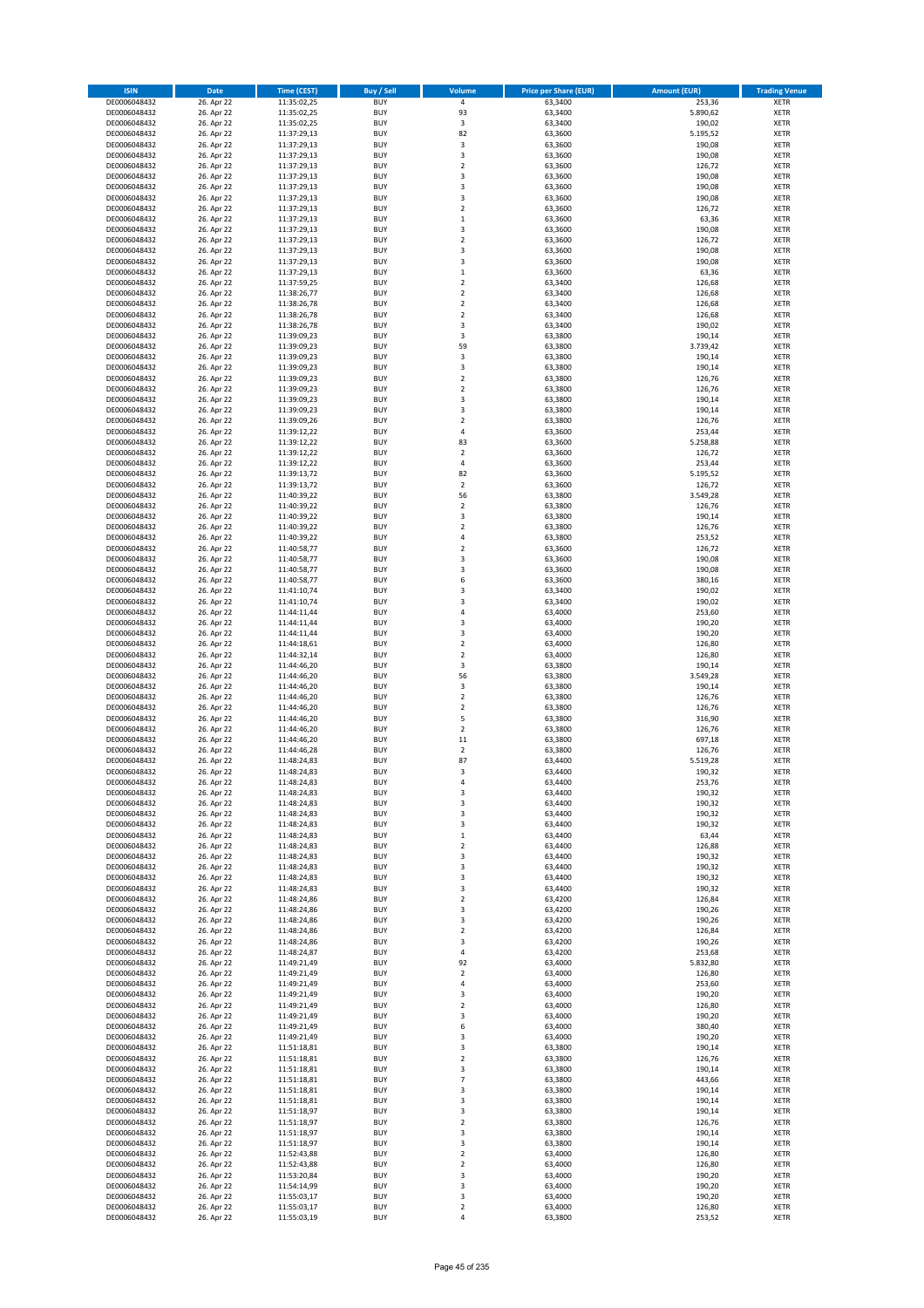| <b>ISIN</b>                  | <b>Date</b>              | <b>Time (CEST)</b>         | <b>Buy / Sell</b>        | <b>Volume</b>                          | <b>Price per Share (EUR)</b> | <b>Amount (EUR)</b> | <b>Trading Venue</b>       |
|------------------------------|--------------------------|----------------------------|--------------------------|----------------------------------------|------------------------------|---------------------|----------------------------|
| DE0006048432                 | 26. Apr 22               | 11:55:03,19                | <b>BUY</b>               | 185                                    | 63,3800                      | 11.725,30           | <b>XETR</b>                |
| DE0006048432                 | 26. Apr 22               | 11:55:03,19                | <b>BUY</b>               | $\mathbf 2$                            | 63,3800                      | 126,76              | <b>XETR</b>                |
| DE0006048432                 | 26. Apr 22               | 11:55:03,19                | <b>BUY</b>               | 3                                      | 63,3800                      | 190,14              | <b>XETR</b>                |
| DE0006048432                 | 26. Apr 22               | 11:55:03,19                | <b>BUY</b>               | 3                                      | 63,3800                      | 190,14              | <b>XETR</b>                |
| DE0006048432<br>DE0006048432 | 26. Apr 22<br>26. Apr 22 | 11:55:03,19<br>11:55:03,19 | <b>BUY</b><br><b>BUY</b> | $\overline{\mathbf{c}}$<br>$\mathbf 2$ | 63,3800<br>63,3800           | 126,76<br>126,76    | <b>XETR</b><br><b>XETR</b> |
| DE0006048432                 | 26. Apr 22               | 11:55:03,19                | <b>BUY</b>               | $\mathbf 1$                            | 63,3800                      | 63,38               | <b>XETR</b>                |
| DE0006048432                 | 26. Apr 22               | 11:55:03,19                | <b>BUY</b>               | 3                                      | 63,3800                      | 190,14              | <b>XETR</b>                |
| DE0006048432                 | 26. Apr 22               | 11:55:03,19                | <b>BUY</b>               | 5                                      | 63,3800                      | 316,90              | <b>XETR</b>                |
| DE0006048432                 | 26. Apr 22               | 11:55:03,26                | <b>BUY</b>               | 90                                     | 63,3600                      | 5.702,40            | <b>XETR</b>                |
| DE0006048432                 | 26. Apr 22               | 11:55:03,26                | <b>BUY</b>               | $\mathbf 2$                            | 63,3600                      | 126,72              | <b>XETR</b>                |
| DE0006048432                 | 26. Apr 22               | 11:56:05,78                | <b>BUY</b>               | 200                                    | 63,3400                      | 12.668,00           | <b>XETR</b><br><b>XETR</b> |
| DE0006048432<br>DE0006048432 | 26. Apr 22<br>26. Apr 22 | 11:56:05,78<br>11:56:05,78 | <b>BUY</b><br><b>BUY</b> | $\mathbf 2$<br>$\overline{\mathbf{c}}$ | 63,3400<br>63,3400           | 126,68<br>126,68    | <b>XETR</b>                |
| DE0006048432                 | 26. Apr 22               | 11:56:05,78                | <b>BUY</b>               | 6                                      | 63,3400                      | 380,04              | <b>XETR</b>                |
| DE0006048432                 | 26. Apr 22               | 11:56:05,78                | <b>BUY</b>               | 3                                      | 63,3400                      | 190,02              | <b>XETR</b>                |
| DE0006048432                 | 26. Apr 22               | 11:56:05,78                | <b>BUY</b>               | 3                                      | 63,3400                      | 190,02              | <b>XETR</b>                |
| DE0006048432                 | 26. Apr 22               | 11:56:05,78                | <b>BUY</b>               | $\mathbf 2$                            | 63,3400                      | 126,68              | <b>XETR</b>                |
| DE0006048432                 | 26. Apr 22               | 11:56:05,78                | <b>BUY</b>               | 3                                      | 63,3400                      | 190,02              | <b>XETR</b>                |
| DE0006048432                 | 26. Apr 22               | 11:56:05,78                | <b>BUY</b>               | $\mathbf 1$                            | 63,3400                      | 63,34               | <b>XETR</b>                |
| DE0006048432                 | 26. Apr 22               | 11:58:25,76                | <b>BUY</b><br><b>BUY</b> | 5                                      | 63,3600                      | 316,80              | <b>XETR</b>                |
| DE0006048432<br>DE0006048432 | 26. Apr 22<br>26. Apr 22 | 11:58:25,76<br>11:58:25,76 | <b>BUY</b>               | 157<br>$\mathbf 2$                     | 63,3600<br>63,3600           | 9.947,52<br>126,72  | <b>XETR</b><br><b>XETR</b> |
| DE0006048432                 | 26. Apr 22               | 11:58:25,76                | <b>BUY</b>               | 3                                      | 63,3600                      | 190,08              | <b>XETR</b>                |
| DE0006048432                 | 26. Apr 22               | 11:58:25,76                | <b>BUY</b>               | $\mathbf 2$                            | 63,3600                      | 126,72              | <b>XETR</b>                |
| DE0006048432                 | 26. Apr 22               | 11:58:25,76                | <b>BUY</b>               | $\overline{7}$                         | 63,3600                      | 443,52              | <b>XETR</b>                |
| DE0006048432                 | 26. Apr 22               | 11:59:31,70                | <b>BUY</b>               | 4                                      | 63,4400                      | 253,76              | <b>XETR</b>                |
| DE0006048432                 | 26. Apr 22               | 11:59:31,70                | <b>BUY</b>               | $\overline{\mathbf{c}}$                | 63,4400                      | 126,88              | <b>XETR</b>                |
| DE0006048432                 | 26. Apr 22<br>26. Apr 22 | 11:59:31,70                | <b>BUY</b>               | 3<br>4                                 | 63,4400                      | 190,32              | <b>XETR</b>                |
| DE0006048432<br>DE0006048432 | 26. Apr 22               | 11:59:31,70                | <b>BUY</b><br><b>BUY</b> | 5                                      | 63,4400<br>63,4400           | 253,76<br>317,20    | <b>XETR</b><br><b>XETR</b> |
| DE0006048432                 | 26. Apr 22               | 11:59:31,70<br>11:59:47,55 | <b>BUY</b>               | $\overline{\mathbf{c}}$                | 63,4200                      | 126,84              | <b>XETR</b>                |
| DE0006048432                 | 26. Apr 22               | 11:59:47,55                | <b>BUY</b>               | 3                                      | 63,4200                      | 190,26              | <b>XETR</b>                |
| DE0006048432                 | 26. Apr 22               | 11:59:47,55                | <b>BUY</b>               | $\mathbf 2$                            | 63,4200                      | 126,84              | <b>XETR</b>                |
| DE0006048432                 | 26. Apr 22               | 11:59:47,55                | <b>BUY</b>               | 156                                    | 63.4200                      | 9.893,52            | <b>XETR</b>                |
| DE0006048432                 | 26. Apr 22               | 11:59:47,55                | <b>BUY</b>               | 4                                      | 63,4200                      | 253,68              | <b>XETR</b>                |
| DE0006048432                 | 26. Apr 22               | 11:59:47,55                | <b>BUY</b>               | 3                                      | 63,4200                      | 190,26              | <b>XETR</b>                |
| DE0006048432                 | 26. Apr 22               | 11:59:47,55                | <b>BUY</b>               | 4                                      | 63,4200                      | 253,68              | <b>XETR</b>                |
| DE0006048432<br>DE0006048432 | 26. Apr 22<br>26. Apr 22 | 11:59:47,55<br>12:00:31,28 | <b>BUY</b><br><b>BUY</b> | 4<br>4                                 | 63,4200<br>63,4200           | 253,68<br>253,68    | <b>XETR</b><br><b>XETR</b> |
| DE0006048432                 | 26. Apr 22               | 12:00:31,28                | <b>BUY</b>               | $\overline{\mathbf{c}}$                | 63,4200                      | 126,84              | <b>XETR</b>                |
| DE0006048432                 | 26. Apr 22               | 12:00:31,28                | <b>BUY</b>               | $\mathbf 2$                            | 63,4200                      | 126,84              | <b>XETR</b>                |
| DE0006048432                 | 26. Apr 22               | 12:00:31,28                | <b>BUY</b>               | 139                                    | 63,4200                      | 8.815,38            | <b>XETR</b>                |
| DE0006048432                 | 26. Apr 22               | 12:00:31,28                | <b>BUY</b>               | $\overline{\mathbf{c}}$                | 63,4200                      | 126,84              | <b>XETR</b>                |
| DE0006048432                 | 26. Apr 22               | 12:00:31,28                | <b>BUY</b>               | 4                                      | 63,4200                      | 253,68              | <b>XETR</b>                |
| DE0006048432                 | 26. Apr 22               | 12:01:25,15                | <b>BUY</b>               | 3                                      | 63,4400                      | 190,32              | <b>XETR</b>                |
| DE0006048432                 | 26. Apr 22               | 12:01:25,15                | <b>BUY</b>               | 3                                      | 63,4400                      | 190,32              | <b>XETR</b>                |
| DE0006048432<br>DE0006048432 | 26. Apr 22<br>26. Apr 22 | 12:01:25,15<br>12:01:25,15 | <b>BUY</b><br><b>BUY</b> | $\mathbf 2$<br>3                       | 63,4400<br>63,4400           | 126,88<br>190,32    | <b>XETR</b><br><b>XETR</b> |
| DE0006048432                 | 26. Apr 22               | 12:01:25,15                | <b>BUY</b>               | $\overline{\mathbf{c}}$                | 63,4400                      | 126,88              | <b>XETR</b>                |
| DE0006048432                 | 26. Apr 22               | 12:01:25,15                | <b>BUY</b>               | 3                                      | 63,4400                      | 190,32              | <b>XETR</b>                |
| DE0006048432                 | 26. Apr 22               | 12:01:41,71                | <b>BUY</b>               | 3                                      | 63,4200                      | 190,26              | <b>XETR</b>                |
| DE0006048432                 | 26. Apr 22               | 12:01:41,71                | <b>BUY</b>               | 3                                      | 63,4200                      | 190,26              | <b>XETR</b>                |
| DE0006048432                 | 26. Apr 22               | 12:01:41,71                | <b>BUY</b>               | $\mathbf 2$                            | 63,4200                      | 126,84              | <b>XETR</b>                |
| DE0006048432                 | 26. Apr 22               | 12:01:41,71                | <b>BUY</b>               | 58                                     | 63,4200                      | 3.678,36            | <b>XETR</b>                |
| DE0006048432                 | 26. Apr 22               | 12:01:41,71                | <b>BUY</b><br><b>BUY</b> | 6<br>4                                 | 63,4200                      | 380,52              | <b>XETR</b><br><b>XETR</b> |
| DE0006048432<br>DE0006048432 | 26. Apr 22<br>26. Apr 22 | 12:01:48,53<br>12:01:48,53 | <b>BUY</b>               | 3                                      | 63,4200<br>63,4200           | 253,68<br>190,26    | <b>XETR</b>                |
| DE0006048432                 | 26. Apr 22               | 12:01:48,53                | <b>BUY</b>               | 50                                     | 63,4200                      | 3.171,00            | <b>XETR</b>                |
| DE0006048432                 | 26. Apr 22               | 12:01:48,53                | <b>BUY</b>               | 3                                      | 63,4200                      | 190,26              | <b>XETR</b>                |
| DE0006048432                 | 26. Apr 22               | 12:03:41,53                | <b>BUY</b>               | $\mathbf 2$                            | 63,4000                      | 126,80              | <b>XETR</b>                |
| DE0006048432                 | 26. Apr 22               | 12:03:41,53                | <b>BUY</b>               | $\overline{\mathbf{c}}$                | 63,4000                      | 126,80              | <b>XETR</b>                |
| DE0006048432                 | 26. Apr 22               | 12:03:41,53                | <b>BUY</b>               | 3                                      | 63,4000                      | 190,20              | <b>XETR</b>                |
| DE0006048432                 | 26. Apr 22               | 12:03:41,53                | <b>BUY</b>               | $\mathbf{1}$                           | 63,4000                      | 63,40               | <b>XETR</b>                |
| DE0006048432<br>DE0006048432 | 26. Apr 22<br>26. Apr 22 | 12:03:41,53<br>12:03:41,53 | BUY<br><b>BUY</b>        | 2<br>$\mathbf 2$                       | 63,4000<br>63,4000           | 126,80<br>126,80    | <b>XETR</b><br><b>XETR</b> |
| DE0006048432                 | 26. Apr 22               | 12:03:41,53                | <b>BUY</b>               | 3                                      | 63,4000                      | 190,20              | <b>XETR</b>                |
| DE0006048432                 | 26. Apr 22               | 12:03:41,53                | <b>BUY</b>               | 4                                      | 63,4000                      | 253,60              | XETR                       |
| DE0006048432                 | 26. Apr 22               | 12:03:41,53                | <b>BUY</b>               | $\mathbf 2$                            | 63,4000                      | 126,80              | <b>XETR</b>                |
| DE0006048432                 | 26. Apr 22               | 12:04:05,64                | <b>BUY</b>               | 132                                    | 63,3800                      | 8.366,16            | <b>XETR</b>                |
| DE0006048432                 | 26. Apr 22               | 12:04:05,64                | <b>BUY</b>               | 3                                      | 63,3800                      | 190,14              | <b>XETR</b>                |
| DE0006048432<br>DE0006048432 | 26. Apr 22<br>26. Apr 22 | 12:04:05,64<br>12:04:05,64 | <b>BUY</b><br><b>BUY</b> | 3<br>5                                 | 63,3800<br>63,3800           | 190,14<br>316,90    | <b>XETR</b><br><b>XETR</b> |
| DE0006048432                 | 26. Apr 22               | 12:04:05,64                | <b>BUY</b>               | 4                                      | 63,3800                      | 253,52              | <b>XETR</b>                |
| DE0006048432                 | 26. Apr 22               | 12:04:11,71                | <b>BUY</b>               | 41                                     | 63,3600                      | 2.597,76            | <b>XETR</b>                |
| DE0006048432                 | 26. Apr 22               | 12:04:11,71                | <b>BUY</b>               | 19                                     | 63,3600                      | 1.203,84            | <b>XETR</b>                |
| DE0006048432                 | 26. Apr 22               | 12:05:01,60                | <b>BUY</b>               | $\mathbf 2$                            | 63,3600                      | 126,72              | <b>XETR</b>                |
| DE0006048432                 | 26. Apr 22               | 12:05:01,60                | <b>BUY</b>               | 3                                      | 63,3600                      | 190,08              | <b>XETR</b>                |
| DE0006048432<br>DE0006048432 | 26. Apr 22<br>26. Apr 22 | 12:05:01,60<br>12:05:41,43 | <b>BUY</b><br><b>BUY</b> | 3<br>$\overline{\mathbf{c}}$           | 63,3600<br>63,3600           | 190,08<br>126,72    | <b>XETR</b><br><b>XETR</b> |
| DE0006048432                 | 26. Apr 22               | 12:05:41,43                | <b>BUY</b>               | $\mathbf 2$                            | 63,3600                      | 126,72              | <b>XETR</b>                |
| DE0006048432                 | 26. Apr 22               | 12:05:41,43                | <b>BUY</b>               | 67                                     | 63,3600                      | 4.245,12            | <b>XETR</b>                |
| DE0006048432                 | 26. Apr 22               | 12:05:41,43                | <b>BUY</b>               | $\mathbf 2$                            | 63,3600                      | 126,72              | XETR                       |
| DE0006048432                 | 26. Apr 22               | 12:05:41,43                | <b>BUY</b>               | $\mathbf 2$                            | 63,3600                      | 126,72              | <b>XETR</b>                |
| DE0006048432                 | 26. Apr 22               | 12:05:41,43                | <b>BUY</b>               | $\overline{\mathbf{2}}$                | 63,3600                      | 126,72              | <b>XETR</b>                |
| DE0006048432                 | 26. Apr 22               | 12:08:21,00                | <b>BUY</b>               | $\mathbf 2$                            | 63,3600                      | 126,72              | <b>XETR</b>                |
| DE0006048432                 | 26. Apr 22               | 12:08:21,00                | <b>BUY</b><br><b>BUY</b> | 71<br>$\mathbf 2$                      | 63,3600                      | 4.498,56            | <b>XETR</b><br><b>XETR</b> |
| DE0006048432<br>DE0006048432 | 26. Apr 22<br>26. Apr 22 | 12:08:21,00<br>12:08:21,00 | <b>BUY</b>               | 3                                      | 63,3600<br>63,3600           | 126,72<br>190,08    | <b>XETR</b>                |
| DE0006048432                 | 26. Apr 22               | 12:08:21,00                | <b>BUY</b>               | $\mathbf 2$                            | 63,3600                      | 126,72              | <b>XETR</b>                |
| DE0006048432                 | 26. Apr 22               | 12:08:21,00                | <b>BUY</b>               | $\mathbf 2$                            | 63,3600                      | 126,72              | <b>XETR</b>                |
| DE0006048432                 | 26. Apr 22               | 12:08:21,00                | <b>BUY</b>               | $\overline{\mathbf{2}}$                | 63,3600                      | 126,72              | <b>XETR</b>                |
| DE0006048432                 | 26. Apr 22               | 12:08:21,00                | <b>BUY</b>               | 4                                      | 63,3600                      | 253,44              | <b>XETR</b>                |
| DE0006048432                 | 26. Apr 22               | 12:08:21,00                | <b>BUY</b>               | $\overline{7}$                         | 63,3600                      | 443,52              | <b>XETR</b>                |
| DE0006048432                 | 26. Apr 22               | 12:08:21,00                | <b>BUY</b>               | 3                                      | 63,3600                      | 190,08              | <b>XETR</b>                |
| DE0006048432<br>DE0006048432 | 26. Apr 22<br>26. Apr 22 | 12:08:21,00<br>12:08:21,00 | <b>BUY</b><br><b>BUY</b> | $\mathbf 2$<br>3                       | 63,3600<br>63,3600           | 126,72<br>190,08    | <b>XETR</b><br><b>XETR</b> |
| DE0006048432                 | 26. Apr 22               | 12:08:44,66                | <b>BUY</b>               | 60                                     | 63,3600                      | 3.801,60            | <b>XETR</b>                |
| DE0006048432                 | 26. Apr 22               | 12:08:44,66                | <b>BUY</b>               | $\mathbf 2$                            | 63,3600                      | 126,72              | <b>XETR</b>                |
| DE0006048432                 | 26. Apr 22               | 12:08:44,66                | <b>BUY</b>               | 5                                      | 63,3600                      | 316,80              | <b>XETR</b>                |
| DE0006048432                 | 26. Apr 22               | 12:09:04,63                | <b>BUY</b>               | $\overline{\mathbf{c}}$                | 63,3600                      | 126,72              | <b>XETR</b>                |
| DE0006048432                 | 26. Apr 22               | 12:09:04,63                | <b>BUY</b>               | 3                                      | 63,3600                      | 190,08              | XETR                       |
| DE0006048432                 | 26. Apr 22               | 12:09:21,39                | <b>BUY</b>               | 66                                     | 63,3400                      | 4.180,44            | <b>XETR</b>                |
| DE0006048432<br>DE0006048432 | 26. Apr 22<br>26. Apr 22 | 12:09:21,39<br>12:09:21,39 | <b>BUY</b><br><b>BUY</b> | $\mathbf 2$<br>3                       | 63,3400<br>63,3400           | 126,68<br>190,02    | <b>XETR</b><br><b>XETR</b> |
| DE0006048432                 | 26. Apr 22               | 12:09:21,39                | <b>BUY</b>               | 3                                      | 63,3400                      | 190,02              | <b>XETR</b>                |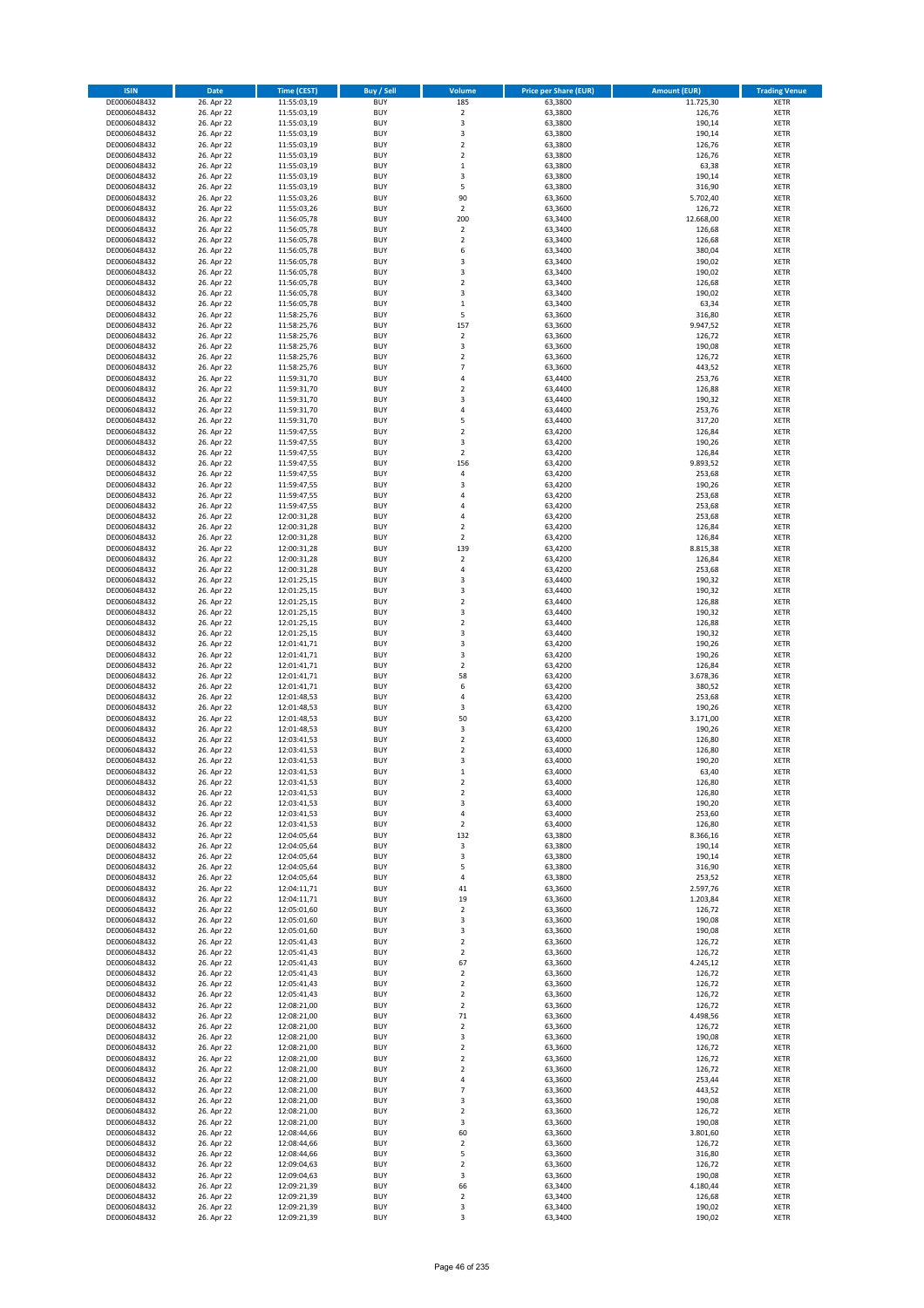| <b>ISIN</b>                  | <b>Date</b>              | <b>Time (CEST)</b>         | <b>Buy / Sell</b>        | Volume                           | <b>Price per Share (EUR)</b> | <b>Amount (EUR)</b> | <b>Trading Venue</b>       |
|------------------------------|--------------------------|----------------------------|--------------------------|----------------------------------|------------------------------|---------------------|----------------------------|
| DE0006048432                 | 26. Apr 22               | 12:09:21,39                | <b>BUY</b>               | 4                                | 63,3400                      | 253,36              | <b>XETR</b>                |
| DE0006048432                 | 26. Apr 22               | 12:09:21,39                | <b>BUY</b>               | 5                                | 63,3400                      | 316,70              | <b>XETR</b>                |
| DE0006048432                 | 26. Apr 22               | 12:10:21,93                | <b>BUY</b>               | 3                                | 63,3200                      | 189,96              | <b>XETR</b>                |
| DE0006048432                 | 26. Apr 22               | 12:10:21,93                | <b>BUY</b>               | 47                               | 63,3200                      | 2.976,04            | <b>XETR</b>                |
| DE0006048432<br>DE0006048432 | 26. Apr 22<br>26. Apr 22 | 12:10:21,93<br>12:10:21,93 | <b>BUY</b><br><b>BUY</b> | $\overline{2}$<br>3              | 63,3200<br>63,3200           | 126,64<br>189,96    | <b>XETR</b><br><b>XETR</b> |
| DE0006048432                 | 26. Apr 22               | 12:10:21,93                | <b>BUY</b>               | 3                                | 63,3200                      | 189,96              | <b>XETR</b>                |
| DE0006048432                 | 26. Apr 22               | 12:10:21,93                | <b>BUY</b>               | $\overline{\mathbf{2}}$          | 63,3200                      | 126,64              | <b>XETR</b>                |
| DE0006048432                 | 26. Apr 22               | 12:10:21,93                | BUY                      | $\overline{\mathbf{2}}$          | 63,3200                      | 126,64              | <b>XETR</b>                |
| DE0006048432                 | 26. Apr 22               | 12:10:21,93                | <b>BUY</b>               | $\mathbf 2$                      | 63,3200                      | 126,64              | <b>XETR</b>                |
| DE0006048432                 | 26. Apr 22               | 12:10:22,18                | <b>BUY</b>               | 77                               | 63,3000                      | 4.874,10            | <b>XETR</b>                |
| DE0006048432                 | 26. Apr 22               | 12:10:22,18                | <b>BUY</b>               | $\overline{2}$<br>$\overline{a}$ | 63,3000                      | 126,60              | <b>XETR</b>                |
| DE0006048432<br>DE0006048432 | 26. Apr 22<br>26. Apr 22 | 12:10:22,18<br>12:10:22,18 | BUY<br><b>BUY</b>        | 3                                | 63,3000<br>63,3000           | 253,20<br>189,90    | <b>XETR</b><br><b>XETR</b> |
| DE0006048432                 | 26. Apr 22               | 12:10:29,74                | <b>BUY</b>               | 77                               | 63,2800                      | 4.872,56            | <b>XETR</b>                |
| DE0006048432                 | 26. Apr 22               | 12:10:29,74                | BUY                      | $\overline{\mathbf{2}}$          | 63,2800                      | 126,56              | <b>XETR</b>                |
| DE0006048432                 | 26. Apr 22               | 12:10:29,74                | <b>BUY</b>               | 3                                | 63,2800                      | 189,84              | <b>XETR</b>                |
| DE0006048432                 | 26. Apr 22               | 12:10:29,74                | <b>BUY</b>               | 3                                | 63,2800                      | 189,84              | <b>XETR</b>                |
| DE0006048432                 | 26. Apr 22               | 12:10:29,74                | <b>BUY</b>               | 8                                | 63,2800                      | 506,24              | <b>XETR</b>                |
| DE0006048432<br>DE0006048432 | 26. Apr 22<br>26. Apr 22 | 12:10:29,75<br>12:10:53,48 | <b>BUY</b><br><b>BUY</b> | $\overline{2}$<br>$\overline{4}$ | 63,2800<br>63,2600           | 126,56<br>253,04    | <b>XETR</b><br><b>XETR</b> |
| DE0006048432                 | 26. Apr 22               | 12:10:53,48                | <b>BUY</b>               | $\mathbf 2$                      | 63,2600                      | 126,52              | <b>XETR</b>                |
| DE0006048432                 | 26. Apr 22               | 12:10:53,59                | <b>BUY</b>               | 3                                | 63,2400                      | 189,72              | <b>XETR</b>                |
| DE0006048432                 | 26. Apr 22               | 12:10:53,74                | BUY                      | 29                               | 63,2200                      | 1.833,38            | <b>XETR</b>                |
| DE0006048432                 | 26. Apr 22               | 12:10:53,74                | <b>BUY</b>               | 37                               | 63,2200                      | 2.339,14            | <b>XETR</b>                |
| DE0006048432                 | 26. Apr 22               | 12:11:16,47                | <b>BUY</b>               | 3                                | 63,2200                      | 189,66              | <b>XETR</b>                |
| DE0006048432                 | 26. Apr 22               | 12:11:16,47                | <b>BUY</b>               | 5                                | 63,2200                      | 316,10              | <b>XETR</b>                |
| DE0006048432<br>DE0006048432 | 26. Apr 22<br>26. Apr 22 | 12:11:16,47<br>12:13:45,73 | <b>BUY</b><br><b>BUY</b> | $\overline{\mathbf{2}}$<br>4     | 63,2200<br>63,3000           | 126,44<br>253,20    | <b>XETR</b><br><b>XETR</b> |
| DE0006048432                 | 26. Apr 22               | 12:13:45,73                | <b>BUY</b>               | $\overline{\mathbf{2}}$          | 63,3000                      | 126,60              | <b>XETR</b>                |
| DE0006048432                 | 26. Apr 22               | 12:13:45,73                | <b>BUY</b>               | 3                                | 63,3000                      | 189,90              | <b>XETR</b>                |
| DE0006048432                 | 26. Apr 22               | 12:13:45,73                | <b>BUY</b>               | $\mathbf 2$                      | 63,3000                      | 126,60              | <b>XETR</b>                |
| DE0006048432                 | 26. Apr 22               | 12:13:45,73                | <b>BUY</b>               | $\mathbf 1$                      | 63,3000                      | 63,30               | <b>XETR</b>                |
| DE0006048432                 | 26. Apr 22               | 12:13:45,73                | <b>BUY</b>               | $\overline{\mathbf{3}}$          | 63,3000                      | 189,90              | <b>XETR</b>                |
| DE0006048432<br>DE0006048432 | 26. Apr 22<br>26. Apr 22 | 12:13:45,73<br>12:13:45,73 | <b>BUY</b><br><b>BUY</b> | $\overline{4}$<br>3              | 63,3000<br>63,3000           | 253,20<br>189,90    | <b>XETR</b><br><b>XETR</b> |
| DE0006048432                 | 26. Apr 22               | 12:13:45,73                | <b>BUY</b>               | $\overline{a}$                   | 63,3000                      | 253,20              | <b>XETR</b>                |
| DE0006048432                 | 26. Apr 22               | 12:14:57,14                | <b>BUY</b>               | $\overline{3}$                   | 63,3000                      | 189,90              | <b>XETR</b>                |
| DE0006048432                 | 26. Apr 22               | 12:14:57,14                | <b>BUY</b>               | 3                                | 63,3000                      | 189,90              | <b>XETR</b>                |
| DE0006048432                 | 26. Apr 22               | 12:16:29,14                | <b>BUY</b>               | 3                                | 63,2800                      | 189,84              | <b>XETR</b>                |
| DE0006048432                 | 26. Apr 22               | 12:16:29,14                | <b>BUY</b>               | $\overline{2}$                   | 63,2800                      | 126,56              | <b>XETR</b>                |
| DE0006048432<br>DE0006048432 | 26. Apr 22<br>26. Apr 22 | 12:16:29,14<br>12:16:29,14 | <b>BUY</b><br><b>BUY</b> | 147<br>4                         | 63,2800<br>63,2800           | 9.302,16<br>253,12  | <b>XETR</b><br><b>XETR</b> |
| DE0006048432                 | 26. Apr 22               | 12:16:29,14                | <b>BUY</b>               | 3                                | 63,2800                      | 189,84              | <b>XETR</b>                |
| DE0006048432                 | 26. Apr 22               | 12:16:29,14                | <b>BUY</b>               | $\overline{\mathbf{2}}$          | 63,2800                      | 126,56              | <b>XETR</b>                |
| DE0006048432                 | 26. Apr 22               | 12:16:29,14                | <b>BUY</b>               | $\overline{\mathbf{2}}$          | 63,2800                      | 126,56              | <b>XETR</b>                |
| DE0006048432                 | 26. Apr 22               | 12:16:29,14                | <b>BUY</b>               | 3                                | 63,2800                      | 189,84              | <b>XETR</b>                |
| DE0006048432                 | 26. Apr 22               | 12:16:29,14                | <b>BUY</b>               | $\mathbf{1}$                     | 63,2800                      | 63,28               | <b>XETR</b>                |
| DE0006048432<br>DE0006048432 | 26. Apr 22               | 12:16:29,14<br>12:16:29,14 | <b>BUY</b><br><b>BUY</b> | 3<br>3                           | 63,2800<br>63,2800           | 189,84<br>189,84    | <b>XETR</b><br><b>XETR</b> |
| DE0006048432                 | 26. Apr 22<br>26. Apr 22 | 12:16:29,14                | <b>BUY</b>               | 3                                | 63,2800                      | 189,84              | <b>XETR</b>                |
| DE0006048432                 | 26. Apr 22               | 12:16:35,98                | <b>BUY</b>               | 88                               | 63,3000                      | 5.570,40            | <b>XETR</b>                |
| DE0006048432                 | 26. Apr 22               | 12:16:35,98                | <b>BUY</b>               | $\overline{2}$                   | 63,3000                      | 126,60              | <b>XETR</b>                |
| DE0006048432                 | 26. Apr 22               | 12:16:35,98                | <b>BUY</b>               | $\overline{4}$                   | 63,3000                      | 253,20              | <b>XETR</b>                |
| DE0006048432                 | 26. Apr 22               | 12:16:35,98                | <b>BUY</b>               | $\overline{\mathbf{3}}$          | 63,3000                      | 189,90              | <b>XETR</b>                |
| DE0006048432                 | 26. Apr 22               | 12:16:35,98                | <b>BUY</b>               | 5                                | 63,3000                      | 316,50              | <b>XETR</b>                |
| DE0006048432<br>DE0006048432 | 26. Apr 22<br>26. Apr 22 | 12:16:35,98<br>12:17:28,03 | <b>BUY</b><br><b>BUY</b> | $\overline{\mathbf{2}}$<br>61    | 63,3000<br>63,3000           | 126,60<br>3.861,30  | <b>XETR</b><br><b>XETR</b> |
| DE0006048432                 | 26. Apr 22               | 12:17:28,03                | BUY                      | $\overline{2}$                   | 63,3000                      | 126,60              | <b>XETR</b>                |
| DE0006048432                 | 26. Apr 22               | 12:17:28,03                | <b>BUY</b>               | $\overline{2}$                   | 63,3000                      | 126,60              | <b>XETR</b>                |
| DE0006048432                 | 26. Apr 22               | 12:17:28,03                | <b>BUY</b>               | $\mathbf 2$                      | 63,3000                      | 126,60              | <b>XETR</b>                |
| DE0006048432                 | 26. Apr 22               | 12:17:28,03                | BUY                      | $\overline{\mathbf{2}}$          | 63,3000                      | 126,60              | <b>XETR</b>                |
| DE0006048432                 | 26. Apr 22               | 12:17:28,03                | BUY                      | 3<br>$\overline{3}$              | 63,3000                      | 189,90              | <b>XETR</b>                |
| DE0006048432<br>DE0006048432 | 26. Apr 22<br>26. Apr 22 | 12:17:28,03<br>12:17:28,03 | <b>BUY</b><br>BUY        | 3                                | 63,3000<br>63,2800           | 189,90<br>189,84    | <b>XETR</b><br><b>XETR</b> |
| DE0006048432                 | 26. Apr 22               | 12:17:28,74                | <b>BUY</b>               | $\mathbf 2$                      | 63,2400                      | 126,48              | <b>XETR</b>                |
| DE0006048432                 | 26. Apr 22               | 12:17:28,74                | <b>BUY</b>               | 73                               | 63,2400                      | 4.616,52            | <b>XETR</b>                |
| DE0006048432                 | 26. Apr 22               | 12:17:28,74                | <b>BUY</b>               | 19                               | 63,2400                      | 1.201,56            | <b>XETR</b>                |
| DE0006048432                 | 26. Apr 22               | 12:17:29,62                | <b>BUY</b>               | 3                                | 63,2400                      | 189,72              | <b>XETR</b>                |
| DE0006048432<br>DE0006048432 | 26. Apr 22<br>26. Apr 22 | 12:17:29,62                | <b>BUY</b><br><b>BUY</b> | 5<br>3                           | 63,2400<br>63,3400           | 316,20<br>190,02    | <b>XETR</b><br><b>XETR</b> |
| DE0006048432                 | 26. Apr 22               | 12:20:56,56<br>12:20:56,56 | <b>BUY</b>               | 4                                | 63,3400                      | 253,36              | <b>XETR</b>                |
| DE0006048432                 | 26. Apr 22               | 12:20:56,56                | <b>BUY</b>               | $\mathbf 2$                      | 63,3400                      | 126,68              | <b>XETR</b>                |
| DE0006048432                 | 26. Apr 22               | 12:21:34,00                | <b>BUY</b>               | 3                                | 63,3400                      | 190,02              | <b>XETR</b>                |
| DE0006048432                 | 26. Apr 22               | 12:21:54,68                | <b>BUY</b>               | 3                                | 63,3200                      | 189,96              | <b>XETR</b>                |
| DE0006048432                 | 26. Apr 22               | 12:21:54,68                | <b>BUY</b>               | 3                                | 63,3200                      | 189,96              | <b>XETR</b>                |
| DE0006048432<br>DE0006048432 | 26. Apr 22<br>26. Apr 22 | 12:21:54,68<br>12:21:54,68 | <b>BUY</b><br><b>BUY</b> | $\mathbf 2$<br>4                 | 63,3200<br>63,3200           | 126,64<br>253,28    | <b>XETR</b><br><b>XETR</b> |
| DE0006048432                 | 26. Apr 22               | 12:21:54,68                | <b>BUY</b>               | 65                               | 63,3200                      | 4.115,80            | <b>XETR</b>                |
| DE0006048432                 | 26. Apr 22               | 12:21:54,68                | <b>BUY</b>               | 3                                | 63,3200                      | 189,96              | <b>XETR</b>                |
| DE0006048432                 | 26. Apr 22               | 12:21:54,68                | <b>BUY</b>               | 3                                | 63,3200                      | 189,96              | <b>XETR</b>                |
| DE0006048432                 | 26. Apr 22               | 12:21:54,68                | <b>BUY</b>               | 3                                | 63,3200                      | 189,96              | <b>XETR</b>                |
| DE0006048432                 | 26. Apr 22               | 12:21:54,68                | <b>BUY</b>               | 3                                | 63,3200                      | 189,96              | <b>XETR</b>                |
| DE0006048432<br>DE0006048432 | 26. Apr 22<br>26. Apr 22 | 12:21:54,68<br>12:21:54,69 | <b>BUY</b><br><b>BUY</b> | 3<br>3                           | 63,3200<br>63,3000           | 189,96<br>189,90    | <b>XETR</b><br><b>XETR</b> |
| DE0006048432                 | 26. Apr 22               | 12:21:54,69                | <b>BUY</b>               | $\mathbf 2$                      | 63,3000                      | 126,60              | <b>XETR</b>                |
| DE0006048432                 | 26. Apr 22               | 12:21:57,67                | <b>BUY</b>               | 81                               | 63,2800                      | 5.125,68            | <b>XETR</b>                |
| DE0006048432                 | 26. Apr 22               | 12:21:57,67                | <b>BUY</b>               | 3                                | 63,2800                      | 189,84              | <b>XETR</b>                |
| DE0006048432                 | 26. Apr 22               | 12:21:57,67                | <b>BUY</b>               | $\mathbf 2$                      | 63,2800                      | 126,56              | <b>XETR</b>                |
| DE0006048432                 | 26. Apr 22               | 12:21:57,67                | <b>BUY</b>               | 3                                | 63,2800                      | 189,84              | <b>XETR</b>                |
| DE0006048432                 | 26. Apr 22               | 12:22:16,57                | <b>BUY</b>               | 69                               | 63,3000                      | 4.367,70            | <b>XETR</b>                |
| DE0006048432<br>DE0006048432 | 26. Apr 22<br>26. Apr 22 | 12:22:16,57<br>12:22:16,57 | <b>BUY</b><br><b>BUY</b> | 3<br>$\mathbf 1$                 | 63,3000<br>63,3000           | 189,90<br>63,30     | <b>XETR</b><br><b>XETR</b> |
| DE0006048432                 | 26. Apr 22               | 12:22:16,57                | <b>BUY</b>               | $\overline{\mathbf{3}}$          | 63,3000                      | 189,90              | <b>XETR</b>                |
| DE0006048432                 | 26. Apr 22               | 12:22:16,57                | <b>BUY</b>               | 5                                | 63,3000                      | 316,50              | <b>XETR</b>                |
| DE0006048432                 | 26. Apr 22               | 12:22:16,57                | <b>BUY</b>               | 3                                | 63,3000                      | 189,90              | <b>XETR</b>                |
| DE0006048432                 | 26. Apr 22               | 12:22:16,57                | <b>BUY</b>               | 3                                | 63,3000                      | 189,90              | <b>XETR</b>                |
| DE0006048432                 | 26. Apr 22               | 12:22:34,89                | <b>BUY</b>               | $\overline{2}$                   | 63,2800                      | 126,56              | <b>XETR</b>                |
| DE0006048432<br>DE0006048432 | 26. Apr 22<br>26. Apr 22 | 12:22:44,11<br>12:22:44,11 | <b>BUY</b><br><b>BUY</b> | 83<br>3                          | 63,2600<br>63,2600           | 5.250,58<br>189,78  | <b>XETR</b><br><b>XETR</b> |
| DE0006048432                 | 26. Apr 22               | 12:22:51,50                | <b>BUY</b>               | 52                               | 63,2400                      | 3.288,48            | <b>XETR</b>                |
| DE0006048432                 | 26. Apr 22               | 12:22:59,13                | <b>BUY</b>               | 3                                | 63,2400                      | 189,72              | <b>XETR</b>                |
| DE0006048432                 | 26. Apr 22               | 12:22:59,13                | <b>BUY</b>               | 3                                | 63,2400                      | 189,72              | <b>XETR</b>                |
| DE0006048432                 | 26. Apr 22               | 12:23:00,36                | <b>BUY</b>               | $\mathbf 2$                      | 63,2200                      | 126,44              | <b>XETR</b>                |
| DE0006048432                 | 26. Apr 22               | 12:24:20,60                | <b>BUY</b>               | 3                                | 63,2200                      | 189,66              | <b>XETR</b>                |
| DE0006048432                 | 26. Apr 22               | 12:25:34,15                | <b>BUY</b>               | 2                                | 63,2400                      | 126,48              | <b>XETR</b>                |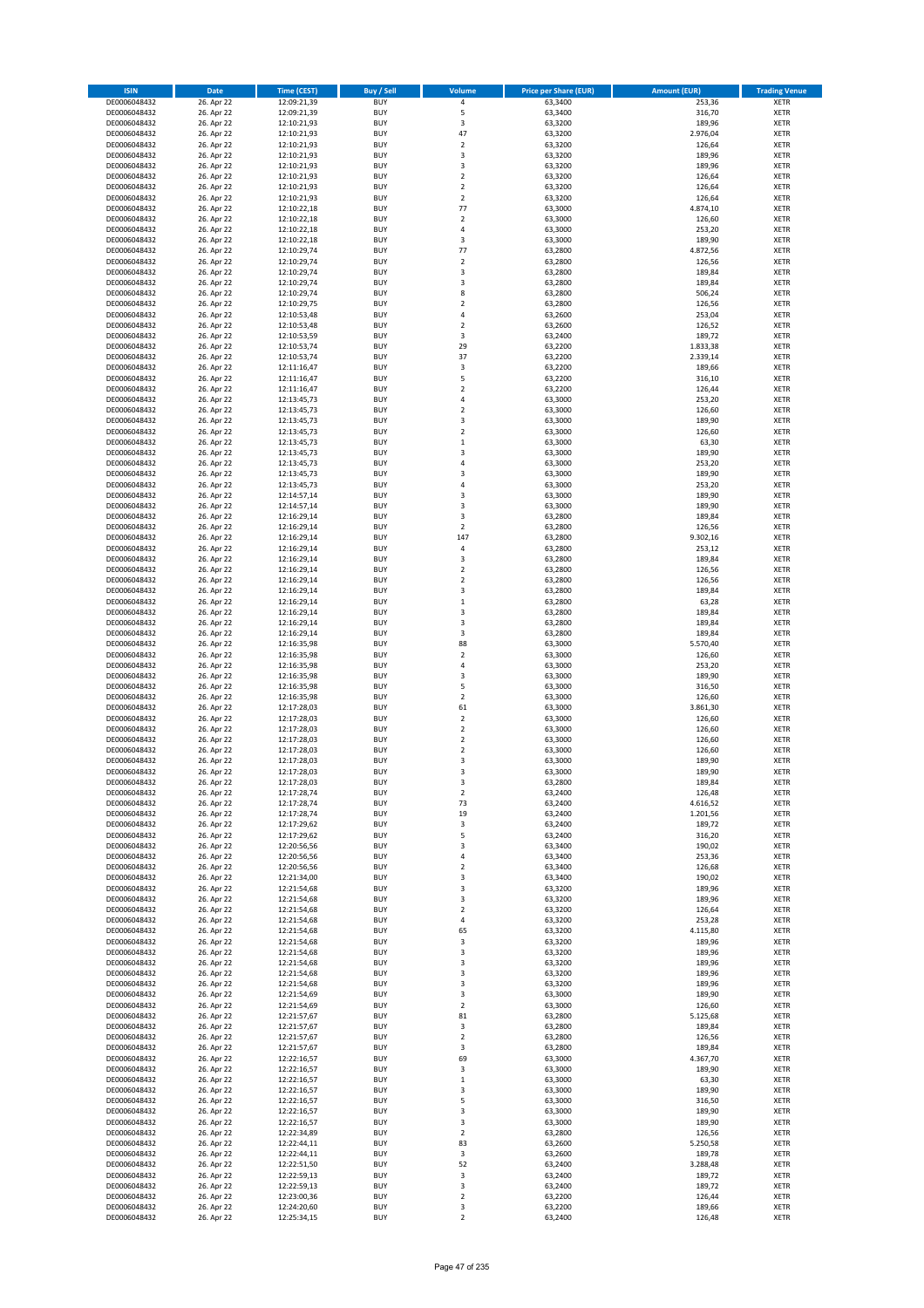| <b>ISIN</b>                  | <b>Date</b>              | <b>Time (CEST)</b>         | <b>Buy / Sell</b>        | <b>Volume</b>                          | <b>Price per Share (EUR)</b> | <b>Amount (EUR)</b> | <b>Trading Venue</b>       |
|------------------------------|--------------------------|----------------------------|--------------------------|----------------------------------------|------------------------------|---------------------|----------------------------|
| DE0006048432                 | 26. Apr 22               | 12:25:34,15                | <b>BUY</b>               | $\overline{2}$                         | 63,2400                      | 126,48              | <b>XETR</b>                |
| DE0006048432                 | 26. Apr 22               | 12:25:34,15                | <b>BUY</b>               | $\mathbf 2$                            | 63,2400                      | 126,48              | <b>XETR</b>                |
| DE0006048432                 | 26. Apr 22               | 12:25:34,15                | <b>BUY</b>               | 46                                     | 63.2400                      | 2.909,04            | <b>XETR</b>                |
| DE0006048432                 | 26. Apr 22               | 12:25:34,15                | <b>BUY</b>               | 3                                      | 63,2400                      | 189,72              | <b>XETR</b>                |
| DE0006048432<br>DE0006048432 | 26. Apr 22<br>26. Apr 22 | 12:25:34,15<br>12:25:34,15 | <b>BUY</b><br><b>BUY</b> | 3<br>$\overline{7}$                    | 63,2400<br>63,2400           | 189,72<br>442,68    | <b>XETR</b><br><b>XETR</b> |
| DE0006048432                 | 26. Apr 22               | 12:25:34,15                | <b>BUY</b>               | 3                                      | 63,2400                      | 189,72              | <b>XETR</b>                |
| DE0006048432                 | 26. Apr 22               | 12:25:34,40                | <b>BUY</b>               | $\overline{\mathbf{c}}$                | 63,2200                      | 126,44              | <b>XETR</b>                |
| DE0006048432                 | 26. Apr 22               | 12:26:25,63                | <b>BUY</b>               | 3                                      | 63,2400                      | 189,72              | <b>XETR</b>                |
| DE0006048432                 | 26. Apr 22               | 12:26:25,63                | <b>BUY</b>               | 61                                     | 63,2400                      | 3.857,64            | <b>XETR</b>                |
| DE0006048432                 | 26. Apr 22               | 12:26:25,63                | <b>BUY</b>               | 4                                      | 63,2400                      | 252,96              | <b>XETR</b>                |
| DE0006048432                 | 26. Apr 22               | 12:26:25,63                | <b>BUY</b>               | 3<br>96                                | 63,2400                      | 189,72              | <b>XETR</b><br><b>XETR</b> |
| DE0006048432<br>DE0006048432 | 26. Apr 22<br>26. Apr 22 | 12:26:54,30<br>12:26:54,30 | <b>BUY</b><br><b>BUY</b> | 3                                      | 63,2400<br>63,2400           | 6.071,04<br>189,72  | <b>XETR</b>                |
| DE0006048432                 | 26. Apr 22               | 12:26:54,30                | <b>BUY</b>               | $\overline{\mathbf{c}}$                | 63,2400                      | 126,48              | <b>XETR</b>                |
| DE0006048432                 | 26. Apr 22               | 12:26:54,30                | <b>BUY</b>               | 3                                      | 63,2400                      | 189,72              | <b>XETR</b>                |
| DE0006048432                 | 26. Apr 22               | 12:26:54,30                | <b>BUY</b>               | $\mathbf 2$                            | 63,2400                      | 126,48              | <b>XETR</b>                |
| DE0006048432                 | 26. Apr 22               | 12:28:45,25                | <b>BUY</b>               | 3                                      | 63,2200                      | 189,66              | <b>XETR</b>                |
| DE0006048432                 | 26. Apr 22               | 12:28:45,25                | <b>BUY</b>               | 3                                      | 63,2200                      | 189,66              | <b>XETR</b>                |
| DE0006048432<br>DE0006048432 | 26. Apr 22<br>26. Apr 22 | 12:28:45,25<br>12:28:45,25 | <b>BUY</b><br><b>BUY</b> | 6<br>3                                 | 63,2200<br>63,2200           | 379,32<br>189,66    | <b>XETR</b><br><b>XETR</b> |
| DE0006048432                 | 26. Apr 22               | 12:28:45,25                | <b>BUY</b>               | 3                                      | 63,2200                      | 189,66              | <b>XETR</b>                |
| DE0006048432                 | 26. Apr 22               | 12:28:45,25                | <b>BUY</b>               | $\mathbf 2$                            | 63,2200                      | 126,44              | <b>XETR</b>                |
| DE0006048432                 | 26. Apr 22               | 12:28:45,25                | <b>BUY</b>               | $\mathbf 2$                            | 63,2200                      | 126,44              | <b>XETR</b>                |
| DE0006048432                 | 26. Apr 22               | 12:28:45,25                | <b>BUY</b>               | 4                                      | 63,2200                      | 252,88              | <b>XETR</b>                |
| DE0006048432                 | 26. Apr 22               | 12:28:45,25                | <b>BUY</b>               | $\mathbf 2$                            | 63,2200                      | 126,44              | <b>XETR</b>                |
| DE0006048432<br>DE0006048432 | 26. Apr 22<br>26. Apr 22 | 12:28:45,25<br>12:28:45,25 | <b>BUY</b><br><b>BUY</b> | $\mathbf 2$<br>64                      | 63,2200<br>63,2200           | 126,44<br>4.046,08  | <b>XETR</b><br><b>XETR</b> |
| DE0006048432                 | 26. Apr 22               | 12:28:45,27                | <b>BUY</b>               | 5                                      | 63,2000                      | 316,00              | <b>XETR</b>                |
| DE0006048432                 | 26. Apr 22               | 12:28:45,40                | <b>BUY</b>               | 6                                      | 63,2000                      | 379,20              | <b>XETR</b>                |
| DE0006048432                 | 26. Apr 22               | 12:28:48,09                | <b>BUY</b>               | 41                                     | 63,2000                      | 2.591,20            | <b>XETR</b>                |
| DE0006048432                 | 26. Apr 22               | 12:28:48,09                | <b>BUY</b>               | 3                                      | 63,2000                      | 189,60              | <b>XETR</b>                |
| DE0006048432                 | 26. Apr 22               | 12:28:48,09                | <b>BUY</b>               | 10                                     | 63,2000                      | 632,00              | <b>XETR</b>                |
| DE0006048432                 | 26. Apr 22               | 12:28:50,85                | <b>BUY</b>               | 3                                      | 63,1800                      | 189,54              | <b>XETR</b>                |
| DE0006048432<br>DE0006048432 | 26. Apr 22<br>26. Apr 22 | 12:30:24,95<br>12:30:24,95 | <b>BUY</b><br><b>BUY</b> | 51<br>$\mathbf 2$                      | 63,2000<br>63,2000           | 3.223,20<br>126,40  | <b>XETR</b><br><b>XETR</b> |
| DE0006048432                 | 26. Apr 22               | 12:30:24,95                | <b>BUY</b>               | $\overline{2}$                         | 63,2000                      | 126,40              | <b>XETR</b>                |
| DE0006048432                 | 26. Apr 22               | 12:30:24,95                | <b>BUY</b>               | 55                                     | 63,1800                      | 3.474,90            | <b>XETR</b>                |
| DE0006048432                 | 26. Apr 22               | 12:30:24,95                | <b>BUY</b>               | 3                                      | 63,2200                      | 189,66              | <b>XETR</b>                |
| DE0006048432                 | 26. Apr 22               | 12:30:24,95                | <b>BUY</b>               | 9                                      | 63,1600                      | 568,44              | <b>XETR</b>                |
| DE0006048432                 | 26. Apr 22               | 12:30:24,95                | <b>BUY</b>               | 3                                      | 63,2000                      | 189,60              | <b>XETR</b>                |
| DE0006048432                 | 26. Apr 22<br>26. Apr 22 | 12:30:24,95                | <b>BUY</b><br><b>BUY</b> | $\mathbf 2$<br>$\mathbf 2$             | 63,2000<br>63,2000           | 126,40<br>126,40    | <b>XETR</b><br><b>XETR</b> |
| DE0006048432<br>DE0006048432 | 26. Apr 22               | 12:30:24,95<br>12:30:24,95 | <b>BUY</b>               | 3                                      | 63,2200                      | 189,66              | <b>XETR</b>                |
| DE0006048432                 | 26. Apr 22               | 12:30:24,95                | <b>BUY</b>               | 3                                      | 63,1800                      | 189,54              | <b>XETR</b>                |
| DE0006048432                 | 26. Apr 22               | 12:30:24,95                | <b>BUY</b>               | $\overline{2}$                         | 63,1800                      | 126,36              | <b>XETR</b>                |
| DE0006048432                 | 26. Apr 22               | 12:30:24,95                | <b>BUY</b>               | 3                                      | 63,2000                      | 189,60              | <b>XETR</b>                |
| DE0006048432                 | 26. Apr 22               | 12:30:24,95                | <b>BUY</b>               | 3                                      | 63,2000                      | 189,60              | <b>XETR</b>                |
| DE0006048432<br>DE0006048432 | 26. Apr 22<br>26. Apr 22 | 12:30:24,95<br>12:30:25,42 | <b>BUY</b><br><b>BUY</b> | 6<br>3                                 | 63,2200<br>63,1400           | 379,32<br>189,42    | <b>XETR</b><br><b>XETR</b> |
| DE0006048432                 | 26. Apr 22               | 12:30:32,30                | <b>BUY</b>               | 4                                      | 63,1200                      | 252,48              | <b>XETR</b>                |
| DE0006048432                 | 26. Apr 22               | 12:30:33,92                | <b>BUY</b>               | 79                                     | 63,1000                      | 4.984,90            | <b>XETR</b>                |
| DE0006048432                 | 26. Apr 22               | 12:30:33,92                | <b>BUY</b>               | 3                                      | 63,1000                      | 189,30              | <b>XETR</b>                |
| DE0006048432                 | 26. Apr 22               | 12:30:33,92                | <b>BUY</b>               | 3                                      | 63,1000                      | 189,30              | <b>XETR</b>                |
| DE0006048432                 | 26. Apr 22               | 12:30:33,92                | <b>BUY</b>               | $\overline{\mathbf{c}}$                | 63,1000                      | 126,20              | <b>XETR</b>                |
| DE0006048432                 | 26. Apr 22               | 12:30:33,92                | <b>BUY</b>               | 3                                      | 63,1000                      | 189,30              | <b>XETR</b>                |
| DE0006048432<br>DE0006048432 | 26. Apr 22<br>26. Apr 22 | 12:30:33,92<br>12:30:33,94 | <b>BUY</b><br><b>BUY</b> | $\overline{\mathbf{c}}$<br>$\mathbf 2$ | 63,1000<br>63,1000           | 126,20<br>126,20    | <b>XETR</b><br><b>XETR</b> |
| DE0006048432                 | 26. Apr 22               | 12:30:42,71                | <b>BUY</b>               | 3                                      | 63,1200                      | 189,36              | <b>XETR</b>                |
| DE0006048432                 | 26. Apr 22               | 12:30:42,71                | <b>BUY</b>               | 3                                      | 63,1200                      | 189,36              | <b>XETR</b>                |
| DE0006048432                 | 26. Apr 22               | 12:30:42,71                | <b>BUY</b>               | $\mathbf 2$                            | 63,1200                      | 126,24              | <b>XETR</b>                |
| DE0006048432                 | 26. Apr 22               | 12:30:42,71                | <b>BUY</b>               | $\mathbf 1$                            | 63,1200                      | 63,12               | <b>XETR</b>                |
| DE0006048432                 | 26. Apr 22               | 12:30:42,71                | <b>BUY</b>               | $\overline{\mathbf{c}}$                | 63,1200                      | 126,24              | <b>XETR</b>                |
| DE0006048432<br>DE0006048432 | 26. Apr 22<br>26. Apr 22 | 12:30:42,71<br>12:30:57,85 | <b>BUY</b><br>BUY        | $\overline{2}$<br>71                   | 63,1200<br>63,0800           | 126,24<br>4.478,68  | <b>XETR</b><br><b>XETR</b> |
| DE0006048432                 | 26. Apr 22               | 12:30:57,85                | <b>BUY</b>               | 2                                      | 63,0800                      | 126,16              | <b>XETR</b>                |
| DE0006048432                 | 26. Apr 22               | 12:30:57,85                | <b>BUY</b>               | 3                                      | 63,1000                      | 189,30              | <b>XETR</b>                |
| DE0006048432                 | 26. Apr 22               | 12:30:57,85                | <b>BUY</b>               | 3                                      | 63,1000                      | 189,30              | XETR                       |
| DE0006048432                 | 26. Apr 22               | 12:30:57,85                | <b>BUY</b>               | $\mathbf 2$                            | 63,1000                      | 126,20              | <b>XETR</b>                |
| DE0006048432                 | 26. Apr 22               | 12:30:57,85                | <b>BUY</b>               | 65                                     | 63,0600                      | 4.098,90            | <b>XETR</b>                |
| DE0006048432<br>DE0006048432 | 26. Apr 22<br>26. Apr 22 | 12:30:57,85<br>12:31:01,31 | <b>BUY</b><br><b>BUY</b> | $\mathbf 2$<br>47                      | 63,0800<br>63,1000           | 126,16<br>2.965,70  | <b>XETR</b><br><b>XETR</b> |
| DE0006048432                 | 26. Apr 22               | 12:31:01,31                | <b>BUY</b>               | $\mathbf 2$                            | 63,1000                      | 126,20              | <b>XETR</b>                |
| DE0006048432                 | 26. Apr 22               | 12:31:01,31                | <b>BUY</b>               | 3                                      | 63,1000                      | 189,30              | <b>XETR</b>                |
| DE0006048432                 | 26. Apr 22               | 12:31:03,51                | <b>BUY</b>               | 3                                      | 63,0800                      | 189,24              | <b>XETR</b>                |
| DE0006048432                 | 26. Apr 22               | 12:33:21,52                | <b>BUY</b>               | 3                                      | 63,1800                      | 189,54              | <b>XETR</b>                |
| DE0006048432                 | 26. Apr 22               | 12:33:21,52                | <b>BUY</b>               | 69                                     | 63,1800                      | 4.359,42            | <b>XETR</b>                |
| DE0006048432<br>DE0006048432 | 26. Apr 22<br>26. Apr 22 | 12:33:21,52<br>12:33:21,52 | <b>BUY</b><br><b>BUY</b> | 3<br>3                                 | 63,1800<br>63,1800           | 189,54<br>189,54    | <b>XETR</b><br><b>XETR</b> |
| DE0006048432                 | 26. Apr 22               | 12:33:21,52                | <b>BUY</b>               | $\overline{\mathbf{c}}$                | 63,1800                      | 126,36              | <b>XETR</b>                |
| DE0006048432                 | 26. Apr 22               | 12:33:21,52                | <b>BUY</b>               | 3                                      | 63,1800                      | 189,54              | <b>XETR</b>                |
| DE0006048432                 | 26. Apr 22               | 12:33:21,52                | <b>BUY</b>               | 3                                      | 63,1800                      | 189,54              | <b>XETR</b>                |
| DE0006048432                 | 26. Apr 22               | 12:33:21,52                | <b>BUY</b>               | 3                                      | 63,1800                      | 189,54              | <b>XETR</b>                |
| DE0006048432                 | 26. Apr 22               | 12:33:21,52                | <b>BUY</b>               | 4                                      | 63,1800                      | 252,72              | <b>XETR</b>                |
| DE0006048432                 | 26. Apr 22               | 12:33:21,52                | <b>BUY</b><br><b>BUY</b> | 3                                      | 63,1800                      | 189,54<br>189,54    | <b>XETR</b>                |
| DE0006048432<br>DE0006048432 | 26. Apr 22<br>26. Apr 22 | 12:33:21,52<br>12:33:21,52 | <b>BUY</b>               | 3<br>$\mathbf 1$                       | 63,1800<br>63,1800           | 63,18               | <b>XETR</b><br><b>XETR</b> |
| DE0006048432                 | 26. Apr 22               | 12:33:27,42                | <b>BUY</b>               | 61                                     | 63,1400                      | 3.851,54            | <b>XETR</b>                |
| DE0006048432                 | 26. Apr 22               | 12:33:27,42                | <b>BUY</b>               | 4                                      | 63,1400                      | 252,56              | <b>XETR</b>                |
| DE0006048432                 | 26. Apr 22               | 12:33:29,55                | <b>BUY</b>               | $\mathbf 2$                            | 63,1200                      | 126,24              | <b>XETR</b>                |
| DE0006048432                 | 26. Apr 22               | 12:33:29,55                | <b>BUY</b>               | $\mathbf 2$                            | 63,1200                      | 126,24              | <b>XETR</b>                |
| DE0006048432                 | 26. Apr 22               | 12:36:35,95                | <b>BUY</b>               | $\overline{2}$                         | 63,1400                      | 126,28              | <b>XETR</b>                |
| DE0006048432<br>DE0006048432 | 26. Apr 22<br>26. Apr 22 | 12:37:04,60<br>12:37:04,60 | <b>BUY</b><br><b>BUY</b> | 2<br>3                                 | 63,1400<br>63,1400           | 126,28<br>189,42    | <b>XETR</b><br><b>XETR</b> |
| DE0006048432                 | 26. Apr 22               | 12:37:19,13                | <b>BUY</b>               | 3                                      | 63,1200                      | 189,36              | <b>XETR</b>                |
| DE0006048432                 | 26. Apr 22               | 12:37:19,13                | <b>BUY</b>               | 59                                     | 63,1200                      | 3.724,08            | <b>XETR</b>                |
| DE0006048432                 | 26. Apr 22               | 12:37:19,13                | <b>BUY</b>               | $\mathbf 2$                            | 63,1200                      | 126,24              | <b>XETR</b>                |
| DE0006048432                 | 26. Apr 22               | 12:37:19,13                | <b>BUY</b>               | 3                                      | 63,1200                      | 189,36              | <b>XETR</b>                |
| DE0006048432                 | 26. Apr 22               | 12:37:19,13                | <b>BUY</b>               | 3                                      | 63,1200                      | 189,36              | <b>XETR</b>                |
| DE0006048432<br>DE0006048432 | 26. Apr 22<br>26. Apr 22 | 12:37:19,13<br>12:37:19,13 | <b>BUY</b><br><b>BUY</b> | 3<br>3                                 | 63,1200<br>63,1200           | 189,36<br>189,36    | <b>XETR</b><br><b>XETR</b> |
| DE0006048432                 | 26. Apr 22               | 12:37:19,13                | <b>BUY</b>               | 3                                      | 63,1200                      | 189,36              | <b>XETR</b>                |
| DE0006048432                 | 26. Apr 22               | 12:37:19,13                | <b>BUY</b>               | 3                                      | 63,1200                      | 189,36              | <b>XETR</b>                |
| DE0006048432                 | 26. Apr 22               | 12:37:19,13                | <b>BUY</b>               | 3                                      | 63,1200                      | 189,36              | <b>XETR</b>                |
| DE0006048432                 | 26. Apr 22               | 12:37:19,13                | <b>BUY</b>               | 3                                      | 63,1200                      | 189,36              | <b>XETR</b>                |
| DE0006048432                 | 26. Apr 22               | 12:37:19,13                | <b>BUY</b>               | $\overline{2}$                         | 63,1200                      | 126,24              | <b>XETR</b>                |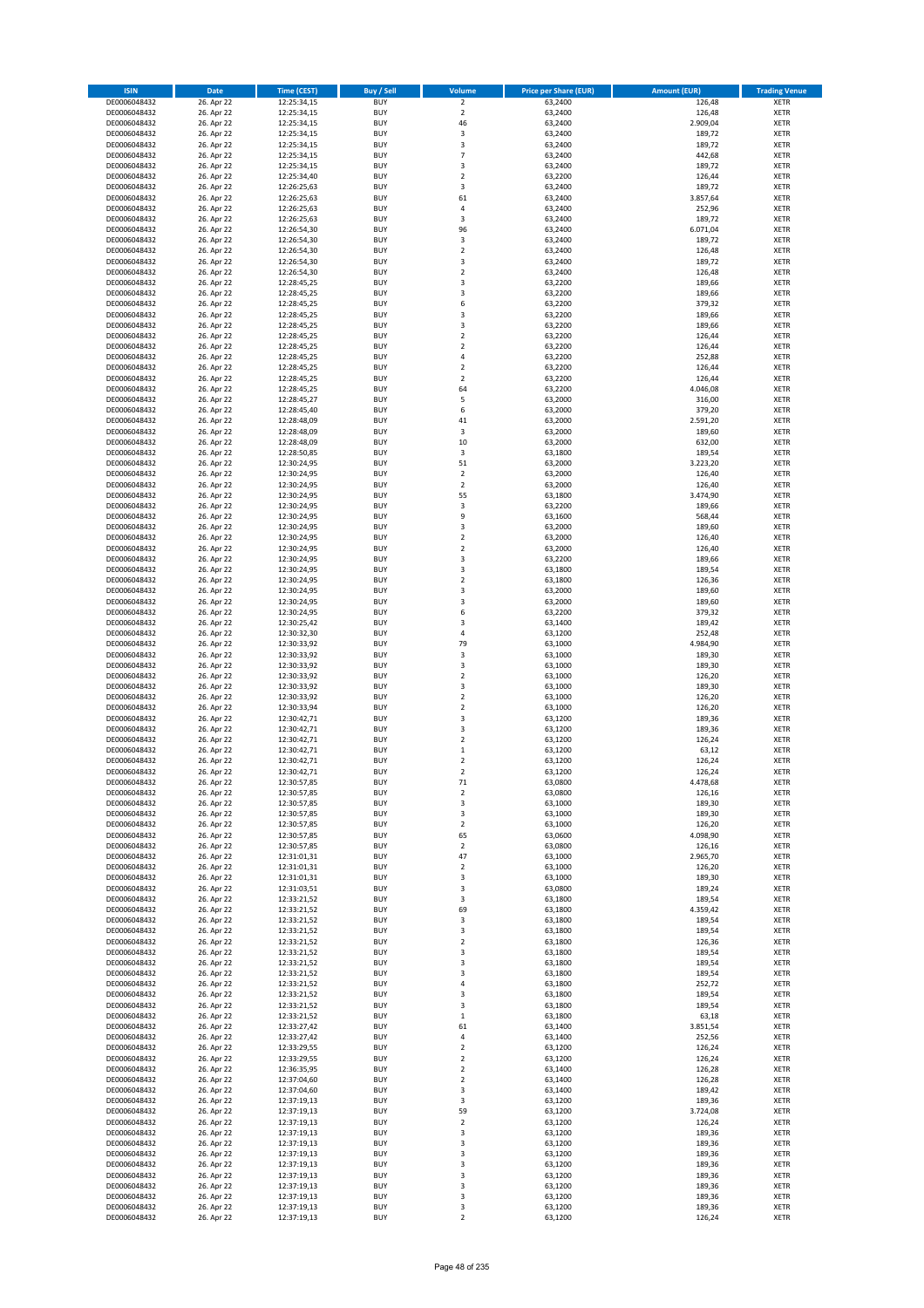| <b>ISIN</b>                  | <b>Date</b>              | <b>Time (CEST)</b>         | <b>Buy / Sell</b>        | <b>Volume</b>                | <b>Price per Share (EUR)</b> | <b>Amount (EUR)</b> | <b>Trading Venue</b>       |
|------------------------------|--------------------------|----------------------------|--------------------------|------------------------------|------------------------------|---------------------|----------------------------|
| DE0006048432                 | 26. Apr 22               | 12:37:19,13                | <b>BUY</b>               | $\overline{\mathbf{3}}$      | 63,1200                      | 189,36              | <b>XETR</b>                |
| DE0006048432                 | 26. Apr 22               | 12:37:34,65                | <b>BUY</b>               | 63                           | 63,1000                      | 3.975,30            | <b>XETR</b>                |
| DE0006048432                 | 26. Apr 22               | 12:37:34,65                | <b>BUY</b>               | 3                            | 63,1000                      | 189,30              | <b>XETR</b>                |
| DE0006048432<br>DE0006048432 | 26. Apr 22<br>26. Apr 22 | 12:37:34,65<br>12:37:34,65 | <b>BUY</b><br><b>BUY</b> | 3<br>3                       | 63,1000<br>63,1000           | 189,30<br>189,30    | <b>XETR</b><br><b>XETR</b> |
| DE0006048432                 | 26. Apr 22               | 12:37:34,65                | <b>BUY</b>               | 6                            | 63,1000                      | 378,60              | <b>XETR</b>                |
| DE0006048432                 | 26. Apr 22               | 12:37:42,50                | <b>BUY</b>               | 64                           | 63,0800                      | 4.037,12            | <b>XETR</b>                |
| DE0006048432                 | 26. Apr 22               | 12:37:54,98                | <b>BUY</b>               | 3                            | 63,1000                      | 189,30              | <b>XETR</b>                |
| DE0006048432                 | 26. Apr 22               | 12:38:46,96                | <b>BUY</b>               | 3                            | 63,1400                      | 189,42              | <b>XETR</b>                |
| DE0006048432                 | 26. Apr 22               | 12:38:46,96                | <b>BUY</b>               | $\mathbf 2$                  | 63,1400                      | 126,28              | <b>XETR</b>                |
| DE0006048432                 | 26. Apr 22               | 12:38:56,71                | <b>BUY</b>               | $\mathbf 2$                  | 63,1400                      | 126,28              | <b>XETR</b>                |
| DE0006048432<br>DE0006048432 | 26. Apr 22<br>26. Apr 22 | 12:40:17,22                | <b>BUY</b><br><b>BUY</b> | 3<br>$\mathbf 2$             | 63,1400<br>63,1400           | 189,42<br>126,28    | <b>XETR</b><br><b>XETR</b> |
| DE0006048432                 | 26. Apr 22               | 12:40:17,22<br>12:40:33,44 | <b>BUY</b>               | 51                           | 63,1200                      | 3.219,12            | <b>XETR</b>                |
| DE0006048432                 | 26. Apr 22               | 12:40:33,44                | <b>BUY</b>               | $\mathbf 2$                  | 63,1200                      | 126,24              | <b>XETR</b>                |
| DE0006048432                 | 26. Apr 22               | 12:40:33,44                | <b>BUY</b>               | 3                            | 63,1200                      | 189,36              | <b>XETR</b>                |
| DE0006048432                 | 26. Apr 22               | 12:40:33,44                | <b>BUY</b>               | $\overline{2}$               | 63,1200                      | 126,24              | <b>XETR</b>                |
| DE0006048432                 | 26. Apr 22               | 12:40:33,44                | <b>BUY</b>               | $\mathbf 2$                  | 63,1200                      | 126,24              | <b>XETR</b>                |
| DE0006048432                 | 26. Apr 22               | 12:40:33,44                | <b>BUY</b>               | 3                            | 63,1200                      | 189,36              | <b>XETR</b>                |
| DE0006048432                 | 26. Apr 22               | 12:40:33,44                | <b>BUY</b>               | $\mathbf 2$                  | 63,1200                      | 126,24              | <b>XETR</b>                |
| DE0006048432                 | 26. Apr 22               | 12:40:33,44                | <b>BUY</b>               | $\overline{\mathbf{c}}$      | 63,1200                      | 126,24              | <b>XETR</b>                |
| DE0006048432<br>DE0006048432 | 26. Apr 22<br>26. Apr 22 | 12:40:33,44<br>12:40:33,44 | <b>BUY</b><br><b>BUY</b> | 3<br>3                       | 63,1200<br>63,1200           | 189,36<br>189,36    | <b>XETR</b><br><b>XETR</b> |
| DE0006048432                 | 26. Apr 22               | 12:40:33,46                | <b>BUY</b>               | 63                           | 63,1200                      | 3.976,56            | <b>XETR</b>                |
| DE0006048432                 | 26. Apr 22               | 12:40:34,14                | <b>BUY</b>               | 52                           | 63,1000                      | 3.281,20            | <b>XETR</b>                |
| DE0006048432                 | 26. Apr 22               | 12:40:35,30                | <b>BUY</b>               | $\,$ 1                       | 63,0800                      | 63,08               | <b>XETR</b>                |
| DE0006048432                 | 26. Apr 22               | 12:40:35,30                | <b>BUY</b>               | $\mathbf 2$                  | 63,0800                      | 126,16              | <b>XETR</b>                |
| DE0006048432                 | 26. Apr 22               | 12:40:35,30                | <b>BUY</b>               | 3                            | 63,0800                      | 189,24              | <b>XETR</b>                |
| DE0006048432                 | 26. Apr 22               | 12:40:35,30                | <b>BUY</b>               | $\mathbf 2$                  | 63,0800                      | 126,16              | <b>XETR</b>                |
| DE0006048432                 | 26. Apr 22<br>26. Apr 22 | 12:43:13,33                | <b>BUY</b>               | 3<br>$\mathbf 1$             | 63,1400                      | 189,42              | <b>XETR</b>                |
| DE0006048432<br>DE0006048432 | 26. Apr 22               | 12:43:13,33<br>12:43:13,34 | <b>BUY</b><br><b>BUY</b> | 3                            | 63,1400<br>63,1400           | 63,14<br>189,42     | <b>XETR</b><br><b>XETR</b> |
| DE0006048432                 | 26. Apr 22               | 12:43:13,34                | <b>BUY</b>               | $\mathbf 2$                  | 63,1400                      | 126,28              | <b>XETR</b>                |
| DE0006048432                 | 26. Apr 22               | 12:43:13,34                | <b>BUY</b>               | 58                           | 63,1400                      | 3.662,12            | <b>XETR</b>                |
| DE0006048432                 | 26. Apr 22               | 12:43:13,34                | <b>BUY</b>               | 3                            | 63,1400                      | 189,42              | <b>XETR</b>                |
| DE0006048432                 | 26. Apr 22               | 12:43:13,34                | <b>BUY</b>               | $\mathbf 2$                  | 63,1400                      | 126,28              | <b>XETR</b>                |
| DE0006048432                 | 26. Apr 22               | 12:43:13,34                | <b>BUY</b>               | 3                            | 63,1400                      | 189,42              | <b>XETR</b>                |
| DE0006048432                 | 26. Apr 22               | 12:43:13,34                | <b>BUY</b>               | 3                            | 63,1400                      | 189,42              | <b>XETR</b>                |
| DE0006048432                 | 26. Apr 22               | 12:43:13,34                | <b>BUY</b>               | $\overline{2}$               | 63,1400                      | 126,28              | <b>XETR</b>                |
| DE0006048432                 | 26. Apr 22<br>26. Apr 22 | 12:43:13,34<br>12:43:13,53 | <b>BUY</b><br><b>BUY</b> | $\mathbf 2$<br>56            | 63,1400                      | 126,28              | <b>XETR</b><br><b>XETR</b> |
| DE0006048432<br>DE0006048432 | 26. Apr 22               | 12:43:13,53                | <b>BUY</b>               | 5                            | 63,1200<br>63,1200           | 3.534,72<br>315,60  | <b>XETR</b>                |
| DE0006048432                 | 26. Apr 22               | 12:43:13,53                | <b>BUY</b>               | 6                            | 63,1200                      | 378,72              | <b>XETR</b>                |
| DE0006048432                 | 26. Apr 22               | 12:45:00,62                | <b>BUY</b>               | $\overline{\mathbf{c}}$      | 63,1000                      | 126,20              | <b>XETR</b>                |
| DE0006048432                 | 26. Apr 22               | 12:45:00,62                | <b>BUY</b>               | 3                            | 63,1000                      | 189,30              | <b>XETR</b>                |
| DE0006048432                 | 26. Apr 22               | 12:45:00,62                | <b>BUY</b>               | 3                            | 63,1000                      | 189,30              | <b>XETR</b>                |
| DE0006048432                 | 26. Apr 22               | 12:45:00,62                | <b>BUY</b>               | 17                           | 63,1000                      | 1.072,70            | <b>XETR</b>                |
| DE0006048432                 | 26. Apr 22               | 12:45:00,62                | <b>BUY</b>               | $\mathbf 2$                  | 63,1000                      | 126,20              | <b>XETR</b>                |
| DE0006048432                 | 26. Apr 22               | 12:45:00,62                | <b>BUY</b>               | $\mathbf 2$                  | 63,1000                      | 126,20              | <b>XETR</b>                |
| DE0006048432<br>DE0006048432 | 26. Apr 22<br>26. Apr 22 | 12:45:00,62<br>12:45:00,62 | <b>BUY</b><br><b>BUY</b> | 3<br>$\overline{\mathbf{c}}$ | 63,1000<br>63,1000           | 189,30<br>126,20    | <b>XETR</b><br><b>XETR</b> |
| DE0006048432                 | 26. Apr 22               | 12:45:00,62                | <b>BUY</b>               | $\mathbf 2$                  | 63,1000                      | 126,20              | <b>XETR</b>                |
| DE0006048432                 | 26. Apr 22               | 12:45:00,62                | <b>BUY</b>               | 3                            | 63,1000                      | 189,30              | <b>XETR</b>                |
| DE0006048432                 | 26. Apr 22               | 12:45:00,62                | <b>BUY</b>               | 3                            | 63,1000                      | 189,30              | <b>XETR</b>                |
| DE0006048432                 | 26. Apr 22               | 12:45:00,62                | <b>BUY</b>               | 4                            | 63,1000                      | 252,40              | <b>XETR</b>                |
| DE0006048432                 | 26. Apr 22               | 12:45:00,62                | <b>BUY</b>               | $\mathbf 2$                  | 63,1000                      | 126,20              | <b>XETR</b>                |
| DE0006048432                 | 26. Apr 22               | 12:45:00,62                | <b>BUY</b>               | 3                            | 63,1000                      | 189,30              | <b>XETR</b>                |
| DE0006048432                 | 26. Apr 22               | 12:45:00,62                | <b>BUY</b>               | 84                           | 63,1000                      | 5.300,40            | <b>XETR</b>                |
| DE0006048432<br>DE0006048432 | 26. Apr 22               | 12:46:05,05                | <b>BUY</b><br><b>BUY</b> | 55<br>3                      | 63,2200                      | 3.477,10            | <b>XETR</b><br><b>XETR</b> |
| DE0006048432                 | 26. Apr 22<br>26. Apr 22 | 12:46:05,05<br>12:47:15,14 | <b>BUY</b>               | 49                           | 63,2200<br>63,2200           | 189,66<br>3.097,78  | <b>XETR</b>                |
| DE0006048432                 | 26. Apr 22               | 12:47:15,14                | <b>BUY</b>               | 3                            | 63,2200                      | 189,66              | <b>XETR</b>                |
| DE0006048432                 | 26. Apr 22               | 12:47:46,67                | <b>BUY</b>               | $\overline{\mathbf{c}}$      | 63,2000                      | 126,40              | <b>XETR</b>                |
| DE0006048432                 | 26. Apr 22               | 12:47:46,67                | <b>BUY</b>               | 4                            | 63,2000                      | 252,80              | <b>XETR</b>                |
| DE0006048432                 | 26. Apr 22               | 12:47:46,67                | BUY                      | 4                            | 63,2000                      | 252,80              | <b>XETR</b>                |
| DE0006048432                 | 26. Apr 22               | 12:47:46,67                | <b>BUY</b>               | 3                            | 63,2000                      | 189,60              | <b>XETR</b>                |
| DE0006048432                 | 26. Apr 22               | 12:47:46,67                | <b>BUY</b>               | 56                           | 63,2200                      | 3.540,32            | <b>XETR</b>                |
| DE0006048432<br>DE0006048432 | 26. Apr 22<br>26. Apr 22 | 12:47:46,67<br>12:47:46,67 | <b>BUY</b><br><b>BUY</b> | 2<br>3                       | 63,2000<br>63,2000           | 126,40<br>189,60    | <b>XETR</b><br><b>XETR</b> |
| DE0006048432                 | 26. Apr 22               | 12:47:46,67                | <b>BUY</b>               | 3                            | 63,2000                      | 189,60              | <b>XETR</b>                |
| DE0006048432                 | 26. Apr 22               | 12:47:46,67                | <b>BUY</b>               | 3                            | 63,2000                      | 189,60              | <b>XETR</b>                |
| DE0006048432                 | 26. Apr 22               | 12:47:46,67                | <b>BUY</b>               | $\mathbf 2$                  | 63,2000                      | 126,40              | <b>XETR</b>                |
| DE0006048432                 | 26. Apr 22               | 12:47:46,67                | <b>BUY</b>               | 6                            | 63,2000                      | 379,20              | <b>XETR</b>                |
| DE0006048432                 | 26. Apr 22               | 12:47:46,67                | <b>BUY</b>               | 3                            | 63,2200                      | 189,66              | <b>XETR</b>                |
| DE0006048432                 | 26. Apr 22               | 12:48:59,93                | <b>BUY</b>               | 3                            | 63,4000                      | 190,20              | <b>XETR</b>                |
| DE0006048432<br>DE0006048432 | 26. Apr 22<br>26. Apr 22 | 12:48:59,93<br>12:48:59,93 | <b>BUY</b><br><b>BUY</b> | 44<br>3                      | 63.4000<br>63,4000           | 2.789,60<br>190,20  | <b>XETR</b><br><b>XETR</b> |
| DE0006048432                 | 26. Apr 22               | 12:48:59,93                | <b>BUY</b>               | 3                            | 63,4000                      | 190,20              | <b>XETR</b>                |
| DE0006048432                 | 26. Apr 22               | 12:48:59,93                | <b>BUY</b>               | 3                            | 63,4000                      | 190,20              | <b>XETR</b>                |
| DE0006048432                 | 26. Apr 22               | 12:48:59,93                | <b>BUY</b>               | 3                            | 63,4000                      | 190,20              | <b>XETR</b>                |
| DE0006048432                 | 26. Apr 22               | 12:49:00,39                | <b>BUY</b>               | 3                            | 63,4000                      | 190,20              | <b>XETR</b>                |
| DE0006048432                 | 26. Apr 22               | 12:49:00,39                | <b>BUY</b>               | 3                            | 63,4000                      | 190,20              | <b>XETR</b>                |
| DE0006048432                 | 26. Apr 22               | 12:49:00,39                | <b>BUY</b>               | 78                           | 63,4000                      | 4.945,20            | XETR                       |
| DE0006048432<br>DE0006048432 | 26. Apr 22<br>26. Apr 22 | 12:49:07,97<br>12:49:07,97 | <b>BUY</b><br><b>BUY</b> | 51<br>$\overline{2}$         | 63,3800<br>63,3800           | 3.232,38<br>126,76  | <b>XETR</b><br><b>XETR</b> |
| DE0006048432                 | 26. Apr 22               | 12:49:07,97                | <b>BUY</b>               | 3                            | 63,3800                      | 190,14              | <b>XETR</b>                |
| DE0006048432                 | 26. Apr 22               | 12:49:07,97                | <b>BUY</b>               | 4                            | 63,3800                      | 253,52              | <b>XETR</b>                |
| DE0006048432                 | 26. Apr 22               | 12:49:07,97                | <b>BUY</b>               | 5                            | 63,3800                      | 316,90              | <b>XETR</b>                |
| DE0006048432                 | 26. Apr 22               | 12:49:25,59                | <b>BUY</b>               | $\mathbf 2$                  | 63,3600                      | 126,72              | <b>XETR</b>                |
| DE0006048432                 | 26. Apr 22               | 12:49:50,64                | <b>BUY</b>               | 3                            | 63,3400                      | 190,02              | <b>XETR</b>                |
| DE0006048432                 | 26. Apr 22               | 12:50:15,75                | <b>BUY</b>               | $\mathbf 2$                  | 63,3200                      | 126,64              | <b>XETR</b>                |
| DE0006048432                 | 26. Apr 22               | 12:50:15,75                | <b>BUY</b>               | 63                           | 63,3200                      | 3.989,16            | <b>XETR</b>                |
| DE0006048432<br>DE0006048432 | 26. Apr 22<br>26. Apr 22 | 12:50:15,75<br>12:50:15,75 | <b>BUY</b><br><b>BUY</b> | 2<br>3                       | 63,3200<br>63,3200           | 126,64<br>189,96    | <b>XETR</b><br><b>XETR</b> |
| DE0006048432                 | 26. Apr 22               | 12:51:18,73                | <b>BUY</b>               | 3                            | 63,3800                      | 190,14              | <b>XETR</b>                |
| DE0006048432                 | 26. Apr 22               | 12:51:18,73                | <b>BUY</b>               | $\mathbf 1$                  | 63,3800                      | 63,38               | <b>XETR</b>                |
| DE0006048432                 | 26. Apr 22               | 12:51:18,73                | <b>BUY</b>               | 4                            | 63,3800                      | 253,52              | <b>XETR</b>                |
| DE0006048432                 | 26. Apr 22               | 12:51:36,96                | <b>BUY</b>               | 3                            | 63,3800                      | 190,14              | <b>XETR</b>                |
| DE0006048432                 | 26. Apr 22               | 12:53:05,62                | <b>BUY</b>               | $\mathbf 2$                  | 63,4000                      | 126,80              | <b>XETR</b>                |
| DE0006048432                 | 26. Apr 22               | 12:53:05,62                | <b>BUY</b>               | 4                            | 63,4000                      | 253,60              | <b>XETR</b>                |
| DE0006048432                 | 26. Apr 22               | 12:53:05,62                | <b>BUY</b>               | 3                            | 63,4000                      | 190,20              | <b>XETR</b>                |
| DE0006048432<br>DE0006048432 | 26. Apr 22<br>26. Apr 22 | 12:53:05,62<br>12:53:05,62 | <b>BUY</b><br><b>BUY</b> | 65<br>3                      | 63,4000<br>63,4000           | 4.121,00<br>190,20  | XETR<br><b>XETR</b>        |
| DE0006048432                 | 26. Apr 22               | 12:53:05,62                | <b>BUY</b>               | $\mathbf 1$                  | 63,4000                      | 63,40               | <b>XETR</b>                |
| DE0006048432                 | 26. Apr 22               | 12:53:05,62                | <b>BUY</b>               | 3                            | 63,4000                      | 190,20              | <b>XETR</b>                |
| DE0006048432                 | 26. Apr 22               | 12:53:05,62                | <b>BUY</b>               | 5                            | 63,4000                      | 317,00              | <b>XETR</b>                |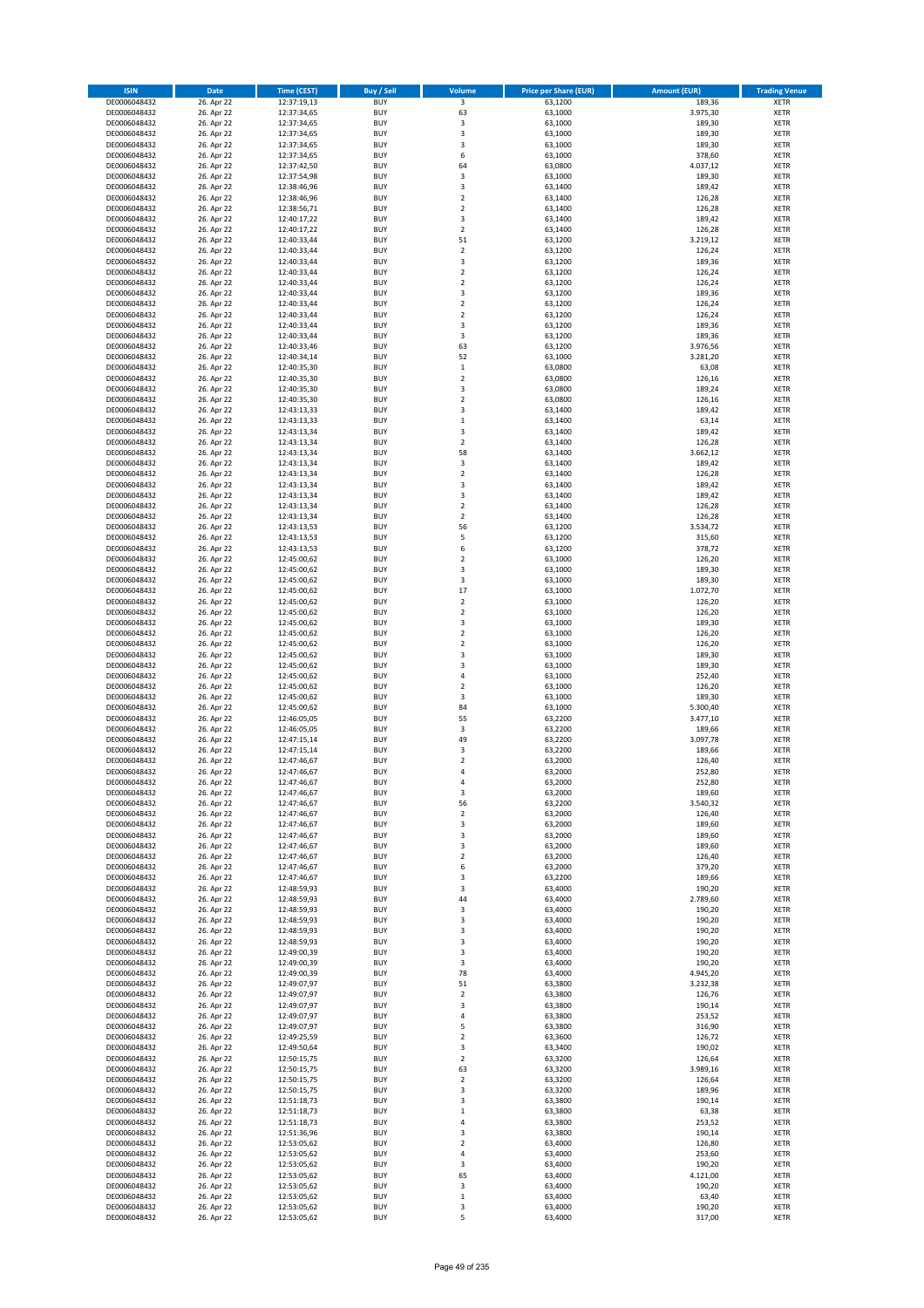| <b>ISIN</b>                  | <b>Date</b>              | <b>Time (CEST)</b>         | <b>Buy / Sell</b>        | Volume                                 | <b>Price per Share (EUR)</b> | <b>Amount (EUR)</b>  | <b>Trading Venue</b>       |
|------------------------------|--------------------------|----------------------------|--------------------------|----------------------------------------|------------------------------|----------------------|----------------------------|
| DE0006048432                 | 26. Apr 22               | 12:53:45,14                | <b>BUY</b>               | 82                                     | 63,4000                      | 5.198,80             | <b>XETR</b>                |
| DE0006048432                 | 26. Apr 22               | 12:53:45,14                | <b>BUY</b>               | $\mathbf 2$                            | 63,4000                      | 126,80               | <b>XETR</b>                |
| DE0006048432                 | 26. Apr 22               | 12:54:34,49                | <b>BUY</b>               | $\overline{2}$                         | 63,4000                      | 126,80               | <b>XETR</b>                |
| DE0006048432                 | 26. Apr 22               | 12:54:34,49                | <b>BUY</b>               | 49                                     | 63,4000                      | 3.106,60             | <b>XETR</b>                |
| DE0006048432<br>DE0006048432 | 26. Apr 22<br>26. Apr 22 | 12:54:34,50<br>12:54:34,50 | <b>BUY</b><br><b>BUY</b> | $\overline{\mathbf{c}}$<br>$\mathbf 2$ | 63,3800<br>63,3800           | 126,76<br>126,76     | <b>XETR</b><br><b>XETR</b> |
| DE0006048432                 | 26. Apr 22               | 12:54:34,50                | <b>BUY</b>               | $\mathbf 2$                            | 63,3800                      | 126,76               | <b>XETR</b>                |
| DE0006048432                 | 26. Apr 22               | 12:54:34,50                | <b>BUY</b>               | 3                                      | 63,3800                      | 190,14               | <b>XETR</b>                |
| DE0006048432                 | 26. Apr 22               | 12:54:34,50                | <b>BUY</b>               | 3                                      | 63,3800                      | 190,14               | <b>XETR</b>                |
| DE0006048432                 | 26. Apr 22               | 12:54:56,94                | <b>BUY</b>               | $\overline{2}$                         | 63,3800                      | 126,76               | <b>XETR</b>                |
| DE0006048432                 | 26. Apr 22               | 12:56:00,15                | <b>BUY</b>               | 52                                     | 63,4200                      | 3.297,84             | <b>XETR</b>                |
| DE0006048432                 | 26. Apr 22               | 12:56:00,15                | <b>BUY</b>               | 3<br>$\mathbf 2$                       | 63,4200                      | 190,26               | <b>XETR</b><br><b>XETR</b> |
| DE0006048432<br>DE0006048432 | 26. Apr 22<br>26. Apr 22 | 12:56:00,15<br>12:56:56,08 | <b>BUY</b><br><b>BUY</b> | $\overline{\mathbf{c}}$                | 63,4200<br>63,4600           | 126,84<br>126,92     | <b>XETR</b>                |
| DE0006048432                 | 26. Apr 22               | 12:56:56,08                | <b>BUY</b>               | $\overline{\mathbf{c}}$                | 63,4600                      | 126,92               | <b>XETR</b>                |
| DE0006048432                 | 26. Apr 22               | 12:56:56,08                | <b>BUY</b>               | 3                                      | 63,4600                      | 190,38               | <b>XETR</b>                |
| DE0006048432                 | 26. Apr 22               | 12:57:06,55                | <b>BUY</b>               | 4                                      | 63,4400                      | 253,76               | <b>XETR</b>                |
| DE0006048432                 | 26. Apr 22               | 12:57:06,55                | <b>BUY</b>               | 3                                      | 63,4400                      | 190,32               | <b>XETR</b>                |
| DE0006048432                 | 26. Apr 22               | 12:57:06,55                | <b>BUY</b>               | $\overline{\mathbf{c}}$                | 63,4400                      | 126,88               | <b>XETR</b>                |
| DE0006048432<br>DE0006048432 | 26. Apr 22<br>26. Apr 22 | 12:57:06,55<br>12:57:07,72 | <b>BUY</b><br><b>BUY</b> | 5<br>46                                | 63,4400<br>63,4200           | 317,20<br>2.917,32   | <b>XETR</b><br><b>XETR</b> |
| DE0006048432                 | 26. Apr 22               | 12:57:09,03                | <b>BUY</b>               | $\mathbf 2$                            | 63,3800                      | 126,76               | <b>XETR</b>                |
| DE0006048432                 | 26. Apr 22               | 12:58:00,08                | <b>BUY</b>               | 3                                      | 63,4000                      | 190,20               | <b>XETR</b>                |
| DE0006048432                 | 26. Apr 22               | 12:58:00,08                | <b>BUY</b>               | $\mathbf 2$                            | 63,4000                      | 126,80               | <b>XETR</b>                |
| DE0006048432                 | 26. Apr 22               | 12:58:19,17                | <b>BUY</b>               | 48                                     | 63,3800                      | 3.042,24             | <b>XETR</b>                |
| DE0006048432                 | 26. Apr 22               | 12:58:19,17                | <b>BUY</b>               | 3                                      | 63,3800                      | 190,14               | <b>XETR</b>                |
| DE0006048432                 | 26. Apr 22               | 12:58:19,17                | <b>BUY</b>               | 3                                      | 63,3800                      | 190,14               | <b>XETR</b>                |
| DE0006048432<br>DE0006048432 | 26. Apr 22<br>26. Apr 22 | 12:58:19,17<br>12:58:19,17 | <b>BUY</b><br><b>BUY</b> | 3<br>4                                 | 63,3800<br>63,3800           | 190,14<br>253,52     | <b>XETR</b><br><b>XETR</b> |
| DE0006048432                 | 26. Apr 22               | 12:58:19,17                | <b>BUY</b>               | $\overline{\mathbf{c}}$                | 63,3800                      | 126,76               | <b>XETR</b>                |
| DE0006048432                 | 26. Apr 22               | 12:58:19,17                | <b>BUY</b>               | $\overline{2}$                         | 63,3800                      | 126,76               | <b>XETR</b>                |
| DE0006048432                 | 26. Apr 22               | 12:58:23,25                | <b>BUY</b>               | 20                                     | 63,3400                      | 1.266,80             | <b>XETR</b>                |
| DE0006048432                 | 26. Apr 22               | 12:58:23,25                | <b>BUY</b>               | $\mathbf 2$                            | 63,3400                      | 126,68               | <b>XETR</b>                |
| DE0006048432                 | 26. Apr 22               | 12:58:23,25                | <b>BUY</b>               | 3                                      | 63,3400                      | 190,02               | <b>XETR</b>                |
| DE0006048432<br>DE0006048432 | 26. Apr 22<br>26. Apr 22 | 12:58:23,25<br>12:58:41,17 | <b>BUY</b><br><b>BUY</b> | 27<br>86                               | 63.3400<br>63,2800           | 1.710.18<br>5.442,08 | <b>XETR</b><br><b>XETR</b> |
| DE0006048432                 | 26. Apr 22               | 12:58:41,17                | <b>BUY</b>               | $\overline{\mathbf{c}}$                | 63,2800                      | 126,56               | <b>XETR</b>                |
| DE0006048432                 | 26. Apr 22               | 12:58:41,17                | <b>BUY</b>               | 3                                      | 63,2800                      | 189,84               | <b>XETR</b>                |
| DE0006048432                 | 26. Apr 22               | 12:58:53,17                | <b>BUY</b>               | $\overline{2}$                         | 63,2600                      | 126,52               | <b>XETR</b>                |
| DE0006048432                 | 26. Apr 22               | 12:58:53,17                | <b>BUY</b>               | $\mathbf 2$                            | 63,2600                      | 126,52               | <b>XETR</b>                |
| DE0006048432                 | 26. Apr 22               | 12:58:53,17                | <b>BUY</b>               | 3                                      | 63,2600                      | 189,78               | <b>XETR</b>                |
| DE0006048432                 | 26. Apr 22               | 12:58:53,17                | <b>BUY</b>               | $\mathbf 2$                            | 63,2600                      | 126,52               | <b>XETR</b>                |
| DE0006048432<br>DE0006048432 | 26. Apr 22<br>26. Apr 22 | 12:59:22,25<br>12:59:22,25 | <b>BUY</b><br><b>BUY</b> | 3<br>53                                | 63,2400<br>63,2400           | 189,72<br>3.351,72   | <b>XETR</b><br><b>XETR</b> |
| DE0006048432                 | 26. Apr 22               | 12:59:22,25                | <b>BUY</b>               | $\mathbf 2$                            | 63,2400                      | 126,48               | <b>XETR</b>                |
| DE0006048432                 | 26. Apr 22               | 12:59:22,25                | <b>BUY</b>               | $\overline{2}$                         | 63,2400                      | 126,48               | <b>XETR</b>                |
| DE0006048432                 | 26. Apr 22               | 12:59:22,25                | <b>BUY</b>               | 3                                      | 63,2400                      | 189,72               | <b>XETR</b>                |
| DE0006048432                 | 26. Apr 22               | 12:59:26,01                | <b>BUY</b>               | $\mathbf 2$                            | 63,2400                      | 126,48               | <b>XETR</b>                |
| DE0006048432                 | 26. Apr 22               | 12:59:26,01                | <b>BUY</b>               | $\mathbf 2$                            | 63,2400                      | 126,48               | <b>XETR</b>                |
| DE0006048432                 | 26. Apr 22               | 12:59:40,07                | <b>BUY</b>               | 18                                     | 63,2200                      | 1.137,96             | <b>XETR</b>                |
| DE0006048432                 | 26. Apr 22               | 13:02:17,36                | <b>BUY</b>               | 3                                      | 63,2200                      | 189,66               | <b>XETR</b>                |
| DE0006048432<br>DE0006048432 | 26. Apr 22<br>26. Apr 22 | 13:02:17,36<br>13:02:17,37 | <b>BUY</b><br><b>BUY</b> | 3<br>3                                 | 63,2200<br>63,2200           | 189,66<br>189,66     | <b>XETR</b><br><b>XETR</b> |
| DE0006048432                 | 26. Apr 22               | 13:02:17,37                | <b>BUY</b>               | 97                                     | 63,2200                      | 6.132,34             | <b>XETR</b>                |
| DE0006048432                 | 26. Apr 22               | 13:02:17,37                | <b>BUY</b>               | 3                                      | 63,2200                      | 189,66               | <b>XETR</b>                |
| DE0006048432                 | 26. Apr 22               | 13:02:17,37                | <b>BUY</b>               | 3                                      | 63,2200                      | 189,66               | <b>XETR</b>                |
| DE0006048432                 | 26. Apr 22               | 13:02:17,37                | <b>BUY</b>               | $\overline{\mathbf{c}}$                | 63,2200                      | 126,44               | <b>XETR</b>                |
| DE0006048432                 | 26. Apr 22               | 13:02:17,37                | <b>BUY</b>               | 4                                      | 63,2200                      | 252,88               | <b>XETR</b>                |
| DE0006048432                 | 26. Apr 22               | 13:02:17,37                | <b>BUY</b>               | 3                                      | 63,2200                      | 189,66               | <b>XETR</b>                |
| DE0006048432<br>DE0006048432 | 26. Apr 22<br>26. Apr 22 | 13:02:18,82<br>13:02:18,82 | <b>BUY</b><br><b>BUY</b> | $\mathbf 1$<br>$\mathbf 2$             | 63,2600<br>63,2600           | 63,26<br>126,52      | <b>XETR</b><br><b>XETR</b> |
| DE0006048432                 | 26. Apr 22               | 13:02:23,46                | <b>BUY</b>               | 3                                      | 63,2400                      | 189,72               | <b>XETR</b>                |
| DE0006048432                 | 26. Apr 22               | 13:02:23,46                | <b>BUY</b>               | $\overline{\mathbf{c}}$                | 63,2600                      | 126,52               | <b>XETR</b>                |
| DE0006048432                 | 26. Apr 22               | 13:02:23,46                | <b>BUY</b>               | 3                                      | 63,2600                      | 189,78               | <b>XETR</b>                |
| DE0006048432                 | 26. Apr 22               | 13:02:26,53                | BUY                      | 2                                      | 63,2200                      | 126,44               | <b>XETR</b>                |
| DE0006048432                 | 26. Apr 22               | 13:02:34,07<br>13:02:34,07 | <b>BUY</b>               | 49                                     | 63,2200                      | 3.097,78             | <b>XETR</b>                |
| DE0006048432<br>DE0006048432 | 26. Apr 22<br>26. Apr 22 | 13:02:34,07                | <b>BUY</b><br><b>BUY</b> | 2<br>$\mathbf 2$                       | 63,2200<br>63,2200           | 126,44<br>126,44     | <b>XETR</b><br><b>XETR</b> |
| DE0006048432                 | 26. Apr 22               | 13:02:38,67                | <b>BUY</b>               | 4                                      | 63,2200                      | 252,88               | <b>XETR</b>                |
| DE0006048432                 | 26. Apr 22               | 13:02:38,67                | <b>BUY</b>               | 3                                      | 63,2200                      | 189,66               | <b>XETR</b>                |
| DE0006048432                 | 26. Apr 22               | 13:03:35,09                | <b>BUY</b>               | 3                                      | 63,2600                      | 189,78               | <b>XETR</b>                |
| DE0006048432                 | 26. Apr 22               | 13:03:35,09                | <b>BUY</b>               | 3                                      | 63,2600                      | 189,78               | <b>XETR</b>                |
| DE0006048432                 | 26. Apr 22               | 13:03:35,09                | <b>BUY</b>               | 68                                     | 63,2600                      | 4.301,68             | <b>XETR</b>                |
| DE0006048432<br>DE0006048432 | 26. Apr 22<br>26. Apr 22 | 13:04:48,87<br>13:04:48,87 | <b>BUY</b><br><b>BUY</b> | $\mathbf 2$<br>$\mathbf 2$             | 63,3800<br>63,3800           | 126,76<br>126,76     | <b>XETR</b><br><b>XETR</b> |
| DE0006048432                 | 26. Apr 22               | 13:04:48,87                | <b>BUY</b>               | 58                                     | 63,3800                      | 3.676,04             | <b>XETR</b>                |
| DE0006048432                 | 26. Apr 22               | 13:04:48,87                | <b>BUY</b>               | $\mathbf 2$                            | 63,3800                      | 126,76               | <b>XETR</b>                |
| DE0006048432                 | 26. Apr 22               | 13:04:48,87                | <b>BUY</b>               | $\overline{\mathbf{c}}$                | 63,3800                      | 126,76               | <b>XETR</b>                |
| DE0006048432                 | 26. Apr 22               | 13:04:48,87                | <b>BUY</b>               | 3                                      | 63,3800                      | 190,14               | <b>XETR</b>                |
| DE0006048432                 | 26. Apr 22               | 13:04:48,87                | <b>BUY</b>               | 3                                      | 63,3800                      | 190,14               | <b>XETR</b>                |
| DE0006048432                 | 26. Apr 22               | 13:04:49,06                | <b>BUY</b><br><b>BUY</b> | $\mathbf 2$                            | 63,3600                      | 126,72<br>190,08     | <b>XETR</b><br><b>XETR</b> |
| DE0006048432<br>DE0006048432 | 26. Apr 22<br>26. Apr 22 | 13:04:51,83<br>13:04:51,83 | <b>BUY</b>               | 3<br>$\mathbf 2$                       | 63,3600<br>63,3600           | 126,72               | <b>XETR</b>                |
| DE0006048432                 | 26. Apr 22               | 13:04:51,83                | <b>BUY</b>               | 3                                      | 63,3600                      | 190,08               | <b>XETR</b>                |
| DE0006048432                 | 26. Apr 22               | 13:04:51,83                | <b>BUY</b>               | $\overline{2}$                         | 63,3600                      | 126,72               | <b>XETR</b>                |
| DE0006048432                 | 26. Apr 22               | 13:04:51,83                | <b>BUY</b>               | 3                                      | 63,3600                      | 190,08               | <b>XETR</b>                |
| DE0006048432                 | 26. Apr 22               | 13:04:51,83                | <b>BUY</b>               | $\overline{\mathbf{c}}$                | 63,3600                      | 126,72               | <b>XETR</b>                |
| DE0006048432                 | 26. Apr 22               | 13:04:51,83                | <b>BUY</b>               | 6                                      | 63,3600                      | 380,16               | <b>XETR</b>                |
| DE0006048432<br>DE0006048432 | 26. Apr 22<br>26. Apr 22 | 13:04:51,83<br>13:04:51,83 | <b>BUY</b><br><b>BUY</b> | 3<br>3                                 | 63,3600<br>63,3600           | 190,08<br>190,08     | <b>XETR</b><br><b>XETR</b> |
| DE0006048432                 | 26. Apr 22               | 13:05:04,60                | <b>BUY</b>               | 3                                      | 63,3600                      | 190,08               | <b>XETR</b>                |
| DE0006048432                 | 26. Apr 22               | 13:05:32,74                | <b>BUY</b>               | 3                                      | 63,3600                      | 190,08               | <b>XETR</b>                |
| DE0006048432                 | 26. Apr 22               | 13:05:35,59                | <b>BUY</b>               | 46                                     | 63,3400                      | 2.913,64             | <b>XETR</b>                |
| DE0006048432                 | 26. Apr 22               | 13:05:35,59                | <b>BUY</b>               | 4                                      | 63,3400                      | 253,36               | <b>XETR</b>                |
| DE0006048432                 | 26. Apr 22               | 13:05:35,59                | <b>BUY</b>               | 3                                      | 63,3400                      | 190,02               | <b>XETR</b>                |
| DE0006048432                 | 26. Apr 22               | 13:05:35,59                | <b>BUY</b>               | $\mathbf 2$                            | 63,3400                      | 126,68               | <b>XETR</b>                |
| DE0006048432                 | 26. Apr 22               | 13:05:49,13                | <b>BUY</b>               | 3                                      | 63,3600                      | 190,08               | <b>XETR</b>                |
| DE0006048432<br>DE0006048432 | 26. Apr 22<br>26. Apr 22 | 13:06:38,83<br>13:06:38,83 | <b>BUY</b><br><b>BUY</b> | 48<br>$\mathbf 2$                      | 63,3400<br>63,3400           | 3.040,32<br>126,68   | <b>XETR</b><br><b>XETR</b> |
| DE0006048432                 | 26. Apr 22               | 13:06:38,83                | <b>BUY</b>               | $\mathbf 2$                            | 63,3400                      | 126,68               | <b>XETR</b>                |
| DE0006048432                 | 26. Apr 22               | 13:06:38,83                | <b>BUY</b>               | $\overline{\mathbf{c}}$                | 63,3400                      | 126,68               | <b>XETR</b>                |
| DE0006048432                 | 26. Apr 22               | 13:06:38,83                | <b>BUY</b>               | 3                                      | 63,3400                      | 190,02               | <b>XETR</b>                |
| DE0006048432                 | 26. Apr 22               | 13:06:38,83                | <b>BUY</b>               | 3                                      | 63,3400                      | 190,02               | <b>XETR</b>                |
| DE0006048432                 | 26. Apr 22               | 13:06:38,83                | <b>BUY</b>               | 4                                      | 63,3400                      | 253,36               | <b>XETR</b>                |
| DE0006048432                 | 26. Apr 22               | 13:06:38,83                | <b>BUY</b>               | 3                                      | 63,3400                      | 190,02               | <b>XETR</b>                |
| DE0006048432                 | 26. Apr 22               | 13:06:38,83                | <b>BUY</b>               | 3                                      | 63,3400                      | 190,02               | <b>XETR</b>                |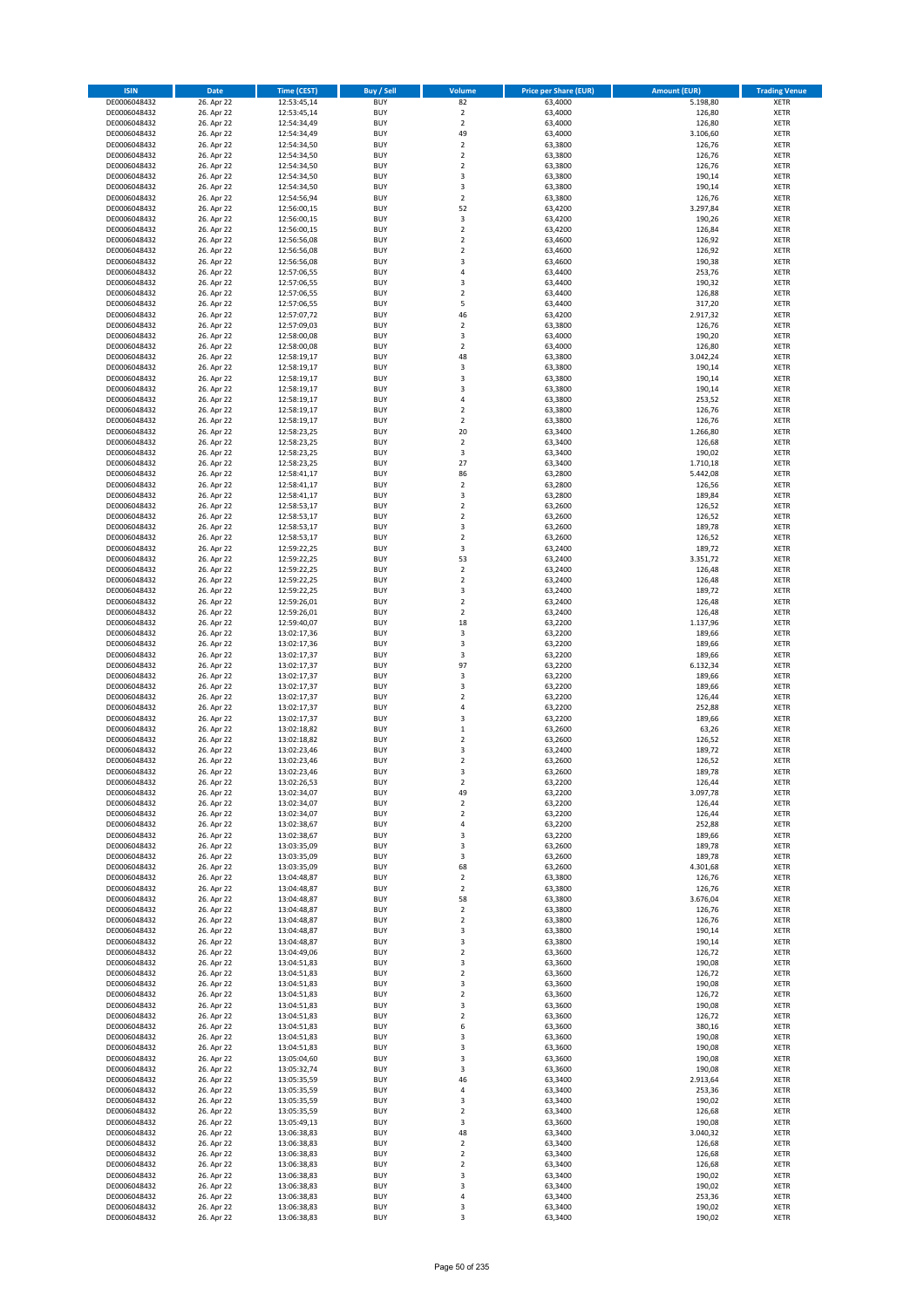| <b>ISIN</b>                  | <b>Date</b>              | <b>Time (CEST)</b>         | <b>Buy / Sell</b>        | Volume                        | <b>Price per Share (EUR)</b> | <b>Amount (EUR)</b> | <b>Trading Venue</b>       |
|------------------------------|--------------------------|----------------------------|--------------------------|-------------------------------|------------------------------|---------------------|----------------------------|
| DE0006048432                 | 26. Apr 22               | 13:06:42,16                | <b>BUY</b>               | 47                            | 63,3200                      | 2.976,04            | <b>XETR</b>                |
| DE0006048432                 | 26. Apr 22               | 13:06:42,16                | <b>BUY</b>               | 3                             | 63,3200                      | 189,96              | <b>XETR</b>                |
| DE0006048432                 | 26. Apr 22               | 13:06:42,16                | <b>BUY</b>               | $\overline{2}$                | 63,3200                      | 126,64              | <b>XETR</b>                |
| DE0006048432                 | 26. Apr 22               | 13:06:45,30                | <b>BUY</b>               | $\overline{7}$                | 63,3000                      | 443,10              | <b>XETR</b>                |
| DE0006048432<br>DE0006048432 | 26. Apr 22<br>26. Apr 22 | 13:06:59,01<br>13:06:59,01 | <b>BUY</b><br><b>BUY</b> | $\mathbf 2$<br>4              | 63,3000<br>63,3000           | 126,60<br>253,20    | <b>XETR</b><br><b>XETR</b> |
| DE0006048432                 | 26. Apr 22               | 13:06:59,01                | <b>BUY</b>               | 51                            | 63,3000                      | 3.228,30            | <b>XETR</b>                |
| DE0006048432                 | 26. Apr 22               | 13:07:08,19                | <b>BUY</b>               | 47                            | 63,2800                      | 2.974,16            | <b>XETR</b>                |
| DE0006048432                 | 26. Apr 22               | 13:07:08,19                | <b>BUY</b>               | 3                             | 63,2800                      | 189,84              | <b>XETR</b>                |
| DE0006048432                 | 26. Apr 22               | 13:07:30,77                | <b>BUY</b>               | 85                            | 63,2200                      | 5.373,70            | <b>XETR</b>                |
| DE0006048432                 | 26. Apr 22               | 13:07:30,77                | <b>BUY</b>               | 8                             | 63,2200                      | 505,76              | <b>XETR</b>                |
| DE0006048432                 | 26. Apr 22               | 13:07:40,24                | <b>BUY</b>               | 3<br>$\mathbf 2$              | 63,2200                      | 189,66              | <b>XETR</b><br><b>XETR</b> |
| DE0006048432<br>DE0006048432 | 26. Apr 22<br>26. Apr 22 | 13:07:40,24<br>13:08:16,48 | <b>BUY</b><br><b>BUY</b> | $\overline{\mathbf{c}}$       | 63,2200<br>63,2000           | 126,44<br>126,40    | <b>XETR</b>                |
| DE0006048432                 | 26. Apr 22               | 13:08:16,48                | <b>BUY</b>               | 3                             | 63,2000                      | 189,60              | <b>XETR</b>                |
| DE0006048432                 | 26. Apr 22               | 13:08:40,10                | <b>BUY</b>               | 3                             | 63,1400                      | 189,42              | <b>XETR</b>                |
| DE0006048432                 | 26. Apr 22               | 13:08:40,10                | <b>BUY</b>               | 3                             | 63,1400                      | 189,42              | <b>XETR</b>                |
| DE0006048432                 | 26. Apr 22               | 13:09:12,63                | <b>BUY</b>               | 46                            | 63,1200                      | 2.903,52            | <b>XETR</b>                |
| DE0006048432                 | 26. Apr 22               | 13:09:12,63                | <b>BUY</b>               | 5                             | 63,1200                      | 315,60              | <b>XETR</b>                |
| DE0006048432                 | 26. Apr 22               | 13:09:12,63                | <b>BUY</b>               | $\mathbf 2$                   | 63,1200                      | 126,24              | <b>XETR</b>                |
| DE0006048432                 | 26. Apr 22               | 13:09:54,64                | <b>BUY</b>               | $\overline{\mathbf{c}}$       | 63,1800                      | 126,36              | <b>XETR</b>                |
| DE0006048432<br>DE0006048432 | 26. Apr 22<br>26. Apr 22 | 13:09:54,64<br>13:09:54,64 | <b>BUY</b><br><b>BUY</b> | 83<br>3                       | 63,1800<br>63,1800           | 5.243,94<br>189,54  | <b>XETR</b><br><b>XETR</b> |
| DE0006048432                 | 26. Apr 22               | 13:11:32,79                | <b>BUY</b>               | 4                             | 63,2200                      | 252,88              | <b>XETR</b>                |
| DE0006048432                 | 26. Apr 22               | 13:11:32,79                | <b>BUY</b>               | 4                             | 63,2200                      | 252,88              | <b>XETR</b>                |
| DE0006048432                 | 26. Apr 22               | 13:11:32,79                | <b>BUY</b>               | 60                            | 63,2200                      | 3.793,20            | <b>XETR</b>                |
| DE0006048432                 | 26. Apr 22               | 13:11:32,79                | <b>BUY</b>               | $\mathbf 2$                   | 63,2200                      | 126,44              | <b>XETR</b>                |
| DE0006048432                 | 26. Apr 22               | 13:11:32,79                | <b>BUY</b>               | 3                             | 63,2200                      | 189,66              | <b>XETR</b>                |
| DE0006048432                 | 26. Apr 22               | 13:11:32,79                | <b>BUY</b>               | 3                             | 63,2200                      | 189,66              | <b>XETR</b>                |
| DE0006048432                 | 26. Apr 22               | 13:11:32,79                | <b>BUY</b><br><b>BUY</b> | 3<br>$\mathbf 1$              | 63,2200                      | 189,66              | <b>XETR</b><br><b>XETR</b> |
| DE0006048432<br>DE0006048432 | 26. Apr 22<br>26. Apr 22 | 13:11:32,79<br>13:11:32,79 | <b>BUY</b>               | 3                             | 63,2200<br>63,2200           | 63,22<br>189,66     | <b>XETR</b>                |
| DE0006048432                 | 26. Apr 22               | 13:11:33,77                | <b>BUY</b>               | 3                             | 63,2000                      | 189,60              | <b>XETR</b>                |
| DE0006048432                 | 26. Apr 22               | 13:11:33,77                | <b>BUY</b>               | $\mathbf 1$                   | 63,2000                      | 63,20               | <b>XETR</b>                |
| DE0006048432                 | 26. Apr 22               | 13:11:33,77                | <b>BUY</b>               | 3                             | 63,2000                      | 189,60              | <b>XETR</b>                |
| DE0006048432                 | 26. Apr 22               | 13:11:33,77                | <b>BUY</b>               | 4                             | 63,2000                      | 252,80              | <b>XETR</b>                |
| DE0006048432                 | 26. Apr 22               | 13:11:33,77                | <b>BUY</b>               | 3                             | 63,2000                      | 189,60              | <b>XETR</b>                |
| DE0006048432                 | 26. Apr 22               | 13:13:19,05                | <b>BUY</b>               | 3                             | 63,2400                      | 189,72              | <b>XETR</b>                |
| DE0006048432                 | 26. Apr 22               | 13:13:19,05                | <b>BUY</b>               | 3                             | 63,2400                      | 189,72              | <b>XETR</b>                |
| DE0006048432<br>DE0006048432 | 26. Apr 22<br>26. Apr 22 | 13:13:19,05<br>13:13:19,05 | <b>BUY</b><br><b>BUY</b> | 3<br>3                        | 63,2400<br>63,2400           | 189,72<br>189,72    | <b>XETR</b><br><b>XETR</b> |
| DE0006048432                 | 26. Apr 22               | 13:13:58,40                | <b>BUY</b>               | 3                             | 63,2600                      | 189,78              | <b>XETR</b>                |
| DE0006048432                 | 26. Apr 22               | 13:13:58,40                | <b>BUY</b>               | 87                            | 63,2600                      | 5.503,62            | <b>XETR</b>                |
| DE0006048432                 | 26. Apr 22               | 13:13:58,40                | <b>BUY</b>               | 3                             | 63,2600                      | 189,78              | <b>XETR</b>                |
| DE0006048432                 | 26. Apr 22               | 13:13:58,40                | <b>BUY</b>               | 3                             | 63,2600                      | 189,78              | <b>XETR</b>                |
| DE0006048432                 | 26. Apr 22               | 13:13:58,40                | <b>BUY</b>               | 3                             | 63,2600                      | 189,78              | <b>XETR</b>                |
| DE0006048432                 | 26. Apr 22               | 13:13:58,40                | <b>BUY</b>               | 3                             | 63,2600                      | 189,78              | <b>XETR</b>                |
| DE0006048432                 | 26. Apr 22               | 13:14:41,81                | <b>BUY</b>               | $\overline{\mathbf{c}}$       | 63,2400                      | 126,48              | <b>XETR</b>                |
| DE0006048432                 | 26. Apr 22               | 13:14:41,81                | <b>BUY</b><br><b>BUY</b> | 3<br>4                        | 63,2400                      | 189,72              | <b>XETR</b><br><b>XETR</b> |
| DE0006048432<br>DE0006048432 | 26. Apr 22<br>26. Apr 22 | 13:14:41,81<br>13:14:41,92 | <b>BUY</b>               | 3                             | 63,2400<br>63,2200           | 252,96<br>189,66    | <b>XETR</b>                |
| DE0006048432                 | 26. Apr 22               | 13:17:25,82                | <b>BUY</b>               | $\mathbf 2$                   | 63,2200                      | 126,44              | <b>XETR</b>                |
| DE0006048432                 | 26. Apr 22               | 13:17:25,82                | <b>BUY</b>               | 66                            | 63,2200                      | 4.172,52            | <b>XETR</b>                |
| DE0006048432                 | 26. Apr 22               | 13:17:25,82                | <b>BUY</b>               | $\mathbf 2$                   | 63,2200                      | 126,44              | <b>XETR</b>                |
| DE0006048432                 | 26. Apr 22               | 13:17:25,82                | <b>BUY</b>               | 3                             | 63,2200                      | 189,66              | <b>XETR</b>                |
| DE0006048432                 | 26. Apr 22               | 13:17:25,82                | <b>BUY</b>               | $\mathbf 2$                   | 63,2200                      | 126,44              | <b>XETR</b>                |
| DE0006048432                 | 26. Apr 22               | 13:17:25,82                | <b>BUY</b>               | $\overline{\mathbf{c}}$       | 63,2200                      | 126,44              | <b>XETR</b>                |
| DE0006048432                 | 26. Apr 22               | 13:17:25,82                | <b>BUY</b>               | $\overline{\mathbf{c}}$       | 63,2200                      | 126,44              | <b>XETR</b>                |
| DE0006048432<br>DE0006048432 | 26. Apr 22<br>26. Apr 22 | 13:17:25,82<br>13:17:25,85 | <b>BUY</b><br><b>BUY</b> | 4<br>3                        | 63,2200<br>63,2200           | 252,88<br>189,66    | <b>XETR</b><br><b>XETR</b> |
| DE0006048432                 | 26. Apr 22               | 13:20:19,70                | <b>BUY</b>               | 3                             | 63,2400                      | 189,72              | <b>XETR</b>                |
| DE0006048432                 | 26. Apr 22               | 13:20:19,70                | <b>BUY</b>               | 3                             | 63,2400                      | 189,72              | <b>XETR</b>                |
| DE0006048432                 | 26. Apr 22               | 13:20:19,70                | <b>BUY</b>               | 3                             | 63,2400                      | 189,72              | <b>XETR</b>                |
| DE0006048432                 | 26. Apr 22               | 13:20:19,70                | <b>BUY</b>               | 3                             | 63,2400                      | 189,72              | <b>XETR</b>                |
| DE0006048432                 | 26. Apr 22               | 13:20:32,28                | BUY                      | 71                            | 63,2200                      | 4.488,62            | <b>XETR</b>                |
| DE0006048432                 | 26. Apr 22               | 13:20:32,28                | <b>BUY</b>               | 3                             | 63,2200                      | 189,66              | <b>XETR</b>                |
| DE0006048432<br>DE0006048432 | 26. Apr 22<br>26. Apr 22 | 13:20:32,28<br>13:20:32,28 | <b>BUY</b><br><b>BUY</b> | 3<br>3                        | 63,2200<br>63,2200           | 189,66<br>189,66    | <b>XETR</b><br>XETR        |
| DE0006048432                 | 26. Apr 22               | 13:20:32,28                | <b>BUY</b>               | 3                             | 63,2200                      | 189,66              | <b>XETR</b>                |
| DE0006048432                 | 26. Apr 22               | 13:20:32,28                | <b>BUY</b>               | $\mathbf 2$                   | 63,2200                      | 126,44              | <b>XETR</b>                |
| DE0006048432                 | 26. Apr 22               | 13:20:32,28                | <b>BUY</b>               | $\mathbf 2$                   | 63,2200                      | 126,44              | <b>XETR</b>                |
| DE0006048432                 | 26. Apr 22               | 13:21:02,36                | <b>BUY</b>               | 69                            | 63,2200                      | 4.362,18            | <b>XETR</b>                |
| DE0006048432                 | 26. Apr 22               | 13:21:02,36                | <b>BUY</b>               | $\mathbf 2$                   | 63,2200                      | 126,44              | <b>XETR</b>                |
| DE0006048432                 | 26. Apr 22               | 13:21:02,36                | <b>BUY</b><br><b>BUY</b> | $\mathbf 2$                   | 63,2200                      | 126,44<br>4.297,60  | <b>XETR</b>                |
| DE0006048432<br>DE0006048432 | 26. Apr 22               | 13:21:12,63                | <b>BUY</b>               | 68<br>$\overline{\mathbf{c}}$ | 63,2000                      |                     | <b>XETR</b><br><b>XETR</b> |
| DE0006048432                 | 26. Apr 22<br>26. Apr 22 | 13:21:12,63<br>13:21:12,63 | <b>BUY</b>               | 3                             | 63,2000<br>63,2000           | 126,40<br>189,60    | <b>XETR</b>                |
| DE0006048432                 | 26. Apr 22               | 13:21:12,67                | <b>BUY</b>               | $\overline{\mathbf{c}}$       | 63,2000                      | 126,40              | <b>XETR</b>                |
| DE0006048432                 | 26. Apr 22               | 13:21:12,67                | <b>BUY</b>               | 5                             | 63,2000                      | 316,00              | <b>XETR</b>                |
| DE0006048432                 | 26. Apr 22               | 13:22:14,93                | <b>BUY</b>               | 48                            | 63,2200                      | 3.034,56            | <b>XETR</b>                |
| DE0006048432                 | 26. Apr 22               | 13:22:14,93                | <b>BUY</b>               | $\mathbf 2$                   | 63,2200                      | 126,44              | <b>XETR</b>                |
| DE0006048432                 | 26. Apr 22               | 13:22:14,93                | <b>BUY</b>               | 3                             | 63,2200                      | 189,66              | <b>XETR</b>                |
| DE0006048432<br>DE0006048432 | 26. Apr 22<br>26. Apr 22 | 13:29:18,74<br>13:29:18,74 | <b>BUY</b><br><b>BUY</b> | $\mathbf 2$<br>4              | 63,3000<br>63,3000           | 126,60<br>253,20    | XETR<br><b>XETR</b>        |
| DE0006048432                 | 26. Apr 22               | 13:29:18,74                | <b>BUY</b>               | $\overline{2}$                | 63,3000                      | 126,60              | <b>XETR</b>                |
| DE0006048432                 | 26. Apr 22               | 13:29:18,74                | <b>BUY</b>               | 4                             | 63,3000                      | 253,20              | <b>XETR</b>                |
| DE0006048432                 | 26. Apr 22               | 13:29:18,74                | <b>BUY</b>               | 4                             | 63,3000                      | 253,20              | <b>XETR</b>                |
| DE0006048432                 | 26. Apr 22               | 13:29:50,98                | <b>BUY</b>               | $\mathbf 2$                   | 63,2800                      | 126,56              | <b>XETR</b>                |
| DE0006048432                 | 26. Apr 22               | 13:29:50,98                | <b>BUY</b>               | $\mathbf 2$                   | 63,2800                      | 126,56              | <b>XETR</b>                |
| DE0006048432                 | 26. Apr 22               | 13:29:50,98                | <b>BUY</b>               | 73                            | 63,2800                      | 4.619,44            | <b>XETR</b>                |
| DE0006048432                 | 26. Apr 22               | 13:29:50,98                | <b>BUY</b>               | 3                             | 63,3000                      | 189,90              | <b>XETR</b>                |
| DE0006048432<br>DE0006048432 | 26. Apr 22<br>26. Apr 22 | 13:29:50,98<br>13:29:50,98 | <b>BUY</b><br><b>BUY</b> | $\mathbf 1$<br>3              | 63,2800<br>63,2800           | 63,28<br>189,84     | <b>XETR</b><br><b>XETR</b> |
| DE0006048432                 | 26. Apr 22               | 13:29:50,98                | <b>BUY</b>               | 3                             | 63,2800                      | 189,84              | <b>XETR</b>                |
| DE0006048432                 | 26. Apr 22               | 13:29:50,98                | <b>BUY</b>               | 3                             | 63,3000                      | 189,90              | <b>XETR</b>                |
| DE0006048432                 | 26. Apr 22               | 13:29:50,98                | <b>BUY</b>               | 6                             | 63,2800                      | 379,68              | <b>XETR</b>                |
| DE0006048432                 | 26. Apr 22               | 13:29:50,98                | <b>BUY</b>               | 3                             | 63,2800                      | 189,84              | <b>XETR</b>                |
| DE0006048432                 | 26. Apr 22               | 13:29:50,98                | <b>BUY</b>               | 3                             | 63,2800                      | 189,84              | <b>XETR</b>                |
| DE0006048432                 | 26. Apr 22               | 13:29:51,00                | <b>BUY</b>               | 4                             | 63,2800                      | 253,12              | <b>XETR</b>                |
| DE0006048432<br>DE0006048432 | 26. Apr 22<br>26. Apr 22 | 13:30:30,15<br>13:30:30,15 | <b>BUY</b><br><b>BUY</b> | 3<br>63                       | 63,2400<br>63,2400           | 189,72<br>3.984,12  | <b>XETR</b><br><b>XETR</b> |
| DE0006048432                 | 26. Apr 22               | 13:30:30,15                | <b>BUY</b>               | 4                             | 63,2400                      | 252,96              | XETR                       |
| DE0006048432                 | 26. Apr 22               | 13:30:54,60                | <b>BUY</b>               | 4                             | 63,2400                      | 252,96              | <b>XETR</b>                |
| DE0006048432                 | 26. Apr 22               | 13:30:54,60                | <b>BUY</b>               | 63                            | 63,2400                      | 3.984,12            | <b>XETR</b>                |
| DE0006048432                 | 26. Apr 22               | 13:31:19,74                | <b>BUY</b>               | 59                            | 63,2200                      | 3.729,98            | <b>XETR</b>                |
| DE0006048432                 | 26. Apr 22               | 13:31:19,74                | <b>BUY</b>               | 3                             | 63,2200                      | 189,66              | <b>XETR</b>                |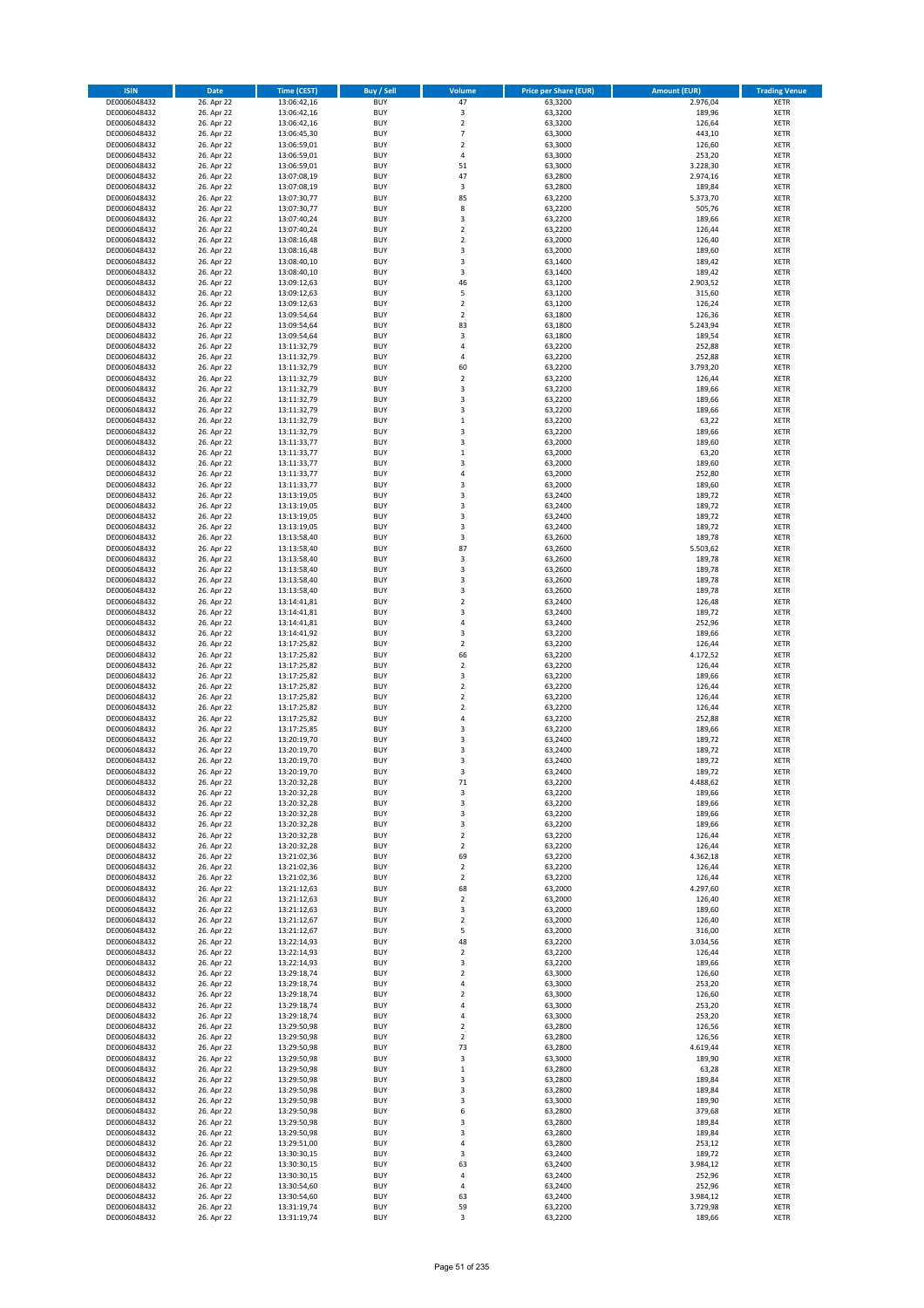| <b>ISIN</b>                  | Date                     | Time (CEST)                | <b>Buy / Sell</b>        | <b>Volume</b>                    | <b>Price per Share (EUR)</b> | <b>Amount (EUR)</b> | <b>Trading Venue</b>       |
|------------------------------|--------------------------|----------------------------|--------------------------|----------------------------------|------------------------------|---------------------|----------------------------|
| DE0006048432                 | 26. Apr 22               | 13:31:19,74                | <b>BUY</b>               | $\overline{2}$                   | 63,2200                      | 126,44              | <b>XETR</b>                |
| DE0006048432                 | 26. Apr 22               | 13:32:39,57                | <b>BUY</b>               | $\mathbf 2$                      | 63,2200                      | 126,44              | XETR                       |
| DE0006048432                 | 26. Apr 22               | 13:32:39,57                | <b>BUY</b>               | 3                                | 63,2200                      | 189,66              | <b>XETR</b>                |
| DE0006048432<br>DE0006048432 | 26. Apr 22<br>26. Apr 22 | 13:34:12,62<br>13:34:12,62 | <b>BUY</b><br><b>BUY</b> | $\sqrt{4}$<br>3                  | 63,2200<br>63,2200           | 252,88<br>189,66    | <b>XETR</b><br><b>XETR</b> |
| DE0006048432                 | 26. Apr 22               | 13:34:20,06                | <b>BUY</b>               | 3                                | 63,2200                      | 189,66              | <b>XETR</b>                |
| DE0006048432                 | 26. Apr 22               | 13:34:41,53                | <b>BUY</b>               | $\mathbf 2$                      | 63,2000                      | 126,40              | <b>XETR</b>                |
| DE0006048432                 | 26. Apr 22               | 13:34:41,53                | <b>BUY</b>               | 54                               | 63,2000                      | 3.412,80            | <b>XETR</b>                |
| DE0006048432                 | 26. Apr 22               | 13:34:41,53                | <b>BUY</b>               | 3                                | 63,2000                      | 189,60              | <b>XETR</b>                |
| DE0006048432                 | 26. Apr 22               | 13:34:41,53                | <b>BUY</b>               | 3                                | 63,2000                      | 189,60              | <b>XETR</b>                |
| DE0006048432                 | 26. Apr 22               | 13:34:41,53                | <b>BUY</b>               | $\mathbf 2$                      | 63,2000                      | 126,40              | <b>XETR</b>                |
| DE0006048432                 | 26. Apr 22<br>26. Apr 22 | 13:34:41,53                | <b>BUY</b><br><b>BUY</b> | 3<br>$\mathbf 2$                 | 63,2000                      | 189,60<br>126,40    | <b>XETR</b><br><b>XETR</b> |
| DE0006048432<br>DE0006048432 | 26. Apr 22               | 13:34:41,53<br>13:34:41,53 | <b>BUY</b>               | $\overline{2}$                   | 63,2000<br>63,2000           | 126,40              | <b>XETR</b>                |
| DE0006048432                 | 26. Apr 22               | 13:34:41,53                | <b>BUY</b>               | $\mathbf 2$                      | 63,2000                      | 126,40              | <b>XETR</b>                |
| DE0006048432                 | 26. Apr 22               | 13:34:43,20                | <b>BUY</b>               | $\overline{2}$                   | 63,2000                      | 126,40              | <b>XETR</b>                |
| DE0006048432                 | 26. Apr 22               | 13:35:10,47                | <b>BUY</b>               | 78                               | 63,2200                      | 4.931,16            | <b>XETR</b>                |
| DE0006048432                 | 26. Apr 22               | 13:35:10,47                | <b>BUY</b>               | 4                                | 63,2200                      | 252,88              | <b>XETR</b>                |
| DE0006048432                 | 26. Apr 22               | 13:35:43,02                | <b>BUY</b>               | 3                                | 63,2000                      | 189,60              | <b>XETR</b>                |
| DE0006048432                 | 26. Apr 22               | 13:36:10,88                | <b>BUY</b>               | $\mathbf 2$                      | 63,1800                      | 126,36              | <b>XETR</b>                |
| DE0006048432                 | 26. Apr 22               | 13:36:10,88                | <b>BUY</b>               | 3                                | 63,1800                      | 189,54              | <b>XETR</b>                |
| DE0006048432<br>DE0006048432 | 26. Apr 22<br>26. Apr 22 | 13:36:10,88<br>13:37:04,49 | <b>BUY</b><br><b>BUY</b> | 3<br>$\mathbf 2$                 | 63,1800<br>63,2000           | 189,54<br>126,40    | <b>XETR</b><br><b>XETR</b> |
| DE0006048432                 | 26. Apr 22               | 13:37:04,49                | <b>BUY</b>               | 3                                | 63,2000                      | 189,60              | <b>XETR</b>                |
| DE0006048432                 | 26. Apr 22               | 13:37:04,49                | <b>BUY</b>               | 3                                | 63,2000                      | 189,60              | <b>XETR</b>                |
| DE0006048432                 | 26. Apr 22               | 13:37:12,00                | <b>BUY</b>               | 46                               | 63,1800                      | 2.906,28            | <b>XETR</b>                |
| DE0006048432                 | 26. Apr 22               | 13:37:12,00                | <b>BUY</b>               | $\mathbf 2$                      | 63,1800                      | 126,36              | <b>XETR</b>                |
| DE0006048432                 | 26. Apr 22               | 13:37:12,00                | <b>BUY</b>               | 3                                | 63,1800                      | 189,54              | <b>XETR</b>                |
| DE0006048432                 | 26. Apr 22               | 13:37:12,00                | <b>BUY</b>               | 3                                | 63,1800                      | 189,54              | <b>XETR</b>                |
| DE0006048432                 | 26. Apr 22               | 13:37:12,00                | <b>BUY</b>               | $\overline{2}$<br>$\overline{2}$ | 63,1800                      | 126,36              | <b>XETR</b>                |
| DE0006048432<br>DE0006048432 | 26. Apr 22<br>26. Apr 22 | 13:37:35,59<br>13:37:35,59 | <b>BUY</b><br><b>BUY</b> | 3                                | 63,2000<br>63,2000           | 126,40<br>189,60    | <b>XETR</b><br><b>XETR</b> |
| DE0006048432                 | 26. Apr 22               | 13:37:35,59                | <b>BUY</b>               | 3                                | 63,2000                      | 189,60              | <b>XETR</b>                |
| DE0006048432                 | 26. Apr 22               | 13:38:21,75                | <b>BUY</b>               | 59                               | 63,1800                      | 3.727,62            | <b>XETR</b>                |
| DE0006048432                 | 26. Apr 22               | 13:38:21,75                | <b>BUY</b>               | 3                                | 63,1800                      | 189,54              | <b>XETR</b>                |
| DE0006048432                 | 26. Apr 22               | 13:38:21,75                | <b>BUY</b>               | $\overline{2}$                   | 63,1800                      | 126,36              | <b>XETR</b>                |
| DE0006048432                 | 26. Apr 22               | 13:38:21,75                | <b>BUY</b>               | 3                                | 63,1800                      | 189,54              | <b>XETR</b>                |
| DE0006048432                 | 26. Apr 22               | 13:39:15,81                | <b>BUY</b>               | 46                               | 63,1800                      | 2.906,28            | <b>XETR</b>                |
| DE0006048432                 | 26. Apr 22               | 13:39:24,94                | <b>BUY</b>               | 3                                | 63,1800                      | 189,54              | <b>XETR</b>                |
| DE0006048432                 | 26. Apr 22               | 13:42:26,73                | <b>BUY</b><br><b>BUY</b> | 3<br>3                           | 63,1800                      | 189,54              | <b>XETR</b><br><b>XETR</b> |
| DE0006048432<br>DE0006048432 | 26. Apr 22<br>26. Apr 22 | 13:42:26,73<br>13:42:26,73 | <b>BUY</b>               | $\overline{2}$                   | 63,1800<br>63,1800           | 189,54<br>126,36    | <b>XETR</b>                |
| DE0006048432                 | 26. Apr 22               | 13:42:26,73                | <b>BUY</b>               | $\mathbf 2$                      | 63,1800                      | 126,36              | <b>XETR</b>                |
| DE0006048432                 | 26. Apr 22               | 13:42:26,73                | <b>BUY</b>               | 3                                | 63,1800                      | 189,54              | <b>XETR</b>                |
| DE0006048432                 | 26. Apr 22               | 13:42:26,73                | <b>BUY</b>               | $\,$ 1                           | 63,1800                      | 63,18               | <b>XETR</b>                |
| DE0006048432                 | 26. Apr 22               | 13:42:26,73                | <b>BUY</b>               | 3                                | 63,1800                      | 189,54              | <b>XETR</b>                |
| DE0006048432                 | 26. Apr 22               | 13:42:26,73                | <b>BUY</b>               | 3                                | 63,1800                      | 189,54              | <b>XETR</b>                |
| DE0006048432                 | 26. Apr 22               | 13:42:26,73                | <b>BUY</b>               | $\overline{7}$                   | 63,1800                      | 442,26              | <b>XETR</b>                |
| DE0006048432                 | 26. Apr 22               | 13:42:35,04                | <b>BUY</b>               | $\mathbf 2$                      | 63,1800                      | 126,36              | <b>XETR</b>                |
| DE0006048432<br>DE0006048432 | 26. Apr 22<br>26. Apr 22 | 13:47:01,14<br>13:47:01,63 | <b>BUY</b><br><b>BUY</b> | 32<br>8                          | 63,2400<br>63,2400           | 2.023,68<br>505,92  | <b>XETR</b><br><b>XETR</b> |
| DE0006048432                 | 26. Apr 22               | 13:47:21,84                | <b>BUY</b>               | $\mathbf 2$                      | 63,2400                      | 126,48              | <b>XETR</b>                |
| DE0006048432                 | 26. Apr 22               | 13:47:21,84                | <b>BUY</b>               | $\overline{2}$                   | 63,2400                      | 126,48              | <b>XETR</b>                |
| DE0006048432                 | 26. Apr 22               | 13:47:21,84                | <b>BUY</b>               | $\mathbf 2$                      | 63,2600                      | 126,52              | <b>XETR</b>                |
| DE0006048432                 | 26. Apr 22               | 13:47:21,84                | <b>BUY</b>               | 3                                | 63,2600                      | 189,78              | <b>XETR</b>                |
| DE0006048432                 | 26. Apr 22               | 13:47:21,84                | <b>BUY</b>               | 3                                | 63,2400                      | 189,72              | <b>XETR</b>                |
| DE0006048432                 | 26. Apr 22               | 13:47:21,84                | <b>BUY</b>               | $\overline{2}$                   | 63,2400                      | 126,48              | <b>XETR</b>                |
| DE0006048432                 | 26. Apr 22               | 13:47:21,84                | <b>BUY</b>               | 4                                | 63,2600                      | 253,04              | <b>XETR</b>                |
| DE0006048432                 | 26. Apr 22               | 13:47:21,84                | <b>BUY</b>               | $\,1\,$                          | 63,2400                      | 63,24               | <b>XETR</b>                |
| DE0006048432<br>DE0006048432 | 26. Apr 22<br>26. Apr 22 | 13:47:21,84<br>13:47:21,84 | <b>BUY</b><br><b>BUY</b> | 4<br>$\mathbf 2$                 | 63,2600<br>63,2600           | 253,04<br>126,52    | <b>XETR</b><br><b>XETR</b> |
| DE0006048432                 | 26. Apr 22               | 13:47:21,84                | <b>BUY</b>               | 3                                | 63,2600                      | 189,78              | <b>XETR</b>                |
| DE0006048432                 | 26. Apr 22               | 13:47:21,84                | <b>BUY</b>               | 3                                | 63,2600                      | 189,78              | <b>XETR</b>                |
| DE0006048432                 | 26. Apr 22               | 13:47:21,84                | <b>BUY</b>               | 3                                | 63,2600                      | 189,78              | <b>XETR</b>                |
| DE0006048432                 | 26. Apr 22               | 13:47:21,84                | BUY                      | 87                               | 63,2400                      | 5.501,88            | XETR                       |
| DE0006048432                 | 26. Apr 22               | 13:49:28,42                | <b>BUY</b>               | $\mathbf 2$                      | 63,3000                      | 126,60              | <b>XETR</b>                |
| DE0006048432                 | 26. Apr 22               | 13:49:28,42                | <b>BUY</b><br><b>BUY</b> | $\overline{2}$                   | 63,3000<br>63,3000           | 126,60<br>126,60    | <b>XETR</b>                |
| DE0006048432<br>DE0006048432 | 26. Apr 22<br>26. Apr 22 | 13:49:28,42<br>13:49:28,42 | <b>BUY</b>               | $\overline{2}$<br>105            | 63,3000                      | 6.646,50            | XETR<br><b>XETR</b>        |
| DE0006048432                 | 26. Apr 22               | 13:49:28,42                | <b>BUY</b>               | 3                                | 63,3000                      | 189,90              | <b>XETR</b>                |
| DE0006048432                 | 26. Apr 22               | 13:49:28,42                | <b>BUY</b>               | 3                                | 63,3000                      | 189,90              | <b>XETR</b>                |
| DE0006048432                 | 26. Apr 22               | 13:49:28,42                | <b>BUY</b>               | $\mathbf 2$                      | 63,3000                      | 126,60              | <b>XETR</b>                |
| DE0006048432                 | 26. Apr 22               | 13:49:28,42                | <b>BUY</b>               | 3                                | 63,3000                      | 189,90              | XETR                       |
| DE0006048432                 | 26. Apr 22               | 13:50:36,19                | <b>BUY</b>               | $\pmb{4}$                        | 63,3000                      | 253,20              | <b>XETR</b>                |
| DE0006048432<br>DE0006048432 | 26. Apr 22               | 13:50:36,19                | <b>BUY</b><br><b>BUY</b> | $\overline{2}$<br>80             | 63,3000                      | 126,60              | XETR<br><b>XETR</b>        |
| DE0006048432                 | 26. Apr 22<br>26. Apr 22 | 13:50:36,19<br>13:50:36,19 | <b>BUY</b>               | $\mathbf 2$                      | 63,3000<br>63,3000           | 5.064,00<br>126,60  | XETR                       |
| DE0006048432                 | 26. Apr 22               | 13:50:36,19                | <b>BUY</b>               | 3                                | 63,3000                      | 189,90              | <b>XETR</b>                |
| DE0006048432                 | 26. Apr 22               | 13:50:36,19                | <b>BUY</b>               | $\pmb{4}$                        | 63,3000                      | 253,20              | XETR                       |
| DE0006048432                 | 26. Apr 22               | 13:50:36,19                | <b>BUY</b>               | $\mathbf 2$                      | 63,3000                      | 126,60              | <b>XETR</b>                |
| DE0006048432                 | 26. Apr 22               | 13:52:02,44                | <b>BUY</b>               | $\overline{2}$                   | 63,3200                      | 126,64              | <b>XETR</b>                |
| DE0006048432                 | 26. Apr 22               | 13:52:02,44                | <b>BUY</b>               | 3                                | 63,3200                      | 189,96              | <b>XETR</b>                |
| DE0006048432                 | 26. Apr 22               | 13:52:02,44                | <b>BUY</b>               | $\mathbf 2$                      | 63,3200                      | 126,64              | XETR                       |
| DE0006048432<br>DE0006048432 | 26. Apr 22<br>26. Apr 22 | 13:52:02,44<br>13:52:07,50 | <b>BUY</b><br><b>BUY</b> | $\mathsf 3$<br>105               | 63,3200<br>63,3000           | 189,96<br>6.646,50  | <b>XETR</b><br><b>XETR</b> |
| DE0006048432                 | 26. Apr 22               | 13:52:07,50                | <b>BUY</b>               | $\mathbf 2$                      | 63,3000                      | 126,60              | XETR                       |
| DE0006048432                 | 26. Apr 22               | 13:52:07,50                | <b>BUY</b>               | $\overline{2}$                   | 63,3000                      | 126,60              | XETR                       |
| DE0006048432                 | 26. Apr 22               | 13:52:07,50                | <b>BUY</b>               | $\mathbf 2$                      | 63,3000                      | 126,60              | XETR                       |
| DE0006048432                 | 26. Apr 22               | 13:52:07,50                | <b>BUY</b>               | 3                                | 63,3000                      | 189,90              | XETR                       |
| DE0006048432                 | 26. Apr 22               | 13:52:07,50                | <b>BUY</b>               | 3                                | 63,3000                      | 189,90              | XETR                       |
| DE0006048432                 | 26. Apr 22               | 13:52:07,50                | <b>BUY</b>               | $\overline{2}$                   | 63,3000                      | 126,60              | XETR                       |
| DE0006048432                 | 26. Apr 22               | 13:52:07,50                | <b>BUY</b>               | 3                                | 63,3000                      | 189,90              | <b>XETR</b>                |
| DE0006048432<br>DE0006048432 | 26. Apr 22<br>26. Apr 22 | 13:52:07,50<br>13:52:07,52 | <b>BUY</b><br><b>BUY</b> | $\overline{7}$<br>3              | 63,3000<br>63,2800           | 443,10<br>189,84    | XETR<br><b>XETR</b>        |
| DE0006048432                 | 26. Apr 22               | 13:52:07,62                | <b>BUY</b>               | $\sqrt{4}$                       | 63,2600                      | 253,04              | XETR                       |
| DE0006048432                 | 26. Apr 22               | 13:52:07,62                | <b>BUY</b>               | $\overline{2}$                   | 63,2600                      | 126,52              | XETR                       |
| DE0006048432                 | 26. Apr 22               | 13:52:07,62                | <b>BUY</b>               | 85                               | 63,2600                      | 5.377,10            | XETR                       |
| DE0006048432                 | 26. Apr 22               | 13:52:07,62                | <b>BUY</b>               | 5                                | 63,2600                      | 316,30              | <b>XETR</b>                |
| DE0006048432                 | 26. Apr 22               | 13:52:07,75                | <b>BUY</b>               | 3                                | 63,2600                      | 189,78              | <b>XETR</b>                |
| DE0006048432                 | 26. Apr 22               | 13:52:12,00                | <b>BUY</b>               | $\mathsf 3$                      | 63,2400                      | 189,72              | XETR                       |
| DE0006048432                 | 26. Apr 22               | 13:52:14,75                | <b>BUY</b>               | 5<br>76                          | 63,2200                      | 316,10              | <b>XETR</b>                |
| DE0006048432<br>DE0006048432 | 26. Apr 22<br>26. Apr 22 | 13:54:00,34<br>13:54:00,34 | <b>BUY</b><br><b>BUY</b> | 3                                | 63,2000<br>63,2000           | 4.803,20<br>189,60  | XETR<br><b>XETR</b>        |
| DE0006048432                 | 26. Apr 22               | 13:54:00,34                | <b>BUY</b>               | $\mathbf 2$                      | 63,2000                      | 126,40              | XETR                       |
| DE0006048432                 | 26. Apr 22               | 13:54:00,34                | <b>BUY</b>               | $\mathbf 2$                      | 63,2000                      | 126,40              | <b>XETR</b>                |
| DE0006048432                 | 26. Apr 22               | 13:54:00,34                | <b>BUY</b>               | $\mathbf 2$                      | 63,2000                      | 126,40              | XETR                       |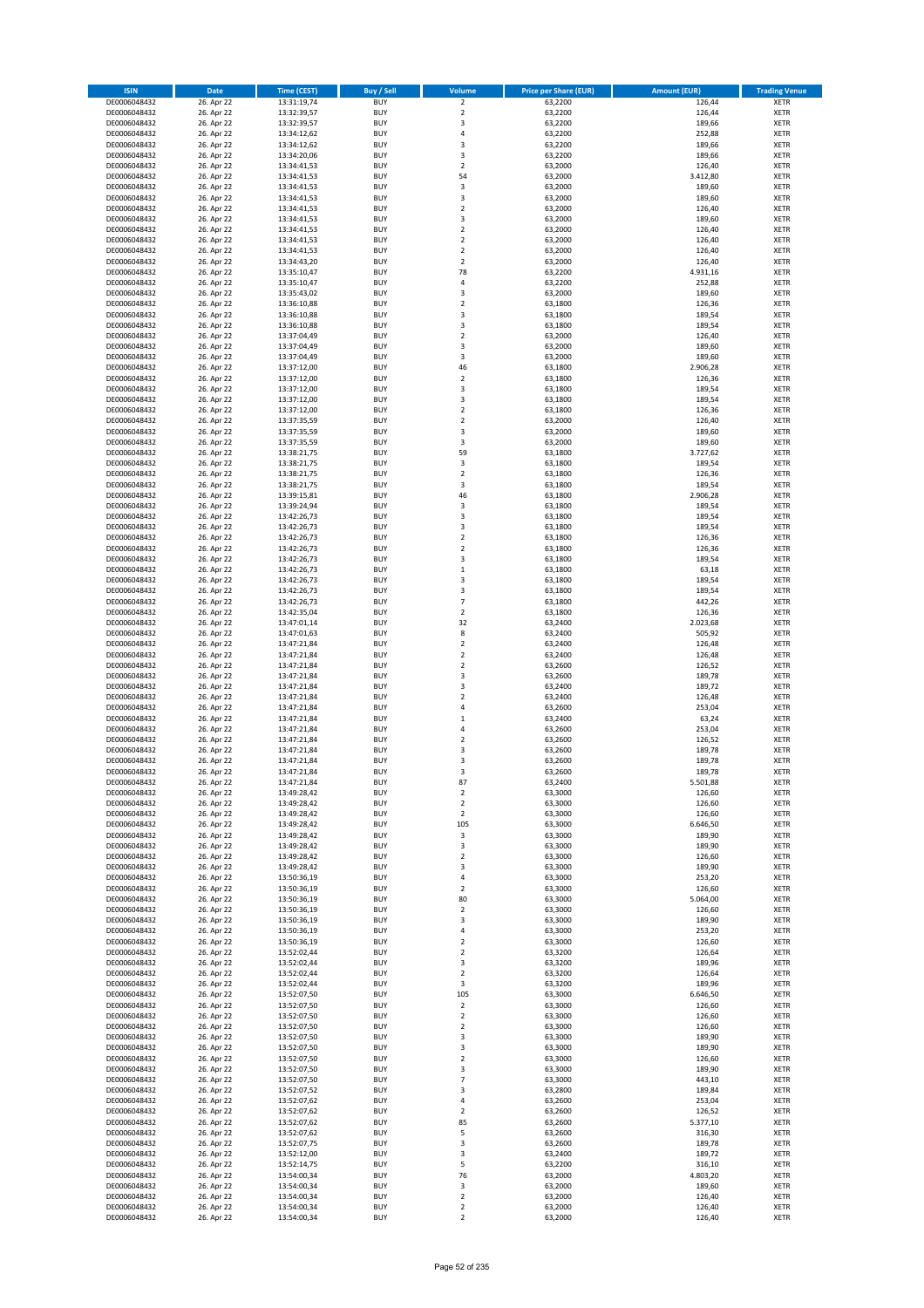| <b>ISIN</b>                  | <b>Date</b>              | <b>Time (CEST)</b>         | <b>Buy / Sell</b>        | Volume                                 | <b>Price per Share (EUR)</b> | <b>Amount (EUR)</b> | <b>Trading Venue</b>       |
|------------------------------|--------------------------|----------------------------|--------------------------|----------------------------------------|------------------------------|---------------------|----------------------------|
| DE0006048432                 | 26. Apr 22               | 13:54:00,34                | <b>BUY</b>               | 4                                      | 63,2000                      | 252,80              | <b>XETR</b>                |
| DE0006048432                 | 26. Apr 22               | 13:54:00,34                | <b>BUY</b>               | $\mathbf 2$                            | 63,2000                      | 126,40              | <b>XETR</b>                |
| DE0006048432                 | 26. Apr 22               | 13:54:00,34                | <b>BUY</b>               | 3                                      | 63,2000                      | 189,60              | <b>XETR</b>                |
| DE0006048432<br>DE0006048432 | 26. Apr 22<br>26. Apr 22 | 13:54:02,05<br>13:54:02,05 | <b>BUY</b><br><b>BUY</b> | 77<br>10                               | 63,1800<br>63,1800           | 4.864,86<br>631,80  | <b>XETR</b><br><b>XETR</b> |
| DE0006048432                 | 26. Apr 22               | 13:54:20,27                | <b>BUY</b>               | $\mathbf 2$                            | 63,1600                      | 126,32              | <b>XETR</b>                |
| DE0006048432                 | 26. Apr 22               | 13:54:20,27                | <b>BUY</b>               | 46                                     | 63,1600                      | 2.905,36            | <b>XETR</b>                |
| DE0006048432                 | 26. Apr 22               | 13:54:20,27                | <b>BUY</b>               | 3                                      | 63,1600                      | 189,48              | <b>XETR</b>                |
| DE0006048432                 | 26. Apr 22               | 13:54:20,27                | <b>BUY</b>               | 3                                      | 63,1600                      | 189,48              | <b>XETR</b>                |
| DE0006048432                 | 26. Apr 22               | 13:54:20,27                | <b>BUY</b>               | $\mathbf 2$                            | 63,1600                      | 126,32              | <b>XETR</b>                |
| DE0006048432                 | 26. Apr 22               | 13:54:20,27                | <b>BUY</b>               | 3                                      | 63,1600                      | 189,48              | <b>XETR</b>                |
| DE0006048432                 | 26. Apr 22<br>26. Apr 22 | 13:54:20,27                | <b>BUY</b><br><b>BUY</b> | 3<br>3                                 | 63,1600                      | 189,48<br>189,54    | <b>XETR</b><br><b>XETR</b> |
| DE0006048432<br>DE0006048432 | 26. Apr 22               | 13:56:05,52<br>13:56:05,52 | <b>BUY</b>               | 3                                      | 63,1800<br>63,1800           | 189,54              | <b>XETR</b>                |
| DE0006048432                 | 26. Apr 22               | 13:56:05,52                | <b>BUY</b>               | $\overline{\mathbf{c}}$                | 63,1800                      | 126,36              | <b>XETR</b>                |
| DE0006048432                 | 26. Apr 22               | 13:56:05,52                | <b>BUY</b>               | 51                                     | 63,1800                      | 3.222,18            | <b>XETR</b>                |
| DE0006048432                 | 26. Apr 22               | 13:56:05,52                | <b>BUY</b>               | 3                                      | 63,1800                      | 189,54              | <b>XETR</b>                |
| DE0006048432                 | 26. Apr 22               | 13:56:05,52                | <b>BUY</b>               | 3                                      | 63,1800                      | 189,54              | <b>XETR</b>                |
| DE0006048432                 | 26. Apr 22               | 13:56:05,52                | <b>BUY</b>               | 3                                      | 63,1800                      | 189,54              | <b>XETR</b>                |
| DE0006048432                 | 26. Apr 22               | 13:56:05,52                | <b>BUY</b>               | 4                                      | 63,1800                      | 252,72              | <b>XETR</b>                |
| DE0006048432<br>DE0006048432 | 26. Apr 22<br>26. Apr 22 | 14:00:46,39<br>14:00:46,39 | <b>BUY</b><br><b>BUY</b> | $\overline{\mathbf{c}}$<br>82          | 63,2200<br>63,2200           | 126,44<br>5.184,04  | <b>XETR</b><br><b>XETR</b> |
| DE0006048432                 | 26. Apr 22               | 14:00:46,39                | <b>BUY</b>               | 3                                      | 63,2200                      | 189,66              | <b>XETR</b>                |
| DE0006048432                 | 26. Apr 22               | 14:00:46,39                | <b>BUY</b>               | 3                                      | 63,2200                      | 189,66              | <b>XETR</b>                |
| DE0006048432                 | 26. Apr 22               | 14:00:46,39                | <b>BUY</b>               | $\mathbf 2$                            | 63,2200                      | 126,44              | <b>XETR</b>                |
| DE0006048432                 | 26. Apr 22               | 14:00:46,39                | <b>BUY</b>               | $\mathbf 2$                            | 63,2200                      | 126,44              | <b>XETR</b>                |
| DE0006048432                 | 26. Apr 22               | 14:00:46,39                | <b>BUY</b>               | $\mathbf 1$                            | 63,2200                      | 63,22               | <b>XETR</b>                |
| DE0006048432                 | 26. Apr 22               | 14:01:01,80                | <b>BUY</b>               | $\overline{\mathbf{c}}$                | 63,2200                      | 126,44              | <b>XETR</b>                |
| DE0006048432<br>DE0006048432 | 26. Apr 22<br>26. Apr 22 | 14:01:01,80<br>14:01:01,80 | <b>BUY</b><br><b>BUY</b> | 57<br>4                                | 63,2200<br>63,2200           | 3.603,54<br>252,88  | <b>XETR</b><br><b>XETR</b> |
| DE0006048432                 | 26. Apr 22               | 14:01:34,71                | <b>BUY</b>               | 4                                      | 63,2000                      | 252,80              | <b>XETR</b>                |
| DE0006048432                 | 26. Apr 22               | 14:01:34,71                | <b>BUY</b>               | $\overline{\mathbf{c}}$                | 63,2000                      | 126,40              | <b>XETR</b>                |
| DE0006048432                 | 26. Apr 22               | 14:01:34,71                | <b>BUY</b>               | $\mathbf 2$                            | 63,2000                      | 126,40              | <b>XETR</b>                |
| DE0006048432                 | 26. Apr 22               | 14:01:34,71                | <b>BUY</b>               | 3                                      | 63,2000                      | 189,60              | <b>XETR</b>                |
| DE0006048432                 | 26. Apr 22               | 14:01:34,71                | <b>BUY</b>               | 6                                      | 63,2000                      | 379,20              | <b>XETR</b>                |
| DE0006048432                 | 26. Apr 22               | 14:01:34,71                | <b>BUY</b>               | 3                                      | 63,2000                      | 189,60              | <b>XETR</b>                |
| DE0006048432                 | 26. Apr 22               | 14:01:34,71                | <b>BUY</b>               | $\overline{\mathbf{c}}$<br>$\mathbf 2$ | 63,2000                      | 126,40              | <b>XETR</b>                |
| DE0006048432<br>DE0006048432 | 26. Apr 22<br>26. Apr 22 | 14:01:34,71<br>14:01:34,72 | <b>BUY</b><br><b>BUY</b> | $\overline{2}$                         | 63,2000<br>63,1800           | 126,40<br>126,36    | <b>XETR</b><br><b>XETR</b> |
| DE0006048432                 | 26. Apr 22               | 14:01:34,72                | <b>BUY</b>               | 25                                     | 63,1800                      | 1.579,50            | <b>XETR</b>                |
| DE0006048432                 | 26. Apr 22               | 14:01:34,72                | <b>BUY</b>               | 79                                     | 63,1800                      | 4.991,22            | <b>XETR</b>                |
| DE0006048432                 | 26. Apr 22               | 14:02:27,33                | <b>BUY</b>               | 3                                      | 63,1800                      | 189,54              | <b>XETR</b>                |
| DE0006048432                 | 26. Apr 22               | 14:02:27,33                | <b>BUY</b>               | 3                                      | 63,1800                      | 189,54              | <b>XETR</b>                |
| DE0006048432                 | 26. Apr 22               | 14:02:27,33                | <b>BUY</b>               | 3                                      | 63,1800                      | 189,54              | <b>XETR</b>                |
| DE0006048432                 | 26. Apr 22               | 14:02:27,33                | <b>BUY</b>               | 3                                      | 63,1800                      | 189,54              | <b>XETR</b>                |
| DE0006048432                 | 26. Apr 22               | 14:02:27,33                | <b>BUY</b>               | 3                                      | 63,1800                      | 189,54              | <b>XETR</b>                |
| DE0006048432<br>DE0006048432 | 26. Apr 22<br>26. Apr 22 | 14:03:01,45<br>14:03:01,45 | <b>BUY</b><br><b>BUY</b> | $\mathbf 2$<br>$\mathbf 2$             | 63,2200<br>63,2200           | 126,44<br>126,44    | <b>XETR</b><br><b>XETR</b> |
| DE0006048432                 | 26. Apr 22               | 14:03:01,45                | <b>BUY</b>               | 63                                     | 63,2200                      | 3.982,86            | <b>XETR</b>                |
| DE0006048432                 | 26. Apr 22               | 14:03:01,45                | <b>BUY</b>               | 3                                      | 63,2200                      | 189,66              | <b>XETR</b>                |
| DE0006048432                 | 26. Apr 22               | 14:03:01,45                | <b>BUY</b>               | 3                                      | 63,2200                      | 189,66              | <b>XETR</b>                |
| DE0006048432                 | 26. Apr 22               | 14:03:01,45                | <b>BUY</b>               | 3                                      | 63,2200                      | 189,66              | <b>XETR</b>                |
| DE0006048432                 | 26. Apr 22               | 14:03:01,45                | <b>BUY</b>               | $\overline{2}$                         | 63,2200                      | 126,44              | <b>XETR</b>                |
| DE0006048432                 | 26. Apr 22               | 14:04:04,06                | <b>BUY</b>               | $\mathbf 2$                            | 63,2600                      | 126,52              | <b>XETR</b>                |
| DE0006048432<br>DE0006048432 | 26. Apr 22<br>26. Apr 22 | 14:04:04,06<br>14:04:04,06 | <b>BUY</b><br><b>BUY</b> | 60<br>6                                | 63,2600<br>63,2600           | 3.795,60<br>379,56  | <b>XETR</b><br><b>XETR</b> |
| DE0006048432                 | 26. Apr 22               | 14:04:04,06                | <b>BUY</b>               | $\overline{\mathbf{c}}$                | 63,2600                      | 126,52              | <b>XETR</b>                |
| DE0006048432                 | 26. Apr 22               | 14:04:04,06                | <b>BUY</b>               | 4                                      | 63,2600                      | 253,04              | <b>XETR</b>                |
| DE0006048432                 | 26. Apr 22               | 14:04:14,22                | <b>BUY</b>               | 4                                      | 63,2800                      | 253,12              | <b>XETR</b>                |
| DE0006048432                 | 26. Apr 22               | 14:04:14,22                | <b>BUY</b>               | 4                                      | 63,2800                      | 253,12              | <b>XETR</b>                |
| DE0006048432                 | 26. Apr 22               | 14:04:48,93                | <b>BUY</b>               | 73                                     | 63,2600                      | 4.617,98            | <b>XETR</b>                |
| DE0006048432                 | 26. Apr 22               | 14:04:48,93                | <b>BUY</b>               | 4                                      | 63,2600                      | 253,04              | <b>XETR</b>                |
| DE0006048432<br>DE0006048432 | 26. Apr 22               | 14:04:48,93<br>14:04:51,95 | <b>BUY</b><br><b>BUY</b> | 4<br>$\overline{2}$                    | 63,2600<br>63,2200           | 253,04<br>126,44    | <b>XETR</b><br><b>XETR</b> |
| DE0006048432                 | 26. Apr 22<br>26. Apr 22 | 14:06:25,90                | BUY                      | 2                                      | 63,2200                      | 126,44              | <b>XETR</b>                |
| DE0006048432                 | 26. Apr 22               | 14:06:25,90                | <b>BUY</b>               | $\mathbf 2$                            | 63,2200                      | 126,44              | <b>XETR</b>                |
| DE0006048432                 | 26. Apr 22               | 14:06:25,90                | <b>BUY</b>               | 3                                      | 63,2200                      | 189,66              | <b>XETR</b>                |
| DE0006048432                 | 26. Apr 22               | 14:06:25,90                | <b>BUY</b>               | 3                                      | 63,2200                      | 189,66              | XETR                       |
| DE0006048432                 | 26. Apr 22               | 14:06:25,90                | <b>BUY</b>               | $\mathbf 2$                            | 63,2200                      | 126,44              | <b>XETR</b>                |
| DE0006048432<br>DE0006048432 | 26. Apr 22<br>26. Apr 22 | 14:06:25,90                | <b>BUY</b><br><b>BUY</b> | 3<br>3                                 | 63,2200<br>63,2200           | 189,66<br>189,66    | <b>XETR</b>                |
| DE0006048432                 | 26. Apr 22               | 14:06:25,90<br>14:06:25,90 | <b>BUY</b>               | 3                                      | 63,2200                      | 189,66              | <b>XETR</b><br><b>XETR</b> |
| DE0006048432                 | 26. Apr 22               | 14:06:25,90                | <b>BUY</b>               | $\mathbf 2$                            | 63,2200                      | 126,44              | <b>XETR</b>                |
| DE0006048432                 | 26. Apr 22               | 14:06:25,90                | <b>BUY</b>               | 3                                      | 63,2200                      | 189,66              | <b>XETR</b>                |
| DE0006048432                 | 26. Apr 22               | 14:06:25,90                | <b>BUY</b>               | $\mathbf 2$                            | 63,2200                      | 126,44              | <b>XETR</b>                |
| DE0006048432                 | 26. Apr 22               | 14:06:32,33                | <b>BUY</b>               | 65                                     | 63,2000                      | 4.108,00            | <b>XETR</b>                |
| DE0006048432                 | 26. Apr 22               | 14:06:32,33                | <b>BUY</b>               | $\mathbf 2$                            | 63,2000                      | 126,40              | <b>XETR</b>                |
| DE0006048432<br>DE0006048432 | 26. Apr 22<br>26. Apr 22 | 14:06:32,33<br>14:07:13,66 | <b>BUY</b><br><b>BUY</b> | $\overline{2}$<br>$\mathbf 2$          | 63,2000<br>63,2000           | 126,40<br>126,40    | <b>XETR</b><br><b>XETR</b> |
| DE0006048432                 | 26. Apr 22               | 14:07:13,66                | <b>BUY</b>               | 5                                      | 63,2000                      | 316,00              | <b>XETR</b>                |
| DE0006048432                 | 26. Apr 22               | 14:07:13,68                | <b>BUY</b>               | 4                                      | 63,2000                      | 252,80              | <b>XETR</b>                |
| DE0006048432                 | 26. Apr 22               | 14:09:05,62                | <b>BUY</b>               | $\overline{2}$                         | 63,2200                      | 126,44              | <b>XETR</b>                |
| DE0006048432                 | 26. Apr 22               | 14:09:05,62                | <b>BUY</b>               | 63                                     | 63,2200                      | 3.982,86            | XETR                       |
| DE0006048432                 | 26. Apr 22               | 14:09:05,62                | <b>BUY</b>               | 4                                      | 63,2200                      | 252,88              | <b>XETR</b>                |
| DE0006048432                 | 26. Apr 22               | 14:09:05,62                | <b>BUY</b>               | $\mathbf 1$                            | 63,2200                      | 63,22               | <b>XETR</b>                |
| DE0006048432<br>DE0006048432 | 26. Apr 22<br>26. Apr 22 | 14:09:05,62<br>14:09:05,62 | <b>BUY</b><br><b>BUY</b> | 3<br>3                                 | 63,2200<br>63,2200           | 189,66<br>189,66    | <b>XETR</b><br><b>XETR</b> |
| DE0006048432                 | 26. Apr 22               | 14:09:05,62                | <b>BUY</b>               | $\mathbf 1$                            | 63,2200                      | 63,22               | <b>XETR</b>                |
| DE0006048432                 | 26. Apr 22               | 14:09:05,62                | <b>BUY</b>               | 3                                      | 63,2200                      | 189,66              | <b>XETR</b>                |
| DE0006048432                 | 26. Apr 22               | 14:09:05,62                | <b>BUY</b>               | $\mathbf 2$                            | 63,2200                      | 126,44              | <b>XETR</b>                |
| DE0006048432                 | 26. Apr 22               | 14:10:17,15                | <b>BUY</b>               | 66                                     | 63,2200                      | 4.172,52            | <b>XETR</b>                |
| DE0006048432                 | 26. Apr 22               | 14:10:17,15                | <b>BUY</b>               | 3                                      | 63,2200                      | 189,66              | <b>XETR</b>                |
| DE0006048432                 | 26. Apr 22               | 14:10:17,15                | <b>BUY</b>               | 3                                      | 63,2200                      | 189,66              | <b>XETR</b>                |
| DE0006048432                 | 26. Apr 22               | 14:14:01,20                | <b>BUY</b><br><b>BUY</b> | 48<br>3                                | 63,2600                      | 3.036,48            | <b>XETR</b><br><b>XETR</b> |
| DE0006048432<br>DE0006048432 | 26. Apr 22<br>26. Apr 22 | 14:14:01,20<br>14:14:01,20 | <b>BUY</b>               | 3                                      | 63,2600<br>63,2600           | 189,78<br>189,78    | <b>XETR</b>                |
| DE0006048432                 | 26. Apr 22               | 14:14:01,20                | <b>BUY</b>               | 6                                      | 63,2600                      | 379,56              | <b>XETR</b>                |
| DE0006048432                 | 26. Apr 22               | 14:14:56,90                | <b>BUY</b>               | 4                                      | 63,2800                      | 253,12              | <b>XETR</b>                |
| DE0006048432                 | 26. Apr 22               | 14:14:56,90                | <b>BUY</b>               | $\mathbf 2$                            | 63,2800                      | 126,56              | <b>XETR</b>                |
| DE0006048432                 | 26. Apr 22               | 14:14:56,90                | <b>BUY</b>               | $\mathbf 2$                            | 63,2800                      | 126,56              | <b>XETR</b>                |
| DE0006048432                 | 26. Apr 22               | 14:14:56,90                | <b>BUY</b>               | 3                                      | 63,2800                      | 189,84              | <b>XETR</b>                |
| DE0006048432                 | 26. Apr 22               | 14:14:56,90                | <b>BUY</b><br><b>BUY</b> | $\mathbf 2$<br>4                       | 63,2800                      | 126,56              | XETR<br><b>XETR</b>        |
| DE0006048432<br>DE0006048432 | 26. Apr 22<br>26. Apr 22 | 14:14:56,90<br>14:14:56,90 | <b>BUY</b>               | $\mathbf 2$                            | 63,2800<br>63,2800           | 253,12<br>126,56    | <b>XETR</b>                |
| DE0006048432                 | 26. Apr 22               | 14:14:56,90                | <b>BUY</b>               | $\overline{\mathbf{c}}$                | 63,2800                      | 126,56              | <b>XETR</b>                |
| DE0006048432                 | 26. Apr 22               | 14:15:36,00                | <b>BUY</b>               | 4                                      | 63,3200                      | 253,28              | <b>XETR</b>                |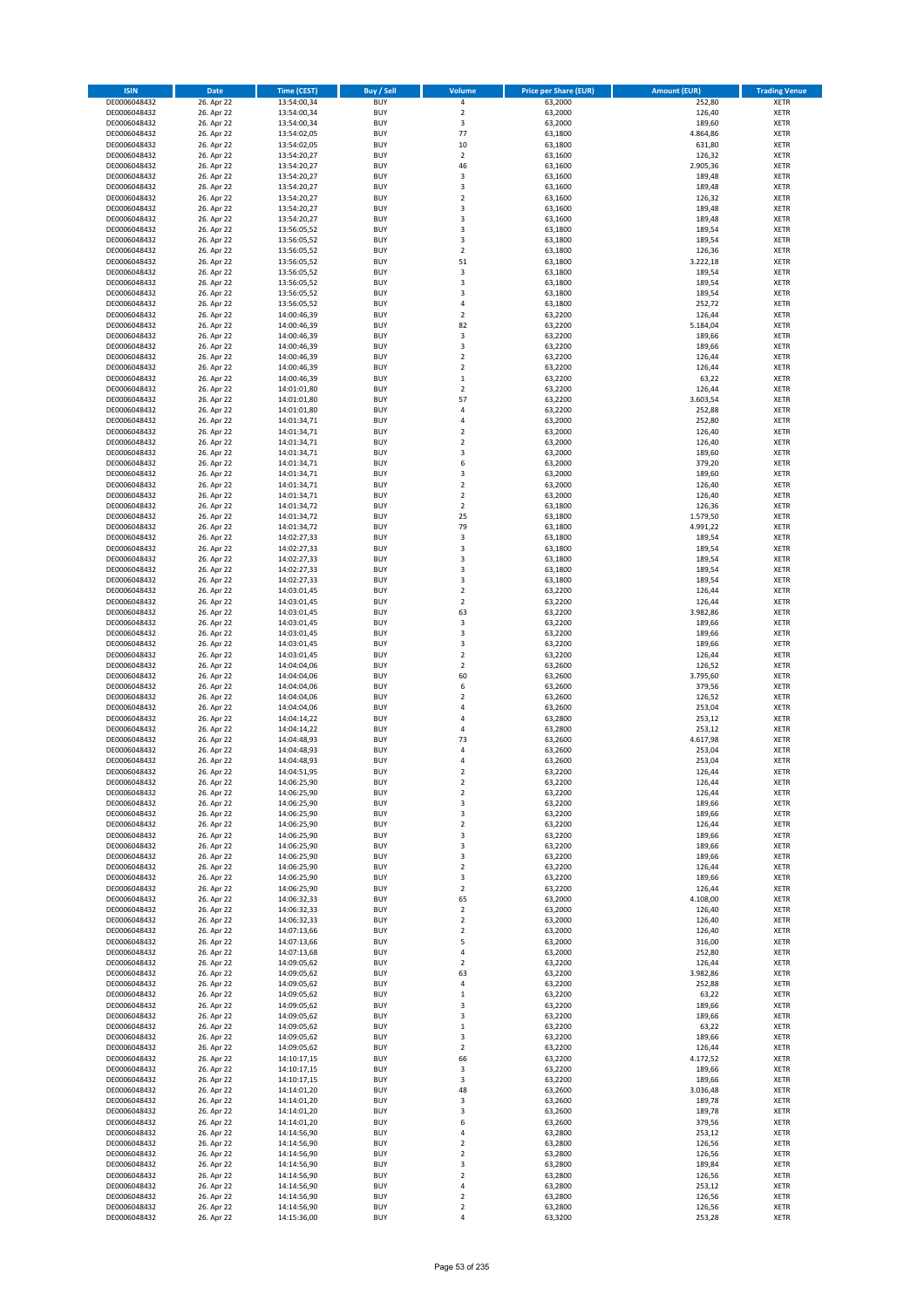| <b>ISIN</b>                  | <b>Date</b>              | <b>Time (CEST)</b>         | <b>Buy / Sell</b>        | Volume                                 | <b>Price per Share (EUR)</b> | <b>Amount (EUR)</b> | <b>Trading Venue</b>       |
|------------------------------|--------------------------|----------------------------|--------------------------|----------------------------------------|------------------------------|---------------------|----------------------------|
| DE0006048432                 | 26. Apr 22               | 14:15:36,00                | <b>BUY</b>               | $\overline{\mathbf{2}}$                | 63,3200                      | 126,64              | <b>XETR</b>                |
| DE0006048432                 | 26. Apr 22               | 14:15:36,00                | <b>BUY</b>               | 4                                      | 63,3200                      | 253,28              | <b>XETR</b>                |
| DE0006048432                 | 26. Apr 22               | 14:15:36,00                | <b>BUY</b>               | 5                                      | 63,3200                      | 316,60              | <b>XETR</b>                |
| DE0006048432<br>DE0006048432 | 26. Apr 22<br>26. Apr 22 | 14:15:36,00<br>14:15:36,00 | <b>BUY</b><br><b>BUY</b> | 3<br>4                                 | 63,3200<br>63,3200           | 189,96<br>253,28    | <b>XETR</b><br><b>XETR</b> |
| DE0006048432                 | 26. Apr 22               | 14:16:02,54                | <b>BUY</b>               | 99                                     | 63,3000                      | 6.266,70            | <b>XETR</b>                |
| DE0006048432                 | 26. Apr 22               | 14:16:02,54                | <b>BUY</b>               | 3                                      | 63,3000                      | 189,90              | <b>XETR</b>                |
| DE0006048432                 | 26. Apr 22               | 14:16:12,60                | <b>BUY</b>               | 3                                      | 63,3200                      | 189,96              | <b>XETR</b>                |
| DE0006048432                 | 26. Apr 22               | 14:16:12,60                | <b>BUY</b>               | 4                                      | 63,3200                      | 253,28              | <b>XETR</b>                |
| DE0006048432                 | 26. Apr 22               | 14:16:12,60                | <b>BUY</b>               | 67                                     | 63,3200                      | 4.242,44            | <b>XETR</b>                |
| DE0006048432                 | 26. Apr 22               | 14:16:14,78                | <b>BUY</b>               | $\mathbf 2$                            | 63,3000                      | 126,60              | <b>XETR</b>                |
| DE0006048432<br>DE0006048432 | 26. Apr 22<br>26. Apr 22 | 14:16:14,78<br>14:16:14,78 | <b>BUY</b><br><b>BUY</b> | 3<br>3                                 | 63,3000<br>63,3000           | 189,90<br>189,90    | <b>XETR</b><br><b>XETR</b> |
| DE0006048432                 | 26. Apr 22               | 14:17:13,23                | <b>BUY</b>               | 53                                     | 63,3000                      | 3.354,90            | <b>XETR</b>                |
| DE0006048432                 | 26. Apr 22               | 14:17:13,23                | <b>BUY</b>               | $\mathbf 2$                            | 63,3000                      | 126,60              | <b>XETR</b>                |
| DE0006048432                 | 26. Apr 22               | 14:17:21,10                | <b>BUY</b>               | 60                                     | 63,3000                      | 3.798,00            | <b>XETR</b>                |
| DE0006048432                 | 26. Apr 22               | 14:17:21,10                | <b>BUY</b>               | 3                                      | 63,3000                      | 189,90              | <b>XETR</b>                |
| DE0006048432                 | 26. Apr 22               | 14:18:05,35                | <b>BUY</b>               | 3                                      | 63,2800                      | 189,84              | <b>XETR</b>                |
| DE0006048432                 | 26. Apr 22               | 14:18:05,35                | <b>BUY</b>               | $\overline{\mathbf{c}}$                | 63,2800                      | 126,56              | <b>XETR</b>                |
| DE0006048432                 | 26. Apr 22               | 14:18:05,35                | <b>BUY</b>               | 77                                     | 63,2800                      | 4.872,56            | <b>XETR</b>                |
| DE0006048432<br>DE0006048432 | 26. Apr 22<br>26. Apr 22 | 14:18:05,35<br>14:18:05,35 | <b>BUY</b><br><b>BUY</b> | 3<br>3                                 | 63,2800<br>63,2800           | 189,84<br>189,84    | <b>XETR</b><br><b>XETR</b> |
| DE0006048432                 | 26. Apr 22               | 14:18:05,35                | <b>BUY</b>               | $\mathbf 2$                            | 63,2800                      | 126,56              | <b>XETR</b>                |
| DE0006048432                 | 26. Apr 22               | 14:18:05,35                | <b>BUY</b>               | 3                                      | 63,2800                      | 189,84              | <b>XETR</b>                |
| DE0006048432                 | 26. Apr 22               | 14:18:05,35                | <b>BUY</b>               | $\mathbf 2$                            | 63,2800                      | 126,56              | <b>XETR</b>                |
| DE0006048432                 | 26. Apr 22               | 14:18:05,35                | <b>BUY</b>               | $\mathbf 2$                            | 63,2800                      | 126,56              | <b>XETR</b>                |
| DE0006048432                 | 26. Apr 22               | 14:18:05,35                | <b>BUY</b>               | 5                                      | 63,2800                      | 316,40              | <b>XETR</b>                |
| DE0006048432                 | 26. Apr 22               | 14:20:05,43                | <b>BUY</b>               | 51                                     | 63,3000                      | 3.228,30            | <b>XETR</b>                |
| DE0006048432<br>DE0006048432 | 26. Apr 22<br>26. Apr 22 | 14:20:05,43<br>14:20:05,43 | <b>BUY</b><br><b>BUY</b> | 3<br>$\overline{\mathbf{c}}$           | 63,3000<br>63,3000           | 189,90<br>126,60    | <b>XETR</b><br><b>XETR</b> |
| DE0006048432                 | 26. Apr 22               | 14:20:05,43                | <b>BUY</b>               | 3                                      | 63,3000                      | 189,90              | <b>XETR</b>                |
| DE0006048432                 | 26. Apr 22               | 14:20:05,43                | <b>BUY</b>               | 3                                      | 63,3000                      | 189,90              | <b>XETR</b>                |
| DE0006048432                 | 26. Apr 22               | 14:20:31,57                | <b>BUY</b>               | 73                                     | 63,2800                      | 4.619,44            | <b>XETR</b>                |
| DE0006048432                 | 26. Apr 22               | 14:22:11,55                | <b>BUY</b>               | $\mathbf 2$                            | 63,2800                      | 126,56              | <b>XETR</b>                |
| DE0006048432                 | 26. Apr 22               | 14:22:28,70                | <b>BUY</b>               | $\overline{2}$                         | 63,2600                      | 126,52              | <b>XETR</b>                |
| DE0006048432                 | 26. Apr 22               | 14:22:28,70                | <b>BUY</b>               | $\mathbf 2$                            | 63,2600                      | 126,52              | <b>XETR</b>                |
| DE0006048432                 | 26. Apr 22               | 14:22:28,70                | <b>BUY</b>               | $\overline{\mathbf{c}}$                | 63,2600                      | 126,52              | <b>XETR</b>                |
| DE0006048432<br>DE0006048432 | 26. Apr 22<br>26. Apr 22 | 14:22:28,70<br>14:22:28,70 | <b>BUY</b><br><b>BUY</b> | $\mathbf 2$<br>47                      | 63,2600<br>63,2600           | 126,52<br>2.973,22  | <b>XETR</b><br><b>XETR</b> |
| DE0006048432                 | 26. Apr 22               | 14:22:28,70                | <b>BUY</b>               | $\mathbf 1$                            | 63,2600                      | 63,26               | <b>XETR</b>                |
| DE0006048432                 | 26. Apr 22               | 14:22:28,70                | <b>BUY</b>               | 3                                      | 63,2600                      | 189,78              | <b>XETR</b>                |
| DE0006048432                 | 26. Apr 22               | 14:22:28,70                | <b>BUY</b>               | $\mathbf 2$                            | 63,2600                      | 126,52              | <b>XETR</b>                |
| DE0006048432                 | 26. Apr 22               | 14:22:28,70                | <b>BUY</b>               | 4                                      | 63,2600                      | 253,04              | <b>XETR</b>                |
| DE0006048432                 | 26. Apr 22               | 14:22:28,70                | <b>BUY</b>               | 3                                      | 63,2600                      | 189,78              | <b>XETR</b>                |
| DE0006048432                 | 26. Apr 22               | 14:22:28,70                | <b>BUY</b>               | $\mathbf 2$                            | 63,2600                      | 126,52              | <b>XETR</b>                |
| DE0006048432                 | 26. Apr 22               | 14:22:28,70                | <b>BUY</b>               | 3                                      | 63,2600                      | 189,78              | <b>XETR</b>                |
| DE0006048432<br>DE0006048432 | 26. Apr 22<br>26. Apr 22 | 14:23:10,08<br>14:23:10,08 | <b>BUY</b><br><b>BUY</b> | 3<br>5                                 | 63,2600<br>63,2600           | 189,78<br>316,30    | <b>XETR</b><br><b>XETR</b> |
| DE0006048432                 | 26. Apr 22               | 14:23:10,08                | <b>BUY</b>               | $\mathbf 2$                            | 63,2600                      | 126,52              | <b>XETR</b>                |
| DE0006048432                 | 26. Apr 22               | 14:23:10,08                | <b>BUY</b>               | 49                                     | 63,2600                      | 3.099,74            | <b>XETR</b>                |
| DE0006048432                 | 26. Apr 22               | 14:23:32,00                | <b>BUY</b>               | $\overline{\mathbf{c}}$                | 63,2600                      | 126,52              | <b>XETR</b>                |
| DE0006048432                 | 26. Apr 22               | 14:24:14,62                | <b>BUY</b>               | 72                                     | 63,2400                      | 4.553,28            | <b>XETR</b>                |
| DE0006048432                 | 26. Apr 22               | 14:24:14,62                | <b>BUY</b>               | $\overline{2}$                         | 63,2400                      | 126,48              | <b>XETR</b>                |
| DE0006048432                 | 26. Apr 22               | 14:24:14,62                | <b>BUY</b>               | $\mathbf 2$                            | 63,2400                      | 126,48              | <b>XETR</b>                |
| DE0006048432<br>DE0006048432 | 26. Apr 22<br>26. Apr 22 | 14:24:14,62<br>14:24:14,62 | <b>BUY</b><br><b>BUY</b> | 3<br>3                                 | 63,2400<br>63,2400           | 189,72<br>189,72    | <b>XETR</b><br><b>XETR</b> |
| DE0006048432                 | 26. Apr 22               | 14:24:14,62                | <b>BUY</b>               | $\overline{\mathbf{c}}$                | 63,2400                      | 126,48              | <b>XETR</b>                |
| DE0006048432                 | 26. Apr 22               | 14:24:16,21                | <b>BUY</b>               | $\overline{\mathbf{c}}$                | 63,2200                      | 126,44              | <b>XETR</b>                |
| DE0006048432                 | 26. Apr 22               | 14:25:07,13                | <b>BUY</b>               | 67                                     | 63,2200                      | 4.235,74            | <b>XETR</b>                |
| DE0006048432                 | 26. Apr 22               | 14:25:07,13                | <b>BUY</b>               | 4                                      | 63,2200                      | 252,88              | <b>XETR</b>                |
| DE0006048432                 | 26. Apr 22               | 14:25:07,13                | <b>BUY</b>               | 3                                      | 63,2200                      | 189,66              | <b>XETR</b>                |
| DE0006048432                 | 26. Apr 22               | 14:25:07,13                | <b>BUY</b>               | 3                                      | 63,2200                      | 189,66              | <b>XETR</b>                |
| DE0006048432<br>DE0006048432 | 26. Apr 22               | 14:28:33,22                | <b>BUY</b><br><b>BUY</b> | $\mathbf 2$<br>95                      | 63,2200                      | 126,44              | <b>XETR</b><br><b>XETR</b> |
| DE0006048432                 | 26. Apr 22<br>26. Apr 22 | 14:28:46,33<br>14:28:46,33 | BUY                      | 2                                      | 63,2200<br>63,2200           | 6.005,90<br>126,44  | <b>XETR</b>                |
| DE0006048432                 | 26. Apr 22               | 14:28:46,33                | <b>BUY</b>               | $\mathbf 2$                            | 63,2200                      | 126,44              | <b>XETR</b>                |
| DE0006048432                 | 26. Apr 22               | 14:28:46,33                | <b>BUY</b>               | $\mathbf 2$                            | 63,2200                      | 126,44              | <b>XETR</b>                |
| DE0006048432                 | 26. Apr 22               | 14:28:46,33                | <b>BUY</b>               | 3                                      | 63,2200                      | 189,66              | <b>XETR</b>                |
| DE0006048432                 | 26. Apr 22               | 14:28:46,33                | <b>BUY</b>               | $\mathbf 2$                            | 63,2200                      | 126,44              | <b>XETR</b>                |
| DE0006048432                 | 26. Apr 22               | 14:28:46,33                | <b>BUY</b>               | $\mathbf 2$                            | 63,2200                      | 126,44              | <b>XETR</b>                |
| DE0006048432                 | 26. Apr 22               | 14:28:46,33<br>14:28:46,33 | <b>BUY</b><br><b>BUY</b> | 3<br>3                                 | 63,2200                      | 189,66              | <b>XETR</b>                |
| DE0006048432<br>DE0006048432 | 26. Apr 22<br>26. Apr 22 | 14:28:46,43                | <b>BUY</b>               | 4                                      | 63,2200<br>63,2200           | 189,66<br>252,88    | <b>XETR</b><br><b>XETR</b> |
| DE0006048432                 | 26. Apr 22               | 14:29:10,90                | <b>BUY</b>               | 3                                      | 63,2000                      | 189,60              | <b>XETR</b>                |
| DE0006048432                 | 26. Apr 22               | 14:29:10,90                | <b>BUY</b>               | $\mathbf 2$                            | 63,2000                      | 126,40              | <b>XETR</b>                |
| DE0006048432                 | 26. Apr 22               | 14:29:10,90                | <b>BUY</b>               | $\overline{2}$                         | 63,2000                      | 126,40              | <b>XETR</b>                |
| DE0006048432                 | 26. Apr 22               | 14:29:10,90                | <b>BUY</b>               | 3                                      | 63,2000                      | 189,60              | <b>XETR</b>                |
| DE0006048432                 | 26. Apr 22               | 14:29:10,90                | <b>BUY</b>               | 48                                     | 63,2000                      | 3.033,60            | <b>XETR</b>                |
| DE0006048432<br>DE0006048432 | 26. Apr 22<br>26. Apr 22 | 14:29:10,90<br>14:29:10,90 | <b>BUY</b><br><b>BUY</b> | $\mathbf 2$<br>$\overline{\mathbf{c}}$ | 63,2000<br>63,2000           | 126,40<br>126,40    | <b>XETR</b><br><b>XETR</b> |
| DE0006048432                 | 26. Apr 22               | 14:29:10,90                | <b>BUY</b>               | $\mathbf 2$                            | 63,2000                      | 126,40              | <b>XETR</b>                |
| DE0006048432                 | 26. Apr 22               | 14:29:10,90                | <b>BUY</b>               | 3                                      | 63,2000                      | 189,60              | <b>XETR</b>                |
| DE0006048432                 | 26. Apr 22               | 14:29:10,90                | <b>BUY</b>               | 4                                      | 63,2000                      | 252,80              | <b>XETR</b>                |
| DE0006048432                 | 26. Apr 22               | 14:29:10,90                | <b>BUY</b>               | $\overline{\mathbf{c}}$                | 63,2000                      | 126,40              | <b>XETR</b>                |
| DE0006048432                 | 26. Apr 22               | 14:29:10,90                | <b>BUY</b>               | 3                                      | 63,2000                      | 189,60              | <b>XETR</b>                |
| DE0006048432<br>DE0006048432 | 26. Apr 22<br>26. Apr 22 | 14:30:53,22                | <b>BUY</b><br><b>BUY</b> | 82<br>$\overline{\mathbf{c}}$          | 63,2200<br>63,2200           | 5.184,04<br>126,44  | <b>XETR</b><br><b>XETR</b> |
| DE0006048432                 | 26. Apr 22               | 14:30:53,22<br>14:30:53,22 | <b>BUY</b>               | $\mathbf 1$                            | 63,2200                      | 63,22               | <b>XETR</b>                |
| DE0006048432                 | 26. Apr 22               | 14:30:53,22                | <b>BUY</b>               | 3                                      | 63,2200                      | 189,66              | <b>XETR</b>                |
| DE0006048432                 | 26. Apr 22               | 14:31:38,17                | <b>BUY</b>               | $\mathbf 2$                            | 63,2200                      | 126,44              | <b>XETR</b>                |
| DE0006048432                 | 26. Apr 22               | 14:31:38,17                | <b>BUY</b>               | $\mathbf 2$                            | 63,2200                      | 126,44              | <b>XETR</b>                |
| DE0006048432                 | 26. Apr 22               | 14:31:38,17                | <b>BUY</b>               | $\overline{2}$                         | 63,2200                      | 126,44              | <b>XETR</b>                |
| DE0006048432                 | 26. Apr 22               | 14:31:38,17                | <b>BUY</b>               | 3                                      | 63,2200                      | 189,66              | <b>XETR</b>                |
| DE0006048432<br>DE0006048432 | 26. Apr 22               | 14:31:41,86                | <b>BUY</b><br><b>BUY</b> | 3<br>$\mathbf 2$                       | 63,2200<br>63,2000           | 189,66<br>126,40    | <b>XETR</b><br><b>XETR</b> |
| DE0006048432                 | 26. Apr 22<br>26. Apr 22 | 14:31:50,56<br>14:31:50,56 | <b>BUY</b>               | 3                                      | 63,2000                      | 189,60              | <b>XETR</b>                |
| DE0006048432                 | 26. Apr 22               | 14:31:50,56                | <b>BUY</b>               | 3                                      | 63,2000                      | 189,60              | <b>XETR</b>                |
| DE0006048432                 | 26. Apr 22               | 14:31:50,56                | <b>BUY</b>               | 68                                     | 63,2000                      | 4.297,60            | <b>XETR</b>                |
| DE0006048432                 | 26. Apr 22               | 14:31:50,56                | <b>BUY</b>               | 4                                      | 63,2000                      | 252,80              | <b>XETR</b>                |
| DE0006048432                 | 26. Apr 22               | 14:31:50,56                | <b>BUY</b>               | $\mathbf 2$                            | 63,2000                      | 126,40              | <b>XETR</b>                |
| DE0006048432                 | 26. Apr 22               | 14:31:50,56                | <b>BUY</b>               | $\overline{\mathbf{c}}$                | 63,2000                      | 126,40              | <b>XETR</b>                |
| DE0006048432<br>DE0006048432 | 26. Apr 22<br>26. Apr 22 | 14:31:50,56<br>14:31:50,56 | <b>BUY</b><br><b>BUY</b> | $\mathbf 2$<br>3                       | 63,2000<br>63,2000           | 126,40<br>189,60    | XETR<br><b>XETR</b>        |
| DE0006048432                 | 26. Apr 22               | 14:31:50,56                | <b>BUY</b>               | $\mathbf 2$                            | 63,2000                      | 126,40              | <b>XETR</b>                |
| DE0006048432                 | 26. Apr 22               | 14:31:50,56                | <b>BUY</b>               | 3                                      | 63,2000                      | 189,60              | <b>XETR</b>                |
| DE0006048432                 | 26. Apr 22               | 14:31:50,56                | <b>BUY</b>               | 3                                      | 63,2000                      | 189,60              | <b>XETR</b>                |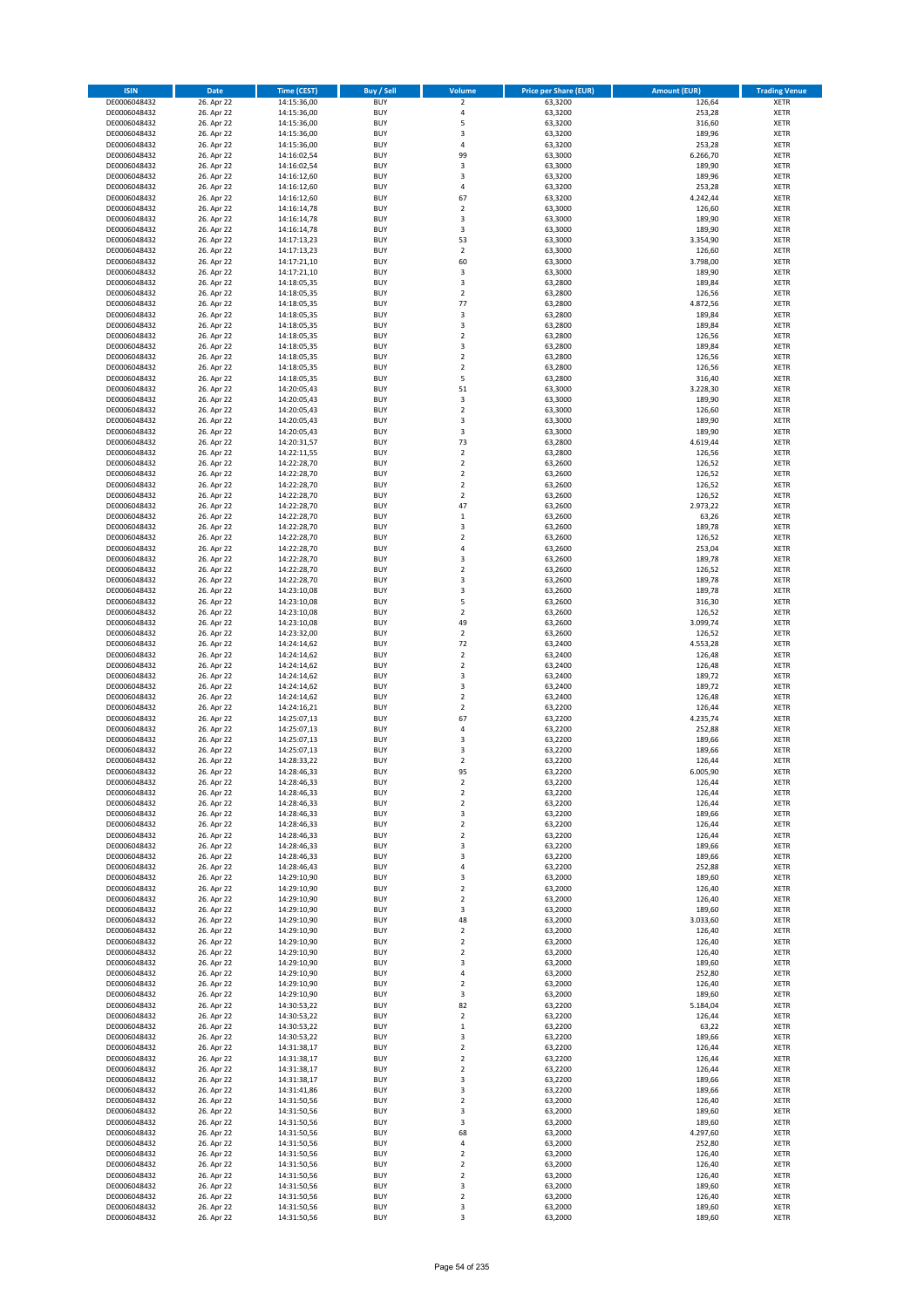| <b>ISIN</b>                  | Date                     | Time (CEST)                | <b>Buy / Sell</b>        | <b>Volume</b>                 | <b>Price per Share (EUR)</b> | <b>Amount (EUR)</b> | <b>Trading Venue</b>       |
|------------------------------|--------------------------|----------------------------|--------------------------|-------------------------------|------------------------------|---------------------|----------------------------|
| DE0006048432                 | 26. Apr 22               | 14:31:50,56                | <b>BUY</b>               | $\overline{\mathbf{3}}$       | 63,2000                      | 189,60              | <b>XETR</b>                |
| DE0006048432                 | 26. Apr 22               | 14:31:50,56                | <b>BUY</b>               | $\mathbf 1$                   | 63,2000                      | 63,20               | XETR                       |
| DE0006048432                 | 26. Apr 22               | 14:32:56,56                | <b>BUY</b>               | 98                            | 63,1800                      | 6.191,64            | <b>XETR</b>                |
| DE0006048432                 | 26. Apr 22               | 14:32:56,56                | <b>BUY</b>               | $\mathbf 2$                   | 63,1800                      | 126,36              | XETR                       |
| DE0006048432<br>DE0006048432 | 26. Apr 22<br>26. Apr 22 | 14:32:56,56<br>14:32:56,56 | <b>BUY</b><br><b>BUY</b> | 3<br>3                        | 63,1800<br>63,1800           | 189,54<br>189,54    | <b>XETR</b><br><b>XETR</b> |
| DE0006048432                 | 26. Apr 22               | 14:32:56,56                | <b>BUY</b>               | $\mathbf 2$                   | 63,1800                      | 126,36              | <b>XETR</b>                |
| DE0006048432                 | 26. Apr 22               | 14:32:56,56                | <b>BUY</b>               | 3                             | 63,1800                      | 189,54              | <b>XETR</b>                |
| DE0006048432                 | 26. Apr 22               | 14:32:56,56                | <b>BUY</b>               | 3                             | 63,1800                      | 189,54              | <b>XETR</b>                |
| DE0006048432                 | 26. Apr 22               | 14:32:56,56                | <b>BUY</b>               | $\mathbf 2$                   | 63,1800                      | 126,36              | <b>XETR</b>                |
| DE0006048432                 | 26. Apr 22               | 14:32:56,56                | <b>BUY</b>               | $\sqrt{4}$                    | 63,1800                      | 252,72              | <b>XETR</b>                |
| DE0006048432                 | 26. Apr 22               | 14:32:56,56                | <b>BUY</b>               | 3<br>3                        | 63,1800                      | 189,54              | <b>XETR</b>                |
| DE0006048432<br>DE0006048432 | 26. Apr 22<br>26. Apr 22 | 14:32:56,56<br>14:35:13,98 | <b>BUY</b><br><b>BUY</b> | 4                             | 63,1800<br>63,1800           | 189,54<br>252,72    | <b>XETR</b><br><b>XETR</b> |
| DE0006048432                 | 26. Apr 22               | 14:35:13,98                | <b>BUY</b>               | $\mathbf 2$                   | 63,1800                      | 126,36              | <b>XETR</b>                |
| DE0006048432                 | 26. Apr 22               | 14:35:13,98                | <b>BUY</b>               | 3                             | 63,1800                      | 189,54              | <b>XETR</b>                |
| DE0006048432                 | 26. Apr 22               | 14:35:13,98                | <b>BUY</b>               | 3                             | 63,1800                      | 189,54              | <b>XETR</b>                |
| DE0006048432                 | 26. Apr 22               | 14:35:13,98                | <b>BUY</b>               | $\mathbf 2$                   | 63,1800                      | 126,36              | <b>XETR</b>                |
| DE0006048432                 | 26. Apr 22               | 14:35:13,98                | <b>BUY</b>               | 4                             | 63,1800                      | 252,72              | <b>XETR</b>                |
| DE0006048432<br>DE0006048432 | 26. Apr 22<br>26. Apr 22 | 14:35:13,98                | <b>BUY</b><br><b>BUY</b> | $\mathbf 2$<br>$\overline{2}$ | 63,1800                      | 126,36<br>126,36    | <b>XETR</b><br><b>XETR</b> |
| DE0006048432                 | 26. Apr 22               | 14:35:13,98<br>14:35:13,98 | <b>BUY</b>               | 3                             | 63,1800<br>63,1800           | 189,54              | <b>XETR</b>                |
| DE0006048432                 | 26. Apr 22               | 14:35:13,98                | <b>BUY</b>               | 3                             | 63,1800                      | 189,54              | <b>XETR</b>                |
| DE0006048432                 | 26. Apr 22               | 14:35:14,73                | <b>BUY</b>               | $\mathbf 2$                   | 63,1800                      | 126,36              | <b>XETR</b>                |
| DE0006048432                 | 26. Apr 22               | 14:35:40,94                | <b>BUY</b>               | $\overline{2}$                | 63,1600                      | 126,32              | <b>XETR</b>                |
| DE0006048432                 | 26. Apr 22               | 14:35:40,94                | <b>BUY</b>               | 3                             | 63,1600                      | 189,48              | <b>XETR</b>                |
| DE0006048432<br>DE0006048432 | 26. Apr 22               | 14:35:40,94                | <b>BUY</b><br><b>BUY</b> | $\mathsf 3$<br>103            | 63,1600                      | 189,48              | <b>XETR</b><br><b>XETR</b> |
| DE0006048432                 | 26. Apr 22<br>26. Apr 22 | 14:35:40,94<br>14:35:40,94 | <b>BUY</b>               | 5                             | 63,1600<br>63,1600           | 6.505,48<br>315,80  | <b>XETR</b>                |
| DE0006048432                 | 26. Apr 22               | 14:35:40,94                | <b>BUY</b>               | $\mathbf 2$                   | 63,1600                      | 126,32              | <b>XETR</b>                |
| DE0006048432                 | 26. Apr 22               | 14:35:40,94                | <b>BUY</b>               | 3                             | 63,1600                      | 189,48              | <b>XETR</b>                |
| DE0006048432                 | 26. Apr 22               | 14:36:45,54                | <b>BUY</b>               | $\sqrt{4}$                    | 63,1800                      | 252,72              | <b>XETR</b>                |
| DE0006048432                 | 26. Apr 22               | 14:36:45,54                | <b>BUY</b>               | 3                             | 63,1800                      | 189,54              | <b>XETR</b>                |
| DE0006048432                 | 26. Apr 22               | 14:36:45,54                | <b>BUY</b>               | 3                             | 63,1800                      | 189,54              | <b>XETR</b>                |
| DE0006048432<br>DE0006048432 | 26. Apr 22<br>26. Apr 22 | 14:36:45,54<br>14:36:45,54 | <b>BUY</b><br><b>BUY</b> | 113<br>4                      | 63,1800<br>63,1800           | 7.139,34<br>252,72  | <b>XETR</b><br><b>XETR</b> |
| DE0006048432                 | 26. Apr 22               | 14:36:45,54                | <b>BUY</b>               | $\overline{2}$                | 63,1800                      | 126,36              | <b>XETR</b>                |
| DE0006048432                 | 26. Apr 22               | 14:36:45,54                | <b>BUY</b>               | $\mathbf 2$                   | 63,1800                      | 126,36              | <b>XETR</b>                |
| DE0006048432                 | 26. Apr 22               | 14:36:55,78                | <b>BUY</b>               | $\overline{2}$                | 63,1800                      | 126,36              | <b>XETR</b>                |
| DE0006048432                 | 26. Apr 22               | 14:36:55,78                | <b>BUY</b>               | 3                             | 63,1800                      | 189,54              | <b>XETR</b>                |
| DE0006048432                 | 26. Apr 22               | 14:36:55,78                | <b>BUY</b>               | $\mathbf 2$                   | 63,1800                      | 126,36              | <b>XETR</b>                |
| DE0006048432                 | 26. Apr 22<br>26. Apr 22 | 14:36:55,78                | <b>BUY</b><br><b>BUY</b> | $\overline{2}$<br>99          | 63,1800<br>63,1800           | 126,36<br>6.254,82  | <b>XETR</b><br><b>XETR</b> |
| DE0006048432<br>DE0006048432 | 26. Apr 22               | 14:36:56,11<br>14:36:56,11 | <b>BUY</b>               | 3                             | 63,1800                      | 189,54              | <b>XETR</b>                |
| DE0006048432                 | 26. Apr 22               | 14:36:56,11                | <b>BUY</b>               | 3                             | 63,1800                      | 189,54              | <b>XETR</b>                |
| DE0006048432                 | 26. Apr 22               | 14:36:56,11                | <b>BUY</b>               | $\overline{2}$                | 63,1800                      | 126,36              | <b>XETR</b>                |
| DE0006048432                 | 26. Apr 22               | 14:36:56,11                | <b>BUY</b>               | $\mathbf 2$                   | 63,1800                      | 126,36              | <b>XETR</b>                |
| DE0006048432                 | 26. Apr 22               | 14:36:56,11                | <b>BUY</b>               | $\mathbf 2$                   | 63,1800                      | 126,36              | <b>XETR</b>                |
| DE0006048432<br>DE0006048432 | 26. Apr 22               | 14:37:24,13                | <b>BUY</b><br><b>BUY</b> | 68<br>$\mathbf 2$             | 63,1800                      | 4.296,24<br>126,36  | <b>XETR</b><br><b>XETR</b> |
| DE0006048432                 | 26. Apr 22<br>26. Apr 22 | 14:37:24,13<br>14:37:24,13 | <b>BUY</b>               | 3                             | 63,1800<br>63,1800           | 189,54              | <b>XETR</b>                |
| DE0006048432                 | 26. Apr 22               | 14:37:24,77                | <b>BUY</b>               | 46                            | 63,1800                      | 2.906,28            | <b>XETR</b>                |
| DE0006048432                 | 26. Apr 22               | 14:37:31,36                | <b>BUY</b>               | $\overline{2}$                | 63,1600                      | 126,32              | <b>XETR</b>                |
| DE0006048432                 | 26. Apr 22               | 14:37:31,36                | <b>BUY</b>               | 5                             | 63,1600                      | 315,80              | <b>XETR</b>                |
| DE0006048432                 | 26. Apr 22               | 14:37:33,38                | <b>BUY</b>               | $\mathbf 2$                   | 63,1600                      | 126,32              | <b>XETR</b>                |
| DE0006048432                 | 26. Apr 22               | 14:37:33,38                | <b>BUY</b>               | 4                             | 63,1600                      | 252,64              | <b>XETR</b>                |
| DE0006048432<br>DE0006048432 | 26. Apr 22<br>26. Apr 22 | 14:37:44,55<br>14:37:44,55 | <b>BUY</b><br><b>BUY</b> | $\overline{4}$<br>5           | 63,1600<br>63,1600           | 252,64<br>315,80    | <b>XETR</b><br><b>XETR</b> |
| DE0006048432                 | 26. Apr 22               | 14:37:44,55                | <b>BUY</b>               | $\mathbf 2$                   | 63,1600                      | 126,32              | <b>XETR</b>                |
| DE0006048432                 | 26. Apr 22               | 14:37:46,18                | <b>BUY</b>               | $\overline{2}$                | 63,1400                      | 126,28              | <b>XETR</b>                |
| DE0006048432                 | 26. Apr 22               | 14:37:46,18                | <b>BUY</b>               | 73                            | 63,1400                      | 4.609,22            | <b>XETR</b>                |
| DE0006048432                 | 26. Apr 22               | 14:37:46.54                | <b>BUY</b>               | 5                             | 63,1400                      | 315,70              | <b>XETR</b>                |
| DE0006048432                 | 26. Apr 22               | 14:37:47,61                | <b>BUY</b>               | $\overline{2}$                | 63,0800                      | 126,16              | <b>XETR</b>                |
| DE0006048432<br>DE0006048432 | 26. Apr 22<br>26. Apr 22 | 14:37:47,98<br>14:37:47,98 | <b>BUY</b><br>BUY        | $\overline{4}$<br>$\mathbf 2$ | 63,0800<br>63,0800           | 252,32              | <b>XETR</b><br>XETR        |
| DE0006048432                 | 26. Apr 22               | 14:37:49,04                | <b>BUY</b>               | 295                           | 63,0600                      | 126,16<br>18.602,70 | <b>XETR</b>                |
| DE0006048432                 | 26. Apr 22               | 14:38:01,75                | <b>BUY</b>               | 3                             | 63,0200                      | 189,06              | <b>XETR</b>                |
| DE0006048432                 | 26. Apr 22               | 14:38:01,75                | <b>BUY</b>               | $\mathsf 3$                   | 63,0200                      | 189,06              | <b>XETR</b>                |
| DE0006048432                 | 26. Apr 22               | 14:38:01,75                | <b>BUY</b>               | 3                             | 63,0200                      | 189,06              | <b>XETR</b>                |
| DE0006048432                 | 26. Apr 22               | 14:38:01,75                | <b>BUY</b>               | $\mathsf 3$                   | 63,0200                      | 189,06              | <b>XETR</b>                |
| DE0006048432                 | 26. Apr 22               | 14:38:11,19                | <b>BUY</b>               | $\overline{2}$                | 63,0000                      | 126,00              | <b>XETR</b>                |
| DE0006048432<br>DE0006048432 | 26. Apr 22<br>26. Apr 22 | 14:38:27,19<br>14:38:27,19 | <b>BUY</b><br><b>BUY</b> | 3<br>$\sqrt{4}$               | 63,0200<br>63,0200           | 189,06<br>252,08    | <b>XETR</b><br>XETR        |
| DE0006048432                 | 26. Apr 22               | 14:38:27,21                | <b>BUY</b>               | $\overline{2}$                | 63,0200                      | 126,04              | <b>XETR</b>                |
| DE0006048432                 | 26. Apr 22               | 14:38:27,30                | <b>BUY</b>               | 46                            | 63,0000                      | 2.898,00            | XETR                       |
| DE0006048432                 | 26. Apr 22               | 14:39:01,75                | <b>BUY</b>               | 3                             | 63,0600                      | 189,18              | <b>XETR</b>                |
| DE0006048432                 | 26. Apr 22               | 14:39:03,12                | <b>BUY</b>               | $\mathbf 2$                   | 63,0600                      | 126,12              | XETR                       |
| DE0006048432<br>DE0006048432 | 26. Apr 22<br>26. Apr 22 | 14:40:49,90<br>14:40:49,90 | <b>BUY</b><br><b>BUY</b> | 94<br>$\mathbf 2$             | 63,0400<br>63,0400           | 5.925,76<br>126,08  | <b>XETR</b><br>XETR        |
| DE0006048432                 | 26. Apr 22               | 14:40:49,90                | <b>BUY</b>               | 3                             | 63,0400                      | 189,12              | <b>XETR</b>                |
| DE0006048432                 | 26. Apr 22               | 14:40:49,90                | <b>BUY</b>               | 3                             | 63,0400                      | 189,12              | <b>XETR</b>                |
| DE0006048432                 | 26. Apr 22               | 14:40:49,90                | <b>BUY</b>               | $\overline{2}$                | 63,0400                      | 126,08              | <b>XETR</b>                |
| DE0006048432                 | 26. Apr 22               | 14:40:49,90                | <b>BUY</b>               | 99                            | 63,0200                      | 6.238,98            | XETR                       |
| DE0006048432                 | 26. Apr 22               | 14:40:49,90                | <b>BUY</b>               | $\mathsf 3$                   | 63,0400                      | 189,12              | <b>XETR</b>                |
| DE0006048432                 | 26. Apr 22               | 14:40:49,90                | <b>BUY</b>               | $\,1\,$                       | 63,0400                      | 63,04               | <b>XETR</b>                |
| DE0006048432<br>DE0006048432 | 26. Apr 22<br>26. Apr 22 | 14:40:49,90<br>14:40:49,90 | <b>BUY</b><br><b>BUY</b> | 3<br>$\overline{2}$           | 63,0400<br>63,0400           | 189,12<br>126,08    | <b>XETR</b><br>XETR        |
| DE0006048432                 | 26. Apr 22               | 14:40:49,90                | <b>BUY</b>               | $\mathbf 2$                   | 63,0400                      | 126,08              | <b>XETR</b>                |
| DE0006048432                 | 26. Apr 22               | 14:40:49,90                | <b>BUY</b>               | $\overline{2}$                | 63,0400                      | 126,08              | XETR                       |
| DE0006048432                 | 26. Apr 22               | 14:40:49,90                | <b>BUY</b>               | $\overline{2}$                | 63,0400                      | 126,08              | <b>XETR</b>                |
| DE0006048432                 | 26. Apr 22               | 14:40:49,90                | <b>BUY</b>               | 5                             | 63,0400                      | 315,20              | <b>XETR</b>                |
| DE0006048432                 | 26. Apr 22               | 14:40:49,90                | <b>BUY</b>               | 3                             | 63,0400                      | 189,12              | <b>XETR</b>                |
| DE0006048432<br>DE0006048432 | 26. Apr 22<br>26. Apr 22 | 14:40:49,90<br>14:40:49,90 | <b>BUY</b><br><b>BUY</b> | $\mathbf 2$<br>3              | 63,0400<br>63,0400           | 126,08<br>189,12    | <b>XETR</b><br><b>XETR</b> |
| DE0006048432                 | 26. Apr 22               | 14:40:49,97                | <b>BUY</b>               | $\overline{2}$                | 63,0000                      | 126,00              | XETR                       |
| DE0006048432                 | 26. Apr 22               | 14:41:01,59                | <b>BUY</b>               | 3                             | 62,9800                      | 188,94              | XETR                       |
| DE0006048432                 | 26. Apr 22               | 14:41:01,59                | <b>BUY</b>               | $\mathbf 2$                   | 62,9800                      | 125,96              | XETR                       |
| DE0006048432                 | 26. Apr 22               | 14:41:01,59                | <b>BUY</b>               | $\overline{2}$                | 62,9800                      | 125,96              | <b>XETR</b>                |
| DE0006048432                 | 26. Apr 22               | 14:41:01,59                | <b>BUY</b>               | 3                             | 62,9800                      | 188,94              | <b>XETR</b>                |
| DE0006048432<br>DE0006048432 | 26. Apr 22               | 14:41:01,59                | <b>BUY</b><br><b>BUY</b> | 56<br>3                       | 62,9800                      | 3.526,88            | <b>XETR</b><br><b>XETR</b> |
| DE0006048432                 | 26. Apr 22<br>26. Apr 22 | 14:41:01,59<br>14:41:01,59 | <b>BUY</b>               | $\mathsf 3$                   | 62,9800<br>62,9800           | 188,94<br>188,94    | XETR                       |
| DE0006048432                 | 26. Apr 22               | 14:41:01,59                | <b>BUY</b>               | $\overline{2}$                | 62,9800                      | 125,96              | <b>XETR</b>                |
| DE0006048432                 | 26. Apr 22               | 14:41:01,59                | <b>BUY</b>               | 6                             | 62,9800                      | 377,88              | XETR                       |
| DE0006048432                 | 26. Apr 22               | 14:41:01,73                | <b>BUY</b>               | $\pmb{4}$                     | 62,9800                      | 251,92              | <b>XETR</b>                |
| DE0006048432                 | 26. Apr 22               | 14:41:03,30                | <b>BUY</b>               | 46                            | 62,9600                      | 2.896,16            | <b>XETR</b>                |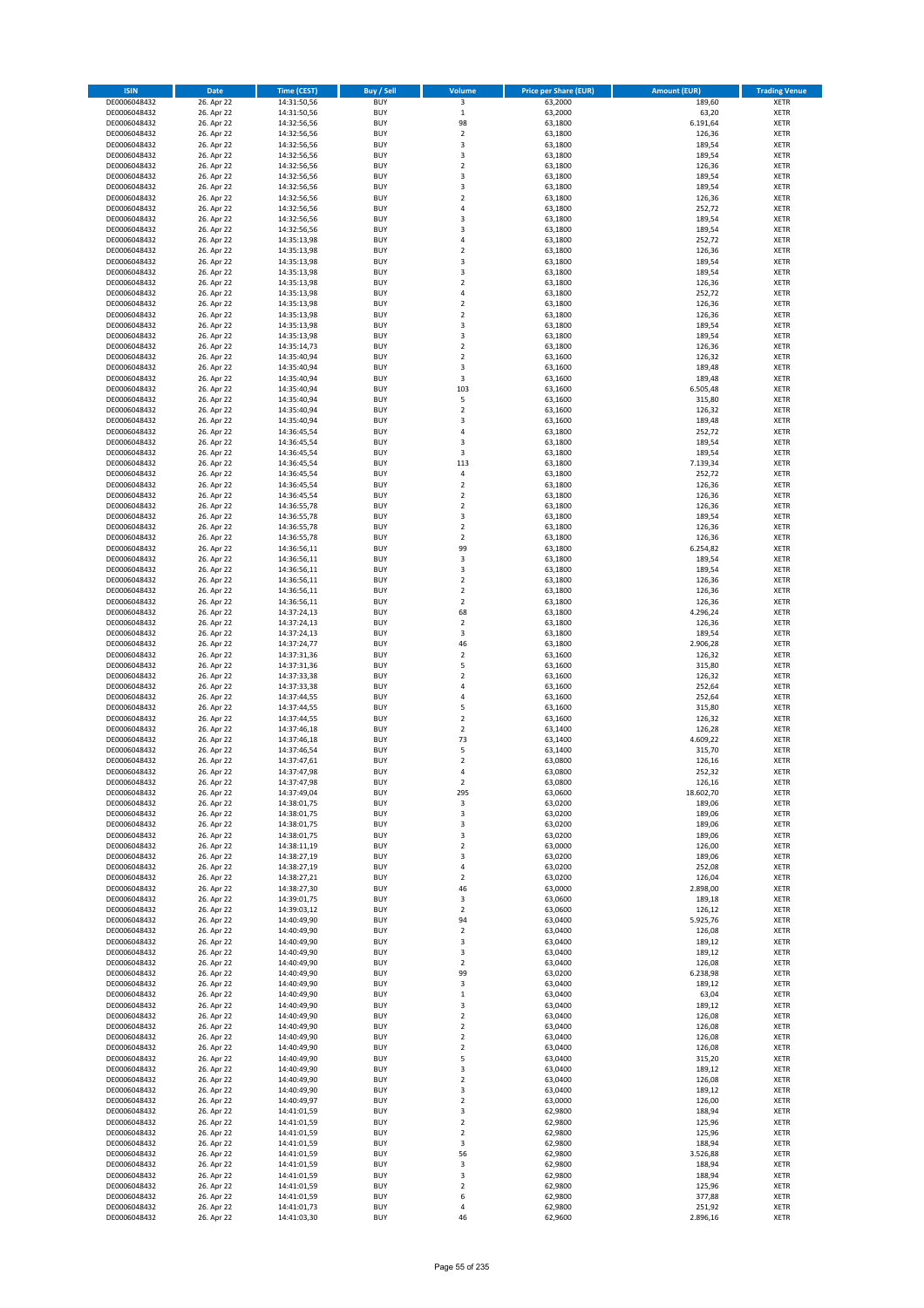| <b>ISIN</b>                  | <b>Date</b>              | <b>Time (CEST)</b>         | <b>Buy / Sell</b>        | Volume                                    | <b>Price per Share (EUR)</b> | <b>Amount (EUR)</b> | <b>Trading Venue</b>       |
|------------------------------|--------------------------|----------------------------|--------------------------|-------------------------------------------|------------------------------|---------------------|----------------------------|
| DE0006048432                 | 26. Apr 22               | 14:41:03,30                | <b>BUY</b>               | 3                                         | 62,9600                      | 188,88              | <b>XETR</b>                |
| DE0006048432                 | 26. Apr 22               | 14:41:03,30                | <b>BUY</b>               | 3                                         | 62,9600                      | 188,88              | <b>XETR</b>                |
| DE0006048432                 | 26. Apr 22               | 14:41:03,30                | <b>BUY</b>               | 4                                         | 62,9600                      | 251,84              | <b>XETR</b>                |
| DE0006048432<br>DE0006048432 | 26. Apr 22<br>26. Apr 22 | 14:41:03,30<br>14:41:03,30 | <b>BUY</b><br><b>BUY</b> | $\mathsf 3$<br>3                          | 62,9600<br>62,9600           | 188,88<br>188,88    | <b>XETR</b><br><b>XETR</b> |
| DE0006048432                 | 26. Apr 22               | 14:41:42,60                | <b>BUY</b>               | $\mathbf 2$                               | 62,9600                      | 125,92              | <b>XETR</b>                |
| DE0006048432                 | 26. Apr 22               | 14:41:42,60                | <b>BUY</b>               | $\overline{2}$                            | 62,9600                      | 125,92              | <b>XETR</b>                |
| DE0006048432                 | 26. Apr 22               | 14:41:47,51                | <b>BUY</b>               | 67                                        | 62,9400                      | 4.216,98            | <b>XETR</b>                |
| DE0006048432                 | 26. Apr 22               | 14:41:47,51                | BUY                      | 3                                         | 62,9400                      | 188,82              | <b>XETR</b>                |
| DE0006048432                 | 26. Apr 22               | 14:41:47,51                | <b>BUY</b>               | 4                                         | 62,9400                      | 251,76              | <b>XETR</b>                |
| DE0006048432                 | 26. Apr 22               | 14:41:47,51                | <b>BUY</b>               | $\mathsf 3$                               | 62,9400                      | 188,82              | <b>XETR</b>                |
| DE0006048432                 | 26. Apr 22<br>26. Apr 22 | 14:41:47,51                | <b>BUY</b><br>BUY        | 3<br>13                                   | 62,9400<br>62,9000           | 188,82<br>817,70    | <b>XETR</b><br><b>XETR</b> |
| DE0006048432<br>DE0006048432 | 26. Apr 22               | 14:42:04,10<br>14:42:04,10 | <b>BUY</b>               | $\overline{2}$                            | 62,9000                      | 125,80              | <b>XETR</b>                |
| DE0006048432                 | 26. Apr 22               | 14:42:04,10                | <b>BUY</b>               | 3                                         | 62,9000                      | 188,70              | <b>XETR</b>                |
| DE0006048432                 | 26. Apr 22               | 14:42:04,10                | BUY                      | 331                                       | 62,9000                      | 20.819,90           | <b>XETR</b>                |
| DE0006048432                 | 26. Apr 22               | 14:42:05,99                | <b>BUY</b>               | $\pmb{4}$                                 | 62,8800                      | 251,52              | <b>XETR</b>                |
| DE0006048432                 | 26. Apr 22               | 14:42:27,73                | <b>BUY</b>               | 3                                         | 62,8600                      | 188,58              | <b>XETR</b>                |
| DE0006048432                 | 26. Apr 22               | 14:42:27,73                | <b>BUY</b>               | 3                                         | 62.8600                      | 188,58              | <b>XETR</b>                |
| DE0006048432                 | 26. Apr 22               | 14:42:27,73                | <b>BUY</b>               | $\overline{\mathbf{3}}$                   | 62,8600                      | 188,58              | <b>XETR</b>                |
| DE0006048432<br>DE0006048432 | 26. Apr 22<br>26. Apr 22 | 14:42:27,73<br>14:43:35,11 | <b>BUY</b><br><b>BUY</b> | 4<br>51                                   | 62,8600<br>62,8800           | 251,44<br>3.206,88  | <b>XETR</b><br><b>XETR</b> |
| DE0006048432                 | 26. Apr 22               | 14:43:35,11                | <b>BUY</b>               | 3                                         | 62,8800                      | 188,64              | <b>XETR</b>                |
| DE0006048432                 | 26. Apr 22               | 14:43:35,11                | BUY                      | $\overline{2}$                            | 62,9000                      | 125,80              | <b>XETR</b>                |
| DE0006048432                 | 26. Apr 22               | 14:43:35,11                | <b>BUY</b>               | 3                                         | 62,9000                      | 188,70              | <b>XETR</b>                |
| DE0006048432                 | 26. Apr 22               | 14:43:35,11                | <b>BUY</b>               | $\mathbf 2$                               | 62,8800                      | 125,76              | <b>XETR</b>                |
| DE0006048432                 | 26. Apr 22               | 14:43:35,11                | <b>BUY</b>               | $\mathbf 2$                               | 62,9000                      | 125,80              | <b>XETR</b>                |
| DE0006048432                 | 26. Apr 22               | 14:43:35,11                | <b>BUY</b>               | $\overline{2}$                            | 62,9000                      | 125,80              | <b>XETR</b>                |
| DE0006048432<br>DE0006048432 | 26. Apr 22<br>26. Apr 22 | 14:43:35,11<br>14:43:35,11 | <b>BUY</b><br><b>BUY</b> | $\mathbf 2$<br>$\overline{2}$             | 62,8800<br>62,8800           | 125,76<br>125,76    | <b>XETR</b><br><b>XETR</b> |
| DE0006048432                 | 26. Apr 22               | 14:45:00,44                | <b>BUY</b>               | 3                                         | 62,9200                      | 188,76              | <b>XETR</b>                |
| DE0006048432                 | 26. Apr 22               | 14:45:47,47                | <b>BUY</b>               | 85                                        | 62,9200                      | 5.348,20            | <b>XETR</b>                |
| DE0006048432                 | 26. Apr 22               | 14:45:47,47                | <b>BUY</b>               | 3                                         | 62,9200                      | 188,76              | <b>XETR</b>                |
| DE0006048432                 | 26. Apr 22               | 14:45:47,47                | <b>BUY</b>               | $\overline{7}$                            | 62,9200                      | 440,44              | <b>XETR</b>                |
| DE0006048432                 | 26. Apr 22               | 14:46:56,95                | <b>BUY</b>               | $\overline{\mathbf{3}}$                   | 62,9800                      | 188,94              | <b>XETR</b>                |
| DE0006048432                 | 26. Apr 22               | 14:46:56,95                | <b>BUY</b>               | 4                                         | 62,9800                      | 251,92              | <b>XETR</b>                |
| DE0006048432                 | 26. Apr 22               | 14:46:56,95                | BUY<br>BUY               | 74<br>4                                   | 62,9800<br>62,9800           | 4.660,52<br>251,92  | <b>XETR</b>                |
| DE0006048432<br>DE0006048432 | 26. Apr 22<br>26. Apr 22 | 14:46:56,95<br>14:46:56,95 | <b>BUY</b>               | $\mathbf 2$                               | 62,9800                      | 125,96              | <b>XETR</b><br><b>XETR</b> |
| DE0006048432                 | 26. Apr 22               | 14:46:56,95                | <b>BUY</b>               | 4                                         | 62,9800                      | 251,92              | <b>XETR</b>                |
| DE0006048432                 | 26. Apr 22               | 14:46:56,95                | <b>BUY</b>               | $\overline{\mathbf{3}}$                   | 62,9800                      | 188,94              | <b>XETR</b>                |
| DE0006048432                 | 26. Apr 22               | 14:46:56,95                | <b>BUY</b>               | 3                                         | 62,9800                      | 188,94              | <b>XETR</b>                |
| DE0006048432                 | 26. Apr 22               | 14:46:56,95                | <b>BUY</b>               | $\mathbf 2$                               | 62,9800                      | 125,96              | <b>XETR</b>                |
| DE0006048432                 | 26. Apr 22               | 14:46:56,95                | BUY                      | 4                                         | 62,9800                      | 251,92              | <b>XETR</b>                |
| DE0006048432                 | 26. Apr 22               | 14:46:56,95                | <b>BUY</b>               | $\mathsf 3$                               | 62,9800                      | 188,94              | <b>XETR</b>                |
| DE0006048432                 | 26. Apr 22               | 14:47:51,36                | <b>BUY</b>               | 61                                        | 62,9800                      | 3.841,78            | <b>XETR</b>                |
| DE0006048432<br>DE0006048432 | 26. Apr 22<br>26. Apr 22 | 14:47:51,36<br>14:47:51,36 | <b>BUY</b><br><b>BUY</b> | 3<br>$\overline{2}$                       | 62,9800<br>62,9800           | 188,94<br>125,96    | <b>XETR</b><br><b>XETR</b> |
| DE0006048432                 | 26. Apr 22               | 14:47:51,36                | <b>BUY</b>               | 4                                         | 62,9800                      | 251,92              | <b>XETR</b>                |
| DE0006048432                 | 26. Apr 22               | 14:47:55,65                | <b>BUY</b>               | 33                                        | 62,9800                      | 2.078,34            | <b>XETR</b>                |
| DE0006048432                 | 26. Apr 22               | 14:47:55,66                | <b>BUY</b>               | 3                                         | 62,9800                      | 188,94              | <b>XETR</b>                |
| DE0006048432                 | 26. Apr 22               | 14:47:55,66                | <b>BUY</b>               | 38                                        | 62,9800                      | 2.393,24            | <b>XETR</b>                |
| DE0006048432                 | 26. Apr 22               | 14:51:07,31                | <b>BUY</b>               | 72                                        | 63,0800                      | 4.541,76            | <b>XETR</b>                |
| DE0006048432                 | 26. Apr 22               | 14:51:07,31                | <b>BUY</b>               | $\mathbf 2$                               | 63,0800                      | 126,16              | <b>XETR</b>                |
| DE0006048432<br>DE0006048432 | 26. Apr 22<br>26. Apr 22 | 14:51:07,31<br>14:51:07,31 | <b>BUY</b><br><b>BUY</b> | $\overline{2}$<br>4                       | 63,0800<br>63,0800           | 126,16<br>252,32    | <b>XETR</b><br><b>XETR</b> |
| DE0006048432                 | 26. Apr 22               | 14:51:07,31                | <b>BUY</b>               | $\overline{\mathbf{3}}$                   | 63,0800                      | 189,24              | <b>XETR</b>                |
| DE0006048432                 | 26. Apr 22               | 14:51:07,31                | <b>BUY</b>               | 3                                         | 63,0800                      | 189,24              | <b>XETR</b>                |
| DE0006048432                 | 26. Apr 22               | 14:51:07,31                | BUY                      | $\overline{\mathbf{3}}$                   | 63,0800                      | 189,24              | <b>XETR</b>                |
| DE0006048432                 | 26. Apr 22               | 14:51:07,31                | <b>BUY</b>               | $\overline{\mathbf{3}}$                   | 63,0800                      | 189,24              | <b>XETR</b>                |
| DE0006048432                 | 26. Apr 22               | 14:51:07,31                | <b>BUY</b>               | $\mathbf 1$                               | 63,0800                      | 63,08               | <b>XETR</b>                |
| DE0006048432                 | 26. Apr 22               | 14:51:07,31                | BUY                      | $\overline{\mathbf{3}}$                   | 63,0800                      | 189,24              | <b>XETR</b>                |
| DE0006048432<br>DE0006048432 | 26. Apr 22               | 14:51:07,31<br>14:51:07,31 | BUY<br><b>BUY</b>        | $\overline{\mathbf{3}}$<br>$\overline{3}$ | 63,0800<br>63,0800           | 189,24<br>189,24    | <b>XETR</b><br><b>XETR</b> |
| DE0006048432                 | 26. Apr 22<br>26. Apr 22 | 14:51:07,31                | <b>BUY</b>               | 3                                         | 63,0800                      | 189,24              | <b>XETR</b>                |
| DE0006048432                 | 26. Apr 22               | 14:51:07,31                | <b>BUY</b>               | 3                                         | 63,0800                      | 189,24              | <b>XETR</b>                |
| DE0006048432                 | 26. Apr 22               | 14:51:07,31                | <b>BUY</b>               | $\mathbf 1$                               | 63,0800                      | 63,08               | <b>XETR</b>                |
| DE0006048432                 | 26. Apr 22               | 14:51:47,48                | <b>BUY</b>               | $\mathbf 2$                               | 63,0800                      | 126,16              | <b>XETR</b>                |
| DE0006048432                 | 26. Apr 22               | 14:51:47,48                | <b>BUY</b>               | 3                                         | 63,0800                      | 189,24              | <b>XETR</b>                |
| DE0006048432<br>DE0006048432 | 26. Apr 22               | 14:51:51,59                | <b>BUY</b><br><b>BUY</b> | $\mathbf 2$<br>4                          | 63,0800                      | 126,16<br>252,32    | <b>XETR</b>                |
| DE0006048432                 | 26. Apr 22<br>26. Apr 22 | 14:51:51,59<br>14:51:51,59 | <b>BUY</b>               | 46                                        | 63,0800<br>63,0800           | 2.901,68            | <b>XETR</b><br><b>XETR</b> |
| DE0006048432                 | 26. Apr 22               | 14:52:13,07                | <b>BUY</b>               | $\mathbf 2$                               | 63,1000                      | 126,20              | <b>XETR</b>                |
| DE0006048432                 | 26. Apr 22               | 14:52:13,07                | <b>BUY</b>               | 99                                        | 63,1000                      | 6.246,90            | <b>XETR</b>                |
| DE0006048432                 | 26. Apr 22               | 14:52:13,07                | <b>BUY</b>               | $\mathbf 2$                               | 63,1000                      | 126,20              | <b>XETR</b>                |
| DE0006048432                 | 26. Apr 22               | 14:52:13,07                | <b>BUY</b>               | 5                                         | 63,1000                      | 315,50              | <b>XETR</b>                |
| DE0006048432                 | 26. Apr 22               | 14:52:13,07                | <b>BUY</b>               | 3                                         | 63,1000                      | 189,30              | <b>XETR</b>                |
| DE0006048432<br>DE0006048432 | 26. Apr 22<br>26. Apr 22 | 14:53:12,36<br>14:53:12,36 | <b>BUY</b><br><b>BUY</b> | $\overline{\mathbf{2}}$<br>3              | 63,0800<br>63,0800           | 126,16<br>189,24    | <b>XETR</b><br><b>XETR</b> |
| DE0006048432                 | 26. Apr 22               | 14:53:12,36                | <b>BUY</b>               | 5                                         | 63,0800                      | 315,40              | <b>XETR</b>                |
| DE0006048432                 | 26. Apr 22               | 14:53:12,36                | <b>BUY</b>               | 3                                         | 63,0800                      | 189,24              | <b>XETR</b>                |
| DE0006048432                 | 26. Apr 22               | 14:53:16,39                | <b>BUY</b>               | 3                                         | 63,0600                      | 189,18              | <b>XETR</b>                |
| DE0006048432                 | 26. Apr 22               | 14:54:27,05                | <b>BUY</b>               | $\mathbf 2$                               | 63,0400                      | 126,08              | <b>XETR</b>                |
| DE0006048432                 | 26. Apr 22               | 14:54:27,05                | <b>BUY</b>               | 3                                         | 63,0400                      | 189,12              | <b>XETR</b>                |
| DE0006048432                 | 26. Apr 22               | 14:54:27,05                | <b>BUY</b>               | 5                                         | 63,0400                      | 315,20              | <b>XETR</b>                |
| DE0006048432<br>DE0006048432 | 26. Apr 22<br>26. Apr 22 | 14:54:27,05<br>14:54:27,05 | <b>BUY</b><br><b>BUY</b> | $\mathbf 2$<br>$\overline{\mathbf{2}}$    | 63,0400<br>63,0400           | 126,08<br>126,08    | <b>XETR</b><br><b>XETR</b> |
| DE0006048432                 | 26. Apr 22               | 14:55:23,56                | <b>BUY</b>               | $\overline{\mathbf{2}}$                   | 63,0400                      | 126,08              | <b>XETR</b>                |
| DE0006048432                 | 26. Apr 22               | 14:55:23,56                | <b>BUY</b>               | 4                                         | 63,0400                      | 252,16              | <b>XETR</b>                |
| DE0006048432                 | 26. Apr 22               | 14:55:23,56                | <b>BUY</b>               | 4                                         | 63,0400                      | 252,16              | <b>XETR</b>                |
| DE0006048432                 | 26. Apr 22               | 14:55:27,59                | <b>BUY</b>               | 61                                        | 63,0600                      | 3.846,66            | <b>XETR</b>                |
| DE0006048432                 | 26. Apr 22               | 14:55:27,59                | <b>BUY</b>               | $\overline{2}$                            | 63,0600                      | 126,12              | <b>XETR</b>                |
| DE0006048432                 | 26. Apr 22               | 14:55:27,59                | <b>BUY</b>               | 6                                         | 63,0600                      | 378,36              | <b>XETR</b>                |
| DE0006048432                 | 26. Apr 22               | 14:57:03,38                | <b>BUY</b><br><b>BUY</b> | 54<br>5                                   | 63,1000<br>63,1000           | 3.407,40<br>315,50  | <b>XETR</b><br><b>XETR</b> |
| DE0006048432<br>DE0006048432 | 26. Apr 22<br>26. Apr 22 | 14:57:03,38<br>14:57:03,38 | <b>BUY</b>               | 3                                         | 63,1000                      | 189,30              | <b>XETR</b>                |
| DE0006048432                 | 26. Apr 22               | 14:57:03,38                | <b>BUY</b>               | $\mathbf 2$                               | 63,1000                      | 126,20              | <b>XETR</b>                |
| DE0006048432                 | 26. Apr 22               | 14:57:03,38                | <b>BUY</b>               | $\overline{\mathbf{2}}$                   | 63,1000                      | 126,20              | <b>XETR</b>                |
| DE0006048432                 | 26. Apr 22               | 14:57:10,85                | <b>BUY</b>               | 45                                        | 63,1000                      | 2.839,50            | <b>XETR</b>                |
| DE0006048432                 | 26. Apr 22               | 14:57:10,87                | <b>BUY</b>               | 90                                        | 63,1000                      | 5.679,00            | <b>XETR</b>                |
| DE0006048432                 | 26. Apr 22               | 14:57:14,47                | <b>BUY</b>               | $\overline{2}$                            | 63,0800                      | 126,16              | <b>XETR</b>                |
| DE0006048432<br>DE0006048432 | 26. Apr 22<br>26. Apr 22 | 14:57:14,47<br>14:57:14,47 | <b>BUY</b><br><b>BUY</b> | 3<br>3                                    | 63,0800<br>63,0800           | 189,24<br>189,24    | <b>XETR</b><br><b>XETR</b> |
| DE0006048432                 | 26. Apr 22               | 14:57:14,47                | <b>BUY</b>               | 3                                         | 63,0800                      | 189,24              | <b>XETR</b>                |
| DE0006048432                 | 26. Apr 22               | 14:57:14,47                | <b>BUY</b>               | 4                                         | 63,0800                      | 252,32              | <b>XETR</b>                |
| DE0006048432                 | 26. Apr 22               | 14:57:14,47                | <b>BUY</b>               | 2                                         | 63,0800                      | 126,16              | <b>XETR</b>                |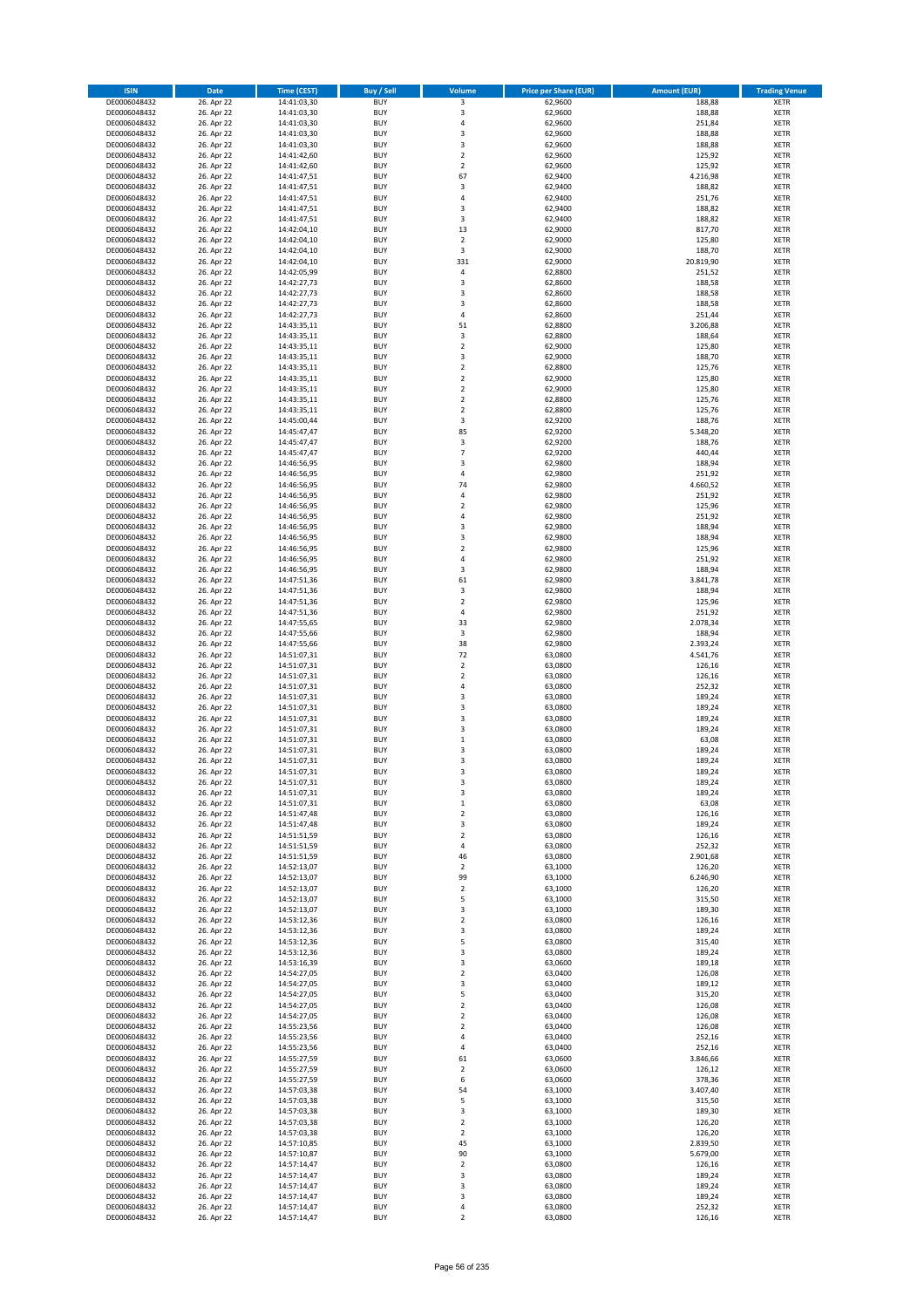| <b>ISIN</b>                  | Date                     | Time (CEST)                | <b>Buy / Sell</b>        | <b>Volume</b>                 | <b>Price per Share (EUR)</b> | <b>Amount (EUR)</b> | <b>Trading Venue</b>       |
|------------------------------|--------------------------|----------------------------|--------------------------|-------------------------------|------------------------------|---------------------|----------------------------|
| DE0006048432                 | 26. Apr 22               | 14:57:14,47                | <b>BUY</b>               | 3                             | 63,0800                      | 189,24              | <b>XETR</b>                |
| DE0006048432                 | 26. Apr 22               | 14:57:14,47                | <b>BUY</b>               | $\mathbf 2$                   | 63,0800                      | 126,16              | XETR                       |
| DE0006048432                 | 26. Apr 22               | 14:57:14,47                | <b>BUY</b>               | 3                             | 63,0800                      | 189,24              | <b>XETR</b>                |
| DE0006048432                 | 26. Apr 22               | 14:58:54,21                | <b>BUY</b>               | $\mathbf 2$                   | 63,1400                      | 126,28              | XETR                       |
| DE0006048432<br>DE0006048432 | 26. Apr 22<br>26. Apr 22 | 14:59:45,16<br>14:59:45,16 | <b>BUY</b><br><b>BUY</b> | 59<br>$\overline{2}$          | 63,1600<br>63,1600           | 3.726,44<br>126,32  | <b>XETR</b><br><b>XETR</b> |
| DE0006048432                 | 26. Apr 22               | 14:59:45,16                | <b>BUY</b>               | $\overline{4}$                | 63,1600                      | 252,64              | <b>XETR</b>                |
| DE0006048432                 | 26. Apr 22               | 14:59:45,16                | <b>BUY</b>               | 4                             | 63,1600                      | 252,64              | <b>XETR</b>                |
| DE0006048432                 | 26. Apr 22               | 14:59:45,16                | <b>BUY</b>               | 3                             | 63,1600                      | 189,48              | <b>XETR</b>                |
| DE0006048432                 | 26. Apr 22               | 14:59:45,16                | <b>BUY</b>               | $\,1\,$                       | 63,1600                      | 63,16               | <b>XETR</b>                |
| DE0006048432                 | 26. Apr 22               | 14:59:45,16                | <b>BUY</b>               | $\sqrt{4}$                    | 63,1600                      | 252,64              | <b>XETR</b>                |
| DE0006048432                 | 26. Apr 22               | 14:59:45,16                | <b>BUY</b>               | $\overline{2}$                | 63,1600                      | 126,32              | <b>XETR</b>                |
| DE0006048432<br>DE0006048432 | 26. Apr 22<br>26. Apr 22 | 14:59:45,16<br>14:59:45,16 | <b>BUY</b><br><b>BUY</b> | 3<br>3                        | 63,1600<br>63,1600           | 189,48<br>189,48    | <b>XETR</b><br><b>XETR</b> |
| DE0006048432                 | 26. Apr 22               | 14:59:45,16                | <b>BUY</b>               | 4                             | 63,1600                      | 252,64              | <b>XETR</b>                |
| DE0006048432                 | 26. Apr 22               | 14:59:45,16                | <b>BUY</b>               | 6                             | 63,1600                      | 378,96              | <b>XETR</b>                |
| DE0006048432                 | 26. Apr 22               | 14:59:45,16                | <b>BUY</b>               | 3                             | 63,1600                      | 189,48              | <b>XETR</b>                |
| DE0006048432                 | 26. Apr 22               | 14:59:45,16                | <b>BUY</b>               | 3                             | 63,1600                      | 189,48              | <b>XETR</b>                |
| DE0006048432                 | 26. Apr 22               | 15:00:33,55                | <b>BUY</b>               | 84                            | 63,1200                      | 5.302,08            | <b>XETR</b>                |
| DE0006048432<br>DE0006048432 | 26. Apr 22<br>26. Apr 22 | 15:00:33,55<br>15:00:56,60 | <b>BUY</b><br><b>BUY</b> | $\mathsf 3$<br>84             | 63,1200<br>63,1200           | 189,36<br>5.302,08  | <b>XETR</b><br><b>XETR</b> |
| DE0006048432                 | 26. Apr 22               | 15:00:56,60                | <b>BUY</b>               | $\mathbf 2$                   | 63,1200                      | 126,24              | <b>XETR</b>                |
| DE0006048432                 | 26. Apr 22               | 15:00:56,60                | <b>BUY</b>               | 3                             | 63,1200                      | 189,36              | <b>XETR</b>                |
| DE0006048432                 | 26. Apr 22               | 15:01:49,08                | <b>BUY</b>               | $\overline{2}$                | 63,1000                      | 126,20              | <b>XETR</b>                |
| DE0006048432                 | 26. Apr 22               | 15:01:49,08                | <b>BUY</b>               | 3                             | 63,1000                      | 189,30              | <b>XETR</b>                |
| DE0006048432                 | 26. Apr 22               | 15:01:49,08                | <b>BUY</b>               | 3                             | 63,1000                      | 189,30              | <b>XETR</b>                |
| DE0006048432<br>DE0006048432 | 26. Apr 22               | 15:01:49,08                | <b>BUY</b><br><b>BUY</b> | 3<br>3                        | 63,1000                      | 189,30              | <b>XETR</b><br><b>XETR</b> |
| DE0006048432                 | 26. Apr 22<br>26. Apr 22 | 15:01:49,08<br>15:01:49,08 | <b>BUY</b>               | $\overline{2}$                | 63,1000<br>63,1000           | 189,30<br>126,20    | <b>XETR</b>                |
| DE0006048432                 | 26. Apr 22               | 15:02:14,38                | <b>BUY</b>               | 3                             | 63,0800                      | 189,24              | <b>XETR</b>                |
| DE0006048432                 | 26. Apr 22               | 15:02:14,38                | <b>BUY</b>               | $\pmb{4}$                     | 63,0800                      | 252,32              | <b>XETR</b>                |
| DE0006048432                 | 26. Apr 22               | 15:03:10,14                | <b>BUY</b>               | 74                            | 63,1000                      | 4.669,40            | <b>XETR</b>                |
| DE0006048432                 | 26. Apr 22               | 15:03:10,14                | <b>BUY</b>               | $\mathsf 3$                   | 63,1000                      | 189,30              | <b>XETR</b>                |
| DE0006048432                 | 26. Apr 22               | 15:03:51,90                | <b>BUY</b>               | 3                             | 63,0800                      | 189,24              | <b>XETR</b>                |
| DE0006048432<br>DE0006048432 | 26. Apr 22<br>26. Apr 22 | 15:03:51,90<br>15:03:51,90 | <b>BUY</b><br><b>BUY</b> | $\mathbf 2$<br>$\overline{2}$ | 63,0800<br>63,0800           | 126,16<br>126,16    | <b>XETR</b><br><b>XETR</b> |
| DE0006048432                 | 26. Apr 22               | 15:03:51,90                | <b>BUY</b>               | $\overline{2}$                | 63,0800                      | 126,16              | <b>XETR</b>                |
| DE0006048432                 | 26. Apr 22               | 15:03:51,90                | <b>BUY</b>               | $\mathbf 2$                   | 63,0800                      | 126,16              | <b>XETR</b>                |
| DE0006048432                 | 26. Apr 22               | 15:03:51,90                | <b>BUY</b>               | $\overline{2}$                | 63,0800                      | 126,16              | <b>XETR</b>                |
| DE0006048432                 | 26. Apr 22               | 15:03:51,90                | <b>BUY</b>               | 3                             | 63,0800                      | 189,24              | <b>XETR</b>                |
| DE0006048432                 | 26. Apr 22               | 15:04:39,23                | <b>BUY</b>               | 57                            | 63,1000                      | 3.596,70            | <b>XETR</b>                |
| DE0006048432                 | 26. Apr 22               | 15:04:39,23                | <b>BUY</b>               | $\overline{2}$                | 63,1000                      | 126,20              | <b>XETR</b>                |
| DE0006048432<br>DE0006048432 | 26. Apr 22<br>26. Apr 22 | 15:04:39,23<br>15:04:39,23 | <b>BUY</b><br><b>BUY</b> | $\mathbf 2$<br>3              | 63,1000<br>63,1000           | 126,20<br>189,30    | <b>XETR</b><br><b>XETR</b> |
| DE0006048432                 | 26. Apr 22               | 15:04:39,23                | <b>BUY</b>               | 3                             | 63,1000                      | 189,30              | <b>XETR</b>                |
| DE0006048432                 | 26. Apr 22               | 15:04:39,23                | <b>BUY</b>               | $\overline{2}$                | 63,1000                      | 126,20              | <b>XETR</b>                |
| DE0006048432                 | 26. Apr 22               | 15:04:39,23                | <b>BUY</b>               | 3                             | 63,1000                      | 189,30              | <b>XETR</b>                |
| DE0006048432                 | 26. Apr 22               | 15:04:39,23                | <b>BUY</b>               | $\mathbf 2$                   | 63,1000                      | 126,20              | <b>XETR</b>                |
| DE0006048432                 | 26. Apr 22               | 15:04:39,23                | <b>BUY</b><br><b>BUY</b> | 3                             | 63,1000                      | 189,30              | <b>XETR</b>                |
| DE0006048432<br>DE0006048432 | 26. Apr 22<br>26. Apr 22 | 15:05:02,49<br>15:05:02,49 | <b>BUY</b>               | 3<br>46                       | 63,0800<br>63,0800           | 189,24<br>2.901,68  | <b>XETR</b><br><b>XETR</b> |
| DE0006048432                 | 26. Apr 22               | 15:05:02,49                | <b>BUY</b>               | $\pmb{4}$                     | 63,0800                      | 252,32              | <b>XETR</b>                |
| DE0006048432                 | 26. Apr 22               | 15:06:21,67                | <b>BUY</b>               | $\mathbf 2$                   | 63,0800                      | 126,16              | <b>XETR</b>                |
| DE0006048432                 | 26. Apr 22               | 15:06:21,67                | <b>BUY</b>               | $\mathbf 2$                   | 63,0800                      | 126,16              | <b>XETR</b>                |
| DE0006048432                 | 26. Apr 22               | 15:06:21,67                | <b>BUY</b>               | 3                             | 63,0800                      | 189,24              | <b>XETR</b>                |
| DE0006048432                 | 26. Apr 22               | 15:06:35,38                | <b>BUY</b>               | $\mathbf 2$                   | 63,0600                      | 126,12              | <b>XETR</b>                |
| DE0006048432<br>DE0006048432 | 26. Apr 22<br>26. Apr 22 | 15:06:35,38<br>15:06:35,38 | <b>BUY</b><br><b>BUY</b> | 71<br>3                       | 63,0600<br>63,0600           | 4.477,26<br>189,18  | <b>XETR</b><br><b>XETR</b> |
| DE0006048432                 | 26. Apr 22               | 15:06:35,38                | <b>BUY</b>               | $\mathbf 2$                   | 63,0600                      | 126,12              | <b>XETR</b>                |
| DE0006048432                 | 26. Apr 22               | 15:06:35,38                | <b>BUY</b>               | 3                             | 63,0600                      | 189,18              | <b>XETR</b>                |
| DE0006048432                 | 26. Apr 22               | 15:06:35,38                | <b>BUY</b>               | 8                             | 63,0600                      | 504,48              | <b>XETR</b>                |
| DE0006048432                 | 26. Apr 22               | 15:06:35,38                | <b>BUY</b>               | 3                             | 63,0600                      | 189,18              | <b>XETR</b>                |
| DE0006048432                 | 26. Apr 22               | 15:06:35,38                | <b>BUY</b>               | 3                             | 63,0600                      | 189,18              | <b>XETR</b>                |
| DE0006048432                 | 26. Apr 22               | 15:06:35,38                | <b>BUY</b>               | $\overline{2}$                | 63,0600                      | 126,12              | <b>XETR</b>                |
| DE0006048432<br>DE0006048432 | 26. Apr 22<br>26. Apr 22 | 15:06:35,38<br>15:07:33,15 | BUY<br><b>BUY</b>        | 2<br>3                        | 63,0600<br>63,0600           | 126,12<br>189,18    | XETR<br><b>XETR</b>        |
| DE0006048432                 | 26. Apr 22               | 15:07:33,15                | <b>BUY</b>               | $\overline{2}$                | 63,0600                      | 126,12              | <b>XETR</b>                |
| DE0006048432                 | 26. Apr 22               | 15:07:33,15                | <b>BUY</b>               | 3                             | 63,0600                      | 189,18              | XETR                       |
| DE0006048432                 | 26. Apr 22               | 15:07:33,15                | <b>BUY</b>               | 65                            | 63,0800                      | 4.100,20            | <b>XETR</b>                |
| DE0006048432                 | 26. Apr 22               | 15:07:33,15                | <b>BUY</b>               | 3                             | 63,0800                      | 189,24              | <b>XETR</b>                |
| DE0006048432                 | 26. Apr 22               | 15:07:33,15                | <b>BUY</b>               | 3                             | 63,0800                      | 189,24              | <b>XETR</b>                |
| DE0006048432<br>DE0006048432 | 26. Apr 22<br>26. Apr 22 | 15:07:33,15<br>15:07:33,15 | <b>BUY</b><br><b>BUY</b> | 3<br>4                        | 63,0600<br>63,0600           | 189,18<br>252,24    | <b>XETR</b><br>XETR        |
| DE0006048432                 | 26. Apr 22               | 15:07:33,15                | <b>BUY</b>               | 3                             | 63,0800                      | 189,24              | <b>XETR</b>                |
| DE0006048432                 | 26. Apr 22               | 15:07:33,15                | <b>BUY</b>               | $\,$ 1                        | 63,0800                      | 63,08               | XETR                       |
| DE0006048432                 | 26. Apr 22               | 15:07:37,15                | <b>BUY</b>               | 73                            | 63,0400                      | 4.601,92            | <b>XETR</b>                |
| DE0006048432                 | 26. Apr 22               | 15:07:37,15                | <b>BUY</b>               | $\overline{7}$                | 63,0400                      | 441,28              | XETR                       |
| DE0006048432                 | 26. Apr 22               | 15:07:42,81                | <b>BUY</b>               | 6                             | 63,0200                      | 378,12              | <b>XETR</b>                |
| DE0006048432<br>DE0006048432 | 26. Apr 22<br>26. Apr 22 | 15:07:42,81<br>15:07:55,53 | <b>BUY</b><br><b>BUY</b> | $\pmb{4}$<br>3                | 63,0200<br>63,0000           | 252,08<br>189,00    | XETR<br><b>XETR</b>        |
| DE0006048432                 | 26. Apr 22               | 15:07:55,53                | <b>BUY</b>               | 3                             | 63,0000                      | 189,00              | <b>XETR</b>                |
| DE0006048432                 | 26. Apr 22               | 15:07:55,53                | <b>BUY</b>               | 3                             | 63,0000                      | 189,00              | <b>XETR</b>                |
| DE0006048432                 | 26. Apr 22               | 15:08:10,29                | <b>BUY</b>               | 3                             | 62,9800                      | 188,94              | XETR                       |
| DE0006048432                 | 26. Apr 22               | 15:08:10,29                | <b>BUY</b>               | 15                            | 62,9800                      | 944,70              | <b>XETR</b>                |
| DE0006048432                 | 26. Apr 22               | 15:08:10,29                | <b>BUY</b>               | 3                             | 62,9800                      | 188,94              | <b>XETR</b>                |
| DE0006048432<br>DE0006048432 | 26. Apr 22<br>26. Apr 22 | 15:08:10,29                | <b>BUY</b><br><b>BUY</b> | 36<br>$\overline{2}$          | 62,9800<br>63,0000           | 2.267,28<br>126,00  | <b>XETR</b><br>XETR        |
| DE0006048432                 | 26. Apr 22               | 15:09:08,56<br>15:09:08,56 | <b>BUY</b>               | 3                             | 63,0000                      | 189,00              | XETR                       |
| DE0006048432                 | 26. Apr 22               | 15:09:08,56                | <b>BUY</b>               | $\overline{2}$                | 63,0000                      | 126,00              | XETR                       |
| DE0006048432                 | 26. Apr 22               | 15:09:17,48                | <b>BUY</b>               | 3                             | 63,0000                      | 189,00              | XETR                       |
| DE0006048432                 | 26. Apr 22               | 15:09:17,48                | <b>BUY</b>               | 62                            | 63,0000                      | 3.906,00            | XETR                       |
| DE0006048432                 | 26. Apr 22               | 15:09:17,48                | <b>BUY</b>               | $\overline{2}$                | 63,0000                      | 126,00              | <b>XETR</b>                |
| DE0006048432                 | 26. Apr 22               | 15:09:17,48                | <b>BUY</b><br><b>BUY</b> | $\mathbf 2$<br>$\,1\,$        | 63,0000                      | 126,00              | XETR                       |
| DE0006048432<br>DE0006048432 | 26. Apr 22<br>26. Apr 22 | 15:09:17,48<br>15:09:17,48 | <b>BUY</b>               | 3                             | 63,0000<br>63,0000           | 63,00<br>189,00     | <b>XETR</b><br>XETR        |
| DE0006048432                 | 26. Apr 22               | 15:09:17,48                | <b>BUY</b>               | $\overline{2}$                | 63,0000                      | 126,00              | XETR                       |
| DE0006048432                 | 26. Apr 22               | 15:09:17,48                | <b>BUY</b>               | $\overline{2}$                | 63,0000                      | 126,00              | XETR                       |
| DE0006048432                 | 26. Apr 22               | 15:09:17,48                | <b>BUY</b>               | $\,1\,$                       | 63,0000                      | 63,00               | <b>XETR</b>                |
| DE0006048432                 | 26. Apr 22               | 15:10:18,35                | <b>BUY</b>               | 48                            | 63,0000                      | 3.024,00            | <b>XETR</b>                |
| DE0006048432                 | 26. Apr 22               | 15:10:18,35                | <b>BUY</b>               | 3                             | 63,0000                      | 189,00              | XETR                       |
| DE0006048432<br>DE0006048432 | 26. Apr 22<br>26. Apr 22 | 15:10:18,35<br>15:10:18,35 | <b>BUY</b><br><b>BUY</b> | 3<br>$\mathbf 2$              | 63,0000<br>63,0000           | 189,00<br>126,00    | <b>XETR</b><br>XETR        |
| DE0006048432                 | 26. Apr 22               | 15:10:18,35                | <b>BUY</b>               | $\overline{2}$                | 63,0000                      | 126,00              | <b>XETR</b>                |
| DE0006048432                 | 26. Apr 22               | 15:10:18,35                | <b>BUY</b>               | 3                             | 63,0000                      | 189,00              | XETR                       |
| DE0006048432                 | 26. Apr 22               | 15:10:18,35                | <b>BUY</b>               | 3                             | 63,0000                      | 189,00              | <b>XETR</b>                |
| DE0006048432                 | 26. Apr 22               | 15:10:18,35                | <b>BUY</b>               | $\mathbf 2$                   | 63,0000                      | 126,00              | XETR                       |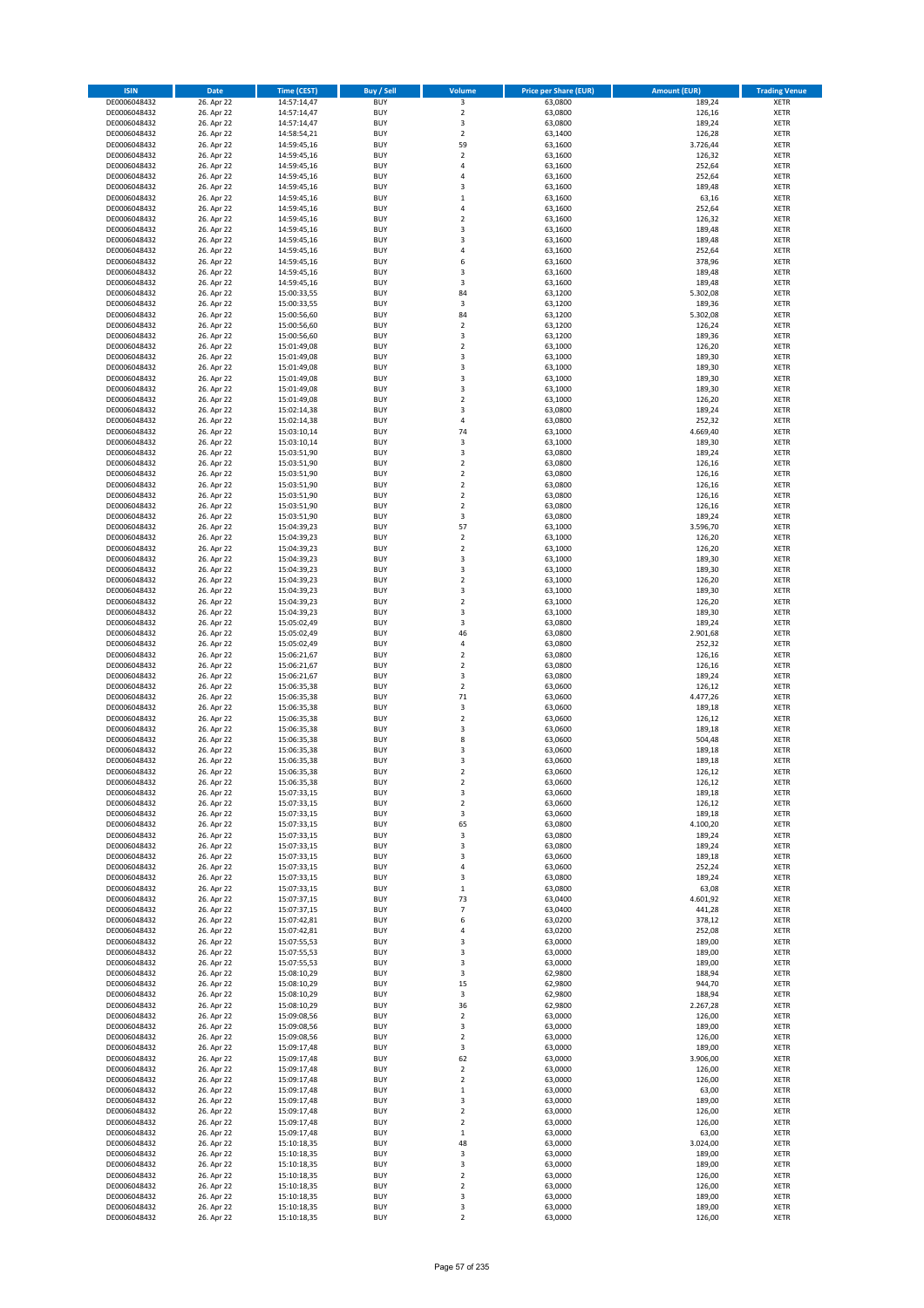| <b>ISIN</b>                  | <b>Date</b>              | <b>Time (CEST)</b>         | <b>Buy / Sell</b>        | Volume                                 | <b>Price per Share (EUR)</b> | <b>Amount (EUR)</b> | <b>Trading Venue</b>       |
|------------------------------|--------------------------|----------------------------|--------------------------|----------------------------------------|------------------------------|---------------------|----------------------------|
| DE0006048432                 | 26. Apr 22               | 15:10:18,35                | <b>BUY</b>               | 3                                      | 63,0000                      | 189,00              | <b>XETR</b>                |
| DE0006048432                 | 26. Apr 22               | 15:10:18,35                | <b>BUY</b>               | $\mathbf 2$                            | 63,0000                      | 126,00              | <b>XETR</b>                |
| DE0006048432                 | 26. Apr 22               | 15:10:18,35                | <b>BUY</b>               | 4                                      | 63,0000                      | 252,00              | <b>XETR</b>                |
| DE0006048432<br>DE0006048432 | 26. Apr 22<br>26. Apr 22 | 15:10:18,35<br>15:10:18,35 | <b>BUY</b><br><b>BUY</b> | 3<br>$\overline{\mathbf{c}}$           | 63,0000<br>63,0000           | 189,00<br>126,00    | <b>XETR</b><br><b>XETR</b> |
| DE0006048432                 | 26. Apr 22               | 15:10:27,62                | <b>BUY</b>               | 54                                     | 62,9800                      | 3.400,92            | <b>XETR</b>                |
| DE0006048432                 | 26. Apr 22               | 15:10:27,62                | <b>BUY</b>               | 3                                      | 62,9800                      | 188,94              | <b>XETR</b>                |
| DE0006048432                 | 26. Apr 22               | 15:10:40,12                | <b>BUY</b>               | 52                                     | 62,9600                      | 3.273,92            | <b>XETR</b>                |
| DE0006048432                 | 26. Apr 22               | 15:10:40,12                | <b>BUY</b>               | 3                                      | 62,9600                      | 188,88              | <b>XETR</b>                |
| DE0006048432                 | 26. Apr 22               | 15:10:56,21                | <b>BUY</b>               | 3                                      | 62,9400                      | 188,82              | <b>XETR</b>                |
| DE0006048432                 | 26. Apr 22               | 15:10:56,21                | <b>BUY</b>               | 3                                      | 62,9400                      | 188,82              | <b>XETR</b>                |
| DE0006048432<br>DE0006048432 | 26. Apr 22<br>26. Apr 22 | 15:10:56,21<br>15:10:56,21 | <b>BUY</b><br><b>BUY</b> | $\overline{\mathbf{c}}$<br>3           | 62,9400<br>62,9400           | 125,88<br>188,82    | <b>XETR</b><br><b>XETR</b> |
| DE0006048432                 | 26. Apr 22               | 15:10:56,21                | <b>BUY</b>               | 4                                      | 62,9400                      | 251,76              | <b>XETR</b>                |
| DE0006048432                 | 26. Apr 22               | 15:10:56,21                | <b>BUY</b>               | 3                                      | 62,9400                      | 188,82              | <b>XETR</b>                |
| DE0006048432                 | 26. Apr 22               | 15:10:56,21                | <b>BUY</b>               | 3                                      | 62,9400                      | 188,82              | <b>XETR</b>                |
| DE0006048432                 | 26. Apr 22               | 15:11:07,15                | <b>BUY</b>               | 69                                     | 62,9200                      | 4.341,48            | <b>XETR</b>                |
| DE0006048432                 | 26. Apr 22               | 15:11:07,15                | <b>BUY</b>               | 3                                      | 62,9200                      | 188,76              | <b>XETR</b>                |
| DE0006048432                 | 26. Apr 22               | 15:11:07,15                | <b>BUY</b>               | $\overline{\mathbf{c}}$                | 62,9200                      | 125,84              | <b>XETR</b>                |
| DE0006048432                 | 26. Apr 22               | 15:11:14,07                | <b>BUY</b>               | 18                                     | 62,9000                      | 1.132,20            | <b>XETR</b>                |
| DE0006048432                 | 26. Apr 22               | 15:11:34,06                | <b>BUY</b><br><b>BUY</b> | 3<br>3                                 | 62,9000                      | 188,70<br>188,70    | <b>XETR</b><br><b>XETR</b> |
| DE0006048432<br>DE0006048432 | 26. Apr 22<br>26. Apr 22 | 15:11:34,06<br>15:14:18,70 | <b>BUY</b>               | 4                                      | 62,9000<br>63,0000           | 252,00              | <b>XETR</b>                |
| DE0006048432                 | 26. Apr 22               | 15:14:18,70                | <b>BUY</b>               | $\mathbf 2$                            | 63,0000                      | 126,00              | <b>XETR</b>                |
| DE0006048432                 | 26. Apr 22               | 15:14:18,70                | <b>BUY</b>               | 53                                     | 63,0000                      | 3.339,00            | <b>XETR</b>                |
| DE0006048432                 | 26. Apr 22               | 15:14:18,70                | <b>BUY</b>               | 3                                      | 63,0000                      | 189,00              | <b>XETR</b>                |
| DE0006048432                 | 26. Apr 22               | 15:14:18,70                | <b>BUY</b>               | $\mathbf 2$                            | 63,0000                      | 126,00              | <b>XETR</b>                |
| DE0006048432                 | 26. Apr 22               | 15:14:18,70                | <b>BUY</b>               | 3                                      | 63,0000                      | 189,00              | <b>XETR</b>                |
| DE0006048432                 | 26. Apr 22               | 15:14:49,04                | <b>BUY</b>               | 3                                      | 62,9600                      | 188,88              | <b>XETR</b>                |
| DE0006048432                 | 26. Apr 22               | 15:14:49,04                | <b>BUY</b><br><b>BUY</b> | 17<br>$\overline{a}$                   | 62,9600<br>62,9800           | 1.070,32<br>125,96  | <b>XETR</b><br><b>XETR</b> |
| DE0006048432<br>DE0006048432 | 26. Apr 22<br>26. Apr 22 | 15:14:49,04<br>15:14:49,04 | <b>BUY</b>               | $\mathbf 2$                            | 62,9800                      | 125,96              | <b>XETR</b>                |
| DE0006048432                 | 26. Apr 22               | 15:14:49,04                | <b>BUY</b>               | 3                                      | 62,9800                      | 188,94              | <b>XETR</b>                |
| DE0006048432                 | 26. Apr 22               | 15:14:49,04                | <b>BUY</b>               | $\mathbf 2$                            | 62,9800                      | 125,96              | <b>XETR</b>                |
| DE0006048432                 | 26. Apr 22               | 15:14:49,04                | <b>BUY</b>               | 5                                      | 62,9800                      | 314,90              | <b>XETR</b>                |
| DE0006048432                 | 26. Apr 22               | 15:14:49,04                | <b>BUY</b>               | 3                                      | 62,9800                      | 188,94              | <b>XETR</b>                |
| DE0006048432                 | 26. Apr 22               | 15:14:49,04                | <b>BUY</b>               | 3                                      | 62,9800                      | 188,94              | <b>XETR</b>                |
| DE0006048432                 | 26. Apr 22               | 15:14:49,04                | <b>BUY</b>               | 3                                      | 62,9800                      | 188,94              | <b>XETR</b>                |
| DE0006048432                 | 26. Apr 22               | 15:14:49,06                | <b>BUY</b>               | 3                                      | 62,9800                      | 188,94              | <b>XETR</b>                |
| DE0006048432<br>DE0006048432 | 26. Apr 22<br>26. Apr 22 | 15:14:54,59<br>15:14:54,59 | <b>BUY</b><br><b>BUY</b> | $\mathbf 2$<br>$\overline{\mathbf{c}}$ | 62,9600<br>62,9600           | 125,92<br>125,92    | <b>XETR</b><br><b>XETR</b> |
| DE0006048432                 | 26. Apr 22               | 15:14:54,59                | <b>BUY</b>               | 4                                      | 62,9600                      | 251,84              | <b>XETR</b>                |
| DE0006048432                 | 26. Apr 22               | 15:14:54,59                | <b>BUY</b>               | 3                                      | 62,9600                      | 188,88              | <b>XETR</b>                |
| DE0006048432                 | 26. Apr 22               | 15:14:54,59                | <b>BUY</b>               | 55                                     | 62,9600                      | 3.462,80            | <b>XETR</b>                |
| DE0006048432                 | 26. Apr 22               | 15:14:54,62                | <b>BUY</b>               | 57                                     | 62,9400                      | 3.587,58            | <b>XETR</b>                |
| DE0006048432                 | 26. Apr 22               | 15:15:10,75                | <b>BUY</b>               | $\overline{2}$                         | 62,9200                      | 125,84              | <b>XETR</b>                |
| DE0006048432                 | 26. Apr 22               | 15:15:44,00                | <b>BUY</b>               | 3                                      | 62,9400                      | 188,82              | <b>XETR</b>                |
| DE0006048432                 | 26. Apr 22               | 15:15:44,00                | <b>BUY</b>               | 3                                      | 62,9400                      | 188,82              | <b>XETR</b>                |
| DE0006048432<br>DE0006048432 | 26. Apr 22<br>26. Apr 22 | 15:16:23,53<br>15:18:19,78 | <b>BUY</b><br><b>BUY</b> | $\mathbf 2$<br>3                       | 62,9400<br>62,9200           | 125,88<br>188,76    | <b>XETR</b><br><b>XETR</b> |
| DE0006048432                 | 26. Apr 22               | 15:18:19,78                | <b>BUY</b>               | $\overline{\mathbf{c}}$                | 62,9200                      | 125,84              | <b>XETR</b>                |
| DE0006048432                 | 26. Apr 22               | 15:18:19,78                | <b>BUY</b>               | $\mathbf 2$                            | 62,9200                      | 125,84              | <b>XETR</b>                |
| DE0006048432                 | 26. Apr 22               | 15:18:19,78                | <b>BUY</b>               | $\overline{2}$                         | 62,9200                      | 125,84              | <b>XETR</b>                |
| DE0006048432                 | 26. Apr 22               | 15:18:19,78                | <b>BUY</b>               | 117                                    | 62,9200                      | 7.361,64            | <b>XETR</b>                |
| DE0006048432                 | 26. Apr 22               | 15:18:19,78                | <b>BUY</b>               | $\overline{\mathbf{c}}$                | 62,9200                      | 125,84              | <b>XETR</b>                |
| DE0006048432                 | 26. Apr 22               | 15:18:19,78                | <b>BUY</b>               | 3                                      | 62,9200                      | 188,76              | <b>XETR</b>                |
| DE0006048432                 | 26. Apr 22<br>26. Apr 22 | 15:18:19,78                | <b>BUY</b><br><b>BUY</b> | $\overline{\mathbf{c}}$<br>3           | 62,9200<br>62,9200           | 125,84<br>188,76    | <b>XETR</b><br><b>XETR</b> |
| DE0006048432<br>DE0006048432 | 26. Apr 22               | 15:18:19,78<br>15:18:19,78 | <b>BUY</b>               | $\mathbf 1$                            | 62,9200                      | 62,92               | <b>XETR</b>                |
| DE0006048432                 | 26. Apr 22               | 15:18:19,78                | <b>BUY</b>               | 3                                      | 62,9200                      | 188,76              | <b>XETR</b>                |
| DE0006048432                 | 26. Apr 22               | 15:18:19,78                | <b>BUY</b>               | $\mathbf 2$                            | 62,9200                      | 125,84              | <b>XETR</b>                |
| DE0006048432                 | 26. Apr 22               | 15:18:19,78                | <b>BUY</b>               | $\overline{\mathbf{c}}$                | 62,9200                      | 125,84              | <b>XETR</b>                |
| DE0006048432                 | 26. Apr 22               | 15:18:19,78                | <b>BUY</b>               | $\overline{\mathbf{c}}$                | 62,9200                      | 125,84              | <b>XETR</b>                |
| DE0006048432                 | 26. Apr 22               | 15:18:19,78                | <b>BUY</b>               | 3                                      | 62,9200                      | 188,76              | <b>XETR</b>                |
| DE0006048432                 | 26. Apr 22               | 15:18:19,78                | BUY                      | $\overline{7}$                         | 62,9200                      | 440,44              | <b>XETR</b>                |
| DE0006048432<br>DE0006048432 | 26. Apr 22<br>26. Apr 22 | 15:19:38,65<br>15:19:38,65 | <b>BUY</b><br><b>BUY</b> | 84<br>3                                | 62,9200<br>62,9200           | 5.285,28<br>188,76  | <b>XETR</b><br><b>XETR</b> |
| DE0006048432                 | 26. Apr 22               | 15:19:38,65                | <b>BUY</b>               | $\mathbf 2$                            | 62,9200                      | 125,84              | XETR                       |
| DE0006048432                 | 26. Apr 22               | 15:19:38,65                | <b>BUY</b>               | 5                                      | 62,9200                      | 314,60              | <b>XETR</b>                |
| DE0006048432                 | 26. Apr 22               | 15:20:29,92                | <b>BUY</b>               | $\mathbf 2$                            | 62,9200                      | 125,84              | <b>XETR</b>                |
| DE0006048432                 | 26. Apr 22               | 15:21:01,30                | <b>BUY</b>               | 59                                     | 62,9000                      | 3.711,10            | <b>XETR</b>                |
| DE0006048432                 | 26. Apr 22               | 15:21:01,30                | <b>BUY</b>               | 3                                      | 62,9000                      | 188,70              | <b>XETR</b>                |
| DE0006048432                 | 26. Apr 22               | 15:21:01,30                | <b>BUY</b>               | $\mathbf 2$                            | 62,9000                      | 125,80              | <b>XETR</b>                |
| DE0006048432<br>DE0006048432 | 26. Apr 22<br>26. Apr 22 | 15:21:01,30<br>15:21:01,30 | <b>BUY</b><br><b>BUY</b> | 3<br>4                                 | 62,9000<br>62,9000           | 188,70<br>251,60    | <b>XETR</b><br><b>XETR</b> |
| DE0006048432                 | 26. Apr 22               | 15:21:01,30                | <b>BUY</b>               | 4                                      | 62,9000                      | 251,60              | <b>XETR</b>                |
| DE0006048432                 | 26. Apr 22               | 15:21:01,30                | <b>BUY</b>               | 4                                      | 62,9000                      | 251,60              | <b>XETR</b>                |
| DE0006048432                 | 26. Apr 22               | 15:21:01,30                | <b>BUY</b>               | 3                                      | 62,9000                      | 188,70              | <b>XETR</b>                |
| DE0006048432                 | 26. Apr 22               | 15:21:01,30                | <b>BUY</b>               | 3                                      | 62,9000                      | 188,70              | <b>XETR</b>                |
| DE0006048432                 | 26. Apr 22               | 15:21:01,30                | <b>BUY</b>               | $\mathbf 2$                            | 62,9000                      | 125,80              | <b>XETR</b>                |
| DE0006048432<br>DE0006048432 | 26. Apr 22<br>26. Apr 22 | 15:21:01,30<br>15:21:01,30 | <b>BUY</b><br><b>BUY</b> | 3<br>3                                 | 62,9000<br>62,9000           | 188,70<br>188,70    | <b>XETR</b><br><b>XETR</b> |
| DE0006048432                 | 26. Apr 22               | 15:21:01,30                | <b>BUY</b>               | 5                                      | 62,9000                      | 314,50              | XETR                       |
| DE0006048432                 | 26. Apr 22               | 15:21:01,30                | <b>BUY</b>               | $\mathbf 2$                            | 62,9000                      | 125,80              | <b>XETR</b>                |
| DE0006048432                 | 26. Apr 22               | 15:21:01,30                | <b>BUY</b>               | 4                                      | 62,9000                      | 251,60              | <b>XETR</b>                |
| DE0006048432                 | 26. Apr 22               | 15:21:19,14                | <b>BUY</b>               | 30                                     | 62,8800                      | 1.886,40            | <b>XETR</b>                |
| DE0006048432                 | 26. Apr 22               | 15:21:19,14                | <b>BUY</b>               | 115                                    | 62,8800                      | 7.231,20            | <b>XETR</b>                |
| DE0006048432                 | 26. Apr 22               | 15:21:19,14                | <b>BUY</b>               | 4                                      | 62,8800                      | 251,52              | <b>XETR</b>                |
| DE0006048432                 | 26. Apr 22               | 15:21:19,14                | <b>BUY</b>               | $\mathbf 2$                            | 62,8800                      | 125,76              | <b>XETR</b>                |
| DE0006048432<br>DE0006048432 | 26. Apr 22<br>26. Apr 22 | 15:21:19,14<br>15:21:19,14 | <b>BUY</b><br><b>BUY</b> | 3<br>4                                 | 62,8800<br>62,8800           | 188,64<br>251,52    | <b>XETR</b><br><b>XETR</b> |
| DE0006048432                 | 26. Apr 22               | 15:21:19,14                | <b>BUY</b>               | 4                                      | 62,8800                      | 251,52              | <b>XETR</b>                |
| DE0006048432                 | 26. Apr 22               | 15:21:19,14                | <b>BUY</b>               | $\mathbf 2$                            | 62,8800                      | 125,76              | <b>XETR</b>                |
| DE0006048432                 | 26. Apr 22               | 15:21:19,14                | <b>BUY</b>               | $\overline{2}$                         | 62,8800                      | 125,76              | <b>XETR</b>                |
| DE0006048432                 | 26. Apr 22               | 15:21:19,14                | <b>BUY</b>               | 3                                      | 62,8800                      | 188,64              | <b>XETR</b>                |
| DE0006048432                 | 26. Apr 22               | 15:21:19,14                | <b>BUY</b>               | 4                                      | 62,8800                      | 251,52              | <b>XETR</b>                |
| DE0006048432                 | 26. Apr 22               | 15:21:59,67                | <b>BUY</b>               | 3                                      | 62,8800                      | 188,64              | <b>XETR</b>                |
| DE0006048432                 | 26. Apr 22               | 15:21:59,67                | <b>BUY</b>               | 25                                     | 62,8800                      | 1.572,00            | <b>XETR</b>                |
| DE0006048432                 | 26. Apr 22<br>26. Apr 22 | 15:21:59,67                | <b>BUY</b><br><b>BUY</b> | 4<br>$\mathbf 2$                       | 62,8800<br>62,8800           | 251,52<br>125,76    | <b>XETR</b>                |
| DE0006048432<br>DE0006048432 | 26. Apr 22               | 15:21:59,67<br>15:21:59,67 | <b>BUY</b>               | 5                                      | 62,8800                      | 314,40              | <b>XETR</b><br><b>XETR</b> |
| DE0006048432                 | 26. Apr 22               | 15:21:59,67                | <b>BUY</b>               | $\mathbf 2$                            | 62,8800                      | 125,76              | XETR                       |
| DE0006048432                 | 26. Apr 22               | 15:22:00,77                | <b>BUY</b>               | 3                                      | 62,8600                      | 188,58              | <b>XETR</b>                |
| DE0006048432                 | 26. Apr 22               | 15:22:00,77                | <b>BUY</b>               | 60                                     | 62,8600                      | 3.771,60            | <b>XETR</b>                |
| DE0006048432                 | 26. Apr 22               | 15:22:00,77                | <b>BUY</b>               | $\mathbf 2$                            | 62,8600                      | 125,72              | <b>XETR</b>                |
| DE0006048432                 | 26. Apr 22               | 15:22:04,41                | <b>BUY</b>               | 4                                      | 62,8600                      | 251,44              | <b>XETR</b>                |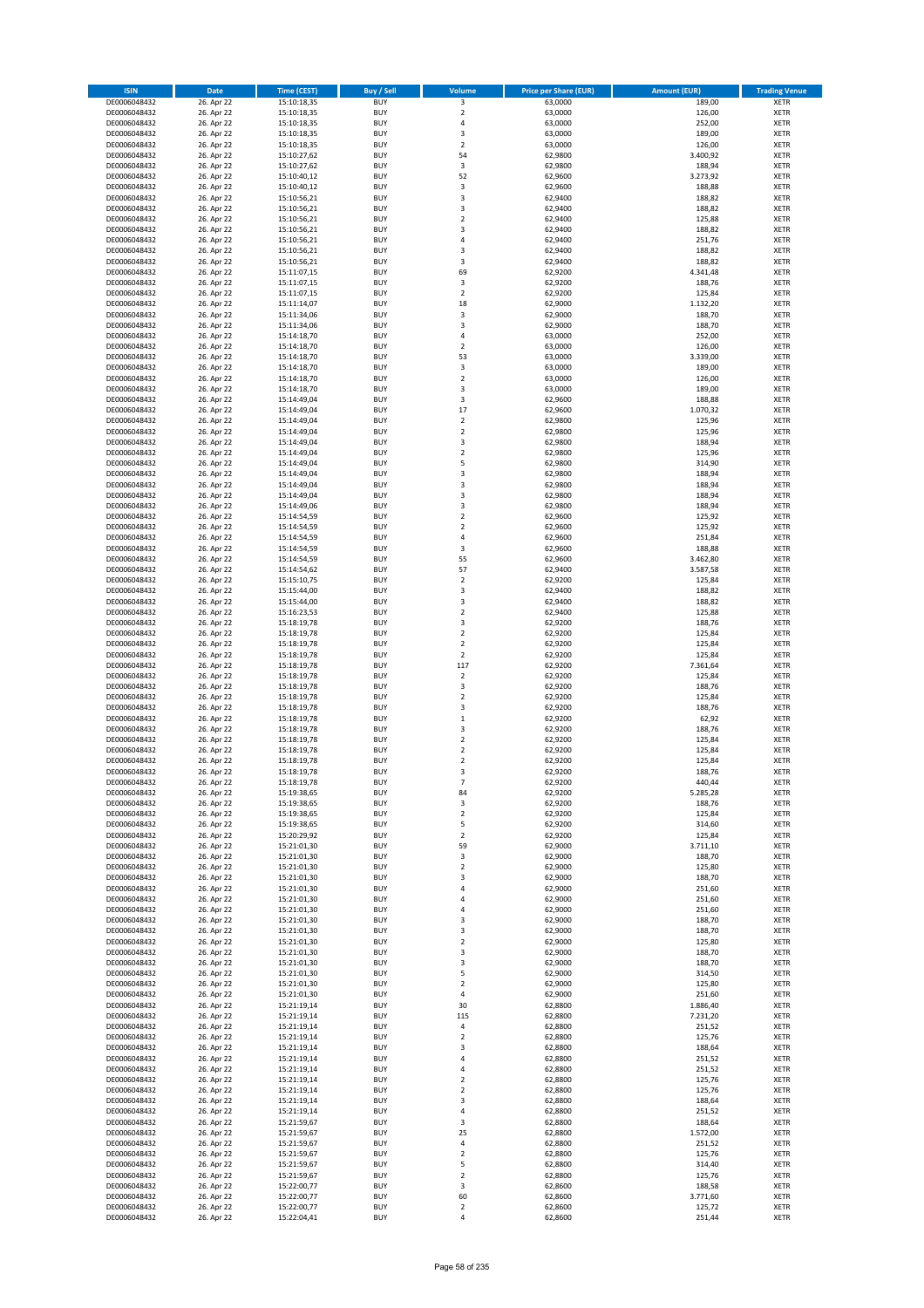| <b>ISIN</b>                  | Date                     | Time (CEST)                | <b>Buy / Sell</b>        | <b>Volume</b>                 | <b>Price per Share (EUR)</b> | <b>Amount (EUR)</b> | <b>Trading Venue</b>       |
|------------------------------|--------------------------|----------------------------|--------------------------|-------------------------------|------------------------------|---------------------|----------------------------|
| DE0006048432                 | 26. Apr 22               | 15:22:27,46                | <b>BUY</b>               | 11                            | 62,8400                      | 691,24              | <b>XETR</b>                |
| DE0006048432                 | 26. Apr 22               | 15:22:27,46                | <b>BUY</b>               | 86                            | 62,8400                      | 5.404,24            | XETR                       |
| DE0006048432                 | 26. Apr 22               | 15:22:27,46                | <b>BUY</b>               | 3                             | 62,8400                      | 188,52              | <b>XETR</b>                |
| DE0006048432<br>DE0006048432 | 26. Apr 22<br>26. Apr 22 | 15:22:27,46<br>15:22:27,46 | <b>BUY</b><br><b>BUY</b> | $\mathbf 2$<br>3              | 62,8400<br>62,8400           | 125,68<br>188,52    | XETR<br><b>XETR</b>        |
| DE0006048432                 | 26. Apr 22               | 15:22:27,46                | <b>BUY</b>               | 3                             | 62,8400                      | 188,52              | <b>XETR</b>                |
| DE0006048432                 | 26. Apr 22               | 15:22:27,46                | <b>BUY</b>               | 3                             | 62,8400                      | 188,52              | <b>XETR</b>                |
| DE0006048432                 | 26. Apr 22               | 15:24:44,90                | <b>BUY</b>               | 3                             | 62,8800                      | 188,64              | <b>XETR</b>                |
| DE0006048432                 | 26. Apr 22               | 15:24:44,90                | <b>BUY</b>               | 15                            | 62,8800                      | 943,20              | <b>XETR</b>                |
| DE0006048432                 | 26. Apr 22               | 15:24:44,90                | <b>BUY</b>               | 3                             | 62,8800                      | 188,64              | <b>XETR</b>                |
| DE0006048432                 | 26. Apr 22               | 15:24:44,90                | <b>BUY</b>               | $\mathsf 3$                   | 62,8800                      | 188,64              | <b>XETR</b>                |
| DE0006048432                 | 26. Apr 22<br>26. Apr 22 | 15:24:44,90                | <b>BUY</b><br><b>BUY</b> | 3<br>$\overline{4}$           | 62,8800                      | 188,64              | <b>XETR</b><br><b>XETR</b> |
| DE0006048432<br>DE0006048432 | 26. Apr 22               | 15:24:44,90<br>15:24:44,90 | <b>BUY</b>               | $\,1\,$                       | 62,8800<br>62,8800           | 251,52<br>62,88     | <b>XETR</b>                |
| DE0006048432                 | 26. Apr 22               | 15:24:44,90                | <b>BUY</b>               | 3                             | 62,8800                      | 188,64              | <b>XETR</b>                |
| DE0006048432                 | 26. Apr 22               | 15:24:44,90                | <b>BUY</b>               | 3                             | 62,8800                      | 188,64              | <b>XETR</b>                |
| DE0006048432                 | 26. Apr 22               | 15:24:48,54                | <b>BUY</b>               | $\overline{2}$                | 62,8800                      | 125,76              | <b>XETR</b>                |
| DE0006048432                 | 26. Apr 22               | 15:24:48,54                | <b>BUY</b>               | $10\,$                        | 62,8800                      | 628,80              | <b>XETR</b>                |
| DE0006048432                 | 26. Apr 22               | 15:25:54,67                | <b>BUY</b>               | $\overline{7}$                | 62,8800                      | 440,16              | <b>XETR</b>                |
| DE0006048432                 | 26. Apr 22               | 15:25:54,67                | <b>BUY</b>               | 3                             | 62,8800                      | 188,64              | <b>XETR</b>                |
| DE0006048432                 | 26. Apr 22               | 15:25:54,67                | <b>BUY</b>               | $\overline{2}$                | 62,8800                      | 125,76              | <b>XETR</b>                |
| DE0006048432<br>DE0006048432 | 26. Apr 22<br>26. Apr 22 | 15:26:31,05<br>15:26:31,05 | <b>BUY</b><br><b>BUY</b> | 86<br>$\mathbf 2$             | 62,8600<br>62,8600           | 5.405,96<br>125,72  | <b>XETR</b><br><b>XETR</b> |
| DE0006048432                 | 26. Apr 22               | 15:26:31,05                | <b>BUY</b>               | $\mathbf 2$                   | 62,8600                      | 125,72              | <b>XETR</b>                |
| DE0006048432                 | 26. Apr 22               | 15:26:31,05                | <b>BUY</b>               | $\mathbf 2$                   | 62,8600                      | 125,72              | <b>XETR</b>                |
| DE0006048432                 | 26. Apr 22               | 15:26:31,05                | <b>BUY</b>               | 3                             | 62,8600                      | 188,58              | <b>XETR</b>                |
| DE0006048432                 | 26. Apr 22               | 15:26:31,05                | <b>BUY</b>               | $\mathbf 1$                   | 62,8600                      | 62,86               | <b>XETR</b>                |
| DE0006048432                 | 26. Apr 22               | 15:26:31,05                | <b>BUY</b>               | 3                             | 62,8600                      | 188,58              | <b>XETR</b>                |
| DE0006048432                 | 26. Apr 22               | 15:26:31,05                | <b>BUY</b>               | 3                             | 62,8600                      | 188,58              | <b>XETR</b>                |
| DE0006048432                 | 26. Apr 22               | 15:26:31,05                | <b>BUY</b><br><b>BUY</b> | $\overline{4}$<br>3           | 62,8600<br>62,8600           | 251,44<br>188,58    | <b>XETR</b><br><b>XETR</b> |
| DE0006048432<br>DE0006048432 | 26. Apr 22<br>26. Apr 22 | 15:26:31,05<br>15:26:31,05 | <b>BUY</b>               | 3                             | 62,8600                      | 188,58              | <b>XETR</b>                |
| DE0006048432                 | 26. Apr 22               | 15:26:31,05                | <b>BUY</b>               | 3                             | 62,8600                      | 188,58              | <b>XETR</b>                |
| DE0006048432                 | 26. Apr 22               | 15:26:31,05                | <b>BUY</b>               | $\mathbf 2$                   | 62,8600                      | 125,72              | <b>XETR</b>                |
| DE0006048432                 | 26. Apr 22               | 15:26:31,05                | <b>BUY</b>               | $\mathbf 2$                   | 62,8600                      | 125,72              | <b>XETR</b>                |
| DE0006048432                 | 26. Apr 22               | 15:26:33,59                | <b>BUY</b>               | 85                            | 62,8400                      | 5.341,40            | <b>XETR</b>                |
| DE0006048432                 | 26. Apr 22               | 15:26:33,59                | <b>BUY</b>               | 14                            | 62,8400                      | 879,76              | <b>XETR</b>                |
| DE0006048432                 | 26. Apr 22               | 15:26:33,59                | <b>BUY</b>               | $\mathbf 2$                   | 62,8400                      | 125,68              | <b>XETR</b>                |
| DE0006048432                 | 26. Apr 22               | 15:26:33,59                | <b>BUY</b>               | $\overline{2}$                | 62,8400                      | 125,68              | <b>XETR</b>                |
| DE0006048432<br>DE0006048432 | 26. Apr 22<br>26. Apr 22 | 15:26:33,59<br>15:26:39,61 | <b>BUY</b><br><b>BUY</b> | 5<br>$\overline{2}$           | 62,8400<br>62,8400           | 314,20<br>125,68    | <b>XETR</b><br><b>XETR</b> |
| DE0006048432                 | 26. Apr 22               | 15:26:39,61                | <b>BUY</b>               | 4                             | 62,8400                      | 251,36              | <b>XETR</b>                |
| DE0006048432                 | 26. Apr 22               | 15:27:48,88                | <b>BUY</b>               | 3                             | 62,8800                      | 188,64              | <b>XETR</b>                |
| DE0006048432                 | 26. Apr 22               | 15:27:48,88                | <b>BUY</b>               | 3                             | 62,8800                      | 188,64              | <b>XETR</b>                |
| DE0006048432                 | 26. Apr 22               | 15:27:48,88                | <b>BUY</b>               | 3                             | 62,8800                      | 188,64              | <b>XETR</b>                |
| DE0006048432                 | 26. Apr 22               | 15:27:48,88                | <b>BUY</b>               | $\overline{2}$                | 62,8800                      | 125,76              | <b>XETR</b>                |
| DE0006048432                 | 26. Apr 22               | 15:27:48,88                | <b>BUY</b>               | $\mathbf 2$                   | 62,8800                      | 125,76              | <b>XETR</b>                |
| DE0006048432                 | 26. Apr 22               | 15:28:24,08                | <b>BUY</b>               | $\overline{4}$                | 62,8800                      | 251,52              | <b>XETR</b>                |
| DE0006048432<br>DE0006048432 | 26. Apr 22<br>26. Apr 22 | 15:30:18,66<br>15:30:18,66 | <b>BUY</b><br><b>BUY</b> | 129<br>4                      | 62,9400<br>62,9400           | 8.119,26<br>251,76  | <b>XETR</b><br><b>XETR</b> |
| DE0006048432                 | 26. Apr 22               | 15:30:18,66                | <b>BUY</b>               | 4                             | 62,9400                      | 251,76              | <b>XETR</b>                |
| DE0006048432                 | 26. Apr 22               | 15:30:18,66                | <b>BUY</b>               | 3                             | 62,9400                      | 188,82              | <b>XETR</b>                |
| DE0006048432                 | 26. Apr 22               | 15:30:35,06                | <b>BUY</b>               | 4                             | 62,9600                      | 251,84              | <b>XETR</b>                |
| DE0006048432                 | 26. Apr 22               | 15:30:35,06                | <b>BUY</b>               | $\mathsf 3$                   | 62,9600                      | 188,88              | <b>XETR</b>                |
| DE0006048432                 | 26. Apr 22               | 15:30:35,06                | <b>BUY</b>               | 4                             | 62,9600                      | 251,84              | <b>XETR</b>                |
| DE0006048432                 | 26. Apr 22               | 15:30:35,06                | <b>BUY</b>               | $\mathbf 2$<br>$\overline{a}$ | 62,9600                      | 125,92              | <b>XETR</b>                |
| DE0006048432<br>DE0006048432 | 26. Apr 22<br>26. Apr 22 | 15:30:35,06<br>15:30:35,06 | <b>BUY</b><br><b>BUY</b> | 4                             | 62,9600<br>62,9600           | 251,84<br>251,84    | <b>XETR</b><br><b>XETR</b> |
| DE0006048432                 | 26. Apr 22               | 15:30:35,06                | <b>BUY</b>               | $\overline{\mathbf{c}}$       | 62,9600                      | 125,92              | <b>XETR</b>                |
| DE0006048432                 | 26. Apr 22               | 15:30:35,06                | <b>BUY</b>               | 6                             | 62,9600                      | 377,76              | <b>XETR</b>                |
| DE0006048432                 | 26. Apr 22               | 15:30:35,06                | <b>BUY</b>               | 4                             | 62,9600                      | 251,84              | <b>XETR</b>                |
| DE0006048432                 | 26. Apr 22               | 15:30:35,06                | <b>BUY</b>               | $\overline{\mathbf{c}}$       | 62,9600                      | 125,92              | <b>XETR</b>                |
| DE0006048432                 | 26. Apr 22               | 15:30:35,06                | <b>BUY</b>               | $\overline{4}$                | 62,9600                      | 251,84              | <b>XETR</b>                |
| DE0006048432                 | 26. Apr 22               | 15:30:35,06                | <b>BUY</b>               | 3                             | 62,9600                      | 188,88              | <b>XETR</b>                |
| DE0006048432<br>DE0006048432 | 26. Apr 22<br>26. Apr 22 | 15:30:35,06<br>15:31:00,41 | BUY<br><b>BUY</b>        | 3<br>102                      | 62,9600<br>62,9800           | 188,88<br>6.423,96  | XETR<br><b>XETR</b>        |
| DE0006048432                 | 26. Apr 22               | 15:31:00,41                | <b>BUY</b>               | $\overline{2}$                | 62,9800                      | 125,96              | <b>XETR</b>                |
| DE0006048432                 | 26. Apr 22               | 15:31:00,41                | <b>BUY</b>               | $\mathbf 2$                   | 62,9800                      | 125,96              | <b>XETR</b>                |
| DE0006048432                 | 26. Apr 22               | 15:31:00,41                | <b>BUY</b>               | 3                             | 62,9800                      | 188,94              | <b>XETR</b>                |
| DE0006048432                 | 26. Apr 22               | 15:31:00,41                | <b>BUY</b>               | 3                             | 62,9800                      | 188,94              | <b>XETR</b>                |
| DE0006048432                 | 26. Apr 22               | 15:31:00,41                | <b>BUY</b>               | $\overline{2}$                | 62,9800                      | 125,96              | <b>XETR</b>                |
| DE0006048432                 | 26. Apr 22               | 15:31:11,10                | <b>BUY</b><br><b>BUY</b> | 3<br>100                      | 63,0200<br>63,0200           | 189,06<br>6.302,00  | <b>XETR</b>                |
| DE0006048432<br>DE0006048432 | 26. Apr 22<br>26. Apr 22 | 15:31:11,10<br>15:31:11,10 | <b>BUY</b>               | $\mathbf 2$                   | 63,0200                      | 126,04              | XETR<br><b>XETR</b>        |
| DE0006048432                 | 26. Apr 22               | 15:31:11,10                | <b>BUY</b>               | 3                             | 63,0200                      | 189,06              | XETR                       |
| DE0006048432                 | 26. Apr 22               | 15:31:11,10                | <b>BUY</b>               | 3                             | 63,0200                      | 189,06              | <b>XETR</b>                |
| DE0006048432                 | 26. Apr 22               | 15:31:11,10                | <b>BUY</b>               | $\mathsf 3$                   | 63,0200                      | 189,06              | XETR                       |
| DE0006048432                 | 26. Apr 22               | 15:31:11,10                | <b>BUY</b>               | $\overline{2}$                | 63,0200                      | 126,04              | <b>XETR</b>                |
| DE0006048432                 | 26. Apr 22               | 15:31:11,10                | <b>BUY</b><br><b>BUY</b> | $\overline{2}$<br>9           | 63,0200                      | 126,04              | XETR                       |
| DE0006048432<br>DE0006048432 | 26. Apr 22<br>26. Apr 22 | 15:31:11,10<br>15:31:19,24 | <b>BUY</b>               | 4                             | 63,0200<br>63,0000           | 567,18<br>252,00    | <b>XETR</b><br><b>XETR</b> |
| DE0006048432                 | 26. Apr 22               | 15:31:19,24                | <b>BUY</b>               | $\sqrt{4}$                    | 63,0000                      | 252,00              | <b>XETR</b>                |
| DE0006048432                 | 26. Apr 22               | 15:31:19,25                | <b>BUY</b>               | 91                            | 62,9800                      | 5.731,18            | XETR                       |
| DE0006048432                 | 26. Apr 22               | 15:31:40,40                | <b>BUY</b>               | 81                            | 62,9400                      | 5.098,14            | <b>XETR</b>                |
| DE0006048432                 | 26. Apr 22               | 15:31:40,40                | <b>BUY</b>               | 3                             | 62,9400                      | 188,82              | <b>XETR</b>                |
| DE0006048432                 | 26. Apr 22               | 15:31:40,40                | <b>BUY</b>               | 3                             | 62,9400                      | 188,82              | <b>XETR</b>                |
| DE0006048432<br>DE0006048432 | 26. Apr 22<br>26. Apr 22 | 15:31:40,40<br>15:31:51,58 | <b>BUY</b><br><b>BUY</b> | 4<br>3                        | 62,9400<br>62,9400           | 251,76<br>188,82    | XETR<br>XETR               |
| DE0006048432                 | 26. Apr 22               | 15:32:13,92                | <b>BUY</b>               | 3                             | 62,9400                      | 188,82              | XETR                       |
| DE0006048432                 | 26. Apr 22               | 15:32:13,92                | <b>BUY</b>               | 46                            | 62,9400                      | 2.895,24            | <b>XETR</b>                |
| DE0006048432                 | 26. Apr 22               | 15:32:13,92                | <b>BUY</b>               | 3                             | 62,9400                      | 188,82              | <b>XETR</b>                |
| DE0006048432                 | 26. Apr 22               | 15:32:13,92                | <b>BUY</b>               | 3                             | 62,9400                      | 188,82              | <b>XETR</b>                |
| DE0006048432                 | 26. Apr 22               | 15:32:53,61                | <b>BUY</b>               | $\mathbf 2$                   | 62,9400                      | 125,88              | <b>XETR</b>                |
| DE0006048432                 | 26. Apr 22               | 15:32:53,61                | <b>BUY</b>               | 3                             | 62,9400                      | 188,82              | <b>XETR</b>                |
| DE0006048432                 | 26. Apr 22               | 15:32:53,61                | <b>BUY</b><br><b>BUY</b> | 3                             | 62,9400                      | 188,82              | XETR                       |
| DE0006048432<br>DE0006048432 | 26. Apr 22<br>26. Apr 22 | 15:32:53,61<br>15:32:53,61 | <b>BUY</b>               | $\mathbf 2$<br>3              | 62,9400<br>62,9400           | 125,88<br>188,82    | XETR<br>XETR               |
| DE0006048432                 | 26. Apr 22               | 15:32:53,61                | <b>BUY</b>               | 5                             | 62,9400                      | 314,70              | <b>XETR</b>                |
| DE0006048432                 | 26. Apr 22               | 15:33:01,06                | <b>BUY</b>               | 46                            | 62,9200                      | 2.894,32            | <b>XETR</b>                |
| DE0006048432                 | 26. Apr 22               | 15:33:01,06                | <b>BUY</b>               | $\mathbf 2$                   | 62,9200                      | 125,84              | XETR                       |
| DE0006048432                 | 26. Apr 22               | 15:34:18,70                | <b>BUY</b>               | 3                             | 62,9600                      | 188,88              | <b>XETR</b>                |
| DE0006048432                 | 26. Apr 22               | 15:34:18,70                | <b>BUY</b>               | 3                             | 62,9600                      | 188,88              | XETR                       |
| DE0006048432                 | 26. Apr 22               | 15:34:18,70                | <b>BUY</b>               | 3                             | 62,9600                      | 188,88              | <b>XETR</b>                |
| DE0006048432<br>DE0006048432 | 26. Apr 22<br>26. Apr 22 | 15:34:18,70<br>15:34:18,70 | <b>BUY</b><br><b>BUY</b> | 4<br>3                        | 62,9600<br>62,9600           | 251,84<br>188,88    | XETR<br><b>XETR</b>        |
| DE0006048432                 | 26. Apr 22               | 15:34:42,76                | <b>BUY</b>               | 46                            | 62,9400                      | 2.895,24            | XETR                       |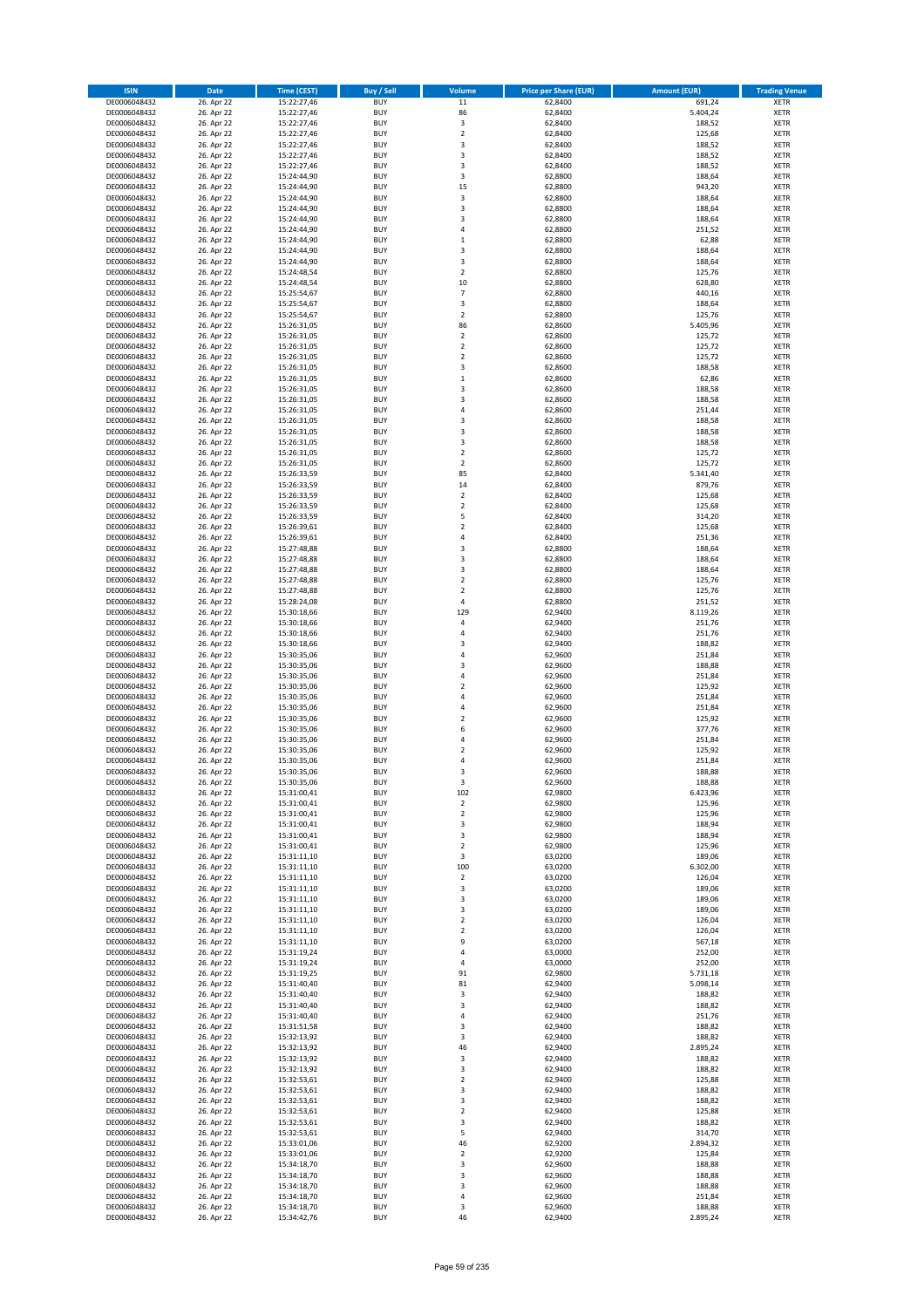| <b>ISIN</b>                  | Date                     | Time (CEST)                | <b>Buy / Sell</b>        | <b>Volume</b>                 | <b>Price per Share (EUR)</b> | <b>Amount (EUR)</b> | <b>Trading Venue</b>       |
|------------------------------|--------------------------|----------------------------|--------------------------|-------------------------------|------------------------------|---------------------|----------------------------|
| DE0006048432                 | 26. Apr 22               | 15:34:42,76                | <b>BUY</b>               | $\overline{2}$                | 62,9400                      | 125,88              | <b>XETR</b>                |
| DE0006048432                 | 26. Apr 22               | 15:34:42,76                | <b>BUY</b>               | 3                             | 62,9400                      | 188,82              | XETR                       |
| DE0006048432                 | 26. Apr 22               | 15:34:42,76                | <b>BUY</b>               | $\mathbf 2$                   | 62,9400                      | 125,88              | <b>XETR</b>                |
| DE0006048432                 | 26. Apr 22               | 15:34:42,76                | <b>BUY</b>               | $\,$ 1                        | 62,9400                      | 62,94               | <b>XETR</b>                |
| DE0006048432<br>DE0006048432 | 26. Apr 22<br>26. Apr 22 | 15:34:42,76<br>15:34:42,76 | <b>BUY</b><br><b>BUY</b> | 3<br>$\mathbf 2$              | 62,9400<br>62,9400           | 188,82<br>125,88    | <b>XETR</b><br><b>XETR</b> |
| DE0006048432                 | 26. Apr 22               | 15:34:42,76                | <b>BUY</b>               | 3                             | 62,9400                      | 188,82              | <b>XETR</b>                |
| DE0006048432                 | 26. Apr 22               | 15:34:42,76                | <b>BUY</b>               | 3                             | 62,9400                      | 188,82              | <b>XETR</b>                |
| DE0006048432                 | 26. Apr 22               | 15:34:42,78                | <b>BUY</b>               | $\overline{2}$                | 62,9400                      | 125,88              | <b>XETR</b>                |
| DE0006048432                 | 26. Apr 22               | 15:34:46,50                | <b>BUY</b>               | $\sqrt{4}$                    | 62,9000                      | 251,60              | <b>XETR</b>                |
| DE0006048432                 | 26. Apr 22               | 15:34:46,50                | <b>BUY</b>               | 46                            | 62,9000                      | 2.893,40            | <b>XETR</b>                |
| DE0006048432                 | 26. Apr 22               | 15:34:46,50                | <b>BUY</b>               | 64                            | 62,9200                      | 4.026,88            | <b>XETR</b>                |
| DE0006048432<br>DE0006048432 | 26. Apr 22<br>26. Apr 22 | 15:34:46,50<br>15:34:46,50 | <b>BUY</b><br><b>BUY</b> | $\mathsf 3$<br>$\overline{2}$ | 62,9200<br>62,9200           | 188,76<br>125,84    | <b>XETR</b><br><b>XETR</b> |
| DE0006048432                 | 26. Apr 22               | 15:34:46,61                | <b>BUY</b>               | 3                             | 62,8800                      | 188,64              | <b>XETR</b>                |
| DE0006048432                 | 26. Apr 22               | 15:34:53,87                | <b>BUY</b>               | 14                            | 62,8600                      | 880,04              | <b>XETR</b>                |
| DE0006048432                 | 26. Apr 22               | 15:34:53,87                | <b>BUY</b>               | 3                             | 62,8600                      | 188,58              | <b>XETR</b>                |
| DE0006048432                 | 26. Apr 22               | 15:35:34,91                | <b>BUY</b>               | 3                             | 62,9200                      | 188,76              | <b>XETR</b>                |
| DE0006048432                 | 26. Apr 22               | 15:36:38,80                | <b>BUY</b>               | $\overline{2}$                | 62,9400                      | 125,88              | <b>XETR</b>                |
| DE0006048432<br>DE0006048432 | 26. Apr 22<br>26. Apr 22 | 15:36:38,80<br>15:36:38,80 | <b>BUY</b><br><b>BUY</b> | 3<br>87                       | 62,9400<br>62,9400           | 188,82<br>5.475,78  | <b>XETR</b><br><b>XETR</b> |
| DE0006048432                 | 26. Apr 22               | 15:36:38,80                | <b>BUY</b>               | 3                             | 62,9400                      | 188,82              | <b>XETR</b>                |
| DE0006048432                 | 26. Apr 22               | 15:36:38,80                | <b>BUY</b>               | 3                             | 62,9400                      | 188,82              | <b>XETR</b>                |
| DE0006048432                 | 26. Apr 22               | 15:36:38,80                | <b>BUY</b>               | $\overline{2}$                | 62,9400                      | 125,88              | <b>XETR</b>                |
| DE0006048432                 | 26. Apr 22               | 15:36:38,80                | <b>BUY</b>               | 3                             | 62,9400                      | 188,82              | <b>XETR</b>                |
| DE0006048432                 | 26. Apr 22               | 15:36:38,80                | <b>BUY</b>               | 4                             | 62,9400                      | 251,76              | <b>XETR</b>                |
| DE0006048432<br>DE0006048432 | 26. Apr 22               | 15:36:38,80                | <b>BUY</b><br><b>BUY</b> | $\mathsf 3$<br>$\overline{2}$ | 62,9400                      | 188,82              | <b>XETR</b><br><b>XETR</b> |
| DE0006048432                 | 26. Apr 22<br>26. Apr 22 | 15:36:38,80<br>15:36:38,80 | <b>BUY</b>               | 3                             | 62,9400<br>62,9400           | 125,88<br>188,82    | <b>XETR</b>                |
| DE0006048432                 | 26. Apr 22               | 15:36:38,80                | <b>BUY</b>               | 4                             | 62,9400                      | 251,76              | <b>XETR</b>                |
| DE0006048432                 | 26. Apr 22               | 15:37:02,32                | <b>BUY</b>               | 63                            | 62,9400                      | 3.965,22            | <b>XETR</b>                |
| DE0006048432                 | 26. Apr 22               | 15:37:02,32                | <b>BUY</b>               | $\sqrt{4}$                    | 62,9400                      | 251,76              | <b>XETR</b>                |
| DE0006048432                 | 26. Apr 22               | 15:37:02,32                | <b>BUY</b>               | 3                             | 62,9400                      | 188,82              | <b>XETR</b>                |
| DE0006048432                 | 26. Apr 22               | 15:37:02,32                | <b>BUY</b>               | 5                             | 62,9400                      | 314,70              | <b>XETR</b>                |
| DE0006048432<br>DE0006048432 | 26. Apr 22<br>26. Apr 22 | 15:37:36,16<br>15:37:36,16 | <b>BUY</b><br><b>BUY</b> | 82<br>3                       | 62,9400<br>62,9400           | 5.161,08<br>188,82  | <b>XETR</b><br><b>XETR</b> |
| DE0006048432                 | 26. Apr 22               | 15:37:36,16                | <b>BUY</b>               | $\overline{2}$                | 62,9400                      | 125,88              | <b>XETR</b>                |
| DE0006048432                 | 26. Apr 22               | 15:37:36,16                | <b>BUY</b>               | $\mathbf 2$                   | 62,9400                      | 125,88              | <b>XETR</b>                |
| DE0006048432                 | 26. Apr 22               | 15:37:36,16                | <b>BUY</b>               | $\overline{2}$                | 62,9400                      | 125,88              | <b>XETR</b>                |
| DE0006048432                 | 26. Apr 22               | 15:37:36,16                | <b>BUY</b>               | $\mathbf 2$                   | 62,9400                      | 125,88              | <b>XETR</b>                |
| DE0006048432                 | 26. Apr 22               | 15:38:00,71                | <b>BUY</b>               | $\mathbf 2$                   | 62,9400                      | 125,88              | <b>XETR</b>                |
| DE0006048432                 | 26. Apr 22<br>26. Apr 22 | 15:38:00,71                | <b>BUY</b><br><b>BUY</b> | 3<br>3                        | 62,9400<br>62,9400           | 188,82<br>188,82    | <b>XETR</b><br><b>XETR</b> |
| DE0006048432<br>DE0006048432 | 26. Apr 22               | 15:38:05,27<br>15:38:46,80 | <b>BUY</b>               | 93                            | 62,9400                      | 5.853,42            | <b>XETR</b>                |
| DE0006048432                 | 26. Apr 22               | 15:38:46,80                | <b>BUY</b>               | $\mathbf 2$                   | 62,9400                      | 125,88              | <b>XETR</b>                |
| DE0006048432                 | 26. Apr 22               | 15:38:46,80                | <b>BUY</b>               | 3                             | 62,9400                      | 188,82              | <b>XETR</b>                |
| DE0006048432                 | 26. Apr 22               | 15:38:47,27                | <b>BUY</b>               | 3                             | 62,9200                      | 188,76              | <b>XETR</b>                |
| DE0006048432                 | 26. Apr 22               | 15:38:47,27                | <b>BUY</b>               | 3                             | 62,9200                      | 188,76              | <b>XETR</b>                |
| DE0006048432<br>DE0006048432 | 26. Apr 22<br>26. Apr 22 | 15:38:47,27<br>15:38:47,27 | <b>BUY</b><br><b>BUY</b> | 3<br>$\overline{2}$           | 62,9200<br>62,9200           | 188,76<br>125,84    | <b>XETR</b><br><b>XETR</b> |
| DE0006048432                 | 26. Apr 22               | 15:38:47,27                | <b>BUY</b>               | 4                             | 62,9200                      | 251,68              | <b>XETR</b>                |
| DE0006048432                 | 26. Apr 22               | 15:38:47,27                | <b>BUY</b>               | 3                             | 62,9200                      | 188,76              | <b>XETR</b>                |
| DE0006048432                 | 26. Apr 22               | 15:38:52,31                | <b>BUY</b>               | 9                             | 62,9000                      | 566,10              | <b>XETR</b>                |
| DE0006048432                 | 26. Apr 22               | 15:38:52,31                | <b>BUY</b>               | $\sqrt{4}$                    | 62,9000                      | 251,60              | <b>XETR</b>                |
| DE0006048432                 | 26. Apr 22               | 15:38:52,31                | <b>BUY</b>               | $\overline{\mathbf{c}}$       | 62,9000                      | 125,80              | <b>XETR</b>                |
| DE0006048432                 | 26. Apr 22               | 15:38:52,31                | <b>BUY</b>               | 5                             | 62,9000                      | 314,50              | <b>XETR</b>                |
| DE0006048432<br>DE0006048432 | 26. Apr 22<br>26. Apr 22 | 15:38:52,31<br>15:38:52,31 | <b>BUY</b><br><b>BUY</b> | 3<br>3                        | 62,9000<br>62,9000           | 188,70<br>188,70    | <b>XETR</b><br><b>XETR</b> |
| DE0006048432                 | 26. Apr 22               | 15:39:00,69                | <b>BUY</b>               | $\mathbf 2$                   | 62,9000                      | 125,80              | <b>XETR</b>                |
| DE0006048432                 | 26. Apr 22               | 15:39:00,69                | <b>BUY</b>               | 11                            | 62,9000                      | 691,90              | <b>XETR</b>                |
| DE0006048432                 | 26. Apr 22               | 15:39:18,92                | <b>BUY</b>               | 46                            | 62,8800                      | 2.892,48            | <b>XETR</b>                |
| DE0006048432                 | 26. Apr 22               | 15:39:18,92                | <b>BUY</b>               | 6                             | 62,8800                      | 377,28              | <b>XETR</b>                |
| DE0006048432                 | 26. Apr 22               | 15:39:18,92                | <b>BUY</b>               | $\overline{2}$                | 62,8800                      | 125,76              | <b>XETR</b>                |
| DE0006048432<br>DE0006048432 | 26. Apr 22<br>26. Apr 22 | 15:39:18,92<br>15:39:29,93 | <b>BUY</b><br>BUY        | $\mathbf{1}$<br>3             | 62,8800<br>62,8600           | 62,88<br>188,58     | <b>XETR</b><br>XETR        |
| DE0006048432                 | 26. Apr 22               | 15:39:29,93                | <b>BUY</b>               | $\overline{2}$                | 62,8600                      | 125,72              | <b>XETR</b>                |
| DE0006048432                 | 26. Apr 22               | 15:39:45,85                | <b>BUY</b>               | 8                             | 62,8400                      | 502,72              | <b>XETR</b>                |
| DE0006048432                 | 26. Apr 22               | 15:39:45,85                | <b>BUY</b>               | 46                            | 62,8400                      | 2.890,64            | XETR                       |
| DE0006048432                 | 26. Apr 22               | 15:39:45,85                | <b>BUY</b>               | 3                             | 62,8400                      | 188,52              | <b>XETR</b>                |
| DE0006048432                 | 26. Apr 22               | 15:39:54,17                | <b>BUY</b>               | 3                             | 62,8200                      | 188,46              | <b>XETR</b>                |
| DE0006048432<br>DE0006048432 | 26. Apr 22<br>26. Apr 22 | 15:40:02,44                | <b>BUY</b><br><b>BUY</b> | 5<br>$\overline{2}$           | 62,8000<br>62,8000           | 314,00<br>125,60    | <b>XETR</b><br><b>XETR</b> |
| DE0006048432                 | 26. Apr 22               | 15:40:02,44<br>15:40:24,29 | <b>BUY</b>               | 88                            | 62,8000                      | 5.526,40            | XETR                       |
| DE0006048432                 | 26. Apr 22               | 15:40:24,29                | <b>BUY</b>               | 3                             | 62,8000                      | 188,40              | <b>XETR</b>                |
| DE0006048432                 | 26. Apr 22               | 15:40:37,11                | <b>BUY</b>               | $\,$ 1                        | 62,8000                      | 62,80               | XETR                       |
| DE0006048432                 | 26. Apr 22               | 15:40:37,11                | <b>BUY</b>               | 3                             | 62,8000                      | 188,40              | <b>XETR</b>                |
| DE0006048432                 | 26. Apr 22               | 15:40:37,11                | <b>BUY</b>               | $\mathbf 2$                   | 62,8000                      | 125,60              | XETR                       |
| DE0006048432<br>DE0006048432 | 26. Apr 22<br>26. Apr 22 | 15:40:48,57<br>15:40:52,04 | <b>BUY</b><br><b>BUY</b> | $\overline{2}$<br>$\mathbf 2$ | 62,7800<br>62,7800           | 125,56<br>125,56    | <b>XETR</b><br>XETR        |
| DE0006048432                 | 26. Apr 22               | 15:40:52,04                | <b>BUY</b>               | 3                             | 62,7800                      | 188,34              | <b>XETR</b>                |
| DE0006048432                 | 26. Apr 22               | 15:40:52,04                | <b>BUY</b>               | $\overline{2}$                | 62,7800                      | 125,56              | <b>XETR</b>                |
| DE0006048432                 | 26. Apr 22               | 15:40:52,04                | <b>BUY</b>               | $\overline{2}$                | 62,7800                      | 125,56              | <b>XETR</b>                |
| DE0006048432                 | 26. Apr 22               | 15:40:52,04                | <b>BUY</b>               | $\mathbf 2$                   | 62,7800                      | 125,56              | XETR                       |
| DE0006048432                 | 26. Apr 22               | 15:40:52,04                | <b>BUY</b>               | $\mathsf 3$                   | 62,7800                      | 188,34              | <b>XETR</b>                |
| DE0006048432                 | 26. Apr 22               | 15:40:52,04                | <b>BUY</b>               | 5                             | 62,7800                      | 313,90              | <b>XETR</b>                |
| DE0006048432<br>DE0006048432 | 26. Apr 22<br>26. Apr 22 | 15:42:22,11                | <b>BUY</b><br><b>BUY</b> | $\mathbf 2$<br>3              | 62,7800<br>62,7800           | 125,56<br>188,34    | <b>XETR</b><br>XETR        |
| DE0006048432                 | 26. Apr 22               | 15:42:22,11<br>15:42:22,11 | <b>BUY</b>               | $\mathbf 2$                   | 62,7800                      | 125,56              | <b>XETR</b>                |
| DE0006048432                 | 26. Apr 22               | 15:42:22,11                | <b>BUY</b>               | 95                            | 62,7800                      | 5.964,10            | XETR                       |
| DE0006048432                 | 26. Apr 22               | 15:42:22,11                | <b>BUY</b>               | 3                             | 62,7800                      | 188,34              | XETR                       |
| DE0006048432                 | 26. Apr 22               | 15:42:22,11                | <b>BUY</b>               | $\overline{2}$                | 62,7800                      | 125,56              | XETR                       |
| DE0006048432                 | 26. Apr 22               | 15:42:22,11                | <b>BUY</b>               | 3                             | 62,7800                      | 188,34              | <b>XETR</b>                |
| DE0006048432                 | 26. Apr 22               | 15:42:22,11                | <b>BUY</b><br><b>BUY</b> | $\mathbf 2$<br>3              | 62,7800                      | 125,56              | <b>XETR</b>                |
| DE0006048432<br>DE0006048432 | 26. Apr 22<br>26. Apr 22 | 15:42:22,11<br>15:42:22,11 | <b>BUY</b>               | 3                             | 62,7800<br>62,7800           | 188,34<br>188,34    | <b>XETR</b><br>XETR        |
| DE0006048432                 | 26. Apr 22               | 15:42:22,11                | <b>BUY</b>               | 3                             | 62,7800                      | 188,34              | XETR                       |
| DE0006048432                 | 26. Apr 22               | 15:42:26,59                | <b>BUY</b>               | 3                             | 62,7600                      | 188,28              | XETR                       |
| DE0006048432                 | 26. Apr 22               | 15:42:26,59                | <b>BUY</b>               | $\mathbf 2$                   | 62,7600                      | 125,52              | <b>XETR</b>                |
| DE0006048432                 | 26. Apr 22               | 15:42:26,59                | <b>BUY</b>               | 66                            | 62,7400                      | 4.140,84            | <b>XETR</b>                |
| DE0006048432                 | 26. Apr 22               | 15:42:26,59                | <b>BUY</b>               | 3                             | 62,7600                      | 188,28              | <b>XETR</b>                |
| DE0006048432<br>DE0006048432 | 26. Apr 22<br>26. Apr 22 | 15:42:26,59<br>15:42:26,59 | <b>BUY</b><br><b>BUY</b> | 3<br>3                        | 62,7600<br>62,7600           | 188,28<br>188,28    | <b>XETR</b><br>XETR        |
| DE0006048432                 | 26. Apr 22               | 15:42:28,25                | <b>BUY</b>               | 200                           | 62,7400                      | 12.548,00           | <b>XETR</b>                |
| DE0006048432                 | 26. Apr 22               | 15:42:54,77                | <b>BUY</b>               | 49                            | 62,7400                      | 3.074,26            | XETR                       |
| DE0006048432                 | 26. Apr 22               | 15:42:54,77                | <b>BUY</b>               | 3                             | 62,7400                      | 188,22              | <b>XETR</b>                |
| DE0006048432                 | 26. Apr 22               | 15:42:54,77                | <b>BUY</b>               | 3                             | 62,7400                      | 188,22              | <b>XETR</b>                |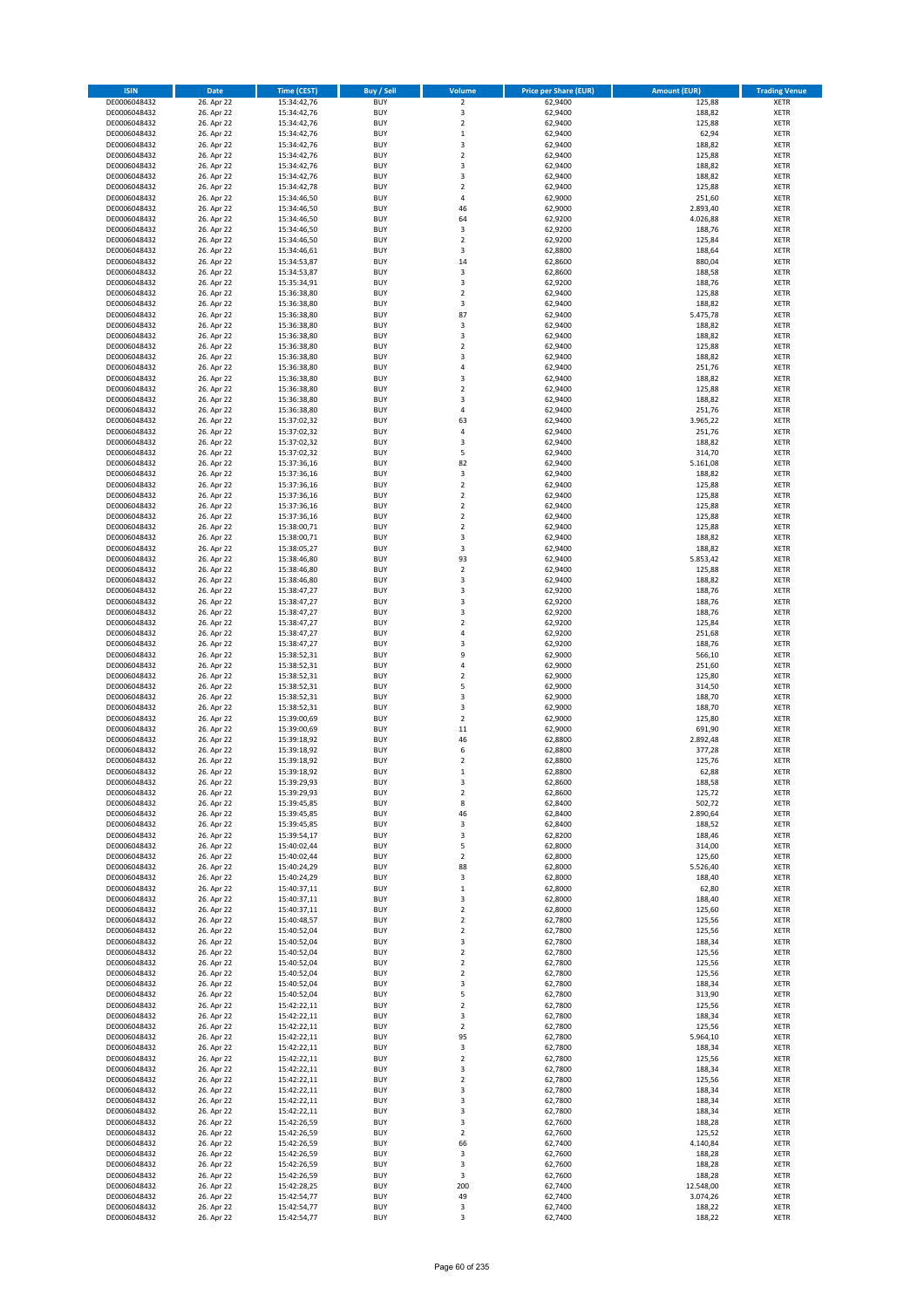| <b>ISIN</b>                  | <b>Date</b>              | <b>Time (CEST)</b>         | <b>Buy / Sell</b>        | Volume                                    | <b>Price per Share (EUR)</b> | <b>Amount (EUR)</b> | <b>Trading Venue</b>       |
|------------------------------|--------------------------|----------------------------|--------------------------|-------------------------------------------|------------------------------|---------------------|----------------------------|
| DE0006048432                 | 26. Apr 22               | 15:42:54,77                | <b>BUY</b>               | $\overline{\mathbf{3}}$                   | 62,7400                      | 188,22              | <b>XETR</b>                |
| DE0006048432                 | 26. Apr 22               | 15:42:54,77                | <b>BUY</b>               | 199                                       | 62,7400                      | 12.485,26           | <b>XETR</b>                |
| DE0006048432                 | 26. Apr 22               | 15:43:18,13                | <b>BUY</b>               | 3                                         | 62,7200                      | 188,16              | <b>XETR</b>                |
| DE0006048432<br>DE0006048432 | 26. Apr 22<br>26. Apr 22 | 15:43:18,13<br>15:43:18,13 | <b>BUY</b><br><b>BUY</b> | $\overline{7}$<br>$\overline{\mathbf{c}}$ | 62,7200<br>62,7200           | 439,04<br>125,44    | <b>XETR</b><br><b>XETR</b> |
| DE0006048432                 | 26. Apr 22               | 15:43:18,13                | <b>BUY</b>               | 3                                         | 62,7200                      | 188,16              | <b>XETR</b>                |
| DE0006048432                 | 26. Apr 22               | 15:43:18,13                | <b>BUY</b>               | 3                                         | 62,7200                      | 188,16              | <b>XETR</b>                |
| DE0006048432                 | 26. Apr 22               | 15:43:18,13                | <b>BUY</b>               | 3                                         | 62,7200                      | 188,16              | <b>XETR</b>                |
| DE0006048432                 | 26. Apr 22               | 15:43:18,13                | <b>BUY</b>               | 39<br>$\overline{2}$                      | 62,7200                      | 2.446,08            | <b>XETR</b>                |
| DE0006048432<br>DE0006048432 | 26. Apr 22<br>26. Apr 22 | 15:43:34,10<br>15:43:34,10 | <b>BUY</b><br><b>BUY</b> | 3                                         | 62,7200<br>62,7200           | 125,44<br>188,16    | <b>XETR</b><br><b>XETR</b> |
| DE0006048432                 | 26. Apr 22               | 15:43:34,10                | <b>BUY</b>               | 3                                         | 62,7200                      | 188,16              | <b>XETR</b>                |
| DE0006048432                 | 26. Apr 22               | 15:43:34,10                | <b>BUY</b>               | $\mathbf 2$                               | 62,7200                      | 125,44              | <b>XETR</b>                |
| DE0006048432                 | 26. Apr 22               | 15:46:18,51                | <b>BUY</b>               | 52                                        | 62,7400                      | 3.262,48            | <b>XETR</b>                |
| DE0006048432                 | 26. Apr 22               | 15:46:18,51                | <b>BUY</b>               | $\mathbf 2$                               | 62,7400                      | 125,48              | <b>XETR</b>                |
| DE0006048432<br>DE0006048432 | 26. Apr 22<br>26. Apr 22 | 15:46:18,51<br>15:46:18,51 | <b>BUY</b><br><b>BUY</b> | 4<br>$\overline{\mathbf{c}}$              | 62,7400<br>62,7400           | 250,96<br>125,48    | <b>XETR</b><br><b>XETR</b> |
| DE0006048432                 | 26. Apr 22               | 15:46:18,51                | <b>BUY</b>               | $\mathbf 2$                               | 62,7400                      | 125,48              | <b>XETR</b>                |
| DE0006048432                 | 26. Apr 22               | 15:46:18,51                | <b>BUY</b>               | $\overline{\mathbf{c}}$                   | 62,7400                      | 125,48              | <b>XETR</b>                |
| DE0006048432                 | 26. Apr 22               | 15:46:18,51                | <b>BUY</b>               | $\mathbf 2$                               | 62,7400                      | 125,48              | <b>XETR</b>                |
| DE0006048432                 | 26. Apr 22               | 15:46:18,51                | <b>BUY</b>               | 3                                         | 62,7400                      | 188,22              | <b>XETR</b>                |
| DE0006048432<br>DE0006048432 | 26. Apr 22<br>26. Apr 22 | 15:46:18,51<br>15:46:18,51 | <b>BUY</b><br><b>BUY</b> | 3<br>3                                    | 62,7400<br>62,7400           | 188,22<br>188,22    | <b>XETR</b><br><b>XETR</b> |
| DE0006048432                 | 26. Apr 22               | 15:46:18,51                | <b>BUY</b>               | 3                                         | 62,7400                      | 188,22              | <b>XETR</b>                |
| DE0006048432                 | 26. Apr 22               | 15:46:18,51                | <b>BUY</b>               | 4                                         | 62,7400                      | 250,96              | <b>XETR</b>                |
| DE0006048432                 | 26. Apr 22               | 15:46:18,51                | <b>BUY</b>               | 4                                         | 62,7400                      | 250,96              | <b>XETR</b>                |
| DE0006048432                 | 26. Apr 22               | 15:46:18,51                | <b>BUY</b>               | 5                                         | 62,7400                      | 313,70              | <b>XETR</b>                |
| DE0006048432<br>DE0006048432 | 26. Apr 22<br>26. Apr 22 | 15:46:18,51<br>15:46:18,51 | <b>BUY</b><br><b>BUY</b> | $\overline{\mathbf{c}}$<br>$\mathbf 2$    | 62,7400<br>62,7400           | 125,48<br>125,48    | <b>XETR</b><br><b>XETR</b> |
| DE0006048432                 | 26. Apr 22               | 15:46:18,51                | <b>BUY</b>               | $\overline{\mathbf{c}}$                   | 62,7400                      | 125,48              | <b>XETR</b>                |
| DE0006048432                 | 26. Apr 22               | 15:47:18,33                | <b>BUY</b>               | 3                                         | 62,8000                      | 188,40              | <b>XETR</b>                |
| DE0006048432                 | 26. Apr 22               | 15:49:01,75                | <b>BUY</b>               | 4                                         | 62,8800                      | 251,52              | <b>XETR</b>                |
| DE0006048432                 | 26. Apr 22               | 15:49:01,75                | <b>BUY</b>               | 145                                       | 62,8800                      | 9.117,60            | <b>XETR</b>                |
| DE0006048432<br>DE0006048432 | 26. Apr 22<br>26. Apr 22 | 15:49:01,75<br>15:49:01,75 | <b>BUY</b><br><b>BUY</b> | 3<br>6                                    | 62,8800<br>62,8800           | 188,64<br>377,28    | <b>XETR</b><br><b>XETR</b> |
| DE0006048432                 | 26. Apr 22               | 15:49:01,75                | <b>BUY</b>               | $\mathbf 2$                               | 62,8800                      | 125,76              | <b>XETR</b>                |
| DE0006048432                 | 26. Apr 22               | 15:49:01,75                | <b>BUY</b>               | $\mathbf 1$                               | 62,8800                      | 62,88               | <b>XETR</b>                |
| DE0006048432                 | 26. Apr 22               | 15:49:01,75                | <b>BUY</b>               | $\mathbf 2$                               | 62,8800                      | 125,76              | <b>XETR</b>                |
| DE0006048432                 | 26. Apr 22               | 15:49:01,75                | <b>BUY</b>               | 3                                         | 62,8800                      | 188,64              | <b>XETR</b>                |
| DE0006048432<br>DE0006048432 | 26. Apr 22<br>26. Apr 22 | 15:49:01,75<br>15:49:01,75 | <b>BUY</b><br><b>BUY</b> | 4<br>4                                    | 62,8800<br>62,8800           | 251,52<br>251,52    | <b>XETR</b><br><b>XETR</b> |
| DE0006048432                 | 26. Apr 22               | 15:49:01,75                | <b>BUY</b>               | 3                                         | 62,8800                      | 188,64              | <b>XETR</b>                |
| DE0006048432                 | 26. Apr 22               | 15:49:01,75                | <b>BUY</b>               | 3                                         | 62,8800                      | 188,64              | <b>XETR</b>                |
| DE0006048432                 | 26. Apr 22               | 15:49:01,75                | <b>BUY</b>               | $\overline{\mathbf{c}}$                   | 62,8800                      | 125,76              | <b>XETR</b>                |
| DE0006048432                 | 26. Apr 22               | 15:49:01,75                | <b>BUY</b>               | 4                                         | 62,8800                      | 251,52              | <b>XETR</b>                |
| DE0006048432                 | 26. Apr 22               | 15:49:01,75                | <b>BUY</b><br><b>BUY</b> | $\mathbf 1$                               | 62,8800                      | 62,88               | <b>XETR</b>                |
| DE0006048432<br>DE0006048432 | 26. Apr 22<br>26. Apr 22 | 15:49:01,75<br>15:49:01,75 | <b>BUY</b>               | $\mathbf 2$<br>$\mathbf 1$                | 62,8800<br>62,8800           | 125,76<br>62,88     | <b>XETR</b><br><b>XETR</b> |
| DE0006048432                 | 26. Apr 22               | 15:49:45,59                | <b>BUY</b>               | 4                                         | 62,8600                      | 251,44              | <b>XETR</b>                |
| DE0006048432                 | 26. Apr 22               | 15:49:45,59                | <b>BUY</b>               | 3                                         | 62,8600                      | 188,58              | <b>XETR</b>                |
| DE0006048432                 | 26. Apr 22               | 15:49:45,59                | <b>BUY</b>               | 4                                         | 62,8600                      | 251,44              | <b>XETR</b>                |
| DE0006048432<br>DE0006048432 | 26. Apr 22<br>26. Apr 22 | 15:49:45,59<br>15:49:45,59 | <b>BUY</b><br><b>BUY</b> | 3<br>4                                    | 62,8600<br>62,8600           | 188,58<br>251,44    | <b>XETR</b><br><b>XETR</b> |
| DE0006048432                 | 26. Apr 22               | 15:49:45,59                | <b>BUY</b>               | $\mathbf 2$                               | 62,8600                      | 125,72              | <b>XETR</b>                |
| DE0006048432                 | 26. Apr 22               | 15:49:57,55                | <b>BUY</b>               | $\overline{\mathbf{c}}$                   | 62,8600                      | 125,72              | <b>XETR</b>                |
| DE0006048432                 | 26. Apr 22               | 15:49:57,55                | <b>BUY</b>               | $\mathbf 2$                               | 62,8600                      | 125,72              | <b>XETR</b>                |
| DE0006048432                 | 26. Apr 22               | 15:49:57,55                | <b>BUY</b>               | $\overline{\mathbf{c}}$                   | 62,8600                      | 125,72              | <b>XETR</b>                |
| DE0006048432<br>DE0006048432 | 26. Apr 22<br>26. Apr 22 | 15:49:57,55<br>15:49:57,55 | <b>BUY</b><br><b>BUY</b> | 3<br>$\overline{\mathbf{c}}$              | 62,8600<br>62,8600           | 188,58<br>125,72    | <b>XETR</b><br><b>XETR</b> |
| DE0006048432                 | 26. Apr 22               | 15:49:57,55                | <b>BUY</b>               | 3                                         | 62,8600                      | 188,58              | <b>XETR</b>                |
| DE0006048432                 | 26. Apr 22               | 15:49:57,55                | <b>BUY</b>               | $\mathbf 2$                               | 62,8600                      | 125,72              | <b>XETR</b>                |
| DE0006048432                 | 26. Apr 22               | 15:49:57,55                | <b>BUY</b>               | 6                                         | 62,8600                      | 377,16              | <b>XETR</b>                |
| DE0006048432                 | 26. Apr 22               | 15:49:57,56                | <b>BUY</b>               | 4                                         | 62,8200                      | 251,28              | <b>XETR</b>                |
| DE0006048432<br>DE0006048432 | 26. Apr 22<br>26. Apr 22 | 15:49:57,56<br>15:49:57,56 | <b>BUY</b><br>BUY        | $\overline{2}$<br>5                       | 62,8200<br>62,8200           | 125,64<br>314,10    | <b>XETR</b><br><b>XETR</b> |
| DE0006048432                 | 26. Apr 22               | 15:49:57,56                | <b>BUY</b>               | 121                                       | 62,8400                      | 7.603,64            | <b>XETR</b>                |
| DE0006048432                 | 26. Apr 22               | 15:49:57,56                | <b>BUY</b>               | $\mathbf 2$                               | 62,8200                      | 125,64              | <b>XETR</b>                |
| DE0006048432                 | 26. Apr 22               | 15:49:57,56                | <b>BUY</b>               | 4                                         | 62,8200                      | 251,28              | XETR                       |
| DE0006048432                 | 26. Apr 22               | 15:49:57,57                | <b>BUY</b>               | 85                                        | 62,7800                      | 5.336,30            | <b>XETR</b>                |
| DE0006048432<br>DE0006048432 | 26. Apr 22<br>26. Apr 22 | 15:49:57,57<br>15:49:57,57 | <b>BUY</b><br><b>BUY</b> | 3<br>$\overline{2}$                       | 62,7800<br>62,7800           | 188,34<br>125,56    | <b>XETR</b><br><b>XETR</b> |
| DE0006048432                 | 26. Apr 22               | 15:49:57,57                | <b>BUY</b>               | 3                                         | 62,7800                      | 188,34              | <b>XETR</b>                |
| DE0006048432                 | 26. Apr 22               | 15:49:57,58                | <b>BUY</b>               | $\mathbf 2$                               | 62,7600                      | 125,52              | <b>XETR</b>                |
| DE0006048432                 | 26. Apr 22               | 15:50:00,06                | <b>BUY</b>               | 86                                        | 62,7400                      | 5.395,64            | <b>XETR</b>                |
| DE0006048432<br>DE0006048432 | 26. Apr 22<br>26. Apr 22 | 15:50:00,06<br>15:50:00,06 | <b>BUY</b><br><b>BUY</b> | 3<br>13                                   | 62,7400<br>62.7400           | 188,22<br>815,62    | <b>XETR</b><br><b>XETR</b> |
| DE0006048432                 | 26. Apr 22               | 15:50:00,06                | <b>BUY</b>               | 3                                         | 62,7400                      | 188,22              | <b>XETR</b>                |
| DE0006048432                 | 26. Apr 22               | 15:50:04,94                | <b>BUY</b>               | $\overline{2}$                            | 62,7400                      | 125,48              | <b>XETR</b>                |
| DE0006048432                 | 26. Apr 22               | 15:50:04,94                | <b>BUY</b>               | 4                                         | 62,7400                      | 250,96              | <b>XETR</b>                |
| DE0006048432                 | 26. Apr 22               | 15:50:33,48                | <b>BUY</b>               | $\overline{\mathbf{c}}$                   | 62,7600                      | 125,52              | <b>XETR</b>                |
| DE0006048432<br>DE0006048432 | 26. Apr 22<br>26. Apr 22 | 15:50:33,48<br>15:50:33,48 | <b>BUY</b><br><b>BUY</b> | 46<br>3                                   | 62,7600<br>62,7600           | 2.886,96<br>188,28  | <b>XETR</b><br><b>XETR</b> |
| DE0006048432                 | 26. Apr 22               | 15:50:33,48                | <b>BUY</b>               | $\mathbf 2$                               | 62,7600                      | 125,52              | XETR                       |
| DE0006048432                 | 26. Apr 22               | 15:50:33,48                | <b>BUY</b>               | 5                                         | 62,7600                      | 313,80              | <b>XETR</b>                |
| DE0006048432                 | 26. Apr 22               | 15:50:53,25                | <b>BUY</b>               | $\overline{2}$                            | 62,7400                      | 125,48              | <b>XETR</b>                |
| DE0006048432                 | 26. Apr 22               | 15:50:53,25                | <b>BUY</b>               | 3                                         | 62,7400                      | 188,22              | <b>XETR</b>                |
| DE0006048432<br>DE0006048432 | 26. Apr 22<br>26. Apr 22 | 15:51:54,85<br>15:51:54,85 | <b>BUY</b><br><b>BUY</b> | 3<br>$\mathbf 2$                          | 62,7600<br>62,7600           | 188,28<br>125,52    | <b>XETR</b><br><b>XETR</b> |
| DE0006048432                 | 26. Apr 22               | 15:51:54,85                | <b>BUY</b>               | 72                                        | 62,7600                      | 4.518,72            | <b>XETR</b>                |
| DE0006048432                 | 26. Apr 22               | 15:51:54,85                | <b>BUY</b>               | 3                                         | 62,7600                      | 188,28              | <b>XETR</b>                |
| DE0006048432                 | 26. Apr 22               | 15:51:54,85                | <b>BUY</b>               | 3                                         | 62,7600                      | 188,28              | <b>XETR</b>                |
| DE0006048432                 | 26. Apr 22               | 15:51:54,85                | <b>BUY</b>               | $\overline{2}$                            | 62,7600                      | 125,52              | <b>XETR</b>                |
| DE0006048432<br>DE0006048432 | 26. Apr 22<br>26. Apr 22 | 15:51:54,85<br>15:52:09,02 | <b>BUY</b><br><b>BUY</b> | 2<br>$\overline{\mathbf{c}}$              | 62,7600<br>62,7600           | 125,52<br>125,52    | <b>XETR</b><br>XETR        |
| DE0006048432                 | 26. Apr 22               | 15:52:28,52                | <b>BUY</b>               | 3                                         | 62,7800                      | 188,34              | <b>XETR</b>                |
| DE0006048432                 | 26. Apr 22               | 15:52:33,13                | <b>BUY</b>               | 3                                         | 62,7800                      | 188,34              | <b>XETR</b>                |
| DE0006048432                 | 26. Apr 22               | 15:52:33,13                | <b>BUY</b>               | 3                                         | 62,7800                      | 188,34              | <b>XETR</b>                |
| DE0006048432<br>DE0006048432 | 26. Apr 22<br>26. Apr 22 | 15:52:33,13                | <b>BUY</b><br><b>BUY</b> | 3<br>4                                    | 62,7800<br>62,7800           | 188,34<br>251,12    | <b>XETR</b>                |
| DE0006048432                 | 26. Apr 22               | 15:52:33,13<br>15:52:33,13 | <b>BUY</b>               | $\mathbf 2$                               | 62,7800                      | 125,56              | <b>XETR</b><br><b>XETR</b> |
| DE0006048432                 | 26. Apr 22               | 15:52:33,13                | <b>BUY</b>               | $\overline{\mathbf{c}}$                   | 62,7800                      | 125,56              | <b>XETR</b>                |
| DE0006048432                 | 26. Apr 22               | 15:52:33,13                | <b>BUY</b>               | 3                                         | 62,7800                      | 188,34              | XETR                       |
| DE0006048432                 | 26. Apr 22               | 15:53:03,31                | <b>BUY</b>               | 94                                        | 62,7600                      | 5.899,44            | <b>XETR</b>                |
| DE0006048432<br>DE0006048432 | 26. Apr 22<br>26. Apr 22 | 15:53:03,31<br>15:53:31,97 | <b>BUY</b><br><b>BUY</b> | 3<br>3                                    | 62,7600<br>62,7400           | 188,28<br>188,22    | <b>XETR</b><br><b>XETR</b> |
| DE0006048432                 | 26. Apr 22               | 15:53:31,97                | <b>BUY</b>               | $\overline{2}$                            | 62,7400                      | 125,48              | XETR                       |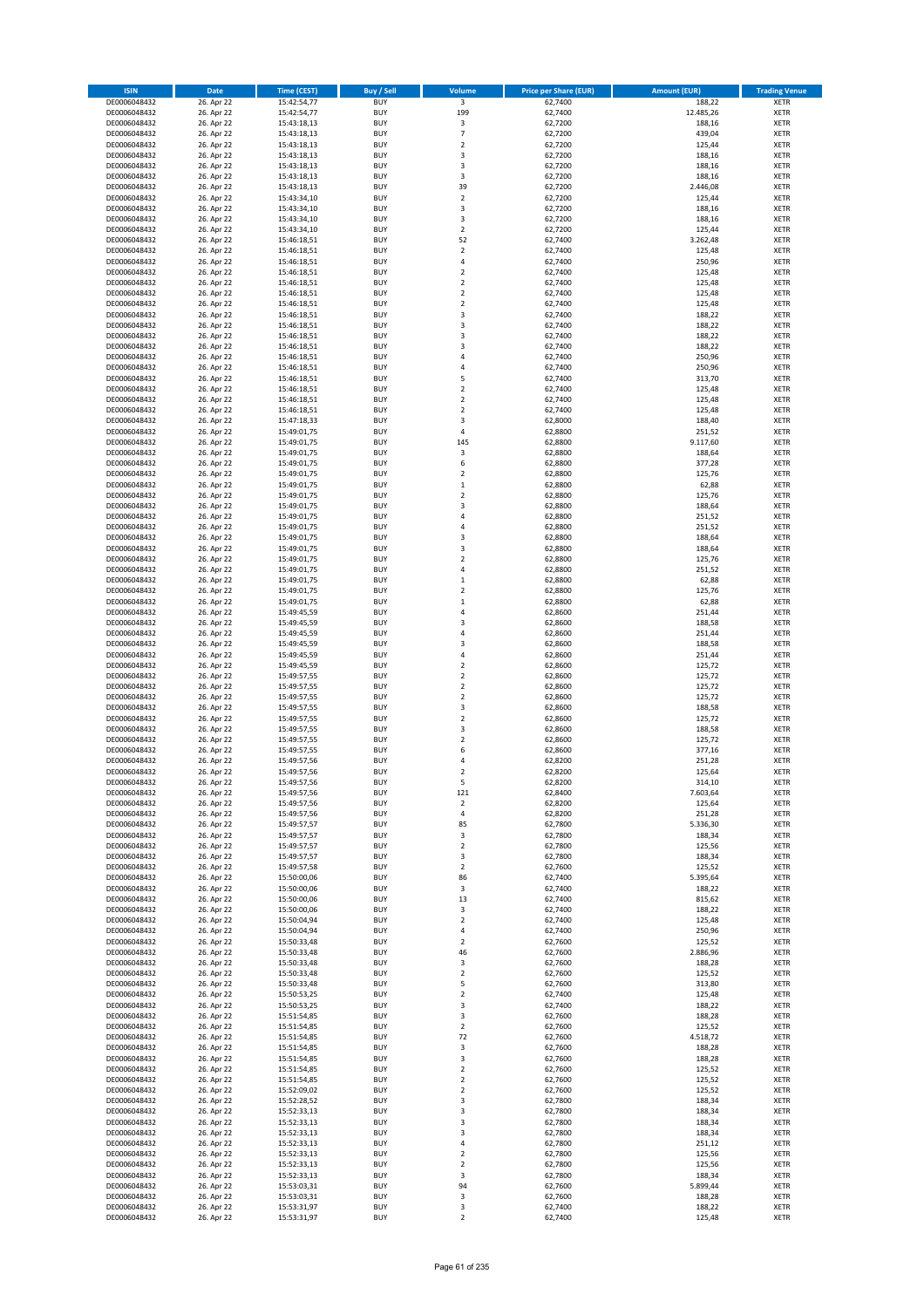| <b>ISIN</b>                  | <b>Date</b>              | <b>Time (CEST)</b>         | <b>Buy / Sell</b>        | <b>Volume</b>                 | <b>Price per Share (EUR)</b> | <b>Amount (EUR)</b> | <b>Trading Venue</b>       |
|------------------------------|--------------------------|----------------------------|--------------------------|-------------------------------|------------------------------|---------------------|----------------------------|
| DE0006048432                 | 26. Apr 22               | 15:53:31,97                | <b>BUY</b>               | $\overline{\mathbf{3}}$       | 62,7400                      | 188,22              | <b>XETR</b>                |
| DE0006048432                 | 26. Apr 22               | 15:53:31,97                | <b>BUY</b>               | 71                            | 62,7400                      | 4.454,54            | <b>XETR</b>                |
| DE0006048432                 | 26. Apr 22               | 15:53:31,97                | <b>BUY</b>               | 9                             | 62.7400                      | 564,66              | <b>XETR</b>                |
| DE0006048432<br>DE0006048432 | 26. Apr 22<br>26. Apr 22 | 15:53:31,97<br>15:53:31,97 | <b>BUY</b><br><b>BUY</b> | $\mathbf 2$<br>3              | 62,7400<br>62,7400           | 125,48<br>188,22    | <b>XETR</b><br><b>XETR</b> |
| DE0006048432                 | 26. Apr 22               | 15:53:31,97                | <b>BUY</b>               | $\mathbf 2$                   | 62,7400                      | 125,48              | <b>XETR</b>                |
| DE0006048432                 | 26. Apr 22               | 15:53:31,97                | <b>BUY</b>               | 5                             | 62,7400                      | 313,70              | <b>XETR</b>                |
| DE0006048432                 | 26. Apr 22               | 15:55:15,93                | <b>BUY</b>               | 3                             | 62,7200                      | 188,16              | <b>XETR</b>                |
| DE0006048432                 | 26. Apr 22               | 15:55:15,93                | <b>BUY</b>               | 93                            | 62,7400                      | 5.834,82            | <b>XETR</b>                |
| DE0006048432                 | 26. Apr 22               | 15:55:15,93                | <b>BUY</b>               | $\,1\,$                       | 62,7200                      | 62,72               | <b>XETR</b>                |
| DE0006048432                 | 26. Apr 22               | 15:55:15,93                | <b>BUY</b>               | 3                             | 62,7400                      | 188,22              | <b>XETR</b>                |
| DE0006048432<br>DE0006048432 | 26. Apr 22<br>26. Apr 22 | 15:55:15,93<br>15:56:39,71 | <b>BUY</b><br><b>BUY</b> | $\overline{\mathbf{c}}$<br>4  | 62,7200<br>62,7600           | 125,44<br>251,04    | <b>XETR</b><br><b>XETR</b> |
| DE0006048432                 | 26. Apr 22               | 15:56:39,71                | <b>BUY</b>               | $\overline{\mathbf{c}}$       | 62,7600                      | 125,52              | <b>XETR</b>                |
| DE0006048432                 | 26. Apr 22               | 15:56:39,71                | <b>BUY</b>               | 48                            | 62,7600                      | 3.012,48            | <b>XETR</b>                |
| DE0006048432                 | 26. Apr 22               | 15:56:39,71                | <b>BUY</b>               | $\overline{\mathbf{c}}$       | 62,7600                      | 125,52              | <b>XETR</b>                |
| DE0006048432                 | 26. Apr 22               | 15:56:39,71                | <b>BUY</b>               | $\mathbf 2$                   | 62,7600                      | 125,52              | <b>XETR</b>                |
| DE0006048432                 | 26. Apr 22               | 15:56:39,71                | <b>BUY</b>               | $\mathbf 2$                   | 62,7600                      | 125,52              | <b>XETR</b>                |
| DE0006048432                 | 26. Apr 22               | 15:56:39,71                | <b>BUY</b>               | 3                             | 62,7600                      | 188,28              | <b>XETR</b>                |
| DE0006048432                 | 26. Apr 22               | 15:56:39,71                | <b>BUY</b>               | $\mathbf 2$                   | 62,7600                      | 125,52              | <b>XETR</b>                |
| DE0006048432<br>DE0006048432 | 26. Apr 22<br>26. Apr 22 | 15:56:39,71<br>15:56:39,71 | <b>BUY</b><br><b>BUY</b> | 3<br>6                        | 62,7600<br>62,7600           | 188,28<br>376,56    | <b>XETR</b><br><b>XETR</b> |
| DE0006048432                 | 26. Apr 22               | 15:56:39,71                | <b>BUY</b>               | 4                             | 62,7600                      | 251,04              | <b>XETR</b>                |
| DE0006048432                 | 26. Apr 22               | 15:56:39,71                | <b>BUY</b>               | $\mathbf 2$                   | 62,7600                      | 125,52              | <b>XETR</b>                |
| DE0006048432                 | 26. Apr 22               | 15:56:39,71                | <b>BUY</b>               | $\mathbf 1$                   | 62,7600                      | 62,76               | <b>XETR</b>                |
| DE0006048432                 | 26. Apr 22               | 15:56:39,71                | <b>BUY</b>               | 4                             | 62,7600                      | 251,04              | <b>XETR</b>                |
| DE0006048432                 | 26. Apr 22               | 15:56:39,71                | <b>BUY</b>               | 4                             | 62,7600                      | 251,04              | <b>XETR</b>                |
| DE0006048432                 | 26. Apr 22               | 15:56:39,71                | <b>BUY</b>               | $\overline{\mathbf{c}}$       | 62,7600                      | 125,52              | <b>XETR</b>                |
| DE0006048432<br>DE0006048432 | 26. Apr 22<br>26. Apr 22 | 15:56:39,72<br>15:56:56,98 | <b>BUY</b><br><b>BUY</b> | 4<br>$\overline{\mathbf{c}}$  | 62,7600<br>62,7200           | 251,04<br>125,44    | <b>XETR</b><br><b>XETR</b> |
| DE0006048432                 | 26. Apr 22               | 15:56:56,98                | <b>BUY</b>               | $\overline{2}$                | 62,7200                      | 125,44              | <b>XETR</b>                |
| DE0006048432                 | 26. Apr 22               | 15:56:56,98                | <b>BUY</b>               | 61                            | 62,7200                      | 3.825,92            | <b>XETR</b>                |
| DE0006048432                 | 26. Apr 22               | 15:56:56,98                | <b>BUY</b>               | 3                             | 62,7400                      | 188,22              | <b>XETR</b>                |
| DE0006048432                 | 26. Apr 22               | 15:56:56,98                | <b>BUY</b>               | $\mathbf 1$                   | 62,7400                      | 62,74               | <b>XETR</b>                |
| DE0006048432                 | 26. Apr 22               | 15:56:56,98                | <b>BUY</b>               | $\mathbf 2$                   | 62.7200                      | 125,44              | <b>XETR</b>                |
| DE0006048432                 | 26. Apr 22               | 15:56:56,98                | <b>BUY</b>               | 3                             | 62,7200                      | 188,16              | <b>XETR</b>                |
| DE0006048432                 | 26. Apr 22               | 15:56:56,98                | <b>BUY</b><br><b>BUY</b> | 9<br>14                       | 62,7200                      | 564,48              | <b>XETR</b><br><b>XETR</b> |
| DE0006048432<br>DE0006048432 | 26. Apr 22<br>26. Apr 22 | 15:56:57,00<br>15:57:36,09 | <b>BUY</b>               | 58                            | 62,7200<br>62,7600           | 878,08<br>3.640,08  | <b>XETR</b>                |
| DE0006048432                 | 26. Apr 22               | 15:57:36,09                | <b>BUY</b>               | 4                             | 62,7600                      | 251,04              | <b>XETR</b>                |
| DE0006048432                 | 26. Apr 22               | 15:57:36,09                | <b>BUY</b>               | 3                             | 62,7600                      | 188,28              | <b>XETR</b>                |
| DE0006048432                 | 26. Apr 22               | 15:57:36,09                | <b>BUY</b>               | $\mathbf 2$                   | 62,7600                      | 125,52              | <b>XETR</b>                |
| DE0006048432                 | 26. Apr 22               | 15:57:36,09                | <b>BUY</b>               | 3                             | 62,7600                      | 188,28              | <b>XETR</b>                |
| DE0006048432                 | 26. Apr 22               | 15:57:36,09                | <b>BUY</b>               | 5                             | 62,7600                      | 313,80              | <b>XETR</b>                |
| DE0006048432                 | 26. Apr 22               | 15:57:36,09                | <b>BUY</b>               | 3                             | 62,7600                      | 188,28              | <b>XETR</b>                |
| DE0006048432                 | 26. Apr 22<br>26. Apr 22 | 15:59:01,00                | <b>BUY</b><br><b>BUY</b> | 95<br>$\mathbf 2$             | 62,7600<br>62,7400           | 5.962,20<br>125,48  | <b>XETR</b><br><b>XETR</b> |
| DE0006048432<br>DE0006048432 | 26. Apr 22               | 15:59:19,85<br>15:59:19,85 | <b>BUY</b>               | $\mathbf 2$                   | 62,7400                      | 125,48              | <b>XETR</b>                |
| DE0006048432                 | 26. Apr 22               | 15:59:19,85                | <b>BUY</b>               | $\mathbf 2$                   | 62,7400                      | 125,48              | <b>XETR</b>                |
| DE0006048432                 | 26. Apr 22               | 15:59:19,85                | <b>BUY</b>               | 3                             | 62,7400                      | 188,22              | <b>XETR</b>                |
| DE0006048432                 | 26. Apr 22               | 15:59:19,85                | <b>BUY</b>               | 3                             | 62,7400                      | 188,22              | <b>XETR</b>                |
| DE0006048432                 | 26. Apr 22               | 15:59:19,85                | <b>BUY</b>               | 17                            | 62,7400                      | 1.066,58            | <b>XETR</b>                |
| DE0006048432                 | 26. Apr 22               | 15:59:19,85                | <b>BUY</b>               | $\overline{2}$                | 62,7400                      | 125,48              | <b>XETR</b>                |
| DE0006048432<br>DE0006048432 | 26. Apr 22<br>26. Apr 22 | 15:59:19,85<br>15:59:19,85 | <b>BUY</b><br><b>BUY</b> | 3<br>$\overline{\mathbf{c}}$  | 62,7400<br>62,7400           | 188,22<br>125,48    | <b>XETR</b><br><b>XETR</b> |
| DE0006048432                 | 26. Apr 22               | 15:59:19,85                | <b>BUY</b>               | $\mathbf 2$                   | 62,7400                      | 125,48              | <b>XETR</b>                |
| DE0006048432                 | 26. Apr 22               | 15:59:19,85                | <b>BUY</b>               | 3                             | 62,7400                      | 188,22              | <b>XETR</b>                |
| DE0006048432                 | 26. Apr 22               | 15:59:19,85                | <b>BUY</b>               | $\overline{\mathbf{c}}$       | 62,7400                      | 125,48              | <b>XETR</b>                |
| DE0006048432                 | 26. Apr 22               | 15:59:19,85                | <b>BUY</b>               | $\overline{\mathbf{c}}$       | 62,7400                      | 125,48              | <b>XETR</b>                |
| DE0006048432                 | 26. Apr 22               | 15:59:19,85                | <b>BUY</b>               | 3                             | 62,7400                      | 188,22              | <b>XETR</b>                |
| DE0006048432                 | 26. Apr 22               | 15:59:25,44                | <b>BUY</b>               | 54                            | 62,7800                      | 3.390,12            | <b>XETR</b>                |
| DE0006048432<br>DE0006048432 | 26. Apr 22<br>26. Apr 22 | 15:59:25,44<br>15:59:25,44 | <b>BUY</b><br><b>BUY</b> | 3<br>3                        | 62,7800<br>62,7800           | 188,34<br>188,34    | <b>XETR</b><br><b>XETR</b> |
| DE0006048432                 | 26. Apr 22               | 15:59:30,00                | <b>BUY</b>               | $\overline{2}$                | 62,7800                      | 125,56              | <b>XETR</b>                |
| DE0006048432                 | 26. Apr 22               | 15:59:30,00                | BUY                      | 3                             | 62,7800                      | 188,34              | <b>XETR</b>                |
| DE0006048432                 | 26. Apr 22               | 15:59:30,00                | <b>BUY</b>               | 3                             | 62,7800                      | 188,34              | <b>XETR</b>                |
| DE0006048432                 | 26. Apr 22               | 15:59:30,00                | <b>BUY</b>               | $\mathbf 2$                   | 62,7800                      | 125,56              | <b>XETR</b>                |
| DE0006048432                 | 26. Apr 22               | 15:59:49,30                | <b>BUY</b>               | 3                             | 62,7600                      | 188,28              | XETR                       |
| DE0006048432                 | 26. Apr 22               | 15:59:49,30                | <b>BUY</b>               | 3                             | 62,7600                      | 188,28              | <b>XETR</b>                |
| DE0006048432<br>DE0006048432 | 26. Apr 22<br>26. Apr 22 | 15:59:49,30<br>15:59:49,30 | <b>BUY</b><br><b>BUY</b> | 3<br>3                        | 62,7600<br>62,7600           | 188,28<br>188,28    | <b>XETR</b><br><b>XETR</b> |
| DE0006048432                 | 26. Apr 22               | 16:00:30,83                | <b>BUY</b>               | $\mathbf 2$                   | 62,7600                      | 125,52              | <b>XETR</b>                |
| DE0006048432                 | 26. Apr 22               | 16:00:30,83                | <b>BUY</b>               | $\mathbf 2$                   | 62,7600                      | 125,52              | <b>XETR</b>                |
| DE0006048432                 | 26. Apr 22               | 16:00:30,83                | <b>BUY</b>               | $\mathbf 2$                   | 62,7600                      | 125,52              | <b>XETR</b>                |
| DE0006048432                 | 26. Apr 22               | 16:01:05,26                | <b>BUY</b>               | 3                             | 62,7600                      | 188,28              | <b>XETR</b>                |
| DE0006048432                 | 26. Apr 22               | 16:01:05,26                | <b>BUY</b>               | 3                             | 62,7600                      | 188,28              | <b>XETR</b>                |
| DE0006048432<br>DE0006048432 | 26. Apr 22<br>26. Apr 22 | 16:01:05,26<br>16:01:21,81 | <b>BUY</b><br><b>BUY</b> | 3<br>57                       | 62,7600<br>62,7600           | 188,28<br>3.577,32  | <b>XETR</b><br><b>XETR</b> |
| DE0006048432                 | 26. Apr 22               | 16:01:21,81                | <b>BUY</b>               | 3                             | 62,7600                      | 188,28              | <b>XETR</b>                |
| DE0006048432                 | 26. Apr 22               | 16:01:21,81                | <b>BUY</b>               | $\overline{\mathbf{c}}$       | 62,7600                      | 125,52              | <b>XETR</b>                |
| DE0006048432                 | 26. Apr 22               | 16:01:21,81                | <b>BUY</b>               | $\mathbf 2$                   | 62,7600                      | 125,52              | <b>XETR</b>                |
| DE0006048432                 | 26. Apr 22               | 16:02:06,64                | <b>BUY</b>               | 6                             | 62,7800                      | 376,68              | <b>XETR</b>                |
| DE0006048432                 | 26. Apr 22               | 16:02:06,64                | <b>BUY</b>               | 4                             | 62,7800                      | 251,12              | XETR                       |
| DE0006048432                 | 26. Apr 22               | 16:02:06,64                | <b>BUY</b>               | 92                            | 62,7800                      | 5.775,76            | <b>XETR</b>                |
| DE0006048432<br>DE0006048432 | 26. Apr 22<br>26. Apr 22 | 16:02:06,64<br>16:02:06,64 | <b>BUY</b><br><b>BUY</b> | $\overline{2}$<br>$\mathbf 2$ | 62,7800<br>62,7800           | 125,56<br>125,56    | <b>XETR</b><br><b>XETR</b> |
| DE0006048432                 | 26. Apr 22               | 16:02:06,64                | <b>BUY</b>               | $\overline{2}$                | 62,7800                      | 125,56              | <b>XETR</b>                |
| DE0006048432                 | 26. Apr 22               | 16:02:06,64                | <b>BUY</b>               | $\mathbf 2$                   | 62,7800                      | 125,56              | <b>XETR</b>                |
| DE0006048432                 | 26. Apr 22               | 16:02:06,64                | <b>BUY</b>               | $\mathbf 2$                   | 62,7800                      | 125,56              | <b>XETR</b>                |
| DE0006048432                 | 26. Apr 22               | 16:02:06,64                | <b>BUY</b>               | 5                             | 62,7800                      | 313,90              | <b>XETR</b>                |
| DE0006048432                 | 26. Apr 22               | 16:02:06,65                | <b>BUY</b>               | 3                             | 62,7800                      | 188,34              | <b>XETR</b>                |
| DE0006048432<br>DE0006048432 | 26. Apr 22<br>26. Apr 22 | 16:02:06,65<br>16:02:39,90 | <b>BUY</b><br><b>BUY</b> | 4<br>3                        | 62,7800<br>62,8000           | 251,12<br>188,40    | <b>XETR</b><br><b>XETR</b> |
| DE0006048432                 | 26. Apr 22               | 16:02:47,63                | <b>BUY</b>               | 3                             | 62,8000                      | 188,40              | <b>XETR</b>                |
| DE0006048432                 | 26. Apr 22               | 16:02:47,63                | <b>BUY</b>               | 4                             | 62,8000                      | 251,20              | <b>XETR</b>                |
| DE0006048432                 | 26. Apr 22               | 16:02:47,63                | <b>BUY</b>               | 3                             | 62,8000                      | 188,40              | <b>XETR</b>                |
| DE0006048432                 | 26. Apr 22               | 16:02:47,63                | <b>BUY</b>               | 4                             | 62,8000                      | 251,20              | <b>XETR</b>                |
| DE0006048432                 | 26. Apr 22               | 16:02:47,63                | <b>BUY</b>               | 3                             | 62,8000                      | 188,40              | <b>XETR</b>                |
| DE0006048432                 | 26. Apr 22               | 16:03:07,49                | <b>BUY</b>               | $\mathbf 2$                   | 62,8000                      | 125,60              | <b>XETR</b>                |
| DE0006048432<br>DE0006048432 | 26. Apr 22<br>26. Apr 22 | 16:03:33,81<br>16:03:33,81 | <b>BUY</b><br><b>BUY</b> | 3<br>3                        | 62,8200<br>62,8200           | 188,46<br>188,46    | <b>XETR</b><br><b>XETR</b> |
| DE0006048432                 | 26. Apr 22               | 16:03:34,81                | <b>BUY</b>               | 4                             | 62,8200                      | 251,28              | XETR                       |
| DE0006048432                 | 26. Apr 22               | 16:03:34,81                | <b>BUY</b>               | 115                           | 62,8200                      | 7.224,30            | <b>XETR</b>                |
| DE0006048432                 | 26. Apr 22               | 16:03:34,81                | <b>BUY</b>               | $\mathbf 2$                   | 62,8200                      | 125,64              | <b>XETR</b>                |
| DE0006048432                 | 26. Apr 22               | 16:03:34,81                | <b>BUY</b>               | 3                             | 62,8200                      | 188,46              | <b>XETR</b>                |
| DE0006048432                 | 26. Apr 22               | 16:03:34,81                | <b>BUY</b>               | 3                             | 62,8200                      | 188,46              | <b>XETR</b>                |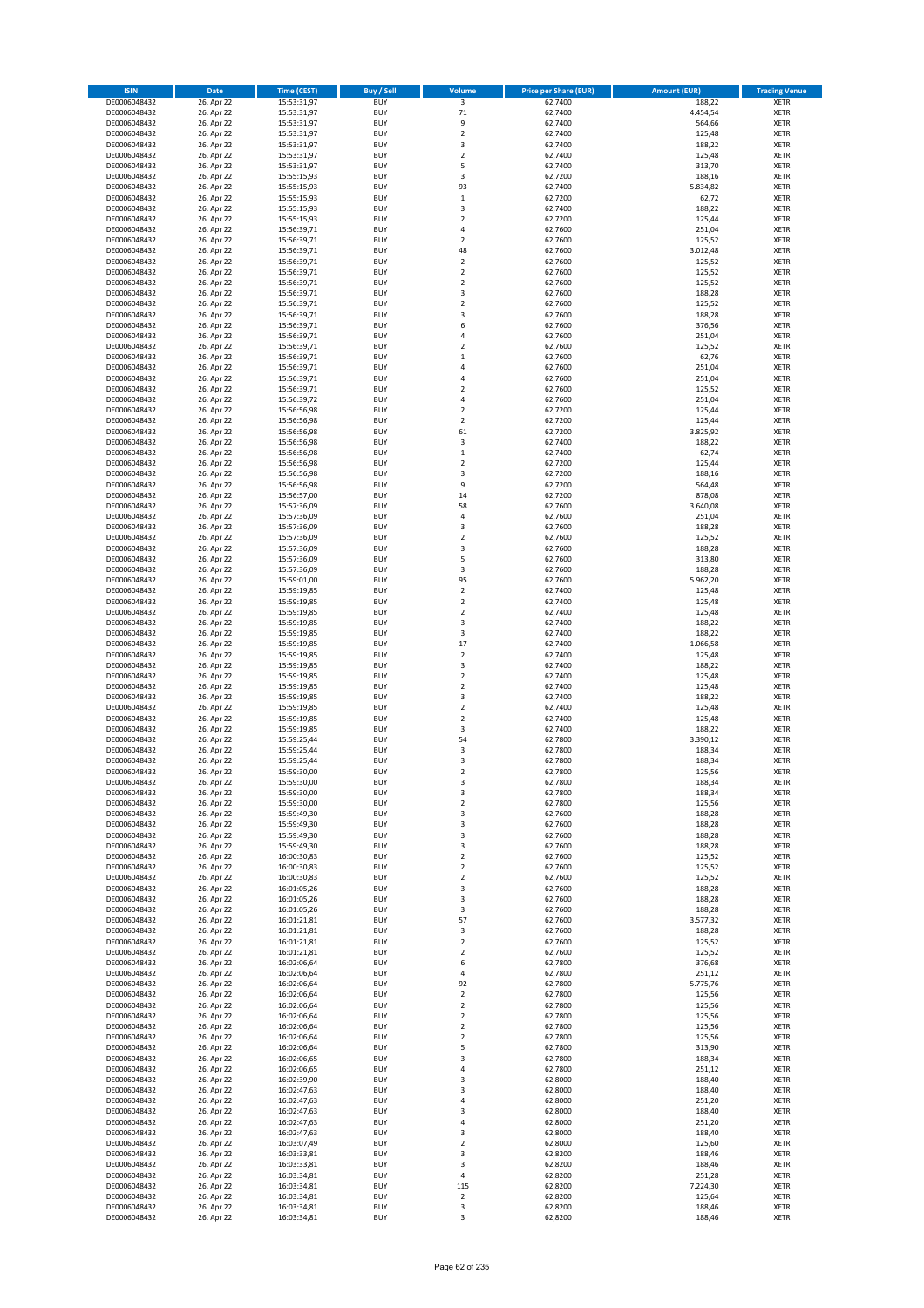| <b>ISIN</b>                  | <b>Date</b>              | <b>Time (CEST)</b>         | <b>Buy / Sell</b>        | <b>Volume</b>                          | <b>Price per Share (EUR)</b> | <b>Amount (EUR)</b> | <b>Trading Venue</b>       |
|------------------------------|--------------------------|----------------------------|--------------------------|----------------------------------------|------------------------------|---------------------|----------------------------|
| DE0006048432                 | 26. Apr 22               | 16:03:34,81                | <b>BUY</b>               | $\overline{\mathbf{2}}$                | 62,8200                      | 125,64              | <b>XETR</b>                |
| DE0006048432                 | 26. Apr 22               | 16:03:34,81                | <b>BUY</b>               | 3                                      | 62,8200                      | 188,46              | <b>XETR</b>                |
| DE0006048432                 | 26. Apr 22               | 16:03:34,81                | <b>BUY</b>               | 3                                      | 62,8200                      | 188,46              | <b>XETR</b>                |
| DE0006048432<br>DE0006048432 | 26. Apr 22<br>26. Apr 22 | 16:03:43,81<br>16:03:43,81 | <b>BUY</b><br><b>BUY</b> | $\mathbf 2$<br>$\overline{\mathbf{c}}$ | 62,8000<br>62,8000           | 125,60<br>125,60    | <b>XETR</b><br><b>XETR</b> |
| DE0006048432                 | 26. Apr 22               | 16:03:43,81                | <b>BUY</b>               | $\mathbf 1$                            | 62,8000                      | 62,80               | <b>XETR</b>                |
| DE0006048432                 | 26. Apr 22               | 16:03:43,81                | <b>BUY</b>               | $\mathbf 2$                            | 62,8000                      | 125,60              | <b>XETR</b>                |
| DE0006048432                 | 26. Apr 22               | 16:04:16,77                | <b>BUY</b>               | $\overline{\mathbf{c}}$                | 62,8400                      | 125,68              | <b>XETR</b>                |
| DE0006048432                 | 26. Apr 22               | 16:05:11,66                | <b>BUY</b>               | 4                                      | 62,8600                      | 251,44              | <b>XETR</b>                |
| DE0006048432                 | 26. Apr 22               | 16:05:11,66                | <b>BUY</b>               | 3                                      | 62,8600                      | 188,58              | <b>XETR</b>                |
| DE0006048432                 | 26. Apr 22               | 16:05:11,66                | <b>BUY</b>               | 5                                      | 62,8600                      | 314,30              | <b>XETR</b>                |
| DE0006048432<br>DE0006048432 | 26. Apr 22<br>26. Apr 22 | 16:05:16,27                | <b>BUY</b><br><b>BUY</b> | 4<br>$\overline{\mathbf{c}}$           | 62,8400<br>62,8400           | 251,36<br>125,68    | <b>XETR</b><br><b>XETR</b> |
| DE0006048432                 | 26. Apr 22               | 16:05:16,27<br>16:05:16,27 | <b>BUY</b>               | $\overline{\mathbf{c}}$                | 62,8400                      | 125,68              | <b>XETR</b>                |
| DE0006048432                 | 26. Apr 22               | 16:05:16,27                | <b>BUY</b>               | 3                                      | 62,8400                      | 188,52              | <b>XETR</b>                |
| DE0006048432                 | 26. Apr 22               | 16:05:16,27                | <b>BUY</b>               | $\overline{\mathbf{c}}$                | 62,8400                      | 125,68              | <b>XETR</b>                |
| DE0006048432                 | 26. Apr 22               | 16:05:37,54                | <b>BUY</b>               | 107                                    | 62,8600                      | 6.726,02            | <b>XETR</b>                |
| DE0006048432                 | 26. Apr 22               | 16:05:37,54                | <b>BUY</b>               | 3                                      | 62,8600                      | 188,58              | <b>XETR</b>                |
| DE0006048432                 | 26. Apr 22               | 16:05:37,54                | <b>BUY</b>               | 4                                      | 62,8600                      | 251,44              | <b>XETR</b>                |
| DE0006048432                 | 26. Apr 22               | 16:05:37,54                | <b>BUY</b>               | 3                                      | 62,8600                      | 188,58              | <b>XETR</b>                |
| DE0006048432<br>DE0006048432 | 26. Apr 22<br>26. Apr 22 | 16:05:37,54<br>16:05:37,54 | <b>BUY</b><br><b>BUY</b> | 3<br>3                                 | 62,8600<br>62,8600           | 188,58<br>188,58    | <b>XETR</b><br><b>XETR</b> |
| DE0006048432                 | 26. Apr 22               | 16:05:37,54                | <b>BUY</b>               | $\mathbf 2$                            | 62,8600                      | 125,72              | <b>XETR</b>                |
| DE0006048432                 | 26. Apr 22               | 16:05:37,54                | <b>BUY</b>               | 4                                      | 62,8600                      | 251,44              | <b>XETR</b>                |
| DE0006048432                 | 26. Apr 22               | 16:05:39,60                | <b>BUY</b>               | 99                                     | 62,8600                      | 6.223,14            | <b>XETR</b>                |
| DE0006048432                 | 26. Apr 22               | 16:05:39,60                | <b>BUY</b>               | $\mathbf 2$                            | 62,8600                      | 125,72              | <b>XETR</b>                |
| DE0006048432                 | 26. Apr 22               | 16:05:39,60                | <b>BUY</b>               | 6                                      | 62,8600                      | 377,16              | <b>XETR</b>                |
| DE0006048432                 | 26. Apr 22               | 16:05:39,60                | <b>BUY</b>               | 3                                      | 62,8600                      | 188,58              | <b>XETR</b>                |
| DE0006048432<br>DE0006048432 | 26. Apr 22<br>26. Apr 22 | 16:05:56,92<br>16:05:56,92 | <b>BUY</b><br><b>BUY</b> | $\mathbf 2$<br>3                       | 62,8400<br>62,8400           | 125,68<br>188,52    | <b>XETR</b><br><b>XETR</b> |
| DE0006048432                 | 26. Apr 22               | 16:05:56,92                | <b>BUY</b>               | $\mathbf 2$                            | 62,8400                      | 125,68              | <b>XETR</b>                |
| DE0006048432                 | 26. Apr 22               | 16:05:56,92                | <b>BUY</b>               | $\overline{\mathbf{c}}$                | 62,8400                      | 125,68              | <b>XETR</b>                |
| DE0006048432                 | 26. Apr 22               | 16:05:56,92                | <b>BUY</b>               | 3                                      | 62,8400                      | 188,52              | <b>XETR</b>                |
| DE0006048432                 | 26. Apr 22               | 16:05:56,92                | <b>BUY</b>               | $\mathbf 2$                            | 62,8400                      | 125,68              | <b>XETR</b>                |
| DE0006048432                 | 26. Apr 22               | 16:06:15,08                | <b>BUY</b>               | 3                                      | 62,8400                      | 188,52              | <b>XETR</b>                |
| DE0006048432                 | 26. Apr 22               | 16:06:15,08                | <b>BUY</b>               | $\mathbf 2$                            | 62,8400                      | 125,68              | <b>XETR</b>                |
| DE0006048432                 | 26. Apr 22               | 16:06:15,08                | <b>BUY</b><br><b>BUY</b> | $\overline{\mathbf{c}}$<br>3           | 62,8400                      | 125,68              | <b>XETR</b>                |
| DE0006048432<br>DE0006048432 | 26. Apr 22<br>26. Apr 22 | 16:06:15,08<br>16:06:15,08 | <b>BUY</b>               | $\overline{\mathbf{c}}$                | 62,8400<br>62,8400           | 188,52<br>125,68    | <b>XETR</b><br><b>XETR</b> |
| DE0006048432                 | 26. Apr 22               | 16:06:15,08                | <b>BUY</b>               | 5                                      | 62,8400                      | 314,20              | <b>XETR</b>                |
| DE0006048432                 | 26. Apr 22               | 16:06:25,09                | <b>BUY</b>               | 3                                      | 62,8200                      | 188,46              | <b>XETR</b>                |
| DE0006048432                 | 26. Apr 22               | 16:06:25,09                | <b>BUY</b>               | $\overline{7}$                         | 62,8200                      | 439,74              | <b>XETR</b>                |
| DE0006048432                 | 26. Apr 22               | 16:06:25,09                | <b>BUY</b>               | $\mathbf 2$                            | 62,8200                      | 125,64              | <b>XETR</b>                |
| DE0006048432                 | 26. Apr 22               | 16:06:25,71                | <b>BUY</b>               | 52                                     | 62,8200                      | 3.266,64            | <b>XETR</b>                |
| DE0006048432                 | 26. Apr 22               | 16:06:25,71                | <b>BUY</b>               | 81                                     | 62,8200                      | 5.088,42            | <b>XETR</b>                |
| DE0006048432                 | 26. Apr 22               | 16:07:39,32                | <b>BUY</b>               | $\mathbf 2$                            | 62,8600                      | 125,72              | <b>XETR</b>                |
| DE0006048432<br>DE0006048432 | 26. Apr 22<br>26. Apr 22 | 16:07:39,32<br>16:07:39,32 | <b>BUY</b><br><b>BUY</b> | 75<br>4                                | 62,8600<br>62,8600           | 4.714,50<br>251,44  | <b>XETR</b><br><b>XETR</b> |
| DE0006048432                 | 26. Apr 22               | 16:07:39,32                | <b>BUY</b>               | $\mathbf 2$                            | 62,8600                      | 125,72              | <b>XETR</b>                |
| DE0006048432                 | 26. Apr 22               | 16:07:39,32                | <b>BUY</b>               | 3                                      | 62,8600                      | 188,58              | <b>XETR</b>                |
| DE0006048432                 | 26. Apr 22               | 16:07:39,32                | <b>BUY</b>               | 3                                      | 62,8600                      | 188,58              | <b>XETR</b>                |
| DE0006048432                 | 26. Apr 22               | 16:07:39,32                | <b>BUY</b>               | 3                                      | 62,8600                      | 188,58              | <b>XETR</b>                |
| DE0006048432                 | 26. Apr 22               | 16:07:39,32                | <b>BUY</b>               | $\overline{\mathbf{c}}$                | 62,8600                      | 125,72              | <b>XETR</b>                |
| DE0006048432                 | 26. Apr 22               | 16:07:39,32                | <b>BUY</b>               | 5                                      | 62,8600                      | 314,30              | <b>XETR</b>                |
| DE0006048432<br>DE0006048432 | 26. Apr 22<br>26. Apr 22 | 16:07:39,32<br>16:07:39,34 | <b>BUY</b><br><b>BUY</b> | $\overline{\mathbf{c}}$<br>$\mathbf 2$ | 62,8600<br>62,8600           | 125,72<br>125,72    | <b>XETR</b><br><b>XETR</b> |
| DE0006048432                 | 26. Apr 22               | 16:07:49,68                | <b>BUY</b>               | $\overline{\mathbf{c}}$                | 62,8400                      | 125,68              | <b>XETR</b>                |
| DE0006048432                 | 26. Apr 22               | 16:07:49,68                | <b>BUY</b>               | 3                                      | 62,8400                      | 188,52              | <b>XETR</b>                |
| DE0006048432                 | 26. Apr 22               | 16:07:49,68                | <b>BUY</b>               | 3                                      | 62,8400                      | 188,52              | <b>XETR</b>                |
| DE0006048432                 | 26. Apr 22               | 16:07:49,68                | <b>BUY</b>               | 49                                     | 62,8400                      | 3.079,16            | <b>XETR</b>                |
| DE0006048432                 | 26. Apr 22               | 16:07:49,68                | <b>BUY</b>               | 3                                      | 62,8400                      | 188,52              | <b>XETR</b>                |
| DE0006048432                 | 26. Apr 22               | 16:07:49,68                | <b>BUY</b>               | 3                                      | 62,8400                      | 188,52              | <b>XETR</b>                |
| DE0006048432<br>DE0006048432 | 26. Apr 22               | 16:07:49,68<br>16:08:02,44 | <b>BUY</b><br><b>BUY</b> | $\overline{\mathbf{c}}$<br>94          | 62,8400<br>62,8400           | 125,68<br>5.906,96  | <b>XETR</b><br><b>XETR</b> |
| DE0006048432                 | 26. Apr 22<br>26. Apr 22 | 16:08:10,53                | BUY                      | 2                                      | 62,8400                      | 125,68              | <b>XETR</b>                |
| DE0006048432                 | 26. Apr 22               | 16:08:32,95                | <b>BUY</b>               | 3                                      | 62,8200                      | 188,46              | <b>XETR</b>                |
| DE0006048432                 | 26. Apr 22               | 16:08:32,95                | <b>BUY</b>               | 3                                      | 62,8200                      | 188,46              | <b>XETR</b>                |
| DE0006048432                 | 26. Apr 22               | 16:08:32,95                | <b>BUY</b>               | $\mathbf 2$                            | 62,8200                      | 125,64              | XETR                       |
| DE0006048432                 | 26. Apr 22               | 16:08:32,95                | <b>BUY</b>               | $\mathbf 2$                            | 62,8200                      | 125,64              | <b>XETR</b>                |
| DE0006048432<br>DE0006048432 | 26. Apr 22<br>26. Apr 22 | 16:08:32,95<br>16:08:32,95 | <b>BUY</b><br><b>BUY</b> | 3<br>3                                 | 62,8200<br>62,8200           | 188,46<br>188,46    | <b>XETR</b>                |
| DE0006048432                 | 26. Apr 22               | 16:08:32,95                | <b>BUY</b>               | 3                                      | 62,8200                      | 188,46              | <b>XETR</b><br><b>XETR</b> |
| DE0006048432                 | 26. Apr 22               | 16:08:34,10                | <b>BUY</b>               | 4                                      | 62,7800                      | 251,12              | <b>XETR</b>                |
| DE0006048432                 | 26. Apr 22               | 16:08:34,10                | <b>BUY</b>               | $\mathbf 2$                            | 62,7800                      | 125,56              | <b>XETR</b>                |
| DE0006048432                 | 26. Apr 22               | 16:09:53,99                | <b>BUY</b>               | 3                                      | 62,8000                      | 188,40              | <b>XETR</b>                |
| DE0006048432                 | 26. Apr 22               | 16:09:53,99                | <b>BUY</b>               | 3                                      | 62,8000                      | 188,40              | <b>XETR</b>                |
| DE0006048432                 | 26. Apr 22               | 16:09:53,99                | <b>BUY</b>               | $\mathbf 2$                            | 62,8000                      | 125,60              | <b>XETR</b>                |
| DE0006048432<br>DE0006048432 | 26. Apr 22<br>26. Apr 22 | 16:09:53,99<br>16:09:53,99 | <b>BUY</b><br><b>BUY</b> | $\mathbf 1$<br>3                       | 62,8000<br>62,8000           | 62,80<br>188,40     | <b>XETR</b><br><b>XETR</b> |
| DE0006048432                 | 26. Apr 22               | 16:11:20,03                | <b>BUY</b>               | 95                                     | 62,8000                      | 5.966,00            | <b>XETR</b>                |
| DE0006048432                 | 26. Apr 22               | 16:11:20,03                | <b>BUY</b>               | $\mathbf 2$                            | 62,8000                      | 125,60              | <b>XETR</b>                |
| DE0006048432                 | 26. Apr 22               | 16:11:20,03                | <b>BUY</b>               | $\mathbf 2$                            | 62,8000                      | 125,60              | <b>XETR</b>                |
| DE0006048432                 | 26. Apr 22               | 16:11:20,03                | <b>BUY</b>               | $\mathbf 1$                            | 62,8000                      | 62,80               | XETR                       |
| DE0006048432                 | 26. Apr 22               | 16:11:20,03                | <b>BUY</b>               | $\mathbf 2$                            | 62,8000                      | 125,60              | <b>XETR</b>                |
| DE0006048432                 | 26. Apr 22               | 16:11:20,03                | <b>BUY</b>               | $\overline{2}$                         | 62,8000                      | 125,60              | <b>XETR</b>                |
| DE0006048432<br>DE0006048432 | 26. Apr 22<br>26. Apr 22 | 16:11:20,03<br>16:11:20,03 | <b>BUY</b><br><b>BUY</b> | 3<br>$\overline{2}$                    | 62,8000<br>62,8000           | 188,40<br>125,60    | <b>XETR</b><br><b>XETR</b> |
| DE0006048432                 | 26. Apr 22               | 16:11:20,03                | <b>BUY</b>               | $\overline{7}$                         | 62,8000                      | 439,60              | <b>XETR</b>                |
| DE0006048432                 | 26. Apr 22               | 16:11:20,03                | <b>BUY</b>               | $\mathbf 2$                            | 62,8000                      | 125,60              | <b>XETR</b>                |
| DE0006048432                 | 26. Apr 22               | 16:11:20,11                | <b>BUY</b>               | $\mathbf 2$                            | 62,7800                      | 125,56              | <b>XETR</b>                |
| DE0006048432                 | 26. Apr 22               | 16:11:20,11                | <b>BUY</b>               | 3                                      | 62,7800                      | 188,34              | <b>XETR</b>                |
| DE0006048432                 | 26. Apr 22               | 16:11:20,11                | <b>BUY</b>               | $\overline{2}$                         | 62,7800                      | 125,56              | <b>XETR</b>                |
| DE0006048432                 | 26. Apr 22               | 16:11:20,11                | <b>BUY</b>               | 47                                     | 62,7800                      | 2.950,66            | <b>XETR</b>                |
| DE0006048432                 | 26. Apr 22               | 16:11:20,11                | <b>BUY</b><br><b>BUY</b> | 3<br>$\mathbf 2$                       | 62,7800                      | 188,34<br>125,56    | <b>XETR</b><br><b>XETR</b> |
| DE0006048432<br>DE0006048432 | 26. Apr 22<br>26. Apr 22 | 16:11:20,11<br>16:11:20,11 | <b>BUY</b>               | 3                                      | 62,7800<br>62,7800           | 188,34              | <b>XETR</b>                |
| DE0006048432                 | 26. Apr 22               | 16:11:20,11                | <b>BUY</b>               | 3                                      | 62,7800                      | 188,34              | <b>XETR</b>                |
| DE0006048432                 | 26. Apr 22               | 16:11:26,36                | <b>BUY</b>               | 3                                      | 62,7800                      | 188,34              | <b>XETR</b>                |
| DE0006048432                 | 26. Apr 22               | 16:11:26,36                | <b>BUY</b>               | $\mathbf 2$                            | 62,7800                      | 125,56              | <b>XETR</b>                |
| DE0006048432                 | 26. Apr 22               | 16:11:33,06                | <b>BUY</b>               | 46                                     | 62,7600                      | 2.886,96            | <b>XETR</b>                |
| DE0006048432                 | 26. Apr 22               | 16:11:33,06                | <b>BUY</b>               | 3                                      | 62,7600                      | 188,28              | <b>XETR</b>                |
| DE0006048432                 | 26. Apr 22               | 16:11:33,06                | <b>BUY</b><br><b>BUY</b> | 3<br>3                                 | 62,7600                      | 188,28              | XETR<br><b>XETR</b>        |
| DE0006048432<br>DE0006048432 | 26. Apr 22<br>26. Apr 22 | 16:11:33,06<br>16:11:33,06 | <b>BUY</b>               | 3                                      | 62,7600<br>62,7600           | 188,28<br>188,28    | <b>XETR</b>                |
| DE0006048432                 | 26. Apr 22               | 16:11:33,06                | <b>BUY</b>               | 3                                      | 62,7600                      | 188,28              | <b>XETR</b>                |
| DE0006048432                 | 26. Apr 22               | 16:11:33,06                | <b>BUY</b>               | 4                                      | 62,7600                      | 251,04              | <b>XETR</b>                |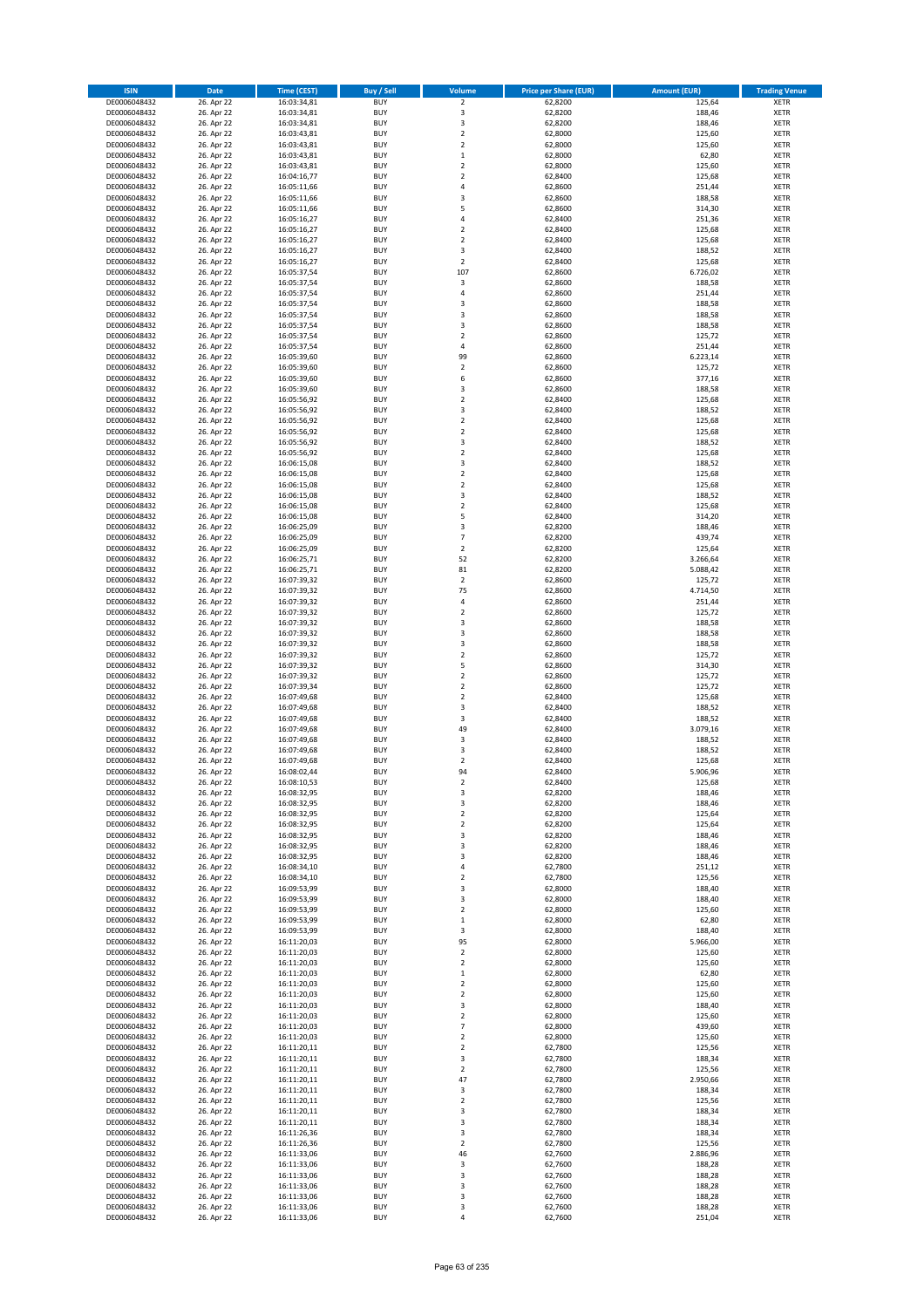| <b>ISIN</b>                  | <b>Date</b>              | <b>Time (CEST)</b>         | <b>Buy / Sell</b>        | Volume                     | <b>Price per Share (EUR)</b> | <b>Amount (EUR)</b> | <b>Trading Venue</b>       |
|------------------------------|--------------------------|----------------------------|--------------------------|----------------------------|------------------------------|---------------------|----------------------------|
| DE0006048432                 | 26. Apr 22               | 16:11:33,06                | <b>BUY</b>               | $\overline{\mathbf{3}}$    | 62,7600                      | 188,28              | <b>XETR</b>                |
| DE0006048432                 | 26. Apr 22               | 16:11:33,06                | <b>BUY</b>               | 3                          | 62,7600                      | 188,28              | <b>XETR</b>                |
| DE0006048432                 | 26. Apr 22               | 16:11:35,57                | <b>BUY</b>               | 53                         | 62.7400                      | 3.325,22            | <b>XETR</b>                |
| DE0006048432                 | 26. Apr 22               | 16:11:35,57                | <b>BUY</b>               | 14                         | 62,7400                      | 878,36              | <b>XETR</b>                |
| DE0006048432                 | 26. Apr 22               | 16:12:09,99                | <b>BUY</b>               | 46                         | 62,7000                      | 2.884,20            | <b>XETR</b>                |
| DE0006048432                 | 26. Apr 22               | 16:12:09,99                | <b>BUY</b>               | 3                          | 62,7000                      | 188,10              | <b>XETR</b>                |
| DE0006048432                 | 26. Apr 22               | 16:12:09,99                | <b>BUY</b>               | 3                          | 62,7000                      | 188,10              | <b>XETR</b>                |
| DE0006048432                 | 26. Apr 22               | 16:12:09,99                | <b>BUY</b>               | 3                          | 62,7000                      | 188,10              | <b>XETR</b>                |
| DE0006048432                 | 26. Apr 22               | 16:12:09,99                | <b>BUY</b>               | 3<br>15                    | 62,7000                      | 188,10              | <b>XETR</b>                |
| DE0006048432<br>DE0006048432 | 26. Apr 22<br>26. Apr 22 | 16:12:09,99<br>16:12:09,99 | <b>BUY</b><br><b>BUY</b> | $\mathsf 3$                | 62,7000<br>62,7000           | 940,50<br>188,10    | <b>XETR</b><br><b>XETR</b> |
| DE0006048432                 | 26. Apr 22               | 16:12:09,99                | <b>BUY</b>               | 3                          | 62,7000                      | 188,10              | <b>XETR</b>                |
| DE0006048432                 | 26. Apr 22               | 16:12:09,99                | <b>BUY</b>               | $\mathbf 2$                | 62,7000                      | 125,40              | <b>XETR</b>                |
| DE0006048432                 | 26. Apr 22               | 16:12:39,69                | <b>BUY</b>               | 68                         | 62,7200                      | 4.264,96            | <b>XETR</b>                |
| DE0006048432                 | 26. Apr 22               | 16:12:39,69                | <b>BUY</b>               | 29                         | 62,7200                      | 1.818,88            | <b>XETR</b>                |
| DE0006048432                 | 26. Apr 22               | 16:12:39,69                | <b>BUY</b>               | $\overline{\mathbf{c}}$    | 62,7200                      | 125,44              | <b>XETR</b>                |
| DE0006048432                 | 26. Apr 22               | 16:12:39,69                | <b>BUY</b>               | $\mathbf 2$                | 62,7200                      | 125,44              | <b>XETR</b>                |
| DE0006048432                 | 26. Apr 22               | 16:12:55,42                | <b>BUY</b>               | 3                          | 62,7000                      | 188,10              | <b>XETR</b>                |
| DE0006048432                 | 26. Apr 22               | 16:12:55,42                | <b>BUY</b>               | $\overline{\mathbf{c}}$    | 62,7000                      | 125,40              | <b>XETR</b>                |
| DE0006048432                 | 26. Apr 22               | 16:13:49,48                | <b>BUY</b>               | 3                          | 62,7400                      | 188,22              | <b>XETR</b>                |
| DE0006048432                 | 26. Apr 22               | 16:13:49,48                | <b>BUY</b>               | 3                          | 62,7400                      | 188,22              | <b>XETR</b>                |
| DE0006048432<br>DE0006048432 | 26. Apr 22               | 16:13:49,48<br>16:13:49,48 | <b>BUY</b><br><b>BUY</b> | 3<br>3                     | 62,7400<br>62,7400           | 188,22              | <b>XETR</b><br><b>XETR</b> |
| DE0006048432                 | 26. Apr 22<br>26. Apr 22 | 16:13:49,48                | <b>BUY</b>               | 3                          | 62,7400                      | 188,22<br>188,22    | <b>XETR</b>                |
| DE0006048432                 | 26. Apr 22               | 16:13:49,48                | <b>BUY</b>               | $\mathbf 2$                | 62,7400                      | 125,48              | <b>XETR</b>                |
| DE0006048432                 | 26. Apr 22               | 16:13:49,48                | <b>BUY</b>               | $\mathbf 2$                | 62,7400                      | 125,48              | <b>XETR</b>                |
| DE0006048432                 | 26. Apr 22               | 16:14:27,17                | <b>BUY</b>               | 80                         | 62,7400                      | 5.019,20            | <b>XETR</b>                |
| DE0006048432                 | 26. Apr 22               | 16:14:27,17                | <b>BUY</b>               | 3                          | 62,7400                      | 188,22              | <b>XETR</b>                |
| DE0006048432                 | 26. Apr 22               | 16:15:06,45                | <b>BUY</b>               | 80                         | 62,7400                      | 5.019,20            | <b>XETR</b>                |
| DE0006048432                 | 26. Apr 22               | 16:15:19,10                | <b>BUY</b>               | 3                          | 62,7400                      | 188,22              | <b>XETR</b>                |
| DE0006048432                 | 26. Apr 22               | 16:15:25,50                | <b>BUY</b>               | 74                         | 62,7200                      | 4.641,28            | <b>XETR</b>                |
| DE0006048432                 | 26. Apr 22               | 16:15:25,50                | <b>BUY</b>               | $\mathbf 2$                | 62,7200                      | 125,44              | <b>XETR</b>                |
| DE0006048432                 | 26. Apr 22               | 16:15:25,50                | <b>BUY</b>               | 3<br>$\mathbf 2$           | 62,7200                      | 188,16              | <b>XETR</b>                |
| DE0006048432<br>DE0006048432 | 26. Apr 22<br>26. Apr 22 | 16:15:25,50                | <b>BUY</b><br><b>BUY</b> | 3                          | 62,7200<br>62.7200           | 125,44<br>188,16    | <b>XETR</b><br><b>XETR</b> |
| DE0006048432                 | 26. Apr 22               | 16:15:25,50<br>16:15:25,50 | <b>BUY</b>               | 3                          | 62,7200                      | 188,16              | <b>XETR</b>                |
| DE0006048432                 | 26. Apr 22               | 16:15:25,50                | <b>BUY</b>               | 19                         | 62,7200                      | 1.191,68            | <b>XETR</b>                |
| DE0006048432                 | 26. Apr 22               | 16:15:25,50                | <b>BUY</b>               | 3                          | 62,7200                      | 188,16              | <b>XETR</b>                |
| DE0006048432                 | 26. Apr 22               | 16:15:25,50                | <b>BUY</b>               | $\mathbf 2$                | 62,7200                      | 125,44              | <b>XETR</b>                |
| DE0006048432                 | 26. Apr 22               | 16:15:25,50                | <b>BUY</b>               | 5                          | 62,7200                      | 313,60              | <b>XETR</b>                |
| DE0006048432                 | 26. Apr 22               | 16:15:25,50                | <b>BUY</b>               | 3                          | 62,7200                      | 188,16              | <b>XETR</b>                |
| DE0006048432                 | 26. Apr 22               | 16:15:25,50                | <b>BUY</b>               | 3                          | 62,7200                      | 188,16              | <b>XETR</b>                |
| DE0006048432                 | 26. Apr 22               | 16:15:25,50                | <b>BUY</b>               | 3                          | 62,7200                      | 188,16              | <b>XETR</b>                |
| DE0006048432                 | 26. Apr 22               | 16:15:25,50                | <b>BUY</b>               | 3                          | 62,7200                      | 188,16              | <b>XETR</b>                |
| DE0006048432                 | 26. Apr 22               | 16:15:25,50                | <b>BUY</b>               | 3                          | 62,7200                      | 188,16              | <b>XETR</b>                |
| DE0006048432                 | 26. Apr 22               | 16:15:26,51                | <b>BUY</b>               | 5                          | 62,7000                      | 313,50              | <b>XETR</b>                |
| DE0006048432<br>DE0006048432 | 26. Apr 22<br>26. Apr 22 | 16:15:32,35<br>16:15:32,35 | <b>BUY</b><br><b>BUY</b> | $\mathbf 2$<br>$\mathbf 2$ | 62,6800<br>62,6800           | 125,36<br>125,36    | <b>XETR</b><br><b>XETR</b> |
| DE0006048432                 | 26. Apr 22               | 16:15:32,35                | <b>BUY</b>               | 27                         | 62,6800                      | 1.692,36            | <b>XETR</b>                |
| DE0006048432                 | 26. Apr 22               | 16:15:32,35                | <b>BUY</b>               | $\mathbf 2$                | 62,6800                      | 125,36              | <b>XETR</b>                |
| DE0006048432                 | 26. Apr 22               | 16:15:32,35                | <b>BUY</b>               | $\overline{\mathbf{c}}$    | 62,6800                      | 125,36              | <b>XETR</b>                |
| DE0006048432                 | 26. Apr 22               | 16:15:32,35                | <b>BUY</b>               | 3                          | 62,6800                      | 188,04              | <b>XETR</b>                |
| DE0006048432                 | 26. Apr 22               | 16:15:36,77                | <b>BUY</b>               | 3                          | 62,6600                      | 187,98              | <b>XETR</b>                |
| DE0006048432                 | 26. Apr 22               | 16:15:36,77                | <b>BUY</b>               | 6                          | 62,6600                      | 375,96              | <b>XETR</b>                |
| DE0006048432                 | 26. Apr 22               | 16:15:36,77                | <b>BUY</b>               | 3                          | 62,6600                      | 187,98              | <b>XETR</b>                |
| DE0006048432                 | 26. Apr 22               | 16:15:58,85                | <b>BUY</b>               | $\mathbf 2$                | 62,6600                      | 125,32              | <b>XETR</b>                |
| DE0006048432                 | 26. Apr 22               | 16:16:08,98                | <b>BUY</b>               | 3                          | 62,6400                      | 187,92              | <b>XETR</b>                |
| DE0006048432<br>DE0006048432 | 26. Apr 22<br>26. Apr 22 | 16:16:08,98<br>16:16:08,98 | <b>BUY</b><br><b>BUY</b> | 81<br>3                    | 62,6400<br>62,6400           | 5.073,84<br>187,92  | <b>XETR</b><br><b>XETR</b> |
| DE0006048432                 | 26. Apr 22               | 16:16:08,98                | <b>BUY</b>               | 3                          | 62,6400                      | 187,92              | <b>XETR</b>                |
| DE0006048432                 | 26. Apr 22               | 16:16:08,98                | <b>BUY</b>               | 3                          | 62,6400                      | 187,92              | <b>XETR</b>                |
| DE0006048432                 | 26. Apr 22               | 16:16:08,98                | <b>BUY</b>               | $\overline{\mathbf{c}}$    | 62,6400                      | 125,28              | <b>XETR</b>                |
| DE0006048432                 | 26. Apr 22               | 16:16:29,01                | <b>BUY</b>               | 3                          | 62,6200                      | 187,86              | <b>XETR</b>                |
| DE0006048432                 | 26. Apr 22               | 16:16:29,01                | <b>BUY</b>               | 3                          | 62,6200                      | 187,86              | <b>XETR</b>                |
| DE0006048432                 | 26. Apr 22               | 16:16:54,43                | BUY                      | 60                         | 62,6000                      | 3.756,00            | <b>XETR</b>                |
| DE0006048432                 | 26. Apr 22               | 16:17:16,59                | <b>BUY</b>               | 6                          | 62,6200                      | 375,72              | XETR                       |
| DE0006048432                 | 26. Apr 22               | 16:17:16,59                | <b>BUY</b>               | $\mathbf 2$                | 62,6200                      | 125,24              | XETR                       |
| DE0006048432                 | 26. Apr 22               | 16:17:16,59                | <b>BUY</b>               | 3                          | 62,6200                      | 187,86              | XETR                       |
| DE0006048432<br>DE0006048432 | 26. Apr 22<br>26. Apr 22 | 16:17:16,59<br>16:17:39,15 | <b>BUY</b><br><b>BUY</b> | 3<br>$\mathbf 2$           | 62,6200<br>62,6200           | 187,86<br>125,24    | <b>XETR</b><br><b>XETR</b> |
| DE0006048432                 | 26. Apr 22               | 16:17:39,15                | <b>BUY</b>               | 4                          | 62,6200                      | 250,48              | <b>XETR</b>                |
| DE0006048432                 | 26. Apr 22               | 16:17:39,15                | <b>BUY</b>               | $\mathbf 1$                | 62,6200                      | 62,62               | <b>XETR</b>                |
| DE0006048432                 | 26. Apr 22               | 16:17:39,15                | <b>BUY</b>               | $\overline{2}$             | 62,6200                      | 125,24              | <b>XETR</b>                |
| DE0006048432                 | 26. Apr 22               | 16:17:59,21                | <b>BUY</b>               | 80                         | 62,6200                      | 5.009,60            | <b>XETR</b>                |
| DE0006048432                 | 26. Apr 22               | 16:18:54,22                | <b>BUY</b>               | 3                          | 62,6200                      | 187,86              | <b>XETR</b>                |
| DE0006048432                 | 26. Apr 22               | 16:19:45,27                | <b>BUY</b>               | 6                          | 62,6200                      | 375,72              | <b>XETR</b>                |
| DE0006048432                 | 26. Apr 22               | 16:19:46,12                | <b>BUY</b>               | $\overline{\mathbf{c}}$    | 62,6000                      | 125,20              | <b>XETR</b>                |
| DE0006048432                 | 26. Apr 22               | 16:19:46,12                | <b>BUY</b>               | 77                         | 62,6000                      | 4.820,20            | <b>XETR</b>                |
| DE0006048432<br>DE0006048432 | 26. Apr 22<br>26. Apr 22 | 16:19:46,12                | <b>BUY</b><br><b>BUY</b> | $\mathbf 2$<br>$\mathbf 2$ | 62,6000<br>62,6000           | 125,20<br>125,20    | <b>XETR</b><br><b>XETR</b> |
| DE0006048432                 | 26. Apr 22               | 16:19:46,12<br>16:19:46,12 | <b>BUY</b>               | 3                          | 62,6000                      | 187,80              | <b>XETR</b>                |
| DE0006048432                 | 26. Apr 22               | 16:19:46,12                | <b>BUY</b>               | $\mathbf 2$                | 62,6000                      | 125,20              | <b>XETR</b>                |
| DE0006048432                 | 26. Apr 22               | 16:19:46,12                | <b>BUY</b>               | 81                         | 62,5800                      | 5.068,98            | XETR                       |
| DE0006048432                 | 26. Apr 22               | 16:19:46,12                | <b>BUY</b>               | $\mathbf 2$                | 62,6000                      | 125,20              | <b>XETR</b>                |
| DE0006048432                 | 26. Apr 22               | 16:19:46,12                | <b>BUY</b>               | $\overline{2}$             | 62,6000                      | 125,20              | <b>XETR</b>                |
| DE0006048432                 | 26. Apr 22               | 16:19:46,12                | <b>BUY</b>               | $\mathbf 2$                | 62,6000                      | 125,20              | <b>XETR</b>                |
| DE0006048432                 | 26. Apr 22               | 16:19:46,12                | <b>BUY</b>               | $\overline{2}$             | 62,6000                      | 125,20              | <b>XETR</b>                |
| DE0006048432                 | 26. Apr 22               | 16:19:46,12                | <b>BUY</b>               | 3                          | 62,6000                      | 187,80              | <b>XETR</b>                |
| DE0006048432                 | 26. Apr 22               | 16:19:46,12                | <b>BUY</b>               | $\mathbf 2$                | 62,6000                      | 125,20              | <b>XETR</b>                |
| DE0006048432<br>DE0006048432 | 26. Apr 22<br>26. Apr 22 | 16:19:46,12<br>16:19:46,12 | <b>BUY</b><br><b>BUY</b> | 3<br>$\mathbf 2$           | 62,6000<br>62,6000           | 187,80<br>125,20    | <b>XETR</b><br><b>XETR</b> |
| DE0006048432                 | 26. Apr 22               | 16:19:46,12                | <b>BUY</b>               | 3                          | 62,6000                      | 187,80              | <b>XETR</b>                |
| DE0006048432                 | 26. Apr 22               | 16:19:46,12                | <b>BUY</b>               | 3                          | 62,6000                      | 187,80              | <b>XETR</b>                |
| DE0006048432                 | 26. Apr 22               | 16:19:46,12                | <b>BUY</b>               | 504                        | 62,6000                      | 31.550,40           | XETR                       |
| DE0006048432                 | 26. Apr 22               | 16:20:02,22                | <b>BUY</b>               | $\mathbf 2$                | 62,5800                      | 125,16              | <b>XETR</b>                |
| DE0006048432                 | 26. Apr 22               | 16:20:02,22                | <b>BUY</b>               | 63                         | 62,5800                      | 3.942,54            | <b>XETR</b>                |
| DE0006048432                 | 26. Apr 22               | 16:20:02,22                | <b>BUY</b>               | 3                          | 62,5800                      | 187,74              | <b>XETR</b>                |
| DE0006048432                 | 26. Apr 22               | 16:20:02,22                | <b>BUY</b>               | $\mathbf 2$                | 62,5800                      | 125,16              | <b>XETR</b>                |
| DE0006048432                 | 26. Apr 22               | 16:20:02,22                | <b>BUY</b>               | $\mathbf 2$                | 62,5800                      | 125,16              | <b>XETR</b>                |
| DE0006048432                 | 26. Apr 22               | 16:20:02,22                | <b>BUY</b>               | 3                          | 62,5800                      | 187,74              | <b>XETR</b>                |
| DE0006048432                 | 26. Apr 22               | 16:20:02,22                | <b>BUY</b><br><b>BUY</b> | 4                          | 62,5800                      | 250,32              | <b>XETR</b>                |
| DE0006048432<br>DE0006048432 | 26. Apr 22<br>26. Apr 22 | 16:20:02,22<br>16:20:02,22 | <b>BUY</b>               | 4<br>4                     | 62,5800<br>62,5800           | 250,32<br>250,32    | <b>XETR</b><br><b>XETR</b> |
| DE0006048432                 | 26. Apr 22               | 16:20:02,22                | <b>BUY</b>               | 3                          | 62,5800                      | 187,74              | <b>XETR</b>                |
| DE0006048432                 | 26. Apr 22               | 16:20:02,22                | <b>BUY</b>               | 3                          | 62,5800                      | 187,74              | <b>XETR</b>                |
| DE0006048432                 | 26. Apr 22               | 16:20:02,22                | <b>BUY</b>               | $\mathbf 2$                | 62,5800                      | 125,16              | XETR                       |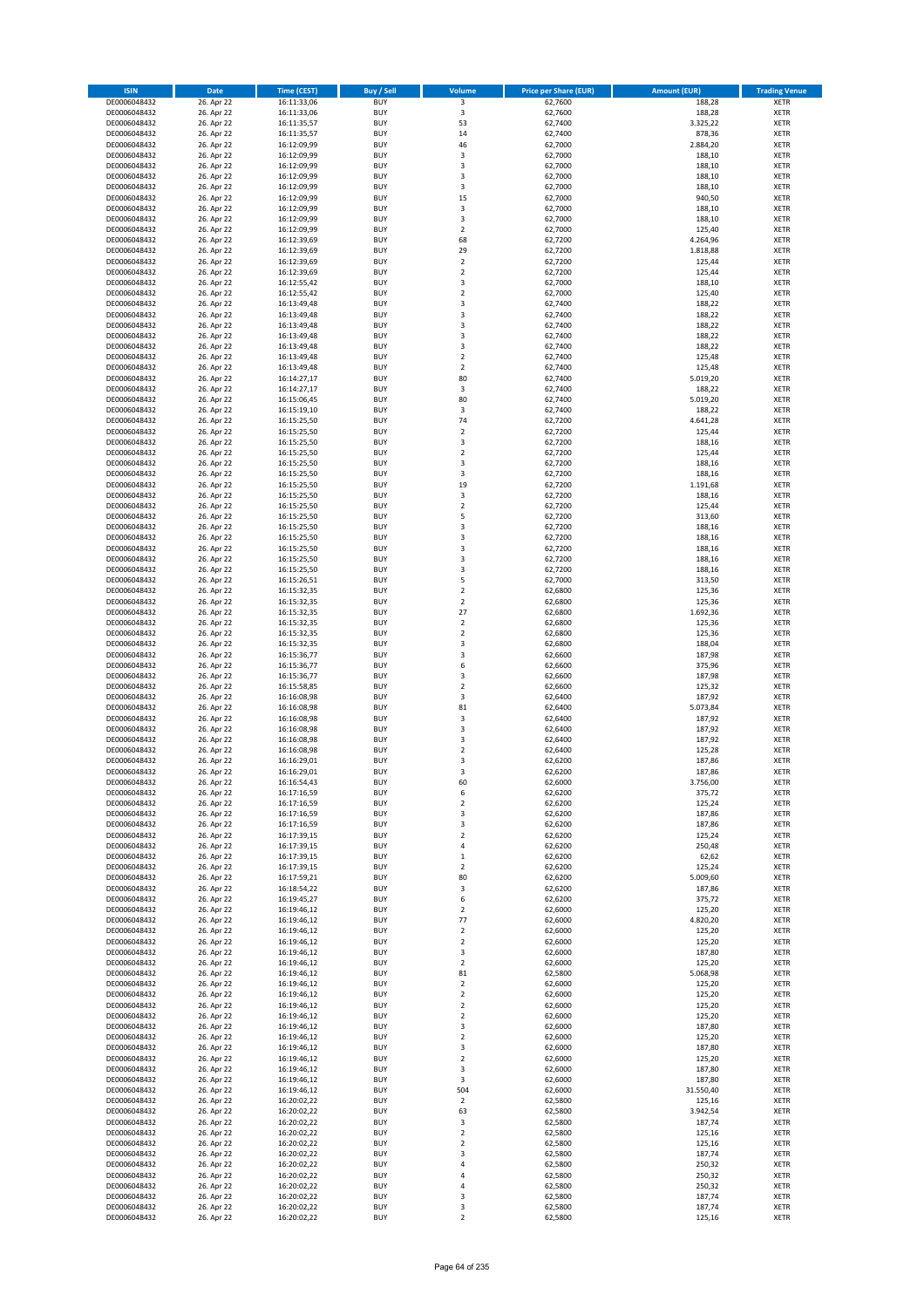| <b>ISIN</b>                  | Date                     | Time (CEST)                | <b>Buy / Sell</b>        | <b>Volume</b>                 | <b>Price per Share (EUR)</b> | <b>Amount (EUR)</b> | <b>Trading Venue</b>       |
|------------------------------|--------------------------|----------------------------|--------------------------|-------------------------------|------------------------------|---------------------|----------------------------|
| DE0006048432                 | 26. Apr 22               | 16:20:02,22                | <b>BUY</b>               | $\overline{\mathbf{3}}$       | 62,5800                      | 187,74              | <b>XETR</b>                |
| DE0006048432                 | 26. Apr 22               | 16:20:02,50                | <b>BUY</b>               | $\mathbf 2$                   | 62,5600                      | 125,12              | XETR                       |
| DE0006048432                 | 26. Apr 22               | 16:20:02,50                | <b>BUY</b>               | 46                            | 62,5600                      | 2.877,76            | <b>XETR</b>                |
| DE0006048432                 | 26. Apr 22               | 16:20:02,50                | <b>BUY</b>               | 22                            | 62,5600                      | 1.376,32            | <b>XETR</b>                |
| DE0006048432                 | 26. Apr 22               | 16:20:02,52                | <b>BUY</b>               | 29                            | 62,5600                      | 1.814,24            | <b>XETR</b>                |
| DE0006048432                 | 26. Apr 22               | 16:20:05,45                | <b>BUY</b>               | $\mathsf 3$                   | 62,5400                      | 187,62              | <b>XETR</b>                |
| DE0006048432                 | 26. Apr 22               | 16:20:05,45                | <b>BUY</b>               | 3                             | 62,5400                      | 187,62              | <b>XETR</b>                |
| DE0006048432                 | 26. Apr 22               | 16:20:05,45                | <b>BUY</b>               | 5                             | 62,5400                      | 312,70              | <b>XETR</b>                |
| DE0006048432                 | 26. Apr 22               | 16:20:05,45                | <b>BUY</b>               | $\overline{4}$                | 62,5400                      | 250,16              | <b>XETR</b>                |
| DE0006048432                 | 26. Apr 22               | 16:20:05,45                | <b>BUY</b>               | 3                             | 62,5400                      | 187,62              | <b>XETR</b>                |
| DE0006048432                 | 26. Apr 22               | 16:20:16,93                | <b>BUY</b>               | $\sqrt{4}$                    | 62,5600                      | 250,24              | <b>XETR</b>                |
| DE0006048432                 | 26. Apr 22               | 16:20:16,93                | <b>BUY</b>               | $\overline{\mathbf{c}}$       | 62,5600                      | 125,12              | <b>XETR</b>                |
| DE0006048432                 | 26. Apr 22               | 16:20:16,93                | <b>BUY</b>               | $\overline{4}$                | 62,5600                      | 250,24              | <b>XETR</b>                |
| DE0006048432                 | 26. Apr 22               | 16:20:16,93                | <b>BUY</b><br><b>BUY</b> | 56<br>6                       | 62,5600                      | 3.503,36<br>375,36  | <b>XETR</b><br><b>XETR</b> |
| DE0006048432<br>DE0006048432 | 26. Apr 22<br>26. Apr 22 | 16:20:16,93<br>16:20:16,93 | <b>BUY</b>               | 3                             | 62,5600<br>62,5600           | 187,68              | <b>XETR</b>                |
| DE0006048432                 | 26. Apr 22               | 16:21:01,30                | <b>BUY</b>               | 3                             | 62,5600                      | 187,68              | <b>XETR</b>                |
| DE0006048432                 | 26. Apr 22               | 16:21:01,30                | <b>BUY</b>               | $\pmb{4}$                     | 62,5600                      | 250,24              | <b>XETR</b>                |
| DE0006048432                 | 26. Apr 22               | 16:21:01,30                | <b>BUY</b>               | 46                            | 62,5600                      | 2.877,76            | <b>XETR</b>                |
| DE0006048432                 | 26. Apr 22               | 16:21:01,30                | <b>BUY</b>               | $\mathbf 2$                   | 62,5600                      | 125,12              | <b>XETR</b>                |
| DE0006048432                 | 26. Apr 22               | 16:21:01,30                | <b>BUY</b>               | $\overline{2}$                | 62,5600                      | 125,12              | <b>XETR</b>                |
| DE0006048432                 | 26. Apr 22               | 16:21:01,30                | <b>BUY</b>               | $\mathbf 2$                   | 62,5600                      | 125,12              | <b>XETR</b>                |
| DE0006048432                 | 26. Apr 22               | 16:21:01,30                | <b>BUY</b>               | $\mathbf 2$                   | 62,5600                      | 125,12              | <b>XETR</b>                |
| DE0006048432                 | 26. Apr 22               | 16:21:01,30                | <b>BUY</b>               | 3                             | 62,5600                      | 187,68              | <b>XETR</b>                |
| DE0006048432                 | 26. Apr 22               | 16:21:01,30                | <b>BUY</b>               | $\mathbf 2$                   | 62,5600                      | 125,12              | <b>XETR</b>                |
| DE0006048432                 | 26. Apr 22               | 16:21:01,30                | <b>BUY</b>               | 3                             | 62,5600                      | 187,68              | <b>XETR</b>                |
| DE0006048432                 | 26. Apr 22               | 16:21:01,30                | <b>BUY</b>               | $\overline{4}$                | 62,5600                      | 250,24              | <b>XETR</b>                |
| DE0006048432                 | 26. Apr 22               | 16:21:43,42                | <b>BUY</b>               | $\overline{2}$                | 62,5400                      | 125,08              | <b>XETR</b>                |
| DE0006048432                 | 26. Apr 22               | 16:21:43,42                | <b>BUY</b>               | $\mathbf 2$                   | 62,5400                      | 125,08              | <b>XETR</b>                |
| DE0006048432                 | 26. Apr 22               | 16:21:43,42                | <b>BUY</b>               | 46                            | 62,5400                      | 2.876,84            | <b>XETR</b>                |
| DE0006048432<br>DE0006048432 | 26. Apr 22               | 16:21:43,42                | <b>BUY</b>               | 3                             | 62,5400                      | 187,62              | <b>XETR</b>                |
| DE0006048432                 | 26. Apr 22<br>26. Apr 22 | 16:21:43,42<br>16:21:43,42 | <b>BUY</b><br><b>BUY</b> | $\overline{4}$<br>22          | 62,5400<br>62,5400           | 250,16<br>1.375,88  | <b>XETR</b><br><b>XETR</b> |
| DE0006048432                 | 26. Apr 22               | 16:21:43,42                | <b>BUY</b>               | $\mathbf 2$                   | 62,5400                      | 125,08              | <b>XETR</b>                |
| DE0006048432                 | 26. Apr 22               | 16:21:43,42                | <b>BUY</b>               | 3                             | 62,5400                      | 187,62              | <b>XETR</b>                |
| DE0006048432                 | 26. Apr 22               | 16:21:43,42                | <b>BUY</b>               | 3                             | 62,5400                      | 187,62              | <b>XETR</b>                |
| DE0006048432                 | 26. Apr 22               | 16:21:43,42                | <b>BUY</b>               | 3                             | 62,5400                      | 187,62              | <b>XETR</b>                |
| DE0006048432                 | 26. Apr 22               | 16:21:43,42                | <b>BUY</b>               | 3                             | 62,5400                      | 187,62              | <b>XETR</b>                |
| DE0006048432                 | 26. Apr 22               | 16:21:55,10                | <b>BUY</b>               | 48                            | 62,5200                      | 3.000,96            | <b>XETR</b>                |
| DE0006048432                 | 26. Apr 22               | 16:21:55,10                | <b>BUY</b>               | 4                             | 62,5200                      | 250,08              | <b>XETR</b>                |
| DE0006048432                 | 26. Apr 22               | 16:21:55,10                | <b>BUY</b>               | 3                             | 62,5200                      | 187,56              | <b>XETR</b>                |
| DE0006048432                 | 26. Apr 22               | 16:21:55,10                | <b>BUY</b>               | $\overline{2}$                | 62,5200                      | 125,04              | <b>XETR</b>                |
| DE0006048432                 | 26. Apr 22               | 16:21:55,10                | <b>BUY</b>               | $\,$ 1                        | 62,5200                      | 62,52               | <b>XETR</b>                |
| DE0006048432                 | 26. Apr 22               | 16:22:58,85                | <b>BUY</b>               | $\overline{2}$                | 62,5800                      | 125,16              | <b>XETR</b>                |
| DE0006048432                 | 26. Apr 22               | 16:22:58,85                | <b>BUY</b>               | $\pmb{4}$                     | 62,5800                      | 250,32              | <b>XETR</b>                |
| DE0006048432                 | 26. Apr 22               | 16:22:58,85                | <b>BUY</b>               | 3                             | 62,5800                      | 187,74              | <b>XETR</b>                |
| DE0006048432                 | 26. Apr 22               | 16:22:58,85                | <b>BUY</b>               | 3                             | 62,5800                      | 187,74              | <b>XETR</b>                |
| DE0006048432                 | 26. Apr 22               | 16:22:58,85                | <b>BUY</b>               | 29                            | 62,5800                      | 1.814,82            | <b>XETR</b>                |
| DE0006048432                 | 26. Apr 22               | 16:22:58,85                | <b>BUY</b>               | $\mathbf 2$                   | 62,5800                      | 125,16              | <b>XETR</b>                |
| DE0006048432                 | 26. Apr 22               | 16:22:58,85                | <b>BUY</b>               | 3                             | 62,5800                      | 187,74              | <b>XETR</b>                |
| DE0006048432                 | 26. Apr 22               | 16:22:58,85                | <b>BUY</b><br><b>BUY</b> | 4<br>17                       | 62,5800                      | 250,32              | <b>XETR</b>                |
| DE0006048432<br>DE0006048432 | 26. Apr 22<br>26. Apr 22 | 16:23:22,53<br>16:23:52,17 | <b>BUY</b>               | $\pmb{4}$                     | 62,5800<br>62,5800           | 1.063,86<br>250,32  | <b>XETR</b><br><b>XETR</b> |
| DE0006048432                 | 26. Apr 22               | 16:23:52,18                | <b>BUY</b>               | 118                           | 62,5800                      | 7.384,44            | <b>XETR</b>                |
| DE0006048432                 | 26. Apr 22               | 16:23:52,18                | <b>BUY</b>               | 11                            | 62,5800                      | 688,38              | <b>XETR</b>                |
| DE0006048432                 | 26. Apr 22               | 16:23:52,19                | <b>BUY</b>               | 57                            | 62,5600                      | 3.565,92            | <b>XETR</b>                |
| DE0006048432                 | 26. Apr 22               | 16:23:52,19                | <b>BUY</b>               | 3                             | 62,5600                      | 187,68              | <b>XETR</b>                |
| DE0006048432                 | 26. Apr 22               | 16:23:52,19                | <b>BUY</b>               | 3                             | 62,5600                      | 187,68              | <b>XETR</b>                |
| DE0006048432                 | 26. Apr 22               | 16:23:52,19                | <b>BUY</b>               | 3                             | 62,5600                      | 187,68              | <b>XETR</b>                |
| DE0006048432                 | 26. Apr 22               | 16:23:52,19                | <b>BUY</b>               | 3                             | 62,5600                      | 187,68              | <b>XETR</b>                |
| DE0006048432                 | 26. Apr 22               | 16:23:52,19                | <b>BUY</b>               | $\mathbf 2$                   | 62,5600                      | 125,12              | <b>XETR</b>                |
| DE0006048432                 | 26. Apr 22               | 16:23:52,19                | <b>BUY</b>               | $\overline{2}$                | 62,5600                      | 125,12              | <b>XETR</b>                |
| DE0006048432                 | 26. Apr 22               | 16:23:52,19                | <b>BUY</b>               | $\overline{2}$                | 62,5600                      | 125,12              | <b>XETR</b>                |
| DE0006048432                 | 26. Apr 22               | 16:23:52,19                | <b>BUY</b>               | $\mathbf{1}$                  | 62,5600                      | 62,56               | <b>XETR</b>                |
| DE0006048432                 | 26. Apr 22               | 16:23:52,19                | BUY                      | 2                             | 62,5600                      | 125,12              | XETR                       |
| DE0006048432                 | 26. Apr 22               | 16:23:52,19                | <b>BUY</b>               | 3                             | 62,5600                      | 187,68              | <b>XETR</b>                |
| DE0006048432                 | 26. Apr 22               | 16:23:52,19                | <b>BUY</b>               | 3                             | 62,5600                      | 187,68              | <b>XETR</b>                |
| DE0006048432                 | 26. Apr 22               | 16:23:52,19                | <b>BUY</b>               | 5                             | 62,5600                      | 312,80              | <b>XETR</b>                |
| DE0006048432                 | 26. Apr 22<br>26. Apr 22 | 16:23:52,19                | <b>BUY</b>               | 3                             | 62,5600                      | 187,68              | <b>XETR</b>                |
| DE0006048432<br>DE0006048432 | 26. Apr 22               | 16:23:52,19                | <b>BUY</b><br><b>BUY</b> | $\mathbf 2$<br>$\overline{2}$ | 62,5600<br>62,5600           | 125,12<br>125,12    | <b>XETR</b><br><b>XETR</b> |
| DE0006048432                 | 26. Apr 22               | 16:23:52,19<br>16:24:35,11 | <b>BUY</b>               |                               | 62,5600                      | 62,56               | <b>XETR</b>                |
| DE0006048432                 | 26. Apr 22               | 16:24:35,11                | <b>BUY</b>               | $\mathbf 1$<br>3              | 62,5600                      | 187,68              | XETR                       |
| DE0006048432                 | 26. Apr 22               | 16:24:35,11                | <b>BUY</b>               | 3                             | 62,5600                      | 187,68              | <b>XETR</b>                |
| DE0006048432                 | 26. Apr 22               | 16:24:35,11                | <b>BUY</b>               | $\overline{2}$                | 62,5600                      | 125,12              | XETR                       |
| DE0006048432                 | 26. Apr 22               | 16:25:37,42                | <b>BUY</b>               | 3                             | 62,5400                      | 187,62              | <b>XETR</b>                |
| DE0006048432                 | 26. Apr 22               | 16:25:37,42                | <b>BUY</b>               | $\mathsf 3$                   | 62,5400                      | 187,62              | XETR                       |
| DE0006048432                 | 26. Apr 22               | 16:25:37,42                | <b>BUY</b>               | 3                             | 62,5400                      | 187,62              | <b>XETR</b>                |
| DE0006048432                 | 26. Apr 22               | 16:25:37,42                | <b>BUY</b>               | $\overline{2}$                | 62,5400                      | 125,08              | XETR                       |
| DE0006048432                 | 26. Apr 22               | 16:25:37,42                | <b>BUY</b>               | $\overline{2}$                | 62,5400                      | 125,08              | <b>XETR</b>                |
| DE0006048432                 | 26. Apr 22               | 16:25:37,42                | <b>BUY</b>               | 118                           | 62,5400                      | 7.379,72            | <b>XETR</b>                |
| DE0006048432                 | 26. Apr 22               | 16:25:37,42                | <b>BUY</b>               | 21                            | 62,5400                      | 1.313,34            | <b>XETR</b>                |
| DE0006048432                 | 26. Apr 22               | 16:25:37,42                | <b>BUY</b>               | 3                             | 62,5400                      | 187,62              | XETR                       |
| DE0006048432                 | 26. Apr 22               | 16:25:37,42                | <b>BUY</b>               | $\pmb{4}$                     | 62,5400                      | 250,16              | <b>XETR</b>                |
| DE0006048432                 | 26. Apr 22               | 16:25:37,42                | <b>BUY</b>               | $\overline{2}$                | 62,5400                      | 125,08<br>125,08    | <b>XETR</b>                |
| DE0006048432                 | 26. Apr 22               | 16:25:37,42                | <b>BUY</b><br><b>BUY</b> | $\mathbf 2$<br>$\overline{7}$ | 62,5400                      |                     | <b>XETR</b>                |
| DE0006048432<br>DE0006048432 | 26. Apr 22<br>26. Apr 22 | 16:25:37,42<br>16:25:37,42 | <b>BUY</b>               | 3                             | 62,5400<br>62,5400           | 437,78<br>187,62    | XETR<br><b>XETR</b>        |
| DE0006048432                 | 26. Apr 22               | 16:25:37,42                | <b>BUY</b>               | $\overline{2}$                | 62,5400                      | 125,08              | XETR                       |
| DE0006048432                 | 26. Apr 22               | 16:25:37,42                | <b>BUY</b>               | $\overline{2}$                | 62,5400                      | 125,08              | <b>XETR</b>                |
| DE0006048432                 | 26. Apr 22               | 16:25:37,44                | <b>BUY</b>               | $\overline{2}$                | 62,5400                      | 125,08              | <b>XETR</b>                |
| DE0006048432                 | 26. Apr 22               | 16:26:08,52                | <b>BUY</b>               | $\overline{2}$                | 62,5400                      | 125,08              | <b>XETR</b>                |
| DE0006048432                 | 26. Apr 22               | 16:26:08,52                | <b>BUY</b>               | 2                             | 62,5400                      | 125,08              | <b>XETR</b>                |
| DE0006048432                 | 26. Apr 22               | 16:27:25,26                | <b>BUY</b>               | 4                             | 62,6000                      | 250,40              | <b>XETR</b>                |
| DE0006048432                 | 26. Apr 22               | 16:27:25,65                | <b>BUY</b>               | $\mathbf 2$                   | 62,6000                      | 125,20              | XETR                       |
| DE0006048432                 | 26. Apr 22               | 16:27:25,65                | <b>BUY</b>               | $\overline{2}$                | 62,6000                      | 125,20              | XETR                       |
| DE0006048432                 | 26. Apr 22               | 16:27:25,65                | <b>BUY</b>               | $\overline{2}$                | 62,6000                      | 125,20              | XETR                       |
| DE0006048432                 | 26. Apr 22               | 16:27:25,65                | <b>BUY</b>               | $\mathbf 2$                   | 62,6000                      | 125,20              | <b>XETR</b>                |
| DE0006048432                 | 26. Apr 22               | 16:27:25,66                | <b>BUY</b>               | $\mathbf 2$                   | 62,6000                      | 125,20              | <b>XETR</b>                |
| DE0006048432                 | 26. Apr 22               | 16:27:42,70                | <b>BUY</b>               | 3                             | 62,6000                      | 187,80              | <b>XETR</b>                |
| DE0006048432                 | 26. Apr 22               | 16:27:42,70                | <b>BUY</b>               | $\overline{2}$                | 62,6000                      | 125,20              | <b>XETR</b>                |
| DE0006048432                 | 26. Apr 22               | 16:27:42,70                | <b>BUY</b>               | $\overline{7}$                | 62,6000                      | 438,20              | XETR                       |
| DE0006048432                 | 26. Apr 22               | 16:27:42,70                | <b>BUY</b>               | $\overline{2}$                | 62,6000                      | 125,20              | <b>XETR</b>                |
| DE0006048432                 | 26. Apr 22               | 16:27:42,70                | <b>BUY</b>               | 3                             | 62,6000                      | 187,80              | XETR                       |
| DE0006048432                 | 26. Apr 22               | 16:27:42,70                | <b>BUY</b>               | $\mathbf 2$<br>$\overline{2}$ | 62,6000                      | 125,20              | <b>XETR</b>                |
| DE0006048432                 | 26. Apr 22               | 16:28:34,23                | <b>BUY</b>               |                               | 62,6000                      | 125,20              | <b>XETR</b>                |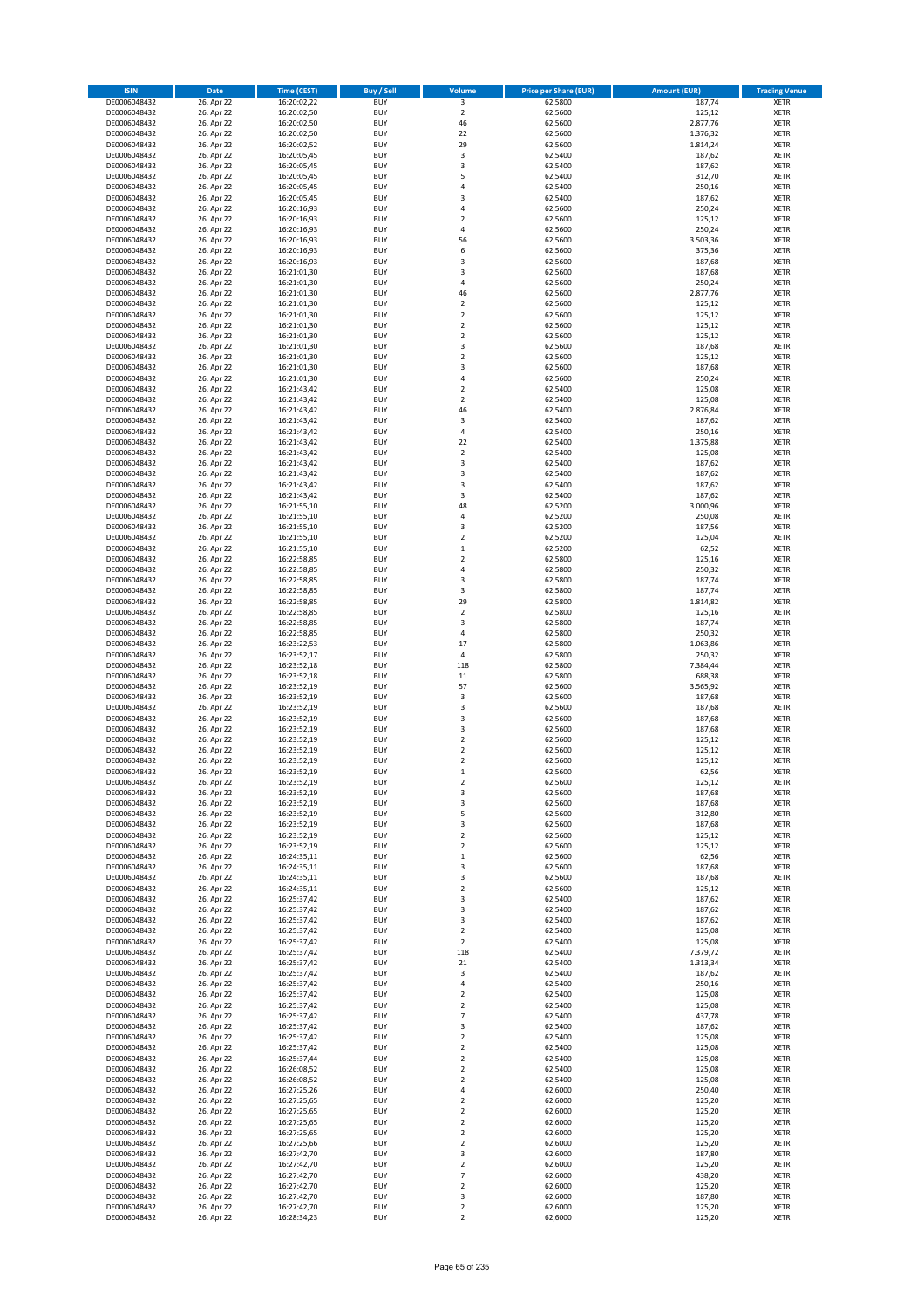| <b>ISIN</b>                  | <b>Date</b>              | <b>Time (CEST)</b>         | <b>Buy / Sell</b>        | Volume                       | <b>Price per Share (EUR)</b> | <b>Amount (EUR)</b> | <b>Trading Venue</b>       |
|------------------------------|--------------------------|----------------------------|--------------------------|------------------------------|------------------------------|---------------------|----------------------------|
| DE0006048432                 | 26. Apr 22               | 16:28:34,23                | <b>BUY</b>               | 4                            | 62,6000                      | 250,40              | <b>XETR</b>                |
| DE0006048432                 | 26. Apr 22               | 16:28:34,23                | <b>BUY</b>               | $\mathbf 2$                  | 62,6000                      | 125,20              | <b>XETR</b>                |
| DE0006048432                 | 26. Apr 22               | 16:28:34,23                | <b>BUY</b>               | $\overline{2}$               | 62,6000                      | 125,20              | <b>XETR</b>                |
| DE0006048432<br>DE0006048432 | 26. Apr 22<br>26. Apr 22 | 16:28:50,79<br>16:28:50,79 | <b>BUY</b><br><b>BUY</b> | 138<br>4                     | 62,5800<br>62,5800           | 8.636,04<br>250,32  | <b>XETR</b><br><b>XETR</b> |
| DE0006048432                 | 26. Apr 22               | 16:28:50,79                | <b>BUY</b>               | $\mathbf 2$                  | 62,5800                      | 125,16              | <b>XETR</b>                |
| DE0006048432                 | 26. Apr 22               | 16:28:50,79                | <b>BUY</b>               | 3                            | 62,5800                      | 187,74              | <b>XETR</b>                |
| DE0006048432                 | 26. Apr 22               | 16:28:50,79                | <b>BUY</b>               | 3                            | 62,5800                      | 187,74              | <b>XETR</b>                |
| DE0006048432                 | 26. Apr 22               | 16:28:50,79                | <b>BUY</b>               | 6                            | 62,5800                      | 375,48              | <b>XETR</b>                |
| DE0006048432                 | 26. Apr 22               | 16:28:50,79                | <b>BUY</b>               | $\mathbf 2$                  | 62,5800                      | 125,16              | <b>XETR</b>                |
| DE0006048432                 | 26. Apr 22               | 16:28:50,79                | <b>BUY</b>               | $\mathbf 2$                  | 62,5800                      | 125,16              | <b>XETR</b>                |
| DE0006048432                 | 26. Apr 22<br>26. Apr 22 | 16:28:50,79                | <b>BUY</b><br><b>BUY</b> | $\mathbf 1$<br>4             | 62,5800                      | 62,58               | <b>XETR</b><br><b>XETR</b> |
| DE0006048432<br>DE0006048432 | 26. Apr 22               | 16:28:50,79<br>16:28:50,79 | <b>BUY</b>               | $\overline{\mathbf{c}}$      | 62,5800<br>62,5800           | 250,32<br>125,16    | <b>XETR</b>                |
| DE0006048432                 | 26. Apr 22               | 16:28:50,79                | <b>BUY</b>               | 6                            | 62,5800                      | 375,48              | <b>XETR</b>                |
| DE0006048432                 | 26. Apr 22               | 16:28:50,79                | <b>BUY</b>               | 4                            | 62,5800                      | 250,32              | <b>XETR</b>                |
| DE0006048432                 | 26. Apr 22               | 16:28:50,79                | <b>BUY</b>               | $\overline{\mathbf{c}}$      | 62,5800                      | 125,16              | <b>XETR</b>                |
| DE0006048432                 | 26. Apr 22               | 16:29:02,45                | <b>BUY</b>               | $\mathbf 2$                  | 62,5800                      | 125,16              | <b>XETR</b>                |
| DE0006048432                 | 26. Apr 22               | 16:29:02,45                | <b>BUY</b>               | 3                            | 62,5800                      | 187,74              | <b>XETR</b>                |
| DE0006048432                 | 26. Apr 22               | 16:29:02,45                | <b>BUY</b>               | 3                            | 62,5800                      | 187,74              | <b>XETR</b>                |
| DE0006048432                 | 26. Apr 22               | 16:29:02,45                | <b>BUY</b>               | 160                          | 62,5800                      | 10.012,80           | <b>XETR</b>                |
| DE0006048432<br>DE0006048432 | 26. Apr 22<br>26. Apr 22 | 16:29:02,45<br>16:29:02,45 | <b>BUY</b><br><b>BUY</b> | $\mathbf 2$<br>$\mathbf 2$   | 62,5800<br>62,5800           | 125,16<br>125,16    | <b>XETR</b><br><b>XETR</b> |
| DE0006048432                 | 26. Apr 22               | 16:29:02,45                | <b>BUY</b>               | 6                            | 62,5800                      | 375,48              | <b>XETR</b>                |
| DE0006048432                 | 26. Apr 22               | 16:29:02,45                | <b>BUY</b>               | 3                            | 62,5800                      | 187,74              | <b>XETR</b>                |
| DE0006048432                 | 26. Apr 22               | 16:29:02,45                | <b>BUY</b>               | 3                            | 62,5800                      | 187,74              | <b>XETR</b>                |
| DE0006048432                 | 26. Apr 22               | 16:29:02,45                | <b>BUY</b>               | $\mathbf 2$                  | 62,5800                      | 125,16              | <b>XETR</b>                |
| DE0006048432                 | 26. Apr 22               | 16:29:02,47                | <b>BUY</b>               | $\overline{\mathbf{c}}$      | 62,5800                      | 125,16              | <b>XETR</b>                |
| DE0006048432                 | 26. Apr 22               | 16:30:02,31                | <b>BUY</b>               | 3                            | 62,6200                      | 187,86              | <b>XETR</b>                |
| DE0006048432                 | 26. Apr 22<br>26. Apr 22 | 16:30:36,85                | <b>BUY</b><br><b>BUY</b> | 6<br>$\mathbf 2$             | 62,6400                      | 375,84<br>125,28    | <b>XETR</b><br><b>XETR</b> |
| DE0006048432<br>DE0006048432 | 26. Apr 22               | 16:30:36,85<br>16:30:36,85 | <b>BUY</b>               | $\overline{\mathbf{c}}$      | 62,6400<br>62,6400           | 125,28              | <b>XETR</b>                |
| DE0006048432                 | 26. Apr 22               | 16:30:36,85                | <b>BUY</b>               | 5                            | 62,6400                      | 313,20              | <b>XETR</b>                |
| DE0006048432                 | 26. Apr 22               | 16:30:36,85                | <b>BUY</b>               | 3                            | 62,6400                      | 187,92              | <b>XETR</b>                |
| DE0006048432                 | 26. Apr 22               | 16:31:08,21                | <b>BUY</b>               | 3                            | 62,6200                      | 187,86              | <b>XETR</b>                |
| DE0006048432                 | 26. Apr 22               | 16:31:28,56                | <b>BUY</b>               | $\mathbf 2$                  | 62,6000                      | 125,20              | <b>XETR</b>                |
| DE0006048432                 | 26. Apr 22               | 16:31:28,56                | <b>BUY</b>               | 4                            | 62,6000                      | 250,40              | <b>XETR</b>                |
| DE0006048432                 | 26. Apr 22               | 16:31:28,56                | <b>BUY</b>               | $\mathbf 2$                  | 62,6000                      | 125,20              | <b>XETR</b>                |
| DE0006048432                 | 26. Apr 22<br>26. Apr 22 | 16:31:28,56                | <b>BUY</b><br><b>BUY</b> | 97                           | 62,6000                      | 6.072,20            | <b>XETR</b><br><b>XETR</b> |
| DE0006048432<br>DE0006048432 | 26. Apr 22               | 16:31:28,56<br>16:31:28,56 | <b>BUY</b>               | $\mathbf 2$<br>3             | 62,6000<br>62,6000           | 125,20<br>187,80    | <b>XETR</b>                |
| DE0006048432                 | 26. Apr 22               | 16:31:28,56                | <b>BUY</b>               | 5                            | 62,6000                      | 313,00              | <b>XETR</b>                |
| DE0006048432                 | 26. Apr 22               | 16:31:28,56                | <b>BUY</b>               | 3                            | 62,6000                      | 187,80              | <b>XETR</b>                |
| DE0006048432                 | 26. Apr 22               | 16:31:28,56                | <b>BUY</b>               | $\overline{\mathbf{c}}$      | 62,6000                      | 125,20              | <b>XETR</b>                |
| DE0006048432                 | 26. Apr 22               | 16:31:28,56                | <b>BUY</b>               | 8                            | 62,6000                      | 500,80              | <b>XETR</b>                |
| DE0006048432                 | 26. Apr 22               | 16:31:28,56                | <b>BUY</b>               | 4                            | 62,6000                      | 250,40              | <b>XETR</b>                |
| DE0006048432                 | 26. Apr 22               | 16:31:28,56                | <b>BUY</b>               | $\mathbf 2$                  | 62,6000                      | 125,20              | <b>XETR</b>                |
| DE0006048432                 | 26. Apr 22<br>26. Apr 22 | 16:31:28,56                | <b>BUY</b><br><b>BUY</b> | $\mathbf 2$<br>3             | 62,6000                      | 125,20<br>187,80    | <b>XETR</b><br><b>XETR</b> |
| DE0006048432<br>DE0006048432 | 26. Apr 22               | 16:31:28,56<br>16:31:28,56 | <b>BUY</b>               | 4                            | 62,6000<br>62,6000           | 250,40              | <b>XETR</b>                |
| DE0006048432                 | 26. Apr 22               | 16:31:28,56                | <b>BUY</b>               | 5                            | 62,6000                      | 313,00              | <b>XETR</b>                |
| DE0006048432                 | 26. Apr 22               | 16:31:28,56                | <b>BUY</b>               | $\mathbf 2$                  | 62,6000                      | 125,20              | <b>XETR</b>                |
| DE0006048432                 | 26. Apr 22               | 16:31:28,58                | <b>BUY</b>               | $\overline{\mathbf{2}}$      | 62,6000                      | 125,20              | <b>XETR</b>                |
| DE0006048432                 | 26. Apr 22               | 16:31:28,58                | <b>BUY</b>               | $\mathbf 2$                  | 62,6000                      | 125,20              | <b>XETR</b>                |
| DE0006048432                 | 26. Apr 22               | 16:32:08,02                | <b>BUY</b>               | $\overline{\mathbf{c}}$      | 62,5800                      | 125,16              | <b>XETR</b>                |
| DE0006048432                 | 26. Apr 22               | 16:32:08,02                | <b>BUY</b>               | 3                            | 62,5800                      | 187,74              | <b>XETR</b>                |
| DE0006048432<br>DE0006048432 | 26. Apr 22<br>26. Apr 22 | 16:32:08,02<br>16:32:08,02 | <b>BUY</b><br><b>BUY</b> | 3<br>$\overline{\mathbf{c}}$ | 62,5800<br>62,5800           | 187,74<br>125,16    | <b>XETR</b><br><b>XETR</b> |
| DE0006048432                 | 26. Apr 22               | 16:32:37,36                | <b>BUY</b>               | 3                            | 62,5600                      | 187,68              | <b>XETR</b>                |
| DE0006048432                 | 26. Apr 22               | 16:32:37,36                | <b>BUY</b>               | $\overline{\mathbf{2}}$      | 62,5600                      | 125,12              | <b>XETR</b>                |
| DE0006048432                 | 26. Apr 22               | 16:32:37,36                | <b>BUY</b>               | 102                          | 62,5600                      | 6.381,12            | <b>XETR</b>                |
| DE0006048432                 | 26. Apr 22               | 16:32:37,36                | <b>BUY</b>               | 3                            | 62,5600                      | 187,68              | <b>XETR</b>                |
| DE0006048432                 | 26. Apr 22               | 16:32:37,36                | <b>BUY</b>               | 5                            | 62,5600                      | 312,80              | <b>XETR</b>                |
| DE0006048432                 | 26. Apr 22               | 16:32:37,36                | <b>BUY</b>               | $\overline{2}$               | 62,5600                      | 125,12              | <b>XETR</b>                |
| DE0006048432                 | 26. Apr 22<br>26. Apr 22 | 16:32:37,36                | BUY<br><b>BUY</b>        | 5                            | 62,5600                      | 312,80              | <b>XETR</b>                |
| DE0006048432<br>DE0006048432 | 26. Apr 22               | 16:32:37,36<br>16:32:37,36 | <b>BUY</b>               | 3<br>3                       | 62,5600<br>62,5600           | 187,68<br>187,68    | <b>XETR</b><br><b>XETR</b> |
| DE0006048432                 | 26. Apr 22               | 16:32:37,36                | <b>BUY</b>               | 3                            | 62,5600                      | 187,68              | XETR                       |
| DE0006048432                 | 26. Apr 22               | 16:32:37,36                | <b>BUY</b>               | $\overline{\mathbf{c}}$      | 62,5600                      | 125,12              | <b>XETR</b>                |
| DE0006048432                 | 26. Apr 22               | 16:32:47,98                | <b>BUY</b>               | 4                            | 62,5400                      | 250,16              | <b>XETR</b>                |
| DE0006048432                 | 26. Apr 22               | 16:32:47,98                | <b>BUY</b>               | 3                            | 62,5400                      | 187,62              | <b>XETR</b>                |
| DE0006048432                 | 26. Apr 22               | 16:32:47,98                | <b>BUY</b>               | $\mathbf 2$                  | 62,5400                      | 125,08              | <b>XETR</b>                |
| DE0006048432<br>DE0006048432 | 26. Apr 22               | 16:32:47,98                | <b>BUY</b><br><b>BUY</b> | 3<br>6                       | 62,5400                      | 187,62              | <b>XETR</b>                |
| DE0006048432                 | 26. Apr 22<br>26. Apr 22 | 16:33:14,85<br>16:33:14,85 | <b>BUY</b>               | $\mathbf 2$                  | 62,5400<br>62,5400           | 375,24<br>125,08    | <b>XETR</b><br><b>XETR</b> |
| DE0006048432                 | 26. Apr 22               | 16:33:14,85                | <b>BUY</b>               | 3                            | 62,5400                      | 187,62              | <b>XETR</b>                |
| DE0006048432                 | 26. Apr 22               | 16:33:55,30                | <b>BUY</b>               | 3                            | 62,5200                      | 187,56              | <b>XETR</b>                |
| DE0006048432                 | 26. Apr 22               | 16:33:55,30                | <b>BUY</b>               | $\overline{2}$               | 62,5200                      | 125,04              | <b>XETR</b>                |
| DE0006048432                 | 26. Apr 22               | 16:33:55,30                | <b>BUY</b>               | 4                            | 62,5200                      | 250,08              | <b>XETR</b>                |
| DE0006048432                 | 26. Apr 22               | 16:33:55,30                | <b>BUY</b>               | 218                          | 62,5200                      | 13.629,36           | <b>XETR</b>                |
| DE0006048432<br>DE0006048432 | 26. Apr 22<br>26. Apr 22 | 16:33:55,30<br>16:33:55,30 | <b>BUY</b><br><b>BUY</b> | $\mathbf 2$<br>3             | 62,5200<br>62,5200           | 125,04<br>187,56    | <b>XETR</b><br><b>XETR</b> |
| DE0006048432                 | 26. Apr 22               | 16:33:55,30                | <b>BUY</b>               | 3                            | 62,5200                      | 187,56              | XETR                       |
| DE0006048432                 | 26. Apr 22               | 16:33:55,30                | <b>BUY</b>               | 4                            | 62,5200                      | 250,08              | <b>XETR</b>                |
| DE0006048432                 | 26. Apr 22               | 16:33:55,30                | <b>BUY</b>               | 3                            | 62,5200                      | 187,56              | <b>XETR</b>                |
| DE0006048432                 | 26. Apr 22               | 16:33:55,30                | <b>BUY</b>               | 3                            | 62,5200                      | 187,56              | <b>XETR</b>                |
| DE0006048432                 | 26. Apr 22               | 16:33:55,30                | <b>BUY</b>               | $\overline{\mathbf{c}}$      | 62,5200                      | 125,04              | <b>XETR</b>                |
| DE0006048432                 | 26. Apr 22               | 16:33:55,30                | <b>BUY</b>               | 3                            | 62,5200                      | 187,56              | <b>XETR</b>                |
| DE0006048432<br>DE0006048432 | 26. Apr 22<br>26. Apr 22 | 16:33:55,30<br>16:33:55,30 | <b>BUY</b><br><b>BUY</b> | $\mathbf 2$<br>3             | 62,5200<br>62,5200           | 125,04<br>187,56    | <b>XETR</b><br><b>XETR</b> |
| DE0006048432                 | 26. Apr 22               | 16:33:55,30                | <b>BUY</b>               | 3                            | 62,5200                      | 187,56              | <b>XETR</b>                |
| DE0006048432                 | 26. Apr 22               | 16:35:09,74                | <b>BUY</b>               | 4                            | 62,5200                      | 250,08              | <b>XETR</b>                |
| DE0006048432                 | 26. Apr 22               | 16:35:09,74                | <b>BUY</b>               | 4                            | 62,5200                      | 250,08              | <b>XETR</b>                |
| DE0006048432                 | 26. Apr 22               | 16:35:09,74                | <b>BUY</b>               | $\overline{\mathbf{c}}$      | 62,5200                      | 125,04              | XETR                       |
| DE0006048432                 | 26. Apr 22               | 16:35:09,74                | <b>BUY</b>               | $\mathbf 2$                  | 62,5200                      | 125,04              | <b>XETR</b>                |
| DE0006048432                 | 26. Apr 22               | 16:35:09,84                | <b>BUY</b>               | 4                            | 62,5200                      | 250,08              | <b>XETR</b>                |
| DE0006048432                 | 26. Apr 22               | 16:36:04,09                | <b>BUY</b>               | 3                            | 62,5400                      | 187,62              | <b>XETR</b>                |
| DE0006048432<br>DE0006048432 | 26. Apr 22<br>26. Apr 22 | 16:36:04,09<br>16:36:04,09 | <b>BUY</b><br><b>BUY</b> | 3<br>3                       | 62,5400<br>62,5400           | 187,62<br>187,62    | <b>XETR</b><br><b>XETR</b> |
| DE0006048432                 | 26. Apr 22               | 16:36:04,09                | <b>BUY</b>               | 4                            | 62,5400                      | 250,16              | <b>XETR</b>                |
| DE0006048432                 | 26. Apr 22               | 16:36:04,09                | <b>BUY</b>               | $\overline{\mathbf{c}}$      | 62,5400                      | 125,08              | <b>XETR</b>                |
| DE0006048432                 | 26. Apr 22               | 16:36:04,09                | <b>BUY</b>               | 4                            | 62,5400                      | 250,16              | XETR                       |
| DE0006048432                 | 26. Apr 22               | 16:36:04,09                | <b>BUY</b>               | $\overline{2}$               | 62,5400                      | 125,08              | <b>XETR</b>                |
| DE0006048432                 | 26. Apr 22               | 16:36:04,09                | <b>BUY</b>               | $\mathbf 1$                  | 62,5400                      | 62,54               | <b>XETR</b>                |
| DE0006048432                 | 26. Apr 22               | 16:36:04,09                | <b>BUY</b>               | $\mathbf 2$                  | 62,5400                      | 125,08              | <b>XETR</b>                |
| DE0006048432                 | 26. Apr 22               | 16:36:25,72                | <b>BUY</b>               | 62                           | 62,5400                      | 3.877,48            | XETR                       |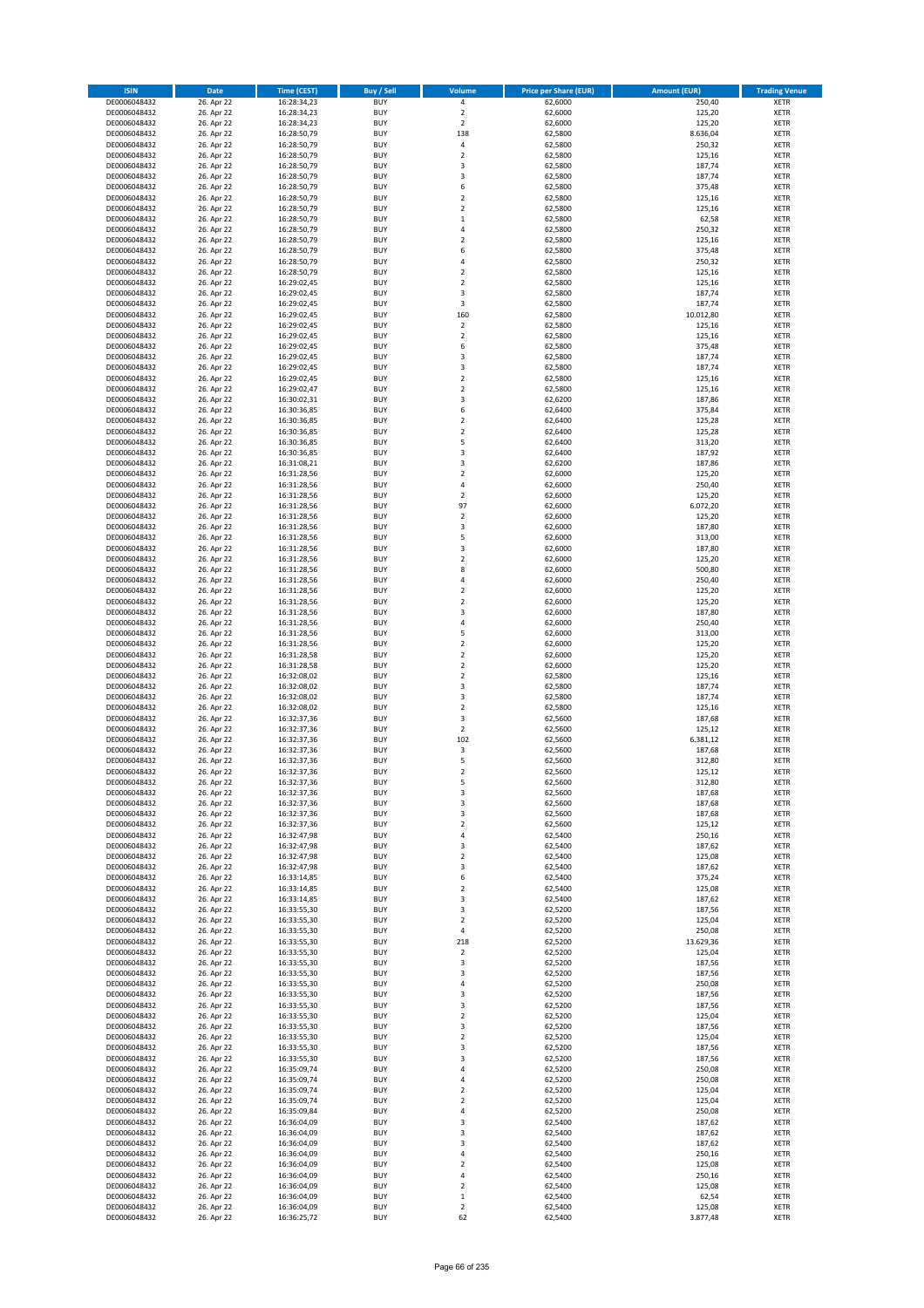| <b>ISIN</b>                  | <b>Date</b>              | <b>Time (CEST)</b>         | <b>Buy / Sell</b>        | <b>Volume</b>                | <b>Price per Share (EUR)</b> | <b>Amount (EUR)</b> | <b>Trading Venue</b>       |
|------------------------------|--------------------------|----------------------------|--------------------------|------------------------------|------------------------------|---------------------|----------------------------|
| DE0006048432                 | 26. Apr 22               | 16:36:25,72                | <b>BUY</b>               | $\mathbf 2$                  | 62,5400                      | 125,08              | <b>XETR</b>                |
| DE0006048432                 | 26. Apr 22               | 16:36:25,72                | <b>BUY</b>               | 4                            | 62,5400                      | 250,16              | <b>XETR</b>                |
| DE0006048432                 | 26. Apr 22               | 16:36:25,72                | <b>BUY</b>               | 3                            | 62,5400                      | 187,62              | <b>XETR</b>                |
| DE0006048432                 | 26. Apr 22               | 16:36:25,72                | <b>BUY</b>               | $\mathbf 2$                  | 62,5400                      | 125,08              | <b>XETR</b>                |
| DE0006048432                 | 26. Apr 22               | 16:36:25,74                | <b>BUY</b>               | 3                            | 62,5400                      | 187,62              | <b>XETR</b>                |
| DE0006048432                 | 26. Apr 22               | 16:37:39,25                | <b>BUY</b>               | 4                            | 62,5600                      | 250,24              | <b>XETR</b>                |
| DE0006048432                 | 26. Apr 22               | 16:37:39,25                | <b>BUY</b>               | $\overline{\mathbf{c}}$      | 62,5600                      | 125,12              | <b>XETR</b>                |
| DE0006048432                 | 26. Apr 22               | 16:37:39,25                | <b>BUY</b>               | 4                            | 62,5600                      | 250,24              | <b>XETR</b>                |
| DE0006048432                 | 26. Apr 22               | 16:37:39,25                | <b>BUY</b>               | $\overline{2}$               | 62,5600                      | 125,12              | <b>XETR</b>                |
| DE0006048432<br>DE0006048432 | 26. Apr 22<br>26. Apr 22 | 16:37:39,25                | <b>BUY</b><br><b>BUY</b> | 3<br>$\mathbf 1$             | 62,5600<br>62,5600           | 187,68<br>62,56     | <b>XETR</b><br><b>XETR</b> |
| DE0006048432                 | 26. Apr 22               | 16:37:39,25<br>16:37:39,25 | <b>BUY</b>               | 4                            | 62,5600                      | 250,24              | <b>XETR</b>                |
| DE0006048432                 | 26. Apr 22               | 16:37:39,25                | <b>BUY</b>               | 4                            | 62,5600                      | 250,24              | <b>XETR</b>                |
| DE0006048432                 | 26. Apr 22               | 16:37:39,25                | <b>BUY</b>               | 6                            | 62,5600                      | 375,36              | <b>XETR</b>                |
| DE0006048432                 | 26. Apr 22               | 16:37:41,34                | <b>BUY</b>               | 4                            | 62,5600                      | 250,24              | <b>XETR</b>                |
| DE0006048432                 | 26. Apr 22               | 16:37:41,34                | <b>BUY</b>               | $\overline{\mathbf{c}}$      | 62,5600                      | 125,12              | <b>XETR</b>                |
| DE0006048432                 | 26. Apr 22               | 16:37:41,34                | <b>BUY</b>               | 4                            | 62,5600                      | 250,24              | <b>XETR</b>                |
| DE0006048432                 | 26. Apr 22               | 16:37:41,34                | <b>BUY</b>               | $\mathbf 2$                  | 62,5600                      | 125,12              | <b>XETR</b>                |
| DE0006048432                 | 26. Apr 22               | 16:37:41,34                | <b>BUY</b>               | 3                            | 62,5600                      | 187,68              | <b>XETR</b>                |
| DE0006048432                 | 26. Apr 22               | 16:37:41,34                | <b>BUY</b>               | 5                            | 62,5600                      | 312,80              | <b>XETR</b>                |
| DE0006048432                 | 26. Apr 22               | 16:38:07,52                | <b>BUY</b>               | $\overline{\mathbf{c}}$      | 62,5600                      | 125,12              | <b>XETR</b>                |
| DE0006048432                 | 26. Apr 22               | 16:38:07,52                | <b>BUY</b><br><b>BUY</b> | $\mathbf 2$                  | 62,5600                      | 125,12              | <b>XETR</b><br><b>XETR</b> |
| DE0006048432<br>DE0006048432 | 26. Apr 22<br>26. Apr 22 | 16:38:07,52<br>16:38:07,52 | <b>BUY</b>               | $\mathbf 2$<br>$\mathbf 2$   | 62,5600<br>62,5600           | 125,12<br>125,12    | <b>XETR</b>                |
| DE0006048432                 | 26. Apr 22               | 16:38:07,52                | <b>BUY</b>               | 3                            | 62,5600                      | 187,68              | <b>XETR</b>                |
| DE0006048432                 | 26. Apr 22               | 16:38:08,52                | <b>BUY</b>               | $\mathbf 2$                  | 62,5600                      | 125,12              | <b>XETR</b>                |
| DE0006048432                 | 26. Apr 22               | 16:38:09,70                | <b>BUY</b>               | $\mathbf 2$                  | 62,5600                      | 125,12              | <b>XETR</b>                |
| DE0006048432                 | 26. Apr 22               | 16:38:09,70                | <b>BUY</b>               | 4                            | 62,5600                      | 250,24              | <b>XETR</b>                |
| DE0006048432                 | 26. Apr 22               | 16:38:09,70                | <b>BUY</b>               | 4                            | 62,5600                      | 250,24              | <b>XETR</b>                |
| DE0006048432                 | 26. Apr 22               | 16:38:09,70                | <b>BUY</b>               | 3                            | 62,5600                      | 187,68              | <b>XETR</b>                |
| DE0006048432                 | 26. Apr 22               | 16:38:09,70                | <b>BUY</b>               | 3                            | 62,5600                      | 187,68              | <b>XETR</b>                |
| DE0006048432                 | 26. Apr 22               | 16:38:29,83                | <b>BUY</b>               | 4                            | 62,5600                      | 250,24              | <b>XETR</b>                |
| DE0006048432<br>DE0006048432 | 26. Apr 22               | 16:38:29,83                | <b>BUY</b>               | 6                            | 62,5600                      | 375,36              | <b>XETR</b>                |
| DE0006048432                 | 26. Apr 22<br>26. Apr 22 | 16:38:32,44                | <b>BUY</b><br><b>BUY</b> | 3<br>$\overline{\mathbf{c}}$ | 62,5400<br>62,5400           | 187,62              | <b>XETR</b><br><b>XETR</b> |
| DE0006048432                 | 26. Apr 22               | 16:38:32,44<br>16:38:32,44 | <b>BUY</b>               | 138                          | 62,5400                      | 125,08<br>8.630,52  | <b>XETR</b>                |
| DE0006048432                 | 26. Apr 22               | 16:38:32,44                | <b>BUY</b>               | 3                            | 62,5400                      | 187,62              | <b>XETR</b>                |
| DE0006048432                 | 26. Apr 22               | 16:38:32,44                | <b>BUY</b>               | 4                            | 62,5400                      | 250,16              | <b>XETR</b>                |
| DE0006048432                 | 26. Apr 22               | 16:38:32,44                | <b>BUY</b>               | 3                            | 62,5400                      | 187,62              | <b>XETR</b>                |
| DE0006048432                 | 26. Apr 22               | 16:38:32,44                | <b>BUY</b>               | $\mathbf 2$                  | 62,5400                      | 125,08              | <b>XETR</b>                |
| DE0006048432                 | 26. Apr 22               | 16:38:32,44                | <b>BUY</b>               | $\overline{\mathbf{c}}$      | 62,5400                      | 125,08              | <b>XETR</b>                |
| DE0006048432                 | 26. Apr 22               | 16:38:32,44                | <b>BUY</b>               | 3                            | 62,5400                      | 187,62              | <b>XETR</b>                |
| DE0006048432                 | 26. Apr 22               | 16:38:32,44                | <b>BUY</b>               | 3                            | 62,5400                      | 187,62              | <b>XETR</b>                |
| DE0006048432                 | 26. Apr 22               | 16:38:32,44                | <b>BUY</b>               | 3                            | 62,5400                      | 187,62              | <b>XETR</b>                |
| DE0006048432                 | 26. Apr 22               | 16:38:34,84                | <b>BUY</b>               | $\mathbf 2$                  | 62,5400                      | 125,08              | <b>XETR</b>                |
| DE0006048432                 | 26. Apr 22               | 16:38:34,84                | <b>BUY</b>               | 4                            | 62,5400                      | 250,16              | <b>XETR</b>                |
| DE0006048432<br>DE0006048432 | 26. Apr 22<br>26. Apr 22 | 16:38:34,84<br>16:38:34,84 | <b>BUY</b><br><b>BUY</b> | 152<br>$\mathbf 2$           | 62,5400<br>62,5400           | 9.506,08<br>125,08  | <b>XETR</b><br><b>XETR</b> |
| DE0006048432                 | 26. Apr 22               | 16:38:34,84                | <b>BUY</b>               | 3                            | 62,5400                      | 187,62              | <b>XETR</b>                |
| DE0006048432                 | 26. Apr 22               | 16:38:34,84                | <b>BUY</b>               | 3                            | 62,5400                      | 187,62              | <b>XETR</b>                |
| DE0006048432                 | 26. Apr 22               | 16:38:34,84                | <b>BUY</b>               | 3                            | 62,5400                      | 187,62              | <b>XETR</b>                |
| DE0006048432                 | 26. Apr 22               | 16:38:34,84                | <b>BUY</b>               | $\mathbf 2$                  | 62,5400                      | 125,08              | <b>XETR</b>                |
| DE0006048432                 | 26. Apr 22               | 16:38:35,23                | <b>BUY</b>               | $\overline{2}$               | 62,5000                      | 125,00              | <b>XETR</b>                |
| DE0006048432                 | 26. Apr 22               | 16:38:35,23                | <b>BUY</b>               | $\mathbf 2$                  | 62,5000                      | 125,00              | <b>XETR</b>                |
| DE0006048432                 | 26. Apr 22               | 16:38:35,23                | <b>BUY</b>               | 142                          | 62,5000                      | 8.875,00            | <b>XETR</b>                |
| DE0006048432                 | 26. Apr 22               | 16:38:36,89                | <b>BUY</b>               | 94                           | 62,4800                      | 5.873,12            | <b>XETR</b>                |
| DE0006048432                 | 26. Apr 22               | 16:38:36,89                | <b>BUY</b>               | $\overline{\mathbf{c}}$      | 62,4800                      | 124,96              | <b>XETR</b>                |
| DE0006048432<br>DE0006048432 | 26. Apr 22<br>26. Apr 22 | 16:38:36,89<br>16:38:36,95 | <b>BUY</b><br><b>BUY</b> | 4<br>3                       | 62,4800<br>62,4800           | 249,92<br>187,44    | <b>XETR</b><br><b>XETR</b> |
| DE0006048432                 | 26. Apr 22               | 16:38:37,26                | <b>BUY</b>               | $\overline{2}$               | 62,4600                      | 124,92              | <b>XETR</b>                |
| DE0006048432                 | 26. Apr 22               | 16:38:37,27                | <b>BUY</b>               | $\mathbf 2$                  | 62,4400                      | 124,88              | <b>XETR</b>                |
| DE0006048432                 | 26. Apr 22               | 16:38:37,27                | <b>BUY</b>               | $\overline{\mathbf{c}}$      | 62,4400                      | 124,88              | <b>XETR</b>                |
| DE0006048432                 | 26. Apr 22               | 16:38:37,27                | <b>BUY</b>               | 628                          | 62,4400                      | 39.212,32           | <b>XETR</b>                |
| DE0006048432                 | 26. Apr 22               | 16:38:38,21                | <b>BUY</b>               | 5                            | 62,4400                      | 312,20              | <b>XETR</b>                |
| DE0006048432                 | 26. Apr 22               | 16:38:45,79                | BUY                      | 57                           | 62,4400                      | 3.559,08            | <b>XETR</b>                |
| DE0006048432                 | 26. Apr 22               | 16:38:47,81                | <b>BUY</b>               | 55                           | 62,4000                      | 3.432,00            | <b>XETR</b>                |
| DE0006048432                 | 26. Apr 22               | 16:38:51,59                | <b>BUY</b>               | 16                           | 62,4200                      | 998,72              | <b>XETR</b>                |
| DE0006048432<br>DE0006048432 | 26. Apr 22               | 16:38:51,59                | <b>BUY</b>               | $\mathbf 2$                  | 62,4200                      | 124,84              | XETR                       |
| DE0006048432                 | 26. Apr 22<br>26. Apr 22 | 16:38:53,59<br>16:39:41,04 | <b>BUY</b><br><b>BUY</b> | 3<br>50                      | 62,4000<br>62,4600           | 187,20<br>3.123,00  | <b>XETR</b><br><b>XETR</b> |
| DE0006048432                 | 26. Apr 22               | 16:39:41,04                | <b>BUY</b>               | $\mathbf 2$                  | 62,4600                      | 124,92              | <b>XETR</b>                |
| DE0006048432                 | 26. Apr 22               | 16:39:41,04                | <b>BUY</b>               | $\mathbf 2$                  | 62,4600                      | 124,92              | <b>XETR</b>                |
| DE0006048432                 | 26. Apr 22               | 16:39:41,04                | <b>BUY</b>               | $\mathbf 2$                  | 62,4600                      | 124,92              | <b>XETR</b>                |
| DE0006048432                 | 26. Apr 22               | 16:39:41,04                | <b>BUY</b>               | 3                            | 62,4600                      | 187,38              | <b>XETR</b>                |
| DE0006048432                 | 26. Apr 22               | 16:39:41,04                | <b>BUY</b>               | $\mathbf 2$                  | 62,4600                      | 124,92              | <b>XETR</b>                |
| DE0006048432                 | 26. Apr 22               | 16:39:41,04                | <b>BUY</b>               | 3                            | 62.4600                      | 187,38              | <b>XETR</b>                |
| DE0006048432                 | 26. Apr 22               | 16:39:41,04                | <b>BUY</b>               | 3                            | 62,4600                      | 187,38              | <b>XETR</b>                |
| DE0006048432                 | 26. Apr 22               | 16:39:41,04                | <b>BUY</b>               | $\overline{2}$               | 62,4600                      | 124,92              | <b>XETR</b>                |
| DE0006048432<br>DE0006048432 | 26. Apr 22<br>26. Apr 22 | 16:39:41,04<br>16:39:41,04 | <b>BUY</b><br><b>BUY</b> | 3<br>4                       | 62,4600<br>62,4600           | 187,38<br>249,84    | <b>XETR</b><br><b>XETR</b> |
| DE0006048432                 | 26. Apr 22               | 16:39:41,04                | <b>BUY</b>               | 3                            | 62,4600                      | 187,38              | <b>XETR</b>                |
| DE0006048432                 | 26. Apr 22               | 16:39:41,04                | <b>BUY</b>               | $\overline{2}$               | 62,4600                      | 124,92              | <b>XETR</b>                |
| DE0006048432                 | 26. Apr 22               | 16:39:41,04                | <b>BUY</b>               | 3                            | 62,4600                      | 187,38              | XETR                       |
| DE0006048432                 | 26. Apr 22               | 16:39:41,04                | <b>BUY</b>               | $\mathbf 2$                  | 62,4600                      | 124,92              | <b>XETR</b>                |
| DE0006048432                 | 26. Apr 22               | 16:39:54,62                | <b>BUY</b>               | 51                           | 62,4400                      | 3.184,44            | <b>XETR</b>                |
| DE0006048432                 | 26. Apr 22               | 16:39:54,62                | <b>BUY</b>               | $\mathbf 2$                  | 62,4400                      | 124,88              | <b>XETR</b>                |
| DE0006048432                 | 26. Apr 22               | 16:39:54,62                | <b>BUY</b>               | 3                            | 62,4400                      | 187,32              | <b>XETR</b>                |
| DE0006048432                 | 26. Apr 22               | 16:39:54,62                | <b>BUY</b>               | $\mathbf 2$                  | 62,4400                      | 124,88              | <b>XETR</b>                |
| DE0006048432                 | 26. Apr 22               | 16:39:58,94                | <b>BUY</b>               | 47                           | 62,4200                      | 2.933,74            | <b>XETR</b>                |
| DE0006048432<br>DE0006048432 | 26. Apr 22<br>26. Apr 22 | 16:39:58,94                | <b>BUY</b><br><b>BUY</b> | 10<br>8                      | 62,4200<br>62,4200           | 624,20<br>499,36    | <b>XETR</b><br><b>XETR</b> |
| DE0006048432                 | 26. Apr 22               | 16:39:58,95<br>16:40:05,88 | <b>BUY</b>               | 6                            | 62,4200                      | 374,52              | <b>XETR</b>                |
| DE0006048432                 | 26. Apr 22               | 16:40:37,90                | <b>BUY</b>               | $\mathbf 2$                  | 62,4200                      | 124,84              | <b>XETR</b>                |
| DE0006048432                 | 26. Apr 22               | 16:40:37,90                | <b>BUY</b>               | 3                            | 62,4200                      | 187,26              | XETR                       |
| DE0006048432                 | 26. Apr 22               | 16:40:37,90                | <b>BUY</b>               | 3                            | 62,4200                      | 187,26              | <b>XETR</b>                |
| DE0006048432                 | 26. Apr 22               | 16:40:37,90                | <b>BUY</b>               | $\mathbf 2$                  | 62,4200                      | 124,84              | <b>XETR</b>                |
| DE0006048432                 | 26. Apr 22               | 16:40:37,90                | <b>BUY</b>               | 47                           | 62,4200                      | 2.933,74            | <b>XETR</b>                |
| DE0006048432                 | 26. Apr 22               | 16:40:37,90                | <b>BUY</b>               | $\mathbf 2$                  | 62,4200                      | 124,84              | <b>XETR</b>                |
| DE0006048432                 | 26. Apr 22               | 16:40:37,90                | <b>BUY</b>               | 3                            | 62,4200                      | 187,26              | <b>XETR</b>                |
| DE0006048432                 | 26. Apr 22               | 16:40:37,90                | <b>BUY</b>               | 3                            | 62,4200                      | 187,26              | <b>XETR</b>                |
| DE0006048432                 | 26. Apr 22               | 16:40:37,90                | <b>BUY</b>               | 3<br>5                       | 62,4200                      | 187,26              | <b>XETR</b>                |
| DE0006048432<br>DE0006048432 | 26. Apr 22<br>26. Apr 22 | 16:40:37,90<br>16:40:37,90 | <b>BUY</b><br><b>BUY</b> | 3                            | 62,4200<br>62,4200           | 312,10<br>187,26    | XETR<br><b>XETR</b>        |
| DE0006048432                 | 26. Apr 22               | 16:40:41,83                | <b>BUY</b>               | 3                            | 62,4000                      | 187,20              | <b>XETR</b>                |
| DE0006048432                 | 26. Apr 22               | 16:40:41,83                | <b>BUY</b>               | 3                            | 62,4000                      | 187,20              | <b>XETR</b>                |
| DE0006048432                 | 26. Apr 22               | 16:40:41,83                | <b>BUY</b>               | 3                            | 62,4000                      | 187,20              | <b>XETR</b>                |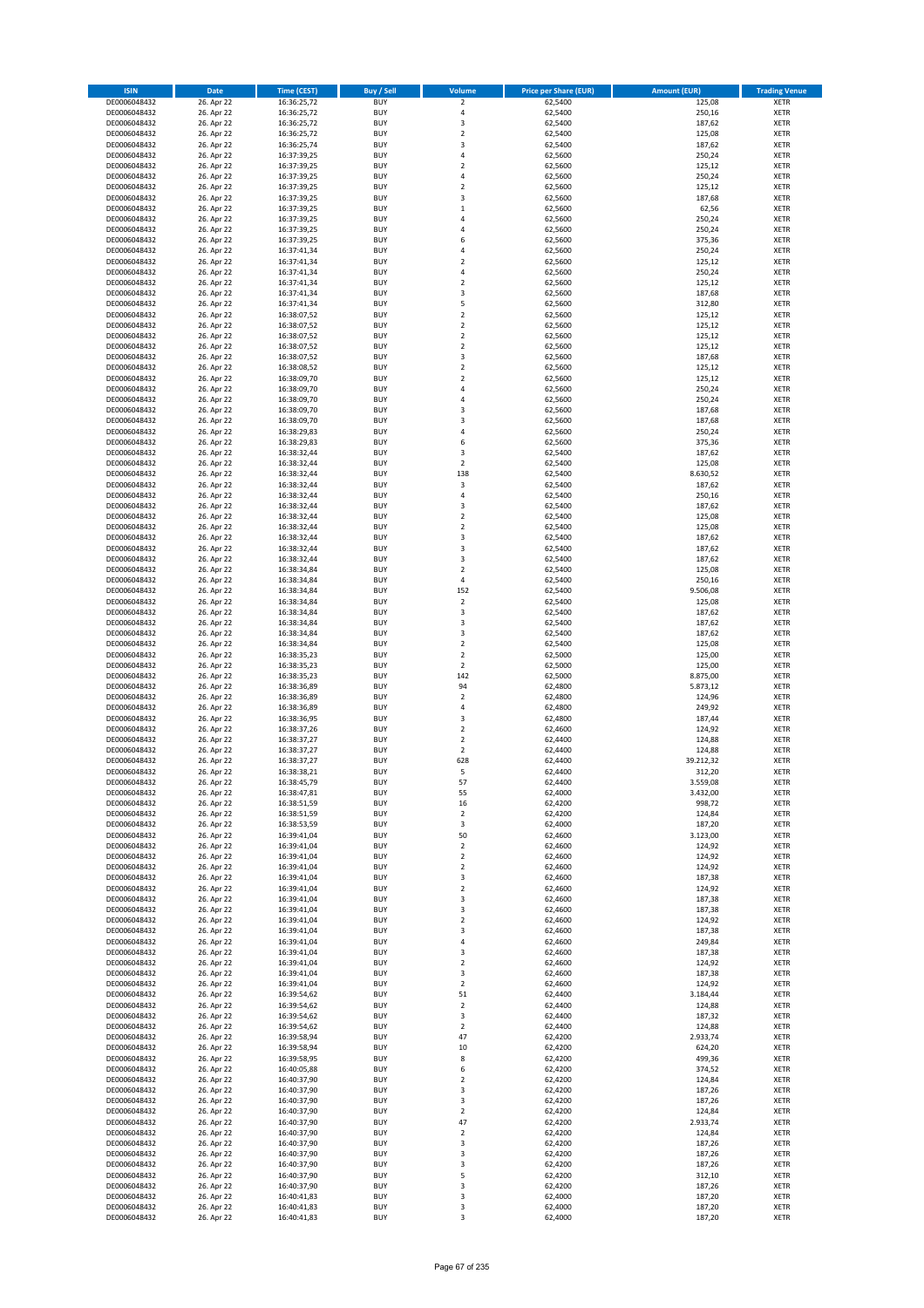| <b>ISIN</b>                  | <b>Date</b>              | <b>Time (CEST)</b>         | <b>Buy / Sell</b>        | Volume                                 | <b>Price per Share (EUR)</b> | <b>Amount (EUR)</b>   | <b>Trading Venue</b>       |
|------------------------------|--------------------------|----------------------------|--------------------------|----------------------------------------|------------------------------|-----------------------|----------------------------|
| DE0006048432                 | 26. Apr 22               | 16:40:41,83                | <b>BUY</b>               | 3                                      | 62,4000                      | 187,20                | <b>XETR</b>                |
| DE0006048432                 | 26. Apr 22               | 16:40:41,83                | <b>BUY</b>               | 4                                      | 62,4000                      | 249,60                | <b>XETR</b>                |
| DE0006048432                 | 26. Apr 22               | 16:40:42,54                | <b>BUY</b>               | 6                                      | 62,3800                      | 374,28                | <b>XETR</b>                |
| DE0006048432<br>DE0006048432 | 26. Apr 22<br>26. Apr 22 | 16:40:58,30<br>16:41:13,08 | <b>BUY</b><br><b>BUY</b> | 3<br>3                                 | 62,3800<br>62,3800           | 187,14<br>187,14      | <b>XETR</b><br><b>XETR</b> |
| DE0006048432                 | 26. Apr 22               | 16:41:13,08                | <b>BUY</b>               | 3                                      | 62,3800                      | 187,14                | <b>XETR</b>                |
| DE0006048432                 | 26. Apr 22               | 16:41:13,08                | <b>BUY</b>               | $\mathbf 2$                            | 62,3800                      | 124,76                | <b>XETR</b>                |
| DE0006048432                 | 26. Apr 22               | 16:41:38,56                | <b>BUY</b>               | 3                                      | 62,3800                      | 187,14                | <b>XETR</b>                |
| DE0006048432                 | 26. Apr 22               | 16:41:38,56                | <b>BUY</b>               | $\overline{2}$                         | 62,3800                      | 124,76                | <b>XETR</b>                |
| DE0006048432                 | 26. Apr 22               | 16:41:38,56                | <b>BUY</b>               | $\overline{2}$                         | 62,3800                      | 124,76                | <b>XETR</b>                |
| DE0006048432                 | 26. Apr 22               | 16:41:38,56                | <b>BUY</b>               | $\mathbf 2$                            | 62,3800                      | 124,76                | <b>XETR</b>                |
| DE0006048432                 | 26. Apr 22<br>26. Apr 22 | 16:41:48,58                | <b>BUY</b><br><b>BUY</b> | 71<br>$\mathbf 2$                      | 62,3600                      | 4.427,56              | <b>XETR</b><br><b>XETR</b> |
| DE0006048432<br>DE0006048432 | 26. Apr 22               | 16:41:48,58<br>16:41:48,58 | <b>BUY</b>               | 3                                      | 62,3600<br>62,3600           | 124,72<br>187,08      | <b>XETR</b>                |
| DE0006048432                 | 26. Apr 22               | 16:41:48,58                | <b>BUY</b>               | $\mathbf 2$                            | 62,3600                      | 124,72                | <b>XETR</b>                |
| DE0006048432                 | 26. Apr 22               | 16:41:48,58                | <b>BUY</b>               | $\overline{\mathbf{c}}$                | 62,3600                      | 124,72                | <b>XETR</b>                |
| DE0006048432                 | 26. Apr 22               | 16:41:48,58                | <b>BUY</b>               | 3                                      | 62,3600                      | 187,08                | <b>XETR</b>                |
| DE0006048432                 | 26. Apr 22               | 16:41:48,58                | <b>BUY</b>               | 5                                      | 62,3600                      | 311,80                | <b>XETR</b>                |
| DE0006048432                 | 26. Apr 22               | 16:41:48,58                | <b>BUY</b>               | 3                                      | 62,3600                      | 187,08                | <b>XETR</b>                |
| DE0006048432                 | 26. Apr 22               | 16:41:48,58                | <b>BUY</b>               | $\mathbf 2$                            | 62,3600                      | 124,72                | <b>XETR</b>                |
| DE0006048432                 | 26. Apr 22               | 16:41:56,35                | <b>BUY</b>               | 76                                     | 62,3400                      | 4.737,84              | <b>XETR</b>                |
| DE0006048432<br>DE0006048432 | 26. Apr 22<br>26. Apr 22 | 16:41:56,35<br>16:41:56,35 | <b>BUY</b><br><b>BUY</b> | 3<br>3                                 | 62,3400<br>62,3400           | 187,02<br>187,02      | <b>XETR</b><br><b>XETR</b> |
| DE0006048432                 | 26. Apr 22               | 16:41:56,35                | <b>BUY</b>               | 3                                      | 62,3400                      | 187,02                | <b>XETR</b>                |
| DE0006048432                 | 26. Apr 22               | 16:41:56,35                | <b>BUY</b>               | $\mathbf 1$                            | 62,3400                      | 62,34                 | <b>XETR</b>                |
| DE0006048432                 | 26. Apr 22               | 16:41:56,35                | <b>BUY</b>               | 4                                      | 62,3400                      | 249,36                | <b>XETR</b>                |
| DE0006048432                 | 26. Apr 22               | 16:41:58,15                | <b>BUY</b>               | 4                                      | 62,3200                      | 249,28                | <b>XETR</b>                |
| DE0006048432                 | 26. Apr 22               | 16:42:06,73                | <b>BUY</b>               | 46                                     | 62,3200                      | 2.866,72              | <b>XETR</b>                |
| DE0006048432                 | 26. Apr 22               | 16:42:24,54                | <b>BUY</b>               | 3                                      | 62,3400                      | 187,02                | <b>XETR</b>                |
| DE0006048432                 | 26. Apr 22               | 16:42:24,54                | <b>BUY</b>               | 3<br>3                                 | 62,3400                      | 187,02                | <b>XETR</b>                |
| DE0006048432<br>DE0006048432 | 26. Apr 22<br>26. Apr 22 | 16:42:24,54<br>16:42:24,54 | <b>BUY</b><br><b>BUY</b> | 3                                      | 62,3400<br>62,3400           | 187,02<br>187,02      | <b>XETR</b><br><b>XETR</b> |
| DE0006048432                 | 26. Apr 22               | 16:42:24,54                | <b>BUY</b>               | 3                                      | 62,3400                      | 187,02                | <b>XETR</b>                |
| DE0006048432                 | 26. Apr 22               | 16:43:11,41                | <b>BUY</b>               | 94                                     | 62,3400                      | 5.859,96              | <b>XETR</b>                |
| DE0006048432                 | 26. Apr 22               | 16:43:11,41                | <b>BUY</b>               | $\mathbf 2$                            | 62,3400                      | 124,68                | <b>XETR</b>                |
| DE0006048432                 | 26. Apr 22               | 16:43:11,41                | <b>BUY</b>               | 3                                      | 62,3400                      | 187,02                | <b>XETR</b>                |
| DE0006048432                 | 26. Apr 22               | 16:43:11,41                | <b>BUY</b>               | 3                                      | 62,3400                      | 187,02                | <b>XETR</b>                |
| DE0006048432                 | 26. Apr 22               | 16:43:15,19                | <b>BUY</b>               | 3                                      | 62,3200                      | 186,96                | <b>XETR</b>                |
| DE0006048432                 | 26. Apr 22               | 16:43:15,19                | <b>BUY</b>               | 3                                      | 62,3200                      | 186,96                | <b>XETR</b>                |
| DE0006048432                 | 26. Apr 22               | 16:43:15,19                | <b>BUY</b><br><b>BUY</b> | 3<br>$\overline{\mathbf{c}}$           | 62,3200                      | 186,96                | <b>XETR</b><br><b>XETR</b> |
| DE0006048432<br>DE0006048432 | 26. Apr 22<br>26. Apr 22 | 16:43:15,19<br>16:43:15,19 | <b>BUY</b>               | $\mathbf 2$                            | 62,3200<br>62,3200           | 124,64<br>124,64      | <b>XETR</b>                |
| DE0006048432                 | 26. Apr 22               | 16:43:15,19                | <b>BUY</b>               | 3                                      | 62,3200                      | 186,96                | <b>XETR</b>                |
| DE0006048432                 | 26. Apr 22               | 16:43:15,19                | <b>BUY</b>               | $\overline{\mathbf{c}}$                | 62,3200                      | 124,64                | <b>XETR</b>                |
| DE0006048432                 | 26. Apr 22               | 16:43:15,19                | <b>BUY</b>               | $\mathbf 2$                            | 62,3200                      | 124,64                | <b>XETR</b>                |
| DE0006048432                 | 26. Apr 22               | 16:44:08,78                | <b>BUY</b>               | 3                                      | 62,3400                      | 187,02                | <b>XETR</b>                |
| DE0006048432                 | 26. Apr 22               | 16:44:08,78                | <b>BUY</b>               | 4                                      | 62,3400                      | 249,36                | <b>XETR</b>                |
| DE0006048432                 | 26. Apr 22               | 16:44:08,78                | <b>BUY</b>               | 77                                     | 62,3400                      | 4.800,18              | <b>XETR</b>                |
| DE0006048432                 | 26. Apr 22               | 16:44:08,78                | <b>BUY</b>               | 3                                      | 62,3400                      | 187,02                | <b>XETR</b>                |
| DE0006048432<br>DE0006048432 | 26. Apr 22<br>26. Apr 22 | 16:44:08,78<br>16:44:08,78 | <b>BUY</b><br><b>BUY</b> | $\mathbf 2$<br>3                       | 62,3400<br>62,3400           | 124,68<br>187,02      | <b>XETR</b><br><b>XETR</b> |
| DE0006048432                 | 26. Apr 22               | 16:44:08,78                | <b>BUY</b>               | 3                                      | 62,3400                      | 187,02                | <b>XETR</b>                |
| DE0006048432                 | 26. Apr 22               | 16:44:08,78                | <b>BUY</b>               | 3                                      | 62,3400                      | 187,02                | <b>XETR</b>                |
| DE0006048432                 | 26. Apr 22               | 16:44:08,78                | <b>BUY</b>               | 3                                      | 62,3400                      | 187,02                | <b>XETR</b>                |
| DE0006048432                 | 26. Apr 22               | 16:44:08,78                | <b>BUY</b>               | 3                                      | 62,3400                      | 187,02                | <b>XETR</b>                |
| DE0006048432                 | 26. Apr 22               | 16:44:08,78                | <b>BUY</b>               | 16                                     | 62,3400                      | 997,44                | <b>XETR</b>                |
| DE0006048432                 | 26. Apr 22               | 16:44:10,51                | <b>BUY</b>               | 3                                      | 62,3200                      | 186,96                | <b>XETR</b>                |
| DE0006048432                 | 26. Apr 22               | 16:44:10,51                | <b>BUY</b>               | 3                                      | 62,3200                      | 186,96                | <b>XETR</b>                |
| DE0006048432                 | 26. Apr 22<br>26. Apr 22 | 16:44:10,51                | <b>BUY</b>               | 3<br>$\overline{2}$                    | 62,3200                      | 186,96                | <b>XETR</b>                |
| DE0006048432<br>DE0006048432 | 26. Apr 22               | 16:44:10,51<br>16:44:10,51 | <b>BUY</b><br><b>BUY</b> | 3                                      | 62,3200<br>62,3200           | 124,64<br>186,96      | <b>XETR</b><br><b>XETR</b> |
| DE0006048432                 | 26. Apr 22               | 16:44:10,51                | <b>BUY</b>               | 4                                      | 62,3200                      | 249,28                | <b>XETR</b>                |
| DE0006048432                 | 26. Apr 22               | 16:44:10,51                | <b>BUY</b>               | 3                                      | 62,3200                      | 186,96                | <b>XETR</b>                |
| DE0006048432                 | 26. Apr 22               | 16:44:25,43                | <b>BUY</b>               | 3                                      | 62,3000                      | 186,90                | <b>XETR</b>                |
| DE0006048432                 | 26. Apr 22               | 16:44:25,43                | BUY                      | 3                                      | 62,3000                      | 186,90                | <b>XETR</b>                |
| DE0006048432                 | 26. Apr 22               | 16:44:25,43                | <b>BUY</b>               | 3                                      | 62,3000                      | 186,90                | <b>XETR</b>                |
| DE0006048432                 | 26. Apr 22               | 16:45:05,54                | <b>BUY</b><br><b>BUY</b> | 3                                      | 62,3000                      | 186,90                | <b>XETR</b>                |
| DE0006048432<br>DE0006048432 | 26. Apr 22<br>26. Apr 22 | 16:45:05,54<br>16:45:05,54 | <b>BUY</b>               | $\mathbf 2$<br>$\overline{\mathbf{c}}$ | 62,3000<br>62,3000           | 124,60<br>124,60      | XETR<br><b>XETR</b>        |
| DE0006048432                 | 26. Apr 22               | 16:45:05,54                | <b>BUY</b>               | 4                                      | 62,3000                      | 249,20                | <b>XETR</b>                |
| DE0006048432                 | 26. Apr 22               | 16:45:09,68                | <b>BUY</b>               | 46                                     | 62,2800                      | 2.864,88              | <b>XETR</b>                |
| DE0006048432                 | 26. Apr 22               | 16:45:09,68                | <b>BUY</b>               | 3                                      | 62,2800                      | 186,84                | <b>XETR</b>                |
| DE0006048432                 | 26. Apr 22               | 16:45:09,68                | <b>BUY</b>               | 163                                    | 62,2800                      | 10.151,64             | <b>XETR</b>                |
| DE0006048432                 | 26. Apr 22               | 16:45:09,68                | <b>BUY</b>               | $\mathbf 2$                            | 62,2800                      | 124,56                | <b>XETR</b>                |
| DE0006048432                 | 26. Apr 22               | 16:45:09,68                | <b>BUY</b>               | 3<br>503                               | 62,2800                      | 186,84                | <b>XETR</b>                |
| DE0006048432<br>DE0006048432 | 26. Apr 22<br>26. Apr 22 | 16:45:09,68<br>16:45:19,27 | <b>BUY</b><br><b>BUY</b> | 67                                     | 62,2800<br>62,3000           | 31.326,84<br>4.174,10 | <b>XETR</b><br><b>XETR</b> |
| DE0006048432                 | 26. Apr 22               | 16:45:19,27                | <b>BUY</b>               | 3                                      | 62,3000                      | 186,90                | <b>XETR</b>                |
| DE0006048432                 | 26. Apr 22               | 16:46:31,93                | <b>BUY</b>               | 3                                      | 62,3000                      | 186,90                | <b>XETR</b>                |
| DE0006048432                 | 26. Apr 22               | 16:46:31,93                | <b>BUY</b>               | 3                                      | 62,3000                      | 186,90                | <b>XETR</b>                |
| DE0006048432                 | 26. Apr 22               | 16:46:31,93                | <b>BUY</b>               | $\overline{2}$                         | 62,3000                      | 124,60                | <b>XETR</b>                |
| DE0006048432                 | 26. Apr 22               | 16:46:31,93                | <b>BUY</b>               | $\mathbf 2$                            | 62,3000                      | 124,60                | <b>XETR</b>                |
| DE0006048432                 | 26. Apr 22               | 16:46:31,94                | <b>BUY</b>               | 3                                      | 62,2800                      | 186,84                | XETR                       |
| DE0006048432<br>DE0006048432 | 26. Apr 22<br>26. Apr 22 | 16:46:31,94<br>16:46:48,18 | <b>BUY</b><br><b>BUY</b> | $\mathbf 2$<br>3                       | 62,2800<br>62,2800           | 124,56<br>186,84      | <b>XETR</b><br><b>XETR</b> |
| DE0006048432                 | 26. Apr 22               | 16:46:48,18                | <b>BUY</b>               | 3                                      | 62,2800                      | 186,84                | <b>XETR</b>                |
| DE0006048432                 | 26. Apr 22               | 16:46:48,18                | <b>BUY</b>               | $\overline{2}$                         | 62,2800                      | 124,56                | <b>XETR</b>                |
| DE0006048432                 | 26. Apr 22               | 16:46:48,18                | <b>BUY</b>               | 79                                     | 62,2800                      | 4.920,12              | <b>XETR</b>                |
| DE0006048432                 | 26. Apr 22               | 16:46:48,18                | <b>BUY</b>               | 3                                      | 62,2800                      | 186,84                | <b>XETR</b>                |
| DE0006048432                 | 26. Apr 22               | 16:46:48,18                | <b>BUY</b>               | $\mathbf 2$                            | 62,2800                      | 124,56                | <b>XETR</b>                |
| DE0006048432                 | 26. Apr 22               | 16:46:48,18                | <b>BUY</b>               | 3                                      | 62,2800                      | 186,84                | <b>XETR</b>                |
| DE0006048432                 | 26. Apr 22               | 16:46:48,18                | <b>BUY</b>               | $\overline{2}$                         | 62,2800                      | 124,56                | <b>XETR</b>                |
| DE0006048432<br>DE0006048432 | 26. Apr 22<br>26. Apr 22 | 16:46:48,18                | <b>BUY</b><br><b>BUY</b> | 3<br>3                                 | 62,2800<br>62,2800           | 186,84<br>186,84      | <b>XETR</b><br>XETR        |
| DE0006048432                 | 26. Apr 22               | 16:46:48,18<br>16:46:48,18 | <b>BUY</b>               | 3                                      | 62,2800                      | 186,84                | <b>XETR</b>                |
| DE0006048432                 | 26. Apr 22               | 16:46:48,18                | <b>BUY</b>               | 3                                      | 62,2800                      | 186,84                | <b>XETR</b>                |
| DE0006048432                 | 26. Apr 22               | 16:46:48,18                | <b>BUY</b>               | 3                                      | 62,2800                      | 186,84                | <b>XETR</b>                |
| DE0006048432                 | 26. Apr 22               | 16:46:48,18                | <b>BUY</b>               | 4                                      | 62,2800                      | 249,12                | <b>XETR</b>                |
| DE0006048432                 | 26. Apr 22               | 16:46:48,18                | <b>BUY</b>               | 3                                      | 62,2800                      | 186,84                | <b>XETR</b>                |
| DE0006048432                 | 26. Apr 22               | 16:46:48,18                | <b>BUY</b>               | $\mathbf 1$                            | 62,2800                      | 62,28                 | <b>XETR</b>                |
| DE0006048432                 | 26. Apr 22               | 16:46:48,23                | <b>BUY</b>               | 3                                      | 62,2800                      | 186,84                | <b>XETR</b>                |
| DE0006048432<br>DE0006048432 | 26. Apr 22<br>26. Apr 22 | 16:46:48,23<br>16:46:48,23 | <b>BUY</b><br><b>BUY</b> | 3<br>3                                 | 62,2800<br>62,2800           | 186,84<br>186,84      | XETR<br><b>XETR</b>        |
| DE0006048432                 | 26. Apr 22               | 16:46:49,63                | <b>BUY</b>               | 80                                     | 62,2600                      | 4.980,80              | <b>XETR</b>                |
| DE0006048432                 | 26. Apr 22               | 16:46:49,63                | <b>BUY</b>               | 3                                      | 62,2600                      | 186,78                | <b>XETR</b>                |
| DE0006048432                 | 26. Apr 22               | 16:46:49,63                | <b>BUY</b>               | 53                                     | 62,2600                      | 3.299,78              | <b>XETR</b>                |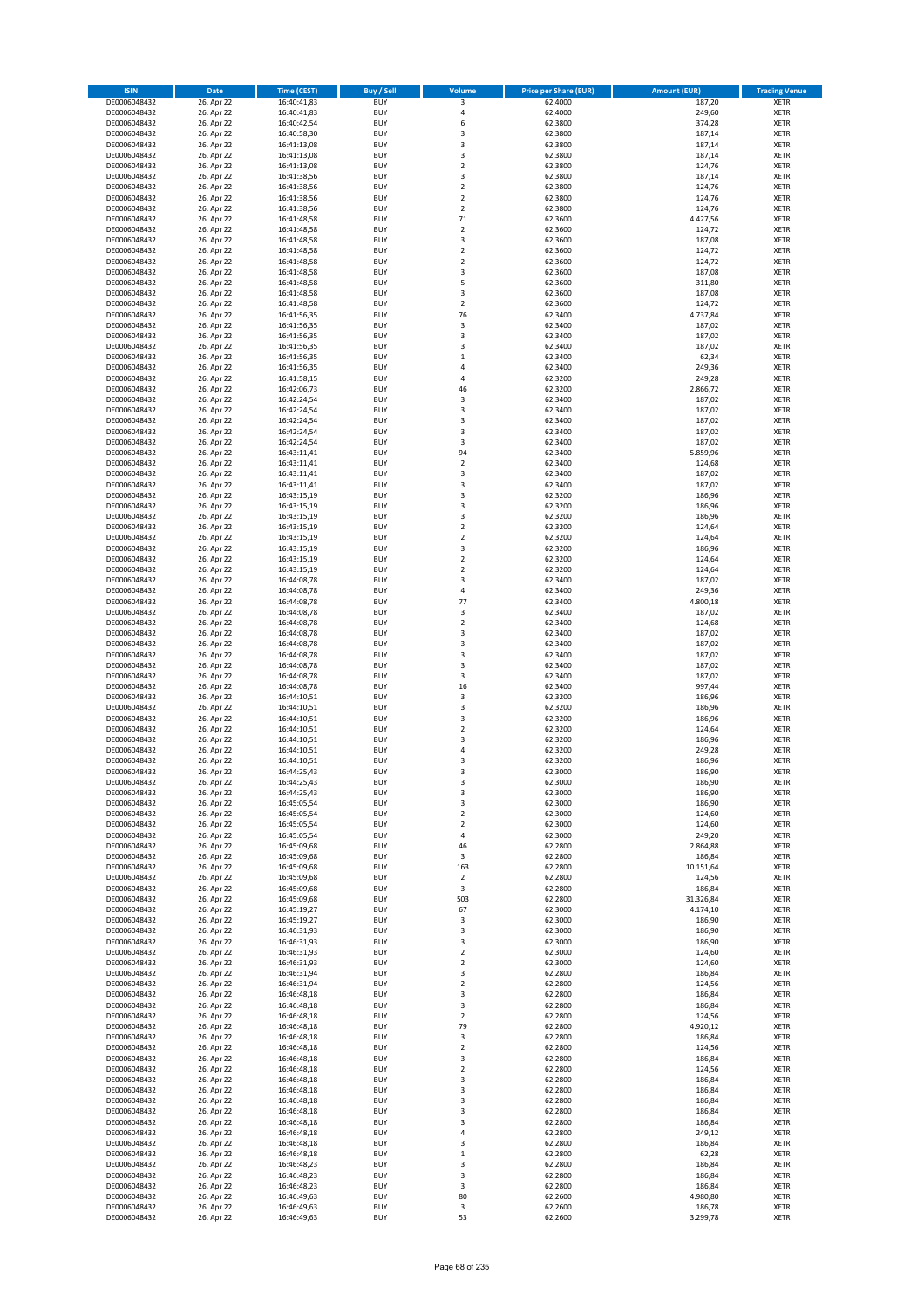| <b>ISIN</b>                  | Date                     | Time (CEST)                | <b>Buy / Sell</b>        | <b>Volume</b>                    | <b>Price per Share (EUR)</b> | <b>Amount (EUR)</b> | <b>Trading Venue</b>       |
|------------------------------|--------------------------|----------------------------|--------------------------|----------------------------------|------------------------------|---------------------|----------------------------|
| DE0006048432                 | 26. Apr 22               | 16:46:49,63                | <b>BUY</b>               | $\overline{\mathbf{3}}$          | 62,2600                      | 186,78              | <b>XETR</b>                |
| DE0006048432                 | 26. Apr 22               | 16:46:50,58                | <b>BUY</b>               | $41\,$                           | 62,2200                      | 2.551,02            | XETR                       |
| DE0006048432                 | 26. Apr 22               | 16:47:01,32                | <b>BUY</b>               | 26                               | 62,2200                      | 1.617,72            | <b>XETR</b>                |
| DE0006048432                 | 26. Apr 22               | 16:47:01,32                | <b>BUY</b>               | $\mathsf 3$                      | 62,2200                      | 186,66              | XETR                       |
| DE0006048432<br>DE0006048432 | 26. Apr 22<br>26. Apr 22 | 16:47:01,32<br>16:47:01,36 | <b>BUY</b><br><b>BUY</b> | 3<br>3                           | 62,2200<br>62,2000           | 186,66<br>186,60    | <b>XETR</b><br><b>XETR</b> |
| DE0006048432                 | 26. Apr 22               | 16:47:01,36                | <b>BUY</b>               | 16                               | 62,2000                      | 995,20              | <b>XETR</b>                |
| DE0006048432                 | 26. Apr 22               | 16:47:01,36                | <b>BUY</b>               | $\mathbf 2$                      | 62,2000                      | 124,40              | <b>XETR</b>                |
| DE0006048432                 | 26. Apr 22               | 16:47:37,15                | <b>BUY</b>               | 3                                | 62,2000                      | 186,60              | <b>XETR</b>                |
| DE0006048432                 | 26. Apr 22               | 16:47:37,15                | <b>BUY</b>               | $\mathbf 2$                      | 62,2000                      | 124,40              | <b>XETR</b>                |
| DE0006048432                 | 26. Apr 22               | 16:47:37,15                | <b>BUY</b>               | $\sqrt{4}$                       | 62,1800                      | 248,72              | <b>XETR</b>                |
| DE0006048432                 | 26. Apr 22               | 16:47:37,15                | <b>BUY</b>               | 3                                | 62,2000                      | 186,60              | <b>XETR</b>                |
| DE0006048432<br>DE0006048432 | 26. Apr 22<br>26. Apr 22 | 16:47:37,15<br>16:47:48,09 | <b>BUY</b><br><b>BUY</b> | $\mathbf 2$<br>3                 | 62,2000<br>62,2000           | 124,40<br>186,60    | <b>XETR</b><br><b>XETR</b> |
| DE0006048432                 | 26. Apr 22               | 16:47:48,09                | <b>BUY</b>               | $\mathbf 2$                      | 62,2000                      | 124,40              | <b>XETR</b>                |
| DE0006048432                 | 26. Apr 22               | 16:47:48,09                | <b>BUY</b>               | $\overline{4}$                   | 62,2000                      | 248,80              | <b>XETR</b>                |
| DE0006048432                 | 26. Apr 22               | 16:48:08,53                | <b>BUY</b>               | $\overline{2}$                   | 62,2200                      | 124,44              | <b>XETR</b>                |
| DE0006048432                 | 26. Apr 22               | 16:48:08,53                | <b>BUY</b>               | 95                               | 62,2200                      | 5.910,90            | <b>XETR</b>                |
| DE0006048432                 | 26. Apr 22               | 16:48:08,53                | <b>BUY</b>               | $\mathbf 2$                      | 62,2200                      | 124,44              | <b>XETR</b>                |
| DE0006048432<br>DE0006048432 | 26. Apr 22<br>26. Apr 22 | 16:48:08,53<br>16:48:08,53 | <b>BUY</b><br><b>BUY</b> | $\mathsf 3$<br>9                 | 62,2200<br>62,2200           | 186,66<br>559,98    | <b>XETR</b><br><b>XETR</b> |
| DE0006048432                 | 26. Apr 22               | 16:48:08,53                | <b>BUY</b>               | 3                                | 62,2200                      | 186,66              | <b>XETR</b>                |
| DE0006048432                 | 26. Apr 22               | 16:48:08,53                | <b>BUY</b>               | $\mathbf 2$                      | 62,2200                      | 124,44              | <b>XETR</b>                |
| DE0006048432                 | 26. Apr 22               | 16:48:40,21                | <b>BUY</b>               | 46                               | 62,2200                      | 2.862,12            | <b>XETR</b>                |
| DE0006048432                 | 26. Apr 22               | 16:48:40,21                | <b>BUY</b>               | $\overline{2}$                   | 62,2200                      | 124,44              | <b>XETR</b>                |
| DE0006048432                 | 26. Apr 22               | 16:48:40,21                | <b>BUY</b>               | $\overline{7}$                   | 62,2200                      | 435,54              | <b>XETR</b>                |
| DE0006048432<br>DE0006048432 | 26. Apr 22               | 16:48:40,21                | <b>BUY</b><br><b>BUY</b> | 3<br>$\overline{2}$              | 62,2200                      | 186,66              | <b>XETR</b><br><b>XETR</b> |
| DE0006048432                 | 26. Apr 22<br>26. Apr 22 | 16:48:40,21<br>16:48:55,46 | <b>BUY</b>               | 3                                | 62,2200<br>62,2200           | 124,44<br>186,66    | <b>XETR</b>                |
| DE0006048432                 | 26. Apr 22               | 16:48:55,46                | <b>BUY</b>               | 5                                | 62,2200                      | 311,10              | <b>XETR</b>                |
| DE0006048432                 | 26. Apr 22               | 16:48:55,46                | <b>BUY</b>               | 3                                | 62,2200                      | 186,66              | <b>XETR</b>                |
| DE0006048432                 | 26. Apr 22               | 16:48:55,46                | <b>BUY</b>               | $\sqrt{4}$                       | 62,2200                      | 248,88              | <b>XETR</b>                |
| DE0006048432                 | 26. Apr 22               | 16:49:28,59                | <b>BUY</b>               | $\mathbf 2$                      | 62,2400                      | 124,48              | <b>XETR</b>                |
| DE0006048432                 | 26. Apr 22               | 16:49:28,59                | <b>BUY</b>               | 3                                | 62,2400                      | 186,72              | <b>XETR</b>                |
| DE0006048432<br>DE0006048432 | 26. Apr 22<br>26. Apr 22 | 16:49:28,59<br>16:49:28,59 | <b>BUY</b><br><b>BUY</b> | 3<br>3                           | 62,2400<br>62,2400           | 186,72<br>186,72    | <b>XETR</b><br><b>XETR</b> |
| DE0006048432                 | 26. Apr 22               | 16:49:28,59                | <b>BUY</b>               | $\overline{2}$                   | 62,2400                      | 124,48              | <b>XETR</b>                |
| DE0006048432                 | 26. Apr 22               | 16:49:28,59                | <b>BUY</b>               | $\,1\,$                          | 62,2400                      | 62,24               | <b>XETR</b>                |
| DE0006048432                 | 26. Apr 22               | 16:49:28,59                | <b>BUY</b>               | $\overline{2}$                   | 62,2400                      | 124,48              | <b>XETR</b>                |
| DE0006048432                 | 26. Apr 22               | 16:49:28,59                | <b>BUY</b>               | 3                                | 62,2400                      | 186,72              | <b>XETR</b>                |
| DE0006048432                 | 26. Apr 22               | 16:49:28,59                | <b>BUY</b>               | 3                                | 62,2400                      | 186,72              | <b>XETR</b>                |
| DE0006048432                 | 26. Apr 22               | 16:49:28,59                | <b>BUY</b>               | 3                                | 62,2400                      | 186,72              | <b>XETR</b>                |
| DE0006048432<br>DE0006048432 | 26. Apr 22<br>26. Apr 22 | 16:49:28,59<br>16:49:28,59 | <b>BUY</b><br><b>BUY</b> | $\sqrt{4}$<br>3                  | 62,2400<br>62,2400           | 248,96<br>186,72    | <b>XETR</b><br><b>XETR</b> |
| DE0006048432                 | 26. Apr 22               | 16:49:28,59                | <b>BUY</b>               | $\mathbf 2$                      | 62,2400                      | 124,48              | <b>XETR</b>                |
| DE0006048432                 | 26. Apr 22               | 16:49:28,59                | <b>BUY</b>               | $\overline{2}$                   | 62,2400                      | 124,48              | <b>XETR</b>                |
| DE0006048432                 | 26. Apr 22               | 16:49:28,59                | <b>BUY</b>               | $\mathbf 2$                      | 62,2400                      | 124,48              | <b>XETR</b>                |
| DE0006048432                 | 26. Apr 22               | 16:49:28,81                | <b>BUY</b>               | 15                               | 62,2200                      | 933,30              | <b>XETR</b>                |
| DE0006048432                 | 26. Apr 22               | 16:49:28,87                | <b>BUY</b><br><b>BUY</b> | 81                               | 62,2200                      | 5.039,82            | <b>XETR</b>                |
| DE0006048432<br>DE0006048432 | 26. Apr 22<br>26. Apr 22 | 16:51:00,67<br>16:51:00,67 | <b>BUY</b>               | 3<br>103                         | 62,2600<br>62,2600           | 186,78<br>6.412,78  | <b>XETR</b><br><b>XETR</b> |
| DE0006048432                 | 26. Apr 22               | 16:51:00,67                | <b>BUY</b>               | 3                                | 62,2600                      | 186,78              | <b>XETR</b>                |
| DE0006048432                 | 26. Apr 22               | 16:51:00,67                | <b>BUY</b>               | 3                                | 62,2600                      | 186,78              | <b>XETR</b>                |
| DE0006048432                 | 26. Apr 22               | 16:51:00,67                | <b>BUY</b>               | 3                                | 62,2600                      | 186,78              | <b>XETR</b>                |
| DE0006048432                 | 26. Apr 22               | 16:51:00,67                | <b>BUY</b>               | $\overline{2}$                   | 62,2600                      | 124,52              | <b>XETR</b>                |
| DE0006048432                 | 26. Apr 22               | 16:51:00,67                | <b>BUY</b>               | 3                                | 62,2600                      | 186,78              | <b>XETR</b>                |
| DE0006048432<br>DE0006048432 | 26. Apr 22<br>26. Apr 22 | 16:51:00,67<br>16:51:00,67 | <b>BUY</b><br><b>BUY</b> | 5<br>$\mathbf 2$                 | 62,2600<br>62,2600           | 311,30<br>124,52    | <b>XETR</b><br><b>XETR</b> |
| DE0006048432                 | 26. Apr 22               | 16:53:31,78                | <b>BUY</b>               | $\overline{4}$                   | 62,2800                      | 249,12              | <b>XETR</b>                |
| DE0006048432                 | 26. Apr 22               | 16:53:31,78                | <b>BUY</b>               | $\overline{2}$                   | 62,2800                      | 124,56              | <b>XETR</b>                |
| DE0006048432                 | 26. Apr 22               | 16:53:31,78                | <b>BUY</b>               | 6                                | 62,2800                      | 373,68              | <b>XETR</b>                |
| DE0006048432                 | 26. Apr 22               | 16:53:31,78                | <b>BUY</b>               | 4                                | 62,2800                      | 249,12              | <b>XETR</b>                |
| DE0006048432                 | 26. Apr 22               | 16:53:31,78                | <b>BUY</b>               | $\overline{2}$                   | 62,2800                      | 124,56              | <b>XETR</b>                |
| DE0006048432                 | 26. Apr 22               | 16:53:31,78                | <b>BUY</b>               | 2                                | 62,2800                      | 124,56              | <b>XETR</b>                |
| DE0006048432<br>DE0006048432 | 26. Apr 22<br>26. Apr 22 | 16:53:31,78<br>16:53:31,78 | BUY<br><b>BUY</b>        | 2<br>$\mathbf 2$                 | 62,2800<br>62,2800           | 124,56<br>124,56    | XETR<br><b>XETR</b>        |
| DE0006048432                 | 26. Apr 22               | 16:53:31,78                | <b>BUY</b>               | $\overline{2}$                   | 62,2800                      | 124,56              | <b>XETR</b>                |
| DE0006048432                 | 26. Apr 22               | 16:53:31,78                | <b>BUY</b>               | 4                                | 62,2800                      | 249,12              | <b>XETR</b>                |
| DE0006048432                 | 26. Apr 22               | 16:53:31,78                | <b>BUY</b>               | $\mathbf 2$                      | 62,2800                      | 124,56              | <b>XETR</b>                |
| DE0006048432                 | 26. Apr 22               | 16:53:31,78                | <b>BUY</b>               | 3                                | 62,2800                      | 186,84              | <b>XETR</b>                |
| DE0006048432                 | 26. Apr 22               | 16:53:31,78                | <b>BUY</b>               | $\overline{2}$                   | 62,2800                      | 124,56              | <b>XETR</b>                |
| DE0006048432<br>DE0006048432 | 26. Apr 22<br>26. Apr 22 | 16:53:36,58<br>16:53:36,58 | <b>BUY</b><br><b>BUY</b> | $\overline{2}$<br>$\overline{2}$ | 62,2600<br>62,2600           | 124,52<br>124,52    | <b>XETR</b><br>XETR        |
| DE0006048432                 | 26. Apr 22               | 16:53:36,58                | <b>BUY</b>               | $\mathbf 2$                      | 62,2600                      | 124,52              | <b>XETR</b>                |
| DE0006048432                 | 26. Apr 22               | 16:53:36,58                | <b>BUY</b>               | 50                               | 62,2600                      | 3.113,00            | XETR                       |
| DE0006048432                 | 26. Apr 22               | 16:53:36,58                | <b>BUY</b>               | 3                                | 62,2600                      | 186,78              | <b>XETR</b>                |
| DE0006048432                 | 26. Apr 22               | 16:53:36,58                | <b>BUY</b>               | $\mathsf 3$                      | 62,2600                      | 186,78              | XETR                       |
| DE0006048432                 | 26. Apr 22<br>26. Apr 22 | 16:53:36,58<br>16:53:36,58 | <b>BUY</b><br><b>BUY</b> | $\overline{2}$                   | 62,2600                      | 124,52<br>186,78    | <b>XETR</b>                |
| DE0006048432<br>DE0006048432 | 26. Apr 22               | 16:53:36,58                | <b>BUY</b>               | 3<br>$\mathbf 2$                 | 62,2600<br>62,2600           | 124,52              | XETR<br><b>XETR</b>        |
| DE0006048432                 | 26. Apr 22               | 16:53:46,62                | <b>BUY</b>               | 3                                | 62,2600                      | 186,78              | <b>XETR</b>                |
| DE0006048432                 | 26. Apr 22               | 16:54:01,50                | <b>BUY</b>               | 3                                | 62,2400                      | 186,72              | <b>XETR</b>                |
| DE0006048432                 | 26. Apr 22               | 16:54:01,50                | <b>BUY</b>               | 3                                | 62,2400                      | 186,72              | XETR                       |
| DE0006048432                 | 26. Apr 22               | 16:54:01,50                | <b>BUY</b>               | 3                                | 62,2400                      | 186,72              | <b>XETR</b>                |
| DE0006048432                 | 26. Apr 22               | 16:54:01,50                | <b>BUY</b>               | 3                                | 62,2400                      | 186,72              | <b>XETR</b>                |
| DE0006048432<br>DE0006048432 | 26. Apr 22               | 16:54:01,50                | <b>BUY</b><br><b>BUY</b> | $\mathbf 2$<br>3                 | 62,2400<br>62,2400           | 124,48<br>186,72    | <b>XETR</b><br>XETR        |
| DE0006048432                 | 26. Apr 22<br>26. Apr 22 | 16:54:01,50<br>16:54:01,50 | <b>BUY</b>               | 3                                | 62,2400                      | 186,72              | <b>XETR</b>                |
| DE0006048432                 | 26. Apr 22               | 16:54:01,50                | <b>BUY</b>               | $\overline{2}$                   | 62,2400                      | 124,48              | XETR                       |
| DE0006048432                 | 26. Apr 22               | 16:54:01,50                | <b>BUY</b>               | 3                                | 62,2400                      | 186,72              | <b>XETR</b>                |
| DE0006048432                 | 26. Apr 22               | 16:54:01,50                | <b>BUY</b>               | 3                                | 62,2400                      | 186,72              | <b>XETR</b>                |
| DE0006048432                 | 26. Apr 22               | 16:54:01,50                | <b>BUY</b>               | $\overline{2}$                   | 62,2400                      | 124,48              | <b>XETR</b>                |
| DE0006048432                 | 26. Apr 22               | 16:54:01,50                | <b>BUY</b>               | $\overline{2}$                   | 62,2400                      | 124,48              | <b>XETR</b>                |
| DE0006048432<br>DE0006048432 | 26. Apr 22<br>26. Apr 22 | 16:54:01,50<br>16:54:01,53 | <b>BUY</b><br><b>BUY</b> | 5<br>149                         | 62,2400<br>62,2400           | 311,20<br>9.273,76  | <b>XETR</b><br>XETR        |
| DE0006048432                 | 26. Apr 22               | 16:54:01,54                | <b>BUY</b>               | $\overline{2}$                   | 62,2400                      | 124,48              | XETR                       |
| DE0006048432                 | 26. Apr 22               | 16:54:01,55                | <b>BUY</b>               | 3                                | 62,2400                      | 186,72              | XETR                       |
| DE0006048432                 | 26. Apr 22               | 16:54:02,68                | <b>BUY</b>               | $\pmb{4}$                        | 62,2200                      | 248,88              | <b>XETR</b>                |
| DE0006048432                 | 26. Apr 22               | 16:54:02,68                | <b>BUY</b>               | $\mathbf 2$                      | 62,2200                      | 124,44              | <b>XETR</b>                |
| DE0006048432                 | 26. Apr 22               | 16:54:04,41                | <b>BUY</b>               | $\mathbf 2$                      | 62,2200                      | 124,44              | XETR                       |
| DE0006048432                 | 26. Apr 22<br>26. Apr 22 | 16:54:04,41                | <b>BUY</b><br><b>BUY</b> | $\pmb{4}$<br>91                  | 62,2200                      | 248,88              | XETR                       |
| DE0006048432<br>DE0006048432 | 26. Apr 22               | 16:54:04,41<br>16:54:04,41 | <b>BUY</b>               | $\overline{2}$                   | 62,2200<br>62,2200           | 5.662,02<br>124,44  | XETR<br><b>XETR</b>        |
| DE0006048432                 | 26. Apr 22               | 16:54:04,41                | <b>BUY</b>               | 3                                | 62,2200                      | 186,66              | XETR                       |
| DE0006048432                 | 26. Apr 22               | 16:54:04,41                | <b>BUY</b>               | $\mathbf 2$                      | 62,2200                      | 124,44              | <b>XETR</b>                |
| DE0006048432                 | 26. Apr 22               | 16:54:04,41                | <b>BUY</b>               | 3                                | 62,2200                      | 186,66              | XETR                       |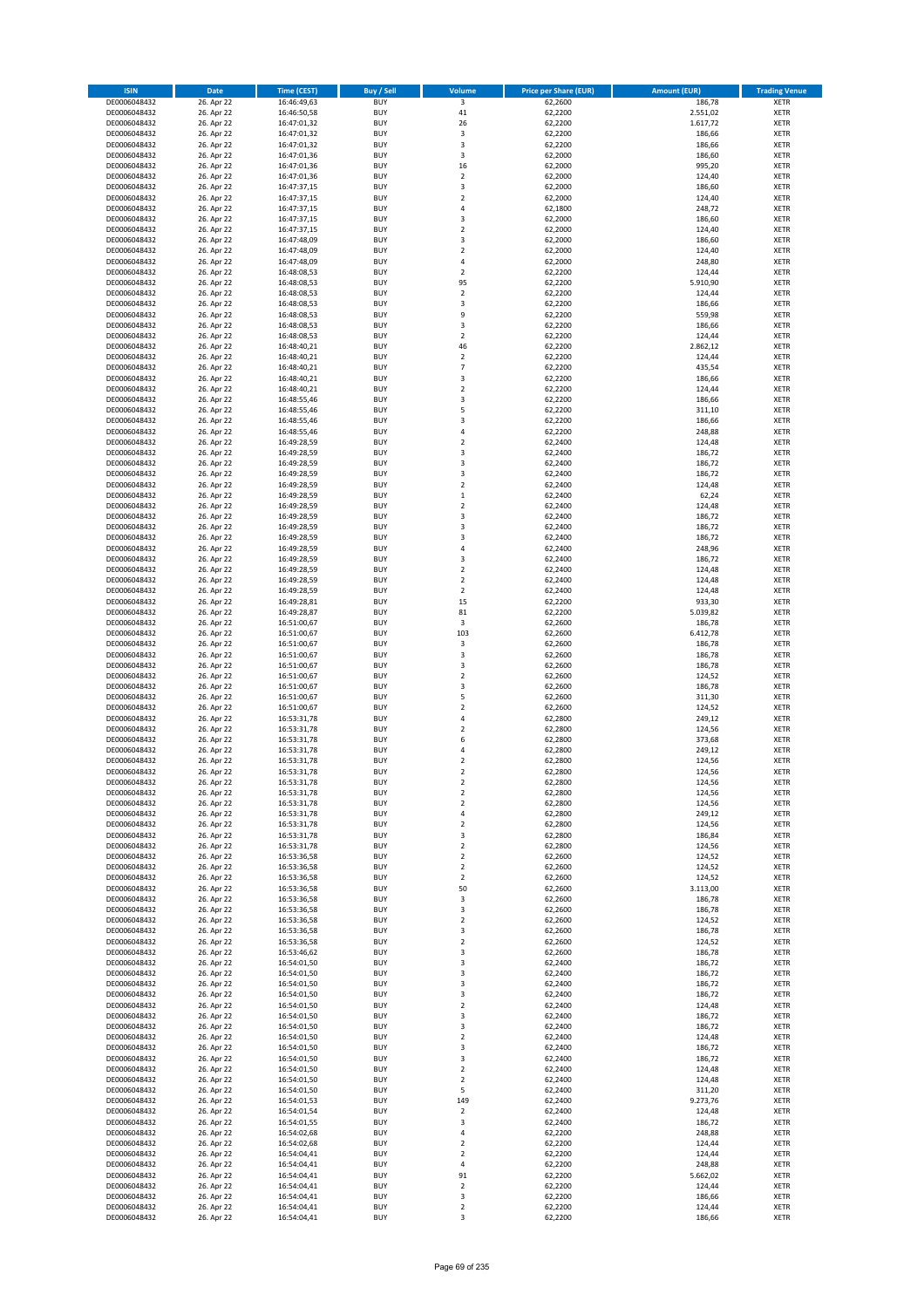| <b>ISIN</b>                  | <b>Date</b>              | <b>Time (CEST)</b>         | <b>Buy / Sell</b>        | <b>Volume</b>                          | <b>Price per Share (EUR)</b> | <b>Amount (EUR)</b> | <b>Trading Venue</b>       |
|------------------------------|--------------------------|----------------------------|--------------------------|----------------------------------------|------------------------------|---------------------|----------------------------|
| DE0006048432                 | 26. Apr 22               | 16:54:04,41                | <b>BUY</b>               | 3                                      | 62,2200                      | 186,66              | <b>XETR</b>                |
| DE0006048432                 | 26. Apr 22               | 16:54:04,41                | <b>BUY</b>               | 4                                      | 62,2200                      | 248,88              | <b>XETR</b>                |
| DE0006048432                 | 26. Apr 22               | 16:54:04,41                | <b>BUY</b>               | $\overline{\mathbf{c}}$                | 62,2200                      | 124,44              | <b>XETR</b>                |
| DE0006048432<br>DE0006048432 | 26. Apr 22<br>26. Apr 22 | 16:54:04,41<br>16:54:04,41 | <b>BUY</b><br><b>BUY</b> | 3<br>$\overline{\mathbf{c}}$           | 62,2200<br>62,2200           | 186,66<br>124,44    | <b>XETR</b><br><b>XETR</b> |
| DE0006048432                 | 26. Apr 22               | 16:54:04,41                | <b>BUY</b>               | $\mathbf 2$                            | 62,2200                      | 124,44              | <b>XETR</b>                |
| DE0006048432                 | 26. Apr 22               | 16:54:04,41                | <b>BUY</b>               | 4                                      | 62,2200                      | 248,88              | <b>XETR</b>                |
| DE0006048432                 | 26. Apr 22               | 16:54:43,10                | <b>BUY</b>               | 3                                      | 62,2400                      | 186,72              | <b>XETR</b>                |
| DE0006048432                 | 26. Apr 22               | 16:54:43,10                | <b>BUY</b>               | $\overline{2}$                         | 62,2400                      | 124,48              | <b>XETR</b>                |
| DE0006048432                 | 26. Apr 22               | 16:54:43,10                | <b>BUY</b><br><b>BUY</b> | $\overline{2}$                         | 62,2400                      | 124,48              | <b>XETR</b>                |
| DE0006048432<br>DE0006048432 | 26. Apr 22<br>26. Apr 22 | 16:54:43,10<br>16:54:43,10 | <b>BUY</b>               | $\mathbf 2$<br>3                       | 62,2400<br>62,2400           | 124,48<br>186,72    | <b>XETR</b><br><b>XETR</b> |
| DE0006048432                 | 26. Apr 22               | 16:54:43,10                | <b>BUY</b>               | 3                                      | 62,2400                      | 186,72              | <b>XETR</b>                |
| DE0006048432                 | 26. Apr 22               | 16:54:43,10                | <b>BUY</b>               | 5                                      | 62,2400                      | 311,20              | <b>XETR</b>                |
| DE0006048432                 | 26. Apr 22               | 16:54:43,10                | <b>BUY</b>               | 4                                      | 62,2400                      | 248,96              | <b>XETR</b>                |
| DE0006048432                 | 26. Apr 22               | 16:54:43,10                | <b>BUY</b>               | $\overline{\mathbf{c}}$                | 62,2400                      | 124,48              | <b>XETR</b>                |
| DE0006048432<br>DE0006048432 | 26. Apr 22<br>26. Apr 22 | 16:54:43,11<br>16:55:13,22 | <b>BUY</b><br><b>BUY</b> | 3<br>3                                 | 62,2400<br>62,2200           | 186,72<br>186,66    | <b>XETR</b><br><b>XETR</b> |
| DE0006048432                 | 26. Apr 22               | 16:55:13,22                | <b>BUY</b>               | $\overline{\mathbf{c}}$                | 62,2200                      | 124,44              | <b>XETR</b>                |
| DE0006048432                 | 26. Apr 22               | 16:55:13,22                | <b>BUY</b>               | 98                                     | 62,2200                      | 6.097,56            | <b>XETR</b>                |
| DE0006048432                 | 26. Apr 22               | 16:55:13,22                | <b>BUY</b>               | 3                                      | 62,2200                      | 186,66              | <b>XETR</b>                |
| DE0006048432                 | 26. Apr 22               | 16:55:13,22                | <b>BUY</b>               | $\mathbf 2$                            | 62,2200                      | 124,44              | <b>XETR</b>                |
| DE0006048432                 | 26. Apr 22               | 16:55:13,22                | <b>BUY</b>               | 3                                      | 62,2200                      | 186,66              | <b>XETR</b>                |
| DE0006048432<br>DE0006048432 | 26. Apr 22<br>26. Apr 22 | 16:55:13,22<br>16:55:13,22 | <b>BUY</b><br><b>BUY</b> | $\mathbf 1$<br>4                       | 62,2200<br>62,2200           | 62,22<br>248,88     | <b>XETR</b><br><b>XETR</b> |
| DE0006048432                 | 26. Apr 22               | 16:55:13,22                | <b>BUY</b>               | $\mathbf 2$                            | 62,2200                      | 124,44              | <b>XETR</b>                |
| DE0006048432                 | 26. Apr 22               | 16:55:13,22                | <b>BUY</b>               | $\mathbf 2$                            | 62,2200                      | 124,44              | <b>XETR</b>                |
| DE0006048432                 | 26. Apr 22               | 16:55:13,22                | <b>BUY</b>               | $\overline{\mathbf{c}}$                | 62,2200                      | 124,44              | <b>XETR</b>                |
| DE0006048432                 | 26. Apr 22               | 16:55:14,98                | <b>BUY</b>               | $\mathbf 2$                            | 62,2000                      | 124,40              | <b>XETR</b>                |
| DE0006048432<br>DE0006048432 | 26. Apr 22<br>26. Apr 22 | 16:55:14,98<br>16:55:14,98 | <b>BUY</b><br><b>BUY</b> | 4<br>3                                 | 62,2000<br>62,2000           | 248,80<br>186,60    | <b>XETR</b><br><b>XETR</b> |
| DE0006048432                 | 26. Apr 22               | 16:56:08,78                | <b>BUY</b>               | $\overline{\mathbf{c}}$                | 62,2200                      | 124,44              | <b>XETR</b>                |
| DE0006048432                 | 26. Apr 22               | 16:56:08,78                | <b>BUY</b>               | 3                                      | 62,2200                      | 186,66              | <b>XETR</b>                |
| DE0006048432                 | 26. Apr 22               | 16:56:08,78                | <b>BUY</b>               | $\mathbf 2$                            | 62,2200                      | 124,44              | <b>XETR</b>                |
| DE0006048432                 | 26. Apr 22               | 16:56:08,78                | <b>BUY</b>               | 3                                      | 62.2200                      | 186,66              | <b>XETR</b>                |
| DE0006048432                 | 26. Apr 22               | 16:56:08,78                | <b>BUY</b>               | 95                                     | 62,2200                      | 5.910,90            | <b>XETR</b>                |
| DE0006048432<br>DE0006048432 | 26. Apr 22<br>26. Apr 22 | 16:56:08,78<br>16:56:08,78 | <b>BUY</b><br><b>BUY</b> | $\overline{\mathbf{c}}$<br>$\mathbf 2$ | 62,2200<br>62,2200           | 124,44<br>124,44    | <b>XETR</b><br><b>XETR</b> |
| DE0006048432                 | 26. Apr 22               | 16:56:08,78                | <b>BUY</b>               | $\mathbf 2$                            | 62,2200                      | 124,44              | <b>XETR</b>                |
| DE0006048432                 | 26. Apr 22               | 16:56:08,78                | <b>BUY</b>               | 3                                      | 62,2200                      | 186,66              | <b>XETR</b>                |
| DE0006048432                 | 26. Apr 22               | 16:56:08,78                | <b>BUY</b>               | 3                                      | 62,2200                      | 186,66              | <b>XETR</b>                |
| DE0006048432                 | 26. Apr 22               | 16:56:08,78                | <b>BUY</b>               | 3                                      | 62,2200                      | 186,66              | <b>XETR</b>                |
| DE0006048432                 | 26. Apr 22               | 16:56:08,78                | <b>BUY</b>               | 3                                      | 62,2200                      | 186,66              | <b>XETR</b>                |
| DE0006048432<br>DE0006048432 | 26. Apr 22<br>26. Apr 22 | 16:56:08,78<br>16:56:08,78 | <b>BUY</b><br><b>BUY</b> | $\overline{\mathbf{c}}$<br>4           | 62,2200<br>62,2200           | 124,44<br>248,88    | <b>XETR</b><br><b>XETR</b> |
| DE0006048432                 | 26. Apr 22               | 16:56:08,78                | <b>BUY</b>               | 3                                      | 62,2200                      | 186,66              | <b>XETR</b>                |
| DE0006048432                 | 26. Apr 22               | 16:56:08,78                | <b>BUY</b>               | 3                                      | 62,2200                      | 186,66              | <b>XETR</b>                |
| DE0006048432                 | 26. Apr 22               | 16:56:20,78                | <b>BUY</b>               | $\mathbf 2$                            | 62,2000                      | 124,40              | <b>XETR</b>                |
| DE0006048432                 | 26. Apr 22               | 16:56:20,78                | <b>BUY</b>               | 3                                      | 62,2000                      | 186,60              | <b>XETR</b>                |
| DE0006048432<br>DE0006048432 | 26. Apr 22<br>26. Apr 22 | 16:56:20,78                | <b>BUY</b><br><b>BUY</b> | 3<br>$\overline{\mathbf{c}}$           | 62,2000<br>62,2000           | 186,60<br>124,40    | <b>XETR</b><br><b>XETR</b> |
| DE0006048432                 | 26. Apr 22               | 16:56:20,78<br>16:56:20,78 | <b>BUY</b>               | $\mathbf 2$                            | 62,2000                      | 124,40              | <b>XETR</b>                |
| DE0006048432                 | 26. Apr 22               | 16:56:20,78                | <b>BUY</b>               | 3                                      | 62,2000                      | 186,60              | <b>XETR</b>                |
| DE0006048432                 | 26. Apr 22               | 16:57:05,25                | <b>BUY</b>               | $\mathbf 2$                            | 62,1800                      | 124,36              | <b>XETR</b>                |
| DE0006048432                 | 26. Apr 22               | 16:57:05,25                | <b>BUY</b>               | 3                                      | 62,1800                      | 186,54              | <b>XETR</b>                |
| DE0006048432                 | 26. Apr 22               | 16:57:05,25                | <b>BUY</b>               | $\mathbf 2$                            | 62,1800                      | 124,36              | <b>XETR</b>                |
| DE0006048432<br>DE0006048432 | 26. Apr 22<br>26. Apr 22 | 16:57:05,25<br>16:57:05,25 | <b>BUY</b><br><b>BUY</b> | 79<br>3                                | 62,1800<br>62,1800           | 4.912,22<br>186,54  | <b>XETR</b><br><b>XETR</b> |
| DE0006048432                 | 26. Apr 22               | 16:57:05,25                | <b>BUY</b>               | $\overline{\mathbf{c}}$                | 62,1800                      | 124,36              | <b>XETR</b>                |
| DE0006048432                 | 26. Apr 22               | 16:57:05,25                | <b>BUY</b>               | 4                                      | 62,1800                      | 248,72              | <b>XETR</b>                |
| DE0006048432                 | 26. Apr 22               | 16:57:05,25                | <b>BUY</b>               | $\mathbf 2$                            | 62,1800                      | 124,36              | <b>XETR</b>                |
| DE0006048432                 | 26. Apr 22               | 16:57:05,25                | <b>BUY</b>               | $\overline{\mathbf{c}}$                | 62,1800                      | 124,36              | <b>XETR</b>                |
| DE0006048432<br>DE0006048432 | 26. Apr 22<br>26. Apr 22 | 16:57:05,25<br>16:57:17,03 | <b>BUY</b><br><b>BUY</b> | 18<br>$\overline{2}$                   | 62,1800<br>62,1800           | 1.119,24<br>124,36  | <b>XETR</b><br><b>XETR</b> |
| DE0006048432                 | 26. Apr 22               | 16:57:36,04                | BUY                      | 4                                      | 62,1800                      | 248,72              | <b>XETR</b>                |
| DE0006048432                 | 26. Apr 22               | 16:57:36,04                | <b>BUY</b>               | 86                                     | 62,1800                      | 5.347,48            | <b>XETR</b>                |
| DE0006048432                 | 26. Apr 22               | 16:57:36,04                | <b>BUY</b>               | $\mathbf 2$                            | 62,1800                      | 124,36              | <b>XETR</b>                |
| DE0006048432                 | 26. Apr 22               | 16:58:06,50                | <b>BUY</b>               | 3                                      | 62,1600                      | 186,48              | XETR                       |
| DE0006048432                 | 26. Apr 22               | 16:58:06,50                | <b>BUY</b>               | $\overline{\mathbf{c}}$                | 62,1600                      | 124,32              | <b>XETR</b>                |
| DE0006048432<br>DE0006048432 | 26. Apr 22<br>26. Apr 22 | 16:58:06,50<br>16:58:06,50 | <b>BUY</b><br><b>BUY</b> | $\mathbf 2$<br>3                       | 62,1600<br>62,1600           | 124,32<br>186,48    | <b>XETR</b><br><b>XETR</b> |
| DE0006048432                 | 26. Apr 22               | 16:58:06,50                | <b>BUY</b>               | $\mathbf 2$                            | 62,1600                      | 124,32              | <b>XETR</b>                |
| DE0006048432                 | 26. Apr 22               | 16:58:06,50                | <b>BUY</b>               | $\mathbf 2$                            | 62,1600                      | 124,32              | <b>XETR</b>                |
| DE0006048432                 | 26. Apr 22               | 16:58:09,93                | <b>BUY</b>               | 4                                      | 62,1400                      | 248,56              | <b>XETR</b>                |
| DE0006048432                 | 26. Apr 22               | 16:58:09,93                | <b>BUY</b>               | $\mathbf 2$<br>$\overline{2}$          | 62,1400                      | 124,28              | <b>XETR</b>                |
| DE0006048432<br>DE0006048432 | 26. Apr 22<br>26. Apr 22 | 16:58:09,93<br>16:58:09,93 | <b>BUY</b><br><b>BUY</b> | 3                                      | 62,1400<br>62,1400           | 124,28<br>186,42    | <b>XETR</b><br><b>XETR</b> |
| DE0006048432                 | 26. Apr 22               | 16:58:09,93                | <b>BUY</b>               | 3                                      | 62,1400                      | 186,42              | <b>XETR</b>                |
| DE0006048432                 | 26. Apr 22               | 16:58:16,27                | <b>BUY</b>               | 3                                      | 62,1400                      | 186,42              | <b>XETR</b>                |
| DE0006048432                 | 26. Apr 22               | 16:58:16,27                | <b>BUY</b>               | 713                                    | 62,1200                      | 44.291,56           | <b>XETR</b>                |
| DE0006048432                 | 26. Apr 22               | 16:58:26,81                | <b>BUY</b>               | 3                                      | 62,1200                      | 186,36              | <b>XETR</b>                |
| DE0006048432<br>DE0006048432 | 26. Apr 22<br>26. Apr 22 | 16:58:26,81<br>16:58:46,18 | <b>BUY</b><br><b>BUY</b> | 3<br>3                                 | 62,1200<br>62,1200           | 186,36<br>186,36    | <b>XETR</b><br>XETR        |
| DE0006048432                 | 26. Apr 22               | 16:58:46,18                | <b>BUY</b>               | 46                                     | 62,1200                      | 2.857,52            | <b>XETR</b>                |
| DE0006048432                 | 26. Apr 22               | 16:58:46,18                | <b>BUY</b>               | $\overline{2}$                         | 62,1200                      | 124,24              | <b>XETR</b>                |
| DE0006048432                 | 26. Apr 22               | 16:58:46,18                | <b>BUY</b>               | 3                                      | 62,1200                      | 186,36              | <b>XETR</b>                |
| DE0006048432                 | 26. Apr 22               | 16:58:46,18                | <b>BUY</b>               | 3                                      | 62,1200                      | 186,36              | <b>XETR</b>                |
| DE0006048432<br>DE0006048432 | 26. Apr 22<br>26. Apr 22 | 16:59:19,41                | <b>BUY</b><br><b>BUY</b> | 3<br>$\mathbf 2$                       | 62,1000<br>62,1000           | 186,30<br>124,20    | <b>XETR</b><br><b>XETR</b> |
| DE0006048432                 | 26. Apr 22               | 16:59:19,41<br>16:59:19,41 | <b>BUY</b>               | $\mathbf 2$                            | 62,1200                      | 124,24              | <b>XETR</b>                |
| DE0006048432                 | 26. Apr 22               | 16:59:19,41                | <b>BUY</b>               | 47                                     | 62,1200                      | 2.919,64            | <b>XETR</b>                |
| DE0006048432                 | 26. Apr 22               | 16:59:19,41                | <b>BUY</b>               | 63                                     | 62,1000                      | 3.912,30            | <b>XETR</b>                |
| DE0006048432                 | 26. Apr 22               | 16:59:19,41                | <b>BUY</b>               | 3                                      | 62,1000                      | 186,30              | <b>XETR</b>                |
| DE0006048432                 | 26. Apr 22               | 16:59:19,41                | <b>BUY</b>               | $\overline{\mathbf{c}}$                | 62,1200                      | 124,24              | XETR                       |
| DE0006048432<br>DE0006048432 | 26. Apr 22<br>26. Apr 22 | 16:59:19,41<br>16:59:19,41 | <b>BUY</b><br><b>BUY</b> | 3<br>$\mathbf 2$                       | 62,1000<br>62,1000           | 186,30<br>124,20    | <b>XETR</b><br><b>XETR</b> |
| DE0006048432                 | 26. Apr 22               | 16:59:19,41                | <b>BUY</b>               | $\mathbf 2$                            | 62,1000                      | 124,20              | <b>XETR</b>                |
| DE0006048432                 | 26. Apr 22               | 16:59:19,41                | <b>BUY</b>               | $\mathbf 2$                            | 62,1000                      | 124,20              | <b>XETR</b>                |
| DE0006048432                 | 26. Apr 22               | 16:59:19,41                | <b>BUY</b>               | $\mathbf 1$                            | 62,1200                      | 62,12               | <b>XETR</b>                |
| DE0006048432                 | 26. Apr 22               | 16:59:19,41                | <b>BUY</b>               | $\mathbf 2$                            | 62,1200                      | 124,24              | <b>XETR</b>                |
| DE0006048432<br>DE0006048432 | 26. Apr 22<br>26. Apr 22 | 16:59:44,30<br>16:59:59,97 | <b>BUY</b><br><b>BUY</b> | 3<br>3                                 | 62,1200<br>62,1000           | 186,36<br>186,30    | <b>XETR</b><br>XETR        |
| DE0006048432                 | 26. Apr 22               | 16:59:59,97                | <b>BUY</b>               | $\overline{2}$                         | 62,1000                      | 124,20              | <b>XETR</b>                |
| DE0006048432                 | 26. Apr 22               | 16:59:59,97                | <b>BUY</b>               | 46                                     | 62,1000                      | 2.856,60            | <b>XETR</b>                |
| DE0006048432                 | 26. Apr 22               | 16:59:59,97                | <b>BUY</b>               | $\mathbf 2$                            | 62,1000                      | 124,20              | <b>XETR</b>                |
| DE0006048432                 | 26. Apr 22               | 16:59:59,97                | <b>BUY</b>               | 39                                     | 62,1000                      | 2.421,90            | <b>XETR</b>                |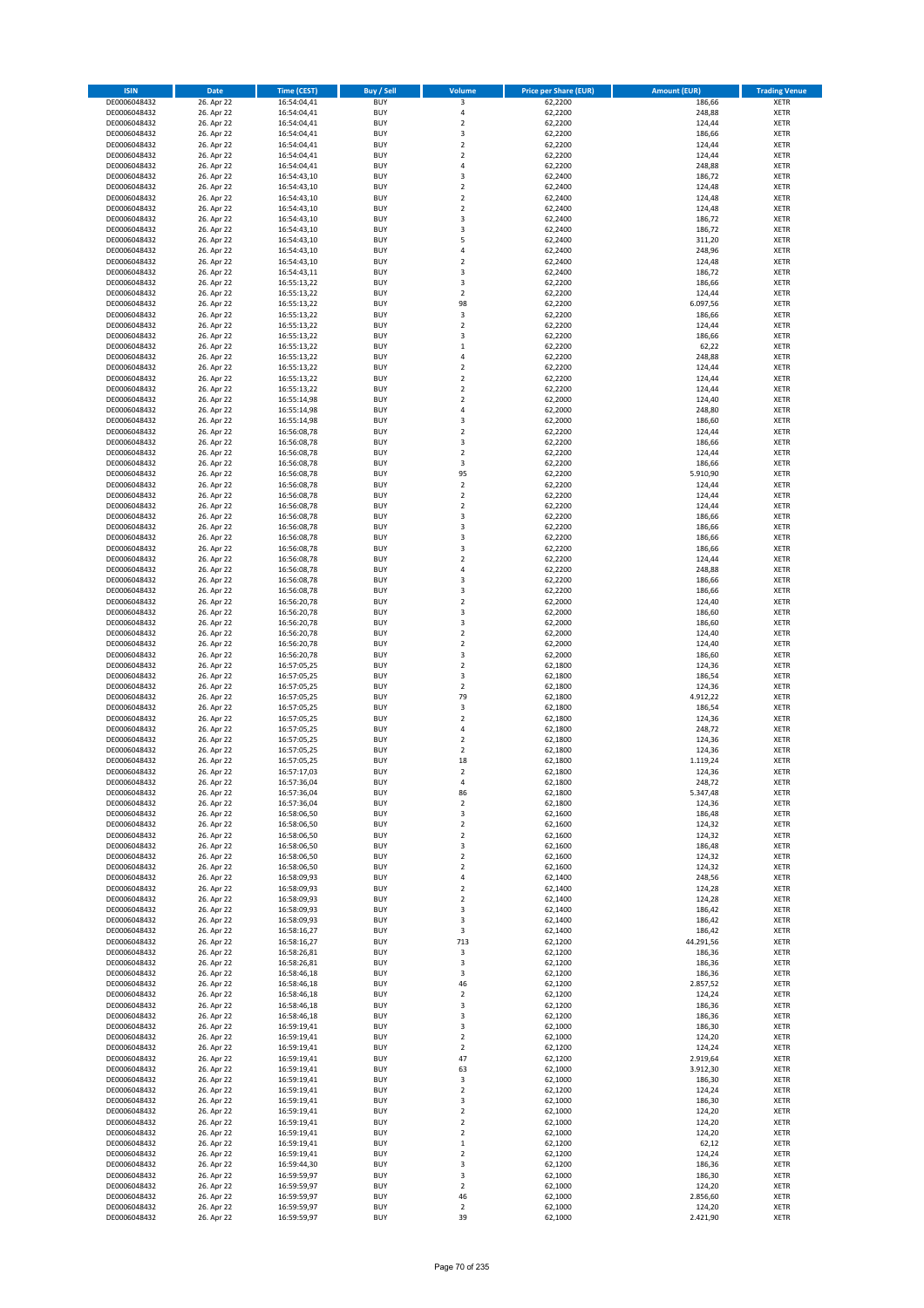| <b>ISIN</b>                  | <b>Date</b>              | <b>Time (CEST)</b>         | <b>Buy / Sell</b>        | <b>Volume</b>                          | <b>Price per Share (EUR)</b> | <b>Amount (EUR)</b> | <b>Trading Venue</b>       |
|------------------------------|--------------------------|----------------------------|--------------------------|----------------------------------------|------------------------------|---------------------|----------------------------|
| DE0006048432                 | 26. Apr 22               | 16:59:59,97                | <b>BUY</b>               | $\overline{\mathbf{2}}$                | 62,1000                      | 124,20              | <b>XETR</b>                |
| DE0006048432                 | 26. Apr 22               | 16:59:59,97                | <b>BUY</b>               | 3                                      | 62,1000                      | 186,30              | <b>XETR</b>                |
| DE0006048432                 | 26. Apr 22               | 16:59:59,97                | <b>BUY</b>               | $\overline{2}$                         | 62,1000                      | 124,20              | <b>XETR</b>                |
| DE0006048432                 | 26. Apr 22               | 16:59:59,97                | <b>BUY</b>               | 3                                      | 62,1000                      | 186,30              | <b>XETR</b>                |
| DE0006048432<br>DE0006048432 | 26. Apr 22<br>26. Apr 22 | 16:59:59,97<br>16:59:59,97 | <b>BUY</b><br><b>BUY</b> | 3<br>4                                 | 62,1000<br>62,1000           | 186,30<br>248,40    | <b>XETR</b><br><b>XETR</b> |
| DE0006048432                 | 26. Apr 22               | 16:59:59,97                | <b>BUY</b>               | 3                                      | 62,1000                      | 186,30              | <b>XETR</b>                |
| DE0006048432                 | 26. Apr 22               | 16:59:59,97                | <b>BUY</b>               | 3                                      | 62,1000                      | 186,30              | <b>XETR</b>                |
| DE0006048432                 | 26. Apr 22               | 17:00:04,14                | <b>BUY</b>               | 3                                      | 62,0800                      | 186,24              | <b>XETR</b>                |
| DE0006048432                 | 26. Apr 22               | 17:00:51,77                | <b>BUY</b>               | $\mathbf 2$                            | 62,0600                      | 124,12              | <b>XETR</b>                |
| DE0006048432                 | 26. Apr 22               | 17:00:51,77                | <b>BUY</b>               | $\mathbf 2$                            | 62,0600                      | 124,12              | <b>XETR</b>                |
| DE0006048432                 | 26. Apr 22               | 17:00:51,77                | <b>BUY</b>               | 48<br>3                                | 62,0600                      | 2.978,88            | <b>XETR</b><br><b>XETR</b> |
| DE0006048432<br>DE0006048432 | 26. Apr 22<br>26. Apr 22 | 17:00:51,77<br>17:00:51,77 | <b>BUY</b><br><b>BUY</b> | 3                                      | 62,0600<br>62,0600           | 186,18<br>186,18    | <b>XETR</b>                |
| DE0006048432                 | 26. Apr 22               | 17:00:51,77                | <b>BUY</b>               | $\overline{\mathbf{c}}$                | 62,0600                      | 124,12              | <b>XETR</b>                |
| DE0006048432                 | 26. Apr 22               | 17:00:51,77                | <b>BUY</b>               | 41                                     | 62,0600                      | 2.544,46            | <b>XETR</b>                |
| DE0006048432                 | 26. Apr 22               | 17:00:51,77                | <b>BUY</b>               | 3                                      | 62,0600                      | 186,18              | <b>XETR</b>                |
| DE0006048432                 | 26. Apr 22               | 17:00:51,77                | <b>BUY</b>               | $\mathbf 2$                            | 62,0600                      | 124,12              | <b>XETR</b>                |
| DE0006048432                 | 26. Apr 22               | 17:00:51,77                | <b>BUY</b>               | $\overline{\mathbf{c}}$                | 62,0600                      | 124,12              | <b>XETR</b>                |
| DE0006048432<br>DE0006048432 | 26. Apr 22<br>26. Apr 22 | 17:00:51,77<br>17:00:51,77 | <b>BUY</b><br><b>BUY</b> | 3<br>$\overline{\mathbf{c}}$           | 62,0600<br>62,0600           | 186,18<br>124,12    | <b>XETR</b><br><b>XETR</b> |
| DE0006048432                 | 26. Apr 22               | 17:00:51,77                | <b>BUY</b>               | 3                                      | 62,0600                      | 186,18              | <b>XETR</b>                |
| DE0006048432                 | 26. Apr 22               | 17:00:51,77                | <b>BUY</b>               | 4                                      | 62,0600                      | 248,24              | <b>XETR</b>                |
| DE0006048432                 | 26. Apr 22               | 17:00:51,77                | <b>BUY</b>               | $\mathbf 2$                            | 62,0600                      | 124,12              | <b>XETR</b>                |
| DE0006048432                 | 26. Apr 22               | 17:00:51,77                | <b>BUY</b>               | $\mathbf 2$                            | 62,0600                      | 124,12              | <b>XETR</b>                |
| DE0006048432                 | 26. Apr 22               | 17:00:51,77                | <b>BUY</b>               | $\mathbf 2$                            | 62,0600                      | 124,12              | <b>XETR</b>                |
| DE0006048432<br>DE0006048432 | 26. Apr 22<br>26. Apr 22 | 17:00:51,77<br>17:00:51,77 | <b>BUY</b><br><b>BUY</b> | $\mathbf 2$<br>$\overline{\mathbf{c}}$ | 62,0600<br>62,0600           | 124,12<br>124,12    | <b>XETR</b><br><b>XETR</b> |
| DE0006048432                 | 26. Apr 22               | 17:00:51,77                | <b>BUY</b>               | 3                                      | 62,0600                      | 186,18              | <b>XETR</b>                |
| DE0006048432                 | 26. Apr 22               | 17:01:04,21                | <b>BUY</b>               | 51                                     | 62,0400                      | 3.164,04            | <b>XETR</b>                |
| DE0006048432                 | 26. Apr 22               | 17:01:04,21                | <b>BUY</b>               | $\mathbf 2$                            | 62,0400                      | 124,08              | <b>XETR</b>                |
| DE0006048432                 | 26. Apr 22               | 17:01:04,21                | <b>BUY</b>               | 4                                      | 62,0400                      | 248,16              | <b>XETR</b>                |
| DE0006048432                 | 26. Apr 22               | 17:01:04,21                | <b>BUY</b>               | 4                                      | 62,0400                      | 248,16              | <b>XETR</b>                |
| DE0006048432<br>DE0006048432 | 26. Apr 22<br>26. Apr 22 | 17:01:04,21<br>17:01:04,21 | <b>BUY</b><br><b>BUY</b> | 3<br>4                                 | 62,0400<br>62,0400           | 186,12<br>248,16    | <b>XETR</b><br><b>XETR</b> |
| DE0006048432                 | 26. Apr 22               | 17:01:04,21                | <b>BUY</b>               | $\mathbf 2$                            | 62,0400                      | 124,08              | <b>XETR</b>                |
| DE0006048432                 | 26. Apr 22               | 17:01:04,91                | <b>BUY</b>               | 3                                      | 62,0400                      | 186,12              | <b>XETR</b>                |
| DE0006048432                 | 26. Apr 22               | 17:01:08,91                | <b>BUY</b>               | 53                                     | 62,0200                      | 3.287,06            | <b>XETR</b>                |
| DE0006048432                 | 26. Apr 22               | 17:01:08,91                | <b>BUY</b>               | 8                                      | 62,0200                      | 496,16              | <b>XETR</b>                |
| DE0006048432                 | 26. Apr 22               | 17:01:08,91                | <b>BUY</b>               | $\mathbf 2$                            | 62,0200                      | 124,04              | <b>XETR</b>                |
| DE0006048432                 | 26. Apr 22               | 17:01:18,83                | <b>BUY</b><br><b>BUY</b> | 3<br>3                                 | 62,0000                      | 186,00<br>186,00    | <b>XETR</b>                |
| DE0006048432<br>DE0006048432 | 26. Apr 22<br>26. Apr 22 | 17:01:18,83<br>17:01:18,83 | <b>BUY</b>               | $\mathbf 1$                            | 62,0000<br>62,0000           | 62,00               | <b>XETR</b><br><b>XETR</b> |
| DE0006048432                 | 26. Apr 22               | 17:01:52,28                | <b>BUY</b>               | 64                                     | 61,9800                      | 3.966,72            | <b>XETR</b>                |
| DE0006048432                 | 26. Apr 22               | 17:01:52,28                | <b>BUY</b>               | $\mathbf 2$                            | 61,9800                      | 123,96              | <b>XETR</b>                |
| DE0006048432                 | 26. Apr 22               | 17:01:52,28                | <b>BUY</b>               | $\overline{2}$                         | 61,9800                      | 123,96              | <b>XETR</b>                |
| DE0006048432                 | 26. Apr 22               | 17:01:52,28                | <b>BUY</b>               | 18                                     | 61,9800                      | 1.115,64            | <b>XETR</b>                |
| DE0006048432                 | 26. Apr 22               | 17:01:52,28                | <b>BUY</b>               | $\mathbf 2$<br>3                       | 61,9800                      | 123,96              | <b>XETR</b>                |
| DE0006048432<br>DE0006048432 | 26. Apr 22<br>26. Apr 22 | 17:01:52,28<br>17:01:52,28 | <b>BUY</b><br><b>BUY</b> | 3                                      | 61,9800<br>61,9800           | 185,94<br>185,94    | <b>XETR</b><br><b>XETR</b> |
| DE0006048432                 | 26. Apr 22               | 17:01:52,28                | <b>BUY</b>               | 3                                      | 61,9800                      | 185,94              | <b>XETR</b>                |
| DE0006048432                 | 26. Apr 22               | 17:01:52,28                | <b>BUY</b>               | $\mathbf 2$                            | 61,9800                      | 123,96              | <b>XETR</b>                |
| DE0006048432                 | 26. Apr 22               | 17:01:52,28                | <b>BUY</b>               | 3                                      | 61,9800                      | 185,94              | <b>XETR</b>                |
| DE0006048432                 | 26. Apr 22               | 17:01:52,28                | <b>BUY</b>               | 4                                      | 61,9800                      | 247,92              | <b>XETR</b>                |
| DE0006048432                 | 26. Apr 22               | 17:02:10,57                | <b>BUY</b>               | $\overline{\mathbf{c}}$                | 62,0400                      | 124,08              | <b>XETR</b>                |
| DE0006048432<br>DE0006048432 | 26. Apr 22<br>26. Apr 22 | 17:02:10,57<br>17:02:10,57 | <b>BUY</b><br><b>BUY</b> | 3<br>3                                 | 62,0400<br>62,0400           | 186,12<br>186,12    | <b>XETR</b><br><b>XETR</b> |
| DE0006048432                 | 26. Apr 22               | 17:02:10,57                | <b>BUY</b>               | $\overline{\mathbf{c}}$                | 62,0400                      | 124,08              | <b>XETR</b>                |
| DE0006048432                 | 26. Apr 22               | 17:02:10,57                | <b>BUY</b>               | 3                                      | 62,0400                      | 186,12              | <b>XETR</b>                |
| DE0006048432                 | 26. Apr 22               | 17:02:17,67                | <b>BUY</b>               | 3                                      | 62,0400                      | 186,12              | <b>XETR</b>                |
| DE0006048432                 | 26. Apr 22               | 17:02:17,67                | <b>BUY</b>               | $\mathbf 2$                            | 62,0400                      | 124,08              | <b>XETR</b>                |
| DE0006048432                 | 26. Apr 22               | 17:02:17,67                | <b>BUY</b>               | 3                                      | 62,0400                      | 186,12              | <b>XETR</b>                |
| DE0006048432<br>DE0006048432 | 26. Apr 22               | 17:02:30,77<br>17:02:38,62 | <b>BUY</b><br><b>BUY</b> | 47<br>$\overline{2}$                   | 62,0200<br>62,0200           | 2.914,94<br>124,04  | <b>XETR</b><br><b>XETR</b> |
| DE0006048432                 | 26. Apr 22<br>26. Apr 22 | 17:02:38,62                | BUY                      | 62                                     | 62,0200                      | 3.845,24            | <b>XETR</b>                |
| DE0006048432                 | 26. Apr 22               | 17:02:38,62                | <b>BUY</b>               | 2                                      | 62,0200                      | 124,04              | <b>XETR</b>                |
| DE0006048432                 | 26. Apr 22               | 17:02:38,62                | <b>BUY</b>               | $\mathbf 2$                            | 62,0200                      | 124,04              | <b>XETR</b>                |
| DE0006048432                 | 26. Apr 22               | 17:02:38,62                | <b>BUY</b>               | $\mathbf 2$                            | 62,0200                      | 124,04              | <b>XETR</b>                |
| DE0006048432                 | 26. Apr 22               | 17:02:38,62                | <b>BUY</b>               | 3                                      | 62,0200                      | 186,06              | <b>XETR</b>                |
| DE0006048432                 | 26. Apr 22<br>26. Apr 22 | 17:02:38,62                | <b>BUY</b><br><b>BUY</b> | 3<br>$\overline{2}$                    | 62,0200                      | 186,06              | <b>XETR</b>                |
| DE0006048432<br>DE0006048432 | 26. Apr 22               | 17:02:38,62<br>17:03:09,09 | <b>BUY</b>               | $\mathbf 2$                            | 62,0200<br>62,0000           | 124,04<br>124,00    | <b>XETR</b><br><b>XETR</b> |
| DE0006048432                 | 26. Apr 22               | 17:03:09,09                | <b>BUY</b>               | 3                                      | 62,0000                      | 186,00              | <b>XETR</b>                |
| DE0006048432                 | 26. Apr 22               | 17:03:09,09                | <b>BUY</b>               | $\mathbf 2$                            | 62,0000                      | 124,00              | <b>XETR</b>                |
| DE0006048432                 | 26. Apr 22               | 17:03:09,09                | <b>BUY</b>               | 3                                      | 62,0000                      | 186,00              | <b>XETR</b>                |
| DE0006048432                 | 26. Apr 22               | 17:03:09,09                | <b>BUY</b>               | 46                                     | 62,0000                      | 2.852,00            | <b>XETR</b>                |
| DE0006048432<br>DE0006048432 | 26. Apr 22<br>26. Apr 22 | 17:03:09,09<br>17:03:09,09 | <b>BUY</b><br><b>BUY</b> | $\mathbf 2$<br>3                       | 62,0000<br>62,0000           | 124,00<br>186,00    | <b>XETR</b><br><b>XETR</b> |
| DE0006048432                 | 26. Apr 22               | 17:03:09,09                | <b>BUY</b>               | 3                                      | 62,0000                      | 186,00              | <b>XETR</b>                |
| DE0006048432                 | 26. Apr 22               | 17:03:09,09                | <b>BUY</b>               | 3                                      | 62,0000                      | 186,00              | <b>XETR</b>                |
| DE0006048432                 | 26. Apr 22               | 17:03:09,09                | <b>BUY</b>               | 4                                      | 62,0000                      | 248,00              | <b>XETR</b>                |
| DE0006048432                 | 26. Apr 22               | 17:03:09,09                | <b>BUY</b>               | $\mathbf 2$                            | 62,0000                      | 124,00              | <b>XETR</b>                |
| DE0006048432                 | 26. Apr 22               | 17:03:09,09                | <b>BUY</b>               | 3                                      | 62,0000                      | 186,00              | <b>XETR</b>                |
| DE0006048432                 | 26. Apr 22               | 17:03:24,27                | <b>BUY</b>               | 3                                      | 62,0000                      | 186,00              | <b>XETR</b>                |
| DE0006048432<br>DE0006048432 | 26. Apr 22<br>26. Apr 22 | 17:03:24,27<br>17:03:24,27 | <b>BUY</b><br><b>BUY</b> | $\overline{2}$<br>$\mathbf 2$          | 62,0000<br>62,0000           | 124,00<br>124,00    | <b>XETR</b><br><b>XETR</b> |
| DE0006048432                 | 26. Apr 22               | 17:03:24,27                | <b>BUY</b>               | 3                                      | 62,0000                      | 186,00              | <b>XETR</b>                |
| DE0006048432                 | 26. Apr 22               | 17:03:43,10                | <b>BUY</b>               | 50                                     | 62,0000                      | 3.100,00            | <b>XETR</b>                |
| DE0006048432                 | 26. Apr 22               | 17:03:43,10                | <b>BUY</b>               | 2                                      | 62,0000                      | 124,00              | <b>XETR</b>                |
| DE0006048432                 | 26. Apr 22               | 17:03:43,10                | <b>BUY</b>               | $\mathbf 2$                            | 62,0000                      | 124,00              | <b>XETR</b>                |
| DE0006048432                 | 26. Apr 22               | 17:03:43,10                | <b>BUY</b>               | 3                                      | 62,0000                      | 186,00              | <b>XETR</b>                |
| DE0006048432<br>DE0006048432 | 26. Apr 22               | 17:03:43,10<br>17:03:43,13 | <b>BUY</b><br><b>BUY</b> | 4<br>$\mathbf 2$                       | 62,0000<br>61,9800           | 248,00<br>123,96    | <b>XETR</b><br><b>XETR</b> |
| DE0006048432                 | 26. Apr 22<br>26. Apr 22 | 17:03:43,13                | <b>BUY</b>               | 3                                      | 61,9800                      | 185,94              | <b>XETR</b>                |
| DE0006048432                 | 26. Apr 22               | 17:03:43,13                | <b>BUY</b>               | $\mathbf 2$                            | 61,9800                      | 123,96              | <b>XETR</b>                |
| DE0006048432                 | 26. Apr 22               | 17:03:46,43                | <b>BUY</b>               | 3                                      | 61,9800                      | 185,94              | <b>XETR</b>                |
| DE0006048432                 | 26. Apr 22               | 17:04:15,86                | <b>BUY</b>               | $\mathbf 2$                            | 61,9800                      | 123,96              | <b>XETR</b>                |
| DE0006048432                 | 26. Apr 22               | 17:04:15,86                | <b>BUY</b>               | 3                                      | 61,9800                      | 185,94              | <b>XETR</b>                |
| DE0006048432                 | 26. Apr 22               | 17:04:15,86                | <b>BUY</b>               | 47                                     | 61,9800                      | 2.913,06            | <b>XETR</b>                |
| DE0006048432<br>DE0006048432 | 26. Apr 22<br>26. Apr 22 | 17:04:15,86<br>17:04:15,86 | <b>BUY</b><br><b>BUY</b> | 3<br>$\overline{\mathbf{c}}$           | 61,9800<br>61,9800           | 185,94<br>123,96    | <b>XETR</b><br><b>XETR</b> |
| DE0006048432                 | 26. Apr 22               | 17:04:15,86                | <b>BUY</b>               | 3                                      | 61,9800                      | 185,94              | <b>XETR</b>                |
| DE0006048432                 | 26. Apr 22               | 17:04:15,86                | <b>BUY</b>               | $\overline{2}$                         | 61,9800                      | 123,96              | <b>XETR</b>                |
| DE0006048432                 | 26. Apr 22               | 17:04:15,86                | <b>BUY</b>               | $\mathbf 2$                            | 61,9800                      | 123,96              | <b>XETR</b>                |
| DE0006048432                 | 26. Apr 22               | 17:04:15,86                | <b>BUY</b>               | 3                                      | 61,9800                      | 185,94              | <b>XETR</b>                |
| DE0006048432                 | 26. Apr 22               | 17:04:15,86                | <b>BUY</b>               | $\overline{2}$                         | 61,9800                      | 123,96              | <b>XETR</b>                |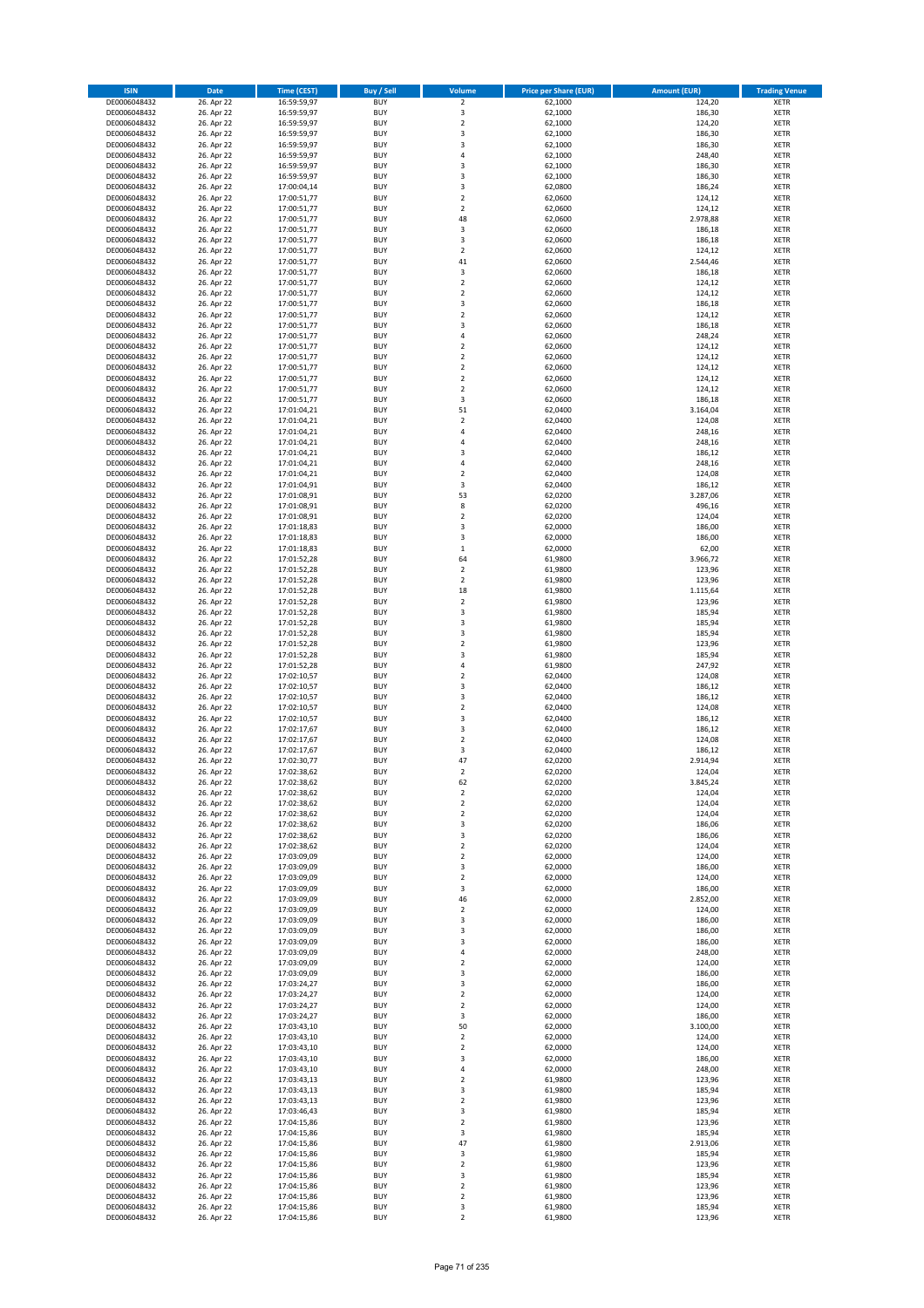| <b>ISIN</b>                  | <b>Date</b>              | <b>Time (CEST)</b>         | <b>Buy / Sell</b>        | Volume                                 | <b>Price per Share (EUR)</b> | <b>Amount (EUR)</b>  | <b>Trading Venue</b>       |
|------------------------------|--------------------------|----------------------------|--------------------------|----------------------------------------|------------------------------|----------------------|----------------------------|
| DE0006048432                 | 26. Apr 22               | 17:04:15,86                | <b>BUY</b>               | $\overline{\mathbf{2}}$                | 61,9800                      | 123,96               | <b>XETR</b>                |
| DE0006048432                 | 26. Apr 22               | 17:04:15,86                | <b>BUY</b>               | 3                                      | 61,9800                      | 185,94               | <b>XETR</b>                |
| DE0006048432                 | 26. Apr 22               | 17:04:15,86                | <b>BUY</b>               | 3                                      | 61,9800                      | 185,94               | <b>XETR</b>                |
| DE0006048432                 | 26. Apr 22               | 17:04:15,86                | <b>BUY</b>               | 3                                      | 61,9800                      | 185,94               | <b>XETR</b>                |
| DE0006048432<br>DE0006048432 | 26. Apr 22<br>26. Apr 22 | 17:04:15,95<br>17:04:15,98 | <b>BUY</b><br><b>BUY</b> | 738<br>$\mathbf 2$                     | 61,9600<br>61,9600           | 45.726,48<br>123,92  | <b>XETR</b><br><b>XETR</b> |
| DE0006048432                 | 26. Apr 22               | 17:04:30,04                | <b>BUY</b>               | 3                                      | 61,9600                      | 185,88               | <b>XETR</b>                |
| DE0006048432                 | 26. Apr 22               | 17:04:30,04                | <b>BUY</b>               | $\overline{2}$                         | 61,9600                      | 123,92               | <b>XETR</b>                |
| DE0006048432                 | 26. Apr 22               | 17:04:30,04                | BUY                      | 46                                     | 61,9600                      | 2.850,16             | <b>XETR</b>                |
| DE0006048432                 | 26. Apr 22               | 17:04:30,04                | <b>BUY</b>               | $\overline{2}$                         | 61,9600                      | 123,92               | <b>XETR</b>                |
| DE0006048432                 | 26. Apr 22               | 17:04:37,94                | <b>BUY</b>               | $\mathbf 2$                            | 61,9600                      | 123,92               | <b>XETR</b>                |
| DE0006048432                 | 26. Apr 22               | 17:04:37,94                | <b>BUY</b>               | $\overline{2}$<br>5                    | 61,9600                      | 123,92               | <b>XETR</b>                |
| DE0006048432<br>DE0006048432 | 26. Apr 22<br>26. Apr 22 | 17:04:37,94<br>17:04:53,87 | BUY<br><b>BUY</b>        | 46                                     | 61,9600<br>61,9600           | 309,80<br>2.850,16   | <b>XETR</b><br><b>XETR</b> |
| DE0006048432                 | 26. Apr 22               | 17:04:53,87                | <b>BUY</b>               | $\overline{2}$                         | 61,9600                      | 123,92               | <b>XETR</b>                |
| DE0006048432                 | 26. Apr 22               | 17:04:53,87                | BUY                      | 3                                      | 61,9600                      | 185,88               | <b>XETR</b>                |
| DE0006048432                 | 26. Apr 22               | 17:04:53,87                | <b>BUY</b>               | 3                                      | 61,9600                      | 185,88               | <b>XETR</b>                |
| DE0006048432                 | 26. Apr 22               | 17:04:53,87                | <b>BUY</b>               | 3                                      | 61,9600                      | 185,88               | <b>XETR</b>                |
| DE0006048432                 | 26. Apr 22               | 17:05:01,43                | <b>BUY</b>               | $\overline{2}$                         | 61.9400                      | 123,88               | <b>XETR</b>                |
| DE0006048432<br>DE0006048432 | 26. Apr 22<br>26. Apr 22 | 17:05:01,43<br>17:05:01,43 | <b>BUY</b><br><b>BUY</b> | 64<br>50                               | 61,9400<br>61,9000           | 3.964,16<br>3.095,00 | <b>XETR</b><br><b>XETR</b> |
| DE0006048432                 | 26. Apr 22               | 17:05:42,25                | <b>BUY</b>               | 47                                     | 61,8800                      | 2.908,36             | <b>XETR</b>                |
| DE0006048432                 | 26. Apr 22               | 17:05:42,25                | <b>BUY</b>               | $\overline{2}$                         | 61,8800                      | 123,76               | <b>XETR</b>                |
| DE0006048432                 | 26. Apr 22               | 17:05:42,25                | BUY                      | 3                                      | 61,8800                      | 185,64               | <b>XETR</b>                |
| DE0006048432                 | 26. Apr 22               | 17:05:42,25                | <b>BUY</b>               | 3                                      | 61,8800                      | 185,64               | <b>XETR</b>                |
| DE0006048432                 | 26. Apr 22               | 17:05:42,25                | <b>BUY</b>               | 20                                     | 61,8800                      | 1.237,60             | <b>XETR</b>                |
| DE0006048432                 | 26. Apr 22               | 17:05:42,25                | <b>BUY</b><br><b>BUY</b> | $\mathbf 2$<br>$\overline{2}$          | 61,8800                      | 123,76               | <b>XETR</b><br><b>XETR</b> |
| DE0006048432<br>DE0006048432 | 26. Apr 22<br>26. Apr 22 | 17:05:42,25<br>17:05:42,25 | <b>BUY</b>               | 2                                      | 61,8800<br>61,8800           | 123,76<br>123,76     | <b>XETR</b>                |
| DE0006048432                 | 26. Apr 22               | 17:05:42,25                | <b>BUY</b>               | 3                                      | 61,8800                      | 185,64               | <b>XETR</b>                |
| DE0006048432                 | 26. Apr 22               | 17:05:42,25                | <b>BUY</b>               | $\mathbf 2$                            | 61,8800                      | 123,76               | <b>XETR</b>                |
| DE0006048432                 | 26. Apr 22               | 17:05:42,25                | <b>BUY</b>               | 3                                      | 61,8800                      | 185,64               | <b>XETR</b>                |
| DE0006048432                 | 26. Apr 22               | 17:05:42,25                | <b>BUY</b>               | 3                                      | 61,8800                      | 185,64               | <b>XETR</b>                |
| DE0006048432                 | 26. Apr 22               | 17:05:42,25                | <b>BUY</b>               | 3                                      | 61,8800                      | 185,64               | <b>XETR</b>                |
| DE0006048432<br>DE0006048432 | 26. Apr 22<br>26. Apr 22 | 17:05:42,25<br>17:05:42,27 | <b>BUY</b><br><b>BUY</b> | 3<br>12                                | 61,8800<br>61,8800           | 185,64<br>742,56     | <b>XETR</b><br><b>XETR</b> |
| DE0006048432                 | 26. Apr 22               | 17:05:43,55                | <b>BUY</b>               | 3                                      | 61,8800                      | 185,64               | <b>XETR</b>                |
| DE0006048432                 | 26. Apr 22               | 17:05:44,41                | BUY                      | 22                                     | 61,8200                      | 1.360,04             | <b>XETR</b>                |
| DE0006048432                 | 26. Apr 22               | 17:05:44,41                | <b>BUY</b>               | 170                                    | 61,8200                      | 10.509,40            | <b>XETR</b>                |
| DE0006048432                 | 26. Apr 22               | 17:05:59,53                | <b>BUY</b>               | 20                                     | 61,8200                      | 1.236,40             | <b>XETR</b>                |
| DE0006048432                 | 26. Apr 22               | 17:06:03,27                | <b>BUY</b>               | 67                                     | 61,8600                      | 4.144,62             | <b>XETR</b>                |
| DE0006048432                 | 26. Apr 22               | 17:06:03,27                | <b>BUY</b>               | 3                                      | 61,8600                      | 185,58               | <b>XETR</b>                |
| DE0006048432<br>DE0006048432 | 26. Apr 22<br>26. Apr 22 | 17:06:12,08<br>17:06:12,08 | <b>BUY</b><br>BUY        | $\mathbf 2$<br>$\overline{\mathbf{3}}$ | 61,8800<br>61,8800           | 123,76<br>185,64     | <b>XETR</b><br><b>XETR</b> |
| DE0006048432                 | 26. Apr 22               | 17:06:12,08                | <b>BUY</b>               | $\overline{\mathbf{3}}$                | 61,8800                      | 185,64               | <b>XETR</b>                |
| DE0006048432                 | 26. Apr 22               | 17:06:12,08                | <b>BUY</b>               | $\overline{\mathbf{2}}$                | 61,8800                      | 123,76               | <b>XETR</b>                |
| DE0006048432                 | 26. Apr 22               | 17:06:12,08                | <b>BUY</b>               | $\overline{2}$                         | 61,8800                      | 123,76               | <b>XETR</b>                |
| DE0006048432                 | 26. Apr 22               | 17:06:12,08                | <b>BUY</b>               | $\overline{\mathbf{3}}$                | 61,8800                      | 185,64               | <b>XETR</b>                |
| DE0006048432                 | 26. Apr 22               | 17:06:12,08                | <b>BUY</b><br><b>BUY</b> | 3<br>3                                 | 61,8800                      | 185,64               | <b>XETR</b><br><b>XETR</b> |
| DE0006048432<br>DE0006048432 | 26. Apr 22<br>26. Apr 22 | 17:06:22,46<br>17:06:22,46 | <b>BUY</b>               | $\overline{\mathbf{2}}$                | 61,9000<br>61,9000           | 185,70<br>123,80     | <b>XETR</b>                |
| DE0006048432                 | 26. Apr 22               | 17:06:25,23                | <b>BUY</b>               | $\mathsf 3$                            | 61,9000                      | 185,70               | <b>XETR</b>                |
| DE0006048432                 | 26. Apr 22               | 17:06:26,53                | <b>BUY</b>               | 3                                      | 61,8800                      | 185,64               | <b>XETR</b>                |
| DE0006048432                 | 26. Apr 22               | 17:06:26,53                | <b>BUY</b>               | 65                                     | 61,8800                      | 4.022,20             | <b>XETR</b>                |
| DE0006048432                 | 26. Apr 22               | 17:06:26,53                | <b>BUY</b>               | $\overline{2}$                         | 61,8800                      | 123,76               | <b>XETR</b>                |
| DE0006048432                 | 26. Apr 22               | 17:07:14,28                | <b>BUY</b>               | $\overline{2}$                         | 61,8600                      | 123,72               | <b>XETR</b>                |
| DE0006048432<br>DE0006048432 | 26. Apr 22<br>26. Apr 22 | 17:07:14,28<br>17:07:14,28 | <b>BUY</b><br><b>BUY</b> | $\overline{2}$<br>$\overline{2}$       | 61,8600<br>61,8600           | 123,72<br>123,72     | <b>XETR</b><br><b>XETR</b> |
| DE0006048432                 | 26. Apr 22               | 17:07:14,28                | BUY                      | 81                                     | 61,8600                      | 5.010,66             | <b>XETR</b>                |
| DE0006048432                 | 26. Apr 22               | 17:07:14,28                | <b>BUY</b>               | 3                                      | 61,8600                      | 185,58               | <b>XETR</b>                |
| DE0006048432                 | 26. Apr 22               | 17:07:14,28                | <b>BUY</b>               | 3                                      | 61,8600                      | 185,58               | <b>XETR</b>                |
| DE0006048432                 | 26. Apr 22               | 17:07:14,28                | BUY                      | $\overline{2}$                         | 61,8600                      | 123,72               | <b>XETR</b>                |
| DE0006048432                 | 26. Apr 22               | 17:07:14,28                | BUY                      | $\overline{\mathbf{3}}$                | 61,8600                      | 185,58               | <b>XETR</b>                |
| DE0006048432                 | 26. Apr 22               | 17:07:14,28                | <b>BUY</b>               | $\mathbf{1}$                           | 61,8600                      | 61,86                | <b>XETR</b>                |
| DE0006048432<br>DE0006048432 | 26. Apr 22<br>26. Apr 22 | 17:07:14,28<br>17:07:14,28 | <b>BUY</b><br><b>BUY</b> | 3<br>3                                 | 61,8600<br>61,8600           | 185,58<br>185,58     | <b>XETR</b><br><b>XETR</b> |
| DE0006048432                 | 26. Apr 22               | 17:07:14,28                | <b>BUY</b>               | $\mathbf 1$                            | 61,8600                      | 61,86                | <b>XETR</b>                |
| DE0006048432                 | 26. Apr 22               | 17:07:14,28                | <b>BUY</b>               | 3                                      | 61,8600                      | 185,58               | <b>XETR</b>                |
| DE0006048432                 | 26. Apr 22               | 17:07:14,28                | <b>BUY</b>               | $\overline{2}$                         | 61,8600                      | 123,72               | <b>XETR</b>                |
| DE0006048432                 | 26. Apr 22               | 17:07:14,28                | <b>BUY</b>               | 4                                      | 61,8600                      | 247,44               | <b>XETR</b>                |
| DE0006048432                 | 26. Apr 22               | 17:07:14,28                | <b>BUY</b>               | 3                                      | 61,8600                      | 185,58               | <b>XETR</b>                |
| DE0006048432<br>DE0006048432 | 26. Apr 22<br>26. Apr 22 | 17:07:14,28<br>17:07:14,28 | <b>BUY</b><br><b>BUY</b> | 3<br>3                                 | 61,8600<br>61,8600           | 185,58<br>185,58     | <b>XETR</b><br><b>XETR</b> |
| DE0006048432                 | 26. Apr 22               | 17:07:14,28                | <b>BUY</b>               | $\mathbf 1$                            | 61,8600                      | 61,86                | <b>XETR</b>                |
| DE0006048432                 | 26. Apr 22               | 17:07:41,46                | <b>BUY</b>               | $\mathbf 2$                            | 61,8400                      | 123,68               | <b>XETR</b>                |
| DE0006048432                 | 26. Apr 22               | 17:07:41,46                | <b>BUY</b>               | 3                                      | 61,8400                      | 185,52               | <b>XETR</b>                |
| DE0006048432                 | 26. Apr 22               | 17:07:41,46                | <b>BUY</b>               | 3                                      | 61,8400                      | 185,52               | <b>XETR</b>                |
| DE0006048432                 | 26. Apr 22               | 17:07:41,46                | <b>BUY</b><br><b>BUY</b> | 3<br>3                                 | 61,8400<br>61,8400           | 185,52<br>185,52     | <b>XETR</b>                |
| DE0006048432<br>DE0006048432 | 26. Apr 22<br>26. Apr 22 | 17:07:41,46<br>17:07:41,46 | <b>BUY</b>               | $\mathbf 2$                            | 61,8400                      | 123,68               | <b>XETR</b><br><b>XETR</b> |
| DE0006048432                 | 26. Apr 22               | 17:07:41,46                | <b>BUY</b>               | 3                                      | 61,8400                      | 185,52               | <b>XETR</b>                |
| DE0006048432                 | 26. Apr 22               | 17:07:41,63                | <b>BUY</b>               | 571                                    | 61,8200                      | 35.299,22            | <b>XETR</b>                |
| DE0006048432                 | 26. Apr 22               | 17:07:43,24                | <b>BUY</b>               | 81                                     | 61,8200                      | 5.007,42             | <b>XETR</b>                |
| DE0006048432                 | 26. Apr 22               | 17:08:09,62                | <b>BUY</b>               | 3                                      | 61,8000                      | 185,40               | <b>XETR</b>                |
| DE0006048432                 | 26. Apr 22               | 17:08:09,62                | <b>BUY</b>               | 68                                     | 61,8000                      | 4.202,40             | <b>XETR</b>                |
| DE0006048432<br>DE0006048432 | 26. Apr 22<br>26. Apr 22 | 17:08:09,62<br>17:08:09,62 | <b>BUY</b><br><b>BUY</b> | 3<br>$\overline{2}$                    | 61,8000<br>61,8000           | 185,40<br>123,60     | <b>XETR</b><br><b>XETR</b> |
| DE0006048432                 | 26. Apr 22               | 17:08:09,62                | <b>BUY</b>               | $\overline{2}$                         | 61,8000                      | 123,60               | <b>XETR</b>                |
| DE0006048432                 | 26. Apr 22               | 17:08:09,62                | <b>BUY</b>               | 3                                      | 61,8000                      | 185,40               | <b>XETR</b>                |
| DE0006048432                 | 26. Apr 22               | 17:08:09,62                | <b>BUY</b>               | 3                                      | 61,8000                      | 185,40               | <b>XETR</b>                |
| DE0006048432                 | 26. Apr 22               | 17:08:09,62                | <b>BUY</b>               | 31                                     | 61,8000                      | 1.915,80             | <b>XETR</b>                |
| DE0006048432                 | 26. Apr 22               | 17:08:09,62                | <b>BUY</b>               | $\overline{2}$                         | 61,8000                      | 123,60               | <b>XETR</b>                |
| DE0006048432<br>DE0006048432 | 26. Apr 22<br>26. Apr 22 | 17:08:09,62                | <b>BUY</b><br><b>BUY</b> | 15<br>24                               | 61,8000<br>61,7600           | 927,00<br>1.482,24   | <b>XETR</b><br><b>XETR</b> |
| DE0006048432                 | 26. Apr 22               | 17:08:12,71<br>17:08:28,65 | <b>BUY</b>               | $\mathbf 2$                            | 61,7400                      | 123,48               | <b>XETR</b>                |
| DE0006048432                 | 26. Apr 22               | 17:08:28,65                | <b>BUY</b>               | 3                                      | 61,7400                      | 185,22               | <b>XETR</b>                |
| DE0006048432                 | 26. Apr 22               | 17:08:28,65                | <b>BUY</b>               | 5                                      | 61,7400                      | 308,70               | <b>XETR</b>                |
| DE0006048432                 | 26. Apr 22               | 17:08:28,65                | <b>BUY</b>               | $\overline{2}$                         | 61,7400                      | 123,48               | <b>XETR</b>                |
| DE0006048432                 | 26. Apr 22               | 17:08:46,23                | <b>BUY</b>               | 3                                      | 61,7200                      | 185,16               | <b>XETR</b>                |
| DE0006048432                 | 26. Apr 22               | 17:08:46,23                | <b>BUY</b>               | 3                                      | 61,7200                      | 185,16               | <b>XETR</b>                |
| DE0006048432<br>DE0006048432 | 26. Apr 22<br>26. Apr 22 | 17:08:46,23<br>17:08:46,23 | <b>BUY</b><br><b>BUY</b> | $\overline{\mathbf{2}}$<br>$\mathbf 2$ | 61,7200<br>61,7200           | 123,44<br>123,44     | <b>XETR</b><br><b>XETR</b> |
| DE0006048432                 | 26. Apr 22               | 17:08:46,23                | <b>BUY</b>               | 2                                      | 61,7200                      | 123,44               | <b>XETR</b>                |
| DE0006048432                 | 26. Apr 22               | 17:08:46,23                | <b>BUY</b>               | $\mathbf 2$                            | 61,7200                      | 123,44               | <b>XETR</b>                |
| DE0006048432                 | 26. Apr 22               | 17:08:46,23                | <b>BUY</b>               | 3                                      | 61,7200                      | 185,16               | <b>XETR</b>                |
| DE0006048432                 | 26. Apr 22               | 17:08:46,23                | <b>BUY</b>               | $\mathbf 2$                            | 61,7200                      | 123,44               | <b>XETR</b>                |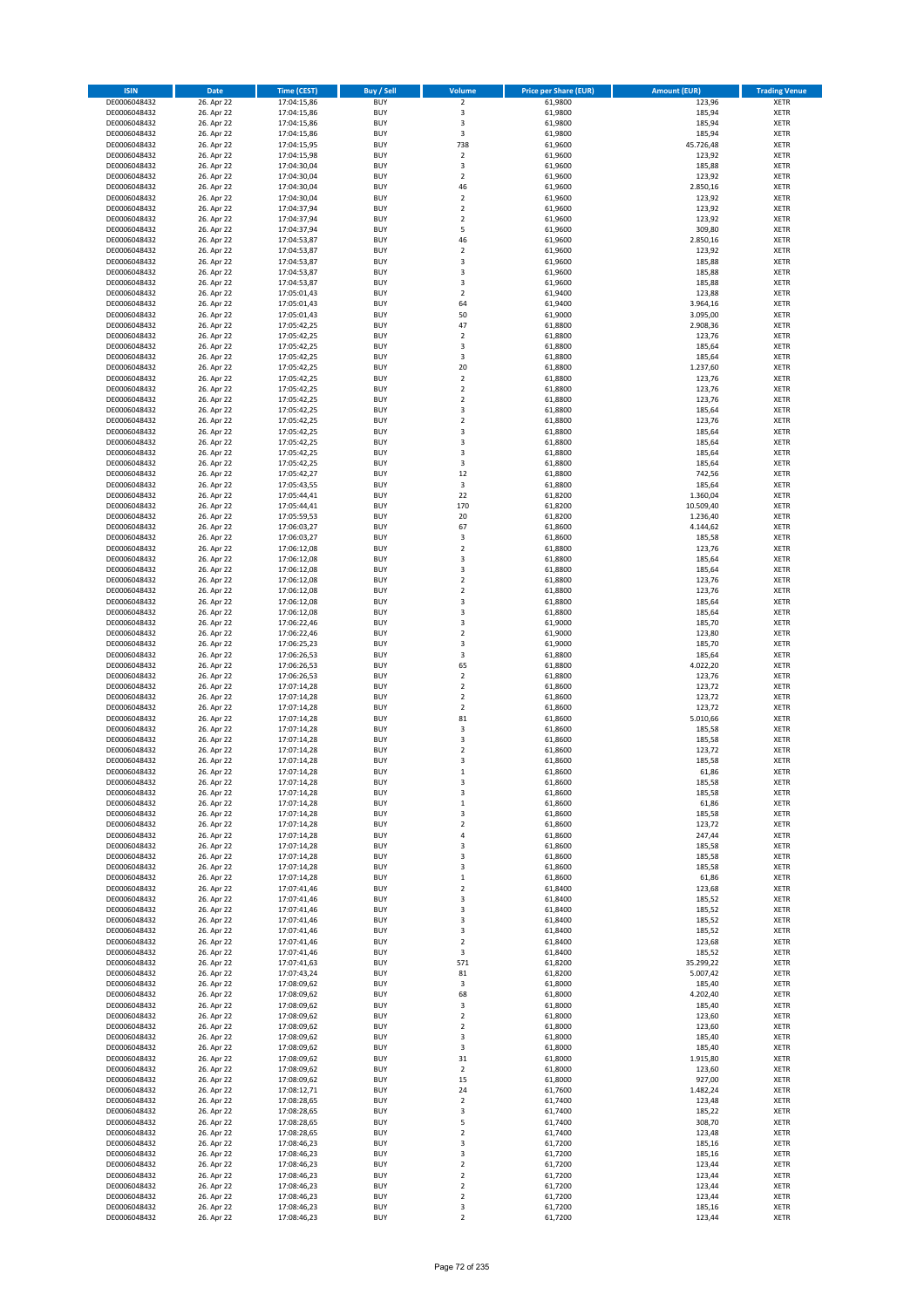| <b>ISIN</b>                  | <b>Date</b>              | <b>Time (CEST)</b>         | <b>Buy / Sell</b>        | <b>Volume</b>                  | <b>Price per Share (EUR)</b> | <b>Amount (EUR)</b> | <b>Trading Venue</b>       |
|------------------------------|--------------------------|----------------------------|--------------------------|--------------------------------|------------------------------|---------------------|----------------------------|
| DE0006048432                 | 26. Apr 22               | 17:08:46,23                | <b>BUY</b>               | 25                             | 61,7200                      | 1.543,00            | <b>XETR</b>                |
| DE0006048432                 | 26. Apr 22               | 17:08:46,23                | <b>BUY</b>               | 3                              | 61,7200                      | 185,16              | <b>XETR</b>                |
| DE0006048432                 | 26. Apr 22               | 17:08:46,23                | <b>BUY</b>               | 3                              | 61,7200                      | 185,16              | <b>XETR</b>                |
| DE0006048432                 | 26. Apr 22               | 17:08:46,23                | <b>BUY</b>               | $\mathbf 2$                    | 61,7200                      | 123,44              | <b>XETR</b>                |
| DE0006048432<br>DE0006048432 | 26. Apr 22<br>26. Apr 22 | 17:09:17,38<br>17:09:17,38 | <b>BUY</b><br><b>BUY</b> | 76<br>$\mathbf 2$              | 61,7600<br>61,7600           | 4.693,76<br>123,52  | <b>XETR</b><br><b>XETR</b> |
| DE0006048432                 | 26. Apr 22               | 17:09:17,38                | <b>BUY</b>               | $\mathbf 2$                    | 61,7600                      | 123,52              | <b>XETR</b>                |
| DE0006048432                 | 26. Apr 22               | 17:09:17,38                | <b>BUY</b>               | 3                              | 61,7600                      | 185,28              | <b>XETR</b>                |
| DE0006048432                 | 26. Apr 22               | 17:09:17,38                | <b>BUY</b>               | 4                              | 61,7600                      | 247,04              | <b>XETR</b>                |
| DE0006048432                 | 26. Apr 22               | 17:09:17,38                | <b>BUY</b>               | 3                              | 61,7600                      | 185,28              | <b>XETR</b>                |
| DE0006048432                 | 26. Apr 22               | 17:09:28,95                | <b>BUY</b>               | $\mathbf 2$                    | 61,7000                      | 123,40              | <b>XETR</b>                |
| DE0006048432                 | 26. Apr 22               | 17:09:28,95                | <b>BUY</b>               | 3<br>$\mathbf 2$               | 61,7000                      | 185,10              | <b>XETR</b><br><b>XETR</b> |
| DE0006048432<br>DE0006048432 | 26. Apr 22<br>26. Apr 22 | 17:09:28,95<br>17:10:00,02 | <b>BUY</b><br><b>BUY</b> | 3                              | 61,7000<br>61,6800           | 123,40<br>185,04    | <b>XETR</b>                |
| DE0006048432                 | 26. Apr 22               | 17:10:00,02                | <b>BUY</b>               | 85                             | 61,6800                      | 5.242,80            | <b>XETR</b>                |
| DE0006048432                 | 26. Apr 22               | 17:10:00,02                | <b>BUY</b>               | 3                              | 61,6800                      | 185,04              | <b>XETR</b>                |
| DE0006048432                 | 26. Apr 22               | 17:10:00,02                | <b>BUY</b>               | 3                              | 61,6800                      | 185,04              | <b>XETR</b>                |
| DE0006048432                 | 26. Apr 22               | 17:10:00,02                | <b>BUY</b>               | $\mathbf 2$                    | 61,6800                      | 123,36              | <b>XETR</b>                |
| DE0006048432                 | 26. Apr 22               | 17:10:00,02                | <b>BUY</b>               | $\overline{\mathbf{c}}$        | 61,6800                      | 123,36              | <b>XETR</b>                |
| DE0006048432<br>DE0006048432 | 26. Apr 22<br>26. Apr 22 | 17:10:00,02<br>17:10:00,02 | <b>BUY</b><br><b>BUY</b> | 3<br>4                         | 61,6800<br>61,6800           | 185,04<br>246,72    | <b>XETR</b><br><b>XETR</b> |
| DE0006048432                 | 26. Apr 22               | 17:10:06,90                | <b>BUY</b>               | 3                              | 61,6800                      | 185,04              | <b>XETR</b>                |
| DE0006048432                 | 26. Apr 22               | 17:10:06,90                | <b>BUY</b>               | 3                              | 61,6800                      | 185,04              | <b>XETR</b>                |
| DE0006048432                 | 26. Apr 22               | 17:10:06,90                | <b>BUY</b>               | 3                              | 61,6800                      | 185,04              | <b>XETR</b>                |
| DE0006048432                 | 26. Apr 22               | 17:10:06,90                | <b>BUY</b>               | $\mathbf 2$                    | 61,6800                      | 123,36              | <b>XETR</b>                |
| DE0006048432                 | 26. Apr 22               | 17:10:06,90                | <b>BUY</b>               | 3                              | 61,6800                      | 185,04              | <b>XETR</b>                |
| DE0006048432                 | 26. Apr 22               | 17:10:06,90                | <b>BUY</b>               | 3                              | 61,6800                      | 185,04              | <b>XETR</b>                |
| DE0006048432                 | 26. Apr 22               | 17:10:14,58                | <b>BUY</b>               | 469                            | 61,6600                      | 28.918,54           | <b>XETR</b>                |
| DE0006048432<br>DE0006048432 | 26. Apr 22<br>26. Apr 22 | 17:10:14,58<br>17:10:25,83 | <b>BUY</b><br><b>BUY</b> | 306<br>$\overline{\mathbf{2}}$ | 61,6600<br>61,6600           | 18.867,96<br>123,32 | <b>XETR</b><br><b>XETR</b> |
| DE0006048432                 | 26. Apr 22               | 17:10:25,83                | <b>BUY</b>               | 3                              | 61,6600                      | 184,98              | <b>XETR</b>                |
| DE0006048432                 | 26. Apr 22               | 17:10:25,83                | <b>BUY</b>               | 3                              | 61,6600                      | 184,98              | <b>XETR</b>                |
| DE0006048432                 | 26. Apr 22               | 17:10:58,59                | <b>BUY</b>               | 46                             | 61,6400                      | 2.835,44            | <b>XETR</b>                |
| DE0006048432                 | 26. Apr 22               | 17:10:58,59                | <b>BUY</b>               | $\overline{\mathbf{c}}$        | 61,6400                      | 123,28              | <b>XETR</b>                |
| DE0006048432                 | 26. Apr 22               | 17:10:58,59                | <b>BUY</b>               | 3                              | 61.6400                      | 184,92              | <b>XETR</b>                |
| DE0006048432                 | 26. Apr 22               | 17:10:58,59                | <b>BUY</b>               | $\overline{\mathbf{c}}$        | 61,6400                      | 123,28              | <b>XETR</b>                |
| DE0006048432                 | 26. Apr 22               | 17:10:58,59                | <b>BUY</b>               | 3                              | 61,6400                      | 184,92              | <b>XETR</b>                |
| DE0006048432                 | 26. Apr 22               | 17:10:58,59                | <b>BUY</b>               | 158                            | 61,6400                      | 9.739,12            | <b>XETR</b>                |
| DE0006048432<br>DE0006048432 | 26. Apr 22<br>26. Apr 22 | 17:10:58,59<br>17:10:58,59 | <b>BUY</b><br><b>BUY</b> | 3<br>3                         | 61,6400<br>61,6400           | 184,92<br>184,92    | <b>XETR</b><br><b>XETR</b> |
| DE0006048432                 | 26. Apr 22               | 17:10:58,59                | <b>BUY</b>               | $\overline{\mathbf{c}}$        | 61,6400                      | 123,28              | <b>XETR</b>                |
| DE0006048432                 | 26. Apr 22               | 17:10:58,59                | <b>BUY</b>               | 3                              | 61,6400                      | 184,92              | <b>XETR</b>                |
| DE0006048432                 | 26. Apr 22               | 17:10:58,59                | <b>BUY</b>               | 3                              | 61,6400                      | 184,92              | <b>XETR</b>                |
| DE0006048432                 | 26. Apr 22               | 17:10:58,59                | <b>BUY</b>               | 4                              | 61,6400                      | 246,56              | <b>XETR</b>                |
| DE0006048432                 | 26. Apr 22               | 17:10:58,59                | <b>BUY</b>               | $\mathbf 1$                    | 61,6400                      | 61,64               | <b>XETR</b>                |
| DE0006048432                 | 26. Apr 22               | 17:11:11,69                | <b>BUY</b>               | 46                             | 61,6400                      | 2.835,44            | <b>XETR</b>                |
| DE0006048432                 | 26. Apr 22               | 17:11:11,69                | <b>BUY</b>               | $\mathbf 2$                    | 61,6400                      | 123,28              | <b>XETR</b>                |
| DE0006048432                 | 26. Apr 22               | 17:11:11,69                | <b>BUY</b>               | 3                              | 61,6400                      | 184,92              | <b>XETR</b>                |
| DE0006048432<br>DE0006048432 | 26. Apr 22<br>26. Apr 22 | 17:11:11,69                | <b>BUY</b><br><b>BUY</b> | 3<br>$\mathbf 2$               | 61,6400<br>61,6400           | 184,92<br>123,28    | <b>XETR</b><br><b>XETR</b> |
| DE0006048432                 | 26. Apr 22               | 17:11:11,69<br>17:11:11,69 | <b>BUY</b>               | 3                              | 61,6400                      | 184,92              | <b>XETR</b>                |
| DE0006048432                 | 26. Apr 22               | 17:11:11,69                | <b>BUY</b>               | 3                              | 61,6400                      | 184,92              | <b>XETR</b>                |
| DE0006048432                 | 26. Apr 22               | 17:11:55,63                | <b>BUY</b>               | 3                              | 61,6600                      | 184,98              | <b>XETR</b>                |
| DE0006048432                 | 26. Apr 22               | 17:11:55,63                | <b>BUY</b>               | $\mathbf 2$                    | 61,6600                      | 123,32              | <b>XETR</b>                |
| DE0006048432                 | 26. Apr 22               | 17:11:55,63                | <b>BUY</b>               | $\overline{\mathbf{c}}$        | 61,6600                      | 123,32              | <b>XETR</b>                |
| DE0006048432                 | 26. Apr 22               | 17:11:55,63                | <b>BUY</b>               | 46                             | 61,6600                      | 2.836,36            | <b>XETR</b>                |
| DE0006048432                 | 26. Apr 22               | 17:11:55,63                | <b>BUY</b>               | 3                              | 61,6600                      | 184,98              | <b>XETR</b>                |
| DE0006048432                 | 26. Apr 22               | 17:11:55,63                | <b>BUY</b>               | 3                              | 61,6600                      | 184,98              | <b>XETR</b>                |
| DE0006048432<br>DE0006048432 | 26. Apr 22               | 17:11:55,63                | <b>BUY</b><br><b>BUY</b> | 3<br>$\overline{2}$            | 61,6600                      | 184,98              | <b>XETR</b><br><b>XETR</b> |
| DE0006048432                 | 26. Apr 22<br>26. Apr 22 | 17:11:55,63<br>17:11:55,63 | <b>BUY</b>               | 3                              | 61,6600<br>61,6600           | 123,32<br>184,98    | <b>XETR</b>                |
| DE0006048432                 | 26. Apr 22               | 17:11:55,63                | <b>BUY</b>               | 3                              | 61,6600                      | 184,98              | <b>XETR</b>                |
| DE0006048432                 | 26. Apr 22               | 17:11:55,63                | <b>BUY</b>               | $\overline{\mathbf{c}}$        | 61,6600                      | 123,32              | <b>XETR</b>                |
| DE0006048432                 | 26. Apr 22               | 17:11:55,63                | <b>BUY</b>               | $\overline{2}$                 | 61,6600                      | 123,32              | <b>XETR</b>                |
| DE0006048432                 | 26. Apr 22               | 17:11:55,63                | BUY                      | 3                              | 61,6600                      | 184,98              | <b>XETR</b>                |
| DE0006048432                 | 26. Apr 22               | 17:11:55,63                | <b>BUY</b>               | 3                              | 61,6600                      | 184,98              | <b>XETR</b>                |
| DE0006048432                 | 26. Apr 22               | 17:11:55,63                | <b>BUY</b>               | $\mathbf 2$                    | 61,6600                      | 123,32              | <b>XETR</b>                |
| DE0006048432<br>DE0006048432 | 26. Apr 22<br>26. Apr 22 | 17:11:55,63<br>17:12:16,33 | <b>BUY</b><br><b>BUY</b> | 3<br>3                         | 61,6600<br>61,6400           | 184,98<br>184,92    | XETR<br><b>XETR</b>        |
| DE0006048432                 | 26. Apr 22               | 17:12:16,33                | <b>BUY</b>               | 60                             | 61,6400                      | 3.698,40            | <b>XETR</b>                |
| DE0006048432                 | 26. Apr 22               | 17:12:16,33                | <b>BUY</b>               | 3                              | 61,6400                      | 184,92              | <b>XETR</b>                |
| DE0006048432                 | 26. Apr 22               | 17:12:16,33                | <b>BUY</b>               | $\mathbf 2$                    | 61,6400                      | 123,28              | <b>XETR</b>                |
| DE0006048432                 | 26. Apr 22               | 17:12:16,33                | <b>BUY</b>               | 3                              | 61,6400                      | 184,92              | <b>XETR</b>                |
| DE0006048432                 | 26. Apr 22               | 17:12:16,33                | <b>BUY</b>               | 3                              | 61,6400                      | 184,92              | <b>XETR</b>                |
| DE0006048432                 | 26. Apr 22               | 17:12:16,33                | <b>BUY</b>               | 3                              | 61,6400                      | 184,92              | <b>XETR</b>                |
| DE0006048432<br>DE0006048432 | 26. Apr 22<br>26. Apr 22 | 17:12:16,33<br>17:12:16,33 | <b>BUY</b><br><b>BUY</b> | $\overline{2}$<br>$\mathbf 2$  | 61,6400<br>61,6400           | 123,28<br>123,28    | <b>XETR</b><br><b>XETR</b> |
| DE0006048432                 | 26. Apr 22               | 17:12:38,38                | <b>BUY</b>               | 79                             | 61,6200                      | 4.867,98            | <b>XETR</b>                |
| DE0006048432                 | 26. Apr 22               | 17:12:38,38                | <b>BUY</b>               | 3                              | 61,6200                      | 184,86              | <b>XETR</b>                |
| DE0006048432                 | 26. Apr 22               | 17:12:38,38                | <b>BUY</b>               | $\mathbf 2$                    | 61,6200                      | 123,24              | <b>XETR</b>                |
| DE0006048432                 | 26. Apr 22               | 17:12:38,38                | <b>BUY</b>               | 3                              | 61,6200                      | 184,86              | <b>XETR</b>                |
| DE0006048432                 | 26. Apr 22               | 17:12:38,38                | <b>BUY</b>               | $\mathbf 2$                    | 61,6200                      | 123,24              | <b>XETR</b>                |
| DE0006048432                 | 26. Apr 22               | 17:12:38,38                | <b>BUY</b>               | $\mathbf 2$                    | 61,6200                      | 123,24              | XETR                       |
| DE0006048432                 | 26. Apr 22               | 17:12:38,38                | <b>BUY</b>               | 3                              | 61,6200                      | 184,86              | <b>XETR</b>                |
| DE0006048432<br>DE0006048432 | 26. Apr 22<br>26. Apr 22 | 17:12:38,38<br>17:12:38,38 | <b>BUY</b><br><b>BUY</b> | $\overline{\mathbf{2}}$        | 61,6200<br>61,6200           | 123,24<br>246,48    | <b>XETR</b><br><b>XETR</b> |
| DE0006048432                 | 26. Apr 22               | 17:12:38,38                | <b>BUY</b>               | 4<br>3                         | 61,6200                      | 184,86              | <b>XETR</b>                |
| DE0006048432                 | 26. Apr 22               | 17:12:38,38                | <b>BUY</b>               | $\mathbf 2$                    | 61,6200                      | 123,24              | <b>XETR</b>                |
| DE0006048432                 | 26. Apr 22               | 17:13:01,86                | <b>BUY</b>               | 3                              | 61,6200                      | 184,86              | <b>XETR</b>                |
| DE0006048432                 | 26. Apr 22               | 17:13:01,86                | <b>BUY</b>               | 3                              | 61,6200                      | 184,86              | <b>XETR</b>                |
| DE0006048432                 | 26. Apr 22               | 17:13:01,86                | <b>BUY</b>               | 3                              | 61,6200                      | 184,86              | <b>XETR</b>                |
| DE0006048432                 | 26. Apr 22               | 17:13:01,86                | <b>BUY</b>               | $\overline{\mathbf{2}}$        | 61,6200                      | 123,24              | <b>XETR</b>                |
| DE0006048432                 | 26. Apr 22               | 17:13:01,86                | <b>BUY</b>               | $\mathbf 2$                    | 61,6200                      | 123,24              | <b>XETR</b>                |
| DE0006048432                 | 26. Apr 22               | 17:13:01,86                | <b>BUY</b>               | $\overline{\mathbf{2}}$        | 61,6200                      | 123,24              | XETR                       |
| DE0006048432<br>DE0006048432 | 26. Apr 22               | 17:13:01,86                | <b>BUY</b><br><b>BUY</b> | $\mathbf 2$<br>$\mathbf 2$     | 61,6200<br>61,6200           | 123,24              | <b>XETR</b><br><b>XETR</b> |
| DE0006048432                 | 26. Apr 22<br>26. Apr 22 | 17:13:01,86<br>17:13:23,98 | <b>BUY</b>               | $\mathbf 2$                    | 61,5600                      | 123,24<br>123,12    | <b>XETR</b>                |
| DE0006048432                 | 26. Apr 22               | 17:13:23,98                | <b>BUY</b>               | 3                              | 61,5600                      | 184,68              | <b>XETR</b>                |
| DE0006048432                 | 26. Apr 22               | 17:13:23,98                | <b>BUY</b>               | $\mathbf 2$                    | 61,5600                      | 123,12              | <b>XETR</b>                |
| DE0006048432                 | 26. Apr 22               | 17:13:23,98                | <b>BUY</b>               | $\mathbf 2$                    | 61,5600                      | 123,12              | <b>XETR</b>                |
| DE0006048432                 | 26. Apr 22               | 17:13:23,98                | <b>BUY</b>               | $\mathbf 1$                    | 61,5600                      | 61,56               | <b>XETR</b>                |
| DE0006048432                 | 26. Apr 22               | 17:13:23,98                | <b>BUY</b>               | $\mathbf 2$                    | 61,5600                      | 123,12              | XETR                       |
| DE0006048432                 | 26. Apr 22               | 17:13:23,98                | <b>BUY</b>               | 3                              | 61,5600                      | 184,68              | <b>XETR</b>                |
| DE0006048432<br>DE0006048432 | 26. Apr 22<br>26. Apr 22 | 17:13:23,98<br>17:14:05,40 | <b>BUY</b><br><b>BUY</b> | $\mathbf 2$<br>66              | 61,5600<br>61,5800           | 123,12<br>4.064,28  | <b>XETR</b><br><b>XETR</b> |
| DE0006048432                 | 26. Apr 22               | 17:14:05,40                | <b>BUY</b>               | 3                              | 61,5800                      | 184,74              | <b>XETR</b>                |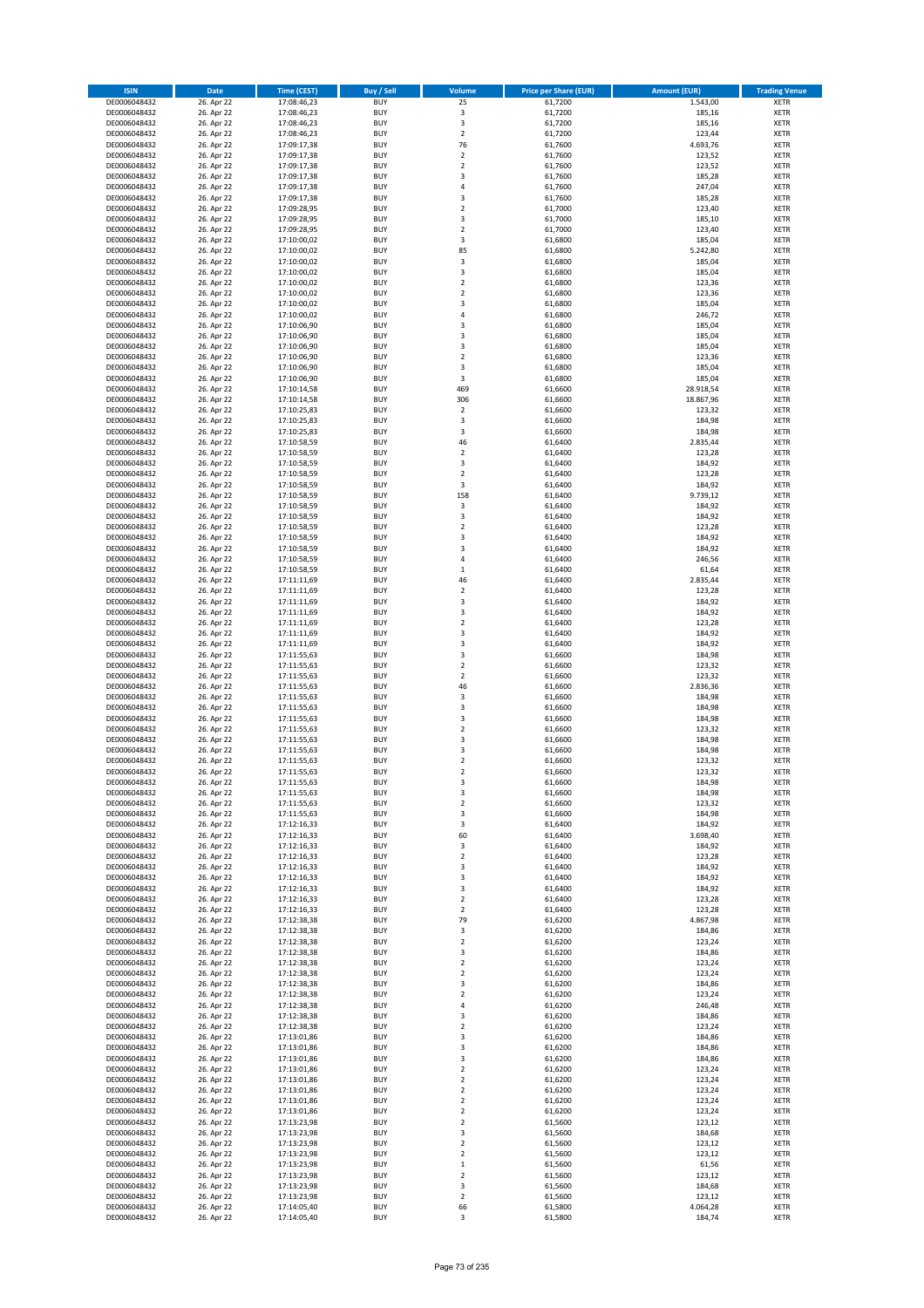| <b>ISIN</b>                  | <b>Date</b>              | <b>Time (CEST)</b>         | <b>Buy / Sell</b>        | Volume                                 | <b>Price per Share (EUR)</b> | <b>Amount (EUR)</b> | <b>Trading Venue</b>       |
|------------------------------|--------------------------|----------------------------|--------------------------|----------------------------------------|------------------------------|---------------------|----------------------------|
| DE0006048432                 | 26. Apr 22               | 17:14:05,40                | <b>BUY</b>               | 3                                      | 61,5800                      | 184,74              | <b>XETR</b>                |
| DE0006048432                 | 26. Apr 22               | 17:14:05,40                | <b>BUY</b>               | $\mathbf 2$                            | 61,5800                      | 123,16              | <b>XETR</b>                |
| DE0006048432                 | 26. Apr 22               | 17:14:05,40                | <b>BUY</b>               | $\overline{2}$                         | 61,5800                      | 123,16              | <b>XETR</b>                |
| DE0006048432                 | 26. Apr 22               | 17:14:05,40                | <b>BUY</b>               | 3                                      | 61,5800                      | 184,74              | <b>XETR</b>                |
| DE0006048432<br>DE0006048432 | 26. Apr 22<br>26. Apr 22 | 17:14:05,40<br>17:14:05,40 | <b>BUY</b><br><b>BUY</b> | 3<br>$\mathbf 2$                       | 61,5800<br>61,5800           | 184,74<br>123,16    | <b>XETR</b><br><b>XETR</b> |
| DE0006048432                 | 26. Apr 22               | 17:14:05,40                | <b>BUY</b>               | 3                                      | 61,5800                      | 184,74              | <b>XETR</b>                |
| DE0006048432                 | 26. Apr 22               | 17:14:05,40                | <b>BUY</b>               | $\overline{\mathbf{c}}$                | 61,5800                      | 123,16              | <b>XETR</b>                |
| DE0006048432                 | 26. Apr 22               | 17:14:29,54                | <b>BUY</b>               | 3                                      | 61,5600                      | 184,68              | <b>XETR</b>                |
| DE0006048432                 | 26. Apr 22               | 17:14:29,54                | <b>BUY</b>               | 3                                      | 61,5600                      | 184,68              | <b>XETR</b>                |
| DE0006048432                 | 26. Apr 22               | 17:14:29,54                | <b>BUY</b>               | $\mathbf 2$                            | 61,5600                      | 123,12              | <b>XETR</b>                |
| DE0006048432                 | 26. Apr 22               | 17:14:29,54                | <b>BUY</b>               | 3<br>$\mathbf 2$                       | 61,5600                      | 184,68              | <b>XETR</b><br><b>XETR</b> |
| DE0006048432<br>DE0006048432 | 26. Apr 22<br>26. Apr 22 | 17:14:29,54<br>17:14:29,54 | <b>BUY</b><br><b>BUY</b> | 3                                      | 61,5600<br>61,5600           | 123,12<br>184,68    | <b>XETR</b>                |
| DE0006048432                 | 26. Apr 22               | 17:14:42,23                | <b>BUY</b>               | 49                                     | 61,5400                      | 3.015,46            | <b>XETR</b>                |
| DE0006048432                 | 26. Apr 22               | 17:14:42,23                | <b>BUY</b>               | 3                                      | 61,5400                      | 184,62              | <b>XETR</b>                |
| DE0006048432                 | 26. Apr 22               | 17:14:42,23                | <b>BUY</b>               | $\overline{\mathbf{2}}$                | 61,5400                      | 123,08              | <b>XETR</b>                |
| DE0006048432                 | 26. Apr 22               | 17:14:42,23                | <b>BUY</b>               | $\mathbf 2$                            | 61,5400                      | 123,08              | <b>XETR</b>                |
| DE0006048432                 | 26. Apr 22               | 17:14:42,23                | <b>BUY</b>               | 3                                      | 61,5400                      | 184,62              | <b>XETR</b>                |
| DE0006048432<br>DE0006048432 | 26. Apr 22<br>26. Apr 22 | 17:14:52,94<br>17:14:52,98 | <b>BUY</b><br><b>BUY</b> | 789<br>3                               | 61,5000<br>61,5000           | 48.523,50<br>184,50 | <b>XETR</b><br><b>XETR</b> |
| DE0006048432                 | 26. Apr 22               | 17:15:23,40                | <b>BUY</b>               | 158                                    | 61,5000                      | 9.717,00            | <b>XETR</b>                |
| DE0006048432                 | 26. Apr 22               | 17:15:23,40                | <b>BUY</b>               | 3                                      | 61,5000                      | 184,50              | <b>XETR</b>                |
| DE0006048432                 | 26. Apr 22               | 17:15:23,40                | <b>BUY</b>               | 46                                     | 61,5000                      | 2.829,00            | <b>XETR</b>                |
| DE0006048432                 | 26. Apr 22               | 17:15:23,40                | <b>BUY</b>               | $\mathbf 2$                            | 61,5000                      | 123,00              | <b>XETR</b>                |
| DE0006048432                 | 26. Apr 22               | 17:15:23,40                | <b>BUY</b>               | 3                                      | 61,5000                      | 184,50              | <b>XETR</b>                |
| DE0006048432<br>DE0006048432 | 26. Apr 22               | 17:15:23,40                | <b>BUY</b><br><b>BUY</b> | $\mathbf 2$<br>$\overline{\mathbf{c}}$ | 61,5000                      | 123,00              | <b>XETR</b><br><b>XETR</b> |
| DE0006048432                 | 26. Apr 22<br>26. Apr 22 | 17:15:23,40<br>17:15:23,40 | <b>BUY</b>               | 3                                      | 61,5000<br>61,5000           | 123,00<br>184,50    | <b>XETR</b>                |
| DE0006048432                 | 26. Apr 22               | 17:15:23,40                | <b>BUY</b>               | $\overline{\mathbf{c}}$                | 61,5000                      | 123,00              | <b>XETR</b>                |
| DE0006048432                 | 26. Apr 22               | 17:15:23,40                | <b>BUY</b>               | 3                                      | 61,5000                      | 184,50              | <b>XETR</b>                |
| DE0006048432                 | 26. Apr 22               | 17:15:23,40                | <b>BUY</b>               | $\overline{\mathbf{2}}$                | 61,5000                      | 123,00              | <b>XETR</b>                |
| DE0006048432                 | 26. Apr 22               | 17:15:23,40                | <b>BUY</b>               | $\mathbf 2$                            | 61,5000                      | 123,00              | <b>XETR</b>                |
| DE0006048432                 | 26. Apr 22               | 17:15:23,45                | <b>BUY</b>               | 3                                      | 61,4800                      | 184,44              | <b>XETR</b>                |
| DE0006048432<br>DE0006048432 | 26. Apr 22<br>26. Apr 22 | 17:15:23,45<br>17:15:23,45 | <b>BUY</b><br><b>BUY</b> | 3<br>$\mathbf 2$                       | 61,4800<br>61,4800           | 184,44<br>122,96    | <b>XETR</b><br><b>XETR</b> |
| DE0006048432                 | 26. Apr 22               | 17:15:28,30                | <b>BUY</b>               | 3                                      | 61,4400                      | 184,32              | <b>XETR</b>                |
| DE0006048432                 | 26. Apr 22               | 17:15:28,30                | <b>BUY</b>               | 3                                      | 61,4400                      | 184,32              | <b>XETR</b>                |
| DE0006048432                 | 26. Apr 22               | 17:15:57,28                | <b>BUY</b>               | 3                                      | 61,4000                      | 184,20              | <b>XETR</b>                |
| DE0006048432                 | 26. Apr 22               | 17:15:57,28                | <b>BUY</b>               | 46                                     | 61,4000                      | 2.824,40            | <b>XETR</b>                |
| DE0006048432                 | 26. Apr 22               | 17:15:57,28                | <b>BUY</b>               | $\mathbf 2$                            | 61,4000                      | 122,80              | <b>XETR</b>                |
| DE0006048432                 | 26. Apr 22<br>26. Apr 22 | 17:15:57,28                | <b>BUY</b><br><b>BUY</b> | 3<br>3                                 | 61,4000<br>61,4000           | 184,20<br>184,20    | <b>XETR</b><br><b>XETR</b> |
| DE0006048432<br>DE0006048432 | 26. Apr 22               | 17:15:57,28<br>17:15:57,28 | <b>BUY</b>               | 3                                      | 61,4000                      | 184,20              | <b>XETR</b>                |
| DE0006048432                 | 26. Apr 22               | 17:15:57,28                | <b>BUY</b>               | 3                                      | 61,4000                      | 184,20              | <b>XETR</b>                |
| DE0006048432                 | 26. Apr 22               | 17:15:57,28                | <b>BUY</b>               | $\overline{\mathbf{2}}$                | 61,4000                      | 122,80              | <b>XETR</b>                |
| DE0006048432                 | 26. Apr 22               | 17:15:57,28                | <b>BUY</b>               | 3                                      | 61,4000                      | 184,20              | <b>XETR</b>                |
| DE0006048432                 | 26. Apr 22               | 17:15:57,28                | <b>BUY</b>               | $\mathbf 2$                            | 61,4000                      | 122,80              | <b>XETR</b>                |
| DE0006048432<br>DE0006048432 | 26. Apr 22<br>26. Apr 22 | 17:15:57,28<br>17:15:57,28 | <b>BUY</b><br><b>BUY</b> | 3<br>5                                 | 61,4000<br>61,4000           | 184,20<br>307,00    | <b>XETR</b><br><b>XETR</b> |
| DE0006048432                 | 26. Apr 22               | 17:15:57,28                | <b>BUY</b>               | $\mathbf 2$                            | 61,4000                      | 122,80              | <b>XETR</b>                |
| DE0006048432                 | 26. Apr 22               | 17:16:04,31                | <b>BUY</b>               | 3                                      | 61,4600                      | 184,38              | <b>XETR</b>                |
| DE0006048432                 | 26. Apr 22               | 17:16:04,31                | <b>BUY</b>               | 59                                     | 61,4600                      | 3.626,14            | <b>XETR</b>                |
| DE0006048432                 | 26. Apr 22               | 17:16:04,31                | <b>BUY</b>               | 3                                      | 61,4600                      | 184,38              | <b>XETR</b>                |
| DE0006048432                 | 26. Apr 22               | 17:16:04,31                | <b>BUY</b>               | 3                                      | 61,4600                      | 184,38              | <b>XETR</b>                |
| DE0006048432                 | 26. Apr 22               | 17:16:04,31                | <b>BUY</b>               | $\mathbf 2$                            | 61,4600                      | 122,92              | <b>XETR</b>                |
| DE0006048432<br>DE0006048432 | 26. Apr 22<br>26. Apr 22 | 17:16:04,31<br>17:16:47,18 | <b>BUY</b><br><b>BUY</b> | $\overline{\mathbf{c}}$<br>$\mathbf 2$ | 61,4600<br>61,4600           | 122,92<br>122,92    | <b>XETR</b><br><b>XETR</b> |
| DE0006048432                 | 26. Apr 22               | 17:16:47,18                | <b>BUY</b>               | 3                                      | 61,4600                      | 184,38              | <b>XETR</b>                |
| DE0006048432                 | 26. Apr 22               | 17:16:47,18                | <b>BUY</b>               | $\overline{2}$                         | 61,4600                      | 122,92              | <b>XETR</b>                |
| DE0006048432                 | 26. Apr 22               | 17:16:47,18                | <b>BUY</b>               | 3                                      | 61,4600                      | 184,38              | <b>XETR</b>                |
| DE0006048432                 | 26. Apr 22               | 17:16:47,18                | <b>BUY</b>               | $\overline{\mathbf{c}}$                | 61,4600                      | 122,92              | <b>XETR</b>                |
| DE0006048432                 | 26. Apr 22               | 17:16:47,18                | <b>BUY</b>               | 3                                      | 61,4600                      | 184,38              | <b>XETR</b>                |
| DE0006048432<br>DE0006048432 | 26. Apr 22<br>26. Apr 22 | 17:16:47,18<br>17:16:47,18 | <b>BUY</b><br>BUY        | 3<br>3                                 | 61,4600<br>61,4600           | 184,38<br>184,38    | <b>XETR</b><br><b>XETR</b> |
| DE0006048432                 | 26. Apr 22               | 17:16:47,18                | <b>BUY</b>               | $\mathbf 2$                            | 61,4600                      | 122,92              | <b>XETR</b>                |
| DE0006048432                 | 26. Apr 22               | 17:16:47,21                | <b>BUY</b>               | 3                                      | 61,4600                      | 184,38              | <b>XETR</b>                |
| DE0006048432                 | 26. Apr 22               | 17:17:10,81                | <b>BUY</b>               | $\mathbf 2$                            | 61,4600                      | 122,92              | XETR                       |
| DE0006048432                 | 26. Apr 22               | 17:17:10,81                | <b>BUY</b>               | 3                                      | 61,4600                      | 184,38              | <b>XETR</b>                |
| DE0006048432                 | 26. Apr 22               | 17:17:10,81                | <b>BUY</b>               | $\mathbf 2$                            | 61,4600                      | 122,92              | <b>XETR</b>                |
| DE0006048432<br>DE0006048432 | 26. Apr 22<br>26. Apr 22 | 17:17:10,81<br>17:17:10,81 | <b>BUY</b><br><b>BUY</b> | 3<br>$\mathbf 2$                       | 61,4600<br>61,4600           | 184,38<br>122,92    | <b>XETR</b><br><b>XETR</b> |
| DE0006048432                 | 26. Apr 22               | 17:17:10,81                | <b>BUY</b>               | 5                                      | 61,4600                      | 307,30              | <b>XETR</b>                |
| DE0006048432                 | 26. Apr 22               | 17:17:10,81                | <b>BUY</b>               | $\mathbf 2$                            | 61,4600                      | 122,92              | <b>XETR</b>                |
| DE0006048432                 | 26. Apr 22               | 17:17:45,12                | <b>BUY</b>               | 3                                      | 61,4400                      | 184,32              | <b>XETR</b>                |
| DE0006048432                 | 26. Apr 22               | 17:17:45,12                | <b>BUY</b>               | 3                                      | 61,4400                      | 184,32              | <b>XETR</b>                |
| DE0006048432<br>DE0006048432 | 26. Apr 22               | 17:17:45,12                | <b>BUY</b>               | 87                                     | 61,4400                      | 5.345,28            | <b>XETR</b>                |
| DE0006048432                 | 26. Apr 22<br>26. Apr 22 | 17:17:45,12<br>17:17:45,12 | <b>BUY</b><br><b>BUY</b> | $\overline{\mathbf{c}}$<br>3           | 61,4400<br>61,4400           | 122,88<br>184,32    | <b>XETR</b><br><b>XETR</b> |
| DE0006048432                 | 26. Apr 22               | 17:17:45,12                | <b>BUY</b>               | 3                                      | 61,4400                      | 184,32              | <b>XETR</b>                |
| DE0006048432                 | 26. Apr 22               | 17:17:45,12                | <b>BUY</b>               | 4                                      | 61,4400                      | 245,76              | <b>XETR</b>                |
| DE0006048432                 | 26. Apr 22               | 17:17:45,12                | <b>BUY</b>               | $\mathbf 2$                            | 61,4400                      | 122,88              | <b>XETR</b>                |
| DE0006048432                 | 26. Apr 22               | 17:17:45,12                | <b>BUY</b>               | 3                                      | 61,4400                      | 184,32              | XETR                       |
| DE0006048432                 | 26. Apr 22               | 17:17:45,12                | <b>BUY</b>               | $\mathbf 2$                            | 61,4400                      | 122,88              | <b>XETR</b>                |
| DE0006048432<br>DE0006048432 | 26. Apr 22<br>26. Apr 22 | 17:17:45,12<br>17:17:45,12 | <b>BUY</b><br><b>BUY</b> | $\overline{\mathbf{2}}$<br>3           | 61,4400<br>61,4400           | 122,88<br>184,32    | <b>XETR</b><br><b>XETR</b> |
| DE0006048432                 | 26. Apr 22               | 17:17:45,12                | <b>BUY</b>               | 3                                      | 61,4400                      | 184,32              | <b>XETR</b>                |
| DE0006048432                 | 26. Apr 22               | 17:17:45,12                | <b>BUY</b>               | $\mathbf 2$                            | 61,4400                      | 122,88              | <b>XETR</b>                |
| DE0006048432                 | 26. Apr 22               | 17:17:45,12                | <b>BUY</b>               | $\mathbf 2$                            | 61,4400                      | 122,88              | <b>XETR</b>                |
| DE0006048432                 | 26. Apr 22               | 17:17:45,12                | <b>BUY</b>               | $\mathbf 2$                            | 61,4400                      | 122,88              | <b>XETR</b>                |
| DE0006048432                 | 26. Apr 22               | 17:17:45,12                | <b>BUY</b>               | 3                                      | 61,4400                      | 184,32              | <b>XETR</b>                |
| DE0006048432                 | 26. Apr 22               | 17:17:45,12                | <b>BUY</b>               | $\overline{2}$                         | 61,4400                      | 122,88              | <b>XETR</b>                |
| DE0006048432<br>DE0006048432 | 26. Apr 22<br>26. Apr 22 | 17:17:45,12<br>17:17:45,12 | <b>BUY</b><br><b>BUY</b> | $\mathbf 2$<br>$\overline{\mathbf{c}}$ | 61,4400<br>61,4400           | 122,88<br>122,88    | <b>XETR</b><br><b>XETR</b> |
| DE0006048432                 | 26. Apr 22               | 17:17:45,12                | <b>BUY</b>               | $\mathbf 2$                            | 61,4400                      | 122,88              | <b>XETR</b>                |
| DE0006048432                 | 26. Apr 22               | 17:17:45,12                | <b>BUY</b>               | 3                                      | 61,4400                      | 184,32              | <b>XETR</b>                |
| DE0006048432                 | 26. Apr 22               | 17:17:45,12                | <b>BUY</b>               | 3                                      | 61,4400                      | 184,32              | <b>XETR</b>                |
| DE0006048432                 | 26. Apr 22               | 17:17:45,12                | <b>BUY</b>               | $\mathbf 2$                            | 61,4400                      | 122,88              | <b>XETR</b>                |
| DE0006048432                 | 26. Apr 22               | 17:17:45,12                | <b>BUY</b>               | $\mathbf 2$                            | 61,4400                      | 122,88              | <b>XETR</b>                |
| DE0006048432<br>DE0006048432 | 26. Apr 22<br>26. Apr 22 | 17:18:07,19<br>17:18:07,19 | <b>BUY</b><br><b>BUY</b> | 3<br>90                                | 61,4200<br>61,4200           | 184,26<br>5.527,80  | <b>XETR</b><br><b>XETR</b> |
| DE0006048432                 | 26. Apr 22               | 17:18:07,19                | <b>BUY</b>               | $\mathbf 2$                            | 61,4200                      | 122,84              | XETR                       |
| DE0006048432                 | 26. Apr 22               | 17:18:07,19                | <b>BUY</b>               | $\overline{2}$                         | 61,4200                      | 122,84              | <b>XETR</b>                |
| DE0006048432                 | 26. Apr 22               | 17:18:07,19                | <b>BUY</b>               | $\mathbf 2$                            | 61,4200                      | 122,84              | <b>XETR</b>                |
| DE0006048432                 | 26. Apr 22               | 17:18:07,19                | <b>BUY</b>               | $\mathbf 2$                            | 61,4200                      | 122,84              | <b>XETR</b>                |
| DE0006048432                 | 26. Apr 22               | 17:18:07,19                | <b>BUY</b>               | 3                                      | 61,4200                      | 184,26              | <b>XETR</b>                |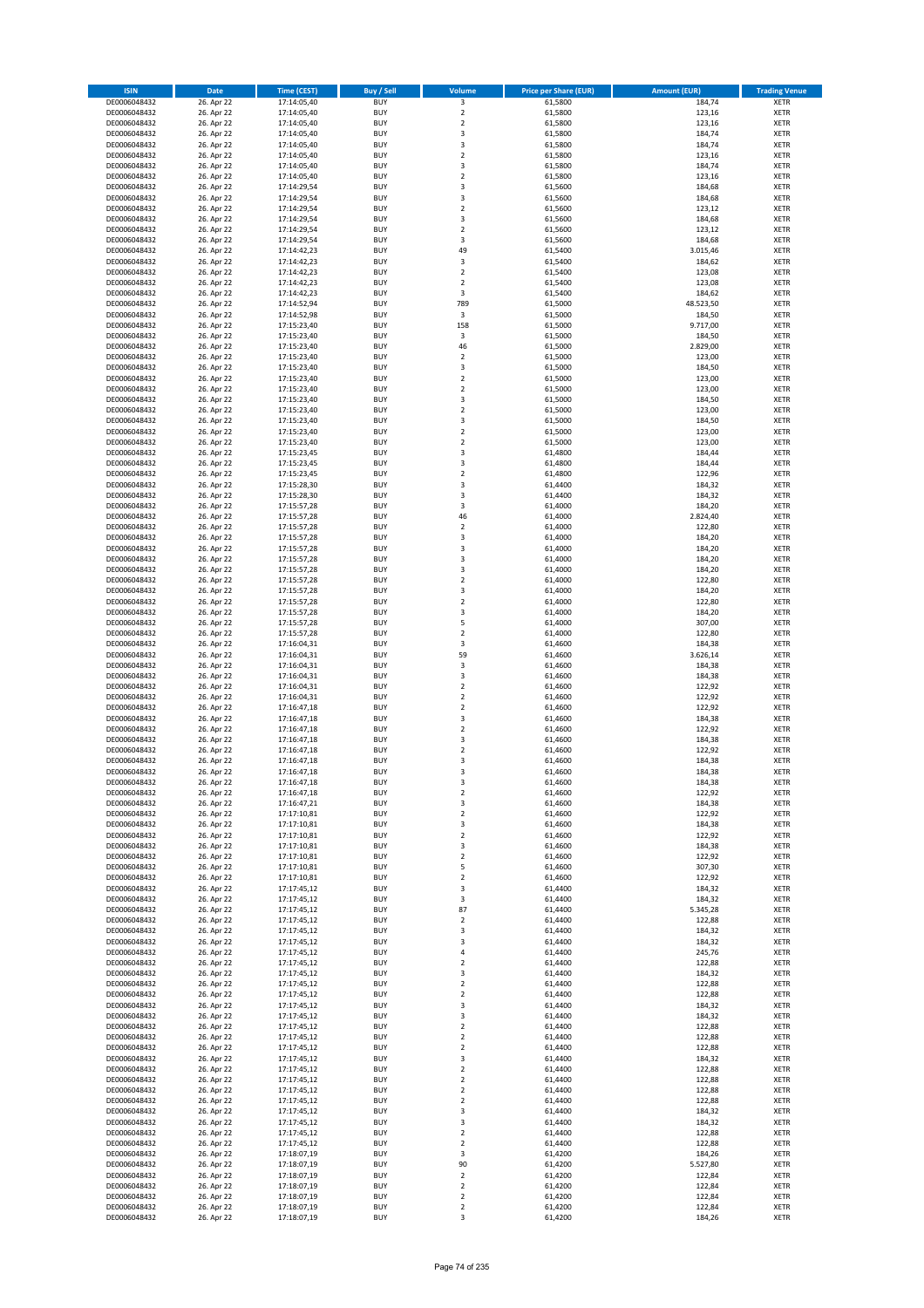| <b>ISIN</b>                  | <b>Date</b>              | <b>Time (CEST)</b>         | <b>Buy / Sell</b>        | Volume                           | <b>Price per Share (EUR)</b> | <b>Amount (EUR)</b> | <b>Trading Venue</b>       |
|------------------------------|--------------------------|----------------------------|--------------------------|----------------------------------|------------------------------|---------------------|----------------------------|
| DE0006048432                 | 26. Apr 22               | 17:18:07,19                | <b>BUY</b>               | 3                                | 61,4200                      | 184,26              | <b>XETR</b>                |
| DE0006048432                 | 26. Apr 22               | 17:18:07,19                | <b>BUY</b>               | $\mathbf 2$                      | 61,4200                      | 122,84              | <b>XETR</b>                |
| DE0006048432                 | 26. Apr 22               | 17:18:07,19                | <b>BUY</b>               | $\overline{2}$                   | 61,4200                      | 122,84              | <b>XETR</b>                |
| DE0006048432                 | 26. Apr 22               | 17:18:07,19                | <b>BUY</b>               | 3                                | 61,4200                      | 184,26              | <b>XETR</b>                |
| DE0006048432<br>DE0006048432 | 26. Apr 22<br>26. Apr 22 | 17:18:07,19<br>17:18:07,19 | <b>BUY</b><br><b>BUY</b> | $\overline{2}$<br>3              | 61,4200<br>61,4200           | 122,84<br>184,26    | <b>XETR</b><br><b>XETR</b> |
| DE0006048432                 | 26. Apr 22               | 17:18:07,19                | <b>BUY</b>               | $\overline{2}$                   | 61,4200                      | 122,84              | <b>XETR</b>                |
| DE0006048432                 | 26. Apr 22               | 17:18:07,19                | <b>BUY</b>               | $\overline{2}$                   | 61,4200                      | 122,84              | <b>XETR</b>                |
| DE0006048432                 | 26. Apr 22               | 17:18:07,19                | BUY                      | $\mathbf{1}$                     | 61,4200                      | 61,42               | <b>XETR</b>                |
| DE0006048432                 | 26. Apr 22               | 17:18:07,19                | <b>BUY</b>               | 3                                | 61,4200                      | 184,26              | <b>XETR</b>                |
| DE0006048432                 | 26. Apr 22               | 17:18:07,19                | <b>BUY</b>               | $\mathbf 2$                      | 61,4200                      | 122,84              | <b>XETR</b>                |
| DE0006048432<br>DE0006048432 | 26. Apr 22<br>26. Apr 22 | 17:18:07,19<br>17:18:07,19 | <b>BUY</b><br><b>BUY</b> | $\overline{2}$<br>$\overline{a}$ | 61,4200<br>61,4200           | 122,84<br>245,68    | <b>XETR</b><br><b>XETR</b> |
| DE0006048432                 | 26. Apr 22               | 17:18:07,19                | <b>BUY</b>               | $\overline{a}$                   | 61,4200                      | 245,68              | <b>XETR</b>                |
| DE0006048432                 | 26. Apr 22               | 17:18:07,19                | <b>BUY</b>               | 4                                | 61,4200                      | 245,68              | <b>XETR</b>                |
| DE0006048432                 | 26. Apr 22               | 17:18:07,85                | BUY                      | $\overline{2}$                   | 61,4000                      | 122,80              | <b>XETR</b>                |
| DE0006048432                 | 26. Apr 22               | 17:18:07,85                | <b>BUY</b>               | 32                               | 61,4000                      | 1.964,80            | <b>XETR</b>                |
| DE0006048432                 | 26. Apr 22               | 17:18:07,85                | <b>BUY</b>               | 3                                | 61,4000                      | 184,20              | <b>XETR</b>                |
| DE0006048432<br>DE0006048432 | 26. Apr 22<br>26. Apr 22 | 17:18:07,85<br>17:18:07,85 | <b>BUY</b><br><b>BUY</b> | 3<br>20                          | 61,4000<br>61,4000           | 184,20<br>1.228,00  | <b>XETR</b><br><b>XETR</b> |
| DE0006048432                 | 26. Apr 22               | 17:18:22,18                | <b>BUY</b>               | $\overline{2}$                   | 61,4000                      | 122,80              | <b>XETR</b>                |
| DE0006048432                 | 26. Apr 22               | 17:18:22,18                | <b>BUY</b>               | 4                                | 61,4000                      | 245,60              | <b>XETR</b>                |
| DE0006048432                 | 26. Apr 22               | 17:18:22,18                | <b>BUY</b>               | $\overline{2}$                   | 61,4000                      | 122,80              | <b>XETR</b>                |
| DE0006048432                 | 26. Apr 22               | 17:18:22,18                | <b>BUY</b>               | 3                                | 61,4000                      | 184,20              | <b>XETR</b>                |
| DE0006048432                 | 26. Apr 22               | 17:18:45,03                | <b>BUY</b>               | 3                                | 61,3800                      | 184,14              | <b>XETR</b>                |
| DE0006048432                 | 26. Apr 22               | 17:18:45,03                | <b>BUY</b>               | $\mathbf 2$<br>73                | 61,3800                      | 122,76              | <b>XETR</b>                |
| DE0006048432<br>DE0006048432 | 26. Apr 22<br>26. Apr 22 | 17:18:45,03<br>17:18:45,03 | <b>BUY</b><br><b>BUY</b> | $\overline{2}$                   | 61,3800<br>61,3800           | 4.480,74<br>122,76  | <b>XETR</b><br><b>XETR</b> |
| DE0006048432                 | 26. Apr 22               | 17:18:45,03                | <b>BUY</b>               | $\mathbf 2$                      | 61,3800                      | 122,76              | <b>XETR</b>                |
| DE0006048432                 | 26. Apr 22               | 17:18:45,03                | <b>BUY</b>               | $\overline{2}$                   | 61,3800                      | 122,76              | <b>XETR</b>                |
| DE0006048432                 | 26. Apr 22               | 17:18:45,03                | <b>BUY</b>               | 3                                | 61,3800                      | 184,14              | <b>XETR</b>                |
| DE0006048432                 | 26. Apr 22               | 17:18:45,03                | <b>BUY</b>               | 3                                | 61,3800                      | 184,14              | <b>XETR</b>                |
| DE0006048432                 | 26. Apr 22               | 17:18:45,03                | <b>BUY</b>               | $\mathbf 2$                      | 61,3800                      | 122,76              | <b>XETR</b>                |
| DE0006048432<br>DE0006048432 | 26. Apr 22<br>26. Apr 22 | 17:18:45,03                | <b>BUY</b><br><b>BUY</b> | $\mathbf 2$<br>$\overline{2}$    | 61,3800<br>61,3800           | 122,76<br>122,76    | <b>XETR</b><br><b>XETR</b> |
| DE0006048432                 | 26. Apr 22               | 17:18:45,03<br>17:18:45,03 | <b>BUY</b>               | 3                                | 61,3800                      | 184,14              | <b>XETR</b>                |
| DE0006048432                 | 26. Apr 22               | 17:18:45,03                | <b>BUY</b>               | $\overline{3}$                   | 61,3800                      | 184,14              | <b>XETR</b>                |
| DE0006048432                 | 26. Apr 22               | 17:18:45,03                | BUY                      | 3                                | 61,3800                      | 184,14              | <b>XETR</b>                |
| DE0006048432                 | 26. Apr 22               | 17:18:45,03                | <b>BUY</b>               | 3                                | 61,3800                      | 184,14              | <b>XETR</b>                |
| DE0006048432                 | 26. Apr 22               | 17:18:45,03                | <b>BUY</b>               | 3                                | 61,3800                      | 184,14              | <b>XETR</b>                |
| DE0006048432<br>DE0006048432 | 26. Apr 22<br>26. Apr 22 | 17:18:45,03                | <b>BUY</b><br><b>BUY</b> | $\overline{a}$<br>6              | 61,3800<br>61,3800           | 245,52<br>368,28    | <b>XETR</b>                |
| DE0006048432                 | 26. Apr 22               | 17:18:45,03<br>17:21:09,61 | <b>BUY</b>               | $\mathbf 2$                      | 61,3800                      | 122,76              | <b>XETR</b><br><b>XETR</b> |
| DE0006048432                 | 26. Apr 22               | 17:21:09,61                | <b>BUY</b>               | $\overline{2}$                   | 61,3800                      | 122,76              | <b>XETR</b>                |
| DE0006048432                 | 26. Apr 22               | 17:21:09,61                | <b>BUY</b>               | 500                              | 61,3800                      | 30.690,00           | <b>XETR</b>                |
| DE0006048432                 | 26. Apr 22               | 17:21:09,62                | <b>BUY</b>               | 6                                | 61,3800                      | 368,28              | <b>XETR</b>                |
| DE0006048432                 | 26. Apr 22               | 17:21:09,65                | <b>BUY</b>               | $\mathbf 2$                      | 61,3800                      | 122,76              | <b>XETR</b>                |
| DE0006048432                 | 26. Apr 22               | 17:21:09,68                | <b>BUY</b>               | 5                                | 61,3800                      | 306,90              | <b>XETR</b>                |
| DE0006048432<br>DE0006048432 | 26. Apr 22<br>26. Apr 22 | 17:21:09,71<br>17:21:09,85 | <b>BUY</b><br><b>BUY</b> | 4<br>$\overline{\mathbf{3}}$     | 61,3800<br>61,3600           | 245,52<br>184,08    | <b>XETR</b><br><b>XETR</b> |
| DE0006048432                 | 26. Apr 22               | 17:21:09,85                | <b>BUY</b>               | $\overline{7}$                   | 61,3600                      | 429,52              | <b>XETR</b>                |
| DE0006048432                 | 26. Apr 22               | 17:21:09,85                | <b>BUY</b>               | $\overline{a}$                   | 61,3600                      | 245,44              | <b>XETR</b>                |
| DE0006048432                 | 26. Apr 22               | 17:21:09,85                | <b>BUY</b>               | 4                                | 61,3600                      | 245,44              | <b>XETR</b>                |
| DE0006048432                 | 26. Apr 22               | 17:21:09,85                | <b>BUY</b>               | 6                                | 61,3600                      | 368,16              | <b>XETR</b>                |
| DE0006048432                 | 26. Apr 22               | 17:21:09,85                | <b>BUY</b>               | $\overline{2}$                   | 61,3600                      | 122,72              | <b>XETR</b>                |
| DE0006048432<br>DE0006048432 | 26. Apr 22<br>26. Apr 22 | 17:21:09,85<br>17:21:09,85 | <b>BUY</b><br><b>BUY</b> | 3<br>$\overline{2}$              | 61,3600<br>61,3600           | 184,08<br>122,72    | <b>XETR</b><br><b>XETR</b> |
| DE0006048432                 | 26. Apr 22               | 17:21:09,85                | <b>BUY</b>               | $\overline{2}$                   | 61,3600                      | 122,72              | <b>XETR</b>                |
| DE0006048432                 | 26. Apr 22               | 17:21:09,85                | BUY                      | $\overline{a}$                   | 61,3600                      | 245,44              | <b>XETR</b>                |
| DE0006048432                 | 26. Apr 22               | 17:21:09,85                | <b>BUY</b>               | 4                                | 61,3600                      | 245,44              | <b>XETR</b>                |
| DE0006048432                 | 26. Apr 22               | 17:21:09,85                | <b>BUY</b>               | $\overline{7}$                   | 61,3600                      | 429,52              | <b>XETR</b>                |
| DE0006048432                 | 26. Apr 22               | 17:21:09,85                | BUY                      | $\overline{2}$                   | 61,3600                      | 122,72              | <b>XETR</b>                |
| DE0006048432<br>DE0006048432 | 26. Apr 22               | 17:21:09,85<br>17:21:09,85 | BUY<br><b>BUY</b>        | 5<br>$\overline{2}$              | 61,3600<br>61,3600           | 306,80<br>122,72    | <b>XETR</b><br><b>XETR</b> |
| DE0006048432                 | 26. Apr 22<br>26. Apr 22 | 17:21:09,85                | BUY                      | 4                                | 61,3600                      | 245,44              | <b>XETR</b>                |
| DE0006048432                 | 26. Apr 22               | 17:21:09,85                | <b>BUY</b>               | 3                                | 61,3600                      | 184,08              | <b>XETR</b>                |
| DE0006048432                 | 26. Apr 22               | 17:21:09,85                | <b>BUY</b>               | 3                                | 61,3600                      | 184,08              | <b>XETR</b>                |
| DE0006048432                 | 26. Apr 22               | 17:21:24,44                | <b>BUY</b>               | $\mathbf 2$                      | 61,3600                      | 122,72              | <b>XETR</b>                |
| DE0006048432                 | 26. Apr 22               | 17:21:24,44                | <b>BUY</b>               | 3                                | 61,3600                      | 184,08              | <b>XETR</b>                |
| DE0006048432<br>DE0006048432 | 26. Apr 22<br>26. Apr 22 | 17:21:24,44<br>17:21:24,44 | <b>BUY</b><br><b>BUY</b> | 3<br>46                          | 61,3600<br>61,3600           | 184,08<br>2.822,56  | <b>XETR</b><br><b>XETR</b> |
| DE0006048432                 | 26. Apr 22               | 17:21:24,44                | <b>BUY</b>               | 4                                | 61,3600                      | 245,44              | <b>XETR</b>                |
| DE0006048432                 | 26. Apr 22               | 17:21:24,44                | <b>BUY</b>               | $\mathbf 2$                      | 61,3600                      | 122,72              | <b>XETR</b>                |
| DE0006048432                 | 26. Apr 22               | 17:21:24,44                | <b>BUY</b>               | 3                                | 61,3600                      | 184,08              | <b>XETR</b>                |
| DE0006048432                 | 26. Apr 22               | 17:21:24,44                | <b>BUY</b>               | $\mathbf 2$                      | 61,3600                      | 122,72              | <b>XETR</b>                |
| DE0006048432                 | 26. Apr 22               | 17:21:24,44                | <b>BUY</b>               | $\overline{2}$                   | 61,3600                      | 122,72              | <b>XETR</b>                |
| DE0006048432<br>DE0006048432 | 26. Apr 22<br>26. Apr 22 | 17:21:24,44<br>17:21:24,44 | <b>BUY</b><br><b>BUY</b> | 3<br>3                           | 61,3600<br>61,3600           | 184,08<br>184,08    | <b>XETR</b><br><b>XETR</b> |
| DE0006048432                 | 26. Apr 22               | 17:21:24,44                | <b>BUY</b>               | 3                                | 61,3600                      | 184,08              | <b>XETR</b>                |
| DE0006048432                 | 26. Apr 22               | 17:21:24,44                | <b>BUY</b>               | $\mathbf 2$                      | 61,3600                      | 122,72              | <b>XETR</b>                |
| DE0006048432                 | 26. Apr 22               | 17:21:24,44                | <b>BUY</b>               | $\mathbf 2$                      | 61,3600                      | 122,72              | <b>XETR</b>                |
| DE0006048432                 | 26. Apr 22               | 17:21:24,44                | <b>BUY</b>               | 4                                | 61,3600                      | 245,44              | <b>XETR</b>                |
| DE0006048432                 | 26. Apr 22               | 17:21:26,02                | <b>BUY</b>               | 5                                | 61,3800                      | 306,90              | <b>XETR</b>                |
| DE0006048432<br>DE0006048432 | 26. Apr 22<br>26. Apr 22 | 17:21:26,02<br>17:21:26,02 | <b>BUY</b><br><b>BUY</b> | $\mathbf 2$<br>4                 | 61,3800<br>61,3800           | 122,76<br>245,52    | <b>XETR</b><br><b>XETR</b> |
| DE0006048432                 | 26. Apr 22               | 17:21:26,02                | <b>BUY</b>               | 3                                | 61,3800                      | 184,14              | <b>XETR</b>                |
| DE0006048432                 | 26. Apr 22               | 17:21:26,02                | <b>BUY</b>               | $\overline{2}$                   | 61,3800                      | 122,76              | <b>XETR</b>                |
| DE0006048432                 | 26. Apr 22               | 17:21:26,02                | <b>BUY</b>               | $\mathbf 2$                      | 61,3800                      | 122,76              | <b>XETR</b>                |
| DE0006048432                 | 26. Apr 22               | 17:21:26,02                | <b>BUY</b>               | $\mathbf 2$                      | 61,3800                      | 122,76              | <b>XETR</b>                |
| DE0006048432                 | 26. Apr 22               | 17:21:26,02                | <b>BUY</b>               | $\mathbf 2$                      | 61,3800                      | 122,76              | <b>XETR</b>                |
| DE0006048432<br>DE0006048432 | 26. Apr 22               | 17:21:26,02                | <b>BUY</b><br><b>BUY</b> | 3<br>$\overline{2}$              | 61,3800                      | 184,14              | <b>XETR</b><br><b>XETR</b> |
| DE0006048432                 | 26. Apr 22<br>26. Apr 22 | 17:21:26,02<br>17:21:26,02 | <b>BUY</b>               | 2                                | 61,3800<br>61,3800           | 122,76<br>122,76    | <b>XETR</b>                |
| DE0006048432                 | 26. Apr 22               | 17:21:38,71                | <b>BUY</b>               | 4                                | 61,4400                      | 245,76              | <b>XETR</b>                |
| DE0006048432                 | 26. Apr 22               | 17:21:38,71                | <b>BUY</b>               | 4                                | 61,4400                      | 245,76              | <b>XETR</b>                |
| DE0006048432                 | 26. Apr 22               | 17:21:38,71                | <b>BUY</b>               | $\overline{\mathbf{3}}$          | 61,4400                      | 184,32              | <b>XETR</b>                |
| DE0006048432                 | 26. Apr 22               | 17:21:38,71                | <b>BUY</b>               | $\mathbf 2$                      | 61,4400                      | 122,88              | <b>XETR</b>                |
| DE0006048432                 | 26. Apr 22               | 17:21:38,71                | <b>BUY</b>               | $\overline{2}$                   | 61,4400                      | 122,88              | <b>XETR</b>                |
| DE0006048432<br>DE0006048432 | 26. Apr 22<br>26. Apr 22 | 17:21:38,71<br>17:21:38,71 | <b>BUY</b><br><b>BUY</b> | $\mathbf 2$<br>3                 | 61,4400<br>61,4400           | 122,88<br>184,32    | <b>XETR</b><br><b>XETR</b> |
| DE0006048432                 | 26. Apr 22               | 17:21:38,71                | <b>BUY</b>               | 3                                | 61,4400                      | 184,32              | <b>XETR</b>                |
| DE0006048432                 | 26. Apr 22               | 17:21:38,71                | <b>BUY</b>               | 3                                | 61,4400                      | 184,32              | <b>XETR</b>                |
| DE0006048432                 | 26. Apr 22               | 17:21:38,71                | <b>BUY</b>               | 2                                | 61,4400                      | 122,88              | <b>XETR</b>                |
| DE0006048432                 | 26. Apr 22               | 17:21:38,71                | <b>BUY</b>               | 4                                | 61,4400                      | 245,76              | <b>XETR</b>                |
| DE0006048432                 | 26. Apr 22               | 17:21:38,71                | <b>BUY</b>               | 4                                | 61,4400                      | 245,76              | <b>XETR</b>                |
| DE0006048432                 | 26. Apr 22               | 17:21:38,71                | <b>BUY</b>               | $\mathbf 2$                      | 61,4400                      | 122,88              | <b>XETR</b>                |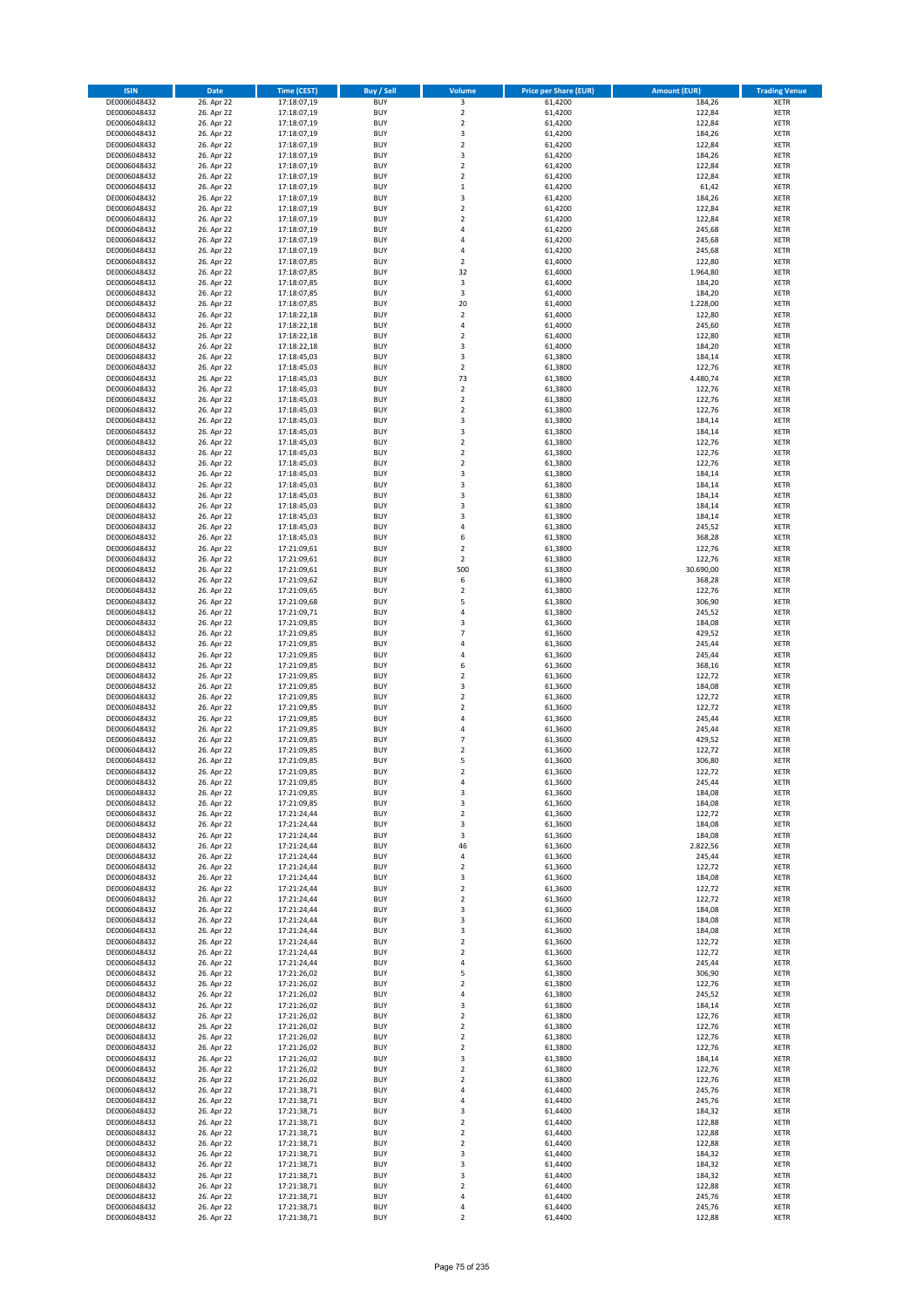| <b>ISIN</b>                  | <b>Date</b>              | <b>Time (CEST)</b>         | <b>Buy / Sell</b>        | <b>Volume</b>                | <b>Price per Share (EUR)</b> | <b>Amount (EUR)</b> | <b>Trading Venue</b>       |
|------------------------------|--------------------------|----------------------------|--------------------------|------------------------------|------------------------------|---------------------|----------------------------|
| DE0006048432                 | 26. Apr 22               | 17:21:38,71                | <b>BUY</b>               | 4                            | 61,4400                      | 245,76              | <b>XETR</b>                |
| DE0006048432                 | 26. Apr 22               | 17:21:38,71                | <b>BUY</b>               | 3                            | 61,4400                      | 184,32              | <b>XETR</b>                |
| DE0006048432                 | 26. Apr 22               | 17:21:38,71                | <b>BUY</b>               | 4                            | 61,4400                      | 245,76              | <b>XETR</b>                |
| DE0006048432<br>DE0006048432 | 26. Apr 22<br>26. Apr 22 | 17:21:38,71<br>17:21:38,71 | <b>BUY</b><br><b>BUY</b> | 4<br>$\overline{\mathbf{c}}$ | 61,4400<br>61,4400           | 245,76<br>122,88    | <b>XETR</b><br><b>XETR</b> |
| DE0006048432                 | 26. Apr 22               | 17:21:38,71                | <b>BUY</b>               | 6                            | 61,4400                      | 368,64              | <b>XETR</b>                |
| DE0006048432                 | 26. Apr 22               | 17:21:38,71                | <b>BUY</b>               | 3                            | 61,4400                      | 184,32              | <b>XETR</b>                |
| DE0006048432                 | 26. Apr 22               | 17:21:39,65                | <b>BUY</b>               | $\overline{\mathbf{c}}$      | 61,4400                      | 122,88              | <b>XETR</b>                |
| DE0006048432                 | 26. Apr 22               | 17:21:39,65                | <b>BUY</b>               | 78                           | 61,4400                      | 4.792,32            | <b>XETR</b>                |
| DE0006048432                 | 26. Apr 22               | 17:21:39,65                | <b>BUY</b><br><b>BUY</b> | $\overline{2}$<br>4          | 61,4400<br>61,4200           | 122,88<br>245,68    | <b>XETR</b><br><b>XETR</b> |
| DE0006048432<br>DE0006048432 | 26. Apr 22<br>26. Apr 22 | 17:21:41,90<br>17:21:41,90 | <b>BUY</b>               | 3                            | 61,4200                      | 184,26              | <b>XETR</b>                |
| DE0006048432                 | 26. Apr 22               | 17:21:41,90                | <b>BUY</b>               | $\mathbf 2$                  | 61,4200                      | 122,84              | <b>XETR</b>                |
| DE0006048432                 | 26. Apr 22               | 17:21:41,90                | <b>BUY</b>               | 3                            | 61,4200                      | 184,26              | <b>XETR</b>                |
| DE0006048432                 | 26. Apr 22               | 17:21:41,90                | <b>BUY</b>               | $\mathbf 2$                  | 61,4200                      | 122,84              | <b>XETR</b>                |
| DE0006048432                 | 26. Apr 22               | 17:23:28,08                | <b>BUY</b>               | 4                            | 61,5400                      | 246,16              | <b>XETR</b>                |
| DE0006048432<br>DE0006048432 | 26. Apr 22<br>26. Apr 22 | 17:23:28,08<br>17:23:28,08 | <b>BUY</b><br><b>BUY</b> | $\mathbf 1$<br>4             | 61,5400<br>61,5400           | 61,54<br>246,16     | <b>XETR</b><br><b>XETR</b> |
| DE0006048432                 | 26. Apr 22               | 17:23:28,08                | <b>BUY</b>               | 3                            | 61,5400                      | 184,62              | <b>XETR</b>                |
| DE0006048432                 | 26. Apr 22               | 17:23:28,08                | <b>BUY</b>               | 4                            | 61,5400                      | 246,16              | <b>XETR</b>                |
| DE0006048432                 | 26. Apr 22               | 17:24:04,01                | <b>BUY</b>               | 84                           | 61,5200                      | 5.167,68            | <b>XETR</b>                |
| DE0006048432                 | 26. Apr 22               | 17:24:04,01                | <b>BUY</b>               | 3                            | 61,5200                      | 184,56              | <b>XETR</b>                |
| DE0006048432<br>DE0006048432 | 26. Apr 22<br>26. Apr 22 | 17:24:04,01<br>17:24:04,01 | <b>BUY</b><br><b>BUY</b> | 3<br>4                       | 61,5200<br>61,5200           | 184,56<br>246,08    | <b>XETR</b><br><b>XETR</b> |
| DE0006048432                 | 26. Apr 22               | 17:24:11,00                | <b>BUY</b>               | 4                            | 61,5000                      | 246,00              | <b>XETR</b>                |
| DE0006048432                 | 26. Apr 22               | 17:24:11,00                | <b>BUY</b>               | 5                            | 61,5000                      | 307,50              | <b>XETR</b>                |
| DE0006048432                 | 26. Apr 22               | 17:24:11,00                | <b>BUY</b>               | 4                            | 61,5000                      | 246,00              | <b>XETR</b>                |
| DE0006048432                 | 26. Apr 22               | 17:24:11,00                | <b>BUY</b>               | 3                            | 61,5000                      | 184,50              | <b>XETR</b>                |
| DE0006048432<br>DE0006048432 | 26. Apr 22<br>26. Apr 22 | 17:24:11,00<br>17:24:11,00 | <b>BUY</b><br><b>BUY</b> | 4<br>$\overline{\mathbf{c}}$ | 61,5000<br>61,5000           | 246,00<br>123,00    | <b>XETR</b><br><b>XETR</b> |
| DE0006048432                 | 26. Apr 22               | 17:24:11,00                | <b>BUY</b>               | 6                            | 61,5000                      | 369,00              | <b>XETR</b>                |
| DE0006048432                 | 26. Apr 22               | 17:24:11,00                | <b>BUY</b>               | 3                            | 61,5000                      | 184,50              | <b>XETR</b>                |
| DE0006048432                 | 26. Apr 22               | 17:24:11,00                | <b>BUY</b>               | 4                            | 61,5000                      | 246,00              | <b>XETR</b>                |
| DE0006048432                 | 26. Apr 22               | 17:24:11,00                | <b>BUY</b>               | 4                            | 61,5000                      | 246,00              | <b>XETR</b>                |
| DE0006048432                 | 26. Apr 22               | 17:24:11,00                | <b>BUY</b>               | 3                            | 61,5000                      | 184,50              | <b>XETR</b>                |
| DE0006048432<br>DE0006048432 | 26. Apr 22<br>26. Apr 22 | 17:24:11,00<br>17:24:11,00 | <b>BUY</b><br><b>BUY</b> | 4<br>6                       | 61,5000<br>61,5000           | 246,00<br>369,00    | <b>XETR</b><br><b>XETR</b> |
| DE0006048432                 | 26. Apr 22               | 17:24:11,00                | <b>BUY</b>               | 3                            | 61,5000                      | 184,50              | <b>XETR</b>                |
| DE0006048432                 | 26. Apr 22               | 17:24:11,00                | <b>BUY</b>               | 4                            | 61,5000                      | 246,00              | <b>XETR</b>                |
| DE0006048432                 | 26. Apr 22               | 17:24:11,00                | <b>BUY</b>               | 3                            | 61,5000                      | 184,50              | <b>XETR</b>                |
| DE0006048432                 | 26. Apr 22               | 17:24:11,00                | <b>BUY</b>               | 3                            | 61,5000                      | 184,50              | <b>XETR</b>                |
| DE0006048432                 | 26. Apr 22<br>26. Apr 22 | 17:24:11,00                | <b>BUY</b><br><b>BUY</b> | 4<br>$\mathbf 2$             | 61,5000<br>61,5000           | 246,00<br>123,00    | <b>XETR</b><br><b>XETR</b> |
| DE0006048432<br>DE0006048432 | 26. Apr 22               | 17:24:11,00<br>17:24:11,00 | <b>BUY</b>               | 3                            | 61,5000                      | 184,50              | <b>XETR</b>                |
| DE0006048432                 | 26. Apr 22               | 17:24:11,00                | <b>BUY</b>               | 3                            | 61,5000                      | 184,50              | <b>XETR</b>                |
| DE0006048432                 | 26. Apr 22               | 17:24:11,00                | <b>BUY</b>               | $\overline{2}$               | 61,5000                      | 123,00              | <b>XETR</b>                |
| DE0006048432                 | 26. Apr 22               | 17:24:29,70                | <b>BUY</b>               | 3                            | 61,5000                      | 184,50              | <b>XETR</b>                |
| DE0006048432                 | 26. Apr 22               | 17:24:29,70                | <b>BUY</b>               | 96                           | 61,5000                      | 5.904,00            | <b>XETR</b>                |
| DE0006048432<br>DE0006048432 | 26. Apr 22<br>26. Apr 22 | 17:24:29,70<br>17:24:29,70 | <b>BUY</b><br><b>BUY</b> | 5<br>3                       | 61,5000<br>61,5000           | 307,50<br>184,50    | <b>XETR</b><br><b>XETR</b> |
| DE0006048432                 | 26. Apr 22               | 17:24:29,70                | <b>BUY</b>               | 3                            | 61,5000                      | 184,50              | <b>XETR</b>                |
| DE0006048432                 | 26. Apr 22               | 17:24:29,70                | <b>BUY</b>               | 3                            | 61,5000                      | 184,50              | <b>XETR</b>                |
| DE0006048432                 | 26. Apr 22               | 17:24:29,70                | <b>BUY</b>               | 3                            | 61,5000                      | 184,50              | <b>XETR</b>                |
| DE0006048432                 | 26. Apr 22               | 17:24:29,71                | <b>BUY</b>               | 3                            | 61,5000                      | 184,50              | <b>XETR</b>                |
| DE0006048432<br>DE0006048432 | 26. Apr 22<br>26. Apr 22 | 17:24:38,11<br>17:24:38,11 | <b>BUY</b><br><b>BUY</b> | $\overline{\mathbf{c}}$<br>6 | 61,5000<br>61,5000           | 123,00<br>369,00    | <b>XETR</b><br><b>XETR</b> |
| DE0006048432                 | 26. Apr 22               | 17:24:38,11                | <b>BUY</b>               | $\overline{\mathbf{c}}$      | 61,5000                      | 123,00              | <b>XETR</b>                |
| DE0006048432                 | 26. Apr 22               | 17:24:38,11                | <b>BUY</b>               | 5                            | 61,5000                      | 307,50              | <b>XETR</b>                |
| DE0006048432                 | 26. Apr 22               | 17:24:38,11                | <b>BUY</b>               | 6                            | 61,5000                      | 369,00              | <b>XETR</b>                |
| DE0006048432                 | 26. Apr 22               | 17:24:38,11                | <b>BUY</b>               | 3                            | 61,5000                      | 184,50              | <b>XETR</b>                |
| DE0006048432<br>DE0006048432 | 26. Apr 22<br>26. Apr 22 | 17:24:38,11<br>17:24:38,11 | <b>BUY</b><br><b>BUY</b> | 4<br>4                       | 61,5000<br>61,5000           | 246,00<br>246,00    | <b>XETR</b><br><b>XETR</b> |
| DE0006048432                 | 26. Apr 22               | 17:24:38,11                | <b>BUY</b>               | 6                            | 61,5000                      | 369,00              | <b>XETR</b>                |
| DE0006048432                 | 26. Apr 22               | 17:24:38,11                | <b>BUY</b>               | 6                            | 61,5000                      | 369,00              | <b>XETR</b>                |
| DE0006048432                 | 26. Apr 22               | 17:24:38,11                | BUY                      | 3                            | 61,5000                      | 184,50              | <b>XETR</b>                |
| DE0006048432                 | 26. Apr 22               | 17:24:38,11                | <b>BUY</b>               | 3                            | 61,5000                      | 184,50              | <b>XETR</b>                |
| DE0006048432<br>DE0006048432 | 26. Apr 22<br>26. Apr 22 | 17:24:38,11<br>17:24:38,11 | <b>BUY</b><br><b>BUY</b> | 3<br>$\mathbf 2$             | 61,5000<br>61,5000           | 184,50<br>123,00    | <b>XETR</b><br>XETR        |
| DE0006048432                 | 26. Apr 22               | 17:24:38,11                | <b>BUY</b>               | $\mathbf 2$                  | 61,5000                      | 123,00              | <b>XETR</b>                |
| DE0006048432                 | 26. Apr 22               | 17:24:38,11                | <b>BUY</b>               | 3                            | 61,5000                      | 184,50              | <b>XETR</b>                |
| DE0006048432                 | 26. Apr 22               | 17:24:41,67                | <b>BUY</b>               | 3                            | 61,5000                      | 184,50              | <b>XETR</b>                |
| DE0006048432                 | 26. Apr 22               | 17:24:41,67                | <b>BUY</b>               | $\mathbf 2$                  | 61,5000                      | 123,00              | <b>XETR</b>                |
| DE0006048432<br>DE0006048432 | 26. Apr 22<br>26. Apr 22 | 17:24:41,67<br>17:24:41,67 | <b>BUY</b><br><b>BUY</b> | 3<br>4                       | 61,5000<br>61,5000           | 184,50<br>246,00    | <b>XETR</b><br><b>XETR</b> |
| DE0006048432                 | 26. Apr 22               | 17:24:41,67                | <b>BUY</b>               | 4                            | 61,5000                      | 246,00              | <b>XETR</b>                |
| DE0006048432                 | 26. Apr 22               | 17:24:41,67                | <b>BUY</b>               | 3                            | 61,5000                      | 184,50              | <b>XETR</b>                |
| DE0006048432                 | 26. Apr 22               | 17:24:41,67                | <b>BUY</b>               | $\mathbf 2$                  | 61,5000                      | 123,00              | <b>XETR</b>                |
| DE0006048432                 | 26. Apr 22               | 17:24:41,67                | <b>BUY</b>               | 3                            | 61,5000                      | 184,50              | <b>XETR</b>                |
| DE0006048432<br>DE0006048432 | 26. Apr 22<br>26. Apr 22 | 17:24:41,67<br>17:24:41,67 | <b>BUY</b><br><b>BUY</b> | 3<br>$\overline{\mathbf{c}}$ | 61,5000<br>61,5000           | 184,50<br>123,00    | <b>XETR</b><br><b>XETR</b> |
| DE0006048432                 | 26. Apr 22               | 17:24:41,67                | <b>BUY</b>               | 4                            | 61,5000                      | 246,00              | <b>XETR</b>                |
| DE0006048432                 | 26. Apr 22               | 17:24:41,67                | <b>BUY</b>               | 3                            | 61,5000                      | 184,50              | <b>XETR</b>                |
| DE0006048432                 | 26. Apr 22               | 17:24:41,67                | <b>BUY</b>               | $\mathbf 2$                  | 61,5000                      | 123,00              | XETR                       |
| DE0006048432                 | 26. Apr 22               | 17:24:41,67                | <b>BUY</b><br><b>BUY</b> | $\mathbf 2$<br>4             | 61,5000                      | 123,00              | <b>XETR</b><br><b>XETR</b> |
| DE0006048432<br>DE0006048432 | 26. Apr 22<br>26. Apr 22 | 17:24:41,67<br>17:24:41,67 | <b>BUY</b>               | 3                            | 61,5000<br>61,5000           | 246,00<br>184,50    | <b>XETR</b>                |
| DE0006048432                 | 26. Apr 22               | 17:24:41,67                | <b>BUY</b>               | $\mathbf 1$                  | 61,5000                      | 61,50               | <b>XETR</b>                |
| DE0006048432                 | 26. Apr 22               | 17:24:41,74                | <b>BUY</b>               | 124                          | 61,4800                      | 7.623,52            | <b>XETR</b>                |
| DE0006048432                 | 26. Apr 22               | 17:24:41,74                | <b>BUY</b>               | 3                            | 61,4800                      | 184,44              | <b>XETR</b>                |
| DE0006048432<br>DE0006048432 | 26. Apr 22               | 17:24:56,61                | <b>BUY</b><br><b>BUY</b> | 66<br>4                      | 61,4600<br>61,4600           | 4.056,36            | <b>XETR</b><br><b>XETR</b> |
| DE0006048432                 | 26. Apr 22<br>26. Apr 22 | 17:24:56,61<br>17:24:56,61 | <b>BUY</b>               | $\overline{\mathbf{c}}$      | 61,4600                      | 245,84<br>122,92    | <b>XETR</b>                |
| DE0006048432                 | 26. Apr 22               | 17:24:56,61                | <b>BUY</b>               | 3                            | 61,4600                      | 184,38              | <b>XETR</b>                |
| DE0006048432                 | 26. Apr 22               | 17:24:56,61                | <b>BUY</b>               | 4                            | 61,4600                      | 245,84              | <b>XETR</b>                |
| DE0006048432                 | 26. Apr 22               | 17:24:56,61                | <b>BUY</b>               | $\mathbf 2$                  | 61,4600                      | 122,92              | <b>XETR</b>                |
| DE0006048432                 | 26. Apr 22               | 17:24:56,61                | <b>BUY</b>               | $\mathbf 2$                  | 61,4600                      | 122,92              | <b>XETR</b>                |
| DE0006048432<br>DE0006048432 | 26. Apr 22<br>26. Apr 22 | 17:24:56,61<br>17:24:56,61 | <b>BUY</b><br><b>BUY</b> | 3<br>4                       | 61,4600<br>61,4600           | 184,38<br>245,84    | <b>XETR</b><br><b>XETR</b> |
| DE0006048432                 | 26. Apr 22               | 17:24:56,61                | <b>BUY</b>               | $\mathbf 2$                  | 61,4600                      | 122,92              | <b>XETR</b>                |
| DE0006048432                 | 26. Apr 22               | 17:24:56,61                | <b>BUY</b>               | $\mathbf 2$                  | 61,4600                      | 122,92              | <b>XETR</b>                |
| DE0006048432                 | 26. Apr 22               | 17:24:56,61                | <b>BUY</b>               | 3                            | 61,4600                      | 184,38              | <b>XETR</b>                |
| DE0006048432                 | 26. Apr 22               | 17:24:56,61                | <b>BUY</b>               | $\mathbf 2$                  | 61,4600                      | 122,92              | XETR                       |
| DE0006048432<br>DE0006048432 | 26. Apr 22<br>26. Apr 22 | 17:24:56,61<br>17:24:56,61 | <b>BUY</b><br><b>BUY</b> | $\overline{2}$<br>3          | 61,4600<br>61,4600           | 122,92<br>184,38    | <b>XETR</b><br><b>XETR</b> |
| DE0006048432                 | 26. Apr 22               | 17:24:56,61                | <b>BUY</b>               | 5                            | 61,4600                      | 307,30              | <b>XETR</b>                |
| DE0006048432                 | 26. Apr 22               | 17:25:11,40                | <b>BUY</b>               | $\overline{2}$               | 61,5000                      | 123,00              | <b>XETR</b>                |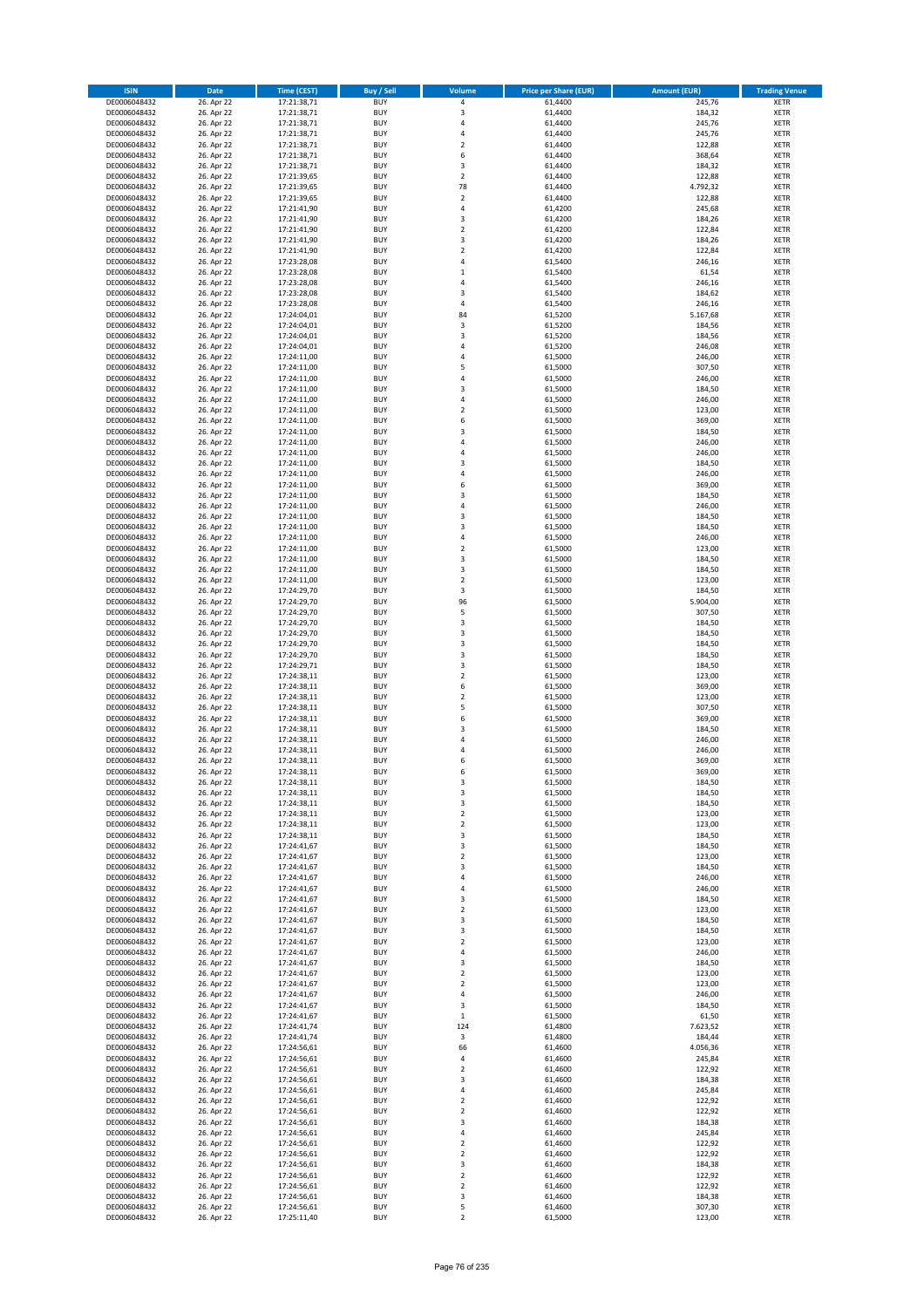| <b>ISIN</b>                  | Date                     | Time (CEST)                | <b>Buy / Sell</b>        | <b>Volume</b>                             | <b>Price per Share (EUR)</b> | <b>Amount (EUR)</b> | <b>Trading Venue</b>       |
|------------------------------|--------------------------|----------------------------|--------------------------|-------------------------------------------|------------------------------|---------------------|----------------------------|
| DE0006048432                 | 26. Apr 22               | 17:25:11,40                | <b>BUY</b>               | $\overline{2}$                            | 61,5000                      | 123,00              | <b>XETR</b>                |
| DE0006048432                 | 26. Apr 22               | 17:25:11,40                | <b>BUY</b>               | $\overline{2}$                            | 61,5000                      | 123,00              | <b>XETR</b>                |
| DE0006048432                 | 26. Apr 22               | 17:25:11,40                | <b>BUY</b>               | $\mathsf 3$                               | 61,5000<br>61.5000           | 184,50              | <b>XETR</b>                |
| DE0006048432<br>DE0006048432 | 26. Apr 22<br>26. Apr 22 | 17:25:11,40<br>17:25:11,40 | <b>BUY</b><br><b>BUY</b> | $\overline{2}$<br>$\mathbf 2$             | 61,5000                      | 123,00<br>123,00    | <b>XETR</b><br><b>XETR</b> |
| DE0006048432                 | 26. Apr 22               | 17:25:40,44                | <b>BUY</b>               | $\overline{2}$                            | 61,4800                      | 122,96              | <b>XETR</b>                |
| DE0006048432                 | 26. Apr 22               | 17:25:40,44                | <b>BUY</b>               | 69                                        | 61,4800                      | 4.242,12            | <b>XETR</b>                |
| DE0006048432                 | 26. Apr 22               | 17:25:40,44                | <b>BUY</b>               | 3                                         | 61,4800                      | 184,44              | <b>XETR</b>                |
| DE0006048432                 | 26. Apr 22               | 17:25:40,44                | <b>BUY</b>               | $\overline{2}$                            | 61,4800                      | 122,96              | <b>XETR</b>                |
| DE0006048432<br>DE0006048432 | 26. Apr 22               | 17:25:40,44<br>17:25:40,44 | <b>BUY</b><br><b>BUY</b> | $\mathbf 2$<br>3                          | 61,4800<br>61,4800           | 122,96              | <b>XETR</b><br><b>XETR</b> |
| DE0006048432                 | 26. Apr 22<br>26. Apr 22 | 17:25:40,44                | <b>BUY</b>               | $\mathsf 3$                               | 61,4800                      | 184,44<br>184,44    | <b>XETR</b>                |
| DE0006048432                 | 26. Apr 22               | 17:25:40,44                | <b>BUY</b>               | $\overline{2}$                            | 61,4800                      | 122,96              | <b>XETR</b>                |
| DE0006048432                 | 26. Apr 22               | 17:25:40,44                | <b>BUY</b>               | $\mathbf 2$                               | 61,4800                      | 122,96              | <b>XETR</b>                |
| DE0006048432                 | 26. Apr 22               | 17:25:40,44                | <b>BUY</b>               | 3                                         | 61,4800                      | 184,44              | <b>XETR</b>                |
| DE0006048432                 | 26. Apr 22               | 17:25:40,44                | <b>BUY</b>               | 3                                         | 61,4800                      | 184,44              | <b>XETR</b>                |
| DE0006048432<br>DE0006048432 | 26. Apr 22<br>26. Apr 22 | 17:25:40,44<br>17:25:40,44 | <b>BUY</b><br><b>BUY</b> | 3<br>3                                    | 61,4800<br>61,4800           | 184,44<br>184,44    | <b>XETR</b><br><b>XETR</b> |
| DE0006048432                 | 26. Apr 22               | 17:25:40,44                | <b>BUY</b>               | $\mathbf 2$                               | 61,4800                      | 122,96              | <b>XETR</b>                |
| DE0006048432                 | 26. Apr 22               | 17:26:14,02                | <b>BUY</b>               | 82                                        | 61,4800                      | 5.041,36            | <b>XETR</b>                |
| DE0006048432                 | 26. Apr 22               | 17:26:14,02                | <b>BUY</b>               | $\mathbf 2$                               | 61,4800                      | 122,96              | <b>XETR</b>                |
| DE0006048432                 | 26. Apr 22               | 17:26:14,02                | <b>BUY</b>               | $\overline{2}$                            | 61,4800                      | 122,96              | <b>XETR</b>                |
| DE0006048432<br>DE0006048432 | 26. Apr 22<br>26. Apr 22 | 17:26:14,02<br>17:26:14,02 | <b>BUY</b><br><b>BUY</b> | 3<br>$\overline{2}$                       | 61,4800<br>61,4800           | 184,44<br>122,96    | <b>XETR</b><br><b>XETR</b> |
| DE0006048432                 | 26. Apr 22               | 17:26:14,02                | <b>BUY</b>               | 3                                         | 61,4800                      | 184,44              | <b>XETR</b>                |
| DE0006048432                 | 26. Apr 22               | 17:26:14,02                | <b>BUY</b>               | 3                                         | 61,4800                      | 184,44              | <b>XETR</b>                |
| DE0006048432                 | 26. Apr 22               | 17:26:14,02                | <b>BUY</b>               | 3                                         | 61,4800                      | 184,44              | <b>XETR</b>                |
| DE0006048432                 | 26. Apr 22               | 17:26:14,02                | <b>BUY</b>               | $\mathbf 2$                               | 61,4800                      | 122,96              | <b>XETR</b>                |
| DE0006048432                 | 26. Apr 22               | 17:26:14,02                | <b>BUY</b>               | $\overline{\mathbf{2}}$                   | 61,4800                      | 122,96              | <b>XETR</b>                |
| DE0006048432<br>DE0006048432 | 26. Apr 22<br>26. Apr 22 | 17:26:14,02<br>17:26:14,02 | <b>BUY</b><br><b>BUY</b> | 3<br>4                                    | 61,4800<br>61,4800           | 184,44<br>245,92    | <b>XETR</b><br><b>XETR</b> |
| DE0006048432                 | 26. Apr 22               | 17:26:14,02                | <b>BUY</b>               | $\mathbf 2$                               | 61,4800                      | 122,96              | <b>XETR</b>                |
| DE0006048432                 | 26. Apr 22               | 17:26:14,02                | <b>BUY</b>               | 3                                         | 61,4800                      | 184,44              | <b>XETR</b>                |
| DE0006048432                 | 26. Apr 22               | 17:26:14,02                | <b>BUY</b>               | 5                                         | 61,4800                      | 307,40              | <b>XETR</b>                |
| DE0006048432                 | 26. Apr 22               | 17:26:14,02                | <b>BUY</b>               | 5                                         | 61,4800                      | 307,40              | <b>XETR</b>                |
| DE0006048432<br>DE0006048432 | 26. Apr 22<br>26. Apr 22 | 17:26:27,02<br>17:26:27,02 | <b>BUY</b><br><b>BUY</b> | 4<br>$\overline{\mathbf{2}}$              | 61,4600<br>61,4600           | 245,84<br>122,92    | <b>XETR</b><br><b>XETR</b> |
| DE0006048432                 | 26. Apr 22               | 17:26:27,02                | <b>BUY</b>               | 3                                         | 61,4600                      | 184,38              | <b>XETR</b>                |
| DE0006048432                 | 26. Apr 22               | 17:26:27,02                | <b>BUY</b>               | 5                                         | 61,4600                      | 307,30              | <b>XETR</b>                |
| DE0006048432                 | 26. Apr 22               | 17:26:27,02                | <b>BUY</b>               | $\overline{4}$                            | 61,4600                      | 245,84              | <b>XETR</b>                |
| DE0006048432                 | 26. Apr 22               | 17:26:27,02                | <b>BUY</b>               | 4                                         | 61,4600                      | 245,84              | <b>XETR</b>                |
| DE0006048432                 | 26. Apr 22               | 17:26:27,02                | <b>BUY</b>               | $\overline{4}$                            | 61,4600                      | 245,84              | <b>XETR</b>                |
| DE0006048432                 | 26. Apr 22               | 17:26:27,02                | <b>BUY</b>               | $\overline{\mathbf{c}}$<br>$\overline{4}$ | 61,4600                      | 122,92              | <b>XETR</b>                |
| DE0006048432<br>DE0006048432 | 26. Apr 22<br>26. Apr 22 | 17:26:27,02<br>17:26:27,02 | <b>BUY</b><br><b>BUY</b> | $\overline{2}$                            | 61,4600<br>61,4600           | 245,84<br>122,92    | <b>XETR</b><br><b>XETR</b> |
| DE0006048432                 | 26. Apr 22               | 17:26:27,02                | <b>BUY</b>               | 3                                         | 61,4600                      | 184,38              | <b>XETR</b>                |
| DE0006048432                 | 26. Apr 22               | 17:26:27,02                | <b>BUY</b>               | $\overline{2}$                            | 61,4600                      | 122,92              | <b>XETR</b>                |
| DE0006048432                 | 26. Apr 22               | 17:26:27,02                | <b>BUY</b>               | $\overline{2}$                            | 61,4600                      | 122,92              | <b>XETR</b>                |
| DE0006048432                 | 26. Apr 22               | 17:26:27,02                | <b>BUY</b>               | $\overline{2}$                            | 61,4600                      | 122,92              | <b>XETR</b>                |
| DE0006048432<br>DE0006048432 | 26. Apr 22<br>26. Apr 22 | 17:26:27,02                | <b>BUY</b><br><b>BUY</b> | $\overline{2}$<br>$\mathbf 2$             | 61,4600<br>61,4600           | 122,92<br>122,92    | <b>XETR</b><br><b>XETR</b> |
| DE0006048432                 | 26. Apr 22               | 17:26:27,02<br>17:26:27,02 | <b>BUY</b>               | 3                                         | 61,4600                      | 184,38              | <b>XETR</b>                |
| DE0006048432                 | 26. Apr 22               | 17:26:27,02                | <b>BUY</b>               | 4                                         | 61,4600                      | 245,84              | <b>XETR</b>                |
| DE0006048432                 | 26. Apr 22               | 17:26:51,30                | <b>BUY</b>               | 3                                         | 61,4600                      | 184,38              | <b>XETR</b>                |
| DE0006048432                 | 26. Apr 22               | 17:26:51,30                | <b>BUY</b>               | $\overline{4}$                            | 61,4600                      | 245,84              | <b>XETR</b>                |
| DE0006048432                 | 26. Apr 22               | 17:26:51,30                | <b>BUY</b>               | $\overline{2}$                            | 61,4600                      | 122,92              | <b>XETR</b>                |
| DE0006048432<br>DE0006048432 | 26. Apr 22<br>26. Apr 22 | 17:26:51,30<br>17:26:51,30 | <b>BUY</b><br><b>BUY</b> | 3<br>3                                    | 61,4600<br>61,4600           | 184,38<br>184,38    | <b>XETR</b><br><b>XETR</b> |
| DE0006048432                 | 26. Apr 22               | 17:26:51,30                | <b>BUY</b>               | 3                                         | 61,4600                      | 184,38              | <b>XETR</b>                |
| DE0006048432                 | 26. Apr 22               | 17:26:51,30                | <b>BUY</b>               | $\mathbf 2$                               | 61,4600                      | 122,92              | <b>XETR</b>                |
| DE0006048432                 | 26. Apr 22               | 17:26:51,30                | <b>BUY</b>               | $\overline{a}$                            | 61,4600                      | 245,84              | <b>XETR</b>                |
| DE0006048432                 | 26. Apr 22               | 17:26:51,30                | <b>BUY</b>               | $\overline{a}$                            | 61,4600                      | 245,84              | <b>XETR</b>                |
| DE0006048432                 | 26. Apr 22               | 17:26:51,30                | <b>BUY</b><br><b>BUY</b> | $\overline{2}$<br>$\mathfrak{p}$          | 61,4600                      | 122,92              | <b>XETR</b><br><b>XETR</b> |
| DE0006048432<br>DE0006048432 | 26. Apr 22<br>26. Apr 22 | 17:26:51,30<br>17:26:51,30 | <b>BUY</b>               | 3                                         | 61,4600<br>61,4600           | 122,92<br>184,38    | <b>XETR</b>                |
| DE0006048432                 | 26. Apr 22               | 17:26:51,30                | <b>BUY</b>               | $\pmb{4}$                                 | 61,4600                      | 245,84              | <b>XETR</b>                |
| DE0006048432                 | 26. Apr 22               | 17:27:00,47                | <b>BUY</b>               | 3                                         | 61,4600                      | 184,38              | <b>XETR</b>                |
| DE0006048432                 | 26. Apr 22               | 17:27:00,47                | <b>BUY</b>               | $\overline{2}$                            | 61,4600                      | 122,92              | <b>XETR</b>                |
| DE0006048432                 | 26. Apr 22               | 17:27:00,47                | <b>BUY</b><br><b>BUY</b> | $\mathbf 2$<br>3                          | 61,4600                      | 122,92              | <b>XETR</b>                |
| DE0006048432<br>DE0006048432 | 26. Apr 22<br>26. Apr 22 | 17:27:00,47<br>17:27:00,47 | <b>BUY</b>               | 3                                         | 61,4600<br>61,4600           | 184,38<br>184,38    | <b>XETR</b><br><b>XETR</b> |
| DE0006048432                 | 26. Apr 22               | 17:27:00,47                | <b>BUY</b>               | 3                                         | 61,4600                      | 184,38              | <b>XETR</b>                |
| DE0006048432                 | 26. Apr 22               | 17:27:00,47                | <b>BUY</b>               | $\overline{2}$                            | 61,4600                      | 122,92              | <b>XETR</b>                |
| DE0006048432                 | 26. Apr 22               | 17:27:00,47                | <b>BUY</b>               | $\overline{2}$                            | 61,4600                      | 122,92              | <b>XETR</b>                |
| DE0006048432                 | 26. Apr 22               | 17:27:00,62                | <b>BUY</b>               | $\mathbf 2$                               | 61,4600                      | 122,92              | <b>XETR</b>                |
| DE0006048432<br>DE0006048432 | 26. Apr 22<br>26. Apr 22 | 17:27:00,62<br>17:27:00,62 | <b>BUY</b><br><b>BUY</b> | $\overline{2}$<br>$\overline{2}$          | 61,4600<br>61,4600           | 122,92<br>122,92    | <b>XETR</b><br><b>XETR</b> |
| DE0006048432                 | 26. Apr 22               | 17:27:13,86                | <b>BUY</b>               | $\mathbf 2$                               | 61,4600                      | 122,92              | <b>XETR</b>                |
| DE0006048432                 | 26. Apr 22               | 17:27:13,86                | <b>BUY</b>               | 3                                         | 61,4600                      | 184,38              | <b>XETR</b>                |
| DE0006048432                 | 26. Apr 22               | 17:27:13,86                | <b>BUY</b>               | $\overline{2}$                            | 61,4600                      | 122,92              | <b>XETR</b>                |
| DE0006048432                 | 26. Apr 22               | 17:27:13,86                | <b>BUY</b>               | 3                                         | 61,4600                      | 184,38              | <b>XETR</b>                |
| DE0006048432<br>DE0006048432 | 26. Apr 22<br>26. Apr 22 | 17:27:13,86<br>17:27:13,86 | <b>BUY</b><br><b>BUY</b> | $\overline{2}$<br>$\pmb{4}$               | 61,4600<br>61,4600           | 122,92<br>245,84    | <b>XETR</b><br><b>XETR</b> |
| DE0006048432                 | 26. Apr 22               | 17:27:13,86                | <b>BUY</b>               | $\mathbf 2$                               | 61,4600                      | 122,92              | <b>XETR</b>                |
| DE0006048432                 | 26. Apr 22               | 17:27:13,86                | <b>BUY</b>               | $\mathbf 2$                               | 61,4600                      | 122,92              | <b>XETR</b>                |
| DE0006048432                 | 26. Apr 22               | 17:27:13,86                | <b>BUY</b>               | $\overline{2}$                            | 61,4600                      | 122,92              | <b>XETR</b>                |
| DE0006048432                 | 26. Apr 22               | 17:27:13,86                | <b>BUY</b>               | $\overline{2}$                            | 61,4600                      | 122,92              | <b>XETR</b>                |
| DE0006048432<br>DE0006048432 | 26. Apr 22<br>26. Apr 22 | 17:27:13,86<br>17:27:13,86 | <b>BUY</b><br><b>BUY</b> | 3<br>$\mathbf 2$                          | 61,4600<br>61,4600           | 184,38<br>122,92    | <b>XETR</b><br><b>XETR</b> |
| DE0006048432                 | 26. Apr 22               | 17:27:32,91                | <b>BUY</b>               | $\overline{2}$                            | 61,5000                      | 123,00              | <b>XETR</b>                |
| DE0006048432                 | 26. Apr 22               | 17:27:32,91                | <b>BUY</b>               | $\overline{2}$                            | 61,5000                      | 123,00              | <b>XETR</b>                |
| DE0006048432                 | 26. Apr 22               | 17:27:32,91                | <b>BUY</b>               | $\overline{2}$                            | 61,5000                      | 123,00              | <b>XETR</b>                |
| DE0006048432                 | 26. Apr 22               | 17:27:32,91                | <b>BUY</b>               | $\pmb{4}$                                 | 61,5000                      | 246,00              | <b>XETR</b>                |
| DE0006048432                 | 26. Apr 22               | 17:27:32,91                | <b>BUY</b><br><b>BUY</b> | $\mathbf 2$<br>$\overline{2}$             | 61,5000                      | 123,00              | <b>XETR</b><br><b>XETR</b> |
| DE0006048432<br>DE0006048432 | 26. Apr 22<br>26. Apr 22 | 17:27:32,91<br>17:27:32,91 | <b>BUY</b>               | $\mathbf 2$                               | 61,5000<br>61,5000           | 123,00<br>123,00    | <b>XETR</b>                |
| DE0006048432                 | 26. Apr 22               | 17:27:32,91                | <b>BUY</b>               | 6                                         | 61,5000                      | 369,00              | <b>XETR</b>                |
| DE0006048432                 | 26. Apr 22               | 17:27:32,91                | <b>BUY</b>               | $\pmb{4}$                                 | 61,5000                      | 246,00              | <b>XETR</b>                |
| DE0006048432                 | 26. Apr 22               | 17:27:32,91                | <b>BUY</b>               | $\sqrt{4}$                                | 61,5000                      | 246,00              | <b>XETR</b>                |
| DE0006048432                 | 26. Apr 22               | 17:27:32,91                | <b>BUY</b>               | $\mathbf 2$                               | 61,5000                      | 123,00              | <b>XETR</b>                |
| DE0006048432<br>DE0006048432 | 26. Apr 22<br>26. Apr 22 | 17:27:32,91<br>17:27:32,91 | <b>BUY</b><br><b>BUY</b> | $\overline{4}$<br>3                       | 61,5000<br>61,5000           | 246,00<br>184,50    | <b>XETR</b><br><b>XETR</b> |
| DE0006048432                 | 26. Apr 22               | 17:27:32,91                | <b>BUY</b>               | 6                                         | 61,5000                      | 369,00              | <b>XETR</b>                |
| DE0006048432                 | 26. Apr 22               | 17:27:32,91                | <b>BUY</b>               | $\mathbf 2$                               | 61,5000                      | 123,00              | <b>XETR</b>                |
| DE0006048432                 | 26. Apr 22               | 17:27:32,91                | <b>BUY</b>               | $\mathbf 2$                               | 61,5000                      | 123,00              | <b>XETR</b>                |
| DE0006048432                 | 26. Apr 22               | 17:27:32,91                | <b>BUY</b>               | $\overline{2}$                            | 61,5000                      | 123,00              | <b>XETR</b>                |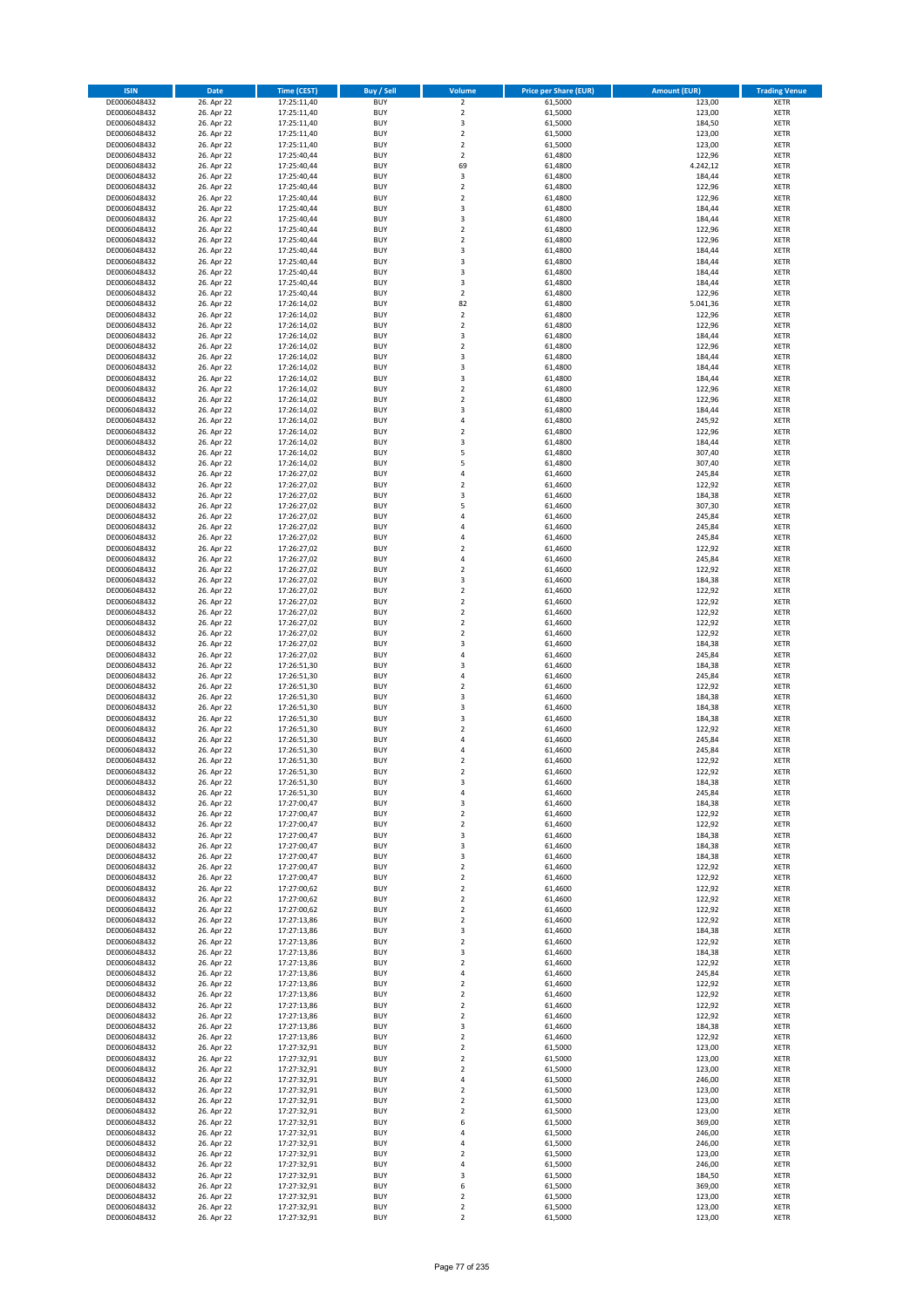| <b>ISIN</b>                  | <b>Date</b>              | <b>Time (CEST)</b>         | <b>Buy / Sell</b>        | <b>Volume</b>                          | <b>Price per Share (EUR)</b> | <b>Amount (EUR)</b> | <b>Trading Venue</b>       |
|------------------------------|--------------------------|----------------------------|--------------------------|----------------------------------------|------------------------------|---------------------|----------------------------|
| DE0006048432                 | 26. Apr 22               | 17:27:32,93                | <b>BUY</b>               | 4                                      | 61,5000                      | 246,00              | <b>XETR</b>                |
| DE0006048432                 | 26. Apr 22               | 17:27:32,93                | <b>BUY</b>               | 4                                      | 61,5000                      | 246,00              | <b>XETR</b>                |
| DE0006048432                 | 26. Apr 22               | 17:27:44,87                | <b>BUY</b>               | $\overline{\mathbf{c}}$                | 61,5000                      | 123,00              | <b>XETR</b>                |
| DE0006048432                 | 26. Apr 22               | 17:27:44,87                | <b>BUY</b>               | 3                                      | 61,5000                      | 184,50              | <b>XETR</b>                |
| DE0006048432<br>DE0006048432 | 26. Apr 22<br>26. Apr 22 | 17:27:44,87<br>17:27:44,87 | <b>BUY</b><br><b>BUY</b> | $\overline{\mathbf{c}}$<br>3           | 61,5000<br>61,5000           | 123,00<br>184,50    | <b>XETR</b><br><b>XETR</b> |
| DE0006048432                 | 26. Apr 22               | 17:27:44,87                | <b>BUY</b>               | 3                                      | 61,5000                      | 184,50              | <b>XETR</b>                |
| DE0006048432                 | 26. Apr 22               | 17:27:44,87                | <b>BUY</b>               | $\overline{\mathbf{c}}$                | 61,5000                      | 123,00              | <b>XETR</b>                |
| DE0006048432                 | 26. Apr 22               | 17:27:44,87                | <b>BUY</b>               | 4                                      | 61,5000                      | 246,00              | <b>XETR</b>                |
| DE0006048432                 | 26. Apr 22               | 17:27:44,87                | <b>BUY</b>               | 3                                      | 61,5000                      | 184,50              | <b>XETR</b>                |
| DE0006048432                 | 26. Apr 22               | 17:27:44,87                | <b>BUY</b>               | 3                                      | 61,5000                      | 184,50              | <b>XETR</b>                |
| DE0006048432                 | 26. Apr 22               | 17:27:44,87                | <b>BUY</b>               | $\overline{\mathbf{c}}$<br>4           | 61,5000                      | 123,00              | <b>XETR</b>                |
| DE0006048432<br>DE0006048432 | 26. Apr 22<br>26. Apr 22 | 17:27:44,87<br>17:27:44,87 | <b>BUY</b><br><b>BUY</b> | 4                                      | 61,5000<br>61,5000           | 246,00<br>246,00    | <b>XETR</b><br><b>XETR</b> |
| DE0006048432                 | 26. Apr 22               | 17:27:46,37                | <b>BUY</b>               | 205                                    | 61,5000                      | 12.607,50           | <b>XETR</b>                |
| DE0006048432                 | 26. Apr 22               | 17:28:05,04                | <b>BUY</b>               | 106                                    | 61,5400                      | 6.523,24            | <b>XETR</b>                |
| DE0006048432                 | 26. Apr 22               | 17:28:05,04                | <b>BUY</b>               | $\mathbf 2$                            | 61,5400                      | 123,08              | <b>XETR</b>                |
| DE0006048432                 | 26. Apr 22               | 17:28:05,04                | <b>BUY</b>               | $\mathbf 2$                            | 61,5400                      | 123,08              | <b>XETR</b>                |
| DE0006048432                 | 26. Apr 22               | 17:28:05,04                | <b>BUY</b>               | $\overline{\mathbf{c}}$                | 61,5400                      | 123,08              | <b>XETR</b>                |
| DE0006048432<br>DE0006048432 | 26. Apr 22<br>26. Apr 22 | 17:28:05,04<br>17:28:05,04 | <b>BUY</b><br><b>BUY</b> | $\mathbf 2$<br>$\overline{\mathbf{c}}$ | 61,5400<br>61,5400           | 123,08<br>123,08    | <b>XETR</b><br><b>XETR</b> |
| DE0006048432                 | 26. Apr 22               | 17:28:05,04                | <b>BUY</b>               | $\mathbf 2$                            | 61,5400                      | 123,08              | <b>XETR</b>                |
| DE0006048432                 | 26. Apr 22               | 17:28:05,04                | <b>BUY</b>               | $\mathbf 2$                            | 61,5400                      | 123,08              | <b>XETR</b>                |
| DE0006048432                 | 26. Apr 22               | 17:28:05,04                | <b>BUY</b>               | $\mathbf 2$                            | 61,5400                      | 123,08              | <b>XETR</b>                |
| DE0006048432                 | 26. Apr 22               | 17:28:05,04                | <b>BUY</b>               | $\mathbf 2$                            | 61,5400                      | 123,08              | <b>XETR</b>                |
| DE0006048432                 | 26. Apr 22               | 17:28:05,04                | <b>BUY</b>               | $\mathbf 2$                            | 61,5400                      | 123,08              | <b>XETR</b>                |
| DE0006048432<br>DE0006048432 | 26. Apr 22               | 17:28:05,04                | <b>BUY</b><br><b>BUY</b> | $\mathbf 2$<br>$\overline{\mathbf{c}}$ | 61,5400                      | 123,08              | <b>XETR</b><br><b>XETR</b> |
| DE0006048432                 | 26. Apr 22<br>26. Apr 22 | 17:28:05,04<br>17:28:05,04 | <b>BUY</b>               | $\mathbf 2$                            | 61,5400<br>61,5400           | 123,08<br>123,08    | <b>XETR</b>                |
| DE0006048432                 | 26. Apr 22               | 17:28:05,04                | <b>BUY</b>               | 4                                      | 61,5400                      | 246,16              | <b>XETR</b>                |
| DE0006048432                 | 26. Apr 22               | 17:28:05,04                | <b>BUY</b>               | 3                                      | 61,5400                      | 184,62              | <b>XETR</b>                |
| DE0006048432                 | 26. Apr 22               | 17:28:05,04                | <b>BUY</b>               | 3                                      | 61,5400                      | 184,62              | <b>XETR</b>                |
| DE0006048432                 | 26. Apr 22               | 17:28:05,04                | <b>BUY</b>               | 3                                      | 61,5400                      | 184,62              | <b>XETR</b>                |
| DE0006048432<br>DE0006048432 | 26. Apr 22               | 17:28:48,30                | <b>BUY</b>               | 4                                      | 61,5600                      | 246,24              | <b>XETR</b>                |
| DE0006048432                 | 26. Apr 22<br>26. Apr 22 | 17:28:48,30<br>17:28:50,01 | <b>BUY</b><br><b>BUY</b> | 4<br>$\mathbf 2$                       | 61,5600<br>61,5600           | 246,24<br>123,12    | <b>XETR</b><br><b>XETR</b> |
| DE0006048432                 | 26. Apr 22               | 17:28:50,01                | <b>BUY</b>               | 143                                    | 61,5600                      | 8.803,08            | <b>XETR</b>                |
| DE0006048432                 | 26. Apr 22               | 17:28:50,01                | <b>BUY</b>               | 3                                      | 61,5600                      | 184,68              | <b>XETR</b>                |
| DE0006048432                 | 26. Apr 22               | 17:28:50,01                | <b>BUY</b>               | 3                                      | 61,5600                      | 184,68              | <b>XETR</b>                |
| DE0006048432                 | 26. Apr 22               | 17:28:50,01                | <b>BUY</b>               | 4                                      | 61,5600                      | 246,24              | <b>XETR</b>                |
| DE0006048432                 | 26. Apr 22               | 17:28:50,01                | <b>BUY</b>               | $\overline{\mathbf{c}}$                | 61,5600                      | 123,12              | <b>XETR</b>                |
| DE0006048432<br>DE0006048432 | 26. Apr 22<br>26. Apr 22 | 17:28:50,01<br>17:28:50,01 | <b>BUY</b><br><b>BUY</b> | 3<br>$\mathbf 2$                       | 61,5600<br>61,5600           | 184,68<br>123,12    | <b>XETR</b><br><b>XETR</b> |
| DE0006048432                 | 26. Apr 22               | 17:28:50,01                | <b>BUY</b>               | $\overline{\mathbf{c}}$                | 61,5600                      | 123,12              | <b>XETR</b>                |
| DE0006048432                 | 26. Apr 22               | 17:28:50,01                | <b>BUY</b>               | $\mathbf 2$                            | 61,5600                      | 123,12              | <b>XETR</b>                |
| DE0006048432                 | 26. Apr 22               | 17:28:50,01                | <b>BUY</b>               | 4                                      | 61,5600                      | 246,24              | <b>XETR</b>                |
| DE0006048432                 | 26. Apr 22               | 17:28:50,01                | <b>BUY</b>               | 3                                      | 61,5600                      | 184,68              | <b>XETR</b>                |
| DE0006048432                 | 26. Apr 22               | 17:28:50,01                | <b>BUY</b>               | 4                                      | 61,5600                      | 246,24              | <b>XETR</b>                |
| DE0006048432<br>DE0006048432 | 26. Apr 22<br>26. Apr 22 | 17:28:50,01                | <b>BUY</b><br><b>BUY</b> | $\mathbf 2$<br>4                       | 61,5600<br>61,5600           | 123,12<br>246,24    | <b>XETR</b><br><b>XETR</b> |
| DE0006048432                 | 26. Apr 22               | 17:28:50,01<br>17:28:50,01 | <b>BUY</b>               | 5                                      | 61,5600                      | 307,80              | <b>XETR</b>                |
| DE0006048432                 | 26. Apr 22               | 17:28:50,01                | <b>BUY</b>               | $\mathbf 2$                            | 61,5600                      | 123,12              | <b>XETR</b>                |
| DE0006048432                 | 26. Apr 22               | 17:28:52,85                | <b>BUY</b>               | $\overline{2}$                         | 61,5400                      | 123,08              | <b>XETR</b>                |
| DE0006048432                 | 26. Apr 22               | 17:28:52,85                | <b>BUY</b>               | $\mathbf 2$                            | 61,5400                      | 123,08              | <b>XETR</b>                |
| DE0006048432                 | 26. Apr 22               | 17:28:52,85                | <b>BUY</b>               | 4                                      | 61,5400                      | 246,16              | <b>XETR</b>                |
| DE0006048432                 | 26. Apr 22               | 17:28:52,85                | <b>BUY</b>               | $\mathbf 2$                            | 61,5400                      | 123,08              | <b>XETR</b>                |
| DE0006048432<br>DE0006048432 | 26. Apr 22<br>26. Apr 22 | 17:28:52,85<br>17:28:52,85 | <b>BUY</b><br><b>BUY</b> | 3<br>$\overline{\mathbf{c}}$           | 61,5400<br>61,5400           | 184,62<br>123,08    | <b>XETR</b><br><b>XETR</b> |
| DE0006048432                 | 26. Apr 22               | 17:28:52,85                | <b>BUY</b>               | 4                                      | 61,5400                      | 246,16              | <b>XETR</b>                |
| DE0006048432                 | 26. Apr 22               | 17:28:52,85                | <b>BUY</b>               | 4                                      | 61,5400                      | 246,16              | <b>XETR</b>                |
| DE0006048432                 | 26. Apr 22               | 17:29:00,43                | <b>BUY</b>               | $\mathbf 2$                            | 61,5400                      | 123,08              | <b>XETR</b>                |
| DE0006048432                 | 26. Apr 22               | 17:29:00,43                | <b>BUY</b>               | $\overline{\mathbf{c}}$                | 61,5400                      | 123,08              | <b>XETR</b>                |
| DE0006048432                 | 26. Apr 22               | 17:29:00,43                | <b>BUY</b>               | 4                                      | 61,5400                      | 246,16              | <b>XETR</b>                |
| DE0006048432<br>DE0006048432 | 26. Apr 22<br>26. Apr 22 | 17:29:00,43<br>17:29:00,43 | <b>BUY</b><br>BUY        | 3<br>2                                 | 61,5400<br>61,5400           | 184,62<br>123,08    | <b>XETR</b><br><b>XETR</b> |
| DE0006048432                 | 26. Apr 22               | 17:29:00,43                | <b>BUY</b>               | $\mathbf 2$                            | 61,5400                      | 123,08              | <b>XETR</b>                |
| DE0006048432                 | 26. Apr 22               | 17:29:00,43                | <b>BUY</b>               | $\mathbf 2$                            | 61,5400                      | 123,08              | <b>XETR</b>                |
| DE0006048432                 | 26. Apr 22               | 17:29:10,72                | <b>BUY</b>               | 4                                      | 61,5400                      | 246,16              | <b>XETR</b>                |
| DE0006048432                 | 26. Apr 22               | 17:29:10,72                | <b>BUY</b>               | 4                                      | 61,5400                      | 246,16              | <b>XETR</b>                |
| DE0006048432                 | 26. Apr 22               | 17:29:10,72                | <b>BUY</b>               | $\mathbf 2$                            | 61,5400                      | 123,08              | <b>XETR</b>                |
| DE0006048432<br>DE0006048432 | 26. Apr 22<br>26. Apr 22 | 17:29:10,72                | <b>BUY</b><br><b>BUY</b> | $\overline{2}$<br>$\mathbf 2$          | 61,5400<br>61,5400           | 123,08<br>123,08    | <b>XETR</b>                |
| DE0006048432                 | 26. Apr 22               | 17:29:10,72<br>17:29:21,85 | <b>BUY</b>               | $\mathbf 2$                            | 61,5200                      | 123,04              | <b>XETR</b><br><b>XETR</b> |
| DE0006048432                 | 26. Apr 22               | 17:29:21,85                | <b>BUY</b>               | 84                                     | 61,5200                      | 5.167,68            | <b>XETR</b>                |
| DE0006048432                 | 26. Apr 22               | 17:29:21,85                | <b>BUY</b>               | $\mathbf 2$                            | 61,5200                      | 123,04              | <b>XETR</b>                |
| DE0006048432                 | 26. Apr 22               | 17:29:21,85                | <b>BUY</b>               | 3                                      | 61,5200                      | 184,56              | <b>XETR</b>                |
| DE0006048432                 | 26. Apr 22               | 17:29:21,85                | <b>BUY</b>               | 3                                      | 61,5200                      | 184,56              | <b>XETR</b>                |
| DE0006048432                 | 26. Apr 22               | 17:29:21,85                | <b>BUY</b><br><b>BUY</b> | 3                                      | 61,5200                      | 184,56<br>123,04    | <b>XETR</b>                |
| DE0006048432<br>DE0006048432 | 26. Apr 22<br>26. Apr 22 | 17:29:21,85<br>17:29:21,85 | <b>BUY</b>               | $\mathbf 2$<br>$\mathbf 2$             | 61,5200<br>61,5200           | 123,04              | <b>XETR</b><br><b>XETR</b> |
| DE0006048432                 | 26. Apr 22               | 17:29:21,85                | <b>BUY</b>               | $\mathbf 2$                            | 61,5200                      | 123,04              | <b>XETR</b>                |
| DE0006048432                 | 26. Apr 22               | 17:29:21,85                | <b>BUY</b>               | $\mathbf 2$                            | 61,5200                      | 123,04              | <b>XETR</b>                |
| DE0006048432                 | 26. Apr 22               | 17:29:21,85                | <b>BUY</b>               | $\overline{7}$                         | 61,5200                      | 430,64              | <b>XETR</b>                |
| DE0006048432                 | 26. Apr 22               | 17:29:21,85                | <b>BUY</b>               | $\mathbf 2$                            | 61,5200                      | 123,04              | <b>XETR</b>                |
| DE0006048432                 | 26. Apr 22               | 17:29:21,85                | <b>BUY</b>               | 3                                      | 61,5200                      | 184,56              | <b>XETR</b>                |
| DE0006048432<br>DE0006048432 | 26. Apr 22<br>26. Apr 22 | 17:29:21,85                | <b>BUY</b><br><b>BUY</b> | $\mathbf 2$<br>$\overline{\mathbf{2}}$ | 61,5200<br>61,5200           | 123,04<br>123,04    | <b>XETR</b><br><b>XETR</b> |
| DE0006048432                 | 26. Apr 22               | 17:29:21,85<br>17:29:21,85 | <b>BUY</b>               | 30                                     | 61,5200                      | 1.845,60            | <b>XETR</b>                |
| DE0006048432                 | 26. Apr 22               | 17:29:23,52                | <b>BUY</b>               | 2                                      | 61,5200                      | 123,04              | <b>XETR</b>                |
| DE0006048432                 | 26. Apr 22               | 17:29:23,52                | <b>BUY</b>               | $\mathbf 2$                            | 61,5200                      | 123,04              | <b>XETR</b>                |
| DE0006048432                 | 26. Apr 22               | 17:29:23,52                | <b>BUY</b>               | 3                                      | 61,5200                      | 184,56              | <b>XETR</b>                |
| DE0006048432                 | 26. Apr 22               | 17:29:23,52                | <b>BUY</b>               | $\overline{\mathbf{2}}$                | 61,5200                      | 123,04              | <b>XETR</b>                |
| DE0006048432<br>DE0006048432 | 26. Apr 22<br>26. Apr 22 | 17:29:23,52                | <b>BUY</b><br><b>BUY</b> | 4<br>4                                 | 61,5200<br>61,5200           | 246,08<br>246,08    | <b>XETR</b><br><b>XETR</b> |
| DE0006048432                 | 26. Apr 22               | 17:29:23,52<br>17:29:34,02 | <b>BUY</b>               | 134                                    | 61,5000                      | 8.241,00            | <b>XETR</b>                |
| DE0006048432                 | 26. Apr 22               | 17:29:34,02                | <b>BUY</b>               | 5                                      | 61,5000                      | 307,50              | <b>XETR</b>                |
| DE0006048432                 | 26. Apr 22               | 17:29:34,02                | <b>BUY</b>               | 3                                      | 61,5000                      | 184,50              | <b>XETR</b>                |
| DE0006048432                 | 26. Apr 22               | 17:29:34,02                | <b>BUY</b>               | 3                                      | 61,5000                      | 184,50              | <b>XETR</b>                |
| DE0006048432                 | 26. Apr 22               | 17:29:34,02                | <b>BUY</b>               | $\mathbf 2$                            | 61,5000                      | 123,00              | <b>XETR</b>                |
| DE0006048432                 | 26. Apr 22               | 17:29:34,02                | <b>BUY</b>               | $\mathbf 2$                            | 61,5000                      | 123,00              | <b>XETR</b>                |
| DE0006048432<br>DE0006048432 | 26. Apr 22<br>26. Apr 22 | 17:29:34,02<br>17:29:34,02 | <b>BUY</b><br><b>BUY</b> | 3<br>$\mathbf 2$                       | 61,5000<br>61,5000           | 184,50<br>123,00    | <b>XETR</b><br><b>XETR</b> |
| DE0006048432                 | 26. Apr 22               | 17:29:34,02                | <b>BUY</b>               | $\overline{\mathbf{2}}$                | 61,5000                      | 123,00              | <b>XETR</b>                |
| DE0006048432                 | 26. Apr 22               | 17:29:34,02                | <b>BUY</b>               | $\mathbf 2$                            | 61,5000                      | 123,00              | <b>XETR</b>                |
| DE0006048432                 | 26. Apr 22               | 17:29:34,02                | <b>BUY</b>               | $\mathbf 2$                            | 61,5000                      | 123,00              | <b>XETR</b>                |
| DE0006048432                 | 26. Apr 22               | 17:29:34,02                | <b>BUY</b>               | $\overline{2}$                         | 61,5000                      | 123,00              | <b>XETR</b>                |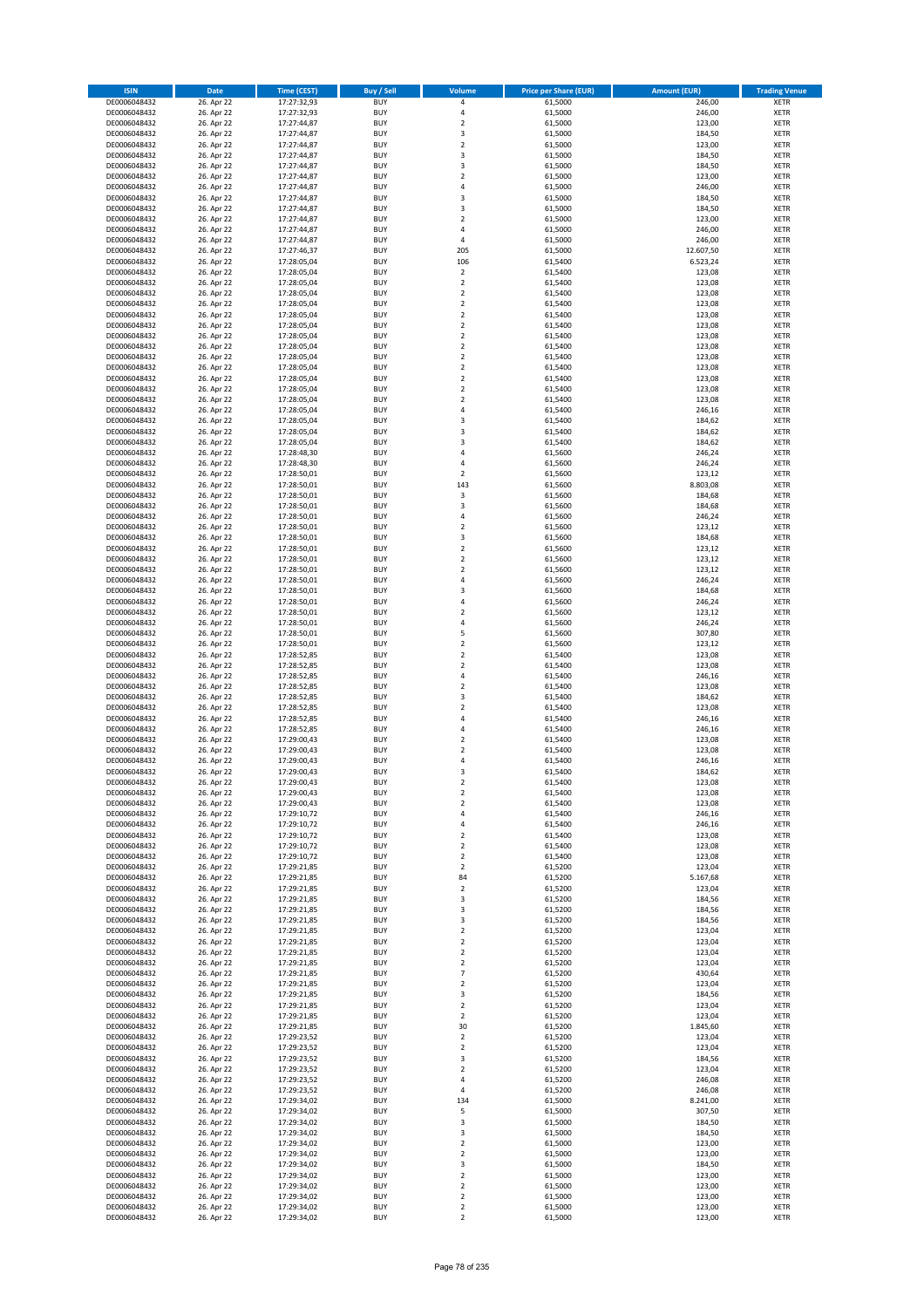| <b>ISIN</b>                  | <b>Date</b>              | Time (CEST)                | <b>Buy / Sell</b>        | <b>Volume</b>                             | <b>Price per Share (EUR)</b> | <b>Amount (EUR)</b> | <b>Trading Venue</b>       |
|------------------------------|--------------------------|----------------------------|--------------------------|-------------------------------------------|------------------------------|---------------------|----------------------------|
| DE0006048432                 | 26. Apr 22               | 17:29:34,02                | <b>BUY</b>               | $\overline{2}$                            | 61,5000                      | 123,00              | <b>XETR</b>                |
| DE0006048432                 | 26. Apr 22               | 17:29:34,02                | <b>BUY</b>               | $\overline{2}$                            | 61,5000                      | 123,00              | <b>XETR</b>                |
| DE0006048432                 | 26. Apr 22               | 17:29:34,02                | <b>BUY</b>               | $\mathbf 1$                               | 61,5000                      | 61,50               | <b>XETR</b>                |
| DE0006048432                 | 26. Apr 22               | 17:29:34,02                | <b>BUY</b>               | $\mathsf 3$                               | 61,5000                      | 184,50              | <b>XETR</b>                |
| DE0006048432                 | 26. Apr 22               | 17:29:34,02                | <b>BUY</b>               | 3                                         | 61,5000                      | 184,50              | <b>XETR</b>                |
| DE0006048432                 | 26. Apr 22               | 17:29:34,02                | <b>BUY</b>               | $\overline{7}$                            | 61,5000                      | 430,50              | <b>XETR</b>                |
| DE0006048432                 | 26. Apr 22               | 17:29:34,02                | <b>BUY</b>               | $\mathbf 1$                               | 61,5000                      | 61,50               | <b>XETR</b>                |
| DE0006048432                 | 26. Apr 22               | 17:29:34,02                | <b>BUY</b>               | 3                                         | 61,5000                      | 184,50              | <b>XETR</b>                |
| DE0006048432<br>DE0006048432 | 26. Apr 22<br>26. Apr 22 | 17:29:34,02<br>17:29:34,02 | <b>BUY</b><br><b>BUY</b> | 3<br>3                                    | 61,5000<br>61,5000           | 184,50<br>184,50    | <b>XETR</b><br><b>XETR</b> |
| DE0006048432                 | 26. Apr 22               | 17:29:34,02                | <b>BUY</b>               | $\sqrt{2}$                                | 61,5000                      | 123,00              | <b>XETR</b>                |
| DE0006048432                 | 26. Apr 22               | 17:29:34,02                | <b>BUY</b>               | 3                                         | 61,5000                      | 184,50              | <b>XETR</b>                |
| DE0006048432                 | 26. Apr 22               | 17:29:37,71                | <b>BUY</b>               | 137                                       | 61,4800                      | 8.422,76            | <b>XETR</b>                |
| DE0006048432                 | 26. Apr 22               | 17:29:37,71                | <b>BUY</b>               | 3                                         | 61,4800                      | 184,44              | <b>XETR</b>                |
| DE0006048432                 | 26. Apr 22               | 17:29:37,71                | <b>BUY</b>               | $\overline{4}$                            | 61,4800                      | 245,92              | <b>XETR</b>                |
| DE0006048432                 | 26. Apr 22               | 17:29:37,71                | <b>BUY</b>               | 3                                         | 61,4800                      | 184,44              | <b>XETR</b>                |
| DE0006048432                 | 26. Apr 22               | 17:29:37,71                | <b>BUY</b>               | $\mathbf 2$                               | 61,4800                      | 122,96              | <b>XETR</b>                |
| DE0006048432                 | 26. Apr 22               | 17:29:37,71                | <b>BUY</b>               | 3                                         | 61,4800                      | 184,44              | <b>XETR</b>                |
| DE0006048432                 | 26. Apr 22               | 17:29:37.85                | <b>BUY</b>               | $\overline{\mathbf{2}}$<br>$\overline{4}$ | 61,4800                      | 122,96              | <b>XETR</b>                |
| DE0006048432<br>DE0006048432 | 26. Apr 22<br>26. Apr 22 | 17:29:39,01<br>17:29:39,01 | <b>BUY</b><br><b>BUY</b> | $\overline{3}$                            | 61,4600<br>61,4600           | 245,84<br>184,38    | <b>XETR</b><br><b>XETR</b> |
| DE0006048432                 | 26. Apr 22               | 17:29:39,01                | <b>BUY</b>               | $\overline{2}$                            | 61,4600                      | 122,92              | <b>XETR</b>                |
| DE0006048432                 | 26. Apr 22               | 17:29:39,01                | <b>BUY</b>               | $\mathbf 2$                               | 61,4600                      | 122,92              | <b>XETR</b>                |
| DE0006048432                 | 26. Apr 22               | 17:29:39,01                | <b>BUY</b>               | 3                                         | 61,4600                      | 184,38              | <b>XETR</b>                |
| DE0006048432                 | 26. Apr 22               | 17:29:39,01                | <b>BUY</b>               | $\mathbf 2$                               | 61,4600                      | 122,92              | <b>XETR</b>                |
| DE0006048432                 | 26. Apr 22               | 17:29:39,01                | <b>BUY</b>               | 4                                         | 61,4600                      | 245,84              | <b>XETR</b>                |
| DE0006048432                 | 26. Apr 22               | 17:29:39,01                | <b>BUY</b>               | $\sqrt{2}$                                | 61,4600                      | 122,92              | <b>XETR</b>                |
| DE0006048432                 | 26. Apr 22               | 17:29:43,02                | <b>BUY</b>               | 71                                        | 61,4400                      | 4.362,24            | <b>XETR</b>                |
| DE0006048432                 | 26. Apr 22               | 17:29:43,02                | <b>BUY</b>               | $\overline{2}$                            | 61,4400                      | 122,88              | <b>XETR</b>                |
| DE0006048432                 | 26. Apr 22               | 17:29:43,02                | <b>BUY</b>               | $\overline{2}$                            | 61,4400                      | 122,88              | <b>XETR</b>                |
| DE0006048432<br>DE0006048432 | 26. Apr 22<br>26. Apr 22 | 17:29:43,02<br>17:29:43,02 | <b>BUY</b><br><b>BUY</b> | $\mathbf 2$<br>$\mathbf 2$                | 61,4400<br>61,4400           | 122,88<br>122,88    | <b>XETR</b><br><b>XETR</b> |
| DE0006048432                 | 26. Apr 22               | 17:29:43,02                | <b>BUY</b>               | 3                                         | 61,4400                      | 184,32              | <b>XETR</b>                |
| DE0006048432                 | 26. Apr 22               | 17:29:43,02                | <b>BUY</b>               | $\mathbf 2$                               | 61,4400                      | 122,88              | <b>XETR</b>                |
| DE0006048432                 | 26. Apr 22               | 17:29:43,02                | <b>BUY</b>               | 3                                         | 61,4400                      | 184,32              | <b>XETR</b>                |
| DE0006048432                 | 26. Apr 22               | 17:29:51,02                | <b>BUY</b>               | $\mathbf 2$                               | 61,4600                      | 122,92              | <b>XETR</b>                |
| DE0006048432                 | 26. Apr 22               | 17:29:51,02                | <b>BUY</b>               | $\mathbf 1$                               | 61,4600                      | 61,46               | <b>XETR</b>                |
| DE0006048432                 | 26. Apr 22               | 17:29:51,02                | <b>BUY</b>               | $\mathbf 2$                               | 61,4600                      | 122,92              | <b>XETR</b>                |
| DE0006048432                 | 26. Apr 22               | 17:29:51,02                | <b>BUY</b>               | 57                                        | 61,4600                      | 3.503,22            | <b>XETR</b>                |
| DE0006048432                 | 26. Apr 22               | 17:29:51,02                | <b>BUY</b>               | $\sqrt{2}$                                | 61,4600                      | 122,92              | <b>XETR</b>                |
| DE0006048432                 | 26. Apr 22               | 17:29:51,02                | <b>BUY</b>               | $\overline{2}$                            | 61,4600                      | 122,92              | <b>XETR</b>                |
| DE0006048432                 | 26. Apr 22               | 17:29:51,02                | <b>BUY</b>               | 3                                         | 61,4600                      | 184,38              | <b>XETR</b>                |
| DE0006048432<br>DE0006048432 | 26. Apr 22<br>26. Apr 22 | 17:29:51,02<br>17:29:52,58 | <b>BUY</b><br><b>BUY</b> | $\overline{\mathbf{3}}$<br>3              | 61,4600<br>61,4600           | 184,38<br>184,38    | <b>XETR</b><br><b>XETR</b> |
| DE0006048432                 | 26. Apr 22               | 17:29:52,58                | <b>BUY</b>               | $\overline{\mathbf{3}}$                   | 61,4600                      | 184,38              | <b>XETR</b>                |
| DE0006048432                 | 26. Apr 22               | 17:29:59,57                | <b>BUY</b>               | $\mathsf 3$                               | 61,4600                      | 184,38              | <b>XETR</b>                |
| DE0006048432                 | 27. Apr 22               | 09:40:05,72                | <b>BUY</b>               | $\overline{3}$                            | 60,9600                      | 182,88              | <b>XETR</b>                |
| DE0006048432                 | 27. Apr 22               | 09:40:05,72                | <b>BUY</b>               | $\overline{2}$                            | 60,9600                      | 121,92              | <b>XETR</b>                |
| DE0006048432                 | 27. Apr 22               | 09:40:05,72                | <b>BUY</b>               | 3                                         | 60,9600                      | 182,88              | <b>XETR</b>                |
| DE0006048432                 | 27. Apr 22               | 09:40:05,72                | <b>BUY</b>               | $\mathsf 3$                               | 60,9600                      | 182,88              | <b>XETR</b>                |
| DE0006048432                 | 27. Apr 22               | 09:40:05,72                | <b>BUY</b>               | 3                                         | 60,9600                      | 182,88              | <b>XETR</b>                |
| DE0006048432                 | 27. Apr 22               | 09:40:05,72                | <b>BUY</b>               | 3<br>5                                    | 60,9600                      | 182,88              | <b>XETR</b>                |
| DE0006048432<br>DE0006048432 | 27. Apr 22<br>27. Apr 22 | 09:40:05,72<br>09:40:05,72 | <b>BUY</b><br><b>BUY</b> | 5                                         | 60,9600<br>60,9600           | 304,80<br>304,80    | <b>XETR</b><br><b>XETR</b> |
| DE0006048432                 | 27. Apr 22               | 09:40:05,72                | <b>BUY</b>               | 88                                        | 60,9600                      | 5.364,48            | <b>XETR</b>                |
| DE0006048432                 | 27. Apr 22               | 09:40:05,72                | <b>BUY</b>               | 4                                         | 60,9600                      | 243,84              | <b>XETR</b>                |
| DE0006048432                 | 27. Apr 22               | 09:40:05,72                | <b>BUY</b>               | $\overline{4}$                            | 60,9600                      | 243,84              | <b>XETR</b>                |
| DE0006048432                 | 27. Apr 22               | 09:40:05,72                | <b>BUY</b>               | 5                                         | 60,9600                      | 304,80              | <b>XETR</b>                |
| DE0006048432                 | 27. Apr 22               | 09:40:05,72                | <b>BUY</b>               | 5                                         | 60,9600                      | 304,80              | <b>XETR</b>                |
| DE0006048432                 | 27. Apr 22               | 09:40:05,72                | <b>BUY</b>               | 4                                         | 60,9600                      | 243,84              | <b>XETR</b>                |
| DE0006048432                 | 27. Apr 22               | 09:40:05,72                | <b>BUY</b>               | 5                                         | 60,9600                      | 304,80              | <b>XETR</b>                |
| DE0006048432                 | 27. Apr 22               | 09:40:05,72                | <b>BUY</b>               | $\overline{3}$                            | 60,9600                      | 182,88              | <b>XETR</b>                |
| DE0006048432                 | 27. Apr 22               | 09:40:05,72                | <b>BUY</b>               | 5                                         | 60,9600                      | 304,80              | <b>XETR</b>                |
| DE0006048432<br>DE0006048432 | 27. Apr 22<br>27. Apr 22 | 09:40:05,72<br>09:41:54,82 | <b>BUY</b><br><b>BUY</b> | 5<br>3                                    | 60,9600<br>60,9600           | 304,80<br>182,88    | <b>XETR</b><br><b>XETR</b> |
| DE0006048432                 | 27. Apr 22               | 09:42:09,18                | <b>BUY</b>               | 48                                        | 60,9600                      | 2.926,08            | <b>XETR</b>                |
| DE0006048432                 | 27. Apr 22               | 09:42:09,18                | <b>BUY</b>               | 3                                         | 60,9600                      | 182,88              | <b>XETR</b>                |
| DE0006048432                 | 27. Apr 22               | 09:42:38,15                | <b>BUY</b>               | 3                                         | 60,9600                      | 182,88              | <b>XETR</b>                |
| DE0006048432                 | 27. Apr 22               | 09:42:38,15                | <b>BUY</b>               | 4                                         | 60,9600                      | 243,84              | <b>XETR</b>                |
| DE0006048432                 | 27. Apr 22               | 09:43:32,63                | <b>BUY</b>               | $\mathbf 2$                               | 60,9800                      | 121,96              | <b>XETR</b>                |
| DE0006048432                 | 27. Apr 22               | 09:43:44,87                | <b>BUY</b>               | 5                                         | 60,9600                      | 304,80              | <b>XETR</b>                |
| DE0006048432                 | 27. Apr 22               | 09:43:44,87                | <b>BUY</b>               | 5                                         | 60,9600                      | 304,80              | <b>XETR</b>                |
| DE0006048432                 | 27. Apr 22<br>27. Apr 22 | 09:43:44,87<br>09:44:23,26 | <b>BUY</b><br><b>BUY</b> | 3<br>3                                    | 60,9600                      | 182,88              | <b>XETR</b>                |
| DE0006048432<br>DE0006048432 | 27. Apr 22               | 09:44:23,26                | <b>BUY</b>               | 3                                         | 61,0200<br>61,0200           | 183,06<br>183,06    | <b>XETR</b><br><b>XETR</b> |
| DE0006048432                 | 27. Apr 22               | 09:44:26,94                | <b>BUY</b>               | 5                                         | 61,0000                      | 305,00              | <b>XETR</b>                |
| DE0006048432                 | 27. Apr 22               | 09:44:26,94                | <b>BUY</b>               | 3                                         | 61,0000                      | 183,00              | <b>XETR</b>                |
| DE0006048432                 | 27. Apr 22               | 09:44:26,94                | <b>BUY</b>               | 5                                         | 61,0000                      | 305,00              | <b>XETR</b>                |
| DE0006048432                 | 27. Apr 22               | 09:44:26,94                | <b>BUY</b>               | 93                                        | 61,0000                      | 5.673,00            | <b>XETR</b>                |
| DE0006048432                 | 27. Apr 22               | 09:44:26,94                | <b>BUY</b>               | 5                                         | 61,0000                      | 305,00              | <b>XETR</b>                |
| DE0006048432                 | 27. Apr 22               | 09:44:26,94                | <b>BUY</b>               | 5                                         | 61,0000                      | 305,00              | <b>XETR</b>                |
| DE0006048432                 | 27. Apr 22               | 09:44:26,94                | <b>BUY</b>               | 5                                         | 61,0000                      | 305,00              | <b>XETR</b>                |
| DE0006048432                 | 27. Apr 22<br>27. Apr 22 | 09:44:26,94                | <b>BUY</b>               | $\sqrt{4}$<br>6                           | 61,0000                      | 244,00              | <b>XETR</b>                |
| DE0006048432<br>DE0006048432 | 27. Apr 22               | 09:44:26,94<br>09:44:26,94 | <b>BUY</b><br><b>BUY</b> | 5                                         | 61,0000<br>61,0000           | 366,00<br>305,00    | <b>XETR</b><br><b>XETR</b> |
| DE0006048432                 | 27. Apr 22               | 09:44:26,94                | <b>BUY</b>               | 5                                         | 61,0000                      | 305,00              | <b>XETR</b>                |
| DE0006048432                 | 27. Apr 22               | 09:44:26,94                | <b>BUY</b>               | 5                                         | 61,0000                      | 305,00              | <b>XETR</b>                |
| DE0006048432                 | 27. Apr 22               | 09:44:26,94                | <b>BUY</b>               | 6                                         | 61,0000                      | 366,00              | <b>XETR</b>                |
| DE0006048432                 | 27. Apr 22               | 09:44:30,89                | <b>BUY</b>               | $\mathbf 2$                               | 60,9800                      | 121,96              | <b>XETR</b>                |
| DE0006048432                 | 27. Apr 22               | 09:44:30,89                | <b>BUY</b>               | 4                                         | 60,9800                      | 243,92              | <b>XETR</b>                |
| DE0006048432                 | 27. Apr 22               | 09:45:25,47                | <b>BUY</b>               | 4                                         | 60,9600                      | 243,84              | <b>XETR</b>                |
| DE0006048432                 | 27. Apr 22               | 09:45:25,47                | <b>BUY</b>               | 3                                         | 60,9600                      | 182,88              | <b>XETR</b>                |
| DE0006048432                 | 27. Apr 22               | 09:45:25,47                | <b>BUY</b><br><b>BUY</b> | 72<br>5                                   | 60,9600                      | 4.389,12            | <b>XETR</b>                |
| DE0006048432<br>DE0006048432 | 27. Apr 22<br>27. Apr 22 | 09:45:25,47<br>09:45:25,47 | <b>BUY</b>               | 3                                         | 60,9600<br>60,9600           | 304,80<br>182,88    | <b>XETR</b><br><b>XETR</b> |
| DE0006048432                 | 27. Apr 22               | 09:45:25,47                | <b>BUY</b>               | 3                                         | 60,9600                      | 182,88              | <b>XETR</b>                |
| DE0006048432                 | 27. Apr 22               | 09:45:25,47                | <b>BUY</b>               | 3                                         | 60,9600                      | 182,88              | <b>XETR</b>                |
| DE0006048432                 | 27. Apr 22               | 09:47:02,92                | <b>BUY</b>               | $\overline{2}$                            | 61,0600                      | 122,12              | <b>XETR</b>                |
| DE0006048432                 | 27. Apr 22               | 09:47:02,92                | <b>BUY</b>               | $\mathbf 2$                               | 61,0600                      | 122,12              | <b>XETR</b>                |
| DE0006048432                 | 27. Apr 22               | 09:47:02,92                | <b>BUY</b>               | 4                                         | 61,0600                      | 244,24              | <b>XETR</b>                |
| DE0006048432                 | 27. Apr 22               | 09:47:02,92                | <b>BUY</b>               | $\overline{4}$                            | 61,0600                      | 244,24              | <b>XETR</b>                |
| DE0006048432                 | 27. Apr 22               | 09:47:02,92                | <b>BUY</b><br><b>BUY</b> | 5<br>$\overline{4}$                       | 61,0600                      | 305,30              | <b>XETR</b><br><b>XETR</b> |
| DE0006048432<br>DE0006048432 | 27. Apr 22<br>27. Apr 22 | 09:47:02,92<br>09:47:02,92 | <b>BUY</b>               | 4                                         | 61,0600<br>61,0600           | 244,24<br>244,24    | <b>XETR</b>                |
| DE0006048432                 | 27. Apr 22               | 09:47:02,92                | <b>BUY</b>               | 4                                         | 61,0600                      | 244,24              | <b>XETR</b>                |
| DE0006048432                 | 27. Apr 22               | 09:47:02,92                | <b>BUY</b>               | 4                                         | 61,0600                      | 244,24              | <b>XETR</b>                |
|                              |                          |                            |                          |                                           |                              |                     |                            |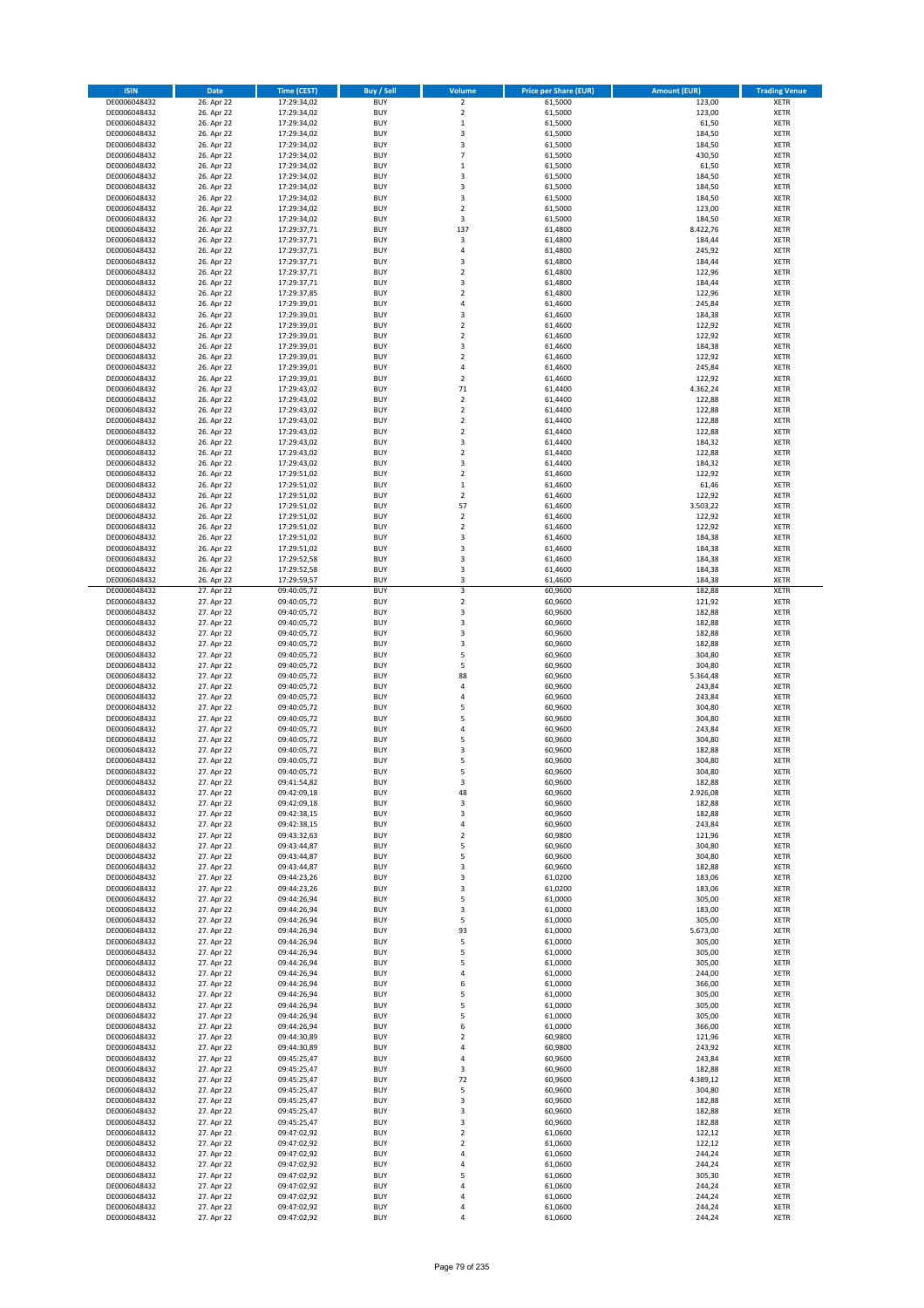| <b>ISIN</b>                  | Date                     | Time (CEST)                | <b>Buy / Sell</b>        | <b>Volume</b>                    | <b>Price per Share (EUR)</b> | <b>Amount (EUR)</b> | <b>Trading Venue</b>       |
|------------------------------|--------------------------|----------------------------|--------------------------|----------------------------------|------------------------------|---------------------|----------------------------|
| DE0006048432                 | 27. Apr 22               | 09:47:14,11                | <b>BUY</b>               | $\overline{2}$                   | 61,0200                      | 122,04              | <b>XETR</b>                |
| DE0006048432                 | 27. Apr 22               | 09:47:14,76                | <b>BUY</b>               | 51                               | 61,0200                      | 3.112,02            | XETR                       |
| DE0006048432                 | 27. Apr 22               | 09:47:37,00                | <b>BUY</b>               | $\overline{2}$                   | 61,0000                      | 122,00              | <b>XETR</b>                |
| DE0006048432                 | 27. Apr 22               | 09:47:37,00                | <b>BUY</b>               | 5                                | 61,0000                      | 305,00              | XETR                       |
| DE0006048432<br>DE0006048432 | 27. Apr 22<br>27. Apr 22 | 09:47:37,00<br>09:47:37,00 | <b>BUY</b><br><b>BUY</b> | $\overline{4}$<br>$\overline{4}$ | 61,0000<br>61,0000           | 244,00<br>244,00    | <b>XETR</b><br><b>XETR</b> |
| DE0006048432                 | 27. Apr 22               | 09:47:37,00                | <b>BUY</b>               | $\overline{4}$                   | 61,0000                      | 244,00              | <b>XETR</b>                |
| DE0006048432                 | 27. Apr 22               | 09:48:46,07                | <b>BUY</b>               | 3                                | 61,0800                      | 183,24              | <b>XETR</b>                |
| DE0006048432                 | 27. Apr 22               | 09:48:46,07                | <b>BUY</b>               | 3                                | 61,0800                      | 183,24              | <b>XETR</b>                |
| DE0006048432                 | 27. Apr 22               | 09:48:46,07                | <b>BUY</b>               | 3                                | 61,0800                      | 183,24              | <b>XETR</b>                |
| DE0006048432                 | 27. Apr 22               | 09:48:48,85                | <b>BUY</b>               | 5                                | 61,0600                      | 305,30              | <b>XETR</b>                |
| DE0006048432                 | 27. Apr 22               | 09:48:48,85                | <b>BUY</b>               | 3<br>$\overline{4}$              | 61,0600                      | 183,18              | <b>XETR</b>                |
| DE0006048432<br>DE0006048432 | 27. Apr 22<br>27. Apr 22 | 09:48:48,85<br>09:48:48,85 | <b>BUY</b><br><b>BUY</b> | 3                                | 61,0600<br>61,0600           | 244,24<br>183,18    | <b>XETR</b><br><b>XETR</b> |
| DE0006048432                 | 27. Apr 22               | 09:48:48,85                | <b>BUY</b>               | 4                                | 61,0600                      | 244,24              | <b>XETR</b>                |
| DE0006048432                 | 27. Apr 22               | 09:48:48,85                | <b>BUY</b>               | 3                                | 61,0600                      | 183,18              | <b>XETR</b>                |
| DE0006048432                 | 27. Apr 22               | 09:48:48,85                | <b>BUY</b>               | 3                                | 61,0600                      | 183,18              | <b>XETR</b>                |
| DE0006048432                 | 27. Apr 22               | 09:48:48,85                | <b>BUY</b>               | 60                               | 61,0600                      | 3.663,60            | <b>XETR</b>                |
| DE0006048432                 | 27. Apr 22               | 09:48:48,85                | <b>BUY</b>               | 4                                | 61,0600                      | 244,24              | <b>XETR</b>                |
| DE0006048432<br>DE0006048432 | 27. Apr 22<br>27. Apr 22 | 09:48:48,85<br>09:48:48,85 | <b>BUY</b><br><b>BUY</b> | 5<br>$\overline{2}$              | 61,0600<br>61,0600           | 305,30<br>122,12    | <b>XETR</b><br><b>XETR</b> |
| DE0006048432                 | 27. Apr 22               | 09:48:48,85                | <b>BUY</b>               | 4                                | 61,0600                      | 244,24              | <b>XETR</b>                |
| DE0006048432                 | 27. Apr 22               | 09:48:48,85                | <b>BUY</b>               | $\overline{4}$                   | 61,0600                      | 244,24              | <b>XETR</b>                |
| DE0006048432                 | 27. Apr 22               | 09:48:48,85                | <b>BUY</b>               | 3                                | 61,0600                      | 183,18              | <b>XETR</b>                |
| DE0006048432                 | 27. Apr 22               | 09:48:48,85                | <b>BUY</b>               | $\sqrt{4}$                       | 61,0600                      | 244,24              | <b>XETR</b>                |
| DE0006048432                 | 27. Apr 22               | 09:48:48,85                | <b>BUY</b>               | 5                                | 61,0600                      | 305,30              | <b>XETR</b>                |
| DE0006048432<br>DE0006048432 | 27. Apr 22<br>27. Apr 22 | 09:48:48,85<br>09:49:09,79 | <b>BUY</b><br><b>BUY</b> | 14<br>49                         | 61,0600<br>61,0000           | 854,84<br>2.989,00  | <b>XETR</b><br><b>XETR</b> |
| DE0006048432                 | 27. Apr 22               | 09:49:09,79                | <b>BUY</b>               | 3                                | 61,0000                      | 183,00              | <b>XETR</b>                |
| DE0006048432                 | 27. Apr 22               | 09:49:28,11                | <b>BUY</b>               | 3                                | 61,0000                      | 183,00              | <b>XETR</b>                |
| DE0006048432                 | 27. Apr 22               | 09:50:11,54                | <b>BUY</b>               | 5                                | 61,0800                      | 305,40              | <b>XETR</b>                |
| DE0006048432                 | 27. Apr 22               | 09:50:11,54                | <b>BUY</b>               | 3                                | 61,0800                      | 183,24              | <b>XETR</b>                |
| DE0006048432                 | 27. Apr 22               | 09:50:11,54                | <b>BUY</b>               | 4                                | 61,0800                      | 244,32              | <b>XETR</b>                |
| DE0006048432                 | 27. Apr 22               | 09:50:11,54                | <b>BUY</b>               | 3                                | 61,0800                      | 183,24              | <b>XETR</b>                |
| DE0006048432<br>DE0006048432 | 27. Apr 22<br>27. Apr 22 | 09:50:11,54<br>09:50:11,54 | <b>BUY</b><br><b>BUY</b> | 5<br>3                           | 61,0800<br>61,0800           | 305,40<br>183,24    | <b>XETR</b><br><b>XETR</b> |
| DE0006048432                 | 27. Apr 22               | 09:50:11,54                | <b>BUY</b>               | $\overline{2}$                   | 61,0800                      | 122,16              | <b>XETR</b>                |
| DE0006048432                 | 27. Apr 22               | 09:50:13,80                | <b>BUY</b>               | 3                                | 61,0600                      | 183,18              | <b>XETR</b>                |
| DE0006048432                 | 27. Apr 22               | 09:50:13,80                | <b>BUY</b>               | 3                                | 61,0600                      | 183,18              | <b>XETR</b>                |
| DE0006048432                 | 27. Apr 22               | 09:50:13,80                | <b>BUY</b>               | 4                                | 61,0600                      | 244,24              | <b>XETR</b>                |
| DE0006048432                 | 27. Apr 22               | 09:50:13,80                | <b>BUY</b>               | $\,1\,$                          | 61,0600                      | 61,06               | <b>XETR</b>                |
| DE0006048432                 | 27. Apr 22<br>27. Apr 22 | 09:50:13,80                | <b>BUY</b><br><b>BUY</b> | 3<br>$\sqrt{4}$                  | 61,0600<br>61,0600           | 183,18<br>244,24    | <b>XETR</b><br><b>XETR</b> |
| DE0006048432<br>DE0006048432 | 27. Apr 22               | 09:50:13,80<br>09:50:13,80 | <b>BUY</b>               | 53                               | 61,0600                      | 3.236,18            | <b>XETR</b>                |
| DE0006048432                 | 27. Apr 22               | 09:50:56,37                | <b>BUY</b>               | $\sqrt{4}$                       | 61,0400                      | 244,16              | <b>XETR</b>                |
| DE0006048432                 | 27. Apr 22               | 09:50:56,37                | <b>BUY</b>               | $\overline{2}$                   | 61,0400                      | 122,08              | <b>XETR</b>                |
| DE0006048432                 | 27. Apr 22               | 09:50:56,37                | <b>BUY</b>               | 4                                | 61,0400                      | 244,16              | <b>XETR</b>                |
| DE0006048432                 | 27. Apr 22               | 09:50:56,37                | <b>BUY</b>               | 5                                | 61,0400                      | 305,20              | <b>XETR</b>                |
| DE0006048432<br>DE0006048432 | 27. Apr 22<br>27. Apr 22 | 09:50:56,37                | <b>BUY</b><br><b>BUY</b> | 5<br>$\sqrt{4}$                  | 61,0400<br>61,0400           | 305,20<br>244,16    | <b>XETR</b><br><b>XETR</b> |
| DE0006048432                 | 27. Apr 22               | 09:50:56,37<br>09:50:56,37 | <b>BUY</b>               | 3                                | 61,0400                      | 183,12              | <b>XETR</b>                |
| DE0006048432                 | 27. Apr 22               | 09:51:01,15                | <b>BUY</b>               | $\overline{4}$                   | 61,0400                      | 244,16              | <b>XETR</b>                |
| DE0006048432                 | 27. Apr 22               | 09:51:13,74                | <b>BUY</b>               | 5                                | 61,0400                      | 305,20              | <b>XETR</b>                |
| DE0006048432                 | 27. Apr 22               | 09:51:13,74                | <b>BUY</b>               | 5                                | 61,0400                      | 305,20              | <b>XETR</b>                |
| DE0006048432                 | 27. Apr 22               | 09:51:13,74                | <b>BUY</b>               | 4                                | 61,0400                      | 244,16              | <b>XETR</b>                |
| DE0006048432                 | 27. Apr 22               | 09:51:13,74                | <b>BUY</b>               | 3                                | 61,0400                      | 183,12              | <b>XETR</b>                |
| DE0006048432<br>DE0006048432 | 27. Apr 22<br>27. Apr 22 | 09:51:15,44<br>09:51:15,44 | <b>BUY</b><br><b>BUY</b> | 3<br>60                          | 61,0200<br>61,0200           | 183,06<br>3.661,20  | <b>XETR</b><br><b>XETR</b> |
| DE0006048432                 | 27. Apr 22               | 09:51:15,44                | <b>BUY</b>               | 5                                | 61,0200                      | 305,10              | <b>XETR</b>                |
| DE0006048432                 | 27. Apr 22               | 09:52:10,96                | <b>BUY</b>               | 3                                | 61,0600                      | 183,18              | <b>XETR</b>                |
| DE0006048432                 | 27. Apr 22               | 09:52:10,96                | <b>BUY</b>               | $\mathbf 2$                      | 61,0600                      | 122,12              | <b>XETR</b>                |
| DE0006048432                 | 27. Apr 22               | 09:52:10,96                | <b>BUY</b>               | 3                                | 61,0600                      | 183,18              | <b>XETR</b>                |
| DE0006048432                 | 27. Apr 22               | 09:52:10,96                | <b>BUY</b>               | 3                                | 61,0600                      | 183,18              | <b>XETR</b>                |
| DE0006048432<br>DE0006048432 | 27. Apr 22<br>27. Apr 22 | 09:52:10,96<br>09:52:10,96 | <b>BUY</b><br>BUY        | 3<br>73                          | 61,0600<br>61,0600           | 183,18<br>4.457,38  | <b>XETR</b><br>XETR        |
| DE0006048432                 | 27. Apr 22               | 09:52:10,96                | <b>BUY</b>               | 4                                | 61,0600                      | 244,24              | <b>XETR</b>                |
| DE0006048432                 | 27. Apr 22               | 09:52:10,96                | <b>BUY</b>               | 4                                | 61,0600                      | 244,24              | <b>XETR</b>                |
| DE0006048432                 | 27. Apr 22               | 09:52:10,96                | <b>BUY</b>               | 4                                | 61,0600                      | 244,24              | <b>XETR</b>                |
| DE0006048432                 | 27. Apr 22               | 09:52:13,50                | <b>BUY</b>               | 3                                | 61,0400                      | 183,12              | <b>XETR</b>                |
| DE0006048432                 | 27. Apr 22               | 09:52:13,50                | <b>BUY</b>               | $\mathbf 2$                      | 61,0400                      | 122,08              | <b>XETR</b>                |
| DE0006048432<br>DE0006048432 | 27. Apr 22<br>27. Apr 22 | 09:52:13,50                | <b>BUY</b><br><b>BUY</b> | 3<br>3                           | 61,0400<br>61,0400           | 183,12<br>183,12    | <b>XETR</b><br><b>XETR</b> |
| DE0006048432                 | 27. Apr 22               | 09:52:13,50<br>09:52:13,50 | <b>BUY</b>               | 4                                | 61,0400                      | 244,16              | XETR                       |
| DE0006048432                 | 27. Apr 22               | 09:54:39,80                | <b>BUY</b>               | 3                                | 61,0600                      | 183,18              | <b>XETR</b>                |
| DE0006048432                 | 27. Apr 22               | 09:54:39,80                | <b>BUY</b>               | 3                                | 61,0600                      | 183,18              | XETR                       |
| DE0006048432                 | 27. Apr 22               | 09:54:39,81                | <b>BUY</b>               | 4                                | 61,0200                      | 244,08              | <b>XETR</b>                |
| DE0006048432                 | 27. Apr 22               | 09:55:02,61                | <b>BUY</b>               | $\mathbf 2$                      | 61,1000                      | 122,20              | XETR                       |
| DE0006048432<br>DE0006048432 | 27. Apr 22<br>27. Apr 22 | 09:55:02,61<br>09:55:02,61 | <b>BUY</b><br><b>BUY</b> | 3<br>3                           | 61,1000<br>61,1000           | 183,30<br>183,30    | <b>XETR</b><br>XETR        |
| DE0006048432                 | 27. Apr 22               | 09:55:02,61                | <b>BUY</b>               | $\overline{4}$                   | 61,1000                      | 244,40              | <b>XETR</b>                |
| DE0006048432                 | 27. Apr 22               | 09:55:02,61                | <b>BUY</b>               | 4                                | 61,1000                      | 244,40              | <b>XETR</b>                |
| DE0006048432                 | 27. Apr 22               | 09:55:02,61                | <b>BUY</b>               | $\overline{2}$                   | 61,1000                      | 122,20              | <b>XETR</b>                |
| DE0006048432                 | 27. Apr 22               | 09:55:02,61                | <b>BUY</b>               | 3                                | 61,1000                      | 183,30              | XETR                       |
| DE0006048432                 | 27. Apr 22               | 09:56:11,13                | <b>BUY</b>               | 3                                | 61,1600                      | 183,48              | XETR                       |
| DE0006048432                 | 27. Apr 22               | 09:56:11,13                | <b>BUY</b>               | 5                                | 61,1600                      | 305,80              | <b>XETR</b>                |
| DE0006048432<br>DE0006048432 | 27. Apr 22<br>27. Apr 22 | 09:56:11,13<br>09:56:11,13 | <b>BUY</b><br><b>BUY</b> | $\sqrt{4}$<br>$\overline{2}$     | 61,1600<br>61,1600           | 244,64<br>122,32    | <b>XETR</b><br>XETR        |
| DE0006048432                 | 27. Apr 22               | 09:56:11,13                | <b>BUY</b>               | $\mathbf 2$                      | 61,1600                      | 122,32              | <b>XETR</b>                |
| DE0006048432                 | 27. Apr 22               | 09:56:11,13                | <b>BUY</b>               | 3                                | 61,1600                      | 183,48              | XETR                       |
| DE0006048432                 | 27. Apr 22               | 09:56:11,13                | <b>BUY</b>               | 52                               | 61,1600                      | 3.180,32            | <b>XETR</b>                |
| DE0006048432                 | 27. Apr 22               | 09:56:11,13                | <b>BUY</b>               | 3                                | 61,1600                      | 183,48              | <b>XETR</b>                |
| DE0006048432                 | 27. Apr 22               | 09:56:11,13                | <b>BUY</b>               | 4                                | 61,1600                      | 244,64              | <b>XETR</b>                |
| DE0006048432<br>DE0006048432 | 27. Apr 22<br>27. Apr 22 | 09:56:11,13<br>09:56:11,13 | <b>BUY</b><br><b>BUY</b> | $\pmb{4}$<br>3                   | 61,1600<br>61,1600           | 244,64<br>183,48    | <b>XETR</b><br><b>XETR</b> |
| DE0006048432                 | 27. Apr 22               | 09:56:11,13                | <b>BUY</b>               | 4                                | 61,1600                      | 244,64              | <b>XETR</b>                |
| DE0006048432                 | 27. Apr 22               | 09:56:11,13                | <b>BUY</b>               | 3                                | 61,1600                      | 183,48              | XETR                       |
| DE0006048432                 | 27. Apr 22               | 09:56:11,13                | <b>BUY</b>               | 3                                | 61,1600                      | 183,48              | <b>XETR</b>                |
| DE0006048432                 | 27. Apr 22               | 09:56:11,13                | <b>BUY</b>               | $\mathbf 2$                      | 61,1600                      | 122,32              | <b>XETR</b>                |
| DE0006048432                 | 27. Apr 22               | 09:56:11,13                | <b>BUY</b>               | $\pmb{4}$                        | 61,1600                      | 244,64              | <b>XETR</b>                |
| DE0006048432                 | 27. Apr 22               | 09:56:11,13                | <b>BUY</b>               | $\mathsf 3$<br>$\overline{7}$    | 61,1600                      | 183,48              | <b>XETR</b>                |
| DE0006048432<br>DE0006048432 | 27. Apr 22<br>27. Apr 22 | 09:56:11,13<br>09:56:11,15 | <b>BUY</b><br><b>BUY</b> | $\overline{7}$                   | 61,1600<br>61,1600           | 428,12<br>428,12    | XETR<br>XETR               |
| DE0006048432                 | 27. Apr 22               | 09:56:11,15                | <b>BUY</b>               | $\overline{2}$                   | 61,1600                      | 122,32              | <b>XETR</b>                |
| DE0006048432                 | 27. Apr 22               | 09:56:11,15                | <b>BUY</b>               | $\overline{7}$                   | 61,1600                      | 428,12              | XETR                       |
| DE0006048432                 | 27. Apr 22               | 09:56:11,16                | <b>BUY</b>               | 107                              | 61,1600                      | 6.544,12            | <b>XETR</b>                |
| DE0006048432                 | 27. Apr 22               | 09:56:25,87                | <b>BUY</b>               | $\overline{2}$                   | 61,1600                      | 122,32              | <b>XETR</b>                |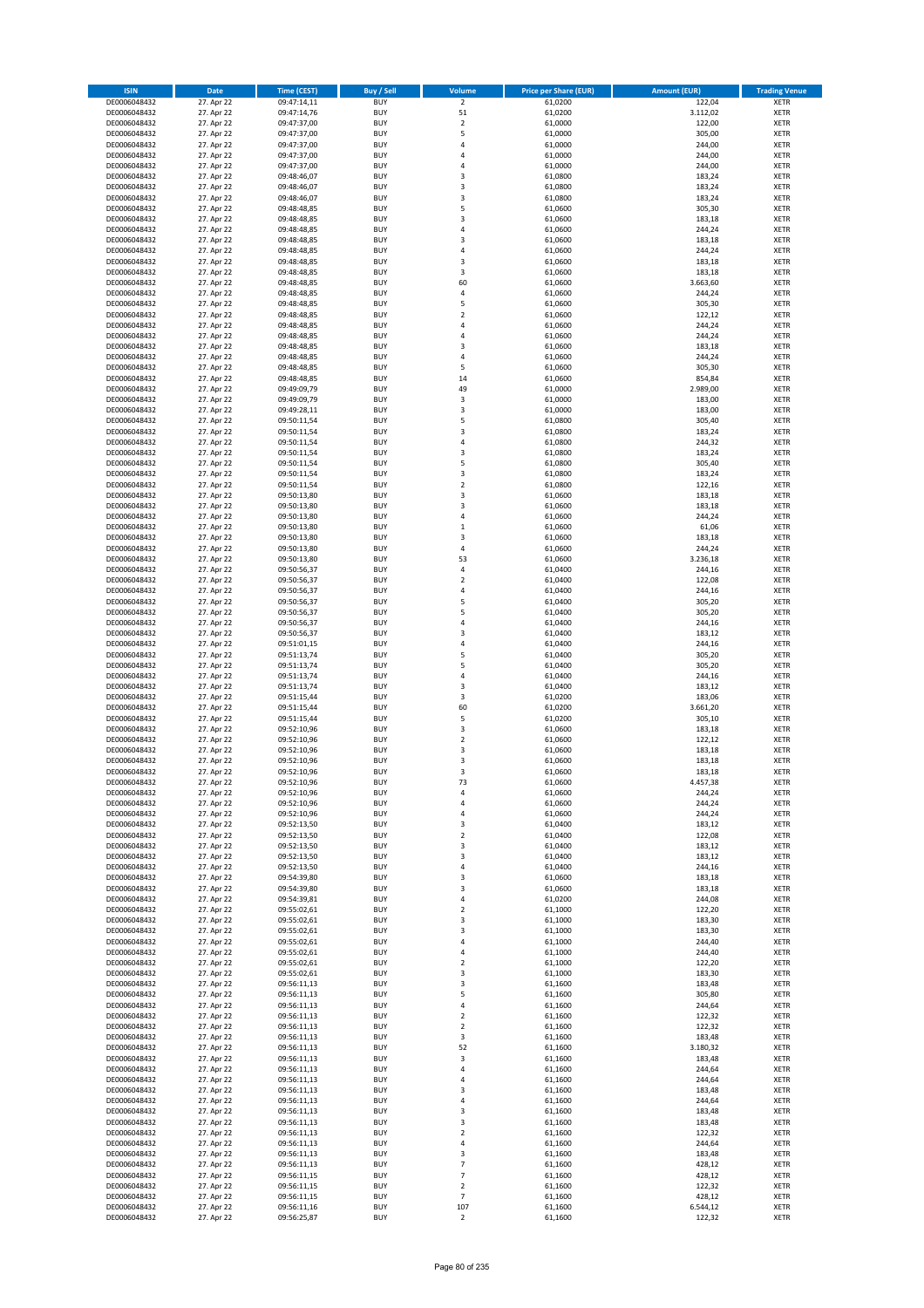| <b>ISIN</b>                  | <b>Date</b>              | <b>Time (CEST)</b>         | <b>Buy / Sell</b>        | Volume                                    | <b>Price per Share (EUR)</b> | <b>Amount (EUR)</b> | <b>Trading Venue</b>       |
|------------------------------|--------------------------|----------------------------|--------------------------|-------------------------------------------|------------------------------|---------------------|----------------------------|
| DE0006048432                 | 27. Apr 22               | 09:56:25,87                | <b>BUY</b>               | $\overline{\mathbf{2}}$                   | 61,1600                      | 122,32              | <b>XETR</b>                |
| DE0006048432                 | 27. Apr 22               | 09:56:25,87                | <b>BUY</b>               | 3                                         | 61,1600                      | 183,48              | <b>XETR</b>                |
| DE0006048432                 | 27. Apr 22               | 09:56:25,87                | <b>BUY</b>               | $\overline{4}$                            | 61,1600                      | 244,64              | <b>XETR</b>                |
| DE0006048432                 | 27. Apr 22               | 09:56:25,87                | <b>BUY</b>               | $\mathsf 3$                               | 61,1600                      | 183,48              | <b>XETR</b>                |
| DE0006048432<br>DE0006048432 | 27. Apr 22<br>27. Apr 22 | 09:56:25,87<br>09:56:25,87 | <b>BUY</b><br><b>BUY</b> | 3<br>$\mathbf 2$                          | 61,1600<br>61,1600           | 183,48<br>122,32    | <b>XETR</b><br><b>XETR</b> |
| DE0006048432                 | 27. Apr 22               | 09:56:25,87                | <b>BUY</b>               | 5                                         | 61,1600                      | 305,80              | <b>XETR</b>                |
| DE0006048432                 | 27. Apr 22               | 09:56:25,87                | <b>BUY</b>               | 56                                        | 61,1600                      | 3.424,96            | <b>XETR</b>                |
| DE0006048432                 | 27. Apr 22               | 09:56:25,87                | BUY                      | 3                                         | 61,1600                      | 183,48              | <b>XETR</b>                |
| DE0006048432                 | 27. Apr 22               | 09:56:25,87                | <b>BUY</b>               | 4                                         | 61,1600                      | 244,64              | <b>XETR</b>                |
| DE0006048432                 | 27. Apr 22               | 09:56:25,87                | <b>BUY</b>               | 5                                         | 61,1600                      | 305,80              | <b>XETR</b>                |
| DE0006048432                 | 27. Apr 22               | 09:56:25,87                | <b>BUY</b>               | $\overline{3}$<br>$\overline{a}$          | 61,1600                      | 183,48              | <b>XETR</b>                |
| DE0006048432<br>DE0006048432 | 27. Apr 22<br>27. Apr 22 | 09:56:25,87<br>09:56:25,87 | <b>BUY</b><br><b>BUY</b> | $\overline{3}$                            | 61,1600<br>61,1600           | 244,64<br>183,48    | <b>XETR</b><br><b>XETR</b> |
| DE0006048432                 | 27. Apr 22               | 09:56:25,98                | <b>BUY</b>               | 4                                         | 61,1600                      | 244,64              | <b>XETR</b>                |
| DE0006048432                 | 27. Apr 22               | 09:56:25,98                | BUY                      | 6                                         | 61,1600                      | 366,96              | <b>XETR</b>                |
| DE0006048432                 | 27. Apr 22               | 09:57:58,36                | <b>BUY</b>               | $\overline{3}$                            | 61,2400                      | 183,72              | <b>XETR</b>                |
| DE0006048432                 | 27. Apr 22               | 09:59:03,41                | <b>BUY</b>               | 3                                         | 61,2200                      | 183,66              | <b>XETR</b>                |
| DE0006048432                 | 27. Apr 22               | 09:59:03,41                | <b>BUY</b>               | 3                                         | 61,2200                      | 183,66              | <b>XETR</b>                |
| DE0006048432<br>DE0006048432 | 27. Apr 22<br>27. Apr 22 | 09:59:03,41<br>09:59:03,41 | <b>BUY</b><br><b>BUY</b> | $\overline{\mathbf{3}}$<br>$\overline{2}$ | 61,2200<br>61,2200           | 183,66<br>122,44    | <b>XETR</b><br><b>XETR</b> |
| DE0006048432                 | 27. Apr 22               | 09:59:03,41                | <b>BUY</b>               | $\overline{3}$                            | 61,2200                      | 183,66              | <b>XETR</b>                |
| DE0006048432                 | 27. Apr 22               | 10:00:09,81                | <b>BUY</b>               | $\overline{3}$                            | 61,2600                      | 183,78              | <b>XETR</b>                |
| DE0006048432                 | 27. Apr 22               | 10:00:09,81                | <b>BUY</b>               | $\overline{3}$                            | 61,2600                      | 183,78              | <b>XETR</b>                |
| DE0006048432                 | 27. Apr 22               | 10:00:09,81                | <b>BUY</b>               | 4                                         | 61,2600                      | 245,04              | <b>XETR</b>                |
| DE0006048432                 | 27. Apr 22               | 10:00:09,81                | <b>BUY</b>               | 3                                         | 61,2600                      | 183,78              | <b>XETR</b>                |
| DE0006048432                 | 27. Apr 22               | 10:00:09,81                | <b>BUY</b><br><b>BUY</b> | 61<br>6                                   | 61,2600                      | 3.736,86            | <b>XETR</b><br><b>XETR</b> |
| DE0006048432<br>DE0006048432 | 27. Apr 22<br>27. Apr 22 | 10:00:09,81<br>10:00:09,81 | <b>BUY</b>               | 5                                         | 61,2600<br>61,2600           | 367,56<br>306,30    | <b>XETR</b>                |
| DE0006048432                 | 27. Apr 22               | 10:00:09,81                | <b>BUY</b>               | 4                                         | 61,2600                      | 245,04              | <b>XETR</b>                |
| DE0006048432                 | 27. Apr 22               | 10:00:09,81                | <b>BUY</b>               | $\overline{3}$                            | 61,2600                      | 183,78              | <b>XETR</b>                |
| DE0006048432                 | 27. Apr 22               | 10:00:09,81                | <b>BUY</b>               | $\mathbf 2$                               | 61,2600                      | 122,52              | <b>XETR</b>                |
| DE0006048432                 | 27. Apr 22               | 10:00:09,81                | <b>BUY</b>               | 5                                         | 61,2600                      | 306,30              | <b>XETR</b>                |
| DE0006048432                 | 27. Apr 22               | 10:00:09,81                | <b>BUY</b>               | 9                                         | 61,2600                      | 551,34              | <b>XETR</b>                |
| DE0006048432<br>DE0006048432 | 27. Apr 22<br>27. Apr 22 | 10:00:09,81<br>10:00:09,81 | <b>BUY</b><br><b>BUY</b> | $\overline{\mathbf{3}}$<br>3              | 61,2600<br>61,2600           | 183,78<br>183,78    | <b>XETR</b><br><b>XETR</b> |
| DE0006048432                 | 27. Apr 22               | 10:00:09,81                | <b>BUY</b>               | 58                                        | 61,2600                      | 3.553,08            | <b>XETR</b>                |
| DE0006048432                 | 27. Apr 22               | 10:00:09,83                | BUY                      | 3                                         | 61,2600                      | 183,78              | <b>XETR</b>                |
| DE0006048432                 | 27. Apr 22               | 10:00:22,05                | <b>BUY</b>               | $\mathbf 2$                               | 61,2400                      | 122,48              | <b>XETR</b>                |
| DE0006048432                 | 27. Apr 22               | 10:00:22,05                | <b>BUY</b>               | 3                                         | 61,2400                      | 183,72              | <b>XETR</b>                |
| DE0006048432                 | 27. Apr 22               | 10:00:22,05                | <b>BUY</b>               | $\overline{2}$                            | 61,2400                      | 122,48              | <b>XETR</b>                |
| DE0006048432                 | 27. Apr 22               | 10:00:22,05                | <b>BUY</b>               | 5                                         | 61,2400                      | 306,20              | <b>XETR</b>                |
| DE0006048432<br>DE0006048432 | 27. Apr 22<br>27. Apr 22 | 10:00:22,05<br>10:00:22,05 | <b>BUY</b><br><b>BUY</b> | 92<br>3                                   | 61,2200<br>61,2400           | 5.632,24<br>183,72  | <b>XETR</b><br><b>XETR</b> |
| DE0006048432                 | 27. Apr 22               | 10:00:22,05                | <b>BUY</b>               | 6                                         | 61,2400                      | 367,44              | <b>XETR</b>                |
| DE0006048432                 | 27. Apr 22               | 10:00:22,05                | <b>BUY</b>               | $\overline{a}$                            | 61,2400                      | 244,96              | <b>XETR</b>                |
| DE0006048432                 | 27. Apr 22               | 10:00:22,05                | <b>BUY</b>               | 4                                         | 61,2400                      | 244,96              | <b>XETR</b>                |
| DE0006048432                 | 27. Apr 22               | 10:00:22,05                | <b>BUY</b>               | $\overline{3}$                            | 61,2400                      | 183,72              | <b>XETR</b>                |
| DE0006048432                 | 27. Apr 22               | 10:00:22,05                | <b>BUY</b><br><b>BUY</b> | 4<br>$\overline{\mathbf{3}}$              | 61,2400                      | 244,96              | <b>XETR</b><br><b>XETR</b> |
| DE0006048432<br>DE0006048432 | 27. Apr 22<br>27. Apr 22 | 10:00:22,05<br>10:00:22,05 | <b>BUY</b>               | $\overline{\mathbf{3}}$                   | 61,2400<br>61,2400           | 183,72<br>183,72    | <b>XETR</b>                |
| DE0006048432                 | 27. Apr 22               | 10:00:24,74                | <b>BUY</b>               | $\overline{a}$                            | 61,2200                      | 244,88              | <b>XETR</b>                |
| DE0006048432                 | 27. Apr 22               | 10:00:40,91                | <b>BUY</b>               | $\overline{2}$                            | 61,2000                      | 122,40              | <b>XETR</b>                |
| DE0006048432                 | 27. Apr 22               | 10:00:40,91                | <b>BUY</b>               | 3                                         | 61,2000                      | 183,60              | <b>XETR</b>                |
| DE0006048432                 | 27. Apr 22               | 10:00:40,91                | <b>BUY</b>               | $\overline{2}$                            | 61,2000                      | 122,40              | <b>XETR</b>                |
| DE0006048432                 | 27. Apr 22               | 10:00:40,91                | <b>BUY</b>               | 81                                        | 61,2000                      | 4.957,20            | <b>XETR</b>                |
| DE0006048432<br>DE0006048432 | 27. Apr 22<br>27. Apr 22 | 10:00:40,91<br>10:00:40,91 | <b>BUY</b><br><b>BUY</b> | $\overline{4}$<br>4                       | 61,2000<br>61,2000           | 244,80<br>244,80    | <b>XETR</b><br><b>XETR</b> |
| DE0006048432                 | 27. Apr 22               | 10:00:40,91                | BUY                      | $\overline{\mathbf{3}}$                   | 61,2000                      | 183,60              | <b>XETR</b>                |
| DE0006048432                 | 27. Apr 22               | 10:00:40,91                | <b>BUY</b>               | $\overline{\mathbf{3}}$                   | 61,2000                      | 183,60              | <b>XETR</b>                |
| DE0006048432                 | 27. Apr 22               | 10:00:40,91                | <b>BUY</b>               | 5                                         | 61,2000                      | 306,00              | <b>XETR</b>                |
| DE0006048432                 | 27. Apr 22               | 10:00:40,93                | BUY                      | 3                                         | 61,2000                      | 183,60              | <b>XETR</b>                |
| DE0006048432                 | 27. Apr 22               | 10:00:40,93                | BUY                      | $\overline{\mathbf{3}}$                   | 61,2000                      | 183,60              | <b>XETR</b>                |
| DE0006048432                 | 27. Apr 22               | 10:00:40,94<br>10:00:40,94 | <b>BUY</b>               | $\overline{a}$<br>4                       | 61,2000                      | 244,80              | <b>XETR</b>                |
| DE0006048432<br>DE0006048432 | 27. Apr 22<br>27. Apr 22 | 10:00:43,00                | BUY<br><b>BUY</b>        | 3                                         | 61,2000<br>61,1800           | 244,80<br>183,54    | <b>XETR</b><br><b>XETR</b> |
| DE0006048432                 | 27. Apr 22               | 10:00:43,00                | <b>BUY</b>               | 3                                         | 61,1800                      | 183,54              | <b>XETR</b>                |
| DE0006048432                 | 27. Apr 22               | 10:00:43,00                | <b>BUY</b>               | $\mathbf 2$                               | 61,1800                      | 122,36              | <b>XETR</b>                |
| DE0006048432                 | 27. Apr 22               | 10:00:43,00                | <b>BUY</b>               | 6                                         | 61,1800                      | 367,08              | <b>XETR</b>                |
| DE0006048432                 | 27. Apr 22               | 10:00:43,00                | <b>BUY</b>               | 3                                         | 61,1800                      | 183,54              | <b>XETR</b>                |
| DE0006048432                 | 27. Apr 22               | 10:01:00,08                | <b>BUY</b>               | 55                                        | 61,1600                      | 3.363,80            | <b>XETR</b>                |
| DE0006048432<br>DE0006048432 | 27. Apr 22<br>27. Apr 22 | 10:01:00,08<br>10:01:00,08 | <b>BUY</b><br><b>BUY</b> | 3<br>$\overline{4}$                       | 61,1600<br>61,1600           | 183,48<br>244,64    | <b>XETR</b><br><b>XETR</b> |
| DE0006048432                 | 27. Apr 22               | 10:01:03,41                | <b>BUY</b>               | 5                                         | 61,1800                      | 305,90              | <b>XETR</b>                |
| DE0006048432                 | 27. Apr 22               | 10:01:03,41                | <b>BUY</b>               | 4                                         | 61,1800                      | 244,72              | <b>XETR</b>                |
| DE0006048432                 | 27. Apr 22               | 10:01:03,41                | <b>BUY</b>               | 3                                         | 61,1800                      | 183,54              | <b>XETR</b>                |
| DE0006048432                 | 27. Apr 22               | 10:01:03,41                | <b>BUY</b>               | $\mathbf 2$                               | 61,1800                      | 122,36              | <b>XETR</b>                |
| DE0006048432                 | 27. Apr 22               | 10:01:03,41                | <b>BUY</b>               | 7                                         | 61,1800                      | 428,26              | <b>XETR</b>                |
| DE0006048432<br>DE0006048432 | 27. Apr 22<br>27. Apr 22 | 10:01:03,41<br>10:01:03,41 | <b>BUY</b><br><b>BUY</b> | $\mathbf 2$<br>87                         | 61,1800<br>61,1800           | 122,36<br>5.322,66  | <b>XETR</b><br><b>XETR</b> |
| DE0006048432                 | 27. Apr 22               | 10:01:03,41                | <b>BUY</b>               | 3                                         | 61,1800                      | 183,54              | <b>XETR</b>                |
| DE0006048432                 | 27. Apr 22               | 10:01:03,41                | <b>BUY</b>               | 5                                         | 61,1800                      | 305,90              | <b>XETR</b>                |
| DE0006048432                 | 27. Apr 22               | 10:01:03,41                | <b>BUY</b>               | 6                                         | 61,1800                      | 367,08              | <b>XETR</b>                |
| DE0006048432                 | 27. Apr 22               | 10:01:03,41                | <b>BUY</b>               | $\overline{4}$                            | 61,1800                      | 244,72              | <b>XETR</b>                |
| DE0006048432                 | 27. Apr 22               | 10:01:03,41                | <b>BUY</b>               | $\overline{\mathbf{3}}$                   | 61,1800                      | 183,54              | <b>XETR</b>                |
| DE0006048432<br>DE0006048432 | 27. Apr 22<br>27. Apr 22 | 10:01:03,41<br>10:01:03,41 | <b>BUY</b><br><b>BUY</b> | 3<br>4                                    | 61,1800<br>61,1800           | 183,54<br>244,72    | <b>XETR</b><br><b>XETR</b> |
| DE0006048432                 | 27. Apr 22               | 10:01:37,90                | <b>BUY</b>               | $\overline{2}$                            | 61,1600                      | 122,32              | <b>XETR</b>                |
| DE0006048432                 | 27. Apr 22               | 10:01:37,90                | <b>BUY</b>               | 3                                         | 61,1600                      | 183,48              | <b>XETR</b>                |
| DE0006048432                 | 27. Apr 22               | 10:01:37,90                | <b>BUY</b>               | 5                                         | 61,1600                      | 305,80              | <b>XETR</b>                |
| DE0006048432                 | 27. Apr 22               | 10:01:37,90                | <b>BUY</b>               | 5                                         | 61,1600                      | 305,80              | <b>XETR</b>                |
| DE0006048432                 | 27. Apr 22               | 10:02:01,14                | <b>BUY</b>               | $\overline{\mathbf{3}}$                   | 61,1400                      | 183,42              | <b>XETR</b>                |
| DE0006048432                 | 27. Apr 22               | 10:02:01,14                | <b>BUY</b>               | 4                                         | 61,1400                      | 244,56              | <b>XETR</b>                |
| DE0006048432<br>DE0006048432 | 27. Apr 22<br>27. Apr 22 | 10:02:01,14<br>10:02:01,14 | <b>BUY</b><br><b>BUY</b> | 50<br>$\overline{4}$                      | 61,1400<br>61,1400           | 3.057,00<br>244,56  | <b>XETR</b><br><b>XETR</b> |
| DE0006048432                 | 27. Apr 22               | 10:02:01,14                | <b>BUY</b>               | 5                                         | 61,1400                      | 305,70              | <b>XETR</b>                |
| DE0006048432                 | 27. Apr 22               | 10:02:20,02                | <b>BUY</b>               | 4                                         | 61,1200                      | 244,48              | <b>XETR</b>                |
| DE0006048432                 | 27. Apr 22               | 10:02:20,51                | <b>BUY</b>               | $\overline{a}$                            | 61,1200                      | 244,48              | <b>XETR</b>                |
| DE0006048432                 | 27. Apr 22               | 10:02:20,51                | <b>BUY</b>               | $\overline{\mathbf{3}}$                   | 61,1200                      | 183,36              | <b>XETR</b>                |
| DE0006048432                 | 27. Apr 22               | 10:02:20,51                | <b>BUY</b>               | 5                                         | 61,1200                      | 305,60              | <b>XETR</b>                |
| DE0006048432<br>DE0006048432 | 27. Apr 22<br>27. Apr 22 | 10:02:20,51                | <b>BUY</b><br><b>BUY</b> | $\overline{2}$<br>5                       | 61,1200<br>61,1200           | 122,24<br>305,60    | <b>XETR</b>                |
| DE0006048432                 | 27. Apr 22               | 10:02:20,51<br>10:02:20,51 | <b>BUY</b>               | 3                                         | 61,1200                      | 183,36              | <b>XETR</b><br><b>XETR</b> |
| DE0006048432                 | 27. Apr 22               | 10:02:20,51                | <b>BUY</b>               | 4                                         | 61,1200                      | 244,48              | <b>XETR</b>                |
| DE0006048432                 | 27. Apr 22               | 10:02:20,51                | <b>BUY</b>               | 4                                         | 61,1200                      | 244,48              | <b>XETR</b>                |
| DE0006048432                 | 27. Apr 22               | 10:02:31,48                | <b>BUY</b>               | 5                                         | 61,1000                      | 305,50              | <b>XETR</b>                |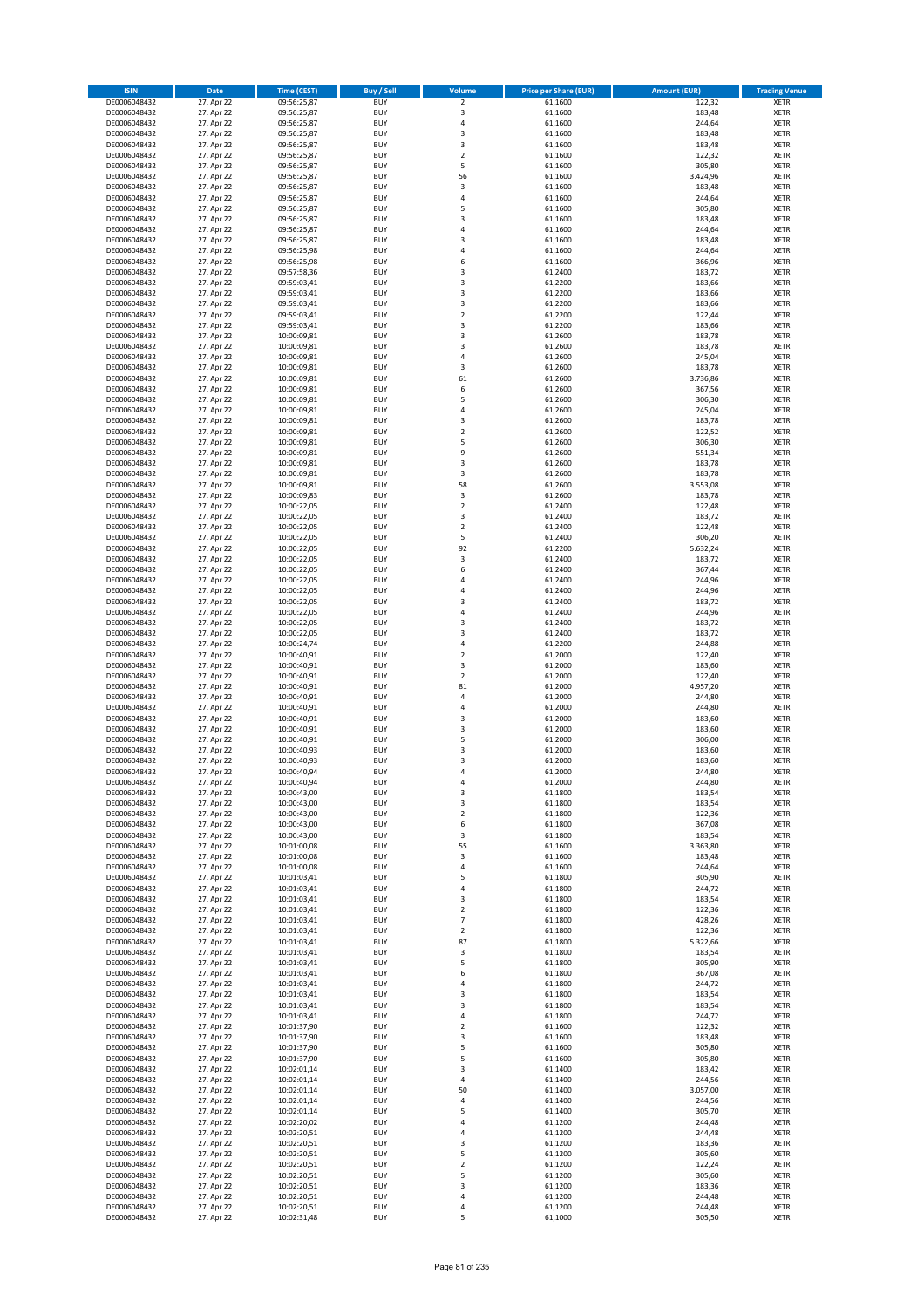| <b>ISIN</b>                  | Date                     | Time (CEST)                | <b>Buy / Sell</b>        | <b>Volume</b>                | <b>Price per Share (EUR)</b> | <b>Amount (EUR)</b> | <b>Trading Venue</b>       |
|------------------------------|--------------------------|----------------------------|--------------------------|------------------------------|------------------------------|---------------------|----------------------------|
| DE0006048432                 | 27. Apr 22               | 10:02:31,48                | <b>BUY</b>               | 3                            | 61,1000                      | 183,30              | <b>XETR</b>                |
| DE0006048432                 | 27. Apr 22               | 10:02:31,50                | <b>BUY</b>               | 5                            | 61,1000                      | 305,50              | XETR                       |
| DE0006048432                 | 27. Apr 22               | 10:02:31,50                | <b>BUY</b>               | $\overline{2}$               | 61,1000                      | 122,20              | <b>XETR</b>                |
| DE0006048432                 | 27. Apr 22               | 10:02:31,50                | <b>BUY</b>               | $\mathbf 2$                  | 61,1000                      | 122,20              | XETR                       |
| DE0006048432<br>DE0006048432 | 27. Apr 22<br>27. Apr 22 | 10:02:55,79<br>10:03:25,68 | <b>BUY</b><br><b>BUY</b> | 61<br>$\mathbf 2$            | 61,1200<br>61,1000           | 3.728,32<br>122,20  | <b>XETR</b><br><b>XETR</b> |
| DE0006048432                 | 27. Apr 22               | 10:03:25,68                | <b>BUY</b>               | $\overline{4}$               | 61,1000                      | 244,40              | <b>XETR</b>                |
| DE0006048432                 | 27. Apr 22               | 10:03:28,60                | <b>BUY</b>               | 3                            | 61,0800                      | 183,24              | <b>XETR</b>                |
| DE0006048432                 | 27. Apr 22               | 10:03:28,60                | <b>BUY</b>               | 5                            | 61,0800                      | 305,40              | <b>XETR</b>                |
| DE0006048432                 | 27. Apr 22               | 10:03:30,51                | <b>BUY</b>               | 4                            | 61,0600                      | 244,24              | <b>XETR</b>                |
| DE0006048432                 | 27. Apr 22               | 10:03:30,51                | <b>BUY</b>               | $\mathbf 2$                  | 61,0600                      | 122,12              | <b>XETR</b>                |
| DE0006048432                 | 27. Apr 22               | 10:03:30,51                | <b>BUY</b>               | 5<br>48                      | 61,0600                      | 305,30              | <b>XETR</b>                |
| DE0006048432<br>DE0006048432 | 27. Apr 22<br>27. Apr 22 | 10:03:30,51<br>10:03:30,51 | <b>BUY</b><br><b>BUY</b> | 3                            | 61,0600<br>61,0600           | 2.930,88<br>183,18  | <b>XETR</b><br><b>XETR</b> |
| DE0006048432                 | 27. Apr 22               | 10:03:35,31                | <b>BUY</b>               | 3                            | 61,0400                      | 183,12              | <b>XETR</b>                |
| DE0006048432                 | 27. Apr 22               | 10:04:46,29                | <b>BUY</b>               | $\overline{4}$               | 61,1000                      | 244,40              | <b>XETR</b>                |
| DE0006048432                 | 27. Apr 22               | 10:04:46,29                | <b>BUY</b>               | 4                            | 61,1000                      | 244,40              | <b>XETR</b>                |
| DE0006048432                 | 27. Apr 22               | 10:04:46,29                | <b>BUY</b>               | $\mathbf 2$                  | 61,1000                      | 122,20              | <b>XETR</b>                |
| DE0006048432                 | 27. Apr 22               | 10:04:46,29                | <b>BUY</b>               | 3                            | 61,1000                      | 183,30              | <b>XETR</b>                |
| DE0006048432<br>DE0006048432 | 27. Apr 22<br>27. Apr 22 | 10:04:46,29<br>10:04:46,29 | <b>BUY</b><br><b>BUY</b> | $\mathsf 3$<br>62            | 61,1000<br>61,1000           | 183,30<br>3.788,20  | <b>XETR</b><br><b>XETR</b> |
| DE0006048432                 | 27. Apr 22               | 10:04:46,29                | <b>BUY</b>               | 4                            | 61,1000                      | 244,40              | <b>XETR</b>                |
| DE0006048432                 | 27. Apr 22               | 10:04:46,29                | <b>BUY</b>               | 3                            | 61,1000                      | 183,30              | <b>XETR</b>                |
| DE0006048432                 | 27. Apr 22               | 10:04:46,29                | <b>BUY</b>               | 4                            | 61,1000                      | 244,40              | <b>XETR</b>                |
| DE0006048432                 | 27. Apr 22               | 10:04:46,29                | <b>BUY</b>               | 3                            | 61,1000                      | 183,30              | <b>XETR</b>                |
| DE0006048432                 | 27. Apr 22               | 10:04:46,29                | <b>BUY</b>               | 3                            | 61,1000                      | 183,30              | <b>XETR</b>                |
| DE0006048432<br>DE0006048432 | 27. Apr 22               | 10:04:46,29                | <b>BUY</b><br><b>BUY</b> | 5<br>4                       | 61,1000                      | 305,50              | <b>XETR</b><br><b>XETR</b> |
| DE0006048432                 | 27. Apr 22<br>27. Apr 22 | 10:04:46,29<br>10:05:40,65 | <b>BUY</b>               | 3                            | 61,1000<br>61,1000           | 244,40<br>183,30    | <b>XETR</b>                |
| DE0006048432                 | 27. Apr 22               | 10:06:20,86                | <b>BUY</b>               | 50                           | 61,1200                      | 3.056,00            | <b>XETR</b>                |
| DE0006048432                 | 27. Apr 22               | 10:06:20,86                | <b>BUY</b>               | $\sqrt{4}$                   | 61,1200                      | 244,48              | <b>XETR</b>                |
| DE0006048432                 | 27. Apr 22               | 10:06:20,86                | <b>BUY</b>               | 5                            | 61,1200                      | 305,60              | <b>XETR</b>                |
| DE0006048432                 | 27. Apr 22               | 10:06:20,86                | <b>BUY</b>               | 4                            | 61,1200                      | 244,48              | <b>XETR</b>                |
| DE0006048432                 | 27. Apr 22               | 10:07:32,39                | <b>BUY</b>               | 3                            | 61,1200                      | 183,36              | <b>XETR</b>                |
| DE0006048432<br>DE0006048432 | 27. Apr 22<br>27. Apr 22 | 10:07:32,39<br>10:07:32,39 | <b>BUY</b><br><b>BUY</b> | 3<br>3                       | 61,1200<br>61,1200           | 183,36<br>183,36    | <b>XETR</b><br><b>XETR</b> |
| DE0006048432                 | 27. Apr 22               | 10:07:32,39                | <b>BUY</b>               | 3                            | 61,1200                      | 183,36              | <b>XETR</b>                |
| DE0006048432                 | 27. Apr 22               | 10:07:32,39                | <b>BUY</b>               | 3                            | 61,1200                      | 183,36              | <b>XETR</b>                |
| DE0006048432                 | 27. Apr 22               | 10:07:34,11                | <b>BUY</b>               | $\overline{2}$               | 61,1200                      | 122,24              | <b>XETR</b>                |
| DE0006048432                 | 27. Apr 22               | 10:08:25,17                | <b>BUY</b>               | 3                            | 61,1400                      | 183,42              | <b>XETR</b>                |
| DE0006048432                 | 27. Apr 22               | 10:08:25,17                | <b>BUY</b>               | $\overline{4}$               | 61,1400                      | 244,56              | <b>XETR</b>                |
| DE0006048432                 | 27. Apr 22<br>27. Apr 22 | 10:08:25,17                | <b>BUY</b><br><b>BUY</b> | 79<br>3                      | 61,1400<br>61,1400           | 4.830,06<br>183,42  | <b>XETR</b><br><b>XETR</b> |
| DE0006048432<br>DE0006048432 | 27. Apr 22               | 10:08:25,17<br>10:08:25,17 | <b>BUY</b>               | 5                            | 61,1400                      | 305,70              | <b>XETR</b>                |
| DE0006048432                 | 27. Apr 22               | 10:08:25,17                | <b>BUY</b>               | 3                            | 61,1400                      | 183,42              | <b>XETR</b>                |
| DE0006048432                 | 27. Apr 22               | 10:08:25,17                | <b>BUY</b>               | 5                            | 61,1400                      | 305,70              | <b>XETR</b>                |
| DE0006048432                 | 27. Apr 22               | 10:09:14,23                | <b>BUY</b>               | 3                            | 61,1200                      | 183,36              | <b>XETR</b>                |
| DE0006048432                 | 27. Apr 22               | 10:09:14,23                | <b>BUY</b>               | 3                            | 61,1200                      | 183,36              | <b>XETR</b>                |
| DE0006048432<br>DE0006048432 | 27. Apr 22<br>27. Apr 22 | 10:09:14,23                | <b>BUY</b><br><b>BUY</b> | 3<br>$\overline{2}$          | 61,1200<br>61,1000           | 183,36<br>122,20    | <b>XETR</b><br><b>XETR</b> |
| DE0006048432                 | 27. Apr 22               | 10:09:14,26<br>10:09:14,26 | <b>BUY</b>               | 3                            | 61,1000                      | 183,30              | <b>XETR</b>                |
| DE0006048432                 | 27. Apr 22               | 10:09:14,26                | <b>BUY</b>               | 3                            | 61,1000                      | 183,30              | <b>XETR</b>                |
| DE0006048432                 | 27. Apr 22               | 10:09:14,26                | <b>BUY</b>               | 3                            | 61,1000                      | 183,30              | <b>XETR</b>                |
| DE0006048432                 | 27. Apr 22               | 10:09:14,26                | <b>BUY</b>               | $\sqrt{4}$                   | 61,1000                      | 244,40              | <b>XETR</b>                |
| DE0006048432                 | 27. Apr 22               | 10:09:14,26                | <b>BUY</b>               | 3                            | 61,1000                      | 183,30              | <b>XETR</b>                |
| DE0006048432                 | 27. Apr 22               | 10:09:14,26                | <b>BUY</b>               | 3                            | 61,1000                      | 183,30              | <b>XETR</b>                |
| DE0006048432<br>DE0006048432 | 27. Apr 22<br>27. Apr 22 | 10:09:34,98<br>10:09:34,98 | <b>BUY</b><br><b>BUY</b> | $\overline{2}$<br>$\sqrt{4}$ | 61,0800<br>61,0800           | 122,16<br>244,32    | <b>XETR</b><br><b>XETR</b> |
| DE0006048432                 | 27. Apr 22               | 10:09:34,98                | <b>BUY</b>               | 50                           | 61,0800                      | 3.054,00            | <b>XETR</b>                |
| DE0006048432                 | 27. Apr 22               | 10:09:34,98                | <b>BUY</b>               | 4                            | 61,0800                      | 244,32              | <b>XETR</b>                |
| DE0006048432                 | 27. Apr 22               | 10:09:34,98                | <b>BUY</b>               | 4                            | 61,0800                      | 244,32              | <b>XETR</b>                |
| DE0006048432                 | 27. Apr 22               | 10:09:34,98                | <b>BUY</b>               | 5                            | 61,0800                      | 305,40              | <b>XETR</b>                |
| DE0006048432                 | 27. Apr 22               | 10:09:34,98                | <b>BUY</b>               | $\overline{4}$               | 61,0800                      | 244,32              | <b>XETR</b>                |
| DE0006048432<br>DE0006048432 | 27. Apr 22<br>27. Apr 22 | 10:09:34,98<br>10:18:00,51 | <b>BUY</b><br>BUY        | 5<br>3                       | 61,0800<br>61,5400           | 305,40<br>184,62    | <b>XETR</b><br>XETR        |
| DE0006048432                 | 27. Apr 22               | 10:18:00,51                | <b>BUY</b>               | 5                            | 61,5400                      | 307,70              | <b>XETR</b>                |
| DE0006048432                 | 27. Apr 22               | 10:18:00,51                | <b>BUY</b>               | 4                            | 61,5400                      | 246,16              | <b>XETR</b>                |
| DE0006048432                 | 27. Apr 22               | 10:18:00,51                | <b>BUY</b>               | 3                            | 61,5400                      | 184,62              | <b>XETR</b>                |
| DE0006048432                 | 27. Apr 22               | 10:18:00,51                | <b>BUY</b>               | 5                            | 61,5400                      | 307,70              | <b>XETR</b>                |
| DE0006048432                 | 27. Apr 22               | 10:18:00,51                | <b>BUY</b>               | 4                            | 61,5400                      | 246,16              | <b>XETR</b>                |
| DE0006048432<br>DE0006048432 | 27. Apr 22<br>27. Apr 22 | 10:18:00,51                | <b>BUY</b><br><b>BUY</b> | 113<br>3                     | 61,5400<br>61,5400           | 6.954,02<br>184,62  | <b>XETR</b><br><b>XETR</b> |
| DE0006048432                 | 27. Apr 22               | 10:18:00,51<br>10:18:00,51 | <b>BUY</b>               | 8                            | 61,5400                      | 492,32              | XETR                       |
| DE0006048432                 | 27. Apr 22               | 10:18:00,51                | <b>BUY</b>               | 6                            | 61,5400                      | 369,24              | <b>XETR</b>                |
| DE0006048432                 | 27. Apr 22               | 10:18:00,51                | <b>BUY</b>               | $\overline{7}$               | 61,5400                      | 430,78              | XETR                       |
| DE0006048432                 | 27. Apr 22               | 10:18:00,51                | <b>BUY</b>               | 5                            | 61,5400                      | 307,70              | <b>XETR</b>                |
| DE0006048432                 | 27. Apr 22               | 10:18:00,51                | <b>BUY</b>               | $\overline{2}$               | 61,5400                      | 123,08              | XETR                       |
| DE0006048432<br>DE0006048432 | 27. Apr 22<br>27. Apr 22 | 10:18:00,51<br>10:18:00,51 | <b>BUY</b><br><b>BUY</b> | 4<br>$\sqrt{4}$              | 61,5400<br>61,5400           | 246,16<br>246,16    | <b>XETR</b><br>XETR        |
| DE0006048432                 | 27. Apr 22               | 10:18:00,51                | <b>BUY</b>               | 12                           | 61,5400                      | 738,48              | <b>XETR</b>                |
| DE0006048432                 | 27. Apr 22               | 10:19:49,18                | <b>BUY</b>               | $\pmb{4}$                    | 61,5600                      | 246,24              | <b>XETR</b>                |
| DE0006048432                 | 27. Apr 22               | 10:19:49,18                | <b>BUY</b>               | 5                            | 61,5600                      | 307,80              | <b>XETR</b>                |
| DE0006048432                 | 27. Apr 22               | 10:19:49,18                | <b>BUY</b>               | 6                            | 61,5600                      | 369,36              | XETR                       |
| DE0006048432                 | 27. Apr 22               | 10:19:49,18                | <b>BUY</b>               | 4                            | 61,5600                      | 246,24              | XETR                       |
| DE0006048432                 | 27. Apr 22               | 10:19:49,18                | <b>BUY</b><br><b>BUY</b> | 5<br>$\sqrt{4}$              | 61,5600                      | 307,80              | <b>XETR</b>                |
| DE0006048432<br>DE0006048432 | 27. Apr 22<br>27. Apr 22 | 10:19:49,18<br>10:19:59,05 | <b>BUY</b>               | 3                            | 61,5600<br>61,5400           | 246,24<br>184,62    | <b>XETR</b><br>XETR        |
| DE0006048432                 | 27. Apr 22               | 10:19:59,05                | <b>BUY</b>               | 4                            | 61,5400                      | 246,16              | <b>XETR</b>                |
| DE0006048432                 | 27. Apr 22               | 10:19:59,05                | <b>BUY</b>               | 5                            | 61,5400                      | 307,70              | XETR                       |
| DE0006048432                 | 27. Apr 22               | 10:19:59,05                | <b>BUY</b>               | 4                            | 61,5400                      | 246,16              | <b>XETR</b>                |
| DE0006048432                 | 27. Apr 22               | 10:19:59,05                | <b>BUY</b>               | $\mathbf 1$                  | 61,5400                      | 61,54               | <b>XETR</b>                |
| DE0006048432                 | 27. Apr 22               | 10:20:01,77                | <b>BUY</b>               | $\sqrt{4}$                   | 61,5400                      | 246,16              | <b>XETR</b>                |
| DE0006048432<br>DE0006048432 | 27. Apr 22<br>27. Apr 22 | 10:20:01,77<br>10:20:01,77 | <b>BUY</b><br><b>BUY</b> | $\,$ 1<br>3                  | 61,5400<br>61,5400           | 61,54<br>184,62     | <b>XETR</b><br><b>XETR</b> |
| DE0006048432                 | 27. Apr 22               | 10:20:01,77                | <b>BUY</b>               | $\mathbf 2$                  | 61,5400                      | 123,08              | <b>XETR</b>                |
| DE0006048432                 | 27. Apr 22               | 10:20:05,66                | <b>BUY</b>               | 4                            | 61,5600                      | 246,24              | XETR                       |
| DE0006048432                 | 27. Apr 22               | 10:20:05,66                | <b>BUY</b>               | 5                            | 61,5600                      | 307,80              | <b>XETR</b>                |
| DE0006048432                 | 27. Apr 22               | 10:20:05,66                | <b>BUY</b>               | $\mathbf 2$                  | 61,5600                      | 123,12              | <b>XETR</b>                |
| DE0006048432                 | 27. Apr 22               | 10:20:05,66                | <b>BUY</b>               | 5                            | 61,5600                      | 307,80              | <b>XETR</b>                |
| DE0006048432                 | 27. Apr 22               | 10:20:05,66                | <b>BUY</b>               | 3                            | 61,5600                      | 184,68              | <b>XETR</b>                |
| DE0006048432<br>DE0006048432 | 27. Apr 22<br>27. Apr 22 | 10:20:05,66<br>10:20:05,66 | <b>BUY</b><br><b>BUY</b> | 5<br>$\mathbf 2$             | 61,5600<br>61,5600           | 307,80<br>123,12    | XETR<br>XETR               |
| DE0006048432                 | 27. Apr 22               | 10:20:05,66                | <b>BUY</b>               | 5                            | 61,5600                      | 307,80              | <b>XETR</b>                |
| DE0006048432                 | 27. Apr 22               | 10:20:05,66                | <b>BUY</b>               | 4                            | 61,5600                      | 246,24              | XETR                       |
| DE0006048432                 | 27. Apr 22               | 10:20:05,66                | <b>BUY</b>               | 5                            | 61,5600                      | 307,80              | <b>XETR</b>                |
| DE0006048432                 | 27. Apr 22               | 10:20:05,66                | <b>BUY</b>               | 3                            | 61,5600                      | 184,68              | <b>XETR</b>                |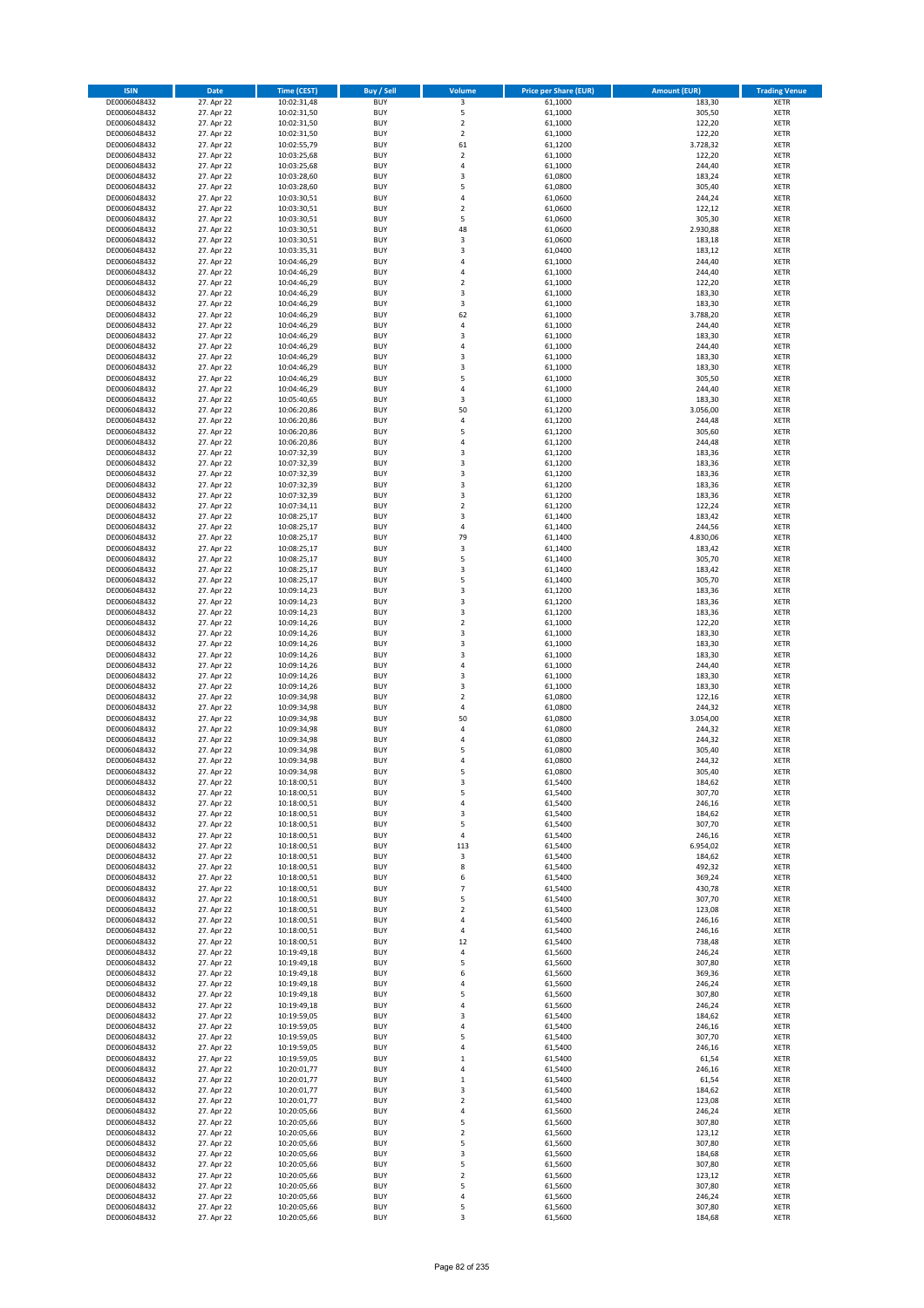| <b>ISIN</b>                  | <b>Date</b>              | <b>Time (CEST)</b>         | <b>Buy / Sell</b>        | Volume                                    | <b>Price per Share (EUR)</b> | <b>Amount (EUR)</b> | <b>Trading Venue</b>       |
|------------------------------|--------------------------|----------------------------|--------------------------|-------------------------------------------|------------------------------|---------------------|----------------------------|
| DE0006048432                 | 27. Apr 22               | 10:20:06,82                | <b>BUY</b>               | 5                                         | 61,5600                      | 307,80              | <b>XETR</b>                |
| DE0006048432                 | 27. Apr 22               | 10:20:06,82                | <b>BUY</b>               | $\mathbf 2$                               | 61,5600                      | 123,12              | <b>XETR</b>                |
| DE0006048432                 | 27. Apr 22               | 10:20:06,82                | <b>BUY</b>               | 3                                         | 61,5600                      | 184,68              | <b>XETR</b>                |
| DE0006048432                 | 27. Apr 22               | 10:20:09,05                | <b>BUY</b>               | 3                                         | 61,5600                      | 184,68              | <b>XETR</b>                |
| DE0006048432<br>DE0006048432 | 27. Apr 22<br>27. Apr 22 | 10:20:09,05<br>10:20:09,05 | <b>BUY</b><br><b>BUY</b> | $\overline{4}$<br>5                       | 61,5600<br>61,5600           | 246,24<br>307,80    | <b>XETR</b><br><b>XETR</b> |
| DE0006048432                 | 27. Apr 22               | 10:20:09,05                | <b>BUY</b>               | $\overline{7}$                            | 61,5600                      | 430,92              | <b>XETR</b>                |
| DE0006048432                 | 27. Apr 22               | 10:20:09,05                | <b>BUY</b>               | $\overline{2}$                            | 61,5600                      | 123,12              | <b>XETR</b>                |
| DE0006048432                 | 27. Apr 22               | 10:20:09,05                | BUY                      | 6                                         | 61,5600                      | 369,36              | <b>XETR</b>                |
| DE0006048432                 | 27. Apr 22               | 10:20:09,05                | <b>BUY</b>               | 6                                         | 61,5600                      | 369,36              | <b>XETR</b>                |
| DE0006048432                 | 27. Apr 22               | 10:20:09,05                | <b>BUY</b>               | 3                                         | 61,5600                      | 184,68              | <b>XETR</b>                |
| DE0006048432                 | 27. Apr 22               | 10:20:09,05                | <b>BUY</b>               | $\overline{\mathbf{3}}$<br>$\overline{a}$ | 61,5600                      | 184,68              | <b>XETR</b>                |
| DE0006048432<br>DE0006048432 | 27. Apr 22<br>27. Apr 22 | 10:20:09,05<br>10:20:09,05 | <b>BUY</b><br><b>BUY</b> | $\mathbf{1}$                              | 61,5600<br>61,5600           | 246,24<br>61,56     | <b>XETR</b><br><b>XETR</b> |
| DE0006048432                 | 27. Apr 22               | 10:20:09,05                | <b>BUY</b>               | 3                                         | 61,5600                      | 184,68              | <b>XETR</b>                |
| DE0006048432                 | 27. Apr 22               | 10:20:11,86                | BUY                      | $\overline{4}$                            | 61,5400                      | 246,16              | <b>XETR</b>                |
| DE0006048432                 | 27. Apr 22               | 10:20:11,86                | <b>BUY</b>               | 14                                        | 61,5400                      | 861,56              | <b>XETR</b>                |
| DE0006048432                 | 27. Apr 22               | 10:20:11,86                | <b>BUY</b>               | $\overline{2}$                            | 61,5400                      | 123,08              | <b>XETR</b>                |
| DE0006048432                 | 27. Apr 22               | 10:20:14,64                | <b>BUY</b>               | 10                                        | 61,5400                      | 615,40              | <b>XETR</b>                |
| DE0006048432<br>DE0006048432 | 27. Apr 22<br>27. Apr 22 | 10:20:39,42<br>10:20:44,41 | <b>BUY</b><br><b>BUY</b> | 10<br>10                                  | 61,5400<br>61,5400           | 615,40<br>615,40    | <b>XETR</b><br><b>XETR</b> |
| DE0006048432                 | 27. Apr 22               | 10:20:47,16                | <b>BUY</b>               | 20                                        | 61,5400                      | 1.230,80            | <b>XETR</b>                |
| DE0006048432                 | 27. Apr 22               | 10:20:47,46                | <b>BUY</b>               | $\mathbf 2$                               | 61,5400                      | 123,08              | <b>XETR</b>                |
| DE0006048432                 | 27. Apr 22               | 10:20:47,46                | <b>BUY</b>               | 3                                         | 61,5400                      | 184,62              | <b>XETR</b>                |
| DE0006048432                 | 27. Apr 22               | 10:20:47,46                | <b>BUY</b>               | 3                                         | 61,5400                      | 184,62              | <b>XETR</b>                |
| DE0006048432                 | 27. Apr 22               | 10:20:47,46                | <b>BUY</b>               | 4                                         | 61,5400                      | 246,16              | <b>XETR</b>                |
| DE0006048432                 | 27. Apr 22               | 10:20:47,46                | <b>BUY</b><br><b>BUY</b> | 5<br>4                                    | 61,5400                      | 307,70              | <b>XETR</b><br><b>XETR</b> |
| DE0006048432<br>DE0006048432 | 27. Apr 22<br>27. Apr 22 | 10:20:47,46<br>10:20:47,46 | <b>BUY</b>               | 6                                         | 61,5400<br>61,5400           | 246,16<br>369,24    | <b>XETR</b>                |
| DE0006048432                 | 27. Apr 22               | 10:20:47,46                | <b>BUY</b>               | 82                                        | 61,5400                      | 5.046,28            | <b>XETR</b>                |
| DE0006048432                 | 27. Apr 22               | 10:20:47,47                | <b>BUY</b>               | $\overline{7}$                            | 61,5400                      | 430,78              | <b>XETR</b>                |
| DE0006048432                 | 27. Apr 22               | 10:20:47,49                | <b>BUY</b>               | $\mathbf 2$                               | 61,5400                      | 123,08              | <b>XETR</b>                |
| DE0006048432                 | 27. Apr 22               | 10:20:47,49                | <b>BUY</b>               | 4                                         | 61,5400                      | 246,16              | <b>XETR</b>                |
| DE0006048432                 | 27. Apr 22               | 10:20:49,33                | <b>BUY</b>               | $\mathbf 2$                               | 61,5000                      | 123,00              | <b>XETR</b>                |
| DE0006048432<br>DE0006048432 | 27. Apr 22<br>27. Apr 22 | 10:20:49,33<br>10:20:49,33 | <b>BUY</b><br><b>BUY</b> | $\overline{2}$<br>$\mathbf 2$             | 61,5000<br>61,5000           | 123,00<br>123,00    | <b>XETR</b><br><b>XETR</b> |
| DE0006048432                 | 27. Apr 22               | 10:20:52,13                | <b>BUY</b>               | $\overline{\mathbf{3}}$                   | 61,5000                      | 184,50              | <b>XETR</b>                |
| DE0006048432                 | 27. Apr 22               | 10:20:52,13                | BUY                      | $\overline{4}$                            | 61,5000                      | 246,00              | <b>XETR</b>                |
| DE0006048432                 | 27. Apr 22               | 10:20:54,77                | <b>BUY</b>               | 30                                        | 61,4800                      | 1.844,40            | <b>XETR</b>                |
| DE0006048432                 | 27. Apr 22               | 10:20:57,51                | <b>BUY</b>               | 20                                        | 61,4800                      | 1.229,60            | <b>XETR</b>                |
| DE0006048432                 | 27. Apr 22               | 10:20:57,51                | <b>BUY</b>               | 20                                        | 61,4800                      | 1.229,60            | <b>XETR</b>                |
| DE0006048432<br>DE0006048432 | 27. Apr 22<br>27. Apr 22 | 10:21:04,62<br>10:21:22,06 | <b>BUY</b><br><b>BUY</b> | 4<br>$\overline{4}$                       | 61,5000<br>61,5000           | 246,00<br>246,00    | <b>XETR</b><br><b>XETR</b> |
| DE0006048432                 | 27. Apr 22               | 10:21:22,06                | <b>BUY</b>               | $\overline{\mathbf{3}}$                   | 61,5000                      | 184,50              | <b>XETR</b>                |
| DE0006048432                 | 27. Apr 22               | 10:21:22,06                | <b>BUY</b>               | $\overline{\mathbf{3}}$                   | 61,5000                      | 184,50              | <b>XETR</b>                |
| DE0006048432                 | 27. Apr 22               | 10:21:22,06                | <b>BUY</b>               | $\overline{4}$                            | 61,5000                      | 246,00              | <b>XETR</b>                |
| DE0006048432                 | 27. Apr 22               | 10:21:22,06                | <b>BUY</b>               | 3                                         | 61,5000                      | 184,50              | <b>XETR</b>                |
| DE0006048432                 | 27. Apr 22               | 10:21:22,06                | <b>BUY</b>               | 5                                         | 61,5000                      | 307,50              | <b>XETR</b>                |
| DE0006048432<br>DE0006048432 | 27. Apr 22               | 10:21:22,06<br>10:21:24,79 | <b>BUY</b><br><b>BUY</b> | 3<br>10                                   | 61,5000<br>61,4800           | 184,50<br>614,80    | <b>XETR</b><br><b>XETR</b> |
| DE0006048432                 | 27. Apr 22<br>27. Apr 22 | 10:21:27,01                | <b>BUY</b>               | 10                                        | 61,4800                      | 614,80              | <b>XETR</b>                |
| DE0006048432                 | 27. Apr 22               | 10:21:29,14                | <b>BUY</b>               | 4                                         | 61,4800                      | 245,92              | <b>XETR</b>                |
| DE0006048432                 | 27. Apr 22               | 10:21:29,14                | <b>BUY</b>               | 5                                         | 61,4800                      | 307,40              | <b>XETR</b>                |
| DE0006048432                 | 27. Apr 22               | 10:21:29,14                | <b>BUY</b>               | 5                                         | 61,4800                      | 307,40              | <b>XETR</b>                |
| DE0006048432                 | 27. Apr 22               | 10:21:29,14                | <b>BUY</b>               | 84                                        | 61,4800                      | 5.164,32            | <b>XETR</b>                |
| DE0006048432                 | 27. Apr 22               | 10:21:32,03                | <b>BUY</b>               | 72                                        | 61,4600                      | 4.425,12            | <b>XETR</b>                |
| DE0006048432<br>DE0006048432 | 27. Apr 22<br>27. Apr 22 | 10:21:34,65<br>10:21:41,79 | <b>BUY</b><br><b>BUY</b> | 8<br>3                                    | 61,4600<br>61,4600           | 491,68<br>184,38    | <b>XETR</b><br><b>XETR</b> |
| DE0006048432                 | 27. Apr 22               | 10:21:41,79                | BUY                      | 5                                         | 61,4600                      | 307,30              | <b>XETR</b>                |
| DE0006048432                 | 27. Apr 22               | 10:21:41,79                | <b>BUY</b>               | $\overline{4}$                            | 61,4600                      | 245,84              | <b>XETR</b>                |
| DE0006048432                 | 27. Apr 22               | 10:22:29,09                | <b>BUY</b>               | 4                                         | 61,4800                      | 245,92              | <b>XETR</b>                |
| DE0006048432                 | 27. Apr 22               | 10:24:03,21                | BUY                      | 3                                         | 61,5000                      | 184,50              | <b>XETR</b>                |
| DE0006048432                 | 27. Apr 22               | 10:24:03,21                | BUY                      | $\overline{\mathbf{3}}$                   | 61,5000                      | 184,50              | <b>XETR</b>                |
| DE0006048432<br>DE0006048432 | 27. Apr 22<br>27. Apr 22 | 10:24:03,21<br>10:24:03,21 | <b>BUY</b><br>BUY        | 49<br>3                                   | 61,5000<br>61,5000           | 3.013,50<br>184,50  | <b>XETR</b><br><b>XETR</b> |
| DE0006048432                 | 27. Apr 22               | 10:24:03,21                | <b>BUY</b>               | $\overline{\mathbf{3}}$                   | 61,5000                      | 184,50              | <b>XETR</b>                |
| DE0006048432                 | 27. Apr 22               | 10:24:03,21                | <b>BUY</b>               | 4                                         | 61,5000                      | 246,00              | <b>XETR</b>                |
| DE0006048432                 | 27. Apr 22               | 10:24:03,21                | <b>BUY</b>               | 4                                         | 61,5000                      | 246,00              | <b>XETR</b>                |
| DE0006048432                 | 27. Apr 22               | 10:24:03,21                | <b>BUY</b>               | $\overline{2}$                            | 61,5000                      | 123,00              | <b>XETR</b>                |
| DE0006048432                 | 27. Apr 22               | 10:24:03,21                | <b>BUY</b>               | 3                                         | 61,5000                      | 184,50              | <b>XETR</b>                |
| DE0006048432                 | 27. Apr 22               | 10:24:15,64                | <b>BUY</b>               | 2                                         | 61,4800                      | 122,96              | <b>XETR</b>                |
| DE0006048432<br>DE0006048432 | 27. Apr 22<br>27. Apr 22 | 10:24:15,64<br>10:24:15,64 | <b>BUY</b><br><b>BUY</b> | 3<br>$\overline{4}$                       | 61,4800<br>61,4800           | 184,44<br>245,92    | <b>XETR</b><br><b>XETR</b> |
| DE0006048432                 | 27. Apr 22               | 10:24:15,64                | <b>BUY</b>               | 3                                         | 61,4800                      | 184,44              | <b>XETR</b>                |
| DE0006048432                 | 27. Apr 22               | 10:24:22,95                | <b>BUY</b>               | 68                                        | 61,4600                      | 4.179,28            | <b>XETR</b>                |
| DE0006048432                 | 27. Apr 22               | 10:24:22,95                | <b>BUY</b>               | 3                                         | 61,4600                      | 184,38              | <b>XETR</b>                |
| DE0006048432                 | 27. Apr 22               | 10:24:39,48                | <b>BUY</b>               | 3                                         | 61,4600                      | 184,38              | <b>XETR</b>                |
| DE0006048432<br>DE0006048432 | 27. Apr 22               | 10:24:39,48<br>10:24:39,48 | <b>BUY</b><br><b>BUY</b> | 3<br>5                                    | 61,4600<br>61,4600           | 184,38              | <b>XETR</b>                |
| DE0006048432                 | 27. Apr 22<br>27. Apr 22 | 10:24:39,48                | <b>BUY</b>               | $\mathbf 2$                               | 61,4600                      | 307,30<br>122,92    | <b>XETR</b><br><b>XETR</b> |
| DE0006048432                 | 27. Apr 22               | 10:24:39,48                | <b>BUY</b>               | 3                                         | 61,4600                      | 184,38              | <b>XETR</b>                |
| DE0006048432                 | 27. Apr 22               | 10:25:26,41                | <b>BUY</b>               | 3                                         | 61,5000                      | 184,50              | <b>XETR</b>                |
| DE0006048432                 | 27. Apr 22               | 10:25:26,41                | <b>BUY</b>               | 4                                         | 61,5000                      | 246,00              | <b>XETR</b>                |
| DE0006048432                 | 27. Apr 22               | 10:25:26,41                | <b>BUY</b>               | $\mathsf 3$                               | 61,5000                      | 184,50              | <b>XETR</b>                |
| DE0006048432                 | 27. Apr 22               | 10:25:26,41                | <b>BUY</b>               | $\overline{\mathbf{3}}$                   | 61,5000                      | 184,50              | <b>XETR</b>                |
| DE0006048432<br>DE0006048432 | 27. Apr 22<br>27. Apr 22 | 10:25:26,41<br>10:25:26,41 | <b>BUY</b><br><b>BUY</b> | 5<br>87                                   | 61,5000<br>61,5000           | 307,50<br>5.350,50  | <b>XETR</b><br><b>XETR</b> |
| DE0006048432                 | 27. Apr 22               | 10:25:26,41                | <b>BUY</b>               | 4                                         | 61,5000                      | 246,00              | <b>XETR</b>                |
| DE0006048432                 | 27. Apr 22               | 10:25:26,41                | <b>BUY</b>               | 5                                         | 61,5000                      | 307,50              | <b>XETR</b>                |
| DE0006048432                 | 27. Apr 22               | 10:25:26,41                | <b>BUY</b>               | 4                                         | 61,5000                      | 246,00              | <b>XETR</b>                |
| DE0006048432                 | 27. Apr 22               | 10:25:26,41                | <b>BUY</b>               | $\overline{a}$                            | 61,5000                      | 246,00              | <b>XETR</b>                |
| DE0006048432                 | 27. Apr 22               | 10:25:26,41                | <b>BUY</b>               | $\overline{4}$                            | 61,5000                      | 246,00              | <b>XETR</b>                |
| DE0006048432<br>DE0006048432 | 27. Apr 22<br>27. Apr 22 | 10:25:26,41<br>10:25:41,44 | <b>BUY</b><br><b>BUY</b> | 5<br>$\overline{2}$                       | 61,5000<br>61,4800           | 307,50<br>122,96    | <b>XETR</b><br><b>XETR</b> |
| DE0006048432                 | 27. Apr 22               | 10:25:41,44                | <b>BUY</b>               | 52                                        | 61,4800                      | 3.196,96            | <b>XETR</b>                |
| DE0006048432                 | 27. Apr 22               | 10:25:41,44                | <b>BUY</b>               | 3                                         | 61,4800                      | 184,44              | <b>XETR</b>                |
| DE0006048432                 | 27. Apr 22               | 10:25:41,44                | <b>BUY</b>               | $\overline{2}$                            | 61,4800                      | 122,96              | <b>XETR</b>                |
| DE0006048432                 | 27. Apr 22               | 10:25:41,45                | <b>BUY</b>               | $\overline{a}$                            | 61,4800                      | 245,92              | <b>XETR</b>                |
| DE0006048432                 | 27. Apr 22               | 10:25:49,19                | <b>BUY</b>               | 3                                         | 61,4600                      | 184,38              | <b>XETR</b>                |
| DE0006048432<br>DE0006048432 | 27. Apr 22<br>27. Apr 22 | 10:25:49,19                | <b>BUY</b><br><b>BUY</b> | $\mathbf 2$<br>5                          | 61,4600<br>61,4600           | 122,92<br>307,30    | <b>XETR</b><br><b>XETR</b> |
| DE0006048432                 | 27. Apr 22               | 10:25:49,19<br>10:25:49,19 | <b>BUY</b>               | 3                                         | 61,4600                      | 184,38              | <b>XETR</b>                |
| DE0006048432                 | 27. Apr 22               | 10:25:49,19                | <b>BUY</b>               | 5                                         | 61,4600                      | 307,30              | <b>XETR</b>                |
| DE0006048432                 | 27. Apr 22               | 10:25:49,19                | <b>BUY</b>               | 6                                         | 61,4600                      | 368,76              | <b>XETR</b>                |
| DE0006048432                 | 27. Apr 22               | 10:25:53,95                | <b>BUY</b>               | 5                                         | 61,4400                      | 307,20              | <b>XETR</b>                |
| DE0006048432                 | 27. Apr 22               | 10:25:53,95                | <b>BUY</b>               | 65                                        | 61,4400                      | 3.993,60            | <b>XETR</b>                |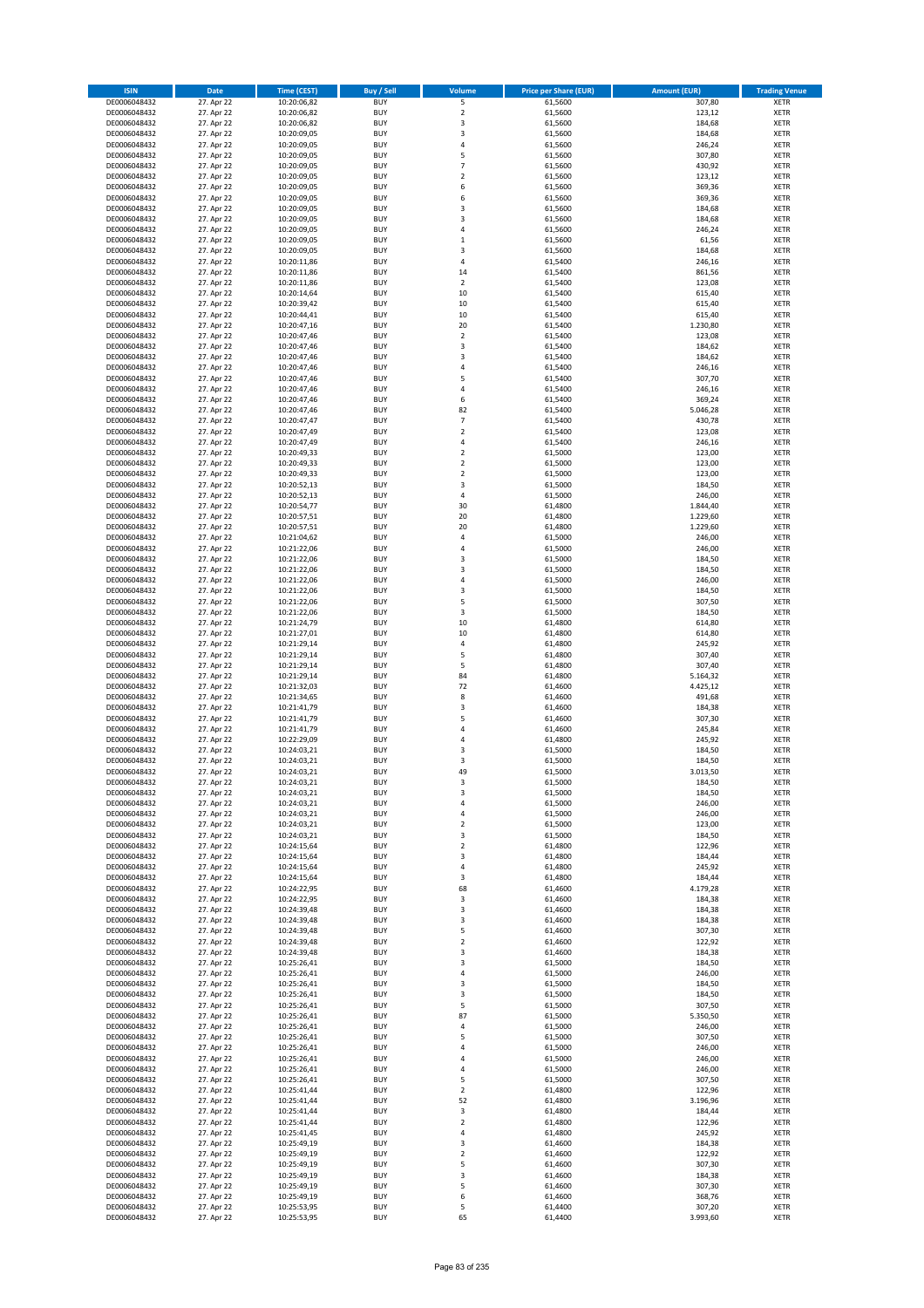| <b>ISIN</b>                  | Date                     | Time (CEST)                | <b>Buy / Sell</b>        | <b>Volume</b>           | <b>Price per Share (EUR)</b> | <b>Amount (EUR)</b> | <b>Trading Venue</b>       |
|------------------------------|--------------------------|----------------------------|--------------------------|-------------------------|------------------------------|---------------------|----------------------------|
| DE0006048432                 | 27. Apr 22               | 10:25:53,95                | <b>BUY</b>               | $\overline{\mathbf{3}}$ | 61,4400                      | 184,32              | <b>XETR</b>                |
| DE0006048432                 | 27. Apr 22               | 10:26:09,89                | <b>BUY</b>               | 48                      | 61,4400                      | 2.949,12            | XETR                       |
| DE0006048432                 | 27. Apr 22               | 10:26:26,80                | <b>BUY</b>               | $\overline{2}$          | 61,4200                      | 122,84              | <b>XETR</b>                |
| DE0006048432                 | 27. Apr 22               | 10:26:26,80                | <b>BUY</b>               | $\mathbf 2$             | 61,4200                      | 122,84              | XETR                       |
| DE0006048432<br>DE0006048432 | 27. Apr 22<br>27. Apr 22 | 10:26:26,80<br>10:26:26,80 | <b>BUY</b><br><b>BUY</b> | 3<br>$\overline{4}$     | 61,4200<br>61,4200           | 184,26<br>245,68    | <b>XETR</b><br><b>XETR</b> |
| DE0006048432                 | 27. Apr 22               | 10:26:26,80                | <b>BUY</b>               | 3                       | 61,4200                      | 184,26              | <b>XETR</b>                |
| DE0006048432                 | 27. Apr 22               | 10:27:50,27                | <b>BUY</b>               | 3                       | 61,4200                      | 184,26              | <b>XETR</b>                |
| DE0006048432                 | 27. Apr 22               | 10:27:50,27                | <b>BUY</b>               | 3                       | 61,4200                      | 184,26              | <b>XETR</b>                |
| DE0006048432                 | 27. Apr 22               | 10:27:50,27                | <b>BUY</b>               | 3                       | 61,4200                      | 184,26              | <b>XETR</b>                |
| DE0006048432                 | 27. Apr 22               | 10:27:50,27                | <b>BUY</b>               | 82                      | 61,4200                      | 5.036,44            | <b>XETR</b>                |
| DE0006048432                 | 27. Apr 22               | 10:27:50,27                | <b>BUY</b>               | 5<br>$\overline{4}$     | 61,4200                      | 307,10              | <b>XETR</b>                |
| DE0006048432<br>DE0006048432 | 27. Apr 22<br>27. Apr 22 | 10:27:50,27<br>10:28:00,85 | <b>BUY</b><br><b>BUY</b> | $\overline{4}$          | 61,4200<br>61,4000           | 245,68<br>245,60    | <b>XETR</b><br><b>XETR</b> |
| DE0006048432                 | 27. Apr 22               | 10:28:00,85                | <b>BUY</b>               | $\mathbf 2$             | 61,4000                      | 122,80              | <b>XETR</b>                |
| DE0006048432                 | 27. Apr 22               | 10:28:00,85                | <b>BUY</b>               | $\overline{4}$          | 61,4000                      | 245,60              | <b>XETR</b>                |
| DE0006048432                 | 27. Apr 22               | 10:28:30,20                | <b>BUY</b>               | 3                       | 61,3600                      | 184,08              | <b>XETR</b>                |
| DE0006048432                 | 27. Apr 22               | 10:28:30,20                | <b>BUY</b>               | $\overline{2}$          | 61,3600                      | 122,72              | <b>XETR</b>                |
| DE0006048432                 | 27. Apr 22               | 10:28:30,20                | <b>BUY</b>               | 4                       | 61,3600                      | 245,44              | <b>XETR</b>                |
| DE0006048432<br>DE0006048432 | 27. Apr 22<br>27. Apr 22 | 10:28:30,20<br>10:28:30,20 | <b>BUY</b><br><b>BUY</b> | $\overline{4}$<br>4     | 61,3600<br>61,3600           | 245,44<br>245,44    | <b>XETR</b><br><b>XETR</b> |
| DE0006048432                 | 27. Apr 22               | 10:29:11,63                | <b>BUY</b>               | 21                      | 61,3400                      | 1.288,14            | <b>XETR</b>                |
| DE0006048432                 | 27. Apr 22               | 10:29:14,72                | <b>BUY</b>               | 4                       | 61,3400                      | 245,36              | <b>XETR</b>                |
| DE0006048432                 | 27. Apr 22               | 10:29:14,72                | <b>BUY</b>               | 5                       | 61,3400                      | 306,70              | <b>XETR</b>                |
| DE0006048432                 | 27. Apr 22               | 10:29:14,72                | <b>BUY</b>               | 3                       | 61,3400                      | 184,02              | <b>XETR</b>                |
| DE0006048432                 | 27. Apr 22               | 10:31:17,46                | <b>BUY</b>               | $\mathbf 2$             | 61,3800                      | 122,76              | <b>XETR</b>                |
| DE0006048432<br>DE0006048432 | 27. Apr 22               | 10:31:17,46                | <b>BUY</b><br><b>BUY</b> | $\sqrt{4}$<br>67        | 61,3800                      | 245,52              | <b>XETR</b><br><b>XETR</b> |
| DE0006048432                 | 27. Apr 22<br>27. Apr 22 | 10:31:17,46<br>10:31:17,46 | <b>BUY</b>               | 3                       | 61,3800<br>61,3800           | 4.112,46<br>184,14  | <b>XETR</b>                |
| DE0006048432                 | 27. Apr 22               | 10:31:17,46                | <b>BUY</b>               | $\overline{4}$          | 61,3800                      | 245,52              | <b>XETR</b>                |
| DE0006048432                 | 27. Apr 22               | 10:31:17,46                | <b>BUY</b>               | 4                       | 61,3800                      | 245,52              | <b>XETR</b>                |
| DE0006048432                 | 27. Apr 22               | 10:31:17,46                | <b>BUY</b>               | $\overline{4}$          | 61,3800                      | 245,52              | <b>XETR</b>                |
| DE0006048432                 | 27. Apr 22               | 10:31:17,46                | <b>BUY</b>               | 5                       | 61,3800                      | 306,90              | <b>XETR</b>                |
| DE0006048432                 | 27. Apr 22               | 10:31:17,46                | <b>BUY</b>               | $\overline{4}$          | 61,3800                      | 245,52              | <b>XETR</b>                |
| DE0006048432<br>DE0006048432 | 27. Apr 22<br>27. Apr 22 | 10:31:54,34<br>10:31:54,34 | <b>BUY</b><br><b>BUY</b> | 3<br>3                  | 61,3600<br>61,3600           | 184,08<br>184,08    | <b>XETR</b><br><b>XETR</b> |
| DE0006048432                 | 27. Apr 22               | 10:31:54,34                | <b>BUY</b>               | $\overline{2}$          | 61,3600                      | 122,72              | <b>XETR</b>                |
| DE0006048432                 | 27. Apr 22               | 10:31:54,34                | <b>BUY</b>               | 31                      | 61,3600                      | 1.902,16            | <b>XETR</b>                |
| DE0006048432                 | 27. Apr 22               | 10:31:54,34                | <b>BUY</b>               | $\sqrt{4}$              | 61,3600                      | 245,44              | <b>XETR</b>                |
| DE0006048432                 | 27. Apr 22               | 10:31:54,34                | <b>BUY</b>               | 5                       | 61,3600                      | 306,80              | <b>XETR</b>                |
| DE0006048432                 | 27. Apr 22               | 10:31:54,34                | <b>BUY</b>               | 5                       | 61,3600                      | 306,80              | <b>XETR</b>                |
| DE0006048432                 | 27. Apr 22<br>27. Apr 22 | 10:31:54,34                | <b>BUY</b><br><b>BUY</b> | 47<br>5                 | 61,3600<br>61,3600           | 2.883,92<br>306,80  | <b>XETR</b><br><b>XETR</b> |
| DE0006048432<br>DE0006048432 | 27. Apr 22               | 10:32:24,99<br>10:32:24,99 | <b>BUY</b>               | 4                       | 61,3600                      | 245,44              | <b>XETR</b>                |
| DE0006048432                 | 27. Apr 22               | 10:32:29,97                | <b>BUY</b>               | $\mathbf 2$             | 61,3400                      | 122,68              | <b>XETR</b>                |
| DE0006048432                 | 27. Apr 22               | 10:32:29,97                | <b>BUY</b>               | 3                       | 61,3400                      | 184,02              | <b>XETR</b>                |
| DE0006048432                 | 27. Apr 22               | 10:32:29,97                | <b>BUY</b>               | 4                       | 61,3400                      | 245,36              | <b>XETR</b>                |
| DE0006048432                 | 27. Apr 22               | 10:32:29,97                | <b>BUY</b>               | 5                       | 61,3400                      | 306,70              | <b>XETR</b>                |
| DE0006048432<br>DE0006048432 | 27. Apr 22<br>27. Apr 22 | 10:32:29,97<br>10:33:27,85 | <b>BUY</b><br><b>BUY</b> | 3<br>5                  | 61,3400<br>61,3200           | 184,02<br>306,60    | <b>XETR</b><br><b>XETR</b> |
| DE0006048432                 | 27. Apr 22               | 10:33:27,85                | <b>BUY</b>               | 3                       | 61,3200                      | 183,96              | <b>XETR</b>                |
| DE0006048432                 | 27. Apr 22               | 10:33:27,85                | <b>BUY</b>               | 3                       | 61,3200                      | 183,96              | <b>XETR</b>                |
| DE0006048432                 | 27. Apr 22               | 10:33:27,85                | <b>BUY</b>               | 3                       | 61,3200                      | 183,96              | <b>XETR</b>                |
| DE0006048432                 | 27. Apr 22               | 10:33:27,85                | <b>BUY</b>               | 5                       | 61,3200                      | 306,60              | <b>XETR</b>                |
| DE0006048432                 | 27. Apr 22               | 10:34:12,55                | <b>BUY</b>               | 50                      | 61,3000                      | 3.065,00            | <b>XETR</b>                |
| DE0006048432                 | 27. Apr 22               | 10:34:12,55                | <b>BUY</b>               | 5                       | 61,3000                      | 306,50              | <b>XETR</b>                |
| DE0006048432<br>DE0006048432 | 27. Apr 22<br>27. Apr 22 | 10:34:12,55<br>10:34:12,55 | <b>BUY</b><br><b>BUY</b> | 3<br>4                  | 61,3000<br>61,3000           | 183,90<br>245,20    | <b>XETR</b><br><b>XETR</b> |
| DE0006048432                 | 27. Apr 22               | 10:34:53,00                | <b>BUY</b>               | $\overline{\mathbf{c}}$ | 61,3000                      | 122,60              | <b>XETR</b>                |
| DE0006048432                 | 27. Apr 22               | 10:34:53,00                | <b>BUY</b>               | 9                       | 61,3000                      | 551,70              | <b>XETR</b>                |
| DE0006048432                 | 27. Apr 22               | 10:34:53,00                | <b>BUY</b>               | 3                       | 61,3000                      | 183,90              | <b>XETR</b>                |
| DE0006048432                 | 27. Apr 22               | 10:34:53,00                | <b>BUY</b>               | 4                       | 61,3000                      | 245,20              | <b>XETR</b>                |
| DE0006048432                 | 27. Apr 22               | 10:34:53,00                | <b>BUY</b>               | 5                       | 61,3000                      | 306,50              | <b>XETR</b>                |
| DE0006048432<br>DE0006048432 | 27. Apr 22<br>27. Apr 22 | 10:34:53,00<br>10:34:53,00 | <b>BUY</b><br>BUY        | 3<br>39                 | 61,3000<br>61,3000           | 183,90<br>2.390,70  | <b>XETR</b><br>XETR        |
| DE0006048432                 | 27. Apr 22               | 10:35:14,13                | <b>BUY</b>               | $\mathbf 2$             | 61,2800                      | 122,56              | <b>XETR</b>                |
| DE0006048432                 | 27. Apr 22               | 10:35:14,13                | <b>BUY</b>               | 5                       | 61,2800                      | 306,40              | <b>XETR</b>                |
| DE0006048432                 | 27. Apr 22               | 10:35:14,13                | <b>BUY</b>               | 3                       | 61,2800                      | 183,84              | XETR                       |
| DE0006048432                 | 27. Apr 22               | 10:35:14,13                | <b>BUY</b>               | 4                       | 61,2800                      | 245,12              | <b>XETR</b>                |
| DE0006048432                 | 27. Apr 22               | 10:37:03,46                | <b>BUY</b>               | 3                       | 61,3600                      | 184,08              | <b>XETR</b>                |
| DE0006048432                 | 27. Apr 22<br>27. Apr 22 | 10:37:03,46                | <b>BUY</b>               | $\overline{2}$          | 61,3600                      | 122,72              | <b>XETR</b>                |
| DE0006048432<br>DE0006048432 | 27. Apr 22               | 10:37:03,46<br>10:37:03,46 | <b>BUY</b><br><b>BUY</b> | 3<br>$\pmb{4}$          | 61,3600<br>61,3600           | 184,08<br>245,44    | <b>XETR</b><br>XETR        |
| DE0006048432                 | 27. Apr 22               | 10:37:03,46                | <b>BUY</b>               | 5                       | 61,3600                      | 306,80              | <b>XETR</b>                |
| DE0006048432                 | 27. Apr 22               | 10:37:03,46                | <b>BUY</b>               | 53                      | 61,3600                      | 3.252,08            | XETR                       |
| DE0006048432                 | 27. Apr 22               | 10:37:03,46                | <b>BUY</b>               | 4                       | 61,3600                      | 245,44              | <b>XETR</b>                |
| DE0006048432                 | 27. Apr 22               | 10:37:03,46                | <b>BUY</b>               | $\sqrt{4}$              | 61,3600                      | 245,44              | XETR                       |
| DE0006048432                 | 27. Apr 22               | 10:37:03,46<br>10:37:03,46 | <b>BUY</b><br><b>BUY</b> | 5                       | 61,3600                      | 306,80<br>368,16    | <b>XETR</b>                |
| DE0006048432<br>DE0006048432 | 27. Apr 22<br>27. Apr 22 | 10:37:03,46                | <b>BUY</b>               | 6<br>5                  | 61,3600<br>61,3600           | 306,80              | XETR<br><b>XETR</b>        |
| DE0006048432                 | 27. Apr 22               | 10:37:03,46                | <b>BUY</b>               | 5                       | 61,3600                      | 306,80              | <b>XETR</b>                |
| DE0006048432                 | 27. Apr 22               | 10:37:03,46                | <b>BUY</b>               | 4                       | 61,3600                      | 245,44              | <b>XETR</b>                |
| DE0006048432                 | 27. Apr 22               | 10:37:03,47                | <b>BUY</b>               | 3                       | 61,3600                      | 184,08              | XETR                       |
| DE0006048432                 | 27. Apr 22               | 10:37:03,47                | <b>BUY</b>               | 5                       | 61,3600                      | 306,80              | XETR                       |
| DE0006048432                 | 27. Apr 22               | 10:37:03,47                | <b>BUY</b>               | 4                       | 61,3600                      | 245,44              | <b>XETR</b>                |
| DE0006048432<br>DE0006048432 | 27. Apr 22<br>27. Apr 22 | 10:37:03,47<br>10:37:03,49 | <b>BUY</b><br><b>BUY</b> | 8<br>3                  | 61,3600<br>61,3600           | 490,88<br>184,08    | <b>XETR</b><br>XETR        |
| DE0006048432                 | 27. Apr 22               | 10:38:10,57                | <b>BUY</b>               | 3                       | 61,3600                      | 184,08              | <b>XETR</b>                |
| DE0006048432                 | 27. Apr 22               | 10:38:10,57                | <b>BUY</b>               | 4                       | 61,3600                      | 245,44              | XETR                       |
| DE0006048432                 | 27. Apr 22               | 10:38:14,21                | <b>BUY</b>               | 3                       | 61,3400                      | 184,02              | <b>XETR</b>                |
| DE0006048432                 | 27. Apr 22               | 10:38:14,21                | <b>BUY</b>               | 3                       | 61,3400                      | 184,02              | XETR                       |
| DE0006048432                 | 27. Apr 22               | 10:38:14,21                | <b>BUY</b>               | $\sqrt{4}$              | 61,3400                      | 245,36              | <b>XETR</b>                |
| DE0006048432                 | 27. Apr 22               | 10:38:14,23                | <b>BUY</b><br><b>BUY</b> | 80<br>5                 | 61,3200                      | 4.905,60            | XETR                       |
| DE0006048432<br>DE0006048432 | 27. Apr 22<br>27. Apr 22 | 10:38:14,23<br>10:38:19,77 | <b>BUY</b>               | 3                       | 61,3200<br>61,3000           | 306,60<br>183,90    | <b>XETR</b><br>XETR        |
| DE0006048432                 | 27. Apr 22               | 10:38:19,77                | <b>BUY</b>               | 3                       | 61,3000                      | 183,90              | XETR                       |
| DE0006048432                 | 27. Apr 22               | 10:38:19,77                | <b>BUY</b>               | 29                      | 61,3000                      | 1.777,70            | XETR                       |
| DE0006048432                 | 27. Apr 22               | 10:38:19,77                | <b>BUY</b>               | 5                       | 61,3000                      | 306,50              | <b>XETR</b>                |
| DE0006048432                 | 27. Apr 22               | 10:38:19,77                | <b>BUY</b>               | 4                       | 61,3000                      | 245,20              | <b>XETR</b>                |
| DE0006048432                 | 27. Apr 22               | 10:38:19,77                | <b>BUY</b>               | 5                       | 61,3000                      | 306,50              | XETR                       |
| DE0006048432<br>DE0006048432 | 27. Apr 22<br>27. Apr 22 | 10:38:19,77<br>10:38:19,77 | <b>BUY</b><br><b>BUY</b> | 4<br>5                  | 61,3000<br>61,3000           | 245,20<br>306,50    | XETR<br>XETR               |
| DE0006048432                 | 27. Apr 22               | 10:38:19,77                | <b>BUY</b>               | 32                      | 61,3000                      | 1.961,60            | <b>XETR</b>                |
| DE0006048432                 | 27. Apr 22               | 10:41:19,56                | <b>BUY</b>               | 3                       | 61,3000                      | 183,90              | XETR                       |
| DE0006048432                 | 27. Apr 22               | 10:41:19,56                | <b>BUY</b>               | 3                       | 61,3000                      | 183,90              | <b>XETR</b>                |
| DE0006048432                 | 27. Apr 22               | 10:41:19,56                | <b>BUY</b>               | $\overline{2}$          | 61,3000                      | 122,60              | <b>XETR</b>                |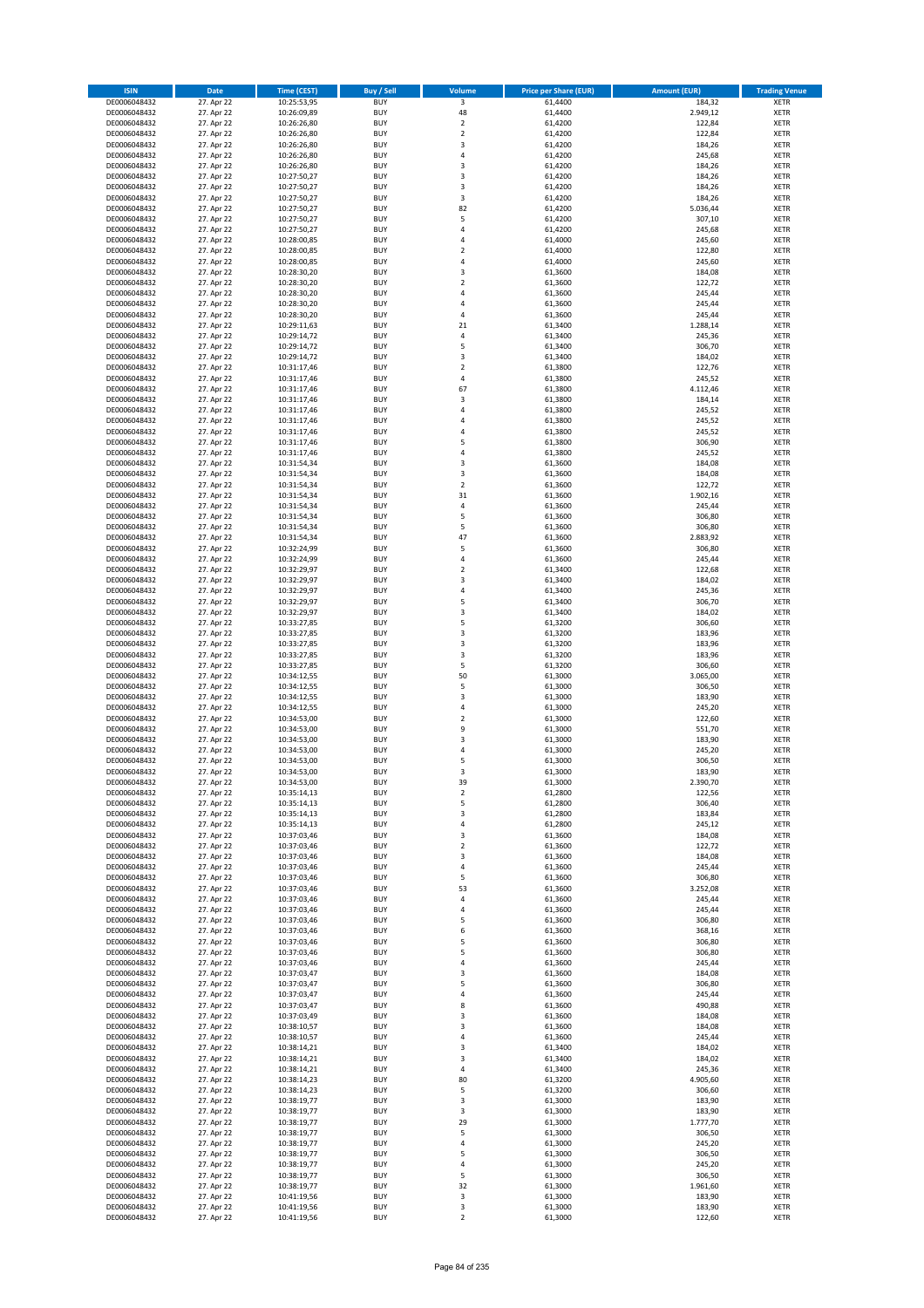| <b>ISIN</b>                  | <b>Date</b>              | <b>Time (CEST)</b>         | <b>Buy / Sell</b>        | <b>Volume</b>                | <b>Price per Share (EUR)</b> | <b>Amount (EUR)</b> | <b>Trading Venue</b>       |
|------------------------------|--------------------------|----------------------------|--------------------------|------------------------------|------------------------------|---------------------|----------------------------|
| DE0006048432                 | 27. Apr 22               | 10:41:19,56                | <b>BUY</b>               | $\overline{\mathbf{3}}$      | 61,3000                      | 183,90              | <b>XETR</b>                |
| DE0006048432                 | 27. Apr 22               | 10:41:19,56                | <b>BUY</b>               | 50                           | 61,3000                      | 3.065,00            | <b>XETR</b>                |
| DE0006048432                 | 27. Apr 22               | 10:41:19,56                | <b>BUY</b>               | 3                            | 61,3000                      | 183,90              | <b>XETR</b>                |
| DE0006048432<br>DE0006048432 | 27. Apr 22<br>27. Apr 22 | 10:41:19,56<br>10:41:19,56 | <b>BUY</b><br><b>BUY</b> | 5<br>4                       | 61,3000<br>61,3000           | 306,50<br>245,20    | <b>XETR</b><br><b>XETR</b> |
| DE0006048432                 | 27. Apr 22               | 10:41:19,56                | <b>BUY</b>               | 3                            | 61,3000                      | 183,90              | <b>XETR</b>                |
| DE0006048432                 | 27. Apr 22               | 10:41:19,56                | <b>BUY</b>               | 4                            | 61,3000                      | 245,20              | <b>XETR</b>                |
| DE0006048432                 | 27. Apr 22               | 10:41:19,56                | <b>BUY</b>               | 5                            | 61,3000                      | 306,50              | <b>XETR</b>                |
| DE0006048432                 | 27. Apr 22               | 10:41:43,11                | <b>BUY</b>               | 5                            | 61,3800                      | 306,90              | <b>XETR</b>                |
| DE0006048432                 | 27. Apr 22               | 10:41:43,11                | <b>BUY</b>               | 3                            | 61,3800                      | 184,14              | <b>XETR</b>                |
| DE0006048432                 | 27. Apr 22               | 10:41:43,11                | <b>BUY</b>               | 4                            | 61,3800                      | 245,52              | <b>XETR</b>                |
| DE0006048432<br>DE0006048432 | 27. Apr 22<br>27. Apr 22 | 10:41:43,11                | <b>BUY</b><br><b>BUY</b> | $\overline{\mathbf{c}}$<br>6 | 61,3800<br>61,3800           | 122,76<br>368,28    | <b>XETR</b><br><b>XETR</b> |
| DE0006048432                 | 27. Apr 22               | 10:41:43,11<br>10:41:43,11 | <b>BUY</b>               | 3                            | 61,3600                      | 184,08              | <b>XETR</b>                |
| DE0006048432                 | 27. Apr 22               | 10:41:43,11                | <b>BUY</b>               | 4                            | 61,3800                      | 245,52              | <b>XETR</b>                |
| DE0006048432                 | 27. Apr 22               | 10:41:43,11                | <b>BUY</b>               | 74                           | 61,3800                      | 4.542,12            | <b>XETR</b>                |
| DE0006048432                 | 27. Apr 22               | 10:41:43,11                | <b>BUY</b>               | 4                            | 61,3800                      | 245,52              | <b>XETR</b>                |
| DE0006048432                 | 27. Apr 22               | 10:41:43,11                | <b>BUY</b>               | 3                            | 61,3800                      | 184,14              | <b>XETR</b>                |
| DE0006048432                 | 27. Apr 22               | 10:41:43,11                | <b>BUY</b>               | 5                            | 61,3600                      | 306,80              | <b>XETR</b>                |
| DE0006048432                 | 27. Apr 22               | 10:41:43,11                | <b>BUY</b>               | 5                            | 61,3800                      | 306,90              | <b>XETR</b>                |
| DE0006048432<br>DE0006048432 | 27. Apr 22<br>27. Apr 22 | 10:41:43,11<br>10:41:43,11 | <b>BUY</b><br><b>BUY</b> | $\overline{\mathbf{c}}$<br>3 | 61,3800<br>61,3800           | 122,76<br>184,14    | <b>XETR</b><br><b>XETR</b> |
| DE0006048432                 | 27. Apr 22               | 10:41:43,11                | <b>BUY</b>               | 3                            | 61,3800                      | 184,14              | <b>XETR</b>                |
| DE0006048432                 | 27. Apr 22               | 10:41:43,11                | <b>BUY</b>               | $\overline{7}$               | 61,3800                      | 429,66              | <b>XETR</b>                |
| DE0006048432                 | 27. Apr 22               | 10:41:43,11                | <b>BUY</b>               | 3                            | 61,3800                      | 184,14              | <b>XETR</b>                |
| DE0006048432                 | 27. Apr 22               | 10:41:43,42                | <b>BUY</b>               | 3                            | 61,3400                      | 184,02              | <b>XETR</b>                |
| DE0006048432                 | 27. Apr 22               | 10:41:43,42                | <b>BUY</b>               | 4                            | 61,3400                      | 245,36              | <b>XETR</b>                |
| DE0006048432                 | 27. Apr 22               | 10:41:43,42                | <b>BUY</b>               | 4                            | 61,3400                      | 245,36              | <b>XETR</b>                |
| DE0006048432<br>DE0006048432 | 27. Apr 22<br>27. Apr 22 | 10:43:00,24<br>10:43:00,24 | <b>BUY</b><br><b>BUY</b> | 3<br>3                       | 61,3400<br>61,3400           | 184,02<br>184,02    | <b>XETR</b><br><b>XETR</b> |
| DE0006048432                 | 27. Apr 22               | 10:43:00,24                | <b>BUY</b>               | 3                            | 61,3400                      | 184,02              | <b>XETR</b>                |
| DE0006048432                 | 27. Apr 22               | 10:43:00,24                | <b>BUY</b>               | 3                            | 61,3400                      | 184,02              | <b>XETR</b>                |
| DE0006048432                 | 27. Apr 22               | 10:43:00,24                | <b>BUY</b>               | 3                            | 61,3400                      | 184,02              | <b>XETR</b>                |
| DE0006048432                 | 27. Apr 22               | 10:43:00,24                | <b>BUY</b>               | 4                            | 61,3400                      | 245,36              | <b>XETR</b>                |
| DE0006048432                 | 27. Apr 22               | 10:43:00,24                | <b>BUY</b>               | $\mathbf 2$                  | 61.3400                      | 122,68              | <b>XETR</b>                |
| DE0006048432                 | 27. Apr 22               | 10:43:22,44                | <b>BUY</b>               | 3                            | 61,3600                      | 184,08              | <b>XETR</b>                |
| DE0006048432                 | 27. Apr 22               | 10:43:22,45                | <b>BUY</b><br><b>BUY</b> | 3<br>3                       | 61,3200<br>61,3200           | 183,96<br>183,96    | <b>XETR</b><br><b>XETR</b> |
| DE0006048432<br>DE0006048432 | 27. Apr 22<br>27. Apr 22 | 10:43:22,45<br>10:43:22,45 | <b>BUY</b>               | $\mathbf 2$                  | 61,3200                      | 122,64              | <b>XETR</b>                |
| DE0006048432                 | 27. Apr 22               | 10:43:22,45                | <b>BUY</b>               | 80                           | 61,3200                      | 4.905,60            | <b>XETR</b>                |
| DE0006048432                 | 27. Apr 22               | 10:43:22,45                | <b>BUY</b>               | $\mathbf 2$                  | 61,3200                      | 122,64              | <b>XETR</b>                |
| DE0006048432                 | 27. Apr 22               | 10:43:22,45                | <b>BUY</b>               | 4                            | 61,3200                      | 245,28              | <b>XETR</b>                |
| DE0006048432                 | 27. Apr 22               | 10:43:22,45                | <b>BUY</b>               | 5                            | 61,3200                      | 306,60              | <b>XETR</b>                |
| DE0006048432                 | 27. Apr 22               | 10:43:22,45                | <b>BUY</b>               | 3                            | 61,3200                      | 183,96              | <b>XETR</b>                |
| DE0006048432                 | 27. Apr 22               | 10:43:22,45                | <b>BUY</b>               | $\mathbf 2$                  | 61,3200                      | 122,64              | <b>XETR</b>                |
| DE0006048432                 | 27. Apr 22               | 10:43:22,45                | <b>BUY</b><br><b>BUY</b> | 4                            | 61,3200                      | 245,28              | <b>XETR</b>                |
| DE0006048432<br>DE0006048432 | 27. Apr 22<br>27. Apr 22 | 10:43:22,45<br>10:43:22,45 | <b>BUY</b>               | 3<br>3                       | 61,3200<br>61,3200           | 183,96<br>183,96    | <b>XETR</b><br><b>XETR</b> |
| DE0006048432                 | 27. Apr 22               | 10:43:23,50                | <b>BUY</b>               | 4                            | 61,3000                      | 245,20              | <b>XETR</b>                |
| DE0006048432                 | 27. Apr 22               | 10:43:23,50                | <b>BUY</b>               | 81                           | 61,3000                      | 4.965,30            | <b>XETR</b>                |
| DE0006048432                 | 27. Apr 22               | 10:43:23,50                | <b>BUY</b>               | 4                            | 61,3000                      | 245,20              | <b>XETR</b>                |
| DE0006048432                 | 27. Apr 22               | 10:43:23,50                | <b>BUY</b>               | 5                            | 61,3000                      | 306,50              | <b>XETR</b>                |
| DE0006048432                 | 27. Apr 22               | 10:43:23,50                | <b>BUY</b>               | 4                            | 61,3000                      | 245,20              | <b>XETR</b>                |
| DE0006048432                 | 27. Apr 22               | 10:43:23,50                | <b>BUY</b>               | 3                            | 61,3000                      | 183,90              | <b>XETR</b>                |
| DE0006048432<br>DE0006048432 | 27. Apr 22<br>27. Apr 22 | 10:43:23,50<br>10:43:23,50 | <b>BUY</b><br><b>BUY</b> | 4<br>5                       | 61,3000<br>61,3000           | 245,20<br>306,50    | <b>XETR</b><br><b>XETR</b> |
| DE0006048432                 | 27. Apr 22               | 10:44:13,75                | <b>BUY</b>               | 3                            | 61,2800                      | 183,84              | <b>XETR</b>                |
| DE0006048432                 | 27. Apr 22               | 10:44:13,75                | <b>BUY</b>               | 19                           | 61,2800                      | 1.164,32            | <b>XETR</b>                |
| DE0006048432                 | 27. Apr 22               | 10:44:13,75                | <b>BUY</b>               | 3                            | 61,2800                      | 183,84              | <b>XETR</b>                |
| DE0006048432                 | 27. Apr 22               | 10:45:07,28                | <b>BUY</b>               | $\overline{2}$               | 61,3200                      | 122,64              | <b>XETR</b>                |
| DE0006048432                 | 27. Apr 22               | 10:45:07,28                | <b>BUY</b>               | 4                            | 61,3200                      | 245,28              | <b>XETR</b>                |
| DE0006048432                 | 27. Apr 22               | 10:45:07,28                | <b>BUY</b>               | 5                            | 61,3200                      | 306,60              | <b>XETR</b>                |
| DE0006048432<br>DE0006048432 | 27. Apr 22<br>27. Apr 22 | 10:45:07,28<br>10:45:07,28 | <b>BUY</b><br><b>BUY</b> | 4<br>3                       | 61,3200<br>61,3200           | 245,28<br>183,96    | <b>XETR</b><br><b>XETR</b> |
| DE0006048432                 | 27. Apr 22               | 10:45:49,72                | BUY                      | 4                            | 61,3200                      | 245,28              | <b>XETR</b>                |
| DE0006048432                 | 27. Apr 22               | 10:45:49,72                | <b>BUY</b>               | $\mathbf 2$                  | 61,3200                      | 122,64              | <b>XETR</b>                |
| DE0006048432                 | 27. Apr 22               | 10:45:49,72                | <b>BUY</b>               | 4                            | 61,3200                      | 245,28              | <b>XETR</b>                |
| DE0006048432                 | 27. Apr 22               | 10:45:49,72                | <b>BUY</b>               | 3                            | 61,3200                      | 183,96              | XETR                       |
| DE0006048432                 | 27. Apr 22               | 10:45:49,72                | <b>BUY</b>               | 4                            | 61,3200                      | 245,28              | <b>XETR</b>                |
| DE0006048432<br>DE0006048432 | 27. Apr 22<br>27. Apr 22 | 10:45:49,72                | <b>BUY</b><br><b>BUY</b> | $\mathbf 2$<br>4             | 61,3200<br>61,3200           | 122,64<br>245,28    | <b>XETR</b><br><b>XETR</b> |
| DE0006048432                 | 27. Apr 22               | 10:45:49,72<br>10:45:49,72 | <b>BUY</b>               | 4                            | 61,3200                      | 245,28              | <b>XETR</b>                |
| DE0006048432                 | 27. Apr 22               | 10:45:49,72                | <b>BUY</b>               | 3                            | 61,3200                      | 183,96              | <b>XETR</b>                |
| DE0006048432                 | 27. Apr 22               | 10:45:49,72                | <b>BUY</b>               | 4                            | 61,3200                      | 245,28              | <b>XETR</b>                |
| DE0006048432                 | 27. Apr 22               | 10:45:49,72                | <b>BUY</b>               | $\overline{7}$               | 61,3200                      | 429,24              | <b>XETR</b>                |
| DE0006048432                 | 27. Apr 22               | 10:45:49,72                | <b>BUY</b>               | 3                            | 61,3200                      | 183,96              | <b>XETR</b>                |
| DE0006048432                 | 27. Apr 22               | 10:45:49,73                | <b>BUY</b><br><b>BUY</b> | 4<br>6                       | 61,3200                      | 245,28              | <b>XETR</b><br><b>XETR</b> |
| DE0006048432<br>DE0006048432 | 27. Apr 22<br>27. Apr 22 | 10:46:01,61<br>10:46:01,61 | <b>BUY</b>               | $\mathbf 2$                  | 61,3200<br>61,3200           | 367,92<br>122,64    | <b>XETR</b>                |
| DE0006048432                 | 27. Apr 22               | 10:46:01,61                | <b>BUY</b>               | 3                            | 61,3200                      | 183,96              | <b>XETR</b>                |
| DE0006048432                 | 27. Apr 22               | 10:46:01,61                | <b>BUY</b>               | $\overline{2}$               | 61,3200                      | 122,64              | <b>XETR</b>                |
| DE0006048432                 | 27. Apr 22               | 10:46:01,61                | <b>BUY</b>               | $\overline{7}$               | 61,3200                      | 429,24              | <b>XETR</b>                |
| DE0006048432                 | 27. Apr 22               | 10:46:01,61                | <b>BUY</b>               | 4                            | 61,3200                      | 245,28              | XETR                       |
| DE0006048432                 | 27. Apr 22               | 10:46:01,61                | <b>BUY</b>               | 3                            | 61,3200                      | 183,96              | <b>XETR</b>                |
| DE0006048432<br>DE0006048432 | 27. Apr 22<br>27. Apr 22 | 10:46:01,61                | <b>BUY</b><br><b>BUY</b> | $\overline{2}$               | 61,3200<br>61,3000           | 122,64<br>183,90    | <b>XETR</b><br><b>XETR</b> |
| DE0006048432                 | 27. Apr 22               | 10:46:08,07<br>10:46:08,07 | <b>BUY</b>               | 3<br>30                      | 61,3000                      | 1.839,00            | <b>XETR</b>                |
| DE0006048432                 | 27. Apr 22               | 10:46:08,07                | <b>BUY</b>               | $\overline{7}$               | 61,3000                      | 429,10              | <b>XETR</b>                |
| DE0006048432                 | 27. Apr 22               | 10:46:08,07                | <b>BUY</b>               | 4                            | 61,3000                      | 245,20              | <b>XETR</b>                |
| DE0006048432                 | 27. Apr 22               | 10:46:08,07                | <b>BUY</b>               | 4                            | 61,3000                      | 245,20              | <b>XETR</b>                |
| DE0006048432                 | 27. Apr 22               | 10:46:08,07                | <b>BUY</b>               | 71                           | 61,3000                      | 4.352,30            | <b>XETR</b>                |
| DE0006048432                 | 27. Apr 22               | 10:46:43,66                | <b>BUY</b>               | 4                            | 61,2800                      | 245,12              | <b>XETR</b>                |
| DE0006048432                 | 27. Apr 22               | 10:46:43,66                | <b>BUY</b><br><b>BUY</b> | 3                            | 61,2800                      | 183,84              | <b>XETR</b>                |
| DE0006048432<br>DE0006048432 | 27. Apr 22<br>27. Apr 22 | 10:46:43,66<br>10:46:43,66 | <b>BUY</b>               | 4<br>3                       | 61,2800<br>61,2800           | 245,12<br>183,84    | XETR<br><b>XETR</b>        |
| DE0006048432                 | 27. Apr 22               | 10:46:43,66                | <b>BUY</b>               | $\overline{7}$               | 61,2800                      | 428,96              | <b>XETR</b>                |
| DE0006048432                 | 27. Apr 22               | 10:46:43,66                | <b>BUY</b>               | $\mathbf 2$                  | 61,2800                      | 122,56              | <b>XETR</b>                |
| DE0006048432                 | 27. Apr 22               | 10:46:43,66                | <b>BUY</b>               | 37                           | 61,2800                      | 2.267,36            | <b>XETR</b>                |
| DE0006048432                 | 27. Apr 22               | 10:47:18,72                | <b>BUY</b>               | 3                            | 61,2800                      | 183,84              | <b>XETR</b>                |
| DE0006048432                 | 27. Apr 22               | 10:47:18,72                | <b>BUY</b>               | $\mathbf 2$                  | 61,2800                      | 122,56              | <b>XETR</b>                |
| DE0006048432                 | 27. Apr 22               | 10:47:18,72                | <b>BUY</b>               | 3                            | 61,2800                      | 183,84              | <b>XETR</b>                |
| DE0006048432<br>DE0006048432 | 27. Apr 22<br>27. Apr 22 | 10:47:18,72<br>10:47:18,72 | <b>BUY</b><br><b>BUY</b> | $\mathbf 2$<br>5             | 61,2800<br>61,2800           | 122,56<br>306,40    | XETR<br><b>XETR</b>        |
| DE0006048432                 | 27. Apr 22               | 10:47:18,72                | <b>BUY</b>               | 3                            | 61,2800                      | 183,84              | <b>XETR</b>                |
| DE0006048432                 | 27. Apr 22               | 10:47:18,72                | <b>BUY</b>               | 81                           | 61,2800                      | 4.963,68            | <b>XETR</b>                |
| DE0006048432                 | 27. Apr 22               | 10:47:18,72                | <b>BUY</b>               | 5                            | 61,2800                      | 306,40              | <b>XETR</b>                |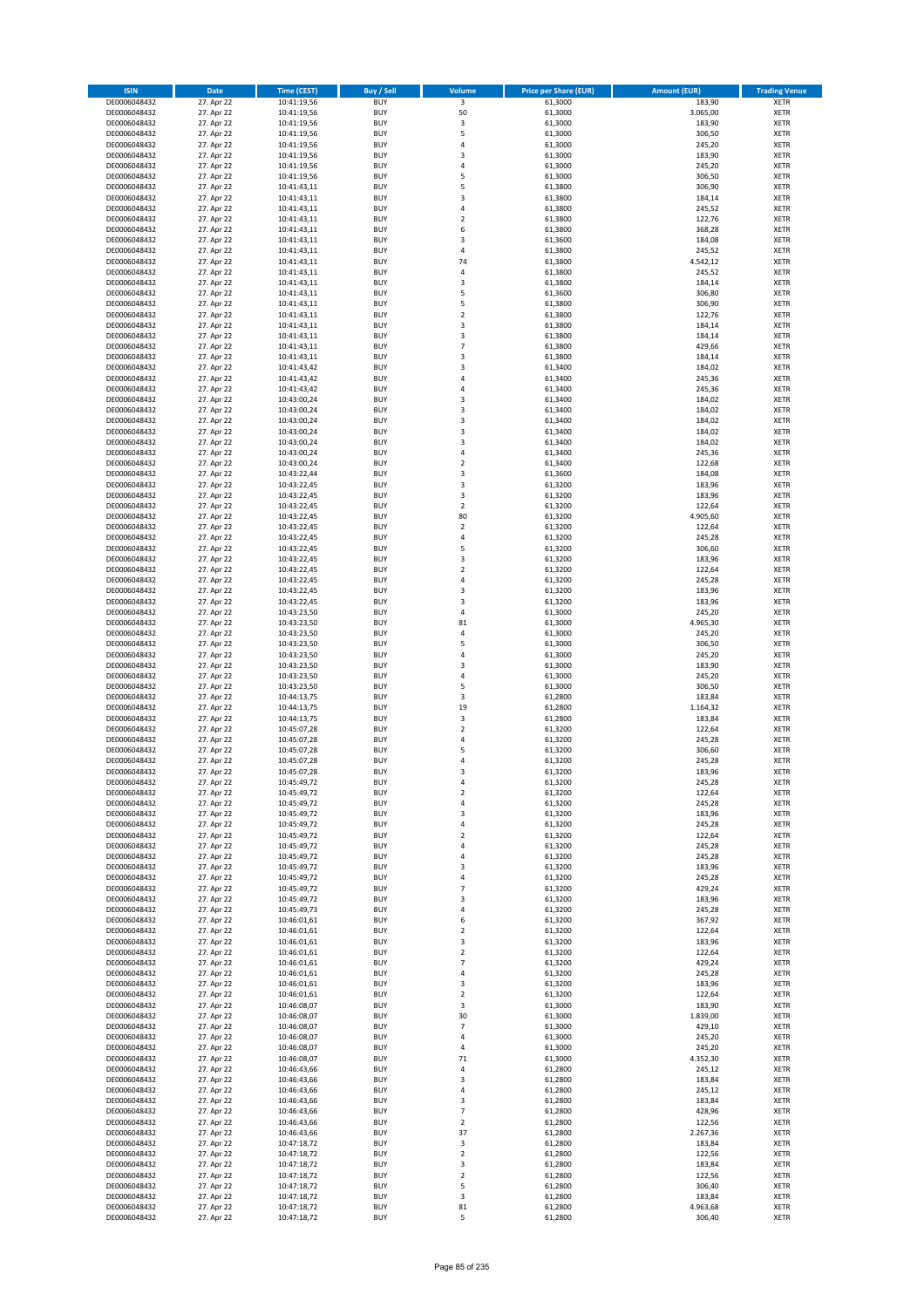| <b>ISIN</b>                  | Date                     | Time (CEST)                | <b>Buy / Sell</b>        | <b>Volume</b>            | <b>Price per Share (EUR)</b> | <b>Amount (EUR)</b> | <b>Trading Venue</b>       |
|------------------------------|--------------------------|----------------------------|--------------------------|--------------------------|------------------------------|---------------------|----------------------------|
| DE0006048432                 | 27. Apr 22               | 10:47:18,72                | <b>BUY</b>               | 5                        | 61,2800                      | 306,40              | <b>XETR</b>                |
| DE0006048432                 | 27. Apr 22               | 10:47:18,72                | <b>BUY</b>               | $\mathbf 2$              | 61,2800                      | 122,56              | XETR                       |
| DE0006048432                 | 27. Apr 22               | 10:47:18,72                | <b>BUY</b>               | 3                        | 61,2800                      | 183,84              | <b>XETR</b>                |
| DE0006048432<br>DE0006048432 | 27. Apr 22<br>27. Apr 22 | 10:47:18,72<br>10:47:18,72 | <b>BUY</b><br><b>BUY</b> | 5<br>3                   | 61,2800<br>61,2800           | 306,40<br>183,84    | XETR<br><b>XETR</b>        |
| DE0006048432                 | 27. Apr 22               | 10:48:31,76                | <b>BUY</b>               | $\mathbf 2$              | 61,2800                      | 122,56              | <b>XETR</b>                |
| DE0006048432                 | 27. Apr 22               | 10:48:31,76                | <b>BUY</b>               | 3                        | 61,2800                      | 183,84              | <b>XETR</b>                |
| DE0006048432                 | 27. Apr 22               | 10:48:31,76                | <b>BUY</b>               | 5                        | 61,2800                      | 306,40              | <b>XETR</b>                |
| DE0006048432                 | 27. Apr 22               | 10:48:31,76                | <b>BUY</b>               | $\overline{2}$           | 61,2800                      | 122,56              | <b>XETR</b>                |
| DE0006048432<br>DE0006048432 | 27. Apr 22<br>27. Apr 22 | 10:48:34,54<br>10:48:34,54 | <b>BUY</b><br><b>BUY</b> | 3<br>17                  | 61,2600<br>61,2600           | 183,78<br>1.041,42  | <b>XETR</b><br><b>XETR</b> |
| DE0006048432                 | 27. Apr 22               | 10:48:34,54                | <b>BUY</b>               | 3                        | 61,2600                      | 183,78              | <b>XETR</b>                |
| DE0006048432                 | 27. Apr 22               | 10:48:34,54                | <b>BUY</b>               | $\overline{4}$           | 61,2600                      | 245,04              | <b>XETR</b>                |
| DE0006048432                 | 27. Apr 22               | 10:48:34,54                | <b>BUY</b>               | 4                        | 61,2600                      | 245,04              | <b>XETR</b>                |
| DE0006048432                 | 27. Apr 22               | 10:48:34,54                | <b>BUY</b>               | 3                        | 61,2600                      | 183,78              | <b>XETR</b>                |
| DE0006048432<br>DE0006048432 | 27. Apr 22<br>27. Apr 22 | 10:48:34,54<br>10:48:34,54 | <b>BUY</b><br><b>BUY</b> | 5<br>46                  | 61,2600<br>61,2600           | 306,30<br>2.817,96  | <b>XETR</b><br><b>XETR</b> |
| DE0006048432                 | 27. Apr 22               | 10:48:36,15                | <b>BUY</b>               | 48                       | 61,2400                      | 2.939,52            | <b>XETR</b>                |
| DE0006048432                 | 27. Apr 22               | 10:48:38,78                | <b>BUY</b>               | 74                       | 61,2200                      | 4.530,28            | <b>XETR</b>                |
| DE0006048432                 | 27. Apr 22               | 10:48:38,78                | <b>BUY</b>               | 4                        | 61,2200                      | 244,88              | <b>XETR</b>                |
| DE0006048432                 | 27. Apr 22               | 10:50:02,96                | <b>BUY</b>               | 4                        | 61,2200                      | 244,88              | <b>XETR</b>                |
| DE0006048432<br>DE0006048432 | 27. Apr 22<br>27. Apr 22 | 10:50:02,96                | <b>BUY</b><br><b>BUY</b> | 5<br>3                   | 61,2200<br>61,2200           | 306,10<br>183,66    | <b>XETR</b><br><b>XETR</b> |
| DE0006048432                 | 27. Apr 22               | 10:50:02,96<br>10:50:02,96 | <b>BUY</b>               | 4                        | 61,2200                      | 244,88              | <b>XETR</b>                |
| DE0006048432                 | 27. Apr 22               | 10:50:02,96                | <b>BUY</b>               | 3                        | 61,2200                      | 183,66              | <b>XETR</b>                |
| DE0006048432                 | 27. Apr 22               | 10:50:02,96                | <b>BUY</b>               | 5                        | 61,2200                      | 306,10              | <b>XETR</b>                |
| DE0006048432                 | 27. Apr 22               | 10:50:14,04                | <b>BUY</b>               | 3                        | 61,2400                      | 183,72              | <b>XETR</b>                |
| DE0006048432                 | 27. Apr 22               | 10:50:14,04                | <b>BUY</b><br><b>BUY</b> | 3<br>5                   | 61,2400                      | 183,72              | <b>XETR</b>                |
| DE0006048432<br>DE0006048432 | 27. Apr 22<br>27. Apr 22 | 10:50:14,04<br>10:50:14,04 | <b>BUY</b>               | 6                        | 61,2400<br>61,2400           | 306,20<br>367,44    | <b>XETR</b><br><b>XETR</b> |
| DE0006048432                 | 27. Apr 22               | 10:50:14,04                | <b>BUY</b>               | 5                        | 61,2400                      | 306,20              | <b>XETR</b>                |
| DE0006048432                 | 27. Apr 22               | 10:50:14,04                | <b>BUY</b>               | 5                        | 61,2400                      | 306,20              | <b>XETR</b>                |
| DE0006048432                 | 27. Apr 22               | 10:50:14,04                | <b>BUY</b>               | 5                        | 61,2400                      | 306,20              | <b>XETR</b>                |
| DE0006048432                 | 27. Apr 22               | 10:50:14,04                | <b>BUY</b>               | 5                        | 61,2400                      | 306,20              | <b>XETR</b>                |
| DE0006048432<br>DE0006048432 | 27. Apr 22<br>27. Apr 22 | 10:50:14,04<br>10:50:14,98 | <b>BUY</b><br><b>BUY</b> | 92<br>5                  | 61,2400<br>61,2200           | 5.634,08<br>306,10  | <b>XETR</b><br><b>XETR</b> |
| DE0006048432                 | 27. Apr 22               | 10:50:35,57                | <b>BUY</b>               | $\overline{2}$           | 61,2000                      | 122,40              | <b>XETR</b>                |
| DE0006048432                 | 27. Apr 22               | 10:50:35,57                | <b>BUY</b>               | 5                        | 61,2000                      | 306,00              | <b>XETR</b>                |
| DE0006048432                 | 27. Apr 22               | 10:50:35,57                | <b>BUY</b>               | $\sqrt{4}$               | 61,2000                      | 244,80              | <b>XETR</b>                |
| DE0006048432                 | 27. Apr 22               | 10:51:59,84                | <b>BUY</b>               | 14                       | 61,1800                      | 856,52              | <b>XETR</b>                |
| DE0006048432                 | 27. Apr 22<br>27. Apr 22 | 10:51:59,84                | <b>BUY</b><br><b>BUY</b> | $\,$ 1<br>$\mathbf 2$    | 61,1800                      | 61,18<br>122,36     | <b>XETR</b>                |
| DE0006048432<br>DE0006048432 | 27. Apr 22               | 10:51:59,84<br>10:51:59,84 | <b>BUY</b>               | $\sqrt{4}$               | 61,1800<br>61,1800           | 244,72              | <b>XETR</b><br><b>XETR</b> |
| DE0006048432                 | 27. Apr 22               | 10:51:59,84                | <b>BUY</b>               | 53                       | 61,1800                      | 3.242,54            | <b>XETR</b>                |
| DE0006048432                 | 27. Apr 22               | 10:51:59,84                | <b>BUY</b>               | $\mathbf 2$              | 61,1800                      | 122,36              | <b>XETR</b>                |
| DE0006048432                 | 27. Apr 22               | 10:51:59,84                | <b>BUY</b>               | 5                        | 61,1800                      | 305,90              | <b>XETR</b>                |
| DE0006048432                 | 27. Apr 22               | 10:51:59,84                | <b>BUY</b>               | 3                        | 61,1800                      | 183,54              | <b>XETR</b>                |
| DE0006048432<br>DE0006048432 | 27. Apr 22<br>27. Apr 22 | 10:51:59,84<br>10:51:59,84 | <b>BUY</b><br><b>BUY</b> | 5<br>4                   | 61,1800<br>61,1800           | 305,90<br>244,72    | <b>XETR</b><br><b>XETR</b> |
| DE0006048432                 | 27. Apr 22               | 10:51:59,84                | <b>BUY</b>               | $\mathbf 2$              | 61,1800                      | 122,36              | <b>XETR</b>                |
| DE0006048432                 | 27. Apr 22               | 10:52:00,12                | <b>BUY</b>               | 19                       | 61,1600                      | 1.162,04            | <b>XETR</b>                |
| DE0006048432                 | 27. Apr 22               | 10:52:00,12                | <b>BUY</b>               | 4                        | 61,1600                      | 244,64              | <b>XETR</b>                |
| DE0006048432                 | 27. Apr 22               | 10:52:12,49                | <b>BUY</b>               | 6                        | 61,1200                      | 366,72              | <b>XETR</b>                |
| DE0006048432<br>DE0006048432 | 27. Apr 22<br>27. Apr 22 | 10:52:12,49<br>10:52:12,49 | <b>BUY</b><br><b>BUY</b> | 4<br>5                   | 61,1200<br>61,1200           | 244,48<br>305,60    | <b>XETR</b><br><b>XETR</b> |
| DE0006048432                 | 27. Apr 22               | 10:53:28,05                | <b>BUY</b>               | 3                        | 61,1400                      | 183,42              | <b>XETR</b>                |
| DE0006048432                 | 27. Apr 22               | 10:54:31,02                | <b>BUY</b>               | $\overline{4}$           | 61,2000                      | 244,80              | <b>XETR</b>                |
| DE0006048432                 | 27. Apr 22               | 10:54:31,02                | <b>BUY</b>               | 3                        | 61,2000                      | 183,60              | <b>XETR</b>                |
| DE0006048432                 | 27. Apr 22               | 10:54:31,02                | <b>BUY</b>               | 3                        | 61,2000                      | 183,60              | <b>XETR</b>                |
| DE0006048432<br>DE0006048432 | 27. Apr 22<br>27. Apr 22 | 10:54:31,02                | <b>BUY</b><br><b>BUY</b> | $\sqrt{4}$<br>57         | 61,2000<br>61,2000           | 244,80<br>3.488,40  | <b>XETR</b><br><b>XETR</b> |
| DE0006048432                 | 27. Apr 22               | 10:54:31,02<br>10:54:31,02 | <b>BUY</b>               | $\overline{\mathbf{c}}$  | 61,2000                      | 122,40              | <b>XETR</b>                |
| DE0006048432                 | 27. Apr 22               | 10:54:31,02                | <b>BUY</b>               | $\overline{4}$           | 61,2000                      | 244,80              | <b>XETR</b>                |
| DE0006048432                 | 27. Apr 22               | 10:54:31,02                | <b>BUY</b>               | 5                        | 61,2000                      | 306,00              | <b>XETR</b>                |
| DE0006048432                 | 27. Apr 22               | 10:54:31,02                | BUY                      | 5                        | 61,2000                      | 306,00              | XETR                       |
| DE0006048432                 | 27. Apr 22               | 10:54:31,02                | <b>BUY</b><br><b>BUY</b> | 3                        | 61,2000<br>61,2000           | 183,60<br>306,00    | <b>XETR</b>                |
| DE0006048432<br>DE0006048432 | 27. Apr 22<br>27. Apr 22 | 10:54:31,02<br>10:54:52,71 | <b>BUY</b>               | 5<br>3                   | 61,1800                      | 183,54              | <b>XETR</b><br><b>XETR</b> |
| DE0006048432                 | 27. Apr 22               | 10:54:52,71                | <b>BUY</b>               | 4                        | 61,1800                      | 244,72              | <b>XETR</b>                |
| DE0006048432                 | 27. Apr 22               | 10:56:24,17                | <b>BUY</b>               | 5                        | 61,2600                      | 306,30              | <b>XETR</b>                |
| DE0006048432                 | 27. Apr 22               | 10:56:24,17                | <b>BUY</b>               | 6                        | 61,2600                      | 367,56              | <b>XETR</b>                |
| DE0006048432<br>DE0006048432 | 27. Apr 22<br>27. Apr 22 | 10:56:24,17<br>10:56:24,17 | <b>BUY</b><br><b>BUY</b> | 4<br>6                   | 61,2600<br>61,2600           | 245,04<br>367,56    | <b>XETR</b><br>XETR        |
| DE0006048432                 | 27. Apr 22               | 10:56:24,17                | <b>BUY</b>               | 3                        | 61,2600                      | 183,78              | <b>XETR</b>                |
| DE0006048432                 | 27. Apr 22               | 10:56:24,17                | <b>BUY</b>               | 61                       | 61,2600                      | 3.736,86            | XETR                       |
| DE0006048432                 | 27. Apr 22               | 10:56:24,17                | <b>BUY</b>               | 4                        | 61,2600                      | 245,04              | <b>XETR</b>                |
| DE0006048432                 | 27. Apr 22               | 10:56:24,17                | <b>BUY</b>               | $\sqrt{4}$               | 61,2600                      | 245,04              | XETR                       |
| DE0006048432<br>DE0006048432 | 27. Apr 22<br>27. Apr 22 | 10:56:24,17<br>10:56:24,17 | <b>BUY</b><br><b>BUY</b> | 5<br>5                   | 61,2600<br>61,2600           | 306,30<br>306,30    | <b>XETR</b><br>XETR        |
| DE0006048432                 | 27. Apr 22               | 10:56:24,17                | <b>BUY</b>               | 6                        | 61,2600                      | 367,56              | <b>XETR</b>                |
| DE0006048432                 | 27. Apr 22               | 10:56:24,17                | <b>BUY</b>               | 3                        | 61,2600                      | 183,78              | <b>XETR</b>                |
| DE0006048432                 | 27. Apr 22               | 10:56:24,17                | <b>BUY</b>               | 3                        | 61,2600                      | 183,78              | <b>XETR</b>                |
| DE0006048432                 | 27. Apr 22               | 10:56:25,53                | <b>BUY</b>               | 3                        | 61,2400                      | 183,72              | XETR                       |
| DE0006048432                 | 27. Apr 22               | 10:56:25,53                | <b>BUY</b><br><b>BUY</b> | 3<br>3                   | 61,2400                      | 183,72              | XETR<br><b>XETR</b>        |
| DE0006048432<br>DE0006048432 | 27. Apr 22<br>27. Apr 22 | 10:56:25,53<br>10:56:30,87 | <b>BUY</b>               | 64                       | 61,2400<br>61,2200           | 183,72<br>3.918,08  | XETR                       |
| DE0006048432                 | 27. Apr 22               | 10:56:30,87                | <b>BUY</b>               | 5                        | 61,2200                      | 306,10              | XETR                       |
| DE0006048432                 | 27. Apr 22               | 10:56:30,87                | <b>BUY</b>               | 5                        | 61,2200                      | 306,10              | <b>XETR</b>                |
| DE0006048432                 | 27. Apr 22               | 10:56:57,71                | <b>BUY</b>               | 90                       | 61,2400                      | 5.511,60            | XETR                       |
| DE0006048432                 | 27. Apr 22               | 10:56:57,71                | <b>BUY</b>               | 3                        | 61,2400                      | 183,72              | <b>XETR</b>                |
| DE0006048432<br>DE0006048432 | 27. Apr 22<br>27. Apr 22 | 10:56:58,52<br>10:56:58,52 | <b>BUY</b><br><b>BUY</b> | $\overline{2}$<br>5      | 61,2400<br>61,2400           | 122,48<br>306,20    | XETR<br><b>XETR</b>        |
| DE0006048432                 | 27. Apr 22               | 10:56:58,52                | <b>BUY</b>               | 4                        | 61,2400                      | 244,96              | <b>XETR</b>                |
| DE0006048432                 | 27. Apr 22               | 10:56:58,52                | <b>BUY</b>               | 3                        | 61,2400                      | 183,72              | <b>XETR</b>                |
| DE0006048432                 | 27. Apr 22               | 10:56:58,53                | <b>BUY</b>               | 3                        | 61,2400                      | 183,72              | XETR                       |
| DE0006048432                 | 27. Apr 22               | 10:57:08,25                | <b>BUY</b>               | 3                        | 61,2400                      | 183,72              | XETR                       |
| DE0006048432                 | 27. Apr 22               | 10:57:08,25                | <b>BUY</b>               | 4                        | 61,2400                      | 244,96              | XETR                       |
| DE0006048432<br>DE0006048432 | 27. Apr 22<br>27. Apr 22 | 10:57:08,25<br>10:57:08,25 | <b>BUY</b><br><b>BUY</b> | $\mathbf 2$<br>3         | 61,2400<br>61,2400           | 122,48<br>183,72    | XETR<br><b>XETR</b>        |
| DE0006048432                 | 27. Apr 22               | 10:57:31,90                | <b>BUY</b>               | $\pmb{4}$                | 61,2400                      | 244,96              | XETR                       |
| DE0006048432                 | 27. Apr 22               | 10:58:11,49                | <b>BUY</b>               | 3                        | 61,2200                      | 183,66              | XETR                       |
| DE0006048432                 | 27. Apr 22               | 10:58:11,49                | <b>BUY</b>               | $\overline{4}$           | 61,2200                      | 244,88              | XETR                       |
| DE0006048432                 | 27. Apr 22               | 10:58:11,49                | <b>BUY</b>               | 71                       | 61,2200                      | 4.346,62            | <b>XETR</b>                |
| DE0006048432<br>DE0006048432 | 27. Apr 22<br>27. Apr 22 | 10:58:11,49<br>10:58:11,49 | <b>BUY</b><br><b>BUY</b> | $\mathsf 3$<br>$\pmb{4}$ | 61,2200<br>61,2200           | 183,66<br>244,88    | XETR<br><b>XETR</b>        |
| DE0006048432                 | 27. Apr 22               | 10:58:11,49                | <b>BUY</b>               | 3                        | 61,2200                      | 183,66              | <b>XETR</b>                |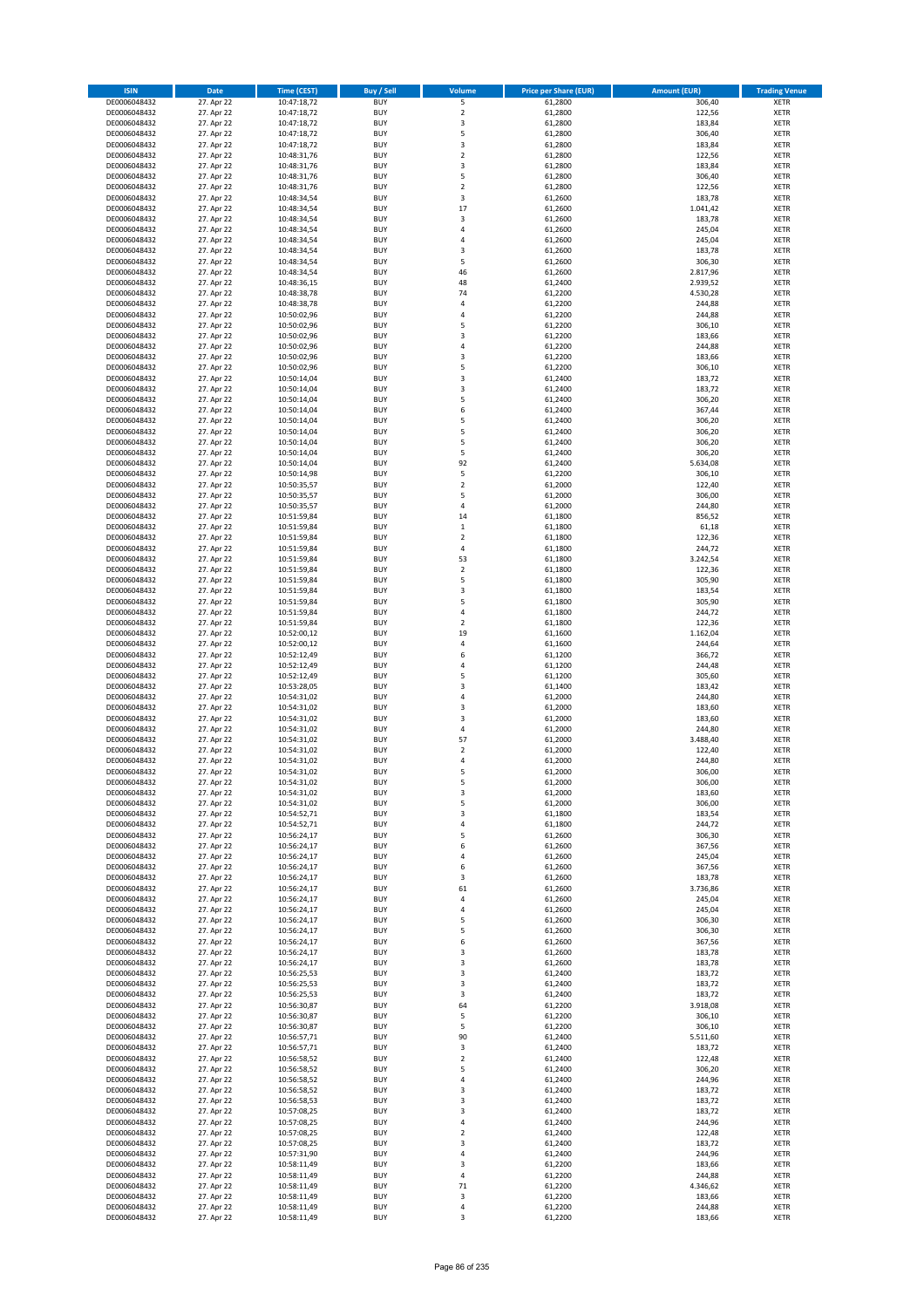| <b>ISIN</b>                  | <b>Date</b>              | Time (CEST)                | <b>Buy / Sell</b>        | Volume                       | <b>Price per Share (EUR)</b> | <b>Amount (EUR)</b> | <b>Trading Venue</b>       |
|------------------------------|--------------------------|----------------------------|--------------------------|------------------------------|------------------------------|---------------------|----------------------------|
| DE0006048432                 | 27. Apr 22               | 10:58:11,49                | <b>BUY</b>               | 4                            | 61,2200                      | 244,88              | <b>XETR</b>                |
| DE0006048432                 | 27. Apr 22               | 10:58:11,49                | <b>BUY</b>               | $\overline{4}$               | 61,2200                      | 244,88              | <b>XETR</b>                |
| DE0006048432                 | 27. Apr 22               | 10:58:34,07                | <b>BUY</b>               | 3                            | 61,1800                      | 183,54              | <b>XETR</b>                |
| DE0006048432                 | 27. Apr 22               | 10:58:34,07                | <b>BUY</b>               | $\mathbf 2$                  | 61,1800                      | 122,36              | <b>XETR</b>                |
| DE0006048432<br>DE0006048432 | 27. Apr 22<br>27. Apr 22 | 10:58:34,07<br>10:58:34,07 | <b>BUY</b><br><b>BUY</b> | 3<br>5                       | 61,1800<br>61,1800           | 183,54<br>305,90    | <b>XETR</b><br><b>XETR</b> |
| DE0006048432                 | 27. Apr 22               | 10:59:18,01                | <b>BUY</b>               | 5                            | 61,2000                      | 306,00              | <b>XETR</b>                |
| DE0006048432                 | 27. Apr 22               | 10:59:18,01                | <b>BUY</b>               | 3                            | 61,2000                      | 183,60              | <b>XETR</b>                |
| DE0006048432                 | 27. Apr 22               | 10:59:18,01                | BUY                      | 47                           | 61,2000                      | 2.876,40            | <b>XETR</b>                |
| DE0006048432                 | 27. Apr 22               | 10:59:18,01                | <b>BUY</b>               | 5                            | 61,2000                      | 306,00              | <b>XETR</b>                |
| DE0006048432                 | 27. Apr 22               | 10:59:18,01                | <b>BUY</b>               | 3                            | 61,2000                      | 183,60              | <b>XETR</b>                |
| DE0006048432                 | 27. Apr 22               | 10:59:18,01                | <b>BUY</b><br><b>BUY</b> | $\overline{\mathbf{3}}$<br>5 | 61,2000                      | 183,60              | <b>XETR</b>                |
| DE0006048432<br>DE0006048432 | 27. Apr 22<br>27. Apr 22 | 11:00:05,68<br>11:00:05,68 | <b>BUY</b>               | $\overline{2}$               | 61,1800<br>61,1800           | 305,90<br>122,36    | <b>XETR</b><br><b>XETR</b> |
| DE0006048432                 | 27. Apr 22               | 11:00:05,68                | <b>BUY</b>               | $\overline{\mathbf{3}}$      | 61,1800                      | 183,54              | <b>XETR</b>                |
| DE0006048432                 | 27. Apr 22               | 11:00:05,68                | <b>BUY</b>               | $\overline{3}$               | 61,1800                      | 183,54              | <b>XETR</b>                |
| DE0006048432                 | 27. Apr 22               | 11:00:05,68                | <b>BUY</b>               | 3                            | 61,1800                      | 183,54              | <b>XETR</b>                |
| DE0006048432                 | 27. Apr 22               | 11:00:05,68                | <b>BUY</b>               | 5                            | 61,1800                      | 305,90              | <b>XETR</b>                |
| DE0006048432                 | 27. Apr 22               | 11:00:05,68                | <b>BUY</b>               | 3                            | 61,1800                      | 183,54              | <b>XETR</b>                |
| DE0006048432<br>DE0006048432 | 27. Apr 22<br>27. Apr 22 | 11:00:05,68<br>11:00:20,18 | <b>BUY</b><br><b>BUY</b> | 3<br>53                      | 61,1800<br>61,1600           | 183,54<br>3.241,48  | <b>XETR</b><br><b>XETR</b> |
| DE0006048432                 | 27. Apr 22               | 11:00:20,18                | <b>BUY</b>               | 3                            | 61,1600                      | 183,48              | <b>XETR</b>                |
| DE0006048432                 | 27. Apr 22               | 11:00:20,18                | <b>BUY</b>               | $\overline{a}$               | 61,1600                      | 244,64              | <b>XETR</b>                |
| DE0006048432                 | 27. Apr 22               | 11:02:05,54                | <b>BUY</b>               | $\overline{2}$               | 61,2000                      | 122,40              | <b>XETR</b>                |
| DE0006048432                 | 27. Apr 22               | 11:02:05,54                | <b>BUY</b>               | $\overline{4}$               | 61,2000                      | 244,80              | <b>XETR</b>                |
| DE0006048432                 | 27. Apr 22               | 11:02:05,54                | <b>BUY</b>               | $\overline{\mathbf{c}}$      | 61,2000                      | 122,40              | <b>XETR</b>                |
| DE0006048432<br>DE0006048432 | 27. Apr 22<br>27. Apr 22 | 11:02:05,54                | <b>BUY</b><br><b>BUY</b> | $\overline{3}$<br>5          | 61,2000<br>61,2000           | 183,60<br>306,00    | <b>XETR</b><br><b>XETR</b> |
| DE0006048432                 | 27. Apr 22               | 11:02:05,54<br>11:02:05,54 | <b>BUY</b>               | 4                            | 61,2000                      | 244,80              | <b>XETR</b>                |
| DE0006048432                 | 27. Apr 22               | 11:02:05,54                | <b>BUY</b>               | 5                            | 61,2000                      | 306,00              | <b>XETR</b>                |
| DE0006048432                 | 27. Apr 22               | 11:02:05,54                | <b>BUY</b>               | 5                            | 61,2000                      | 306,00              | <b>XETR</b>                |
| DE0006048432                 | 27. Apr 22               | 11:02:05,54                | <b>BUY</b>               | 5                            | 61,2000                      | 306,00              | <b>XETR</b>                |
| DE0006048432                 | 27. Apr 22               | 11:02:53,46                | <b>BUY</b>               | 4                            | 61,2200                      | 244,88              | <b>XETR</b>                |
| DE0006048432                 | 27. Apr 22               | 11:02:53,46                | <b>BUY</b>               | $\overline{2}$               | 61,2200                      | 122,44              | <b>XETR</b>                |
| DE0006048432<br>DE0006048432 | 27. Apr 22<br>27. Apr 22 | 11:02:53,46<br>11:02:53,46 | <b>BUY</b><br><b>BUY</b> | 7<br>$\mathbf 2$             | 61,2200<br>61,2200           | 428,54<br>122,44    | <b>XETR</b><br><b>XETR</b> |
| DE0006048432                 | 27. Apr 22               | 11:02:53,46                | <b>BUY</b>               | $\overline{\mathbf{3}}$      | 61,2200                      | 183,66              | <b>XETR</b>                |
| DE0006048432                 | 27. Apr 22               | 11:02:53,46                | <b>BUY</b>               | $\overline{a}$               | 61,2200                      | 244,88              | <b>XETR</b>                |
| DE0006048432                 | 27. Apr 22               | 11:02:53,46                | <b>BUY</b>               | $\overline{4}$               | 61,2200                      | 244,88              | <b>XETR</b>                |
| DE0006048432                 | 27. Apr 22               | 11:02:53,46                | <b>BUY</b>               | 4                            | 61,2200                      | 244,88              | <b>XETR</b>                |
| DE0006048432                 | 27. Apr 22               | 11:02:53,46                | <b>BUY</b>               | $\overline{a}$               | 61,2200                      | 244,88              | <b>XETR</b>                |
| DE0006048432<br>DE0006048432 | 27. Apr 22<br>27. Apr 22 | 11:02:53,46<br>11:02:53,46 | <b>BUY</b><br><b>BUY</b> | $\overline{3}$<br>6          | 61,2200<br>61,2200           | 183,66<br>367,32    | <b>XETR</b><br><b>XETR</b> |
| DE0006048432                 | 27. Apr 22               | 11:02:53,46                | <b>BUY</b>               | $\overline{2}$               | 61,2200                      | 122,44              | <b>XETR</b>                |
| DE0006048432                 | 27. Apr 22               | 11:04:04,45                | <b>BUY</b>               | 3                            | 61,2400                      | 183,72              | <b>XETR</b>                |
| DE0006048432                 | 27. Apr 22               | 11:04:04,45                | <b>BUY</b>               | 3                            | 61,2400                      | 183,72              | <b>XETR</b>                |
| DE0006048432                 | 27. Apr 22               | 11:04:04,45                | <b>BUY</b>               | $\mathbf 2$                  | 61,2400                      | 122,48              | <b>XETR</b>                |
| DE0006048432                 | 27. Apr 22               | 11:04:04,45                | <b>BUY</b>               | 78                           | 61,2400                      | 4.776,72            | <b>XETR</b>                |
| DE0006048432<br>DE0006048432 | 27. Apr 22<br>27. Apr 22 | 11:04:04,45<br>11:04:04,45 | <b>BUY</b><br><b>BUY</b> | 3<br>$\overline{a}$          | 61,2400<br>61,2400           | 183,72<br>244,96    | <b>XETR</b><br><b>XETR</b> |
| DE0006048432                 | 27. Apr 22               | 11:04:04,45                | <b>BUY</b>               | $\overline{\mathbf{3}}$      | 61,2400                      | 183,72              | <b>XETR</b>                |
| DE0006048432                 | 27. Apr 22               | 11:04:25,44                | <b>BUY</b>               | 5                            | 61,2800                      | 306,40              | <b>XETR</b>                |
| DE0006048432                 | 27. Apr 22               | 11:04:25,44                | <b>BUY</b>               | $\overline{2}$               | 61,2800                      | 122,56              | <b>XETR</b>                |
| DE0006048432                 | 27. Apr 22               | 11:04:25,44                | <b>BUY</b>               | $\overline{4}$               | 61,2800                      | 245,12              | <b>XETR</b>                |
| DE0006048432                 | 27. Apr 22               | 11:04:25,44                | <b>BUY</b>               | 61                           | 61,2800                      | 3.738,08            | <b>XETR</b>                |
| DE0006048432                 | 27. Apr 22               | 11:04:25,44                | <b>BUY</b>               | 6                            | 61,2800                      | 367,68              | <b>XETR</b>                |
| DE0006048432<br>DE0006048432 | 27. Apr 22<br>27. Apr 22 | 11:04:26,36<br>11:04:26,36 | <b>BUY</b><br><b>BUY</b> | 5<br>$\overline{2}$          | 61,2600<br>61,2600           | 306,30<br>122,52    | <b>XETR</b><br><b>XETR</b> |
| DE0006048432                 | 27. Apr 22               | 11:04:26,36                | BUY                      | 3                            | 61,2600                      | 183,78              | <b>XETR</b>                |
| DE0006048432                 | 27. Apr 22               | 11:04:26,36                | <b>BUY</b>               | 5                            | 61,2600                      | 306,30              | <b>XETR</b>                |
| DE0006048432                 | 27. Apr 22               | 11:04:26,36                | <b>BUY</b>               | $\overline{4}$               | 61,2600                      | 245,04              | <b>XETR</b>                |
| DE0006048432                 | 27. Apr 22               | 11:04:26,36                | BUY                      | 3                            | 61,2600                      | 183,78              | <b>XETR</b>                |
| DE0006048432                 | 27. Apr 22               | 11:04:26,36                | BUY                      | $\overline{a}$               | 61,2600                      | 245,04              | <b>XETR</b>                |
| DE0006048432<br>DE0006048432 | 27. Apr 22<br>27. Apr 22 | 11:04:26,36<br>11:04:26,36 | <b>BUY</b><br><b>BUY</b> | $\overline{3}$<br>4          | 61,2600<br>61,2600           | 183,78<br>245,04    | <b>XETR</b><br><b>XETR</b> |
| DE0006048432                 | 27. Apr 22               | 11:05:00,40                | <b>BUY</b>               | $\mathbf 2$                  | 61,2600                      | 122,52              | <b>XETR</b>                |
| DE0006048432                 | 27. Apr 22               | 11:05:00,40                | <b>BUY</b>               | 3                            | 61,2600                      | 183,78              | <b>XETR</b>                |
| DE0006048432                 | 27. Apr 22               | 11:05:00,40                | <b>BUY</b>               | 3                            | 61,2600                      | 183,78              | <b>XETR</b>                |
| DE0006048432                 | 27. Apr 22               | 11:05:08,35                | <b>BUY</b>               | 3                            | 61,2600                      | 183,78              | <b>XETR</b>                |
| DE0006048432                 | 27. Apr 22               | 11:05:08,35                | <b>BUY</b>               | 78                           | 61,2600                      | 4.778,28            | <b>XETR</b>                |
| DE0006048432<br>DE0006048432 | 27. Apr 22<br>27. Apr 22 | 11:05:08,35<br>11:05:12,74 | <b>BUY</b><br><b>BUY</b> | 4<br>2                       | 61,2600<br>61,2400           | 245,04<br>122,48    | <b>XETR</b><br><b>XETR</b> |
| DE0006048432                 | 27. Apr 22               | 11:05:12,74                | <b>BUY</b>               | 77                           | 61,2400                      | 4.715,48            | <b>XETR</b>                |
| DE0006048432                 | 27. Apr 22               | 11:05:12,74                | <b>BUY</b>               | 3                            | 61,2400                      | 183,72              | <b>XETR</b>                |
| DE0006048432                 | 27. Apr 22               | 11:05:12,74                | <b>BUY</b>               | 3                            | 61,2400                      | 183,72              | <b>XETR</b>                |
| DE0006048432                 | 27. Apr 22               | 11:05:12,74                | <b>BUY</b>               | 5                            | 61,2400                      | 306,20              | <b>XETR</b>                |
| DE0006048432<br>DE0006048432 | 27. Apr 22<br>27. Apr 22 | 11:05:33,93                | <b>BUY</b><br><b>BUY</b> | 4<br>4                       | 61,2400<br>61,2400           | 244,96<br>244,96    | <b>XETR</b>                |
| DE0006048432                 | 27. Apr 22               | 11:05:33,93<br>11:05:33,93 | <b>BUY</b>               | 3                            | 61,2400                      | 183,72              | <b>XETR</b><br><b>XETR</b> |
| DE0006048432                 | 27. Apr 22               | 11:05:33,93                | <b>BUY</b>               | 5                            | 61,2400                      | 306,20              | <b>XETR</b>                |
| DE0006048432                 | 27. Apr 22               | 11:05:42,12                | <b>BUY</b>               | 3                            | 61,2200                      | 183,66              | <b>XETR</b>                |
| DE0006048432                 | 27. Apr 22               | 11:05:42,12                | <b>BUY</b>               | 4                            | 61,2200                      | 244,88              | <b>XETR</b>                |
| DE0006048432                 | 27. Apr 22               | 11:05:42,12                | <b>BUY</b>               | $\overline{2}$               | 61,2200                      | 122,44              | <b>XETR</b>                |
| DE0006048432                 | 27. Apr 22               | 11:05:42,12                | <b>BUY</b>               | $\overline{4}$               | 61,2200                      | 244,88              | <b>XETR</b>                |
| DE0006048432<br>DE0006048432 | 27. Apr 22<br>27. Apr 22 | 11:06:14,39<br>11:06:14,39 | <b>BUY</b><br><b>BUY</b> | $\overline{2}$<br>53         | 61,2400<br>61,2400           | 122,48<br>3.245,72  | <b>XETR</b><br><b>XETR</b> |
| DE0006048432                 | 27. Apr 22               | 11:06:14,39                | <b>BUY</b>               | $\overline{4}$               | 61,2400                      | 244,96              | <b>XETR</b>                |
| DE0006048432                 | 27. Apr 22               | 11:06:19,47                | <b>BUY</b>               | $\overline{\mathbf{3}}$      | 61,2200                      | 183,66              | <b>XETR</b>                |
| DE0006048432                 | 27. Apr 22               | 11:06:19,47                | <b>BUY</b>               | 4                            | 61,2200                      | 244,88              | <b>XETR</b>                |
| DE0006048432                 | 27. Apr 22               | 11:06:19,47                | <b>BUY</b>               | 3                            | 61,2200                      | 183,66              | <b>XETR</b>                |
| DE0006048432                 | 27. Apr 22               | 11:06:19,47                | <b>BUY</b>               | 3                            | 61,2200                      | 183,66              | <b>XETR</b>                |
| DE0006048432<br>DE0006048432 | 27. Apr 22<br>27. Apr 22 | 11:06:44,47                | <b>BUY</b><br><b>BUY</b> | 75                           | 61,2400<br>61,2400           | 4.593,00<br>183,72  | <b>XETR</b><br><b>XETR</b> |
| DE0006048432                 | 27. Apr 22               | 11:06:44,47<br>11:06:44,47 | <b>BUY</b>               | 3<br>$\overline{\mathbf{3}}$ | 61,2400                      | 183,72              | <b>XETR</b>                |
| DE0006048432                 | 27. Apr 22               | 11:06:53,08                | <b>BUY</b>               | $\mathbf 2$                  | 61,2200                      | 122,44              | <b>XETR</b>                |
| DE0006048432                 | 27. Apr 22               | 11:06:53,08                | <b>BUY</b>               | $\mathbf 2$                  | 61,2200                      | 122,44              | <b>XETR</b>                |
| DE0006048432                 | 27. Apr 22               | 11:06:53,08                | <b>BUY</b>               | 4                            | 61,2200                      | 244,88              | <b>XETR</b>                |
| DE0006048432                 | 27. Apr 22               | 11:06:53,08                | <b>BUY</b>               | $\overline{2}$               | 61,2200                      | 122,44              | <b>XETR</b>                |
| DE0006048432<br>DE0006048432 | 27. Apr 22<br>27. Apr 22 | 11:08:34,55                | <b>BUY</b><br><b>BUY</b> | 5<br>5                       | 61,2600<br>61,2600           | 306,30<br>306,30    | <b>XETR</b><br><b>XETR</b> |
| DE0006048432                 | 27. Apr 22               | 11:08:34,55<br>11:08:34,55 | <b>BUY</b>               | 5                            | 61,2600                      | 306,30              | <b>XETR</b>                |
| DE0006048432                 | 27. Apr 22               | 11:08:34,55                | <b>BUY</b>               | $\overline{7}$               | 61,2600                      | 428,82              | <b>XETR</b>                |
| DE0006048432                 | 27. Apr 22               | 11:09:17,17                | <b>BUY</b>               | $\mathbf 2$                  | 61,2800                      | 122,56              | <b>XETR</b>                |
| DE0006048432                 | 27. Apr 22               | 11:09:17,17                | <b>BUY</b>               | 2                            | 61,2800                      | 122,56              | <b>XETR</b>                |
| DE0006048432                 | 27. Apr 22               | 11:09:17,17                | <b>BUY</b>               | $\mathbf 2$                  | 61,2800                      | 122,56              | <b>XETR</b>                |
| DE0006048432                 | 27. Apr 22               | 11:09:17,17                | <b>BUY</b>               | $\overline{7}$               | 61,2800                      | 428,96              | <b>XETR</b>                |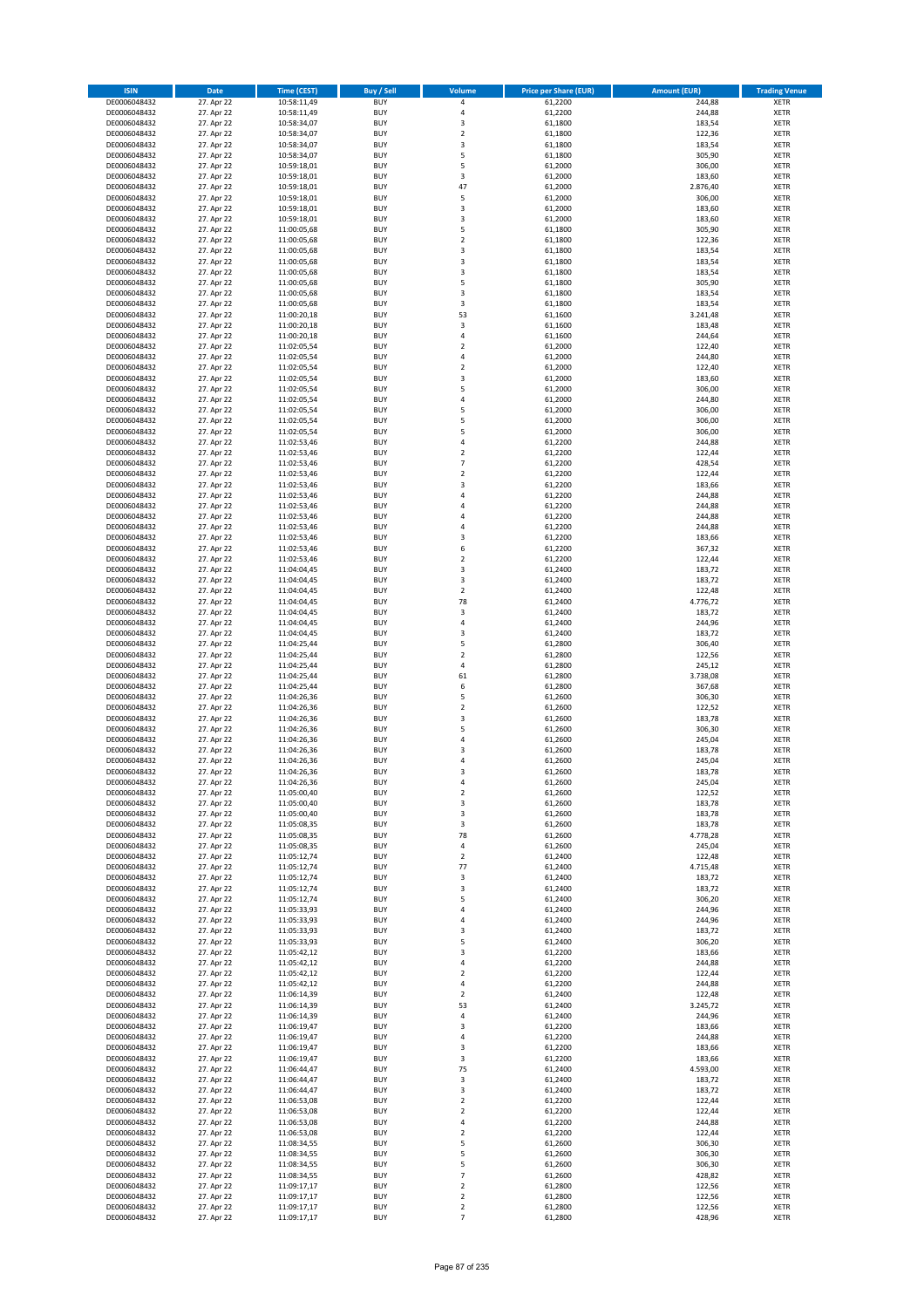| <b>ISIN</b>                  | <b>Date</b>              | <b>Time (CEST)</b>         | <b>Buy / Sell</b>        | Volume                           | <b>Price per Share (EUR)</b> | <b>Amount (EUR)</b> | <b>Trading Venue</b>       |
|------------------------------|--------------------------|----------------------------|--------------------------|----------------------------------|------------------------------|---------------------|----------------------------|
| DE0006048432                 | 27. Apr 22               | 11:09:17,17                | <b>BUY</b>               | $\overline{\mathbf{3}}$          | 61,2800                      | 183,84              | <b>XETR</b>                |
| DE0006048432                 | 27. Apr 22               | 11:09:17,17                | <b>BUY</b>               | $\mathbf 2$                      | 61,2800                      | 122,56              | <b>XETR</b>                |
| DE0006048432                 | 27. Apr 22               | 11:09:17,17                | <b>BUY</b>               | 5                                | 61,2800                      | 306,40              | <b>XETR</b>                |
| DE0006048432                 | 27. Apr 22               | 11:09:17,17                | <b>BUY</b>               | 3                                | 61,2800                      | 183,84              | <b>XETR</b>                |
| DE0006048432<br>DE0006048432 | 27. Apr 22<br>27. Apr 22 | 11:09:17,17<br>11:09:17,17 | <b>BUY</b><br><b>BUY</b> | 5<br>3                           | 61,2800<br>61,2800           | 306,40<br>183,84    | <b>XETR</b><br><b>XETR</b> |
| DE0006048432                 | 27. Apr 22               | 11:09:17,17                | <b>BUY</b>               | $\overline{\mathbf{3}}$          | 61,2800                      | 183,84              | <b>XETR</b>                |
| DE0006048432                 | 27. Apr 22               | 11:09:17,17                | <b>BUY</b>               | 3                                | 61,2800                      | 183,84              | <b>XETR</b>                |
| DE0006048432                 | 27. Apr 22               | 11:09:17,17                | BUY                      | $\overline{a}$                   | 61,2800                      | 245,12              | <b>XETR</b>                |
| DE0006048432                 | 27. Apr 22               | 11:09:17,19                | <b>BUY</b>               | 6                                | 61,2800                      | 367,68              | <b>XETR</b>                |
| DE0006048432                 | 27. Apr 22               | 11:09:27,54                | <b>BUY</b>               | $\mathbf 2$                      | 61,2800                      | 122,56              | <b>XETR</b>                |
| DE0006048432                 | 27. Apr 22               | 11:09:27,54                | <b>BUY</b><br><b>BUY</b> | $\overline{2}$<br>$\overline{2}$ | 61,2800                      | 122,56              | <b>XETR</b>                |
| DE0006048432<br>DE0006048432 | 27. Apr 22<br>27. Apr 22 | 11:09:27,54<br>11:09:27,54 | <b>BUY</b>               | $\overline{a}$                   | 61,2800<br>61,2800           | 122,56<br>245,12    | <b>XETR</b><br><b>XETR</b> |
| DE0006048432                 | 27. Apr 22               | 11:09:27,54                | <b>BUY</b>               | 6                                | 61,2800                      | 367,68              | <b>XETR</b>                |
| DE0006048432                 | 27. Apr 22               | 11:09:27,54                | <b>BUY</b>               | $\overline{7}$                   | 61,2800                      | 428,96              | <b>XETR</b>                |
| DE0006048432                 | 27. Apr 22               | 11:09:27,54                | <b>BUY</b>               | 3                                | 61,2800                      | 183,84              | <b>XETR</b>                |
| DE0006048432                 | 27. Apr 22               | 11:09:27,54                | <b>BUY</b>               | 6                                | 61,2800                      | 367,68              | <b>XETR</b>                |
| DE0006048432                 | 27. Apr 22               | 11:09:27,54                | <b>BUY</b>               | 6                                | 61,2800                      | 367,68              | <b>XETR</b>                |
| DE0006048432<br>DE0006048432 | 27. Apr 22<br>27. Apr 22 | 11:09:33,26<br>11:09:33,26 | <b>BUY</b><br><b>BUY</b> | $\overline{a}$<br>3              | 61,2600<br>61,2600           | 245,04<br>183,78    | <b>XETR</b><br><b>XETR</b> |
| DE0006048432                 | 27. Apr 22               | 11:09:33,26                | <b>BUY</b>               | 87                               | 61,2600                      | 5.329,62            | <b>XETR</b>                |
| DE0006048432                 | 27. Apr 22               | 11:09:33,26                | <b>BUY</b>               | 3                                | 61,2600                      | 183,78              | <b>XETR</b>                |
| DE0006048432                 | 27. Apr 22               | 11:09:33,26                | <b>BUY</b>               | 5                                | 61,2600                      | 306,30              | <b>XETR</b>                |
| DE0006048432                 | 27. Apr 22               | 11:09:33,26                | <b>BUY</b>               | 4                                | 61,2600                      | 245,04              | <b>XETR</b>                |
| DE0006048432                 | 27. Apr 22               | 11:09:33,27                | <b>BUY</b>               | $\mathbf 2$                      | 61,2400                      | 122,48              | <b>XETR</b>                |
| DE0006048432                 | 27. Apr 22<br>27. Apr 22 | 11:09:33,27                | <b>BUY</b>               | 3                                | 61,2400                      | 183,72              | <b>XETR</b>                |
| DE0006048432<br>DE0006048432 | 27. Apr 22               | 11:09:33,27<br>11:09:33,27 | <b>BUY</b><br><b>BUY</b> | 83<br>4                          | 61,2400<br>61,2400           | 5.082,92<br>244,96  | <b>XETR</b><br><b>XETR</b> |
| DE0006048432                 | 27. Apr 22               | 11:09:33,27                | <b>BUY</b>               | 3                                | 61,2400                      | 183,72              | <b>XETR</b>                |
| DE0006048432                 | 27. Apr 22               | 11:10:00,92                | <b>BUY</b>               | 5                                | 61,2600                      | 306,30              | <b>XETR</b>                |
| DE0006048432                 | 27. Apr 22               | 11:10:00,92                | <b>BUY</b>               | 3                                | 61,2600                      | 183,78              | <b>XETR</b>                |
| DE0006048432                 | 27. Apr 22               | 11:10:00,92                | <b>BUY</b>               | 5                                | 61,2600                      | 306,30              | <b>XETR</b>                |
| DE0006048432                 | 27. Apr 22               | 11:10:00,92                | <b>BUY</b>               | $\overline{\mathbf{3}}$          | 61,2600                      | 183,78              | <b>XETR</b>                |
| DE0006048432<br>DE0006048432 | 27. Apr 22<br>27. Apr 22 | 11:11:20,14<br>11:11:20,14 | <b>BUY</b><br><b>BUY</b> | $\overline{4}$<br>$\mathbf 2$    | 61,2800<br>61,2800           | 245,12<br>122,56    | <b>XETR</b><br><b>XETR</b> |
| DE0006048432                 | 27. Apr 22               | 11:11:20,14                | <b>BUY</b>               | $\overline{a}$                   | 61,2800                      | 245,12              | <b>XETR</b>                |
| DE0006048432                 | 27. Apr 22               | 11:11:20,14                | <b>BUY</b>               | $\overline{\mathbf{3}}$          | 61,2800                      | 183,84              | <b>XETR</b>                |
| DE0006048432                 | 27. Apr 22               | 11:11:20,14                | <b>BUY</b>               | 6                                | 61,2800                      | 367,68              | <b>XETR</b>                |
| DE0006048432                 | 27. Apr 22               | 11:11:20,14                | <b>BUY</b>               | 74                               | 61,2800                      | 4.534,72            | <b>XETR</b>                |
| DE0006048432                 | 27. Apr 22               | 11:11:20,14                | <b>BUY</b>               | 5                                | 61,2800                      | 306,40              | <b>XETR</b>                |
| DE0006048432                 | 27. Apr 22<br>27. Apr 22 | 11:11:20,14                | <b>BUY</b><br><b>BUY</b> | 4<br>6                           | 61,2800                      | 245,12<br>367,68    | <b>XETR</b>                |
| DE0006048432<br>DE0006048432 | 27. Apr 22               | 11:11:20,14<br>11:11:20,14 | <b>BUY</b>               | 5                                | 61,2800<br>61,2800           | 306,40              | <b>XETR</b><br><b>XETR</b> |
| DE0006048432                 | 27. Apr 22               | 11:11:20,14                | <b>BUY</b>               | $\overline{a}$                   | 61,2800                      | 245,12              | <b>XETR</b>                |
| DE0006048432                 | 27. Apr 22               | 11:11:20,14                | <b>BUY</b>               | 5                                | 61,2800                      | 306,40              | <b>XETR</b>                |
| DE0006048432                 | 27. Apr 22               | 11:11:20,14                | <b>BUY</b>               | 5                                | 61,2800                      | 306,40              | <b>XETR</b>                |
| DE0006048432                 | 27. Apr 22               | 11:11:20,14                | <b>BUY</b>               | $\overline{\mathbf{3}}$          | 61,2800                      | 183,84              | <b>XETR</b>                |
| DE0006048432<br>DE0006048432 | 27. Apr 22               | 11:11:29,14<br>11:13:04,55 | <b>BUY</b><br><b>BUY</b> | 3<br>$\overline{a}$              | 61,2600<br>61,2800           | 183,78<br>245,12    | <b>XETR</b><br><b>XETR</b> |
| DE0006048432                 | 27. Apr 22<br>27. Apr 22 | 11:13:04,55                | <b>BUY</b>               | $\overline{\mathbf{3}}$          | 61,2800                      | 183,84              | <b>XETR</b>                |
| DE0006048432                 | 27. Apr 22               | 11:13:04,55                | <b>BUY</b>               | $\overline{\mathbf{3}}$          | 61,2800                      | 183,84              | <b>XETR</b>                |
| DE0006048432                 | 27. Apr 22               | 11:13:04,55                | <b>BUY</b>               | $\overline{2}$                   | 61,2800                      | 122,56              | <b>XETR</b>                |
| DE0006048432                 | 27. Apr 22               | 11:13:04,55                | <b>BUY</b>               | $\overline{4}$                   | 61,2800                      | 245,12              | <b>XETR</b>                |
| DE0006048432                 | 27. Apr 22               | 11:13:04,55                | <b>BUY</b>               | $\overline{\mathbf{3}}$          | 61,2800                      | 183,84              | <b>XETR</b>                |
| DE0006048432                 | 27. Apr 22               | 11:13:04,55                | <b>BUY</b>               | $\overline{4}$                   | 61,2800                      | 245,12              | <b>XETR</b>                |
| DE0006048432<br>DE0006048432 | 27. Apr 22<br>27. Apr 22 | 11:13:04,55<br>11:13:04,55 | <b>BUY</b><br><b>BUY</b> | 97<br>4                          | 61,2800<br>61,2800           | 5.944,16<br>245,12  | <b>XETR</b><br><b>XETR</b> |
| DE0006048432                 | 27. Apr 22               | 11:13:04,55                | BUY                      | 5                                | 61,2800                      | 306,40              | <b>XETR</b>                |
| DE0006048432                 | 27. Apr 22               | 11:13:04,55                | <b>BUY</b>               | $\overline{\mathbf{3}}$          | 61,2800                      | 183,84              | <b>XETR</b>                |
| DE0006048432                 | 27. Apr 22               | 11:13:04,55                | <b>BUY</b>               | 3                                | 61,2800                      | 183,84              | <b>XETR</b>                |
| DE0006048432                 | 27. Apr 22               | 11:13:04,55                | BUY                      | $\overline{a}$                   | 61,2800                      | 245,12              | <b>XETR</b>                |
| DE0006048432                 | 27. Apr 22               | 11:13:04,55                | BUY                      | 5                                | 61,2800                      | 306,40              | <b>XETR</b>                |
| DE0006048432<br>DE0006048432 | 27. Apr 22<br>27. Apr 22 | 11:13:04,55                | <b>BUY</b><br>BUY        | $\overline{3}$<br>3              | 61,2800<br>61,2800           | 183,84<br>183,84    | <b>XETR</b><br><b>XETR</b> |
| DE0006048432                 | 27. Apr 22               | 11:13:04,55<br>11:14:24,03 | <b>BUY</b>               | $\mathbf 2$                      | 61,3200                      | 122,64              | <b>XETR</b>                |
| DE0006048432                 | 27. Apr 22               | 11:14:24,03                | <b>BUY</b>               | $\mathbf 2$                      | 61,3200                      | 122,64              | <b>XETR</b>                |
| DE0006048432                 | 27. Apr 22               | 11:14:24,03                | <b>BUY</b>               | 5                                | 61,3200                      | 306,60              | <b>XETR</b>                |
| DE0006048432                 | 27. Apr 22               | 11:14:24,03                | <b>BUY</b>               | $\overline{2}$                   | 61,3200                      | 122,64              | <b>XETR</b>                |
| DE0006048432                 | 27. Apr 22               | 11:14:24,03                | <b>BUY</b>               | 5                                | 61,3200                      | 306,60              | <b>XETR</b>                |
| DE0006048432                 | 27. Apr 22               | 11:14:24,03                | <b>BUY</b>               | 3                                | 61,3200                      | 183,96              | <b>XETR</b>                |
| DE0006048432<br>DE0006048432 | 27. Apr 22<br>27. Apr 22 | 11:14:24,03<br>11:14:24,03 | <b>BUY</b><br><b>BUY</b> | 4<br>$\overline{\mathbf{3}}$     | 61,3200<br>61,3200           | 245,28<br>183,96    | <b>XETR</b><br><b>XETR</b> |
| DE0006048432                 | 27. Apr 22               | 11:14:24,03                | <b>BUY</b>               | 4                                | 61,3200                      | 245,28              | <b>XETR</b>                |
| DE0006048432                 | 27. Apr 22               | 11:14:58,83                | <b>BUY</b>               | 3                                | 61,3200                      | 183,96              | <b>XETR</b>                |
| DE0006048432                 | 27. Apr 22               | 11:14:58,83                | <b>BUY</b>               | $\overline{4}$                   | 61,3200                      | 245,28              | <b>XETR</b>                |
| DE0006048432                 | 27. Apr 22               | 11:14:58,83                | <b>BUY</b>               | $\mathbf 2$                      | 61,3200                      | 122,64              | <b>XETR</b>                |
| DE0006048432                 | 27. Apr 22               | 11:14:58,83                | <b>BUY</b>               | 5                                | 61,3200                      | 306,60              | <b>XETR</b>                |
| DE0006048432<br>DE0006048432 | 27. Apr 22<br>27. Apr 22 | 11:14:58,83<br>11:15:16,11 | <b>BUY</b><br><b>BUY</b> | 5<br>$\overline{4}$              | 61,3200<br>61,3200           | 306,60<br>245,28    | <b>XETR</b><br><b>XETR</b> |
| DE0006048432                 | 27. Apr 22               | 11:15:25,37                | <b>BUY</b>               | 59                               | 61,3000                      | 3.616,70            | <b>XETR</b>                |
| DE0006048432                 | 27. Apr 22               | 11:15:25,37                | <b>BUY</b>               | 5                                | 61,3000                      | 306,50              | <b>XETR</b>                |
| DE0006048432                 | 27. Apr 22               | 11:15:33,55                | <b>BUY</b>               | $\mathbf 2$                      | 61,3000                      | 122,60              | <b>XETR</b>                |
| DE0006048432                 | 27. Apr 22               | 11:15:33,55                | <b>BUY</b>               | 3                                | 61,3000                      | 183,90              | <b>XETR</b>                |
| DE0006048432                 | 27. Apr 22               | 11:15:33,55                | <b>BUY</b>               | 5                                | 61,3000                      | 306,50              | <b>XETR</b>                |
| DE0006048432<br>DE0006048432 | 27. Apr 22<br>27. Apr 22 | 11:15:33,55<br>11:15:33,55 | <b>BUY</b><br><b>BUY</b> | 3<br>59                          | 61,3000<br>61,3000           | 183,90<br>3.616,70  | <b>XETR</b><br><b>XETR</b> |
| DE0006048432                 | 27. Apr 22               | 11:15:33,55                | <b>BUY</b>               | 5                                | 61,3000                      | 306,50              | <b>XETR</b>                |
| DE0006048432                 | 27. Apr 22               | 11:15:33,55                | <b>BUY</b>               | 3                                | 61,3000                      | 183,90              | <b>XETR</b>                |
| DE0006048432                 | 27. Apr 22               | 11:15:33,55                | <b>BUY</b>               | 3                                | 61,3000                      | 183,90              | <b>XETR</b>                |
| DE0006048432                 | 27. Apr 22               | 11:15:33,55                | <b>BUY</b>               | $\overline{a}$                   | 61,3000                      | 245,20              | <b>XETR</b>                |
| DE0006048432                 | 27. Apr 22               | 11:15:33,55                | <b>BUY</b>               | $\overline{\mathbf{3}}$          | 61,3000                      | 183,90              | <b>XETR</b>                |
| DE0006048432                 | 27. Apr 22               | 11:15:33,55                | <b>BUY</b>               | 5                                | 61,3000                      | 306,50              | <b>XETR</b>                |
| DE0006048432<br>DE0006048432 | 27. Apr 22<br>27. Apr 22 | 11:15:48,52<br>11:15:48,52 | <b>BUY</b><br><b>BUY</b> | 4<br>3                           | 61,2800<br>61,2800           | 245,12<br>183,84    | <b>XETR</b><br><b>XETR</b> |
| DE0006048432                 | 27. Apr 22               | 11:15:48,52                | <b>BUY</b>               | 82                               | 61,2800                      | 5.024,96            | <b>XETR</b>                |
| DE0006048432                 | 27. Apr 22               | 11:15:48,52                | <b>BUY</b>               | 5                                | 61,2800                      | 306,40              | <b>XETR</b>                |
| DE0006048432                 | 27. Apr 22               | 11:15:48,52                | <b>BUY</b>               | 5                                | 61,2800                      | 306,40              | <b>XETR</b>                |
| DE0006048432                 | 27. Apr 22               | 11:15:48,52                | <b>BUY</b>               | 4                                | 61,2800                      | 245,12              | <b>XETR</b>                |
| DE0006048432                 | 27. Apr 22               | 11:15:48,52                | <b>BUY</b>               | 3                                | 61,2800                      | 183,84              | <b>XETR</b>                |
| DE0006048432<br>DE0006048432 | 27. Apr 22<br>27. Apr 22 | 11:15:55,56<br>11:15:55,56 | <b>BUY</b><br><b>BUY</b> | 3<br>3                           | 61,2600<br>61,2600           | 183,78<br>183,78    | <b>XETR</b><br><b>XETR</b> |
| DE0006048432                 | 27. Apr 22               | 11:17:16,57                | <b>BUY</b>               | 3                                | 61,2600                      | 183,78              | <b>XETR</b>                |
| DE0006048432                 | 27. Apr 22               | 11:17:16,57                | <b>BUY</b>               | 3                                | 61,2600                      | 183,78              | <b>XETR</b>                |
| DE0006048432                 | 27. Apr 22               | 11:17:16,57                | <b>BUY</b>               | $\overline{4}$                   | 61,2600                      | 245,04              | <b>XETR</b>                |
| DE0006048432                 | 27. Apr 22               | 11:17:16,57                | <b>BUY</b>               | 4                                | 61,2600                      | 245,04              | <b>XETR</b>                |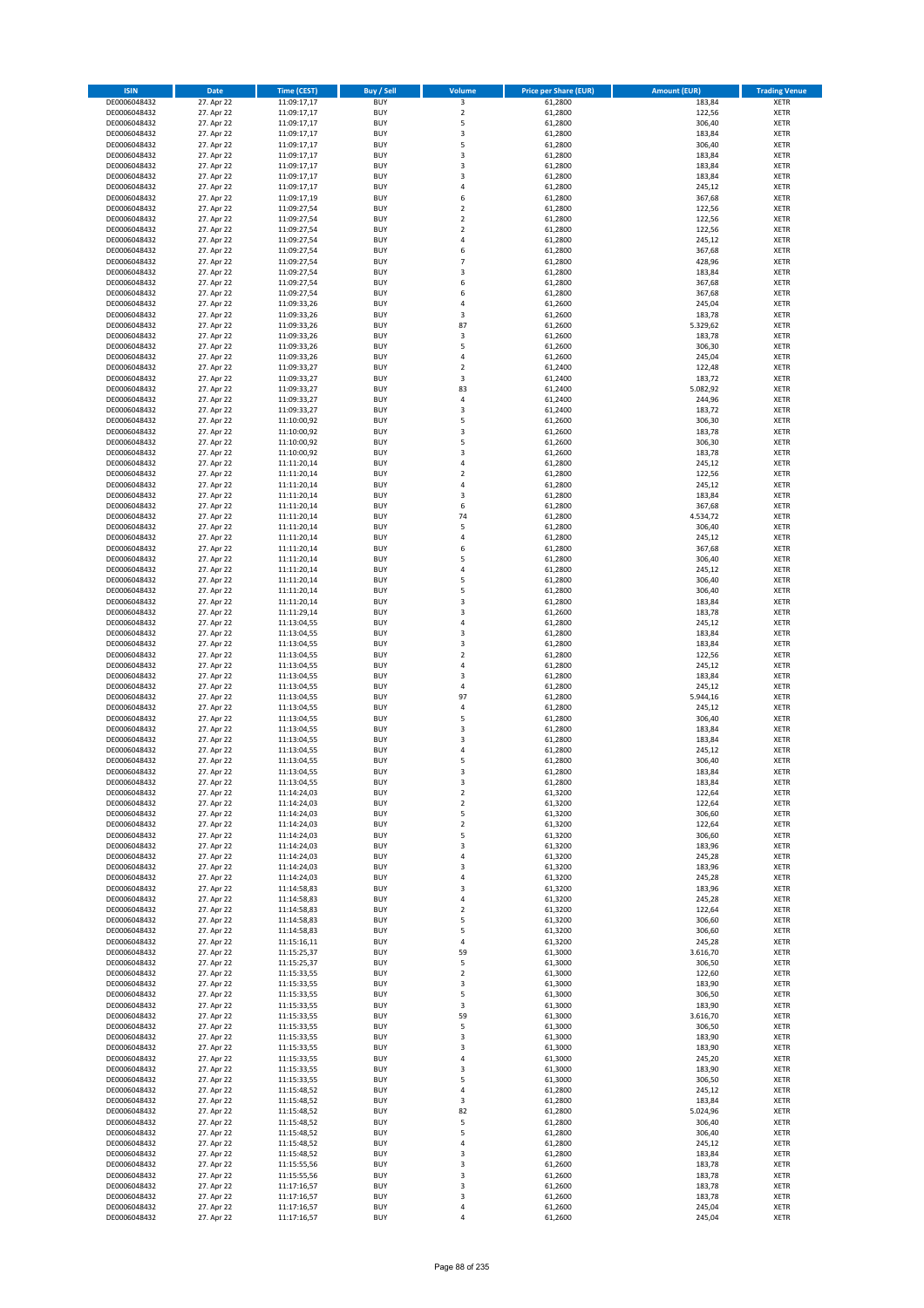| <b>ISIN</b>                  | Date                     | Time (CEST)                | <b>Buy / Sell</b>        | <b>Volume</b>                    | <b>Price per Share (EUR)</b> | <b>Amount (EUR)</b> | <b>Trading Venue</b>       |
|------------------------------|--------------------------|----------------------------|--------------------------|----------------------------------|------------------------------|---------------------|----------------------------|
| DE0006048432                 | 27. Apr 22               | 11:17:16,57                | <b>BUY</b>               | $\pmb{4}$                        | 61,2600                      | 245,04              | <b>XETR</b>                |
| DE0006048432                 | 27. Apr 22               | 11:17:16,59                | <b>BUY</b>               | $\mathbf 2$                      | 61,2400                      | 122,48              | XETR                       |
| DE0006048432                 | 27. Apr 22               | 11:17:16,59                | <b>BUY</b>               | 102                              | 61,2400                      | 6.246,48            | <b>XETR</b>                |
| DE0006048432                 | 27. Apr 22               | 11:17:16,59                | <b>BUY</b>               | $\pmb{4}$                        | 61,2400                      | 244,96              | <b>XETR</b>                |
| DE0006048432<br>DE0006048432 | 27. Apr 22<br>27. Apr 22 | 11:17:16,59<br>11:17:16,59 | <b>BUY</b><br><b>BUY</b> | 3<br>$\overline{4}$              | 61,2400<br>61,2400           | 183,72<br>244,96    | <b>XETR</b><br><b>XETR</b> |
| DE0006048432                 | 27. Apr 22               | 11:17:16,59                | <b>BUY</b>               | $\overline{4}$                   | 61,2400                      | 244,96              | <b>XETR</b>                |
| DE0006048432                 | 27. Apr 22               | 11:17:17,27                | <b>BUY</b>               | 3                                | 61,2200                      | 183,66              | <b>XETR</b>                |
| DE0006048432                 | 27. Apr 22               | 11:17:17,27                | <b>BUY</b>               | 5                                | 61,2200                      | 306,10              | <b>XETR</b>                |
| DE0006048432                 | 27. Apr 22               | 11:17:18,04                | <b>BUY</b>               | $\overline{2}$                   | 61,2200                      | 122,44              | <b>XETR</b>                |
| DE0006048432                 | 27. Apr 22               | 11:17:18,04                | <b>BUY</b>               | 5                                | 61,2200                      | 306,10              | <b>XETR</b>                |
| DE0006048432                 | 27. Apr 22               | 11:17:18,04                | <b>BUY</b>               | $\mathbf 2$<br>$\mathbf 2$       | 61,2200                      | 122,44              | <b>XETR</b>                |
| DE0006048432<br>DE0006048432 | 27. Apr 22<br>27. Apr 22 | 11:17:46,19<br>11:19:24,97 | <b>BUY</b><br><b>BUY</b> | 5                                | 61,2200<br>61,2400           | 122,44<br>306,20    | <b>XETR</b><br><b>XETR</b> |
| DE0006048432                 | 27. Apr 22               | 11:19:24,97                | <b>BUY</b>               | 3                                | 61,2400                      | 183,72              | <b>XETR</b>                |
| DE0006048432                 | 27. Apr 22               | 11:19:24,97                | <b>BUY</b>               | 6                                | 61,2400                      | 367,44              | <b>XETR</b>                |
| DE0006048432                 | 27. Apr 22               | 11:19:24,97                | <b>BUY</b>               | 5                                | 61,2400                      | 306,20              | <b>XETR</b>                |
| DE0006048432                 | 27. Apr 22               | 11:19:24,97                | <b>BUY</b>               | 6                                | 61,2400                      | 367,44              | <b>XETR</b>                |
| DE0006048432                 | 27. Apr 22<br>27. Apr 22 | 11:19:24,97                | <b>BUY</b><br><b>BUY</b> | 3<br>$\mathbf 2$                 | 61,2400                      | 183,72              | <b>XETR</b>                |
| DE0006048432<br>DE0006048432 | 27. Apr 22               | 11:19:25,08<br>11:19:25,08 | <b>BUY</b>               | $\overline{2}$                   | 61,2200<br>61,2200           | 122,44<br>122,44    | <b>XETR</b><br><b>XETR</b> |
| DE0006048432                 | 27. Apr 22               | 11:19:25,08                | <b>BUY</b>               | 107                              | 61,2200                      | 6.550,54            | <b>XETR</b>                |
| DE0006048432                 | 27. Apr 22               | 11:19:25,08                | <b>BUY</b>               | 4                                | 61,2200                      | 244,88              | <b>XETR</b>                |
| DE0006048432                 | 27. Apr 22               | 11:19:25,08                | <b>BUY</b>               | 3                                | 61,2200                      | 183,66              | <b>XETR</b>                |
| DE0006048432                 | 27. Apr 22               | 11:19:25,08                | <b>BUY</b>               | 5                                | 61,2200                      | 306,10              | <b>XETR</b>                |
| DE0006048432                 | 27. Apr 22               | 11:19:25,08                | <b>BUY</b>               | 5<br>$\overline{4}$              | 61,2200                      | 306,10              | <b>XETR</b>                |
| DE0006048432<br>DE0006048432 | 27. Apr 22<br>27. Apr 22 | 11:19:25,08<br>11:19:25,08 | <b>BUY</b><br><b>BUY</b> | 3                                | 61,2200<br>61,2200           | 244,88<br>183,66    | <b>XETR</b><br><b>XETR</b> |
| DE0006048432                 | 27. Apr 22               | 11:19:25,10                | <b>BUY</b>               | 5                                | 61,2200                      | 306,10              | <b>XETR</b>                |
| DE0006048432                 | 27. Apr 22               | 11:19:25,27                | <b>BUY</b>               | 61                               | 61,2000                      | 3.733,20            | <b>XETR</b>                |
| DE0006048432                 | 27. Apr 22               | 11:19:50,22                | <b>BUY</b>               | $\overline{\mathbf{3}}$          | 61,2000                      | 183,60              | <b>XETR</b>                |
| DE0006048432                 | 27. Apr 22               | 11:19:50,22                | <b>BUY</b>               | $\sqrt{4}$                       | 61,2000                      | 244,80              | <b>XETR</b>                |
| DE0006048432                 | 27. Apr 22<br>27. Apr 22 | 11:20:14,57                | <b>BUY</b>               | 19<br>$\overline{2}$             | 61,1800                      | 1.162,42            | <b>XETR</b>                |
| DE0006048432<br>DE0006048432 | 27. Apr 22               | 11:20:14,57<br>11:20:14,57 | <b>BUY</b><br><b>BUY</b> | 4                                | 61,1800<br>61,1800           | 122,36<br>244,72    | <b>XETR</b><br><b>XETR</b> |
| DE0006048432                 | 27. Apr 22               | 11:20:14,57                | <b>BUY</b>               | $\mathsf 3$                      | 61,1800                      | 183,54              | <b>XETR</b>                |
| DE0006048432                 | 27. Apr 22               | 11:20:14,57                | <b>BUY</b>               | 78                               | 61,1800                      | 4.772,04            | <b>XETR</b>                |
| DE0006048432                 | 27. Apr 22               | 11:20:14,57                | <b>BUY</b>               | 3                                | 61,1800                      | 183,54              | <b>XETR</b>                |
| DE0006048432                 | 27. Apr 22               | 11:20:14,59                | <b>BUY</b>               | 5                                | 61,1800                      | 305,90              | <b>XETR</b>                |
| DE0006048432                 | 27. Apr 22               | 11:22:00,17                | <b>BUY</b>               | 4                                | 61,2200                      | 244,88              | <b>XETR</b>                |
| DE0006048432<br>DE0006048432 | 27. Apr 22<br>27. Apr 22 | 11:22:00,17                | <b>BUY</b><br><b>BUY</b> | $\overline{4}$<br>71             | 61,2200                      | 244,88<br>4.346,62  | <b>XETR</b>                |
| DE0006048432                 | 27. Apr 22               | 11:22:00,17<br>11:22:00,17 | <b>BUY</b>               | 4                                | 61,2200<br>61,2200           | 244,88              | <b>XETR</b><br><b>XETR</b> |
| DE0006048432                 | 27. Apr 22               | 11:22:00,17                | <b>BUY</b>               | 5                                | 61,2200                      | 306,10              | <b>XETR</b>                |
| DE0006048432                 | 27. Apr 22               | 11:22:00,17                | <b>BUY</b>               | $\overline{4}$                   | 61,2200                      | 244,88              | <b>XETR</b>                |
| DE0006048432                 | 27. Apr 22               | 11:22:00,17                | <b>BUY</b>               | 3                                | 61,2200                      | 183,66              | <b>XETR</b>                |
| DE0006048432                 | 27. Apr 22               | 11:22:00,17                | <b>BUY</b>               | 3                                | 61,2200                      | 183,66              | <b>XETR</b>                |
| DE0006048432                 | 27. Apr 22               | 11:22:00,17                | <b>BUY</b>               | 3                                | 61,2200                      | 183,66              | <b>XETR</b>                |
| DE0006048432<br>DE0006048432 | 27. Apr 22<br>27. Apr 22 | 11:23:09,98<br>11:23:09,98 | <b>BUY</b><br><b>BUY</b> | 4<br>$\sqrt{4}$                  | 61,2400<br>61,2400           | 244,96<br>244,96    | <b>XETR</b><br><b>XETR</b> |
| DE0006048432                 | 27. Apr 22               | 11:23:09,98                | <b>BUY</b>               | $\overline{\mathbf{c}}$          | 61,2400                      | 122,48              | <b>XETR</b>                |
| DE0006048432                 | 27. Apr 22               | 11:23:09,98                | <b>BUY</b>               | $\overline{4}$                   | 61,2400                      | 244,96              | <b>XETR</b>                |
| DE0006048432                 | 27. Apr 22               | 11:23:09,98                | <b>BUY</b>               | $\mathbf 2$                      | 61,2400                      | 122,48              | <b>XETR</b>                |
| DE0006048432                 | 27. Apr 22               | 11:23:09,98                | <b>BUY</b>               | 40                               | 61,2400                      | 2.449,60            | <b>XETR</b>                |
| DE0006048432                 | 27. Apr 22               | 11:23:09,98                | <b>BUY</b>               | 3                                | 61,2400                      | 183,72              | <b>XETR</b>                |
| DE0006048432<br>DE0006048432 | 27. Apr 22<br>27. Apr 22 | 11:23:09,98<br>11:23:09,98 | <b>BUY</b><br><b>BUY</b> | $\sqrt{4}$<br>$\overline{4}$     | 61,2400<br>61,2400           | 244,96<br>244,96    | <b>XETR</b><br><b>XETR</b> |
| DE0006048432                 | 27. Apr 22               | 11:23:09,98                | <b>BUY</b>               | 3                                | 61,2400                      | 183,72              | <b>XETR</b>                |
| DE0006048432                 | 27. Apr 22               | 11:23:09,98                | <b>BUY</b>               | 3                                | 61,2400                      | 183,72              | <b>XETR</b>                |
| DE0006048432                 | 27. Apr 22               | 11:23:09,98                | <b>BUY</b>               | 3                                | 61,2400                      | 183,72              | <b>XETR</b>                |
| DE0006048432                 | 27. Apr 22               | 11:23:09,98                | <b>BUY</b>               | 5                                | 61,2400                      | 306,20              | <b>XETR</b>                |
| DE0006048432                 | 27. Apr 22               | 11:23:09,98                | <b>BUY</b>               | 3                                | 61,2400                      | 183,72              | <b>XETR</b>                |
| DE0006048432<br>DE0006048432 | 27. Apr 22<br>27. Apr 22 | 11:23:09,98<br>11:23:09,98 | <b>BUY</b><br><b>BUY</b> | $\overline{4}$<br>$\overline{7}$ | 61,2400<br>61,2400           | 244,96<br>428,68    | <b>XETR</b><br><b>XETR</b> |
| DE0006048432                 | 27. Apr 22               | 11:23:09,98                | BUY                      | 4                                | 61,2400                      | 244,96              | XETR                       |
| DE0006048432                 | 27. Apr 22               | 11:23:09,98                | <b>BUY</b>               | 17                               | 61,2400                      | 1.041,08            | <b>XETR</b>                |
| DE0006048432                 | 27. Apr 22               | 11:23:25,19                | <b>BUY</b>               | 4                                | 61,2200                      | 244,88              | <b>XETR</b>                |
| DE0006048432                 | 27. Apr 22               | 11:23:25,19                | <b>BUY</b>               | 4                                | 61,2200                      | 244,88              | <b>XETR</b>                |
| DE0006048432                 | 27. Apr 22               | 11:23:42,41                | <b>BUY</b>               | 3                                | 61,2000                      | 183,60              | <b>XETR</b>                |
| DE0006048432                 | 27. Apr 22               | 11:23:42,41                | <b>BUY</b>               | 3<br>$\sqrt{4}$                  | 61,2000                      | 183,60              | <b>XETR</b>                |
| DE0006048432<br>DE0006048432 | 27. Apr 22<br>27. Apr 22 | 11:23:42,41<br>11:23:42,41 | <b>BUY</b><br><b>BUY</b> | $\sqrt{4}$                       | 61,2000<br>61,2000           | 244,80<br>244,80    | <b>XETR</b><br><b>XETR</b> |
| DE0006048432                 | 27. Apr 22               | 11:24:17,34                | <b>BUY</b>               | $\overline{2}$                   | 61,2000                      | 122,40              | XETR                       |
| DE0006048432                 | 27. Apr 22               | 11:24:17,34                | <b>BUY</b>               | 3                                | 61,2000                      | 183,60              | <b>XETR</b>                |
| DE0006048432                 | 27. Apr 22               | 11:24:17,34                | <b>BUY</b>               | 26                               | 61,2000                      | 1.591,20            | XETR                       |
| DE0006048432                 | 27. Apr 22               | 11:24:17,34                | <b>BUY</b>               | 3                                | 61,2000                      | 183,60              | <b>XETR</b>                |
| DE0006048432<br>DE0006048432 | 27. Apr 22<br>27. Apr 22 | 11:24:17,34<br>11:24:17,34 | <b>BUY</b><br><b>BUY</b> | $\mathbf 2$<br>5                 | 61,2000<br>61,2000           | 122,40<br>306,00    | XETR<br><b>XETR</b>        |
| DE0006048432                 | 27. Apr 22               | 11:24:17,34                | <b>BUY</b>               | 3                                | 61,2000                      | 183,60              | XETR                       |
| DE0006048432                 | 27. Apr 22               | 11:24:17,34                | <b>BUY</b>               | 24                               | 61,2000                      | 1.468,80            | <b>XETR</b>                |
| DE0006048432                 | 27. Apr 22               | 11:24:41,03                | <b>BUY</b>               | 5                                | 61,2000                      | 306,00              | <b>XETR</b>                |
| DE0006048432                 | 27. Apr 22               | 11:24:41,03                | <b>BUY</b>               | 3                                | 61,2000                      | 183,60              | <b>XETR</b>                |
| DE0006048432                 | 27. Apr 22               | 11:26:03,52                | <b>BUY</b>               | 4                                | 61,2400                      | 244,96              | XETR                       |
| DE0006048432                 | 27. Apr 22               | 11:26:03,52                | <b>BUY</b>               | 6                                | 61,2400                      | 367,44              | XETR                       |
| DE0006048432<br>DE0006048432 | 27. Apr 22<br>27. Apr 22 | 11:26:03,52<br>11:26:03,52 | <b>BUY</b><br><b>BUY</b> | 3<br>3                           | 61,2400<br>61,2400           | 183,72<br>183,72    | <b>XETR</b><br><b>XETR</b> |
| DE0006048432                 | 27. Apr 22               | 11:27:10,17                | <b>BUY</b>               | 4                                | 61,2600                      | 245,04              | XETR                       |
| DE0006048432                 | 27. Apr 22               | 11:27:10,17                | <b>BUY</b>               | $\mathbf 2$                      | 61,2600                      | 122,52              | <b>XETR</b>                |
| DE0006048432                 | 27. Apr 22               | 11:27:10,17                | <b>BUY</b>               | 3                                | 61,2600                      | 183,78              | XETR                       |
| DE0006048432                 | 27. Apr 22               | 11:27:10,17                | <b>BUY</b>               | $\overline{2}$                   | 61,2600                      | 122,52              | <b>XETR</b>                |
| DE0006048432                 | 27. Apr 22               | 11:27:10,17                | <b>BUY</b>               | 3                                | 61,2600                      | 183,78              | XETR                       |
| DE0006048432<br>DE0006048432 | 27. Apr 22<br>27. Apr 22 | 11:27:10,17                | <b>BUY</b><br><b>BUY</b> | 5<br>64                          | 61,2600<br>61,2600           | 306,30<br>3.920,64  | <b>XETR</b><br><b>XETR</b> |
| DE0006048432                 | 27. Apr 22               | 11:27:10,17<br>11:27:10,17 | <b>BUY</b>               | 4                                | 61,2600                      | 245,04              | <b>XETR</b>                |
| DE0006048432                 | 27. Apr 22               | 11:27:10,17                | <b>BUY</b>               | 5                                | 61,2600                      | 306,30              | XETR                       |
| DE0006048432                 | 27. Apr 22               | 11:27:10,17                | <b>BUY</b>               | 4                                | 61,2600                      | 245,04              | XETR                       |
| DE0006048432                 | 27. Apr 22               | 11:27:10,17                | <b>BUY</b>               | 3                                | 61,2600                      | 183,78              | XETR                       |
| DE0006048432                 | 27. Apr 22               | 11:27:10,17                | <b>BUY</b>               | 4                                | 61,2600                      | 245,04              | <b>XETR</b>                |
| DE0006048432<br>DE0006048432 | 27. Apr 22<br>27. Apr 22 | 11:27:10,17<br>11:27:10,17 | <b>BUY</b><br><b>BUY</b> | 3<br>4                           | 61,2600<br>61,2600           | 183,78<br>245,04    | <b>XETR</b><br><b>XETR</b> |
| DE0006048432                 | 27. Apr 22               | 11:27:10,17                | <b>BUY</b>               | 4                                | 61,2600                      | 245,04              | XETR                       |
| DE0006048432                 | 27. Apr 22               | 11:27:10,17                | <b>BUY</b>               | 3                                | 61,2600                      | 183,78              | XETR                       |
| DE0006048432                 | 27. Apr 22               | 11:27:10,17                | <b>BUY</b>               | $\mathbf 1$                      | 61,2600                      | 61,26               | <b>XETR</b>                |
| DE0006048432                 | 27. Apr 22               | 11:29:07,41                | <b>BUY</b>               | $\mathbf 2$                      | 61,2800                      | 122,56              | XETR                       |
| DE0006048432                 | 27. Apr 22               | 11:29:07,41                | <b>BUY</b>               | $\mathbf 2$                      | 61,2800                      | 122,56              | <b>XETR</b>                |
| DE0006048432                 | 27. Apr 22               | 11:29:07,41                | <b>BUY</b>               | 4                                | 61,2800                      | 245,12              | <b>XETR</b>                |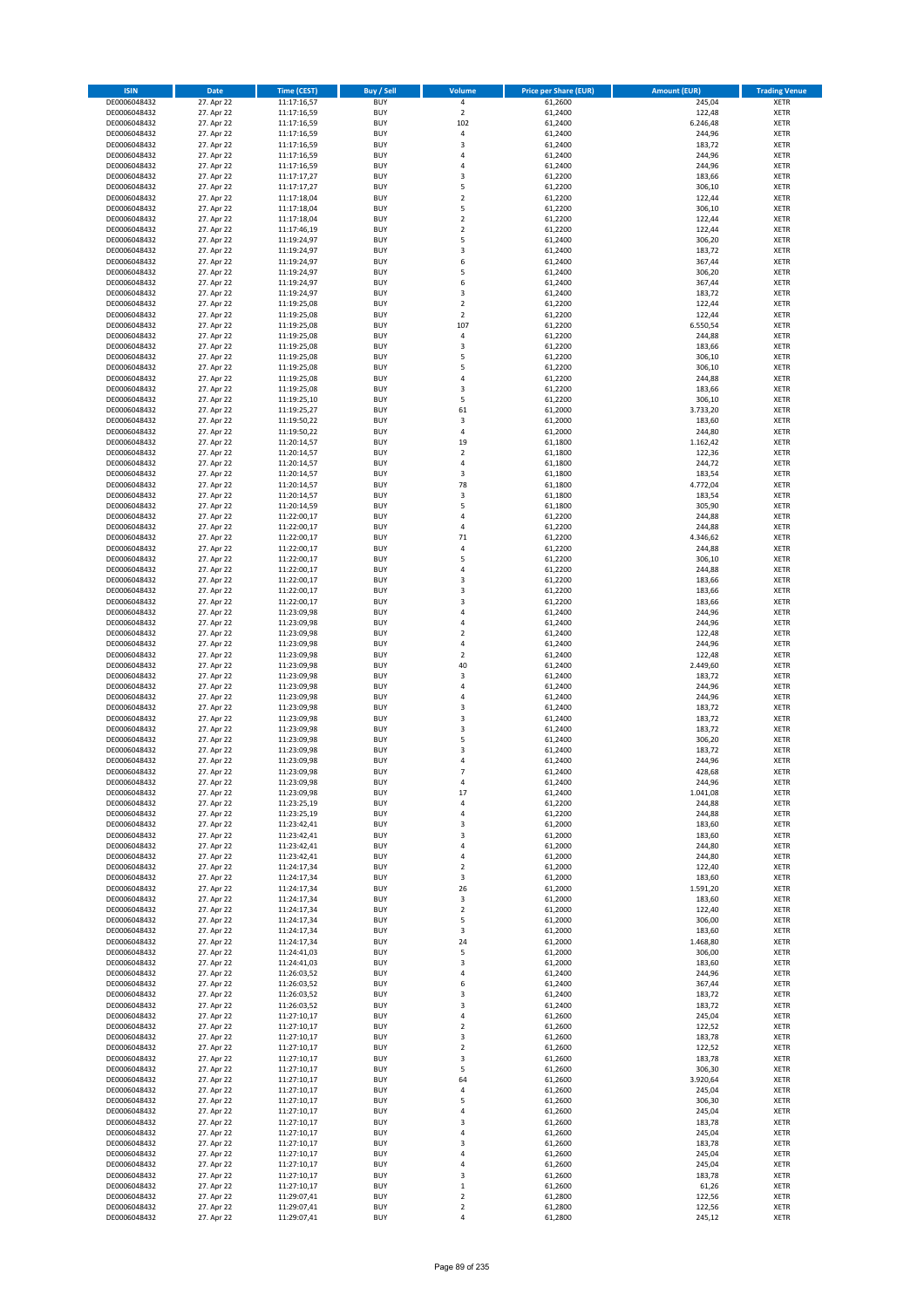| <b>ISIN</b>                  | <b>Date</b>              | <b>Time (CEST)</b>         | <b>Buy / Sell</b>        | <b>Volume</b>                             | <b>Price per Share (EUR)</b> | <b>Amount (EUR)</b> | <b>Trading Venue</b>       |
|------------------------------|--------------------------|----------------------------|--------------------------|-------------------------------------------|------------------------------|---------------------|----------------------------|
| DE0006048432                 | 27. Apr 22               | 11:29:07,41                | <b>BUY</b>               | 5                                         | 61,2800                      | 306,40              | <b>XETR</b>                |
| DE0006048432                 | 27. Apr 22               | 11:29:07,41                | <b>BUY</b>               | 3                                         | 61,2800                      | 183,84              | <b>XETR</b>                |
| DE0006048432                 | 27. Apr 22               | 11:29:07,41                | <b>BUY</b>               | 4                                         | 61,2800                      | 245,12              | <b>XETR</b>                |
| DE0006048432<br>DE0006048432 | 27. Apr 22<br>27. Apr 22 | 11:29:07,41<br>11:29:07,41 | <b>BUY</b><br><b>BUY</b> | 59<br>5                                   | 61,2800<br>61,2800           | 3.615,52<br>306,40  | <b>XETR</b><br><b>XETR</b> |
| DE0006048432                 | 27. Apr 22               | 11:29:07,41                | <b>BUY</b>               | 5                                         | 61,2800                      | 306,40              | <b>XETR</b>                |
| DE0006048432                 | 27. Apr 22               | 11:29:07,41                | <b>BUY</b>               | 3                                         | 61,2800                      | 183,84              | <b>XETR</b>                |
| DE0006048432                 | 27. Apr 22               | 11:29:07,41                | <b>BUY</b>               | 5                                         | 61,2800                      | 306,40              | <b>XETR</b>                |
| DE0006048432                 | 27. Apr 22               | 11:29:07,41                | <b>BUY</b>               | 3                                         | 61,2800                      | 183,84              | <b>XETR</b>                |
| DE0006048432                 | 27. Apr 22               | 11:29:07,41                | <b>BUY</b>               | 5                                         | 61,2800                      | 306,40              | <b>XETR</b>                |
| DE0006048432                 | 27. Apr 22               | 11:29:14,71                | <b>BUY</b>               | 4                                         | 61,2600                      | 245,04              | <b>XETR</b>                |
| DE0006048432                 | 27. Apr 22<br>27. Apr 22 | 11:29:14,71                | <b>BUY</b><br><b>BUY</b> | 4<br>$\overline{\mathbf{c}}$              | 61,2600                      | 245,04<br>122,52    | <b>XETR</b><br><b>XETR</b> |
| DE0006048432<br>DE0006048432 | 27. Apr 22               | 11:29:14,71<br>11:29:14,71 | <b>BUY</b>               | 4                                         | 61,2600<br>61,2600           | 245,04              | <b>XETR</b>                |
| DE0006048432                 | 27. Apr 22               | 11:29:14,71                | <b>BUY</b>               | 4                                         | 61,2600                      | 245,04              | <b>XETR</b>                |
| DE0006048432                 | 27. Apr 22               | 11:29:14,71                | <b>BUY</b>               | 3                                         | 61,2600                      | 183,78              | <b>XETR</b>                |
| DE0006048432                 | 27. Apr 22               | 11:29:14,71                | <b>BUY</b>               | 3                                         | 61,2600                      | 183,78              | <b>XETR</b>                |
| DE0006048432                 | 27. Apr 22               | 11:30:03,00                | <b>BUY</b>               | 4                                         | 61,2600                      | 245,04              | <b>XETR</b>                |
| DE0006048432                 | 27. Apr 22               | 11:30:03,00                | <b>BUY</b>               | 3                                         | 61,2600                      | 183,78              | <b>XETR</b>                |
| DE0006048432                 | 27. Apr 22               | 11:30:03,00                | <b>BUY</b>               | 3                                         | 61,2600                      | 183,78              | <b>XETR</b>                |
| DE0006048432<br>DE0006048432 | 27. Apr 22<br>27. Apr 22 | 11:30:03,00<br>11:30:03,00 | <b>BUY</b><br><b>BUY</b> | 5<br>3                                    | 61,2600<br>61,2600           | 306,30<br>183,78    | <b>XETR</b><br><b>XETR</b> |
| DE0006048432                 | 27. Apr 22               | 11:30:03,00                | <b>BUY</b>               | 3                                         | 61,2600                      | 183,78              | <b>XETR</b>                |
| DE0006048432                 | 27. Apr 22               | 11:30:03,00                | <b>BUY</b>               | 5                                         | 61,2600                      | 306,30              | <b>XETR</b>                |
| DE0006048432                 | 27. Apr 22               | 11:30:54,42                | <b>BUY</b>               | 5                                         | 61,2600                      | 306,30              | <b>XETR</b>                |
| DE0006048432                 | 27. Apr 22               | 11:30:54,42                | <b>BUY</b>               | 3                                         | 61,2600                      | 183,78              | <b>XETR</b>                |
| DE0006048432                 | 27. Apr 22               | 11:30:54,42                | <b>BUY</b>               | 4                                         | 61,2600                      | 245,04              | <b>XETR</b>                |
| DE0006048432                 | 27. Apr 22               | 11:31:54,24                | <b>BUY</b>               | $\overline{\mathbf{c}}$                   | 61,2600                      | 122,52              | <b>XETR</b>                |
| DE0006048432<br>DE0006048432 | 27. Apr 22<br>27. Apr 22 | 11:31:54,24<br>11:31:54,24 | <b>BUY</b><br><b>BUY</b> | 4<br>$\overline{7}$                       | 61,2600<br>61,2600           | 245,04<br>428,82    | <b>XETR</b><br><b>XETR</b> |
| DE0006048432                 | 27. Apr 22               | 11:31:54,24                | <b>BUY</b>               | 5                                         | 61,2600                      | 306,30              | <b>XETR</b>                |
| DE0006048432                 | 27. Apr 22               | 11:31:54,24                | <b>BUY</b>               | 4                                         | 61,2600                      | 245,04              | <b>XETR</b>                |
| DE0006048432                 | 27. Apr 22               | 11:32:02,27                | <b>BUY</b>               | $\mathbf 2$                               | 61,2400                      | 122,48              | <b>XETR</b>                |
| DE0006048432                 | 27. Apr 22               | 11:32:02,27                | <b>BUY</b>               | 5                                         | 61,2400                      | 306,20              | <b>XETR</b>                |
| DE0006048432                 | 27. Apr 22               | 11:32:02,27                | <b>BUY</b>               | $\mathbf 2$                               | 61.2400                      | 122,48              | <b>XETR</b>                |
| DE0006048432                 | 27. Apr 22               | 11:32:02,27                | <b>BUY</b>               | 3                                         | 61,2400                      | 183,72              | <b>XETR</b>                |
| DE0006048432                 | 27. Apr 22               | 11:32:02,27                | <b>BUY</b>               | 70                                        | 61,2400                      | 4.286,80            | <b>XETR</b>                |
| DE0006048432<br>DE0006048432 | 27. Apr 22<br>27. Apr 22 | 11:32:02,27<br>11:32:02,27 | <b>BUY</b><br><b>BUY</b> | $\mathbf 2$<br>4                          | 61,2400<br>61,2400           | 122,48<br>244,96    | <b>XETR</b><br><b>XETR</b> |
| DE0006048432                 | 27. Apr 22               | 11:32:02,27                | <b>BUY</b>               | 4                                         | 61,2400                      | 244,96              | <b>XETR</b>                |
| DE0006048432                 | 27. Apr 22               | 11:32:02,27                | <b>BUY</b>               | 4                                         | 61,2400                      | 244,96              | <b>XETR</b>                |
| DE0006048432                 | 27. Apr 22               | 11:32:02,27                | <b>BUY</b>               | 4                                         | 61,2400                      | 244,96              | <b>XETR</b>                |
| DE0006048432                 | 27. Apr 22               | 11:32:02,27                | <b>BUY</b>               | 3                                         | 61,2400                      | 183,72              | <b>XETR</b>                |
| DE0006048432                 | 27. Apr 22               | 11:32:02,27                | <b>BUY</b>               | 4                                         | 61,2400                      | 244,96              | <b>XETR</b>                |
| DE0006048432                 | 27. Apr 22               | 11:32:11,01                | <b>BUY</b>               | 3                                         | 61,2200                      | 183,66              | <b>XETR</b>                |
| DE0006048432                 | 27. Apr 22               | 11:32:11,01                | <b>BUY</b>               | 3                                         | 61,2200                      | 183,66              | <b>XETR</b>                |
| DE0006048432<br>DE0006048432 | 27. Apr 22<br>27. Apr 22 | 11:32:11,01<br>11:32:11,01 | <b>BUY</b><br><b>BUY</b> | $\mathbf 2$<br>146                        | 61,2200<br>61,2200           | 122,44<br>8.938,12  | <b>XETR</b><br><b>XETR</b> |
| DE0006048432                 | 27. Apr 22               | 11:32:11,01                | <b>BUY</b>               | 4                                         | 61,2200                      | 244,88              | <b>XETR</b>                |
| DE0006048432                 | 27. Apr 22               | 11:32:11,01                | <b>BUY</b>               | 4                                         | 61,2200                      | 244,88              | <b>XETR</b>                |
| DE0006048432                 | 27. Apr 22               | 11:32:11,01                | <b>BUY</b>               | 5                                         | 61,2200                      | 306,10              | <b>XETR</b>                |
| DE0006048432                 | 27. Apr 22               | 11:32:11,01                | <b>BUY</b>               | 4                                         | 61,2200                      | 244,88              | <b>XETR</b>                |
| DE0006048432                 | 27. Apr 22               | 11:32:11,01                | <b>BUY</b>               | 5                                         | 61,2200                      | 306,10              | <b>XETR</b>                |
| DE0006048432                 | 27. Apr 22               | 11:32:11,01                | <b>BUY</b>               | $\mathbf 2$                               | 61,2200                      | 122,44              | <b>XETR</b>                |
| DE0006048432                 | 27. Apr 22               | 11:32:11,01                | <b>BUY</b>               | 4<br>$\mathbf 2$                          | 61,2200                      | 244,88              | <b>XETR</b>                |
| DE0006048432<br>DE0006048432 | 27. Apr 22<br>27. Apr 22 | 11:32:46,94<br>11:32:46,94 | <b>BUY</b><br><b>BUY</b> | 5                                         | 61,2200<br>61,2200           | 122,44<br>306,10    | <b>XETR</b><br><b>XETR</b> |
| DE0006048432                 | 27. Apr 22               | 11:32:46,94                | <b>BUY</b>               | 4                                         | 61,2200                      | 244,88              | <b>XETR</b>                |
| DE0006048432                 | 27. Apr 22               | 11:32:46,94                | <b>BUY</b>               | 3                                         | 61,2200                      | 183,66              | <b>XETR</b>                |
| DE0006048432                 | 27. Apr 22               | 11:32:46,94                | <b>BUY</b>               | 3                                         | 61,2200                      | 183,66              | <b>XETR</b>                |
| DE0006048432                 | 27. Apr 22               | 11:32:46,94                | <b>BUY</b>               | 4                                         | 61,2200                      | 244,88              | <b>XETR</b>                |
| DE0006048432                 | 27. Apr 22               | 11:33:03,25                | <b>BUY</b>               | 5                                         | 61,2000                      | 306,00              | <b>XETR</b>                |
| DE0006048432                 | 27. Apr 22               | 11:33:03,25                | <b>BUY</b><br><b>BUY</b> | $\overline{\mathbf{c}}$<br>$\overline{2}$ | 61,2000                      | 122,40              | <b>XETR</b><br><b>XETR</b> |
| DE0006048432<br>DE0006048432 | 27. Apr 22<br>27. Apr 22 | 11:33:03,25<br>11:33:03,25 | <b>BUY</b>               | 63                                        | 61,2000<br>61,2000           | 122,40<br>3.855,60  | <b>XETR</b>                |
| DE0006048432                 | 27. Apr 22               | 11:33:03,25                | <b>BUY</b>               | 5                                         | 61,2000                      | 306,00              | XETR                       |
| DE0006048432                 | 27. Apr 22               | 11:33:03,25                | <b>BUY</b>               | $\mathbf 2$                               | 61,2000                      | 122,40              | XETR                       |
| DE0006048432                 | 27. Apr 22               | 11:33:03,25                | <b>BUY</b>               | 5                                         | 61,2000                      | 306,00              | XETR                       |
| DE0006048432                 | 27. Apr 22               | 11:33:03,25                | <b>BUY</b>               | 5                                         | 61,2000                      | 306,00              | <b>XETR</b>                |
| DE0006048432<br>DE0006048432 | 27. Apr 22               | 11:33:03,25                | <b>BUY</b>               | 3                                         | 61,2000                      | 183,60              | XETR                       |
| DE0006048432                 | 27. Apr 22<br>27. Apr 22 | 11:33:03,25<br>11:34:11,44 | <b>BUY</b><br><b>BUY</b> | 4<br>3                                    | 61,2000<br>61,2000           | 244,80<br>183,60    | <b>XETR</b><br>XETR        |
| DE0006048432                 | 27. Apr 22               | 11:34:11,44                | <b>BUY</b>               | $\overline{\mathbf{c}}$                   | 61,2000                      | 122,40              | <b>XETR</b>                |
| DE0006048432                 | 27. Apr 22               | 11:34:11,44                | <b>BUY</b>               | 5                                         | 61,2000                      | 306,00              | XETR                       |
| DE0006048432                 | 27. Apr 22               | 11:34:11,44                | <b>BUY</b>               | 4                                         | 61,2000                      | 244,80              | XETR                       |
| DE0006048432                 | 27. Apr 22               | 11:34:11,44                | <b>BUY</b>               | 4                                         | 61,2000                      | 244,80              | <b>XETR</b>                |
| DE0006048432                 | 27. Apr 22               | 11:36:18,55                | <b>BUY</b>               | 4                                         | 61,2400                      | 244,96              | XETR                       |
| DE0006048432<br>DE0006048432 | 27. Apr 22<br>27. Apr 22 | 11:37:06,13<br>11:37:06,13 | <b>BUY</b><br><b>BUY</b> | $\overline{\mathbf{c}}$<br>6              | 61,2600<br>61,2600           | 122,52<br>367,56    | <b>XETR</b><br>XETR        |
| DE0006048432                 | 27. Apr 22               | 11:37:06,13                | <b>BUY</b>               | 3                                         | 61,2600                      | 183,78              | <b>XETR</b>                |
| DE0006048432                 | 27. Apr 22               | 11:37:06,13                | <b>BUY</b>               | 4                                         | 61,2600                      | 245,04              | <b>XETR</b>                |
| DE0006048432                 | 27. Apr 22               | 11:37:06,13                | <b>BUY</b>               | 3                                         | 61,2600                      | 183,78              | <b>XETR</b>                |
| DE0006048432                 | 27. Apr 22               | 11:37:06,13                | <b>BUY</b>               | 5                                         | 61,2600                      | 306,30              | XETR                       |
| DE0006048432                 | 27. Apr 22               | 11:37:06,13                | <b>BUY</b>               | 194                                       | 61,2600                      | 11.884,44           | <b>XETR</b>                |
| DE0006048432                 | 27. Apr 22               | 11:37:06,13                | <b>BUY</b><br><b>BUY</b> | 4                                         | 61,2600                      | 245,04<br>183,78    | <b>XETR</b>                |
| DE0006048432<br>DE0006048432 | 27. Apr 22<br>27. Apr 22 | 11:37:06,13<br>11:37:06,13 | <b>BUY</b>               | 3<br>4                                    | 61,2600<br>61,2600           | 245,04              | XETR<br><b>XETR</b>        |
| DE0006048432                 | 27. Apr 22               | 11:37:06,13                | <b>BUY</b>               | 6                                         | 61,2600                      | 367,56              | <b>XETR</b>                |
| DE0006048432                 | 27. Apr 22               | 11:37:06,13                | <b>BUY</b>               | $\mathbf 2$                               | 61,2600                      | 122,52              | XETR                       |
| DE0006048432                 | 27. Apr 22               | 11:37:06,13                | <b>BUY</b>               | 3                                         | 61,2600                      | 183,78              | XETR                       |
| DE0006048432                 | 27. Apr 22               | 11:37:06,13                | <b>BUY</b>               | 3                                         | 61,2600                      | 183,78              | <b>XETR</b>                |
| DE0006048432                 | 27. Apr 22               | 11:37:06,13                | <b>BUY</b>               | 5                                         | 61,2600                      | 306,30              | <b>XETR</b>                |
| DE0006048432                 | 27. Apr 22               | 11:37:06,13                | <b>BUY</b>               | 4                                         | 61,2600                      | 245,04              | XETR                       |
| DE0006048432<br>DE0006048432 | 27. Apr 22<br>27. Apr 22 | 11:37:08,58<br>11:37:08,58 | <b>BUY</b><br><b>BUY</b> | $\overline{7}$<br>3                       | 61,2400<br>61,2400           | 428,68<br>183,72    | XETR<br><b>XETR</b>        |
| DE0006048432                 | 27. Apr 22               | 11:37:36,07                | <b>BUY</b>               | 3                                         | 61,2400                      | 183,72              | <b>XETR</b>                |
| DE0006048432                 | 27. Apr 22               | 11:37:38,07                | <b>BUY</b>               | 5                                         | 61,2200                      | 306,10              | XETR                       |
| DE0006048432                 | 27. Apr 22               | 11:37:42,00                | <b>BUY</b>               | 6                                         | 61,2400                      | 367,44              | <b>XETR</b>                |
| DE0006048432                 | 27. Apr 22               | 11:38:16,34                | <b>BUY</b>               | $\mathbf 2$                               | 61,2400                      | 122,48              | <b>XETR</b>                |
| DE0006048432                 | 27. Apr 22               | 11:41:37,00                | <b>BUY</b>               | 3                                         | 61,2800                      | 183,84              | XETR                       |
| DE0006048432                 | 27. Apr 22<br>27. Apr 22 | 11:41:37,00                | <b>BUY</b><br><b>BUY</b> | 6<br>3                                    | 61,2800<br>61,2800           | 367,68<br>183,84    | <b>XETR</b><br>XETR        |
| DE0006048432<br>DE0006048432 | 27. Apr 22               | 11:41:37,00<br>11:41:37,00 | <b>BUY</b>               | 5                                         | 61,2800                      | 306,40              | <b>XETR</b>                |
| DE0006048432                 | 27. Apr 22               | 11:41:37,00                | <b>BUY</b>               | 6                                         | 61,2800                      | 367,68              | <b>XETR</b>                |
| DE0006048432                 | 27. Apr 22               | 11:41:37,00                | <b>BUY</b>               | $\overline{7}$                            | 61,2800                      | 428,96              | <b>XETR</b>                |
| DE0006048432                 | 27. Apr 22               | 11:41:37,00                | <b>BUY</b>               | 4                                         | 61,2800                      | 245,12              | XETR                       |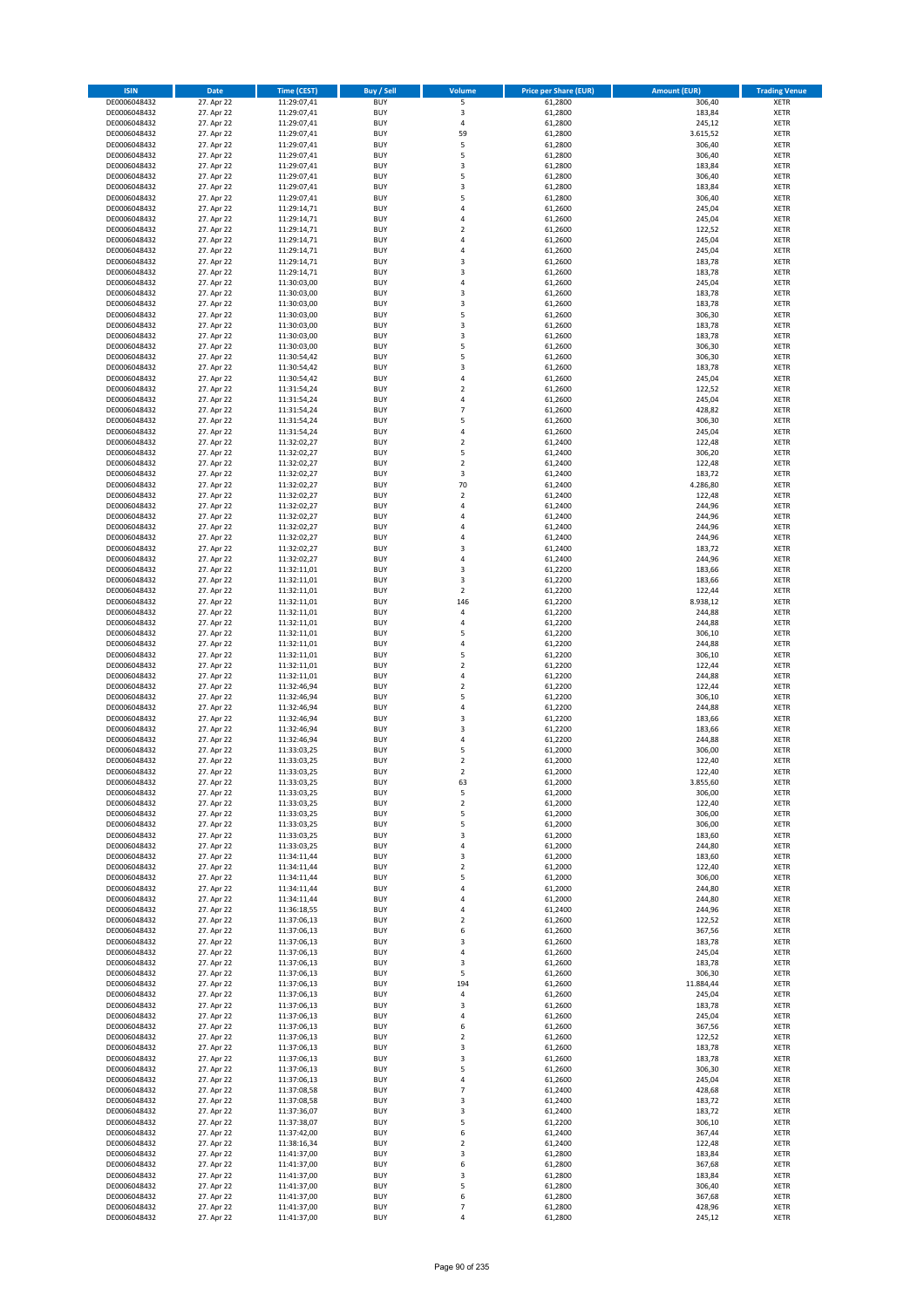| <b>ISIN</b>                  | <b>Date</b>              | <b>Time (CEST)</b>         | <b>Buy / Sell</b>        | <b>Volume</b>            | <b>Price per Share (EUR)</b> | <b>Amount (EUR)</b> | <b>Trading Venue</b>       |
|------------------------------|--------------------------|----------------------------|--------------------------|--------------------------|------------------------------|---------------------|----------------------------|
| DE0006048432                 | 27. Apr 22               | 11:41:37,00                | <b>BUY</b>               | 6                        | 61,2800                      | 367,68              | <b>XETR</b>                |
| DE0006048432                 | 27. Apr 22               | 11:41:37,00                | <b>BUY</b>               | 6                        | 61,2800                      | 367,68              | <b>XETR</b>                |
| DE0006048432                 | 27. Apr 22               | 11:41:37,00                | <b>BUY</b>               | 5                        | 61,2800                      | 306,40              | <b>XETR</b>                |
| DE0006048432<br>DE0006048432 | 27. Apr 22<br>27. Apr 22 | 11:42:33,94<br>11:42:33,94 | <b>BUY</b><br><b>BUY</b> | 5<br>4                   | 61,3200<br>61,3200           | 306,60<br>245,28    | <b>XETR</b><br><b>XETR</b> |
| DE0006048432                 | 27. Apr 22               | 11:42:33,94                | <b>BUY</b>               | 4                        | 61,3200                      | 245,28              | <b>XETR</b>                |
| DE0006048432                 | 27. Apr 22               | 11:42:33,94                | <b>BUY</b>               | 6                        | 61,3200                      | 367,92              | <b>XETR</b>                |
| DE0006048432                 | 27. Apr 22               | 11:42:33,94                | <b>BUY</b>               | 4                        | 61,3200                      | 245,28              | <b>XETR</b>                |
| DE0006048432                 | 27. Apr 22               | 11:42:33,94                | <b>BUY</b>               | 4                        | 61,3200                      | 245,28              | <b>XETR</b>                |
| DE0006048432                 | 27. Apr 22               | 11:42:47,59                | <b>BUY</b>               | 3                        | 61,3200                      | 183,96              | <b>XETR</b>                |
| DE0006048432                 | 27. Apr 22               | 11:42:47,59                | <b>BUY</b>               | $\mathbf 2$              | 61,3200                      | 122,64              | <b>XETR</b>                |
| DE0006048432                 | 27. Apr 22<br>27. Apr 22 | 11:42:47,59                | <b>BUY</b><br><b>BUY</b> | 4<br>$\overline{7}$      | 61,3200                      | 245,28<br>429,24    | <b>XETR</b><br><b>XETR</b> |
| DE0006048432<br>DE0006048432 | 27. Apr 22               | 11:42:47,59<br>11:42:47,59 | <b>BUY</b>               | 6                        | 61,3200<br>61,3200           | 367,92              | <b>XETR</b>                |
| DE0006048432                 | 27. Apr 22               | 11:42:47,59                | <b>BUY</b>               | 5                        | 61,3200                      | 306,60              | <b>XETR</b>                |
| DE0006048432                 | 27. Apr 22               | 11:42:47,59                | <b>BUY</b>               | 5                        | 61,3200                      | 306,60              | <b>XETR</b>                |
| DE0006048432                 | 27. Apr 22               | 11:42:47,59                | <b>BUY</b>               | 4                        | 61,3200                      | 245,28              | <b>XETR</b>                |
| DE0006048432                 | 27. Apr 22               | 11:43:05,01                | <b>BUY</b>               | $\overline{7}$           | 61,3200                      | 429,24              | <b>XETR</b>                |
| DE0006048432                 | 27. Apr 22               | 11:43:05,01                | <b>BUY</b>               | $\mathbf 2$              | 61,3200                      | 122,64              | <b>XETR</b>                |
| DE0006048432                 | 27. Apr 22               | 11:43:05,01                | <b>BUY</b>               | 5                        | 61,3200                      | 306,60              | <b>XETR</b>                |
| DE0006048432                 | 27. Apr 22               | 11:43:05,01                | <b>BUY</b>               | 4                        | 61,3200                      | 245,28              | <b>XETR</b>                |
| DE0006048432<br>DE0006048432 | 27. Apr 22<br>27. Apr 22 | 11:43:05,01<br>11:43:05,01 | <b>BUY</b><br><b>BUY</b> | 6<br>3                   | 61,3200<br>61,3200           | 367,92<br>183,96    | <b>XETR</b><br><b>XETR</b> |
| DE0006048432                 | 27. Apr 22               | 11:43:05,01                | <b>BUY</b>               | 3                        | 61,3200                      | 183,96              | <b>XETR</b>                |
| DE0006048432                 | 27. Apr 22               | 11:43:12,00                | <b>BUY</b>               | $\overline{7}$           | 61,3000                      | 429,10              | <b>XETR</b>                |
| DE0006048432                 | 27. Apr 22               | 11:43:12,00                | <b>BUY</b>               | $\overline{7}$           | 61,3000                      | 429,10              | <b>XETR</b>                |
| DE0006048432                 | 27. Apr 22               | 11:43:12,00                | <b>BUY</b>               | 5                        | 61,3000                      | 306,50              | <b>XETR</b>                |
| DE0006048432                 | 27. Apr 22               | 11:43:12,00                | <b>BUY</b>               | 239                      | 61,3000                      | 14.650,70           | <b>XETR</b>                |
| DE0006048432                 | 27. Apr 22               | 11:43:12,00                | <b>BUY</b>               | 5                        | 61,3000                      | 306,50              | <b>XETR</b>                |
| DE0006048432                 | 27. Apr 22               | 11:43:12,00                | <b>BUY</b><br><b>BUY</b> | 3<br>9                   | 61,3000                      | 183,90              | <b>XETR</b>                |
| DE0006048432<br>DE0006048432 | 27. Apr 22<br>27. Apr 22 | 11:43:12,00<br>11:43:12,00 | <b>BUY</b>               | 9                        | 61,3000<br>61,3000           | 551,70<br>551,70    | <b>XETR</b><br><b>XETR</b> |
| DE0006048432                 | 27. Apr 22               | 11:43:12,00                | <b>BUY</b>               | $\overline{7}$           | 61,3000                      | 429,10              | <b>XETR</b>                |
| DE0006048432                 | 27. Apr 22               | 11:43:12,00                | <b>BUY</b>               | 6                        | 61,3000                      | 367,80              | <b>XETR</b>                |
| DE0006048432                 | 27. Apr 22               | 11:43:12,08                | <b>BUY</b>               | 4                        | 61,2800                      | 245,12              | <b>XETR</b>                |
| DE0006048432                 | 27. Apr 22               | 11:43:12,08                | <b>BUY</b>               | 5                        | 61,2800                      | 306,40              | <b>XETR</b>                |
| DE0006048432                 | 27. Apr 22               | 11:43:12,08                | <b>BUY</b>               | 4                        | 61,2800                      | 245,12              | <b>XETR</b>                |
| DE0006048432                 | 27. Apr 22               | 11:43:12,08                | <b>BUY</b>               | 6                        | 61,2800                      | 367,68              | <b>XETR</b>                |
| DE0006048432                 | 27. Apr 22               | 11:43:12,08                | <b>BUY</b>               | 5                        | 61,2800                      | 306,40              | <b>XETR</b>                |
| DE0006048432                 | 27. Apr 22               | 11:46:11,63<br>11:46:11,63 | <b>BUY</b><br><b>BUY</b> | 3<br>3                   | 61,3400                      | 184,02              | <b>XETR</b><br><b>XETR</b> |
| DE0006048432<br>DE0006048432 | 27. Apr 22<br>27. Apr 22 | 11:46:11,63                | <b>BUY</b>               | 3                        | 61,3400<br>61,3400           | 184,02<br>184,02    | <b>XETR</b>                |
| DE0006048432                 | 27. Apr 22               | 11:46:11,63                | <b>BUY</b>               | 5                        | 61,3400                      | 306,70              | <b>XETR</b>                |
| DE0006048432                 | 27. Apr 22               | 11:46:11,63                | <b>BUY</b>               | $\overline{7}$           | 61,3400                      | 429,38              | <b>XETR</b>                |
| DE0006048432                 | 27. Apr 22               | 11:46:11,63                | <b>BUY</b>               | 5                        | 61,3400                      | 306,70              | <b>XETR</b>                |
| DE0006048432                 | 27. Apr 22               | 11:46:11,63                | <b>BUY</b>               | 270                      | 61,3400                      | 16.561,80           | <b>XETR</b>                |
| DE0006048432                 | 27. Apr 22               | 11:46:11,63                | <b>BUY</b>               | 6                        | 61,3400                      | 368,04              | <b>XETR</b>                |
| DE0006048432                 | 27. Apr 22               | 11:46:11,63                | <b>BUY</b>               | 3                        | 61,3400                      | 184,02              | <b>XETR</b>                |
| DE0006048432                 | 27. Apr 22               | 11:46:11,63                | <b>BUY</b>               | 9                        | 61,3400                      | 552,06              | <b>XETR</b>                |
| DE0006048432<br>DE0006048432 | 27. Apr 22<br>27. Apr 22 | 11:46:11,63<br>11:46:11,63 | <b>BUY</b><br><b>BUY</b> | 8<br>12                  | 61,3400<br>61,3400           | 490,72<br>736,08    | <b>XETR</b><br><b>XETR</b> |
| DE0006048432                 | 27. Apr 22               | 11:46:11,63                | <b>BUY</b>               | 4                        | 61,3400                      | 245,36              | <b>XETR</b>                |
| DE0006048432                 | 27. Apr 22               | 11:46:11,63                | <b>BUY</b>               | 3                        | 61,3400                      | 184,02              | <b>XETR</b>                |
| DE0006048432                 | 27. Apr 22               | 11:46:11,64                | <b>BUY</b>               | 3                        | 61,3400                      | 184,02              | <b>XETR</b>                |
| DE0006048432                 | 27. Apr 22               | 11:46:11,66                | <b>BUY</b>               | 4                        | 61,3400                      | 245,36              | <b>XETR</b>                |
| DE0006048432                 | 27. Apr 22               | 11:46:38,25                | <b>BUY</b>               | 3                        | 61,3200                      | 183,96              | <b>XETR</b>                |
| DE0006048432                 | 27. Apr 22               | 11:46:38,25                | <b>BUY</b>               | 3                        | 61,3200                      | 183,96              | <b>XETR</b>                |
| DE0006048432                 | 27. Apr 22               | 11:46:38,25                | <b>BUY</b>               | 3                        | 61,3200                      | 183,96              | <b>XETR</b>                |
| DE0006048432<br>DE0006048432 | 27. Apr 22               | 11:46:38,25                | <b>BUY</b><br><b>BUY</b> | 9<br>3                   | 61,3200                      | 551,88              | <b>XETR</b><br><b>XETR</b> |
| DE0006048432                 | 27. Apr 22<br>27. Apr 22 | 11:47:40,88<br>11:48:25,93 | <b>BUY</b>               | 5                        | 61,3200<br>61,3000           | 183,96<br>306,50    | <b>XETR</b>                |
| DE0006048432                 | 27. Apr 22               | 11:48:25,93                | <b>BUY</b>               | 5                        | 61,3000                      | 306,50              | <b>XETR</b>                |
| DE0006048432                 | 27. Apr 22               | 11:48:25,93                | <b>BUY</b>               | 5                        | 61,3000                      | 306,50              | <b>XETR</b>                |
| DE0006048432                 | 27. Apr 22               | 11:48:25,93                | <b>BUY</b>               | 4                        | 61,3000                      | 245,20              | <b>XETR</b>                |
| DE0006048432                 | 27. Apr 22               | 11:48:25,93                | BUY                      | $\overline{\phantom{a}}$ | 61,3000                      | 429,10              | <b>XETR</b>                |
| DE0006048432                 | 27. Apr 22               | 11:48:25,93                | <b>BUY</b>               | 205                      | 61,3000                      | 12.566,50           | XETR                       |
| DE0006048432<br>DE0006048432 | 27. Apr 22<br>27. Apr 22 | 11:48:25,93<br>11:48:25,93 | <b>BUY</b><br><b>BUY</b> | 6<br>5                   | 61,3000<br>61,3000           | 367,80<br>306,50    | XETR<br>XETR               |
| DE0006048432                 | 27. Apr 22               | 11:48:25,93                | <b>BUY</b>               | $\overline{7}$           | 61,3000                      | 429,10              | <b>XETR</b>                |
| DE0006048432                 | 27. Apr 22               | 11:48:25,93                | <b>BUY</b>               | 5                        | 61,3000                      | 306,50              | <b>XETR</b>                |
| DE0006048432                 | 27. Apr 22               | 11:48:25,93                | <b>BUY</b>               | 3                        | 61,3000                      | 183,90              | <b>XETR</b>                |
| DE0006048432                 | 27. Apr 22               | 11:48:25,93                | <b>BUY</b>               | 4                        | 61,3000                      | 245,20              | <b>XETR</b>                |
| DE0006048432                 | 27. Apr 22               | 11:48:25,93                | <b>BUY</b>               | 5                        | 61,3000                      | 306,50              | <b>XETR</b>                |
| DE0006048432                 | 27. Apr 22               | 11:48:25,93                | <b>BUY</b>               | 8                        | 61,3000                      | 490,40              | <b>XETR</b>                |
| DE0006048432<br>DE0006048432 | 27. Apr 22<br>27. Apr 22 | 11:48:25,93<br>11:48:25,93 | <b>BUY</b><br><b>BUY</b> | 3<br>9                   | 61,3000<br>61,3000           | 183,90<br>551,70    | XETR<br><b>XETR</b>        |
| DE0006048432                 | 27. Apr 22               | 11:48:25,93                | <b>BUY</b>               | 3                        | 61,3000                      | 183,90              | <b>XETR</b>                |
| DE0006048432                 | 27. Apr 22               | 11:49:32,01                | <b>BUY</b>               | 3                        | 61,3200                      | 183,96              | <b>XETR</b>                |
| DE0006048432                 | 27. Apr 22               | 11:49:32,01                | <b>BUY</b>               | 4                        | 61,3200                      | 245,28              | <b>XETR</b>                |
| DE0006048432                 | 27. Apr 22               | 11:49:32,01                | <b>BUY</b>               | 3                        | 61,3200                      | 183,96              | <b>XETR</b>                |
| DE0006048432                 | 27. Apr 22               | 11:49:32,01                | <b>BUY</b>               | 3                        | 61,3200                      | 183,96              | <b>XETR</b>                |
| DE0006048432                 | 27. Apr 22               | 11:49:32,01                | <b>BUY</b>               | 223                      | 61,3200                      | 13.674,36           | <b>XETR</b>                |
| DE0006048432<br>DE0006048432 | 27. Apr 22<br>27. Apr 22 | 11:49:32,01<br>11:49:32,01 | <b>BUY</b><br><b>BUY</b> | $\overline{7}$<br>5      | 61,3200<br>61,3200           | 429,24<br>306,60    | XETR<br><b>XETR</b>        |
| DE0006048432                 | 27. Apr 22               | 11:49:32,01                | <b>BUY</b>               | 5                        | 61,3200                      | 306,60              | <b>XETR</b>                |
| DE0006048432                 | 27. Apr 22               | 11:49:32,01                | <b>BUY</b>               | $\overline{7}$           | 61,3200                      | 429,24              | <b>XETR</b>                |
| DE0006048432                 | 27. Apr 22               | 11:49:32,01                | <b>BUY</b>               | 5                        | 61,3200                      | 306,60              | <b>XETR</b>                |
| DE0006048432                 | 27. Apr 22               | 11:51:19,47                | <b>BUY</b>               | 4                        | 61,3600                      | 245,44              | <b>XETR</b>                |
| DE0006048432                 | 27. Apr 22               | 11:51:19,47                | <b>BUY</b>               | $\overline{7}$           | 61,3600                      | 429,52              | <b>XETR</b>                |
| DE0006048432                 | 27. Apr 22               | 11:51:19,47                | <b>BUY</b>               | 8                        | 61,3600                      | 490,88              | XETR                       |
| DE0006048432                 | 27. Apr 22               | 11:51:19,47                | <b>BUY</b>               | 3                        | 61,3600                      | 184,08              | <b>XETR</b>                |
| DE0006048432<br>DE0006048432 | 27. Apr 22<br>27. Apr 22 | 11:51:19,47<br>11:51:19,47 | <b>BUY</b><br><b>BUY</b> | 4<br>6                   | 61,3600<br>61,3600           | 245,44<br>368,16    | <b>XETR</b><br><b>XETR</b> |
| DE0006048432                 | 27. Apr 22               | 11:51:19,47                | <b>BUY</b>               | 6                        | 61,3600                      | 368,16              | XETR                       |
| DE0006048432                 | 27. Apr 22               | 11:51:19,47                | <b>BUY</b>               | 176                      | 61,3600                      | 10.799,36           | <b>XETR</b>                |
| DE0006048432                 | 27. Apr 22               | 11:51:19,47                | <b>BUY</b>               | 6                        | 61,3600                      | 368,16              | <b>XETR</b>                |
| DE0006048432                 | 27. Apr 22               | 11:51:19,47                | <b>BUY</b>               | 11                       | 61,3600                      | 674,96              | XETR                       |
| DE0006048432                 | 27. Apr 22               | 11:51:19,47                | <b>BUY</b>               | 5                        | 61,3600                      | 306,80              | <b>XETR</b>                |
| DE0006048432                 | 27. Apr 22               | 11:51:19,47                | <b>BUY</b>               | 11                       | 61,3600                      | 674,96              | <b>XETR</b>                |
| DE0006048432                 | 27. Apr 22               | 11:51:19,47                | <b>BUY</b>               | 11<br>$\overline{7}$     | 61,3600                      | 674,96              | <b>XETR</b>                |
| DE0006048432<br>DE0006048432 | 27. Apr 22<br>27. Apr 22 | 11:51:19,47<br>11:51:19,47 | <b>BUY</b><br><b>BUY</b> | 8                        | 61,3600<br>61,3600           | 429,52<br>490,88    | <b>XETR</b><br>XETR        |
| DE0006048432                 | 27. Apr 22               | 11:51:19,47                | <b>BUY</b>               | 6                        | 61,3600                      | 368,16              | <b>XETR</b>                |
| DE0006048432                 | 27. Apr 22               | 11:51:19,47                | <b>BUY</b>               | 16                       | 61,3600                      | 981,76              | <b>XETR</b>                |
| DE0006048432                 | 27. Apr 22               | 11:53:07,87                | <b>BUY</b>               | 4                        | 61,4400                      | 245,76              | <b>XETR</b>                |
| DE0006048432                 | 27. Apr 22               | 11:53:07,87                | <b>BUY</b>               | 5                        | 61,4400                      | 307,20              | XETR                       |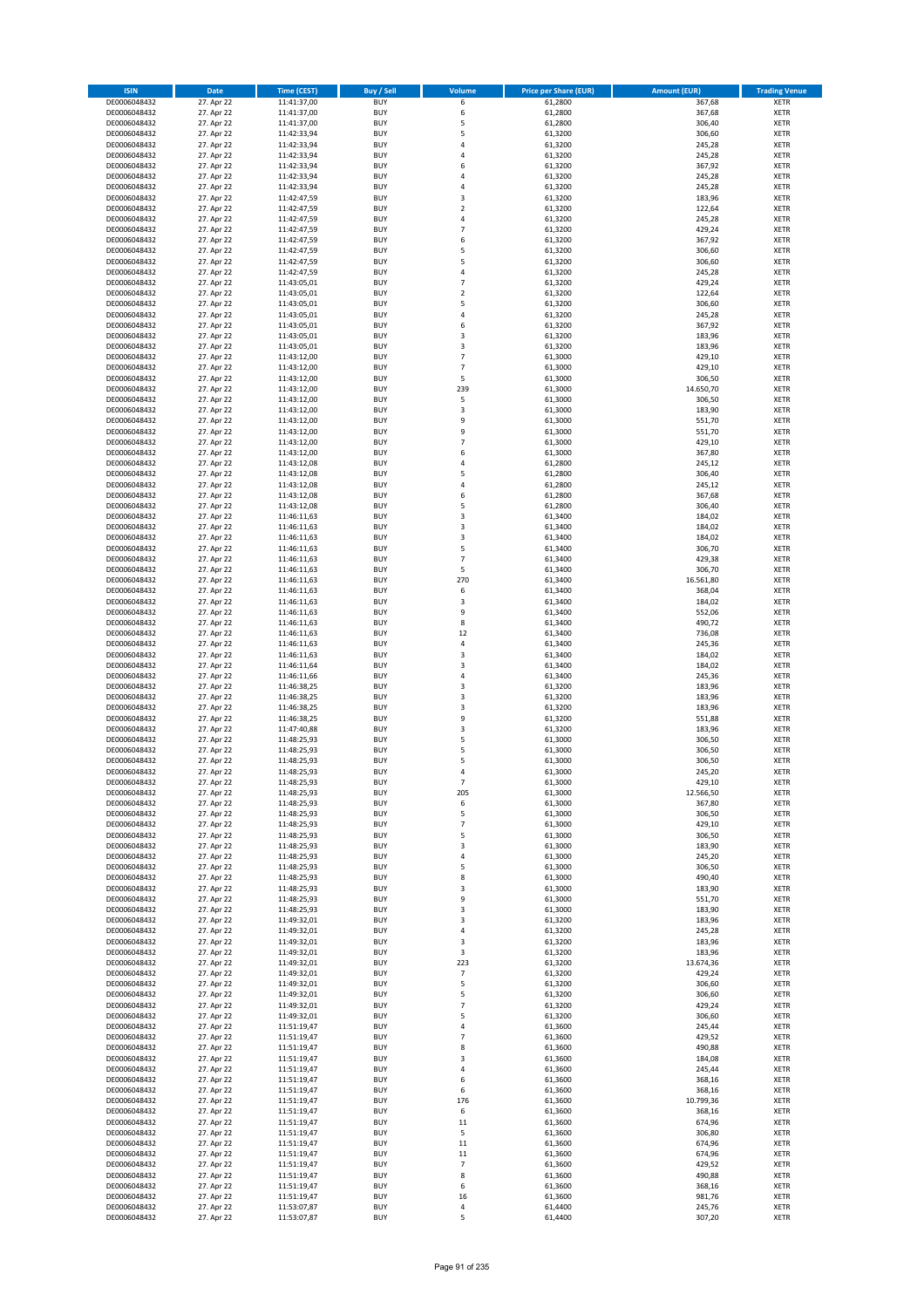| <b>ISIN</b>                  | Date                     | Time (CEST)                | <b>Buy / Sell</b>        | <b>Volume</b>           | <b>Price per Share (EUR)</b> | <b>Amount (EUR)</b> | <b>Trading Venue</b>       |
|------------------------------|--------------------------|----------------------------|--------------------------|-------------------------|------------------------------|---------------------|----------------------------|
| DE0006048432                 | 27. Apr 22               | 11:53:07,87                | <b>BUY</b>               | $\overline{\mathbf{5}}$ | 61,4400                      | 307,20              | <b>XETR</b>                |
| DE0006048432                 | 27. Apr 22               | 11:53:07,87                | <b>BUY</b>               | 10                      | 61,4400                      | 614,40              | XETR                       |
| DE0006048432                 | 27. Apr 22               | 11:53:07,87                | <b>BUY</b>               | 159                     | 61,4400                      | 9.768,96            | <b>XETR</b>                |
| DE0006048432                 | 27. Apr 22               | 11:53:07,87                | <b>BUY</b>               | 5                       | 61,4400                      | 307,20              | XETR                       |
| DE0006048432<br>DE0006048432 | 27. Apr 22<br>27. Apr 22 | 11:53:07,87<br>11:53:07,87 | <b>BUY</b><br><b>BUY</b> | 5<br>6                  | 61,4400<br>61,4400           | 307,20<br>368,64    | <b>XETR</b><br><b>XETR</b> |
| DE0006048432                 | 27. Apr 22               | 11:53:07,87                | <b>BUY</b>               | $\overline{7}$          | 61,4400                      | 430,08              | <b>XETR</b>                |
| DE0006048432                 | 27. Apr 22               | 11:53:07,87                | <b>BUY</b>               | 3                       | 61,4400                      | 184,32              | <b>XETR</b>                |
| DE0006048432                 | 27. Apr 22               | 11:53:07,90                | <b>BUY</b>               | 5                       | 61,4400                      | 307,20              | <b>XETR</b>                |
| DE0006048432                 | 27. Apr 22               | 11:53:08,00                | <b>BUY</b>               | 3                       | 61,4400                      | 184,32              | <b>XETR</b>                |
| DE0006048432                 | 27. Apr 22               | 11:53:08,00                | <b>BUY</b>               | 6                       | 61,4400                      | 368,64              | <b>XETR</b>                |
| DE0006048432                 | 27. Apr 22               | 11:53:17,03                | <b>BUY</b>               | 5<br>3                  | 61,4400                      | 307,20              | <b>XETR</b>                |
| DE0006048432<br>DE0006048432 | 27. Apr 22<br>27. Apr 22 | 11:53:17,03<br>11:53:17,03 | <b>BUY</b><br><b>BUY</b> | 3                       | 61,4400<br>61,4400           | 184,32<br>184,32    | <b>XETR</b><br><b>XETR</b> |
| DE0006048432                 | 27. Apr 22               | 11:53:17,03                | <b>BUY</b>               | 3                       | 61,4400                      | 184,32              | <b>XETR</b>                |
| DE0006048432                 | 27. Apr 22               | 11:53:17,03                | <b>BUY</b>               | 5                       | 61,4400                      | 307,20              | <b>XETR</b>                |
| DE0006048432                 | 27. Apr 22               | 11:53:17,03                | <b>BUY</b>               | 3                       | 61,4400                      | 184,32              | <b>XETR</b>                |
| DE0006048432                 | 27. Apr 22               | 11:53:17,03                | <b>BUY</b>               | $\overline{7}$          | 61,4400                      | 430,08              | <b>XETR</b>                |
| DE0006048432                 | 27. Apr 22               | 11:53:17,03                | <b>BUY</b>               | 113                     | 61,4400                      | 6.942,72            | <b>XETR</b>                |
| DE0006048432<br>DE0006048432 | 27. Apr 22<br>27. Apr 22 | 11:53:17,03<br>11:53:17,03 | <b>BUY</b><br><b>BUY</b> | $\mathsf 3$<br>5        | 61,4400<br>61,4400           | 184,32<br>307,20    | <b>XETR</b><br><b>XETR</b> |
| DE0006048432                 | 27. Apr 22               | 11:53:17,03                | <b>BUY</b>               | 9                       | 61,4400                      | 552,96              | <b>XETR</b>                |
| DE0006048432                 | 27. Apr 22               | 11:53:17,03                | <b>BUY</b>               | 5                       | 61,4400                      | 307,20              | <b>XETR</b>                |
| DE0006048432                 | 27. Apr 22               | 11:53:17,03                | <b>BUY</b>               | $\pmb{4}$               | 61,4400                      | 245,76              | <b>XETR</b>                |
| DE0006048432                 | 27. Apr 22               | 11:53:17,03                | <b>BUY</b>               | $\overline{7}$          | 61,4400                      | 430,08              | <b>XETR</b>                |
| DE0006048432                 | 27. Apr 22               | 11:53:17,03                | <b>BUY</b>               | 6                       | 61,4400                      | 368,64              | <b>XETR</b>                |
| DE0006048432<br>DE0006048432 | 27. Apr 22<br>27. Apr 22 | 11:53:17,03                | <b>BUY</b><br><b>BUY</b> | 5<br>3                  | 61,4400<br>61,4200           | 307,20<br>184,26    | <b>XETR</b><br><b>XETR</b> |
| DE0006048432                 | 27. Apr 22               | 11:53:37,74<br>11:53:37,74 | <b>BUY</b>               | $\mathsf 3$             | 61,4200                      | 184,26              | <b>XETR</b>                |
| DE0006048432                 | 27. Apr 22               | 11:53:37,74                | <b>BUY</b>               | 3                       | 61,4200                      | 184,26              | <b>XETR</b>                |
| DE0006048432                 | 27. Apr 22               | 11:53:37,74                | <b>BUY</b>               | 3                       | 61,4200                      | 184,26              | <b>XETR</b>                |
| DE0006048432                 | 27. Apr 22               | 11:53:37,74                | <b>BUY</b>               | 3                       | 61,4200                      | 184,26              | <b>XETR</b>                |
| DE0006048432                 | 27. Apr 22               | 11:53:37,74                | <b>BUY</b>               | 62                      | 61,4200                      | 3.808,04            | <b>XETR</b>                |
| DE0006048432                 | 27. Apr 22               | 11:53:37,74                | <b>BUY</b>               | $\overline{4}$          | 61,4200                      | 245,68              | <b>XETR</b>                |
| DE0006048432<br>DE0006048432 | 27. Apr 22<br>27. Apr 22 | 11:53:37,74<br>11:53:37,74 | <b>BUY</b><br><b>BUY</b> | 6<br>3                  | 61,4200<br>61,4200           | 368,52<br>184,26    | <b>XETR</b><br><b>XETR</b> |
| DE0006048432                 | 27. Apr 22               | 11:53:37,74                | <b>BUY</b>               | 3                       | 61,4200                      | 184,26              | <b>XETR</b>                |
| DE0006048432                 | 27. Apr 22               | 11:54:34,60                | <b>BUY</b>               | $\mathbf 2$             | 61,4200                      | 122,84              | <b>XETR</b>                |
| DE0006048432                 | 27. Apr 22               | 11:54:34,60                | <b>BUY</b>               | 3                       | 61,4200                      | 184,26              | <b>XETR</b>                |
| DE0006048432                 | 27. Apr 22               | 11:54:34,60                | <b>BUY</b>               | 78                      | 61,4200                      | 4.790,76            | <b>XETR</b>                |
| DE0006048432                 | 27. Apr 22               | 11:54:34,60                | <b>BUY</b>               | 6                       | 61,4200                      | 368,52              | <b>XETR</b>                |
| DE0006048432<br>DE0006048432 | 27. Apr 22<br>27. Apr 22 | 11:54:34,60<br>11:54:34,60 | <b>BUY</b><br><b>BUY</b> | 3<br>6                  | 61,4200<br>61,4200           | 184,26<br>368,52    | <b>XETR</b><br><b>XETR</b> |
| DE0006048432                 | 27. Apr 22               | 11:54:34,60                | <b>BUY</b>               | 3                       | 61,4200                      | 184,26              | <b>XETR</b>                |
| DE0006048432                 | 27. Apr 22               | 11:54:34,60                | <b>BUY</b>               | $\overline{7}$          | 61,4200                      | 429,94              | <b>XETR</b>                |
| DE0006048432                 | 27. Apr 22               | 11:54:34,60                | <b>BUY</b>               | 4                       | 61,4200                      | 245,68              | <b>XETR</b>                |
| DE0006048432                 | 27. Apr 22               | 11:55:38,57                | <b>BUY</b>               | 4                       | 61,4200                      | 245,68              | <b>XETR</b>                |
| DE0006048432                 | 27. Apr 22               | 11:55:38,57                | <b>BUY</b>               | $\mathbf 2$             | 61,4200                      | 122,84              | <b>XETR</b>                |
| DE0006048432<br>DE0006048432 | 27. Apr 22<br>27. Apr 22 | 11:55:38,57<br>11:55:38,57 | <b>BUY</b><br><b>BUY</b> | 55<br>3                 | 61,4200<br>61,4200           | 3.378,10<br>184,26  | <b>XETR</b><br><b>XETR</b> |
| DE0006048432                 | 27. Apr 22               | 11:55:38,57                | <b>BUY</b>               | 4                       | 61,4200                      | 245,68              | <b>XETR</b>                |
| DE0006048432                 | 27. Apr 22               | 11:55:38,57                | <b>BUY</b>               | 3                       | 61,4200                      | 184,26              | <b>XETR</b>                |
| DE0006048432                 | 27. Apr 22               | 11:55:47,18                | <b>BUY</b>               | $\overline{2}$          | 61,4200                      | 122,84              | <b>XETR</b>                |
| DE0006048432                 | 27. Apr 22               | 11:55:47,18                | <b>BUY</b>               | 5                       | 61,4200                      | 307,10              | <b>XETR</b>                |
| DE0006048432                 | 27. Apr 22               | 11:55:47,18                | <b>BUY</b>               | 70                      | 61,4200                      | 4.299,40            | <b>XETR</b>                |
| DE0006048432                 | 27. Apr 22               | 11:55:47,18                | <b>BUY</b>               | 4                       | 61,4200                      | 245,68              | <b>XETR</b>                |
| DE0006048432<br>DE0006048432 | 27. Apr 22<br>27. Apr 22 | 11:55:47,18<br>11:55:47,18 | <b>BUY</b><br><b>BUY</b> | $\overline{4}$<br>6     | 61,4200<br>61,4200           | 245,68<br>368,52    | <b>XETR</b><br><b>XETR</b> |
| DE0006048432                 | 27. Apr 22               | 11:56:15,80                | <b>BUY</b>               | 3                       | 61,4000                      | 184,20              | <b>XETR</b>                |
| DE0006048432                 | 27. Apr 22               | 11:56:15,80                | <b>BUY</b>               | 5                       | 61,4000                      | 307,00              | <b>XETR</b>                |
| DE0006048432                 | 27. Apr 22               | 11:56:15,80                | <b>BUY</b>               | $\overline{7}$          | 61,4000                      | 429,80              | <b>XETR</b>                |
| DE0006048432                 | 27. Apr 22               | 11:56:15,80                | <b>BUY</b>               | 5                       | 61,4000                      | 307,00              | <b>XETR</b>                |
| DE0006048432                 | 27. Apr 22               | 11:56:15,80                | <b>BUY</b>               | 5                       | 61,4000                      | 307,00              | <b>XETR</b>                |
| DE0006048432<br>DE0006048432 | 27. Apr 22<br>27. Apr 22 | 11:56:15,80<br>11:56:15,80 | <b>BUY</b><br>BUY        | 3<br>7                  | 61,4000<br>61,4000           | 184,20<br>429,80    | <b>XETR</b><br>XETR        |
| DE0006048432                 | 27. Apr 22               | 11:56:15,80                | <b>BUY</b>               | 4                       | 61,4000                      | 245,60              | <b>XETR</b>                |
| DE0006048432                 | 27. Apr 22               | 11:56:15,80                | <b>BUY</b>               | 10                      | 61,4000                      | 614,00              | <b>XETR</b>                |
| DE0006048432                 | 27. Apr 22               | 11:56:15,80                | <b>BUY</b>               | 8                       | 61,4000                      | 491,20              | <b>XETR</b>                |
| DE0006048432                 | 27. Apr 22               | 11:56:15,80                | <b>BUY</b>               | 5                       | 61,4000                      | 307,00              | <b>XETR</b>                |
| DE0006048432                 | 27. Apr 22               | 11:56:15,80                | <b>BUY</b>               | $\pmb{4}$               | 61,4000                      | 245,60              | <b>XETR</b>                |
| DE0006048432<br>DE0006048432 | 27. Apr 22<br>27. Apr 22 | 11:57:22,69                | <b>BUY</b><br><b>BUY</b> | $\overline{2}$<br>4     | 61,4200<br>61,4200           | 122,84<br>245,68    | <b>XETR</b><br><b>XETR</b> |
| DE0006048432                 | 27. Apr 22               | 11:57:22,69<br>11:57:22,69 | <b>BUY</b>               | 3                       | 61,4200                      | 184,26              | XETR                       |
| DE0006048432                 | 27. Apr 22               | 11:57:22,69                | <b>BUY</b>               | 5                       | 61,4200                      | 307,10              | <b>XETR</b>                |
| DE0006048432                 | 27. Apr 22               | 11:57:22,69                | <b>BUY</b>               | 4                       | 61,4200                      | 245,68              | XETR                       |
| DE0006048432                 | 27. Apr 22               | 11:57:22,69                | <b>BUY</b>               | 94                      | 61,4200                      | 5.773,48            | <b>XETR</b>                |
| DE0006048432                 | 27. Apr 22               | 11:57:22,69                | <b>BUY</b>               | $\mathsf 3$             | 61,4200                      | 184,26              | XETR                       |
| DE0006048432<br>DE0006048432 | 27. Apr 22<br>27. Apr 22 | 11:57:22,69<br>11:57:22,69 | <b>BUY</b><br><b>BUY</b> | 5<br>$\pmb{4}$          | 61,4200<br>61,4200           | 307,10<br>245,68    | <b>XETR</b><br>XETR        |
| DE0006048432                 | 27. Apr 22               | 11:57:22,69                | <b>BUY</b>               | 6                       | 61,4200                      | 368,52              | <b>XETR</b>                |
| DE0006048432                 | 27. Apr 22               | 11:57:22,69                | <b>BUY</b>               | $\pmb{4}$               | 61,4200                      | 245,68              | <b>XETR</b>                |
| DE0006048432                 | 27. Apr 22               | 11:57:22,69                | <b>BUY</b>               | 3                       | 61,4200                      | 184,26              | <b>XETR</b>                |
| DE0006048432                 | 27. Apr 22               | 11:57:22,69                | <b>BUY</b>               | 5                       | 61,4200                      | 307,10              | XETR                       |
| DE0006048432                 | 27. Apr 22               | 11:57:22,69                | <b>BUY</b>               | $\sqrt{4}$              | 61,4200                      | 245,68              | XETR                       |
| DE0006048432                 | 27. Apr 22               | 11:57:22,70                | <b>BUY</b><br><b>BUY</b> | $\overline{2}$          | 61,4200                      | 122,84<br>184,26    | <b>XETR</b>                |
| DE0006048432<br>DE0006048432 | 27. Apr 22<br>27. Apr 22 | 11:57:22,70<br>11:57:22,71 | <b>BUY</b>               | 3<br>$\pmb{4}$          | 61,4200<br>61,4200           | 245,68              | <b>XETR</b><br>XETR        |
| DE0006048432                 | 27. Apr 22               | 11:57:22,77                | <b>BUY</b>               | 53                      | 61,4200                      | 3.255,26            | <b>XETR</b>                |
| DE0006048432                 | 27. Apr 22               | 11:57:22,77                | <b>BUY</b>               | 3                       | 61,4200                      | 184,26              | XETR                       |
| DE0006048432                 | 27. Apr 22               | 11:57:22,77                | <b>BUY</b>               | 3                       | 61,4200                      | 184,26              | <b>XETR</b>                |
| DE0006048432                 | 27. Apr 22               | 11:59:20,45                | <b>BUY</b>               | 4                       | 61,4200                      | 245,68              | XETR                       |
| DE0006048432                 | 27. Apr 22               | 11:59:20,45                | <b>BUY</b>               | 5                       | 61,4200                      | 307,10              | <b>XETR</b>                |
| DE0006048432<br>DE0006048432 | 27. Apr 22<br>27. Apr 22 | 11:59:20,45<br>11:59:20,45 | <b>BUY</b><br><b>BUY</b> | $\mathbf 2$<br>5        | 61,4200<br>61,4200           | 122,84<br>307,10    | <b>XETR</b><br><b>XETR</b> |
| DE0006048432                 | 27. Apr 22               | 11:59:20,45                | <b>BUY</b>               | 5                       | 61,4200                      | 307,10              | XETR                       |
| DE0006048432                 | 27. Apr 22               | 11:59:20,45                | <b>BUY</b>               | $\overline{7}$          | 61,4200                      | 429,94              | XETR                       |
| DE0006048432                 | 27. Apr 22               | 11:59:20,45                | <b>BUY</b>               | 4                       | 61,4200                      | 245,68              | XETR                       |
| DE0006048432                 | 27. Apr 22               | 11:59:20,45                | <b>BUY</b>               | $\overline{7}$          | 61,4200                      | 429,94              | <b>XETR</b>                |
| DE0006048432                 | 27. Apr 22               | 12:01:17,20                | <b>BUY</b>               | 4                       | 61,4600                      | 245,84              | <b>XETR</b>                |
| DE0006048432                 | 27. Apr 22               | 12:01:17,20                | <b>BUY</b>               | 6                       | 61,4600                      | 368,76              | <b>XETR</b>                |
| DE0006048432<br>DE0006048432 | 27. Apr 22<br>27. Apr 22 | 12:01:17,20<br>12:01:17,20 | <b>BUY</b><br><b>BUY</b> | 5<br>5                  | 61,4600<br>61,4600           | 307,30<br>307,30    | XETR<br>XETR               |
| DE0006048432                 | 27. Apr 22               | 12:01:17,20                | <b>BUY</b>               | 6                       | 61,4600                      | 368,76              | <b>XETR</b>                |
| DE0006048432                 | 27. Apr 22               | 12:01:17,20                | <b>BUY</b>               | 6                       | 61,4600                      | 368,76              | XETR                       |
| DE0006048432                 | 27. Apr 22               | 12:01:17,20                | <b>BUY</b>               | 6                       | 61,4600                      | 368,76              | <b>XETR</b>                |
| DE0006048432                 | 27. Apr 22               | 12:01:17,20                | <b>BUY</b>               | 9                       | 61,4600                      | 553,14              | <b>XETR</b>                |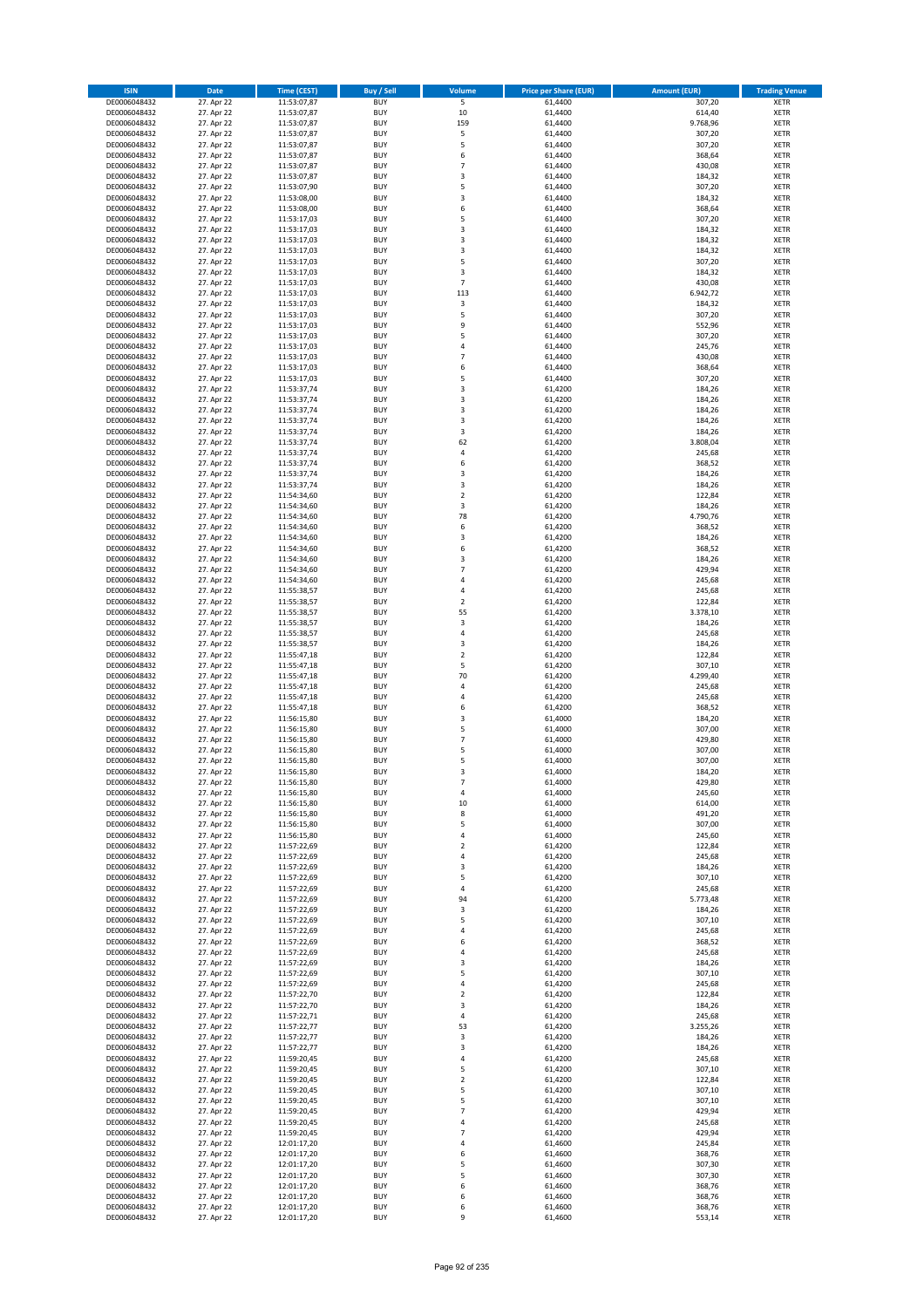| <b>ISIN</b>                  | <b>Date</b>              | <b>Time (CEST)</b>         | <b>Buy / Sell</b>        | Volume                                    | <b>Price per Share (EUR)</b> | <b>Amount (EUR)</b> | <b>Trading Venue</b>       |
|------------------------------|--------------------------|----------------------------|--------------------------|-------------------------------------------|------------------------------|---------------------|----------------------------|
| DE0006048432                 | 27. Apr 22               | 12:01:32,75                | <b>BUY</b>               | 3                                         | 61,4600                      | 184,38              | <b>XETR</b>                |
| DE0006048432                 | 27. Apr 22               | 12:01:32,75                | <b>BUY</b>               | 4                                         | 61,4600                      | 245,84              | <b>XETR</b>                |
| DE0006048432                 | 27. Apr 22               | 12:01:32,75                | <b>BUY</b>               | $\overline{2}$                            | 61,4600                      | 122,92              | <b>XETR</b>                |
| DE0006048432                 | 27. Apr 22               | 12:01:32,75                | <b>BUY</b>               | 3                                         | 61,4600                      | 184,38              | <b>XETR</b>                |
| DE0006048432<br>DE0006048432 | 27. Apr 22<br>27. Apr 22 | 12:01:32,75<br>12:01:32,75 | <b>BUY</b><br><b>BUY</b> | 4<br>5                                    | 61,4600<br>61,4600           | 245,84<br>307,30    | <b>XETR</b><br><b>XETR</b> |
| DE0006048432                 | 27. Apr 22               | 12:01:32,75                | <b>BUY</b>               | $\overline{a}$                            | 61,4600                      | 245,84              | <b>XETR</b>                |
| DE0006048432                 | 27. Apr 22               | 12:01:32,75                | <b>BUY</b>               | $\overline{\mathbf{3}}$                   | 61,4600                      | 184,38              | <b>XETR</b>                |
| DE0006048432                 | 27. Apr 22               | 12:03:40,59                | BUY                      | $\overline{a}$                            | 61,4600                      | 245,84              | <b>XETR</b>                |
| DE0006048432                 | 27. Apr 22               | 12:03:40,59                | <b>BUY</b>               | $\overline{2}$                            | 61,4600                      | 122,92              | <b>XETR</b>                |
| DE0006048432                 | 27. Apr 22               | 12:03:40,59                | <b>BUY</b>               | $\mathbf 2$                               | 61,4600                      | 122,92              | <b>XETR</b>                |
| DE0006048432                 | 27. Apr 22               | 12:03:40,59                | <b>BUY</b>               | $\overline{\mathbf{3}}$<br>$\overline{a}$ | 61,4600                      | 184,38              | <b>XETR</b>                |
| DE0006048432<br>DE0006048432 | 27. Apr 22<br>27. Apr 22 | 12:03:40,59<br>12:03:40,59 | <b>BUY</b><br><b>BUY</b> | $\overline{7}$                            | 61,4600<br>61,4600           | 245,84<br>430,22    | <b>XETR</b><br><b>XETR</b> |
| DE0006048432                 | 27. Apr 22               | 12:03:40,59                | <b>BUY</b>               | 6                                         | 61,4600                      | 368,76              | <b>XETR</b>                |
| DE0006048432                 | 27. Apr 22               | 12:03:40,59                | BUY                      | 5                                         | 61,4600                      | 307,30              | <b>XETR</b>                |
| DE0006048432                 | 27. Apr 22               | 12:03:40,59                | <b>BUY</b>               | 3                                         | 61,4600                      | 184,38              | <b>XETR</b>                |
| DE0006048432                 | 27. Apr 22               | 12:03:49,54                | <b>BUY</b>               | 5                                         | 61,4400                      | 307,20              | <b>XETR</b>                |
| DE0006048432                 | 27. Apr 22               | 12:03:49,54                | <b>BUY</b>               | 67                                        | 61,4400                      | 4.116,48            | <b>XETR</b>                |
| DE0006048432<br>DE0006048432 | 27. Apr 22<br>27. Apr 22 | 12:03:49,54<br>12:03:49,54 | <b>BUY</b><br><b>BUY</b> | 4<br>6                                    | 61,4400<br>61,4400           | 245,76<br>368,64    | <b>XETR</b><br><b>XETR</b> |
| DE0006048432                 | 27. Apr 22               | 12:03:49,54                | <b>BUY</b>               | 9                                         | 61,4400                      | 552,96              | <b>XETR</b>                |
| DE0006048432                 | 27. Apr 22               | 12:03:49,54                | <b>BUY</b>               | 8                                         | 61,4400                      | 491,52              | <b>XETR</b>                |
| DE0006048432                 | 27. Apr 22               | 12:03:49,54                | <b>BUY</b>               | 6                                         | 61,4400                      | 368,64              | <b>XETR</b>                |
| DE0006048432                 | 27. Apr 22               | 12:03:49,54                | <b>BUY</b>               | $\overline{7}$                            | 61,4400                      | 430,08              | <b>XETR</b>                |
| DE0006048432                 | 27. Apr 22               | 12:03:49,54                | <b>BUY</b>               | 4                                         | 61,4400                      | 245,76              | <b>XETR</b>                |
| DE0006048432<br>DE0006048432 | 27. Apr 22<br>27. Apr 22 | 12:03:49,54                | <b>BUY</b><br><b>BUY</b> | 87<br>4                                   | 61,4400<br>61,4600           | 5.345,28<br>245,84  | <b>XETR</b><br><b>XETR</b> |
| DE0006048432                 | 27. Apr 22               | 12:05:02,87<br>12:05:02,87 | <b>BUY</b>               | 4                                         | 61,4600                      | 245,84              | <b>XETR</b>                |
| DE0006048432                 | 27. Apr 22               | 12:05:02,87                | <b>BUY</b>               | 4                                         | 61,4600                      | 245,84              | <b>XETR</b>                |
| DE0006048432                 | 27. Apr 22               | 12:05:02,87                | <b>BUY</b>               | 6                                         | 61,4600                      | 368,76              | <b>XETR</b>                |
| DE0006048432                 | 27. Apr 22               | 12:05:02,87                | <b>BUY</b>               | 4                                         | 61,4600                      | 245,84              | <b>XETR</b>                |
| DE0006048432                 | 27. Apr 22               | 12:05:02,87                | <b>BUY</b>               | 3                                         | 61,4600                      | 184,38              | <b>XETR</b>                |
| DE0006048432                 | 27. Apr 22               | 12:05:02,87                | <b>BUY</b>               | 217                                       | 61,4600                      | 13.336,82           | <b>XETR</b>                |
| DE0006048432<br>DE0006048432 | 27. Apr 22<br>27. Apr 22 | 12:05:02,87<br>12:05:02,87 | <b>BUY</b><br><b>BUY</b> | $11\,$<br>$10\,$                          | 61,4600<br>61,4600           | 676,06<br>614,60    | <b>XETR</b><br><b>XETR</b> |
| DE0006048432                 | 27. Apr 22               | 12:05:02,87                | <b>BUY</b>               | $\pmb{4}$                                 | 61,4600                      | 245,84              | <b>XETR</b>                |
| DE0006048432                 | 27. Apr 22               | 12:05:02,87                | <b>BUY</b>               | $\overline{7}$                            | 61,4600                      | 430,22              | <b>XETR</b>                |
| DE0006048432                 | 27. Apr 22               | 12:05:02,87                | <b>BUY</b>               | 5                                         | 61,4600                      | 307,30              | <b>XETR</b>                |
| DE0006048432                 | 27. Apr 22               | 12:05:02,87                | <b>BUY</b>               | 5                                         | 61,4600                      | 307,30              | <b>XETR</b>                |
| DE0006048432                 | 27. Apr 22               | 12:05:07,97                | <b>BUY</b>               | 4                                         | 61,4400                      | 245,76              | <b>XETR</b>                |
| DE0006048432<br>DE0006048432 | 27. Apr 22<br>27. Apr 22 | 12:05:07,97                | <b>BUY</b><br><b>BUY</b> | 118<br>$\overline{7}$                     | 61,4400<br>61,4400           | 7.249,92<br>430,08  | <b>XETR</b><br><b>XETR</b> |
| DE0006048432                 | 27. Apr 22               | 12:05:07,97<br>12:05:07,97 | <b>BUY</b>               | $\overline{7}$                            | 61,4400                      | 430,08              | <b>XETR</b>                |
| DE0006048432                 | 27. Apr 22               | 12:05:07,97                | <b>BUY</b>               | $\mathsf 3$                               | 61,4400                      | 184,32              | <b>XETR</b>                |
| DE0006048432                 | 27. Apr 22               | 12:05:07,97                | <b>BUY</b>               | 5                                         | 61,4400                      | 307,20              | <b>XETR</b>                |
| DE0006048432                 | 27. Apr 22               | 12:07:26,87                | <b>BUY</b>               | 6                                         | 61,4400                      | 368,64              | <b>XETR</b>                |
| DE0006048432                 | 27. Apr 22               | 12:07:26,87                | <b>BUY</b>               | $\overline{a}$                            | 61,4400                      | 245,76              | <b>XETR</b>                |
| DE0006048432<br>DE0006048432 | 27. Apr 22<br>27. Apr 22 | 12:07:26,87                | <b>BUY</b><br><b>BUY</b> | 4<br>113                                  | 61,4400<br>61,4400           | 245,76<br>6.942,72  | <b>XETR</b><br><b>XETR</b> |
| DE0006048432                 | 27. Apr 22               | 12:07:26,87<br>12:07:26,87 | <b>BUY</b>               | 5                                         | 61,4400                      | 307,20              | <b>XETR</b>                |
| DE0006048432                 | 27. Apr 22               | 12:07:26,87                | <b>BUY</b>               | 5                                         | 61,4400                      | 307,20              | <b>XETR</b>                |
| DE0006048432                 | 27. Apr 22               | 12:07:26,87                | <b>BUY</b>               | 5                                         | 61,4400                      | 307,20              | <b>XETR</b>                |
| DE0006048432                 | 27. Apr 22               | 12:07:26,87                | <b>BUY</b>               | 3                                         | 61,4400                      | 184,32              | <b>XETR</b>                |
| DE0006048432                 | 27. Apr 22               | 12:07:26,88                | <b>BUY</b>               | $\overline{a}$                            | 61,4400                      | 245,76              | <b>XETR</b>                |
| DE0006048432                 | 27. Apr 22               | 12:07:37,65                | <b>BUY</b>               | 4                                         | 61,4400<br>61.4400           | 245,76              | <b>XETR</b>                |
| DE0006048432<br>DE0006048432 | 27. Apr 22<br>27. Apr 22 | 12:07:37,65<br>12:07:37,65 | <b>BUY</b><br><b>BUY</b> | 5<br>161                                  | 61,4400                      | 307,20<br>9.891,84  | <b>XETR</b><br><b>XETR</b> |
| DE0006048432                 | 27. Apr 22               | 12:07:37,65                | BUY                      | 6                                         | 61,4400                      | 368,64              | <b>XETR</b>                |
| DE0006048432                 | 27. Apr 22               | 12:07:37,65                | <b>BUY</b>               | 6                                         | 61,4400                      | 368,64              | <b>XETR</b>                |
| DE0006048432                 | 27. Apr 22               | 12:07:37,65                | <b>BUY</b>               | 3                                         | 61,4400                      | 184,32              | <b>XETR</b>                |
| DE0006048432                 | 27. Apr 22               | 12:07:51,25                | BUY                      | 3                                         | 61,4200                      | 184,26              | <b>XETR</b>                |
| DE0006048432                 | 27. Apr 22               | 12:07:51,25                | BUY                      | 5                                         | 61,4200                      | 307,10              | <b>XETR</b>                |
| DE0006048432<br>DE0006048432 | 27. Apr 22<br>27. Apr 22 | 12:07:51,25<br>12:07:51,25 | <b>BUY</b><br><b>BUY</b> | $\overline{2}$<br>3                       | 61,4200<br>61,4200           | 122,84<br>184,26    | <b>XETR</b><br><b>XETR</b> |
| DE0006048432                 | 27. Apr 22               | 12:07:51,25                | <b>BUY</b>               | 5                                         | 61,4200                      | 307,10              | <b>XETR</b>                |
| DE0006048432                 | 27. Apr 22               | 12:07:51,25                | <b>BUY</b>               | $\mathbf 2$                               | 61,4200                      | 122,84              | <b>XETR</b>                |
| DE0006048432                 | 27. Apr 22               | 12:07:51,25                | <b>BUY</b>               | 3                                         | 61,4200                      | 184,26              | <b>XETR</b>                |
| DE0006048432                 | 27. Apr 22               | 12:07:51,25                | <b>BUY</b>               | 10                                        | 61,4200                      | 614,20              | <b>XETR</b>                |
| DE0006048432                 | 27. Apr 22               | 12:07:51,25                | <b>BUY</b>               | 8                                         | 61,4200                      | 491,36              | <b>XETR</b>                |
| DE0006048432<br>DE0006048432 | 27. Apr 22<br>27. Apr 22 | 12:07:51,25<br>12:07:51,25 | <b>BUY</b><br><b>BUY</b> | 3<br>3                                    | 61,4200<br>61,4200           | 184,26<br>184,26    | <b>XETR</b><br><b>XETR</b> |
| DE0006048432                 | 27. Apr 22               | 12:07:51,25                | <b>BUY</b>               | 6                                         | 61,4200                      | 368,52              | <b>XETR</b>                |
| DE0006048432                 | 27. Apr 22               | 12:07:51,25                | <b>BUY</b>               | 5                                         | 61,4200                      | 307,10              | <b>XETR</b>                |
| DE0006048432                 | 27. Apr 22               | 12:07:51,25                | <b>BUY</b>               | 6                                         | 61,4200                      | 368,52              | <b>XETR</b>                |
| DE0006048432                 | 27. Apr 22               | 12:08:34,15                | <b>BUY</b>               | 5                                         | 61,4000                      | 307,00              | <b>XETR</b>                |
| DE0006048432                 | 27. Apr 22               | 12:08:34,15                | <b>BUY</b>               | 5                                         | 61,4000                      | 307,00              | <b>XETR</b>                |
| DE0006048432<br>DE0006048432 | 27. Apr 22<br>27. Apr 22 | 12:08:34,15<br>12:08:34,15 | <b>BUY</b><br><b>BUY</b> | 224<br>$\overline{7}$                     | 61,4000<br>61,4000           | 13.753,60<br>429,80 | <b>XETR</b><br><b>XETR</b> |
| DE0006048432                 | 27. Apr 22               | 12:08:34,15                | <b>BUY</b>               | 6                                         | 61,4000                      | 368,40              | <b>XETR</b>                |
| DE0006048432                 | 27. Apr 22               | 12:08:34,15                | <b>BUY</b>               | 4                                         | 61,4000                      | 245,60              | <b>XETR</b>                |
| DE0006048432                 | 27. Apr 22               | 12:08:34,15                | <b>BUY</b>               | 3                                         | 61,4000                      | 184,20              | <b>XETR</b>                |
| DE0006048432                 | 27. Apr 22               | 12:08:34,15                | <b>BUY</b>               | 3                                         | 61,4000                      | 184,20              | <b>XETR</b>                |
| DE0006048432                 | 27. Apr 22               | 12:08:34,15                | <b>BUY</b>               | 8                                         | 61,4000                      | 491,20              | <b>XETR</b>                |
| DE0006048432<br>DE0006048432 | 27. Apr 22<br>27. Apr 22 | 12:08:34,15<br>12:08:34,85 | <b>BUY</b><br><b>BUY</b> | 6<br>4                                    | 61,4000<br>61,3800           | 368,40<br>245,52    | <b>XETR</b><br><b>XETR</b> |
| DE0006048432                 | 27. Apr 22               | 12:08:34,85                | <b>BUY</b>               | 5                                         | 61,3800                      | 306,90              | <b>XETR</b>                |
| DE0006048432                 | 27. Apr 22               | 12:08:34,85                | <b>BUY</b>               | $\overline{\mathbf{3}}$                   | 61,3800                      | 184,14              | <b>XETR</b>                |
| DE0006048432                 | 27. Apr 22               | 12:08:34,85                | <b>BUY</b>               | 3                                         | 61,3800                      | 184,14              | <b>XETR</b>                |
| DE0006048432                 | 27. Apr 22               | 12:08:34,85                | <b>BUY</b>               | 4                                         | 61,3800                      | 245,52              | <b>XETR</b>                |
| DE0006048432                 | 27. Apr 22               | 12:08:34,85                | <b>BUY</b>               | $\overline{\mathbf{3}}$                   | 61,3800                      | 184,14              | <b>XETR</b>                |
| DE0006048432                 | 27. Apr 22               | 12:08:34,85                | <b>BUY</b>               | 5                                         | 61,3800                      | 306,90              | <b>XETR</b>                |
| DE0006048432<br>DE0006048432 | 27. Apr 22<br>27. Apr 22 | 12:08:34,85<br>12:08:34,85 | <b>BUY</b><br><b>BUY</b> | 4<br>6                                    | 61,3800<br>61,3800           | 245,52<br>368,28    | <b>XETR</b><br><b>XETR</b> |
| DE0006048432                 | 27. Apr 22               | 12:08:34,87                | <b>BUY</b>               | $\mathbf 2$                               | 61,3800                      | 122,76              | <b>XETR</b>                |
| DE0006048432                 | 27. Apr 22               | 12:08:34,90                | <b>BUY</b>               | 7                                         | 61,3800                      | 429,66              | <b>XETR</b>                |
| DE0006048432                 | 27. Apr 22               | 12:09:40,42                | <b>BUY</b>               | 3                                         | 61,3800                      | 184,14              | <b>XETR</b>                |
| DE0006048432                 | 27. Apr 22               | 12:09:40,42                | <b>BUY</b>               | 4                                         | 61,3800                      | 245,52              | <b>XETR</b>                |
| DE0006048432                 | 27. Apr 22               | 12:09:40,42                | <b>BUY</b>               | $\mathbf 2$                               | 61,3800                      | 122,76              | <b>XETR</b>                |
| DE0006048432                 | 27. Apr 22               | 12:09:40,42                | <b>BUY</b>               | 94                                        | 61,3800                      | 5.769,72            | <b>XETR</b>                |
| DE0006048432<br>DE0006048432 | 27. Apr 22<br>27. Apr 22 | 12:09:40,42<br>12:10:44,05 | <b>BUY</b><br><b>BUY</b> | 4<br>4                                    | 61,3800<br>61,3600           | 245,52<br>245,44    | <b>XETR</b><br><b>XETR</b> |
| DE0006048432                 | 27. Apr 22               | 12:10:44,05                | <b>BUY</b>               | 4                                         | 61,3600                      | 245,44              | <b>XETR</b>                |
| DE0006048432                 | 27. Apr 22               | 12:10:44,05                | <b>BUY</b>               | 3                                         | 61,3600                      | 184,08              | <b>XETR</b>                |
| DE0006048432                 | 27. Apr 22               | 12:10:44,05                | <b>BUY</b>               | $\mathbf 2$                               | 61,3600                      | 122,72              | <b>XETR</b>                |
| DE0006048432                 | 27. Apr 22               | 12:10:44,05                | <b>BUY</b>               | 83                                        | 61,3600                      | 5.092,88            | <b>XETR</b>                |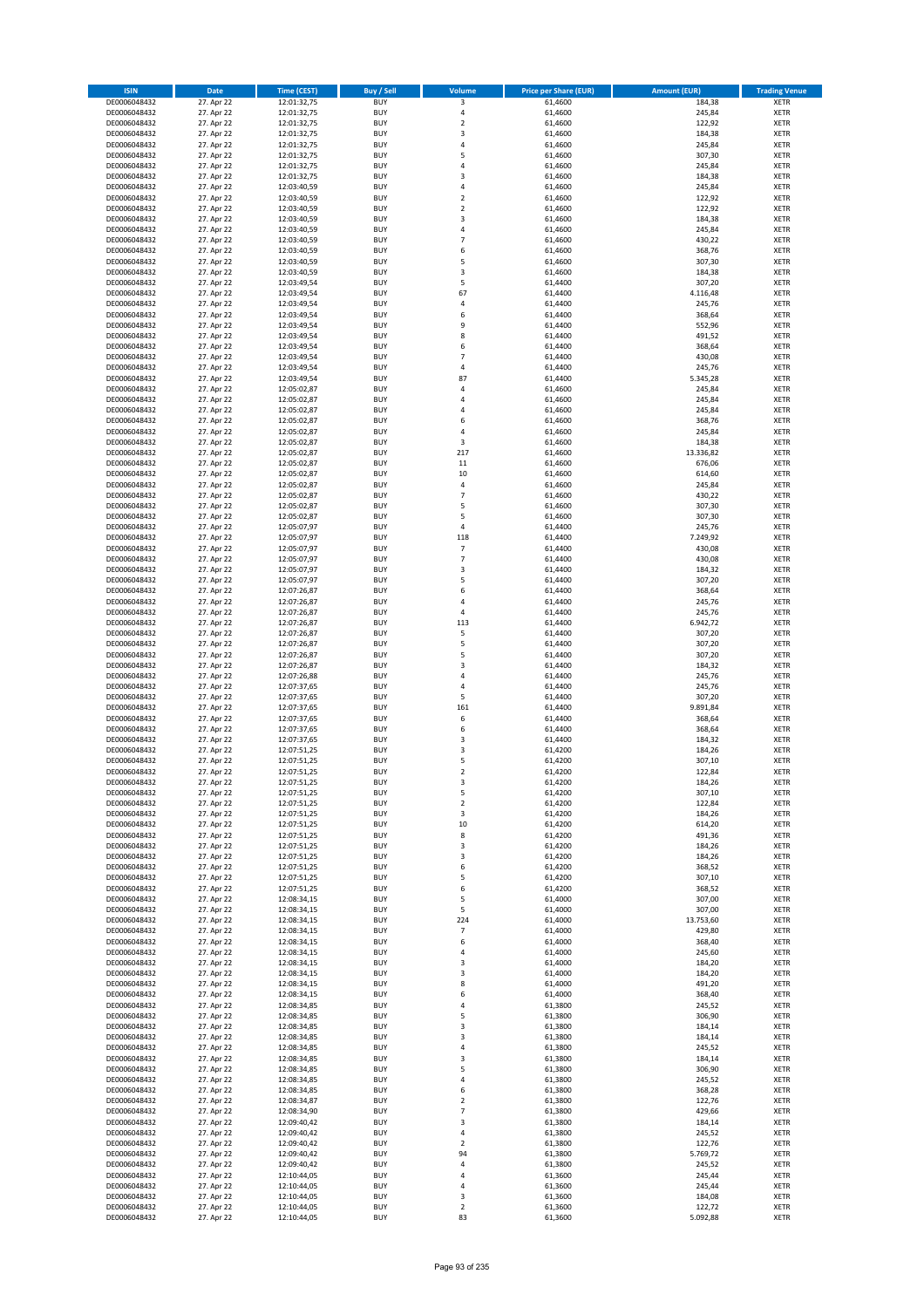| <b>ISIN</b>                  | <b>Date</b>              | Time (CEST)                | <b>Buy / Sell</b>        | Volume                                             | <b>Price per Share (EUR)</b> | <b>Amount (EUR)</b> | <b>Trading Venue</b>       |
|------------------------------|--------------------------|----------------------------|--------------------------|----------------------------------------------------|------------------------------|---------------------|----------------------------|
| DE0006048432                 | 27. Apr 22               | 12:10:44,05                | <b>BUY</b>               | 5                                                  | 61,3600                      | 306,80              | <b>XETR</b>                |
| DE0006048432                 | 27. Apr 22               | 12:10:44,05                | <b>BUY</b>               | 3                                                  | 61,3600                      | 184,08              | <b>XETR</b>                |
| DE0006048432                 | 27. Apr 22               | 12:10:44,05                | <b>BUY</b>               | 4                                                  | 61,3600                      | 245,44              | <b>XETR</b>                |
| DE0006048432                 | 27. Apr 22               | 12:10:44,05                | <b>BUY</b>               | $\overline{7}$                                     | 61,3600                      | 429,52              | <b>XETR</b>                |
| DE0006048432<br>DE0006048432 | 27. Apr 22<br>27. Apr 22 | 12:10:44,05<br>12:10:44,05 | <b>BUY</b><br><b>BUY</b> | 5<br>$\overline{4}$                                | 61,3600<br>61,3600           | 306,80<br>245,44    | <b>XETR</b><br><b>XETR</b> |
| DE0006048432                 | 27. Apr 22               | 12:10:44,05                | <b>BUY</b>               | 8                                                  | 61,3600                      | 490,88              | <b>XETR</b>                |
| DE0006048432                 | 27. Apr 22               | 12:10:44,05                | <b>BUY</b>               | 3                                                  | 61,3600                      | 184,08              | <b>XETR</b>                |
| DE0006048432                 | 27. Apr 22               | 12:10:44,05                | <b>BUY</b>               | 6                                                  | 61,3600                      | 368,16              | <b>XETR</b>                |
| DE0006048432                 | 27. Apr 22               | 12:10:44,05                | <b>BUY</b>               | $\overline{4}$                                     | 61,3600                      | 245,44              | <b>XETR</b>                |
| DE0006048432                 | 27. Apr 22               | 12:10:44,05                | <b>BUY</b>               | $\overline{7}$                                     | 61,3600                      | 429,52              | <b>XETR</b>                |
| DE0006048432                 | 27. Apr 22               | 12:10:44,05                | <b>BUY</b><br><b>BUY</b> | $\overline{3}$<br>$\overline{a}$                   | 61,3600                      | 184,08              | <b>XETR</b>                |
| DE0006048432<br>DE0006048432 | 27. Apr 22<br>27. Apr 22 | 12:10:44,43<br>12:10:44,43 | <b>BUY</b>               | $\overline{a}$                                     | 61,3400<br>61,3400           | 245,36<br>245,36    | <b>XETR</b><br><b>XETR</b> |
| DE0006048432                 | 27. Apr 22               | 12:10:44,43                | <b>BUY</b>               | $\overline{4}$                                     | 61,3400                      | 245,36              | <b>XETR</b>                |
| DE0006048432                 | 27. Apr 22               | 12:10:44,43                | <b>BUY</b>               | 57                                                 | 61,3400                      | 3.496,38            | <b>XETR</b>                |
| DE0006048432                 | 27. Apr 22               | 12:10:44,43                | <b>BUY</b>               | 8                                                  | 61,3400                      | 490,72              | <b>XETR</b>                |
| DE0006048432                 | 27. Apr 22               | 12:10:44,43                | <b>BUY</b>               | 4                                                  | 61,3400                      | 245,36              | <b>XETR</b>                |
| DE0006048432                 | 27. Apr 22               | 12:10:44,43                | <b>BUY</b>               | $\overline{3}$                                     | 61,3400                      | 184,02              | <b>XETR</b>                |
| DE0006048432<br>DE0006048432 | 27. Apr 22<br>27. Apr 22 | 12:10:44,43<br>12:10:44,43 | <b>BUY</b><br><b>BUY</b> | $\overline{a}$<br>27                               | 61,3400<br>61,3400           | 245,36<br>1.656,18  | <b>XETR</b><br><b>XETR</b> |
| DE0006048432                 | 27. Apr 22               | 12:10:54,97                | <b>BUY</b>               | 5                                                  | 61,3200                      | 306,60              | <b>XETR</b>                |
| DE0006048432                 | 27. Apr 22               | 12:10:54,97                | <b>BUY</b>               | $\overline{a}$                                     | 61,3200                      | 245,28              | <b>XETR</b>                |
| DE0006048432                 | 27. Apr 22               | 12:10:54,97                | <b>BUY</b>               | $\overline{3}$                                     | 61,3200                      | 183,96              | <b>XETR</b>                |
| DE0006048432                 | 27. Apr 22               | 12:10:54,97                | <b>BUY</b>               | $\overline{4}$                                     | 61,3200                      | 245,28              | <b>XETR</b>                |
| DE0006048432                 | 27. Apr 22               | 12:10:54,97                | <b>BUY</b>               | 4                                                  | 61,3200                      | 245,28              | <b>XETR</b>                |
| DE0006048432                 | 27. Apr 22               | 12:10:54,97                | <b>BUY</b><br><b>BUY</b> | $\overline{7}$<br>$\overline{2}$                   | 61,3200                      | 429,24              | <b>XETR</b><br><b>XETR</b> |
| DE0006048432<br>DE0006048432 | 27. Apr 22<br>27. Apr 22 | 12:10:54,97<br>12:10:54,97 | <b>BUY</b>               | 4                                                  | 61,3200<br>61,3200           | 122,64<br>245,28    | <b>XETR</b>                |
| DE0006048432                 | 27. Apr 22               | 12:10:54,97                | <b>BUY</b>               | 4                                                  | 61,3200                      | 245,28              | <b>XETR</b>                |
| DE0006048432                 | 27. Apr 22               | 12:10:54,97                | <b>BUY</b>               | $\overline{3}$                                     | 61,3200                      | 183,96              | <b>XETR</b>                |
| DE0006048432                 | 27. Apr 22               | 12:12:30,01                | <b>BUY</b>               | $\overline{2}$                                     | 61,3600                      | 122,72              | <b>XETR</b>                |
| DE0006048432                 | 27. Apr 22               | 12:12:30,01                | <b>BUY</b>               | 4                                                  | 61,3600                      | 245,44              | <b>XETR</b>                |
| DE0006048432                 | 27. Apr 22               | 12:12:30,01                | <b>BUY</b>               | $\overline{3}$                                     | 61,3600                      | 184,08              | <b>XETR</b>                |
| DE0006048432<br>DE0006048432 | 27. Apr 22<br>27. Apr 22 | 12:12:30,01<br>12:12:30,01 | <b>BUY</b><br><b>BUY</b> | 7<br>5                                             | 61,3600<br>61,3600           | 429,52<br>306,80    | <b>XETR</b><br><b>XETR</b> |
| DE0006048432                 | 27. Apr 22               | 12:12:30,01                | <b>BUY</b>               | $\overline{2}$                                     | 61,3600                      | 122,72              | <b>XETR</b>                |
| DE0006048432                 | 27. Apr 22               | 12:12:30,01                | <b>BUY</b>               | $\overline{4}$                                     | 61,3600                      | 245,44              | <b>XETR</b>                |
| DE0006048432                 | 27. Apr 22               | 12:12:30,01                | <b>BUY</b>               | $\overline{7}$                                     | 61,3600                      | 429,52              | <b>XETR</b>                |
| DE0006048432                 | 27. Apr 22               | 12:12:30,01                | <b>BUY</b>               | 5                                                  | 61,3600                      | 306,80              | <b>XETR</b>                |
| DE0006048432                 | 27. Apr 22               | 12:12:30,01                | <b>BUY</b>               | 3                                                  | 61,3600                      | 184,08              | <b>XETR</b>                |
| DE0006048432<br>DE0006048432 | 27. Apr 22<br>27. Apr 22 | 12:12:30,01<br>12:12:30,01 | <b>BUY</b><br><b>BUY</b> | $\overline{2}$<br>$\overline{7}$                   | 61,3600<br>61,3600           | 122,72<br>429,52    | <b>XETR</b><br><b>XETR</b> |
| DE0006048432                 | 27. Apr 22               | 12:12:30,01                | <b>BUY</b>               | $\overline{7}$                                     | 61,3600                      | 429,52              | <b>XETR</b>                |
| DE0006048432                 | 27. Apr 22               | 12:12:31,23                | <b>BUY</b>               | 6                                                  | 61,3600                      | 368,16              | <b>XETR</b>                |
| DE0006048432                 | 27. Apr 22               | 12:12:31,23                | <b>BUY</b>               | $\overline{4}$                                     | 61,3600                      | 245,44              | <b>XETR</b>                |
| DE0006048432                 | 27. Apr 22               | 12:13:48,97                | <b>BUY</b>               | 5                                                  | 61,3800                      | 306,90              | <b>XETR</b>                |
| DE0006048432                 | 27. Apr 22               | 12:13:48,97                | <b>BUY</b>               | $\overline{2}$                                     | 61,3800                      | 122,76              | <b>XETR</b>                |
| DE0006048432<br>DE0006048432 | 27. Apr 22<br>27. Apr 22 | 12:13:48,97<br>12:13:48,97 | <b>BUY</b><br><b>BUY</b> | $\overline{2}$<br>$\overline{a}$                   | 61,3800<br>61,3800           | 122,76<br>245,52    | <b>XETR</b><br><b>XETR</b> |
| DE0006048432                 | 27. Apr 22               | 12:13:48,97                | <b>BUY</b>               | 5                                                  | 61,3800                      | 306,90              | <b>XETR</b>                |
| DE0006048432                 | 27. Apr 22               | 12:13:48,97                | <b>BUY</b>               | $\overline{a}$                                     | 61,3800                      | 245,52              | <b>XETR</b>                |
| DE0006048432                 | 27. Apr 22               | 12:13:48,97                | <b>BUY</b>               | 5                                                  | 61,3800                      | 306,90              | <b>XETR</b>                |
| DE0006048432                 | 27. Apr 22               | 12:13:48,97                | <b>BUY</b>               | $\overline{7}$                                     | 61,3800                      | 429,66              | <b>XETR</b>                |
| DE0006048432                 | 27. Apr 22               | 12:13:48,97                | <b>BUY</b>               | 5                                                  | 61,3800                      | 306,90              | <b>XETR</b>                |
| DE0006048432                 | 27. Apr 22               | 12:13:48,97                | <b>BUY</b>               | 4                                                  | 61,3800                      | 245,52              | <b>XETR</b>                |
| DE0006048432<br>DE0006048432 | 27. Apr 22<br>27. Apr 22 | 12:13:48,97<br>12:13:57,06 | <b>BUY</b><br><b>BUY</b> | $\overline{\mathbf{3}}$<br>$\overline{\mathbf{3}}$ | 61,3800<br>61,3600           | 184,14<br>184,08    | <b>XETR</b><br><b>XETR</b> |
| DE0006048432                 | 27. Apr 22               | 12:13:57,06                | BUY                      | $\overline{\mathbf{3}}$                            | 61,3600                      | 184,08              | <b>XETR</b>                |
| DE0006048432                 | 27. Apr 22               | 12:14:01,01                | <b>BUY</b>               | 5                                                  | 61,3600                      | 306,80              | <b>XETR</b>                |
| DE0006048432                 | 27. Apr 22               | 12:14:01,01                | <b>BUY</b>               | $\mathbf 2$                                        | 61,3600                      | 122,72              | <b>XETR</b>                |
| DE0006048432                 | 27. Apr 22               | 12:14:01,01                | BUY                      | 3                                                  | 61,3600                      | 184,08              | <b>XETR</b>                |
| DE0006048432                 | 27. Apr 22               | 12:14:01,01                | BUY                      | $\overline{2}$                                     | 61,3600                      | 122,72              | <b>XETR</b>                |
| DE0006048432<br>DE0006048432 | 27. Apr 22<br>27. Apr 22 | 12:14:01,01<br>12:14:01,01 | <b>BUY</b><br>BUY        | $\overline{a}$<br>3                                | 61,3600<br>61,3600           | 245,44<br>184,08    | <b>XETR</b><br><b>XETR</b> |
| DE0006048432                 | 27. Apr 22               | 12:14:01,01                | <b>BUY</b>               | $\overline{\mathbf{3}}$                            | 61,3600                      | 184,08              | <b>XETR</b>                |
| DE0006048432                 | 27. Apr 22               | 12:14:01,01                | <b>BUY</b>               | 4                                                  | 61,3600                      | 245,44              | <b>XETR</b>                |
| DE0006048432                 | 27. Apr 22               | 12:14:01,01                | <b>BUY</b>               | 4                                                  | 61,3600                      | 245,44              | <b>XETR</b>                |
| DE0006048432                 | 27. Apr 22               | 12:14:01,01                | <b>BUY</b>               | 5                                                  | 61,3600                      | 306,80              | <b>XETR</b>                |
| DE0006048432                 | 27. Apr 22               | 12:14:01,01                | <b>BUY</b>               | 4                                                  | 61,3600                      | 245,44              | <b>XETR</b>                |
| DE0006048432                 | 27. Apr 22<br>27. Apr 22 | 12:14:01,01                | <b>BUY</b><br><b>BUY</b> | 4<br>$\overline{\mathbf{c}}$                       | 61,3600                      | 245,44              | <b>XETR</b>                |
| DE0006048432<br>DE0006048432 | 27. Apr 22               | 12:14:01,01<br>12:14:01,24 | <b>BUY</b>               | 6                                                  | 61,3600<br>61,3600           | 122,72<br>368,16    | <b>XETR</b><br><b>XETR</b> |
| DE0006048432                 | 27. Apr 22               | 12:14:01,24                | <b>BUY</b>               | 3                                                  | 61,3600                      | 184,08              | <b>XETR</b>                |
| DE0006048432                 | 27. Apr 22               | 12:14:47,33                | <b>BUY</b>               | $\mathbf 2$                                        | 61,3600                      | 122,72              | <b>XETR</b>                |
| DE0006048432                 | 27. Apr 22               | 12:14:47,33                | <b>BUY</b>               | 4                                                  | 61,3600                      | 245,44              | <b>XETR</b>                |
| DE0006048432                 | 27. Apr 22               | 12:14:47,33                | <b>BUY</b>               | $\mathbf 2$                                        | 61,3600                      | 122,72              | <b>XETR</b>                |
| DE0006048432                 | 27. Apr 22               | 12:14:47,33                | <b>BUY</b>               | 140                                                | 61,3600                      | 8.590,40            | <b>XETR</b>                |
| DE0006048432                 | 27. Apr 22<br>27. Apr 22 | 12:14:47,33                | <b>BUY</b><br><b>BUY</b> | 4                                                  | 61,3600                      | 245,44              | <b>XETR</b>                |
| DE0006048432<br>DE0006048432 | 27. Apr 22               | 12:14:47,33<br>12:14:47,33 | <b>BUY</b>               | $\mathbf 2$<br>4                                   | 61,3600<br>61,3600           | 122,72<br>245,44    | <b>XETR</b><br><b>XETR</b> |
| DE0006048432                 | 27. Apr 22               | 12:14:47,33                | <b>BUY</b>               | $\overline{4}$                                     | 61,3600                      | 245,44              | <b>XETR</b>                |
| DE0006048432                 | 27. Apr 22               | 12:14:47,33                | <b>BUY</b>               | 3                                                  | 61,3600                      | 184,08              | <b>XETR</b>                |
| DE0006048432                 | 27. Apr 22               | 12:15:34,65                | <b>BUY</b>               | $\overline{4}$                                     | 61,3600                      | 245,44              | <b>XETR</b>                |
| DE0006048432                 | 27. Apr 22               | 12:15:34,65                | <b>BUY</b>               | 5                                                  | 61,3600                      | 306,80              | <b>XETR</b>                |
| DE0006048432<br>DE0006048432 | 27. Apr 22<br>27. Apr 22 | 12:15:34,65<br>12:15:34,65 | <b>BUY</b><br><b>BUY</b> | 4<br>5                                             | 61,3600<br>61,3600           | 245,44<br>306,80    | <b>XETR</b><br><b>XETR</b> |
| DE0006048432                 | 27. Apr 22               | 12:15:34,65                | <b>BUY</b>               | 6                                                  | 61,3600                      | 368,16              | <b>XETR</b>                |
| DE0006048432                 | 27. Apr 22               | 12:15:34,65                | <b>BUY</b>               | 3                                                  | 61,3600                      | 184,08              | <b>XETR</b>                |
| DE0006048432                 | 27. Apr 22               | 12:15:34,65                | <b>BUY</b>               | $\mathbf 2$                                        | 61,3600                      | 122,72              | <b>XETR</b>                |
| DE0006048432                 | 27. Apr 22               | 12:15:34,65                | <b>BUY</b>               | 3                                                  | 61,3600                      | 184,08              | <b>XETR</b>                |
| DE0006048432                 | 27. Apr 22               | 12:15:34,65                | <b>BUY</b>               | 5                                                  | 61,3600                      | 306,80              | <b>XETR</b>                |
| DE0006048432                 | 27. Apr 22               | 12:16:12,79                | <b>BUY</b>               | 4                                                  | 61,3600                      | 245,44              | <b>XETR</b>                |
| DE0006048432                 | 27. Apr 22               | 12:16:12,79<br>12:16:12,79 | <b>BUY</b><br><b>BUY</b> | $\overline{2}$<br>$\overline{4}$                   | 61,3600<br>61,3600           | 122,72<br>245,44    | <b>XETR</b><br><b>XETR</b> |
| DE0006048432<br>DE0006048432 | 27. Apr 22<br>27. Apr 22 | 12:17:33,62                | <b>BUY</b>               | 5                                                  | 61,3400                      | 306,70              | <b>XETR</b>                |
| DE0006048432                 | 27. Apr 22               | 12:17:33,62                | <b>BUY</b>               | 4                                                  | 61,3400                      | 245,36              | <b>XETR</b>                |
| DE0006048432                 | 27. Apr 22               | 12:17:33,62                | <b>BUY</b>               | 8                                                  | 61,3400                      | 490,72              | <b>XETR</b>                |
| DE0006048432                 | 27. Apr 22               | 12:17:33,62                | <b>BUY</b>               | 3                                                  | 61,3400                      | 184,02              | <b>XETR</b>                |
| DE0006048432                 | 27. Apr 22               | 12:17:33,62                | <b>BUY</b>               | $\overline{7}$                                     | 61,3400                      | 429,38              | <b>XETR</b>                |
| DE0006048432                 | 27. Apr 22               | 12:17:33,62                | <b>BUY</b>               | 93                                                 | 61,3400                      | 5.704,62            | <b>XETR</b>                |
| DE0006048432<br>DE0006048432 | 27. Apr 22<br>27. Apr 22 | 12:17:33,62<br>12:17:33,62 | <b>BUY</b><br><b>BUY</b> | 3<br>3                                             | 61,3400<br>61,3400           | 184,02<br>184,02    | <b>XETR</b><br><b>XETR</b> |
| DE0006048432                 | 27. Apr 22               | 12:17:33,62                | <b>BUY</b>               | 28                                                 | 61,3400                      | 1.717,52            | <b>XETR</b>                |
| DE0006048432                 | 27. Apr 22               | 12:17:33,62                | <b>BUY</b>               | 3                                                  | 61,3400                      | 184,02              | <b>XETR</b>                |
| DE0006048432                 | 27. Apr 22               | 12:17:33,62                | <b>BUY</b>               | 3                                                  | 61,3400                      | 184,02              | <b>XETR</b>                |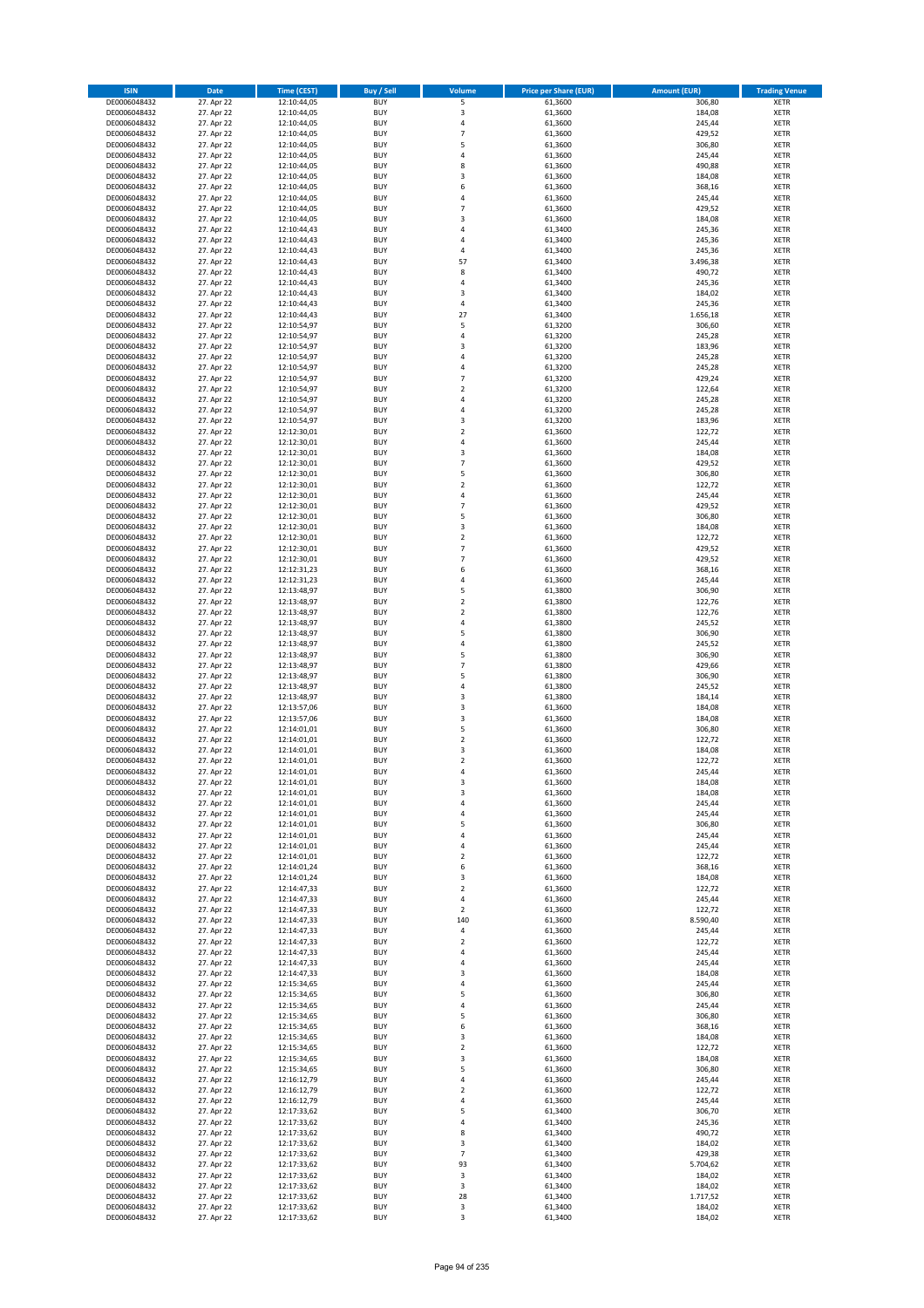| <b>ISIN</b>                  | Date                     | Time (CEST)                | <b>Buy / Sell</b>        | <b>Volume</b>                    | <b>Price per Share (EUR)</b> | <b>Amount (EUR)</b>  | <b>Trading Venue</b>       |
|------------------------------|--------------------------|----------------------------|--------------------------|----------------------------------|------------------------------|----------------------|----------------------------|
| DE0006048432                 | 27. Apr 22               | 12:17:33,62                | <b>BUY</b>               | $\pmb{4}$                        | 61,3400                      | 245,36               | <b>XETR</b>                |
| DE0006048432                 | 27. Apr 22               | 12:17:33,62                | <b>BUY</b>               | 4                                | 61,3400                      | 245,36               | XETR                       |
| DE0006048432                 | 27. Apr 22               | 12:17:33,62                | <b>BUY</b>               | 5                                | 61.3400                      | 306,70               | <b>XETR</b>                |
| DE0006048432<br>DE0006048432 | 27. Apr 22<br>27. Apr 22 | 12:17:33,62<br>12:19:03,07 | <b>BUY</b><br><b>BUY</b> | 5<br>113                         | 61,3400<br>61,3600           | 306,70<br>6.933,68   | <b>XETR</b><br><b>XETR</b> |
| DE0006048432                 | 27. Apr 22               | 12:19:03,07                | <b>BUY</b>               | $\mathsf 3$                      | 61,3600                      | 184,08               | <b>XETR</b>                |
| DE0006048432                 | 27. Apr 22               | 12:19:03,07                | <b>BUY</b>               | 3                                | 61,3600                      | 184,08               | <b>XETR</b>                |
| DE0006048432                 | 27. Apr 22               | 12:19:03,52                | <b>BUY</b>               | $\mathbf 2$                      | 61,3600                      | 122,72               | <b>XETR</b>                |
| DE0006048432                 | 27. Apr 22               | 12:19:03,52                | <b>BUY</b>               | 5                                | 61,3600                      | 306,80               | <b>XETR</b>                |
| DE0006048432                 | 27. Apr 22               | 12:19:03,52                | <b>BUY</b><br><b>BUY</b> | 5<br>15                          | 61,3600                      | 306,80               | <b>XETR</b><br><b>XETR</b> |
| DE0006048432<br>DE0006048432 | 27. Apr 22<br>27. Apr 22 | 12:19:03,52<br>12:19:14,72 | <b>BUY</b>               | 5                                | 61,3600<br>61,3600           | 920,40<br>306,80     | <b>XETR</b>                |
| DE0006048432                 | 27. Apr 22               | 12:19:14,72                | <b>BUY</b>               | 5                                | 61,3600                      | 306,80               | <b>XETR</b>                |
| DE0006048432                 | 27. Apr 22               | 12:19:14,72                | <b>BUY</b>               | $\overline{2}$                   | 61,3600                      | 122,72               | <b>XETR</b>                |
| DE0006048432                 | 27. Apr 22               | 12:19:31,47                | <b>BUY</b>               | 4                                | 61,3600                      | 245,44               | <b>XETR</b>                |
| DE0006048432                 | 27. Apr 22               | 12:19:31,47                | <b>BUY</b>               | 5                                | 61,3600                      | 306,80               | <b>XETR</b>                |
| DE0006048432<br>DE0006048432 | 27. Apr 22<br>27. Apr 22 | 12:19:31,47<br>12:19:31,47 | <b>BUY</b><br><b>BUY</b> | 171<br>$\overline{2}$            | 61,3600<br>61,3600           | 10.492,56<br>122,72  | <b>XETR</b><br><b>XETR</b> |
| DE0006048432                 | 27. Apr 22               | 12:19:31,47                | <b>BUY</b>               | 3                                | 61,3600                      | 184,08               | <b>XETR</b>                |
| DE0006048432                 | 27. Apr 22               | 12:19:48,59                | <b>BUY</b>               | 6                                | 61,3400                      | 368,04               | <b>XETR</b>                |
| DE0006048432                 | 27. Apr 22               | 12:19:48,59                | <b>BUY</b>               | $\overline{7}$                   | 61,3400                      | 429,38               | <b>XETR</b>                |
| DE0006048432                 | 27. Apr 22               | 12:19:48,59                | <b>BUY</b>               | 3                                | 61,3400                      | 184,02               | <b>XETR</b>                |
| DE0006048432                 | 27. Apr 22               | 12:19:48,59                | <b>BUY</b>               | 5                                | 61,3400                      | 306,70               | <b>XETR</b>                |
| DE0006048432<br>DE0006048432 | 27. Apr 22<br>27. Apr 22 | 12:19:48,59<br>12:19:48,59 | <b>BUY</b><br><b>BUY</b> | 3<br>$\overline{2}$              | 61,3400<br>61,3400           | 184,02<br>122,68     | <b>XETR</b><br><b>XETR</b> |
| DE0006048432                 | 27. Apr 22               | 12:19:48,59                | <b>BUY</b>               | 6                                | 61,3400                      | 368,04               | <b>XETR</b>                |
| DE0006048432                 | 27. Apr 22               | 12:19:48,59                | <b>BUY</b>               | 25                               | 61,3400                      | 1.533,50             | <b>XETR</b>                |
| DE0006048432                 | 27. Apr 22               | 12:19:48,59                | <b>BUY</b>               | 4                                | 61,3400                      | 245,36               | <b>XETR</b>                |
| DE0006048432                 | 27. Apr 22               | 12:19:48,59                | <b>BUY</b>               | 6                                | 61,3400                      | 368,04               | <b>XETR</b>                |
| DE0006048432<br>DE0006048432 | 27. Apr 22<br>27. Apr 22 | 12:19:48,59<br>12:19:48,59 | <b>BUY</b><br><b>BUY</b> | 4<br>5                           | 61,3400<br>61,3400           | 245,36<br>306,70     | <b>XETR</b><br><b>XETR</b> |
| DE0006048432                 | 27. Apr 22               | 12:19:55,60                | <b>BUY</b>               | 5                                | 61,3400                      | 306,70               | <b>XETR</b>                |
| DE0006048432                 | 27. Apr 22               | 12:19:55,60                | <b>BUY</b>               | $\overline{7}$                   | 61,3400                      | 429,38               | <b>XETR</b>                |
| DE0006048432                 | 27. Apr 22               | 12:19:55,60                | <b>BUY</b>               | $\overline{3}$                   | 61,3400                      | 184,02               | <b>XETR</b>                |
| DE0006048432                 | 27. Apr 22               | 12:19:55,60                | <b>BUY</b>               | 6                                | 61,3400                      | 368,04               | <b>XETR</b>                |
| DE0006048432                 | 27. Apr 22               | 12:19:55,60                | <b>BUY</b>               | 3                                | 61,3400                      | 184,02               | <b>XETR</b>                |
| DE0006048432<br>DE0006048432 | 27. Apr 22<br>27. Apr 22 | 12:19:55,60<br>12:19:55,60 | <b>BUY</b><br><b>BUY</b> | 18<br>3                          | 61,3400<br>61,3400           | 1.104,12<br>184,02   | <b>XETR</b><br><b>XETR</b> |
| DE0006048432                 | 27. Apr 22               | 12:20:01,59                | <b>BUY</b>               | 3                                | 61,3400                      | 184,02               | <b>XETR</b>                |
| DE0006048432                 | 27. Apr 22               | 12:20:01,59                | <b>BUY</b>               | 3                                | 61,3400                      | 184,02               | <b>XETR</b>                |
| DE0006048432                 | 27. Apr 22               | 12:20:01,59                | <b>BUY</b>               | 3                                | 61,3400                      | 184,02               | <b>XETR</b>                |
| DE0006048432                 | 27. Apr 22               | 12:20:01,59                | <b>BUY</b>               | $\overline{7}$                   | 61,3400                      | 429,38               | <b>XETR</b>                |
| DE0006048432<br>DE0006048432 | 27. Apr 22<br>27. Apr 22 | 12:20:01,59                | <b>BUY</b><br><b>BUY</b> | $\pmb{4}$<br>12                  | 61,3400<br>61,3400           | 245,36<br>736,08     | <b>XETR</b><br><b>XETR</b> |
| DE0006048432                 | 27. Apr 22               | 12:20:01,59<br>12:21:49,46 | <b>BUY</b>               | $\mathbf 2$                      | 61,3200                      | 122,64               | <b>XETR</b>                |
| DE0006048432                 | 27. Apr 22               | 12:21:49,46                | <b>BUY</b>               | 3                                | 61,3200                      | 183,96               | <b>XETR</b>                |
| DE0006048432                 | 27. Apr 22               | 12:21:49,46                | <b>BUY</b>               | $\pmb{4}$                        | 61,3200                      | 245,28               | <b>XETR</b>                |
| DE0006048432                 | 27. Apr 22               | 12:21:49,46                | <b>BUY</b>               | 5                                | 61,3200                      | 306,60               | <b>XETR</b>                |
| DE0006048432                 | 27. Apr 22               | 12:21:49,46                | <b>BUY</b>               | 149                              | 61,3200                      | 9.136,68             | <b>XETR</b>                |
| DE0006048432<br>DE0006048432 | 27. Apr 22<br>27. Apr 22 | 12:21:49,46<br>12:21:49,46 | <b>BUY</b><br><b>BUY</b> | 3<br>3                           | 61,3200<br>61,3200           | 183,96<br>183,96     | <b>XETR</b><br><b>XETR</b> |
| DE0006048432                 | 27. Apr 22               | 12:21:49,46                | <b>BUY</b>               | 3                                | 61,3200                      | 183,96               | <b>XETR</b>                |
| DE0006048432                 | 27. Apr 22               | 12:21:49,46                | <b>BUY</b>               | $\overline{2}$                   | 61,3200                      | 122,64               | <b>XETR</b>                |
| DE0006048432                 | 27. Apr 22               | 12:21:49,46                | <b>BUY</b>               | 6                                | 61,3200                      | 367,92               | <b>XETR</b>                |
| DE0006048432                 | 27. Apr 22               | 12:21:49,46                | <b>BUY</b>               | 3                                | 61,3200                      | 183,96               | <b>XETR</b>                |
| DE0006048432                 | 27. Apr 22               | 12:21:49,46                | <b>BUY</b>               | $\pmb{4}$<br>$\overline{7}$      | 61,3200                      | 245,28               | <b>XETR</b>                |
| DE0006048432<br>DE0006048432 | 27. Apr 22<br>27. Apr 22 | 12:21:49,46<br>12:21:49,46 | <b>BUY</b><br><b>BUY</b> | 5                                | 61,3200<br>61,3200           | 429,24<br>306,60     | <b>XETR</b><br><b>XETR</b> |
| DE0006048432                 | 27. Apr 22               | 12:21:49,46                | <b>BUY</b>               | $\overline{4}$                   | 61,3200                      | 245,28               | <b>XETR</b>                |
| DE0006048432                 | 27. Apr 22               | 12:21:49,49                | <b>BUY</b>               | $\overline{7}$                   | 61,3000                      | 429,10               | <b>XETR</b>                |
| DE0006048432                 | 27. Apr 22               | 12:21:49,49                | <b>BUY</b>               | $\mathbf 2$                      | 61,3000                      | 122,60               | <b>XETR</b>                |
| DE0006048432                 | 27. Apr 22               | 12:21:49,49                | <b>BUY</b>               | 5                                | 61,3000                      | 306,50               | <b>XETR</b>                |
| DE0006048432<br>DE0006048432 | 27. Apr 22<br>27. Apr 22 | 12:21:49,49<br>12:21:49,49 | <b>BUY</b><br><b>BUY</b> | 94<br>17                         | 61,3000<br>61,3000           | 5.762,20<br>1.042,10 | <b>XETR</b><br><b>XETR</b> |
| DE0006048432                 | 27. Apr 22               | 12:21:49,49                | BUY                      | 5                                | 61,3000                      | 306,50               | XETR                       |
| DE0006048432                 | 27. Apr 22               | 12:21:49,49                | <b>BUY</b>               | $\overline{7}$                   | 61,3000                      | 429,10               | <b>XETR</b>                |
| DE0006048432                 | 27. Apr 22               | 12:21:49,52                | <b>BUY</b>               | 5                                | 61,2800                      | 306,40               | <b>XETR</b>                |
| DE0006048432                 | 27. Apr 22               | 12:21:49,63                | <b>BUY</b>               | $\overline{2}$                   | 61,2800                      | 122,56               | <b>XETR</b>                |
| DE0006048432                 | 27. Apr 22<br>27. Apr 22 | 12:21:49,63                | <b>BUY</b><br><b>BUY</b> | 3<br>4                           | 61,2800                      | 183,84               | <b>XETR</b>                |
| DE0006048432<br>DE0006048432 | 27. Apr 22               | 12:21:49,63<br>12:21:49,63 | <b>BUY</b>               | 4                                | 61,2800<br>61,2800           | 245,12<br>245,12     | <b>XETR</b><br><b>XETR</b> |
| DE0006048432                 | 27. Apr 22               | 12:21:49,63                | <b>BUY</b>               | 6                                | 61,2800                      | 367,68               | <b>XETR</b>                |
| DE0006048432                 | 27. Apr 22               | 12:21:53,49                | <b>BUY</b>               | 3                                | 61,2800                      | 183,84               | XETR                       |
| DE0006048432                 | 27. Apr 22               | 12:21:53,49                | <b>BUY</b>               | $\mathbf 2$                      | 61,2800                      | 122,56               | <b>XETR</b>                |
| DE0006048432                 | 27. Apr 22<br>27. Apr 22 | 12:21:53,49                | <b>BUY</b>               | $\overline{2}$<br>$\overline{2}$ | 61,2800                      | 122,56               | XETR                       |
| DE0006048432<br>DE0006048432 | 27. Apr 22               | 12:21:53,49<br>12:21:53,49 | <b>BUY</b><br><b>BUY</b> | 75                               | 61,2800<br>61,2800           | 122,56<br>4.596,00   | <b>XETR</b><br>XETR        |
| DE0006048432                 | 27. Apr 22               | 12:21:53,49                | <b>BUY</b>               | 5                                | 61,2800                      | 306,40               | <b>XETR</b>                |
| DE0006048432                 | 27. Apr 22               | 12:21:53,49                | <b>BUY</b>               | 6                                | 61,2800                      | 367,68               | XETR                       |
| DE0006048432                 | 27. Apr 22               | 12:21:53,49                | <b>BUY</b>               | $\overline{4}$                   | 61,2800                      | 245,12               | <b>XETR</b>                |
| DE0006048432                 | 27. Apr 22               | 12:21:53,49                | <b>BUY</b><br><b>BUY</b> | 3                                | 61,2800                      | 183,84               | <b>XETR</b>                |
| DE0006048432<br>DE0006048432 | 27. Apr 22<br>27. Apr 22 | 12:21:53,49<br>12:21:54,58 | <b>BUY</b>               | $\pmb{4}$<br>6                   | 61,2800<br>61,2600           | 245,12<br>367,56     | <b>XETR</b><br>XETR        |
| DE0006048432                 | 27. Apr 22               | 12:21:54,58                | <b>BUY</b>               | 54                               | 61,2600                      | 3.308,04             | XETR                       |
| DE0006048432                 | 27. Apr 22               | 12:21:54,58                | <b>BUY</b>               | $\overline{2}$                   | 61,2600                      | 122,52               | <b>XETR</b>                |
| DE0006048432                 | 27. Apr 22               | 12:21:54,58                | <b>BUY</b>               | 5                                | 61,2600                      | 306,30               | XETR                       |
| DE0006048432                 | 27. Apr 22               | 12:21:54,58                | <b>BUY</b>               | 3                                | 61,2600                      | 183,78               | XETR                       |
| DE0006048432<br>DE0006048432 | 27. Apr 22<br>27. Apr 22 | 12:21:55,31<br>12:21:55,31 | <b>BUY</b><br><b>BUY</b> | $\mathbf 2$<br>22                | 61,2400<br>61,2400           | 122,48<br>1.347,28   | <b>XETR</b><br>XETR        |
| DE0006048432                 | 27. Apr 22               | 12:21:55,31                | <b>BUY</b>               | 3                                | 61,2400                      | 183,72               | <b>XETR</b>                |
| DE0006048432                 | 27. Apr 22               | 12:21:55,31                | <b>BUY</b>               | 4                                | 61,2400                      | 244,96               | XETR                       |
| DE0006048432                 | 27. Apr 22               | 12:21:55,31                | <b>BUY</b>               | 4                                | 61,2400                      | 244,96               | <b>XETR</b>                |
| DE0006048432                 | 27. Apr 22               | 12:21:55,31                | <b>BUY</b>               | 3                                | 61,2400                      | 183,72               | <b>XETR</b>                |
| DE0006048432                 | 27. Apr 22               | 12:21:55,31                | <b>BUY</b>               | 35                               | 61,2400                      | 2.143,40             | <b>XETR</b>                |
| DE0006048432<br>DE0006048432 | 27. Apr 22<br>27. Apr 22 | 12:22:52,98<br>12:22:52,98 | <b>BUY</b><br><b>BUY</b> | $\sqrt{4}$<br>3                  | 61,2800<br>61,2800           | 245,12<br>183,84     | XETR<br>XETR               |
| DE0006048432                 | 27. Apr 22               | 12:23:45,49                | <b>BUY</b>               | 3                                | 61,2800                      | 183,84               | XETR                       |
| DE0006048432                 | 27. Apr 22               | 12:23:45,49                | <b>BUY</b>               | $\overline{7}$                   | 61,2800                      | 428,96               | XETR                       |
| DE0006048432                 | 27. Apr 22               | 12:25:10,63                | <b>BUY</b>               | $\sqrt{4}$                       | 61,2800                      | 245,12               | <b>XETR</b>                |
| DE0006048432                 | 27. Apr 22               | 12:25:10,63                | <b>BUY</b>               | $\mathsf 3$                      | 61,2800                      | 183,84               | XETR                       |
| DE0006048432<br>DE0006048432 | 27. Apr 22<br>27. Apr 22 | 12:25:10,63<br>12:25:10,63 | <b>BUY</b><br><b>BUY</b> | 3<br>$\pmb{4}$                   | 61,2800<br>61,2800           | 183,84<br>245,12     | XETR<br>XETR               |
| DE0006048432                 | 27. Apr 22               | 12:25:28,14                | <b>BUY</b>               | 3                                | 61,2600                      | 183,78               | <b>XETR</b>                |
| DE0006048432                 | 27. Apr 22               | 12:25:28,14                | <b>BUY</b>               | 3                                | 61,2600                      | 183,78               | XETR                       |
| DE0006048432                 | 27. Apr 22               | 12:25:28,14                | <b>BUY</b>               | $\mathbf 2$                      | 61,2600                      | 122,52               | <b>XETR</b>                |
| DE0006048432                 | 27. Apr 22               | 12:25:28,14                | <b>BUY</b>               | $\overline{2}$                   | 61,2600                      | 122,52               | <b>XETR</b>                |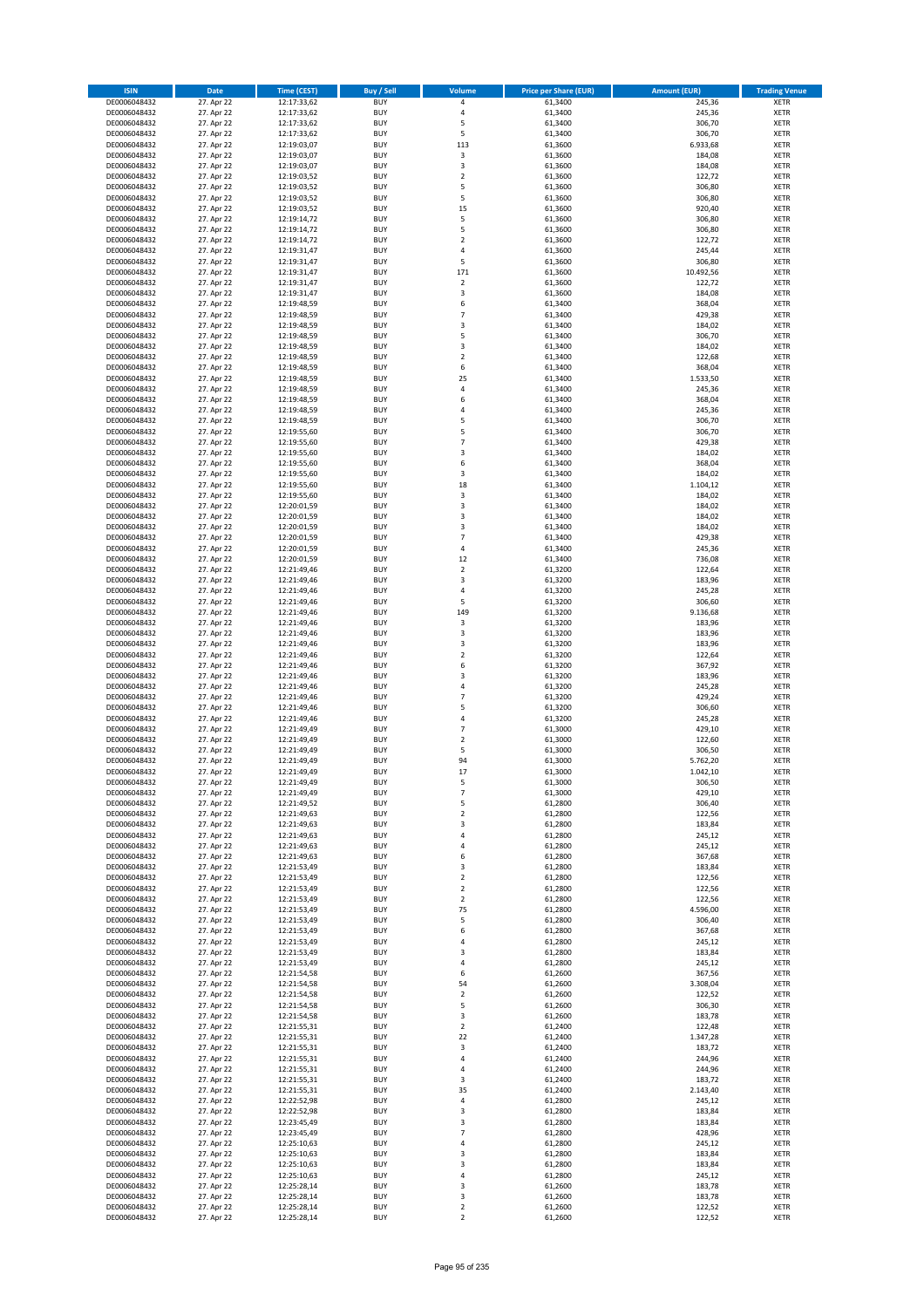| <b>ISIN</b>                  | <b>Date</b>              | <b>Time (CEST)</b>         | <b>Buy / Sell</b>        | Volume                   | <b>Price per Share (EUR)</b> | <b>Amount (EUR)</b>  | <b>Trading Venue</b>       |
|------------------------------|--------------------------|----------------------------|--------------------------|--------------------------|------------------------------|----------------------|----------------------------|
| DE0006048432                 | 27. Apr 22               | 12:25:28,14                | <b>BUY</b>               | $\overline{2}$           | 61,2600                      | 122,52               | <b>XETR</b>                |
| DE0006048432                 | 27. Apr 22               | 12:25:28,14                | <b>BUY</b>               | 5                        | 61,2600                      | 306,30               | <b>XETR</b>                |
| DE0006048432                 | 27. Apr 22               | 12:25:28,14                | <b>BUY</b>               | $\overline{2}$           | 61,2600                      | 122,52               | <b>XETR</b>                |
| DE0006048432<br>DE0006048432 | 27. Apr 22<br>27. Apr 22 | 12:25:28,14<br>12:25:28,14 | <b>BUY</b><br><b>BUY</b> | 98<br>5                  | 61,2600<br>61,2600           | 6.003,48<br>306,30   | <b>XETR</b><br><b>XETR</b> |
| DE0006048432                 | 27. Apr 22               | 12:25:28,14                | <b>BUY</b>               | $\overline{7}$           | 61,2600                      | 428,82               | <b>XETR</b>                |
| DE0006048432                 | 27. Apr 22               | 12:25:28,14                | <b>BUY</b>               | 4                        | 61,2600                      | 245,04               | <b>XETR</b>                |
| DE0006048432                 | 27. Apr 22               | 12:25:28,14                | <b>BUY</b>               | 6                        | 61,2600                      | 367,56               | <b>XETR</b>                |
| DE0006048432                 | 27. Apr 22               | 12:25:28,14                | <b>BUY</b>               | $\overline{2}$           | 61,2600                      | 122,52               | <b>XETR</b>                |
| DE0006048432                 | 27. Apr 22               | 12:25:28,14                | <b>BUY</b>               | 3                        | 61,2600                      | 183,78               | <b>XETR</b>                |
| DE0006048432                 | 27. Apr 22               | 12:25:28,14                | <b>BUY</b>               | $\overline{7}$           | 61,2600                      | 428,82               | <b>XETR</b>                |
| DE0006048432<br>DE0006048432 | 27. Apr 22<br>27. Apr 22 | 12:25:28,14<br>12:28:41,15 | <b>BUY</b><br><b>BUY</b> | 4<br>6                   | 61,2600<br>61,2800           | 245,04<br>367,68     | <b>XETR</b><br><b>XETR</b> |
| DE0006048432                 | 27. Apr 22               | 12:28:41,15                | <b>BUY</b>               | 6                        | 61,2800                      | 367,68               | <b>XETR</b>                |
| DE0006048432                 | 27. Apr 22               | 12:28:41,15                | <b>BUY</b>               | 3                        | 61,2800                      | 183,84               | <b>XETR</b>                |
| DE0006048432                 | 27. Apr 22               | 12:28:41,15                | <b>BUY</b>               | 4                        | 61,2800                      | 245,12               | <b>XETR</b>                |
| DE0006048432                 | 27. Apr 22               | 12:28:41,15                | <b>BUY</b>               | 152                      | 61,2800                      | 9.314,56             | <b>XETR</b>                |
| DE0006048432                 | 27. Apr 22               | 12:28:41,15                | <b>BUY</b>               | 4                        | 61,2800                      | 245,12               | <b>XETR</b>                |
| DE0006048432                 | 27. Apr 22               | 12:30:31,32                | <b>BUY</b>               | $\overline{\mathbf{c}}$  | 61,3000                      | 122,60               | <b>XETR</b>                |
| DE0006048432                 | 27. Apr 22               | 12:30:31,32                | <b>BUY</b>               | 4                        | 61,3000                      | 245,20               | <b>XETR</b>                |
| DE0006048432<br>DE0006048432 | 27. Apr 22<br>27. Apr 22 | 12:31:06,09<br>12:31:06,09 | <b>BUY</b><br><b>BUY</b> | 8<br>6                   | 61,3000<br>61,3000           | 490,40<br>367,80     | <b>XETR</b><br><b>XETR</b> |
| DE0006048432                 | 27. Apr 22               | 12:31:06,09                | <b>BUY</b>               | 4                        | 61,3000                      | 245,20               | <b>XETR</b>                |
| DE0006048432                 | 27. Apr 22               | 12:31:06,09                | <b>BUY</b>               | 8                        | 61,3000                      | 490,40               | <b>XETR</b>                |
| DE0006048432                 | 27. Apr 22               | 12:31:06,09                | <b>BUY</b>               | 9                        | 61,3000                      | 551,70               | <b>XETR</b>                |
| DE0006048432                 | 27. Apr 22               | 12:31:06,09                | <b>BUY</b>               | 10                       | 61,3000                      | 613,00               | <b>XETR</b>                |
| DE0006048432                 | 27. Apr 22               | 12:31:06,09                | <b>BUY</b>               | 5                        | 61,3000                      | 306,50               | <b>XETR</b>                |
| DE0006048432                 | 27. Apr 22               | 12:31:06,09                | <b>BUY</b>               | 3                        | 61,3000                      | 183,90               | <b>XETR</b>                |
| DE0006048432<br>DE0006048432 | 27. Apr 22<br>27. Apr 22 | 12:31:12,98<br>12:31:12,98 | <b>BUY</b><br><b>BUY</b> | 9<br>5                   | 61,3000<br>61,3000           | 551,70<br>306,50     | <b>XETR</b><br><b>XETR</b> |
| DE0006048432                 | 27. Apr 22               | 12:31:12,98                | <b>BUY</b>               | 4                        | 61,3000                      | 245,20               | <b>XETR</b>                |
| DE0006048432                 | 27. Apr 22               | 12:31:12,98                | <b>BUY</b>               | 4                        | 61,3000                      | 245,20               | <b>XETR</b>                |
| DE0006048432                 | 27. Apr 22               | 12:31:12,98                | <b>BUY</b>               | 9                        | 61,3000                      | 551,70               | <b>XETR</b>                |
| DE0006048432                 | 27. Apr 22               | 12:31:12,98                | <b>BUY</b>               | 8                        | 61,3000                      | 490,40               | <b>XETR</b>                |
| DE0006048432                 | 27. Apr 22               | 12:31:12,98                | <b>BUY</b>               | 12                       | 61,3000                      | 735,60               | <b>XETR</b>                |
| DE0006048432                 | 27. Apr 22               | 12:31:12,98                | <b>BUY</b>               | 5                        | 61,3000                      | 306,50               | <b>XETR</b>                |
| DE0006048432<br>DE0006048432 | 27. Apr 22<br>27. Apr 22 | 12:36:47,18<br>12:37:11,59 | <b>BUY</b><br><b>BUY</b> | 636<br>$\mathsf 3$       | 61,4600<br>61,4200           | 39.088,56<br>184,26  | <b>XETR</b><br><b>XETR</b> |
| DE0006048432                 | 27. Apr 22               | 12:37:11,59                | <b>BUY</b>               | 461                      | 61,4200                      | 28.314,62            | <b>XETR</b>                |
| DE0006048432                 | 27. Apr 22               | 12:37:11,59                | <b>BUY</b>               | 10                       | 61,4200                      | 614,20               | <b>XETR</b>                |
| DE0006048432                 | 27. Apr 22               | 12:37:11,59                | <b>BUY</b>               | 11                       | 61,4200                      | 675,62               | <b>XETR</b>                |
| DE0006048432                 | 27. Apr 22               | 12:37:11,60                | <b>BUY</b>               | 9                        | 61,4000                      | 552,60               | <b>XETR</b>                |
| DE0006048432                 | 27. Apr 22               | 12:37:11,60                | <b>BUY</b>               | $\overline{7}$           | 61,4000                      | 429,80               | <b>XETR</b>                |
| DE0006048432                 | 27. Apr 22               | 12:37:11,60                | <b>BUY</b>               | 4                        | 61,4000                      | 245,60               | <b>XETR</b>                |
| DE0006048432                 | 27. Apr 22               | 12:37:11,60                | <b>BUY</b>               | $\overline{7}$           | 61,4000                      | 429,80               | <b>XETR</b>                |
| DE0006048432<br>DE0006048432 | 27. Apr 22<br>27. Apr 22 | 12:37:11,60<br>12:37:11,60 | <b>BUY</b><br><b>BUY</b> | 12<br>6                  | 61,4000<br>61,4000           | 736,80<br>368,40     | <b>XETR</b><br><b>XETR</b> |
| DE0006048432                 | 27. Apr 22               | 12:37:11,60                | <b>BUY</b>               | 12                       | 61,4000                      | 736,80               | <b>XETR</b>                |
| DE0006048432                 | 27. Apr 22               | 12:37:11,60                | <b>BUY</b>               | $\overline{7}$           | 61,4000                      | 429,80               | <b>XETR</b>                |
| DE0006048432                 | 27. Apr 22               | 12:37:11,60                | <b>BUY</b>               | 15                       | 61,4000                      | 921,00               | <b>XETR</b>                |
| DE0006048432                 | 27. Apr 22               | 12:37:11,61                | <b>BUY</b>               | 4                        | 61,4000                      | 245,60               | <b>XETR</b>                |
| DE0006048432                 | 27. Apr 22               | 12:37:12,25                | <b>BUY</b>               | 10                       | 61,3800                      | 613,80               | <b>XETR</b>                |
| DE0006048432                 | 27. Apr 22               | 12:37:12,25                | <b>BUY</b>               | 18                       | 61,3800                      | 1.104,84             | <b>XETR</b>                |
| DE0006048432<br>DE0006048432 | 27. Apr 22<br>27. Apr 22 | 12:37:12,25<br>12:37:12,25 | <b>BUY</b><br><b>BUY</b> | 5<br>8                   | 61,3800<br>61,3800           | 306,90<br>491,04     | <b>XETR</b><br><b>XETR</b> |
| DE0006048432                 | 27. Apr 22               | 12:37:12,25                | <b>BUY</b>               | 8                        | 61,3800                      | 491,04               | <b>XETR</b>                |
| DE0006048432                 | 27. Apr 22               | 12:37:12,25                | <b>BUY</b>               | 18                       | 61,3800                      | 1.104,84             | <b>XETR</b>                |
| DE0006048432                 | 27. Apr 22               | 12:37:12,25                | <b>BUY</b>               | 9                        | 61,3800                      | 552,42               | <b>XETR</b>                |
| DE0006048432                 | 27. Apr 22               | 12:37:12,25                | <b>BUY</b>               | 14                       | 61,3800                      | 859,32               | <b>XETR</b>                |
| DE0006048432                 | 27. Apr 22               | 12:37:12,25                | <b>BUY</b>               | 13                       | 61,3800                      | 797,94               | <b>XETR</b>                |
| DE0006048432                 | 27. Apr 22               | 12:38:47,38                | <b>BUY</b>               | 13                       | 61,3600                      | 797,68               | <b>XETR</b>                |
| DE0006048432<br>DE0006048432 | 27. Apr 22<br>27. Apr 22 | 12:39:08,89<br>12:39:34,75 | <b>BUY</b><br><b>BUY</b> | $\overline{7}$<br>9      | 61,3600<br>61,3400           | 429,52<br>552,06     | <b>XETR</b><br><b>XETR</b> |
| DE0006048432                 | 27. Apr 22               | 12:39:34,75                | <b>BUY</b>               | 10                       | 61,3400                      | 613,40               | <b>XETR</b>                |
| DE0006048432                 | 27. Apr 22               | 12:39:34,75                | BUY                      | 4                        | 61,3400                      | 245,36               | <b>XETR</b>                |
| DE0006048432                 | 27. Apr 22               | 12:39:34,75                | <b>BUY</b>               | 9                        | 61,3400                      | 552,06               | <b>XETR</b>                |
| DE0006048432                 | 27. Apr 22               | 12:39:34,75                | <b>BUY</b>               | 8                        | 61,3400                      | 490,72               | <b>XETR</b>                |
| DE0006048432                 | 27. Apr 22               | 12:39:34,75                | <b>BUY</b>               | 9                        | 61,3400                      | 552,06               | XETR                       |
| DE0006048432<br>DE0006048432 | 27. Apr 22<br>27. Apr 22 | 12:39:34,75                | <b>BUY</b>               | 3                        | 61,3400                      | 184,02               | <b>XETR</b>                |
| DE0006048432                 | 27. Apr 22               | 12:39:34,75<br>12:39:34,75 | <b>BUY</b><br><b>BUY</b> | 17<br>64                 | 61,3400<br>61,3400           | 1.042,78<br>3.925,76 | <b>XETR</b><br><b>XETR</b> |
| DE0006048432                 | 27. Apr 22               | 12:39:34,75                | <b>BUY</b>               | $\overline{7}$           | 61,3400                      | 429,38               | <b>XETR</b>                |
| DE0006048432                 | 27. Apr 22               | 12:39:34,75                | <b>BUY</b>               | $\overline{7}$           | 61,3400                      | 429,38               | <b>XETR</b>                |
| DE0006048432                 | 27. Apr 22               | 12:39:34,75                | <b>BUY</b>               | 17                       | 61,3400                      | 1.042,78             | <b>XETR</b>                |
| DE0006048432                 | 27. Apr 22               | 12:39:34,75                | <b>BUY</b>               | 14                       | 61,3400                      | 858,76               | <b>XETR</b>                |
| DE0006048432                 | 27. Apr 22               | 12:39:34,75                | <b>BUY</b>               | $\overline{7}$           | 61,3400                      | 429,38               | <b>XETR</b>                |
| DE0006048432<br>DE0006048432 | 27. Apr 22<br>27. Apr 22 | 12:39:34,75<br>12:39:34,75 | <b>BUY</b><br><b>BUY</b> | 12<br>13                 | 61,3400<br>61,3400           | 736,08<br>797,42     | <b>XETR</b><br><b>XETR</b> |
| DE0006048432                 | 27. Apr 22               | 12:39:34,75                | <b>BUY</b>               | $\overline{\phantom{a}}$ | 61,3400                      | 429,38               | <b>XETR</b>                |
| DE0006048432                 | 27. Apr 22               | 12:39:34,75                | <b>BUY</b>               | $\overline{7}$           | 61,3400                      | 429,38               | <b>XETR</b>                |
| DE0006048432                 | 27. Apr 22               | 12:39:39,17                | <b>BUY</b>               | 3                        | 61,3600                      | 184,08               | <b>XETR</b>                |
| DE0006048432                 | 27. Apr 22               | 12:39:39,17                | <b>BUY</b>               | 52                       | 61,3600                      | 3.190,72             | <b>XETR</b>                |
| DE0006048432                 | 27. Apr 22               | 12:39:39,17                | <b>BUY</b>               | 9                        | 61,3600                      | 552,24               | XETR                       |
| DE0006048432                 | 27. Apr 22               | 12:39:39,17                | <b>BUY</b>               | 13                       | 61,3600                      | 797,68               | <b>XETR</b>                |
| DE0006048432<br>DE0006048432 | 27. Apr 22<br>27. Apr 22 | 12:40:31,89<br>12:40:31,89 | <b>BUY</b><br><b>BUY</b> | 3<br>98                  | 61,3600<br>61,3600           | 184,08<br>6.013,28   | <b>XETR</b><br><b>XETR</b> |
| DE0006048432                 | 27. Apr 22               | 12:40:31,89                | <b>BUY</b>               | 6                        | 61,3600                      | 368,16               | <b>XETR</b>                |
| DE0006048432                 | 27. Apr 22               | 12:40:31,89                | <b>BUY</b>               | 9                        | 61,3600                      | 552,24               | <b>XETR</b>                |
| DE0006048432                 | 27. Apr 22               | 12:40:31,89                | <b>BUY</b>               | 4                        | 61,3600                      | 245,44               | <b>XETR</b>                |
| DE0006048432                 | 27. Apr 22               | 12:40:31,89                | <b>BUY</b>               | 8                        | 61,3600                      | 490,88               | <b>XETR</b>                |
| DE0006048432                 | 27. Apr 22               | 12:42:11,49                | <b>BUY</b>               | 6                        | 61,3400                      | 368,04               | <b>XETR</b>                |
| DE0006048432                 | 27. Apr 22               | 12:42:11,49                | <b>BUY</b>               | 10                       | 61,3400                      | 613,40               | <b>XETR</b>                |
| DE0006048432<br>DE0006048432 | 27. Apr 22<br>27. Apr 22 | 12:42:11,49<br>12:42:11,49 | <b>BUY</b><br><b>BUY</b> | 5<br>10                  | 61,3400<br>61,3400           | 306,70<br>613,40     | <b>XETR</b><br>XETR        |
| DE0006048432                 | 27. Apr 22               | 12:42:11,49                | <b>BUY</b>               | 3                        | 61,3400                      | 184,02               | <b>XETR</b>                |
| DE0006048432                 | 27. Apr 22               | 12:42:11,49                | <b>BUY</b>               | 13                       | 61,3400                      | 797,42               | <b>XETR</b>                |
| DE0006048432                 | 27. Apr 22               | 12:42:11,49                | <b>BUY</b>               | 5                        | 61,3400                      | 306,70               | <b>XETR</b>                |
| DE0006048432                 | 27. Apr 22               | 12:42:11,49                | <b>BUY</b>               | 12                       | 61,3400                      | 736,08               | <b>XETR</b>                |
| DE0006048432                 | 27. Apr 22               | 12:42:11,49                | <b>BUY</b>               | 11                       | 61,3400                      | 674,74               | <b>XETR</b>                |
| DE0006048432<br>DE0006048432 | 27. Apr 22<br>27. Apr 22 | 12:42:11,49<br>12:42:11,49 | <b>BUY</b><br><b>BUY</b> | $\mathbf 2$<br>9         | 61,3400<br>61,3400           | 122,68<br>552,06     | <b>XETR</b><br><b>XETR</b> |
| DE0006048432                 | 27. Apr 22               | 12:42:11,49                | <b>BUY</b>               | 5                        | 61,3400                      | 306,70               | XETR                       |
| DE0006048432                 | 27. Apr 22               | 12:42:11,49                | <b>BUY</b>               | 6                        | 61,3400                      | 368,04               | <b>XETR</b>                |
| DE0006048432                 | 27. Apr 22               | 12:42:11,51                | <b>BUY</b>               | 6                        | 61,3400                      | 368,04               | XETR                       |
| DE0006048432                 | 27. Apr 22               | 12:43:31,44                | <b>BUY</b>               | $\overline{7}$           | 61,3400                      | 429,38               | <b>XETR</b>                |
| DE0006048432                 | 27. Apr 22               | 12:43:31,44                | <b>BUY</b>               | 11                       | 61,3400                      | 674,74               | <b>XETR</b>                |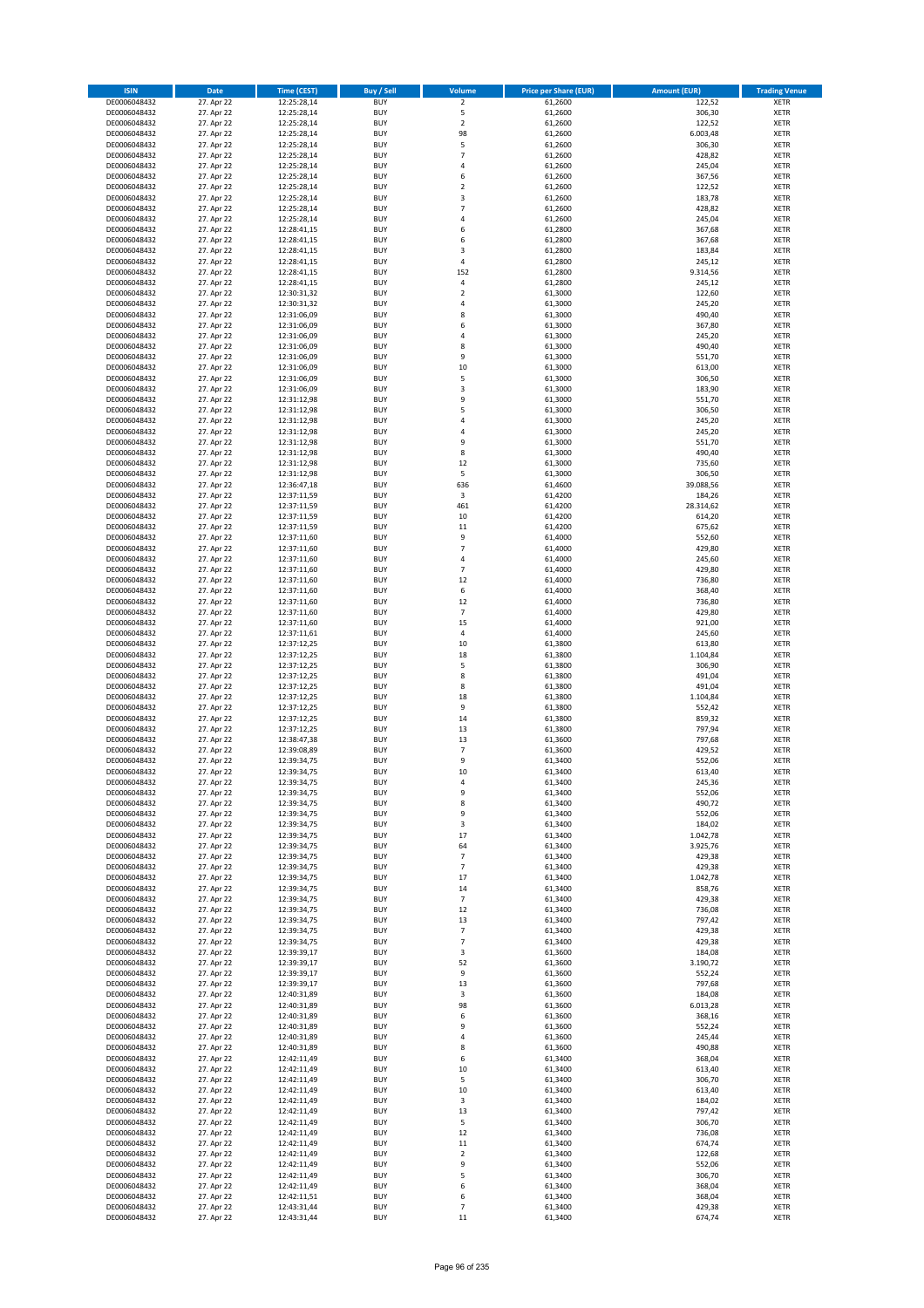| <b>ISIN</b>                  | <b>Date</b>              | <b>Time (CEST)</b>         | <b>Buy / Sell</b>        | Volume                           | <b>Price per Share (EUR)</b> | <b>Amount (EUR)</b> | <b>Trading Venue</b>       |
|------------------------------|--------------------------|----------------------------|--------------------------|----------------------------------|------------------------------|---------------------|----------------------------|
| DE0006048432                 | 27. Apr 22               | 12:43:33,71                | <b>BUY</b>               | 9                                | 61,3400                      | 552,06              | <b>XETR</b>                |
| DE0006048432                 | 27. Apr 22               | 12:43:33,71                | <b>BUY</b>               | 4                                | 61,3400                      | 245,36              | <b>XETR</b>                |
| DE0006048432                 | 27. Apr 22               | 12:43:33,71                | <b>BUY</b>               | $\overline{\mathbf{3}}$          | 61,3400                      | 184,02              | <b>XETR</b>                |
| DE0006048432                 | 27. Apr 22               | 12:43:33,71                | <b>BUY</b>               | 6                                | 61,3400                      | 368,04              | <b>XETR</b>                |
| DE0006048432<br>DE0006048432 | 27. Apr 22<br>27. Apr 22 | 12:43:33,71<br>12:43:33,71 | <b>BUY</b><br><b>BUY</b> | 5<br>6                           | 61,3400<br>61,3400           | 306,70<br>368,04    | <b>XETR</b><br><b>XETR</b> |
| DE0006048432                 | 27. Apr 22               | 12:43:33,71                | <b>BUY</b>               | 8                                | 61,3400                      | 490,72              | <b>XETR</b>                |
| DE0006048432                 | 27. Apr 22               | 12:43:33,71                | <b>BUY</b>               | 5                                | 61,3400                      | 306,70              | <b>XETR</b>                |
| DE0006048432                 | 27. Apr 22               | 12:43:33,71                | BUY                      | $\overline{7}$                   | 61,3400                      | 429,38              | <b>XETR</b>                |
| DE0006048432                 | 27. Apr 22               | 12:44:18,33                | <b>BUY</b>               | 9                                | 61,3600                      | 552,24              | <b>XETR</b>                |
| DE0006048432                 | 27. Apr 22               | 12:44:18,33                | <b>BUY</b>               | $\overline{7}$                   | 61,3600                      | 429,52              | <b>XETR</b>                |
| DE0006048432                 | 27. Apr 22               | 12:44:18,33                | <b>BUY</b>               | $\overline{7}$<br>$\overline{a}$ | 61,3600                      | 429,52              | <b>XETR</b>                |
| DE0006048432<br>DE0006048432 | 27. Apr 22<br>27. Apr 22 | 12:44:18,33<br>12:44:18,33 | <b>BUY</b><br><b>BUY</b> | 132                              | 61,3600<br>61,3600           | 245,44<br>8.099,52  | <b>XETR</b><br><b>XETR</b> |
| DE0006048432                 | 27. Apr 22               | 12:44:18,33                | <b>BUY</b>               | 10                               | 61,3600                      | 613,60              | <b>XETR</b>                |
| DE0006048432                 | 27. Apr 22               | 12:44:18,33                | BUY                      | $\overline{4}$                   | 61,3600                      | 245,44              | <b>XETR</b>                |
| DE0006048432                 | 27. Apr 22               | 12:44:18,33                | <b>BUY</b>               | $\overline{7}$                   | 61,3600                      | 429,52              | <b>XETR</b>                |
| DE0006048432                 | 27. Apr 22               | 12:44:18,33                | <b>BUY</b>               | 9                                | 61,3600                      | 552,24              | <b>XETR</b>                |
| DE0006048432                 | 27. Apr 22               | 12:44:18,33                | <b>BUY</b>               | 3                                | 61,3600                      | 184,08              | <b>XETR</b>                |
| DE0006048432<br>DE0006048432 | 27. Apr 22<br>27. Apr 22 | 12:44:18,33<br>12:44:18,33 | <b>BUY</b><br><b>BUY</b> | 9<br>10                          | 61,3600<br>61,3600           | 552,24<br>613,60    | <b>XETR</b><br><b>XETR</b> |
| DE0006048432                 | 27. Apr 22               | 12:44:46,00                | <b>BUY</b>               | 9                                | 61,3600                      | 552,24              | <b>XETR</b>                |
| DE0006048432                 | 27. Apr 22               | 12:44:46,00                | <b>BUY</b>               | $\overline{7}$                   | 61,3600                      | 429,52              | <b>XETR</b>                |
| DE0006048432                 | 27. Apr 22               | 12:44:46,00                | <b>BUY</b>               | $71\,$                           | 61,3600                      | 4.356,56            | <b>XETR</b>                |
| DE0006048432                 | 27. Apr 22               | 12:44:46,00                | <b>BUY</b>               | 8                                | 61,3600                      | 490,88              | <b>XETR</b>                |
| DE0006048432                 | 27. Apr 22               | 12:44:46,00                | <b>BUY</b>               | 5                                | 61,3600                      | 306,80              | <b>XETR</b>                |
| DE0006048432                 | 27. Apr 22               | 12:44:46,00                | <b>BUY</b><br><b>BUY</b> | 9<br>7                           | 61,3600                      | 552,24              | <b>XETR</b><br><b>XETR</b> |
| DE0006048432<br>DE0006048432 | 27. Apr 22<br>27. Apr 22 | 12:44:46,00<br>12:44:46,00 | <b>BUY</b>               | $\overline{7}$                   | 61,3600<br>61,3600           | 429,52<br>429,52    | <b>XETR</b>                |
| DE0006048432                 | 27. Apr 22               | 12:44:46,00                | <b>BUY</b>               | 9                                | 61,3600                      | 552,24              | <b>XETR</b>                |
| DE0006048432                 | 27. Apr 22               | 12:44:46,00                | <b>BUY</b>               | $\mathbf 2$                      | 61,3600                      | 122,72              | <b>XETR</b>                |
| DE0006048432                 | 27. Apr 22               | 12:44:46,00                | <b>BUY</b>               | 56                               | 61,3600                      | 3.436,16            | <b>XETR</b>                |
| DE0006048432                 | 27. Apr 22               | 12:44:46,02                | <b>BUY</b>               | 3                                | 61,3600                      | 184,08              | <b>XETR</b>                |
| DE0006048432                 | 27. Apr 22               | 12:44:55,58                | <b>BUY</b>               | 5                                | 61,3600                      | 306,80              | <b>XETR</b>                |
| DE0006048432<br>DE0006048432 | 27. Apr 22<br>27. Apr 22 | 12:44:55,58<br>12:44:55,58 | <b>BUY</b><br><b>BUY</b> | $\overline{4}$<br>5              | 61,3600<br>61,3600           | 245,44<br>306,80    | <b>XETR</b><br><b>XETR</b> |
| DE0006048432                 | 27. Apr 22               | 12:44:55,58                | <b>BUY</b>               | $\overline{\mathbf{3}}$          | 61,3600                      | 184,08              | <b>XETR</b>                |
| DE0006048432                 | 27. Apr 22               | 12:44:55,58                | <b>BUY</b>               | 5                                | 61,3600                      | 306,80              | <b>XETR</b>                |
| DE0006048432                 | 27. Apr 22               | 12:44:55,58                | <b>BUY</b>               | $\mathbf 2$                      | 61,3600                      | 122,72              | <b>XETR</b>                |
| DE0006048432                 | 27. Apr 22               | 12:44:55,58                | <b>BUY</b>               | $\overline{7}$                   | 61,3600                      | 429,52              | <b>XETR</b>                |
| DE0006048432                 | 27. Apr 22               | 12:44:55,58                | <b>BUY</b>               | $\overline{7}$                   | 61,3600                      | 429,52              | <b>XETR</b>                |
| DE0006048432                 | 27. Apr 22<br>27. Apr 22 | 12:45:01,66                | <b>BUY</b><br><b>BUY</b> | $\overline{2}$<br>4              | 61,3400                      | 122,68<br>245,36    | <b>XETR</b>                |
| DE0006048432<br>DE0006048432 | 27. Apr 22               | 12:45:01,66<br>12:45:01,66 | <b>BUY</b>               | $\overline{2}$                   | 61,3400<br>61,3400           | 122,68              | <b>XETR</b><br><b>XETR</b> |
| DE0006048432                 | 27. Apr 22               | 12:45:01,66                | <b>BUY</b>               | 5                                | 61,3600                      | 306,80              | <b>XETR</b>                |
| DE0006048432                 | 27. Apr 22               | 12:45:01,66                | <b>BUY</b>               | $\overline{4}$                   | 61,3600                      | 245,44              | <b>XETR</b>                |
| DE0006048432                 | 27. Apr 22               | 12:45:01,66                | <b>BUY</b>               | $\overline{\mathbf{3}}$          | 61,3600                      | 184,08              | <b>XETR</b>                |
| DE0006048432                 | 27. Apr 22               | 12:45:01,66                | <b>BUY</b>               | $\overline{3}$                   | 61,3400                      | 184,02              | <b>XETR</b>                |
| DE0006048432<br>DE0006048432 | 27. Apr 22               | 12:45:01,66                | <b>BUY</b><br><b>BUY</b> | $\overline{4}$<br>91             | 61,3600<br>61,3600           | 245,44<br>5.583,76  | <b>XETR</b><br><b>XETR</b> |
| DE0006048432                 | 27. Apr 22<br>27. Apr 22 | 12:45:01,66<br>12:45:01,66 | <b>BUY</b>               | 3                                | 61,3600                      | 184,08              | <b>XETR</b>                |
| DE0006048432                 | 27. Apr 22               | 12:45:01,66                | <b>BUY</b>               | 5                                | 61,3400                      | 306,70              | <b>XETR</b>                |
| DE0006048432                 | 27. Apr 22               | 12:45:01,66                | <b>BUY</b>               | 6                                | 61,3400                      | 368,04              | <b>XETR</b>                |
| DE0006048432                 | 27. Apr 22               | 12:45:01,66                | <b>BUY</b>               | 4                                | 61,3400                      | 245,36              | <b>XETR</b>                |
| DE0006048432                 | 27. Apr 22               | 12:45:01,66                | <b>BUY</b>               | 4                                | 61,3400                      | 245,36              | <b>XETR</b>                |
| DE0006048432                 | 27. Apr 22               | 12:45:01,66                | <b>BUY</b>               | 5                                | 61,3600                      | 306,80              | <b>XETR</b>                |
| DE0006048432<br>DE0006048432 | 27. Apr 22<br>27. Apr 22 | 12:45:01,66<br>12:45:01,66 | <b>BUY</b><br><b>BUY</b> | $\overline{3}$<br>$\overline{2}$ | 61,3600<br>61,3600           | 184,08<br>122,72    | <b>XETR</b><br><b>XETR</b> |
| DE0006048432                 | 27. Apr 22               | 12:45:01,66                | BUY                      | $\overline{a}$                   | 61,3600                      | 245,44              | <b>XETR</b>                |
| DE0006048432                 | 27. Apr 22               | 12:45:01,66                | <b>BUY</b>               | $\overline{\mathbf{3}}$          | 61,3600                      | 184,08              | <b>XETR</b>                |
| DE0006048432                 | 27. Apr 22               | 12:45:01,67                | <b>BUY</b>               | 6                                | 61,3200                      | 367,92              | <b>XETR</b>                |
| DE0006048432                 | 27. Apr 22               | 12:45:01,67                | BUY                      | 8                                | 61,3200                      | 490,56              | <b>XETR</b>                |
| DE0006048432                 | 27. Apr 22               | 12:45:01,67                | BUY                      | 68                               | 61,3200                      | 4.169,76            | <b>XETR</b>                |
| DE0006048432<br>DE0006048432 | 27. Apr 22<br>27. Apr 22 | 12:45:01,67<br>12:45:01,67 | <b>BUY</b><br><b>BUY</b> | 9<br>9                           | 61,3200<br>61,3200           | 551,88              | <b>XETR</b><br><b>XETR</b> |
| DE0006048432                 | 27. Apr 22               | 12:45:01,67                | <b>BUY</b>               | 5                                | 61,3200                      | 551,88<br>306,60    | <b>XETR</b>                |
| DE0006048432                 | 27. Apr 22               | 12:45:01,67                | <b>BUY</b>               | $10\,$                           | 61,3200                      | 613,20              | <b>XETR</b>                |
| DE0006048432                 | 27. Apr 22               | 12:45:01,67                | <b>BUY</b>               | $\mathbf 2$                      | 61,3200                      | 122,64              | <b>XETR</b>                |
| DE0006048432                 | 27. Apr 22               | 12:45:01,67                | <b>BUY</b>               | 7                                | 61,3200                      | 429,24              | <b>XETR</b>                |
| DE0006048432                 | 27. Apr 22               | 12:45:01,67                | <b>BUY</b>               | $\mathbf 2$                      | 61,3200                      | 122,64              | <b>XETR</b>                |
| DE0006048432                 | 27. Apr 22               | 12:45:01,71                | <b>BUY</b>               | 4                                | 61,3000                      | 245,20              | <b>XETR</b>                |
| DE0006048432<br>DE0006048432 | 27. Apr 22<br>27. Apr 22 | 12:45:01,71<br>12:45:01,71 | <b>BUY</b><br><b>BUY</b> | 5<br>5                           | 61,3000<br>61,3000           | 306,50<br>306,50    | <b>XETR</b><br><b>XETR</b> |
| DE0006048432                 | 27. Apr 22               | 12:45:01,71                | <b>BUY</b>               | 6                                | 61,3000                      | 367,80              | <b>XETR</b>                |
| DE0006048432                 | 27. Apr 22               | 12:45:01,71                | <b>BUY</b>               | 93                               | 61,3000                      | 5.700,90            | <b>XETR</b>                |
| DE0006048432                 | 27. Apr 22               | 12:45:01,71                | <b>BUY</b>               | $\overline{7}$                   | 61,3000                      | 429,10              | <b>XETR</b>                |
| DE0006048432                 | 27. Apr 22               | 12:45:01,71                | <b>BUY</b>               | 6                                | 61,3000                      | 367,80              | <b>XETR</b>                |
| DE0006048432                 | 27. Apr 22               | 12:45:01,71                | <b>BUY</b><br><b>BUY</b> | 6<br>9                           | 61,3000<br>61,3000           | 367,80<br>551,70    | <b>XETR</b>                |
| DE0006048432<br>DE0006048432 | 27. Apr 22<br>27. Apr 22 | 12:45:01,71<br>12:45:02,90 | <b>BUY</b>               | $\mathbf 2$                      | 61,2800                      | 122,56              | <b>XETR</b><br><b>XETR</b> |
| DE0006048432                 | 27. Apr 22               | 12:45:02,90                | <b>BUY</b>               | 5                                | 61,2800                      | 306,40              | <b>XETR</b>                |
| DE0006048432                 | 27. Apr 22               | 12:45:02,90                | <b>BUY</b>               | 4                                | 61,2800                      | 245,12              | <b>XETR</b>                |
| DE0006048432                 | 27. Apr 22               | 12:45:02,90                | <b>BUY</b>               | 3                                | 61,2800                      | 183,84              | <b>XETR</b>                |
| DE0006048432                 | 27. Apr 22               | 12:45:02,90                | <b>BUY</b>               | $\overline{7}$                   | 61,2800                      | 428,96              | <b>XETR</b>                |
| DE0006048432                 | 27. Apr 22               | 12:45:03,02                | <b>BUY</b>               | $\overline{2}$                   | 61,2800                      | 122,56<br>245,12    | <b>XETR</b>                |
| DE0006048432<br>DE0006048432 | 27. Apr 22<br>27. Apr 22 | 12:45:03,02<br>12:45:03,02 | <b>BUY</b><br><b>BUY</b> | 4<br>4                           | 61,2800<br>61,2800           | 245,12              | <b>XETR</b><br><b>XETR</b> |
| DE0006048432                 | 27. Apr 22               | 12:45:04,34                | <b>BUY</b>               | 4                                | 61,2600                      | 245,04              | <b>XETR</b>                |
| DE0006048432                 | 27. Apr 22               | 12:45:04,34                | <b>BUY</b>               | $\overline{3}$                   | 61,2600                      | 183,78              | <b>XETR</b>                |
| DE0006048432                 | 27. Apr 22               | 12:45:04,34                | <b>BUY</b>               | 4                                | 61,2600                      | 245,04              | <b>XETR</b>                |
| DE0006048432                 | 27. Apr 22               | 12:45:04,34                | <b>BUY</b>               | $\overline{3}$                   | 61,2600                      | 183,78              | <b>XETR</b>                |
| DE0006048432                 | 27. Apr 22               | 12:45:04,34                | <b>BUY</b>               | $\overline{2}$                   | 61,2600                      | 122,52              | <b>XETR</b>                |
| DE0006048432<br>DE0006048432 | 27. Apr 22<br>27. Apr 22 | 12:45:04,34<br>12:45:04,34 | <b>BUY</b><br><b>BUY</b> | 5<br>5                           | 61,2600<br>61,2600           | 306,30<br>306,30    | <b>XETR</b><br><b>XETR</b> |
| DE0006048432                 | 27. Apr 22               | 12:45:04,76                | <b>BUY</b>               | $\mathbf 2$                      | 61,3000                      | 122,60              | <b>XETR</b>                |
| DE0006048432                 | 27. Apr 22               | 12:45:04,88                | <b>BUY</b>               | 88                               | 61,3000                      | 5.394,40            | <b>XETR</b>                |
| DE0006048432                 | 27. Apr 22               | 12:45:04,88                | <b>BUY</b>               | 3                                | 61,3000                      | 183,90              | <b>XETR</b>                |
| DE0006048432                 | 27. Apr 22               | 12:45:05,63                | <b>BUY</b>               | $\overline{2}$                   | 61,2800                      | 122,56              | <b>XETR</b>                |
| DE0006048432                 | 27. Apr 22               | 12:45:05,63                | <b>BUY</b>               | 4                                | 61,2800                      | 245,12              | <b>XETR</b>                |
| DE0006048432<br>DE0006048432 | 27. Apr 22<br>27. Apr 22 | 12:45:05,63                | <b>BUY</b><br><b>BUY</b> | 3<br>5                           | 61,2800<br>61,2600           | 183,84<br>306,30    | <b>XETR</b><br><b>XETR</b> |
| DE0006048432                 | 27. Apr 22               | 12:45:05,68<br>12:45:05,68 | <b>BUY</b>               | 5                                | 61,2600                      | 306,30              | <b>XETR</b>                |
| DE0006048432                 | 27. Apr 22               | 12:45:05,68                | <b>BUY</b>               | 4                                | 61,2600                      | 245,04              | <b>XETR</b>                |
| DE0006048432                 | 27. Apr 22               | 12:45:06,13                | <b>BUY</b>               | 6                                | 61,2800                      | 367,68              | <b>XETR</b>                |
| DE0006048432                 | 27. Apr 22               | 12:45:09,54                | <b>BUY</b>               | 4                                | 61,4000                      | 245,60              | <b>XETR</b>                |
| DE0006048432                 | 27. Apr 22               | 12:45:09,54                | <b>BUY</b>               | 4                                | 61,4000                      | 245,60              | <b>XETR</b>                |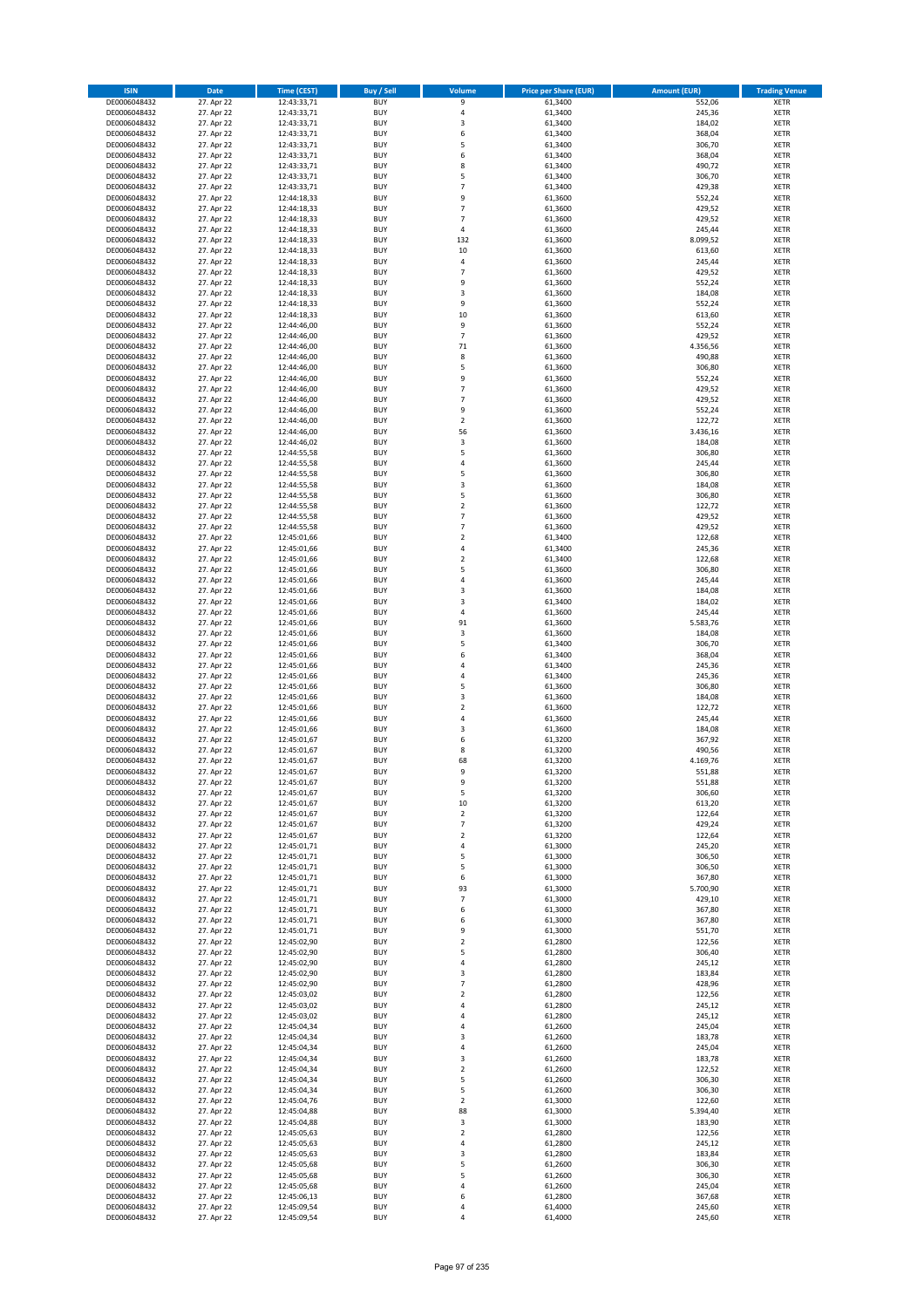| <b>ISIN</b>                  | <b>Date</b>              | <b>Time (CEST)</b>         | <b>Buy / Sell</b>        | Volume                                    | <b>Price per Share (EUR)</b> | <b>Amount (EUR)</b> | <b>Trading Venue</b>       |
|------------------------------|--------------------------|----------------------------|--------------------------|-------------------------------------------|------------------------------|---------------------|----------------------------|
| DE0006048432                 | 27. Apr 22               | 12:45:10,16                | <b>BUY</b>               | 3                                         | 61,3800                      | 184,14              | <b>XETR</b>                |
| DE0006048432                 | 27. Apr 22               | 12:45:10,16                | <b>BUY</b>               | $\mathbf 2$                               | 61,3800                      | 122,76              | <b>XETR</b>                |
| DE0006048432                 | 27. Apr 22               | 12:45:10,16                | <b>BUY</b>               | 3                                         | 61,3800                      | 184,14              | <b>XETR</b>                |
| DE0006048432                 | 27. Apr 22               | 12:45:10,16                | <b>BUY</b>               | 3                                         | 61,3800                      | 184,14              | <b>XETR</b>                |
| DE0006048432<br>DE0006048432 | 27. Apr 22<br>27. Apr 22 | 12:45:10,16<br>12:45:10,16 | <b>BUY</b><br><b>BUY</b> | 5<br>$\mathbf 2$                          | 61,3800<br>61,3800           | 306,90<br>122,76    | <b>XETR</b><br><b>XETR</b> |
| DE0006048432                 | 27. Apr 22               | 12:45:10,16                | <b>BUY</b>               | $\overline{a}$                            | 61,3800                      | 245,52              | <b>XETR</b>                |
| DE0006048432                 | 27. Apr 22               | 12:45:10,16                | <b>BUY</b>               | $\overline{3}$                            | 61,3800                      | 184,14              | <b>XETR</b>                |
| DE0006048432                 | 27. Apr 22               | 12:45:10,16                | BUY                      | $\overline{a}$                            | 61,3800                      | 245,52              | <b>XETR</b>                |
| DE0006048432                 | 27. Apr 22               | 12:45:12,72                | <b>BUY</b>               | 4                                         | 61,3800                      | 245,52              | <b>XETR</b>                |
| DE0006048432                 | 27. Apr 22               | 12:45:12,72                | <b>BUY</b>               | $\overline{7}$                            | 61,3800                      | 429,66              | <b>XETR</b>                |
| DE0006048432                 | 27. Apr 22               | 12:45:12,72                | <b>BUY</b>               | $\overline{4}$<br>$\overline{2}$          | 61,3800                      | 245,52              | <b>XETR</b>                |
| DE0006048432<br>DE0006048432 | 27. Apr 22<br>27. Apr 22 | 12:45:14,84<br>12:45:14,84 | <b>BUY</b><br><b>BUY</b> | 108                                       | 61,4400<br>61,4400           | 122,88<br>6.635,52  | <b>XETR</b><br><b>XETR</b> |
| DE0006048432                 | 27. Apr 22               | 12:45:14,84                | <b>BUY</b>               | 4                                         | 61,4400                      | 245,76              | <b>XETR</b>                |
| DE0006048432                 | 27. Apr 22               | 12:45:14,84                | BUY                      | 3                                         | 61,4400                      | 184,32              | <b>XETR</b>                |
| DE0006048432                 | 27. Apr 22               | 12:45:15,68                | <b>BUY</b>               | $\overline{2}$                            | 61,4200                      | 122,84              | <b>XETR</b>                |
| DE0006048432                 | 27. Apr 22               | 12:45:15,68                | <b>BUY</b>               | $\overline{2}$                            | 61,4200                      | 122,84              | <b>XETR</b>                |
| DE0006048432                 | 27. Apr 22               | 12:45:18,18                | <b>BUY</b>               | 4                                         | 61.4400                      | 245,76              | <b>XETR</b>                |
| DE0006048432<br>DE0006048432 | 27. Apr 22<br>27. Apr 22 | 12:45:18,18<br>12:45:18,18 | <b>BUY</b><br><b>BUY</b> | $\overline{\mathbf{3}}$<br>$\overline{a}$ | 61,4400<br>61,4400           | 184,32<br>245,76    | <b>XETR</b><br><b>XETR</b> |
| DE0006048432                 | 27. Apr 22               | 12:45:18,79                | <b>BUY</b>               | $\overline{\mathbf{3}}$                   | 61,4200                      | 184,26              | <b>XETR</b>                |
| DE0006048432                 | 27. Apr 22               | 12:45:18,79                | <b>BUY</b>               | $\overline{a}$                            | 61,4200                      | 245,68              | <b>XETR</b>                |
| DE0006048432                 | 27. Apr 22               | 12:45:18,79                | <b>BUY</b>               | 4                                         | 61,4200                      | 245,68              | <b>XETR</b>                |
| DE0006048432                 | 27. Apr 22               | 12:45:20,34                | <b>BUY</b>               | 6                                         | 61,4200                      | 368,52              | <b>XETR</b>                |
| DE0006048432                 | 27. Apr 22               | 12:45:24,53                | <b>BUY</b>               | $\overline{2}$                            | 61,3800                      | 122,76              | <b>XETR</b>                |
| DE0006048432                 | 27. Apr 22               | 12:45:24,53                | <b>BUY</b>               | 4<br>5                                    | 61,3800                      | 245,52              | <b>XETR</b>                |
| DE0006048432<br>DE0006048432 | 27. Apr 22<br>27. Apr 22 | 12:45:24,78<br>12:45:25,45 | <b>BUY</b><br><b>BUY</b> | 5                                         | 61,3600<br>61,3400           | 306,80<br>306,70    | <b>XETR</b><br><b>XETR</b> |
| DE0006048432                 | 27. Apr 22               | 12:45:51,45                | <b>BUY</b>               | $\overline{\mathbf{3}}$                   | 61,4000                      | 184,20              | <b>XETR</b>                |
| DE0006048432                 | 27. Apr 22               | 12:45:53,30                | <b>BUY</b>               | 3                                         | 61,3800                      | 184,14              | <b>XETR</b>                |
| DE0006048432                 | 27. Apr 22               | 12:45:53,30                | <b>BUY</b>               | 3                                         | 61,3800                      | 184,14              | <b>XETR</b>                |
| DE0006048432                 | 27. Apr 22               | 12:45:53,30                | <b>BUY</b>               | 40                                        | 61,3800                      | 2.455,20            | <b>XETR</b>                |
| DE0006048432                 | 27. Apr 22               | 12:45:53,30                | <b>BUY</b>               | 3                                         | 61,3800                      | 184,14              | <b>XETR</b>                |
| DE0006048432<br>DE0006048432 | 27. Apr 22<br>27. Apr 22 | 12:45:53,30<br>12:45:53,30 | <b>BUY</b><br><b>BUY</b> | 5<br>4                                    | 61,3800<br>61,3800           | 306,90<br>245,52    | <b>XETR</b><br><b>XETR</b> |
| DE0006048432                 | 27. Apr 22               | 12:45:53,30                | <b>BUY</b>               | 8                                         | 61,3800                      | 491,04              | <b>XETR</b>                |
| DE0006048432                 | 27. Apr 22               | 12:45:53,33                | BUY                      | $\overline{\mathbf{3}}$                   | 61,3600                      | 184,08              | <b>XETR</b>                |
| DE0006048432                 | 27. Apr 22               | 12:45:53,33                | <b>BUY</b>               | 4                                         | 61,3600                      | 245,44              | <b>XETR</b>                |
| DE0006048432                 | 27. Apr 22               | 12:45:58,09                | <b>BUY</b>               | $\mathbf 2$                               | 61,3800                      | 122,76              | <b>XETR</b>                |
| DE0006048432                 | 27. Apr 22               | 12:45:58,09                | <b>BUY</b>               | 47                                        | 61,3800                      | 2.884,86            | <b>XETR</b>                |
| DE0006048432                 | 27. Apr 22               | 12:45:58,56                | <b>BUY</b><br><b>BUY</b> | 3<br>3                                    | 61,3600                      | 184,08              | <b>XETR</b>                |
| DE0006048432<br>DE0006048432 | 27. Apr 22<br>27. Apr 22 | 12:45:58,56<br>12:46:01,02 | <b>BUY</b>               | $\overline{\mathbf{3}}$                   | 61,3600<br>61,3400           | 184,08<br>184,02    | <b>XETR</b><br><b>XETR</b> |
| DE0006048432                 | 27. Apr 22               | 12:46:02,52                | <b>BUY</b>               | $\overline{\mathbf{3}}$                   | 61,3400                      | 184,02              | <b>XETR</b>                |
| DE0006048432                 | 27. Apr 22               | 12:46:07,29                | <b>BUY</b>               | 4                                         | 61,3200                      | 245,28              | <b>XETR</b>                |
| DE0006048432                 | 27. Apr 22               | 12:46:07,29                | <b>BUY</b>               | 4                                         | 61,3200                      | 245,28              | <b>XETR</b>                |
| DE0006048432                 | 27. Apr 22               | 12:46:16,71                | <b>BUY</b>               | $\overline{a}$                            | 61,3400                      | 245,36              | <b>XETR</b>                |
| DE0006048432<br>DE0006048432 | 27. Apr 22               | 12:47:02,72                | <b>BUY</b><br><b>BUY</b> | $\overline{\mathbf{3}}$<br>$\overline{2}$ | 61,3400<br>61,3400           | 184,02<br>122,68    | <b>XETR</b><br><b>XETR</b> |
| DE0006048432                 | 27. Apr 22<br>27. Apr 22 | 12:47:02,72<br>12:47:02,72 | <b>BUY</b>               | $\overline{\mathbf{3}}$                   | 61,3400                      | 184,02              | <b>XETR</b>                |
| DE0006048432                 | 27. Apr 22               | 12:47:02,72                | <b>BUY</b>               | $\overline{\mathbf{3}}$                   | 61,3400                      | 184,02              | <b>XETR</b>                |
| DE0006048432                 | 27. Apr 22               | 12:47:02,72                | <b>BUY</b>               | 4                                         | 61,3400                      | 245,36              | <b>XETR</b>                |
| DE0006048432                 | 27. Apr 22               | 12:47:02,72                | <b>BUY</b>               | $\mathbf 2$                               | 61,3400                      | 122,68              | <b>XETR</b>                |
| DE0006048432                 | 27. Apr 22               | 12:47:02,72                | <b>BUY</b>               | 5                                         | 61,3400                      | 306,70              | <b>XETR</b>                |
| DE0006048432                 | 27. Apr 22               | 12:47:02,72                | <b>BUY</b>               | $\overline{\mathbf{3}}$                   | 61,3400                      | 184,02              | <b>XETR</b>                |
| DE0006048432<br>DE0006048432 | 27. Apr 22<br>27. Apr 22 | 12:47:06,55<br>12:47:06,55 | <b>BUY</b><br><b>BUY</b> | 49<br>$\overline{\mathbf{3}}$             | 61,3200<br>61,3200           | 3.004,68<br>183,96  | <b>XETR</b><br><b>XETR</b> |
| DE0006048432                 | 27. Apr 22               | 12:47:06,55                | BUY                      | $\overline{\mathbf{3}}$                   | 61,3200                      | 183,96              | <b>XETR</b>                |
| DE0006048432                 | 27. Apr 22               | 12:47:26,82                | <b>BUY</b>               | $\overline{4}$                            | 61,3200                      | 245,28              | <b>XETR</b>                |
| DE0006048432                 | 27. Apr 22               | 12:48:00,78                | <b>BUY</b>               | $\mathbf 2$                               | 61,3400                      | 122,68              | <b>XETR</b>                |
| DE0006048432                 | 27. Apr 22               | 12:48:00,78                | BUY                      | $\overline{a}$                            | 61,3400                      | 245,36              | <b>XETR</b>                |
| DE0006048432                 | 27. Apr 22               | 12:48:00,78                | BUY                      | 5                                         | 61,3400                      | 306,70              | <b>XETR</b>                |
| DE0006048432<br>DE0006048432 | 27. Apr 22<br>27. Apr 22 | 12:48:11,38<br>12:48:11,38 | <b>BUY</b><br><b>BUY</b> | $\overline{2}$<br>4                       | 61,3200<br>61,3200           | 122,64              | <b>XETR</b><br><b>XETR</b> |
| DE0006048432                 | 27. Apr 22               | 12:48:48,25                | <b>BUY</b>               | $\overline{\mathbf{c}}$                   | 61,3600                      | 245,28<br>122,72    | <b>XETR</b>                |
| DE0006048432                 | 27. Apr 22               | 12:48:48,25                | <b>BUY</b>               | 4                                         | 61,3600                      | 245,44              | <b>XETR</b>                |
| DE0006048432                 | 27. Apr 22               | 12:48:48,25                | <b>BUY</b>               | $\mathbf 2$                               | 61,3600                      | 122,72              | <b>XETR</b>                |
| DE0006048432                 | 27. Apr 22               | 12:48:48,25                | <b>BUY</b>               | 4                                         | 61,3600                      | 245,44              | <b>XETR</b>                |
| DE0006048432                 | 27. Apr 22               | 12:48:48,25                | <b>BUY</b>               | 6                                         | 61,3600                      | 368,16              | <b>XETR</b>                |
| DE0006048432                 | 27. Apr 22               | 12:48:48,25                | <b>BUY</b>               | 2                                         | 61,3600                      | 122,72              | <b>XETR</b>                |
| DE0006048432<br>DE0006048432 | 27. Apr 22<br>27. Apr 22 | 12:48:48,25<br>12:48:48,25 | <b>BUY</b><br><b>BUY</b> | 27<br>3                                   | 61,3600<br>61,3600           | 1.656,72<br>184,08  | <b>XETR</b><br><b>XETR</b> |
| DE0006048432                 | 27. Apr 22               | 12:48:48,25                | <b>BUY</b>               | 3                                         | 61,3600                      | 184,08              | <b>XETR</b>                |
| DE0006048432                 | 27. Apr 22               | 12:48:48,25                | <b>BUY</b>               | 3                                         | 61,3600                      | 184,08              | <b>XETR</b>                |
| DE0006048432                 | 27. Apr 22               | 12:48:48,25                | <b>BUY</b>               | 3                                         | 61,3600                      | 184,08              | <b>XETR</b>                |
| DE0006048432                 | 27. Apr 22               | 12:48:48,25                | <b>BUY</b>               | 4                                         | 61,3600                      | 245,44              | <b>XETR</b>                |
| DE0006048432<br>DE0006048432 | 27. Apr 22               | 12:48:48,25<br>12:48:48,25 | <b>BUY</b><br><b>BUY</b> | 6                                         | 61,3600                      | 368,16<br>184,08    | <b>XETR</b>                |
| DE0006048432                 | 27. Apr 22<br>27. Apr 22 | 12:48:48,25                | <b>BUY</b>               | 3<br>3                                    | 61,3600<br>61,3600           | 184,08              | <b>XETR</b><br><b>XETR</b> |
| DE0006048432                 | 27. Apr 22               | 12:48:48,25                | <b>BUY</b>               | 52                                        | 61,3600                      | 3.190,72            | <b>XETR</b>                |
| DE0006048432                 | 27. Apr 22               | 12:49:06,63                | <b>BUY</b>               | 5                                         | 61,3600                      | 306,80              | <b>XETR</b>                |
| DE0006048432                 | 27. Apr 22               | 12:49:06,63                | <b>BUY</b>               | 4                                         | 61,3600                      | 245,44              | <b>XETR</b>                |
| DE0006048432                 | 27. Apr 22               | 12:49:06,63                | <b>BUY</b>               | 50                                        | 61,3600                      | 3.068,00            | <b>XETR</b>                |
| DE0006048432                 | 27. Apr 22               | 12:49:06,63                | <b>BUY</b>               | 6                                         | 61,3600                      | 368,16              | <b>XETR</b>                |
| DE0006048432                 | 27. Apr 22               | 12:49:06,63                | <b>BUY</b><br><b>BUY</b> | 6                                         | 61,3600                      | 368,16              | <b>XETR</b><br><b>XETR</b> |
| DE0006048432                 | 27. Apr 22               | 12:49:06,63                | <b>BUY</b>               | 6<br>81                                   | 61,3600                      | 368,16<br>4.970,16  |                            |
| DE0006048432<br>DE0006048432 | 27. Apr 22<br>27. Apr 22 | 12:49:06,65<br>12:49:54,56 | <b>BUY</b>               | $\mathbf 2$                               | 61,3600<br>61,4200           | 122,84              | <b>XETR</b><br><b>XETR</b> |
| DE0006048432                 | 27. Apr 22               | 12:49:54,56                | <b>BUY</b>               | 3                                         | 61,4200                      | 184,26              | <b>XETR</b>                |
| DE0006048432                 | 27. Apr 22               | 12:49:54,56                | <b>BUY</b>               | 3                                         | 61,4200                      | 184,26              | <b>XETR</b>                |
| DE0006048432                 | 27. Apr 22               | 12:49:54,56                | <b>BUY</b>               | $\overline{\mathbf{3}}$                   | 61,4200                      | 184,26              | <b>XETR</b>                |
| DE0006048432                 | 27. Apr 22               | 12:49:54,56                | <b>BUY</b>               | 3                                         | 61,4200                      | 184,26              | <b>XETR</b>                |
| DE0006048432                 | 27. Apr 22               | 12:49:54,56                | <b>BUY</b>               | 3                                         | 61,4200                      | 184,26              | <b>XETR</b>                |
| DE0006048432<br>DE0006048432 | 27. Apr 22<br>27. Apr 22 | 12:49:54,56<br>12:49:54,56 | <b>BUY</b><br><b>BUY</b> | 4<br>5                                    | 61,4200<br>61,4200           | 245,68<br>307,10    | <b>XETR</b><br><b>XETR</b> |
| DE0006048432                 | 27. Apr 22               | 12:49:54,56                | <b>BUY</b>               | 5                                         | 61,4200                      | 307,10              | <b>XETR</b>                |
| DE0006048432                 | 27. Apr 22               | 12:49:56,17                | <b>BUY</b>               | 47                                        | 61,4000                      | 2.885,80            | <b>XETR</b>                |
| DE0006048432                 | 27. Apr 22               | 12:49:56,17                | <b>BUY</b>               | 4                                         | 61,4000                      | 245,60              | <b>XETR</b>                |
| DE0006048432                 | 27. Apr 22               | 12:51:20,95                | <b>BUY</b>               | 3                                         | 61,4400                      | 184,32              | <b>XETR</b>                |
| DE0006048432                 | 27. Apr 22               | 12:51:20,95                | <b>BUY</b>               | 4                                         | 61,4400                      | 245,76              | <b>XETR</b>                |
| DE0006048432<br>DE0006048432 | 27. Apr 22               | 12:51:20,95                | <b>BUY</b><br><b>BUY</b> | 90                                        | 61,4400<br>61,4400           | 5.529,60            | <b>XETR</b>                |
| DE0006048432                 | 27. Apr 22<br>27. Apr 22 | 12:51:20,95<br>12:51:20,95 | <b>BUY</b>               | 4<br>5                                    | 61,4400                      | 245,76<br>307,20    | <b>XETR</b><br><b>XETR</b> |
| DE0006048432                 | 27. Apr 22               | 12:51:20,95                | <b>BUY</b>               | 4                                         | 61,4400                      | 245,76              | <b>XETR</b>                |
| DE0006048432                 | 27. Apr 22               | 12:51:20,95                | <b>BUY</b>               | 5                                         | 61,4400                      | 307,20              | <b>XETR</b>                |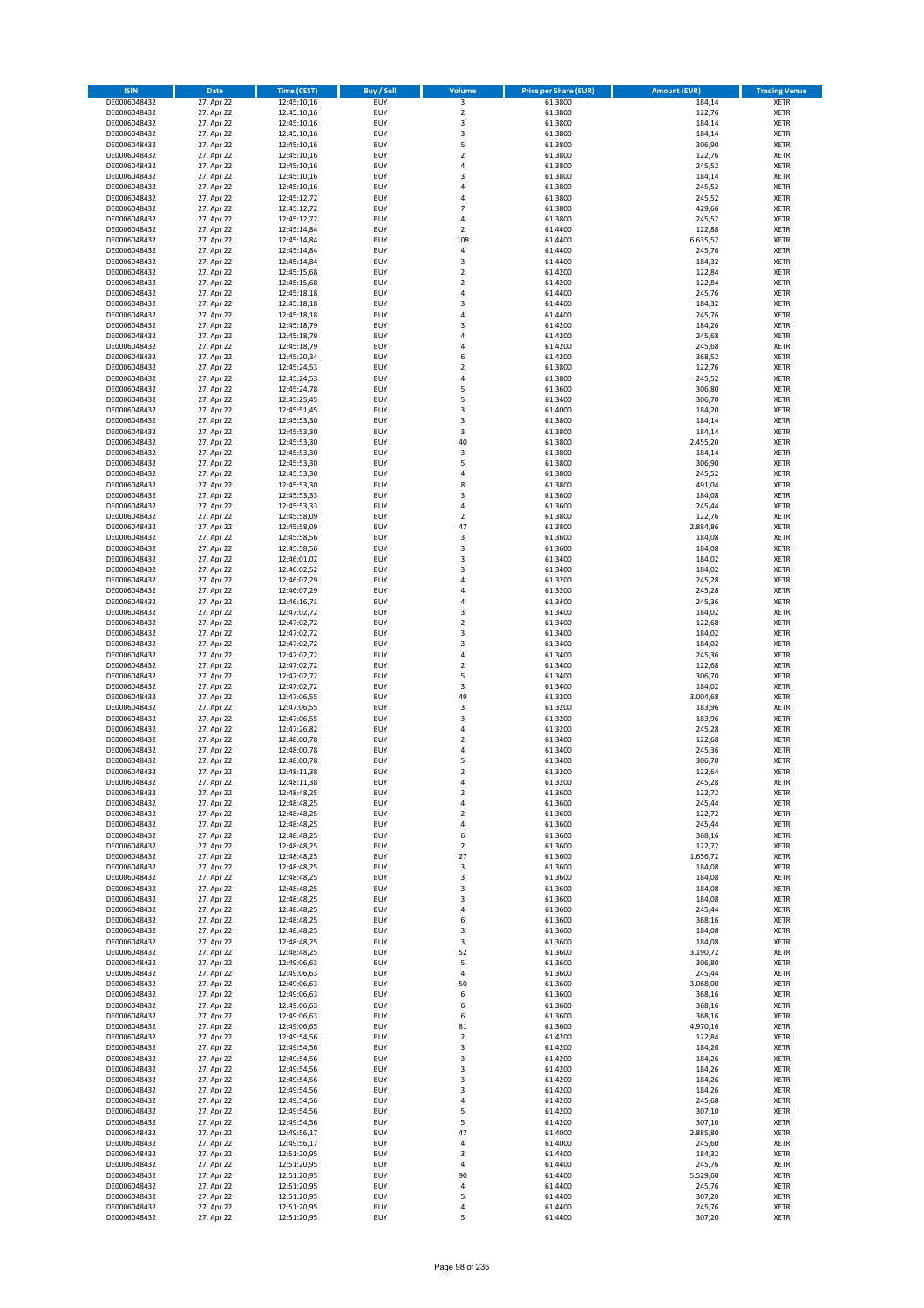| <b>ISIN</b>                  | Date                     | Time (CEST)                | <b>Buy / Sell</b>        | <b>Volume</b>                    | <b>Price per Share (EUR)</b> | <b>Amount (EUR)</b> | <b>Trading Venue</b>       |
|------------------------------|--------------------------|----------------------------|--------------------------|----------------------------------|------------------------------|---------------------|----------------------------|
| DE0006048432                 | 27. Apr 22               | 12:51:20,95                | <b>BUY</b>               | 5                                | 61,4400                      | 307,20              | <b>XETR</b>                |
| DE0006048432                 | 27. Apr 22               | 12:51:20,95                | <b>BUY</b>               | $\mathsf 3$                      | 61,4400                      | 184,32              | XETR                       |
| DE0006048432                 | 27. Apr 22               | 12:52:33,97                | <b>BUY</b>               | 4                                | 61,4800                      | 245,92              | <b>XETR</b>                |
| DE0006048432                 | 27. Apr 22               | 12:53:09,13                | <b>BUY</b>               | $\mathsf 3$                      | 61,5200                      | 184,56              | XETR                       |
| DE0006048432<br>DE0006048432 | 27. Apr 22<br>27. Apr 22 | 12:53:09,93<br>12:53:09,93 | <b>BUY</b><br><b>BUY</b> | 5<br>$\overline{4}$              | 61,5200<br>61,5200           | 307,60<br>246,08    | <b>XETR</b><br><b>XETR</b> |
| DE0006048432                 | 27. Apr 22               | 12:53:09,93                | <b>BUY</b>               | 5                                | 61,5200                      | 307,60              | <b>XETR</b>                |
| DE0006048432                 | 27. Apr 22               | 12:53:09,93                | <b>BUY</b>               | 5                                | 61,5200                      | 307,60              | <b>XETR</b>                |
| DE0006048432                 | 27. Apr 22               | 12:53:09,93                | <b>BUY</b>               | 5                                | 61,5200                      | 307,60              | <b>XETR</b>                |
| DE0006048432                 | 27. Apr 22               | 12:53:09,93                | <b>BUY</b>               | 5                                | 61,5200                      | 307,60              | <b>XETR</b>                |
| DE0006048432                 | 27. Apr 22               | 12:53:09,93                | <b>BUY</b>               | $\sqrt{4}$                       | 61,5200                      | 246,08              | <b>XETR</b>                |
| DE0006048432                 | 27. Apr 22               | 12:53:09,93                | <b>BUY</b>               | 4<br>$\overline{2}$              | 61,5200                      | 246,08              | <b>XETR</b>                |
| DE0006048432<br>DE0006048432 | 27. Apr 22<br>27. Apr 22 | 12:53:13,08<br>12:53:13,08 | <b>BUY</b><br><b>BUY</b> | 3                                | 61,5000<br>61,5000           | 123,00<br>184,50    | <b>XETR</b><br><b>XETR</b> |
| DE0006048432                 | 27. Apr 22               | 12:53:13,08                | <b>BUY</b>               | 4                                | 61,5000                      | 246,00              | <b>XETR</b>                |
| DE0006048432                 | 27. Apr 22               | 12:53:13,54                | <b>BUY</b>               | 5                                | 61,4800                      | 307,40              | <b>XETR</b>                |
| DE0006048432                 | 27. Apr 22               | 12:53:52,73                | <b>BUY</b>               | $\mathbf 2$                      | 61,5200                      | 123,04              | <b>XETR</b>                |
| DE0006048432                 | 27. Apr 22               | 12:53:52,73                | <b>BUY</b>               | 6                                | 61,5200                      | 369,12              | <b>XETR</b>                |
| DE0006048432                 | 27. Apr 22               | 12:53:52,73                | <b>BUY</b>               | $\overline{2}$                   | 61,5200                      | 123,04              | <b>XETR</b>                |
| DE0006048432<br>DE0006048432 | 27. Apr 22<br>27. Apr 22 | 12:53:52,73<br>12:53:52,73 | <b>BUY</b><br><b>BUY</b> | 5<br>61                          | 61,5200<br>61,5200           | 307,60<br>3.752,72  | <b>XETR</b><br><b>XETR</b> |
| DE0006048432                 | 27. Apr 22               | 12:53:52,73                | <b>BUY</b>               | $\mathbf 2$                      | 61,5200                      | 123,04              | <b>XETR</b>                |
| DE0006048432                 | 27. Apr 22               | 12:53:52,73                | <b>BUY</b>               | 3                                | 61,5200                      | 184,56              | <b>XETR</b>                |
| DE0006048432                 | 27. Apr 22               | 12:53:52,73                | <b>BUY</b>               | 6                                | 61,5200                      | 369,12              | <b>XETR</b>                |
| DE0006048432                 | 27. Apr 22               | 12:54:02,79                | <b>BUY</b>               | 3                                | 61,5200                      | 184,56              | <b>XETR</b>                |
| DE0006048432                 | 27. Apr 22               | 12:54:02,79                | <b>BUY</b>               | 3                                | 61,5200                      | 184,56              | <b>XETR</b>                |
| DE0006048432<br>DE0006048432 | 27. Apr 22               | 12:54:02,80                | <b>BUY</b><br><b>BUY</b> | $\mathbf 2$<br>$\overline{2}$    | 61,5200                      | 123,04              | <b>XETR</b><br><b>XETR</b> |
| DE0006048432                 | 27. Apr 22<br>27. Apr 22 | 12:54:02,80<br>12:54:02,80 | <b>BUY</b>               | $\pmb{4}$                        | 61,5200<br>61,5200           | 123,04<br>246,08    | <b>XETR</b>                |
| DE0006048432                 | 27. Apr 22               | 12:54:02,80                | <b>BUY</b>               | $\overline{2}$                   | 61,5200                      | 123,04              | <b>XETR</b>                |
| DE0006048432                 | 27. Apr 22               | 12:54:02,80                | <b>BUY</b>               | 6                                | 61,5200                      | 369,12              | <b>XETR</b>                |
| DE0006048432                 | 27. Apr 22               | 12:54:02,80                | <b>BUY</b>               | 58                               | 61,5200                      | 3.568,16            | <b>XETR</b>                |
| DE0006048432                 | 27. Apr 22               | 12:54:02,80                | <b>BUY</b>               | 5                                | 61,5200                      | 307,60              | <b>XETR</b>                |
| DE0006048432                 | 27. Apr 22               | 12:54:02,80                | <b>BUY</b>               | $\overline{4}$                   | 61,5200                      | 246,08              | <b>XETR</b>                |
| DE0006048432<br>DE0006048432 | 27. Apr 22<br>27. Apr 22 | 12:54:02,80<br>12:54:02,80 | <b>BUY</b><br><b>BUY</b> | $\overline{4}$<br>$\overline{4}$ | 61,5200<br>61,5200           | 246,08<br>246,08    | <b>XETR</b><br><b>XETR</b> |
| DE0006048432                 | 27. Apr 22               | 12:55:29,64                | <b>BUY</b>               | 3                                | 61,5200                      | 184,56              | <b>XETR</b>                |
| DE0006048432                 | 27. Apr 22               | 12:57:15,60                | <b>BUY</b>               | $\overline{4}$                   | 61,5000                      | 246,00              | <b>XETR</b>                |
| DE0006048432                 | 27. Apr 22               | 12:57:15,60                | <b>BUY</b>               | $\mathbf 2$                      | 61,5000                      | 123,00              | <b>XETR</b>                |
| DE0006048432                 | 27. Apr 22               | 12:57:15,60                | <b>BUY</b>               | $\pmb{4}$                        | 61,5000                      | 246,00              | <b>XETR</b>                |
| DE0006048432                 | 27. Apr 22               | 12:57:15,60                | <b>BUY</b>               | $\overline{2}$                   | 61,5000                      | 123,00              | <b>XETR</b>                |
| DE0006048432                 | 27. Apr 22<br>27. Apr 22 | 12:57:15,60                | <b>BUY</b><br><b>BUY</b> | 3<br>3                           | 61,5000<br>61,5000           | 184,50<br>184,50    | <b>XETR</b><br><b>XETR</b> |
| DE0006048432<br>DE0006048432 | 27. Apr 22               | 12:57:15,60<br>12:57:15,60 | <b>BUY</b>               | 49                               | 61,5000                      | 3.013,50            | <b>XETR</b>                |
| DE0006048432                 | 27. Apr 22               | 12:57:15,60                | <b>BUY</b>               | $\mathsf 3$                      | 61,5000                      | 184,50              | <b>XETR</b>                |
| DE0006048432                 | 27. Apr 22               | 12:57:15,60                | <b>BUY</b>               | 5                                | 61,5000                      | 307,50              | <b>XETR</b>                |
| DE0006048432                 | 27. Apr 22               | 12:57:15,60                | <b>BUY</b>               | 4                                | 61,5000                      | 246,00              | <b>XETR</b>                |
| DE0006048432                 | 27. Apr 22               | 12:57:15,60                | <b>BUY</b>               | $\overline{4}$                   | 61,5000                      | 246,00              | <b>XETR</b>                |
| DE0006048432<br>DE0006048432 | 27. Apr 22<br>27. Apr 22 | 12:57:15,60<br>12:57:15,60 | <b>BUY</b><br><b>BUY</b> | 4<br>5                           | 61,5000<br>61,5000           | 246,00<br>307,50    | <b>XETR</b><br><b>XETR</b> |
| DE0006048432                 | 27. Apr 22               | 12:57:15,60                | <b>BUY</b>               | 5                                | 61,5000                      | 307,50              | <b>XETR</b>                |
| DE0006048432                 | 27. Apr 22               | 12:57:15,60                | <b>BUY</b>               | 3                                | 61,5000                      | 184,50              | <b>XETR</b>                |
| DE0006048432                 | 27. Apr 22               | 12:57:15,60                | <b>BUY</b>               | 5                                | 61,5000                      | 307,50              | <b>XETR</b>                |
| DE0006048432                 | 27. Apr 22               | 12:57:57,23                | <b>BUY</b>               | $\sqrt{4}$                       | 61,5000                      | 246,00              | <b>XETR</b>                |
| DE0006048432                 | 27. Apr 22               | 12:58:02,82                | <b>BUY</b>               | 3                                | 61,4800                      | 184,44              | <b>XETR</b>                |
| DE0006048432                 | 27. Apr 22               | 12:58:02,82                | <b>BUY</b>               | 3                                | 61,4800                      | 184,44              | <b>XETR</b>                |
| DE0006048432<br>DE0006048432 | 27. Apr 22<br>27. Apr 22 | 12:58:02,82<br>12:58:02,82 | <b>BUY</b><br><b>BUY</b> | 3<br>5                           | 61,4800<br>61,4800           | 184,44<br>307,40    | <b>XETR</b><br><b>XETR</b> |
| DE0006048432                 | 27. Apr 22               | 12:58:02,82                | <b>BUY</b>               | $\pmb{4}$                        | 61,4800                      | 245,92              | <b>XETR</b>                |
| DE0006048432                 | 27. Apr 22               | 12:58:02,82                | <b>BUY</b>               | 102                              | 61,4800                      | 6.270,96            | <b>XETR</b>                |
| DE0006048432                 | 27. Apr 22               | 12:58:02,82                | <b>BUY</b>               | 5                                | 61,4800                      | 307,40              | <b>XETR</b>                |
| DE0006048432                 | 27. Apr 22               | 12:58:02,82                | <b>BUY</b>               | 4                                | 61,4800                      | 245,92              | <b>XETR</b>                |
| DE0006048432                 | 27. Apr 22               | 12:58:02,82                | <b>BUY</b>               | 5                                | 61,4800                      | 307,40              | <b>XETR</b>                |
| DE0006048432<br>DE0006048432 | 27. Apr 22<br>27. Apr 22 | 12:58:11,26<br>12:58:11,26 | <b>BUY</b><br>BUY        | 4<br>2                           | 61,4800<br>61,4800           | 245,92<br>122,96    | <b>XETR</b><br>XETR        |
| DE0006048432                 | 27. Apr 22               | 12:58:11,26                | <b>BUY</b>               | $\mathbf 2$                      | 61,4800                      | 122,96              | <b>XETR</b>                |
| DE0006048432                 | 27. Apr 22               | 12:58:11,26                | <b>BUY</b>               | 5                                | 61,4800                      | 307,40              | <b>XETR</b>                |
| DE0006048432                 | 27. Apr 22               | 12:58:11,26                | <b>BUY</b>               | 4                                | 61,4800                      | 245,92              | <b>XETR</b>                |
| DE0006048432                 | 27. Apr 22               | 12:58:11,26                | <b>BUY</b>               | 4                                | 61,4800                      | 245,92              | <b>XETR</b>                |
| DE0006048432                 | 27. Apr 22               | 12:58:11,26                | <b>BUY</b>               | 3                                | 61,4800                      | 184,44              | <b>XETR</b>                |
| DE0006048432<br>DE0006048432 | 27. Apr 22<br>27. Apr 22 | 12:58:11,26                | <b>BUY</b><br><b>BUY</b> | 5<br>4                           | 61,4800<br>61,4800           | 307,40<br>245,92    | <b>XETR</b><br><b>XETR</b> |
| DE0006048432                 | 27. Apr 22               | 12:58:11,26<br>12:58:11,26 | <b>BUY</b>               | $\overline{a}$                   | 61,4800                      | 245,92              | XETR                       |
| DE0006048432                 | 27. Apr 22               | 12:58:33,30                | <b>BUY</b>               | 4                                | 61,4800                      | 245,92              | <b>XETR</b>                |
| DE0006048432                 | 27. Apr 22               | 12:58:33,30                | <b>BUY</b>               | $\overline{2}$                   | 61,4800                      | 122,96              | XETR                       |
| DE0006048432                 | 27. Apr 22               | 12:58:33,30                | <b>BUY</b>               | $\overline{2}$                   | 61,4800                      | 122,96              | <b>XETR</b>                |
| DE0006048432                 | 27. Apr 22               | 12:58:33,30                | <b>BUY</b>               | 6                                | 61,4800                      | 368,88              | XETR                       |
| DE0006048432<br>DE0006048432 | 27. Apr 22<br>27. Apr 22 | 12:58:33,30<br>12:58:33,30 | <b>BUY</b><br><b>BUY</b> | 4<br>$\pmb{4}$                   | 61,4800<br>61,4800           | 245,92<br>245,92    | <b>XETR</b><br>XETR        |
| DE0006048432                 | 27. Apr 22               | 12:58:33,30                | <b>BUY</b>               | $\overline{4}$                   | 61,4800                      | 245,92              | <b>XETR</b>                |
| DE0006048432                 | 27. Apr 22               | 12:58:44,40                | <b>BUY</b>               | 5                                | 61,4800                      | 307,40              | <b>XETR</b>                |
| DE0006048432                 | 27. Apr 22               | 12:58:44,40                | <b>BUY</b>               | $\overline{2}$                   | 61,4800                      | 122,96              | <b>XETR</b>                |
| DE0006048432                 | 27. Apr 22               | 12:58:44,40                | <b>BUY</b>               | $\mathbf 2$                      | 61,4800                      | 122,96              | XETR                       |
| DE0006048432                 | 27. Apr 22               | 12:58:44,40                | <b>BUY</b>               | $\mathsf 3$                      | 61,4800                      | 184,44              | XETR                       |
| DE0006048432                 | 27. Apr 22               | 12:58:44,40                | <b>BUY</b><br><b>BUY</b> | $\pmb{4}$                        | 61,4800                      | 245,92<br>184,44    | <b>XETR</b>                |
| DE0006048432<br>DE0006048432 | 27. Apr 22<br>27. Apr 22 | 12:58:44,40<br>12:58:44,40 | <b>BUY</b>               | 3<br>$\overline{2}$              | 61,4800<br>61,4800           | 122,96              | <b>XETR</b><br>XETR        |
| DE0006048432                 | 27. Apr 22               | 12:58:44,40                | <b>BUY</b>               | $\,$ 1                           | 61,4800                      | 61,48               | <b>XETR</b>                |
| DE0006048432                 | 27. Apr 22               | 12:59:59,35                | <b>BUY</b>               | $\overline{2}$                   | 61,5000                      | 123,00              | XETR                       |
| DE0006048432                 | 27. Apr 22               | 12:59:59,35                | <b>BUY</b>               | 4                                | 61,5000                      | 246,00              | <b>XETR</b>                |
| DE0006048432                 | 27. Apr 22               | 12:59:59,35                | <b>BUY</b>               | 3                                | 61,5000                      | 184,50              | XETR                       |
| DE0006048432                 | 27. Apr 22               | 12:59:59,35                | <b>BUY</b>               | 5                                | 61,5000                      | 307,50              | <b>XETR</b>                |
| DE0006048432<br>DE0006048432 | 27. Apr 22<br>27. Apr 22 | 12:59:59,35<br>12:59:59,35 | <b>BUY</b><br><b>BUY</b> | $\pmb{4}$<br>$\overline{7}$      | 61,5000<br>61,5000           | 246,00<br>430,50    | <b>XETR</b><br><b>XETR</b> |
| DE0006048432                 | 27. Apr 22               | 12:59:59,35                | <b>BUY</b>               | 6                                | 61,5000                      | 369,00              | <b>XETR</b>                |
| DE0006048432                 | 27. Apr 22               | 12:59:59,35                | <b>BUY</b>               | 6                                | 61,5000                      | 369,00              | XETR                       |
| DE0006048432                 | 27. Apr 22               | 12:59:59,35                | <b>BUY</b>               | 6                                | 61,5000                      | 369,00              | XETR                       |
| DE0006048432                 | 27. Apr 22               | 12:59:59,35                | <b>BUY</b>               | 3                                | 61,5000                      | 184,50              | <b>XETR</b>                |
| DE0006048432                 | 27. Apr 22               | 12:59:59,35                | <b>BUY</b>               | 6                                | 61,5000                      | 369,00              | <b>XETR</b>                |
| DE0006048432                 | 27. Apr 22               | 13:02:29,65                | <b>BUY</b>               | 6                                | 61,5000                      | 369,00              | <b>XETR</b>                |
| DE0006048432<br>DE0006048432 | 27. Apr 22<br>27. Apr 22 | 13:02:29,65<br>13:02:29,66 | <b>BUY</b><br><b>BUY</b> | 6<br>3                           | 61,5000<br>61,5000           | 369,00<br>184,50    | XETR<br>XETR               |
| DE0006048432                 | 27. Apr 22               | 13:02:29,66                | <b>BUY</b>               | 6                                | 61,5000                      | 369,00              | <b>XETR</b>                |
| DE0006048432                 | 27. Apr 22               | 13:02:29,66                | <b>BUY</b>               | 4                                | 61,5000                      | 246,00              | XETR                       |
| DE0006048432                 | 27. Apr 22               | 13:02:29,67                | <b>BUY</b>               | 6                                | 61,5000                      | 369,00              | <b>XETR</b>                |
| DE0006048432                 | 27. Apr 22               | 13:02:29,71                | <b>BUY</b>               | 6                                | 61,4600                      | 368,76              | <b>XETR</b>                |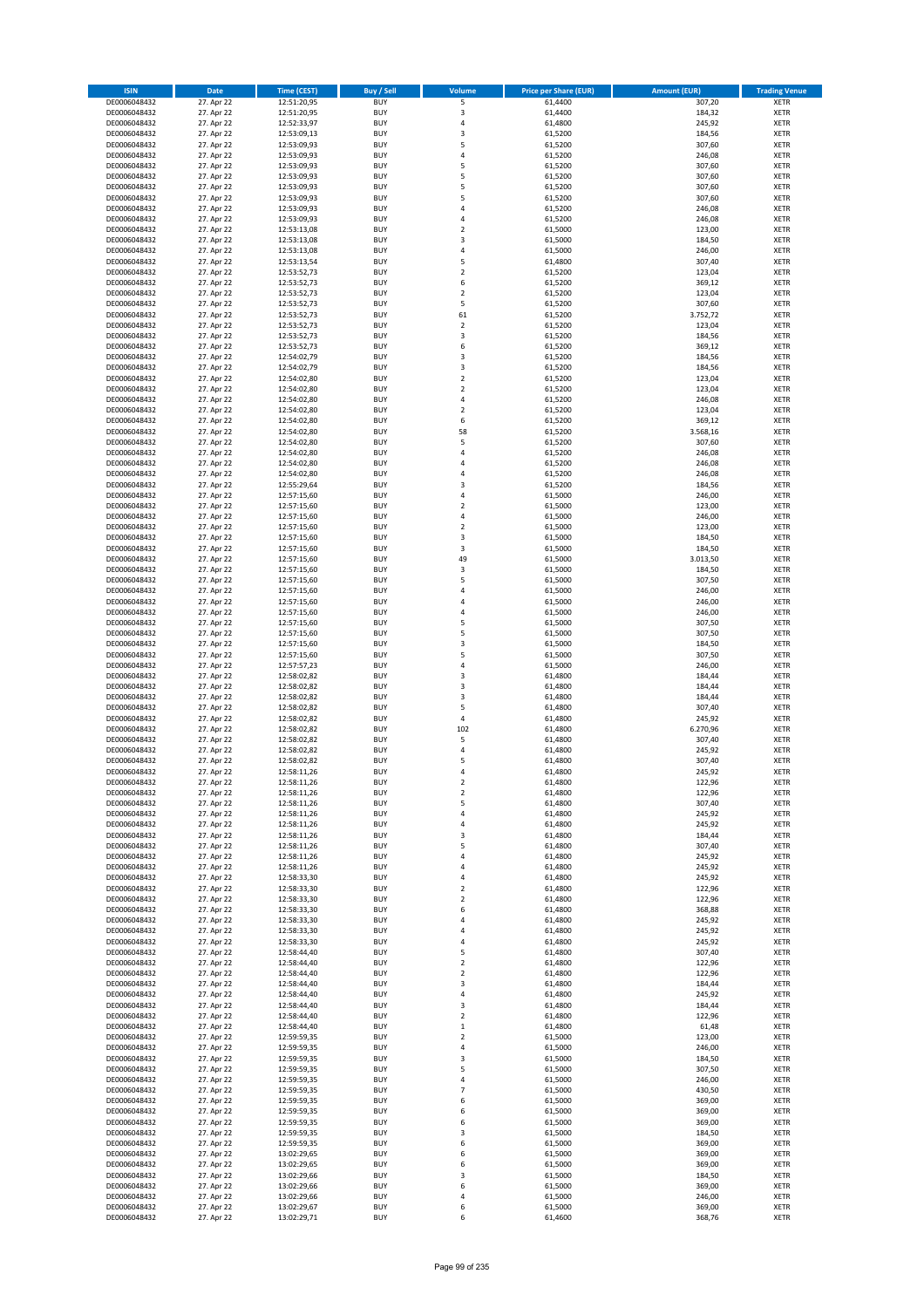| <b>ISIN</b>                  | <b>Date</b>              | <b>Time (CEST)</b>         | <b>Buy / Sell</b>        | <b>Volume</b>           | <b>Price per Share (EUR)</b> | <b>Amount (EUR)</b> | <b>Trading Venue</b>       |
|------------------------------|--------------------------|----------------------------|--------------------------|-------------------------|------------------------------|---------------------|----------------------------|
| DE0006048432                 | 27. Apr 22               | 13:02:29,71                | <b>BUY</b>               | 6                       | 61,4600                      | 368,76              | <b>XETR</b>                |
| DE0006048432                 | 27. Apr 22               | 13:02:29,71                | <b>BUY</b>               | 5                       | 61,4600                      | 307,30              | <b>XETR</b>                |
| DE0006048432                 | 27. Apr 22               | 13:02:29,71                | <b>BUY</b>               | 4                       | 61,4600                      | 245,84              | <b>XETR</b>                |
| DE0006048432<br>DE0006048432 | 27. Apr 22<br>27. Apr 22 | 13:02:29,71<br>13:02:29,71 | <b>BUY</b><br><b>BUY</b> | 4<br>$\overline{7}$     | 61,4600<br>61,4600           | 245,84<br>430,22    | <b>XETR</b><br><b>XETR</b> |
| DE0006048432                 | 27. Apr 22               | 13:02:29,71                | <b>BUY</b>               | $\overline{4}$          | 61,4600                      | 245,84              | <b>XETR</b>                |
| DE0006048432                 | 27. Apr 22               | 13:02:29,71                | <b>BUY</b>               | 3                       | 61,4600                      | 184,38              | <b>XETR</b>                |
| DE0006048432                 | 27. Apr 22               | 13:02:29,71                | <b>BUY</b>               | 241                     | 61,4600                      | 14.811,86           | <b>XETR</b>                |
| DE0006048432                 | 27. Apr 22               | 13:02:29,71                | <b>BUY</b>               | 4                       | 61,4600                      | 245,84              | <b>XETR</b>                |
| DE0006048432                 | 27. Apr 22               | 13:02:29,71                | <b>BUY</b><br><b>BUY</b> | 3<br>9                  | 61,4800                      | 184,44              | <b>XETR</b>                |
| DE0006048432<br>DE0006048432 | 27. Apr 22<br>27. Apr 22 | 13:02:29,71<br>13:02:29,72 | <b>BUY</b>               | 150                     | 61,4600<br>61,4400           | 553,14<br>9.216,00  | <b>XETR</b><br><b>XETR</b> |
| DE0006048432                 | 27. Apr 22               | 13:02:29,72                | <b>BUY</b>               | 5                       | 61,4400                      | 307,20              | <b>XETR</b>                |
| DE0006048432                 | 27. Apr 22               | 13:02:30,91                | <b>BUY</b>               | 4                       | 61,4200                      | 245,68              | <b>XETR</b>                |
| DE0006048432                 | 27. Apr 22               | 13:02:30,91                | <b>BUY</b>               | 3                       | 61,4200                      | 184,26              | <b>XETR</b>                |
| DE0006048432                 | 27. Apr 22               | 13:02:30,91                | <b>BUY</b>               | 196                     | 61,4200                      | 12.038,32           | <b>XETR</b>                |
| DE0006048432<br>DE0006048432 | 27. Apr 22<br>27. Apr 22 | 13:02:30,91<br>13:02:31,07 | <b>BUY</b><br><b>BUY</b> | 4<br>4                  | 61,4200<br>61,4000           | 245,68<br>245,60    | <b>XETR</b><br><b>XETR</b> |
| DE0006048432                 | 27. Apr 22               | 13:02:31,07                | <b>BUY</b>               | 3                       | 61,4000                      | 184,20              | <b>XETR</b>                |
| DE0006048432                 | 27. Apr 22               | 13:02:31,07                | <b>BUY</b>               | $\mathbf 2$             | 61,4000                      | 122,80              | <b>XETR</b>                |
| DE0006048432                 | 27. Apr 22               | 13:02:31,07                | <b>BUY</b>               | 5                       | 61,4000                      | 307,00              | <b>XETR</b>                |
| DE0006048432                 | 27. Apr 22               | 13:02:31,07                | <b>BUY</b>               | 3                       | 61,4000                      | 184,20              | <b>XETR</b>                |
| DE0006048432<br>DE0006048432 | 27. Apr 22<br>27. Apr 22 | 13:02:31,07<br>13:02:31,13 | <b>BUY</b><br><b>BUY</b> | 3<br>$\mathbf 2$        | 61,4000<br>61,3800           | 184,20<br>122,76    | <b>XETR</b><br><b>XETR</b> |
| DE0006048432                 | 27. Apr 22               | 13:02:31,13                | <b>BUY</b>               | $\mathbf 2$             | 61,3800                      | 122,76              | <b>XETR</b>                |
| DE0006048432                 | 27. Apr 22               | 13:02:31,13                | <b>BUY</b>               | 4                       | 61,3800                      | 245,52              | <b>XETR</b>                |
| DE0006048432                 | 27. Apr 22               | 13:02:31,13                | <b>BUY</b>               | 4                       | 61,3800                      | 245,52              | <b>XETR</b>                |
| DE0006048432                 | 27. Apr 22               | 13:03:11,00                | <b>BUY</b>               | $\overline{\mathbf{c}}$ | 61,4200                      | 122,84              | <b>XETR</b>                |
| DE0006048432<br>DE0006048432 | 27. Apr 22<br>27. Apr 22 | 13:03:11,00<br>13:03:11,00 | <b>BUY</b><br><b>BUY</b> | 3<br>3                  | 61,4200<br>61,4200           | 184,26<br>184,26    | <b>XETR</b><br><b>XETR</b> |
| DE0006048432                 | 27. Apr 22               | 13:03:11,00                | <b>BUY</b>               | 4                       | 61,4200                      | 245,68              | <b>XETR</b>                |
| DE0006048432                 | 27. Apr 22               | 13:03:32,13                | <b>BUY</b>               | $\overline{\mathbf{c}}$ | 61,4000                      | 122,80              | <b>XETR</b>                |
| DE0006048432                 | 27. Apr 22               | 13:03:32,13                | <b>BUY</b>               | 3                       | 61,4000                      | 184,20              | <b>XETR</b>                |
| DE0006048432                 | 27. Apr 22               | 13:03:32,13                | <b>BUY</b>               | 4                       | 61,4000                      | 245,60              | <b>XETR</b>                |
| DE0006048432                 | 27. Apr 22               | 13:03:32,13                | <b>BUY</b>               | 3                       | 61,4000                      | 184,20              | <b>XETR</b>                |
| DE0006048432<br>DE0006048432 | 27. Apr 22<br>27. Apr 22 | 13:03:32,13<br>13:03:32,13 | <b>BUY</b><br><b>BUY</b> | 5<br>5                  | 61,4000<br>61,4000           | 307,00<br>307,00    | <b>XETR</b><br><b>XETR</b> |
| DE0006048432                 | 27. Apr 22               | 13:03:32,13                | <b>BUY</b>               | 3                       | 61,4000                      | 184,20              | <b>XETR</b>                |
| DE0006048432                 | 27. Apr 22               | 13:03:32,13                | <b>BUY</b>               | 5                       | 61,4000                      | 307,00              | <b>XETR</b>                |
| DE0006048432                 | 27. Apr 22               | 13:03:32,13                | <b>BUY</b>               | 106                     | 61,4000                      | 6.508,40            | <b>XETR</b>                |
| DE0006048432                 | 27. Apr 22               | 13:03:32,13                | <b>BUY</b>               | 4                       | 61,4000                      | 245,60              | <b>XETR</b>                |
| DE0006048432                 | 27. Apr 22               | 13:03:32,13                | <b>BUY</b><br><b>BUY</b> | 4                       | 61,4000                      | 245,60              | <b>XETR</b>                |
| DE0006048432<br>DE0006048432 | 27. Apr 22<br>27. Apr 22 | 13:03:32,13<br>13:03:32,13 | <b>BUY</b>               | 3<br>3                  | 61,4000<br>61,4000           | 184,20<br>184,20    | <b>XETR</b><br><b>XETR</b> |
| DE0006048432                 | 27. Apr 22               | 13:03:32,13                | <b>BUY</b>               | 5                       | 61,4000                      | 307,00              | <b>XETR</b>                |
| DE0006048432                 | 27. Apr 22               | 13:03:32,13                | <b>BUY</b>               | 3                       | 61,4000                      | 184,20              | <b>XETR</b>                |
| DE0006048432                 | 27. Apr 22               | 13:03:32,13                | <b>BUY</b>               | 5                       | 61,4000                      | 307,00              | <b>XETR</b>                |
| DE0006048432                 | 27. Apr 22               | 13:03:32,13                | <b>BUY</b>               | 3                       | 61,4000                      | 184,20              | <b>XETR</b>                |
| DE0006048432<br>DE0006048432 | 27. Apr 22<br>27. Apr 22 | 13:03:32,15<br>13:03:32,15 | <b>BUY</b><br><b>BUY</b> | 3<br>47                 | 61,3800<br>61,3800           | 184,14<br>2.884,86  | <b>XETR</b><br><b>XETR</b> |
| DE0006048432                 | 27. Apr 22               | 13:03:32,15                | <b>BUY</b>               | 3                       | 61,4000                      | 184,20              | <b>XETR</b>                |
| DE0006048432                 | 27. Apr 22               | 13:03:32,15                | <b>BUY</b>               | 3                       | 61,3800                      | 184,14              | <b>XETR</b>                |
| DE0006048432                 | 27. Apr 22               | 13:05:02,25                | <b>BUY</b>               | $\overline{2}$          | 61,4600                      | 122,92              | <b>XETR</b>                |
| DE0006048432                 | 27. Apr 22               | 13:05:02,25                | <b>BUY</b>               | 3                       | 61,4600                      | 184,38              | <b>XETR</b>                |
| DE0006048432<br>DE0006048432 | 27. Apr 22<br>27. Apr 22 | 13:05:02,25<br>13:05:02,25 | <b>BUY</b><br><b>BUY</b> | 94<br>4                 | 61,4600<br>61,4600           | 5.777,24<br>245,84  | <b>XETR</b><br><b>XETR</b> |
| DE0006048432                 | 27. Apr 22               | 13:05:02,25                | <b>BUY</b>               | 3                       | 61,4600                      | 184,38              | <b>XETR</b>                |
| DE0006048432                 | 27. Apr 22               | 13:05:02,25                | <b>BUY</b>               | 4                       | 61,4600                      | 245,84              | <b>XETR</b>                |
| DE0006048432                 | 27. Apr 22               | 13:05:02,25                | <b>BUY</b>               | 4                       | 61,4600                      | 245,84              | <b>XETR</b>                |
| DE0006048432                 | 27. Apr 22               | 13:05:49,92                | <b>BUY</b>               | 4                       | 61,4400                      | 245,76              | <b>XETR</b>                |
| DE0006048432<br>DE0006048432 | 27. Apr 22<br>27. Apr 22 | 13:05:49,92<br>13:05:49,92 | <b>BUY</b><br><b>BUY</b> | 3<br>4                  | 61,4400<br>61,4400           | 184,32<br>245,76    | <b>XETR</b><br><b>XETR</b> |
| DE0006048432                 | 27. Apr 22               | 13:05:49,92                | <b>BUY</b>               | $\overline{\mathbf{c}}$ | 61,4400                      | 122,88              | <b>XETR</b>                |
| DE0006048432                 | 27. Apr 22               | 13:05:49,92                | <b>BUY</b>               | $\overline{2}$          | 61,4400                      | 122,88              | <b>XETR</b>                |
| DE0006048432                 | 27. Apr 22               | 13:05:49,92                | BUY                      | 3                       | 61,4400                      | 184,32              | <b>XETR</b>                |
| DE0006048432                 | 27. Apr 22               | 13:05:49,92                | <b>BUY</b>               | 3                       | 61,4400                      | 184,32              | XETR                       |
| DE0006048432<br>DE0006048432 | 27. Apr 22<br>27. Apr 22 | 13:05:49,92<br>13:05:49,92 | <b>BUY</b><br><b>BUY</b> | $\mathbf 2$<br>78       | 61,4400<br>61,4400           | 122,88<br>4.792,32  | XETR<br>XETR               |
| DE0006048432                 | 27. Apr 22               | 13:05:49,92                | <b>BUY</b>               | 3                       | 61,4400                      | 184,32              | <b>XETR</b>                |
| DE0006048432                 | 27. Apr 22               | 13:05:49,92                | <b>BUY</b>               | 5                       | 61,4400                      | 307,20              | <b>XETR</b>                |
| DE0006048432                 | 27. Apr 22               | 13:05:49,92                | <b>BUY</b>               | 4                       | 61,4400                      | 245,76              | <b>XETR</b>                |
| DE0006048432                 | 27. Apr 22               | 13:05:49,92                | <b>BUY</b>               | 4                       | 61,4400                      | 245,76              | <b>XETR</b>                |
| DE0006048432<br>DE0006048432 | 27. Apr 22<br>27. Apr 22 | 13:05:49,92<br>13:05:49,92 | <b>BUY</b><br><b>BUY</b> | $\mathbf 2$<br>6        | 61,4400<br>61,4400           | 122,88<br>368,64    | <b>XETR</b><br>XETR        |
| DE0006048432                 | 27. Apr 22               | 13:05:49,92                | <b>BUY</b>               | 3                       | 61,4400                      | 184,32              | XETR                       |
| DE0006048432                 | 27. Apr 22               | 13:05:49,92                | <b>BUY</b>               | 4                       | 61,4400                      | 245,76              | <b>XETR</b>                |
| DE0006048432                 | 27. Apr 22               | 13:07:28,78                | <b>BUY</b>               | $\overline{\mathbf{c}}$ | 61,4400                      | 122,88              | <b>XETR</b>                |
| DE0006048432                 | 27. Apr 22               | 13:07:28,78                | <b>BUY</b>               | 4                       | 61,4400                      | 245,76              | <b>XETR</b>                |
| DE0006048432<br>DE0006048432 | 27. Apr 22<br>27. Apr 22 | 13:07:28,78<br>13:07:28,78 | <b>BUY</b><br><b>BUY</b> | 3<br>$\mathbf 1$        | 61,4400<br>61,4400           | 184,32<br>61,44     | <b>XETR</b><br><b>XETR</b> |
| DE0006048432                 | 27. Apr 22               | 13:07:28,78                | <b>BUY</b>               | 4                       | 61,4400                      | 245,76              | <b>XETR</b>                |
| DE0006048432                 | 27. Apr 22               | 13:07:28,78                | <b>BUY</b>               | 4                       | 61,4400                      | 245,76              | <b>XETR</b>                |
| DE0006048432                 | 27. Apr 22               | 13:07:28,78                | <b>BUY</b>               | 4                       | 61,4400                      | 245,76              | XETR                       |
| DE0006048432                 | 27. Apr 22               | 13:07:28,78                | <b>BUY</b>               | 3                       | 61,4400                      | 184,32              | <b>XETR</b>                |
| DE0006048432<br>DE0006048432 | 27. Apr 22<br>27. Apr 22 | 13:07:28,78<br>13:07:28,80 | <b>BUY</b><br><b>BUY</b> | 105<br>3                | 61,4400<br>61,4400           | 6.451,20<br>184,32  | <b>XETR</b><br><b>XETR</b> |
| DE0006048432                 | 27. Apr 22               | 13:07:28,96                | <b>BUY</b>               | $\overline{2}$          | 61,4200                      | 122,84              | <b>XETR</b>                |
| DE0006048432                 | 27. Apr 22               | 13:07:28,96                | <b>BUY</b>               | $\mathbf 2$             | 61,4200                      | 122,84              | <b>XETR</b>                |
| DE0006048432                 | 27. Apr 22               | 13:07:28,96                | <b>BUY</b>               | $\mathbf 1$             | 61,4200                      | 61,42               | <b>XETR</b>                |
| DE0006048432                 | 27. Apr 22               | 13:07:28,96                | <b>BUY</b>               | 5                       | 61,4200                      | 307,10              | <b>XETR</b>                |
| DE0006048432<br>DE0006048432 | 27. Apr 22               | 13:07:28,96                | <b>BUY</b><br><b>BUY</b> | 3<br>$\overline{2}$     | 61,4200                      | 184,26              | <b>XETR</b><br><b>XETR</b> |
| DE0006048432                 | 27. Apr 22<br>27. Apr 22 | 13:07:28,96<br>13:07:28,96 | <b>BUY</b>               | 3                       | 61,4200<br>61,4200           | 122,84<br>184,26    | <b>XETR</b>                |
| DE0006048432                 | 27. Apr 22               | 13:07:28,96                | <b>BUY</b>               | 5                       | 61,4200                      | 307,10              | XETR                       |
| DE0006048432                 | 27. Apr 22               | 13:07:28,96                | <b>BUY</b>               | $\mathbf 2$             | 61,4200                      | 122,84              | <b>XETR</b>                |
| DE0006048432                 | 27. Apr 22               | 13:07:28,96                | <b>BUY</b>               | 3                       | 61,4200                      | 184,26              | <b>XETR</b>                |
| DE0006048432                 | 27. Apr 22               | 13:07:28,96                | <b>BUY</b>               | 4                       | 61,4200                      | 245,68              | <b>XETR</b>                |
| DE0006048432<br>DE0006048432 | 27. Apr 22<br>27. Apr 22 | 13:07:28,96<br>13:07:28,98 | <b>BUY</b><br><b>BUY</b> | $\mathbf 2$<br>3        | 61,4200<br>61,4200           | 122,84<br>184,26    | <b>XETR</b><br><b>XETR</b> |
| DE0006048432                 | 27. Apr 22               | 13:08:34,74                | <b>BUY</b>               | 4                       | 61,4200                      | 245,68              | <b>XETR</b>                |
| DE0006048432                 | 27. Apr 22               | 13:08:34,74                | <b>BUY</b>               | 4                       | 61,4200                      | 245,68              | <b>XETR</b>                |
| DE0006048432                 | 27. Apr 22               | 13:08:34,74                | <b>BUY</b>               | $\overline{\mathbf{c}}$ | 61,4200                      | 122,84              | XETR                       |
| DE0006048432                 | 27. Apr 22               | 13:08:34,74                | <b>BUY</b>               | $\overline{2}$          | 61,4200                      | 122,84              | <b>XETR</b>                |
| DE0006048432<br>DE0006048432 | 27. Apr 22<br>27. Apr 22 | 13:08:34,74<br>13:08:34,74 | <b>BUY</b><br><b>BUY</b> | 106<br>4                | 61,4200<br>61,4200           | 6.510,52<br>245,68  | <b>XETR</b><br><b>XETR</b> |
| DE0006048432                 | 27. Apr 22               | 13:08:34,74                | <b>BUY</b>               | 4                       | 61,4200                      | 245,68              | XETR                       |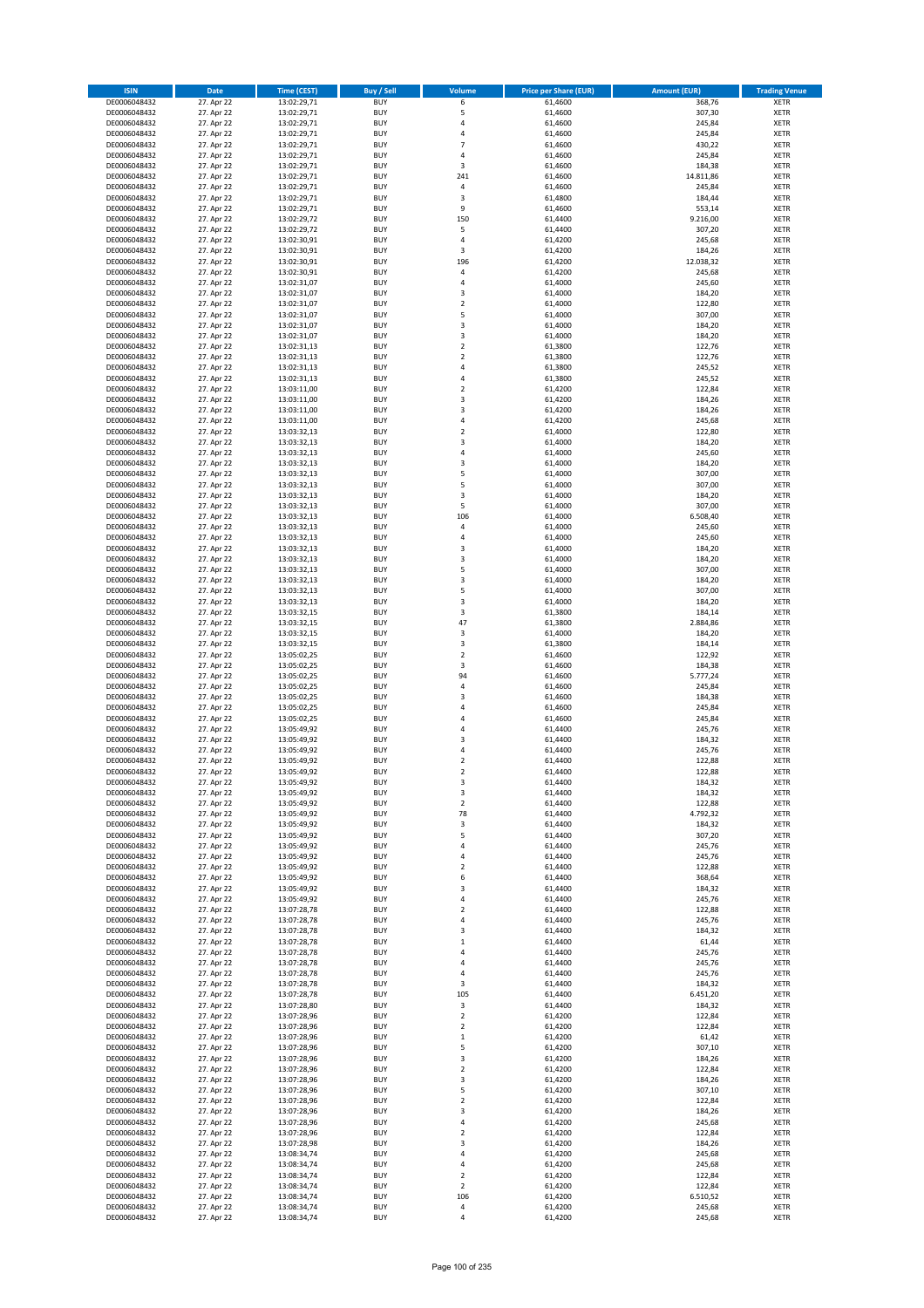| <b>ISIN</b>                  | Date                     | <b>Time (CEST)</b>         | <b>Buy / Sell</b>        | <b>Volume</b>                    | <b>Price per Share (EUR)</b> | <b>Amount (EUR)</b> | <b>Trading Venue</b>       |
|------------------------------|--------------------------|----------------------------|--------------------------|----------------------------------|------------------------------|---------------------|----------------------------|
| DE0006048432                 | 27. Apr 22               | 13:08:34,74                | <b>BUY</b>               | 4                                | 61,4200                      | 245,68              | <b>XETR</b>                |
| DE0006048432                 | 27. Apr 22               | 13:08:34,74                | <b>BUY</b>               | $\overline{2}$                   | 61,4200                      | 122,84              | <b>XETR</b>                |
| DE0006048432                 | 27. Apr 22               | 13:09:42,30                | <b>BUY</b>               | $\mathbf 2$                      | 61,4000                      | 122,80              | <b>XETR</b>                |
| DE0006048432                 | 27. Apr 22               | 13:09:42,30                | <b>BUY</b>               | 5                                | 61.4000                      | 307,00              | <b>XETR</b>                |
| DE0006048432<br>DE0006048432 | 27. Apr 22<br>27. Apr 22 | 13:09:42,30<br>13:09:42,30 | <b>BUY</b><br><b>BUY</b> | 3<br>4                           | 61,4000<br>61,4000           | 184,20<br>245,60    | <b>XETR</b><br><b>XETR</b> |
| DE0006048432                 | 27. Apr 22               | 13:09:42,30                | <b>BUY</b>               | 103                              | 61,4000                      | 6.324,20            | <b>XETR</b>                |
| DE0006048432                 | 27. Apr 22               | 13:09:42,30                | <b>BUY</b>               | 6                                | 61,4000                      | 368,40              | <b>XETR</b>                |
| DE0006048432                 | 27. Apr 22               | 13:09:42,30                | <b>BUY</b>               | $\overline{2}$                   | 61,4000                      | 122,80              | <b>XETR</b>                |
| DE0006048432                 | 27. Apr 22               | 13:09:42,30                | <b>BUY</b>               | 3                                | 61,4000                      | 184,20              | <b>XETR</b>                |
| DE0006048432                 | 27. Apr 22               | 13:09:42,30                | <b>BUY</b>               | 3                                | 61,4000                      | 184,20              | <b>XETR</b>                |
| DE0006048432                 | 27. Apr 22               | 13:09:42,30                | <b>BUY</b>               | 5                                | 61,4000                      | 307,00              | <b>XETR</b>                |
| DE0006048432<br>DE0006048432 | 27. Apr 22<br>27. Apr 22 | 13:09:42,30<br>13:09:44,49 | <b>BUY</b><br><b>BUY</b> | 3<br>4                           | 61,4000<br>61,3800           | 184,20<br>245,52    | <b>XETR</b><br><b>XETR</b> |
| DE0006048432                 | 27. Apr 22               | 13:09:44,49                | <b>BUY</b>               | $\overline{a}$                   | 61,3800                      | 245,52              | <b>XETR</b>                |
| DE0006048432                 | 27. Apr 22               | 13:09:44,49                | <b>BUY</b>               | 3                                | 61,3800                      | 184,14              | <b>XETR</b>                |
| DE0006048432                 | 27. Apr 22               | 13:09:44,49                | <b>BUY</b>               | 4                                | 61,3800                      | 245,52              | <b>XETR</b>                |
| DE0006048432                 | 27. Apr 22               | 13:09:44,49                | <b>BUY</b>               | 3                                | 61,3800                      | 184,14              | <b>XETR</b>                |
| DE0006048432                 | 27. Apr 22               | 13:09:44,49                | <b>BUY</b>               | $\overline{4}$                   | 61,3800                      | 245,52              | <b>XETR</b>                |
| DE0006048432                 | 27. Apr 22               | 13:09:44,49                | <b>BUY</b>               | 5                                | 61,3800                      | 306,90              | <b>XETR</b>                |
| DE0006048432                 | 27. Apr 22               | 13:09:44,49                | <b>BUY</b>               | 100                              | 61,3800                      | 6.138,00            | <b>XETR</b>                |
| DE0006048432                 | 27. Apr 22               | 13:09:44,49                | <b>BUY</b><br><b>BUY</b> | $\overline{\mathbf{c}}$<br>4     | 61,3800                      | 122,76              | <b>XETR</b>                |
| DE0006048432<br>DE0006048432 | 27. Apr 22<br>27. Apr 22 | 13:09:44,49<br>13:09:44,49 | <b>BUY</b>               | 3                                | 61,3800<br>61,3800           | 245,52<br>184,14    | <b>XETR</b><br><b>XETR</b> |
| DE0006048432                 | 27. Apr 22               | 13:09:44,49                | <b>BUY</b>               | 3                                | 61,3800                      | 184,14              | <b>XETR</b>                |
| DE0006048432                 | 27. Apr 22               | 13:09:44,49                | <b>BUY</b>               | $\overline{a}$                   | 61,3800                      | 245,52              | <b>XETR</b>                |
| DE0006048432                 | 27. Apr 22               | 13:09:44,49                | <b>BUY</b>               | 4                                | 61,3800                      | 245,52              | <b>XETR</b>                |
| DE0006048432                 | 27. Apr 22               | 13:09:44,49                | <b>BUY</b>               | 4                                | 61,3800                      | 245,52              | <b>XETR</b>                |
| DE0006048432                 | 27. Apr 22               | 13:09:44,49                | <b>BUY</b>               | 5                                | 61,3800                      | 306,90              | <b>XETR</b>                |
| DE0006048432                 | 27. Apr 22               | 13:09:44,49                | <b>BUY</b>               | 3                                | 61,3800                      | 184,14              | <b>XETR</b>                |
| DE0006048432<br>DE0006048432 | 27. Apr 22<br>27. Apr 22 | 13:09:44,49<br>13:09:44,49 | <b>BUY</b><br><b>BUY</b> | 4<br>$\mathbf 1$                 | 61,3800<br>61,3800           | 245,52<br>61,38     | <b>XETR</b><br><b>XETR</b> |
| DE0006048432                 | 27. Apr 22               | 13:09:44,51                | <b>BUY</b>               | $\overline{\mathbf{c}}$          | 61,3800                      | 122,76              | <b>XETR</b>                |
| DE0006048432                 | 27. Apr 22               | 13:09:44,51                | <b>BUY</b>               | 4                                | 61,3800                      | 245,52              | <b>XETR</b>                |
| DE0006048432                 | 27. Apr 22               | 13:09:44,51                | <b>BUY</b>               | 6                                | 61,3800                      | 368,28              | <b>XETR</b>                |
| DE0006048432                 | 27. Apr 22               | 13:10:11,43                | <b>BUY</b>               | 3                                | 61,3800                      | 184,14              | <b>XETR</b>                |
| DE0006048432                 | 27. Apr 22               | 13:10:11,43                | <b>BUY</b>               | $\overline{4}$                   | 61,3800                      | 245,52              | <b>XETR</b>                |
| DE0006048432                 | 27. Apr 22               | 13:10:11,43                | <b>BUY</b>               | 3                                | 61,3800                      | 184,14              | <b>XETR</b>                |
| DE0006048432                 | 27. Apr 22               | 13:10:11,43                | <b>BUY</b>               | 4                                | 61,3800                      | 245,52              | <b>XETR</b>                |
| DE0006048432                 | 27. Apr 22<br>27. Apr 22 | 13:10:11,43                | <b>BUY</b><br><b>BUY</b> | 3<br>$\overline{2}$              | 61,3800                      | 184,14<br>122,76    | <b>XETR</b><br><b>XETR</b> |
| DE0006048432<br>DE0006048432 | 27. Apr 22               | 13:10:59,63<br>13:10:59,63 | <b>BUY</b>               | 3                                | 61,3800<br>61,3800           | 184,14              | <b>XETR</b>                |
| DE0006048432                 | 27. Apr 22               | 13:10:59,63                | <b>BUY</b>               | 3                                | 61,3800                      | 184,14              | <b>XETR</b>                |
| DE0006048432                 | 27. Apr 22               | 13:10:59,63                | <b>BUY</b>               | 98                               | 61,3800                      | 6.015,24            | <b>XETR</b>                |
| DE0006048432                 | 27. Apr 22               | 13:10:59,63                | <b>BUY</b>               | 5                                | 61,3800                      | 306,90              | <b>XETR</b>                |
| DE0006048432                 | 27. Apr 22               | 13:10:59,63                | <b>BUY</b>               | 6                                | 61,3800                      | 368,28              | <b>XETR</b>                |
| DE0006048432                 | 27. Apr 22               | 13:10:59,63                | <b>BUY</b>               | 5                                | 61,3800                      | 306,90              | <b>XETR</b>                |
| DE0006048432                 | 27. Apr 22               | 13:11:15,40                | <b>BUY</b>               | 3                                | 61,3600                      | 184,08              | <b>XETR</b>                |
| DE0006048432<br>DE0006048432 | 27. Apr 22<br>27. Apr 22 | 13:11:15,40<br>13:11:15,40 | <b>BUY</b><br><b>BUY</b> | 3<br>3                           | 61,3600<br>61,3600           | 184,08<br>184,08    | <b>XETR</b><br><b>XETR</b> |
| DE0006048432                 | 27. Apr 22               | 13:11:15,40                | <b>BUY</b>               | $\overline{4}$                   | 61,3600                      | 245,44              | <b>XETR</b>                |
| DE0006048432                 | 27. Apr 22               | 13:11:15,40                | <b>BUY</b>               | 5                                | 61,3600                      | 306,80              | <b>XETR</b>                |
| DE0006048432                 | 27. Apr 22               | 13:11:15,40                | <b>BUY</b>               | 4                                | 61,3600                      | 245,44              | <b>XETR</b>                |
| DE0006048432                 | 27. Apr 22               | 13:11:15,40                | <b>BUY</b>               | 5                                | 61,3600                      | 306,80              | <b>XETR</b>                |
| DE0006048432                 | 27. Apr 22               | 13:11:15,40                | <b>BUY</b>               | 5                                | 61,3600                      | 306,80              | <b>XETR</b>                |
| DE0006048432                 | 27. Apr 22               | 13:11:15,40                | <b>BUY</b>               | $\overline{2}$                   | 61,3600                      | 122,72              | <b>XETR</b>                |
| DE0006048432                 | 27. Apr 22               | 13:12:18,60                | <b>BUY</b>               | 3                                | 61,3800                      | 184,14              | <b>XETR</b>                |
| DE0006048432<br>DE0006048432 | 27. Apr 22<br>27. Apr 22 | 13:12:18,60<br>13:12:18,60 | <b>BUY</b><br><b>BUY</b> | 5<br>$\mathbf 2$                 | 61,3800<br>61,3800           | 306,90<br>122,76    | <b>XETR</b><br><b>XETR</b> |
| DE0006048432                 | 27. Apr 22               | 13:12:18,60                | <b>BUY</b>               | 58                               | 61,3800                      | 3.560,04            | <b>XETR</b>                |
| DE0006048432                 | 27. Apr 22               | 13:12:18,60                | <b>BUY</b>               | 3                                | 61,3800                      | 184,14              | <b>XETR</b>                |
| DE0006048432                 | 27. Apr 22               | 13:12:18,60                | <b>BUY</b>               | 3                                | 61,3800                      | 184,14              | <b>XETR</b>                |
| DE0006048432                 | 27. Apr 22               | 13:12:18,60                | <b>BUY</b>               | 5                                | 61,3800                      | 306,90              | <b>XETR</b>                |
| DE0006048432                 | 27. Apr 22               | 13:12:18,60                | <b>BUY</b>               | 5                                | 61,3800                      | 306,90              | <b>XETR</b>                |
| DE0006048432<br>DE0006048432 | 27. Apr 22<br>27. Apr 22 | 13:15:20,16<br>13:15:20,16 | <b>BUY</b><br><b>BUY</b> | 3<br>5                           | 61,4000<br>61,4000           | 184,20<br>307,00    | <b>XETR</b>                |
| DE0006048432                 | 27. Apr 22               | 13:15:20,16                | <b>BUY</b>               | 3                                | 61,4000                      | 184,20              | <b>XETR</b><br><b>XETR</b> |
| DE0006048432                 | 27. Apr 22               | 13:15:20,16                | <b>BUY</b>               | $\overline{2}$                   | 61,4000                      | 122,80              | <b>XETR</b>                |
| DE0006048432                 | 27. Apr 22               | 13:15:20,16                | <b>BUY</b>               | $\pmb{4}$                        | 61,4000                      | 245,60              | <b>XETR</b>                |
| DE0006048432                 | 27. Apr 22               | 13:15:20,16                | <b>BUY</b>               | 15                               | 61,4000                      | 921,00              | <b>XETR</b>                |
| DE0006048432                 | 27. Apr 22               | 13:15:20,16                | <b>BUY</b>               | 3                                | 61,4000                      | 184,20              | <b>XETR</b>                |
| DE0006048432                 | 27. Apr 22               | 13:15:20,16                | <b>BUY</b>               | $\mathbf 2$                      | 61,4000                      | 122,80              | <b>XETR</b>                |
| DE0006048432<br>DE0006048432 | 27. Apr 22<br>27. Apr 22 | 13:15:20,16<br>13:15:20,16 | <b>BUY</b><br><b>BUY</b> | 3<br>6                           | 61,4000<br>61,4000           | 184,20<br>368,40    | <b>XETR</b><br><b>XETR</b> |
| DE0006048432                 | 27. Apr 22               | 13:15:20,16                | <b>BUY</b>               | 4                                | 61,4000                      | 245,60              | <b>XETR</b>                |
| DE0006048432                 | 27. Apr 22               | 13:15:20,16                | <b>BUY</b>               | $\overline{7}$                   | 61,4000                      | 429,80              | <b>XETR</b>                |
| DE0006048432                 | 27. Apr 22               | 13:15:20,16                | <b>BUY</b>               | 4                                | 61,4000                      | 245,60              | <b>XETR</b>                |
| DE0006048432                 | 27. Apr 22               | 13:15:20,16                | <b>BUY</b>               | 6                                | 61,4000                      | 368,40              | <b>XETR</b>                |
| DE0006048432                 | 27. Apr 22               | 13:15:20,16                | <b>BUY</b>               | 37                               | 61,4000                      | 2.271,80            | <b>XETR</b>                |
| DE0006048432                 | 27. Apr 22               | 13:15:55,17                | <b>BUY</b>               | $\overline{2}$                   | 61,3800                      | 122,76              | <b>XETR</b>                |
| DE0006048432<br>DE0006048432 | 27. Apr 22<br>27. Apr 22 | 13:15:55,17<br>13:15:55,17 | <b>BUY</b><br><b>BUY</b> | $\overline{2}$<br>$\overline{7}$ | 61,3800<br>61,3800           | 122,76<br>429,66    | <b>XETR</b><br><b>XETR</b> |
| DE0006048432                 | 27. Apr 22               | 13:15:55,17                | <b>BUY</b>               | 3                                | 61,3800                      | 184,14              | <b>XETR</b>                |
| DE0006048432                 | 27. Apr 22               | 13:17:52,62                | <b>BUY</b>               | $\overline{2}$                   | 61,4000                      | 122,80              | <b>XETR</b>                |
| DE0006048432                 | 27. Apr 22               | 13:17:52,62                | <b>BUY</b>               | $\pmb{4}$                        | 61,4000                      | 245,60              | <b>XETR</b>                |
| DE0006048432                 | 27. Apr 22               | 13:17:52,62                | <b>BUY</b>               | 3                                | 61,4000                      | 184,20              | <b>XETR</b>                |
| DE0006048432                 | 27. Apr 22               | 13:17:52,62                | <b>BUY</b>               | $\mathbf 2$                      | 61,4000                      | 122,80              | <b>XETR</b>                |
| DE0006048432                 | 27. Apr 22               | 13:17:52,62                | <b>BUY</b>               | 3                                | 61,4000                      | 184,20              | <b>XETR</b>                |
| DE0006048432<br>DE0006048432 | 27. Apr 22<br>27. Apr 22 | 13:17:52,62<br>13:17:52,62 | <b>BUY</b><br><b>BUY</b> | 3<br>$\overline{4}$              | 61,4000<br>61,4000           | 184,20<br>245,60    | <b>XETR</b><br><b>XETR</b> |
| DE0006048432                 | 27. Apr 22               | 13:17:52,62                | <b>BUY</b>               | 58                               | 61,4000                      | 3.561,20            | <b>XETR</b>                |
| DE0006048432                 | 27. Apr 22               | 13:17:52,62                | <b>BUY</b>               | $\sqrt{4}$                       | 61,4000                      | 245,60              | <b>XETR</b>                |
| DE0006048432                 | 27. Apr 22               | 13:17:52,62                | <b>BUY</b>               | 5                                | 61,4000                      | 307,00              | <b>XETR</b>                |
| DE0006048432                 | 27. Apr 22               | 13:17:52,62                | <b>BUY</b>               | $\overline{4}$                   | 61,4000                      | 245,60              | <b>XETR</b>                |
| DE0006048432                 | 27. Apr 22               | 13:17:52,62                | <b>BUY</b>               | 6                                | 61,4000                      | 368,40              | <b>XETR</b>                |
| DE0006048432                 | 27. Apr 22               | 13:17:52,62                | <b>BUY</b>               | 6                                | 61,4000                      | 368,40              | <b>XETR</b>                |
| DE0006048432                 | 27. Apr 22               | 13:17:52,62                | <b>BUY</b>               | $\sqrt{4}$                       | 61,4000                      | 245,60              | <b>XETR</b>                |
| DE0006048432<br>DE0006048432 | 27. Apr 22<br>27. Apr 22 | 13:17:52,62<br>13:17:52,62 | <b>BUY</b><br><b>BUY</b> | 6<br>5                           | 61,4000<br>61,4000           | 368,40<br>307,00    | <b>XETR</b><br><b>XETR</b> |
| DE0006048432                 | 27. Apr 22               | 13:17:52,62                | <b>BUY</b>               | 56                               | 61,4000                      | 3.438,40            | <b>XETR</b>                |
| DE0006048432                 | 27. Apr 22               | 13:17:52,63                | <b>BUY</b>               | 3                                | 61,4000                      | 184,20              | <b>XETR</b>                |
| DE0006048432                 | 27. Apr 22               | 13:18:57,60                | <b>BUY</b>               | 3                                | 61,4000                      | 184,20              | <b>XETR</b>                |
| DE0006048432                 | 27. Apr 22               | 13:18:57,60                | <b>BUY</b>               | $\mathbf 2$                      | 61,4000                      | 122,80              | <b>XETR</b>                |
| DE0006048432                 | 27. Apr 22               | 13:18:57,60                | <b>BUY</b>               | 5                                | 61,4000                      | 307,00              | <b>XETR</b>                |
| DE0006048432                 | 27. Apr 22               | 13:18:57,60                | <b>BUY</b>               | $\mathbf 2$                      | 61,4000                      | 122,80              | <b>XETR</b>                |
| DE0006048432                 | 27. Apr 22               | 13:18:57,60                | <b>BUY</b>               | 53                               | 61,4000                      | 3.254,20            | <b>XETR</b>                |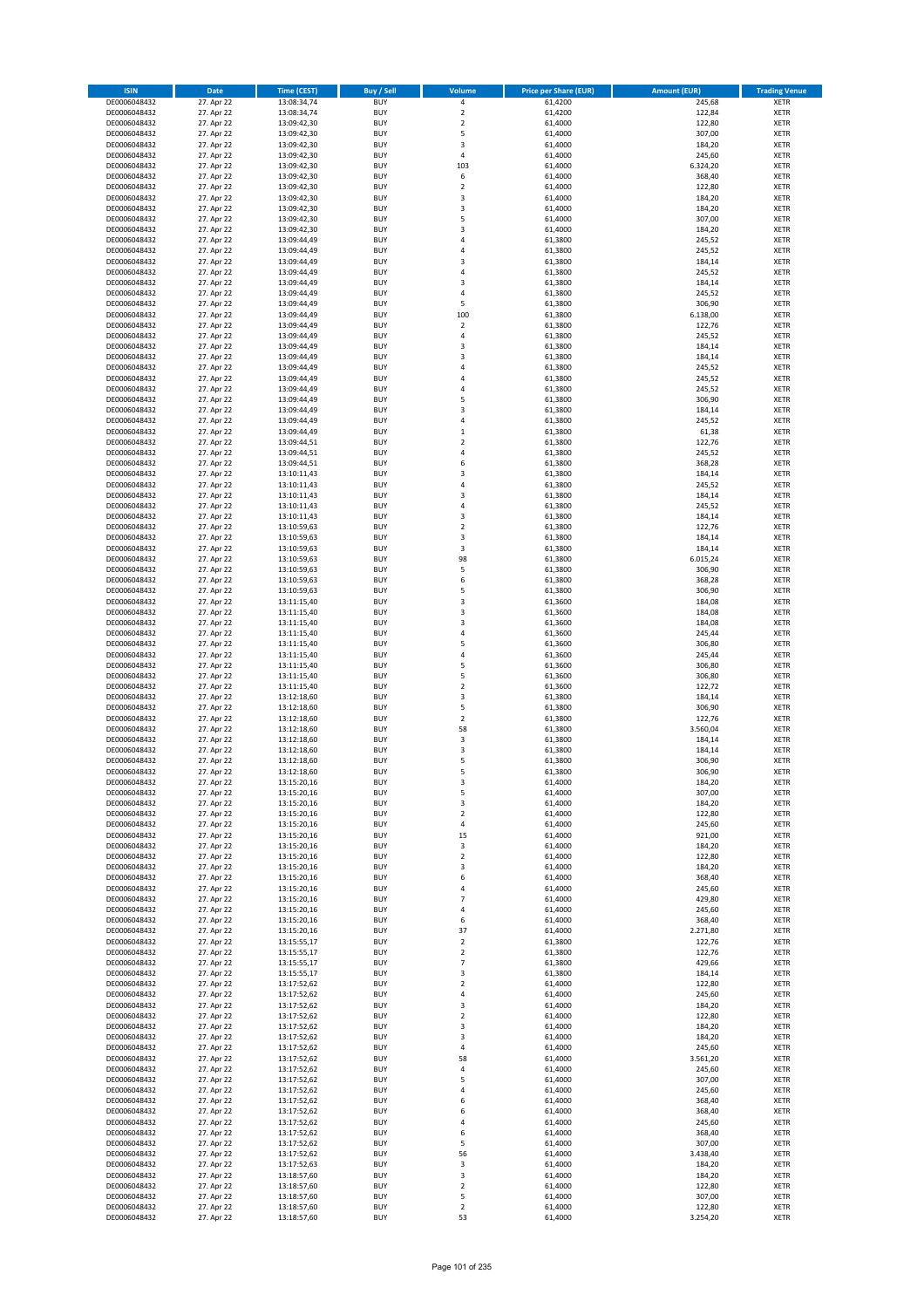| <b>ISIN</b>                  | <b>Date</b>              | <b>Time (CEST)</b>         | <b>Buy / Sell</b>        | <b>Volume</b>                    | <b>Price per Share (EUR)</b> | <b>Amount (EUR)</b> | <b>Trading Venue</b>       |
|------------------------------|--------------------------|----------------------------|--------------------------|----------------------------------|------------------------------|---------------------|----------------------------|
| DE0006048432                 | 27. Apr 22               | 13:18:57,60                | <b>BUY</b>               | $\overline{\mathbf{2}}$          | 61,4000                      | 122,80              | <b>XETR</b>                |
| DE0006048432                 | 27. Apr 22               | 13:18:57,60                | <b>BUY</b>               | 4                                | 61,4000                      | 245,60              | <b>XETR</b>                |
| DE0006048432                 | 27. Apr 22               | 13:18:57,60                | <b>BUY</b>               | 4                                | 61,4000                      | 245,60              | <b>XETR</b>                |
| DE0006048432<br>DE0006048432 | 27. Apr 22<br>27. Apr 22 | 13:18:57,60<br>13:18:57,60 | <b>BUY</b><br><b>BUY</b> | 3<br>5                           | 61,4000<br>61,4000           | 184,20<br>307,00    | <b>XETR</b><br><b>XETR</b> |
| DE0006048432                 | 27. Apr 22               | 13:18:57,60                | <b>BUY</b>               | $\mathbf 2$                      | 61,4000                      | 122,80              | <b>XETR</b>                |
| DE0006048432                 | 27. Apr 22               | 13:18:57,60                | <b>BUY</b>               | 3                                | 61,4000                      | 184,20              | <b>XETR</b>                |
| DE0006048432                 | 27. Apr 22               | 13:18:57,64                | <b>BUY</b>               | 6                                | 61,4000                      | 368,40              | <b>XETR</b>                |
| DE0006048432                 | 27. Apr 22               | 13:19:08,36                | <b>BUY</b><br><b>BUY</b> | $\overline{2}$<br>$\overline{2}$ | 61,4000                      | 122,80              | <b>XETR</b>                |
| DE0006048432<br>DE0006048432 | 27. Apr 22<br>27. Apr 22 | 13:19:08,36<br>13:19:08,36 | <b>BUY</b>               | 5                                | 61,4000<br>61,4000           | 122,80<br>307,00    | <b>XETR</b><br><b>XETR</b> |
| DE0006048432                 | 27. Apr 22               | 13:19:08,36                | <b>BUY</b>               | 55                               | 61,4000                      | 3.377,00            | <b>XETR</b>                |
| DE0006048432                 | 27. Apr 22               | 13:19:08,36                | <b>BUY</b>               | 3                                | 61,4000                      | 184,20              | <b>XETR</b>                |
| DE0006048432                 | 27. Apr 22               | 13:19:08,36                | <b>BUY</b>               | $\overline{\mathbf{c}}$          | 61,4000                      | 122,80              | <b>XETR</b>                |
| DE0006048432                 | 27. Apr 22               | 13:19:08,36                | <b>BUY</b>               | 4                                | 61,4000                      | 245,60              | <b>XETR</b>                |
| DE0006048432<br>DE0006048432 | 27. Apr 22<br>27. Apr 22 | 13:19:08,36<br>13:19:08,36 | <b>BUY</b><br><b>BUY</b> | 3<br>3                           | 61,4000<br>61,4000           | 184,20<br>184,20    | <b>XETR</b><br><b>XETR</b> |
| DE0006048432                 | 27. Apr 22               | 13:19:08,36                | <b>BUY</b>               | $\mathbf 2$                      | 61,4000                      | 122,80              | <b>XETR</b>                |
| DE0006048432                 | 27. Apr 22               | 13:19:46,58                | <b>BUY</b>               | $\overline{\mathbf{c}}$          | 61,3800                      | 122,76              | <b>XETR</b>                |
| DE0006048432                 | 27. Apr 22               | 13:19:46,58                | <b>BUY</b>               | 3                                | 61,3800                      | 184,14              | <b>XETR</b>                |
| DE0006048432                 | 27. Apr 22               | 13:19:46,58                | <b>BUY</b>               | 3                                | 61,3800                      | 184,14              | <b>XETR</b>                |
| DE0006048432<br>DE0006048432 | 27. Apr 22<br>27. Apr 22 | 13:19:46,58<br>13:19:46,58 | <b>BUY</b><br><b>BUY</b> | 5<br>3                           | 61,3800<br>61,3800           | 306,90              | <b>XETR</b><br><b>XETR</b> |
| DE0006048432                 | 27. Apr 22               | 13:19:46,58                | <b>BUY</b>               | 5                                | 61,3800                      | 184,14<br>306,90    | <b>XETR</b>                |
| DE0006048432                 | 27. Apr 22               | 13:21:23,90                | <b>BUY</b>               | 3                                | 61,3600                      | 184,08              | <b>XETR</b>                |
| DE0006048432                 | 27. Apr 22               | 13:21:23,90                | <b>BUY</b>               | 3                                | 61,3600                      | 184,08              | <b>XETR</b>                |
| DE0006048432                 | 27. Apr 22               | 13:21:23,90                | <b>BUY</b>               | 5                                | 61,3600                      | 306,80              | <b>XETR</b>                |
| DE0006048432                 | 27. Apr 22               | 13:21:23,90                | <b>BUY</b><br><b>BUY</b> | 4<br>$\overline{7}$              | 61,3600                      | 245,44<br>429,52    | <b>XETR</b>                |
| DE0006048432<br>DE0006048432 | 27. Apr 22<br>27. Apr 22 | 13:21:23,90<br>13:21:23,90 | <b>BUY</b>               | 89                               | 61,3600<br>61,3600           | 5.461,04            | <b>XETR</b><br><b>XETR</b> |
| DE0006048432                 | 27. Apr 22               | 13:21:23,90                | <b>BUY</b>               | 3                                | 61,3600                      | 184,08              | <b>XETR</b>                |
| DE0006048432                 | 27. Apr 22               | 13:21:23,90                | <b>BUY</b>               | 3                                | 61,3600                      | 184,08              | <b>XETR</b>                |
| DE0006048432                 | 27. Apr 22               | 13:21:23,90                | <b>BUY</b>               | 5                                | 61,3600                      | 306,80              | <b>XETR</b>                |
| DE0006048432                 | 27. Apr 22               | 13:21:23,90                | <b>BUY</b>               | $\mathbf 2$                      | 61,3600                      | 122,72              | <b>XETR</b>                |
| DE0006048432<br>DE0006048432 | 27. Apr 22<br>27. Apr 22 | 13:21:23,90<br>13:21:23,90 | <b>BUY</b><br><b>BUY</b> | 3<br>$\overline{7}$              | 61,3600<br>61,3600           | 184,08<br>429,52    | <b>XETR</b><br><b>XETR</b> |
| DE0006048432                 | 27. Apr 22               | 13:21:23,90                | <b>BUY</b>               | 4                                | 61,3600                      | 245,44              | <b>XETR</b>                |
| DE0006048432                 | 27. Apr 22               | 13:23:23,34                | <b>BUY</b>               | 3                                | 61,3600                      | 184,08              | <b>XETR</b>                |
| DE0006048432                 | 27. Apr 22               | 13:23:23,34                | <b>BUY</b>               | 3                                | 61,3600                      | 184,08              | <b>XETR</b>                |
| DE0006048432                 | 27. Apr 22               | 13:23:23,34                | <b>BUY</b>               | 5                                | 61,3600                      | 306,80              | <b>XETR</b>                |
| DE0006048432<br>DE0006048432 | 27. Apr 22<br>27. Apr 22 | 13:23:23,34<br>13:23:23,34 | <b>BUY</b><br><b>BUY</b> | 3<br>6                           | 61,3600<br>61,3600           | 184,08<br>368,16    | <b>XETR</b><br><b>XETR</b> |
| DE0006048432                 | 27. Apr 22               | 13:23:23,34                | <b>BUY</b>               | $\mathbf 2$                      | 61,3600                      | 122,72              | <b>XETR</b>                |
| DE0006048432                 | 27. Apr 22               | 13:23:23,34                | <b>BUY</b>               | 3                                | 61,3600                      | 184,08              | <b>XETR</b>                |
| DE0006048432                 | 27. Apr 22               | 13:23:23,34                | <b>BUY</b>               | 5                                | 61,3600                      | 306,80              | <b>XETR</b>                |
| DE0006048432                 | 27. Apr 22               | 13:23:23,34                | <b>BUY</b>               | 5                                | 61,3600                      | 306,80              | <b>XETR</b>                |
| DE0006048432                 | 27. Apr 22               | 13:23:32,20                | <b>BUY</b><br><b>BUY</b> | 5<br>4                           | 61,3400                      | 306,70              | <b>XETR</b><br><b>XETR</b> |
| DE0006048432<br>DE0006048432 | 27. Apr 22<br>27. Apr 22 | 13:23:32,20<br>13:23:32,20 | <b>BUY</b>               | 3                                | 61,3400<br>61,3400           | 245,36<br>184,02    | <b>XETR</b>                |
| DE0006048432                 | 27. Apr 22               | 13:23:32,20                | <b>BUY</b>               | 4                                | 61,3400                      | 245,36              | <b>XETR</b>                |
| DE0006048432                 | 27. Apr 22               | 13:23:32,20                | <b>BUY</b>               | 185                              | 61,3400                      | 11.347,90           | <b>XETR</b>                |
| DE0006048432                 | 27. Apr 22               | 13:23:32,20                | <b>BUY</b>               | 50                               | 61,3400                      | 3.067,00            | <b>XETR</b>                |
| DE0006048432                 | 27. Apr 22               | 13:23:32,20                | <b>BUY</b><br><b>BUY</b> | 4<br>5                           | 61,3400                      | 245,36<br>306,70    | <b>XETR</b>                |
| DE0006048432<br>DE0006048432 | 27. Apr 22<br>27. Apr 22 | 13:23:32,20<br>13:23:32,20 | <b>BUY</b>               | 4                                | 61,3400<br>61,3400           | 245,36              | <b>XETR</b><br><b>XETR</b> |
| DE0006048432                 | 27. Apr 22               | 13:23:32,20                | <b>BUY</b>               | 3                                | 61,3400                      | 184,02              | <b>XETR</b>                |
| DE0006048432                 | 27. Apr 22               | 13:23:32,20                | <b>BUY</b>               | $\overline{\mathbf{c}}$          | 61,3400                      | 122,68              | <b>XETR</b>                |
| DE0006048432                 | 27. Apr 22               | 13:23:32,23                | <b>BUY</b>               | 24                               | 61,3400                      | 1.472,16            | <b>XETR</b>                |
| DE0006048432                 | 27. Apr 22               | 13:24:09,41                | <b>BUY</b>               | 3                                | 61,3400                      | 184,02              | <b>XETR</b>                |
| DE0006048432<br>DE0006048432 | 27. Apr 22<br>27. Apr 22 | 13:24:09,41<br>13:24:09,41 | <b>BUY</b><br><b>BUY</b> | 15<br>4                          | 61,3400<br>61,3400           | 920,10<br>245,36    | <b>XETR</b><br><b>XETR</b> |
| DE0006048432                 | 27. Apr 22               | 13:24:22,18                | <b>BUY</b>               | $\overline{3}$                   | 61,3200                      | 183,96              | <b>XETR</b>                |
| DE0006048432                 | 27. Apr 22               | 13:24:22,18                | <b>BUY</b>               | 4                                | 61,3200                      | 245,28              | <b>XETR</b>                |
| DE0006048432                 | 27. Apr 22               | 13:24:22,18                | <b>BUY</b>               | 63                               | 61,3200                      | 3.863,16            | <b>XETR</b>                |
| DE0006048432                 | 27. Apr 22               | 13:24:22,18                | BUY                      | 3                                | 61,3200                      | 183,96              | <b>XETR</b>                |
| DE0006048432<br>DE0006048432 | 27. Apr 22<br>27. Apr 22 | 13:24:22,18<br>13:24:22,18 | <b>BUY</b><br><b>BUY</b> | 6<br>4                           | 61,3200<br>61,3200           | 367,92<br>245,28    | XETR<br>XETR               |
| DE0006048432                 | 27. Apr 22               | 13:24:22,18                | <b>BUY</b>               | 5                                | 61,3200                      | 306,60              | XETR                       |
| DE0006048432                 | 27. Apr 22               | 13:24:22,18                | <b>BUY</b>               | 3                                | 61,3200                      | 183,96              | <b>XETR</b>                |
| DE0006048432                 | 27. Apr 22               | 13:24:22,22                | <b>BUY</b>               | 5                                | 61,3200                      | 306,60              | XETR                       |
| DE0006048432                 | 27. Apr 22               | 13:24:31,12                | <b>BUY</b>               | 3                                | 61,3200                      | 183,96              | <b>XETR</b>                |
| DE0006048432<br>DE0006048432 | 27. Apr 22<br>27. Apr 22 | 13:24:31,12<br>13:24:31,14 | <b>BUY</b><br><b>BUY</b> | 4<br>$\mathbf 2$                 | 61,3200<br>61,3000           | 245,28<br>122,60    | XETR<br><b>XETR</b>        |
| DE0006048432                 | 27. Apr 22               | 13:24:31,14                | <b>BUY</b>               | 20                               | 61,3000                      | 1.226,00            | XETR                       |
| DE0006048432                 | 27. Apr 22               | 13:24:31,14                | <b>BUY</b>               | 5                                | 61,3000                      | 306,50              | XETR                       |
| DE0006048432                 | 27. Apr 22               | 13:24:31,14                | <b>BUY</b>               | 3                                | 61,3200                      | 183,96              | <b>XETR</b>                |
| DE0006048432                 | 27. Apr 22               | 13:24:32,71                | <b>BUY</b>               | 4                                | 61,2600                      | 245,04              | XETR                       |
| DE0006048432<br>DE0006048432 | 27. Apr 22<br>27. Apr 22 | 13:24:32,71<br>13:24:32,92 | <b>BUY</b><br><b>BUY</b> | 3<br>4                           | 61,2600<br>61,2400           | 183,78<br>244,96    | <b>XETR</b><br>XETR        |
| DE0006048432                 | 27. Apr 22               | 13:24:38,82                | <b>BUY</b>               | 4                                | 61,3200                      | 245,28              | <b>XETR</b>                |
| DE0006048432                 | 27. Apr 22               | 13:24:40,14                | <b>BUY</b>               | 3                                | 61,3000                      | 183,90              | <b>XETR</b>                |
| DE0006048432                 | 27. Apr 22               | 13:24:40,14                | <b>BUY</b>               | 4                                | 61,3000                      | 245,20              | <b>XETR</b>                |
| DE0006048432                 | 27. Apr 22               | 13:24:40,14                | <b>BUY</b>               | 3                                | 61,3000                      | 183,90              | XETR                       |
| DE0006048432<br>DE0006048432 | 27. Apr 22<br>27. Apr 22 | 13:24:51,21<br>13:24:51,21 | <b>BUY</b><br><b>BUY</b> | 72<br>3                          | 61,2800<br>61,2800           | 4.412,16<br>183,84  | <b>XETR</b><br><b>XETR</b> |
| DE0006048432                 | 27. Apr 22               | 13:25:08,91                | <b>BUY</b>               | 3                                | 61,2800                      | 183,84              | XETR                       |
| DE0006048432                 | 27. Apr 22               | 13:25:09,78                | <b>BUY</b>               | 3                                | 61,2600                      | 183,78              | <b>XETR</b>                |
| DE0006048432                 | 27. Apr 22               | 13:25:09,78                | <b>BUY</b>               | 5                                | 61,2600                      | 306,30              | <b>XETR</b>                |
| DE0006048432                 | 27. Apr 22               | 13:25:09,78                | <b>BUY</b>               | 4                                | 61,2600                      | 245,04              | XETR                       |
| DE0006048432<br>DE0006048432 | 27. Apr 22<br>27. Apr 22 | 13:25:30,05<br>13:25:30,05 | <b>BUY</b><br><b>BUY</b> | $\mathbf 2$<br>5                 | 61,2400<br>61,2400           | 122,48<br>306,20    | XETR<br><b>XETR</b>        |
| DE0006048432                 | 27. Apr 22               | 13:25:30,05                | <b>BUY</b>               | 5                                | 61,2400                      | 306,20              | <b>XETR</b>                |
| DE0006048432                 | 27. Apr 22               | 13:25:30,05                | <b>BUY</b>               | $\mathbf 2$                      | 61,2400                      | 122,48              | <b>XETR</b>                |
| DE0006048432                 | 27. Apr 22               | 13:25:30,05                | <b>BUY</b>               | 5                                | 61,2400                      | 306,20              | XETR                       |
| DE0006048432                 | 27. Apr 22               | 13:25:53,90                | <b>BUY</b>               | 3                                | 61,2200                      | 183,66              | <b>XETR</b>                |
| DE0006048432                 | 27. Apr 22               | 13:25:53,90                | <b>BUY</b>               | 4                                | 61,2200                      | 244,88              | <b>XETR</b>                |
| DE0006048432<br>DE0006048432 | 27. Apr 22<br>27. Apr 22 | 13:26:15,51<br>13:26:57,35 | <b>BUY</b><br><b>BUY</b> | 4<br>3                           | 61,2000<br>61,2400           | 244,80<br>183,72    | XETR<br><b>XETR</b>        |
| DE0006048432                 | 27. Apr 22               | 13:26:57,35                | <b>BUY</b>               | 4                                | 61,2400                      | 244,96              | <b>XETR</b>                |
| DE0006048432                 | 27. Apr 22               | 13:26:57,35                | <b>BUY</b>               | 57                               | 61,2400                      | 3.490,68            | XETR                       |
| DE0006048432                 | 27. Apr 22               | 13:26:57,35                | <b>BUY</b>               | 3                                | 61,2400                      | 183,72              | <b>XETR</b>                |
| DE0006048432                 | 27. Apr 22               | 13:26:57,35                | <b>BUY</b>               | 4                                | 61,2400                      | 244,96              | XETR                       |
| DE0006048432<br>DE0006048432 | 27. Apr 22<br>27. Apr 22 | 13:27:01,64<br>13:27:01,64 | <b>BUY</b><br><b>BUY</b> | 3<br>3                           | 61,2200<br>61,2200           | 183,66<br>183,66    | <b>XETR</b><br><b>XETR</b> |
| DE0006048432                 | 27. Apr 22               | 13:28:00,86                | <b>BUY</b>               | 3                                | 61,2200                      | 183,66              | <b>XETR</b>                |
| DE0006048432                 | 27. Apr 22               | 13:28:00,86                | <b>BUY</b>               | 3                                | 61,2200                      | 183,66              | XETR                       |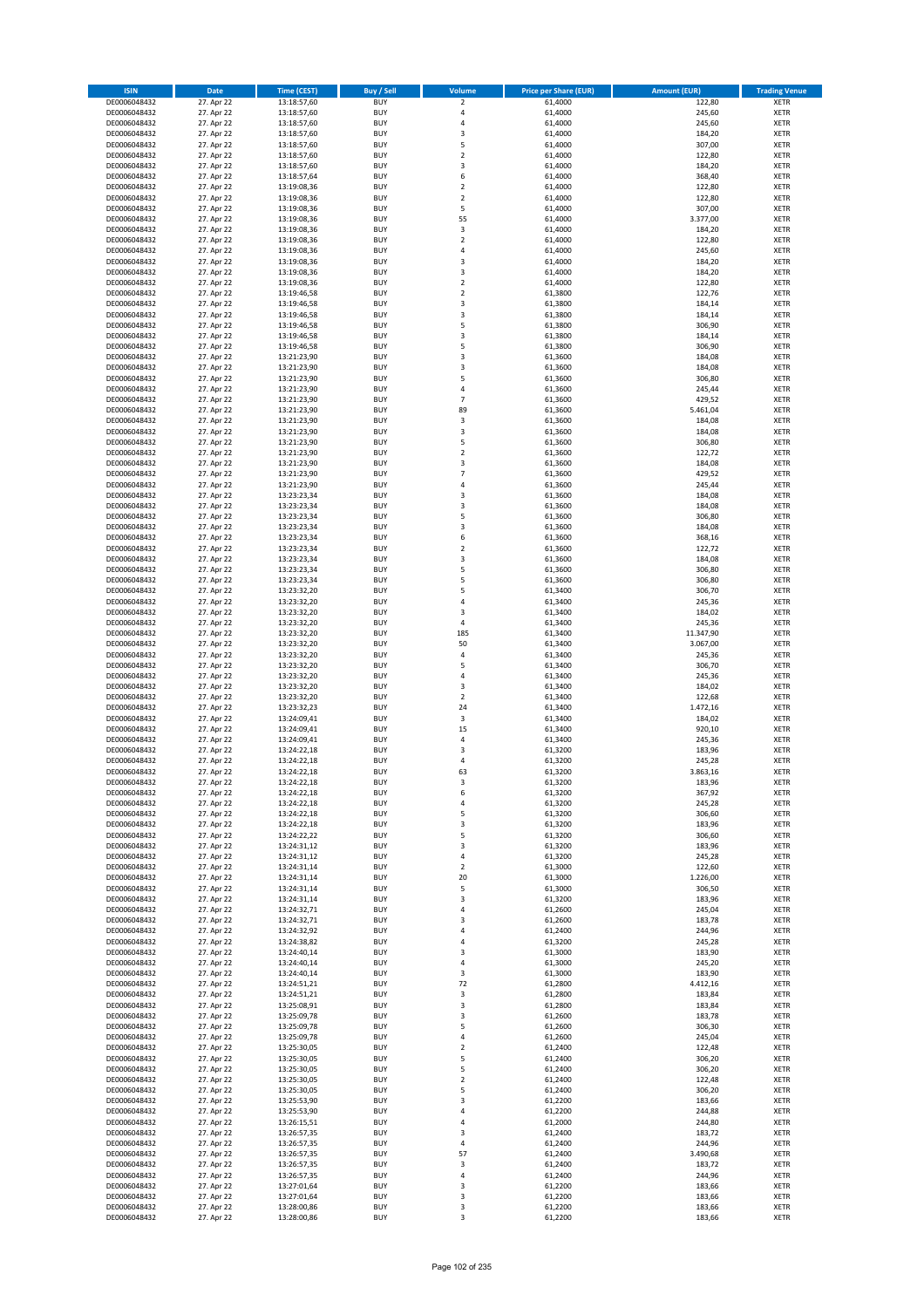| <b>ISIN</b>                  | Date                     | Time (CEST)                | <b>Buy / Sell</b>        | <b>Volume</b>                    | <b>Price per Share (EUR)</b> | <b>Amount (EUR)</b> | <b>Trading Venue</b>       |
|------------------------------|--------------------------|----------------------------|--------------------------|----------------------------------|------------------------------|---------------------|----------------------------|
| DE0006048432                 | 27. Apr 22               | 13:28:43,85                | <b>BUY</b>               | $\overline{\mathbf{3}}$          | 61,2000                      | 183,60              | <b>XETR</b>                |
| DE0006048432                 | 27. Apr 22               | 13:28:43,85                | <b>BUY</b>               | 5                                | 61,2000                      | 306,00              | XETR                       |
| DE0006048432                 | 27. Apr 22               | 13:28:43,85                | <b>BUY</b>               | 66                               | 61,2000                      | 4.039,20            | <b>XETR</b>                |
| DE0006048432                 | 27. Apr 22               | 13:28:43,85                | <b>BUY</b>               | $\mathsf 3$                      | 61,2000                      | 183,60              | XETR                       |
| DE0006048432                 | 27. Apr 22               | 13:29:06,83                | <b>BUY</b>               | 5                                | 61,2000                      | 306,00              | <b>XETR</b>                |
| DE0006048432                 | 27. Apr 22               | 13:29:06,83                | <b>BUY</b>               | 3                                | 61,2000                      | 183,60              | <b>XETR</b>                |
| DE0006048432                 | 27. Apr 22               | 13:29:06,83                | <b>BUY</b>               | 3                                | 61,2000                      | 183,60              | <b>XETR</b>                |
| DE0006048432                 | 27. Apr 22               | 13:29:06,83                | <b>BUY</b>               | 4                                | 61,2000                      | 244,80              | <b>XETR</b>                |
| DE0006048432                 | 27. Apr 22               | 13:29:06,83                | <b>BUY</b>               | 3                                | 61,2000                      | 183,60              | <b>XETR</b>                |
| DE0006048432                 | 27. Apr 22               | 13:29:06,83                | <b>BUY</b>               | 3                                | 61,2000                      | 183,60              | <b>XETR</b>                |
| DE0006048432                 | 27. Apr 22               | 13:29:06,83                | <b>BUY</b>               | $\mathsf 3$                      | 61,2000                      | 183,60              | <b>XETR</b>                |
| DE0006048432                 | 27. Apr 22               | 13:29:35,36                | <b>BUY</b>               | 3                                | 61,2000                      | 183,60              | <b>XETR</b>                |
| DE0006048432                 | 27. Apr 22               | 13:29:35,36                | <b>BUY</b>               | $\overline{4}$                   | 61,2000                      | 244,80              | <b>XETR</b>                |
| DE0006048432                 | 27. Apr 22               | 13:29:35,37                | <b>BUY</b><br><b>BUY</b> | 358<br>47                        | 61,1800                      | 21.902,44           | <b>XETR</b><br><b>XETR</b> |
| DE0006048432<br>DE0006048432 | 27. Apr 22<br>27. Apr 22 | 13:30:16,95<br>13:30:16,95 | <b>BUY</b>               | 3                                | 61,2000<br>61,2000           | 2.876,40<br>183,60  | <b>XETR</b>                |
| DE0006048432                 | 27. Apr 22               | 13:30:16,95                | <b>BUY</b>               | 4                                | 61,2000                      | 244,80              | <b>XETR</b>                |
| DE0006048432                 | 27. Apr 22               | 13:30:27,22                | <b>BUY</b>               | 5                                | 61,1800                      | 305,90              | <b>XETR</b>                |
| DE0006048432                 | 27. Apr 22               | 13:30:27,22                | <b>BUY</b>               | $\overline{2}$                   | 61,1800                      | 122,36              | <b>XETR</b>                |
| DE0006048432                 | 27. Apr 22               | 13:30:27,22                | <b>BUY</b>               | 3                                | 61,1800                      | 183,54              | <b>XETR</b>                |
| DE0006048432                 | 27. Apr 22               | 13:30:27,22                | <b>BUY</b>               | 4                                | 61,1800                      | 244,72              | <b>XETR</b>                |
| DE0006048432                 | 27. Apr 22               | 13:30:27,22                | <b>BUY</b>               | 3                                | 61,1800                      | 183,54              | <b>XETR</b>                |
| DE0006048432                 | 27. Apr 22               | 13:30:27,22                | <b>BUY</b>               | $\overline{4}$                   | 61,1800                      | 244,72              | <b>XETR</b>                |
| DE0006048432                 | 27. Apr 22               | 13:30:27,27                | <b>BUY</b>               | 5                                | 61,1800                      | 305,90              | <b>XETR</b>                |
| DE0006048432                 | 27. Apr 22               | 13:30:28,01                | <b>BUY</b>               | 5                                | 61,1400                      | 305,70              | <b>XETR</b>                |
| DE0006048432                 | 27. Apr 22               | 13:31:04,13                | <b>BUY</b>               | 3                                | 61,1600                      | 183,48              | <b>XETR</b>                |
| DE0006048432                 | 27. Apr 22               | 13:31:04,13                | <b>BUY</b>               | 3                                | 61,1600                      | 183,48              | <b>XETR</b>                |
| DE0006048432                 | 27. Apr 22               | 13:31:04,13                | <b>BUY</b>               | 49                               | 61,1600                      | 2.996,84            | <b>XETR</b>                |
| DE0006048432                 | 27. Apr 22               | 13:31:04,13                | <b>BUY</b>               | 5                                | 61,1600                      | 305,80              | <b>XETR</b>                |
| DE0006048432                 | 27. Apr 22               | 13:31:04,13                | <b>BUY</b>               | 5                                | 61,1600                      | 305,80              | <b>XETR</b>                |
| DE0006048432                 | 27. Apr 22               | 13:31:04,13                | <b>BUY</b>               | 3                                | 61,1600                      | 183,48              | <b>XETR</b>                |
| DE0006048432                 | 27. Apr 22               | 13:35:00,54                | <b>BUY</b>               | 6                                | 61,2000                      | 367,20              | <b>XETR</b>                |
| DE0006048432                 | 27. Apr 22               | 13:35:00,54<br>13:35:00,54 | <b>BUY</b>               | 3<br>3                           | 61,2000                      | 183,60              | <b>XETR</b>                |
| DE0006048432                 | 27. Apr 22<br>27. Apr 22 |                            | <b>BUY</b>               |                                  | 61,2000                      | 183,60              | <b>XETR</b>                |
| DE0006048432<br>DE0006048432 | 27. Apr 22               | 13:35:00,54<br>13:35:00,54 | <b>BUY</b><br><b>BUY</b> | 4<br>69                          | 61,2000<br>61,2000           | 244,80<br>4.222,80  | <b>XETR</b><br><b>XETR</b> |
| DE0006048432                 | 27. Apr 22               | 13:35:00,54                | <b>BUY</b>               | 3                                | 61,2000                      | 183,60              | <b>XETR</b>                |
| DE0006048432                 | 27. Apr 22               | 13:35:00,54                | <b>BUY</b>               | 4                                | 61,2000                      | 244,80              | <b>XETR</b>                |
| DE0006048432                 | 27. Apr 22               | 13:35:00,54                | <b>BUY</b>               | 3                                | 61,2000                      | 183,60              | <b>XETR</b>                |
| DE0006048432                 | 27. Apr 22               | 13:38:49,69                | <b>BUY</b>               | 59                               | 61,2400                      | 3.613,16            | <b>XETR</b>                |
| DE0006048432                 | 27. Apr 22               | 13:42:54,60                | <b>BUY</b>               | 4                                | 61,2800                      | 245,12              | <b>XETR</b>                |
| DE0006048432                 | 27. Apr 22               | 13:42:54,60                | <b>BUY</b>               | 4                                | 61,2800                      | 245,12              | <b>XETR</b>                |
| DE0006048432                 | 27. Apr 22               | 13:42:54,60                | <b>BUY</b>               | $\overline{7}$                   | 61,2800                      | 428,96              | <b>XETR</b>                |
| DE0006048432                 | 27. Apr 22               | 13:42:54,60                | <b>BUY</b>               | 8                                | 61,2800                      | 490,24              | <b>XETR</b>                |
| DE0006048432                 | 27. Apr 22               | 13:42:54,60                | <b>BUY</b>               | 166                              | 61,2800                      | 10.172,48           | <b>XETR</b>                |
| DE0006048432                 | 27. Apr 22               | 13:42:54,60                | <b>BUY</b>               | $\pmb{4}$                        | 61,2800                      | 245,12              | <b>XETR</b>                |
| DE0006048432                 | 27. Apr 22               | 13:42:54,60                | <b>BUY</b>               | $\overline{7}$                   | 61,2800                      | 428,96              | <b>XETR</b>                |
| DE0006048432                 | 27. Apr 22               | 13:42:54,60                | <b>BUY</b>               | $\overline{7}$                   | 61,2800                      | 428,96              | <b>XETR</b>                |
| DE0006048432                 | 27. Apr 22               | 13:43:01,90                | <b>BUY</b>               | $\overline{7}$                   | 61,2600                      | 428,82              | <b>XETR</b>                |
| DE0006048432                 | 27. Apr 22               | 13:43:01,90                | <b>BUY</b>               | 5                                | 61,2600                      | 306,30              | <b>XETR</b>                |
| DE0006048432                 | 27. Apr 22               | 13:43:01,90                | <b>BUY</b>               | $\overline{2}$                   | 61,2600                      | 122,52              | <b>XETR</b>                |
| DE0006048432                 | 27. Apr 22               | 13:43:01,90                | <b>BUY</b>               | $\overline{4}$                   | 61,2600                      | 245,04              | <b>XETR</b>                |
| DE0006048432                 | 27. Apr 22               | 13:43:01,90                | <b>BUY</b><br><b>BUY</b> | $\overline{7}$<br>$\overline{7}$ | 61,2600                      | 428,82<br>428,82    | <b>XETR</b><br><b>XETR</b> |
| DE0006048432<br>DE0006048432 | 27. Apr 22<br>27. Apr 22 | 13:43:01,90<br>13:43:01,90 | <b>BUY</b>               | 8                                | 61,2600<br>61,2600           | 490,08              | <b>XETR</b>                |
| DE0006048432                 | 27. Apr 22               | 13:43:01,90                | <b>BUY</b>               | 8                                | 61,2600                      | 490,08              | <b>XETR</b>                |
| DE0006048432                 | 27. Apr 22               | 13:43:01,90                | <b>BUY</b>               | 3                                | 61,2600                      | 183,78              | <b>XETR</b>                |
| DE0006048432                 | 27. Apr 22               | 13:43:01,90                | <b>BUY</b>               | 4                                | 61,2600                      | 245,04              | <b>XETR</b>                |
| DE0006048432                 | 27. Apr 22               | 13:43:01,90                | <b>BUY</b>               | $\overline{7}$                   | 61,2600                      | 428,82              | <b>XETR</b>                |
| DE0006048432                 | 27. Apr 22               | 13:43:01,90                | <b>BUY</b>               | 8                                | 61,2600                      | 490,08              | <b>XETR</b>                |
| DE0006048432                 | 27. Apr 22               | 13:43:01,90                | <b>BUY</b>               | 4                                | 61,2600                      | 245,04              | <b>XETR</b>                |
| DE0006048432                 | 27. Apr 22               | 13:44:21,63                | <b>BUY</b>               | 6                                | 61,3000                      | 367,80              | <b>XETR</b>                |
| DE0006048432                 | 27. Apr 22               | 13:44:21,63                | <b>BUY</b>               | 5                                | 61,3000                      | 306,50              | <b>XETR</b>                |
| DE0006048432                 | 27. Apr 22               | 13:44:21,63                | <b>BUY</b>               | 9                                | 61,3000                      | 551,70              | <b>XETR</b>                |
| DE0006048432                 | 27. Apr 22               | 13:44:21,63                | BUY                      | 6                                | 61,3000                      | 367,80              | XETR                       |
| DE0006048432                 | 27. Apr 22               | 13:44:21,63                | <b>BUY</b>               | 8                                | 61,3000                      | 490,40              | <b>XETR</b>                |
| DE0006048432                 | 27. Apr 22               | 13:44:21,63                | <b>BUY</b>               | 5                                | 61,3000                      | 306,50              | <b>XETR</b>                |
| DE0006048432                 | 27. Apr 22               | 13:44:21,63                | <b>BUY</b>               | 3                                | 61,3000                      | 183,90              | XETR                       |
| DE0006048432                 | 27. Apr 22               | 13:44:21,63                | <b>BUY</b>               | 6                                | 61,3000                      | 367,80              | XETR                       |
| DE0006048432                 | 27. Apr 22               | 13:44:21,63                | <b>BUY</b>               | 6                                | 61,3000                      | 367,80              | <b>XETR</b>                |
| DE0006048432                 | 27. Apr 22               | 13:44:21,63                | <b>BUY</b>               | $\overline{7}$                   | 61,3000                      | 429,10              | <b>XETR</b>                |
| DE0006048432                 | 27. Apr 22               | 13:44:21,63                | <b>BUY</b>               | 9                                | 61,3000                      | 551,70              | <b>XETR</b>                |
| DE0006048432                 | 27. Apr 22               | 13:44:21,63                | <b>BUY</b>               | 3                                | 61,3000                      | 183,90              | XETR                       |
| DE0006048432<br>DE0006048432 | 27. Apr 22<br>27. Apr 22 | 13:49:26,58<br>13:49:26,58 | <b>BUY</b><br><b>BUY</b> | 3<br>5                           | 61,3400<br>61,3400           | 184,02<br>306,70    | <b>XETR</b><br>XETR        |
| DE0006048432                 | 27. Apr 22               | 13:49:26,58                | <b>BUY</b>               | 4                                | 61,3400                      | 245,36              | <b>XETR</b>                |
| DE0006048432                 | 27. Apr 22               | 13:49:26,58                | <b>BUY</b>               | 3                                | 61,3400                      | 184,02              | XETR                       |
| DE0006048432                 | 27. Apr 22               | 13:49:26,58                | <b>BUY</b>               | 5                                | 61,3400                      | 306,70              | <b>XETR</b>                |
| DE0006048432                 | 27. Apr 22               | 13:49:26,58                | <b>BUY</b>               | $\overline{7}$                   | 61,3400                      | 429,38              | XETR                       |
| DE0006048432                 | 27. Apr 22               | 13:49:26,58                | <b>BUY</b>               | 105                              | 61,3400                      | 6.440,70            | <b>XETR</b>                |
| DE0006048432                 | 27. Apr 22               | 13:49:26,58                | <b>BUY</b>               | 3                                | 61,3400                      | 184,02              | <b>XETR</b>                |
| DE0006048432                 | 27. Apr 22               | 13:49:26,58                | <b>BUY</b>               | $\overline{7}$                   | 61,3400                      | 429,38              | <b>XETR</b>                |
| DE0006048432                 | 27. Apr 22               | 13:49:26,58                | <b>BUY</b>               | 5                                | 61,3400                      | 306,70              | XETR                       |
| DE0006048432                 | 27. Apr 22               | 13:49:26,58                | <b>BUY</b>               | $\overline{7}$                   | 61,3400                      | 429,38              | XETR                       |
| DE0006048432                 | 27. Apr 22               | 13:49:26,58                | <b>BUY</b>               | 4                                | 61,3400                      | 245,36              | <b>XETR</b>                |
| DE0006048432                 | 27. Apr 22               | 13:49:26,58                | <b>BUY</b>               | 3                                | 61,3400                      | 184,02              | <b>XETR</b>                |
| DE0006048432                 | 27. Apr 22               | 13:49:26,58                | <b>BUY</b>               | 6                                | 61,3400                      | 368,04              | XETR                       |
| DE0006048432                 | 27. Apr 22               | 13:49:26,58                | <b>BUY</b>               | $\overline{7}$                   | 61,3400                      | 429,38              | <b>XETR</b>                |
| DE0006048432                 | 27. Apr 22               | 13:49:26,58                | <b>BUY</b>               | $\overline{7}$                   | 61,3400                      | 429,38              | XETR                       |
| DE0006048432                 | 27. Apr 22               | 13:49:26,58                | <b>BUY</b>               | 4                                | 61,3400                      | 245,36              | <b>XETR</b>                |
| DE0006048432                 | 27. Apr 22               | 13:49:26,58                | <b>BUY</b>               | 5                                | 61,3400                      | 306,70              | XETR                       |
| DE0006048432                 | 27. Apr 22               | 13:53:32,15                | <b>BUY</b>               | 5                                | 61,3400                      | 306,70              | <b>XETR</b>                |
| DE0006048432                 | 27. Apr 22               | 13:53:32,15                | <b>BUY</b>               | 5                                | 61,3400                      | 306,70              | <b>XETR</b>                |
| DE0006048432                 | 27. Apr 22               | 13:53:32,15                | <b>BUY</b>               | 5                                | 61,3400                      | 306,70              | <b>XETR</b>                |
| DE0006048432                 | 27. Apr 22               | 13:53:32,15                | <b>BUY</b><br><b>BUY</b> | 5                                | 61,3400                      | 306,70              | <b>XETR</b>                |
| DE0006048432<br>DE0006048432 | 27. Apr 22<br>27. Apr 22 | 13:53:32,15<br>13:53:32,15 | <b>BUY</b>               | $11\,$<br>6                      | 61,3400<br>61,3400           | 674,74<br>368,04    | XETR<br>XETR               |
| DE0006048432                 | 27. Apr 22               | 13:53:32,15                | <b>BUY</b>               | 30                               | 61,3400                      | 1.840,20            | <b>XETR</b>                |
| DE0006048432                 | 27. Apr 22               | 13:53:32,15                | <b>BUY</b>               | 8                                | 61,3400                      | 490,72              | <b>XETR</b>                |
| DE0006048432                 | 27. Apr 22               | 13:53:32,15                | <b>BUY</b>               | $\overline{7}$                   | 61,3400                      | 429,38              | <b>XETR</b>                |
| DE0006048432                 | 27. Apr 22               | 13:53:32,15                | <b>BUY</b>               | 8                                | 61,3400                      | 490,72              | XETR                       |
| DE0006048432                 | 27. Apr 22               | 13:53:32,15                | <b>BUY</b>               | $\overline{4}$                   | 61,3400                      | 245,36              | XETR                       |
| DE0006048432                 | 27. Apr 22               | 13:53:32,15                | <b>BUY</b>               | 4                                | 61,3400                      | 245,36              | <b>XETR</b>                |
| DE0006048432                 | 27. Apr 22               | 13:53:32,15                | <b>BUY</b>               | 6                                | 61,3400                      | 368,04              | XETR                       |
| DE0006048432                 | 27. Apr 22               | 13:53:32,15                | <b>BUY</b>               | $\pmb{4}$                        | 61,3400                      | 245,36              | <b>XETR</b>                |
| DE0006048432                 | 27. Apr 22               | 13:53:32,15                | <b>BUY</b>               | 3                                | 61,3400                      | 184,02              | <b>XETR</b>                |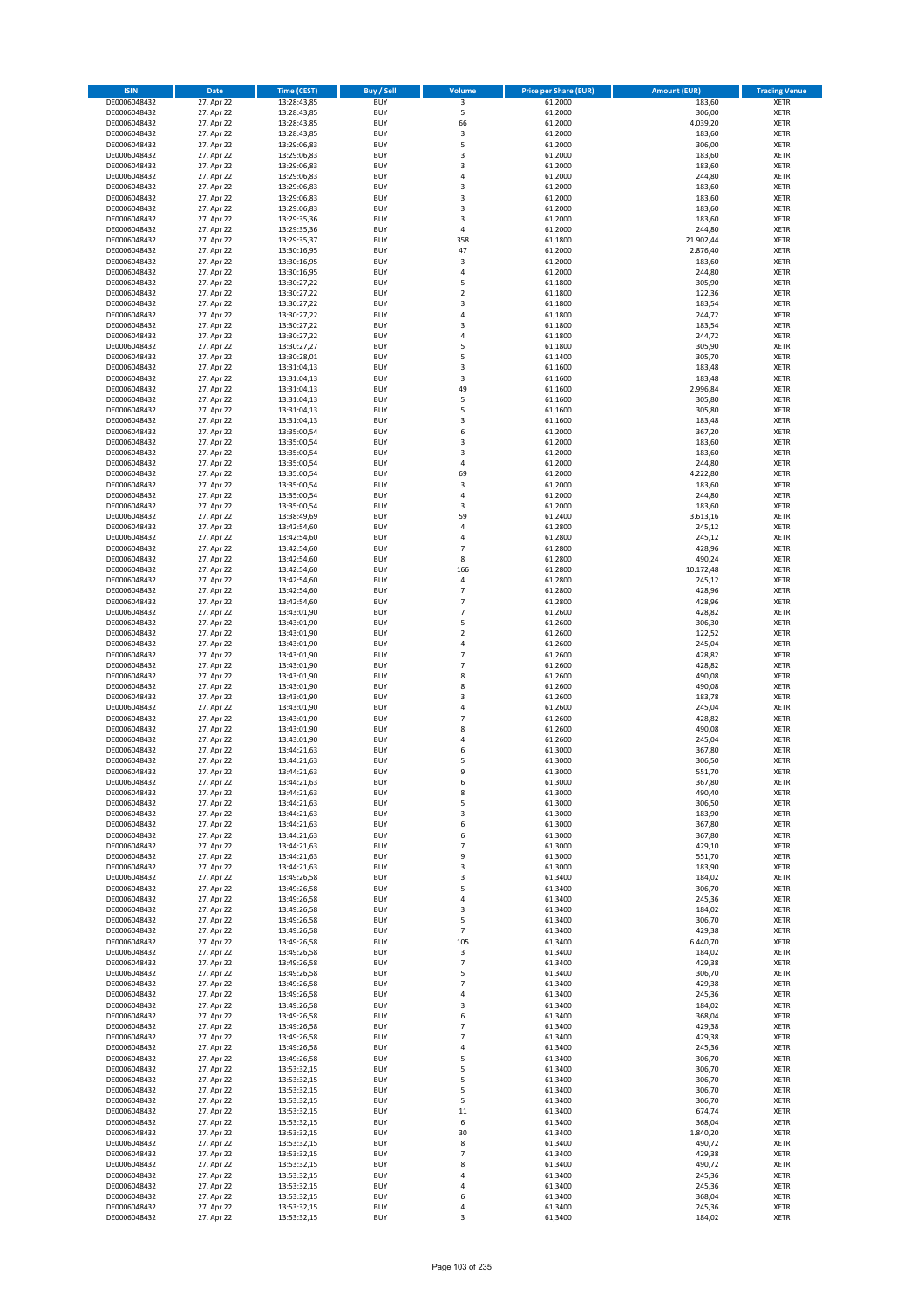| <b>ISIN</b>                  | Date                     | <b>Time (CEST)</b>         | <b>Buy / Sell</b>        | <b>Volume</b>           | <b>Price per Share (EUR)</b> | <b>Amount (EUR)</b> | <b>Trading Venue</b>       |
|------------------------------|--------------------------|----------------------------|--------------------------|-------------------------|------------------------------|---------------------|----------------------------|
| DE0006048432                 | 27. Apr 22               | 13:53:32,15                | <b>BUY</b>               | $\overline{\mathbf{8}}$ | 61,3400                      | 490,72              | <b>XETR</b>                |
| DE0006048432                 | 27. Apr 22               | 13:53:32,15                | <b>BUY</b>               | 5                       | 61,3400                      | 306,70              | XETR                       |
| DE0006048432                 | 27. Apr 22               | 13:53:32,15                | <b>BUY</b>               | 117                     | 61.3400                      | 7.176,78            | <b>XETR</b>                |
| DE0006048432                 | 27. Apr 22               | 13:54:30,56                | <b>BUY</b>               | 5                       | 61,3400                      | 306,70              | XETR                       |
| DE0006048432                 | 27. Apr 22               | 13:54:30,56                | <b>BUY</b>               | 49                      | 61,3400                      | 3.005,66            | <b>XETR</b>                |
| DE0006048432                 | 27. Apr 22               | 13:54:30,56                | <b>BUY</b>               | 9                       | 61,3400                      | 552,06              | <b>XETR</b>                |
| DE0006048432                 | 27. Apr 22               | 13:54:30,56                | <b>BUY</b>               | 6                       | 61,3400                      | 368,04              | <b>XETR</b>                |
| DE0006048432                 | 27. Apr 22               | 13:54:30,56                | <b>BUY</b>               | 8                       | 61,3400                      | 490,72              | <b>XETR</b>                |
| DE0006048432                 | 27. Apr 22               | 13:54:30,56                | <b>BUY</b>               | 6                       | 61,3400                      | 368,04              | <b>XETR</b>                |
| DE0006048432                 | 27. Apr 22               | 13:54:30,56                | <b>BUY</b>               | 10                      | 61,3400                      | 613,40              | <b>XETR</b>                |
| DE0006048432                 | 27. Apr 22               | 13:54:30,56                | <b>BUY</b>               | 9                       | 61,3400                      | 552,06              | <b>XETR</b>                |
| DE0006048432                 | 27. Apr 22               | 13:54:30,56                | <b>BUY</b>               | $\overline{7}$          | 61,3400                      | 429,38              | <b>XETR</b>                |
| DE0006048432                 | 27. Apr 22               | 13:54:30,58                | <b>BUY</b>               | $\overline{7}$          | 61,3400                      | 429,38              | <b>XETR</b>                |
| DE0006048432                 | 27. Apr 22               | 13:54:30,59                | <b>BUY</b><br><b>BUY</b> | 5<br>6                  | 61,3400                      | 306,70<br>368,04    | <b>XETR</b><br><b>XETR</b> |
| DE0006048432<br>DE0006048432 | 27. Apr 22<br>27. Apr 22 | 13:54:39,23<br>13:54:39,23 | <b>BUY</b>               | 3                       | 61,3400<br>61,3400           | 184,02              | <b>XETR</b>                |
| DE0006048432                 | 27. Apr 22               | 13:54:39,23                | <b>BUY</b>               | $\overline{7}$          | 61,3400                      | 429,38              | <b>XETR</b>                |
| DE0006048432                 | 27. Apr 22               | 13:54:39,23                | <b>BUY</b>               | 3                       | 61,3400                      | 184,02              | <b>XETR</b>                |
| DE0006048432                 | 27. Apr 22               | 13:54:39,23                | <b>BUY</b>               | 3                       | 61,3400                      | 184,02              | <b>XETR</b>                |
| DE0006048432                 | 27. Apr 22               | 13:54:39,23                | <b>BUY</b>               | 8                       | 61,3400                      | 490,72              | <b>XETR</b>                |
| DE0006048432                 | 27. Apr 22               | 13:54:39,23                | <b>BUY</b>               | 8                       | 61,3400                      | 490,72              | <b>XETR</b>                |
| DE0006048432                 | 27. Apr 22               | 13:54:39,23                | <b>BUY</b>               | 4                       | 61,3400                      | 245,36              | <b>XETR</b>                |
| DE0006048432                 | 27. Apr 22               | 13:55:29,04                | <b>BUY</b>               | $\mathbf 2$             | 61,3200                      | 122,64              | <b>XETR</b>                |
| DE0006048432                 | 27. Apr 22               | 13:55:29,04                | <b>BUY</b>               | 5                       | 61,3200                      | 306,60              | <b>XETR</b>                |
| DE0006048432                 | 27. Apr 22               | 13:55:29,04                | <b>BUY</b>               | 5                       | 61,3200                      | 306,60              | <b>XETR</b>                |
| DE0006048432                 | 27. Apr 22               | 13:55:29,04                | <b>BUY</b>               | $\overline{7}$          | 61,3200                      | 429,24              | <b>XETR</b>                |
| DE0006048432                 | 27. Apr 22               | 13:55:29,04                | <b>BUY</b>               | 5                       | 61,3200                      | 306,60              | <b>XETR</b>                |
| DE0006048432                 | 27. Apr 22               | 13:55:29,04                | <b>BUY</b>               | 10                      | 61,3200                      | 613,20              | <b>XETR</b>                |
| DE0006048432                 | 27. Apr 22               | 13:55:29,04                | <b>BUY</b>               | 9                       | 61,3200                      | 551,88              | <b>XETR</b>                |
| DE0006048432                 | 27. Apr 22               | 13:55:29,04                | <b>BUY</b>               | 289                     | 61,3200                      | 17.721,48           | <b>XETR</b>                |
| DE0006048432                 | 27. Apr 22               | 13:55:29,04                | <b>BUY</b>               | $\overline{7}$          | 61,3200                      | 429,24              | <b>XETR</b>                |
| DE0006048432                 | 27. Apr 22               | 13:55:29,04                | <b>BUY</b>               | 9                       | 61,3200                      | 551,88              | <b>XETR</b>                |
| DE0006048432<br>DE0006048432 | 27. Apr 22               | 13:55:29,04                | <b>BUY</b>               | 3<br>$\overline{7}$     | 61,3200                      | 183,96              | <b>XETR</b>                |
|                              | 27. Apr 22<br>27. Apr 22 | 13:55:39,33                | <b>BUY</b>               | 6                       | 61,3400                      | 429,38              | <b>XETR</b>                |
| DE0006048432<br>DE0006048432 | 27. Apr 22               | 13:55:39,33<br>13:55:39,33 | <b>BUY</b><br><b>BUY</b> | 5                       | 61,3400<br>61,3400           | 368,04<br>306,70    | <b>XETR</b><br><b>XETR</b> |
| DE0006048432                 | 27. Apr 22               | 13:55:39,33                | <b>BUY</b>               | 4                       | 61,3400                      | 245,36              | <b>XETR</b>                |
| DE0006048432                 | 27. Apr 22               | 13:55:39,33                | <b>BUY</b>               | 6                       | 61,3400                      | 368,04              | <b>XETR</b>                |
| DE0006048432                 | 27. Apr 22               | 13:55:39,33                | <b>BUY</b>               | 8                       | 61,3400                      | 490,72              | <b>XETR</b>                |
| DE0006048432                 | 27. Apr 22               | 13:55:39,33                | <b>BUY</b>               | 8                       | 61,3400                      | 490,72              | <b>XETR</b>                |
| DE0006048432                 | 27. Apr 22               | 13:55:39,33                | <b>BUY</b>               | $\overline{7}$          | 61,3400                      | 429,38              | <b>XETR</b>                |
| DE0006048432                 | 27. Apr 22               | 13:55:39,33                | <b>BUY</b>               | 193                     | 61,3400                      | 11.838,62           | <b>XETR</b>                |
| DE0006048432                 | 27. Apr 22               | 13:55:39,33                | <b>BUY</b>               | 4                       | 61,3400                      | 245,36              | <b>XETR</b>                |
| DE0006048432                 | 27. Apr 22               | 13:55:39,33                | <b>BUY</b>               | 5                       | 61,3400                      | 306,70              | <b>XETR</b>                |
| DE0006048432                 | 27. Apr 22               | 13:55:39,33                | <b>BUY</b>               | 4                       | 61,3400                      | 245,36              | <b>XETR</b>                |
| DE0006048432                 | 27. Apr 22               | 13:55:39,33                | <b>BUY</b>               | 8                       | 61,3400                      | 490,72              | <b>XETR</b>                |
| DE0006048432                 | 27. Apr 22               | 13:55:39,33                | <b>BUY</b>               | $\mathbf 2$             | 61,3400                      | 122,68              | <b>XETR</b>                |
| DE0006048432                 | 27. Apr 22               | 13:55:39,33                | <b>BUY</b>               | 5                       | 61,3400                      | 306,70              | <b>XETR</b>                |
| DE0006048432                 | 27. Apr 22               | 13:55:39,33                | <b>BUY</b>               | 3                       | 61,3400                      | 184,02              | <b>XETR</b>                |
| DE0006048432                 | 27. Apr 22               | 13:55:39,33                | <b>BUY</b>               | 8                       | 61,3400                      | 490,72              | <b>XETR</b>                |
| DE0006048432                 | 27. Apr 22               | 13:55:39,33                | <b>BUY</b>               | $\overline{a}$          | 61,3400                      | 245,36              | <b>XETR</b>                |
| DE0006048432                 | 27. Apr 22               | 13:57:34,29                | <b>BUY</b>               | $\overline{7}$          | 61,4200                      | 429,94              | <b>XETR</b>                |
| DE0006048432                 | 27. Apr 22               | 13:57:34,29                | <b>BUY</b>               | 5                       | 61,4200                      | 307,10              | <b>XETR</b>                |
| DE0006048432<br>DE0006048432 | 27. Apr 22               | 13:57:34,29                | <b>BUY</b><br><b>BUY</b> | 6<br>6                  | 61,4200                      | 368,52              | <b>XETR</b><br><b>XETR</b> |
| DE0006048432                 | 27. Apr 22<br>27. Apr 22 | 13:57:34,29<br>13:57:34,29 | <b>BUY</b>               | 8                       | 61,4200<br>61,4200           | 368,52<br>491,36    | <b>XETR</b>                |
| DE0006048432                 | 27. Apr 22               | 13:57:34,29                | <b>BUY</b>               | $\overline{a}$          | 61,4200                      | 245,68              | <b>XETR</b>                |
| DE0006048432                 | 27. Apr 22               | 13:57:34,29                | <b>BUY</b>               | 6                       | 61,4200                      | 368,52              | <b>XETR</b>                |
| DE0006048432                 | 27. Apr 22               | 13:57:34,29                | <b>BUY</b>               | $\overline{4}$          | 61,4200                      | 245,68              | <b>XETR</b>                |
| DE0006048432                 | 27. Apr 22               | 13:57:34,29                | <b>BUY</b>               | 5                       | 61,4200                      | 307,10              | <b>XETR</b>                |
| DE0006048432                 | 27. Apr 22               | 13:58:09,22                | <b>BUY</b>               | 3                       | 61,4200                      | 184,26              | <b>XETR</b>                |
| DE0006048432                 | 27. Apr 22               | 13:58:09,22                | <b>BUY</b>               | 5                       | 61,4200                      | 307,10              | <b>XETR</b>                |
| DE0006048432                 | 27. Apr 22               | 13:58:09,22                | <b>BUY</b>               | 3                       | 61,4200                      | 184,26              | <b>XETR</b>                |
| DE0006048432                 | 27. Apr 22               | 13:58:09,22                | <b>BUY</b>               | 5                       | 61,4200                      | 307,10              | <b>XETR</b>                |
| DE0006048432                 | 27. Apr 22               | 13:58:09,22                | BUY                      | 5                       | 61,4200                      | 307,10              | XETR                       |
| DE0006048432                 | 27. Apr 22               | 13:58:09,22                | <b>BUY</b>               | 3                       | 61,4200                      | 184,26              | <b>XETR</b>                |
| DE0006048432                 | 27. Apr 22               | 13:58:09,22                | <b>BUY</b>               | 3                       | 61,4200                      | 184,26              | <b>XETR</b>                |
| DE0006048432                 | 27. Apr 22               | 13:58:09,22                | <b>BUY</b>               | 3                       | 61,4200                      | 184,26              | <b>XETR</b>                |
| DE0006048432                 | 27. Apr 22               | 13:58:09,22                | <b>BUY</b>               | 3                       | 61,4200                      | 184,26              | <b>XETR</b>                |
| DE0006048432                 | 27. Apr 22               | 13:58:25,14                | <b>BUY</b>               | 3                       | 61,4000                      | 184,20              | <b>XETR</b>                |
| DE0006048432                 | 27. Apr 22               | 13:58:25,14                | <b>BUY</b>               | 3                       | 61,4000                      | 184,20              | <b>XETR</b>                |
| DE0006048432                 | 27. Apr 22               | 13:58:25,14                | <b>BUY</b>               | 4                       | 61,4000                      | 245,60              | <b>XETR</b>                |
| DE0006048432                 | 27. Apr 22               | 13:58:25,14<br>13:58:25,14 | <b>BUY</b>               | 43                      | 61,4000                      | 2.640,20            | XETR                       |
| DE0006048432<br>DE0006048432 | 27. Apr 22<br>27. Apr 22 | 13:58:25,14                | <b>BUY</b><br><b>BUY</b> | 6<br>3                  | 61,4000<br>61,4000           | 368,40<br>184,20    | <b>XETR</b><br>XETR        |
| DE0006048432                 | 27. Apr 22               | 13:58:25,14                | <b>BUY</b>               | 4                       | 61,4000                      | 245,60              | <b>XETR</b>                |
| DE0006048432                 | 27. Apr 22               | 13:58:25,14                | <b>BUY</b>               | $\overline{7}$          | 61,4000                      | 429,80              | XETR                       |
| DE0006048432                 | 27. Apr 22               | 13:58:25,14                | <b>BUY</b>               | 132                     | 61,4000                      | 8.104,80            | <b>XETR</b>                |
| DE0006048432                 | 27. Apr 22               | 13:58:49,78                | <b>BUY</b>               | 5                       | 61,3800                      | 306,90              | XETR                       |
| DE0006048432                 | 27. Apr 22               | 13:58:49,78                | <b>BUY</b>               | $\overline{7}$          | 61,3800                      | 429,66              | <b>XETR</b>                |
| DE0006048432                 | 27. Apr 22               | 13:58:49,78                | <b>BUY</b>               | 5                       | 61,3800                      | 306,90              | <b>XETR</b>                |
| DE0006048432                 | 27. Apr 22               | 13:58:49,78                | <b>BUY</b>               | 6                       | 61,3800                      | 368,28              | <b>XETR</b>                |
| DE0006048432                 | 27. Apr 22               | 13:58:49,78                | <b>BUY</b>               | 8                       | 61,3800                      | 491,04              | XETR                       |
| DE0006048432                 | 27. Apr 22               | 13:58:49,78                | <b>BUY</b>               | 6                       | 61,3800                      | 368,28              | XETR                       |
| DE0006048432                 | 27. Apr 22               | 13:58:49,78                | <b>BUY</b>               | 5                       | 61,3800                      | 306,90              | <b>XETR</b>                |
| DE0006048432                 | 27. Apr 22               | 13:58:49,78                | <b>BUY</b>               | 5                       | 61,3800                      | 306,90              | <b>XETR</b>                |
| DE0006048432                 | 27. Apr 22               | 13:58:49,78                | <b>BUY</b>               | 3                       | 61,3800                      | 184,14              | XETR                       |
| DE0006048432                 | 27. Apr 22               | 14:00:23,08                | <b>BUY</b>               | 4                       | 61,4200                      | 245,68              | <b>XETR</b>                |
| DE0006048432                 | 27. Apr 22               | 14:00:23,08                | <b>BUY</b>               | $\overline{2}$          | 61,4200                      | 122,84              | XETR                       |
| DE0006048432                 | 27. Apr 22               | 14:00:23,08                | <b>BUY</b>               | 4                       | 61,4200                      | 245,68              | <b>XETR</b>                |
| DE0006048432                 | 27. Apr 22               | 14:00:23,08                | <b>BUY</b>               | 4                       | 61,4200                      | 245,68              | XETR                       |
| DE0006048432                 | 27. Apr 22               | 14:00:23,08                | <b>BUY</b>               | 6                       | 61,4200                      | 368,52              | <b>XETR</b>                |
| DE0006048432                 | 27. Apr 22               | 14:01:41,31                | <b>BUY</b>               | 5                       | 61,4400                      | 307,20              | <b>XETR</b>                |
| DE0006048432                 | 27. Apr 22               | 14:01:41,31                | <b>BUY</b>               | 5<br>4                  | 61,4400                      | 307,20              | <b>XETR</b>                |
| DE0006048432<br>DE0006048432 | 27. Apr 22               | 14:01:41,31                | <b>BUY</b><br><b>BUY</b> | $\overline{2}$          | 61,4400<br>61,4400           | 245,76              | XETR<br>XETR               |
| DE0006048432                 | 27. Apr 22<br>27. Apr 22 | 14:01:41,31<br>14:01:41,31 | <b>BUY</b>               | 5                       | 61,4400                      | 122,88<br>307,20    | XETR                       |
| DE0006048432                 | 27. Apr 22               | 14:01:41,31                | <b>BUY</b>               | 3                       | 61,4400                      | 184,32              | <b>XETR</b>                |
| DE0006048432                 | 27. Apr 22               | 14:01:41,31                | <b>BUY</b>               | 6                       | 61,4400                      | 368,64              | <b>XETR</b>                |
| DE0006048432                 | 27. Apr 22               | 14:01:41,31                | <b>BUY</b>               | $\pmb{4}$               | 61,4400                      | 245,76              | <b>XETR</b>                |
| DE0006048432                 | 27. Apr 22               | 14:01:41,31                | <b>BUY</b>               | 3                       | 61,4400                      | 184,32              | XETR                       |
| DE0006048432                 | 27. Apr 22               | 14:01:41,31                | <b>BUY</b>               | 5                       | 61,4400                      | 307,20              | XETR                       |
| DE0006048432                 | 27. Apr 22               | 14:01:41,31                | <b>BUY</b>               | 5                       | 61,4400                      | 307,20              | <b>XETR</b>                |
| DE0006048432                 | 27. Apr 22               | 14:01:41,31                | <b>BUY</b>               | 3                       | 61,4400                      | 184,32              | XETR                       |
| DE0006048432                 | 27. Apr 22               | 14:01:41,31                | <b>BUY</b>               | 8                       | 61,4400                      | 491,52              | <b>XETR</b>                |
| DE0006048432                 | 27. Apr 22               | 14:01:41,31                | <b>BUY</b>               | $\overline{7}$          | 61,4400                      | 430,08              | <b>XETR</b>                |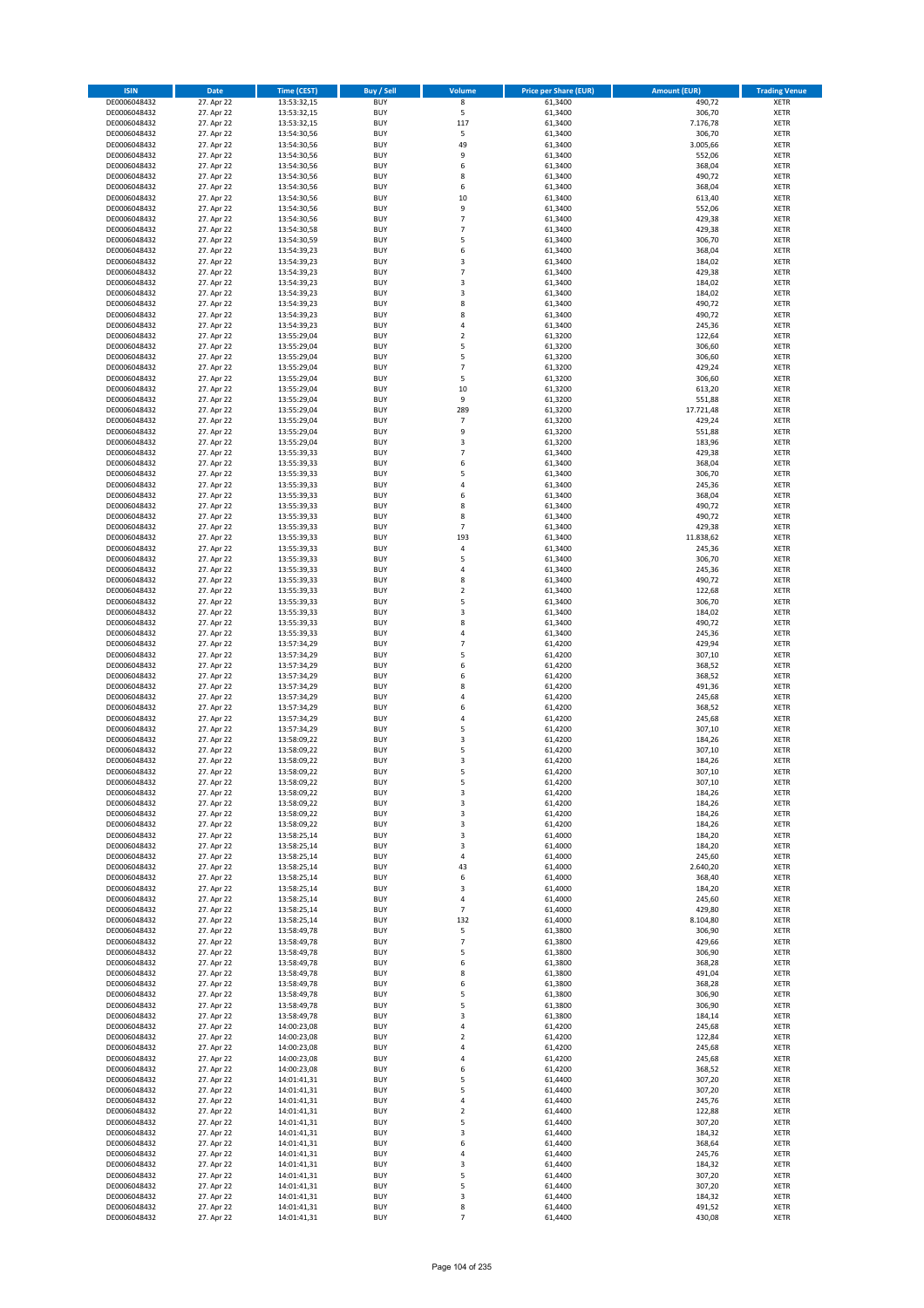| <b>ISIN</b>                  | Date                     | Time (CEST)                | <b>Buy / Sell</b>        | <b>Volume</b>                    | <b>Price per Share (EUR)</b> | <b>Amount (EUR)</b> | <b>Trading Venue</b>       |
|------------------------------|--------------------------|----------------------------|--------------------------|----------------------------------|------------------------------|---------------------|----------------------------|
| DE0006048432                 | 27. Apr 22               | 14:03:09,83                | <b>BUY</b>               | $\pmb{4}$                        | 61,4800                      | 245,92              | <b>XETR</b>                |
| DE0006048432                 | 27. Apr 22               | 14:03:09,83                | <b>BUY</b>               | 5                                | 61,4800                      | 307,40              | XETR                       |
| DE0006048432                 | 27. Apr 22               | 14:03:09,83                | <b>BUY</b>               | 5                                | 61,4800                      | 307,40              | <b>XETR</b>                |
| DE0006048432<br>DE0006048432 | 27. Apr 22<br>27. Apr 22 | 14:03:09,83<br>14:03:09,83 | <b>BUY</b><br><b>BUY</b> | 5<br>5                           | 61,4800<br>61,4800           | 307,40<br>307,40    | XETR<br><b>XETR</b>        |
| DE0006048432                 | 27. Apr 22               | 14:03:09,83                | <b>BUY</b>               | $\mathbf 2$                      | 61,4800                      | 122,96              | <b>XETR</b>                |
| DE0006048432                 | 27. Apr 22               | 14:03:09,83                | <b>BUY</b>               | 61                               | 61,4800                      | 3.750,28            | <b>XETR</b>                |
| DE0006048432                 | 27. Apr 22               | 14:03:09,83                | <b>BUY</b>               | 5                                | 61,4800                      | 307,40              | <b>XETR</b>                |
| DE0006048432                 | 27. Apr 22               | 14:03:09,83                | <b>BUY</b><br><b>BUY</b> | $\overline{7}$<br>4              | 61,4800                      | 430,36              | <b>XETR</b>                |
| DE0006048432<br>DE0006048432 | 27. Apr 22<br>27. Apr 22 | 14:03:09,83<br>14:03:09,83 | <b>BUY</b>               | $\overline{7}$                   | 61,4800<br>61,4800           | 245,92<br>430,36    | <b>XETR</b><br><b>XETR</b> |
| DE0006048432                 | 27. Apr 22               | 14:03:09,83                | <b>BUY</b>               | 5                                | 61,4800                      | 307,40              | <b>XETR</b>                |
| DE0006048432                 | 27. Apr 22               | 14:03:09,83                | <b>BUY</b>               | 3                                | 61,4800                      | 184,44              | <b>XETR</b>                |
| DE0006048432                 | 27. Apr 22               | 14:03:09,83                | <b>BUY</b>               | 3                                | 61,4800                      | 184,44              | <b>XETR</b>                |
| DE0006048432                 | 27. Apr 22               | 14:03:09,83                | <b>BUY</b>               | 161                              | 61,4800                      | 9.898,28            | <b>XETR</b>                |
| DE0006048432<br>DE0006048432 | 27. Apr 22<br>27. Apr 22 | 14:03:20,82<br>14:03:20,82 | <b>BUY</b><br><b>BUY</b> | 3<br>3                           | 61,4600<br>61,4600           | 184,38<br>184,38    | <b>XETR</b><br><b>XETR</b> |
| DE0006048432                 | 27. Apr 22               | 14:03:20,82                | <b>BUY</b>               | 5                                | 61,4600                      | 307,30              | <b>XETR</b>                |
| DE0006048432                 | 27. Apr 22               | 14:03:38,96                | <b>BUY</b>               | 4                                | 61,4400                      | 245,76              | <b>XETR</b>                |
| DE0006048432                 | 27. Apr 22               | 14:03:38,96                | <b>BUY</b>               | $\overline{4}$                   | 61,4400                      | 245,76              | <b>XETR</b>                |
| DE0006048432                 | 27. Apr 22               | 14:03:38,96                | <b>BUY</b>               | 3                                | 61,4400                      | 184,32              | <b>XETR</b>                |
| DE0006048432<br>DE0006048432 | 27. Apr 22<br>27. Apr 22 | 14:03:38,96                | <b>BUY</b><br><b>BUY</b> | 4<br>$\mathbf 2$                 | 61,4400<br>61,4400           | 245,76<br>122,88    | <b>XETR</b><br><b>XETR</b> |
| DE0006048432                 | 27. Apr 22               | 14:03:38,96<br>14:03:38,96 | <b>BUY</b>               | 27                               | 61,4400                      | 1.658,88            | <b>XETR</b>                |
| DE0006048432                 | 27. Apr 22               | 14:03:38,96                | <b>BUY</b>               | 5                                | 61,4400                      | 307,20              | <b>XETR</b>                |
| DE0006048432                 | 27. Apr 22               | 14:03:38,96                | <b>BUY</b>               | 3                                | 61,4400                      | 184,32              | <b>XETR</b>                |
| DE0006048432                 | 27. Apr 22               | 14:03:38,96                | <b>BUY</b>               | $\mathbf 2$                      | 61,4400                      | 122,88              | <b>XETR</b>                |
| DE0006048432                 | 27. Apr 22               | 14:03:38,96                | <b>BUY</b><br><b>BUY</b> | $\overline{7}$<br>$\sqrt{4}$     | 61,4400                      | 430,08              | <b>XETR</b>                |
| DE0006048432<br>DE0006048432 | 27. Apr 22<br>27. Apr 22 | 14:03:38,96<br>14:03:38,96 | <b>BUY</b>               | 5                                | 61,4400<br>61,4400           | 245,76<br>307,20    | <b>XETR</b><br><b>XETR</b> |
| DE0006048432                 | 27. Apr 22               | 14:03:38,96                | <b>BUY</b>               | 5                                | 61,4400                      | 307,20              | <b>XETR</b>                |
| DE0006048432                 | 27. Apr 22               | 14:03:38,96                | <b>BUY</b>               | 3                                | 61,4400                      | 184,32              | <b>XETR</b>                |
| DE0006048432                 | 27. Apr 22               | 14:03:38,96                | <b>BUY</b>               | 164                              | 61,4400                      | 10.076,16           | <b>XETR</b>                |
| DE0006048432                 | 27. Apr 22               | 14:03:38,98                | <b>BUY</b>               | 5<br>3                           | 61,4400                      | 307,20              | <b>XETR</b>                |
| DE0006048432<br>DE0006048432 | 27. Apr 22<br>27. Apr 22 | 14:07:04,15<br>14:07:04,15 | <b>BUY</b><br><b>BUY</b> | 4                                | 61,5000<br>61,5000           | 184,50<br>246,00    | <b>XETR</b><br><b>XETR</b> |
| DE0006048432                 | 27. Apr 22               | 14:07:04,15                | <b>BUY</b>               | 4                                | 61,5000                      | 246,00              | <b>XETR</b>                |
| DE0006048432                 | 27. Apr 22               | 14:07:04,15                | <b>BUY</b>               | 90                               | 61,5000                      | 5.535,00            | <b>XETR</b>                |
| DE0006048432                 | 27. Apr 22               | 14:07:04,15                | <b>BUY</b>               | 3                                | 61,5000                      | 184,50              | <b>XETR</b>                |
| DE0006048432                 | 27. Apr 22               | 14:07:04,15                | <b>BUY</b>               | 5<br>$\overline{4}$              | 61,5000                      | 307,50              | <b>XETR</b>                |
| DE0006048432<br>DE0006048432 | 27. Apr 22<br>27. Apr 22 | 14:07:04,15<br>14:07:04,15 | <b>BUY</b><br><b>BUY</b> | 4                                | 61,5000<br>61,5000           | 246,00<br>246,00    | <b>XETR</b><br><b>XETR</b> |
| DE0006048432                 | 27. Apr 22               | 14:07:04,15                | <b>BUY</b>               | $\mathbf 2$                      | 61,5000                      | 123,00              | <b>XETR</b>                |
| DE0006048432                 | 27. Apr 22               | 14:07:04,15                | <b>BUY</b>               | $\overline{7}$                   | 61,5000                      | 430,50              | <b>XETR</b>                |
| DE0006048432                 | 27. Apr 22               | 14:07:04,15                | <b>BUY</b>               | $\overline{4}$                   | 61,5000                      | 246,00              | <b>XETR</b>                |
| DE0006048432                 | 27. Apr 22               | 14:07:04,15                | <b>BUY</b>               | $\overline{7}$                   | 61,5000                      | 430,50              | <b>XETR</b>                |
| DE0006048432<br>DE0006048432 | 27. Apr 22<br>27. Apr 22 | 14:07:04,21<br>14:07:04,21 | <b>BUY</b><br><b>BUY</b> | 4<br>$\mathbf 2$                 | 61,4800<br>61,4800           | 245,92<br>122,96    | <b>XETR</b><br><b>XETR</b> |
| DE0006048432                 | 27. Apr 22               | 14:07:04,21                | <b>BUY</b>               | $\mathbf 2$                      | 61,4800                      | 122,96              | <b>XETR</b>                |
| DE0006048432                 | 27. Apr 22               | 14:07:04,21                | <b>BUY</b>               | 3                                | 61,4800                      | 184,44              | <b>XETR</b>                |
| DE0006048432                 | 27. Apr 22               | 14:07:04,21                | <b>BUY</b>               | 5                                | 61,4800                      | 307,40              | <b>XETR</b>                |
| DE0006048432                 | 27. Apr 22               | 14:07:04,21                | <b>BUY</b>               | 3                                | 61,4800                      | 184,44              | <b>XETR</b>                |
| DE0006048432<br>DE0006048432 | 27. Apr 22<br>27. Apr 22 | 14:07:04,21<br>14:07:33,90 | <b>BUY</b><br><b>BUY</b> | 3<br>$\mathsf 3$                 | 61,4800<br>61,5400           | 184,44<br>184,62    | <b>XETR</b><br><b>XETR</b> |
| DE0006048432                 | 27. Apr 22               | 14:07:33,90                | <b>BUY</b>               | $\overline{2}$                   | 61,5400                      | 123,08              | <b>XETR</b>                |
| DE0006048432                 | 27. Apr 22               | 14:07:33,90                | <b>BUY</b>               | 3                                | 61,5400                      | 184,62              | <b>XETR</b>                |
| DE0006048432                 | 27. Apr 22               | 14:07:33,90                | <b>BUY</b>               | $\overline{4}$                   | 61,5400                      | 246,16              | <b>XETR</b>                |
| DE0006048432                 | 27. Apr 22               | 14:07:33,90                | <b>BUY</b>               | 3                                | 61,5400                      | 184,62              | <b>XETR</b>                |
| DE0006048432<br>DE0006048432 | 27. Apr 22<br>27. Apr 22 | 14:07:33,90<br>14:07:33,90 | <b>BUY</b><br><b>BUY</b> | $\overline{2}$<br>5              | 61,5400<br>61,5400           | 123,08<br>307,70    | <b>XETR</b><br><b>XETR</b> |
| DE0006048432                 | 27. Apr 22               | 14:07:33,90                | <b>BUY</b>               | 3                                | 61,5400                      | 184,62              | <b>XETR</b>                |
| DE0006048432                 | 27. Apr 22               | 14:07:33,90                | <b>BUY</b>               | 3                                | 61,5400                      | 184,62              | <b>XETR</b>                |
| DE0006048432                 | 27. Apr 22               | 14:07:33,90                | <b>BUY</b>               | 3                                | 61,5400                      | 184,62              | <b>XETR</b>                |
| DE0006048432                 | 27. Apr 22               | 14:07:33,90                | <b>BUY</b>               | 5                                | 61,5400                      | 307,70              | <b>XETR</b>                |
| DE0006048432<br>DE0006048432 | 27. Apr 22<br>27. Apr 22 | 14:07:33,90<br>14:07:45,43 | BUY<br><b>BUY</b>        | 3<br>$\mathbf 2$                 | 61,5400<br>61,5200           | 184,62<br>123,04    | XETR<br><b>XETR</b>        |
| DE0006048432                 | 27. Apr 22               | 14:07:45,43                | <b>BUY</b>               | $\overline{7}$                   | 61,5200                      | 430,64              | <b>XETR</b>                |
| DE0006048432                 | 27. Apr 22               | 14:07:45,43                | <b>BUY</b>               | 3                                | 61,5200                      | 184,56              | <b>XETR</b>                |
| DE0006048432                 | 27. Apr 22               | 14:07:45,43                | <b>BUY</b>               | 6                                | 61,5200                      | 369,12              | <b>XETR</b>                |
| DE0006048432                 | 27. Apr 22               | 14:07:45,43                | <b>BUY</b>               | 112                              | 61,5200                      | 6.890,24            | <b>XETR</b>                |
| DE0006048432<br>DE0006048432 | 27. Apr 22<br>27. Apr 22 | 14:07:45,43<br>14:07:45,43 | <b>BUY</b><br><b>BUY</b> | $\overline{2}$<br>$\overline{7}$ | 61,5200<br>61,5200           | 123,04<br>430,64    | <b>XETR</b><br><b>XETR</b> |
| DE0006048432                 | 27. Apr 22               | 14:07:45,43                | <b>BUY</b>               | 5                                | 61,5200                      | 307,60              | XETR                       |
| DE0006048432                 | 27. Apr 22               | 14:09:09,43                | <b>BUY</b>               | 3                                | 61,5200                      | 184,56              | <b>XETR</b>                |
| DE0006048432                 | 27. Apr 22               | 14:09:09,43                | <b>BUY</b>               | 3                                | 61,5200                      | 184,56              | XETR                       |
| DE0006048432<br>DE0006048432 | 27. Apr 22<br>27. Apr 22 | 14:09:09,43<br>14:09:58,07 | <b>BUY</b><br><b>BUY</b> | 5<br>$\mathsf 3$                 | 61,5200<br>61,5800           | 307,60<br>184,74    | <b>XETR</b><br>XETR        |
| DE0006048432                 | 27. Apr 22               | 14:09:58,07                | <b>BUY</b>               | 3                                | 61,5800                      | 184,74              | <b>XETR</b>                |
| DE0006048432                 | 27. Apr 22               | 14:10:09,52                | <b>BUY</b>               | 3                                | 61,5800                      | 184,74              | XETR                       |
| DE0006048432                 | 27. Apr 22               | 14:10:11,04                | <b>BUY</b>               | $\mathbf 2$                      | 61,5600                      | 123,12              | <b>XETR</b>                |
| DE0006048432                 | 27. Apr 22               | 14:10:11,04                | <b>BUY</b>               | 3                                | 61,5600                      | 184,68              | <b>XETR</b>                |
| DE0006048432<br>DE0006048432 | 27. Apr 22<br>27. Apr 22 | 14:10:11,04<br>14:10:11,04 | <b>BUY</b><br><b>BUY</b> | 5<br>3                           | 61,5600<br>61,5600           | 307,80<br>184,68    | <b>XETR</b><br>XETR        |
| DE0006048432                 | 27. Apr 22               | 14:10:11,04                | <b>BUY</b>               | 5                                | 61,5600                      | 307,80              | XETR                       |
| DE0006048432                 | 27. Apr 22               | 14:10:11,04                | <b>BUY</b>               | $\sqrt{4}$                       | 61,5600                      | 246,24              | <b>XETR</b>                |
| DE0006048432                 | 27. Apr 22               | 14:10:11,04                | <b>BUY</b>               | 3                                | 61,5600                      | 184,68              | XETR                       |
| DE0006048432                 | 27. Apr 22               | 14:10:11,04                | <b>BUY</b>               | 134                              | 61,5600                      | 8.249,04            | XETR                       |
| DE0006048432<br>DE0006048432 | 27. Apr 22<br>27. Apr 22 | 14:10:11,04<br>14:10:11,04 | <b>BUY</b><br><b>BUY</b> | 3<br>5                           | 61,5600<br>61,5600           | 184,68<br>307,80    | XETR<br>XETR               |
| DE0006048432                 | 27. Apr 22               | 14:10:11,04                | <b>BUY</b>               | 6                                | 61,5600                      | 369,36              | <b>XETR</b>                |
| DE0006048432                 | 27. Apr 22               | 14:10:11,04                | <b>BUY</b>               | 3                                | 61,5600                      | 184,68              | XETR                       |
| DE0006048432                 | 27. Apr 22               | 14:10:11,04                | <b>BUY</b>               | 5                                | 61,5600                      | 307,80              | <b>XETR</b>                |
| DE0006048432                 | 27. Apr 22               | 14:11:19,42                | <b>BUY</b>               | $\overline{2}$                   | 61,5600                      | 123,12              | <b>XETR</b>                |
| DE0006048432<br>DE0006048432 | 27. Apr 22<br>27. Apr 22 | 14:11:19,42<br>14:11:19,42 | <b>BUY</b><br><b>BUY</b> | $\overline{2}$<br>$\overline{2}$ | 61,5600<br>61,5600           | 123,12<br>123,12    | <b>XETR</b><br>XETR        |
| DE0006048432                 | 27. Apr 22               | 14:11:19,42                | <b>BUY</b>               | $\mathbf 2$                      | 61,5600                      | 123,12              | XETR                       |
| DE0006048432                 | 27. Apr 22               | 14:11:19,42                | <b>BUY</b>               | 5                                | 61,5600                      | 307,80              | XETR                       |
| DE0006048432                 | 27. Apr 22               | 14:11:19,42                | <b>BUY</b>               | 82                               | 61,5600                      | 5.047,92            | <b>XETR</b>                |
| DE0006048432                 | 27. Apr 22               | 14:11:19,42                | <b>BUY</b>               | 3                                | 61,5600                      | 184,68              | <b>XETR</b>                |
| DE0006048432<br>DE0006048432 | 27. Apr 22<br>27. Apr 22 | 14:11:19,42<br>14:11:19,42 | <b>BUY</b><br><b>BUY</b> | $\mathbf 2$<br>4                 | 61,5600<br>61,5600           | 123,12<br>246,24    | XETR<br>XETR               |
| DE0006048432                 | 27. Apr 22               | 14:13:13,04                | <b>BUY</b>               | $\mathbf 2$                      | 61,6000                      | 123,20              | XETR                       |
| DE0006048432                 | 27. Apr 22               | 14:13:13,04                | <b>BUY</b>               | 5                                | 61,6000                      | 308,00              | <b>XETR</b>                |
| DE0006048432                 | 27. Apr 22               | 14:13:13,04                | <b>BUY</b>               | 4                                | 61,6000                      | 246,40              | XETR                       |
| DE0006048432                 | 27. Apr 22               | 14:13:13,04                | <b>BUY</b>               | 3                                | 61,6000                      | 184,80              | <b>XETR</b>                |
| DE0006048432                 | 27. Apr 22               | 14:13:13,04                | <b>BUY</b>               | 3                                | 61,6000                      | 184,80              | <b>XETR</b>                |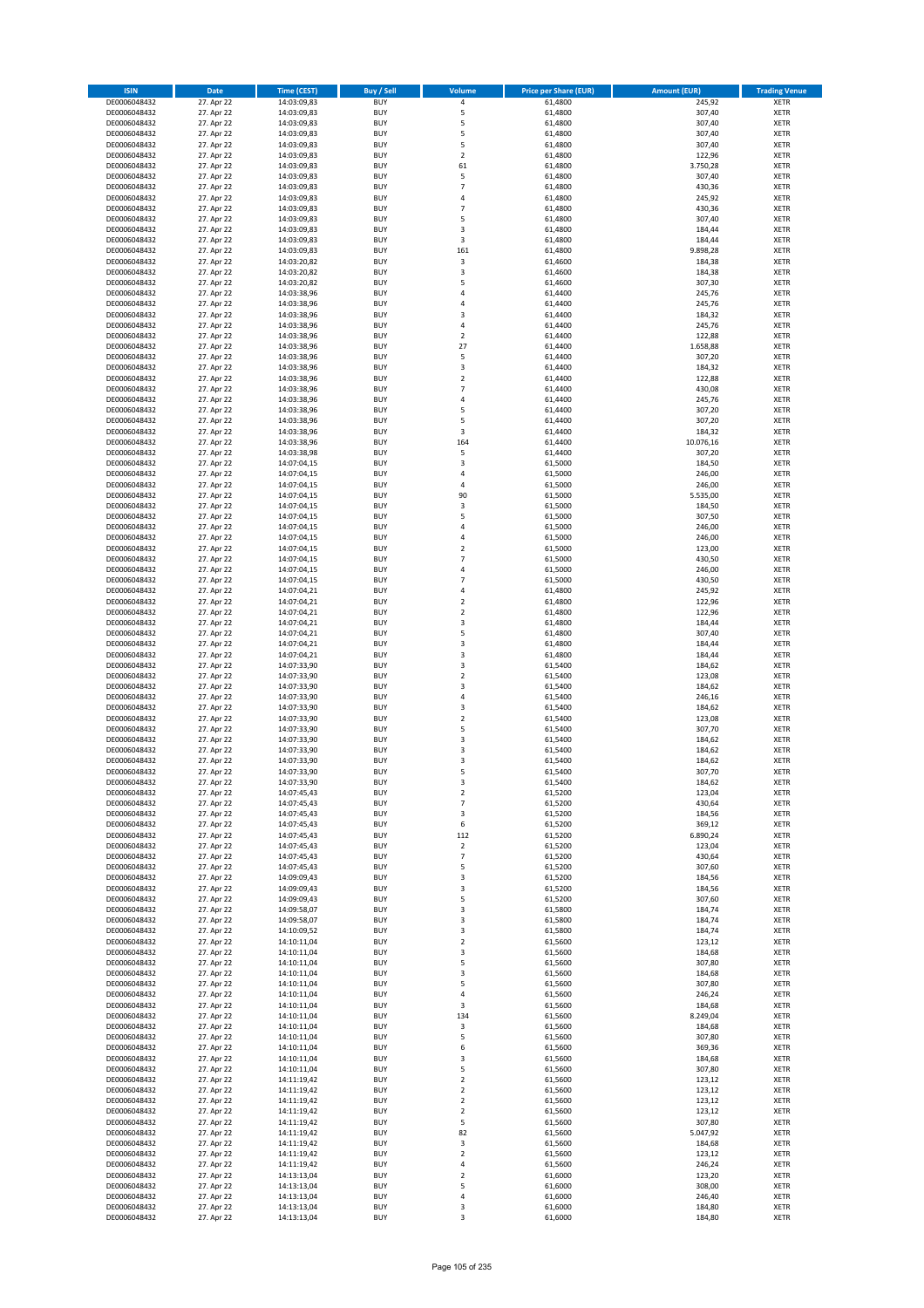| <b>ISIN</b>                  | <b>Date</b>              | <b>Time (CEST)</b>         | <b>Buy / Sell</b>        | <b>Volume</b>                    | <b>Price per Share (EUR)</b> | <b>Amount (EUR)</b> | <b>Trading Venue</b>       |
|------------------------------|--------------------------|----------------------------|--------------------------|----------------------------------|------------------------------|---------------------|----------------------------|
| DE0006048432                 | 27. Apr 22               | 14:13:13,04                | <b>BUY</b>               | $\overline{2}$                   | 61,6000                      | 123,20              | <b>XETR</b>                |
| DE0006048432                 | 27. Apr 22               | 14:13:13,04                | <b>BUY</b>               | 88                               | 61,6000                      | 5.420,80            | <b>XETR</b>                |
| DE0006048432                 | 27. Apr 22               | 14:13:13,04                | <b>BUY</b>               | 3                                | 61,6000                      | 184,80              | <b>XETR</b>                |
| DE0006048432<br>DE0006048432 | 27. Apr 22<br>27. Apr 22 | 14:13:13,04<br>14:13:13,04 | <b>BUY</b><br><b>BUY</b> | 5<br>5                           | 61,6000<br>61,6000           | 308,00<br>308,00    | <b>XETR</b><br><b>XETR</b> |
| DE0006048432                 | 27. Apr 22               | 14:13:13,04                | <b>BUY</b>               | 5                                | 61,6000                      | 308,00              | <b>XETR</b>                |
| DE0006048432                 | 27. Apr 22               | 14:13:13,04                | <b>BUY</b>               | $\mathbf 2$                      | 61,6000                      | 123,20              | <b>XETR</b>                |
| DE0006048432                 | 27. Apr 22               | 14:13:13,04                | <b>BUY</b>               | 4                                | 61,6000                      | 246,40              | <b>XETR</b>                |
| DE0006048432                 | 27. Apr 22               | 14:14:40,01                | <b>BUY</b>               | 3                                | 61,6400                      | 184,92              | <b>XETR</b>                |
| DE0006048432                 | 27. Apr 22               | 14:14:40,01                | <b>BUY</b>               | $\mathbf 2$                      | 61,6400                      | 123,28              | <b>XETR</b>                |
| DE0006048432                 | 27. Apr 22               | 14:14:40,01                | <b>BUY</b>               | $\mathbf 2$                      | 61,6400                      | 123,28              | <b>XETR</b>                |
| DE0006048432<br>DE0006048432 | 27. Apr 22<br>27. Apr 22 | 14:14:40,01<br>14:14:40,01 | <b>BUY</b><br><b>BUY</b> | 5<br>3                           | 61,6400<br>61,6400           | 308,20<br>184,92    | <b>XETR</b><br><b>XETR</b> |
| DE0006048432                 | 27. Apr 22               | 14:14:40,01                | <b>BUY</b>               | $\overline{\mathbf{c}}$          | 61,6400                      | 123,28              | <b>XETR</b>                |
| DE0006048432                 | 27. Apr 22               | 14:14:40,01                | <b>BUY</b>               | 5                                | 61,6400                      | 308,20              | <b>XETR</b>                |
| DE0006048432                 | 27. Apr 22               | 14:14:40,01                | <b>BUY</b>               | 98                               | 61,6400                      | 6.040,72            | <b>XETR</b>                |
| DE0006048432                 | 27. Apr 22               | 14:14:40,01                | <b>BUY</b>               | 5                                | 61,6400                      | 308,20              | <b>XETR</b>                |
| DE0006048432                 | 27. Apr 22               | 14:14:40,01                | <b>BUY</b>               | 3                                | 61,6400                      | 184,92              | <b>XETR</b>                |
| DE0006048432                 | 27. Apr 22               | 14:14:40,01                | <b>BUY</b>               | 4                                | 61,6400                      | 246,56              | <b>XETR</b>                |
| DE0006048432                 | 27. Apr 22               | 14:14:40,01                | <b>BUY</b><br><b>BUY</b> | 3<br>3                           | 61,6400                      | 184,92              | <b>XETR</b><br><b>XETR</b> |
| DE0006048432<br>DE0006048432 | 27. Apr 22<br>27. Apr 22 | 14:14:40,01<br>14:14:40,01 | <b>BUY</b>               | $\mathbf 2$                      | 61,6400<br>61,6400           | 184,92<br>123,28    | <b>XETR</b>                |
| DE0006048432                 | 27. Apr 22               | 14:14:40,01                | <b>BUY</b>               | 3                                | 61,6400                      | 184,92              | <b>XETR</b>                |
| DE0006048432                 | 27. Apr 22               | 14:14:51,65                | <b>BUY</b>               | 3                                | 61,6200                      | 184,86              | <b>XETR</b>                |
| DE0006048432                 | 27. Apr 22               | 14:14:51,65                | <b>BUY</b>               | 6                                | 61,6200                      | 369,72              | <b>XETR</b>                |
| DE0006048432                 | 27. Apr 22               | 14:14:51,65                | <b>BUY</b>               | 3                                | 61,6200                      | 184,86              | <b>XETR</b>                |
| DE0006048432                 | 27. Apr 22               | 14:14:51,65                | <b>BUY</b>               | 5                                | 61,6200                      | 308,10              | <b>XETR</b>                |
| DE0006048432                 | 27. Apr 22               | 14:16:22,74                | <b>BUY</b>               | 3                                | 61,6400                      | 184,92              | <b>XETR</b>                |
| DE0006048432<br>DE0006048432 | 27. Apr 22<br>27. Apr 22 | 14:17:55,28<br>14:17:55,28 | <b>BUY</b><br><b>BUY</b> | 4<br>4                           | 61,6800<br>61,6800           | 246,72<br>246,72    | <b>XETR</b><br><b>XETR</b> |
| DE0006048432                 | 27. Apr 22               | 14:17:55,28                | <b>BUY</b>               | 3                                | 61,6800                      | 185,04              | <b>XETR</b>                |
| DE0006048432                 | 27. Apr 22               | 14:17:55,28                | <b>BUY</b>               | 146                              | 61,6800                      | 9.005,28            | <b>XETR</b>                |
| DE0006048432                 | 27. Apr 22               | 14:17:55,28                | <b>BUY</b>               | 5                                | 61,6800                      | 308,40              | <b>XETR</b>                |
| DE0006048432                 | 27. Apr 22               | 14:17:55,28                | <b>BUY</b>               | 5                                | 61,6800                      | 308,40              | <b>XETR</b>                |
| DE0006048432                 | 27. Apr 22               | 14:17:55,28                | <b>BUY</b>               | 3                                | 61,6800                      | 185,04              | <b>XETR</b>                |
| DE0006048432                 | 27. Apr 22               | 14:17:55,28                | <b>BUY</b>               | 5                                | 61,6800                      | 308,40              | <b>XETR</b>                |
| DE0006048432                 | 27. Apr 22               | 14:17:55,28<br>14:17:55,28 | <b>BUY</b><br><b>BUY</b> | $\overline{7}$<br>6              | 61,6800<br>61,6800           | 431,76<br>370,08    | <b>XETR</b><br><b>XETR</b> |
| DE0006048432<br>DE0006048432 | 27. Apr 22<br>27. Apr 22 | 14:17:55,28                | <b>BUY</b>               | 5                                | 61,6800                      | 308,40              | <b>XETR</b>                |
| DE0006048432                 | 27. Apr 22               | 14:17:55,28                | <b>BUY</b>               | $\mathbf 2$                      | 61,6800                      | 123,36              | <b>XETR</b>                |
| DE0006048432                 | 27. Apr 22               | 14:17:55,28                | <b>BUY</b>               | $\mathbf 1$                      | 61,6800                      | 61,68               | <b>XETR</b>                |
| DE0006048432                 | 27. Apr 22               | 14:17:55,28                | <b>BUY</b>               | $\mathbf 2$                      | 61,6800                      | 123,36              | <b>XETR</b>                |
| DE0006048432                 | 27. Apr 22               | 14:18:20,83                | <b>BUY</b>               | 4                                | 61,7000                      | 246,80              | <b>XETR</b>                |
| DE0006048432                 | 27. Apr 22               | 14:18:20,83                | <b>BUY</b>               | $\overline{\mathbf{c}}$          | 61,7000                      | 123,40              | <b>XETR</b>                |
| DE0006048432                 | 27. Apr 22               | 14:19:52,52                | <b>BUY</b>               | 3                                | 61,7000                      | 185,10              | <b>XETR</b>                |
| DE0006048432<br>DE0006048432 | 27. Apr 22<br>27. Apr 22 | 14:21:45,21<br>14:21:45,21 | <b>BUY</b><br><b>BUY</b> | 4<br>3                           | 61,7200<br>61,7200           | 246,88<br>185,16    | <b>XETR</b><br><b>XETR</b> |
| DE0006048432                 | 27. Apr 22               | 14:21:45,21                | <b>BUY</b>               | 3                                | 61,7200                      | 185,16              | <b>XETR</b>                |
| DE0006048432                 | 27. Apr 22               | 14:21:45,21                | <b>BUY</b>               | 4                                | 61,7200                      | 246,88              | <b>XETR</b>                |
| DE0006048432                 | 27. Apr 22               | 14:21:45,21                | <b>BUY</b>               | $\overline{7}$                   | 61,7200                      | 432,04              | <b>XETR</b>                |
| DE0006048432                 | 27. Apr 22               | 14:21:45,21                | <b>BUY</b>               | 170                              | 61,7200                      | 10.492,40           | <b>XETR</b>                |
| DE0006048432                 | 27. Apr 22               | 14:21:45,21                | <b>BUY</b>               | $\mathsf 3$                      | 61,7200                      | 185,16              | <b>XETR</b>                |
| DE0006048432                 | 27. Apr 22               | 14:21:45,21                | <b>BUY</b>               | 3                                | 61,7200                      | 185,16              | <b>XETR</b>                |
| DE0006048432<br>DE0006048432 | 27. Apr 22<br>27. Apr 22 | 14:21:45,21<br>14:21:45,21 | <b>BUY</b><br><b>BUY</b> | $\overline{7}$<br>$\overline{7}$ | 61,7200<br>61,7200           | 432,04<br>432,04    | <b>XETR</b><br><b>XETR</b> |
| DE0006048432                 | 27. Apr 22               | 14:21:45,21                | <b>BUY</b>               | 4                                | 61,7200                      | 246,88              | <b>XETR</b>                |
| DE0006048432                 | 27. Apr 22               | 14:21:45,21                | <b>BUY</b>               | 3                                | 61,7200                      | 185,16              | <b>XETR</b>                |
| DE0006048432                 | 27. Apr 22               | 14:23:17,43                | <b>BUY</b>               | 4                                | 61,7000                      | 246,80              | <b>XETR</b>                |
| DE0006048432                 | 27. Apr 22               | 14:23:17,43                | <b>BUY</b>               | 4                                | 61,7000                      | 246,80              | <b>XETR</b>                |
| DE0006048432                 | 27. Apr 22               | 14:23:17,43                | <b>BUY</b>               | 5                                | 61,7000                      | 308,50              | <b>XETR</b>                |
| DE0006048432<br>DE0006048432 | 27. Apr 22               | 14:23:17,43                | <b>BUY</b><br><b>BUY</b> | 3<br>4                           | 61,7000                      | 185,10              | <b>XETR</b><br><b>XETR</b> |
| DE0006048432                 | 27. Apr 22<br>27. Apr 22 | 14:23:17,43<br>14:23:17,43 | <b>BUY</b>               | 3                                | 61,7000<br>61,7000           | 246,80<br>185,10    | <b>XETR</b>                |
| DE0006048432                 | 27. Apr 22               | 14:23:27,86                | <b>BUY</b>               | $\overline{2}$                   | 61,6800                      | 123,36              | <b>XETR</b>                |
| DE0006048432                 | 27. Apr 22               | 14:23:27,86                | BUY                      | 2                                | 61,6800                      | 123,36              | <b>XETR</b>                |
| DE0006048432                 | 27. Apr 22               | 14:23:27,86                | <b>BUY</b>               | 2                                | 61,6800                      | 123,36              | <b>XETR</b>                |
| DE0006048432                 | 27. Apr 22               | 14:23:27,86                | <b>BUY</b>               | 6                                | 61,6800                      | 370,08              | <b>XETR</b>                |
| DE0006048432                 | 27. Apr 22               | 14:23:27,86                | <b>BUY</b>               | 5                                | 61,6800                      | 308,40              | XETR                       |
| DE0006048432<br>DE0006048432 | 27. Apr 22<br>27. Apr 22 | 14:23:27,86<br>14:23:27,86 | <b>BUY</b><br><b>BUY</b> | 96<br>3                          | 61,6800<br>61,6800           | 5.921,28<br>185,04  | <b>XETR</b><br><b>XETR</b> |
| DE0006048432                 | 27. Apr 22               | 14:23:27,86                | <b>BUY</b>               | $\mathbf 2$                      | 61,6800                      | 123,36              | <b>XETR</b>                |
| DE0006048432                 | 27. Apr 22               | 14:23:27,86                | <b>BUY</b>               | 4                                | 61,6800                      | 246,72              | <b>XETR</b>                |
| DE0006048432                 | 27. Apr 22               | 14:23:27,86                | <b>BUY</b>               | $\mathbf 2$                      | 61,6800                      | 123,36              | <b>XETR</b>                |
| DE0006048432                 | 27. Apr 22               | 14:23:27,86                | <b>BUY</b>               | 3                                | 61,6800                      | 185,04              | <b>XETR</b>                |
| DE0006048432                 | 27. Apr 22               | 14:23:27,86                | <b>BUY</b>               | 5                                | 61,6800                      | 308,40              | <b>XETR</b>                |
| DE0006048432<br>DE0006048432 | 27. Apr 22<br>27. Apr 22 | 14:23:33,34<br>14:23:33,34 | <b>BUY</b><br><b>BUY</b> | $\overline{\mathbf{c}}$<br>6     | 61,6600<br>61,6600           | 123,32<br>369,96    | <b>XETR</b><br><b>XETR</b> |
| DE0006048432                 | 27. Apr 22               | 14:23:33,34                | <b>BUY</b>               | 106                              | 61,6600                      | 6.535,96            | <b>XETR</b>                |
| DE0006048432                 | 27. Apr 22               | 14:23:33,34                | <b>BUY</b>               | 4                                | 61,6600                      | 246,64              | <b>XETR</b>                |
| DE0006048432                 | 27. Apr 22               | 14:23:33,34                | <b>BUY</b>               | 4                                | 61,6600                      | 246,64              | <b>XETR</b>                |
| DE0006048432                 | 27. Apr 22               | 14:24:03,35                | <b>BUY</b>               | $\overline{\mathbf{c}}$          | 61,6600                      | 123,32              | <b>XETR</b>                |
| DE0006048432                 | 27. Apr 22               | 14:24:03,35                | <b>BUY</b>               | 4                                | 61,6600                      | 246,64              | <b>XETR</b>                |
| DE0006048432                 | 27. Apr 22               | 14:24:03,35                | <b>BUY</b>               | $\mathbf 2$                      | 61,6600                      | 123,32              | XETR                       |
| DE0006048432<br>DE0006048432 | 27. Apr 22<br>27. Apr 22 | 14:24:23,56<br>14:24:23,56 | <b>BUY</b><br><b>BUY</b> | $\mathbf 2$<br>6                 | 61,6600<br>61,6600           | 123,32<br>369,96    | <b>XETR</b><br><b>XETR</b> |
| DE0006048432                 | 27. Apr 22               | 14:25:06,48                | <b>BUY</b>               | $\mathbf 2$                      | 61,6800                      | 123,36              | <b>XETR</b>                |
| DE0006048432                 | 27. Apr 22               | 14:25:06,48                | <b>BUY</b>               | 4                                | 61,6800                      | 246,72              | <b>XETR</b>                |
| DE0006048432                 | 27. Apr 22               | 14:25:06,48                | <b>BUY</b>               | 3                                | 61,6800                      | 185,04              | <b>XETR</b>                |
| DE0006048432                 | 27. Apr 22               | 14:25:06,48                | <b>BUY</b>               | 5                                | 61,6800                      | 308,40              | <b>XETR</b>                |
| DE0006048432                 | 27. Apr 22               | 14:25:06,48                | <b>BUY</b>               | 54                               | 61,6800                      | 3.330,72            | <b>XETR</b>                |
| DE0006048432                 | 27. Apr 22               | 14:25:06,48                | <b>BUY</b><br><b>BUY</b> | 3<br>4                           | 61,6800                      | 185,04              | <b>XETR</b><br><b>XETR</b> |
| DE0006048432<br>DE0006048432 | 27. Apr 22<br>27. Apr 22 | 14:25:06,48<br>14:25:06,48 | <b>BUY</b>               | $\mathbf 2$                      | 61,6800<br>61,6800           | 246,72<br>123,36    | <b>XETR</b>                |
| DE0006048432                 | 27. Apr 22               | 14:25:06,48                | <b>BUY</b>               | 5                                | 61,6800                      | 308,40              | <b>XETR</b>                |
| DE0006048432                 | 27. Apr 22               | 14:25:06,48                | <b>BUY</b>               | 4                                | 61,6800                      | 246,72              | <b>XETR</b>                |
| DE0006048432                 | 27. Apr 22               | 14:25:41,71                | <b>BUY</b>               | $\mathbf 2$                      | 61,6600                      | 123,32              | <b>XETR</b>                |
| DE0006048432                 | 27. Apr 22               | 14:25:41,71                | <b>BUY</b>               | 4                                | 61,6600                      | 246,64              | <b>XETR</b>                |
| DE0006048432                 | 27. Apr 22               | 14:25:41,71                | <b>BUY</b>               | 4                                | 61,6600                      | 246,64              | <b>XETR</b>                |
| DE0006048432<br>DE0006048432 | 27. Apr 22<br>27. Apr 22 | 14:25:41,71<br>14:25:41,71 | <b>BUY</b><br><b>BUY</b> | 4<br>3                           | 61,6600<br>61,6600           | 246,64<br>184,98    | <b>XETR</b><br><b>XETR</b> |
| DE0006048432                 | 27. Apr 22               | 14:26:23,20                | <b>BUY</b>               | $\overline{\mathbf{c}}$          | 61,6600                      | 123,32              | <b>XETR</b>                |
| DE0006048432                 | 27. Apr 22               | 14:26:23,20                | <b>BUY</b>               | 3                                | 61,6600                      | 184,98              | XETR                       |
| DE0006048432                 | 27. Apr 22               | 14:26:23,20                | <b>BUY</b>               | 3                                | 61,6600                      | 184,98              | <b>XETR</b>                |
| DE0006048432                 | 27. Apr 22               | 14:26:23,20                | <b>BUY</b>               | 3                                | 61,6600                      | 184,98              | XETR                       |
| DE0006048432                 | 27. Apr 22               | 14:26:30,45                | <b>BUY</b>               | $\mathbf 2$                      | 61,6600                      | 123,32              | <b>XETR</b>                |
| DE0006048432                 | 27. Apr 22               | 14:26:30,45                | <b>BUY</b>               | 3                                | 61,6600                      | 184,98              | <b>XETR</b>                |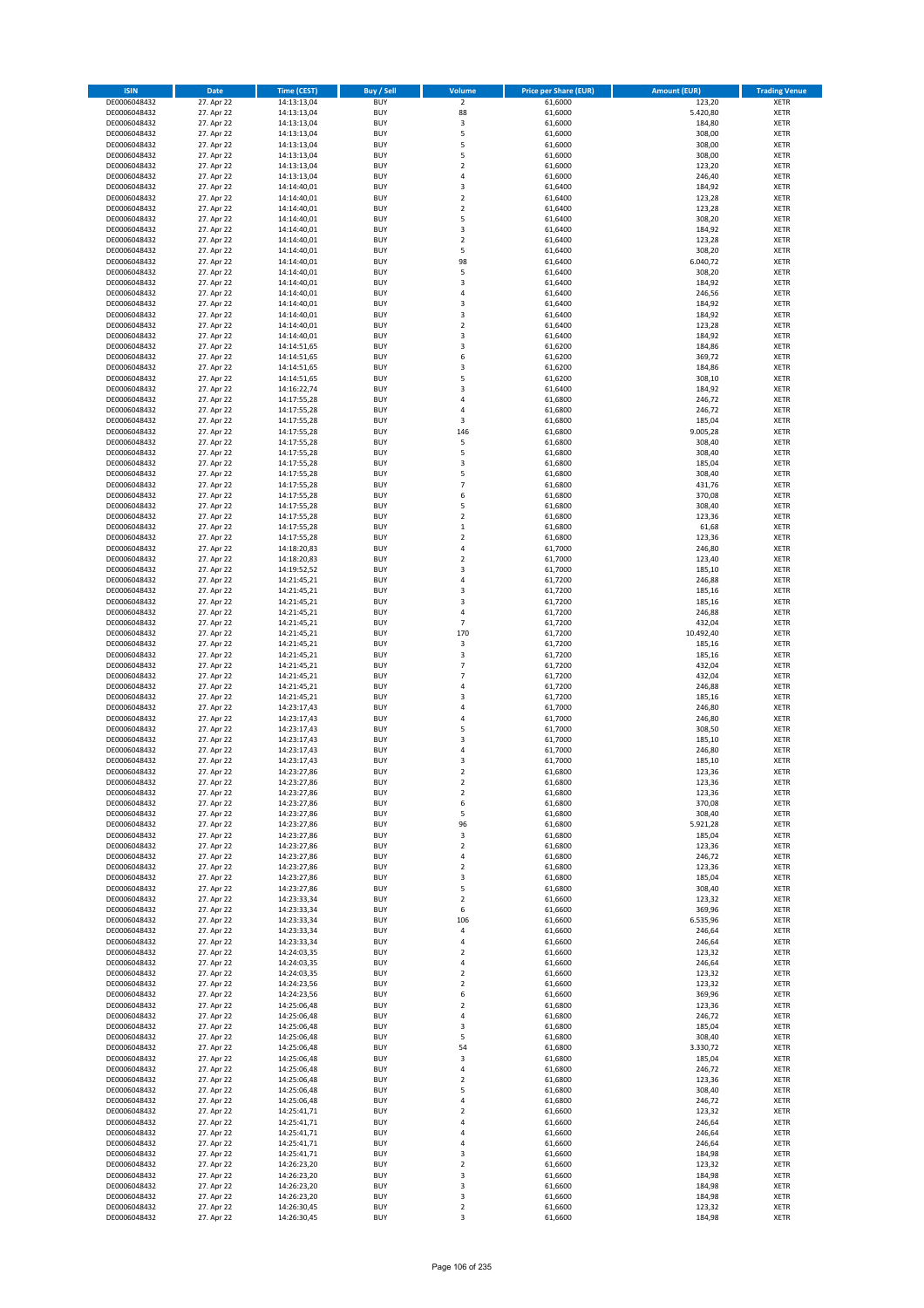| <b>ISIN</b>                  | Date                     | <b>Time (CEST)</b>         | <b>Buy / Sell</b>        | <b>Volume</b>                    | <b>Price per Share (EUR)</b> | <b>Amount (EUR)</b> | <b>Trading Venue</b>       |
|------------------------------|--------------------------|----------------------------|--------------------------|----------------------------------|------------------------------|---------------------|----------------------------|
| DE0006048432                 | 27. Apr 22               | 14:26:30,45                | <b>BUY</b>               | 4                                | 61,6600                      | 246,64              | <b>XETR</b>                |
| DE0006048432                 | 27. Apr 22               | 14:26:30,45                | <b>BUY</b>               | 5                                | 61,6600                      | 308,30              | <b>XETR</b>                |
| DE0006048432                 | 27. Apr 22               | 14:27:10,26                | <b>BUY</b>               | $\mathbf 2$                      | 61,6600                      | 123,32              | <b>XETR</b>                |
| DE0006048432                 | 27. Apr 22               | 14:27:10,26                | <b>BUY</b>               | 3                                | 61.6600                      | 184,98              | <b>XETR</b>                |
| DE0006048432<br>DE0006048432 | 27. Apr 22<br>27. Apr 22 | 14:27:10,26<br>14:27:10,26 | <b>BUY</b><br><b>BUY</b> | $\mathsf 3$<br>3                 | 61,6600<br>61,6600           | 184,98<br>184,98    | <b>XETR</b><br><b>XETR</b> |
| DE0006048432                 | 27. Apr 22               | 14:29:22,71                | <b>BUY</b>               | $\overline{2}$                   | 61,6600                      | 123,32              | <b>XETR</b>                |
| DE0006048432                 | 27. Apr 22               | 14:29:57,81                | <b>BUY</b>               | 3                                | 61,6800                      | 185,04              | <b>XETR</b>                |
| DE0006048432                 | 27. Apr 22               | 14:29:57,81                | <b>BUY</b>               | $\overline{7}$                   | 61,6800                      | 431,76              | <b>XETR</b>                |
| DE0006048432                 | 27. Apr 22               | 14:29:57,81                | <b>BUY</b>               | 4                                | 61,6800                      | 246,72              | <b>XETR</b>                |
| DE0006048432<br>DE0006048432 | 27. Apr 22<br>27. Apr 22 | 14:29:57,81<br>14:29:57,81 | <b>BUY</b><br><b>BUY</b> | 3<br>8                           | 61,6800<br>61,6800           | 185,04<br>493,44    | <b>XETR</b><br><b>XETR</b> |
| DE0006048432                 | 27. Apr 22               | 14:29:57,81                | <b>BUY</b>               | $\overline{7}$                   | 61,6800                      | 431,76              | <b>XETR</b>                |
| DE0006048432                 | 27. Apr 22               | 14:29:57,81                | <b>BUY</b>               | 96                               | 61,6800                      | 5.921,28            | <b>XETR</b>                |
| DE0006048432                 | 27. Apr 22               | 14:29:57,81                | <b>BUY</b>               | 8                                | 61,6800                      | 493,44              | <b>XETR</b>                |
| DE0006048432                 | 27. Apr 22               | 14:29:57,81                | <b>BUY</b>               | 3                                | 61,6800                      | 185,04              | <b>XETR</b>                |
| DE0006048432                 | 27. Apr 22               | 14:29:57,81                | <b>BUY</b>               | 4                                | 61,6800                      | 246,72              | <b>XETR</b>                |
| DE0006048432<br>DE0006048432 | 27. Apr 22<br>27. Apr 22 | 14:29:57,81<br>14:29:57,81 | <b>BUY</b><br><b>BUY</b> | 4<br>6                           | 61,6800<br>61,6800           | 246,72<br>370,08    | <b>XETR</b><br><b>XETR</b> |
| DE0006048432                 | 27. Apr 22               | 14:29:57,81                | <b>BUY</b>               | 6                                | 61,6800                      | 370,08              | <b>XETR</b>                |
| DE0006048432                 | 27. Apr 22               | 14:29:57,81                | <b>BUY</b>               | 3                                | 61,6800                      | 185,04              | <b>XETR</b>                |
| DE0006048432                 | 27. Apr 22               | 14:29:57,81                | <b>BUY</b>               | 67                               | 61,6800                      | 4.132,56            | <b>XETR</b>                |
| DE0006048432                 | 27. Apr 22               | 14:32:25,09                | <b>BUY</b>               | 6                                | 61,7800                      | 370,68              | <b>XETR</b>                |
| DE0006048432                 | 27. Apr 22               | 14:32:25,09                | <b>BUY</b>               | 4                                | 61,7800                      | 247,12              | <b>XETR</b>                |
| DE0006048432<br>DE0006048432 | 27. Apr 22<br>27. Apr 22 | 14:32:25,09<br>14:32:25,09 | <b>BUY</b><br><b>BUY</b> | 6<br>5                           | 61,7800<br>61,7800           | 370,68<br>308,90    | <b>XETR</b><br><b>XETR</b> |
| DE0006048432                 | 27. Apr 22               | 14:32:25,09                | <b>BUY</b>               | 9                                | 61,7800                      | 556,02              | <b>XETR</b>                |
| DE0006048432                 | 27. Apr 22               | 14:32:25,09                | <b>BUY</b>               | 11                               | 61,7800                      | 679,58              | <b>XETR</b>                |
| DE0006048432                 | 27. Apr 22               | 14:32:25,09                | <b>BUY</b>               | $\overline{7}$                   | 61,7800                      | 432,46              | <b>XETR</b>                |
| DE0006048432                 | 27. Apr 22               | 14:32:25,09                | <b>BUY</b>               | 8                                | 61,7800                      | 494,24              | <b>XETR</b>                |
| DE0006048432<br>DE0006048432 | 27. Apr 22<br>27. Apr 22 | 14:32:25,09<br>14:32:25,09 | <b>BUY</b><br><b>BUY</b> | 6<br>$\overline{7}$              | 61,7800<br>61,7800           | 370,68<br>432,46    | <b>XETR</b><br><b>XETR</b> |
| DE0006048432                 | 27. Apr 22               | 14:32:25,09                | <b>BUY</b>               | 6                                | 61,7800                      | 370,68              | <b>XETR</b>                |
| DE0006048432                 | 27. Apr 22               | 14:32:25,09                | <b>BUY</b>               | 5                                | 61,7800                      | 308,90              | <b>XETR</b>                |
| DE0006048432                 | 27. Apr 22               | 14:32:25,09                | <b>BUY</b>               | 8                                | 61,7800                      | 494,24              | <b>XETR</b>                |
| DE0006048432                 | 27. Apr 22               | 14:32:32,04                | <b>BUY</b>               | 5                                | 61,7800                      | 308,90              | <b>XETR</b>                |
| DE0006048432                 | 27. Apr 22               | 14:32:32,04                | <b>BUY</b>               | 3                                | 61,7800                      | 185,34              | <b>XETR</b>                |
| DE0006048432                 | 27. Apr 22               | 14:32:32,04                | <b>BUY</b><br><b>BUY</b> | 4<br>3                           | 61,7800                      | 247,12              | <b>XETR</b><br><b>XETR</b> |
| DE0006048432<br>DE0006048432 | 27. Apr 22<br>27. Apr 22 | 14:32:32,04<br>14:32:32,04 | <b>BUY</b>               | 5                                | 61,7800<br>61,7800           | 185,34<br>308,90    | <b>XETR</b>                |
| DE0006048432                 | 27. Apr 22               | 14:32:32,04                | <b>BUY</b>               | 3                                | 61,7800                      | 185,34              | <b>XETR</b>                |
| DE0006048432                 | 27. Apr 22               | 14:32:32,04                | <b>BUY</b>               | 6                                | 61,7800                      | 370,68              | <b>XETR</b>                |
| DE0006048432                 | 27. Apr 22               | 14:32:32,04                | <b>BUY</b>               | $\overline{a}$                   | 61,7800                      | 247,12              | <b>XETR</b>                |
| DE0006048432                 | 27. Apr 22               | 14:32:32,04                | <b>BUY</b>               | 3                                | 61,7800                      | 185,34              | <b>XETR</b>                |
| DE0006048432                 | 27. Apr 22               | 14:32:32,04                | <b>BUY</b>               | 4                                | 61,7800                      | 247,12              | <b>XETR</b>                |
| DE0006048432<br>DE0006048432 | 27. Apr 22<br>27. Apr 22 | 14:32:32,04<br>14:32:32,04 | <b>BUY</b><br><b>BUY</b> | 4<br>$\overline{\mathbf{c}}$     | 61,7800<br>61,7800           | 247,12<br>123,56    | <b>XETR</b><br><b>XETR</b> |
| DE0006048432                 | 27. Apr 22               | 14:32:32,04                | <b>BUY</b>               | $\,1\,$                          | 61,7800                      | 61,78               | <b>XETR</b>                |
| DE0006048432                 | 27. Apr 22               | 14:32:41,56                | <b>BUY</b>               | 3                                | 61,7600                      | 185,28              | <b>XETR</b>                |
| DE0006048432                 | 27. Apr 22               | 14:32:41,56                | <b>BUY</b>               | 261                              | 61,7600                      | 16.119,36           | <b>XETR</b>                |
| DE0006048432                 | 27. Apr 22               | 14:32:41,56                | <b>BUY</b>               | 6                                | 61,7600                      | 370,56              | <b>XETR</b>                |
| DE0006048432                 | 27. Apr 22               | 14:33:24,26                | <b>BUY</b>               | 5                                | 61,7400                      | 308,70              | <b>XETR</b>                |
| DE0006048432<br>DE0006048432 | 27. Apr 22<br>27. Apr 22 | 14:33:24,26<br>14:33:24,26 | <b>BUY</b><br><b>BUY</b> | 4<br>$\overline{7}$              | 61,7400<br>61,7400           | 246,96<br>432,18    | <b>XETR</b><br><b>XETR</b> |
| DE0006048432                 | 27. Apr 22               | 14:33:24,26                | <b>BUY</b>               | 5                                | 61,7400                      | 308,70              | <b>XETR</b>                |
| DE0006048432                 | 27. Apr 22               | 14:33:24,26                | <b>BUY</b>               | 10                               | 61,7400                      | 617,40              | <b>XETR</b>                |
| DE0006048432                 | 27. Apr 22               | 14:33:24,26                | <b>BUY</b>               | 4                                | 61,7400                      | 246,96              | <b>XETR</b>                |
| DE0006048432                 | 27. Apr 22               | 14:33:24,26                | <b>BUY</b>               | 6                                | 61,7400                      | 370,44              | <b>XETR</b>                |
| DE0006048432                 | 27. Apr 22               | 14:33:24,26                | <b>BUY</b>               | 5                                | 61,7400                      | 308,70              | <b>XETR</b>                |
| DE0006048432<br>DE0006048432 | 27. Apr 22<br>27. Apr 22 | 14:33:24,26<br>14:33:24,26 | <b>BUY</b><br><b>BUY</b> | 4<br>6                           | 61,7400<br>61.7400           | 246,96<br>370,44    | <b>XETR</b><br><b>XETR</b> |
| DE0006048432                 | 27. Apr 22               | 14:33:24,26                | <b>BUY</b>               | 5                                | 61,7400                      | 308,70              | <b>XETR</b>                |
| DE0006048432                 | 27. Apr 22               | 14:33:24,26                | <b>BUY</b>               | 5                                | 61.7400                      | 308,70              | <b>XETR</b>                |
| DE0006048432                 | 27. Apr 22               | 14:33:24,26                | <b>BUY</b>               | 5                                | 61,7400                      | 308,70              | <b>XETR</b>                |
| DE0006048432                 | 27. Apr 22               | 14:33:51,26                | <b>BUY</b>               | 24                               | 61,7600                      | 1.482,24            | <b>XETR</b>                |
| DE0006048432<br>DE0006048432 | 27. Apr 22               | 14:34:26,60                | <b>BUY</b><br><b>BUY</b> | 3<br>3                           | 61,7800<br>61,7800           | 185,34              | <b>XETR</b><br><b>XETR</b> |
| DE0006048432                 | 27. Apr 22<br>27. Apr 22 | 14:34:26,60<br>14:34:26,60 | <b>BUY</b>               | $\overline{2}$                   | 61,7800                      | 185,34<br>123,56    | <b>XETR</b>                |
| DE0006048432                 | 27. Apr 22               | 14:34:26,60                | <b>BUY</b>               | $\overline{2}$                   | 61,7800                      | 123,56              | <b>XETR</b>                |
| DE0006048432                 | 27. Apr 22               | 14:34:26,60                | <b>BUY</b>               | 3                                | 61,7800                      | 185,34              | <b>XETR</b>                |
| DE0006048432                 | 27. Apr 22               | 14:34:26,60                | <b>BUY</b>               | $\overline{2}$                   | 61,7800                      | 123,56              | <b>XETR</b>                |
| DE0006048432                 | 27. Apr 22               | 14:34:26,60                | <b>BUY</b>               | $\overline{7}$                   | 61,7800                      | 432,46              | <b>XETR</b>                |
| DE0006048432<br>DE0006048432 | 27. Apr 22<br>27. Apr 22 | 14:34:26,60<br>14:34:26,60 | <b>BUY</b><br><b>BUY</b> | $\overline{2}$<br>$\overline{7}$ | 61,7800<br>61,7800           | 123,56<br>432,46    | <b>XETR</b><br><b>XETR</b> |
| DE0006048432                 | 27. Apr 22               | 14:34:26,60                | <b>BUY</b>               | 5                                | 61,7800                      | 308,90              | <b>XETR</b>                |
| DE0006048432                 | 27. Apr 22               | 14:34:26,60                | <b>BUY</b>               | 3                                | 61,7800                      | 185,34              | <b>XETR</b>                |
| DE0006048432                 | 27. Apr 22               | 14:35:21,22                | <b>BUY</b>               | 3                                | 61,7600                      | 185,28              | <b>XETR</b>                |
| DE0006048432                 | 27. Apr 22               | 14:35:21,22                | <b>BUY</b>               | $\overline{2}$                   | 61,7600                      | 123,52              | <b>XETR</b>                |
| DE0006048432<br>DE0006048432 | 27. Apr 22               | 14:35:21,22                | <b>BUY</b><br><b>BUY</b> | 6<br>5                           | 61,7600<br>61,7600           | 370,56              | <b>XETR</b>                |
| DE0006048432                 | 27. Apr 22<br>27. Apr 22 | 14:35:21,22<br>14:35:21,22 | <b>BUY</b>               | 193                              | 61,7600                      | 308,80<br>11.919,68 | <b>XETR</b><br><b>XETR</b> |
| DE0006048432                 | 27. Apr 22               | 14:35:21,23                | <b>BUY</b>               | $\mathbf 2$                      | 61,7400                      | 123,48              | <b>XETR</b>                |
| DE0006048432                 | 27. Apr 22               | 14:35:21,23                | <b>BUY</b>               | $\overline{2}$                   | 61,7400                      | 123,48              | <b>XETR</b>                |
| DE0006048432                 | 27. Apr 22               | 14:35:21,23                | <b>BUY</b>               | $\overline{2}$                   | 61,7400                      | 123,48              | <b>XETR</b>                |
| DE0006048432                 | 27. Apr 22               | 14:35:21,23                | <b>BUY</b>               | 6                                | 61,7400                      | 370,44              | <b>XETR</b>                |
| DE0006048432                 | 27. Apr 22               | 14:35:21,23                | <b>BUY</b><br><b>BUY</b> | 6<br>$\overline{2}$              | 61,7400                      | 370,44<br>123,48    | <b>XETR</b>                |
| DE0006048432<br>DE0006048432 | 27. Apr 22<br>27. Apr 22 | 14:35:21,23<br>14:35:21,23 | <b>BUY</b>               | $\sqrt{4}$                       | 61,7400<br>61,7400           | 246,96              | <b>XETR</b><br><b>XETR</b> |
| DE0006048432                 | 27. Apr 22               | 14:35:21,23                | <b>BUY</b>               | 6                                | 61,7400                      | 370,44              | <b>XETR</b>                |
| DE0006048432                 | 27. Apr 22               | 14:35:21,23                | <b>BUY</b>               | 3                                | 61,7400                      | 185,22              | <b>XETR</b>                |
| DE0006048432                 | 27. Apr 22               | 14:37:36,32                | <b>BUY</b>               | 3                                | 61,7600                      | 185,28              | <b>XETR</b>                |
| DE0006048432                 | 27. Apr 22               | 14:37:36,32                | <b>BUY</b>               | $\sqrt{4}$                       | 61,7600                      | 247,04              | <b>XETR</b>                |
| DE0006048432                 | 27. Apr 22               | 14:37:36,32                | <b>BUY</b>               | 3                                | 61,7600                      | 185,28              | <b>XETR</b>                |
| DE0006048432<br>DE0006048432 | 27. Apr 22<br>27. Apr 22 | 14:37:36,32<br>14:37:36,32 | <b>BUY</b><br><b>BUY</b> | 8<br>$\sqrt{4}$                  | 61,7600<br>61,7600           | 494,08<br>247,04    | <b>XETR</b><br><b>XETR</b> |
| DE0006048432                 | 27. Apr 22               | 14:37:36,32                | <b>BUY</b>               | $\overline{2}$                   | 61,7600                      | 123,52              | <b>XETR</b>                |
| DE0006048432                 | 27. Apr 22               | 14:37:36,32                | <b>BUY</b>               | 232                              | 61,7600                      | 14.328,32           | <b>XETR</b>                |
| DE0006048432                 | 27. Apr 22               | 14:37:36,32                | <b>BUY</b>               | 3                                | 61,7600                      | 185,28              | <b>XETR</b>                |
| DE0006048432                 | 27. Apr 22               | 14:37:36,32                | <b>BUY</b>               | 3                                | 61,7600                      | 185,28              | <b>XETR</b>                |
| DE0006048432                 | 27. Apr 22               | 14:37:36,32                | <b>BUY</b>               | 5                                | 61,7600                      | 308,80              | <b>XETR</b>                |
| DE0006048432<br>DE0006048432 | 27. Apr 22<br>27. Apr 22 | 14:37:36,32<br>14:37:36,32 | <b>BUY</b><br><b>BUY</b> | 8<br>3                           | 61,7600<br>61,7600           | 494,08<br>185,28    | <b>XETR</b><br><b>XETR</b> |
| DE0006048432                 | 27. Apr 22               | 14:37:36,32                | <b>BUY</b>               | 5                                | 61,7600                      | 308,80              | <b>XETR</b>                |
| DE0006048432                 | 27. Apr 22               | 14:37:36,32                | <b>BUY</b>               | $\mathsf 3$                      | 61,7600                      | 185,28              | <b>XETR</b>                |
| DE0006048432                 | 27. Apr 22               | 14:37:36,32                | <b>BUY</b>               | $\mathbf 2$                      | 61,7600                      | 123,52              | <b>XETR</b>                |
| DE0006048432                 | 27. Apr 22               | 14:39:29,28                | <b>BUY</b>               | 3                                | 61,7800                      | 185,34              | <b>XETR</b>                |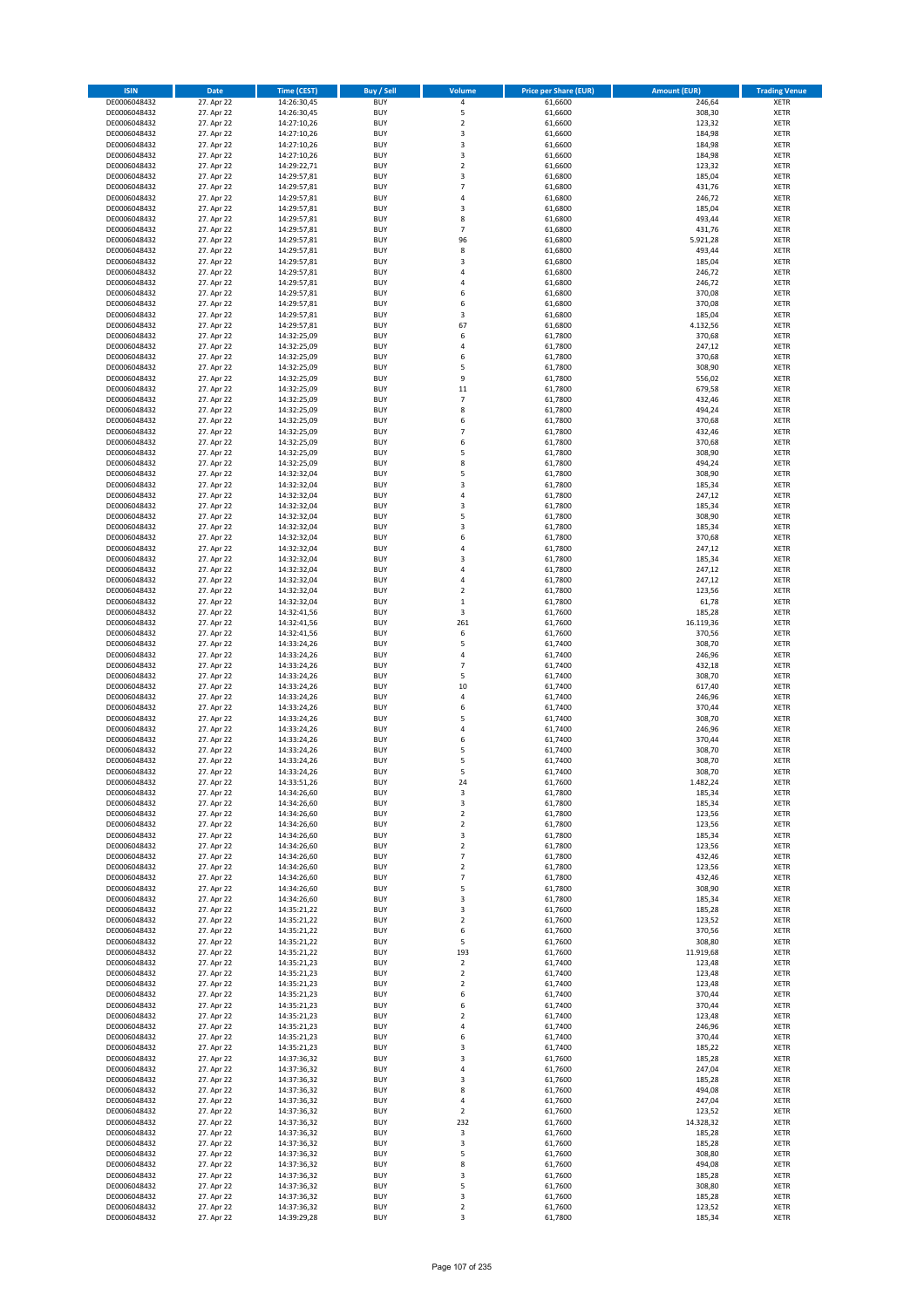| <b>ISIN</b>                  | <b>Date</b>              | <b>Time (CEST)</b>         | <b>Buy / Sell</b>        | Volume                         | <b>Price per Share (EUR)</b> | <b>Amount (EUR)</b> | <b>Trading Venue</b>       |
|------------------------------|--------------------------|----------------------------|--------------------------|--------------------------------|------------------------------|---------------------|----------------------------|
| DE0006048432                 | 27. Apr 22               | 14:39:29,28                | <b>BUY</b>               | 3                              | 61,7800                      | 185,34              | <b>XETR</b>                |
| DE0006048432                 | 27. Apr 22               | 14:39:29,28                | <b>BUY</b>               | 3                              | 61,7800                      | 185,34              | <b>XETR</b>                |
| DE0006048432                 | 27. Apr 22               | 14:40:17,97                | <b>BUY</b>               | 3                              | 61,8200                      | 185,46              | <b>XETR</b>                |
| DE0006048432<br>DE0006048432 | 27. Apr 22<br>27. Apr 22 | 14:40:17,97<br>14:40:17,97 | <b>BUY</b><br><b>BUY</b> | 3<br>4                         | 61,8200<br>61,8200           | 185,46<br>247,28    | <b>XETR</b><br><b>XETR</b> |
| DE0006048432                 | 27. Apr 22               | 14:40:17,97                | <b>BUY</b>               | 3                              | 61,8200                      | 185,46              | <b>XETR</b>                |
| DE0006048432                 | 27. Apr 22               | 14:40:17,97                | <b>BUY</b>               | 6                              | 61,8200                      | 370,92              | <b>XETR</b>                |
| DE0006048432                 | 27. Apr 22               | 14:40:17,97                | <b>BUY</b>               | 8                              | 61,8200                      | 494,56              | <b>XETR</b>                |
| DE0006048432                 | 27. Apr 22               | 14:42:01,49                | <b>BUY</b>               | 5                              | 61,8200                      | 309,10              | <b>XETR</b>                |
| DE0006048432                 | 27. Apr 22<br>27. Apr 22 | 14:42:01,49                | <b>BUY</b><br><b>BUY</b> | $\mathbf 2$<br>$\mathbf 2$     | 61,8200<br>61,8200           | 123,64<br>123,64    | <b>XETR</b><br><b>XETR</b> |
| DE0006048432<br>DE0006048432 | 27. Apr 22               | 14:42:01,49<br>14:42:44,89 | <b>BUY</b>               | 3                              | 61,8200                      | 185,46              | <b>XETR</b>                |
| DE0006048432                 | 27. Apr 22               | 14:42:44,89                | <b>BUY</b>               | $\mathbf 2$                    | 61,8200                      | 123,64              | <b>XETR</b>                |
| DE0006048432                 | 27. Apr 22               | 14:42:44,89                | <b>BUY</b>               | $\mathbf 1$                    | 61,8200                      | 61,82               | <b>XETR</b>                |
| DE0006048432                 | 27. Apr 22               | 14:43:47,18                | <b>BUY</b>               | $\overline{7}$                 | 61,8600                      | 433,02              | <b>XETR</b>                |
| DE0006048432                 | 27. Apr 22               | 14:43:47,18                | <b>BUY</b>               | 3                              | 61,8600                      | 185,58              | <b>XETR</b>                |
| DE0006048432<br>DE0006048432 | 27. Apr 22<br>27. Apr 22 | 14:43:47,18<br>14:43:47,18 | <b>BUY</b><br><b>BUY</b> | 5<br>10                        | 61,8600<br>61,8600           | 309,30<br>618,60    | <b>XETR</b><br><b>XETR</b> |
| DE0006048432                 | 27. Apr 22               | 14:43:47,18                | <b>BUY</b>               | 8                              | 61,8600                      | 494,88              | <b>XETR</b>                |
| DE0006048432                 | 27. Apr 22               | 14:43:47,18                | <b>BUY</b>               | 5                              | 61,8600                      | 309,30              | <b>XETR</b>                |
| DE0006048432                 | 27. Apr 22               | 14:43:47,18                | <b>BUY</b>               | 9                              | 61,8600                      | 556,74              | <b>XETR</b>                |
| DE0006048432                 | 27. Apr 22               | 14:43:47,18                | <b>BUY</b>               | 5                              | 61,8600                      | 309,30              | <b>XETR</b>                |
| DE0006048432<br>DE0006048432 | 27. Apr 22<br>27. Apr 22 | 14:43:47,18<br>14:43:52,18 | <b>BUY</b><br><b>BUY</b> | 9<br>8                         | 61,8600<br>61,8400           | 556,74<br>494,72    | <b>XETR</b><br><b>XETR</b> |
| DE0006048432                 | 27. Apr 22               | 14:43:52,18                | <b>BUY</b>               | 3                              | 61,8400                      | 185,52              | <b>XETR</b>                |
| DE0006048432                 | 27. Apr 22               | 14:43:52,18                | <b>BUY</b>               | 4                              | 61,8400                      | 247,36              | <b>XETR</b>                |
| DE0006048432                 | 27. Apr 22               | 14:43:52,18                | <b>BUY</b>               | 5                              | 61,8400                      | 309,20              | <b>XETR</b>                |
| DE0006048432                 | 27. Apr 22               | 14:43:52,18                | <b>BUY</b>               | 8                              | 61,8400                      | 494,72              | <b>XETR</b>                |
| DE0006048432<br>DE0006048432 | 27. Apr 22<br>27. Apr 22 | 14:43:52,18<br>14:43:52,18 | <b>BUY</b><br><b>BUY</b> | 329<br>$\overline{\mathbf{c}}$ | 61,8400<br>61,8400           | 20.345,36<br>123,68 | <b>XETR</b><br><b>XETR</b> |
| DE0006048432                 | 27. Apr 22               | 14:43:52,18                | <b>BUY</b>               | 4                              | 61,8400                      | 247,36              | <b>XETR</b>                |
| DE0006048432                 | 27. Apr 22               | 14:43:52,18                | <b>BUY</b>               | 6                              | 61,8400                      | 371,04              | <b>XETR</b>                |
| DE0006048432                 | 27. Apr 22               | 14:43:52,18                | <b>BUY</b>               | 4                              | 61,8400                      | 247,36              | <b>XETR</b>                |
| DE0006048432                 | 27. Apr 22               | 14:43:52,18                | <b>BUY</b>               | 4                              | 61,8400                      | 247,36              | <b>XETR</b>                |
| DE0006048432                 | 27. Apr 22               | 14:43:52,18                | <b>BUY</b>               | 6<br>$\overline{7}$            | 61.8400                      | 371,04              | <b>XETR</b>                |
| DE0006048432<br>DE0006048432 | 27. Apr 22<br>27. Apr 22 | 14:43:52,18<br>14:43:52,19 | <b>BUY</b><br><b>BUY</b> | 4                              | 61,8400<br>61,8200           | 432,88<br>247,28    | <b>XETR</b><br><b>XETR</b> |
| DE0006048432                 | 27. Apr 22               | 14:43:52,26                | <b>BUY</b>               | 4                              | 61,8000                      | 247,20              | <b>XETR</b>                |
| DE0006048432                 | 27. Apr 22               | 14:43:52,26                | <b>BUY</b>               | 4                              | 61,8000                      | 247,20              | <b>XETR</b>                |
| DE0006048432                 | 27. Apr 22               | 14:43:52,26                | <b>BUY</b>               | 3                              | 61,8000                      | 185,40              | <b>XETR</b>                |
| DE0006048432                 | 27. Apr 22               | 14:43:52,26                | <b>BUY</b>               | 4                              | 61,8000                      | 247,20              | <b>XETR</b>                |
| DE0006048432<br>DE0006048432 | 27. Apr 22<br>27. Apr 22 | 14:43:52,26<br>14:43:52,26 | <b>BUY</b><br><b>BUY</b> | 6<br>203                       | 61,8000<br>61,8000           | 370,80<br>12.545,40 | <b>XETR</b><br><b>XETR</b> |
| DE0006048432                 | 27. Apr 22               | 14:43:52,26                | <b>BUY</b>               | 5                              | 61,8000                      | 309,00              | <b>XETR</b>                |
| DE0006048432                 | 27. Apr 22               | 14:43:52,26                | <b>BUY</b>               | $\mathbf 2$                    | 61,8000                      | 123,60              | <b>XETR</b>                |
| DE0006048432                 | 27. Apr 22               | 14:43:52,26                | <b>BUY</b>               | 5                              | 61,8000                      | 309,00              | <b>XETR</b>                |
| DE0006048432                 | 27. Apr 22               | 14:43:52,26                | <b>BUY</b>               | $\overline{7}$                 | 61,8000                      | 432,60              | <b>XETR</b>                |
| DE0006048432                 | 27. Apr 22               | 14:43:52,26                | <b>BUY</b>               | 4<br>$\mathbf 2$               | 61,8000                      | 247,20              | <b>XETR</b>                |
| DE0006048432<br>DE0006048432 | 27. Apr 22<br>27. Apr 22 | 14:44:26,42<br>14:44:26,42 | <b>BUY</b><br><b>BUY</b> | 3                              | 61,7600<br>61,7600           | 123,52<br>185,28    | <b>XETR</b><br><b>XETR</b> |
| DE0006048432                 | 27. Apr 22               | 14:44:26,42                | <b>BUY</b>               | 3                              | 61,7600                      | 185,28              | <b>XETR</b>                |
| DE0006048432                 | 27. Apr 22               | 14:44:26,42                | <b>BUY</b>               | 4                              | 61,7800                      | 247,12              | <b>XETR</b>                |
| DE0006048432                 | 27. Apr 22               | 14:44:26,42                | <b>BUY</b>               | 6                              | 61,7800                      | 370,68              | <b>XETR</b>                |
| DE0006048432                 | 27. Apr 22               | 14:44:26,42                | <b>BUY</b>               | 3                              | 61,7600                      | 185,28              | <b>XETR</b>                |
| DE0006048432<br>DE0006048432 | 27. Apr 22<br>27. Apr 22 | 14:44:26,42<br>14:44:26,42 | <b>BUY</b><br><b>BUY</b> | 5<br>163                       | 61,7600<br>61,7600           | 308,80<br>10.066,88 | <b>XETR</b><br><b>XETR</b> |
| DE0006048432                 | 27. Apr 22               | 14:44:26,42                | <b>BUY</b>               | $\overline{\mathbf{c}}$        | 61,7800                      | 123,56              | <b>XETR</b>                |
| DE0006048432                 | 27. Apr 22               | 14:44:26,42                | <b>BUY</b>               | 4                              | 61,7600                      | 247,04              | <b>XETR</b>                |
| DE0006048432                 | 27. Apr 22               | 14:44:26,42                | <b>BUY</b>               | 4                              | 61,7600                      | 247,04              | <b>XETR</b>                |
| DE0006048432                 | 27. Apr 22               | 14:44:26,42                | <b>BUY</b>               | 4                              | 61,7600                      | 247,04              | <b>XETR</b>                |
| DE0006048432<br>DE0006048432 | 27. Apr 22<br>27. Apr 22 | 14:44:26,42<br>14:44:26,42 | <b>BUY</b><br><b>BUY</b> | $\mathbf 2$<br>4               | 61,7600<br>61,7600           | 123,52<br>247,04    | <b>XETR</b><br><b>XETR</b> |
| DE0006048432                 | 27. Apr 22               | 14:44:26,42                | <b>BUY</b>               | 3                              | 61,7600                      | 185,28              | <b>XETR</b>                |
| DE0006048432                 | 27. Apr 22               | 14:44:26,42                | <b>BUY</b>               | 10                             | 61,7800                      | 617,80              | <b>XETR</b>                |
| DE0006048432                 | 27. Apr 22               | 14:44:26,44                | BUY                      | 3                              | 61,7800                      | 185,34              | <b>XETR</b>                |
| DE0006048432                 | 27. Apr 22               | 14:44:40,00                | <b>BUY</b>               | 2                              | 61,7600                      | 123,52              | <b>XETR</b>                |
| DE0006048432<br>DE0006048432 | 27. Apr 22<br>27. Apr 22 | 14:44:40,00<br>14:44:40,00 | <b>BUY</b><br><b>BUY</b> | 4<br>$\mathbf 2$               | 61,7600<br>61,7600           | 247,04<br>123,52    | <b>XETR</b><br>XETR        |
| DE0006048432                 | 27. Apr 22               | 14:44:40,00                | <b>BUY</b>               | 5                              | 61,7600                      | 308,80              | <b>XETR</b>                |
| DE0006048432                 | 27. Apr 22               | 14:44:40,00                | <b>BUY</b>               | $\mathbf 2$                    | 61,7600                      | 123,52              | <b>XETR</b>                |
| DE0006048432                 | 27. Apr 22               | 14:44:40,00                | <b>BUY</b>               | 5                              | 61,7600                      | 308,80              | <b>XETR</b>                |
| DE0006048432                 | 27. Apr 22               | 14:44:40,00                | <b>BUY</b>               | 4                              | 61,7600                      | 247,04              | <b>XETR</b>                |
| DE0006048432<br>DE0006048432 | 27. Apr 22<br>27. Apr 22 | 14:44:40,00<br>14:44:40,00 | <b>BUY</b><br><b>BUY</b> | 5<br>3                         | 61,7600<br>61,7600           | 308,80<br>185,28    | <b>XETR</b><br><b>XETR</b> |
| DE0006048432                 | 27. Apr 22               | 14:44:41,60                | <b>BUY</b>               | 6                              | 61,7400                      | 370,44              | <b>XETR</b>                |
| DE0006048432                 | 27. Apr 22               | 14:44:41,60                | <b>BUY</b>               | 78                             | 61.7400                      | 4.815,72            | <b>XETR</b>                |
| DE0006048432                 | 27. Apr 22               | 14:44:41,60                | <b>BUY</b>               | 6                              | 61,7400                      | 370,44              | <b>XETR</b>                |
| DE0006048432                 | 27. Apr 22               | 14:44:41,60<br>14:44:44,09 | <b>BUY</b>               | $\overline{\mathbf{c}}$        | 61,7400                      | 123,48<br>308,60    | <b>XETR</b>                |
| DE0006048432<br>DE0006048432 | 27. Apr 22<br>27. Apr 22 | 14:44:44,09                | <b>BUY</b><br><b>BUY</b> | 5<br>3                         | 61,7200<br>61,7200           | 185,16              | <b>XETR</b><br><b>XETR</b> |
| DE0006048432                 | 27. Apr 22               | 14:44:44,09                | <b>BUY</b>               | $\overline{7}$                 | 61,7200                      | 432,04              | <b>XETR</b>                |
| DE0006048432                 | 27. Apr 22               | 14:44:44,09                | <b>BUY</b>               | 139                            | 61,7200                      | 8.579,08            | <b>XETR</b>                |
| DE0006048432                 | 27. Apr 22               | 14:44:44,09                | <b>BUY</b>               | 4                              | 61,7200                      | 246,88              | XETR                       |
| DE0006048432                 | 27. Apr 22               | 14:44:44,09                | <b>BUY</b><br><b>BUY</b> | $\mathbf 2$<br>3               | 61,7200                      | 123,44              | <b>XETR</b><br><b>XETR</b> |
| DE0006048432<br>DE0006048432 | 27. Apr 22<br>27. Apr 22 | 14:44:46,68<br>14:44:46,68 | <b>BUY</b>               | $\mathbf 2$                    | 61,7000<br>61,7000           | 185,10<br>123,40    | <b>XETR</b>                |
| DE0006048432                 | 27. Apr 22               | 14:45:55,17                | <b>BUY</b>               | 3                              | 61,7000                      | 185,10              | <b>XETR</b>                |
| DE0006048432                 | 27. Apr 22               | 14:45:55,17                | <b>BUY</b>               | $\mathbf 2$                    | 61,7000                      | 123,40              | <b>XETR</b>                |
| DE0006048432                 | 27. Apr 22               | 14:45:55,17                | <b>BUY</b>               | 3                              | 61,7000                      | 185,10              | <b>XETR</b>                |
| DE0006048432                 | 27. Apr 22               | 14:45:55,17                | <b>BUY</b>               | 5                              | 61,7000                      | 308,50              | <b>XETR</b>                |
| DE0006048432<br>DE0006048432 | 27. Apr 22<br>27. Apr 22 | 14:45:55,17<br>14:45:55,17 | <b>BUY</b><br><b>BUY</b> | 3<br>$\overline{2}$            | 61,7000<br>61,7000           | 185,10<br>123,40    | <b>XETR</b><br><b>XETR</b> |
| DE0006048432                 | 27. Apr 22               | 14:45:55,17                | <b>BUY</b>               | 4                              | 61,7000                      | 246,80              | <b>XETR</b>                |
| DE0006048432                 | 27. Apr 22               | 14:45:55,17                | <b>BUY</b>               | 3                              | 61,7000                      | 185,10              | <b>XETR</b>                |
| DE0006048432                 | 27. Apr 22               | 14:45:55,17                | <b>BUY</b>               | 3                              | 61,7000                      | 185,10              | <b>XETR</b>                |
| DE0006048432                 | 27. Apr 22               | 14:46:26,59                | <b>BUY</b>               | 2                              | 61,7000                      | 123,40              | <b>XETR</b>                |
| DE0006048432<br>DE0006048432 | 27. Apr 22<br>27. Apr 22 | 14:46:26,59<br>14:46:26,59 | <b>BUY</b><br><b>BUY</b> | $\overline{7}$<br>4            | 61,7000<br>61,7000           | 431,90<br>246,80    | <b>XETR</b><br><b>XETR</b> |
| DE0006048432                 | 27. Apr 22               | 14:46:26,59                | <b>BUY</b>               | 4                              | 61,7000                      | 246,80              | <b>XETR</b>                |
| DE0006048432                 | 27. Apr 22               | 14:46:26,60                | <b>BUY</b>               | 82                             | 61,6800                      | 5.057,76            | <b>XETR</b>                |
| DE0006048432                 | 27. Apr 22               | 14:46:26,60                | <b>BUY</b>               | 5                              | 61,6800                      | 308,40              | <b>XETR</b>                |
| DE0006048432                 | 27. Apr 22               | 14:46:26,60                | <b>BUY</b>               | 3                              | 61,6800                      | 185,04              | XETR                       |
| DE0006048432<br>DE0006048432 | 27. Apr 22<br>27. Apr 22 | 14:46:56,50<br>14:46:56,50 | <b>BUY</b><br><b>BUY</b> | 5<br>58                        | 61,6600<br>61,6600           | 308,30<br>3.576,28  | <b>XETR</b><br><b>XETR</b> |
| DE0006048432                 | 27. Apr 22               | 14:46:56,50                | <b>BUY</b>               | 5                              | 61,6600                      | 308,30              | <b>XETR</b>                |
| DE0006048432                 | 27. Apr 22               | 14:46:56,50                | <b>BUY</b>               | $\overline{2}$                 | 61,6600                      | 123,32              | <b>XETR</b>                |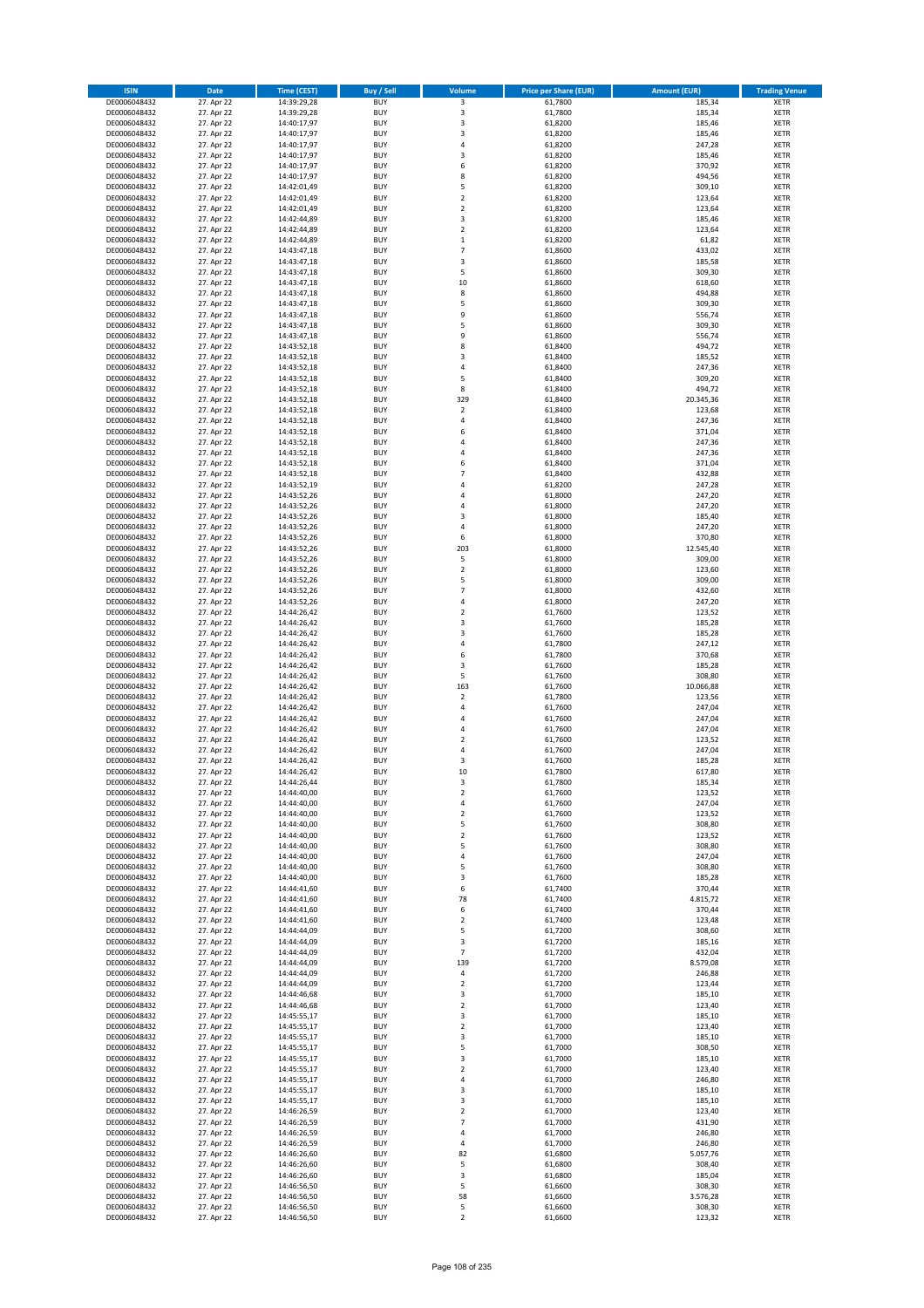| <b>ISIN</b>                  | <b>Date</b>              | <b>Time (CEST)</b>         | <b>Buy / Sell</b>        | Volume                  | <b>Price per Share (EUR)</b> | <b>Amount (EUR)</b> | <b>Trading Venue</b>       |
|------------------------------|--------------------------|----------------------------|--------------------------|-------------------------|------------------------------|---------------------|----------------------------|
| DE0006048432                 | 27. Apr 22               | 14:46:56,50                | <b>BUY</b>               | 4                       | 61,6600                      | 246,64              | <b>XETR</b>                |
| DE0006048432                 | 27. Apr 22               | 14:46:56,50                | <b>BUY</b>               | 3                       | 61,6600                      | 184,98              | <b>XETR</b>                |
| DE0006048432                 | 27. Apr 22               | 14:47:17,21                | <b>BUY</b>               | 52                      | 61.6400                      | 3.205,28            | <b>XETR</b>                |
| DE0006048432<br>DE0006048432 | 27. Apr 22<br>27. Apr 22 | 14:47:17,21<br>14:47:17,21 | <b>BUY</b><br><b>BUY</b> | 5<br>50                 | 61,6400<br>61,6400           | 308,20<br>3.082,00  | <b>XETR</b><br><b>XETR</b> |
| DE0006048432                 | 27. Apr 22               | 14:47:17,21                | <b>BUY</b>               | 46                      | 61,6400                      | 2.835,44            | <b>XETR</b>                |
| DE0006048432                 | 27. Apr 22               | 14:48:54,71                | <b>BUY</b>               | $\mathbf 2$             | 61,6600                      | 123,32              | <b>XETR</b>                |
| DE0006048432                 | 27. Apr 22               | 14:48:54,71                | <b>BUY</b>               | $\mathbf 2$             | 61,6600                      | 123,32              | <b>XETR</b>                |
| DE0006048432                 | 27. Apr 22               | 14:48:54,71                | <b>BUY</b>               | $\overline{2}$          | 61,6600                      | 123,32              | <b>XETR</b>                |
| DE0006048432<br>DE0006048432 | 27. Apr 22<br>27. Apr 22 | 14:48:54,71<br>14:48:54,71 | <b>BUY</b><br><b>BUY</b> | 3<br>5                  | 61,6600<br>61,6600           | 184,98<br>308,30    | <b>XETR</b><br><b>XETR</b> |
| DE0006048432                 | 27. Apr 22               | 14:48:54,71                | <b>BUY</b>               | 4                       | 61,6600                      | 246,64              | <b>XETR</b>                |
| DE0006048432                 | 27. Apr 22               | 14:48:54,71                | <b>BUY</b>               | $\overline{\mathbf{c}}$ | 61,6600                      | 123,32              | <b>XETR</b>                |
| DE0006048432                 | 27. Apr 22               | 14:48:54,71                | <b>BUY</b>               | 91                      | 61,6600                      | 5.611,06            | <b>XETR</b>                |
| DE0006048432                 | 27. Apr 22               | 14:48:54,71                | <b>BUY</b>               | 3                       | 61,6600                      | 184,98              | <b>XETR</b>                |
| DE0006048432<br>DE0006048432 | 27. Apr 22<br>27. Apr 22 | 14:48:54,71<br>14:48:54,71 | <b>BUY</b><br><b>BUY</b> | 6<br>4                  | 61,6600<br>61,6600           | 369,96<br>246,64    | <b>XETR</b><br><b>XETR</b> |
| DE0006048432                 | 27. Apr 22               | 14:48:54,71                | <b>BUY</b>               | 3                       | 61,6600                      | 184,98              | <b>XETR</b>                |
| DE0006048432                 | 27. Apr 22               | 14:48:54,71                | <b>BUY</b>               | 3                       | 61,6600                      | 184,98              | <b>XETR</b>                |
| DE0006048432                 | 27. Apr 22               | 14:48:54,71                | <b>BUY</b>               | 5                       | 61,6600                      | 308,30              | <b>XETR</b>                |
| DE0006048432                 | 27. Apr 22               | 14:48:54,73                | <b>BUY</b>               | 4                       | 61,6400                      | 246,56              | <b>XETR</b>                |
| DE0006048432<br>DE0006048432 | 27. Apr 22<br>27. Apr 22 | 14:48:54,75                | <b>BUY</b><br><b>BUY</b> | $\mathbf 2$<br>3        | 61,6200<br>61,6200           | 123,24              | <b>XETR</b><br><b>XETR</b> |
| DE0006048432                 | 27. Apr 22               | 14:48:54,75<br>14:51:23,30 | <b>BUY</b>               | $\mathbf 2$             | 61,6200                      | 184,86<br>123,24    | <b>XETR</b>                |
| DE0006048432                 | 27. Apr 22               | 14:51:23,30                | <b>BUY</b>               | $\mathbf 2$             | 61,6200                      | 123,24              | <b>XETR</b>                |
| DE0006048432                 | 27. Apr 22               | 14:51:23,30                | <b>BUY</b>               | $\mathbf 2$             | 61,6200                      | 123,24              | <b>XETR</b>                |
| DE0006048432                 | 27. Apr 22               | 14:51:23,30                | <b>BUY</b>               | 6                       | 61,6200                      | 369,72              | <b>XETR</b>                |
| DE0006048432<br>DE0006048432 | 27. Apr 22<br>27. Apr 22 | 14:51:23,30<br>14:51:23,30 | <b>BUY</b><br><b>BUY</b> | 77<br>$\mathbf 2$       | 61,6200<br>61,6200           | 4.744,74<br>123,24  | <b>XETR</b><br><b>XETR</b> |
| DE0006048432                 | 27. Apr 22               | 14:51:23,30                | <b>BUY</b>               | 6                       | 61,6200                      | 369,72              | <b>XETR</b>                |
| DE0006048432                 | 27. Apr 22               | 14:51:23,30                | <b>BUY</b>               | 4                       | 61,6200                      | 246,48              | <b>XETR</b>                |
| DE0006048432                 | 27. Apr 22               | 14:51:23,30                | <b>BUY</b>               | 3                       | 61,6200                      | 184,86              | <b>XETR</b>                |
| DE0006048432                 | 27. Apr 22               | 14:51:23,30                | <b>BUY</b>               | 3                       | 61,6200                      | 184,86              | <b>XETR</b>                |
| DE0006048432                 | 27. Apr 22               | 14:51:23,30                | <b>BUY</b>               | 6<br>4                  | 61,6200<br>61.6200           | 369,72              | <b>XETR</b>                |
| DE0006048432<br>DE0006048432 | 27. Apr 22<br>27. Apr 22 | 14:51:23,30<br>14:51:23,30 | <b>BUY</b><br><b>BUY</b> | 6                       | 61,6200                      | 246,48<br>369,72    | <b>XETR</b><br><b>XETR</b> |
| DE0006048432                 | 27. Apr 22               | 14:51:33,39                | <b>BUY</b>               | 3                       | 61,6000                      | 184,80              | <b>XETR</b>                |
| DE0006048432                 | 27. Apr 22               | 14:51:33,39                | <b>BUY</b>               | 3                       | 61,6000                      | 184,80              | <b>XETR</b>                |
| DE0006048432                 | 27. Apr 22               | 14:51:33,39                | <b>BUY</b>               | $\overline{7}$          | 61,6000                      | 431,20              | <b>XETR</b>                |
| DE0006048432                 | 27. Apr 22               | 14:51:33,40                | <b>BUY</b>               | 3                       | 61,5800                      | 184,74              | <b>XETR</b>                |
| DE0006048432<br>DE0006048432 | 27. Apr 22<br>27. Apr 22 | 14:51:33,40<br>14:51:33,40 | <b>BUY</b><br><b>BUY</b> | 3<br>$\mathbf 2$        | 61,5800<br>61,5800           | 184,74<br>123,16    | <b>XETR</b><br><b>XETR</b> |
| DE0006048432                 | 27. Apr 22               | 14:51:33,40                | <b>BUY</b>               | 3                       | 61,5800                      | 184,74              | <b>XETR</b>                |
| DE0006048432                 | 27. Apr 22               | 14:51:33,40                | <b>BUY</b>               | 5                       | 61,5800                      | 307,90              | <b>XETR</b>                |
| DE0006048432                 | 27. Apr 22               | 14:51:33,40                | <b>BUY</b>               | 97                      | 61,5800                      | 5.973,26            | <b>XETR</b>                |
| DE0006048432                 | 27. Apr 22               | 14:51:33,40                | <b>BUY</b>               | 5                       | 61,5800                      | 307,90              | <b>XETR</b>                |
| DE0006048432<br>DE0006048432 | 27. Apr 22<br>27. Apr 22 | 14:51:33,40<br>14:51:33,40 | <b>BUY</b><br><b>BUY</b> | 5<br>5                  | 61,5800<br>61,5800           | 307,90<br>307,90    | <b>XETR</b><br><b>XETR</b> |
| DE0006048432                 | 27. Apr 22               | 14:52:33,38                | <b>BUY</b>               | 3                       | 61,6000                      | 184,80              | <b>XETR</b>                |
| DE0006048432                 | 27. Apr 22               | 14:52:33,38                | <b>BUY</b>               | 3                       | 61,6000                      | 184,80              | <b>XETR</b>                |
| DE0006048432                 | 27. Apr 22               | 14:52:33,38                | <b>BUY</b>               | 3                       | 61,6000                      | 184,80              | <b>XETR</b>                |
| DE0006048432                 | 27. Apr 22               | 14:52:33,38                | <b>BUY</b>               | 4                       | 61,6000                      | 246,40              | <b>XETR</b>                |
| DE0006048432<br>DE0006048432 | 27. Apr 22<br>27. Apr 22 | 14:52:33,38<br>14:52:33,38 | <b>BUY</b><br><b>BUY</b> | 6<br>$\mathbf 2$        | 61,6000<br>61,6000           | 369,60<br>123,20    | <b>XETR</b><br><b>XETR</b> |
| DE0006048432                 | 27. Apr 22               | 14:52:33,38                | <b>BUY</b>               | 5                       | 61,6000                      | 308,00              | <b>XETR</b>                |
| DE0006048432                 | 27. Apr 22               | 14:52:33,38                | <b>BUY</b>               | $\mathbf 2$             | 61,6000                      | 123,20              | <b>XETR</b>                |
| DE0006048432                 | 27. Apr 22               | 14:52:50,77                | <b>BUY</b>               | $\overline{\mathbf{c}}$ | 61,5800                      | 123,16              | <b>XETR</b>                |
| DE0006048432                 | 27. Apr 22               | 14:52:50,77                | <b>BUY</b>               | 3                       | 61,5800                      | 184,74              | <b>XETR</b>                |
| DE0006048432<br>DE0006048432 | 27. Apr 22               | 14:52:50,77                | <b>BUY</b><br><b>BUY</b> | 3<br>63                 | 61,5800                      | 184,74              | <b>XETR</b><br><b>XETR</b> |
| DE0006048432                 | 27. Apr 22<br>27. Apr 22 | 14:52:50,77<br>14:52:50,77 | <b>BUY</b>               | 3                       | 61,5800<br>61,5800           | 3.879,54<br>184,74  | <b>XETR</b>                |
| DE0006048432                 | 27. Apr 22               | 14:52:50,77                | <b>BUY</b>               | $\overline{\mathbf{c}}$ | 61,5800                      | 123,16              | <b>XETR</b>                |
| DE0006048432                 | 27. Apr 22               | 14:53:35,33                | <b>BUY</b>               | $\overline{\mathbf{c}}$ | 61,5600                      | 123,12              | <b>XETR</b>                |
| DE0006048432                 | 27. Apr 22               | 14:53:35,33                | <b>BUY</b>               | 4                       | 61,5600                      | 246,24              | <b>XETR</b>                |
| DE0006048432                 | 27. Apr 22               | 14:53:35,33                | BUY<br><b>BUY</b>        | 4                       | 61,5600                      | 246,24              | <b>XETR</b>                |
| DE0006048432<br>DE0006048432 | 27. Apr 22<br>27. Apr 22 | 14:54:15,88<br>14:54:15,88 | <b>BUY</b>               | 2<br>4                  | 61,5200<br>61,5200           | 123,04<br>246,08    | <b>XETR</b><br><b>XETR</b> |
| DE0006048432                 | 27. Apr 22               | 14:54:15,88                | <b>BUY</b>               | 65                      | 61,5200                      | 3.998,80            | XETR                       |
| DE0006048432                 | 27. Apr 22               | 14:54:15,88                | <b>BUY</b>               | 3                       | 61,5200                      | 184,56              | <b>XETR</b>                |
| DE0006048432                 | 27. Apr 22               | 14:54:15,88                | <b>BUY</b>               | 4                       | 61,5200                      | 246,08              | <b>XETR</b>                |
| DE0006048432                 | 27. Apr 22               | 14:54:15,88<br>14:54:15,88 | <b>BUY</b><br><b>BUY</b> | 5                       | 61,5200                      | 307,60              | <b>XETR</b>                |
| DE0006048432<br>DE0006048432 | 27. Apr 22<br>27. Apr 22 | 14:55:58,86                | <b>BUY</b>               | 3<br>$\mathbf 2$        | 61,5200<br>61,5000           | 184,56<br>123,00    | <b>XETR</b><br><b>XETR</b> |
| DE0006048432                 | 27. Apr 22               | 14:55:58,86                | <b>BUY</b>               | 3                       | 61,5000                      | 184,50              | <b>XETR</b>                |
| DE0006048432                 | 27. Apr 22               | 14:55:58,86                | <b>BUY</b>               | $\mathbf 2$             | 61,5000                      | 123,00              | <b>XETR</b>                |
| DE0006048432                 | 27. Apr 22               | 14:55:58,86                | <b>BUY</b>               | $\overline{2}$          | 61,5000                      | 123,00              | <b>XETR</b>                |
| DE0006048432                 | 27. Apr 22               | 14:55:58,86                | <b>BUY</b>               | 5                       | 61,5000                      | 307,50              | <b>XETR</b>                |
| DE0006048432<br>DE0006048432 | 27. Apr 22<br>27. Apr 22 | 14:55:58,86<br>14:55:58,86 | <b>BUY</b><br><b>BUY</b> | 5<br>5                  | 61,5000<br>61,5000           | 307,50<br>307,50    | <b>XETR</b><br><b>XETR</b> |
| DE0006048432                 | 27. Apr 22               | 14:55:58,86                | <b>BUY</b>               | 78                      | 61,5000                      | 4.797,00            | <b>XETR</b>                |
| DE0006048432                 | 27. Apr 22               | 14:55:58,86                | <b>BUY</b>               | 3                       | 61,5000                      | 184,50              | <b>XETR</b>                |
| DE0006048432                 | 27. Apr 22               | 14:55:58,86                | <b>BUY</b>               | 4                       | 61,5000                      | 246,00              | <b>XETR</b>                |
| DE0006048432                 | 27. Apr 22<br>27. Apr 22 | 14:55:58,86                | <b>BUY</b>               | 4                       | 61,5000<br>61,5000           | 246,00<br>123,00    | XETR<br><b>XETR</b>        |
| DE0006048432<br>DE0006048432 | 27. Apr 22               | 14:55:58,86<br>14:55:58,86 | <b>BUY</b><br><b>BUY</b> | $\mathbf 2$<br>4        | 61,5000                      | 246,00              | <b>XETR</b>                |
| DE0006048432                 | 27. Apr 22               | 14:55:58,86                | <b>BUY</b>               | 3                       | 61,5000                      | 184,50              | <b>XETR</b>                |
| DE0006048432                 | 27. Apr 22               | 14:55:58,86                | <b>BUY</b>               | 5                       | 61,5000                      | 307,50              | <b>XETR</b>                |
| DE0006048432                 | 27. Apr 22               | 14:55:58,86                | <b>BUY</b>               | 4                       | 61,5000                      | 246,00              | <b>XETR</b>                |
| DE0006048432<br>DE0006048432 | 27. Apr 22               | 14:56:33,03                | <b>BUY</b><br><b>BUY</b> | 4                       | 61,4800<br>61,4800           | 245,92<br>184,44    | <b>XETR</b>                |
| DE0006048432                 | 27. Apr 22<br>27. Apr 22 | 14:56:33,03<br>14:56:33,03 | <b>BUY</b>               | 3<br>$\mathbf 2$        | 61,4800                      | 122,96              | <b>XETR</b><br><b>XETR</b> |
| DE0006048432                 | 27. Apr 22               | 14:56:33,03                | <b>BUY</b>               | $\overline{2}$          | 61,4800                      | 122,96              | <b>XETR</b>                |
| DE0006048432                 | 27. Apr 22               | 14:56:33,03                | <b>BUY</b>               | 56                      | 61,4800                      | 3.442,88            | <b>XETR</b>                |
| DE0006048432                 | 27. Apr 22               | 14:56:33,03                | <b>BUY</b>               | 4                       | 61,4800                      | 245,92              | XETR                       |
| DE0006048432                 | 27. Apr 22               | 14:56:33,03                | <b>BUY</b>               | 3                       | 61,4800                      | 184,44              | <b>XETR</b>                |
| DE0006048432<br>DE0006048432 | 27. Apr 22<br>27. Apr 22 | 14:56:33,03<br>14:56:33,03 | <b>BUY</b><br><b>BUY</b> | 3<br>136                | 61,4800<br>61,4800           | 184,44<br>8.361,28  | <b>XETR</b><br><b>XETR</b> |
| DE0006048432                 | 27. Apr 22               | 14:56:33,03                | <b>BUY</b>               | $\mathbf 2$             | 61,4800                      | 122,96              | <b>XETR</b>                |
| DE0006048432                 | 27. Apr 22               | 14:56:33,03                | <b>BUY</b>               | 4                       | 61,4800                      | 245,92              | <b>XETR</b>                |
| DE0006048432                 | 27. Apr 22               | 14:56:33,03                | <b>BUY</b>               | 5                       | 61,4800                      | 307,40              | <b>XETR</b>                |
| DE0006048432                 | 27. Apr 22               | 14:56:33,03                | <b>BUY</b>               | 5                       | 61,4800                      | 307,40              | <b>XETR</b>                |
| DE0006048432<br>DE0006048432 | 27. Apr 22<br>27. Apr 22 | 14:58:02,66<br>14:58:02,66 | <b>BUY</b><br><b>BUY</b> | 3<br>$\overline{2}$     | 61,5200<br>61,5200           | 184,56<br>123,04    | XETR<br><b>XETR</b>        |
| DE0006048432                 | 27. Apr 22               | 14:58:02,66                | <b>BUY</b>               | 3                       | 61,5200                      | 184,56              | <b>XETR</b>                |
| DE0006048432                 | 27. Apr 22               | 14:58:02,66                | <b>BUY</b>               | 3                       | 61,5200                      | 184,56              | <b>XETR</b>                |
| DE0006048432                 | 27. Apr 22               | 14:58:02,66                | <b>BUY</b>               | 5                       | 61,5200                      | 307,60              | XETR                       |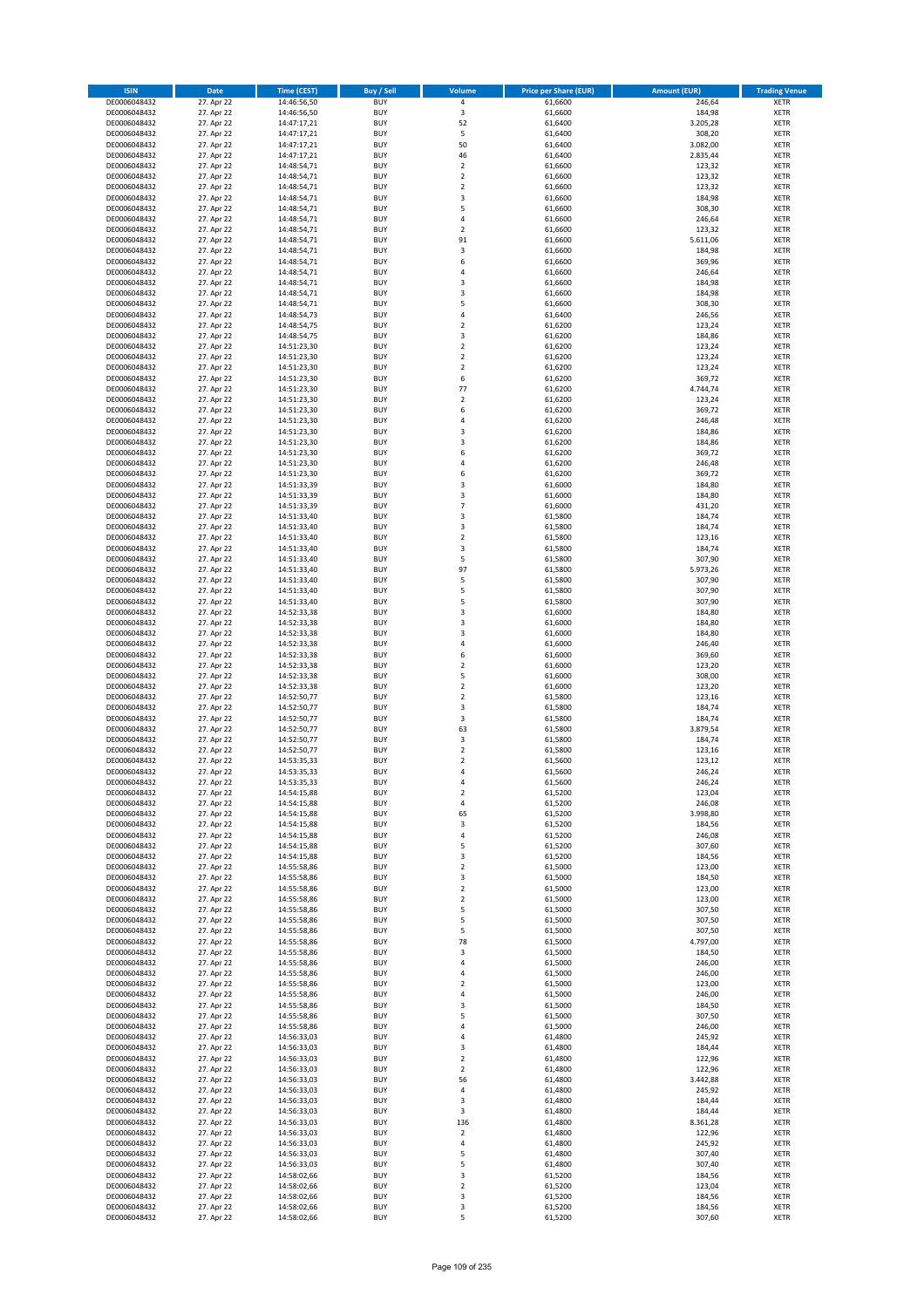| <b>ISIN</b>                  | Date                     | Time (CEST)                | <b>Buy / Sell</b>        | <b>Volume</b>                    | <b>Price per Share (EUR)</b> | <b>Amount (EUR)</b> | <b>Trading Venue</b>       |
|------------------------------|--------------------------|----------------------------|--------------------------|----------------------------------|------------------------------|---------------------|----------------------------|
| DE0006048432                 | 27. Apr 22               | 14:58:02,66                | <b>BUY</b>               | 69                               | 61,5200                      | 4.244,88            | <b>XETR</b>                |
| DE0006048432                 | 27. Apr 22               | 14:58:02,66                | <b>BUY</b>               | 3                                | 61,5200                      | 184,56              | <b>XETR</b>                |
| DE0006048432                 | 27. Apr 22               | 14:58:02,66                | <b>BUY</b>               | 4                                | 61,5200                      | 246,08              | <b>XETR</b>                |
| DE0006048432                 | 27. Apr 22               | 14:58:02,66                | <b>BUY</b>               | 3                                | 61,5200                      | 184,56              | <b>XETR</b>                |
| DE0006048432<br>DE0006048432 | 27. Apr 22<br>27. Apr 22 | 14:58:02,66<br>14:58:02,66 | <b>BUY</b><br><b>BUY</b> | 5<br>4                           | 61,5200<br>61,5200           | 307,60<br>246,08    | <b>XETR</b><br><b>XETR</b> |
| DE0006048432                 | 27. Apr 22               | 14:58:02,66                | <b>BUY</b>               | $\overline{\mathbf{c}}$          | 61,5200                      | 123,04              | <b>XETR</b>                |
| DE0006048432                 | 27. Apr 22               | 14:58:02,66                | <b>BUY</b>               | $\overline{4}$                   | 61,5200                      | 246,08              | <b>XETR</b>                |
| DE0006048432                 | 27. Apr 22               | 14:58:02,66                | <b>BUY</b>               | 5                                | 61,5200                      | 307,60              | <b>XETR</b>                |
| DE0006048432                 | 27. Apr 22               | 14:58:23,56                | <b>BUY</b>               | 60                               | 61,5000                      | 3.690,00            | <b>XETR</b>                |
| DE0006048432<br>DE0006048432 | 27. Apr 22<br>27. Apr 22 | 14:58:23,56<br>14:58:23,56 | <b>BUY</b><br><b>BUY</b> | 3<br>3                           | 61,5000<br>61,5000           | 184,50<br>184,50    | <b>XETR</b><br><b>XETR</b> |
| DE0006048432                 | 27. Apr 22               | 14:58:23,56                | <b>BUY</b>               | 5                                | 61,5000                      | 307,50              | <b>XETR</b>                |
| DE0006048432                 | 27. Apr 22               | 14:58:23,57                | <b>BUY</b>               | 4                                | 61,4800                      | 245,92              | <b>XETR</b>                |
| DE0006048432                 | 27. Apr 22               | 14:58:23,57                | <b>BUY</b>               | 3                                | 61,4800                      | 184,44              | <b>XETR</b>                |
| DE0006048432                 | 27. Apr 22               | 15:00:00,19                | <b>BUY</b>               | 4                                | 61,5200                      | 246,08              | <b>XETR</b>                |
| DE0006048432                 | 27. Apr 22<br>27. Apr 22 | 15:00:00,19                | <b>BUY</b><br><b>BUY</b> | 3                                | 61,5200                      | 184,56              | <b>XETR</b>                |
| DE0006048432<br>DE0006048432 | 27. Apr 22               | 15:00:00,19<br>15:00:00,19 | <b>BUY</b>               | 5<br>5                           | 61,5200<br>61,5200           | 307,60<br>307,60    | <b>XETR</b><br><b>XETR</b> |
| DE0006048432                 | 27. Apr 22               | 15:00:00,19                | <b>BUY</b>               | $\overline{2}$                   | 61,5200                      | 123,04              | <b>XETR</b>                |
| DE0006048432                 | 27. Apr 22               | 15:00:00,19                | <b>BUY</b>               | 4                                | 61,5200                      | 246,08              | <b>XETR</b>                |
| DE0006048432                 | 27. Apr 22               | 15:00:03,31                | <b>BUY</b>               | $\overline{a}$                   | 61,5200                      | 246,08              | <b>XETR</b>                |
| DE0006048432                 | 27. Apr 22               | 15:00:53,52                | <b>BUY</b>               | $\overline{2}$                   | 61,5400                      | 123,08              | <b>XETR</b>                |
| DE0006048432                 | 27. Apr 22               | 15:00:53,52                | <b>BUY</b>               | $\overline{2}$                   | 61,5400                      | 123,08              | <b>XETR</b>                |
| DE0006048432<br>DE0006048432 | 27. Apr 22<br>27. Apr 22 | 15:00:53,52<br>15:00:53,52 | <b>BUY</b><br><b>BUY</b> | 4<br>3                           | 61,5400<br>61,5400           | 246,16<br>184,62    | <b>XETR</b><br><b>XETR</b> |
| DE0006048432                 | 27. Apr 22               | 15:00:53,52                | <b>BUY</b>               | 4                                | 61,5400                      | 246,16              | <b>XETR</b>                |
| DE0006048432                 | 27. Apr 22               | 15:00:53,52                | <b>BUY</b>               | 3                                | 61,5400                      | 184,62              | <b>XETR</b>                |
| DE0006048432                 | 27. Apr 22               | 15:00:53,52                | <b>BUY</b>               | 3                                | 61,5400                      | 184,62              | <b>XETR</b>                |
| DE0006048432                 | 27. Apr 22               | 15:00:53,52                | <b>BUY</b>               | 6                                | 61,5400                      | 369,24              | <b>XETR</b>                |
| DE0006048432<br>DE0006048432 | 27. Apr 22<br>27. Apr 22 | 15:00:53,53<br>15:00:53,53 | <b>BUY</b><br><b>BUY</b> | 80<br>$\mathbf 2$                | 61,5200<br>61,5200           | 4.921,60<br>123,04  | <b>XETR</b><br><b>XETR</b> |
| DE0006048432                 | 27. Apr 22               | 15:00:53,53                | <b>BUY</b>               | 5                                | 61,5200                      | 307,60              | <b>XETR</b>                |
| DE0006048432                 | 27. Apr 22               | 15:04:43,09                | <b>BUY</b>               | 4                                | 61,6400                      | 246,56              | <b>XETR</b>                |
| DE0006048432                 | 27. Apr 22               | 15:04:43,09                | <b>BUY</b>               | 3                                | 61,6400                      | 184,92              | <b>XETR</b>                |
| DE0006048432                 | 27. Apr 22               | 15:04:43,09                | <b>BUY</b>               | 3                                | 61.6400                      | 184,92              | <b>XETR</b>                |
| DE0006048432                 | 27. Apr 22               | 15:04:43,09                | <b>BUY</b>               | $\overline{2}$                   | 61,6400                      | 123,28              | <b>XETR</b>                |
| DE0006048432                 | 27. Apr 22               | 15:04:43,09<br>15:04:43,09 | <b>BUY</b><br><b>BUY</b> | $\pmb{4}$                        | 61,6400                      | 246,56              | <b>XETR</b>                |
| DE0006048432<br>DE0006048432 | 27. Apr 22<br>27. Apr 22 | 15:04:43,09                | <b>BUY</b>               | 121<br>4                         | 61,6400<br>61,6400           | 7.458,44<br>246,56  | <b>XETR</b><br><b>XETR</b> |
| DE0006048432                 | 27. Apr 22               | 15:04:43,09                | <b>BUY</b>               | 5                                | 61,6400                      | 308,20              | <b>XETR</b>                |
| DE0006048432                 | 27. Apr 22               | 15:04:43,09                | <b>BUY</b>               | 5                                | 61,6400                      | 308,20              | <b>XETR</b>                |
| DE0006048432                 | 27. Apr 22               | 15:04:43,09                | <b>BUY</b>               | 3                                | 61,6400                      | 184,92              | <b>XETR</b>                |
| DE0006048432                 | 27. Apr 22               | 15:04:43,09                | <b>BUY</b>               | 3                                | 61,6400                      | 184,92              | <b>XETR</b>                |
| DE0006048432                 | 27. Apr 22               | 15:04:43,09                | <b>BUY</b>               | $\overline{2}$<br>$\overline{7}$ | 61,6400                      | 123,28              | <b>XETR</b>                |
| DE0006048432<br>DE0006048432 | 27. Apr 22<br>27. Apr 22 | 15:04:43,09<br>15:04:43,09 | <b>BUY</b><br><b>BUY</b> | $\overline{4}$                   | 61,6400<br>61,6400           | 431,48<br>246,56    | <b>XETR</b><br><b>XETR</b> |
| DE0006048432                 | 27. Apr 22               | 15:05:00,61                | <b>BUY</b>               | 3                                | 61,6400                      | 184,92              | <b>XETR</b>                |
| DE0006048432                 | 27. Apr 22               | 15:05:00,61                | <b>BUY</b>               | $\overline{4}$                   | 61,6400                      | 246,56              | <b>XETR</b>                |
| DE0006048432                 | 27. Apr 22               | 15:05:22,42                | <b>BUY</b>               | $\overline{\mathbf{c}}$          | 61,6200                      | 123,24              | <b>XETR</b>                |
| DE0006048432                 | 27. Apr 22               | 15:05:22,42                | <b>BUY</b>               | $\mathbf 2$                      | 61,6200                      | 123,24              | <b>XETR</b>                |
| DE0006048432                 | 27. Apr 22               | 15:05:22,42                | <b>BUY</b>               | $\overline{2}$                   | 61,6200                      | 123,24              | <b>XETR</b>                |
| DE0006048432<br>DE0006048432 | 27. Apr 22<br>27. Apr 22 | 15:05:22,42<br>15:05:22,42 | <b>BUY</b><br><b>BUY</b> | 4<br>$\overline{\mathbf{c}}$     | 61,6200<br>61,6200           | 246,48<br>123,24    | <b>XETR</b><br><b>XETR</b> |
| DE0006048432                 | 27. Apr 22               | 15:05:22,42                | <b>BUY</b>               | 3                                | 61,6200                      | 184,86              | <b>XETR</b>                |
| DE0006048432                 | 27. Apr 22               | 15:05:22,42                | <b>BUY</b>               | $\overline{7}$                   | 61,6200                      | 431,34              | <b>XETR</b>                |
| DE0006048432                 | 27. Apr 22               | 15:05:22,42                | <b>BUY</b>               | 6                                | 61,6200                      | 369,72              | <b>XETR</b>                |
| DE0006048432                 | 27. Apr 22               | 15:05:22,42                | <b>BUY</b>               | $\overline{4}$                   | 61,6200                      | 246,48              | <b>XETR</b>                |
| DE0006048432                 | 27. Apr 22               | 15:05:22,42                | <b>BUY</b>               | 3                                | 61,6200                      | 184,86              | <b>XETR</b>                |
| DE0006048432<br>DE0006048432 | 27. Apr 22               | 15:05:22,42<br>15:05:23,51 | <b>BUY</b><br><b>BUY</b> | 4<br>5                           | 61,6200                      | 246,48<br>308,00    | <b>XETR</b><br><b>XETR</b> |
| DE0006048432                 | 27. Apr 22<br>27. Apr 22 | 15:05:23,51                | <b>BUY</b>               | 80                               | 61,6000<br>61,6000           | 4.928,00            | <b>XETR</b>                |
| DE0006048432                 | 27. Apr 22               | 15:05:23,51                | <b>BUY</b>               | 3                                | 61,6000                      | 184,80              | <b>XETR</b>                |
| DE0006048432                 | 27. Apr 22               | 15:05:23,51                | <b>BUY</b>               | 6                                | 61,6000                      | 369,60              | <b>XETR</b>                |
| DE0006048432                 | 27. Apr 22               | 15:05:23,53                | <b>BUY</b>               | 6                                | 61,6000                      | 369,60              | <b>XETR</b>                |
| DE0006048432                 | 27. Apr 22               | 15:05:26,04                | <b>BUY</b>               | 3                                | 61,5800                      | 184,74              | <b>XETR</b>                |
| DE0006048432<br>DE0006048432 | 27. Apr 22<br>27. Apr 22 | 15:05:26,04<br>15:05:26,04 | <b>BUY</b><br><b>BUY</b> | $\overline{2}$<br>3              | 61,5800<br>61,5800           | 123,16<br>184,74    | <b>XETR</b><br><b>XETR</b> |
| DE0006048432                 | 27. Apr 22               | 15:05:26,04                | <b>BUY</b>               | 4                                | 61,5800                      | 246,32              | <b>XETR</b>                |
| DE0006048432                 | 27. Apr 22               | 15:05:26,04                | <b>BUY</b>               | 3                                | 61,5800                      | 184,74              | <b>XETR</b>                |
| DE0006048432                 | 27. Apr 22               | 15:05:26,04                | <b>BUY</b>               | 5                                | 61,5800                      | 307,90              | <b>XETR</b>                |
| DE0006048432                 | 27. Apr 22               | 15:05:26,04                | <b>BUY</b>               | 54                               | 61,5800                      | 3.325,32            | <b>XETR</b>                |
| DE0006048432<br>DE0006048432 | 27. Apr 22<br>27. Apr 22 | 15:05:26,04<br>15:05:26,04 | <b>BUY</b><br><b>BUY</b> | 3<br>$\sqrt{4}$                  | 61,5800<br>61,5800           | 184,74<br>246,32    | <b>XETR</b><br><b>XETR</b> |
| DE0006048432                 | 27. Apr 22               | 15:05:26,04                | <b>BUY</b>               | 3                                | 61,5800                      | 184,74              | <b>XETR</b>                |
| DE0006048432                 | 27. Apr 22               | 15:05:26,04                | <b>BUY</b>               | $\overline{4}$                   | 61,5800                      | 246,32              | <b>XETR</b>                |
| DE0006048432                 | 27. Apr 22               | 15:05:26,04                | <b>BUY</b>               | 5                                | 61,5800                      | 307,90              | <b>XETR</b>                |
| DE0006048432                 | 27. Apr 22               | 15:05:26,08                | <b>BUY</b>               | 80                               | 61,5800                      | 4.926,40            | <b>XETR</b>                |
| DE0006048432                 | 27. Apr 22               | 15:05:35,17                | <b>BUY</b><br><b>BUY</b> | $\overline{2}$<br>$\sqrt{4}$     | 61,5800                      | 123,16<br>246,32    | <b>XETR</b>                |
| DE0006048432<br>DE0006048432 | 27. Apr 22<br>27. Apr 22 | 15:05:35,17<br>15:05:35,17 | <b>BUY</b>               | $\overline{2}$                   | 61,5800<br>61,5800           | 123,16              | <b>XETR</b><br><b>XETR</b> |
| DE0006048432                 | 27. Apr 22               | 15:05:35,17                | <b>BUY</b>               | 3                                | 61,5800                      | 184,74              | <b>XETR</b>                |
| DE0006048432                 | 27. Apr 22               | 15:05:35,17                | <b>BUY</b>               | 79                               | 61,5800                      | 4.864,82            | <b>XETR</b>                |
| DE0006048432                 | 27. Apr 22               | 15:05:35,17                | <b>BUY</b>               | 4                                | 61,5800                      | 246,32              | <b>XETR</b>                |
| DE0006048432                 | 27. Apr 22               | 15:05:35,17                | <b>BUY</b>               | 3                                | 61,5800                      | 184,74              | <b>XETR</b>                |
| DE0006048432                 | 27. Apr 22               | 15:05:44,60                | <b>BUY</b><br><b>BUY</b> | 4<br>3                           | 61,5800                      | 246,32<br>184,74    | <b>XETR</b>                |
| DE0006048432<br>DE0006048432 | 27. Apr 22<br>27. Apr 22 | 15:05:44,60<br>15:05:44,60 | <b>BUY</b>               | 3                                | 61,5800<br>61,5800           | 184,74              | <b>XETR</b><br><b>XETR</b> |
| DE0006048432                 | 27. Apr 22               | 15:05:44,60                | <b>BUY</b>               | 5                                | 61,5800                      | 307,90              | <b>XETR</b>                |
| DE0006048432                 | 27. Apr 22               | 15:05:44,60                | <b>BUY</b>               | $\pmb{4}$                        | 61,5800                      | 246,32              | <b>XETR</b>                |
| DE0006048432                 | 27. Apr 22               | 15:05:44,60                | <b>BUY</b>               | 5                                | 61,5800                      | 307,90              | <b>XETR</b>                |
| DE0006048432                 | 27. Apr 22               | 15:05:53,20                | <b>BUY</b>               | $\overline{2}$                   | 61,5600                      | 123,12              | <b>XETR</b>                |
| DE0006048432                 | 27. Apr 22               | 15:05:58,53                | <b>BUY</b>               | 3<br>47                          | 61,5400                      | 184,62              | <b>XETR</b>                |
| DE0006048432<br>DE0006048432 | 27. Apr 22<br>27. Apr 22 | 15:05:58,53<br>15:05:58,53 | <b>BUY</b><br><b>BUY</b> | 5                                | 61,5400<br>61,5400           | 2.892,38<br>307,70  | <b>XETR</b><br><b>XETR</b> |
| DE0006048432                 | 27. Apr 22               | 15:05:58,53                | <b>BUY</b>               | $\pmb{4}$                        | 61,5400                      | 246,16              | <b>XETR</b>                |
| DE0006048432                 | 27. Apr 22               | 15:06:20,45                | <b>BUY</b>               | 3                                | 61,5600                      | 184,68              | <b>XETR</b>                |
| DE0006048432                 | 27. Apr 22               | 15:06:20,45                | <b>BUY</b>               | 5                                | 61,5600                      | 307,80              | <b>XETR</b>                |
| DE0006048432                 | 27. Apr 22               | 15:06:20,47                | <b>BUY</b>               | 3                                | 61,5400                      | 184,62              | <b>XETR</b>                |
| DE0006048432                 | 27. Apr 22               | 15:06:20,47                | <b>BUY</b>               | 3                                | 61,5400                      | 184,62              | <b>XETR</b>                |
| DE0006048432<br>DE0006048432 | 27. Apr 22<br>27. Apr 22 | 15:06:20,47<br>15:06:20,47 | <b>BUY</b><br><b>BUY</b> | $\overline{4}$<br>3              | 61,5400<br>61,5400           | 246,16<br>184,62    | <b>XETR</b><br><b>XETR</b> |
| DE0006048432                 | 27. Apr 22               | 15:06:42,50                | <b>BUY</b>               | $\mathbf 2$                      | 61,5400                      | 123,08              | <b>XETR</b>                |
| DE0006048432                 | 27. Apr 22               | 15:08:20,32                | <b>BUY</b>               | $\mathsf 3$                      | 61,5400                      | 184,62              | <b>XETR</b>                |
| DE0006048432                 | 27. Apr 22               | 15:08:20,32                | <b>BUY</b>               | 3                                | 61,5400                      | 184,62              | <b>XETR</b>                |
| DE0006048432                 | 27. Apr 22               | 15:08:20,32                | <b>BUY</b>               | $\overline{2}$                   | 61,5400                      | 123,08              | <b>XETR</b>                |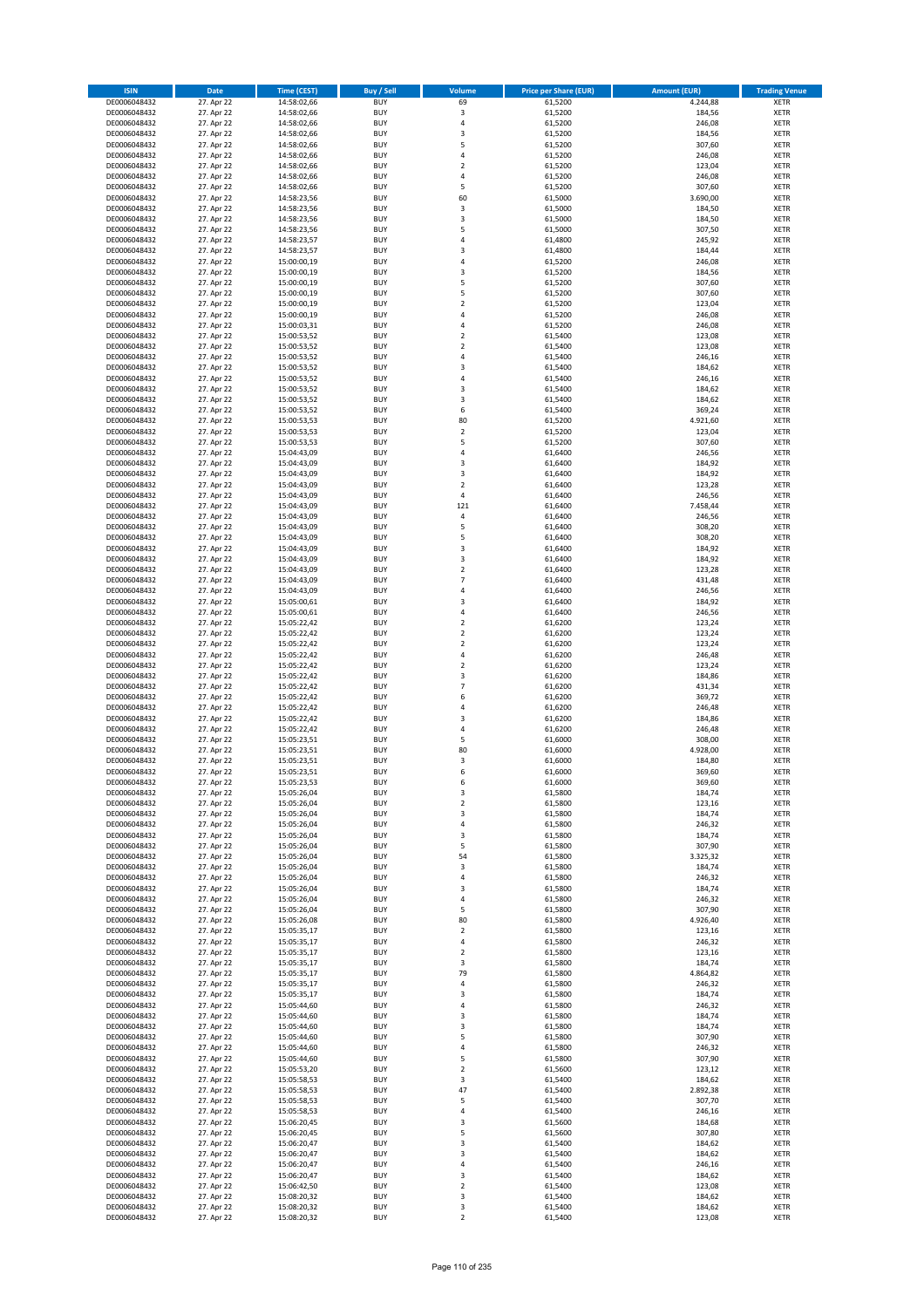| <b>ISIN</b>                  | <b>Date</b>              | <b>Time (CEST)</b>         | <b>Buy / Sell</b>        | Volume                     | <b>Price per Share (EUR)</b> | <b>Amount (EUR)</b> | <b>Trading Venue</b>       |
|------------------------------|--------------------------|----------------------------|--------------------------|----------------------------|------------------------------|---------------------|----------------------------|
| DE0006048432                 | 27. Apr 22               | 15:08:20,32                | <b>BUY</b>               | 3                          | 61,5400                      | 184,62              | <b>XETR</b>                |
| DE0006048432                 | 27. Apr 22               | 15:08:20,32                | <b>BUY</b>               | 3                          | 61,5400                      | 184,62              | <b>XETR</b>                |
| DE0006048432                 | 27. Apr 22               | 15:08:20,32                | <b>BUY</b>               | 5                          | 61,5400                      | 307,70              | <b>XETR</b>                |
| DE0006048432                 | 27. Apr 22               | 15:08:20,32                | <b>BUY</b>               | 68                         | 61,5400                      | 4.184,72            | <b>XETR</b>                |
| DE0006048432                 | 27. Apr 22               | 15:08:20,32                | <b>BUY</b>               | 4                          | 61,5400                      | 246,16              | <b>XETR</b>                |
| DE0006048432                 | 27. Apr 22               | 15:08:20,32                | <b>BUY</b>               | $\overline{7}$             | 61,5400                      | 430,78              | <b>XETR</b>                |
| DE0006048432                 | 27. Apr 22               | 15:08:20,32                | <b>BUY</b>               | 4                          | 61,5400                      | 246,16              | <b>XETR</b>                |
| DE0006048432                 | 27. Apr 22               | 15:08:56,17                | <b>BUY</b>               | 5                          | 61,5200                      | 307,60              | <b>XETR</b>                |
| DE0006048432                 | 27. Apr 22               | 15:08:56,17                | <b>BUY</b>               | $\overline{2}$             | 61,5200                      | 123,04              | <b>XETR</b>                |
| DE0006048432                 | 27. Apr 22               | 15:08:56,17                | <b>BUY</b>               | 5                          | 61,5200                      | 307,60              | <b>XETR</b>                |
| DE0006048432                 | 27. Apr 22               | 15:08:56,17                | <b>BUY</b>               | $\mathbf 2$                | 61,5200                      | 123,04              | <b>XETR</b>                |
| DE0006048432                 | 27. Apr 22               | 15:08:56,17                | <b>BUY</b>               | 67                         | 61,5200                      | 4.121,84            | <b>XETR</b>                |
| DE0006048432                 | 27. Apr 22               | 15:08:56,17                | <b>BUY</b>               | 3                          | 61,5200                      | 184,56              | <b>XETR</b>                |
| DE0006048432                 | 27. Apr 22               | 15:08:56,17                | <b>BUY</b>               | 3                          | 61,5200                      | 184,56              | <b>XETR</b>                |
| DE0006048432                 | 27. Apr 22               | 15:08:56,17                | <b>BUY</b>               | 3                          | 61,5200                      | 184,56              | <b>XETR</b>                |
| DE0006048432                 | 27. Apr 22               | 15:08:56,17                | <b>BUY</b>               | 4                          | 61,5200                      | 246,08              | <b>XETR</b>                |
| DE0006048432                 | 27. Apr 22               | 15:08:56,17                | <b>BUY</b>               | 4                          | 61,5200                      | 246,08              | <b>XETR</b>                |
| DE0006048432                 | 27. Apr 22               | 15:08:56,17                | <b>BUY</b>               | 5                          | 61,5200                      | 307,60              | <b>XETR</b>                |
| DE0006048432                 | 27. Apr 22               | 15:09:35,41                | <b>BUY</b>               | 4                          | 61,5200                      | 246,08              | <b>XETR</b>                |
| DE0006048432                 | 27. Apr 22               | 15:09:35,41                | <b>BUY</b>               | 3                          | 61,5200                      | 184,56              | <b>XETR</b>                |
| DE0006048432                 | 27. Apr 22               | 15:09:35,41                | <b>BUY</b><br><b>BUY</b> | 5<br>$\mathbf 2$           | 61,5200                      | 307,60<br>123,04    | <b>XETR</b><br><b>XETR</b> |
| DE0006048432<br>DE0006048432 | 27. Apr 22<br>27. Apr 22 | 15:10:00,64<br>15:10:00,64 | <b>BUY</b>               | 3                          | 61,5200<br>61,5200           |                     | <b>XETR</b>                |
| DE0006048432                 | 27. Apr 22               | 15:10:00,64                | <b>BUY</b>               | 3                          | 61,5200                      | 184,56<br>184,56    | <b>XETR</b>                |
| DE0006048432                 | 27. Apr 22               | 15:10:00,64                | <b>BUY</b>               | $\overline{7}$             | 61,5200                      | 430,64              | <b>XETR</b>                |
| DE0006048432                 | 27. Apr 22               | 15:10:00,64                | <b>BUY</b>               | $\mathbf 2$                | 61,5200                      | 123,04              | <b>XETR</b>                |
| DE0006048432                 | 27. Apr 22               | 15:10:00,64                | <b>BUY</b>               | 3                          | 61,5200                      | 184,56              | <b>XETR</b>                |
| DE0006048432                 | 27. Apr 22               | 15:10:00,64                | <b>BUY</b>               | 4                          | 61,5200                      | 246,08              | <b>XETR</b>                |
| DE0006048432                 | 27. Apr 22               | 15:10:00,64                | <b>BUY</b>               | 41                         | 61,5200                      | 2.522,32            | <b>XETR</b>                |
| DE0006048432                 | 27. Apr 22               | 15:10:00,64                | <b>BUY</b>               | 3                          | 61,5200                      | 184,56              | <b>XETR</b>                |
| DE0006048432                 | 27. Apr 22               | 15:10:00,64                | <b>BUY</b>               | 3                          | 61,5200                      | 184,56              | <b>XETR</b>                |
| DE0006048432                 | 27. Apr 22               | 15:10:00,64                | <b>BUY</b>               | 3                          | 61,5200                      | 184,56              | <b>XETR</b>                |
| DE0006048432                 | 27. Apr 22               | 15:10:00,64                | <b>BUY</b>               | 4                          | 61,5200                      | 246,08              | <b>XETR</b>                |
| DE0006048432                 | 27. Apr 22               | 15:10:00,64                | <b>BUY</b>               | 5                          | 61,5200                      | 307,60              | <b>XETR</b>                |
| DE0006048432                 | 27. Apr 22               | 15:10:00,64                | <b>BUY</b>               | 3                          | 61.5200                      | 184,56              | <b>XETR</b>                |
| DE0006048432                 | 27. Apr 22               | 15:10:00,64                | <b>BUY</b>               | 36                         | 61,5200                      | 2.214,72            | <b>XETR</b>                |
| DE0006048432                 | 27. Apr 22               | 15:10:15,09                | <b>BUY</b>               | $\overline{\mathbf{c}}$    | 61,5000                      | 123,00              | <b>XETR</b>                |
| DE0006048432                 | 27. Apr 22               | 15:10:15,09                | <b>BUY</b>               | $\mathbf 2$                | 61,5000                      | 123,00              | <b>XETR</b>                |
| DE0006048432                 | 27. Apr 22               | 15:10:15,09                | <b>BUY</b>               | 3                          | 61,5200                      | 184,56              | <b>XETR</b>                |
| DE0006048432                 | 27. Apr 22               | 15:10:15,09                | <b>BUY</b>               | 70                         | 61,5000                      | 4.305,00            | <b>XETR</b>                |
| DE0006048432                 | 27. Apr 22               | 15:10:15,09                | <b>BUY</b>               | 5                          | 61,5200                      | 307,60              | <b>XETR</b>                |
| DE0006048432                 | 27. Apr 22               | 15:10:15,09                | <b>BUY</b>               | 3                          | 61,5200                      | 184,56              | <b>XETR</b>                |
| DE0006048432                 | 27. Apr 22               | 15:10:15,09                | <b>BUY</b>               | 4                          | 61,5000                      | 246,00              | <b>XETR</b>                |
| DE0006048432                 | 27. Apr 22               | 15:10:15,09                | <b>BUY</b>               | 4                          | 61,5000                      | 246,00              | <b>XETR</b>                |
| DE0006048432                 | 27. Apr 22               | 15:10:15,09                | <b>BUY</b>               | 3                          | 61,5000                      | 184,50              | <b>XETR</b>                |
| DE0006048432                 | 27. Apr 22               | 15:10:15,09                | <b>BUY</b>               | 4                          | 61,5000                      | 246,00              | <b>XETR</b>                |
| DE0006048432                 | 27. Apr 22               | 15:10:15,09                | <b>BUY</b>               | 4                          | 61,5000                      | 246,00              | <b>XETR</b>                |
| DE0006048432                 | 27. Apr 22               | 15:10:15,09                | <b>BUY</b>               | 6                          | 61,5200                      | 369,12              | <b>XETR</b>                |
| DE0006048432                 | 27. Apr 22               | 15:10:15,20                | <b>BUY</b>               | 3                          | 61,5000                      | 184,50              | <b>XETR</b>                |
| DE0006048432                 | 27. Apr 22               | 15:11:07,04                | <b>BUY</b>               | 3                          | 61,5200                      | 184,56              | <b>XETR</b>                |
| DE0006048432                 | 27. Apr 22               | 15:11:07,04                | <b>BUY</b>               | 84                         | 61,5200                      | 5.167,68            | <b>XETR</b>                |
| DE0006048432                 | 27. Apr 22               | 15:11:07,04                | <b>BUY</b>               | 3                          | 61,5200                      | 184,56              | <b>XETR</b>                |
| DE0006048432                 | 27. Apr 22               | 15:11:07,04                | <b>BUY</b>               | 3                          | 61,5200                      | 184,56              | <b>XETR</b>                |
| DE0006048432                 | 27. Apr 22               | 15:11:07,04                | <b>BUY</b>               | 3                          | 61,5200                      | 184,56              | <b>XETR</b>                |
| DE0006048432                 | 27. Apr 22               | 15:11:07,04                | <b>BUY</b>               | $\overline{\mathbf{c}}$    | 61,5200                      | 123,04              | <b>XETR</b>                |
| DE0006048432                 | 27. Apr 22<br>27. Apr 22 | 15:11:07,04                | <b>BUY</b><br><b>BUY</b> | 3<br>3                     | 61,5200                      | 184,56              | <b>XETR</b><br><b>XETR</b> |
| DE0006048432                 | 27. Apr 22               | 15:11:07,04                | <b>BUY</b>               | 5                          | 61,5200<br>61,5200           | 184,56<br>307,60    | <b>XETR</b>                |
| DE0006048432<br>DE0006048432 | 27. Apr 22               | 15:11:07,04<br>15:11:29,42 | <b>BUY</b>               | 59                         | 61,5200                      | 3.629,68            | <b>XETR</b>                |
| DE0006048432                 | 27. Apr 22               | 15:11:29,42                | <b>BUY</b>               | 4                          | 61,5200                      | 246,08              | <b>XETR</b>                |
| DE0006048432                 | 27. Apr 22               | 15:11:29,42                | <b>BUY</b>               | 5                          | 61,5200                      | 307,60              | <b>XETR</b>                |
| DE0006048432                 | 27. Apr 22               | 15:11:29,42                | <b>BUY</b>               | 3                          | 61,5200                      | 184,56              | <b>XETR</b>                |
| DE0006048432                 | 27. Apr 22               | 15:11:58,48                | <b>BUY</b>               | $\overline{\mathbf{c}}$    | 61,5200                      | 123,04              | <b>XETR</b>                |
| DE0006048432                 | 27. Apr 22               | 15:11:58,48                | <b>BUY</b>               | 71                         | 61,5200                      | 4.367,92            | <b>XETR</b>                |
| DE0006048432                 | 27. Apr 22               | 15:11:58,48                | BUY                      | 5                          | 61,5200                      | 307,60              | <b>XETR</b>                |
| DE0006048432                 | 27. Apr 22               | 15:11:58,48                | <b>BUY</b>               | 3                          | 61,5200                      | 184,56              | XETR                       |
| DE0006048432                 | 27. Apr 22               | 15:13:40,27                | <b>BUY</b>               | $\mathbf 2$                | 61,5600                      | 123,12              | XETR                       |
| DE0006048432                 | 27. Apr 22               | 15:13:40,27                | <b>BUY</b>               | $\mathbf 2$                | 61,5600                      | 123,12              | XETR                       |
| DE0006048432                 | 27. Apr 22               | 15:13:40,27                | <b>BUY</b>               | 4                          | 61,5600                      | 246,24              | <b>XETR</b>                |
| DE0006048432                 | 27. Apr 22               | 15:13:40,27                | <b>BUY</b>               | $\mathbf 1$                | 61,5600                      | 61,56               | <b>XETR</b>                |
| DE0006048432                 | 27. Apr 22               | 15:14:31,52                | <b>BUY</b>               | 3                          | 61,5600                      | 184,68              | <b>XETR</b>                |
| DE0006048432                 | 27. Apr 22               | 15:14:31,52                | <b>BUY</b>               | 4                          | 61,5600                      | 246,24              | <b>XETR</b>                |
| DE0006048432                 | 27. Apr 22               | 15:14:31,52                | <b>BUY</b>               | 84                         | 61,5600                      | 5.171,04            | <b>XETR</b>                |
| DE0006048432                 | 27. Apr 22               | 15:14:31,52                | <b>BUY</b>               | 3                          | 61,5600                      | 184,68              | XETR                       |
| DE0006048432                 | 27. Apr 22               | 15:14:49,51                | <b>BUY</b>               | $\mathbf 2$                | 61,5400                      | 123,08              | <b>XETR</b>                |
| DE0006048432                 | 27. Apr 22               | 15:14:49,51                | <b>BUY</b>               | 3                          | 61,5400                      | 184,62              | <b>XETR</b>                |
| DE0006048432<br>DE0006048432 | 27. Apr 22<br>27. Apr 22 | 15:14:49,51<br>15:14:49,51 | <b>BUY</b><br><b>BUY</b> | $\mathbf 2$<br>$\mathbf 1$ | 61,5400<br>61,5400           | 123,08<br>61,54     | <b>XETR</b><br><b>XETR</b> |
| DE0006048432                 | 27. Apr 22               | 15:14:49,51                | <b>BUY</b>               | 4                          | 61,5400                      | 246,16              | <b>XETR</b>                |
| DE0006048432                 | 27. Apr 22               | 15:14:49,51                | <b>BUY</b>               | 3                          | 61,5400                      | 184,62              | <b>XETR</b>                |
| DE0006048432                 | 27. Apr 22               | 15:14:49,51                | <b>BUY</b>               | 4                          | 61,5400                      | 246,16              | <b>XETR</b>                |
| DE0006048432                 | 27. Apr 22               | 15:17:00,55                | <b>BUY</b>               | 4                          | 61,5800                      | 246,32              | <b>XETR</b>                |
| DE0006048432                 | 27. Apr 22               | 15:17:00,55                | <b>BUY</b>               | 3                          | 61,5800                      | 184,74              | XETR                       |
| DE0006048432                 | 27. Apr 22               | 15:17:00,55                | <b>BUY</b>               | 5                          | 61,5800                      | 307,90              | <b>XETR</b>                |
| DE0006048432                 | 27. Apr 22               | 15:17:00,55                | <b>BUY</b>               | 3                          | 61,5800                      | 184,74              | <b>XETR</b>                |
| DE0006048432                 | 27. Apr 22               | 15:17:00,55                | <b>BUY</b>               | $\mathbf 2$                | 61,5800                      | 123,16              | <b>XETR</b>                |
| DE0006048432                 | 27. Apr 22               | 15:17:00,55                | <b>BUY</b>               | 4                          | 61,5800                      | 246,32              | <b>XETR</b>                |
| DE0006048432                 | 27. Apr 22               | 15:17:00,55                | <b>BUY</b>               | 3                          | 61,5800                      | 184,74              | <b>XETR</b>                |
| DE0006048432                 | 27. Apr 22               | 15:17:00,55                | <b>BUY</b>               | 5                          | 61,5800                      | 307,90              | <b>XETR</b>                |
| DE0006048432                 | 27. Apr 22               | 15:17:00,55                | <b>BUY</b>               | 3                          | 61,5800                      | 184,74              | <b>XETR</b>                |
| DE0006048432                 | 27. Apr 22               | 15:17:00,55                | <b>BUY</b>               | 3                          | 61,5800                      | 184,74              | <b>XETR</b>                |
| DE0006048432                 | 27. Apr 22               | 15:17:00,55                | <b>BUY</b>               | 4                          | 61,5800                      | 246,32              | <b>XETR</b>                |
| DE0006048432                 | 27. Apr 22               | 15:17:00,55                | <b>BUY</b>               | 3                          | 61,5800                      | 184,74              | <b>XETR</b>                |
| DE0006048432                 | 27. Apr 22               | 15:17:00,56                | <b>BUY</b>               | 88                         | 61,5600                      | 5.417,28            | XETR                       |
| DE0006048432                 | 27. Apr 22               | 15:17:00,56                | <b>BUY</b>               | 3                          | 61,5600                      | 184,68              | <b>XETR</b>                |
| DE0006048432                 | 27. Apr 22               | 15:17:00,56                | <b>BUY</b>               | 3                          | 61,5600                      | 184,68              | <b>XETR</b>                |
| DE0006048432                 | 27. Apr 22               | 15:17:00,56                | <b>BUY</b>               | $\mathbf 2$                | 61,5600                      | 123,12              | <b>XETR</b>                |
| DE0006048432                 | 27. Apr 22               | 15:17:00,58                | <b>BUY</b>               | 4                          | 61,5800                      | 246,32              | <b>XETR</b>                |
| DE0006048432                 | 27. Apr 22               | 15:18:26,91                | <b>BUY</b>               | 5                          | 61,6000                      | 308,00              | <b>XETR</b>                |
| DE0006048432                 | 27. Apr 22               | 15:19:39,96                | <b>BUY</b>               | 3                          | 61,6000                      | 184,80              | <b>XETR</b>                |
| DE0006048432                 | 27. Apr 22               | 15:19:39,96                | <b>BUY</b>               | 3                          | 61,6000                      | 184,80              | <b>XETR</b>                |
| DE0006048432<br>DE0006048432 | 27. Apr 22<br>27. Apr 22 | 15:19:39,96<br>15:20:29,23 | <b>BUY</b><br><b>BUY</b> | 3<br>7                     | 61,6000<br>61,6000           | 184,80<br>431,20    | XETR<br><b>XETR</b>        |
| DE0006048432                 | 27. Apr 22               | 15:23:02,69                | <b>BUY</b>               | 5                          | 61,5800                      | 307,90              | <b>XETR</b>                |
| DE0006048432                 | 27. Apr 22               | 15:23:02,69                | <b>BUY</b>               | 6                          | 61,5800                      | 369,48              | <b>XETR</b>                |
| DE0006048432                 | 27. Apr 22               | 15:23:02,69                | <b>BUY</b>               | $\overline{7}$             | 61,5800                      | 431,06              | XETR                       |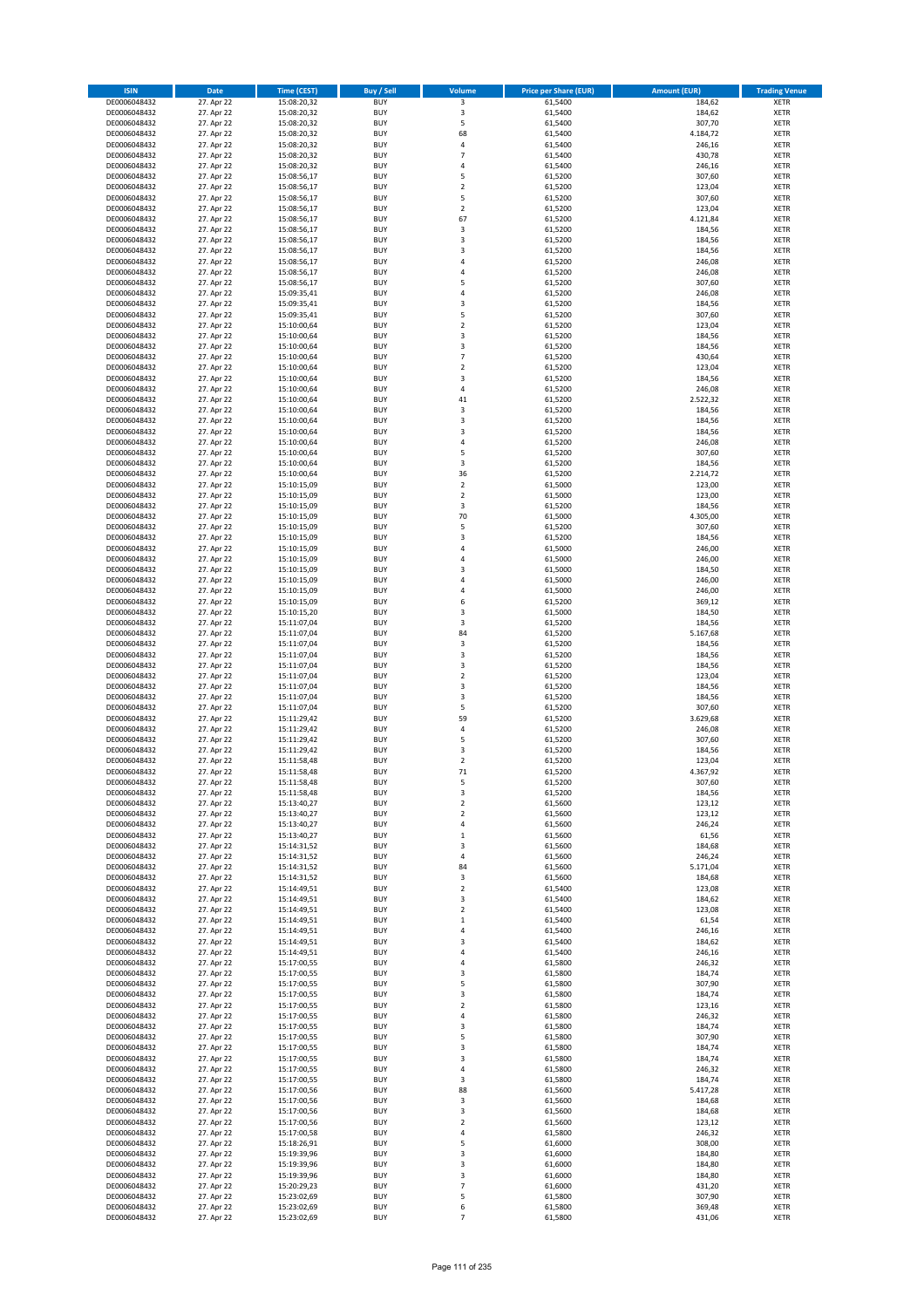| <b>ISIN</b>                  | <b>Date</b>              | <b>Time (CEST)</b>         | <b>Buy / Sell</b>        | <b>Volume</b>         | <b>Price per Share (EUR)</b> | <b>Amount (EUR)</b> | <b>Trading Venue</b>       |
|------------------------------|--------------------------|----------------------------|--------------------------|-----------------------|------------------------------|---------------------|----------------------------|
| DE0006048432                 | 27. Apr 22               | 15:23:02,69                | <b>BUY</b>               | 8                     | 61,5800                      | 492,64              | <b>XETR</b>                |
| DE0006048432                 | 27. Apr 22               | 15:23:02,69                | <b>BUY</b>               | 8                     | 61,5800                      | 492,64              | <b>XETR</b>                |
| DE0006048432                 | 27. Apr 22               | 15:23:02,69                | <b>BUY</b>               | 4                     | 61,5800                      | 246,32              | <b>XETR</b>                |
| DE0006048432<br>DE0006048432 | 27. Apr 22<br>27. Apr 22 | 15:23:02,69<br>15:23:02,69 | <b>BUY</b><br><b>BUY</b> | 6<br>222              | 61,5800<br>61,5800           | 369,48<br>13.670,76 | <b>XETR</b><br><b>XETR</b> |
| DE0006048432                 | 27. Apr 22               | 15:23:02,69                | <b>BUY</b>               | 5                     | 61,5800                      | 307,90              | <b>XETR</b>                |
| DE0006048432                 | 27. Apr 22               | 15:23:02,69                | <b>BUY</b>               | $\overline{7}$        | 61,5800                      | 431,06              | <b>XETR</b>                |
| DE0006048432                 | 27. Apr 22               | 15:23:02,69                | <b>BUY</b>               | 5                     | 61,5800                      | 307,90              | <b>XETR</b>                |
| DE0006048432                 | 27. Apr 22               | 15:23:02,69                | <b>BUY</b>               | 6                     | 61,5800                      | 369,48              | <b>XETR</b>                |
| DE0006048432<br>DE0006048432 | 27. Apr 22<br>27. Apr 22 | 15:23:02,69<br>15:23:02,69 | <b>BUY</b><br><b>BUY</b> | 4<br>5                | 61,5800<br>61,5800           | 246,32<br>307,90    | <b>XETR</b><br><b>XETR</b> |
| DE0006048432                 | 27. Apr 22               | 15:23:02,69                | <b>BUY</b>               | $\overline{7}$        | 61,5800                      | 431,06              | <b>XETR</b>                |
| DE0006048432                 | 27. Apr 22               | 15:23:22,30                | <b>BUY</b>               | 5                     | 61,5600                      | 307,80              | <b>XETR</b>                |
| DE0006048432                 | 27. Apr 22               | 15:23:22,30                | <b>BUY</b>               | 8                     | 61,5600                      | 492,48              | <b>XETR</b>                |
| DE0006048432                 | 27. Apr 22               | 15:23:22,30                | <b>BUY</b>               | 9                     | 61,5600                      | 554,04              | <b>XETR</b>                |
| DE0006048432<br>DE0006048432 | 27. Apr 22<br>27. Apr 22 | 15:23:22,30<br>15:23:22,30 | <b>BUY</b><br><b>BUY</b> | 190<br>5              | 61,5600<br>61,5600           | 11.696,40<br>307,80 | <b>XETR</b><br><b>XETR</b> |
| DE0006048432                 | 27. Apr 22               | 15:23:22,30                | <b>BUY</b>               | 4                     | 61,5600                      | 246,24              | <b>XETR</b>                |
| DE0006048432                 | 27. Apr 22               | 15:23:22,30                | <b>BUY</b>               | 13                    | 61,5600                      | 800,28              | <b>XETR</b>                |
| DE0006048432                 | 27. Apr 22               | 15:23:22,30                | <b>BUY</b>               | 12                    | 61,5600                      | 738,72              | <b>XETR</b>                |
| DE0006048432                 | 27. Apr 22               | 15:23:22,30                | <b>BUY</b>               | 10                    | 61,5600                      | 615,60              | <b>XETR</b>                |
| DE0006048432<br>DE0006048432 | 27. Apr 22<br>27. Apr 22 | 15:23:22,30<br>15:23:22,30 | <b>BUY</b><br><b>BUY</b> | 6<br>3                | 61,5600<br>61,5600           | 369,36<br>184,68    | <b>XETR</b><br><b>XETR</b> |
| DE0006048432                 | 27. Apr 22               | 15:23:22,30                | <b>BUY</b>               | 10                    | 61,5600                      | 615,60              | <b>XETR</b>                |
| DE0006048432                 | 27. Apr 22               | 15:23:22,30                | <b>BUY</b>               | 54                    | 61,5600                      | 3.324,24            | <b>XETR</b>                |
| DE0006048432                 | 27. Apr 22               | 15:23:50,19                | <b>BUY</b>               | $\overline{7}$        | 61,5600                      | 430,92              | <b>XETR</b>                |
| DE0006048432                 | 27. Apr 22               | 15:23:50,19                | <b>BUY</b>               | 6                     | 61,5600                      | 369,36              | <b>XETR</b>                |
| DE0006048432<br>DE0006048432 | 27. Apr 22<br>27. Apr 22 | 15:23:50,19<br>15:23:50,19 | <b>BUY</b><br><b>BUY</b> | 8<br>$\overline{7}$   | 61,5600<br>61,5600           | 492,48<br>430,92    | <b>XETR</b><br><b>XETR</b> |
| DE0006048432                 | 27. Apr 22               | 15:24:05,64                | <b>BUY</b>               | 5                     | 61,5600                      | 307,80              | <b>XETR</b>                |
| DE0006048432                 | 27. Apr 22               | 15:24:05,64                | <b>BUY</b>               | 4                     | 61,5600                      | 246,24              | <b>XETR</b>                |
| DE0006048432                 | 27. Apr 22               | 15:24:51,50                | <b>BUY</b>               | 3                     | 61,5400                      | 184,62              | <b>XETR</b>                |
| DE0006048432                 | 27. Apr 22               | 15:24:51,50                | <b>BUY</b>               | 3<br>$\overline{2}$   | 61,5400                      | 184,62              | <b>XETR</b>                |
| DE0006048432<br>DE0006048432 | 27. Apr 22<br>27. Apr 22 | 15:24:51,50<br>15:24:51,50 | <b>BUY</b><br><b>BUY</b> | 4                     | 61,5400<br>61.5400           | 123,08<br>246,16    | <b>XETR</b><br><b>XETR</b> |
| DE0006048432                 | 27. Apr 22               | 15:24:51,50                | <b>BUY</b>               | 4                     | 61,5400                      | 246,16              | <b>XETR</b>                |
| DE0006048432                 | 27. Apr 22               | 15:24:51,50                | <b>BUY</b>               | $\mathbf 1$           | 61,5400                      | 61,54               | <b>XETR</b>                |
| DE0006048432                 | 27. Apr 22               | 15:24:51,50                | <b>BUY</b>               | $\mathbf 2$           | 61,5400                      | 123,08              | <b>XETR</b>                |
| DE0006048432                 | 27. Apr 22               | 15:24:51,50                | <b>BUY</b>               | 9                     | 61,5400                      | 553,86              | <b>XETR</b>                |
| DE0006048432<br>DE0006048432 | 27. Apr 22<br>27. Apr 22 | 15:24:51,50<br>15:24:51,50 | <b>BUY</b><br><b>BUY</b> | 170<br>$\overline{7}$ | 61,5400<br>61,5400           | 10.461,80<br>430,78 | <b>XETR</b><br><b>XETR</b> |
| DE0006048432                 | 27. Apr 22               | 15:24:51,50                | <b>BUY</b>               | 5                     | 61,5400                      | 307,70              | <b>XETR</b>                |
| DE0006048432                 | 27. Apr 22               | 15:24:51,50                | <b>BUY</b>               | 3                     | 61,5400                      | 184,62              | <b>XETR</b>                |
| DE0006048432                 | 27. Apr 22               | 15:24:51,50                | <b>BUY</b>               | 3                     | 61,5400                      | 184,62              | <b>XETR</b>                |
| DE0006048432                 | 27. Apr 22               | 15:24:51,50                | <b>BUY</b>               | 3                     | 61,5400                      | 184,62              | <b>XETR</b>                |
| DE0006048432                 | 27. Apr 22               | 15:24:51,50                | <b>BUY</b><br><b>BUY</b> | 5<br>4                | 61,5400                      | 307,70              | <b>XETR</b>                |
| DE0006048432<br>DE0006048432 | 27. Apr 22<br>27. Apr 22 | 15:24:51,50<br>15:24:51,50 | <b>BUY</b>               | $\mathbf 2$           | 61,5400<br>61,5400           | 246,16<br>123,08    | <b>XETR</b><br><b>XETR</b> |
| DE0006048432                 | 27. Apr 22               | 15:26:15,48                | <b>BUY</b>               | 6                     | 61,5800                      | 369,48              | <b>XETR</b>                |
| DE0006048432                 | 27. Apr 22               | 15:26:15,48                | <b>BUY</b>               | 6                     | 61,5800                      | 369,48              | <b>XETR</b>                |
| DE0006048432                 | 27. Apr 22               | 15:26:15,48                | <b>BUY</b>               | 3                     | 61,5800                      | 184,74              | <b>XETR</b>                |
| DE0006048432<br>DE0006048432 | 27. Apr 22<br>27. Apr 22 | 15:26:15,48<br>15:26:15,48 | <b>BUY</b><br><b>BUY</b> | 6<br>3                | 61,5800<br>61,5800           | 369,48<br>184,74    | <b>XETR</b><br><b>XETR</b> |
| DE0006048432                 | 27. Apr 22               | 15:26:15,48                | <b>BUY</b>               | 3                     | 61,5800                      | 184,74              | <b>XETR</b>                |
| DE0006048432                 | 27. Apr 22               | 15:26:15,48                | <b>BUY</b>               | 43                    | 61,5800                      | 2.647,94            | <b>XETR</b>                |
| DE0006048432                 | 27. Apr 22               | 15:26:15,48                | <b>BUY</b>               | $\overline{7}$        | 61,5800                      | 431,06              | <b>XETR</b>                |
| DE0006048432                 | 27. Apr 22               | 15:26:15,48                | <b>BUY</b>               | 4                     | 61,5800                      | 246,32              | <b>XETR</b>                |
| DE0006048432<br>DE0006048432 | 27. Apr 22<br>27. Apr 22 | 15:26:15,48<br>15:26:15,48 | <b>BUY</b><br><b>BUY</b> | 5<br>5                | 61,5800<br>61,5800           | 307,90<br>307,90    | <b>XETR</b><br><b>XETR</b> |
| DE0006048432                 | 27. Apr 22               | 15:26:15,48                | <b>BUY</b>               | 4                     | 61,5800                      | 246,32              | <b>XETR</b>                |
| DE0006048432                 | 27. Apr 22               | 15:26:15,48                | <b>BUY</b>               | 4                     | 61,5800                      | 246,32              | <b>XETR</b>                |
| DE0006048432                 | 27. Apr 22               | 15:26:15,48                | <b>BUY</b>               | 4                     | 61,5800                      | 246,32              | <b>XETR</b>                |
| DE0006048432                 | 27. Apr 22               | 15:26:15,48                | <b>BUY</b>               | 6                     | 61,5800                      | 369,48              | <b>XETR</b>                |
| DE0006048432<br>DE0006048432 | 27. Apr 22<br>27. Apr 22 | 15:26:15,48<br>15:26:31,31 | <b>BUY</b><br>BUY        | 82<br>3               | 61,5800<br>61,5600           | 5.049,56<br>184,68  | <b>XETR</b><br><b>XETR</b> |
| DE0006048432                 | 27. Apr 22               | 15:26:31,31                | <b>BUY</b>               | 37                    | 61,5600                      | 2.277,72            | <b>XETR</b>                |
| DE0006048432                 | 27. Apr 22               | 15:26:31,31                | <b>BUY</b>               | 4                     | 61,5600                      | 246,24              | <b>XETR</b>                |
| DE0006048432                 | 27. Apr 22               | 15:26:31,31                | <b>BUY</b>               | 24                    | 61,5600                      | 1.477,44            | XETR                       |
| DE0006048432                 | 27. Apr 22               | 15:28:06,33                | <b>BUY</b>               | 3                     | 61,6000                      | 184,80              | <b>XETR</b>                |
| DE0006048432<br>DE0006048432 | 27. Apr 22<br>27. Apr 22 | 15:28:06,33<br>15:28:06,33 | <b>BUY</b><br><b>BUY</b> | 63<br>5               | 61,6000<br>61,6000           | 3.880,80<br>308,00  | <b>XETR</b><br><b>XETR</b> |
| DE0006048432                 | 27. Apr 22               | 15:28:06,33                | <b>BUY</b>               | 3                     | 61,6000                      | 184,80              | <b>XETR</b>                |
| DE0006048432                 | 27. Apr 22               | 15:29:02,85                | <b>BUY</b>               | 3                     | 61,6000                      | 184,80              | <b>XETR</b>                |
| DE0006048432                 | 27. Apr 22               | 15:29:02,85                | <b>BUY</b>               | 78                    | 61,6000                      | 4.804,80            | <b>XETR</b>                |
| DE0006048432                 | 27. Apr 22               | 15:29:02,85                | <b>BUY</b>               | 3                     | 61,6000                      | 184,80              | <b>XETR</b>                |
| DE0006048432<br>DE0006048432 | 27. Apr 22<br>27. Apr 22 | 15:29:14,17<br>15:29:14,17 | <b>BUY</b><br><b>BUY</b> | 6<br>4                | 61,5800<br>61,5800           | 369,48<br>246,32    | <b>XETR</b><br><b>XETR</b> |
| DE0006048432                 | 27. Apr 22               | 15:29:14,17                | <b>BUY</b>               | 3                     | 61,5800                      | 184,74              | <b>XETR</b>                |
| DE0006048432                 | 27. Apr 22               | 15:29:14,17                | <b>BUY</b>               | 5                     | 61,5800                      | 307,90              | <b>XETR</b>                |
| DE0006048432                 | 27. Apr 22               | 15:29:14,17                | <b>BUY</b>               | 4                     | 61,5800                      | 246,32              | <b>XETR</b>                |
| DE0006048432<br>DE0006048432 | 27. Apr 22<br>27. Apr 22 | 15:29:14,17<br>15:29:14,17 | <b>BUY</b><br><b>BUY</b> | 4<br>6                | 61,5800<br>61,5800           | 246,32<br>369,48    | <b>XETR</b><br><b>XETR</b> |
| DE0006048432                 | 27. Apr 22               | 15:29:14,17                | <b>BUY</b>               | 78                    | 61,5800                      | 4.803,24            | XETR                       |
| DE0006048432                 | 27. Apr 22               | 15:29:14,17                | <b>BUY</b>               | 5                     | 61,5800                      | 307,90              | <b>XETR</b>                |
| DE0006048432                 | 27. Apr 22               | 15:29:14,17                | <b>BUY</b>               | 4                     | 61,5800                      | 246,32              | <b>XETR</b>                |
| DE0006048432                 | 27. Apr 22               | 15:29:14,17                | <b>BUY</b>               | 4                     | 61,5800                      | 246,32              | <b>XETR</b>                |
| DE0006048432<br>DE0006048432 | 27. Apr 22<br>27. Apr 22 | 15:29:14,17<br>15:29:14,17 | <b>BUY</b><br><b>BUY</b> | 6<br>3                | 61,5800<br>61,5800           | 369,48<br>184,74    | <b>XETR</b><br><b>XETR</b> |
| DE0006048432                 | 27. Apr 22               | 15:29:14,17                | <b>BUY</b>               | 3                     | 61,5800                      | 184,74              | <b>XETR</b>                |
| DE0006048432                 | 27. Apr 22               | 15:29:37,73                | <b>BUY</b>               | $\mathbf 2$           | 61,6200                      | 123,24              | <b>XETR</b>                |
| DE0006048432                 | 27. Apr 22               | 15:29:37,73                | <b>BUY</b>               | 4                     | 61,6200                      | 246,48              | <b>XETR</b>                |
| DE0006048432                 | 27. Apr 22               | 15:30:00,00                | <b>BUY</b>               | 4                     | 61,6000                      | 246,40              | <b>XETR</b>                |
| DE0006048432<br>DE0006048432 | 27. Apr 22<br>27. Apr 22 | 15:30:00,00<br>15:30:00,00 | <b>BUY</b><br><b>BUY</b> | 4<br>3                | 61,6000<br>61,6000           | 246,40<br>184,80    | <b>XETR</b><br>XETR        |
| DE0006048432                 | 27. Apr 22               | 15:30:00,00                | <b>BUY</b>               | 4                     | 61,6000                      | 246,40              | <b>XETR</b>                |
| DE0006048432                 | 27. Apr 22               | 15:30:00,00                | <b>BUY</b>               | 3                     | 61,6000                      | 184,80              | <b>XETR</b>                |
| DE0006048432                 | 27. Apr 22               | 15:30:00,00                | <b>BUY</b>               | 3                     | 61,6000                      | 184,80              | <b>XETR</b>                |
| DE0006048432                 | 27. Apr 22               | 15:30:00,00                | <b>BUY</b>               | 6                     | 61,6000                      | 369,60              | <b>XETR</b>                |
| DE0006048432                 | 27. Apr 22<br>27. Apr 22 | 15:30:00,00                | <b>BUY</b><br><b>BUY</b> | 63                    | 61,6000                      | 3.880,80<br>246,40  | <b>XETR</b>                |
| DE0006048432<br>DE0006048432 | 27. Apr 22               | 15:30:00,00<br>15:30:00,00 | <b>BUY</b>               | 4<br>3                | 61,6000<br>61,6000           | 184,80              | <b>XETR</b><br><b>XETR</b> |
| DE0006048432                 | 27. Apr 22               | 15:30:00,00                | <b>BUY</b>               | 5                     | 61,6000                      | 308,00              | XETR                       |
| DE0006048432                 | 27. Apr 22               | 15:30:00,00                | <b>BUY</b>               | $\overline{2}$        | 61,6000                      | 123,20              | <b>XETR</b>                |
| DE0006048432                 | 27. Apr 22               | 15:30:00,00                | <b>BUY</b>               | 3                     | 61,6000                      | 184,80              | <b>XETR</b>                |
| DE0006048432<br>DE0006048432 | 27. Apr 22<br>27. Apr 22 | 15:30:00,00<br>15:30:00,00 | <b>BUY</b><br><b>BUY</b> | 5<br>$\overline{7}$   | 61,6000<br>61,6000           | 308,00<br>431,20    | <b>XETR</b><br>XETR        |
|                              |                          |                            |                          |                       |                              |                     |                            |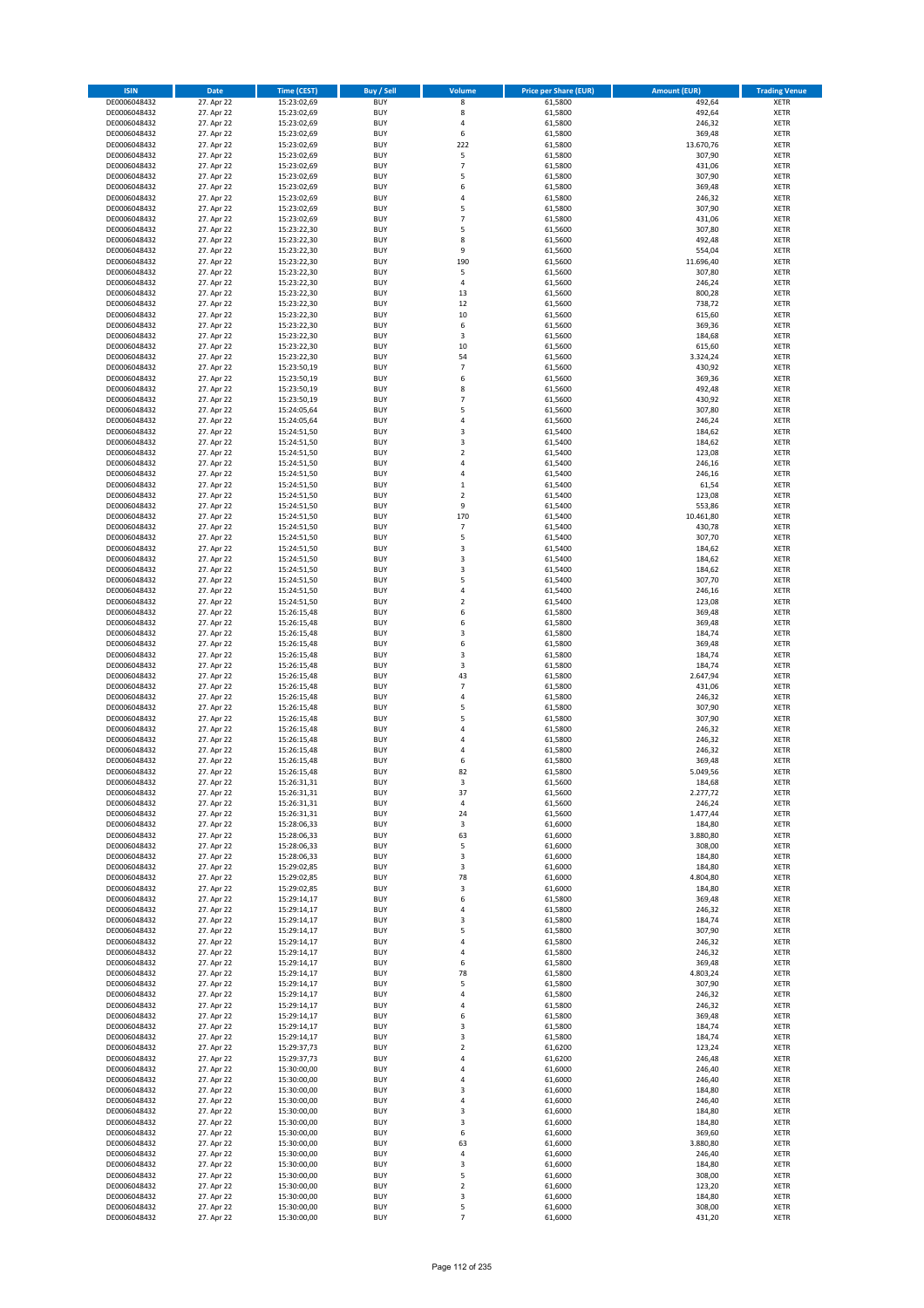| <b>ISIN</b>                  | <b>Date</b>              | <b>Time (CEST)</b>         | <b>Buy / Sell</b>        | Volume                           | <b>Price per Share (EUR)</b> | <b>Amount (EUR)</b> | <b>Trading Venue</b>       |
|------------------------------|--------------------------|----------------------------|--------------------------|----------------------------------|------------------------------|---------------------|----------------------------|
| DE0006048432                 | 27. Apr 22               | 15:30:00,00                | <b>BUY</b>               | 3                                | 61,6000                      | 184,80              | <b>XETR</b>                |
| DE0006048432                 | 27. Apr 22               | 15:30:00,02                | <b>BUY</b>               | 4                                | 61,6000                      | 246,40              | <b>XETR</b>                |
| DE0006048432                 | 27. Apr 22               | 15:30:00,16                | <b>BUY</b>               | 5                                | 61,5800                      | 307,90              | <b>XETR</b>                |
| DE0006048432                 | 27. Apr 22               | 15:30:00,16                | <b>BUY</b>               | 4                                | 61,5800                      | 246,32              | <b>XETR</b>                |
| DE0006048432                 | 27. Apr 22               | 15:30:01,40                | <b>BUY</b>               | 3                                | 61,5600                      | 184,68              | <b>XETR</b>                |
| DE0006048432                 | 27. Apr 22               | 15:30:01,40                | <b>BUY</b>               | 63                               | 61,5600                      | 3.878,28            | <b>XETR</b>                |
| DE0006048432                 | 27. Apr 22               | 15:30:01,40                | <b>BUY</b>               | 3                                | 61,5600                      | 184,68              | <b>XETR</b>                |
| DE0006048432                 | 27. Apr 22               | 15:30:03,07                | <b>BUY</b>               | 4                                | 61,5400                      | 246,16              | <b>XETR</b>                |
| DE0006048432                 | 27. Apr 22               | 15:30:03,07                | BUY                      | $\overline{7}$                   | 61,5400                      | 430,78              | <b>XETR</b>                |
| DE0006048432                 | 27. Apr 22               | 15:30:03,07                | <b>BUY</b>               | 5                                | 61,5400                      | 307,70              | <b>XETR</b>                |
| DE0006048432                 | 27. Apr 22               | 15:30:03,07                | <b>BUY</b>               | $\overline{4}$                   | 61,5400                      | 246,16              | <b>XETR</b>                |
| DE0006048432                 | 27. Apr 22               | 15:30:03,07                | <b>BUY</b>               | $\overline{4}$<br>$\overline{7}$ | 61,5400                      | 246,16              | <b>XETR</b>                |
| DE0006048432                 | 27. Apr 22               | 15:30:03,07                | <b>BUY</b>               | $\overline{a}$                   | 61,5400                      | 430,78              | <b>XETR</b>                |
| DE0006048432                 | 27. Apr 22               | 15:30:03,07                | <b>BUY</b>               | 5                                | 61,5400                      | 246,16              | <b>XETR</b>                |
| DE0006048432<br>DE0006048432 | 27. Apr 22<br>27. Apr 22 | 15:30:03,07<br>15:30:03,07 | <b>BUY</b><br>BUY        | $\overline{3}$                   | 61,5400<br>61,5400           | 307,70<br>184,62    | <b>XETR</b><br><b>XETR</b> |
| DE0006048432                 | 27. Apr 22               | 15:30:03,07                | <b>BUY</b>               | $\overline{7}$                   | 61,5400                      | 430,78              | <b>XETR</b>                |
| DE0006048432                 | 27. Apr 22               | 15:30:03,07                | <b>BUY</b>               | $\overline{4}$                   | 61,5400                      | 246,16              | <b>XETR</b>                |
| DE0006048432                 | 27. Apr 22               | 15:30:03,07                | <b>BUY</b>               | 3                                | 61,5400                      | 184,62              | <b>XETR</b>                |
| DE0006048432                 | 27. Apr 22               | 15:30:03,07                | <b>BUY</b>               | $\overline{\mathbf{3}}$          | 61,5400                      | 184,62              | <b>XETR</b>                |
| DE0006048432                 | 27. Apr 22               | 15:30:03,07                | <b>BUY</b>               | 5                                | 61,5400                      | 307,70              | <b>XETR</b>                |
| DE0006048432                 | 27. Apr 22               | 15:30:29,54                | <b>BUY</b>               | $\mathbf 2$                      | 61,5400                      | 123,08              | <b>XETR</b>                |
| DE0006048432                 | 27. Apr 22               | 15:30:29,54                | <b>BUY</b>               | $\overline{7}$                   | 61,5400                      | 430,78              | <b>XETR</b>                |
| DE0006048432                 | 27. Apr 22               | 15:30:29,54                | <b>BUY</b>               | $\overline{2}$                   | 61,5400                      | 123,08              | <b>XETR</b>                |
| DE0006048432                 | 27. Apr 22               | 15:30:29,54                | <b>BUY</b>               | 5                                | 61,5400                      | 307,70              | <b>XETR</b>                |
| DE0006048432                 | 27. Apr 22               | 15:30:29,54                | <b>BUY</b>               | 5                                | 61,5400                      | 307,70              | <b>XETR</b>                |
| DE0006048432                 | 27. Apr 22               | 15:30:29,54                | <b>BUY</b>               | 5                                | 61,5400                      | 307,70              | <b>XETR</b>                |
| DE0006048432                 | 27. Apr 22               | 15:30:29,54                | <b>BUY</b>               | 5                                | 61,5400                      | 307,70              | <b>XETR</b>                |
| DE0006048432                 | 27. Apr 22               | 15:30:29,54                | <b>BUY</b>               | 6                                | 61,5400                      | 369,24              | <b>XETR</b>                |
| DE0006048432                 | 27. Apr 22               | 15:30:29,54                | <b>BUY</b>               | $\overline{2}$                   | 61,5400                      | 123,08              | <b>XETR</b>                |
| DE0006048432                 | 27. Apr 22               | 15:30:40,67                | <b>BUY</b>               | $\mathbf 2$                      | 61,5400                      | 123,08              | <b>XETR</b>                |
| DE0006048432                 | 27. Apr 22               | 15:30:40,67                | <b>BUY</b>               | 3                                | 61,5400                      | 184,62              | <b>XETR</b>                |
| DE0006048432                 | 27. Apr 22               | 15:30:40,67                | <b>BUY</b>               | 4<br>$\overline{a}$              | 61,5400                      | 246,16              | <b>XETR</b>                |
| DE0006048432                 | 27. Apr 22               | 15:30:40,67                | <b>BUY</b>               |                                  | 61,5400                      | 246,16              | <b>XETR</b>                |
| DE0006048432<br>DE0006048432 | 27. Apr 22               | 15:31:17,64<br>15:31:17,64 | <b>BUY</b>               | $\overline{4}$<br>3              | 61,5800                      | 246,32              | <b>XETR</b>                |
| DE0006048432                 | 27. Apr 22<br>27. Apr 22 | 15:31:25,06                | <b>BUY</b><br><b>BUY</b> | $\overline{2}$                   | 61,5800<br>61,5600           | 184,74<br>123,12    | <b>XETR</b><br><b>XETR</b> |
| DE0006048432                 | 27. Apr 22               | 15:31:25,06                | <b>BUY</b>               | 3                                | 61,5600                      | 184,68              | <b>XETR</b>                |
| DE0006048432                 | 27. Apr 22               | 15:31:25,06                | <b>BUY</b>               | $\mathbf 2$                      | 61,5600                      | 123,12              | <b>XETR</b>                |
| DE0006048432                 | 27. Apr 22               | 15:31:25,06                | <b>BUY</b>               | 75                               | 61,5600                      | 4.617,00            | <b>XETR</b>                |
| DE0006048432                 | 27. Apr 22               | 15:31:25,06                | <b>BUY</b>               | $\overline{4}$                   | 61,5600                      | 246,24              | <b>XETR</b>                |
| DE0006048432                 | 27. Apr 22               | 15:31:25,06                | <b>BUY</b>               | $\mathbf 2$                      | 61,5600                      | 123,12              | <b>XETR</b>                |
| DE0006048432                 | 27. Apr 22               | 15:31:25,06                | <b>BUY</b>               | 3                                | 61,5600                      | 184,68              | <b>XETR</b>                |
| DE0006048432                 | 27. Apr 22               | 15:31:25,06                | <b>BUY</b>               | $\overline{\mathbf{3}}$          | 61,5600                      | 184,68              | <b>XETR</b>                |
| DE0006048432                 | 27. Apr 22               | 15:31:25,06                | <b>BUY</b>               | $\overline{\mathbf{3}}$          | 61,5600                      | 184,68              | <b>XETR</b>                |
| DE0006048432                 | 27. Apr 22               | 15:31:25,06                | <b>BUY</b>               | 5                                | 61,5600                      | 307,80              | <b>XETR</b>                |
| DE0006048432                 | 27. Apr 22               | 15:31:25,06                | <b>BUY</b>               | 4                                | 61,5600                      | 246,24              | <b>XETR</b>                |
| DE0006048432                 | 27. Apr 22               | 15:31:25,06                | <b>BUY</b>               | $\overline{3}$                   | 61,5600                      | 184,68              | <b>XETR</b>                |
| DE0006048432                 | 27. Apr 22               | 15:31:25,06                | <b>BUY</b>               | 4                                | 61,5600                      | 246,24              | <b>XETR</b>                |
| DE0006048432                 | 27. Apr 22               | 15:31:32,88                | <b>BUY</b>               | $\overline{2}$                   | 61,5600                      | 123,12              | <b>XETR</b>                |
| DE0006048432                 | 27. Apr 22               | 15:31:32,88                | <b>BUY</b>               | $\overline{2}$                   | 61,5600                      | 123,12              | <b>XETR</b>                |
| DE0006048432                 | 27. Apr 22               | 15:31:32,88                | <b>BUY</b>               | 3                                | 61,5600                      | 184,68              | <b>XETR</b>                |
| DE0006048432                 | 27. Apr 22               | 15:31:32,88                | <b>BUY</b>               | $\overline{2}$                   | 61,5600                      | 123,12              | <b>XETR</b>                |
| DE0006048432<br>DE0006048432 | 27. Apr 22               | 15:31:32,88                | <b>BUY</b><br><b>BUY</b> | 4<br>72                          | 61,5600                      | 246,24              | <b>XETR</b><br><b>XETR</b> |
|                              | 27. Apr 22               | 15:31:32,88                |                          | 3                                | 61,5600                      | 4.432,32            |                            |
| DE0006048432<br>DE0006048432 | 27. Apr 22<br>27. Apr 22 | 15:31:32,88<br>15:31:32,88 | <b>BUY</b><br><b>BUY</b> | $\overline{a}$                   | 61,5600<br>61,5600           | 184,68<br>246,24    | <b>XETR</b><br><b>XETR</b> |
| DE0006048432                 | 27. Apr 22               | 15:31:32,88                | <b>BUY</b>               | 3                                | 61,5600                      | 184,68              | <b>XETR</b>                |
| DE0006048432                 | 27. Apr 22               | 15:31:32,88                | BUY                      | $\overline{a}$                   | 61,5600                      | 246,24              | <b>XETR</b>                |
| DE0006048432                 | 27. Apr 22               | 15:31:32,88                | <b>BUY</b>               | $\overline{4}$                   | 61,5600                      | 246,24              | <b>XETR</b>                |
| DE0006048432                 | 27. Apr 22               | 15:31:32,92                | <b>BUY</b>               | 3                                | 61,5400                      | 184,62              | <b>XETR</b>                |
| DE0006048432                 | 27. Apr 22               | 15:31:33,45                | BUY                      | $\overline{2}$                   | 61,5200                      | 123,04              | <b>XETR</b>                |
| DE0006048432                 | 27. Apr 22               | 15:31:33,45                | BUY                      | $\overline{\mathbf{3}}$          | 61,5200                      | 184,56              | <b>XETR</b>                |
| DE0006048432                 | 27. Apr 22               | 15:31:33,45                | <b>BUY</b>               | $\overline{a}$                   | 61,5200                      | 246,08              | <b>XETR</b>                |
| DE0006048432                 | 27. Apr 22               | 15:31:33,45                | BUY                      | 104                              | 61,5200                      | 6.398,08            | <b>XETR</b>                |
| DE0006048432                 | 27. Apr 22               | 15:31:33,45                | <b>BUY</b>               | $\pmb{4}$                        | 61,5200                      | 246,08              | <b>XETR</b>                |
| DE0006048432                 | 27. Apr 22               | 15:31:33,45                | <b>BUY</b>               | 4                                | 61,5200                      | 246,08              | <b>XETR</b>                |
| DE0006048432                 | 27. Apr 22               | 15:31:33,45                | <b>BUY</b>               | 7                                | 61,5200                      | 430,64              | <b>XETR</b>                |
| DE0006048432                 | 27. Apr 22               | 15:32:16,79                | <b>BUY</b>               | $\overline{2}$                   | 61,5600                      | 123,12              | <b>XETR</b>                |
| DE0006048432                 | 27. Apr 22               | 15:32:21,96                | <b>BUY</b>               | 3                                | 61,5400                      | 184,62              | <b>XETR</b>                |
| DE0006048432                 | 27. Apr 22               | 15:32:21,96                | <b>BUY</b>               | 3                                | 61,5400                      | 184,62              | <b>XETR</b>                |
| DE0006048432                 | 27. Apr 22               | 15:32:21,96                | <b>BUY</b>               | 3                                | 61,5400                      | 184,62              | <b>XETR</b>                |
| DE0006048432                 | 27. Apr 22               | 15:32:21,96                | <b>BUY</b>               | $\overline{4}$                   | 61,5400                      | 246,16              | <b>XETR</b>                |
| DE0006048432                 | 27. Apr 22               | 15:32:21,96                | <b>BUY</b>               | 3                                | 61,5400                      | 184,62              | <b>XETR</b>                |
| DE0006048432<br>DE0006048432 | 27. Apr 22               | 15:32:21,96                | <b>BUY</b><br><b>BUY</b> | 69<br>3                          | 61,5400                      | 4.246,26            | <b>XETR</b><br><b>XETR</b> |
| DE0006048432                 | 27. Apr 22<br>27. Apr 22 | 15:32:21,96<br>15:32:21,96 | <b>BUY</b>               | $\overline{4}$                   | 61,5400<br>61,5400           | 184,62<br>246,16    | <b>XETR</b>                |
| DE0006048432                 | 27. Apr 22               | 15:32:21,96                | <b>BUY</b>               | $\overline{2}$                   | 61,5400                      | 123,08              | <b>XETR</b>                |
| DE0006048432                 | 27. Apr 22               | 15:32:21,96                | <b>BUY</b>               | 5                                | 61,5400                      | 307,70              | <b>XETR</b>                |
| DE0006048432                 | 27. Apr 22               | 15:32:21,96                | <b>BUY</b>               | $\overline{\mathbf{3}}$          | 61,5400                      | 184,62              | <b>XETR</b>                |
| DE0006048432                 | 27. Apr 22               | 15:32:21,96                | <b>BUY</b>               | 4                                | 61,5400                      | 246,16              | <b>XETR</b>                |
| DE0006048432                 | 27. Apr 22               | 15:32:21,96                | <b>BUY</b>               | 3                                | 61,5400                      | 184,62              | <b>XETR</b>                |
| DE0006048432                 | 27. Apr 22               | 15:32:48,10                | <b>BUY</b>               | 3                                | 61,5200                      | 184,56              | <b>XETR</b>                |
| DE0006048432                 | 27. Apr 22               | 15:32:48,10                | <b>BUY</b>               | 3                                | 61,5200                      | 184,56              | <b>XETR</b>                |
| DE0006048432                 | 27. Apr 22               | 15:32:48,10                | <b>BUY</b>               | 5                                | 61,5200                      | 307,60              | <b>XETR</b>                |
| DE0006048432                 | 27. Apr 22               | 15:32:48,10                | <b>BUY</b>               | $\mathbf 2$                      | 61,5200                      | 123,04              | <b>XETR</b>                |
| DE0006048432                 | 27. Apr 22               | 15:32:48,10                | <b>BUY</b>               | $\overline{2}$                   | 61,5200                      | 123,04              | <b>XETR</b>                |
| DE0006048432                 | 27. Apr 22               | 15:32:48,10                | <b>BUY</b>               | 5                                | 61,5200                      | 307,60              | <b>XETR</b>                |
| DE0006048432                 | 27. Apr 22               | 15:32:56,23                | <b>BUY</b>               | 3                                | 61,5000                      | 184,50              | <b>XETR</b>                |
| DE0006048432                 | 27. Apr 22               | 15:32:56,23                | <b>BUY</b>               | 67                               | 61,5000                      | 4.120,50            | <b>XETR</b>                |
| DE0006048432                 | 27. Apr 22               | 15:32:56,23                | <b>BUY</b>               | 5                                | 61,5000                      | 307,50              | <b>XETR</b>                |
| DE0006048432                 | 27. Apr 22               | 15:32:56,23                | <b>BUY</b>               | 5                                | 61,5000                      | 307,50              | <b>XETR</b>                |
| DE0006048432                 | 27. Apr 22               | 15:32:56,23                | <b>BUY</b>               | 5                                | 61,5000                      | 307,50              | <b>XETR</b>                |
| DE0006048432                 | 27. Apr 22               | 15:33:10,80                | <b>BUY</b><br><b>BUY</b> | 3                                | 61,4800                      | 184,44              | <b>XETR</b>                |
| DE0006048432<br>DE0006048432 | 27. Apr 22<br>27. Apr 22 | 15:33:10,80<br>15:33:10,80 | <b>BUY</b>               | 3<br>112                         | 61,4800<br>61,4800           | 184,44<br>6.885,76  | <b>XETR</b><br><b>XETR</b> |
| DE0006048432                 | 27. Apr 22               | 15:33:10,80                | <b>BUY</b>               | 4                                | 61,4800                      | 245,92              | <b>XETR</b>                |
| DE0006048432                 | 27. Apr 22               | 15:34:15,79                | <b>BUY</b>               | $\overline{\mathbf{3}}$          | 61,5200                      | 184,56              | <b>XETR</b>                |
| DE0006048432                 | 27. Apr 22               | 15:34:15,79                | <b>BUY</b>               | 6                                | 61,5200                      | 369,12              | <b>XETR</b>                |
| DE0006048432                 | 27. Apr 22               | 15:34:15,79                | <b>BUY</b>               | 3                                | 61,5200                      | 184,56              | <b>XETR</b>                |
| DE0006048432                 | 27. Apr 22               | 15:34:15,79                | <b>BUY</b>               | 3                                | 61,5200                      | 184,56              | <b>XETR</b>                |
| DE0006048432                 | 27. Apr 22               | 15:34:39,21                | <b>BUY</b>               | 3                                | 61,5200                      | 184,56              | <b>XETR</b>                |
| DE0006048432                 | 27. Apr 22               | 15:34:57,05                | <b>BUY</b>               | 4                                | 61,5200                      | 246,08              | <b>XETR</b>                |
| DE0006048432                 | 27. Apr 22               | 15:34:57,05                | <b>BUY</b>               | 4                                | 61,5200                      | 246,08              | <b>XETR</b>                |
| DE0006048432                 | 27. Apr 22               | 15:34:59,06                | <b>BUY</b>               | 3                                | 61,5000                      | 184,50              | <b>XETR</b>                |
| DE0006048432                 | 27. Apr 22               | 15:34:59,06                | <b>BUY</b>               | 5                                | 61,5000                      | 307,50              | <b>XETR</b>                |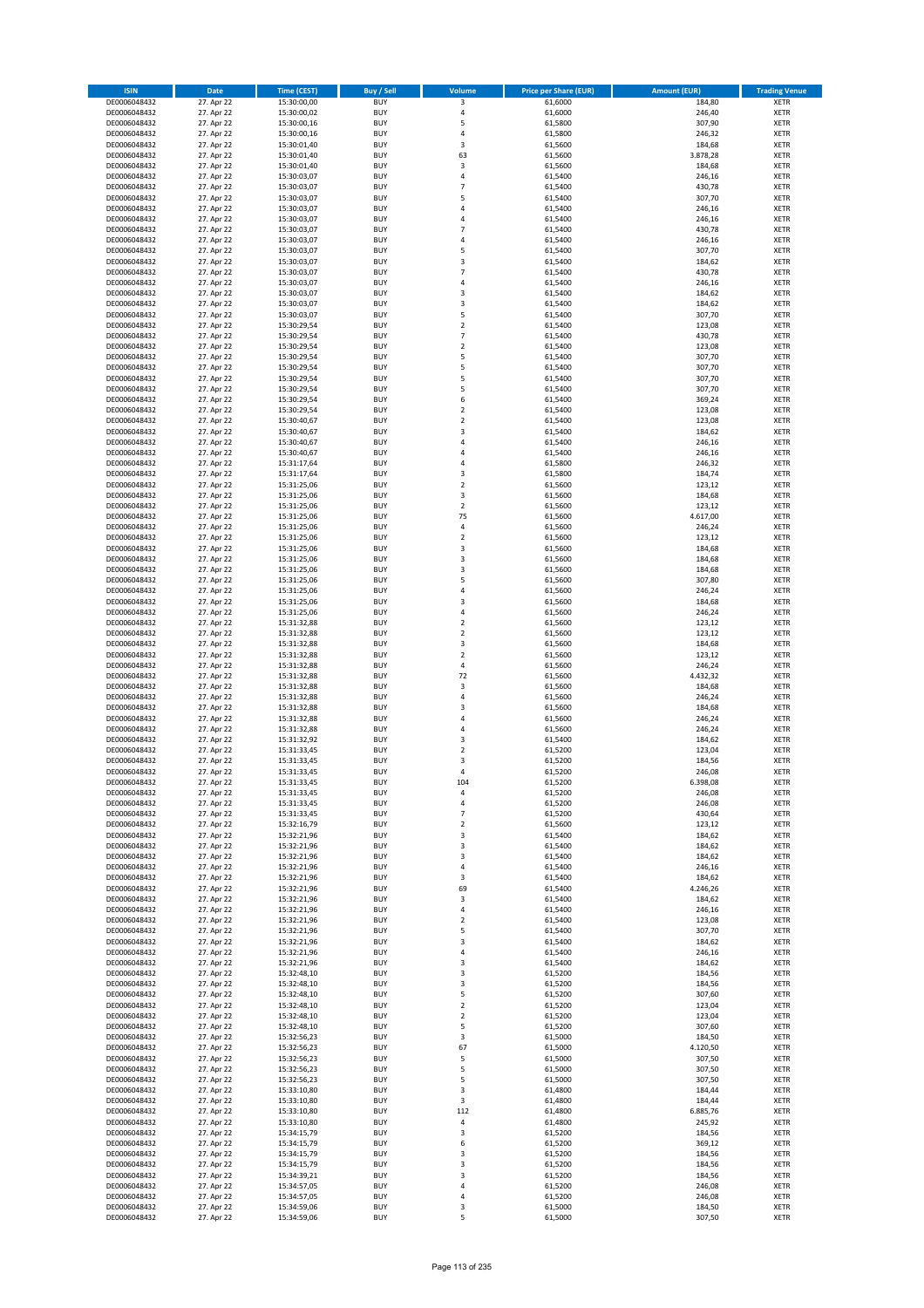| <b>ISIN</b>                  | Date                     | Time (CEST)                | <b>Buy / Sell</b>        | <b>Volume</b>           | <b>Price per Share (EUR)</b> | <b>Amount (EUR)</b> | <b>Trading Venue</b>       |
|------------------------------|--------------------------|----------------------------|--------------------------|-------------------------|------------------------------|---------------------|----------------------------|
| DE0006048432                 | 27. Apr 22               | 15:34:59,06                | <b>BUY</b>               | $\overline{2}$          | 61,5000                      | 123,00              | <b>XETR</b>                |
| DE0006048432                 | 27. Apr 22               | 15:34:59,06                | <b>BUY</b>               | 3                       | 61,5000                      | 184,50              | XETR                       |
| DE0006048432<br>DE0006048432 | 27. Apr 22<br>27. Apr 22 | 15:34:59,06<br>15:34:59,06 | <b>BUY</b><br><b>BUY</b> | 84<br>$\mathbf 2$       | 61,5000<br>61,5000           | 5.166,00<br>123,00  | XETR<br><b>XETR</b>        |
| DE0006048432                 | 27. Apr 22               | 15:34:59,06                | <b>BUY</b>               | 5                       | 61,5000                      | 307,50              | <b>XETR</b>                |
| DE0006048432                 | 27. Apr 22               | 15:34:59,06                | <b>BUY</b>               | $\overline{4}$          | 61,5000                      | 246,00              | <b>XETR</b>                |
| DE0006048432                 | 27. Apr 22               | 15:34:59,13                | <b>BUY</b>               | 3                       | 61,5000                      | 184,50              | <b>XETR</b>                |
| DE0006048432<br>DE0006048432 | 27. Apr 22<br>27. Apr 22 | 15:34:59,13                | <b>BUY</b>               | $\overline{a}$          | 61,5000                      | 246,00              | <b>XETR</b>                |
| DE0006048432                 | 27. Apr 22               | 15:34:59,13<br>15:34:59,13 | <b>BUY</b><br><b>BUY</b> | 4<br>$\overline{7}$     | 61,5000<br>61,5000           | 246,00<br>430,50    | <b>XETR</b><br><b>XETR</b> |
| DE0006048432                 | 27. Apr 22               | 15:34:59,13                | <b>BUY</b>               | $\mathsf 3$             | 61,5000                      | 184,50              | <b>XETR</b>                |
| DE0006048432                 | 27. Apr 22               | 15:34:59,13                | <b>BUY</b>               | $\overline{4}$          | 61,5000                      | 246,00              | <b>XETR</b>                |
| DE0006048432                 | 27. Apr 22               | 15:34:59,13                | <b>BUY</b>               | 4                       | 61,5000                      | 246,00              | <b>XETR</b>                |
| DE0006048432<br>DE0006048432 | 27. Apr 22<br>27. Apr 22 | 15:34:59,13<br>15:34:59,77 | <b>BUY</b><br><b>BUY</b> | 12<br>57                | 61,5000<br>61,5200           | 738,00<br>3.506,64  | <b>XETR</b><br><b>XETR</b> |
| DE0006048432                 | 27. Apr 22               | 15:34:59,77                | <b>BUY</b>               | 3                       | 61,5200                      | 184,56              | <b>XETR</b>                |
| DE0006048432                 | 27. Apr 22               | 15:35:02,28                | <b>BUY</b>               | 3                       | 61,5200                      | 184,56              | <b>XETR</b>                |
| DE0006048432                 | 27. Apr 22               | 15:35:02,28                | <b>BUY</b>               | 5                       | 61,5200                      | 307,60              | <b>XETR</b>                |
| DE0006048432<br>DE0006048432 | 27. Apr 22               | 15:35:02,28                | <b>BUY</b>               | 53                      | 61,5200                      | 3.260,56            | <b>XETR</b>                |
| DE0006048432                 | 27. Apr 22<br>27. Apr 22 | 15:35:02,28<br>15:35:05,10 | <b>BUY</b><br><b>BUY</b> | $\pmb{4}$<br>3          | 61,5200<br>61,5000           | 246,08<br>184,50    | <b>XETR</b><br><b>XETR</b> |
| DE0006048432                 | 27. Apr 22               | 15:35:05,10                | <b>BUY</b>               | 3                       | 61,5000                      | 184,50              | <b>XETR</b>                |
| DE0006048432                 | 27. Apr 22               | 15:35:05,10                | <b>BUY</b>               | 5                       | 61,5000                      | 307,50              | <b>XETR</b>                |
| DE0006048432                 | 27. Apr 22               | 15:35:08,62                | <b>BUY</b>               | 5                       | 61,4800                      | 307,40              | <b>XETR</b>                |
| DE0006048432<br>DE0006048432 | 27. Apr 22<br>27. Apr 22 | 15:35:16,87<br>15:35:57,48 | <b>BUY</b><br><b>BUY</b> | 8<br>$\overline{2}$     | 61,4800<br>61,5000           | 491,84<br>123,00    | <b>XETR</b><br><b>XETR</b> |
| DE0006048432                 | 27. Apr 22               | 15:35:57,48                | <b>BUY</b>               | 5                       | 61,5000                      | 307,50              | <b>XETR</b>                |
| DE0006048432                 | 27. Apr 22               | 15:35:57,48                | <b>BUY</b>               | $\overline{4}$          | 61,5000                      | 246,00              | <b>XETR</b>                |
| DE0006048432                 | 27. Apr 22               | 15:35:57,48                | <b>BUY</b>               | $\overline{\mathbf{3}}$ | 61,5000                      | 184,50              | <b>XETR</b>                |
| DE0006048432                 | 27. Apr 22               | 15:35:57,48                | <b>BUY</b><br><b>BUY</b> | 3<br>3                  | 61,5000                      | 184,50              | <b>XETR</b><br><b>XETR</b> |
| DE0006048432<br>DE0006048432 | 27. Apr 22<br>27. Apr 22 | 15:35:57,48<br>15:35:57,48 | <b>BUY</b>               | 3                       | 61,5000<br>61,5000           | 184,50<br>184,50    | <b>XETR</b>                |
| DE0006048432                 | 27. Apr 22               | 15:35:57,48                | <b>BUY</b>               | 3                       | 61,5000                      | 184,50              | <b>XETR</b>                |
| DE0006048432                 | 27. Apr 22               | 15:36:37,92                | <b>BUY</b>               | 3                       | 61,5000                      | 184,50              | <b>XETR</b>                |
| DE0006048432                 | 27. Apr 22               | 15:36:37,92                | <b>BUY</b>               | 5                       | 61,5000                      | 307,50              | <b>XETR</b>                |
| DE0006048432<br>DE0006048432 | 27. Apr 22<br>27. Apr 22 | 15:36:37,92<br>15:36:37,92 | <b>BUY</b><br><b>BUY</b> | 3<br>$\overline{4}$     | 61,5000<br>61,5000           | 184,50<br>246,00    | <b>XETR</b><br><b>XETR</b> |
| DE0006048432                 | 27. Apr 22               | 15:36:37,92                | <b>BUY</b>               | 3                       | 61,5000                      | 184,50              | <b>XETR</b>                |
| DE0006048432                 | 27. Apr 22               | 15:36:37,92                | <b>BUY</b>               | 3                       | 61,5000                      | 184,50              | <b>XETR</b>                |
| DE0006048432                 | 27. Apr 22               | 15:36:42,20                | <b>BUY</b>               | 5                       | 61,4800                      | 307,40              | <b>XETR</b>                |
| DE0006048432                 | 27. Apr 22               | 15:36:42,20                | <b>BUY</b>               | 3                       | 61,4800                      | 184,44              | <b>XETR</b>                |
| DE0006048432<br>DE0006048432 | 27. Apr 22<br>27. Apr 22 | 15:36:42,20<br>15:36:42,20 | <b>BUY</b><br><b>BUY</b> | $\overline{2}$<br>5     | 61,4800<br>61,4800           | 122,96<br>307,40    | <b>XETR</b><br><b>XETR</b> |
| DE0006048432                 | 27. Apr 22               | 15:36:42,20                | <b>BUY</b>               | $\mathbf 2$             | 61,4800                      | 122,96              | <b>XETR</b>                |
| DE0006048432                 | 27. Apr 22               | 15:36:42,20                | <b>BUY</b>               | 108                     | 61,4800                      | 6.639,84            | <b>XETR</b>                |
| DE0006048432                 | 27. Apr 22               | 15:36:42,20                | <b>BUY</b>               | 6                       | 61,4800                      | 368,88              | <b>XETR</b>                |
| DE0006048432<br>DE0006048432 | 27. Apr 22<br>27. Apr 22 | 15:36:42,20                | <b>BUY</b><br><b>BUY</b> | 3<br>$\mathbf 2$        | 61,4800<br>61,4800           | 184,44<br>122,96    | <b>XETR</b><br><b>XETR</b> |
| DE0006048432                 | 27. Apr 22               | 15:36:42,55<br>15:37:13,58 | <b>BUY</b>               | 51                      | 61,4800                      | 3.135,48            | <b>XETR</b>                |
| DE0006048432                 | 27. Apr 22               | 15:37:13,58                | <b>BUY</b>               | $\sqrt{4}$              | 61,4800                      | 245,92              | <b>XETR</b>                |
| DE0006048432                 | 27. Apr 22               | 15:37:13,60                | <b>BUY</b>               | 54                      | 61,4800                      | 3.319,92            | <b>XETR</b>                |
| DE0006048432                 | 27. Apr 22               | 15:37:18,83                | <b>BUY</b>               | 3                       | 61,4600                      | 184,38              | <b>XETR</b>                |
| DE0006048432<br>DE0006048432 | 27. Apr 22<br>27. Apr 22 | 15:37:18,83<br>15:37:18,83 | <b>BUY</b><br><b>BUY</b> | 3<br>$\mathbf 2$        | 61,4600<br>61,4600           | 184,38<br>122,92    | <b>XETR</b><br><b>XETR</b> |
| DE0006048432                 | 27. Apr 22               | 15:37:18,83                | <b>BUY</b>               | $\sqrt{4}$              | 61,4600                      | 245,84              | <b>XETR</b>                |
| DE0006048432                 | 27. Apr 22               | 15:37:18,83                | <b>BUY</b>               | 3                       | 61,4600                      | 184,38              | <b>XETR</b>                |
| DE0006048432                 | 27. Apr 22               | 15:37:18,83                | <b>BUY</b>               | 5                       | 61,4600                      | 307,30              | <b>XETR</b>                |
| DE0006048432<br>DE0006048432 | 27. Apr 22<br>27. Apr 22 | 15:37:18,83<br>15:37:18,83 | <b>BUY</b><br><b>BUY</b> | 4<br>3                  | 61,4600<br>61,4600           | 245,84<br>184,38    | <b>XETR</b><br><b>XETR</b> |
| DE0006048432                 | 27. Apr 22               | 15:37:18,83                | <b>BUY</b>               | $\mathbf 2$             | 61,4600                      | 122,92              | <b>XETR</b>                |
| DE0006048432                 | 27. Apr 22               | 15:37:18,83                | <b>BUY</b>               | 3                       | 61,4600                      | 184,38              | <b>XETR</b>                |
| DE0006048432                 | 27. Apr 22               | 15:38:30,87                | <b>BUY</b>               | 6                       | 61,5600                      | 369,36              | <b>XETR</b>                |
| DE0006048432                 | 27. Apr 22               | 15:38:30,87                | <b>BUY</b><br><b>BUY</b> | 3<br>3                  | 61,5600                      | 184,68              | <b>XETR</b><br><b>XETR</b> |
| DE0006048432<br>DE0006048432 | 27. Apr 22<br>27. Apr 22 | 15:38:30,87<br>15:38:30,87 | <b>BUY</b>               | 4                       | 61,5600<br>61,5600           | 184,68<br>246,24    | <b>XETR</b>                |
| DE0006048432                 | 27. Apr 22               | 15:38:30,87                | <b>BUY</b>               | 4                       | 61,5600                      | 246,24              | <b>XETR</b>                |
| DE0006048432                 | 27. Apr 22               | 15:38:30,87                | <b>BUY</b>               | 4                       | 61,5600                      | 246,24              | XETR                       |
| DE0006048432                 | 27. Apr 22               | 15:38:30,87                | <b>BUY</b>               | 52                      | 61,5600                      | 3.201,12            | <b>XETR</b>                |
| DE0006048432<br>DE0006048432 | 27. Apr 22<br>27. Apr 22 | 15:38:30,87<br>15:38:30,87 | <b>BUY</b><br><b>BUY</b> | 6<br>4                  | 61,5600<br>61,5600           | 369,36<br>246,24    | <b>XETR</b><br><b>XETR</b> |
| DE0006048432                 | 27. Apr 22               | 15:38:30,87                | <b>BUY</b>               | 6                       | 61,5600                      | 369,36              | <b>XETR</b>                |
| DE0006048432                 | 27. Apr 22               | 15:38:30,87                | <b>BUY</b>               | 6                       | 61,5600                      | 369,36              | <b>XETR</b>                |
| DE0006048432                 | 27. Apr 22               | 15:38:30,87                | BUY                      | 4                       | 61,5600                      | 246,24              | <b>XETR</b>                |
| DE0006048432<br>DE0006048432 | 27. Apr 22<br>27. Apr 22 | 15:38:30,87<br>15:38:30,87 | <b>BUY</b><br><b>BUY</b> | 3<br>$\overline{2}$     | 61,5600<br>61,5600           | 184,68<br>123,12    | <b>XETR</b><br><b>XETR</b> |
| DE0006048432                 | 27. Apr 22               | 15:38:30,87                | <b>BUY</b>               | $\mathbf 1$             | 61,5600                      | 61,56               | <b>XETR</b>                |
| DE0006048432                 | 27. Apr 22               | 15:38:53,92                | <b>BUY</b>               | 5                       | 61,5800                      | 307,90              | <b>XETR</b>                |
| DE0006048432                 | 27. Apr 22               | 15:38:53,92                | <b>BUY</b>               | $\overline{2}$          | 61,5800                      | 123,16              | <b>XETR</b>                |
| DE0006048432<br>DE0006048432 | 27. Apr 22<br>27. Apr 22 | 15:38:53,92<br>15:38:53,92 | <b>BUY</b><br><b>BUY</b> | 3<br>48                 | 61,5800<br>61,5800           | 184,74<br>2.955,84  | <b>XETR</b><br><b>XETR</b> |
| DE0006048432                 | 27. Apr 22               | 15:38:53,92                | <b>BUY</b>               | $\,$ 6 $\,$             | 61,5800                      | 369,48              | XETR                       |
| DE0006048432                 | 27. Apr 22               | 15:39:09,34                | <b>BUY</b>               | $\mathbf 2$             | 61,5800                      | 123,16              | <b>XETR</b>                |
| DE0006048432                 | 27. Apr 22               | 15:39:13,08                | <b>BUY</b>               | $\pmb{4}$               | 61,5600                      | 246,24              | <b>XETR</b>                |
| DE0006048432<br>DE0006048432 | 27. Apr 22<br>27. Apr 22 | 15:39:13,08<br>15:39:13,08 | <b>BUY</b><br><b>BUY</b> | 3<br>3                  | 61,5600<br>61,5600           | 184,68<br>184,68    | <b>XETR</b><br><b>XETR</b> |
| DE0006048432                 | 27. Apr 22               | 15:39:13,08                | <b>BUY</b>               | 73                      | 61,5600                      | 4.493,88            | <b>XETR</b>                |
| DE0006048432                 | 27. Apr 22               | 15:39:13,08                | <b>BUY</b>               | $\mathsf 3$             | 61,5600                      | 184,68              | <b>XETR</b>                |
| DE0006048432                 | 27. Apr 22               | 15:39:13,08                | <b>BUY</b>               | 3                       | 61,5600                      | 184,68              | <b>XETR</b>                |
| DE0006048432                 | 27. Apr 22               | 15:39:13,08                | <b>BUY</b>               | 5                       | 61,5600                      | 307,80              | <b>XETR</b>                |
| DE0006048432<br>DE0006048432 | 27. Apr 22<br>27. Apr 22 | 15:39:13,08<br>15:39:13,08 | <b>BUY</b><br>BUY        | 3<br>3                  | 61,5600<br>61,5600           | 184,68<br>184,68    | <b>XETR</b><br><b>XETR</b> |
| DE0006048432                 | 27. Apr 22               | 15:39:13,08                | <b>BUY</b>               | 3                       | 61,5600                      | 184,68              | <b>XETR</b>                |
| DE0006048432                 | 27. Apr 22               | 15:39:33,40                | <b>BUY</b>               | 3                       | 61,5600                      | 184,68              | <b>XETR</b>                |
| DE0006048432                 | 27. Apr 22               | 15:39:33,40                | <b>BUY</b>               | $\overline{\mathbf{3}}$ | 61,5600                      | 184,68              | XETR                       |
| DE0006048432                 | 27. Apr 22               | 15:39:46,56                | <b>BUY</b><br><b>BUY</b> | $\overline{2}$          | 61,5800                      | 123,16              | <b>XETR</b><br><b>XETR</b> |
| DE0006048432<br>DE0006048432 | 27. Apr 22<br>27. Apr 22 | 15:39:46,56<br>15:39:46,56 | <b>BUY</b>               | 56<br>$\pmb{4}$         | 61,5800<br>61,5800           | 3.448,48<br>246,32  | <b>XETR</b>                |
| DE0006048432                 | 27. Apr 22               | 15:40:24,13                | <b>BUY</b>               | $\mathbf 2$             | 61,6200                      | 123,24              | <b>XETR</b>                |
| DE0006048432                 | 27. Apr 22               | 15:40:24,13                | <b>BUY</b>               | 3                       | 61,6200                      | 184,86              | <b>XETR</b>                |
| DE0006048432<br>DE0006048432 | 27. Apr 22<br>27. Apr 22 | 15:40:24,13<br>15:40:24,13 | <b>BUY</b><br><b>BUY</b> | 48<br>$\overline{2}$    | 61,6200<br>61,6200           | 2.957,76<br>123,24  | <b>XETR</b><br><b>XETR</b> |
| DE0006048432                 | 27. Apr 22               | 15:40:24,13                | <b>BUY</b>               | $\pmb{4}$               | 61,6200                      | 246,48              | <b>XETR</b>                |
| DE0006048432                 | 27. Apr 22               | 15:40:24,13                | <b>BUY</b>               | 3                       | 61,6200                      | 184,86              | <b>XETR</b>                |
| DE0006048432                 | 27. Apr 22               | 15:40:24,13                | <b>BUY</b>               | $\mathbf 2$             | 61,6200                      | 123,24              | <b>XETR</b>                |
| DE0006048432                 | 27. Apr 22               | 15:40:26,10                | <b>BUY</b>               | 4                       | 61,6000                      | 246,40              | <b>XETR</b>                |
| DE0006048432                 | 27. Apr 22               | 15:40:26,10                | <b>BUY</b>               | 3                       | 61,6000                      | 184,80              | <b>XETR</b>                |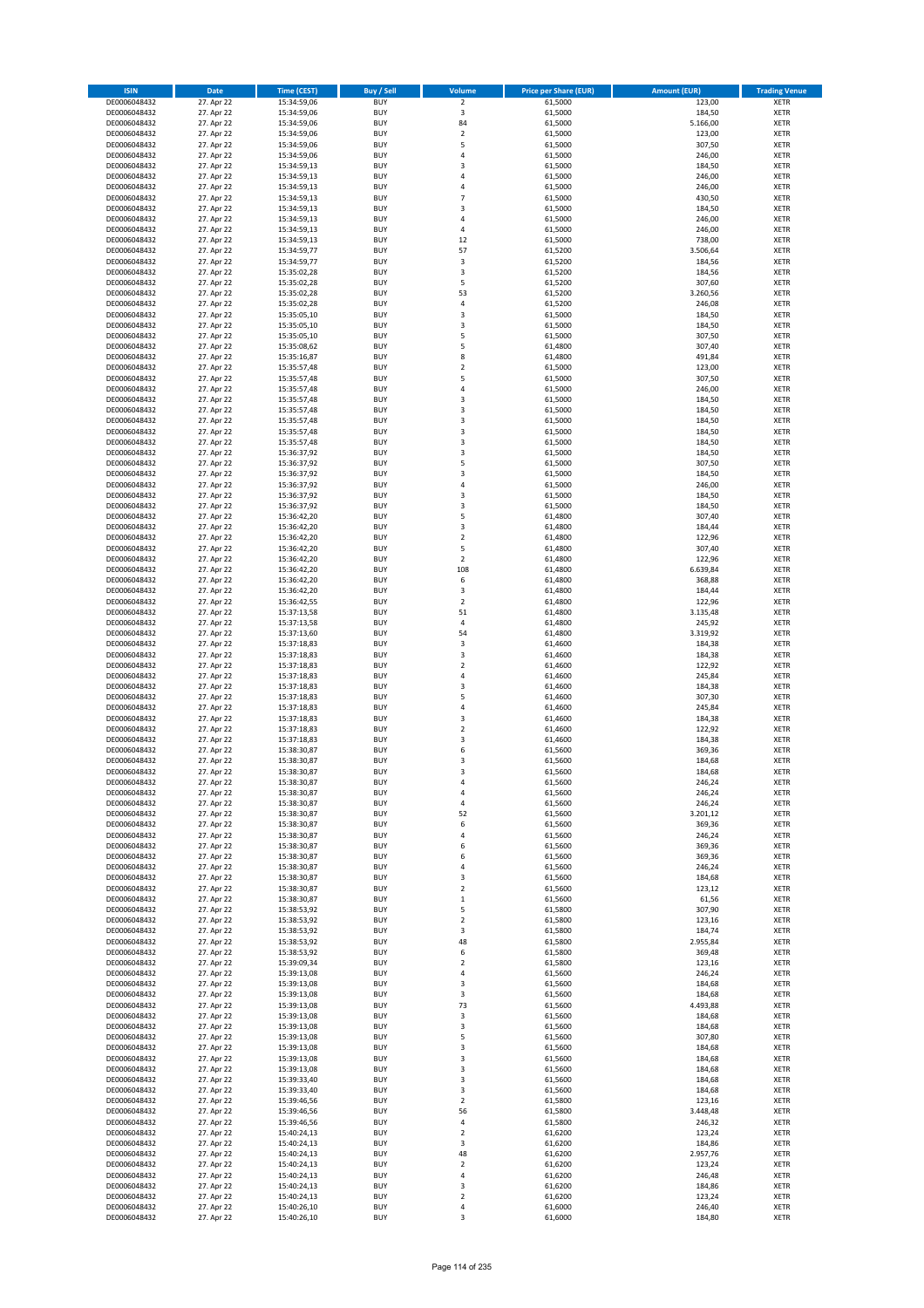| <b>ISIN</b>                  | <b>Date</b>              | <b>Time (CEST)</b>         | <b>Buy / Sell</b>        | Volume                                             | <b>Price per Share (EUR)</b> | <b>Amount (EUR)</b> | <b>Trading Venue</b>       |
|------------------------------|--------------------------|----------------------------|--------------------------|----------------------------------------------------|------------------------------|---------------------|----------------------------|
| DE0006048432                 | 27. Apr 22               | 15:40:26,10                | <b>BUY</b>               | 3                                                  | 61,6000                      | 184,80              | <b>XETR</b>                |
| DE0006048432                 | 27. Apr 22               | 15:40:26,10                | <b>BUY</b>               | 3                                                  | 61,6000                      | 184,80              | <b>XETR</b>                |
| DE0006048432                 | 27. Apr 22               | 15:40:26,10                | <b>BUY</b>               | $\overline{\mathbf{3}}$                            | 61,6000                      | 184,80              | <b>XETR</b>                |
| DE0006048432                 | 27. Apr 22               | 15:41:05,28                | <b>BUY</b>               | 4                                                  | 61,6400                      | 246,56              | <b>XETR</b>                |
| DE0006048432<br>DE0006048432 | 27. Apr 22<br>27. Apr 22 | 15:41:05,28<br>15:41:05,28 | <b>BUY</b><br><b>BUY</b> | 3<br>$\overline{3}$                                | 61,6400<br>61,6400           | 184,92<br>184,92    | <b>XETR</b><br><b>XETR</b> |
| DE0006048432                 | 27. Apr 22               | 15:41:05,28                | <b>BUY</b>               | $\overline{2}$                                     | 61,6400                      | 123,28              | <b>XETR</b>                |
| DE0006048432                 | 27. Apr 22               | 15:41:05,28                | <b>BUY</b>               | 3                                                  | 61,6400                      | 184,92              | <b>XETR</b>                |
| DE0006048432                 | 27. Apr 22               | 15:41:05,28                | BUY                      | 5                                                  | 61,6400                      | 308,20              | <b>XETR</b>                |
| DE0006048432                 | 27. Apr 22               | 15:41:05,28                | <b>BUY</b>               | 3                                                  | 61,6400                      | 184,92              | <b>XETR</b>                |
| DE0006048432                 | 27. Apr 22               | 15:41:05,28                | <b>BUY</b>               | 4                                                  | 61,6400                      | 246,56              | <b>XETR</b>                |
| DE0006048432                 | 27. Apr 22               | 15:41:05,28                | <b>BUY</b>               | 3<br>$\overline{2}$                                | 61,6400                      | 184,92              | <b>XETR</b>                |
| DE0006048432<br>DE0006048432 | 27. Apr 22<br>27. Apr 22 | 15:41:30,24<br>15:41:30,24 | <b>BUY</b><br><b>BUY</b> | $\overline{a}$                                     | 61,6400<br>61,6400           | 123,28<br>246,56    | <b>XETR</b><br><b>XETR</b> |
| DE0006048432                 | 27. Apr 22               | 15:42:38,26                | <b>BUY</b>               | 5                                                  | 61,7200                      | 308,60              | <b>XETR</b>                |
| DE0006048432                 | 27. Apr 22               | 15:42:38,26                | BUY                      | $\overline{3}$                                     | 61,7200                      | 185,16              | <b>XETR</b>                |
| DE0006048432                 | 27. Apr 22               | 15:42:38,26                | <b>BUY</b>               | 4                                                  | 61,7200                      | 246,88              | <b>XETR</b>                |
| DE0006048432                 | 27. Apr 22               | 15:42:38,26                | <b>BUY</b>               | $\overline{\mathbf{3}}$                            | 61,7200                      | 185,16              | <b>XETR</b>                |
| DE0006048432                 | 27. Apr 22               | 15:42:38,26                | <b>BUY</b>               | 6                                                  | 61,7200                      | 370,32              | <b>XETR</b>                |
| DE0006048432<br>DE0006048432 | 27. Apr 22<br>27. Apr 22 | 15:42:38,26<br>15:42:38,26 | <b>BUY</b><br><b>BUY</b> | 90<br>4                                            | 61,7200<br>61,7200           | 5.554,80<br>246,88  | <b>XETR</b><br><b>XETR</b> |
| DE0006048432                 | 27. Apr 22               | 15:42:38,26                | <b>BUY</b>               | $\mathbf 2$                                        | 61,7200                      | 123,44              | <b>XETR</b>                |
| DE0006048432                 | 27. Apr 22               | 15:42:38,26                | <b>BUY</b>               | $\overline{a}$                                     | 61,7200                      | 246,88              | <b>XETR</b>                |
| DE0006048432                 | 27. Apr 22               | 15:42:38,26                | <b>BUY</b>               | 5                                                  | 61,7200                      | 308,60              | <b>XETR</b>                |
| DE0006048432                 | 27. Apr 22               | 15:42:38,26                | <b>BUY</b>               | 4                                                  | 61,7200                      | 246,88              | <b>XETR</b>                |
| DE0006048432                 | 27. Apr 22               | 15:42:38,26                | <b>BUY</b>               | 3                                                  | 61,7200                      | 185,16              | <b>XETR</b>                |
| DE0006048432                 | 27. Apr 22               | 15:42:38,26                | <b>BUY</b><br><b>BUY</b> | 5<br>3                                             | 61,7200                      | 308,60              | <b>XETR</b><br><b>XETR</b> |
| DE0006048432<br>DE0006048432 | 27. Apr 22<br>27. Apr 22 | 15:42:38,26<br>15:42:38,26 | <b>BUY</b>               | $11\,$                                             | 61,7200<br>61,7200           | 185,16<br>678,92    | <b>XETR</b>                |
| DE0006048432                 | 27. Apr 22               | 15:43:09,05                | <b>BUY</b>               | $\overline{2}$                                     | 61,7800                      | 123,56              | <b>XETR</b>                |
| DE0006048432                 | 27. Apr 22               | 15:43:09,05                | <b>BUY</b>               | 6                                                  | 61,7800                      | 370,68              | <b>XETR</b>                |
| DE0006048432                 | 27. Apr 22               | 15:43:09,05                | <b>BUY</b>               | $\mathbf 2$                                        | 61,7800                      | 123,56              | <b>XETR</b>                |
| DE0006048432                 | 27. Apr 22               | 15:43:09,05                | <b>BUY</b>               | 51                                                 | 61,7800                      | 3.150,78            | <b>XETR</b>                |
| DE0006048432                 | 27. Apr 22               | 15:43:09,05                | <b>BUY</b>               | 4                                                  | 61,7800                      | 247,12              | <b>XETR</b>                |
| DE0006048432<br>DE0006048432 | 27. Apr 22<br>27. Apr 22 | 15:43:09,05<br>15:43:09,05 | <b>BUY</b><br><b>BUY</b> | 6<br>$\mathbf 2$                                   | 61,7800<br>61,7800           | 370,68<br>123,56    | <b>XETR</b><br><b>XETR</b> |
| DE0006048432                 | 27. Apr 22               | 15:43:09,05                | <b>BUY</b>               | 5                                                  | 61,7800                      | 308,90              | <b>XETR</b>                |
| DE0006048432                 | 27. Apr 22               | 15:43:36,21                | <b>BUY</b>               | 3                                                  | 61,8400                      | 185,52              | <b>XETR</b>                |
| DE0006048432                 | 27. Apr 22               | 15:43:36,21                | <b>BUY</b>               | 3                                                  | 61,8400                      | 185,52              | <b>XETR</b>                |
| DE0006048432                 | 27. Apr 22               | 15:43:36,21                | <b>BUY</b>               | 3                                                  | 61,8400                      | 185,52              | <b>XETR</b>                |
| DE0006048432                 | 27. Apr 22               | 15:44:18,35                | <b>BUY</b>               | $\overline{\mathbf{3}}$                            | 61,8400                      | 185,52              | <b>XETR</b>                |
| DE0006048432<br>DE0006048432 | 27. Apr 22<br>27. Apr 22 | 15:44:18,35                | <b>BUY</b><br><b>BUY</b> | 5<br>$\mathbf 2$                                   | 61,8400<br>61,8400           | 309,20<br>123,68    | <b>XETR</b><br><b>XETR</b> |
| DE0006048432                 | 27. Apr 22               | 15:44:18,35<br>15:44:23,87 | <b>BUY</b>               | 4                                                  | 61,8200                      | 247,28              | <b>XETR</b>                |
| DE0006048432                 | 27. Apr 22               | 15:44:23,87                | <b>BUY</b>               | $\mathbf 2$                                        | 61,8200                      | 123,64              | <b>XETR</b>                |
| DE0006048432                 | 27. Apr 22               | 15:44:23,87                | <b>BUY</b>               | $\overline{2}$                                     | 61,8200                      | 123,64              | <b>XETR</b>                |
| DE0006048432                 | 27. Apr 22               | 15:44:23,87                | <b>BUY</b>               | 5                                                  | 61,8200                      | 309,10              | <b>XETR</b>                |
| DE0006048432                 | 27. Apr 22               | 15:44:23,87                | <b>BUY</b>               | 70                                                 | 61,8200                      | 4.327,40            | <b>XETR</b>                |
| DE0006048432<br>DE0006048432 | 27. Apr 22               | 15:44:23,87                | <b>BUY</b><br><b>BUY</b> | 5<br>$\overline{a}$                                | 61,8200<br>61,8200           | 309,10<br>247,28    | <b>XETR</b><br><b>XETR</b> |
| DE0006048432                 | 27. Apr 22<br>27. Apr 22 | 15:44:23,87<br>15:44:23,87 | <b>BUY</b>               | $\overline{\mathbf{3}}$                            | 61,8200                      | 185,46              | <b>XETR</b>                |
| DE0006048432                 | 27. Apr 22               | 15:44:23,87                | <b>BUY</b>               | $\overline{a}$                                     | 61,8200                      | 247,28              | <b>XETR</b>                |
| DE0006048432                 | 27. Apr 22               | 15:44:23,87                | <b>BUY</b>               | 7                                                  | 61,8200                      | 432,74              | <b>XETR</b>                |
| DE0006048432                 | 27. Apr 22               | 15:44:28,35                | <b>BUY</b>               | 3                                                  | 61,8200                      | 185,46              | <b>XETR</b>                |
| DE0006048432                 | 27. Apr 22               | 15:44:28,35                | <b>BUY</b>               | 51                                                 | 61,8200                      | 3.152,82            | <b>XETR</b>                |
| DE0006048432                 | 27. Apr 22               | 15:45:07,11                | <b>BUY</b>               | $\pmb{4}$                                          | 61,8200                      | 247,28              | <b>XETR</b>                |
| DE0006048432<br>DE0006048432 | 27. Apr 22<br>27. Apr 22 | 15:45:07,11<br>15:45:17,58 | <b>BUY</b><br><b>BUY</b> | $\overline{\mathbf{3}}$<br>$\overline{\mathbf{3}}$ | 61,8200<br>61,8000           | 185,46<br>185,40    | <b>XETR</b><br><b>XETR</b> |
| DE0006048432                 | 27. Apr 22               | 15:45:17,58                | BUY                      | $\overline{2}$                                     | 61,8000                      | 123,60              | <b>XETR</b>                |
| DE0006048432                 | 27. Apr 22               | 15:45:17,58                | <b>BUY</b>               | $\overline{2}$                                     | 61,8000                      | 123,60              | <b>XETR</b>                |
| DE0006048432                 | 27. Apr 22               | 15:45:17,58                | <b>BUY</b>               | 106                                                | 61,8000                      | 6.550,80            | <b>XETR</b>                |
| DE0006048432                 | 27. Apr 22               | 15:45:17,58                | BUY                      | 4                                                  | 61,8000                      | 247,20              | <b>XETR</b>                |
| DE0006048432                 | 27. Apr 22               | 15:45:17,58                | BUY                      | $\overline{\mathbf{3}}$                            | 61,8000                      | 185,40              | <b>XETR</b>                |
| DE0006048432<br>DE0006048432 | 27. Apr 22<br>27. Apr 22 | 15:45:17,58<br>15:45:17,58 | <b>BUY</b><br><b>BUY</b> | $\overline{a}$<br>5                                | 61,8000<br>61,8000           | 247,20<br>309,00    | <b>XETR</b><br><b>XETR</b> |
| DE0006048432                 | 27. Apr 22               | 15:45:17,58                | <b>BUY</b>               | 3                                                  | 61,8000                      | 185,40              | <b>XETR</b>                |
| DE0006048432                 | 27. Apr 22               | 15:45:17,58                | <b>BUY</b>               | 3                                                  | 61,8000                      | 185,40              | <b>XETR</b>                |
| DE0006048432                 | 27. Apr 22               | 15:45:18,53                | <b>BUY</b>               | 5                                                  | 61,7800                      | 308,90              | <b>XETR</b>                |
| DE0006048432                 | 27. Apr 22               | 15:45:24,32                | <b>BUY</b>               | 66                                                 | 61,8000                      | 4.078,80            | <b>XETR</b>                |
| DE0006048432                 | 27. Apr 22               | 15:45:25,67                | <b>BUY</b>               | 3                                                  | 61,8000                      | 185,40              | <b>XETR</b>                |
| DE0006048432<br>DE0006048432 | 27. Apr 22<br>27. Apr 22 | 15:45:40,30<br>15:45:46,41 | <b>BUY</b><br><b>BUY</b> | 4<br>3                                             | 61,8200<br>61,8400           | 247,28<br>185,52    | <b>XETR</b><br><b>XETR</b> |
| DE0006048432                 | 27. Apr 22               | 15:45:51,49                | <b>BUY</b>               | 3                                                  | 61,8400                      | 185,52              | <b>XETR</b>                |
| DE0006048432                 | 27. Apr 22               | 15:46:29,71                | <b>BUY</b>               | 3                                                  | 61,8400                      | 185,52              | <b>XETR</b>                |
| DE0006048432                 | 27. Apr 22               | 15:46:29,71                | <b>BUY</b>               | 4                                                  | 61,8400                      | 247,36              | <b>XETR</b>                |
| DE0006048432                 | 27. Apr 22               | 15:46:30,66                | <b>BUY</b>               | 3                                                  | 61,8400                      | 185,52              | <b>XETR</b>                |
| DE0006048432                 | 27. Apr 22               | 15:46:58,55                | <b>BUY</b>               | 76                                                 | 61,8400                      | 4.699,84            | <b>XETR</b>                |
| DE0006048432<br>DE0006048432 | 27. Apr 22<br>27. Apr 22 | 15:46:58,55<br>15:47:23,94 | <b>BUY</b><br><b>BUY</b> | 3<br>3                                             | 61,8400<br>61,9000           | 185,52<br>185,70    | <b>XETR</b><br><b>XETR</b> |
| DE0006048432                 | 27. Apr 22               | 15:47:23,94                | <b>BUY</b>               | 3                                                  | 61,9000                      | 185,70              | <b>XETR</b>                |
| DE0006048432                 | 27. Apr 22               | 15:47:23,94                | <b>BUY</b>               | 4                                                  | 61,9000                      | 247,60              | <b>XETR</b>                |
| DE0006048432                 | 27. Apr 22               | 15:47:23,94                | <b>BUY</b>               | 98                                                 | 61,9000                      | 6.066,20            | <b>XETR</b>                |
| DE0006048432                 | 27. Apr 22               | 15:47:23,94                | <b>BUY</b>               | 3                                                  | 61,9000                      | 185,70              | <b>XETR</b>                |
| DE0006048432                 | 27. Apr 22               | 15:47:23,94                | <b>BUY</b>               | 6                                                  | 61,9000                      | 371,40              | <b>XETR</b>                |
| DE0006048432<br>DE0006048432 | 27. Apr 22<br>27. Apr 22 | 15:47:23,94<br>15:47:34,60 | <b>BUY</b><br><b>BUY</b> | 6<br>5                                             | 61,9000<br>61,9000           | 371,40<br>309,50    | <b>XETR</b><br><b>XETR</b> |
| DE0006048432                 | 27. Apr 22               | 15:47:59,86                | <b>BUY</b>               | 4                                                  | 61,9400                      | 247,76              | <b>XETR</b>                |
| DE0006048432                 | 27. Apr 22               | 15:47:59,86                | <b>BUY</b>               | 5                                                  | 61,9400                      | 309,70              | <b>XETR</b>                |
| DE0006048432                 | 27. Apr 22               | 15:47:59,86                | <b>BUY</b>               | 6                                                  | 61,9400                      | 371,64              | <b>XETR</b>                |
| DE0006048432                 | 27. Apr 22               | 15:47:59,86                | <b>BUY</b>               | 2                                                  | 61,9400                      | 123,88              | <b>XETR</b>                |
| DE0006048432                 | 27. Apr 22               | 15:47:59,86                | <b>BUY</b>               | 80                                                 | 61,9400                      | 4.955,20            | <b>XETR</b>                |
| DE0006048432                 | 27. Apr 22               | 15:47:59,86                | <b>BUY</b>               | 4                                                  | 61,9400                      | 247,76<br>123,92    | <b>XETR</b>                |
| DE0006048432<br>DE0006048432 | 27. Apr 22<br>27. Apr 22 | 15:48:15,21<br>15:48:15,21 | <b>BUY</b><br><b>BUY</b> | $\mathbf 2$<br>$\overline{2}$                      | 61,9600<br>61,9600           | 123,92              | <b>XETR</b><br><b>XETR</b> |
| DE0006048432                 | 27. Apr 22               | 15:48:15,21                | <b>BUY</b>               | 4                                                  | 61,9600                      | 247,84              | <b>XETR</b>                |
| DE0006048432                 | 27. Apr 22               | 15:48:15,21                | <b>BUY</b>               | 5                                                  | 61,9600                      | 309,80              | <b>XETR</b>                |
| DE0006048432                 | 27. Apr 22               | 15:48:15,21                | <b>BUY</b>               | 4                                                  | 61,9600                      | 247,84              | <b>XETR</b>                |
| DE0006048432                 | 27. Apr 22               | 15:48:38,56                | <b>BUY</b>               | 5                                                  | 61,9400                      | 309,70              | <b>XETR</b>                |
| DE0006048432                 | 27. Apr 22               | 15:48:38,56                | <b>BUY</b>               | 3                                                  | 61,9400                      | 185,82              | <b>XETR</b>                |
| DE0006048432<br>DE0006048432 | 27. Apr 22<br>27. Apr 22 | 15:49:27,35<br>15:49:27,35 | <b>BUY</b><br><b>BUY</b> | $\mathbf 2$<br>$\overline{2}$                      | 61,9600<br>61,9600           | 123,92<br>123,92    | <b>XETR</b><br><b>XETR</b> |
| DE0006048432                 | 27. Apr 22               | 15:49:27,35                | <b>BUY</b>               | 4                                                  | 61,9600                      | 247,84              | <b>XETR</b>                |
| DE0006048432                 | 27. Apr 22               | 15:49:27,35                | <b>BUY</b>               | 2                                                  | 61,9600                      | 123,92              | <b>XETR</b>                |
| DE0006048432                 | 27. Apr 22               | 15:49:27,35                | <b>BUY</b>               | 70                                                 | 61,9600                      | 4.337,20            | <b>XETR</b>                |
| DE0006048432                 | 27. Apr 22               | 15:49:27,35                | <b>BUY</b>               | 4                                                  | 61,9600                      | 247,84              | <b>XETR</b>                |
| DE0006048432                 | 27. Apr 22               | 15:49:27,35                | <b>BUY</b>               | 3                                                  | 61,9600                      | 185,88              | <b>XETR</b>                |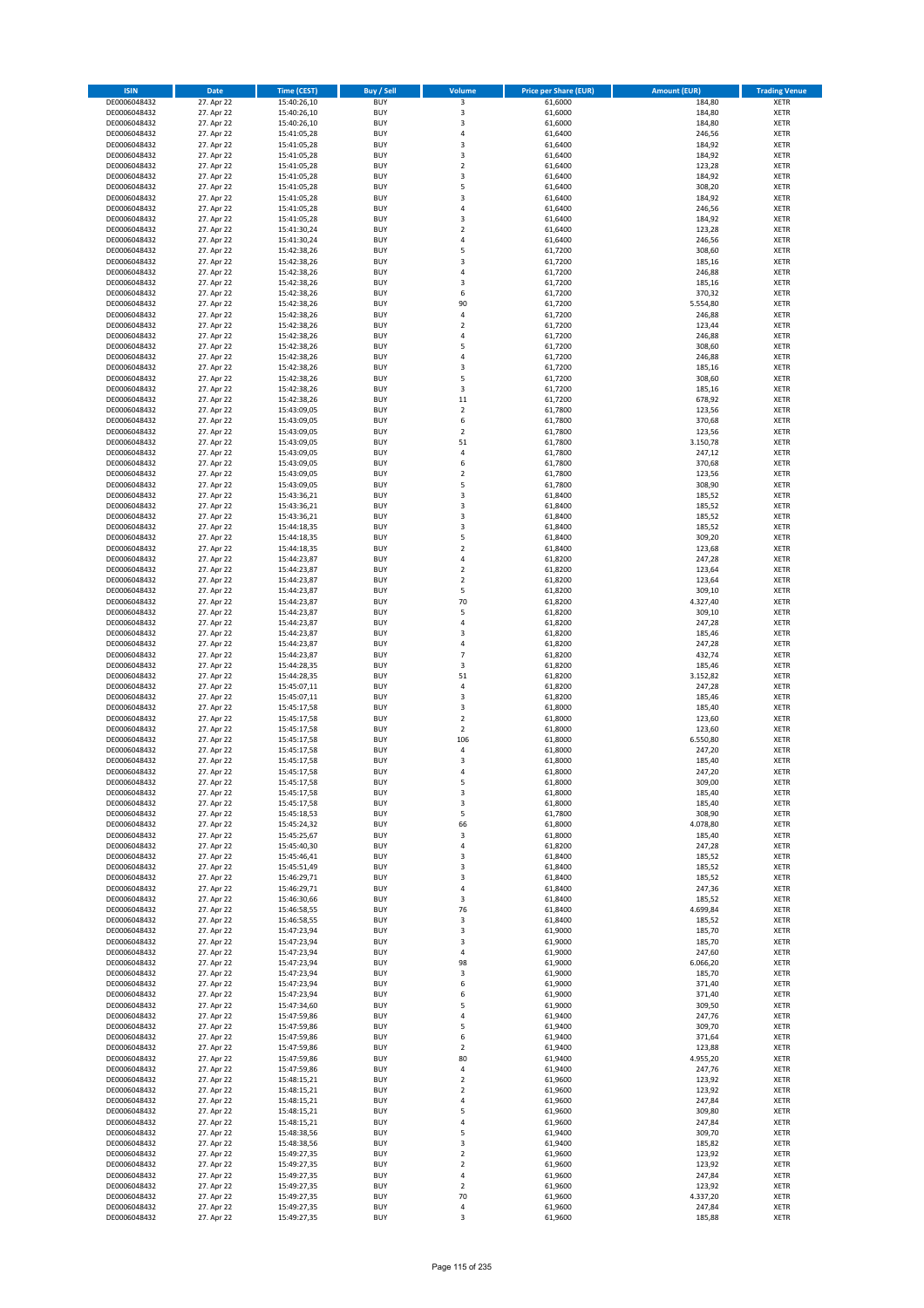| <b>ISIN</b>                  | <b>Date</b>              | <b>Time (CEST)</b>         | <b>Buy / Sell</b>        | Volume                                             | <b>Price per Share (EUR)</b> | <b>Amount (EUR)</b> | <b>Trading Venue</b>       |
|------------------------------|--------------------------|----------------------------|--------------------------|----------------------------------------------------|------------------------------|---------------------|----------------------------|
| DE0006048432                 | 27. Apr 22               | 15:49:27,35                | <b>BUY</b>               | 4                                                  | 61,9600                      | 247,84              | <b>XETR</b>                |
| DE0006048432                 | 27. Apr 22               | 15:49:27,35                | <b>BUY</b>               | $\overline{4}$                                     | 61,9600                      | 247,84              | <b>XETR</b>                |
| DE0006048432                 | 27. Apr 22               | 15:49:56,99                | <b>BUY</b>               | $\overline{2}$                                     | 61,9800                      | 123,96              | <b>XETR</b>                |
| DE0006048432                 | 27. Apr 22               | 15:49:56,99                | <b>BUY</b>               | 4                                                  | 61,9800                      | 247,92              | <b>XETR</b>                |
| DE0006048432<br>DE0006048432 | 27. Apr 22<br>27. Apr 22 | 15:49:56,99<br>15:49:56,99 | <b>BUY</b><br><b>BUY</b> | 77<br>13                                           | 61,9800<br>61,9800           | 4.772,46<br>805,74  | <b>XETR</b><br><b>XETR</b> |
| DE0006048432                 | 27. Apr 22               | 15:51:00,24                | <b>BUY</b>               | 3                                                  | 61,9800                      | 185,94              | <b>XETR</b>                |
| DE0006048432                 | 27. Apr 22               | 15:51:00,24                | <b>BUY</b>               | 70                                                 | 61,9800                      | 4.338,60            | <b>XETR</b>                |
| DE0006048432                 | 27. Apr 22               | 15:51:15,14                | BUY                      | $\overline{a}$                                     | 61,9600                      | 247,84              | <b>XETR</b>                |
| DE0006048432                 | 27. Apr 22               | 15:51:15,14                | <b>BUY</b>               | $\overline{2}$                                     | 61,9600                      | 123,92              | <b>XETR</b>                |
| DE0006048432                 | 27. Apr 22               | 15:51:15,14                | <b>BUY</b>               | $\mathsf 3$                                        | 61,9600                      | 185,88              | <b>XETR</b>                |
| DE0006048432                 | 27. Apr 22               | 15:51:15,14                | <b>BUY</b>               | 5<br>$\overline{2}$                                | 61,9600                      | 309,80              | <b>XETR</b>                |
| DE0006048432<br>DE0006048432 | 27. Apr 22<br>27. Apr 22 | 15:51:15,14<br>15:51:15,14 | <b>BUY</b><br><b>BUY</b> | 5                                                  | 61,9600<br>61,9600           | 123,92<br>309,80    | <b>XETR</b><br><b>XETR</b> |
| DE0006048432                 | 27. Apr 22               | 15:51:15,14                | <b>BUY</b>               | $\overline{\mathbf{3}}$                            | 61,9600                      | 185,88              | <b>XETR</b>                |
| DE0006048432                 | 27. Apr 22               | 15:51:15,14                | BUY                      | 6                                                  | 61,9600                      | 371,76              | <b>XETR</b>                |
| DE0006048432                 | 27. Apr 22               | 15:51:15,14                | <b>BUY</b>               | 4                                                  | 61,9600                      | 247,84              | <b>XETR</b>                |
| DE0006048432                 | 27. Apr 22               | 15:51:15,14                | <b>BUY</b>               | $\overline{\mathbf{3}}$                            | 61,9600                      | 185,88              | <b>XETR</b>                |
| DE0006048432                 | 27. Apr 22               | 15:51:15,14                | <b>BUY</b>               | 3                                                  | 61.9600                      | 185,88              | <b>XETR</b>                |
| DE0006048432<br>DE0006048432 | 27. Apr 22<br>27. Apr 22 | 15:51:16,08<br>15:51:16,08 | <b>BUY</b><br><b>BUY</b> | $\overline{2}$<br>$\overline{2}$                   | 61,9400<br>61,9400           | 123,88<br>123,88    | <b>XETR</b><br><b>XETR</b> |
| DE0006048432                 | 27. Apr 22               | 15:51:16,08                | <b>BUY</b>               | 4                                                  | 61,9400                      | 247,76              | <b>XETR</b>                |
| DE0006048432                 | 27. Apr 22               | 15:51:16,08                | <b>BUY</b>               | 5                                                  | 61,9400                      | 309,70              | <b>XETR</b>                |
| DE0006048432                 | 27. Apr 22               | 15:51:25,51                | <b>BUY</b>               | $\overline{2}$                                     | 61,9400                      | 123,88              | <b>XETR</b>                |
| DE0006048432                 | 27. Apr 22               | 15:51:25,51                | <b>BUY</b>               | 4                                                  | 61,9400                      | 247,76              | <b>XETR</b>                |
| DE0006048432                 | 27. Apr 22               | 15:51:25,51                | <b>BUY</b>               | $\overline{\mathbf{c}}$                            | 61,9400                      | 123,88              | <b>XETR</b>                |
| DE0006048432                 | 27. Apr 22               | 15:51:25,51                | <b>BUY</b>               | 3<br>$\overline{\mathbf{3}}$                       | 61,9400                      | 185,82              | <b>XETR</b>                |
| DE0006048432<br>DE0006048432 | 27. Apr 22<br>27. Apr 22 | 15:51:25,51<br>15:51:25,51 | <b>BUY</b><br><b>BUY</b> | $\overline{\mathbf{3}}$                            | 61,9400<br>61,9400           | 185,82<br>185,82    | <b>XETR</b><br><b>XETR</b> |
| DE0006048432                 | 27. Apr 22               | 15:51:25,51                | <b>BUY</b>               | 6                                                  | 61,9400                      | 371,64              | <b>XETR</b>                |
| DE0006048432                 | 27. Apr 22               | 15:52:19,80                | <b>BUY</b>               | 3                                                  | 61,9200                      | 185,76              | <b>XETR</b>                |
| DE0006048432                 | 27. Apr 22               | 15:52:19,80                | <b>BUY</b>               | 3                                                  | 61,9200                      | 185,76              | <b>XETR</b>                |
| DE0006048432                 | 27. Apr 22               | 15:52:19,80                | <b>BUY</b>               | 4                                                  | 61,9200                      | 247,68              | <b>XETR</b>                |
| DE0006048432                 | 27. Apr 22               | 15:52:19,80                | <b>BUY</b>               | 75                                                 | 61,9200                      | 4.644,00            | <b>XETR</b>                |
| DE0006048432<br>DE0006048432 | 27. Apr 22<br>27. Apr 22 | 15:52:19,80<br>15:52:19,80 | <b>BUY</b><br><b>BUY</b> | 3<br>4                                             | 61,9200<br>61,9200           | 185,76<br>247,68    | <b>XETR</b><br><b>XETR</b> |
| DE0006048432                 | 27. Apr 22               | 15:52:19,80                | <b>BUY</b>               | 5                                                  | 61,9200                      | 309,60              | <b>XETR</b>                |
| DE0006048432                 | 27. Apr 22               | 15:52:19,80                | <b>BUY</b>               | $\overline{a}$                                     | 61,9200                      | 247,68              | <b>XETR</b>                |
| DE0006048432                 | 27. Apr 22               | 15:52:19,80                | <b>BUY</b>               | $\overline{4}$                                     | 61,9200                      | 247,68              | <b>XETR</b>                |
| DE0006048432                 | 27. Apr 22               | 15:52:19,80                | <b>BUY</b>               | 3                                                  | 61,9200                      | 185,76              | <b>XETR</b>                |
| DE0006048432                 | 27. Apr 22               | 15:52:19,80                | <b>BUY</b>               | 3                                                  | 61,9200                      | 185,76              | <b>XETR</b>                |
| DE0006048432                 | 27. Apr 22<br>27. Apr 22 | 15:52:19,80                | <b>BUY</b><br><b>BUY</b> | 3                                                  | 61,9200                      | 185,76              | <b>XETR</b>                |
| DE0006048432<br>DE0006048432 | 27. Apr 22               | 15:52:30,28<br>15:52:30,28 | <b>BUY</b>               | $\mathbf 2$<br>$\overline{\mathbf{3}}$             | 61,9400<br>61,9400           | 123,88<br>185,82    | <b>XETR</b><br><b>XETR</b> |
| DE0006048432                 | 27. Apr 22               | 15:52:30,28                | <b>BUY</b>               | 5                                                  | 61,9400                      | 309,70              | <b>XETR</b>                |
| DE0006048432                 | 27. Apr 22               | 15:52:31,16                | <b>BUY</b>               | 47                                                 | 61,9200                      | 2.910,24            | <b>XETR</b>                |
| DE0006048432                 | 27. Apr 22               | 15:52:31,16                | <b>BUY</b>               | 6                                                  | 61,9200                      | 371,52              | <b>XETR</b>                |
| DE0006048432                 | 27. Apr 22               | 15:52:39,27                | <b>BUY</b>               | $\overline{2}$                                     | 61,9000                      | 123,80              | <b>XETR</b>                |
| DE0006048432<br>DE0006048432 | 27. Apr 22               | 15:52:44,50                | <b>BUY</b><br><b>BUY</b> | $\overline{2}$<br>3                                | 61,8600<br>61,8800           | 123,72<br>185,64    | <b>XETR</b><br><b>XETR</b> |
| DE0006048432                 | 27. Apr 22<br>27. Apr 22 | 15:53:17,00<br>15:53:17,00 | <b>BUY</b>               | $\overline{\mathbf{2}}$                            | 61,8800                      | 123,76              | <b>XETR</b>                |
| DE0006048432                 | 27. Apr 22               | 15:53:17,00                | <b>BUY</b>               | $\mathbf 2$                                        | 61,8800                      | 123,76              | <b>XETR</b>                |
| DE0006048432                 | 27. Apr 22               | 15:53:23,88                | <b>BUY</b>               | 74                                                 | 61,9000                      | 4.580,60            | <b>XETR</b>                |
| DE0006048432                 | 27. Apr 22               | 15:53:23,88                | <b>BUY</b>               | 4                                                  | 61,9000                      | 247,60              | <b>XETR</b>                |
| DE0006048432                 | 27. Apr 22               | 15:53:23,88                | <b>BUY</b>               | $\overline{\mathbf{3}}$                            | 61,9000                      | 185,70              | <b>XETR</b>                |
| DE0006048432                 | 27. Apr 22               | 15:54:11,71                | <b>BUY</b>               | $\overline{2}$                                     | 61,8800                      | 123,76              | <b>XETR</b>                |
| DE0006048432<br>DE0006048432 | 27. Apr 22<br>27. Apr 22 | 15:54:11,71<br>15:54:11,71 | <b>BUY</b><br><b>BUY</b> | $\overline{\mathbf{3}}$<br>$\overline{\mathbf{3}}$ | 61,8800<br>61,8800           | 185,64<br>185,64    | <b>XETR</b><br><b>XETR</b> |
| DE0006048432                 | 27. Apr 22               | 15:54:11,71                | BUY                      | $\overline{\mathbf{3}}$                            | 61,8800                      | 185,64              | <b>XETR</b>                |
| DE0006048432                 | 27. Apr 22               | 15:54:11,71                | <b>BUY</b>               | 5                                                  | 61,8800                      | 309,40              | <b>XETR</b>                |
| DE0006048432                 | 27. Apr 22               | 15:54:11,71                | <b>BUY</b>               | 3                                                  | 61,8800                      | 185,64              | <b>XETR</b>                |
| DE0006048432                 | 27. Apr 22               | 15:54:11,71                | BUY                      | 4                                                  | 61,8800                      | 247,52              | <b>XETR</b>                |
| DE0006048432                 | 27. Apr 22               | 15:54:11,71                | BUY                      | 47                                                 | 61,8800                      | 2.908,36            | <b>XETR</b>                |
| DE0006048432<br>DE0006048432 | 27. Apr 22<br>27. Apr 22 | 15:54:11,71<br>15:54:11,71 | <b>BUY</b><br><b>BUY</b> | $\overline{2}$<br>3                                | 61,8800<br>61,8800           | 123,76<br>185,64    | <b>XETR</b><br><b>XETR</b> |
| DE0006048432                 | 27. Apr 22               | 15:54:11,71                | <b>BUY</b>               | $\overline{4}$                                     | 61,8800                      | 247,52              | <b>XETR</b>                |
| DE0006048432                 | 27. Apr 22               | 15:54:14,90                | <b>BUY</b>               | 2                                                  | 61,8600                      | 123,72              | <b>XETR</b>                |
| DE0006048432                 | 27. Apr 22               | 15:54:14,90                | <b>BUY</b>               | 3                                                  | 61,8600                      | 185,58              | <b>XETR</b>                |
| DE0006048432                 | 27. Apr 22               | 15:54:29,91                | <b>BUY</b>               | 5                                                  | 61,8400                      | 309,20              | <b>XETR</b>                |
| DE0006048432<br>DE0006048432 | 27. Apr 22<br>27. Apr 22 | 15:55:11,73                | <b>BUY</b><br><b>BUY</b> | 5<br>3                                             | 61,8400<br>61,8400           | 309,20              | <b>XETR</b><br><b>XETR</b> |
| DE0006048432                 | 27. Apr 22               | 15:55:11,73<br>15:55:11,73 | <b>BUY</b>               | 3                                                  | 61,8400                      | 185,52<br>185,52    | <b>XETR</b>                |
| DE0006048432                 | 27. Apr 22               | 15:55:11,73                | <b>BUY</b>               | $\mathbf 2$                                        | 61,8400                      | 123,68              | <b>XETR</b>                |
| DE0006048432                 | 27. Apr 22               | 15:55:11,73                | <b>BUY</b>               | 5                                                  | 61,8400                      | 309,20              | <b>XETR</b>                |
| DE0006048432                 | 27. Apr 22               | 15:55:16,73                | <b>BUY</b>               | $\mathbf 2$                                        | 61,8400                      | 123,68              | <b>XETR</b>                |
| DE0006048432                 | 27. Apr 22               | 15:55:16,73                | <b>BUY</b>               | 3                                                  | 61,8400                      | 185,52              | <b>XETR</b>                |
| DE0006048432<br>DE0006048432 | 27. Apr 22<br>27. Apr 22 | 15:55:51,62<br>15:55:51,62 | <b>BUY</b><br><b>BUY</b> | $\mathbf 2$<br>5                                   | 61,8400<br>61,8400           | 123,68<br>309,20    | <b>XETR</b><br><b>XETR</b> |
| DE0006048432                 | 27. Apr 22               | 15:55:51,62                | <b>BUY</b>               | 5                                                  | 61,8400                      | 309,20              | <b>XETR</b>                |
| DE0006048432                 | 27. Apr 22               | 15:56:28,47                | <b>BUY</b>               | 3                                                  | 61,8600                      | 185,58              | <b>XETR</b>                |
| DE0006048432                 | 27. Apr 22               | 15:56:28,47                | <b>BUY</b>               | 3                                                  | 61,8600                      | 185,58              | <b>XETR</b>                |
| DE0006048432                 | 27. Apr 22               | 15:56:28,47                | <b>BUY</b>               | 3                                                  | 61,8600                      | 185,58              | <b>XETR</b>                |
| DE0006048432                 | 27. Apr 22               | 15:56:28,47                | <b>BUY</b>               | 75                                                 | 61,8600                      | 4.639,50            | <b>XETR</b>                |
| DE0006048432<br>DE0006048432 | 27. Apr 22<br>27. Apr 22 | 15:56:28,47                | <b>BUY</b><br><b>BUY</b> | 4<br>$\overline{\mathbf{2}}$                       | 61,8600<br>61,8400           | 247,44<br>123,68    | <b>XETR</b><br><b>XETR</b> |
| DE0006048432                 | 27. Apr 22               | 15:56:49,68<br>15:56:49,68 | <b>BUY</b>               | 3                                                  | 61,8400                      | 185,52              | <b>XETR</b>                |
| DE0006048432                 | 27. Apr 22               | 15:56:49,68                | <b>BUY</b>               | 4                                                  | 61,8400                      | 247,36              | <b>XETR</b>                |
| DE0006048432                 | 27. Apr 22               | 15:56:49,68                | <b>BUY</b>               | $\overline{2}$                                     | 61,8400                      | 123,68              | <b>XETR</b>                |
| DE0006048432                 | 27. Apr 22               | 15:56:49,68                | <b>BUY</b>               | 5                                                  | 61,8400                      | 309,20              | <b>XETR</b>                |
| DE0006048432                 | 27. Apr 22               | 15:56:49,68                | <b>BUY</b>               | 3                                                  | 61,8400                      | 185,52              | <b>XETR</b>                |
| DE0006048432                 | 27. Apr 22               | 15:56:49,68                | <b>BUY</b>               | $\overline{\mathbf{2}}$<br>$\overline{\mathbf{3}}$ | 61,8400                      | 123,68              | <b>XETR</b>                |
| DE0006048432<br>DE0006048432 | 27. Apr 22<br>27. Apr 22 | 15:56:49,68<br>15:56:49,68 | <b>BUY</b><br><b>BUY</b> | 4                                                  | 61,8400<br>61,8400           | 185,52<br>247,36    | <b>XETR</b><br><b>XETR</b> |
| DE0006048432                 | 27. Apr 22               | 15:57:43,73                | <b>BUY</b>               | 3                                                  | 61,8600                      | 185,58              | <b>XETR</b>                |
| DE0006048432                 | 27. Apr 22               | 15:57:43,73                | <b>BUY</b>               | 5                                                  | 61,8600                      | 309,30              | <b>XETR</b>                |
| DE0006048432                 | 27. Apr 22               | 15:57:43,73                | <b>BUY</b>               | 5                                                  | 61,8600                      | 309,30              | <b>XETR</b>                |
| DE0006048432                 | 27. Apr 22               | 15:57:43,73                | <b>BUY</b>               | 59                                                 | 61,8600                      | 3.649,74            | <b>XETR</b>                |
| DE0006048432                 | 27. Apr 22               | 15:57:43,73                | <b>BUY</b>               | 3                                                  | 61,8600                      | 185,58              | <b>XETR</b>                |
| DE0006048432<br>DE0006048432 | 27. Apr 22<br>27. Apr 22 | 15:57:43,73<br>15:57:43,73 | <b>BUY</b><br><b>BUY</b> | $\mathbf 2$<br>3                                   | 61,8600<br>61,8600           | 123,72<br>185,58    | <b>XETR</b><br><b>XETR</b> |
| DE0006048432                 | 27. Apr 22               | 15:57:43,73                | <b>BUY</b>               | 3                                                  | 61,8600                      | 185,58              | <b>XETR</b>                |
| DE0006048432                 | 27. Apr 22               | 15:57:43,73                | <b>BUY</b>               | 5                                                  | 61,8600                      | 309,30              | <b>XETR</b>                |
| DE0006048432                 | 27. Apr 22               | 15:57:43,73                | <b>BUY</b>               | 3                                                  | 61,8600                      | 185,58              | <b>XETR</b>                |
| DE0006048432                 | 27. Apr 22               | 15:57:43,73                | <b>BUY</b>               | 5                                                  | 61,8600                      | 309,30              | <b>XETR</b>                |
| DE0006048432                 | 27. Apr 22               | 15:57:47,29                | <b>BUY</b>               | $\mathbf 2$                                        | 61,8400                      | 123,68              | <b>XETR</b>                |
| DE0006048432                 | 27. Apr 22               | 15:57:47,29                | <b>BUY</b>               | 2                                                  | 61,8400                      | 123,68              | <b>XETR</b>                |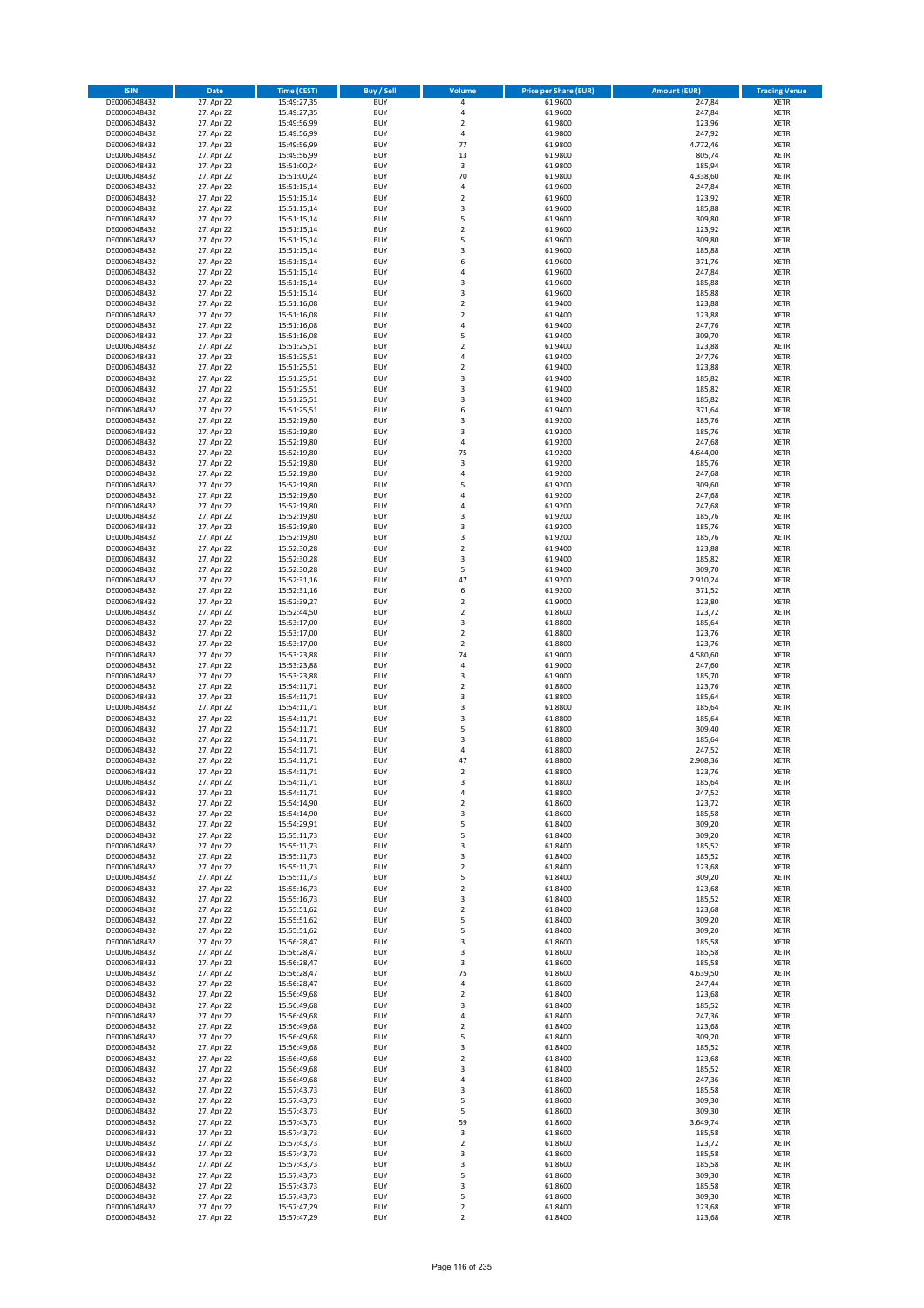| <b>ISIN</b>                  | <b>Date</b>              | <b>Time (CEST)</b>         | <b>Buy / Sell</b>        | <b>Volume</b>                 | <b>Price per Share (EUR)</b> | <b>Amount (EUR)</b> | <b>Trading Venue</b>       |
|------------------------------|--------------------------|----------------------------|--------------------------|-------------------------------|------------------------------|---------------------|----------------------------|
| DE0006048432                 | 27. Apr 22               | 15:59:11,44                | <b>BUY</b>               | 3                             | 61,8600                      | 185,58              | <b>XETR</b>                |
| DE0006048432                 | 27. Apr 22               | 15:59:11,44                | <b>BUY</b>               | 5                             | 61,8600                      | 309,30              | <b>XETR</b>                |
| DE0006048432                 | 27. Apr 22               | 15:59:11,44                | <b>BUY</b>               | 4                             | 61,8600                      | 247,44              | <b>XETR</b>                |
| DE0006048432<br>DE0006048432 | 27. Apr 22               | 15:59:11,44                | <b>BUY</b><br><b>BUY</b> | 103<br>5                      | 61,8600                      | 6.371,58<br>309,30  | <b>XETR</b><br><b>XETR</b> |
| DE0006048432                 | 27. Apr 22<br>27. Apr 22 | 15:59:11,44<br>15:59:11,44 | <b>BUY</b>               | 3                             | 61,8600<br>61,8600           | 185,58              | <b>XETR</b>                |
| DE0006048432                 | 27. Apr 22               | 15:59:11,44                | <b>BUY</b>               | 3                             | 61,8600                      | 185,58              | <b>XETR</b>                |
| DE0006048432                 | 27. Apr 22               | 15:59:11,44                | <b>BUY</b>               | 5                             | 61,8600                      | 309,30              | <b>XETR</b>                |
| DE0006048432                 | 27. Apr 22               | 15:59:11,44                | <b>BUY</b>               | 4                             | 61,8600                      | 247,44              | <b>XETR</b>                |
| DE0006048432                 | 27. Apr 22               | 15:59:11,44                | <b>BUY</b>               | 5                             | 61,8600                      | 309,30              | <b>XETR</b>                |
| DE0006048432                 | 27. Apr 22               | 15:59:36,84                | <b>BUY</b>               | 5                             | 61,8600                      | 309,30              | <b>XETR</b>                |
| DE0006048432                 | 27. Apr 22<br>27. Apr 22 | 15:59:36,84                | <b>BUY</b><br><b>BUY</b> | $\overline{\mathbf{c}}$<br>79 | 61,8600                      | 123,72              | <b>XETR</b><br><b>XETR</b> |
| DE0006048432<br>DE0006048432 | 27. Apr 22               | 15:59:36,84<br>15:59:36,84 | <b>BUY</b>               | 3                             | 61,8600<br>61,8600           | 4.886,94<br>185,58  | <b>XETR</b>                |
| DE0006048432                 | 27. Apr 22               | 15:59:36,84                | <b>BUY</b>               | 5                             | 61,8600                      | 309,30              | <b>XETR</b>                |
| DE0006048432                 | 27. Apr 22               | 15:59:36,84                | <b>BUY</b>               | 5                             | 61,8600                      | 309,30              | <b>XETR</b>                |
| DE0006048432                 | 27. Apr 22               | 15:59:36,84                | <b>BUY</b>               | 5                             | 61,8600                      | 309,30              | <b>XETR</b>                |
| DE0006048432                 | 27. Apr 22               | 15:59:36,90                | <b>BUY</b>               | 67                            | 61,8600                      | 4.144,62            | <b>XETR</b>                |
| DE0006048432                 | 27. Apr 22               | 15:59:41,30                | <b>BUY</b>               | $\overline{\mathbf{c}}$       | 61,8400                      | 123,68              | <b>XETR</b>                |
| DE0006048432                 | 27. Apr 22               | 15:59:41,30                | <b>BUY</b>               | 3                             | 61,8400                      | 185,52              | <b>XETR</b>                |
| DE0006048432                 | 27. Apr 22               | 15:59:41,30                | <b>BUY</b>               | $\overline{\mathbf{c}}$       | 61,8400                      | 123,68              | <b>XETR</b>                |
| DE0006048432<br>DE0006048432 | 27. Apr 22<br>27. Apr 22 | 15:59:41,30<br>16:00:10,26 | <b>BUY</b><br><b>BUY</b> | 4<br>4                        | 61,8400<br>61,8600           | 247,36<br>247,44    | <b>XETR</b><br><b>XETR</b> |
| DE0006048432                 | 27. Apr 22               | 16:00:10,26                | <b>BUY</b>               | 3                             | 61,8600                      | 185,58              | <b>XETR</b>                |
| DE0006048432                 | 27. Apr 22               | 16:00:10,26                | <b>BUY</b>               | 51                            | 61,8600                      | 3.154,86            | <b>XETR</b>                |
| DE0006048432                 | 27. Apr 22               | 16:00:10,26                | <b>BUY</b>               | 3                             | 61,8600                      | 185,58              | <b>XETR</b>                |
| DE0006048432                 | 27. Apr 22               | 16:00:10,26                | <b>BUY</b>               | 5                             | 61,8600                      | 309,30              | <b>XETR</b>                |
| DE0006048432                 | 27. Apr 22               | 16:00:21,10                | <b>BUY</b>               | $\overline{\mathbf{c}}$       | 61,8600                      | 123,72              | <b>XETR</b>                |
| DE0006048432                 | 27. Apr 22               | 16:00:21,10                | <b>BUY</b>               | $\mathbf 2$                   | 61,8600                      | 123,72              | <b>XETR</b>                |
| DE0006048432                 | 27. Apr 22<br>27. Apr 22 | 16:00:21,10                | <b>BUY</b><br><b>BUY</b> | 3<br>47                       | 61,8600                      | 185,58              | <b>XETR</b><br><b>XETR</b> |
| DE0006048432<br>DE0006048432 | 27. Apr 22               | 16:00:21,10<br>16:00:21,10 | <b>BUY</b>               | $\overline{7}$                | 61,8600<br>61,8600           | 2.907,42<br>433,02  | <b>XETR</b>                |
| DE0006048432                 | 27. Apr 22               | 16:00:26,11                | <b>BUY</b>               | 3                             | 61,8400                      | 185,52              | <b>XETR</b>                |
| DE0006048432                 | 27. Apr 22               | 16:00:26,11                | <b>BUY</b>               | 3                             | 61,8400                      | 185,52              | <b>XETR</b>                |
| DE0006048432                 | 27. Apr 22               | 16:00:26,11                | <b>BUY</b>               | $\mathbf 2$                   | 61,8400                      | 123,68              | <b>XETR</b>                |
| DE0006048432                 | 27. Apr 22               | 16:00:26,11                | <b>BUY</b>               | 5                             | 61,8400                      | 309,20              | <b>XETR</b>                |
| DE0006048432                 | 27. Apr 22               | 16:00:30,58                | <b>BUY</b>               | $\overline{\mathbf{c}}$       | 61,8400                      | 123,68              | <b>XETR</b>                |
| DE0006048432                 | 27. Apr 22               | 16:01:25,81                | <b>BUY</b>               | 3                             | 61,8200                      | 185,46              | <b>XETR</b>                |
| DE0006048432                 | 27. Apr 22               | 16:01:25,81                | <b>BUY</b>               | 3                             | 61,8200                      | 185,46              | <b>XETR</b>                |
| DE0006048432<br>DE0006048432 | 27. Apr 22<br>27. Apr 22 | 16:01:25,81<br>16:01:25,81 | <b>BUY</b><br><b>BUY</b> | 3<br>3                        | 61,8200<br>61,8200           | 185,46<br>185,46    | <b>XETR</b><br><b>XETR</b> |
| DE0006048432                 | 27. Apr 22               | 16:01:25,81                | <b>BUY</b>               | 5                             | 61,8200                      | 309,10              | <b>XETR</b>                |
| DE0006048432                 | 27. Apr 22               | 16:01:25,81                | <b>BUY</b>               | 51                            | 61,8200                      | 3.152,82            | <b>XETR</b>                |
| DE0006048432                 | 27. Apr 22               | 16:01:25,81                | <b>BUY</b>               | 3                             | 61,8200                      | 185,46              | <b>XETR</b>                |
| DE0006048432                 | 27. Apr 22               | 16:01:25,81                | <b>BUY</b>               | 4                             | 61,8200                      | 247,28              | <b>XETR</b>                |
| DE0006048432                 | 27. Apr 22               | 16:01:25,81                | <b>BUY</b>               | $\overline{7}$                | 61,8200                      | 432,74              | <b>XETR</b>                |
| DE0006048432                 | 27. Apr 22               | 16:01:25,81                | <b>BUY</b>               | 3                             | 61,8200                      | 185,46              | <b>XETR</b>                |
| DE0006048432                 | 27. Apr 22               | 16:01:25,81                | <b>BUY</b>               | 3                             | 61,8200                      | 185,46              | <b>XETR</b>                |
| DE0006048432<br>DE0006048432 | 27. Apr 22<br>27. Apr 22 | 16:01:25,81<br>16:01:25,81 | <b>BUY</b><br><b>BUY</b> | 4<br>$\overline{\mathbf{c}}$  | 61,8200<br>61,8200           | 247,28<br>123,64    | <b>XETR</b><br><b>XETR</b> |
| DE0006048432                 | 27. Apr 22               | 16:01:25,81                | <b>BUY</b>               | 3                             | 61,8200                      | 185,46              | <b>XETR</b>                |
| DE0006048432                 | 27. Apr 22               | 16:01:25,89                | <b>BUY</b>               | 55                            | 61,8000                      | 3.399,00            | <b>XETR</b>                |
| DE0006048432                 | 27. Apr 22               | 16:01:25,89                | <b>BUY</b>               | 5                             | 61,8000                      | 309,00              | <b>XETR</b>                |
| DE0006048432                 | 27. Apr 22               | 16:01:26,22                | <b>BUY</b>               | 11                            | 61,7800                      | 679,58              | <b>XETR</b>                |
| DE0006048432                 | 27. Apr 22               | 16:01:26,22                | <b>BUY</b>               | 4                             | 61,7800                      | 247,12              | <b>XETR</b>                |
| DE0006048432                 | 27. Apr 22               | 16:01:45,55                | <b>BUY</b>               | $\mathbf 2$                   | 61,7800                      | 123,56              | <b>XETR</b>                |
| DE0006048432                 | 27. Apr 22               | 16:01:45,55                | <b>BUY</b>               | 4                             | 61,7800                      | 247,12              | <b>XETR</b>                |
| DE0006048432<br>DE0006048432 | 27. Apr 22<br>27. Apr 22 | 16:01:45,55<br>16:01:45,55 | <b>BUY</b><br><b>BUY</b> | 4<br>$\overline{\mathbf{c}}$  | 61,7800<br>61,7800           | 247,12<br>123,56    | <b>XETR</b><br><b>XETR</b> |
| DE0006048432                 | 27. Apr 22               | 16:01:45,55                | <b>BUY</b>               | 4                             | 61,7800                      | 247,12              | <b>XETR</b>                |
| DE0006048432                 | 27. Apr 22               | 16:01:45,55                | <b>BUY</b>               | 3                             | 61,7800                      | 185,34              | <b>XETR</b>                |
| DE0006048432                 | 27. Apr 22               | 16:01:49,10                | <b>BUY</b>               | 3                             | 61,7600                      | 185,28              | <b>XETR</b>                |
| DE0006048432                 | 27. Apr 22               | 16:01:49,10                | <b>BUY</b>               | 3                             | 61,7600                      | 185,28              | <b>XETR</b>                |
| DE0006048432                 | 27. Apr 22               | 16:01:50,36                | <b>BUY</b>               | 68                            | 61,7400                      | 4.198,32            | <b>XETR</b>                |
| DE0006048432                 | 27. Apr 22               | 16:01:50,36                | BUY                      | 34                            | 61,7400                      | 2.099,16            | <b>XETR</b>                |
| DE0006048432<br>DE0006048432 | 27. Apr 22<br>27. Apr 22 | 16:01:52,70<br>16:01:56,16 | <b>BUY</b><br><b>BUY</b> | 28<br>3                       | 61,7400<br>61,7400           | 1.728,72<br>185,22  | XETR<br>XETR               |
| DE0006048432                 | 27. Apr 22               | 16:01:56,16                | <b>BUY</b>               | 5                             | 61,7400                      | 308,70              | XETR                       |
| DE0006048432                 | 27. Apr 22               | 16:01:56,16                | <b>BUY</b>               | $\overline{7}$                | 61,7400                      | 432,18              | <b>XETR</b>                |
| DE0006048432                 | 27. Apr 22               | 16:01:56,16                | <b>BUY</b>               | 77                            | 61,7400                      | 4.753,98            | XETR                       |
| DE0006048432                 | 27. Apr 22               | 16:02:06,41                | <b>BUY</b>               | 3                             | 61,7200                      | 185,16              | <b>XETR</b>                |
| DE0006048432                 | 27. Apr 22               | 16:02:06,41                | <b>BUY</b>               | 4                             | 61,7200                      | 246,88              | <b>XETR</b>                |
| DE0006048432                 | 27. Apr 22               | 16:02:06,41                | <b>BUY</b>               | $\mathbf 2$<br>5              | 61,7200                      | 123,44              | <b>XETR</b>                |
| DE0006048432<br>DE0006048432 | 27. Apr 22<br>27. Apr 22 | 16:02:06,41<br>16:02:13,27 | <b>BUY</b><br><b>BUY</b> | 5                             | 61,7200<br>61,7200           | 308,60<br>308,60    | XETR<br>XETR               |
| DE0006048432                 | 27. Apr 22               | 16:02:13,27                | <b>BUY</b>               | $\overline{2}$                | 61,7200                      | 123,44              | <b>XETR</b>                |
| DE0006048432                 | 27. Apr 22               | 16:02:13,27                | <b>BUY</b>               | 3                             | 61,7200                      | 185,16              | <b>XETR</b>                |
| DE0006048432                 | 27. Apr 22               | 16:02:19,16                | <b>BUY</b>               | 48                            | 61,7400                      | 2.963,52            | <b>XETR</b>                |
| DE0006048432                 | 27. Apr 22               | 16:02:35,53                | <b>BUY</b>               | 5                             | 61,7600                      | 308,80              | <b>XETR</b>                |
| DE0006048432                 | 27. Apr 22               | 16:02:35,53                | <b>BUY</b>               | 4                             | 61,7600                      | 247,04              | <b>XETR</b>                |
| DE0006048432                 | 27. Apr 22               | 16:02:35,53                | <b>BUY</b>               | 3                             | 61,7600                      | 185,28              | <b>XETR</b>                |
| DE0006048432<br>DE0006048432 | 27. Apr 22<br>27. Apr 22 | 16:03:05,42<br>16:03:05,42 | <b>BUY</b><br><b>BUY</b> | 3<br>$\mathbf 2$              | 61,7400<br>61,7400           | 185,22<br>123,48    | <b>XETR</b><br>XETR        |
| DE0006048432                 | 27. Apr 22               | 16:03:05,42                | <b>BUY</b>               | $\mathbf 2$                   | 61,7400                      | 123,48              | <b>XETR</b>                |
| DE0006048432                 | 27. Apr 22               | 16:03:05,42                | <b>BUY</b>               | 4                             | 61,7400                      | 246,96              | <b>XETR</b>                |
| DE0006048432                 | 27. Apr 22               | 16:03:05,42                | <b>BUY</b>               | $\mathbf 2$                   | 61,7400                      | 123,48              | <b>XETR</b>                |
| DE0006048432                 | 27. Apr 22               | 16:03:05,42                | <b>BUY</b>               | 47                            | 61,7400                      | 2.901,78            | <b>XETR</b>                |
| DE0006048432                 | 27. Apr 22               | 16:03:05,42                | <b>BUY</b>               | 5                             | 61,7400                      | 308,70              | <b>XETR</b>                |
| DE0006048432                 | 27. Apr 22               | 16:03:05,42                | <b>BUY</b>               | 5                             | 61,7400                      | 308,70              | <b>XETR</b>                |
| DE0006048432<br>DE0006048432 | 27. Apr 22               | 16:03:05,42<br>16:03:24,91 | <b>BUY</b><br><b>BUY</b> | 3<br>8                        | 61,7400<br>61,7600           | 185,22              | XETR<br><b>XETR</b>        |
| DE0006048432                 | 27. Apr 22<br>27. Apr 22 | 16:03:24,91                | <b>BUY</b>               | 3                             | 61,7600                      | 494,08<br>185,28    | <b>XETR</b>                |
| DE0006048432                 | 27. Apr 22               | 16:04:44,65                | <b>BUY</b>               | 5                             | 61,8200                      | 309,10              | <b>XETR</b>                |
| DE0006048432                 | 27. Apr 22               | 16:04:44,65                | <b>BUY</b>               | 55                            | 61,8200                      | 3.400,10            | XETR                       |
| DE0006048432                 | 27. Apr 22               | 16:04:44,65                | <b>BUY</b>               | 6                             | 61,8200                      | 370,92              | <b>XETR</b>                |
| DE0006048432                 | 27. Apr 22               | 16:05:12,08                | <b>BUY</b>               | 70                            | 61,8200                      | 4.327,40            | <b>XETR</b>                |
| DE0006048432                 | 27. Apr 22               | 16:06:34,38                | <b>BUY</b>               | 4                             | 61,8400                      | 247,36              | XETR                       |
| DE0006048432                 | 27. Apr 22               | 16:06:34,38                | <b>BUY</b>               | 4                             | 61,8400                      | 247,36              | <b>XETR</b>                |
| DE0006048432<br>DE0006048432 | 27. Apr 22<br>27. Apr 22 | 16:06:34,38<br>16:06:34,38 | <b>BUY</b><br><b>BUY</b> | 115<br>5                      | 61,8400<br>61,8400           | 7.111,60<br>309,20  | <b>XETR</b><br><b>XETR</b> |
| DE0006048432                 | 27. Apr 22               | 16:06:34,38                | <b>BUY</b>               | 3                             | 61,8400                      | 185,52              | <b>XETR</b>                |
| DE0006048432                 | 27. Apr 22               | 16:06:34,38                | <b>BUY</b>               | 6                             | 61,8400                      | 371,04              | XETR                       |
| DE0006048432                 | 27. Apr 22               | 16:06:34,38                | <b>BUY</b>               | 5                             | 61,8400                      | 309,20              | <b>XETR</b>                |
| DE0006048432                 | 27. Apr 22               | 16:07:13,70                | <b>BUY</b>               | 5                             | 61,8800                      | 309,40              | <b>XETR</b>                |
| DE0006048432                 | 27. Apr 22               | 16:07:13,70                | <b>BUY</b>               | 3                             | 61,8800                      | 185,64              | <b>XETR</b>                |
| DE0006048432                 | 27. Apr 22               | 16:07:13,70                | <b>BUY</b>               | 4                             | 61,8800                      | 247,52              | XETR                       |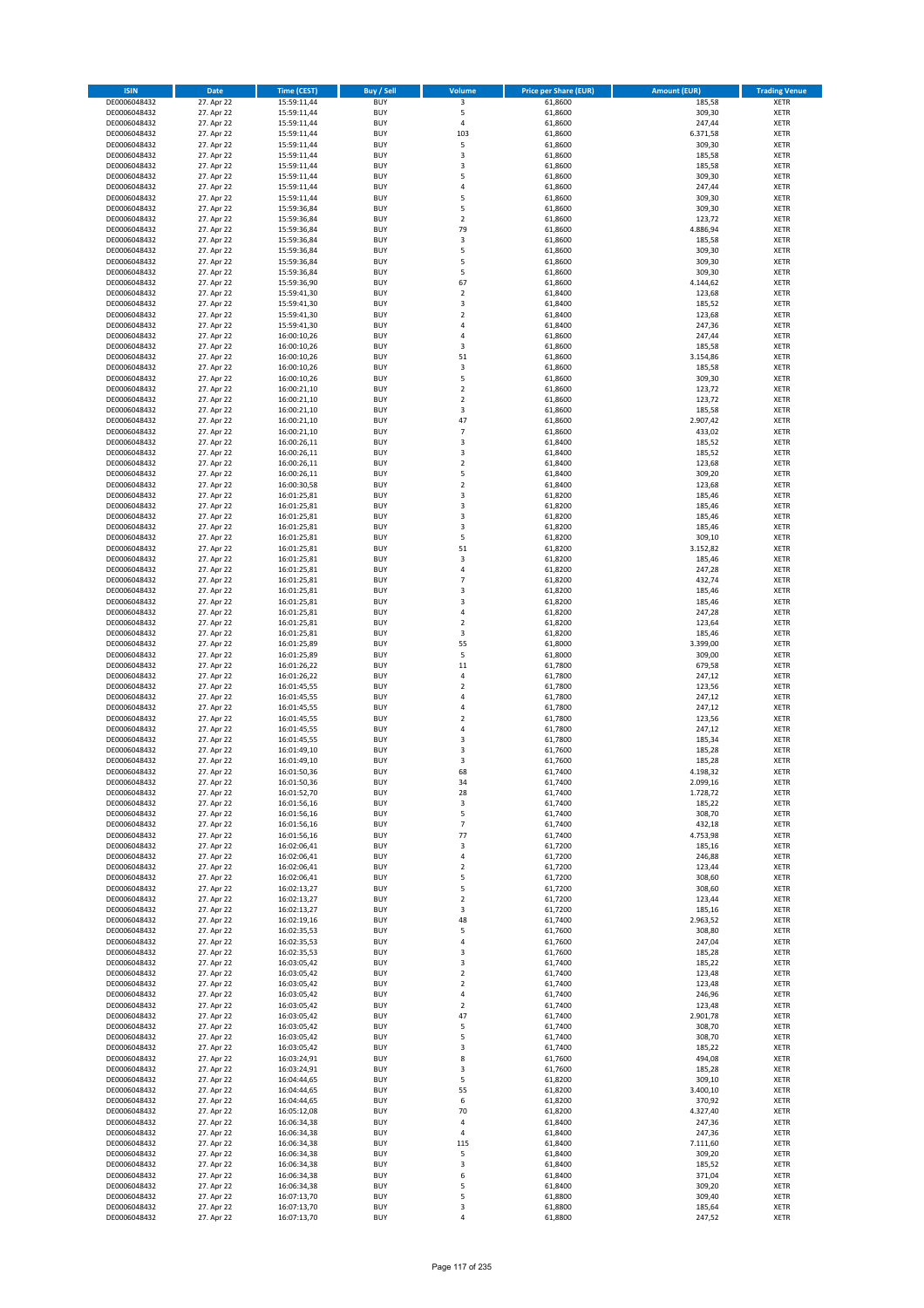| <b>ISIN</b>                  | <b>Date</b>              | <b>Time (CEST)</b>         | <b>Buy / Sell</b>        | Volume                                    | <b>Price per Share (EUR)</b> | <b>Amount (EUR)</b> | <b>Trading Venue</b>       |
|------------------------------|--------------------------|----------------------------|--------------------------|-------------------------------------------|------------------------------|---------------------|----------------------------|
| DE0006048432                 | 27. Apr 22               | 16:07:13,70                | <b>BUY</b>               | 3                                         | 61,8800                      | 185,64              | <b>XETR</b>                |
| DE0006048432                 | 27. Apr 22               | 16:07:13,70                | <b>BUY</b>               | $\mathbf 2$                               | 61,8800                      | 123,76              | <b>XETR</b>                |
| DE0006048432                 | 27. Apr 22               | 16:07:13,70                | <b>BUY</b>               | 6                                         | 61,8800                      | 371,28              | <b>XETR</b>                |
| DE0006048432                 | 27. Apr 22               | 16:07:13,70                | <b>BUY</b>               | 3                                         | 61,8800                      | 185,64              | <b>XETR</b>                |
| DE0006048432                 | 27. Apr 22               | 16:07:13,70                | <b>BUY</b>               | 46                                        | 61,8800                      | 2.846,48            | <b>XETR</b>                |
| DE0006048432                 | 27. Apr 22               | 16:07:13,70                | <b>BUY</b>               | 4                                         | 61,8800                      | 247,52              | <b>XETR</b>                |
| DE0006048432                 | 27. Apr 22               | 16:07:13,70                | <b>BUY</b>               | $\overline{\mathbf{2}}$                   | 61,8800                      | 123,76              | <b>XETR</b>                |
| DE0006048432                 | 27. Apr 22               | 16:07:13,70                | <b>BUY</b><br>BUY        | 3<br>49                                   | 61,8800                      | 185,64              | <b>XETR</b><br><b>XETR</b> |
| DE0006048432<br>DE0006048432 | 27. Apr 22<br>27. Apr 22 | 16:07:13,70<br>16:07:14,53 | <b>BUY</b>               | $\mathbf 2$                               | 61,8800<br>61,8800           | 3.032,12<br>123,76  | <b>XETR</b>                |
| DE0006048432                 | 27. Apr 22               | 16:07:14,53                | <b>BUY</b>               | 3                                         | 61,8800                      | 185,64              | <b>XETR</b>                |
| DE0006048432                 | 27. Apr 22               | 16:07:14,53                | <b>BUY</b>               | $\overline{\mathbf{2}}$                   | 61,8800                      | 123,76              | <b>XETR</b>                |
| DE0006048432                 | 27. Apr 22               | 16:07:14,53                | <b>BUY</b>               | 6                                         | 61,8800                      | 371,28              | <b>XETR</b>                |
| DE0006048432                 | 27. Apr 22               | 16:07:14,53                | <b>BUY</b>               | $\overline{a}$                            | 61,8800                      | 247,52              | <b>XETR</b>                |
| DE0006048432                 | 27. Apr 22               | 16:07:14,53                | <b>BUY</b>               | 4                                         | 61,8800                      | 247,52              | <b>XETR</b>                |
| DE0006048432                 | 27. Apr 22               | 16:07:14,53                | BUY                      | 5                                         | 61,8800                      | 309,40              | <b>XETR</b>                |
| DE0006048432                 | 27. Apr 22               | 16:07:14,53                | <b>BUY</b>               | $\overline{\mathbf{3}}$                   | 61,8800                      | 185,64              | <b>XETR</b>                |
| DE0006048432                 | 27. Apr 22               | 16:07:14,53                | <b>BUY</b>               | 4                                         | 61,8800                      | 247,52              | <b>XETR</b>                |
| DE0006048432                 | 27. Apr 22               | 16:07:16,69                | <b>BUY</b>               | $\overline{2}$                            | 61,8600                      | 123,72              | <b>XETR</b>                |
| DE0006048432<br>DE0006048432 | 27. Apr 22<br>27. Apr 22 | 16:07:16,69                | <b>BUY</b><br><b>BUY</b> | $\overline{a}$<br>$\overline{\mathbf{2}}$ | 61,8600<br>61,8600           | 247,44<br>123,72    | <b>XETR</b><br><b>XETR</b> |
| DE0006048432                 | 27. Apr 22               | 16:08:02,31<br>16:08:41,02 | <b>BUY</b>               | 4                                         | 61,8400                      | 247,36              | <b>XETR</b>                |
| DE0006048432                 | 27. Apr 22               | 16:08:41,02                | <b>BUY</b>               | $\overline{a}$                            | 61,8400                      | 247,36              | <b>XETR</b>                |
| DE0006048432                 | 27. Apr 22               | 16:08:41,02                | <b>BUY</b>               | $\overline{\mathbf{2}}$                   | 61,8400                      | 123,68              | <b>XETR</b>                |
| DE0006048432                 | 27. Apr 22               | 16:08:41,02                | <b>BUY</b>               | 5                                         | 61,8400                      | 309,20              | <b>XETR</b>                |
| DE0006048432                 | 27. Apr 22               | 16:08:41,02                | <b>BUY</b>               | 3                                         | 61,8400                      | 185,52              | <b>XETR</b>                |
| DE0006048432                 | 27. Apr 22               | 16:08:41,02                | <b>BUY</b>               | 75                                        | 61,8400                      | 4.638,00            | <b>XETR</b>                |
| DE0006048432                 | 27. Apr 22               | 16:08:41,02                | <b>BUY</b>               | $\overline{4}$                            | 61,8400                      | 247,36              | <b>XETR</b>                |
| DE0006048432                 | 27. Apr 22               | 16:08:41,02                | <b>BUY</b>               | 5                                         | 61,8400                      | 309,20              | <b>XETR</b>                |
| DE0006048432                 | 27. Apr 22               | 16:08:41,02                | <b>BUY</b>               | 5                                         | 61,8400                      | 309,20              | <b>XETR</b>                |
| DE0006048432                 | 27. Apr 22               | 16:08:41,02                | <b>BUY</b>               | $\mathbf 2$                               | 61,8400                      | 123,68              | <b>XETR</b>                |
| DE0006048432<br>DE0006048432 | 27. Apr 22<br>27. Apr 22 | 16:08:41,02<br>16:08:41,02 | <b>BUY</b><br><b>BUY</b> | 3<br>5                                    | 61,8400<br>61,8400           | 185,52<br>309,20    | <b>XETR</b><br><b>XETR</b> |
| DE0006048432                 | 27. Apr 22               | 16:08:41,02                | <b>BUY</b>               | $\overline{a}$                            | 61,8400                      | 247,36              | <b>XETR</b>                |
| DE0006048432                 | 27. Apr 22               | 16:08:41,04                | <b>BUY</b>               | 6                                         | 61,8400                      | 371,04              | <b>XETR</b>                |
| DE0006048432                 | 27. Apr 22               | 16:08:41,10                | <b>BUY</b>               | 4                                         | 61,8400                      | 247,36              | <b>XETR</b>                |
| DE0006048432                 | 27. Apr 22               | 16:08:42,32                | <b>BUY</b>               | $\overline{\mathbf{2}}$                   | 61,8200                      | 123,64              | <b>XETR</b>                |
| DE0006048432                 | 27. Apr 22               | 16:08:42,32                | BUY                      | $\mathbf 2$                               | 61,8200                      | 123,64              | <b>XETR</b>                |
| DE0006048432                 | 27. Apr 22               | 16:08:42,32                | <b>BUY</b>               | 78                                        | 61,8200                      | 4.821,96            | <b>XETR</b>                |
| DE0006048432                 | 27. Apr 22               | 16:08:42,32                | <b>BUY</b>               | 4                                         | 61,8200                      | 247,28              | <b>XETR</b>                |
| DE0006048432                 | 27. Apr 22               | 16:08:45,40                | <b>BUY</b>               | $\overline{2}$                            | 61,8200                      | 123,64              | <b>XETR</b>                |
| DE0006048432                 | 27. Apr 22               | 16:08:45,40                | <b>BUY</b>               | $\overline{7}$                            | 61,8200                      | 432,74              | <b>XETR</b>                |
| DE0006048432                 | 27. Apr 22               | 16:08:45,40                | <b>BUY</b>               | 100                                       | 61,8200                      | 6.182,00            | <b>XETR</b>                |
| DE0006048432<br>DE0006048432 | 27. Apr 22<br>27. Apr 22 | 16:08:45,40<br>16:08:45,40 | <b>BUY</b><br><b>BUY</b> | 4<br>$\overline{a}$                       | 61,8200<br>61,8200           | 247,28<br>247,28    | <b>XETR</b><br><b>XETR</b> |
| DE0006048432                 | 27. Apr 22               | 16:08:46,23                | <b>BUY</b>               | 3                                         | 61,8000                      | 185,40              | <b>XETR</b>                |
| DE0006048432                 | 27. Apr 22               | 16:08:46,23                | <b>BUY</b>               | 3                                         | 61,8000                      | 185,40              | <b>XETR</b>                |
| DE0006048432                 | 27. Apr 22               | 16:08:46,23                | <b>BUY</b>               | $\overline{\mathbf{3}}$                   | 61,8000                      | 185,40              | <b>XETR</b>                |
| DE0006048432                 | 27. Apr 22               | 16:08:46,23                | <b>BUY</b>               | $\overline{\mathbf{3}}$                   | 61,8000                      | 185,40              | <b>XETR</b>                |
| DE0006048432                 | 27. Apr 22               | 16:08:46,23                | <b>BUY</b>               | $\overline{3}$                            | 61,8000                      | 185,40              | <b>XETR</b>                |
| DE0006048432                 | 27. Apr 22               | 16:08:46,23                | <b>BUY</b>               | $\overline{a}$                            | 61,8000                      | 247,20              | <b>XETR</b>                |
| DE0006048432                 | 27. Apr 22               | 16:08:46,23                | <b>BUY</b>               | $\overline{\mathbf{3}}$                   | 61,8000                      | 185,40              | <b>XETR</b>                |
| DE0006048432                 | 27. Apr 22               | 16:08:46,23                | <b>BUY</b>               | $\overline{\mathbf{2}}$                   | 61,8000                      | 123,60              | <b>XETR</b>                |
| DE0006048432                 | 27. Apr 22               | 16:08:46,23                | <b>BUY</b>               | 5                                         | 61,8000                      | 309,00              | <b>XETR</b>                |
| DE0006048432                 | 27. Apr 22               | 16:08:49,69                | <b>BUY</b>               | $\overline{\mathbf{2}}$<br>$\overline{2}$ | 61,8000                      | 123,60              | <b>XETR</b>                |
| DE0006048432<br>DE0006048432 | 27. Apr 22<br>27. Apr 22 | 16:08:56,63<br>16:08:56,63 | <b>BUY</b><br><b>BUY</b> | $\overline{\mathbf{3}}$                   | 61,7800<br>61,7800           | 123,56<br>185,34    | <b>XETR</b><br><b>XETR</b> |
| DE0006048432                 | 27. Apr 22               | 16:08:56,63                | <b>BUY</b>               | 3                                         | 61,7800                      | 185,34              | <b>XETR</b>                |
| DE0006048432                 | 27. Apr 22               | 16:08:56,63                | BUY                      | $\overline{a}$                            | 61,7800                      | 247,12              | <b>XETR</b>                |
| DE0006048432                 | 27. Apr 22               | 16:08:56,63                | <b>BUY</b>               | $\overline{\mathbf{2}}$                   | 61,7800                      | 123,56              | <b>XETR</b>                |
| DE0006048432                 | 27. Apr 22               | 16:08:56,63                | <b>BUY</b>               | 6                                         | 61,7800                      | 370,68              | <b>XETR</b>                |
| DE0006048432                 | 27. Apr 22               | 16:08:56,63                | BUY                      | 5                                         | 61,7800                      | 308,90              | <b>XETR</b>                |
| DE0006048432                 | 27. Apr 22               | 16:08:58,38                | BUY                      | $\overline{\mathbf{2}}$                   | 61,7600                      | 123,52              | <b>XETR</b>                |
| DE0006048432                 | 27. Apr 22               | 16:08:58,38                | <b>BUY</b>               | $\overline{3}$                            | 61,7600                      | 185,28              | <b>XETR</b>                |
| DE0006048432                 | 27. Apr 22               | 16:08:58,38                | BUY                      | 16                                        | 61,7400                      | 987,84              | <b>XETR</b>                |
| DE0006048432                 | 27. Apr 22               | 16:08:58,40<br>16:08:58,41 | <b>BUY</b><br><b>BUY</b> | 3                                         | 61,7400<br>61,7400           | 185,22              | <b>XETR</b>                |
| DE0006048432<br>DE0006048432 | 27. Apr 22<br>27. Apr 22 | 16:09:32,70                | <b>BUY</b>               | $\mathbf 2$<br>6                          | 61,7600                      | 123,48<br>370,56    | <b>XETR</b><br><b>XETR</b> |
| DE0006048432                 | 27. Apr 22               | 16:09:52,20                | <b>BUY</b>               | $\overline{\mathbf{2}}$                   | 61,7400                      | 123,48              | <b>XETR</b>                |
| DE0006048432                 | 27. Apr 22               | 16:09:52,20                | <b>BUY</b>               | 4                                         | 61,7400                      | 246,96              | <b>XETR</b>                |
| DE0006048432                 | 27. Apr 22               | 16:09:52,20                | <b>BUY</b>               | 59                                        | 61,7400                      | 3.642,66            | <b>XETR</b>                |
| DE0006048432                 | 27. Apr 22               | 16:09:52,20                | <b>BUY</b>               | 4                                         | 61,7400                      | 246,96              | <b>XETR</b>                |
| DE0006048432                 | 27. Apr 22               | 16:09:52,20                | <b>BUY</b>               | 5                                         | 61,7400                      | 308,70              | <b>XETR</b>                |
| DE0006048432                 | 27. Apr 22               | 16:09:52,20                | <b>BUY</b>               | 3                                         | 61,7400                      | 185,22              | <b>XETR</b>                |
| DE0006048432                 | 27. Apr 22               | 16:09:52,20                | <b>BUY</b>               | 5                                         | 61,7400                      | 308,70              | <b>XETR</b>                |
| DE0006048432                 | 27. Apr 22               | 16:10:16,59                | <b>BUY</b>               | 5                                         | 61,7400                      | 308,70              | <b>XETR</b>                |
| DE0006048432<br>DE0006048432 | 27. Apr 22<br>27. Apr 22 | 16:10:16,59<br>16:10:16,59 | <b>BUY</b><br><b>BUY</b> | 4<br>$\overline{2}$                       | 61,7400<br>61,7400           | 246,96<br>123,48    | <b>XETR</b><br><b>XETR</b> |
| DE0006048432                 | 27. Apr 22               | 16:10:16,59                | <b>BUY</b>               | 48                                        | 61,7400                      | 2.963,52            | <b>XETR</b>                |
| DE0006048432                 | 27. Apr 22               | 16:10:39,57                | <b>BUY</b>               | 5                                         | 61,7400                      | 308,70              | <b>XETR</b>                |
| DE0006048432                 | 27. Apr 22               | 16:10:39,57                | <b>BUY</b>               | 47                                        | 61,7400                      | 2.901,78            | <b>XETR</b>                |
| DE0006048432                 | 27. Apr 22               | 16:10:53,07                | <b>BUY</b>               | $\sqrt{4}$                                | 61,7400                      | 246,96              | <b>XETR</b>                |
| DE0006048432                 | 27. Apr 22               | 16:10:53,07                | <b>BUY</b>               | 3                                         | 61,7400                      | 185,22              | <b>XETR</b>                |
| DE0006048432                 | 27. Apr 22               | 16:11:10,28                | <b>BUY</b>               | 48                                        | 61,7400                      | 2.963,52            | <b>XETR</b>                |
| DE0006048432                 | 27. Apr 22               | 16:11:10,28                | <b>BUY</b>               | 4                                         | 61,7400                      | 246,96              | <b>XETR</b>                |
| DE0006048432                 | 27. Apr 22               | 16:11:10,28                | <b>BUY</b>               | 5                                         | 61,7400                      | 308,70              | <b>XETR</b>                |
| DE0006048432                 | 27. Apr 22<br>27. Apr 22 | 16:11:19,79                | <b>BUY</b><br><b>BUY</b> | 5<br>4                                    | 61,7400<br>61,7400           | 308,70              | <b>XETR</b><br><b>XETR</b> |
| DE0006048432<br>DE0006048432 | 27. Apr 22               | 16:11:59,82<br>16:11:59,82 | <b>BUY</b>               | $\overline{4}$                            | 61,7400                      | 246,96<br>246,96    | <b>XETR</b>                |
| DE0006048432                 | 27. Apr 22               | 16:11:59,82                | <b>BUY</b>               | 4                                         | 61,7400                      | 246,96              | <b>XETR</b>                |
| DE0006048432                 | 27. Apr 22               | 16:11:59,82                | <b>BUY</b>               | $\overline{2}$                            | 61,7400                      | 123,48              | <b>XETR</b>                |
| DE0006048432                 | 27. Apr 22               | 16:12:04,00                | <b>BUY</b>               | $\overline{2}$                            | 61,7400                      | 123,48              | <b>XETR</b>                |
| DE0006048432                 | 27. Apr 22               | 16:12:04,00                | <b>BUY</b>               | 3                                         | 61,7400                      | 185,22              | <b>XETR</b>                |
| DE0006048432                 | 27. Apr 22               | 16:12:04,00                | <b>BUY</b>               | 110                                       | 61,7400                      | 6.791,40            | <b>XETR</b>                |
| DE0006048432                 | 27. Apr 22               | 16:12:22,93                | <b>BUY</b>               | $\mathbf 2$                               | 61,7600                      | 123,52              | <b>XETR</b>                |
| DE0006048432                 | 27. Apr 22               | 16:12:22,93                | <b>BUY</b>               | $\mathbf 2$                               | 61,7600                      | 123,52              | <b>XETR</b>                |
| DE0006048432                 | 27. Apr 22               | 16:12:22,93                | <b>BUY</b>               | 3                                         | 61,7600                      | 185,28              | <b>XETR</b>                |
| DE0006048432                 | 27. Apr 22               | 16:12:22,93                | <b>BUY</b>               | $\overline{4}$                            | 61,7600                      | 247,04              | <b>XETR</b>                |
| DE0006048432                 | 27. Apr 22               | 16:12:22,93                | <b>BUY</b>               | $\overline{2}$<br>$\overline{7}$          | 61,7600                      | 123,52              | <b>XETR</b>                |
| DE0006048432<br>DE0006048432 | 27. Apr 22<br>27. Apr 22 | 16:12:22,93<br>16:12:22,93 | <b>BUY</b><br><b>BUY</b> | 3                                         | 61,7600<br>61,7600           | 432,32<br>185,28    | <b>XETR</b><br><b>XETR</b> |
| DE0006048432                 | 27. Apr 22               | 16:12:22,93                | <b>BUY</b>               | 4                                         | 61,7600                      | 247,04              | <b>XETR</b>                |
| DE0006048432                 | 27. Apr 22               | 16:13:50,17                | <b>BUY</b>               | 5                                         | 61,7800                      | 308,90              | <b>XETR</b>                |
| DE0006048432                 | 27. Apr 22               | 16:14:09,25                | <b>BUY</b>               | $\overline{7}$                            | 61,7800                      | 432,46              | <b>XETR</b>                |
| DE0006048432                 | 27. Apr 22               | 16:14:27,96                | <b>BUY</b>               | 3                                         | 61,7800                      | 185,34              | <b>XETR</b>                |
| DE0006048432                 | 27. Apr 22               | 16:14:27,96                | <b>BUY</b>               | $\overline{7}$                            | 61,7800                      | 432,46              | <b>XETR</b>                |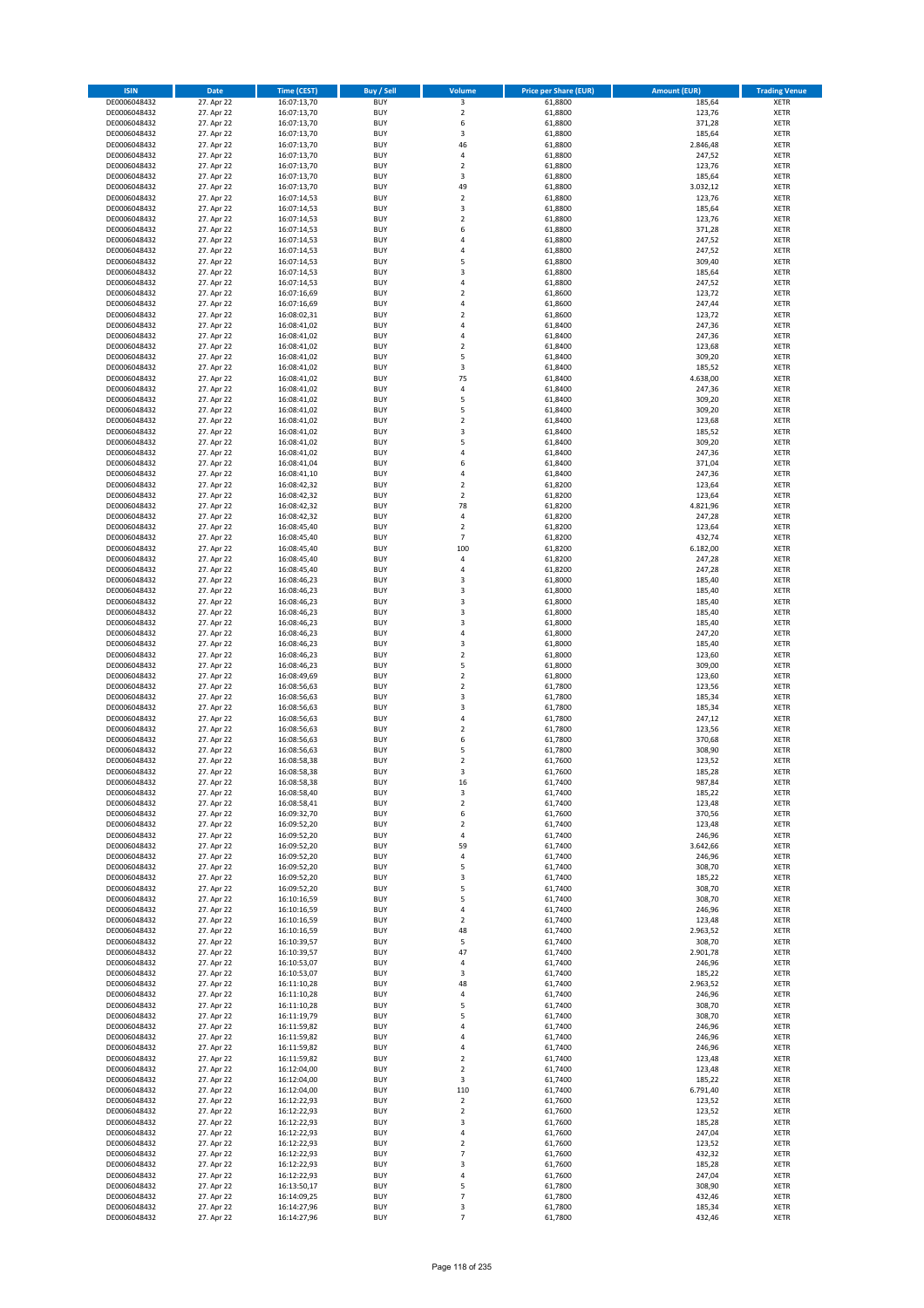| <b>ISIN</b>                  | <b>Date</b>              | <b>Time (CEST)</b>         | <b>Buy / Sell</b>        | Volume                        | <b>Price per Share (EUR)</b> | <b>Amount (EUR)</b> | <b>Trading Venue</b>       |
|------------------------------|--------------------------|----------------------------|--------------------------|-------------------------------|------------------------------|---------------------|----------------------------|
| DE0006048432                 | 27. Apr 22               | 16:14:27,96                | <b>BUY</b>               | 61                            | 61,7800                      | 3.768,58            | <b>XETR</b>                |
| DE0006048432                 | 27. Apr 22               | 16:14:28,97                | <b>BUY</b>               | $\mathbf 2$                   | 61,7600                      | 123,52              | <b>XETR</b>                |
| DE0006048432                 | 27. Apr 22               | 16:14:28,97                | <b>BUY</b>               | $\mathbf 2$                   | 61,7600                      | 123,52              | <b>XETR</b>                |
| DE0006048432                 | 27. Apr 22               | 16:14:28,97                | <b>BUY</b>               | 4                             | 61,7600                      | 247,04              | <b>XETR</b>                |
| DE0006048432                 | 27. Apr 22               | 16:14:28,97                | <b>BUY</b>               | 5                             | 61,7600                      | 308,80              | <b>XETR</b>                |
| DE0006048432                 | 27. Apr 22               | 16:14:28,97                | <b>BUY</b>               | 48                            | 61,7600                      | 2.964,48            | <b>XETR</b>                |
| DE0006048432                 | 27. Apr 22               | 16:14:28,97                | <b>BUY</b>               | 3                             | 61,7600                      | 185,28              | <b>XETR</b>                |
| DE0006048432                 | 27. Apr 22               | 16:14:28,97                | <b>BUY</b>               | 4                             | 61,7600                      | 247,04              | <b>XETR</b>                |
| DE0006048432                 | 27. Apr 22               | 16:14:28,97                | BUY                      | $\overline{3}$                | 61,7600                      | 185,28              | <b>XETR</b>                |
| DE0006048432                 | 27. Apr 22               | 16:14:28,97                | <b>BUY</b>               | $\overline{2}$                | 61,7600                      | 123,52              | <b>XETR</b>                |
| DE0006048432                 | 27. Apr 22               | 16:14:28,97                | <b>BUY</b>               | 5                             | 61,7600                      | 308,80              | <b>XETR</b>                |
| DE0006048432                 | 27. Apr 22               | 16:14:28,97                | <b>BUY</b>               | $\overline{4}$                | 61,7600                      | 247,04              | <b>XETR</b>                |
| DE0006048432                 | 27. Apr 22               | 16:14:28,97                | <b>BUY</b>               | 5                             | 61,7600                      | 308,80              | <b>XETR</b>                |
| DE0006048432<br>DE0006048432 | 27. Apr 22               | 16:14:36,26                | <b>BUY</b><br><b>BUY</b> | $\overline{2}$                | 61,7600                      | 123,52              | <b>XETR</b>                |
| DE0006048432                 | 27. Apr 22<br>27. Apr 22 | 16:14:36,26<br>16:14:36,26 | BUY                      | 4<br>8                        | 61,7600<br>61,7600           | 247,04<br>494,08    | <b>XETR</b><br><b>XETR</b> |
| DE0006048432                 | 27. Apr 22               | 16:14:36,26                | <b>BUY</b>               | $\overline{2}$                | 61,7600                      | 123,52              | <b>XETR</b>                |
| DE0006048432                 | 27. Apr 22               | 16:14:38,06                | <b>BUY</b>               | $\overline{2}$                | 61,7600                      | 123,52              | <b>XETR</b>                |
| DE0006048432                 | 27. Apr 22               | 16:14:38.06                | <b>BUY</b>               | $\overline{\mathbf{3}}$       | 61,7600                      | 185,28              | <b>XETR</b>                |
| DE0006048432                 | 27. Apr 22               | 16:14:38,06                | <b>BUY</b>               | $\overline{a}$                | 61,7600                      | 247,04              | <b>XETR</b>                |
| DE0006048432                 | 27. Apr 22               | 16:14:38,06                | <b>BUY</b>               | $\overline{4}$                | 61,7600                      | 247,04              | <b>XETR</b>                |
| DE0006048432                 | 27. Apr 22               | 16:14:38,06                | <b>BUY</b>               | $\mathbf 2$                   | 61,7600                      | 123,52              | <b>XETR</b>                |
| DE0006048432                 | 27. Apr 22               | 16:14:40,50                | <b>BUY</b>               | $\overline{2}$                | 61,7600                      | 123,52              | <b>XETR</b>                |
| DE0006048432                 | 27. Apr 22               | 16:14:40,50                | <b>BUY</b>               | $\mathbf 2$                   | 61,7600                      | 123,52              | <b>XETR</b>                |
| DE0006048432                 | 27. Apr 22               | 16:14:40,50                | <b>BUY</b>               | $\overline{2}$                | 61,7600                      | 123,52              | <b>XETR</b>                |
| DE0006048432                 | 27. Apr 22               | 16:14:40,50                | <b>BUY</b>               | 3                             | 61,7600                      | 185,28              | <b>XETR</b>                |
| DE0006048432                 | 27. Apr 22               | 16:14:41,99                | <b>BUY</b>               | $\mathbf 2$                   | 61,7400                      | 123,48              | <b>XETR</b>                |
| DE0006048432                 | 27. Apr 22               | 16:14:41,99                | <b>BUY</b>               | 97                            | 61,7400                      | 5.988,78            | <b>XETR</b>                |
| DE0006048432                 | 27. Apr 22               | 16:14:41,99                | <b>BUY</b>               | 5                             | 61,7400                      | 308,70              | <b>XETR</b>                |
| DE0006048432                 | 27. Apr 22               | 16:14:41,99                | <b>BUY</b>               | $\overline{\mathbf{3}}$       | 61,7400                      | 185,22              | <b>XETR</b>                |
| DE0006048432                 | 27. Apr 22               | 16:14:41,99                | <b>BUY</b>               | 4                             | 61,7400                      | 246,96              | <b>XETR</b>                |
| DE0006048432                 | 27. Apr 22               | 16:14:41,99                | <b>BUY</b>               | $\overline{\mathbf{3}}$       | 61,7400                      | 185,22              | <b>XETR</b>                |
| DE0006048432                 | 27. Apr 22               | 16:14:41,99                | <b>BUY</b>               | 4                             | 61,7400                      | 246,96              | <b>XETR</b>                |
| DE0006048432                 | 27. Apr 22               | 16:14:41,99                | <b>BUY</b>               | $\overline{\mathbf{3}}$       | 61,7400                      | 185,22              | <b>XETR</b>                |
| DE0006048432                 | 27. Apr 22               | 16:14:42,06                | <b>BUY</b>               | $\overline{2}$                | 61,7200<br>61,7200           | 123,44              | <b>XETR</b>                |
| DE0006048432<br>DE0006048432 | 27. Apr 22<br>27. Apr 22 | 16:14:42,06<br>16:14:42,06 | <b>BUY</b><br><b>BUY</b> | $\mathbf 2$<br>$\overline{a}$ | 61,7200                      | 123,44<br>246,88    | <b>XETR</b><br><b>XETR</b> |
| DE0006048432                 | 27. Apr 22               | 16:14:42,06                | <b>BUY</b>               | $\overline{a}$                | 61,7200                      | 246,88              | <b>XETR</b>                |
| DE0006048432                 | 27. Apr 22               | 16:14:42,06                | <b>BUY</b>               | $\overline{7}$                | 61,7200                      | 432,04              | <b>XETR</b>                |
| DE0006048432                 | 27. Apr 22               | 16:15:09,47                | <b>BUY</b>               | 4                             | 61,7200                      | 246,88              | <b>XETR</b>                |
| DE0006048432                 | 27. Apr 22               | 16:15:09,47                | <b>BUY</b>               | $\overline{\mathbf{3}}$       | 61,7200                      | 185,16              | <b>XETR</b>                |
| DE0006048432                 | 27. Apr 22               | 16:15:09,47                | <b>BUY</b>               | 5                             | 61,7200                      | 308,60              | <b>XETR</b>                |
| DE0006048432                 | 27. Apr 22               | 16:15:09,47                | <b>BUY</b>               | 98                            | 61,7200                      | 6.048,56            | <b>XETR</b>                |
| DE0006048432                 | 27. Apr 22               | 16:15:10,05                | <b>BUY</b>               | $\overline{2}$                | 61,7000                      | 123,40              | <b>XETR</b>                |
| DE0006048432                 | 27. Apr 22               | 16:15:10,05                | <b>BUY</b>               | 3                             | 61,7000                      | 185,10              | <b>XETR</b>                |
| DE0006048432                 | 27. Apr 22               | 16:15:10,05                | <b>BUY</b>               | 3                             | 61,7000                      | 185,10              | <b>XETR</b>                |
| DE0006048432                 | 27. Apr 22               | 16:15:10,05                | <b>BUY</b>               | 3                             | 61,7000                      | 185,10              | <b>XETR</b>                |
| DE0006048432                 | 27. Apr 22               | 16:15:10,05                | <b>BUY</b>               | 5                             | 61,7000                      | 308,50              | <b>XETR</b>                |
| DE0006048432                 | 27. Apr 22               | 16:15:10,05                | <b>BUY</b>               | 5                             | 61,7000                      | 308,50              | <b>XETR</b>                |
| DE0006048432                 | 27. Apr 22               | 16:15:29,81                | <b>BUY</b>               | 3                             | 61,7000                      | 185,10              | <b>XETR</b>                |
| DE0006048432                 | 27. Apr 22               | 16:15:29,81                | <b>BUY</b>               | $\overline{\mathbf{3}}$       | 61,7000                      | 185,10              | <b>XETR</b>                |
| DE0006048432                 | 27. Apr 22               | 16:15:29,81                | <b>BUY</b>               | $\overline{\mathbf{3}}$       | 61,7000                      | 185,10              | <b>XETR</b>                |
| DE0006048432                 | 27. Apr 22               | 16:15:29,81                | <b>BUY</b>               | 5                             | 61,7000                      | 308,50              | <b>XETR</b>                |
| DE0006048432                 | 27. Apr 22               | 16:15:29,81                | <b>BUY</b>               | 5<br>$\overline{\mathbf{3}}$  | 61,7000                      | 308,50              | <b>XETR</b>                |
| DE0006048432                 | 27. Apr 22               | 16:15:29,81                | <b>BUY</b>               | 5                             | 61,7000                      | 185,10              | <b>XETR</b>                |
| DE0006048432<br>DE0006048432 | 27. Apr 22<br>27. Apr 22 | 16:15:29,81<br>16:15:29,81 | <b>BUY</b><br><b>BUY</b> | $\overline{2}$                | 61,7000<br>61,7000           | 308,50<br>123,40    | <b>XETR</b><br><b>XETR</b> |
| DE0006048432                 | 27. Apr 22               | 16:15:54,64                | <b>BUY</b>               | $\overline{2}$                | 61,6800                      | 123,36              | <b>XETR</b>                |
| DE0006048432                 | 27. Apr 22               | 16:15:54,64                | BUY                      | $\overline{\mathbf{3}}$       | 61,6800                      | 185,04              | <b>XETR</b>                |
| DE0006048432                 | 27. Apr 22               | 16:15:54,64                | <b>BUY</b>               | $\overline{4}$                | 61,6800                      | 246,72              | <b>XETR</b>                |
| DE0006048432                 | 27. Apr 22               | 16:15:54,64                | <b>BUY</b>               | 4                             | 61,6800                      | 246,72              | <b>XETR</b>                |
| DE0006048432                 | 27. Apr 22               | 16:15:57,27                | BUY                      | 3                             | 61,6800                      | 185,04              | <b>XETR</b>                |
| DE0006048432                 | 27. Apr 22               | 16:16:05,49                | BUY                      | 5                             | 61,7200                      | 308,60              | <b>XETR</b>                |
| DE0006048432                 | 27. Apr 22               | 16:16:05,49                | <b>BUY</b>               | 49                            | 61,7200                      | 3.024,28            | <b>XETR</b>                |
| DE0006048432                 | 27. Apr 22               | 16:16:05,49                | BUY                      | 4                             | 61,7200                      | 246,88              | <b>XETR</b>                |
| DE0006048432                 | 27. Apr 22               | 16:16:32,32                | <b>BUY</b>               | 85                            | 61,7400                      | 5.247,90            | <b>XETR</b>                |
| DE0006048432                 | 27. Apr 22               | 16:16:52,24                | <b>BUY</b>               | 3                             | 61,7400                      | 185,22              | <b>XETR</b>                |
| DE0006048432                 | 27. Apr 22               | 16:16:52,24                | <b>BUY</b>               | 4                             | 61,7400                      | 246,96              | <b>XETR</b>                |
| DE0006048432                 | 27. Apr 22               | 16:16:59,66                | <b>BUY</b>               | 5                             | 61,7400                      | 308,70              | <b>XETR</b>                |
| DE0006048432                 | 27. Apr 22               | 16:16:59,66                | <b>BUY</b>               | 3                             | 61,7400                      | 185,22              | <b>XETR</b>                |
| DE0006048432                 | 27. Apr 22               | 16:16:59,66                | <b>BUY</b>               | 3                             | 61,7400                      | 185,22              | <b>XETR</b>                |
| DE0006048432                 | 27. Apr 22               | 16:16:59,66                | <b>BUY</b>               | 4                             | 61,7400                      | 246,96              | <b>XETR</b>                |
| DE0006048432                 | 27. Apr 22               | 16:17:06,69                | <b>BUY</b>               | $\overline{a}$                | 61,7200                      | 246,88              | <b>XETR</b>                |
| DE0006048432                 | 27. Apr 22               | 16:17:06,70                | <b>BUY</b>               | 3                             | 61,7200                      | 185,16              | <b>XETR</b>                |
| DE0006048432<br>DE0006048432 | 27. Apr 22<br>27. Apr 22 | 16:17:06,70<br>16:17:06,70 | <b>BUY</b><br><b>BUY</b> | $\mathbf 2$<br>48             | 61,7200<br>61,7200           | 123,44<br>2.962,56  | <b>XETR</b><br><b>XETR</b> |
| DE0006048432                 | 27. Apr 22               | 16:17:06,70                | <b>BUY</b>               | $\mathbf 2$                   | 61,7200                      | 123,44              | <b>XETR</b>                |
| DE0006048432                 | 27. Apr 22               | 16:17:06,70                | <b>BUY</b>               | $\overline{\mathbf{3}}$       | 61,7200                      | 185,16              | <b>XETR</b>                |
| DE0006048432                 | 27. Apr 22               | 16:17:22,47                | <b>BUY</b>               | $\mathbf 2$                   | 61,7200                      | 123,44              | <b>XETR</b>                |
| DE0006048432                 | 27. Apr 22               | 16:17:22,47                | <b>BUY</b>               | 3                             | 61,7200                      | 185,16              | <b>XETR</b>                |
| DE0006048432                 | 27. Apr 22               | 16:17:22,47                | <b>BUY</b>               | $\mathbf 2$                   | 61,7200                      | 123,44              | <b>XETR</b>                |
| DE0006048432                 | 27. Apr 22               | 16:17:40,08                | <b>BUY</b>               | 4                             | 61,7200                      | 246,88              | <b>XETR</b>                |
| DE0006048432                 | 27. Apr 22               | 16:17:40,08                | <b>BUY</b>               | 5                             | 61,7200                      | 308,60              | <b>XETR</b>                |
| DE0006048432                 | 27. Apr 22               | 16:17:44,12                | <b>BUY</b>               | $\mathbf 2$                   | 61,7000                      | 123,40              | <b>XETR</b>                |
| DE0006048432                 | 27. Apr 22               | 16:17:44,12                | <b>BUY</b>               | $\overline{\mathbf{3}}$       | 61,7000                      | 185,10              | <b>XETR</b>                |
| DE0006048432                 | 27. Apr 22               | 16:17:44,12                | <b>BUY</b>               | $\mathbf 2$                   | 61,7000                      | 123,40              | <b>XETR</b>                |
| DE0006048432                 | 27. Apr 22               | 16:17:44,12                | <b>BUY</b>               | 47                            | 61,7000                      | 2.899,90            | <b>XETR</b>                |
| DE0006048432                 | 27. Apr 22               | 16:17:44,12                | <b>BUY</b>               | 3                             | 61,7000                      | 185,10              | <b>XETR</b>                |
| DE0006048432                 | 27. Apr 22               | 16:17:44,12                | <b>BUY</b>               | 3                             | 61,7000                      | 185,10              | <b>XETR</b>                |
| DE0006048432                 | 27. Apr 22               | 16:17:44,12                | <b>BUY</b>               | 5                             | 61,7000                      | 308,50              | <b>XETR</b>                |
| DE0006048432                 | 27. Apr 22               | 16:18:41,85                | <b>BUY</b>               | $\overline{\mathbf{2}}$       | 61,7000                      | 123,40              | <b>XETR</b>                |
| DE0006048432                 | 27. Apr 22               | 16:18:41,85                | <b>BUY</b>               | 3                             | 61,7000                      | 185,10              | <b>XETR</b>                |
| DE0006048432<br>DE0006048432 | 27. Apr 22<br>27. Apr 22 | 16:18:41,85<br>16:18:41,85 | <b>BUY</b><br><b>BUY</b> | 3<br>3                        | 61,7000<br>61,7000           | 185,10<br>185,10    | <b>XETR</b><br><b>XETR</b> |
| DE0006048432                 | 27. Apr 22               | 16:18:41,85                | <b>BUY</b>               | 67                            | 61,7000                      | 4.133,90            | <b>XETR</b>                |
| DE0006048432                 | 27. Apr 22               | 16:18:41,85                | <b>BUY</b>               | 5                             | 61,7000                      | 308,50              | <b>XETR</b>                |
| DE0006048432                 | 27. Apr 22               | 16:18:41,85                | <b>BUY</b>               | 4                             | 61,7000                      | 246,80              | <b>XETR</b>                |
| DE0006048432                 | 27. Apr 22               | 16:18:41,85                | <b>BUY</b>               | $\overline{\mathbf{3}}$       | 61,7000                      | 185,10              | <b>XETR</b>                |
| DE0006048432                 | 27. Apr 22               | 16:18:41,85                | <b>BUY</b>               | 4                             | 61,7000                      | 246,80              | <b>XETR</b>                |
| DE0006048432                 | 27. Apr 22               | 16:18:51,79                | <b>BUY</b>               | 3                             | 61,6800                      | 185,04              | <b>XETR</b>                |
| DE0006048432                 | 27. Apr 22               | 16:18:51,79                | <b>BUY</b>               | 5                             | 61,6800                      | 308,40              | <b>XETR</b>                |
| DE0006048432                 | 27. Apr 22               | 16:18:51,79                | <b>BUY</b>               | 3                             | 61,6800                      | 185,04              | <b>XETR</b>                |
| DE0006048432                 | 27. Apr 22               | 16:18:51,79                | <b>BUY</b>               | 54                            | 61,6800                      | 3.330,72            | <b>XETR</b>                |
| DE0006048432                 | 27. Apr 22               | 16:18:51,79                | <b>BUY</b>               | 5                             | 61,6800                      | 308,40              | <b>XETR</b>                |
| DE0006048432                 | 27. Apr 22               | 16:18:51,79                | <b>BUY</b>               | $\mathbf 2$                   | 61,6800                      | 123,36              | <b>XETR</b>                |
| DE0006048432                 | 27. Apr 22               | 16:18:51,79                | <b>BUY</b>               | 3                             | 61,6800                      | 185,04              | <b>XETR</b>                |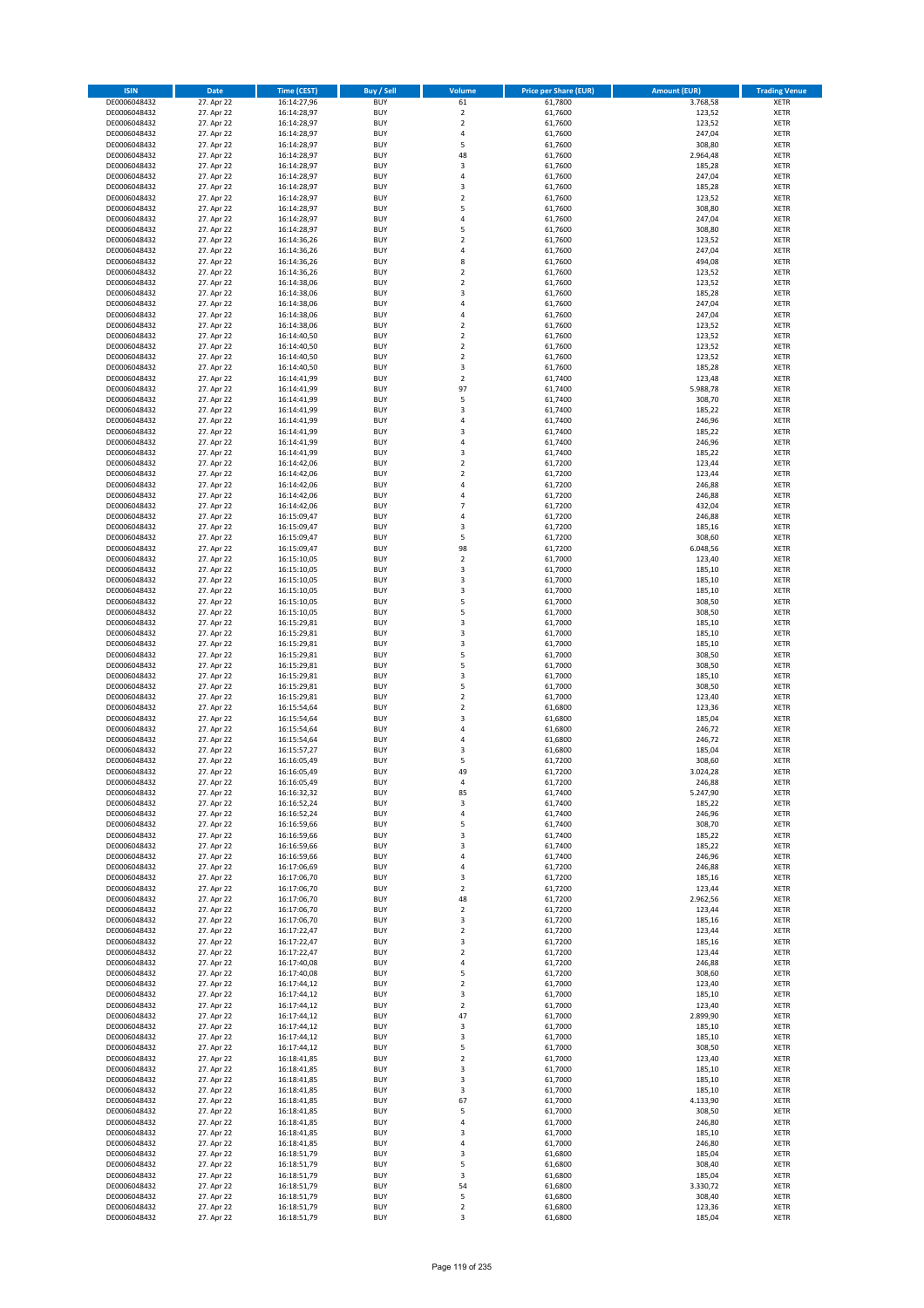| <b>ISIN</b>                  | <b>Date</b>              | <b>Time (CEST)</b>         | <b>Buy / Sell</b>        | <b>Volume</b>                | <b>Price per Share (EUR)</b> | <b>Amount (EUR)</b> | <b>Trading Venue</b>       |
|------------------------------|--------------------------|----------------------------|--------------------------|------------------------------|------------------------------|---------------------|----------------------------|
| DE0006048432                 | 27. Apr 22               | 16:19:09,59                | <b>BUY</b>               | 3                            | 61,7000                      | 185,10              | <b>XETR</b>                |
| DE0006048432                 | 27. Apr 22               | 16:19:09,59                | <b>BUY</b>               | $\mathbf 2$                  | 61,7000                      | 123,40              | <b>XETR</b>                |
| DE0006048432                 | 27. Apr 22               | 16:19:09,59                | <b>BUY</b>               | 5                            | 61,7000                      | 308,50              | <b>XETR</b>                |
| DE0006048432<br>DE0006048432 | 27. Apr 22<br>27. Apr 22 | 16:19:09,59<br>16:19:17,33 | <b>BUY</b><br><b>BUY</b> | 4<br>3                       | 61,7000<br>61,6800           | 246,80<br>185,04    | <b>XETR</b><br><b>XETR</b> |
| DE0006048432                 | 27. Apr 22               | 16:19:17,33                | <b>BUY</b>               | 3                            | 61,6800                      | 185,04              | <b>XETR</b>                |
| DE0006048432                 | 27. Apr 22               | 16:19:17,33                | <b>BUY</b>               | 48                           | 61,6800                      | 2.960,64            | <b>XETR</b>                |
| DE0006048432                 | 27. Apr 22               | 16:19:17,33                | <b>BUY</b>               | 5                            | 61,6800                      | 308,40              | <b>XETR</b>                |
| DE0006048432                 | 27. Apr 22               | 16:19:17,33                | <b>BUY</b>               | 3                            | 61,6800                      | 185,04              | <b>XETR</b>                |
| DE0006048432                 | 27. Apr 22               | 16:19:17,33                | <b>BUY</b>               | 3                            | 61,6800                      | 185,04              | <b>XETR</b>                |
| DE0006048432                 | 27. Apr 22               | 16:19:37,26                | <b>BUY</b>               | 3                            | 61,7200                      | 185,16              | <b>XETR</b>                |
| DE0006048432                 | 27. Apr 22<br>27. Apr 22 | 16:19:39,40                | <b>BUY</b><br><b>BUY</b> | $\overline{\mathbf{c}}$<br>4 | 61,7000                      | 123,40              | <b>XETR</b><br><b>XETR</b> |
| DE0006048432<br>DE0006048432 | 27. Apr 22               | 16:19:39,40<br>16:19:40,02 | <b>BUY</b>               | $\overline{\mathbf{c}}$      | 61,7000<br>61,6800           | 246,80<br>123,36    | <b>XETR</b>                |
| DE0006048432                 | 27. Apr 22               | 16:19:40,02                | <b>BUY</b>               | 84                           | 61,6800                      | 5.181,12            | <b>XETR</b>                |
| DE0006048432                 | 27. Apr 22               | 16:19:40,02                | <b>BUY</b>               | 3                            | 61,6800                      | 185,04              | <b>XETR</b>                |
| DE0006048432                 | 27. Apr 22               | 16:20:36,78                | <b>BUY</b>               | $\overline{7}$               | 61,7000                      | 431,90              | <b>XETR</b>                |
| DE0006048432                 | 27. Apr 22               | 16:20:36,79                | <b>BUY</b>               | 3                            | 61,6800                      | 185,04              | <b>XETR</b>                |
| DE0006048432                 | 27. Apr 22               | 16:20:36,79                | <b>BUY</b>               | 4                            | 61,6800                      | 246,72              | <b>XETR</b>                |
| DE0006048432                 | 27. Apr 22               | 16:20:36,79                | <b>BUY</b>               | 3                            | 61,6800                      | 185,04              | <b>XETR</b>                |
| DE0006048432<br>DE0006048432 | 27. Apr 22<br>27. Apr 22 | 16:20:36,79<br>16:20:36,79 | <b>BUY</b><br><b>BUY</b> | 3<br>3                       | 61,6800<br>61,6800           | 185,04<br>185,04    | <b>XETR</b><br><b>XETR</b> |
| DE0006048432                 | 27. Apr 22               | 16:20:36,79                | <b>BUY</b>               | 3                            | 61,6800                      | 185,04              | <b>XETR</b>                |
| DE0006048432                 | 27. Apr 22               | 16:20:36,79                | <b>BUY</b>               | 5                            | 61,6800                      | 308,40              | <b>XETR</b>                |
| DE0006048432                 | 27. Apr 22               | 16:20:36,79                | <b>BUY</b>               | 73                           | 61,6800                      | 4.502,64            | <b>XETR</b>                |
| DE0006048432                 | 27. Apr 22               | 16:20:36,79                | <b>BUY</b>               | 3                            | 61,6800                      | 185,04              | <b>XETR</b>                |
| DE0006048432                 | 27. Apr 22               | 16:20:36,79                | <b>BUY</b>               | 5                            | 61,6800                      | 308,40              | <b>XETR</b>                |
| DE0006048432                 | 27. Apr 22               | 16:20:36,79                | <b>BUY</b>               | 3                            | 61,6800                      | 185,04              | <b>XETR</b>                |
| DE0006048432<br>DE0006048432 | 27. Apr 22<br>27. Apr 22 | 16:20:36,79<br>16:20:36,79 | <b>BUY</b><br><b>BUY</b> | 4<br>3                       | 61,6800<br>61,6800           | 246,72<br>185,04    | <b>XETR</b><br><b>XETR</b> |
| DE0006048432                 | 27. Apr 22               | 16:20:36,79                | <b>BUY</b>               | 5                            | 61,6800                      | 308,40              | <b>XETR</b>                |
| DE0006048432                 | 27. Apr 22               | 16:20:36,80                | <b>BUY</b>               | 5                            | 61,7000                      | 308,50              | <b>XETR</b>                |
| DE0006048432                 | 27. Apr 22               | 16:20:37,84                | <b>BUY</b>               | $\mathbf 2$                  | 61,6800                      | 123,36              | <b>XETR</b>                |
| DE0006048432                 | 27. Apr 22               | 16:20:37,84                | <b>BUY</b>               | 4                            | 61,6800                      | 246,72              | <b>XETR</b>                |
| DE0006048432                 | 27. Apr 22               | 16:20:48,56                | <b>BUY</b>               | $\mathbf 2$                  | 61,6800                      | 123,36              | <b>XETR</b>                |
| DE0006048432                 | 27. Apr 22               | 16:20:48,56                | <b>BUY</b>               | 3                            | 61,6800                      | 185,04              | <b>XETR</b>                |
| DE0006048432                 | 27. Apr 22               | 16:20:48,56                | <b>BUY</b><br><b>BUY</b> | 47<br>4                      | 61,6800                      | 2.898,96            | <b>XETR</b>                |
| DE0006048432<br>DE0006048432 | 27. Apr 22<br>27. Apr 22 | 16:20:48,56<br>16:20:48,56 | <b>BUY</b>               | 5                            | 61,6800<br>61,6800           | 246,72<br>308,40    | <b>XETR</b><br><b>XETR</b> |
| DE0006048432                 | 27. Apr 22               | 16:21:18,73                | <b>BUY</b>               | 3                            | 61,6800                      | 185,04              | <b>XETR</b>                |
| DE0006048432                 | 27. Apr 22               | 16:21:18,73                | <b>BUY</b>               | 3                            | 61,6800                      | 185,04              | <b>XETR</b>                |
| DE0006048432                 | 27. Apr 22               | 16:21:18,73                | <b>BUY</b>               | $\mathbf 2$                  | 61,6800                      | 123,36              | <b>XETR</b>                |
| DE0006048432                 | 27. Apr 22               | 16:21:22,85                | <b>BUY</b>               | 3                            | 61,6600                      | 184,98              | <b>XETR</b>                |
| DE0006048432                 | 27. Apr 22               | 16:21:22,85                | <b>BUY</b>               | 3                            | 61,6600                      | 184,98              | <b>XETR</b>                |
| DE0006048432                 | 27. Apr 22               | 16:21:22,85                | <b>BUY</b>               | 5                            | 61,6600                      | 308,30              | <b>XETR</b>                |
| DE0006048432                 | 27. Apr 22               | 16:21:22,85                | <b>BUY</b><br><b>BUY</b> | 3                            | 61,6600                      | 184,98              | <b>XETR</b>                |
| DE0006048432<br>DE0006048432 | 27. Apr 22<br>27. Apr 22 | 16:21:22,85<br>16:21:22,85 | <b>BUY</b>               | 48<br>3                      | 61,6600<br>61,6600           | 2.959,68<br>184,98  | <b>XETR</b><br><b>XETR</b> |
| DE0006048432                 | 27. Apr 22               | 16:21:22,85                | <b>BUY</b>               | 3                            | 61,6600                      | 184,98              | <b>XETR</b>                |
| DE0006048432                 | 27. Apr 22               | 16:21:22,85                | <b>BUY</b>               | 3                            | 61,6600                      | 184,98              | <b>XETR</b>                |
| DE0006048432                 | 27. Apr 22               | 16:21:28,94                | <b>BUY</b>               | 132                          | 61,6400                      | 8.136,48            | <b>XETR</b>                |
| DE0006048432                 | 27. Apr 22               | 16:21:38,29                | <b>BUY</b>               | 47                           | 61,6600                      | 2.898,02            | <b>XETR</b>                |
| DE0006048432                 | 27. Apr 22               | 16:21:38,29                | <b>BUY</b>               | 5                            | 61,6600                      | 308,30              | <b>XETR</b>                |
| DE0006048432<br>DE0006048432 | 27. Apr 22               | 16:21:52,91                | <b>BUY</b><br><b>BUY</b> | $\mathbf 2$<br>5             | 61,6600                      | 123,32              | <b>XETR</b><br><b>XETR</b> |
| DE0006048432                 | 27. Apr 22<br>27. Apr 22 | 16:21:52,91<br>16:21:52,91 | <b>BUY</b>               | 5                            | 61,6600<br>61,6600           | 308,30<br>308,30    | <b>XETR</b>                |
| DE0006048432                 | 27. Apr 22               | 16:21:53,98                | <b>BUY</b>               | 4                            | 61,6400                      | 246,56              | <b>XETR</b>                |
| DE0006048432                 | 27. Apr 22               | 16:21:53,98                | <b>BUY</b>               | 4                            | 61,6400                      | 246,56              | <b>XETR</b>                |
| DE0006048432                 | 27. Apr 22               | 16:21:53,98                | <b>BUY</b>               | 3                            | 61,6400                      | 184,92              | <b>XETR</b>                |
| DE0006048432                 | 27. Apr 22               | 16:22:00,47                | <b>BUY</b>               | 3                            | 61,6400                      | 184,92              | <b>XETR</b>                |
| DE0006048432                 | 27. Apr 22               | 16:22:00,47                | <b>BUY</b>               | 4                            | 61,6400                      | 246,56              | <b>XETR</b>                |
| DE0006048432<br>DE0006048432 | 27. Apr 22<br>27. Apr 22 | 16:22:17,97<br>16:22:17,97 | <b>BUY</b><br><b>BUY</b> | 3<br>48                      | 61,6200<br>61,6200           | 184,86<br>2.957,76  | <b>XETR</b><br><b>XETR</b> |
| DE0006048432                 | 27. Apr 22               | 16:22:17,97                | <b>BUY</b>               | 12                           | 61,6200                      | 739,44              | <b>XETR</b>                |
| DE0006048432                 | 27. Apr 22               | 16:22:17,97                | BUY                      | 5                            | 61,6200                      | 308,10              | <b>XETR</b>                |
| DE0006048432                 | 27. Apr 22               | 16:22:17,97                | <b>BUY</b>               | $\mathbf 2$                  | 61,6200                      | 123,24              | XETR                       |
| DE0006048432                 | 27. Apr 22               | 16:22:17,97                | <b>BUY</b>               | $\mathbf 1$                  | 61,6200                      | 61,62               | XETR                       |
| DE0006048432                 | 27. Apr 22               | 16:22:29,47                | <b>BUY</b>               | $\mathbf 2$                  | 61,6000                      | 123,20              | XETR                       |
| DE0006048432<br>DE0006048432 | 27. Apr 22<br>27. Apr 22 | 16:22:29,47<br>16:22:29,47 | <b>BUY</b><br><b>BUY</b> | 3<br>48                      | 61,6000<br>61,6000           | 184,80<br>2.956,80  | <b>XETR</b><br><b>XETR</b> |
| DE0006048432                 | 27. Apr 22               | 16:22:32,02                | <b>BUY</b>               | 10                           | 61,5800                      | 615,80              | <b>XETR</b>                |
| DE0006048432                 | 27. Apr 22               | 16:23:37,49                | <b>BUY</b>               | 6                            | 61,6000                      | 369,60              | <b>XETR</b>                |
| DE0006048432                 | 27. Apr 22               | 16:23:37,49                | <b>BUY</b>               | 3                            | 61,6000                      | 184,80              | <b>XETR</b>                |
| DE0006048432                 | 27. Apr 22               | 16:23:37,49                | <b>BUY</b>               | 3                            | 61,6000                      | 184,80              | XETR                       |
| DE0006048432                 | 27. Apr 22               | 16:23:37,49                | <b>BUY</b>               | 3                            | 61,6000                      | 184,80              | <b>XETR</b>                |
| DE0006048432                 | 27. Apr 22               | 16:23:37,49                | <b>BUY</b>               | 6                            | 61,6000                      | 369,60              | <b>XETR</b>                |
| DE0006048432<br>DE0006048432 | 27. Apr 22<br>27. Apr 22 | 16:23:37,49<br>16:23:37,49 | <b>BUY</b><br><b>BUY</b> | 6<br>69                      | 61,6000<br>61,6000           | 369,60<br>4.250,40  | <b>XETR</b><br><b>XETR</b> |
| DE0006048432                 | 27. Apr 22               | 16:23:37,49                | <b>BUY</b>               | 3                            | 61,6000                      | 184,80              | <b>XETR</b>                |
| DE0006048432                 | 27. Apr 22               | 16:23:37,49                | <b>BUY</b>               | 5                            | 61,6000                      | 308,00              | <b>XETR</b>                |
| DE0006048432                 | 27. Apr 22               | 16:23:37,49                | <b>BUY</b>               | 5                            | 61,6000                      | 308,00              | <b>XETR</b>                |
| DE0006048432                 | 27. Apr 22               | 16:23:37,49                | <b>BUY</b>               | 3                            | 61,6000                      | 184,80              | <b>XETR</b>                |
| DE0006048432                 | 27. Apr 22               | 16:23:37,49                | <b>BUY</b>               | 3                            | 61,6000                      | 184,80              | XETR                       |
| DE0006048432                 | 27. Apr 22               | 16:23:40,57                | <b>BUY</b>               | 5                            | 61,6000                      | 308,00              | <b>XETR</b>                |
| DE0006048432<br>DE0006048432 | 27. Apr 22<br>27. Apr 22 | 16:23:40,57<br>16:23:40,57 | <b>BUY</b><br><b>BUY</b> | 95<br>5                      | 61,6000<br>61,6000           | 5.852,00<br>308,00  | <b>XETR</b><br><b>XETR</b> |
| DE0006048432                 | 27. Apr 22               | 16:23:40,57                | <b>BUY</b>               | 5                            | 61,6000                      | 308,00              | <b>XETR</b>                |
| DE0006048432                 | 27. Apr 22               | 16:23:40,57                | <b>BUY</b>               | 5                            | 61,6000                      | 308,00              | <b>XETR</b>                |
| DE0006048432                 | 27. Apr 22               | 16:23:40,57                | <b>BUY</b>               | 6                            | 61,6000                      | 369,60              | <b>XETR</b>                |
| DE0006048432                 | 27. Apr 22               | 16:23:42,23                | <b>BUY</b>               | 3                            | 61,5800                      | 184,74              | <b>XETR</b>                |
| DE0006048432                 | 27. Apr 22               | 16:23:42,23                | <b>BUY</b>               | $\mathbf 2$                  | 61,5800                      | 123,16              | <b>XETR</b>                |
| DE0006048432                 | 27. Apr 22               | 16:23:42,23                | <b>BUY</b>               | $\overline{\mathbf{2}}$      | 61,5800                      | 123,16              | <b>XETR</b>                |
| DE0006048432<br>DE0006048432 | 27. Apr 22<br>27. Apr 22 | 16:23:42,23<br>16:23:42,23 | <b>BUY</b><br><b>BUY</b> | $\mathbf 2$<br>3             | 61,5800<br>61,5800           | 123,16<br>184,74    | <b>XETR</b><br>XETR        |
| DE0006048432                 | 27. Apr 22               | 16:24:05,17                | <b>BUY</b>               | 3                            | 61,5800                      | 184,74              | <b>XETR</b>                |
| DE0006048432                 | 27. Apr 22               | 16:24:05,17                | <b>BUY</b>               | 4                            | 61,5800                      | 246,32              | <b>XETR</b>                |
| DE0006048432                 | 27. Apr 22               | 16:24:05,17                | <b>BUY</b>               | 3                            | 61,5800                      | 184,74              | <b>XETR</b>                |
| DE0006048432                 | 27. Apr 22               | 16:24:15,75                | <b>BUY</b>               | 3                            | 61,5600                      | 184,68              | <b>XETR</b>                |
| DE0006048432                 | 27. Apr 22               | 16:24:15,75                | <b>BUY</b>               | 3                            | 61,5600                      | 184,68              | <b>XETR</b>                |
| DE0006048432                 | 27. Apr 22               | 16:24:15,75                | <b>BUY</b>               | $\mathbf 2$                  | 61,5600                      | 123,12              | <b>XETR</b>                |
| DE0006048432<br>DE0006048432 | 27. Apr 22<br>27. Apr 22 | 16:24:15,75<br>16:24:15,75 | <b>BUY</b><br><b>BUY</b> | 3<br>5                       | 61,5600<br>61,5600           | 184,68<br>307,80    | <b>XETR</b><br>XETR        |
| DE0006048432                 | 27. Apr 22               | 16:24:15,75                | <b>BUY</b>               | 3                            | 61,5600                      | 184,68              | <b>XETR</b>                |
| DE0006048432                 | 27. Apr 22               | 16:24:15,75                | <b>BUY</b>               | 5                            | 61,5600                      | 307,80              | <b>XETR</b>                |
| DE0006048432                 | 27. Apr 22               | 16:24:15,75                | <b>BUY</b>               | 49                           | 61,5600                      | 3.016,44            | <b>XETR</b>                |
| DE0006048432                 | 27. Apr 22               | 16:24:15,75                | <b>BUY</b>               | $\mathbf 2$                  | 61,5600                      | 123,12              | XETR                       |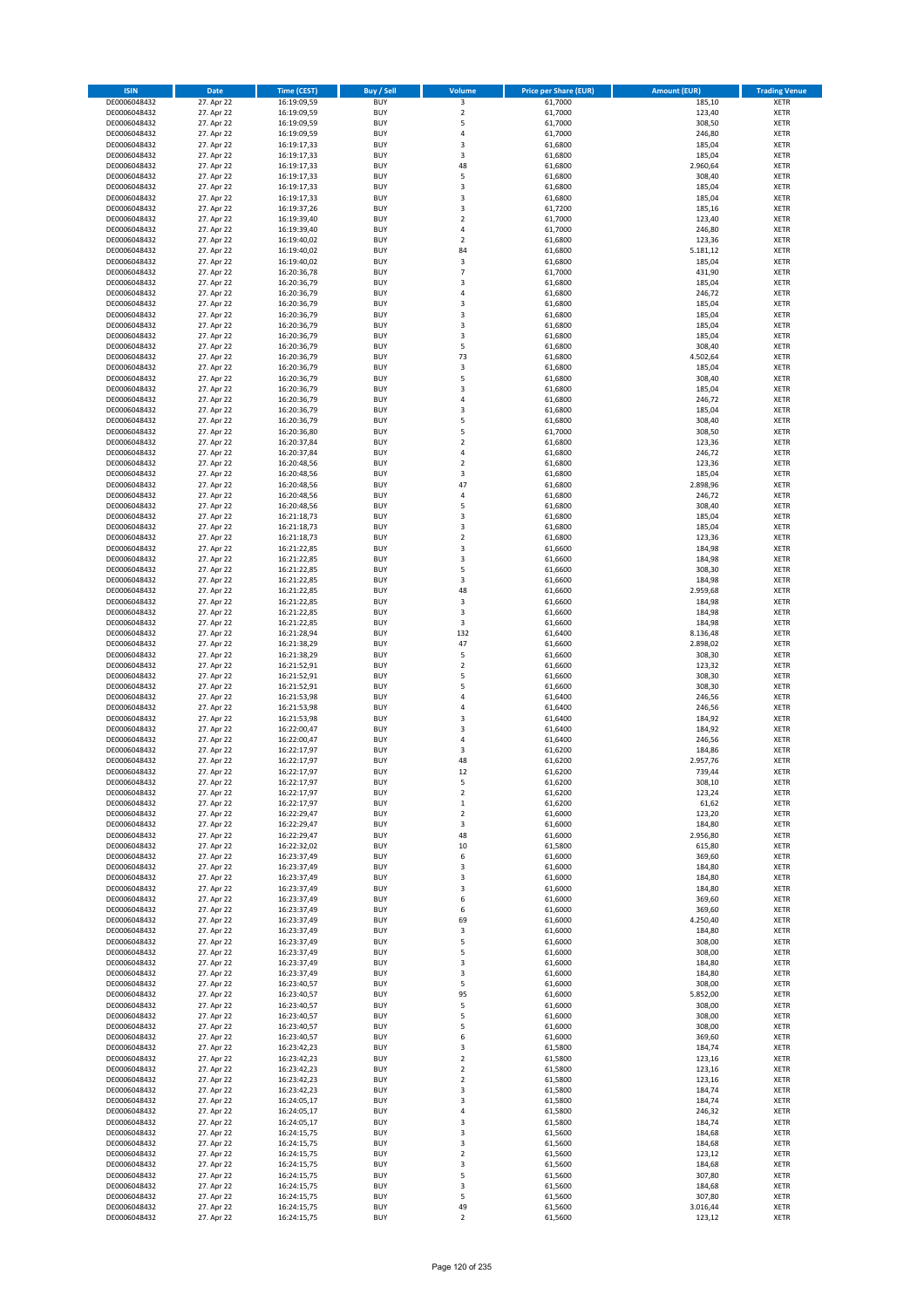| <b>ISIN</b>                  | Date                     | Time (CEST)                | <b>Buy / Sell</b>        | <b>Volume</b>                    | <b>Price per Share (EUR)</b> | <b>Amount (EUR)</b> | <b>Trading Venue</b>       |
|------------------------------|--------------------------|----------------------------|--------------------------|----------------------------------|------------------------------|---------------------|----------------------------|
| DE0006048432                 | 27. Apr 22               | 16:24:15,75                | <b>BUY</b>               | $\pmb{4}$                        | 61,5600                      | 246,24              | <b>XETR</b>                |
| DE0006048432                 | 27. Apr 22               | 16:24:15,75                | <b>BUY</b>               | $\mathsf 3$                      | 61,5600                      | 184,68              | XETR                       |
| DE0006048432                 | 27. Apr 22               | 16:24:15,75                | <b>BUY</b>               | $\mathbf 2$                      | 61,5600                      | 123,12              | <b>XETR</b>                |
| DE0006048432<br>DE0006048432 | 27. Apr 22<br>27. Apr 22 | 16:24:15,75<br>16:24:23,45 | <b>BUY</b><br><b>BUY</b> | $\pmb{4}$<br>$\mathbf 2$         | 61,5600<br>61,5600           | 246,24<br>123,12    | XETR<br><b>XETR</b>        |
| DE0006048432                 | 27. Apr 22               | 16:24:23,45                | <b>BUY</b>               | 3                                | 61,5600                      | 184,68              | <b>XETR</b>                |
| DE0006048432                 | 27. Apr 22               | 16:24:23,45                | <b>BUY</b>               | $\overline{4}$                   | 61,5600                      | 246,24              | <b>XETR</b>                |
| DE0006048432                 | 27. Apr 22               | 16:25:12,17                | <b>BUY</b>               | 4                                | 61,6000                      | 246,40              | <b>XETR</b>                |
| DE0006048432                 | 27. Apr 22               | 16:25:12,17                | <b>BUY</b><br><b>BUY</b> | 3<br>58                          | 61,6000                      | 184,80              | <b>XETR</b>                |
| DE0006048432<br>DE0006048432 | 27. Apr 22<br>27. Apr 22 | 16:25:12,17<br>16:25:12,17 | <b>BUY</b>               | 6                                | 61,6000<br>61,6000           | 3.572,80<br>369,60  | <b>XETR</b><br><b>XETR</b> |
| DE0006048432                 | 27. Apr 22               | 16:25:12,17                | <b>BUY</b>               | 4                                | 61,6000                      | 246,40              | <b>XETR</b>                |
| DE0006048432                 | 27. Apr 22               | 16:25:12,17                | <b>BUY</b>               | 5                                | 61,6000                      | 308,00              | <b>XETR</b>                |
| DE0006048432                 | 27. Apr 22               | 16:25:52,37                | <b>BUY</b>               | $\overline{2}$                   | 61,6200                      | 123,24              | <b>XETR</b>                |
| DE0006048432                 | 27. Apr 22               | 16:25:52,37                | <b>BUY</b>               | $\mathbf 2$                      | 61,6200                      | 123,24              | <b>XETR</b>                |
| DE0006048432<br>DE0006048432 | 27. Apr 22<br>27. Apr 22 | 16:25:52,37<br>16:25:52,37 | <b>BUY</b><br><b>BUY</b> | $\overline{4}$<br>$\overline{2}$ | 61,6200<br>61,6200           | 246,48<br>123,24    | <b>XETR</b><br><b>XETR</b> |
| DE0006048432                 | 27. Apr 22               | 16:25:52,37                | <b>BUY</b>               | 4                                | 61,6200                      | 246,48              | <b>XETR</b>                |
| DE0006048432                 | 27. Apr 22               | 16:25:52,37                | <b>BUY</b>               | 3                                | 61,6200                      | 184,86              | <b>XETR</b>                |
| DE0006048432                 | 27. Apr 22               | 16:25:52,37                | <b>BUY</b>               | $\overline{7}$                   | 61,6200                      | 431,34              | <b>XETR</b>                |
| DE0006048432                 | 27. Apr 22               | 16:25:52,37                | <b>BUY</b>               | $\overline{7}$                   | 61,6200                      | 431,34              | <b>XETR</b>                |
| DE0006048432<br>DE0006048432 | 27. Apr 22<br>27. Apr 22 | 16:25:52,37<br>16:25:52,37 | <b>BUY</b><br><b>BUY</b> | $\sqrt{4}$<br>3                  | 61,6200<br>61,6200           | 246,48<br>184,86    | <b>XETR</b><br><b>XETR</b> |
| DE0006048432                 | 27. Apr 22               | 16:25:52,37                | <b>BUY</b>               | $\overline{2}$                   | 61,6200                      | 123,24              | <b>XETR</b>                |
| DE0006048432                 | 27. Apr 22               | 16:25:52,37                | <b>BUY</b>               | 3                                | 61,6200                      | 184,86              | <b>XETR</b>                |
| DE0006048432                 | 27. Apr 22               | 16:25:52,37                | <b>BUY</b>               | 4                                | 61,6200                      | 246,48              | <b>XETR</b>                |
| DE0006048432                 | 27. Apr 22               | 16:25:52,37                | <b>BUY</b>               | $\mathsf 3$                      | 61,6200                      | 184,86              | <b>XETR</b>                |
| DE0006048432<br>DE0006048432 | 27. Apr 22<br>27. Apr 22 | 16:26:16,45<br>16:26:16,45 | <b>BUY</b><br><b>BUY</b> | 61<br>4                          | 61,6000<br>61,6000           | 3.757,60<br>246,40  | <b>XETR</b><br><b>XETR</b> |
| DE0006048432                 | 27. Apr 22               | 16:26:16,45                | <b>BUY</b>               | 4                                | 61,6000                      | 246,40              | <b>XETR</b>                |
| DE0006048432                 | 27. Apr 22               | 16:26:16,45                | <b>BUY</b>               | $\mathbf 2$                      | 61,6000                      | 123,20              | <b>XETR</b>                |
| DE0006048432                 | 27. Apr 22               | 16:26:16,45                | <b>BUY</b>               | 3                                | 61,6000                      | 184,80              | <b>XETR</b>                |
| DE0006048432                 | 27. Apr 22               | 16:26:16,45                | <b>BUY</b>               | $\sqrt{4}$                       | 61,6000                      | 246,40              | <b>XETR</b>                |
| DE0006048432<br>DE0006048432 | 27. Apr 22<br>27. Apr 22 | 16:26:16,45<br>16:26:32,28 | <b>BUY</b><br><b>BUY</b> | $\overline{7}$<br>$\mathbf 2$    | 61,6000<br>61,6200           | 431,20<br>123,24    | <b>XETR</b><br><b>XETR</b> |
| DE0006048432                 | 27. Apr 22               | 16:26:32,28                | <b>BUY</b>               | 3                                | 61,6200                      | 184,86              | <b>XETR</b>                |
| DE0006048432                 | 27. Apr 22               | 16:26:32,28                | <b>BUY</b>               | $\overline{2}$                   | 61,6200                      | 123,24              | <b>XETR</b>                |
| DE0006048432                 | 27. Apr 22               | 16:26:32,28                | <b>BUY</b>               | 3                                | 61,6200                      | 184,86              | <b>XETR</b>                |
| DE0006048432                 | 27. Apr 22               | 16:26:32,28                | <b>BUY</b>               | 5                                | 61,6200                      | 308,10              | <b>XETR</b>                |
| DE0006048432<br>DE0006048432 | 27. Apr 22<br>27. Apr 22 | 16:26:32,28<br>16:26:32,28 | <b>BUY</b><br><b>BUY</b> | 4<br>3                           | 61,6200<br>61,6200           | 246,48<br>184,86    | <b>XETR</b><br><b>XETR</b> |
| DE0006048432                 | 27. Apr 22               | 16:26:32,28                | <b>BUY</b>               | 3                                | 61,6200                      | 184,86              | <b>XETR</b>                |
| DE0006048432                 | 27. Apr 22               | 16:26:48,99                | <b>BUY</b>               | $\mathbf 2$                      | 61,6200                      | 123,24              | <b>XETR</b>                |
| DE0006048432                 | 27. Apr 22               | 16:26:48,99                | <b>BUY</b>               | $\overline{2}$                   | 61,6200                      | 123,24              | <b>XETR</b>                |
| DE0006048432                 | 27. Apr 22               | 16:26:48,99                | <b>BUY</b>               | 4                                | 61,6200                      | 246,48              | <b>XETR</b>                |
| DE0006048432                 | 27. Apr 22               | 16:26:48,99                | <b>BUY</b><br><b>BUY</b> | $\overline{2}$                   | 61,6200                      | 123,24              | <b>XETR</b>                |
| DE0006048432<br>DE0006048432 | 27. Apr 22<br>27. Apr 22 | 16:26:48,99<br>16:26:48,99 | <b>BUY</b>               | 3<br>5                           | 61,6200<br>61,6200           | 184,86<br>308,10    | <b>XETR</b><br><b>XETR</b> |
| DE0006048432                 | 27. Apr 22               | 16:26:48,99                | <b>BUY</b>               | 3                                | 61,6200                      | 184,86              | <b>XETR</b>                |
| DE0006048432                 | 27. Apr 22               | 16:26:48,99                | <b>BUY</b>               | 6                                | 61,6200                      | 369,72              | <b>XETR</b>                |
| DE0006048432                 | 27. Apr 22               | 16:28:10,86                | <b>BUY</b>               | $\overline{4}$                   | 61,6800                      | 246,72              | <b>XETR</b>                |
| DE0006048432<br>DE0006048432 | 27. Apr 22<br>27. Apr 22 | 16:28:10,86<br>16:28:10,86 | <b>BUY</b><br><b>BUY</b> | 3<br>3                           | 61,6800<br>61,6800           | 185,04<br>185,04    | <b>XETR</b><br><b>XETR</b> |
| DE0006048432                 | 27. Apr 22               | 16:28:10,86                | <b>BUY</b>               | 151                              | 61,6800                      | 9.313,68            | <b>XETR</b>                |
| DE0006048432                 | 27. Apr 22               | 16:28:10,86                | <b>BUY</b>               | $\overline{2}$                   | 61,6800                      | 123,36              | <b>XETR</b>                |
| DE0006048432                 | 27. Apr 22               | 16:28:10,86                | <b>BUY</b>               | 5                                | 61,6800                      | 308,40              | <b>XETR</b>                |
| DE0006048432                 | 27. Apr 22               | 16:28:10,86                | <b>BUY</b>               | 3                                | 61,6800                      | 185,04              | <b>XETR</b>                |
| DE0006048432<br>DE0006048432 | 27. Apr 22<br>27. Apr 22 | 16:28:10,86<br>16:28:13,31 | <b>BUY</b><br><b>BUY</b> | 4<br>3                           | 61,6800<br>61,6800           | 246,72<br>185,04    | <b>XETR</b><br><b>XETR</b> |
| DE0006048432                 | 27. Apr 22               | 16:28:13,31                | <b>BUY</b>               | $\sqrt{4}$                       | 61,6800                      | 246,72              | <b>XETR</b>                |
| DE0006048432                 | 27. Apr 22               | 16:28:13,31                | <b>BUY</b>               | 102                              | 61,6800                      | 6.291,36            | <b>XETR</b>                |
| DE0006048432                 | 27. Apr 22               | 16:28:13,31                | <b>BUY</b>               | 3                                | 61,6800                      | 185,04              | <b>XETR</b>                |
| DE0006048432                 | 27. Apr 22               | 16:28:13,31                | <b>BUY</b>               | 6                                | 61,6800                      | 370,08              | <b>XETR</b>                |
| DE0006048432<br>DE0006048432 | 27. Apr 22<br>27. Apr 22 | 16:29:03,06<br>16:29:03,06 | <b>BUY</b><br>BUY        | 5<br>89                          | 61,6800<br>61,6800           | 308,40<br>5.489,52  | <b>XETR</b><br>XETR        |
| DE0006048432                 | 27. Apr 22               | 16:29:03,06                | <b>BUY</b>               | 5                                | 61,6800                      | 308,40              | <b>XETR</b>                |
| DE0006048432                 | 27. Apr 22               | 16:29:11,52                | <b>BUY</b>               | 3                                | 61,7000                      | 185,10              | <b>XETR</b>                |
| DE0006048432                 | 27. Apr 22               | 16:29:11,52                | <b>BUY</b>               | 5                                | 61,7000                      | 308,50              | <b>XETR</b>                |
| DE0006048432                 | 27. Apr 22               | 16:29:11,52                | <b>BUY</b>               | 4                                | 61,7000                      | 246,80              | <b>XETR</b>                |
| DE0006048432<br>DE0006048432 | 27. Apr 22<br>27. Apr 22 | 16:29:11,52<br>16:29:11,52 | <b>BUY</b><br><b>BUY</b> | 3<br>3                           | 61,7000<br>61,7000           | 185,10<br>185,10    | <b>XETR</b><br><b>XETR</b> |
| DE0006048432                 | 27. Apr 22               | 16:29:11,52                | <b>BUY</b>               | 23                               | 61,7000                      | 1.419,10            | <b>XETR</b>                |
| DE0006048432                 | 27. Apr 22               | 16:29:11,52                | <b>BUY</b>               | 4                                | 61,7000                      | 246,80              | XETR                       |
| DE0006048432                 | 27. Apr 22               | 16:29:11,52                | <b>BUY</b>               | 4                                | 61,7000                      | 246,80              | <b>XETR</b>                |
| DE0006048432<br>DE0006048432 | 27. Apr 22<br>27. Apr 22 | 16:29:11,52<br>16:29:11,52 | <b>BUY</b><br><b>BUY</b> | $\sqrt{4}$<br>3                  | 61,7000<br>61,7000           | 246,80<br>185,10    | XETR<br><b>XETR</b>        |
| DE0006048432                 | 27. Apr 22               | 16:29:11,52                | <b>BUY</b>               | 5                                | 61,7000                      | 308,50              | XETR                       |
| DE0006048432                 | 27. Apr 22               | 16:29:11,52                | <b>BUY</b>               | $\sqrt{4}$                       | 61,7000                      | 246,80              | <b>XETR</b>                |
| DE0006048432                 | 27. Apr 22               | 16:29:11,52                | <b>BUY</b>               | 57                               | 61,7000                      | 3.516,90            | XETR                       |
| DE0006048432                 | 27. Apr 22               | 16:29:23,68                | <b>BUY</b>               | 3                                | 61,6800                      | 185,04              | <b>XETR</b>                |
| DE0006048432<br>DE0006048432 | 27. Apr 22<br>27. Apr 22 | 16:29:23,68<br>16:29:33,10 | <b>BUY</b><br><b>BUY</b> | 47<br>$\overline{2}$             | 61,6800<br>61,6600           | 2.898,96<br>123,32  | <b>XETR</b><br><b>XETR</b> |
| DE0006048432                 | 27. Apr 22               | 16:29:33,10                | <b>BUY</b>               | $\mathbf 2$                      | 61,6600                      | 123,32              | XETR                       |
| DE0006048432                 | 27. Apr 22               | 16:29:33,10                | <b>BUY</b>               | $\sqrt{4}$                       | 61,6600                      | 246,64              | XETR                       |
| DE0006048432                 | 27. Apr 22               | 16:29:33,10                | <b>BUY</b>               | 4                                | 61,6600                      | 246,64              | <b>XETR</b>                |
| DE0006048432                 | 27. Apr 22               | 16:29:33,10                | <b>BUY</b>               | 3                                | 61,6600                      | 184,98              | <b>XETR</b>                |
| DE0006048432<br>DE0006048432 | 27. Apr 22<br>27. Apr 22 | 16:29:33,10<br>16:29:33,10 | <b>BUY</b><br><b>BUY</b> | 5<br>4                           | 61,6600<br>61,6600           | 308,30<br>246,64    | XETR<br><b>XETR</b>        |
| DE0006048432                 | 27. Apr 22               | 16:29:33,10                | <b>BUY</b>               | 4                                | 61,6600                      | 246,64              | XETR                       |
| DE0006048432                 | 27. Apr 22               | 16:29:33,10                | <b>BUY</b>               | 4                                | 61,6600                      | 246,64              | <b>XETR</b>                |
| DE0006048432                 | 27. Apr 22               | 16:29:34,54                | <b>BUY</b>               | 6                                | 61,6600                      | 369,96              | <b>XETR</b>                |
| DE0006048432                 | 27. Apr 22               | 16:29:59,30                | <b>BUY</b>               | 3                                | 61,6400                      | 184,92              | <b>XETR</b>                |
| DE0006048432<br>DE0006048432 | 27. Apr 22<br>27. Apr 22 | 16:29:59,30<br>16:29:59,30 | <b>BUY</b><br><b>BUY</b> | 84<br>$\mathbf 2$                | 61,6400<br>61,6400           | 5.177,76<br>123,28  | <b>XETR</b><br><b>XETR</b> |
| DE0006048432                 | 27. Apr 22               | 16:29:59,30                | <b>BUY</b>               | 3                                | 61,6400                      | 184,92              | XETR                       |
| DE0006048432                 | 27. Apr 22               | 16:29:59,30                | <b>BUY</b>               | $\mathbf 2$                      | 61,6400                      | 123,28              | XETR                       |
| DE0006048432                 | 27. Apr 22               | 16:29:59,30                | <b>BUY</b>               | 3                                | 61,6400                      | 184,92              | XETR                       |
| DE0006048432<br>DE0006048432 | 27. Apr 22<br>27. Apr 22 | 16:29:59,30<br>16:29:59,30 | <b>BUY</b><br><b>BUY</b> | 6<br>5                           | 61,6400<br>61,6400           | 369,84<br>308,20    | <b>XETR</b>                |
| DE0006048432                 | 27. Apr 22               | 16:30:00,46                | <b>BUY</b>               | $\mathbf 2$                      | 61,6200                      | 123,24              | <b>XETR</b><br>XETR        |
| DE0006048432                 | 27. Apr 22               | 16:30:00,46                | <b>BUY</b>               | 4                                | 61,6200                      | 246,48              | XETR                       |
| DE0006048432                 | 27. Apr 22               | 16:30:00,46                | <b>BUY</b>               | $\mathbf 2$                      | 61,6200                      | 123,24              | XETR                       |
| DE0006048432                 | 27. Apr 22               | 16:30:00,46                | <b>BUY</b>               | 6                                | 61,6200                      | 369,72              | <b>XETR</b>                |
| DE0006048432<br>DE0006048432 | 27. Apr 22<br>27. Apr 22 | 16:30:00,46<br>16:30:01,21 | <b>BUY</b><br><b>BUY</b> | 3<br>$\pmb{4}$                   | 61,6200<br>61,6200           | 184,86<br>246,48    | XETR<br><b>XETR</b>        |
| DE0006048432                 | 27. Apr 22               | 16:30:01,21                | <b>BUY</b>               | 5                                | 61,6200                      | 308,10              | <b>XETR</b>                |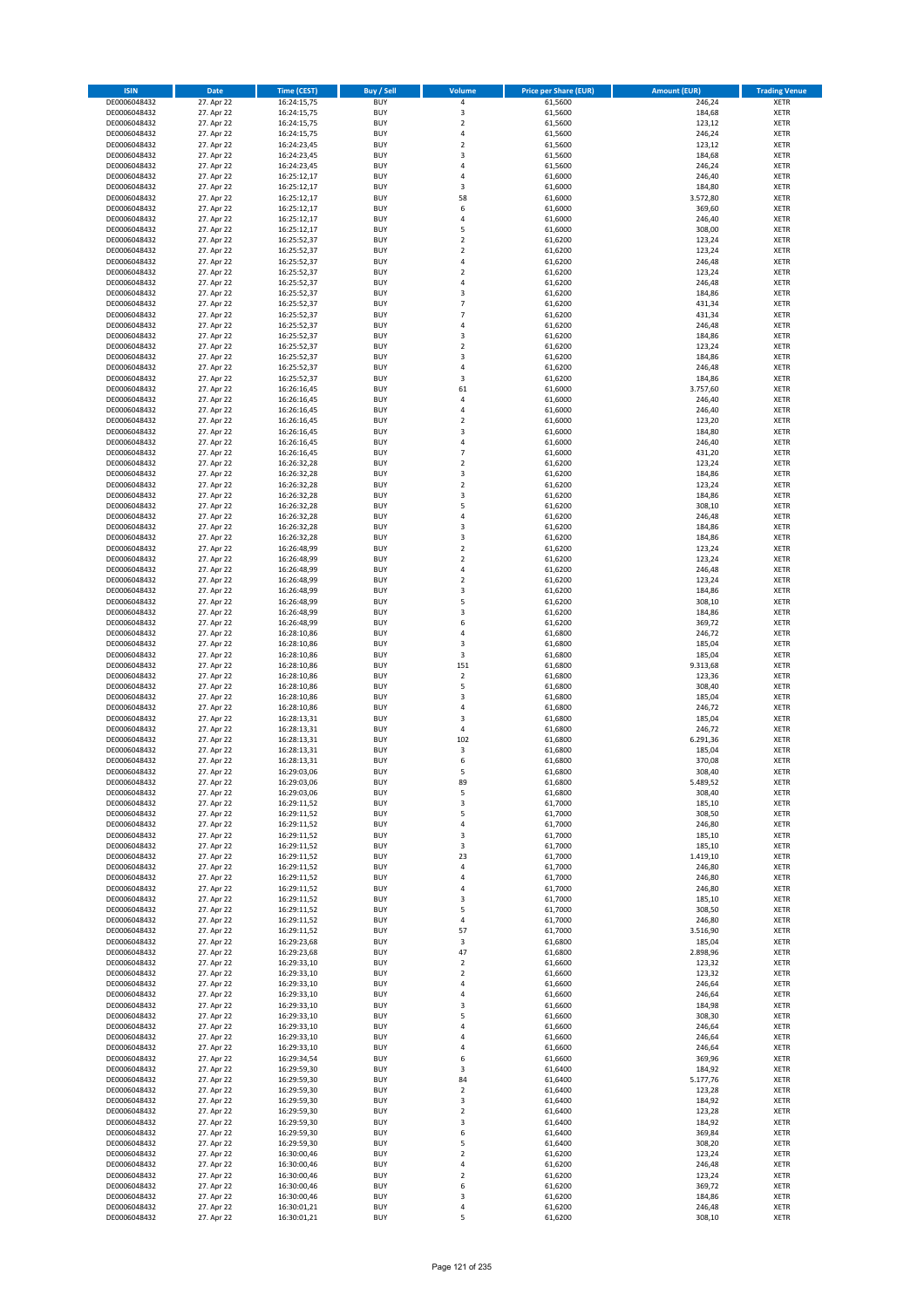| <b>ISIN</b>                  | Date                     | Time (CEST)                | <b>Buy / Sell</b>        | <b>Volume</b>                 | <b>Price per Share (EUR)</b> | <b>Amount (EUR)</b> | <b>Trading Venue</b>       |
|------------------------------|--------------------------|----------------------------|--------------------------|-------------------------------|------------------------------|---------------------|----------------------------|
| DE0006048432                 | 27. Apr 22               | 16:30:02,56                | <b>BUY</b>               | $\overline{2}$                | 61,6000                      | 123,20              | <b>XETR</b>                |
| DE0006048432                 | 27. Apr 22               | 16:30:21,53                | <b>BUY</b>               | $\sqrt{4}$                    | 61,6000                      | 246,40              | XETR                       |
| DE0006048432                 | 27. Apr 22               | 16:30:21,53                | <b>BUY</b>               | $\overline{2}$                | 61,6000                      | 123,20              | <b>XETR</b>                |
| DE0006048432                 | 27. Apr 22               | 16:30:21,53                | <b>BUY</b>               | $\mathsf 3$                   | 61,6000                      | 184,80              | XETR                       |
| DE0006048432<br>DE0006048432 | 27. Apr 22<br>27. Apr 22 | 16:30:21,53<br>16:30:21,53 | <b>BUY</b><br><b>BUY</b> | 47<br>4                       | 61,6000<br>61,6000           | 2.895,20<br>246,40  | <b>XETR</b><br><b>XETR</b> |
| DE0006048432                 | 27. Apr 22               | 16:30:21,53                | <b>BUY</b>               | 6                             | 61,6000                      | 369,60              | <b>XETR</b>                |
| DE0006048432                 | 27. Apr 22               | 16:30:21,53                | <b>BUY</b>               | $\overline{2}$                | 61,6000                      | 123,20              | <b>XETR</b>                |
| DE0006048432                 | 27. Apr 22               | 16:30:21,53                | <b>BUY</b>               | $\overline{4}$                | 61,6000                      | 246,40              | <b>XETR</b>                |
| DE0006048432                 | 27. Apr 22               | 16:30:21,53                | <b>BUY</b>               | 5                             | 61,6000                      | 308,00              | <b>XETR</b>                |
| DE0006048432                 | 27. Apr 22               | 16:30:34,97                | <b>BUY</b>               | 47                            | 61,6000                      | 2.895,20            | <b>XETR</b>                |
| DE0006048432                 | 27. Apr 22               | 16:30:34,97                | <b>BUY</b>               | 3                             | 61,6000                      | 184,80              | <b>XETR</b>                |
| DE0006048432<br>DE0006048432 | 27. Apr 22<br>27. Apr 22 | 16:30:34,97<br>16:31:11,40 | <b>BUY</b><br><b>BUY</b> | 3<br>$\overline{2}$           | 61,6000<br>61,6800           | 184,80<br>123,36    | <b>XETR</b><br><b>XETR</b> |
| DE0006048432                 | 27. Apr 22               | 16:31:11,40                | <b>BUY</b>               | $\mathbf 2$                   | 61,6800                      | 123,36              | <b>XETR</b>                |
| DE0006048432                 | 27. Apr 22               | 16:31:11,40                | <b>BUY</b>               | 5                             | 61,6800                      | 308,40              | <b>XETR</b>                |
| DE0006048432                 | 27. Apr 22               | 16:31:11,40                | <b>BUY</b>               | 3                             | 61,6800                      | 185,04              | <b>XETR</b>                |
| DE0006048432                 | 27. Apr 22               | 16:31:11,40                | <b>BUY</b>               | 5                             | 61,6800                      | 308,40              | <b>XETR</b>                |
| DE0006048432                 | 27. Apr 22               | 16:31:11,40                | <b>BUY</b>               | 3                             | 61,6800                      | 185,04              | <b>XETR</b>                |
| DE0006048432<br>DE0006048432 | 27. Apr 22<br>27. Apr 22 | 16:31:11,40<br>16:31:17,09 | <b>BUY</b><br><b>BUY</b> | $\overline{4}$<br>3           | 61,6800<br>61,6600           | 246,72<br>184,98    | <b>XETR</b><br><b>XETR</b> |
| DE0006048432                 | 27. Apr 22               | 16:31:17,09                | <b>BUY</b>               | 4                             | 61,6600                      | 246,64              | <b>XETR</b>                |
| DE0006048432                 | 27. Apr 22               | 16:31:17,09                | <b>BUY</b>               | $\overline{2}$                | 61,6600                      | 123,32              | <b>XETR</b>                |
| DE0006048432                 | 27. Apr 22               | 16:31:17,09                | <b>BUY</b>               | $\mathbf 2$                   | 61,6600                      | 123,32              | <b>XETR</b>                |
| DE0006048432                 | 27. Apr 22               | 16:31:17,09                | <b>BUY</b>               | 3                             | 61,6600                      | 184,98              | <b>XETR</b>                |
| DE0006048432                 | 27. Apr 22               | 16:31:17,09                | <b>BUY</b>               | 47                            | 61,6600                      | 2.898,02            | <b>XETR</b>                |
| DE0006048432<br>DE0006048432 | 27. Apr 22               | 16:31:17,09                | <b>BUY</b><br><b>BUY</b> | 3<br>4                        | 61,6600                      | 184,98<br>246,72    | <b>XETR</b><br><b>XETR</b> |
| DE0006048432                 | 27. Apr 22<br>27. Apr 22 | 16:31:37,42<br>16:31:46,64 | <b>BUY</b>               | 47                            | 61,6800<br>61,6800           | 2.898,96            | <b>XETR</b>                |
| DE0006048432                 | 27. Apr 22               | 16:31:51,46                | <b>BUY</b>               | 3                             | 61,6600                      | 184,98              | <b>XETR</b>                |
| DE0006048432                 | 27. Apr 22               | 16:31:51,46                | <b>BUY</b>               | $\overline{2}$                | 61,6600                      | 123,32              | <b>XETR</b>                |
| DE0006048432                 | 27. Apr 22               | 16:31:51,47                | <b>BUY</b>               | $\overline{2}$                | 61,6600                      | 123,32              | <b>XETR</b>                |
| DE0006048432                 | 27. Apr 22               | 16:32:01,04                | <b>BUY</b>               | 5                             | 61,6400                      | 308,20              | <b>XETR</b>                |
| DE0006048432                 | 27. Apr 22               | 16:32:01,04                | <b>BUY</b>               | 3                             | 61,6400                      | 184,92              | <b>XETR</b>                |
| DE0006048432<br>DE0006048432 | 27. Apr 22<br>27. Apr 22 | 16:32:10,41<br>16:32:10,41 | <b>BUY</b><br><b>BUY</b> | 3<br>3                        | 61,6200<br>61,6200           | 184,86<br>184,86    | <b>XETR</b><br><b>XETR</b> |
| DE0006048432                 | 27. Apr 22               | 16:32:10,41                | <b>BUY</b>               | 4                             | 61,6200                      | 246,48              | <b>XETR</b>                |
| DE0006048432                 | 27. Apr 22               | 16:32:10,41                | <b>BUY</b>               | 3                             | 61,6200                      | 184,86              | <b>XETR</b>                |
| DE0006048432                 | 27. Apr 22               | 16:32:10,41                | <b>BUY</b>               | 5                             | 61,6200                      | 308,10              | <b>XETR</b>                |
| DE0006048432                 | 27. Apr 22               | 16:33:17,21                | <b>BUY</b>               | $\pmb{4}$                     | 61,5800                      | 246,32              | <b>XETR</b>                |
| DE0006048432                 | 27. Apr 22               | 16:33:17,21                | <b>BUY</b>               | $\overline{\mathbf{c}}$       | 61,5800                      | 123,16              | <b>XETR</b>                |
| DE0006048432                 | 27. Apr 22               | 16:33:17,21                | <b>BUY</b>               | 4                             | 61,5800                      | 246,32              | <b>XETR</b>                |
| DE0006048432<br>DE0006048432 | 27. Apr 22<br>27. Apr 22 | 16:33:17,21<br>16:33:17,21 | <b>BUY</b><br><b>BUY</b> | $\mathbf 2$<br>$\overline{2}$ | 61,5800<br>61,5800           | 123,16<br>123,16    | <b>XETR</b><br><b>XETR</b> |
| DE0006048432                 | 27. Apr 22               | 16:33:17,21                | <b>BUY</b>               | $\pmb{4}$                     | 61,5800                      | 246,32              | <b>XETR</b>                |
| DE0006048432                 | 27. Apr 22               | 16:33:17,21                | <b>BUY</b>               | 89                            | 61,5800                      | 5.480,62            | <b>XETR</b>                |
| DE0006048432                 | 27. Apr 22               | 16:33:17,21                | <b>BUY</b>               | $\mathbf 2$                   | 61,5800                      | 123,16              | <b>XETR</b>                |
| DE0006048432                 | 27. Apr 22               | 16:33:17,21                | <b>BUY</b>               | 5                             | 61,5800                      | 307,90              | <b>XETR</b>                |
| DE0006048432                 | 27. Apr 22               | 16:33:17,21                | <b>BUY</b><br><b>BUY</b> | 4<br>$\mathbf 2$              | 61,5800                      | 246,32              | <b>XETR</b>                |
| DE0006048432<br>DE0006048432 | 27. Apr 22<br>27. Apr 22 | 16:33:17,21<br>16:33:17,21 | <b>BUY</b>               | 4                             | 61,5800<br>61,5800           | 123,16<br>246,32    | <b>XETR</b><br><b>XETR</b> |
| DE0006048432                 | 27. Apr 22               | 16:33:17,21                | <b>BUY</b>               | 3                             | 61,5800                      | 184,74              | <b>XETR</b>                |
| DE0006048432                 | 27. Apr 22               | 16:33:17,21                | <b>BUY</b>               | 5                             | 61,5800                      | 307,90              | <b>XETR</b>                |
| DE0006048432                 | 27. Apr 22               | 16:33:17,21                | <b>BUY</b>               | $\mathsf 3$                   | 61,5800                      | 184,74              | <b>XETR</b>                |
| DE0006048432                 | 27. Apr 22               | 16:33:17,52                | <b>BUY</b>               | 3                             | 61,5800                      | 184,74              | <b>XETR</b>                |
| DE0006048432                 | 27. Apr 22               | 16:33:17,52                | <b>BUY</b>               | 5                             | 61,5800                      | 307,90              | <b>XETR</b>                |
| DE0006048432<br>DE0006048432 | 27. Apr 22<br>27. Apr 22 | 16:34:29,75<br>16:34:29,75 | <b>BUY</b><br><b>BUY</b> | 86<br>3                       | 61,6600<br>61,6600           | 5.302,76<br>184,98  | <b>XETR</b><br><b>XETR</b> |
| DE0006048432                 | 27. Apr 22               | 16:34:30,56                | <b>BUY</b>               | $\overline{4}$                | 61,6400                      | 246,56              | <b>XETR</b>                |
| DE0006048432                 | 27. Apr 22               | 16:34:30,56                | <b>BUY</b>               | 4                             | 61,6400                      | 246,56              | <b>XETR</b>                |
| DE0006048432                 | 27. Apr 22               | 16:34:30,56                | <b>BUY</b>               | $\mathbf 2$                   | 61,6400                      | 123,28              | <b>XETR</b>                |
| DE0006048432                 | 27. Apr 22               | 16:34:36,06                | <b>BUY</b>               | 93                            | 61,6400                      | 5.732,52            | <b>XETR</b>                |
| DE0006048432                 | 27. Apr 22               | 16:35:20,13                | <b>BUY</b>               | 3                             | 61,6400                      | 184,92              | <b>XETR</b>                |
| DE0006048432                 | 27. Apr 22               | 16:35:20,13<br>16:35:20,13 | <b>BUY</b>               | 3<br>$\overline{7}$           | 61,6400                      | 184,92<br>431,48    | <b>XETR</b>                |
| DE0006048432<br>DE0006048432 | 27. Apr 22<br>27. Apr 22 | 16:35:20,13                | BUY<br><b>BUY</b>        | 5                             | 61,6400<br>61,6400           | 308,20              | XETR<br><b>XETR</b>        |
| DE0006048432                 | 27. Apr 22               | 16:35:20,13                | <b>BUY</b>               | 59                            | 61,6400                      | 3.636,76            | <b>XETR</b>                |
| DE0006048432                 | 27. Apr 22               | 16:35:20,13                | <b>BUY</b>               | $\overline{7}$                | 61,6400                      | 431,48              | XETR                       |
| DE0006048432                 | 27. Apr 22               | 16:35:20,13                | <b>BUY</b>               | $\overline{7}$                | 61,6400                      | 431,48              | <b>XETR</b>                |
| DE0006048432                 | 27. Apr 22               | 16:35:20,13                | <b>BUY</b>               | 3                             | 61,6400                      | 184,92              | <b>XETR</b>                |
| DE0006048432                 | 27. Apr 22               | 16:35:20,13                | <b>BUY</b>               | 3                             | 61,6400                      | 184,92              | <b>XETR</b>                |
| DE0006048432<br>DE0006048432 | 27. Apr 22<br>27. Apr 22 | 16:35:20,13<br>16:35:52,96 | <b>BUY</b><br><b>BUY</b> | 3<br>90                       | 61,6400<br>61,6400           | 184,92<br>5.547,60  | <b>XETR</b><br>XETR        |
| DE0006048432                 | 27. Apr 22               | 16:35:53,53                | <b>BUY</b>               | 3                             | 61,6400                      | 184,92              | <b>XETR</b>                |
| DE0006048432                 | 27. Apr 22               | 16:35:53,53                | <b>BUY</b>               | 3                             | 61,6400                      | 184,92              | XETR                       |
| DE0006048432                 | 27. Apr 22               | 16:35:53,53                | <b>BUY</b>               | 5                             | 61,6400                      | 308,20              | <b>XETR</b>                |
| DE0006048432                 | 27. Apr 22               | 16:36:18,90                | <b>BUY</b>               | 3                             | 61,6200                      | 184,86              | XETR                       |
| DE0006048432                 | 27. Apr 22               | 16:36:18,90                | <b>BUY</b>               | $\pmb{4}$                     | 61,6200                      | 246,48              | <b>XETR</b>                |
| DE0006048432<br>DE0006048432 | 27. Apr 22<br>27. Apr 22 | 16:36:18,90<br>16:36:18,90 | <b>BUY</b><br><b>BUY</b> | $\mathsf 3$<br>5              | 61,6200<br>61,6200           | 184,86<br>308,10    | XETR<br><b>XETR</b>        |
| DE0006048432                 | 27. Apr 22               | 16:36:18,90                | <b>BUY</b>               | 5                             | 61,6200                      | 308,10              | <b>XETR</b>                |
| DE0006048432                 | 27. Apr 22               | 16:36:18,90                | <b>BUY</b>               | 4                             | 61,6200                      | 246,48              | <b>XETR</b>                |
| DE0006048432                 | 27. Apr 22               | 16:36:18,90                | <b>BUY</b>               | 5                             | 61,6200                      | 308,10              | XETR                       |
| DE0006048432                 | 27. Apr 22               | 16:37:15,64                | <b>BUY</b>               | 5                             | 61,6600                      | 308,30              | XETR                       |
| DE0006048432                 | 27. Apr 22               | 16:37:15,64                | <b>BUY</b>               | $\pmb{4}$                     | 61,6600                      | 246,64              | <b>XETR</b>                |
| DE0006048432<br>DE0006048432 | 27. Apr 22<br>27. Apr 22 | 16:37:15,64                | <b>BUY</b><br><b>BUY</b> | $\mathbf 2$<br>60             | 61,6600<br>61,6600           | 123,32<br>3.699,60  | <b>XETR</b><br>XETR        |
| DE0006048432                 | 27. Apr 22               | 16:37:15,64<br>16:37:15,64 | <b>BUY</b>               | 4                             | 61,6600                      | 246,64              | <b>XETR</b>                |
| DE0006048432                 | 27. Apr 22               | 16:37:15,64                | <b>BUY</b>               | 4                             | 61,6600                      | 246,64              | XETR                       |
| DE0006048432                 | 27. Apr 22               | 16:37:15,64                | <b>BUY</b>               | 4                             | 61,6600                      | 246,64              | <b>XETR</b>                |
| DE0006048432                 | 27. Apr 22               | 16:37:28,08                | <b>BUY</b>               | 3                             | 61,6600                      | 184,98              | XETR                       |
| DE0006048432                 | 27. Apr 22               | 16:37:28,08                | <b>BUY</b>               | $\overline{2}$                | 61,6600                      | 123,32              | <b>XETR</b>                |
| DE0006048432<br>DE0006048432 | 27. Apr 22<br>27. Apr 22 | 16:37:28,08                | <b>BUY</b><br><b>BUY</b> | $\pmb{4}$<br>$\overline{2}$   | 61,6600<br>61,6600           | 246,64<br>123,32    | XETR<br><b>XETR</b>        |
| DE0006048432                 | 27. Apr 22               | 16:37:28,08<br>16:37:28,08 | <b>BUY</b>               | 3                             | 61,6600                      | 184,98              | XETR                       |
| DE0006048432                 | 27. Apr 22               | 16:37:28,08                | <b>BUY</b>               | $\mathbf 2$                   | 61,6600                      | 123,32              | XETR                       |
| DE0006048432                 | 27. Apr 22               | 16:37:28,08                | <b>BUY</b>               | 5                             | 61,6600                      | 308,30              | XETR                       |
| DE0006048432                 | 27. Apr 22               | 16:37:28,08                | <b>BUY</b>               | 47                            | 61,6600                      | 2.898,02            | <b>XETR</b>                |
| DE0006048432                 | 27. Apr 22               | 16:37:28,08                | <b>BUY</b>               | $\pmb{4}$                     | 61,6600                      | 246,64              | <b>XETR</b>                |
| DE0006048432                 | 27. Apr 22               | 16:37:28,08                | <b>BUY</b>               | $\mathsf 3$                   | 61,6600                      | 184,98              | XETR                       |
| DE0006048432<br>DE0006048432 | 27. Apr 22<br>27. Apr 22 | 16:37:28,08<br>16:37:28,08 | <b>BUY</b><br><b>BUY</b> | 3<br>$\mathsf 3$              | 61,6600<br>61,6600           | 184,98<br>184,98    | XETR<br>XETR               |
| DE0006048432                 | 27. Apr 22               | 16:37:28,08                | <b>BUY</b>               | 5                             | 61,6600                      | 308,30              | <b>XETR</b>                |
| DE0006048432                 | 27. Apr 22               | 16:39:00,84                | <b>BUY</b>               | 3                             | 61,6800                      | 185,04              | XETR                       |
| DE0006048432                 | 27. Apr 22               | 16:39:00,84                | <b>BUY</b>               | 60                            | 61,6800                      | 3.700,80            | <b>XETR</b>                |
| DE0006048432                 | 27. Apr 22               | 16:39:00,84                | <b>BUY</b>               | 5                             | 61,6800                      | 308,40              | XETR                       |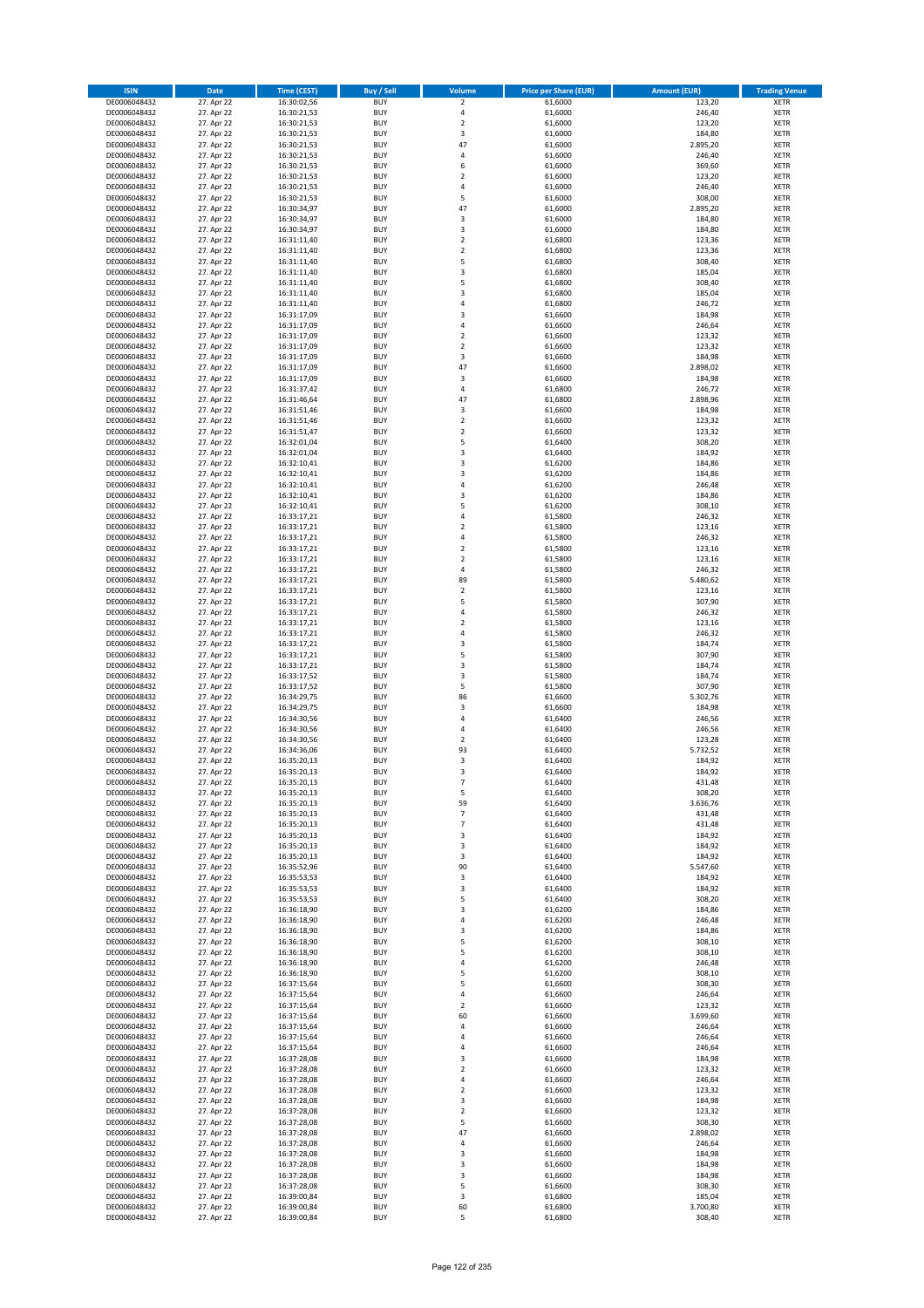| <b>ISIN</b>                  | <b>Date</b>              | <b>Time (CEST)</b>         | <b>Buy / Sell</b>        | <b>Volume</b>                | <b>Price per Share (EUR)</b> | <b>Amount (EUR)</b> | <b>Trading Venue</b>       |
|------------------------------|--------------------------|----------------------------|--------------------------|------------------------------|------------------------------|---------------------|----------------------------|
| DE0006048432                 | 27. Apr 22               | 16:39:00,84                | <b>BUY</b>               | $\overline{\mathbf{3}}$      | 61,6800                      | 185,04              | <b>XETR</b>                |
| DE0006048432                 | 27. Apr 22               | 16:40:05,00                | <b>BUY</b>               | 95                           | 61,6800                      | 5.859,60            | <b>XETR</b>                |
| DE0006048432                 | 27. Apr 22               | 16:40:25,66                | <b>BUY</b>               | 5                            | 61,6800                      | 308,40              | <b>XETR</b>                |
| DE0006048432<br>DE0006048432 | 27. Apr 22<br>27. Apr 22 | 16:41:00,62<br>16:41:00,62 | <b>BUY</b><br><b>BUY</b> | 5<br>8                       | 61,6800<br>61,6800           | 308,40<br>493,44    | <b>XETR</b><br><b>XETR</b> |
| DE0006048432                 | 27. Apr 22               | 16:41:00,62                | <b>BUY</b>               | 3                            | 61,6800                      | 185,04              | <b>XETR</b>                |
| DE0006048432                 | 27. Apr 22               | 16:41:29,25                | <b>BUY</b>               | $\mathbf 2$                  | 61,6600                      | 123,32              | <b>XETR</b>                |
| DE0006048432                 | 27. Apr 22               | 16:41:29,25                | <b>BUY</b>               | $\overline{7}$               | 61,6600                      | 431,62              | <b>XETR</b>                |
| DE0006048432                 | 27. Apr 22               | 16:41:29,25                | <b>BUY</b>               | $\overline{2}$               | 61,6600                      | 123,32              | <b>XETR</b>                |
| DE0006048432                 | 27. Apr 22               | 16:41:29,25                | <b>BUY</b><br><b>BUY</b> | 4                            | 61,6600                      | 246,64              | <b>XETR</b>                |
| DE0006048432<br>DE0006048432 | 27. Apr 22<br>27. Apr 22 | 16:41:29,25<br>16:41:29,25 | <b>BUY</b>               | 5<br>98                      | 61,6600<br>61,6600           | 308,30<br>6.042,68  | <b>XETR</b><br><b>XETR</b> |
| DE0006048432                 | 27. Apr 22               | 16:41:29,25                | <b>BUY</b>               | 6                            | 61,6600                      | 369,96              | <b>XETR</b>                |
| DE0006048432                 | 27. Apr 22               | 16:41:29,25                | <b>BUY</b>               | 4                            | 61,6600                      | 246,64              | <b>XETR</b>                |
| DE0006048432                 | 27. Apr 22               | 16:41:29,25                | <b>BUY</b>               | 9                            | 61,6600                      | 554,94              | <b>XETR</b>                |
| DE0006048432                 | 27. Apr 22               | 16:41:29,25                | <b>BUY</b>               | 3                            | 61,6600                      | 184,98              | <b>XETR</b>                |
| DE0006048432<br>DE0006048432 | 27. Apr 22<br>27. Apr 22 | 16:41:29,25<br>16:41:29,25 | <b>BUY</b><br><b>BUY</b> | $\overline{2}$<br>3          | 61,6600<br>61,6600           | 123,32<br>184,98    | <b>XETR</b><br><b>XETR</b> |
| DE0006048432                 | 27. Apr 22               | 16:41:29,25                | <b>BUY</b>               | 8                            | 61,6600                      | 493,28              | <b>XETR</b>                |
| DE0006048432                 | 27. Apr 22               | 16:41:29,25                | <b>BUY</b>               | 10                           | 61,6600                      | 616,60              | <b>XETR</b>                |
| DE0006048432                 | 27. Apr 22               | 16:41:29,25                | <b>BUY</b>               | 9                            | 61,6600                      | 554,94              | <b>XETR</b>                |
| DE0006048432                 | 27. Apr 22               | 16:41:29,27                | <b>BUY</b>               | 101                          | 61,6600                      | 6.227,66            | <b>XETR</b>                |
| DE0006048432                 | 27. Apr 22<br>27. Apr 22 | 16:42:02,15                | <b>BUY</b><br><b>BUY</b> | $\overline{7}$<br>8          | 61,6800<br>61,6800           | 431,76<br>493,44    | <b>XETR</b><br><b>XETR</b> |
| DE0006048432<br>DE0006048432 | 27. Apr 22               | 16:42:02,15<br>16:42:02,15 | <b>BUY</b>               | 6                            | 61,6800                      | 370,08              | <b>XETR</b>                |
| DE0006048432                 | 27. Apr 22               | 16:42:17,80                | <b>BUY</b>               | 5                            | 61,6800                      | 308,40              | <b>XETR</b>                |
| DE0006048432                 | 27. Apr 22               | 16:42:17,80                | <b>BUY</b>               | $\overline{7}$               | 61,6800                      | 431,76              | <b>XETR</b>                |
| DE0006048432                 | 27. Apr 22               | 16:42:17,80                | <b>BUY</b>               | 4                            | 61,6800                      | 246,72              | <b>XETR</b>                |
| DE0006048432                 | 27. Apr 22               | 16:42:17,80                | <b>BUY</b><br><b>BUY</b> | 3<br>77                      | 61,6800                      | 185,04<br>4.749,36  | <b>XETR</b><br><b>XETR</b> |
| DE0006048432<br>DE0006048432 | 27. Apr 22<br>27. Apr 22 | 16:42:17,80<br>16:42:50,06 | <b>BUY</b>               | 3                            | 61,6800<br>61,6600           | 184,98              | <b>XETR</b>                |
| DE0006048432                 | 27. Apr 22               | 16:42:50,06                | <b>BUY</b>               | 6                            | 61,6600                      | 369,96              | <b>XETR</b>                |
| DE0006048432                 | 27. Apr 22               | 16:42:50,06                | <b>BUY</b>               | 3                            | 61,6600                      | 184,98              | <b>XETR</b>                |
| DE0006048432                 | 27. Apr 22               | 16:42:50,06                | <b>BUY</b>               | $\overline{7}$               | 61,6600                      | 431,62              | <b>XETR</b>                |
| DE0006048432                 | 27. Apr 22               | 16:42:50,06                | <b>BUY</b>               | 4                            | 61,6600                      | 246,64              | <b>XETR</b>                |
| DE0006048432                 | 27. Apr 22               | 16:42:50,06                | <b>BUY</b><br><b>BUY</b> | 3<br>$\overline{\mathbf{c}}$ | 61,6600                      | 184,98              | <b>XETR</b><br><b>XETR</b> |
| DE0006048432<br>DE0006048432 | 27. Apr 22<br>27. Apr 22 | 16:42:50,06<br>16:42:50,06 | <b>BUY</b>               | 5                            | 61,6600<br>61,6600           | 123,32<br>308,30    | <b>XETR</b>                |
| DE0006048432                 | 27. Apr 22               | 16:42:50,06                | <b>BUY</b>               | 8                            | 61,6600                      | 493,28              | <b>XETR</b>                |
| DE0006048432                 | 27. Apr 22               | 16:42:50,06                | <b>BUY</b>               | 5                            | 61,6600                      | 308,30              | <b>XETR</b>                |
| DE0006048432                 | 27. Apr 22               | 16:44:02,31                | <b>BUY</b>               | 5                            | 61,7200                      | 308,60              | <b>XETR</b>                |
| DE0006048432                 | 27. Apr 22               | 16:44:02,31                | <b>BUY</b>               | 6                            | 61,7200                      | 370,32              | <b>XETR</b>                |
| DE0006048432                 | 27. Apr 22               | 16:44:02,31                | <b>BUY</b><br><b>BUY</b> | 6                            | 61,7200                      | 370,32              | <b>XETR</b><br><b>XETR</b> |
| DE0006048432<br>DE0006048432 | 27. Apr 22<br>27. Apr 22 | 16:44:02,31<br>16:44:02,31 | <b>BUY</b>               | 4<br>10                      | 61,7200<br>61,7200           | 246,88<br>617,20    | <b>XETR</b>                |
| DE0006048432                 | 27. Apr 22               | 16:44:02,31                | <b>BUY</b>               | 130                          | 61,7200                      | 8.023,60            | <b>XETR</b>                |
| DE0006048432                 | 27. Apr 22               | 16:44:02,31                | <b>BUY</b>               | $\overline{7}$               | 61,7200                      | 432,04              | <b>XETR</b>                |
| DE0006048432                 | 27. Apr 22               | 16:44:02,31                | <b>BUY</b>               | 5                            | 61,7200                      | 308,60              | <b>XETR</b>                |
| DE0006048432                 | 27. Apr 22               | 16:44:02,31                | <b>BUY</b>               | $\overline{7}$               | 61,7200                      | 432,04              | <b>XETR</b>                |
| DE0006048432<br>DE0006048432 | 27. Apr 22<br>27. Apr 22 | 16:44:02,31<br>16:44:02,31 | <b>BUY</b><br><b>BUY</b> | 3<br>$\overline{7}$          | 61,7200<br>61,7200           | 185,16<br>432,04    | <b>XETR</b><br><b>XETR</b> |
| DE0006048432                 | 27. Apr 22               | 16:44:02,31                | <b>BUY</b>               | 6                            | 61,7200                      | 370,32              | <b>XETR</b>                |
| DE0006048432                 | 27. Apr 22               | 16:44:02,31                | <b>BUY</b>               | $\overline{7}$               | 61,7200                      | 432,04              | <b>XETR</b>                |
| DE0006048432                 | 27. Apr 22               | 16:44:03,83                | <b>BUY</b>               | 4                            | 61,7000                      | 246,80              | <b>XETR</b>                |
| DE0006048432                 | 27. Apr 22               | 16:44:03,83                | <b>BUY</b>               | 5                            | 61,7000                      | 308,50              | <b>XETR</b>                |
| DE0006048432                 | 27. Apr 22               | 16:44:03,83                | <b>BUY</b>               | 4                            | 61,7000                      | 246,80              | <b>XETR</b>                |
| DE0006048432<br>DE0006048432 | 27. Apr 22<br>27. Apr 22 | 16:44:03,83<br>16:44:03,83 | <b>BUY</b><br><b>BUY</b> | 6<br>$\overline{\mathbf{c}}$ | 61,7000<br>61,7000           | 370,20<br>123,40    | <b>XETR</b><br><b>XETR</b> |
| DE0006048432                 | 27. Apr 22               | 16:44:03,83                | <b>BUY</b>               | 6                            | 61,7000                      | 370,20              | <b>XETR</b>                |
| DE0006048432                 | 27. Apr 22               | 16:44:03,83                | <b>BUY</b>               | 6                            | 61,7000                      | 370,20              | <b>XETR</b>                |
| DE0006048432                 | 27. Apr 22               | 16:44:03,87                | <b>BUY</b>               | 6                            | 61,6800                      | 370,08              | <b>XETR</b>                |
| DE0006048432                 | 27. Apr 22               | 16:44:03,87                | <b>BUY</b>               | 6                            | 61,6800                      | 370,08              | <b>XETR</b>                |
| DE0006048432<br>DE0006048432 | 27. Apr 22<br>27. Apr 22 | 16:44:03,87<br>16:44:03,87 | <b>BUY</b><br><b>BUY</b> | 111<br>6                     | 61,6800<br>61,6800           | 6.846,48<br>370,08  | <b>XETR</b><br><b>XETR</b> |
| DE0006048432                 | 27. Apr 22               | 16:44:03,87                | BUY                      | 4                            | 61,6800                      | 246,72              | <b>XETR</b>                |
| DE0006048432                 | 27. Apr 22               | 16:44:42,03                | <b>BUY</b>               | 4                            | 61,6800                      | 246,72              | <b>XETR</b>                |
| DE0006048432                 | 27. Apr 22               | 16:44:42,03                | <b>BUY</b>               | $\mathbf 2$                  | 61,6800                      | 123,36              | <b>XETR</b>                |
| DE0006048432                 | 27. Apr 22               | 16:44:42,03                | <b>BUY</b>               | 4                            | 61,6800                      | 246,72              | XETR                       |
| DE0006048432<br>DE0006048432 | 27. Apr 22<br>27. Apr 22 | 16:44:42,03<br>16:45:15,62 | <b>BUY</b><br><b>BUY</b> | 4<br>$\mathbf 2$             | 61,6800<br>61,6800           | 246,72<br>123,36    | <b>XETR</b><br><b>XETR</b> |
| DE0006048432                 | 27. Apr 22               | 16:45:15,62                | <b>BUY</b>               | 5                            | 61,6800                      | 308,40              | <b>XETR</b>                |
| DE0006048432                 | 27. Apr 22               | 16:45:15,62                | <b>BUY</b>               | 6                            | 61,6800                      | 370,08              | <b>XETR</b>                |
| DE0006048432                 | 27. Apr 22               | 16:45:15,62                | <b>BUY</b>               | 5                            | 61,6800                      | 308,40              | <b>XETR</b>                |
| DE0006048432                 | 27. Apr 22               | 16:46:33,61                | <b>BUY</b>               | 4                            | 61,7400                      | 246,96              | <b>XETR</b>                |
| DE0006048432<br>DE0006048432 | 27. Apr 22<br>27. Apr 22 | 16:46:33,61<br>16:46:33,61 | <b>BUY</b><br><b>BUY</b> | 6<br>6                       | 61,7400<br>61.7400           | 370,44<br>370,44    | XETR<br><b>XETR</b>        |
| DE0006048432                 | 27. Apr 22               | 16:46:33,61                | <b>BUY</b>               | $\overline{7}$               | 61,7400                      | 432,18              | <b>XETR</b>                |
| DE0006048432                 | 27. Apr 22               | 16:46:33,61                | <b>BUY</b>               | 5                            | 61,7400                      | 308,70              | <b>XETR</b>                |
| DE0006048432                 | 27. Apr 22               | 16:46:33,61                | <b>BUY</b>               | 9                            | 61,7400                      | 555,66              | <b>XETR</b>                |
| DE0006048432                 | 27. Apr 22               | 16:46:33,61                | <b>BUY</b>               | 3                            | 61,7400                      | 185,22              | <b>XETR</b>                |
| DE0006048432<br>DE0006048432 | 27. Apr 22<br>27. Apr 22 | 16:47:12,74<br>16:47:12,76 | <b>BUY</b><br><b>BUY</b> | 3<br>3                       | 61,7400<br>61,7200           | 185,22<br>185,16    | <b>XETR</b><br><b>XETR</b> |
| DE0006048432                 | 27. Apr 22               | 16:47:12,76                | <b>BUY</b>               | 6                            | 61,7200                      | 370,32              | XETR                       |
| DE0006048432                 | 27. Apr 22               | 16:47:12,76                | <b>BUY</b>               | 6                            | 61,7200                      | 370,32              | <b>XETR</b>                |
| DE0006048432                 | 27. Apr 22               | 16:47:12,76                | <b>BUY</b>               | 4                            | 61,7200                      | 246,88              | <b>XETR</b>                |
| DE0006048432                 | 27. Apr 22               | 16:47:12,76                | <b>BUY</b>               | 3                            | 61,7200                      | 185,16              | <b>XETR</b>                |
| DE0006048432                 | 27. Apr 22               | 16:47:12,76                | <b>BUY</b><br><b>BUY</b> | 166<br>3                     | 61,7200                      | 10.245,52           | <b>XETR</b>                |
| DE0006048432<br>DE0006048432 | 27. Apr 22<br>27. Apr 22 | 16:47:12,76<br>16:47:12,76 | <b>BUY</b>               | 11                           | 61,7200<br>61,7200           | 185,16<br>678,92    | <b>XETR</b><br><b>XETR</b> |
| DE0006048432                 | 27. Apr 22               | 16:47:12,76                | <b>BUY</b>               | 4                            | 61,7200                      | 246,88              | <b>XETR</b>                |
| DE0006048432                 | 27. Apr 22               | 16:47:12,76                | <b>BUY</b>               | 6                            | 61,7200                      | 370,32              | <b>XETR</b>                |
| DE0006048432                 | 27. Apr 22               | 16:47:12,76                | <b>BUY</b>               | $\overline{7}$               | 61,7200                      | 432,04              | <b>XETR</b>                |
| DE0006048432                 | 27. Apr 22               | 16:47:12,76                | <b>BUY</b>               | 9                            | 61,7200                      | 555,48              | <b>XETR</b>                |
| DE0006048432<br>DE0006048432 | 27. Apr 22               | 16:47:12,76                | <b>BUY</b><br><b>BUY</b> | 6<br>6                       | 61,7200                      | 370,32              | XETR<br><b>XETR</b>        |
| DE0006048432                 | 27. Apr 22<br>27. Apr 22 | 16:47:12,76<br>16:47:12,76 | <b>BUY</b>               | $\mathbf 2$                  | 61,7200<br>61,7200           | 370,32<br>123,44    | <b>XETR</b>                |
| DE0006048432                 | 27. Apr 22               | 16:48:00,75                | <b>BUY</b>               | 4                            | 61,7000                      | 246,80              | <b>XETR</b>                |
| DE0006048432                 | 27. Apr 22               | 16:48:00,75                | <b>BUY</b>               | 4                            | 61,7000                      | 246,80              | <b>XETR</b>                |
| DE0006048432                 | 27. Apr 22               | 16:48:00,75                | <b>BUY</b>               | 4                            | 61,7000                      | 246,80              | <b>XETR</b>                |
| DE0006048432                 | 27. Apr 22               | 16:48:00,75                | <b>BUY</b>               | 6                            | 61,7000                      | 370,20              | <b>XETR</b>                |
| DE0006048432<br>DE0006048432 | 27. Apr 22<br>27. Apr 22 | 16:48:00,75<br>16:48:00,75 | <b>BUY</b><br><b>BUY</b> | $\overline{a}$<br>4          | 61,7000<br>61,7000           | 246,80<br>246,80    | <b>XETR</b><br>XETR        |
| DE0006048432                 | 27. Apr 22               | 16:48:00,75                | <b>BUY</b>               | 8                            | 61,7000                      | 493,60              | <b>XETR</b>                |
| DE0006048432                 | 27. Apr 22               | 16:48:00,75                | <b>BUY</b>               | 6                            | 61,7000                      | 370,20              | <b>XETR</b>                |
| DE0006048432                 | 27. Apr 22               | 16:48:00,75                | <b>BUY</b>               | 4                            | 61,7000                      | 246,80              | <b>XETR</b>                |
| DE0006048432                 | 27. Apr 22               | 16:48:00,75                | <b>BUY</b>               | 6                            | 61,7000                      | 370,20              | XETR                       |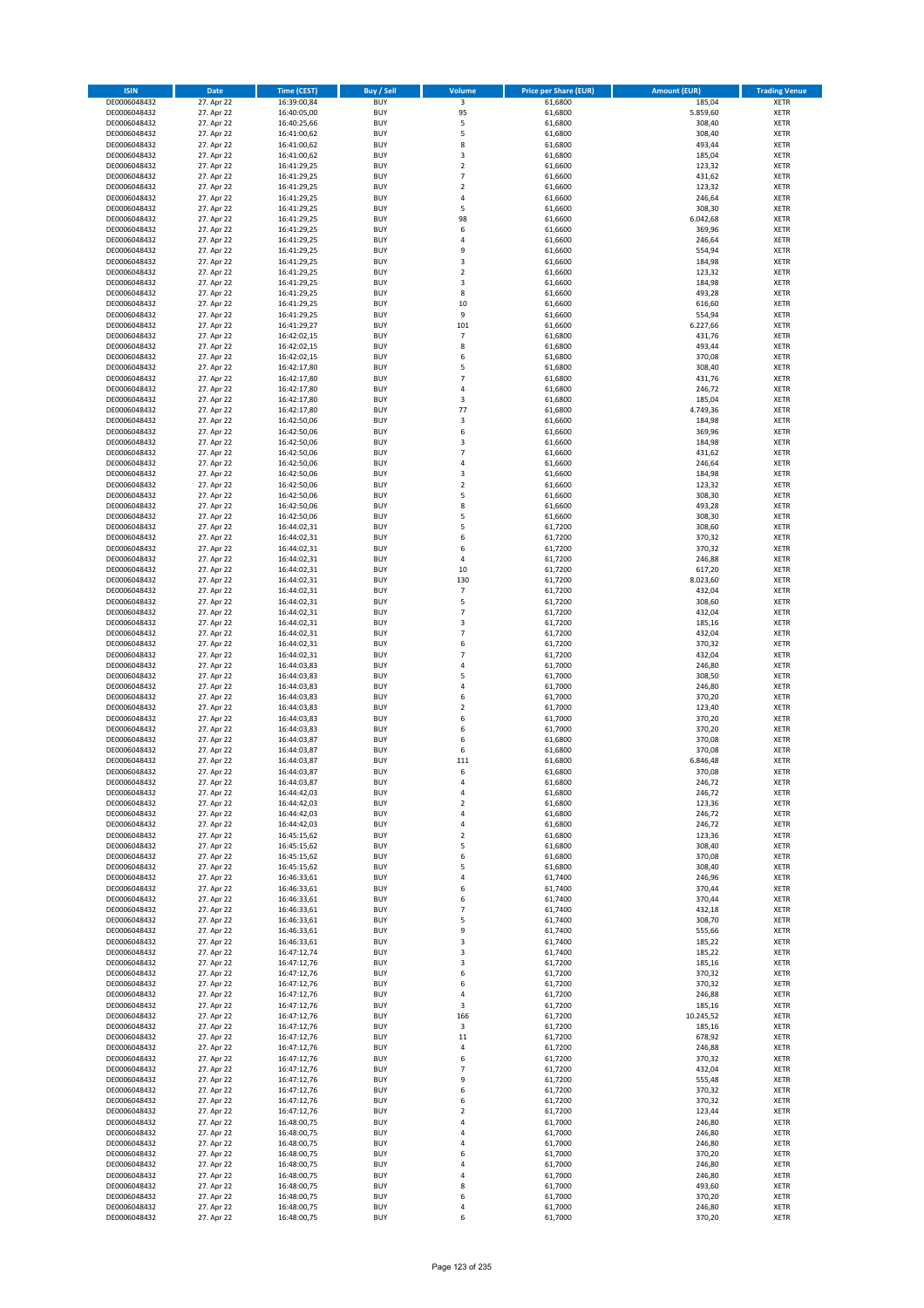| <b>ISIN</b>                  | Date                     | Time (CEST)                | <b>Buy / Sell</b>        | <b>Volume</b>           | <b>Price per Share (EUR)</b> | <b>Amount (EUR)</b> | <b>Trading Venue</b>       |
|------------------------------|--------------------------|----------------------------|--------------------------|-------------------------|------------------------------|---------------------|----------------------------|
| DE0006048432                 | 27. Apr 22               | 16:48:00,75                | <b>BUY</b>               | 6                       | 61,7000                      | 370,20              | <b>XETR</b>                |
| DE0006048432                 | 27. Apr 22               | 16:48:00,75                | <b>BUY</b>               | $\mathbf 2$             | 61,7000                      | 123,40              | XETR                       |
| DE0006048432                 | 27. Apr 22               | 16:48:28,90                | <b>BUY</b>               | 3                       | 61,7000                      | 185,10              | <b>XETR</b>                |
| DE0006048432                 | 27. Apr 22               | 16:48:28,90                | <b>BUY</b>               | $\mathsf 3$             | 61,7000                      | 185,10              | XETR                       |
| DE0006048432<br>DE0006048432 | 27. Apr 22<br>27. Apr 22 | 16:48:28,90<br>16:48:28,90 | <b>BUY</b><br><b>BUY</b> | 3<br>$\mathbf 2$        | 61,7000<br>61,7000           | 185,10<br>123,40    | <b>XETR</b><br><b>XETR</b> |
| DE0006048432                 | 27. Apr 22               | 16:48:28,90                | <b>BUY</b>               | 3                       | 61,7000                      | 185,10              | <b>XETR</b>                |
| DE0006048432                 | 27. Apr 22               | 16:48:28,90                | <b>BUY</b>               | 4                       | 61,7000                      | 246,80              | <b>XETR</b>                |
| DE0006048432                 | 27. Apr 22               | 16:48:28,90                | <b>BUY</b>               | 3                       | 61,7000                      | 185,10              | <b>XETR</b>                |
| DE0006048432                 | 27. Apr 22               | 16:48:28,90                | <b>BUY</b>               | 3                       | 61,7000                      | 185,10              | <b>XETR</b>                |
| DE0006048432                 | 27. Apr 22               | 16:48:28,90                | <b>BUY</b>               | $\mathsf 3$             | 61,7000                      | 185,10              | <b>XETR</b>                |
| DE0006048432                 | 27. Apr 22               | 16:48:28,90                | <b>BUY</b>               | 4<br>6                  | 61,7000                      | 246,80              | <b>XETR</b>                |
| DE0006048432<br>DE0006048432 | 27. Apr 22<br>27. Apr 22 | 16:48:28,90<br>16:48:28,90 | <b>BUY</b><br><b>BUY</b> | $\overline{2}$          | 61,7000<br>61,7000           | 370,20<br>123,40    | <b>XETR</b><br><b>XETR</b> |
| DE0006048432                 | 27. Apr 22               | 16:49:55,80                | <b>BUY</b>               | 4                       | 61,7000                      | 246,80              | <b>XETR</b>                |
| DE0006048432                 | 27. Apr 22               | 16:49:55,80                | <b>BUY</b>               | 6                       | 61,7000                      | 370,20              | <b>XETR</b>                |
| DE0006048432                 | 27. Apr 22               | 16:49:55,80                | <b>BUY</b>               | 3                       | 61,7000                      | 185,10              | <b>XETR</b>                |
| DE0006048432                 | 27. Apr 22               | 16:49:55,80                | <b>BUY</b>               | 3                       | 61,7000                      | 185,10              | <b>XETR</b>                |
| DE0006048432                 | 27. Apr 22               | 16:49:55,80                | <b>BUY</b>               | 8                       | 61,7000                      | 493,60              | <b>XETR</b>                |
| DE0006048432<br>DE0006048432 | 27. Apr 22<br>27. Apr 22 | 16:49:55,80<br>16:49:55,80 | <b>BUY</b><br><b>BUY</b> | 4<br>3                  | 61,7000<br>61,7000           | 246,80<br>185,10    | <b>XETR</b><br><b>XETR</b> |
| DE0006048432                 | 27. Apr 22               | 16:49:55,80                | <b>BUY</b>               | 5                       | 61,7000                      | 308,50              | <b>XETR</b>                |
| DE0006048432                 | 27. Apr 22               | 16:49:55,80                | <b>BUY</b>               | 6                       | 61,7000                      | 370,20              | <b>XETR</b>                |
| DE0006048432                 | 27. Apr 22               | 16:50:02,41                | <b>BUY</b>               | 6                       | 61,7200                      | 370,32              | <b>XETR</b>                |
| DE0006048432                 | 27. Apr 22               | 16:50:02,41                | <b>BUY</b>               | $\pmb{4}$               | 61,7200                      | 246,88              | <b>XETR</b>                |
| DE0006048432                 | 27. Apr 22               | 16:50:02,41                | <b>BUY</b>               | $\mathbf 2$             | 61,7200                      | 123,44              | <b>XETR</b>                |
| DE0006048432                 | 27. Apr 22               | 16:50:02,41                | <b>BUY</b>               | 3                       | 61,7200                      | 185,16              | <b>XETR</b>                |
| DE0006048432                 | 27. Apr 22               | 16:50:02,41<br>16:50:02,41 | <b>BUY</b><br><b>BUY</b> | $\overline{7}$<br>245   | 61,7200                      | 432,04<br>15.121,40 | <b>XETR</b>                |
| DE0006048432<br>DE0006048432 | 27. Apr 22<br>27. Apr 22 | 16:50:02,41                | <b>BUY</b>               | 5                       | 61,7200<br>61,7200           | 308,60              | <b>XETR</b><br><b>XETR</b> |
| DE0006048432                 | 27. Apr 22               | 16:50:02,41                | <b>BUY</b>               | 4                       | 61,7200                      | 246,88              | <b>XETR</b>                |
| DE0006048432                 | 27. Apr 22               | 16:50:02,41                | <b>BUY</b>               | $\mathbf 2$             | 61,7200                      | 123,44              | <b>XETR</b>                |
| DE0006048432                 | 27. Apr 22               | 16:50:02,41                | <b>BUY</b>               | 5                       | 61,7200                      | 308,60              | <b>XETR</b>                |
| DE0006048432                 | 27. Apr 22               | 16:50:04,44                | <b>BUY</b>               | 3                       | 61,7000                      | 185,10              | <b>XETR</b>                |
| DE0006048432                 | 27. Apr 22               | 16:50:04,44                | <b>BUY</b>               | 3                       | 61,7000                      | 185,10              | <b>XETR</b>                |
| DE0006048432                 | 27. Apr 22               | 16:50:04,44                | <b>BUY</b>               | 3                       | 61,7000                      | 185,10              | <b>XETR</b>                |
| DE0006048432                 | 27. Apr 22               | 16:50:04,44                | <b>BUY</b>               | $\overline{4}$          | 61,7000                      | 246,80              | <b>XETR</b>                |
| DE0006048432                 | 27. Apr 22               | 16:51:00,94                | <b>BUY</b><br><b>BUY</b> | 3<br>$\pmb{4}$          | 61,7200                      | 185,16              | <b>XETR</b><br><b>XETR</b> |
| DE0006048432<br>DE0006048432 | 27. Apr 22<br>27. Apr 22 | 16:51:00,94<br>16:51:00,94 | <b>BUY</b>               | 202                     | 61,7200<br>61,7200           | 246,88<br>12.467,44 | <b>XETR</b>                |
| DE0006048432                 | 27. Apr 22               | 16:51:00,94                | <b>BUY</b>               | 4                       | 61,7200                      | 246,88              | <b>XETR</b>                |
| DE0006048432                 | 27. Apr 22               | 16:51:00,94                | <b>BUY</b>               | 3                       | 61,7200                      | 185,16              | <b>XETR</b>                |
| DE0006048432                 | 27. Apr 22               | 16:51:00,94                | <b>BUY</b>               | 4                       | 61,7200                      | 246,88              | <b>XETR</b>                |
| DE0006048432                 | 27. Apr 22               | 16:51:37,10                | <b>BUY</b>               | 4                       | 61,7400                      | 246,96              | <b>XETR</b>                |
| DE0006048432                 | 27. Apr 22               | 16:51:37,10                | <b>BUY</b>               | 3                       | 61,7400                      | 185,22              | <b>XETR</b>                |
| DE0006048432                 | 27. Apr 22               | 16:51:37,10                | <b>BUY</b>               | 4                       | 61,7400                      | 246,96              | <b>XETR</b>                |
| DE0006048432                 | 27. Apr 22               | 16:51:37,10                | <b>BUY</b>               | 6                       | 61,7400                      | 370,44              | <b>XETR</b>                |
| DE0006048432                 | 27. Apr 22               | 16:51:37,10                | <b>BUY</b>               | $\mathbf 2$             | 61,7400                      | 123,48              | <b>XETR</b>                |
| DE0006048432<br>DE0006048432 | 27. Apr 22<br>27. Apr 22 | 16:51:37,10<br>16:51:37,10 | <b>BUY</b><br><b>BUY</b> | 6<br>3                  | 61,7400<br>61,7400           | 370,44<br>185,22    | <b>XETR</b><br><b>XETR</b> |
| DE0006048432                 | 27. Apr 22               | 16:51:37,10                | <b>BUY</b>               | 6                       | 61,7400                      | 370,44              | <b>XETR</b>                |
| DE0006048432                 | 27. Apr 22               | 16:51:37,10                | <b>BUY</b>               | 3                       | 61,7400                      | 185,22              | <b>XETR</b>                |
| DE0006048432                 | 27. Apr 22               | 16:51:37,10                | <b>BUY</b>               | 6                       | 61,7400                      | 370,44              | <b>XETR</b>                |
| DE0006048432                 | 27. Apr 22               | 16:51:37,10                | <b>BUY</b>               | 4                       | 61,7400                      | 246,96              | <b>XETR</b>                |
| DE0006048432                 | 27. Apr 22               | 16:51:42,84                | <b>BUY</b>               | $\overline{\mathbf{c}}$ | 61,7200                      | 123,44              | <b>XETR</b>                |
| DE0006048432                 | 27. Apr 22               | 16:51:42,84                | <b>BUY</b>               | $\mathbf 2$             | 61,7200                      | 123,44              | <b>XETR</b>                |
| DE0006048432                 | 27. Apr 22               | 16:51:42,84                | <b>BUY</b>               | 118                     | 61,7200                      | 7.282,96            | <b>XETR</b>                |
| DE0006048432                 | 27. Apr 22               | 16:51:42,84                | <b>BUY</b>               | 4                       | 61,7200                      | 246,88              | <b>XETR</b>                |
| DE0006048432<br>DE0006048432 | 27. Apr 22<br>27. Apr 22 | 16:51:42,84<br>16:51:42,84 | <b>BUY</b><br><b>BUY</b> | 3<br>$\mathbf 2$        | 61,7200<br>61,7200           | 185,16<br>123,44    | <b>XETR</b><br><b>XETR</b> |
| DE0006048432                 | 27. Apr 22               | 16:51:42,84                | <b>BUY</b>               | 3                       | 61,7200                      | 185,16              | <b>XETR</b>                |
| DE0006048432                 | 27. Apr 22               | 16:51:55,56                | <b>BUY</b>               | 6                       | 61,7000                      | 370,20              | <b>XETR</b>                |
| DE0006048432                 | 27. Apr 22               | 16:51:55,56                | <b>BUY</b>               | $\overline{2}$          | 61,7000                      | 123,40              | <b>XETR</b>                |
| DE0006048432                 | 27. Apr 22               | 16:51:55,56                | <b>BUY</b>               | $\overline{a}$          | 61,7000                      | 246,80              | <b>XETR</b>                |
| DE0006048432                 | 27. Apr 22               | 16:51:55,56                | BUY                      | 3                       | 61,7000                      | 185,10              | XETR                       |
| DE0006048432                 | 27. Apr 22               | 16:51:55,56                | <b>BUY</b>               | $\mathbf 2$             | 61,7000                      | 123,40              | <b>XETR</b>                |
| DE0006048432                 | 27. Apr 22               | 16:51:55,56<br>16:51:55,56 | <b>BUY</b><br><b>BUY</b> | 3                       | 61,7000<br>61,7000           | 185,10              | <b>XETR</b>                |
| DE0006048432<br>DE0006048432 | 27. Apr 22<br>27. Apr 22 | 16:51:55,56                | <b>BUY</b>               | 5<br>3                  | 61,7000                      | 308,50<br>185,10    | XETR<br>XETR               |
| DE0006048432                 | 27. Apr 22               | 16:52:27,87                | <b>BUY</b>               | $\mathbf 2$             | 61,7000                      | 123,40              | <b>XETR</b>                |
| DE0006048432                 | 27. Apr 22               | 16:52:27,87                | <b>BUY</b>               | 6                       | 61,7000                      | 370,20              | <b>XETR</b>                |
| DE0006048432                 | 27. Apr 22               | 16:52:27,87                | <b>BUY</b>               | $\mathbf 2$             | 61,7000                      | 123,40              | <b>XETR</b>                |
| DE0006048432                 | 27. Apr 22               | 16:52:27,87                | <b>BUY</b>               | 3                       | 61,7000                      | 185,10              | XETR                       |
| DE0006048432                 | 27. Apr 22               | 16:53:11,10                | <b>BUY</b>               | 3                       | 61,7000                      | 185,10              | <b>XETR</b>                |
| DE0006048432                 | 27. Apr 22               | 16:53:31,24                | <b>BUY</b>               | 5                       | 61,6800                      | 308,40              | XETR                       |
| DE0006048432<br>DE0006048432 | 27. Apr 22<br>27. Apr 22 | 16:53:31,24                | <b>BUY</b><br><b>BUY</b> | 34<br>4                 | 61,6800<br>61,6800           | 2.097,12<br>246,72  | <b>XETR</b><br>XETR        |
| DE0006048432                 | 27. Apr 22               | 16:53:31,24<br>16:53:31,55 | <b>BUY</b>               | 4                       | 61,6800                      | 246,72              | <b>XETR</b>                |
| DE0006048432                 | 27. Apr 22               | 16:53:31,55                | <b>BUY</b>               | 4                       | 61,6800                      | 246,72              | XETR                       |
| DE0006048432                 | 27. Apr 22               | 16:53:31,55                | <b>BUY</b>               | 3                       | 61,6800                      | 185,04              | <b>XETR</b>                |
| DE0006048432                 | 27. Apr 22               | 16:53:31,55                | <b>BUY</b>               | 3                       | 61,6800                      | 185,04              | <b>XETR</b>                |
| DE0006048432                 | 27. Apr 22               | 16:53:31,55                | <b>BUY</b>               | 4                       | 61,6800                      | 246,72              | <b>XETR</b>                |
| DE0006048432                 | 27. Apr 22               | 16:53:31,55                | <b>BUY</b>               | 3                       | 61,6800                      | 185,04              | XETR                       |
| DE0006048432                 | 27. Apr 22               | 16:53:31,55                | <b>BUY</b>               | $\overline{2}$          | 61,6800                      | 123,36              | XETR                       |
| DE0006048432<br>DE0006048432 | 27. Apr 22<br>27. Apr 22 | 16:53:31,55<br>16:53:31,55 | <b>BUY</b><br><b>BUY</b> | $\pmb{4}$<br>3          | 61,6800<br>61,6800           | 246,72<br>185,04    | <b>XETR</b><br><b>XETR</b> |
| DE0006048432                 | 27. Apr 22               | 16:53:31,55                | <b>BUY</b>               | 146                     | 61,6800                      | 9.005,28            | XETR                       |
| DE0006048432                 | 27. Apr 22               | 16:53:41,30                | <b>BUY</b>               | 4                       | 61,6800                      | 246,72              | <b>XETR</b>                |
| DE0006048432                 | 27. Apr 22               | 16:53:41,30                | <b>BUY</b>               | 4                       | 61,6800                      | 246,72              | XETR                       |
| DE0006048432                 | 27. Apr 22               | 16:53:41,30                | <b>BUY</b>               | 6                       | 61,6800                      | 370,08              | <b>XETR</b>                |
| DE0006048432                 | 27. Apr 22               | 16:53:41,30                | <b>BUY</b>               | 3                       | 61,6800                      | 185,04              | XETR                       |
| DE0006048432                 | 27. Apr 22               | 16:53:41,30                | <b>BUY</b>               | 4                       | 61,6800                      | 246,72              | <b>XETR</b>                |
| DE0006048432                 | 27. Apr 22               | 16:53:41,30                | <b>BUY</b>               | $\pmb{4}$               | 61,6800                      | 246,72              | <b>XETR</b>                |
| DE0006048432                 | 27. Apr 22               | 16:53:41,30                | <b>BUY</b>               | $\overline{2}$          | 61,6800                      | 123,36              | XETR                       |
| DE0006048432<br>DE0006048432 | 27. Apr 22<br>27. Apr 22 | 16:53:58,72<br>16:54:37,75 | <b>BUY</b><br><b>BUY</b> | 3<br>3                  | 61,6800<br>61,6600           | 185,04<br>184,98    | <b>XETR</b><br>XETR        |
| DE0006048432                 | 27. Apr 22               | 16:54:37,75                | <b>BUY</b>               | 3                       | 61,6600                      | 184,98              | XETR                       |
| DE0006048432                 | 27. Apr 22               | 16:54:37,75                | <b>BUY</b>               | 3                       | 61,6600                      | 184,98              | <b>XETR</b>                |
| DE0006048432                 | 27. Apr 22               | 16:54:37,75                | <b>BUY</b>               | 5                       | 61,6600                      | 308,30              | <b>XETR</b>                |
| DE0006048432                 | 27. Apr 22               | 16:54:37,75                | <b>BUY</b>               | $\pmb{4}$               | 61,6600                      | 246,64              | <b>XETR</b>                |
| DE0006048432                 | 27. Apr 22               | 16:54:37,75                | <b>BUY</b>               | 75                      | 61,6600                      | 4.624,50            | XETR                       |
| DE0006048432                 | 27. Apr 22               | 16:54:37,75                | <b>BUY</b>               | $\sqrt{4}$              | 61,6600                      | 246,64              | XETR                       |
| DE0006048432                 | 27. Apr 22               | 16:54:37,75                | <b>BUY</b>               | 5                       | 61,6600                      | 308,30              | <b>XETR</b>                |
| DE0006048432<br>DE0006048432 | 27. Apr 22<br>27. Apr 22 | 16:54:37,75<br>16:54:37,75 | <b>BUY</b><br><b>BUY</b> | 5<br>5                  | 61,6600<br>61,6600           | 308,30<br>308,30    | XETR<br><b>XETR</b>        |
| DE0006048432                 | 27. Apr 22               | 16:54:37,75                | <b>BUY</b>               | 3                       | 61,6600                      | 184,98              | <b>XETR</b>                |
|                              |                          |                            |                          |                         |                              |                     |                            |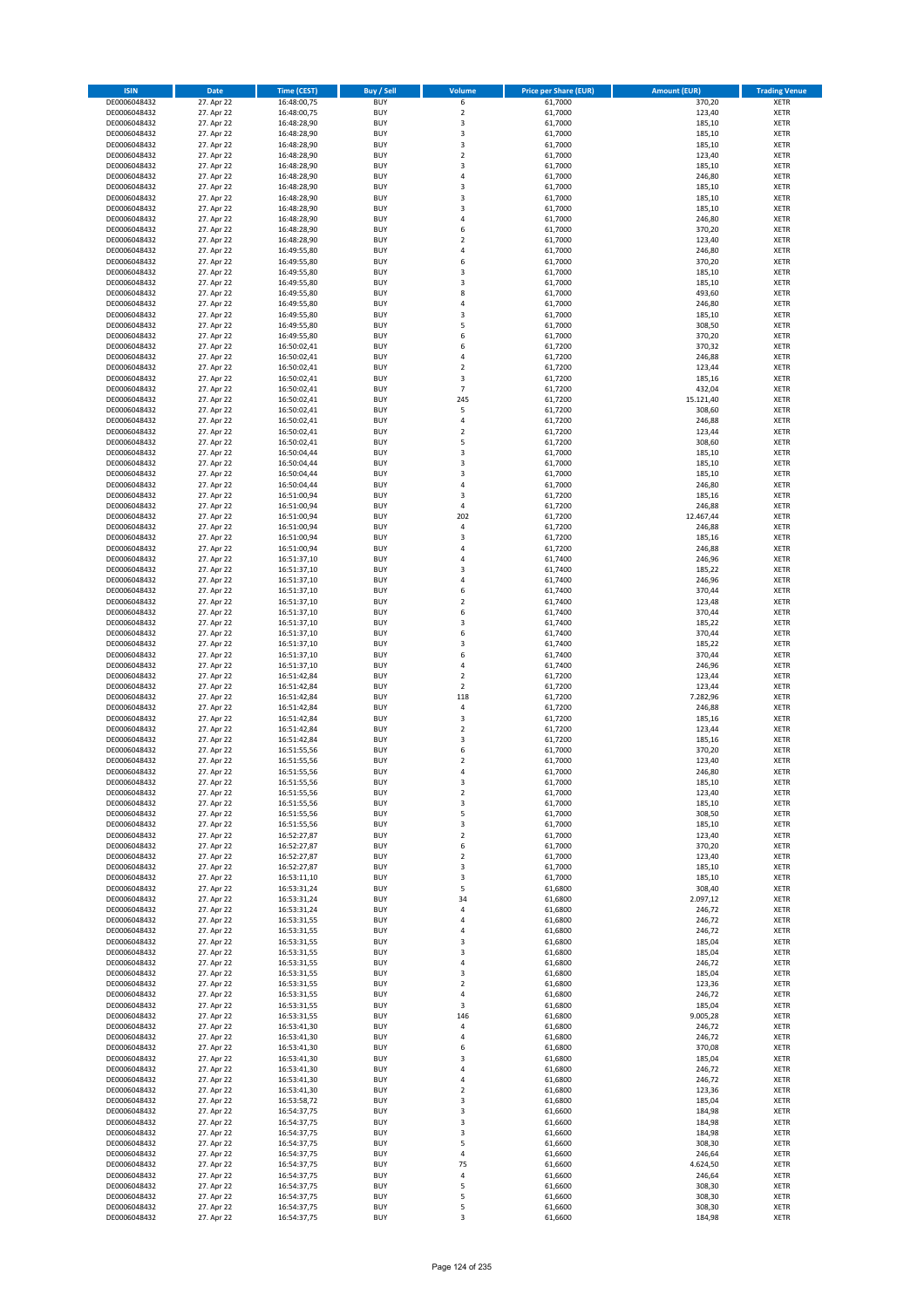| <b>ISIN</b>                  | <b>Date</b>              | <b>Time (CEST)</b>         | <b>Buy / Sell</b>        | Volume                                    | <b>Price per Share (EUR)</b> | <b>Amount (EUR)</b> | <b>Trading Venue</b>       |
|------------------------------|--------------------------|----------------------------|--------------------------|-------------------------------------------|------------------------------|---------------------|----------------------------|
| DE0006048432                 | 27. Apr 22               | 16:54:37,75                | <b>BUY</b>               | 5                                         | 61,6600                      | 308,30              | <b>XETR</b>                |
| DE0006048432                 | 27. Apr 22               | 16:54:37,75                | <b>BUY</b>               | 3                                         | 61,6600                      | 184,98              | <b>XETR</b>                |
| DE0006048432                 | 27. Apr 22               | 16:55:01,74                | <b>BUY</b>               | $\overline{\mathbf{3}}$                   | 61,6600                      | 184,98              | <b>XETR</b>                |
| DE0006048432                 | 27. Apr 22               | 16:55:01,74                | <b>BUY</b>               | 4                                         | 61,6600                      | 246,64              | <b>XETR</b>                |
| DE0006048432                 | 27. Apr 22               | 16:55:01,74                | <b>BUY</b>               | $\overline{2}$                            | 61,6600                      | 123,32              | <b>XETR</b>                |
| DE0006048432                 | 27. Apr 22               | 16:55:01,74                | <b>BUY</b>               | $\overline{\mathbf{3}}$                   | 61,6600                      | 184,98              | <b>XETR</b>                |
| DE0006048432                 | 27. Apr 22               | 16:55:01,74                | <b>BUY</b>               | 5                                         | 61,6600                      | 308,30              | <b>XETR</b>                |
| DE0006048432                 | 27. Apr 22               | 16:55:52,06                | <b>BUY</b>               | 4<br>$\overline{2}$                       | 61,6800                      | 246,72              | <b>XETR</b>                |
| DE0006048432                 | 27. Apr 22<br>27. Apr 22 | 16:55:52,06                | BUY<br><b>BUY</b>        | 6                                         | 61,6800<br>61,6800           | 123,36<br>370,08    | <b>XETR</b>                |
| DE0006048432<br>DE0006048432 | 27. Apr 22               | 16:55:52,06<br>16:55:52,06 | <b>BUY</b>               | 3                                         | 61,6800                      | 185,04              | <b>XETR</b><br><b>XETR</b> |
| DE0006048432                 | 27. Apr 22               | 16:55:52,06                | <b>BUY</b>               | 29                                        | 61,6800                      | 1.788,72            | <b>XETR</b>                |
| DE0006048432                 | 27. Apr 22               | 16:55:52,06                | BUY                      | $\mathsf 3$                               | 61,6800                      | 185,04              | <b>XETR</b>                |
| DE0006048432                 | 27. Apr 22               | 16:55:52,06                | <b>BUY</b>               | $\overline{\mathbf{3}}$                   | 61,6800                      | 185,04              | <b>XETR</b>                |
| DE0006048432                 | 27. Apr 22               | 16:55:52,06                | <b>BUY</b>               | $\overline{\mathbf{3}}$                   | 61,6800                      | 185,04              | <b>XETR</b>                |
| DE0006048432                 | 27. Apr 22               | 16:55:52,06                | BUY                      | $\overline{\phantom{a}}$                  | 61,6800                      | 123,36              | <b>XETR</b>                |
| DE0006048432                 | 27. Apr 22               | 16:57:14,24                | <b>BUY</b>               | $\overline{4}$                            | 61,6800                      | 246,72              | <b>XETR</b>                |
| DE0006048432                 | 27. Apr 22               | 16:57:14,24                | <b>BUY</b>               | $\overline{2}$                            | 61,6800                      | 123,36              | <b>XETR</b>                |
| DE0006048432                 | 27. Apr 22               | 16:57:14,24                | <b>BUY</b>               | $\overline{4}$                            | 61,6800                      | 246,72              | <b>XETR</b>                |
| DE0006048432                 | 27. Apr 22               | 16:57:14,24                | <b>BUY</b>               | $\overline{\mathbf{3}}$                   | 61,6800                      | 185,04              | <b>XETR</b>                |
| DE0006048432                 | 27. Apr 22               | 16:57:14,24                | <b>BUY</b>               | $\overline{a}$                            | 61,6800                      | 246,72              | <b>XETR</b>                |
| DE0006048432                 | 27. Apr 22               | 16:57:14,24                | <b>BUY</b><br><b>BUY</b> | 137<br>5                                  | 61,6800                      | 8.450,16            | <b>XETR</b><br><b>XETR</b> |
| DE0006048432<br>DE0006048432 | 27. Apr 22<br>27. Apr 22 | 16:57:14,24<br>16:57:14,24 | <b>BUY</b>               | 5                                         | 61,6800<br>61,6800           | 308,40<br>308,40    | <b>XETR</b>                |
| DE0006048432                 | 27. Apr 22               | 16:57:14,24                | <b>BUY</b>               | 3                                         | 61,6800                      | 185,04              | <b>XETR</b>                |
| DE0006048432                 | 27. Apr 22               | 16:57:14,24                | <b>BUY</b>               | $\mathbf 2$                               | 61,6800                      | 123,36              | <b>XETR</b>                |
| DE0006048432                 | 27. Apr 22               | 16:57:14,24                | <b>BUY</b>               | 6                                         | 61,6800                      | 370,08              | <b>XETR</b>                |
| DE0006048432                 | 27. Apr 22               | 16:57:14,24                | <b>BUY</b>               | 3                                         | 61,6800                      | 185,04              | <b>XETR</b>                |
| DE0006048432                 | 27. Apr 22               | 16:57:14,24                | <b>BUY</b>               | 4                                         | 61,6800                      | 246,72              | <b>XETR</b>                |
| DE0006048432                 | 27. Apr 22               | 16:57:14,26                | <b>BUY</b>               | 4                                         | 61,6800                      | 246,72              | <b>XETR</b>                |
| DE0006048432                 | 27. Apr 22               | 16:57:20,71                | <b>BUY</b>               | $\overline{2}$                            | 61,6600                      | 123,32              | <b>XETR</b>                |
| DE0006048432                 | 27. Apr 22               | 16:57:20,71                | <b>BUY</b>               | 5                                         | 61,6600                      | 308,30              | <b>XETR</b>                |
| DE0006048432                 | 27. Apr 22               | 16:57:20,71                | <b>BUY</b>               | 3                                         | 61,6600                      | 184,98              | <b>XETR</b>                |
| DE0006048432                 | 27. Apr 22               | 16:57:20,71                | <b>BUY</b><br><b>BUY</b> | $\mathbf 2$<br>$\overline{\mathbf{3}}$    | 61,6600                      | 123,32              | <b>XETR</b><br><b>XETR</b> |
| DE0006048432<br>DE0006048432 | 27. Apr 22<br>27. Apr 22 | 16:57:20,71<br>16:57:20,71 | <b>BUY</b>               | 5                                         | 61,6600<br>61,6600           | 184,98<br>308,30    | <b>XETR</b>                |
| DE0006048432                 | 27. Apr 22               | 16:57:20,71                | <b>BUY</b>               | 4                                         | 61,6600                      | 246,64              | <b>XETR</b>                |
| DE0006048432                 | 27. Apr 22               | 16:57:20,71                | BUY                      | $\overline{\mathbf{3}}$                   | 61,6600                      | 184,98              | <b>XETR</b>                |
| DE0006048432                 | 27. Apr 22               | 16:57:44,79                | <b>BUY</b>               | $\mathbf 2$                               | 61,6600                      | 123,32              | <b>XETR</b>                |
| DE0006048432                 | 27. Apr 22               | 16:57:44,79                | <b>BUY</b>               | 3                                         | 61,6600                      | 184,98              | <b>XETR</b>                |
| DE0006048432                 | 27. Apr 22               | 16:57:44,79                | <b>BUY</b>               | 144                                       | 61,6600                      | 8.879,04            | <b>XETR</b>                |
| DE0006048432                 | 27. Apr 22               | 16:57:44,79                | <b>BUY</b>               | 3                                         | 61,6600                      | 184,98              | <b>XETR</b>                |
| DE0006048432                 | 27. Apr 22               | 16:58:02,16                | <b>BUY</b>               | $\mathbf 2$                               | 61,6600                      | 123,32              | <b>XETR</b>                |
| DE0006048432                 | 27. Apr 22               | 16:58:02,16                | <b>BUY</b>               | 3                                         | 61,6600                      | 184,98              | <b>XETR</b>                |
| DE0006048432                 | 27. Apr 22               | 16:58:35,05                | <b>BUY</b>               | 5                                         | 61,6400                      | 308,20              | <b>XETR</b>                |
| DE0006048432                 | 27. Apr 22               | 16:58:35,05                | <b>BUY</b>               | 4                                         | 61,6400                      | 246,56              | <b>XETR</b>                |
| DE0006048432<br>DE0006048432 | 27. Apr 22<br>27. Apr 22 | 16:58:35,05<br>16:58:35,05 | <b>BUY</b><br><b>BUY</b> | 106<br>$\overline{2}$                     | 61,6400<br>61,6400           | 6.533,84<br>123,28  | <b>XETR</b><br><b>XETR</b> |
| DE0006048432                 | 27. Apr 22               | 16:58:35,05                | <b>BUY</b>               | 3                                         | 61,6400                      | 184,92              | <b>XETR</b>                |
| DE0006048432                 | 27. Apr 22               | 16:58:35,05                | <b>BUY</b>               | $\overline{7}$                            | 61,6400                      | 431,48              | <b>XETR</b>                |
| DE0006048432                 | 27. Apr 22               | 16:58:35,05                | <b>BUY</b>               | 18                                        | 61,6400                      | 1.109,52            | <b>XETR</b>                |
| DE0006048432                 | 27. Apr 22               | 16:58:35,05                | <b>BUY</b>               | 5                                         | 61,6400                      | 308,20              | <b>XETR</b>                |
| DE0006048432                 | 27. Apr 22               | 16:58:35,05                | <b>BUY</b>               | $\overline{4}$                            | 61,6400                      | 246,56              | <b>XETR</b>                |
| DE0006048432                 | 27. Apr 22               | 16:58:35,05                | <b>BUY</b>               | $\overline{7}$                            | 61,6400                      | 431,48              | <b>XETR</b>                |
| DE0006048432                 | 27. Apr 22               | 16:58:35,05                | <b>BUY</b>               | $\overline{a}$                            | 61,6400                      | 246,56              | <b>XETR</b>                |
| DE0006048432                 | 27. Apr 22               | 16:59:32,08                | <b>BUY</b>               | 4                                         | 61,6400                      | 246,56              | <b>XETR</b>                |
| DE0006048432                 | 27. Apr 22               | 16:59:32,08                | <b>BUY</b>               | $\overline{2}$                            | 61,6400                      | 123,28              | <b>XETR</b>                |
| DE0006048432<br>DE0006048432 | 27. Apr 22<br>27. Apr 22 | 16:59:32,08<br>16:59:32,08 | <b>BUY</b><br>BUY        | 4<br>$\overline{a}$                       | 61,6400<br>61,6400           | 246,56<br>246,56    | <b>XETR</b><br><b>XETR</b> |
| DE0006048432                 | 27. Apr 22               | 16:59:32,08                | <b>BUY</b>               | $\overline{2}$                            | 61,6400                      | 123,28              | <b>XETR</b>                |
| DE0006048432                 | 27. Apr 22               | 16:59:32,08                | <b>BUY</b>               | $\mathbf 2$                               | 61,6400                      | 123,28              | <b>XETR</b>                |
| DE0006048432                 | 27. Apr 22               | 16:59:32,08                | BUY                      | $\overline{a}$                            | 61,6400                      | 246,56              | <b>XETR</b>                |
| DE0006048432                 | 27. Apr 22               | 16:59:32,08                | BUY                      | $\overline{a}$                            | 61,6400                      | 246,56              | <b>XETR</b>                |
| DE0006048432                 | 27. Apr 22               | 16:59:32,08                | <b>BUY</b>               | 94                                        | 61,6400                      | 5.794,16            | <b>XETR</b>                |
| DE0006048432                 | 27. Apr 22               | 16:59:32,08                | BUY                      | 5                                         | 61,6400                      | 308,20              | <b>XETR</b>                |
| DE0006048432                 | 27. Apr 22               | 16:59:32,08                | <b>BUY</b>               | $\overline{4}$                            | 61,6400                      | 246,56              | <b>XETR</b>                |
| DE0006048432                 | 27. Apr 22               | 16:59:32,08                | <b>BUY</b>               | 6                                         | 61,6400                      | 369,84              | <b>XETR</b>                |
| DE0006048432                 | 27. Apr 22               | 16:59:32,08                | <b>BUY</b>               | 3                                         | 61,6400                      | 184,92              | <b>XETR</b>                |
| DE0006048432<br>DE0006048432 | 27. Apr 22<br>27. Apr 22 | 16:59:32,08                | <b>BUY</b><br><b>BUY</b> | $\overline{2}$<br>34                      | 61,6400<br>61,6400           | 123,28<br>2.095,76  | <b>XETR</b>                |
| DE0006048432                 | 27. Apr 22               | 16:59:32,08<br>16:59:32,08 | <b>BUY</b>               | 4                                         | 61,6400                      | 246,56              | <b>XETR</b><br><b>XETR</b> |
| DE0006048432                 | 27. Apr 22               | 17:00:40,55                | <b>BUY</b>               | 3                                         | 61,6800                      | 185,04              | <b>XETR</b>                |
| DE0006048432                 | 27. Apr 22               | 17:02:01,96                | <b>BUY</b>               | 6                                         | 61,7000                      | 370,20              | <b>XETR</b>                |
| DE0006048432                 | 27. Apr 22               | 17:02:01,96                | <b>BUY</b>               | 5                                         | 61,7000                      | 308,50              | <b>XETR</b>                |
| DE0006048432                 | 27. Apr 22               | 17:02:01,96                | <b>BUY</b>               | 4                                         | 61,7000                      | 246,80              | <b>XETR</b>                |
| DE0006048432                 | 27. Apr 22               | 17:02:01,96                | <b>BUY</b>               | $\overline{2}$                            | 61,7000                      | 123,40              | <b>XETR</b>                |
| DE0006048432                 | 27. Apr 22               | 17:02:01,96                | <b>BUY</b>               | 6                                         | 61,7000                      | 370,20              | <b>XETR</b>                |
| DE0006048432                 | 27. Apr 22               | 17:02:01,96                | <b>BUY</b>               | 171                                       | 61,7000                      | 10.550,70           | <b>XETR</b>                |
| DE0006048432                 | 27. Apr 22               | 17:02:01,96                | <b>BUY</b>               | 4                                         | 61,7000                      | 246,80              | <b>XETR</b>                |
| DE0006048432<br>DE0006048432 | 27. Apr 22<br>27. Apr 22 | 17:02:01,96<br>17:02:01,96 | <b>BUY</b><br><b>BUY</b> | $\overline{7}$<br>3                       | 61,7000<br>61,7000           | 431,90<br>185,10    | <b>XETR</b><br><b>XETR</b> |
| DE0006048432                 | 27. Apr 22               | 17:02:01,96                | <b>BUY</b>               | 5                                         | 61,7000                      | 308,50              | <b>XETR</b>                |
| DE0006048432                 | 27. Apr 22               | 17:02:01,96                | <b>BUY</b>               | $\mathbf 2$                               | 61,7000                      | 123,40              | <b>XETR</b>                |
| DE0006048432                 | 27. Apr 22               | 17:02:01,96                | <b>BUY</b>               | 3                                         | 61,7000                      | 185,10              | <b>XETR</b>                |
| DE0006048432                 | 27. Apr 22               | 17:02:01,96                | <b>BUY</b>               | 4                                         | 61,7000                      | 246,80              | <b>XETR</b>                |
| DE0006048432                 | 27. Apr 22               | 17:02:01,96                | <b>BUY</b>               | 4                                         | 61,7000                      | 246,80              | <b>XETR</b>                |
| DE0006048432                 | 27. Apr 22               | 17:02:01,96                | <b>BUY</b>               | $\overline{7}$                            | 61,7000                      | 431,90              | <b>XETR</b>                |
| DE0006048432                 | 27. Apr 22               | 17:02:04,46                | <b>BUY</b>               | $\overline{2}$                            | 61,6600                      | 123,32              | <b>XETR</b>                |
| DE0006048432                 | 27. Apr 22               | 17:02:04,46                | <b>BUY</b>               | 4                                         | 61,6600                      | 246,64              | <b>XETR</b>                |
| DE0006048432                 | 27. Apr 22               | 17:02:04,46                | <b>BUY</b>               | $\overline{\mathbf{3}}$<br>$\overline{a}$ | 61,6600                      | 184,98              | <b>XETR</b>                |
| DE0006048432                 | 27. Apr 22               | 17:02:04,46                | <b>BUY</b>               | 6                                         | 61,6600                      | 246,64              | <b>XETR</b>                |
| DE0006048432<br>DE0006048432 | 27. Apr 22<br>27. Apr 22 | 17:02:04,46<br>17:02:04,46 | <b>BUY</b><br><b>BUY</b> | 67                                        | 61,6600<br>61,6600           | 369,96<br>4.131,22  | <b>XETR</b><br><b>XETR</b> |
| DE0006048432                 | 27. Apr 22               | 17:02:04,46                | <b>BUY</b>               | $\overline{2}$                            | 61,6600                      | 123,32              | <b>XETR</b>                |
| DE0006048432                 | 27. Apr 22               | 17:02:04,46                | <b>BUY</b>               | 3                                         | 61,6600                      | 184,98              | <b>XETR</b>                |
| DE0006048432                 | 27. Apr 22               | 17:02:04,46                | <b>BUY</b>               | 7                                         | 61,6600                      | 431,62              | <b>XETR</b>                |
| DE0006048432                 | 27. Apr 22               | 17:02:04,46                | <b>BUY</b>               | 4                                         | 61,6600                      | 246,64              | <b>XETR</b>                |
| DE0006048432                 | 27. Apr 22               | 17:02:04,46                | <b>BUY</b>               | $\overline{2}$                            | 61,6600                      | 123,32              | <b>XETR</b>                |
| DE0006048432                 | 27. Apr 22               | 17:02:04,46                | <b>BUY</b>               | 4                                         | 61,6600                      | 246,64              | <b>XETR</b>                |
| DE0006048432                 | 27. Apr 22               | 17:02:04,46                | <b>BUY</b>               | 4                                         | 61,6600                      | 246,64              | <b>XETR</b>                |
| DE0006048432                 | 27. Apr 22               | 17:02:04,46                | <b>BUY</b>               | 5                                         | 61,6600                      | 308,30              | <b>XETR</b>                |
| DE0006048432                 | 27. Apr 22               | 17:02:04,46                | <b>BUY</b>               | $\overline{7}$                            | 61,6600                      | 431,62              | <b>XETR</b>                |
| DE0006048432                 | 27. Apr 22               | 17:02:58,25                | <b>BUY</b>               | 4                                         | 61,7200                      | 246,88              | <b>XETR</b>                |
| DE0006048432<br>DE0006048432 | 27. Apr 22<br>27. Apr 22 | 17:02:58,25<br>17:02:58,25 | <b>BUY</b><br><b>BUY</b> | 4<br>127                                  | 61,7200<br>61,7200           | 246,88<br>7.838,44  | <b>XETR</b><br><b>XETR</b> |
| DE0006048432                 | 27. Apr 22               | 17:02:58,25                | <b>BUY</b>               | 5                                         | 61,7200                      | 308,60              | <b>XETR</b>                |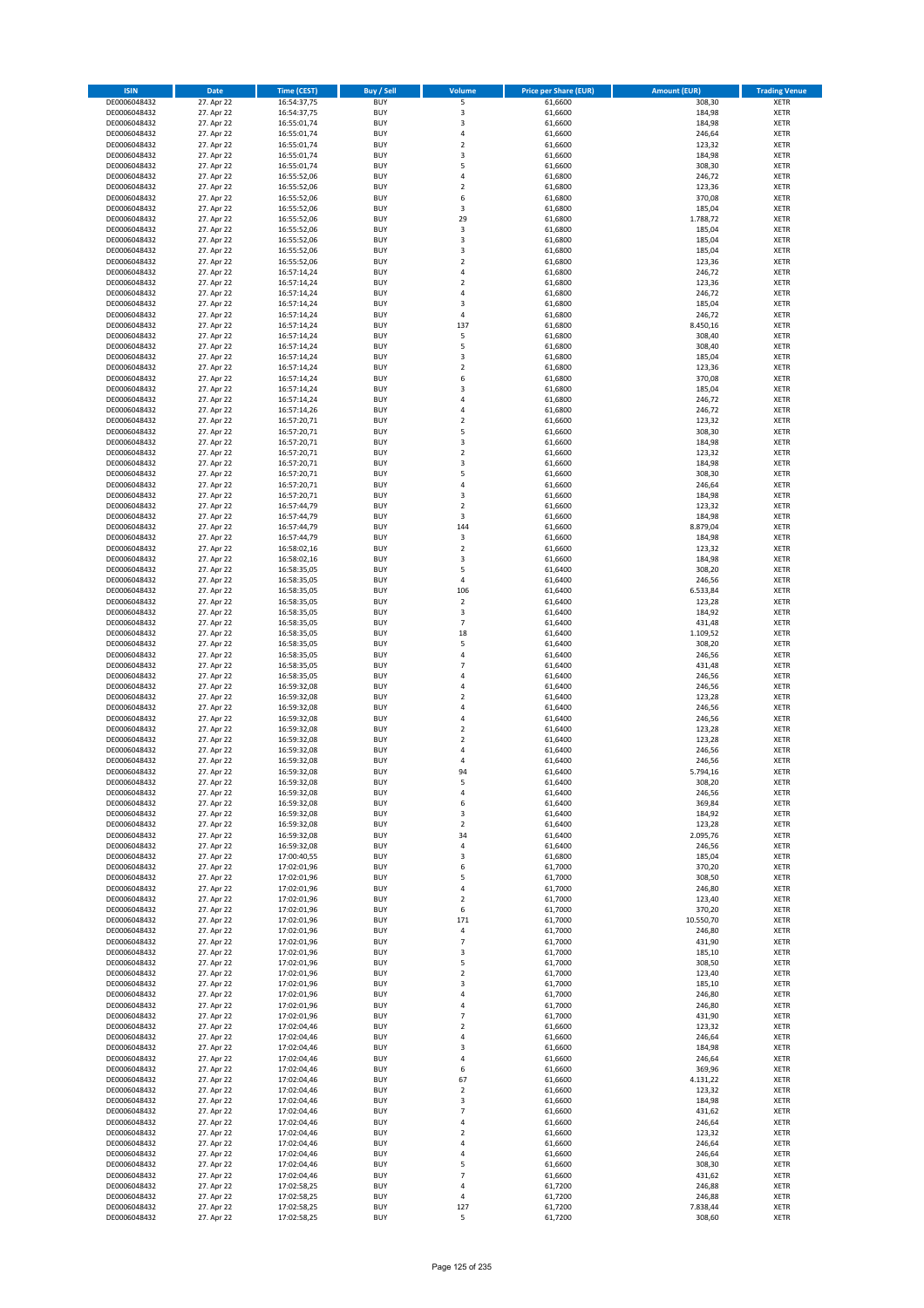| <b>ISIN</b>                  | Date                     | <b>Time (CEST)</b>         | <b>Buy / Sell</b>        | <b>Volume</b>              | <b>Price per Share (EUR)</b> | <b>Amount (EUR)</b> | <b>Trading Venue</b>       |
|------------------------------|--------------------------|----------------------------|--------------------------|----------------------------|------------------------------|---------------------|----------------------------|
| DE0006048432                 | 27. Apr 22               | 17:02:58,25                | <b>BUY</b>               | 6                          | 61,7200                      | 370,32              | <b>XETR</b>                |
| DE0006048432                 | 27. Apr 22               | 17:02:58,25                | <b>BUY</b>               | 26                         | 61,7200                      | 1.604,72            | XETR                       |
| DE0006048432                 | 27. Apr 22               | 17:02:58,25                | <b>BUY</b>               | 15                         | 61,7200                      | 925,80              | <b>XETR</b>                |
| DE0006048432<br>DE0006048432 | 27. Apr 22<br>27. Apr 22 | 17:03:08,46<br>17:03:08,46 | <b>BUY</b><br><b>BUY</b> | $\sqrt{4}$<br>88           | 61,7200<br>61,7200           | 246,88<br>5.431,36  | XETR<br><b>XETR</b>        |
| DE0006048432                 | 27. Apr 22               | 17:03:08,46                | <b>BUY</b>               | $\mathsf 3$                | 61,7200                      | 185,16              | <b>XETR</b>                |
| DE0006048432                 | 27. Apr 22               | 17:03:21,65                | <b>BUY</b>               | 77                         | 61,7200                      | 4.752,44            | <b>XETR</b>                |
| DE0006048432                 | 27. Apr 22               | 17:03:21,65                | <b>BUY</b>               | 3                          | 61,7200                      | 185,16              | <b>XETR</b>                |
| DE0006048432                 | 27. Apr 22               | 17:03:52,59                | <b>BUY</b>               | $\overline{2}$             | 61,7000                      | 123,40              | <b>XETR</b>                |
| DE0006048432                 | 27. Apr 22               | 17:03:52,59                | <b>BUY</b>               | 3                          | 61,7000                      | 185,10              | <b>XETR</b>                |
| DE0006048432                 | 27. Apr 22               | 17:03:52,59                | <b>BUY</b>               | 4                          | 61,7000                      | 246,80              | <b>XETR</b>                |
| DE0006048432                 | 27. Apr 22<br>27. Apr 22 | 17:03:52,59                | <b>BUY</b><br><b>BUY</b> | 4<br>$\overline{2}$        | 61,7000                      | 246,80              | <b>XETR</b><br><b>XETR</b> |
| DE0006048432<br>DE0006048432 | 27. Apr 22               | 17:03:52,59<br>17:03:52,59 | <b>BUY</b>               | $\overline{4}$             | 61,7000<br>61,7000           | 123,40<br>246,80    | <b>XETR</b>                |
| DE0006048432                 | 27. Apr 22               | 17:03:52,59                | <b>BUY</b>               | 3                          | 61,7000                      | 185,10              | <b>XETR</b>                |
| DE0006048432                 | 27. Apr 22               | 17:03:52,59                | <b>BUY</b>               | $\overline{4}$             | 61,7000                      | 246,80              | <b>XETR</b>                |
| DE0006048432                 | 27. Apr 22               | 17:03:52,59                | <b>BUY</b>               | 3                          | 61,7000                      | 185,10              | <b>XETR</b>                |
| DE0006048432                 | 27. Apr 22               | 17:03:52,59                | <b>BUY</b>               | 6                          | 61,7000                      | 370,20              | <b>XETR</b>                |
| DE0006048432                 | 27. Apr 22               | 17:03:52,59                | <b>BUY</b>               | 6                          | 61,7000                      | 370,20              | <b>XETR</b>                |
| DE0006048432                 | 27. Apr 22               | 17:03:52,59                | <b>BUY</b>               | $\mathbf 2$                | 61,7000                      | 123,40              | <b>XETR</b>                |
| DE0006048432<br>DE0006048432 | 27. Apr 22<br>27. Apr 22 | 17:03:52,59<br>17:04:00,06 | <b>BUY</b><br><b>BUY</b> | 3<br>5                     | 61,7000<br>61,6800           | 185,10<br>308,40    | <b>XETR</b><br><b>XETR</b> |
| DE0006048432                 | 27. Apr 22               | 17:04:00,06                | <b>BUY</b>               | $\pmb{4}$                  | 61,6800                      | 246,72              | <b>XETR</b>                |
| DE0006048432                 | 27. Apr 22               | 17:04:00,06                | <b>BUY</b>               | 147                        | 61,6800                      | 9.066,96            | <b>XETR</b>                |
| DE0006048432                 | 27. Apr 22               | 17:04:00,06                | <b>BUY</b>               | 4                          | 61,6800                      | 246,72              | <b>XETR</b>                |
| DE0006048432                 | 27. Apr 22               | 17:04:00,06                | <b>BUY</b>               | 5                          | 61,6800                      | 308,40              | <b>XETR</b>                |
| DE0006048432                 | 27. Apr 22               | 17:04:00,29                | <b>BUY</b>               | $\mathsf 3$                | 61,6600                      | 184,98              | <b>XETR</b>                |
| DE0006048432                 | 27. Apr 22               | 17:04:00,29                | <b>BUY</b>               | 6                          | 61,6600                      | 369,96              | <b>XETR</b>                |
| DE0006048432<br>DE0006048432 | 27. Apr 22<br>27. Apr 22 | 17:04:00,29<br>17:04:00,29 | <b>BUY</b><br><b>BUY</b> | 3<br>$\overline{2}$        | 61,6600<br>61,6600           | 184,98<br>123,32    | <b>XETR</b><br><b>XETR</b> |
| DE0006048432                 | 27. Apr 22               | 17:04:00,29                | <b>BUY</b>               | 3                          | 61,6600                      | 184,98              | <b>XETR</b>                |
| DE0006048432                 | 27. Apr 22               | 17:04:00,29                | <b>BUY</b>               | 3                          | 61,6600                      | 184,98              | <b>XETR</b>                |
| DE0006048432                 | 27. Apr 22               | 17:04:00,29                | <b>BUY</b>               | $\pmb{4}$                  | 61,6600                      | 246,64              | <b>XETR</b>                |
| DE0006048432                 | 27. Apr 22               | 17:04:00,29                | <b>BUY</b>               | $\overline{\mathbf{c}}$    | 61,6600                      | 123,32              | <b>XETR</b>                |
| DE0006048432                 | 27. Apr 22               | 17:04:00,29                | <b>BUY</b>               | 4                          | 61,6600                      | 246,64              | <b>XETR</b>                |
| DE0006048432                 | 27. Apr 22               | 17:04:00,29                | <b>BUY</b>               | 4                          | 61,6600                      | 246,64              | <b>XETR</b>                |
| DE0006048432                 | 27. Apr 22               | 17:04:12,62<br>17:04:12,62 | <b>BUY</b><br><b>BUY</b> | $\overline{4}$<br>6        | 61,6400                      | 246,56              | <b>XETR</b>                |
| DE0006048432<br>DE0006048432 | 27. Apr 22<br>27. Apr 22 | 17:04:12,62                | <b>BUY</b>               | $\pmb{4}$                  | 61,6400<br>61,6400           | 369,84<br>246,56    | <b>XETR</b><br><b>XETR</b> |
| DE0006048432                 | 27. Apr 22               | 17:04:12,62                | <b>BUY</b>               | $\mathbf 2$                | 61,6400                      | 123,28              | <b>XETR</b>                |
| DE0006048432                 | 27. Apr 22               | 17:04:12,62                | <b>BUY</b>               | 108                        | 61,6400                      | 6.657,12            | <b>XETR</b>                |
| DE0006048432                 | 27. Apr 22               | 17:04:12,62                | <b>BUY</b>               | 3                          | 61,6400                      | 184,92              | <b>XETR</b>                |
| DE0006048432                 | 27. Apr 22               | 17:04:12,62                | <b>BUY</b>               | 3                          | 61,6400                      | 184,92              | <b>XETR</b>                |
| DE0006048432                 | 27. Apr 22               | 17:04:12,62                | <b>BUY</b>               | 3                          | 61,6400                      | 184,92              | <b>XETR</b>                |
| DE0006048432                 | 27. Apr 22               | 17:04:12,62                | <b>BUY</b>               | 3                          | 61,6400                      | 184,92              | <b>XETR</b>                |
| DE0006048432                 | 27. Apr 22               | 17:04:12,62                | <b>BUY</b>               | 3                          | 61,6400                      | 184,92              | <b>XETR</b>                |
| DE0006048432<br>DE0006048432 | 27. Apr 22<br>27. Apr 22 | 17:04:12,62<br>17:04:12,62 | <b>BUY</b><br><b>BUY</b> | 6<br>$\mathbf 2$           | 61,6400<br>61,6400           | 369,84<br>123,28    | <b>XETR</b><br><b>XETR</b> |
| DE0006048432                 | 27. Apr 22               | 17:04:17,01                | <b>BUY</b>               | $\mathbf 2$                | 61,6400                      | 123,28              | <b>XETR</b>                |
| DE0006048432                 | 27. Apr 22               | 17:04:17,01                | <b>BUY</b>               | 3                          | 61,6400                      | 184,92              | <b>XETR</b>                |
| DE0006048432                 | 27. Apr 22               | 17:04:17,01                | <b>BUY</b>               | 3                          | 61,6400                      | 184,92              | <b>XETR</b>                |
| DE0006048432                 | 27. Apr 22               | 17:04:17,01                | <b>BUY</b>               | $\mathbf 2$                | 61,6400                      | 123,28              | <b>XETR</b>                |
| DE0006048432                 | 27. Apr 22               | 17:04:17,01                | <b>BUY</b>               | 5                          | 61,6400                      | 308,20              | <b>XETR</b>                |
| DE0006048432<br>DE0006048432 | 27. Apr 22<br>27. Apr 22 | 17:04:52,50                | <b>BUY</b><br><b>BUY</b> | $\mathbf 2$<br>$\mathbf 2$ | 61,6400<br>61,6400           | 123,28<br>123,28    | <b>XETR</b><br><b>XETR</b> |
| DE0006048432                 | 27. Apr 22               | 17:04:52,50<br>17:04:56,79 | <b>BUY</b>               | 3                          | 61,6400                      | 184,92              | <b>XETR</b>                |
| DE0006048432                 | 27. Apr 22               | 17:04:56,79                | <b>BUY</b>               | $\overline{2}$             | 61,6400                      | 123,28              | <b>XETR</b>                |
| DE0006048432                 | 27. Apr 22               | 17:04:56,79                | <b>BUY</b>               | $\mathbf 2$                | 61,6400                      | 123,28              | <b>XETR</b>                |
| DE0006048432                 | 27. Apr 22               | 17:04:56,81                | <b>BUY</b>               | 3                          | 61,6400                      | 184,92              | <b>XETR</b>                |
| DE0006048432                 | 27. Apr 22               | 17:05:31,69                | <b>BUY</b>               | $\overline{2}$             | 61,6400                      | 123,28              | <b>XETR</b>                |
| DE0006048432                 | 27. Apr 22               | 17:05:31,69                | <b>BUY</b>               | $\mathbf 2$                | 61,6400                      | 123,28              | <b>XETR</b>                |
| DE0006048432                 | 27. Apr 22               | 17:06:48,06                | <b>BUY</b>               | 3<br>3                     | 61,6600                      | 184,98              | <b>XETR</b><br><b>XETR</b> |
| DE0006048432<br>DE0006048432 | 27. Apr 22<br>27. Apr 22 | 17:06:48,06<br>17:06:48,06 | <b>BUY</b><br><b>BUY</b> | 3                          | 61,6600<br>61,6600           | 184,98<br>184,98    | <b>XETR</b>                |
| DE0006048432                 | 27. Apr 22               | 17:06:48,06                | BUY                      | 2                          | 61,6600                      | 123,32              | XETR                       |
| DE0006048432                 | 27. Apr 22               | 17:06:48,06                | <b>BUY</b>               | 5                          | 61,6600                      | 308,30              | <b>XETR</b>                |
| DE0006048432                 | 27. Apr 22               | 17:06:48,06                | <b>BUY</b>               | 3                          | 61,6600                      | 184,98              | <b>XETR</b>                |
| DE0006048432                 | 27. Apr 22               | 17:06:48,06                | <b>BUY</b>               | 79                         | 61,6600                      | 4.871,14            | XETR                       |
| DE0006048432                 | 27. Apr 22               | 17:06:48,06                | <b>BUY</b>               | $\overline{7}$             | 61,6600                      | 431,62              | <b>XETR</b>                |
| DE0006048432<br>DE0006048432 | 27. Apr 22<br>27. Apr 22 | 17:06:48,06<br>17:06:48,06 | <b>BUY</b><br><b>BUY</b> | 3<br>$\overline{7}$        | 61,6600<br>61,6600           | 184,98<br>431,62    | XETR<br><b>XETR</b>        |
| DE0006048432                 | 27. Apr 22               | 17:06:48,06                | <b>BUY</b>               | $\overline{7}$             | 61,6600                      | 431,62              | <b>XETR</b>                |
| DE0006048432                 | 27. Apr 22               | 17:06:48,06                | <b>BUY</b>               | 3                          | 61,6600                      | 184,98              | XETR                       |
| DE0006048432                 | 27. Apr 22               | 17:06:48,06                | <b>BUY</b>               | $\sqrt{4}$                 | 61,6600                      | 246,64              | <b>XETR</b>                |
| DE0006048432                 | 27. Apr 22               | 17:06:48,06                | <b>BUY</b>               | 5                          | 61,6600                      | 308,30              | XETR                       |
| DE0006048432                 | 27. Apr 22               | 17:06:48,06                | <b>BUY</b>               | 4                          | 61.6600                      | 246,64              | <b>XETR</b>                |
| DE0006048432<br>DE0006048432 | 27. Apr 22<br>27. Apr 22 | 17:09:41,50<br>17:09:41,50 | <b>BUY</b><br><b>BUY</b> | 3<br>$\sqrt{4}$            | 61,7000<br>61,7000           | 185,10<br>246,80    | XETR<br><b>XETR</b>        |
| DE0006048432                 | 27. Apr 22               | 17:09:41,50                | <b>BUY</b>               | $\sqrt{4}$                 | 61,7000                      | 246,80              | XETR                       |
| DE0006048432                 | 27. Apr 22               | 17:09:41,50                | <b>BUY</b>               | 8                          | 61,7000                      | 493,60              | <b>XETR</b>                |
| DE0006048432                 | 27. Apr 22               | 17:09:41,50                | <b>BUY</b>               | 8                          | 61,7000                      | 493,60              | <b>XETR</b>                |
| DE0006048432                 | 27. Apr 22               | 17:09:41,50                | <b>BUY</b>               | $\sqrt{4}$                 | 61,7000                      | 246,80              | <b>XETR</b>                |
| DE0006048432                 | 27. Apr 22               | 17:09:41,50                | <b>BUY</b>               | 8                          | 61,7000                      | 493,60              | XETR                       |
| DE0006048432                 | 27. Apr 22               | 17:09:41,50                | <b>BUY</b>               | 10                         | 61,7000                      | 617,00              | <b>XETR</b>                |
| DE0006048432<br>DE0006048432 | 27. Apr 22<br>27. Apr 22 | 17:09:41,50<br>17:09:41,78 | <b>BUY</b><br><b>BUY</b> | 11<br>285                  | 61,7000<br>61,7000           | 678,70<br>17.584,50 | <b>XETR</b><br>XETR        |
| DE0006048432                 | 27. Apr 22               | 17:09:43,17                | <b>BUY</b>               | $\sqrt{4}$                 | 61,7000                      | 246,80              | XETR                       |
| DE0006048432                 | 27. Apr 22               | 17:09:43,17                | <b>BUY</b>               | 4                          | 61,7000                      | 246,80              | XETR                       |
| DE0006048432                 | 27. Apr 22               | 17:09:43,17                | <b>BUY</b>               | 8                          | 61,7000                      | 493,60              | XETR                       |
| DE0006048432                 | 27. Apr 22               | 17:09:43,17                | <b>BUY</b>               | 5                          | 61,7000                      | 308,50              | XETR                       |
| DE0006048432                 | 27. Apr 22               | 17:10:06,28                | <b>BUY</b>               | 6                          | 61,6800                      | 370,08              | XETR                       |
| DE0006048432<br>DE0006048432 | 27. Apr 22<br>27. Apr 22 | 17:10:06,28                | <b>BUY</b><br><b>BUY</b> | $\sqrt{4}$<br>8            | 61,6800<br>61,6800           | 246,72<br>493,44    | <b>XETR</b><br>XETR        |
| DE0006048432                 | 27. Apr 22               | 17:10:06,28<br>17:10:06,28 | <b>BUY</b>               | $\overline{7}$             | 61,6800                      | 431,76              | <b>XETR</b>                |
| DE0006048432                 | 27. Apr 22               | 17:10:06,28                | <b>BUY</b>               | 8                          | 61,6800                      | 493,44              | XETR                       |
| DE0006048432                 | 27. Apr 22               | 17:10:06,28                | <b>BUY</b>               | 253                        | 61,6800                      | 15.605,04           | XETR                       |
| DE0006048432                 | 27. Apr 22               | 17:10:06,28                | <b>BUY</b>               | $\mathsf 3$                | 61,6800                      | 185,04              | XETR                       |
| DE0006048432                 | 27. Apr 22               | 17:10:28,26                | <b>BUY</b>               | 3                          | 61,7000                      | 185,10              | <b>XETR</b>                |
| DE0006048432                 | 27. Apr 22               | 17:10:28,26                | <b>BUY</b>               | 3                          | 61,7000                      | 185,10              | <b>XETR</b>                |
| DE0006048432<br>DE0006048432 | 27. Apr 22<br>27. Apr 22 | 17:10:28,26<br>17:10:28,26 | <b>BUY</b><br><b>BUY</b> | $\mathsf 3$<br>5           | 61,7000<br>61,7000           | 185,10<br>308,50    | XETR<br>XETR               |
| DE0006048432                 | 27. Apr 22               | 17:10:28,26                | <b>BUY</b>               | 9                          | 61,7000                      | 555,30              | XETR                       |
| DE0006048432                 | 27. Apr 22               | 17:10:28,26                | <b>BUY</b>               | 9                          | 61,7000                      | 555,30              | <b>XETR</b>                |
| DE0006048432                 | 27. Apr 22               | 17:10:28,26                | <b>BUY</b>               | 3                          | 61,7000                      | 185,10              | XETR                       |
| DE0006048432                 | 27. Apr 22               | 17:10:28,26                | <b>BUY</b>               | 3                          | 61,7000                      | 185,10              | <b>XETR</b>                |
| DE0006048432                 | 27. Apr 22               | 17:10:28,26                | <b>BUY</b>               | 6                          | 61,7000                      | 370,20              | XETR                       |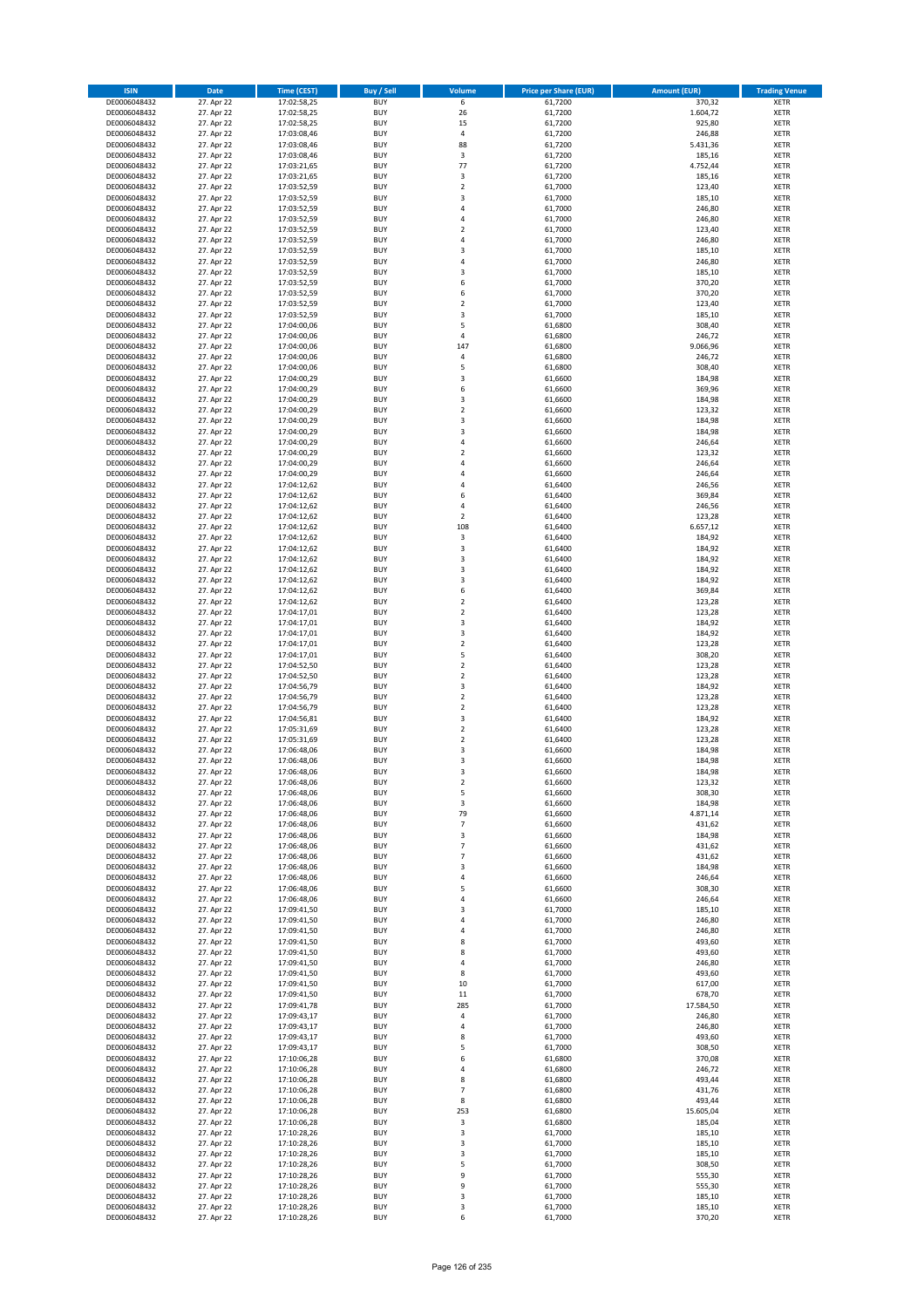| <b>ISIN</b>                  | <b>Date</b>              | Time (CEST)                | <b>Buy / Sell</b>        | Volume                                 | <b>Price per Share (EUR)</b> | <b>Amount (EUR)</b> | <b>Trading Venue</b>       |
|------------------------------|--------------------------|----------------------------|--------------------------|----------------------------------------|------------------------------|---------------------|----------------------------|
| DE0006048432                 | 27. Apr 22               | 17:10:44,38                | <b>BUY</b>               | 4                                      | 61,7000                      | 246,80              | <b>XETR</b>                |
| DE0006048432                 | 27. Apr 22               | 17:10:44,38                | <b>BUY</b>               | $\mathbf 2$                            | 61,7000                      | 123,40              | <b>XETR</b>                |
| DE0006048432                 | 27. Apr 22               | 17:10:44,38                | <b>BUY</b>               | $\overline{2}$                         | 61,7000                      | 123,40              | <b>XETR</b>                |
| DE0006048432<br>DE0006048432 | 27. Apr 22<br>27. Apr 22 | 17:10:44,38<br>17:10:44,38 | <b>BUY</b><br><b>BUY</b> | 3<br>$\overline{7}$                    | 61,7000<br>61,7000           | 185,10<br>431,90    | <b>XETR</b><br><b>XETR</b> |
| DE0006048432                 | 27. Apr 22               | 17:10:44,38                | <b>BUY</b>               | $\mathbf 2$                            | 61,7000                      | 123,40              | <b>XETR</b>                |
| DE0006048432                 | 27. Apr 22               | 17:10:44,38                | <b>BUY</b>               | 4                                      | 61,7000                      | 246,80              | <b>XETR</b>                |
| DE0006048432                 | 27. Apr 22               | 17:10:44,39                | <b>BUY</b>               | 6                                      | 61,7000                      | 370,20              | <b>XETR</b>                |
| DE0006048432                 | 27. Apr 22               | 17:12:18,58                | <b>BUY</b>               | 9                                      | 61,7200                      | 555,48              | <b>XETR</b>                |
| DE0006048432                 | 27. Apr 22               | 17:12:18,58                | <b>BUY</b>               | 9                                      | 61,7200                      | 555,48              | <b>XETR</b>                |
| DE0006048432<br>DE0006048432 | 27. Apr 22<br>27. Apr 22 | 17:12:18,58<br>17:12:18,58 | <b>BUY</b><br><b>BUY</b> | $\overline{7}$<br>13                   | 61,7200<br>61,7200           | 432,04<br>802,36    | <b>XETR</b><br><b>XETR</b> |
| DE0006048432                 | 27. Apr 22               | 17:12:18,58                | <b>BUY</b>               | 8                                      | 61,7200                      | 493,76              | <b>XETR</b>                |
| DE0006048432                 | 27. Apr 22               | 17:12:18,58                | <b>BUY</b>               | 145                                    | 61,7200                      | 8.949,40            | <b>XETR</b>                |
| DE0006048432                 | 27. Apr 22               | 17:13:24,49                | <b>BUY</b>               | 4                                      | 61,7600                      | 247,04              | <b>XETR</b>                |
| DE0006048432                 | 27. Apr 22               | 17:13:24,49                | <b>BUY</b>               | $\overline{7}$                         | 61,7600                      | 432,32              | <b>XETR</b>                |
| DE0006048432                 | 27. Apr 22               | 17:13:24,49                | <b>BUY</b>               | 6                                      | 61,7600                      | 370,56              | <b>XETR</b>                |
| DE0006048432                 | 27. Apr 22               | 17:13:24,49                | <b>BUY</b>               | 6                                      | 61,7600                      | 370,56              | <b>XETR</b>                |
| DE0006048432<br>DE0006048432 | 27. Apr 22<br>27. Apr 22 | 17:13:24,49<br>17:13:24,49 | <b>BUY</b><br><b>BUY</b> | 9<br>9                                 | 61,7600<br>61,7600           | 555,84<br>555,84    | <b>XETR</b><br><b>XETR</b> |
| DE0006048432                 | 27. Apr 22               | 17:13:24,49                | <b>BUY</b>               | 119                                    | 61,7600                      | 7.349,44            | <b>XETR</b>                |
| DE0006048432                 | 27. Apr 22               | 17:13:24,49                | <b>BUY</b>               | 3                                      | 61,7600                      | 185,28              | <b>XETR</b>                |
| DE0006048432                 | 27. Apr 22               | 17:13:27,13                | <b>BUY</b>               | 5                                      | 61,7400                      | 308,70              | <b>XETR</b>                |
| DE0006048432                 | 27. Apr 22               | 17:13:27,13                | <b>BUY</b>               | 4                                      | 61,7400                      | 246,96              | <b>XETR</b>                |
| DE0006048432                 | 27. Apr 22               | 17:13:27,13                | <b>BUY</b>               | 6                                      | 61,7400                      | 370,44              | <b>XETR</b>                |
| DE0006048432<br>DE0006048432 | 27. Apr 22<br>27. Apr 22 | 17:13:27,13<br>17:13:27,13 | <b>BUY</b><br><b>BUY</b> | 9<br>5                                 | 61,7400<br>61,7400           | 555,66<br>308,70    | <b>XETR</b><br><b>XETR</b> |
| DE0006048432                 | 27. Apr 22               | 17:13:27,13                | <b>BUY</b>               | 3                                      | 61,7400                      | 185,22              | <b>XETR</b>                |
| DE0006048432                 | 27. Apr 22               | 17:13:27,13                | <b>BUY</b>               | 6                                      | 61,7400                      | 370,44              | <b>XETR</b>                |
| DE0006048432                 | 27. Apr 22               | 17:14:01,81                | <b>BUY</b>               | 5                                      | 61,7200                      | 308,60              | <b>XETR</b>                |
| DE0006048432                 | 27. Apr 22               | 17:14:01,81                | <b>BUY</b>               | 4                                      | 61,7200                      | 246,88              | <b>XETR</b>                |
| DE0006048432                 | 27. Apr 22               | 17:14:01,81                | <b>BUY</b>               | 6                                      | 61,7200                      | 370,32              | <b>XETR</b>                |
| DE0006048432                 | 27. Apr 22<br>27. Apr 22 | 17:14:01,81                | <b>BUY</b><br><b>BUY</b> | 3<br>98                                | 61,7200                      | 185,16<br>6.048,56  | <b>XETR</b><br><b>XETR</b> |
| DE0006048432<br>DE0006048432 | 27. Apr 22               | 17:14:01,81<br>17:14:01.81 | <b>BUY</b>               | 6                                      | 61,7200<br>61,7200           | 370,32              | <b>XETR</b>                |
| DE0006048432                 | 27. Apr 22               | 17:14:01,81                | <b>BUY</b>               | 8                                      | 61,7200                      | 493,76              | <b>XETR</b>                |
| DE0006048432                 | 27. Apr 22               | 17:14:01,81                | <b>BUY</b>               | 4                                      | 61,7200                      | 246,88              | <b>XETR</b>                |
| DE0006048432                 | 27. Apr 22               | 17:14:01,81                | <b>BUY</b>               | 3                                      | 61,7200                      | 185,16              | <b>XETR</b>                |
| DE0006048432                 | 27. Apr 22               | 17:14:01,81                | <b>BUY</b>               | 5                                      | 61,7200                      | 308,60              | <b>XETR</b>                |
| DE0006048432                 | 27. Apr 22               | 17:14:03,03                | <b>BUY</b>               | 4                                      | 61,7000                      | 246,80              | <b>XETR</b>                |
| DE0006048432<br>DE0006048432 | 27. Apr 22<br>27. Apr 22 | 17:14:03,03<br>17:14:03,03 | <b>BUY</b><br><b>BUY</b> | $\overline{\mathbf{c}}$<br>$\mathbf 2$ | 61,7000<br>61,7000           | 123,40<br>123,40    | <b>XETR</b><br><b>XETR</b> |
| DE0006048432                 | 27. Apr 22               | 17:14:03,03                | <b>BUY</b>               | 4                                      | 61,7000                      | 246,80              | <b>XETR</b>                |
| DE0006048432                 | 27. Apr 22               | 17:14:03,03                | <b>BUY</b>               | 4                                      | 61,7000                      | 246,80              | <b>XETR</b>                |
| DE0006048432                 | 27. Apr 22               | 17:14:03,03                | <b>BUY</b>               | 3                                      | 61,7000                      | 185,10              | <b>XETR</b>                |
| DE0006048432                 | 27. Apr 22               | 17:14:03,03                | <b>BUY</b>               | 3                                      | 61,7000                      | 185,10              | <b>XETR</b>                |
| DE0006048432                 | 27. Apr 22               | 17:14:03,03                | <b>BUY</b>               | 4                                      | 61,7000                      | 246,80              | <b>XETR</b>                |
| DE0006048432<br>DE0006048432 | 27. Apr 22<br>27. Apr 22 | 17:14:03,03                | <b>BUY</b><br><b>BUY</b> | 5<br>4                                 | 61,7000<br>61,7000           | 308,50<br>246,80    | <b>XETR</b><br><b>XETR</b> |
| DE0006048432                 | 27. Apr 22               | 17:14:18,47<br>17:14:18,47 | <b>BUY</b>               | 6                                      | 61,7000                      | 370,20              | <b>XETR</b>                |
| DE0006048432                 | 27. Apr 22               | 17:14:18,47                | <b>BUY</b>               | $\overline{\mathbf{c}}$                | 61,7000                      | 123,40              | <b>XETR</b>                |
| DE0006048432                 | 27. Apr 22               | 17:14:18,47                | <b>BUY</b>               | 5                                      | 61,7000                      | 308,50              | <b>XETR</b>                |
| DE0006048432                 | 27. Apr 22               | 17:14:18,47                | <b>BUY</b>               | 3                                      | 61,7000                      | 185,10              | <b>XETR</b>                |
| DE0006048432                 | 27. Apr 22               | 17:14:18,47                | <b>BUY</b>               | 4                                      | 61,7000                      | 246,80              | <b>XETR</b>                |
| DE0006048432<br>DE0006048432 | 27. Apr 22<br>27. Apr 22 | 17:14:18,47<br>17:14:18,47 | <b>BUY</b><br><b>BUY</b> | 3<br>5                                 | 61,7000<br>61,7000           | 185,10<br>308,50    | <b>XETR</b><br><b>XETR</b> |
| DE0006048432                 | 27. Apr 22               | 17:14:18,47                | <b>BUY</b>               | 4                                      | 61,7000                      | 246,80              | <b>XETR</b>                |
| DE0006048432                 | 27. Apr 22               | 17:14:30,93                | <b>BUY</b>               | 6                                      | 61,6800                      | 370,08              | <b>XETR</b>                |
| DE0006048432                 | 27. Apr 22               | 17:14:30,93                | <b>BUY</b>               | 6                                      | 61,6800                      | 370,08              | <b>XETR</b>                |
| DE0006048432                 | 27. Apr 22               | 17:14:30,93                | <b>BUY</b>               | 5                                      | 61,6800                      | 308,40              | <b>XETR</b>                |
| DE0006048432                 | 27. Apr 22               | 17:14:30,93                | <b>BUY</b>               | $\overline{7}$                         | 61,6800                      | 431,76              | <b>XETR</b>                |
| DE0006048432<br>DE0006048432 | 27. Apr 22<br>27. Apr 22 | 17:14:30,93<br>17:14:30,93 | <b>BUY</b><br><b>BUY</b> | 6<br>92                                | 61,6800<br>61,6800           | 370,08<br>5.674,56  | <b>XETR</b><br><b>XETR</b> |
| DE0006048432                 | 27. Apr 22               | 17:14:30,99                | <b>BUY</b>               | $\overline{2}$                         | 61,6800                      | 123,36              | <b>XETR</b>                |
| DE0006048432                 | 27. Apr 22               | 17:15:08,66                | BUY                      | 2                                      | 61,7000                      | 123,40              | <b>XETR</b>                |
| DE0006048432                 | 27. Apr 22               | 17:15:08,66                | <b>BUY</b>               | 3                                      | 61,7000                      | 185,10              | XETR                       |
| DE0006048432                 | 27. Apr 22               | 17:15:08,66                | <b>BUY</b>               | 3                                      | 61,7000                      | 185,10              | XETR                       |
| DE0006048432                 | 27. Apr 22               | 17:15:08,66                | <b>BUY</b>               | 4                                      | 61,7000                      | 246,80              | XETR                       |
| DE0006048432<br>DE0006048432 | 27. Apr 22<br>27. Apr 22 | 17:15:08,66<br>17:15:08,66 | <b>BUY</b><br><b>BUY</b> | 4<br>$\mathbf 2$                       | 61,7000<br>61,7000           | 246,80<br>123,40    | <b>XETR</b><br>XETR        |
| DE0006048432                 | 27. Apr 22               | 17:15:08,66                | <b>BUY</b>               | 65                                     | 61,7000                      | 4.010,50            | <b>XETR</b>                |
| DE0006048432                 | 27. Apr 22               | 17:15:08,66                | <b>BUY</b>               | 4                                      | 61,7000                      | 246,80              | <b>XETR</b>                |
| DE0006048432                 | 27. Apr 22               | 17:15:08,66                | <b>BUY</b>               | 4                                      | 61,7000                      | 246,80              | <b>XETR</b>                |
| DE0006048432                 | 27. Apr 22               | 17:15:08,66                | <b>BUY</b>               | 5                                      | 61,7000                      | 308,50              | XETR                       |
| DE0006048432                 | 27. Apr 22               | 17:15:08,66                | <b>BUY</b>               | 3                                      | 61,7000<br>61.7000           | 185,10              | XETR                       |
| DE0006048432<br>DE0006048432 | 27. Apr 22<br>27. Apr 22 | 17:15:08,66<br>17:15:08,93 | <b>BUY</b><br><b>BUY</b> | 3<br>4                                 | 61,7000                      | 185,10<br>246,80    | <b>XETR</b><br>XETR        |
| DE0006048432                 | 27. Apr 22               | 17:15:12,73                | <b>BUY</b>               | 4                                      | 61,6800                      | 246,72              | <b>XETR</b>                |
| DE0006048432                 | 27. Apr 22               | 17:15:12,73                | <b>BUY</b>               | 3                                      | 61,6800                      | 185,04              | XETR                       |
| DE0006048432                 | 27. Apr 22               | 17:15:41,75                | <b>BUY</b>               | 3                                      | 61,7400                      | 185,22              | <b>XETR</b>                |
| DE0006048432                 | 27. Apr 22               | 17:15:41,75                | <b>BUY</b>               | 6                                      | 61,7400                      | 370,44              | <b>XETR</b>                |
| DE0006048432                 | 27. Apr 22               | 17:15:41,75                | <b>BUY</b>               | 39                                     | 61,7400                      | 2.407,86            | <b>XETR</b>                |
| DE0006048432<br>DE0006048432 | 27. Apr 22<br>27. Apr 22 | 17:15:41,75<br>17:15:41,75 | <b>BUY</b><br><b>BUY</b> | 3<br>$\overline{7}$                    | 61,7400<br>61,7400           | 185,22<br>432,18    | XETR<br><b>XETR</b>        |
| DE0006048432                 | 27. Apr 22               | 17:15:41,75                | <b>BUY</b>               | 3                                      | 61,7400                      | 185,22              | <b>XETR</b>                |
| DE0006048432                 | 27. Apr 22               | 17:15:41,75                | <b>BUY</b>               | 3                                      | 61,7400                      | 185,22              | XETR                       |
| DE0006048432                 | 27. Apr 22               | 17:15:48,55                | <b>BUY</b>               | $\overline{\mathbf{2}}$                | 61,7400                      | 123,48              | <b>XETR</b>                |
| DE0006048432                 | 27. Apr 22               | 17:15:48,55                | <b>BUY</b>               | $\mathbf 2$                            | 61,7400                      | 123,48              | <b>XETR</b>                |
| DE0006048432                 | 27. Apr 22               | 17:15:48,55                | <b>BUY</b>               | 4                                      | 61,7400                      | 246,96              | <b>XETR</b>                |
| DE0006048432<br>DE0006048432 | 27. Apr 22<br>27. Apr 22 | 17:15:48,55<br>17:15:48,55 | <b>BUY</b><br><b>BUY</b> | 3<br>$\mathbf 2$                       | 61,7400<br>61,7400           | 185,22<br>123,48    | XETR<br><b>XETR</b>        |
| DE0006048432                 | 27. Apr 22               | 17:15:48,55                | <b>BUY</b>               | 4                                      | 61,7400                      | 246,96              | <b>XETR</b>                |
| DE0006048432                 | 27. Apr 22               | 17:15:48,55                | <b>BUY</b>               | $\mathbf 2$                            | 61,7400                      | 123,48              | <b>XETR</b>                |
| DE0006048432                 | 27. Apr 22               | 17:15:48,55                | <b>BUY</b>               | 22                                     | 61,7400                      | 1.358,28            | XETR                       |
| DE0006048432                 | 27. Apr 22               | 17:16:41,67                | <b>BUY</b>               | 5                                      | 61,7400                      | 308,70              | XETR                       |
| DE0006048432                 | 27. Apr 22               | 17:16:41,67                | <b>BUY</b>               | $\mathbf 2$                            | 61,7400                      | 123,48              | <b>XETR</b>                |
| DE0006048432<br>DE0006048432 | 27. Apr 22<br>27. Apr 22 | 17:16:41,67<br>17:16:41,67 | <b>BUY</b><br><b>BUY</b> | $\mathbf 2$<br>3                       | 61,7400<br>61,7400           | 123,48<br>185,22    | XETR<br><b>XETR</b>        |
| DE0006048432                 | 27. Apr 22               | 17:16:41,67                | <b>BUY</b>               | 4                                      | 61,7400                      | 246,96              | <b>XETR</b>                |
| DE0006048432                 | 27. Apr 22               | 17:16:41,67                | <b>BUY</b>               | 4                                      | 61,7400                      | 246,96              | XETR                       |
| DE0006048432                 | 27. Apr 22               | 17:16:41,67                | <b>BUY</b>               | 3                                      | 61,7400                      | 185,22              | <b>XETR</b>                |
| DE0006048432                 | 27. Apr 22               | 17:16:41,67                | <b>BUY</b>               | $\overline{7}$                         | 61,7400                      | 432,18              | <b>XETR</b>                |
| DE0006048432                 | 27. Apr 22               | 17:16:41,67                | <b>BUY</b>               | 111                                    | 61,7400                      | 6.853,14            | <b>XETR</b>                |
| DE0006048432                 | 27. Apr 22               | 17:16:41,67                | <b>BUY</b>               | $\overline{7}$                         | 61,7400                      | 432,18              | <b>XETR</b>                |
| DE0006048432<br>DE0006048432 | 27. Apr 22<br>27. Apr 22 | 17:16:41,67<br>17:16:41,67 | <b>BUY</b><br><b>BUY</b> | 3<br>5                                 | 61,7400<br>61,7400           | 185,22<br>308,70    | <b>XETR</b><br>XETR        |
|                              |                          |                            |                          |                                        |                              |                     |                            |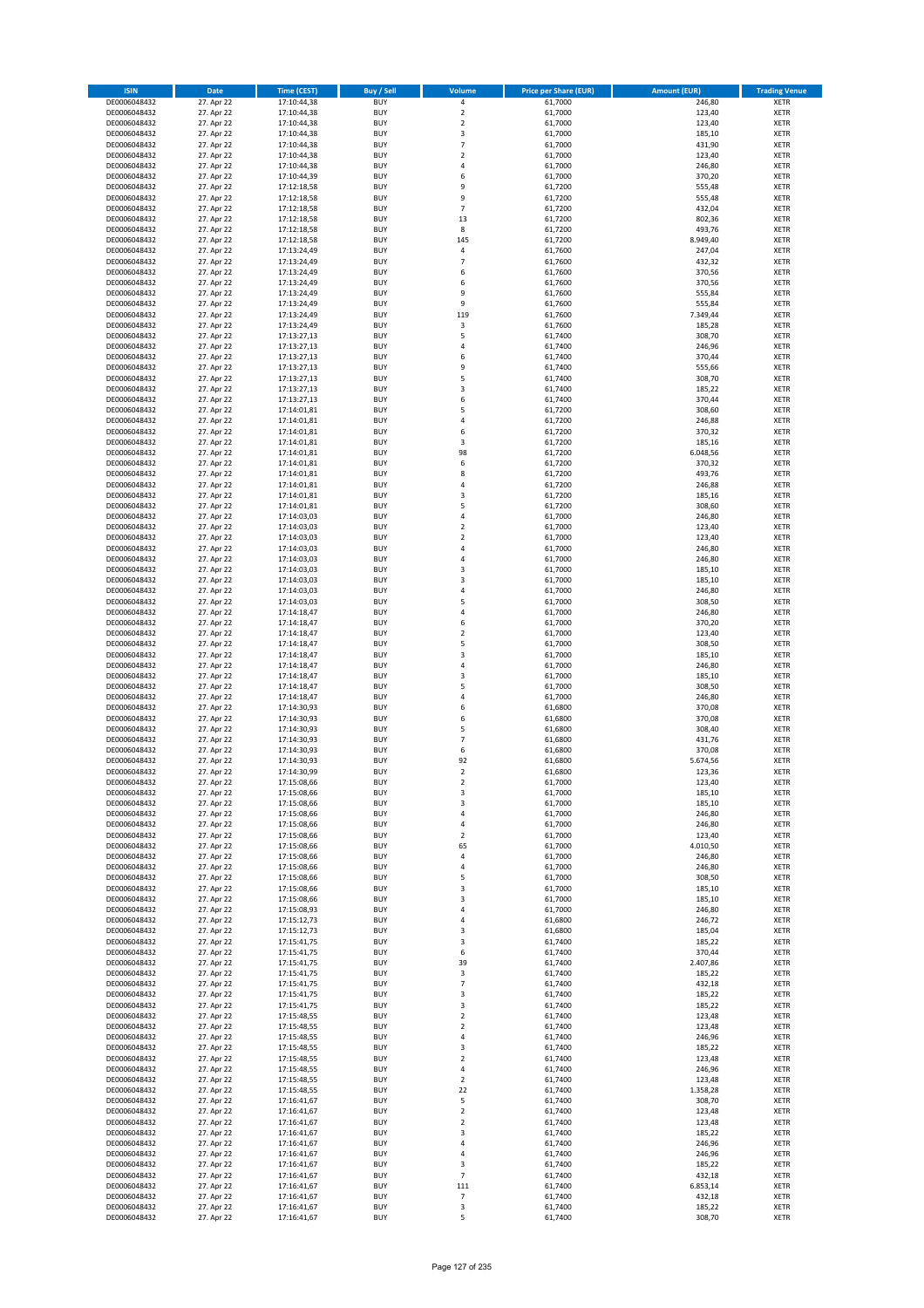| <b>ISIN</b>                  | <b>Date</b>              | <b>Time (CEST)</b>         | <b>Buy / Sell</b>        | Volume                                    | <b>Price per Share (EUR)</b> | <b>Amount (EUR)</b> | <b>Trading Venue</b>       |
|------------------------------|--------------------------|----------------------------|--------------------------|-------------------------------------------|------------------------------|---------------------|----------------------------|
| DE0006048432                 | 27. Apr 22               | 17:16:41,67                | <b>BUY</b>               | $\overline{\mathbf{2}}$                   | 61,7400                      | 123,48              | <b>XETR</b>                |
| DE0006048432                 | 27. Apr 22               | 17:16:41,67                | <b>BUY</b>               | 3                                         | 61,7400                      | 185,22              | <b>XETR</b>                |
| DE0006048432                 | 27. Apr 22               | 17:16:41,67                | <b>BUY</b>               | $\overline{\mathbf{2}}$                   | 61,7400                      | 123,48              | <b>XETR</b>                |
| DE0006048432                 | 27. Apr 22               | 17:16:41,83                | <b>BUY</b>               | 3                                         | 61,7400                      | 185,22              | <b>XETR</b>                |
| DE0006048432<br>DE0006048432 | 27. Apr 22<br>27. Apr 22 | 17:17:00,20<br>17:17:00,20 | <b>BUY</b><br><b>BUY</b> | 3<br>3                                    | 61,7200<br>61,7200           | 185,16<br>185,16    | <b>XETR</b><br><b>XETR</b> |
| DE0006048432                 | 27. Apr 22               | 17:17:00,20                | <b>BUY</b>               | 82                                        | 61,7200                      | 5.061,04            | <b>XETR</b>                |
| DE0006048432                 | 27. Apr 22               | 17:17:00,20                | <b>BUY</b>               | 4                                         | 61,7200                      | 246,88              | <b>XETR</b>                |
| DE0006048432                 | 27. Apr 22               | 17:17:00,20                | <b>BUY</b>               | 5                                         | 61,7200                      | 308,60              | <b>XETR</b>                |
| DE0006048432                 | 27. Apr 22               | 17:17:00,20                | <b>BUY</b>               | 3                                         | 61,7200                      | 185,16              | <b>XETR</b>                |
| DE0006048432                 | 27. Apr 22               | 17:17:00,20                | <b>BUY</b>               | 5                                         | 61,7200                      | 308,60              | <b>XETR</b>                |
| DE0006048432                 | 27. Apr 22               | 17:17:00,20                | <b>BUY</b>               | $\overline{\mathbf{2}}$<br>$\overline{a}$ | 61,7200                      | 123,44              | <b>XETR</b>                |
| DE0006048432<br>DE0006048432 | 27. Apr 22<br>27. Apr 22 | 17:17:00,20<br>17:17:00,20 | <b>BUY</b><br><b>BUY</b> | 5                                         | 61,7200<br>61,7200           | 246,88<br>308,60    | <b>XETR</b><br><b>XETR</b> |
| DE0006048432                 | 27. Apr 22               | 17:17:00,20                | <b>BUY</b>               | 4                                         | 61,7200                      | 246,88              | <b>XETR</b>                |
| DE0006048432                 | 27. Apr 22               | 17:17:00,20                | BUY                      | 5                                         | 61,7200                      | 308,60              | <b>XETR</b>                |
| DE0006048432                 | 27. Apr 22               | 17:18:53,75                | <b>BUY</b>               | 6                                         | 61,7200                      | 370,32              | <b>XETR</b>                |
| DE0006048432                 | 27. Apr 22               | 17:18:53,75                | <b>BUY</b>               | $\overline{4}$                            | 61,7400                      | 246,96              | <b>XETR</b>                |
| DE0006048432                 | 27. Apr 22               | 17:18:53,75                | <b>BUY</b>               | 5                                         | 61,7400                      | 308,70              | <b>XETR</b>                |
| DE0006048432<br>DE0006048432 | 27. Apr 22<br>27. Apr 22 | 17:18:53,75<br>17:18:53,75 | <b>BUY</b><br><b>BUY</b> | 8<br>$\overline{4}$                       | 61,7400<br>61,7400           | 493,92<br>246,96    | <b>XETR</b><br><b>XETR</b> |
| DE0006048432                 | 27. Apr 22               | 17:18:53,75                | <b>BUY</b>               | $\mathbf 2$                               | 61,7200                      | 123,44              | <b>XETR</b>                |
| DE0006048432                 | 27. Apr 22               | 17:18:53,75                | <b>BUY</b>               | $\overline{3}$                            | 61,7400                      | 185,22              | <b>XETR</b>                |
| DE0006048432                 | 27. Apr 22               | 17:18:53,75                | <b>BUY</b>               | $\overline{4}$                            | 61,7400                      | 246,96              | <b>XETR</b>                |
| DE0006048432                 | 27. Apr 22               | 17:18:53,75                | <b>BUY</b>               | 5                                         | 61,7400                      | 308,70              | <b>XETR</b>                |
| DE0006048432                 | 27. Apr 22               | 17:18:53,75                | <b>BUY</b>               | 3                                         | 61,7400                      | 185,22              | <b>XETR</b>                |
| DE0006048432                 | 27. Apr 22               | 17:18:53,75<br>17:18:53,75 | <b>BUY</b><br><b>BUY</b> | $\overline{7}$<br>$\overline{\mathbf{3}}$ | 61,7400                      | 432,18              | <b>XETR</b><br><b>XETR</b> |
| DE0006048432<br>DE0006048432 | 27. Apr 22<br>27. Apr 22 | 17:18:53,75                | <b>BUY</b>               | 4                                         | 61,7400<br>61,7400           | 185,22<br>246,96    | <b>XETR</b>                |
| DE0006048432                 | 27. Apr 22               | 17:18:53,75                | <b>BUY</b>               | $\overline{7}$                            | 61,7400                      | 432,18              | <b>XETR</b>                |
| DE0006048432                 | 27. Apr 22               | 17:18:54,48                | <b>BUY</b>               | 252                                       | 61,7400                      | 15.558,48           | <b>XETR</b>                |
| DE0006048432                 | 27. Apr 22               | 17:19:19,16                | <b>BUY</b>               | 6                                         | 61,7800                      | 370,68              | <b>XETR</b>                |
| DE0006048432                 | 27. Apr 22               | 17:19:19,16                | <b>BUY</b>               | 3                                         | 61,7800                      | 185,34              | <b>XETR</b>                |
| DE0006048432                 | 27. Apr 22               | 17:19:19,16                | <b>BUY</b>               | $\overline{a}$                            | 61,7800                      | 247,12              | <b>XETR</b>                |
| DE0006048432<br>DE0006048432 | 27. Apr 22<br>27. Apr 22 | 17:19:19,16<br>17:19:19,16 | <b>BUY</b><br><b>BUY</b> | $\overline{4}$<br>3                       | 61,7800<br>61,7800           | 247,12<br>185,34    | <b>XETR</b><br><b>XETR</b> |
| DE0006048432                 | 27. Apr 22               | 17:19:19,16                | <b>BUY</b>               | 93                                        | 61,7800                      | 5.745,54            | <b>XETR</b>                |
| DE0006048432                 | 27. Apr 22               | 17:19:19,16                | <b>BUY</b>               | 4                                         | 61,7800                      | 247,12              | <b>XETR</b>                |
| DE0006048432                 | 27. Apr 22               | 17:19:19,16                | <b>BUY</b>               | 3                                         | 61,7800                      | 185,34              | <b>XETR</b>                |
| DE0006048432                 | 27. Apr 22               | 17:19:19,16                | <b>BUY</b>               | 4                                         | 61,7800                      | 247,12              | <b>XETR</b>                |
| DE0006048432                 | 27. Apr 22               | 17:19:19,16                | <b>BUY</b>               | $\overline{a}$                            | 61,7800                      | 247,12              | <b>XETR</b>                |
| DE0006048432                 | 27. Apr 22<br>27. Apr 22 | 17:19:19,16                | <b>BUY</b><br><b>BUY</b> | 4<br>$\overline{4}$                       | 61,7800                      | 247,12<br>247,20    | <b>XETR</b>                |
| DE0006048432<br>DE0006048432 | 27. Apr 22               | 17:20:00,94<br>17:20:07,38 | <b>BUY</b>               | $\overline{\mathbf{3}}$                   | 61,8000<br>61,7800           | 185,34              | <b>XETR</b><br><b>XETR</b> |
| DE0006048432                 | 27. Apr 22               | 17:20:07,38                | <b>BUY</b>               | 6                                         | 61,7800                      | 370,68              | <b>XETR</b>                |
| DE0006048432                 | 27. Apr 22               | 17:20:07,38                | <b>BUY</b>               | 5                                         | 61,7800                      | 308,90              | <b>XETR</b>                |
| DE0006048432                 | 27. Apr 22               | 17:20:07,38                | <b>BUY</b>               | 3                                         | 61,7800                      | 185,34              | <b>XETR</b>                |
| DE0006048432                 | 27. Apr 22               | 17:20:07,38                | <b>BUY</b>               | $\overline{\mathbf{2}}$                   | 61,7800                      | 123,56              | <b>XETR</b>                |
| DE0006048432<br>DE0006048432 | 27. Apr 22               | 17:20:07,38                | <b>BUY</b><br><b>BUY</b> | $\overline{2}$<br>5                       | 61,7800<br>61,7800           | 123,56<br>308,90    | <b>XETR</b><br><b>XETR</b> |
| DE0006048432                 | 27. Apr 22<br>27. Apr 22 | 17:20:07,38<br>17:20:07,38 | <b>BUY</b>               | 3                                         | 61,7800                      | 185,34              | <b>XETR</b>                |
| DE0006048432                 | 27. Apr 22               | 17:20:07,38                | <b>BUY</b>               | 64                                        | 61,7800                      | 3.953,92            | <b>XETR</b>                |
| DE0006048432                 | 27. Apr 22               | 17:20:07,38                | <b>BUY</b>               | $\overline{4}$                            | 61,7800                      | 247,12              | <b>XETR</b>                |
| DE0006048432                 | 27. Apr 22               | 17:20:07,38                | <b>BUY</b>               | 5                                         | 61,7800                      | 308,90              | <b>XETR</b>                |
| DE0006048432                 | 27. Apr 22               | 17:20:07,38                | <b>BUY</b>               | 6                                         | 61,7800                      | 370,68              | <b>XETR</b>                |
| DE0006048432                 | 27. Apr 22               | 17:20:07,38                | <b>BUY</b>               | $\overline{2}$                            | 61,7800                      | 123,56              | <b>XETR</b>                |
| DE0006048432<br>DE0006048432 | 27. Apr 22<br>27. Apr 22 | 17:20:07,38<br>17:20:07,38 | <b>BUY</b><br><b>BUY</b> | $\overline{\mathbf{3}}$<br>4              | 61,7800<br>61,7800           | 185,34<br>247,12    | <b>XETR</b><br><b>XETR</b> |
| DE0006048432                 | 27. Apr 22               | 17:20:10,38                | <b>BUY</b>               | $\overline{2}$                            | 61,7800                      | 123,56              | <b>XETR</b>                |
| DE0006048432                 | 27. Apr 22               | 17:20:10,38                | <b>BUY</b>               | $\overline{\mathbf{3}}$                   | 61,7800                      | 185,34              | <b>XETR</b>                |
| DE0006048432                 | 27. Apr 22               | 17:20:10,38                | <b>BUY</b>               | 4                                         | 61,7800                      | 247,12              | <b>XETR</b>                |
| DE0006048432                 | 27. Apr 22               | 17:20:10,38                | BUY                      | 5                                         | 61,7800                      | 308,90              | <b>XETR</b>                |
| DE0006048432                 | 27. Apr 22               | 17:20:10,38                | <b>BUY</b>               | $\overline{\mathbf{2}}$                   | 61,7800                      | 123,56              | <b>XETR</b>                |
| DE0006048432<br>DE0006048432 | 27. Apr 22<br>27. Apr 22 | 17:20:10,38<br>17:20:10,38 | <b>BUY</b><br><b>BUY</b> | 5<br>3                                    | 61,7800<br>61,7800           | 308,90              | <b>XETR</b><br><b>XETR</b> |
| DE0006048432                 | 27. Apr 22               | 17:20:10,38                | <b>BUY</b>               | 124                                       | 61,7800                      | 185,34<br>7.660,72  | <b>XETR</b>                |
| DE0006048432                 | 27. Apr 22               | 17:20:10,38                | <b>BUY</b>               | 4                                         | 61,7800                      | 247,12              | <b>XETR</b>                |
| DE0006048432                 | 27. Apr 22               | 17:20:10,38                | <b>BUY</b>               | $\overline{7}$                            | 61,7800                      | 432,46              | <b>XETR</b>                |
| DE0006048432                 | 27. Apr 22               | 17:20:10,38                | <b>BUY</b>               | 5                                         | 61,7800                      | 308,90              | <b>XETR</b>                |
| DE0006048432                 | 27. Apr 22               | 17:20:10,38                | <b>BUY</b>               | 4                                         | 61,7800                      | 247,12              | <b>XETR</b>                |
| DE0006048432                 | 27. Apr 22               | 17:20:10,38                | <b>BUY</b>               | 2                                         | 61,7800                      | 123,56              | <b>XETR</b>                |
| DE0006048432<br>DE0006048432 | 27. Apr 22<br>27. Apr 22 | 17:20:10,38<br>17:20:19,93 | <b>BUY</b><br><b>BUY</b> | 4<br>$\mathbf 2$                          | 61,7800<br>61,7600           | 247,12<br>123,52    | <b>XETR</b><br><b>XETR</b> |
| DE0006048432                 | 27. Apr 22               | 17:20:19,93                | <b>BUY</b>               | 3                                         | 61,7600                      | 185,28              | <b>XETR</b>                |
| DE0006048432                 | 27. Apr 22               | 17:20:19,93                | <b>BUY</b>               | 50                                        | 61,7600                      | 3.088,00            | <b>XETR</b>                |
| DE0006048432                 | 27. Apr 22               | 17:20:19,93                | <b>BUY</b>               | 3                                         | 61,7600                      | 185,28              | <b>XETR</b>                |
| DE0006048432                 | 27. Apr 22               | 17:20:21,54                | <b>BUY</b>               | 46                                        | 61,7600                      | 2.840,96            | <b>XETR</b>                |
| DE0006048432<br>DE0006048432 | 27. Apr 22<br>27. Apr 22 | 17:20:22,63<br>17:20:22,63 | <b>BUY</b><br><b>BUY</b> | 2<br>3                                    | 61,7400<br>61,7400           | 123,48<br>185,22    | <b>XETR</b><br><b>XETR</b> |
| DE0006048432                 | 27. Apr 22               | 17:20:22,63                | <b>BUY</b>               | $\overline{a}$                            | 61,7400                      | 246,96              | <b>XETR</b>                |
| DE0006048432                 | 27. Apr 22               | 17:20:22,63                | <b>BUY</b>               | 4                                         | 61,7400                      | 246,96              | <b>XETR</b>                |
| DE0006048432                 | 27. Apr 22               | 17:20:22,63                | <b>BUY</b>               | 3                                         | 61,7400                      | 185,22              | <b>XETR</b>                |
| DE0006048432                 | 27. Apr 22               | 17:20:22,63                | <b>BUY</b>               | $\mathbf 2$                               | 61,7400                      | 123,48              | <b>XETR</b>                |
| DE0006048432                 | 27. Apr 22               | 17:20:22,63                | <b>BUY</b>               | $\overline{4}$                            | 61,7400                      | 246,96              | <b>XETR</b>                |
| DE0006048432                 | 27. Apr 22               | 17:20:22,63                | <b>BUY</b>               | 3                                         | 61,7400                      | 185,22              | <b>XETR</b>                |
| DE0006048432<br>DE0006048432 | 27. Apr 22<br>27. Apr 22 | 17:20:22,63<br>17:20:22,63 | <b>BUY</b><br><b>BUY</b> | 3<br>5                                    | 61,7400<br>61,7400           | 185,22<br>308,70    | <b>XETR</b><br><b>XETR</b> |
| DE0006048432                 | 27. Apr 22               | 17:20:22,63                | <b>BUY</b>               | 6                                         | 61,7400                      | 370,44              | <b>XETR</b>                |
| DE0006048432                 | 27. Apr 22               | 17:20:26,01                | <b>BUY</b>               | $\overline{2}$                            | 61,7400                      | 123,48              | <b>XETR</b>                |
| DE0006048432                 | 27. Apr 22               | 17:20:26,01                | <b>BUY</b>               | 4                                         | 61,7400                      | 246,96              | <b>XETR</b>                |
| DE0006048432                 | 27. Apr 22               | 17:20:26,01                | <b>BUY</b>               | $\overline{2}$                            | 61,7400                      | 123,48              | <b>XETR</b>                |
| DE0006048432                 | 27. Apr 22               | 17:20:26,01                | <b>BUY</b>               | $\overline{4}$                            | 61,7400                      | 246,96              | <b>XETR</b>                |
| DE0006048432<br>DE0006048432 | 27. Apr 22<br>27. Apr 22 | 17:20:26,01<br>17:20:26,01 | <b>BUY</b><br><b>BUY</b> | 3<br>6                                    | 61,7400<br>61,7400           | 185,22<br>370,44    | <b>XETR</b><br><b>XETR</b> |
| DE0006048432                 | 27. Apr 22               | 17:20:26,01                | <b>BUY</b>               | $\overline{4}$                            | 61,7400                      | 246,96              | <b>XETR</b>                |
| DE0006048432                 | 27. Apr 22               | 17:20:26,01                | <b>BUY</b>               | 5                                         | 61,7400                      | 308,70              | <b>XETR</b>                |
| DE0006048432                 | 27. Apr 22               | 17:20:26,01                | <b>BUY</b>               | 4                                         | 61,7400                      | 246,96              | <b>XETR</b>                |
| DE0006048432                 | 27. Apr 22               | 17:20:26,01                | <b>BUY</b>               | $\overline{\mathbf{3}}$                   | 61,7400                      | 185,22              | <b>XETR</b>                |
| DE0006048432                 | 27. Apr 22               | 17:20:26,01                | <b>BUY</b>               | 6                                         | 61,7400                      | 370,44              | <b>XETR</b>                |
| DE0006048432                 | 27. Apr 22               | 17:20:27,66                | <b>BUY</b><br><b>BUY</b> | 4<br>4                                    | 61,7400                      | 246,96              | <b>XETR</b>                |
| DE0006048432<br>DE0006048432 | 27. Apr 22<br>27. Apr 22 | 17:20:27,66<br>17:20:44,74 | <b>BUY</b>               | 3                                         | 61,7400<br>61,7400           | 246,96<br>185,22    | <b>XETR</b><br><b>XETR</b> |
| DE0006048432                 | 27. Apr 22               | 17:20:44,74                | <b>BUY</b>               | 5                                         | 61,7400                      | 308,70              | <b>XETR</b>                |
| DE0006048432                 | 27. Apr 22               | 17:20:44,74                | <b>BUY</b>               | 5                                         | 61,7400                      | 308,70              | <b>XETR</b>                |
| DE0006048432                 | 27. Apr 22               | 17:20:44,74                | <b>BUY</b>               | $71\,$                                    | 61,7400                      | 4.383,54            | <b>XETR</b>                |
| DE0006048432                 | 27. Apr 22               | 17:20:44,74                | <b>BUY</b>               | 3                                         | 61,7400                      | 185,22              | <b>XETR</b>                |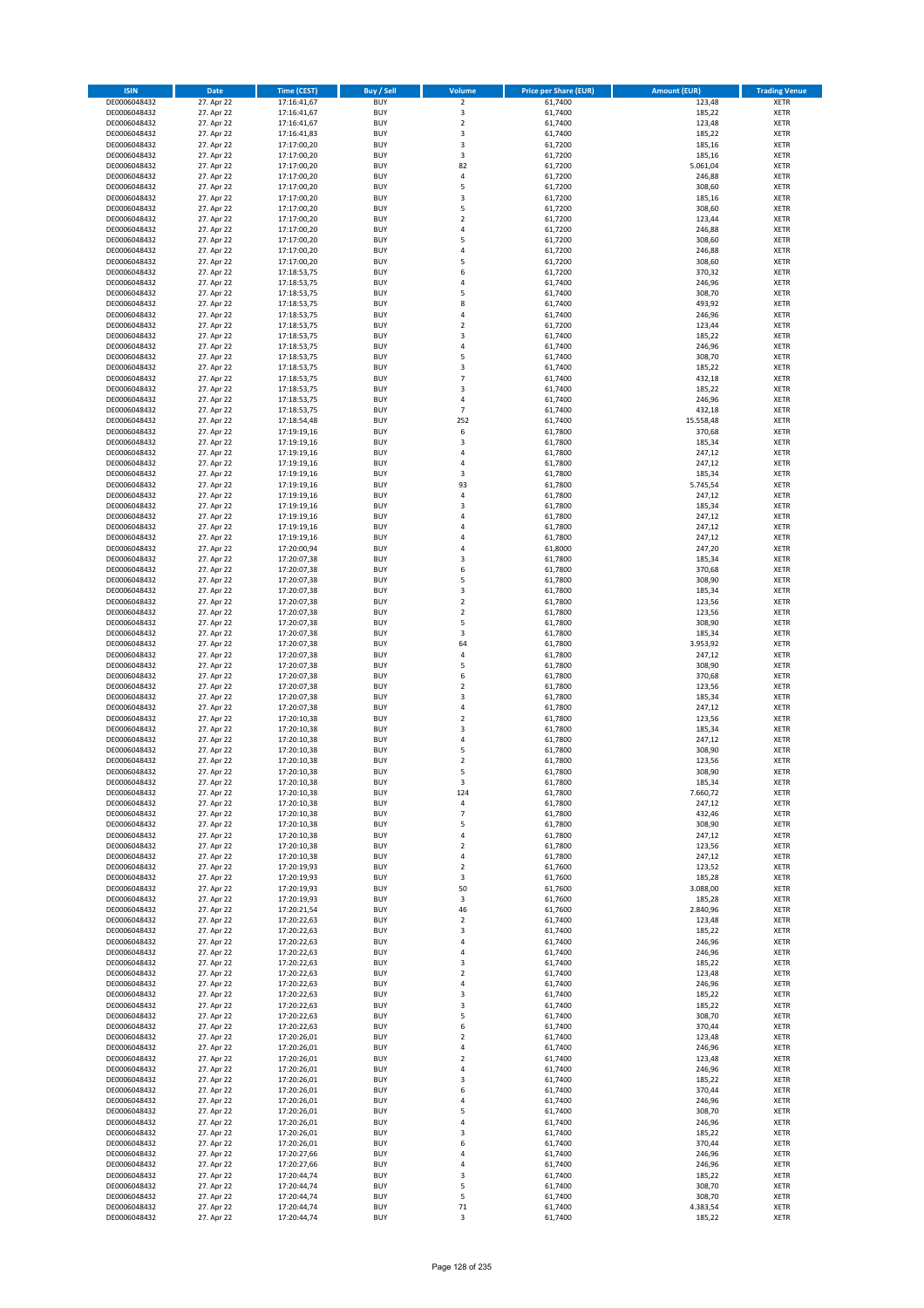| <b>ISIN</b>                  | <b>Date</b>              | <b>Time (CEST)</b>         | <b>Buy / Sell</b>        | Volume               | <b>Price per Share (EUR)</b> | <b>Amount (EUR)</b> | <b>Trading Venue</b>       |
|------------------------------|--------------------------|----------------------------|--------------------------|----------------------|------------------------------|---------------------|----------------------------|
| DE0006048432                 | 27. Apr 22               | 17:20:44,74                | <b>BUY</b>               | 3                    | 61,7400                      | 185,22              | <b>XETR</b>                |
| DE0006048432                 | 27. Apr 22               | 17:20:44,74                | <b>BUY</b>               | 4                    | 61,7400                      | 246,96              | <b>XETR</b>                |
| DE0006048432                 | 27. Apr 22               | 17:20:44,74                | <b>BUY</b>               | 6                    | 61.7400                      | 370,44              | <b>XETR</b>                |
| DE0006048432<br>DE0006048432 | 27. Apr 22<br>27. Apr 22 | 17:20:44,74<br>17:20:44,74 | <b>BUY</b><br><b>BUY</b> | $\mathbf 2$<br>4     | 61,7400<br>61,7400           | 123,48<br>246,96    | <b>XETR</b><br><b>XETR</b> |
| DE0006048432                 | 27. Apr 22               | 17:20:53,28                | <b>BUY</b>               | $\mathbf 2$          | 61,7400                      | 123,48              | <b>XETR</b>                |
| DE0006048432                 | 27. Apr 22               | 17:20:53,28                | <b>BUY</b>               | 3                    | 61,7400                      | 185,22              | <b>XETR</b>                |
| DE0006048432                 | 27. Apr 22               | 17:20:53,28                | <b>BUY</b>               | 63                   | 61,7400                      | 3.889,62            | <b>XETR</b>                |
| DE0006048432                 | 27. Apr 22               | 17:20:53,28                | <b>BUY</b>               | 3                    | 61,7400                      | 185,22              | <b>XETR</b>                |
| DE0006048432                 | 27. Apr 22               | 17:21:28,93                | <b>BUY</b><br><b>BUY</b> | 5                    | 61,7400                      | 308,70              | <b>XETR</b><br><b>XETR</b> |
| DE0006048432<br>DE0006048432 | 27. Apr 22<br>27. Apr 22 | 17:21:32,86<br>17:21:32,86 | <b>BUY</b>               | 5<br>61              | 61,7200<br>61,7200           | 308,60<br>3.764,92  | <b>XETR</b>                |
| DE0006048432                 | 27. Apr 22               | 17:21:32,86                | <b>BUY</b>               | 4                    | 61,7200                      | 246,88              | <b>XETR</b>                |
| DE0006048432                 | 27. Apr 22               | 17:21:36,38                | <b>BUY</b>               | 5                    | 61,7400                      | 308,70              | <b>XETR</b>                |
| DE0006048432                 | 27. Apr 22               | 17:21:41,64                | <b>BUY</b>               | 99                   | 61,7400                      | 6.112,26            | <b>XETR</b>                |
| DE0006048432                 | 27. Apr 22               | 17:21:41,64                | <b>BUY</b>               | 3                    | 61,7400                      | 185,22              | <b>XETR</b>                |
| DE0006048432<br>DE0006048432 | 27. Apr 22<br>27. Apr 22 | 17:22:41,18<br>17:22:41,18 | <b>BUY</b><br><b>BUY</b> | 3<br>6               | 61,7600<br>61,7600           | 185,28<br>370,56    | <b>XETR</b><br><b>XETR</b> |
| DE0006048432                 | 27. Apr 22               | 17:22:41,18                | <b>BUY</b>               | 3                    | 61,7600                      | 185,28              | <b>XETR</b>                |
| DE0006048432                 | 27. Apr 22               | 17:22:41,18                | <b>BUY</b>               | 6                    | 61,7600                      | 370,56              | <b>XETR</b>                |
| DE0006048432                 | 27. Apr 22               | 17:22:41,18                | <b>BUY</b>               | 3                    | 61,7600                      | 185,28              | <b>XETR</b>                |
| DE0006048432                 | 27. Apr 22               | 17:22:41,18                | <b>BUY</b>               | 114                  | 61,7600                      | 7.040,64            | <b>XETR</b>                |
| DE0006048432                 | 27. Apr 22               | 17:22:41,18                | <b>BUY</b>               | 3                    | 61,7600                      | 185,28              | <b>XETR</b>                |
| DE0006048432<br>DE0006048432 | 27. Apr 22<br>27. Apr 22 | 17:22:41,18<br>17:22:41,18 | <b>BUY</b><br><b>BUY</b> | 5<br>6               | 61,7600<br>61,7600           | 308,80<br>370,56    | <b>XETR</b><br><b>XETR</b> |
| DE0006048432                 | 27. Apr 22               | 17:22:41,18                | <b>BUY</b>               | 5                    | 61,7600                      | 308,80              | <b>XETR</b>                |
| DE0006048432                 | 27. Apr 22               | 17:22:41,18                | <b>BUY</b>               | 6                    | 61,7600                      | 370,56              | <b>XETR</b>                |
| DE0006048432                 | 27. Apr 22               | 17:22:41,18                | <b>BUY</b>               | 5                    | 61,7600                      | 308,80              | <b>XETR</b>                |
| DE0006048432                 | 27. Apr 22               | 17:22:41,18                | <b>BUY</b>               | 4                    | 61,7600                      | 247,04              | <b>XETR</b>                |
| DE0006048432<br>DE0006048432 | 27. Apr 22<br>27. Apr 22 | 17:22:41,18<br>17:22:41,18 | <b>BUY</b><br><b>BUY</b> | 5<br>6               | 61,7600<br>61,7600           | 308,80<br>370,56    | <b>XETR</b><br><b>XETR</b> |
| DE0006048432                 | 27. Apr 22               | 17:23:28,96                | <b>BUY</b>               | 136                  | 61,7600                      | 8.399,36            | <b>XETR</b>                |
| DE0006048432                 | 27. Apr 22               | 17:24:14,47                | <b>BUY</b>               | 4                    | 61,7800                      | 247,12              | <b>XETR</b>                |
| DE0006048432                 | 27. Apr 22               | 17:24:14,47                | <b>BUY</b>               | 8                    | 61,7800                      | 494,24              | <b>XETR</b>                |
| DE0006048432                 | 27. Apr 22               | 17:24:24,76                | <b>BUY</b>               | 5                    | 61.7600                      | 308,80              | <b>XETR</b>                |
| DE0006048432                 | 27. Apr 22               | 17:24:24,76                | <b>BUY</b>               | 6                    | 61,7600                      | 370,56              | <b>XETR</b>                |
| DE0006048432<br>DE0006048432 | 27. Apr 22<br>27. Apr 22 | 17:24:24,76<br>17:24:24,76 | <b>BUY</b><br><b>BUY</b> | 6<br>6               | 61,7600<br>61,7600           | 370,56<br>370,56    | <b>XETR</b><br><b>XETR</b> |
| DE0006048432                 | 27. Apr 22               | 17:24:24,76                | <b>BUY</b>               | 8                    | 61,7600                      | 494,08              | <b>XETR</b>                |
| DE0006048432                 | 27. Apr 22               | 17:24:24,76                | <b>BUY</b>               | 8                    | 61,7600                      | 494,08              | <b>XETR</b>                |
| DE0006048432                 | 27. Apr 22               | 17:24:24,76                | <b>BUY</b>               | 97                   | 61,7600                      | 5.990,72            | <b>XETR</b>                |
| DE0006048432                 | 27. Apr 22               | 17:24:24,76                | <b>BUY</b>               | 5                    | 61,7600                      | 308,80              | <b>XETR</b>                |
| DE0006048432                 | 27. Apr 22               | 17:24:24,76                | <b>BUY</b>               | 6                    | 61,7600                      | 370,56              | <b>XETR</b>                |
| DE0006048432<br>DE0006048432 | 27. Apr 22<br>27. Apr 22 | 17:24:24,76<br>17:24:24,76 | <b>BUY</b><br><b>BUY</b> | 9<br>$\overline{7}$  | 61,7600<br>61,7600           | 555,84<br>432,32    | <b>XETR</b><br><b>XETR</b> |
| DE0006048432                 | 27. Apr 22               | 17:24:24,76                | <b>BUY</b>               | 6                    | 61,7600                      | 370,56              | <b>XETR</b>                |
| DE0006048432                 | 27. Apr 22               | 17:24:24,76                | <b>BUY</b>               | 5                    | 61,7600                      | 308,80              | <b>XETR</b>                |
| DE0006048432                 | 27. Apr 22               | 17:24:28,98                | <b>BUY</b>               | 4                    | 61,7600                      | 247,04              | <b>XETR</b>                |
| DE0006048432                 | 27. Apr 22               | 17:24:28,98                | <b>BUY</b>               | 4                    | 61,7600                      | 247,04              | <b>XETR</b>                |
| DE0006048432<br>DE0006048432 | 27. Apr 22<br>27. Apr 22 | 17:24:28,98<br>17:24:28,98 | <b>BUY</b><br><b>BUY</b> | 4<br>5               | 61,7600<br>61,7600           | 247,04<br>308,80    | <b>XETR</b><br><b>XETR</b> |
| DE0006048432                 | 27. Apr 22               | 17:24:28,98                | <b>BUY</b>               | 4                    | 61,7600                      | 247,04              | <b>XETR</b>                |
| DE0006048432                 | 27. Apr 22               | 17:24:28,98                | <b>BUY</b>               | 6                    | 61,7600                      | 370,56              | <b>XETR</b>                |
| DE0006048432                 | 27. Apr 22               | 17:24:28,98                | <b>BUY</b>               | 3                    | 61,7600                      | 185,28              | <b>XETR</b>                |
| DE0006048432                 | 27. Apr 22               | 17:24:28,98                | <b>BUY</b>               | 5                    | 61,7600                      | 308,80              | <b>XETR</b>                |
| DE0006048432                 | 27. Apr 22               | 17:24:28,98                | <b>BUY</b>               | 95                   | 61,7600                      | 5.867,20            | <b>XETR</b>                |
| DE0006048432<br>DE0006048432 | 27. Apr 22<br>27. Apr 22 | 17:24:28,98<br>17:24:28,98 | <b>BUY</b><br><b>BUY</b> | 6<br>3               | 61,7600<br>61,7600           | 370,56<br>185,28    | <b>XETR</b><br><b>XETR</b> |
| DE0006048432                 | 27. Apr 22               | 17:24:28,98                | <b>BUY</b>               | 4                    | 61,7600                      | 247,04              | <b>XETR</b>                |
| DE0006048432                 | 27. Apr 22               | 17:24:28,98                | <b>BUY</b>               | 6                    | 61,7600                      | 370,56              | <b>XETR</b>                |
| DE0006048432                 | 27. Apr 22               | 17:24:31,50                | <b>BUY</b>               | 4                    | 61,7400                      | 246,96              | <b>XETR</b>                |
| DE0006048432                 | 27. Apr 22               | 17:24:31,50                | <b>BUY</b>               | $\overline{a}$       | 61,7400                      | 246,96              | <b>XETR</b>                |
| DE0006048432<br>DE0006048432 | 27. Apr 22<br>27. Apr 22 | 17:24:41,14<br>17:24:41,14 | <b>BUY</b><br><b>BUY</b> | 4<br>5               | 61,7200<br>61,7200           | 246,88<br>308,60    | <b>XETR</b><br><b>XETR</b> |
| DE0006048432                 | 27. Apr 22               | 17:25:10,85                | BUY                      | 3                    | 61,7200                      | 185,16              | <b>XETR</b>                |
| DE0006048432                 | 27. Apr 22               | 17:25:10,85                | <b>BUY</b>               | 3                    | 61,7200                      | 185,16              | XETR                       |
| DE0006048432                 | 27. Apr 22               | 17:25:10,85                | <b>BUY</b>               | 5                    | 61,7200                      | 308,60              | XETR                       |
| DE0006048432                 | 27. Apr 22               | 17:25:10,85                | <b>BUY</b>               | 3                    | 61,7200                      | 185,16              | XETR                       |
| DE0006048432<br>DE0006048432 | 27. Apr 22<br>27. Apr 22 | 17:25:10,85<br>17:25:10,85 | <b>BUY</b><br><b>BUY</b> | 5<br>3               | 61,7200<br>61,7200           | 308,60<br>185,16    | <b>XETR</b><br>XETR        |
| DE0006048432                 | 27. Apr 22               | 17:25:10,85                | <b>BUY</b>               | 5                    | 61,7200                      | 308,60              | <b>XETR</b>                |
| DE0006048432                 | 27. Apr 22               | 17:25:10,85                | <b>BUY</b>               | 3                    | 61,7200                      | 185,16              | XETR                       |
| DE0006048432                 | 27. Apr 22               | 17:25:10,85                | <b>BUY</b>               | $\mathbf 2$          | 61,7200                      | 123,44              | <b>XETR</b>                |
| DE0006048432                 | 27. Apr 22               | 17:25:10,85                | <b>BUY</b>               | 5                    | 61,7200                      | 308,60              | XETR                       |
| DE0006048432<br>DE0006048432 | 27. Apr 22<br>27. Apr 22 | 17:25:10,85<br>17:25:10,85 | <b>BUY</b><br><b>BUY</b> | 3<br>3               | 61,7200<br>61,7200           | 185,16<br>185,16    | XETR<br><b>XETR</b>        |
| DE0006048432                 | 27. Apr 22               | 17:25:29,33                | <b>BUY</b>               | 4                    | 61,7600                      | 247,04              | XETR                       |
| DE0006048432                 | 27. Apr 22               | 17:25:29,33                | <b>BUY</b>               | 4                    | 61,7600                      | 247,04              | <b>XETR</b>                |
| DE0006048432                 | 27. Apr 22               | 17:25:29,33                | <b>BUY</b>               | 166                  | 61,7600                      | 10.252,16           | XETR                       |
| DE0006048432                 | 27. Apr 22               | 17:25:29,33                | <b>BUY</b>               | $\overline{4}$       | 61,7600                      | 247,04              | <b>XETR</b>                |
| DE0006048432<br>DE0006048432 | 27. Apr 22<br>27. Apr 22 | 17:25:29,33<br>17:25:29,33 | <b>BUY</b><br><b>BUY</b> | 3<br>4               | 61,7600<br>61,7600           | 185,28<br>247,04    | <b>XETR</b><br><b>XETR</b> |
| DE0006048432                 | 27. Apr 22               | 17:25:36,94                | <b>BUY</b>               | 4                    | 61,7600                      | 247,04              | XETR                       |
| DE0006048432                 | 27. Apr 22               | 17:25:36,94                | <b>BUY</b>               | $\mathbf 1$          | 61,7600                      | 61,76               | <b>XETR</b>                |
| DE0006048432                 | 27. Apr 22               | 17:25:39,06                | <b>BUY</b>               | 4                    | 61,7600                      | 247,04              | <b>XETR</b>                |
| DE0006048432                 | 27. Apr 22               | 17:25:39,06                | <b>BUY</b>               | 3                    | 61,7600                      | 185,28              | XETR                       |
| DE0006048432<br>DE0006048432 | 27. Apr 22<br>27. Apr 22 | 17:25:39,06<br>17:25:39,06 | <b>BUY</b><br><b>BUY</b> | $\overline{2}$<br>75 | 61,7600<br>61,7600           | 123,52<br>4.632,00  | <b>XETR</b><br><b>XETR</b> |
| DE0006048432                 | 27. Apr 22               | 17:25:39,06                | <b>BUY</b>               | 4                    | 61,7600                      | 247,04              | <b>XETR</b>                |
| DE0006048432                 | 27. Apr 22               | 17:25:39,06                | <b>BUY</b>               | $\mathbf 1$          | 61,7600                      | 61,76               | XETR                       |
| DE0006048432                 | 27. Apr 22               | 17:26:03,33                | <b>BUY</b>               | 5                    | 61,7800                      | 308,90              | <b>XETR</b>                |
| DE0006048432                 | 27. Apr 22               | 17:26:03,33                | <b>BUY</b>               | 5                    | 61,7800                      | 308,90              | <b>XETR</b>                |
| DE0006048432                 | 27. Apr 22               | 17:26:03,33                | <b>BUY</b>               | 4                    | 61,7800                      | 247,12              | <b>XETR</b>                |
| DE0006048432<br>DE0006048432 | 27. Apr 22<br>27. Apr 22 | 17:26:03,33<br>17:26:03,33 | <b>BUY</b><br><b>BUY</b> | 6<br>6               | 61,7800<br>61,7800           | 370,68<br>370,68    | XETR<br>XETR               |
| DE0006048432                 | 27. Apr 22               | 17:26:03,33                | <b>BUY</b>               | 5                    | 61,7800                      | 308,90              | <b>XETR</b>                |
| DE0006048432                 | 27. Apr 22               | 17:26:03,33                | <b>BUY</b>               | 6                    | 61,7800                      | 370,68              | XETR                       |
| DE0006048432                 | 27. Apr 22               | 17:26:03,33                | <b>BUY</b>               | 8                    | 61,7800                      | 494,24              | <b>XETR</b>                |
| DE0006048432                 | 27. Apr 22               | 17:26:03,33                | <b>BUY</b>               | 6                    | 61,7800                      | 370,68              | <b>XETR</b>                |
| DE0006048432<br>DE0006048432 | 27. Apr 22<br>27. Apr 22 | 17:26:10,66<br>17:26:10,66 | <b>BUY</b><br><b>BUY</b> | 3<br>$\overline{2}$  | 61,7800<br>61,7800           | 185,34<br>123,56    | XETR<br><b>XETR</b>        |
| DE0006048432                 | 27. Apr 22               | 17:26:10,66                | <b>BUY</b>               | 3                    | 61,7800                      | 185,34              | XETR                       |
| DE0006048432                 | 27. Apr 22               | 17:26:10,66                | <b>BUY</b>               | 5                    | 61,7800                      | 308,90              | <b>XETR</b>                |
| DE0006048432                 | 27. Apr 22               | 17:26:10,66                | <b>BUY</b>               | $\overline{7}$       | 61,7800                      | 432,46              | <b>XETR</b>                |
| DE0006048432                 | 27. Apr 22               | 17:26:10,66                | <b>BUY</b>               | 4                    | 61,7800                      | 247,12              | <b>XETR</b>                |
| DE0006048432                 | 27. Apr 22               | 17:26:10,66                | <b>BUY</b>               | 5                    | 61,7800                      | 308,90              | XETR                       |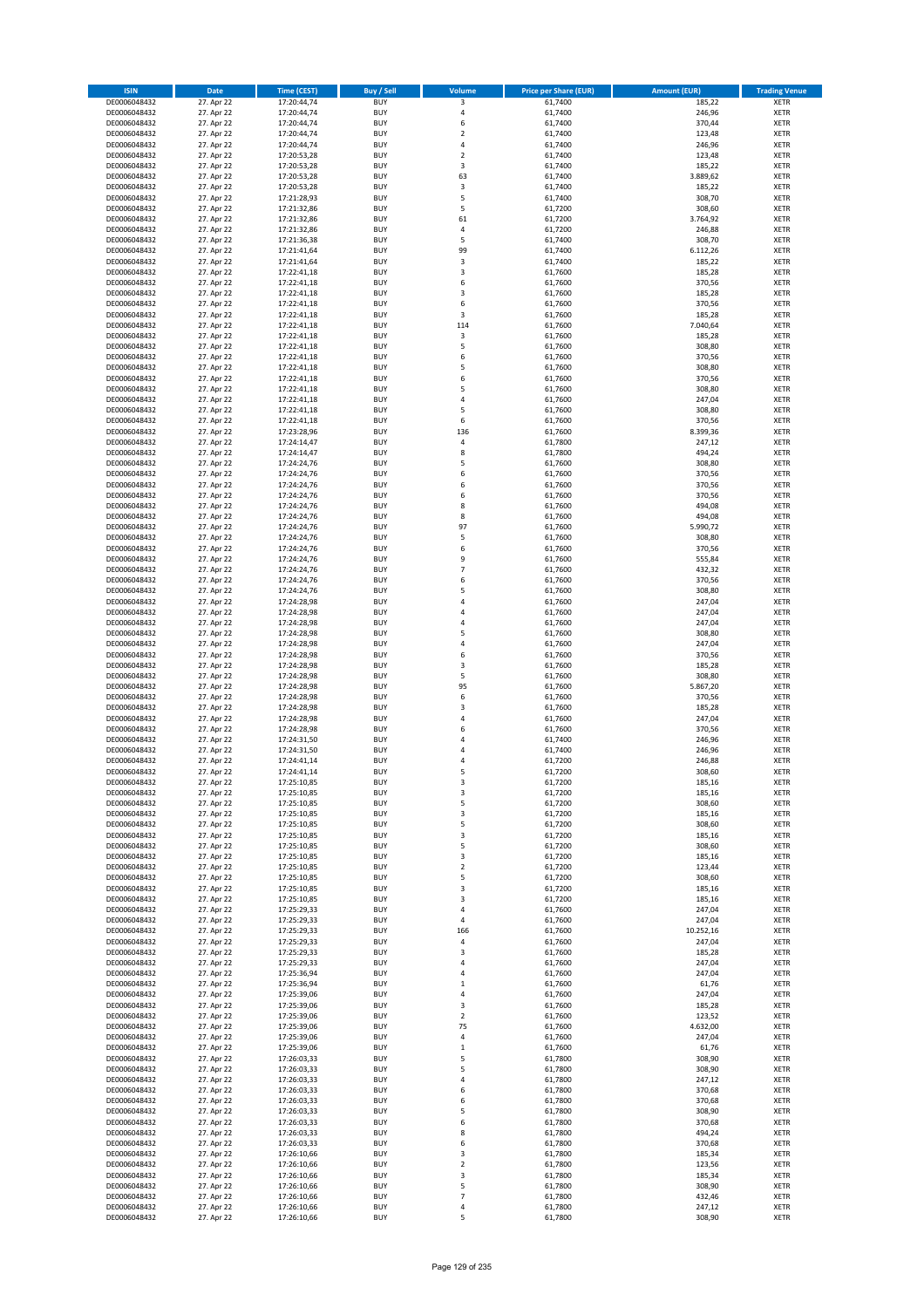| <b>ISIN</b>                  | <b>Date</b>              | <b>Time (CEST)</b>         | <b>Buy / Sell</b>        | Volume                  | <b>Price per Share (EUR)</b> | <b>Amount (EUR)</b> | <b>Trading Venue</b>       |
|------------------------------|--------------------------|----------------------------|--------------------------|-------------------------|------------------------------|---------------------|----------------------------|
| DE0006048432                 | 27. Apr 22               | 17:26:10,66                | <b>BUY</b>               | 6                       | 61,7800                      | 370,68              | <b>XETR</b>                |
| DE0006048432                 | 27. Apr 22               | 17:26:10,66                | <b>BUY</b>               | 4                       | 61,7800                      | 247,12              | <b>XETR</b>                |
| DE0006048432                 | 27. Apr 22               | 17:26:10,68                | <b>BUY</b>               | 3                       | 61,7800                      | 185,34              | <b>XETR</b>                |
| DE0006048432<br>DE0006048432 | 27. Apr 22<br>27. Apr 22 | 17:26:17,74<br>17:26:17,74 | <b>BUY</b><br><b>BUY</b> | 5<br>$\overline{7}$     | 61,7600<br>61,7600           | 308,80<br>432,32    | <b>XETR</b><br><b>XETR</b> |
| DE0006048432                 | 27. Apr 22               | 17:26:17,74                | <b>BUY</b>               | 84                      | 61,7600                      | 5.187,84            | <b>XETR</b>                |
| DE0006048432                 | 27. Apr 22               | 17:26:17,74                | <b>BUY</b>               | $\overline{\mathbf{c}}$ | 61,7600                      | 123,52              | <b>XETR</b>                |
| DE0006048432                 | 27. Apr 22               | 17:26:17,74                | <b>BUY</b>               | $\mathbf 2$             | 61,7600                      | 123,52              | <b>XETR</b>                |
| DE0006048432                 | 27. Apr 22               | 17:26:17,74                | <b>BUY</b>               | 6<br>5                  | 61,7600                      | 370,56              | <b>XETR</b>                |
| DE0006048432<br>DE0006048432 | 27. Apr 22<br>27. Apr 22 | 17:26:19,37<br>17:26:19,37 | <b>BUY</b><br><b>BUY</b> | $\mathbf 2$             | 61,7600<br>61,7600           | 308,80<br>123,52    | <b>XETR</b><br><b>XETR</b> |
| DE0006048432                 | 27. Apr 22               | 17:26:21,14                | <b>BUY</b>               | 6                       | 61,7600                      | 370,56              | <b>XETR</b>                |
| DE0006048432                 | 27. Apr 22               | 17:26:21,14                | <b>BUY</b>               | 6                       | 61,7600                      | 370,56              | <b>XETR</b>                |
| DE0006048432                 | 27. Apr 22               | 17:26:21,14                | <b>BUY</b>               | 119                     | 61,7600                      | 7.349,44            | <b>XETR</b>                |
| DE0006048432                 | 27. Apr 22               | 17:26:21,14                | <b>BUY</b>               | 3                       | 61,7600                      | 185,28              | <b>XETR</b>                |
| DE0006048432<br>DE0006048432 | 27. Apr 22<br>27. Apr 22 | 17:26:21,14<br>17:26:41,88 | <b>BUY</b><br><b>BUY</b> | 4<br>3                  | 61,7600<br>61,7600           | 247,04<br>185,28    | <b>XETR</b><br><b>XETR</b> |
| DE0006048432                 | 27. Apr 22               | 17:26:56,87                | <b>BUY</b>               | 4                       | 61,7800                      | 247,12              | <b>XETR</b>                |
| DE0006048432                 | 27. Apr 22               | 17:26:56,87                | <b>BUY</b>               | 4                       | 61,7800                      | 247,12              | <b>XETR</b>                |
| DE0006048432                 | 27. Apr 22               | 17:26:56,87                | <b>BUY</b>               | 3                       | 61,7800                      | 185,34              | <b>XETR</b>                |
| DE0006048432                 | 27. Apr 22               | 17:26:56,87                | <b>BUY</b>               | 107                     | 61,7800                      | 6.610,46            | <b>XETR</b>                |
| DE0006048432<br>DE0006048432 | 27. Apr 22<br>27. Apr 22 | 17:26:56,87                | <b>BUY</b><br><b>BUY</b> | 4<br>3                  | 61,7800<br>61,7800           | 247,12<br>185,34    | <b>XETR</b><br><b>XETR</b> |
| DE0006048432                 | 27. Apr 22               | 17:26:56,87<br>17:26:56,87 | <b>BUY</b>               | 6                       | 61,7800                      | 370,68              | <b>XETR</b>                |
| DE0006048432                 | 27. Apr 22               | 17:26:56,87                | <b>BUY</b>               | 5                       | 61,7800                      | 308,90              | <b>XETR</b>                |
| DE0006048432                 | 27. Apr 22               | 17:26:56,87                | <b>BUY</b>               | 3                       | 61,7800                      | 185,34              | <b>XETR</b>                |
| DE0006048432                 | 27. Apr 22               | 17:26:56,87                | <b>BUY</b>               | 6                       | 61,7800                      | 370,68              | <b>XETR</b>                |
| DE0006048432                 | 27. Apr 22               | 17:26:56,87                | <b>BUY</b><br><b>BUY</b> | 6                       | 61,7800                      | 370,68              | <b>XETR</b>                |
| DE0006048432<br>DE0006048432 | 27. Apr 22<br>27. Apr 22 | 17:27:50,93<br>17:27:50,93 | <b>BUY</b>               | 3<br>3                  | 61,8000<br>61,8000           | 185,40<br>185,40    | <b>XETR</b><br><b>XETR</b> |
| DE0006048432                 | 27. Apr 22               | 17:27:50,93                | <b>BUY</b>               | 5                       | 61,8000                      | 309,00              | <b>XETR</b>                |
| DE0006048432                 | 27. Apr 22               | 17:27:50,93                | <b>BUY</b>               | 4                       | 61,8000                      | 247,20              | <b>XETR</b>                |
| DE0006048432                 | 27. Apr 22               | 17:27:50,93                | <b>BUY</b>               | 5                       | 61,8000                      | 309,00              | <b>XETR</b>                |
| DE0006048432                 | 27. Apr 22               | 17:28:02,43                | <b>BUY</b>               | $\overline{7}$          | 61,8000                      | 432,60              | <b>XETR</b>                |
| DE0006048432<br>DE0006048432 | 27. Apr 22<br>27. Apr 22 | 17:28:02,43<br>17:28:02,43 | <b>BUY</b><br><b>BUY</b> | 6<br>$\mathbf 2$        | 61,8000<br>61,8000           | 370,80<br>123,60    | <b>XETR</b><br><b>XETR</b> |
| DE0006048432                 | 27. Apr 22               | 17:28:02,43                | <b>BUY</b>               | $\overline{7}$          | 61,8000                      | 432,60              | <b>XETR</b>                |
| DE0006048432                 | 27. Apr 22               | 17:28:04,55                | <b>BUY</b>               | $\mathbf 2$             | 61,7800                      | 123,56              | <b>XETR</b>                |
| DE0006048432                 | 27. Apr 22               | 17:28:04,55                | <b>BUY</b>               | 4                       | 61,7800                      | 247,12              | <b>XETR</b>                |
| DE0006048432                 | 27. Apr 22               | 17:28:04,55                | <b>BUY</b>               | 3                       | 61,7800                      | 185,34              | <b>XETR</b>                |
| DE0006048432                 | 27. Apr 22               | 17:28:04,55                | <b>BUY</b>               | 4                       | 61,7800                      | 247,12              | <b>XETR</b>                |
| DE0006048432                 | 27. Apr 22               | 17:28:04,55                | <b>BUY</b>               | 3                       | 61,7800                      | 185,34              | <b>XETR</b>                |
| DE0006048432<br>DE0006048432 | 27. Apr 22<br>27. Apr 22 | 17:28:04,55<br>17:28:04,55 | <b>BUY</b><br><b>BUY</b> | 87<br>3                 | 61,7800<br>61,7800           | 5.374,86<br>185,34  | <b>XETR</b><br><b>XETR</b> |
| DE0006048432                 | 27. Apr 22               | 17:28:04,55                | <b>BUY</b>               | 5                       | 61,7800                      | 308,90              | <b>XETR</b>                |
| DE0006048432                 | 27. Apr 22               | 17:28:04,55                | <b>BUY</b>               | 3                       | 61,7800                      | 185,34              | <b>XETR</b>                |
| DE0006048432                 | 27. Apr 22               | 17:28:04,55                | <b>BUY</b>               | 3                       | 61,7800                      | 185,34              | <b>XETR</b>                |
| DE0006048432                 | 27. Apr 22               | 17:28:04,55                | <b>BUY</b>               | 3                       | 61,7800                      | 185,34              | <b>XETR</b>                |
| DE0006048432                 | 27. Apr 22               | 17:28:04,55                | <b>BUY</b>               | $\overline{7}$          | 61,7800                      | 432,46              | <b>XETR</b>                |
| DE0006048432<br>DE0006048432 | 27. Apr 22<br>27. Apr 22 | 17:28:19,50<br>17:28:19,50 | <b>BUY</b><br><b>BUY</b> | 6<br>3                  | 61,8200<br>61,8200           | 370,92<br>185,46    | <b>XETR</b><br><b>XETR</b> |
| DE0006048432                 | 27. Apr 22               | 17:28:19,50                | <b>BUY</b>               | 3                       | 61,8200                      | 185,46              | <b>XETR</b>                |
| DE0006048432                 | 27. Apr 22               | 17:28:19,50                | <b>BUY</b>               | 3                       | 61,8200                      | 185,46              | <b>XETR</b>                |
| DE0006048432                 | 27. Apr 22               | 17:28:19,50                | <b>BUY</b>               | 3                       | 61,8200                      | 185,46              | <b>XETR</b>                |
| DE0006048432                 | 27. Apr 22               | 17:28:19,50                | <b>BUY</b>               | 4                       | 61,8200                      | 247,28              | <b>XETR</b>                |
| DE0006048432                 | 27. Apr 22               | 17:28:19,50                | <b>BUY</b>               | 8                       | 61,8200                      | 494,56              | <b>XETR</b>                |
| DE0006048432<br>DE0006048432 | 27. Apr 22<br>27. Apr 22 | 17:28:19,50<br>17:28:19,50 | <b>BUY</b><br><b>BUY</b> | $\overline{7}$<br>5     | 61,8200<br>61,8200           | 432,74<br>309,10    | <b>XETR</b><br><b>XETR</b> |
| DE0006048432                 | 27. Apr 22               | 17:28:27,37                | <b>BUY</b>               | 4                       | 61,8000                      | 247,20              | <b>XETR</b>                |
| DE0006048432                 | 27. Apr 22               | 17:28:27,37                | <b>BUY</b>               | 4                       | 61,8000                      | 247,20              | <b>XETR</b>                |
| DE0006048432                 | 27. Apr 22               | 17:28:27,37                | <b>BUY</b>               | 128                     | 61,8000                      | 7.910,40            | <b>XETR</b>                |
| DE0006048432                 | 27. Apr 22               | 17:28:27,37                | <b>BUY</b>               | $\overline{\mathbf{c}}$ | 61,8000                      | 123,60              | <b>XETR</b>                |
| DE0006048432                 | 27. Apr 22               | 17:28:27,37<br>17:28:27,37 | <b>BUY</b><br><b>BUY</b> | 3<br>3                  | 61,8000                      | 185,40              | <b>XETR</b><br><b>XETR</b> |
| DE0006048432<br>DE0006048432 | 27. Apr 22<br>27. Apr 22 | 17:28:49,71                | BUY                      | 3                       | 61,8000<br>61,8200           | 185,40<br>185,46    | <b>XETR</b>                |
| DE0006048432                 | 27. Apr 22               | 17:28:49,71                | <b>BUY</b>               | 3                       | 61,8200                      | 185,46              | XETR                       |
| DE0006048432                 | 27. Apr 22               | 17:28:49,71                | <b>BUY</b>               | 3                       | 61,8200                      | 185,46              | <b>XETR</b>                |
| DE0006048432                 | 27. Apr 22               | 17:28:49,71                | <b>BUY</b>               | 4                       | 61,8200                      | 247,28              | XETR                       |
| DE0006048432                 | 27. Apr 22               | 17:28:49,71                | <b>BUY</b>               | 3                       | 61,8200                      | 185,46              | <b>XETR</b>                |
| DE0006048432<br>DE0006048432 | 27. Apr 22<br>27. Apr 22 | 17:28:49,71<br>17:28:49,71 | <b>BUY</b><br><b>BUY</b> | 3<br>5                  | 61,8200<br>61,8200           | 185,46<br>309,10    | <b>XETR</b><br><b>XETR</b> |
| DE0006048432                 | 27. Apr 22               | 17:28:49,71                | <b>BUY</b>               | $\overline{7}$          | 61,8200                      | 432,74              | <b>XETR</b>                |
| DE0006048432                 | 27. Apr 22               | 17:28:49,71                | <b>BUY</b>               | 3                       | 61,8200                      | 185,46              | <b>XETR</b>                |
| DE0006048432                 | 27. Apr 22               | 17:28:49,71                | <b>BUY</b>               | 9                       | 61,8200                      | 556,38              | <b>XETR</b>                |
| DE0006048432                 | 27. Apr 22               | 17:28:54,34                | <b>BUY</b>               | $\mathbf 2$             | 61,8200                      | 123,64              | XETR                       |
| DE0006048432<br>DE0006048432 | 27. Apr 22<br>27. Apr 22 | 17:28:54,34<br>17:28:54,34 | <b>BUY</b><br><b>BUY</b> | 3<br>4                  | 61,8200<br>61,8200           | 185,46<br>247,28    | <b>XETR</b><br><b>XETR</b> |
| DE0006048432                 | 27. Apr 22               | 17:28:54,34                | <b>BUY</b>               | 4                       | 61,8200                      | 247,28              | <b>XETR</b>                |
| DE0006048432                 | 27. Apr 22               | 17:28:54,34                | <b>BUY</b>               | 3                       | 61,8200                      | 185,46              | <b>XETR</b>                |
| DE0006048432                 | 27. Apr 22               | 17:28:54,34                | <b>BUY</b>               | 4                       | 61,8200                      | 247,28              | <b>XETR</b>                |
| DE0006048432                 | 27. Apr 22               | 17:28:54,34                | <b>BUY</b>               | 3                       | 61,8200                      | 185,46              | <b>XETR</b>                |
| DE0006048432                 | 27. Apr 22<br>27. Apr 22 | 17:28:54,34                | <b>BUY</b>               | 3                       | 61,8200                      | 185,46              | <b>XETR</b>                |
| DE0006048432<br>DE0006048432 | 27. Apr 22               | 17:28:54,36<br>17:29:02,04 | <b>BUY</b><br><b>BUY</b> | 4<br>3                  | 61,8200<br>61,8000           | 247,28<br>185,40    | XETR<br><b>XETR</b>        |
| DE0006048432                 | 27. Apr 22               | 17:29:02,04                | <b>BUY</b>               | 4                       | 61,8000                      | 247,20              | <b>XETR</b>                |
| DE0006048432                 | 27. Apr 22               | 17:29:02,04                | <b>BUY</b>               | 141                     | 61,8000                      | 8.713,80            | <b>XETR</b>                |
| DE0006048432                 | 27. Apr 22               | 17:29:02,04                | <b>BUY</b>               | $\overline{\mathbf{c}}$ | 61,8000                      | 123,60              | <b>XETR</b>                |
| DE0006048432                 | 27. Apr 22               | 17:29:02,04                | <b>BUY</b>               | 4                       | 61,8000                      | 247,20              | <b>XETR</b>                |
| DE0006048432<br>DE0006048432 | 27. Apr 22<br>27. Apr 22 | 17:29:02,04<br>17:29:02,06 | <b>BUY</b><br><b>BUY</b> | 3<br>$\mathbf 2$        | 61,8000<br>61,8000           | 185,40<br>123,60    | <b>XETR</b><br><b>XETR</b> |
| DE0006048432                 | 27. Apr 22               | 17:29:14,50                | <b>BUY</b>               | 4                       | 61,7800                      | 247,12              | <b>XETR</b>                |
| DE0006048432                 | 27. Apr 22               | 17:29:14,50                | <b>BUY</b>               | 3                       | 61,7800                      | 185,34              | <b>XETR</b>                |
| DE0006048432                 | 27. Apr 22               | 17:29:14,50                | <b>BUY</b>               | 3                       | 61,7800                      | 185,34              | <b>XETR</b>                |
| DE0006048432                 | 27. Apr 22               | 17:29:14,50                | <b>BUY</b>               | 4                       | 61,7800                      | 247,12              | XETR                       |
| DE0006048432                 | 27. Apr 22               | 17:29:14,50                | <b>BUY</b><br><b>BUY</b> | 4<br>4                  | 61,7800                      | 247,12              | <b>XETR</b>                |
| DE0006048432<br>DE0006048432 | 27. Apr 22<br>27. Apr 22 | 17:29:14,50<br>17:29:14,50 | <b>BUY</b>               | 6                       | 61,7800<br>61,7800           | 247,12<br>370,68    | <b>XETR</b><br><b>XETR</b> |
| DE0006048432                 | 27. Apr 22               | 17:29:14,50                | <b>BUY</b>               | 4                       | 61,7800                      | 247,12              | <b>XETR</b>                |
| DE0006048432                 | 27. Apr 22               | 17:29:14,50                | <b>BUY</b>               | 4                       | 61,7800                      | 247,12              | <b>XETR</b>                |
| DE0006048432                 | 27. Apr 22               | 17:29:14,50                | <b>BUY</b>               | 5                       | 61,7800                      | 308,90              | <b>XETR</b>                |
| DE0006048432                 | 27. Apr 22               | 17:29:14,50                | <b>BUY</b><br><b>BUY</b> | 11                      | 61,7800                      | 679,58              | <b>XETR</b>                |
| DE0006048432<br>DE0006048432 | 27. Apr 22<br>27. Apr 22 | 17:29:32,60<br>17:29:32,60 | <b>BUY</b>               | 3<br>$\overline{2}$     | 61,8000<br>61,8000           | 185,40<br>123,60    | XETR<br><b>XETR</b>        |
| DE0006048432                 | 27. Apr 22               | 17:29:32,60                | <b>BUY</b>               | 187                     | 61,8000                      | 11.556,60           | <b>XETR</b>                |
| DE0006048432                 | 27. Apr 22               | 17:29:32,60                | <b>BUY</b>               | 5                       | 61,8000                      | 309,00              | <b>XETR</b>                |
| DE0006048432                 | 27. Apr 22               | 17:29:32,60                | <b>BUY</b>               | 4                       | 61,8000                      | 247,20              | XETR                       |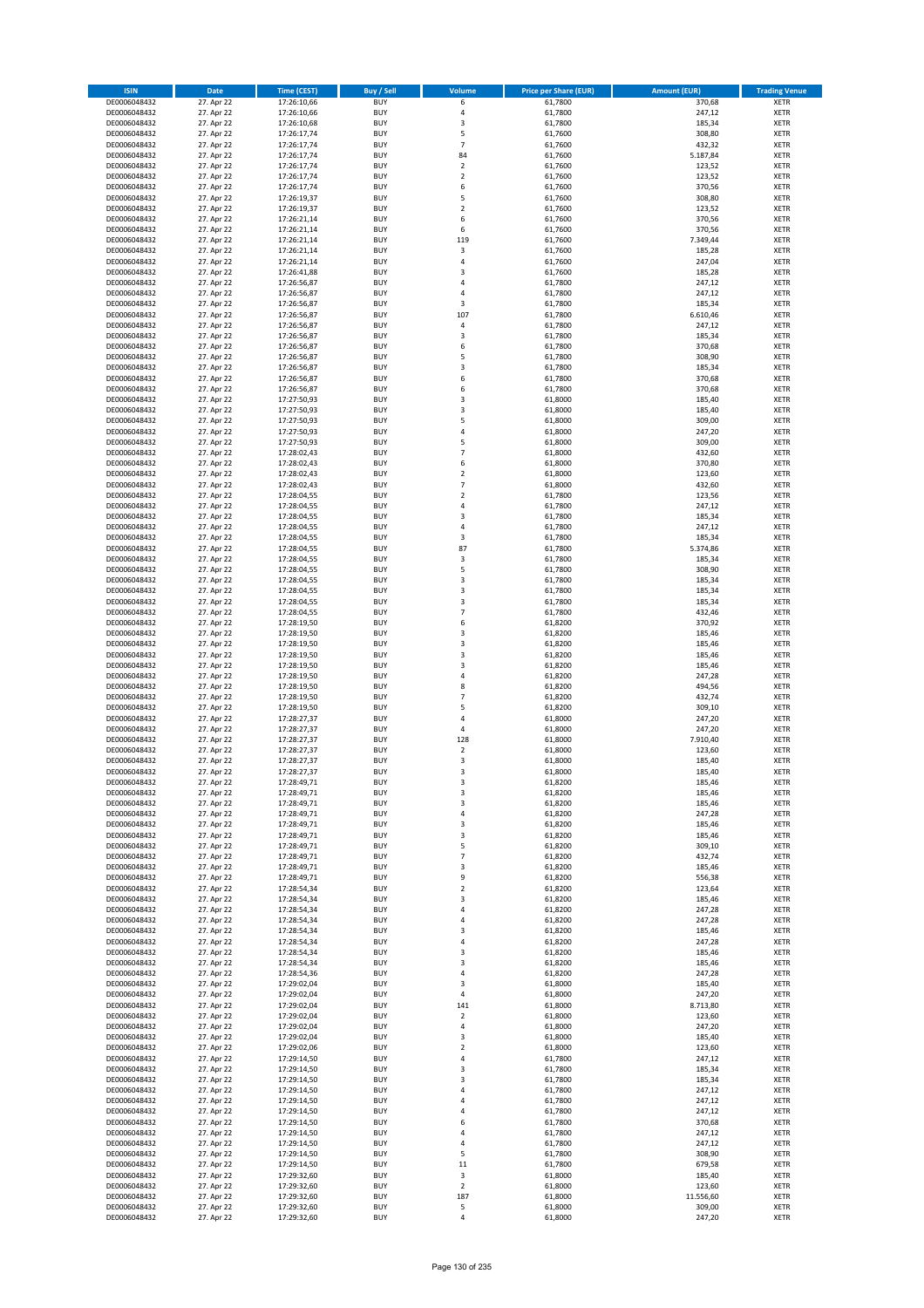| <b>ISIN</b>                  | Date                     | <b>Time (CEST)</b>         | Buy / Sell               | Volume                  | <b>Price per Share (EUR)</b> | <b>Amount (EUR)</b> | <b>Trading Venue</b>       |
|------------------------------|--------------------------|----------------------------|--------------------------|-------------------------|------------------------------|---------------------|----------------------------|
| DE0006048432                 | 27. Apr 22               | 17:29:45,04                | <b>BUY</b>               | 3                       | 61,8200                      | 185,46              | <b>XETR</b>                |
| DE0006048432                 | 27. Apr 22               | 17:29:45,04                | <b>BUY</b>               | $\overline{4}$          | 61,8200                      | 247,28              | <b>XETR</b>                |
| DE0006048432                 | 27. Apr 22               | 17:29:45,04                | <b>BUY</b>               | $\overline{4}$          | 61,8200                      | 247,28              | <b>XETR</b>                |
| DE0006048432                 | 27. Apr 22               | 17:29:45,04                | <b>BUY</b>               | 6                       | 61,8200                      | 370,92              | <b>XETR</b>                |
| DE0006048432                 | 27. Apr 22               | 17:29:45,04                | <b>BUY</b>               | $\overline{2}$          | 61,8200                      | 123,64              | <b>XETR</b>                |
| DE0006048432                 | 27. Apr 22               | 17:29:47,54                | <b>BUY</b>               | 4                       | 61,8200                      | 247,28              | <b>XETR</b>                |
| DE0006048432                 | 27. Apr 22               | 17:29:47,54                | <b>BUY</b>               | $\overline{2}$          | 61,8200                      | 123,64              | <b>XETR</b>                |
| DE0006048432                 | 27. Apr 22               | 17:29:47,54                | <b>BUY</b>               | 4                       | 61,8200                      | 247,28              | <b>XETR</b>                |
| DE0006048432                 | 27. Apr 22               | 17:29:47,54                | <b>BUY</b>               | 3                       | 61,8200                      | 185,46              | <b>XETR</b>                |
| DE0006048432                 | 28. Apr 22               | 09:25:02,38                | <b>BUY</b>               | $\overline{2}$          | 62,7600                      | 125,52              | <b>XETR</b>                |
| DE0006048432                 | 28. Apr 22               | 09:25:02,38                | <b>BUY</b>               | $\mathsf 3$             | 62,7600                      | 188,28              | <b>XETR</b>                |
| DE0006048432                 | 28. Apr 22               | 09:25:02,38                | <b>BUY</b>               | $\mathbf 1$             | 62,7600                      | 62,76               | <b>XETR</b>                |
| DE0006048432                 | 28. Apr 22<br>28. Apr 22 | 09:25:02,38                | <b>BUY</b><br><b>BUY</b> | $\mathbf 2$<br>3        | 62,7600                      | 125,52              | <b>XETR</b><br><b>XETR</b> |
| DE0006048432<br>DE0006048432 | 28. Apr 22               | 09:25:02,38<br>09:25:02,38 | <b>BUY</b>               | $\overline{2}$          | 62,7600<br>62,7600           | 188,28<br>125,52    |                            |
| DE0006048432                 | 28. Apr 22               | 09:25:02,38                | <b>BUY</b>               | $\overline{2}$          | 62,7600                      | 125,52              | <b>XETR</b><br><b>XETR</b> |
| DE0006048432                 | 28. Apr 22               | 09:25:02,38                | <b>BUY</b>               | $\mathbf 1$             | 62,7600                      | 62,76               | <b>XETR</b>                |
| DE0006048432                 | 28. Apr 22               | 09:25:02,38                | <b>BUY</b>               | $\overline{2}$          | 62,7600                      | 125,52              | <b>XETR</b>                |
| DE0006048432                 | 28. Apr 22               | 09:25:02,38                | <b>BUY</b>               | $\mathbf 1$             | 62,7600                      | 62,76               | <b>XETR</b>                |
| DE0006048432                 | 28. Apr 22               | 09:25:02,38                | <b>BUY</b>               | 3                       | 62,7600                      | 188,28              | <b>XETR</b>                |
| DE0006048432                 | 28. Apr 22               | 09:25:02,38                | <b>BUY</b>               | $\overline{2}$          | 62,7600                      | 125,52              | <b>XETR</b>                |
| DE0006048432                 | 28. Apr 22               | 09:25:02,38                | <b>BUY</b>               | 3                       | 62,7600                      | 188,28              | <b>XETR</b>                |
| DE0006048432                 | 28. Apr 22               | 09:25:02,38                | <b>BUY</b>               | $\mathbf{1}$            | 62,7600                      | 62,76               | <b>XETR</b>                |
| DE0006048432                 | 28. Apr 22               | 09:25:02,38                | <b>BUY</b>               | 4                       | 62,7600                      | 251,04              | <b>XETR</b>                |
| DE0006048432                 | 28. Apr 22               | 09:27:32,62                | <b>BUY</b>               | 3                       | 62,8800                      | 188,64              | <b>XETR</b>                |
| DE0006048432                 | 28. Apr 22               | 09:27:32,62                | <b>BUY</b>               | 3                       | 62,8800                      | 188,64              | <b>XETR</b>                |
| DE0006048432                 | 28. Apr 22               | 09:27:32,62                | <b>BUY</b>               | $\overline{2}$          | 62,8800                      | 125,76              | <b>XETR</b>                |
| DE0006048432                 | 28. Apr 22               | 09:27:32,62                | <b>BUY</b>               | 3                       | 62,8800                      | 188,64              | <b>XETR</b>                |
| DE0006048432                 | 28. Apr 22               | 09:27:32,62                | <b>BUY</b>               | 50                      | 62,8800                      | 3.144,00            | <b>XETR</b>                |
| DE0006048432                 | 28. Apr 22               | 09:27:32,62                | <b>BUY</b>               | 3                       | 62,8800                      | 188,64              | <b>XETR</b>                |
| DE0006048432                 | 28. Apr 22               | 09:29:27,58                | <b>BUY</b>               | 3                       | 62,9600                      | 188,88              | <b>XETR</b>                |
| DE0006048432                 | 28. Apr 22               | 09:29:27,58                | <b>BUY</b>               | $\,$ 1                  | 62,9600                      | 62,96               | <b>XETR</b>                |
| DE0006048432                 | 28. Apr 22               | 09:29:27,58                | <b>BUY</b>               | 3                       | 62,9600                      | 188,88              | <b>XETR</b>                |
| DE0006048432                 | 28. Apr 22               | 09:29:27,58                | <b>BUY</b>               | $\overline{\mathbf{2}}$ | 62,9600                      | 125,92              | <b>XETR</b>                |
| DE0006048432<br>DE0006048432 | 28. Apr 22<br>28. Apr 22 | 09:29:27,58<br>09:29:27,58 | <b>BUY</b><br><b>BUY</b> | 15<br>$\mathbf 1$       | 62,9600<br>62,9600           | 944,40<br>62,96     | <b>XETR</b><br><b>XETR</b> |
| DE0006048432                 | 28. Apr 22               | 09:29:27,58                | <b>BUY</b>               | 3                       | 62,9600                      | 188,88              | <b>XETR</b>                |
| DE0006048432                 | 28. Apr 22               | 09:29:27,58                | <b>BUY</b>               | 3                       | 62,9600                      | 188,88              | <b>XETR</b>                |
| DE0006048432                 | 28. Apr 22               | 09:29:27,58                | <b>BUY</b>               | 5                       | 62,9600                      | 314,80              | <b>XETR</b>                |
| DE0006048432                 | 28. Apr 22               | 09:29:27,58                | <b>BUY</b>               | $\mathbf 1$             | 62,9600                      | 62,96               | <b>XETR</b>                |
| DE0006048432                 | 28. Apr 22               | 09:29:27,58                | <b>BUY</b>               | 60                      | 62,9600                      | 3.777,60            | <b>XETR</b>                |
| DE0006048432                 | 28. Apr 22               | 09:29:42,22                | <b>BUY</b>               | 3                       | 62,9400                      | 188,82              | <b>XETR</b>                |
| DE0006048432                 | 28. Apr 22               | 09:29:42,22                | <b>BUY</b>               | 3                       | 62,9400                      | 188,82              | <b>XETR</b>                |
| DE0006048432                 | 28. Apr 22               | 09:29:42,22                | <b>BUY</b>               | $\mathbf{1}$            | 62,9400                      | 62,94               | <b>XETR</b>                |
| DE0006048432                 | 28. Apr 22               | 09:30:27,02                | <b>BUY</b>               | $\overline{\mathbf{2}}$ | 62,9800                      | 125,96              | <b>XETR</b>                |
| DE0006048432                 | 28. Apr 22               | 09:30:27,02                | <b>BUY</b>               | $\overline{\mathbf{2}}$ | 62,9800                      | 125,96              | <b>XETR</b>                |
| DE0006048432                 | 28. Apr 22               | 09:31:29,72                | <b>BUY</b>               | $\,$ 1                  | 63,0000                      | 63,00               | <b>XETR</b>                |
| DE0006048432                 | 28. Apr 22               | 09:31:43,71                | <b>BUY</b>               | $\overline{\mathbf{2}}$ | 63,0000                      | 126,00              | <b>XETR</b>                |
| DE0006048432                 | 28. Apr 22               | 09:32:20,18                | <b>BUY</b>               | 3                       | 63,0200                      | 189,06              | <b>XETR</b>                |
| DE0006048432                 | 28. Apr 22               | 09:32:20,18                | <b>BUY</b>               | $\mathbf 1$             | 63,0200                      | 63,02               | <b>XETR</b>                |
| DE0006048432                 | 28. Apr 22               | 09:32:27,54                | <b>BUY</b>               | $\mathbf 1$             | 63,0000                      | 63,00               | <b>XETR</b>                |
| DE0006048432                 | 28. Apr 22               | 09:32:27,54                | <b>BUY</b>               | 52                      | 63,0000                      | 3.276,00            | <b>XETR</b>                |
| DE0006048432                 | 28. Apr 22               | 09:32:27,54                | <b>BUY</b><br><b>BUY</b> | 3                       | 63,0000                      | 189,00              | <b>XETR</b>                |
| DE0006048432<br>DE0006048432 | 28. Apr 22<br>28. Apr 22 | 09:32:27,54<br>09:32:27,54 | <b>BUY</b>               | $\mathbf 1$<br>3        | 63,0000<br>63,0000           | 63,00<br>189,00     | <b>XETR</b><br><b>XETR</b> |
| DE0006048432                 | 28. Apr 22               | 09:32:40,07                | <b>BUY</b>               | 3                       | 62,9800                      | 188,94              | <b>XETR</b>                |
| DE0006048432                 | 28. Apr 22               | 09:32:40,07                | <b>BUY</b>               | 3                       | 62,9800                      | 188,94              | <b>XETR</b>                |
| DE0006048432                 | 28. Apr 22               | 09:33:16,98                | <b>BUY</b>               | $\overline{\mathbf{2}}$ | 62,9600                      | 125,92              | <b>XETR</b>                |
| DE0006048432                 | 28. Apr 22               | 09:36:24,28                | <b>BUY</b>               | 3                       | 63,0000                      | 189,00              | <b>XETR</b>                |
| DE0006048432                 | 28. Apr 22               | 09:36:24,28                | <b>BUY</b>               | 3                       | 63,0000                      | 189,00              | <b>XETR</b>                |
| DE0006048432                 | 28. Apr 22               | 09:36:24,28                | <b>BUY</b>               | $\,$ 1                  | 63,0000                      | 63,00               | <b>XETR</b>                |
| DE0006048432                 | 28. Apr 22               | 09:36:24,28                | <b>BUY</b>               | $\overline{\mathbf{3}}$ | 63,0000                      | 189,00              | <b>XETR</b>                |
| DE0006048432                 | 28. Apr 22               | 09:36:24,28                | <b>BUY</b>               | 3                       | 63,0000                      | 189,00              | <b>XETR</b>                |
| DE0006048432                 | 28. Apr 22               | 09:36:24,28                | <b>BUY</b>               | 91                      | 63,0000                      | 5.733,00            | <b>XETR</b>                |
| DE0006048432                 | 28. Apr 22               | 09:36:24,28                | <b>BUY</b>               | 2                       | 63,0000                      | 126,00              | <b>XETR</b>                |
| DE0006048432                 | 28. Apr 22               | 09:36:24,28                | <b>BUY</b>               | $\overline{\mathbf{2}}$ | 63,0000                      | 126,00              | <b>XETR</b>                |
| DE0006048432                 | 28. Apr 22               | 09:36:24,28                | <b>BUY</b>               | 3                       | 63,0000                      | 189,00              | <b>XETR</b>                |
| DE0006048432                 | 28. Apr 22               | 09:36:24,28                | <b>BUY</b>               | 3                       | 63,0000                      | 189,00              | <b>XETR</b>                |
| DE0006048432                 | 28. Apr 22               | 09:36:24,28                | <b>BUY</b>               | 3                       | 63,0000                      | 189,00              | <b>XETR</b>                |
| DE0006048432                 | 28. Apr 22               | 09:36:24,28                | <b>BUY</b>               | $\,$ 1                  | 63,0000                      | 63,00               | <b>XETR</b>                |
| DE0006048432                 | 28. Apr 22               | 09:36:24,28                | <b>BUY</b>               | $\overline{\mathbf{3}}$ | 63,0000                      | 189,00              | <b>XETR</b>                |
| DE0006048432                 | 28. Apr 22               | 09:36:24,28                | <b>BUY</b>               | $\mathbf{1}$            | 63,0000                      | 63,00               | <b>XETR</b>                |
| DE0006048432<br>DE0006048432 | 28. Apr 22<br>28. Apr 22 | 09:36:24,28<br>09:36:24,28 | <b>BUY</b><br><b>BUY</b> | $\mathbf 1$<br>4        | 63,0000<br>63,0000           | 63,00<br>252,00     | <b>XETR</b><br><b>XETR</b> |
| DE0006048432                 | 28. Apr 22               | 09:36:42,86                | <b>BUY</b>               | $\,$ 1                  | 63,0000                      | 63,00               | <b>XETR</b>                |
| DE0006048432                 |                          |                            | <b>BUY</b>               | 4                       |                              |                     | <b>XETR</b>                |
| DE0006048432                 | 28. Apr 22<br>28. Apr 22 | 09:36:42,86<br>09:37:19,06 | <b>BUY</b>               | 3                       | 63,0200<br>63,0600           | 252,08<br>189,18    | <b>XETR</b>                |
| DE0006048432                 | 28. Apr 22               | 09:37:19,06                | <b>BUY</b>               | 73                      | 63,0600                      | 4.603,38            | <b>XETR</b>                |
| DE0006048432                 | 28. Apr 22               | 09:37:19,06                | <b>BUY</b>               | 2                       | 63,0600                      | 126,12              | <b>XETR</b>                |
| DE0006048432                 | 28. Apr 22               | 09:37:19,06                | <b>BUY</b>               | $\overline{2}$          | 63,0600                      | 126,12              | <b>XETR</b>                |
| DE0006048432                 | 28. Apr 22               | 09:37:58,94                | <b>BUY</b>               | 3                       | 63,0600                      | 189,18              | <b>XETR</b>                |
| DE0006048432                 | 28. Apr 22               | 09:37:58,94                | <b>BUY</b>               | 3                       | 63,0600                      | 189,18              | <b>XETR</b>                |
| DE0006048432                 | 28. Apr 22               | 09:37:58,94                | <b>BUY</b>               | $\mathbf 1$             | 63,0600                      | 63,06               | <b>XETR</b>                |
| DE0006048432                 | 28. Apr 22               | 09:37:58,94                | <b>BUY</b>               | $\overline{2}$          | 63,0600                      | 126,12              | <b>XETR</b>                |
| DE0006048432                 | 28. Apr 22               | 09:38:07,96                | <b>BUY</b>               | 3                       | 63,0800                      | 189,24              | <b>XETR</b>                |
| DE0006048432                 | 28. Apr 22               | 09:38:07,96                | <b>BUY</b>               | $\mathbf 1$             | 63,0800                      | 63,08               | <b>XETR</b>                |
| DE0006048432                 | 28. Apr 22               | 09:38:07,96                | <b>BUY</b>               | $\overline{2}$          | 63,0800                      | 126,16              | <b>XETR</b>                |
| DE0006048432                 | 28. Apr 22               | 09:38:07,96                | <b>BUY</b>               | 3                       | 63,0800                      | 189,24              | <b>XETR</b>                |
| DE0006048432                 | 28. Apr 22               | 09:38:07,96                | <b>BUY</b>               | $\,$ 1                  | 63,0800                      | 63,08               | <b>XETR</b>                |
| DE0006048432                 | 28. Apr 22               | 09:38:07,96                | <b>BUY</b>               | $\mathbf 1$             | 63,0800                      | 63,08               | <b>XETR</b>                |
| DE0006048432                 | 28. Apr 22               | 09:38:07,96                | <b>BUY</b>               | 3                       | 63,0800                      | 189,24              | <b>XETR</b>                |
| DE0006048432                 | 28. Apr 22               | 09:40:13,93                | <b>BUY</b>               | $\mathbf 1$             | 63,1400                      | 63,14               | <b>XETR</b>                |
| DE0006048432                 | 28. Apr 22               | 09:40:13,93                | <b>BUY</b>               | 2                       | 63,1400                      | 126,28              | <b>XETR</b>                |
| DE0006048432                 | 28. Apr 22               | 09:40:13,93                | <b>BUY</b>               | 3                       | 63,1400                      | 189,42              | <b>XETR</b>                |
| DE0006048432                 | 28. Apr 22               | 09:40:13,93                | <b>BUY</b><br><b>BUY</b> | 3                       | 63,1400                      | 189,42              | <b>XETR</b>                |
| DE0006048432<br>DE0006048432 | 28. Apr 22<br>28. Apr 22 | 09:40:13,93<br>09:40:13,93 | <b>BUY</b>               | $\mathbf 2$<br>3        | 63,1400<br>63,1400           | 126,28<br>189,42    | <b>XETR</b><br><b>XETR</b> |
| DE0006048432                 | 28. Apr 22               | 09:40:36,98                | <b>BUY</b>               | $\overline{2}$          | 63,1200                      | 126,24              | <b>XETR</b>                |
| DE0006048432                 | 28. Apr 22               | 09:40:36,98                | <b>BUY</b>               | 3                       | 63,1200                      | 189,36              | <b>XETR</b>                |
| DE0006048432                 | 28. Apr 22               | 09:40:36,98                | <b>BUY</b>               | 3                       | 63,1200                      | 189,36              | <b>XETR</b>                |
| DE0006048432                 | 28. Apr 22               | 09:40:36,98                | <b>BUY</b>               | 3                       | 63,1200                      | 189,36              | <b>XETR</b>                |
| DE0006048432                 | 28. Apr 22               | 09:40:36,98                | <b>BUY</b>               | 81                      | 63,1200                      | 5.112,72            | <b>XETR</b>                |
| DE0006048432                 | 28. Apr 22               | 09:40:36,98                | <b>BUY</b>               | 3                       | 63,1200                      | 189,36              | <b>XETR</b>                |
| DE0006048432                 | 28. Apr 22               | 09:40:36,98                | <b>BUY</b>               | 3                       | 63,1200                      | 189,36              | <b>XETR</b>                |
| DE0006048432                 | 28. Apr 22               | 09:40:36,98                | <b>BUY</b>               | $\,$ 1                  | 63,1200                      | 63,12               | <b>XETR</b>                |
| DE0006048432                 | 28. Apr 22               | 09:40:36,98                | <b>BUY</b>               | 3                       | 63,1200                      | 189,36              | <b>XETR</b>                |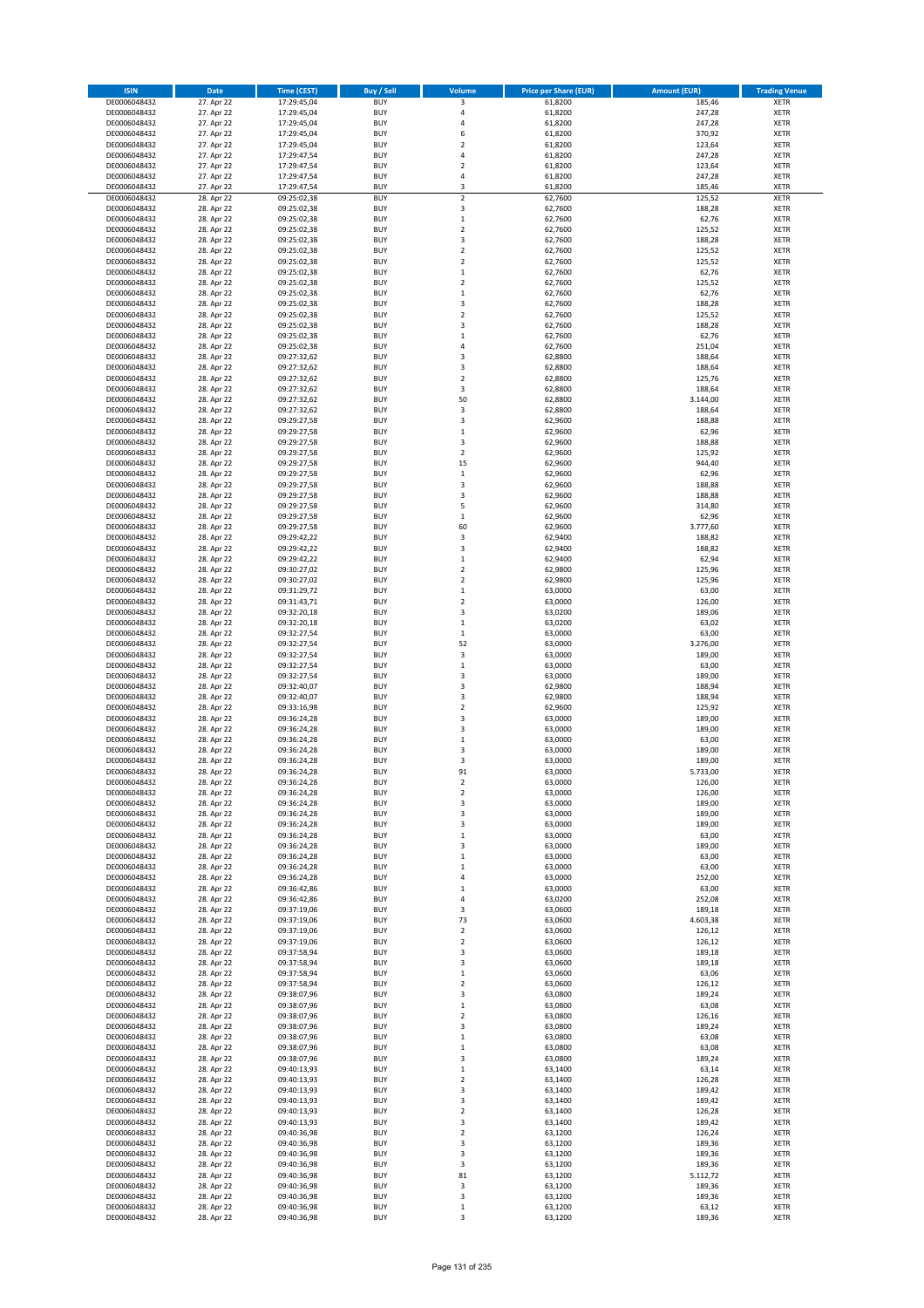| <b>ISIN</b>                  | <b>Date</b>              | <b>Time (CEST)</b>         | <b>Buy / Sell</b>        | Volume                                             | <b>Price per Share (EUR)</b> | <b>Amount (EUR)</b> | <b>Trading Venue</b>       |
|------------------------------|--------------------------|----------------------------|--------------------------|----------------------------------------------------|------------------------------|---------------------|----------------------------|
| DE0006048432                 | 28. Apr 22               | 09:40:36,98                | <b>BUY</b>               | $\mathbf 1$                                        | 63,1200                      | 63,12               | <b>XETR</b>                |
| DE0006048432                 | 28. Apr 22               | 09:40:36,98                | <b>BUY</b>               | $\mathbf 1$                                        | 63,1200                      | 63,12               | <b>XETR</b>                |
| DE0006048432                 | 28. Apr 22               | 09:40:58,84                | <b>BUY</b>               | $\overline{2}$                                     | 63,0800                      | 126,16              | <b>XETR</b>                |
| DE0006048432                 | 28. Apr 22               | 09:42:04,96                | <b>BUY</b>               | $\mathbf 1$                                        | 63,2000                      | 63,20               | <b>XETR</b>                |
| DE0006048432<br>DE0006048432 | 28. Apr 22<br>28. Apr 22 | 09:42:04,96<br>09:42:04,96 | <b>BUY</b><br><b>BUY</b> | 3<br>$\mathbf 2$                                   | 63,2000<br>63,2000           | 189,60<br>126,40    | <b>XETR</b><br><b>XETR</b> |
| DE0006048432                 | 28. Apr 22               | 09:42:04,96                | <b>BUY</b>               | $\overline{\mathbf{3}}$                            | 63,2000                      | 189,60              | <b>XETR</b>                |
| DE0006048432                 | 28. Apr 22               | 09:42:04,96                | <b>BUY</b>               | $\overline{2}$                                     | 63,2000                      | 126,40              | <b>XETR</b>                |
| DE0006048432                 | 28. Apr 22               | 09:42:04,96                | BUY                      | $\overline{a}$                                     | 63,1800                      | 252,72              | <b>XETR</b>                |
| DE0006048432                 | 28. Apr 22               | 09:42:04,96                | <b>BUY</b>               | $\overline{\mathbf{3}}$                            | 63,1800                      | 189,54              | <b>XETR</b>                |
| DE0006048432                 | 28. Apr 22               | 09:42:04,96                | <b>BUY</b>               | $\pmb{4}$                                          | 63,2000                      | 252,80              | <b>XETR</b>                |
| DE0006048432                 | 28. Apr 22               | 09:42:04,96                | <b>BUY</b>               | 111                                                | 63,2000                      | 7.015,20            | <b>XETR</b>                |
| DE0006048432<br>DE0006048432 | 28. Apr 22<br>28. Apr 22 | 09:42:04,96<br>09:42:04,96 | <b>BUY</b><br><b>BUY</b> | $\mathbf 2$<br>$\overline{2}$                      | 63,2000<br>63,2000           | 126,40<br>126,40    | <b>XETR</b><br><b>XETR</b> |
| DE0006048432                 | 28. Apr 22               | 09:42:04,96                | <b>BUY</b>               | $\mathbf{1}$                                       | 63,2000                      | 63,20               | <b>XETR</b>                |
| DE0006048432                 | 28. Apr 22               | 09:42:04,96                | BUY                      | $\overline{3}$                                     | 63,2000                      | 189,60              | <b>XETR</b>                |
| DE0006048432                 | 28. Apr 22               | 09:42:04,96                | <b>BUY</b>               | $\mathbf{1}$                                       | 63,2000                      | 63,20               | <b>XETR</b>                |
| DE0006048432                 | 28. Apr 22               | 09:42:04,96                | <b>BUY</b>               | $\overline{2}$                                     | 63,2000                      | 126,40              | <b>XETR</b>                |
| DE0006048432                 | 28. Apr 22               | 09:42:04,96                | <b>BUY</b>               | $\overline{2}$                                     | 63,2000                      | 126,40              | <b>XETR</b>                |
| DE0006048432<br>DE0006048432 | 28. Apr 22<br>28. Apr 22 | 09:42:04,96<br>09:42:04,96 | <b>BUY</b><br><b>BUY</b> | $\overline{2}$<br>$\overline{\mathbf{3}}$          | 63,1800<br>63,2000           | 126,36<br>189,60    | <b>XETR</b><br><b>XETR</b> |
| DE0006048432                 | 28. Apr 22               | 09:42:05,63                | <b>BUY</b>               | $\mathbf 2$                                        | 63,1800                      | 126,36              | <b>XETR</b>                |
| DE0006048432                 | 28. Apr 22               | 09:42:05,63                | <b>BUY</b>               | $\mathbf{1}$                                       | 63,1800                      | 63,18               | <b>XETR</b>                |
| DE0006048432                 | 28. Apr 22               | 09:42:06,44                | <b>BUY</b>               | 4                                                  | 63,1600                      | 252,64              | <b>XETR</b>                |
| DE0006048432                 | 28. Apr 22               | 09:42:06,44                | <b>BUY</b>               | $\mathbf{1}$                                       | 63,1600                      | 63,16               | <b>XETR</b>                |
| DE0006048432                 | 28. Apr 22               | 09:42:06,44                | <b>BUY</b>               | 3                                                  | 63,1600                      | 189,48              | <b>XETR</b>                |
| DE0006048432<br>DE0006048432 | 28. Apr 22<br>28. Apr 22 | 09:42:06,44<br>09:42:06,44 | <b>BUY</b><br><b>BUY</b> | $\overline{\mathbf{3}}$<br>$\overline{\mathbf{3}}$ | 63,1600                      | 189,48<br>189,48    | <b>XETR</b><br><b>XETR</b> |
| DE0006048432                 | 28. Apr 22               | 09:42:06,44                | <b>BUY</b>               | 3                                                  | 63,1600<br>63,1600           | 189,48              | <b>XETR</b>                |
| DE0006048432                 | 28. Apr 22               | 09:42:06,44                | <b>BUY</b>               | 41                                                 | 63,1600                      | 2.589,56            | <b>XETR</b>                |
| DE0006048432                 | 28. Apr 22               | 09:42:06,44                | <b>BUY</b>               | 3                                                  | 63,1600                      | 189,48              | <b>XETR</b>                |
| DE0006048432                 | 28. Apr 22               | 09:42:06,44                | <b>BUY</b>               | $\mathbf 2$                                        | 63,1600                      | 126,32              | <b>XETR</b>                |
| DE0006048432                 | 28. Apr 22               | 09:42:06,44                | <b>BUY</b>               | 3                                                  | 63,1600                      | 189,48              | <b>XETR</b>                |
| DE0006048432                 | 28. Apr 22               | 09:42:06,44                | <b>BUY</b>               | $\overline{2}$                                     | 63,1600                      | 126,32              | <b>XETR</b>                |
| DE0006048432<br>DE0006048432 | 28. Apr 22<br>28. Apr 22 | 09:42:06,44<br>09:42:06,44 | <b>BUY</b><br><b>BUY</b> | $\mathbf{1}$<br>4                                  | 63,1600<br>63,1600           | 63,16<br>252,64     | <b>XETR</b><br><b>XETR</b> |
| DE0006048432                 | 28. Apr 22               | 09:43:48,42                | <b>BUY</b>               | 3                                                  | 63,1600                      | 189,48              | <b>XETR</b>                |
| DE0006048432                 | 28. Apr 22               | 09:43:48,42                | BUY                      | $\mathbf{1}$                                       | 63,1600                      | 63,16               | <b>XETR</b>                |
| DE0006048432                 | 28. Apr 22               | 09:43:48,42                | <b>BUY</b>               | $\mathbf 2$                                        | 63,1600                      | 126,32              | <b>XETR</b>                |
| DE0006048432                 | 28. Apr 22               | 09:43:48,42                | <b>BUY</b>               | 3                                                  | 63,1600                      | 189,48              | <b>XETR</b>                |
| DE0006048432                 | 28. Apr 22               | 09:43:48,42                | <b>BUY</b>               | 3                                                  | 63,1800                      | 189,54              | <b>XETR</b>                |
| DE0006048432                 | 28. Apr 22               | 09:43:48,42                | <b>BUY</b>               | 50                                                 | 63,1400                      | 3.157,00            | <b>XETR</b>                |
| DE0006048432<br>DE0006048432 | 28. Apr 22<br>28. Apr 22 | 09:43:48,42<br>09:43:48,42 | <b>BUY</b><br><b>BUY</b> | 3<br>$\overline{\mathbf{3}}$                       | 63,1600<br>63,1600           | 189,48<br>189,48    | <b>XETR</b><br><b>XETR</b> |
| DE0006048432                 | 28. Apr 22               | 09:43:48,42                | <b>BUY</b>               | $\overline{2}$                                     | 63,1600                      | 126,32              | <b>XETR</b>                |
| DE0006048432                 | 28. Apr 22               | 09:43:48,42                | <b>BUY</b>               | $\pmb{4}$                                          | 63,1600                      | 252,64              | <b>XETR</b>                |
| DE0006048432                 | 28. Apr 22               | 09:43:48,42                | <b>BUY</b>               | 119                                                | 63,1800                      | 7.518,42            | <b>XETR</b>                |
| DE0006048432                 | 28. Apr 22               | 09:43:48,42                | <b>BUY</b>               | 3                                                  | 63,1800                      | 189,54              | <b>XETR</b>                |
| DE0006048432<br>DE0006048432 | 28. Apr 22<br>28. Apr 22 | 09:43:48,42<br>09:43:48,42 | <b>BUY</b><br><b>BUY</b> | 3<br>$\overline{2}$                                | 63,1600<br>63,1600           | 189,48<br>126,32    | <b>XETR</b><br><b>XETR</b> |
| DE0006048432                 | 28. Apr 22               | 09:43:48,42                | <b>BUY</b>               | $\mathbf{1}$                                       | 63,1600                      | 63,16               | <b>XETR</b>                |
| DE0006048432                 | 28. Apr 22               | 09:43:48,42                | <b>BUY</b>               | $\,1\,$                                            | 63,1600                      | 63,16               | <b>XETR</b>                |
| DE0006048432                 | 28. Apr 22               | 09:43:48,42                | <b>BUY</b>               | $\overline{2}$                                     | 63,1600                      | 126,32              | <b>XETR</b>                |
| DE0006048432                 | 28. Apr 22               | 09:43:48,42                | <b>BUY</b>               | $\mathbf{1}$                                       | 63,1800                      | 63,18               | <b>XETR</b>                |
| DE0006048432                 | 28. Apr 22               | 09:43:48,42                | <b>BUY</b>               | $\,1\,$                                            | 63,1800                      | 63,18               | <b>XETR</b>                |
| DE0006048432                 | 28. Apr 22               | 09:43:48,42                | <b>BUY</b>               | $\overline{\mathbf{3}}$                            | 63,1800                      | 189,54              | <b>XETR</b>                |
| DE0006048432<br>DE0006048432 | 28. Apr 22<br>28. Apr 22 | 09:43:48,42<br>09:43:48,42 | <b>BUY</b><br><b>BUY</b> | $\mathbf{1}$<br>3                                  | 63,1600<br>63,1800           | 63,16<br>189,54     | <b>XETR</b><br><b>XETR</b> |
| DE0006048432                 | 28. Apr 22               | 09:43:48,42                | BUY                      | 61                                                 | 63,1600                      | 3.852,76            | <b>XETR</b>                |
| DE0006048432                 | 28. Apr 22               | 09:45:04,76                | <b>BUY</b>               | $\overline{2}$                                     | 63,1800                      | 126,36              | <b>XETR</b>                |
| DE0006048432                 | 28. Apr 22               | 09:45:04,76                | <b>BUY</b>               | $\mathbf 2$                                        | 63,1800                      | 126,36              | <b>XETR</b>                |
| DE0006048432                 | 28. Apr 22               | 09:45:04,76                | BUY                      | $\overline{2}$                                     | 63,1800                      | 126,36              | <b>XETR</b>                |
| DE0006048432                 | 28. Apr 22               | 09:45:04,76                | BUY                      | $\mathbf 2$                                        | 63,1800                      | 126,36              | <b>XETR</b>                |
| DE0006048432<br>DE0006048432 | 28. Apr 22<br>28. Apr 22 | 09:45:05,04<br>09:45:05,04 | <b>BUY</b><br><b>BUY</b> | $\overline{2}$<br>3                                | 63,1600<br>63,1600           | 126,32              | <b>XETR</b><br><b>XETR</b> |
| DE0006048432                 | 28. Apr 22               | 09:45:05,04                | <b>BUY</b>               | $\mathbf 2$                                        | 63,1600                      | 189,48<br>126,32    | <b>XETR</b>                |
| DE0006048432                 | 28. Apr 22               | 09:45:05,04                | <b>BUY</b>               | $\mathbf 2$                                        | 63,1600                      | 126,32              | <b>XETR</b>                |
| DE0006048432                 | 28. Apr 22               | 09:45:05,04                | <b>BUY</b>               | $\mathbf 2$                                        | 63,1600                      | 126,32              | <b>XETR</b>                |
| DE0006048432                 | 28. Apr 22               | 09:45:05,04                | <b>BUY</b>               | 54                                                 | 63,1600                      | 3.410,64            | <b>XETR</b>                |
| DE0006048432                 | 28. Apr 22               | 09:45:05,04                | <b>BUY</b>               | 4                                                  | 63,1600                      | 252,64              | <b>XETR</b>                |
| DE0006048432<br>DE0006048432 | 28. Apr 22<br>28. Apr 22 | 09:45:05,04<br>09:45:05,04 | <b>BUY</b><br><b>BUY</b> | 2<br>4                                             | 63,1600<br>63,1600           | 126,32<br>252,64    | <b>XETR</b><br><b>XETR</b> |
| DE0006048432                 | 28. Apr 22               | 09:45:05,04                | <b>BUY</b>               | $\mathbf 2$                                        | 63,1600                      | 126,32              | <b>XETR</b>                |
| DE0006048432                 | 28. Apr 22               | 09:45:05,04                | <b>BUY</b>               | $\mathbf 2$                                        | 63,1600                      | 126,32              | <b>XETR</b>                |
| DE0006048432                 | 28. Apr 22               | 09:45:05,04                | <b>BUY</b>               | $\mathbf 2$                                        | 63,1600                      | 126,32              | <b>XETR</b>                |
| DE0006048432                 | 28. Apr 22               | 09:45:05,04                | <b>BUY</b>               | $\overline{2}$                                     | 63,1600                      | 126,32              | <b>XETR</b>                |
| DE0006048432                 | 28. Apr 22<br>28. Apr 22 | 09:45:05,04                | <b>BUY</b><br><b>BUY</b> | $\mathbf 2$<br>3                                   | 63,1600                      | 126,32              | <b>XETR</b>                |
| DE0006048432<br>DE0006048432 | 28. Apr 22               | 09:45:20,21<br>09:45:20,21 | <b>BUY</b>               | 1                                                  | 63,1400<br>63,1400           | 189,42<br>63,14     | <b>XETR</b><br><b>XETR</b> |
| DE0006048432                 | 28. Apr 22               | 09:45:20,21                | <b>BUY</b>               | 61                                                 | 63,1400                      | 3.851,54            | <b>XETR</b>                |
| DE0006048432                 | 28. Apr 22               | 09:45:20,21                | <b>BUY</b>               | $\mathbf 2$                                        | 63,1400                      | 126,28              | <b>XETR</b>                |
| DE0006048432                 | 28. Apr 22               | 09:45:20,21                | <b>BUY</b>               | 3                                                  | 63,1400                      | 189,42              | <b>XETR</b>                |
| DE0006048432                 | 28. Apr 22               | 09:45:20,21                | <b>BUY</b>               | 4                                                  | 63,1400                      | 252,56              | <b>XETR</b>                |
| DE0006048432                 | 28. Apr 22               | 09:45:20,21                | <b>BUY</b>               | $\overline{\mathbf{c}}$                            | 63,1400                      | 126,28              | <b>XETR</b>                |
| DE0006048432<br>DE0006048432 | 28. Apr 22<br>28. Apr 22 | 09:45:20,21<br>09:45:20,21 | <b>BUY</b><br><b>BUY</b> | $\mathbf{1}$<br>3                                  | 63,1400<br>63,1400           | 63,14<br>189,42     | <b>XETR</b><br><b>XETR</b> |
| DE0006048432                 | 28. Apr 22               | 09:45:20,21                | <b>BUY</b>               | $\overline{2}$                                     | 63,1400                      | 126,28              | <b>XETR</b>                |
| DE0006048432                 | 28. Apr 22               | 09:45:20,21                | <b>BUY</b>               | $\mathbf{1}$                                       | 63,1400                      | 63,14               | <b>XETR</b>                |
| DE0006048432                 | 28. Apr 22               | 09:45:24,99                | <b>BUY</b>               | $\overline{2}$                                     | 63,1200                      | 126,24              | <b>XETR</b>                |
| DE0006048432                 | 28. Apr 22               | 09:45:24,99                | <b>BUY</b>               | 3                                                  | 63,1200                      | 189,36              | <b>XETR</b>                |
| DE0006048432                 | 28. Apr 22               | 09:45:24,99                | <b>BUY</b>               | $\overline{\mathbf{3}}$                            | 63,1200                      | 189,36              | <b>XETR</b>                |
| DE0006048432                 | 28. Apr 22               | 09:45:24,99                | <b>BUY</b>               | 68                                                 | 63,1200                      | 4.292,16<br>252,48  | <b>XETR</b>                |
| DE0006048432<br>DE0006048432 | 28. Apr 22<br>28. Apr 22 | 09:45:24,99<br>09:45:24,99 | <b>BUY</b><br><b>BUY</b> | 4<br>2                                             | 63,1200<br>63,1200           | 126,24              | <b>XETR</b><br><b>XETR</b> |
| DE0006048432                 | 28. Apr 22               | 09:45:25,00                | <b>BUY</b>               | 3                                                  | 63,1000                      | 189,30              | <b>XETR</b>                |
| DE0006048432                 | 28. Apr 22               | 09:45:25,00                | <b>BUY</b>               | 3                                                  | 63,1000                      | 189,30              | <b>XETR</b>                |
| DE0006048432                 | 28. Apr 22               | 09:45:25,00                | <b>BUY</b>               | 3                                                  | 63,1000                      | 189,30              | <b>XETR</b>                |
| DE0006048432                 | 28. Apr 22               | 09:45:50,45                | <b>BUY</b>               | $\overline{2}$                                     | 63,0800                      | 126,16              | <b>XETR</b>                |
| DE0006048432                 | 28. Apr 22               | 09:45:50,45                | <b>BUY</b>               | $\mathbf{1}$                                       | 63,0800                      | 63,08               | <b>XETR</b>                |
| DE0006048432<br>DE0006048432 | 28. Apr 22<br>28. Apr 22 | 09:45:50,45<br>09:45:50,45 | <b>BUY</b><br><b>BUY</b> | $\mathbf 2$<br>$\overline{2}$                      | 63,0800<br>63,0800           | 126,16<br>126,16    | <b>XETR</b><br><b>XETR</b> |
| DE0006048432                 | 28. Apr 22               | 09:46:19,02                | <b>BUY</b>               | $\mathbf 2$                                        | 63,0600                      | 126,12              | <b>XETR</b>                |
| DE0006048432                 | 28. Apr 22               | 09:46:19,02                | <b>BUY</b>               | 3                                                  | 63,0600                      | 189,18              | <b>XETR</b>                |
| DE0006048432                 | 28. Apr 22               | 09:46:19,02                | <b>BUY</b>               | $\mathbf 1$                                        | 63,0600                      | 63,06               | <b>XETR</b>                |
| DE0006048432                 | 28. Apr 22               | 09:46:19,02                | <b>BUY</b>               | $\mathbf 2$                                        | 63,0600                      | 126,12              | <b>XETR</b>                |
| DE0006048432                 | 28. Apr 22               | 09:46:19,02                | <b>BUY</b>               | $\mathbf 1$                                        | 63,0600                      | 63,06               | <b>XETR</b>                |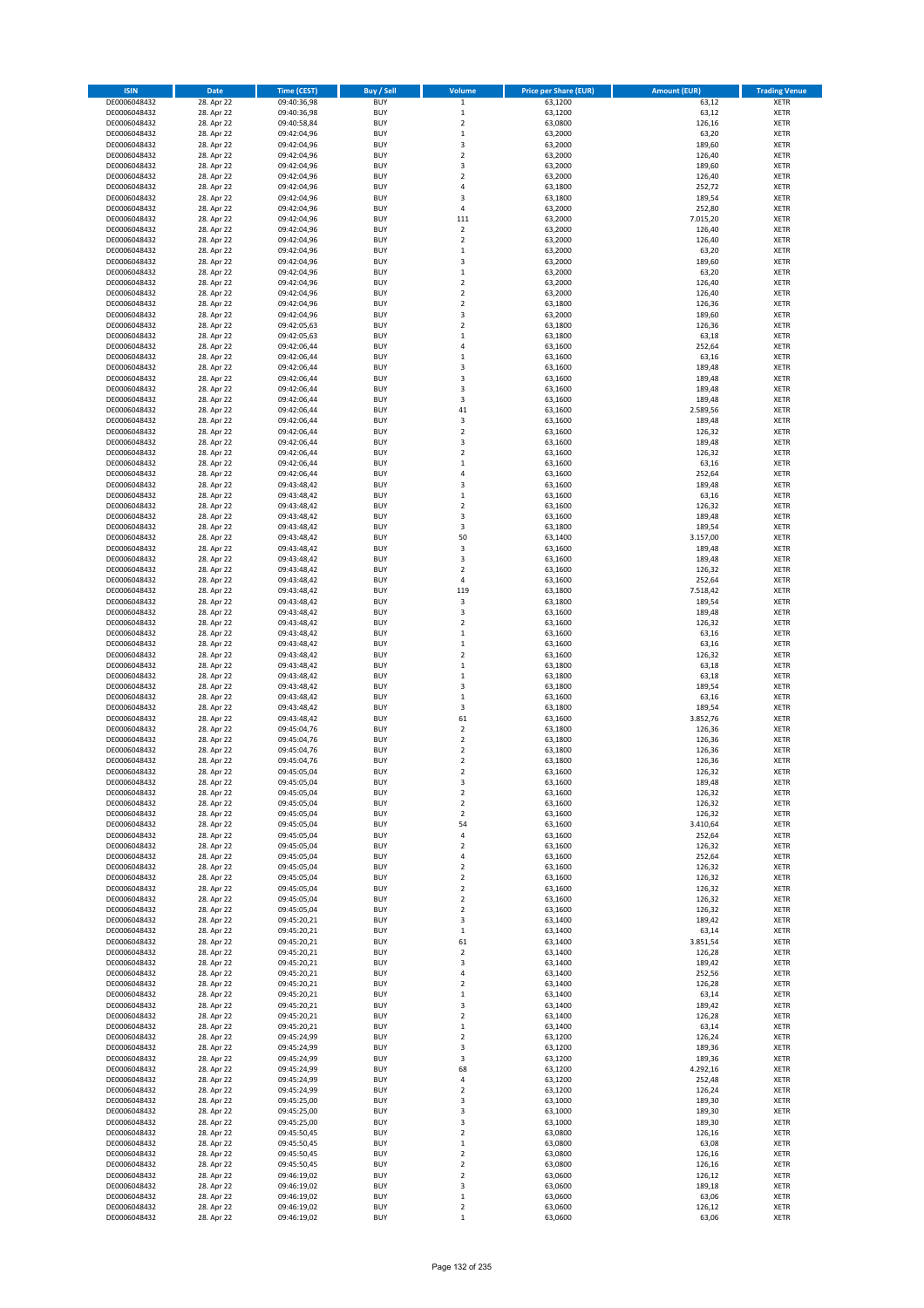| <b>ISIN</b>                  | <b>Date</b>              | <b>Time (CEST)</b>         | <b>Buy / Sell</b>        | Volume                                 | <b>Price per Share (EUR)</b> | <b>Amount (EUR)</b> | <b>Trading Venue</b>       |
|------------------------------|--------------------------|----------------------------|--------------------------|----------------------------------------|------------------------------|---------------------|----------------------------|
| DE0006048432                 | 28. Apr 22               | 09:46:51,52                | <b>BUY</b>               | 3                                      | 63,0400                      | 189,12              | <b>XETR</b>                |
| DE0006048432                 | 28. Apr 22               | 09:46:51,52                | <b>BUY</b>               | 3                                      | 63,0400                      | 189,12              | <b>XETR</b>                |
| DE0006048432                 | 28. Apr 22               | 09:46:51,52                | <b>BUY</b>               | 3                                      | 63,0400                      | 189,12              | <b>XETR</b>                |
| DE0006048432                 | 28. Apr 22               | 09:46:51,52                | <b>BUY</b>               | $\mathbf 1$                            | 63,0400                      | 63,04               | <b>XETR</b>                |
| DE0006048432<br>DE0006048432 | 28. Apr 22<br>28. Apr 22 | 09:47:02,29<br>09:47:02,29 | <b>BUY</b><br><b>BUY</b> | 49<br>14                               | 63,0200<br>63,0200           | 3.087,98<br>882,28  | <b>XETR</b><br><b>XETR</b> |
| DE0006048432                 | 28. Apr 22               | 09:47:46,21                | <b>BUY</b>               | $\overline{\mathbf{c}}$                | 63,0200                      | 126,04              | <b>XETR</b>                |
| DE0006048432                 | 28. Apr 22               | 09:47:46,21                | <b>BUY</b>               | 3                                      | 63,0200                      | 189,06              | <b>XETR</b>                |
| DE0006048432                 | 28. Apr 22               | 09:47:46,21                | <b>BUY</b>               | $\overline{2}$                         | 63,0200                      | 126,04              | <b>XETR</b>                |
| DE0006048432                 | 28. Apr 22               | 09:47:46,21                | <b>BUY</b>               | $\overline{2}$                         | 63,0200                      | 126,04              | <b>XETR</b>                |
| DE0006048432                 | 28. Apr 22               | 09:48:02,32                | <b>BUY</b>               | $\mathbf 2$                            | 63,0400                      | 126,08              | <b>XETR</b>                |
| DE0006048432                 | 28. Apr 22               | 09:49:01,53                | <b>BUY</b>               | $\mathbf 1$<br>3                       | 63,1000                      | 63,10               | <b>XETR</b><br><b>XETR</b> |
| DE0006048432<br>DE0006048432 | 28. Apr 22<br>28. Apr 22 | 09:49:01,53<br>09:49:01,53 | <b>BUY</b><br><b>BUY</b> | 3                                      | 63,1000<br>63,1000           | 189,30<br>189,30    | <b>XETR</b>                |
| DE0006048432                 | 28. Apr 22               | 09:49:01,53                | <b>BUY</b>               | $\mathbf 1$                            | 63,1000                      | 63,10               | <b>XETR</b>                |
| DE0006048432                 | 28. Apr 22               | 09:49:01,53                | <b>BUY</b>               | 3                                      | 63,1000                      | 189,30              | <b>XETR</b>                |
| DE0006048432                 | 28. Apr 22               | 09:49:17,12                | <b>BUY</b>               | 3                                      | 63,0800                      | 189,24              | <b>XETR</b>                |
| DE0006048432                 | 28. Apr 22               | 09:49:17,12                | <b>BUY</b>               | $\mathbf 2$                            | 63,0800                      | 126,16              | <b>XETR</b>                |
| DE0006048432                 | 28. Apr 22               | 09:49:17,12                | <b>BUY</b>               | 3                                      | 63,0800                      | 189,24              | <b>XETR</b>                |
| DE0006048432                 | 28. Apr 22               | 09:49:17,12                | <b>BUY</b>               | $\mathbf 1$                            | 63,0800                      | 63,08               | <b>XETR</b>                |
| DE0006048432<br>DE0006048432 | 28. Apr 22<br>28. Apr 22 | 09:49:17,12<br>09:49:17,12 | <b>BUY</b><br><b>BUY</b> | 3<br>3                                 | 63,0800<br>63,0800           | 189,24<br>189,24    | <b>XETR</b><br><b>XETR</b> |
| DE0006048432                 | 28. Apr 22               | 09:49:17,12                | <b>BUY</b>               | 3                                      | 63,0800                      | 189,24              | <b>XETR</b>                |
| DE0006048432                 | 28. Apr 22               | 09:49:17,12                | <b>BUY</b>               | 68                                     | 63,0800                      | 4.289,44            | <b>XETR</b>                |
| DE0006048432                 | 28. Apr 22               | 09:49:17,12                | <b>BUY</b>               | $\,$ 1                                 | 63,0800                      | 63,08               | <b>XETR</b>                |
| DE0006048432                 | 28. Apr 22               | 09:49:17,12                | <b>BUY</b>               | 3                                      | 63,0800                      | 189,24              | <b>XETR</b>                |
| DE0006048432                 | 28. Apr 22               | 09:49:17,12                | <b>BUY</b>               | 3                                      | 63,0800                      | 189,24              | <b>XETR</b>                |
| DE0006048432                 | 28. Apr 22               | 09:49:17,12                | <b>BUY</b>               | 3                                      | 63,0800                      | 189,24              | <b>XETR</b>                |
| DE0006048432<br>DE0006048432 | 28. Apr 22<br>28. Apr 22 | 09:49:17,12<br>09:49:17,12 | <b>BUY</b><br><b>BUY</b> | 3<br>$\mathbf 1$                       | 63,0800<br>63,0800           | 189,24<br>63,08     | <b>XETR</b><br><b>XETR</b> |
| DE0006048432                 | 28. Apr 22               | 09:49:17,12                | <b>BUY</b>               | $\mathbf 1$                            | 63,0800                      | 63,08               | <b>XETR</b>                |
| DE0006048432                 | 28. Apr 22               | 09:49:17,12                | <b>BUY</b>               | $\overline{\mathbf{c}}$                | 63,0800                      | 126,16              | <b>XETR</b>                |
| DE0006048432                 | 28. Apr 22               | 09:50:03,64                | <b>BUY</b>               | 3                                      | 63,1600                      | 189,48              | <b>XETR</b>                |
| DE0006048432                 | 28. Apr 22               | 09:50:03,64                | <b>BUY</b>               | 3                                      | 63,1600                      | 189,48              | <b>XETR</b>                |
| DE0006048432                 | 28. Apr 22               | 09:50:03,64                | <b>BUY</b>               | 61                                     | 63,1600                      | 3.852.76            | <b>XETR</b>                |
| DE0006048432                 | 28. Apr 22               | 09:50:03,64                | <b>BUY</b>               | 3                                      | 63,1600                      | 189,48              | <b>XETR</b>                |
| DE0006048432                 | 28. Apr 22               | 09:50:03,64                | <b>BUY</b><br><b>BUY</b> | 3<br>3                                 | 63,1600<br>63,1600           | 189,48<br>189,48    | <b>XETR</b><br><b>XETR</b> |
| DE0006048432<br>DE0006048432 | 28. Apr 22<br>28. Apr 22 | 09:50:03,64<br>09:50:03,64 | <b>BUY</b>               | $\overline{\mathbf{c}}$                | 63,1600                      | 126,32              | <b>XETR</b>                |
| DE0006048432                 | 28. Apr 22               | 09:50:03,64                | <b>BUY</b>               | $\mathbf 1$                            | 63,1600                      | 63,16               | <b>XETR</b>                |
| DE0006048432                 | 28. Apr 22               | 09:50:03,64                | <b>BUY</b>               | 3                                      | 63,1600                      | 189,48              | <b>XETR</b>                |
| DE0006048432                 | 28. Apr 22               | 09:50:03,64                | <b>BUY</b>               | $\mathbf 1$                            | 63,1600                      | 63,16               | <b>XETR</b>                |
| DE0006048432                 | 28. Apr 22               | 09:50:06,37                | <b>BUY</b>               | $\mathbf 2$                            | 63,1400                      | 126,28              | <b>XETR</b>                |
| DE0006048432                 | 28. Apr 22               | 09:50:06,37                | <b>BUY</b>               | 3                                      | 63,1400                      | 189,42              | <b>XETR</b>                |
| DE0006048432                 | 28. Apr 22               | 09:50:06,37                | <b>BUY</b>               | $\mathbf 1$                            | 63,1400                      | 63,14               | <b>XETR</b>                |
| DE0006048432                 | 28. Apr 22               | 09:50:06,37                | <b>BUY</b>               | $\overline{2}$                         | 63,1400                      | 126,28              | <b>XETR</b>                |
| DE0006048432<br>DE0006048432 | 28. Apr 22<br>28. Apr 22 | 09:50:06,37<br>09:50:06,37 | <b>BUY</b><br><b>BUY</b> | 3<br>3                                 | 63,1400<br>63,1400           | 189,42<br>189,42    | <b>XETR</b><br><b>XETR</b> |
| DE0006048432                 | 28. Apr 22               | 09:50:06,37                | <b>BUY</b>               | $\overline{\mathbf{c}}$                | 63,1400                      | 126,28              | <b>XETR</b>                |
| DE0006048432                 | 28. Apr 22               | 09:50:06,37                | <b>BUY</b>               | $\mathbf 1$                            | 63,1400                      | 63,14               | <b>XETR</b>                |
| DE0006048432                 | 28. Apr 22               | 09:50:06,40                | <b>BUY</b>               | 47                                     | 63,1200                      | 2.966,64            | <b>XETR</b>                |
| DE0006048432                 | 28. Apr 22               | 09:50:06,40                | <b>BUY</b>               | 3                                      | 63,1200                      | 189,36              | <b>XETR</b>                |
| DE0006048432                 | 28. Apr 22               | 09:50:38,56                | <b>BUY</b>               | $\overline{2}$                         | 63,1000                      | 126,20              | <b>XETR</b>                |
| DE0006048432                 | 28. Apr 22               | 09:50:38,61                | <b>BUY</b>               | 54<br>$\mathbf 2$                      | 63,0800                      | 3.406,32            | <b>XETR</b>                |
| DE0006048432<br>DE0006048432 | 28. Apr 22<br>28. Apr 22 | 09:50:47,24<br>09:50:47,24 | <b>BUY</b><br><b>BUY</b> | $\mathbf 2$                            | 63,0400<br>63,0400           | 126,08<br>126,08    | <b>XETR</b><br><b>XETR</b> |
| DE0006048432                 | 28. Apr 22               | 09:51:32,57                | <b>BUY</b>               | 3                                      | 63,0200                      | 189,06              | <b>XETR</b>                |
| DE0006048432                 | 28. Apr 22               | 09:54:07,67                | <b>BUY</b>               | $\overline{\mathbf{c}}$                | 63,0200                      | 126,04              | <b>XETR</b>                |
| DE0006048432                 | 28. Apr 22               | 09:54:07,67                | <b>BUY</b>               | $\mathbf 1$                            | 63,0200                      | 63,02               | <b>XETR</b>                |
| DE0006048432                 | 28. Apr 22               | 09:54:07,67                | <b>BUY</b>               | $\overline{2}$                         | 63,0200                      | 126,04              | <b>XETR</b>                |
| DE0006048432                 | 28. Apr 22               | 09:54:07,67                | <b>BUY</b>               | 54                                     | 63,0200                      | 3.403,08            | <b>XETR</b>                |
| DE0006048432<br>DE0006048432 | 28. Apr 22<br>28. Apr 22 | 09:54:07,67                | <b>BUY</b><br><b>BUY</b> | 3<br>3                                 | 63,0200<br>63,0200           | 189,06<br>189,06    | <b>XETR</b><br><b>XETR</b> |
| DE0006048432                 | 28. Apr 22               | 09:54:07,67<br>09:54:07,67 | <b>BUY</b>               | 3                                      | 63,0200                      | 189,06              | <b>XETR</b>                |
| DE0006048432                 | 28. Apr 22               | 09:54:14,95                | BUY                      | 52                                     | 63,0200                      | 3.277,04            | <b>XETR</b>                |
| DE0006048432                 | 28. Apr 22               | 09:54:57,29                | <b>BUY</b>               | 3                                      | 63,0200                      | 189,06              | <b>XETR</b>                |
| DE0006048432                 | 28. Apr 22               | 09:54:57,29                | <b>BUY</b>               | 3                                      | 63,0200                      | 189,06              | <b>XETR</b>                |
| DE0006048432                 | 28. Apr 22               | 09:54:57,29                | <b>BUY</b>               | $\mathbf 2$                            | 63,0200                      | 126,04              | XETR                       |
| DE0006048432                 | 28. Apr 22               | 09:55:19,70                | <b>BUY</b>               | $\mathbf 2$                            | 63,0000                      | 126,00              | <b>XETR</b>                |
| DE0006048432<br>DE0006048432 | 28. Apr 22<br>28. Apr 22 | 09:55:19,70<br>09:55:19,70 | <b>BUY</b><br><b>BUY</b> | $\mathbf 2$<br>$\overline{2}$          | 63,0000<br>63,0000           | 126,00<br>126,00    | <b>XETR</b><br><b>XETR</b> |
| DE0006048432                 | 28. Apr 22               | 09:55:19,70                | <b>BUY</b>               | $\mathbf 2$                            | 63,0000                      | 126,00              | <b>XETR</b>                |
| DE0006048432                 | 28. Apr 22               | 09:55:19,70                | <b>BUY</b>               | 3                                      | 63,0000                      | 189,00              | <b>XETR</b>                |
| DE0006048432                 | 28. Apr 22               | 09:55:19,70                | <b>BUY</b>               | $\mathbf 1$                            | 63,0000                      | 63,00               | <b>XETR</b>                |
| DE0006048432                 | 28. Apr 22               | 09:55:19,70                | <b>BUY</b>               | $\mathbf 1$                            | 63,0000                      | 63,00               | <b>XETR</b>                |
| DE0006048432                 | 28. Apr 22               | 09:55:19,70                | <b>BUY</b>               | $\mathbf 2$                            | 63,0000                      | 126,00              | <b>XETR</b>                |
| DE0006048432<br>DE0006048432 | 28. Apr 22<br>28. Apr 22 | 09:55:19,70<br>09:55:19,70 | <b>BUY</b><br><b>BUY</b> | 5<br>$\mathbf 1$                       | 63,0000<br>63,0000           | 315,00<br>63,00     | <b>XETR</b><br><b>XETR</b> |
| DE0006048432                 | 28. Apr 22               | 09:55:32,11                | <b>BUY</b>               | 3                                      | 62,9800                      | 188,94              | <b>XETR</b>                |
| DE0006048432                 | 28. Apr 22               | 09:55:32,11                | <b>BUY</b>               | 3                                      | 62,9800                      | 188,94              | <b>XETR</b>                |
| DE0006048432                 | 28. Apr 22               | 09:55:32,11                | <b>BUY</b>               | 3                                      | 62,9800                      | 188,94              | <b>XETR</b>                |
| DE0006048432                 | 28. Apr 22               | 09:55:32,11                | <b>BUY</b>               | $\overline{2}$                         | 62,9800                      | 125,96              | <b>XETR</b>                |
| DE0006048432                 | 28. Apr 22               | 09:55:32,11                | <b>BUY</b>               | $\mathbf 1$                            | 62,9800                      | 62,98               | <b>XETR</b>                |
| DE0006048432                 | 28. Apr 22               | 09:55:32,11                | <b>BUY</b>               | $\mathbf 1$                            | 62,9800                      | 62,98               | <b>XETR</b>                |
| DE0006048432<br>DE0006048432 | 28. Apr 22<br>28. Apr 22 | 09:55:32,11<br>09:55:32,11 | <b>BUY</b><br><b>BUY</b> | $\overline{\mathbf{c}}$<br>$\mathbf 1$ | 62,9800<br>62,9800           | 125,96<br>62,98     | <b>XETR</b><br><b>XETR</b> |
| DE0006048432                 | 28. Apr 22               | 09:56:10,34                | <b>BUY</b>               | $\mathbf 1$                            | 62,9800                      | 62,98               | <b>XETR</b>                |
| DE0006048432                 | 28. Apr 22               | 09:58:32,56                | <b>BUY</b>               | $\mathbf 2$                            | 63,0400                      | 126,08              | <b>XETR</b>                |
| DE0006048432                 | 28. Apr 22               | 09:58:32,56                | <b>BUY</b>               | 3                                      | 63,0400                      | 189,12              | <b>XETR</b>                |
| DE0006048432                 | 28. Apr 22               | 09:58:32,56                | <b>BUY</b>               | $\mathbf 1$                            | 63,0400                      | 63,04               | <b>XETR</b>                |
| DE0006048432                 | 28. Apr 22               | 09:58:32,56                | <b>BUY</b>               | $\mathbf 2$                            | 63,0400                      | 126,08              | <b>XETR</b>                |
| DE0006048432                 | 28. Apr 22               | 09:58:32,56                | <b>BUY</b>               | 3                                      | 63,0400                      | 189,12              | <b>XETR</b>                |
| DE0006048432<br>DE0006048432 | 28. Apr 22<br>28. Apr 22 | 09:58:44,11<br>09:58:44,11 | <b>BUY</b><br><b>BUY</b> | 3<br>3                                 | 63,0400<br>63,0400           | 189,12<br>189,12    | <b>XETR</b><br><b>XETR</b> |
| DE0006048432                 | 28. Apr 22               | 09:58:44,11                | <b>BUY</b>               | $\mathbf 2$                            | 63,0400                      | 126,08              | <b>XETR</b>                |
| DE0006048432                 | 28. Apr 22               | 09:58:44,11                | <b>BUY</b>               | 3                                      | 63,0400                      | 189,12              | <b>XETR</b>                |
| DE0006048432                 | 28. Apr 22               | 09:58:44,11                | <b>BUY</b>               | $\mathbf 1$                            | 63,0400                      | 63,04               | <b>XETR</b>                |
| DE0006048432                 | 28. Apr 22               | 09:58:44,11                | <b>BUY</b>               | $\mathbf 1$                            | 63,0400                      | 63,04               | <b>XETR</b>                |
| DE0006048432                 | 28. Apr 22               | 09:58:44,11                | <b>BUY</b>               | $\mathbf 2$                            | 63,0400                      | 126,08              | <b>XETR</b>                |
| DE0006048432                 | 28. Apr 22               | 09:58:44,11                | <b>BUY</b>               | $\mathbf 1$                            | 63,0400                      | 63,04               | <b>XETR</b>                |
| DE0006048432<br>DE0006048432 | 28. Apr 22<br>28. Apr 22 | 09:59:00,31<br>09:59:00,31 | <b>BUY</b><br><b>BUY</b> | $\mathbf 1$<br>$\mathbf 2$             | 63,0400<br>63,0400           | 63,04<br>126,08     | <b>XETR</b><br>XETR        |
| DE0006048432                 | 28. Apr 22               | 10:00:05,72                | <b>BUY</b>               | $\overline{2}$                         | 63,0200                      | 126,04              | <b>XETR</b>                |
| DE0006048432                 | 28. Apr 22               | 10:00:05,72                | <b>BUY</b>               | 111                                    | 63,0200                      | 6.995,22            | <b>XETR</b>                |
| DE0006048432                 | 28. Apr 22               | 10:00:05,72                | <b>BUY</b>               | $\mathbf 2$                            | 63,0400                      | 126,08              | <b>XETR</b>                |
| DE0006048432                 | 28. Apr 22               | 10:00:05,72                | <b>BUY</b>               | $\mathbf 2$                            | 63,0200                      | 126,04              | <b>XETR</b>                |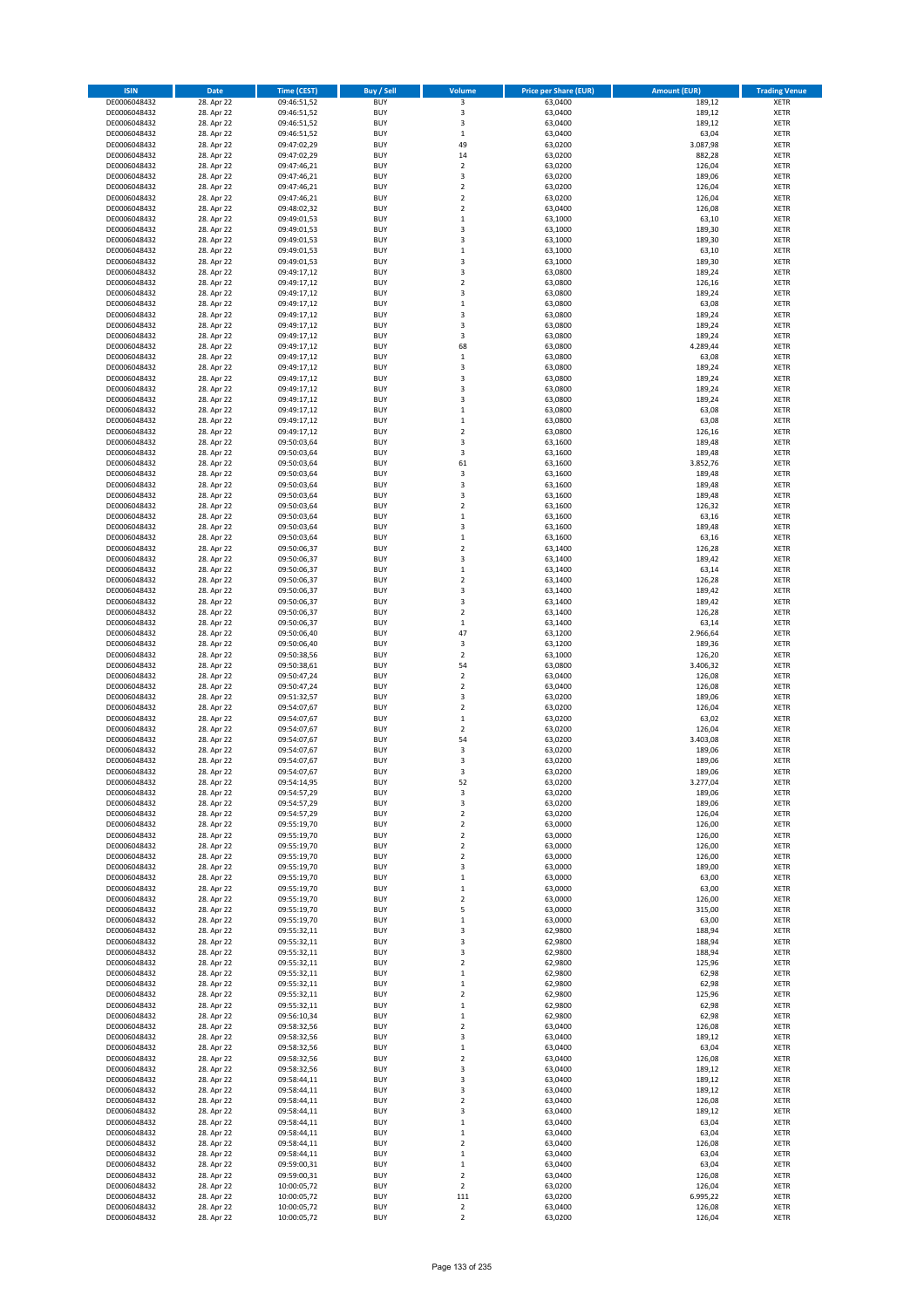| <b>ISIN</b>                  | <b>Date</b>              | <b>Time (CEST)</b>         | <b>Buy / Sell</b>        | <b>Volume</b>                 | <b>Price per Share (EUR)</b> | <b>Amount (EUR)</b> | <b>Trading Venue</b>       |
|------------------------------|--------------------------|----------------------------|--------------------------|-------------------------------|------------------------------|---------------------|----------------------------|
| DE0006048432                 | 28. Apr 22               | 10:00:05,72                | <b>BUY</b>               | 3                             | 63,0200                      | 189,06              | <b>XETR</b>                |
| DE0006048432                 | 28. Apr 22               | 10:00:05,72                | <b>BUY</b>               | 3                             | 63,0400                      | 189,12              | <b>XETR</b>                |
| DE0006048432                 | 28. Apr 22               | 10:00:06,62                | <b>BUY</b>               | $\mathbf 2$                   | 63,0000                      | 126,00              | <b>XETR</b>                |
| DE0006048432<br>DE0006048432 | 28. Apr 22<br>28. Apr 22 | 10:00:06,62<br>10:00:06,62 | <b>BUY</b><br><b>BUY</b> | 3<br>4                        | 63,0000<br>63,0000           | 189,00<br>252,00    | <b>XETR</b><br><b>XETR</b> |
| DE0006048432                 | 28. Apr 22               | 10:00:06,62                | <b>BUY</b>               | $\mathbf 1$                   | 63,0000                      | 63,00               | <b>XETR</b>                |
| DE0006048432                 | 28. Apr 22               | 10:00:59,77                | <b>BUY</b>               | $\mathbf 2$                   | 63,0600                      | 126,12              | <b>XETR</b>                |
| DE0006048432                 | 28. Apr 22               | 10:00:59,77                | <b>BUY</b>               | $\mathbf 1$                   | 63,0600                      | 63,06               | <b>XETR</b>                |
| DE0006048432                 | 28. Apr 22               | 10:00:59,77                | <b>BUY</b>               | $\overline{2}$                | 63,0600                      | 126,12              | <b>XETR</b>                |
| DE0006048432                 | 28. Apr 22               | 10:00:59,77                | <b>BUY</b>               | $\overline{2}$                | 63,0600                      | 126,12              | <b>XETR</b>                |
| DE0006048432                 | 28. Apr 22               | 10:00:59,81                | <b>BUY</b>               | 3                             | 63,0400                      | 189,12              | <b>XETR</b>                |
| DE0006048432<br>DE0006048432 | 28. Apr 22<br>28. Apr 22 | 10:00:59,81                | <b>BUY</b><br><b>BUY</b> | $\overline{\mathbf{c}}$<br>95 | 63,0400<br>63,0400           | 126,08<br>5.988,80  | <b>XETR</b><br><b>XETR</b> |
| DE0006048432                 | 28. Apr 22               | 10:00:59,81<br>10:00:59,81 | <b>BUY</b>               | $\overline{\mathbf{c}}$       | 63,0400                      | 126,08              | <b>XETR</b>                |
| DE0006048432                 | 28. Apr 22               | 10:00:59,81                | <b>BUY</b>               | 3                             | 63,0400                      | 189,12              | <b>XETR</b>                |
| DE0006048432                 | 28. Apr 22               | 10:00:59,81                | <b>BUY</b>               | $\mathbf 1$                   | 63,0400                      | 63,04               | <b>XETR</b>                |
| DE0006048432                 | 28. Apr 22               | 10:00:59,81                | <b>BUY</b>               | $\mathbf 1$                   | 63,0400                      | 63,04               | <b>XETR</b>                |
| DE0006048432                 | 28. Apr 22               | 10:02:12,59                | <b>BUY</b>               | $\mathbf 2$                   | 63,0400                      | 126,08              | <b>XETR</b>                |
| DE0006048432                 | 28. Apr 22               | 10:02:12,59                | <b>BUY</b>               | 3                             | 63.0400                      | 189,12              | <b>XETR</b>                |
| DE0006048432                 | 28. Apr 22               | 10:02:12,59                | <b>BUY</b>               | $\mathbf 1$                   | 63,0400                      | 63,04               | <b>XETR</b>                |
| DE0006048432                 | 28. Apr 22               | 10:02:12,59                | <b>BUY</b>               | $\mathbf 1$                   | 63,0400                      | 63,04               | <b>XETR</b>                |
| DE0006048432<br>DE0006048432 | 28. Apr 22<br>28. Apr 22 | 10:03:02,71<br>10:03:02,71 | <b>BUY</b><br><b>BUY</b> | 3<br>75                       | 63,1000<br>63,1000           | 189,30<br>4.732,50  | <b>XETR</b><br><b>XETR</b> |
| DE0006048432                 | 28. Apr 22               | 10:03:02,71                | <b>BUY</b>               | 3                             | 63,1000                      | 189,30              | <b>XETR</b>                |
| DE0006048432                 | 28. Apr 22               | 10:03:02,71                | <b>BUY</b>               | $\mathbf 2$                   | 63,1000                      | 126,20              | <b>XETR</b>                |
| DE0006048432                 | 28. Apr 22               | 10:03:02,71                | <b>BUY</b>               | 3                             | 63,1000                      | 189,30              | <b>XETR</b>                |
| DE0006048432                 | 28. Apr 22               | 10:03:02,71                | <b>BUY</b>               | 3                             | 63,1000                      | 189,30              | <b>XETR</b>                |
| DE0006048432                 | 28. Apr 22               | 10:03:02,72                | <b>BUY</b>               | $\overline{\mathbf{c}}$       | 63,0800                      | 126,16              | <b>XETR</b>                |
| DE0006048432                 | 28. Apr 22               | 10:03:02,72                | <b>BUY</b>               | $\mathbf 2$                   | 63,0800                      | 126,16              | <b>XETR</b>                |
| DE0006048432                 | 28. Apr 22<br>28. Apr 22 | 10:03:02,72                | <b>BUY</b>               | 3                             | 63,0800                      | 189,24              | <b>XETR</b>                |
| DE0006048432<br>DE0006048432 | 28. Apr 22               | 10:03:02,72<br>10:03:02,72 | <b>BUY</b><br><b>BUY</b> | $\mathbf 1$<br>3              | 63,0800<br>63,0800           | 63,08<br>189,24     | <b>XETR</b><br><b>XETR</b> |
| DE0006048432                 | 28. Apr 22               | 10:03:08,32                | <b>BUY</b>               | $\mathbf 1$                   | 63,0600                      | 63,06               | <b>XETR</b>                |
| DE0006048432                 | 28. Apr 22               | 10:03:33,02                | <b>BUY</b>               | $\mathbf 2$                   | 63,0000                      | 126,00              | <b>XETR</b>                |
| DE0006048432                 | 28. Apr 22               | 10:03:33,02                | <b>BUY</b>               | $\overline{\mathbf{c}}$       | 63.0000                      | 126,00              | <b>XETR</b>                |
| DE0006048432                 | 28. Apr 22               | 10:04:25,22                | <b>BUY</b>               | 3                             | 62,9800                      | 188,94              | <b>XETR</b>                |
| DE0006048432                 | 28. Apr 22               | 10:04:25,22                | <b>BUY</b>               | $\mathbf{1}$                  | 62,9800                      | 62,98               | <b>XETR</b>                |
| DE0006048432                 | 28. Apr 22               | 10:05:01,71                | <b>BUY</b>               | $\mathbf 2$                   | 62,9800                      | 125,96              | <b>XETR</b>                |
| DE0006048432                 | 28. Apr 22               | 10:05:26,75                | <b>BUY</b>               | 4                             | 63,0400                      | 252,16              | <b>XETR</b>                |
| DE0006048432                 | 28. Apr 22               | 10:05:26,75                | <b>BUY</b><br><b>BUY</b> | $\mathbf 1$<br>3              | 63,0400                      | 63,04               | <b>XETR</b><br><b>XETR</b> |
| DE0006048432<br>DE0006048432 | 28. Apr 22<br>28. Apr 22 | 10:05:26,75<br>10:05:26,75 | <b>BUY</b>               | 4                             | 63,0400<br>63,0400           | 189,12<br>252,16    | <b>XETR</b>                |
| DE0006048432                 | 28. Apr 22               | 10:05:26,75                | <b>BUY</b>               | 3                             | 63,0400                      | 189,12              | <b>XETR</b>                |
| DE0006048432                 | 28. Apr 22               | 10:05:26,75                | <b>BUY</b>               | 78                            | 63,0400                      | 4.917,12            | <b>XETR</b>                |
| DE0006048432                 | 28. Apr 22               | 10:05:26,75                | <b>BUY</b>               | 3                             | 63,0400                      | 189,12              | <b>XETR</b>                |
| DE0006048432                 | 28. Apr 22               | 10:05:26,75                | <b>BUY</b>               | 4                             | 63,0400                      | 252,16              | <b>XETR</b>                |
| DE0006048432                 | 28. Apr 22               | 10:05:26,75                | <b>BUY</b>               | $\mathbf 2$                   | 63,0400                      | 126,08              | <b>XETR</b>                |
| DE0006048432                 | 28. Apr 22               | 10:05:26,75                | <b>BUY</b>               | $\mathbf 1$                   | 63,0400                      | 63,04               | <b>XETR</b>                |
| DE0006048432                 | 28. Apr 22               | 10:05:26,75                | <b>BUY</b>               | 4                             | 63,0400                      | 252,16              | <b>XETR</b>                |
| DE0006048432<br>DE0006048432 | 28. Apr 22<br>28. Apr 22 | 10:05:26,75<br>10:05:26,75 | <b>BUY</b><br><b>BUY</b> | 3<br>3                        | 63,0400<br>63,0400           | 189,12<br>189,12    | <b>XETR</b><br><b>XETR</b> |
| DE0006048432                 | 28. Apr 22               | 10:06:02,47                | <b>BUY</b>               | 20                            | 63,0400                      | 1.260,80            | <b>XETR</b>                |
| DE0006048432                 | 28. Apr 22               | 10:06:02,47                | <b>BUY</b>               | 79                            | 63,0400                      | 4.980,16            | <b>XETR</b>                |
| DE0006048432                 | 28. Apr 22               | 10:06:06,08                | <b>BUY</b>               | 3                             | 63,0200                      | 189,06              | <b>XETR</b>                |
| DE0006048432                 | 28. Apr 22               | 10:06:06,08                | <b>BUY</b>               | $\mathbf 1$                   | 63,0200                      | 63,02               | <b>XETR</b>                |
| DE0006048432                 | 28. Apr 22               | 10:06:06,08                | <b>BUY</b>               | $\mathbf 2$                   | 63,0200                      | 126,04              | <b>XETR</b>                |
| DE0006048432                 | 28. Apr 22               | 10:06:06,08                | <b>BUY</b>               | 3                             | 63,0200                      | 189,06              | <b>XETR</b>                |
| DE0006048432                 | 28. Apr 22               | 10:06:06,08                | <b>BUY</b>               | 3                             | 63,0200                      | 189,06              | <b>XETR</b>                |
| DE0006048432<br>DE0006048432 | 28. Apr 22               | 10:06:06,08                | <b>BUY</b><br><b>BUY</b> | 4<br>$\mathbf 1$              | 63,0200                      | 252,08              | <b>XETR</b><br><b>XETR</b> |
| DE0006048432                 | 28. Apr 22<br>28. Apr 22 | 10:06:06,08<br>10:06:06,08 | <b>BUY</b>               | $\mathbf 2$                   | 63,0200<br>63,0200           | 63,02<br>126,04     | <b>XETR</b>                |
| DE0006048432                 | 28. Apr 22               | 10:06:37,51                | <b>BUY</b>               | 3                             | 63,0400                      | 189,12              | <b>XETR</b>                |
| DE0006048432                 | 28. Apr 22               | 10:06:37,51                | <b>BUY</b>               | 3                             | 63,0400                      | 189,12              | <b>XETR</b>                |
| DE0006048432                 | 28. Apr 22               | 10:06:37,51                | <b>BUY</b>               | $\mathbf{1}$                  | 63,0400                      | 63,04               | <b>XETR</b>                |
| DE0006048432                 | 28. Apr 22               | 10:07:39,95                | BUY                      | 2                             | 63,0800                      | 126,16              | <b>XETR</b>                |
| DE0006048432                 | 28. Apr 22               | 10:07:39,95                | <b>BUY</b>               | 3                             | 63,0800                      | 189,24              | <b>XETR</b>                |
| DE0006048432<br>DE0006048432 | 28. Apr 22               | 10:07:39,95<br>10:07:39,95 | <b>BUY</b><br><b>BUY</b> | 3                             | 63,0800<br>63,1000           | 189,24              | <b>XETR</b>                |
| DE0006048432                 | 28. Apr 22<br>28. Apr 22 | 10:07:39,95                | <b>BUY</b>               | $\mathbf 1$<br>$\mathbf 2$    | 63,1000                      | 63,10<br>126,20     | XETR<br><b>XETR</b>        |
| DE0006048432                 | 28. Apr 22               | 10:07:39,95                | <b>BUY</b>               | 3                             | 63,0800                      | 189,24              | <b>XETR</b>                |
| DE0006048432                 | 28. Apr 22               | 10:07:39,95                | <b>BUY</b>               | 3                             | 63,0800                      | 189,24              | <b>XETR</b>                |
| DE0006048432                 | 28. Apr 22               | 10:07:39,95                | <b>BUY</b>               | 3                             | 63,0800                      | 189,24              | <b>XETR</b>                |
| DE0006048432                 | 28. Apr 22               | 10:07:39,95                | <b>BUY</b>               | 69                            | 63,0800                      | 4.352,52            | <b>XETR</b>                |
| DE0006048432                 | 28. Apr 22               | 10:07:39,95                | <b>BUY</b>               | 3                             | 63,0800                      | 189,24              | <b>XETR</b>                |
| DE0006048432<br>DE0006048432 | 28. Apr 22               | 10:07:39,95                | <b>BUY</b><br><b>BUY</b> | $\mathbf 1$<br>3              | 63,0800<br>63.0800           | 63,08               | <b>XETR</b><br><b>XETR</b> |
| DE0006048432                 | 28. Apr 22<br>28. Apr 22 | 10:07:39,95<br>10:07:39,95 | <b>BUY</b>               | 3                             | 63,0800                      | 189,24<br>189,24    | <b>XETR</b>                |
| DE0006048432                 | 28. Apr 22               | 10:07:39,95                | <b>BUY</b>               | $\mathbf 1$                   | 63,0800                      | 63,08               | <b>XETR</b>                |
| DE0006048432                 | 28. Apr 22               | 10:07:39,95                | <b>BUY</b>               | $\mathbf 2$                   | 63,1000                      | 126,20              | <b>XETR</b>                |
| DE0006048432                 | 28. Apr 22               | 10:07:39,95                | <b>BUY</b>               | $\mathbf 2$                   | 63,1000                      | 126,20              | <b>XETR</b>                |
| DE0006048432                 | 28. Apr 22               | 10:10:01,45                | <b>BUY</b>               | $\mathbf 2$                   | 63,0600                      | 126,12              | <b>XETR</b>                |
| DE0006048432                 | 28. Apr 22               | 10:10:01,45                | <b>BUY</b>               | 3                             | 63,0600                      | 189,18              | <b>XETR</b>                |
| DE0006048432                 | 28. Apr 22               | 10:10:01,45                | <b>BUY</b><br><b>BUY</b> | 51                            | 63,0600                      | 3.216,06            | XETR<br><b>XETR</b>        |
| DE0006048432<br>DE0006048432 | 28. Apr 22<br>28. Apr 22 | 10:10:01,45<br>10:10:01,45 | <b>BUY</b>               | 3<br>$\overline{2}$           | 63,0600<br>63,0600           | 189,18<br>126,12    | <b>XETR</b>                |
| DE0006048432                 | 28. Apr 22               | 10:10:01,45                | <b>BUY</b>               | 3                             | 63,0600                      | 189,18              | <b>XETR</b>                |
| DE0006048432                 | 28. Apr 22               | 10:10:01,45                | <b>BUY</b>               | $\mathbf 1$                   | 63,0600                      | 63,06               | <b>XETR</b>                |
| DE0006048432                 | 28. Apr 22               | 10:10:01,45                | <b>BUY</b>               | $\mathbf 1$                   | 63,0600                      | 63,06               | <b>XETR</b>                |
| DE0006048432                 | 28. Apr 22               | 10:10:34,14                | <b>BUY</b>               | $\mathbf 1$                   | 63,0200                      | 63,02               | <b>XETR</b>                |
| DE0006048432                 | 28. Apr 22               | 10:10:37,09                | <b>BUY</b>               | 5                             | 63,0000                      | 315,00              | <b>XETR</b>                |
| DE0006048432                 | 28. Apr 22               | 10:11:03,96                | <b>BUY</b>               | 6                             | 62,9600                      | 377,76              | <b>XETR</b>                |
| DE0006048432<br>DE0006048432 | 28. Apr 22<br>28. Apr 22 | 10:11:19,34                | <b>BUY</b><br><b>BUY</b> | $\mathbf 1$<br>$\mathbf 2$    | 62,9400<br>62,9400           | 62,94<br>125,88     | <b>XETR</b><br><b>XETR</b> |
| DE0006048432                 | 28. Apr 22               | 10:11:19,34<br>10:11:19,34 | <b>BUY</b>               | $\overline{2}$                | 62,9400                      | 125,88              | <b>XETR</b>                |
| DE0006048432                 | 28. Apr 22               | 10:11:19,34                | <b>BUY</b>               | 87                            | 62,9400                      | 5.475,78            | <b>XETR</b>                |
| DE0006048432                 | 28. Apr 22               | 10:11:19,34                | <b>BUY</b>               | $\mathbf 2$                   | 62,9400                      | 125,88              | <b>XETR</b>                |
| DE0006048432                 | 28. Apr 22               | 10:11:41,65                | <b>BUY</b>               | $\mathbf 2$                   | 62,9200                      | 125,84              | <b>XETR</b>                |
| DE0006048432                 | 28. Apr 22               | 10:11:41,65                | <b>BUY</b>               | $\overline{\mathbf{c}}$       | 62,9200                      | 125,84              | <b>XETR</b>                |
| DE0006048432                 | 28. Apr 22               | 10:11:44,49                | <b>BUY</b>               | 9                             | 62,9000                      | 566,10              | <b>XETR</b>                |
| DE0006048432                 | 28. Apr 22               | 10:11:44,49                | <b>BUY</b>               | 5                             | 62,9000                      | 314,50              | <b>XETR</b>                |
| DE0006048432<br>DE0006048432 | 28. Apr 22<br>28. Apr 22 | 10:11:58,89<br>10:11:58,89 | <b>BUY</b><br><b>BUY</b> | 3<br>$\mathbf 2$              | 62,8200<br>62,8200           | 188,46<br>125,64    | <b>XETR</b><br><b>XETR</b> |
| DE0006048432                 | 28. Apr 22               | 10:11:58,89                | <b>BUY</b>               | $\overline{2}$                | 62,8200                      | 125,64              | <b>XETR</b>                |
| DE0006048432                 | 28. Apr 22               | 10:11:58,89                | <b>BUY</b>               | $\mathbf 1$                   | 62,8200                      | 62,82               | <b>XETR</b>                |
| DE0006048432                 | 28. Apr 22               | 10:11:58,89                | <b>BUY</b>               | 3                             | 62,8200                      | 188,46              | <b>XETR</b>                |
| DE0006048432                 | 28. Apr 22               | 10:12:40,42                | <b>BUY</b>               | 3                             | 62,8600                      | 188,58              | <b>XETR</b>                |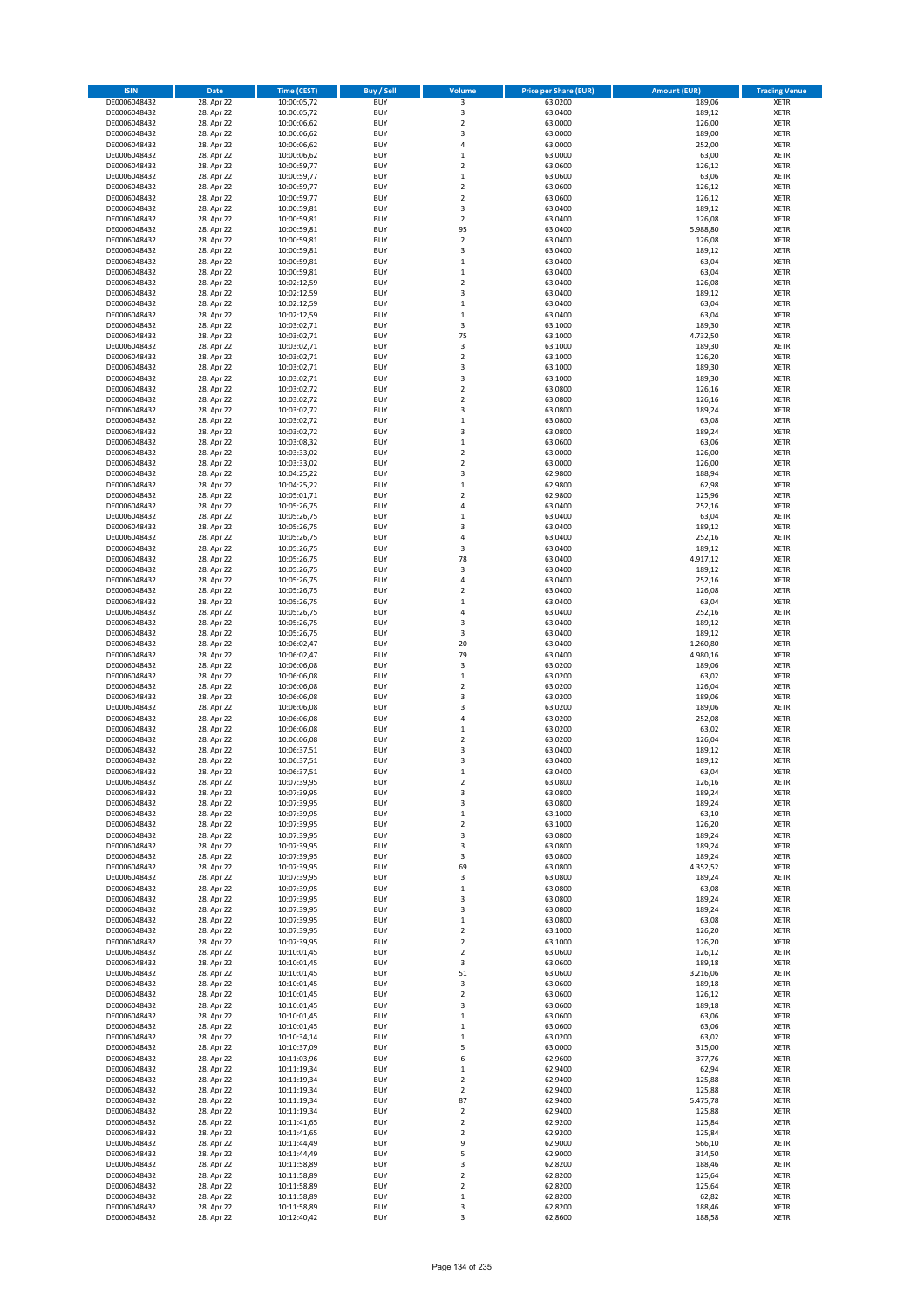| <b>ISIN</b>                  | <b>Date</b>              | <b>Time (CEST)</b>         | <b>Buy / Sell</b>        | Volume                                 | <b>Price per Share (EUR)</b> | <b>Amount (EUR)</b> | <b>Trading Venue</b>       |
|------------------------------|--------------------------|----------------------------|--------------------------|----------------------------------------|------------------------------|---------------------|----------------------------|
| DE0006048432                 | 28. Apr 22               | 10:12:40,42                | <b>BUY</b>               | $\mathbf 1$                            | 62,8600                      | 62,86               | <b>XETR</b>                |
| DE0006048432                 | 28. Apr 22               | 10:13:32,74                | <b>BUY</b>               | 3                                      | 62,8600                      | 188,58              | <b>XETR</b>                |
| DE0006048432                 | 28. Apr 22               | 10:13:35,45                | <b>BUY</b>               | $\overline{2}$                         | 62,8400                      | 125,68              | <b>XETR</b>                |
| DE0006048432                 | 28. Apr 22               | 10:13:35,45                | <b>BUY</b>               | 3                                      | 62,8400                      | 188,52              | <b>XETR</b>                |
| DE0006048432<br>DE0006048432 | 28. Apr 22<br>28. Apr 22 | 10:13:35,45<br>10:13:35,45 | <b>BUY</b><br><b>BUY</b> | 3<br>$\,1\,$                           | 62,8400<br>62,8400           | 188,52<br>62,84     | <b>XETR</b><br><b>XETR</b> |
| DE0006048432                 | 28. Apr 22               | 10:13:35,45                | <b>BUY</b>               | $\overline{\mathbf{3}}$                | 62,8400                      | 188,52              | <b>XETR</b>                |
| DE0006048432                 | 28. Apr 22               | 10:14:11,37                | <b>BUY</b>               | $\mathbf{1}$                           | 62,9200                      | 62,92               | <b>XETR</b>                |
| DE0006048432                 | 28. Apr 22               | 10:14:11,37                | BUY                      | $\overline{3}$                         | 62,9200                      | 188,76              | <b>XETR</b>                |
| DE0006048432                 | 28. Apr 22               | 10:14:11,37                | <b>BUY</b>               | 3                                      | 62,9200                      | 188,76              | <b>XETR</b>                |
| DE0006048432                 | 28. Apr 22               | 10:14:11,37                | <b>BUY</b>               | 3                                      | 62,9200                      | 188,76              | <b>XETR</b>                |
| DE0006048432<br>DE0006048432 | 28. Apr 22<br>28. Apr 22 | 10:14:11,37<br>10:14:11,37 | <b>BUY</b><br>BUY        | $\overline{2}$<br>$\overline{2}$       | 62,9200<br>62,9200           | 125,84<br>125,84    | <b>XETR</b><br><b>XETR</b> |
| DE0006048432                 | 28. Apr 22               | 10:14:39,88                | <b>BUY</b>               | $\overline{\mathbf{2}}$                | 62,9000                      | 125,80              | <b>XETR</b>                |
| DE0006048432                 | 28. Apr 22               | 10:14:39,88                | <b>BUY</b>               | $\overline{7}$                         | 62,9000                      | 440,30              | <b>XETR</b>                |
| DE0006048432                 | 28. Apr 22               | 10:14:39,88                | BUY                      | $\overline{3}$                         | 62,9000                      | 188,70              | <b>XETR</b>                |
| DE0006048432                 | 28. Apr 22               | 10:14:39,88                | <b>BUY</b>               | $\,1\,$                                | 62,9000                      | 62,90               | <b>XETR</b>                |
| DE0006048432                 | 28. Apr 22               | 10:14:39,88                | <b>BUY</b>               | $\mathbf 1$                            | 62,9000                      | 62,90               | <b>XETR</b>                |
| DE0006048432<br>DE0006048432 | 28. Apr 22<br>28. Apr 22 | 10:14:39,88<br>10:14:39,88 | <b>BUY</b><br><b>BUY</b> | $\overline{4}$<br>41                   | 62.9000<br>62,9000           | 251,60<br>2.578,90  | <b>XETR</b><br><b>XETR</b> |
| DE0006048432                 | 28. Apr 22               | 10:14:53,14                | <b>BUY</b>               | $\overline{\mathbf{2}}$                | 62,8800                      | 125,76              | <b>XETR</b>                |
| DE0006048432                 | 28. Apr 22               | 10:14:53,14                | <b>BUY</b>               | 3                                      | 62,8800                      | 188,64              | <b>XETR</b>                |
| DE0006048432                 | 28. Apr 22               | 10:15:50,84                | BUY                      | $\overline{3}$                         | 62,8600                      | 188,58              | <b>XETR</b>                |
| DE0006048432                 | 28. Apr 22               | 10:15:50,84                | BUY                      | 3                                      | 62,8600                      | 188,58              | <b>XETR</b>                |
| DE0006048432                 | 28. Apr 22               | 10:15:50,84                | <b>BUY</b>               | $\mathbf{1}$                           | 62,8600                      | 62,86               | <b>XETR</b>                |
| DE0006048432<br>DE0006048432 | 28. Apr 22<br>28. Apr 22 | 10:15:50,84<br>10:15:50,84 | <b>BUY</b><br><b>BUY</b> | $\mathbf 2$<br>$\mathbf 2$             | 62,8600<br>62,8600           | 125,72<br>125,72    | <b>XETR</b><br><b>XETR</b> |
| DE0006048432                 | 28. Apr 22               | 10:15:50,84                | <b>BUY</b>               | 3                                      | 62,8600                      | 188,58              | <b>XETR</b>                |
| DE0006048432                 | 28. Apr 22               | 10:15:50,84                | <b>BUY</b>               | 50                                     | 62,8600                      | 3.143,00            | <b>XETR</b>                |
| DE0006048432                 | 28. Apr 22               | 10:15:50,84                | <b>BUY</b>               | 3                                      | 62,8600                      | 188,58              | <b>XETR</b>                |
| DE0006048432                 | 28. Apr 22               | 10:15:50,84                | <b>BUY</b>               | 3                                      | 62,8600                      | 188,58              | <b>XETR</b>                |
| DE0006048432                 | 28. Apr 22               | 10:15:50,84                | <b>BUY</b>               | $\mathbf 2$                            | 62,8600                      | 125,72              | <b>XETR</b>                |
| DE0006048432<br>DE0006048432 | 28. Apr 22               | 10:15:50,84                | <b>BUY</b><br><b>BUY</b> | 2<br>$\mathbf{1}$                      | 62,8600<br>62,8600           | 125,72              | <b>XETR</b><br><b>XETR</b> |
| DE0006048432                 | 28. Apr 22<br>28. Apr 22 | 10:15:50,84<br>10:15:50,84 | <b>BUY</b>               | $\overline{\mathbf{3}}$                | 62,8600                      | 62,86<br>188,58     | <b>XETR</b>                |
| DE0006048432                 | 28. Apr 22               | 10:15:50,84                | <b>BUY</b>               | $\mathbf{1}$                           | 62,8600                      | 62,86               | <b>XETR</b>                |
| DE0006048432                 | 28. Apr 22               | 10:15:50,84                | <b>BUY</b>               | $\overline{\mathbf{3}}$                | 62,8600                      | 188,58              | <b>XETR</b>                |
| DE0006048432                 | 28. Apr 22               | 10:15:50,84                | BUY                      | $\,1\,$                                | 62,8600                      | 62,86               | <b>XETR</b>                |
| DE0006048432                 | 28. Apr 22               | 10:15:50,84                | <b>BUY</b>               | $\mathbf 2$                            | 62,8600                      | 125,72              | <b>XETR</b>                |
| DE0006048432                 | 28. Apr 22               | 10:17:34,75                | <b>BUY</b>               | $\mathbf 2$                            | 62,8200                      | 125,64              | <b>XETR</b>                |
| DE0006048432<br>DE0006048432 | 28. Apr 22<br>28. Apr 22 | 10:17:34,75<br>10:17:34,75 | <b>BUY</b><br><b>BUY</b> | 51<br>$\mathbf 2$                      | 62,8200<br>62,8200           | 3.203,82<br>125,64  | <b>XETR</b><br><b>XETR</b> |
| DE0006048432                 | 28. Apr 22               | 10:17:34,75                | <b>BUY</b>               | $\mathbf 2$                            | 62,8200                      | 125,64              | <b>XETR</b>                |
| DE0006048432                 | 28. Apr 22               | 10:17:34,75                | <b>BUY</b>               | $\overline{\mathbf{3}}$                | 62,8200                      | 188,46              | <b>XETR</b>                |
| DE0006048432                 | 28. Apr 22               | 10:17:34,75                | <b>BUY</b>               | $\overline{\mathbf{3}}$                | 62,8200                      | 188,46              | <b>XETR</b>                |
| DE0006048432                 | 28. Apr 22               | 10:17:34,75                | <b>BUY</b>               | $\mathbf 1$                            | 62,8200                      | 62,82               | <b>XETR</b>                |
| DE0006048432                 | 28. Apr 22               | 10:17:34,75                | <b>BUY</b>               | $\mathbf{1}$                           | 62,8200                      | 62,82               | <b>XETR</b>                |
| DE0006048432<br>DE0006048432 | 28. Apr 22<br>28. Apr 22 | 10:17:34,75<br>10:18:07,94 | <b>BUY</b><br><b>BUY</b> | 5<br>$\overline{2}$                    | 62,8200<br>62,7600           | 314,10<br>125,52    | <b>XETR</b><br><b>XETR</b> |
| DE0006048432                 | 28. Apr 22               | 10:18:07,94                | <b>BUY</b>               | $\overline{2}$                         | 62,7600                      | 125,52              | <b>XETR</b>                |
| DE0006048432                 | 28. Apr 22               | 10:18:07,94                | <b>BUY</b>               | $\mathbf{1}$                           | 62,7600                      | 62,76               | <b>XETR</b>                |
| DE0006048432                 | 28. Apr 22               | 10:18:56,68                | <b>BUY</b>               | $\overline{3}$                         | 62,7800                      | 188,34              | <b>XETR</b>                |
| DE0006048432                 | 28. Apr 22               | 10:19:53,25                | <b>BUY</b>               | $\overline{\mathbf{3}}$                | 62,7600                      | 188,28              | <b>XETR</b>                |
| DE0006048432                 | 28. Apr 22               | 10:19:53,25                | <b>BUY</b>               | $\overline{2}$                         | 62,7600                      | 125,52              | <b>XETR</b>                |
| DE0006048432<br>DE0006048432 | 28. Apr 22<br>28. Apr 22 | 10:19:53,25<br>10:19:53,25 | <b>BUY</b><br><b>BUY</b> | $\overline{4}$<br>$\overline{3}$       | 62,7600<br>62,7600           | 251,04<br>188,28    | <b>XETR</b><br><b>XETR</b> |
| DE0006048432                 | 28. Apr 22               | 10:19:53,25                | <b>BUY</b>               | $\overline{3}$                         | 62,7600                      | 188,28              | <b>XETR</b>                |
| DE0006048432                 | 28. Apr 22               | 10:19:53,25                | <b>BUY</b>               | 3                                      | 62,7600                      | 188,28              | <b>XETR</b>                |
| DE0006048432                 | 28. Apr 22               | 10:19:53,25                | BUY                      | $\overline{\mathbf{3}}$                | 62,7600                      | 188,28              | <b>XETR</b>                |
| DE0006048432                 | 28. Apr 22               | 10:19:53,25                | <b>BUY</b>               | $\overline{\mathbf{3}}$                | 62,7600                      | 188,28              | <b>XETR</b>                |
| DE0006048432                 | 28. Apr 22               | 10:19:53,25                | <b>BUY</b>               | 3                                      | 62,7600                      | 188,28              | <b>XETR</b>                |
| DE0006048432<br>DE0006048432 | 28. Apr 22<br>28. Apr 22 | 10:19:53,25<br>10:19:53,25 | BUY<br>BUY               | $\mathbf{1}$<br>$\mathbf{1}$           | 62,7600<br>62,7600           | 62,76<br>62,76      | <b>XETR</b><br><b>XETR</b> |
| DE0006048432                 | 28. Apr 22               | 10:19:53,25                | <b>BUY</b>               | $\overline{2}$                         | 62,7600                      | 125,52              | <b>XETR</b>                |
| DE0006048432                 | 28. Apr 22               | 10:19:53,25                | BUY                      | 5                                      | 62,7600                      | 313,80              | <b>XETR</b>                |
| DE0006048432                 | 28. Apr 22               | 10:19:53,25                | <b>BUY</b>               | $\mathbf 1$                            | 62,7600                      | 62,76               | <b>XETR</b>                |
| DE0006048432                 | 28. Apr 22               | 10:19:53,25                | <b>BUY</b>               | 3                                      | 62,7600                      | 188,28              | <b>XETR</b>                |
| DE0006048432                 | 28. Apr 22               | 10:20:51,32                | <b>BUY</b>               | 3                                      | 62,8200                      | 188,46              | <b>XETR</b>                |
| DE0006048432<br>DE0006048432 | 28. Apr 22<br>28. Apr 22 | 10:20:51,32<br>10:20:51,32 | <b>BUY</b><br><b>BUY</b> | $\overline{2}$<br>$\mathbf 2$          | 62,8200<br>62,8200           | 125,64<br>125,64    | <b>XETR</b><br><b>XETR</b> |
| DE0006048432                 | 28. Apr 22               | 10:20:51,32                | <b>BUY</b>               | $\mathbf{1}$                           | 62,8200                      | 62,82               | <b>XETR</b>                |
| DE0006048432                 | 28. Apr 22               | 10:20:51,32                | <b>BUY</b>               | 3                                      | 62,8200                      | 188,46              | <b>XETR</b>                |
| DE0006048432                 | 28. Apr 22               | 10:20:51,32                | <b>BUY</b>               | $\mathbf 2$                            | 62,8200                      | 125,64              | <b>XETR</b>                |
| DE0006048432                 | 28. Apr 22               | 10:20:51,32                | <b>BUY</b>               | 3                                      | 62,8200                      | 188,46              | <b>XETR</b>                |
| DE0006048432<br>DE0006048432 | 28. Apr 22<br>28. Apr 22 | 10:20:51,32                | <b>BUY</b>               | 4                                      | 62,8200                      | 251,28              | <b>XETR</b>                |
| DE0006048432                 | 28. Apr 22               | 10:20:51,32<br>10:20:51,32 | <b>BUY</b><br><b>BUY</b> | 90<br>$\mathbf 2$                      | 62,8200<br>62,8200           | 5.653,80<br>125,64  | <b>XETR</b><br><b>XETR</b> |
| DE0006048432                 | 28. Apr 22               | 10:20:51,32                | <b>BUY</b>               | 3                                      | 62,8200                      | 188,46              | <b>XETR</b>                |
| DE0006048432                 | 28. Apr 22               | 10:20:51,32                | <b>BUY</b>               | 3                                      | 62,8200                      | 188,46              | <b>XETR</b>                |
| DE0006048432                 | 28. Apr 22               | 10:20:51,32                | <b>BUY</b>               | $\mathbf{1}$                           | 62,8200                      | 62,82               | <b>XETR</b>                |
| DE0006048432                 | 28. Apr 22               | 10:20:51,32                | <b>BUY</b>               | $\mathbf 2$                            | 62,8200                      | 125,64              | <b>XETR</b>                |
| DE0006048432<br>DE0006048432 | 28. Apr 22<br>28. Apr 22 | 10:20:51,32<br>10:20:51,32 | <b>BUY</b><br><b>BUY</b> | $\mathbf{1}$<br>$\mathbf 1$            | 62,8200<br>62,8200           | 62,82<br>62,82      | <b>XETR</b><br><b>XETR</b> |
| DE0006048432                 | 28. Apr 22               | 10:20:51,32                | <b>BUY</b>               | $\mathbf 2$                            | 62,8200                      | 125,64              | <b>XETR</b>                |
| DE0006048432                 | 28. Apr 22               | 10:21:19,21                | <b>BUY</b>               | $\overline{2}$                         | 62,8000                      | 125,60              | <b>XETR</b>                |
| DE0006048432                 | 28. Apr 22               | 10:21:19,21                | <b>BUY</b>               | 54                                     | 62,8000                      | 3.391,20            | <b>XETR</b>                |
| DE0006048432                 | 28. Apr 22               | 10:21:19,21                | <b>BUY</b>               | 3                                      | 62,8000                      | 188,40              | <b>XETR</b>                |
| DE0006048432                 | 28. Apr 22               | 10:21:19,21                | <b>BUY</b>               | $\mathbf{1}$                           | 62,8000                      | 62,80               | <b>XETR</b>                |
| DE0006048432                 | 28. Apr 22               | 10:22:42,59                | <b>BUY</b><br><b>BUY</b> | 3                                      | 62,8800                      | 188,64              | <b>XETR</b><br><b>XETR</b> |
| DE0006048432<br>DE0006048432 | 28. Apr 22<br>28. Apr 22 | 10:22:42,59<br>10:22:42,59 | <b>BUY</b>               | $\mathbf 1$<br>$\overline{\mathbf{3}}$ | 62,8800<br>62,8800           | 62,88<br>188,64     | <b>XETR</b>                |
| DE0006048432                 | 28. Apr 22               | 10:22:42,59                | <b>BUY</b>               | 3                                      | 62,8800                      | 188,64              | <b>XETR</b>                |
| DE0006048432                 | 28. Apr 22               | 10:22:42,59                | <b>BUY</b>               | 74                                     | 62,8800                      | 4.653,12            | <b>XETR</b>                |
| DE0006048432                 | 28. Apr 22               | 10:22:42,59                | <b>BUY</b>               | $\overline{\mathbf{3}}$                | 62,8800                      | 188,64              | <b>XETR</b>                |
| DE0006048432                 | 28. Apr 22               | 10:22:42,59                | <b>BUY</b>               | 3                                      | 62,8800                      | 188,64              | <b>XETR</b>                |
| DE0006048432                 | 28. Apr 22               | 10:22:42,59                | <b>BUY</b>               | 3                                      | 62,8800                      | 188,64              | <b>XETR</b>                |
| DE0006048432<br>DE0006048432 | 28. Apr 22<br>28. Apr 22 | 10:22:42,59<br>10:22:42,59 | <b>BUY</b><br><b>BUY</b> | $\mathbf 2$<br>$\overline{\mathbf{3}}$ | 62,8800<br>62,8800           | 125,76<br>188,64    | <b>XETR</b><br><b>XETR</b> |
| DE0006048432                 | 28. Apr 22               | 10:22:42,59                | <b>BUY</b>               | 3                                      | 62,8800                      | 188,64              | <b>XETR</b>                |
| DE0006048432                 | 28. Apr 22               | 10:22:42,59                | <b>BUY</b>               | $\mathbf{1}$                           | 62,8800                      | 62,88               | <b>XETR</b>                |
| DE0006048432                 | 28. Apr 22               | 10:22:42,59                | <b>BUY</b>               | $\mathbf{1}$                           | 62,8800                      | 62,88               | <b>XETR</b>                |
| DE0006048432                 | 28. Apr 22               | 10:22:42,59                | <b>BUY</b>               | $\mathbf 2$                            | 62,8800                      | 125,76              | <b>XETR</b>                |
| DE0006048432                 | 28. Apr 22               | 10:22:42,59                | <b>BUY</b>               | $\mathbf{1}$                           | 62,8800                      | 62,88               | <b>XETR</b>                |
| DE0006048432<br>DE0006048432 | 28. Apr 22               | 10:22:42,59                | <b>BUY</b><br><b>BUY</b> | 4<br>$\mathbf 1$                       | 62,8800<br>62,9600           | 251,52              | <b>XETR</b>                |
| DE0006048432                 | 28. Apr 22<br>28. Apr 22 | 10:23:03,60<br>10:23:03,63 | <b>BUY</b>               | $\mathbf 1$                            | 62,9400                      | 62,96<br>62,94      | <b>XETR</b><br><b>XETR</b> |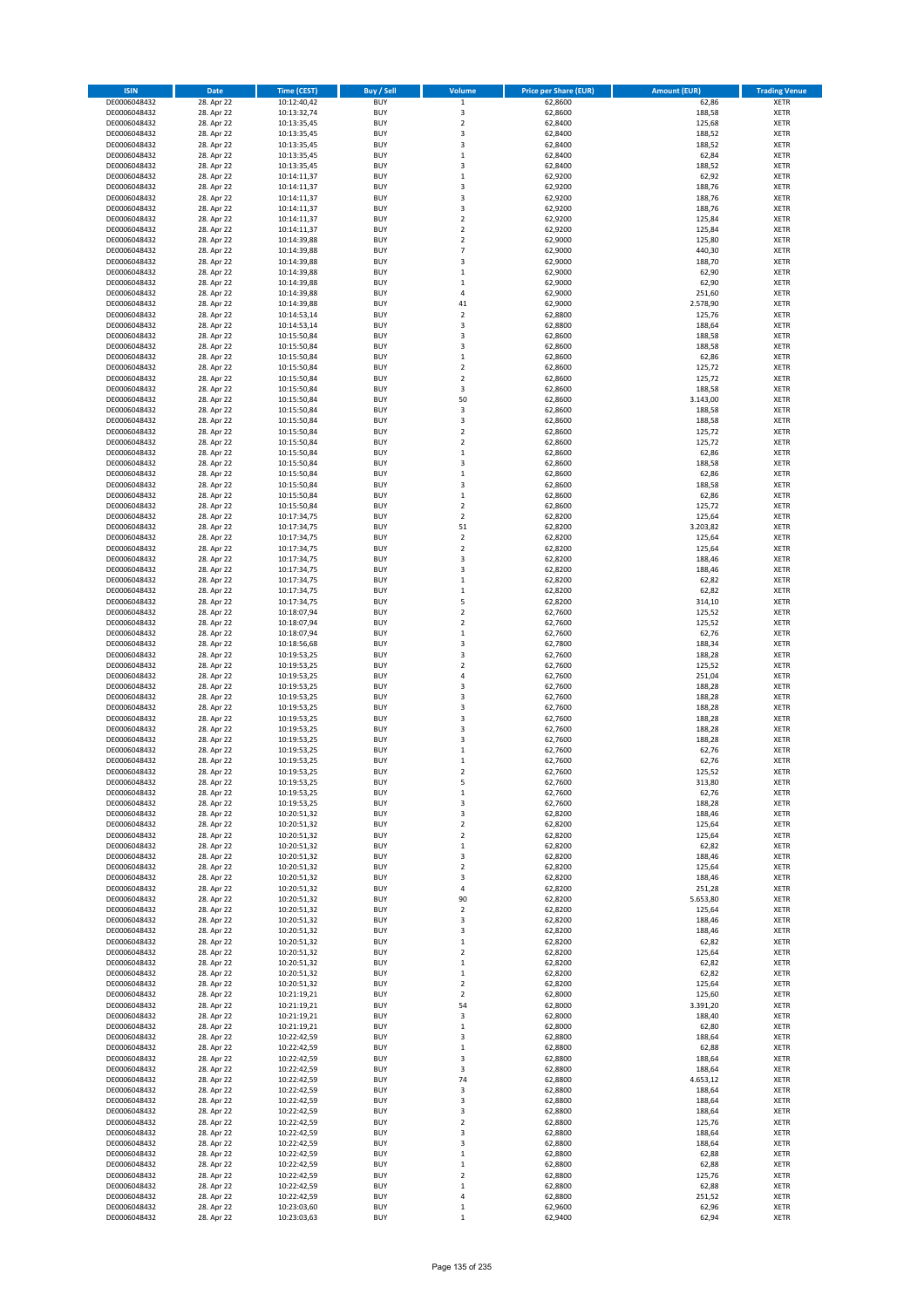| <b>ISIN</b>                  | Date                     | Time (CEST)                | <b>Buy / Sell</b>        | <b>Volume</b>    | <b>Price per Share (EUR)</b> | <b>Amount (EUR)</b> | <b>Trading Venue</b>       |
|------------------------------|--------------------------|----------------------------|--------------------------|------------------|------------------------------|---------------------|----------------------------|
| DE0006048432                 | 28. Apr 22               | 10:23:03,63                | <b>BUY</b>               | 3                | 62,9400                      | 188,82              | <b>XETR</b>                |
| DE0006048432                 | 28. Apr 22               | 10:23:03,63                | <b>BUY</b>               | $\mathbf 2$      | 62,9400                      | 125,88              | XETR                       |
| DE0006048432                 | 28. Apr 22               | 10:23:03,63                | <b>BUY</b>               | 48               | 62,9400                      | 3.021,12            | <b>XETR</b>                |
| DE0006048432                 | 28. Apr 22               | 10:23:03,63                | <b>BUY</b>               | $\mathsf 3$      | 62,9400                      | 188,82              | <b>XETR</b>                |
| DE0006048432                 | 28. Apr 22               | 10:23:03,63                | <b>BUY</b>               | 3                | 62,9400                      | 188,82              | <b>XETR</b>                |
| DE0006048432                 | 28. Apr 22               | 10:23:03,63                | <b>BUY</b>               | $\,1\,$          | 62,9400                      | 62,94               | <b>XETR</b>                |
| DE0006048432                 | 28. Apr 22               | 10:23:03,63                | <b>BUY</b>               | 3                | 62,9400                      | 188,82              | <b>XETR</b>                |
| DE0006048432                 | 28. Apr 22               | 10:23:03,63                | <b>BUY</b>               | $\mathbf{1}$     | 62,9400                      | 62,94               | <b>XETR</b>                |
| DE0006048432                 | 28. Apr 22               | 10:23:03,63                | <b>BUY</b>               | $\overline{4}$   | 62,9400                      | 251,76              | <b>XETR</b>                |
| DE0006048432                 | 28. Apr 22               | 10:23:06,39                | <b>BUY</b>               | 3                | 62,9400                      | 188,82              | <b>XETR</b>                |
| DE0006048432                 | 28. Apr 22               | 10:23:06,39                | <b>BUY</b>               | $\mathbf 2$      | 62,9400                      | 125,88              | <b>XETR</b>                |
| DE0006048432                 | 28. Apr 22               | 10:23:06,39                | <b>BUY</b>               | $\overline{2}$   | 62,9400                      | 125,88              | <b>XETR</b>                |
| DE0006048432                 | 28. Apr 22               | 10:23:06,39                | <b>BUY</b>               | 53               | 62,9400                      | 3.335,82            | <b>XETR</b>                |
| DE0006048432                 | 28. Apr 22               | 10:23:06,39                | <b>BUY</b>               | 3                | 62,9400                      | 188,82              | <b>XETR</b>                |
| DE0006048432<br>DE0006048432 | 28. Apr 22<br>28. Apr 22 | 10:24:17,49<br>10:26:09,58 | <b>BUY</b><br><b>BUY</b> | $\,1\,$<br>3     | 62,9400<br>62,9600           | 62,94<br>188,88     | <b>XETR</b><br><b>XETR</b> |
| DE0006048432                 | 28. Apr 22               | 10:26:09,58                | <b>BUY</b>               | $\mathbf 1$      | 62,9600                      | 62,96               | <b>XETR</b>                |
| DE0006048432                 | 28. Apr 22               | 10:26:09,58                | <b>BUY</b>               | 4                | 62,9600                      | 251,84              | <b>XETR</b>                |
| DE0006048432                 | 28. Apr 22               | 10:26:09,58                | <b>BUY</b>               | $\overline{2}$   | 62,9600                      | 125,92              | <b>XETR</b>                |
| DE0006048432                 | 28. Apr 22               | 10:26:09,58                | <b>BUY</b>               | 64               | 62,9600                      | 4.029,44            | <b>XETR</b>                |
| DE0006048432                 | 28. Apr 22               | 10:26:09,58                | <b>BUY</b>               | $\overline{2}$   | 62,9600                      | 125,92              | <b>XETR</b>                |
| DE0006048432                 | 28. Apr 22               | 10:26:09,58                | <b>BUY</b>               | $\mathbf 2$      | 62,9600                      | 125,92              | <b>XETR</b>                |
| DE0006048432                 | 28. Apr 22               | 10:26:09,58                | <b>BUY</b>               | $\mathbf 2$      | 62,9600                      | 125,92              | <b>XETR</b>                |
| DE0006048432                 | 28. Apr 22               | 10:26:09,58                | <b>BUY</b>               | $\,$ 1           | 62,9600                      | 62,96               | <b>XETR</b>                |
| DE0006048432                 | 28. Apr 22               | 10:26:09,58                | <b>BUY</b>               | $\overline{2}$   | 62,9600                      | 125,92              | <b>XETR</b>                |
| DE0006048432                 | 28. Apr 22               | 10:26:09,58                | <b>BUY</b>               | 4                | 62,9600                      | 251,84              | <b>XETR</b>                |
| DE0006048432                 | 28. Apr 22               | 10:26:09,58                | <b>BUY</b>               | $\mathbf 2$      | 62,9600                      | 125,92              | <b>XETR</b>                |
| DE0006048432                 | 28. Apr 22               | 10:26:09,58                | <b>BUY</b>               | $\,1\,$          | 62,9600                      | 62,96               | <b>XETR</b>                |
| DE0006048432                 | 28. Apr 22               | 10:26:09,58                | <b>BUY</b>               | 5                | 62,9600                      | 314,80              | <b>XETR</b>                |
| DE0006048432                 | 28. Apr 22               | 10:26:16,04                | <b>BUY</b>               | 3                | 62,9400                      | 188,82              | <b>XETR</b>                |
| DE0006048432                 | 28. Apr 22               | 10:26:16,04                | <b>BUY</b>               | 3                | 62,9400                      | 188,82              | <b>XETR</b>                |
| DE0006048432                 | 28. Apr 22               | 10:26:16,04                | <b>BUY</b>               | $\mathbf 2$      | 62,9400                      | 125,88              | <b>XETR</b>                |
| DE0006048432                 | 28. Apr 22               | 10:26:16,04                | <b>BUY</b>               | $\mathbf 2$      | 62,9400                      | 125,88              | <b>XETR</b>                |
| DE0006048432                 | 28. Apr 22               | 10:26:16,04                | <b>BUY</b>               | $\,1\,$          | 62,9400                      | 62,94               | <b>XETR</b>                |
| DE0006048432                 | 28. Apr 22<br>28. Apr 22 | 10:26:16,04<br>10:26:16,04 | <b>BUY</b><br><b>BUY</b> | 3<br>$\,1\,$     | 62,9400                      | 188,82              | <b>XETR</b>                |
| DE0006048432<br>DE0006048432 | 28. Apr 22               | 10:27:58,11                | <b>BUY</b>               | 3                | 62,9400<br>62,9200           | 62,94<br>188,76     | <b>XETR</b><br><b>XETR</b> |
| DE0006048432                 | 28. Apr 22               | 10:27:58,11                | <b>BUY</b>               | 3                | 62,9200                      | 188,76              | <b>XETR</b>                |
| DE0006048432                 | 28. Apr 22               | 10:27:58,11                | <b>BUY</b>               | 102              | 62,9200                      | 6.417,84            | <b>XETR</b>                |
| DE0006048432                 | 28. Apr 22               | 10:27:58,11                | <b>BUY</b>               | 3                | 62,9200                      | 188,76              | <b>XETR</b>                |
| DE0006048432                 | 28. Apr 22               | 10:27:58,11                | <b>BUY</b>               | $\overline{4}$   | 62,9200                      | 251,68              | <b>XETR</b>                |
| DE0006048432                 | 28. Apr 22               | 10:27:58,11                | <b>BUY</b>               | 3                | 62,9200                      | 188,76              | <b>XETR</b>                |
| DE0006048432                 | 28. Apr 22               | 10:27:58,11                | <b>BUY</b>               | $\,$ 1           | 62,9200                      | 62,92               | <b>XETR</b>                |
| DE0006048432                 | 28. Apr 22               | 10:27:58,11                | <b>BUY</b>               | $\overline{2}$   | 62,9200                      | 125,84              | <b>XETR</b>                |
| DE0006048432                 | 28. Apr 22               | 10:30:08,60                | <b>BUY</b>               | 3                | 62,9200                      | 188,76              | <b>XETR</b>                |
| DE0006048432                 | 28. Apr 22               | 10:30:08,60                | <b>BUY</b>               | $\overline{2}$   | 62,9200                      | 125,84              | <b>XETR</b>                |
| DE0006048432                 | 28. Apr 22               | 10:30:08,60                | <b>BUY</b>               | 76               | 62,9200                      | 4.781,92            | <b>XETR</b>                |
| DE0006048432                 | 28. Apr 22               | 10:30:08,60                | <b>BUY</b>               | $\,$ 1           | 62,9200                      | 62,92               | <b>XETR</b>                |
| DE0006048432                 | 28. Apr 22               | 10:31:50,06                | <b>BUY</b>               | $\mathbf 2$      | 62,9600                      | 125,92              | <b>XETR</b>                |
| DE0006048432                 | 28. Apr 22               | 10:31:50,06                | <b>BUY</b>               | $\overline{2}$   | 62,9600                      | 125,92              | <b>XETR</b>                |
| DE0006048432                 | 28. Apr 22               | 10:31:50,06                | <b>BUY</b>               | 3                | 62,9600                      | 188,88              | <b>XETR</b>                |
| DE0006048432                 | 28. Apr 22               | 10:31:50,06                | <b>BUY</b>               | $\overline{4}$   | 62,9600                      | 251,84              | <b>XETR</b>                |
| DE0006048432                 | 28. Apr 22               | 10:31:50,06                | <b>BUY</b>               | 52               | 62,9600                      | 3.273,92            | <b>XETR</b>                |
| DE0006048432<br>DE0006048432 | 28. Apr 22               | 10:31:50,06                | <b>BUY</b><br><b>BUY</b> | $\mathbf 2$<br>4 | 62,9600                      | 125,92              | <b>XETR</b><br><b>XETR</b> |
|                              | 28. Apr 22               | 10:31:50,06                |                          | 3                | 62,9600                      | 251,84              |                            |
| DE0006048432<br>DE0006048432 | 28. Apr 22<br>28. Apr 22 | 10:31:50,06<br>10:31:50,06 | <b>BUY</b><br><b>BUY</b> | 3                | 62,9600<br>62,9600           | 188,88<br>188,88    | <b>XETR</b><br><b>XETR</b> |
| DE0006048432                 | 28. Apr 22               | 10:31:50,06                | <b>BUY</b>               | $\mathbf 2$      | 62,9600                      | 125,92              | <b>XETR</b>                |
| DE0006048432                 | 28. Apr 22               | 10:31:50,06                | <b>BUY</b>               | $\mathbf 2$      | 62,9600                      | 125,92              | <b>XETR</b>                |
| DE0006048432                 | 28. Apr 22               | 10:31:50,06                | <b>BUY</b>               | $\mathbf 2$      | 62,9600                      | 125,92              | <b>XETR</b>                |
| DE0006048432                 | 28. Apr 22               | 10:31:50,06                | <b>BUY</b>               | 4                | 62,9600                      | 251,84              | <b>XETR</b>                |
| DE0006048432                 | 28. Apr 22               | 10:31:50,06                | <b>BUY</b>               | $\mathbf 1$      | 62,9600                      | 62,96               | <b>XETR</b>                |
| DE0006048432                 | 28. Apr 22               | 10:31:50,06                | <b>BUY</b>               | 3                | 62,9600                      | 188,88              | <b>XETR</b>                |
| DE0006048432                 | 28. Apr 22               | 10:32:02,44                | <b>BUY</b>               | 3                | 62,9400                      | 188,82              | <b>XETR</b>                |
| DE0006048432                 | 28. Apr 22               | 10:32:02,44                | BUY                      | 3                | 62,9400                      | 188,82              | XETR                       |
| DE0006048432                 | 28. Apr 22               | 10:32:02,44                | <b>BUY</b>               | 3                | 62,9400                      | 188,82              | <b>XETR</b>                |
| DE0006048432                 | 28. Apr 22               | 10:32:02,44                | <b>BUY</b>               | $\,$ 1           | 62,9400                      | 62,94               | <b>XETR</b>                |
| DE0006048432                 | 28. Apr 22               | 10:33:21,09                | <b>BUY</b>               | $\mathbf 2$      | 62,9600                      | 125,92              | XETR                       |
| DE0006048432                 | 28. Apr 22               | 10:33:21,09                | <b>BUY</b>               | 3                | 62,9600                      | 188,88              | <b>XETR</b>                |
| DE0006048432                 | 28. Apr 22               | 10:33:21,09                | <b>BUY</b>               | $\,$ 1           | 62,9600                      | 62,96               | <b>XETR</b>                |
| DE0006048432                 | 28. Apr 22               | 10:33:21,09                | <b>BUY</b>               | 6                | 62,9600                      | 377,76              | <b>XETR</b>                |
| DE0006048432                 | 28. Apr 22               | 10:34:12,70                | <b>BUY</b>               | 41               | 62,9600                      | 2.581,36            | <b>XETR</b>                |
| DE0006048432                 | 28. Apr 22               | 10:34:12,70                | <b>BUY</b>               | 30               | 62,9600                      | 1.888,80            | XETR                       |
| DE0006048432                 | 28. Apr 22               | 10:36:09,75                | <b>BUY</b>               | 3                | 63,0000                      | 189,00              | <b>XETR</b>                |
| DE0006048432<br>DE0006048432 | 28. Apr 22               | 10:36:09,75                | <b>BUY</b><br><b>BUY</b> | $\mathbf 2$<br>3 | 63,0000                      | 126,00<br>189,00    | XETR<br><b>XETR</b>        |
| DE0006048432                 | 28. Apr 22<br>28. Apr 22 | 10:36:09,75<br>10:36:09,75 | <b>BUY</b>               | 3                | 63,0000<br>63,0000           | 189,00              | XETR                       |
| DE0006048432                 | 28. Apr 22               | 10:36:09,75                | <b>BUY</b>               | 3                | 63,0000                      | 189,00              | <b>XETR</b>                |
| DE0006048432                 | 28. Apr 22               | 10:36:09,75                | <b>BUY</b>               | $\overline{2}$   | 63,0000                      | 126,00              | XETR                       |
| DE0006048432                 | 28. Apr 22               | 10:36:09,75                | <b>BUY</b>               | $\,1\,$          | 63,0000                      | 63,00               | <b>XETR</b>                |
| DE0006048432                 | 28. Apr 22               | 10:36:09,75                | <b>BUY</b>               | $\overline{2}$   | 63,0000                      | 126,00              | <b>XETR</b>                |
| DE0006048432                 | 28. Apr 22               | 10:36:09,75                | <b>BUY</b>               | 3                | 63,0000                      | 189,00              | <b>XETR</b>                |
| DE0006048432                 | 28. Apr 22               | 10:36:51,75                | <b>BUY</b>               | $\mathbf 2$      | 63,0000                      | 126,00              | XETR                       |
| DE0006048432                 | 28. Apr 22               | 10:36:51,75                | <b>BUY</b>               | $\mathsf 3$      | 63,0000                      | 189,00              | <b>XETR</b>                |
| DE0006048432                 | 28. Apr 22               | 10:36:51,75                | <b>BUY</b>               | 107              | 63,0000                      | 6.741,00            | <b>XETR</b>                |
| DE0006048432                 | 28. Apr 22               | 10:36:51,75                | <b>BUY</b>               | $\mathbf 2$      | 63,0000                      | 126,00              | <b>XETR</b>                |
| DE0006048432                 | 28. Apr 22               | 10:36:51,75                | <b>BUY</b>               | $\overline{2}$   | 63,0000                      | 126,00              | XETR                       |
| DE0006048432                 | 28. Apr 22               | 10:36:51,75                | <b>BUY</b>               | $\mathbf 2$      | 63,0000                      | 126,00              | XETR                       |
| DE0006048432                 | 28. Apr 22               | 10:36:51,75                | <b>BUY</b>               | $\,$ 1           | 63,0000                      | 63,00               | XETR                       |
| DE0006048432                 | 28. Apr 22               | 10:36:51,75                | <b>BUY</b>               | $\mathbf 2$      | 63,0000                      | 126,00              | <b>XETR</b>                |
| DE0006048432                 | 28. Apr 22               | 10:36:51,75                | <b>BUY</b>               | $\,$ 1           | 63,0000                      | 63,00               | <b>XETR</b>                |
| DE0006048432                 | 28. Apr 22               | 10:36:51,75                | <b>BUY</b>               | $\mathbf 1$      | 63,0000                      | 63,00               | <b>XETR</b>                |
| DE0006048432                 | 28. Apr 22               | 10:36:51,75                | <b>BUY</b>               | 3                | 63,0000                      | 189,00              | <b>XETR</b>                |
| DE0006048432                 | 28. Apr 22               | 10:36:51,75                | <b>BUY</b>               | 4                | 63,0000                      | 252,00              | <b>XETR</b>                |
| DE0006048432                 | 28. Apr 22               | 10:38:21,28                | <b>BUY</b>               | $\mathbf 2$      | 63,0400                      | 126,08              | XETR                       |
| DE0006048432                 | 28. Apr 22               | 10:38:21,28                | <b>BUY</b>               | 4                | 63,0400                      | 252,16              | XETR                       |
| DE0006048432<br>DE0006048432 | 28. Apr 22<br>28. Apr 22 | 10:38:21,28<br>10:38:21,28 | <b>BUY</b><br><b>BUY</b> | $\mathbf 2$<br>3 | 63,0400<br>63,0400           | 126,08<br>189,12    | XETR<br><b>XETR</b>        |
| DE0006048432                 | 28. Apr 22               | 10:38:21,28                | <b>BUY</b>               | 79               | 63,0400                      | 4.980,16            | <b>XETR</b>                |
| DE0006048432                 | 28. Apr 22               | 10:38:21,28                | <b>BUY</b>               | $\,$ 1           | 63,0400                      | 63,04               | XETR                       |
| DE0006048432                 | 28. Apr 22               | 10:38:21,28                | <b>BUY</b>               | $\overline{2}$   | 63,0400                      | 126,08              | <b>XETR</b>                |
| DE0006048432                 | 28. Apr 22               | 10:38:21,28                | <b>BUY</b>               | $\mathbf 2$      | 63,0400                      | 126,08              | XETR                       |
| DE0006048432                 | 28. Apr 22               | 10:38:21,28                | <b>BUY</b>               | $\overline{2}$   | 63,0400                      | 126,08              | <b>XETR</b>                |
| DE0006048432                 | 28. Apr 22               | 10:38:21,28                | <b>BUY</b>               | $\,$ 1           | 63,0400                      | 63,04               | XETR                       |
| DE0006048432                 | 28. Apr 22               | 10:38:31,01                | <b>BUY</b>               | 3                | 63,0200                      | 189,06              | <b>XETR</b>                |
| DE0006048432                 | 28. Apr 22               | 10:38:31,01                | <b>BUY</b>               | 3                | 63,0200                      | 189,06              | XETR                       |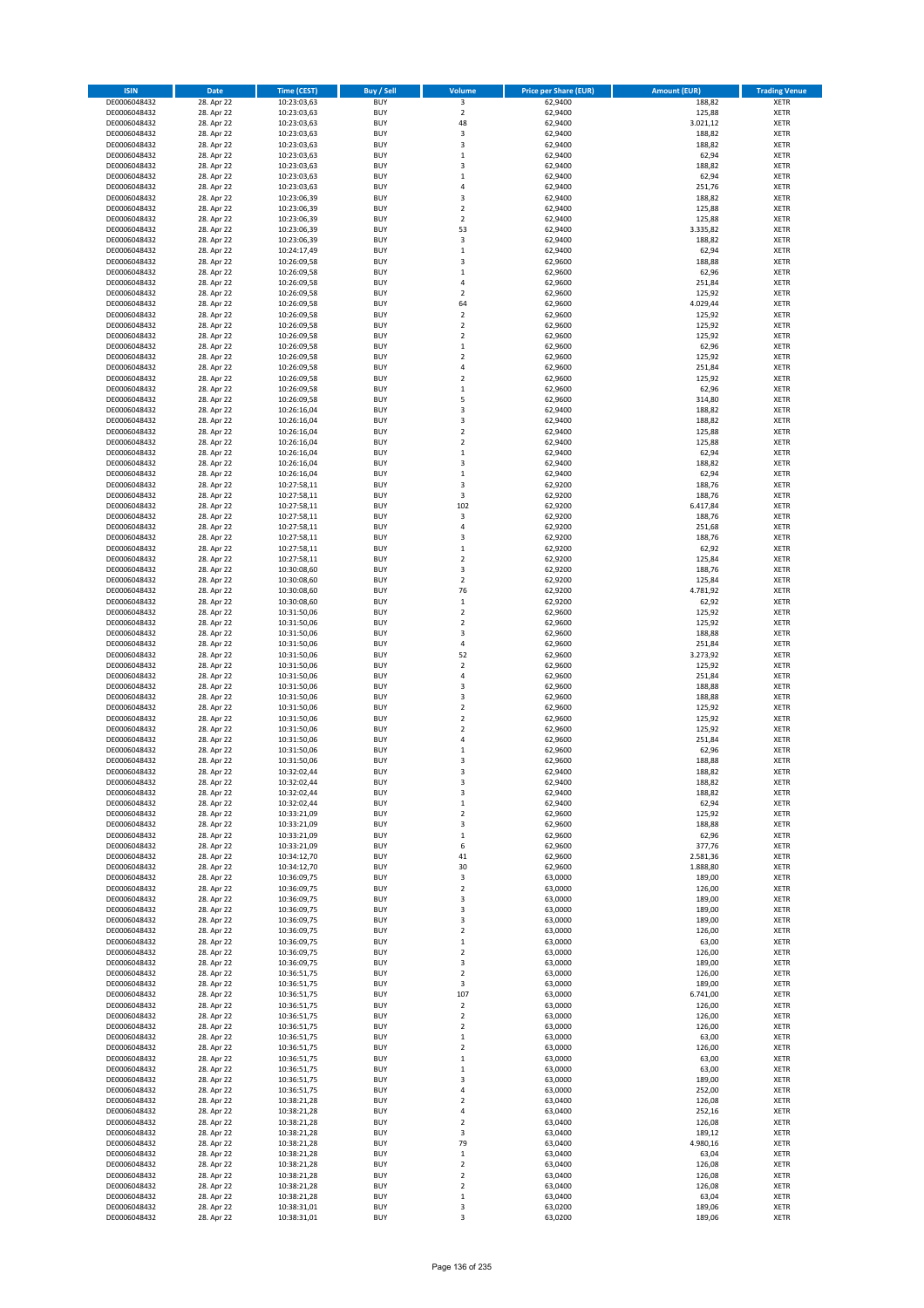| <b>ISIN</b>                  | <b>Date</b>              | <b>Time (CEST)</b>         | <b>Buy / Sell</b>        | <b>Volume</b>                          | <b>Price per Share (EUR)</b> | <b>Amount (EUR)</b> | <b>Trading Venue</b>       |
|------------------------------|--------------------------|----------------------------|--------------------------|----------------------------------------|------------------------------|---------------------|----------------------------|
| DE0006048432                 | 28. Apr 22               | 10:38:31,01                | <b>BUY</b>               | $\,1$                                  | 63,0200                      | 63,02               | <b>XETR</b>                |
| DE0006048432                 | 28. Apr 22               | 10:38:31,01                | <b>BUY</b>               | 4                                      | 63,0200                      | 252,08              | <b>XETR</b>                |
| DE0006048432                 | 28. Apr 22               | 10:38:31,01                | <b>BUY</b>               | 4                                      | 63,0200                      | 252,08              | <b>XETR</b>                |
| DE0006048432<br>DE0006048432 | 28. Apr 22<br>28. Apr 22 | 10:38:31,01<br>10:38:42,73 | <b>BUY</b><br><b>BUY</b> | $\mathbf 2$<br>$\overline{\mathbf{c}}$ | 63,0200<br>63,0000           | 126,04<br>126,00    | <b>XETR</b><br><b>XETR</b> |
| DE0006048432                 | 28. Apr 22               | 10:38:42,73                | <b>BUY</b>               | $\mathbf 1$                            | 63,0000                      | 63,00               | <b>XETR</b>                |
| DE0006048432                 | 28. Apr 22               | 10:38:42,73                | <b>BUY</b>               | $\mathbf 2$                            | 63,0000                      | 126,00              | <b>XETR</b>                |
| DE0006048432                 | 28. Apr 22               | 10:38:42,73                | <b>BUY</b>               | 4                                      | 63,0000                      | 252,00              | <b>XETR</b>                |
| DE0006048432                 | 28. Apr 22               | 10:38:53,70                | <b>BUY</b>               | 3                                      | 63,0000                      | 189,00              | <b>XETR</b>                |
| DE0006048432                 | 28. Apr 22               | 10:38:53,70                | <b>BUY</b>               | 3                                      | 63,0000                      | 189,00              | <b>XETR</b>                |
| DE0006048432                 | 28. Apr 22               | 10:38:53,70                | <b>BUY</b>               | $\mathbf 2$                            | 63,0000                      | 126,00              | <b>XETR</b>                |
| DE0006048432                 | 28. Apr 22<br>28. Apr 22 | 10:38:53,70                | <b>BUY</b><br><b>BUY</b> | 4<br>3                                 | 63,0000                      | 252,00              | <b>XETR</b><br><b>XETR</b> |
| DE0006048432<br>DE0006048432 | 28. Apr 22               | 10:41:13,04<br>10:41:13,04 | <b>BUY</b>               | 3                                      | 63,1000<br>63,1000           | 189,30<br>189,30    | <b>XETR</b>                |
| DE0006048432                 | 28. Apr 22               | 10:41:13,04                | <b>BUY</b>               | 4                                      | 63,1000                      | 252,40              | <b>XETR</b>                |
| DE0006048432                 | 28. Apr 22               | 10:41:13,04                | <b>BUY</b>               | 95                                     | 63,1000                      | 5.994,50            | <b>XETR</b>                |
| DE0006048432                 | 28. Apr 22               | 10:41:13,04                | <b>BUY</b>               | 3                                      | 63,1000                      | 189,30              | <b>XETR</b>                |
| DE0006048432                 | 28. Apr 22               | 10:41:13,04                | <b>BUY</b>               | $\mathbf 2$                            | 63,1000                      | 126,20              | <b>XETR</b>                |
| DE0006048432                 | 28. Apr 22               | 10:41:13,04                | <b>BUY</b>               | $\mathbf 1$                            | 63,1000                      | 63,10               | <b>XETR</b>                |
| DE0006048432                 | 28. Apr 22               | 10:41:13,04                | <b>BUY</b>               | $\mathbf 1$                            | 63,1000                      | 63,10               | <b>XETR</b>                |
| DE0006048432                 | 28. Apr 22               | 10:41:13,04                | <b>BUY</b>               | $\mathbf 1$                            | 63,1000                      | 63,10               | <b>XETR</b>                |
| DE0006048432<br>DE0006048432 | 28. Apr 22<br>28. Apr 22 | 10:41:13,05<br>10:41:13,05 | <b>BUY</b><br><b>BUY</b> | $\mathbf 2$<br>$\mathbf 2$             | 63,0800<br>63,0800           | 126,16<br>126,16    | <b>XETR</b><br><b>XETR</b> |
| DE0006048432                 | 28. Apr 22               | 10:41:13,05                | <b>BUY</b>               | 3                                      | 63,0800                      | 189,24              | <b>XETR</b>                |
| DE0006048432                 | 28. Apr 22               | 10:41:13,05                | <b>BUY</b>               | 3                                      | 63,0800                      | 189,24              | <b>XETR</b>                |
| DE0006048432                 | 28. Apr 22               | 10:42:09,88                | <b>BUY</b>               | $\mathbf 1$                            | 63,0400                      | 63,04               | <b>XETR</b>                |
| DE0006048432                 | 28. Apr 22               | 10:42:09,88                | <b>BUY</b>               | 3                                      | 63,0600                      | 189,18              | <b>XETR</b>                |
| DE0006048432                 | 28. Apr 22               | 10:42:09,88                | <b>BUY</b>               | 3                                      | 63,0600                      | 189,18              | <b>XETR</b>                |
| DE0006048432                 | 28. Apr 22               | 10:42:09,88                | <b>BUY</b>               | 3                                      | 63,0600                      | 189,18              | <b>XETR</b>                |
| DE0006048432                 | 28. Apr 22               | 10:42:09,88                | <b>BUY</b>               | $\overline{\mathbf{c}}$                | 63,0600                      | 126,12              | <b>XETR</b>                |
| DE0006048432<br>DE0006048432 | 28. Apr 22<br>28. Apr 22 | 10:42:09,88<br>10:42:09,88 | <b>BUY</b><br><b>BUY</b> | $\mathbf 1$<br>3                       | 63,0600<br>63,0600           | 63,06<br>189,18     | <b>XETR</b><br><b>XETR</b> |
| DE0006048432                 | 28. Apr 22               | 10:42:09,88                | <b>BUY</b>               | $\mathbf 1$                            | 63,0600                      | 63,06               | <b>XETR</b>                |
| DE0006048432                 | 28. Apr 22               | 10:42:09,88                | <b>BUY</b>               | 4                                      | 63,0000                      | 252,00              | <b>XETR</b>                |
| DE0006048432                 | 28. Apr 22               | 10:43:54,98                | <b>BUY</b>               | $\overline{\mathbf{c}}$                | 63,1200                      | 126,24              | <b>XETR</b>                |
| DE0006048432                 | 28. Apr 22               | 10:43:54,98                | <b>BUY</b>               | 126                                    | 63,1200                      | 7.953,12            | <b>XETR</b>                |
| DE0006048432                 | 28. Apr 22               | 10:43:54,98                | <b>BUY</b>               | $\overline{\mathbf{c}}$                | 63,1200                      | 126,24              | <b>XETR</b>                |
| DE0006048432                 | 28. Apr 22               | 10:43:54,98                | <b>BUY</b>               | $\mathbf 2$                            | 63,1200                      | 126,24              | <b>XETR</b>                |
| DE0006048432                 | 28. Apr 22               | 10:43:54,98                | <b>BUY</b>               | 4                                      | 63,1200                      | 252,48              | <b>XETR</b>                |
| DE0006048432                 | 28. Apr 22               | 10:44:03,47                | <b>BUY</b>               | $\overline{\mathbf{c}}$                | 63,1800                      | 126,36              | <b>XETR</b>                |
| DE0006048432<br>DE0006048432 | 28. Apr 22<br>28. Apr 22 | 10:44:03,47<br>10:44:07,73 | <b>BUY</b><br><b>BUY</b> | 4<br>$\mathbf 1$                       | 63,1800<br>63,1800           | 252,72<br>63,18     | <b>XETR</b><br><b>XETR</b> |
| DE0006048432                 | 28. Apr 22               | 10:44:07,73                | <b>BUY</b>               | 3                                      | 63,1800                      | 189,54              | <b>XETR</b>                |
| DE0006048432                 | 28. Apr 22               | 10:45:04,00                | <b>BUY</b>               | 4                                      | 63,1600                      | 252,64              | <b>XETR</b>                |
| DE0006048432                 | 28. Apr 22               | 10:45:04,00                | <b>BUY</b>               | 3                                      | 63,1600                      | 189,48              | <b>XETR</b>                |
| DE0006048432                 | 28. Apr 22               | 10:45:04,00                | <b>BUY</b>               | $\overline{\mathbf{2}}$                | 63,1600                      | 126,32              | <b>XETR</b>                |
| DE0006048432                 | 28. Apr 22               | 10:45:04,00                | <b>BUY</b>               | $\mathbf 1$                            | 63,1600                      | 63,16               | <b>XETR</b>                |
| DE0006048432                 | 28. Apr 22               | 10:45:04,00                | <b>BUY</b>               | $\mathbf 2$                            | 63,1600                      | 126,32              | <b>XETR</b>                |
| DE0006048432                 | 28. Apr 22               | 10:45:04,00                | <b>BUY</b>               | $\mathbf 2$                            | 63,1600                      | 126,32              | <b>XETR</b>                |
| DE0006048432                 | 28. Apr 22               | 10:45:04,00                | <b>BUY</b>               | 3                                      | 63,1600                      | 189,48              | <b>XETR</b>                |
| DE0006048432<br>DE0006048432 | 28. Apr 22<br>28. Apr 22 | 10:45:04,00<br>10:45:04,00 | <b>BUY</b><br><b>BUY</b> | $\overline{\mathbf{c}}$<br>4           | 63,1600<br>63,1600           | 126,32<br>252,64    | <b>XETR</b><br><b>XETR</b> |
| DE0006048432                 | 28. Apr 22               | 10:45:04,00                | <b>BUY</b>               | $\overline{\mathbf{2}}$                | 63,1600                      | 126,32              | <b>XETR</b>                |
| DE0006048432                 | 28. Apr 22               | 10:45:04,00                | <b>BUY</b>               | 129                                    | 63,1600                      | 8.147,64            | <b>XETR</b>                |
| DE0006048432                 | 28. Apr 22               | 10:45:04,00                | <b>BUY</b>               | $\overline{\mathbf{c}}$                | 63,1600                      | 126,32              | <b>XETR</b>                |
| DE0006048432                 | 28. Apr 22               | 10:45:04,00                | <b>BUY</b>               | $\mathbf 1$                            | 63,1600                      | 63,16               | <b>XETR</b>                |
| DE0006048432                 | 28. Apr 22               | 10:45:04,00                | <b>BUY</b>               | $\overline{\mathbf{c}}$                | 63,1600                      | 126,32              | <b>XETR</b>                |
| DE0006048432                 | 28. Apr 22               | 10:45:04,00                | <b>BUY</b>               | 3                                      | 63,1600                      | 189,48              | <b>XETR</b>                |
| DE0006048432                 | 28. Apr 22               | 10:45:04,00                | <b>BUY</b>               | $\overline{\mathbf{c}}$                | 63,1600                      | 126,32              | <b>XETR</b>                |
| DE0006048432<br>DE0006048432 | 28. Apr 22               | 10:45:04,00                | <b>BUY</b><br><b>BUY</b> | $\mathbf 1$                            | 63,1600                      | 63,16               | <b>XETR</b>                |
| DE0006048432                 | 28. Apr 22<br>28. Apr 22 | 10:45:42,49<br>10:45:42,49 | <b>BUY</b>               | 3<br>$\overline{\mathbf{c}}$           | 63,2000<br>63,2000           | 189,60<br>126,40    | <b>XETR</b><br><b>XETR</b> |
| DE0006048432                 | 28. Apr 22               | 10:45:42,49                | <b>BUY</b>               | $\overline{\mathbf{c}}$                | 63,2000                      | 126,40              | <b>XETR</b>                |
| DE0006048432                 | 28. Apr 22               | 10:45:42,49                | <b>BUY</b>               | $\mathbf{1}$                           | 63,2000                      | 63,20               | <b>XETR</b>                |
| DE0006048432                 | 28. Apr 22               | 10:45:42,49                | BUY                      | 2                                      | 63,2000                      | 126,40              | <b>XETR</b>                |
| DE0006048432                 | 28. Apr 22               | 10:45:42,49                | <b>BUY</b>               | $\mathbf 2$                            | 63,2000                      | 126,40              | <b>XETR</b>                |
| DE0006048432                 | 28. Apr 22               | 10:45:42,49                | <b>BUY</b>               | $\mathbf 2$                            | 63,2000                      | 126,40              | <b>XETR</b>                |
| DE0006048432                 | 28. Apr 22               | 10:45:42,49                | <b>BUY</b>               | $\mathbf 2$                            | 63,2000                      | 126,40              | XETR                       |
| DE0006048432<br>DE0006048432 | 28. Apr 22<br>28. Apr 22 | 10:45:42,49<br>10:45:42,49 | <b>BUY</b><br><b>BUY</b> | $\mathbf 2$<br>$\mathbf 2$             | 63,2000<br>63,2000           | 126,40<br>126,40    | <b>XETR</b><br><b>XETR</b> |
| DE0006048432                 | 28. Apr 22               | 10:45:42,49                | <b>BUY</b>               | 3                                      | 63,2000                      | 189,60              | <b>XETR</b>                |
| DE0006048432                 | 28. Apr 22               | 10:45:42,49                | <b>BUY</b>               | $\mathbf 1$                            | 63,2000                      | 63,20               | <b>XETR</b>                |
| DE0006048432                 | 28. Apr 22               | 10:45:42,49                | <b>BUY</b>               | $\mathbf 1$                            | 63,2000                      | 63,20               | <b>XETR</b>                |
| DE0006048432                 | 28. Apr 22               | 10:45:42,49                | <b>BUY</b>               | $\mathbf 2$                            | 63,2000                      | 126,40              | <b>XETR</b>                |
| DE0006048432                 | 28. Apr 22               | 10:45:42,49                | <b>BUY</b>               | $\mathbf 1$                            | 63,2000                      | 63,20               | <b>XETR</b>                |
| DE0006048432                 | 28. Apr 22               | 10:46:33,25                | <b>BUY</b>               | $\mathbf 2$                            | 63,2600                      | 126,52              | <b>XETR</b>                |
| DE0006048432<br>DE0006048432 | 28. Apr 22               | 10:46:33,25                | <b>BUY</b>               | $\mathbf 2$                            | 63,2600                      | 126,52              | <b>XETR</b>                |
| DE0006048432                 | 28. Apr 22<br>28. Apr 22 | 10:46:33,25<br>10:46:33,25 | <b>BUY</b><br><b>BUY</b> | $\overline{\mathbf{2}}$<br>$\mathbf 2$ | 63,2600<br>63,2600           | 126,52<br>126,52    | <b>XETR</b><br><b>XETR</b> |
| DE0006048432                 | 28. Apr 22               | 10:46:33,25                | <b>BUY</b>               | $\mathbf 1$                            | 63,2600                      | 63,26               | <b>XETR</b>                |
| DE0006048432                 | 28. Apr 22               | 10:46:33,25                | <b>BUY</b>               | $\mathbf 2$                            | 63,2600                      | 126,52              | <b>XETR</b>                |
| DE0006048432                 | 28. Apr 22               | 10:46:33,25                | <b>BUY</b>               | 4                                      | 63,2600                      | 253,04              | <b>XETR</b>                |
| DE0006048432                 | 28. Apr 22               | 10:46:33,25                | <b>BUY</b>               | 85                                     | 63,2600                      | 5.377,10            | XETR                       |
| DE0006048432                 | 28. Apr 22               | 10:46:33,25                | <b>BUY</b>               | 4                                      | 63,2600                      | 253,04              | <b>XETR</b>                |
| DE0006048432                 | 28. Apr 22               | 10:46:33,25                | <b>BUY</b>               | $\overline{\mathbf{c}}$                | 63,2600                      | 126,52              | <b>XETR</b>                |
| DE0006048432                 | 28. Apr 22               | 10:46:33,25                | <b>BUY</b><br><b>BUY</b> | 4<br>$\overline{\mathbf{c}}$           | 63,2600                      | 253,04              | <b>XETR</b><br><b>XETR</b> |
| DE0006048432<br>DE0006048432 | 28. Apr 22<br>28. Apr 22 | 10:46:33,25<br>10:46:33,25 | <b>BUY</b>               | 3                                      | 63,2600<br>63,2600           | 126,52<br>189,78    | <b>XETR</b>                |
| DE0006048432                 | 28. Apr 22               | 10:46:33,25                | <b>BUY</b>               | 4                                      | 63,2600                      | 253,04              | <b>XETR</b>                |
| DE0006048432                 | 28. Apr 22               | 10:46:33,25                | <b>BUY</b>               | $\mathbf 1$                            | 63,2600                      | 63,26               | <b>XETR</b>                |
| DE0006048432                 | 28. Apr 22               | 10:46:33,25                | <b>BUY</b>               | $\mathbf 1$                            | 63,2600                      | 63,26               | <b>XETR</b>                |
| DE0006048432                 | 28. Apr 22               | 10:46:33,25                | <b>BUY</b>               | $\mathbf 1$                            | 63,2600                      | 63,26               | <b>XETR</b>                |
| DE0006048432                 | 28. Apr 22               | 10:46:35,99                | <b>BUY</b>               | $\mathbf 2$                            | 63,2200                      | 126,44              | <b>XETR</b>                |
| DE0006048432                 | 28. Apr 22               | 10:46:35,99                | <b>BUY</b>               | $\overline{\mathbf{c}}$                | 63,2200                      | 126,44              | <b>XETR</b>                |
| DE0006048432                 | 28. Apr 22               | 10:46:35,99                | <b>BUY</b>               | $\mathbf 2$                            | 63,2200                      | 126,44              | <b>XETR</b>                |
| DE0006048432<br>DE0006048432 | 28. Apr 22               | 10:46:35,99                | <b>BUY</b><br><b>BUY</b> | $\mathbf 1$<br>$\mathbf 2$             | 63,2200<br>63,2200           | 63,22<br>126,44     | <b>XETR</b><br><b>XETR</b> |
| DE0006048432                 | 28. Apr 22<br>28. Apr 22 | 10:46:35,99<br>10:46:35,99 | <b>BUY</b>               | 4                                      | 63,2200                      | 252,88              | <b>XETR</b>                |
| DE0006048432                 | 28. Apr 22               | 10:46:35,99                | <b>BUY</b>               | $\mathbf 2$                            | 63,2200                      | 126,44              | <b>XETR</b>                |
| DE0006048432                 | 28. Apr 22               | 10:46:35,99                | <b>BUY</b>               | 5                                      | 63,2200                      | 316,10              | <b>XETR</b>                |
| DE0006048432                 | 28. Apr 22               | 10:46:35,99                | <b>BUY</b>               | $\overline{\mathbf{c}}$                | 63,2200                      | 126,44              | <b>XETR</b>                |
| DE0006048432                 | 28. Apr 22               | 10:46:35,99                | <b>BUY</b>               | $\mathbf 2$                            | 63,2200                      | 126,44              | XETR                       |
| DE0006048432                 | 28. Apr 22               | 10:46:35,99                | <b>BUY</b>               | $\mathbf 1$                            | 63,2200                      | 63,22               | <b>XETR</b>                |
| DE0006048432<br>DE0006048432 | 28. Apr 22<br>28. Apr 22 | 10:46:35,99<br>10:46:35,99 | <b>BUY</b><br><b>BUY</b> | $\mathbf 2$<br>$\mathbf 1$             | 63,2200<br>63,2200           | 126,44<br>63,22     | <b>XETR</b><br><b>XETR</b> |
| DE0006048432                 | 28. Apr 22               | 10:46:35,99                | <b>BUY</b>               | 10                                     | 63,2200                      | 632,20              | <b>XETR</b>                |
|                              |                          |                            |                          |                                        |                              |                     |                            |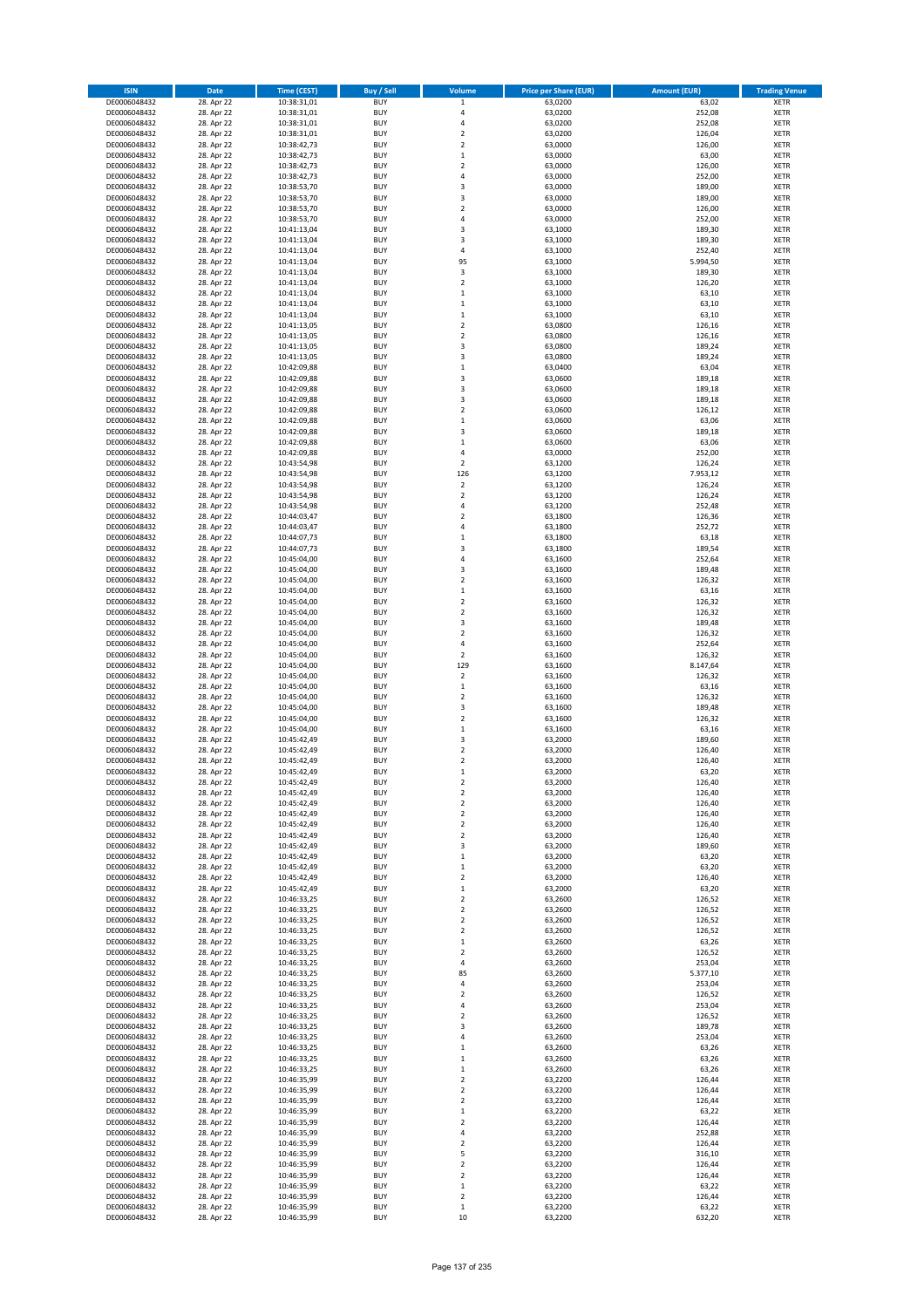| <b>ISIN</b>                  | <b>Date</b>              | <b>Time (CEST)</b>         | <b>Buy / Sell</b>        | <b>Volume</b>                          | <b>Price per Share (EUR)</b> | <b>Amount (EUR)</b> | <b>Trading Venue</b>       |
|------------------------------|--------------------------|----------------------------|--------------------------|----------------------------------------|------------------------------|---------------------|----------------------------|
| DE0006048432                 | 28. Apr 22               | 10:46:35,99                | <b>BUY</b>               | 87                                     | 63,2200                      | 5.500,14            | <b>XETR</b>                |
| DE0006048432                 | 28. Apr 22               | 10:47:00,65                | <b>BUY</b>               | $\mathbf 2$                            | 63,2000                      | 126,40              | <b>XETR</b>                |
| DE0006048432                 | 28. Apr 22               | 10:47:00,65                | <b>BUY</b>               | 3                                      | 63,2000                      | 189,60              | <b>XETR</b>                |
| DE0006048432                 | 28. Apr 22               | 10:47:00,65                | <b>BUY</b>               | 3                                      | 63,2000                      | 189,60              | <b>XETR</b>                |
| DE0006048432                 | 28. Apr 22               | 10:47:00,65                | <b>BUY</b>               | $\mathbf 1$                            | 63,2000                      | 63,20               | <b>XETR</b>                |
| DE0006048432                 | 28. Apr 22               | 10:47:00,65                | <b>BUY</b>               | 88                                     | 63,2000                      | 5.561,60            | <b>XETR</b>                |
| DE0006048432                 | 28. Apr 22               | 10:47:00,65                | <b>BUY</b>               | 4                                      | 63,2000                      | 252,80              | <b>XETR</b>                |
| DE0006048432                 | 28. Apr 22               | 10:47:00,65                | <b>BUY</b>               | $\mathbf 1$                            | 63,2000                      | 63,20               | <b>XETR</b>                |
| DE0006048432                 | 28. Apr 22               | 10:47:00,65                | <b>BUY</b><br><b>BUY</b> | $\overline{2}$<br>$\overline{2}$       | 63,2000                      | 126,40              | <b>XETR</b><br><b>XETR</b> |
| DE0006048432<br>DE0006048432 | 28. Apr 22<br>28. Apr 22 | 10:47:00,65                | <b>BUY</b>               | 3                                      | 63,2000<br>63,2200           | 126,40<br>189,66    | <b>XETR</b>                |
| DE0006048432                 | 28. Apr 22               | 10:48:43,94<br>10:48:43,94 | <b>BUY</b>               | $\mathbf 1$                            | 63,2200                      | 63,22               | <b>XETR</b>                |
| DE0006048432                 | 28. Apr 22               | 10:48:43,94                | <b>BUY</b>               | $\mathbf 2$                            | 63,2200                      | 126,44              | <b>XETR</b>                |
| DE0006048432                 | 28. Apr 22               | 10:48:43,94                | <b>BUY</b>               | $\overline{\mathbf{c}}$                | 63,2200                      | 126,44              | <b>XETR</b>                |
| DE0006048432                 | 28. Apr 22               | 10:48:43,94                | <b>BUY</b>               | 4                                      | 63,2200                      | 252,88              | <b>XETR</b>                |
| DE0006048432                 | 28. Apr 22               | 10:48:43,94                | <b>BUY</b>               | 3                                      | 63,2200                      | 189,66              | <b>XETR</b>                |
| DE0006048432                 | 28. Apr 22               | 10:48:43,94                | <b>BUY</b>               | $\overline{\mathbf{c}}$                | 63,2200                      | 126,44              | <b>XETR</b>                |
| DE0006048432                 | 28. Apr 22               | 10:48:43,94                | <b>BUY</b>               | 3                                      | 63,2200                      | 189,66              | <b>XETR</b>                |
| DE0006048432                 | 28. Apr 22               | 10:48:43,94                | <b>BUY</b>               | 3                                      | 63,2200                      | 189,66              | <b>XETR</b>                |
| DE0006048432                 | 28. Apr 22               | 10:48:43,94                | <b>BUY</b>               | 3                                      | 63,2200                      | 189,66              | <b>XETR</b>                |
| DE0006048432                 | 28. Apr 22               | 10:48:44,00                | <b>BUY</b>               | $\overline{\mathbf{c}}$                | 63,2000                      | 126,40              | <b>XETR</b>                |
| DE0006048432<br>DE0006048432 | 28. Apr 22<br>28. Apr 22 | 10:48:44,00                | <b>BUY</b><br><b>BUY</b> | $\mathbf 1$<br>$\mathbf 2$             | 63,2000<br>63,1800           | 63,20<br>126,36     | <b>XETR</b><br><b>XETR</b> |
| DE0006048432                 | 28. Apr 22               | 10:48:53,20<br>10:48:53,20 | <b>BUY</b>               | $\mathbf 2$                            | 63,1800                      | 126,36              | <b>XETR</b>                |
| DE0006048432                 | 28. Apr 22               | 10:48:53,20                | <b>BUY</b>               | $\mathbf 2$                            | 63,1800                      | 126,36              | <b>XETR</b>                |
| DE0006048432                 | 28. Apr 22               | 10:48:53,20                | <b>BUY</b>               | 3                                      | 63,1800                      | 189,54              | <b>XETR</b>                |
| DE0006048432                 | 28. Apr 22               | 10:48:53,20                | <b>BUY</b>               | $\mathbf 1$                            | 63,1800                      | 63,18               | <b>XETR</b>                |
| DE0006048432                 | 28. Apr 22               | 10:48:53,20                | <b>BUY</b>               | $\mathbf 1$                            | 63,1800                      | 63,18               | <b>XETR</b>                |
| DE0006048432                 | 28. Apr 22               | 10:49:07,30                | <b>BUY</b>               | 3                                      | 63,1600                      | 189,48              | <b>XETR</b>                |
| DE0006048432                 | 28. Apr 22               | 10:49:07,30                | <b>BUY</b>               | $\mathbf 1$                            | 63,1600                      | 63,16               | <b>XETR</b>                |
| DE0006048432                 | 28. Apr 22               | 10:49:07,30                | <b>BUY</b>               | 3                                      | 63,1600                      | 189,48              | <b>XETR</b>                |
| DE0006048432                 | 28. Apr 22               | 10:51:21,28                | <b>BUY</b>               | 3                                      | 63,1600                      | 189,48              | <b>XETR</b>                |
| DE0006048432                 | 28. Apr 22               | 10:51:21,28                | <b>BUY</b>               | 4                                      | 63,1600                      | 252,64              | <b>XETR</b>                |
| DE0006048432<br>DE0006048432 | 28. Apr 22<br>28. Apr 22 | 10:51:21,28                | <b>BUY</b><br><b>BUY</b> | $\overline{\mathbf{c}}$<br>$\mathbf 2$ | 63,1600<br>63.2200           | 126,32<br>126,44    | <b>XETR</b><br><b>XETR</b> |
| DE0006048432                 | 28. Apr 22               | 10:52:50,03<br>10:52:50,03 | <b>BUY</b>               | $\mathbf 2$                            | 63,2200                      | 126,44              | <b>XETR</b>                |
| DE0006048432                 | 28. Apr 22               | 10:52:50,03                | <b>BUY</b>               | 3                                      | 63,2200                      | 189,66              | <b>XETR</b>                |
| DE0006048432                 | 28. Apr 22               | 10:52:50,03                | <b>BUY</b>               | $\mathbf 2$                            | 63,2200                      | 126,44              | <b>XETR</b>                |
| DE0006048432                 | 28. Apr 22               | 10:52:50,03                | <b>BUY</b>               | $\overline{\mathbf{c}}$                | 63,2200                      | 126,44              | <b>XETR</b>                |
| DE0006048432                 | 28. Apr 22               | 10:52:50,03                | <b>BUY</b>               | 71                                     | 63,2200                      | 4.488,62            | <b>XETR</b>                |
| DE0006048432                 | 28. Apr 22               | 10:52:50,03                | <b>BUY</b>               | 3                                      | 63,2200                      | 189,66              | <b>XETR</b>                |
| DE0006048432                 | 28. Apr 22               | 10:52:50,03                | <b>BUY</b>               | 3                                      | 63,2200                      | 189,66              | <b>XETR</b>                |
| DE0006048432                 | 28. Apr 22               | 10:52:50,03                | <b>BUY</b>               | $\mathbf 2$                            | 63,2200                      | 126,44              | <b>XETR</b>                |
| DE0006048432                 | 28. Apr 22               | 10:52:50,03                | <b>BUY</b>               | 3                                      | 63,2200                      | 189,66              | <b>XETR</b>                |
| DE0006048432                 | 28. Apr 22               | 10:52:50,03                | <b>BUY</b>               | $\mathbf 2$                            | 63,2200                      | 126,44              | <b>XETR</b>                |
| DE0006048432                 | 28. Apr 22               | 10:52:50,03                | <b>BUY</b>               | 3                                      | 63,2200                      | 189,66              | <b>XETR</b>                |
| DE0006048432<br>DE0006048432 | 28. Apr 22<br>28. Apr 22 | 10:52:50,03                | <b>BUY</b><br><b>BUY</b> | $\mathbf 2$<br>$\mathbf 2$             | 63,2200<br>63,2200           | 126,44              | <b>XETR</b><br><b>XETR</b> |
| DE0006048432                 | 28. Apr 22               | 10:52:50,03<br>10:52:50,03 | <b>BUY</b>               | $\mathbf 2$                            | 63,2200                      | 126,44<br>126,44    | <b>XETR</b>                |
| DE0006048432                 | 28. Apr 22               | 10:52:50,03                | <b>BUY</b>               | $\overline{\mathbf{c}}$                | 63,2200                      | 126,44              | <b>XETR</b>                |
| DE0006048432                 | 28. Apr 22               | 10:52:50,03                | <b>BUY</b>               | 3                                      | 63,2200                      | 189,66              | <b>XETR</b>                |
| DE0006048432                 | 28. Apr 22               | 10:52:50,11                | <b>BUY</b>               | 4                                      | 63,2200                      | 252,88              | <b>XETR</b>                |
| DE0006048432                 | 28. Apr 22               | 10:52:50,11                | <b>BUY</b>               | 3                                      | 63,2200                      | 189,66              | <b>XETR</b>                |
| DE0006048432                 | 28. Apr 22               | 10:53:12,80                | <b>BUY</b>               | 3                                      | 63,2200                      | 189,66              | <b>XETR</b>                |
| DE0006048432                 | 28. Apr 22               | 10:53:12,80                | <b>BUY</b>               | 4                                      | 63,2200                      | 252,88              | <b>XETR</b>                |
| DE0006048432                 | 28. Apr 22               | 10:53:12,80                | <b>BUY</b>               | 9                                      | 63,2200                      | 568,98              | <b>XETR</b>                |
| DE0006048432                 | 28. Apr 22               | 10:53:12,80                | <b>BUY</b>               | 4                                      | 63,2200                      | 252,88              | <b>XETR</b>                |
| DE0006048432                 | 28. Apr 22               | 10:53:12,80                | <b>BUY</b>               | 50                                     | 63,2200                      | 3.161,00            | <b>XETR</b>                |
| DE0006048432                 | 28. Apr 22               | 10:55:56,84                | <b>BUY</b>               | 3                                      | 63,2600                      | 189,78              | <b>XETR</b>                |
| DE0006048432<br>DE0006048432 | 28. Apr 22<br>28. Apr 22 | 10:55:56,84<br>10:55:56,84 | <b>BUY</b><br><b>BUY</b> | 3<br>$\mathbf 2$                       | 63,2600<br>63,2600           | 189,78<br>126,52    | <b>XETR</b><br><b>XETR</b> |
| DE0006048432                 | 28. Apr 22               | 10:55:56,84                | <b>BUY</b>               | $\mathbf 1$                            | 63,2600                      | 63,26               | <b>XETR</b>                |
| DE0006048432                 | 28. Apr 22               | 10:55:56,84                | <b>BUY</b>               | 3                                      | 63,2600                      | 189,78              | <b>XETR</b>                |
| DE0006048432                 | 28. Apr 22               | 10:55:56,84                | <b>BUY</b>               | 3                                      | 63,2600                      | 189,78              | <b>XETR</b>                |
| DE0006048432                 | 28. Apr 22               | 10:55:56,84                | BUY                      | 68                                     | 63,2600                      | 4.301,68            | <b>XETR</b>                |
| DE0006048432                 | 28. Apr 22               | 10:55:56,84                | <b>BUY</b>               | 3                                      | 63,2600                      | 189,78              | <b>XETR</b>                |
| DE0006048432                 | 28. Apr 22               | 10:55:56,84                | <b>BUY</b>               | 3                                      | 63,2600                      | 189,78              | <b>XETR</b>                |
| DE0006048432                 | 28. Apr 22               | 10:55:56,84                | <b>BUY</b>               | 3                                      | 63,2600                      | 189,78              | XETR                       |
| DE0006048432                 | 28. Apr 22               | 10:55:56,84                | <b>BUY</b>               | 3                                      | 63,2600                      | 189,78              | <b>XETR</b>                |
| DE0006048432                 | 28. Apr 22               | 10:55:56,84                | <b>BUY</b><br><b>BUY</b> | $\mathbf 1$<br>$\overline{\mathbf{2}}$ | 63,2600                      | 63,26               | <b>XETR</b><br><b>XETR</b> |
| DE0006048432<br>DE0006048432 | 28. Apr 22<br>28. Apr 22 | 10:55:56,84<br>10:55:56,84 | <b>BUY</b>               | $\mathbf 1$                            | 63,2600<br>63,2600           | 126,52<br>63,26     | <b>XETR</b>                |
| DE0006048432                 | 28. Apr 22               | 10:55:56,84                | <b>BUY</b>               | $\mathbf 2$                            | 63,2600                      | 126,52              | <b>XETR</b>                |
| DE0006048432                 | 28. Apr 22               | 10:55:56,84                | <b>BUY</b>               | $\mathbf 1$                            | 63,2600                      | 63,26               | <b>XETR</b>                |
| DE0006048432                 | 28. Apr 22               | 10:55:56,84                | <b>BUY</b>               | $\mathbf 2$                            | 63,2600                      | 126,52              | <b>XETR</b>                |
| DE0006048432                 | 28. Apr 22               | 10:55:56,84                | <b>BUY</b>               | 13                                     | 63,2600                      | 822,38              | <b>XETR</b>                |
| DE0006048432                 | 28. Apr 22               | 10:56:21,97                | <b>BUY</b>               | $\,$ 1                                 | 63,2400                      | 63,24               | <b>XETR</b>                |
| DE0006048432                 | 28. Apr 22               | 10:56:21,97                | <b>BUY</b>               | $\overline{\mathbf{c}}$                | 63,2400                      | 126,48              | <b>XETR</b>                |
| DE0006048432                 | 28. Apr 22               | 10:56:21,97                | <b>BUY</b>               | $\mathbf 1$                            | 63,2400                      | 63,24               | <b>XETR</b>                |
| DE0006048432                 | 28. Apr 22               | 10:56:21,97                | <b>BUY</b><br><b>BUY</b> | $\mathbf 1$<br>3                       | 63,2400                      | 63,24               | <b>XETR</b>                |
| DE0006048432<br>DE0006048432 | 28. Apr 22<br>28. Apr 22 | 10:59:45,32<br>10:59:45,32 | <b>BUY</b>               | $\mathbf 2$                            | 63,2400<br>63,2400           | 189,72<br>126,48    | <b>XETR</b><br><b>XETR</b> |
| DE0006048432                 | 28. Apr 22               | 11:01:26,04                | <b>BUY</b>               | $\mathbf 2$                            | 63,2200                      | 126,44              | <b>XETR</b>                |
| DE0006048432                 | 28. Apr 22               | 11:01:26,04                | <b>BUY</b>               | $\mathbf 2$                            | 63,2200                      | 126,44              | <b>XETR</b>                |
| DE0006048432                 | 28. Apr 22               | 11:01:26,04                | <b>BUY</b>               | 3                                      | 63,2200                      | 189,66              | <b>XETR</b>                |
| DE0006048432                 | 28. Apr 22               | 11:01:26,04                | <b>BUY</b>               | $\mathbf 1$                            | 63,2200                      | 63,22               | <b>XETR</b>                |
| DE0006048432                 | 28. Apr 22               | 11:01:26,04                | <b>BUY</b>               | 90                                     | 63,2200                      | 5.689,80            | <b>XETR</b>                |
| DE0006048432                 | 28. Apr 22               | 11:01:26,04                | <b>BUY</b>               | 3                                      | 63,2200                      | 189,66              | <b>XETR</b>                |
| DE0006048432                 | 28. Apr 22               | 11:01:26,04                | <b>BUY</b>               | 3                                      | 63,2200                      | 189,66              | <b>XETR</b>                |
| DE0006048432                 | 28. Apr 22               | 11:01:26,04                | <b>BUY</b>               | $\mathbf 2$                            | 63,2200                      | 126,44              | <b>XETR</b>                |
| DE0006048432                 | 28. Apr 22               | 11:01:26,04                | <b>BUY</b>               | $\mathbf 2$                            | 63,2200                      | 126,44              | <b>XETR</b>                |
| DE0006048432                 | 28. Apr 22               | 11:01:26,04                | <b>BUY</b>               | 3                                      | 63,2200                      | 189,66              | <b>XETR</b>                |
| DE0006048432                 | 28. Apr 22               | 11:01:26,04                | <b>BUY</b><br><b>BUY</b> | $\mathbf 1$<br>$\mathbf 1$             | 63,2200                      | 63,22               | <b>XETR</b>                |
| DE0006048432<br>DE0006048432 | 28. Apr 22<br>28. Apr 22 | 11:01:26,04<br>11:01:26,04 | <b>BUY</b>               | 3                                      | 63,2200<br>63,2200           | 63,22<br>189,66     | <b>XETR</b><br><b>XETR</b> |
| DE0006048432                 | 28. Apr 22               | 11:01:26,04                | <b>BUY</b>               | $\mathbf 2$                            | 63,2200                      | 126,44              | <b>XETR</b>                |
| DE0006048432                 | 28. Apr 22               | 11:01:26,04                | <b>BUY</b>               | $\mathbf 2$                            | 63,2200                      | 126,44              | <b>XETR</b>                |
| DE0006048432                 | 28. Apr 22               | 11:01:26,04                | <b>BUY</b>               | $\mathbf 1$                            | 63,2200                      | 63,22               | <b>XETR</b>                |
| DE0006048432                 | 28. Apr 22               | 11:01:26,06                | <b>BUY</b>               | 92                                     | 63,2000                      | 5.814,40            | <b>XETR</b>                |
| DE0006048432                 | 28. Apr 22               | 11:01:26,06                | <b>BUY</b>               | 3                                      | 63,2000                      | 189,60              | <b>XETR</b>                |
| DE0006048432                 | 28. Apr 22               | 11:01:26,06                | <b>BUY</b>               | $\overline{\mathbf{c}}$                | 63,2000                      | 126,40              | <b>XETR</b>                |
| DE0006048432                 | 28. Apr 22               | 11:01:26,07                | <b>BUY</b>               | 3                                      | 63,2000                      | 189,60              | XETR                       |
| DE0006048432                 | 28. Apr 22               | 11:01:26,08                | <b>BUY</b>               | $\mathbf 1$                            | 63,2000                      | 63,20               | <b>XETR</b>                |
| DE0006048432<br>DE0006048432 | 28. Apr 22<br>28. Apr 22 | 11:01:26,08<br>11:01:26,08 | <b>BUY</b><br><b>BUY</b> | 4<br>$\mathbf 1$                       | 63,2000<br>63,2000           | 252,80<br>63,20     | <b>XETR</b><br><b>XETR</b> |
| DE0006048432                 | 28. Apr 22               | 11:02:23,99                | <b>BUY</b>               | $\mathbf 2$                            | 63,2200                      | 126,44              | <b>XETR</b>                |
|                              |                          |                            |                          |                                        |                              |                     |                            |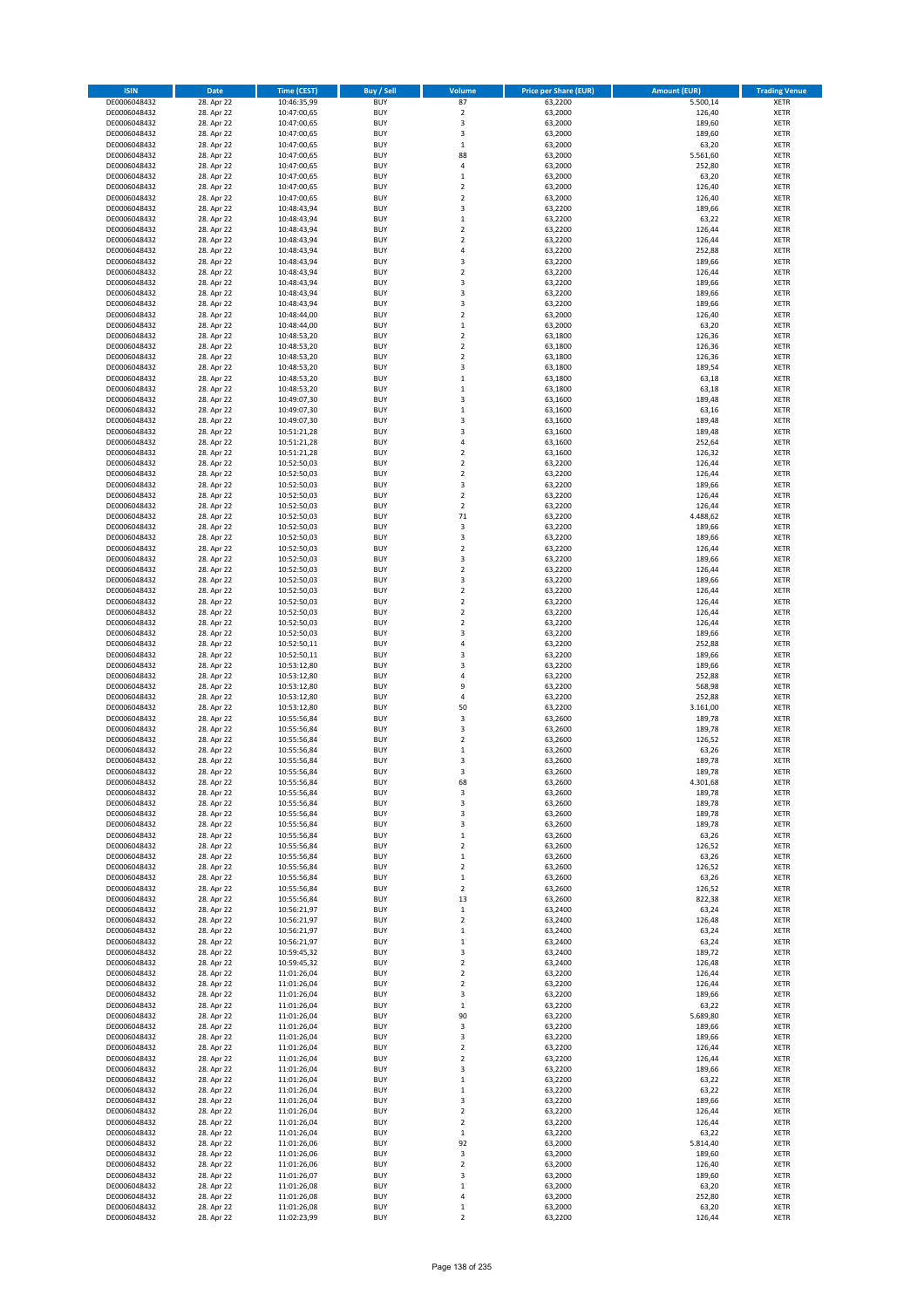| <b>ISIN</b>                  | <b>Date</b>              | Time (CEST)                | <b>Buy / Sell</b>        | Volume                                 | <b>Price per Share (EUR)</b> | <b>Amount (EUR)</b> | <b>Trading Venue</b>       |
|------------------------------|--------------------------|----------------------------|--------------------------|----------------------------------------|------------------------------|---------------------|----------------------------|
| DE0006048432                 | 28. Apr 22               | 11:02:23,99                | <b>BUY</b>               | $\overline{2}$                         | 63,2200                      | 126,44              | <b>XETR</b>                |
| DE0006048432                 | 28. Apr 22               | 11:02:23,99                | <b>BUY</b>               | $\mathbf 2$                            | 63,2200                      | 126,44              | <b>XETR</b>                |
| DE0006048432                 | 28. Apr 22               | 11:02:23,99                | <b>BUY</b>               | $\mathbf 1$                            | 63,2200                      | 63,22               | <b>XETR</b>                |
| DE0006048432<br>DE0006048432 | 28. Apr 22<br>28. Apr 22 | 11:02:23,99<br>11:02:23,99 | <b>BUY</b><br><b>BUY</b> | $\mathbf 2$<br>$\overline{\mathbf{c}}$ | 63,2200<br>63,2200           | 126,44<br>126,44    | <b>XETR</b><br><b>XETR</b> |
| DE0006048432                 | 28. Apr 22               | 11:02:23,99                | <b>BUY</b>               | $\mathbf 2$                            | 63,2200                      | 126,44              | <b>XETR</b>                |
| DE0006048432                 | 28. Apr 22               | 11:02:23,99                | <b>BUY</b>               | $\mathbf 2$                            | 63.2200                      | 126,44              | <b>XETR</b>                |
| DE0006048432                 | 28. Apr 22               | 11:02:23,99                | <b>BUY</b>               | 4                                      | 63,2200                      | 252,88              | <b>XETR</b>                |
| DE0006048432                 | 28. Apr 22               | 11:02:23,99                | <b>BUY</b>               | 3                                      | 63,2200                      | 189,66              | <b>XETR</b>                |
| DE0006048432                 | 28. Apr 22               | 11:02:23,99                | <b>BUY</b>               | 95                                     | 63,2200                      | 6.005,90            | <b>XETR</b>                |
| DE0006048432                 | 28. Apr 22               | 11:02:23,99                | <b>BUY</b>               | 3                                      | 63,2200                      | 189,66              | <b>XETR</b>                |
| DE0006048432<br>DE0006048432 | 28. Apr 22<br>28. Apr 22 | 11:02:23,99<br>11:02:23,99 | <b>BUY</b><br><b>BUY</b> | 4<br>$\overline{\mathbf{c}}$           | 63,2200<br>63,2200           | 252,88<br>126,44    | <b>XETR</b><br><b>XETR</b> |
| DE0006048432                 | 28. Apr 22               | 11:02:23,99                | <b>BUY</b>               | $\mathbf 1$                            | 63,2200                      | 63,22               | <b>XETR</b>                |
| DE0006048432                 | 28. Apr 22               | 11:02:24,01                | <b>BUY</b>               | 3                                      | 63,2200                      | 189,66              | <b>XETR</b>                |
| DE0006048432                 | 28. Apr 22               | 11:02:28,12                | <b>BUY</b>               | 6                                      | 63,2000                      | 379,20              | <b>XETR</b>                |
| DE0006048432                 | 28. Apr 22               | 11:02:28,12                | <b>BUY</b>               | $\mathbf 1$                            | 63,2000                      | 63,20               | <b>XETR</b>                |
| DE0006048432                 | 28. Apr 22               | 11:02:28,12                | <b>BUY</b>               | $\mathbf 1$                            | 63,2000                      | 63,20               | <b>XETR</b>                |
| DE0006048432                 | 28. Apr 22               | 11:05:48,19                | <b>BUY</b>               | 3                                      | 63,2200                      | 189,66              | <b>XETR</b>                |
| DE0006048432                 | 28. Apr 22               | 11:05:48,19                | <b>BUY</b>               | $\mathbf 1$                            | 63,2200                      | 63,22               | <b>XETR</b>                |
| DE0006048432                 | 28. Apr 22               | 11:05:48,19                | <b>BUY</b><br><b>BUY</b> | 3<br>3                                 | 63,2200                      | 189,66<br>189,66    | <b>XETR</b><br><b>XETR</b> |
| DE0006048432<br>DE0006048432 | 28. Apr 22<br>28. Apr 22 | 11:05:48,19<br>11:05:48,19 | <b>BUY</b>               | $\overline{\mathbf{c}}$                | 63,2200<br>63,2200           | 126,44              | <b>XETR</b>                |
| DE0006048432                 | 28. Apr 22               | 11:05:48,19                | <b>BUY</b>               | $\mathbf 2$                            | 63,2200                      | 126,44              | <b>XETR</b>                |
| DE0006048432                 | 28. Apr 22               | 11:05:48,19                | <b>BUY</b>               | 101                                    | 63,2200                      | 6.385,22            | <b>XETR</b>                |
| DE0006048432                 | 28. Apr 22               | 11:05:48,19                | <b>BUY</b>               | $\mathbf 2$                            | 63,2200                      | 126,44              | <b>XETR</b>                |
| DE0006048432                 | 28. Apr 22               | 11:05:48,19                | <b>BUY</b>               | $\mathbf 2$                            | 63,2200                      | 126,44              | <b>XETR</b>                |
| DE0006048432                 | 28. Apr 22               | 11:05:48,19                | <b>BUY</b>               | 3                                      | 63,2200                      | 189,66              | <b>XETR</b>                |
| DE0006048432                 | 28. Apr 22               | 11:05:48,19                | <b>BUY</b>               | $\mathbf 2$                            | 63,2200                      | 126,44              | <b>XETR</b>                |
| DE0006048432                 | 28. Apr 22<br>28. Apr 22 | 11:05:48,19                | <b>BUY</b><br><b>BUY</b> | $\mathbf 1$<br>3                       | 63,2200<br>63,2200           | 63,22               | <b>XETR</b><br><b>XETR</b> |
| DE0006048432<br>DE0006048432 | 28. Apr 22               | 11:05:48,19<br>11:05:48,19 | <b>BUY</b>               | $\overline{\mathbf{c}}$                | 63,2200                      | 189,66<br>126,44    | <b>XETR</b>                |
| DE0006048432                 | 28. Apr 22               | 11:05:48,19                | <b>BUY</b>               | $\mathbf 1$                            | 63,2200                      | 63,22               | <b>XETR</b>                |
| DE0006048432                 | 28. Apr 22               | 11:05:48,19                | <b>BUY</b>               | 3                                      | 63,2200                      | 189,66              | <b>XETR</b>                |
| DE0006048432                 | 28. Apr 22               | 11:05:48,19                | <b>BUY</b>               | 3                                      | 63.2200                      | 189,66              | <b>XETR</b>                |
| DE0006048432                 | 28. Apr 22               | 11:05:48,19                | <b>BUY</b>               | $\mathbf 1$                            | 63,2200                      | 63,22               | <b>XETR</b>                |
| DE0006048432                 | 28. Apr 22               | 11:05:48,46                | <b>BUY</b>               | 3                                      | 63,2000                      | 189,60              | <b>XETR</b>                |
| DE0006048432                 | 28. Apr 22               | 11:05:48,46                | <b>BUY</b>               | $\mathbf 1$                            | 63,2000                      | 63,20               | <b>XETR</b>                |
| DE0006048432                 | 28. Apr 22               | 11:06:28,39                | <b>BUY</b>               | $\overline{2}$                         | 63,1800                      | 126,36              | <b>XETR</b>                |
| DE0006048432<br>DE0006048432 | 28. Apr 22<br>28. Apr 22 | 11:06:28,39<br>11:06:28,39 | <b>BUY</b><br><b>BUY</b> | $\mathbf 2$<br>$\mathbf 2$             | 63,1800<br>63,1800           | 126,36<br>126,36    | <b>XETR</b><br><b>XETR</b> |
| DE0006048432                 | 28. Apr 22               | 11:06:28,39                | <b>BUY</b>               | $\mathbf 2$                            | 63,1800                      | 126,36              | <b>XETR</b>                |
| DE0006048432                 | 28. Apr 22               | 11:06:28,39                | <b>BUY</b>               | 3                                      | 63,1800                      | 189,54              | <b>XETR</b>                |
| DE0006048432                 | 28. Apr 22               | 11:06:28,39                | <b>BUY</b>               | 65                                     | 63,1800                      | 4.106,70            | <b>XETR</b>                |
| DE0006048432                 | 28. Apr 22               | 11:06:28,39                | <b>BUY</b>               | $\mathbf 2$                            | 63,1800                      | 126,36              | <b>XETR</b>                |
| DE0006048432                 | 28. Apr 22               | 11:06:28,39                | <b>BUY</b>               | 3                                      | 63,1800                      | 189,54              | <b>XETR</b>                |
| DE0006048432                 | 28. Apr 22               | 11:06:28,39                | <b>BUY</b>               | 3                                      | 63,1800                      | 189,54              | <b>XETR</b>                |
| DE0006048432                 | 28. Apr 22               | 11:06:28,39                | <b>BUY</b>               | 3                                      | 63,1800                      | 189,54              | <b>XETR</b>                |
| DE0006048432<br>DE0006048432 | 28. Apr 22<br>28. Apr 22 | 11:06:28,39<br>11:06:28,39 | <b>BUY</b><br><b>BUY</b> | $\mathbf 2$<br>4                       | 63,1800<br>63,1800           | 126,36<br>252,72    | <b>XETR</b><br><b>XETR</b> |
| DE0006048432                 | 28. Apr 22               | 11:06:28,39                | <b>BUY</b>               | $\overline{\mathbf{c}}$                | 63,1800                      | 126,36              | <b>XETR</b>                |
| DE0006048432                 | 28. Apr 22               | 11:06:28,39                | <b>BUY</b>               | $\mathbf 2$                            | 63,1800                      | 126,36              | <b>XETR</b>                |
| DE0006048432                 | 28. Apr 22               | 11:06:28,39                | <b>BUY</b>               | $\overline{2}$                         | 63,1800                      | 126,36              | <b>XETR</b>                |
| DE0006048432                 | 28. Apr 22               | 11:06:28,39                | <b>BUY</b>               | 3                                      | 63,1800                      | 189,54              | <b>XETR</b>                |
| DE0006048432                 | 28. Apr 22               | 11:06:28,39                | <b>BUY</b>               | $\mathbf 2$                            | 63,1800                      | 126,36              | <b>XETR</b>                |
| DE0006048432                 | 28. Apr 22               | 11:07:06,06                | <b>BUY</b>               | $\overline{2}$                         | 63,1800                      | 126,36              | <b>XETR</b>                |
| DE0006048432                 | 28. Apr 22               | 11:07:06,06                | <b>BUY</b>               | $\overline{\mathbf{c}}$                | 63,1800                      | 126,36              | <b>XETR</b>                |
| DE0006048432<br>DE0006048432 | 28. Apr 22               | 11:07:06,06<br>11:07:06,06 | <b>BUY</b><br><b>BUY</b> | 57<br>$\overline{\mathbf{c}}$          | 63,1800<br>63,1800           | 3.601,26<br>126,36  | <b>XETR</b><br><b>XETR</b> |
| DE0006048432                 | 28. Apr 22<br>28. Apr 22 | 11:07:06,06                | <b>BUY</b>               | 5                                      | 63,1800                      | 315,90              | <b>XETR</b>                |
| DE0006048432                 | 28. Apr 22               | 11:07:06,06                | <b>BUY</b>               | $\mathbf 1$                            | 63,1800                      | 63,18               | <b>XETR</b>                |
| DE0006048432                 | 28. Apr 22               | 11:09:11,98                | <b>BUY</b>               | 3                                      | 63,2200                      | 189,66              | <b>XETR</b>                |
| DE0006048432                 | 28. Apr 22               | 11:09:11,98                | <b>BUY</b>               | $\overline{\mathbf{c}}$                | 63,2200                      | 126,44              | <b>XETR</b>                |
| DE0006048432                 | 28. Apr 22               | 11:09:11,98                | <b>BUY</b>               | $\overline{2}$                         | 63,2200                      | 126,44              | <b>XETR</b>                |
| DE0006048432                 | 28. Apr 22               | 11:09:51,07                | BUY                      | $\mathbf 1$                            | 63,2000                      | 63,20               | <b>XETR</b>                |
| DE0006048432                 | 28. Apr 22               | 11:09:51,07                | <b>BUY</b><br><b>BUY</b> | $\mathbf 2$                            | 63,2000                      | 126,40              | <b>XETR</b>                |
| DE0006048432<br>DE0006048432 | 28. Apr 22<br>28. Apr 22 | 11:09:51,07<br>11:09:51,07 | <b>BUY</b>               | 3<br>3                                 | 63,2000<br>63,2000           | 189,60<br>189,60    | <b>XETR</b><br>XETR        |
| DE0006048432                 | 28. Apr 22               | 11:09:51,07                | <b>BUY</b>               | $\mathbf 2$                            | 63,2000                      | 126,40              | <b>XETR</b>                |
| DE0006048432                 | 28. Apr 22               | 11:09:51,07                | <b>BUY</b>               | $\mathbf 2$                            | 63,2000                      | 126,40              | <b>XETR</b>                |
| DE0006048432                 | 28. Apr 22               | 11:09:51,07                | <b>BUY</b>               | 74                                     | 63,2000                      | 4.676,80            | <b>XETR</b>                |
| DE0006048432                 | 28. Apr 22               | 11:09:51,07                | <b>BUY</b>               | $\mathbf 2$                            | 63,2000                      | 126,40              | <b>XETR</b>                |
| DE0006048432                 | 28. Apr 22               | 11:09:51,07                | <b>BUY</b>               | 3                                      | 63,2000                      | 189,60              | <b>XETR</b>                |
| DE0006048432                 | 28. Apr 22               | 11:09:51,07                | <b>BUY</b>               | 3                                      | 63,2000                      | 189,60              | <b>XETR</b>                |
| DE0006048432<br>DE0006048432 | 28. Apr 22<br>28. Apr 22 | 11:09:51,07<br>11:09:51,07 | <b>BUY</b><br><b>BUY</b> | $\mathbf 1$<br>3                       | 63,2000<br>63,2000           | 63,20<br>189,60     | <b>XETR</b><br><b>XETR</b> |
| DE0006048432                 | 28. Apr 22               | 11:09:51,07                | <b>BUY</b>               | 4                                      | 63,2000                      | 252,80              | <b>XETR</b>                |
| DE0006048432                 | 28. Apr 22               | 11:09:51,07                | <b>BUY</b>               | $\mathbf 1$                            | 63,2000                      | 63,20               | <b>XETR</b>                |
| DE0006048432                 | 28. Apr 22               | 11:09:51,07                | <b>BUY</b>               | $\mathbf 1$                            | 63,2000                      | 63,20               | <b>XETR</b>                |
| DE0006048432                 | 28. Apr 22               | 11:10:17,97                | <b>BUY</b>               | $\mathbf 1$                            | 63,2200                      | 63,22               | <b>XETR</b>                |
| DE0006048432                 | 28. Apr 22               | 11:10:17,97                | <b>BUY</b>               | $\overline{2}$                         | 63,2200                      | 126,44              | <b>XETR</b>                |
| DE0006048432                 | 28. Apr 22               | 11:10:17,97                | <b>BUY</b>               | $\mathbf 2$                            | 63,2200                      | 126,44              | <b>XETR</b>                |
| DE0006048432<br>DE0006048432 | 28. Apr 22<br>28. Apr 22 | 11:10:17,97<br>11:10:17,97 | <b>BUY</b><br><b>BUY</b> | 3<br>$\mathbf 1$                       | 63,2200<br>63,2200           | 189,66<br>63,22     | <b>XETR</b><br><b>XETR</b> |
| DE0006048432                 | 28. Apr 22               | 11:10:17,97                | <b>BUY</b>               | 3                                      | 63,2200                      | 189,66              | <b>XETR</b>                |
| DE0006048432                 | 28. Apr 22               | 11:10:17,97                | <b>BUY</b>               | $\mathbf 2$                            | 63,2200                      | 126,44              | <b>XETR</b>                |
| DE0006048432                 | 28. Apr 22               | 11:10:17,97                | <b>BUY</b>               | $\overline{\mathbf{c}}$                | 63,2200                      | 126,44              | <b>XETR</b>                |
| DE0006048432                 | 28. Apr 22               | 11:12:00,20                | <b>BUY</b>               | 4                                      | 63,2000                      | 252,80              | <b>XETR</b>                |
| DE0006048432                 | 28. Apr 22               | 11:12:00,20                | <b>BUY</b>               | 3                                      | 63,2000                      | 189,60              | <b>XETR</b>                |
| DE0006048432                 | 28. Apr 22               | 11:12:00,20                | <b>BUY</b>               | $\mathbf 1$                            | 63,2000                      | 63,20               | <b>XETR</b>                |
| DE0006048432                 | 28. Apr 22               | 11:12:00,20                | <b>BUY</b>               | 3                                      | 63,2000                      | 189,60              | <b>XETR</b>                |
| DE0006048432<br>DE0006048432 | 28. Apr 22<br>28. Apr 22 | 11:12:00,20<br>11:12:00,20 | <b>BUY</b><br><b>BUY</b> | 111<br>3                               | 63,2000<br>63,2000           | 7.015,20<br>189,60  | <b>XETR</b><br><b>XETR</b> |
| DE0006048432                 | 28. Apr 22               | 11:12:00,20                | <b>BUY</b>               | 3                                      | 63,2000                      | 189,60              | XETR                       |
| DE0006048432                 | 28. Apr 22               | 11:12:00,20                | <b>BUY</b>               | 3                                      | 63,2000                      | 189,60              | <b>XETR</b>                |
| DE0006048432                 | 28. Apr 22               | 11:12:00,20                | <b>BUY</b>               | 3                                      | 63,2000                      | 189,60              | <b>XETR</b>                |
| DE0006048432                 | 28. Apr 22               | 11:12:00,20                | <b>BUY</b>               | $\mathbf 2$                            | 63,2000                      | 126,40              | <b>XETR</b>                |
| DE0006048432                 | 28. Apr 22               | 11:12:00,20                | <b>BUY</b>               | 3                                      | 63,2000                      | 189,60              | <b>XETR</b>                |
| DE0006048432                 | 28. Apr 22               | 11:12:00,20                | <b>BUY</b>               | $\mathbf 1$                            | 63,2000                      | 63,20               | <b>XETR</b>                |
| DE0006048432                 | 28. Apr 22               | 11:12:00,20                | <b>BUY</b>               | 3                                      | 63,2000                      | 189,60              | <b>XETR</b>                |
| DE0006048432<br>DE0006048432 | 28. Apr 22<br>28. Apr 22 | 11:12:00,20<br>11:12:00,21 | <b>BUY</b><br><b>BUY</b> | $\mathbf 1$<br>3                       | 63,2000<br>63,1800           | 63,20<br>189,54     | <b>XETR</b><br>XETR        |
| DE0006048432                 | 28. Apr 22               | 11:12:00,21                | <b>BUY</b>               | $\overline{2}$                         | 63,1800                      | 126,36              | <b>XETR</b>                |
| DE0006048432                 | 28. Apr 22               | 11:12:00,21                | <b>BUY</b>               | 3                                      | 63,1800                      | 189,54              | <b>XETR</b>                |
| DE0006048432                 | 28. Apr 22               | 11:12:06,93                | <b>BUY</b>               | 3                                      | 63,1600                      | 189,48              | <b>XETR</b>                |
| DE0006048432                 | 28. Apr 22               | 11:12:06,93                | <b>BUY</b>               | 3                                      | 63,1600                      | 189,48              | <b>XETR</b>                |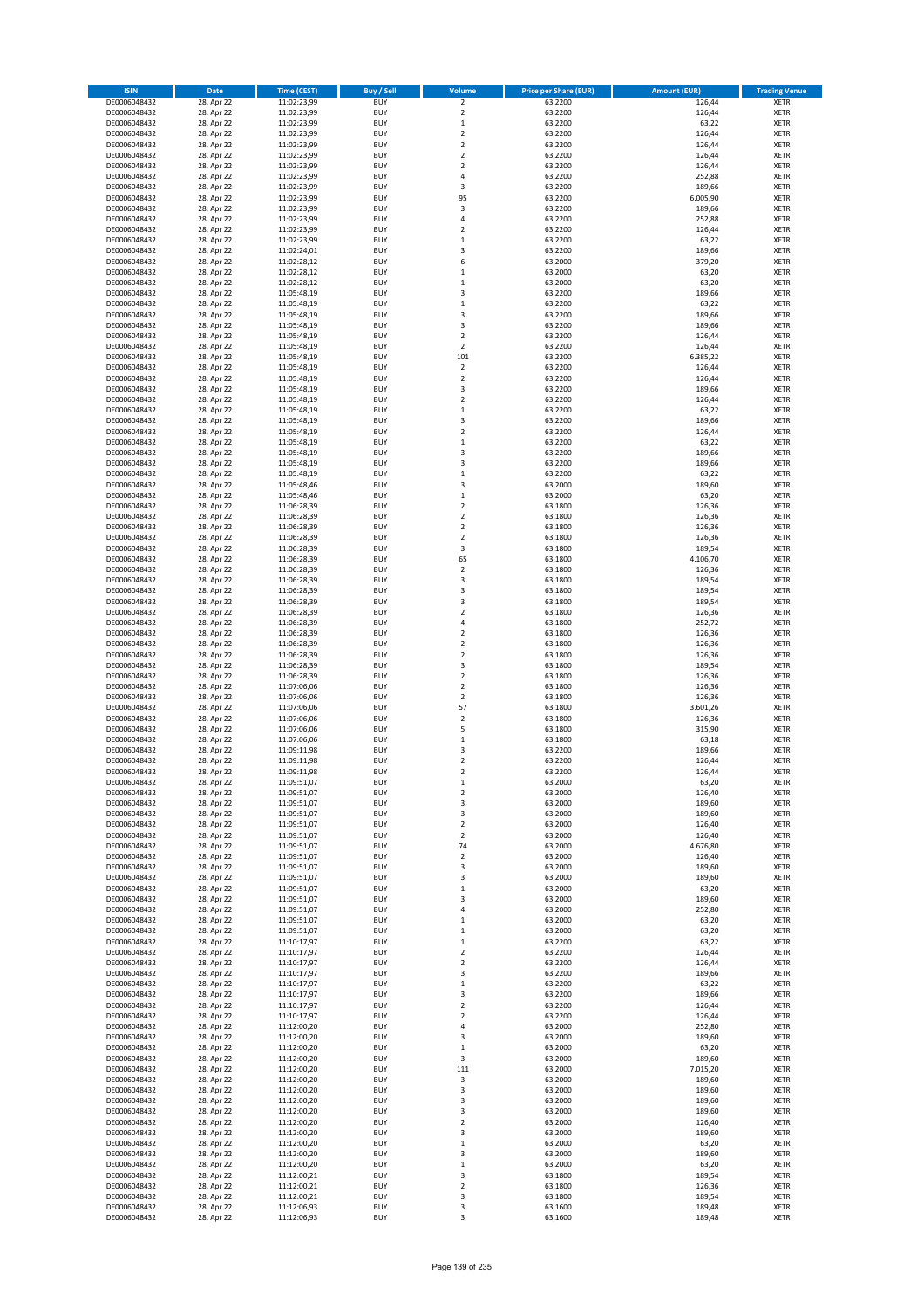| <b>ISIN</b>                  | <b>Date</b>              | Time (CEST)                | <b>Buy / Sell</b>        | Volume                                  | <b>Price per Share (EUR)</b> | <b>Amount (EUR)</b> | <b>Trading Venue</b>       |
|------------------------------|--------------------------|----------------------------|--------------------------|-----------------------------------------|------------------------------|---------------------|----------------------------|
| DE0006048432                 | 28. Apr 22               | 11:12:06,93                | <b>BUY</b>               | $\overline{2}$                          | 63,1600                      | 126,32              | <b>XETR</b>                |
| DE0006048432                 | 28. Apr 22               | 11:12:06,93                | <b>BUY</b>               | 67                                      | 63,1600                      | 4.231,72            | <b>XETR</b>                |
| DE0006048432                 | 28. Apr 22               | 11:12:06,93                | <b>BUY</b>               | 3                                       | 63,1600                      | 189,48              | <b>XETR</b>                |
| DE0006048432<br>DE0006048432 | 28. Apr 22<br>28. Apr 22 | 11:12:06,93<br>11:12:06,93 | <b>BUY</b><br><b>BUY</b> | $\mathbf 2$<br>3                        | 63,1600<br>63,1600           | 126,32<br>189,48    | <b>XETR</b><br><b>XETR</b> |
| DE0006048432                 | 28. Apr 22               | 11:12:06,93                | <b>BUY</b>               | $\mathbf 2$                             | 63,1600                      | 126,32              | <b>XETR</b>                |
| DE0006048432                 | 28. Apr 22               | 11:12:06,93                | <b>BUY</b>               | $\mathbf 2$                             | 63,1600                      | 126,32              | <b>XETR</b>                |
| DE0006048432                 | 28. Apr 22               | 11:12:06,93                | <b>BUY</b>               | $\mathbf 2$                             | 63,1600                      | 126,32              | <b>XETR</b>                |
| DE0006048432                 | 28. Apr 22               | 11:12:37,19                | <b>BUY</b>               | $\overline{2}$                          | 63,1400                      | 126,28              | <b>XETR</b>                |
| DE0006048432                 | 28. Apr 22               | 11:12:37,19                | <b>BUY</b><br><b>BUY</b> | $\overline{2}$                          | 63,1400                      | 126,28              | <b>XETR</b><br><b>XETR</b> |
| DE0006048432<br>DE0006048432 | 28. Apr 22<br>28. Apr 22 | 11:12:37,19<br>11:12:37,19 | <b>BUY</b>               | $\mathbf 1$<br>65                       | 63,1400<br>63,1400           | 63,14<br>4.104,10   | <b>XETR</b>                |
| DE0006048432                 | 28. Apr 22               | 11:12:37,19                | <b>BUY</b>               | $\mathbf 2$                             | 63,1400                      | 126,28              | <b>XETR</b>                |
| DE0006048432                 | 28. Apr 22               | 11:12:37,19                | <b>BUY</b>               | $\overline{\mathbf{c}}$                 | 63,1400                      | 126,28              | <b>XETR</b>                |
| DE0006048432                 | 28. Apr 22               | 11:12:37,19                | <b>BUY</b>               | $\mathbf 2$                             | 63,1400                      | 126,28              | <b>XETR</b>                |
| DE0006048432                 | 28. Apr 22               | 11:12:37,19                | <b>BUY</b>               | $\overline{\mathbf{c}}$                 | 63,1400                      | 126,28              | <b>XETR</b>                |
| DE0006048432<br>DE0006048432 | 28. Apr 22<br>28. Apr 22 | 11:12:37,49<br>11:12:37,49 | <b>BUY</b><br><b>BUY</b> | 3<br>61                                 | 63,1200<br>63,1200           | 189,36<br>3.850,32  | <b>XETR</b><br><b>XETR</b> |
| DE0006048432                 | 28. Apr 22               | 11:12:37,49                | <b>BUY</b>               | $\overline{\mathbf{c}}$                 | 63,1200                      | 126,24              | <b>XETR</b>                |
| DE0006048432                 | 28. Apr 22               | 11:12:37,49                | <b>BUY</b>               | 3                                       | 63,1200                      | 189,36              | <b>XETR</b>                |
| DE0006048432                 | 28. Apr 22               | 11:12:37,61                | <b>BUY</b>               | 61                                      | 63,1000                      | 3.849,10            | <b>XETR</b>                |
| DE0006048432                 | 28. Apr 22               | 11:13:44,01                | <b>BUY</b>               | 3                                       | 63,0800                      | 189,24              | <b>XETR</b>                |
| DE0006048432                 | 28. Apr 22               | 11:13:44,01                | <b>BUY</b>               | 4                                       | 63,0800                      | 252,32              | <b>XETR</b>                |
| DE0006048432<br>DE0006048432 | 28. Apr 22<br>28. Apr 22 | 11:13:44,01<br>11:13:44,01 | <b>BUY</b><br><b>BUY</b> | 4<br>77                                 | 63,0800<br>63,0800           | 252,32<br>4.857,16  | <b>XETR</b><br><b>XETR</b> |
| DE0006048432                 | 28. Apr 22               | 11:13:44,01                | <b>BUY</b>               | $\mathbf 2$                             | 63,0800                      | 126,16              | <b>XETR</b>                |
| DE0006048432                 | 28. Apr 22               | 11:13:44,01                | <b>BUY</b>               | $\mathbf 2$                             | 63,0800                      | 126,16              | <b>XETR</b>                |
| DE0006048432                 | 28. Apr 22               | 11:13:44,01                | <b>BUY</b>               | $\overline{\mathbf{c}}$                 | 63,0800                      | 126,16              | <b>XETR</b>                |
| DE0006048432                 | 28. Apr 22               | 11:13:44,01                | <b>BUY</b>               | $\mathbf 1$                             | 63,0800                      | 63,08               | <b>XETR</b>                |
| DE0006048432<br>DE0006048432 | 28. Apr 22<br>28. Apr 22 | 11:13:44,01<br>11:13:44,01 | <b>BUY</b><br><b>BUY</b> | $\mathbf 1$<br>$\mathbf 1$              | 63,0800<br>63,0800           | 63,08<br>63,08      | <b>XETR</b><br><b>XETR</b> |
| DE0006048432                 | 28. Apr 22               | 11:14:35,24                | <b>BUY</b>               | $\overline{\mathbf{c}}$                 | 63,0600                      | 126,12              | <b>XETR</b>                |
| DE0006048432                 | 28. Apr 22               | 11:14:35,24                | <b>BUY</b>               | 3                                       | 63,0600                      | 189,18              | <b>XETR</b>                |
| DE0006048432                 | 28. Apr 22               | 11:14:35,24                | <b>BUY</b>               | $\mathbf 2$                             | 63,0600                      | 126,12              | <b>XETR</b>                |
| DE0006048432                 | 28. Apr 22               | 11:14:35.24                | <b>BUY</b>               | $\overline{2}$                          | 63,0600                      | 126,12              | <b>XETR</b>                |
| DE0006048432<br>DE0006048432 | 28. Apr 22<br>28. Apr 22 | 11:14:35,24                | <b>BUY</b>               | $\mathbf 2$                             | 63,0600                      | 126,12              | <b>XETR</b>                |
| DE0006048432                 | 28. Apr 22               | 11:14:35,24<br>11:14:35,24 | <b>BUY</b><br><b>BUY</b> | $\overline{\mathbf{c}}$<br>$\mathbf 1$  | 63,0600<br>63,0600           | 126,12<br>63,06     | <b>XETR</b><br><b>XETR</b> |
| DE0006048432                 | 28. Apr 22               | 11:14:35,24                | <b>BUY</b>               | $\overline{2}$                          | 63,0600                      | 126,12              | <b>XETR</b>                |
| DE0006048432                 | 28. Apr 22               | 11:16:02,59                | <b>BUY</b>               | $\mathbf 2$                             | 63,0600                      | 126,12              | <b>XETR</b>                |
| DE0006048432                 | 28. Apr 22               | 11:16:02,59                | <b>BUY</b>               | $\mathbf 1$                             | 63,0600                      | 63,06               | <b>XETR</b>                |
| DE0006048432                 | 28. Apr 22               | 11:16:02,59                | <b>BUY</b>               | $\mathbf 2$                             | 63,0600                      | 126,12              | <b>XETR</b>                |
| DE0006048432                 | 28. Apr 22               | 11:17:39,29                | <b>BUY</b>               | $\mathbf 2$                             | 63,1400                      | 126,28              | <b>XETR</b>                |
| DE0006048432<br>DE0006048432 | 28. Apr 22<br>28. Apr 22 | 11:17:39,29<br>11:17:39,29 | <b>BUY</b><br><b>BUY</b> | $\mathbf 1$<br>3                        | 63,1400<br>63,1400           | 63,14<br>189,42     | <b>XETR</b><br><b>XETR</b> |
| DE0006048432                 | 28. Apr 22               | 11:17:39,29                | <b>BUY</b>               | 3                                       | 63,1400                      | 189,42              | <b>XETR</b>                |
| DE0006048432                 | 28. Apr 22               | 11:17:39,29                | <b>BUY</b>               | $\mathbf 2$                             | 63,1400                      | 126,28              | <b>XETR</b>                |
| DE0006048432                 | 28. Apr 22               | 11:17:39,29                | <b>BUY</b>               | $\overline{\mathbf{c}}$                 | 63,1400                      | 126,28              | <b>XETR</b>                |
| DE0006048432                 | 28. Apr 22               | 11:17:39,29                | <b>BUY</b>               | 4                                       | 63,1400                      | 252,56              | <b>XETR</b>                |
| DE0006048432<br>DE0006048432 | 28. Apr 22<br>28. Apr 22 | 11:17:39,29<br>11:17:39,29 | <b>BUY</b><br><b>BUY</b> | 71<br>$\mathbf 2$                       | 63,1400<br>63,1400           | 4.482,94<br>126,28  | <b>XETR</b><br><b>XETR</b> |
| DE0006048432                 | 28. Apr 22               | 11:17:39,29                | <b>BUY</b>               | 4                                       | 63,1400                      | 252,56              | <b>XETR</b>                |
| DE0006048432                 | 28. Apr 22               | 11:17:39,29                | <b>BUY</b>               | $\overline{\mathbf{c}}$                 | 63,1400                      | 126,28              | <b>XETR</b>                |
| DE0006048432                 | 28. Apr 22               | 11:17:39,29                | <b>BUY</b>               | $\mathbf 1$                             | 63,1400                      | 63,14               | <b>XETR</b>                |
| DE0006048432                 | 28. Apr 22               | 11:17:39,29                | <b>BUY</b>               | $\mathbf 2$                             | 63,1400                      | 126,28              | <b>XETR</b>                |
| DE0006048432                 | 28. Apr 22               | 11:17:39,29                | <b>BUY</b>               | $\mathbf 2$                             | 63,1400                      | 126,28              | <b>XETR</b>                |
| DE0006048432<br>DE0006048432 | 28. Apr 22<br>28. Apr 22 | 11:17:39,29<br>11:17:39,29 | <b>BUY</b><br><b>BUY</b> | $\overline{\mathbf{c}}$<br>3            | 63,1400<br>63,1400           | 126,28<br>189,42    | <b>XETR</b><br><b>XETR</b> |
| DE0006048432                 | 28. Apr 22               | 11:17:39,29                | <b>BUY</b>               | $\mathbf 1$                             | 63,1400                      | 63,14               | <b>XETR</b>                |
| DE0006048432                 | 28. Apr 22               | 11:17:39,29                | <b>BUY</b>               | $\overline{2}$                          | 63,1400                      | 126,28              | <b>XETR</b>                |
| DE0006048432                 | 28. Apr 22               | 11:17:39,29                | <b>BUY</b>               | $\mathbf 1$                             | 63,1400                      | 63,14               | <b>XETR</b>                |
| DE0006048432                 | 28. Apr 22               | 11:17:39,29                | <b>BUY</b>               | $\mathbf 1$                             | 63,1400                      | 63,14               | <b>XETR</b>                |
| DE0006048432<br>DE0006048432 | 28. Apr 22<br>28. Apr 22 | 11:18:03,51<br>11:18:03,51 | <b>BUY</b><br><b>BUY</b> | $\overline{\mathbf{c}}$<br>$\mathbf{1}$ | 63,1200<br>63,1200           | 126,24<br>63,12     | <b>XETR</b><br><b>XETR</b> |
| DE0006048432                 | 28. Apr 22               | 11:19:23,57                | BUY                      | 2                                       | 63,1400                      | 126,28              | <b>XETR</b>                |
| DE0006048432                 | 28. Apr 22               | 11:19:23,57                | <b>BUY</b>               | $\mathbf 1$                             | 63,1400                      | 63,14               | XETR                       |
| DE0006048432                 | 28. Apr 22               | 11:19:23,57                | <b>BUY</b>               | $\mathbf 2$                             | 63,1400                      | 126,28              | XETR                       |
| DE0006048432                 | 28. Apr 22               | 11:19:23,57                | <b>BUY</b>               | $\mathbf 2$                             | 63,1400                      | 126,28              | XETR                       |
| DE0006048432<br>DE0006048432 | 28. Apr 22<br>28. Apr 22 | 11:19:23,57<br>11:19:23,57 | <b>BUY</b><br><b>BUY</b> | 65<br>$\mathbf 2$                       | 63,1400<br>63,1400           | 4.104,10<br>126,28  | <b>XETR</b><br>XETR        |
| DE0006048432                 | 28. Apr 22               | 11:19:23,57                | <b>BUY</b>               | $\mathbf 2$                             | 63,1400                      | 126,28              | <b>XETR</b>                |
| DE0006048432                 | 28. Apr 22               | 11:19:23,57                | <b>BUY</b>               | $\mathbf 2$                             | 63,1400                      | 126,28              | <b>XETR</b>                |
| DE0006048432                 | 28. Apr 22               | 11:19:23,57                | <b>BUY</b>               | 3                                       | 63,1400                      | 189,42              | <b>XETR</b>                |
| DE0006048432                 | 28. Apr 22               | 11:19:23,57                | <b>BUY</b>               | $\mathbf 2$                             | 63,1400                      | 126,28              | <b>XETR</b>                |
| DE0006048432<br>DE0006048432 | 28. Apr 22<br>28. Apr 22 | 11:19:23,57<br>11:19:23,57 | <b>BUY</b><br><b>BUY</b> | $\mathbf 2$<br>4                        | 63,1400<br>63,1400           | 126,28<br>252,56    | XETR<br><b>XETR</b>        |
| DE0006048432                 | 28. Apr 22               | 11:19:23,57                | <b>BUY</b>               | $\mathbf 2$                             | 63,1400                      | 126,28              | <b>XETR</b>                |
| DE0006048432                 | 28. Apr 22               | 11:19:23,57                | <b>BUY</b>               | $\mathbf 1$                             | 63,1400                      | 63,14               | <b>XETR</b>                |
| DE0006048432                 | 28. Apr 22               | 11:19:23,57                | <b>BUY</b>               | $\mathbf 2$                             | 63,1400                      | 126,28              | <b>XETR</b>                |
| DE0006048432                 | 28. Apr 22               | 11:19:23,57                | <b>BUY</b>               | 3                                       | 63,1400                      | 189,42              | <b>XETR</b>                |
| DE0006048432<br>DE0006048432 | 28. Apr 22<br>28. Apr 22 | 11:19:23,59<br>11:20:16,51 | <b>BUY</b><br><b>BUY</b> | $\mathbf 1$<br>$\overline{2}$           | 63,1400<br>63,1600           | 63,14<br>126,32     | <b>XETR</b><br><b>XETR</b> |
| DE0006048432                 | 28. Apr 22               | 11:20:16,51                | <b>BUY</b>               | $\mathbf 2$                             | 63,1600                      | 126,32              | XETR                       |
| DE0006048432                 | 28. Apr 22               | 11:20:16,51                | <b>BUY</b>               | $\mathbf 2$                             | 63,1600                      | 126,32              | <b>XETR</b>                |
| DE0006048432                 | 28. Apr 22               | 11:20:16,51                | <b>BUY</b>               | $\mathbf 1$                             | 63,1600                      | 63,16               | <b>XETR</b>                |
| DE0006048432                 | 28. Apr 22               | 11:20:16,51                | <b>BUY</b>               | 3                                       | 63,1600                      | 189,48              | <b>XETR</b>                |
| DE0006048432                 | 28. Apr 22               | 11:20:16,51                | <b>BUY</b><br><b>BUY</b> | $\overline{2}$<br>$\mathbf 2$           | 63,1600<br>63,1600           | 126,32<br>126,32    | <b>XETR</b><br><b>XETR</b> |
| DE0006048432<br>DE0006048432 | 28. Apr 22<br>28. Apr 22 | 11:20:16,51<br>11:20:16,51 | <b>BUY</b>               | $\mathbf 2$                             | 63,1600                      | 126,32              | <b>XETR</b>                |
| DE0006048432                 | 28. Apr 22               | 11:20:16,51                | <b>BUY</b>               | 72                                      | 63,1600                      | 4.547,52            | XETR                       |
| DE0006048432                 | 28. Apr 22               | 11:20:16,51                | <b>BUY</b>               | $\mathbf 2$                             | 63,1600                      | 126,32              | <b>XETR</b>                |
| DE0006048432                 | 28. Apr 22               | 11:20:16,51                | <b>BUY</b>               | $\overline{2}$                          | 63,1600                      | 126,32              | <b>XETR</b>                |
| DE0006048432                 | 28. Apr 22               | 11:20:16,51                | <b>BUY</b>               | 4                                       | 63,1600                      | 252,64              | <b>XETR</b>                |
| DE0006048432<br>DE0006048432 | 28. Apr 22               | 11:21:16,30                | <b>BUY</b><br><b>BUY</b> | 3<br>$\mathbf 2$                        | 63,1800<br>63,1800           | 189,54<br>126,36    | XETR<br><b>XETR</b>        |
| DE0006048432                 | 28. Apr 22<br>28. Apr 22 | 11:21:16,30<br>11:21:16,30 | <b>BUY</b>               | 4                                       | 63,1800                      | 252,72              | <b>XETR</b>                |
| DE0006048432                 | 28. Apr 22               | 11:21:16,30                | <b>BUY</b>               | 110                                     | 63,1800                      | 6.949,80            | XETR                       |
| DE0006048432                 | 28. Apr 22               | 11:21:16,30                | <b>BUY</b>               | $\mathbf 2$                             | 63,1800                      | 126,36              | <b>XETR</b>                |
| DE0006048432                 | 28. Apr 22               | 11:21:16,30                | <b>BUY</b>               | $\mathbf 1$                             | 63,1800                      | 63,18               | <b>XETR</b>                |
| DE0006048432                 | 28. Apr 22               | 11:21:16,30                | <b>BUY</b>               | $\mathbf 2$                             | 63,1800                      | 126,36              | <b>XETR</b>                |
| DE0006048432<br>DE0006048432 | 28. Apr 22<br>28. Apr 22 | 11:21:16,30<br>11:21:43,67 | <b>BUY</b><br><b>BUY</b> | 4<br>$\overline{\mathbf{c}}$            | 63,1800<br>63,1800           | 252,72<br>126,36    | <b>XETR</b><br><b>XETR</b> |
| DE0006048432                 | 28. Apr 22               | 11:21:43,67                | <b>BUY</b>               | $\mathbf 1$                             | 63,1800                      | 63,18               | <b>XETR</b>                |
| DE0006048432                 | 28. Apr 22               | 11:21:43,67                | <b>BUY</b>               | 3                                       | 63,1800                      | 189,54              | <b>XETR</b>                |
| DE0006048432                 | 28. Apr 22               | 11:21:43,67                | <b>BUY</b>               | $\mathbf 2$                             | 63,1800                      | 126,36              | <b>XETR</b>                |
| DE0006048432                 | 28. Apr 22               | 11:21:43,67                | <b>BUY</b>               | $\mathbf 2$                             | 63,1800                      | 126,36              | XETR                       |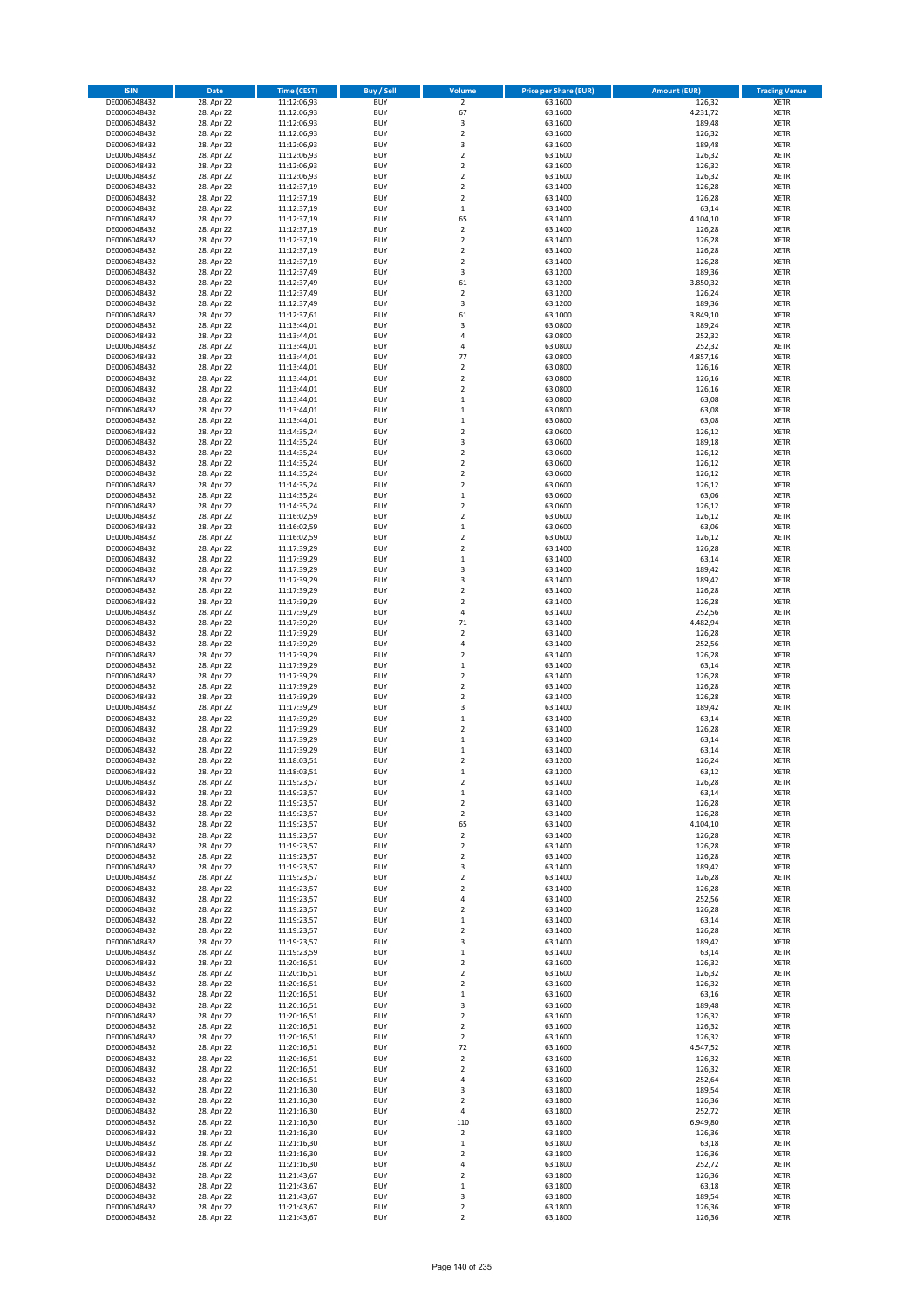| <b>ISIN</b>                  | <b>Date</b>              | Time (CEST)                | <b>Buy / Sell</b>        | Volume                                             | <b>Price per Share (EUR)</b> | <b>Amount (EUR)</b> | <b>Trading Venue</b>       |
|------------------------------|--------------------------|----------------------------|--------------------------|----------------------------------------------------|------------------------------|---------------------|----------------------------|
| DE0006048432                 | 28. Apr 22               | 11:21:43,67                | <b>BUY</b>               | 57                                                 | 63,1800                      | 3.601,26            | <b>XETR</b>                |
| DE0006048432                 | 28. Apr 22               | 11:21:43,67                | <b>BUY</b>               | $\mathbf 2$                                        | 63,1800                      | 126,36              | <b>XETR</b>                |
| DE0006048432                 | 28. Apr 22               | 11:21:43,67                | <b>BUY</b>               | $\overline{2}$                                     | 63,1800                      | 126,36              | <b>XETR</b>                |
| DE0006048432                 | 28. Apr 22               | 11:21:43,67                | <b>BUY</b>               | $\mathbf 2$                                        | 63,1800                      | 126,36              | <b>XETR</b>                |
| DE0006048432<br>DE0006048432 | 28. Apr 22<br>28. Apr 22 | 11:21:43,67<br>11:22:00,77 | <b>BUY</b><br><b>BUY</b> | $\overline{2}$<br>$\overline{\mathbf{3}}$          | 63,1800<br>63,1600           | 126,36<br>189,48    | <b>XETR</b><br><b>XETR</b> |
| DE0006048432                 | 28. Apr 22               | 11:22:00,77                | <b>BUY</b>               | $\overline{\mathbf{3}}$                            | 63,1600                      | 189,48              | <b>XETR</b>                |
| DE0006048432                 | 28. Apr 22               | 11:22:00,77                | <b>BUY</b>               | 3                                                  | 63,1600                      | 189,48              | <b>XETR</b>                |
| DE0006048432                 | 28. Apr 22               | 11:22:00,77                | BUY                      | $\mathbf{1}$                                       | 63,1600                      | 63,16               | <b>XETR</b>                |
| DE0006048432                 | 28. Apr 22               | 11:22:00,77                | <b>BUY</b>               | $\mathbf 1$                                        | 63,1600                      | 63,16               | <b>XETR</b>                |
| DE0006048432                 | 28. Apr 22               | 11:22:00,77                | <b>BUY</b>               | 3                                                  | 63,1600                      | 189,48              | <b>XETR</b>                |
| DE0006048432                 | 28. Apr 22               | 11:24:42,40                | <b>BUY</b>               | $\overline{2}$                                     | 63,2400                      | 126,48              | <b>XETR</b>                |
| DE0006048432<br>DE0006048432 | 28. Apr 22<br>28. Apr 22 | 11:24:42,40<br>11:24:42,41 | <b>BUY</b><br><b>BUY</b> | $\overline{2}$<br>$\mathbf{1}$                     | 63,2400<br>63,2200           | 126,48<br>63,22     | <b>XETR</b><br><b>XETR</b> |
| DE0006048432                 | 28. Apr 22               | 11:24:42,41                | <b>BUY</b>               | $\overline{2}$                                     | 63,2200                      | 126,44              | <b>XETR</b>                |
| DE0006048432                 | 28. Apr 22               | 11:24:42,41                | BUY                      | $\overline{3}$                                     | 63,2200                      | 189,66              | <b>XETR</b>                |
| DE0006048432                 | 28. Apr 22               | 11:24:42,41                | <b>BUY</b>               | $\overline{4}$                                     | 63,2200                      | 252,88              | <b>XETR</b>                |
| DE0006048432                 | 28. Apr 22               | 11:24:42,41                | <b>BUY</b>               | $\overline{\mathbf{3}}$                            | 63,2200                      | 189,66              | <b>XETR</b>                |
| DE0006048432                 | 28. Apr 22               | 11:24:42,41                | <b>BUY</b>               | $\overline{\mathbf{3}}$                            | 63,2200                      | 189,66              | <b>XETR</b>                |
| DE0006048432<br>DE0006048432 | 28. Apr 22<br>28. Apr 22 | 11:24:42,41<br>11:24:42,41 | <b>BUY</b><br><b>BUY</b> | $\overline{\mathbf{3}}$<br>$\overline{\mathbf{2}}$ | 63,2200<br>63,2200           | 189,66<br>126,44    | <b>XETR</b><br><b>XETR</b> |
| DE0006048432                 | 28. Apr 22               | 11:24:42,41                | <b>BUY</b>               | 3                                                  | 63,2200                      | 189,66              | <b>XETR</b>                |
| DE0006048432                 | 28. Apr 22               | 11:24:42,41                | <b>BUY</b>               | 87                                                 | 63,2200                      | 5.500,14            | <b>XETR</b>                |
| DE0006048432                 | 28. Apr 22               | 11:24:42,41                | <b>BUY</b>               | $\mathbf 2$                                        | 63,2200                      | 126,44              | <b>XETR</b>                |
| DE0006048432                 | 28. Apr 22               | 11:24:42,41                | <b>BUY</b>               | 3                                                  | 63,2200                      | 189,66              | <b>XETR</b>                |
| DE0006048432                 | 28. Apr 22               | 11:24:42,41                | <b>BUY</b>               | 3                                                  | 63,2200                      | 189,66              | <b>XETR</b>                |
| DE0006048432                 | 28. Apr 22               | 11:24:42,41                | <b>BUY</b><br><b>BUY</b> | 3<br>$\overline{\mathbf{2}}$                       | 63,2200                      | 189,66              | <b>XETR</b><br><b>XETR</b> |
| DE0006048432<br>DE0006048432 | 28. Apr 22<br>28. Apr 22 | 11:24:42,41<br>11:24:42,41 | <b>BUY</b>               | $\mathbf{1}$                                       | 63,2200<br>63,2200           | 126,44<br>63,22     | <b>XETR</b>                |
| DE0006048432                 | 28. Apr 22               | 11:24:42,44                | <b>BUY</b>               | $\overline{\mathbf{2}}$                            | 63,2200                      | 126,44              | <b>XETR</b>                |
| DE0006048432                 | 28. Apr 22               | 11:24:42,44                | <b>BUY</b>               | $\mathbf 1$                                        | 63,2200                      | 63,22               | <b>XETR</b>                |
| DE0006048432                 | 28. Apr 22               | 11:24:42,45                | <b>BUY</b>               | $\mathbf 2$                                        | 63,2200                      | 126,44              | <b>XETR</b>                |
| DE0006048432                 | 28. Apr 22               | 11:24:42,45                | <b>BUY</b>               | $\mathbf 1$                                        | 63,2200                      | 63,22               | <b>XETR</b>                |
| DE0006048432                 | 28. Apr 22               | 11:24:42,45                | <b>BUY</b>               | $\overline{\mathbf{2}}$                            | 63,2200                      | 126,44              | <b>XETR</b>                |
| DE0006048432<br>DE0006048432 | 28. Apr 22<br>28. Apr 22 | 11:25:06,83<br>11:25:06,83 | <b>BUY</b><br><b>BUY</b> | $\overline{4}$<br>3                                | 63,2000<br>63,2000           | 252,80<br>189,60    | <b>XETR</b><br><b>XETR</b> |
| DE0006048432                 | 28. Apr 22               | 11:25:06,83                | <b>BUY</b>               | $\overline{\mathbf{3}}$                            | 63,2000                      | 189,60              | <b>XETR</b>                |
| DE0006048432                 | 28. Apr 22               | 11:25:06,83                | <b>BUY</b>               | $\mathbf 2$                                        | 63,2000                      | 126,40              | <b>XETR</b>                |
| DE0006048432                 | 28. Apr 22               | 11:25:06,83                | <b>BUY</b>               | 3                                                  | 63,2000                      | 189,60              | <b>XETR</b>                |
| DE0006048432                 | 28. Apr 22               | 11:25:06,83                | <b>BUY</b>               | $\mathbf 1$                                        | 63,2000                      | 63,20               | <b>XETR</b>                |
| DE0006048432                 | 28. Apr 22               | 11:25:12,63                | <b>BUY</b>               | $\overline{\mathbf{3}}$                            | 63,2000                      | 189,60              | <b>XETR</b>                |
| DE0006048432                 | 28. Apr 22               | 11:25:12,63                | <b>BUY</b><br><b>BUY</b> | $\mathbf{1}$                                       | 63,2000                      | 63,20               | <b>XETR</b>                |
| DE0006048432<br>DE0006048432 | 28. Apr 22<br>28. Apr 22 | 11:26:39,74<br>11:26:39,74 | <b>BUY</b>               | 3<br>$\overline{\mathbf{2}}$                       | 63,1800<br>63,1800           | 189,54<br>126,36    | <b>XETR</b><br><b>XETR</b> |
| DE0006048432                 | 28. Apr 22               | 11:26:39,74                | <b>BUY</b>               | $\,1\,$                                            | 63,1800                      | 63,18               | <b>XETR</b>                |
| DE0006048432                 | 28. Apr 22               | 11:26:39,74                | <b>BUY</b>               | $\overline{4}$                                     | 63,1800                      | 252,72              | <b>XETR</b>                |
| DE0006048432                 | 28. Apr 22               | 11:26:39,74                | <b>BUY</b>               | 3                                                  | 63,1800                      | 189,54              | <b>XETR</b>                |
| DE0006048432                 | 28. Apr 22               | 11:26:39,74                | <b>BUY</b>               | 84                                                 | 63,1800                      | 5.307,12            | <b>XETR</b>                |
| DE0006048432                 | 28. Apr 22               | 11:26:39,74                | <b>BUY</b><br><b>BUY</b> | $\mathbf 2$<br>$\overline{\mathbf{2}}$             | 63,1800                      | 126,36              | <b>XETR</b><br><b>XETR</b> |
| DE0006048432<br>DE0006048432 | 28. Apr 22<br>28. Apr 22 | 11:26:39,74<br>11:26:39,74 | <b>BUY</b>               | $\overline{\mathbf{2}}$                            | 63,1800<br>63,1800           | 126,36<br>126,36    | <b>XETR</b>                |
| DE0006048432                 | 28. Apr 22               | 11:26:39,74                | <b>BUY</b>               | $\overline{\mathbf{3}}$                            | 63,1800                      | 189,54              | <b>XETR</b>                |
| DE0006048432                 | 28. Apr 22               | 11:26:39,74                | <b>BUY</b>               | $\overline{\mathbf{2}}$                            | 63,1800                      | 126,36              | <b>XETR</b>                |
| DE0006048432                 | 28. Apr 22               | 11:26:39,74                | <b>BUY</b>               | $\mathbf 1$                                        | 63,1800                      | 63,18               | <b>XETR</b>                |
| DE0006048432                 | 28. Apr 22               | 11:26:39,74                | <b>BUY</b>               | $\,1\,$                                            | 63,1800                      | 63,18               | <b>XETR</b>                |
| DE0006048432                 | 28. Apr 22               | 11:26:39,74                | <b>BUY</b>               | $\overline{2}$                                     | 63,1800                      | 126,36              | <b>XETR</b>                |
| DE0006048432<br>DE0006048432 | 28. Apr 22<br>28. Apr 22 | 11:26:39,78<br>11:27:12,65 | <b>BUY</b><br><b>BUY</b> | $\overline{\mathbf{2}}$<br>$\overline{\mathbf{3}}$ | 63,1800<br>63,1600           | 126,36<br>189,48    | <b>XETR</b><br><b>XETR</b> |
| DE0006048432                 | 28. Apr 22               | 11:27:12,65                | BUY                      | $\overline{\mathbf{3}}$                            | 63,1600                      | 189,48              | <b>XETR</b>                |
| DE0006048432                 | 28. Apr 22               | 11:27:12,65                | <b>BUY</b>               | $\overline{2}$                                     | 63,1600                      | 126,32              | <b>XETR</b>                |
| DE0006048432                 | 28. Apr 22               | 11:27:12,65                | <b>BUY</b>               | 3                                                  | 63,1600                      | 189,48              | <b>XETR</b>                |
| DE0006048432                 | 28. Apr 22               | 11:27:12,65                | BUY                      | $\overline{\mathbf{3}}$                            | 63,1600                      | 189,48              | <b>XETR</b>                |
| DE0006048432                 | 28. Apr 22               | 11:27:12,65                | BUY                      | $\overline{\mathbf{3}}$                            | 63,1600                      | 189,48              | <b>XETR</b>                |
| DE0006048432                 | 28. Apr 22<br>28. Apr 22 | 11:27:12,65                | <b>BUY</b>               | $\overline{2}$<br>5                                | 63,1600                      | 126,32              | <b>XETR</b>                |
| DE0006048432<br>DE0006048432 | 28. Apr 22               | 11:27:12,65<br>11:27:12,65 | BUY<br><b>BUY</b>        | $\mathbf 1$                                        | 63,1600<br>63,1600           | 315,80<br>63,16     | <b>XETR</b><br><b>XETR</b> |
| DE0006048432                 | 28. Apr 22               | 11:27:16,09                | <b>BUY</b>               | 3                                                  | 63,1800                      | 189,54              | <b>XETR</b>                |
| DE0006048432                 | 28. Apr 22               | 11:27:16,09                | <b>BUY</b>               | 4                                                  | 63,1800                      | 252,72              | <b>XETR</b>                |
| DE0006048432                 | 28. Apr 22               | 11:27:16,09                | <b>BUY</b>               | $\overline{2}$                                     | 63,1800                      | 126,36              | <b>XETR</b>                |
| DE0006048432                 | 28. Apr 22               | 11:27:16,09                | <b>BUY</b>               | $\mathbf 2$                                        | 63,1800                      | 126,36              | <b>XETR</b>                |
| DE0006048432                 | 28. Apr 22               | 11:27:16,09                | <b>BUY</b>               | 2                                                  | 63,1800                      | 126,36              | <b>XETR</b>                |
| DE0006048432<br>DE0006048432 | 28. Apr 22<br>28. Apr 22 | 11:27:16,10<br>11:27:17,11 | <b>BUY</b><br><b>BUY</b> | 13<br>$\,$ 1                                       | 63,1800<br>63,1800           | 821,34<br>63,18     | <b>XETR</b><br><b>XETR</b> |
| DE0006048432                 | 28. Apr 22               | 11:27:17,11                | <b>BUY</b>               | $\mathbf 2$                                        | 63,1800                      | 126,36              | <b>XETR</b>                |
| DE0006048432                 | 28. Apr 22               | 11:27:17,11                | <b>BUY</b>               | $\mathbf 2$                                        | 63,1800                      | 126,36              | <b>XETR</b>                |
| DE0006048432                 | 28. Apr 22               | 11:27:17,11                | <b>BUY</b>               | $\overline{2}$                                     | 63,1800                      | 126,36              | <b>XETR</b>                |
| DE0006048432                 | 28. Apr 22               | 11:27:17,11                | <b>BUY</b>               | 94                                                 | 63,1800                      | 5.938,92            | <b>XETR</b>                |
| DE0006048432                 | 28. Apr 22               | 11:27:49,96                | <b>BUY</b>               | $\overline{2}$                                     | 63,1800                      | 126,36              | <b>XETR</b>                |
| DE0006048432<br>DE0006048432 | 28. Apr 22<br>28. Apr 22 | 11:27:49,96<br>11:27:49,96 | <b>BUY</b><br><b>BUY</b> | 2<br>$\mathbf 1$                                   | 63,1800<br>63,1800           | 126,36<br>63,18     | <b>XETR</b><br><b>XETR</b> |
| DE0006048432                 | 28. Apr 22               | 11:27:49,96                | <b>BUY</b>               | 3                                                  | 63,1800                      | 189,54              | <b>XETR</b>                |
| DE0006048432                 | 28. Apr 22               | 11:27:49,96                | <b>BUY</b>               | 58                                                 | 63,1800                      | 3.664,44            | <b>XETR</b>                |
| DE0006048432                 | 28. Apr 22               | 11:27:49,96                | <b>BUY</b>               | $\mathbf 2$                                        | 63,1800                      | 126,36              | <b>XETR</b>                |
| DE0006048432                 | 28. Apr 22               | 11:27:49,96                | <b>BUY</b>               | $\mathbf 2$                                        | 63,1800                      | 126,36              | <b>XETR</b>                |
| DE0006048432                 | 28. Apr 22               | 11:27:49,96                | <b>BUY</b>               | $\overline{2}$                                     | 63,1800                      | 126,36              | <b>XETR</b>                |
| DE0006048432<br>DE0006048432 | 28. Apr 22<br>28. Apr 22 | 11:27:49,96<br>11:27:49,96 | <b>BUY</b><br><b>BUY</b> | $\mathbf 2$<br>$\overline{4}$                      | 63,1800<br>63,1800           | 126,36<br>252,72    | <b>XETR</b><br><b>XETR</b> |
| DE0006048432                 | 28. Apr 22               | 11:29:42,07                | <b>BUY</b>               | $\overline{2}$                                     | 63,2000                      | 126,40              | <b>XETR</b>                |
| DE0006048432                 | 28. Apr 22               | 11:29:42,07                | <b>BUY</b>               | 3                                                  | 63,2000                      | 189,60              | <b>XETR</b>                |
| DE0006048432                 | 28. Apr 22               | 11:29:42,07                | <b>BUY</b>               | 3                                                  | 63,2000                      | 189,60              | <b>XETR</b>                |
| DE0006048432                 | 28. Apr 22               | 11:29:42,07                | <b>BUY</b>               | $\overline{2}$                                     | 63,2000                      | 126,40              | <b>XETR</b>                |
| DE0006048432                 | 28. Apr 22               | 11:29:42,07                | <b>BUY</b>               | $\mathbf 1$                                        | 63,2000                      | 63,20               | <b>XETR</b>                |
| DE0006048432                 | 28. Apr 22               | 11:32:51,77                | <b>BUY</b>               | $\mathbf 2$                                        | 63,2200                      | 126,44              | <b>XETR</b>                |
| DE0006048432<br>DE0006048432 | 28. Apr 22<br>28. Apr 22 | 11:32:51,77<br>11:34:45,60 | <b>BUY</b><br><b>BUY</b> | 4<br>3                                             | 63,2200<br>63,2000           | 252,88<br>189,60    | <b>XETR</b><br><b>XETR</b> |
| DE0006048432                 | 28. Apr 22               | 11:34:45,60                | <b>BUY</b>               | $\mathbf 2$                                        | 63,2000                      | 126,40              | <b>XETR</b>                |
| DE0006048432                 | 28. Apr 22               | 11:34:45,60                | <b>BUY</b>               | 5                                                  | 63,2000                      | 316,00              | <b>XETR</b>                |
| DE0006048432                 | 28. Apr 22               | 11:34:45,60                | <b>BUY</b>               | 3                                                  | 63,2000                      | 189,60              | <b>XETR</b>                |
| DE0006048432                 | 28. Apr 22               | 11:34:45,60                | <b>BUY</b>               | $\overline{2}$                                     | 63,2000                      | 126,40              | <b>XETR</b>                |
| DE0006048432                 | 28. Apr 22               | 11:34:45,60                | <b>BUY</b>               | $\mathbf 2$                                        | 63,2000                      | 126,40              | <b>XETR</b>                |
| DE0006048432<br>DE0006048432 | 28. Apr 22<br>28. Apr 22 | 11:34:45,60                | <b>BUY</b><br><b>BUY</b> | 4<br>4                                             | 63,2000<br>63,2000           | 252,80<br>252,80    | <b>XETR</b>                |
| DE0006048432                 | 28. Apr 22               | 11:34:45,60<br>11:34:45,60 | <b>BUY</b>               | 168                                                | 63,2000                      | 10.617,60           | <b>XETR</b><br><b>XETR</b> |
| DE0006048432                 | 28. Apr 22               | 11:34:45,60                | <b>BUY</b>               | 3                                                  | 63,2000                      | 189,60              | <b>XETR</b>                |
| DE0006048432                 | 28. Apr 22               | 11:34:45,60                | <b>BUY</b>               | $\mathbf 2$                                        | 63,2000                      | 126,40              | <b>XETR</b>                |
| DE0006048432                 | 28. Apr 22               | 11:34:45,60                | <b>BUY</b>               | $\mathbf 2$                                        | 63,2000                      | 126,40              | <b>XETR</b>                |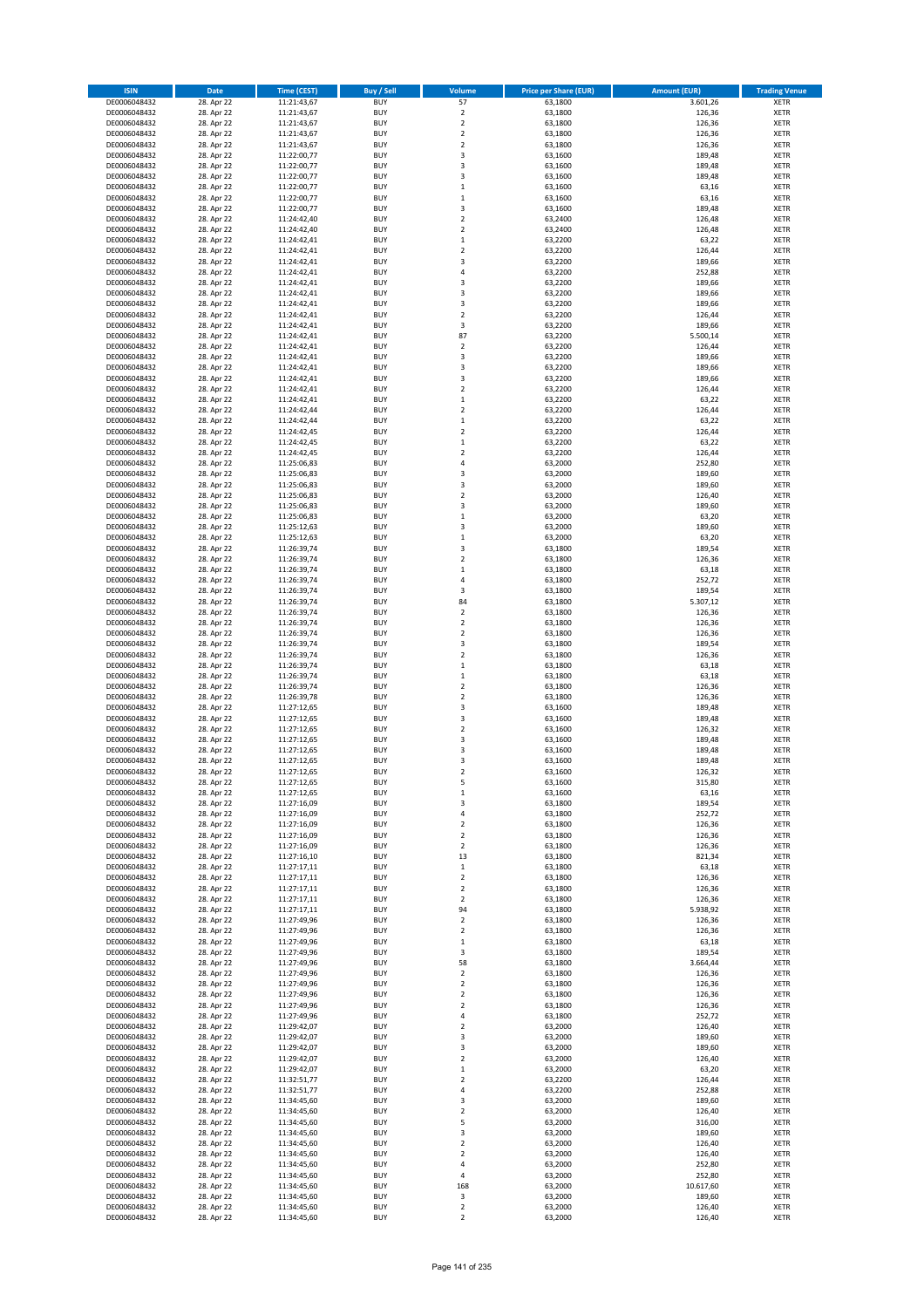| <b>ISIN</b>                  | <b>Date</b>              | Time (CEST)                | <b>Buy / Sell</b>        | Volume                     | <b>Price per Share (EUR)</b> | <b>Amount (EUR)</b> | <b>Trading Venue</b>       |
|------------------------------|--------------------------|----------------------------|--------------------------|----------------------------|------------------------------|---------------------|----------------------------|
| DE0006048432                 | 28. Apr 22               | 11:34:45,60                | <b>BUY</b>               | $\,$ 1 $\,$                | 63,2000                      | 63,20               | <b>XETR</b>                |
| DE0006048432                 | 28. Apr 22               | 11:34:45,60                | <b>BUY</b>               | $\mathbf 1$                | 63,2000                      | 63,20               | <b>XETR</b>                |
| DE0006048432                 | 28. Apr 22               | 11:34:45,60                | <b>BUY</b>               | $\mathbf 1$                | 63,2000                      | 63,20               | <b>XETR</b>                |
| DE0006048432<br>DE0006048432 | 28. Apr 22<br>28. Apr 22 | 11:34:45,60<br>11:34:48,75 | <b>BUY</b><br><b>BUY</b> | $\mathbf 2$<br>$\mathbf 1$ | 63,2000<br>63,1800           | 126,40<br>63,18     | <b>XETR</b><br><b>XETR</b> |
| DE0006048432                 | 28. Apr 22               | 11:34:48,75                | <b>BUY</b>               | $\mathbf 2$                | 63,1800                      | 126,36              | <b>XETR</b>                |
| DE0006048432                 | 28. Apr 22               | 11:34:48,75                | <b>BUY</b>               | $\mathbf 2$                | 63,1800                      | 126,36              | <b>XETR</b>                |
| DE0006048432                 | 28. Apr 22               | 11:34:48,75                | <b>BUY</b>               | 3                          | 63,1800                      | 189,54              | <b>XETR</b>                |
| DE0006048432                 | 28. Apr 22               | 11:34:48,75                | <b>BUY</b>               | $\overline{2}$             | 63,1800                      | 126,36              | <b>XETR</b>                |
| DE0006048432                 | 28. Apr 22               | 11:34:48,75                | <b>BUY</b>               | $\overline{2}$             | 63,1800                      | 126,36              | <b>XETR</b>                |
| DE0006048432                 | 28. Apr 22               | 11:34:48,75                | <b>BUY</b>               | $\mathbf 2$                | 63,1800                      | 126,36              | <b>XETR</b>                |
| DE0006048432<br>DE0006048432 | 28. Apr 22<br>28. Apr 22 | 11:34:48,75<br>11:34:48,75 | <b>BUY</b><br><b>BUY</b> | 4<br>82                    | 63,1800<br>63,1800           | 252,72<br>5.180,76  | <b>XETR</b><br><b>XETR</b> |
| DE0006048432                 | 28. Apr 22               | 11:34:48,75                | <b>BUY</b>               | $\overline{\mathbf{c}}$    | 63,1800                      | 126,36              | <b>XETR</b>                |
| DE0006048432                 | 28. Apr 22               | 11:34:48,75                | <b>BUY</b>               | 3                          | 63,1800                      | 189,54              | <b>XETR</b>                |
| DE0006048432                 | 28. Apr 22               | 11:34:48,75                | <b>BUY</b>               | $\overline{\mathbf{c}}$    | 63,1800                      | 126,36              | <b>XETR</b>                |
| DE0006048432                 | 28. Apr 22               | 11:34:48,75                | <b>BUY</b>               | $\mathbf 2$                | 63,1800                      | 126,36              | <b>XETR</b>                |
| DE0006048432                 | 28. Apr 22               | 11:34:48,75                | <b>BUY</b>               | 3                          | 63,1800                      | 189,54              | <b>XETR</b>                |
| DE0006048432                 | 28. Apr 22               | 11:34:48,75                | <b>BUY</b>               | $\mathbf 1$                | 63,1800                      | 63,18               | <b>XETR</b>                |
| DE0006048432                 | 28. Apr 22               | 11:34:48,75                | <b>BUY</b>               | $\mathbf 1$                | 63,1800                      | 63,18               | <b>XETR</b>                |
| DE0006048432                 | 28. Apr 22               | 11:34:48,75                | <b>BUY</b>               | 5                          | 63,1800                      | 315,90              | <b>XETR</b>                |
| DE0006048432<br>DE0006048432 | 28. Apr 22<br>28. Apr 22 | 11:34:48,75<br>11:34:48,75 | <b>BUY</b><br><b>BUY</b> | $\mathbf 1$<br>3           | 63,1800<br>63,1800           | 63,18<br>189,54     | <b>XETR</b><br><b>XETR</b> |
| DE0006048432                 | 28. Apr 22               | 11:34:48,76                | <b>BUY</b>               | 4                          | 63,1800                      | 252,72              | <b>XETR</b>                |
| DE0006048432                 | 28. Apr 22               | 11:36:26,19                | <b>BUY</b>               | 4                          | 63,1600                      | 252,64              | <b>XETR</b>                |
| DE0006048432                 | 28. Apr 22               | 11:36:26,19                | <b>BUY</b>               | $\mathbf 2$                | 63,1600                      | 126,32              | <b>XETR</b>                |
| DE0006048432                 | 28. Apr 22               | 11:36:26,19                | <b>BUY</b>               | 5                          | 63,1600                      | 315,80              | <b>XETR</b>                |
| DE0006048432                 | 28. Apr 22               | 11:36:26,19                | <b>BUY</b>               | 3                          | 63,1600                      | 189,48              | <b>XETR</b>                |
| DE0006048432                 | 28. Apr 22               | 11:36:26,19                | <b>BUY</b>               | $\mathbf 2$                | 63,1600                      | 126,32              | <b>XETR</b>                |
| DE0006048432                 | 28. Apr 22<br>28. Apr 22 | 11:36:26,19                | <b>BUY</b><br><b>BUY</b> | 15<br>$\overline{a}$       | 63,1600<br>63,1600           | 947,40<br>126,32    | <b>XETR</b><br><b>XETR</b> |
| DE0006048432<br>DE0006048432 | 28. Apr 22               | 11:36:26,19<br>11:36:26,19 | <b>BUY</b>               | $\mathbf 1$                | 63,1600                      | 63,16               | <b>XETR</b>                |
| DE0006048432                 | 28. Apr 22               | 11:36:26,19                | <b>BUY</b>               | $\mathbf 2$                | 63,1600                      | 126,32              | <b>XETR</b>                |
| DE0006048432                 | 28. Apr 22               | 11:36:26,19                | <b>BUY</b>               | $\mathbf 2$                | 63,1600                      | 126,32              | <b>XETR</b>                |
| DE0006048432                 | 28. Apr 22               | 11:36:26,19                | <b>BUY</b>               | $\mathbf 2$                | 63,1600                      | 126,32              | <b>XETR</b>                |
| DE0006048432                 | 28. Apr 22               | 11:36:26,19                | <b>BUY</b>               | 5                          | 63,1600                      | 315,80              | <b>XETR</b>                |
| DE0006048432                 | 28. Apr 22               | 11:36:26,19                | <b>BUY</b>               | $\mathbf 1$                | 63,1600                      | 63,16               | <b>XETR</b>                |
| DE0006048432                 | 28. Apr 22               | 11:36:26,19                | <b>BUY</b>               | 4                          | 63,1600                      | 252,64              | <b>XETR</b>                |
| DE0006048432                 | 28. Apr 22               | 11:36:26,19                | <b>BUY</b>               | 21                         | 63,1600                      | 1.326,36            | <b>XETR</b>                |
| DE0006048432<br>DE0006048432 | 28. Apr 22<br>28. Apr 22 | 11:36:26,19<br>11:36:26,22 | <b>BUY</b><br><b>BUY</b> | 86<br>15                   | 63,1600<br>63,1600           | 5.431,76<br>947,40  | <b>XETR</b><br><b>XETR</b> |
| DE0006048432                 | 28. Apr 22               | 11:36:26,34                | <b>BUY</b>               | $\mathbf 2$                | 63,1600                      | 126,32              | <b>XETR</b>                |
| DE0006048432                 | 28. Apr 22               | 11:36:26,34                | <b>BUY</b>               | $\mathbf 2$                | 63,1600                      | 126,32              | <b>XETR</b>                |
| DE0006048432                 | 28. Apr 22               | 11:36:26,34                | <b>BUY</b>               | 26                         | 63,1600                      | 1.642,16            | <b>XETR</b>                |
| DE0006048432                 | 28. Apr 22               | 11:39:06,63                | <b>BUY</b>               | 4                          | 63,2000                      | 252,80              | <b>XETR</b>                |
| DE0006048432                 | 28. Apr 22               | 11:39:06,63                | <b>BUY</b>               | 3                          | 63,2000                      | 189,60              | <b>XETR</b>                |
| DE0006048432                 | 28. Apr 22               | 11:39:06,63                | <b>BUY</b>               | 5                          | 63,2000                      | 316,00              | <b>XETR</b>                |
| DE0006048432                 | 28. Apr 22               | 11:39:06,63                | <b>BUY</b>               | 4                          | 63,2000                      | 252,80              | <b>XETR</b>                |
| DE0006048432<br>DE0006048432 | 28. Apr 22<br>28. Apr 22 | 11:39:06,63<br>11:39:06,63 | <b>BUY</b><br><b>BUY</b> | 5<br>$\mathbf 1$           | 63,2000<br>63,2000           | 316,00<br>63,20     | <b>XETR</b><br><b>XETR</b> |
| DE0006048432                 | 28. Apr 22               | 11:39:06,63                | <b>BUY</b>               | $\mathbf 2$                | 63,2000                      | 126,40              | <b>XETR</b>                |
| DE0006048432                 | 28. Apr 22               | 11:39:06,63                | <b>BUY</b>               | $\mathbf 2$                | 63,2000                      | 126,40              | <b>XETR</b>                |
| DE0006048432                 | 28. Apr 22               | 11:39:13,90                | <b>BUY</b>               | 4                          | 63,1800                      | 252,72              | <b>XETR</b>                |
| DE0006048432                 | 28. Apr 22               | 11:39:13,90                | <b>BUY</b>               | 3                          | 63,1800                      | 189,54              | <b>XETR</b>                |
| DE0006048432                 | 28. Apr 22               | 11:39:13,90                | <b>BUY</b>               | 5                          | 63,1800                      | 315,90              | <b>XETR</b>                |
| DE0006048432                 | 28. Apr 22               | 11:39:13,90                | <b>BUY</b>               | $\mathbf 2$                | 63,1800                      | 126,36              | <b>XETR</b>                |
| DE0006048432                 | 28. Apr 22<br>28. Apr 22 | 11:39:13,90<br>11:39:13,90 | <b>BUY</b><br><b>BUY</b> | 118<br>$\mathbf 2$         | 63,1800<br>63,1800           | 7.455,24<br>126,36  | <b>XETR</b><br><b>XETR</b> |
| DE0006048432<br>DE0006048432 | 28. Apr 22               | 11:39:13,90                | <b>BUY</b>               | $\mathbf 1$                | 63,1800                      | 63,18               | <b>XETR</b>                |
| DE0006048432                 | 28. Apr 22               | 11:39:13,90                | <b>BUY</b>               | 4                          | 63,1800                      | 252,72              | <b>XETR</b>                |
| DE0006048432                 | 28. Apr 22               | 11:39:13,90                | <b>BUY</b>               | $\mathbf 1$                | 63,1800                      | 63,18               | <b>XETR</b>                |
| DE0006048432                 | 28. Apr 22               | 11:39:13,90                | <b>BUY</b>               | 3                          | 63,1800                      | 189,54              | <b>XETR</b>                |
| DE0006048432                 | 28. Apr 22               | 11:39:13,91                | <b>BUY</b>               | $\overline{\mathbf{c}}$    | 63,1800                      | 126,36              | <b>XETR</b>                |
| DE0006048432                 | 28. Apr 22               | 11:39:13,91                | <b>BUY</b>               | 4                          | 63,1800                      | 252,72              | <b>XETR</b>                |
| DE0006048432                 | 28. Apr 22               | 11:40:52,12                | BUY                      | $\mathbf 1$                | 63,1800                      | 63,18               | <b>XETR</b>                |
| DE0006048432<br>DE0006048432 | 28. Apr 22<br>28. Apr 22 | 11:40:52,12<br>11:40:52,12 | <b>BUY</b><br><b>BUY</b> | 5<br>$\mathbf 2$           | 63,1800<br>63,1800           | 315,90<br>126,36    | <b>XETR</b><br><b>XETR</b> |
| DE0006048432                 | 28. Apr 22               | 11:40:52,12                | <b>BUY</b>               | 6                          | 63,1800                      | 379,08              | XETR                       |
| DE0006048432                 | 28. Apr 22               | 11:40:52,12                | <b>BUY</b>               | 160                        | 63,1800                      | 10.108,80           | <b>XETR</b>                |
| DE0006048432                 | 28. Apr 22               | 11:40:52,12                | <b>BUY</b>               | 4                          | 63,1800                      | 252,72              | <b>XETR</b>                |
| DE0006048432                 | 28. Apr 22               | 11:41:49,13                | <b>BUY</b>               | 5                          | 63,2000                      | 316,00              | <b>XETR</b>                |
| DE0006048432                 | 28. Apr 22               | 11:41:49,13                | <b>BUY</b>               | 3                          | 63,2000                      | 189,60              | <b>XETR</b>                |
| DE0006048432                 | 28. Apr 22               | 11:41:49,13                | <b>BUY</b><br><b>BUY</b> | 4                          | 63,2000                      | 252,80              | <b>XETR</b>                |
| DE0006048432<br>DE0006048432 | 28. Apr 22<br>28. Apr 22 | 11:41:49,13<br>11:41:49,13 | <b>BUY</b>               | $\mathbf 2$<br>6           | 63,2000<br>63,2000           | 126,40<br>379,20    | <b>XETR</b><br><b>XETR</b> |
| DE0006048432                 | 28. Apr 22               | 11:41:49,13                | <b>BUY</b>               | 3                          | 63,2000                      | 189,60              | <b>XETR</b>                |
| DE0006048432                 | 28. Apr 22               | 11:41:49,13                | <b>BUY</b>               | 4                          | 63,2000                      | 252,80              | <b>XETR</b>                |
| DE0006048432                 | 28. Apr 22               | 11:41:49,13                | <b>BUY</b>               | $\overline{\mathbf{c}}$    | 63,2000                      | 126,40              | <b>XETR</b>                |
| DE0006048432                 | 28. Apr 22               | 11:41:49,13                | <b>BUY</b>               | 5                          | 63,2000                      | 316,00              | <b>XETR</b>                |
| DE0006048432                 | 28. Apr 22               | 11:41:49,13                | <b>BUY</b>               | 5                          | 63,2000                      | 316,00              | <b>XETR</b>                |
| DE0006048432<br>DE0006048432 | 28. Apr 22<br>28. Apr 22 | 11:41:49,13<br>11:41:49,13 | <b>BUY</b><br><b>BUY</b> | $\mathbf 1$<br>$\mathbf 2$ | 63,2000<br>63,2000           | 63,20<br>126,40     | <b>XETR</b><br><b>XETR</b> |
| DE0006048432                 | 28. Apr 22               | 11:41:49,13                | <b>BUY</b>               | $\mathbf 2$                | 63,2000                      | 126,40              | XETR                       |
| DE0006048432                 | 28. Apr 22               | 11:43:10,67                | <b>BUY</b>               | 4                          | 63,2000                      | 252,80              | <b>XETR</b>                |
| DE0006048432                 | 28. Apr 22               | 11:43:10,67                | <b>BUY</b>               | $\mathbf 1$                | 63,2000                      | 63,20               | <b>XETR</b>                |
| DE0006048432                 | 28. Apr 22               | 11:43:10,67                | <b>BUY</b>               | 4                          | 63,2000                      | 252,80              | <b>XETR</b>                |
| DE0006048432                 | 28. Apr 22               | 11:43:10,67                | <b>BUY</b>               | 4                          | 63,2000                      | 252,80              | <b>XETR</b>                |
| DE0006048432                 | 28. Apr 22               | 11:43:10,67                | <b>BUY</b>               | 4                          | 63,2000                      | 252,80              | <b>XETR</b>                |
| DE0006048432<br>DE0006048432 | 28. Apr 22<br>28. Apr 22 | 11:43:10,67<br>11:43:10,67 | <b>BUY</b><br><b>BUY</b> | 4<br>$\mathbf 2$           | 63,2000<br>63,2000           | 252,80<br>126,40    | <b>XETR</b><br><b>XETR</b> |
| DE0006048432                 | 28. Apr 22               | 11:43:10,67                | <b>BUY</b>               | $\mathbf 1$                | 63,2000                      | 63,20               | <b>XETR</b>                |
| DE0006048432                 | 28. Apr 22               | 11:43:10,67                | <b>BUY</b>               | 4                          | 63,2000                      | 252,80              | <b>XETR</b>                |
| DE0006048432                 | 28. Apr 22               | 11:43:10,67                | <b>BUY</b>               | $\mathbf 1$                | 63,2000                      | 63,20               | <b>XETR</b>                |
| DE0006048432                 | 28. Apr 22               | 11:43:10,67                | <b>BUY</b>               | $\overline{\mathbf{c}}$    | 63,2000                      | 126,40              | XETR                       |
| DE0006048432                 | 28. Apr 22               | 11:43:15,01                | <b>BUY</b>               | $\mathbf 1$                | 63,1800                      | 63,18               | <b>XETR</b>                |
| DE0006048432                 | 28. Apr 22               | 11:43:15,01                | <b>BUY</b>               | 4                          | 63,1800                      | 252,72              | <b>XETR</b>                |
| DE0006048432                 | 28. Apr 22               | 11:43:15,01                | <b>BUY</b>               | 3                          | 63,1800                      | 189,54              | <b>XETR</b>                |
| DE0006048432<br>DE0006048432 | 28. Apr 22<br>28. Apr 22 | 11:43:15,01<br>11:43:15,01 | <b>BUY</b><br><b>BUY</b> | $\mathbf 2$<br>76          | 63,1800<br>63,1800           | 126,36<br>4.801,68  | <b>XETR</b><br><b>XETR</b> |
| DE0006048432                 | 28. Apr 22               | 11:43:15,01                | <b>BUY</b>               | $\mathbf 1$                | 63,1800                      | 63,18               | <b>XETR</b>                |
| DE0006048432                 | 28. Apr 22               | 11:43:15,01                | <b>BUY</b>               | $\overline{\mathbf{c}}$    | 63,1800                      | 126,36              | <b>XETR</b>                |
| DE0006048432                 | 28. Apr 22               | 11:43:15,01                | <b>BUY</b>               | $\mathbf 2$                | 63,1800                      | 126,36              | XETR                       |
| DE0006048432                 | 28. Apr 22               | 11:44:01,63                | <b>BUY</b>               | $\overline{2}$             | 63,1600                      | 126,32              | <b>XETR</b>                |
| DE0006048432                 | 28. Apr 22               | 11:44:01,63                | <b>BUY</b>               | 3                          | 63,1600                      | 189,48              | <b>XETR</b>                |
| DE0006048432                 | 28. Apr 22               | 11:44:01,63                | <b>BUY</b>               | 3                          | 63,1600                      | 189,48              | <b>XETR</b>                |
| DE0006048432                 | 28. Apr 22               | 11:44:01,63                | <b>BUY</b>               | 5                          | 63,1600                      | 315,80              | <b>XETR</b>                |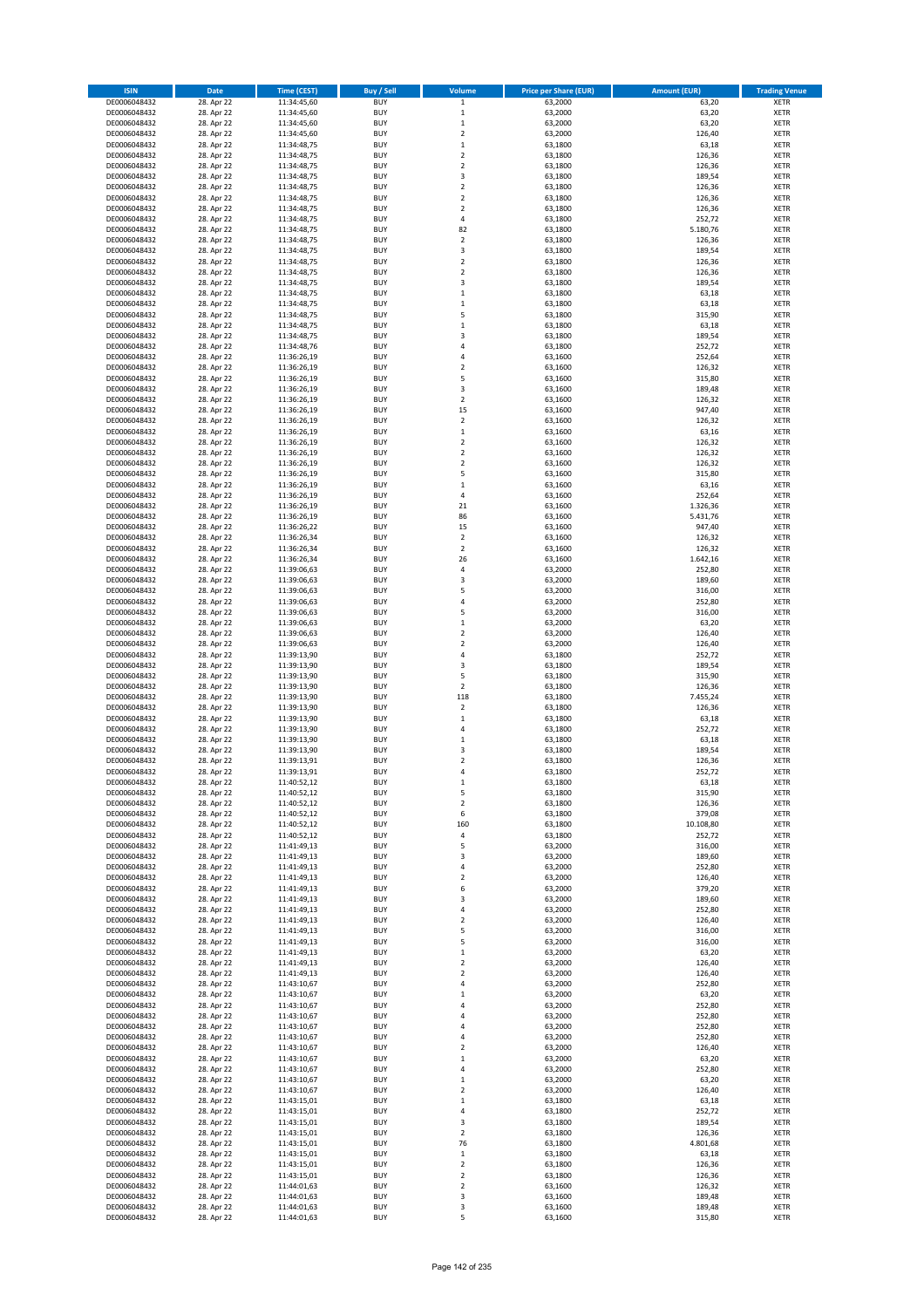| <b>ISIN</b>                  | <b>Date</b>              | Time (CEST)                | <b>Buy / Sell</b>        | Volume                                 | <b>Price per Share (EUR)</b> | <b>Amount (EUR)</b> | <b>Trading Venue</b>       |
|------------------------------|--------------------------|----------------------------|--------------------------|----------------------------------------|------------------------------|---------------------|----------------------------|
| DE0006048432                 | 28. Apr 22               | 11:44:01,63                | <b>BUY</b>               | $\overline{2}$                         | 63,1600                      | 126,32              | <b>XETR</b>                |
| DE0006048432                 | 28. Apr 22               | 11:44:01,63                | <b>BUY</b>               | 3                                      | 63,1600                      | 189,48              | <b>XETR</b>                |
| DE0006048432                 | 28. Apr 22               | 11:44:01,63                | <b>BUY</b>               | $\mathbf 1$                            | 63,1600                      | 63,16               | <b>XETR</b>                |
| DE0006048432<br>DE0006048432 | 28. Apr 22<br>28. Apr 22 | 11:44:01,63<br>11:44:01,63 | <b>BUY</b><br><b>BUY</b> | 3<br>$\overline{\mathbf{c}}$           | 63,1600<br>63,1600           | 189,48<br>126,32    | <b>XETR</b><br><b>XETR</b> |
| DE0006048432                 | 28. Apr 22               | 11:44:01,63                | <b>BUY</b>               | 5                                      | 63,1600                      | 315,80              | <b>XETR</b>                |
| DE0006048432                 | 28. Apr 22               | 11:44:01,63                | <b>BUY</b>               | $\,1\,$                                | 63,1600                      | 63,16               | <b>XETR</b>                |
| DE0006048432                 | 28. Apr 22               | 11:44:32,68                | <b>BUY</b>               | 129                                    | 63,2200                      | 8.155,38            | <b>XETR</b>                |
| DE0006048432                 | 28. Apr 22               | 11:44:32,68                | <b>BUY</b>               | $\mathbf 2$                            | 63,2200                      | 126,44              | <b>XETR</b>                |
| DE0006048432                 | 28. Apr 22               | 11:44:32,68                | <b>BUY</b>               | $\overline{2}$                         | 63,2200                      | 126,44              | <b>XETR</b>                |
| DE0006048432                 | 28. Apr 22               | 11:44:32,69                | <b>BUY</b>               | $\mathbf 2$                            | 63,2200                      | 126,44              | <b>XETR</b>                |
| DE0006048432<br>DE0006048432 | 28. Apr 22<br>28. Apr 22 | 11:44:33,27                | <b>BUY</b><br><b>BUY</b> | 3<br>$\mathbf 1$                       | 63,2000<br>63,2000           | 189,60<br>63,20     | <b>XETR</b><br><b>XETR</b> |
| DE0006048432                 | 28. Apr 22               | 11:44:33,27<br>11:44:33,27 | <b>BUY</b>               | 3                                      | 63,2000                      | 189,60              | <b>XETR</b>                |
| DE0006048432                 | 28. Apr 22               | 11:44:33,27                | <b>BUY</b>               | 3                                      | 63,2000                      | 189,60              | <b>XETR</b>                |
| DE0006048432                 | 28. Apr 22               | 11:44:46,04                | <b>BUY</b>               | $\overline{\mathbf{c}}$                | 63,1800                      | 126,36              | <b>XETR</b>                |
| DE0006048432                 | 28. Apr 22               | 11:44:46,04                | <b>BUY</b>               | 3                                      | 63,1800                      | 189,54              | <b>XETR</b>                |
| DE0006048432                 | 28. Apr 22               | 11:44:46,04                | <b>BUY</b>               | $\mathbf 1$                            | 63,1800                      | 63,18               | <b>XETR</b>                |
| DE0006048432                 | 28. Apr 22               | 11:44:46,04                | <b>BUY</b>               | 4                                      | 63,1800                      | 252,72              | <b>XETR</b>                |
| DE0006048432                 | 28. Apr 22               | 11:44:46,04                | <b>BUY</b>               | $\mathbf 2$                            | 63,1800                      | 126,36              | <b>XETR</b>                |
| DE0006048432<br>DE0006048432 | 28. Apr 22<br>28. Apr 22 | 11:44:46,04<br>11:44:46,04 | <b>BUY</b><br><b>BUY</b> | $\overline{\mathbf{c}}$<br>74          | 63,1800<br>63,1800           | 126,36<br>4.675,32  | <b>XETR</b><br><b>XETR</b> |
| DE0006048432                 | 28. Apr 22               | 11:44:46,04                | <b>BUY</b>               | $\mathbf 2$                            | 63,1800                      | 126,36              | <b>XETR</b>                |
| DE0006048432                 | 28. Apr 22               | 11:44:46,04                | <b>BUY</b>               | $\mathbf 2$                            | 63,1800                      | 126,36              | <b>XETR</b>                |
| DE0006048432                 | 28. Apr 22               | 11:44:46,04                | <b>BUY</b>               | 3                                      | 63,1800                      | 189,54              | <b>XETR</b>                |
| DE0006048432                 | 28. Apr 22               | 11:44:46,04                | <b>BUY</b>               | $\mathbf 1$                            | 63,1800                      | 63,18               | <b>XETR</b>                |
| DE0006048432                 | 28. Apr 22               | 11:44:46,04                | <b>BUY</b>               | $\mathbf 2$                            | 63,1800                      | 126,36              | <b>XETR</b>                |
| DE0006048432                 | 28. Apr 22               | 11:44:46,04                | <b>BUY</b>               | $\overline{\mathbf{c}}$                | 63,1800                      | 126,36              | <b>XETR</b>                |
| DE0006048432<br>DE0006048432 | 28. Apr 22<br>28. Apr 22 | 11:44:46,04<br>11:44:46,04 | <b>BUY</b><br><b>BUY</b> | $\mathbf 2$<br>$\overline{\mathbf{c}}$ | 63,1800<br>63,1800           | 126,36<br>126,36    | <b>XETR</b><br><b>XETR</b> |
| DE0006048432                 | 28. Apr 22               | 11:44:57,06                | <b>BUY</b>               | $\overline{a}$                         | 63,1600                      | 126,32              | <b>XETR</b>                |
| DE0006048432                 | 28. Apr 22               | 11:44:57,06                | <b>BUY</b>               | $\mathbf 2$                            | 63,1600                      | 126,32              | <b>XETR</b>                |
| DE0006048432                 | 28. Apr 22               | 11:44:57,06                | <b>BUY</b>               | $\mathbf 2$                            | 63,1600                      | 126,32              | <b>XETR</b>                |
| DE0006048432                 | 28. Apr 22               | 11:44:57,06                | <b>BUY</b>               | $\mathbf 1$                            | 63,1600                      | 63,16               | <b>XETR</b>                |
| DE0006048432                 | 28. Apr 22               | 11:44:57,06                | <b>BUY</b>               | $\mathbf 1$                            | 63,1600                      | 63,16               | <b>XETR</b>                |
| DE0006048432                 | 28. Apr 22               | 11:44:57,08                | <b>BUY</b>               | 3                                      | 63,1400                      | 189,42              | <b>XETR</b>                |
| DE0006048432                 | 28. Apr 22               | 11:44:57,08                | <b>BUY</b><br><b>BUY</b> | $\overline{\mathbf{c}}$<br>$\mathbf 2$ | 63,1400                      | 126,28              | <b>XETR</b><br><b>XETR</b> |
| DE0006048432<br>DE0006048432 | 28. Apr 22<br>28. Apr 22 | 11:44:57,08<br>11:44:57,08 | <b>BUY</b>               | $\mathbf 2$                            | 63,1400<br>63,1600           | 126,28<br>126,32    | <b>XETR</b>                |
| DE0006048432                 | 28. Apr 22               | 11:44:57,08                | <b>BUY</b>               | $\mathbf 2$                            | 63,1400                      | 126,28              | <b>XETR</b>                |
| DE0006048432                 | 28. Apr 22               | 11:44:57,08                | <b>BUY</b>               | 4                                      | 63,1400                      | 252,56              | <b>XETR</b>                |
| DE0006048432                 | 28. Apr 22               | 11:44:57,08                | <b>BUY</b>               | $\mathbf 2$                            | 63,1400                      | 126,28              | <b>XETR</b>                |
| DE0006048432                 | 28. Apr 22               | 11:44:57,08                | <b>BUY</b>               | 195                                    | 63,1400                      | 12.312,30           | <b>XETR</b>                |
| DE0006048432                 | 28. Apr 22               | 11:44:57,08                | <b>BUY</b>               | $\overline{\mathbf{c}}$                | 63,1400                      | 126,28              | <b>XETR</b>                |
| DE0006048432                 | 28. Apr 22               | 11:44:57,08                | <b>BUY</b>               | $\mathbf 2$                            | 63,1400                      | 126,28              | <b>XETR</b>                |
| DE0006048432<br>DE0006048432 | 28. Apr 22<br>28. Apr 22 | 11:44:57,08                | <b>BUY</b><br><b>BUY</b> | $\overline{2}$<br>$\mathbf 2$          | 63,1400<br>63,1600           | 126,28<br>126,32    | <b>XETR</b><br><b>XETR</b> |
| DE0006048432                 | 28. Apr 22               | 11:44:57,10<br>11:44:57,12 | <b>BUY</b>               | $\mathbf 2$                            | 63,1600                      | 126,32              | <b>XETR</b>                |
| DE0006048432                 | 28. Apr 22               | 11:44:57,18                | <b>BUY</b>               | 4                                      | 63,1200                      | 252,48              | <b>XETR</b>                |
| DE0006048432                 | 28. Apr 22               | 11:44:57,18                | <b>BUY</b>               | $\overline{\mathbf{c}}$                | 63,1200                      | 126,24              | <b>XETR</b>                |
| DE0006048432                 | 28. Apr 22               | 11:44:58,57                | <b>BUY</b>               | 3                                      | 63,1200                      | 189,36              | <b>XETR</b>                |
| DE0006048432                 | 28. Apr 22               | 11:44:58,57                | <b>BUY</b>               | 3                                      | 63,1200                      | 189,36              | <b>XETR</b>                |
| DE0006048432                 | 28. Apr 22               | 11:45:01,91                | <b>BUY</b>               | $\overline{\mathbf{c}}$                | 63,1400                      | 126,28              | <b>XETR</b>                |
| DE0006048432<br>DE0006048432 | 28. Apr 22<br>28. Apr 22 | 11:45:01,91<br>11:45:01,91 | <b>BUY</b><br><b>BUY</b> | 4<br>$\overline{\mathbf{c}}$           | 63,1400<br>63,1400           | 252,56<br>126,28    | <b>XETR</b><br><b>XETR</b> |
| DE0006048432                 | 28. Apr 22               | 11:45:01,91                | <b>BUY</b>               | 4                                      | 63,1400                      | 252,56              | <b>XETR</b>                |
| DE0006048432                 | 28. Apr 22               | 11:45:05,42                | <b>BUY</b>               | $\overline{\mathbf{c}}$                | 63,1400                      | 126,28              | <b>XETR</b>                |
| DE0006048432                 | 28. Apr 22               | 11:45:05,42                | <b>BUY</b>               | $\mathbf 2$                            | 63,1400                      | 126,28              | <b>XETR</b>                |
| DE0006048432                 | 28. Apr 22               | 11:45:05,43                | <b>BUY</b>               | $\mathbf 1$                            | 63,1200                      | 63,12               | <b>XETR</b>                |
| DE0006048432                 | 28. Apr 22               | 11:45:05,48                | <b>BUY</b>               | 4                                      | 63,1200                      | 252,48              | <b>XETR</b>                |
| DE0006048432                 | 28. Apr 22               | 11:45:08,70                | <b>BUY</b>               | 3                                      | 63,1400                      | 189,42              | <b>XETR</b>                |
| DE0006048432<br>DE0006048432 | 28. Apr 22<br>28. Apr 22 | 11:45:08,70<br>11:45:08,70 | <b>BUY</b><br><b>BUY</b> | $\overline{\mathbf{c}}$<br>51          | 63,1400<br>63,1400           | 126,28<br>3.220,14  | <b>XETR</b><br><b>XETR</b> |
| DE0006048432                 | 28. Apr 22               | 11:45:08,70                | <b>BUY</b>               | $\overline{2}$                         | 63,1400                      | 126,28              | <b>XETR</b>                |
| DE0006048432                 | 28. Apr 22               | 11:45:08,70                | BUY                      | $\mathbf 1$                            | 63,1400                      | 63,14               | <b>XETR</b>                |
| DE0006048432                 | 28. Apr 22               | 11:45:08,70                | <b>BUY</b>               | $\mathbf 2$                            | 63,1400                      | 126,28              | <b>XETR</b>                |
| DE0006048432                 | 28. Apr 22               | 11:45:08,70                | <b>BUY</b>               | $\mathbf 2$                            | 63,1400                      | 126,28              | <b>XETR</b>                |
| DE0006048432                 | 28. Apr 22               | 11:45:08,70                | <b>BUY</b>               | $\mathbf 1$                            | 63,1400                      | 63,14               | XETR                       |
| DE0006048432                 | 28. Apr 22               | 11:45:50,41                | <b>BUY</b>               | 3                                      | 63,1600                      | 189,48              | <b>XETR</b>                |
| DE0006048432<br>DE0006048432 | 28. Apr 22<br>28. Apr 22 | 11:45:50,41<br>11:45:50,41 | <b>BUY</b><br><b>BUY</b> | $\mathbf 1$<br>4                       | 63,1600<br>63,1600           | 63,16<br>252,64     | <b>XETR</b><br><b>XETR</b> |
| DE0006048432                 | 28. Apr 22               | 11:45:50,41                | <b>BUY</b>               | 3                                      | 63,1600                      | 189,48              | <b>XETR</b>                |
| DE0006048432                 | 28. Apr 22               | 11:45:50,41                | <b>BUY</b>               | 3                                      | 63,1600                      | 189,48              | <b>XETR</b>                |
| DE0006048432                 | 28. Apr 22               | 11:45:50,41                | <b>BUY</b>               | $\mathbf 2$                            | 63,1600                      | 126,32              | <b>XETR</b>                |
| DE0006048432                 | 28. Apr 22               | 11:45:50,41                | <b>BUY</b>               | $\mathbf 2$                            | 63,1600                      | 126,32              | <b>XETR</b>                |
| DE0006048432                 | 28. Apr 22               | 11:45:50,41                | <b>BUY</b>               | 3                                      | 63,1600                      | 189,48              | <b>XETR</b>                |
| DE0006048432<br>DE0006048432 | 28. Apr 22<br>28. Apr 22 | 11:45:50,41<br>11:45:50,41 | <b>BUY</b><br><b>BUY</b> | $\mathbf 1$<br>$\mathbf 1$             | 63,1600<br>63,1600           | 63,16<br>63,16      | <b>XETR</b><br><b>XETR</b> |
| DE0006048432                 | 28. Apr 22               | 11:45:50,41                | <b>BUY</b>               | $\mathbf 2$                            | 63,1600                      | 126,32              | <b>XETR</b>                |
| DE0006048432                 | 28. Apr 22               | 11:46:01,25                | <b>BUY</b>               | 47                                     | 63,1400                      | 2.967,58            | <b>XETR</b>                |
| DE0006048432                 | 28. Apr 22               | 11:46:01,25                | <b>BUY</b>               | 3                                      | 63,1400                      | 189,42              | <b>XETR</b>                |
| DE0006048432                 | 28. Apr 22               | 11:46:01,25                | <b>BUY</b>               | $\mathbf 2$                            | 63,1400                      | 126,28              | <b>XETR</b>                |
| DE0006048432                 | 28. Apr 22               | 11:46:01,25                | <b>BUY</b>               | $\mathbf 1$                            | 63,1400                      | 63,14               | XETR                       |
| DE0006048432<br>DE0006048432 | 28. Apr 22<br>28. Apr 22 | 11:46:01,25<br>11:46:56,62 | <b>BUY</b><br><b>BUY</b> | $\mathbf 2$<br>3                       | 63,1400<br>63,1400           | 126,28<br>189,42    | <b>XETR</b><br><b>XETR</b> |
| DE0006048432                 | 28. Apr 22               | 11:46:56,62                | <b>BUY</b>               | $\mathbf 2$                            | 63,1400                      | 126,28              | <b>XETR</b>                |
| DE0006048432                 | 28. Apr 22               | 11:46:56,62                | <b>BUY</b>               | 39                                     | 63,1400                      | 2.462,46            | <b>XETR</b>                |
| DE0006048432                 | 28. Apr 22               | 11:46:56,62                | <b>BUY</b>               | $\mathbf 2$                            | 63,1400                      | 126,28              | <b>XETR</b>                |
| DE0006048432                 | 28. Apr 22               | 11:46:56,62                | <b>BUY</b>               | 3                                      | 63,1400                      | 189,42              | <b>XETR</b>                |
| DE0006048432                 | 28. Apr 22               | 11:46:56,62                | <b>BUY</b>               | $\mathbf 2$                            | 63,1400                      | 126,28              | <b>XETR</b>                |
| DE0006048432                 | 28. Apr 22               | 11:46:56,62                | <b>BUY</b>               | $\mathbf 1$                            | 63,1400                      | 63,14               | <b>XETR</b>                |
| DE0006048432<br>DE0006048432 | 28. Apr 22<br>28. Apr 22 | 11:46:56,62<br>11:46:56,62 | <b>BUY</b><br><b>BUY</b> | $\overline{2}$<br>3                    | 63,1400<br>63,1400           | 126,28<br>189,42    | <b>XETR</b><br><b>XETR</b> |
| DE0006048432                 | 28. Apr 22               | 11:46:56,62                | <b>BUY</b>               | $\mathbf 1$                            | 63,1400                      | 63,14               | <b>XETR</b>                |
| DE0006048432                 | 28. Apr 22               | 11:46:56,62                | <b>BUY</b>               | 12                                     | 63,1400                      | 757,68              | <b>XETR</b>                |
| DE0006048432                 | 28. Apr 22               | 11:48:07,53                | <b>BUY</b>               | 2                                      | 63,1400                      | 126,28              | <b>XETR</b>                |
| DE0006048432                 | 28. Apr 22               | 11:48:07,53                | <b>BUY</b>               | $\mathbf 1$                            | 63,1400                      | 63,14               | <b>XETR</b>                |
| DE0006048432                 | 28. Apr 22               | 11:48:34,92                | <b>BUY</b>               | $\mathbf 1$                            | 63,1600                      | 63,16               | <b>XETR</b>                |
| DE0006048432                 | 28. Apr 22               | 11:48:55,10                | <b>BUY</b>               | $\mathbf 2$                            | 63,1400                      | 126,28              | <b>XETR</b>                |
| DE0006048432<br>DE0006048432 | 28. Apr 22<br>28. Apr 22 | 11:48:55,10<br>11:48:55,10 | <b>BUY</b><br><b>BUY</b> | $\mathbf 1$<br>3                       | 63,1400<br>63,1400           | 63,14<br>189,42     | <b>XETR</b><br><b>XETR</b> |
| DE0006048432                 | 28. Apr 22               | 11:48:55,10                | <b>BUY</b>               | $\mathbf 2$                            | 63,1400                      | 126,28              | XETR                       |
| DE0006048432                 | 28. Apr 22               | 11:48:55,10                | <b>BUY</b>               | $\mathbf 1$                            | 63,1400                      | 63,14               | <b>XETR</b>                |
| DE0006048432                 | 28. Apr 22               | 11:48:55,10                | <b>BUY</b>               | $\mathbf 2$                            | 63,1400                      | 126,28              | <b>XETR</b>                |
| DE0006048432                 | 28. Apr 22               | 11:51:01,75                | <b>BUY</b>               | $\mathbf 1$                            | 63,1600                      | 63,16               | <b>XETR</b>                |
| DE0006048432                 | 28. Apr 22               | 11:51:01,75                | <b>BUY</b>               | $\mathbf 2$                            | 63,1600                      | 126,32              | <b>XETR</b>                |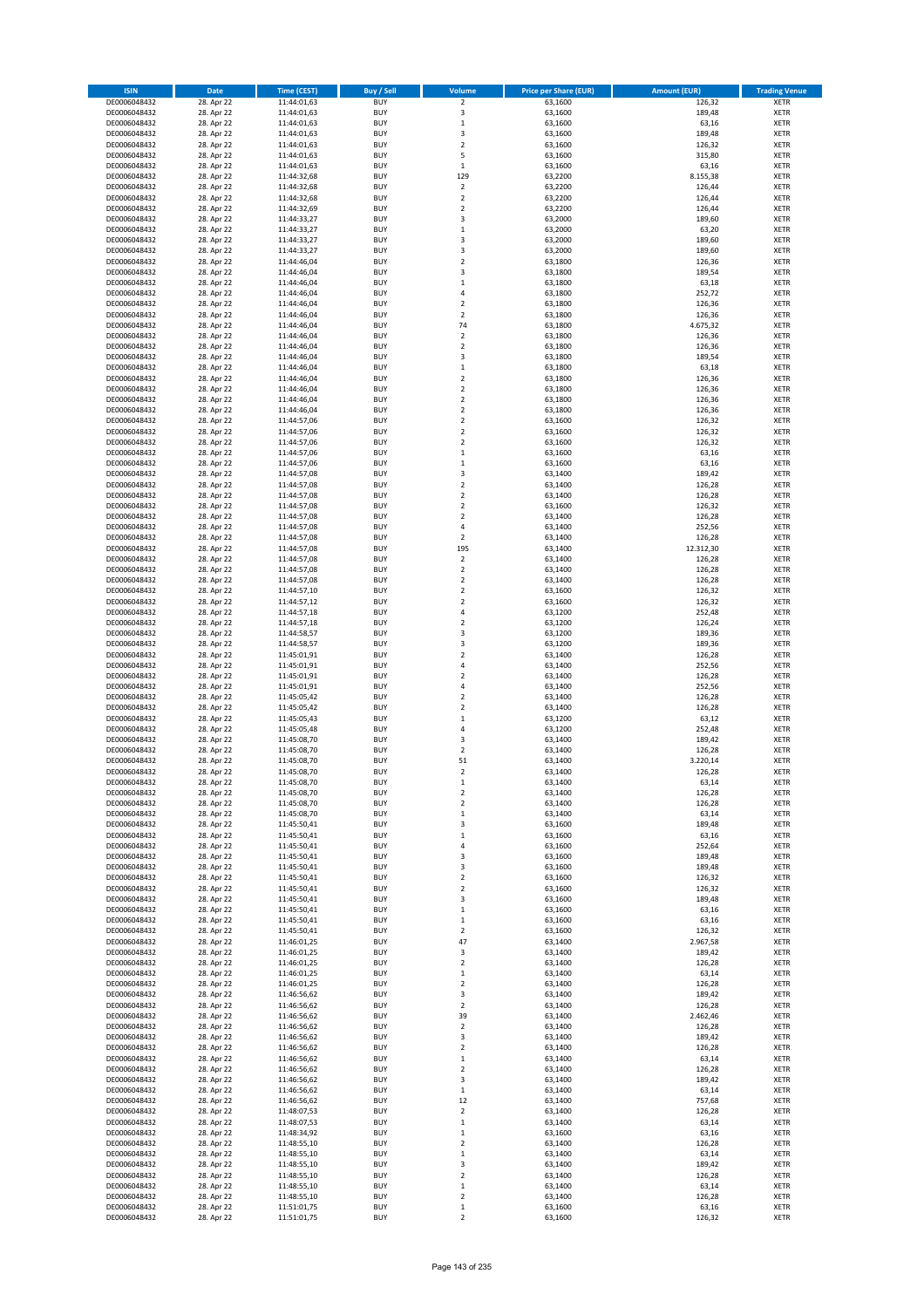| <b>ISIN</b>                  | <b>Date</b>              | Time (CEST)                | <b>Buy / Sell</b>        | Volume                                             | <b>Price per Share (EUR)</b> | <b>Amount (EUR)</b> | <b>Trading Venue</b>       |
|------------------------------|--------------------------|----------------------------|--------------------------|----------------------------------------------------|------------------------------|---------------------|----------------------------|
| DE0006048432                 | 28. Apr 22               | 11:51:01,75                | <b>BUY</b>               | 4                                                  | 63,1600                      | 252,64              | <b>XETR</b>                |
| DE0006048432                 | 28. Apr 22               | 11:51:01,75                | <b>BUY</b>               | $\mathbf 2$                                        | 63,1600                      | 126,32              | <b>XETR</b>                |
| DE0006048432                 | 28. Apr 22               | 11:51:01,75                | <b>BUY</b>               | 4                                                  | 63,1600                      | 252,64              | <b>XETR</b>                |
| DE0006048432                 | 28. Apr 22               | 11:51:01,75                | <b>BUY</b>               | $\mathbf 1$                                        | 63,1600                      | 63,16               | <b>XETR</b>                |
| DE0006048432<br>DE0006048432 | 28. Apr 22<br>28. Apr 22 | 11:51:01,75<br>11:51:01,75 | <b>BUY</b><br><b>BUY</b> | $\overline{\mathbf{c}}$<br>$\mathbf 1$             | 63,1600<br>63,1600           | 126,32<br>63,16     | <b>XETR</b><br><b>XETR</b> |
| DE0006048432                 | 28. Apr 22               | 11:51:01,75                | <b>BUY</b>               | $\mathbf 2$                                        | 63,1600                      | 126,32              | <b>XETR</b>                |
| DE0006048432                 | 28. Apr 22               | 11:51:01,75                | <b>BUY</b>               | $\mathbf 2$                                        | 63,1600                      | 126,32              | <b>XETR</b>                |
| DE0006048432                 | 28. Apr 22               | 11:51:01,75                | <b>BUY</b>               | $\mathbf{1}$                                       | 63,1600                      | 63,16               | <b>XETR</b>                |
| DE0006048432                 | 28. Apr 22               | 11:51:33,88                | <b>BUY</b>               | 3                                                  | 63,1400                      | 189,42              | <b>XETR</b>                |
| DE0006048432                 | 28. Apr 22               | 11:51:33,88                | <b>BUY</b>               | 4                                                  | 63,1400                      | 252,56              | <b>XETR</b>                |
| DE0006048432<br>DE0006048432 | 28. Apr 22<br>28. Apr 22 | 11:51:33,88<br>11:51:33,88 | <b>BUY</b><br><b>BUY</b> | $\overline{\mathbf{c}}$<br>$\overline{\mathbf{c}}$ | 63,1400<br>63,1400           | 126,28<br>126,28    | <b>XETR</b><br><b>XETR</b> |
| DE0006048432                 | 28. Apr 22               | 11:51:33,88                | <b>BUY</b>               | 104                                                | 63,1400                      | 6.566,56            | <b>XETR</b>                |
| DE0006048432                 | 28. Apr 22               | 11:51:33,88                | <b>BUY</b>               | $\mathbf 2$                                        | 63,1400                      | 126,28              | <b>XETR</b>                |
| DE0006048432                 | 28. Apr 22               | 11:51:33,88                | <b>BUY</b>               | 3                                                  | 63,1400                      | 189,42              | <b>XETR</b>                |
| DE0006048432                 | 28. Apr 22               | 11:51:33,88                | <b>BUY</b>               | 3                                                  | 63,1400                      | 189,42              | <b>XETR</b>                |
| DE0006048432                 | 28. Apr 22               | 11:51:33,88                | <b>BUY</b>               | 3                                                  | 63,1400                      | 189,42              | <b>XETR</b>                |
| DE0006048432<br>DE0006048432 | 28. Apr 22<br>28. Apr 22 | 11:51:33,88                | <b>BUY</b><br><b>BUY</b> | 4<br>$\mathbf 1$                                   | 63,1400<br>63,1400           | 252,56<br>63,14     | <b>XETR</b><br><b>XETR</b> |
| DE0006048432                 | 28. Apr 22               | 11:51:33,88<br>11:51:34,02 | <b>BUY</b>               | $\overline{\mathbf{c}}$                            | 63,1200                      | 126,24              | <b>XETR</b>                |
| DE0006048432                 | 28. Apr 22               | 11:51:34,02                | <b>BUY</b>               | $\mathbf 1$                                        | 63,1200                      | 63,12               | <b>XETR</b>                |
| DE0006048432                 | 28. Apr 22               | 11:51:34,02                | <b>BUY</b>               | $\overline{\mathbf{c}}$                            | 63,1200                      | 126,24              | <b>XETR</b>                |
| DE0006048432                 | 28. Apr 22               | 11:51:34,02                | <b>BUY</b>               | $\mathbf 2$                                        | 63,1200                      | 126,24              | <b>XETR</b>                |
| DE0006048432                 | 28. Apr 22               | 11:51:34,02                | <b>BUY</b>               | $\mathbf 2$                                        | 63,1200                      | 126,24              | <b>XETR</b>                |
| DE0006048432                 | 28. Apr 22               | 11:51:34,02                | <b>BUY</b>               | $\mathbf 2$                                        | 63,1200                      | 126,24              | <b>XETR</b>                |
| DE0006048432<br>DE0006048432 | 28. Apr 22<br>28. Apr 22 | 11:51:34,02<br>11:51:34,02 | <b>BUY</b><br><b>BUY</b> | $\mathbf 1$<br>$\mathbf 1$                         | 63,1200<br>63,1200           | 63,12<br>63,12      | <b>XETR</b><br><b>XETR</b> |
| DE0006048432                 | 28. Apr 22               | 11:51:42,71                | <b>BUY</b>               | 3                                                  | 63,1400                      | 189,42              | <b>XETR</b>                |
| DE0006048432                 | 28. Apr 22               | 11:51:42,71                | <b>BUY</b>               | $\overline{2}$                                     | 63,1400                      | 126,28              | <b>XETR</b>                |
| DE0006048432                 | 28. Apr 22               | 11:51:42,71                | <b>BUY</b>               | 112                                                | 63,1400                      | 7.071,68            | <b>XETR</b>                |
| DE0006048432                 | 28. Apr 22               | 11:51:42,71                | <b>BUY</b>               | $\overline{2}$                                     | 63,1400                      | 126,28              | <b>XETR</b>                |
| DE0006048432                 | 28. Apr 22               | 11:51:42,71                | <b>BUY</b>               | $\mathbf 1$                                        | 63,1400                      | 63,14               | <b>XETR</b>                |
| DE0006048432<br>DE0006048432 | 28. Apr 22<br>28. Apr 22 | 11:51:42,71<br>11:51:42,71 | <b>BUY</b><br><b>BUY</b> | 3<br>3                                             | 63,1400<br>63.1400           | 189,42<br>189,42    | <b>XETR</b><br><b>XETR</b> |
| DE0006048432                 | 28. Apr 22               | 11:51:42,71                | <b>BUY</b>               | $\overline{\mathbf{c}}$                            | 63,1400                      | 126,28              | <b>XETR</b>                |
| DE0006048432                 | 28. Apr 22               | 11:51:42,71                | <b>BUY</b>               | $\mathbf 1$                                        | 63,1400                      | 63,14               | <b>XETR</b>                |
| DE0006048432                 | 28. Apr 22               | 11:51:42,71                | <b>BUY</b>               | $\mathbf 1$                                        | 63,1400                      | 63,14               | <b>XETR</b>                |
| DE0006048432                 | 28. Apr 22               | 11:51:42,74                | <b>BUY</b>               | 3                                                  | 63,1400                      | 189,42              | <b>XETR</b>                |
| DE0006048432                 | 28. Apr 22               | 11:51:42,74                | <b>BUY</b>               | $\mathbf 2$                                        | 63,1400                      | 126,28              | <b>XETR</b>                |
| DE0006048432                 | 28. Apr 22               | 11:51:42,74                | <b>BUY</b>               | $\mathbf 1$<br>3                                   | 63,1400                      | 63,14               | <b>XETR</b>                |
| DE0006048432<br>DE0006048432 | 28. Apr 22<br>28. Apr 22 | 11:52:00,37<br>11:52:00,37 | <b>BUY</b><br><b>BUY</b> | 3                                                  | 63,1200<br>63,1200           | 189,36<br>189,36    | <b>XETR</b><br><b>XETR</b> |
| DE0006048432                 | 28. Apr 22               | 11:52:00,37                | <b>BUY</b>               | $\overline{\mathbf{c}}$                            | 63,1200                      | 126,24              | <b>XETR</b>                |
| DE0006048432                 | 28. Apr 22               | 11:52:00,37                | <b>BUY</b>               | $\mathbf 2$                                        | 63,1200                      | 126,24              | <b>XETR</b>                |
| DE0006048432                 | 28. Apr 22               | 11:52:00,37                | <b>BUY</b>               | 97                                                 | 63,1200                      | 6.122,64            | <b>XETR</b>                |
| DE0006048432                 | 28. Apr 22               | 11:52:00,37                | <b>BUY</b>               | 3                                                  | 63,1200                      | 189,36              | <b>XETR</b>                |
| DE0006048432                 | 28. Apr 22               | 11:52:00,37                | <b>BUY</b>               | 3                                                  | 63,1200                      | 189,36              | <b>XETR</b>                |
| DE0006048432<br>DE0006048432 | 28. Apr 22<br>28. Apr 22 | 11:52:00,37<br>11:52:00,37 | <b>BUY</b><br><b>BUY</b> | 4<br>$\overline{\mathbf{c}}$                       | 63,1200<br>63,1200           | 252,48<br>126,24    | <b>XETR</b><br><b>XETR</b> |
| DE0006048432                 | 28. Apr 22               | 11:52:00,37                | <b>BUY</b>               | $\overline{\mathbf{c}}$                            | 63,1200                      | 126,24              | <b>XETR</b>                |
| DE0006048432                 | 28. Apr 22               | 11:52:00,37                | <b>BUY</b>               | 4                                                  | 63,1200                      | 252,48              | <b>XETR</b>                |
| DE0006048432                 | 28. Apr 22               | 11:52:00,37                | <b>BUY</b>               | $\overline{2}$                                     | 63,1200                      | 126,24              | <b>XETR</b>                |
| DE0006048432                 | 28. Apr 22               | 11:52:34,13                | <b>BUY</b>               | $\mathbf 2$                                        | 63,1200                      | 126,24              | <b>XETR</b>                |
| DE0006048432                 | 28. Apr 22               | 11:52:34,13                | <b>BUY</b>               | 75                                                 | 63,1200                      | 4.734,00            | <b>XETR</b>                |
| DE0006048432<br>DE0006048432 | 28. Apr 22<br>28. Apr 22 | 11:54:22,87<br>11:54:22,87 | <b>BUY</b><br><b>BUY</b> | $\mathbf 1$<br>$\overline{\mathbf{c}}$             | 63,1000<br>63,1000           | 63,10<br>126,20     | <b>XETR</b><br><b>XETR</b> |
| DE0006048432                 | 28. Apr 22               | 11:54:22,87                | <b>BUY</b>               | 3                                                  | 63,1000                      | 189,30              | <b>XETR</b>                |
| DE0006048432                 | 28. Apr 22               | 11:54:22,87                | <b>BUY</b>               | 3                                                  | 63,1000                      | 189,30              | <b>XETR</b>                |
| DE0006048432                 | 28. Apr 22               | 11:54:22,87                | <b>BUY</b>               | $\overline{2}$                                     | 63,1000                      | 126,20              | <b>XETR</b>                |
| DE0006048432                 | 28. Apr 22               | 11:54:22,87                | <b>BUY</b>               | 74                                                 | 63,1000                      | 4.669,40            | <b>XETR</b>                |
| DE0006048432                 | 28. Apr 22               | 11:54:22,87                | <b>BUY</b>               | 4                                                  | 63,1000                      | 252,40              | <b>XETR</b>                |
| DE0006048432<br>DE0006048432 | 28. Apr 22               | 11:54:22,87                | <b>BUY</b><br><b>BUY</b> | $\mathbf 2$<br>$\overline{2}$                      | 63,1000                      | 126,20              | <b>XETR</b><br><b>XETR</b> |
| DE0006048432                 | 28. Apr 22<br>28. Apr 22 | 11:54:22,87<br>11:54:22,87 | BUY                      | 2                                                  | 63,1000<br>63,1000           | 126,20<br>126,20    | <b>XETR</b>                |
| DE0006048432                 | 28. Apr 22               | 11:54:22,87                | <b>BUY</b>               | $\mathbf 2$                                        | 63,1000                      | 126,20              | <b>XETR</b>                |
| DE0006048432                 | 28. Apr 22               | 11:54:22,87                | <b>BUY</b>               | $\mathbf 1$                                        | 63,1000                      | 63,10               | <b>XETR</b>                |
| DE0006048432                 | 28. Apr 22               | 11:54:22,87                | <b>BUY</b>               | $\mathbf 2$                                        | 63,1000                      | 126,20              | XETR                       |
| DE0006048432                 | 28. Apr 22               | 11:54:22,87                | <b>BUY</b>               | $\mathbf 2$                                        | 63,1000                      | 126,20              | <b>XETR</b>                |
| DE0006048432                 | 28. Apr 22               | 11:54:22,87                | <b>BUY</b>               | $\mathbf 1$                                        | 63,1000                      | 63,10               | <b>XETR</b>                |
| DE0006048432<br>DE0006048432 | 28. Apr 22<br>28. Apr 22 | 11:54:22,87<br>11:54:22,87 | <b>BUY</b><br><b>BUY</b> | 3<br>3                                             | 63,1000<br>63,1000           | 189,30<br>189,30    | <b>XETR</b><br><b>XETR</b> |
| DE0006048432                 | 28. Apr 22               | 11:54:22,87                | <b>BUY</b>               | $\mathbf 2$                                        | 63,1000                      | 126,20              | <b>XETR</b>                |
| DE0006048432                 | 28. Apr 22               | 11:54:22,87                | <b>BUY</b>               | $\mathbf 1$                                        | 63,1000                      | 63,10               | <b>XETR</b>                |
| DE0006048432                 | 28. Apr 22               | 11:54:32,91                | <b>BUY</b>               | $\mathbf 1$                                        | 63,0800                      | 63,08               | <b>XETR</b>                |
| DE0006048432                 | 28. Apr 22               | 11:54:32,91                | <b>BUY</b>               | 3                                                  | 63.0800                      | 189,24              | <b>XETR</b>                |
| DE0006048432<br>DE0006048432 | 28. Apr 22               | 11:54:32,91                | <b>BUY</b><br><b>BUY</b> | $\mathbf 2$<br>$\overline{\mathbf{c}}$             | 63,0800                      | 126,16              | <b>XETR</b><br><b>XETR</b> |
| DE0006048432                 | 28. Apr 22<br>28. Apr 22 | 11:54:32,91<br>11:54:32,91 | <b>BUY</b>               | 75                                                 | 63,0800<br>63,0800           | 126,16<br>4.731,00  | <b>XETR</b>                |
| DE0006048432                 | 28. Apr 22               | 11:54:32,91                | <b>BUY</b>               | 3                                                  | 63,0800                      | 189,24              | <b>XETR</b>                |
| DE0006048432                 | 28. Apr 22               | 11:54:32,91                | <b>BUY</b>               | 3                                                  | 63,0800                      | 189,24              | <b>XETR</b>                |
| DE0006048432                 | 28. Apr 22               | 11:54:32,91                | <b>BUY</b>               | $\mathbf 2$                                        | 63,0800                      | 126,16              | <b>XETR</b>                |
| DE0006048432                 | 28. Apr 22               | 11:54:32,91                | <b>BUY</b>               | 3                                                  | 63,0800                      | 189,24              | XETR                       |
| DE0006048432                 | 28. Apr 22               | 11:54:32,91                | <b>BUY</b>               | 4                                                  | 63,0800                      | 252,32              | <b>XETR</b>                |
| DE0006048432<br>DE0006048432 | 28. Apr 22<br>28. Apr 22 | 11:54:32,91<br>11:54:32,91 | <b>BUY</b><br><b>BUY</b> | $\mathbf 1$<br>$\mathbf 1$                         | 63,0800<br>63,0800           | 63,08<br>63,08      | <b>XETR</b><br><b>XETR</b> |
| DE0006048432                 | 28. Apr 22               | 11:54:32,91                | <b>BUY</b>               | $\overline{\mathbf{c}}$                            | 63,0800                      | 126,16              | <b>XETR</b>                |
| DE0006048432                 | 28. Apr 22               | 11:54:32,91                | <b>BUY</b>               | $\mathbf 1$                                        | 63,0800                      | 63,08               | <b>XETR</b>                |
| DE0006048432                 | 28. Apr 22               | 11:54:48,25                | <b>BUY</b>               | 4                                                  | 63,0800                      | 252,32              | <b>XETR</b>                |
| DE0006048432                 | 28. Apr 22               | 11:54:53,47                | <b>BUY</b>               | $\mathbf 2$                                        | 63,0800                      | 126,16              | <b>XETR</b>                |
| DE0006048432                 | 28. Apr 22               | 11:54:53,47                | <b>BUY</b>               | $\mathbf 2$                                        | 63,0800                      | 126,16              | <b>XETR</b>                |
| DE0006048432<br>DE0006048432 | 28. Apr 22<br>28. Apr 22 | 11:55:14,30                | <b>BUY</b><br><b>BUY</b> | 3                                                  | 63,0600<br>63,0600           | 189,18<br>63,06     | <b>XETR</b><br><b>XETR</b> |
| DE0006048432                 | 28. Apr 22               | 11:55:14,30<br>11:55:14,30 | <b>BUY</b>               | $\mathbf 1$<br>3                                   | 63,0600                      | 189,18              | <b>XETR</b>                |
| DE0006048432                 | 28. Apr 22               | 11:55:14,30                | <b>BUY</b>               | 3                                                  | 63,0600                      | 189,18              | <b>XETR</b>                |
| DE0006048432                 | 28. Apr 22               | 11:55:14,30                | <b>BUY</b>               | $\mathbf 2$                                        | 63,0600                      | 126,12              | <b>XETR</b>                |
| DE0006048432                 | 28. Apr 22               | 11:55:14,30                | <b>BUY</b>               | $\mathbf 2$                                        | 63,0600                      | 126,12              | <b>XETR</b>                |
| DE0006048432                 | 28. Apr 22               | 11:55:14,30                | <b>BUY</b>               | 3                                                  | 63,0600                      | 189,18              | <b>XETR</b>                |
| DE0006048432                 | 28. Apr 22               | 11:55:14,30                | <b>BUY</b>               | $\mathbf 1$                                        | 63,0600                      | 63,06               | <b>XETR</b>                |
| DE0006048432<br>DE0006048432 | 28. Apr 22<br>28. Apr 22 | 11:55:14,30<br>11:55:14,30 | <b>BUY</b><br><b>BUY</b> | $\mathbf 1$<br>3                                   | 63,0600<br>63,0600           | 63,06<br>189,18     | <b>XETR</b><br><b>XETR</b> |
| DE0006048432                 | 28. Apr 22               | 11:55:14,30                | <b>BUY</b>               | 3                                                  | 63,0600                      | 189,18              | XETR                       |
| DE0006048432                 | 28. Apr 22               | 11:55:14,30                | <b>BUY</b>               | 3                                                  | 63,0600                      | 189,18              | <b>XETR</b>                |
| DE0006048432                 | 28. Apr 22               | 11:55:14,30                | <b>BUY</b>               | $\mathbf 1$                                        | 63,0600                      | 63,06               | <b>XETR</b>                |
| DE0006048432                 | 28. Apr 22               | 11:55:14,30                | <b>BUY</b>               | 95                                                 | 63,0600                      | 5.990,70            | <b>XETR</b>                |
| DE0006048432                 | 28. Apr 22               | 11:55:14,61                | <b>BUY</b>               | 3                                                  | 63,0400                      | 189,12              | <b>XETR</b>                |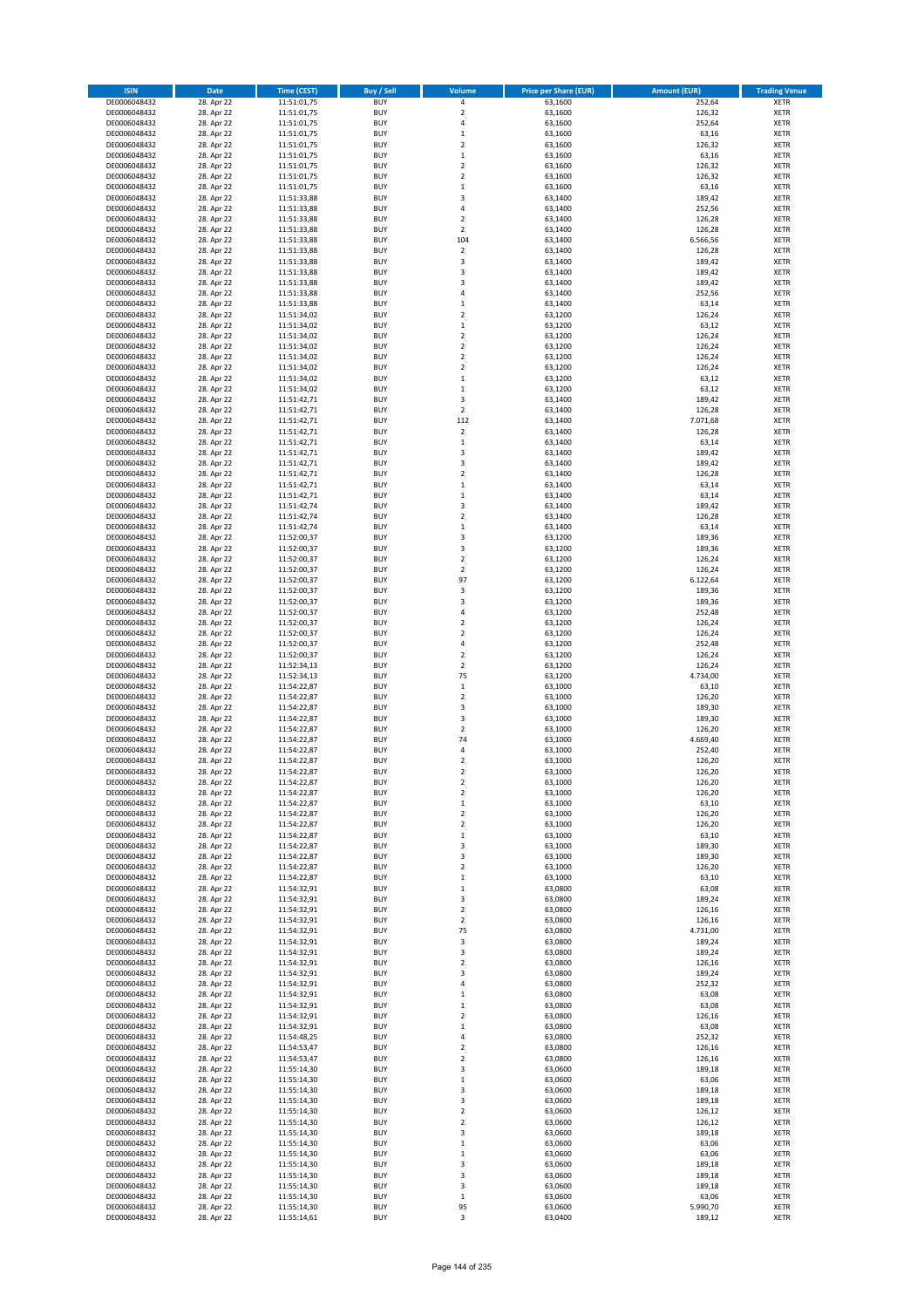| <b>ISIN</b>                  | <b>Date</b>              | <b>Time (CEST)</b>         | <b>Buy / Sell</b>        | Volume                                 | <b>Price per Share (EUR)</b> | <b>Amount (EUR)</b> | <b>Trading Venue</b>       |
|------------------------------|--------------------------|----------------------------|--------------------------|----------------------------------------|------------------------------|---------------------|----------------------------|
| DE0006048432                 | 28. Apr 22               | 11:55:14,61                | <b>BUY</b>               | $\overline{\mathbf{2}}$                | 63,0400                      | 126,08              | <b>XETR</b>                |
| DE0006048432                 | 28. Apr 22               | 11:55:24,22                | <b>BUY</b>               | 4                                      | 63,0400                      | 252,16              | <b>XETR</b>                |
| DE0006048432                 | 28. Apr 22               | 11:55:24,22                | <b>BUY</b>               | $\mathbf 2$                            | 63,0400                      | 126,08              | <b>XETR</b>                |
| DE0006048432                 | 28. Apr 22               | 11:55:24,22                | <b>BUY</b>               | 3                                      | 63,0400                      | 189,12              | <b>XETR</b>                |
| DE0006048432                 | 28. Apr 22               | 11:55:24,22                | <b>BUY</b>               | 3                                      | 63,0400                      | 189,12              | <b>XETR</b>                |
| DE0006048432                 | 28. Apr 22               | 11:55:24,22                | <b>BUY</b>               | $\mathbf 1$                            | 63,0400                      | 63,04               | <b>XETR</b>                |
| DE0006048432                 | 28. Apr 22               | 11:55:24,22                | <b>BUY</b>               | $\mathbf 1$                            | 63,0400                      | 63,04               | <b>XETR</b>                |
| DE0006048432                 | 28. Apr 22               | 11:55:42,65                | <b>BUY</b>               | $\overline{\mathbf{c}}$                | 63,0400                      | 126,08              | <b>XETR</b>                |
| DE0006048432                 | 28. Apr 22               | 11:55:42,65                | <b>BUY</b>               | $\mathbf{1}$                           | 63,0400                      | 63,04               | <b>XETR</b>                |
| DE0006048432                 | 28. Apr 22               | 11:55:42,65                | <b>BUY</b>               | 3                                      | 63,0400                      | 189,12              | <b>XETR</b>                |
| DE0006048432                 | 28. Apr 22               | 11:55:42,65                | <b>BUY</b>               | $\mathbf 2$                            | 63,0400                      | 126,08              | <b>XETR</b>                |
| DE0006048432                 | 28. Apr 22               | 11:55:42,65                | <b>BUY</b>               | $\mathbf 1$                            | 63,0400                      | 63,04               | <b>XETR</b>                |
| DE0006048432                 | 28. Apr 22               | 11:55:42,65                | <b>BUY</b>               | $\mathbf 2$                            | 63,0400                      | 126,08              | <b>XETR</b>                |
| DE0006048432                 | 28. Apr 22<br>28. Apr 22 | 11:55:42,65                | <b>BUY</b>               | $\overline{\mathbf{c}}$<br>$\mathbf 2$ | 63,0400                      | 126,08              | <b>XETR</b>                |
| DE0006048432<br>DE0006048432 | 28. Apr 22               | 11:55:52,99<br>11:55:52,99 | <b>BUY</b><br><b>BUY</b> | $\overline{\mathbf{c}}$                | 63,0200<br>63,0200           | 126,04<br>126,04    | <b>XETR</b><br><b>XETR</b> |
| DE0006048432                 | 28. Apr 22               | 11:55:52,99                | <b>BUY</b>               | $\mathbf 2$                            | 63,0200                      | 126,04              | <b>XETR</b>                |
| DE0006048432                 | 28. Apr 22               | 11:55:52,99                | <b>BUY</b>               | 47                                     | 63,0200                      | 2.961,94            | <b>XETR</b>                |
| DE0006048432                 | 28. Apr 22               | 11:55:52,99                | <b>BUY</b>               | 3                                      | 63,0200                      | 189,06              | <b>XETR</b>                |
| DE0006048432                 | 28. Apr 22               | 11:55:52,99                | <b>BUY</b>               | $\mathbf 2$                            | 63,0200                      | 126,04              | <b>XETR</b>                |
| DE0006048432                 | 28. Apr 22               | 11:55:52,99                | <b>BUY</b>               | $\mathbf 1$                            | 63,0200                      | 63,02               | <b>XETR</b>                |
| DE0006048432                 | 28. Apr 22               | 11:56:17,64                | <b>BUY</b>               | $\mathbf 2$                            | 63,0200                      | 126,04              | <b>XETR</b>                |
| DE0006048432                 | 28. Apr 22               | 11:56:24,88                | <b>BUY</b>               | $\mathbf 1$                            | 63,0200                      | 63,02               | <b>XETR</b>                |
| DE0006048432                 | 28. Apr 22               | 11:56:41,77                | <b>BUY</b>               | $\mathbf 1$                            | 63,0000                      | 63,00               | <b>XETR</b>                |
| DE0006048432                 | 28. Apr 22               | 11:56:41,77                | <b>BUY</b>               | $\mathbf 2$                            | 63,0000                      | 126,00              | <b>XETR</b>                |
| DE0006048432                 | 28. Apr 22               | 11:56:41,77                | <b>BUY</b>               | 3                                      | 63,0000                      | 189,00              | <b>XETR</b>                |
| DE0006048432                 | 28. Apr 22               | 11:56:41,77                | <b>BUY</b>               | 3                                      | 63,0000                      | 189,00              | <b>XETR</b>                |
| DE0006048432                 | 28. Apr 22               | 11:56:41,77                | <b>BUY</b>               | 4                                      | 63,0000                      | 252,00              | <b>XETR</b>                |
| DE0006048432                 | 28. Apr 22               | 11:56:41,77                | <b>BUY</b>               | 80                                     | 63,0000                      | 5.040,00            | <b>XETR</b>                |
| DE0006048432                 | 28. Apr 22               | 11:56:41,77                | <b>BUY</b>               | 3                                      | 63,0000                      | 189,00              | <b>XETR</b>                |
| DE0006048432                 | 28. Apr 22               | 11:56:41,77                | <b>BUY</b>               | 3                                      | 63,0000                      | 189,00              | <b>XETR</b>                |
| DE0006048432                 | 28. Apr 22               | 11:56:41,77                | <b>BUY</b>               | $\overline{\mathbf{c}}$                | 63,0000                      | 126,00              | <b>XETR</b>                |
| DE0006048432                 | 28. Apr 22               | 11:56:41,77                | <b>BUY</b>               | $\mathbf 2$                            | 63,0000                      | 126,00              | <b>XETR</b>                |
| DE0006048432                 | 28. Apr 22               | 11:56:41,77                | <b>BUY</b>               | $\mathbf 2$                            | 63,0000                      | 126,00              | <b>XETR</b>                |
| DE0006048432                 | 28. Apr 22<br>28. Apr 22 | 11:56:41,77<br>11:56:41,77 | <b>BUY</b><br><b>BUY</b> | $\mathbf 2$<br>$\mathbf 1$             | 63,0000                      | 126,00              | <b>XETR</b><br><b>XETR</b> |
| DE0006048432<br>DE0006048432 | 28. Apr 22               | 11:56:41,77                | <b>BUY</b>               | $\overline{\mathbf{c}}$                | 63,0000<br>63,0000           | 63,00<br>126,00     | <b>XETR</b>                |
| DE0006048432                 | 28. Apr 22               | 11:56:41,77                | <b>BUY</b>               | 116                                    | 63,0000                      | 7.308,00            | <b>XETR</b>                |
| DE0006048432                 | 28. Apr 22               | 11:56:41,77                | <b>BUY</b>               | $\,$ 1                                 | 63,0000                      | 63,00               | <b>XETR</b>                |
| DE0006048432                 | 28. Apr 22               | 11:56:41,77                | <b>BUY</b>               | $\mathbf 2$                            | 63,0000                      | 126,00              | <b>XETR</b>                |
| DE0006048432                 | 28. Apr 22               | 11:56:41,79                | <b>BUY</b>               | $\mathbf 2$                            | 63,0000                      | 126,00              | <b>XETR</b>                |
| DE0006048432                 | 28. Apr 22               | 11:57:00,32                | <b>BUY</b>               | 3                                      | 62,9800                      | 188,94              | <b>XETR</b>                |
| DE0006048432                 | 28. Apr 22               | 11:57:00,32                | <b>BUY</b>               | 3                                      | 62,9800                      | 188,94              | <b>XETR</b>                |
| DE0006048432                 | 28. Apr 22               | 11:57:00,32                | <b>BUY</b>               | $\mathbf 1$                            | 62,9800                      | 62,98               | <b>XETR</b>                |
| DE0006048432                 | 28. Apr 22               | 11:57:00,32                | <b>BUY</b>               | $\mathbf 2$                            | 62,9800                      | 125,96              | <b>XETR</b>                |
| DE0006048432                 | 28. Apr 22               | 11:57:00,32                | <b>BUY</b>               | 58                                     | 62,9800                      | 3.652,84            | <b>XETR</b>                |
| DE0006048432                 | 28. Apr 22               | 11:57:00,32                | <b>BUY</b>               | $\mathbf 2$                            | 62,9800                      | 125,96              | <b>XETR</b>                |
| DE0006048432                 | 28. Apr 22               | 11:57:00,32                | <b>BUY</b>               | $\mathbf 2$                            | 62,9800                      | 125,96              | <b>XETR</b>                |
| DE0006048432                 | 28. Apr 22               | 11:57:00,32                | <b>BUY</b>               | $\mathbf 1$                            | 62,9800                      | 62,98               | <b>XETR</b>                |
| DE0006048432                 | 28. Apr 22               | 11:57:00,32                | <b>BUY</b>               | $\overline{\mathbf{c}}$                | 62,9800                      | 125,96              | <b>XETR</b>                |
| DE0006048432                 | 28. Apr 22               | 11:57:00,32                | <b>BUY</b>               | 5                                      | 62,9800                      | 314,90              | <b>XETR</b>                |
| DE0006048432                 | 28. Apr 22               | 11:57:00,32                | <b>BUY</b>               | $\mathbf 1$                            | 62,9800                      | 62,98               | <b>XETR</b>                |
| DE0006048432                 | 28. Apr 22               | 11:57:00,34                | <b>BUY</b>               | 4                                      | 62,9800                      | 251,92              | <b>XETR</b>                |
| DE0006048432<br>DE0006048432 | 28. Apr 22               | 11:57:03,01                | <b>BUY</b><br><b>BUY</b> | 4<br>$\mathbf{1}$                      | 62,9600                      | 251,84              | <b>XETR</b><br><b>XETR</b> |
|                              | 28. Apr 22               | 11:57:05,92                |                          | 3                                      | 62,9400                      | 62,94               |                            |
| DE0006048432<br>DE0006048432 | 28. Apr 22<br>28. Apr 22 | 11:57:05,92<br>11:57:47,45 | <b>BUY</b><br><b>BUY</b> | $\overline{\mathbf{c}}$                | 62,9400<br>62,9200           | 188,82<br>125,84    | <b>XETR</b><br><b>XETR</b> |
| DE0006048432                 | 28. Apr 22               | 11:57:47,45                | <b>BUY</b>               | 3                                      | 62,9200                      | 188,76              | <b>XETR</b>                |
| DE0006048432                 | 28. Apr 22               | 11:57:47,45                | <b>BUY</b>               | $\mathbf 2$                            | 62,9200                      | 125,84              | <b>XETR</b>                |
| DE0006048432                 | 28. Apr 22               | 11:57:47,45                | <b>BUY</b>               | $\overline{2}$                         | 62,9200                      | 125,84              | <b>XETR</b>                |
| DE0006048432                 | 28. Apr 22               | 11:57:47,45                | <b>BUY</b>               | 63                                     | 62,9200                      | 3.963,96            | <b>XETR</b>                |
| DE0006048432                 | 28. Apr 22               | 11:57:47,45                | <b>BUY</b>               | 3                                      | 62,9200                      | 188,76              | <b>XETR</b>                |
| DE0006048432                 | 28. Apr 22               | 11:57:47,45                | <b>BUY</b>               | 3                                      | 62,9200                      | 188,76              | <b>XETR</b>                |
| DE0006048432                 | 28. Apr 22               | 11:57:47,45                | <b>BUY</b>               | 3                                      | 62,9200                      | 188,76              | <b>XETR</b>                |
| DE0006048432                 | 28. Apr 22               | 11:57:47,45                | BUY                      | 4                                      | 62,9200                      | 251,68              | <b>XETR</b>                |
| DE0006048432                 | 28. Apr 22               | 11:57:47,45                | <b>BUY</b>               | $\mathbf 2$                            | 62,9200                      | 125,84              | XETR                       |
| DE0006048432                 | 28. Apr 22               | 11:57:47,45                | <b>BUY</b>               | $\mathbf 1$                            | 62,9200                      | 62,92               | XETR                       |
| DE0006048432                 | 28. Apr 22               | 11:57:47,73                | <b>BUY</b>               | 75                                     | 62,9000                      | 4.717,50            | XETR                       |
| DE0006048432                 | 28. Apr 22               | 11:58:20,99                | <b>BUY</b>               | $\mathbf 2$                            | 62,9600                      | 125,92              | <b>XETR</b>                |
| DE0006048432                 | 28. Apr 22               | 11:58:20,99                | <b>BUY</b>               | 3                                      | 62,9600                      | 188,88              | <b>XETR</b>                |
| DE0006048432                 | 28. Apr 22               | 11:58:20,99                | <b>BUY</b>               | $\mathbf 1$                            | 62,9600                      | 62,96               | <b>XETR</b>                |
| DE0006048432                 | 28. Apr 22               | 11:58:20,99                | <b>BUY</b>               | 3                                      | 62,9600                      | 188,88              | <b>XETR</b>                |
| DE0006048432                 | 28. Apr 22               | 11:58:20,99                | <b>BUY</b>               | $\mathbf 2$                            | 62,9600                      | 125,92              | <b>XETR</b>                |
| DE0006048432                 | 28. Apr 22               | 11:58:20,99                | <b>BUY</b>               | $\mathbf 2$                            | 62,9600                      | 125,92              | <b>XETR</b>                |
| DE0006048432<br>DE0006048432 | 28. Apr 22               | 11:58:20,99                | <b>BUY</b><br><b>BUY</b> | $\mathbf 2$<br>57                      | 62,9600<br>62.9600           | 125,92<br>3.588,72  | <b>XETR</b><br><b>XETR</b> |
| DE0006048432                 | 28. Apr 22<br>28. Apr 22 | 11:58:20,99<br>11:58:20,99 | <b>BUY</b>               | 3                                      | 62,9600                      | 188,88              | <b>XETR</b>                |
| DE0006048432                 | 28. Apr 22               | 11:58:20,99                | <b>BUY</b>               | 3                                      | 62,9600                      | 188,88              | <b>XETR</b>                |
| DE0006048432                 | 28. Apr 22               | 11:58:20,99                | <b>BUY</b>               | $\mathbf 1$                            | 62,9600                      | 62,96               | <b>XETR</b>                |
| DE0006048432                 | 28. Apr 22               | 11:58:20,99                | <b>BUY</b>               | $\mathbf 1$                            | 62,9600                      | 62,96               | <b>XETR</b>                |
| DE0006048432                 | 28. Apr 22               | 11:58:20,99                | <b>BUY</b>               | 3                                      | 62,9600                      | 188,88              | <b>XETR</b>                |
| DE0006048432                 | 28. Apr 22               | 11:58:20,99                | <b>BUY</b>               | 3                                      | 62,9600                      | 188,88              | <b>XETR</b>                |
| DE0006048432                 | 28. Apr 22               | 11:58:20,99                | <b>BUY</b>               | 3                                      | 62,9600                      | 188,88              | XETR                       |
| DE0006048432                 | 28. Apr 22               | 11:58:20,99                | <b>BUY</b>               | 4                                      | 62,9600                      | 251,84              | <b>XETR</b>                |
| DE0006048432                 | 28. Apr 22               | 11:59:16,11                | <b>BUY</b>               | 3                                      | 62,9400                      | 188,82              | <b>XETR</b>                |
| DE0006048432                 | 28. Apr 22               | 11:59:16,11                | <b>BUY</b>               | $\mathbf 1$                            | 62,9400                      | 62,94               | <b>XETR</b>                |
| DE0006048432                 | 28. Apr 22               | 11:59:16,11                | <b>BUY</b>               | $\overline{\mathbf{c}}$                | 62,9400                      | 125,88              | <b>XETR</b>                |
| DE0006048432                 | 28. Apr 22               | 11:59:16,11                | <b>BUY</b>               | $\mathbf 2$                            | 62,9400                      | 125,88              | <b>XETR</b>                |
| DE0006048432                 | 28. Apr 22               | 11:59:16,11                | <b>BUY</b>               | 3                                      | 62,9400                      | 188,82              | <b>XETR</b>                |
| DE0006048432                 | 28. Apr 22               | 11:59:16,11                | <b>BUY</b>               | $\mathbf 2$                            | 62,9400                      | 125,88              | <b>XETR</b>                |
| DE0006048432                 | 28. Apr 22               | 11:59:16,11                | <b>BUY</b>               | 3                                      | 62,9400                      | 188,82              | <b>XETR</b>                |
| DE0006048432                 | 28. Apr 22               | 11:59:16,11                | <b>BUY</b>               | 95                                     | 62,9400                      | 5.979,30            | <b>XETR</b>                |
| DE0006048432                 | 28. Apr 22               | 11:59:16,11                | <b>BUY</b>               | $\mathbf 1$                            | 62,9400                      | 62,94               | <b>XETR</b>                |
| DE0006048432                 | 28. Apr 22               | 11:59:16,11                | <b>BUY</b>               | $\mathbf 1$<br>3                       | 62,9400                      | 62,94               | XETR                       |
| DE0006048432<br>DE0006048432 | 28. Apr 22               | 11:59:16,11                | <b>BUY</b><br><b>BUY</b> | 3                                      | 62,9400<br>62,9400           | 188,82<br>188,82    | <b>XETR</b><br><b>XETR</b> |
| DE0006048432                 | 28. Apr 22<br>28. Apr 22 | 11:59:16,11<br>11:59:16,11 | <b>BUY</b>               | $\mathbf 2$                            | 62,9400                      | 125,88              | <b>XETR</b>                |
| DE0006048432                 | 28. Apr 22               | 11:59:16,11                | <b>BUY</b>               | $\mathbf 2$                            | 62,9400                      | 125,88              | <b>XETR</b>                |
| DE0006048432                 | 28. Apr 22               | 11:59:16,11                | <b>BUY</b>               | $\mathbf 1$                            | 62,9400                      | 62,94               | <b>XETR</b>                |
| DE0006048432                 | 28. Apr 22               | 11:59:16,11                | <b>BUY</b>               | 3                                      | 62,9400                      | 188,82              | <b>XETR</b>                |
| DE0006048432                 | 28. Apr 22               | 11:59:16,11                | <b>BUY</b>               | $\overline{7}$                         | 62,9400                      | 440,58              | <b>XETR</b>                |
| DE0006048432                 | 28. Apr 22               | 12:00:05,34                | <b>BUY</b>               | 3                                      | 62,9600                      | 188,88              | XETR                       |
| DE0006048432                 | 28. Apr 22               | 12:00:05,34                | <b>BUY</b>               | 3                                      | 62,9600                      | 188,88              | <b>XETR</b>                |
| DE0006048432                 | 28. Apr 22               | 12:00:05,34                | <b>BUY</b>               | $\mathbf 2$                            | 62,9600                      | 125,92              | <b>XETR</b>                |
| DE0006048432                 | 28. Apr 22               | 12:00:05,34                | <b>BUY</b>               | $\,$ 1                                 | 62,9600                      | 62,96               | <b>XETR</b>                |
| DE0006048432                 | 28. Apr 22               | 12:00:05,34                | <b>BUY</b>               | 94                                     | 62,9600                      | 5.918,24            | <b>XETR</b>                |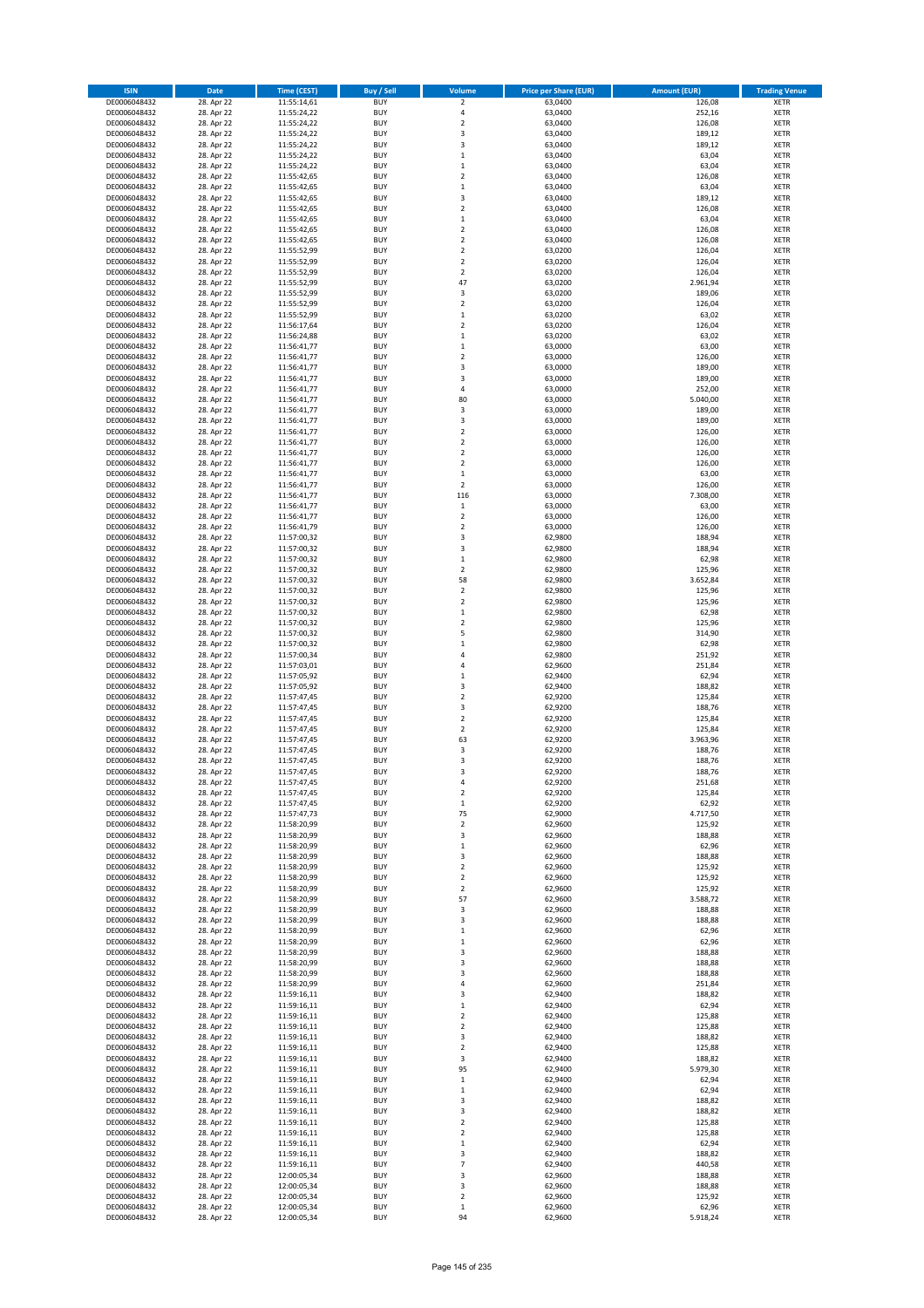| <b>ISIN</b>                  | <b>Date</b>              | <b>Time (CEST)</b>         | <b>Buy / Sell</b>        | <b>Volume</b>                          | <b>Price per Share (EUR)</b> | <b>Amount (EUR)</b> | <b>Trading Venue</b>       |
|------------------------------|--------------------------|----------------------------|--------------------------|----------------------------------------|------------------------------|---------------------|----------------------------|
| DE0006048432                 | 28. Apr 22               | 12:00:05,34                | <b>BUY</b>               | 3                                      | 62,9600                      | 188,88              | <b>XETR</b>                |
| DE0006048432                 | 28. Apr 22               | 12:00:05,34                | <b>BUY</b>               | 4                                      | 62,9600                      | 251,84              | <b>XETR</b>                |
| DE0006048432                 | 28. Apr 22               | 12:00:05,34                | <b>BUY</b>               | $\mathbf 1$                            | 62,9600                      | 62,96               | <b>XETR</b>                |
| DE0006048432<br>DE0006048432 | 28. Apr 22<br>28. Apr 22 | 12:00:05,34<br>12:00:05,34 | <b>BUY</b><br><b>BUY</b> | 3<br>$\overline{\mathbf{c}}$           | 62,9600<br>62,9600           | 188,88<br>125,92    | <b>XETR</b><br><b>XETR</b> |
| DE0006048432                 | 28. Apr 22               | 12:00:05,34                | <b>BUY</b>               | $\mathbf 2$                            | 62,9600                      | 125,92              | <b>XETR</b>                |
| DE0006048432                 | 28. Apr 22               | 12:00:05,34                | <b>BUY</b>               | $\mathbf 2$                            | 62,9600                      | 125,92              | <b>XETR</b>                |
| DE0006048432                 | 28. Apr 22               | 12:00:05,34                | <b>BUY</b>               | 3                                      | 62,9600                      | 188,88              | <b>XETR</b>                |
| DE0006048432                 | 28. Apr 22               | 12:00:05,34                | <b>BUY</b>               | 3                                      | 62,9600                      | 188,88              | <b>XETR</b>                |
| DE0006048432                 | 28. Apr 22               | 12:00:44,41                | <b>BUY</b><br><b>BUY</b> | $\mathbf 2$                            | 63,0000                      | 126,00              | <b>XETR</b>                |
| DE0006048432<br>DE0006048432 | 28. Apr 22<br>28. Apr 22 | 12:00:44,41<br>12:00:45,46 | <b>BUY</b>               | $\mathbf 1$<br>3                       | 63,0000<br>62,9800           | 63,00<br>188,94     | <b>XETR</b><br><b>XETR</b> |
| DE0006048432                 | 28. Apr 22               | 12:00:45,46                | <b>BUY</b>               | $\mathbf 2$                            | 62,9800                      | 125,96              | <b>XETR</b>                |
| DE0006048432                 | 28. Apr 22               | 12:00:45,46                | <b>BUY</b>               | $\overline{7}$                         | 62,9800                      | 440,86              | <b>XETR</b>                |
| DE0006048432                 | 28. Apr 22               | 12:01:20,19                | <b>BUY</b>               | $\mathbf 1$                            | 62,9800                      | 62,98               | <b>XETR</b>                |
| DE0006048432                 | 28. Apr 22               | 12:01:20,19                | <b>BUY</b>               | $\overline{\mathbf{c}}$                | 62,9800                      | 125,96              | <b>XETR</b>                |
| DE0006048432                 | 28. Apr 22               | 12:01:20,19                | <b>BUY</b><br><b>BUY</b> | $\mathbf 2$                            | 62,9800                      | 125,96              | <b>XETR</b><br><b>XETR</b> |
| DE0006048432<br>DE0006048432 | 28. Apr 22<br>28. Apr 22 | 12:01:20,19<br>12:01:20,19 | <b>BUY</b>               | 3<br>3                                 | 62,9800<br>62,9800           | 188,94<br>188,94    | <b>XETR</b>                |
| DE0006048432                 | 28. Apr 22               | 12:01:20,19                | <b>BUY</b>               | 4                                      | 62,9800                      | 251,92              | <b>XETR</b>                |
| DE0006048432                 | 28. Apr 22               | 12:01:20,19                | <b>BUY</b>               | 3                                      | 62,9800                      | 188,94              | <b>XETR</b>                |
| DE0006048432                 | 28. Apr 22               | 12:01:20,19                | <b>BUY</b>               | 3                                      | 62,9800                      | 188,94              | <b>XETR</b>                |
| DE0006048432                 | 28. Apr 22               | 12:01:20,19                | <b>BUY</b>               | $\mathbf 2$                            | 62,9800                      | 125,96              | <b>XETR</b>                |
| DE0006048432<br>DE0006048432 | 28. Apr 22<br>28. Apr 22 | 12:01:20,19                | <b>BUY</b><br><b>BUY</b> | $\mathbf 1$<br>$\mathbf 2$             | 62,9800<br>62,9800           | 62,98<br>125,96     | <b>XETR</b><br><b>XETR</b> |
| DE0006048432                 | 28. Apr 22               | 12:01:20,19<br>12:01:20,19 | <b>BUY</b>               | 3                                      | 62,9800                      | 188,94              | <b>XETR</b>                |
| DE0006048432                 | 28. Apr 22               | 12:01:20,38                | <b>BUY</b>               | 3                                      | 62,9800                      | 188,94              | <b>XETR</b>                |
| DE0006048432                 | 28. Apr 22               | 12:02:06,41                | <b>BUY</b>               | $\overline{\mathbf{c}}$                | 63,0000                      | 126,00              | <b>XETR</b>                |
| DE0006048432                 | 28. Apr 22               | 12:02:26,24                | <b>BUY</b>               | $\mathbf 1$                            | 63,0000                      | 63,00               | <b>XETR</b>                |
| DE0006048432                 | 28. Apr 22               | 12:03:11,43                | <b>BUY</b>               | 115                                    | 63,0600                      | 7.251,90            | <b>XETR</b>                |
| DE0006048432<br>DE0006048432 | 28. Apr 22<br>28. Apr 22 | 12:03:11,43<br>12:03:11,43 | <b>BUY</b><br><b>BUY</b> | $\overline{\mathbf{c}}$<br>$\mathbf 2$ | 63,0600<br>63,0600           | 126,12<br>126,12    | <b>XETR</b><br><b>XETR</b> |
| DE0006048432                 | 28. Apr 22               | 12:03:11,43                | <b>BUY</b>               | 3                                      | 63,0600                      | 189,18              | <b>XETR</b>                |
| DE0006048432                 | 28. Apr 22               | 12:03:11,43                | <b>BUY</b>               | $\mathbf 2$                            | 63,0600                      | 126,12              | <b>XETR</b>                |
| DE0006048432                 | 28. Apr 22               | 12:03:11.43                | <b>BUY</b>               | $\mathbf 1$                            | 63,0600                      | 63,06               | <b>XETR</b>                |
| DE0006048432                 | 28. Apr 22               | 12:03:14,16                | <b>BUY</b>               | 4                                      | 63,0400                      | 252,16              | <b>XETR</b>                |
| DE0006048432                 | 28. Apr 22               | 12:03:14,16                | <b>BUY</b>               | 3                                      | 63,0400                      | 189,12              | <b>XETR</b>                |
| DE0006048432<br>DE0006048432 | 28. Apr 22<br>28. Apr 22 | 12:03:14,16<br>12:03:14,16 | <b>BUY</b><br><b>BUY</b> | $\mathbf 1$<br>3                       | 63,0400<br>63,0400           | 63,04<br>189,12     | <b>XETR</b><br><b>XETR</b> |
| DE0006048432                 | 28. Apr 22               | 12:03:14,16                | <b>BUY</b>               | 3                                      | 63,0400                      | 189,12              | <b>XETR</b>                |
| DE0006048432                 | 28. Apr 22               | 12:03:14,16                | <b>BUY</b>               | 3                                      | 63,0400                      | 189,12              | <b>XETR</b>                |
| DE0006048432                 | 28. Apr 22               | 12:03:14,16                | <b>BUY</b>               | 4                                      | 63,0400                      | 252,16              | <b>XETR</b>                |
| DE0006048432                 | 28. Apr 22               | 12:03:14,16                | <b>BUY</b>               | 3                                      | 63,0400                      | 189,12              | <b>XETR</b>                |
| DE0006048432                 | 28. Apr 22               | 12:03:29,79                | <b>BUY</b>               | 3                                      | 63,0600                      | 189,18              | <b>XETR</b>                |
| DE0006048432                 | 28. Apr 22               | 12:03:57,52                | <b>BUY</b><br><b>BUY</b> | $\mathbf 1$<br>$\overline{2}$          | 63,0400                      | 63,04               | <b>XETR</b><br><b>XETR</b> |
| DE0006048432<br>DE0006048432 | 28. Apr 22<br>28. Apr 22 | 12:03:57,52<br>12:03:57,52 | <b>BUY</b>               | 3                                      | 63,0400<br>63,0400           | 126,08<br>189,12    | <b>XETR</b>                |
| DE0006048432                 | 28. Apr 22               | 12:03:57,52                | <b>BUY</b>               | $\mathbf 2$                            | 63,0400                      | 126,08              | <b>XETR</b>                |
| DE0006048432                 | 28. Apr 22               | 12:03:57,52                | <b>BUY</b>               | 3                                      | 63,0400                      | 189,12              | <b>XETR</b>                |
| DE0006048432                 | 28. Apr 22               | 12:03:57,54                | <b>BUY</b>               | $\overline{\mathbf{c}}$                | 63,0400                      | 126,08              | <b>XETR</b>                |
| DE0006048432                 | 28. Apr 22               | 12:04:41,85                | <b>BUY</b>               | 4                                      | 63,0400                      | 252,16              | <b>XETR</b>                |
| DE0006048432                 | 28. Apr 22               | 12:04:41,85                | <b>BUY</b>               | $\mathbf 1$                            | 63,0400                      | 63,04               | <b>XETR</b>                |
| DE0006048432<br>DE0006048432 | 28. Apr 22<br>28. Apr 22 | 12:04:41,85<br>12:04:41,85 | <b>BUY</b><br><b>BUY</b> | 3<br>3                                 | 63,0400<br>63,0400           | 189,12<br>189,12    | <b>XETR</b><br><b>XETR</b> |
| DE0006048432                 | 28. Apr 22               | 12:05:01,77                | <b>BUY</b>               | 4                                      | 63,0200                      | 252,08              | <b>XETR</b>                |
| DE0006048432                 | 28. Apr 22               | 12:05:01,77                | <b>BUY</b>               | 95                                     | 63,0200                      | 5.986,90            | <b>XETR</b>                |
| DE0006048432                 | 28. Apr 22               | 12:05:01,77                | <b>BUY</b>               | 4                                      | 63,0200                      | 252,08              | <b>XETR</b>                |
| DE0006048432                 | 28. Apr 22               | 12:05:01,77                | <b>BUY</b>               | 4                                      | 63,0200                      | 252,08              | <b>XETR</b>                |
| DE0006048432                 | 28. Apr 22               | 12:05:01,77                | <b>BUY</b>               | 4                                      | 63,0200                      | 252,08              | <b>XETR</b>                |
| DE0006048432<br>DE0006048432 | 28. Apr 22<br>28. Apr 22 | 12:05:01,77<br>12:05:01,77 | <b>BUY</b><br><b>BUY</b> | 4<br>3                                 | 63,0200<br>63,0200           | 252,08<br>189,06    | <b>XETR</b><br><b>XETR</b> |
| DE0006048432                 | 28. Apr 22               | 12:05:01,77                | <b>BUY</b>               | 3                                      | 63,0200                      | 189,06              | <b>XETR</b>                |
| DE0006048432                 | 28. Apr 22               | 12:05:01,77                | <b>BUY</b>               | $\overline{\mathbf{c}}$                | 63,0200                      | 126,04              | <b>XETR</b>                |
| DE0006048432                 | 28. Apr 22               | 12:05:01,77                | <b>BUY</b>               | $\overline{2}$                         | 63,0200                      | 126,04              | <b>XETR</b>                |
| DE0006048432                 | 28. Apr 22               | 12:05:01,77                | BUY                      | $\mathbf 1$                            | 63,0200                      | 63,02               | <b>XETR</b>                |
| DE0006048432<br>DE0006048432 | 28. Apr 22               | 12:05:01,77                | <b>BUY</b>               | $\mathbf 2$                            | 63,0200                      | 126,04              | <b>XETR</b>                |
| DE0006048432                 | 28. Apr 22<br>28. Apr 22 | 12:05:29,86<br>12:05:29,86 | <b>BUY</b><br><b>BUY</b> | 3<br>3                                 | 63,0000<br>63,0000           | 189,00<br>189,00    | <b>XETR</b><br>XETR        |
| DE0006048432                 | 28. Apr 22               | 12:05:29,86                | <b>BUY</b>               | 3                                      | 63,0000                      | 189,00              | <b>XETR</b>                |
| DE0006048432                 | 28. Apr 22               | 12:05:29,86                | <b>BUY</b>               | 3                                      | 63,0000                      | 189,00              | <b>XETR</b>                |
| DE0006048432                 | 28. Apr 22               | 12:05:29,86                | <b>BUY</b>               | 3                                      | 63,0000                      | 189,00              | <b>XETR</b>                |
| DE0006048432                 | 28. Apr 22               | 12:05:29,86                | <b>BUY</b>               | $\mathbf 2$                            | 63,0000                      | 126,00              | <b>XETR</b>                |
| DE0006048432<br>DE0006048432 | 28. Apr 22<br>28. Apr 22 | 12:05:29,86<br>12:05:29,86 | <b>BUY</b><br><b>BUY</b> | 3<br>$\mathbf 1$                       | 63,0000<br>63,0000           | 189,00<br>63,00     | <b>XETR</b><br><b>XETR</b> |
| DE0006048432                 | 28. Apr 22               | 12:05:29,86                | <b>BUY</b>               | $\mathbf 2$                            | 63,0000                      | 126,00              | <b>XETR</b>                |
| DE0006048432                 | 28. Apr 22               | 12:05:29,86                | <b>BUY</b>               | $\overline{2}$                         | 63,0000                      | 126,00              | <b>XETR</b>                |
| DE0006048432                 | 28. Apr 22               | 12:05:29,86                | <b>BUY</b>               | 3                                      | 63,0000                      | 189,00              | <b>XETR</b>                |
| DE0006048432                 | 28. Apr 22               | 12:05:29,86                | <b>BUY</b>               | $\overline{7}$                         | 63,0000                      | 441,00              | <b>XETR</b>                |
| DE0006048432                 | 28. Apr 22               | 12:05:29,86                | <b>BUY</b><br><b>BUY</b> | $\mathbf 2$<br>$\mathbf 2$             | 63,0000                      | 126,00              | <b>XETR</b>                |
| DE0006048432<br>DE0006048432 | 28. Apr 22<br>28. Apr 22 | 12:06:41,57<br>12:06:41,57 | <b>BUY</b>               | $\mathbf 1$                            | 63,0000<br>63,0000           | 126,00<br>63,00     | <b>XETR</b><br><b>XETR</b> |
| DE0006048432                 | 28. Apr 22               | 12:06:41,57                | <b>BUY</b>               | 3                                      | 63,0000                      | 189,00              | <b>XETR</b>                |
| DE0006048432                 | 28. Apr 22               | 12:06:41,57                | <b>BUY</b>               | 3                                      | 63,0000                      | 189,00              | XETR                       |
| DE0006048432                 | 28. Apr 22               | 12:06:41,57                | <b>BUY</b>               | 3                                      | 63,0000                      | 189,00              | <b>XETR</b>                |
| DE0006048432                 | 28. Apr 22               | 12:06:41,57                | <b>BUY</b>               | 3                                      | 63,0000                      | 189,00              | <b>XETR</b>                |
| DE0006048432                 | 28. Apr 22               | 12:06:41,57                | <b>BUY</b>               | $\mathbf 2$                            | 63,0000                      | 126,00              | <b>XETR</b>                |
| DE0006048432<br>DE0006048432 | 28. Apr 22<br>28. Apr 22 | 12:06:41,57<br>12:06:41,57 | <b>BUY</b><br><b>BUY</b> | $\overline{\mathbf{c}}$<br>$\mathbf 2$ | 63,0000<br>63,0000           | 126,00<br>126,00    | <b>XETR</b><br><b>XETR</b> |
| DE0006048432                 | 28. Apr 22               | 12:06:41,57                | <b>BUY</b>               | $\mathbf 1$                            | 63,0000                      | 63,00               | <b>XETR</b>                |
| DE0006048432                 | 28. Apr 22               | 12:06:41,57                | <b>BUY</b>               | $\mathbf 1$                            | 63,0000                      | 63,00               | <b>XETR</b>                |
| DE0006048432                 | 28. Apr 22               | 12:06:41,57                | <b>BUY</b>               | $\mathbf 2$                            | 63,0000                      | 126,00              | <b>XETR</b>                |
| DE0006048432                 | 28. Apr 22               | 12:06:41,57                | <b>BUY</b>               | $\overline{7}$                         | 63,0000                      | 441,00              | <b>XETR</b>                |
| DE0006048432                 | 28. Apr 22               | 12:06:41,57                | <b>BUY</b>               | $\mathbf 1$                            | 63,0000                      | 63,00               | <b>XETR</b>                |
| DE0006048432<br>DE0006048432 | 28. Apr 22<br>28. Apr 22 | 12:06:41,57<br>12:06:58,11 | <b>BUY</b><br><b>BUY</b> | $\overline{2}$<br>3                    | 63,0000<br>62,9800           | 126,00<br>188,94    | <b>XETR</b><br><b>XETR</b> |
| DE0006048432                 | 28. Apr 22               | 12:06:58,11                | <b>BUY</b>               | 184                                    | 62,9800                      | 11.588,32           | <b>XETR</b>                |
| DE0006048432                 | 28. Apr 22               | 12:06:58,11                | <b>BUY</b>               | $\mathbf 2$                            | 62,9800                      | 125,96              | <b>XETR</b>                |
| DE0006048432                 | 28. Apr 22               | 12:06:58,11                | <b>BUY</b>               | $\mathbf 1$                            | 62,9800                      | 62,98               | <b>XETR</b>                |
| DE0006048432                 | 28. Apr 22               | 12:06:58,11                | <b>BUY</b>               | 3                                      | 62,9800                      | 188,94              | <b>XETR</b>                |
| DE0006048432                 | 28. Apr 22               | 12:06:58,11                | <b>BUY</b>               | 3                                      | 62,9800                      | 188,94              | <b>XETR</b>                |
| DE0006048432<br>DE0006048432 | 28. Apr 22<br>28. Apr 22 | 12:07:43,75<br>12:07:43,75 | <b>BUY</b><br><b>BUY</b> | $\overline{\mathbf{c}}$<br>$\mathbf 2$ | 62,9800<br>62,9800           | 125,96<br>125,96    | <b>XETR</b><br>XETR        |
| DE0006048432                 | 28. Apr 22               | 12:07:43,75                | <b>BUY</b>               | $\overline{2}$                         | 62,9800                      | 125,96              | <b>XETR</b>                |
| DE0006048432                 | 28. Apr 22               | 12:07:43,75                | <b>BUY</b>               | $\mathbf 2$                            | 62,9800                      | 125,96              | <b>XETR</b>                |
| DE0006048432                 | 28. Apr 22               | 12:07:43,77                | <b>BUY</b>               | 4                                      | 62,9800                      | 251,92              | <b>XETR</b>                |
| DE0006048432                 | 28. Apr 22               | 12:07:49,04                | <b>BUY</b>               | $\mathbf 1$                            | 62,9600                      | 62,96               | <b>XETR</b>                |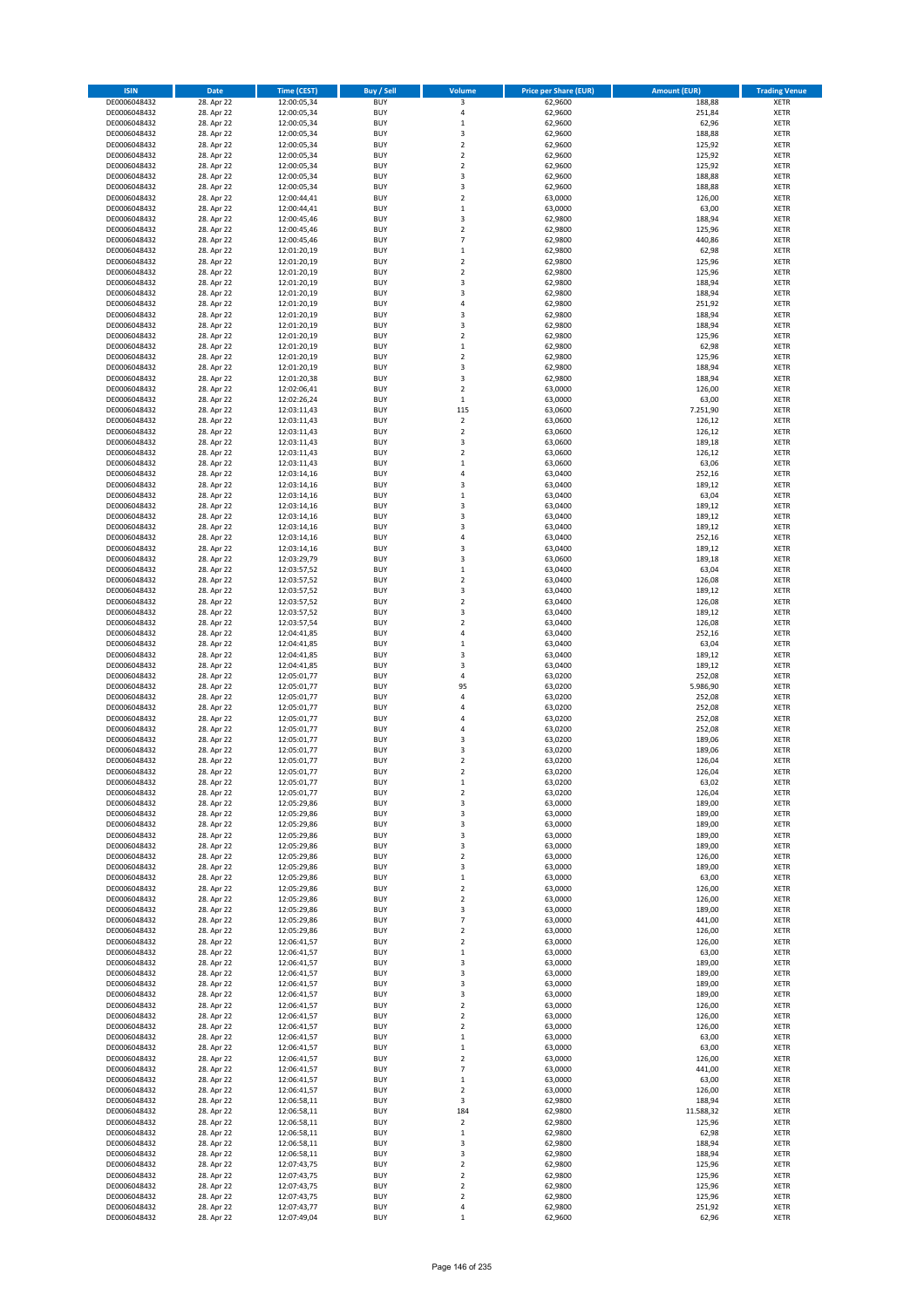| <b>ISIN</b>                  | Date                     | Time (CEST)                | <b>Buy / Sell</b>        | <b>Volume</b>                 | <b>Price per Share (EUR)</b> | <b>Amount (EUR)</b> | <b>Trading Venue</b>       |
|------------------------------|--------------------------|----------------------------|--------------------------|-------------------------------|------------------------------|---------------------|----------------------------|
| DE0006048432                 | 28. Apr 22               | 12:07:49,04                | <b>BUY</b>               | $\overline{\mathbf{3}}$       | 62,9600                      | 188,88              | <b>XETR</b>                |
| DE0006048432                 | 28. Apr 22               | 12:07:49,04                | <b>BUY</b>               | 41                            | 62,9600                      | 2.581,36            | XETR                       |
| DE0006048432                 | 28. Apr 22               | 12:07:49,04                | <b>BUY</b>               | 3                             | 62,9600                      | 188,88              | <b>XETR</b>                |
| DE0006048432<br>DE0006048432 | 28. Apr 22<br>28. Apr 22 | 12:07:49,04<br>12:07:49,04 | <b>BUY</b><br><b>BUY</b> | $\,$ 1<br>3                   | 62,9600<br>62,9600           | 62,96<br>188,88     | XETR<br><b>XETR</b>        |
| DE0006048432                 | 28. Apr 22               | 12:07:49,04                | <b>BUY</b>               | $\,1\,$                       | 62,9600                      | 62,96               | <b>XETR</b>                |
| DE0006048432                 | 28. Apr 22               | 12:07:49,04                | <b>BUY</b>               | 12                            | 62,9600                      | 755,52              | <b>XETR</b>                |
| DE0006048432                 | 28. Apr 22               | 12:07:49,04                | <b>BUY</b>               | $\mathbf 1$                   | 62,9600                      | 62,96               | <b>XETR</b>                |
| DE0006048432                 | 28. Apr 22               | 12:07:49,04                | <b>BUY</b>               | 26                            | 62,9600                      | 1.636,96            | <b>XETR</b>                |
| DE0006048432                 | 28. Apr 22               | 12:08:02,71                | <b>BUY</b>               | 3                             | 62,9600                      | 188,88              | <b>XETR</b>                |
| DE0006048432                 | 28. Apr 22               | 12:08:08,36                | <b>BUY</b>               | 62                            | 62,9400                      | 3.902,28            | <b>XETR</b>                |
| DE0006048432<br>DE0006048432 | 28. Apr 22<br>28. Apr 22 | 12:08:08,36<br>12:08:08,36 | <b>BUY</b><br><b>BUY</b> | $\overline{2}$<br>3           | 62,9400<br>62,9400           | 125,88<br>188,82    | <b>XETR</b><br><b>XETR</b> |
| DE0006048432                 | 28. Apr 22               | 12:08:08,36                | <b>BUY</b>               | $\,1\,$                       | 62,9400                      | 62,94               | <b>XETR</b>                |
| DE0006048432                 | 28. Apr 22               | 12:08:08,36                | <b>BUY</b>               | $\mathbf 2$                   | 62,9400                      | 125,88              | <b>XETR</b>                |
| DE0006048432                 | 28. Apr 22               | 12:08:08,36                | <b>BUY</b>               | $\overline{4}$                | 62,9400                      | 251,76              | <b>XETR</b>                |
| DE0006048432                 | 28. Apr 22               | 12:08:08,36                | <b>BUY</b>               | $\mathbf 2$                   | 62,9400                      | 125,88              | <b>XETR</b>                |
| DE0006048432                 | 28. Apr 22               | 12:08:28,00                | <b>BUY</b>               | $\overline{2}$                | 62,9400                      | 125,88              | <b>XETR</b>                |
| DE0006048432                 | 28. Apr 22               | 12:08:28,00                | <b>BUY</b>               | 3                             | 62,9400                      | 188,82              | <b>XETR</b>                |
| DE0006048432                 | 28. Apr 22               | 12:08:28,00                | <b>BUY</b>               | $\mathbf 2$                   | 62,9400                      | 125,88              | <b>XETR</b>                |
| DE0006048432                 | 28. Apr 22               | 12:08:28,00                | <b>BUY</b><br><b>BUY</b> | 3<br>$\,$ 1                   | 62,9400<br>62,9400           | 188,82              | <b>XETR</b><br><b>XETR</b> |
| DE0006048432<br>DE0006048432 | 28. Apr 22<br>28. Apr 22 | 12:08:28,00<br>12:08:28,00 | <b>BUY</b>               | 3                             | 62,9400                      | 62,94<br>188,82     | <b>XETR</b>                |
| DE0006048432                 | 28. Apr 22               | 12:09:21,88                | <b>BUY</b>               | $\,$ 1                        | 62,9800                      | 62,98               | <b>XETR</b>                |
| DE0006048432                 | 28. Apr 22               | 12:09:21,88                | <b>BUY</b>               | $\overline{2}$                | 62,9800                      | 125,96              | <b>XETR</b>                |
| DE0006048432                 | 28. Apr 22               | 12:09:21,88                | <b>BUY</b>               | 3                             | 62,9800                      | 188,94              | <b>XETR</b>                |
| DE0006048432                 | 28. Apr 22               | 12:09:21,88                | <b>BUY</b>               | $\mathbf 2$                   | 62,9800                      | 125,96              | <b>XETR</b>                |
| DE0006048432                 | 28. Apr 22               | 12:09:21,88                | <b>BUY</b>               | 3                             | 62,9800                      | 188,94              | <b>XETR</b>                |
| DE0006048432                 | 28. Apr 22               | 12:09:21,88                | <b>BUY</b>               | 62                            | 62,9800                      | 3.904,76            | <b>XETR</b>                |
| DE0006048432<br>DE0006048432 | 28. Apr 22<br>28. Apr 22 | 12:09:21,88<br>12:09:21,88 | <b>BUY</b><br><b>BUY</b> | $\overline{2}$<br>$\,$ 1 $\,$ | 62,9800<br>62,9800           | 125,96<br>62,98     | <b>XETR</b><br><b>XETR</b> |
| DE0006048432                 | 28. Apr 22               | 12:09:21,88                | <b>BUY</b>               | 3                             | 62,9800                      | 188,94              | <b>XETR</b>                |
| DE0006048432                 | 28. Apr 22               | 12:09:21,88                | <b>BUY</b>               | $\mathbf 2$                   | 62,9800                      | 125,96              | <b>XETR</b>                |
| DE0006048432                 | 28. Apr 22               | 12:09:21,88                | <b>BUY</b>               | 3                             | 62,9800                      | 188,94              | <b>XETR</b>                |
| DE0006048432                 | 28. Apr 22               | 12:09:21.88                | <b>BUY</b>               | 4                             | 62,9800                      | 251,92              | <b>XETR</b>                |
| DE0006048432                 | 28. Apr 22               | 12:09:21,88                | <b>BUY</b>               | $\,$ 1                        | 62,9800                      | 62,98               | <b>XETR</b>                |
| DE0006048432                 | 28. Apr 22               | 12:11:27,64                | <b>BUY</b>               | 85                            | 62,9800                      | 5.353,30            | <b>XETR</b>                |
| DE0006048432                 | 28. Apr 22               | 12:11:27,64                | <b>BUY</b>               | $\overline{7}$                | 62,9800                      | 440,86              | <b>XETR</b>                |
| DE0006048432<br>DE0006048432 | 28. Apr 22<br>28. Apr 22 | 12:13:24,42<br>12:13:34,01 | <b>BUY</b><br><b>BUY</b> | $\mathbf 2$<br>$\,$ 1         | 63,0000<br>62,9800           | 126,00<br>62,98     | <b>XETR</b><br><b>XETR</b> |
| DE0006048432                 | 28. Apr 22               | 12:13:34,01                | <b>BUY</b>               | $\mathbf 2$                   | 62,9800                      | 125,96              | <b>XETR</b>                |
| DE0006048432                 | 28. Apr 22               | 12:13:34,01                | <b>BUY</b>               | $\overline{2}$                | 62,9800                      | 125,96              | <b>XETR</b>                |
| DE0006048432                 | 28. Apr 22               | 12:13:34,01                | <b>BUY</b>               | 3                             | 62,9800                      | 188,94              | <b>XETR</b>                |
| DE0006048432                 | 28. Apr 22               | 12:13:34,01                | <b>BUY</b>               | 71                            | 62,9800                      | 4.471,58            | <b>XETR</b>                |
| DE0006048432                 | 28. Apr 22               | 12:13:34,01                | <b>BUY</b>               | $\mathbf 2$                   | 62,9800                      | 125,96              | <b>XETR</b>                |
| DE0006048432                 | 28. Apr 22               | 12:13:34,01                | <b>BUY</b>               | $\overline{2}$                | 62,9800                      | 125,96              | <b>XETR</b>                |
| DE0006048432                 | 28. Apr 22               | 12:13:34,01                | <b>BUY</b>               | $\,$ 1                        | 62,9800                      | 62,98               | <b>XETR</b>                |
| DE0006048432<br>DE0006048432 | 28. Apr 22<br>28. Apr 22 | 12:13:34,01<br>12:13:34,01 | <b>BUY</b><br><b>BUY</b> | $\mathbf 2$<br>$\overline{7}$ | 62,9800<br>62,9800           | 125,96<br>440,86    | <b>XETR</b><br><b>XETR</b> |
| DE0006048432                 | 28. Apr 22               | 12:13:34,11                | <b>BUY</b>               | $\,1\,$                       | 62,9600                      | 62,96               | <b>XETR</b>                |
| DE0006048432                 | 28. Apr 22               | 12:13:34,11                | <b>BUY</b>               | $\mathbf 2$                   | 62,9600                      | 125,92              | <b>XETR</b>                |
| DE0006048432                 | 28. Apr 22               | 12:13:34,11                | <b>BUY</b>               | 3                             | 62,9600                      | 188,88              | <b>XETR</b>                |
| DE0006048432                 | 28. Apr 22               | 12:13:34,11                | <b>BUY</b>               | 3                             | 62,9600                      | 188,88              | <b>XETR</b>                |
| DE0006048432                 | 28. Apr 22               | 12:13:34,11                | <b>BUY</b>               | $\mathsf 3$                   | 62,9600                      | 188,88              | <b>XETR</b>                |
| DE0006048432                 | 28. Apr 22               | 12:13:34,11                | <b>BUY</b>               | 3                             | 62,9600                      | 188,88              | <b>XETR</b>                |
| DE0006048432<br>DE0006048432 | 28. Apr 22               | 12:13:34,11                | <b>BUY</b><br><b>BUY</b> | $\mathbf 2$<br>3              | 62,9600                      | 125,92              | <b>XETR</b><br><b>XETR</b> |
| DE0006048432                 | 28. Apr 22<br>28. Apr 22 | 12:13:34,11<br>12:13:34,11 | <b>BUY</b>               | 3                             | 62,9600<br>62,9600           | 188,88<br>188,88    | <b>XETR</b>                |
| DE0006048432                 | 28. Apr 22               | 12:13:34,11                | <b>BUY</b>               | $\,1\,$                       | 62,9600                      | 62,96               | <b>XETR</b>                |
| DE0006048432                 | 28. Apr 22               | 12:13:34,11                | <b>BUY</b>               | 3                             | 62,9600                      | 188,88              | <b>XETR</b>                |
| DE0006048432                 | 28. Apr 22               | 12:13:34,11                | <b>BUY</b>               | 3                             | 62,9600                      | 188,88              | <b>XETR</b>                |
| DE0006048432                 | 28. Apr 22               | 12:13:34,11                | <b>BUY</b>               | $\overline{\mathbf{c}}$       | 62,9600                      | 125,92              | <b>XETR</b>                |
| DE0006048432                 | 28. Apr 22               | 12:13:34,11                | <b>BUY</b>               | $\,1\,$                       | 62,9600                      | 62,96               | <b>XETR</b>                |
| DE0006048432                 | 28. Apr 22               | 12:13:34,11                | <b>BUY</b>               | $\overline{2}$                | 62,9600                      | 125,92              | <b>XETR</b>                |
| DE0006048432<br>DE0006048432 | 28. Apr 22<br>28. Apr 22 | 12:13:34,11<br>12:13:34,11 | BUY<br><b>BUY</b>        | 2<br>$\,$ 1                   | 62,9600<br>62,9600           | 125,92<br>62,96     | XETR<br><b>XETR</b>        |
| DE0006048432                 | 28. Apr 22               | 12:14:24,30                | <b>BUY</b>               | $\overline{2}$                | 62,9600                      | 125,92              | <b>XETR</b>                |
| DE0006048432                 | 28. Apr 22               | 12:14:24,30                | <b>BUY</b>               | 3                             | 62,9600                      | 188,88              | <b>XETR</b>                |
| DE0006048432                 | 28. Apr 22               | 12:14:24,30                | <b>BUY</b>               | 3                             | 62,9600                      | 188,88              | <b>XETR</b>                |
| DE0006048432                 | 28. Apr 22               | 12:14:24,30                | <b>BUY</b>               | 3                             | 62,9600                      | 188,88              | <b>XETR</b>                |
| DE0006048432                 | 28. Apr 22               | 12:14:24,30                | <b>BUY</b>               | $\overline{2}$                | 62,9600                      | 125,92              | <b>XETR</b>                |
| DE0006048432<br>DE0006048432 | 28. Apr 22<br>28. Apr 22 | 12:14:24,30<br>12:14:24,30 | <b>BUY</b><br><b>BUY</b> | $\mathbf 2$<br>3              | 62,9600<br>62,9600           | 125,92<br>188,88    | <b>XETR</b><br>XETR        |
| DE0006048432                 | 28. Apr 22               | 12:14:24,30                | <b>BUY</b>               | $\,$ 1                        | 62,9600                      | 62,96               | <b>XETR</b>                |
| DE0006048432                 | 28. Apr 22               | 12:14:25,21                | <b>BUY</b>               | $\,$ 1                        | 62,9400                      | 62,94               | XETR                       |
| DE0006048432                 | 28. Apr 22               | 12:14:25,21                | <b>BUY</b>               | 3                             | 62,9400                      | 188,82              | <b>XETR</b>                |
| DE0006048432                 | 28. Apr 22               | 12:14:25,21                | <b>BUY</b>               | 64                            | 62,9400                      | 4.028,16            | XETR                       |
| DE0006048432                 | 28. Apr 22               | 12:14:25,21                | <b>BUY</b>               | $\overline{2}$                | 62,9400                      | 125,88              | <b>XETR</b>                |
| DE0006048432<br>DE0006048432 | 28. Apr 22<br>28. Apr 22 | 12:14:25,21<br>12:14:25,21 | <b>BUY</b><br><b>BUY</b> | $\mathbf 2$<br>3              | 62,9400<br>62,9400           | 125,88<br>188,82    | XETR<br><b>XETR</b>        |
| DE0006048432                 | 28. Apr 22               | 12:14:25,21                | <b>BUY</b>               | $\mathbf 1$                   | 62,9400                      | 62,94               | <b>XETR</b>                |
| DE0006048432                 | 28. Apr 22               | 12:14:25,21                | <b>BUY</b>               | $\overline{2}$                | 62,9400                      | 125,88              | <b>XETR</b>                |
| DE0006048432                 | 28. Apr 22               | 12:14:25,21                | <b>BUY</b>               | $\pmb{4}$                     | 62,9400                      | 251,76              | XETR                       |
| DE0006048432                 | 28. Apr 22               | 12:14:25,21                | <b>BUY</b>               | $\,1\,$                       | 62,9400                      | 62,94               | <b>XETR</b>                |
| DE0006048432                 | 28. Apr 22               | 12:14:25,21                | <b>BUY</b>               | 4                             | 62,9400                      | 251,76              | <b>XETR</b>                |
| DE0006048432                 | 28. Apr 22               | 12:14:25,21                | <b>BUY</b><br><b>BUY</b> | 3<br>3                        | 62,9400                      | 188,82              | XETR                       |
| DE0006048432<br>DE0006048432 | 28. Apr 22<br>28. Apr 22 | 12:14:33,08<br>12:14:33,08 | <b>BUY</b>               | $\mathbf 2$                   | 62,9400<br>62,9400           | 188,82<br>125,88    | XETR<br><b>XETR</b>        |
| DE0006048432                 | 28. Apr 22               | 12:14:33,08                | <b>BUY</b>               | 3                             | 62,9400                      | 188,82              | XETR                       |
| DE0006048432                 | 28. Apr 22               | 12:14:33,08                | <b>BUY</b>               | $\overline{2}$                | 62,9400                      | 125,88              | <b>XETR</b>                |
| DE0006048432                 | 28. Apr 22               | 12:14:33,08                | <b>BUY</b>               | 3                             | 62,9400                      | 188,82              | <b>XETR</b>                |
| DE0006048432                 | 28. Apr 22               | 12:14:33,08                | <b>BUY</b>               | 3                             | 62,9400                      | 188,82              | <b>XETR</b>                |
| DE0006048432                 | 28. Apr 22               | 12:14:33,08                | <b>BUY</b>               | $\mathbf 2$                   | 62,9400                      | 125,88              | <b>XETR</b>                |
| DE0006048432                 | 28. Apr 22               | 12:14:33,08                | <b>BUY</b>               | $\overline{2}$                | 62,9400                      | 125,88              | <b>XETR</b>                |
| DE0006048432                 | 28. Apr 22               | 12:14:33,08                | <b>BUY</b>               | $\overline{2}$                | 62,9400                      | 125,88              | XETR                       |
| DE0006048432<br>DE0006048432 | 28. Apr 22<br>28. Apr 22 | 12:14:33,08<br>12:14:33,08 | <b>BUY</b><br><b>BUY</b> | $\,$ 1<br>$\,$ 1              | 62,9400<br>62,9400           | 62,94<br>62,94      | XETR<br>XETR               |
| DE0006048432                 | 28. Apr 22               | 12:14:33,08                | <b>BUY</b>               | 5                             | 62,9400                      | 314,70              | <b>XETR</b>                |
| DE0006048432                 | 28. Apr 22               | 12:15:04,28                | <b>BUY</b>               | $\,$ 1                        | 62,9400                      | 62,94               | <b>XETR</b>                |
| DE0006048432                 | 28. Apr 22               | 12:15:04,28                | <b>BUY</b>               | $\mathbf 2$                   | 62,9400                      | 125,88              | XETR                       |
| DE0006048432                 | 28. Apr 22               | 12:15:04,28                | <b>BUY</b>               | 4                             | 62,9400                      | 251,76              | <b>XETR</b>                |
| DE0006048432                 | 28. Apr 22               | 12:15:11,18                | <b>BUY</b>               | 3                             | 62,9400                      | 188,82              | XETR                       |
| DE0006048432                 | 28. Apr 22               | 12:15:11,18                | <b>BUY</b>               | $\overline{2}$                | 62,9400                      | 125,88              | <b>XETR</b>                |
| DE0006048432<br>DE0006048432 | 28. Apr 22<br>28. Apr 22 | 12:15:11,18<br>12:15:38,84 | <b>BUY</b><br><b>BUY</b> | $\mathbf 2$<br>$\mathbf 2$    | 62,9400<br>62,9400           | 125,88<br>125,88    | XETR<br><b>XETR</b>        |
| DE0006048432                 | 28. Apr 22               | 12:15:38,84                | <b>BUY</b>               | $\overline{2}$                | 62,9400                      | 125,88              | <b>XETR</b>                |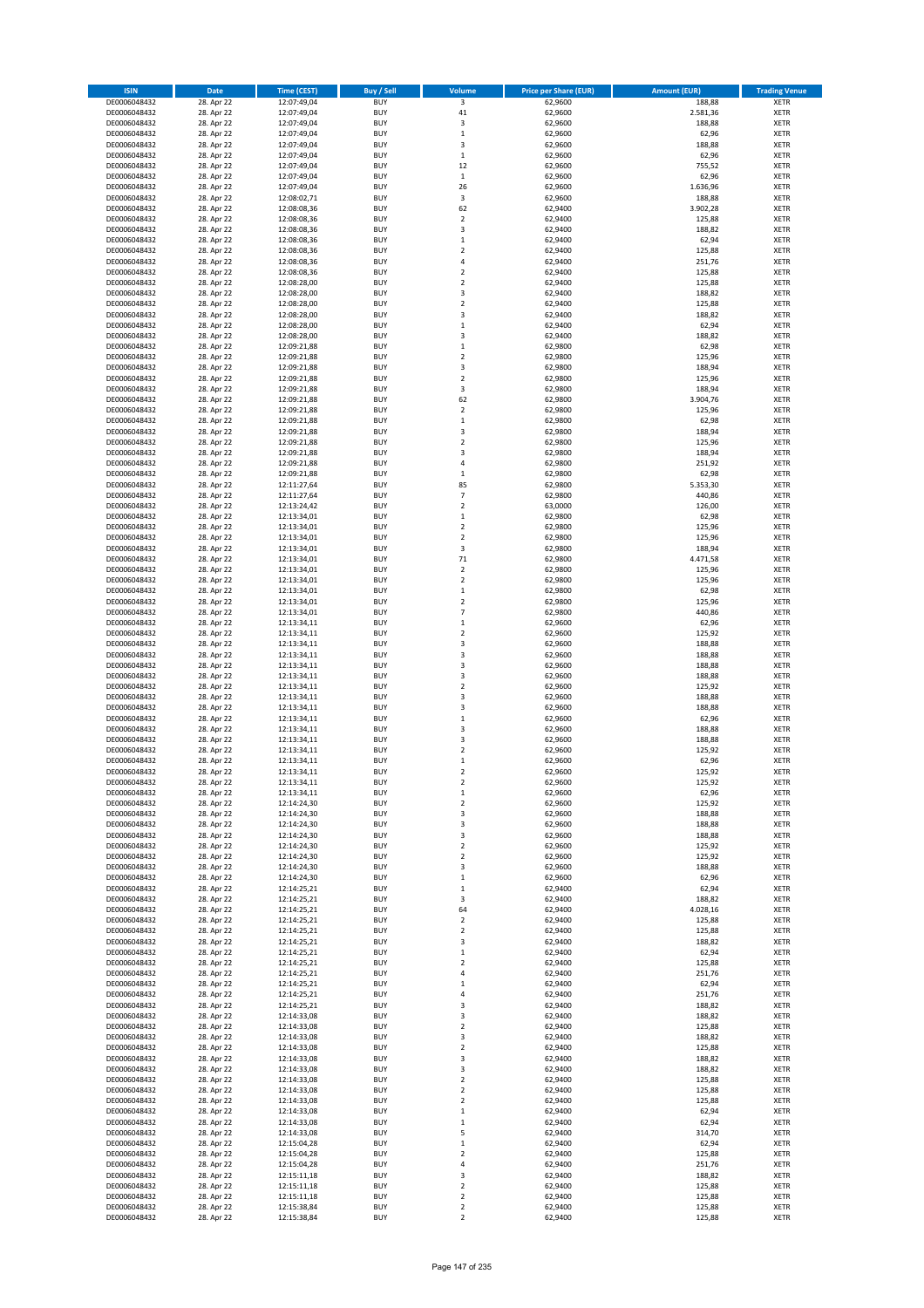| <b>ISIN</b>                  | Date                     | Time (CEST)                | <b>Buy / Sell</b>        | <b>Volume</b>               | <b>Price per Share (EUR)</b> | <b>Amount (EUR)</b> | <b>Trading Venue</b>       |
|------------------------------|--------------------------|----------------------------|--------------------------|-----------------------------|------------------------------|---------------------|----------------------------|
| DE0006048432                 | 28. Apr 22               | 12:15:38,84                | <b>BUY</b>               | $\overline{2}$              | 62,9400                      | 125,88              | <b>XETR</b>                |
| DE0006048432                 | 28. Apr 22               | 12:15:38,84                | <b>BUY</b>               | $\pmb{4}$                   | 62,9400                      | 251,76              | XETR                       |
| DE0006048432                 | 28. Apr 22               | 12:15:38,84                | <b>BUY</b>               | $\,1\,$                     | 62,9400                      | 62,94               | <b>XETR</b>                |
| DE0006048432                 | 28. Apr 22               | 12:15:46,60                | <b>BUY</b>               | $\mathsf 3$                 | 62,9400                      | 188,82              | XETR                       |
| DE0006048432<br>DE0006048432 | 28. Apr 22<br>28. Apr 22 | 12:15:46,60<br>12:15:46,60 | <b>BUY</b><br><b>BUY</b> | $\,1\,$<br>$\mathbf 2$      | 62,9400<br>62,9400           | 62,94<br>125,88     | <b>XETR</b><br><b>XETR</b> |
| DE0006048432                 | 28. Apr 22               | 12:16:03,60                | <b>BUY</b>               | $\,1\,$                     | 62,9400                      | 62,94               | <b>XETR</b>                |
| DE0006048432                 | 28. Apr 22               | 12:16:03,60                | <b>BUY</b>               | 3                           | 62,9400                      | 188,82              | <b>XETR</b>                |
| DE0006048432                 | 28. Apr 22               | 12:16:16,77                | <b>BUY</b>               | $\overline{2}$              | 62,9400                      | 125,88              | <b>XETR</b>                |
| DE0006048432                 | 28. Apr 22               | 12:16:56,67                | <b>BUY</b>               | $\overline{2}$              | 62,9400                      | 125,88              | <b>XETR</b>                |
| DE0006048432                 | 28. Apr 22               | 12:16:56,67                | <b>BUY</b>               | $\mathbf 2$                 | 62,9400                      | 125,88              | <b>XETR</b>                |
| DE0006048432                 | 28. Apr 22               | 12:16:56,67                | <b>BUY</b>               | 3<br>3                      | 62,9400                      | 188,82              | <b>XETR</b>                |
| DE0006048432<br>DE0006048432 | 28. Apr 22<br>28. Apr 22 | 12:16:56,67<br>12:16:56,67 | <b>BUY</b><br><b>BUY</b> | $\,1\,$                     | 62,9400<br>62,9400           | 188,82<br>62,94     | <b>XETR</b><br><b>XETR</b> |
| DE0006048432                 | 28. Apr 22               | 12:17:09,02                | <b>BUY</b>               | $\mathbf 2$                 | 62,9400                      | 125,88              | <b>XETR</b>                |
| DE0006048432                 | 28. Apr 22               | 12:17:09,02                | <b>BUY</b>               | $\,1\,$                     | 62,9400                      | 62,94               | <b>XETR</b>                |
| DE0006048432                 | 28. Apr 22               | 12:17:09,03                | <b>BUY</b>               | 3                           | 62,9200                      | 188,76              | <b>XETR</b>                |
| DE0006048432                 | 28. Apr 22               | 12:17:09,03                | <b>BUY</b>               | 3                           | 62,9200                      | 188,76              | <b>XETR</b>                |
| DE0006048432                 | 28. Apr 22               | 12:17:09,03                | <b>BUY</b>               | $\,1\,$                     | 62,9200                      | 62,92               | <b>XETR</b>                |
| DE0006048432<br>DE0006048432 | 28. Apr 22<br>28. Apr 22 | 12:17:09,03<br>12:17:09,03 | <b>BUY</b><br><b>BUY</b> | $\mathbf 2$<br>121          | 62,9200<br>62,9200           | 125,84<br>7.613,32  | <b>XETR</b><br><b>XETR</b> |
| DE0006048432                 | 28. Apr 22               | 12:17:09,03                | <b>BUY</b>               | 4                           | 62,9200                      | 251,68              | <b>XETR</b>                |
| DE0006048432                 | 28. Apr 22               | 12:17:09,03                | <b>BUY</b>               | 3                           | 62,9200                      | 188,76              | <b>XETR</b>                |
| DE0006048432                 | 28. Apr 22               | 12:17:09,03                | <b>BUY</b>               | $\mathbf 2$                 | 62,9200                      | 125,84              | <b>XETR</b>                |
| DE0006048432                 | 28. Apr 22               | 12:17:09,03                | <b>BUY</b>               | 3                           | 62,9200                      | 188,76              | <b>XETR</b>                |
| DE0006048432                 | 28. Apr 22               | 12:17:09,03                | <b>BUY</b>               | 3                           | 62,9200                      | 188,76              | <b>XETR</b>                |
| DE0006048432<br>DE0006048432 | 28. Apr 22<br>28. Apr 22 | 12:17:09,03<br>12:17:09,03 | <b>BUY</b><br><b>BUY</b> | 3<br>4                      | 62,9200<br>62,9200           | 188,76<br>251,68    | <b>XETR</b><br><b>XETR</b> |
| DE0006048432                 | 28. Apr 22               | 12:17:09,24                | <b>BUY</b>               | 13                          | 62,9000                      | 817,70              | <b>XETR</b>                |
| DE0006048432                 | 28. Apr 22               | 12:17:09,24                | <b>BUY</b>               | 49                          | 62,9000                      | 3.082,10            | <b>XETR</b>                |
| DE0006048432                 | 28. Apr 22               | 12:17:09,34                | <b>BUY</b>               | 79                          | 62,8800                      | 4.967,52            | <b>XETR</b>                |
| DE0006048432                 | 28. Apr 22               | 12:17:26,21                | <b>BUY</b>               | $\mathbf 2$                 | 62,8800                      | 125,76              | <b>XETR</b>                |
| DE0006048432                 | 28. Apr 22               | 12:17:26,21                | <b>BUY</b>               | 5                           | 62,8800                      | 314,40              | <b>XETR</b>                |
| DE0006048432                 | 28. Apr 22               | 12:17:26,21                | <b>BUY</b>               | $\overline{2}$              | 62,8800                      | 125,76              | <b>XETR</b>                |
| DE0006048432<br>DE0006048432 | 28. Apr 22<br>28. Apr 22 | 12:17:26,21<br>12:17:26,21 | <b>BUY</b><br><b>BUY</b> | 4<br>$\mathbf 2$            | 62,8800<br>62,8800           | 251,52<br>125,76    | <b>XETR</b><br><b>XETR</b> |
| DE0006048432                 | 28. Apr 22               | 12:17:26,21                | <b>BUY</b>               | 3                           | 62,8800                      | 188,64              | <b>XETR</b>                |
| DE0006048432                 | 28. Apr 22               | 12:17:26,21                | <b>BUY</b>               | $\mathbf 2$                 | 62,8800                      | 125,76              | <b>XETR</b>                |
| DE0006048432                 | 28. Apr 22               | 12:17:26,21                | <b>BUY</b>               | 3                           | 62,8800                      | 188,64              | <b>XETR</b>                |
| DE0006048432                 | 28. Apr 22               | 12:17:26,21                | <b>BUY</b>               | $\mathbf 2$                 | 62,8800                      | 125,76              | <b>XETR</b>                |
| DE0006048432                 | 28. Apr 22               | 12:17:26,21                | <b>BUY</b>               | $\,1\,$                     | 62,8800                      | 62,88               | <b>XETR</b>                |
| DE0006048432                 | 28. Apr 22               | 12:17:26,21                | <b>BUY</b><br><b>BUY</b> | 4                           | 62,8800                      | 251,52              | <b>XETR</b>                |
| DE0006048432<br>DE0006048432 | 28. Apr 22<br>28. Apr 22 | 12:17:26,21<br>12:17:26,21 | <b>BUY</b>               | 3<br>5                      | 62,8800<br>62,8800           | 188,64<br>314,40    | <b>XETR</b><br><b>XETR</b> |
| DE0006048432                 | 28. Apr 22               | 12:17:26,21                | <b>BUY</b>               | $\,$ 1                      | 62,8800                      | 62,88               | <b>XETR</b>                |
| DE0006048432                 | 28. Apr 22               | 12:17:54,76                | <b>BUY</b>               | $\overline{2}$              | 62,8600                      | 125,72              | <b>XETR</b>                |
| DE0006048432                 | 28. Apr 22               | 12:17:54,76                | <b>BUY</b>               | $\mathbf 2$                 | 62,8600                      | 125,72              | <b>XETR</b>                |
| DE0006048432                 | 28. Apr 22               | 12:17:54,76                | <b>BUY</b>               | 77                          | 62,8600                      | 4.840,22            | <b>XETR</b>                |
| DE0006048432<br>DE0006048432 | 28. Apr 22               | 12:17:54,76                | <b>BUY</b><br><b>BUY</b> | $\mathbf 2$<br>3            | 62,8600                      | 125,72<br>188,58    | <b>XETR</b><br><b>XETR</b> |
| DE0006048432                 | 28. Apr 22<br>28. Apr 22 | 12:17:54,76<br>12:17:54,76 | <b>BUY</b>               | $\overline{2}$              | 62,8600<br>62,8600           | 125,72              | <b>XETR</b>                |
| DE0006048432                 | 28. Apr 22               | 12:17:54,76                | <b>BUY</b>               | $\overline{4}$              | 62,8600                      | 251,44              | <b>XETR</b>                |
| DE0006048432                 | 28. Apr 22               | 12:17:54,76                | <b>BUY</b>               | 3                           | 62,8600                      | 188,58              | <b>XETR</b>                |
| DE0006048432                 | 28. Apr 22               | 12:17:54,76                | <b>BUY</b>               | 30                          | 62,8600                      | 1.885,80            | <b>XETR</b>                |
| DE0006048432                 | 28. Apr 22               | 12:18:12,83                | <b>BUY</b>               | $\,1\,$                     | 62,8600                      | 62,86               | <b>XETR</b>                |
| DE0006048432                 | 28. Apr 22               | 12:19:30,25                | <b>BUY</b>               | 5                           | 62,8800                      | 314,40              | <b>XETR</b>                |
| DE0006048432<br>DE0006048432 | 28. Apr 22<br>28. Apr 22 | 12:19:30,25<br>12:19:30,25 | <b>BUY</b><br><b>BUY</b> | $\overline{2}$<br>3         | 62,8800<br>62,8800           | 125,76<br>188,64    | <b>XETR</b><br><b>XETR</b> |
| DE0006048432                 | 28. Apr 22               | 12:19:30,25                | <b>BUY</b>               | $\,1\,$                     | 62,8800                      | 62,88               | <b>XETR</b>                |
| DE0006048432                 | 28. Apr 22               | 12:19:30,25                | <b>BUY</b>               | $\overline{2}$              | 62,8800                      | 125,76              | <b>XETR</b>                |
| DE0006048432                 | 28. Apr 22               | 12:19:30,25                | <b>BUY</b>               | 5                           | 62,8800                      | 314,40              | <b>XETR</b>                |
| DE0006048432                 | 28. Apr 22               | 12:20:42,61                | <b>BUY</b>               | 4                           | 62,8800                      | 251,52              | <b>XETR</b>                |
| DE0006048432                 | 28. Apr 22               | 12:20:42,61                | <b>BUY</b>               | $\overline{2}$              | 62,8800                      | 125,76              | <b>XETR</b>                |
| DE0006048432<br>DE0006048432 | 28. Apr 22<br>28. Apr 22 | 12:20:42,61<br>12:20:42,61 | <b>BUY</b><br>BUY        | $\mathbf{1}$<br>4           | 62,8800<br>62,8800           | 62,88<br>251,52     | <b>XETR</b><br>XETR        |
| DE0006048432                 | 28. Apr 22               | 12:20:43,48                | <b>BUY</b>               | 3                           | 62,8600                      | 188,58              | <b>XETR</b>                |
| DE0006048432                 | 28. Apr 22               | 12:20:43,48                | <b>BUY</b>               | $\overline{2}$              | 62,8600                      | 125,72              | <b>XETR</b>                |
| DE0006048432                 | 28. Apr 22               | 12:20:43,48                | <b>BUY</b>               | 3                           | 62,8600                      | 188,58              | <b>XETR</b>                |
| DE0006048432                 | 28. Apr 22               | 12:20:43,48                | <b>BUY</b>               | $\,1\,$                     | 62,8600                      | 62,86               | <b>XETR</b>                |
| DE0006048432                 | 28. Apr 22               | 12:20:43,48                | <b>BUY</b>               | 3                           | 62,8600                      | 188,58              | <b>XETR</b>                |
| DE0006048432                 | 28. Apr 22<br>28. Apr 22 | 12:20:43,48                | <b>BUY</b>               | 3                           | 62,8600                      | 188,58              | <b>XETR</b>                |
| DE0006048432<br>DE0006048432 | 28. Apr 22               | 12:20:43,48<br>12:20:43,48 | <b>BUY</b><br><b>BUY</b> | 100<br>3                    | 62,8600<br>62,8600           | 6.286,00<br>188,58  | <b>XETR</b><br>XETR        |
| DE0006048432                 | 28. Apr 22               | 12:20:43,48                | <b>BUY</b>               | 3                           | 62,8600                      | 188,58              | <b>XETR</b>                |
| DE0006048432                 | 28. Apr 22               | 12:20:43,48                | <b>BUY</b>               | 3                           | 62,8600                      | 188,58              | XETR                       |
| DE0006048432                 | 28. Apr 22               | 12:20:43,48                | <b>BUY</b>               | $\,1\,$                     | 62,8600                      | 62,86               | <b>XETR</b>                |
| DE0006048432                 | 28. Apr 22               | 12:20:43,48                | <b>BUY</b>               | $\mathbf 2$                 | 62,8600                      | 125,72              | XETR                       |
| DE0006048432<br>DE0006048432 | 28. Apr 22<br>28. Apr 22 | 12:20:43,48<br>12:20:43,48 | <b>BUY</b><br><b>BUY</b> | 3<br>3                      | 62,8600<br>62,8600           | 188,58<br>188,58    | <b>XETR</b><br>XETR        |
| DE0006048432                 | 28. Apr 22               | 12:20:43,48                | <b>BUY</b>               | $\,1\,$                     | 62,8600                      | 62,86               | <b>XETR</b>                |
| DE0006048432                 | 28. Apr 22               | 12:20:43,49                | <b>BUY</b>               | $\,$ 1                      | 62,8600                      | 62,86               | <b>XETR</b>                |
| DE0006048432                 | 28. Apr 22               | 12:20:44,42                | <b>BUY</b>               | 5                           | 62,8400                      | 314,20              | <b>XETR</b>                |
| DE0006048432                 | 28. Apr 22               | 12:20:44,42                | <b>BUY</b>               | $\mathbf 2$                 | 62,8400                      | 125,68              | XETR                       |
| DE0006048432                 | 28. Apr 22               | 12:20:44,42                | <b>BUY</b>               | $\mathbf 1$                 | 62,8400                      | 62,84               | <b>XETR</b>                |
| DE0006048432                 | 28. Apr 22               | 12:20:44,42                | <b>BUY</b>               | 17                          | 62,8400                      | 1.068,28            | <b>XETR</b>                |
| DE0006048432<br>DE0006048432 | 28. Apr 22<br>28. Apr 22 | 12:20:44,42<br>12:20:44,42 | <b>BUY</b><br><b>BUY</b> | 3<br>6                      | 62,8400<br>62,8400           | 188,52<br>377,04    | <b>XETR</b><br>XETR        |
| DE0006048432                 | 28. Apr 22               | 12:20:44,42                | <b>BUY</b>               | 84                          | 62,8400                      | 5.278,56            | XETR                       |
| DE0006048432                 | 28. Apr 22               | 12:21:01,93                | <b>BUY</b>               | 4                           | 62,8200                      | 251,28              | XETR                       |
| DE0006048432                 | 28. Apr 22               | 12:21:01,93                | <b>BUY</b>               | 3                           | 62,8200                      | 188,46              | <b>XETR</b>                |
| DE0006048432                 | 28. Apr 22               | 12:21:01,93                | <b>BUY</b>               | 3                           | 62,8200                      | 188,46              | <b>XETR</b>                |
| DE0006048432                 | 28. Apr 22               | 12:21:01,93                | <b>BUY</b>               | 47                          | 62,8200                      | 2.952,54            | <b>XETR</b>                |
| DE0006048432<br>DE0006048432 | 28. Apr 22<br>28. Apr 22 | 12:21:01,93<br>12:21:01,93 | <b>BUY</b><br><b>BUY</b> | $\mathbf 2$<br>4            | 62,8200<br>62,8200           | 125,64<br>251,28    | <b>XETR</b><br><b>XETR</b> |
| DE0006048432                 | 28. Apr 22               | 12:21:20,69                | <b>BUY</b>               | 4                           | 62,8400                      | 251,36              | XETR                       |
| DE0006048432                 | 28. Apr 22               | 12:21:20,69                | <b>BUY</b>               | $\overline{2}$              | 62,8400                      | 125,68              | XETR                       |
| DE0006048432                 | 28. Apr 22               | 12:21:20,69                | <b>BUY</b>               | $\overline{2}$              | 62,8200                      | 125,64              | XETR                       |
| DE0006048432                 | 28. Apr 22               | 12:21:20,69                | <b>BUY</b>               | $\,$ 1                      | 62,8200                      | 62,82               | <b>XETR</b>                |
| DE0006048432                 | 28. Apr 22               | 12:21:20,69                | <b>BUY</b>               | $\,$ 1                      | 62,8400                      | 62,84               | <b>XETR</b>                |
| DE0006048432<br>DE0006048432 | 28. Apr 22               | 12:21:20,69                | <b>BUY</b><br><b>BUY</b> | $\pmb{4}$<br>$\overline{2}$ | 62,8400                      | 251,36              | <b>XETR</b><br><b>XETR</b> |
| DE0006048432                 | 28. Apr 22<br>28. Apr 22 | 12:21:20,69<br>12:21:24,32 | <b>BUY</b>               | $\mathbf 2$                 | 62,8400<br>62,8200           | 125,68<br>125,64    | XETR                       |
| DE0006048432                 | 28. Apr 22               | 12:21:24,32                | <b>BUY</b>               | $\overline{2}$              | 62,8200                      | 125,64              | <b>XETR</b>                |
| DE0006048432                 | 28. Apr 22               | 12:21:24,32                | <b>BUY</b>               | $\mathbf 2$                 | 62,8200                      | 125,64              | XETR                       |
| DE0006048432                 | 28. Apr 22               | 12:21:24,32                | <b>BUY</b>               | 3                           | 62,8200                      | 188,46              | <b>XETR</b>                |
| DE0006048432                 | 28. Apr 22               | 12:21:24,32                | <b>BUY</b>               | $\mathbf 1$                 | 62,8200                      | 62,82               | <b>XETR</b>                |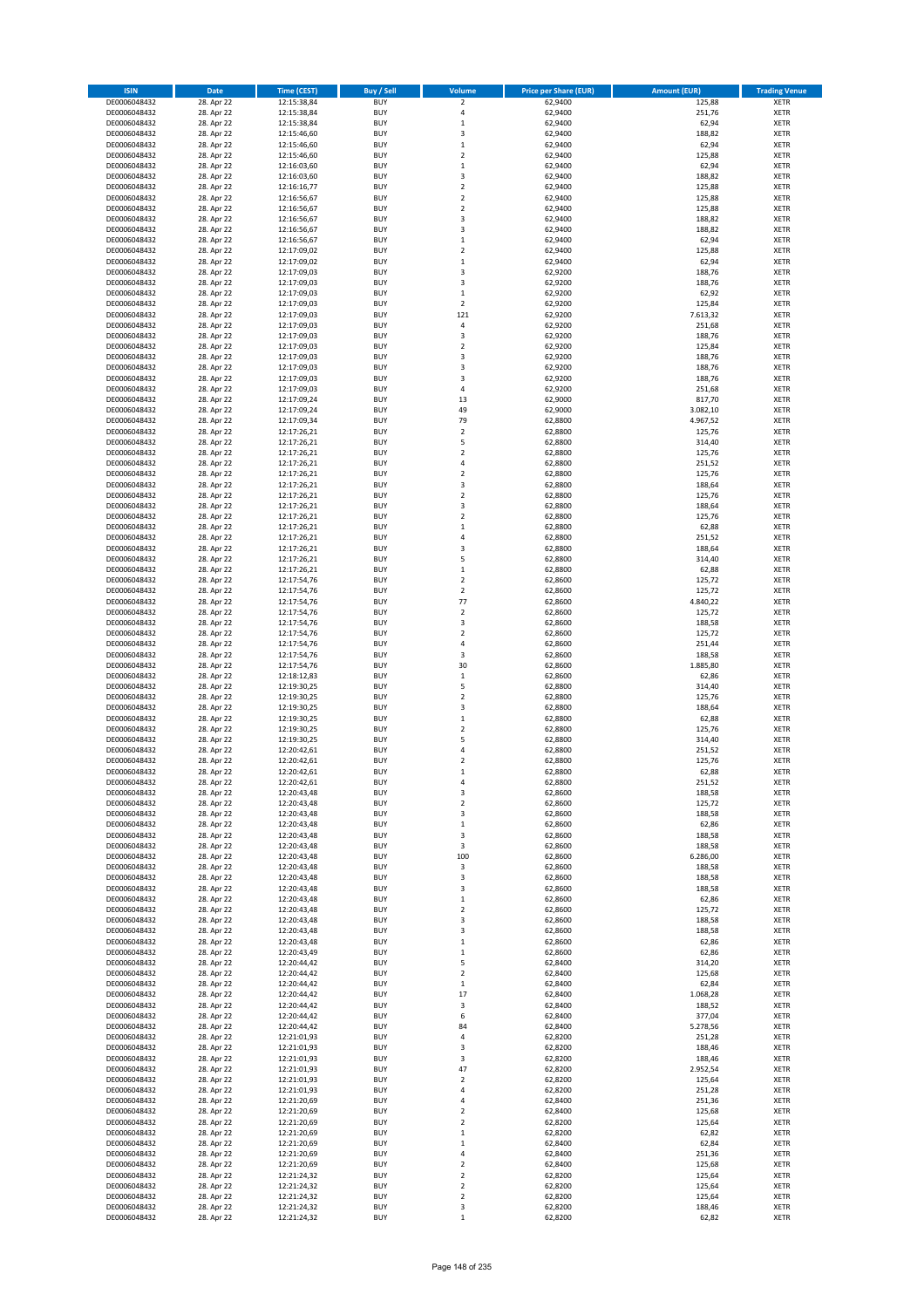| <b>ISIN</b>                  | <b>Date</b>              | <b>Time (CEST)</b>         | <b>Buy / Sell</b>        | Volume                       | <b>Price per Share (EUR)</b> | <b>Amount (EUR)</b> | <b>Trading Venue</b>       |
|------------------------------|--------------------------|----------------------------|--------------------------|------------------------------|------------------------------|---------------------|----------------------------|
| DE0006048432                 | 28. Apr 22               | 12:21:24,32                | <b>BUY</b>               | 4                            | 62,8200                      | 251,28              | <b>XETR</b>                |
| DE0006048432                 | 28. Apr 22               | 12:21:24,33                | <b>BUY</b>               | $\mathbf 1$                  | 62,8200                      | 62,82               | <b>XETR</b>                |
| DE0006048432                 | 28. Apr 22               | 12:23:15,85                | <b>BUY</b>               | $\overline{2}$               | 62,8400                      | 125,68              | <b>XETR</b>                |
| DE0006048432<br>DE0006048432 | 28. Apr 22<br>28. Apr 22 | 12:23:55,80<br>12:23:55,80 | <b>BUY</b><br><b>BUY</b> | 3<br>$\overline{\mathbf{c}}$ | 62,8400<br>62,8400           | 188,52<br>125,68    | <b>XETR</b><br><b>XETR</b> |
| DE0006048432                 | 28. Apr 22               | 12:23:55,80                | <b>BUY</b>               | $\mathbf 2$                  | 62,8400                      | 125,68              | <b>XETR</b>                |
| DE0006048432                 | 28. Apr 22               | 12:23:55,80                | <b>BUY</b>               | $\mathbf 2$                  | 62,8400                      | 125,68              | <b>XETR</b>                |
| DE0006048432                 | 28. Apr 22               | 12:23:55,80                | <b>BUY</b>               | 4                            | 62,8400                      | 251,36              | <b>XETR</b>                |
| DE0006048432                 | 28. Apr 22               | 12:23:55,80                | <b>BUY</b>               | 68                           | 62,8400                      | 4.273,12            | <b>XETR</b>                |
| DE0006048432                 | 28. Apr 22               | 12:23:55,80                | <b>BUY</b>               | 4                            | 62,8400                      | 251,36              | <b>XETR</b>                |
| DE0006048432                 | 28. Apr 22               | 12:23:55,80                | <b>BUY</b>               | $\mathbf 2$                  | 62,8400                      | 125,68              | <b>XETR</b>                |
| DE0006048432<br>DE0006048432 | 28. Apr 22<br>28. Apr 22 | 12:23:55,80                | <b>BUY</b><br><b>BUY</b> | $\overline{\mathbf{c}}$<br>3 | 62,8400<br>62,8400           | 125,68<br>188,52    | <b>XETR</b><br><b>XETR</b> |
| DE0006048432                 | 28. Apr 22               | 12:23:55,80<br>12:23:55,80 | <b>BUY</b>               | $\overline{\mathbf{c}}$      | 62,8400                      | 125,68              | <b>XETR</b>                |
| DE0006048432                 | 28. Apr 22               | 12:23:55,80                | <b>BUY</b>               | 4                            | 62,8400                      | 251,36              | <b>XETR</b>                |
| DE0006048432                 | 28. Apr 22               | 12:23:55,80                | <b>BUY</b>               | $\overline{\mathbf{c}}$      | 62,8400                      | 125,68              | <b>XETR</b>                |
| DE0006048432                 | 28. Apr 22               | 12:23:55,80                | <b>BUY</b>               | 3                            | 62,8400                      | 188,52              | <b>XETR</b>                |
| DE0006048432                 | 28. Apr 22               | 12:23:55,80                | <b>BUY</b>               | 3                            | 62,8400                      | 188,52              | <b>XETR</b>                |
| DE0006048432                 | 28. Apr 22               | 12:23:55,80                | <b>BUY</b>               | $\overline{\mathbf{c}}$      | 62,8400                      | 125,68              | <b>XETR</b>                |
| DE0006048432                 | 28. Apr 22               | 12:24:44,54                | <b>BUY</b>               | 3                            | 62,8600                      | 188,58              | <b>XETR</b>                |
| DE0006048432<br>DE0006048432 | 28. Apr 22<br>28. Apr 22 | 12:24:44,54<br>12:24:44,54 | <b>BUY</b><br><b>BUY</b> | $\mathbf 1$<br>$\mathbf 2$   | 62,8600<br>62,8600           | 62,86<br>125,72     | <b>XETR</b><br><b>XETR</b> |
| DE0006048432                 | 28. Apr 22               | 12:24:44,54                | <b>BUY</b>               | $\mathbf 2$                  | 62,8600                      | 125,72              | <b>XETR</b>                |
| DE0006048432                 | 28. Apr 22               | 12:24:44,54                | <b>BUY</b>               | $\mathbf 2$                  | 62,8600                      | 125,72              | <b>XETR</b>                |
| DE0006048432                 | 28. Apr 22               | 12:24:44,54                | <b>BUY</b>               | $\mathbf 2$                  | 62,8600                      | 125,72              | <b>XETR</b>                |
| DE0006048432                 | 28. Apr 22               | 12:24:44,54                | <b>BUY</b>               | 3                            | 62,8600                      | 188,58              | <b>XETR</b>                |
| DE0006048432                 | 28. Apr 22               | 12:24:44,54                | <b>BUY</b>               | 3                            | 62,8600                      | 188,58              | <b>XETR</b>                |
| DE0006048432                 | 28. Apr 22               | 12:24:44,54                | <b>BUY</b>               | $\overline{\mathbf{c}}$      | 62,8600                      | 125,72              | <b>XETR</b>                |
| DE0006048432<br>DE0006048432 | 28. Apr 22<br>28. Apr 22 | 12:24:44,54<br>12:24:44,54 | <b>BUY</b><br><b>BUY</b> | 83<br>3                      | 62,8600<br>62,8600           | 5.217,38<br>188,58  | <b>XETR</b><br><b>XETR</b> |
| DE0006048432                 | 28. Apr 22               | 12:24:44,54                | <b>BUY</b>               | $\mathbf 2$                  | 62,8600                      | 125,72              | <b>XETR</b>                |
| DE0006048432                 | 28. Apr 22               | 12:24:44,54                | <b>BUY</b>               | $\mathbf 1$                  | 62,8600                      | 62,86               | <b>XETR</b>                |
| DE0006048432                 | 28. Apr 22               | 12:24:44,54                | <b>BUY</b>               | $\mathbf 2$                  | 62,8600                      | 125,72              | <b>XETR</b>                |
| DE0006048432                 | 28. Apr 22               | 12:24:44,54                | <b>BUY</b>               | 3                            | 62,8600                      | 188,58              | <b>XETR</b>                |
| DE0006048432                 | 28. Apr 22               | 12:24:44,54                | <b>BUY</b>               | $\mathbf 1$                  | 62,8600                      | 62,86               | <b>XETR</b>                |
| DE0006048432                 | 28. Apr 22               | 12:24:44,54                | <b>BUY</b>               | 3                            | 62,8600                      | 188,58              | <b>XETR</b>                |
| DE0006048432                 | 28. Apr 22               | 12:24:44,54<br>12:24:44,54 | <b>BUY</b><br><b>BUY</b> | 13<br>4                      | 62,8600<br>62,8600           | 817,18<br>251,44    | <b>XETR</b><br><b>XETR</b> |
| DE0006048432<br>DE0006048432 | 28. Apr 22<br>28. Apr 22 | 12:24:44,54                | <b>BUY</b>               | $\mathbf 1$                  | 62,8600                      | 62,86               | <b>XETR</b>                |
| DE0006048432                 | 28. Apr 22               | 12:24:49,82                | <b>BUY</b>               | $\mathbf 2$                  | 62,8400                      | 125,68              | <b>XETR</b>                |
| DE0006048432                 | 28. Apr 22               | 12:24:49,82                | <b>BUY</b>               | $\overline{\mathbf{c}}$      | 62,8400                      | 125,68              | <b>XETR</b>                |
| DE0006048432                 | 28. Apr 22               | 12:24:49,82                | <b>BUY</b>               | $\mathbf 2$                  | 62,8400                      | 125,68              | <b>XETR</b>                |
| DE0006048432                 | 28. Apr 22               | 12:24:49,82                | <b>BUY</b>               | $\mathbf 2$                  | 62,8400                      | 125,68              | <b>XETR</b>                |
| DE0006048432                 | 28. Apr 22               | 12:24:49,82                | <b>BUY</b>               | 57                           | 62,8400                      | 3.581,88            | <b>XETR</b>                |
| DE0006048432                 | 28. Apr 22               | 12:24:49,82                | <b>BUY</b>               | $\mathbf 2$                  | 62,8400                      | 125,68              | <b>XETR</b>                |
| DE0006048432<br>DE0006048432 | 28. Apr 22<br>28. Apr 22 | 12:24:49,82                | <b>BUY</b><br><b>BUY</b> | $\overline{2}$<br>3          | 62,8400<br>62,8400           | 125,68<br>188,52    | <b>XETR</b><br><b>XETR</b> |
| DE0006048432                 | 28. Apr 22               | 12:24:49,83<br>12:24:54,34 | <b>BUY</b>               | $\mathbf 1$                  | 62,8200                      | 62,82               | <b>XETR</b>                |
| DE0006048432                 | 28. Apr 22               | 12:24:54,34                | <b>BUY</b>               | 3                            | 62,8200                      | 188,46              | <b>XETR</b>                |
| DE0006048432                 | 28. Apr 22               | 12:24:54,34                | <b>BUY</b>               | $\overline{7}$               | 62,8200                      | 439,74              | <b>XETR</b>                |
| DE0006048432                 | 28. Apr 22               | 12:25:02,63                | <b>BUY</b>               | 3                            | 62,8000                      | 188,40              | <b>XETR</b>                |
| DE0006048432                 | 28. Apr 22               | 12:25:02,63                | <b>BUY</b>               | $\mathbf 2$                  | 62,8000                      | 125,60              | <b>XETR</b>                |
| DE0006048432                 | 28. Apr 22               | 12:25:02,63                | <b>BUY</b>               | $\mathbf 1$                  | 62,8000                      | 62,80               | <b>XETR</b>                |
| DE0006048432<br>DE0006048432 | 28. Apr 22<br>28. Apr 22 | 12:25:02,63<br>12:25:02,63 | <b>BUY</b><br><b>BUY</b> | 3<br>73                      | 62,8000<br>62,8000           | 188,40<br>4.584,40  | <b>XETR</b><br><b>XETR</b> |
| DE0006048432                 | 28. Apr 22               | 12:25:02,63                | <b>BUY</b>               | 3                            | 62,8000                      | 188,40              | <b>XETR</b>                |
| DE0006048432                 | 28. Apr 22               | 12:25:02,63                | <b>BUY</b>               | $\overline{\mathbf{c}}$      | 62,8000                      | 125,60              | <b>XETR</b>                |
| DE0006048432                 | 28. Apr 22               | 12:25:02,63                | <b>BUY</b>               | $\mathbf 1$                  | 62,8000                      | 62,80               | <b>XETR</b>                |
| DE0006048432                 | 28. Apr 22               | 12:25:55,52                | <b>BUY</b>               | $\mathbf 1$                  | 62,8400                      | 62,84               | <b>XETR</b>                |
| DE0006048432                 | 28. Apr 22               | 12:25:55,52                | <b>BUY</b>               | 4                            | 62,8400                      | 251,36              | <b>XETR</b>                |
| DE0006048432                 | 28. Apr 22               | 12:25:55,52                | <b>BUY</b>               | 3                            | 62,8400                      | 188,52              | <b>XETR</b>                |
| DE0006048432<br>DE0006048432 | 28. Apr 22<br>28. Apr 22 | 12:25:55,52<br>12:25:55,52 | <b>BUY</b><br><b>BUY</b> | 3<br>$\overline{\mathbf{c}}$ | 62,8400<br>62,8400           | 188,52<br>125,68    | <b>XETR</b><br><b>XETR</b> |
| DE0006048432                 | 28. Apr 22               | 12:25:55,52                | <b>BUY</b>               | $\overline{2}$               | 62,8400                      | 125,68              | <b>XETR</b>                |
| DE0006048432                 | 28. Apr 22               | 12:25:55,52                | BUY                      | 78                           | 62,8400                      | 4.901,52            | <b>XETR</b>                |
| DE0006048432                 | 28. Apr 22               | 12:25:55,52                | <b>BUY</b>               | 3                            | 62,8400                      | 188,52              | <b>XETR</b>                |
| DE0006048432                 | 28. Apr 22               | 12:25:55,52                | <b>BUY</b>               | $\mathbf 2$                  | 62,8400                      | 125,68              | <b>XETR</b>                |
| DE0006048432                 | 28. Apr 22               | 12:25:55,52                | <b>BUY</b>               | $\mathbf 2$                  | 62,8400                      | 125,68              | XETR                       |
| DE0006048432                 | 28. Apr 22               | 12:25:55,52                | <b>BUY</b>               | $\mathbf 1$                  | 62,8400                      | 62,84               | <b>XETR</b>                |
| DE0006048432<br>DE0006048432 | 28. Apr 22<br>28. Apr 22 | 12:25:55,52<br>12:25:55,52 | <b>BUY</b><br><b>BUY</b> | 3<br>$\overline{2}$          | 62,8400<br>62,8400           | 188,52<br>125,68    | <b>XETR</b><br><b>XETR</b> |
| DE0006048432                 | 28. Apr 22               | 12:25:55,52                | <b>BUY</b>               | $\overline{7}$               | 62,8400                      | 439,88              | <b>XETR</b>                |
| DE0006048432                 | 28. Apr 22               | 12:25:59,29                | <b>BUY</b>               | $\mathbf 1$                  | 62,8400                      | 62,84               | <b>XETR</b>                |
| DE0006048432                 | 28. Apr 22               | 12:25:59,29                | <b>BUY</b>               | 5                            | 62,8400                      | 314,20              | <b>XETR</b>                |
| DE0006048432                 | 28. Apr 22               | 12:26:00,34                | <b>BUY</b>               | $\mathbf 1$                  | 62,8400                      | 62,84               | <b>XETR</b>                |
| DE0006048432                 | 28. Apr 22               | 12:26:00,34                | <b>BUY</b>               | 4                            | 62,8400                      | 251,36              | <b>XETR</b>                |
| DE0006048432<br>DE0006048432 | 28. Apr 22<br>28. Apr 22 | 12:26:00,36<br>12:26:08,71 | <b>BUY</b><br><b>BUY</b> | 5<br>3                       | 62,8400<br>62,8200           | 314,20<br>188,46    | <b>XETR</b><br><b>XETR</b> |
| DE0006048432                 | 28. Apr 22               | 12:26:08,71                | <b>BUY</b>               | 65                           | 62,8200                      | 4.083,30            | <b>XETR</b>                |
| DE0006048432                 | 28. Apr 22               | 12:26:08,71                | <b>BUY</b>               | $\mathbf 1$                  | 62,8200                      | 62,82               | <b>XETR</b>                |
| DE0006048432                 | 28. Apr 22               | 12:27:40,50                | <b>BUY</b>               | $\overline{2}$               | 62,8800                      | 125,76              | <b>XETR</b>                |
| DE0006048432                 | 28. Apr 22               | 12:27:40,50                | <b>BUY</b>               | $\mathbf 1$                  | 62,8800                      | 62,88               | <b>XETR</b>                |
| DE0006048432                 | 28. Apr 22               | 12:27:42,14                | <b>BUY</b>               | $\mathbf 1$                  | 62,8800                      | 62,88               | <b>XETR</b>                |
| DE0006048432                 | 28. Apr 22               | 12:27:42,14                | <b>BUY</b>               | 3                            | 62,8800                      | 188,64              | <b>XETR</b>                |
| DE0006048432<br>DE0006048432 | 28. Apr 22<br>28. Apr 22 | 12:27:42,14<br>12:29:14,86 | <b>BUY</b><br><b>BUY</b> | 4<br>$\mathbf 2$             | 62,8800<br>62,8800           | 251,52<br>125,76    | <b>XETR</b><br><b>XETR</b> |
| DE0006048432                 | 28. Apr 22               | 12:29:14,86                | <b>BUY</b>               | 3                            | 62,8800                      | 188,64              | <b>XETR</b>                |
| DE0006048432                 | 28. Apr 22               | 12:29:14,86                | <b>BUY</b>               | $\mathbf 1$                  | 62,8800                      | 62,88               | <b>XETR</b>                |
| DE0006048432                 | 28. Apr 22               | 12:29:14,86                | <b>BUY</b>               | 3                            | 62,8800                      | 188,64              | <b>XETR</b>                |
| DE0006048432                 | 28. Apr 22               | 12:29:14,86                | <b>BUY</b>               | 3                            | 62,8800                      | 188,64              | <b>XETR</b>                |
| DE0006048432                 | 28. Apr 22               | 12:29:14,86                | <b>BUY</b>               | $\mathbf 2$                  | 62,8800                      | 125,76              | <b>XETR</b>                |
| DE0006048432                 | 28. Apr 22               | 12:29:14,86                | <b>BUY</b>               | $\mathbf 1$                  | 62,8800                      | 62,88               | <b>XETR</b>                |
| DE0006048432<br>DE0006048432 | 28. Apr 22<br>28. Apr 22 | 12:29:22,38<br>12:29:22,38 | <b>BUY</b><br><b>BUY</b> | 3<br>3                       | 62,8600<br>62,8600           | 188,58<br>188,58    | <b>XETR</b><br>XETR        |
| DE0006048432                 | 28. Apr 22               | 12:29:22,38                | <b>BUY</b>               | 3                            | 62,8600                      | 188,58              | <b>XETR</b>                |
| DE0006048432                 | 28. Apr 22               | 12:29:22,38                | <b>BUY</b>               | $\mathbf 2$                  | 62,8600                      | 125,72              | <b>XETR</b>                |
| DE0006048432                 | 28. Apr 22               | 12:29:22,38                | <b>BUY</b>               | $\mathbf 2$                  | 62,8600                      | 125,72              | <b>XETR</b>                |
| DE0006048432                 | 28. Apr 22               | 12:29:22,38                | <b>BUY</b>               | 3                            | 62,8600                      | 188,58              | <b>XETR</b>                |
| DE0006048432                 | 28. Apr 22               | 12:29:22,38                | <b>BUY</b>               | 99                           | 62,8600                      | 6.223,14            | <b>XETR</b>                |
| DE0006048432                 | 28. Apr 22               | 12:29:22,38                | <b>BUY</b>               | $\mathbf 2$                  | 62,8600                      | 125,72              | <b>XETR</b>                |
| DE0006048432<br>DE0006048432 | 28. Apr 22<br>28. Apr 22 | 12:29:22,38<br>12:29:22,38 | <b>BUY</b><br><b>BUY</b> | $\mathbf 1$<br>$\mathbf 1$   | 62,8600<br>62,8600           | 62,86<br>62,86      | <b>XETR</b><br>XETR        |
| DE0006048432                 | 28. Apr 22               | 12:29:22,38                | <b>BUY</b>               | 3                            | 62,8600                      | 188,58              | <b>XETR</b>                |
| DE0006048432                 | 28. Apr 22               | 12:29:22,38                | <b>BUY</b>               | 6                            | 62,8600                      | 377,16              | <b>XETR</b>                |
| DE0006048432                 | 28. Apr 22               | 12:29:22,38                | <b>BUY</b>               | $\overline{\mathbf{c}}$      | 62,8600                      | 125,72              | <b>XETR</b>                |
| DE0006048432                 | 28. Apr 22               | 12:29:33,78                | <b>BUY</b>               | 4                            | 62,8600                      | 251,44              | <b>XETR</b>                |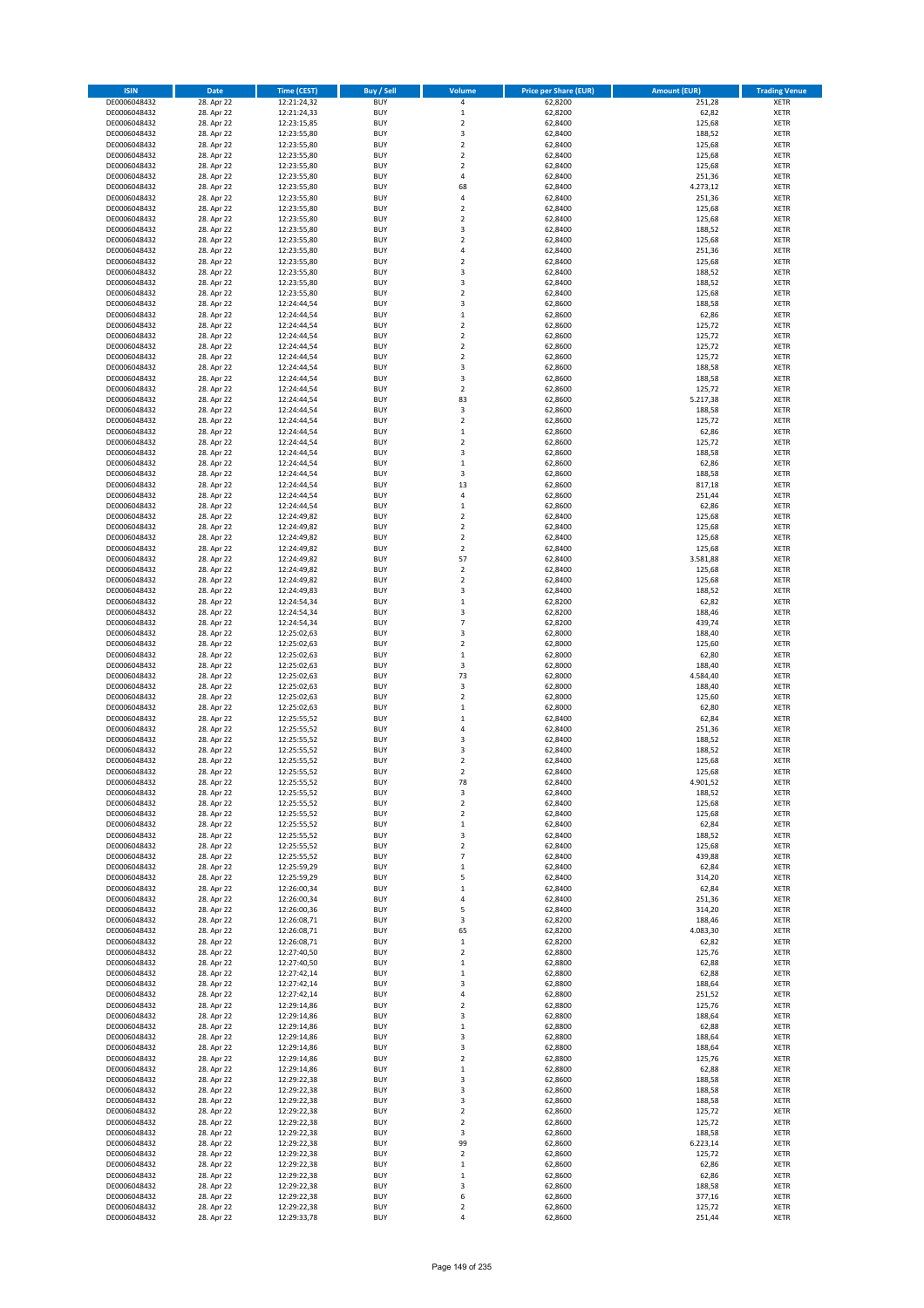| <b>ISIN</b>                  | <b>Date</b>              | <b>Time (CEST)</b>         | <b>Buy / Sell</b>        | Volume                        | <b>Price per Share (EUR)</b> | <b>Amount (EUR)</b> | <b>Trading Venue</b>       |
|------------------------------|--------------------------|----------------------------|--------------------------|-------------------------------|------------------------------|---------------------|----------------------------|
| DE0006048432                 | 28. Apr 22               | 12:29:33,78                | <b>BUY</b>               | 11                            | 62,8600                      | 691,46              | <b>XETR</b>                |
| DE0006048432                 | 28. Apr 22               | 12:29:33,78                | <b>BUY</b>               | 3                             | 62,8600                      | 188,58              | <b>XETR</b>                |
| DE0006048432                 | 28. Apr 22               | 12:29:33,78                | <b>BUY</b>               | $\overline{2}$                | 62,8600                      | 125,72              | <b>XETR</b>                |
| DE0006048432                 | 28. Apr 22               | 12:29:33,78                | <b>BUY</b>               | 3                             | 62,8600                      | 188,58              | <b>XETR</b>                |
| DE0006048432<br>DE0006048432 | 28. Apr 22<br>28. Apr 22 | 12:29:33,78<br>12:29:33,78 | <b>BUY</b><br><b>BUY</b> | $\mathbf 1$<br>$\mathbf 1$    | 62,8600<br>62,8600           | 62,86<br>62,86      | <b>XETR</b><br><b>XETR</b> |
| DE0006048432                 | 28. Apr 22               | 12:29:33,78                | <b>BUY</b>               | 43                            | 62,8600                      | 2.702,98            | <b>XETR</b>                |
| DE0006048432                 | 28. Apr 22               | 12:30:02,92                | <b>BUY</b>               | 3                             | 62,8400                      | 188,52              | <b>XETR</b>                |
| DE0006048432                 | 28. Apr 22               | 12:30:02,92                | <b>BUY</b>               | 3                             | 62,8400                      | 188,52              | <b>XETR</b>                |
| DE0006048432                 | 28. Apr 22               | 12:30:02,92                | <b>BUY</b>               | 3                             | 62,8400                      | 188,52              | <b>XETR</b>                |
| DE0006048432                 | 28. Apr 22               | 12:30:02,92                | <b>BUY</b>               | 3                             | 62,8400                      | 188,52              | <b>XETR</b>                |
| DE0006048432                 | 28. Apr 22               | 12:30:02,92                | <b>BUY</b>               | $\overline{\mathbf{c}}$       | 62,8400                      | 125,68              | <b>XETR</b><br><b>XETR</b> |
| DE0006048432<br>DE0006048432 | 28. Apr 22<br>28. Apr 22 | 12:30:02,92<br>12:30:02,92 | <b>BUY</b><br><b>BUY</b> | 3<br>$\mathbf 1$              | 62,8400<br>62,8400           | 188,52<br>62,84     | <b>XETR</b>                |
| DE0006048432                 | 28. Apr 22               | 12:30:02,92                | <b>BUY</b>               | 3                             | 62,8400                      | 188,52              | <b>XETR</b>                |
| DE0006048432                 | 28. Apr 22               | 12:30:02,92                | <b>BUY</b>               | $\overline{\mathbf{c}}$       | 62,8400                      | 125,68              | <b>XETR</b>                |
| DE0006048432                 | 28. Apr 22               | 12:30:02,92                | <b>BUY</b>               | $\mathbf 1$                   | 62,8400                      | 62,84               | <b>XETR</b>                |
| DE0006048432                 | 28. Apr 22               | 12:30:02,92                | <b>BUY</b>               | $\mathbf 2$                   | 62,8400                      | 125,68              | <b>XETR</b>                |
| DE0006048432                 | 28. Apr 22               | 12:30:02,92                | <b>BUY</b>               | $\overline{7}$                | 62,8400                      | 439,88              | <b>XETR</b>                |
| DE0006048432<br>DE0006048432 | 28. Apr 22<br>28. Apr 22 | 12:30:02,92                | <b>BUY</b><br><b>BUY</b> | $\mathbf 1$<br>3              | 62,8400                      | 62,84<br>188,46     | <b>XETR</b><br><b>XETR</b> |
| DE0006048432                 | 28. Apr 22               | 12:30:06,30<br>12:30:06,30 | <b>BUY</b>               | $\mathbf 1$                   | 62,8200<br>62,8200           | 62,82               | <b>XETR</b>                |
| DE0006048432                 | 28. Apr 22               | 12:30:06,30                | <b>BUY</b>               | 48                            | 62,8200                      | 3.015,36            | <b>XETR</b>                |
| DE0006048432                 | 28. Apr 22               | 12:30:06,30                | <b>BUY</b>               | 5                             | 62,8200                      | 314,10              | <b>XETR</b>                |
| DE0006048432                 | 28. Apr 22               | 12:30:14,08                | <b>BUY</b>               | $\mathbf 2$                   | 62,8000                      | 125,60              | <b>XETR</b>                |
| DE0006048432                 | 28. Apr 22               | 12:30:14,08                | <b>BUY</b>               | 3                             | 62,8000                      | 188,40              | <b>XETR</b>                |
| DE0006048432<br>DE0006048432 | 28. Apr 22               | 12:30:14,08                | <b>BUY</b>               | 3                             | 62,8000                      | 188,40              | <b>XETR</b>                |
| DE0006048432                 | 28. Apr 22<br>28. Apr 22 | 12:30:14,08<br>12:30:14,08 | <b>BUY</b><br><b>BUY</b> | 3<br>3                        | 62,8000<br>62,8000           | 188,40<br>188,40    | <b>XETR</b><br><b>XETR</b> |
| DE0006048432                 | 28. Apr 22               | 12:30:14,08                | <b>BUY</b>               | 3                             | 62,8000                      | 188,40              | <b>XETR</b>                |
| DE0006048432                 | 28. Apr 22               | 12:30:47,62                | <b>BUY</b>               | 3                             | 62,8600                      | 188,58              | <b>XETR</b>                |
| DE0006048432                 | 28. Apr 22               | 12:30:47,62                | <b>BUY</b>               | $\mathbf 1$                   | 62,8600                      | 62,86               | <b>XETR</b>                |
| DE0006048432                 | 28. Apr 22               | 12:30:47,62                | <b>BUY</b>               | 3                             | 62,8600                      | 188,58              | <b>XETR</b>                |
| DE0006048432                 | 28. Apr 22               | 12:30:47,62                | <b>BUY</b>               | 3                             | 62,8600                      | 188,58              | <b>XETR</b>                |
| DE0006048432<br>DE0006048432 | 28. Apr 22<br>28. Apr 22 | 12:30:47,62<br>12:30:47,62 | <b>BUY</b><br><b>BUY</b> | 77<br>3                       | 62,8600<br>62,8600           | 4.840,22<br>188,58  | <b>XETR</b><br><b>XETR</b> |
| DE0006048432                 | 28. Apr 22               | 12:30:47,62                | <b>BUY</b>               | 3                             | 62,8600                      | 188,58              | <b>XETR</b>                |
| DE0006048432                 | 28. Apr 22               | 12:30:47,62                | <b>BUY</b>               | 3                             | 62,8600                      | 188,58              | <b>XETR</b>                |
| DE0006048432                 | 28. Apr 22               | 12:30:47,62                | <b>BUY</b>               | 3                             | 62,8600                      | 188,58              | <b>XETR</b>                |
| DE0006048432                 | 28. Apr 22               | 12:30:47,62                | <b>BUY</b>               | $\mathbf 2$                   | 62,8600                      | 125,72              | <b>XETR</b>                |
| DE0006048432                 | 28. Apr 22               | 12:30:47,62                | <b>BUY</b>               | $\mathbf 1$                   | 62,8600                      | 62,86               | <b>XETR</b>                |
| DE0006048432                 | 28. Apr 22<br>28. Apr 22 | 12:30:47,62                | <b>BUY</b><br><b>BUY</b> | $\mathbf 2$<br>$\mathbf 2$    | 62,8600<br>62,8600           | 125,72<br>125,72    | <b>XETR</b><br><b>XETR</b> |
| DE0006048432<br>DE0006048432 | 28. Apr 22               | 12:30:47,62<br>12:30:47,62 | <b>BUY</b>               | 3                             | 62,8600                      | 188,58              | <b>XETR</b>                |
| DE0006048432                 | 28. Apr 22               | 12:30:47,62                | <b>BUY</b>               | $\mathbf 1$                   | 62,8600                      | 62,86               | <b>XETR</b>                |
| DE0006048432                 | 28. Apr 22               | 12:30:47,62                | <b>BUY</b>               | $\mathbf 1$                   | 62,8600                      | 62,86               | <b>XETR</b>                |
| DE0006048432                 | 28. Apr 22               | 12:30:47,64                | <b>BUY</b>               | $\mathbf 1$                   | 62,8600                      | 62,86               | <b>XETR</b>                |
| DE0006048432                 | 28. Apr 22               | 12:30:53,53                | <b>BUY</b>               | $\mathbf 2$                   | 62,8400                      | 125,68              | <b>XETR</b>                |
| DE0006048432<br>DE0006048432 | 28. Apr 22               | 12:30:53,53                | <b>BUY</b><br><b>BUY</b> | 66<br>$\mathbf 2$             | 62,8400<br>62,8400           | 4.147,44            | <b>XETR</b><br><b>XETR</b> |
| DE0006048432                 | 28. Apr 22<br>28. Apr 22 | 12:30:53,53<br>12:30:53,53 | <b>BUY</b>               | 3                             | 62,8400                      | 125,68<br>188,52    | <b>XETR</b>                |
| DE0006048432                 | 28. Apr 22               | 12:30:53,53                | <b>BUY</b>               | $\mathbf 2$                   | 62,8400                      | 125,68              | <b>XETR</b>                |
| DE0006048432                 | 28. Apr 22               | 12:30:53,53                | <b>BUY</b>               | 3                             | 62,8400                      | 188,52              | <b>XETR</b>                |
| DE0006048432                 | 28. Apr 22               | 12:30:53,53                | <b>BUY</b>               | $\mathbf 1$                   | 62,8400                      | 62,84               | <b>XETR</b>                |
| DE0006048432                 | 28. Apr 22               | 12:30:53,53                | <b>BUY</b>               | 4                             | 62,8400                      | 251,36              | <b>XETR</b>                |
| DE0006048432                 | 28. Apr 22               | 12:30:53,53                | <b>BUY</b>               | $\mathbf 1$                   | 62,8400                      | 62,84               | <b>XETR</b>                |
| DE0006048432<br>DE0006048432 | 28. Apr 22<br>28. Apr 22 | 12:32:05,42<br>12:33:57,24 | <b>BUY</b><br><b>BUY</b> | 3<br>3                        | 62,8600<br>62,9000           | 188,58<br>188,70    | <b>XETR</b><br><b>XETR</b> |
| DE0006048432                 | 28. Apr 22               | 12:33:57,24                | <b>BUY</b>               | 3                             | 62,9000                      | 188,70              | <b>XETR</b>                |
| DE0006048432                 | 28. Apr 22               | 12:33:57,24                | <b>BUY</b>               | 6                             | 62,9000                      | 377,40              | <b>XETR</b>                |
| DE0006048432                 | 28. Apr 22               | 12:34:08,14                | <b>BUY</b>               | $\mathbf 2$                   | 62,8800                      | 125,76              | <b>XETR</b>                |
| DE0006048432                 | 28. Apr 22               | 12:34:08,14                | <b>BUY</b>               | $\overline{\mathbf{c}}$       | 62,8800                      | 125,76              | <b>XETR</b>                |
| DE0006048432                 | 28. Apr 22               | 12:34:08,14                | <b>BUY</b>               | $\overline{a}$                | 62,8800                      | 251,52              | <b>XETR</b>                |
| DE0006048432<br>DE0006048432 | 28. Apr 22<br>28. Apr 22 | 12:34:08,14<br>12:34:08,14 | <b>BUY</b><br>BUY        | 4<br>2                        | 62,8800<br>62,8800           | 251,52<br>125,76    | <b>XETR</b><br><b>XETR</b> |
| DE0006048432                 | 28. Apr 22               | 12:34:08,14                | <b>BUY</b>               | $\mathbf 2$                   | 62,8800                      | 125,76              | <b>XETR</b>                |
| DE0006048432                 | 28. Apr 22               | 12:34:08,14                | <b>BUY</b>               | 4                             | 62,8800                      | 251,52              | <b>XETR</b>                |
| DE0006048432                 | 28. Apr 22               | 12:34:08,14                | <b>BUY</b>               | 73                            | 62,8800                      | 4.590,24            | XETR                       |
| DE0006048432                 | 28. Apr 22               | 12:34:08,14                | <b>BUY</b>               | 4                             | 62,8800                      | 251,52              | <b>XETR</b>                |
| DE0006048432                 | 28. Apr 22               | 12:34:08,14                | <b>BUY</b>               | 4                             | 62,8800                      | 251,52              | <b>XETR</b>                |
| DE0006048432                 | 28. Apr 22               | 12:34:08,14                | <b>BUY</b><br><b>BUY</b> | $\overline{2}$                | 62,8800                      | 125,76              | <b>XETR</b>                |
| DE0006048432<br>DE0006048432 | 28. Apr 22<br>28. Apr 22 | 12:34:08,14<br>12:34:08,14 | <b>BUY</b>               | 4<br>$\mathbf 2$              | 62,8800<br>62,8800           | 251,52<br>125,76    | <b>XETR</b><br><b>XETR</b> |
| DE0006048432                 | 28. Apr 22               | 12:34:08,14                | <b>BUY</b>               | $\mathbf 1$                   | 62,8800                      | 62,88               | <b>XETR</b>                |
| DE0006048432                 | 28. Apr 22               | 12:34:08,14                | <b>BUY</b>               | 4                             | 62,8800                      | 251,52              | <b>XETR</b>                |
| DE0006048432                 | 28. Apr 22               | 12:34:08,14                | <b>BUY</b>               | 3                             | 62,8800                      | 188,64              | <b>XETR</b>                |
| DE0006048432                 | 28. Apr 22               | 12:34:08,14                | <b>BUY</b>               | $\mathbf 2$                   | 62,8800                      | 125,76              | <b>XETR</b>                |
| DE0006048432<br>DE0006048432 | 28. Apr 22<br>28. Apr 22 | 12:34:25,82<br>12:34:25,82 | <b>BUY</b><br><b>BUY</b> | 4<br>$\mathbf 2$              | 62,8800<br>62,8800           | 251,52<br>125,76    | <b>XETR</b><br><b>XETR</b> |
| DE0006048432                 | 28. Apr 22               | 12:34:25,82                | <b>BUY</b>               | $\mathbf 2$                   | 62,8800                      | 125,76              | <b>XETR</b>                |
| DE0006048432                 | 28. Apr 22               | 12:34:25,82                | <b>BUY</b>               | $\mathbf 2$                   | 62,8800                      | 125,76              | <b>XETR</b>                |
| DE0006048432                 | 28. Apr 22               | 12:36:42,11                | <b>BUY</b>               | $\mathbf 1$                   | 62,9000                      | 62,90               | <b>XETR</b>                |
| DE0006048432                 | 28. Apr 22               | 12:36:42,11                | <b>BUY</b>               | 6                             | 62,9000                      | 377,40              | XETR                       |
| DE0006048432                 | 28. Apr 22               | 12:37:20,96                | <b>BUY</b>               | 3                             | 62,9200                      | 188,76              | <b>XETR</b>                |
| DE0006048432<br>DE0006048432 | 28. Apr 22<br>28. Apr 22 | 12:37:20,96<br>12:37:20,96 | <b>BUY</b><br><b>BUY</b> | $\overline{2}$<br>$\mathbf 1$ | 62,9200<br>62,9200           | 125,84<br>62,92     | <b>XETR</b><br><b>XETR</b> |
| DE0006048432                 | 28. Apr 22               | 12:37:51,52                | <b>BUY</b>               | $\mathbf 1$                   | 62,9000                      | 62,90               | <b>XETR</b>                |
| DE0006048432                 | 28. Apr 22               | 12:37:51,52                | <b>BUY</b>               | 4                             | 62,9000                      | 251,60              | <b>XETR</b>                |
| DE0006048432                 | 28. Apr 22               | 12:37:51,52                | <b>BUY</b>               | $\mathbf 2$                   | 62,9000                      | 125,80              | <b>XETR</b>                |
| DE0006048432                 | 28. Apr 22               | 12:37:51,52                | <b>BUY</b>               | $\mathbf 2$                   | 62,9200                      | 125,84              | <b>XETR</b>                |
| DE0006048432                 | 28. Apr 22               | 12:37:51,52                | <b>BUY</b>               | $\mathbf 2$                   | 62,9200                      | 125,84              | <b>XETR</b>                |
| DE0006048432                 | 28. Apr 22               | 12:37:51,52                | <b>BUY</b>               | $\mathbf 1$                   | 62,9400                      | 62,94               | <b>XETR</b>                |
| DE0006048432<br>DE0006048432 | 28. Apr 22<br>28. Apr 22 | 12:37:51,52<br>12:37:51,52 | <b>BUY</b><br><b>BUY</b> | $\mathbf 2$<br>$\overline{2}$ | 62,9400<br>62,9400           | 125,88<br>125,88    | <b>XETR</b><br>XETR        |
| DE0006048432                 | 28. Apr 22               | 12:37:51,52                | <b>BUY</b>               | $\mathbf 2$                   | 62,9000                      | 125,80              | <b>XETR</b>                |
| DE0006048432                 | 28. Apr 22               | 12:37:51,52                | <b>BUY</b>               | 4                             | 62,9000                      | 251,60              | <b>XETR</b>                |
| DE0006048432                 | 28. Apr 22               | 12:37:51,52                | <b>BUY</b>               | $\mathbf 2$                   | 62,9000                      | 125,80              | <b>XETR</b>                |
| DE0006048432                 | 28. Apr 22               | 12:37:51,52                | <b>BUY</b>               | $\mathbf 2$                   | 62,9000                      | 125,80              | <b>XETR</b>                |
| DE0006048432                 | 28. Apr 22               | 12:37:51,52                | <b>BUY</b>               | 102                           | 62,9000                      | 6.415,80            | <b>XETR</b>                |
| DE0006048432<br>DE0006048432 | 28. Apr 22<br>28. Apr 22 | 12:37:51,52<br>12:37:51,52 | <b>BUY</b><br><b>BUY</b> | $\mathbf 2$<br>4              | 62,9400<br>62,9400           | 125,88<br>251,76    | <b>XETR</b><br><b>XETR</b> |
| DE0006048432                 | 28. Apr 22               | 12:37:51,52                | <b>BUY</b>               | $\overline{\mathbf{c}}$       | 62,9400                      | 125,88              | XETR                       |
| DE0006048432                 | 28. Apr 22               | 12:37:51,52                | <b>BUY</b>               | 3                             | 62,9400                      | 188,82              | <b>XETR</b>                |
| DE0006048432                 | 28. Apr 22               | 12:37:51,52                | <b>BUY</b>               | 124                           | 62,9400                      | 7.804,56            | <b>XETR</b>                |
| DE0006048432                 | 28. Apr 22               | 12:37:51,52                | <b>BUY</b>               | $\mathbf 2$                   | 62,9000                      | 125,80              | <b>XETR</b>                |
| DE0006048432                 | 28. Apr 22               | 12:37:51,52                | <b>BUY</b>               | 4                             | 62,9000                      | 251,60              | XETR                       |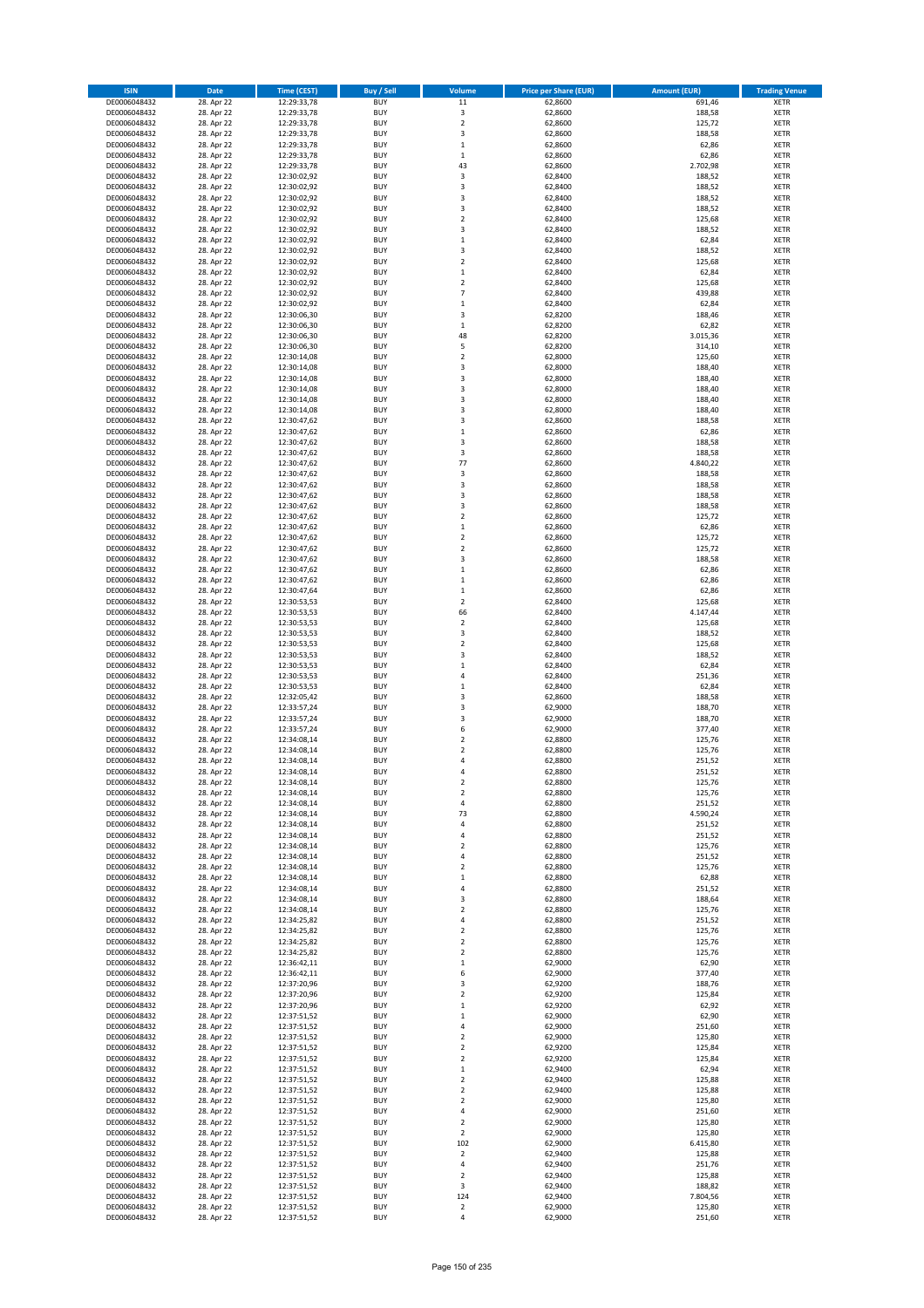| <b>ISIN</b>                  | <b>Date</b>              | <b>Time (CEST)</b>         | <b>Buy / Sell</b>        | Volume                  | <b>Price per Share (EUR)</b> | <b>Amount (EUR)</b> | <b>Trading Venue</b>       |
|------------------------------|--------------------------|----------------------------|--------------------------|-------------------------|------------------------------|---------------------|----------------------------|
| DE0006048432                 | 28. Apr 22               | 12:37:51,52                | <b>BUY</b>               | $\overline{\mathbf{2}}$ | 62,9000                      | 125,80              | <b>XETR</b>                |
| DE0006048432                 | 28. Apr 22               | 12:37:51,52                | <b>BUY</b>               | 4                       | 62,9000                      | 251,60              | <b>XETR</b>                |
| DE0006048432                 | 28. Apr 22               | 12:37:51,52                | <b>BUY</b>               | $\mathbf 2$             | 62,9000                      | 125,80              | <b>XETR</b>                |
| DE0006048432                 | 28. Apr 22               | 12:37:51,52                | <b>BUY</b>               | $\mathbf 2$             | 62,9200                      | 125,84              | <b>XETR</b>                |
| DE0006048432                 | 28. Apr 22               | 12:37:51,52                | <b>BUY</b>               | 3                       | 62,9400                      | 188,82              | <b>XETR</b>                |
| DE0006048432                 | 28. Apr 22               | 12:37:51,52                | <b>BUY</b>               | $\mathbf 1$             | 62,9400                      | 62,94               | <b>XETR</b>                |
| DE0006048432                 | 28. Apr 22               | 12:37:51,52                | <b>BUY</b>               | $\mathbf 2$             | 62,9400                      | 125,88              | <b>XETR</b>                |
| DE0006048432                 | 28. Apr 22               | 12:37:51,52                | <b>BUY</b>               | $\mathbf 2$             | 62,9400                      | 125,88              | <b>XETR</b>                |
| DE0006048432                 | 28. Apr 22               | 12:37:51,52                | <b>BUY</b>               | $\overline{2}$          | 62,9400                      | 125,88              | <b>XETR</b>                |
| DE0006048432                 | 28. Apr 22               | 12:37:51,52                | <b>BUY</b>               | $\mathbf 1$             | 62,9000                      | 62,90               | <b>XETR</b>                |
| DE0006048432                 | 28. Apr 22               | 12:37:51,52                | <b>BUY</b>               | $\overline{7}$          | 62,9000                      | 440,30              | <b>XETR</b>                |
| DE0006048432                 | 28. Apr 22               | 12:37:51,52                | <b>BUY</b>               | $\overline{\mathbf{c}}$ | 62,9000                      | 125,80              | <b>XETR</b>                |
| DE0006048432                 | 28. Apr 22               | 12:37:51,52                | <b>BUY</b>               | 8                       | 62,9400                      | 503,52              | <b>XETR</b>                |
| DE0006048432                 | 28. Apr 22               | 12:37:51,52                | <b>BUY</b>               | $\overline{\mathbf{c}}$ | 62,9400                      | 125,88              | <b>XETR</b>                |
| DE0006048432                 | 28. Apr 22               | 12:37:51,52                | <b>BUY</b>               | $\mathbf 1$             | 62,9400                      | 62,94               | <b>XETR</b>                |
| DE0006048432                 | 28. Apr 22               | 12:37:59,93                | <b>BUY</b>               | $\mathbf 1$             | 62,9400                      | 62,94               | <b>XETR</b>                |
| DE0006048432                 | 28. Apr 22               | 12:37:59,93                | <b>BUY</b>               | $\mathbf 2$             | 62,9400                      | 125,88              | <b>XETR</b>                |
| DE0006048432                 | 28. Apr 22               | 12:37:59,93                | <b>BUY</b>               | $\mathbf 2$             | 62,9400                      | 125,88              | <b>XETR</b>                |
| DE0006048432                 | 28. Apr 22               | 12:37:59,93                | <b>BUY</b>               | $\overline{\mathbf{c}}$ | 62,9400                      | 125,88              | <b>XETR</b>                |
| DE0006048432                 | 28. Apr 22               | 12:37:59,93                | <b>BUY</b><br><b>BUY</b> | 3<br>65                 | 62,9400                      | 188,82              | <b>XETR</b><br><b>XETR</b> |
| DE0006048432                 | 28. Apr 22               | 12:37:59,93                | <b>BUY</b>               | $\mathbf 2$             | 62,9400                      | 4.091,10<br>125,88  | <b>XETR</b>                |
| DE0006048432<br>DE0006048432 | 28. Apr 22               | 12:37:59,93                | <b>BUY</b>               | 3                       | 62,9400<br>62,9400           | 188,82              | <b>XETR</b>                |
| DE0006048432                 | 28. Apr 22<br>28. Apr 22 | 12:37:59,93<br>12:37:59,93 | <b>BUY</b>               | $\mathbf 2$             | 62,9400                      | 125,88              | <b>XETR</b>                |
| DE0006048432                 | 28. Apr 22               | 12:37:59,93                | <b>BUY</b>               | 3                       | 62,9400                      | 188,82              | <b>XETR</b>                |
| DE0006048432                 | 28. Apr 22               | 12:37:59,93                | <b>BUY</b>               | $\mathbf 1$             | 62,9400                      | 62,94               | <b>XETR</b>                |
| DE0006048432                 | 28. Apr 22               | 12:37:59,93                | <b>BUY</b>               | $\mathbf 2$             | 62,9400                      | 125,88              | <b>XETR</b>                |
| DE0006048432                 | 28. Apr 22               | 12:37:59,93                | <b>BUY</b>               | 4                       | 62,9400                      | 251,76              | <b>XETR</b>                |
| DE0006048432                 | 28. Apr 22               | 12:37:59,93                | <b>BUY</b>               | $\mathbf 1$             | 62,9400                      | 62,94               | <b>XETR</b>                |
| DE0006048432                 | 28. Apr 22               | 12:38:03,08                | <b>BUY</b>               | 3                       | 62,9000                      | 188,70              | <b>XETR</b>                |
| DE0006048432                 | 28. Apr 22               | 12:38:03,08                | <b>BUY</b>               | 63                      | 62,9000                      | 3.962,70            | <b>XETR</b>                |
| DE0006048432                 | 28. Apr 22               | 12:38:03,08                | <b>BUY</b>               | 3                       | 62,9000                      | 188,70              | <b>XETR</b>                |
| DE0006048432                 | 28. Apr 22               | 12:38:03,08                | <b>BUY</b>               | 3                       | 62,9000                      | 188,70              | <b>XETR</b>                |
| DE0006048432                 | 28. Apr 22               | 12:38:33,90                | <b>BUY</b>               | 3                       | 62,8400                      | 188,52              | <b>XETR</b>                |
| DE0006048432                 | 28. Apr 22               | 12:38:33,90                | <b>BUY</b>               | $\mathbf 2$             | 62,8400                      | 125,68              | <b>XETR</b>                |
| DE0006048432                 | 28. Apr 22               | 12:38:33,90                | <b>BUY</b>               | $\overline{\mathbf{c}}$ | 62,8800                      | 125,76              | <b>XETR</b>                |
| DE0006048432                 | 28. Apr 22               | 12:38:33,90                | <b>BUY</b>               | 3                       | 62,8800                      | 188,64              | <b>XETR</b>                |
| DE0006048432                 | 28. Apr 22               | 12:38:33,90                | <b>BUY</b>               | $\mathbf 1$             | 62,9000                      | 62,90               | <b>XETR</b>                |
| DE0006048432                 | 28. Apr 22               | 12:38:33,90                | <b>BUY</b>               | $\mathbf 2$             | 62,8600                      | 125,72              | <b>XETR</b>                |
| DE0006048432                 | 28. Apr 22               | 12:38:33,90                | <b>BUY</b>               | $\mathbf 2$             | 62,8800                      | 125,76              | <b>XETR</b>                |
| DE0006048432                 | 28. Apr 22               | 12:38:33,90                | <b>BUY</b>               | $\mathbf 1$             | 62,9000                      | 62,90               | <b>XETR</b>                |
| DE0006048432                 | 28. Apr 22               | 12:38:33,90                | <b>BUY</b>               | $\mathbf 2$             | 62,9000                      | 125,80              | <b>XETR</b>                |
| DE0006048432                 | 28. Apr 22               | 12:38:33,90                | <b>BUY</b>               | 4                       | 62,9000                      | 251,60              | <b>XETR</b>                |
| DE0006048432                 | 28. Apr 22               | 12:38:33,90                | <b>BUY</b>               | $\mathbf 1$             | 62,9000                      | 62,90               | <b>XETR</b>                |
| DE0006048432                 | 28. Apr 22               | 12:38:39,46                | <b>BUY</b>               | $\mathbf 2$             | 62,9200                      | 125,84              | <b>XETR</b>                |
| DE0006048432                 | 28. Apr 22               | 12:38:39,46                | <b>BUY</b>               | $\overline{\mathbf{2}}$ | 62,9200                      | 125,84              | <b>XETR</b>                |
| DE0006048432                 | 28. Apr 22               | 12:38:39,46                | <b>BUY</b>               | $\mathbf 2$             | 62,9200                      | 125,84              | <b>XETR</b>                |
| DE0006048432                 | 28. Apr 22               | 12:38:39,46                | <b>BUY</b>               | 69                      | 62,9200                      | 4.341,48            | <b>XETR</b>                |
| DE0006048432                 | 28. Apr 22               | 12:38:39,46                | <b>BUY</b>               | $\mathbf 2$             | 62,9200                      | 125,84              | <b>XETR</b>                |
| DE0006048432                 | 28. Apr 22               | 12:38:39,46                | <b>BUY</b>               | 3                       | 62,9200                      | 188,76              | <b>XETR</b>                |
| DE0006048432                 | 28. Apr 22               | 12:38:39,46                | <b>BUY</b>               | $\mathbf 1$             | 62,9200                      | 62,92               | <b>XETR</b>                |
| DE0006048432                 | 28. Apr 22               | 12:38:39,46                | <b>BUY</b>               | $\mathbf 2$             | 62,9200                      | 125,84              | <b>XETR</b>                |
| DE0006048432                 | 28. Apr 22               | 12:39:14,41                | <b>BUY</b>               | 3                       | 62,9200                      | 188,76              | <b>XETR</b>                |
| DE0006048432                 | 28. Apr 22               | 12:39:14,41                | <b>BUY</b>               | $\mathbf 2$             | 62,9200                      | 125,84              | <b>XETR</b>                |
| DE0006048432                 | 28. Apr 22               | 12:39:14,41                | <b>BUY</b>               | 3                       | 62,9200                      | 188,76              | <b>XETR</b>                |
| DE0006048432                 | 28. Apr 22               | 12:39:34,10                | <b>BUY</b><br><b>BUY</b> | 53<br>3                 | 62,9200                      | 3.334,76            | <b>XETR</b><br><b>XETR</b> |
| DE0006048432                 | 28. Apr 22<br>28. Apr 22 | 12:39:34,10                | <b>BUY</b>               | $\overline{\mathbf{c}}$ | 62,9200<br>62,9200           | 188,76<br>125,84    | <b>XETR</b>                |
| DE0006048432<br>DE0006048432 | 28. Apr 22               | 12:39:34,10<br>12:39:39,29 | <b>BUY</b>               | 3                       | 62,9000                      | 188,70              | <b>XETR</b>                |
| DE0006048432                 | 28. Apr 22               | 12:39:39,29                | <b>BUY</b>               | 3                       | 62,9000                      | 188,70              | <b>XETR</b>                |
| DE0006048432                 | 28. Apr 22               | 12:39:39,29                | <b>BUY</b>               | $\mathbf 1$             | 62,9000                      | 62,90               | <b>XETR</b>                |
| DE0006048432                 | 28. Apr 22               | 12:39:39,29                | <b>BUY</b>               | 3                       | 62,9000                      | 188,70              | <b>XETR</b>                |
| DE0006048432                 | 28. Apr 22               | 12:39:39,29                | <b>BUY</b>               | $\overline{\mathbf{c}}$ | 62,9000                      | 125,80              | <b>XETR</b>                |
| DE0006048432                 | 28. Apr 22               | 12:39:39,29                | <b>BUY</b>               | 3                       | 62,9000                      | 188,70              | <b>XETR</b>                |
| DE0006048432                 | 28. Apr 22               | 12:39:39,29                | BUY                      | 2                       | 62,9000                      | 125,80              | <b>XETR</b>                |
| DE0006048432                 | 28. Apr 22               | 12:39:39,29                | <b>BUY</b>               | $\mathbf 1$             | 62,9000                      | 62,90               | <b>XETR</b>                |
| DE0006048432                 | 28. Apr 22               | 12:39:39,29                | <b>BUY</b>               | 3                       | 62,9000                      | 188,70              | <b>XETR</b>                |
| DE0006048432                 | 28. Apr 22               | 12:39:39,29                | <b>BUY</b>               | 4                       | 62,9000                      | 251,60              | XETR                       |
| DE0006048432                 | 28. Apr 22               | 12:39:39,29                | <b>BUY</b>               | $\mathbf 1$             | 62,9000                      | 62,90               | <b>XETR</b>                |
| DE0006048432                 | 28. Apr 22               | 12:39:40,05                | <b>BUY</b>               | 4                       | 62,9000                      | 251,60              | <b>XETR</b>                |
| DE0006048432                 | 28. Apr 22               | 12:39:41,09                | <b>BUY</b>               | 3                       | 62,8800                      | 188,64              | <b>XETR</b>                |
| DE0006048432                 | 28. Apr 22               | 12:39:41,32                | <b>BUY</b>               | 5                       | 62,8600                      | 314,30              | <b>XETR</b>                |
| DE0006048432                 | 28. Apr 22               | 12:40:09,71                | <b>BUY</b>               | $\mathbf 2$             | 62,9200                      | 125,84              | <b>XETR</b>                |
| DE0006048432                 | 28. Apr 22               | 12:40:16,89                | <b>BUY</b>               | 4                       | 62,8800                      | 251,52              | <b>XETR</b>                |
| DE0006048432                 | 28. Apr 22               | 12:40:16,89                | <b>BUY</b>               | $\mathbf 2$             | 62,9000                      | 125,80              | <b>XETR</b>                |
| DE0006048432                 | 28. Apr 22               | 12:40:16,89                | <b>BUY</b>               | $\mathbf 1$             | 62,9000                      | 62,90               | <b>XETR</b>                |
| DE0006048432<br>DE0006048432 | 28. Apr 22<br>28. Apr 22 | 12:40:16,89<br>12:40:16,89 | <b>BUY</b><br><b>BUY</b> | $\mathbf 1$<br>5        | 62,9000<br>62,9000           | 62,90<br>314,50     | <b>XETR</b><br><b>XETR</b> |
| DE0006048432                 | 28. Apr 22               | 12:40:36,21                | <b>BUY</b>               | 4                       | 62,8800                      | 251,52              | <b>XETR</b>                |
| DE0006048432                 | 28. Apr 22               | 12:40:36,21                | <b>BUY</b>               | $\mathbf 1$             | 62,8800                      | 62,88               | <b>XETR</b>                |
| DE0006048432                 | 28. Apr 22               | 12:40:36,21                | <b>BUY</b>               | $\,$ 1                  | 62,8800                      | 62,88               | <b>XETR</b>                |
| DE0006048432                 | 28. Apr 22               | 12:40:36,21                | <b>BUY</b>               | 55                      | 62,8800                      | 3.458,40            | <b>XETR</b>                |
| DE0006048432                 | 28. Apr 22               | 12:40:36,21                | <b>BUY</b>               | $\mathbf 2$             | 62,8800                      | 125,76              | XETR                       |
| DE0006048432                 | 28. Apr 22               | 12:40:36,21                | <b>BUY</b>               | $\mathbf 1$             | 62,8800                      | 62,88               | <b>XETR</b>                |
| DE0006048432                 | 28. Apr 22               | 12:40:36,21                | <b>BUY</b>               | $\overline{\mathbf{c}}$ | 62,8800                      | 125,76              | <b>XETR</b>                |
| DE0006048432                 | 28. Apr 22               | 12:41:08,32                | <b>BUY</b>               | 4                       | 62,8600                      | 251,44              | <b>XETR</b>                |
| DE0006048432                 | 28. Apr 22               | 12:41:08,32                | <b>BUY</b>               | 3                       | 62,8800                      | 188,64              | <b>XETR</b>                |
| DE0006048432                 | 28. Apr 22               | 12:41:08,32                | <b>BUY</b>               | $\mathbf 2$             | 62,8800                      | 125,76              | <b>XETR</b>                |
| DE0006048432                 | 28. Apr 22               | 12:41:08,32                | <b>BUY</b>               | 3                       | 62,8800                      | 188,64              | <b>XETR</b>                |
| DE0006048432                 | 28. Apr 22               | 12:41:08,32                | <b>BUY</b>               | 3                       | 62,8800                      | 188,64              | <b>XETR</b>                |
| DE0006048432                 | 28. Apr 22               | 12:41:08,32                | <b>BUY</b>               | 3                       | 62,8800                      | 188,64              | <b>XETR</b>                |
| DE0006048432                 | 28. Apr 22               | 12:41:08,32                | <b>BUY</b>               | 3                       | 62,8600                      | 188,58              | <b>XETR</b>                |
| DE0006048432                 | 28. Apr 22               | 12:41:08,32                | <b>BUY</b>               | 3                       | 62,8800                      | 188,64              | <b>XETR</b>                |
| DE0006048432                 | 28. Apr 22               | 12:41:08,32                | <b>BUY</b>               | 3                       | 62,8800                      | 188,64              | XETR                       |
| DE0006048432                 | 28. Apr 22               | 12:41:08,32                | <b>BUY</b>               | $\mathbf 1$             | 62,8800                      | 62,88               | <b>XETR</b>                |
| DE0006048432                 | 28. Apr 22               | 12:41:08,32                | <b>BUY</b>               | 4                       | 62,8800                      | 251,52              | <b>XETR</b>                |
| DE0006048432                 | 28. Apr 22               | 12:42:07,02                | <b>BUY</b>               | 3                       | 62,9200                      | 188,76              | <b>XETR</b>                |
| DE0006048432                 | 28. Apr 22               | 12:42:07,02                | <b>BUY</b>               | 3                       | 62,9400                      | 188,82              | <b>XETR</b>                |
| DE0006048432                 | 28. Apr 22               | 12:42:07,02                | <b>BUY</b>               | $\mathbf 2$             | 62,9400                      | 125,88              | <b>XETR</b>                |
| DE0006048432                 | 28. Apr 22               | 12:42:07,02                | <b>BUY</b>               | 3                       | 62,9200                      | 188,76              | <b>XETR</b>                |
| DE0006048432                 | 28. Apr 22               | 12:42:07,02                | <b>BUY</b>               | 3                       | 62,9400                      | 188,82              | <b>XETR</b>                |
| DE0006048432<br>DE0006048432 | 28. Apr 22<br>28. Apr 22 | 12:42:07,02<br>12:42:07,97 | <b>BUY</b><br><b>BUY</b> | 10<br>52                | 62,9200<br>62,9200           | 629,20<br>3.271,84  | XETR<br><b>XETR</b>        |
| DE0006048432                 | 28. Apr 22               | 12:42:07,97                | <b>BUY</b>               | $\mathbf 1$             | 62,9200                      | 62,92               | <b>XETR</b>                |
| DE0006048432                 | 28. Apr 22               | 12:42:07,97                | <b>BUY</b>               | $\mathbf 1$             | 62,9200                      | 62,92               | <b>XETR</b>                |
| DE0006048432                 | 28. Apr 22               | 12:42:48,92                | <b>BUY</b>               | $\mathbf 1$             | 62,9000                      | 62,90               | XETR                       |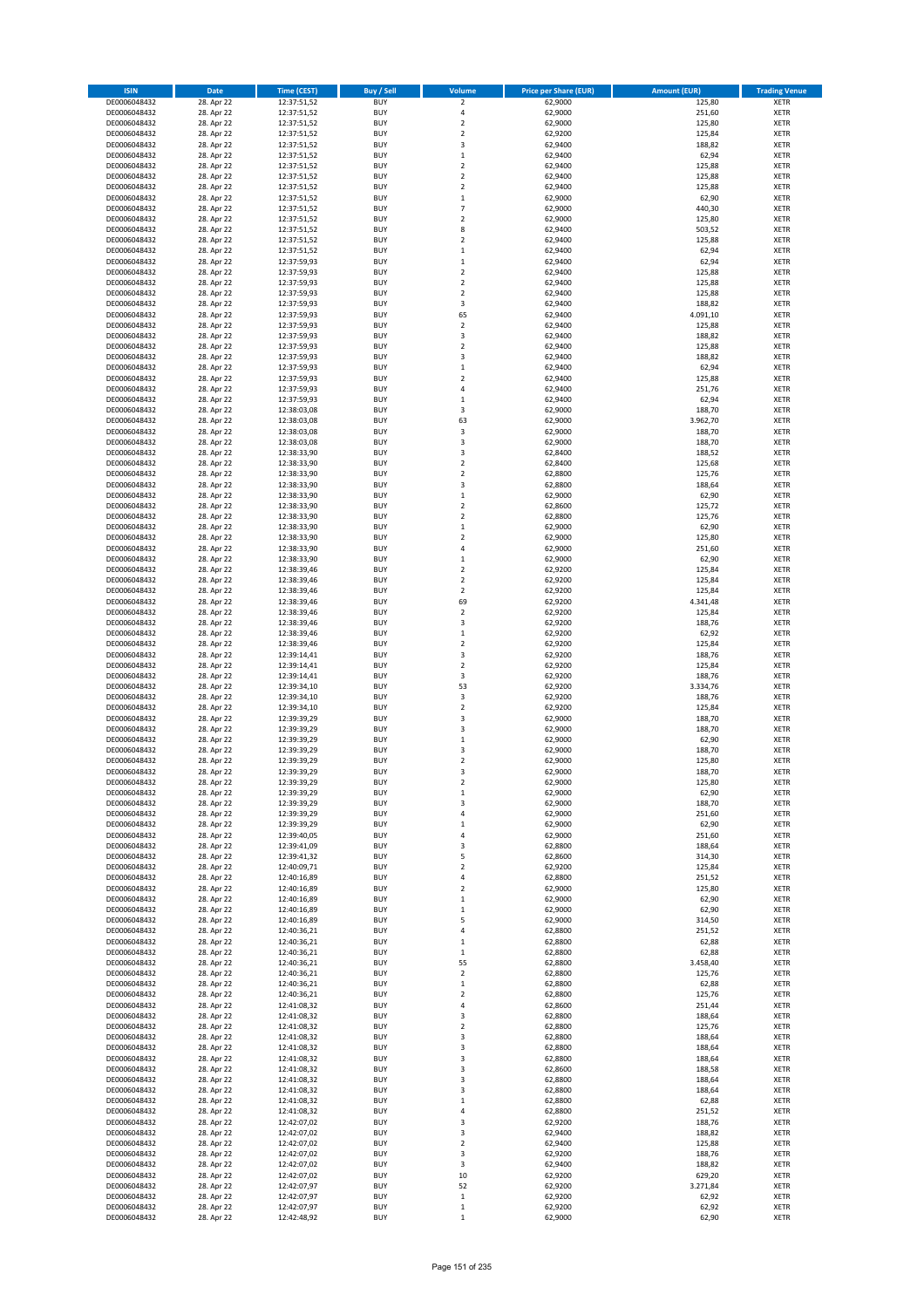| <b>ISIN</b>                  | <b>Date</b>              | <b>Time (CEST)</b>         | <b>Buy / Sell</b>        | Volume                                 | <b>Price per Share (EUR)</b> | <b>Amount (EUR)</b> | <b>Trading Venue</b>       |
|------------------------------|--------------------------|----------------------------|--------------------------|----------------------------------------|------------------------------|---------------------|----------------------------|
| DE0006048432                 | 28. Apr 22               | 12:42:48,92                | <b>BUY</b>               | 4                                      | 62,9000                      | 251,60              | <b>XETR</b>                |
| DE0006048432                 | 28. Apr 22               | 12:43:01,52                | <b>BUY</b>               | 3                                      | 62,9000                      | 188,70              | <b>XETR</b>                |
| DE0006048432                 | 28. Apr 22               | 12:43:01,52                | <b>BUY</b>               | 5                                      | 62,9000                      | 314,50              | <b>XETR</b>                |
| DE0006048432<br>DE0006048432 | 28. Apr 22               | 12:45:00,59                | <b>BUY</b><br><b>BUY</b> | $\mathbf 2$<br>3                       | 62,9000                      | 125,80<br>188,70    | <b>XETR</b><br><b>XETR</b> |
| DE0006048432                 | 28. Apr 22<br>28. Apr 22 | 12:45:00,59<br>12:45:00,59 | <b>BUY</b>               | 70                                     | 62,9000<br>62,9000           | 4.403,00            | <b>XETR</b>                |
| DE0006048432                 | 28. Apr 22               | 12:45:00,59                | <b>BUY</b>               | 3                                      | 62,9000                      | 188,70              | <b>XETR</b>                |
| DE0006048432                 | 28. Apr 22               | 12:45:00,59                | <b>BUY</b>               | $\overline{\mathbf{c}}$                | 62,9000                      | 125,80              | <b>XETR</b>                |
| DE0006048432                 | 28. Apr 22               | 12:45:00,59                | <b>BUY</b>               | $\overline{2}$                         | 62,9000                      | 125,80              | <b>XETR</b>                |
| DE0006048432                 | 28. Apr 22               | 12:45:00,59                | <b>BUY</b>               | $\mathbf 1$                            | 62,9000                      | 62,90               | <b>XETR</b>                |
| DE0006048432                 | 28. Apr 22               | 12:45:00,59                | <b>BUY</b>               | 3                                      | 62,9000                      | 188,70              | <b>XETR</b>                |
| DE0006048432                 | 28. Apr 22<br>28. Apr 22 | 12:45:00,59                | <b>BUY</b><br><b>BUY</b> | $\overline{\mathbf{c}}$<br>$\mathbf 1$ | 62,9000                      | 125,80              | <b>XETR</b><br><b>XETR</b> |
| DE0006048432<br>DE0006048432 | 28. Apr 22               | 12:45:00,59<br>12:45:00,59 | <b>BUY</b>               | $\mathbf 1$                            | 62,9000<br>62,9000           | 62,90<br>62,90      | <b>XETR</b>                |
| DE0006048432                 | 28. Apr 22               | 12:45:00,60                | <b>BUY</b>               | $\overline{\mathbf{c}}$                | 62,9000                      | 125,80              | <b>XETR</b>                |
| DE0006048432                 | 28. Apr 22               | 12:45:00,60                | <b>BUY</b>               | $\mathbf 1$                            | 62,9000                      | 62,90               | <b>XETR</b>                |
| DE0006048432                 | 28. Apr 22               | 12:45:00,60                | <b>BUY</b>               | 3                                      | 62,9000                      | 188,70              | <b>XETR</b>                |
| DE0006048432                 | 28. Apr 22               | 12:45:00,60                | <b>BUY</b>               | 4                                      | 62,9000                      | 251,60              | <b>XETR</b>                |
| DE0006048432                 | 28. Apr 22               | 12:45:00,60                | <b>BUY</b>               | 3                                      | 62,9000                      | 188,70              | <b>XETR</b>                |
| DE0006048432                 | 28. Apr 22               | 12:45:00,60                | <b>BUY</b>               | 5                                      | 62,9000                      | 314,50              | <b>XETR</b>                |
| DE0006048432                 | 28. Apr 22               | 12:45:37,60                | <b>BUY</b>               | 3                                      | 62,9000                      | 188,70              | <b>XETR</b>                |
| DE0006048432<br>DE0006048432 | 28. Apr 22<br>28. Apr 22 | 12:45:37,60<br>12:45:37,60 | <b>BUY</b><br><b>BUY</b> | $\mathbf 1$<br>3                       | 62,9000<br>62,9000           | 62,90<br>188,70     | <b>XETR</b><br><b>XETR</b> |
| DE0006048432                 | 28. Apr 22               | 12:45:37,60                | <b>BUY</b>               | 3                                      | 62,9000                      | 188,70              | <b>XETR</b>                |
| DE0006048432                 | 28. Apr 22               | 12:45:37,60                | <b>BUY</b>               | 75                                     | 62,9000                      | 4.717,50            | <b>XETR</b>                |
| DE0006048432                 | 28. Apr 22               | 12:45:37,60                | <b>BUY</b>               | 3                                      | 62,9000                      | 188,70              | <b>XETR</b>                |
| DE0006048432                 | 28. Apr 22               | 12:45:37,60                | <b>BUY</b>               | 3                                      | 62,9000                      | 188,70              | <b>XETR</b>                |
| DE0006048432                 | 28. Apr 22               | 12:45:37,60                | <b>BUY</b>               | 4                                      | 62,9000                      | 251,60              | <b>XETR</b>                |
| DE0006048432                 | 28. Apr 22               | 12:45:37,60                | <b>BUY</b>               | 3                                      | 62,9000                      | 188,70              | <b>XETR</b>                |
| DE0006048432<br>DE0006048432 | 28. Apr 22<br>28. Apr 22 | 12:45:37,60<br>12:46:36,19 | <b>BUY</b><br><b>BUY</b> | $\mathbf 1$<br>$\overline{a}$          | 62,9000<br>62,9000           | 62,90<br>125,80     | <b>XETR</b><br><b>XETR</b> |
| DE0006048432                 | 28. Apr 22               | 12:46:36,19                | <b>BUY</b>               | 3                                      | 62,9000                      | 188,70              | <b>XETR</b>                |
| DE0006048432                 | 28. Apr 22               | 12:46:36,19                | <b>BUY</b>               | 3                                      | 62,9000                      | 188,70              | <b>XETR</b>                |
| DE0006048432                 | 28. Apr 22               | 12:46:36,19                | <b>BUY</b>               | 3                                      | 62,9000                      | 188,70              | <b>XETR</b>                |
| DE0006048432                 | 28. Apr 22               | 12:46:36,19                | <b>BUY</b>               | $\overline{\mathbf{c}}$                | 62,9000                      | 125,80              | <b>XETR</b>                |
| DE0006048432                 | 28. Apr 22               | 12:46:36,19                | <b>BUY</b>               | $\mathbf 1$                            | 62,9000                      | 62,90               | <b>XETR</b>                |
| DE0006048432                 | 28. Apr 22               | 12:46:36,19                | <b>BUY</b>               | 3                                      | 62,9000                      | 188,70              | <b>XETR</b>                |
| DE0006048432                 | 28. Apr 22               | 12:46:36,19                | <b>BUY</b>               | 5                                      | 62,9000                      | 314,50              | <b>XETR</b>                |
| DE0006048432                 | 28. Apr 22<br>28. Apr 22 | 12:47:45,12                | <b>BUY</b><br><b>BUY</b> | $\overline{\mathbf{c}}$<br>$\mathbf 2$ | 62,9000<br>62,9000           | 125,80<br>125,80    | <b>XETR</b><br><b>XETR</b> |
| DE0006048432<br>DE0006048432 | 28. Apr 22               | 12:47:45,12<br>12:47:45,14 | <b>BUY</b>               | $\overline{\mathbf{c}}$                | 62,9200                      | 125,84              | <b>XETR</b>                |
| DE0006048432                 | 28. Apr 22               | 12:47:47,36                | <b>BUY</b>               | $\mathbf 2$                            | 62,9200                      | 125,84              | <b>XETR</b>                |
| DE0006048432                 | 28. Apr 22               | 12:47:47,36                | <b>BUY</b>               | $\mathbf 2$                            | 62,9200                      | 125,84              | <b>XETR</b>                |
| DE0006048432                 | 28. Apr 22               | 12:47:47,36                | <b>BUY</b>               | $\overline{\mathbf{c}}$                | 62,9200                      | 125,84              | <b>XETR</b>                |
| DE0006048432                 | 28. Apr 22               | 12:47:47,36                | <b>BUY</b>               | $\mathbf 2$                            | 62,9200                      | 125,84              | <b>XETR</b>                |
| DE0006048432                 | 28. Apr 22               | 12:47:47,36                | <b>BUY</b>               | 91                                     | 62,9200                      | 5.725,72            | <b>XETR</b>                |
| DE0006048432                 | 28. Apr 22               | 12:47:47,36                | <b>BUY</b>               | $\mathbf 2$                            | 62,9200                      | 125,84              | <b>XETR</b>                |
| DE0006048432<br>DE0006048432 | 28. Apr 22<br>28. Apr 22 | 12:47:47,36<br>12:47:47,36 | <b>BUY</b><br><b>BUY</b> | 4<br>4                                 | 62,9200<br>62,9200           | 251,68<br>251,68    | <b>XETR</b><br><b>XETR</b> |
| DE0006048432                 | 28. Apr 22               | 12:47:47,36                | <b>BUY</b>               | $\mathbf 1$                            | 62,9200                      | 62,92               | <b>XETR</b>                |
| DE0006048432                 | 28. Apr 22               | 12:47:47,36                | <b>BUY</b>               | $\mathbf{1}$                           | 62,9200                      | 62,92               | <b>XETR</b>                |
| DE0006048432                 | 28. Apr 22               | 12:47:47,36                | <b>BUY</b>               | 4                                      | 62,9200                      | 251,68              | <b>XETR</b>                |
| DE0006048432                 | 28. Apr 22               | 12:47:47,36                | <b>BUY</b>               | 4                                      | 62,9200                      | 251,68              | <b>XETR</b>                |
| DE0006048432                 | 28. Apr 22               | 12:47:47,36                | <b>BUY</b>               | 3                                      | 62,9200                      | 188,76              | <b>XETR</b>                |
| DE0006048432                 | 28. Apr 22               | 12:47:47,36                | <b>BUY</b>               | $\overline{\mathbf{c}}$                | 62,9200                      | 125,84              | <b>XETR</b>                |
| DE0006048432                 | 28. Apr 22               | 12:47:47,36                | <b>BUY</b>               | 3                                      | 62,9200                      | 188,76              | <b>XETR</b>                |
| DE0006048432<br>DE0006048432 | 28. Apr 22<br>28. Apr 22 | 12:47:47,36<br>12:47:47,36 | <b>BUY</b><br><b>BUY</b> | $\mathbf 1$<br>3                       | 62,9200<br>62,9200           | 62,92<br>188,76     | <b>XETR</b><br><b>XETR</b> |
| DE0006048432                 | 28. Apr 22               | 12:48:01,87                | <b>BUY</b>               | $\overline{\mathbf{c}}$                | 62,9000                      | 125,80              | <b>XETR</b>                |
| DE0006048432                 | 28. Apr 22               | 12:48:01,87                | <b>BUY</b>               | 3                                      | 62,9000                      | 188,70              | <b>XETR</b>                |
| DE0006048432                 | 28. Apr 22               | 12:48:01,87                | <b>BUY</b>               | $\mathbf 2$                            | 62,9000                      | 125,80              | <b>XETR</b>                |
| DE0006048432                 | 28. Apr 22               | 12:48:08,89                | <b>BUY</b>               | $\overline{\mathbf{c}}$                | 62,8800                      | 125,76              | <b>XETR</b>                |
| DE0006048432                 | 28. Apr 22               | 12:48:08,89                | <b>BUY</b>               | $\overline{\mathbf{c}}$                | 62,8800                      | 125,76              | <b>XETR</b>                |
| DE0006048432                 | 28. Apr 22               | 12:48:08,89                | <b>BUY</b>               | $\overline{2}$                         | 62,8800                      | 125,76              | <b>XETR</b>                |
| DE0006048432<br>DE0006048432 | 28. Apr 22<br>28. Apr 22 | 12:48:08,89<br>12:48:08,89 | BUY<br><b>BUY</b>        | 71<br>2                                | 62,8800<br>62,8800           | 4.464,48<br>125,76  | <b>XETR</b><br><b>XETR</b> |
| DE0006048432                 | 28. Apr 22               | 12:48:08,89                | <b>BUY</b>               | $\mathbf 1$                            | 62,8800                      | 62,88               | <b>XETR</b>                |
| DE0006048432                 | 28. Apr 22               | 12:48:08,89                | <b>BUY</b>               | $\mathbf 1$                            | 62,8800                      | 62,88               | XETR                       |
| DE0006048432                 | 28. Apr 22               | 12:48:08,89                | <b>BUY</b>               | 3                                      | 62,8800                      | 188,64              | <b>XETR</b>                |
| DE0006048432                 | 28. Apr 22               | 12:48:08,89                | <b>BUY</b>               | $\mathbf 2$                            | 62,8800                      | 125,76              | <b>XETR</b>                |
| DE0006048432                 | 28. Apr 22               | 12:48:08,89                | <b>BUY</b>               | 4                                      | 62,8800                      | 251,52              | <b>XETR</b>                |
| DE0006048432<br>DE0006048432 | 28. Apr 22<br>28. Apr 22 | 12:48:08,89<br>12:49:06,82 | <b>BUY</b><br><b>BUY</b> | $\mathbf 1$<br>$\mathbf 1$             | 62,8800<br>62,9200           | 62,88<br>62,92      | <b>XETR</b><br><b>XETR</b> |
| DE0006048432                 | 28. Apr 22               | 12:49:06,82                | <b>BUY</b>               | $\mathbf 2$                            | 62,9200                      | 125,84              | <b>XETR</b>                |
| DE0006048432                 | 28. Apr 22               | 12:49:06,82                | <b>BUY</b>               | 3                                      | 62,9200                      | 188,76              | <b>XETR</b>                |
| DE0006048432                 | 28. Apr 22               | 12:49:06,82                | <b>BUY</b>               | 3                                      | 62,9200                      | 188,76              | <b>XETR</b>                |
| DE0006048432                 | 28. Apr 22               | 12:49:06,82                | <b>BUY</b>               | $\mathbf 2$                            | 62,9200                      | 125,84              | <b>XETR</b>                |
| DE0006048432                 | 28. Apr 22               | 12:49:06,82                | <b>BUY</b>               | $\mathbf 1$                            | 62,9200                      | 62,92               | <b>XETR</b>                |
| DE0006048432                 | 28. Apr 22               | 12:49:27,09                | <b>BUY</b>               | 3                                      | 62,9000                      | 188,70              | <b>XETR</b>                |
| DE0006048432<br>DE0006048432 | 28. Apr 22<br>28. Apr 22 | 12:49:27,09<br>12:49:27,09 | <b>BUY</b><br><b>BUY</b> | $\mathbf 2$<br>3                       | 62,9000<br>62,9000           | 125,80<br>188,70    | <b>XETR</b><br><b>XETR</b> |
| DE0006048432                 | 28. Apr 22               | 12:49:27,09                | <b>BUY</b>               | 3                                      | 62,9000                      | 188,70              | <b>XETR</b>                |
| DE0006048432                 | 28. Apr 22               | 12:49:27,09                | <b>BUY</b>               | 71                                     | 62,9000                      | 4.465,90            | XETR                       |
| DE0006048432                 | 28. Apr 22               | 12:49:27,09                | <b>BUY</b>               | $\mathbf 2$                            | 62,9000                      | 125,80              | <b>XETR</b>                |
| DE0006048432                 | 28. Apr 22               | 12:49:27,09                | <b>BUY</b>               | $\overline{\mathbf{c}}$                | 62,9000                      | 125,80              | <b>XETR</b>                |
| DE0006048432                 | 28. Apr 22               | 12:49:27,09                | <b>BUY</b>               | $\mathbf 1$                            | 62,9000                      | 62,90               | <b>XETR</b>                |
| DE0006048432                 | 28. Apr 22               | 12:49:27,09                | <b>BUY</b><br><b>BUY</b> | $\overline{\mathbf{c}}$                | 62,9000                      | 125,80              | <b>XETR</b>                |
| DE0006048432<br>DE0006048432 | 28. Apr 22<br>28. Apr 22 | 12:49:27,09<br>12:49:27,09 | <b>BUY</b>               | $\mathbf 2$<br>3                       | 62,9000<br>62,9000           | 125,80<br>188,70    | <b>XETR</b><br><b>XETR</b> |
| DE0006048432                 | 28. Apr 22               | 12:49:27,09                | <b>BUY</b>               | $\mathbf 1$                            | 62,9000                      | 62,90               | <b>XETR</b>                |
| DE0006048432                 | 28. Apr 22               | 12:49:27,09                | <b>BUY</b>               | 5                                      | 62,9000                      | 314,50              | <b>XETR</b>                |
| DE0006048432                 | 28. Apr 22               | 12:49:27,09                | <b>BUY</b>               | 4                                      | 62,9000                      | 251,60              | <b>XETR</b>                |
| DE0006048432                 | 28. Apr 22               | 12:49:27,10                | <b>BUY</b>               | $\mathbf 2$                            | 62,9000                      | 125,80              | <b>XETR</b>                |
| DE0006048432                 | 28. Apr 22               | 12:49:27,11                | <b>BUY</b>               | 4                                      | 62,9000                      | 251,60              | <b>XETR</b>                |
| DE0006048432                 | 28. Apr 22               | 12:49:27,70                | <b>BUY</b>               | $\mathbf 2$                            | 62,8800                      | 125,76              | <b>XETR</b>                |
| DE0006048432<br>DE0006048432 | 28. Apr 22<br>28. Apr 22 | 12:49:27,70                | <b>BUY</b><br><b>BUY</b> | $\mathbf 2$<br>$\mathbf 2$             | 62,8800<br>62,8800           | 125,76<br>125,76    | <b>XETR</b><br><b>XETR</b> |
| DE0006048432                 | 28. Apr 22               | 12:49:27,70<br>12:49:27,81 | <b>BUY</b>               | $\mathbf 2$                            | 62,8800                      | 125,76              | <b>XETR</b>                |
| DE0006048432                 | 28. Apr 22               | 12:53:34,29                | <b>BUY</b>               | 3                                      | 62,9400                      | 188,82              | <b>XETR</b>                |
| DE0006048432                 | 28. Apr 22               | 12:53:34,29                | <b>BUY</b>               | 4                                      | 62,9400                      | 251,76              | <b>XETR</b>                |
| DE0006048432                 | 28. Apr 22               | 12:53:34,29                | <b>BUY</b>               | $\overline{\mathbf{c}}$                | 62,9400                      | 125,88              | <b>XETR</b>                |
| DE0006048432                 | 28. Apr 22               | 12:53:34,29                | <b>BUY</b>               | $\mathbf 2$                            | 62,9400                      | 125,88              | <b>XETR</b>                |
| DE0006048432                 | 28. Apr 22               | 12:53:34,29                | <b>BUY</b>               | 4                                      | 62,9400                      | 251,76              | <b>XETR</b>                |
| DE0006048432<br>DE0006048432 | 28. Apr 22<br>28. Apr 22 | 12:53:34,29<br>12:53:34,29 | <b>BUY</b><br><b>BUY</b> | $\mathbf 2$<br>4                       | 62,9400<br>62,9400           | 125,88<br>251,76    | <b>XETR</b><br><b>XETR</b> |
| DE0006048432                 | 28. Apr 22               | 12:53:34,29                | <b>BUY</b>               | 4                                      | 62,9400                      | 251,76              | <b>XETR</b>                |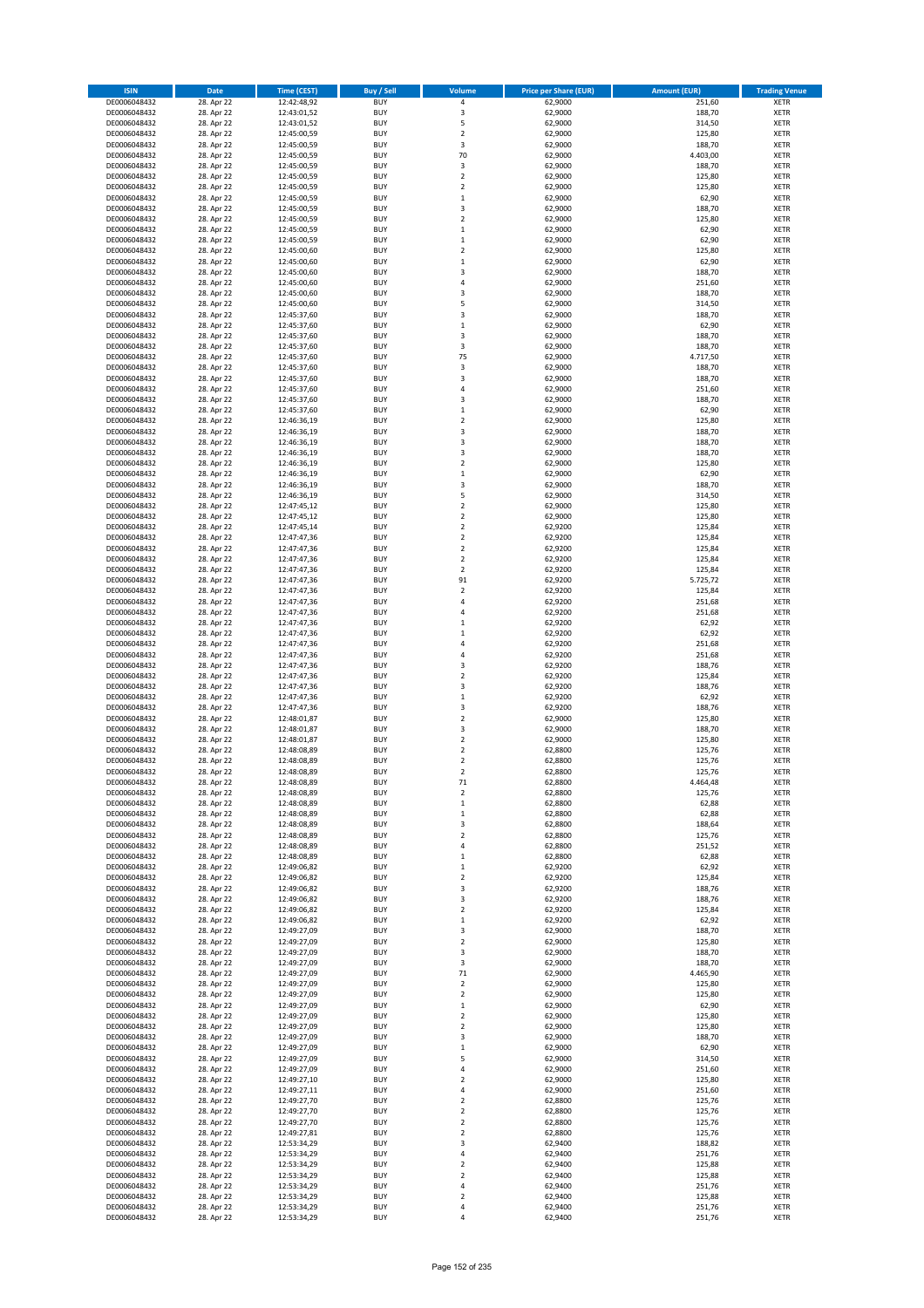| <b>ISIN</b>                  | <b>Date</b>              | Time (CEST)                | <b>Buy / Sell</b>        | Volume                                    | <b>Price per Share (EUR)</b> | <b>Amount (EUR)</b> | <b>Trading Venue</b>       |
|------------------------------|--------------------------|----------------------------|--------------------------|-------------------------------------------|------------------------------|---------------------|----------------------------|
| DE0006048432                 | 28. Apr 22               | 12:53:34,29                | <b>BUY</b>               | $\,$ 1 $\,$                               | 62,9400                      | 62,94               | <b>XETR</b>                |
| DE0006048432                 | 28. Apr 22               | 12:53:34,29                | <b>BUY</b>               | 3                                         | 62,9400                      | 188,82              | <b>XETR</b>                |
| DE0006048432                 | 28. Apr 22               | 12:53:34,29                | <b>BUY</b>               | $\overline{4}$                            | 62,9400                      | 251,76              | <b>XETR</b>                |
| DE0006048432                 | 28. Apr 22               | 12:53:34,29                | <b>BUY</b>               | $\,$ 1                                    | 62,9400                      | 62,94               | <b>XETR</b>                |
| DE0006048432<br>DE0006048432 | 28. Apr 22<br>28. Apr 22 | 12:54:22,56<br>12:54:22,56 | <b>BUY</b><br><b>BUY</b> | $\,1\,$<br>$\mathsf 3$                    | 62,9200<br>62,9200           | 62,92<br>188,76     | <b>XETR</b><br><b>XETR</b> |
| DE0006048432                 | 28. Apr 22               | 12:54:22,56                | <b>BUY</b>               | 95                                        | 62,9200                      | 5.977,40            | <b>XETR</b>                |
| DE0006048432                 | 28. Apr 22               | 12:54:22,56                | <b>BUY</b>               | 3                                         | 62,9200                      | 188,76              | <b>XETR</b>                |
| DE0006048432                 | 28. Apr 22               | 12:54:22,56                | BUY                      | $\overline{3}$                            | 62,9200                      | 188,76              | <b>XETR</b>                |
| DE0006048432                 | 28. Apr 22               | 12:54:22,56                | <b>BUY</b>               | 3                                         | 62,9200                      | 188,76              | <b>XETR</b>                |
| DE0006048432                 | 28. Apr 22               | 12:54:22,56                | <b>BUY</b>               | $\,$ 1                                    | 62,9200                      | 62,92               | <b>XETR</b>                |
| DE0006048432                 | 28. Apr 22               | 12:54:22,56                | <b>BUY</b><br><b>BUY</b> | $\overline{2}$                            | 62,9200                      | 125,84              | <b>XETR</b>                |
| DE0006048432<br>DE0006048432 | 28. Apr 22<br>28. Apr 22 | 12:54:22,56<br>12:54:22,56 | <b>BUY</b>               | $\,1\,$<br>$\overline{2}$                 | 62,9200<br>62,9200           | 62,92<br>125,84     | <b>XETR</b><br><b>XETR</b> |
| DE0006048432                 | 28. Apr 22               | 12:54:22,56                | <b>BUY</b>               | $\overline{2}$                            | 62,9200                      | 125,84              | <b>XETR</b>                |
| DE0006048432                 | 28. Apr 22               | 12:54:34,30                | BUY                      | $\overline{3}$                            | 62,9000                      | 188,70              | <b>XETR</b>                |
| DE0006048432                 | 28. Apr 22               | 12:54:34,30                | <b>BUY</b>               | 3                                         | 62,9000                      | 188,70              | <b>XETR</b>                |
| DE0006048432                 | 28. Apr 22               | 12:54:34,30                | <b>BUY</b>               | $\overline{2}$                            | 62,9000                      | 125,80              | <b>XETR</b>                |
| DE0006048432                 | 28. Apr 22               | 12:54:34,30                | <b>BUY</b>               | 3                                         | 62.9000                      | 188,70              | <b>XETR</b>                |
| DE0006048432<br>DE0006048432 | 28. Apr 22<br>28. Apr 22 | 12:54:34,30<br>12:54:34,30 | <b>BUY</b><br><b>BUY</b> | $\overline{2}$<br>$\overline{\mathbf{3}}$ | 62,9000<br>62,9000           | 125,80<br>188,70    | <b>XETR</b><br><b>XETR</b> |
| DE0006048432                 | 28. Apr 22               | 12:54:34,30                | <b>BUY</b>               | 4                                         | 62,9000                      | 251,60              | <b>XETR</b>                |
| DE0006048432                 | 28. Apr 22               | 12:54:34,30                | <b>BUY</b>               | $\overline{2}$                            | 62,9000                      | 125,80              | <b>XETR</b>                |
| DE0006048432                 | 28. Apr 22               | 12:54:34,30                | <b>BUY</b>               | $\,1\,$                                   | 62,9000                      | 62,90               | <b>XETR</b>                |
| DE0006048432                 | 28. Apr 22               | 12:54:34,30                | <b>BUY</b>               | $\overline{\mathbf{3}}$                   | 62,9000                      | 188,70              | <b>XETR</b>                |
| DE0006048432                 | 28. Apr 22               | 12:54:34,30                | <b>BUY</b>               | $\mathbf{1}$                              | 62,9000                      | 62,90               | <b>XETR</b>                |
| DE0006048432                 | 28. Apr 22               | 12:54:34,30                | <b>BUY</b><br><b>BUY</b> | $\overline{a}$<br>$\overline{\mathbf{3}}$ | 62,9000                      | 251,60              | <b>XETR</b><br><b>XETR</b> |
| DE0006048432<br>DE0006048432 | 28. Apr 22<br>28. Apr 22 | 12:54:34,30<br>12:54:34,30 | <b>BUY</b>               | 4                                         | 62,9000<br>62,9000           | 188,70<br>251,60    | <b>XETR</b>                |
| DE0006048432                 | 28. Apr 22               | 12:54:34,30                | <b>BUY</b>               | $\overline{2}$                            | 62,9000                      | 125,80              | <b>XETR</b>                |
| DE0006048432                 | 28. Apr 22               | 12:54:34,31                | <b>BUY</b>               | $\overline{2}$                            | 62,9000                      | 125,80              | <b>XETR</b>                |
| DE0006048432                 | 28. Apr 22               | 12:54:34,32                | <b>BUY</b>               | $\mathbf{1}$                              | 62,9000                      | 62,90               | <b>XETR</b>                |
| DE0006048432                 | 28. Apr 22               | 12:55:37,00                | <b>BUY</b>               | 4                                         | 62,8800                      | 251,52              | <b>XETR</b>                |
| DE0006048432                 | 28. Apr 22               | 12:55:37,00                | <b>BUY</b>               | $\overline{\mathbf{3}}$                   | 62,8800                      | 188,64              | <b>XETR</b>                |
| DE0006048432<br>DE0006048432 | 28. Apr 22<br>28. Apr 22 | 12:55:37,00<br>12:55:37,00 | <b>BUY</b><br><b>BUY</b> | 76<br>$\mathbf 2$                         | 62,8800<br>62,8800           | 4.778,88<br>125,76  | <b>XETR</b><br><b>XETR</b> |
| DE0006048432                 | 28. Apr 22               | 12:55:37,00                | <b>BUY</b>               | $\overline{2}$                            | 62,8800                      | 125,76              | <b>XETR</b>                |
| DE0006048432                 | 28. Apr 22               | 12:55:37,00                | <b>BUY</b>               | $\mathbf 2$                               | 62,8800                      | 125,76              | <b>XETR</b>                |
| DE0006048432                 | 28. Apr 22               | 12:55:37,00                | <b>BUY</b>               | 3                                         | 62,8800                      | 188,64              | <b>XETR</b>                |
| DE0006048432                 | 28. Apr 22               | 12:55:37,00                | <b>BUY</b>               | $\mathbf 1$                               | 62,8800                      | 62,88               | <b>XETR</b>                |
| DE0006048432                 | 28. Apr 22               | 12:55:37,00                | <b>BUY</b>               | $\,1\,$                                   | 62,8800                      | 62,88               | <b>XETR</b>                |
| DE0006048432                 | 28. Apr 22               | 12:55:37,00                | <b>BUY</b><br><b>BUY</b> | $\overline{2}$<br>3                       | 62,8800                      | 125,76<br>188,70    | <b>XETR</b>                |
| DE0006048432<br>DE0006048432 | 28. Apr 22<br>28. Apr 22 | 12:56:14,10<br>12:56:14,10 | <b>BUY</b>               | $\overline{2}$                            | 62,9000<br>62,9000           | 125,80              | <b>XETR</b><br><b>XETR</b> |
| DE0006048432                 | 28. Apr 22               | 12:56:14,10                | <b>BUY</b>               | $\mathbf{1}$                              | 62,9000                      | 62,90               | <b>XETR</b>                |
| DE0006048432                 | 28. Apr 22               | 12:56:14,10                | <b>BUY</b>               | $\overline{4}$                            | 62,9000                      | 251,60              | <b>XETR</b>                |
| DE0006048432                 | 28. Apr 22               | 12:56:14,10                | <b>BUY</b>               | $\mathbf{1}$                              | 62,9000                      | 62,90               | <b>XETR</b>                |
| DE0006048432                 | 28. Apr 22               | 12:56:45,16                | <b>BUY</b>               | $\overline{\mathbf{3}}$                   | 62,9000                      | 188,70              | <b>XETR</b>                |
| DE0006048432<br>DE0006048432 | 28. Apr 22               | 12:56:45,16                | <b>BUY</b><br><b>BUY</b> | $\overline{2}$<br>3                       | 62,9000<br>62,9000           | 125,80<br>188,70    | <b>XETR</b><br><b>XETR</b> |
| DE0006048432                 | 28. Apr 22<br>28. Apr 22 | 12:56:45,16<br>12:56:45,16 | <b>BUY</b>               | $\overline{2}$                            | 62,9000                      | 125,80              | <b>XETR</b>                |
| DE0006048432                 | 28. Apr 22               | 12:56:45,16                | <b>BUY</b>               | $\overline{2}$                            | 62,9000                      | 125,80              | <b>XETR</b>                |
| DE0006048432                 | 28. Apr 22               | 12:56:45,16                | <b>BUY</b>               | $\mathbf 1$                               | 62,9000                      | 62,90               | <b>XETR</b>                |
| DE0006048432                 | 28. Apr 22               | 12:56:45,16                | <b>BUY</b>               | 5                                         | 62,9000                      | 314,50              | <b>XETR</b>                |
| DE0006048432                 | 28. Apr 22               | 12:57:25,29                | <b>BUY</b>               | $\overline{2}$                            | 62,9000                      | 125,80              | <b>XETR</b>                |
| DE0006048432                 | 28. Apr 22               | 12:57:25,29                | <b>BUY</b>               | $\overline{\mathbf{3}}$                   | 62,9000                      | 188,70              | <b>XETR</b>                |
| DE0006048432<br>DE0006048432 | 28. Apr 22<br>28. Apr 22 | 12:57:25,29<br>12:57:39,05 | <b>BUY</b><br><b>BUY</b> | 5<br>$\mathbf{1}$                         | 62,9000<br>62,8800           | 314,50<br>62,88     | <b>XETR</b><br><b>XETR</b> |
| DE0006048432                 | 28. Apr 22               | 12:57:39,05                | BUY                      | 3                                         | 62,8800                      | 188,64              | <b>XETR</b>                |
| DE0006048432                 | 28. Apr 22               | 12:57:39,05                | <b>BUY</b>               | 32                                        | 62,8800                      | 2.012,16            | <b>XETR</b>                |
| DE0006048432                 | 28. Apr 22               | 12:57:39,05                | <b>BUY</b>               | $\mathbf 2$                               | 62,8800                      | 125,76              | <b>XETR</b>                |
| DE0006048432                 | 28. Apr 22               | 12:57:39,05                | BUY                      | $\overline{2}$                            | 62,8800                      | 125,76              | <b>XETR</b>                |
| DE0006048432                 | 28. Apr 22               | 12:57:39,05                | BUY                      | $\overline{\mathbf{3}}$                   | 62,8800                      | 188,64              | <b>XETR</b>                |
| DE0006048432<br>DE0006048432 | 28. Apr 22<br>28. Apr 22 | 12:57:39,05<br>12:57:39,05 | <b>BUY</b><br>BUY        | $\overline{3}$<br>1                       | 62,8800<br>62,8800           | 188,64<br>62,88     | <b>XETR</b><br><b>XETR</b> |
| DE0006048432                 | 28. Apr 22               | 12:57:39,05                | <b>BUY</b>               | 3                                         | 62,8800                      | 188,64              | <b>XETR</b>                |
| DE0006048432                 | 28. Apr 22               | 12:57:39,05                | <b>BUY</b>               | 3                                         | 62,8800                      | 188,64              | <b>XETR</b>                |
| DE0006048432                 | 28. Apr 22               | 12:57:39,05                | <b>BUY</b>               | $71\,$                                    | 62,8800                      | 4.464,48            | <b>XETR</b>                |
| DE0006048432                 | 28. Apr 22               | 12:57:55,07                | <b>BUY</b>               | 3                                         | 62,8600                      | 188,58              | <b>XETR</b>                |
| DE0006048432                 | 28. Apr 22               | 12:57:55,07                | <b>BUY</b><br><b>BUY</b> | $\mathbf 2$<br>72                         | 62,8600                      | 125,72              | <b>XETR</b>                |
| DE0006048432                 | 28. Apr 22<br>28. Apr 22 | 12:57:55,07                | <b>BUY</b>               | 3                                         | 62,8600<br>62,8600           | 4.525,92<br>188,58  | <b>XETR</b>                |
| DE0006048432<br>DE0006048432 | 28. Apr 22               | 12:57:55,07<br>12:57:55,07 | <b>BUY</b>               | $\overline{\mathbf{3}}$                   | 62,8600                      | 188,58              | <b>XETR</b><br><b>XETR</b> |
| DE0006048432                 | 28. Apr 22               | 12:58:02,78                | <b>BUY</b>               | 4                                         | 62,8600                      | 251,44              | <b>XETR</b>                |
| DE0006048432                 | 28. Apr 22               | 12:58:02,78                | <b>BUY</b>               | 4                                         | 62,8600                      | 251,44              | <b>XETR</b>                |
| DE0006048432                 | 28. Apr 22               | 12:58:02,78                | <b>BUY</b>               | $\mathbf{1}$                              | 62,8600                      | 62,86               | <b>XETR</b>                |
| DE0006048432                 | 28. Apr 22<br>28. Apr 22 | 12:58:02,78<br>12:58:02,78 | <b>BUY</b><br><b>BUY</b> | 3<br>3                                    | 62,8600                      | 188,58              | <b>XETR</b>                |
| DE0006048432<br>DE0006048432 | 28. Apr 22               | 12:58:02,78                | <b>BUY</b>               | 2                                         | 62,8600<br>62,8600           | 188,58<br>125,72    | <b>XETR</b><br><b>XETR</b> |
| DE0006048432                 | 28. Apr 22               | 12:58:02,78                | <b>BUY</b>               | $\mathbf{1}$                              | 62,8600                      | 62,86               | <b>XETR</b>                |
| DE0006048432                 | 28. Apr 22               | 12:58:02,78                | <b>BUY</b>               | $\mathbf 1$                               | 62,8600                      | 62,86               | <b>XETR</b>                |
| DE0006048432                 | 28. Apr 22               | 12:58:22,51                | <b>BUY</b>               | 3                                         | 62,8600                      | 188,58              | <b>XETR</b>                |
| DE0006048432                 | 28. Apr 22               | 13:02:28,57                | <b>BUY</b>               | $\mathbf 1$                               | 62,8800                      | 62,88               | <b>XETR</b>                |
| DE0006048432                 | 28. Apr 22               | 13:03:17,84                | <b>BUY</b>               | 4                                         | 62,9000                      | 251,60              | <b>XETR</b>                |
| DE0006048432<br>DE0006048432 | 28. Apr 22<br>28. Apr 22 | 13:03:17,84<br>13:03:17,84 | <b>BUY</b><br><b>BUY</b> | $\overline{\mathbf{2}}$<br>5              | 62,9000<br>62,9000           | 125,80<br>314,50    | <b>XETR</b><br><b>XETR</b> |
| DE0006048432                 | 28. Apr 22               | 13:03:17,84                | <b>BUY</b>               | 4                                         | 62,9000                      | 251,60              | <b>XETR</b>                |
| DE0006048432                 | 28. Apr 22               | 13:03:17,84                | <b>BUY</b>               | $\mathbf{1}$                              | 62,9000                      | 62,90               | <b>XETR</b>                |
| DE0006048432                 | 28. Apr 22               | 13:03:17,84                | <b>BUY</b>               | 104                                       | 62,9000                      | 6.541,60            | <b>XETR</b>                |
| DE0006048432                 | 28. Apr 22               | 13:03:17,84                | <b>BUY</b>               | 3                                         | 62,9000                      | 188,70              | <b>XETR</b>                |
| DE0006048432                 | 28. Apr 22               | 13:03:17,84                | <b>BUY</b>               | 3                                         | 62,9000                      | 188,70              | <b>XETR</b>                |
| DE0006048432                 | 28. Apr 22<br>28. Apr 22 | 13:03:17,84                | <b>BUY</b><br><b>BUY</b> | $\overline{\mathbf{2}}$<br>3              | 62,9000<br>62,9000           | 125,80<br>188,70    | <b>XETR</b><br><b>XETR</b> |
| DE0006048432<br>DE0006048432 | 28. Apr 22               | 13:03:17,84<br>13:03:17,84 | <b>BUY</b>               | 4                                         | 62,9000                      | 251,60              | <b>XETR</b>                |
| DE0006048432                 | 28. Apr 22               | 13:03:17,84                | <b>BUY</b>               | $\mathbf 2$                               | 62,9000                      | 125,80              | <b>XETR</b>                |
| DE0006048432                 | 28. Apr 22               | 13:03:17,84                | <b>BUY</b>               | 3                                         | 62,9000                      | 188,70              | <b>XETR</b>                |
| DE0006048432                 | 28. Apr 22               | 13:03:17,84                | <b>BUY</b>               | 5                                         | 62,9000                      | 314,50              | <b>XETR</b>                |
| DE0006048432                 | 28. Apr 22               | 13:03:17,84                | <b>BUY</b>               | $\overline{\mathbf{2}}$                   | 62,9000                      | 125,80              | <b>XETR</b>                |
| DE0006048432                 | 28. Apr 22               | 13:03:17,84                | <b>BUY</b>               | $\mathbf{1}$                              | 62,9000                      | 62,90               | <b>XETR</b>                |
| DE0006048432<br>DE0006048432 | 28. Apr 22<br>28. Apr 22 | 13:03:17,84<br>13:03:17,84 | <b>BUY</b><br><b>BUY</b> | 9<br>$\overline{\mathbf{2}}$              | 62,9000<br>62,9000           | 566,10<br>125,80    | <b>XETR</b><br><b>XETR</b> |
| DE0006048432                 | 28. Apr 22               | 13:03:17,84                | <b>BUY</b>               | 3                                         | 62,9000                      | 188,70              | <b>XETR</b>                |
| DE0006048432                 | 28. Apr 22               | 13:03:17,89                | <b>BUY</b>               | 3                                         | 62,9000                      | 188,70              | <b>XETR</b>                |
| DE0006048432                 | 28. Apr 22               | 13:03:22,76                | <b>BUY</b>               | 4                                         | 62,8800                      | 251,52              | <b>XETR</b>                |
| DE0006048432                 | 28. Apr 22               | 13:03:22,76                | <b>BUY</b>               | 3                                         | 62,8800                      | 188,64              | <b>XETR</b>                |
| DE0006048432                 | 28. Apr 22               | 13:03:55,11                | <b>BUY</b>               | $\mathbf 2$                               | 62,8600                      | 125,72              | <b>XETR</b>                |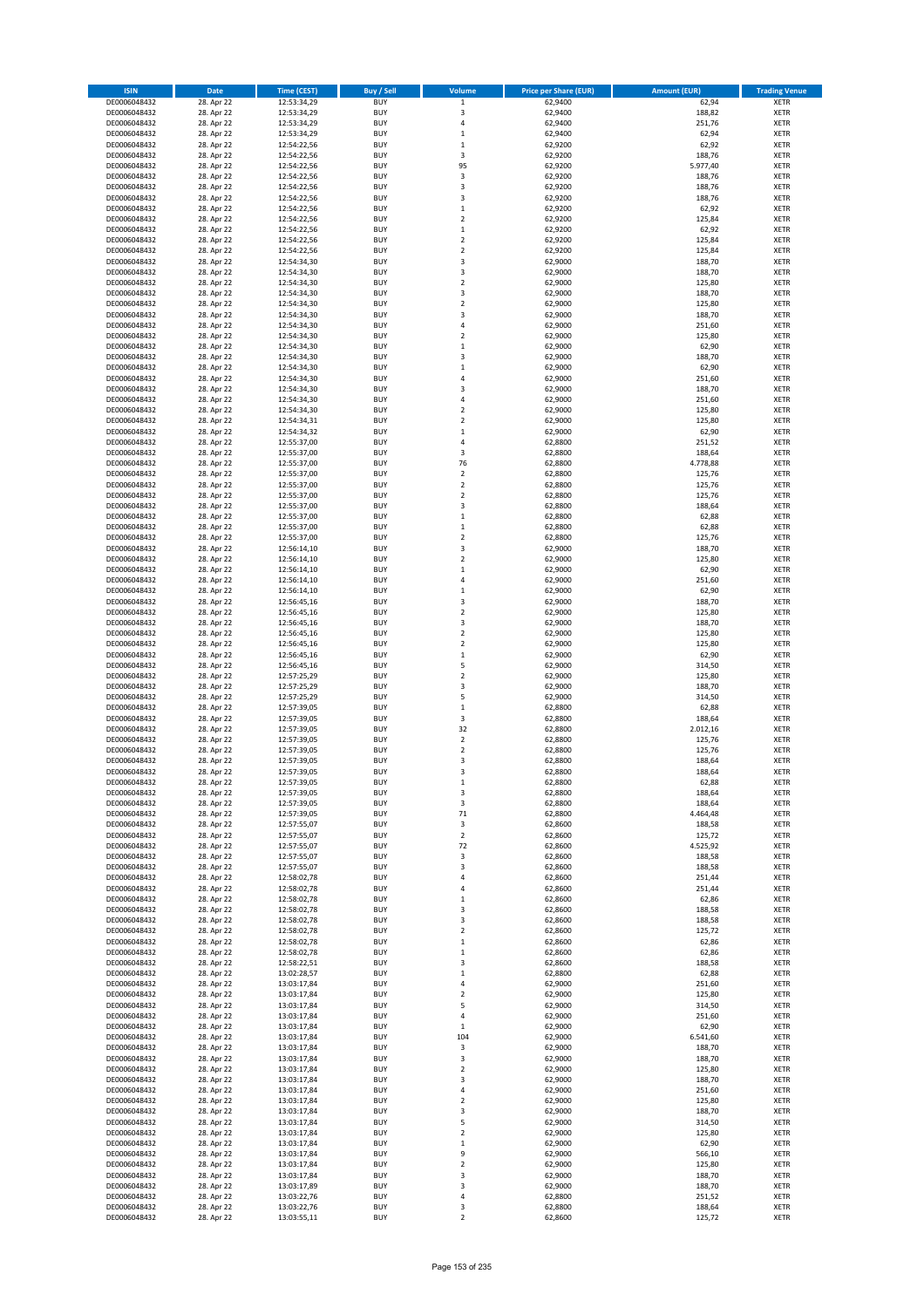| <b>ISIN</b>                  | Date                     | Time (CEST)                | <b>Buy / Sell</b>        | <b>Volume</b>                 | <b>Price per Share (EUR)</b> | <b>Amount (EUR)</b> | <b>Trading Venue</b>       |
|------------------------------|--------------------------|----------------------------|--------------------------|-------------------------------|------------------------------|---------------------|----------------------------|
| DE0006048432                 | 28. Apr 22               | 13:03:55,11                | <b>BUY</b>               | $\pmb{4}$                     | 62,8600                      | 251,44              | <b>XETR</b>                |
| DE0006048432                 | 28. Apr 22               | 13:03:55,11                | <b>BUY</b>               | 3                             | 62,8600                      | 188,58              | XETR                       |
| DE0006048432                 | 28. Apr 22               | 13:03:55,11                | <b>BUY</b>               | 4                             | 62,8600                      | 251,44              | <b>XETR</b>                |
| DE0006048432                 | 28. Apr 22               | 13:03:55,11                | <b>BUY</b>               | $\,$ 1                        | 62,8600                      | 62,86               | XETR                       |
| DE0006048432<br>DE0006048432 | 28. Apr 22<br>28. Apr 22 | 13:03:55,11<br>13:03:55,11 | <b>BUY</b><br><b>BUY</b> | $\overline{2}$<br>$\mathbf 2$ | 62,8600<br>62,8600           | 125,72<br>125,72    | <b>XETR</b><br><b>XETR</b> |
| DE0006048432                 | 28. Apr 22               | 13:03:55,11                | <b>BUY</b>               | 3                             | 62,8600                      | 188,58              | <b>XETR</b>                |
| DE0006048432                 | 28. Apr 22               | 13:03:55,11                | <b>BUY</b>               | 122                           | 62,8600                      | 7.668,92            | <b>XETR</b>                |
| DE0006048432                 | 28. Apr 22               | 13:03:55,11                | <b>BUY</b>               | $\mathbf 2$                   | 62,8600                      | 125,72              | <b>XETR</b>                |
| DE0006048432                 | 28. Apr 22               | 13:03:55,11                | <b>BUY</b>               | 3                             | 62,8600                      | 188,58              | <b>XETR</b>                |
| DE0006048432                 | 28. Apr 22               | 13:03:55,11                | <b>BUY</b>               | $\mathbf 2$                   | 62,8600                      | 125,72              | <b>XETR</b>                |
| DE0006048432                 | 28. Apr 22               | 13:03:55,11                | <b>BUY</b>               | $\,1\,$<br>3                  | 62,8600                      | 62,86               | <b>XETR</b>                |
| DE0006048432<br>DE0006048432 | 28. Apr 22<br>28. Apr 22 | 13:03:55,11<br>13:03:55,11 | <b>BUY</b><br><b>BUY</b> | $\overline{2}$                | 62,8600<br>62,8600           | 188,58<br>125,72    | <b>XETR</b><br><b>XETR</b> |
| DE0006048432                 | 28. Apr 22               | 13:03:55,11                | <b>BUY</b>               | $\mathbf 2$                   | 62,8600                      | 125,72              | <b>XETR</b>                |
| DE0006048432                 | 28. Apr 22               | 13:03:55,11                | <b>BUY</b>               | 3                             | 62,8600                      | 188,58              | <b>XETR</b>                |
| DE0006048432                 | 28. Apr 22               | 13:03:55,11                | <b>BUY</b>               | $\,$ 1                        | 62,8600                      | 62,86               | <b>XETR</b>                |
| DE0006048432                 | 28. Apr 22               | 13:03:55,11                | <b>BUY</b>               | $\overline{2}$                | 62,8600                      | 125,72              | <b>XETR</b>                |
| DE0006048432                 | 28. Apr 22               | 13:03:55,11                | <b>BUY</b>               | $\,1\,$                       | 62,8600                      | 62,86               | <b>XETR</b>                |
| DE0006048432<br>DE0006048432 | 28. Apr 22<br>28. Apr 22 | 13:03:55,11<br>13:03:55,11 | <b>BUY</b><br><b>BUY</b> | $\overline{7}$<br>85          | 62,8600<br>62,8600           | 440,02<br>5.343,10  | <b>XETR</b><br><b>XETR</b> |
| DE0006048432                 | 28. Apr 22               | 13:04:06,18                | <b>BUY</b>               | 3                             | 62,8600                      | 188,58              | <b>XETR</b>                |
| DE0006048432                 | 28. Apr 22               | 13:04:06,18                | <b>BUY</b>               | $\mathbf 2$                   | 62,8600                      | 125,72              | <b>XETR</b>                |
| DE0006048432                 | 28. Apr 22               | 13:04:06,18                | <b>BUY</b>               | 3                             | 62,8600                      | 188,58              | <b>XETR</b>                |
| DE0006048432                 | 28. Apr 22               | 13:04:06,18                | <b>BUY</b>               | $\overline{2}$                | 62,8600                      | 125,72              | <b>XETR</b>                |
| DE0006048432                 | 28. Apr 22               | 13:04:06,18                | <b>BUY</b>               | 3                             | 62,8600                      | 188,58              | <b>XETR</b>                |
| DE0006048432<br>DE0006048432 | 28. Apr 22<br>28. Apr 22 | 13:04:06,18                | <b>BUY</b><br><b>BUY</b> | $\,$ 1 $\,$<br>$\overline{4}$ | 62,8600                      | 62,86               | <b>XETR</b><br><b>XETR</b> |
| DE0006048432                 | 28. Apr 22               | 13:04:06,18<br>13:04:06,18 | <b>BUY</b>               | 4                             | 62,8600<br>62,8600           | 251,44<br>251,44    | <b>XETR</b>                |
| DE0006048432                 | 28. Apr 22               | 13:04:06,18                | <b>BUY</b>               | $\overline{2}$                | 62,8600                      | 125,72              | <b>XETR</b>                |
| DE0006048432                 | 28. Apr 22               | 13:04:06,18                | <b>BUY</b>               | 106                           | 62,8600                      | 6.663,16            | <b>XETR</b>                |
| DE0006048432                 | 28. Apr 22               | 13:04:06,18                | <b>BUY</b>               | 3                             | 62,8600                      | 188,58              | <b>XETR</b>                |
| DE0006048432                 | 28. Apr 22               | 13:04:06,18                | <b>BUY</b>               | $\mathbf 2$                   | 62,8600                      | 125,72              | <b>XETR</b>                |
| DE0006048432                 | 28. Apr 22               | 13:04:06,18                | <b>BUY</b>               | $\,1\,$                       | 62,8600                      | 62,86               | <b>XETR</b>                |
| DE0006048432<br>DE0006048432 | 28. Apr 22<br>28. Apr 22 | 13:04:06,18<br>13:04:06,18 | <b>BUY</b><br><b>BUY</b> | $\,1\,$<br>$\overline{2}$     | 62,8600<br>62,8600           | 62,86<br>125,72     | <b>XETR</b><br><b>XETR</b> |
| DE0006048432                 | 28. Apr 22               | 13:04:06,18                | <b>BUY</b>               | $\overline{2}$                | 62,8600                      | 125,72              | <b>XETR</b>                |
| DE0006048432                 | 28. Apr 22               | 13:04:06,18                | <b>BUY</b>               | $\mathbf 2$                   | 62,8600                      | 125,72              | <b>XETR</b>                |
| DE0006048432                 | 28. Apr 22               | 13:04:06,18                | <b>BUY</b>               | $\,$ 1                        | 62,8600                      | 62,86               | <b>XETR</b>                |
| DE0006048432                 | 28. Apr 22               | 13:04:06,18                | <b>BUY</b>               | $\mathsf 3$                   | 62,8600                      | 188,58              | <b>XETR</b>                |
| DE0006048432                 | 28. Apr 22               | 13:04:06,18                | <b>BUY</b>               | $\mathbf 2$                   | 62,8600                      | 125,72              | <b>XETR</b>                |
| DE0006048432                 | 28. Apr 22<br>28. Apr 22 | 13:04:39,76                | <b>BUY</b><br><b>BUY</b> | 3<br>$\mathbf 2$              | 62,8600<br>62,8600           | 188,58<br>125,72    | <b>XETR</b><br><b>XETR</b> |
| DE0006048432<br>DE0006048432 | 28. Apr 22               | 13:04:39,76<br>13:04:39,76 | <b>BUY</b>               | $\overline{2}$                | 62,8600                      | 125,72              | <b>XETR</b>                |
| DE0006048432                 | 28. Apr 22               | 13:04:39,76                | <b>BUY</b>               | $\mathbf 2$                   | 62,8600                      | 125,72              | <b>XETR</b>                |
| DE0006048432                 | 28. Apr 22               | 13:04:39,76                | <b>BUY</b>               | $\mathbf 1$                   | 62,8600                      | 62,86               | <b>XETR</b>                |
| DE0006048432                 | 28. Apr 22               | 13:04:39,76                | <b>BUY</b>               | $\mathbf 2$                   | 62,8600                      | 125,72              | <b>XETR</b>                |
| DE0006048432                 | 28. Apr 22               | 13:04:39,76                | <b>BUY</b>               | 3                             | 62,8600                      | 188,58              | <b>XETR</b>                |
| DE0006048432<br>DE0006048432 | 28. Apr 22<br>28. Apr 22 | 13:04:39,76<br>13:04:39,76 | <b>BUY</b><br><b>BUY</b> | 111<br>$\mathbf 2$            | 62,8600<br>62,8600           | 6.977,46<br>125,72  | <b>XETR</b><br><b>XETR</b> |
| DE0006048432                 | 28. Apr 22               | 13:04:39,76                | <b>BUY</b>               | $\mathbf 2$                   | 62,8600                      | 125,72              | <b>XETR</b>                |
| DE0006048432                 | 28. Apr 22               | 13:04:39,76                | <b>BUY</b>               | $\mathbf 2$                   | 62,8600                      | 125,72              | <b>XETR</b>                |
| DE0006048432                 | 28. Apr 22               | 13:04:39,76                | <b>BUY</b>               | $\mathbf 2$                   | 62,8600                      | 125,72              | <b>XETR</b>                |
| DE0006048432                 | 28. Apr 22               | 13:04:39,76                | <b>BUY</b>               | $\,1\,$                       | 62,8600                      | 62,86               | <b>XETR</b>                |
| DE0006048432                 | 28. Apr 22               | 13:04:39,76                | <b>BUY</b>               | 4                             | 62,8600                      | 251,44              | <b>XETR</b>                |
| DE0006048432                 | 28. Apr 22               | 13:04:39,76                | <b>BUY</b>               | $\mathbf 2$                   | 62,8600                      | 125,72              | <b>XETR</b>                |
| DE0006048432<br>DE0006048432 | 28. Apr 22<br>28. Apr 22 | 13:04:39,76<br>13:04:39,76 | <b>BUY</b><br><b>BUY</b> | $\,1\,$<br>3                  | 62,8600<br>62,8600           | 62,86<br>188,58     | <b>XETR</b><br><b>XETR</b> |
| DE0006048432                 | 28. Apr 22               | 13:04:39,76                | <b>BUY</b>               | $\,1\,$                       | 62,8600                      | 62,86               | <b>XETR</b>                |
| DE0006048432                 | 28. Apr 22               | 13:04:39,76                | <b>BUY</b>               | 3                             | 62,8600                      | 188,58              | <b>XETR</b>                |
| DE0006048432                 | 28. Apr 22               | 13:04:49,88                | <b>BUY</b>               | $\mathbf 2$                   | 62,8600                      | 125,72              | <b>XETR</b>                |
| DE0006048432                 | 28. Apr 22               | 13:04:49,88                | <b>BUY</b>               | $\overline{2}$                | 62,8600                      | 125,72              | <b>XETR</b>                |
| DE0006048432                 | 28. Apr 22               | 13:04:49,88                | <b>BUY</b>               | $\overline{2}$                | 62,8600                      | 125,72              | <b>XETR</b>                |
| DE0006048432<br>DE0006048432 | 28. Apr 22<br>28. Apr 22 | 13:04:49,88<br>13:04:49,88 | <b>BUY</b><br>BUY        | 2<br>99                       | 62,8600<br>62,8600           | 125,72<br>6.223,14  | <b>XETR</b><br>XETR        |
| DE0006048432                 | 28. Apr 22               | 13:04:49,88                | <b>BUY</b>               | $\mathbf 1$                   | 62,8600                      | 62,86               | <b>XETR</b>                |
| DE0006048432                 | 28. Apr 22               | 13:04:49,90                | <b>BUY</b>               | $\overline{2}$                | 62,8600                      | 125,72              | <b>XETR</b>                |
| DE0006048432                 | 28. Apr 22               | 13:04:57,52                | <b>BUY</b>               | 3                             | 62,8600                      | 188,58              | XETR                       |
| DE0006048432                 | 28. Apr 22               | 13:04:57,52                | <b>BUY</b>               | 3                             | 62,8600                      | 188,58              | XETR                       |
| DE0006048432                 | 28. Apr 22               | 13:04:57,52                | <b>BUY</b>               | 4                             | 62,8600                      | 251,44              | <b>XETR</b>                |
| DE0006048432<br>DE0006048432 | 28. Apr 22<br>28. Apr 22 | 13:04:57,52                | <b>BUY</b><br><b>BUY</b> | 3<br>49                       | 62,8600<br>62,8600           | 188,58<br>3.080,14  | <b>XETR</b><br><b>XETR</b> |
| DE0006048432                 | 28. Apr 22               | 13:04:57,52<br>13:04:57,52 | <b>BUY</b>               | $\overline{2}$                | 62,8600                      | 125,72              | XETR                       |
| DE0006048432                 | 28. Apr 22               | 13:05:13,60                | <b>BUY</b>               | 76                            | 62,8600                      | 4.777,36            | <b>XETR</b>                |
| DE0006048432                 | 28. Apr 22               | 13:05:13,60                | <b>BUY</b>               | $\overline{2}$                | 62,8600                      | 125,72              | XETR                       |
| DE0006048432                 | 28. Apr 22               | 13:05:57,30                | <b>BUY</b>               | $\,1\,$                       | 62,8400                      | 62,84               | <b>XETR</b>                |
| DE0006048432                 | 28. Apr 22               | 13:05:57,30                | <b>BUY</b>               | 4                             | 62,8400                      | 251,36              | XETR                       |
| DE0006048432<br>DE0006048432 | 28. Apr 22<br>28. Apr 22 | 13:05:57,30<br>13:05:57,30 | <b>BUY</b><br><b>BUY</b> | $\overline{2}$<br>3           | 62,8400<br>62,8400           | 125,68<br>188,52    | <b>XETR</b><br><b>XETR</b> |
| DE0006048432                 | 28. Apr 22               | 13:05:57,30                | <b>BUY</b>               | $\mathbf 2$                   | 62,8400                      | 125,68              | <b>XETR</b>                |
| DE0006048432                 | 28. Apr 22               | 13:05:57,30                | <b>BUY</b>               | 3                             | 62,8400                      | 188,52              | <b>XETR</b>                |
| DE0006048432                 | 28. Apr 22               | 13:05:57,30                | <b>BUY</b>               | $\overline{2}$                | 62,8400                      | 125,68              | <b>XETR</b>                |
| DE0006048432                 | 28. Apr 22               | 13:05:57,30                | <b>BUY</b>               | 3                             | 62,8400                      | 188,52              | XETR                       |
| DE0006048432                 | 28. Apr 22               | 13:05:57,30                | <b>BUY</b>               | $\mathbf 2$                   | 62,8400                      | 125,68              | <b>XETR</b>                |
| DE0006048432<br>DE0006048432 | 28. Apr 22<br>28. Apr 22 | 13:05:57,30<br>13:05:57,30 | <b>BUY</b><br><b>BUY</b> | 3<br>3                        | 62,8400<br>62,8400           | 188,52<br>188,52    | <b>XETR</b><br><b>XETR</b> |
| DE0006048432                 | 28. Apr 22               | 13:05:57,30                | <b>BUY</b>               | $\overline{2}$                | 62,8400                      | 125,68              | XETR                       |
| DE0006048432                 | 28. Apr 22               | 13:05:57,30                | <b>BUY</b>               | $\overline{2}$                | 62,8400                      | 125,68              | <b>XETR</b>                |
| DE0006048432                 | 28. Apr 22               | 13:05:57,30                | <b>BUY</b>               | 4                             | 62,8400                      | 251,36              | XETR                       |
| DE0006048432                 | 28. Apr 22               | 13:05:57,30                | <b>BUY</b>               | $\mathbf 1$                   | 62,8400                      | 62,84               | <b>XETR</b>                |
| DE0006048432                 | 28. Apr 22               | 13:05:57,30                | <b>BUY</b>               | 5                             | 62,8400                      | 314,20              | XETR                       |
| DE0006048432                 | 28. Apr 22               | 13:05:57,30                | <b>BUY</b>               | 3                             | 62,8400                      | 188,52              | <b>XETR</b>                |
| DE0006048432<br>DE0006048432 | 28. Apr 22<br>28. Apr 22 | 13:05:57,30<br>13:05:57,30 | <b>BUY</b><br><b>BUY</b> | 4<br>$\overline{2}$           | 62,8400<br>62,8400           | 251,36<br>125,68    | <b>XETR</b><br><b>XETR</b> |
| DE0006048432                 | 28. Apr 22               | 13:05:57,33                | <b>BUY</b>               | $\,$ 1                        | 62,8400                      | 62,84               | <b>XETR</b>                |
| DE0006048432                 | 28. Apr 22               | 13:07:27,94                | <b>BUY</b>               | 3                             | 62,8800                      | 188,64              | XETR                       |
| DE0006048432                 | 28. Apr 22               | 13:07:27,94                | <b>BUY</b>               | $\mathbf 1$                   | 62,8800                      | 62,88               | XETR                       |
| DE0006048432                 | 28. Apr 22               | 13:07:27,94                | <b>BUY</b>               | 3                             | 62,8800                      | 188,64              | <b>XETR</b>                |
| DE0006048432                 | 28. Apr 22               | 13:07:27,94                | <b>BUY</b>               | $\,$ 1                        | 62,8800                      | 62,88               | <b>XETR</b>                |
| DE0006048432<br>DE0006048432 | 28. Apr 22<br>28. Apr 22 | 13:07:27,94<br>13:07:27,94 | <b>BUY</b><br><b>BUY</b> | 3<br>$\overline{2}$           | 62,8800<br>62,8800           | 188,64<br>125,76    | <b>XETR</b><br><b>XETR</b> |
| DE0006048432                 | 28. Apr 22               | 13:07:27,94                | <b>BUY</b>               | $\overline{2}$                | 62,8800                      | 125,76              | XETR                       |
| DE0006048432                 | 28. Apr 22               | 13:07:27,94                | <b>BUY</b>               | 4                             | 62,8800                      | 251,52              | <b>XETR</b>                |
| DE0006048432                 | 28. Apr 22               | 13:07:27,94                | <b>BUY</b>               | 4                             | 62,8800                      | 251,52              | XETR                       |
| DE0006048432                 | 28. Apr 22               | 13:07:27,94                | <b>BUY</b>               | $\mathbf 2$                   | 62,8800                      | 125,76              | <b>XETR</b>                |
| DE0006048432                 | 28. Apr 22               | 13:07:27,94                | <b>BUY</b>               | $\pmb{4}$                     | 62,8800                      | 251,52              | <b>XETR</b>                |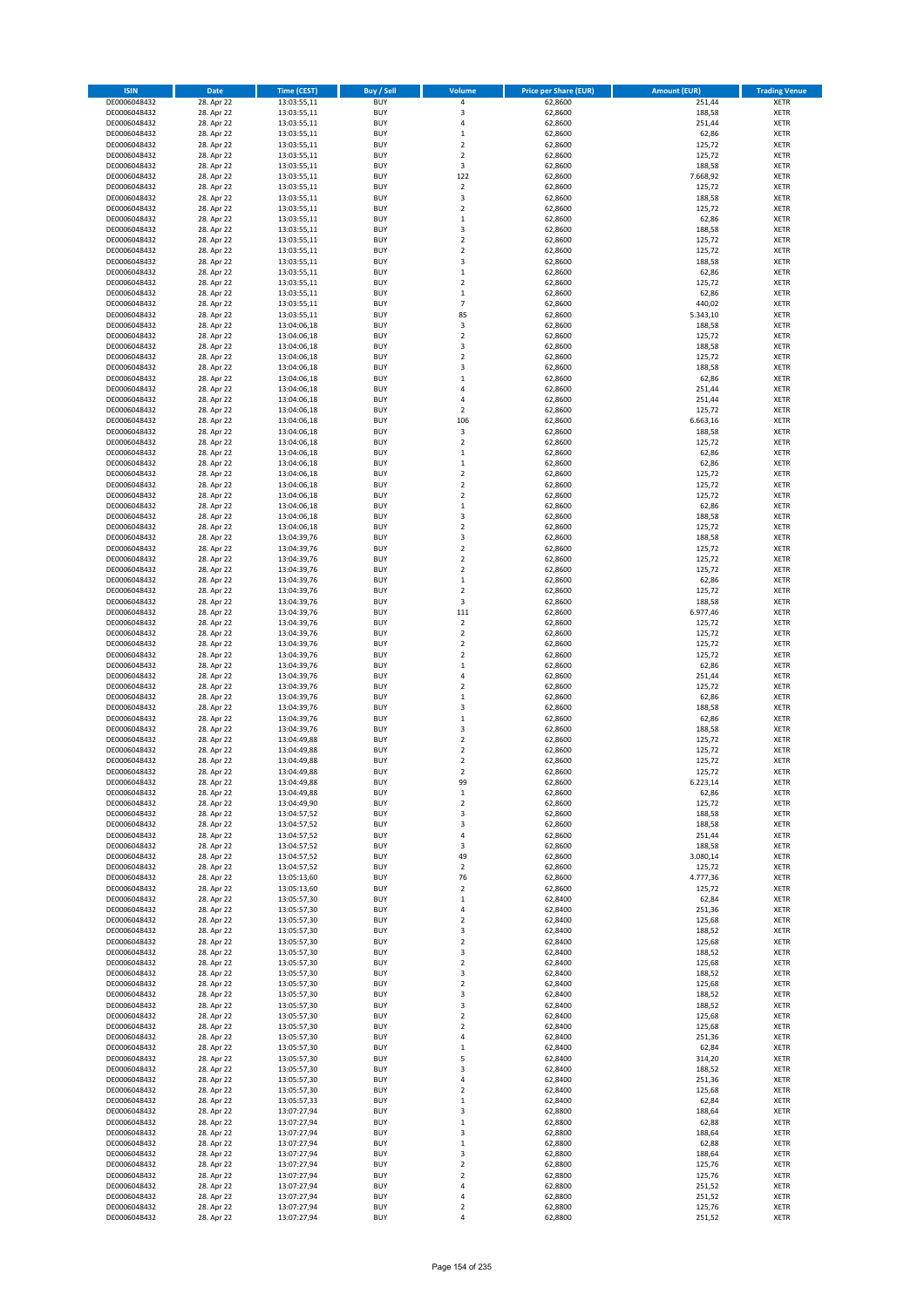| <b>ISIN</b>                  | <b>Date</b>              | <b>Time (CEST)</b>         | <b>Buy / Sell</b>        | Volume                                 | <b>Price per Share (EUR)</b> | <b>Amount (EUR)</b> | <b>Trading Venue</b>       |
|------------------------------|--------------------------|----------------------------|--------------------------|----------------------------------------|------------------------------|---------------------|----------------------------|
| DE0006048432                 | 28. Apr 22               | 13:07:27,94                | <b>BUY</b>               | $\overline{2}$                         | 62,8800                      | 125,76              | <b>XETR</b>                |
| DE0006048432                 | 28. Apr 22               | 13:07:27,94                | <b>BUY</b>               | $\mathbf 2$                            | 62,8800                      | 125,76              | <b>XETR</b>                |
| DE0006048432                 | 28. Apr 22               | 13:07:27,94                | <b>BUY</b>               | $\mathbf 1$                            | 62,8800                      | 62,88               | <b>XETR</b>                |
| DE0006048432                 | 28. Apr 22               | 13:07:27,94                | <b>BUY</b>               | $\mathbf 2$                            | 62,8800                      | 125,76              | <b>XETR</b>                |
| DE0006048432<br>DE0006048432 | 28. Apr 22<br>28. Apr 22 | 13:07:27,94<br>13:07:27,94 | <b>BUY</b><br><b>BUY</b> | 5<br>$\mathbf 2$                       | 62,8800<br>62,8800           | 314,40<br>125,76    | <b>XETR</b><br><b>XETR</b> |
| DE0006048432                 | 28. Apr 22               | 13:09:58,48                | <b>BUY</b>               | 3                                      | 62,9200                      | 188,76              | <b>XETR</b>                |
| DE0006048432                 | 28. Apr 22               | 13:09:58,48                | <b>BUY</b>               | 3                                      | 62,9200                      | 188,76              | <b>XETR</b>                |
| DE0006048432                 | 28. Apr 22               | 13:09:58,48                | <b>BUY</b>               | $\overline{2}$                         | 62,9200                      | 125,84              | <b>XETR</b>                |
| DE0006048432                 | 28. Apr 22               | 13:09:58,48                | <b>BUY</b>               | $\overline{2}$                         | 62,9200                      | 125,84              | <b>XETR</b>                |
| DE0006048432                 | 28. Apr 22               | 13:09:58,48                | <b>BUY</b>               | $\mathbf 1$                            | 62,9200                      | 62,92               | <b>XETR</b>                |
| DE0006048432                 | 28. Apr 22               | 13:09:58,48                | <b>BUY</b>               | $\mathbf 1$                            | 62,9200                      | 62,92               | <b>XETR</b><br><b>XETR</b> |
| DE0006048432<br>DE0006048432 | 28. Apr 22<br>28. Apr 22 | 13:09:58,48<br>13:09:58,48 | <b>BUY</b><br><b>BUY</b> | 4<br>$\overline{\mathbf{c}}$           | 62,9200<br>62,9200           | 251,68<br>125,84    | <b>XETR</b>                |
| DE0006048432                 | 28. Apr 22               | 13:10:44,32                | <b>BUY</b>               | 3                                      | 62,9200                      | 188,76              | <b>XETR</b>                |
| DE0006048432                 | 28. Apr 22               | 13:10:44,32                | <b>BUY</b>               | $\mathbf 1$                            | 62,9200                      | 62,92               | <b>XETR</b>                |
| DE0006048432                 | 28. Apr 22               | 13:10:45,83                | <b>BUY</b>               | $\mathbf 2$                            | 62,9000                      | 125,80              | <b>XETR</b>                |
| DE0006048432                 | 28. Apr 22               | 13:10:45,83                | <b>BUY</b>               | $\mathbf 1$                            | 62,9000                      | 62,90               | <b>XETR</b>                |
| DE0006048432                 | 28. Apr 22               | 13:10:45,83                | <b>BUY</b>               | 3                                      | 62,9000                      | 188,70              | <b>XETR</b>                |
| DE0006048432<br>DE0006048432 | 28. Apr 22<br>28. Apr 22 | 13:10:45,83<br>13:10:45,83 | <b>BUY</b><br><b>BUY</b> | $\mathbf 2$<br>$\overline{\mathbf{c}}$ | 62,9000<br>62,9000           | 125,80<br>125,80    | <b>XETR</b><br><b>XETR</b> |
| DE0006048432                 | 28. Apr 22               | 13:10:45,83                | <b>BUY</b>               | $\mathbf 2$                            | 62,9000                      | 125,80              | <b>XETR</b>                |
| DE0006048432                 | 28. Apr 22               | 13:10:45,83                | <b>BUY</b>               | $\mathbf 2$                            | 62,9000                      | 125,80              | <b>XETR</b>                |
| DE0006048432                 | 28. Apr 22               | 13:10:45,83                | <b>BUY</b>               | 19                                     | 62,9000                      | 1.195,10            | <b>XETR</b>                |
| DE0006048432                 | 28. Apr 22               | 13:10:45,83                | <b>BUY</b>               | 3                                      | 62,9000                      | 188,70              | <b>XETR</b>                |
| DE0006048432                 | 28. Apr 22               | 13:10:45,83                | <b>BUY</b>               | 3                                      | 62,9000                      | 188,70              | <b>XETR</b>                |
| DE0006048432<br>DE0006048432 | 28. Apr 22<br>28. Apr 22 | 13:10:45,83<br>13:10:45,83 | <b>BUY</b><br><b>BUY</b> | 4<br>$\overline{\mathbf{c}}$           | 62,9000<br>62,9000           | 251,60<br>125,80    | <b>XETR</b><br><b>XETR</b> |
| DE0006048432                 | 28. Apr 22               | 13:10:45,83                | <b>BUY</b>               | $\mathbf 2$                            | 62,9000                      | 125,80              | <b>XETR</b>                |
| DE0006048432                 | 28. Apr 22               | 13:10:45,83                | <b>BUY</b>               | $\mathbf 1$                            | 62,9000                      | 62,90               | <b>XETR</b>                |
| DE0006048432                 | 28. Apr 22               | 13:10:45,83                | <b>BUY</b>               | $\mathbf 1$                            | 62,9000                      | 62,90               | <b>XETR</b>                |
| DE0006048432                 | 28. Apr 22               | 13:10:45,83                | <b>BUY</b>               | $\mathbf 1$                            | 62,9000                      | 62,90               | <b>XETR</b>                |
| DE0006048432                 | 28. Apr 22               | 13:10:45,83                | <b>BUY</b>               | 3                                      | 62,9000                      | 188,70              | <b>XETR</b>                |
| DE0006048432                 | 28. Apr 22               | 13:10:45,83                | <b>BUY</b>               | $\overline{7}$                         | 62,9000                      | 440,30              | <b>XETR</b>                |
| DE0006048432<br>DE0006048432 | 28. Apr 22<br>28. Apr 22 | 13:10:45,83<br>13:10:45,84 | <b>BUY</b><br><b>BUY</b> | 103<br>$\mathbf 1$                     | 62,9000<br>62,9000           | 6.478,70<br>62,90   | <b>XETR</b><br><b>XETR</b> |
| DE0006048432                 | 28. Apr 22               | 13:10:45,85                | <b>BUY</b>               | $\mathbf 1$                            | 62,9000                      | 62,90               | <b>XETR</b>                |
| DE0006048432                 | 28. Apr 22               | 13:10:45,85                | <b>BUY</b>               | 4                                      | 62,9000                      | 251,60              | <b>XETR</b>                |
| DE0006048432                 | 28. Apr 22               | 13:10:45,85                | <b>BUY</b>               | $\mathbf 1$                            | 62,9000                      | 62,90               | <b>XETR</b>                |
| DE0006048432                 | 28. Apr 22               | 13:10:45,85                | <b>BUY</b>               | 4                                      | 62,9000                      | 251,60              | <b>XETR</b>                |
| DE0006048432                 | 28. Apr 22               | 13:10:54,72                | <b>BUY</b>               | $\overline{\mathbf{c}}$                | 62,9000                      | 125,80              | <b>XETR</b>                |
| DE0006048432                 | 28. Apr 22<br>28. Apr 22 | 13:10:54,72                | <b>BUY</b><br><b>BUY</b> | $\mathbf 1$<br>4                       | 62,9000<br>62,9000           | 62,90<br>251,60     | <b>XETR</b><br><b>XETR</b> |
| DE0006048432<br>DE0006048432 | 28. Apr 22               | 13:10:54,72<br>13:10:54,72 | <b>BUY</b>               | 3                                      | 62,9000                      | 188,70              | <b>XETR</b>                |
| DE0006048432                 | 28. Apr 22               | 13:10:54,72                | <b>BUY</b>               | $\mathbf 2$                            | 62,9000                      | 125,80              | <b>XETR</b>                |
| DE0006048432                 | 28. Apr 22               | 13:10:54,72                | <b>BUY</b>               | $\overline{2}$                         | 62,9000                      | 125,80              | <b>XETR</b>                |
| DE0006048432                 | 28. Apr 22               | 13:10:54,72                | <b>BUY</b>               | $\mathbf 2$                            | 62,9000                      | 125,80              | <b>XETR</b>                |
| DE0006048432                 | 28. Apr 22               | 13:10:54,72                | <b>BUY</b>               | $\overline{\mathbf{c}}$                | 62,9000                      | 125,80              | <b>XETR</b>                |
| DE0006048432<br>DE0006048432 | 28. Apr 22<br>28. Apr 22 | 13:10:54,72                | <b>BUY</b><br><b>BUY</b> | 4<br>3                                 | 62,9000<br>62,9000           | 251,60<br>188,70    | <b>XETR</b><br><b>XETR</b> |
| DE0006048432                 | 28. Apr 22               | 13:10:54,72<br>13:10:54,72 | <b>BUY</b>               | $\mathbf 1$                            | 62,9000                      | 62,90               | <b>XETR</b>                |
| DE0006048432                 | 28. Apr 22               | 13:10:54,72                | <b>BUY</b>               | 5                                      | 62,9000                      | 314,50              | <b>XETR</b>                |
| DE0006048432                 | 28. Apr 22               | 13:11:17,36                | <b>BUY</b>               | 3                                      | 62,8800                      | 188,64              | <b>XETR</b>                |
| DE0006048432                 | 28. Apr 22               | 13:11:17,36                | <b>BUY</b>               | $\mathbf 2$                            | 62,8800                      | 125,76              | <b>XETR</b>                |
| DE0006048432                 | 28. Apr 22               | 13:11:17,36                | <b>BUY</b>               | $\overline{\mathbf{c}}$                | 62,8800                      | 125,76              | <b>XETR</b>                |
| DE0006048432                 | 28. Apr 22               | 13:11:17,36                | <b>BUY</b>               | 78                                     | 62,8800                      | 4.904,64            | <b>XETR</b>                |
| DE0006048432<br>DE0006048432 | 28. Apr 22<br>28. Apr 22 | 13:11:17,36<br>13:11:17,36 | <b>BUY</b><br><b>BUY</b> | 3<br>3                                 | 62,8800<br>62,8800           | 188,64<br>188,64    | <b>XETR</b><br><b>XETR</b> |
| DE0006048432                 | 28. Apr 22               | 13:11:17,36                | <b>BUY</b>               | $\overline{\mathbf{c}}$                | 62,8800                      | 125,76              | <b>XETR</b>                |
| DE0006048432                 | 28. Apr 22               | 13:11:17,36                | <b>BUY</b>               | $\overline{2}$                         | 62,8800                      | 125,76              | <b>XETR</b>                |
| DE0006048432                 | 28. Apr 22               | 13:11:17,36                | <b>BUY</b>               | 3                                      | 62,8800                      | 188,64              | <b>XETR</b>                |
| DE0006048432                 | 28. Apr 22               | 13:11:19,74                | <b>BUY</b>               | 3                                      | 62,8600                      | 188,58              | <b>XETR</b>                |
| DE0006048432                 | 28. Apr 22               | 13:11:19,74                | <b>BUY</b>               | 3                                      | 62,8600                      | 188,58              | <b>XETR</b>                |
| DE0006048432<br>DE0006048432 | 28. Apr 22<br>28. Apr 22 | 13:11:19,74<br>13:11:19,74 | <b>BUY</b><br>BUY        | 53<br>3                                | 62,8600<br>62,8600           | 3.331,58<br>188,58  | <b>XETR</b><br><b>XETR</b> |
| DE0006048432                 | 28. Apr 22               | 13:12:21,39                | <b>BUY</b>               | 3                                      | 62,8400                      | 188,52              | <b>XETR</b>                |
| DE0006048432                 | 28. Apr 22               | 13:12:21,39                | <b>BUY</b>               | $\mathbf 2$                            | 62,8400                      | 125,68              | <b>XETR</b>                |
| DE0006048432                 | 28. Apr 22               | 13:12:21,39                | <b>BUY</b>               | $\mathbf 1$                            | 62,8400                      | 62,84               | XETR                       |
| DE0006048432                 | 28. Apr 22               | 13:12:21,39                | <b>BUY</b>               | $\mathbf 2$                            | 62,8400                      | 125,68              | <b>XETR</b>                |
| DE0006048432                 | 28. Apr 22               | 13:12:21,39                | <b>BUY</b><br><b>BUY</b> | 48                                     | 62,8400                      | 3.016,32            | <b>XETR</b>                |
| DE0006048432<br>DE0006048432 | 28. Apr 22<br>28. Apr 22 | 13:12:21,39<br>13:12:21,39 | <b>BUY</b>               | $\mathbf 2$<br>4                       | 62,8400<br>62,8400           | 125,68<br>251,36    | <b>XETR</b><br><b>XETR</b> |
| DE0006048432                 | 28. Apr 22               | 13:12:21,39                | <b>BUY</b>               | 5                                      | 62,8400                      | 314,20              | <b>XETR</b>                |
| DE0006048432                 | 28. Apr 22               | 13:12:21,39                | <b>BUY</b>               | $\mathbf 1$                            | 62,8400                      | 62,84               | <b>XETR</b>                |
| DE0006048432                 | 28. Apr 22               | 13:13:46,71                | <b>BUY</b>               | 3                                      | 62,8600                      | 188,58              | <b>XETR</b>                |
| DE0006048432                 | 28. Apr 22               | 13:13:46,71                | <b>BUY</b>               | $\overline{\mathbf{c}}$                | 62,8600                      | 125,72              | <b>XETR</b>                |
| DE0006048432<br>DE0006048432 | 28. Apr 22<br>28. Apr 22 | 13:13:46,71<br>13:13:46,71 | <b>BUY</b><br><b>BUY</b> | $\mathbf 2$<br>$\overline{\mathbf{c}}$ | 62,8600<br>62,8600           | 125,72<br>125,72    | <b>XETR</b><br><b>XETR</b> |
| DE0006048432                 | 28. Apr 22               | 13:13:46,71                | <b>BUY</b>               | $\mathbf 2$                            | 62,8600                      | 125,72              | <b>XETR</b>                |
| DE0006048432                 | 28. Apr 22               | 13:13:46,71                | <b>BUY</b>               | 3                                      | 62,8600                      | 188,58              | <b>XETR</b>                |
| DE0006048432                 | 28. Apr 22               | 13:13:46,71                | <b>BUY</b>               | $\mathbf 1$                            | 62,8600                      | 62,86               | <b>XETR</b>                |
| DE0006048432                 | 28. Apr 22               | 13:13:46,71                | <b>BUY</b>               | $\mathbf 2$                            | 62,8600                      | 125,72              | <b>XETR</b>                |
| DE0006048432                 | 28. Apr 22               | 13:13:46,71                | <b>BUY</b>               | $\mathbf 1$                            | 62,8600                      | 62,86               | XETR                       |
| DE0006048432                 | 28. Apr 22               | 13:13:46,71                | <b>BUY</b>               | 3                                      | 62,8600                      | 188,58              | <b>XETR</b>                |
| DE0006048432<br>DE0006048432 | 28. Apr 22<br>28. Apr 22 | 13:13:46,71<br>13:13:46,71 | <b>BUY</b><br><b>BUY</b> | 3<br>4                                 | 62,8600<br>62,8600           | 188,58<br>251,44    | <b>XETR</b><br><b>XETR</b> |
| DE0006048432                 | 28. Apr 22               | 13:14:22,72                | <b>BUY</b>               | $\overline{\mathbf{c}}$                | 62,8600                      | 125,72              | <b>XETR</b>                |
| DE0006048432                 | 28. Apr 22               | 13:14:22,72                | <b>BUY</b>               | $\mathbf 2$                            | 62,8600                      | 125,72              | <b>XETR</b>                |
| DE0006048432                 | 28. Apr 22               | 13:14:22,72                | <b>BUY</b>               | $\mathbf 1$                            | 62,8600                      | 62,86               | <b>XETR</b>                |
| DE0006048432                 | 28. Apr 22               | 13:14:22,72                | <b>BUY</b>               | 3                                      | 62,8600                      | 188,58              | <b>XETR</b>                |
| DE0006048432                 | 28. Apr 22               | 13:14:22,72                | <b>BUY</b>               | 3                                      | 62,8600                      | 188,58              | <b>XETR</b>                |
| DE0006048432<br>DE0006048432 | 28. Apr 22               | 13:14:22,72                | <b>BUY</b><br><b>BUY</b> | $\overline{2}$                         | 62,8600<br>62,8600           | 125,72<br>125,72    | <b>XETR</b><br><b>XETR</b> |
| DE0006048432                 | 28. Apr 22<br>28. Apr 22 | 13:14:22,72<br>13:14:22,72 | <b>BUY</b>               | 2<br>$\mathbf 1$                       | 62,8600                      | 62,86               | XETR                       |
| DE0006048432                 | 28. Apr 22               | 13:14:22,72                | <b>BUY</b>               | $\mathbf 2$                            | 62,8600                      | 125,72              | <b>XETR</b>                |
| DE0006048432                 | 28. Apr 22               | 13:14:22,72                | <b>BUY</b>               | $\mathbf 1$                            | 62,8600                      | 62,86               | <b>XETR</b>                |
| DE0006048432                 | 28. Apr 22               | 13:14:22,72                | <b>BUY</b>               | 4                                      | 62,8600                      | 251,44              | <b>XETR</b>                |
| DE0006048432                 | 28. Apr 22               | 13:14:22,75                | <b>BUY</b>               | $\mathbf 2$                            | 62,8600                      | 125,72              | <b>XETR</b>                |
| DE0006048432<br>DE0006048432 | 28. Apr 22<br>28. Apr 22 | 13:14:22,75<br>13:14:54,87 | <b>BUY</b><br><b>BUY</b> | $\mathbf 1$<br>47                      | 62,8600<br>62,8400           | 62,86<br>2.953,48   | <b>XETR</b><br><b>XETR</b> |
| DE0006048432                 | 28. Apr 22               | 13:14:54,87                | <b>BUY</b>               | 3                                      | 62,8400                      | 188,52              | <b>XETR</b>                |
| DE0006048432                 | 28. Apr 22               | 13:14:54,87                | <b>BUY</b>               | 3                                      | 62,8400                      | 188,52              | XETR                       |
| DE0006048432                 | 28. Apr 22               | 13:15:08,55                | <b>BUY</b>               | 3                                      | 62,8400                      | 188,52              | <b>XETR</b>                |
| DE0006048432                 | 28. Apr 22               | 13:15:08,55                | <b>BUY</b>               | 5                                      | 62,8400                      | 314,20              | <b>XETR</b>                |
| DE0006048432                 | 28. Apr 22               | 13:16:39,13                | <b>BUY</b>               | 3                                      | 62,8400                      | 188,52              | <b>XETR</b>                |
| DE0006048432                 | 28. Apr 22               | 13:16:39,13                | <b>BUY</b>               | $\mathbf 1$                            | 62,8400                      | 62,84               | <b>XETR</b>                |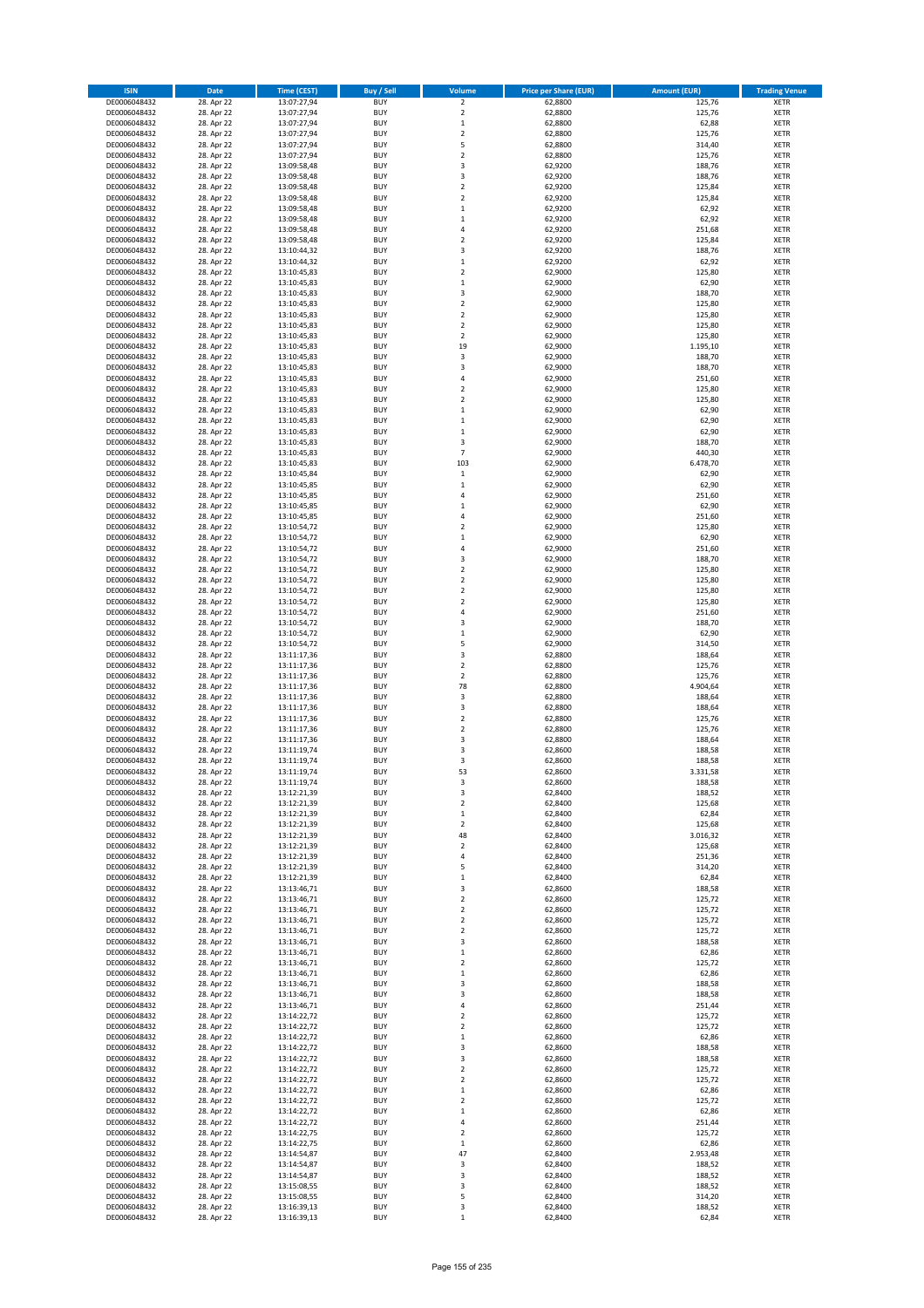| <b>ISIN</b>                  | <b>Date</b>              | Time (CEST)                | <b>Buy / Sell</b>        | Volume                                    | <b>Price per Share (EUR)</b> | <b>Amount (EUR)</b> | <b>Trading Venue</b>       |
|------------------------------|--------------------------|----------------------------|--------------------------|-------------------------------------------|------------------------------|---------------------|----------------------------|
| DE0006048432                 | 28. Apr 22               | 13:16:39,13                | <b>BUY</b>               | $\overline{\mathbf{2}}$                   | 62,8400                      | 125,68              | <b>XETR</b>                |
| DE0006048432                 | 28. Apr 22               | 13:19:50,39                | <b>BUY</b>               | 3                                         | 62,8400                      | 188,52              | <b>XETR</b>                |
| DE0006048432                 | 28. Apr 22               | 13:19:50,39                | <b>BUY</b>               | $\overline{\mathbf{3}}$                   | 62,8400                      | 188,52              | <b>XETR</b>                |
| DE0006048432                 | 28. Apr 22               | 13:19:50,39                | <b>BUY</b>               | $\mathbf 1$                               | 62,8400                      | 62,84               | <b>XETR</b>                |
| DE0006048432<br>DE0006048432 | 28. Apr 22<br>28. Apr 22 | 13:19:50,39<br>13:19:50,39 | <b>BUY</b><br><b>BUY</b> | $\,1\,$<br>5                              | 62,8400<br>62,8400           | 62,84<br>314,20     | <b>XETR</b><br><b>XETR</b> |
| DE0006048432                 | 28. Apr 22               | 13:19:50,39                | <b>BUY</b>               | $\overline{2}$                            | 62,8400                      | 125,68              | <b>XETR</b>                |
| DE0006048432                 | 28. Apr 22               | 13:21:01,44                | <b>BUY</b>               | $\overline{2}$                            | 62,8400                      | 125,68              | <b>XETR</b>                |
| DE0006048432                 | 28. Apr 22               | 13:21:01,44                | BUY                      | $\overline{2}$                            | 62,8400                      | 125,68              | <b>XETR</b>                |
| DE0006048432                 | 28. Apr 22               | 13:21:01,44                | <b>BUY</b>               | $\mathbf 2$                               | 62,8400                      | 125,68              | <b>XETR</b>                |
| DE0006048432                 | 28. Apr 22               | 13:21:01,44                | <b>BUY</b>               | $\,$ 1                                    | 62,8400                      | 62,84               | <b>XETR</b>                |
| DE0006048432                 | 28. Apr 22               | 13:21:01,44                | <b>BUY</b>               | 107<br>$\mathbf 2$                        | 62,8400                      | 6.723,88            | <b>XETR</b>                |
| DE0006048432<br>DE0006048432 | 28. Apr 22<br>28. Apr 22 | 13:21:01,44<br>13:21:01,44 | BUY<br><b>BUY</b>        | $\overline{4}$                            | 62,8400<br>62,8400           | 125,68<br>251,36    | <b>XETR</b><br><b>XETR</b> |
| DE0006048432                 | 28. Apr 22               | 13:21:01,44                | <b>BUY</b>               | $\mathbf{1}$                              | 62,8400                      | 62,84               | <b>XETR</b>                |
| DE0006048432                 | 28. Apr 22               | 13:21:52,02                | BUY                      | $\overline{\phantom{a}}$                  | 62,8200                      | 125,64              | <b>XETR</b>                |
| DE0006048432                 | 28. Apr 22               | 13:21:52,02                | <b>BUY</b>               | 3                                         | 62,8200                      | 188,46              | <b>XETR</b>                |
| DE0006048432                 | 28. Apr 22               | 13:21:52,02                | <b>BUY</b>               | 3                                         | 62,8200                      | 188,46              | <b>XETR</b>                |
| DE0006048432                 | 28. Apr 22               | 13:21:52,02                | <b>BUY</b>               | $\overline{\mathbf{3}}$                   | 62,8200                      | 188,46              | <b>XETR</b>                |
| DE0006048432<br>DE0006048432 | 28. Apr 22<br>28. Apr 22 | 13:21:52,02<br>13:21:52,02 | <b>BUY</b><br><b>BUY</b> | $\overline{3}$<br>$\mathbf{1}$            | 62,8200<br>62,8200           | 188,46<br>62,82     | <b>XETR</b><br><b>XETR</b> |
| DE0006048432                 | 28. Apr 22               | 13:21:52,02                | <b>BUY</b>               | $\mathbf 2$                               | 62,8200                      | 125,64              | <b>XETR</b>                |
| DE0006048432                 | 28. Apr 22               | 13:21:52,02                | <b>BUY</b>               | 53                                        | 62,8200                      | 3.329,46            | <b>XETR</b>                |
| DE0006048432                 | 28. Apr 22               | 13:21:52,02                | <b>BUY</b>               | 3                                         | 62,8200                      | 188,46              | <b>XETR</b>                |
| DE0006048432                 | 28. Apr 22               | 13:21:52,02                | <b>BUY</b>               | 3                                         | 62,8200                      | 188,46              | <b>XETR</b>                |
| DE0006048432                 | 28. Apr 22               | 13:21:52,02                | <b>BUY</b>               | $\mathbf 1$                               | 62,8200                      | 62,82               | <b>XETR</b>                |
| DE0006048432                 | 28. Apr 22               | 13:21:52,02                | <b>BUY</b><br><b>BUY</b> | $\mathbf 2$<br>$\overline{\mathbf{3}}$    | 62,8200                      | 125,64              | <b>XETR</b><br><b>XETR</b> |
| DE0006048432<br>DE0006048432 | 28. Apr 22<br>28. Apr 22 | 13:21:52,02<br>13:21:52,02 | <b>BUY</b>               | $\mathbf 2$                               | 62,8200<br>62,8200           | 188,46<br>125,64    | <b>XETR</b>                |
| DE0006048432                 | 28. Apr 22               | 13:21:52,02                | <b>BUY</b>               | $\overline{2}$                            | 62,8200                      | 125,64              | <b>XETR</b>                |
| DE0006048432                 | 28. Apr 22               | 13:21:52,02                | <b>BUY</b>               | $\mathbf 1$                               | 62,8200                      | 62,82               | <b>XETR</b>                |
| DE0006048432                 | 28. Apr 22               | 13:21:52,02                | <b>BUY</b>               | $\mathbf 1$                               | 62,8200                      | 62,82               | <b>XETR</b>                |
| DE0006048432                 | 28. Apr 22               | 13:24:40,28                | <b>BUY</b>               | $\overline{2}$                            | 62,8400                      | 125,68              | <b>XETR</b>                |
| DE0006048432                 | 28. Apr 22               | 13:24:40,28                | <b>BUY</b>               | $\overline{a}$                            | 62,8400                      | 251,36              | <b>XETR</b>                |
| DE0006048432<br>DE0006048432 | 28. Apr 22<br>28. Apr 22 | 13:24:40,28<br>13:24:40,28 | <b>BUY</b><br><b>BUY</b> | $\overline{4}$<br>$\mathbf 2$             | 62,8400<br>62,8400           | 251,36<br>125,68    | <b>XETR</b><br><b>XETR</b> |
| DE0006048432                 | 28. Apr 22               | 13:24:40,28                | <b>BUY</b>               | $\overline{2}$                            | 62,8400                      | 125,68              | <b>XETR</b>                |
| DE0006048432                 | 28. Apr 22               | 13:24:40,28                | <b>BUY</b>               | $\pmb{4}$                                 | 62,8400                      | 251,36              | <b>XETR</b>                |
| DE0006048432                 | 28. Apr 22               | 13:24:40,28                | <b>BUY</b>               | 124                                       | 62,8400                      | 7.792,16            | <b>XETR</b>                |
| DE0006048432                 | 28. Apr 22               | 13:24:40,28                | <b>BUY</b>               | $\mathbf 2$                               | 62,8400                      | 125,68              | <b>XETR</b>                |
| DE0006048432                 | 28. Apr 22               | 13:24:40,28                | <b>BUY</b>               | $\overline{\mathbf{3}}$                   | 62,8400                      | 188,52              | <b>XETR</b>                |
| DE0006048432                 | 28. Apr 22               | 13:24:40,28                | <b>BUY</b><br><b>BUY</b> | 4                                         | 62,8400                      | 251,36              | <b>XETR</b>                |
| DE0006048432<br>DE0006048432 | 28. Apr 22<br>28. Apr 22 | 13:24:40,28<br>13:24:40,28 | <b>BUY</b>               | $\mathbf 2$<br>$\overline{2}$             | 62,8400<br>62,8400           | 125,68<br>125,68    | <b>XETR</b><br><b>XETR</b> |
| DE0006048432                 | 28. Apr 22               | 13:24:40,28                | <b>BUY</b>               | $\overline{2}$                            | 62,8400                      | 125,68              | <b>XETR</b>                |
| DE0006048432                 | 28. Apr 22               | 13:24:40,28                | <b>BUY</b>               | $\mathbf 1$                               | 62,8400                      | 62,84               | <b>XETR</b>                |
| DE0006048432                 | 28. Apr 22               | 13:24:40,28                | <b>BUY</b>               | 5                                         | 62,8400                      | 314,20              | <b>XETR</b>                |
| DE0006048432                 | 28. Apr 22               | 13:24:40,28                | <b>BUY</b>               | $\overline{2}$                            | 62,8400                      | 125,68              | <b>XETR</b>                |
| DE0006048432                 | 28. Apr 22               | 13:24:43,36                | <b>BUY</b><br><b>BUY</b> | $\overline{2}$<br>3                       | 62,8200                      | 125,64              | <b>XETR</b><br><b>XETR</b> |
| DE0006048432<br>DE0006048432 | 28. Apr 22<br>28. Apr 22 | 13:24:43,36<br>13:24:43,36 | <b>BUY</b>               | $\overline{\mathbf{3}}$                   | 62,8200<br>62,8200           | 188,46<br>188,46    | <b>XETR</b>                |
| DE0006048432                 | 28. Apr 22               | 13:24:43,36                | <b>BUY</b>               | $\overline{3}$                            | 62,8200                      | 188,46              | <b>XETR</b>                |
| DE0006048432                 | 28. Apr 22               | 13:24:43,36                | <b>BUY</b>               | $\,1\,$                                   | 62,8200                      | 62,82               | <b>XETR</b>                |
| DE0006048432                 | 28. Apr 22               | 13:24:43,36                | <b>BUY</b>               | $\mathbf 2$                               | 62,8200                      | 125,64              | <b>XETR</b>                |
| DE0006048432                 | 28. Apr 22               | 13:25:48,00                | <b>BUY</b>               | $\overline{\mathbf{3}}$                   | 62,8200                      | 188,46              | <b>XETR</b>                |
| DE0006048432                 | 28. Apr 22               | 13:25:48,00                | <b>BUY</b>               | $\overline{3}$                            | 62,8200                      | 188,46              | <b>XETR</b>                |
| DE0006048432<br>DE0006048432 | 28. Apr 22<br>28. Apr 22 | 13:25:48,00<br>13:25:48,00 | <b>BUY</b><br><b>BUY</b> | $\overline{3}$<br>$\overline{\mathbf{3}}$ | 62,8200<br>62,8200           | 188,46<br>188,46    | <b>XETR</b><br><b>XETR</b> |
| DE0006048432                 | 28. Apr 22               | 13:25:48,00                | BUY                      | 5                                         | 62,8200                      | 314,10              | <b>XETR</b>                |
| DE0006048432                 | 28. Apr 22               | 13:25:48,00                | <b>BUY</b>               | $\mathbf 1$                               | 62,8200                      | 62,82               | <b>XETR</b>                |
| DE0006048432                 | 28. Apr 22               | 13:26:17,30                | <b>BUY</b>               | $\mathbf 2$                               | 62,8400                      | 125,68              | <b>XETR</b>                |
| DE0006048432                 | 28. Apr 22               | 13:26:23,84                | BUY                      | $\mathbf{1}$                              | 62,8200                      | 62,82               | <b>XETR</b>                |
| DE0006048432                 | 28. Apr 22               | 13:26:23,84                | BUY                      | $\overline{2}$                            | 62,8200                      | 125,64              | <b>XETR</b>                |
| DE0006048432                 | 28. Apr 22               | 13:26:23,84<br>13:27:56,06 | <b>BUY</b>               | $\overline{3}$                            | 62,8200                      | 188,46              | <b>XETR</b>                |
| DE0006048432<br>DE0006048432 | 28. Apr 22<br>28. Apr 22 | 13:27:56,06                | <b>BUY</b><br><b>BUY</b> | 2<br>3                                    | 62,8200<br>62,8200           | 125,64<br>188,46    | <b>XETR</b><br><b>XETR</b> |
| DE0006048432                 | 28. Apr 22               | 13:28:54,80                | <b>BUY</b>               | 4                                         | 62,8000                      | 251,20              | <b>XETR</b>                |
| DE0006048432                 | 28. Apr 22               | 13:28:54,80                | <b>BUY</b>               | 4                                         | 62,8000                      | 251,20              | <b>XETR</b>                |
| DE0006048432                 | 28. Apr 22               | 13:28:54,80                | <b>BUY</b>               | 2                                         | 62,8000                      | 125,60              | <b>XETR</b>                |
| DE0006048432                 | 28. Apr 22               | 13:28:54,80                | <b>BUY</b>               | 4                                         | 62,8000                      | 251,20              | <b>XETR</b>                |
| DE0006048432                 | 28. Apr 22               | 13:28:54,80                | <b>BUY</b>               | 2                                         | 62,8000                      | 125,60              | <b>XETR</b>                |
| DE0006048432<br>DE0006048432 | 28. Apr 22<br>28. Apr 22 | 13:28:54,80<br>13:28:54,80 | <b>BUY</b><br><b>BUY</b> | 166<br>$\pmb{4}$                          | 62,8000<br>62,8000           | 10.424,80<br>251,20 | <b>XETR</b><br><b>XETR</b> |
| DE0006048432                 | 28. Apr 22               | 13:28:54,80                | <b>BUY</b>               | $\mathbf 2$                               | 62,8000                      | 125,60              | <b>XETR</b>                |
| DE0006048432                 | 28. Apr 22               | 13:28:54,80                | <b>BUY</b>               | 4                                         | 62,8000                      | 251,20              | <b>XETR</b>                |
| DE0006048432                 | 28. Apr 22               | 13:28:54,80                | <b>BUY</b>               | $\mathbf{1}$                              | 62,8000                      | 62,80               | <b>XETR</b>                |
| DE0006048432                 | 28. Apr 22               | 13:28:54,80                | <b>BUY</b>               | $\mathbf 1$                               | 62,8000                      | 62,80               | <b>XETR</b>                |
| DE0006048432                 | 28. Apr 22               | 13:28:54,80                | <b>BUY</b>               | $\overline{2}$                            | 62,8000                      | 125,60              | <b>XETR</b>                |
| DE0006048432<br>DE0006048432 | 28. Apr 22<br>28. Apr 22 | 13:28:54,80<br>13:28:54,80 | <b>BUY</b><br><b>BUY</b> | 1<br>5                                    | 62,8000<br>62,8000           | 62,80<br>314,00     | <b>XETR</b><br><b>XETR</b> |
| DE0006048432                 | 28. Apr 22               | 13:34:04,73                | <b>BUY</b>               | 3                                         | 62,8200                      | 188,46              | <b>XETR</b>                |
| DE0006048432                 | 28. Apr 22               | 13:34:04,73                | <b>BUY</b>               | $\mathbf 2$                               | 62,8200                      | 125,64              | <b>XETR</b>                |
| DE0006048432                 | 28. Apr 22               | 13:34:04,73                | <b>BUY</b>               | $\mathbf 1$                               | 62,8200                      | 62,82               | <b>XETR</b>                |
| DE0006048432                 | 28. Apr 22               | 13:34:04,73                | <b>BUY</b>               | $\overline{4}$                            | 62,8200                      | 251,28              | <b>XETR</b>                |
| DE0006048432                 | 28. Apr 22               | 13:34:04,73                | <b>BUY</b>               | 3                                         | 62,8200                      | 188,46              | <b>XETR</b>                |
| DE0006048432<br>DE0006048432 | 28. Apr 22<br>28. Apr 22 | 13:34:04,73<br>13:34:04,73 | <b>BUY</b><br><b>BUY</b> | $\mathbf 2$<br>$\overline{2}$             | 62,8200<br>62,8200           | 125,64<br>125,64    | <b>XETR</b><br><b>XETR</b> |
| DE0006048432                 | 28. Apr 22               | 13:34:04,73                | <b>BUY</b>               | 4                                         | 62,8200                      | 251,28              | <b>XETR</b>                |
| DE0006048432                 | 28. Apr 22               | 13:34:04,73                | <b>BUY</b>               | $\overline{2}$                            | 62,8200                      | 125,64              | <b>XETR</b>                |
| DE0006048432                 | 28. Apr 22               | 13:34:04,73                | <b>BUY</b>               | 65                                        | 62,8200                      | 4.083,30            | <b>XETR</b>                |
| DE0006048432                 | 28. Apr 22               | 13:34:04,73                | <b>BUY</b>               | 3                                         | 62,8200                      | 188,46              | <b>XETR</b>                |
| DE0006048432                 | 28. Apr 22               | 13:34:04,73                | <b>BUY</b>               | $\overline{2}$                            | 62,8200                      | 125,64              | <b>XETR</b>                |
| DE0006048432                 | 28. Apr 22               | 13:34:04,73                | <b>BUY</b><br><b>BUY</b> | 3<br>$\overline{2}$                       | 62,8200                      | 188,46              | <b>XETR</b><br><b>XETR</b> |
| DE0006048432<br>DE0006048432 | 28. Apr 22<br>28. Apr 22 | 13:34:04,73<br>13:34:04,73 | <b>BUY</b>               | 4                                         | 62,8200<br>62,8200           | 125,64<br>251,28    | <b>XETR</b>                |
| DE0006048432                 | 28. Apr 22               | 13:34:04,73                | <b>BUY</b>               | $\overline{2}$                            | 62,8200                      | 125,64              | <b>XETR</b>                |
| DE0006048432                 | 28. Apr 22               | 13:34:04,73                | <b>BUY</b>               | $\mathbf 1$                               | 62,8200                      | 62,82               | <b>XETR</b>                |
| DE0006048432                 | 28. Apr 22               | 13:34:04,73                | <b>BUY</b>               | $\overline{2}$                            | 62,8200                      | 125,64              | <b>XETR</b>                |
| DE0006048432                 | 28. Apr 22               | 13:34:04,73                | <b>BUY</b>               | $\mathbf{1}$                              | 62,8200                      | 62,82               | <b>XETR</b>                |
| DE0006048432                 | 28. Apr 22               | 13:34:04,73                | <b>BUY</b>               | 3                                         | 62,8200                      | 188,46              | <b>XETR</b>                |
| DE0006048432<br>DE0006048432 | 28. Apr 22<br>28. Apr 22 | 13:34:04,73<br>13:34:04,74 | <b>BUY</b><br><b>BUY</b> | 5<br>$\mathbf 1$                          | 62,8200<br>62,8200           | 314,10<br>62,82     | <b>XETR</b><br><b>XETR</b> |
| DE0006048432                 | 28. Apr 22               | 13:35:04,41                | <b>BUY</b>               | 3                                         | 62,8000                      | 188,40              | <b>XETR</b>                |
| DE0006048432                 | 28. Apr 22               | 13:35:04,41                | <b>BUY</b>               | $\mathbf 1$                               | 62,8000                      | 62,80               | <b>XETR</b>                |
| DE0006048432                 | 28. Apr 22               | 13:35:04,41                | <b>BUY</b>               | 3                                         | 62,8000                      | 188,40              | <b>XETR</b>                |
| DE0006048432                 | 28. Apr 22               | 13:35:04,41                | <b>BUY</b>               | 3                                         | 62,8000                      | 188,40              | <b>XETR</b>                |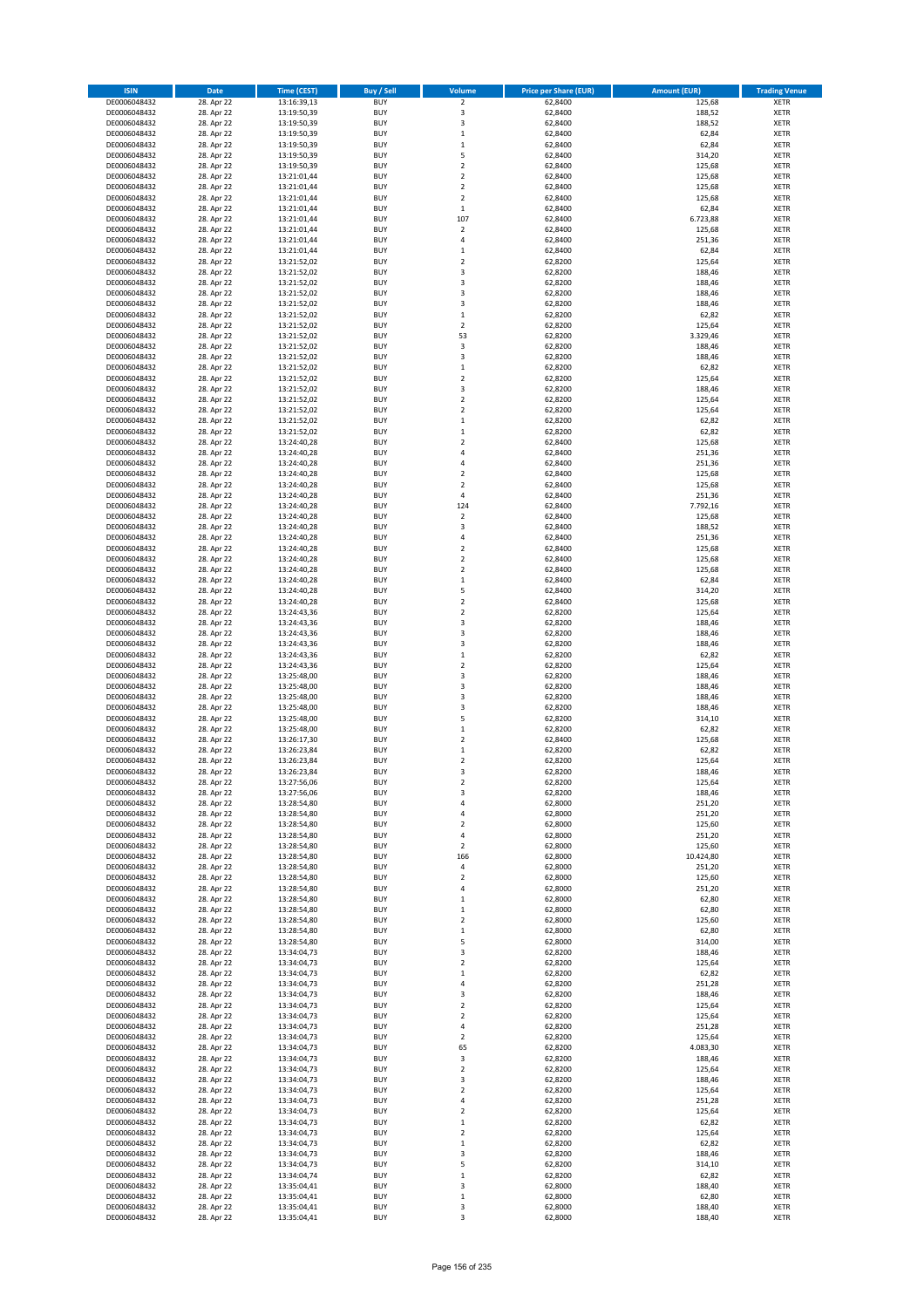| <b>ISIN</b>                  | <b>Date</b>              | <b>Time (CEST)</b>         | <b>Buy / Sell</b>        | Volume                                 | <b>Price per Share (EUR)</b> | <b>Amount (EUR)</b> | <b>Trading Venue</b>       |
|------------------------------|--------------------------|----------------------------|--------------------------|----------------------------------------|------------------------------|---------------------|----------------------------|
| DE0006048432                 | 28. Apr 22               | 13:35:04,41                | <b>BUY</b>               | $\overline{\mathbf{2}}$                | 62,8000                      | 125,60              | <b>XETR</b>                |
| DE0006048432                 | 28. Apr 22               | 13:35:04,41                | <b>BUY</b>               | $\mathbf 1$                            | 62,8000                      | 62,80               | <b>XETR</b>                |
| DE0006048432                 | 28. Apr 22               | 13:35:04,41                | <b>BUY</b>               | $\mathbf 1$                            | 62,8000                      | 62,80               | <b>XETR</b>                |
| DE0006048432                 | 28. Apr 22               | 13:35:04,41                | <b>BUY</b>               | 3                                      | 62,8000                      | 188,40              | <b>XETR</b>                |
| DE0006048432<br>DE0006048432 | 28. Apr 22<br>28. Apr 22 | 13:35:04,41<br>13:35:04,41 | <b>BUY</b><br><b>BUY</b> | 3<br>3                                 | 62,8000<br>62,8000           | 188,40<br>188,40    | <b>XETR</b><br><b>XETR</b> |
| DE0006048432                 | 28. Apr 22               | 13:35:04,41                | <b>BUY</b>               | 5                                      | 62,8000                      | 314,00              | <b>XETR</b>                |
| DE0006048432                 | 28. Apr 22               | 13:35:29,46                | <b>BUY</b>               | $\overline{\mathbf{c}}$                | 62,7800                      | 125,56              | <b>XETR</b>                |
| DE0006048432                 | 28. Apr 22               | 13:35:29,46                | <b>BUY</b>               | 4                                      | 62,7800                      | 251,12              | <b>XETR</b>                |
| DE0006048432                 | 28. Apr 22               | 13:35:29,46                | <b>BUY</b>               | $\mathbf 1$                            | 62,7800                      | 62,78               | <b>XETR</b>                |
| DE0006048432                 | 28. Apr 22               | 13:35:29,46                | <b>BUY</b>               | 3                                      | 62,7800                      | 188,34              | <b>XETR</b>                |
| DE0006048432                 | 28. Apr 22               | 13:35:29,46                | <b>BUY</b>               | 54                                     | 62,7800                      | 3.390,12            | <b>XETR</b><br><b>XETR</b> |
| DE0006048432<br>DE0006048432 | 28. Apr 22<br>28. Apr 22 | 13:35:29,46<br>13:35:29,46 | <b>BUY</b><br><b>BUY</b> | $\mathbf 2$<br>$\mathbf 1$             | 62,7800<br>62,7800           | 125,56<br>62,78     | <b>XETR</b>                |
| DE0006048432                 | 28. Apr 22               | 13:35:51,37                | <b>BUY</b>               | 4                                      | 62,7800                      | 251,12              | <b>XETR</b>                |
| DE0006048432                 | 28. Apr 22               | 13:35:51,37                | <b>BUY</b>               | 4                                      | 62,7800                      | 251,12              | <b>XETR</b>                |
| DE0006048432                 | 28. Apr 22               | 13:35:51,37                | <b>BUY</b>               | 3                                      | 62,7800                      | 188,34              | <b>XETR</b>                |
| DE0006048432                 | 28. Apr 22               | 13:35:51,37                | <b>BUY</b>               | 77                                     | 62,7800                      | 4.834,06            | <b>XETR</b>                |
| DE0006048432                 | 28. Apr 22               | 13:35:51,37                | <b>BUY</b>               | $\overline{\mathbf{c}}$                | 62,7800                      | 125,56              | <b>XETR</b>                |
| DE0006048432<br>DE0006048432 | 28. Apr 22<br>28. Apr 22 | 13:35:51,37<br>13:35:51,41 | <b>BUY</b><br><b>BUY</b> | $\mathbf 1$<br>$\overline{\mathbf{c}}$ | 62,7800<br>62,7600           | 62,78<br>125,52     | <b>XETR</b><br><b>XETR</b> |
| DE0006048432                 | 28. Apr 22               | 13:35:51,41                | <b>BUY</b>               | $\mathbf 2$                            | 62,7600                      | 125,52              | <b>XETR</b>                |
| DE0006048432                 | 28. Apr 22               | 13:35:51,41                | <b>BUY</b>               | 49                                     | 62,7600                      | 3.075,24            | <b>XETR</b>                |
| DE0006048432                 | 28. Apr 22               | 13:35:51,41                | <b>BUY</b>               | 3                                      | 62,7600                      | 188,28              | <b>XETR</b>                |
| DE0006048432                 | 28. Apr 22               | 13:36:42,51                | <b>BUY</b>               | $\mathbf 2$                            | 62,8000                      | 125,60              | <b>XETR</b>                |
| DE0006048432                 | 28. Apr 22               | 13:36:42,51                | <b>BUY</b>               | $\mathbf 2$                            | 62,8000                      | 125,60              | <b>XETR</b>                |
| DE0006048432                 | 28. Apr 22               | 13:36:42,51                | <b>BUY</b>               | 3                                      | 62,8000                      | 188,40              | <b>XETR</b>                |
| DE0006048432<br>DE0006048432 | 28. Apr 22<br>28. Apr 22 | 13:36:42,51<br>13:36:42,51 | <b>BUY</b><br><b>BUY</b> | 3<br>$\mathbf 2$                       | 62,8000<br>62,8000           | 188,40<br>125,60    | <b>XETR</b><br><b>XETR</b> |
| DE0006048432                 | 28. Apr 22               | 13:36:42,51                | <b>BUY</b>               | 3                                      | 62,8000                      | 188,40              | <b>XETR</b>                |
| DE0006048432                 | 28. Apr 22               | 13:36:42,51                | <b>BUY</b>               | 46                                     | 62,8000                      | 2.888,80            | <b>XETR</b>                |
| DE0006048432                 | 28. Apr 22               | 13:36:42,51                | <b>BUY</b>               | 3                                      | 62,8000                      | 188,40              | <b>XETR</b>                |
| DE0006048432                 | 28. Apr 22               | 13:36:42,51                | <b>BUY</b>               | $\mathbf 2$                            | 62,8000                      | 125,60              | <b>XETR</b>                |
| DE0006048432                 | 28. Apr 22               | 13:36:42,51                | <b>BUY</b>               | $\mathbf 2$                            | 62,8000                      | 125,60              | <b>XETR</b>                |
| DE0006048432<br>DE0006048432 | 28. Apr 22<br>28. Apr 22 | 13:36:42,51<br>13:36:42,51 | <b>BUY</b><br><b>BUY</b> | $\mathbf 2$<br>3                       | 62,8000<br>62,8000           | 125,60<br>188,40    | <b>XETR</b><br><b>XETR</b> |
| DE0006048432                 | 28. Apr 22               | 13:36:42,51                | <b>BUY</b>               | $\overline{\mathbf{c}}$                | 62,8000                      | 125,60              | <b>XETR</b>                |
| DE0006048432                 | 28. Apr 22               | 13:36:42,51                | <b>BUY</b>               | $\mathbf 1$                            | 62,8000                      | 62,80               | <b>XETR</b>                |
| DE0006048432                 | 28. Apr 22               | 13:36:42,51                | <b>BUY</b>               | 3                                      | 62,8000                      | 188,40              | <b>XETR</b>                |
| DE0006048432                 | 28. Apr 22               | 13:36:42,51                | <b>BUY</b>               | 4                                      | 62,8000                      | 251,20              | <b>XETR</b>                |
| DE0006048432                 | 28. Apr 22               | 13:38:17,37                | <b>BUY</b>               | 3                                      | 62,8200                      | 188,46              | <b>XETR</b>                |
| DE0006048432                 | 28. Apr 22<br>28. Apr 22 | 13:38:17,37                | <b>BUY</b><br><b>BUY</b> | $\mathbf 2$<br>3                       | 62,8200<br>62,8200           | 125,64<br>188,46    | <b>XETR</b><br><b>XETR</b> |
| DE0006048432<br>DE0006048432 | 28. Apr 22               | 13:38:17,37<br>13:38:17,37 | <b>BUY</b>               | 3                                      | 62,8200                      | 188,46              | <b>XETR</b>                |
| DE0006048432                 | 28. Apr 22               | 13:39:52,98                | <b>BUY</b>               | $\mathbf 2$                            | 62,8000                      | 125,60              | <b>XETR</b>                |
| DE0006048432                 | 28. Apr 22               | 13:39:52,98                | <b>BUY</b>               | $\mathbf 1$                            | 62,8000                      | 62,80               | <b>XETR</b>                |
| DE0006048432                 | 28. Apr 22               | 13:39:52,98                | <b>BUY</b>               | $\mathbf 2$                            | 62,8000                      | 125,60              | <b>XETR</b>                |
| DE0006048432                 | 28. Apr 22               | 13:39:52,98                | <b>BUY</b>               | 4                                      | 62,8000                      | 251,20              | <b>XETR</b>                |
| DE0006048432                 | 28. Apr 22               | 13:39:52,98                | <b>BUY</b>               | $\mathbf 2$                            | 62,8000                      | 125,60              | <b>XETR</b>                |
| DE0006048432                 | 28. Apr 22               | 13:39:52,98                | <b>BUY</b>               | $\mathbf 2$                            | 62,8000                      | 125,60              | <b>XETR</b>                |
| DE0006048432<br>DE0006048432 | 28. Apr 22<br>28. Apr 22 | 13:39:52,98<br>13:39:52,98 | <b>BUY</b><br><b>BUY</b> | 61<br>$\mathbf 2$                      | 62,8000<br>62,8000           | 3.830,80<br>125,60  | <b>XETR</b><br><b>XETR</b> |
| DE0006048432                 | 28. Apr 22               | 13:39:52,98                | <b>BUY</b>               | 3                                      | 62,8000                      | 188,40              | <b>XETR</b>                |
| DE0006048432                 | 28. Apr 22               | 13:39:52,98                | <b>BUY</b>               | $\mathbf 2$                            | 62,8000                      | 125,60              | <b>XETR</b>                |
| DE0006048432                 | 28. Apr 22               | 13:39:52,98                | <b>BUY</b>               | $\mathbf 1$                            | 62,8000                      | 62,80               | <b>XETR</b>                |
| DE0006048432                 | 28. Apr 22               | 13:39:52,98                | <b>BUY</b>               | 3                                      | 62,8000                      | 188,40              | <b>XETR</b>                |
| DE0006048432                 | 28. Apr 22               | 13:39:52,98                | <b>BUY</b>               | $\mathbf 1$                            | 62,8000                      | 62,80               | <b>XETR</b>                |
| DE0006048432                 | 28. Apr 22               | 13:39:52,98                | <b>BUY</b>               | $\overline{\mathbf{c}}$                | 62,8000                      | 125,60              | <b>XETR</b>                |
| DE0006048432<br>DE0006048432 | 28. Apr 22<br>28. Apr 22 | 13:39:52,98<br>13:39:52,98 | <b>BUY</b><br><b>BUY</b> | $\mathbf 1$<br>3                       | 62,8000<br>62,8000           | 62,80<br>188,40     | <b>XETR</b><br><b>XETR</b> |
| DE0006048432                 | 28. Apr 22               | 13:46:16,76                | <b>BUY</b>               | 3                                      | 62,7800                      | 188,34              | <b>XETR</b>                |
| DE0006048432                 | 28. Apr 22               | 13:46:16,76                | <b>BUY</b>               | $\mathbf 1$                            | 62,7800                      | 62,78               | <b>XETR</b>                |
| DE0006048432                 | 28. Apr 22               | 13:46:16,76                | <b>BUY</b>               | $\overline{\mathbf{c}}$                | 62,7800                      | 125,56              | <b>XETR</b>                |
| DE0006048432                 | 28. Apr 22               | 13:46:16,76                | <b>BUY</b>               | 3                                      | 62,7800                      | 188,34              | <b>XETR</b>                |
| DE0006048432                 | 28. Apr 22               | 13:46:16,76                | BUY                      | 3                                      | 62,7800                      | 188,34              | <b>XETR</b>                |
| DE0006048432<br>DE0006048432 | 28. Apr 22<br>28. Apr 22 | 13:46:16,76<br>13:46:16,76 | <b>BUY</b><br><b>BUY</b> | 5<br>$\mathbf 2$                       | 62,7800<br>62,7800           | 313,90<br>125,56    | <b>XETR</b><br><b>XETR</b> |
| DE0006048432                 | 28. Apr 22               | 13:46:16,76                | <b>BUY</b>               | $\mathbf 2$                            | 62,7800                      | 125,56              | XETR                       |
| DE0006048432                 | 28. Apr 22               | 13:46:16,76                | <b>BUY</b>               | 79                                     | 62,7800                      | 4.959,62            | <b>XETR</b>                |
| DE0006048432                 | 28. Apr 22               | 13:46:16,76                | <b>BUY</b>               | 3                                      | 62,7800                      | 188,34              | <b>XETR</b>                |
| DE0006048432                 | 28. Apr 22               | 13:46:16,76                | <b>BUY</b>               | 3                                      | 62,7800                      | 188,34              | <b>XETR</b>                |
| DE0006048432                 | 28. Apr 22               | 13:46:16,76                | <b>BUY</b>               | $\mathbf 2$                            | 62,7800                      | 125,56              | <b>XETR</b>                |
| DE0006048432<br>DE0006048432 | 28. Apr 22<br>28. Apr 22 | 13:46:16,76<br>13:46:16,76 | <b>BUY</b><br><b>BUY</b> | $\mathbf 2$<br>$\mathbf 1$             | 62,7800<br>62,7800           | 125,56<br>62,78     | <b>XETR</b><br><b>XETR</b> |
| DE0006048432                 | 28. Apr 22               | 13:46:16,76                | <b>BUY</b>               | $\mathbf 1$                            | 62,7800                      | 62,78               | <b>XETR</b>                |
| DE0006048432                 | 28. Apr 22               | 13:46:16,76                | <b>BUY</b>               | $\overline{\mathbf{c}}$                | 62,7800                      | 125,56              | <b>XETR</b>                |
| DE0006048432                 | 28. Apr 22               | 13:46:16,76                | <b>BUY</b>               | 3                                      | 62,7800                      | 188,34              | <b>XETR</b>                |
| DE0006048432                 | 28. Apr 22               | 13:46:16,76                | <b>BUY</b>               | 5                                      | 62,7800                      | 313,90              | <b>XETR</b>                |
| DE0006048432                 | 28. Apr 22               | 13:46:16,76                | <b>BUY</b>               | $\mathbf 1$                            | 62,7800                      | 62,78               | <b>XETR</b>                |
| DE0006048432                 | 28. Apr 22               | 13:46:16,76                | <b>BUY</b>               | $\overline{\mathbf{c}}$                | 62,7800                      | 125,56              | <b>XETR</b>                |
| DE0006048432<br>DE0006048432 | 28. Apr 22<br>28. Apr 22 | 13:46:16,76<br>13:46:16,79 | <b>BUY</b><br><b>BUY</b> | 3<br>$\mathbf 2$                       | 62,7800<br>62,7800           | 188,34<br>125,56    | <b>XETR</b><br><b>XETR</b> |
| DE0006048432                 | 28. Apr 22               | 13:46:16,79                | <b>BUY</b>               | 4                                      | 62,7800                      | 251,12              | XETR                       |
| DE0006048432                 | 28. Apr 22               | 13:46:24,25                | <b>BUY</b>               | 15                                     | 62,7600                      | 941,40              | <b>XETR</b>                |
| DE0006048432                 | 28. Apr 22               | 13:46:24,25                | <b>BUY</b>               | 4                                      | 62,7600                      | 251,04              | <b>XETR</b>                |
| DE0006048432                 | 28. Apr 22               | 13:47:02,88                | <b>BUY</b>               | $\mathbf 2$                            | 62,7600                      | 125,52              | <b>XETR</b>                |
| DE0006048432                 | 28. Apr 22               | 13:47:02,88                | <b>BUY</b>               | $\mathbf 1$                            | 62,7600                      | 62,76               | <b>XETR</b>                |
| DE0006048432                 | 28. Apr 22               | 13:47:02,88                | <b>BUY</b>               | $\mathbf 2$                            | 62,7600                      | 125,52              | <b>XETR</b>                |
| DE0006048432<br>DE0006048432 | 28. Apr 22<br>28. Apr 22 | 13:47:02,88<br>13:47:02,88 | <b>BUY</b><br><b>BUY</b> | 4<br>5                                 | 62,7600<br>62,7600           | 251,04<br>313,80    | <b>XETR</b><br><b>XETR</b> |
| DE0006048432                 | 28. Apr 22               | 13:47:02,88                | <b>BUY</b>               | 3                                      | 62,7600                      | 188,28              | <b>XETR</b>                |
| DE0006048432                 | 28. Apr 22               | 13:47:02,88                | <b>BUY</b>               | 3                                      | 62,7600                      | 188,28              | <b>XETR</b>                |
| DE0006048432                 | 28. Apr 22               | 13:47:02,88                | <b>BUY</b>               | 3                                      | 62,7600                      | 188,28              | <b>XETR</b>                |
| DE0006048432                 | 28. Apr 22               | 13:47:02,88                | <b>BUY</b>               | 5                                      | 62,7600                      | 313,80              | <b>XETR</b>                |
| DE0006048432                 | 28. Apr 22               | 13:47:02,88                | <b>BUY</b>               | $\mathbf 2$                            | 62,7600                      | 125,52              | <b>XETR</b>                |
| DE0006048432                 | 28. Apr 22               | 13:47:02,88                | <b>BUY</b>               | $\mathbf 2$                            | 62,7600                      | 125,52              | <b>XETR</b>                |
| DE0006048432<br>DE0006048432 | 28. Apr 22<br>28. Apr 22 | 13:47:02,88<br>13:47:02,88 | <b>BUY</b><br><b>BUY</b> | $\mathbf 1$<br>3                       | 62,7600<br>62,7600           | 62,76<br>188,28     | <b>XETR</b><br><b>XETR</b> |
| DE0006048432                 | 28. Apr 22               | 13:47:02,88                | <b>BUY</b>               | 4                                      | 62,7600                      | 251,04              | <b>XETR</b>                |
| DE0006048432                 | 28. Apr 22               | 13:47:02,88                | <b>BUY</b>               | $\mathbf 2$                            | 62,7600                      | 125,52              | <b>XETR</b>                |
| DE0006048432                 | 28. Apr 22               | 13:47:02,88                | <b>BUY</b>               | $\overline{\mathbf{c}}$                | 62,7600                      | 125,52              | <b>XETR</b>                |
| DE0006048432                 | 28. Apr 22               | 13:47:02,88                | <b>BUY</b>               | $\mathbf 1$                            | 62,7600                      | 62,76               | XETR                       |
| DE0006048432                 | 28. Apr 22               | 13:47:02,88                | <b>BUY</b>               | $\mathbf 1$                            | 62,7600                      | 62,76               | <b>XETR</b>                |
| DE0006048432<br>DE0006048432 | 28. Apr 22               | 13:47:02,88                | <b>BUY</b><br><b>BUY</b> | 5<br>39                                | 62,7600                      | 313,80              | <b>XETR</b><br><b>XETR</b> |
| DE0006048432                 | 28. Apr 22<br>28. Apr 22 | 13:47:02,88<br>13:47:03,01 | <b>BUY</b>               | 3                                      | 62,7600<br>62,7600           | 2.447,64<br>188,28  | <b>XETR</b>                |
|                              |                          |                            |                          |                                        |                              |                     |                            |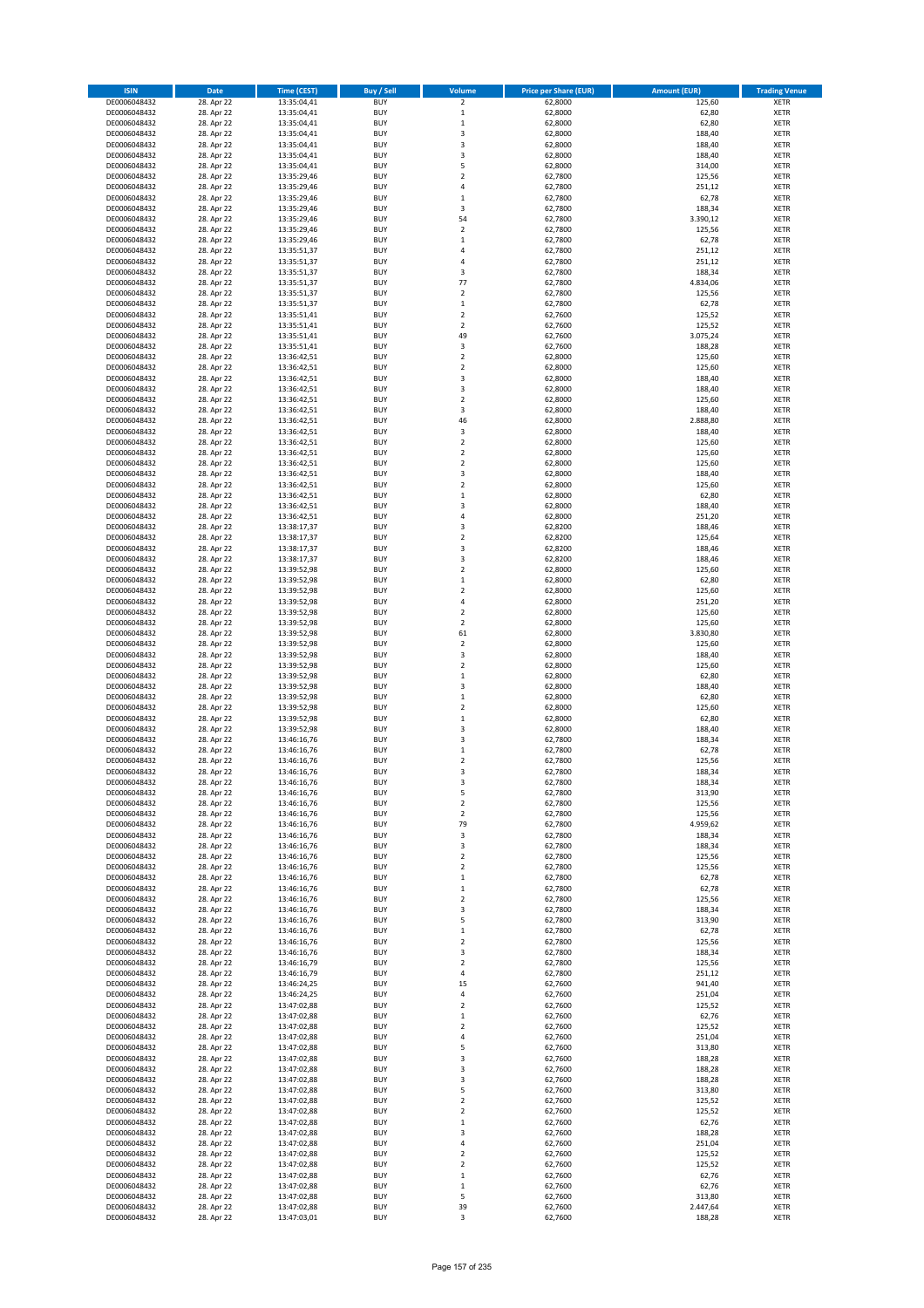| <b>ISIN</b>                  | <b>Date</b>              | <b>Time (CEST)</b>         | <b>Buy / Sell</b>        | Volume                         | <b>Price per Share (EUR)</b> | <b>Amount (EUR)</b> | <b>Trading Venue</b>       |
|------------------------------|--------------------------|----------------------------|--------------------------|--------------------------------|------------------------------|---------------------|----------------------------|
| DE0006048432                 | 28. Apr 22               | 13:47:25,88                | <b>BUY</b>               | $\overline{2}$                 | 62,7400                      | 125,48              | <b>XETR</b>                |
| DE0006048432                 | 28. Apr 22               | 13:47:25,88                | <b>BUY</b>               | $\mathbf 2$                    | 62,7400                      | 125,48              | <b>XETR</b>                |
| DE0006048432                 | 28. Apr 22               | 13:47:25,88                | <b>BUY</b>               | $\overline{2}$                 | 62.7400                      | 125,48              | <b>XETR</b>                |
| DE0006048432<br>DE0006048432 | 28. Apr 22<br>28. Apr 22 | 13:47:25,88<br>13:47:25,88 | <b>BUY</b><br><b>BUY</b> | 178<br>$\overline{\mathbf{c}}$ | 62,7400<br>62,7400           | 11.167,72<br>125,48 | <b>XETR</b><br><b>XETR</b> |
| DE0006048432                 | 28. Apr 22               | 13:47:25,88                | <b>BUY</b>               | $\mathbf 1$                    | 62,7400                      | 62,74               | <b>XETR</b>                |
| DE0006048432                 | 28. Apr 22               | 13:47:25,88                | <b>BUY</b>               | $\mathbf 2$                    | 62,7400                      | 125,48              | <b>XETR</b>                |
| DE0006048432                 | 28. Apr 22               | 13:47:27,25                | <b>BUY</b>               | 3                              | 62,7200                      | 188,16              | <b>XETR</b>                |
| DE0006048432                 | 28. Apr 22               | 13:47:27,25                | <b>BUY</b>               | 3                              | 62,7200                      | 188,16              | <b>XETR</b>                |
| DE0006048432                 | 28. Apr 22               | 13:47:27,25                | <b>BUY</b>               | 54                             | 62,7200                      | 3.386,88            | <b>XETR</b>                |
| DE0006048432                 | 28. Apr 22               | 13:47:27,25                | <b>BUY</b>               | 3                              | 62,7200                      | 188,16              | <b>XETR</b>                |
| DE0006048432<br>DE0006048432 | 28. Apr 22<br>28. Apr 22 | 13:47:27,25                | <b>BUY</b><br><b>BUY</b> | 3<br>3                         | 62,7200<br>62,7200           | 188,16<br>188,16    | <b>XETR</b><br><b>XETR</b> |
| DE0006048432                 | 28. Apr 22               | 13:47:27,25<br>13:47:27,25 | <b>BUY</b>               | 5                              | 62,7200                      | 313,60              | <b>XETR</b>                |
| DE0006048432                 | 28. Apr 22               | 13:47:27,25                | <b>BUY</b>               | 4                              | 62,7200                      | 250,88              | <b>XETR</b>                |
| DE0006048432                 | 28. Apr 22               | 13:48:38,61                | <b>BUY</b>               | $\mathbf 1$                    | 62,7600                      | 62,76               | <b>XETR</b>                |
| DE0006048432                 | 28. Apr 22               | 13:48:38,61                | <b>BUY</b>               | 3                              | 62,7600                      | 188,28              | <b>XETR</b>                |
| DE0006048432                 | 28. Apr 22               | 13:48:38,61                | <b>BUY</b>               | $\mathbf 2$                    | 62,7600                      | 125,52              | <b>XETR</b>                |
| DE0006048432                 | 28. Apr 22               | 13:48:38,61                | <b>BUY</b>               | $\mathbf 1$                    | 62,7600                      | 62,76               | <b>XETR</b>                |
| DE0006048432                 | 28. Apr 22               | 13:48:38,61                | <b>BUY</b>               | $\mathbf 1$                    | 62,7600                      | 62,76               | <b>XETR</b>                |
| DE0006048432                 | 28. Apr 22               | 13:48:38,61                | <b>BUY</b><br><b>BUY</b> | 3                              | 62,7600                      | 188,28              | <b>XETR</b>                |
| DE0006048432<br>DE0006048432 | 28. Apr 22<br>28. Apr 22 | 13:48:38,61<br>13:48:38,61 | <b>BUY</b>               | 5<br>3                         | 62,7600<br>62,7600           | 313,80<br>188,28    | <b>XETR</b><br><b>XETR</b> |
| DE0006048432                 | 28. Apr 22               | 13:49:27,53                | <b>BUY</b>               | 3                              | 62,7400                      | 188,22              | <b>XETR</b>                |
| DE0006048432                 | 28. Apr 22               | 13:49:27,53                | <b>BUY</b>               | 3                              | 62,7400                      | 188,22              | <b>XETR</b>                |
| DE0006048432                 | 28. Apr 22               | 13:49:27,53                | <b>BUY</b>               | $\mathbf 2$                    | 62,7400                      | 125,48              | <b>XETR</b>                |
| DE0006048432                 | 28. Apr 22               | 13:49:27,53                | <b>BUY</b>               | 4                              | 62,7400                      | 250,96              | <b>XETR</b>                |
| DE0006048432                 | 28. Apr 22               | 13:49:27,53                | <b>BUY</b>               | $\mathbf 1$                    | 62,7400                      | 62,74               | <b>XETR</b>                |
| DE0006048432                 | 28. Apr 22               | 13:49:27,53                | <b>BUY</b>               | $\mathbf 2$                    | 62,7400                      | 125,48              | <b>XETR</b>                |
| DE0006048432                 | 28. Apr 22               | 13:49:27,53                | <b>BUY</b>               | 52<br>4                        | 62,7400                      | 3.262,48            | <b>XETR</b>                |
| DE0006048432<br>DE0006048432 | 28. Apr 22<br>28. Apr 22 | 13:49:27,53<br>13:49:27,53 | <b>BUY</b><br><b>BUY</b> | $\mathbf 2$                    | 62,7400<br>62,7400           | 250,96<br>125,48    | <b>XETR</b><br><b>XETR</b> |
| DE0006048432                 | 28. Apr 22               | 13:49:27,53                | <b>BUY</b>               | 3                              | 62,7400                      | 188,22              | <b>XETR</b>                |
| DE0006048432                 | 28. Apr 22               | 13:49:27,53                | <b>BUY</b>               | $\mathbf{1}$                   | 62,7400                      | 62,74               | <b>XETR</b>                |
| DE0006048432                 | 28. Apr 22               | 13:49:27,53                | <b>BUY</b>               | 4                              | 62.7400                      | 250,96              | <b>XETR</b>                |
| DE0006048432                 | 28. Apr 22               | 13:49:27,53                | <b>BUY</b>               | $\mathbf 1$                    | 62,7400                      | 62,74               | <b>XETR</b>                |
| DE0006048432                 | 28. Apr 22               | 13:49:27,53                | <b>BUY</b>               | 3                              | 62,7400                      | 188,22              | <b>XETR</b>                |
| DE0006048432                 | 28. Apr 22               | 13:51:43,90                | <b>BUY</b>               | $\mathbf 2$                    | 62,7200                      | 125,44              | <b>XETR</b>                |
| DE0006048432                 | 28. Apr 22               | 13:51:43,90                | <b>BUY</b>               | 3                              | 62,7200                      | 188,16              | <b>XETR</b>                |
| DE0006048432<br>DE0006048432 | 28. Apr 22<br>28. Apr 22 | 13:51:43,90<br>13:51:43,90 | <b>BUY</b><br><b>BUY</b> | $\mathbf 2$<br>$\mathbf 1$     | 62,7200<br>62,7200           | 125,44<br>62,72     | <b>XETR</b><br><b>XETR</b> |
| DE0006048432                 | 28. Apr 22               | 13:51:43,90                | <b>BUY</b>               | 3                              | 62,7200                      | 188,16              | <b>XETR</b>                |
| DE0006048432                 | 28. Apr 22               | 13:51:43,90                | <b>BUY</b>               | 3                              | 62,7200                      | 188,16              | <b>XETR</b>                |
| DE0006048432                 | 28. Apr 22               | 13:51:43,90                | <b>BUY</b>               | $\overline{\mathbf{2}}$        | 62,7200                      | 125,44              | <b>XETR</b>                |
| DE0006048432                 | 28. Apr 22               | 13:51:43,90                | <b>BUY</b>               | 108                            | 62,7200                      | 6.773,76            | <b>XETR</b>                |
| DE0006048432                 | 28. Apr 22               | 13:51:43,90                | <b>BUY</b>               | $\overline{\mathbf{2}}$        | 62,7200                      | 125,44              | <b>XETR</b>                |
| DE0006048432                 | 28. Apr 22               | 13:51:43,90                | <b>BUY</b>               | $\mathbf 1$                    | 62,7200                      | 62,72               | <b>XETR</b>                |
| DE0006048432                 | 28. Apr 22               | 13:51:43,90                | <b>BUY</b>               | 3                              | 62,7200                      | 188,16              | <b>XETR</b>                |
| DE0006048432<br>DE0006048432 | 28. Apr 22<br>28. Apr 22 | 13:51:43,90<br>13:51:43,90 | <b>BUY</b><br><b>BUY</b> | $\mathbf 2$<br>3               | 62,7200<br>62,7200           | 125,44<br>188,16    | <b>XETR</b><br><b>XETR</b> |
| DE0006048432                 | 28. Apr 22               | 13:51:43,90                | <b>BUY</b>               | $\overline{\mathbf{c}}$        | 62,7200                      | 125,44              | <b>XETR</b>                |
| DE0006048432                 | 28. Apr 22               | 13:51:43,90                | <b>BUY</b>               | $\mathbf 1$                    | 62,7200                      | 62,72               | <b>XETR</b>                |
| DE0006048432                 | 28. Apr 22               | 13:51:43,90                | <b>BUY</b>               | 3                              | 62,7200                      | 188,16              | <b>XETR</b>                |
| DE0006048432                 | 28. Apr 22               | 13:51:43,90                | <b>BUY</b>               | $\mathbf 2$                    | 62,7200                      | 125,44              | <b>XETR</b>                |
| DE0006048432                 | 28. Apr 22               | 13:52:31,54                | <b>BUY</b>               | 3                              | 62,7200                      | 188,16              | <b>XETR</b>                |
| DE0006048432                 | 28. Apr 22               | 13:52:31,54                | <b>BUY</b>               | 3                              | 62,7200                      | 188,16              | <b>XETR</b>                |
| DE0006048432                 | 28. Apr 22               | 13:52:31,54                | <b>BUY</b>               | 4                              | 62,7200                      | 250,88              | <b>XETR</b>                |
| DE0006048432<br>DE0006048432 | 28. Apr 22<br>28. Apr 22 | 13:52:31,54<br>13:52:31,54 | <b>BUY</b><br><b>BUY</b> | 3<br>$\overline{\mathbf{c}}$   | 62,7200<br>62,7200           | 188,16<br>125,44    | <b>XETR</b><br><b>XETR</b> |
| DE0006048432                 | 28. Apr 22               | 13:52:31,54                | <b>BUY</b>               | 3                              | 62,7200                      | 188,16              | <b>XETR</b>                |
| DE0006048432                 | 28. Apr 22               | 13:52:31,54                | <b>BUY</b>               | $\mathbf 2$                    | 62,7200                      | 125,44              | <b>XETR</b>                |
| DE0006048432                 | 28. Apr 22               | 13:52:31,54                | <b>BUY</b>               | 3                              | 62,7200                      | 188,16              | <b>XETR</b>                |
| DE0006048432                 | 28. Apr 22               | 13:52:31,54                | <b>BUY</b>               | $\mathbf 1$                    | 62,7200                      | 62,72               | <b>XETR</b>                |
| DE0006048432                 | 28. Apr 22               | 13:52:31,54                | <b>BUY</b>               | 3                              | 62,7200                      | 188,16              | <b>XETR</b>                |
| DE0006048432                 | 28. Apr 22               | 13:52:31,54                | BUY                      | 2                              | 62,7200                      | 125,44              | <b>XETR</b>                |
| DE0006048432<br>DE0006048432 | 28. Apr 22<br>28. Apr 22 | 13:52:31,54<br>13:54:19,49 | <b>BUY</b><br><b>BUY</b> | 5<br>$\mathbf 2$               | 62,7200<br>62,7000           | 313,60<br>125,40    | <b>XETR</b><br>XETR        |
| DE0006048432                 | 28. Apr 22               | 13:54:19,49                | <b>BUY</b>               | $\mathbf 1$                    | 62,7000                      | 62,70               | XETR                       |
| DE0006048432                 | 28. Apr 22               | 13:54:19,49                | <b>BUY</b>               | $\overline{\mathbf{2}}$        | 62,7000                      | 125,40              | <b>XETR</b>                |
| DE0006048432                 | 28. Apr 22               | 13:54:19,49                | <b>BUY</b>               | 3                              | 62,7000                      | 188,10              | <b>XETR</b>                |
| DE0006048432                 | 28. Apr 22               | 13:54:19,49                | <b>BUY</b>               | $\overline{\mathbf{2}}$        | 62,7000                      | 125,40              | <b>XETR</b>                |
| DE0006048432                 | 28. Apr 22               | 13:54:19,49                | <b>BUY</b>               | 5                              | 62,7000                      | 313,50              | <b>XETR</b>                |
| DE0006048432                 | 28. Apr 22               | 13:54:19,49                | <b>BUY</b>               | 105                            | 62,7000                      | 6.583,50            | <b>XETR</b>                |
| DE0006048432<br>DE0006048432 | 28. Apr 22<br>28. Apr 22 | 13:54:19,49<br>13:54:19,49 | <b>BUY</b><br><b>BUY</b> | 5<br>3                         | 62,7000<br>62,7000           | 313,50<br>188,10    | <b>XETR</b><br>XETR        |
| DE0006048432                 | 28. Apr 22               | 13:54:19,49                | <b>BUY</b>               | 3                              | 62,7000                      | 188,10              | <b>XETR</b>                |
| DE0006048432                 | 28. Apr 22               | 13:54:19,49                | <b>BUY</b>               | 3                              | 62,7000                      | 188,10              | <b>XETR</b>                |
| DE0006048432                 | 28. Apr 22               | 13:54:19,49                | <b>BUY</b>               | $\overline{\mathbf{2}}$        | 62,7000                      | 125,40              | <b>XETR</b>                |
| DE0006048432                 | 28. Apr 22               | 13:54:19,49                | <b>BUY</b>               | 3                              | 62,7000                      | 188,10              | <b>XETR</b>                |
| DE0006048432                 | 28. Apr 22               | 13:54:19,49                | <b>BUY</b>               | $\mathbf 1$                    | 62,7000                      | 62,70               | <b>XETR</b>                |
| DE0006048432                 | 28. Apr 22               | 13:54:19,49                | <b>BUY</b>               | $\overline{2}$                 | 62,7000                      | 125,40              | <b>XETR</b>                |
| DE0006048432<br>DE0006048432 | 28. Apr 22<br>28. Apr 22 | 13:54:19,49<br>13:54:19,49 | <b>BUY</b><br><b>BUY</b> | $\overline{\mathbf{2}}$<br>3   | 62,7000<br>62,7000           | 125,40<br>188,10    | <b>XETR</b><br><b>XETR</b> |
| DE0006048432                 | 28. Apr 22               | 13:54:19,49                | <b>BUY</b>               | $\mathbf 1$                    | 62,7000                      | 62,70               | <b>XETR</b>                |
| DE0006048432                 | 28. Apr 22               | 13:54:19,49                | <b>BUY</b>               | 3                              | 62,7000                      | 188,10              | <b>XETR</b>                |
| DE0006048432                 | 28. Apr 22               | 13:54:19,49                | <b>BUY</b>               | 3                              | 62,7000                      | 188,10              | <b>XETR</b>                |
| DE0006048432                 | 28. Apr 22               | 13:54:21,01                | <b>BUY</b>               | $\mathbf 1$                    | 62,7000                      | 62,70               | <b>XETR</b>                |
| DE0006048432                 | 28. Apr 22               | 13:54:21,01                | <b>BUY</b>               | 3                              | 62,7000                      | 188,10              | <b>XETR</b>                |
| DE0006048432                 | 28. Apr 22               | 13:54:21,01                | <b>BUY</b>               | 3                              | 62,7000                      | 188,10              | <b>XETR</b>                |
| DE0006048432<br>DE0006048432 | 28. Apr 22               | 13:55:32,31                | <b>BUY</b><br><b>BUY</b> | 4<br>3                         | 62,6800<br>62,6800           | 250,72              | XETR<br><b>XETR</b>        |
| DE0006048432                 | 28. Apr 22<br>28. Apr 22 | 13:55:32,31<br>13:55:32,31 | <b>BUY</b>               | 3                              | 62,6800                      | 188,04<br>188,04    | <b>XETR</b>                |
| DE0006048432                 | 28. Apr 22               | 13:55:32,31                | <b>BUY</b>               | 3                              | 62,6800                      | 188,04              | <b>XETR</b>                |
| DE0006048432                 | 28. Apr 22               | 13:55:32,31                | <b>BUY</b>               | 109                            | 62,6800                      | 6.832,12            | XETR                       |
| DE0006048432                 | 28. Apr 22               | 13:55:32,31                | <b>BUY</b>               | $\mathbf 2$                    | 62,6800                      | 125,36              | <b>XETR</b>                |
| DE0006048432                 | 28. Apr 22               | 13:55:32,31                | <b>BUY</b>               | $\mathbf 1$                    | 62,6800                      | 62,68               | <b>XETR</b>                |
| DE0006048432                 | 28. Apr 22               | 13:55:32,31                | <b>BUY</b>               | $\mathbf 1$                    | 62,6800                      | 62,68               | XETR                       |
| DE0006048432                 | 28. Apr 22               | 13:55:32,31                | <b>BUY</b>               | $\overline{\mathbf{c}}$        | 62,6800                      | 125,36              | <b>XETR</b>                |
| DE0006048432                 | 28. Apr 22<br>28. Apr 22 | 13:55:32,31                | <b>BUY</b><br><b>BUY</b> | 3<br>$\mathbf 2$               | 62,6800<br>62,6800           | 188,04<br>125,36    | <b>XETR</b>                |
| DE0006048432<br>DE0006048432 | 28. Apr 22               | 13:55:32,31<br>13:55:32,31 | <b>BUY</b>               | 3                              | 62,6800                      | 188,04              | <b>XETR</b><br><b>XETR</b> |
| DE0006048432                 | 28. Apr 22               | 13:55:32,31                | <b>BUY</b>               | 515                            | 62,6800                      | 32.280,20           | <b>XETR</b>                |
| DE0006048432                 | 28. Apr 22               | 13:55:32,31                | <b>BUY</b>               | $\overline{2}$                 | 62,6800                      | 125,36              | <b>XETR</b>                |
| DE0006048432                 | 28. Apr 22               | 13:55:32,31                | <b>BUY</b>               | 3                              | 62,6800                      | 188,04              | <b>XETR</b>                |
| DE0006048432                 | 28. Apr 22               | 13:55:32,33                | <b>BUY</b>               | 4                              | 62,6800                      | 250,72              | <b>XETR</b>                |
| DE0006048432                 | 28. Apr 22               | 13:55:32,50                | <b>BUY</b>               | $\mathbf 1$                    | 62,6600                      | 62,66               | XETR                       |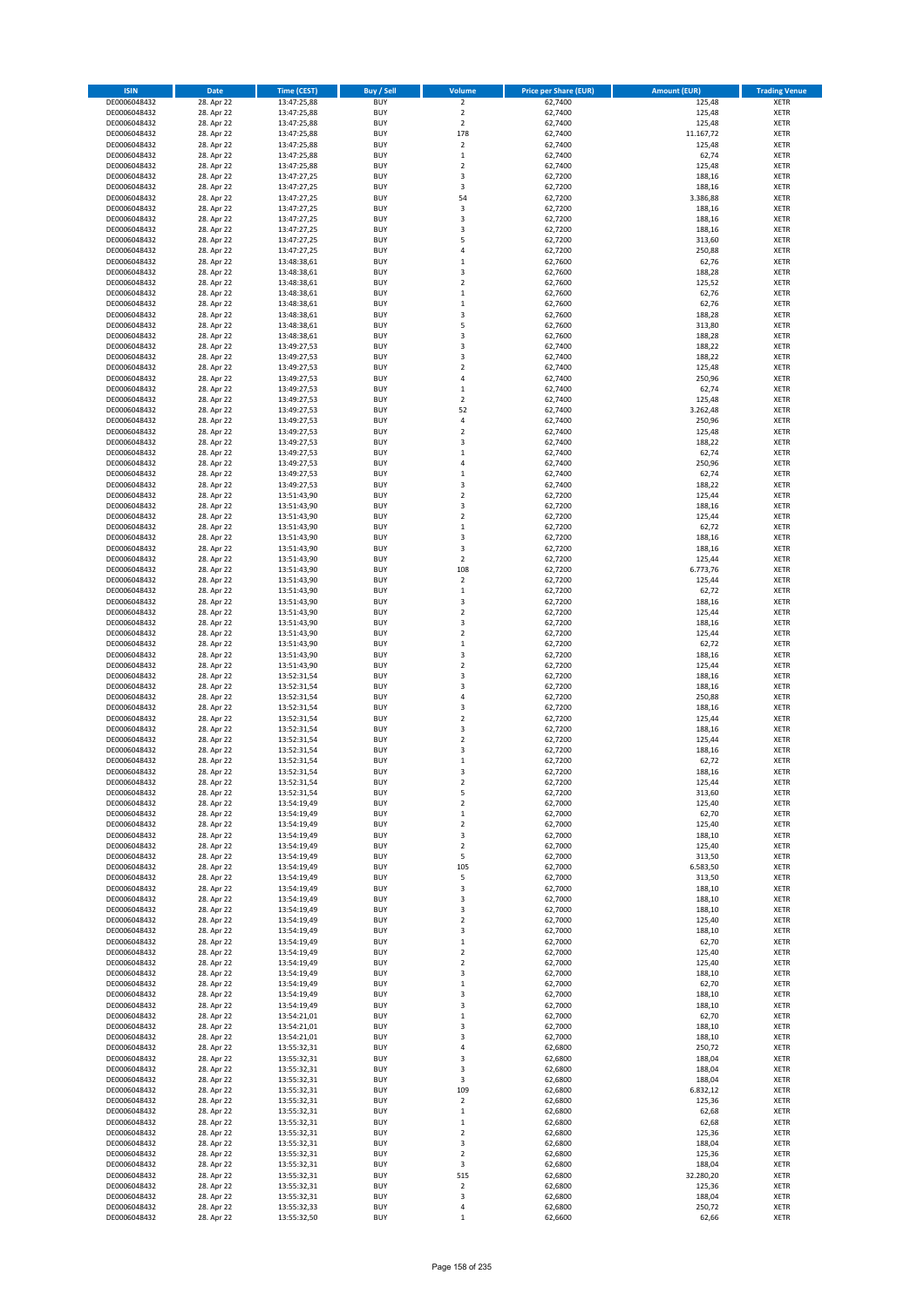| <b>ISIN</b>                  | Date                     | <b>Time (CEST)</b>         | <b>Buy / Sell</b>        | <b>Volume</b>        | <b>Price per Share (EUR)</b> | <b>Amount (EUR)</b> | <b>Trading Venue</b>       |
|------------------------------|--------------------------|----------------------------|--------------------------|----------------------|------------------------------|---------------------|----------------------------|
| DE0006048432                 | 28. Apr 22               | 13:55:32,50                | <b>BUY</b>               | $\overline{2}$       | 62,6600                      | 125,32              | <b>XETR</b>                |
| DE0006048432                 | 28. Apr 22               | 13:55:32,50                | <b>BUY</b>               | 50                   | 62,6600                      | 3.133,00            | XETR                       |
| DE0006048432                 | 28. Apr 22               | 13:55:32,50                | <b>BUY</b>               | $\,1\,$              | 62,6600                      | 62,66               | <b>XETR</b>                |
| DE0006048432                 | 28. Apr 22               | 13:55:40,76                | <b>BUY</b>               | $\mathsf 3$          | 62,6400                      | 187,92              | XETR                       |
| DE0006048432<br>DE0006048432 | 28. Apr 22<br>28. Apr 22 | 13:55:40,76<br>13:55:40,76 | <b>BUY</b><br><b>BUY</b> | $\overline{2}$<br>3  | 62,6400<br>62,6400           | 125,28<br>187,92    | <b>XETR</b><br><b>XETR</b> |
| DE0006048432                 | 28. Apr 22               | 13:55:40,76                | <b>BUY</b>               | $\mathbf 2$          | 62,6400                      | 125,28              | <b>XETR</b>                |
| DE0006048432                 | 28. Apr 22               | 13:55:40,76                | <b>BUY</b>               | 63                   | 62,6400                      | 3.946,32            | <b>XETR</b>                |
| DE0006048432                 | 28. Apr 22               | 13:55:40,76                | <b>BUY</b>               | $\overline{2}$       | 62,6400                      | 125,28              | <b>XETR</b>                |
| DE0006048432                 | 28. Apr 22               | 13:55:40,76                | <b>BUY</b>               | $\overline{2}$       | 62,6400                      | 125,28              | <b>XETR</b>                |
| DE0006048432                 | 28. Apr 22               | 13:55:40,76                | <b>BUY</b>               | $\mathsf 3$          | 62,6400                      | 187,92              | <b>XETR</b>                |
| DE0006048432                 | 28. Apr 22               | 13:55:40,76                | <b>BUY</b>               | $\,1\,$              | 62,6400                      | 62,64               | <b>XETR</b>                |
| DE0006048432<br>DE0006048432 | 28. Apr 22<br>28. Apr 22 | 13:55:40,76<br>13:55:40,76 | <b>BUY</b><br><b>BUY</b> | $\,1\,$<br>3         | 62,6400<br>62,6400           | 62,64<br>187,92     | <b>XETR</b><br><b>XETR</b> |
| DE0006048432                 | 28. Apr 22               | 13:55:40,76                | <b>BUY</b>               | $\sqrt{4}$           | 62,6400                      | 250,56              | <b>XETR</b>                |
| DE0006048432                 | 28. Apr 22               | 13:55:40,76                | <b>BUY</b>               | 14                   | 62,6400                      | 876,96              | <b>XETR</b>                |
| DE0006048432                 | 28. Apr 22               | 13:55:40,78                | <b>BUY</b>               | 3                    | 62,6400                      | 187,92              | <b>XETR</b>                |
| DE0006048432                 | 28. Apr 22               | 13:55:50,02                | <b>BUY</b>               | 3                    | 62,6200                      | 187,86              | <b>XETR</b>                |
| DE0006048432                 | 28. Apr 22               | 13:55:50,02                | <b>BUY</b>               | 3                    | 62,6200                      | 187,86              | <b>XETR</b>                |
| DE0006048432<br>DE0006048432 | 28. Apr 22<br>28. Apr 22 | 13:55:50,02<br>13:55:50,02 | <b>BUY</b><br><b>BUY</b> | 74<br>$\overline{2}$ | 62,6200<br>62,6200           | 4.633,88<br>125,24  | <b>XETR</b><br><b>XETR</b> |
| DE0006048432                 | 28. Apr 22               | 13:55:50,02                | <b>BUY</b>               | 3                    | 62,6200                      | 187,86              | <b>XETR</b>                |
| DE0006048432                 | 28. Apr 22               | 13:55:50,02                | <b>BUY</b>               | $\,1\,$              | 62,6200                      | 62,62               | <b>XETR</b>                |
| DE0006048432                 | 28. Apr 22               | 13:55:50,09                | <b>BUY</b>               | $\mathbf 2$          | 62,6000                      | 125,20              | <b>XETR</b>                |
| DE0006048432                 | 28. Apr 22               | 13:55:50,09                | <b>BUY</b>               | $\overline{2}$       | 62,6000                      | 125,20              | <b>XETR</b>                |
| DE0006048432                 | 28. Apr 22               | 13:55:50,09                | <b>BUY</b>               | 11                   | 62,6000                      | 688,60              | <b>XETR</b>                |
| DE0006048432<br>DE0006048432 | 28. Apr 22               | 13:55:50,11                | <b>BUY</b><br><b>BUY</b> | $\mathsf 3$<br>6     | 62,6000                      | 187,80              | <b>XETR</b><br><b>XETR</b> |
| DE0006048432                 | 28. Apr 22<br>28. Apr 22 | 13:55:50,40<br>13:55:50,40 | <b>BUY</b>               | 4                    | 62,5800<br>62,5800           | 375,48<br>250,32    | <b>XETR</b>                |
| DE0006048432                 | 28. Apr 22               | 13:56:09,80                | <b>BUY</b>               | 3                    | 62,5600                      | 187,68              | <b>XETR</b>                |
| DE0006048432                 | 28. Apr 22               | 13:56:09,80                | <b>BUY</b>               | 3                    | 62,5600                      | 187,68              | <b>XETR</b>                |
| DE0006048432                 | 28. Apr 22               | 13:56:09,80                | <b>BUY</b>               | $\overline{2}$       | 62,5600                      | 125,12              | <b>XETR</b>                |
| DE0006048432                 | 28. Apr 22               | 13:56:09,80                | <b>BUY</b>               | $\,$ 1               | 62,5600                      | 62,56               | <b>XETR</b>                |
| DE0006048432                 | 28. Apr 22               | 13:56:09,80                | <b>BUY</b>               | $\mathbf 2$          | 62,5600                      | 125,12              | <b>XETR</b>                |
| DE0006048432<br>DE0006048432 | 28. Apr 22<br>28. Apr 22 | 13:56:09,80<br>13:56:09,81 | <b>BUY</b><br><b>BUY</b> | $\mathbf 2$<br>3     | 62,5600<br>62,5600           | 125,12<br>187,68    | <b>XETR</b><br><b>XETR</b> |
| DE0006048432                 | 28. Apr 22               | 13:56:30,92                | <b>BUY</b>               | 53                   | 62,5800                      | 3.316,74            | <b>XETR</b>                |
| DE0006048432                 | 28. Apr 22               | 13:56:30,92                | <b>BUY</b>               | $\mathbf 2$          | 62,5800                      | 125,16              | <b>XETR</b>                |
| DE0006048432                 | 28. Apr 22               | 13:56:30,92                | <b>BUY</b>               | 3                    | 62,5800                      | 187,74              | <b>XETR</b>                |
| DE0006048432                 | 28. Apr 22               | 13:56:59,04                | <b>BUY</b>               | $\,$ 1               | 62,5400                      | 62,54               | <b>XETR</b>                |
| DE0006048432                 | 28. Apr 22               | 13:56:59,04                | <b>BUY</b>               | 3                    | 62,5400                      | 187,62              | <b>XETR</b>                |
| DE0006048432                 | 28. Apr 22<br>28. Apr 22 | 13:56:59,04                | <b>BUY</b><br><b>BUY</b> | $\mathbf 1$<br>5     | 62,5400                      | 62,54<br>312,70     | <b>XETR</b><br><b>XETR</b> |
| DE0006048432<br>DE0006048432 | 28. Apr 22               | 13:56:59,04<br>13:57:09,55 | <b>BUY</b>               | $\overline{2}$       | 62,5400<br>62,5200           | 125,04              | <b>XETR</b>                |
| DE0006048432                 | 28. Apr 22               | 13:57:09,55                | <b>BUY</b>               | 388                  | 62,5200                      | 24.257,76           | <b>XETR</b>                |
| DE0006048432                 | 28. Apr 22               | 13:57:09,55                | <b>BUY</b>               | $\overline{2}$       | 62,5200                      | 125,04              | <b>XETR</b>                |
| DE0006048432                 | 28. Apr 22               | 13:57:09,55                | <b>BUY</b>               | $\,$ 1               | 62,5200                      | 62,52               | <b>XETR</b>                |
| DE0006048432                 | 28. Apr 22               | 13:57:09,55                | <b>BUY</b>               | 5                    | 62,5200                      | 312,60              | <b>XETR</b>                |
| DE0006048432<br>DE0006048432 | 28. Apr 22<br>28. Apr 22 | 13:57:09,55                | <b>BUY</b><br><b>BUY</b> | 32<br>3              | 62,5200<br>62,5000           | 2.000,64<br>187,50  | <b>XETR</b><br><b>XETR</b> |
| DE0006048432                 | 28. Apr 22               | 13:57:17,33<br>13:57:17,33 | <b>BUY</b>               | 5                    | 62,5000                      | 312,50              | <b>XETR</b>                |
| DE0006048432                 | 28. Apr 22               | 13:57:55,75                | <b>BUY</b>               | $\mathbf 2$          | 62,4400                      | 124,88              | <b>XETR</b>                |
| DE0006048432                 | 28. Apr 22               | 13:57:55,75                | <b>BUY</b>               | $\overline{2}$       | 62,4400                      | 124,88              | <b>XETR</b>                |
| DE0006048432                 | 28. Apr 22               | 13:57:55,75                | <b>BUY</b>               | 61                   | 62,4400                      | 3.808,84            | <b>XETR</b>                |
| DE0006048432                 | 28. Apr 22               | 13:57:55,75                | <b>BUY</b>               | $\,1\,$              | 62,4400                      | 62,44               | <b>XETR</b>                |
| DE0006048432                 | 28. Apr 22               | 13:59:27,69                | <b>BUY</b>               | $\mathbf 2$          | 62,5000                      | 125,00              | <b>XETR</b>                |
| DE0006048432<br>DE0006048432 | 28. Apr 22<br>28. Apr 22 | 13:59:27,69<br>13:59:27,69 | <b>BUY</b><br><b>BUY</b> | 2<br>$\,1\,$         | 62,5000<br>62,5000           | 125,00<br>62,50     | <b>XETR</b><br><b>XETR</b> |
| DE0006048432                 | 28. Apr 22               | 13:59:27,69                | <b>BUY</b>               | $\mathbf 2$          | 62,5000                      | 125,00              | <b>XETR</b>                |
| DE0006048432                 | 28. Apr 22               | 13:59:27,69                | <b>BUY</b>               | $\mathbf 1$          | 62,5000                      | 62,50               | <b>XETR</b>                |
| DE0006048432                 | 28. Apr 22               | 13:59:27,69                | <b>BUY</b>               | $\mathbf 2$          | 62,5000                      | 125,00              | <b>XETR</b>                |
| DE0006048432                 | 28. Apr 22               | 13:59:27,69                | <b>BUY</b>               | $\,1\,$              | 62,5000                      | 62,50               | <b>XETR</b>                |
| DE0006048432                 | 28. Apr 22               | 13:59:27,69                | <b>BUY</b>               | 3                    | 62,5000                      | 187,50              | <b>XETR</b>                |
| DE0006048432<br>DE0006048432 | 28. Apr 22<br>28. Apr 22 | 13:59:27,69<br>13:59:27,69 | <b>BUY</b><br>BUY        | 3<br>4               | 62,5000<br>62,5000           | 187,50<br>250,00    | <b>XETR</b><br>XETR        |
| DE0006048432                 | 28. Apr 22               | 14:00:09,08                | <b>BUY</b>               | 78                   | 62,5000                      | 4.875,00            | <b>XETR</b>                |
| DE0006048432                 | 28. Apr 22               | 14:00:09,08                | <b>BUY</b>               | $\overline{2}$       | 62,5000                      | 125,00              | <b>XETR</b>                |
| DE0006048432                 | 28. Apr 22               | 14:00:09,08                | <b>BUY</b>               | $\mathbf 2$          | 62,5000                      | 125,00              | <b>XETR</b>                |
| DE0006048432                 | 28. Apr 22               | 14:00:09,08                | <b>BUY</b>               | $\,1\,$              | 62,5000                      | 62,50               | <b>XETR</b>                |
| DE0006048432                 | 28. Apr 22               | 14:01:22,99                | <b>BUY</b>               | 3                    | 62,4800                      | 187,44              | <b>XETR</b>                |
| DE0006048432<br>DE0006048432 | 28. Apr 22<br>28. Apr 22 | 14:01:22,99                | <b>BUY</b><br><b>BUY</b> | 3<br>3               | 62,4800<br>62,4800           | 187,44<br>187,44    | <b>XETR</b><br><b>XETR</b> |
| DE0006048432                 | 28. Apr 22               | 14:01:22,99<br>14:01:22,99 | <b>BUY</b>               | $\mathbf 2$          | 62,4800                      | 124,96              | XETR                       |
| DE0006048432                 | 28. Apr 22               | 14:01:22,99                | <b>BUY</b>               | $\mathbf 2$          | 62,4800                      | 124,96              | <b>XETR</b>                |
| DE0006048432                 | 28. Apr 22               | 14:01:22,99                | <b>BUY</b>               | $\,$ 1               | 62,4800                      | 62,48               | XETR                       |
| DE0006048432                 | 28. Apr 22               | 14:01:22,99                | <b>BUY</b>               | 3                    | 62,4800                      | 187,44              | <b>XETR</b>                |
| DE0006048432                 | 28. Apr 22               | 14:01:22,99                | <b>BUY</b>               | $\mathsf 3$          | 62,4800                      | 187,44              | XETR                       |
| DE0006048432<br>DE0006048432 | 28. Apr 22<br>28. Apr 22 | 14:01:22,99<br>14:01:22,99 | <b>BUY</b><br><b>BUY</b> | 3<br>3               | 62,4800<br>62,4800           | 187,44<br>187,44    | <b>XETR</b><br><b>XETR</b> |
| DE0006048432                 | 28. Apr 22               | 14:01:22,99                | <b>BUY</b>               | 3                    | 62,4800                      | 187,44              | <b>XETR</b>                |
| DE0006048432                 | 28. Apr 22               | 14:01:22,99                | <b>BUY</b>               | $\overline{2}$       | 62,4800                      | 124,96              | <b>XETR</b>                |
| DE0006048432                 | 28. Apr 22               | 14:01:22,99                | <b>BUY</b>               | 3                    | 62,4800                      | 187,44              | <b>XETR</b>                |
| DE0006048432                 | 28. Apr 22               | 14:01:22,99                | <b>BUY</b>               | $\,$ 1               | 62,4800                      | 62,48               | XETR                       |
| DE0006048432                 | 28. Apr 22               | 14:01:22,99                | <b>BUY</b>               | $\mathsf 3$          | 62,4800                      | 187,44              | <b>XETR</b>                |
| DE0006048432<br>DE0006048432 | 28. Apr 22<br>28. Apr 22 | 14:01:22,99<br>14:01:22,99 | <b>BUY</b><br><b>BUY</b> | $\,1\,$<br>5         | 62,4800<br>62,4800           | 62,48<br>312,40     | <b>XETR</b><br><b>XETR</b> |
| DE0006048432                 | 28. Apr 22               | 14:01:22,99                | <b>BUY</b>               | 5                    | 62,4800                      | 312,40              | <b>XETR</b>                |
| DE0006048432                 | 28. Apr 22               | 14:01:28,22                | <b>BUY</b>               | $\mathbf 2$          | 62,4800                      | 124,96              | <b>XETR</b>                |
| DE0006048432                 | 28. Apr 22               | 14:01:28,22                | <b>BUY</b>               | 3                    | 62,4800                      | 187,44              | XETR                       |
| DE0006048432                 | 28. Apr 22               | 14:01:28,22                | <b>BUY</b>               | 3                    | 62,4800                      | 187,44              | <b>XETR</b>                |
| DE0006048432                 | 28. Apr 22               | 14:01:28,22                | <b>BUY</b>               | 47                   | 62,4800                      | 2.936,56            | <b>XETR</b>                |
| DE0006048432                 | 28. Apr 22               | 14:01:45,35                | <b>BUY</b>               | $\mathbf 2$          | 62,4600                      | 124,92              | <b>XETR</b>                |
| DE0006048432<br>DE0006048432 | 28. Apr 22<br>28. Apr 22 | 14:01:45,35<br>14:01:45,35 | <b>BUY</b><br><b>BUY</b> | 2<br>$\overline{2}$  | 62,4600<br>62,4600           | 124,92<br>124,92    | <b>XETR</b><br><b>XETR</b> |
| DE0006048432                 | 28. Apr 22               | 14:01:45,35                | <b>BUY</b>               | 3                    | 62,4600                      | 187,38              | <b>XETR</b>                |
| DE0006048432                 | 28. Apr 22               | 14:01:45,35                | <b>BUY</b>               | $\mathbf 1$          | 62,4600                      | 62,46               | <b>XETR</b>                |
| DE0006048432                 | 28. Apr 22               | 14:02:14,56                | <b>BUY</b>               | 3                    | 62,4600                      | 187,38              | <b>XETR</b>                |
| DE0006048432                 | 28. Apr 22               | 14:02:14,56                | <b>BUY</b>               | 3                    | 62,4600                      | 187,38              | <b>XETR</b>                |
| DE0006048432                 | 28. Apr 22               | 14:02:14,56                | <b>BUY</b>               | 3                    | 62,4600                      | 187,38              | <b>XETR</b>                |
| DE0006048432<br>DE0006048432 | 28. Apr 22<br>28. Apr 22 | 14:02:14,56<br>14:02:14,56 | <b>BUY</b><br><b>BUY</b> | 3<br>3               | 62,4600<br>62,4600           | 187,38<br>187,38    | <b>XETR</b><br><b>XETR</b> |
| DE0006048432                 | 28. Apr 22               | 14:02:14,56                | <b>BUY</b>               | 47                   | 62,4600                      | 2.935,62            | XETR                       |
| DE0006048432                 | 28. Apr 22               | 14:02:14,56                | <b>BUY</b>               | 3                    | 62,4600                      | 187,38              | <b>XETR</b>                |
| DE0006048432                 | 28. Apr 22               | 14:02:14,56                | <b>BUY</b>               | $\,$ 1               | 62,4600                      | 62,46               | XETR                       |
| DE0006048432                 | 28. Apr 22               | 14:02:14,56                | <b>BUY</b>               | 3                    | 62,4600                      | 187,38              | <b>XETR</b>                |
| DE0006048432                 | 28. Apr 22               | 14:02:14,56                | <b>BUY</b>               | $\pmb{4}$            | 62,4600                      | 249,84              | <b>XETR</b>                |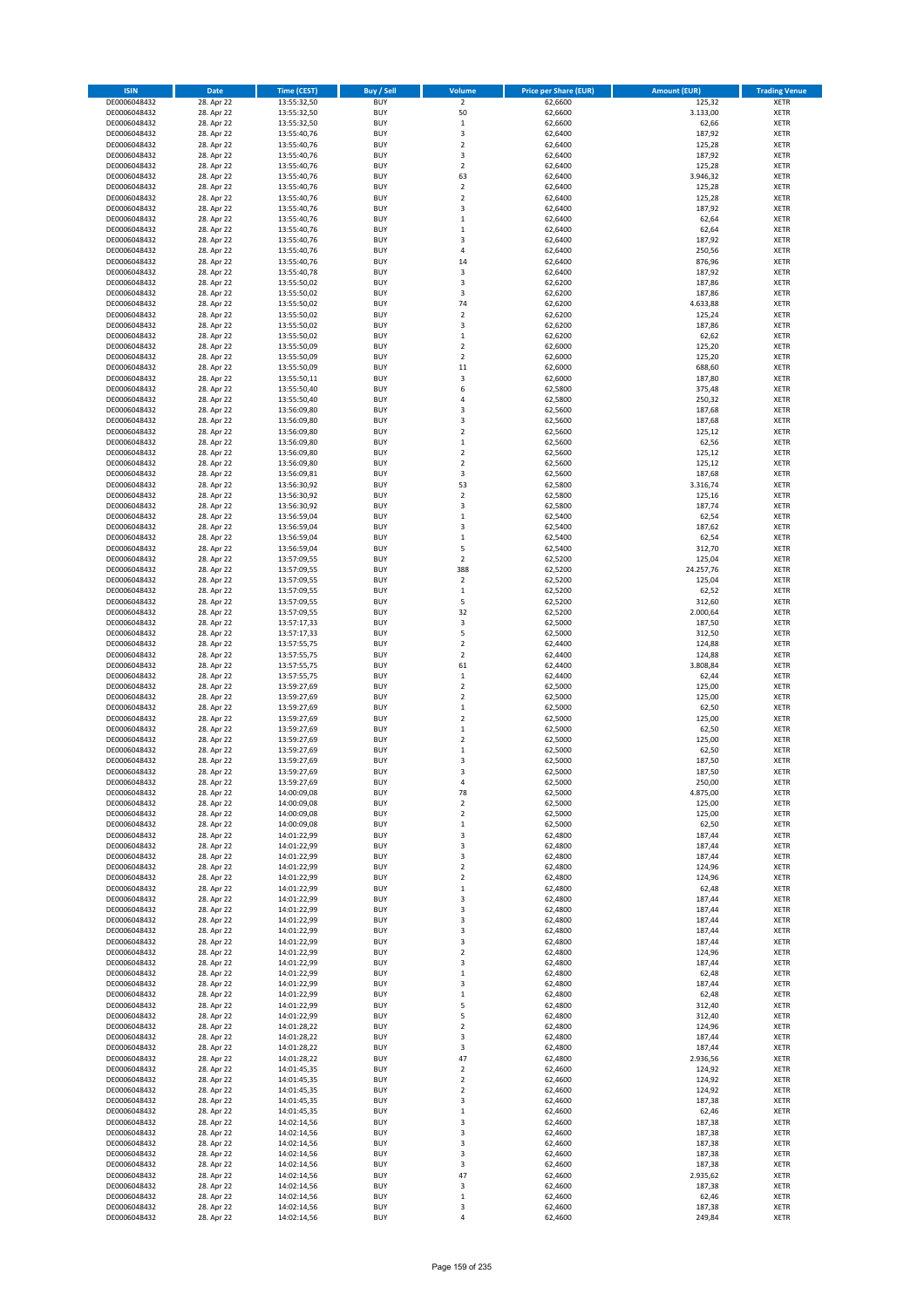| <b>ISIN</b>                  | <b>Date</b>              | <b>Time (CEST)</b>         | <b>Buy / Sell</b>        | Volume                        | <b>Price per Share (EUR)</b> | <b>Amount (EUR)</b> | <b>Trading Venue</b>       |
|------------------------------|--------------------------|----------------------------|--------------------------|-------------------------------|------------------------------|---------------------|----------------------------|
| DE0006048432                 | 28. Apr 22               | 14:02:14,56                | <b>BUY</b>               | $\overline{\mathbf{2}}$       | 62,4600                      | 124,92              | <b>XETR</b>                |
| DE0006048432                 | 28. Apr 22               | 14:02:43,15                | <b>BUY</b>               | 3                             | 62,4400                      | 187,32              | <b>XETR</b>                |
| DE0006048432                 | 28. Apr 22               | 14:02:43,15                | <b>BUY</b>               | $\mathbf 1$                   | 62,4400                      | 62,44               | <b>XETR</b>                |
| DE0006048432                 | 28. Apr 22               | 14:02:43,15                | <b>BUY</b>               | $\mathbf 2$                   | 62,4400                      | 124,88              | <b>XETR</b>                |
| DE0006048432<br>DE0006048432 | 28. Apr 22<br>28. Apr 22 | 14:02:43,15<br>14:02:43,15 | <b>BUY</b><br><b>BUY</b> | $\mathbf 1$<br>4              | 62,4400<br>62,4400           | 62,44<br>249,76     | <b>XETR</b><br><b>XETR</b> |
| DE0006048432                 | 28. Apr 22               | 14:03:42,27                | <b>BUY</b>               | 26                            | 62,4600                      | 1.623,96            | <b>XETR</b>                |
| DE0006048432                 | 28. Apr 22               | 14:04:24,26                | <b>BUY</b>               | $\overline{\mathbf{c}}$       | 62,4600                      | 124,92              | <b>XETR</b>                |
| DE0006048432                 | 28. Apr 22               | 14:04:24,26                | <b>BUY</b>               | 3                             | 62,4600                      | 187,38              | <b>XETR</b>                |
| DE0006048432                 | 28. Apr 22               | 14:04:24,26                | <b>BUY</b>               | $\mathbf 2$                   | 62,4600                      | 124,92              | <b>XETR</b>                |
| DE0006048432                 | 28. Apr 22               | 14:04:24,26                | <b>BUY</b>               | 3                             | 62,4600                      | 187,38              | <b>XETR</b>                |
| DE0006048432                 | 28. Apr 22               | 14:04:24,26                | <b>BUY</b>               | 3                             | 62,4600                      | 187,38              | <b>XETR</b>                |
| DE0006048432<br>DE0006048432 | 28. Apr 22<br>28. Apr 22 | 14:04:24,26<br>14:04:24,26 | <b>BUY</b><br><b>BUY</b> | 3<br>3                        | 62,4600<br>62,4600           | 187,38<br>187,38    | <b>XETR</b><br><b>XETR</b> |
| DE0006048432                 | 28. Apr 22               | 14:04:24,26                | <b>BUY</b>               | $\mathbf 2$                   | 62,4600                      | 124,92              | <b>XETR</b>                |
| DE0006048432                 | 28. Apr 22               | 14:04:24,26                | <b>BUY</b>               | $\overline{\mathbf{c}}$       | 62,4600                      | 124,92              | <b>XETR</b>                |
| DE0006048432                 | 28. Apr 22               | 14:04:24,26                | <b>BUY</b>               | 3                             | 62,4600                      | 187,38              | <b>XETR</b>                |
| DE0006048432                 | 28. Apr 22               | 14:04:24,26                | <b>BUY</b>               | $\mathbf 1$                   | 62,4600                      | 62,46               | <b>XETR</b>                |
| DE0006048432                 | 28. Apr 22               | 14:04:24,26                | <b>BUY</b>               | $\overline{\mathbf{c}}$       | 62,4600                      | 124,92              | <b>XETR</b>                |
| DE0006048432<br>DE0006048432 | 28. Apr 22<br>28. Apr 22 | 14:04:24,26<br>14:04:24,26 | <b>BUY</b><br><b>BUY</b> | $\mathbf 1$<br>3              | 62,4600<br>62,4600           | 62,46<br>187,38     | <b>XETR</b><br><b>XETR</b> |
| DE0006048432                 | 28. Apr 22               | 14:04:24,26                | <b>BUY</b>               | $\mathbf 2$                   | 62,4600                      | 124,92              | <b>XETR</b>                |
| DE0006048432                 | 28. Apr 22               | 14:04:24,26                | <b>BUY</b>               | 50                            | 62,4600                      | 3.123,00            | <b>XETR</b>                |
| DE0006048432                 | 28. Apr 22               | 14:04:40,22                | <b>BUY</b>               | $\mathbf 1$                   | 62,4400                      | 62,44               | <b>XETR</b>                |
| DE0006048432                 | 28. Apr 22               | 14:04:40,22                | <b>BUY</b>               | $\mathbf 1$                   | 62,4400                      | 62,44               | <b>XETR</b>                |
| DE0006048432                 | 28. Apr 22               | 14:04:40,22                | <b>BUY</b>               | $\mathbf 2$                   | 62,4400                      | 124,88              | <b>XETR</b>                |
| DE0006048432<br>DE0006048432 | 28. Apr 22               | 14:04:40,22                | <b>BUY</b><br><b>BUY</b> | 3<br>$\overline{\mathbf{c}}$  | 62,4400                      | 187,32              | <b>XETR</b><br><b>XETR</b> |
| DE0006048432                 | 28. Apr 22<br>28. Apr 22 | 14:05:36,16<br>14:05:36,16 | <b>BUY</b>               | $\mathbf 2$                   | 62,4000<br>62,4000           | 124,80<br>124,80    | <b>XETR</b>                |
| DE0006048432                 | 28. Apr 22               | 14:05:36,16                | <b>BUY</b>               | 3                             | 62,4000                      | 187,20              | <b>XETR</b>                |
| DE0006048432                 | 28. Apr 22               | 14:05:36,16                | <b>BUY</b>               | $\mathbf 1$                   | 62,4000                      | 62,40               | <b>XETR</b>                |
| DE0006048432                 | 28. Apr 22               | 14:05:36,16                | <b>BUY</b>               | 3                             | 62,4000                      | 187,20              | <b>XETR</b>                |
| DE0006048432                 | 28. Apr 22               | 14:05:36,16                | <b>BUY</b>               | 3                             | 62,4000                      | 187,20              | <b>XETR</b>                |
| DE0006048432                 | 28. Apr 22               | 14:05:36,16                | <b>BUY</b>               | $\mathbf 1$                   | 62,4000                      | 62,40               | <b>XETR</b>                |
| DE0006048432<br>DE0006048432 | 28. Apr 22<br>28. Apr 22 | 14:05:36,16<br>14:05:36,16 | <b>BUY</b><br><b>BUY</b> | 4<br>5                        | 62,4000<br>62,4000           | 249,60<br>312,00    | <b>XETR</b><br><b>XETR</b> |
| DE0006048432                 | 28. Apr 22               | 14:05:36,44                | <b>BUY</b>               | 3                             | 62,3800                      | 187,14              | <b>XETR</b>                |
| DE0006048432                 | 28. Apr 22               | 14:05:36,44                | <b>BUY</b>               | 35                            | 62,3800                      | 2.183,30            | <b>XETR</b>                |
| DE0006048432                 | 28. Apr 22               | 14:05:36,44                | <b>BUY</b>               | 3                             | 62,3800                      | 187,14              | <b>XETR</b>                |
| DE0006048432                 | 28. Apr 22               | 14:05:36,44                | <b>BUY</b>               | 39                            | 62,3800                      | 2.432,82            | <b>XETR</b>                |
| DE0006048432                 | 28. Apr 22               | 14:05:49,41                | <b>BUY</b>               | 174                           | 62,3600                      | 10.850,64           | <b>XETR</b>                |
| DE0006048432                 | 28. Apr 22               | 14:05:49,41                | <b>BUY</b><br><b>BUY</b> | 265<br>$\mathbf 2$            | 62,3600                      | 16.525,40           | <b>XETR</b>                |
| DE0006048432<br>DE0006048432 | 28. Apr 22<br>28. Apr 22 | 14:05:52,64<br>14:05:52,64 | <b>BUY</b>               | 3                             | 62,3400<br>62,3400           | 124,68<br>187,02    | <b>XETR</b><br><b>XETR</b> |
| DE0006048432                 | 28. Apr 22               | 14:07:25,72                | <b>BUY</b>               | 3                             | 62,3200                      | 186,96              | <b>XETR</b>                |
| DE0006048432                 | 28. Apr 22               | 14:07:25,72                | <b>BUY</b>               | 3                             | 62,3200                      | 186,96              | <b>XETR</b>                |
| DE0006048432                 | 28. Apr 22               | 14:07:25,72                | <b>BUY</b>               | $\mathbf 2$                   | 62,3200                      | 124,64              | <b>XETR</b>                |
| DE0006048432                 | 28. Apr 22               | 14:07:25,72                | <b>BUY</b>               | $\mathbf 1$                   | 62,3200                      | 62,32               | <b>XETR</b>                |
| DE0006048432                 | 28. Apr 22               | 14:07:25,72                | <b>BUY</b><br><b>BUY</b> | 3<br>3                        | 62,3200                      | 186,96              | <b>XETR</b><br><b>XETR</b> |
| DE0006048432<br>DE0006048432 | 28. Apr 22<br>28. Apr 22 | 14:07:25,72<br>14:07:25,72 | <b>BUY</b>               | $\overline{\mathbf{c}}$       | 62,3200<br>62,3200           | 186,96<br>124,64    | <b>XETR</b>                |
| DE0006048432                 | 28. Apr 22               | 14:07:25,72                | <b>BUY</b>               | $\mathbf 2$                   | 62,3200                      | 124,64              | <b>XETR</b>                |
| DE0006048432                 | 28. Apr 22               | 14:07:25,72                | <b>BUY</b>               | $\overline{2}$                | 62,3200                      | 124,64              | <b>XETR</b>                |
| DE0006048432                 | 28. Apr 22               | 14:07:25,72                | <b>BUY</b>               | 64                            | 62,3200                      | 3.988,48            | <b>XETR</b>                |
| DE0006048432                 | 28. Apr 22               | 14:07:25,72                | <b>BUY</b>               | 3                             | 62,3200                      | 186,96              | <b>XETR</b>                |
| DE0006048432                 | 28. Apr 22               | 14:07:25,72                | <b>BUY</b>               | $\mathbf 1$                   | 62,3200                      | 62,32               | <b>XETR</b>                |
| DE0006048432<br>DE0006048432 | 28. Apr 22<br>28. Apr 22 | 14:07:25,72<br>14:07:25,72 | <b>BUY</b><br><b>BUY</b> | 3<br>$\mathbf 1$              | 62,3200<br>62,3200           | 186,96<br>62,32     | <b>XETR</b><br><b>XETR</b> |
| DE0006048432                 | 28. Apr 22               | 14:07:25,72                | <b>BUY</b>               | $\overline{\mathbf{c}}$       | 62,3200                      | 124,64              | <b>XETR</b>                |
| DE0006048432                 | 28. Apr 22               | 14:07:25,72                | <b>BUY</b>               | $\mathbf 1$                   | 62,3200                      | 62,32               | <b>XETR</b>                |
| DE0006048432                 | 28. Apr 22               | 14:07:25,72                | <b>BUY</b>               | $\mathbf 2$                   | 62,3200                      | 124,64              | <b>XETR</b>                |
| DE0006048432                 | 28. Apr 22               | 14:07:25,72                | <b>BUY</b>               | 4                             | 62,3200                      | 249,28              | <b>XETR</b>                |
| DE0006048432                 | 28. Apr 22               | 14:07:25,93                | <b>BUY</b>               | 113                           | 62,2600                      | 7.035,38            | <b>XETR</b>                |
| DE0006048432                 | 28. Apr 22               | 14:07:26,20                | <b>BUY</b>               | 173<br>$\overline{7}$         | 62,2400<br>62,2400           | 10.767,52           | <b>XETR</b>                |
| DE0006048432<br>DE0006048432 | 28. Apr 22<br>28. Apr 22 | 14:07:26,20<br>14:07:52,98 | BUY<br><b>BUY</b>        | $\mathbf 2$                   | 62,2600                      | 435,68<br>124,52    | <b>XETR</b><br><b>XETR</b> |
| DE0006048432                 | 28. Apr 22               | 14:07:52,98                | <b>BUY</b>               | 3                             | 62,2600                      | 186,78              | <b>XETR</b>                |
| DE0006048432                 | 28. Apr 22               | 14:07:52,98                | <b>BUY</b>               | $\mathbf 2$                   | 62,2600                      | 124,52              | XETR                       |
| DE0006048432                 | 28. Apr 22               | 14:07:52,98                | <b>BUY</b>               | $\mathbf 2$                   | 62,2600                      | 124,52              | <b>XETR</b>                |
| DE0006048432                 | 28. Apr 22               | 14:08:31,22                | <b>BUY</b>               | $\mathbf 1$                   | 62,3200                      | 62,32               | <b>XETR</b>                |
| DE0006048432                 | 28. Apr 22               | 14:08:31,22                | <b>BUY</b>               | 3                             | 62,3200                      | 186,96              | <b>XETR</b>                |
| DE0006048432<br>DE0006048432 | 28. Apr 22<br>28. Apr 22 | 14:08:31,22<br>14:08:31,22 | <b>BUY</b><br><b>BUY</b> | $\mathbf 2$<br>61             | 62,3200<br>62,3200           | 124,64<br>3.801,52  | <b>XETR</b><br><b>XETR</b> |
| DE0006048432                 | 28. Apr 22               | 14:08:31,22                | <b>BUY</b>               | 3                             | 62,3200                      | 186,96              | <b>XETR</b>                |
| DE0006048432                 | 28. Apr 22               | 14:08:31,22                | <b>BUY</b>               | 3                             | 62,3200                      | 186,96              | <b>XETR</b>                |
| DE0006048432                 | 28. Apr 22               | 14:08:31,22                | <b>BUY</b>               | $\mathbf 1$                   | 62,3200                      | 62,32               | <b>XETR</b>                |
| DE0006048432                 | 28. Apr 22               | 14:08:31,22                | <b>BUY</b>               | $\mathbf 1$                   | 62,3200                      | 62,32               | <b>XETR</b>                |
| DE0006048432                 | 28. Apr 22               | 14:08:31,22                | <b>BUY</b>               | 5                             | 62,3200                      | 311,60              | <b>XETR</b>                |
| DE0006048432<br>DE0006048432 | 28. Apr 22<br>28. Apr 22 | 14:08:31,22<br>14:08:31,22 | <b>BUY</b><br><b>BUY</b> | $\mathbf 1$<br>5              | 62,3200<br>62,3200           | 62,32<br>311,60     | <b>XETR</b><br><b>XETR</b> |
| DE0006048432                 | 28. Apr 22               | 14:08:34,26                | <b>BUY</b>               | $\mathbf 2$                   | 62,3800                      | 124,76              | <b>XETR</b>                |
| DE0006048432                 | 28. Apr 22               | 14:08:34,26                | <b>BUY</b>               | 8                             | 62,3800                      | 499,04              | <b>XETR</b>                |
| DE0006048432                 | 28. Apr 22               | 14:08:36,43                | <b>BUY</b>               | 3                             | 62,3600                      | 187,08              | XETR                       |
| DE0006048432                 | 28. Apr 22               | 14:08:36,43                | <b>BUY</b>               | $\mathbf 2$                   | 62,3600                      | 124,72              | <b>XETR</b>                |
| DE0006048432                 | 28. Apr 22               | 14:09:22,57                | <b>BUY</b>               | 3                             | 62,3800                      | 187,14              | <b>XETR</b>                |
| DE0006048432<br>DE0006048432 | 28. Apr 22<br>28. Apr 22 | 14:09:22,57<br>14:09:22,57 | <b>BUY</b><br><b>BUY</b> | $\mathbf 2$<br>$\overline{2}$ | 62,3800<br>62,3800           | 124,76<br>124,76    | <b>XETR</b><br><b>XETR</b> |
| DE0006048432                 | 28. Apr 22               | 14:09:22,57                | <b>BUY</b>               | 3                             | 62,3800                      | 187,14              | <b>XETR</b>                |
| DE0006048432                 | 28. Apr 22               | 14:09:22,57                | <b>BUY</b>               | 5                             | 62,3800                      | 311,90              | <b>XETR</b>                |
| DE0006048432                 | 28. Apr 22               | 14:09:22,57                | <b>BUY</b>               | $\mathbf 2$                   | 62,3800                      | 124,76              | <b>XETR</b>                |
| DE0006048432                 | 28. Apr 22               | 14:09:22,57                | <b>BUY</b>               | 5                             | 62,3800                      | 311,90              | <b>XETR</b>                |
| DE0006048432                 | 28. Apr 22               | 14:09:50,00                | <b>BUY</b>               | 3                             | 62,3800                      | 187,14              | <b>XETR</b>                |
| DE0006048432<br>DE0006048432 | 28. Apr 22<br>28. Apr 22 | 14:09:50,00                | <b>BUY</b><br><b>BUY</b> | 3<br>47                       | 62,3800<br>62,3800           | 187,14<br>2.931,86  | <b>XETR</b><br><b>XETR</b> |
| DE0006048432                 | 28. Apr 22               | 14:09:50,00<br>14:09:50,00 | <b>BUY</b>               | $\mathbf 2$                   | 62,3800                      | 124,76              | <b>XETR</b>                |
| DE0006048432                 | 28. Apr 22               | 14:09:50,00                | <b>BUY</b>               | 3                             | 62,3800                      | 187,14              | <b>XETR</b>                |
| DE0006048432                 | 28. Apr 22               | 14:09:50,00                | <b>BUY</b>               | $\mathbf 2$                   | 62,3800                      | 124,76              | <b>XETR</b>                |
| DE0006048432                 | 28. Apr 22               | 14:09:50,00                | <b>BUY</b>               | $\overline{\mathbf{c}}$       | 62,3800                      | 124,76              | <b>XETR</b>                |
| DE0006048432                 | 28. Apr 22               | 14:09:50,00                | <b>BUY</b>               | 3                             | 62,3800                      | 187,14              | <b>XETR</b>                |
| DE0006048432                 | 28. Apr 22               | 14:09:50,00                | <b>BUY</b>               | $\mathbf 1$                   | 62,3800                      | 62,38               | <b>XETR</b>                |
| DE0006048432<br>DE0006048432 | 28. Apr 22<br>28. Apr 22 | 14:09:50,00<br>14:09:55,22 | <b>BUY</b><br><b>BUY</b> | 12<br>3                       | 62,3800<br>62,3800           | 748,56<br>187,14    | <b>XETR</b><br>XETR        |
| DE0006048432                 | 28. Apr 22               | 14:09:55,22                | <b>BUY</b>               | 4                             | 62,3800                      | 249,52              | <b>XETR</b>                |
| DE0006048432                 | 28. Apr 22               | 14:09:55,22                | <b>BUY</b>               | $\overline{7}$                | 62,3800                      | 436,66              | <b>XETR</b>                |
| DE0006048432                 | 28. Apr 22               | 14:09:55,22                | <b>BUY</b>               | $\mathbf 1$                   | 62,3800                      | 62,38               | <b>XETR</b>                |
| DE0006048432                 | 28. Apr 22               | 14:10:04,86                | <b>BUY</b>               | $\mathbf 2$                   | 62,3600                      | 124,72              | <b>XETR</b>                |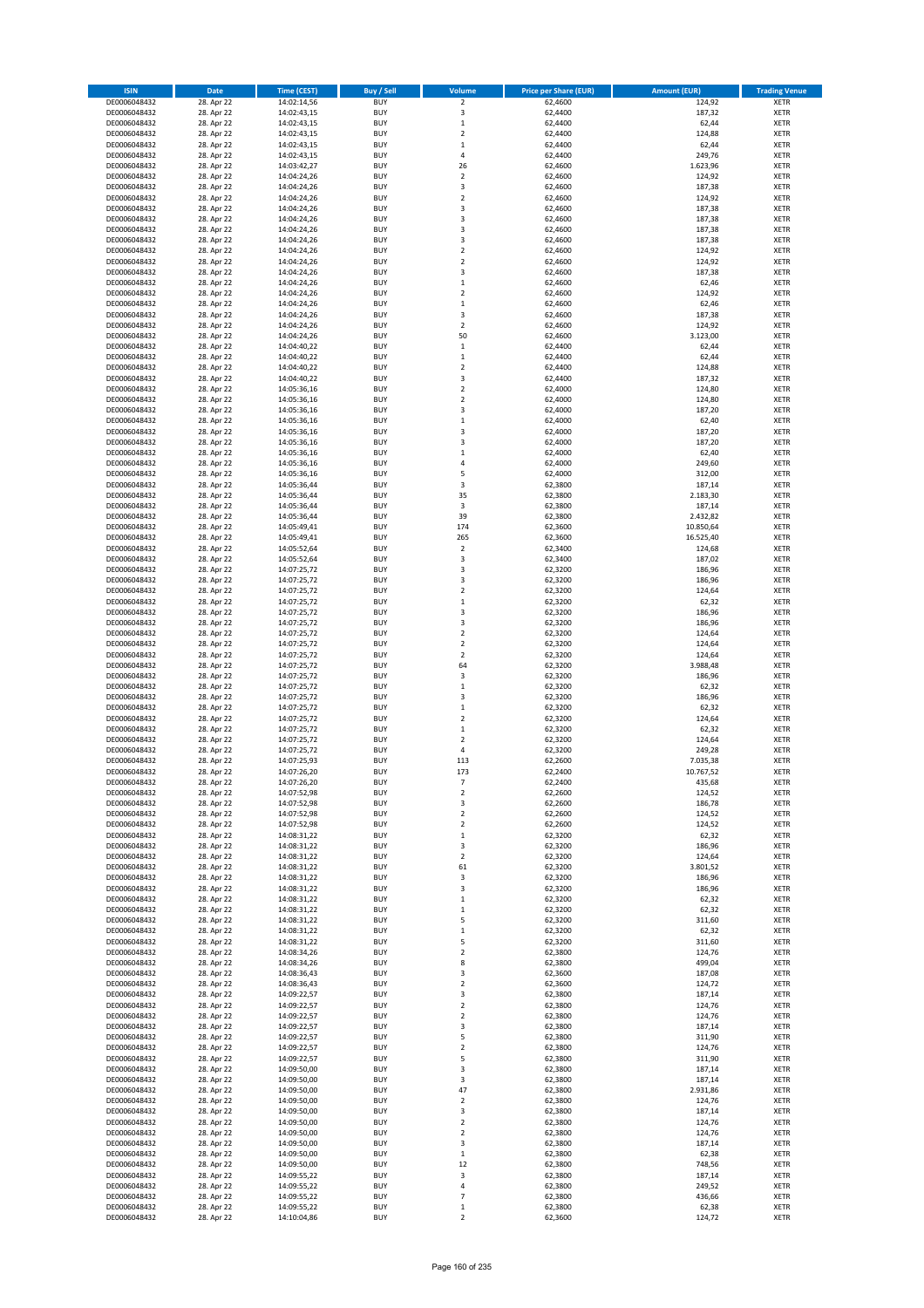| <b>ISIN</b>                  | <b>Date</b>              | <b>Time (CEST)</b>         | <b>Buy / Sell</b>        | Volume                        | <b>Price per Share (EUR)</b> | <b>Amount (EUR)</b> | <b>Trading Venue</b>       |
|------------------------------|--------------------------|----------------------------|--------------------------|-------------------------------|------------------------------|---------------------|----------------------------|
| DE0006048432                 | 28. Apr 22               | 14:10:04,86                | <b>BUY</b>               | $\overline{2}$                | 62,3600                      | 124,72              | <b>XETR</b>                |
| DE0006048432                 | 28. Apr 22               | 14:10:04,86                | <b>BUY</b>               | $\mathbf 2$                   | 62,3600                      | 124,72              | <b>XETR</b>                |
| DE0006048432                 | 28. Apr 22               | 14:10:25,69                | <b>BUY</b>               | $\,1\,$                       | 62.3400                      | 62,34               | <b>XETR</b>                |
| DE0006048432<br>DE0006048432 | 28. Apr 22<br>28. Apr 22 | 14:10:25,69<br>14:11:13,53 | <b>BUY</b><br><b>BUY</b> | 15<br>$\overline{\mathbf{c}}$ | 62,3400<br>62,3400           | 935,10<br>124,68    | <b>XETR</b><br><b>XETR</b> |
| DE0006048432                 | 28. Apr 22               | 14:11:13,53                | <b>BUY</b>               | $\mathbf 1$                   | 62,3400                      | 62,34               | <b>XETR</b>                |
| DE0006048432                 | 28. Apr 22               | 14:11:13,53                | <b>BUY</b>               | $\mathbf 2$                   | 62,3400                      | 124,68              | <b>XETR</b>                |
| DE0006048432                 | 28. Apr 22               | 14:11:13,53                | <b>BUY</b>               | 3                             | 62,3400                      | 187,02              | <b>XETR</b>                |
| DE0006048432                 | 28. Apr 22               | 14:11:13,53                | <b>BUY</b>               | 57                            | 62,3400                      | 3.553,38            | <b>XETR</b>                |
| DE0006048432                 | 28. Apr 22               | 14:11:13,53                | <b>BUY</b>               | 3                             | 62,3400                      | 187,02              | <b>XETR</b>                |
| DE0006048432                 | 28. Apr 22               | 14:11:13,53                | <b>BUY</b>               | 3                             | 62,3400                      | 187,02              | <b>XETR</b>                |
| DE0006048432<br>DE0006048432 | 28. Apr 22<br>28. Apr 22 | 14:11:13,53<br>14:12:45,18 | <b>BUY</b><br><b>BUY</b> | 3<br>3                        | 62,3400<br>62,3600           | 187,02<br>187,08    | <b>XETR</b><br><b>XETR</b> |
| DE0006048432                 | 28. Apr 22               | 14:12:45,18                | <b>BUY</b>               | $\overline{\mathbf{c}}$       | 62,3600                      | 124,72              | <b>XETR</b>                |
| DE0006048432                 | 28. Apr 22               | 14:12:45,18                | <b>BUY</b>               | $\mathbf 1$                   | 62,3600                      | 62,36               | <b>XETR</b>                |
| DE0006048432                 | 28. Apr 22               | 14:12:45,18                | <b>BUY</b>               | 4                             | 62,3600                      | 249,44              | <b>XETR</b>                |
| DE0006048432                 | 28. Apr 22               | 14:12:45,18                | <b>BUY</b>               | 57                            | 62,3600                      | 3.554,52            | <b>XETR</b>                |
| DE0006048432                 | 28. Apr 22               | 14:12:45,18                | <b>BUY</b>               | 3                             | 62,3600                      | 187,08              | <b>XETR</b>                |
| DE0006048432                 | 28. Apr 22               | 14:12:45,18                | <b>BUY</b>               | $\overline{\mathbf{c}}$       | 62,3600                      | 124,72              | <b>XETR</b>                |
| DE0006048432                 | 28. Apr 22               | 14:12:45,18                | <b>BUY</b>               | $\mathbf 2$                   | 62,3600                      | 124,72              | <b>XETR</b>                |
| DE0006048432<br>DE0006048432 | 28. Apr 22<br>28. Apr 22 | 14:12:45,18<br>14:12:45,18 | <b>BUY</b><br><b>BUY</b> | 3<br>$\mathbf 1$              | 62,3600<br>62,3600           | 187,08<br>62,36     | <b>XETR</b><br><b>XETR</b> |
| DE0006048432                 | 28. Apr 22               | 14:12:45,18                | <b>BUY</b>               | $\mathbf 1$                   | 62,3600                      | 62,36               | <b>XETR</b>                |
| DE0006048432                 | 28. Apr 22               | 14:12:45,18                | <b>BUY</b>               | 3                             | 62,3600                      | 187,08              | <b>XETR</b>                |
| DE0006048432                 | 28. Apr 22               | 14:12:45,18                | <b>BUY</b>               | $\mathbf 2$                   | 62,3600                      | 124,72              | <b>XETR</b>                |
| DE0006048432                 | 28. Apr 22               | 14:12:45,18                | <b>BUY</b>               | $\mathbf 1$                   | 62,3600                      | 62,36               | <b>XETR</b>                |
| DE0006048432                 | 28. Apr 22               | 14:12:45,18                | <b>BUY</b>               | 4                             | 62,3600                      | 249,44              | <b>XETR</b>                |
| DE0006048432                 | 28. Apr 22               | 14:14:33,96                | <b>BUY</b>               | $\overline{\mathbf{c}}$       | 62,3600                      | 124,72              | <b>XETR</b>                |
| DE0006048432<br>DE0006048432 | 28. Apr 22<br>28. Apr 22 | 14:14:33,96<br>14:14:33,96 | <b>BUY</b><br><b>BUY</b> | 4<br>$\overline{\mathbf{c}}$  | 62,3600<br>62,3600           | 249,44<br>124,72    | <b>XETR</b><br><b>XETR</b> |
| DE0006048432                 | 28. Apr 22               | 14:14:33,96                | <b>BUY</b>               | 87                            | 62,3600                      | 5.425,32            | <b>XETR</b>                |
| DE0006048432                 | 28. Apr 22               | 14:14:33,96                | <b>BUY</b>               | $\overline{\mathbf{c}}$       | 62,3600                      | 124,72              | <b>XETR</b>                |
| DE0006048432                 | 28. Apr 22               | 14:14:33,96                | <b>BUY</b>               | 3                             | 62,3600                      | 187,08              | <b>XETR</b>                |
| DE0006048432                 | 28. Apr 22               | 14:14:33,96                | <b>BUY</b>               | $\mathbf 1$                   | 62,3600                      | 62,36               | <b>XETR</b>                |
| DE0006048432                 | 28. Apr 22               | 14:14:33,96                | <b>BUY</b>               | $\mathbf 2$                   | 62,3600                      | 124,72              | <b>XETR</b>                |
| DE0006048432                 | 28. Apr 22               | 14:14:33,96                | <b>BUY</b>               | $\overline{\mathbf{c}}$       | 62,3600                      | 124,72              | <b>XETR</b>                |
| DE0006048432                 | 28. Apr 22               | 14:14:33,96                | <b>BUY</b>               | 4                             | 62,3600                      | 249,44              | <b>XETR</b>                |
| DE0006048432<br>DE0006048432 | 28. Apr 22<br>28. Apr 22 | 14:14:33,96<br>14:14:33,96 | <b>BUY</b><br><b>BUY</b> | 5<br>$\mathbf 1$              | 62,3600<br>62,3600           | 311,80<br>62,36     | <b>XETR</b><br><b>XETR</b> |
| DE0006048432                 | 28. Apr 22               | 14:14:36,50                | <b>BUY</b>               | 3                             | 62,3400                      | 187,02              | <b>XETR</b>                |
| DE0006048432                 | 28. Apr 22               | 14:14:36,50                | <b>BUY</b>               | $\overline{\mathbf{c}}$       | 62,3400                      | 124,68              | <b>XETR</b>                |
| DE0006048432                 | 28. Apr 22               | 14:14:36,50                | <b>BUY</b>               | $\mathbf 2$                   | 62,3400                      | 124,68              | <b>XETR</b>                |
| DE0006048432                 | 28. Apr 22               | 14:14:36,50                | <b>BUY</b>               | 3                             | 62,3400                      | 187,02              | <b>XETR</b>                |
| DE0006048432                 | 28. Apr 22               | 14:14:36,50                | <b>BUY</b>               | 3                             | 62,3400                      | 187,02              | <b>XETR</b>                |
| DE0006048432                 | 28. Apr 22               | 14:14:36,50                | <b>BUY</b>               | 3                             | 62,3400                      | 187,02              | <b>XETR</b>                |
| DE0006048432                 | 28. Apr 22               | 14:14:36,50                | <b>BUY</b>               | 3                             | 62,3400                      | 187,02              | <b>XETR</b>                |
| DE0006048432<br>DE0006048432 | 28. Apr 22<br>28. Apr 22 | 14:14:57,77<br>14:14:57,77 | <b>BUY</b><br><b>BUY</b> | $\mathbf 2$<br>$\mathbf 1$    | 62,3200<br>62,3200           | 124,64<br>62,32     | <b>XETR</b><br><b>XETR</b> |
| DE0006048432                 | 28. Apr 22               | 14:14:57,77                | <b>BUY</b>               | $\overline{\mathbf{c}}$       | 62,3200                      | 124,64              | <b>XETR</b>                |
| DE0006048432                 | 28. Apr 22               | 14:14:57,77                | <b>BUY</b>               | 4                             | 62,3200                      | 249,28              | <b>XETR</b>                |
| DE0006048432                 | 28. Apr 22               | 14:14:57,77                | <b>BUY</b>               | $\mathbf 1$                   | 62,3200                      | 62,32               | <b>XETR</b>                |
| DE0006048432                 | 28. Apr 22               | 14:14:57,77                | <b>BUY</b>               | 5                             | 62,3200                      | 311,60              | <b>XETR</b>                |
| DE0006048432                 | 28. Apr 22               | 14:14:57,77                | <b>BUY</b>               | 3                             | 62,3200                      | 186,96              | <b>XETR</b>                |
| DE0006048432                 | 28. Apr 22               | 14:14:57,77                | <b>BUY</b>               | $\mathbf 2$                   | 62,3200                      | 124,64              | <b>XETR</b>                |
| DE0006048432<br>DE0006048432 | 28. Apr 22<br>28. Apr 22 | 14:15:06,62<br>14:15:06,62 | <b>BUY</b><br><b>BUY</b> | 4<br>5                        | 62,3000<br>62,3000           | 249,20<br>311,50    | <b>XETR</b><br><b>XETR</b> |
| DE0006048432                 | 28. Apr 22               | 14:16:58,76                | <b>BUY</b>               | $\mathbf 1$                   | 62,4000                      | 62,40               | <b>XETR</b>                |
| DE0006048432                 | 28. Apr 22               | 14:16:58,76                | <b>BUY</b>               | 4                             | 62,4000                      | 249,60              | <b>XETR</b>                |
| DE0006048432                 | 28. Apr 22               | 14:16:58,76                | <b>BUY</b>               | 9                             | 62,4000                      | 561,60              | <b>XETR</b>                |
| DE0006048432                 | 28. Apr 22               | 14:16:58,76                | <b>BUY</b>               | 3                             | 62,4000                      | 187,20              | <b>XETR</b>                |
| DE0006048432                 | 28. Apr 22               | 14:16:58,76                | <b>BUY</b>               | 89                            | 62,4000                      | 5.553,60            | <b>XETR</b>                |
| DE0006048432                 | 28. Apr 22               | 14:19:45,87                | <b>BUY</b>               | 3                             | 62,4400                      | 187,32              | <b>XETR</b>                |
| DE0006048432<br>DE0006048432 | 28. Apr 22               | 14:19:45,87<br>14:19:45,87 | <b>BUY</b><br><b>BUY</b> | 3<br>3                        | 62,4400<br>62,4400           | 187,32<br>187,32    | <b>XETR</b><br><b>XETR</b> |
| DE0006048432                 | 28. Apr 22<br>28. Apr 22 | 14:19:45,88                | BUY                      | 2                             | 62,4200                      | 124,84              | <b>XETR</b>                |
| DE0006048432                 | 28. Apr 22               | 14:19:45,88                | <b>BUY</b>               | 3                             | 62,4200                      | 187,26              | <b>XETR</b>                |
| DE0006048432                 | 28. Apr 22               | 14:19:45,88                | <b>BUY</b>               | 4                             | 62,4200                      | 249,68              | <b>XETR</b>                |
| DE0006048432                 | 28. Apr 22               | 14:19:45,88                | <b>BUY</b>               | $\mathbf 2$                   | 62,4200                      | 124,84              | XETR                       |
| DE0006048432                 | 28. Apr 22               | 14:19:45,88                | <b>BUY</b>               | 3                             | 62,4200                      | 187,26              | <b>XETR</b>                |
| DE0006048432<br>DE0006048432 | 28. Apr 22<br>28. Apr 22 | 14:19:45,88                | <b>BUY</b><br><b>BUY</b> | 9<br>3                        | 62,4200<br>62,4200           | 561,78<br>187,26    | <b>XETR</b>                |
| DE0006048432                 | 28. Apr 22               | 14:19:45,88<br>14:19:45,88 | <b>BUY</b>               | $\mathbf 2$                   | 62,4200                      | 124,84              | <b>XETR</b><br><b>XETR</b> |
| DE0006048432                 | 28. Apr 22               | 14:19:45,88                | <b>BUY</b>               | 48                            | 62,4200                      | 2.996,16            | <b>XETR</b>                |
| DE0006048432                 | 28. Apr 22               | 14:19:45,88                | <b>BUY</b>               | 3                             | 62,4200                      | 187,26              | <b>XETR</b>                |
| DE0006048432                 | 28. Apr 22               | 14:19:45,88                | <b>BUY</b>               | $\mathbf 1$                   | 62,4200                      | 62,42               | <b>XETR</b>                |
| DE0006048432                 | 28. Apr 22               | 14:19:45,88                | <b>BUY</b>               | 3                             | 62,4200                      | 187,26              | <b>XETR</b>                |
| DE0006048432                 | 28. Apr 22               | 14:19:45,88                | <b>BUY</b>               | $\mathbf 2$                   | 62,4200                      | 124,84              | <b>XETR</b>                |
| DE0006048432<br>DE0006048432 | 28. Apr 22<br>28. Apr 22 | 14:19:45,88<br>14:19:45,88 | <b>BUY</b><br><b>BUY</b> | 3<br>4                        | 62,4200<br>62,4200           | 187,26<br>249,68    | <b>XETR</b><br><b>XETR</b> |
| DE0006048432                 | 28. Apr 22               | 14:19:45,88                | <b>BUY</b>               | 5                             | 62,4200                      | 312,10              | <b>XETR</b>                |
| DE0006048432                 | 28. Apr 22               | 14:19:45,88                | <b>BUY</b>               | $\mathbf 1$                   | 62,4200                      | 62,42               | <b>XETR</b>                |
| DE0006048432                 | 28. Apr 22               | 14:19:45,88                | <b>BUY</b>               | 11                            | 62,4200                      | 686,62              | <b>XETR</b>                |
| DE0006048432                 | 28. Apr 22               | 14:19:45,88                | <b>BUY</b>               | $\mathbf 2$                   | 62,4200                      | 124,84              | XETR                       |
| DE0006048432                 | 28. Apr 22               | 14:21:13,92                | <b>BUY</b>               | 3                             | 62,4200                      | 187,26              | <b>XETR</b>                |
| DE0006048432                 | 28. Apr 22               | 14:21:37,10                | <b>BUY</b>               | 3                             | 62,4000                      | 187,20              | <b>XETR</b>                |
| DE0006048432<br>DE0006048432 | 28. Apr 22<br>28. Apr 22 | 14:21:37,10<br>14:21:37,10 | <b>BUY</b><br><b>BUY</b> | $\mathbf 2$<br>$\mathbf 1$    | 62,4000<br>62,4000           | 124,80<br>62,40     | <b>XETR</b><br><b>XETR</b> |
| DE0006048432                 | 28. Apr 22               | 14:21:37,10                | <b>BUY</b>               | 3                             | 62,4000                      | 187,20              | <b>XETR</b>                |
| DE0006048432                 | 28. Apr 22               | 14:21:37,10                | <b>BUY</b>               | 3                             | 62,4000                      | 187,20              | <b>XETR</b>                |
| DE0006048432                 | 28. Apr 22               | 14:21:37,10                | <b>BUY</b>               | $\mathbf 2$                   | 62,4000                      | 124,80              | <b>XETR</b>                |
| DE0006048432                 | 28. Apr 22               | 14:21:37,10                | <b>BUY</b>               | 14                            | 62,4000                      | 873,60              | <b>XETR</b>                |
| DE0006048432                 | 28. Apr 22               | 14:21:37,10                | <b>BUY</b>               | $\overline{2}$                | 62,4000                      | 124,80              | <b>XETR</b>                |
| DE0006048432                 | 28. Apr 22               | 14:21:37,10                | <b>BUY</b>               | 2                             | 62,4000                      | 124,80              | <b>XETR</b>                |
| DE0006048432<br>DE0006048432 | 28. Apr 22<br>28. Apr 22 | 14:21:37,10<br>14:21:37,10 | <b>BUY</b><br><b>BUY</b> | 72<br>3                       | 62,4000<br>62,4000           | 4.492,80<br>187,20  | <b>XETR</b><br><b>XETR</b> |
| DE0006048432                 | 28. Apr 22               | 14:21:37,10                | <b>BUY</b>               | $\mathbf 2$                   | 62,4000                      | 124,80              | <b>XETR</b>                |
| DE0006048432                 | 28. Apr 22               | 14:21:37,10                | <b>BUY</b>               | $\mathbf 1$                   | 62,4000                      | 62,40               | <b>XETR</b>                |
| DE0006048432                 | 28. Apr 22               | 14:21:37,10                | <b>BUY</b>               | 3                             | 62,4000                      | 187,20              | <b>XETR</b>                |
| DE0006048432                 | 28. Apr 22               | 14:21:37,10                | <b>BUY</b>               | $\mathbf 2$                   | 62,4000                      | 124,80              | <b>XETR</b>                |
| DE0006048432                 | 28. Apr 22               | 14:21:37,10                | <b>BUY</b>               | 3                             | 62,4000                      | 187,20              | <b>XETR</b>                |
| DE0006048432<br>DE0006048432 | 28. Apr 22<br>28. Apr 22 | 14:21:37,10<br>14:21:37,10 | <b>BUY</b><br><b>BUY</b> | 3<br>$\mathbf 1$              | 62,4000<br>62,4000           | 187,20<br>62,40     | <b>XETR</b><br>XETR        |
| DE0006048432                 | 28. Apr 22               | 14:21:37,10                | <b>BUY</b>               | $\mathbf 1$                   | 62,4000                      | 62,40               | <b>XETR</b>                |
| DE0006048432                 | 28. Apr 22               | 14:21:37,10                | <b>BUY</b>               | 15                            | 62,4000                      | 936,00              | <b>XETR</b>                |
| DE0006048432                 | 28. Apr 22               | 14:21:37,10                | <b>BUY</b>               | 5                             | 62,4000                      | 312,00              | <b>XETR</b>                |
| DE0006048432                 | 28. Apr 22               | 14:21:37,10                | <b>BUY</b>               | 3                             | 62,4000                      | 187,20              | <b>XETR</b>                |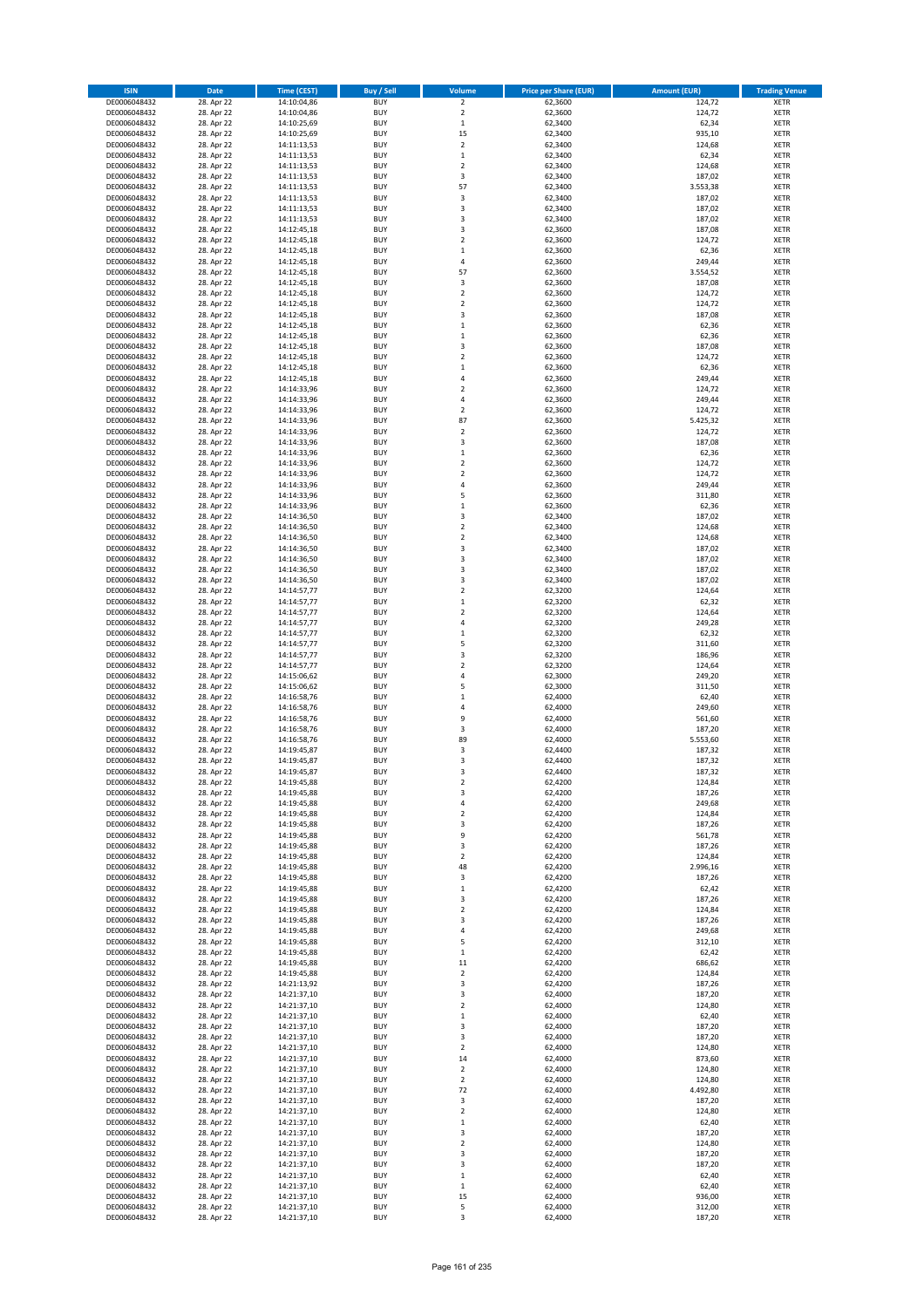| <b>ISIN</b>                  | <b>Date</b>              | <b>Time (CEST)</b>         | <b>Buy / Sell</b>        | Volume                                             | <b>Price per Share (EUR)</b> | <b>Amount (EUR)</b> | <b>Trading Venue</b>       |
|------------------------------|--------------------------|----------------------------|--------------------------|----------------------------------------------------|------------------------------|---------------------|----------------------------|
| DE0006048432                 | 28. Apr 22               | 14:21:37,10                | <b>BUY</b>               | 25                                                 | 62,4000                      | 1.560,00            | <b>XETR</b>                |
| DE0006048432                 | 28. Apr 22               | 14:21:41,30                | <b>BUY</b>               | $\mathbf 2$                                        | 62,3800                      | 124,76              | <b>XETR</b>                |
| DE0006048432                 | 28. Apr 22               | 14:21:41,30                | <b>BUY</b>               | 3                                                  | 62,3800                      | 187,14              | <b>XETR</b>                |
| DE0006048432                 | 28. Apr 22               | 14:21:41,30                | <b>BUY</b>               | $\mathbf 1$                                        | 62,3800                      | 62,38               | <b>XETR</b>                |
| DE0006048432<br>DE0006048432 | 28. Apr 22<br>28. Apr 22 | 14:21:41,30<br>14:21:41,30 | <b>BUY</b><br><b>BUY</b> | $\overline{\mathbf{c}}$<br>3                       | 62,3800<br>62,3800           | 124,76<br>187,14    | <b>XETR</b><br><b>XETR</b> |
| DE0006048432                 | 28. Apr 22               | 14:21:41,30                | <b>BUY</b>               | 18                                                 | 62,3800                      | 1.122,84            | <b>XETR</b>                |
| DE0006048432                 | 28. Apr 22               | 14:21:41,30                | <b>BUY</b>               | 3                                                  | 62,3800                      | 187,14              | <b>XETR</b>                |
| DE0006048432                 | 28. Apr 22               | 14:21:41,30                | <b>BUY</b>               | $\mathbf{1}$                                       | 62,3800                      | 62,38               | <b>XETR</b>                |
| DE0006048432                 | 28. Apr 22               | 14:21:41,30                | <b>BUY</b>               | 3                                                  | 62,3800                      | 187,14              | <b>XETR</b>                |
| DE0006048432                 | 28. Apr 22               | 14:21:41,30                | <b>BUY</b>               | $\mathbf 1$                                        | 62,3800                      | 62,38               | <b>XETR</b>                |
| DE0006048432                 | 28. Apr 22               | 14:21:41,30                | <b>BUY</b>               | 3<br>3                                             | 62,3800                      | 187,14              | <b>XETR</b><br><b>XETR</b> |
| DE0006048432<br>DE0006048432 | 28. Apr 22<br>28. Apr 22 | 14:21:41,30<br>14:21:41,30 | <b>BUY</b><br><b>BUY</b> | 3                                                  | 62,3800<br>62,3800           | 187,14<br>187,14    | <b>XETR</b>                |
| DE0006048432                 | 28. Apr 22               | 14:21:41,30                | <b>BUY</b>               | $\mathbf 1$                                        | 62,3800                      | 62,38               | <b>XETR</b>                |
| DE0006048432                 | 28. Apr 22               | 14:21:41,30                | <b>BUY</b>               | 5                                                  | 62,3800                      | 311,90              | <b>XETR</b>                |
| DE0006048432                 | 28. Apr 22               | 14:21:41,30                | <b>BUY</b>               | 19                                                 | 62,3800                      | 1.185,22            | <b>XETR</b>                |
| DE0006048432                 | 28. Apr 22               | 14:21:48,60                | <b>BUY</b>               | 12                                                 | 62,3800                      | 748,56              | <b>XETR</b>                |
| DE0006048432                 | 28. Apr 22               | 14:22:31,56                | <b>BUY</b>               | $\overline{2}$                                     | 62,4200                      | 124,84              | <b>XETR</b>                |
| DE0006048432<br>DE0006048432 | 28. Apr 22<br>28. Apr 22 | 14:22:31,56<br>14:22:31,56 | <b>BUY</b><br><b>BUY</b> | 12<br>57                                           | 62,4200<br>62,4200           | 749,04<br>3.557,94  | <b>XETR</b><br><b>XETR</b> |
| DE0006048432                 | 28. Apr 22               | 14:22:31,56                | <b>BUY</b>               | $\mathbf 1$                                        | 62,4200                      | 62,42               | <b>XETR</b>                |
| DE0006048432                 | 28. Apr 22               | 14:22:31,56                | <b>BUY</b>               | $\,$ 1                                             | 62,4000                      | 62,40               | <b>XETR</b>                |
| DE0006048432                 | 28. Apr 22               | 14:22:31,56                | <b>BUY</b>               | 10                                                 | 62,4200                      | 624,20              | <b>XETR</b>                |
| DE0006048432                 | 28. Apr 22               | 14:23:58,44                | <b>BUY</b>               | $\mathbf 2$                                        | 62,4400                      | 124,88              | <b>XETR</b>                |
| DE0006048432                 | 28. Apr 22               | 14:23:58,44                | <b>BUY</b>               | $\mathbf 1$                                        | 62,4400                      | 62,44               | <b>XETR</b>                |
| DE0006048432<br>DE0006048432 | 28. Apr 22               | 14:23:58,44                | <b>BUY</b><br><b>BUY</b> | $\mathbf 2$<br>3                                   | 62,4400<br>62.4400           | 124,88              | <b>XETR</b><br><b>XETR</b> |
| DE0006048432                 | 28. Apr 22<br>28. Apr 22 | 14:23:58,44<br>14:23:58,44 | <b>BUY</b>               | 64                                                 | 62,4400                      | 187,32<br>3.996,16  | <b>XETR</b>                |
| DE0006048432                 | 28. Apr 22               | 14:23:58,44                | <b>BUY</b>               | 3                                                  | 62,4400                      | 187,32              | <b>XETR</b>                |
| DE0006048432                 | 28. Apr 22               | 14:23:58,44                | <b>BUY</b>               | 3                                                  | 62,4400                      | 187,32              | <b>XETR</b>                |
| DE0006048432                 | 28. Apr 22               | 14:23:58,44                | <b>BUY</b>               | $\mathbf 1$                                        | 62,4400                      | 62,44               | <b>XETR</b>                |
| DE0006048432                 | 28. Apr 22               | 14:23:58,44                | <b>BUY</b>               | $\mathbf 2$                                        | 62,4400                      | 124,88              | <b>XETR</b>                |
| DE0006048432                 | 28. Apr 22               | 14:23:58,44                | <b>BUY</b>               | $\mathbf 1$                                        | 62,4400                      | 62,44               | <b>XETR</b>                |
| DE0006048432<br>DE0006048432 | 28. Apr 22<br>28. Apr 22 | 14:23:58,44<br>14:23:58,44 | <b>BUY</b><br><b>BUY</b> | 3<br>3                                             | 62,4400<br>62,4400           | 187,32<br>187,32    | <b>XETR</b><br><b>XETR</b> |
| DE0006048432                 | 28. Apr 22               | 14:24:42,49                | <b>BUY</b>               | 3                                                  | 62,4400                      | 187,32              | <b>XETR</b>                |
| DE0006048432                 | 28. Apr 22               | 14:24:42,49                | <b>BUY</b>               | $\mathbf 2$                                        | 62,4400                      | 124,88              | <b>XETR</b>                |
| DE0006048432                 | 28. Apr 22               | 14:25:15,34                | <b>BUY</b>               | $\mathbf 2$                                        | 62,4400                      | 124,88              | <b>XETR</b>                |
| DE0006048432                 | 28. Apr 22               | 14:25:15,34                | <b>BUY</b>               | $\mathbf 1$                                        | 62,4400                      | 62,44               | <b>XETR</b>                |
| DE0006048432                 | 28. Apr 22               | 14:25:15,34                | <b>BUY</b>               | $\mathbf 1$                                        | 62,4400                      | 62,44               | <b>XETR</b>                |
| DE0006048432                 | 28. Apr 22<br>28. Apr 22 | 14:28:00,05                | <b>BUY</b><br><b>BUY</b> | 4<br>4                                             | 62,4400<br>62,4400           | 249,76<br>249,76    | <b>XETR</b><br><b>XETR</b> |
| DE0006048432<br>DE0006048432 | 28. Apr 22               | 14:28:00,05<br>14:28:00,05 | <b>BUY</b>               | $\overline{\mathbf{c}}$                            | 62,4400                      | 124,88              | <b>XETR</b>                |
| DE0006048432                 | 28. Apr 22               | 14:30:23,44                | <b>BUY</b>               | 4                                                  | 62,5000                      | 250,00              | <b>XETR</b>                |
| DE0006048432                 | 28. Apr 22               | 14:30:23,44                | <b>BUY</b>               | 3                                                  | 62,5000                      | 187,50              | <b>XETR</b>                |
| DE0006048432                 | 28. Apr 22               | 14:30:23,44                | <b>BUY</b>               | 3                                                  | 62,5000                      | 187,50              | <b>XETR</b>                |
| DE0006048432                 | 28. Apr 22               | 14:30:23,44                | <b>BUY</b>               | 4                                                  | 62,5000                      | 250,00              | <b>XETR</b>                |
| DE0006048432<br>DE0006048432 | 28. Apr 22<br>28. Apr 22 | 14:30:23,44<br>14:30:23,44 | <b>BUY</b><br><b>BUY</b> | $\mathbf 2$<br>$\mathbf 1$                         | 62,5000<br>62,5000           | 125,00<br>62,50     | <b>XETR</b><br><b>XETR</b> |
| DE0006048432                 | 28. Apr 22               | 14:30:23,44                | <b>BUY</b>               | 5                                                  | 62,5000                      | 312,50              | <b>XETR</b>                |
| DE0006048432                 | 28. Apr 22               | 14:30:23,44                | <b>BUY</b>               | 4                                                  | 62,5000                      | 250,00              | <b>XETR</b>                |
| DE0006048432                 | 28. Apr 22               | 14:30:23,44                | <b>BUY</b>               | 23                                                 | 62,5000                      | 1.437,50            | <b>XETR</b>                |
| DE0006048432                 | 28. Apr 22               | 14:30:23,44                | <b>BUY</b>               | 183                                                | 62,5000                      | 11.437,50           | <b>XETR</b>                |
| DE0006048432                 | 28. Apr 22               | 14:30:23,44                | <b>BUY</b>               | 3                                                  | 62,5000                      | 187,50              | <b>XETR</b>                |
| DE0006048432                 | 28. Apr 22               | 14:30:23,44                | <b>BUY</b>               | $\overline{a}$                                     | 62,5000                      | 125,00              | <b>XETR</b>                |
| DE0006048432<br>DE0006048432 | 28. Apr 22<br>28. Apr 22 | 14:30:23,44<br>14:30:23,44 | <b>BUY</b><br><b>BUY</b> | $\overline{\mathbf{c}}$<br>$\overline{\mathbf{c}}$ | 62,5000<br>62,5000           | 125,00<br>125,00    | <b>XETR</b><br><b>XETR</b> |
| DE0006048432                 | 28. Apr 22               | 14:30:23,44                | <b>BUY</b>               | 3                                                  | 62,5000                      | 187,50              | <b>XETR</b>                |
| DE0006048432                 | 28. Apr 22               | 14:30:23,44                | <b>BUY</b>               | $\mathbf 2$                                        | 62,5000                      | 125,00              | <b>XETR</b>                |
| DE0006048432                 | 28. Apr 22               | 14:30:23,44                | <b>BUY</b>               | 4                                                  | 62,5000                      | 250,00              | <b>XETR</b>                |
| DE0006048432                 | 28. Apr 22               | 14:30:23,44                | <b>BUY</b>               | 3                                                  | 62,5000                      | 187,50              | <b>XETR</b>                |
| DE0006048432                 | 28. Apr 22               | 14:30:23,44                | <b>BUY</b>               | 3                                                  | 62,5000                      | 187,50              | <b>XETR</b>                |
| DE0006048432<br>DE0006048432 | 28. Apr 22<br>28. Apr 22 | 14:30:23,44<br>14:30:23,44 | <b>BUY</b><br>BUY        | $\mathbf{1}$<br>2                                  | 62,5000<br>62,5000           | 62,50<br>125,00     | <b>XETR</b><br><b>XETR</b> |
| DE0006048432                 | 28. Apr 22               | 14:30:23,44                | <b>BUY</b>               | 8                                                  | 62,5000                      | 500,00              | <b>XETR</b>                |
| DE0006048432                 | 28. Apr 22               | 14:30:23,44                | <b>BUY</b>               | 25                                                 | 62,5000                      | 1.562,50            | <b>XETR</b>                |
| DE0006048432                 | 28. Apr 22               | 14:30:23,47                | <b>BUY</b>               | $\mathbf 2$                                        | 62,4800                      | 124,96              | <b>XETR</b>                |
| DE0006048432                 | 28. Apr 22               | 14:30:23,47                | <b>BUY</b>               | 16                                                 | 62,4800                      | 999,68              | <b>XETR</b>                |
| DE0006048432                 | 28. Apr 22               | 14:30:23,54                | <b>BUY</b>               | 7                                                  | 62,4600                      | 437,22              | <b>XETR</b>                |
| DE0006048432                 | 28. Apr 22               | 14:30:39,15                | <b>BUY</b>               | $\overline{2}$                                     | 62,5000                      | 125,00              | <b>XETR</b>                |
| DE0006048432<br>DE0006048432 | 28. Apr 22<br>28. Apr 22 | 14:30:39,15<br>14:30:39,15 | <b>BUY</b><br><b>BUY</b> | $\mathbf 2$<br>3                                   | 62,5000<br>62,5000           | 125,00<br>187,50    | <b>XETR</b><br><b>XETR</b> |
| DE0006048432                 | 28. Apr 22               | 14:30:39,15                | <b>BUY</b>               | 3                                                  | 62,5000                      | 187,50              | <b>XETR</b>                |
| DE0006048432                 | 28. Apr 22               | 14:30:39,15                | <b>BUY</b>               | $\mathbf 1$                                        | 62,5000                      | 62,50               | <b>XETR</b>                |
| DE0006048432                 | 28. Apr 22               | 14:30:39,15                | <b>BUY</b>               | 4                                                  | 62,5000                      | 250,00              | <b>XETR</b>                |
| DE0006048432                 | 28. Apr 22               | 14:30:39,15                | <b>BUY</b>               | 121                                                | 62,5000                      | 7.562,50            | <b>XETR</b>                |
| DE0006048432                 | 28. Apr 22               | 14:30:39,15                | <b>BUY</b>               | $\overline{2}$                                     | 62,5000                      | 125,00              | <b>XETR</b>                |
| DE0006048432<br>DE0006048432 | 28. Apr 22<br>28. Apr 22 | 14:30:39,15<br>14:30:39,15 | <b>BUY</b><br><b>BUY</b> | $\mathbf 2$<br>3                                   | 62,5000<br>62,5000           | 125,00<br>187,50    | <b>XETR</b><br><b>XETR</b> |
| DE0006048432                 | 28. Apr 22               | 14:30:39,15                | <b>BUY</b>               | 3                                                  | 62,5000                      | 187,50              | <b>XETR</b>                |
| DE0006048432                 | 28. Apr 22               | 14:30:39,15                | <b>BUY</b>               | $\mathbf 2$                                        | 62,5000                      | 125,00              | <b>XETR</b>                |
| DE0006048432                 | 28. Apr 22               | 14:30:39,15                | <b>BUY</b>               | $\mathbf 1$                                        | 62,5000                      | 62,50               | <b>XETR</b>                |
| DE0006048432                 | 28. Apr 22               | 14:30:39,15                | <b>BUY</b>               | $\mathbf 2$                                        | 62,5000                      | 125,00              | <b>XETR</b>                |
| DE0006048432                 | 28. Apr 22               | 14:30:39,15                | <b>BUY</b>               | 8                                                  | 62,5000                      | 500,00              | <b>XETR</b>                |
| DE0006048432<br>DE0006048432 | 28. Apr 22<br>28. Apr 22 | 14:30:45,14<br>14:30:45,14 | <b>BUY</b><br><b>BUY</b> | $\mathbf 2$<br>$\overline{2}$                      | 62,4800<br>62,4800           | 124,96<br>124,96    | <b>XETR</b><br><b>XETR</b> |
| DE0006048432                 | 28. Apr 22               | 14:30:45,14                | <b>BUY</b>               | $\mathbf 2$                                        | 62,4800                      | 124,96              | <b>XETR</b>                |
| DE0006048432                 | 28. Apr 22               | 14:30:45,14                | <b>BUY</b>               | $\mathbf 2$                                        | 62,4800                      | 124,96              | <b>XETR</b>                |
| DE0006048432                 | 28. Apr 22               | 14:30:45,14                | <b>BUY</b>               | $\mathbf 2$                                        | 62,4800                      | 124,96              | <b>XETR</b>                |
| DE0006048432                 | 28. Apr 22               | 14:30:45,14                | <b>BUY</b>               | 13                                                 | 62,4800                      | 812,24              | <b>XETR</b>                |
| DE0006048432                 | 28. Apr 22               | 14:30:45,14                | <b>BUY</b>               | $\overline{2}$                                     | 62,4800                      | 124,96              | <b>XETR</b>                |
| DE0006048432                 | 28. Apr 22               | 14:30:45,14                | <b>BUY</b>               | 2                                                  | 62,4800                      | 124,96              | <b>XETR</b>                |
| DE0006048432<br>DE0006048432 | 28. Apr 22<br>28. Apr 22 | 14:30:45,14<br>14:30:45,14 | <b>BUY</b><br><b>BUY</b> | 76<br>4                                            | 62,4800<br>62,4800           | 4.748,48<br>249,92  | <b>XETR</b><br><b>XETR</b> |
| DE0006048432                 | 28. Apr 22               | 14:30:45,14                | <b>BUY</b>               | 3                                                  | 62,4800                      | 187,44              | <b>XETR</b>                |
| DE0006048432                 | 28. Apr 22               | 14:30:45,14                | <b>BUY</b>               | $\mathbf 1$                                        | 62,4800                      | 62,48               | <b>XETR</b>                |
| DE0006048432                 | 28. Apr 22               | 14:30:45,14                | <b>BUY</b>               | 3                                                  | 62,4800                      | 187,44              | <b>XETR</b>                |
| DE0006048432                 | 28. Apr 22               | 14:30:45,14                | <b>BUY</b>               | $\mathbf 2$                                        | 62,4800                      | 124,96              | <b>XETR</b>                |
| DE0006048432                 | 28. Apr 22               | 14:30:45,14                | <b>BUY</b>               | 4                                                  | 62,4800                      | 249,92              | <b>XETR</b>                |
| DE0006048432<br>DE0006048432 | 28. Apr 22<br>28. Apr 22 | 14:30:45,14<br>14:30:45,14 | <b>BUY</b><br><b>BUY</b> | $\overline{\mathbf{c}}$<br>$\mathbf 2$             | 62,4800<br>62,4800           | 124,96<br>124,96    | <b>XETR</b><br><b>XETR</b> |
| DE0006048432                 | 28. Apr 22               | 14:30:45,14                | <b>BUY</b>               | $\mathbf 1$                                        | 62,4800                      | 62,48               | <b>XETR</b>                |
| DE0006048432                 | 28. Apr 22               | 14:30:45,14                | <b>BUY</b>               | 12                                                 | 62,4800                      | 749,76              | <b>XETR</b>                |
| DE0006048432                 | 28. Apr 22               | 14:30:45,14                | <b>BUY</b>               | 4                                                  | 62,4800                      | 249,92              | <b>XETR</b>                |
| DE0006048432                 | 28. Apr 22               | 14:30:45,15                | <b>BUY</b>               | 9                                                  | 62,4800                      | 562,32              | <b>XETR</b>                |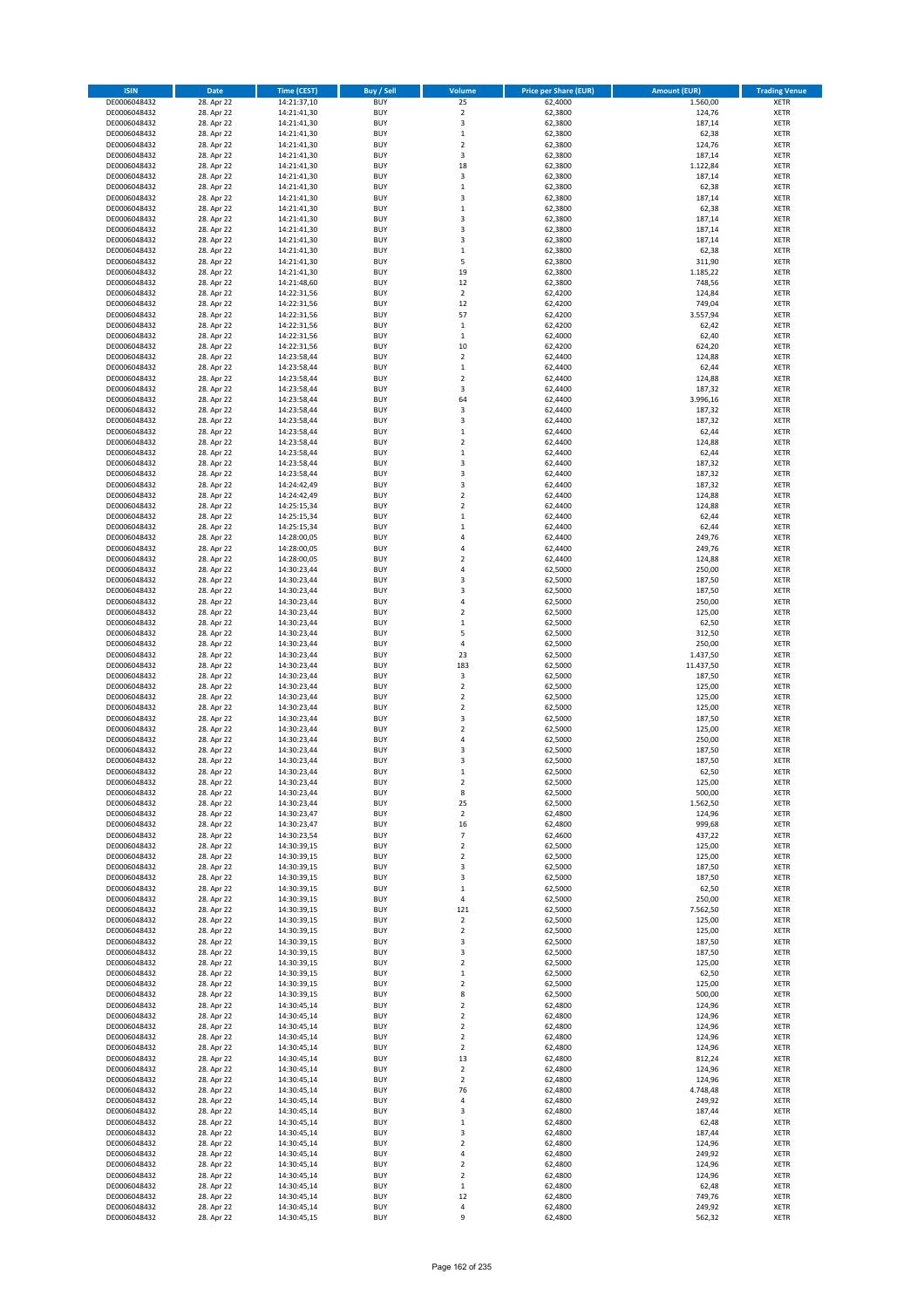| <b>ISIN</b>                  | <b>Date</b>              | <b>Time (CEST)</b>         | <b>Buy / Sell</b>        | Volume                       | <b>Price per Share (EUR)</b> | <b>Amount (EUR)</b> | <b>Trading Venue</b>       |
|------------------------------|--------------------------|----------------------------|--------------------------|------------------------------|------------------------------|---------------------|----------------------------|
| DE0006048432                 | 28. Apr 22               | 14:30:46,45                | <b>BUY</b>               | 3                            | 62,4600                      | 187,38              | <b>XETR</b>                |
| DE0006048432                 | 28. Apr 22               | 14:30:46,45                | <b>BUY</b>               | $\mathbf 2$                  | 62,4600                      | 124,92              | <b>XETR</b>                |
| DE0006048432                 | 28. Apr 22               | 14:30:50,25                | <b>BUY</b>               | $\overline{2}$               | 62,4400                      | 124,88              | <b>XETR</b>                |
| DE0006048432                 | 28. Apr 22               | 14:30:50,25                | <b>BUY</b>               | $\mathbf 2$                  | 62,4400                      | 124,88              | <b>XETR</b>                |
| DE0006048432                 | 28. Apr 22               | 14:30:50,25                | <b>BUY</b>               | 3                            | 62,4400                      | 187,32              | <b>XETR</b>                |
| DE0006048432                 | 28. Apr 22               | 14:30:50,25                | <b>BUY</b>               | $\mathbf 2$                  | 62,4400                      | 124,88              | <b>XETR</b>                |
| DE0006048432                 | 28. Apr 22               | 14:30:50,25                | <b>BUY</b>               | $\overline{2}$               | 62.4400                      | 124,88              | <b>XETR</b>                |
| DE0006048432                 | 28. Apr 22               | 14:30:50,25                | <b>BUY</b>               | 4                            | 62,4400                      | 249,76              | <b>XETR</b>                |
| DE0006048432                 | 28. Apr 22<br>28. Apr 22 | 14:30:50,25                | BUY<br><b>BUY</b>        | 18<br>$\mathbf 2$            | 62,4400<br>62,4200           | 1.123,92<br>124,84  | <b>XETR</b>                |
| DE0006048432<br>DE0006048432 | 28. Apr 22               | 14:30:51,42<br>14:30:51,42 | <b>BUY</b>               | $\mathbf 2$                  | 62,4200                      | 124,84              | <b>XETR</b><br><b>XETR</b> |
| DE0006048432                 | 28. Apr 22               | 14:30:51,42                | <b>BUY</b>               | $\overline{3}$               | 62,4200                      | 187,26              | <b>XETR</b>                |
| DE0006048432                 | 28. Apr 22               | 14:30:51,42                | <b>BUY</b>               | 3                            | 62,4200                      | 187,26              | <b>XETR</b>                |
| DE0006048432                 | 28. Apr 22               | 14:30:51,42                | <b>BUY</b>               | $\overline{2}$               | 62,4200                      | 124,84              | <b>XETR</b>                |
| DE0006048432                 | 28. Apr 22               | 14:30:51,42                | <b>BUY</b>               | 12                           | 62,4200                      | 749,04              | <b>XETR</b>                |
| DE0006048432                 | 28. Apr 22               | 14:30:51,42                | BUY                      | $\mathbf 2$                  | 62,4200                      | 124,84              | <b>XETR</b>                |
| DE0006048432                 | 28. Apr 22               | 14:30:51,42                | <b>BUY</b>               | 60                           | 62,4200                      | 3.745,20            | <b>XETR</b>                |
| DE0006048432                 | 28. Apr 22               | 14:30:51,42                | <b>BUY</b>               | 3                            | 62,4200                      | 187,26              | <b>XETR</b>                |
| DE0006048432                 | 28. Apr 22               | 14:30:51,42                | <b>BUY</b>               | 3                            | 62.4200                      | 187,26              | <b>XETR</b>                |
| DE0006048432                 | 28. Apr 22               | 14:30:51,42                | <b>BUY</b>               | $\overline{7}$               | 62,4200                      | 436,94              | <b>XETR</b>                |
| DE0006048432                 | 28. Apr 22               | 14:30:51,42                | <b>BUY</b>               | $\overline{\mathbf{3}}$<br>4 | 62,4200                      | 187,26              | <b>XETR</b>                |
| DE0006048432<br>DE0006048432 | 28. Apr 22<br>28. Apr 22 | 14:30:51,42<br>14:31:05,71 | <b>BUY</b><br><b>BUY</b> | $\overline{\mathbf{3}}$      | 62,4200<br>62,4400           | 249,68<br>187,32    | <b>XETR</b><br><b>XETR</b> |
| DE0006048432                 | 28. Apr 22               | 14:31:05,71                | <b>BUY</b>               | $\mathbf{1}$                 | 62,4400                      | 62,44               | <b>XETR</b>                |
| DE0006048432                 | 28. Apr 22               | 14:31:05,71                | <b>BUY</b>               | $\mathbf 1$                  | 62,4400                      | 62,44               | <b>XETR</b>                |
| DE0006048432                 | 28. Apr 22               | 14:31:05,71                | <b>BUY</b>               | 5                            | 62,4400                      | 312,20              | <b>XETR</b>                |
| DE0006048432                 | 28. Apr 22               | 14:31:07,82                | <b>BUY</b>               | $\overline{\mathbf{3}}$      | 62,4200                      | 187,26              | <b>XETR</b>                |
| DE0006048432                 | 28. Apr 22               | 14:31:07,82                | <b>BUY</b>               | $\overline{\mathbf{3}}$      | 62,4200                      | 187,26              | <b>XETR</b>                |
| DE0006048432                 | 28. Apr 22               | 14:31:07,82                | <b>BUY</b>               | 3                            | 62,4200                      | 187,26              | <b>XETR</b>                |
| DE0006048432                 | 28. Apr 22               | 14:31:07,82                | <b>BUY</b>               | $\overline{2}$               | 62,4200                      | 124,84              | <b>XETR</b>                |
| DE0006048432                 | 28. Apr 22               | 14:31:07,82                | <b>BUY</b>               | 3                            | 62,4200                      | 187,26              | <b>XETR</b>                |
| DE0006048432                 | 28. Apr 22               | 14:31:07,82                | <b>BUY</b>               | $\mathbf{1}$                 | 62,4200                      | 62,42               | <b>XETR</b>                |
| DE0006048432                 | 28. Apr 22               | 14:31:07,92                | <b>BUY</b>               | 4<br>$\mathbf{1}$            | 62,4200                      | 249,68              | <b>XETR</b>                |
| DE0006048432<br>DE0006048432 | 28. Apr 22<br>28. Apr 22 | 14:31:07,92                | <b>BUY</b><br><b>BUY</b> | $\mathbf{1}$                 | 62,4200<br>62,4400           | 62,42<br>62,44      | <b>XETR</b><br><b>XETR</b> |
| DE0006048432                 | 28. Apr 22               | 14:31:23,50<br>14:31:23,50 | <b>BUY</b>               | $\mathbf 2$                  | 62,4400                      | 124,88              | <b>XETR</b>                |
| DE0006048432                 | 28. Apr 22               | 14:31:23,50                | <b>BUY</b>               | $\overline{2}$               | 62,4400                      | 124,88              | <b>XETR</b>                |
| DE0006048432                 | 28. Apr 22               | 14:31:41,32                | BUY                      | 3                            | 62,4800                      | 187,44              | <b>XETR</b>                |
| DE0006048432                 | 28. Apr 22               | 14:31:41,32                | <b>BUY</b>               | $\mathbf 2$                  | 62,4800                      | 124,96              | <b>XETR</b>                |
| DE0006048432                 | 28. Apr 22               | 14:31:41,32                | <b>BUY</b>               | 3                            | 62,4800                      | 187,44              | <b>XETR</b>                |
| DE0006048432                 | 28. Apr 22               | 14:31:41,32                | <b>BUY</b>               | 3                            | 62,4800                      | 187,44              | <b>XETR</b>                |
| DE0006048432                 | 28. Apr 22               | 14:31:41,32                | <b>BUY</b>               | $\mathbf 2$                  | 62,4800                      | 124,96              | <b>XETR</b>                |
| DE0006048432                 | 28. Apr 22               | 14:31:41,32                | <b>BUY</b>               | 77                           | 62,4800                      | 4.810,96            | <b>XETR</b>                |
| DE0006048432                 | 28. Apr 22               | 14:31:41,32                | <b>BUY</b>               | 3                            | 62,4800                      | 187,44              | <b>XETR</b>                |
| DE0006048432                 | 28. Apr 22               | 14:31:41,32                | <b>BUY</b>               | 3                            | 62,4800                      | 187,44              | <b>XETR</b>                |
| DE0006048432                 | 28. Apr 22               | 14:31:41,32                | <b>BUY</b>               | $\overline{\mathbf{3}}$      | 62,4800                      | 187,44              | <b>XETR</b>                |
| DE0006048432                 | 28. Apr 22               | 14:31:43,75                | <b>BUY</b><br><b>BUY</b> | 3<br>$\overline{\mathbf{3}}$ | 62,4600                      | 187,38              | <b>XETR</b><br><b>XETR</b> |
| DE0006048432<br>DE0006048432 | 28. Apr 22<br>28. Apr 22 | 14:31:43,75<br>14:31:43,75 | <b>BUY</b>               | $\overline{2}$               | 62,4600<br>62,4600           | 187,38<br>124,92    | <b>XETR</b>                |
| DE0006048432                 | 28. Apr 22               | 14:31:43,75                | <b>BUY</b>               | 3                            | 62,4600                      | 187,38              | <b>XETR</b>                |
| DE0006048432                 | 28. Apr 22               | 14:32:17,93                | <b>BUY</b>               | $\mathbf{1}$                 | 62,5000                      | 62,50               | <b>XETR</b>                |
| DE0006048432                 | 28. Apr 22               | 14:32:37,25                | <b>BUY</b>               | $\,1\,$                      | 62,4800                      | 62,48               | <b>XETR</b>                |
| DE0006048432                 | 28. Apr 22               | 14:32:37,25                | <b>BUY</b>               | $\overline{4}$               | 62,4800                      | 249,92              | <b>XETR</b>                |
| DE0006048432                 | 28. Apr 22               | 14:32:37,25                | <b>BUY</b>               | 36                           | 62,4800                      | 2.249,28            | <b>XETR</b>                |
| DE0006048432                 | 28. Apr 22               | 14:32:37,25                | <b>BUY</b>               | $\overline{2}$               | 62,4800                      | 124,96              | <b>XETR</b>                |
| DE0006048432                 | 28. Apr 22               | 14:32:37,25                | <b>BUY</b>               | $\overline{\mathbf{3}}$      | 62,4800                      | 187,44              | <b>XETR</b>                |
| DE0006048432                 | 28. Apr 22               | 14:32:37,25                | <b>BUY</b>               | $\overline{a}$               | 62,4800                      | 249,92              | <b>XETR</b>                |
| DE0006048432                 | 28. Apr 22               | 14:32:37,25                | <b>BUY</b>               | 3                            | 62,4800                      | 187,44              | <b>XETR</b>                |
| DE0006048432                 | 28. Apr 22               | 14:32:37,25                | BUY                      | 5                            | 62,4800                      | 312,40              | <b>XETR</b>                |
| DE0006048432<br>DE0006048432 | 28. Apr 22<br>28. Apr 22 | 14:32:37,25<br>14:32:38,66 | <b>BUY</b><br><b>BUY</b> | $11\,$<br>6                  | 62,4800<br>62,4800           | 687,28<br>374,88    | <b>XETR</b><br><b>XETR</b> |
| DE0006048432                 | 28. Apr 22               | 14:32:59,60                | BUY                      | $\overline{2}$               | 62,4600                      | 124,92              | <b>XETR</b>                |
| DE0006048432                 | 28. Apr 22               | 14:32:59,60                | BUY                      | $\overline{\mathbf{3}}$      | 62,4600                      | 187,38              | <b>XETR</b>                |
| DE0006048432                 | 28. Apr 22               | 14:32:59,60                | <b>BUY</b>               | $\overline{3}$               | 62,4600                      | 187,38              | <b>XETR</b>                |
| DE0006048432                 | 28. Apr 22               | 14:32:59,60                | <b>BUY</b>               | 3                            | 62,4600                      | 187,38              | <b>XETR</b>                |
| DE0006048432                 | 28. Apr 22               | 14:32:59,60                | <b>BUY</b>               | 3                            | 62,4600                      | 187,38              | <b>XETR</b>                |
| DE0006048432                 | 28. Apr 22               | 14:32:59,60                | <b>BUY</b>               | $\mathbf 1$                  | 62,4600                      | 62,46               | <b>XETR</b>                |
| DE0006048432                 | 28. Apr 22               | 14:32:59,60                | <b>BUY</b>               | $\mathbf 2$                  | 62,4600                      | 124,92              | <b>XETR</b>                |
| DE0006048432                 | 28. Apr 22               | 14:32:59,60                | <b>BUY</b>               | $\mathbf{1}$                 | 62,4600                      | 62,46               | <b>XETR</b>                |
| DE0006048432                 | 28. Apr 22               | 14:33:22,83                | <b>BUY</b>               | 3                            | 62,4600                      | 187,38              | <b>XETR</b>                |
| DE0006048432<br>DE0006048432 | 28. Apr 22<br>28. Apr 22 | 14:33:22,83<br>14:33:22,83 | <b>BUY</b><br><b>BUY</b> | $\mathbf{1}$<br>3            | 62,4600<br>62,4600           | 62,46<br>187,38     | <b>XETR</b><br><b>XETR</b> |
| DE0006048432                 | 28. Apr 22               | 14:33:27,10                | <b>BUY</b>               | $\mathbf 2$                  | 62,4400                      | 124,88              | <b>XETR</b>                |
| DE0006048432                 | 28. Apr 22               | 14:33:27,10                | <b>BUY</b>               | 3                            | 62,4400                      | 187,32              | <b>XETR</b>                |
| DE0006048432                 | 28. Apr 22               | 14:33:27,10                | <b>BUY</b>               | 74                           | 62,4400                      | 4.620,56            | <b>XETR</b>                |
| DE0006048432                 | 28. Apr 22               | 14:33:27,10                | <b>BUY</b>               | $\mathbf 2$                  | 62,4400                      | 124,88              | <b>XETR</b>                |
| DE0006048432                 | 28. Apr 22               | 14:33:27,10                | <b>BUY</b>               | 3                            | 62,4400                      | 187,32              | <b>XETR</b>                |
| DE0006048432                 | 28. Apr 22               | 14:33:54,32                | <b>BUY</b>               | $\mathbf{1}$                 | 62,5000                      | 62,50               | <b>XETR</b>                |
| DE0006048432                 | 28. Apr 22               | 14:33:54,32                | <b>BUY</b>               | 3                            | 62,5000                      | 187,50              | <b>XETR</b>                |
| DE0006048432                 | 28. Apr 22               | 14:33:54,32                | <b>BUY</b>               | $\overline{\mathbf{3}}$      | 62,5000                      | 187,50              | <b>XETR</b>                |
| DE0006048432<br>DE0006048432 | 28. Apr 22<br>28. Apr 22 | 14:33:54,32<br>14:33:54,32 | <b>BUY</b><br><b>BUY</b> | $\mathbf 1$<br>$\mathbf 1$   | 62,5000<br>62,5000           | 62,50<br>62,50      | <b>XETR</b><br><b>XETR</b> |
| DE0006048432                 | 28. Apr 22               | 14:33:54,32                | <b>BUY</b>               | 6                            | 62,5000                      | 375,00              | <b>XETR</b>                |
| DE0006048432                 | 28. Apr 22               | 14:34:22,98                | <b>BUY</b>               | $\mathbf 2$                  | 62,5000                      | 125,00              | <b>XETR</b>                |
| DE0006048432                 | 28. Apr 22               | 14:34:22,98                | <b>BUY</b>               | $\overline{\mathbf{3}}$      | 62,5000                      | 187,50              | <b>XETR</b>                |
| DE0006048432                 | 28. Apr 22               | 14:34:22,98                | <b>BUY</b>               | 3                            | 62,5000                      | 187,50              | <b>XETR</b>                |
| DE0006048432                 | 28. Apr 22               | 14:34:22,98                | <b>BUY</b>               | $\overline{\mathbf{3}}$      | 62,5000                      | 187,50              | <b>XETR</b>                |
| DE0006048432                 | 28. Apr 22               | 14:34:22,98                | <b>BUY</b>               | $\mathbf{1}$                 | 62,5000                      | 62,50               | <b>XETR</b>                |
| DE0006048432                 | 28. Apr 22               | 14:34:22,98                | <b>BUY</b>               | 3                            | 62,5000                      | 187,50              | <b>XETR</b>                |
| DE0006048432                 | 28. Apr 22               | 14:34:50,17                | <b>BUY</b>               | 3                            | 62,5000                      | 187,50              | <b>XETR</b>                |
| DE0006048432                 | 28. Apr 22               | 14:34:50,17                | <b>BUY</b>               | 3                            | 62,5000                      | 187,50              | <b>XETR</b>                |
| DE0006048432                 | 28. Apr 22               | 14:34:50,17                | <b>BUY</b>               | 3                            | 62,5000                      | 187,50              | <b>XETR</b>                |
| DE0006048432<br>DE0006048432 | 28. Apr 22<br>28. Apr 22 | 14:34:50,17<br>14:34:50,17 | <b>BUY</b><br><b>BUY</b> | 84<br>3                      | 62,5000<br>62,5000           | 5.250,00<br>187,50  | <b>XETR</b><br><b>XETR</b> |
| DE0006048432                 | 28. Apr 22               | 14:34:50,17                | <b>BUY</b>               | $\mathbf 2$                  | 62,5000                      | 125,00              | <b>XETR</b>                |
| DE0006048432                 | 28. Apr 22               | 14:34:50,17                | <b>BUY</b>               | 3                            | 62,5000                      | 187,50              | <b>XETR</b>                |
| DE0006048432                 | 28. Apr 22               | 14:35:26,13                | <b>BUY</b>               | $\mathbf 2$                  | 62,5400                      | 125,08              | <b>XETR</b>                |
| DE0006048432                 | 28. Apr 22               | 14:35:50,35                | <b>BUY</b>               | $\overline{\mathbf{3}}$      | 62,5400                      | 187,62              | <b>XETR</b>                |
| DE0006048432                 | 28. Apr 22               | 14:35:50,35                | <b>BUY</b>               | $\mathbf{1}$                 | 62,5400                      | 62,54               | <b>XETR</b>                |
| DE0006048432                 | 28. Apr 22               | 14:35:50,35                | <b>BUY</b>               | 3                            | 62,5400                      | 187,62              | <b>XETR</b>                |
| DE0006048432                 | 28. Apr 22               | 14:35:50,35                | <b>BUY</b>               | 3                            | 62,5400                      | 187,62              | <b>XETR</b>                |
| DE0006048432                 | 28. Apr 22               | 14:35:50,35                | <b>BUY</b>               | 3                            | 62,5400                      | 187,62              | <b>XETR</b>                |
| DE0006048432                 | 28. Apr 22               | 14:35:50,35                | <b>BUY</b>               | $\mathbf{1}$                 | 62,5400                      | 62,54               | <b>XETR</b>                |
| DE0006048432<br>DE0006048432 | 28. Apr 22               | 14:35:50,46                | <b>BUY</b><br><b>BUY</b> | 2<br>$\mathbf 1$             | 62,5200                      | 125,04              | <b>XETR</b>                |
| DE0006048432                 | 28. Apr 22<br>28. Apr 22 | 14:35:50,46<br>14:35:50,46 | <b>BUY</b>               | $\mathbf{1}$                 | 62,5200<br>62,5200           | 62,52<br>62,52      | <b>XETR</b><br><b>XETR</b> |
|                              |                          |                            |                          |                              |                              |                     |                            |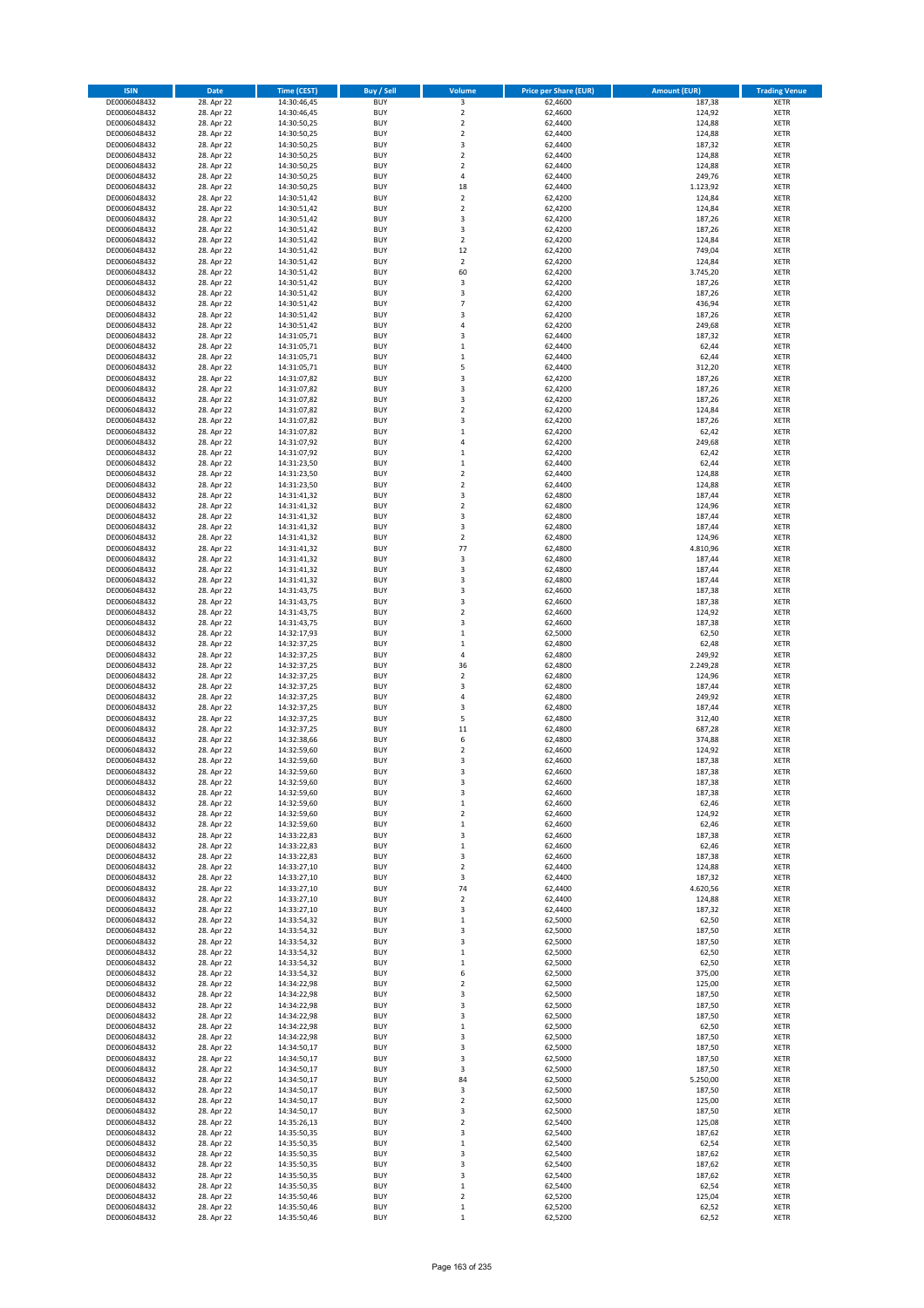| <b>ISIN</b>                  | <b>Date</b>              | <b>Time (CEST)</b>         | <b>Buy / Sell</b>        | Volume                                  | <b>Price per Share (EUR)</b> | <b>Amount (EUR)</b> | <b>Trading Venue</b>       |
|------------------------------|--------------------------|----------------------------|--------------------------|-----------------------------------------|------------------------------|---------------------|----------------------------|
| DE0006048432                 | 28. Apr 22               | 14:35:50,46                | <b>BUY</b>               | 3                                       | 62,5200                      | 187,56              | <b>XETR</b>                |
| DE0006048432                 | 28. Apr 22               | 14:35:50,46                | <b>BUY</b>               | 4                                       | 62,5200                      | 250,08              | <b>XETR</b>                |
| DE0006048432                 | 28. Apr 22               | 14:35:50,46                | <b>BUY</b>               | $\overline{\mathbf{3}}$                 | 62,5200                      | 187,56              | <b>XETR</b>                |
| DE0006048432                 | 28. Apr 22               | 14:36:42,01                | <b>BUY</b>               | $\mathbf 2$                             | 62,6400                      | 125,28              | <b>XETR</b>                |
| DE0006048432                 | 28. Apr 22               | 14:36:42,01                | <b>BUY</b>               | $\overline{\mathbf{2}}$                 | 62,6400                      | 125,28              | <b>XETR</b>                |
| DE0006048432                 | 28. Apr 22               | 14:36:42,01                | <b>BUY</b>               | 3                                       | 62,6400                      | 187,92              | <b>XETR</b>                |
| DE0006048432                 | 28. Apr 22               | 14:36:42,01                | <b>BUY</b>               | $\overline{\mathbf{3}}$                 | 62,6400                      | 187,92              | <b>XETR</b>                |
| DE0006048432                 | 28. Apr 22               | 14:36:42,01                | <b>BUY</b>               | 3                                       | 62,6400                      | 187,92              | <b>XETR</b>                |
| DE0006048432                 | 28. Apr 22<br>28. Apr 22 | 14:36:42,01                | BUY<br><b>BUY</b>        | 3<br>79                                 | 62,6400<br>62,6400           | 187,92<br>4.948,56  | <b>XETR</b>                |
| DE0006048432<br>DE0006048432 | 28. Apr 22               | 14:36:42,01<br>14:36:42,01 | <b>BUY</b>               | $\mathbf 2$                             | 62,6400                      | 125,28              | <b>XETR</b><br><b>XETR</b> |
| DE0006048432                 | 28. Apr 22               | 14:36:42,01                | <b>BUY</b>               | $\overline{\mathbf{2}}$                 | 62,6400                      | 125,28              | <b>XETR</b>                |
| DE0006048432                 | 28. Apr 22               | 14:36:42,01                | <b>BUY</b>               | $\overline{\mathbf{3}}$                 | 62,6400                      | 187,92              | <b>XETR</b>                |
| DE0006048432                 | 28. Apr 22               | 14:36:42,01                | <b>BUY</b>               | $\mathbf{1}$                            | 62,6400                      | 62,64               | <b>XETR</b>                |
| DE0006048432                 | 28. Apr 22               | 14:36:42,01                | <b>BUY</b>               | $\overline{\mathbf{3}}$                 | 62,6400                      | 187,92              | <b>XETR</b>                |
| DE0006048432                 | 28. Apr 22               | 14:36:42,01                | BUY                      | $\overline{a}$                          | 62,6400                      | 250,56              | <b>XETR</b>                |
| DE0006048432                 | 28. Apr 22               | 14:37:00,51                | <b>BUY</b>               | $\mathbf{1}$                            | 62,6000                      | 62,60               | <b>XETR</b>                |
| DE0006048432                 | 28. Apr 22               | 14:37:00,51                | <b>BUY</b>               | $\mathbf 1$                             | 62,6000                      | 62,60               | <b>XETR</b>                |
| DE0006048432                 | 28. Apr 22               | 14:37:00,51                | <b>BUY</b>               | 6                                       | 62,6000                      | 375,60              | <b>XETR</b>                |
| DE0006048432                 | 28. Apr 22               | 14:37:38,12                | <b>BUY</b>               | 3                                       | 62,6600                      | 187,98              | <b>XETR</b>                |
| DE0006048432                 | 28. Apr 22               | 14:37:38,12                | <b>BUY</b>               | 55                                      | 62,6600                      | 3.446,30            | <b>XETR</b>                |
| DE0006048432<br>DE0006048432 | 28. Apr 22<br>28. Apr 22 | 14:37:38,12<br>14:37:38,12 | <b>BUY</b><br><b>BUY</b> | 3<br>$\overline{2}$                     | 62,6600<br>62,6600           | 187,98<br>125,32    | <b>XETR</b><br><b>XETR</b> |
| DE0006048432                 | 28. Apr 22               | 14:38:23,49                | <b>BUY</b>               | 3                                       | 62,6800                      | 188,04              | <b>XETR</b>                |
| DE0006048432                 | 28. Apr 22               | 14:38:23,49                | <b>BUY</b>               | 3                                       | 62,6800                      | 188,04              | <b>XETR</b>                |
| DE0006048432                 | 28. Apr 22               | 14:38:23,49                | <b>BUY</b>               | 3                                       | 62,6800                      | 188,04              | <b>XETR</b>                |
| DE0006048432                 | 28. Apr 22               | 14:38:23,49                | <b>BUY</b>               | $\mathbf 2$                             | 62,6800                      | 125,36              | <b>XETR</b>                |
| DE0006048432                 | 28. Apr 22               | 14:38:23,49                | <b>BUY</b>               | $\overline{2}$                          | 62,6800                      | 125,36              | <b>XETR</b>                |
| DE0006048432                 | 28. Apr 22               | 14:38:23,49                | <b>BUY</b>               | 3                                       | 62,6800                      | 188,04              | <b>XETR</b>                |
| DE0006048432                 | 28. Apr 22               | 14:38:23,49                | <b>BUY</b>               | $\overline{\mathbf{3}}$                 | 62,6800                      | 188,04              | <b>XETR</b>                |
| DE0006048432                 | 28. Apr 22               | 14:38:23,49                | <b>BUY</b>               | $\overline{\mathbf{3}}$                 | 62,6800                      | 188,04              | <b>XETR</b>                |
| DE0006048432                 | 28. Apr 22               | 14:38:23,49                | <b>BUY</b>               | 3                                       | 62,6800                      | 188,04              | <b>XETR</b>                |
| DE0006048432                 | 28. Apr 22               | 14:38:23,49                | <b>BUY</b>               | $\mathbf 2$<br>$\overline{\mathbf{3}}$  | 62,6800                      | 125,36              | <b>XETR</b>                |
| DE0006048432<br>DE0006048432 | 28. Apr 22<br>28. Apr 22 | 14:38:23,49                | <b>BUY</b><br><b>BUY</b> | $\mathbf{1}$                            | 62,6800<br>62,6600           | 188,04<br>62,66     | <b>XETR</b><br><b>XETR</b> |
| DE0006048432                 | 28. Apr 22               | 14:38:39,28<br>14:38:39,28 | <b>BUY</b>               | $\mathbf 2$                             | 62,6600                      | 125,32              | <b>XETR</b>                |
| DE0006048432                 | 28. Apr 22               | 14:38:39,28                | <b>BUY</b>               | 46                                      | 62,6600                      | 2.882,36            | <b>XETR</b>                |
| DE0006048432                 | 28. Apr 22               | 14:38:39,28                | BUY                      | $\mathbf 2$                             | 62,6600                      | 125,32              | <b>XETR</b>                |
| DE0006048432                 | 28. Apr 22               | 14:38:39,28                | <b>BUY</b>               | $\mathbf 1$                             | 62,6600                      | 62,66               | <b>XETR</b>                |
| DE0006048432                 | 28. Apr 22               | 14:38:39,28                | <b>BUY</b>               | $\mathbf 1$                             | 62,6600                      | 62,66               | <b>XETR</b>                |
| DE0006048432                 | 28. Apr 22               | 14:38:39,28                | <b>BUY</b>               | $\,1\,$                                 | 62,6600                      | 62,66               | <b>XETR</b>                |
| DE0006048432                 | 28. Apr 22               | 14:38:39,28                | <b>BUY</b>               | 3                                       | 62,6600                      | 187,98              | <b>XETR</b>                |
| DE0006048432                 | 28. Apr 22               | 14:38:39,28                | <b>BUY</b>               | 5                                       | 62,6600                      | 313,30              | <b>XETR</b>                |
| DE0006048432                 | 28. Apr 22               | 14:38:39,28                | <b>BUY</b>               | 25                                      | 62,6600                      | 1.566,50            | <b>XETR</b>                |
| DE0006048432                 | 28. Apr 22               | 14:39:08,95                | <b>BUY</b>               | 3                                       | 62,6600                      | 187,98              | <b>XETR</b>                |
| DE0006048432                 | 28. Apr 22               | 14:39:56,90                | <b>BUY</b><br><b>BUY</b> | $\overline{2}$<br>3                     | 62,6600                      | 125,32<br>187,98    | <b>XETR</b><br><b>XETR</b> |
| DE0006048432<br>DE0006048432 | 28. Apr 22<br>28. Apr 22 | 14:39:56,90<br>14:40:34,51 | <b>BUY</b>               | $\overline{2}$                          | 62,6600<br>62,6600           | 125,32              | <b>XETR</b>                |
| DE0006048432                 | 28. Apr 22               | 14:40:34,51                | <b>BUY</b>               | $\overline{2}$                          | 62,6600                      | 125,32              | <b>XETR</b>                |
| DE0006048432                 | 28. Apr 22               | 14:42:43,15                | <b>BUY</b>               | $\overline{2}$                          | 62,6800                      | 125,36              | <b>XETR</b>                |
| DE0006048432                 | 28. Apr 22               | 14:42:43,15                | <b>BUY</b>               | $\overline{\mathbf{2}}$                 | 62,6800                      | 125,36              | <b>XETR</b>                |
| DE0006048432                 | 28. Apr 22               | 14:42:43,15                | <b>BUY</b>               | $\overline{2}$                          | 62,6800                      | 125,36              | <b>XETR</b>                |
| DE0006048432                 | 28. Apr 22               | 14:42:43,15                | <b>BUY</b>               | $\overline{\mathbf{2}}$                 | 62,6800                      | 125,36              | <b>XETR</b>                |
| DE0006048432                 | 28. Apr 22               | 14:42:43,15                | <b>BUY</b>               | $\mathbf 2$                             | 62,6800                      | 125,36              | <b>XETR</b>                |
| DE0006048432                 | 28. Apr 22               | 14:42:43,15                | <b>BUY</b>               | $\overline{\mathbf{3}}$                 | 62,6800                      | 188,04              | <b>XETR</b>                |
| DE0006048432                 | 28. Apr 22               | 14:42:43,15                | <b>BUY</b>               | $\overline{2}$                          | 62,6800                      | 125,36              | <b>XETR</b>                |
| DE0006048432                 | 28. Apr 22<br>28. Apr 22 | 14:42:43,15<br>14:42:43,15 | <b>BUY</b><br><b>BUY</b> | $\overline{\mathbf{2}}$<br>$\mathbf{1}$ | 62,6800<br>62,6800           | 125,36<br>62,68     | <b>XETR</b><br><b>XETR</b> |
| DE0006048432<br>DE0006048432 | 28. Apr 22               | 14:42:43,15                | BUY                      | $\overline{\mathbf{2}}$                 | 62,6800                      | 125,36              | <b>XETR</b>                |
| DE0006048432                 | 28. Apr 22               | 14:42:43,15                | <b>BUY</b>               | $\overline{\mathbf{2}}$                 | 62,6800                      | 125,36              | <b>XETR</b>                |
| DE0006048432                 | 28. Apr 22               | 14:42:43,15                | <b>BUY</b>               | $\mathbf 2$                             | 62,6800                      | 125,36              | <b>XETR</b>                |
| DE0006048432                 | 28. Apr 22               | 14:42:43,15                | BUY                      | $\overline{\mathbf{2}}$                 | 62,6800                      | 125,36              | <b>XETR</b>                |
| DE0006048432                 | 28. Apr 22               | 14:42:43,15                | BUY                      | $\overline{\mathbf{3}}$                 | 62,6800                      | 188,04              | <b>XETR</b>                |
| DE0006048432                 | 28. Apr 22               | 14:42:43,15                | <b>BUY</b>               | $\overline{2}$                          | 62,6800                      | 125,36              | <b>XETR</b>                |
| DE0006048432                 | 28. Apr 22               | 14:42:43,15                | <b>BUY</b>               | 6                                       | 62,6800                      | 376,08              | <b>XETR</b>                |
| DE0006048432                 | 28. Apr 22               | 14:42:43,15                | <b>BUY</b>               | $\mathbf 2$                             | 62,6800                      | 125,36              | <b>XETR</b>                |
| DE0006048432                 | 28. Apr 22               | 14:42:43,16                | <b>BUY</b>               | 4                                       | 62,6800                      | 250,72              | <b>XETR</b>                |
| DE0006048432<br>DE0006048432 | 28. Apr 22<br>28. Apr 22 | 14:43:37,40<br>14:43:37,40 | <b>BUY</b><br><b>BUY</b> | $\mathbf 2$<br>$\overline{\mathbf{2}}$  | 62,6800<br>62,6800           | 125,36<br>125,36    | <b>XETR</b><br><b>XETR</b> |
| DE0006048432                 | 28. Apr 22               | 14:43:37,40                | <b>BUY</b>               | $\mathbf 2$                             | 62,6800                      | 125,36              | <b>XETR</b>                |
| DE0006048432                 | 28. Apr 22               | 14:43:37,40                | <b>BUY</b>               | 2                                       | 62,6800                      | 125,36              | <b>XETR</b>                |
| DE0006048432                 | 28. Apr 22               | 14:43:37,40                | <b>BUY</b>               | 2                                       | 62,6800                      | 125,36              | <b>XETR</b>                |
| DE0006048432                 | 28. Apr 22               | 14:43:37,40                | <b>BUY</b>               | $\mathbf{1}$                            | 62,6800                      | 62,68               | <b>XETR</b>                |
| DE0006048432                 | 28. Apr 22               | 14:43:37,40                | <b>BUY</b>               | $\mathbf 2$                             | 62,6800                      | 125,36              | <b>XETR</b>                |
| DE0006048432                 | 28. Apr 22               | 14:43:37,40                | <b>BUY</b>               | 2                                       | 62,6800                      | 125,36              | <b>XETR</b>                |
| DE0006048432                 | 28. Apr 22               | 14:43:37,40                | <b>BUY</b>               | 3                                       | 62,6800                      | 188,04              | <b>XETR</b>                |
| DE0006048432                 | 28. Apr 22               | 14:43:37,40                | <b>BUY</b>               | 9                                       | 62,6800                      | 564,12              | <b>XETR</b>                |
| DE0006048432                 | 28. Apr 22               | 14:44:22,13                | <b>BUY</b><br><b>BUY</b> | $\overline{2}$                          | 62,6800<br>62,6800           | 125,36              | <b>XETR</b>                |
| DE0006048432<br>DE0006048432 | 28. Apr 22<br>28. Apr 22 | 14:44:22,13<br>14:44:22,13 | <b>BUY</b>               | 2<br>$\mathbf 2$                        | 62,6800                      | 125,36<br>125,36    | <b>XETR</b><br><b>XETR</b> |
| DE0006048432                 | 28. Apr 22               | 14:44:22,13                | BUY                      | $\mathbf 2$                             | 62,6800                      | 125,36              | <b>XETR</b>                |
| DE0006048432                 | 28. Apr 22               | 14:44:22,13                | <b>BUY</b>               | $\mathbf 2$                             | 62,6800                      | 125,36              | <b>XETR</b>                |
| DE0006048432                 | 28. Apr 22               | 14:44:22,13                | <b>BUY</b>               | $\mathbf 2$                             | 62,6800                      | 125,36              | <b>XETR</b>                |
| DE0006048432                 | 28. Apr 22               | 14:44:22,13                | <b>BUY</b>               | $\,$ 1                                  | 62,6800                      | 62,68               | <b>XETR</b>                |
| DE0006048432                 | 28. Apr 22               | 14:44:22,13                | <b>BUY</b>               | $\overline{\mathbf{3}}$                 | 62,6800                      | 188,04              | <b>XETR</b>                |
| DE0006048432                 | 28. Apr 22               | 14:44:22,13                | <b>BUY</b>               | $\overline{7}$                          | 62,6800                      | 438,76              | <b>XETR</b>                |
| DE0006048432                 | 28. Apr 22               | 14:44:31,73                | <b>BUY</b>               | 4                                       | 62,6800                      | 250,72              | <b>XETR</b>                |
| DE0006048432                 | 28. Apr 22               | 14:44:31,73                | <b>BUY</b>               | 4                                       | 62,6800                      | 250,72              | <b>XETR</b>                |
| DE0006048432<br>DE0006048432 | 28. Apr 22<br>28. Apr 22 | 14:44:31,73<br>14:44:31,73 | <b>BUY</b><br><b>BUY</b> | 4<br>3                                  | 62,6800<br>62,6800           | 250,72<br>188,04    | <b>XETR</b><br><b>XETR</b> |
| DE0006048432                 | 28. Apr 22               | 14:44:31,73                | <b>BUY</b>               | $\overline{a}$                          | 62,6800                      | 250,72              | <b>XETR</b>                |
| DE0006048432                 | 28. Apr 22               | 14:44:31,73                | <b>BUY</b>               | $\overline{2}$                          | 62,6800                      | 125,36              | <b>XETR</b>                |
| DE0006048432                 | 28. Apr 22               | 14:44:31,73                | <b>BUY</b>               | 2                                       | 62,6800                      | 125,36              | <b>XETR</b>                |
| DE0006048432                 | 28. Apr 22               | 14:44:31,73                | <b>BUY</b>               | 5                                       | 62,6800                      | 313,40              | <b>XETR</b>                |
| DE0006048432                 | 28. Apr 22               | 14:44:31,73                | <b>BUY</b>               | 3                                       | 62,6800                      | 188,04              | <b>XETR</b>                |
| DE0006048432                 | 28. Apr 22               | 14:46:30,34                | <b>BUY</b>               | 3                                       | 62,7200                      | 188,16              | <b>XETR</b>                |
| DE0006048432                 | 28. Apr 22               | 14:46:30,34                | <b>BUY</b>               | 3                                       | 62,7200                      | 188,16              | <b>XETR</b>                |
| DE0006048432                 | 28. Apr 22               | 14:46:30,34                | <b>BUY</b>               | $\overline{\mathbf{3}}$                 | 62,7200                      | 188,16              | <b>XETR</b>                |
| DE0006048432                 | 28. Apr 22               | 14:46:30,34                | <b>BUY</b>               | $\mathbf 2$                             | 62,7200                      | 125,44              | <b>XETR</b>                |
| DE0006048432                 | 28. Apr 22               | 14:46:30,34                | <b>BUY</b>               | 3                                       | 62,7200                      | 188,16              | <b>XETR</b>                |
| DE0006048432<br>DE0006048432 | 28. Apr 22<br>28. Apr 22 | 14:46:30,34<br>14:46:30,34 | <b>BUY</b><br><b>BUY</b> | $\mathbf{1}$<br>$\mathbf 2$             | 62,7200<br>62,7200           | 62,72<br>125,44     | <b>XETR</b><br><b>XETR</b> |
| DE0006048432                 | 28. Apr 22               | 14:46:30,34                | <b>BUY</b>               | $\mathbf 1$                             | 62,7200                      | 62,72               | <b>XETR</b>                |
| DE0006048432                 | 28. Apr 22               | 14:46:30,34                | <b>BUY</b>               | 5                                       | 62,7200                      | 313,60              | <b>XETR</b>                |
| DE0006048432                 | 28. Apr 22               | 14:47:15,46                | <b>BUY</b>               | 3                                       | 62,7200                      | 188,16              | <b>XETR</b>                |
| DE0006048432                 | 28. Apr 22               | 14:47:15,46                | <b>BUY</b>               | $\mathbf 2$                             | 62,7200                      | 125,44              | <b>XETR</b>                |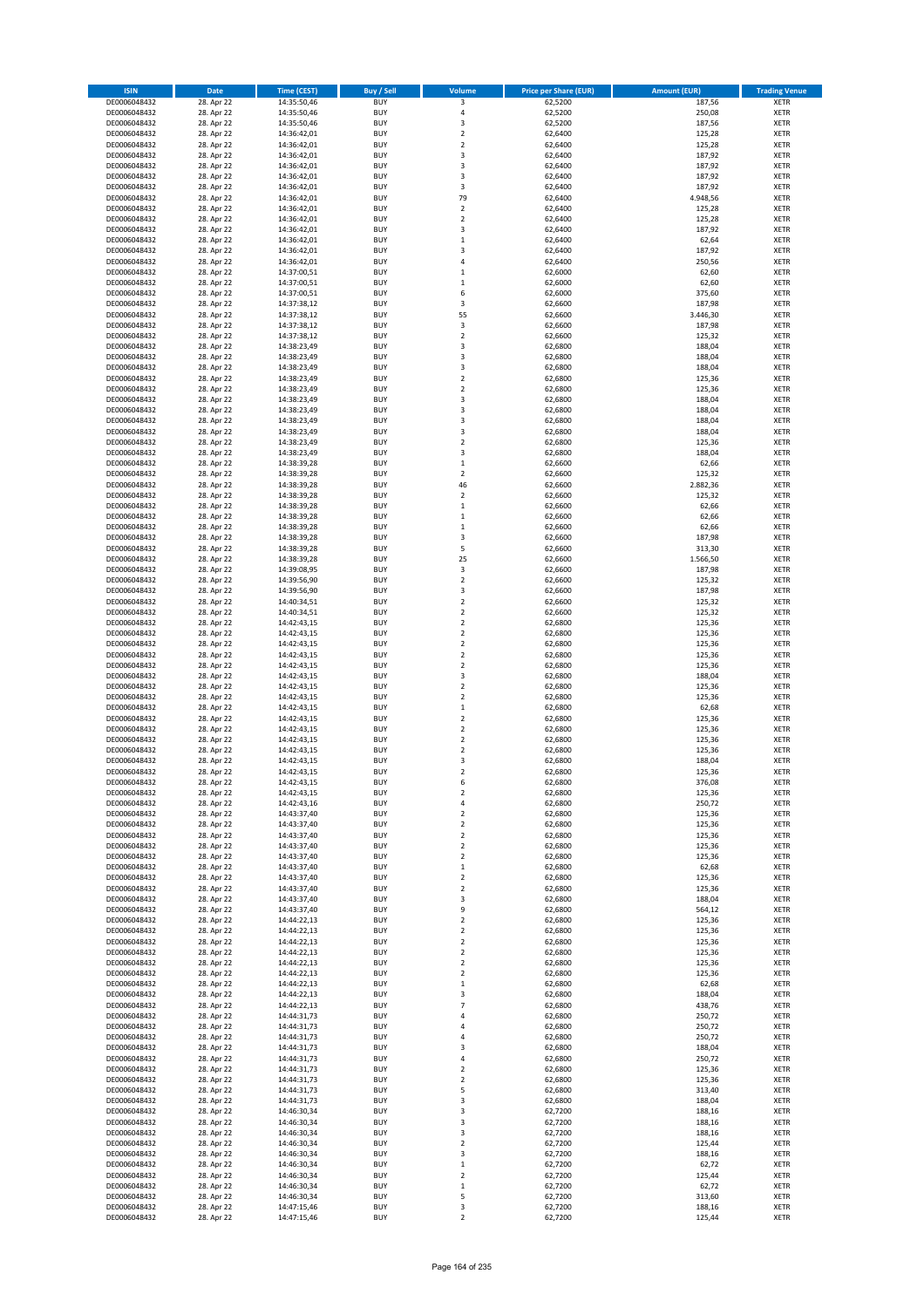| <b>ISIN</b>                  | <b>Date</b>              | <b>Time (CEST)</b>         | <b>Buy / Sell</b>        | Volume                                             | <b>Price per Share (EUR)</b> | <b>Amount (EUR)</b> | <b>Trading Venue</b>       |
|------------------------------|--------------------------|----------------------------|--------------------------|----------------------------------------------------|------------------------------|---------------------|----------------------------|
| DE0006048432                 | 28. Apr 22               | 14:47:15,46                | <b>BUY</b>               | $\overline{\mathbf{2}}$                            | 62,7200                      | 125,44              | <b>XETR</b>                |
| DE0006048432                 | 28. Apr 22               | 14:47:15,46                | <b>BUY</b>               | $\mathbf 2$                                        | 62,7200                      | 125,44              | <b>XETR</b>                |
| DE0006048432                 | 28. Apr 22               | 14:47:15,46                | <b>BUY</b>               | $\mathbf 2$                                        | 62,7200                      | 125,44              | <b>XETR</b>                |
| DE0006048432                 | 28. Apr 22               | 14:47:15,47                | <b>BUY</b>               | $\mathbf 1$                                        | 62,7200                      | 62,72               | <b>XETR</b>                |
| DE0006048432                 | 28. Apr 22               | 14:47:15,49                | <b>BUY</b>               | $\overline{2}$                                     | 62,7200                      | 125,44              | <b>XETR</b>                |
| DE0006048432                 | 28. Apr 22               | 14:48:07,27                | <b>BUY</b>               | $\overline{3}$                                     | 62,7000                      | 188,10              | <b>XETR</b>                |
| DE0006048432                 | 28. Apr 22               | 14:48:07,27                | <b>BUY</b>               | $\overline{a}$                                     | 62,7000                      | 250,80              | <b>XETR</b>                |
| DE0006048432                 | 28. Apr 22               | 14:48:07,27                | <b>BUY</b>               | $\overline{2}$                                     | 62,7000                      | 125,40              | <b>XETR</b>                |
| DE0006048432                 | 28. Apr 22               | 14:48:07,27                | BUY                      | $\overline{2}$                                     | 62,7000                      | 125,40              | <b>XETR</b>                |
| DE0006048432                 | 28. Apr 22               | 14:48:07,27                | <b>BUY</b>               | 3                                                  | 62,7000                      | 188,10              | <b>XETR</b>                |
| DE0006048432                 | 28. Apr 22               | 14:48:07,27                | <b>BUY</b>               | 4                                                  | 62,7000                      | 250,80              | <b>XETR</b>                |
| DE0006048432                 | 28. Apr 22               | 14:48:07,27                | <b>BUY</b>               | 135                                                | 62,7000                      | 8.464,50            | <b>XETR</b>                |
| DE0006048432                 | 28. Apr 22               | 14:48:07,27                | <b>BUY</b>               | $\mathbf 2$                                        | 62,7000                      | 125,40              | <b>XETR</b>                |
| DE0006048432                 | 28. Apr 22               | 14:48:07,27                | <b>BUY</b>               | $\overline{\mathbf{3}}$<br>$\overline{\mathbf{3}}$ | 62,7000                      | 188,10              | <b>XETR</b>                |
| DE0006048432<br>DE0006048432 | 28. Apr 22<br>28. Apr 22 | 14:48:07,27<br>14:48:07,27 | <b>BUY</b><br>BUY        | $\overline{\phantom{a}}$                           | 62,7000<br>62,7000           | 188,10<br>125,40    | <b>XETR</b><br><b>XETR</b> |
| DE0006048432                 | 28. Apr 22               | 14:48:07,27                | <b>BUY</b>               | $\overline{2}$                                     | 62,7000                      | 125,40              | <b>XETR</b>                |
| DE0006048432                 | 28. Apr 22               | 14:48:07,27                | <b>BUY</b>               | $\overline{4}$                                     | 62,7000                      | 250,80              | <b>XETR</b>                |
| DE0006048432                 | 28. Apr 22               | 14:48:07,27                | <b>BUY</b>               | $\overline{2}$                                     | 62,7000                      | 125,40              | <b>XETR</b>                |
| DE0006048432                 | 28. Apr 22               | 14:48:07,27                | <b>BUY</b>               | $\mathbf{1}$                                       | 62,7000                      | 62,70               | <b>XETR</b>                |
| DE0006048432                 | 28. Apr 22               | 14:48:07,27                | <b>BUY</b>               | $\mathbf{1}$                                       | 62,7000                      | 62,70               | <b>XETR</b>                |
| DE0006048432                 | 28. Apr 22               | 14:48:07,27                | <b>BUY</b>               | 3                                                  | 62,7000                      | 188,10              | <b>XETR</b>                |
| DE0006048432                 | 28. Apr 22               | 14:48:07,27                | BUY                      | $\mathbf{1}$                                       | 62,7000                      | 62,70               | <b>XETR</b>                |
| DE0006048432                 | 28. Apr 22               | 14:48:07,29                | BUY                      | $\,$ 1                                             | 62,7000                      | 62,70               | <b>XETR</b>                |
| DE0006048432                 | 28. Apr 22               | 14:48:08,63                | <b>BUY</b>               | $\mathbf 2$                                        | 62,7000                      | 125,40              | <b>XETR</b>                |
| DE0006048432                 | 28. Apr 22               | 14:48:08,63                | <b>BUY</b>               | $\mathbf 2$                                        | 62,7000                      | 125,40              | <b>XETR</b>                |
| DE0006048432                 | 28. Apr 22               | 14:48:08,63                | <b>BUY</b>               | $\mathbf 2$                                        | 62,7000                      | 125,40              | <b>XETR</b>                |
| DE0006048432                 | 28. Apr 22               | 14:48:08,63                | <b>BUY</b>               | $\mathbf{1}$                                       | 62,7000                      | 62,70               | <b>XETR</b>                |
| DE0006048432                 | 28. Apr 22               | 14:48:08,63                | <b>BUY</b>               | $\mathbf 2$                                        | 62,7000                      | 125,40              | <b>XETR</b>                |
| DE0006048432                 | 28. Apr 22               | 14:48:08,63                | <b>BUY</b>               | $\overline{\mathbf{3}}$                            | 62,7000                      | 188,10              | <b>XETR</b>                |
| DE0006048432                 | 28. Apr 22               | 14:48:08,63                | <b>BUY</b>               | $\overline{\mathbf{3}}$                            | 62,7000                      | 188,10              | <b>XETR</b>                |
| DE0006048432                 | 28. Apr 22               | 14:48:09,04                | <b>BUY</b>               | 3                                                  | 62,6800                      | 188,04              | <b>XETR</b>                |
| DE0006048432                 | 28. Apr 22               | 14:48:09,04                | <b>BUY</b>               | $\mathbf 2$                                        | 62,6800                      | 125,36              | <b>XETR</b>                |
| DE0006048432                 | 28. Apr 22               | 14:48:09,04                | <b>BUY</b>               | $\mathbf 2$                                        | 62,6800                      | 125,36              | <b>XETR</b>                |
| DE0006048432                 | 28. Apr 22               | 14:48:09,04                | <b>BUY</b>               | $\overline{\mathbf{3}}$<br>3                       | 62,6800                      | 188,04              | <b>XETR</b>                |
| DE0006048432<br>DE0006048432 | 28. Apr 22<br>28. Apr 22 | 14:48:09,04<br>14:48:26,06 | <b>BUY</b><br>BUY        | $\overline{2}$                                     | 62,6800<br>62,6600           | 188,04<br>125,32    | <b>XETR</b><br><b>XETR</b> |
| DE0006048432                 | 28. Apr 22               | 14:48:26,06                | BUY                      | 3                                                  | 62,6600                      | 187,98              | <b>XETR</b>                |
| DE0006048432                 | 28. Apr 22               | 14:48:26,06                | <b>BUY</b>               | $\mathbf 2$                                        | 62,6600                      | 125,32              | <b>XETR</b>                |
| DE0006048432                 | 28. Apr 22               | 14:48:26,06                | <b>BUY</b>               | 119                                                | 62,6600                      | 7.456,54            | <b>XETR</b>                |
| DE0006048432                 | 28. Apr 22               | 14:48:26,06                | <b>BUY</b>               | 3                                                  | 62,6600                      | 187,98              | <b>XETR</b>                |
| DE0006048432                 | 28. Apr 22               | 14:48:26,06                | <b>BUY</b>               | 3                                                  | 62,6600                      | 187,98              | <b>XETR</b>                |
| DE0006048432                 | 28. Apr 22               | 14:48:26,06                | <b>BUY</b>               | $\mathbf{1}$                                       | 62,6600                      | 62,66               | <b>XETR</b>                |
| DE0006048432                 | 28. Apr 22               | 14:48:26,06                | BUY                      | 4                                                  | 62,6600                      | 250,64              | <b>XETR</b>                |
| DE0006048432                 | 28. Apr 22               | 14:48:57,80                | <b>BUY</b>               | $\overline{3}$                                     | 62,6600                      | 187,98              | <b>XETR</b>                |
| DE0006048432                 | 28. Apr 22               | 14:48:57,80                | <b>BUY</b>               | $\overline{4}$                                     | 62,6600                      | 250,64              | <b>XETR</b>                |
| DE0006048432                 | 28. Apr 22               | 14:48:57,80                | <b>BUY</b>               | $\overline{2}$                                     | 62,6600                      | 125,32              | <b>XETR</b>                |
| DE0006048432                 | 28. Apr 22               | 14:49:10,94                | <b>BUY</b>               | 3                                                  | 62,6400                      | 187,92              | <b>XETR</b>                |
| DE0006048432                 | 28. Apr 22               | 14:49:10,94                | <b>BUY</b>               | $\overline{2}$                                     | 62,6400                      | 125,28              | <b>XETR</b>                |
| DE0006048432                 | 28. Apr 22               | 14:49:10,94                | <b>BUY</b>               | 64                                                 | 62,6400                      | 4.008,96            | <b>XETR</b>                |
| DE0006048432                 | 28. Apr 22               | 14:49:10,94                | <b>BUY</b>               | 3                                                  | 62,6400                      | 187,92              | <b>XETR</b>                |
| DE0006048432                 | 28. Apr 22               | 14:49:10,94                | <b>BUY</b>               | $\overline{\mathbf{3}}$                            | 62,6400                      | 187,92              | <b>XETR</b>                |
| DE0006048432                 | 28. Apr 22               | 14:49:10,94                | <b>BUY</b>               | $\mathbf 1$                                        | 62,6400                      | 62,64               | <b>XETR</b>                |
| DE0006048432<br>DE0006048432 | 28. Apr 22               | 14:49:10,94                | <b>BUY</b><br><b>BUY</b> | 8<br>$\overline{2}$                                | 62,6400                      | 501,12              | <b>XETR</b><br><b>XETR</b> |
|                              | 28. Apr 22               | 14:49:33,10<br>14:49:33,10 | <b>BUY</b>               | $\,1\,$                                            | 62,6400                      | 125,28              | <b>XETR</b>                |
| DE0006048432<br>DE0006048432 | 28. Apr 22<br>28. Apr 22 | 14:49:33,10                | <b>BUY</b>               | 102                                                | 62,6400<br>62,6400           | 62,64<br>6.389,28   | <b>XETR</b>                |
| DE0006048432                 | 28. Apr 22               | 14:49:33,10                | <b>BUY</b>               | 3                                                  | 62,6400                      | 187,92              | <b>XETR</b>                |
| DE0006048432                 | 28. Apr 22               | 14:49:33,10                | BUY                      | $\overline{2}$                                     | 62,6400                      | 125,28              | <b>XETR</b>                |
| DE0006048432                 | 28. Apr 22               | 14:49:33,10                | <b>BUY</b>               | $\mathbf 1$                                        | 62,6400                      | 62,64               | <b>XETR</b>                |
| DE0006048432                 | 28. Apr 22               | 14:49:33,10                | <b>BUY</b>               | $\mathbf 2$                                        | 62,6400                      | 125,28              | <b>XETR</b>                |
| DE0006048432                 | 28. Apr 22               | 14:49:33,10                | BUY                      | $\overline{a}$                                     | 62,6400                      | 250,56              | <b>XETR</b>                |
| DE0006048432                 | 28. Apr 22               | 14:49:33,10                | BUY                      | $\mathbf{1}$                                       | 62,6400                      | 62,64               | <b>XETR</b>                |
| DE0006048432                 | 28. Apr 22               | 14:49:33,12                | <b>BUY</b>               | $\overline{a}$                                     | 62,6400                      | 250,56              | <b>XETR</b>                |
| DE0006048432                 | 28. Apr 22               | 14:49:49,69                | BUY                      | 2                                                  | 62,6200                      | 125,24              | <b>XETR</b>                |
| DE0006048432                 | 28. Apr 22               | 14:49:49,69                | <b>BUY</b>               | 3                                                  | 62,6200                      | 187,86              | <b>XETR</b>                |
| DE0006048432                 | 28. Apr 22               | 14:49:49,69                | <b>BUY</b>               | $\mathbf 2$                                        | 62,6200                      | 125,24              | <b>XETR</b>                |
| DE0006048432                 | 28. Apr 22               | 14:49:49,69                | <b>BUY</b>               | 96                                                 | 62,6200                      | 6.011,52            | <b>XETR</b>                |
| DE0006048432                 | 28. Apr 22               | 14:49:49,69                | <b>BUY</b>               | $\mathbf 2$                                        | 62,6200                      | 125,24              | <b>XETR</b>                |
| DE0006048432                 | 28. Apr 22               | 14:49:49,69                | <b>BUY</b>               | 3                                                  | 62,6200                      | 187,86              | <b>XETR</b>                |
| DE0006048432                 | 28. Apr 22               | 14:49:49,69                | <b>BUY</b>               | 2                                                  | 62,6200                      | 125,24              | <b>XETR</b>                |
| DE0006048432                 | 28. Apr 22               | 14:49:49,69                | <b>BUY</b>               | 3                                                  | 62,6200                      | 187,86              | <b>XETR</b>                |
| DE0006048432                 | 28. Apr 22               | 14:49:49,69                | <b>BUY</b>               | $\overline{4}$                                     | 62,6200                      | 250,48              | <b>XETR</b>                |
| DE0006048432                 | 28. Apr 22               | 14:51:38,35                | <b>BUY</b>               | $\mathbf 1$                                        | 62,6400                      | 62,64               | <b>XETR</b>                |
| DE0006048432<br>DE0006048432 | 28. Apr 22<br>28. Apr 22 | 14:51:38,35<br>14:51:38,35 | <b>BUY</b><br><b>BUY</b> | 46<br>$\mathbf 2$                                  | 62,6400<br>62,6400           | 2.881,44<br>125,28  | <b>XETR</b><br><b>XETR</b> |
| DE0006048432                 | 28. Apr 22               | 14:51:38,35                | <b>BUY</b>               | $\mathbf 2$                                        | 62,6400                      | 125,28              | <b>XETR</b>                |
| DE0006048432                 | 28. Apr 22               | 14:51:38,35                | <b>BUY</b>               | $\overline{2}$                                     | 62,6400                      | 125,28              | <b>XETR</b>                |
| DE0006048432                 | 28. Apr 22               | 14:51:38,35                | <b>BUY</b>               | 3                                                  | 62,6400                      | 187,92              | <b>XETR</b>                |
| DE0006048432                 | 28. Apr 22               | 14:51:38,35                | <b>BUY</b>               | $\mathbf 1$                                        | 62,6400                      | 62,64               | <b>XETR</b>                |
| DE0006048432                 | 28. Apr 22               | 14:51:43,96                | <b>BUY</b>               | $\mathbf 2$                                        | 62,6200                      | 125,24              | <b>XETR</b>                |
| DE0006048432                 | 28. Apr 22               | 14:51:43,96                | <b>BUY</b>               | 3                                                  | 62,6200                      | 187,86              | <b>XETR</b>                |
| DE0006048432                 | 28. Apr 22               | 14:51:43,96                | <b>BUY</b>               | $\mathbf 2$                                        | 62,6200                      | 125,24              | <b>XETR</b>                |
| DE0006048432                 | 28. Apr 22               | 14:51:43,96                | <b>BUY</b>               | $\mathbf 2$                                        | 62,6200                      | 125,24              | <b>XETR</b>                |
| DE0006048432                 | 28. Apr 22               | 14:51:43,96                | <b>BUY</b>               | $\mathbf 1$                                        | 62,6200                      | 62,62               | <b>XETR</b>                |
| DE0006048432                 | 28. Apr 22               | 14:51:43,96                | <b>BUY</b>               | 3                                                  | 62,6200                      | 187,86              | <b>XETR</b>                |
| DE0006048432                 | 28. Apr 22               | 14:51:43,96                | <b>BUY</b>               | $\mathbf 1$                                        | 62,6200                      | 62,62               | <b>XETR</b>                |
| DE0006048432                 | 28. Apr 22               | 14:51:43,96                | <b>BUY</b>               | $\overline{2}$                                     | 62,6200                      | 125,24              | <b>XETR</b>                |
| DE0006048432                 | 28. Apr 22               | 14:51:43,96                | <b>BUY</b>               | 3                                                  | 62,6200                      | 187,86              | <b>XETR</b>                |
| DE0006048432                 | 28. Apr 22               | 14:51:43,96                | <b>BUY</b>               | 3                                                  | 62,6200                      | 187,86              | <b>XETR</b>                |
| DE0006048432                 | 28. Apr 22               | 14:52:07,64                | <b>BUY</b>               | $\overline{\mathbf{2}}$                            | 62,6200                      | 125,24              | <b>XETR</b>                |
| DE0006048432                 | 28. Apr 22               | 14:52:07,64                | <b>BUY</b>               | 3                                                  | 62,6200                      | 187,86              | <b>XETR</b>                |
| DE0006048432                 | 28. Apr 22               | 14:52:56,98                | <b>BUY</b>               | $\mathbf 2$                                        | 62,6600                      | 125,32              | <b>XETR</b>                |
| DE0006048432                 | 28. Apr 22               | 14:52:56,98                | <b>BUY</b><br><b>BUY</b> | $\overline{\mathbf{2}}$<br>$\overline{4}$          | 62,6600                      | 125,32              | <b>XETR</b>                |
| DE0006048432<br>DE0006048432 | 28. Apr 22<br>28. Apr 22 | 14:52:56,98<br>14:52:56,98 | <b>BUY</b>               | 68                                                 | 62,6600<br>62,6600           | 250,64<br>4.260,88  | <b>XETR</b><br><b>XETR</b> |
| DE0006048432                 | 28. Apr 22               | 14:52:56,98                | <b>BUY</b>               | 2                                                  | 62,6600                      | 125,32              | <b>XETR</b>                |
| DE0006048432                 | 28. Apr 22               | 14:52:56,98                | <b>BUY</b>               | $\overline{\mathbf{2}}$                            | 62,6600                      | 125,32              | <b>XETR</b>                |
| DE0006048432                 | 28. Apr 22               | 14:52:56,98                | <b>BUY</b>               | 3                                                  | 62,6600                      | 187,98              | <b>XETR</b>                |
| DE0006048432                 | 28. Apr 22               | 14:52:56,98                | <b>BUY</b>               | 5                                                  | 62,6600                      | 313,30              | <b>XETR</b>                |
| DE0006048432                 | 28. Apr 22               | 14:53:16,67                | <b>BUY</b>               | 3                                                  | 62,6400                      | 187,92              | <b>XETR</b>                |
| DE0006048432                 | 28. Apr 22               | 14:53:16,67                | <b>BUY</b>               | 3                                                  | 62,6400                      | 187,92              | <b>XETR</b>                |
| DE0006048432                 | 28. Apr 22               | 14:53:16,67                | <b>BUY</b>               | 58                                                 | 62,6400                      | 3.633,12            | <b>XETR</b>                |
| DE0006048432                 | 28. Apr 22               | 14:53:16,67                | <b>BUY</b>               | $\mathbf 1$                                        | 62,6400                      | 62,64               | <b>XETR</b>                |
| DE0006048432                 | 28. Apr 22               | 14:53:16,67                | <b>BUY</b>               | $\,$ 1                                             | 62,6400                      | 62,64               | <b>XETR</b>                |
| DE0006048432                 | 28. Apr 22               | 14:53:16,67                | <b>BUY</b>               | 7                                                  | 62,6400                      | 438,48              | <b>XETR</b>                |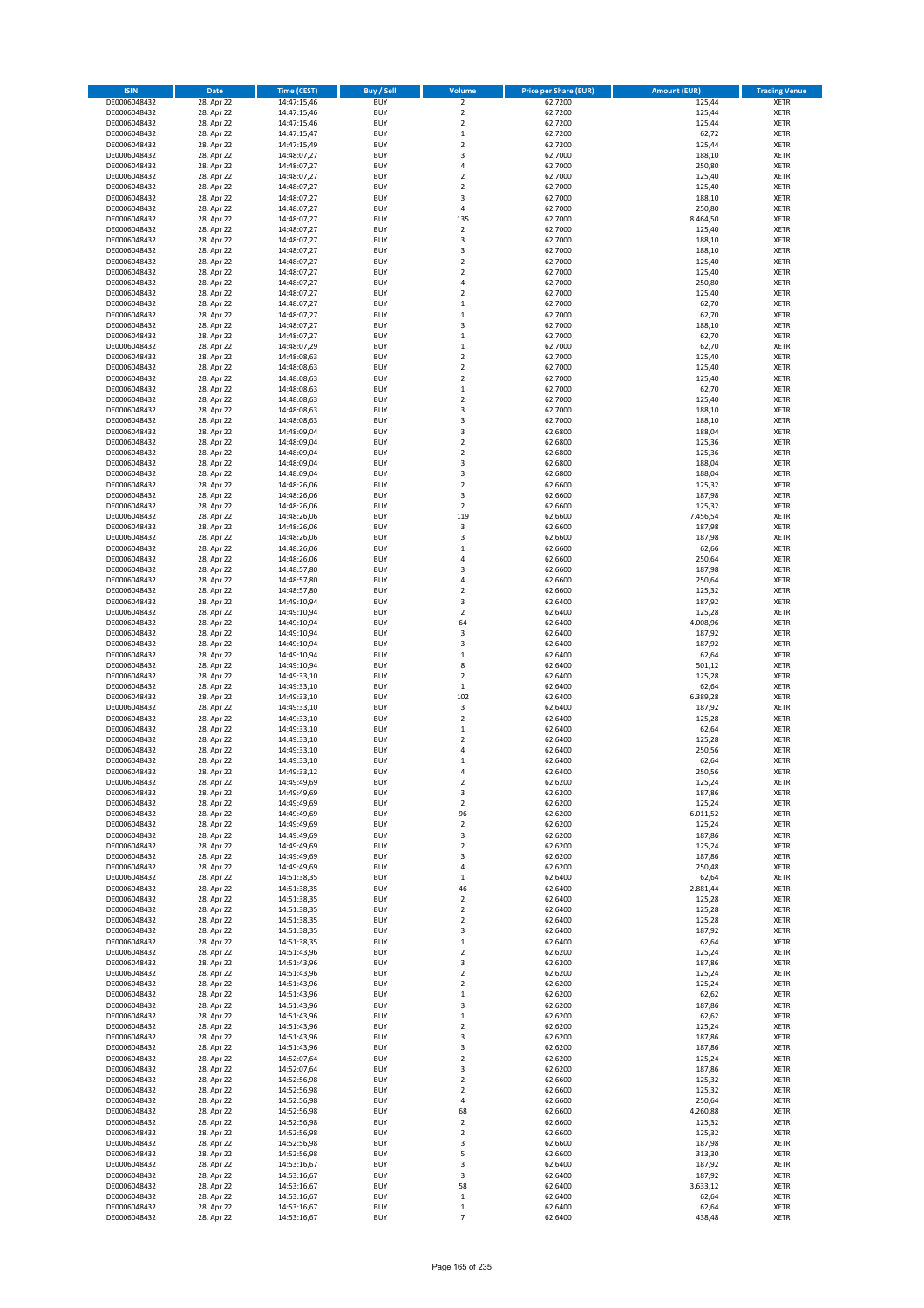| <b>ISIN</b>                  | <b>Date</b>              | <b>Time (CEST)</b>         | <b>Buy / Sell</b>        | <b>Volume</b>                 | <b>Price per Share (EUR)</b> | <b>Amount (EUR)</b> | <b>Trading Venue</b>       |
|------------------------------|--------------------------|----------------------------|--------------------------|-------------------------------|------------------------------|---------------------|----------------------------|
| DE0006048432                 | 28. Apr 22               | 14:53:16,67                | <b>BUY</b>               | 17                            | 62,6400                      | 1.064,88            | <b>XETR</b>                |
| DE0006048432                 | 28. Apr 22               | 14:55:15,67                | <b>BUY</b>               | $\,$ 1                        | 62,6400                      | 62,64               | <b>XETR</b>                |
| DE0006048432                 | 28. Apr 22               | 14:55:15,67                | <b>BUY</b>               | $\overline{2}$                | 62.6400                      | 125,28              | <b>XETR</b>                |
| DE0006048432                 | 28. Apr 22               | 14:55:15,67                | <b>BUY</b>               | 3                             | 62,6400                      | 187,92              | <b>XETR</b>                |
| DE0006048432<br>DE0006048432 | 28. Apr 22<br>28. Apr 22 | 14:55:15,67<br>14:55:15,67 | <b>BUY</b><br><b>BUY</b> | 3<br>3                        | 62,6400<br>62,6400           | 187,92<br>187,92    | <b>XETR</b><br><b>XETR</b> |
| DE0006048432                 | 28. Apr 22               | 14:55:15,67                | <b>BUY</b>               | 3                             | 62,6400                      | 187,92              | <b>XETR</b>                |
| DE0006048432                 | 28. Apr 22               | 14:55:15,67                | <b>BUY</b>               | 3                             | 62,6400                      | 187,92              | <b>XETR</b>                |
| DE0006048432                 | 28. Apr 22               | 14:55:15,67                | <b>BUY</b>               | 95                            | 62,6400                      | 5.950,80            | <b>XETR</b>                |
| DE0006048432                 | 28. Apr 22               | 14:55:15,67                | <b>BUY</b>               | $\overline{2}$                | 62,6400                      | 125,28              | <b>XETR</b>                |
| DE0006048432                 | 28. Apr 22               | 14:55:15,67                | <b>BUY</b>               | $\mathbf 1$                   | 62,6400                      | 62,64               | <b>XETR</b>                |
| DE0006048432                 | 28. Apr 22               | 14:55:15,67                | <b>BUY</b>               | 3                             | 62,6400                      | 187,92              | <b>XETR</b>                |
| DE0006048432<br>DE0006048432 | 28. Apr 22<br>28. Apr 22 | 14:55:15,67<br>14:55:15,67 | <b>BUY</b><br><b>BUY</b> | 3<br>$\mathbf 1$              | 62,6400<br>62,6400           | 187,92<br>62,64     | <b>XETR</b><br><b>XETR</b> |
| DE0006048432                 | 28. Apr 22               | 14:55:15,67                | <b>BUY</b>               | 4                             | 62,6400                      | 250,56              | <b>XETR</b>                |
| DE0006048432                 | 28. Apr 22               | 14:55:15,67                | <b>BUY</b>               | 5                             | 62,6400                      | 313,20              | <b>XETR</b>                |
| DE0006048432                 | 28. Apr 22               | 14:55:15,67                | <b>BUY</b>               | 3                             | 62,6400                      | 187,92              | <b>XETR</b>                |
| DE0006048432                 | 28. Apr 22               | 14:55:19,12                | <b>BUY</b>               | $\mathbf 1$                   | 62,6400                      | 62,64               | <b>XETR</b>                |
| DE0006048432                 | 28. Apr 22               | 14:55:19,12                | <b>BUY</b>               | 3                             | 62,6400                      | 187,92              | <b>XETR</b>                |
| DE0006048432<br>DE0006048432 | 28. Apr 22<br>28. Apr 22 | 14:55:19,12<br>14:56:12,03 | <b>BUY</b><br><b>BUY</b> | 3<br>3                        | 62,6400<br>62,6200           | 187,92<br>187,86    | <b>XETR</b><br><b>XETR</b> |
| DE0006048432                 | 28. Apr 22               | 14:56:12,03                | <b>BUY</b>               | 3                             | 62,6200                      | 187,86              | <b>XETR</b>                |
| DE0006048432                 | 28. Apr 22               | 14:56:12,03                | <b>BUY</b>               | $\mathbf 2$                   | 62,6200                      | 125,24              | <b>XETR</b>                |
| DE0006048432                 | 28. Apr 22               | 14:56:12,03                | <b>BUY</b>               | $\mathbf 2$                   | 62,6200                      | 125,24              | <b>XETR</b>                |
| DE0006048432                 | 28. Apr 22               | 14:56:12,03                | <b>BUY</b>               | 3                             | 62,6200                      | 187,86              | <b>XETR</b>                |
| DE0006048432                 | 28. Apr 22               | 14:56:12,03                | <b>BUY</b>               | 89                            | 62,6200                      | 5.573,18            | <b>XETR</b>                |
| DE0006048432<br>DE0006048432 | 28. Apr 22<br>28. Apr 22 | 14:56:12,03                | <b>BUY</b><br><b>BUY</b> | 3<br>$\mathbf 1$              | 62,6200<br>62,6200           | 187,86              | <b>XETR</b><br><b>XETR</b> |
| DE0006048432                 | 28. Apr 22               | 14:56:12,03<br>14:56:12,03 | <b>BUY</b>               | 3                             | 62,6200                      | 62,62<br>187,86     | <b>XETR</b>                |
| DE0006048432                 | 28. Apr 22               | 14:56:12,03                | <b>BUY</b>               | $\mathbf 1$                   | 62,6200                      | 62,62               | <b>XETR</b>                |
| DE0006048432                 | 28. Apr 22               | 14:56:12,03                | <b>BUY</b>               | 4                             | 62,6200                      | 250,48              | <b>XETR</b>                |
| DE0006048432                 | 28. Apr 22               | 14:56:16,02                | <b>BUY</b>               | 3                             | 62,6000                      | 187,80              | <b>XETR</b>                |
| DE0006048432                 | 28. Apr 22               | 14:56:16,02                | <b>BUY</b>               | 3                             | 62,6000                      | 187,80              | <b>XETR</b>                |
| DE0006048432                 | 28. Apr 22               | 14:56:16,02                | <b>BUY</b>               | 3                             | 62,6000                      | 187,80              | <b>XETR</b>                |
| DE0006048432<br>DE0006048432 | 28. Apr 22<br>28. Apr 22 | 14:56:16,02<br>14:56:16,02 | <b>BUY</b><br><b>BUY</b> | 3<br>$\mathbf 1$              | 62.6000<br>62,6000           | 187,80<br>62,60     | <b>XETR</b><br><b>XETR</b> |
| DE0006048432                 | 28. Apr 22               | 14:57:08,34                | <b>BUY</b>               | 3                             | 62,6400                      | 187,92              | <b>XETR</b>                |
| DE0006048432                 | 28. Apr 22               | 14:57:08,34                | <b>BUY</b>               | $\mathbf 1$                   | 62,6400                      | 62,64               | <b>XETR</b>                |
| DE0006048432                 | 28. Apr 22               | 14:57:08,34                | <b>BUY</b>               | $\mathbf 2$                   | 62,6400                      | 125,28              | <b>XETR</b>                |
| DE0006048432                 | 28. Apr 22               | 14:57:08,34                | <b>BUY</b>               | 5                             | 62,6400                      | 313,20              | <b>XETR</b>                |
| DE0006048432                 | 28. Apr 22               | 14:57:12,63                | <b>BUY</b>               | $\mathbf 1$                   | 62,6200                      | 62,62               | <b>XETR</b>                |
| DE0006048432                 | 28. Apr 22<br>28. Apr 22 | 14:57:12,63                | <b>BUY</b><br><b>BUY</b> | $\mathbf 2$<br>3              | 62,6200                      | 125,24<br>187,86    | <b>XETR</b><br><b>XETR</b> |
| DE0006048432<br>DE0006048432 | 28. Apr 22               | 14:57:12,63<br>14:57:12,63 | <b>BUY</b>               | 3                             | 62,6200<br>62,6200           | 187,86              | <b>XETR</b>                |
| DE0006048432                 | 28. Apr 22               | 14:57:12,63                | <b>BUY</b>               | $\mathbf 1$                   | 62,6200                      | 62,62               | <b>XETR</b>                |
| DE0006048432                 | 28. Apr 22               | 14:57:12,63                | <b>BUY</b>               | 4                             | 62,6200                      | 250,48              | <b>XETR</b>                |
| DE0006048432                 | 28. Apr 22               | 14:58:05,67                | <b>BUY</b>               | 3                             | 62,6200                      | 187,86              | <b>XETR</b>                |
| DE0006048432                 | 28. Apr 22               | 14:58:05,67                | <b>BUY</b>               | 3                             | 62,6200                      | 187,86              | <b>XETR</b>                |
| DE0006048432<br>DE0006048432 | 28. Apr 22<br>28. Apr 22 | 14:58:05,67                | <b>BUY</b><br><b>BUY</b> | 3<br>22                       | 62,6200<br>62,6200           | 187,86<br>1.377,64  | <b>XETR</b><br><b>XETR</b> |
| DE0006048432                 | 28. Apr 22               | 14:58:05,67<br>14:58:06,62 | <b>BUY</b>               | 31                            | 62,6200                      | 1.941,22            | <b>XETR</b>                |
| DE0006048432                 | 28. Apr 22               | 14:58:06,62                | <b>BUY</b>               | $\mathbf 2$                   | 62,6200                      | 125,24              | <b>XETR</b>                |
| DE0006048432                 | 28. Apr 22               | 14:58:06,62                | <b>BUY</b>               | $\mathbf 1$                   | 62,6200                      | 62,62               | <b>XETR</b>                |
| DE0006048432                 | 28. Apr 22               | 14:59:30,00                | <b>BUY</b>               | 3                             | 62,6400                      | 187,92              | <b>XETR</b>                |
| DE0006048432                 | 28. Apr 22               | 14:59:30,00                | <b>BUY</b>               | 3                             | 62,6400                      | 187,92              | <b>XETR</b>                |
| DE0006048432                 | 28. Apr 22               | 14:59:30,00                | <b>BUY</b>               | 4                             | 62,6400                      | 250,56              | <b>XETR</b>                |
| DE0006048432<br>DE0006048432 | 28. Apr 22<br>28. Apr 22 | 14:59:30,00<br>14:59:30,00 | <b>BUY</b><br><b>BUY</b> | 3<br>$\overline{\mathbf{c}}$  | 62,6400<br>62,6400           | 187,92<br>125,28    | <b>XETR</b><br><b>XETR</b> |
| DE0006048432                 | 28. Apr 22               | 14:59:30,00                | <b>BUY</b>               | 3                             | 62,6400                      | 187,92              | <b>XETR</b>                |
| DE0006048432                 | 28. Apr 22               | 14:59:30,00                | <b>BUY</b>               | 3                             | 62,6400                      | 187,92              | <b>XETR</b>                |
| DE0006048432                 | 28. Apr 22               | 14:59:30,00                | <b>BUY</b>               | 3                             | 62,6400                      | 187,92              | <b>XETR</b>                |
| DE0006048432                 | 28. Apr 22               | 14:59:30,00                | <b>BUY</b>               | $\overline{3}$                | 62,6400                      | 187,92              | <b>XETR</b>                |
| DE0006048432                 | 28. Apr 22               | 14:59:30,00                | <b>BUY</b>               | 4                             | 62,6400                      | 250,56              | <b>XETR</b>                |
| DE0006048432<br>DE0006048432 | 28. Apr 22<br>28. Apr 22 | 14:59:30,00<br>15:01:27,81 | <b>BUY</b><br>BUY        | $\overline{2}$<br>2           | 62,6400<br>62,6600           | 125,28<br>125,32    | <b>XETR</b><br><b>XETR</b> |
| DE0006048432                 | 28. Apr 22               | 15:01:27,81                | <b>BUY</b>               | 3                             | 62,6600                      | 187,98              | <b>XETR</b>                |
| DE0006048432                 | 28. Apr 22               | 15:01:27,81                | <b>BUY</b>               | 4                             | 62,6600                      | 250,64              | <b>XETR</b>                |
| DE0006048432                 | 28. Apr 22               | 15:01:27,81                | <b>BUY</b>               | 3                             | 62,6600                      | 187,98              | XETR                       |
| DE0006048432                 | 28. Apr 22               | 15:01:27,81                | <b>BUY</b>               | 3                             | 62,6600                      | 187,98              | <b>XETR</b>                |
| DE0006048432                 | 28. Apr 22               | 15:01:27,81                | <b>BUY</b>               | $\mathbf 2$                   | 62,6600                      | 125,32              | <b>XETR</b>                |
| DE0006048432<br>DE0006048432 | 28. Apr 22<br>28. Apr 22 | 15:01:27,81                | <b>BUY</b><br><b>BUY</b> | $\overline{2}$<br>$\mathbf 2$ | 62,6600<br>62,6600           | 125,32<br>125,32    | <b>XETR</b>                |
| DE0006048432                 | 28. Apr 22               | 15:01:27,81<br>15:01:27,81 | <b>BUY</b>               | $\mathbf 2$                   | 62,6600                      | 125,32              | <b>XETR</b><br><b>XETR</b> |
| DE0006048432                 | 28. Apr 22               | 15:01:27,81                | <b>BUY</b>               | 36                            | 62,6600                      | 2.255,76            | <b>XETR</b>                |
| DE0006048432                 | 28. Apr 22               | 15:01:27,81                | <b>BUY</b>               | $\mathbf 1$                   | 62,6600                      | 62,66               | <b>XETR</b>                |
| DE0006048432                 | 28. Apr 22               | 15:01:27,81                | <b>BUY</b>               | $\mathbf 2$                   | 62,6600                      | 125,32              | <b>XETR</b>                |
| DE0006048432                 | 28. Apr 22               | 15:01:27,81                | <b>BUY</b>               | 3                             | 62,6600                      | 187,98              | <b>XETR</b>                |
| DE0006048432                 | 28. Apr 22               | 15:01:27,81                | <b>BUY</b>               | $\overline{2}$                | 62,6600                      | 125,32              | <b>XETR</b>                |
| DE0006048432<br>DE0006048432 | 28. Apr 22<br>28. Apr 22 | 15:01:27,81<br>15:01:27,81 | <b>BUY</b><br><b>BUY</b> | $\mathbf 2$<br>3              | 62,6600<br>62,6600           | 125,32<br>187,98    | <b>XETR</b><br><b>XETR</b> |
| DE0006048432                 | 28. Apr 22               | 15:01:27,81                | <b>BUY</b>               | 4                             | 62,6600                      | 250,64              | <b>XETR</b>                |
| DE0006048432                 | 28. Apr 22               | 15:01:27,81                | <b>BUY</b>               | 3                             | 62,6600                      | 187,98              | <b>XETR</b>                |
| DE0006048432                 | 28. Apr 22               | 15:01:27,81                | <b>BUY</b>               | $\mathbf 1$                   | 62,6600                      | 62,66               | XETR                       |
| DE0006048432                 | 28. Apr 22               | 15:01:27,81                | <b>BUY</b>               | $\overline{7}$                | 62,6600                      | 438,62              | <b>XETR</b>                |
| DE0006048432                 | 28. Apr 22               | 15:01:27,81                | <b>BUY</b>               | 12                            | 62,6600                      | 751,92              | <b>XETR</b>                |
| DE0006048432                 | 28. Apr 22               | 15:01:27,83                | <b>BUY</b><br><b>BUY</b> | 4<br>3                        | 62,6600                      | 250,64              | <b>XETR</b><br><b>XETR</b> |
| DE0006048432<br>DE0006048432 | 28. Apr 22<br>28. Apr 22 | 15:04:16,24<br>15:04:16,24 | <b>BUY</b>               | 3                             | 62,6400<br>62,6400           | 187,92<br>187,92    | <b>XETR</b>                |
| DE0006048432                 | 28. Apr 22               | 15:04:16,24                | <b>BUY</b>               | $\mathbf 1$                   | 62,6400                      | 62,64               | <b>XETR</b>                |
| DE0006048432                 | 28. Apr 22               | 15:04:16,24                | <b>BUY</b>               | $\mathbf 2$                   | 62,6400                      | 125,28              | <b>XETR</b>                |
| DE0006048432                 | 28. Apr 22               | 15:04:16,24                | <b>BUY</b>               | $\mathbf 2$                   | 62,6400                      | 125,28              | <b>XETR</b>                |
| DE0006048432                 | 28. Apr 22               | 15:04:16,24                | <b>BUY</b>               | $\overline{2}$                | 62,6400                      | 125,28              | <b>XETR</b>                |
| DE0006048432                 | 28. Apr 22               | 15:04:16,24                | <b>BUY</b>               | 2                             | 62,6400                      | 125,28              | <b>XETR</b>                |
| DE0006048432<br>DE0006048432 | 28. Apr 22<br>28. Apr 22 | 15:04:16,24<br>15:04:16,24 | <b>BUY</b><br><b>BUY</b> | 3<br>$\mathbf 1$              | 62,6400<br>62,6400           | 187,92<br>62,64     | <b>XETR</b><br><b>XETR</b> |
| DE0006048432                 | 28. Apr 22               | 15:04:16,24                | <b>BUY</b>               | 3                             | 62,6400                      | 187,92              | <b>XETR</b>                |
| DE0006048432                 | 28. Apr 22               | 15:04:16,24                | <b>BUY</b>               | $\mathbf 2$                   | 62,6400                      | 125,28              | <b>XETR</b>                |
| DE0006048432                 | 28. Apr 22               | 15:04:16,24                | <b>BUY</b>               | 3                             | 62,6400                      | 187,92              | <b>XETR</b>                |
| DE0006048432                 | 28. Apr 22               | 15:04:16,24                | <b>BUY</b>               | 3                             | 62,6400                      | 187,92              | <b>XETR</b>                |
| DE0006048432                 | 28. Apr 22               | 15:04:19,63                | <b>BUY</b>               | 3                             | 62,6200                      | 187,86              | <b>XETR</b>                |
| DE0006048432<br>DE0006048432 | 28. Apr 22<br>28. Apr 22 | 15:04:19,63<br>15:06:27,82 | <b>BUY</b><br><b>BUY</b> | $\overline{7}$<br>$\mathbf 2$ | 62,6200<br>62,6400           | 438,34<br>125,28    | <b>XETR</b><br>XETR        |
| DE0006048432                 | 28. Apr 22               | 15:06:27,82                | <b>BUY</b>               | $\overline{2}$                | 62,6400                      | 125,28              | <b>XETR</b>                |
| DE0006048432                 | 28. Apr 22               | 15:06:38,03                | <b>BUY</b>               | 4                             | 62,6200                      | 250,48              | <b>XETR</b>                |
| DE0006048432                 | 28. Apr 22               | 15:06:38,03                | <b>BUY</b>               | 3                             | 62,6200                      | 187,86              | <b>XETR</b>                |
| DE0006048432                 | 28. Apr 22               | 15:06:38,03                | <b>BUY</b>               | $\mathbf 1$                   | 62,6200                      | 62,62               | <b>XETR</b>                |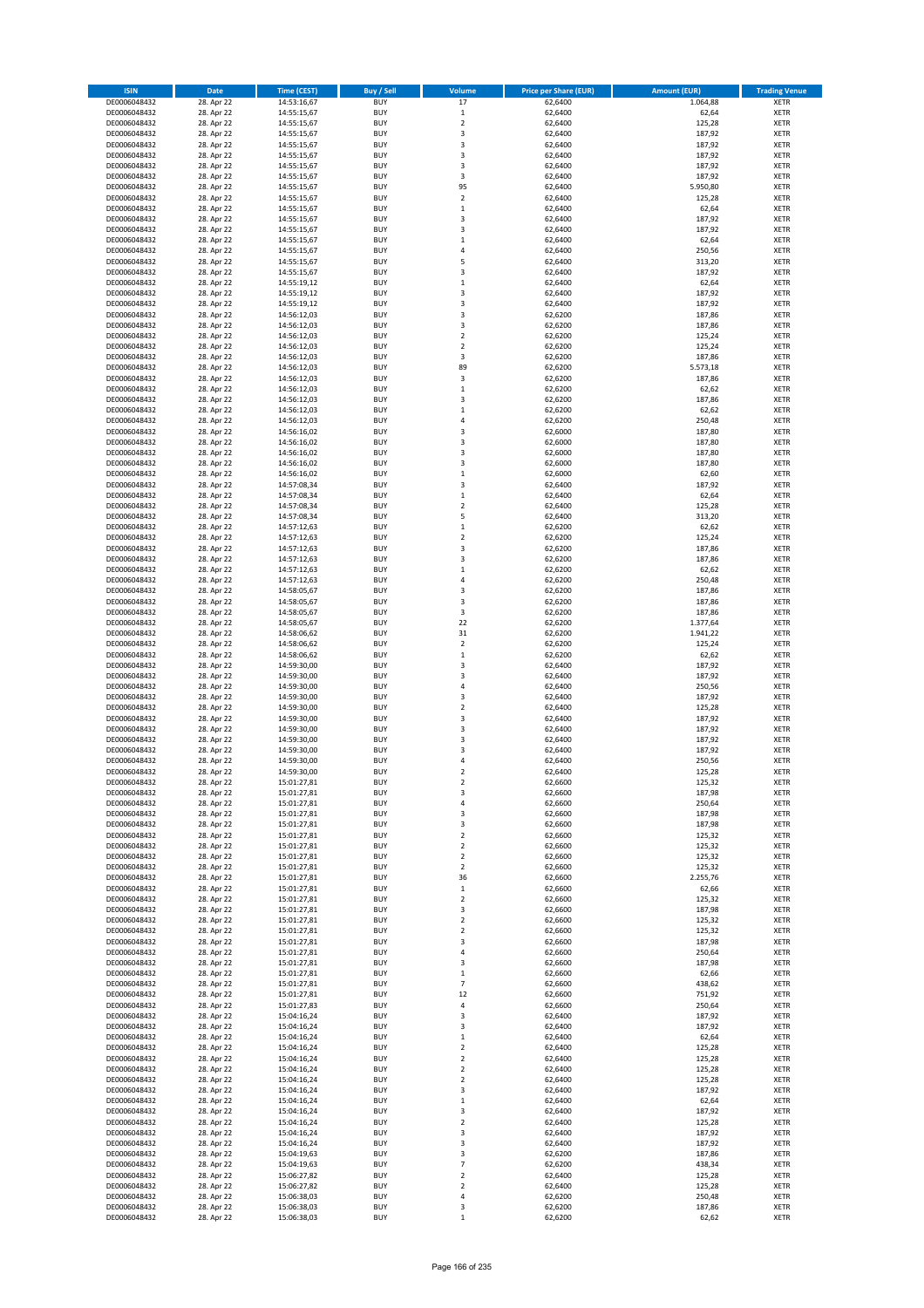| <b>ISIN</b>                  | <b>Date</b>              | <b>Time (CEST)</b>         | <b>Buy / Sell</b>        | <b>Volume</b>                          | <b>Price per Share (EUR)</b> | <b>Amount (EUR)</b> | <b>Trading Venue</b>       |
|------------------------------|--------------------------|----------------------------|--------------------------|----------------------------------------|------------------------------|---------------------|----------------------------|
| DE0006048432                 | 28. Apr 22               | 15:06:38,03                | <b>BUY</b>               | $\overline{\mathbf{2}}$                | 62,6200                      | 125,24              | <b>XETR</b>                |
| DE0006048432                 | 28. Apr 22               | 15:06:38,03                | <b>BUY</b>               | $\mathbf 2$                            | 62,6200                      | 125,24              | <b>XETR</b>                |
| DE0006048432                 | 28. Apr 22               | 15:06:38,03                | <b>BUY</b>               | 3                                      | 62,6200                      | 187,86              | <b>XETR</b>                |
| DE0006048432<br>DE0006048432 | 28. Apr 22               | 15:06:38,03                | <b>BUY</b><br><b>BUY</b> | $\mathsf 3$<br>150                     | 62,6200                      | 187,86              | <b>XETR</b><br><b>XETR</b> |
| DE0006048432                 | 28. Apr 22<br>28. Apr 22 | 15:06:38,03<br>15:06:38,03 | <b>BUY</b>               | $\mathsf 3$                            | 62,6200<br>62,6200           | 9.393,00<br>187,86  | <b>XETR</b>                |
| DE0006048432                 | 28. Apr 22               | 15:06:38,03                | <b>BUY</b>               | $\overline{\mathbf{c}}$                | 62,6200                      | 125,24              | <b>XETR</b>                |
| DE0006048432                 | 28. Apr 22               | 15:06:38,03                | <b>BUY</b>               | $\overline{\mathbf{c}}$                | 62,6200                      | 125,24              | <b>XETR</b>                |
| DE0006048432                 | 28. Apr 22               | 15:06:38,03                | <b>BUY</b>               | 3                                      | 62,6200                      | 187,86              | <b>XETR</b>                |
| DE0006048432                 | 28. Apr 22               | 15:06:38,03                | <b>BUY</b>               | $\mathbf 2$                            | 62,6200                      | 125,24              | <b>XETR</b>                |
| DE0006048432                 | 28. Apr 22               | 15:06:38,03                | <b>BUY</b>               | $\mathbf 1$                            | 62,6200                      | 62,62               | <b>XETR</b>                |
| DE0006048432<br>DE0006048432 | 28. Apr 22<br>28. Apr 22 | 15:06:38,03<br>15:06:38,03 | <b>BUY</b><br><b>BUY</b> | $\mathbf 1$<br>3                       | 62,6200<br>62,6200           | 62,62<br>187,86     | <b>XETR</b><br><b>XETR</b> |
| DE0006048432                 | 28. Apr 22               | 15:06:38,03                | <b>BUY</b>               | $\overline{\mathbf{c}}$                | 62,6200                      | 125,24              | <b>XETR</b>                |
| DE0006048432                 | 28. Apr 22               | 15:06:38,03                | <b>BUY</b>               | $\overline{\mathbf{c}}$                | 62,6200                      | 125,24              | <b>XETR</b>                |
| DE0006048432                 | 28. Apr 22               | 15:06:38,03                | <b>BUY</b>               | $\mathbf 1$                            | 62,6200                      | 62,62               | <b>XETR</b>                |
| DE0006048432                 | 28. Apr 22               | 15:06:38,03                | <b>BUY</b>               | $\overline{7}$                         | 62,6200                      | 438,34              | <b>XETR</b>                |
| DE0006048432                 | 28. Apr 22               | 15:06:38,03                | <b>BUY</b>               | 3                                      | 62,6200                      | 187,86              | <b>XETR</b>                |
| DE0006048432                 | 28. Apr 22               | 15:06:38,03                | <b>BUY</b>               | 3                                      | 62,6200                      | 187,86              | <b>XETR</b>                |
| DE0006048432<br>DE0006048432 | 28. Apr 22<br>28. Apr 22 | 15:06:38,04<br>15:06:38,04 | <b>BUY</b><br><b>BUY</b> | $\mathbf 1$<br>$\overline{\mathbf{c}}$ | 62,6200<br>62,6200           | 62,62<br>125,24     | <b>XETR</b><br><b>XETR</b> |
| DE0006048432                 | 28. Apr 22               | 15:06:58,18                | <b>BUY</b>               | $\mathbf 2$                            | 62,6000                      | 125,20              | <b>XETR</b>                |
| DE0006048432                 | 28. Apr 22               | 15:06:58,18                | <b>BUY</b>               | $\mathbf 2$                            | 62,6000                      | 125,20              | <b>XETR</b>                |
| DE0006048432                 | 28. Apr 22               | 15:06:58,18                | <b>BUY</b>               | $\mathbf 2$                            | 62,6000                      | 125,20              | <b>XETR</b>                |
| DE0006048432                 | 28. Apr 22               | 15:06:58,18                | <b>BUY</b>               | 3                                      | 62,6000                      | 187,80              | <b>XETR</b>                |
| DE0006048432                 | 28. Apr 22               | 15:06:58,18                | <b>BUY</b>               | 4                                      | 62,6000                      | 250,40              | <b>XETR</b>                |
| DE0006048432<br>DE0006048432 | 28. Apr 22<br>28. Apr 22 | 15:06:58,18<br>15:06:58,18 | <b>BUY</b><br><b>BUY</b> | $\mathbf 1$<br>50                      | 62,6000<br>62,6000           | 62,60<br>3.130,00   | <b>XETR</b><br><b>XETR</b> |
| DE0006048432                 | 28. Apr 22               | 15:06:58,18                | <b>BUY</b>               | 3                                      | 62,6000                      | 187,80              | <b>XETR</b>                |
| DE0006048432                 | 28. Apr 22               | 15:06:58,18                | <b>BUY</b>               | $\overline{\mathbf{c}}$                | 62,6000                      | 125,20              | <b>XETR</b>                |
| DE0006048432                 | 28. Apr 22               | 15:06:58,18                | <b>BUY</b>               | 3                                      | 62,6000                      | 187,80              | <b>XETR</b>                |
| DE0006048432                 | 28. Apr 22               | 15:06:58,18                | <b>BUY</b>               | 3                                      | 62,6000                      | 187,80              | <b>XETR</b>                |
| DE0006048432                 | 28. Apr 22               | 15:06:58,18                | <b>BUY</b>               | 3                                      | 62,6000                      | 187,80              | <b>XETR</b>                |
| DE0006048432<br>DE0006048432 | 28. Apr 22<br>28. Apr 22 | 15:06:58,18                | <b>BUY</b><br><b>BUY</b> | 3<br>$\mathbf 1$                       | 62,6000<br>62,6000           | 187,80              | <b>XETR</b><br><b>XETR</b> |
| DE0006048432                 | 28. Apr 22               | 15:06:58,18<br>15:06:58,18 | <b>BUY</b>               | $\overline{\mathbf{c}}$                | 62,6000                      | 62,60<br>125,20     | <b>XETR</b>                |
| DE0006048432                 | 28. Apr 22               | 15:06:58,18                | <b>BUY</b>               | 3                                      | 62,6000                      | 187,80              | <b>XETR</b>                |
| DE0006048432                 | 28. Apr 22               | 15:06:58,18                | <b>BUY</b>               | 4                                      | 62,6000                      | 250,40              | <b>XETR</b>                |
| DE0006048432                 | 28. Apr 22               | 15:06:58,18                | <b>BUY</b>               | $\overline{\mathbf{c}}$                | 62,6000                      | 125,20              | <b>XETR</b>                |
| DE0006048432                 | 28. Apr 22               | 15:06:58,18                | <b>BUY</b>               | 4                                      | 62,6000                      | 250,40              | <b>XETR</b>                |
| DE0006048432                 | 28. Apr 22               | 15:06:58,18                | <b>BUY</b>               | $\overline{\mathbf{c}}$                | 62,6000                      | 125,20              | <b>XETR</b>                |
| DE0006048432<br>DE0006048432 | 28. Apr 22<br>28. Apr 22 | 15:06:58,18<br>15:07:06,18 | <b>BUY</b><br><b>BUY</b> | $\mathbf 1$<br>48                      | 62,6000<br>62,5800           | 62,60<br>3.003,84   | <b>XETR</b><br><b>XETR</b> |
| DE0006048432                 | 28. Apr 22               | 15:07:06,18                | <b>BUY</b>               | $\overline{\mathbf{c}}$                | 62,5800                      | 125,16              | <b>XETR</b>                |
| DE0006048432                 | 28. Apr 22               | 15:07:06,18                | <b>BUY</b>               | $\mathbf 1$                            | 62,5800                      | 62,58               | <b>XETR</b>                |
| DE0006048432                 | 28. Apr 22               | 15:07:06,18                | <b>BUY</b>               | 3                                      | 62,5800                      | 187,74              | <b>XETR</b>                |
| DE0006048432                 | 28. Apr 22               | 15:07:06,18                | <b>BUY</b>               | 3                                      | 62,5800                      | 187,74              | <b>XETR</b>                |
| DE0006048432                 | 28. Apr 22               | 15:07:06,18                | <b>BUY</b>               | $\mathbf 2$                            | 62,5800                      | 125,16              | <b>XETR</b>                |
| DE0006048432<br>DE0006048432 | 28. Apr 22<br>28. Apr 22 | 15:07:06,18<br>15:07:35,25 | <b>BUY</b><br><b>BUY</b> | 74<br>$\mathbf 2$                      | 62,5800<br>62,6400           | 4.630,92<br>125,28  | <b>XETR</b><br><b>XETR</b> |
| DE0006048432                 | 28. Apr 22               | 15:07:35,25                | <b>BUY</b>               | $\overline{\mathbf{c}}$                | 62,6400                      | 125,28              | <b>XETR</b>                |
| DE0006048432                 | 28. Apr 22               | 15:07:35,25                | <b>BUY</b>               | 3                                      | 62,6400                      | 187,92              | <b>XETR</b>                |
| DE0006048432                 | 28. Apr 22               | 15:07:35,25                | <b>BUY</b>               | 3                                      | 62,6400                      | 187,92              | <b>XETR</b>                |
| DE0006048432                 | 28. Apr 22               | 15:07:35,25                | <b>BUY</b>               | $\mathbf 2$                            | 62,6400                      | 125,28              | <b>XETR</b>                |
| DE0006048432                 | 28. Apr 22               | 15:07:35,25                | <b>BUY</b>               | 5                                      | 62,6400                      | 313,20              | <b>XETR</b>                |
| DE0006048432                 | 28. Apr 22               | 15:07:35,25                | <b>BUY</b><br><b>BUY</b> | 4<br>$\mathbf 1$                       | 62,6400                      | 250,56              | <b>XETR</b><br><b>XETR</b> |
| DE0006048432<br>DE0006048432 | 28. Apr 22<br>28. Apr 22 | 15:07:35,25<br>15:07:35,67 | <b>BUY</b>               | 94                                     | 62,6400<br>62,6200           | 62,64<br>5.886,28   | <b>XETR</b>                |
| DE0006048432                 | 28. Apr 22               | 15:07:35,67                | <b>BUY</b>               | $\mathbf 2$                            | 62,6200                      | 125,24              | <b>XETR</b>                |
| DE0006048432                 | 28. Apr 22               | 15:07:45,42                | <b>BUY</b>               | 3                                      | 62,6200                      | 187,86              | <b>XETR</b>                |
| DE0006048432                 | 28. Apr 22               | 15:07:45,42                | <b>BUY</b>               | 3                                      | 62,6200                      | 187,86              | <b>XETR</b>                |
| DE0006048432                 | 28. Apr 22               | 15:07:45,42                | <b>BUY</b>               | $\overline{\mathbf{c}}$                | 62,6200                      | 125,24              | <b>XETR</b>                |
| DE0006048432                 | 28. Apr 22               | 15:07:45,42<br>15:10:02,84 | <b>BUY</b><br><b>BUY</b> | $\mathbf 1$<br>$\mathbf{1}$            | 62,6200                      | 62,62               | <b>XETR</b><br><b>XETR</b> |
| DE0006048432<br>DE0006048432 | 28. Apr 22<br>28. Apr 22 | 15:10:02,84                | BUY                      | 3                                      | 62,6400<br>62,6400           | 62,64<br>187,92     | <b>XETR</b>                |
| DE0006048432                 | 28. Apr 22               | 15:10:02,84                | <b>BUY</b>               | 3                                      | 62,6400                      | 187,92              | XETR                       |
| DE0006048432                 | 28. Apr 22               | 15:10:02,84                | <b>BUY</b>               | $\mathbf 2$                            | 62,6400                      | 125,28              | XETR                       |
| DE0006048432                 | 28. Apr 22               | 15:10:02,84                | <b>BUY</b>               | $\mathbf 2$                            | 62,6400                      | 125,28              | XETR                       |
| DE0006048432                 | 28. Apr 22               | 15:10:02,84                | <b>BUY</b>               | $\overline{\mathbf{c}}$                | 62,6400                      | 125,28              | <b>XETR</b>                |
| DE0006048432                 | 28. Apr 22               | 15:10:02,84<br>15:10:02,84 | <b>BUY</b><br><b>BUY</b> | 4<br>4                                 | 62,6400                      | 250,56              | <b>XETR</b>                |
| DE0006048432<br>DE0006048432 | 28. Apr 22<br>28. Apr 22 | 15:10:02,84                | <b>BUY</b>               | 4                                      | 62,6400<br>62,6400           | 250,56<br>250,56    | <b>XETR</b><br><b>XETR</b> |
| DE0006048432                 | 28. Apr 22               | 15:10:02,84                | <b>BUY</b>               | $\overline{\mathbf{c}}$                | 62,6400                      | 125,28              | <b>XETR</b>                |
| DE0006048432                 | 28. Apr 22               | 15:10:02,84                | <b>BUY</b>               | $\mathbf 2$                            | 62,6400                      | 125,28              | <b>XETR</b>                |
| DE0006048432                 | 28. Apr 22               | 15:10:02,84                | <b>BUY</b>               | 3                                      | 62,6400                      | 187,92              | XETR                       |
| DE0006048432                 | 28. Apr 22               | 15:10:02,84                | <b>BUY</b>               | 3                                      | 62,6400                      | 187,92              | <b>XETR</b>                |
| DE0006048432<br>DE0006048432 | 28. Apr 22               | 15:10:02,84                | <b>BUY</b><br><b>BUY</b> | 4<br>$\overline{\mathbf{c}}$           | 62,6400                      | 250,56              | <b>XETR</b><br><b>XETR</b> |
| DE0006048432                 | 28. Apr 22<br>28. Apr 22 | 15:10:02,84<br>15:10:02,84 | <b>BUY</b>               | 6                                      | 62,6400<br>62,6400           | 125,28<br>375,84    | <b>XETR</b>                |
| DE0006048432                 | 28. Apr 22               | 15:10:02,84                | <b>BUY</b>               | 6                                      | 62,6400                      | 375,84              | <b>XETR</b>                |
| DE0006048432                 | 28. Apr 22               | 15:10:02,84                | <b>BUY</b>               | $\mathbf 1$                            | 62,6400                      | 62,64               | <b>XETR</b>                |
| DE0006048432                 | 28. Apr 22               | 15:10:06,56                | <b>BUY</b>               | $\overline{2}$                         | 62,6200                      | 125,24              | <b>XETR</b>                |
| DE0006048432                 | 28. Apr 22               | 15:10:06,56                | <b>BUY</b>               | $\mathbf 2$                            | 62,6200                      | 125,24              | XETR                       |
| DE0006048432                 | 28. Apr 22               | 15:10:06,56                | <b>BUY</b>               | 3                                      | 62,6200                      | 187,86              | <b>XETR</b>                |
| DE0006048432<br>DE0006048432 | 28. Apr 22<br>28. Apr 22 | 15:10:06,56<br>15:10:06,56 | <b>BUY</b><br><b>BUY</b> | $\mathbf 1$<br>97                      | 62,6200<br>62,6200           | 62,62<br>6.074,14   | <b>XETR</b><br><b>XETR</b> |
| DE0006048432                 | 28. Apr 22               | 15:10:06,56                | <b>BUY</b>               | $\overline{\mathbf{2}}$                | 62,6200                      | 125,24              | <b>XETR</b>                |
| DE0006048432                 | 28. Apr 22               | 15:10:06,56                | <b>BUY</b>               | $\mathbf 2$                            | 62,6200                      | 125,24              | <b>XETR</b>                |
| DE0006048432                 | 28. Apr 22               | 15:10:06,56                | <b>BUY</b>               | $\mathbf 2$                            | 62,6200                      | 125,24              | <b>XETR</b>                |
| DE0006048432                 | 28. Apr 22               | 15:10:06,56                | <b>BUY</b>               | $\mathbf 1$                            | 62,6200                      | 62,62               | XETR                       |
| DE0006048432                 | 28. Apr 22               | 15:10:06,56                | <b>BUY</b>               | 3                                      | 62,6200                      | 187,86              | <b>XETR</b>                |
| DE0006048432<br>DE0006048432 | 28. Apr 22<br>28. Apr 22 | 15:10:06,56<br>15:10:06,56 | <b>BUY</b><br><b>BUY</b> | $\mathbf 1$<br>$\mathbf 2$             | 62,6200<br>62,6200           | 62,62<br>125,24     | <b>XETR</b><br><b>XETR</b> |
| DE0006048432                 | 28. Apr 22               | 15:10:06,56                | <b>BUY</b>               | 3                                      | 62,6200                      | 187,86              | XETR                       |
| DE0006048432                 | 28. Apr 22               | 15:10:06,56                | <b>BUY</b>               | $\mathbf 2$                            | 62,6200                      | 125,24              | <b>XETR</b>                |
| DE0006048432                 | 28. Apr 22               | 15:10:06,56                | <b>BUY</b>               | $\mathbf 1$                            | 62,6200                      | 62,62               | <b>XETR</b>                |
| DE0006048432                 | 28. Apr 22               | 15:10:06,56                | <b>BUY</b>               | 3                                      | 62,6200                      | 187,86              | XETR                       |
| DE0006048432                 | 28. Apr 22               | 15:10:06,56                | <b>BUY</b>               | 4                                      | 62,6200                      | 250,48              | <b>XETR</b>                |
| DE0006048432                 | 28. Apr 22               | 15:10:07,75                | <b>BUY</b><br><b>BUY</b> | 55                                     | 62,6000                      | 3.443,00            | <b>XETR</b>                |
| DE0006048432<br>DE0006048432 | 28. Apr 22<br>28. Apr 22 | 15:10:07,75<br>15:10:29,33 | <b>BUY</b>               | 6<br>$\overline{\mathbf{c}}$           | 62,6000<br>62,5800           | 375,60<br>125,16    | <b>XETR</b><br><b>XETR</b> |
| DE0006048432                 | 28. Apr 22               | 15:10:29,33                | <b>BUY</b>               | 3                                      | 62,5800                      | 187,74              | <b>XETR</b>                |
| DE0006048432                 | 28. Apr 22               | 15:10:29,33                | <b>BUY</b>               | 3                                      | 62,5800                      | 187,74              | <b>XETR</b>                |
| DE0006048432                 | 28. Apr 22               | 15:10:29,33                | <b>BUY</b>               | $\mathbf 1$                            | 62,5800                      | 62,58               | <b>XETR</b>                |
| DE0006048432                 | 28. Apr 22               | 15:10:29,33                | <b>BUY</b>               | 50                                     | 62,5800                      | 3.129,00            | <b>XETR</b>                |
| DE0006048432                 | 28. Apr 22               | 15:10:29,33                | <b>BUY</b>               | 3                                      | 62,5800                      | 187,74              | XETR                       |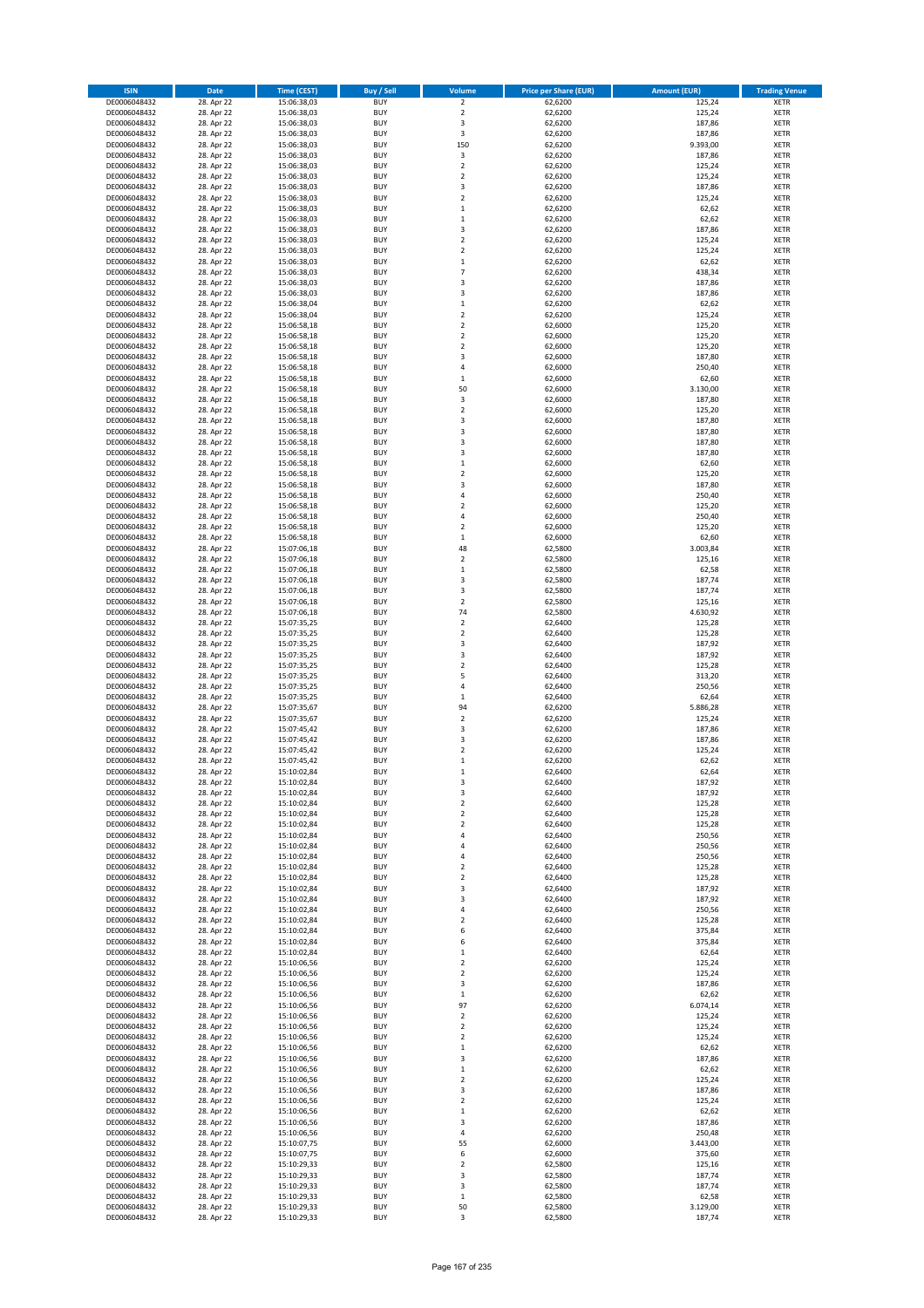| <b>ISIN</b>                  | <b>Date</b>              | <b>Time (CEST)</b>         | <b>Buy / Sell</b>        | Volume                                 | <b>Price per Share (EUR)</b> | <b>Amount (EUR)</b> | <b>Trading Venue</b>       |
|------------------------------|--------------------------|----------------------------|--------------------------|----------------------------------------|------------------------------|---------------------|----------------------------|
| DE0006048432                 | 28. Apr 22               | 15:10:29,33                | <b>BUY</b>               | $\,1$                                  | 62,5800                      | 62,58               | <b>XETR</b>                |
| DE0006048432                 | 28. Apr 22               | 15:10:29,33                | <b>BUY</b>               | $\mathbf 2$                            | 62,5800                      | 125,16              | <b>XETR</b>                |
| DE0006048432                 | 28. Apr 22               | 15:10:29,33                | <b>BUY</b>               | 6                                      | 62,5800                      | 375,48              | <b>XETR</b>                |
| DE0006048432<br>DE0006048432 | 28. Apr 22<br>28. Apr 22 | 15:10:29,33<br>15:10:29,33 | <b>BUY</b><br><b>BUY</b> | $\mathbf 1$<br>3                       | 62,5800<br>62,5800           | 62,58<br>187,74     | <b>XETR</b><br><b>XETR</b> |
| DE0006048432                 | 28. Apr 22               | 15:11:45,59                | <b>BUY</b>               | 3                                      | 62,5800                      | 187,74              | <b>XETR</b>                |
| DE0006048432                 | 28. Apr 22               | 15:11:45,59                | <b>BUY</b>               | 3                                      | 62,5800                      | 187,74              | <b>XETR</b>                |
| DE0006048432                 | 28. Apr 22               | 15:12:00,78                | <b>BUY</b>               | 3                                      | 62,5800                      | 187,74              | <b>XETR</b>                |
| DE0006048432                 | 28. Apr 22               | 15:12:00,78                | <b>BUY</b>               | 3                                      | 62,5800                      | 187,74              | <b>XETR</b>                |
| DE0006048432                 | 28. Apr 22               | 15:12:00,78                | <b>BUY</b>               | $\mathbf 1$                            | 62,5800                      | 62,58               | <b>XETR</b>                |
| DE0006048432                 | 28. Apr 22               | 15:12:00,78                | <b>BUY</b>               | 3                                      | 62,5800                      | 187,74              | <b>XETR</b>                |
| DE0006048432<br>DE0006048432 | 28. Apr 22<br>28. Apr 22 | 15:12:00,78<br>15:12:00,78 | <b>BUY</b><br><b>BUY</b> | 49<br>$\mathbf 2$                      | 62,5800<br>62,5800           | 3.066,42<br>125,16  | <b>XETR</b><br><b>XETR</b> |
| DE0006048432                 | 28. Apr 22               | 15:12:00,78                | <b>BUY</b>               | 3                                      | 62,5800                      | 187,74              | <b>XETR</b>                |
| DE0006048432                 | 28. Apr 22               | 15:12:00,78                | <b>BUY</b>               | $\overline{\mathbf{c}}$                | 62,5800                      | 125,16              | <b>XETR</b>                |
| DE0006048432                 | 28. Apr 22               | 15:12:00,78                | <b>BUY</b>               | 3                                      | 62,5800                      | 187,74              | <b>XETR</b>                |
| DE0006048432                 | 28. Apr 22               | 15:12:00,78                | <b>BUY</b>               | $\mathbf 1$                            | 62,5800                      | 62,58               | <b>XETR</b>                |
| DE0006048432                 | 28. Apr 22               | 15:12:00,78                | <b>BUY</b>               | 3                                      | 62,5800                      | 187,74              | <b>XETR</b>                |
| DE0006048432                 | 28. Apr 22               | 15:12:00,78                | <b>BUY</b>               | 3                                      | 62,5800                      | 187,74              | <b>XETR</b>                |
| DE0006048432                 | 28. Apr 22               | 15:12:00,78                | <b>BUY</b>               | 5                                      | 62,5800                      | 312,90              | <b>XETR</b>                |
| DE0006048432<br>DE0006048432 | 28. Apr 22<br>28. Apr 22 | 15:12:00,78<br>15:12:00,78 | <b>BUY</b><br><b>BUY</b> | 6<br>$\mathbf 1$                       | 62,5800<br>62,5800           | 375,48<br>62,58     | <b>XETR</b><br><b>XETR</b> |
| DE0006048432                 | 28. Apr 22               | 15:12:00,78                | <b>BUY</b>               | 49                                     | 62,5800                      | 3.066,42            | <b>XETR</b>                |
| DE0006048432                 | 28. Apr 22               | 15:12:19,47                | <b>BUY</b>               | $\mathbf 1$                            | 62,5400                      | 62,54               | <b>XETR</b>                |
| DE0006048432                 | 28. Apr 22               | 15:14:49,67                | <b>BUY</b>               | $\mathbf 2$                            | 62,5400                      | 125,08              | <b>XETR</b>                |
| DE0006048432                 | 28. Apr 22               | 15:14:49,67                | <b>BUY</b>               | 3                                      | 62,5400                      | 187,62              | <b>XETR</b>                |
| DE0006048432                 | 28. Apr 22               | 15:14:49,67                | <b>BUY</b>               | $\mathbf 2$                            | 62,5400                      | 125,08              | <b>XETR</b>                |
| DE0006048432                 | 28. Apr 22               | 15:14:49,67                | <b>BUY</b>               | 3                                      | 62,5400                      | 187,62              | <b>XETR</b>                |
| DE0006048432<br>DE0006048432 | 28. Apr 22<br>28. Apr 22 | 15:14:49,67<br>15:14:49,67 | <b>BUY</b><br><b>BUY</b> | $\mathbf 2$<br>$\mathbf 1$             | 62,5400<br>62,5400           | 125,08<br>62,54     | <b>XETR</b><br><b>XETR</b> |
| DE0006048432                 | 28. Apr 22               | 15:14:49,67                | <b>BUY</b>               | $\overline{2}$                         | 62,5400                      | 125,08              | <b>XETR</b>                |
| DE0006048432                 | 28. Apr 22               | 15:14:49,67                | <b>BUY</b>               | 81                                     | 62,5400                      | 5.065,74            | <b>XETR</b>                |
| DE0006048432                 | 28. Apr 22               | 15:14:49,67                | <b>BUY</b>               | 3                                      | 62,5400                      | 187,62              | <b>XETR</b>                |
| DE0006048432                 | 28. Apr 22               | 15:14:49,67                | <b>BUY</b>               | 3                                      | 62,5400                      | 187,62              | <b>XETR</b>                |
| DE0006048432                 | 28. Apr 22               | 15:14:49,67                | <b>BUY</b>               | 3                                      | 62,5400                      | 187,62              | <b>XETR</b>                |
| DE0006048432                 | 28. Apr 22               | 15:14:49,67                | <b>BUY</b>               | $\overline{\mathbf{c}}$                | 62,5400                      | 125,08              | <b>XETR</b>                |
| DE0006048432                 | 28. Apr 22               | 15:14:49,67                | <b>BUY</b><br><b>BUY</b> | 3<br>$\mathbf 1$                       | 62,5400<br>62,5400           | 187,62<br>62,54     | <b>XETR</b><br><b>XETR</b> |
| DE0006048432<br>DE0006048432 | 28. Apr 22<br>28. Apr 22 | 15:14:49,67<br>15:14:49,67 | <b>BUY</b>               | $\mathbf 1$                            | 62,5400                      | 62,54               | <b>XETR</b>                |
| DE0006048432                 | 28. Apr 22               | 15:14:49,67                | <b>BUY</b>               | 3                                      | 62,5400                      | 187,62              | <b>XETR</b>                |
| DE0006048432                 | 28. Apr 22               | 15:14:49,67                | <b>BUY</b>               | $\overline{\mathbf{c}}$                | 62,5400                      | 125,08              | <b>XETR</b>                |
| DE0006048432                 | 28. Apr 22               | 15:14:49,67                | <b>BUY</b>               | 4                                      | 62,5400                      | 250,16              | <b>XETR</b>                |
| DE0006048432                 | 28. Apr 22               | 15:14:49,67                | <b>BUY</b>               | 4                                      | 62,5400                      | 250,16              | <b>XETR</b>                |
| DE0006048432                 | 28. Apr 22               | 15:14:49,67                | <b>BUY</b>               | 3                                      | 62,5400                      | 187,62              | <b>XETR</b>                |
| DE0006048432                 | 28. Apr 22               | 15:14:49,67                | <b>BUY</b>               | $\mathbf 1$                            | 62,5400                      | 62,54               | <b>XETR</b>                |
| DE0006048432                 | 28. Apr 22               | 15:14:49,73                | <b>BUY</b><br><b>BUY</b> | $\overline{\mathbf{2}}$<br>$\mathbf 2$ | 62,5400<br>62,5400           | 125,08<br>125,08    | <b>XETR</b><br><b>XETR</b> |
| DE0006048432<br>DE0006048432 | 28. Apr 22<br>28. Apr 22 | 15:14:49,73<br>15:14:49,73 | <b>BUY</b>               | 5                                      | 62,5400                      | 312,70              | <b>XETR</b>                |
| DE0006048432                 | 28. Apr 22               | 15:15:03,76                | <b>BUY</b>               | 3                                      | 62,5400                      | 187,62              | <b>XETR</b>                |
| DE0006048432                 | 28. Apr 22               | 15:15:03,76                | <b>BUY</b>               | 3                                      | 62,5400                      | 187,62              | <b>XETR</b>                |
| DE0006048432                 | 28. Apr 22               | 15:15:03,76                | <b>BUY</b>               | 55                                     | 62,5400                      | 3.439,70            | <b>XETR</b>                |
| DE0006048432                 | 28. Apr 22               | 15:15:03,76                | <b>BUY</b>               | 3                                      | 62,5400                      | 187,62              | <b>XETR</b>                |
| DE0006048432                 | 28. Apr 22               | 15:15:03,76                | <b>BUY</b>               | 3                                      | 62,5400                      | 187,62              | <b>XETR</b>                |
| DE0006048432<br>DE0006048432 | 28. Apr 22<br>28. Apr 22 | 15:15:03,76<br>15:15:03,76 | <b>BUY</b><br><b>BUY</b> | 3<br>$\mathbf 1$                       | 62,5400<br>62,5400           | 187,62<br>62,54     | <b>XETR</b><br><b>XETR</b> |
| DE0006048432                 | 28. Apr 22               | 15:15:03,76                | <b>BUY</b>               | $\mathbf 1$                            | 62,5400                      | 62,54               | <b>XETR</b>                |
| DE0006048432                 | 28. Apr 22               | 15:15:03,76                | <b>BUY</b>               | $\overline{\mathbf{c}}$                | 62,5400                      | 125,08              | <b>XETR</b>                |
| DE0006048432                 | 28. Apr 22               | 15:15:03,76                | <b>BUY</b>               | 5                                      | 62,5400                      | 312,70              | <b>XETR</b>                |
| DE0006048432                 | 28. Apr 22               | 15:15:14,58                | <b>BUY</b>               | 3                                      | 62,5400                      | 187,62              | <b>XETR</b>                |
| DE0006048432                 | 28. Apr 22               | 15:15:14,58                | <b>BUY</b>               | 3                                      | 62,5400                      | 187,62              | <b>XETR</b>                |
| DE0006048432                 | 28. Apr 22               | 15:15:14,58                | <b>BUY</b>               | $\mathbf 1$                            | 62,5400                      | 62,54               | <b>XETR</b>                |
| DE0006048432<br>DE0006048432 | 28. Apr 22<br>28. Apr 22 | 15:15:33,03<br>15:15:33,03 | <b>BUY</b><br><b>BUY</b> | $\mathbf 1$<br>3                       | 62,5400<br>62,5400           | 62,54<br>187,62     | <b>XETR</b><br><b>XETR</b> |
| DE0006048432                 | 28. Apr 22               | 15:15:33,03                | <b>BUY</b>               | 68                                     | 62,5400                      | 4.252,72            | <b>XETR</b>                |
| DE0006048432                 | 28. Apr 22               | 15:15:33,03                | BUY                      | 4                                      | 62,5400                      | 250,16              | <b>XETR</b>                |
| DE0006048432                 | 28. Apr 22               | 15:16:02,29                | <b>BUY</b>               | $\mathbf 2$                            | 62,5400                      | 125,08              | <b>XETR</b>                |
| DE0006048432                 | 28. Apr 22               | 15:16:02,29                | <b>BUY</b>               | $\mathbf 2$                            | 62,5400                      | 125,08              | <b>XETR</b>                |
| DE0006048432                 | 28. Apr 22               | 15:16:02,29                | <b>BUY</b>               | 3                                      | 62,5400                      | 187,62              | XETR                       |
| DE0006048432                 | 28. Apr 22               | 15:16:02,29                | <b>BUY</b>               | $\mathbf 2$                            | 62,5400                      | 125,08              | <b>XETR</b>                |
| DE0006048432<br>DE0006048432 | 28. Apr 22<br>28. Apr 22 | 15:16:02,29<br>15:16:02,29 | <b>BUY</b><br><b>BUY</b> | $\mathbf 2$<br>$\mathbf 1$             | 62,5400<br>62,5400           | 125,08<br>62,54     | <b>XETR</b><br><b>XETR</b> |
| DE0006048432                 | 28. Apr 22               | 15:16:02,29                | <b>BUY</b>               | $\mathbf 2$                            | 62,5400                      | 125,08              | <b>XETR</b>                |
| DE0006048432                 | 28. Apr 22               | 15:16:04,31                | <b>BUY</b>               | 28                                     | 62,5200                      | 1.750,56            | <b>XETR</b>                |
| DE0006048432                 | 28. Apr 22               | 15:16:04,62                | <b>BUY</b>               | 44                                     | 62,5000                      | 2.750,00            | <b>XETR</b>                |
| DE0006048432                 | 28. Apr 22               | 15:18:25,36                | <b>BUY</b>               | $\mathbf 2$                            | 62,6200                      | 125,24              | <b>XETR</b>                |
| DE0006048432                 | 28. Apr 22               | 15:18:25,36                | <b>BUY</b>               | $\overline{2}$                         | 62,6200                      | 125,24              | <b>XETR</b>                |
| DE0006048432<br>DE0006048432 | 28. Apr 22<br>28. Apr 22 | 15:18:25,36<br>15:18:25,36 | <b>BUY</b><br><b>BUY</b> | 3<br>$\overline{\mathbf{2}}$           | 62,6200<br>62,6200           | 187,86<br>125,24    | <b>XETR</b><br><b>XETR</b> |
| DE0006048432                 | 28. Apr 22               | 15:18:25,36                | <b>BUY</b>               | 3                                      | 62,6200                      | 187,86              | <b>XETR</b>                |
| DE0006048432                 | 28. Apr 22               | 15:18:25,36                | <b>BUY</b>               | $\mathbf 2$                            | 62,6200                      | 125,24              | <b>XETR</b>                |
| DE0006048432                 | 28. Apr 22               | 15:18:25,36                | <b>BUY</b>               | $\mathbf 2$                            | 62,6200                      | 125,24              | <b>XETR</b>                |
| DE0006048432                 | 28. Apr 22               | 15:19:08,34                | <b>BUY</b>               | 4                                      | 62,6200                      | 250,48              | <b>XETR</b>                |
| DE0006048432                 | 28. Apr 22               | 15:19:08,34                | <b>BUY</b>               | $\mathbf 1$                            | 62,6200                      | 62,62               | XETR                       |
| DE0006048432                 | 28. Apr 22               | 15:19:08,34                | <b>BUY</b>               | $\mathbf 2$                            | 62,6200                      | 125,24              | <b>XETR</b>                |
| DE0006048432<br>DE0006048432 | 28. Apr 22<br>28. Apr 22 | 15:19:08,34<br>15:19:08,34 | <b>BUY</b><br><b>BUY</b> | $\overline{\mathbf{2}}$<br>3           | 62,6200<br>62,6200           | 125,24<br>187,86    | <b>XETR</b><br><b>XETR</b> |
| DE0006048432                 | 28. Apr 22               | 15:19:08,34                | <b>BUY</b>               | $\overline{\mathbf{c}}$                | 62,6200                      | 125,24              | <b>XETR</b>                |
| DE0006048432                 | 28. Apr 22               | 15:19:08,34                | <b>BUY</b>               | $\mathbf 2$                            | 62,6200                      | 125,24              | <b>XETR</b>                |
| DE0006048432                 | 28. Apr 22               | 15:19:08,34                | <b>BUY</b>               | 6                                      | 62,6200                      | 375,72              | <b>XETR</b>                |
| DE0006048432                 | 28. Apr 22               | 15:19:16,51                | <b>BUY</b>               | 2                                      | 62,6000                      | 125,20              | <b>XETR</b>                |
| DE0006048432                 | 28. Apr 22               | 15:19:16,51                | <b>BUY</b>               | $\mathbf 2$                            | 62,6000                      | 125,20              | <b>XETR</b>                |
| DE0006048432<br>DE0006048432 | 28. Apr 22<br>28. Apr 22 | 15:19:16,51<br>15:19:16,51 | <b>BUY</b><br><b>BUY</b> | $\overline{\mathbf{2}}$<br>3           | 62,6000<br>62,6000           | 125,20<br>187,80    | <b>XETR</b><br><b>XETR</b> |
| DE0006048432                 | 28. Apr 22               | 15:19:16,51                | <b>BUY</b>               | $\overline{\mathbf{2}}$                | 62,6000                      | 125,20              | <b>XETR</b>                |
| DE0006048432                 | 28. Apr 22               | 15:19:16,51                | <b>BUY</b>               | 75                                     | 62,6000                      | 4.695,00            | <b>XETR</b>                |
| DE0006048432                 | 28. Apr 22               | 15:19:16,51                | <b>BUY</b>               | 3                                      | 62,6000                      | 187,80              | <b>XETR</b>                |
| DE0006048432                 | 28. Apr 22               | 15:19:16,51                | <b>BUY</b>               | $\mathbf 1$                            | 62,6000                      | 62,60               | <b>XETR</b>                |
| DE0006048432                 | 28. Apr 22               | 15:19:16,51                | <b>BUY</b>               | $\mathbf 1$                            | 62,6000                      | 62,60               | <b>XETR</b>                |
| DE0006048432                 | 28. Apr 22               | 15:19:16,51                | <b>BUY</b>               | 3                                      | 62,6000                      | 187,80              | <b>XETR</b>                |
| DE0006048432<br>DE0006048432 | 28. Apr 22<br>28. Apr 22 | 15:19:16,51<br>15:19:16,51 | <b>BUY</b><br><b>BUY</b> | $\mathbf 2$<br>3                       | 62,6000<br>62,6000           | 125,20<br>187,80    | <b>XETR</b><br><b>XETR</b> |
| DE0006048432                 | 28. Apr 22               | 15:19:16,51                | <b>BUY</b>               | $\mathbf 2$                            | 62,6000                      | 125,20              | XETR                       |
| DE0006048432                 | 28. Apr 22               | 15:19:16,51                | <b>BUY</b>               | $\mathbf 1$                            | 62,6000                      | 62,60               | <b>XETR</b>                |
| DE0006048432                 | 28. Apr 22               | 15:19:16,51                | <b>BUY</b>               | 5                                      | 62,6000                      | 313,00              | <b>XETR</b>                |
| DE0006048432                 | 28. Apr 22               | 15:19:16,62                | <b>BUY</b>               | 4                                      | 62,6000                      | 250,40              | <b>XETR</b>                |
| DE0006048432                 | 28. Apr 22               | 15:19:16,62                | <b>BUY</b>               | 4                                      | 62,6000                      | 250,40              | <b>XETR</b>                |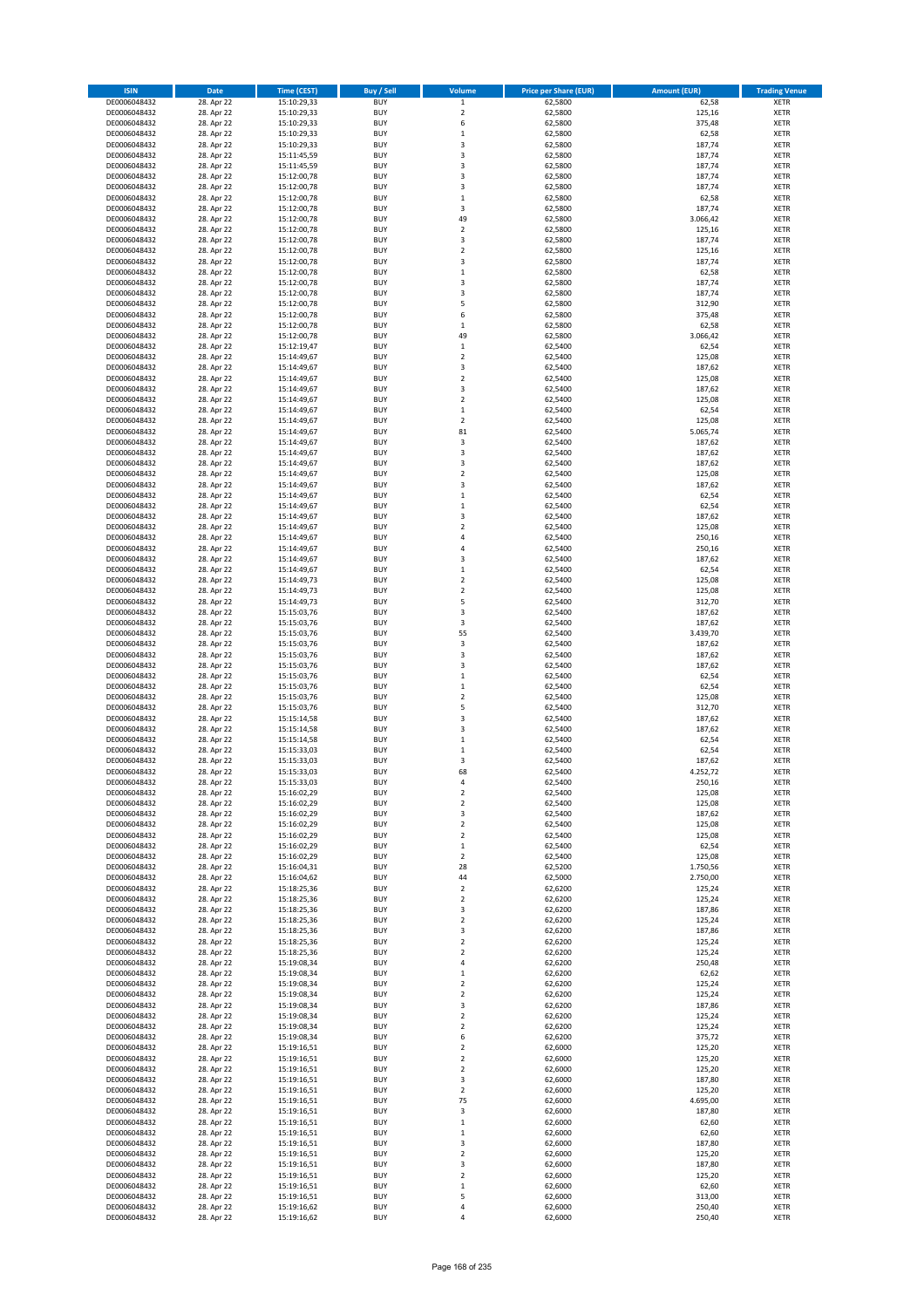| <b>ISIN</b>                  | <b>Date</b>              | <b>Time (CEST)</b>         | <b>Buy / Sell</b>        | <b>Volume</b>                          | <b>Price per Share (EUR)</b> | <b>Amount (EUR)</b> | <b>Trading Venue</b>       |
|------------------------------|--------------------------|----------------------------|--------------------------|----------------------------------------|------------------------------|---------------------|----------------------------|
| DE0006048432                 | 28. Apr 22               | 15:19:23,53                | <b>BUY</b>               | $\overline{\mathbf{2}}$                | 62,6000                      | 125,20              | <b>XETR</b>                |
| DE0006048432                 | 28. Apr 22               | 15:19:23,53                | <b>BUY</b>               | $\mathbf 2$                            | 62,6000                      | 125,20              | <b>XETR</b>                |
| DE0006048432                 | 28. Apr 22               | 15:19:23,53                | <b>BUY</b>               | 4                                      | 62,6000                      | 250,40              | <b>XETR</b>                |
| DE0006048432<br>DE0006048432 | 28. Apr 22<br>28. Apr 22 | 15:19:55,92<br>15:19:55,92 | <b>BUY</b><br><b>BUY</b> | $\mathbf 2$<br>$\overline{\mathbf{c}}$ | 62,5800<br>62,5800           | 125,16<br>125,16    | <b>XETR</b><br><b>XETR</b> |
| DE0006048432                 | 28. Apr 22               | 15:19:55,92                | <b>BUY</b>               | $\mathbf 2$                            | 62,5800                      | 125,16              | <b>XETR</b>                |
| DE0006048432                 | 28. Apr 22               | 15:19:55,92                | <b>BUY</b>               | 59                                     | 62,5800                      | 3.692,22            | <b>XETR</b>                |
| DE0006048432                 | 28. Apr 22               | 15:19:55,92                | <b>BUY</b>               | $\overline{\mathbf{c}}$                | 62,5800                      | 125,16              | <b>XETR</b>                |
| DE0006048432                 | 28. Apr 22               | 15:19:55,92                | <b>BUY</b>               | $\mathbf{1}$                           | 62,5800                      | 62,58               | <b>XETR</b>                |
| DE0006048432                 | 28. Apr 22               | 15:19:55,92                | <b>BUY</b>               | 3                                      | 62,5800                      | 187,74              | <b>XETR</b>                |
| DE0006048432                 | 28. Apr 22               | 15:19:55,92                | <b>BUY</b>               | $\mathbf 1$                            | 62,5800                      | 62,58               | <b>XETR</b>                |
| DE0006048432<br>DE0006048432 | 28. Apr 22<br>28. Apr 22 | 15:19:56,11<br>15:20:50,96 | <b>BUY</b><br><b>BUY</b> | $\overline{\mathbf{c}}$<br>3           | 62,5800<br>62,5600           | 125,16<br>187,68    | <b>XETR</b><br><b>XETR</b> |
| DE0006048432                 | 28. Apr 22               | 15:20:50,96                | <b>BUY</b>               | 3                                      | 62,5600                      | 187,68              | <b>XETR</b>                |
| DE0006048432                 | 28. Apr 22               | 15:20:50,96                | <b>BUY</b>               | 3                                      | 62,5600                      | 187,68              | <b>XETR</b>                |
| DE0006048432                 | 28. Apr 22               | 15:20:50,96                | <b>BUY</b>               | $\mathbf 1$                            | 62,5600                      | 62,56               | <b>XETR</b>                |
| DE0006048432                 | 28. Apr 22               | 15:20:50,96                | <b>BUY</b>               | 3                                      | 62,5600                      | 187,68              | <b>XETR</b>                |
| DE0006048432                 | 28. Apr 22               | 15:20:50,96                | <b>BUY</b>               | 3                                      | 62,5600                      | 187,68              | <b>XETR</b>                |
| DE0006048432                 | 28. Apr 22               | 15:20:50,96                | <b>BUY</b>               | 3                                      | 62,5600                      | 187,68              | <b>XETR</b>                |
| DE0006048432                 | 28. Apr 22               | 15:20:50,96                | <b>BUY</b>               | 4                                      | 62,5600                      | 250,24              | <b>XETR</b>                |
| DE0006048432<br>DE0006048432 | 28. Apr 22<br>28. Apr 22 | 15:20:50,96<br>15:20:50,96 | <b>BUY</b><br><b>BUY</b> | 100<br>$\mathbf 2$                     | 62,5600<br>62,5600           | 6.256,00<br>125,12  | <b>XETR</b><br><b>XETR</b> |
| DE0006048432                 | 28. Apr 22               | 15:20:50,96                | <b>BUY</b>               | 3                                      | 62,5600                      | 187,68              | <b>XETR</b>                |
| DE0006048432                 | 28. Apr 22               | 15:20:50,96                | <b>BUY</b>               | $\mathbf 2$                            | 62,5600                      | 125,12              | <b>XETR</b>                |
| DE0006048432                 | 28. Apr 22               | 15:20:50,96                | <b>BUY</b>               | $\mathbf 2$                            | 62,5600                      | 125,12              | <b>XETR</b>                |
| DE0006048432                 | 28. Apr 22               | 15:20:50,96                | <b>BUY</b>               | $\mathbf 1$                            | 62,5600                      | 62,56               | <b>XETR</b>                |
| DE0006048432                 | 28. Apr 22               | 15:20:50,96                | <b>BUY</b>               | $\overline{7}$                         | 62,5600                      | 437,92              | <b>XETR</b>                |
| DE0006048432                 | 28. Apr 22               | 15:20:50,96                | <b>BUY</b>               | 3                                      | 62,5600                      | 187,68              | <b>XETR</b>                |
| DE0006048432<br>DE0006048432 | 28. Apr 22<br>28. Apr 22 | 15:20:50,96<br>15:20:50,96 | <b>BUY</b><br><b>BUY</b> | 6<br>$\mathbf 1$                       | 62,5600<br>62,5600           | 375,36<br>62,56     | <b>XETR</b><br><b>XETR</b> |
| DE0006048432                 | 28. Apr 22               | 15:20:55,77                | <b>BUY</b>               | 3                                      | 62,5400                      | 187,62              | <b>XETR</b>                |
| DE0006048432                 | 28. Apr 22               | 15:20:55,77                | <b>BUY</b>               | 50                                     | 62,5400                      | 3.127,00            | <b>XETR</b>                |
| DE0006048432                 | 28. Apr 22               | 15:20:55,77                | <b>BUY</b>               | 4                                      | 62,5400                      | 250,16              | <b>XETR</b>                |
| DE0006048432                 | 28. Apr 22               | 15:20:55,77                | <b>BUY</b>               | $\overline{\mathbf{c}}$                | 62,5400                      | 125,08              | <b>XETR</b>                |
| DE0006048432                 | 28. Apr 22               | 15:20:55,77                | <b>BUY</b>               | 3                                      | 62,5400                      | 187,62              | <b>XETR</b>                |
| DE0006048432                 | 28. Apr 22               | 15:21:04,24                | <b>BUY</b>               | 4                                      | 62,5400                      | 250,16              | <b>XETR</b>                |
| DE0006048432                 | 28. Apr 22               | 15:21:04,24                | <b>BUY</b><br><b>BUY</b> | $\overline{\mathbf{c}}$<br>3           | 62,5400<br>62,5400           | 125,08<br>187,62    | <b>XETR</b><br><b>XETR</b> |
| DE0006048432<br>DE0006048432 | 28. Apr 22<br>28. Apr 22 | 15:21:04,24<br>15:21:04,24 | <b>BUY</b>               | 4                                      | 62,5400                      | 250,16              | <b>XETR</b>                |
| DE0006048432                 | 28. Apr 22               | 15:21:04,24                | <b>BUY</b>               | 31                                     | 62,5400                      | 1.938,74            | <b>XETR</b>                |
| DE0006048432                 | 28. Apr 22               | 15:21:04,24                | <b>BUY</b>               | 4                                      | 62,5400                      | 250,16              | <b>XETR</b>                |
| DE0006048432                 | 28. Apr 22               | 15:21:04,24                | <b>BUY</b>               | 3                                      | 62,5400                      | 187,62              | <b>XETR</b>                |
| DE0006048432                 | 28. Apr 22               | 15:21:04,24                | <b>BUY</b>               | 4                                      | 62,5400                      | 250,16              | <b>XETR</b>                |
| DE0006048432                 | 28. Apr 22               | 15:21:04,24                | <b>BUY</b>               | 3                                      | 62,5400                      | 187,62              | <b>XETR</b>                |
| DE0006048432                 | 28. Apr 22               | 15:21:04,24                | <b>BUY</b>               | 5                                      | 62,5400                      | 312,70              | <b>XETR</b>                |
| DE0006048432<br>DE0006048432 | 28. Apr 22<br>28. Apr 22 | 15:21:04,24<br>15:21:07,07 | <b>BUY</b><br><b>BUY</b> | 64<br>$\mathbf 2$                      | 62,5400<br>62,5400           | 4.002,56<br>125,08  | <b>XETR</b><br><b>XETR</b> |
| DE0006048432                 | 28. Apr 22               | 15:21:07,07                | <b>BUY</b>               | 5                                      | 62,5400                      | 312,70              | <b>XETR</b>                |
| DE0006048432                 | 28. Apr 22               | 15:21:10,56                | <b>BUY</b>               | 3                                      | 62,5400                      | 187,62              | <b>XETR</b>                |
| DE0006048432                 | 28. Apr 22               | 15:21:10,56                | <b>BUY</b>               | $\mathbf 1$                            | 62,5400                      | 62,54               | <b>XETR</b>                |
| DE0006048432                 | 28. Apr 22               | 15:21:10,56                | <b>BUY</b>               | 3                                      | 62,5400                      | 187,62              | <b>XETR</b>                |
| DE0006048432                 | 28. Apr 22               | 15:21:33,51                | <b>BUY</b>               | 22                                     | 62,5200                      | 1.375,44            | <b>XETR</b>                |
| DE0006048432                 | 28. Apr 22               | 15:21:33,51                | <b>BUY</b><br><b>BUY</b> | 3                                      | 62,5200                      | 187,56              | <b>XETR</b>                |
| DE0006048432<br>DE0006048432 | 28. Apr 22<br>28. Apr 22 | 15:21:33,51<br>15:21:38,57 | <b>BUY</b>               | $\mathbf 2$<br>$\mathbf 1$             | 62,5200<br>62,5200           | 125,04<br>62,52     | <b>XETR</b><br><b>XETR</b> |
| DE0006048432                 | 28. Apr 22               | 15:21:38,57                | <b>BUY</b>               | $\mathbf 2$                            | 62,5200                      | 125,04              | <b>XETR</b>                |
| DE0006048432                 | 28. Apr 22               | 15:23:13,55                | <b>BUY</b>               | 3                                      | 62,5200                      | 187,56              | <b>XETR</b>                |
| DE0006048432                 | 28. Apr 22               | 15:23:13,55                | <b>BUY</b>               | $\mathbf 1$                            | 62,5200                      | 62,52               | <b>XETR</b>                |
| DE0006048432                 | 28. Apr 22               | 15:23:13,55                | <b>BUY</b>               | 3                                      | 62,5200                      | 187,56              | <b>XETR</b>                |
| DE0006048432                 | 28. Apr 22               | 15:23:13,55                | <b>BUY</b>               | $\overline{\mathbf{2}}$                | 62,5200                      | 125,04              | <b>XETR</b>                |
| DE0006048432<br>DE0006048432 | 28. Apr 22               | 15:23:13,55<br>15:23:13,55 | <b>BUY</b><br><b>BUY</b> | $\mathbf 1$<br>$\overline{\mathbf{c}}$ | 62,5200                      | 62,52               | <b>XETR</b><br><b>XETR</b> |
| DE0006048432                 | 28. Apr 22<br>28. Apr 22 | 15:24:19,88                | <b>BUY</b>               | $\overline{\mathbf{c}}$                | 62,5200<br>62,5200           | 125,04<br>125,04    | <b>XETR</b>                |
| DE0006048432                 | 28. Apr 22               | 15:24:19,88                | <b>BUY</b>               | $\overline{2}$                         | 62,5200                      | 125,04              | <b>XETR</b>                |
| DE0006048432                 | 28. Apr 22               | 15:24:19,88                | BUY                      | 3                                      | 62,5200                      | 187,56              | <b>XETR</b>                |
| DE0006048432                 | 28. Apr 22               | 15:24:19,88                | <b>BUY</b>               | $\mathbf 1$                            | 62,5200                      | 62,52               | <b>XETR</b>                |
| DE0006048432                 | 28. Apr 22               | 15:24:19,88                | <b>BUY</b>               | 3                                      | 62,5200                      | 187,56              | <b>XETR</b>                |
| DE0006048432                 | 28. Apr 22               | 15:24:19,88                | <b>BUY</b>               | $\mathbf 2$                            | 62,5200                      | 125,04              | XETR                       |
| DE0006048432<br>DE0006048432 | 28. Apr 22<br>28. Apr 22 | 15:24:27,52<br>15:24:27,52 | <b>BUY</b><br><b>BUY</b> | 3<br>$\mathbf 2$                       | 62,5000<br>62,5000           | 187,50<br>125,00    | <b>XETR</b><br><b>XETR</b> |
| DE0006048432                 | 28. Apr 22               | 15:24:27,52                | <b>BUY</b>               | $\mathbf 2$                            | 62,5000                      | 125,00              | <b>XETR</b>                |
| DE0006048432                 | 28. Apr 22               | 15:24:27,52                | <b>BUY</b>               | 33                                     | 62,5000                      | 2.062,50            | <b>XETR</b>                |
| DE0006048432                 | 28. Apr 22               | 15:24:27,52                | <b>BUY</b>               | 3                                      | 62,5000                      | 187,50              | <b>XETR</b>                |
| DE0006048432                 | 28. Apr 22               | 15:24:27,52                | <b>BUY</b>               | 3                                      | 62,5000                      | 187,50              | <b>XETR</b>                |
| DE0006048432                 | 28. Apr 22               | 15:24:27,52                | <b>BUY</b>               | 3                                      | 62,5000                      | 187,50              | <b>XETR</b>                |
| DE0006048432<br>DE0006048432 | 28. Apr 22<br>28. Apr 22 | 15:24:27,52<br>15:24:27,52 | <b>BUY</b><br><b>BUY</b> | 95<br>$\,$ 1                           | 62,5000<br>62,5000           | 5.937,50<br>62,50   | <b>XETR</b><br><b>XETR</b> |
| DE0006048432                 | 28. Apr 22               | 15:24:27,52                | <b>BUY</b>               | $\mathbf 1$                            | 62,5000                      | 62,50               | <b>XETR</b>                |
| DE0006048432                 | 28. Apr 22               | 15:24:27,52                | <b>BUY</b>               | 3                                      | 62,5000                      | 187,50              | <b>XETR</b>                |
| DE0006048432                 | 28. Apr 22               | 15:24:27,52                | <b>BUY</b>               | 3                                      | 62,5000                      | 187,50              | <b>XETR</b>                |
| DE0006048432                 | 28. Apr 22               | 15:24:27,52                | <b>BUY</b>               | $\mathbf 2$                            | 62,5000                      | 125,00              | <b>XETR</b>                |
| DE0006048432                 | 28. Apr 22               | 15:24:59,25                | <b>BUY</b>               | $\mathbf 2$                            | 62,5000                      | 125,00              | <b>XETR</b>                |
| DE0006048432<br>DE0006048432 | 28. Apr 22<br>28. Apr 22 | 15:24:59,25<br>15:24:59,25 | <b>BUY</b><br><b>BUY</b> | $\mathbf 2$<br>$\mathbf 2$             | 62,5000<br>62,5000           | 125,00<br>125,00    | XETR<br><b>XETR</b>        |
| DE0006048432                 | 28. Apr 22               | 15:24:59,25                | <b>BUY</b>               | $\mathbf 1$                            | 62,5000                      | 62,50               | <b>XETR</b>                |
| DE0006048432                 | 28. Apr 22               | 15:24:59,25                | <b>BUY</b>               | $\mathbf 2$                            | 62,5000                      | 125,00              | <b>XETR</b>                |
| DE0006048432                 | 28. Apr 22               | 15:24:59,25                | <b>BUY</b>               | $\overline{2}$                         | 62,5000                      | 125,00              | <b>XETR</b>                |
| DE0006048432                 | 28. Apr 22               | 15:24:59,25                | <b>BUY</b>               | 3                                      | 62,5000                      | 187,50              | <b>XETR</b>                |
| DE0006048432                 | 28. Apr 22               | 15:24:59,25                | <b>BUY</b>               | 7                                      | 62,5000                      | 437,50              | <b>XETR</b>                |
| DE0006048432                 | 28. Apr 22               | 15:24:59,25                | <b>BUY</b>               | 75                                     | 62,5000                      | 4.687,50            | <b>XETR</b>                |
| DE0006048432                 | 28. Apr 22               | 15:24:59,25                | <b>BUY</b><br><b>BUY</b> | 3                                      | 62,5000                      | 187,50              | <b>XETR</b><br><b>XETR</b> |
| DE0006048432<br>DE0006048432 | 28. Apr 22<br>28. Apr 22 | 15:24:59,25<br>15:24:59,25 | <b>BUY</b>               | $\mathbf 1$<br>3                       | 62,5000<br>62,5000           | 62,50<br>187,50     | <b>XETR</b>                |
| DE0006048432                 | 28. Apr 22               | 15:24:59,25                | <b>BUY</b>               | 3                                      | 62,5000                      | 187,50              | <b>XETR</b>                |
| DE0006048432                 | 28. Apr 22               | 15:24:59,25                | <b>BUY</b>               | $\mathbf 1$                            | 62,5000                      | 62,50               | <b>XETR</b>                |
| DE0006048432                 | 28. Apr 22               | 15:24:59,25                | <b>BUY</b>               | 6                                      | 62,5000                      | 375,00              | <b>XETR</b>                |
| DE0006048432                 | 28. Apr 22               | 15:24:59,25                | <b>BUY</b>               | $\mathbf 2$                            | 62,5000                      | 125,00              | <b>XETR</b>                |
| DE0006048432                 | 28. Apr 22               | 15:25:04,44                | <b>BUY</b>               | 5                                      | 62,5000                      | 312,50              | <b>XETR</b>                |
| DE0006048432<br>DE0006048432 | 28. Apr 22<br>28. Apr 22 | 15:25:04,44<br>15:25:04,44 | <b>BUY</b><br><b>BUY</b> | $\mathbf 1$<br>3                       | 62,5000<br>62,5000           | 62,50<br>187,50     | <b>XETR</b><br><b>XETR</b> |
| DE0006048432                 | 28. Apr 22               | 15:25:05,68                | <b>BUY</b>               | 4                                      | 62,5000                      | 250,00              | <b>XETR</b>                |
| DE0006048432                 | 28. Apr 22               | 15:25:10,76                | <b>BUY</b>               | 3                                      | 62,5000                      | 187,50              | XETR                       |
| DE0006048432                 | 28. Apr 22               | 15:26:12,09                | <b>BUY</b>               | $\overline{2}$                         | 62,5000                      | 125,00              | <b>XETR</b>                |
| DE0006048432                 | 28. Apr 22               | 15:26:12,09                | <b>BUY</b>               | 3                                      | 62,5000                      | 187,50              | <b>XETR</b>                |
| DE0006048432                 | 28. Apr 22               | 15:26:12,09                | <b>BUY</b>               | $\mathbf 2$                            | 62,5000                      | 125,00              | <b>XETR</b>                |
| DE0006048432                 | 28. Apr 22               | 15:26:12,09                | <b>BUY</b>               | 3                                      | 62,5000                      | 187,50              | <b>XETR</b>                |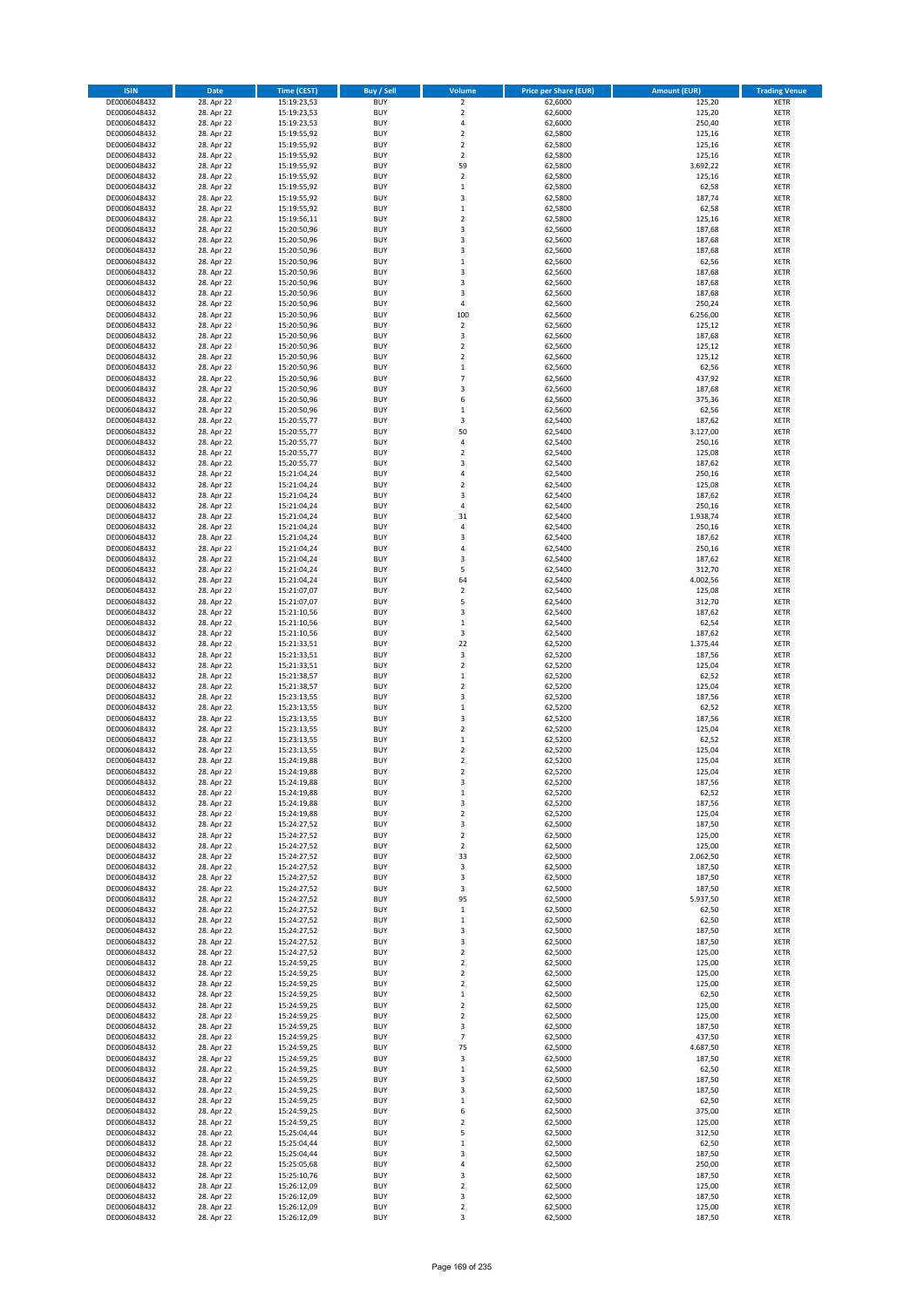| <b>ISIN</b>                  | <b>Date</b>              | <b>Time (CEST)</b>         | <b>Buy / Sell</b>        | <b>Volume</b>                          | <b>Price per Share (EUR)</b> | <b>Amount (EUR)</b> | <b>Trading Venue</b>       |
|------------------------------|--------------------------|----------------------------|--------------------------|----------------------------------------|------------------------------|---------------------|----------------------------|
| DE0006048432                 | 28. Apr 22               | 15:26:12,09                | <b>BUY</b>               | $\overline{\mathbf{2}}$                | 62,5000                      | 125,00              | <b>XETR</b>                |
| DE0006048432                 | 28. Apr 22               | 15:26:12,09                | <b>BUY</b>               | 3                                      | 62,5000                      | 187,50              | <b>XETR</b>                |
| DE0006048432                 | 28. Apr 22               | 15:26:12,09                | <b>BUY</b>               | $\mathbf 2$                            | 62,5000                      | 125,00              | <b>XETR</b>                |
| DE0006048432                 | 28. Apr 22               | 15:26:12,09                | <b>BUY</b>               | $\mathbf 2$                            | 62,5000                      | 125,00              | <b>XETR</b>                |
| DE0006048432<br>DE0006048432 | 28. Apr 22<br>28. Apr 22 | 15:26:12,09<br>15:26:12,09 | <b>BUY</b><br><b>BUY</b> | 3<br>$\mathbf 1$                       | 62,5000<br>62,5000           | 187,50<br>62,50     | <b>XETR</b><br><b>XETR</b> |
| DE0006048432                 | 28. Apr 22               | 15:26:12,09                | <b>BUY</b>               | $\mathbf 1$                            | 62,5000                      | 62,50               | <b>XETR</b>                |
| DE0006048432                 | 28. Apr 22               | 15:26:12,09                | <b>BUY</b>               | $\mathbf 2$                            | 62,5000                      | 125,00              | <b>XETR</b>                |
| DE0006048432                 | 28. Apr 22               | 15:26:12,09                | <b>BUY</b>               | $\overline{2}$                         | 62,5000                      | 125,00              | <b>XETR</b>                |
| DE0006048432                 | 28. Apr 22               | 15:26:12,09                | <b>BUY</b>               | 3                                      | 62,5000                      | 187,50              | <b>XETR</b>                |
| DE0006048432                 | 28. Apr 22               | 15:26:12,09                | <b>BUY</b>               | 3                                      | 62,5000                      | 187,50              | <b>XETR</b>                |
| DE0006048432                 | 28. Apr 22               | 15:26:12,09                | <b>BUY</b>               | 3                                      | 62,5000                      | 187,50              | <b>XETR</b><br><b>XETR</b> |
| DE0006048432<br>DE0006048432 | 28. Apr 22<br>28. Apr 22 | 15:26:20,57<br>15:26:20,57 | <b>BUY</b><br><b>BUY</b> | $\mathbf 1$<br>$\overline{\mathbf{c}}$ | 62,5000<br>62,5000           | 62,50<br>125,00     | <b>XETR</b>                |
| DE0006048432                 | 28. Apr 22               | 15:26:24,98                | <b>BUY</b>               | 4                                      | 62,5000                      | 250,00              | <b>XETR</b>                |
| DE0006048432                 | 28. Apr 22               | 15:26:24,98                | <b>BUY</b>               | 3                                      | 62,5000                      | 187,50              | <b>XETR</b>                |
| DE0006048432                 | 28. Apr 22               | 15:26:30,49                | <b>BUY</b>               | $\mathbf 2$                            | 62,5000                      | 125,00              | <b>XETR</b>                |
| DE0006048432                 | 28. Apr 22               | 15:26:30,49                | <b>BUY</b>               | 97                                     | 62,5000                      | 6.062,50            | <b>XETR</b>                |
| DE0006048432                 | 28. Apr 22               | 15:27:50,73                | <b>BUY</b>               | $\overline{\mathbf{c}}$                | 62,5200                      | 125,04              | <b>XETR</b>                |
| DE0006048432<br>DE0006048432 | 28. Apr 22<br>28. Apr 22 | 15:27:50,73                | <b>BUY</b><br><b>BUY</b> | 70<br>3                                | 62,5200<br>62,5200           | 4.376,40<br>187,56  | <b>XETR</b><br><b>XETR</b> |
| DE0006048432                 | 28. Apr 22               | 15:27:50,73<br>15:27:50,73 | <b>BUY</b>               | $\mathbf 1$                            | 62,5200                      | 62,52               | <b>XETR</b>                |
| DE0006048432                 | 28. Apr 22               | 15:27:50,73                | <b>BUY</b>               | $\mathbf 2$                            | 62,5200                      | 125,04              | <b>XETR</b>                |
| DE0006048432                 | 28. Apr 22               | 15:27:52,81                | <b>BUY</b>               | 3                                      | 62,5000                      | 187,50              | <b>XETR</b>                |
| DE0006048432                 | 28. Apr 22               | 15:27:52,81                | <b>BUY</b>               | $\mathbf 2$                            | 62,5000                      | 125,00              | <b>XETR</b>                |
| DE0006048432                 | 28. Apr 22               | 15:27:52,81                | <b>BUY</b>               | 3                                      | 62,5000                      | 187,50              | <b>XETR</b>                |
| DE0006048432                 | 28. Apr 22<br>28. Apr 22 | 15:27:52,81                | <b>BUY</b>               | $\mathbf 1$                            | 62,5000                      | 62,50               | <b>XETR</b>                |
| DE0006048432<br>DE0006048432 | 28. Apr 22               | 15:27:52,81<br>15:27:52,81 | <b>BUY</b><br><b>BUY</b> | 3<br>3                                 | 62,5000<br>62,5000           | 187,50<br>187,50    | <b>XETR</b><br><b>XETR</b> |
| DE0006048432                 | 28. Apr 22               | 15:27:52,81                | <b>BUY</b>               | $\mathbf 1$                            | 62,5000                      | 62,50               | <b>XETR</b>                |
| DE0006048432                 | 28. Apr 22               | 15:27:52,81                | <b>BUY</b>               | 3                                      | 62,5000                      | 187,50              | <b>XETR</b>                |
| DE0006048432                 | 28. Apr 22               | 15:27:52,81                | <b>BUY</b>               | 4                                      | 62,5000                      | 250,00              | <b>XETR</b>                |
| DE0006048432                 | 28. Apr 22               | 15:28:04,98                | <b>BUY</b>               | $\overline{\mathbf{c}}$                | 62,5000                      | 125,00              | <b>XETR</b>                |
| DE0006048432                 | 28. Apr 22               | 15:28:40,38                | <b>BUY</b>               | $\mathbf 1$                            | 62,4400                      | 62,44               | <b>XETR</b>                |
| DE0006048432<br>DE0006048432 | 28. Apr 22<br>28. Apr 22 | 15:28:40,38<br>15:28:40,38 | <b>BUY</b><br><b>BUY</b> | $\mathbf 2$<br>$\mathbf 2$             | 62,4400<br>62,4400           | 124,88<br>124,88    | <b>XETR</b><br><b>XETR</b> |
| DE0006048432                 | 28. Apr 22               | 15:28:40,38                | <b>BUY</b>               | $\overline{\mathbf{c}}$                | 62,4400                      | 124,88              | <b>XETR</b>                |
| DE0006048432                 | 28. Apr 22               | 15:28:40,38                | <b>BUY</b>               | 3                                      | 62,4400                      | 187,32              | <b>XETR</b>                |
| DE0006048432                 | 28. Apr 22               | 15:28:40,38                | <b>BUY</b>               | $\overline{\mathbf{c}}$                | 62,4400                      | 124,88              | <b>XETR</b>                |
| DE0006048432                 | 28. Apr 22               | 15:28:40,38                | <b>BUY</b>               | $\mathbf 2$                            | 62,4400                      | 124,88              | <b>XETR</b>                |
| DE0006048432                 | 28. Apr 22               | 15:28:40,38                | <b>BUY</b>               | $\mathbf 1$                            | 62,4400                      | 62,44               | <b>XETR</b>                |
| DE0006048432                 | 28. Apr 22               | 15:28:40,38                | <b>BUY</b><br><b>BUY</b> | 5                                      | 62,4400                      | 312,20              | <b>XETR</b>                |
| DE0006048432<br>DE0006048432 | 28. Apr 22<br>28. Apr 22 | 15:28:40,38<br>15:28:40,38 | <b>BUY</b>               | $\mathbf 1$<br>3                       | 62,4400<br>62,4400           | 62,44<br>187,32     | <b>XETR</b><br><b>XETR</b> |
| DE0006048432                 | 28. Apr 22               | 15:28:50,67                | <b>BUY</b>               | 3                                      | 62,4400                      | 187,32              | <b>XETR</b>                |
| DE0006048432                 | 28. Apr 22               | 15:29:59,18                | <b>BUY</b>               | 90                                     | 62,4800                      | 5.623,20            | <b>XETR</b>                |
| DE0006048432                 | 28. Apr 22               | 15:29:59,18                | <b>BUY</b>               | $\mathbf 2$                            | 62,4800                      | 124,96              | <b>XETR</b>                |
| DE0006048432                 | 28. Apr 22               | 15:29:59,19                | <b>BUY</b>               | 3                                      | 62,4800                      | 187,44              | <b>XETR</b>                |
| DE0006048432<br>DE0006048432 | 28. Apr 22               | 15:29:59,21                | <b>BUY</b><br><b>BUY</b> | 3<br>$\mathbf 1$                       | 62,4800                      | 187,44              | <b>XETR</b><br><b>XETR</b> |
| DE0006048432                 | 28. Apr 22<br>28. Apr 22 | 15:30:00,86<br>15:30:00,86 | <b>BUY</b>               | $\mathbf 1$                            | 62,4600<br>62,4600           | 62,46<br>62,46      | <b>XETR</b>                |
| DE0006048432                 | 28. Apr 22               | 15:30:04,42                | <b>BUY</b>               | $\mathbf 2$                            | 62,4400                      | 124,88              | <b>XETR</b>                |
| DE0006048432                 | 28. Apr 22               | 15:30:04,42                | <b>BUY</b>               | $\overline{2}$                         | 62,4400                      | 124,88              | <b>XETR</b>                |
| DE0006048432                 | 28. Apr 22               | 15:30:04,42                | <b>BUY</b>               | $\mathbf 1$                            | 62,4400                      | 62,44               | <b>XETR</b>                |
| DE0006048432                 | 28. Apr 22               | 15:30:04,42                | <b>BUY</b>               | 5                                      | 62,4400                      | 312,20              | <b>XETR</b>                |
| DE0006048432                 | 28. Apr 22               | 15:30:04,42                | <b>BUY</b>               | $\mathbf 2$                            | 62,4400                      | 124,88              | <b>XETR</b>                |
| DE0006048432<br>DE0006048432 | 28. Apr 22<br>28. Apr 22 | 15:30:05,36<br>15:30:05,36 | <b>BUY</b><br><b>BUY</b> | 3<br>3                                 | 62,4200<br>62,4200           | 187,26<br>187,26    | <b>XETR</b><br><b>XETR</b> |
| DE0006048432                 | 28. Apr 22               | 15:30:05,36                | <b>BUY</b>               | 3                                      | 62,4200                      | 187,26              | <b>XETR</b>                |
| DE0006048432                 | 28. Apr 22               | 15:30:05,36                | <b>BUY</b>               | $\overline{2}$                         | 62,4200                      | 124,84              | <b>XETR</b>                |
| DE0006048432                 | 28. Apr 22               | 15:30:05,36                | <b>BUY</b>               | $\mathbf 1$                            | 62,4200                      | 62,42               | <b>XETR</b>                |
| DE0006048432                 | 28. Apr 22               | 15:30:05,36                | <b>BUY</b>               | $\overline{\mathbf{c}}$                | 62,4200                      | 124,84              | <b>XETR</b>                |
| DE0006048432                 | 28. Apr 22               | 15:30:05,36                | <b>BUY</b>               | $\overline{\mathbf{c}}$                | 62,4200                      | 124,84              | <b>XETR</b>                |
| DE0006048432<br>DE0006048432 | 28. Apr 22<br>28. Apr 22 | 15:30:23,15<br>15:30:23,15 | <b>BUY</b><br>BUY        | 3<br>80                                | 62,4400<br>62,4400           | 187,32<br>4.995,20  | <b>XETR</b><br><b>XETR</b> |
| DE0006048432                 | 28. Apr 22               | 15:30:23,15                | <b>BUY</b>               | $\mathbf 1$                            | 62,4400                      | 62,44               | <b>XETR</b>                |
| DE0006048432                 | 28. Apr 22               | 15:30:23,15                | <b>BUY</b>               | 3                                      | 62,4400                      | 187,32              | <b>XETR</b>                |
| DE0006048432                 | 28. Apr 22               | 15:30:23,15                | <b>BUY</b>               | $\mathbf 2$                            | 62,4400                      | 124,88              | XETR                       |
| DE0006048432                 | 28. Apr 22               | 15:30:23,15                | <b>BUY</b>               | $\mathbf 2$                            | 62,4400                      | 124,88              | <b>XETR</b>                |
| DE0006048432                 | 28. Apr 22               | 15:30:45,99                | <b>BUY</b>               | 3                                      | 62,4200                      | 187,26              | <b>XETR</b>                |
| DE0006048432                 | 28. Apr 22               | 15:30:45,99                | <b>BUY</b>               | $\overline{2}$                         | 62,4200                      | 124,84              | <b>XETR</b>                |
| DE0006048432<br>DE0006048432 | 28. Apr 22<br>28. Apr 22 | 15:30:45,99<br>15:30:45,99 | <b>BUY</b><br><b>BUY</b> | 3<br>$\mathbf 1$                       | 62,4200<br>62,4200           | 187,26<br>62,42     | <b>XETR</b><br><b>XETR</b> |
| DE0006048432                 | 28. Apr 22               | 15:30:45,99                | <b>BUY</b>               | $\mathbf 2$                            | 62,4200                      | 124,84              | <b>XETR</b>                |
| DE0006048432                 | 28. Apr 22               | 15:30:45,99                | <b>BUY</b>               | $\mathbf 2$                            | 62,4200                      | 124,84              | <b>XETR</b>                |
| DE0006048432                 | 28. Apr 22               | 15:30:45,99                | <b>BUY</b>               | $\overline{2}$                         | 62,4200                      | 124,84              | <b>XETR</b>                |
| DE0006048432                 | 28. Apr 22               | 15:30:45,99                | <b>BUY</b>               | 3                                      | 62,4200                      | 187,26              | <b>XETR</b>                |
| DE0006048432                 | 28. Apr 22               | 15:30:45,99                | <b>BUY</b><br><b>BUY</b> | $\overline{\mathbf{c}}$                | 62,4200                      | 124,84              | <b>XETR</b>                |
| DE0006048432<br>DE0006048432 | 28. Apr 22<br>28. Apr 22 | 15:30:45,99<br>15:30:45,99 | <b>BUY</b>               | 3<br>$\mathbf 1$                       | 62,4200<br>62,4200           | 187,26<br>62,42     | <b>XETR</b><br><b>XETR</b> |
| DE0006048432                 | 28. Apr 22               | 15:30:45,99                | <b>BUY</b>               | 3                                      | 62,4200                      | 187,26              | <b>XETR</b>                |
| DE0006048432                 | 28. Apr 22               | 15:30:45,99                | <b>BUY</b>               | 3                                      | 62,4200                      | 187,26              | <b>XETR</b>                |
| DE0006048432                 | 28. Apr 22               | 15:30:45,99                | <b>BUY</b>               | $\mathbf 1$                            | 62,4200                      | 62,42               | XETR                       |
| DE0006048432                 | 28. Apr 22               | 15:30:45,99                | <b>BUY</b>               | $\mathbf 2$                            | 62,4200                      | 124,84              | <b>XETR</b>                |
| DE0006048432                 | 28. Apr 22               | 15:30:46,01                | <b>BUY</b>               | 4                                      | 62,4200                      | 249,68              | <b>XETR</b>                |
| DE0006048432<br>DE0006048432 | 28. Apr 22<br>28. Apr 22 | 15:31:15,20                | <b>BUY</b><br><b>BUY</b> | $\mathbf 2$<br>$\overline{2}$          | 62,4200<br>62,4200           | 124,84<br>124,84    | <b>XETR</b><br><b>XETR</b> |
| DE0006048432                 | 28. Apr 22               | 15:31:15,20<br>15:31:15,20 | <b>BUY</b>               | 48                                     | 62,4200                      | 2.996,16            | <b>XETR</b>                |
| DE0006048432                 | 28. Apr 22               | 15:31:15,20                | <b>BUY</b>               | $\mathbf 2$                            | 62,4200                      | 124,84              | <b>XETR</b>                |
| DE0006048432                 | 28. Apr 22               | 15:31:15,20                | <b>BUY</b>               | $\mathbf 1$                            | 62,4200                      | 62,42               | <b>XETR</b>                |
| DE0006048432                 | 28. Apr 22               | 15:31:15,20                | <b>BUY</b>               | 3                                      | 62,4200                      | 187,26              | <b>XETR</b>                |
| DE0006048432                 | 28. Apr 22               | 15:31:15,20                | <b>BUY</b>               | $\mathbf 1$                            | 62,4200                      | 62,42               | <b>XETR</b>                |
| DE0006048432                 | 28. Apr 22               | 15:31:15,20                | <b>BUY</b>               | $\mathbf 2$                            | 62,4200                      | 124,84              | <b>XETR</b>                |
| DE0006048432<br>DE0006048432 | 28. Apr 22<br>28. Apr 22 | 15:31:20,30<br>15:31:20,30 | <b>BUY</b><br><b>BUY</b> | $\overline{2}$<br>3                    | 62,4000<br>62,4000           | 124,80<br>187,20    | <b>XETR</b><br><b>XETR</b> |
| DE0006048432                 | 28. Apr 22               | 15:31:20,30                | <b>BUY</b>               | $\mathbf 2$                            | 62,4000                      | 124,80              | <b>XETR</b>                |
| DE0006048432                 | 28. Apr 22               | 15:31:20,30                | <b>BUY</b>               | 3                                      | 62,4000                      | 187,20              | <b>XETR</b>                |
| DE0006048432                 | 28. Apr 22               | 15:31:20,30                | <b>BUY</b>               | $\overline{\mathbf{c}}$                | 62,4000                      | 124,80              | <b>XETR</b>                |
| DE0006048432                 | 28. Apr 22               | 15:31:20,30                | <b>BUY</b>               | 4                                      | 62,4000                      | 249,60              | <b>XETR</b>                |
| DE0006048432                 | 28. Apr 22               | 15:31:20,30                | <b>BUY</b>               | $\mathbf 1$                            | 62,4000                      | 62,40               | <b>XETR</b>                |
| DE0006048432<br>DE0006048432 | 28. Apr 22<br>28. Apr 22 | 15:31:33,51<br>15:31:33,51 | <b>BUY</b><br><b>BUY</b> | $\mathbf 1$<br>$\mathbf 2$             | 62,4000<br>62,4000           | 62,40<br>124,80     | <b>XETR</b><br>XETR        |
| DE0006048432                 | 28. Apr 22               | 15:31:33,51                | <b>BUY</b>               | 3                                      | 62,4000                      | 187,20              | <b>XETR</b>                |
| DE0006048432                 | 28. Apr 22               | 15:31:33,51                | <b>BUY</b>               | $\mathbf 2$                            | 62,4000                      | 124,80              | <b>XETR</b>                |
| DE0006048432                 | 28. Apr 22               | 15:31:33,51                | <b>BUY</b>               | 3                                      | 62,4000                      | 187,20              | <b>XETR</b>                |
| DE0006048432                 | 28. Apr 22               | 15:31:48,49                | <b>BUY</b>               | 3                                      | 62,4400                      | 187,32              | <b>XETR</b>                |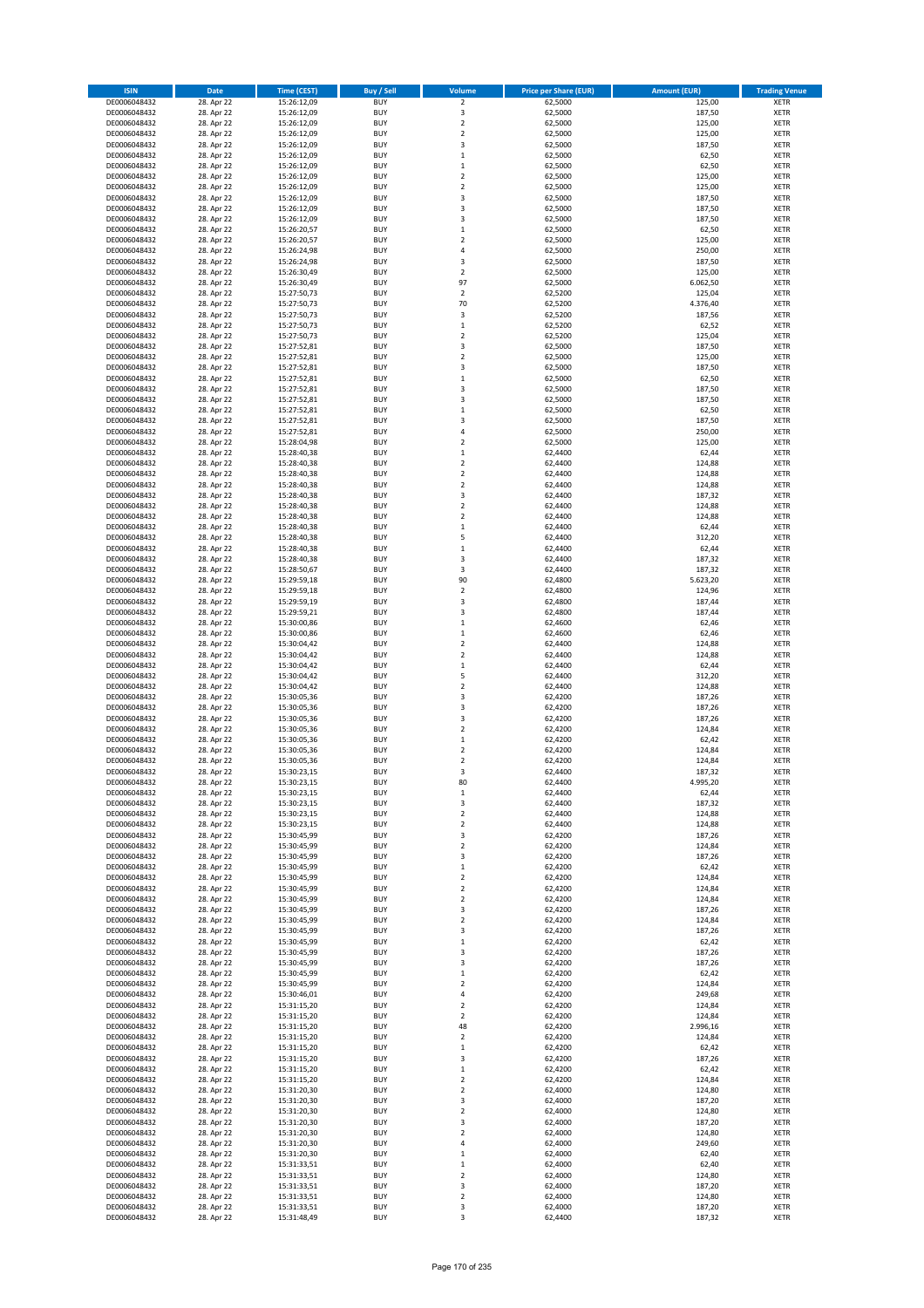| <b>ISIN</b>                  | Date                     | Time (CEST)                | <b>Buy / Sell</b>        | <b>Volume</b>                          | <b>Price per Share (EUR)</b> | <b>Amount (EUR)</b> | <b>Trading Venue</b>       |
|------------------------------|--------------------------|----------------------------|--------------------------|----------------------------------------|------------------------------|---------------------|----------------------------|
| DE0006048432                 | 28. Apr 22               | 15:31:48,49                | <b>BUY</b>               | 57                                     | 62,4400                      | 3.559,08            | <b>XETR</b>                |
| DE0006048432                 | 28. Apr 22               | 15:31:48,49                | <b>BUY</b>               | 4                                      | 62,4400                      | 249,76              | <b>XETR</b>                |
| DE0006048432                 | 28. Apr 22               | 15:31:48,49                | <b>BUY</b>               | 5                                      | 62,4400                      | 312,20              | <b>XETR</b>                |
| DE0006048432<br>DE0006048432 | 28. Apr 22<br>28. Apr 22 | 15:31:52,85<br>15:31:52,85 | <b>BUY</b><br><b>BUY</b> | 3<br>$\mathbf 2$                       | 62,4200<br>62,4200           | 187,26<br>124,84    | <b>XETR</b><br><b>XETR</b> |
| DE0006048432                 | 28. Apr 22               | 15:31:52,85                | <b>BUY</b>               | 3                                      | 62,4200                      | 187,26              | <b>XETR</b>                |
| DE0006048432                 | 28. Apr 22               | 15:31:52,85                | <b>BUY</b>               | 3                                      | 62,4200                      | 187,26              | <b>XETR</b>                |
| DE0006048432                 | 28. Apr 22               | 15:32:10,31                | <b>BUY</b>               | 3                                      | 62,4000                      | 187,20              | <b>XETR</b>                |
| DE0006048432                 | 28. Apr 22               | 15:32:10,31                | <b>BUY</b>               | $\mathbf 2$                            | 62,4000                      | 124,80              | <b>XETR</b>                |
| DE0006048432<br>DE0006048432 | 28. Apr 22<br>28. Apr 22 | 15:32:10,31                | <b>BUY</b><br><b>BUY</b> | 3<br>$\,1\,$                           | 62,4000<br>62,4000           | 187,20              | <b>XETR</b><br><b>XETR</b> |
| DE0006048432                 | 28. Apr 22               | 15:32:10,31<br>15:32:10,31 | <b>BUY</b>               | $\,$ 1                                 | 62,4000                      | 62,40<br>62,40      | <b>XETR</b>                |
| DE0006048432                 | 28. Apr 22               | 15:32:14,55                | <b>BUY</b>               | $\overline{2}$                         | 62,3800                      | 124,76              | <b>XETR</b>                |
| DE0006048432                 | 28. Apr 22               | 15:32:14,55                | <b>BUY</b>               | 5                                      | 62,3800                      | 311,90              | <b>XETR</b>                |
| DE0006048432                 | 28. Apr 22               | 15:32:41,70                | <b>BUY</b>               | 3                                      | 62,3600                      | 187,08              | <b>XETR</b>                |
| DE0006048432                 | 28. Apr 22               | 15:32:41,70                | <b>BUY</b>               | $\mathbf 1$                            | 62,3600                      | 62,36               | <b>XETR</b>                |
| DE0006048432                 | 28. Apr 22               | 15:32:41,70                | <b>BUY</b>               | 3                                      | 62,3600                      | 187,08              | <b>XETR</b>                |
| DE0006048432<br>DE0006048432 | 28. Apr 22<br>28. Apr 22 | 15:32:41,70<br>15:32:41,70 | <b>BUY</b><br><b>BUY</b> | $\mathbf 2$<br>70                      | 62,3600<br>62,3600           | 124,72<br>4.365,20  | <b>XETR</b><br><b>XETR</b> |
| DE0006048432                 | 28. Apr 22               | 15:32:41,70                | <b>BUY</b>               | 3                                      | 62,3600                      | 187,08              | <b>XETR</b>                |
| DE0006048432                 | 28. Apr 22               | 15:32:41,70                | <b>BUY</b>               | $\mathbf 2$                            | 62,3600                      | 124,72              | <b>XETR</b>                |
| DE0006048432                 | 28. Apr 22               | 15:32:41,70                | <b>BUY</b>               | 80                                     | 62,3600                      | 4.988,80            | <b>XETR</b>                |
| DE0006048432                 | 28. Apr 22               | 15:32:41,70                | <b>BUY</b>               | $\,$ 1                                 | 62,3600                      | 62,36               | <b>XETR</b>                |
| DE0006048432                 | 28. Apr 22               | 15:32:50,27                | <b>BUY</b>               | 3                                      | 62,3400                      | 187,02              | <b>XETR</b>                |
| DE0006048432<br>DE0006048432 | 28. Apr 22<br>28. Apr 22 | 15:32:50,27<br>15:32:50,27 | <b>BUY</b><br><b>BUY</b> | $\mathbf 2$<br>$\overline{\mathbf{c}}$ | 62,3400<br>62,3400           | 124,68<br>124,68    | <b>XETR</b><br><b>XETR</b> |
| DE0006048432                 | 28. Apr 22               | 15:32:50,27                | <b>BUY</b>               | $\,1\,$                                | 62,3400                      | 62,34               | <b>XETR</b>                |
| DE0006048432                 | 28. Apr 22               | 15:32:50,27                | <b>BUY</b>               | 4                                      | 62,3400                      | 249,36              | <b>XETR</b>                |
| DE0006048432                 | 28. Apr 22               | 15:33:02,21                | <b>BUY</b>               | $\overline{\mathbf{2}}$                | 62,3400                      | 124,68              | <b>XETR</b>                |
| DE0006048432                 | 28. Apr 22               | 15:33:02,21                | <b>BUY</b>               | $\,$ 1                                 | 62,3400                      | 62,34               | <b>XETR</b>                |
| DE0006048432                 | 28. Apr 22               | 15:33:25,68                | <b>BUY</b>               | 3                                      | 62,3600                      | 187,08              | <b>XETR</b>                |
| DE0006048432<br>DE0006048432 | 28. Apr 22               | 15:33:25,68                | <b>BUY</b><br><b>BUY</b> | $\mathbf 2$<br>3                       | 62,3600                      | 124,72              | <b>XETR</b><br><b>XETR</b> |
| DE0006048432                 | 28. Apr 22<br>28. Apr 22 | 15:33:25,68<br>15:33:25,68 | <b>BUY</b>               | 3                                      | 62,3600<br>62,3600           | 187,08<br>187,08    | <b>XETR</b>                |
| DE0006048432                 | 28. Apr 22               | 15:33:25,68                | <b>BUY</b>               | 6                                      | 62,3600                      | 374,16              | <b>XETR</b>                |
| DE0006048432                 | 28. Apr 22               | 15:33:25,68                | <b>BUY</b>               | 3                                      | 62,3600                      | 187,08              | <b>XETR</b>                |
| DE0006048432                 | 28. Apr 22               | 15:33:25,68                | <b>BUY</b>               | 3                                      | 62,3600                      | 187,08              | <b>XETR</b>                |
| DE0006048432                 | 28. Apr 22               | 15:33:25,68                | <b>BUY</b>               | 68                                     | 62,3600                      | 4.240,48            | <b>XETR</b>                |
| DE0006048432                 | 28. Apr 22               | 15:33:25,68                | <b>BUY</b>               | $\mathbf 1$                            | 62,3600                      | 62,36               | <b>XETR</b>                |
| DE0006048432<br>DE0006048432 | 28. Apr 22<br>28. Apr 22 | 15:33:25,68<br>15:34:18,45 | <b>BUY</b><br><b>BUY</b> | 48<br>$\mathbf 1$                      | 62,3600<br>62,3600           | 2.993,28<br>62,36   | <b>XETR</b><br><b>XETR</b> |
| DE0006048432                 | 28. Apr 22               | 15:34:18,45                | <b>BUY</b>               | $\overline{2}$                         | 62,3600                      | 124,72              | <b>XETR</b>                |
| DE0006048432                 | 28. Apr 22               | 15:34:18,45                | <b>BUY</b>               | 3                                      | 62,3600                      | 187,08              | <b>XETR</b>                |
| DE0006048432                 | 28. Apr 22               | 15:34:18,45                | <b>BUY</b>               | 3                                      | 62,3600                      | 187,08              | <b>XETR</b>                |
| DE0006048432                 | 28. Apr 22               | 15:34:18,45                | <b>BUY</b>               | 3                                      | 62,3600                      | 187,08              | <b>XETR</b>                |
| DE0006048432                 | 28. Apr 22               | 15:34:18,45                | <b>BUY</b>               | 3                                      | 62,3600                      | 187,08              | <b>XETR</b>                |
| DE0006048432                 | 28. Apr 22<br>28. Apr 22 | 15:34:18,45                | <b>BUY</b><br><b>BUY</b> | 48<br>$\overline{2}$                   | 62,3600<br>62,3600           | 2.993,28<br>124,72  | <b>XETR</b><br><b>XETR</b> |
| DE0006048432<br>DE0006048432 | 28. Apr 22               | 15:34:18,45<br>15:34:18,45 | <b>BUY</b>               | 3                                      | 62,3600                      | 187,08              | <b>XETR</b>                |
| DE0006048432                 | 28. Apr 22               | 15:34:18,45                | <b>BUY</b>               | $\mathbf{1}$                           | 62,3600                      | 62,36               | <b>XETR</b>                |
| DE0006048432                 | 28. Apr 22               | 15:34:18,45                | <b>BUY</b>               | $\mathbf 2$                            | 62,3600                      | 124,72              | <b>XETR</b>                |
| DE0006048432                 | 28. Apr 22               | 15:34:18,45                | <b>BUY</b>               | 3                                      | 62,3600                      | 187,08              | <b>XETR</b>                |
| DE0006048432                 | 28. Apr 22               | 15:34:18,45                | <b>BUY</b>               | $\mathbf 2$                            | 62,3600                      | 124,72              | <b>XETR</b>                |
| DE0006048432<br>DE0006048432 | 28. Apr 22<br>28. Apr 22 | 15:34:18,45<br>15:34:18,45 | <b>BUY</b><br><b>BUY</b> | $\,1\,$<br>44                          | 62,3600<br>62,3600           | 62,36<br>2.743,84   | <b>XETR</b><br><b>XETR</b> |
| DE0006048432                 | 28. Apr 22               | 15:34:18,45                | <b>BUY</b>               | 3                                      | 62,3600                      | 187,08              | <b>XETR</b>                |
| DE0006048432                 | 28. Apr 22               | 15:34:18,45                | <b>BUY</b>               | 3                                      | 62,3600                      | 187,08              | <b>XETR</b>                |
| DE0006048432                 | 28. Apr 22               | 15:34:44,72                | <b>BUY</b>               | 3                                      | 62,3600                      | 187,08              | <b>XETR</b>                |
| DE0006048432                 | 28. Apr 22               | 15:34:44,72                | <b>BUY</b>               | 3                                      | 62,3600                      | 187,08              | <b>XETR</b>                |
| DE0006048432                 | 28. Apr 22               | 15:34:44,72                | <b>BUY</b>               | 47                                     | 62,3600                      | 2.930,92            | <b>XETR</b>                |
| DE0006048432<br>DE0006048432 | 28. Apr 22<br>28. Apr 22 | 15:34:44.72                | <b>BUY</b><br><b>BUY</b> | 3<br>$\,1\,$                           | 62,3600                      | 187,08<br>62,36     | <b>XETR</b><br><b>XETR</b> |
| DE0006048432                 | 28. Apr 22               | 15:34:44,72<br>15:34:44.72 | <b>BUY</b>               | 30                                     | 62,3600<br>62,3600           | 1.870,80            | <b>XETR</b>                |
| DE0006048432                 | 28. Apr 22               | 15:34:44,72                | <b>BUY</b>               | $\overline{7}$                         | 62,3600                      | 436,52              | <b>XETR</b>                |
| DE0006048432                 | 28. Apr 22               | 15:34:45,73                | <b>BUY</b>               | 3                                      | 62,3400                      | 187,02              | <b>XETR</b>                |
| DE0006048432                 | 28. Apr 22               | 15:34:45,73                | <b>BUY</b>               | 3                                      | 62,3400                      | 187,02              | <b>XETR</b>                |
| DE0006048432                 | 28. Apr 22               | 15:34:45,73                | <b>BUY</b>               | 3                                      | 62,3400                      | 187,02              | <b>XETR</b>                |
| DE0006048432<br>DE0006048432 | 28. Apr 22               | 15:34:45,73<br>15:34:58,41 | <b>BUY</b>               | $\,1\,$                                | 62,3400                      | 62,34               | <b>XETR</b>                |
| DE0006048432                 | 28. Apr 22<br>28. Apr 22 | 15:34:58,41                | <b>BUY</b><br><b>BUY</b> | $\,$ 1<br>3                            | 62,3200<br>62,3200           | 62,32<br>186,96     | <b>XETR</b><br><b>XETR</b> |
| DE0006048432                 | 28. Apr 22               | 15:34:58,41                | <b>BUY</b>               | $\overline{2}$                         | 62,3200                      | 124,64              | <b>XETR</b>                |
| DE0006048432                 | 28. Apr 22               | 15:34:58,41                | <b>BUY</b>               | 3                                      | 62,3200                      | 186,96              | <b>XETR</b>                |
| DE0006048432                 | 28. Apr 22               | 15:34:58,41                | <b>BUY</b>               | $\overline{2}$                         | 62,3200                      | 124,64              | <b>XETR</b>                |
| DE0006048432                 | 28. Apr 22               | 15:34:58,41                | <b>BUY</b>               | 45                                     | 62,3200                      | 2.804,40            | <b>XETR</b>                |
| DE0006048432                 | 28. Apr 22<br>28. Apr 22 | 15:34:58,41                | <b>BUY</b><br><b>BUY</b> | 3<br>3                                 | 62,3200<br>62,3400           | 186,96<br>187,02    | <b>XETR</b>                |
| DE0006048432<br>DE0006048432 | 28. Apr 22               | 15:35:01,68<br>15:35:01,68 | <b>BUY</b>               | $\pmb{4}$                              | 62,3400                      | 249,36              | <b>XETR</b><br><b>XETR</b> |
| DE0006048432                 | 28. Apr 22               | 15:35:08,74                | <b>BUY</b>               | $\,$ 1                                 | 62,3400                      | 62,34               | <b>XETR</b>                |
| DE0006048432                 | 28. Apr 22               | 15:35:08,74                | <b>BUY</b>               | 3                                      | 62,3400                      | 187,02              | <b>XETR</b>                |
| DE0006048432                 | 28. Apr 22               | 15:35:09,01                | <b>BUY</b>               | 3                                      | 62,3200                      | 186,96              | <b>XETR</b>                |
| DE0006048432                 | 28. Apr 22               | 15:35:11,83                | <b>BUY</b>               | 47                                     | 62,3000                      | 2.928,10            | <b>XETR</b>                |
| DE0006048432                 | 28. Apr 22               | 15:35:11,83                | <b>BUY</b>               | $\mathbf 2$<br>3                       | 62,3000                      | 124,60              | <b>XETR</b>                |
| DE0006048432<br>DE0006048432 | 28. Apr 22<br>28. Apr 22 | 15:36:33,17<br>15:36:33,17 | <b>BUY</b><br><b>BUY</b> | 3                                      | 62,3600<br>62,3600           | 187,08<br>187,08    | <b>XETR</b><br><b>XETR</b> |
| DE0006048432                 | 28. Apr 22               | 15:36:33,17                | <b>BUY</b>               | 3                                      | 62,3600                      | 187,08              | <b>XETR</b>                |
| DE0006048432                 | 28. Apr 22               | 15:36:33,17                | <b>BUY</b>               | $\,1\,$                                | 62,3600                      | 62,36               | <b>XETR</b>                |
| DE0006048432                 | 28. Apr 22               | 15:36:33,17                | <b>BUY</b>               | 3                                      | 62,3600                      | 187,08              | <b>XETR</b>                |
| DE0006048432                 | 28. Apr 22               | 15:37:27,46                | <b>BUY</b>               | $\pmb{4}$                              | 62,4200                      | 249,68              | <b>XETR</b>                |
| DE0006048432                 | 28. Apr 22               | 15:37:27,46                | <b>BUY</b>               | $\mathbf 2$                            | 62,4200                      | 124,84              | <b>XETR</b>                |
| DE0006048432<br>DE0006048432 | 28. Apr 22<br>28. Apr 22 | 15:37:27,46<br>15:37:27,46 | <b>BUY</b><br><b>BUY</b> | $\overline{2}$<br>$\overline{2}$       | 62,4200<br>62,4200           | 124,84<br>124,84    | <b>XETR</b><br><b>XETR</b> |
| DE0006048432                 | 28. Apr 22               | 15:37:27,46                | <b>BUY</b>               | $\overline{2}$                         | 62,4200                      | 124,84              | <b>XETR</b>                |
| DE0006048432                 | 28. Apr 22               | 15:37:27,46                | <b>BUY</b>               | $\overline{2}$                         | 62,4200                      | 124,84              | <b>XETR</b>                |
| DE0006048432                 | 28. Apr 22               | 15:37:27,46                | <b>BUY</b>               | $\sqrt{4}$                             | 62,4200                      | 249,68              | <b>XETR</b>                |
| DE0006048432                 | 28. Apr 22               | 15:37:27,46                | <b>BUY</b>               | $\overline{2}$                         | 62,4200                      | 124,84              | <b>XETR</b>                |
| DE0006048432                 | 28. Apr 22               | 15:38:03,20                | <b>BUY</b>               | 56                                     | 62,4800                      | 3.498,88            | <b>XETR</b>                |
| DE0006048432<br>DE0006048432 | 28. Apr 22<br>28. Apr 22 | 15:38:03,20                | <b>BUY</b><br><b>BUY</b> | $\mathbf 2$<br>3                       | 62,4800<br>62,4800           | 124,96<br>187,44    | <b>XETR</b><br><b>XETR</b> |
| DE0006048432                 | 28. Apr 22               | 15:38:03,20<br>15:38:03,20 | <b>BUY</b>               | $\mathbf 1$                            | 62,4800                      | 62,48               | <b>XETR</b>                |
| DE0006048432                 | 28. Apr 22               | 15:38:03,20                | <b>BUY</b>               | $\overline{4}$                         | 62,4800                      | 249,92              | <b>XETR</b>                |
| DE0006048432                 | 28. Apr 22               | 15:38:03,20                | <b>BUY</b>               | $\overline{4}$                         | 62,4800                      | 249,92              | <b>XETR</b>                |
| DE0006048432                 | 28. Apr 22               | 15:38:03,20                | <b>BUY</b>               | $\mathbf 1$                            | 62,4800                      | 62,48               | <b>XETR</b>                |
| DE0006048432                 | 28. Apr 22               | 15:38:03,20                | <b>BUY</b>               | 37                                     | 62,4800                      | 2.311,76            | <b>XETR</b>                |
| DE0006048432                 | 28. Apr 22               | 15:38:03,22                | <b>BUY</b>               | $\mathsf 3$                            | 62,4800                      | 187,44              | <b>XETR</b>                |
| DE0006048432<br>DE0006048432 | 28. Apr 22<br>28. Apr 22 | 15:38:43,33<br>15:38:43,33 | <b>BUY</b><br><b>BUY</b> | 46<br>$\mathbf 2$                      | 62,4800<br>62,4800           | 2.874,08<br>124,96  | <b>XETR</b><br><b>XETR</b> |
|                              |                          |                            |                          |                                        |                              |                     |                            |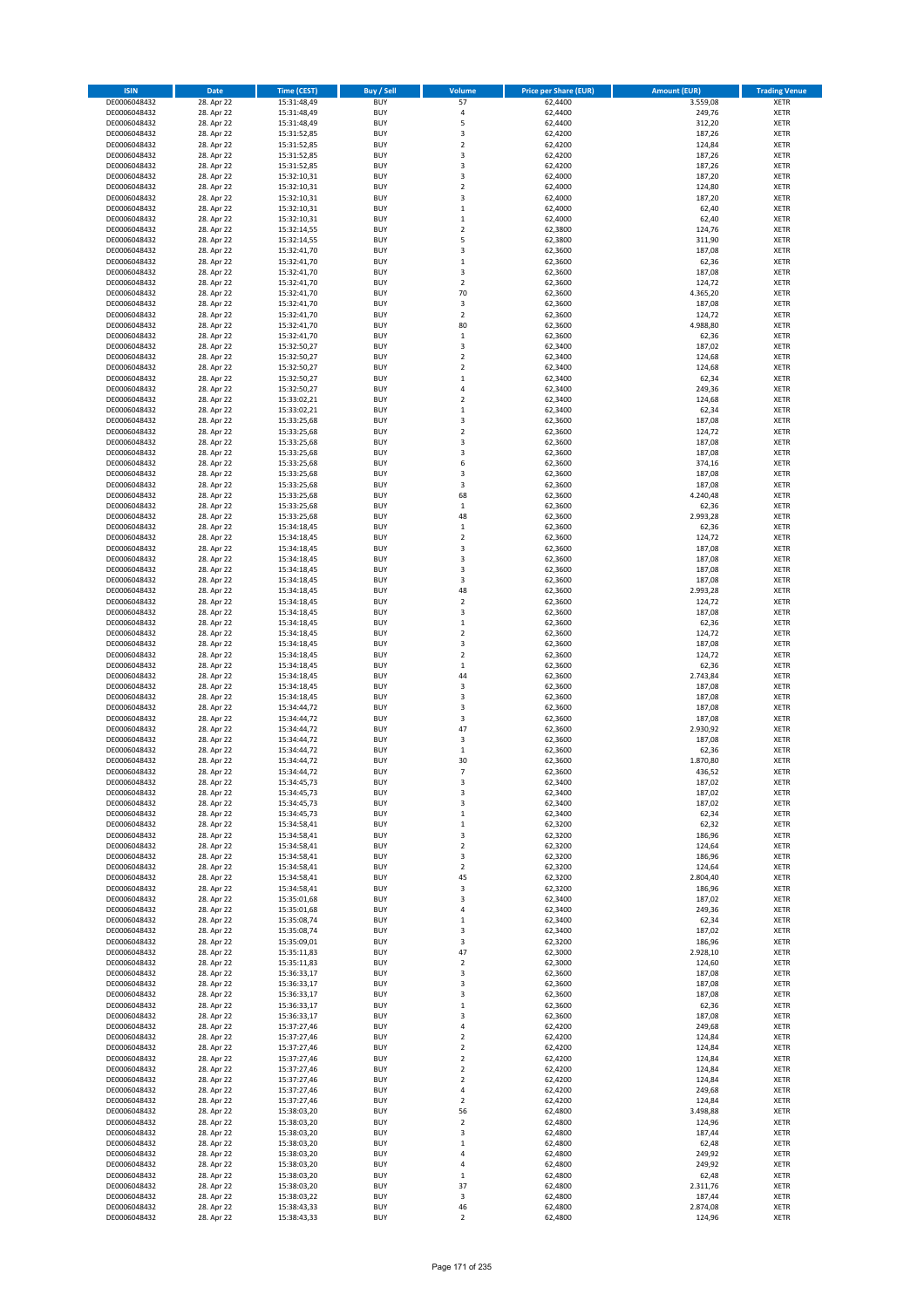| <b>ISIN</b>                  | Date                     | Time (CEST)                | <b>Buy / Sell</b>        | <b>Volume</b>                    | <b>Price per Share (EUR)</b> | <b>Amount (EUR)</b> | <b>Trading Venue</b>       |
|------------------------------|--------------------------|----------------------------|--------------------------|----------------------------------|------------------------------|---------------------|----------------------------|
| DE0006048432                 | 28. Apr 22               | 15:38:43,33                | <b>BUY</b>               | $\overline{\mathbf{3}}$          | 62,4800                      | 187,44              | <b>XETR</b>                |
| DE0006048432                 | 28. Apr 22               | 15:38:43,33                | <b>BUY</b>               | $\,$ 1                           | 62,4800                      | 62,48               | <b>XETR</b>                |
| DE0006048432                 | 28. Apr 22               | 15:38:43,33                | <b>BUY</b>               | $\mathbf 1$                      | 62,4800                      | 62,48               | XETR                       |
| DE0006048432<br>DE0006048432 | 28. Apr 22<br>28. Apr 22 | 15:39:04,98<br>15:39:04,98 | <b>BUY</b><br><b>BUY</b> | 3<br>$\mathbf 2$                 | 62,5000<br>62,5000           | 187,50<br>125,00    | <b>XETR</b><br><b>XETR</b> |
| DE0006048432                 | 28. Apr 22               | 15:39:04,98                | <b>BUY</b>               | $\overline{2}$                   | 62,5000                      | 125,00              | <b>XETR</b>                |
| DE0006048432                 | 28. Apr 22               | 15:39:04,98                | <b>BUY</b>               | $\mathbf{1}$                     | 62,5000                      | 62,50               | <b>XETR</b>                |
| DE0006048432                 | 28. Apr 22               | 15:39:04,98                | <b>BUY</b>               | $\mathbf 2$                      | 62,5000                      | 125,00              | <b>XETR</b>                |
| DE0006048432                 | 28. Apr 22               | 15:39:04,98                | <b>BUY</b><br><b>BUY</b> | 3<br>$\mathbf 2$                 | 62,5000                      | 187,50              | <b>XETR</b><br><b>XETR</b> |
| DE0006048432<br>DE0006048432 | 28. Apr 22<br>28. Apr 22 | 15:39:04,98<br>15:39:04,98 | <b>BUY</b>               | $\overline{2}$                   | 62,5000<br>62,5000           | 125,00<br>125,00    | <b>XETR</b>                |
| DE0006048432                 | 28. Apr 22               | 15:39:04,98                | <b>BUY</b>               | 3                                | 62,5000                      | 187,50              | <b>XETR</b>                |
| DE0006048432                 | 28. Apr 22               | 15:39:04,98                | <b>BUY</b>               | $\mathbf 2$                      | 62,5000                      | 125,00              | <b>XETR</b>                |
| DE0006048432                 | 28. Apr 22               | 15:39:04,98                | <b>BUY</b>               | $\mathbf 2$                      | 62,5000                      | 125,00              | <b>XETR</b>                |
| DE0006048432                 | 28. Apr 22               | 15:39:04,98                | <b>BUY</b>               | $\mathbf 2$                      | 62,5000                      | 125,00              | <b>XETR</b>                |
| DE0006048432<br>DE0006048432 | 28. Apr 22<br>28. Apr 22 | 15:39:04,98<br>15:39:04,98 | <b>BUY</b><br><b>BUY</b> | $\mathbf 2$<br>3                 | 62,5000<br>62,5000           | 125,00<br>187,50    | <b>XETR</b><br><b>XETR</b> |
| DE0006048432                 | 28. Apr 22               | 15:39:04,98                | <b>BUY</b>               | 3                                | 62,5000                      | 187,50              | <b>XETR</b>                |
| DE0006048432                 | 28. Apr 22               | 15:39:04,98                | <b>BUY</b>               | $\mathbf 2$                      | 62,5000                      | 125,00              | <b>XETR</b>                |
| DE0006048432                 | 28. Apr 22               | 15:39:35,00                | <b>BUY</b>               | $\mathbf 2$                      | 62,5000                      | 125,00              | <b>XETR</b>                |
| DE0006048432                 | 28. Apr 22               | 15:39:35,00                | <b>BUY</b>               | $\mathbf 2$                      | 62,5000                      | 125,00              | <b>XETR</b>                |
| DE0006048432<br>DE0006048432 | 28. Apr 22<br>28. Apr 22 | 15:39:35,00<br>15:39:35,00 | <b>BUY</b><br><b>BUY</b> | $\mathbf 2$<br>$\mathbf 2$       | 62,5000<br>62,5000           | 125,00<br>125,00    | <b>XETR</b><br><b>XETR</b> |
| DE0006048432                 | 28. Apr 22               | 15:39:35,00                | <b>BUY</b>               | $\overline{2}$                   | 62,5000                      | 125,00              | <b>XETR</b>                |
| DE0006048432                 | 28. Apr 22               | 15:39:35,00                | <b>BUY</b>               | $\mathbf 2$                      | 62,5000                      | 125,00              | <b>XETR</b>                |
| DE0006048432                 | 28. Apr 22               | 15:39:35,00                | <b>BUY</b>               | 4                                | 62,5000                      | 250,00              | <b>XETR</b>                |
| DE0006048432                 | 28. Apr 22               | 15:39:35,00                | <b>BUY</b>               | $\mathbf 2$                      | 62,5000                      | 125,00              | <b>XETR</b>                |
| DE0006048432<br>DE0006048432 | 28. Apr 22<br>28. Apr 22 | 15:39:35,00<br>15:39:35,00 | <b>BUY</b><br><b>BUY</b> | $\mathbf 2$<br>$\,1\,$           | 62,5000<br>62,5000           | 125,00<br>62,50     | <b>XETR</b><br><b>XETR</b> |
| DE0006048432                 | 28. Apr 22               | 15:39:35,00                | <b>BUY</b>               | 3                                | 62,5000                      | 187,50              | <b>XETR</b>                |
| DE0006048432                 | 28. Apr 22               | 15:39:35,00                | <b>BUY</b>               | 5                                | 62,5000                      | 312,50              | <b>XETR</b>                |
| DE0006048432                 | 28. Apr 22               | 15:39:38,20                | <b>BUY</b>               | 4                                | 62,5000                      | 250,00              | <b>XETR</b>                |
| DE0006048432                 | 28. Apr 22               | 15:39:38,20                | <b>BUY</b>               | $\mathbf 1$                      | 62,5000                      | 62,50               | <b>XETR</b>                |
| DE0006048432                 | 28. Apr 22               | 15:39:38,20                | <b>BUY</b>               | $\mathbf 2$<br>$\overline{4}$    | 62,5000                      | 125,00              | <b>XETR</b>                |
| DE0006048432<br>DE0006048432 | 28. Apr 22<br>28. Apr 22 | 15:39:38,20<br>15:39:38,20 | <b>BUY</b><br><b>BUY</b> | $\overline{\mathbf{2}}$          | 62,5000<br>62,5000           | 250,00<br>125,00    | <b>XETR</b><br><b>XETR</b> |
| DE0006048432                 | 28. Apr 22               | 15:39:38,20                | <b>BUY</b>               | 3                                | 62,5000                      | 187,50              | <b>XETR</b>                |
| DE0006048432                 | 28. Apr 22               | 15:39:38,20                | <b>BUY</b>               | 3                                | 62,5000                      | 187,50              | <b>XETR</b>                |
| DE0006048432                 | 28. Apr 22               | 15:39:38,20                | <b>BUY</b>               | $\mathbf 1$                      | 62,5000                      | 62,50               | <b>XETR</b>                |
| DE0006048432                 | 28. Apr 22               | 15:39:38,20                | <b>BUY</b>               | $\overline{4}$                   | 62,5000                      | 250,00              | <b>XETR</b>                |
| DE0006048432<br>DE0006048432 | 28. Apr 22<br>28. Apr 22 | 15:39:38,20                | <b>BUY</b><br><b>BUY</b> | $\overline{4}$<br>$\overline{4}$ | 62,5000<br>62,5000           | 250,00<br>250,00    | <b>XETR</b><br><b>XETR</b> |
| DE0006048432                 | 28. Apr 22               | 15:39:38,20<br>15:39:54,08 | <b>BUY</b>               | $\overline{a}$                   | 62,5000                      | 250,00              | <b>XETR</b>                |
| DE0006048432                 | 28. Apr 22               | 15:39:54,08                | <b>BUY</b>               | 3                                | 62,5000                      | 187,50              | <b>XETR</b>                |
| DE0006048432                 | 28. Apr 22               | 15:39:54,08                | <b>BUY</b>               | $\mathbf 1$                      | 62,5000                      | 62,50               | <b>XETR</b>                |
| DE0006048432                 | 28. Apr 22               | 15:39:54,08                | <b>BUY</b>               | 3                                | 62,5000                      | 187,50              | <b>XETR</b>                |
| DE0006048432                 | 28. Apr 22               | 15:39:54,08                | <b>BUY</b><br><b>BUY</b> | $\mathbf 1$<br>$\mathbf 2$       | 62,5000                      | 62,50               | <b>XETR</b>                |
| DE0006048432<br>DE0006048432 | 28. Apr 22<br>28. Apr 22 | 15:39:57,16<br>15:39:57,16 | <b>BUY</b>               | 4                                | 62,5000<br>62,5000           | 125,00<br>250,00    | <b>XETR</b><br><b>XETR</b> |
| DE0006048432                 | 28. Apr 22               | 15:40:00,55                | <b>BUY</b>               | $\mathbf{1}$                     | 62,5000                      | 62,50               | <b>XETR</b>                |
| DE0006048432                 | 28. Apr 22               | 15:40:00,55                | <b>BUY</b>               | $\overline{4}$                   | 62,5000                      | 250,00              | <b>XETR</b>                |
| DE0006048432                 | 28. Apr 22               | 15:40:08,19                | <b>BUY</b>               | $\overline{2}$                   | 62,4800                      | 124,96              | <b>XETR</b>                |
| DE0006048432<br>DE0006048432 | 28. Apr 22               | 15:40:08,19<br>15:40:08,19 | <b>BUY</b><br><b>BUY</b> | $\mathbf 2$<br>49                | 62,4800                      | 124,96              | <b>XETR</b><br><b>XETR</b> |
| DE0006048432                 | 28. Apr 22<br>28. Apr 22 | 15:40:08,48                | <b>BUY</b>               | $\mathsf 3$                      | 62,4800<br>62,4400           | 3.061,52<br>187,32  | <b>XETR</b>                |
| DE0006048432                 | 28. Apr 22               | 15:40:08,48                | <b>BUY</b>               | 85                               | 62,4400                      | 5.307,40            | <b>XETR</b>                |
| DE0006048432                 | 28. Apr 22               | 15:40:12,23                | <b>BUY</b>               | 67                               | 62,4400                      | 4.183,48            | <b>XETR</b>                |
| DE0006048432                 | 28. Apr 22               | 15:40:12,23                | <b>BUY</b>               | $\overline{2}$                   | 62,4400                      | 124,88              | <b>XETR</b>                |
| DE0006048432                 | 28. Apr 22               | 15:41:41,73<br>15:41:41,73 | <b>BUY</b>               | 3                                | 62,4800                      | 187,44              | <b>XETR</b>                |
| DE0006048432<br>DE0006048432 | 28. Apr 22<br>28. Apr 22 | 15:41:41,73                | <b>BUY</b><br><b>BUY</b> | 3<br>3                           | 62,4800<br>62,4800           | 187,44<br>187,44    | <b>XETR</b><br><b>XETR</b> |
| DE0006048432                 | 28. Apr 22               | 15:41:41,73                | <b>BUY</b>               | 3                                | 62,4800                      | 187,44              | <b>XETR</b>                |
| DE0006048432                 | 28. Apr 22               | 15:41:41,73                | <b>BUY</b>               | $\overline{a}$                   | 62,4800                      | 249,92              | <b>XETR</b>                |
| DE0006048432                 | 28. Apr 22               | 15:41:41,73                | <b>BUY</b>               | $\mathbf{1}$                     | 62.4800                      | 62,48               | <b>XETR</b>                |
| DE0006048432<br>DE0006048432 | 28. Apr 22<br>28. Apr 22 | 15:41:41,73<br>15:41:41,73 | <b>BUY</b><br><b>BUY</b> | 3<br>4                           | 62,4800<br>62,4800           | 187,44<br>249,92    | <b>XETR</b><br><b>XETR</b> |
| DE0006048432                 | 28. Apr 22               | 15:41:41,73                | <b>BUY</b>               | 3                                | 62,4800                      | 187,44              | XETR                       |
| DE0006048432                 | 28. Apr 22               | 15:41:41,73                | <b>BUY</b>               | 58                               | 62,4800                      | 3.623,84            | <b>XETR</b>                |
| DE0006048432                 | 28. Apr 22               | 15:41:41,73                | <b>BUY</b>               | 3                                | 62,4800                      | 187,44              | <b>XETR</b>                |
| DE0006048432                 | 28. Apr 22               | 15:41:41,73                | <b>BUY</b>               | 3                                | 62,4800                      | 187,44              | <b>XETR</b>                |
| DE0006048432<br>DE0006048432 | 28. Apr 22<br>28. Apr 22 | 15:41:41,73                | <b>BUY</b><br><b>BUY</b> | 3<br>3                           | 62,4800<br>62,4800           | 187,44              | <b>XETR</b><br><b>XETR</b> |
| DE0006048432                 | 28. Apr 22               | 15:41:41,73<br>15:41:41,73 | <b>BUY</b>               | 3                                | 62,4800                      | 187,44<br>187,44    | <b>XETR</b>                |
| DE0006048432                 | 28. Apr 22               | 15:41:41,73                | <b>BUY</b>               | $\mathbf 2$                      | 62,4800                      | 124,96              | <b>XETR</b>                |
| DE0006048432                 | 28. Apr 22               | 15:41:41,73                | <b>BUY</b>               | 4                                | 62,4800                      | 249,92              | <b>XETR</b>                |
| DE0006048432                 | 28. Apr 22               | 15:41:41,73                | <b>BUY</b>               | 3                                | 62,4800                      | 187,44              | <b>XETR</b>                |
| DE0006048432<br>DE0006048432 | 28. Apr 22<br>28. Apr 22 | 15:41:41,73<br>15:41:41,73 | <b>BUY</b><br><b>BUY</b> | $\mathbf 1$<br>6                 | 62,4800<br>62,4800           | 62,48<br>374,88     | <b>XETR</b><br><b>XETR</b> |
| DE0006048432                 | 28. Apr 22               | 15:41:41,73                | <b>BUY</b>               | 3                                | 62,4800                      | 187,44              | <b>XETR</b>                |
| DE0006048432                 | 28. Apr 22               | 15:41:41,73                | <b>BUY</b>               | 6                                | 62,4800                      | 374,88              | <b>XETR</b>                |
| DE0006048432                 | 28. Apr 22               | 15:41:41,73                | <b>BUY</b>               | $\mathbf 1$                      | 62,4800                      | 62,48               | XETR                       |
| DE0006048432                 | 28. Apr 22               | 15:41:41,73                | <b>BUY</b>               | 30                               | 62,4800                      | 1.874,40            | <b>XETR</b>                |
| DE0006048432<br>DE0006048432 | 28. Apr 22<br>28. Apr 22 | 15:41:53,69<br>15:41:53,69 | <b>BUY</b><br><b>BUY</b> | $\overline{2}$<br>3              | 62,4800<br>62,4800           | 124,96<br>187,44    | <b>XETR</b><br><b>XETR</b> |
| DE0006048432                 | 28. Apr 22               | 15:42:07,80                | <b>BUY</b>               | 3                                | 62,5200                      | 187,56              | <b>XETR</b>                |
| DE0006048432                 | 28. Apr 22               | 15:42:21,78                | <b>BUY</b>               | $\overline{2}$                   | 62,5200                      | 125,04              | <b>XETR</b>                |
| DE0006048432                 | 28. Apr 22               | 15:42:21,78                | <b>BUY</b>               | $\mathbf 2$                      | 62,5200                      | 125,04              | <b>XETR</b>                |
| DE0006048432                 | 28. Apr 22               | 15:42:21,78                | <b>BUY</b>               | $\mathbf 1$                      | 62,5200                      | 62,52               | <b>XETR</b>                |
| DE0006048432<br>DE0006048432 | 28. Apr 22<br>28. Apr 22 | 15:42:21,78<br>15:42:21,78 | <b>BUY</b><br><b>BUY</b> | $\,$ 1<br>3                      | 62,5200<br>62,5200           | 62,52<br>187,56     | <b>XETR</b><br><b>XETR</b> |
| DE0006048432                 | 28. Apr 22               | 15:43:00,09                | <b>BUY</b>               | $\overline{2}$                   | 62,5600                      | 125,12              | <b>XETR</b>                |
| DE0006048432                 | 28. Apr 22               | 15:43:00,09                | <b>BUY</b>               | $\,$ 1                           | 62,5600                      | 62,56               | <b>XETR</b>                |
| DE0006048432                 | 28. Apr 22               | 15:43:00,10                | <b>BUY</b>               | $\overline{2}$                   | 62,5600                      | 125,12              | <b>XETR</b>                |
| DE0006048432                 | 28. Apr 22               | 15:43:00,10                | <b>BUY</b>               | 3                                | 62,5600                      | 187,68              | XETR                       |
| DE0006048432<br>DE0006048432 | 28. Apr 22<br>28. Apr 22 | 15:43:23,55<br>15:43:31,67 | <b>BUY</b><br><b>BUY</b> | 3<br>3                           | 62,5600<br>62,5400           | 187,68<br>187,62    | <b>XETR</b><br><b>XETR</b> |
| DE0006048432                 | 28. Apr 22               | 15:43:31,67                | <b>BUY</b>               | 3                                | 62,5400                      | 187,62              | <b>XETR</b>                |
| DE0006048432                 | 28. Apr 22               | 15:43:31,67                | <b>BUY</b>               | 3                                | 62,5400                      | 187,62              | <b>XETR</b>                |
| DE0006048432                 | 28. Apr 22               | 15:43:31,67                | <b>BUY</b>               | $\mathbf 1$                      | 62,5400                      | 62,54               | <b>XETR</b>                |
| DE0006048432                 | 28. Apr 22               | 15:43:31,67                | <b>BUY</b>               | 3                                | 62,5400                      | 187,62              | <b>XETR</b>                |
| DE0006048432<br>DE0006048432 | 28. Apr 22<br>28. Apr 22 | 15:43:31,67<br>15:43:31,67 | <b>BUY</b><br><b>BUY</b> | 3<br>77                          | 62,5400<br>62,5400           | 187,62<br>4.815,58  | XETR<br><b>XETR</b>        |
| DE0006048432                 | 28. Apr 22               | 15:43:31,67                | <b>BUY</b>               | 3                                | 62,5400                      | 187,62              | XETR                       |
| DE0006048432                 | 28. Apr 22               | 15:43:31,67                | <b>BUY</b>               | 3                                | 62,5400                      | 187,62              | <b>XETR</b>                |
| DE0006048432                 | 28. Apr 22               | 15:43:31,67                | <b>BUY</b>               | $\mathbf 1$                      | 62,5400                      | 62,54               | <b>XETR</b>                |
| DE0006048432                 | 28. Apr 22               | 15:43:31,67                | <b>BUY</b>               | 3                                | 62,5400                      | 187,62              | <b>XETR</b>                |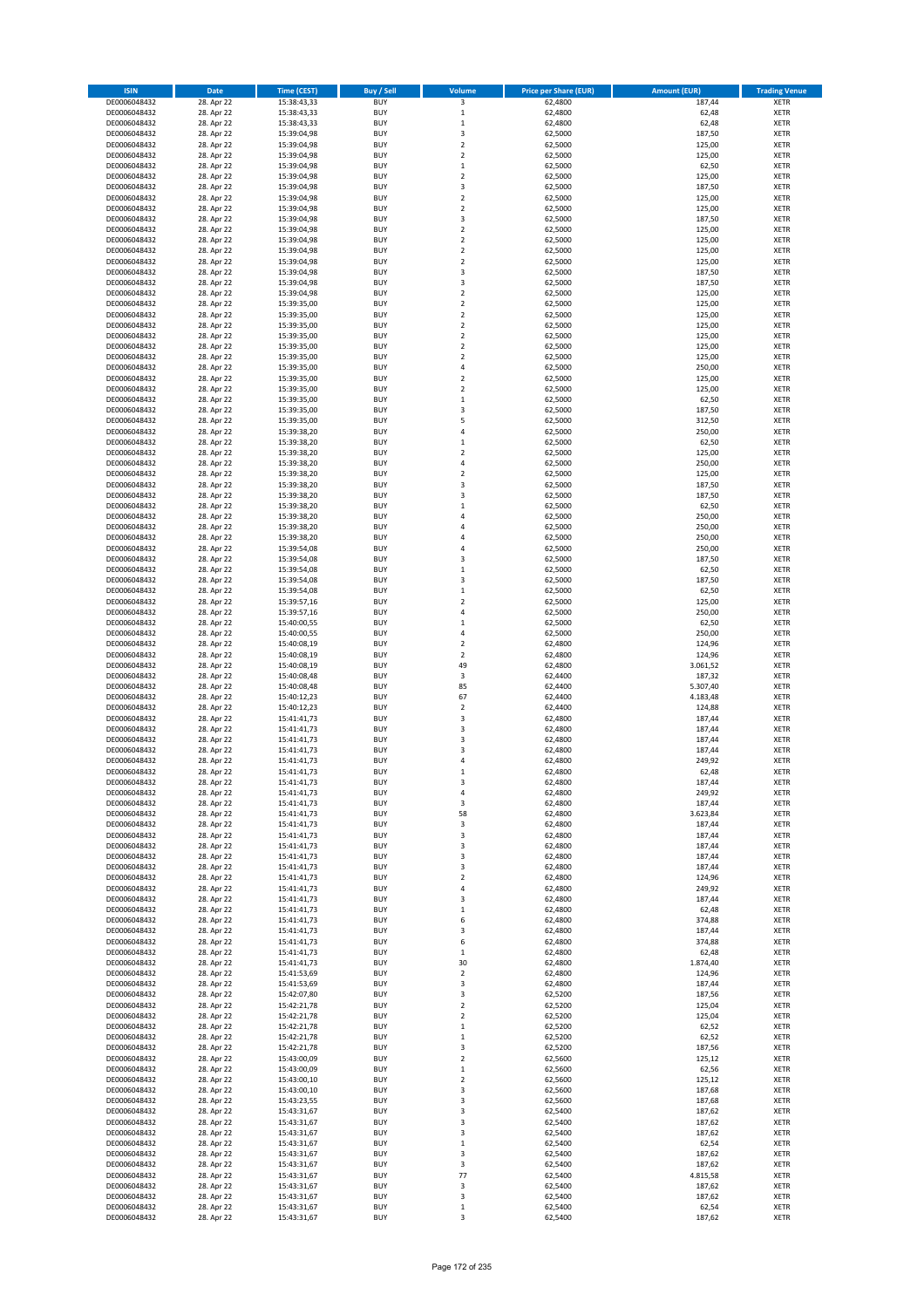| <b>ISIN</b>                  | <b>Date</b>              | <b>Time (CEST)</b>         | <b>Buy / Sell</b>        | <b>Volume</b>                          | <b>Price per Share (EUR)</b> | <b>Amount (EUR)</b> | <b>Trading Venue</b>       |
|------------------------------|--------------------------|----------------------------|--------------------------|----------------------------------------|------------------------------|---------------------|----------------------------|
| DE0006048432                 | 28. Apr 22               | 15:43:31,67                | <b>BUY</b>               | $\overline{\mathbf{2}}$                | 62,5400                      | 125,08              | <b>XETR</b>                |
| DE0006048432                 | 28. Apr 22               | 15:43:31,67                | <b>BUY</b>               | 3                                      | 62,5400                      | 187,62              | <b>XETR</b>                |
| DE0006048432                 | 28. Apr 22               | 15:43:31,67                | <b>BUY</b>               | $\mathbf 2$                            | 62,5400                      | 125,08              | <b>XETR</b>                |
| DE0006048432<br>DE0006048432 | 28. Apr 22<br>28. Apr 22 | 15:43:31,67<br>15:43:31,67 | <b>BUY</b><br><b>BUY</b> | $\mathbf 1$<br>3                       | 62,5400<br>62,5400           | 62,54<br>187,62     | <b>XETR</b><br><b>XETR</b> |
| DE0006048432                 | 28. Apr 22               | 15:43:31,69                | <b>BUY</b>               | $\mathbf 2$                            | 62,5400                      | 125,08              | <b>XETR</b>                |
| DE0006048432                 | 28. Apr 22               | 15:43:39,28                | <b>BUY</b>               | 3                                      | 62,5200                      | 187,56              | <b>XETR</b>                |
| DE0006048432                 | 28. Apr 22               | 15:43:39,28                | <b>BUY</b>               | $\overline{\mathbf{c}}$                | 62,5200                      | 125,04              | <b>XETR</b>                |
| DE0006048432                 | 28. Apr 22               | 15:43:39,28                | <b>BUY</b>               | $\overline{2}$                         | 62,5200                      | 125,04              | <b>XETR</b>                |
| DE0006048432                 | 28. Apr 22               | 15:43:39,28                | <b>BUY</b>               | $\mathbf 1$                            | 62,5200                      | 62,52               | <b>XETR</b>                |
| DE0006048432                 | 28. Apr 22               | 15:43:39,28                | <b>BUY</b>               | $\mathbf 1$                            | 62,5200                      | 62,52               | <b>XETR</b>                |
| DE0006048432<br>DE0006048432 | 28. Apr 22<br>28. Apr 22 | 15:43:39,28<br>15:43:39,28 | <b>BUY</b><br><b>BUY</b> | $\overline{\mathbf{c}}$<br>$\mathbf 1$ | 62,5200<br>62,5200           | 125,04<br>62,52     | <b>XETR</b><br><b>XETR</b> |
| DE0006048432                 | 28. Apr 22               | 15:43:39,28                | <b>BUY</b>               | 4                                      | 62,5200                      | 250,08              | <b>XETR</b>                |
| DE0006048432                 | 28. Apr 22               | 15:43:44,08                | <b>BUY</b>               | $\overline{\mathbf{c}}$                | 62,5000                      | 125,00              | <b>XETR</b>                |
| DE0006048432                 | 28. Apr 22               | 15:43:44,08                | <b>BUY</b>               | 69                                     | 62,5000                      | 4.312,50            | <b>XETR</b>                |
| DE0006048432                 | 28. Apr 22               | 15:43:49,91                | <b>BUY</b>               | 3                                      | 62,5000                      | 187,50              | <b>XETR</b>                |
| DE0006048432                 | 28. Apr 22               | 15:43:49,91                | <b>BUY</b>               | 4                                      | 62,5000                      | 250,00              | <b>XETR</b>                |
| DE0006048432                 | 28. Apr 22               | 15:43:50,13                | <b>BUY</b>               | 3                                      | 62,4800                      | 187,44              | <b>XETR</b>                |
| DE0006048432                 | 28. Apr 22               | 15:44:22,08                | <b>BUY</b>               | 3                                      | 62,5000                      | 187,50              | <b>XETR</b>                |
| DE0006048432<br>DE0006048432 | 28. Apr 22<br>28. Apr 22 | 15:44:22,08<br>15:44:22,08 | <b>BUY</b><br><b>BUY</b> | $\overline{\mathbf{c}}$<br>$\mathbf 2$ | 62,5000<br>62,5000           | 125,00<br>125,00    | <b>XETR</b><br><b>XETR</b> |
| DE0006048432                 | 28. Apr 22               | 15:44:22,08                | <b>BUY</b>               | $\mathbf 1$                            | 62,5000                      | 62,50               | <b>XETR</b>                |
| DE0006048432                 | 28. Apr 22               | 15:44:37,29                | <b>BUY</b>               | $\mathbf 2$                            | 62,4800                      | 124,96              | <b>XETR</b>                |
| DE0006048432                 | 28. Apr 22               | 15:44:37,29                | <b>BUY</b>               | $\mathbf 1$                            | 62,4800                      | 62,48               | <b>XETR</b>                |
| DE0006048432                 | 28. Apr 22               | 15:44:37,29                | <b>BUY</b>               | $\mathbf 2$                            | 62,4800                      | 124,96              | <b>XETR</b>                |
| DE0006048432                 | 28. Apr 22               | 15:44:37,29                | <b>BUY</b>               | 3                                      | 62,4800                      | 187,44              | <b>XETR</b>                |
| DE0006048432                 | 28. Apr 22               | 15:44:37,29                | <b>BUY</b>               | $\overline{\mathbf{c}}$                | 62,4800                      | 124,96              | <b>XETR</b>                |
| DE0006048432<br>DE0006048432 | 28. Apr 22<br>28. Apr 22 | 15:44:37,29<br>15:44:37,29 | <b>BUY</b><br><b>BUY</b> | $\mathbf 2$<br>$\mathbf 1$             | 62,4800<br>62,4800           | 124,96<br>62,48     | <b>XETR</b><br><b>XETR</b> |
| DE0006048432                 | 28. Apr 22               | 15:44:37,29                | <b>BUY</b>               | $\overline{a}$                         | 62,4800                      | 124,96              | <b>XETR</b>                |
| DE0006048432                 | 28. Apr 22               | 15:45:28,00                | <b>BUY</b>               | 3                                      | 62,6000                      | 187,80              | <b>XETR</b>                |
| DE0006048432                 | 28. Apr 22               | 15:45:28,00                | <b>BUY</b>               | 3                                      | 62,6000                      | 187,80              | <b>XETR</b>                |
| DE0006048432                 | 28. Apr 22               | 15:45:28,00                | <b>BUY</b>               | 3                                      | 62,6000                      | 187,80              | <b>XETR</b>                |
| DE0006048432                 | 28. Apr 22               | 15:45:28,00                | <b>BUY</b>               | $\mathbf 2$                            | 62,6000                      | 125,20              | <b>XETR</b>                |
| DE0006048432                 | 28. Apr 22               | 15:45:28,00                | <b>BUY</b>               | $\mathbf 2$                            | 62,6000                      | 125,20              | <b>XETR</b>                |
| DE0006048432                 | 28. Apr 22               | 15:45:28,00                | <b>BUY</b><br><b>BUY</b> | 3<br>$\mathbf 1$                       | 62,6000                      | 187,80              | <b>XETR</b>                |
| DE0006048432<br>DE0006048432 | 28. Apr 22<br>28. Apr 22 | 15:45:28,00<br>15:45:28,00 | <b>BUY</b>               | 3                                      | 62,6000<br>62,6000           | 62,60<br>187,80     | <b>XETR</b><br><b>XETR</b> |
| DE0006048432                 | 28. Apr 22               | 15:46:14,68                | <b>BUY</b>               | $\mathbf 1$                            | 62,6800                      | 62,68               | <b>XETR</b>                |
| DE0006048432                 | 28. Apr 22               | 15:46:14,68                | <b>BUY</b>               | 3                                      | 62,6800                      | 188,04              | <b>XETR</b>                |
| DE0006048432                 | 28. Apr 22               | 15:46:14,68                | <b>BUY</b>               | 3                                      | 62,6800                      | 188,04              | <b>XETR</b>                |
| DE0006048432                 | 28. Apr 22               | 15:46:14,68                | <b>BUY</b>               | 3                                      | 62,6800                      | 188,04              | <b>XETR</b>                |
| DE0006048432                 | 28. Apr 22               | 15:46:14,68                | <b>BUY</b>               | 3                                      | 62,6800                      | 188,04              | <b>XETR</b>                |
| DE0006048432                 | 28. Apr 22               | 15:46:20,95                | <b>BUY</b>               | 76                                     | 62,6800                      | 4.763,68            | <b>XETR</b>                |
| DE0006048432                 | 28. Apr 22               | 15:46:20,95                | <b>BUY</b>               | 4                                      | 62,6800                      | 250,72              | <b>XETR</b>                |
| DE0006048432<br>DE0006048432 | 28. Apr 22<br>28. Apr 22 | 15:46:43,13<br>15:46:43,13 | <b>BUY</b><br><b>BUY</b> | $\mathbf 2$<br>4                       | 62,7000<br>62,7000           | 125,40<br>250,80    | <b>XETR</b><br><b>XETR</b> |
| DE0006048432                 | 28. Apr 22               | 15:46:43,13                | <b>BUY</b>               | $\mathbf 1$                            | 62,7000                      | 62,70               | <b>XETR</b>                |
| DE0006048432                 | 28. Apr 22               | 15:46:43,13                | <b>BUY</b>               | 4                                      | 62,7000                      | 250,80              | <b>XETR</b>                |
| DE0006048432                 | 28. Apr 22               | 15:46:43,13                | <b>BUY</b>               | $\mathbf 1$                            | 62,7000                      | 62,70               | <b>XETR</b>                |
| DE0006048432                 | 28. Apr 22               | 15:47:10,63                | <b>BUY</b>               | 3                                      | 62,7200                      | 188,16              | <b>XETR</b>                |
| DE0006048432                 | 28. Apr 22               | 15:47:10,63                | <b>BUY</b>               | 3                                      | 62,7200                      | 188,16              | <b>XETR</b>                |
| DE0006048432                 | 28. Apr 22               | 15:47:10,63                | <b>BUY</b>               | $\mathbf 2$                            | 62,7200                      | 125,44              | <b>XETR</b>                |
| DE0006048432<br>DE0006048432 | 28. Apr 22<br>28. Apr 22 | 15:47:10,63                | <b>BUY</b><br><b>BUY</b> | 3<br>60                                | 62,7200<br>62,7200           | 188,16<br>3.763,20  | <b>XETR</b><br><b>XETR</b> |
| DE0006048432                 | 28. Apr 22               | 15:47:10,63<br>15:47:10,63 | <b>BUY</b>               | 3                                      | 62,7200                      | 188,16              | <b>XETR</b>                |
| DE0006048432                 | 28. Apr 22               | 15:47:10,63                | <b>BUY</b>               | $\overline{\mathbf{c}}$                | 62,7200                      | 125,44              | <b>XETR</b>                |
| DE0006048432                 | 28. Apr 22               | 15:47:10,63                | <b>BUY</b>               | $\overline{\mathbf{c}}$                | 62,7200                      | 125,44              | <b>XETR</b>                |
| DE0006048432                 | 28. Apr 22               | 15:47:10,63                | <b>BUY</b>               | 3                                      | 62,7200                      | 188,16              | <b>XETR</b>                |
| DE0006048432                 | 28. Apr 22               | 15:47:10,63                | <b>BUY</b>               | $\mathbf 2$                            | 62,7200                      | 125,44              | <b>XETR</b>                |
| DE0006048432                 | 28. Apr 22               | 15:47:10,63                | <b>BUY</b>               | $\mathbf 1$                            | 62,7200                      | 62,72               | <b>XETR</b>                |
| DE0006048432<br>DE0006048432 | 28. Apr 22<br>28. Apr 22 | 15:47:10,63<br>15:47:10,63 | <b>BUY</b><br><b>BUY</b> | $\overline{\mathbf{c}}$<br>3           | 62,7200<br>62,7200           | 125,44<br>188,16    | <b>XETR</b><br><b>XETR</b> |
| DE0006048432                 | 28. Apr 22               | 15:47:12,20                | BUY                      | 3                                      | 62,7200                      | 188,16              | <b>XETR</b>                |
| DE0006048432                 | 28. Apr 22               | 15:47:12,20                | <b>BUY</b>               | $\mathbf 1$                            | 62,7200                      | 62,72               | <b>XETR</b>                |
| DE0006048432                 | 28. Apr 22               | 15:47:12,20                | <b>BUY</b>               | 4                                      | 62,7200                      | 250,88              | <b>XETR</b>                |
| DE0006048432                 | 28. Apr 22               | 15:47:43,34                | <b>BUY</b>               | $\mathbf 2$                            | 62,7400                      | 125,48              | XETR                       |
| DE0006048432                 | 28. Apr 22               | 15:48:19,60                | <b>BUY</b>               | 5                                      | 62,8000                      | 314,00              | <b>XETR</b>                |
| DE0006048432                 | 28. Apr 22               | 15:48:25,45                | <b>BUY</b>               | $\mathbf 2$                            | 62,8000                      | 125,60              | <b>XETR</b>                |
| DE0006048432<br>DE0006048432 | 28. Apr 22<br>28. Apr 22 | 15:48:25,45<br>15:48:25,45 | <b>BUY</b><br><b>BUY</b> | 4<br>4                                 | 62,8000<br>62,8000           | 251,20<br>251,20    | <b>XETR</b><br><b>XETR</b> |
| DE0006048432                 | 28. Apr 22               | 15:48:25,45                | <b>BUY</b>               | $\mathbf 1$                            | 62,8000                      | 62,80               | <b>XETR</b>                |
| DE0006048432                 | 28. Apr 22               | 15:48:25,45                | <b>BUY</b>               | 3                                      | 62,8000                      | 188,40              | <b>XETR</b>                |
| DE0006048432                 | 28. Apr 22               | 15:48:25,45                | <b>BUY</b>               | $\mathbf 1$                            | 62,8000                      | 62,80               | <b>XETR</b>                |
| DE0006048432                 | 28. Apr 22               | 15:48:29,58                | <b>BUY</b>               | $\overline{2}$                         | 62,7800                      | 125,56              | <b>XETR</b>                |
| DE0006048432                 | 28. Apr 22               | 15:48:29,58                | <b>BUY</b>               | $\mathbf 2$                            | 62,7800                      | 125,56              | <b>XETR</b>                |
| DE0006048432<br>DE0006048432 | 28. Apr 22<br>28. Apr 22 | 15:48:29,58<br>15:48:29,58 | <b>BUY</b><br><b>BUY</b> | 3<br>3                                 | 62,7800<br>62,7800           | 188,34<br>188,34    | <b>XETR</b><br><b>XETR</b> |
| DE0006048432                 | 28. Apr 22               | 15:48:29,58                | <b>BUY</b>               | 48                                     | 62,7800                      | 3.013,44            | <b>XETR</b>                |
| DE0006048432                 | 28. Apr 22               | 15:48:29,58                | <b>BUY</b>               | $\mathbf 2$                            | 62,7800                      | 125,56              | <b>XETR</b>                |
| DE0006048432                 | 28. Apr 22               | 15:48:49,26                | <b>BUY</b>               | $\mathbf 2$                            | 62,7800                      | 125,56              | <b>XETR</b>                |
| DE0006048432                 | 28. Apr 22               | 15:48:49,26                | <b>BUY</b>               | $\mathbf 2$                            | 62,7800                      | 125,56              | XETR                       |
| DE0006048432                 | 28. Apr 22               | 15:48:49,26                | <b>BUY</b>               | 68                                     | 62,7800                      | 4.269,04            | <b>XETR</b>                |
| DE0006048432                 | 28. Apr 22               | 15:48:49,26                | <b>BUY</b>               | 3                                      | 62,7800                      | 188,34              | <b>XETR</b>                |
| DE0006048432<br>DE0006048432 | 28. Apr 22<br>28. Apr 22 | 15:48:49,26<br>15:48:49,26 | <b>BUY</b><br><b>BUY</b> | 3<br>$\overline{\mathbf{2}}$           | 62,7800<br>62,7800           | 188,34<br>125,56    | <b>XETR</b><br><b>XETR</b> |
| DE0006048432                 | 28. Apr 22               | 15:48:51,11                | <b>BUY</b>               | 50                                     | 62,7800                      | 3.139,00            | <b>XETR</b>                |
| DE0006048432                 | 28. Apr 22               | 15:48:53,10                | <b>BUY</b>               | 49                                     | 62,7800                      | 3.076,22            | <b>XETR</b>                |
| DE0006048432                 | 28. Apr 22               | 15:48:55,11                | <b>BUY</b>               | $\mathbf 2$                            | 62,7600                      | 125,52              | <b>XETR</b>                |
| DE0006048432                 | 28. Apr 22               | 15:48:55,11                | <b>BUY</b>               | $\mathbf 1$                            | 62,7600                      | 62,76               | <b>XETR</b>                |
| DE0006048432                 | 28. Apr 22               | 15:48:55,11                | <b>BUY</b>               | 3                                      | 62,7600                      | 188,28              | <b>XETR</b>                |
| DE0006048432                 | 28. Apr 22               | 15:49:06,38                | <b>BUY</b>               | 3                                      | 62,7200                      | 188,16              | <b>XETR</b>                |
| DE0006048432                 | 28. Apr 22               | 15:49:06,38                | <b>BUY</b>               | 5                                      | 62,7200                      | 313,60              | XETR                       |
| DE0006048432<br>DE0006048432 | 28. Apr 22<br>28. Apr 22 | 15:49:41,85<br>15:49:41,85 | <b>BUY</b><br><b>BUY</b> | $\mathbf 2$<br>$\mathbf 1$             | 62,7400<br>62,7400           | 125,48<br>62,74     | <b>XETR</b><br><b>XETR</b> |
| DE0006048432                 | 28. Apr 22               | 15:49:41,85                | <b>BUY</b>               | 3                                      | 62,7400                      | 188,22              | <b>XETR</b>                |
| DE0006048432                 | 28. Apr 22               | 15:49:41,85                | <b>BUY</b>               | $\overline{\mathbf{c}}$                | 62,7400                      | 125,48              | <b>XETR</b>                |
| DE0006048432                 | 28. Apr 22               | 15:49:41,85                | <b>BUY</b>               | 79                                     | 62,7400                      | 4.956,46            | <b>XETR</b>                |
| DE0006048432                 | 28. Apr 22               | 15:49:41,85                | <b>BUY</b>               | $\mathbf 1$                            | 62,7400                      | 62,74               | <b>XETR</b>                |
| DE0006048432                 | 28. Apr 22               | 15:49:41,85                | <b>BUY</b>               | $\mathbf 1$                            | 62,7400                      | 62,74               | <b>XETR</b>                |
| DE0006048432                 | 28. Apr 22               | 15:50:04,08                | <b>BUY</b>               | $\mathbf 2$                            | 62,7000                      | 125,40              | XETR                       |
| DE0006048432<br>DE0006048432 | 28. Apr 22<br>28. Apr 22 | 15:50:04,08<br>15:50:04,08 | <b>BUY</b><br><b>BUY</b> | $\overline{2}$<br>$\mathbf 1$          | 62,7000<br>62,7000           | 125,40<br>62,70     | <b>XETR</b><br><b>XETR</b> |
| DE0006048432                 | 28. Apr 22               | 15:50:04,08                | <b>BUY</b>               | $\mathbf 2$                            | 62,7000                      | 125,40              | <b>XETR</b>                |
| DE0006048432                 | 28. Apr 22               | 15:50:29,67                | <b>BUY</b>               | $\mathbf 2$                            | 62,6800                      | 125,36              | XETR                       |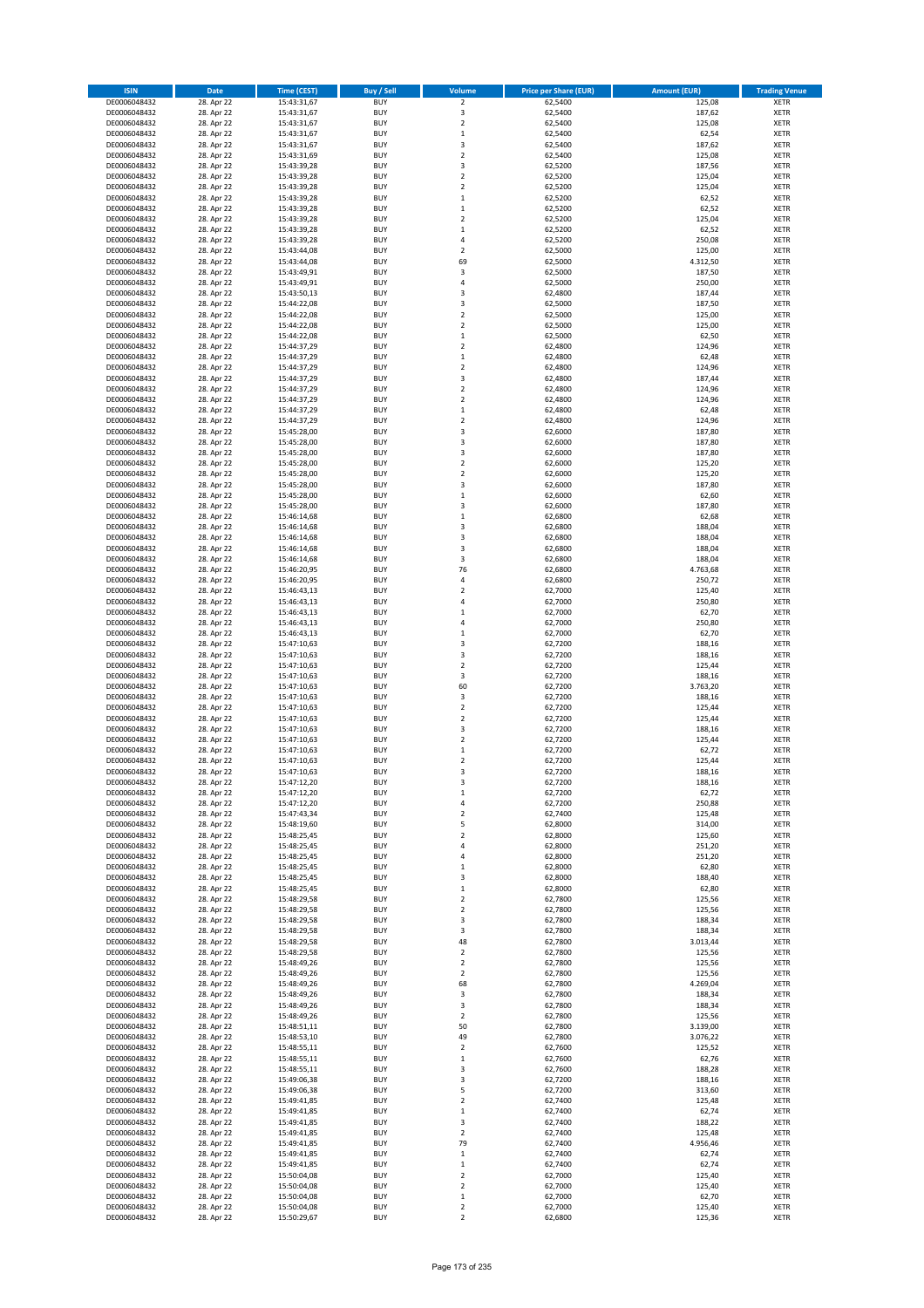| <b>ISIN</b>                  | <b>Date</b>              | <b>Time (CEST)</b>         | <b>Buy / Sell</b>        | Volume                        | <b>Price per Share (EUR)</b> | <b>Amount (EUR)</b> | <b>Trading Venue</b>       |
|------------------------------|--------------------------|----------------------------|--------------------------|-------------------------------|------------------------------|---------------------|----------------------------|
| DE0006048432                 | 28. Apr 22               | 15:50:29,67                | <b>BUY</b>               | $\overline{\mathbf{2}}$       | 62,6800                      | 125,36              | <b>XETR</b>                |
| DE0006048432                 | 28. Apr 22               | 15:50:29,67                | <b>BUY</b>               | $\mathbf 2$                   | 62,6800                      | 125,36              | <b>XETR</b>                |
| DE0006048432                 | 28. Apr 22               | 15:50:29,67                | <b>BUY</b>               | 3                             | 62,6800                      | 188,04              | <b>XETR</b>                |
| DE0006048432<br>DE0006048432 | 28. Apr 22<br>28. Apr 22 | 15:50:29,67<br>15:50:29,67 | <b>BUY</b><br><b>BUY</b> | 3<br>4                        | 62,6800<br>62,6800           | 188,04<br>250,72    | <b>XETR</b><br><b>XETR</b> |
| DE0006048432                 | 28. Apr 22               | 15:50:29,67                | <b>BUY</b>               | $\mathbf 1$                   | 62,6800                      | 62,68               | <b>XETR</b>                |
| DE0006048432                 | 28. Apr 22               | 15:50:39,45                | <b>BUY</b>               | $\overline{\mathbf{3}}$       | 62,6600                      | 187,98              | <b>XETR</b>                |
| DE0006048432                 | 28. Apr 22               | 15:50:39,45                | <b>BUY</b>               | 3                             | 62,6600                      | 187,98              | <b>XETR</b>                |
| DE0006048432                 | 28. Apr 22               | 15:50:39,45                | <b>BUY</b>               | $\mathbf{1}$                  | 62,6600                      | 62,66               | <b>XETR</b>                |
| DE0006048432                 | 28. Apr 22               | 15:50:39,45                | <b>BUY</b><br><b>BUY</b> | 3                             | 62,6600                      | 187,98              | <b>XETR</b>                |
| DE0006048432<br>DE0006048432 | 28. Apr 22<br>28. Apr 22 | 15:50:39,45<br>15:50:45,36 | <b>BUY</b>               | 4<br>$\overline{\mathbf{c}}$  | 62,6600<br>62,6400           | 250,64<br>125,28    | <b>XETR</b><br><b>XETR</b> |
| DE0006048432                 | 28. Apr 22               | 15:50:45,36                | <b>BUY</b>               | $\mathbf 2$                   | 62,6400                      | 125,28              | <b>XETR</b>                |
| DE0006048432                 | 28. Apr 22               | 15:50:45,36                | <b>BUY</b>               | 5                             | 62,6400                      | 313,20              | <b>XETR</b>                |
| DE0006048432                 | 28. Apr 22               | 15:50:45,36                | <b>BUY</b>               | 4                             | 62,6400                      | 250,56              | <b>XETR</b>                |
| DE0006048432                 | 28. Apr 22               | 15:50:56,14                | <b>BUY</b>               | 52                            | 62,6800                      | 3.259,36            | <b>XETR</b>                |
| DE0006048432<br>DE0006048432 | 28. Apr 22<br>28. Apr 22 | 15:50:56,14<br>15:51:12,88 | <b>BUY</b><br><b>BUY</b> | $\mathbf 2$<br>$\mathbf 1$    | 62,6800<br>62,6200           | 125,36<br>62,62     | <b>XETR</b><br><b>XETR</b> |
| DE0006048432                 | 28. Apr 22               | 15:51:12,88                | <b>BUY</b>               | 3                             | 62,6200                      | 187,86              | <b>XETR</b>                |
| DE0006048432                 | 28. Apr 22               | 15:51:12,88                | <b>BUY</b>               | $\mathbf 2$                   | 62,6200                      | 125,24              | <b>XETR</b>                |
| DE0006048432                 | 28. Apr 22               | 15:51:12,88                | <b>BUY</b>               | $\overline{\mathbf{c}}$       | 62,6200                      | 125,24              | <b>XETR</b>                |
| DE0006048432                 | 28. Apr 22               | 15:51:12,88                | <b>BUY</b>               | $\mathbf 1$                   | 62,6200                      | 62,62               | <b>XETR</b>                |
| DE0006048432                 | 28. Apr 22               | 15:51:12,88                | <b>BUY</b>               | 3                             | 62,6200                      | 187,86              | <b>XETR</b>                |
| DE0006048432<br>DE0006048432 | 28. Apr 22<br>28. Apr 22 | 15:51:19,81<br>15:51:19,81 | <b>BUY</b><br><b>BUY</b> | $\mathbf 2$<br>24             | 62,6000<br>62,5200           | 125,20<br>1.500,48  | <b>XETR</b><br><b>XETR</b> |
| DE0006048432                 | 28. Apr 22               | 15:51:19,81                | <b>BUY</b>               | 13                            | 62,6000                      | 813,80              | <b>XETR</b>                |
| DE0006048432                 | 28. Apr 22               | 15:51:19,81                | <b>BUY</b>               | $\mathbf 2$                   | 62,6000                      | 125,20              | <b>XETR</b>                |
| DE0006048432                 | 28. Apr 22               | 15:51:49,84                | <b>BUY</b>               | $\overline{\mathbf{c}}$       | 62,6400                      | 125,28              | <b>XETR</b>                |
| DE0006048432                 | 28. Apr 22               | 15:52:01,97                | <b>BUY</b>               | 3                             | 62,6200                      | 187,86              | <b>XETR</b>                |
| DE0006048432<br>DE0006048432 | 28. Apr 22<br>28. Apr 22 | 15:52:01,97<br>15:52:01,97 | <b>BUY</b><br><b>BUY</b> | $\overline{\mathbf{c}}$<br>69 | 62,6200<br>62,6200           | 125,24<br>4.320,78  | <b>XETR</b><br><b>XETR</b> |
| DE0006048432                 | 28. Apr 22               | 15:52:01,97                | <b>BUY</b>               | $\mathbf 1$                   | 62,6200                      | 62,62               | <b>XETR</b>                |
| DE0006048432                 | 28. Apr 22               | 15:52:01,97                | <b>BUY</b>               | 4                             | 62,6200                      | 250,48              | <b>XETR</b>                |
| DE0006048432                 | 28. Apr 22               | 15:52:01,97                | <b>BUY</b>               | $\mathbf 1$                   | 62,6200                      | 62,62               | <b>XETR</b>                |
| DE0006048432                 | 28. Apr 22               | 15:52:01,97                | <b>BUY</b>               | 3                             | 62,6200                      | 187,86              | <b>XETR</b>                |
| DE0006048432                 | 28. Apr 22<br>28. Apr 22 | 15:52:26,95                | <b>BUY</b>               | $\mathbf 1$                   | 62,6600                      | 62,66               | <b>XETR</b>                |
| DE0006048432<br>DE0006048432 | 28. Apr 22               | 15:52:26,95<br>15:52:26,95 | <b>BUY</b><br><b>BUY</b> | 3<br>$\mathbf 2$              | 62,6600<br>62,6600           | 187,98<br>125,32    | <b>XETR</b><br><b>XETR</b> |
| DE0006048432                 | 28. Apr 22               | 15:52:26,95                | <b>BUY</b>               | $\mathbf 2$                   | 62,6600                      | 125,32              | <b>XETR</b>                |
| DE0006048432                 | 28. Apr 22               | 15:52:26,95                | <b>BUY</b>               | 3                             | 62,6600                      | 187,98              | <b>XETR</b>                |
| DE0006048432                 | 28. Apr 22               | 15:52:54,85                | <b>BUY</b>               | 3                             | 62,6800                      | 188,04              | <b>XETR</b>                |
| DE0006048432                 | 28. Apr 22               | 15:52:54,85                | <b>BUY</b>               | $\mathbf 2$                   | 62,6800                      | 125,36              | <b>XETR</b>                |
| DE0006048432                 | 28. Apr 22               | 15:52:54,85                | <b>BUY</b>               | 3                             | 62,6800                      | 188,04              | <b>XETR</b>                |
| DE0006048432<br>DE0006048432 | 28. Apr 22<br>28. Apr 22 | 15:52:54,85<br>15:52:54,85 | <b>BUY</b><br><b>BUY</b> | 3<br>$\mathbf 2$              | 62,6800<br>62,6800           | 188,04<br>125,36    | <b>XETR</b><br><b>XETR</b> |
| DE0006048432                 | 28. Apr 22               | 15:52:54,85                | <b>BUY</b>               | 3                             | 62,6800                      | 188,04              | <b>XETR</b>                |
| DE0006048432                 | 28. Apr 22               | 15:52:54,85                | <b>BUY</b>               | 3                             | 62,6800                      | 188,04              | <b>XETR</b>                |
| DE0006048432                 | 28. Apr 22               | 15:52:54,85                | <b>BUY</b>               | 58                            | 62,6800                      | 3.635,44            | <b>XETR</b>                |
| DE0006048432                 | 28. Apr 22               | 15:52:54,85                | <b>BUY</b>               | $\mathbf 1$                   | 62,6800                      | 62,68               | <b>XETR</b>                |
| DE0006048432<br>DE0006048432 | 28. Apr 22<br>28. Apr 22 | 15:52:54,85<br>15:52:54,85 | <b>BUY</b><br><b>BUY</b> | 3<br>$\mathbf 1$              | 62,6800<br>62,6800           | 188,04<br>62,68     | <b>XETR</b><br><b>XETR</b> |
| DE0006048432                 | 28. Apr 22               | 15:52:54,85                | <b>BUY</b>               | $\mathbf 1$                   | 62,6800                      | 62,68               | <b>XETR</b>                |
| DE0006048432                 | 28. Apr 22               | 15:52:54,85                | <b>BUY</b>               | $\overline{2}$                | 62,6800                      | 125,36              | <b>XETR</b>                |
| DE0006048432                 | 28. Apr 22               | 15:52:54,85                | <b>BUY</b>               | 3                             | 62,6800                      | 188,04              | <b>XETR</b>                |
| DE0006048432                 | 28. Apr 22               | 15:52:54,85                | <b>BUY</b>               | 5                             | 62,6800                      | 313,40              | <b>XETR</b>                |
| DE0006048432<br>DE0006048432 | 28. Apr 22<br>28. Apr 22 | 15:53:30,77<br>15:54:26,33 | <b>BUY</b><br><b>BUY</b> | $\mathbf 1$<br>85             | 62,6800<br>62,7200           | 62,68<br>5.331,20   | <b>XETR</b><br><b>XETR</b> |
| DE0006048432                 | 28. Apr 22               | 15:54:26,33                | <b>BUY</b>               | $\mathbf 1$                   | 62,7200                      | 62,72               | <b>XETR</b>                |
| DE0006048432                 | 28. Apr 22               | 15:54:26,33                | <b>BUY</b>               | $\mathbf 1$                   | 62,7200                      | 62,72               | <b>XETR</b>                |
| DE0006048432                 | 28. Apr 22               | 15:55:48,75                | <b>BUY</b>               | $\mathbf 1$                   | 62,7800                      | 62,78               | <b>XETR</b>                |
| DE0006048432                 | 28. Apr 22               | 15:55:48,75                | <b>BUY</b>               | $\mathbf 2$                   | 62,7800                      | 125,56              | <b>XETR</b>                |
| DE0006048432<br>DE0006048432 | 28. Apr 22<br>28. Apr 22 | 15:55:48,75<br>15:55:48,75 | <b>BUY</b><br><b>BUY</b> | 4<br>3                        | 62,7800<br>62,7800           | 251,12<br>188,34    | <b>XETR</b><br><b>XETR</b> |
| DE0006048432                 | 28. Apr 22               | 15:55:48,75                | <b>BUY</b>               | 4                             | 62,7800                      | 251,12              | <b>XETR</b>                |
| DE0006048432                 | 28. Apr 22               | 15:55:48,75                | BUY                      | 3                             | 62,8000                      | 188,40              | <b>XETR</b>                |
| DE0006048432                 | 28. Apr 22               | 15:55:48,75                | <b>BUY</b>               | 52                            | 62,7800                      | 3.264,56            | <b>XETR</b>                |
| DE0006048432                 | 28. Apr 22               | 15:55:48,75                | <b>BUY</b>               | 3                             | 62,7800                      | 188,34              | <b>XETR</b>                |
| DE0006048432<br>DE0006048432 | 28. Apr 22<br>28. Apr 22 | 15:55:48,75                | <b>BUY</b><br><b>BUY</b> | 4<br>3                        | 62,7800<br>62,7800           | 251,12<br>188,34    | XETR<br><b>XETR</b>        |
| DE0006048432                 | 28. Apr 22               | 15:55:48,75<br>15:55:48,75 | <b>BUY</b>               | 3                             | 62,7800                      | 188,34              | <b>XETR</b>                |
| DE0006048432                 | 28. Apr 22               | 15:55:48,75                | <b>BUY</b>               | 4                             | 62,7800                      | 251,12              | <b>XETR</b>                |
| DE0006048432                 | 28. Apr 22               | 15:55:48,75                | <b>BUY</b>               | $\mathbf 2$                   | 62,7800                      | 125,56              | <b>XETR</b>                |
| DE0006048432                 | 28. Apr 22               | 15:55:48,75                | <b>BUY</b>               | $\overline{\mathbf{c}}$       | 62,7800                      | 125,56              | <b>XETR</b>                |
| DE0006048432                 | 28. Apr 22               | 15:55:48,75                | <b>BUY</b><br><b>BUY</b> | 4                             | 62,7800                      | 251,12              | <b>XETR</b>                |
| DE0006048432<br>DE0006048432 | 28. Apr 22<br>28. Apr 22 | 15:55:48,75<br>15:55:48,75 | <b>BUY</b>               | 3<br>$\mathbf 1$              | 62,7800<br>62,7800           | 188,34<br>62,78     | <b>XETR</b><br><b>XETR</b> |
| DE0006048432                 | 28. Apr 22               | 15:55:48,75                | <b>BUY</b>               | 3                             | 62,7800                      | 188,34              | <b>XETR</b>                |
| DE0006048432                 | 28. Apr 22               | 15:55:48,75                | <b>BUY</b>               | 3                             | 62,7800                      | 188,34              | <b>XETR</b>                |
| DE0006048432                 | 28. Apr 22               | 15:55:48,75                | <b>BUY</b>               | $\mathbf 1$                   | 62,7800                      | 62,78               | <b>XETR</b>                |
| DE0006048432                 | 28. Apr 22               | 15:56:15,46                | <b>BUY</b><br><b>BUY</b> | $\mathbf 2$<br>57             | 62,7600<br>62,7600           | 125,52              | <b>XETR</b><br><b>XETR</b> |
| DE0006048432<br>DE0006048432 | 28. Apr 22<br>28. Apr 22 | 15:56:15,46<br>15:56:15,46 | <b>BUY</b>               | $\,$ 1                        | 62,7600                      | 3.577,32<br>62,76   | <b>XETR</b>                |
| DE0006048432                 | 28. Apr 22               | 15:56:15,46                | <b>BUY</b>               | 3                             | 62,7600                      | 188,28              | <b>XETR</b>                |
| DE0006048432                 | 28. Apr 22               | 15:56:15,46                | <b>BUY</b>               | 5                             | 62,7600                      | 313,80              | <b>XETR</b>                |
| DE0006048432                 | 28. Apr 22               | 15:56:17,54                | <b>BUY</b>               | 4                             | 62,7400                      | 250,96              | <b>XETR</b>                |
| DE0006048432                 | 28. Apr 22               | 15:56:17,54                | <b>BUY</b><br><b>BUY</b> | 4                             | 62,7400                      | 250,96              | <b>XETR</b><br><b>XETR</b> |
| DE0006048432<br>DE0006048432 | 28. Apr 22<br>28. Apr 22 | 15:56:44,44<br>15:56:44,44 | <b>BUY</b>               | $\mathbf 1$<br>$\mathbf 2$    | 62,7800<br>62,7800           | 62,78<br>125,56     | <b>XETR</b>                |
| DE0006048432                 | 28. Apr 22               | 15:56:44,44                | <b>BUY</b>               | 3                             | 62,7800                      | 188,34              | <b>XETR</b>                |
| DE0006048432                 | 28. Apr 22               | 15:56:44,44                | <b>BUY</b>               | 3                             | 62,7800                      | 188,34              | <b>XETR</b>                |
| DE0006048432                 | 28. Apr 22               | 15:56:44,44                | <b>BUY</b>               | 3                             | 62,7800                      | 188,34              | <b>XETR</b>                |
| DE0006048432                 | 28. Apr 22               | 15:56:44,44                | <b>BUY</b>               | $\overline{2}$                | 62,7800                      | 125,56              | <b>XETR</b>                |
| DE0006048432<br>DE0006048432 | 28. Apr 22<br>28. Apr 22 | 15:56:44,44<br>15:56:44,44 | <b>BUY</b><br><b>BUY</b> | 2<br>$\mathbf 1$              | 62,7800<br>62,7800           | 125,56<br>62,78     | <b>XETR</b><br><b>XETR</b> |
| DE0006048432                 | 28. Apr 22               | 15:57:00,54                | <b>BUY</b>               | 3                             | 62,7800                      | 188,34              | <b>XETR</b>                |
| DE0006048432                 | 28. Apr 22               | 15:57:00,54                | <b>BUY</b>               | 3                             | 62,7800                      | 188,34              | <b>XETR</b>                |
| DE0006048432                 | 28. Apr 22               | 15:57:00,54                | <b>BUY</b>               | $\mathbf 2$                   | 62,7800                      | 125,56              | <b>XETR</b>                |
| DE0006048432                 | 28. Apr 22               | 15:57:21,15                | <b>BUY</b>               | 77                            | 62,7800                      | 4.834,06            | <b>XETR</b>                |
| DE0006048432<br>DE0006048432 | 28. Apr 22<br>28. Apr 22 | 15:57:26,17                | <b>BUY</b><br><b>BUY</b> | 3<br>3                        | 62,7600<br>62,7600           | 188,28<br>188,28    | <b>XETR</b><br><b>XETR</b> |
| DE0006048432                 | 28. Apr 22               | 15:57:26,17<br>15:57:26,17 | <b>BUY</b>               | $\mathbf 1$                   | 62,7600                      | 62,76               | <b>XETR</b>                |
| DE0006048432                 | 28. Apr 22               | 15:57:26,17                | <b>BUY</b>               | $\mathbf 1$                   | 62,7600                      | 62,76               | XETR                       |
| DE0006048432                 | 28. Apr 22               | 15:57:26,17                | <b>BUY</b>               | 4                             | 62,7600                      | 251,04              | <b>XETR</b>                |
| DE0006048432                 | 28. Apr 22               | 15:57:26,17                | <b>BUY</b>               | $\mathbf 2$                   | 62,7600                      | 125,52              | <b>XETR</b>                |
| DE0006048432<br>DE0006048432 | 28. Apr 22<br>28. Apr 22 | 15:57:50,24<br>15:57:50,24 | <b>BUY</b><br><b>BUY</b> | $\mathbf 2$<br>3              | 62,7000<br>62,7000           | 125,40<br>188,10    | <b>XETR</b><br>XETR        |
|                              |                          |                            |                          |                               |                              |                     |                            |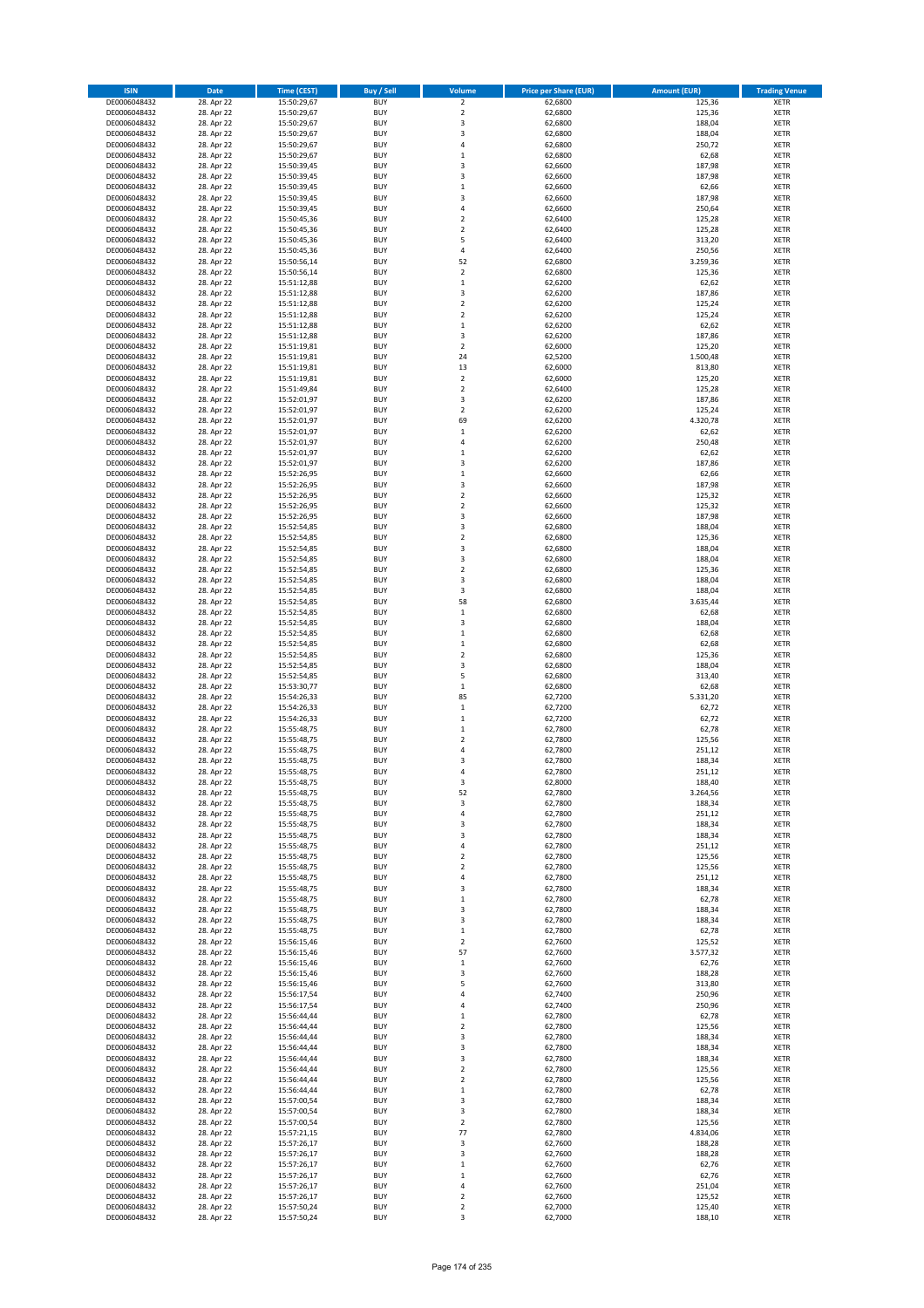| <b>ISIN</b>                  | <b>Date</b>              | <b>Time (CEST)</b>         | <b>Buy / Sell</b>        | <b>Volume</b>           | <b>Price per Share (EUR)</b> | <b>Amount (EUR)</b> | <b>Trading Venue</b>       |
|------------------------------|--------------------------|----------------------------|--------------------------|-------------------------|------------------------------|---------------------|----------------------------|
| DE0006048432                 | 28. Apr 22               | 15:57:59,88                | <b>BUY</b>               | 3                       | 62,6800                      | 188,04              | <b>XETR</b>                |
| DE0006048432                 | 28. Apr 22               | 15:57:59,88                | <b>BUY</b>               | $\mathbf 1$             | 62,6800                      | 62,68               | <b>XETR</b>                |
| DE0006048432                 | 28. Apr 22               | 15:57:59,88                | <b>BUY</b>               | $\overline{\mathbf{c}}$ | 62,6800                      | 125,36              | <b>XETR</b>                |
| DE0006048432                 | 28. Apr 22               | 15:57:59,88                | <b>BUY</b>               | 4                       | 62,6800                      | 250,72              | <b>XETR</b>                |
| DE0006048432                 | 28. Apr 22               | 15:58:12,75                | <b>BUY</b>               | $\overline{\mathbf{c}}$ | 62,6600                      | 125,32              | <b>XETR</b>                |
| DE0006048432                 | 28. Apr 22               | 15:58:12,75                | <b>BUY</b>               | 3                       | 62,6600                      | 187,98              | <b>XETR</b>                |
| DE0006048432                 | 28. Apr 22               | 15:58:12,75                | <b>BUY</b>               | $\mathbf 1$             | 62,6600                      | 62,66               | <b>XETR</b>                |
| DE0006048432                 | 28. Apr 22               | 15:58:12,75                | <b>BUY</b>               | $\overline{\mathbf{c}}$ | 62,6600                      | 125,32              | <b>XETR</b>                |
| DE0006048432                 | 28. Apr 22               | 15:58:12,75                | <b>BUY</b>               | 3                       | 62,6600                      | 187,98              | <b>XETR</b>                |
| DE0006048432                 | 28. Apr 22               | 15:58:12,75                | <b>BUY</b>               | $\mathbf 1$             | 62,6600                      | 62,66               | <b>XETR</b>                |
| DE0006048432                 | 28. Apr 22               | 15:58:29,88                | <b>BUY</b>               | 3                       | 62,6400                      | 187,92              | <b>XETR</b>                |
| DE0006048432                 | 28. Apr 22               | 15:58:29,88                | <b>BUY</b>               | 3                       | 62,6400                      | 187,92              | <b>XETR</b>                |
| DE0006048432                 | 28. Apr 22               | 15:58:29,88                | <b>BUY</b>               | 3                       | 62,6400                      | 187,92              | <b>XETR</b>                |
| DE0006048432                 | 28. Apr 22               | 15:58:29,88                | <b>BUY</b>               | $\overline{\mathbf{c}}$ | 62,6400                      | 125,28              | <b>XETR</b>                |
| DE0006048432                 | 28. Apr 22               | 15:58:29,88                | <b>BUY</b>               | 5                       | 62,6400                      | 313,20              | <b>XETR</b>                |
| DE0006048432                 | 28. Apr 22               | 15:58:29,88                | <b>BUY</b>               | 4                       | 62,6400                      | 250,56              | <b>XETR</b>                |
| DE0006048432                 | 28. Apr 22               | 15:58:49,28                | <b>BUY</b>               | $\overline{\mathbf{c}}$ | 62,6600                      | 125,32              | <b>XETR</b>                |
| DE0006048432                 | 28. Apr 22               | 15:58:49,28                | <b>BUY</b>               | $\mathbf 1$             | 62,6600                      | 62,66               | <b>XETR</b>                |
| DE0006048432                 | 28. Apr 22               | 15:58:49,28                | <b>BUY</b>               | 4                       | 62,6600                      | 250,64              | <b>XETR</b>                |
| DE0006048432                 | 28. Apr 22               | 15:59:05,72                | <b>BUY</b>               | 75                      | 62,7000                      | 4.702,50            | <b>XETR</b>                |
| DE0006048432                 | 28. Apr 22               | 15:59:05,72                | <b>BUY</b><br><b>BUY</b> | 3<br>3                  | 62,7000                      | 188,10<br>188,10    | <b>XETR</b><br><b>XETR</b> |
| DE0006048432<br>DE0006048432 | 28. Apr 22<br>28. Apr 22 | 15:59:05,72                | <b>BUY</b>               | 3                       | 62,7000<br>62,7000           |                     | <b>XETR</b>                |
| DE0006048432                 | 28. Apr 22               | 15:59:14,70<br>15:59:14,70 | <b>BUY</b>               | $\mathbf 2$             | 62,7000                      | 188,10<br>125,40    | <b>XETR</b>                |
| DE0006048432                 | 28. Apr 22               | 15:59:14,70                | <b>BUY</b>               | 3                       | 62,7000                      | 188,10              | <b>XETR</b>                |
| DE0006048432                 | 28. Apr 22               | 15:59:14,70                | <b>BUY</b>               | 3                       | 62,7000                      | 188,10              | <b>XETR</b>                |
| DE0006048432                 | 28. Apr 22               | 15:59:36,06                | <b>BUY</b>               | $\mathbf 1$             | 62,6800                      | 62,68               | <b>XETR</b>                |
| DE0006048432                 | 28. Apr 22               | 15:59:36,06                | <b>BUY</b>               | 5                       | 62,6800                      | 313,40              | <b>XETR</b>                |
| DE0006048432                 | 28. Apr 22               | 15:59:36,06                | <b>BUY</b>               | $\mathbf 1$             | 62,6800                      | 62,68               | <b>XETR</b>                |
| DE0006048432                 | 28. Apr 22               | 15:59:39,66                | <b>BUY</b>               | 3                       | 62,6800                      | 188,04              | <b>XETR</b>                |
| DE0006048432                 | 28. Apr 22               | 15:59:39,66                | <b>BUY</b>               | 3                       | 62,6800                      | 188,04              | <b>XETR</b>                |
| DE0006048432                 | 28. Apr 22               | 16:00:38,03                | <b>BUY</b>               | 3                       | 62,6600                      | 187,98              | <b>XETR</b>                |
| DE0006048432                 | 28. Apr 22               | 16:00:38,03                | <b>BUY</b>               | $\overline{\mathbf{c}}$ | 62,6600                      | 125,32              | <b>XETR</b>                |
| DE0006048432                 | 28. Apr 22               | 16:00:38,03                | <b>BUY</b>               | $\overline{\mathbf{c}}$ | 62,6600                      | 125,32              | <b>XETR</b>                |
| DE0006048432                 | 28. Apr 22               | 16:00:38,03                | <b>BUY</b>               | $\mathbf 1$             | 62,6600                      | 62,66               | <b>XETR</b>                |
| DE0006048432                 | 28. Apr 22               | 16:00:38,03                | <b>BUY</b>               | 3                       | 62,6600                      | 187,98              | <b>XETR</b>                |
| DE0006048432                 | 28. Apr 22               | 16:00:38,03                | <b>BUY</b>               | $\overline{\mathbf{c}}$ | 62,6600                      | 125,32              | <b>XETR</b>                |
| DE0006048432                 | 28. Apr 22               | 16:00:38,03                | <b>BUY</b>               | 3                       | 62,6600                      | 187,98              | <b>XETR</b>                |
| DE0006048432                 | 28. Apr 22               | 16:00:38,03                | <b>BUY</b>               | $\overline{\mathbf{c}}$ | 62,6600                      | 125,32              | <b>XETR</b>                |
| DE0006048432                 | 28. Apr 22               | 16:00:38,03                | <b>BUY</b>               | $\mathbf 2$             | 62,6600                      | 125,32              | <b>XETR</b>                |
| DE0006048432                 | 28. Apr 22               | 16:00:38,03                | <b>BUY</b>               | 100                     | 62,6600                      | 6.266,00            | <b>XETR</b>                |
| DE0006048432                 | 28. Apr 22               | 16:00:38,03                | <b>BUY</b>               | 3                       | 62,6600                      | 187,98              | <b>XETR</b>                |
| DE0006048432                 | 28. Apr 22               | 16:00:38,03                | <b>BUY</b>               | $\mathbf 1$             | 62,6600                      | 62,66               | <b>XETR</b>                |
| DE0006048432                 | 28. Apr 22               | 16:00:38,03                | <b>BUY</b>               | $\mathbf 1$             | 62,6600                      | 62,66               | <b>XETR</b>                |
| DE0006048432                 | 28. Apr 22               | 16:00:38,03                | <b>BUY</b>               | 3                       | 62,6600                      | 187,98              | <b>XETR</b>                |
| DE0006048432                 | 28. Apr 22               | 16:00:38,03                | <b>BUY</b>               | $\overline{2}$          | 62,6600                      | 125,32              | <b>XETR</b>                |
| DE0006048432                 | 28. Apr 22               | 16:00:38,03                | <b>BUY</b>               | 3                       | 62,6600                      | 187,98              | <b>XETR</b>                |
| DE0006048432                 | 28. Apr 22               | 16:00:38,03                | <b>BUY</b>               | 3                       | 62,6600                      | 187,98              | <b>XETR</b>                |
| DE0006048432                 | 28. Apr 22               | 16:00:38,03                | <b>BUY</b>               | $\mathbf 1$             | 62,6600                      | 62,66               | <b>XETR</b>                |
| DE0006048432                 | 28. Apr 22               | 16:00:38,03                | <b>BUY</b>               | 5                       | 62,6600                      | 313,30              | <b>XETR</b>                |
| DE0006048432                 | 28. Apr 22               | 16:00:44,18                | <b>BUY</b>               | 3                       | 62,6600                      | 187,98              | <b>XETR</b>                |
| DE0006048432<br>DE0006048432 | 28. Apr 22               | 16:00:44,18                | <b>BUY</b><br><b>BUY</b> | $\mathbf 2$<br>3        | 62,6600                      | 125,32              | <b>XETR</b><br><b>XETR</b> |
| DE0006048432                 | 28. Apr 22<br>28. Apr 22 | 16:00:49,62                | <b>BUY</b>               | 3                       | 62,6400<br>62,6400           | 187,92<br>187,92    | <b>XETR</b>                |
| DE0006048432                 | 28. Apr 22               | 16:00:49,62<br>16:00:49,62 | <b>BUY</b>               | 3                       | 62,6400                      | 187,92              | <b>XETR</b>                |
| DE0006048432                 | 28. Apr 22               | 16:00:49,62                | <b>BUY</b>               | 81                      | 62,6400                      | 5.073,84            | <b>XETR</b>                |
| DE0006048432                 | 28. Apr 22               | 16:00:49,62                | <b>BUY</b>               | $\mathbf 1$             | 62,6400                      | 62,64               | <b>XETR</b>                |
| DE0006048432                 | 28. Apr 22               | 16:00:49,62                | <b>BUY</b>               | $\mathbf 1$             | 62,6400                      | 62,64               | <b>XETR</b>                |
| DE0006048432                 | 28. Apr 22               | 16:00:53,60                | <b>BUY</b>               | $\overline{\mathbf{c}}$ | 62,6000                      | 125,20              | <b>XETR</b>                |
| DE0006048432                 | 28. Apr 22               | 16:00:53,60                | <b>BUY</b>               | 3                       | 62,6000                      | 187,80              | <b>XETR</b>                |
| DE0006048432                 | 28. Apr 22               | 16:00:53,60                | <b>BUY</b>               | $\mathbf 2$             | 62,6000                      | 125,20              | <b>XETR</b>                |
| DE0006048432                 | 28. Apr 22               | 16:00:53,60                | <b>BUY</b>               | 3                       | 62,6000                      | 187,80              | <b>XETR</b>                |
| DE0006048432                 | 28. Apr 22               | 16:01:10,15                | <b>BUY</b>               | $\mathbf 1$             | 62,6600                      | 62,66               | <b>XETR</b>                |
| DE0006048432                 | 28. Apr 22               | 16:01:18,85                | <b>BUY</b>               | 3                       | 62,6800                      | 188,04              | <b>XETR</b>                |
| DE0006048432                 | 28. Apr 22               | 16:01:22,30                | BUY                      | $\mathbf 1$             | 62,6800                      | 62,68               | <b>XETR</b>                |
| DE0006048432                 | 28. Apr 22               | 16:01:24,35                | <b>BUY</b>               | 3                       | 62,6800                      | 188,04              | <b>XETR</b>                |
| DE0006048432                 | 28. Apr 22               | 16:01:24,35                | <b>BUY</b>               | 3                       | 62,6800                      | 188,04              | <b>XETR</b>                |
| DE0006048432                 | 28. Apr 22               | 16:01:24,35                | <b>BUY</b>               | $\mathbf 1$             | 62,6800                      | 62,68               | <b>XETR</b>                |
| DE0006048432                 | 28. Apr 22               | 16:01:29,09                | <b>BUY</b>               | $\mathbf 1$             | 62,6600                      | 62,66               | <b>XETR</b>                |
| DE0006048432                 | 28. Apr 22               | 16:01:29,09                | <b>BUY</b>               | $\mathbf 2$             | 62,6600                      | 125,32              | <b>XETR</b>                |
| DE0006048432                 | 28. Apr 22               | 16:01:29,09                | <b>BUY</b>               | 3                       | 62,6600                      | 187,98              | <b>XETR</b>                |
| DE0006048432                 | 28. Apr 22               | 16:01:29,09                | <b>BUY</b>               | $\mathbf 1$             | 62,6600                      | 62,66               | <b>XETR</b>                |
| DE0006048432<br>DE0006048432 | 28. Apr 22               | 16:01:38,90<br>16:01:38,90 | <b>BUY</b><br><b>BUY</b> | 3                       | 62,6200                      | 187,86              | <b>XETR</b>                |
| DE0006048432                 | 28. Apr 22<br>28. Apr 22 | 16:01:38,90                | <b>BUY</b>               | $\mathbf 2$<br>3        | 62,6200<br>62,6200           | 125,24<br>187,86    | <b>XETR</b><br><b>XETR</b> |
| DE0006048432                 | 28. Apr 22               | 16:02:39,35                | <b>BUY</b>               | $\,1\,$                 | 62,6800                      | 62,68               | <b>XETR</b>                |
| DE0006048432                 | 28. Apr 22               | 16:02:39,35                | <b>BUY</b>               | 58                      | 62,6800                      | 3.635,44            | <b>XETR</b>                |
| DE0006048432                 | 28. Apr 22               | 16:02:39,35                | <b>BUY</b>               | 4                       | 62,6800                      | 250,72              | <b>XETR</b>                |
| DE0006048432                 | 28. Apr 22               | 16:02:39,35                | <b>BUY</b>               | 3                       | 62,6800                      | 188,04              | <b>XETR</b>                |
| DE0006048432                 | 28. Apr 22               | 16:02:39,35                | <b>BUY</b>               | $\overline{\mathbf{c}}$ | 62,6800                      | 125,36              | <b>XETR</b>                |
| DE0006048432                 | 28. Apr 22               | 16:02:39,35                | <b>BUY</b>               | $\mathbf 1$             | 62,6800                      | 62,68               | <b>XETR</b>                |
| DE0006048432                 | 28. Apr 22               | 16:02:39,35                | <b>BUY</b>               | $\mathbf 1$             | 62,6800                      | 62,68               | <b>XETR</b>                |
| DE0006048432                 | 28. Apr 22               | 16:02:39,73                | <b>BUY</b>               | 3                       | 62,6600                      | 187,98              | <b>XETR</b>                |
| DE0006048432                 | 28. Apr 22               | 16:02:39,73                | <b>BUY</b>               | 3                       | 62,6600                      | 187,98              | <b>XETR</b>                |
| DE0006048432                 | 28. Apr 22               | 16:02:39,73                | <b>BUY</b>               | 3                       | 62,6600                      | 187,98              | <b>XETR</b>                |
| DE0006048432                 | 28. Apr 22               | 16:02:39,73                | <b>BUY</b>               | $\mathbf 2$             | 62,6600                      | 125,32              | <b>XETR</b>                |
| DE0006048432                 | 28. Apr 22               | 16:02:39,73                | <b>BUY</b>               | 3                       | 62,6600                      | 187,98              | <b>XETR</b>                |
| DE0006048432                 | 28. Apr 22               | 16:02:39,73                | <b>BUY</b>               | 3                       | 62,6600                      | 187,98              | <b>XETR</b>                |
| DE0006048432                 | 28. Apr 22               | 16:02:39,73                | <b>BUY</b>               | 3                       | 62,6600                      | 187,98              | <b>XETR</b>                |
| DE0006048432                 | 28. Apr 22               | 16:02:39,73                | <b>BUY</b>               | 3                       | 62,6600                      | 187,98              | <b>XETR</b>                |
| DE0006048432                 | 28. Apr 22               | 16:02:39,73                | <b>BUY</b>               | $\mathbf 1$             | 62,6600                      | 62,66               | <b>XETR</b>                |
| DE0006048432                 | 28. Apr 22               | 16:02:39,73                | <b>BUY</b>               | 3                       | 62,6600                      | 187,98              | <b>XETR</b>                |
| DE0006048432                 | 28. Apr 22               | 16:02:39,73                | <b>BUY</b>               | 5                       | 62,6600                      | 313,30              | <b>XETR</b>                |
| DE0006048432                 | 28. Apr 22               | 16:02:39,73                | <b>BUY</b>               | 4                       | 62,6600                      | 250,64              | <b>XETR</b>                |
| DE0006048432                 | 28. Apr 22               | 16:02:51,07                | <b>BUY</b>               | $\mathbf 1$             | 62,6600                      | 62,66               | <b>XETR</b>                |
| DE0006048432                 | 28. Apr 22               | 16:02:51,07                | <b>BUY</b>               | 3                       | 62,6600                      | 187,98              | <b>XETR</b>                |
| DE0006048432                 | 28. Apr 22               | 16:02:51,07                | <b>BUY</b>               | 5                       | 62,6600                      | 313,30              | <b>XETR</b>                |
| DE0006048432                 | 28. Apr 22               | 16:03:32,89                | <b>BUY</b>               | 3                       | 62,7000                      | 188,10              | <b>XETR</b>                |
| DE0006048432<br>DE0006048432 | 28. Apr 22<br>28. Apr 22 | 16:03:32,89                | <b>BUY</b><br><b>BUY</b> | 3<br>3                  | 62,7000<br>62,7000           | 188,10<br>188,10    | <b>XETR</b><br><b>XETR</b> |
| DE0006048432                 | 28. Apr 22               | 16:03:32,89<br>16:03:32,89 | <b>BUY</b>               | $\mathbf 1$             | 62,7000                      | 62,70               | <b>XETR</b>                |
| DE0006048432                 | 28. Apr 22               | 16:03:35,02                | <b>BUY</b>               | $\mathbf 2$             | 62,7000                      | 125,40              | XETR                       |
| DE0006048432                 | 28. Apr 22               | 16:03:35,02                | <b>BUY</b>               | $\mathbf 1$             | 62,7000                      | 62,70               | <b>XETR</b>                |
| DE0006048432                 | 28. Apr 22               | 16:03:35,02                | <b>BUY</b>               | 4                       | 62,7000                      | 250,80              | <b>XETR</b>                |
| DE0006048432                 | 28. Apr 22               | 16:04:06,30                | <b>BUY</b>               | $\mathbf 2$             | 62,7000                      | 125,40              | <b>XETR</b>                |
| DE0006048432                 | 28. Apr 22               | 16:04:06,30                | <b>BUY</b>               | $\mathbf 1$             | 62,7000                      | 62,70               | <b>XETR</b>                |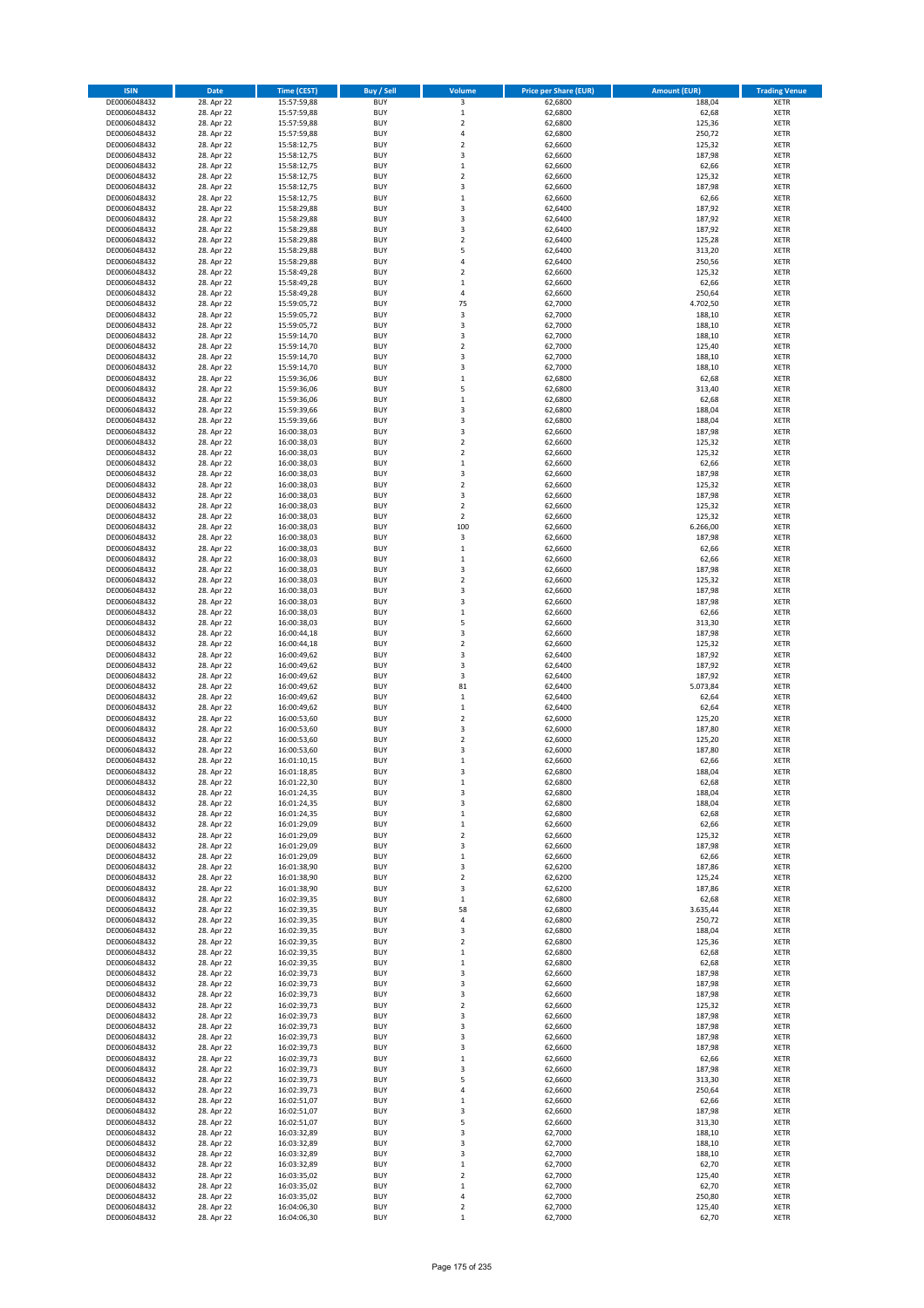| <b>ISIN</b>                  | <b>Date</b>              | <b>Time (CEST)</b>         | <b>Buy / Sell</b>        | Volume                        | <b>Price per Share (EUR)</b> | <b>Amount (EUR)</b> | <b>Trading Venue</b>       |
|------------------------------|--------------------------|----------------------------|--------------------------|-------------------------------|------------------------------|---------------------|----------------------------|
| DE0006048432                 | 28. Apr 22               | 16:04:39,03                | <b>BUY</b>               | $\mathbf 1$                   | 62,6800                      | 62,68               | <b>XETR</b>                |
| DE0006048432                 | 28. Apr 22               | 16:04:39,03                | <b>BUY</b>               | 3                             | 62,6800                      | 188,04              | <b>XETR</b>                |
| DE0006048432                 | 28. Apr 22               | 16:04:39,03                | <b>BUY</b>               | 3                             | 62,6800                      | 188,04              | <b>XETR</b>                |
| DE0006048432                 | 28. Apr 22               | 16:04:39,03                | <b>BUY</b>               | $\mathbf 2$                   | 62,6800                      | 125,36              | <b>XETR</b>                |
| DE0006048432<br>DE0006048432 | 28. Apr 22<br>28. Apr 22 | 16:04:39,03<br>16:04:39,03 | <b>BUY</b><br><b>BUY</b> | 3<br>$\mathbf 2$              | 62,6800<br>62,6800           | 188,04<br>125,36    | <b>XETR</b><br><b>XETR</b> |
| DE0006048432                 | 28. Apr 22               | 16:04:39,03                | <b>BUY</b>               | 68                            | 62,6800                      | 4.262,24            | <b>XETR</b>                |
| DE0006048432                 | 28. Apr 22               | 16:04:39,03                | <b>BUY</b>               | $\mathbf 2$                   | 62,6800                      | 125,36              | <b>XETR</b>                |
| DE0006048432                 | 28. Apr 22               | 16:04:39,03                | BUY                      | $\overline{2}$                | 62,6800                      | 125,36              | <b>XETR</b>                |
| DE0006048432                 | 28. Apr 22               | 16:04:39,03                | <b>BUY</b>               | 3                             | 62,6800                      | 188,04              | <b>XETR</b>                |
| DE0006048432                 | 28. Apr 22               | 16:04:39,03                | <b>BUY</b>               | $\mathbf 2$                   | 62,6800                      | 125,36              | <b>XETR</b>                |
| DE0006048432                 | 28. Apr 22               | 16:04:39,03                | <b>BUY</b>               | $\overline{\mathbf{3}}$       | 62,6800                      | 188,04              | <b>XETR</b>                |
| DE0006048432<br>DE0006048432 | 28. Apr 22<br>28. Apr 22 | 16:04:39,03<br>16:04:39,03 | BUY<br><b>BUY</b>        | $\,1\,$<br>$\mathbf{1}$       | 62,6800<br>62,6800           | 62,68<br>62,68      | <b>XETR</b><br><b>XETR</b> |
| DE0006048432                 | 28. Apr 22               | 16:04:39,03                | <b>BUY</b>               | $\overline{3}$                | 62,6800                      | 188,04              | <b>XETR</b>                |
| DE0006048432                 | 28. Apr 22               | 16:04:39,03                | BUY                      | $\overline{a}$                | 62,6800                      | 250,72              | <b>XETR</b>                |
| DE0006048432                 | 28. Apr 22               | 16:04:39,12                | <b>BUY</b>               | $\overline{3}$                | 62,6600                      | 187,98              | <b>XETR</b>                |
| DE0006048432                 | 28. Apr 22               | 16:04:39,12                | <b>BUY</b>               | 3                             | 62,6600                      | 187,98              | <b>XETR</b>                |
| DE0006048432                 | 28. Apr 22               | 16:04:39,12                | <b>BUY</b>               | $\overline{2}$                | 62.6600                      | 125,32              | <b>XETR</b>                |
| DE0006048432<br>DE0006048432 | 28. Apr 22<br>28. Apr 22 | 16:04:50,16<br>16:04:50,16 | <b>BUY</b><br><b>BUY</b> | $\overline{2}$<br>5           | 62,6600<br>62,6600           | 125,32<br>313,30    | <b>XETR</b><br><b>XETR</b> |
| DE0006048432                 | 28. Apr 22               | 16:05:21,27                | <b>BUY</b>               | $\mathbf 2$                   | 62,6400                      | 125,28              | <b>XETR</b>                |
| DE0006048432                 | 28. Apr 22               | 16:05:21,27                | BUY                      | $\mathbf{1}$                  | 62,6400                      | 62,64               | <b>XETR</b>                |
| DE0006048432                 | 28. Apr 22               | 16:05:21,27                | BUY                      | $\mathbf 2$                   | 62,6400                      | 125,28              | <b>XETR</b>                |
| DE0006048432                 | 28. Apr 22               | 16:05:21,27                | <b>BUY</b>               | $\mathbf 2$                   | 62,6400                      | 125,28              | <b>XETR</b>                |
| DE0006048432                 | 28. Apr 22               | 16:05:21,27                | <b>BUY</b>               | 86                            | 62,6400                      | 5.387,04            | <b>XETR</b>                |
| DE0006048432                 | 28. Apr 22               | 16:05:21,27                | <b>BUY</b><br><b>BUY</b> | $\mathbf 2$<br>$\overline{2}$ | 62,6400                      | 125,28              | <b>XETR</b><br><b>XETR</b> |
| DE0006048432<br>DE0006048432 | 28. Apr 22<br>28. Apr 22 | 16:05:21,27<br>16:05:21,27 | <b>BUY</b>               | 1                             | 62,6400<br>62,6400           | 125,28<br>62,64     | <b>XETR</b>                |
| DE0006048432                 | 28. Apr 22               | 16:05:21,27                | <b>BUY</b>               | $\overline{2}$                | 62,6400                      | 125,28              | <b>XETR</b>                |
| DE0006048432                 | 28. Apr 22               | 16:05:21,27                | <b>BUY</b>               | $\mathbf 2$                   | 62,6400                      | 125,28              | <b>XETR</b>                |
| DE0006048432                 | 28. Apr 22               | 16:05:21,27                | <b>BUY</b>               | $\overline{4}$                | 62,6400                      | 250,56              | <b>XETR</b>                |
| DE0006048432                 | 28. Apr 22               | 16:05:21,27                | <b>BUY</b>               | $\mathbf 1$                   | 62,6400                      | 62,64               | <b>XETR</b>                |
| DE0006048432                 | 28. Apr 22               | 16:05:21,27                | <b>BUY</b>               | $\mathbf 1$                   | 62,6400                      | 62,64               | <b>XETR</b>                |
| DE0006048432<br>DE0006048432 | 28. Apr 22<br>28. Apr 22 | 16:05:25,30<br>16:05:25,30 | <b>BUY</b><br><b>BUY</b> | 87<br>3                       | 62,6200<br>62,6200           | 5.447,94<br>187,86  | <b>XETR</b><br><b>XETR</b> |
| DE0006048432                 | 28. Apr 22               | 16:05:25,30                | <b>BUY</b>               | $\overline{3}$                | 62,6200                      | 187,86              | <b>XETR</b>                |
| DE0006048432                 | 28. Apr 22               | 16:05:25,31                | BUY                      | $\mathbf{1}$                  | 62,6200                      | 62,62               | <b>XETR</b>                |
| DE0006048432                 | 28. Apr 22               | 16:05:52,21                | <b>BUY</b>               | $\mathbf 2$                   | 62,6200                      | 125,24              | <b>XETR</b>                |
| DE0006048432                 | 28. Apr 22               | 16:05:52,21                | <b>BUY</b>               | 3                             | 62,6200                      | 187,86              | <b>XETR</b>                |
| DE0006048432                 | 28. Apr 22               | 16:06:26,71                | <b>BUY</b>               | $\,1\,$                       | 62,6800                      | 62,68               | <b>XETR</b>                |
| DE0006048432<br>DE0006048432 | 28. Apr 22<br>28. Apr 22 | 16:06:29,31                | <b>BUY</b><br><b>BUY</b> | 3<br>3                        | 62,6600<br>62,6600           | 187,98<br>187,98    | <b>XETR</b><br><b>XETR</b> |
| DE0006048432                 | 28. Apr 22               | 16:06:29,31<br>16:06:29,31 | <b>BUY</b>               | $\mathbf{1}$                  | 62,6600                      | 62,66               | <b>XETR</b>                |
| DE0006048432                 | 28. Apr 22               | 16:06:29,31                | <b>BUY</b>               | 5                             | 62,6600                      | 313,30              | <b>XETR</b>                |
| DE0006048432                 | 28. Apr 22               | 16:06:33,26                | <b>BUY</b>               | $\overline{\mathbf{3}}$       | 62,6600                      | 187,98              | <b>XETR</b>                |
| DE0006048432                 | 28. Apr 22               | 16:06:33,26                | <b>BUY</b>               | $\mathbf{1}$                  | 62,6600                      | 62,66               | <b>XETR</b>                |
| DE0006048432                 | 28. Apr 22               | 16:07:12,93                | <b>BUY</b>               | $\overline{\mathbf{3}}$       | 62,7000                      | 188,10              | <b>XETR</b>                |
| DE0006048432<br>DE0006048432 | 28. Apr 22<br>28. Apr 22 | 16:07:12,93<br>16:07:12,93 | <b>BUY</b><br><b>BUY</b> | $\overline{\mathbf{3}}$<br>3  | 62,7000<br>62,7000           | 188,10<br>188,10    | <b>XETR</b><br><b>XETR</b> |
| DE0006048432                 | 28. Apr 22               | 16:07:12,93                | <b>BUY</b>               | $\mathbf{1}$                  | 62,7000                      | 62,70               | <b>XETR</b>                |
| DE0006048432                 | 28. Apr 22               | 16:07:42,22                | <b>BUY</b>               | $\overline{2}$                | 62,7200                      | 125,44              | <b>XETR</b>                |
| DE0006048432                 | 28. Apr 22               | 16:07:42,22                | <b>BUY</b>               | $\overline{\mathbf{2}}$       | 62,7200                      | 125,44              | <b>XETR</b>                |
| DE0006048432                 | 28. Apr 22               | 16:07:42,22                | <b>BUY</b>               | $\mathbf 2$                   | 62,7200                      | 125,44              | <b>XETR</b>                |
| DE0006048432                 | 28. Apr 22               | 16:07:42,22                | <b>BUY</b>               | $\overline{\mathbf{2}}$       | 62,7200                      | 125,44              | <b>XETR</b>                |
| DE0006048432                 | 28. Apr 22               | 16:07:42,22                | <b>BUY</b>               | $\overline{2}$                | 62,7200                      | 125,44              | <b>XETR</b>                |
| DE0006048432<br>DE0006048432 | 28. Apr 22<br>28. Apr 22 | 16:08:01,53<br>16:08:20,23 | <b>BUY</b><br><b>BUY</b> | $\overline{a}$<br>4           | 62,7400<br>62,7400           | 250,96<br>250,96    | <b>XETR</b><br><b>XETR</b> |
| DE0006048432                 | 28. Apr 22               | 16:08:20,23                | BUY                      | $\overline{a}$                | 62,7400                      | 250,96              | <b>XETR</b>                |
| DE0006048432                 | 28. Apr 22               | 16:08:22,16                | <b>BUY</b>               | 4                             | 62,7200                      | 250,88              | <b>XETR</b>                |
| DE0006048432                 | 28. Apr 22               | 16:08:22,16                | <b>BUY</b>               | $\mathbf{1}$                  | 62,7200                      | 62,72               | <b>XETR</b>                |
| DE0006048432                 | 28. Apr 22               | 16:08:22,16                | BUY                      | 4                             | 62,7200                      | 250,88              | <b>XETR</b>                |
| DE0006048432                 | 28. Apr 22               | 16:08:22,16                | BUY                      | $\mathbf 2$                   | 62,7200                      | 125,44              | <b>XETR</b>                |
| DE0006048432<br>DE0006048432 | 28. Apr 22<br>28. Apr 22 | 16:08:22,16<br>16:08:22,16 | <b>BUY</b><br>BUY        | $\overline{2}$<br>2           | 62,7200<br>62,7200           | 125,44<br>125,44    | <b>XETR</b><br><b>XETR</b> |
| DE0006048432                 | 28. Apr 22               | 16:08:22,16                | <b>BUY</b>               | $\mathbf 2$                   | 62,7200                      | 125,44              | <b>XETR</b>                |
| DE0006048432                 | 28. Apr 22               | 16:08:22,16                | <b>BUY</b>               | 108                           | 62,7200                      | 6.773,76            | <b>XETR</b>                |
| DE0006048432                 | 28. Apr 22               | 16:08:22,16                | <b>BUY</b>               | 3                             | 62,7200                      | 188,16              | <b>XETR</b>                |
| DE0006048432                 | 28. Apr 22               | 16:08:22,16                | <b>BUY</b>               | $\mathbf 2$                   | 62,7200                      | 125,44              | <b>XETR</b>                |
| DE0006048432                 | 28. Apr 22               | 16:08:22,16                | <b>BUY</b><br><b>BUY</b> | $\mathbf 2$                   | 62,7200                      | 125,44              | <b>XETR</b>                |
| DE0006048432<br>DE0006048432 | 28. Apr 22<br>28. Apr 22 | 16:08:22,16<br>16:08:22,16 | <b>BUY</b>               | $\mathbf{1}$<br>4             | 62,7200<br>62,7200           | 62,72<br>250,88     | <b>XETR</b><br><b>XETR</b> |
| DE0006048432                 | 28. Apr 22               | 16:08:22,16                | <b>BUY</b>               | $\overline{\mathbf{3}}$       | 62,7200                      | 188,16              | <b>XETR</b>                |
| DE0006048432                 | 28. Apr 22               | 16:08:22,16                | <b>BUY</b>               | 3                             | 62,7200                      | 188,16              | <b>XETR</b>                |
| DE0006048432                 | 28. Apr 22               | 16:08:22,16                | <b>BUY</b>               | $\mathbf 1$                   | 62,7200                      | 62,72               | <b>XETR</b>                |
| DE0006048432                 | 28. Apr 22               | 16:08:32,32                | <b>BUY</b>               | $\mathbf{1}$                  | 62,7000                      | 62,70               | <b>XETR</b>                |
| DE0006048432<br>DE0006048432 | 28. Apr 22<br>28. Apr 22 | 16:08:43,37<br>16:08:43,37 | <b>BUY</b><br><b>BUY</b> | $\mathbf 2$<br>3              | 62,7000<br>62,7000           | 125,40<br>188,10    | <b>XETR</b>                |
| DE0006048432                 | 28. Apr 22               | 16:08:43,37                | <b>BUY</b>               | 3                             | 62,7000                      | 188,10              | <b>XETR</b><br><b>XETR</b> |
| DE0006048432                 | 28. Apr 22               | 16:08:43,37                | <b>BUY</b>               | $\,1\,$                       | 62,7000                      | 62,70               | <b>XETR</b>                |
| DE0006048432                 | 28. Apr 22               | 16:08:43,37                | <b>BUY</b>               | $\mathbf 2$                   | 62,7000                      | 125,40              | <b>XETR</b>                |
| DE0006048432                 | 28. Apr 22               | 16:10:02,90                | <b>BUY</b>               | 3                             | 62,7600                      | 188,28              | <b>XETR</b>                |
| DE0006048432                 | 28. Apr 22               | 16:10:04,43                | <b>BUY</b>               | $\mathbf 2$                   | 62,7400                      | 125,48              | <b>XETR</b>                |
| DE0006048432                 | 28. Apr 22               | 16:10:04,43                | <b>BUY</b>               | $\,$ 1                        | 62,7400                      | 62,74               | <b>XETR</b>                |
| DE0006048432<br>DE0006048432 | 28. Apr 22<br>28. Apr 22 | 16:10:04,43<br>16:10:04,43 | <b>BUY</b><br><b>BUY</b> | $\overline{2}$<br>2           | 62,7400<br>62,7400           | 125,48<br>125,48    | <b>XETR</b><br><b>XETR</b> |
| DE0006048432                 | 28. Apr 22               | 16:10:04,43                | <b>BUY</b>               | $\overline{2}$                | 62,7400                      | 125,48              | <b>XETR</b>                |
| DE0006048432                 | 28. Apr 22               | 16:10:04,43                | <b>BUY</b>               | 76                            | 62,7400                      | 4.768,24            | <b>XETR</b>                |
| DE0006048432                 | 28. Apr 22               | 16:10:04,43                | <b>BUY</b>               | $\mathbf 2$                   | 62,7400                      | 125,48              | <b>XETR</b>                |
| DE0006048432                 | 28. Apr 22               | 16:10:04,43                | <b>BUY</b>               | $\mathbf 2$                   | 62,7400                      | 125,48              | <b>XETR</b>                |
| DE0006048432                 | 28. Apr 22               | 16:10:04,43                | <b>BUY</b>               | $\overline{2}$                | 62,7400                      | 125,48              | <b>XETR</b>                |
| DE0006048432<br>DE0006048432 | 28. Apr 22<br>28. Apr 22 | 16:10:04,43<br>16:10:04,43 | <b>BUY</b><br><b>BUY</b> | $\overline{3}$                | 62,7400<br>62,7400           | 188,22<br>125,48    | <b>XETR</b><br><b>XETR</b> |
| DE0006048432                 | 28. Apr 22               | 16:10:04,43                | <b>BUY</b>               | 2<br>$\overline{2}$           | 62,7400                      | 125,48              | <b>XETR</b>                |
| DE0006048432                 | 28. Apr 22               | 16:10:04,43                | <b>BUY</b>               | $\mathbf{1}$                  | 62,7400                      | 62,74               | <b>XETR</b>                |
| DE0006048432                 | 28. Apr 22               | 16:10:04,43                | <b>BUY</b>               | $\overline{2}$                | 62,7400                      | 125,48              | <b>XETR</b>                |
| DE0006048432                 | 28. Apr 22               | 16:10:04,43                | <b>BUY</b>               | 4                             | 62,7400                      | 250,96              | <b>XETR</b>                |
| DE0006048432                 | 28. Apr 22               | 16:10:04,43                | <b>BUY</b>               | $\mathbf{1}$                  | 62,7400                      | 62,74               | <b>XETR</b>                |
| DE0006048432                 | 28. Apr 22               | 16:10:04,44                | <b>BUY</b>               | $\mathbf{1}$                  | 62,7400                      | 62,74               | <b>XETR</b>                |
| DE0006048432<br>DE0006048432 | 28. Apr 22<br>28. Apr 22 | 16:10:04,45<br>16:10:04,45 | <b>BUY</b><br><b>BUY</b> | $\mathbf 2$<br>$\overline{2}$ | 62,7400<br>62,7400           | 125,48<br>125,48    | <b>XETR</b><br><b>XETR</b> |
| DE0006048432                 | 28. Apr 22               | 16:11:21,38                | <b>BUY</b>               | $\mathbf 2$                   | 62,7800                      | 125,56              | <b>XETR</b>                |
| DE0006048432                 | 28. Apr 22               | 16:11:21,38                | <b>BUY</b>               | 2                             | 62,7800                      | 125,56              | <b>XETR</b>                |
| DE0006048432                 | 28. Apr 22               | 16:11:21,38                | <b>BUY</b>               | 2                             | 62,7800                      | 125,56              | <b>XETR</b>                |
| DE0006048432                 | 28. Apr 22               | 16:11:21,38                | <b>BUY</b>               | $\mathbf 2$                   | 62,7800                      | 125,56              | <b>XETR</b>                |
| DE0006048432                 | 28. Apr 22               | 16:11:21,38                | <b>BUY</b>               | 3                             | 62,7800                      | 188,34              | <b>XETR</b>                |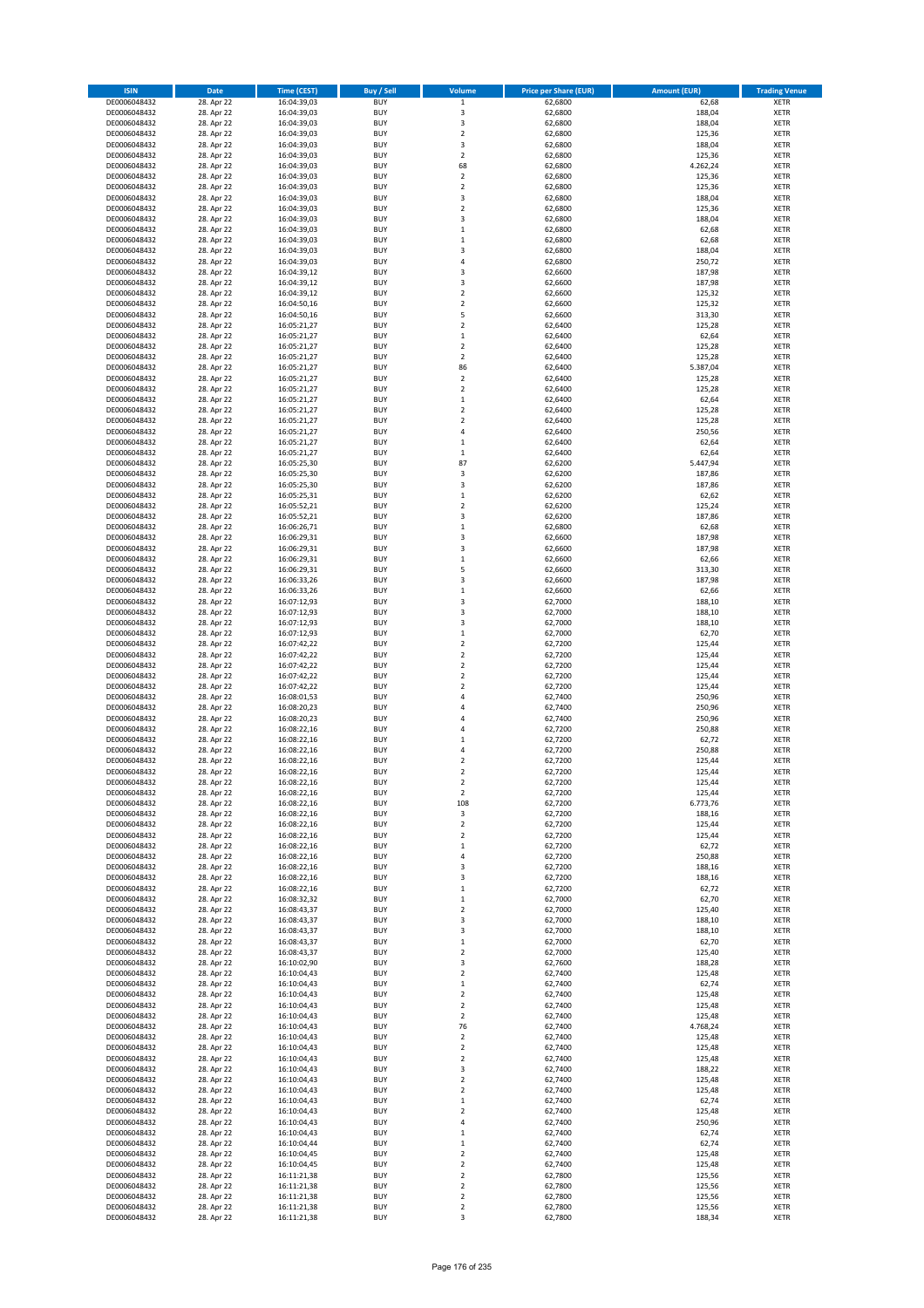| <b>ISIN</b>                  | <b>Date</b>              | <b>Time (CEST)</b>         | <b>Buy / Sell</b>        | Volume                        | <b>Price per Share (EUR)</b> | <b>Amount (EUR)</b> | <b>Trading Venue</b>       |
|------------------------------|--------------------------|----------------------------|--------------------------|-------------------------------|------------------------------|---------------------|----------------------------|
| DE0006048432                 | 28. Apr 22               | 16:11:21,38                | <b>BUY</b>               | $\,1$                         | 62,7800                      | 62,78               | <b>XETR</b>                |
| DE0006048432                 | 28. Apr 22               | 16:11:21,38                | <b>BUY</b>               | 3                             | 62,7800                      | 188,34              | <b>XETR</b>                |
| DE0006048432                 | 28. Apr 22               | 16:11:21,38                | <b>BUY</b>               | 3                             | 62,7800                      | 188,34              | <b>XETR</b>                |
| DE0006048432<br>DE0006048432 | 28. Apr 22<br>28. Apr 22 | 16:11:21,38<br>16:11:21,38 | <b>BUY</b><br><b>BUY</b> | 3<br>5                        | 62,7800<br>62,7800           | 188,34<br>313,90    | <b>XETR</b><br><b>XETR</b> |
| DE0006048432                 | 28. Apr 22               | 16:11:21,38                | <b>BUY</b>               | $\mathbf 1$                   | 62,7800                      | 62,78               | <b>XETR</b>                |
| DE0006048432                 | 28. Apr 22               | 16:11:21,38                | <b>BUY</b>               | $\mathbf 2$                   | 62,7800                      | 125,56              | <b>XETR</b>                |
| DE0006048432                 | 28. Apr 22               | 16:11:37,42                | <b>BUY</b>               | $\mathbf 2$                   | 62,7800                      | 125,56              | <b>XETR</b>                |
| DE0006048432                 | 28. Apr 22               | 16:11:37,42                | <b>BUY</b>               | 3                             | 62,7800                      | 188,34              | <b>XETR</b>                |
| DE0006048432                 | 28. Apr 22               | 16:11:37,42                | <b>BUY</b><br><b>BUY</b> | $\mathbf 2$<br>5              | 62,7800                      | 125,56              | <b>XETR</b>                |
| DE0006048432<br>DE0006048432 | 28. Apr 22<br>28. Apr 22 | 16:11:37,42<br>16:12:01,50 | <b>BUY</b>               | $\mathbf 1$                   | 62,7800<br>62,7600           | 313,90<br>62,76     | <b>XETR</b><br><b>XETR</b> |
| DE0006048432                 | 28. Apr 22               | 16:12:01,50                | <b>BUY</b>               | $\mathbf 2$                   | 62,7600                      | 125,52              | <b>XETR</b>                |
| DE0006048432                 | 28. Apr 22               | 16:12:01,50                | <b>BUY</b>               | $\overline{\mathbf{c}}$       | 62,7600                      | 125,52              | <b>XETR</b>                |
| DE0006048432                 | 28. Apr 22               | 16:12:01,50                | <b>BUY</b>               | $\overline{\mathbf{c}}$       | 62,7600                      | 125,52              | <b>XETR</b>                |
| DE0006048432                 | 28. Apr 22               | 16:12:01,50                | <b>BUY</b>               | $\overline{\mathbf{c}}$       | 62,7600                      | 125,52              | <b>XETR</b>                |
| DE0006048432<br>DE0006048432 | 28. Apr 22<br>28. Apr 22 | 16:12:01,50<br>16:12:01,50 | <b>BUY</b><br><b>BUY</b> | $\overline{2}$<br>112         | 62,7600<br>62,7600           | 125,52<br>7.029,12  | <b>XETR</b><br><b>XETR</b> |
| DE0006048432                 | 28. Apr 22               | 16:12:01,50                | <b>BUY</b>               | $\mathbf 2$                   | 62,7600                      | 125,52              | <b>XETR</b>                |
| DE0006048432                 | 28. Apr 22               | 16:12:01,50                | <b>BUY</b>               | 3                             | 62,7600                      | 188,28              | <b>XETR</b>                |
| DE0006048432                 | 28. Apr 22               | 16:12:01,50                | <b>BUY</b>               | 3                             | 62,7600                      | 188,28              | <b>XETR</b>                |
| DE0006048432                 | 28. Apr 22               | 16:12:01,50                | <b>BUY</b>               | $\mathbf 1$                   | 62,7600                      | 62,76               | <b>XETR</b>                |
| DE0006048432                 | 28. Apr 22               | 16:12:01,50                | <b>BUY</b>               | $\mathbf 1$                   | 62,7600                      | 62,76               | <b>XETR</b>                |
| DE0006048432<br>DE0006048432 | 28. Apr 22<br>28. Apr 22 | 16:12:01,50<br>16:12:01,50 | <b>BUY</b><br><b>BUY</b> | 3<br>$\mathbf 1$              | 62,7600<br>62,7600           | 188,28<br>62,76     | <b>XETR</b><br><b>XETR</b> |
| DE0006048432                 | 28. Apr 22               | 16:12:01,50                | <b>BUY</b>               | 3                             | 62,7600                      | 188,28              | <b>XETR</b>                |
| DE0006048432                 | 28. Apr 22               | 16:12:07,22                | <b>BUY</b>               | 4                             | 62,7400                      | 250,96              | <b>XETR</b>                |
| DE0006048432                 | 28. Apr 22               | 16:12:07,22                | <b>BUY</b>               | 3                             | 62,7400                      | 188,22              | <b>XETR</b>                |
| DE0006048432                 | 28. Apr 22               | 16:12:07,22                | <b>BUY</b>               | 3                             | 62,7400                      | 188,22              | <b>XETR</b>                |
| DE0006048432<br>DE0006048432 | 28. Apr 22<br>28. Apr 22 | 16:12:07,22<br>16:12:24,43 | <b>BUY</b><br><b>BUY</b> | $\mathbf 1$<br>3              | 62,7400<br>62,7200           | 62,74<br>188,16     | <b>XETR</b><br><b>XETR</b> |
| DE0006048432                 | 28. Apr 22               | 16:12:24,43                | <b>BUY</b>               | $\mathbf 1$                   | 62,7200                      | 62,72               | <b>XETR</b>                |
| DE0006048432                 | 28. Apr 22               | 16:12:24,43                | <b>BUY</b>               | $\mathbf 2$                   | 62,7200                      | 125,44              | <b>XETR</b>                |
| DE0006048432                 | 28. Apr 22               | 16:12:24,43                | <b>BUY</b>               | 3                             | 62,7200                      | 188,16              | <b>XETR</b>                |
| DE0006048432                 | 28. Apr 22               | 16:12:24,43                | <b>BUY</b>               | $\overline{\mathbf{c}}$       | 62.7200                      | 125,44              | <b>XETR</b>                |
| DE0006048432                 | 28. Apr 22               | 16:12:24,43                | <b>BUY</b>               | $\mathbf 2$                   | 62,7200                      | 125,44              | <b>XETR</b>                |
| DE0006048432<br>DE0006048432 | 28. Apr 22<br>28. Apr 22 | 16:12:24,43<br>16:12:24,43 | <b>BUY</b><br><b>BUY</b> | 74<br>$\mathbf 2$             | 62,7200<br>62,7200           | 4.641,28<br>125,44  | <b>XETR</b><br><b>XETR</b> |
| DE0006048432                 | 28. Apr 22               | 16:12:24,43                | <b>BUY</b>               | $\mathbf 1$                   | 62,7200                      | 62,72               | <b>XETR</b>                |
| DE0006048432                 | 28. Apr 22               | 16:12:24,43                | <b>BUY</b>               | $\mathbf 1$                   | 62,7200                      | 62,72               | <b>XETR</b>                |
| DE0006048432                 | 28. Apr 22               | 16:12:24,43                | <b>BUY</b>               | $\mathbf 1$                   | 62,7200                      | 62,72               | <b>XETR</b>                |
| DE0006048432                 | 28. Apr 22               | 16:12:24,43                | <b>BUY</b>               | $\overline{\mathbf{c}}$       | 62,7200                      | 125,44              | <b>XETR</b>                |
| DE0006048432                 | 28. Apr 22               | 16:12:24,45                | <b>BUY</b><br><b>BUY</b> | 4                             | 62,7200                      | 250,88              | <b>XETR</b><br><b>XETR</b> |
| DE0006048432<br>DE0006048432 | 28. Apr 22<br>28. Apr 22 | 16:13:06,86<br>16:13:06,86 | <b>BUY</b>               | 4<br>$\mathbf 2$              | 62,7000<br>62,7000           | 250,80<br>125,40    | <b>XETR</b>                |
| DE0006048432                 | 28. Apr 22               | 16:13:06,86                | <b>BUY</b>               | 51                            | 62,7000                      | 3.197,70            | <b>XETR</b>                |
| DE0006048432                 | 28. Apr 22               | 16:13:06,86                | <b>BUY</b>               | $\mathbf 2$                   | 62,7000                      | 125,40              | <b>XETR</b>                |
| DE0006048432                 | 28. Apr 22               | 16:13:06,86                | <b>BUY</b>               | $\mathbf 1$                   | 62,7000                      | 62,70               | <b>XETR</b>                |
| DE0006048432                 | 28. Apr 22               | 16:13:06,86                | <b>BUY</b>               | $\mathbf 2$                   | 62,7000                      | 125,40              | <b>XETR</b>                |
| DE0006048432<br>DE0006048432 | 28. Apr 22<br>28. Apr 22 | 16:13:06,86<br>16:13:27,83 | <b>BUY</b><br><b>BUY</b> | 3<br>3                        | 62,7000<br>62,7000           | 188,10<br>188,10    | <b>XETR</b><br><b>XETR</b> |
| DE0006048432                 | 28. Apr 22               | 16:13:27,83                | <b>BUY</b>               | $\mathbf 2$                   | 62,7000                      | 125,40              | <b>XETR</b>                |
| DE0006048432                 | 28. Apr 22               | 16:13:27,83                | <b>BUY</b>               | $\overline{2}$                | 62,7000                      | 125,40              | <b>XETR</b>                |
| DE0006048432                 | 28. Apr 22               | 16:13:27,83                | <b>BUY</b>               | 3                             | 62,7000                      | 188,10              | <b>XETR</b>                |
| DE0006048432                 | 28. Apr 22               | 16:13:27,83                | <b>BUY</b>               | 5                             | 62,7000                      | 313,50              | <b>XETR</b>                |
| DE0006048432                 | 28. Apr 22               | 16:13:36,08                | <b>BUY</b>               | $\mathbf 2$                   | 62,6800                      | 125,36              | <b>XETR</b>                |
| DE0006048432<br>DE0006048432 | 28. Apr 22<br>28. Apr 22 | 16:13:36,08<br>16:13:36,08 | <b>BUY</b><br><b>BUY</b> | $\overline{\mathbf{c}}$<br>3  | 62,6800<br>62,6800           | 125,36<br>188,04    | <b>XETR</b><br><b>XETR</b> |
| DE0006048432                 | 28. Apr 22               | 16:13:36,08                | <b>BUY</b>               | $\mathbf 2$                   | 62,6800                      | 125,36              | <b>XETR</b>                |
| DE0006048432                 | 28. Apr 22               | 16:13:36,08                | <b>BUY</b>               | 68                            | 62,6800                      | 4.262,24            | <b>XETR</b>                |
| DE0006048432                 | 28. Apr 22               | 16:13:36,08                | <b>BUY</b>               | 3                             | 62,6800                      | 188,04              | <b>XETR</b>                |
| DE0006048432                 | 28. Apr 22               | 16:13:36,08                | <b>BUY</b>               | $\mathbf 1$                   | 62,6800                      | 62,68               | <b>XETR</b>                |
| DE0006048432<br>DE0006048432 | 28. Apr 22<br>28. Apr 22 | 16:13:36,08<br>16:13:58,20 | <b>BUY</b><br><b>BUY</b> | 10<br>$\overline{2}$          | 62,6800<br>62,7000           | 626,80<br>125,40    | <b>XETR</b><br><b>XETR</b> |
| DE0006048432                 | 28. Apr 22               | 16:13:58,20                | BUY                      | 2                             | 62,7000                      | 125,40              | <b>XETR</b>                |
| DE0006048432                 | 28. Apr 22               | 16:13:58,20                | <b>BUY</b>               | 3                             | 62,7000                      | 188,10              | XETR                       |
| DE0006048432                 | 28. Apr 22               | 16:13:58,20                | <b>BUY</b>               | 51                            | 62,7000                      | 3.197,70            | XETR                       |
| DE0006048432                 | 28. Apr 22               | 16:13:58,20                | <b>BUY</b>               | $\mathbf 1$                   | 62,7000                      | 62,70               | XETR                       |
| DE0006048432                 | 28. Apr 22               | 16:13:58,20                | <b>BUY</b>               | $\overline{\mathbf{c}}$       | 62,7000<br>62,7000           | 125,40              | <b>XETR</b>                |
| DE0006048432<br>DE0006048432 | 28. Apr 22<br>28. Apr 22 | 16:13:58,20<br>16:13:58,20 | <b>BUY</b><br><b>BUY</b> | $\mathbf 1$<br>$\overline{2}$ | 62,7000                      | 62,70<br>125,40     | <b>XETR</b><br><b>XETR</b> |
| DE0006048432                 | 28. Apr 22               | 16:14:02,14                | <b>BUY</b>               | $\mathbf 2$                   | 62,7000                      | 125,40              | <b>XETR</b>                |
| DE0006048432                 | 28. Apr 22               | 16:14:02,14                | <b>BUY</b>               | 50                            | 62,7000                      | 3.135,00            | <b>XETR</b>                |
| DE0006048432                 | 28. Apr 22               | 16:15:20,17                | <b>BUY</b>               | $\mathbf 2$                   | 62,7200                      | 125,44              | <b>XETR</b>                |
| DE0006048432                 | 28. Apr 22               | 16:15:20,17                | <b>BUY</b>               | 3                             | 62,7200                      | 188,16              | XETR                       |
| DE0006048432<br>DE0006048432 | 28. Apr 22<br>28. Apr 22 | 16:15:20,17<br>16:15:20,17 | <b>BUY</b><br><b>BUY</b> | $\mathbf 1$<br>3              | 62,7200<br>62,7200           | 62,72<br>188,16     | <b>XETR</b><br><b>XETR</b> |
| DE0006048432                 | 28. Apr 22               | 16:15:20,17                | <b>BUY</b>               | 3                             | 62,7200                      | 188,16              | <b>XETR</b>                |
| DE0006048432                 | 28. Apr 22               | 16:15:20,17                | <b>BUY</b>               | $\mathbf 2$                   | 62,7200                      | 125,44              | <b>XETR</b>                |
| DE0006048432                 | 28. Apr 22               | 16:15:20,17                | <b>BUY</b>               | 3                             | 62,7200                      | 188,16              | <b>XETR</b>                |
| DE0006048432                 | 28. Apr 22               | 16:15:20,17                | <b>BUY</b>               | 3                             | 62,7200                      | 188,16              | <b>XETR</b>                |
| DE0006048432<br>DE0006048432 | 28. Apr 22<br>28. Apr 22 | 16:15:20,17<br>16:15:20,17 | <b>BUY</b><br><b>BUY</b> | $\mathbf 2$<br>3              | 62,7200<br>62,7200           | 125,44<br>188,16    | <b>XETR</b><br>XETR        |
| DE0006048432                 | 28. Apr 22               | 16:15:20,17                | <b>BUY</b>               | 3                             | 62,7200                      | 188,16              | <b>XETR</b>                |
| DE0006048432                 | 28. Apr 22               | 16:15:20,17                | <b>BUY</b>               | $\overline{2}$                | 62,7200                      | 125,44              | <b>XETR</b>                |
| DE0006048432                 | 28. Apr 22               | 16:15:20,17                | <b>BUY</b>               | 3                             | 62,7200                      | 188,16              | <b>XETR</b>                |
| DE0006048432                 | 28. Apr 22               | 16:15:20,17                | <b>BUY</b>               | $\mathbf 1$                   | 62,7200                      | 62,72               | <b>XETR</b>                |
| DE0006048432<br>DE0006048432 | 28. Apr 22<br>28. Apr 22 | 16:15:20,17<br>16:15:20,17 | <b>BUY</b><br><b>BUY</b> | $\mathbf 1$<br>$\mathbf 1$    | 62,7200<br>62,7200           | 62,72<br>62,72      | <b>XETR</b><br><b>XETR</b> |
| DE0006048432                 | 28. Apr 22               | 16:15:20,17                | <b>BUY</b>               | 6                             | 62,7200                      | 376,32              | XETR                       |
| DE0006048432                 | 28. Apr 22               | 16:16:14,91                | <b>BUY</b>               | $\mathbf 2$                   | 62,7400                      | 125,48              | <b>XETR</b>                |
| DE0006048432                 | 28. Apr 22               | 16:16:14,91                | <b>BUY</b>               | 3                             | 62,7400                      | 188,22              | <b>XETR</b>                |
| DE0006048432                 | 28. Apr 22               | 16:16:14,91                | <b>BUY</b>               | $\mathbf 1$                   | 62,7400                      | 62,74               | <b>XETR</b>                |
| DE0006048432                 | 28. Apr 22               | 16:16:14,91                | <b>BUY</b>               | 3                             | 62,7400                      | 188,22              | XETR                       |
| DE0006048432<br>DE0006048432 | 28. Apr 22<br>28. Apr 22 | 16:16:14,91<br>16:16:14,91 | <b>BUY</b><br><b>BUY</b> | 76<br>$\mathbf 2$             | 62,7400<br>62,7400           | 4.768,24<br>125,48  | <b>XETR</b><br><b>XETR</b> |
| DE0006048432                 | 28. Apr 22               | 16:16:14,91                | <b>BUY</b>               | $\mathbf 1$                   | 62,7400                      | 62,74               | <b>XETR</b>                |
| DE0006048432                 | 28. Apr 22               | 16:16:14,91                | <b>BUY</b>               | 3                             | 62,7400                      | 188,22              | <b>XETR</b>                |
| DE0006048432                 | 28. Apr 22               | 16:16:14,91                | <b>BUY</b>               | $\mathbf 1$                   | 62,7400                      | 62,74               | <b>XETR</b>                |
| DE0006048432                 | 28. Apr 22               | 16:16:14,91                | <b>BUY</b>               | 3                             | 62,7400                      | 188,22              | <b>XETR</b>                |
| DE0006048432<br>DE0006048432 | 28. Apr 22<br>28. Apr 22 | 16:16:14,91<br>16:16:14,91 | <b>BUY</b><br><b>BUY</b> | $\mathbf 1$<br>3              | 62,7400<br>62,7400           | 62,74<br>188,22     | <b>XETR</b><br>XETR        |
| DE0006048432                 | 28. Apr 22               | 16:16:33,02                | <b>BUY</b>               | 3                             | 62,7400                      | 188,22              | <b>XETR</b>                |
| DE0006048432                 | 28. Apr 22               | 16:16:33,02                | <b>BUY</b>               | 41                            | 62,7400                      | 2.572,34            | <b>XETR</b>                |
| DE0006048432                 | 28. Apr 22               | 16:16:33,02                | <b>BUY</b>               | 3                             | 62,7400                      | 188,22              | <b>XETR</b>                |
| DE0006048432                 | 28. Apr 22               | 16:16:33,02                | <b>BUY</b>               | 3                             | 62,7400                      | 188,22              | XETR                       |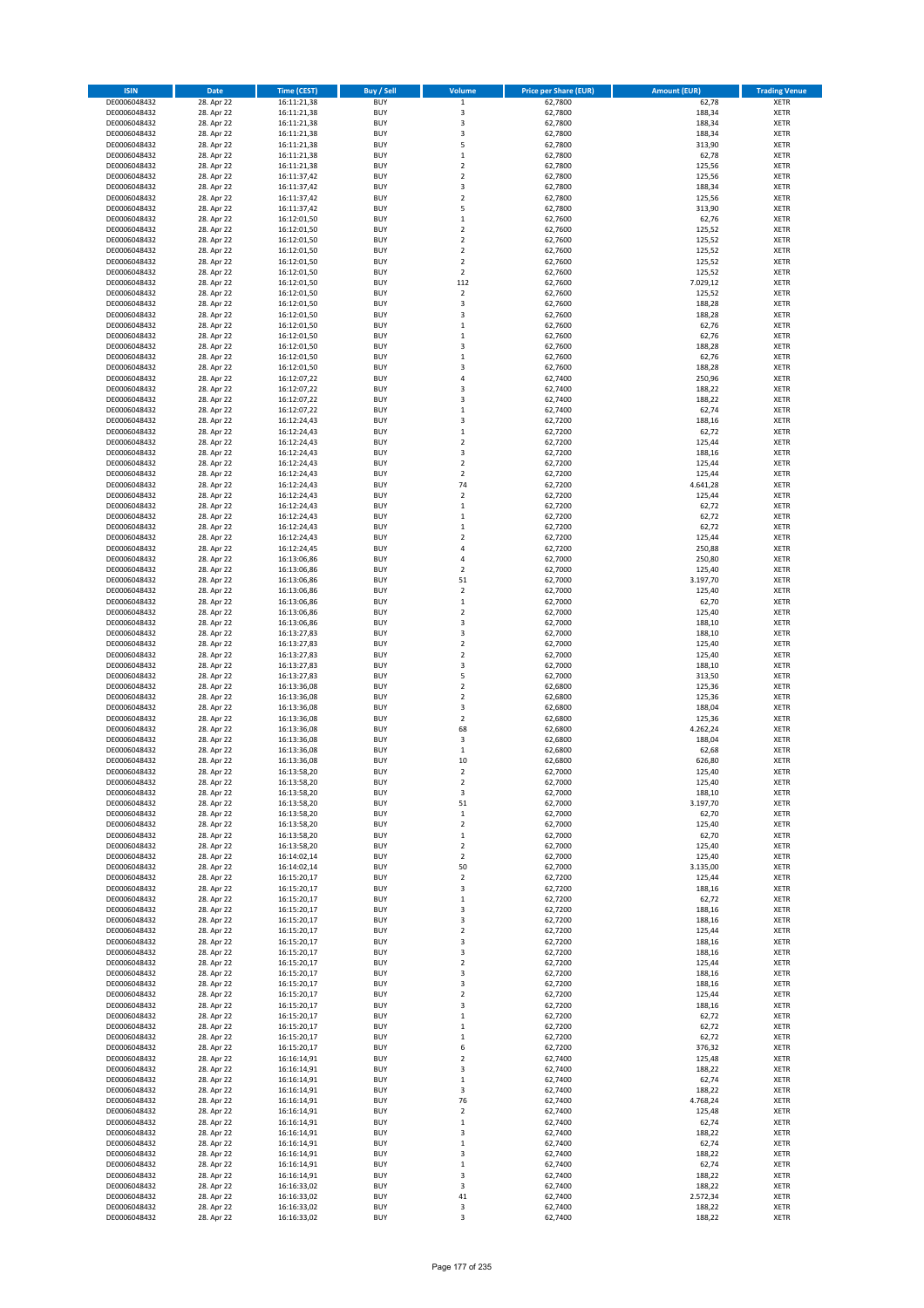| <b>ISIN</b>                  | <b>Date</b>              | <b>Time (CEST)</b>         | <b>Buy / Sell</b>        | Volume                                 | <b>Price per Share (EUR)</b> | <b>Amount (EUR)</b> | <b>Trading Venue</b>       |
|------------------------------|--------------------------|----------------------------|--------------------------|----------------------------------------|------------------------------|---------------------|----------------------------|
| DE0006048432                 | 28. Apr 22               | 16:16:33,02                | <b>BUY</b>               | $\overline{1}$                         | 62,7400                      | 62,74               | <b>XETR</b>                |
| DE0006048432                 | 28. Apr 22               | 16:16:33,02                | <b>BUY</b>               | 22                                     | 62,7400                      | 1.380,28            | <b>XETR</b>                |
| DE0006048432                 | 28. Apr 22               | 16:16:33,04                | <b>BUY</b>               | $\overline{2}$                         | 62,7400                      | 125,48              | <b>XETR</b>                |
| DE0006048432<br>DE0006048432 | 28. Apr 22<br>28. Apr 22 | 16:16:41,32<br>16:16:41,32 | <b>BUY</b><br><b>BUY</b> | $\mathbf 2$<br>3                       | 62,7200<br>62,7200           | 125,44<br>188,16    | <b>XETR</b><br><b>XETR</b> |
| DE0006048432                 | 28. Apr 22               | 16:16:41,32                | <b>BUY</b>               | 3                                      | 62,7200                      | 188,16              | <b>XETR</b>                |
| DE0006048432                 | 28. Apr 22               | 16:16:41,32                | <b>BUY</b>               | 4                                      | 62,7200                      | 250,88              | <b>XETR</b>                |
| DE0006048432                 | 28. Apr 22               | 16:16:41,32                | <b>BUY</b>               | $\overline{\mathbf{c}}$                | 62,7200                      | 125,44              | <b>XETR</b>                |
| DE0006048432                 | 28. Apr 22               | 16:16:41,32                | <b>BUY</b>               | $\mathbf{1}$                           | 62,7200                      | 62,72               | <b>XETR</b>                |
| DE0006048432                 | 28. Apr 22               | 16:16:41,32                | <b>BUY</b>               | $\mathbf 1$                            | 62,7200                      | 62,72               | <b>XETR</b>                |
| DE0006048432                 | 28. Apr 22               | 16:17:24,87                | <b>BUY</b>               | 3                                      | 62,8000                      | 188,40              | <b>XETR</b>                |
| DE0006048432<br>DE0006048432 | 28. Apr 22<br>28. Apr 22 | 16:17:24,87<br>16:17:24,87 | <b>BUY</b><br><b>BUY</b> | 3<br>$\mathbf 2$                       | 62,8000<br>62,8000           | 188,40<br>125,60    | <b>XETR</b><br><b>XETR</b> |
| DE0006048432                 | 28. Apr 22               | 16:17:38,51                | <b>BUY</b>               | $\mathbf 1$                            | 62,8000                      | 62,80               | <b>XETR</b>                |
| DE0006048432                 | 28. Apr 22               | 16:18:37,72                | <b>BUY</b>               | $\mathbf 1$                            | 62,8400                      | 62,84               | <b>XETR</b>                |
| DE0006048432                 | 28. Apr 22               | 16:19:57,07                | <b>BUY</b>               | 4                                      | 62,9400                      | 251,76              | <b>XETR</b>                |
| DE0006048432                 | 28. Apr 22               | 16:19:57,07                | <b>BUY</b>               | 3                                      | 62,9400                      | 188,82              | <b>XETR</b>                |
| DE0006048432                 | 28. Apr 22               | 16:19:57,07                | <b>BUY</b>               | $\mathbf 2$                            | 62,9400                      | 125,88              | <b>XETR</b>                |
| DE0006048432                 | 28. Apr 22               | 16:20:15,25                | <b>BUY</b>               | $\overline{\mathbf{c}}$                | 62,9200                      | 125,84              | <b>XETR</b>                |
| DE0006048432<br>DE0006048432 | 28. Apr 22<br>28. Apr 22 | 16:20:15,25<br>16:20:15,25 | <b>BUY</b><br><b>BUY</b> | $\mathbf 2$<br>3                       | 62,9200<br>62,9200           | 125,84<br>188,76    | <b>XETR</b><br><b>XETR</b> |
| DE0006048432                 | 28. Apr 22               | 16:20:15,25                | <b>BUY</b>               | $\mathbf 1$                            | 62,9200                      | 62,92               | <b>XETR</b>                |
| DE0006048432                 | 28. Apr 22               | 16:20:15,25                | <b>BUY</b>               | 32                                     | 62,9200                      | 2.013,44            | <b>XETR</b>                |
| DE0006048432                 | 28. Apr 22               | 16:20:15,25                | <b>BUY</b>               | 3                                      | 62,9200                      | 188,76              | <b>XETR</b>                |
| DE0006048432                 | 28. Apr 22               | 16:20:15,25                | <b>BUY</b>               | 3                                      | 62,9200                      | 188,76              | <b>XETR</b>                |
| DE0006048432                 | 28. Apr 22               | 16:20:15,25                | <b>BUY</b>               | $\mathbf 2$                            | 62,9200                      | 125,84              | <b>XETR</b>                |
| DE0006048432                 | 28. Apr 22               | 16:20:15,25                | <b>BUY</b>               | 4                                      | 62,9200                      | 251,68              | <b>XETR</b>                |
| DE0006048432                 | 28. Apr 22               | 16:20:15,25                | <b>BUY</b><br><b>BUY</b> | 5                                      | 62,9200                      | 314,60              | <b>XETR</b>                |
| DE0006048432<br>DE0006048432 | 28. Apr 22<br>28. Apr 22 | 16:20:15,25<br>16:20:15,25 | <b>BUY</b>               | $\mathbf 2$<br>$\overline{\mathbf{c}}$ | 62,9200<br>62,9200           | 125,84<br>125,84    | <b>XETR</b><br><b>XETR</b> |
| DE0006048432                 | 28. Apr 22               | 16:20:15,25                | <b>BUY</b>               | $\overline{2}$                         | 62,9200                      | 125,84              | <b>XETR</b>                |
| DE0006048432                 | 28. Apr 22               | 16:20:15,25                | <b>BUY</b>               | $\overline{\mathbf{c}}$                | 62,9200                      | 125,84              | <b>XETR</b>                |
| DE0006048432                 | 28. Apr 22               | 16:20:15,25                | <b>BUY</b>               | $\mathbf 1$                            | 62,9200                      | 62,92               | <b>XETR</b>                |
| DE0006048432                 | 28. Apr 22               | 16:20:15,25                | <b>BUY</b>               | $\overline{7}$                         | 62,9200                      | 440,44              | <b>XETR</b>                |
| DE0006048432                 | 28. Apr 22               | 16:20:15,25                | <b>BUY</b>               | $\mathbf 2$                            | 62,9200                      | 125,84              | <b>XETR</b>                |
| DE0006048432                 | 28. Apr 22               | 16:20:15,25                | <b>BUY</b>               | $\mathbf 2$                            | 62,9200                      | 125,84              | <b>XETR</b>                |
| DE0006048432                 | 28. Apr 22               | 16:20:15,25                | <b>BUY</b><br><b>BUY</b> | 127<br>3                               | 62,9200                      | 7.990,84            | <b>XETR</b>                |
| DE0006048432<br>DE0006048432 | 28. Apr 22<br>28. Apr 22 | 16:20:15,28<br>16:20:26,81 | <b>BUY</b>               | $\mathbf 2$                            | 62,9200<br>62,9200           | 188,76<br>125,84    | <b>XETR</b><br><b>XETR</b> |
| DE0006048432                 | 28. Apr 22               | 16:20:26,81                | <b>BUY</b>               | $\mathbf 2$                            | 62,9200                      | 125,84              | <b>XETR</b>                |
| DE0006048432                 | 28. Apr 22               | 16:20:26,81                | <b>BUY</b>               | $\mathbf 1$                            | 62,9200                      | 62,92               | <b>XETR</b>                |
| DE0006048432                 | 28. Apr 22               | 16:20:26,81                | <b>BUY</b>               | $\overline{\mathbf{c}}$                | 62,9200                      | 125,84              | <b>XETR</b>                |
| DE0006048432                 | 28. Apr 22               | 16:20:26,81                | <b>BUY</b>               | 3                                      | 62,9200                      | 188,76              | <b>XETR</b>                |
| DE0006048432                 | 28. Apr 22               | 16:20:26,81                | <b>BUY</b>               | 103                                    | 62,9200                      | 6.480,76            | <b>XETR</b>                |
| DE0006048432                 | 28. Apr 22               | 16:20:26,81                | <b>BUY</b>               | $\mathbf 2$                            | 62,9200                      | 125,84              | <b>XETR</b>                |
| DE0006048432                 | 28. Apr 22               | 16:20:26,81                | <b>BUY</b>               | $\overline{2}$                         | 62,9200                      | 125,84              | <b>XETR</b>                |
| DE0006048432<br>DE0006048432 | 28. Apr 22<br>28. Apr 22 | 16:20:26,81<br>16:20:26,81 | <b>BUY</b><br><b>BUY</b> | $\mathbf 2$<br>$\overline{\mathbf{c}}$ | 62,9200<br>62,9200           | 125,84<br>125,84    | <b>XETR</b><br><b>XETR</b> |
| DE0006048432                 | 28. Apr 22               | 16:20:26,81                | <b>BUY</b>               | 4                                      | 62,9200                      | 251,68              | <b>XETR</b>                |
| DE0006048432                 | 28. Apr 22               | 16:20:26,81                | <b>BUY</b>               | $\mathbf 1$                            | 62,9200                      | 62,92               | <b>XETR</b>                |
| DE0006048432                 | 28. Apr 22               | 16:20:26,81                | <b>BUY</b>               | $\mathbf 1$                            | 62,9200                      | 62,92               | <b>XETR</b>                |
| DE0006048432                 | 28. Apr 22               | 16:20:26,81                | <b>BUY</b>               | $\mathbf 1$                            | 62,9200                      | 62,92               | <b>XETR</b>                |
| DE0006048432                 | 28. Apr 22               | 16:20:26,81                | <b>BUY</b>               | 4                                      | 62,9200                      | 251,68              | <b>XETR</b>                |
| DE0006048432                 | 28. Apr 22               | 16:20:26,81                | <b>BUY</b>               | $\mathbf 2$                            | 62,9200                      | 125,84              | <b>XETR</b>                |
| DE0006048432                 | 28. Apr 22<br>28. Apr 22 | 16:20:50,48                | <b>BUY</b><br><b>BUY</b> | $\overline{\mathbf{c}}$<br>$\mathbf 2$ | 62,9200                      | 125,84              | <b>XETR</b><br><b>XETR</b> |
| DE0006048432<br>DE0006048432 | 28. Apr 22               | 16:20:50,48<br>16:20:50,48 | <b>BUY</b>               | 3                                      | 62,9200<br>62,9200           | 125,84<br>188,76    | <b>XETR</b>                |
| DE0006048432                 | 28. Apr 22               | 16:20:50,48                | <b>BUY</b>               | $\mathbf 1$                            | 62,9200                      | 62,92               | <b>XETR</b>                |
| DE0006048432                 | 28. Apr 22               | 16:20:50,48                | <b>BUY</b>               | $\overline{\mathbf{c}}$                | 62,9200                      | 125,84              | <b>XETR</b>                |
| DE0006048432                 | 28. Apr 22               | 16:20:50,48                | <b>BUY</b>               | $\overline{2}$                         | 62,9200                      | 125,84              | <b>XETR</b>                |
| DE0006048432                 | 28. Apr 22               | 16:20:50,48                | <b>BUY</b>               | $\mathbf 2$                            | 62,9200                      | 125,84              | <b>XETR</b>                |
| DE0006048432                 | 28. Apr 22               | 16:20:50,48                | <b>BUY</b>               | 110                                    | 62,9200                      | 6.921,20            | <b>XETR</b>                |
| DE0006048432                 | 28. Apr 22               | 16:20:50,48                | <b>BUY</b><br><b>BUY</b> | $\mathbf 2$<br>4                       | 62,9200                      | 125,84              | <b>XETR</b><br><b>XETR</b> |
| DE0006048432<br>DE0006048432 | 28. Apr 22<br>28. Apr 22 | 16:20:50,48<br>16:20:50,48 | BUY                      | $\mathbf 1$                            | 62,9200<br>62,9200           | 251,68<br>62,92     | <b>XETR</b>                |
| DE0006048432                 | 28. Apr 22               | 16:20:50,48                | <b>BUY</b>               | $\mathbf 2$                            | 62,9200                      | 125,84              | <b>XETR</b>                |
| DE0006048432                 | 28. Apr 22               | 16:20:50,48                | <b>BUY</b>               | $\mathbf 2$                            | 62,9200                      | 125,84              | <b>XETR</b>                |
| DE0006048432                 | 28. Apr 22               | 16:20:50,48                | <b>BUY</b>               | 4                                      | 62,9200                      | 251,68              | XETR                       |
| DE0006048432                 | 28. Apr 22               | 16:20:50,48                | <b>BUY</b>               | 3                                      | 62,9200                      | 188,76              | <b>XETR</b>                |
| DE0006048432                 | 28. Apr 22               | 16:22:03,94                | <b>BUY</b>               | 3                                      | 62,9800                      | 188,94              | <b>XETR</b>                |
| DE0006048432<br>DE0006048432 | 28. Apr 22<br>28. Apr 22 | 16:22:05,28<br>16:22:05,28 | <b>BUY</b><br><b>BUY</b> | $\mathbf 1$<br>$\mathbf 2$             | 62,9800<br>62,9800           | 62,98<br>125,96     | <b>XETR</b><br><b>XETR</b> |
| DE0006048432                 | 28. Apr 22               | 16:22:05,28                | <b>BUY</b>               | 3                                      | 62,9800                      | 188,94              | <b>XETR</b>                |
| DE0006048432                 | 28. Apr 22               | 16:22:05,28                | <b>BUY</b>               | 3                                      | 62,9800                      | 188,94              | <b>XETR</b>                |
| DE0006048432                 | 28. Apr 22               | 16:22:05,28                | <b>BUY</b>               | $\mathbf 1$                            | 62,9800                      | 62,98               | <b>XETR</b>                |
| DE0006048432                 | 28. Apr 22               | 16:22:05,28                | <b>BUY</b>               | $\mathbf 2$                            | 62.9800                      | 125,96              | <b>XETR</b>                |
| DE0006048432                 | 28. Apr 22               | 16:22:05,77                | <b>BUY</b>               | $\mathbf 2$                            | 62,9800                      | 125,96              | <b>XETR</b>                |
| DE0006048432<br>DE0006048432 | 28. Apr 22<br>28. Apr 22 | 16:22:05,77<br>16:22:05,77 | <b>BUY</b><br><b>BUY</b> | $\overline{\mathbf{2}}$<br>3           | 62,9800<br>62,9800           | 125,96<br>188,94    | <b>XETR</b><br><b>XETR</b> |
| DE0006048432                 | 28. Apr 22               | 16:22:05,77                | <b>BUY</b>               | $\mathbf 2$                            | 62,9800                      | 125,96              | <b>XETR</b>                |
| DE0006048432                 | 28. Apr 22               | 16:22:05,77                | <b>BUY</b>               | $\overline{2}$                         | 62,9800                      | 125,96              | <b>XETR</b>                |
| DE0006048432                 | 28. Apr 22               | 16:22:05,77                | <b>BUY</b>               | $\overline{\mathbf{2}}$                | 62,9800                      | 125,96              | <b>XETR</b>                |
| DE0006048432                 | 28. Apr 22               | 16:22:05,77                | <b>BUY</b>               | 3                                      | 62,9800                      | 188,94              | XETR                       |
| DE0006048432                 | 28. Apr 22               | 16:22:05,77                | <b>BUY</b>               | $\mathbf 2$                            | 62,9800                      | 125,96              | <b>XETR</b>                |
| DE0006048432                 | 28. Apr 22               | 16:22:05,77                | <b>BUY</b>               | $\mathbf 1$                            | 62,9800                      | 62,98               | <b>XETR</b>                |
| DE0006048432<br>DE0006048432 | 28. Apr 22<br>28. Apr 22 | 16:22:05,77<br>16:22:05,77 | <b>BUY</b><br><b>BUY</b> | 3<br>3                                 | 62,9800<br>62,9800           | 188,94<br>188,94    | <b>XETR</b><br><b>XETR</b> |
| DE0006048432                 | 28. Apr 22               | 16:22:05,77                | <b>BUY</b>               | $\mathbf 2$                            | 62,9800                      | 125,96              | <b>XETR</b>                |
| DE0006048432                 | 28. Apr 22               | 16:22:05,77                | <b>BUY</b>               | 70                                     | 62,9800                      | 4.408,60            | <b>XETR</b>                |
| DE0006048432                 | 28. Apr 22               | 16:22:27,12                | <b>BUY</b>               | $\mathbf 2$                            | 62,9800                      | 125,96              | <b>XETR</b>                |
| DE0006048432                 | 28. Apr 22               | 16:22:27,12                | <b>BUY</b>               | $\mathbf 2$                            | 62,9800                      | 125,96              | <b>XETR</b>                |
| DE0006048432                 | 28. Apr 22               | 16:22:27,12                | <b>BUY</b>               | 4                                      | 62,9800                      | 251,92              | <b>XETR</b>                |
| DE0006048432                 | 28. Apr 22               | 16:22:27,12                | <b>BUY</b>               | $\mathbf 2$                            | 62,9800                      | 125,96              | <b>XETR</b>                |
| DE0006048432                 | 28. Apr 22               | 16:22:27,12                | <b>BUY</b>               | 4                                      | 62,9800                      | 251,92              | XETR                       |
| DE0006048432<br>DE0006048432 | 28. Apr 22<br>28. Apr 22 | 16:22:27,12<br>16:22:27,12 | <b>BUY</b><br><b>BUY</b> | 62<br>$\mathbf 2$                      | 62,9800<br>62,9800           | 3.904,76<br>125,96  | <b>XETR</b><br><b>XETR</b> |
| DE0006048432                 | 28. Apr 22               | 16:22:27,12                | <b>BUY</b>               | 3                                      | 62,9800                      | 188,94              | <b>XETR</b>                |
| DE0006048432                 | 28. Apr 22               | 16:22:27,12                | <b>BUY</b>               | $\mathbf 2$                            | 62,9800                      | 125,96              | <b>XETR</b>                |
| DE0006048432                 | 28. Apr 22               | 16:22:27,12                | <b>BUY</b>               | $\mathbf 1$                            | 62,9800                      | 62,98               | <b>XETR</b>                |
| DE0006048432                 | 28. Apr 22               | 16:22:27,12                | <b>BUY</b>               | $\mathbf 2$                            | 62,9800                      | 125,96              | <b>XETR</b>                |
| DE0006048432                 | 28. Apr 22               | 16:22:27,12                | <b>BUY</b>               | $\overline{\mathbf{c}}$                | 62,9800                      | 125,96              | <b>XETR</b>                |
| DE0006048432<br>DE0006048432 | 28. Apr 22<br>28. Apr 22 | 16:22:27,12<br>16:22:27,12 | <b>BUY</b><br><b>BUY</b> | $\mathbf 1$<br>3                       | 62,9800<br>62,9800           | 62,98<br>188,94     | <b>XETR</b><br><b>XETR</b> |
| DE0006048432                 | 28. Apr 22               | 16:22:27,12                | <b>BUY</b>               | 3                                      | 62,9800                      | 188,94              | <b>XETR</b>                |
| DE0006048432                 | 28. Apr 22               | 16:22:27,13                | <b>BUY</b>               | 4                                      | 62,9800                      | 251,92              | <b>XETR</b>                |
| DE0006048432                 | 28. Apr 22               | 16:22:27,44                | <b>BUY</b>               | $\overline{7}$                         | 62,9800                      | 440,86              | <b>XETR</b>                |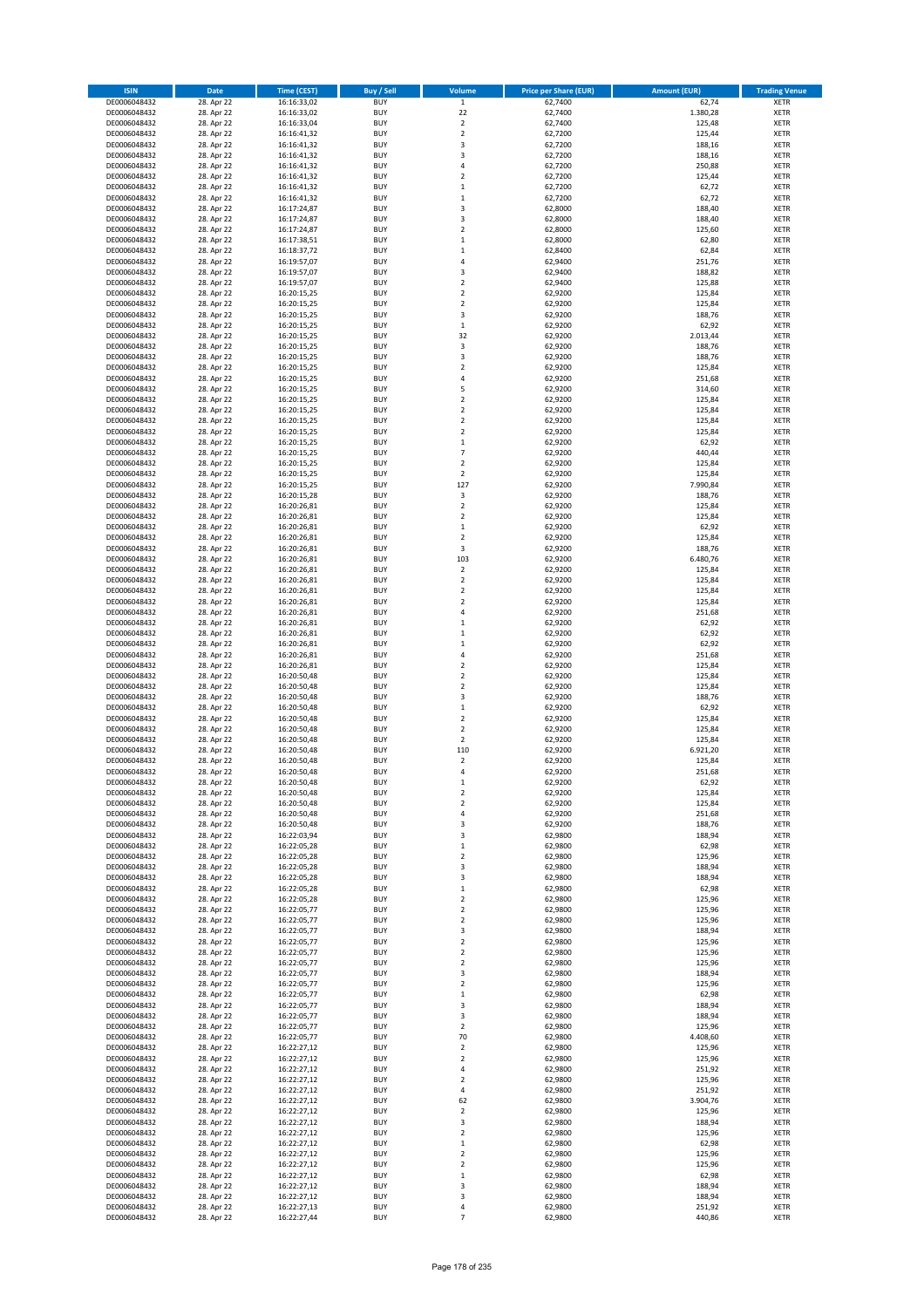| <b>ISIN</b>                  | <b>Date</b>              | <b>Time (CEST)</b>         | <b>Buy / Sell</b>        | Volume                                 | <b>Price per Share (EUR)</b> | <b>Amount (EUR)</b> | <b>Trading Venue</b>       |
|------------------------------|--------------------------|----------------------------|--------------------------|----------------------------------------|------------------------------|---------------------|----------------------------|
| DE0006048432                 | 28. Apr 22               | 16:22:30,96                | <b>BUY</b>               | $\overline{\mathbf{2}}$                | 62,9400                      | 125,88              | <b>XETR</b>                |
| DE0006048432                 | 28. Apr 22               | 16:22:30,96                | <b>BUY</b>               | $\mathbf 1$                            | 62,9400                      | 62,94               | <b>XETR</b>                |
| DE0006048432                 | 28. Apr 22               | 16:22:30,96                | <b>BUY</b>               | $\overline{2}$                         | 62,9400                      | 125,88              | <b>XETR</b>                |
| DE0006048432<br>DE0006048432 | 28. Apr 22<br>28. Apr 22 | 16:22:30,96<br>16:22:30,96 | <b>BUY</b><br><b>BUY</b> | 4<br>50                                | 62,9400<br>62,9400           | 251,76<br>3.147,00  | <b>XETR</b><br><b>XETR</b> |
| DE0006048432                 | 28. Apr 22               | 16:22:30,96                | <b>BUY</b>               | $\mathbf 2$                            | 62,9400                      | 125,88              | <b>XETR</b>                |
| DE0006048432                 | 28. Apr 22               | 16:22:30,96                | <b>BUY</b>               | $\mathbf 1$                            | 62,9400                      | 62,94               | <b>XETR</b>                |
| DE0006048432                 | 28. Apr 22               | 16:22:30,96                | <b>BUY</b>               | $\overline{\mathbf{c}}$                | 62,9400                      | 125,88              | <b>XETR</b>                |
| DE0006048432                 | 28. Apr 22               | 16:22:45,83                | <b>BUY</b>               | $\overline{2}$                         | 62,9400                      | 125,88              | <b>XETR</b>                |
| DE0006048432                 | 28. Apr 22               | 16:22:51,58                | <b>BUY</b>               | 3                                      | 62,9200                      | 188,76              | <b>XETR</b>                |
| DE0006048432                 | 28. Apr 22               | 16:22:51,58                | <b>BUY</b>               | 3                                      | 62,9200                      | 188,76              | <b>XETR</b>                |
| DE0006048432<br>DE0006048432 | 28. Apr 22<br>28. Apr 22 | 16:22:51,58<br>16:22:51,58 | <b>BUY</b><br><b>BUY</b> | $\overline{\mathbf{c}}$<br>94          | 62,9200<br>62,9200           | 125,84<br>5.914,48  | <b>XETR</b><br><b>XETR</b> |
| DE0006048432                 | 28. Apr 22               | 16:22:51,58                | <b>BUY</b>               | 4                                      | 62,9200                      | 251,68              | <b>XETR</b>                |
| DE0006048432                 | 28. Apr 22               | 16:22:51,58                | <b>BUY</b>               | $\overline{\mathbf{c}}$                | 62,9200                      | 125,84              | <b>XETR</b>                |
| DE0006048432                 | 28. Apr 22               | 16:22:51,58                | <b>BUY</b>               | 3                                      | 62,9200                      | 188,76              | <b>XETR</b>                |
| DE0006048432                 | 28. Apr 22               | 16:22:51,58                | <b>BUY</b>               | 4                                      | 62,9200                      | 251,68              | <b>XETR</b>                |
| DE0006048432                 | 28. Apr 22               | 16:22:51,58                | <b>BUY</b>               | $\mathbf 2$                            | 62,9200                      | 125,84              | <b>XETR</b>                |
| DE0006048432                 | 28. Apr 22               | 16:22:51,58                | <b>BUY</b>               | $\overline{\mathbf{c}}$                | 62,9200                      | 125,84              | <b>XETR</b>                |
| DE0006048432                 | 28. Apr 22               | 16:22:51,58                | <b>BUY</b>               | $\mathbf 1$                            | 62,9200                      | 62,92               | <b>XETR</b>                |
| DE0006048432<br>DE0006048432 | 28. Apr 22<br>28. Apr 22 | 16:23:00,94<br>16:23:00,94 | <b>BUY</b><br><b>BUY</b> | 3<br>3                                 | 62,9000<br>62,9000           | 188,70<br>188,70    | <b>XETR</b><br><b>XETR</b> |
| DE0006048432                 | 28. Apr 22               | 16:23:00,94                | <b>BUY</b>               | 3                                      | 62,9000                      | 188,70              | <b>XETR</b>                |
| DE0006048432                 | 28. Apr 22               | 16:23:09,81                | <b>BUY</b>               | 3                                      | 62,8800                      | 188,64              | <b>XETR</b>                |
| DE0006048432                 | 28. Apr 22               | 16:23:09,81                | <b>BUY</b>               | 49                                     | 62,8800                      | 3.081,12            | <b>XETR</b>                |
| DE0006048432                 | 28. Apr 22               | 16:23:17,04                | <b>BUY</b>               | $\mathbf 2$                            | 62,8800                      | 125,76              | <b>XETR</b>                |
| DE0006048432                 | 28. Apr 22               | 16:23:17,04                | <b>BUY</b>               | $\mathbf 1$                            | 62,8800                      | 62,88               | <b>XETR</b>                |
| DE0006048432                 | 28. Apr 22               | 16:23:17,04                | <b>BUY</b>               | 4                                      | 62,8800                      | 251,52              | <b>XETR</b>                |
| DE0006048432<br>DE0006048432 | 28. Apr 22<br>28. Apr 22 | 16:23:17,31<br>16:23:17,31 | <b>BUY</b><br><b>BUY</b> | $\mathbf 2$<br>$\mathbf 1$             | 62,8600<br>62,8600           | 125,72<br>62,86     | <b>XETR</b><br><b>XETR</b> |
| DE0006048432                 | 28. Apr 22               | 16:23:17,85                | <b>BUY</b>               | 9                                      | 62,8400                      | 565,56              | <b>XETR</b>                |
| DE0006048432                 | 28. Apr 22               | 16:23:17,85                | <b>BUY</b>               | 3                                      | 62,8400                      | 188,52              | <b>XETR</b>                |
| DE0006048432                 | 28. Apr 22               | 16:24:48,42                | <b>BUY</b>               | 70                                     | 62,8600                      | 4.400,20            | <b>XETR</b>                |
| DE0006048432                 | 28. Apr 22               | 16:24:48,42                | <b>BUY</b>               | $\overline{\mathbf{c}}$                | 62,8600                      | 125,72              | <b>XETR</b>                |
| DE0006048432                 | 28. Apr 22               | 16:24:48,42                | <b>BUY</b>               | $\mathbf 2$                            | 62,8600                      | 125,72              | <b>XETR</b>                |
| DE0006048432                 | 28. Apr 22               | 16:24:48,42                | <b>BUY</b>               | 3                                      | 62,8600                      | 188,58              | <b>XETR</b>                |
| DE0006048432                 | 28. Apr 22               | 16:24:48,42                | <b>BUY</b><br><b>BUY</b> | $\mathbf 1$<br>73                      | 62,8600<br>62,8600           | 62,86<br>4.588,78   | <b>XETR</b><br><b>XETR</b> |
| DE0006048432<br>DE0006048432 | 28. Apr 22<br>28. Apr 22 | 16:25:17,13<br>16:25:17,13 | <b>BUY</b>               | $\overline{\mathbf{c}}$                | 62,8600                      | 125,72              | <b>XETR</b>                |
| DE0006048432                 | 28. Apr 22               | 16:25:17,13                | <b>BUY</b>               | $\mathbf 1$                            | 62,8600                      | 62,86               | <b>XETR</b>                |
| DE0006048432                 | 28. Apr 22               | 16:25:17,13                | <b>BUY</b>               | $\overline{\mathbf{c}}$                | 62,8600                      | 125,72              | <b>XETR</b>                |
| DE0006048432                 | 28. Apr 22               | 16:25:17,13                | <b>BUY</b>               | 3                                      | 62,8600                      | 188,58              | <b>XETR</b>                |
| DE0006048432                 | 28. Apr 22               | 16:25:18,56                | <b>BUY</b>               | $\mathbf 1$                            | 62,8400                      | 62,84               | <b>XETR</b>                |
| DE0006048432                 | 28. Apr 22               | 16:25:18,56                | <b>BUY</b>               | 3                                      | 62,8400                      | 188,52              | <b>XETR</b>                |
| DE0006048432                 | 28. Apr 22               | 16:25:18,56                | <b>BUY</b>               | $\mathbf 2$                            | 62,8400                      | 125,68              | <b>XETR</b>                |
| DE0006048432                 | 28. Apr 22               | 16:25:18,56                | <b>BUY</b><br><b>BUY</b> | $\overline{\mathbf{2}}$<br>3           | 62,8400<br>62,8400           | 125,68<br>188,52    | <b>XETR</b><br><b>XETR</b> |
| DE0006048432<br>DE0006048432 | 28. Apr 22<br>28. Apr 22 | 16:25:18,56<br>16:25:18,56 | <b>BUY</b>               | $\mathbf 2$                            | 62,8400                      | 125,68              | <b>XETR</b>                |
| DE0006048432                 | 28. Apr 22               | 16:25:18,56                | <b>BUY</b>               | $\mathbf 2$                            | 62,8400                      | 125,68              | <b>XETR</b>                |
| DE0006048432                 | 28. Apr 22               | 16:25:18,56                | <b>BUY</b>               | $\mathbf 2$                            | 62,8400                      | 125,68              | <b>XETR</b>                |
| DE0006048432                 | 28. Apr 22               | 16:25:18,56                | <b>BUY</b>               | 62                                     | 62,8400                      | 3.896,08            | <b>XETR</b>                |
| DE0006048432                 | 28. Apr 22               | 16:25:18,56                | <b>BUY</b>               | $\mathbf 2$                            | 62,8400                      | 125,68              | <b>XETR</b>                |
| DE0006048432                 | 28. Apr 22               | 16:25:18,56                | <b>BUY</b>               | $\overline{2}$                         | 62,8400                      | 125,68              | <b>XETR</b>                |
| DE0006048432<br>DE0006048432 | 28. Apr 22<br>28. Apr 22 | 16:25:18,56<br>16:25:18,56 | <b>BUY</b><br><b>BUY</b> | $\mathbf 2$<br>3                       | 62,8400<br>62,8400           | 125,68<br>188,52    | <b>XETR</b><br><b>XETR</b> |
| DE0006048432                 | 28. Apr 22               | 16:25:18,56                | <b>BUY</b>               | $\mathbf 2$                            | 62,8400                      | 125,68              | <b>XETR</b>                |
| DE0006048432                 | 28. Apr 22               | 16:25:18,56                | <b>BUY</b>               | $\mathbf 1$                            | 62,8400                      | 62,84               | <b>XETR</b>                |
| DE0006048432                 | 28. Apr 22               | 16:25:18,56                | <b>BUY</b>               | $\mathbf 1$                            | 62,8400                      | 62,84               | <b>XETR</b>                |
| DE0006048432                 | 28. Apr 22               | 16:25:18,56                | <b>BUY</b>               | $\overline{\mathbf{c}}$                | 62,8400                      | 125,68              | <b>XETR</b>                |
| DE0006048432                 | 28. Apr 22               | 16:25:18,56                | <b>BUY</b>               | $\mathbf 1$                            | 62,8400                      | 62,84               | <b>XETR</b>                |
| DE0006048432                 | 28. Apr 22               | 16:25:18,56                | <b>BUY</b>               | 5                                      | 62,8400                      | 314,20              | <b>XETR</b>                |
| DE0006048432<br>DE0006048432 | 28. Apr 22<br>28. Apr 22 | 16:25:18,63<br>16:25:18,63 | <b>BUY</b><br><b>BUY</b> | 3<br>$\overline{\mathbf{c}}$           | 62,8400<br>62,8400           | 188,52<br>125,68    | <b>XETR</b><br><b>XETR</b> |
| DE0006048432                 | 28. Apr 22               | 16:25:18,63                | <b>BUY</b>               | $\overline{2}$                         | 62,8400                      | 125,68              | <b>XETR</b>                |
| DE0006048432                 | 28. Apr 22               | 16:25:18,63                | BUY                      | 2                                      | 62,8400                      | 125,68              | <b>XETR</b>                |
| DE0006048432                 | 28. Apr 22               | 16:25:18,63                | <b>BUY</b>               | $\mathbf 1$                            | 62,8400                      | 62,84               | <b>XETR</b>                |
| DE0006048432                 | 28. Apr 22               | 16:25:18,63                | <b>BUY</b>               | 3                                      | 62,8400                      | 188,52              | <b>XETR</b>                |
| DE0006048432                 | 28. Apr 22               | 16:25:26,16                | <b>BUY</b>               | 3                                      | 62,8600                      | 188,58              | XETR                       |
| DE0006048432                 | 28. Apr 22               | 16:25:26,16                | <b>BUY</b>               | $\overline{\mathbf{c}}$                | 62,8600                      | 125,72              | <b>XETR</b>                |
| DE0006048432<br>DE0006048432 | 28. Apr 22<br>28. Apr 22 | 16:25:26,16<br>16:25:26,16 | <b>BUY</b><br><b>BUY</b> | 4<br>$\overline{\mathbf{2}}$           | 62,8600<br>62,8600           | 251,44<br>125,72    | <b>XETR</b><br><b>XETR</b> |
| DE0006048432                 | 28. Apr 22               | 16:25:26,16                | <b>BUY</b>               | $\mathbf 2$                            | 62,8600                      | 125,72              | <b>XETR</b>                |
| DE0006048432                 | 28. Apr 22               | 16:25:26,16                | <b>BUY</b>               | 4                                      | 62,8600                      | 251,44              | <b>XETR</b>                |
| DE0006048432                 | 28. Apr 22               | 16:25:26,16                | <b>BUY</b>               | 60                                     | 62,8600                      | 3.771,60            | <b>XETR</b>                |
| DE0006048432                 | 28. Apr 22               | 16:25:26,16                | <b>BUY</b>               | $\mathbf 2$                            | 62,8600                      | 125,72              | <b>XETR</b>                |
| DE0006048432                 | 28. Apr 22               | 16:25:26,16                | <b>BUY</b>               | 3                                      | 62,8600                      | 188,58              | <b>XETR</b>                |
| DE0006048432<br>DE0006048432 | 28. Apr 22<br>28. Apr 22 | 16:25:26,16<br>16:25:26,16 | <b>BUY</b><br><b>BUY</b> | $\mathbf 2$<br>$\overline{\mathbf{c}}$ | 62,8600<br>62,8600           | 125,72<br>125,72    | <b>XETR</b><br><b>XETR</b> |
| DE0006048432                 | 28. Apr 22               | 16:25:26,16                | <b>BUY</b>               | 3                                      | 62,8600                      | 188,58              | <b>XETR</b>                |
| DE0006048432                 | 28. Apr 22               | 16:25:26,16                | <b>BUY</b>               | $\mathbf 2$                            | 62,8600                      | 125,72              | <b>XETR</b>                |
| DE0006048432                 | 28. Apr 22               | 16:25:26,16                | <b>BUY</b>               | $\mathbf 2$                            | 62,8600                      | 125,72              | <b>XETR</b>                |
| DE0006048432                 | 28. Apr 22               | 16:25:26,16                | <b>BUY</b>               | $\mathbf 1$                            | 62,8600                      | 62,86               | <b>XETR</b>                |
| DE0006048432                 | 28. Apr 22               | 16:25:26,16                | <b>BUY</b>               | 4                                      | 62,8600                      | 251,44              | XETR                       |
| DE0006048432<br>DE0006048432 | 28. Apr 22               | 16:25:26,18                | <b>BUY</b><br><b>BUY</b> | 4<br>4                                 | 62,8600                      | 251,44              | <b>XETR</b><br><b>XETR</b> |
| DE0006048432                 | 28. Apr 22<br>28. Apr 22 | 16:25:34,69<br>16:25:34,69 | <b>BUY</b>               | 3                                      | 62,8600<br>62,8600           | 251,44<br>188,58    | <b>XETR</b>                |
| DE0006048432                 | 28. Apr 22               | 16:25:34,69                | <b>BUY</b>               | $\mathbf 1$                            | 62,8600                      | 62,86               | <b>XETR</b>                |
| DE0006048432                 | 28. Apr 22               | 16:27:05,10                | <b>BUY</b>               | 4                                      | 62,9000                      | 251,60              | <b>XETR</b>                |
| DE0006048432                 | 28. Apr 22               | 16:27:05,10                | <b>BUY</b>               | 4                                      | 62,9000                      | 251,60              | <b>XETR</b>                |
| DE0006048432                 | 28. Apr 22               | 16:27:05,10                | <b>BUY</b>               | 3                                      | 62,9000                      | 188,70              | <b>XETR</b>                |
| DE0006048432                 | 28. Apr 22               | 16:27:05,10                | <b>BUY</b>               | 3                                      | 62,9000                      | 188,70              | <b>XETR</b>                |
| DE0006048432<br>DE0006048432 | 28. Apr 22<br>28. Apr 22 | 16:27:05,10<br>16:27:05,10 | <b>BUY</b><br><b>BUY</b> | 3<br>59                                | 62,9000<br>62,9000           | 188,70<br>3.711,10  | <b>XETR</b><br><b>XETR</b> |
| DE0006048432                 | 28. Apr 22               | 16:27:05,10                | <b>BUY</b>               | 3                                      | 62,9000                      | 188,70              | <b>XETR</b>                |
| DE0006048432                 | 28. Apr 22               | 16:27:05,10                | <b>BUY</b>               | $\mathbf 1$                            | 62,9000                      | 62,90               | <b>XETR</b>                |
| DE0006048432                 | 28. Apr 22               | 16:27:05,10                | <b>BUY</b>               | $\mathbf 2$                            | 62,9000                      | 125,80              | <b>XETR</b>                |
| DE0006048432                 | 28. Apr 22               | 16:27:05,10                | <b>BUY</b>               | 4                                      | 62,9000                      | 251,60              | <b>XETR</b>                |
| DE0006048432                 | 28. Apr 22               | 16:27:05,10                | <b>BUY</b>               | 6                                      | 62,9000                      | 377,40              | <b>XETR</b>                |
| DE0006048432                 | 28. Apr 22               | 16:27:05,10                | <b>BUY</b>               | $\mathbf 1$                            | 62,9000                      | 62,90               | <b>XETR</b>                |
| DE0006048432<br>DE0006048432 | 28. Apr 22<br>28. Apr 22 | 16:27:15,21<br>16:27:15,21 | <b>BUY</b><br><b>BUY</b> | $\mathbf 2$<br>$\overline{\mathbf{c}}$ | 62,8800<br>62,8800           | 125,76<br>125,76    | <b>XETR</b><br><b>XETR</b> |
| DE0006048432                 | 28. Apr 22               | 16:27:15,21                | <b>BUY</b>               | $\mathbf 2$                            | 62,8800                      | 125,76              | XETR                       |
| DE0006048432                 | 28. Apr 22               | 16:27:15,21                | <b>BUY</b>               | 3                                      | 62,8800                      | 188,64              | <b>XETR</b>                |
| DE0006048432                 | 28. Apr 22               | 16:27:15,21                | <b>BUY</b>               | $\mathbf 2$                            | 62,8800                      | 125,76              | <b>XETR</b>                |
| DE0006048432                 | 28. Apr 22               | 16:27:15,21                | <b>BUY</b>               | $\mathbf 2$                            | 62,8800                      | 125,76              | <b>XETR</b>                |
| DE0006048432                 | 28. Apr 22               | 16:27:15,21                | <b>BUY</b>               | $\mathbf 2$                            | 62,8800                      | 125,76              | <b>XETR</b>                |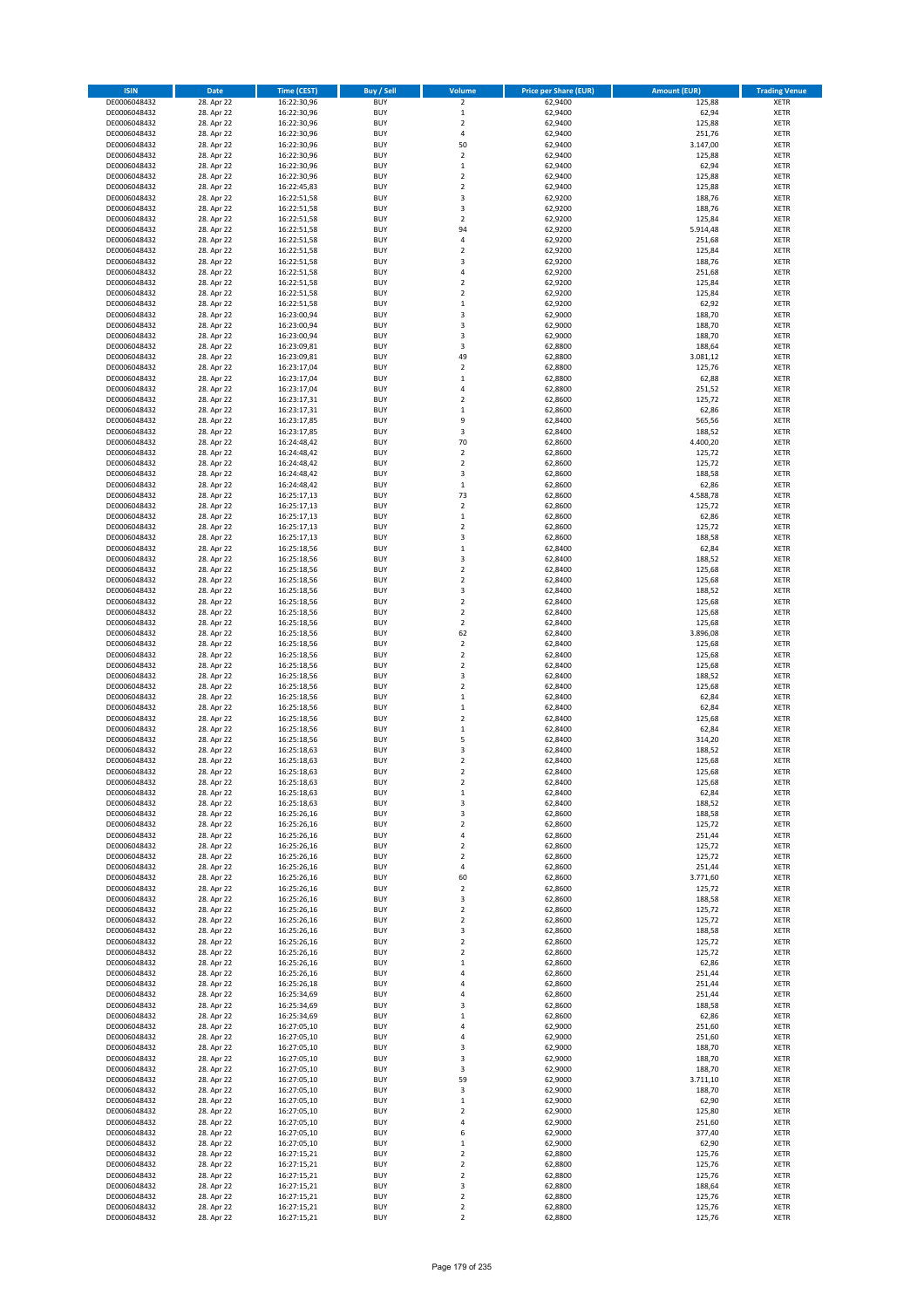| <b>ISIN</b>                  | <b>Date</b>              | <b>Time (CEST)</b>         | <b>Buy / Sell</b>        | Volume                                 | <b>Price per Share (EUR)</b> | <b>Amount (EUR)</b> | <b>Trading Venue</b>       |
|------------------------------|--------------------------|----------------------------|--------------------------|----------------------------------------|------------------------------|---------------------|----------------------------|
| DE0006048432                 | 28. Apr 22               | 16:27:15,21                | <b>BUY</b>               | $\overline{\mathbf{2}}$                | 62,8800                      | 125,76              | <b>XETR</b>                |
| DE0006048432                 | 28. Apr 22               | 16:27:15,21                | <b>BUY</b>               | 3                                      | 62,8800                      | 188,64              | <b>XETR</b>                |
| DE0006048432                 | 28. Apr 22               | 16:27:15,21                | <b>BUY</b>               | $\mathbf 1$                            | 62,8800                      | 62,88               | <b>XETR</b>                |
| DE0006048432<br>DE0006048432 | 28. Apr 22<br>28. Apr 22 | 16:27:15,21<br>16:27:15,23 | <b>BUY</b><br><b>BUY</b> | 3<br>$\mathbf 1$                       | 62,8800<br>62,8800           | 188,64<br>62,88     | <b>XETR</b><br><b>XETR</b> |
| DE0006048432                 | 28. Apr 22               | 16:27:33,81                | <b>BUY</b>               | $\,1\,$                                | 62,8600                      | 62,86               | <b>XETR</b>                |
| DE0006048432                 | 28. Apr 22               | 16:27:33,81                | <b>BUY</b>               | 97                                     | 62,8600                      | 6.097,42            | <b>XETR</b>                |
| DE0006048432                 | 28. Apr 22               | 16:27:33,81                | <b>BUY</b>               | 3                                      | 62,8600                      | 188,58              | <b>XETR</b>                |
| DE0006048432                 | 28. Apr 22               | 16:27:33,81                | <b>BUY</b>               | 3                                      | 62,8600                      | 188,58              | <b>XETR</b>                |
| DE0006048432                 | 28. Apr 22               | 16:27:33,81                | <b>BUY</b>               | $\mathbf 1$                            | 62,8600                      | 62,86               | <b>XETR</b>                |
| DE0006048432                 | 28. Apr 22               | 16:27:33,81                | <b>BUY</b>               | 5                                      | 62,8600                      | 314,30              | <b>XETR</b>                |
| DE0006048432                 | 28. Apr 22<br>28. Apr 22 | 16:27:52,00                | <b>BUY</b><br><b>BUY</b> | $\overline{\mathbf{c}}$<br>3           | 62,8800                      | 125,76              | <b>XETR</b><br><b>XETR</b> |
| DE0006048432<br>DE0006048432 | 28. Apr 22               | 16:27:52,00<br>16:27:52,00 | <b>BUY</b>               | 3                                      | 62,8800<br>62,8800           | 188,64<br>188,64    | <b>XETR</b>                |
| DE0006048432                 | 28. Apr 22               | 16:27:52,00                | <b>BUY</b>               | $\mathbf 2$                            | 62,8800                      | 125,76              | <b>XETR</b>                |
| DE0006048432                 | 28. Apr 22               | 16:27:52,00                | <b>BUY</b>               | $\overline{\mathbf{c}}$                | 62,8800                      | 125,76              | <b>XETR</b>                |
| DE0006048432                 | 28. Apr 22               | 16:27:52,00                | <b>BUY</b>               | 56                                     | 62,8800                      | 3.521,28            | <b>XETR</b>                |
| DE0006048432                 | 28. Apr 22               | 16:27:52,00                | <b>BUY</b>               | $\mathbf 2$                            | 62,8800                      | 125,76              | <b>XETR</b>                |
| DE0006048432                 | 28. Apr 22               | 16:27:52,00                | <b>BUY</b>               | 3                                      | 62,8800                      | 188,64              | <b>XETR</b>                |
| DE0006048432                 | 28. Apr 22               | 16:27:52,00                | <b>BUY</b>               | $\mathbf 2$                            | 62,8800                      | 125,76              | <b>XETR</b>                |
| DE0006048432<br>DE0006048432 | 28. Apr 22<br>28. Apr 22 | 16:28:08,09<br>16:28:08,09 | <b>BUY</b><br><b>BUY</b> | $\overline{\mathbf{c}}$<br>$\mathbf 2$ | 62,9000<br>62,9000           | 125,80<br>125,80    | <b>XETR</b><br><b>XETR</b> |
| DE0006048432                 | 28. Apr 22               | 16:28:08,09                | <b>BUY</b>               | $\mathbf 1$                            | 62,9000                      | 62,90               | <b>XETR</b>                |
| DE0006048432                 | 28. Apr 22               | 16:28:30,52                | <b>BUY</b>               | $\mathbf 2$                            | 62,9000                      | 125,80              | <b>XETR</b>                |
| DE0006048432                 | 28. Apr 22               | 16:28:30,52                | <b>BUY</b>               | $\mathbf 2$                            | 62,9000                      | 125,80              | <b>XETR</b>                |
| DE0006048432                 | 28. Apr 22               | 16:28:30,52                | <b>BUY</b>               | $\mathbf 2$                            | 62,9000                      | 125,80              | <b>XETR</b>                |
| DE0006048432                 | 28. Apr 22               | 16:28:30,52                | <b>BUY</b>               | $\mathbf 1$                            | 62,9000                      | 62,90               | <b>XETR</b>                |
| DE0006048432                 | 28. Apr 22               | 16:28:30,52                | <b>BUY</b>               | $\mathbf 1$                            | 62,9000                      | 62,90               | <b>XETR</b>                |
| DE0006048432<br>DE0006048432 | 28. Apr 22<br>28. Apr 22 | 16:28:40,92<br>16:28:40,92 | <b>BUY</b><br><b>BUY</b> | $\overline{\mathbf{c}}$<br>$\mathbf 1$ | 62,8800<br>62,8800           | 125,76<br>62,88     | <b>XETR</b><br><b>XETR</b> |
| DE0006048432                 | 28. Apr 22               | 16:28:40,92                | <b>BUY</b>               | $\mathbf 2$                            | 62,8800                      | 125,76              | <b>XETR</b>                |
| DE0006048432                 | 28. Apr 22               | 16:28:40,92                | <b>BUY</b>               | 4                                      | 62,8800                      | 251,52              | <b>XETR</b>                |
| DE0006048432                 | 28. Apr 22               | 16:28:40,92                | <b>BUY</b>               | 3                                      | 62,8800                      | 188,64              | <b>XETR</b>                |
| DE0006048432                 | 28. Apr 22               | 16:28:40,92                | <b>BUY</b>               | $\mathbf 2$                            | 62,8800                      | 125,76              | <b>XETR</b>                |
| DE0006048432                 | 28. Apr 22               | 16:28:41,20                | <b>BUY</b>               | $\overline{2}$                         | 62,8600                      | 125,72              | <b>XETR</b>                |
| DE0006048432                 | 28. Apr 22               | 16:28:41,20                | <b>BUY</b>               | $\mathbf 2$                            | 62,8600                      | 125,72              | <b>XETR</b>                |
| DE0006048432                 | 28. Apr 22               | 16:28:41,20                | <b>BUY</b><br><b>BUY</b> | 48<br>4                                | 62,8600                      | 3.017,28            | <b>XETR</b><br><b>XETR</b> |
| DE0006048432<br>DE0006048432 | 28. Apr 22<br>28. Apr 22 | 16:28:42,27<br>16:28:42,27 | <b>BUY</b>               | 3                                      | 62,8400<br>62,8400           | 251,36<br>188,52    | <b>XETR</b>                |
| DE0006048432                 | 28. Apr 22               | 16:28:42,27                | <b>BUY</b>               | 3                                      | 62,8400                      | 188,52              | <b>XETR</b>                |
| DE0006048432                 | 28. Apr 22               | 16:28:42,27                | <b>BUY</b>               | $\overline{\mathbf{c}}$                | 62,8400                      | 125,68              | <b>XETR</b>                |
| DE0006048432                 | 28. Apr 22               | 16:29:06,41                | <b>BUY</b>               | $\mathbf 2$                            | 62,8000                      | 125,60              | <b>XETR</b>                |
| DE0006048432                 | 28. Apr 22               | 16:29:06,41                | <b>BUY</b>               | $\mathbf 2$                            | 62,8000                      | 125,60              | <b>XETR</b>                |
| DE0006048432                 | 28. Apr 22               | 16:29:06,41                | <b>BUY</b>               | 3                                      | 62,8000                      | 188,40              | <b>XETR</b>                |
| DE0006048432                 | 28. Apr 22               | 16:29:06,41                | <b>BUY</b>               | 3                                      | 62,8000                      | 188,40              | <b>XETR</b>                |
| DE0006048432                 | 28. Apr 22               | 16:29:06,41                | <b>BUY</b>               | 14                                     | 62,8000                      | 879,20              | <b>XETR</b>                |
| DE0006048432<br>DE0006048432 | 28. Apr 22<br>28. Apr 22 | 16:29:06,41<br>16:29:06,41 | <b>BUY</b><br><b>BUY</b> | $\mathbf 1$<br>$\overline{\mathbf{c}}$ | 62,8000<br>62,8000           | 62,80<br>125,60     | <b>XETR</b><br><b>XETR</b> |
| DE0006048432                 | 28. Apr 22               | 16:29:06,41                | <b>BUY</b>               | 3                                      | 62,8000                      | 188,40              | <b>XETR</b>                |
| DE0006048432                 | 28. Apr 22               | 16:29:06,41                | <b>BUY</b>               | $\mathbf 2$                            | 62,8000                      | 125,60              | <b>XETR</b>                |
| DE0006048432                 | 28. Apr 22               | 16:29:06,41                | <b>BUY</b>               | 33                                     | 62,8000                      | 2.072,40            | <b>XETR</b>                |
| DE0006048432                 | 28. Apr 22               | 16:29:36,49                | <b>BUY</b>               | $\mathbf 2$                            | 62,7800                      | 125,56              | <b>XETR</b>                |
| DE0006048432                 | 28. Apr 22               | 16:29:36,49                | <b>BUY</b>               | $\mathbf 1$                            | 62,7800                      | 62,78               | <b>XETR</b>                |
| DE0006048432                 | 28. Apr 22               | 16:29:36,49                | <b>BUY</b>               | $\mathbf 2$                            | 62,7800                      | 125,56              | <b>XETR</b>                |
| DE0006048432<br>DE0006048432 | 28. Apr 22<br>28. Apr 22 | 16:29:36,49<br>16:29:36,49 | <b>BUY</b><br><b>BUY</b> | $\overline{\mathbf{c}}$<br>3           | 62,7800<br>62,7800           | 125,56<br>188,34    | <b>XETR</b><br><b>XETR</b> |
| DE0006048432                 | 28. Apr 22               | 16:29:36,49                | <b>BUY</b>               | $\mathbf 1$                            | 62,7800                      | 62,78               | <b>XETR</b>                |
| DE0006048432                 | 28. Apr 22               | 16:29:36,49                | <b>BUY</b>               | $\mathbf 1$                            | 62,7800                      | 62,78               | <b>XETR</b>                |
| DE0006048432                 | 28. Apr 22               | 16:29:45,06                | <b>BUY</b>               | $\overline{\mathbf{c}}$                | 62,7600                      | 125,52              | <b>XETR</b>                |
| DE0006048432                 | 28. Apr 22               | 16:29:45,06                | <b>BUY</b>               | 3                                      | 62,7600                      | 188,28              | <b>XETR</b>                |
| DE0006048432                 | 28. Apr 22               | 16:29:45,06                | <b>BUY</b>               | 5                                      | 62,7600                      | 313,80              | <b>XETR</b>                |
| DE0006048432                 | 28. Apr 22               | 16:29:52,86                | <b>BUY</b>               | 47                                     | 62.7400                      | 2.948,78            | <b>XETR</b>                |
| DE0006048432<br>DE0006048432 | 28. Apr 22<br>28. Apr 22 | 16:29:52,86<br>16:29:52,86 | <b>BUY</b><br><b>BUY</b> | 3<br>$\mathbf{1}$                      | 62,7400<br>62,7400           | 188,22<br>62,74     | <b>XETR</b><br><b>XETR</b> |
| DE0006048432                 | 28. Apr 22               | 16:30:00,16                | BUY                      | 2                                      | 62,7600                      | 125,52              | <b>XETR</b>                |
| DE0006048432                 | 28. Apr 22               | 16:30:00,16                | <b>BUY</b>               | $\mathbf 2$                            | 62,7600                      | 125,52              | <b>XETR</b>                |
| DE0006048432                 | 28. Apr 22               | 16:30:06,84                | <b>BUY</b>               | 3                                      | 62,7400                      | 188,22              | <b>XETR</b>                |
| DE0006048432                 | 28. Apr 22               | 16:30:09,53                | <b>BUY</b>               | $\mathbf 2$                            | 62,7200                      | 125,44              | XETR                       |
| DE0006048432                 | 28. Apr 22               | 16:30:09,53                | <b>BUY</b>               | 3                                      | 62,7200                      | 188,16              | <b>XETR</b>                |
| DE0006048432<br>DE0006048432 | 28. Apr 22               | 16:30:09,53                | <b>BUY</b>               | $\mathbf 2$                            | 62,7200                      | 125,44              | <b>XETR</b>                |
| DE0006048432                 | 28. Apr 22<br>28. Apr 22 | 16:30:09,53<br>16:30:11,94 | <b>BUY</b><br><b>BUY</b> | $\overline{2}$<br>92                   | 62,7200<br>62,6800           | 125,44<br>5.766,56  | <b>XETR</b><br><b>XETR</b> |
| DE0006048432                 | 28. Apr 22               | 16:30:11,96                | <b>BUY</b>               | 6                                      | 62,6800                      | 376,08              | <b>XETR</b>                |
| DE0006048432                 | 28. Apr 22               | 16:30:18,16                | <b>BUY</b>               | 53                                     | 62,7000                      | 3.323,10            | <b>XETR</b>                |
| DE0006048432                 | 28. Apr 22               | 16:30:18,16                | <b>BUY</b>               | $\mathbf 2$                            | 62,7000                      | 125,40              | <b>XETR</b>                |
| DE0006048432                 | 28. Apr 22               | 16:30:18,16                | <b>BUY</b>               | 3                                      | 62,7000                      | 188,10              | <b>XETR</b>                |
| DE0006048432                 | 28. Apr 22               | 16:30:18,53                | <b>BUY</b>               | $\mathbf 2$                            | 62,6800                      | 125,36              | <b>XETR</b>                |
| DE0006048432<br>DE0006048432 | 28. Apr 22<br>28. Apr 22 | 16:30:18,53<br>16:30:27,77 | <b>BUY</b><br><b>BUY</b> | $\mathbf 1$<br>$\mathbf 1$             | 62,6800<br>62,7000           | 62,68<br>62,70      | <b>XETR</b><br><b>XETR</b> |
| DE0006048432                 | 28. Apr 22               | 16:31:09,36                | <b>BUY</b>               | $\mathbf 1$                            | 62,6800                      | 62,68               | <b>XETR</b>                |
| DE0006048432                 | 28. Apr 22               | 16:31:09,36                | <b>BUY</b>               | 3                                      | 62,6800                      | 188,04              | <b>XETR</b>                |
| DE0006048432                 | 28. Apr 22               | 16:31:09,36                | <b>BUY</b>               | $\overline{2}$                         | 62,6800                      | 125,36              | <b>XETR</b>                |
| DE0006048432                 | 28. Apr 22               | 16:31:09,36                | <b>BUY</b>               | $\mathbf 2$                            | 62,6800                      | 125,36              | XETR                       |
| DE0006048432                 | 28. Apr 22               | 16:31:09,36                | <b>BUY</b>               | 3                                      | 62,6800                      | 188,04              | <b>XETR</b>                |
| DE0006048432                 | 28. Apr 22               | 16:31:09,36                | <b>BUY</b><br><b>BUY</b> | 47                                     | 62,6800                      | 2.945,96<br>188,04  | <b>XETR</b>                |
| DE0006048432<br>DE0006048432 | 28. Apr 22<br>28. Apr 22 | 16:31:09,36<br>16:31:09,36 | <b>BUY</b>               | 3<br>3                                 | 62,6800<br>62,6800           | 188,04              | <b>XETR</b><br><b>XETR</b> |
| DE0006048432                 | 28. Apr 22               | 16:31:09,36                | <b>BUY</b>               | 3                                      | 62,6800                      | 188,04              | <b>XETR</b>                |
| DE0006048432                 | 28. Apr 22               | 16:31:09,36                | <b>BUY</b>               | $\mathbf 1$                            | 62,6800                      | 62,68               | <b>XETR</b>                |
| DE0006048432                 | 28. Apr 22               | 16:31:09,36                | <b>BUY</b>               | $\mathbf 2$                            | 62,6800                      | 125,36              | <b>XETR</b>                |
| DE0006048432                 | 28. Apr 22               | 16:31:09,36                | <b>BUY</b>               | $\mathbf 2$                            | 62,6800                      | 125,36              | <b>XETR</b>                |
| DE0006048432                 | 28. Apr 22               | 16:31:09,36                | <b>BUY</b>               | 4                                      | 62,6800                      | 250,72              | <b>XETR</b>                |
| DE0006048432                 | 28. Apr 22               | 16:31:09,36                | <b>BUY</b><br><b>BUY</b> | 5<br>3                                 | 62,6800                      | 313,40              | <b>XETR</b>                |
| DE0006048432<br>DE0006048432 | 28. Apr 22<br>28. Apr 22 | 16:31:30,16<br>16:31:30,16 | <b>BUY</b>               | 3                                      | 62,6600<br>62,6600           | 187,98<br>187,98    | XETR<br><b>XETR</b>        |
| DE0006048432                 | 28. Apr 22               | 16:31:30,16                | <b>BUY</b>               | 3                                      | 62,6600                      | 187,98              | <b>XETR</b>                |
| DE0006048432                 | 28. Apr 22               | 16:31:30,16                | <b>BUY</b>               | $\mathbf 1$                            | 62,6600                      | 62,66               | <b>XETR</b>                |
| DE0006048432                 | 28. Apr 22               | 16:31:44,63                | <b>BUY</b>               | 3                                      | 62,6400                      | 187,92              | <b>XETR</b>                |
| DE0006048432                 | 28. Apr 22               | 16:31:44,63                | <b>BUY</b>               | 88                                     | 62,6400                      | 5.512,32            | <b>XETR</b>                |
| DE0006048432                 | 28. Apr 22               | 16:31:44,63                | <b>BUY</b>               | $\mathbf 1$                            | 62,6400                      | 62,64               | <b>XETR</b>                |
| DE0006048432                 | 28. Apr 22               | 16:31:44,63                | <b>BUY</b>               | $\mathbf 1$<br>$\mathbf 1$             | 62,6400                      | 62,64               | <b>XETR</b>                |
| DE0006048432<br>DE0006048432 | 28. Apr 22<br>28. Apr 22 | 16:32:01,31<br>16:32:01,31 | <b>BUY</b><br><b>BUY</b> | 3                                      | 62,6400<br>62,6400           | 62,64<br>187,92     | <b>XETR</b><br><b>XETR</b> |
| DE0006048432                 | 28. Apr 22               | 16:32:01,31                | <b>BUY</b>               | $\mathbf 2$                            | 62,6400                      | 125,28              | <b>XETR</b>                |
| DE0006048432                 | 28. Apr 22               | 16:32:05,53                | <b>BUY</b>               | 4                                      | 62,6200                      | 250,48              | <b>XETR</b>                |
| DE0006048432                 | 28. Apr 22               | 16:32:29,52                | <b>BUY</b>               | 3                                      | 62,6000                      | 187,80              | XETR                       |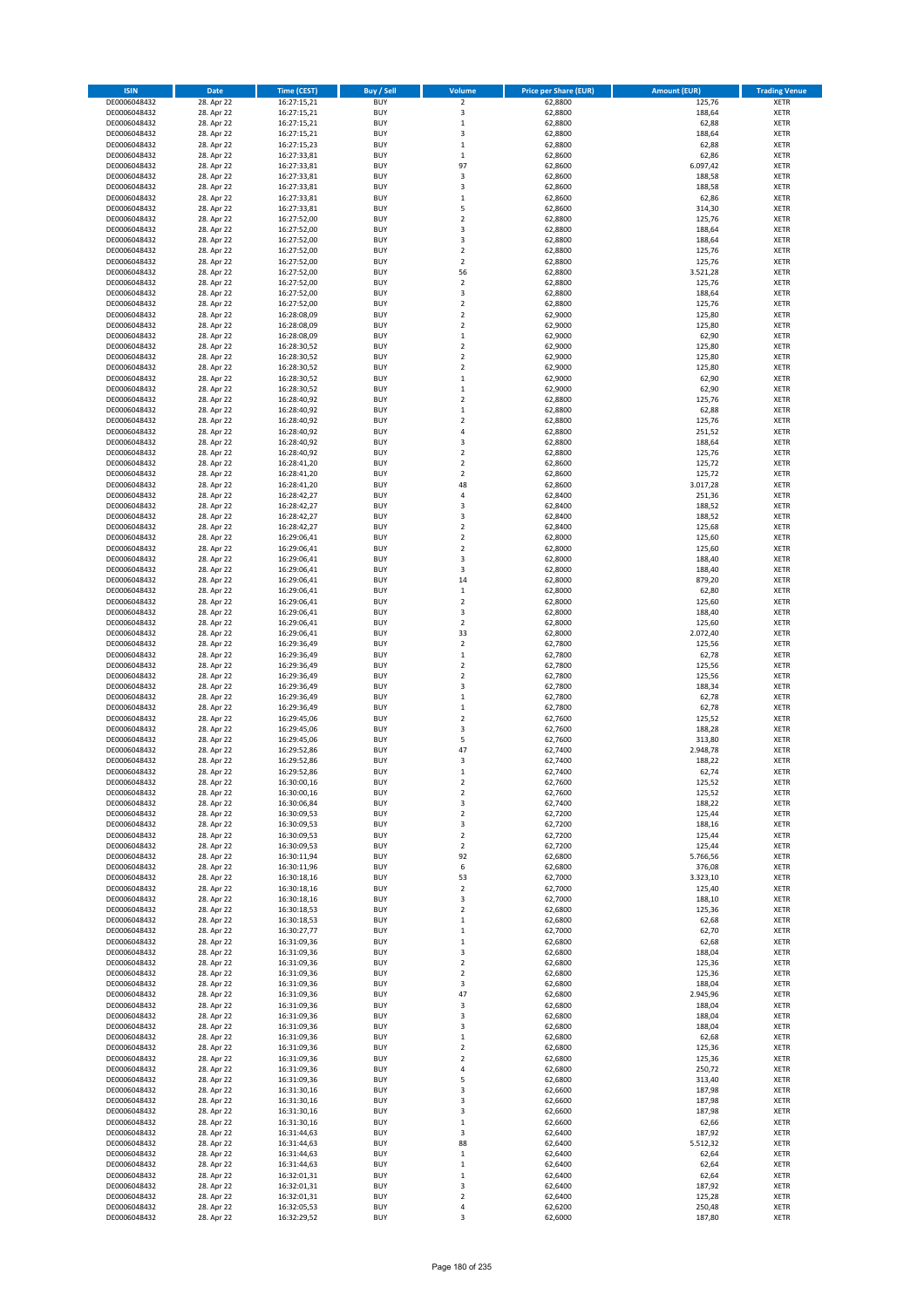| <b>ISIN</b>                  | <b>Date</b>              | <b>Time (CEST)</b>         | <b>Buy / Sell</b>        | Volume                        | <b>Price per Share (EUR)</b> | <b>Amount (EUR)</b> | <b>Trading Venue</b>       |
|------------------------------|--------------------------|----------------------------|--------------------------|-------------------------------|------------------------------|---------------------|----------------------------|
| DE0006048432                 | 28. Apr 22               | 16:32:29,52                | <b>BUY</b>               | $\overline{\mathbf{2}}$       | 62,6000                      | 125,20              | <b>XETR</b>                |
| DE0006048432                 | 28. Apr 22               | 16:32:29,52                | <b>BUY</b>               | $\mathbf 2$                   | 62,6000                      | 125,20              | <b>XETR</b>                |
| DE0006048432                 | 28. Apr 22               | 16:32:29,52                | <b>BUY</b>               | 3                             | 62,6000                      | 187,80              | <b>XETR</b>                |
| DE0006048432<br>DE0006048432 | 28. Apr 22<br>28. Apr 22 | 16:32:29,52<br>16:33:07,17 | <b>BUY</b><br><b>BUY</b> | 3<br>$\mathbf 1$              | 62,6000<br>62,6200           | 187,80<br>62,62     | <b>XETR</b><br><b>XETR</b> |
| DE0006048432                 | 28. Apr 22               | 16:33:07,17                | <b>BUY</b>               | 47                            | 62,6200                      | 2.943,14            | <b>XETR</b>                |
| DE0006048432                 | 28. Apr 22               | 16:33:07,17                | <b>BUY</b>               | 3                             | 62,6200                      | 187,86              | <b>XETR</b>                |
| DE0006048432                 | 28. Apr 22               | 16:33:07,17                | <b>BUY</b>               | 3                             | 62,6200                      | 187,86              | <b>XETR</b>                |
| DE0006048432                 | 28. Apr 22               | 16:33:41,36                | <b>BUY</b>               | 3                             | 62,6400                      | 187,92              | <b>XETR</b>                |
| DE0006048432                 | 28. Apr 22               | 16:33:41,36                | <b>BUY</b>               | 3                             | 62,6400                      | 187,92              | <b>XETR</b>                |
| DE0006048432                 | 28. Apr 22               | 16:33:41,36                | <b>BUY</b>               | 3                             | 62,6400                      | 187,92              | <b>XETR</b>                |
| DE0006048432<br>DE0006048432 | 28. Apr 22<br>28. Apr 22 | 16:33:41,36                | <b>BUY</b><br><b>BUY</b> | $\overline{\mathbf{c}}$<br>3  | 62,6400<br>62,6400           | 125,28<br>187,92    | <b>XETR</b><br><b>XETR</b> |
| DE0006048432                 | 28. Apr 22               | 16:33:41,36<br>16:33:41,36 | <b>BUY</b>               | 3                             | 62,6400                      | 187,92              | <b>XETR</b>                |
| DE0006048432                 | 28. Apr 22               | 16:33:41,36                | <b>BUY</b>               | 3                             | 62,6400                      | 187,92              | <b>XETR</b>                |
| DE0006048432                 | 28. Apr 22               | 16:33:41,36                | <b>BUY</b>               | 3                             | 62,6400                      | 187,92              | <b>XETR</b>                |
| DE0006048432                 | 28. Apr 22               | 16:33:41,36                | <b>BUY</b>               | 3                             | 62,6400                      | 187,92              | <b>XETR</b>                |
| DE0006048432                 | 28. Apr 22               | 16:33:41,36                | <b>BUY</b>               | 60                            | 62,6400                      | 3.758,40            | <b>XETR</b>                |
| DE0006048432                 | 28. Apr 22               | 16:33:41,36                | <b>BUY</b>               | 4                             | 62,6400                      | 250,56              | <b>XETR</b>                |
| DE0006048432                 | 28. Apr 22               | 16:33:41,36                | <b>BUY</b>               | $\mathbf 2$                   | 62,6400                      | 125,28              | <b>XETR</b>                |
| DE0006048432<br>DE0006048432 | 28. Apr 22<br>28. Apr 22 | 16:33:41,36<br>16:33:41,36 | <b>BUY</b><br><b>BUY</b> | $\mathbf 1$<br>3              | 62,6400<br>62,6400           | 62,64<br>187,92     | <b>XETR</b><br><b>XETR</b> |
| DE0006048432                 | 28. Apr 22               | 16:33:41,36                | <b>BUY</b>               | $\mathbf 1$                   | 62,6400                      | 62,64               | <b>XETR</b>                |
| DE0006048432                 | 28. Apr 22               | 16:33:41,36                | <b>BUY</b>               | 3                             | 62,6400                      | 187,92              | <b>XETR</b>                |
| DE0006048432                 | 28. Apr 22               | 16:33:47,15                | <b>BUY</b>               | 3                             | 62,6000                      | 187,80              | <b>XETR</b>                |
| DE0006048432                 | 28. Apr 22               | 16:34:40,99                | <b>BUY</b>               | 3                             | 62,6000                      | 187,80              | <b>XETR</b>                |
| DE0006048432                 | 28. Apr 22               | 16:34:40,99                | <b>BUY</b>               | $\mathbf 1$                   | 62,6000                      | 62,60               | <b>XETR</b>                |
| DE0006048432                 | 28. Apr 22               | 16:34:40,99                | <b>BUY</b>               | 3                             | 62,6000                      | 187,80              | <b>XETR</b>                |
| DE0006048432<br>DE0006048432 | 28. Apr 22<br>28. Apr 22 | 16:34:40,99<br>16:34:40,99 | <b>BUY</b><br><b>BUY</b> | 3<br>3                        | 62,6000<br>62,6000           | 187,80<br>187,80    | <b>XETR</b><br><b>XETR</b> |
| DE0006048432                 | 28. Apr 22               | 16:34:40,99                | <b>BUY</b>               | $\mathbf 2$                   | 62,6000                      | 125,20              | <b>XETR</b>                |
| DE0006048432                 | 28. Apr 22               | 16:34:40,99                | <b>BUY</b>               | $\overline{\mathbf{c}}$       | 62,6000                      | 125,20              | <b>XETR</b>                |
| DE0006048432                 | 28. Apr 22               | 16:34:40,99                | <b>BUY</b>               | 3                             | 62,6000                      | 187,80              | <b>XETR</b>                |
| DE0006048432                 | 28. Apr 22               | 16:34:40,99                | <b>BUY</b>               | 3                             | 62,6000                      | 187,80              | <b>XETR</b>                |
| DE0006048432                 | 28. Apr 22               | 16:34:40.99                | <b>BUY</b>               | 82                            | 62,6000                      | 5.133,20            | <b>XETR</b>                |
| DE0006048432                 | 28. Apr 22               | 16:34:40,99                | <b>BUY</b>               | 3                             | 62,6000                      | 187,80              | <b>XETR</b>                |
| DE0006048432                 | 28. Apr 22               | 16:34:40,99                | <b>BUY</b><br><b>BUY</b> | $\mathbf 1$<br>3              | 62,6000                      | 62,60               | <b>XETR</b>                |
| DE0006048432<br>DE0006048432 | 28. Apr 22<br>28. Apr 22 | 16:34:40,99<br>16:34:40,99 | <b>BUY</b>               | 3                             | 62,6000<br>62,6000           | 187,80<br>187,80    | <b>XETR</b><br><b>XETR</b> |
| DE0006048432                 | 28. Apr 22               | 16:34:40,99                | <b>BUY</b>               | $\mathbf 1$                   | 62,6000                      | 62,60               | <b>XETR</b>                |
| DE0006048432                 | 28. Apr 22               | 16:34:40,99                | <b>BUY</b>               | $\mathbf 1$                   | 62,6000                      | 62,60               | <b>XETR</b>                |
| DE0006048432                 | 28. Apr 22               | 16:34:40,99                | <b>BUY</b>               | 4                             | 62,6000                      | 250,40              | <b>XETR</b>                |
| DE0006048432                 | 28. Apr 22               | 16:34:40,99                | <b>BUY</b>               | 5                             | 62,6000                      | 313,00              | <b>XETR</b>                |
| DE0006048432                 | 28. Apr 22               | 16:34:40,99                | <b>BUY</b>               | $\overline{\mathbf{c}}$       | 62,6000                      | 125,20              | <b>XETR</b>                |
| DE0006048432                 | 28. Apr 22               | 16:34:41,10                | <b>BUY</b>               | $\mathbf 1$                   | 62,5800                      | 62,58               | <b>XETR</b>                |
| DE0006048432                 | 28. Apr 22               | 16:35:01,70                | <b>BUY</b><br><b>BUY</b> | 3<br>$\mathbf 2$              | 62,5400<br>62,5400           | 187,62<br>125,08    | <b>XETR</b><br><b>XETR</b> |
| DE0006048432<br>DE0006048432 | 28. Apr 22<br>28. Apr 22 | 16:35:01,70<br>16:35:01,70 | <b>BUY</b>               | 4                             | 62,5400                      | 250,16              | <b>XETR</b>                |
| DE0006048432                 | 28. Apr 22               | 16:35:33,30                | <b>BUY</b>               | 3                             | 62,6200                      | 187,86              | <b>XETR</b>                |
| DE0006048432                 | 28. Apr 22               | 16:35:33,30                | <b>BUY</b>               | $\mathbf 2$                   | 62,6200                      | 125,24              | <b>XETR</b>                |
| DE0006048432                 | 28. Apr 22               | 16:35:33,30                | <b>BUY</b>               | 48                            | 62,6200                      | 3.005,76            | <b>XETR</b>                |
| DE0006048432                 | 28. Apr 22               | 16:35:33,30                | <b>BUY</b>               | $\mathbf 1$                   | 62,6200                      | 62,62               | <b>XETR</b>                |
| DE0006048432                 | 28. Apr 22               | 16:35:33,30                | <b>BUY</b>               | $\overline{2}$                | 62,6200                      | 125,24              | <b>XETR</b>                |
| DE0006048432<br>DE0006048432 | 28. Apr 22<br>28. Apr 22 | 16:35:33,30<br>16:35:33,30 | <b>BUY</b><br><b>BUY</b> | $\overline{\mathbf{c}}$<br>4  | 62,6200<br>62,6200           | 125,24<br>250,48    | <b>XETR</b><br><b>XETR</b> |
| DE0006048432                 | 28. Apr 22               | 16:35:33,30                | <b>BUY</b>               | $\mathbf 1$                   | 62,6200                      | 62,62               | <b>XETR</b>                |
| DE0006048432                 | 28. Apr 22               | 16:35:33,30                | <b>BUY</b>               | 5                             | 62,6200                      | 313,10              | <b>XETR</b>                |
| DE0006048432                 | 28. Apr 22               | 16:35:40,29                | <b>BUY</b>               | $\overline{\mathbf{c}}$       | 62,6600                      | 125,32              | <b>XETR</b>                |
| DE0006048432                 | 28. Apr 22               | 16:35:40,29                | <b>BUY</b>               | $\overline{\mathbf{c}}$       | 62,6600                      | 125,32              | <b>XETR</b>                |
| DE0006048432                 | 28. Apr 22               | 16:35:40,29                | <b>BUY</b>               | 3                             | 62,6600                      | 187,98              | <b>XETR</b>                |
| DE0006048432                 | 28. Apr 22               | 16:35:40,29                | <b>BUY</b>               | $\mathbf 1$                   | 62,6600                      | 62,66               | <b>XETR</b>                |
| DE0006048432<br>DE0006048432 | 28. Apr 22<br>28. Apr 22 | 16:35:44,21<br>16:35:48,28 | <b>BUY</b><br><b>BUY</b> | $\overline{3}$<br>3           | 62,6800<br>62,6600           | 188,04<br>187,98    | <b>XETR</b><br><b>XETR</b> |
| DE0006048432                 | 28. Apr 22               | 16:35:48,28                | <b>BUY</b>               | 3                             | 62,6600                      | 187,98              | <b>XETR</b>                |
| DE0006048432                 | 28. Apr 22               | 16:35:48,28                | BUY                      | 2                             | 62,6600                      | 125,32              | <b>XETR</b>                |
| DE0006048432                 | 28. Apr 22               | 16:35:48,28                | <b>BUY</b>               | 3                             | 62,6600                      | 187,98              | <b>XETR</b>                |
| DE0006048432                 | 28. Apr 22               | 16:35:48,28                | <b>BUY</b>               | 56                            | 62,6600                      | 3.508,96            | <b>XETR</b>                |
| DE0006048432                 | 28. Apr 22               | 16:35:49,73                | <b>BUY</b>               | $\mathbf 1$                   | 62,6400                      | 62,64               | XETR                       |
| DE0006048432                 | 28. Apr 22               | 16:35:49,73                | <b>BUY</b>               | 3                             | 62,6400                      | 187,92              | <b>XETR</b>                |
| DE0006048432<br>DE0006048432 | 28. Apr 22<br>28. Apr 22 | 16:35:49,73<br>16:35:49,73 | <b>BUY</b><br><b>BUY</b> | $\mathbf 1$<br>$\overline{2}$ | 62,6400<br>62,6400           | 62,64<br>125,28     | <b>XETR</b><br><b>XETR</b> |
| DE0006048432                 | 28. Apr 22               | 16:36:24,91                | <b>BUY</b>               | 3                             | 62,6600                      | 187,98              | <b>XETR</b>                |
| DE0006048432                 | 28. Apr 22               | 16:36:24,91                | <b>BUY</b>               | $\mathbf 2$                   | 62,6600                      | 125,32              | <b>XETR</b>                |
| DE0006048432                 | 28. Apr 22               | 16:36:24,91                | <b>BUY</b>               | $\mathbf 2$                   | 62,6600                      | 125,32              | <b>XETR</b>                |
| DE0006048432                 | 28. Apr 22               | 16:36:24,91                | <b>BUY</b>               | 3                             | 62,6600                      | 187,98              | <b>XETR</b>                |
| DE0006048432                 | 28. Apr 22               | 16:36:24,91                | <b>BUY</b>               | $\overline{\mathbf{c}}$       | 62,6600                      | 125,32              | <b>XETR</b>                |
| DE0006048432<br>DE0006048432 | 28. Apr 22<br>28. Apr 22 | 16:36:24,91<br>16:36:24,91 | <b>BUY</b><br><b>BUY</b> | 74<br>$\mathbf 1$             | 62,6600<br>62,6600           | 4.636,84<br>62,66   | <b>XETR</b><br><b>XETR</b> |
| DE0006048432                 | 28. Apr 22               | 16:36:24,91                | <b>BUY</b>               | $\mathbf 1$                   | 62,6600                      | 62,66               | <b>XETR</b>                |
| DE0006048432                 | 28. Apr 22               | 16:36:24,91                | <b>BUY</b>               | 4                             | 62,6600                      | 250,64              | <b>XETR</b>                |
| DE0006048432                 | 28. Apr 22               | 16:36:42,00                | <b>BUY</b>               | $\mathbf 1$                   | 62,6600                      | 62,66               | <b>XETR</b>                |
| DE0006048432                 | 28. Apr 22               | 16:36:42,00                | <b>BUY</b>               | 3                             | 62,6600                      | 187,98              | <b>XETR</b>                |
| DE0006048432                 | 28. Apr 22               | 16:36:42,00                | <b>BUY</b>               | $\mathbf 1$                   | 62,6600                      | 62,66               | XETR                       |
| DE0006048432                 | 28. Apr 22               | 16:36:42,00                | <b>BUY</b>               | $\mathbf 2$                   | 62,6600                      | 125,32              | <b>XETR</b>                |
| DE0006048432<br>DE0006048432 | 28. Apr 22<br>28. Apr 22 | 16:37:30,01<br>16:37:30,33 | <b>BUY</b><br><b>BUY</b> | $\overline{2}$<br>$\mathbf 2$ | 62,6800<br>62,6800           | 125,36<br>125,36    | <b>XETR</b><br><b>XETR</b> |
| DE0006048432                 | 28. Apr 22               | 16:37:30,33                | <b>BUY</b>               | $\overline{\mathbf{c}}$       | 62,6800                      | 125,36              | <b>XETR</b>                |
| DE0006048432                 | 28. Apr 22               | 16:37:30,33                | <b>BUY</b>               | $\mathbf 2$                   | 62,6800                      | 125,36              | <b>XETR</b>                |
| DE0006048432                 | 28. Apr 22               | 16:37:30,33                | <b>BUY</b>               | 3                             | 62,6800                      | 188,04              | <b>XETR</b>                |
| DE0006048432                 | 28. Apr 22               | 16:37:30,33                | <b>BUY</b>               | 3                             | 62,6800                      | 188,04              | <b>XETR</b>                |
| DE0006048432                 | 28. Apr 22               | 16:37:30,33                | <b>BUY</b>               | 3                             | 62,6800                      | 188,04              | <b>XETR</b>                |
| DE0006048432<br>DE0006048432 | 28. Apr 22<br>28. Apr 22 | 16:37:30,33<br>16:37:30,33 | <b>BUY</b><br><b>BUY</b> | $\overline{\mathbf{c}}$<br>4  | 62,6800<br>62,6800           | 125,36<br>250,72    | <b>XETR</b><br><b>XETR</b> |
| DE0006048432                 | 28. Apr 22               | 16:37:30,33                | <b>BUY</b>               | $\overline{\mathbf{c}}$       | 62,6800                      | 125,36              | <b>XETR</b>                |
| DE0006048432                 | 28. Apr 22               | 16:37:30,33                | <b>BUY</b>               | 3                             | 62,6800                      | 188,04              | <b>XETR</b>                |
| DE0006048432                 | 28. Apr 22               | 16:37:30,33                | <b>BUY</b>               | 3                             | 62,6800                      | 188,04              | <b>XETR</b>                |
| DE0006048432                 | 28. Apr 22               | 16:37:30,33                | <b>BUY</b>               | $\mathbf 1$                   | 62,6800                      | 62,68               | <b>XETR</b>                |
| DE0006048432                 | 28. Apr 22               | 16:37:30,33                | <b>BUY</b>               | 4                             | 62,6800                      | 250,72              | <b>XETR</b>                |
| DE0006048432                 | 28. Apr 22               | 16:37:30,33                | <b>BUY</b>               | 5                             | 62,6800                      | 313,40              | <b>XETR</b>                |
| DE0006048432<br>DE0006048432 | 28. Apr 22<br>28. Apr 22 | 16:38:08,12<br>16:38:08,12 | <b>BUY</b><br><b>BUY</b> | 74<br>3                       | 62,7000<br>62,7000           | 4.639,80<br>188,10  | <b>XETR</b><br><b>XETR</b> |
| DE0006048432                 | 28. Apr 22               | 16:38:08,12                | <b>BUY</b>               | $\mathbf 1$                   | 62,7000                      | 62,70               | XETR                       |
| DE0006048432                 | 28. Apr 22               | 16:38:21,04                | <b>BUY</b>               | $\overline{2}$                | 62,7200                      | 125,44              | <b>XETR</b>                |
| DE0006048432                 | 28. Apr 22               | 16:38:21,04                | <b>BUY</b>               | $\mathbf 1$                   | 62,7200                      | 62,72               | <b>XETR</b>                |
| DE0006048432                 | 28. Apr 22               | 16:38:21,04                | <b>BUY</b>               | 3                             | 62,7200                      | 188,16              | <b>XETR</b>                |
| DE0006048432                 | 28. Apr 22               | 16:38:21,04                | <b>BUY</b>               | 3                             | 62,7200                      | 188,16              | <b>XETR</b>                |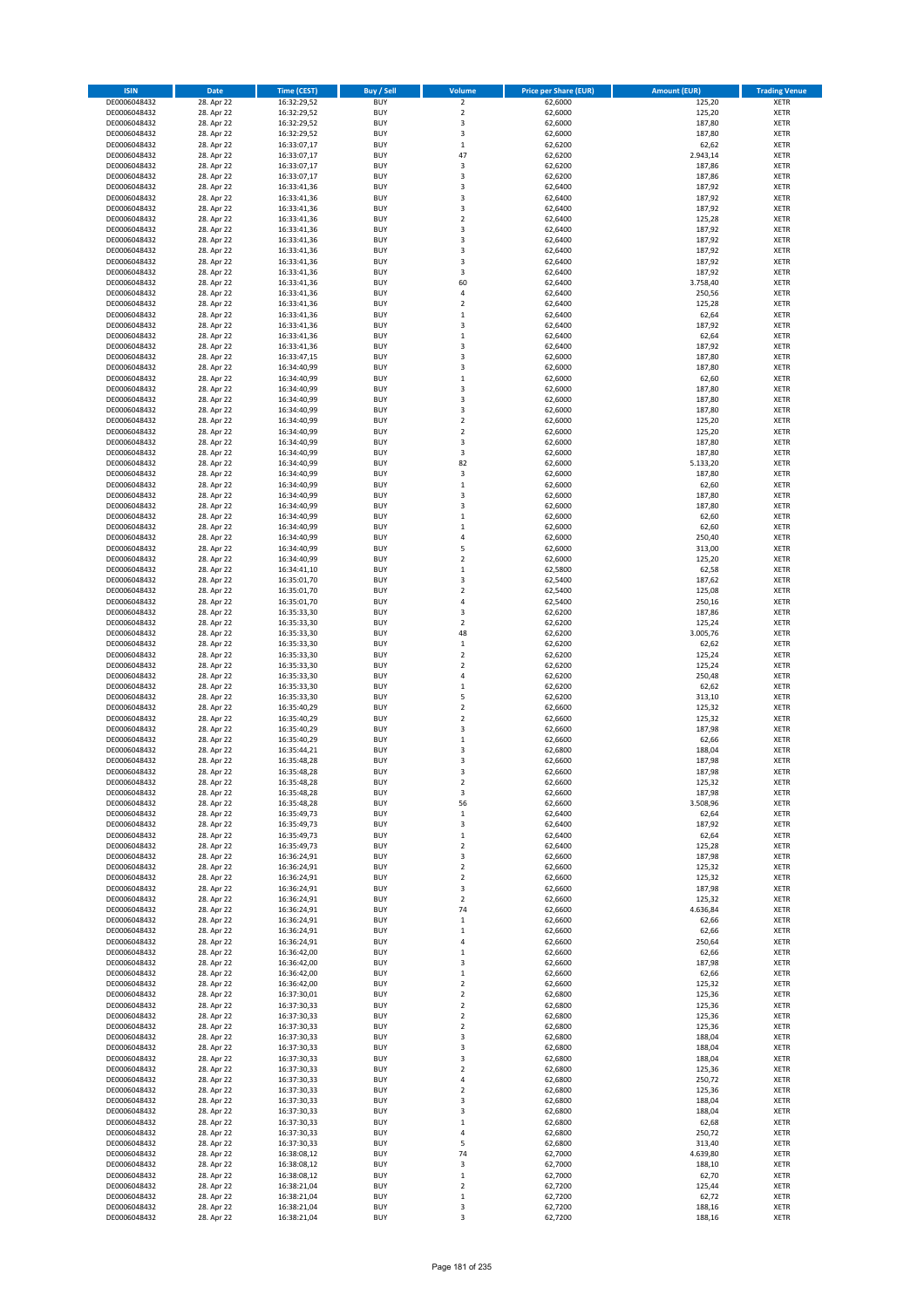| <b>ISIN</b>                  | <b>Date</b>              | <b>Time (CEST)</b>         | <b>Buy / Sell</b>        | <b>Volume</b>                          | <b>Price per Share (EUR)</b> | <b>Amount (EUR)</b> | <b>Trading Venue</b>       |
|------------------------------|--------------------------|----------------------------|--------------------------|----------------------------------------|------------------------------|---------------------|----------------------------|
| DE0006048432                 | 28. Apr 22               | 16:38:21,04                | <b>BUY</b>               | $\,1$                                  | 62,7200                      | 62,72               | <b>XETR</b>                |
| DE0006048432                 | 28. Apr 22               | 16:38:21,04                | <b>BUY</b>               | 3                                      | 62,7200                      | 188,16              | <b>XETR</b>                |
| DE0006048432                 | 28. Apr 22               | 16:38:21,04                | <b>BUY</b>               | 6                                      | 62,7200                      | 376,32              | <b>XETR</b>                |
| DE0006048432                 | 28. Apr 22               | 16:38:21,04                | <b>BUY</b>               | 3                                      | 62,7200                      | 188,16              | <b>XETR</b>                |
| DE0006048432                 | 28. Apr 22               | 16:38:27,34                | <b>BUY</b>               | $\overline{\mathbf{c}}$                | 62,7200                      | 125,44              | <b>XETR</b>                |
| DE0006048432                 | 28. Apr 22               | 16:38:27,34                | <b>BUY</b>               | $\mathbf 2$                            | 62,7200                      | 125,44              | <b>XETR</b>                |
| DE0006048432                 | 28. Apr 22               | 16:39:59,27                | <b>BUY</b>               | $\mathbf 1$                            | 62,7200                      | 62,72               | <b>XETR</b>                |
| DE0006048432                 | 28. Apr 22               | 16:39:59,27                | <b>BUY</b>               | $\overline{\mathbf{c}}$                | 62,7200                      | 125,44              | <b>XETR</b>                |
| DE0006048432                 | 28. Apr 22               | 16:39:59,27                | <b>BUY</b>               | 3                                      | 62,7200                      | 188,16              | <b>XETR</b>                |
| DE0006048432                 | 28. Apr 22               | 16:39:59,27                | <b>BUY</b>               | $\mathbf 2$                            | 62,7200                      | 125,44              | <b>XETR</b>                |
| DE0006048432                 | 28. Apr 22               | 16:39:59,27                | <b>BUY</b>               | $\mathbf 2$                            | 62,7200                      | 125,44              | <b>XETR</b>                |
| DE0006048432                 | 28. Apr 22               | 16:39:59,27                | <b>BUY</b>               | $\overline{\mathbf{c}}$                | 62,7200                      | 125,44              | <b>XETR</b>                |
| DE0006048432                 | 28. Apr 22               | 16:39:59,27                | <b>BUY</b>               | $\mathbf 2$                            | 62,7200                      | 125,44              | <b>XETR</b>                |
| DE0006048432                 | 28. Apr 22               | 16:39:59,27                | <b>BUY</b>               | $\overline{\mathbf{c}}$                | 62,7200                      | 125,44              | <b>XETR</b>                |
| DE0006048432                 | 28. Apr 22               | 16:39:59,27                | <b>BUY</b>               | $\overline{7}$                         | 62,7200                      | 439,04              | <b>XETR</b>                |
| DE0006048432                 | 28. Apr 22               | 16:39:59,27                | <b>BUY</b>               | $\overline{\mathbf{c}}$                | 62,7200                      | 125,44              | <b>XETR</b>                |
| DE0006048432                 | 28. Apr 22               | 16:40:31,82                | <b>BUY</b>               | $\mathbf 2$                            | 62,7400                      | 125,48              | <b>XETR</b>                |
| DE0006048432                 | 28. Apr 22               | 16:40:31,82                | <b>BUY</b>               | 4                                      | 62,7400                      | 250,96              | <b>XETR</b>                |
| DE0006048432                 | 28. Apr 22               | 16:40:31,82                | <b>BUY</b>               | 4                                      | 62,7400                      | 250,96              | <b>XETR</b>                |
| DE0006048432                 | 28. Apr 22               | 16:40:31,82                | <b>BUY</b>               | $\mathbf 2$                            | 62,7400                      | 125,48              | <b>XETR</b>                |
| DE0006048432                 | 28. Apr 22               | 16:40:31,82                | <b>BUY</b>               | $\mathbf 1$                            | 62,7400                      | 62,74               | <b>XETR</b>                |
| DE0006048432                 | 28. Apr 22               | 16:40:31,82                | <b>BUY</b>               | 88                                     | 62,7400                      | 5.521,12            | <b>XETR</b>                |
| DE0006048432                 | 28. Apr 22               | 16:40:31,82                | <b>BUY</b>               | $\mathbf 2$                            | 62,7400                      | 125,48              | <b>XETR</b>                |
| DE0006048432                 | 28. Apr 22               | 16:40:31,82                | <b>BUY</b>               | 4                                      | 62,7400                      | 250,96              | <b>XETR</b>                |
| DE0006048432                 | 28. Apr 22               | 16:40:31,82                | <b>BUY</b>               | $\mathbf 2$                            | 62,7400                      | 125,48              | <b>XETR</b>                |
| DE0006048432                 | 28. Apr 22               | 16:40:31,82                | <b>BUY</b>               | $\mathbf 2$                            | 62,7400                      | 125,48              | <b>XETR</b>                |
| DE0006048432                 | 28. Apr 22               | 16:40:31,82                | <b>BUY</b>               | $\mathbf 2$                            | 62,7400                      | 125,48              | <b>XETR</b>                |
| DE0006048432                 | 28. Apr 22               | 16:40:31,82                | <b>BUY</b><br><b>BUY</b> | $\overline{\mathbf{c}}$                | 62,7400                      | 125,48              | <b>XETR</b>                |
| DE0006048432                 | 28. Apr 22<br>28. Apr 22 | 16:40:31,82                | <b>BUY</b>               | $\mathbf 2$<br>$\overline{\mathbf{c}}$ | 62,7400                      | 125,48              | <b>XETR</b><br><b>XETR</b> |
| DE0006048432                 |                          | 16:40:31,82                |                          | 4                                      | 62,7400                      | 125,48              |                            |
| DE0006048432<br>DE0006048432 | 28. Apr 22<br>28. Apr 22 | 16:40:31,82                | <b>BUY</b><br><b>BUY</b> | 3                                      | 62,7400                      | 250,96<br>188,22    | <b>XETR</b><br><b>XETR</b> |
| DE0006048432                 | 28. Apr 22               | 16:40:31,82                | <b>BUY</b>               | $\mathbf 2$                            | 62,7400<br>62,7400           | 125,48              | <b>XETR</b>                |
| DE0006048432                 | 28. Apr 22               | 16:40:31,82<br>16:40:31,82 | <b>BUY</b>               | $\mathbf 2$                            | 62,7400                      | 125,48              | <b>XETR</b>                |
| DE0006048432                 | 28. Apr 22               | 16:40:31,82                | <b>BUY</b>               | 5                                      | 62.7400                      | 313,70              | <b>XETR</b>                |
| DE0006048432                 | 28. Apr 22               | 16:40:48,33                | <b>BUY</b>               | $\mathbf 2$                            | 62,7600                      | 125,52              | <b>XETR</b>                |
| DE0006048432                 | 28. Apr 22               | 16:40:48,33                | <b>BUY</b>               | $\overline{\mathbf{c}}$                | 62,7600                      | 125,52              | <b>XETR</b>                |
| DE0006048432                 | 28. Apr 22               | 16:40:59,60                | <b>BUY</b>               | 3                                      | 62,7400                      | 188,22              | <b>XETR</b>                |
| DE0006048432                 | 28. Apr 22               | 16:40:59,60                | <b>BUY</b>               | $\overline{\mathbf{c}}$                | 62,7400                      | 125,48              | <b>XETR</b>                |
| DE0006048432                 | 28. Apr 22               | 16:40:59,60                | <b>BUY</b>               | 3                                      | 62,7400                      | 188,22              | <b>XETR</b>                |
| DE0006048432                 | 28. Apr 22               | 16:40:59,60                | <b>BUY</b>               | $\mathbf 1$                            | 62,7400                      | 62,74               | <b>XETR</b>                |
| DE0006048432                 | 28. Apr 22               | 16:40:59,60                | <b>BUY</b>               | 70                                     | 62,7400                      | 4.391,80            | <b>XETR</b>                |
| DE0006048432                 | 28. Apr 22               | 16:40:59,60                | <b>BUY</b>               | $\mathbf 2$                            | 62,7400                      | 125,48              | <b>XETR</b>                |
| DE0006048432                 | 28. Apr 22               | 16:40:59,60                | <b>BUY</b>               | 4                                      | 62,7400                      | 250,96              | <b>XETR</b>                |
| DE0006048432                 | 28. Apr 22               | 16:40:59,60                | <b>BUY</b>               | $\mathbf 2$                            | 62,7400                      | 125,48              | <b>XETR</b>                |
| DE0006048432                 | 28. Apr 22               | 16:40:59,60                | <b>BUY</b>               | $\overline{2}$                         | 62,7400                      | 125,48              | <b>XETR</b>                |
| DE0006048432                 | 28. Apr 22               | 16:40:59,60                | <b>BUY</b>               | $\mathbf 1$                            | 62,7400                      | 62,74               | <b>XETR</b>                |
| DE0006048432                 | 28. Apr 22               | 16:40:59,60                | <b>BUY</b>               | $\mathbf 2$                            | 62,7400                      | 125,48              | <b>XETR</b>                |
| DE0006048432                 | 28. Apr 22               | 16:40:59,60                | <b>BUY</b>               | $\mathbf 2$                            | 62,7400                      | 125,48              | <b>XETR</b>                |
| DE0006048432                 | 28. Apr 22               | 16:41:00,95                | <b>BUY</b>               | $\mathbf 2$                            | 62,7200                      | 125,44              | <b>XETR</b>                |
| DE0006048432                 | 28. Apr 22               | 16:41:00,95                | <b>BUY</b>               | $\overline{\mathbf{c}}$                | 62,7200                      | 125,44              | <b>XETR</b>                |
| DE0006048432                 | 28. Apr 22               | 16:41:00,95                | <b>BUY</b>               | 3                                      | 62,7200                      | 188,16              | <b>XETR</b>                |
| DE0006048432                 | 28. Apr 22               | 16:41:00,95                | <b>BUY</b>               | $\mathbf 1$                            | 62,7200                      | 62,72               | <b>XETR</b>                |
| DE0006048432                 | 28. Apr 22               | 16:41:26,44                | <b>BUY</b>               | 3                                      | 62,7200                      | 188,16              | <b>XETR</b>                |
| DE0006048432                 | 28. Apr 22               | 16:41:26,44                | <b>BUY</b>               | 3                                      | 62,7200                      | 188,16              | <b>XETR</b>                |
| DE0006048432                 | 28. Apr 22               | 16:41:26,44                | <b>BUY</b>               | $\mathbf 1$                            | 62,7200                      | 62,72               | <b>XETR</b>                |
| DE0006048432                 | 28. Apr 22               | 16:41:26,44                | <b>BUY</b>               | $\overline{\mathbf{c}}$                | 62,7200                      | 125,44              | <b>XETR</b>                |
| DE0006048432                 | 28. Apr 22               | 16:41:26,44                | <b>BUY</b>               | 4                                      | 62,7200                      | 250,88              | <b>XETR</b>                |
| DE0006048432                 | 28. Apr 22               | 16:42:45,15                | <b>BUY</b>               | 3                                      | 62,7200                      | 188,16              | <b>XETR</b>                |
| DE0006048432                 | 28. Apr 22               | 16:43:06,35                | <b>BUY</b>               | 3                                      | 62,7600                      | 188,28              | <b>XETR</b>                |
| DE0006048432                 | 28. Apr 22               | 16:43:06,35                | <b>BUY</b>               | $\mathbf 2$                            | 62,7600                      | 125,52              | <b>XETR</b>                |
| DE0006048432                 | 28. Apr 22               | 16:43:06,35                | <b>BUY</b>               | 3                                      | 62,7600                      | 188,28              | <b>XETR</b>                |
| DE0006048432                 | 28. Apr 22               | 16:43:06,35                | <b>BUY</b>               | $\mathbf 1$                            | 62,7600                      | 62,76               | <b>XETR</b>                |
| DE0006048432                 | 28. Apr 22               | 16:44:01,76                | <b>BUY</b>               | $\overline{2}$                         | 62,7800                      | 125,56              | <b>XETR</b>                |
| DE0006048432                 | 28. Apr 22               | 16:44:20,06                | BUY                      | 2                                      | 62,7800                      | 125,56              | <b>XETR</b>                |
| DE0006048432                 | 28. Apr 22               | 16:44:28,68                | <b>BUY</b>               | $\mathbf 2$                            | 62,7800                      | 125,56              | <b>XETR</b>                |
| DE0006048432                 | 28. Apr 22               | 16:45:31,86                | <b>BUY</b>               | $\mathbf 2$                            | 62,7800                      | 125,56              | <b>XETR</b>                |
| DE0006048432                 | 28. Apr 22               | 16:45:31,86                | <b>BUY</b>               | $\mathbf 1$                            | 62,7800                      | 62,78               | XETR                       |
| DE0006048432                 | 28. Apr 22               | 16:45:31,86                | <b>BUY</b>               | 4                                      | 62,7800                      | 251,12              | <b>XETR</b>                |
| DE0006048432                 | 28. Apr 22               | 16:45:31,86                | <b>BUY</b>               | $\mathbf 2$                            | 62,7800                      | 125,56              | <b>XETR</b>                |
| DE0006048432                 | 28. Apr 22               | 16:45:31,86<br>16:45:45,15 | <b>BUY</b><br><b>BUY</b> | 4                                      | 62,7800                      | 251,12              | <b>XETR</b>                |
| DE0006048432<br>DE0006048432 | 28. Apr 22               |                            |                          | 4                                      | 62,8200                      | 251,28              | <b>XETR</b>                |
| DE0006048432                 | 28. Apr 22<br>28. Apr 22 | 16:45:47,59<br>16:45:47,59 | <b>BUY</b><br><b>BUY</b> | $\mathbf 1$<br>$\mathbf 2$             | 62,8200<br>62,8200           | 62,82<br>125,64     | <b>XETR</b><br><b>XETR</b> |
| DE0006048432                 | 28. Apr 22               | 16:45:47,59                | <b>BUY</b>               | 5                                      | 62,8200                      | 314,10              | <b>XETR</b>                |
| DE0006048432                 | 28. Apr 22               | 16:45:47,59                | <b>BUY</b>               | 3                                      | 62,8200                      | 188,46              | <b>XETR</b>                |
| DE0006048432                 | 28. Apr 22               | 16:45:47,59                | <b>BUY</b>               | $\mathbf 1$                            | 62,8200                      | 62,82               | <b>XETR</b>                |
| DE0006048432                 | 28. Apr 22               | 16:45:47,59                | <b>BUY</b>               | $\mathbf 1$                            | 62,8200                      | 62,82               | <b>XETR</b>                |
| DE0006048432                 | 28. Apr 22               | 16:46:04,04                | <b>BUY</b>               | 3                                      | 62,8000                      | 188,40              | <b>XETR</b>                |
| DE0006048432                 | 28. Apr 22               | 16:46:04,04                | <b>BUY</b>               | 4                                      | 62,8000                      | 251,20              | <b>XETR</b>                |
| DE0006048432                 | 28. Apr 22               | 16:46:04,04                | <b>BUY</b>               | $\mathbf 2$                            | 62,8000                      | 125,60              | <b>XETR</b>                |
| DE0006048432                 | 28. Apr 22               | 16:46:04,04                | <b>BUY</b>               | 6                                      | 62,8000                      | 376,80              | <b>XETR</b>                |
| DE0006048432                 | 28. Apr 22               | 16:46:04,04                | <b>BUY</b>               | $\mathbf 2$                            | 62,8000                      | 125,60              | XETR                       |
| DE0006048432                 | 28. Apr 22               | 16:46:04,04                | <b>BUY</b>               | $\mathbf 2$                            | 62,8000                      | 125,60              | <b>XETR</b>                |
| DE0006048432                 | 28. Apr 22               | 16:46:04,04                | <b>BUY</b>               | 4                                      | 62,8000                      | 251,20              | <b>XETR</b>                |
| DE0006048432                 | 28. Apr 22               | 16:46:04,04                | <b>BUY</b>               | $\mathbf 2$                            | 62,8000                      | 125,60              | <b>XETR</b>                |
| DE0006048432                 | 28. Apr 22               | 16:46:04,04                | <b>BUY</b>               | 221                                    | 62,8000                      | 13.878,80           | <b>XETR</b>                |
| DE0006048432                 | 28. Apr 22               | 16:46:04,04                | <b>BUY</b>               | $\,$ 1                                 | 62,8000                      | 62,80               | <b>XETR</b>                |
| DE0006048432                 | 28. Apr 22               | 16:46:04,04                | <b>BUY</b>               | 3                                      | 62,8000                      | 188,40              | <b>XETR</b>                |
| DE0006048432                 | 28. Apr 22               | 16:46:04,04                | <b>BUY</b>               | 5                                      | 62,8000                      | 314,00              | <b>XETR</b>                |
| DE0006048432                 | 28. Apr 22               | 16:46:04,04                | <b>BUY</b>               | $\mathbf 2$                            | 62,8000                      | 125,60              | <b>XETR</b>                |
| DE0006048432                 | 28. Apr 22               | 16:46:04,04                | <b>BUY</b>               | 4                                      | 62,8000                      | 251,20              | <b>XETR</b>                |
| DE0006048432                 | 28. Apr 22               | 16:46:04,04                | <b>BUY</b>               | 3                                      | 62,8000                      | 188,40              | <b>XETR</b>                |
| DE0006048432                 | 28. Apr 22               | 16:46:04,04                | <b>BUY</b>               | 3                                      | 62,8000                      | 188,40              | <b>XETR</b>                |
| DE0006048432                 | 28. Apr 22               | 16:46:04,07                | <b>BUY</b>               | 4                                      | 62,7800                      | 251,12              | <b>XETR</b>                |
| DE0006048432                 | 28. Apr 22               | 16:47:01,92                | <b>BUY</b>               | 4                                      | 62,8000                      | 251,20              | <b>XETR</b>                |
| DE0006048432                 | 28. Apr 22               | 16:47:26,69                | <b>BUY</b>               | $\mathbf 1$                            | 62,8200                      | 62,82               | <b>XETR</b>                |
| DE0006048432                 | 28. Apr 22               | 16:47:26,69                | <b>BUY</b>               | 4                                      | 62,8200                      | 251,28              | <b>XETR</b>                |
| DE0006048432                 | 28. Apr 22               | 16:47:26,69                | <b>BUY</b>               | 3                                      | 62,8200                      | 188,46              | <b>XETR</b>                |
| DE0006048432                 | 28. Apr 22               | 16:47:26,69                | <b>BUY</b>               | 5                                      | 62,8200                      | 314,10              | <b>XETR</b>                |
| DE0006048432<br>DE0006048432 | 28. Apr 22<br>28. Apr 22 | 16:47:26,69                | <b>BUY</b><br><b>BUY</b> | 3<br>$\mathbf 2$                       | 62,8200<br>62,8200           | 188,46<br>125,64    | <b>XETR</b><br>XETR        |
| DE0006048432                 | 28. Apr 22               | 16:47:26,69<br>16:47:26,69 | <b>BUY</b>               | 4                                      | 62,8200                      | 251,28              | <b>XETR</b>                |
| DE0006048432                 | 28. Apr 22               | 16:47:26,69                | <b>BUY</b>               | $\mathbf 1$                            | 62,8200                      | 62,82               | <b>XETR</b>                |
| DE0006048432                 | 28. Apr 22               | 16:47:26,69                | <b>BUY</b>               | 3                                      | 62,8200                      | 188,46              | <b>XETR</b>                |
| DE0006048432                 | 28. Apr 22               | 16:47:28,35                | <b>BUY</b>               | 4                                      | 62,8200                      | 251,28              | <b>XETR</b>                |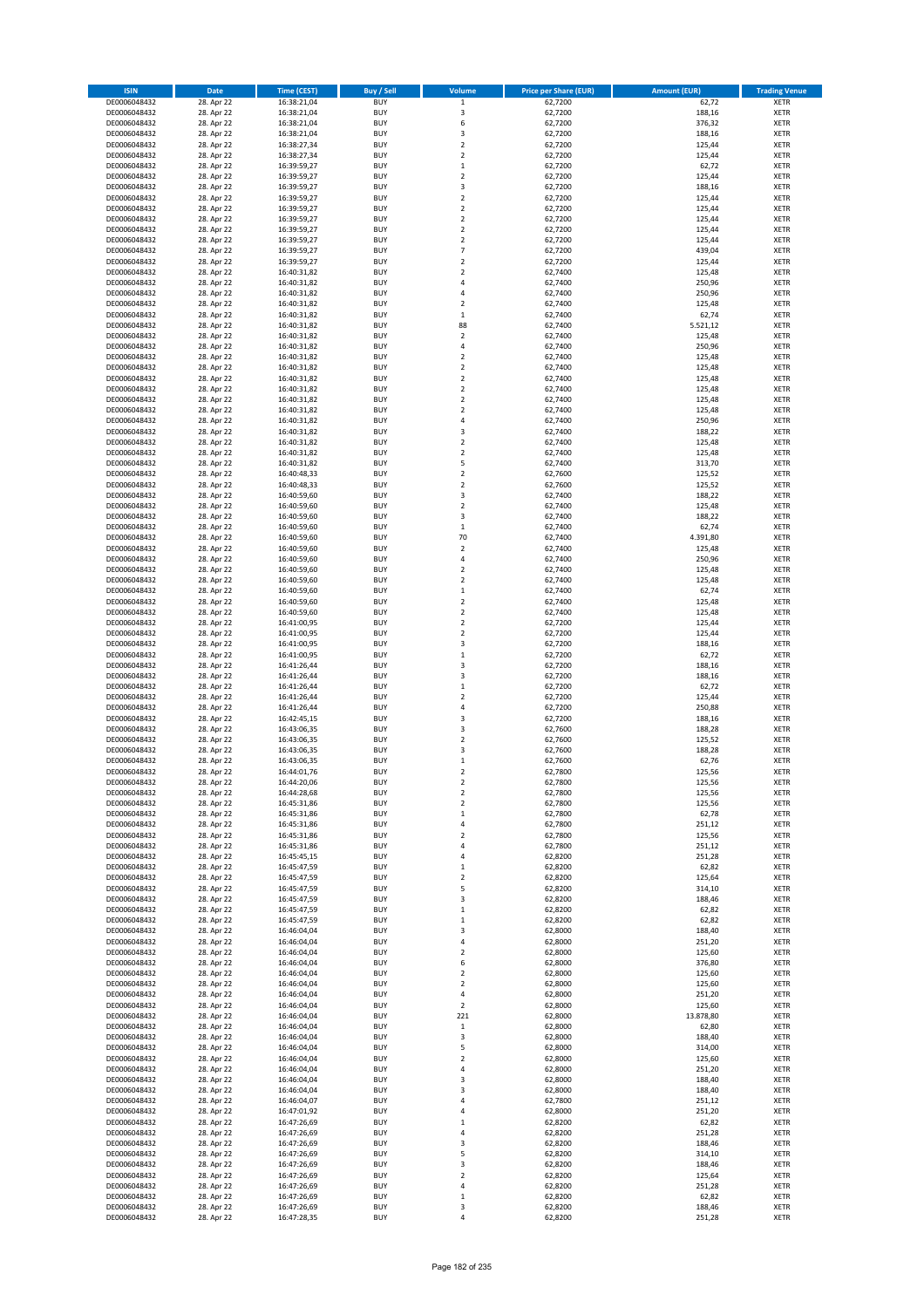| <b>ISIN</b>                  | <b>Date</b>              | <b>Time (CEST)</b>         | <b>Buy / Sell</b>        | <b>Volume</b>                          | <b>Price per Share (EUR)</b> | <b>Amount (EUR)</b> | <b>Trading Venue</b>       |
|------------------------------|--------------------------|----------------------------|--------------------------|----------------------------------------|------------------------------|---------------------|----------------------------|
| DE0006048432                 | 28. Apr 22               | 16:47:28,35                | <b>BUY</b>               | $\,1$                                  | 62,8200                      | 62,82               | <b>XETR</b>                |
| DE0006048432                 | 28. Apr 22               | 16:47:28,35                | <b>BUY</b>               | $\overline{7}$                         | 62,8200                      | 439,74              | <b>XETR</b>                |
| DE0006048432                 | 28. Apr 22               | 16:47:28,36                | <b>BUY</b>               | $\mathbf 2$                            | 62,8200                      | 125,64              | <b>XETR</b>                |
| DE0006048432<br>DE0006048432 | 28. Apr 22<br>28. Apr 22 | 16:48:04,37<br>16:48:04,37 | <b>BUY</b><br><b>BUY</b> | $\mathbf 2$<br>6                       | 62,8000<br>62,8000           | 125,60<br>376,80    | <b>XETR</b><br><b>XETR</b> |
| DE0006048432                 | 28. Apr 22               | 16:48:04,37                | <b>BUY</b>               | $\mathbf 2$                            | 62,8000                      | 125,60              | <b>XETR</b>                |
| DE0006048432                 | 28. Apr 22               | 16:48:04,37                | <b>BUY</b>               | 3                                      | 62,8000                      | 188,40              | <b>XETR</b>                |
| DE0006048432                 | 28. Apr 22               | 16:48:04,37                | <b>BUY</b>               | $\overline{\mathbf{c}}$                | 62,8000                      | 125,60              | <b>XETR</b>                |
| DE0006048432                 | 28. Apr 22               | 16:48:04,37                | <b>BUY</b>               | $\mathbf{1}$                           | 62,8000                      | 62,80               | <b>XETR</b>                |
| DE0006048432                 | 28. Apr 22               | 16:48:04,37                | <b>BUY</b>               | 5                                      | 62,8000                      | 314,00              | <b>XETR</b>                |
| DE0006048432                 | 28. Apr 22               | 16:48:04,37                | <b>BUY</b>               | 111                                    | 62,8000                      | 6.970,80            | <b>XETR</b>                |
| DE0006048432<br>DE0006048432 | 28. Apr 22<br>28. Apr 22 | 16:48:04,37                | <b>BUY</b><br><b>BUY</b> | $\overline{\mathbf{c}}$<br>$\mathbf 2$ | 62,8000<br>62,8000           | 125,60<br>125,60    | <b>XETR</b><br><b>XETR</b> |
| DE0006048432                 | 28. Apr 22               | 16:48:04,37<br>16:48:04,37 | <b>BUY</b>               | 4                                      | 62,8000                      | 251,20              | <b>XETR</b>                |
| DE0006048432                 | 28. Apr 22               | 16:48:04,37                | <b>BUY</b>               | $\overline{\mathbf{c}}$                | 62,8000                      | 125,60              | <b>XETR</b>                |
| DE0006048432                 | 28. Apr 22               | 16:48:04,37                | <b>BUY</b>               | $\overline{\mathbf{c}}$                | 62,8000                      | 125,60              | <b>XETR</b>                |
| DE0006048432                 | 28. Apr 22               | 16:48:04,37                | <b>BUY</b>               | 3                                      | 62,8000                      | 188,40              | <b>XETR</b>                |
| DE0006048432                 | 28. Apr 22               | 16:48:04,37                | <b>BUY</b>               | $\mathbf 2$                            | 62,8000                      | 125,60              | <b>XETR</b>                |
| DE0006048432                 | 28. Apr 22               | 16:48:04,37                | <b>BUY</b>               | $\overline{\mathbf{c}}$                | 62,8000                      | 125,60              | <b>XETR</b>                |
| DE0006048432                 | 28. Apr 22               | 16:48:04,37                | <b>BUY</b>               | 3                                      | 62,8000                      | 188,40              | <b>XETR</b>                |
| DE0006048432<br>DE0006048432 | 28. Apr 22<br>28. Apr 22 | 16:48:04,37<br>16:48:59,96 | <b>BUY</b><br><b>BUY</b> | 44<br>3                                | 62,8000<br>62,8200           | 2.763,20<br>188,46  | <b>XETR</b><br><b>XETR</b> |
| DE0006048432                 | 28. Apr 22               | 16:48:59,96                | <b>BUY</b>               | $\mathbf 1$                            | 62,8200                      | 62,82               | <b>XETR</b>                |
| DE0006048432                 | 28. Apr 22               | 16:48:59,96                | <b>BUY</b>               | 4                                      | 62,8200                      | 251,28              | <b>XETR</b>                |
| DE0006048432                 | 28. Apr 22               | 16:48:59,96                | <b>BUY</b>               | $\mathbf 2$                            | 62,8200                      | 125,64              | <b>XETR</b>                |
| DE0006048432                 | 28. Apr 22               | 16:48:59,96                | <b>BUY</b>               | $\mathbf 2$                            | 62,8200                      | 125,64              | <b>XETR</b>                |
| DE0006048432                 | 28. Apr 22               | 16:48:59,96                | <b>BUY</b>               | 5                                      | 62,8200                      | 314,10              | <b>XETR</b>                |
| DE0006048432                 | 28. Apr 22               | 16:48:59,96                | <b>BUY</b>               | 4                                      | 62,8200                      | 251,28              | <b>XETR</b>                |
| DE0006048432<br>DE0006048432 | 28. Apr 22<br>28. Apr 22 | 16:48:59,96<br>16:48:59,96 | <b>BUY</b><br><b>BUY</b> | 3<br>$\mathbf 1$                       | 62,8200<br>62,8200           | 188,46<br>62,82     | <b>XETR</b><br><b>XETR</b> |
| DE0006048432                 | 28. Apr 22               | 16:48:59,96                | <b>BUY</b>               | 5                                      | 62,8200                      | 314,10              | <b>XETR</b>                |
| DE0006048432                 | 28. Apr 22               | 16:48:59,96                | <b>BUY</b>               | 3                                      | 62,8200                      | 188,46              | <b>XETR</b>                |
| DE0006048432                 | 28. Apr 22               | 16:48:59,96                | <b>BUY</b>               | $\mathbf 2$                            | 62,8200                      | 125,64              | <b>XETR</b>                |
| DE0006048432                 | 28. Apr 22               | 16:48:59,96                | <b>BUY</b>               | $\mathbf 1$                            | 62,8200                      | 62,82               | <b>XETR</b>                |
| DE0006048432                 | 28. Apr 22               | 16:48:59,96                | <b>BUY</b>               | 5                                      | 62,8200                      | 314,10              | <b>XETR</b>                |
| DE0006048432                 | 28. Apr 22               | 16:48:59,98                | <b>BUY</b>               | $\mathbf 1$                            | 62,8200                      | 62,82               | <b>XETR</b>                |
| DE0006048432                 | 28. Apr 22               | 16:48:59,98                | <b>BUY</b>               | 3<br>3                                 | 62,8200                      | 188,46              | <b>XETR</b>                |
| DE0006048432<br>DE0006048432 | 28. Apr 22<br>28. Apr 22 | 16:49:55,04<br>16:49:55,04 | <b>BUY</b><br><b>BUY</b> | $\overline{\mathbf{c}}$                | 62,8200<br>62,8200           | 188,46<br>125,64    | <b>XETR</b><br><b>XETR</b> |
| DE0006048432                 | 28. Apr 22               | 16:49:55,04                | <b>BUY</b>               | $\overline{\mathbf{c}}$                | 62,8200                      | 125,64              | <b>XETR</b>                |
| DE0006048432                 | 28. Apr 22               | 16:49:55,04                | <b>BUY</b>               | 4                                      | 62,8200                      | 251,28              | <b>XETR</b>                |
| DE0006048432                 | 28. Apr 22               | 16:49:55,04                | <b>BUY</b>               | $\mathbf 2$                            | 62,8200                      | 125,64              | <b>XETR</b>                |
| DE0006048432                 | 28. Apr 22               | 16:49:55,04                | <b>BUY</b>               | $\mathbf 2$                            | 62,8200                      | 125,64              | <b>XETR</b>                |
| DE0006048432                 | 28. Apr 22               | 16:49:55,04                | <b>BUY</b>               | $\overline{\mathbf{c}}$                | 62,8200                      | 125,64              | <b>XETR</b>                |
| DE0006048432                 | 28. Apr 22               | 16:49:55,04                | <b>BUY</b>               | $\mathbf 2$                            | 62,8200                      | 125,64              | <b>XETR</b>                |
| DE0006048432                 | 28. Apr 22               | 16:49:55,04                | <b>BUY</b>               | $\mathbf 1$                            | 62,8200                      | 62,82               | <b>XETR</b>                |
| DE0006048432<br>DE0006048432 | 28. Apr 22<br>28. Apr 22 | 16:49:55,04<br>16:49:55,04 | <b>BUY</b><br><b>BUY</b> | $\mathbf 1$<br>3                       | 62,8200<br>62,8200           | 62,82<br>188,46     | <b>XETR</b><br><b>XETR</b> |
| DE0006048432                 | 28. Apr 22               | 16:49:55,04                | <b>BUY</b>               | $\mathbf 2$                            | 62,8200                      | 125,64              | <b>XETR</b>                |
| DE0006048432                 | 28. Apr 22               | 16:49:55,04                | <b>BUY</b>               | 4                                      | 62,8200                      | 251,28              | <b>XETR</b>                |
| DE0006048432                 | 28. Apr 22               | 16:50:01,01                | <b>BUY</b>               | $\overline{\mathbf{c}}$                | 62,8000                      | 125,60              | <b>XETR</b>                |
| DE0006048432                 | 28. Apr 22               | 16:50:01,01                | <b>BUY</b>               | $\mathbf 2$                            | 62,8000                      | 125,60              | <b>XETR</b>                |
| DE0006048432                 | 28. Apr 22               | 16:50:01,01                | <b>BUY</b>               | $\overline{2}$                         | 62,8000                      | 125,60              | <b>XETR</b>                |
| DE0006048432                 | 28. Apr 22               | 16:50:01,01                | <b>BUY</b>               | $\mathbf 1$                            | 62,8000                      | 62,80               | <b>XETR</b>                |
| DE0006048432<br>DE0006048432 | 28. Apr 22<br>28. Apr 22 | 16:50:01,01<br>16:50:01,01 | <b>BUY</b><br><b>BUY</b> | 180<br>$\mathbf 2$                     | 62,8000<br>62,8000           | 11.304,00<br>125,60 | <b>XETR</b><br><b>XETR</b> |
| DE0006048432                 | 28. Apr 22               | 16:50:01,01                | <b>BUY</b>               | $\overline{\mathbf{c}}$                | 62,8000                      | 125,60              | <b>XETR</b>                |
| DE0006048432                 | 28. Apr 22               | 16:50:01,01                | <b>BUY</b>               | $\mathbf 1$                            | 62,8000                      | 62,80               | <b>XETR</b>                |
| DE0006048432                 | 28. Apr 22               | 16:50:01,01                | <b>BUY</b>               | $\overline{\mathbf{c}}$                | 62,8000                      | 125,60              | <b>XETR</b>                |
| DE0006048432                 | 28. Apr 22               | 16:50:01,01                | <b>BUY</b>               | $\overline{2}$                         | 62,8000                      | 125,60              | <b>XETR</b>                |
| DE0006048432                 | 28. Apr 22               | 16:50:02,01                | <b>BUY</b>               | 67                                     | 62,8000                      | 4.207,60            | <b>XETR</b>                |
| DE0006048432                 | 28. Apr 22               | 16:50:02,29                | <b>BUY</b>               | $\overline{\mathbf{c}}$                | 62,8000                      | 125,60              | <b>XETR</b>                |
| DE0006048432<br>DE0006048432 | 28. Apr 22<br>28. Apr 22 | 16:50:02,29<br>16:50:02,29 | <b>BUY</b><br><b>BUY</b> | $\overline{\mathbf{c}}$<br>3           | 62,8000<br>62,8000           | 125,60<br>188,40    | <b>XETR</b><br><b>XETR</b> |
| DE0006048432                 | 28. Apr 22               | 16:50:02,29                | BUY                      | 56                                     | 62,8000                      | 3.516,80            | <b>XETR</b>                |
| DE0006048432                 | 28. Apr 22               | 16:50:02,29                | <b>BUY</b>               | 3                                      | 62,8000                      | 188,40              | <b>XETR</b>                |
| DE0006048432                 | 28. Apr 22               | 16:50:02,29                | <b>BUY</b>               | 4                                      | 62,8000                      | 251,20              | <b>XETR</b>                |
| DE0006048432                 | 28. Apr 22               | 16:50:02,29                | <b>BUY</b>               | $\mathbf 1$                            | 62,8000                      | 62,80               | <b>XETR</b>                |
| DE0006048432                 | 28. Apr 22               | 16:50:02,62                | <b>BUY</b>               | 3                                      | 62,8000                      | 188,40              | <b>XETR</b>                |
| DE0006048432<br>DE0006048432 | 28. Apr 22<br>28. Apr 22 | 16:50:02,62                | <b>BUY</b><br><b>BUY</b> | $\mathbf 2$<br>$\overline{2}$          | 62,8000<br>62,8000           | 125,60<br>125,60    | <b>XETR</b>                |
| DE0006048432                 | 28. Apr 22               | 16:50:02,62<br>16:50:46,53 | <b>BUY</b>               | $\mathbf 2$                            | 62,8000                      | 125,60              | <b>XETR</b><br><b>XETR</b> |
| DE0006048432                 | 28. Apr 22               | 16:50:46,53                | <b>BUY</b>               | 4                                      | 62,8000                      | 251,20              | <b>XETR</b>                |
| DE0006048432                 | 28. Apr 22               | 16:50:46,53                | <b>BUY</b>               | 4                                      | 62,8000                      | 251,20              | <b>XETR</b>                |
| DE0006048432                 | 28. Apr 22               | 16:50:46,53                | <b>BUY</b>               | $\mathbf 2$                            | 62,8000                      | 125,60              | <b>XETR</b>                |
| DE0006048432                 | 28. Apr 22               | 16:50:46,53                | <b>BUY</b>               | $\overline{2}$                         | 62,8000                      | 125,60              | <b>XETR</b>                |
| DE0006048432                 | 28. Apr 22               | 16:50:46,53                | <b>BUY</b>               | 65                                     | 62,8000                      | 4.082,00            | <b>XETR</b>                |
| DE0006048432<br>DE0006048432 | 28. Apr 22<br>28. Apr 22 | 16:50:46,53<br>16:50:46,53 | <b>BUY</b><br><b>BUY</b> | 4<br>3                                 | 62,8000<br>62,8000           | 251,20<br>188,40    | <b>XETR</b><br><b>XETR</b> |
| DE0006048432                 | 28. Apr 22               | 16:50:46,53                | <b>BUY</b>               | 3                                      | 62,8000                      | 188,40              | <b>XETR</b>                |
| DE0006048432                 | 28. Apr 22               | 16:50:46,53                | <b>BUY</b>               | $\mathbf 1$                            | 62,8000                      | 62,80               | <b>XETR</b>                |
| DE0006048432                 | 28. Apr 22               | 16:50:46,53                | <b>BUY</b>               | $\mathbf 2$                            | 62,8000                      | 125,60              | <b>XETR</b>                |
| DE0006048432                 | 28. Apr 22               | 16:50:46,53                | <b>BUY</b>               | 3                                      | 62,8000                      | 188,40              | XETR                       |
| DE0006048432                 | 28. Apr 22               | 16:50:46,53                | <b>BUY</b>               | $\mathbf 1$                            | 62,8000                      | 62,80               | <b>XETR</b>                |
| DE0006048432                 | 28. Apr 22               | 16:50:46,53                | <b>BUY</b>               | $\mathbf 1$                            | 62,8000                      | 62,80               | <b>XETR</b>                |
| DE0006048432<br>DE0006048432 | 28. Apr 22<br>28. Apr 22 | 16:50:46,53                | <b>BUY</b><br><b>BUY</b> | $\mathbf 2$<br>$\mathbf 1$             | 62,8000<br>62,8000           | 125,60<br>62,80     | <b>XETR</b><br><b>XETR</b> |
| DE0006048432                 | 28. Apr 22               | 16:50:46,59<br>16:50:46,59 | <b>BUY</b>               | $\mathbf 2$                            | 62,8000                      | 125,60              | <b>XETR</b>                |
| DE0006048432                 | 28. Apr 22               | 16:50:52,75                | <b>BUY</b>               | 4                                      | 62,7800                      | 251,12              | <b>XETR</b>                |
| DE0006048432                 | 28. Apr 22               | 16:50:52,75                | <b>BUY</b>               | 3                                      | 62,7800                      | 188,34              | <b>XETR</b>                |
| DE0006048432                 | 28. Apr 22               | 16:50:52,75                | <b>BUY</b>               | 4                                      | 62,7800                      | 251,12              | <b>XETR</b>                |
| DE0006048432                 | 28. Apr 22               | 16:50:52,75                | <b>BUY</b>               | 5                                      | 62,7800                      | 313,90              | <b>XETR</b>                |
| DE0006048432                 | 28. Apr 22               | 16:50:52,76                | <b>BUY</b>               | 4                                      | 62,7800                      | 251,12              | <b>XETR</b>                |
| DE0006048432<br>DE0006048432 | 28. Apr 22<br>28. Apr 22 | 16:51:26,78                | <b>BUY</b><br><b>BUY</b> | 3<br>3                                 | 62,7600<br>62,7600           | 188,28<br>188,28    | <b>XETR</b><br><b>XETR</b> |
| DE0006048432                 | 28. Apr 22               | 16:51:26,78<br>16:51:26,78 | <b>BUY</b>               | 4                                      | 62,7600                      | 251,04              | <b>XETR</b>                |
| DE0006048432                 | 28. Apr 22               | 16:51:26,78                | <b>BUY</b>               | $\mathbf 1$                            | 62,7600                      | 62,76               | <b>XETR</b>                |
| DE0006048432                 | 28. Apr 22               | 16:51:26,78                | <b>BUY</b>               | $\overline{\mathbf{c}}$                | 62,7600                      | 125,52              | <b>XETR</b>                |
| DE0006048432                 | 28. Apr 22               | 16:51:26,78                | <b>BUY</b>               | $\mathbf 2$                            | 62,7600                      | 125,52              | <b>XETR</b>                |
| DE0006048432                 | 28. Apr 22               | 16:51:26,78                | <b>BUY</b>               | $\mathbf 2$                            | 62,7600                      | 125,52              | <b>XETR</b>                |
| DE0006048432                 | 28. Apr 22               | 16:51:26,78                | <b>BUY</b>               | 123                                    | 62,7600                      | 7.719,48            | <b>XETR</b>                |
| DE0006048432                 | 28. Apr 22               | 16:51:26,78                | <b>BUY</b><br><b>BUY</b> | 3<br>4                                 | 62,7600                      | 188,28              | XETR<br><b>XETR</b>        |
| DE0006048432<br>DE0006048432 | 28. Apr 22<br>28. Apr 22 | 16:51:26,78<br>16:51:26,78 | <b>BUY</b>               | $\mathbf 2$                            | 62,7600<br>62,7600           | 251,04<br>125,52    | <b>XETR</b>                |
| DE0006048432                 | 28. Apr 22               | 16:51:26,78                | <b>BUY</b>               | $\overline{\mathbf{c}}$                | 62,7600                      | 125,52              | <b>XETR</b>                |
| DE0006048432                 | 28. Apr 22               | 16:51:26,78                | <b>BUY</b>               | 3                                      | 62,7600                      | 188,28              | <b>XETR</b>                |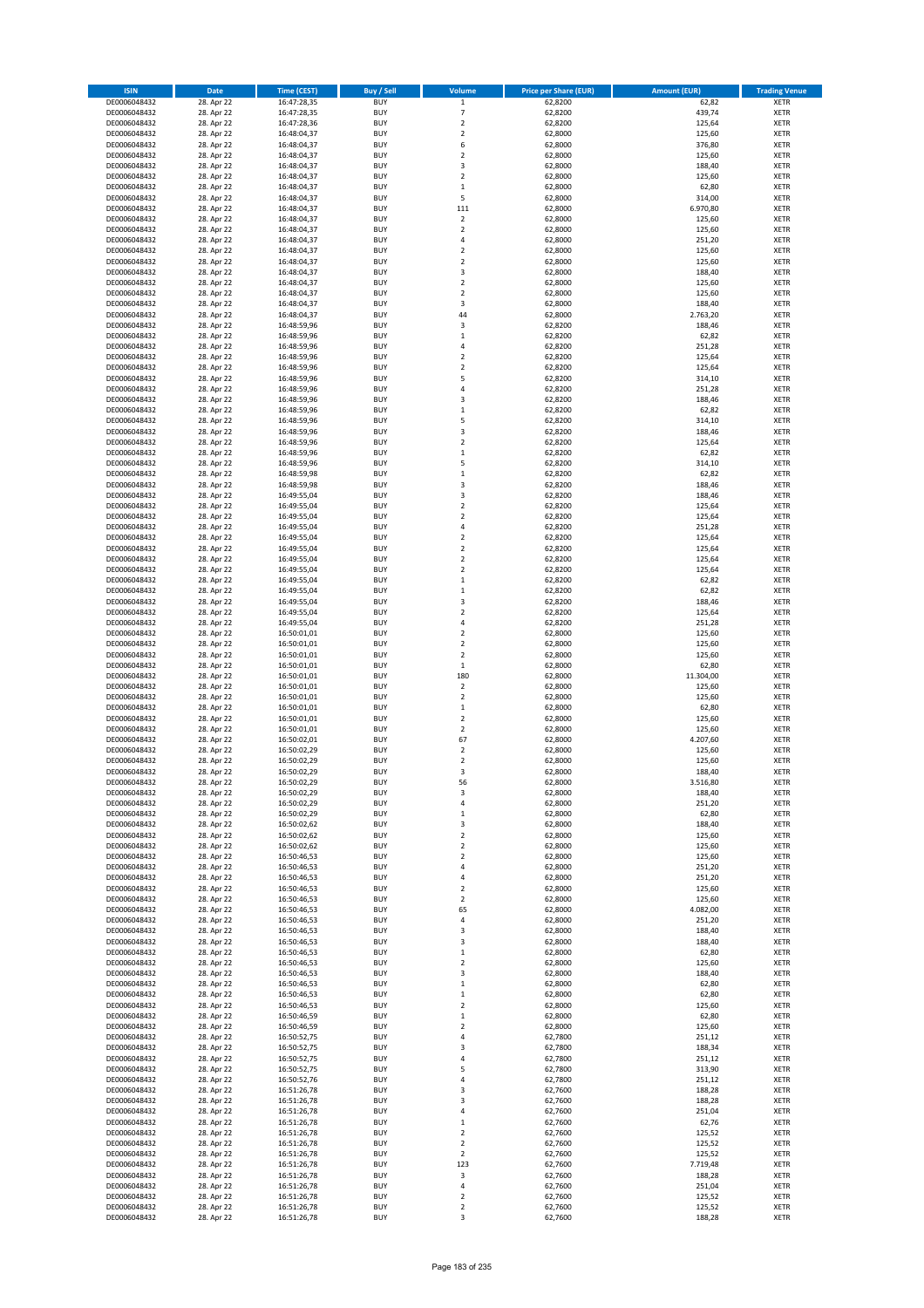| <b>ISIN</b>                  | <b>Date</b>              | <b>Time (CEST)</b>         | <b>Buy / Sell</b>        | <b>Volume</b>                                      | <b>Price per Share (EUR)</b> | <b>Amount (EUR)</b> | <b>Trading Venue</b>       |
|------------------------------|--------------------------|----------------------------|--------------------------|----------------------------------------------------|------------------------------|---------------------|----------------------------|
| DE0006048432                 | 28. Apr 22               | 16:51:26,78                | <b>BUY</b>               | 3                                                  | 62,7600                      | 188,28              | <b>XETR</b>                |
| DE0006048432                 | 28. Apr 22               | 16:51:26,78                | <b>BUY</b>               | $\mathbf 2$                                        | 62,7600                      | 125,52              | <b>XETR</b>                |
| DE0006048432                 | 28. Apr 22               | 16:51:26,78                | <b>BUY</b>               | 4                                                  | 62,7600                      | 251,04              | <b>XETR</b>                |
| DE0006048432                 | 28. Apr 22               | 16:52:01,41                | <b>BUY</b>               | $\mathbf 2$                                        | 62,7600                      | 125,52              | <b>XETR</b>                |
| DE0006048432<br>DE0006048432 | 28. Apr 22<br>28. Apr 22 | 16:52:01,41<br>16:52:01,41 | <b>BUY</b><br><b>BUY</b> | 4<br>$\mathbf{1}$                                  | 62,7600<br>62,7600           | 251,04<br>62,76     | <b>XETR</b><br><b>XETR</b> |
| DE0006048432                 | 28. Apr 22               | 16:52:01,41                | <b>BUY</b>               | $\mathbf 1$                                        | 62,7600                      | 62,76               | <b>XETR</b>                |
| DE0006048432                 | 28. Apr 22               | 16:52:01,41                | <b>BUY</b>               | $\mathbf 1$                                        | 62,7600                      | 62,76               | <b>XETR</b>                |
| DE0006048432                 | 28. Apr 22               | 16:52:01,41                | <b>BUY</b>               | $\overline{2}$                                     | 62,7600                      | 125,52              | <b>XETR</b>                |
| DE0006048432                 | 28. Apr 22               | 16:52:01,41                | <b>BUY</b>               | $\overline{2}$                                     | 62,7600                      | 125,52              | <b>XETR</b>                |
| DE0006048432                 | 28. Apr 22               | 16:52:01,41                | <b>BUY</b>               | $\mathbf 1$                                        | 62,7600                      | 62,76               | <b>XETR</b>                |
| DE0006048432                 | 28. Apr 22               | 16:52:49,81                | <b>BUY</b>               | 3<br>3                                             | 62,7600                      | 188,28              | <b>XETR</b><br><b>XETR</b> |
| DE0006048432<br>DE0006048432 | 28. Apr 22<br>28. Apr 22 | 16:52:49,81<br>16:52:49,81 | <b>BUY</b><br><b>BUY</b> | 3                                                  | 62,7600<br>62,7600           | 188,28<br>188,28    | <b>XETR</b>                |
| DE0006048432                 | 28. Apr 22               | 16:52:49,81                | <b>BUY</b>               | $\overline{\mathbf{c}}$                            | 62,7600                      | 125,52              | <b>XETR</b>                |
| DE0006048432                 | 28. Apr 22               | 16:52:49,81                | <b>BUY</b>               | 3                                                  | 62,7600                      | 188,28              | <b>XETR</b>                |
| DE0006048432                 | 28. Apr 22               | 16:52:49,81                | <b>BUY</b>               | $\mathbf 2$                                        | 62,7600                      | 125,52              | <b>XETR</b>                |
| DE0006048432                 | 28. Apr 22               | 16:52:49,81                | <b>BUY</b>               | $\mathbf 1$                                        | 62,7600                      | 62,76               | <b>XETR</b>                |
| DE0006048432                 | 28. Apr 22               | 16:52:49,81                | <b>BUY</b>               | $\overline{\mathbf{c}}$                            | 62,7600                      | 125,52              | <b>XETR</b>                |
| DE0006048432<br>DE0006048432 | 28. Apr 22<br>28. Apr 22 | 16:52:49,81<br>16:52:49,81 | <b>BUY</b><br><b>BUY</b> | 3<br>3                                             | 62,7600<br>62,7600           | 188,28<br>188,28    | <b>XETR</b><br><b>XETR</b> |
| DE0006048432                 | 28. Apr 22               | 16:52:49,81                | <b>BUY</b>               | $\mathbf 1$                                        | 62,7600                      | 62,76               | <b>XETR</b>                |
| DE0006048432                 | 28. Apr 22               | 16:52:49,81                | <b>BUY</b>               | 4                                                  | 62,7600                      | 251,04              | <b>XETR</b>                |
| DE0006048432                 | 28. Apr 22               | 16:52:49,81                | <b>BUY</b>               | $\mathbf 1$                                        | 62,7600                      | 62,76               | <b>XETR</b>                |
| DE0006048432                 | 28. Apr 22               | 16:52:49,81                | <b>BUY</b>               | $\mathbf 2$                                        | 62,7600                      | 125,52              | <b>XETR</b>                |
| DE0006048432                 | 28. Apr 22               | 16:54:02,28                | <b>BUY</b>               | 3                                                  | 62,7800                      | 188,34              | <b>XETR</b>                |
| DE0006048432<br>DE0006048432 | 28. Apr 22<br>28. Apr 22 | 16:54:02,28<br>16:54:02,28 | <b>BUY</b><br><b>BUY</b> | $\mathbf 2$<br>3                                   | 62,7800<br>62,7800           | 125,56<br>188,34    | <b>XETR</b><br><b>XETR</b> |
| DE0006048432                 | 28. Apr 22               | 16:54:02,28                | <b>BUY</b>               | 3                                                  | 62,7800                      | 188,34              | <b>XETR</b>                |
| DE0006048432                 | 28. Apr 22               | 16:54:02,28                | <b>BUY</b>               | 3                                                  | 62,7800                      | 188,34              | <b>XETR</b>                |
| DE0006048432                 | 28. Apr 22               | 16:54:02,28                | <b>BUY</b>               | $\mathbf 2$                                        | 62,7800                      | 125,56              | <b>XETR</b>                |
| DE0006048432                 | 28. Apr 22               | 16:54:02,28                | <b>BUY</b>               | 102                                                | 62,7800                      | 6.403,56            | <b>XETR</b>                |
| DE0006048432                 | 28. Apr 22               | 16:54:02,28                | <b>BUY</b>               | $\mathbf 2$                                        | 62,7800                      | 125,56              | <b>XETR</b>                |
| DE0006048432                 | 28. Apr 22               | 16:54:02,28                | <b>BUY</b>               | 3                                                  | 62,7800                      | 188,34              | <b>XETR</b>                |
| DE0006048432<br>DE0006048432 | 28. Apr 22<br>28. Apr 22 | 16:54:02,28<br>16:54:02,28 | <b>BUY</b><br><b>BUY</b> | $\overline{\mathbf{c}}$<br>$\overline{\mathbf{c}}$ | 62.7800<br>62,7800           | 125,56<br>125,56    | <b>XETR</b><br><b>XETR</b> |
| DE0006048432                 | 28. Apr 22               | 16:54:02,28                | <b>BUY</b>               | $\mathbf 1$                                        | 62,7800                      | 62,78               | <b>XETR</b>                |
| DE0006048432                 | 28. Apr 22               | 16:54:02,28                | <b>BUY</b>               | $\mathbf 2$                                        | 62,7800                      | 125,56              | <b>XETR</b>                |
| DE0006048432                 | 28. Apr 22               | 16:54:02,28                | <b>BUY</b>               | $\mathbf 1$                                        | 62,7800                      | 62,78               | <b>XETR</b>                |
| DE0006048432                 | 28. Apr 22               | 16:54:02,28                | <b>BUY</b>               | 3                                                  | 62,7800                      | 188,34              | <b>XETR</b>                |
| DE0006048432                 | 28. Apr 22               | 16:54:02,29                | <b>BUY</b>               | 4                                                  | 62,7800                      | 251,12              | <b>XETR</b>                |
| DE0006048432                 | 28. Apr 22<br>28. Apr 22 | 16:54:08,95                | <b>BUY</b><br><b>BUY</b> | $\mathbf 1$                                        | 62,7600<br>62,7600           | 62,76<br>62,76      | <b>XETR</b><br><b>XETR</b> |
| DE0006048432<br>DE0006048432 | 28. Apr 22               | 16:54:08,95<br>16:54:08,95 | <b>BUY</b>               | $\mathbf 1$<br>3                                   | 62,7600                      | 188,28              | <b>XETR</b>                |
| DE0006048432                 | 28. Apr 22               | 16:54:08,95                | <b>BUY</b>               | 3                                                  | 62,7600                      | 188,28              | <b>XETR</b>                |
| DE0006048432                 | 28. Apr 22               | 16:54:36,49                | <b>BUY</b>               | 3                                                  | 62,7400                      | 188,22              | <b>XETR</b>                |
| DE0006048432                 | 28. Apr 22               | 16:54:36,49                | <b>BUY</b>               | $\mathbf 2$                                        | 62,7400                      | 125,48              | <b>XETR</b>                |
| DE0006048432                 | 28. Apr 22               | 16:54:36,49                | <b>BUY</b>               | 3                                                  | 62,7400                      | 188,22              | <b>XETR</b>                |
| DE0006048432<br>DE0006048432 | 28. Apr 22<br>28. Apr 22 | 16:54:36,49<br>16:54:36,49 | <b>BUY</b><br><b>BUY</b> | $\overline{\mathbf{c}}$<br>$\mathbf 1$             | 62,7400<br>62,7400           | 125,48<br>62,74     | <b>XETR</b><br><b>XETR</b> |
| DE0006048432                 | 28. Apr 22               | 16:54:36,49                | <b>BUY</b>               | $\overline{2}$                                     | 62,7400                      | 125,48              | <b>XETR</b>                |
| DE0006048432                 | 28. Apr 22               | 16:54:36,49                | <b>BUY</b>               | 117                                                | 62,7400                      | 7.340,58            | <b>XETR</b>                |
| DE0006048432                 | 28. Apr 22               | 16:54:36,49                | <b>BUY</b>               | $\,1\,$                                            | 62,7400                      | 62,74               | <b>XETR</b>                |
| DE0006048432                 | 28. Apr 22               | 16:54:36,49                | <b>BUY</b>               | 3                                                  | 62,7400                      | 188,22              | <b>XETR</b>                |
| DE0006048432                 | 28. Apr 22               | 16:54:36,49                | <b>BUY</b>               | 3                                                  | 62,7400                      | 188,22              | <b>XETR</b>                |
| DE0006048432                 | 28. Apr 22               | 16:54:36,49                | <b>BUY</b>               | $\mathbf 1$<br>71                                  | 62,7400                      | 62,74               | <b>XETR</b>                |
| DE0006048432<br>DE0006048432 | 28. Apr 22<br>28. Apr 22 | 16:54:41,93<br>16:54:41,93 | <b>BUY</b><br><b>BUY</b> | $\mathbf 2$                                        | 62,7400<br>62,7400           | 4.454,54<br>125,48  | <b>XETR</b><br><b>XETR</b> |
| DE0006048432                 | 28. Apr 22               | 16:54:41,93                | <b>BUY</b>               | 3                                                  | 62,7400                      | 188,22              | <b>XETR</b>                |
| DE0006048432                 | 28. Apr 22               | 16:54:42,00                | <b>BUY</b>               | 4                                                  | 62,7400                      | 250,96              | <b>XETR</b>                |
| DE0006048432                 | 28. Apr 22               | 16:54:48,41                | <b>BUY</b>               | 4                                                  | 62,7200                      | 250,88              | <b>XETR</b>                |
| DE0006048432                 | 28. Apr 22               | 16:54:48,41                | <b>BUY</b>               | 52                                                 | 62,7200                      | 3.261,44            | <b>XETR</b>                |
| DE0006048432                 | 28. Apr 22               | 16:54:48,41                | <b>BUY</b>               | 3                                                  | 62,7200                      | 188,16              | <b>XETR</b>                |
| DE0006048432<br>DE0006048432 | 28. Apr 22<br>28. Apr 22 | 16:54:48,41<br>16:54:59,93 | <b>BUY</b><br>BUY        | $\overline{2}$<br>3                                | 62,7200<br>62,7800           | 125,44<br>188,34    | <b>XETR</b><br><b>XETR</b> |
| DE0006048432                 | 28. Apr 22               | 16:54:59,93                | <b>BUY</b>               | 3                                                  | 62,7800                      | 188,34              | <b>XETR</b>                |
| DE0006048432                 | 28. Apr 22               | 16:54:59,93                | <b>BUY</b>               | $\mathbf 1$                                        | 62,7800                      | 62,78               | <b>XETR</b>                |
| DE0006048432                 | 28. Apr 22               | 16:54:59,93                | <b>BUY</b>               | 3                                                  | 62,7800                      | 188,34              | <b>XETR</b>                |
| DE0006048432                 | 28. Apr 22               | 16:55:28,68                | <b>BUY</b>               | $\overline{\mathbf{c}}$                            | 62,7800                      | 125,56              | <b>XETR</b>                |
| DE0006048432                 | 28. Apr 22               | 16:55:28,68                | <b>BUY</b>               | 3                                                  | 62,7800                      | 188,34              | <b>XETR</b>                |
| DE0006048432<br>DE0006048432 | 28. Apr 22<br>28. Apr 22 | 16:55:28,68                | <b>BUY</b><br><b>BUY</b> | $\mathbf 1$<br>4                                   | 62,7800<br>62,8600           | 62,78<br>251,44     | <b>XETR</b>                |
| DE0006048432                 | 28. Apr 22               | 16:57:04,98<br>16:57:04,98 | <b>BUY</b>               | 4                                                  | 62,8600                      | 251,44              | <b>XETR</b><br><b>XETR</b> |
| DE0006048432                 | 28. Apr 22               | 16:57:04,98                | <b>BUY</b>               | 4                                                  | 62,8600                      | 251,44              | <b>XETR</b>                |
| DE0006048432                 | 28. Apr 22               | 16:57:04,98                | <b>BUY</b>               | 102                                                | 62,8600                      | 6.411,72            | <b>XETR</b>                |
| DE0006048432                 | 28. Apr 22               | 16:57:04,98                | <b>BUY</b>               | 3                                                  | 62,8600                      | 188,58              | <b>XETR</b>                |
| DE0006048432                 | 28. Apr 22               | 16:57:04,98                | <b>BUY</b>               | 3                                                  | 62,8600                      | 188,58              | <b>XETR</b>                |
| DE0006048432<br>DE0006048432 | 28. Apr 22<br>28. Apr 22 | 16:57:04,98<br>16:57:04,98 | <b>BUY</b><br><b>BUY</b> | 4<br>3                                             | 62,8600<br>62,8600           | 251,44<br>188,58    | <b>XETR</b><br><b>XETR</b> |
| DE0006048432                 | 28. Apr 22               | 16:57:04,98                | <b>BUY</b>               | $\overline{\mathbf{c}}$                            | 62,8600                      | 125,72              | <b>XETR</b>                |
| DE0006048432                 | 28. Apr 22               | 16:57:04,98                | <b>BUY</b>               | 4                                                  | 62,8600                      | 251,44              | <b>XETR</b>                |
| DE0006048432                 | 28. Apr 22               | 16:57:04,98                | <b>BUY</b>               | 4                                                  | 62,8600                      | 251,44              | <b>XETR</b>                |
| DE0006048432                 | 28. Apr 22               | 16:57:47,91                | <b>BUY</b>               | 50                                                 | 62,8600                      | 3.143,00            | <b>XETR</b>                |
| DE0006048432                 | 28. Apr 22               | 16:57:47,91                | <b>BUY</b>               | 5                                                  | 62,8600                      | 314,30              | <b>XETR</b>                |
| DE0006048432                 | 28. Apr 22               | 16:58:42,82                | <b>BUY</b>               | 3                                                  | 62,8600                      | 188,58              | <b>XETR</b>                |
| DE0006048432<br>DE0006048432 | 28. Apr 22<br>28. Apr 22 | 16:58:42,82<br>16:58:42,82 | <b>BUY</b><br><b>BUY</b> | 3<br>$\overline{2}$                                | 62,8600<br>62,8600           | 188,58<br>125,72    | <b>XETR</b><br><b>XETR</b> |
| DE0006048432                 | 28. Apr 22               | 16:58:42,82                | <b>BUY</b>               | 52                                                 | 62,8600                      | 3.268,72            | <b>XETR</b>                |
| DE0006048432                 | 28. Apr 22               | 16:58:42,82                | <b>BUY</b>               | 2                                                  | 62,8600                      | 125,72              | <b>XETR</b>                |
| DE0006048432                 | 28. Apr 22               | 16:58:42,82                | <b>BUY</b>               | $\mathbf 1$                                        | 62,8600                      | 62,86               | <b>XETR</b>                |
| DE0006048432                 | 28. Apr 22               | 16:58:42,82                | <b>BUY</b>               | 3                                                  | 62,8600                      | 188,58              | <b>XETR</b>                |
| DE0006048432                 | 28. Apr 22               | 16:58:42,82                | <b>BUY</b>               | $\overline{\mathbf{c}}$                            | 62,8600                      | 125,72              | <b>XETR</b>                |
| DE0006048432<br>DE0006048432 | 28. Apr 22<br>28. Apr 22 | 16:58:42,82<br>16:58:42,82 | <b>BUY</b><br><b>BUY</b> | 3<br>$\mathbf 1$                                   | 62,8600<br>62,8600           | 188,58<br>62,86     | <b>XETR</b><br><b>XETR</b> |
| DE0006048432                 | 28. Apr 22               | 16:58:42,82                | <b>BUY</b>               | $\mathbf 2$                                        | 62,8600                      | 125,72              | <b>XETR</b>                |
| DE0006048432                 | 28. Apr 22               | 16:59:08,52                | <b>BUY</b>               | $\mathbf 2$                                        | 62,8800                      | 125,76              | <b>XETR</b>                |
| DE0006048432                 | 28. Apr 22               | 16:59:08,52                | <b>BUY</b>               | 4                                                  | 62,8800                      | 251,52              | <b>XETR</b>                |
| DE0006048432                 | 28. Apr 22               | 16:59:08,52                | <b>BUY</b>               | $\mathbf 1$                                        | 62,8800                      | 62,88               | <b>XETR</b>                |
| DE0006048432                 | 28. Apr 22               | 16:59:08,52                | <b>BUY</b>               | 4                                                  | 62,8800                      | 251,52              | <b>XETR</b>                |
| DE0006048432<br>DE0006048432 | 28. Apr 22<br>28. Apr 22 | 16:59:08,52<br>16:59:08,52 | <b>BUY</b><br><b>BUY</b> | 4<br>$\overline{\mathbf{c}}$                       | 62,8800<br>62,8800           | 251,52<br>125,76    | <b>XETR</b><br><b>XETR</b> |
| DE0006048432                 | 28. Apr 22               | 16:59:08,52                | <b>BUY</b>               | $\mathbf 2$                                        | 62,8800                      | 125,76              | <b>XETR</b>                |
| DE0006048432                 | 28. Apr 22               | 16:59:08,52                | <b>BUY</b>               | $\mathbf 1$                                        | 62,8800                      | 62,88               | <b>XETR</b>                |
| DE0006048432                 | 28. Apr 22               | 16:59:08,52                | <b>BUY</b>               | 3                                                  | 62,8800                      | 188,64              | <b>XETR</b>                |
| DE0006048432                 | 28. Apr 22               | 16:59:08,52                | <b>BUY</b>               | 4                                                  | 62,8800                      | 251,52              | <b>XETR</b>                |
| DE0006048432                 | 28. Apr 22               | 16:59:08,52                | <b>BUY</b>               | $\mathbf 1$                                        | 62,8800                      | 62,88               | <b>XETR</b>                |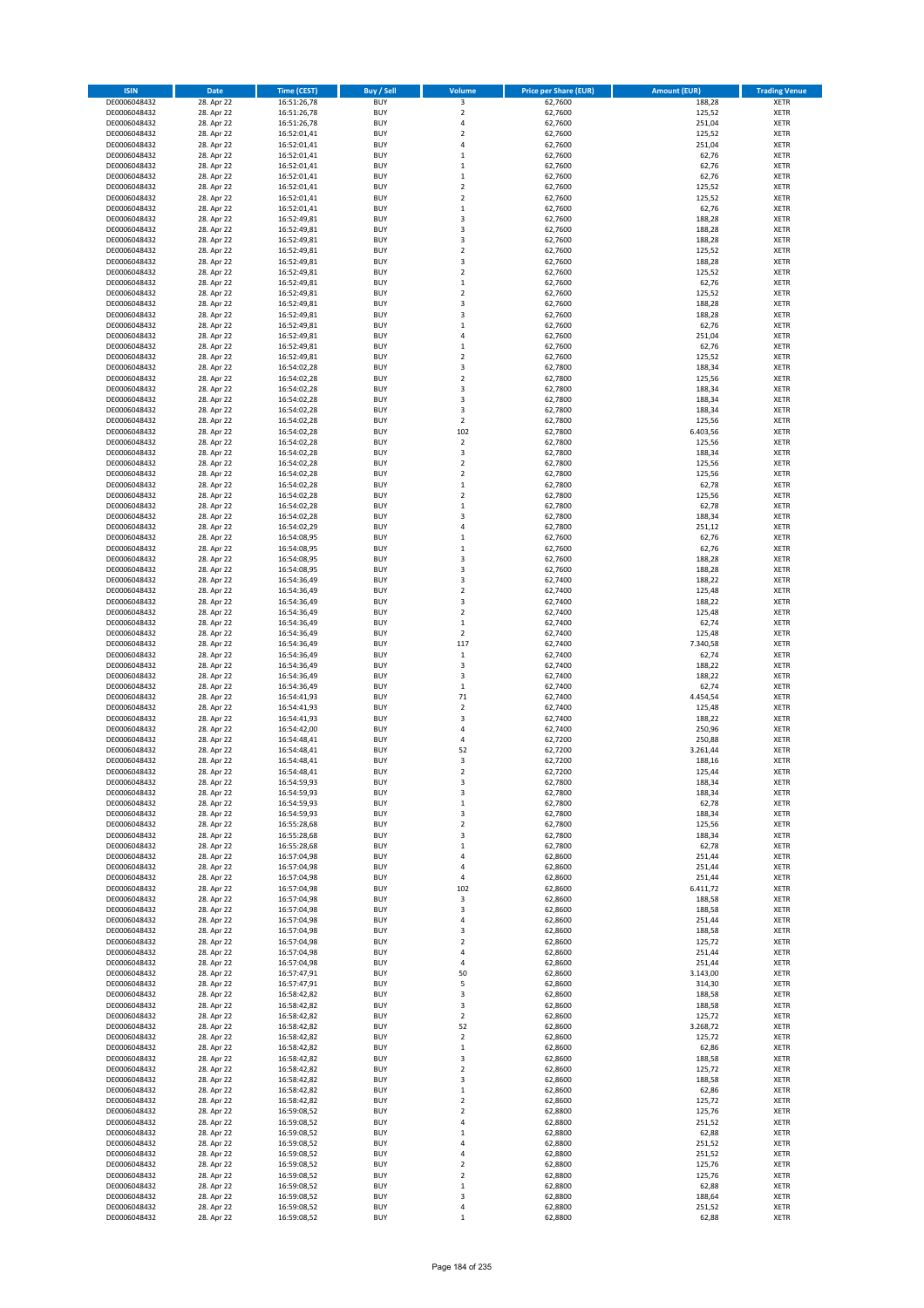| <b>ISIN</b>                  | Date                     | Time (CEST)                | <b>Buy / Sell</b>        | <b>Volume</b>                    | <b>Price per Share (EUR)</b> | <b>Amount (EUR)</b> | <b>Trading Venue</b>       |
|------------------------------|--------------------------|----------------------------|--------------------------|----------------------------------|------------------------------|---------------------|----------------------------|
| DE0006048432                 | 28. Apr 22               | 16:59:08,52                | <b>BUY</b>               | $\overline{2}$                   | 62,8800                      | 125,76              | <b>XETR</b>                |
| DE0006048432                 | 28. Apr 22               | 16:59:17,13                | <b>BUY</b>               | $\mathbf 2$                      | 62,8600                      | 125,72              | XETR                       |
| DE0006048432                 | 28. Apr 22               | 16:59:17,13                | <b>BUY</b>               | 78                               | 62,8600                      | 4.903,08            | <b>XETR</b>                |
| DE0006048432                 | 28. Apr 22               | 16:59:17,13                | <b>BUY</b>               | $\mathbf 2$                      | 62,8600                      | 125,72              | XETR                       |
| DE0006048432                 | 28. Apr 22               | 16:59:17,13                | <b>BUY</b>               | 3                                | 62,8600                      | 188,58              | <b>XETR</b>                |
| DE0006048432                 | 28. Apr 22               | 17:00:11,91                | <b>BUY</b>               | $\,1\,$                          | 62,9000                      | 62,90               | <b>XETR</b>                |
| DE0006048432                 | 28. Apr 22               | 17:00:11,91                | <b>BUY</b>               | 3                                | 62,9000                      | 188,70              | <b>XETR</b>                |
| DE0006048432                 | 28. Apr 22               | 17:00:11,91                | <b>BUY</b>               | 3                                | 62,9000                      | 188,70              | <b>XETR</b>                |
| DE0006048432                 | 28. Apr 22               | 17:00:11,91                | <b>BUY</b>               | $\overline{2}$                   | 62,9000                      | 125,80              | <b>XETR</b>                |
| DE0006048432                 | 28. Apr 22               | 17:00:11,91                | <b>BUY</b>               | $\overline{2}$                   | 62,9000                      | 125,80              | <b>XETR</b>                |
| DE0006048432                 | 28. Apr 22               | 17:00:11,91                | <b>BUY</b>               | $\mathsf 3$                      | 62,9000                      | 188,70              | <b>XETR</b>                |
| DE0006048432                 | 28. Apr 22               | 17:00:11,91                | <b>BUY</b>               | $\overline{2}$                   | 62,9000                      | 125,80              | <b>XETR</b>                |
| DE0006048432                 | 28. Apr 22               | 17:00:11,91                | <b>BUY</b>               | 3                                | 62,9000                      | 188,70              | <b>XETR</b>                |
| DE0006048432                 | 28. Apr 22<br>28. Apr 22 | 17:00:11,91                | <b>BUY</b><br><b>BUY</b> | $\overline{2}$<br>54             | 62,9000                      | 125,80<br>3.396,60  | <b>XETR</b><br><b>XETR</b> |
| DE0006048432<br>DE0006048432 | 28. Apr 22               | 17:00:11,91<br>17:00:11,91 | <b>BUY</b>               | 3                                | 62,9000<br>62,9000           | 188,70              | <b>XETR</b>                |
| DE0006048432                 | 28. Apr 22               | 17:00:11,91                | <b>BUY</b>               | $\,1\,$                          | 62,9000                      | 62,90               | <b>XETR</b>                |
| DE0006048432                 | 28. Apr 22               | 17:00:11,91                | <b>BUY</b>               | $\mathbf 2$                      | 62,9000                      | 125,80              | <b>XETR</b>                |
| DE0006048432                 | 28. Apr 22               | 17:00:11,91                | <b>BUY</b>               | 3                                | 62,9000                      | 188,70              | <b>XETR</b>                |
| DE0006048432                 | 28. Apr 22               | 17:00:11,91                | <b>BUY</b>               | $\,$ 1                           | 62,9000                      | 62,90               | <b>XETR</b>                |
| DE0006048432                 | 28. Apr 22               | 17:00:11,91                | <b>BUY</b>               | 4                                | 62,9000                      | 251,60              | <b>XETR</b>                |
| DE0006048432                 | 28. Apr 22               | 17:00:31,71                | <b>BUY</b>               | $\,$ 1                           | 62,8800                      | 62,88               | <b>XETR</b>                |
| DE0006048432                 | 28. Apr 22               | 17:00:31,71                | <b>BUY</b>               | $\overline{2}$                   | 62,8800                      | 125,76              | <b>XETR</b>                |
| DE0006048432                 | 28. Apr 22               | 17:00:31,71                | <b>BUY</b>               | $\mathbf 2$                      | 62,8800                      | 125,76              | <b>XETR</b>                |
| DE0006048432                 | 28. Apr 22               | 17:00:31,71                | <b>BUY</b>               | 3                                | 62,8800                      | 188,64              | <b>XETR</b>                |
| DE0006048432                 | 28. Apr 22               | 17:00:31,71                | <b>BUY</b>               | $\mathbf 2$                      | 62,8800                      | 125,76              | <b>XETR</b>                |
| DE0006048432                 | 28. Apr 22               | 17:00:31,71                | <b>BUY</b>               | $\mathbf 2$                      | 62,8800                      | 125,76              | <b>XETR</b>                |
| DE0006048432                 | 28. Apr 22               | 17:00:31,71                | <b>BUY</b>               | $\overline{2}$                   | 62,8800                      | 125,76              | <b>XETR</b>                |
| DE0006048432                 | 28. Apr 22               | 17:00:31,71                | <b>BUY</b>               | $\mathbf 2$                      | 62,8800                      | 125,76              | <b>XETR</b>                |
| DE0006048432                 | 28. Apr 22               | 17:00:31,71                | <b>BUY</b>               | $\overline{2}$                   | 62,8800                      | 125,76              | <b>XETR</b>                |
| DE0006048432                 | 28. Apr 22               | 17:00:31,71                | <b>BUY</b>               | $\,$ 1 $\,$                      | 62,8800                      | 62,88               | <b>XETR</b>                |
| DE0006048432                 | 28. Apr 22               | 17:00:31,71                | <b>BUY</b>               | $\mathbf 2$                      | 62,8800                      | 125,76              | <b>XETR</b>                |
| DE0006048432                 | 28. Apr 22               | 17:00:31,71                | <b>BUY</b>               | $\mathbf 2$                      | 62,8800                      | 125,76              | <b>XETR</b>                |
| DE0006048432                 | 28. Apr 22               | 17:00:31,71                | <b>BUY</b>               | 3                                | 62,8800                      | 188,64              | <b>XETR</b>                |
| DE0006048432                 | 28. Apr 22               | 17:00:31,71                | <b>BUY</b><br><b>BUY</b> | $\,1\,$<br>$\overline{2}$        | 62,8800                      | 62,88               | <b>XETR</b>                |
| DE0006048432<br>DE0006048432 | 28. Apr 22<br>28. Apr 22 | 17:00:31,82<br>17:00:40,84 | <b>BUY</b>               | 3                                | 62,8800<br>62,8600           | 125,76<br>188,58    | <b>XETR</b><br><b>XETR</b> |
| DE0006048432                 | 28. Apr 22               | 17:00:40,84                | <b>BUY</b>               | 96                               | 62,8600                      | 6.034,56            | <b>XETR</b>                |
| DE0006048432                 | 28. Apr 22               | 17:00:40,84                | <b>BUY</b>               | $\overline{2}$                   | 62,8600                      | 125,72              | <b>XETR</b>                |
| DE0006048432                 | 28. Apr 22               | 17:00:40,84                | <b>BUY</b>               | 5                                | 62,8600                      | 314,30              | <b>XETR</b>                |
| DE0006048432                 | 28. Apr 22               | 17:00:53,32                | <b>BUY</b>               | $\mathbf 2$                      | 62,8600                      | 125,72              | <b>XETR</b>                |
| DE0006048432                 | 28. Apr 22               | 17:00:53,32                | <b>BUY</b>               | $\,$ 1                           | 62,8600                      | 62,86               | <b>XETR</b>                |
| DE0006048432                 | 28. Apr 22               | 17:00:53,32                | <b>BUY</b>               | $\mathbf 2$                      | 62,8600                      | 125,72              | <b>XETR</b>                |
| DE0006048432                 | 28. Apr 22               | 17:01:26,02                | <b>BUY</b>               | $\overline{2}$                   | 62,8400                      | 125,68              | <b>XETR</b>                |
| DE0006048432                 | 28. Apr 22               | 17:01:26,02                | <b>BUY</b>               | $\sqrt{4}$                       | 62,8400                      | 251,36              | <b>XETR</b>                |
| DE0006048432                 | 28. Apr 22               | 17:01:26,02                | <b>BUY</b>               | $\overline{2}$                   | 62,8400                      | 125,68              | <b>XETR</b>                |
| DE0006048432                 | 28. Apr 22               | 17:01:26,02                | <b>BUY</b>               | $\mathbf 2$                      | 62,8400                      | 125,68              | <b>XETR</b>                |
| DE0006048432                 | 28. Apr 22               | 17:01:26,02                | <b>BUY</b>               | 3                                | 62,8400                      | 188,52              | <b>XETR</b>                |
| DE0006048432                 | 28. Apr 22               | 17:01:26,02                | <b>BUY</b>               | $\mathbf 2$                      | 62,8400                      | 125,68              | <b>XETR</b>                |
| DE0006048432                 | 28. Apr 22               | 17:01:26,02                | <b>BUY</b>               | 3                                | 62,8400                      | 188,52              | <b>XETR</b>                |
| DE0006048432                 | 28. Apr 22               | 17:01:26,02                | <b>BUY</b>               | $\overline{2}$                   | 62,8400                      | 125,68              | <b>XETR</b>                |
| DE0006048432                 | 28. Apr 22               | 17:01:26,02                | <b>BUY</b>               | $\overline{4}$                   | 62,8400                      | 251,36              | <b>XETR</b>                |
| DE0006048432                 | 28. Apr 22               | 17:01:26,02                | <b>BUY</b>               | 79                               | 62,8400                      | 4.964,36            | <b>XETR</b>                |
| DE0006048432<br>DE0006048432 | 28. Apr 22               | 17:01:26,02                | <b>BUY</b><br><b>BUY</b> | $\,$ 1<br>$\overline{2}$         | 62,8400                      | 62,84               | <b>XETR</b><br><b>XETR</b> |
|                              | 28. Apr 22               | 17:01:26,02                |                          | $\mathbf 2$                      | 62,8400                      | 125,68              |                            |
| DE0006048432<br>DE0006048432 | 28. Apr 22<br>28. Apr 22 | 17:01:26,02<br>17:01:26,02 | <b>BUY</b><br><b>BUY</b> | $\,1\,$                          | 62,8400<br>62,8400           | 125,68<br>62,84     | <b>XETR</b><br><b>XETR</b> |
| DE0006048432                 | 28. Apr 22               | 17:01:26,02                | <b>BUY</b>               | $\mathbf 2$                      | 62,8400                      | 125,68              | <b>XETR</b>                |
| DE0006048432                 | 28. Apr 22               | 17:02:18,49                | <b>BUY</b>               | $\mathbf 2$                      | 62,9000                      | 125,80              | <b>XETR</b>                |
| DE0006048432                 | 28. Apr 22               | 17:02:18,49                | <b>BUY</b>               | 3                                | 62,9000                      | 188,70              | <b>XETR</b>                |
| DE0006048432                 | 28. Apr 22               | 17:02:18,49                | <b>BUY</b>               | 3                                | 62,9000                      | 188,70              | <b>XETR</b>                |
| DE0006048432                 | 28. Apr 22               | 17:02:18,49                | <b>BUY</b>               | $\,1\,$                          | 62,9000                      | 62,90               | <b>XETR</b>                |
| DE0006048432                 | 28. Apr 22               | 17:02:18,49                | <b>BUY</b>               | 3                                | 62,9000                      | 188,70              | <b>XETR</b>                |
| DE0006048432                 | 28. Apr 22               | 17:02:25,81                | <b>BUY</b>               | $\mathbf{1}$                     | 62,9000                      | 62,90               | <b>XETR</b>                |
| DE0006048432                 | 28. Apr 22               | 17:02:33,78                | BUY                      | 2                                | 62,9000                      | 125,80              | XETR                       |
| DE0006048432                 | 28. Apr 22               | 17:02:33,78                | <b>BUY</b>               | $\mathbf 2$                      | 62,9000                      | 125,80              | <b>XETR</b>                |
| DE0006048432                 | 28. Apr 22               | 17:02:33,78                | <b>BUY</b>               | $\overline{2}$                   | 62,9000                      | 125,80              | <b>XETR</b>                |
| DE0006048432                 | 28. Apr 22               | 17:03:47,12                | <b>BUY</b>               | 3                                | 62,9000                      | 188,70              | XETR                       |
| DE0006048432                 | 28. Apr 22               | 17:03:47,12                | <b>BUY</b>               | $\overline{2}$                   | 62,9000                      | 125,80              | <b>XETR</b>                |
| DE0006048432                 | 28. Apr 22               | 17:03:47,12                | <b>BUY</b>               | $\overline{2}$                   | 62,9000                      | 125,80              | <b>XETR</b>                |
| DE0006048432                 | 28. Apr 22               | 17:03:47,12                | <b>BUY</b>               | 5                                | 62,9000                      | 314,50              | <b>XETR</b>                |
| DE0006048432                 | 28. Apr 22               | 17:04:04,44                | <b>BUY</b>               | 3                                | 62,9000                      | 188,70              | <b>XETR</b>                |
| DE0006048432                 | 28. Apr 22               | 17:04:04,44                | <b>BUY</b>               | $\overline{2}$                   | 62,9000                      | 125,80              | XETR                       |
| DE0006048432                 | 28. Apr 22               | 17:04:04,44                | <b>BUY</b>               | $\mathbf 2$                      | 62,9000                      | 125,80              | <b>XETR</b>                |
| DE0006048432<br>DE0006048432 | 28. Apr 22<br>28. Apr 22 | 17:04:04,44<br>17:04:04,44 | <b>BUY</b><br><b>BUY</b> | $\overline{2}$<br>$\overline{2}$ | 62,9000<br>62,9000           | 125,80<br>125,80    | XETR<br><b>XETR</b>        |
| DE0006048432                 | 28. Apr 22               | 17:04:04,44                | <b>BUY</b>               | $\mathbf 2$                      | 62,9000                      | 125,80              | XETR                       |
| DE0006048432                 | 28. Apr 22               | 17:04:04,46                | <b>BUY</b>               | 3                                | 62,9000                      | 188,70              | <b>XETR</b>                |
| DE0006048432                 | 28. Apr 22               | 17:04:05,81                | <b>BUY</b>               | $\mathbf 2$                      | 62,8800                      | 125,76              | XETR                       |
| DE0006048432                 | 28. Apr 22               | 17:04:05,81                | <b>BUY</b>               | 3                                | 62,8800                      | 188,64              | <b>XETR</b>                |
| DE0006048432                 | 28. Apr 22               | 17:04:05,81                | <b>BUY</b>               | 3                                | 62,8800                      | 188,64              | <b>XETR</b>                |
| DE0006048432                 | 28. Apr 22               | 17:04:05,81                | <b>BUY</b>               | $\overline{2}$                   | 62,8800                      | 125,76              | <b>XETR</b>                |
| DE0006048432                 | 28. Apr 22               | 17:04:05,81                | <b>BUY</b>               | $\mathbf 2$                      | 62,8800                      | 125,76              | XETR                       |
| DE0006048432                 | 28. Apr 22               | 17:04:05,81                | <b>BUY</b>               | $\overline{2}$                   | 62,8800                      | 125,76              | <b>XETR</b>                |
| DE0006048432                 | 28. Apr 22               | 17:04:05,81                | <b>BUY</b>               | $\overline{2}$                   | 62,8800                      | 125,76              | <b>XETR</b>                |
| DE0006048432                 | 28. Apr 22               | 17:04:05,81                | <b>BUY</b>               | 3                                | 62,8800                      | 188,64              | <b>XETR</b>                |
| DE0006048432                 | 28. Apr 22               | 17:04:05,81                | <b>BUY</b>               | 118                              | 62,8800                      | 7.419,84            | XETR                       |
| DE0006048432                 | 28. Apr 22               | 17:04:05,81                | <b>BUY</b>               | $\mathbf 2$                      | 62,8800                      | 125,76              | XETR                       |
| DE0006048432                 | 28. Apr 22               | 17:04:05,81                | <b>BUY</b>               | $\,$ 1                           | 62,8800                      | 62,88               | XETR                       |
| DE0006048432                 | 28. Apr 22               | 17:04:05,81                | <b>BUY</b>               | 3                                | 62,8800                      | 188,64              | <b>XETR</b>                |
| DE0006048432                 | 28. Apr 22               | 17:04:05,81                | <b>BUY</b>               | 3                                | 62,8800                      | 188,64              | <b>XETR</b>                |
| DE0006048432                 | 28. Apr 22               | 17:04:05,81                | <b>BUY</b>               | $\,1\,$                          | 62,8800                      | 62,88               | <b>XETR</b>                |
| DE0006048432                 | 28. Apr 22               | 17:04:05,81                | <b>BUY</b>               | $\mathbf 2$                      | 62,8800                      | 125,76              | <b>XETR</b>                |
| DE0006048432                 | 28. Apr 22               | 17:04:05,81                | <b>BUY</b>               | 4                                | 62,8800                      | 251,52              | <b>XETR</b>                |
| DE0006048432<br>DE0006048432 | 28. Apr 22<br>28. Apr 22 | 17:04:05,81<br>17:04:05,81 | <b>BUY</b><br><b>BUY</b> | $\,$ 1<br>3                      | 62,8800<br>62,8800           | 62,88<br>188,64     | XETR<br>XETR               |
| DE0006048432                 | 28. Apr 22               | 17:04:28,49                | <b>BUY</b>               | $\mathbf 2$                      | 62,8600                      | 125,72              | XETR                       |
| DE0006048432                 | 28. Apr 22               | 17:04:28,49                | <b>BUY</b>               | $\mathbf 2$                      | 62,8600                      | 125,72              | <b>XETR</b>                |
| DE0006048432                 | 28. Apr 22               | 17:04:28,49                | <b>BUY</b>               | $\,$ 1                           | 62,8600                      | 62,86               | <b>XETR</b>                |
| DE0006048432                 | 28. Apr 22               | 17:04:28,49                | <b>BUY</b>               | 3                                | 62,8600                      | 188,58              | XETR                       |
| DE0006048432                 | 28. Apr 22               | 17:04:28,49                | <b>BUY</b>               | $\overline{2}$                   | 62,8600                      | 125,72              | <b>XETR</b>                |
| DE0006048432                 | 28. Apr 22               | 17:04:28,49                | <b>BUY</b>               | $\mathbf 2$                      | 62,8600                      | 125,72              | XETR                       |
| DE0006048432                 | 28. Apr 22               | 17:04:28,49                | <b>BUY</b>               | $\overline{2}$                   | 62,8600                      | 125,72              | <b>XETR</b>                |
| DE0006048432                 | 28. Apr 22               | 17:04:28,49                | <b>BUY</b>               | $\mathbf 2$                      | 62,8600                      | 125,72              | XETR                       |
| DE0006048432                 | 28. Apr 22               | 17:04:28,49                | <b>BUY</b>               | 3                                | 62,8600                      | 188,58              | <b>XETR</b>                |
| DE0006048432                 | 28. Apr 22               | 17:04:28,49                | <b>BUY</b>               | $\mathbf 2$                      | 62,8600                      | 125,72              | XETR                       |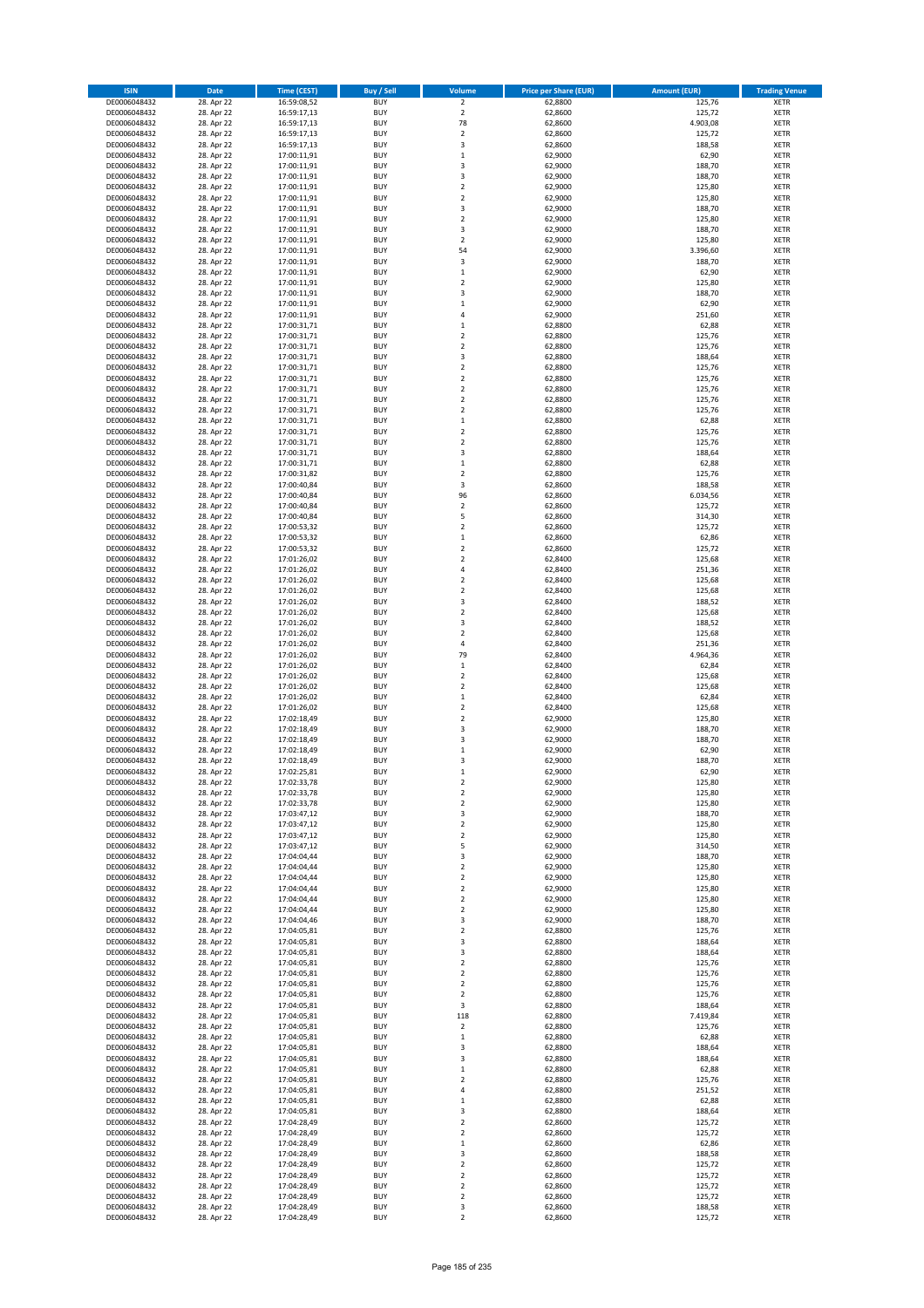| <b>ISIN</b>                  | <b>Date</b>              | <b>Time (CEST)</b>         | <b>Buy / Sell</b>        | Volume                        | <b>Price per Share (EUR)</b> | <b>Amount (EUR)</b> | <b>Trading Venue</b>       |
|------------------------------|--------------------------|----------------------------|--------------------------|-------------------------------|------------------------------|---------------------|----------------------------|
| DE0006048432                 | 28. Apr 22               | 17:04:28,49                | <b>BUY</b>               | $\,1$                         | 62,8600                      | 62,86               | <b>XETR</b>                |
| DE0006048432                 | 28. Apr 22               | 17:04:28,49                | <b>BUY</b>               | 3                             | 62,8600                      | 188,58              | <b>XETR</b>                |
| DE0006048432                 | 28. Apr 22               | 17:04:28,49                | <b>BUY</b>               | $\mathbf 1$                   | 62,8600                      | 62,86               | <b>XETR</b>                |
| DE0006048432                 | 28. Apr 22               | 17:04:28,49                | <b>BUY</b>               | $\mathbf 2$                   | 62,8600                      | 125,72              | <b>XETR</b>                |
| DE0006048432                 | 28. Apr 22               | 17:04:28,49                | <b>BUY</b>               | 3                             | 62,8600                      | 188,58              | <b>XETR</b>                |
| DE0006048432                 | 28. Apr 22               | 17:04:28,49                | <b>BUY</b>               | 3                             | 62,8600                      | 188,58              | <b>XETR</b>                |
| DE0006048432                 | 28. Apr 22               | 17:04:28,49                | <b>BUY</b>               | $\mathbf 1$                   | 62,8600                      | 62,86               | <b>XETR</b>                |
| DE0006048432                 | 28. Apr 22               | 17:04:28,49                | <b>BUY</b>               | 3                             | 62,8600                      | 188,58              | <b>XETR</b>                |
| DE0006048432                 | 28. Apr 22               | 17:04:28,53                | <b>BUY</b><br><b>BUY</b> | 4                             | 62,8600                      | 251,44              | <b>XETR</b><br><b>XETR</b> |
| DE0006048432<br>DE0006048432 | 28. Apr 22<br>28. Apr 22 | 17:04:28,53<br>17:04:28,53 | <b>BUY</b>               | 4<br>$\mathbf 2$              | 62,8600<br>62,8600           | 251,44<br>125,72    | <b>XETR</b>                |
| DE0006048432                 | 28. Apr 22               | 17:04:28,53                | <b>BUY</b>               | $\mathbf 1$                   | 62,8600                      | 62,86               | <b>XETR</b>                |
| DE0006048432                 | 28. Apr 22               | 17:04:55,71                | <b>BUY</b>               | $\mathbf 2$                   | 62,8600                      | 125,72              | <b>XETR</b>                |
| DE0006048432                 | 28. Apr 22               | 17:04:55,71                | <b>BUY</b>               | 4                             | 62,8600                      | 251,44              | <b>XETR</b>                |
| DE0006048432                 | 28. Apr 22               | 17:04:55,71                | <b>BUY</b>               | $\overline{\mathbf{c}}$       | 62,8600                      | 125,72              | <b>XETR</b>                |
| DE0006048432                 | 28. Apr 22               | 17:04:55,71                | <b>BUY</b>               | 4                             | 62,8600                      | 251,44              | <b>XETR</b>                |
| DE0006048432                 | 28. Apr 22               | 17:04:55,71                | <b>BUY</b>               | $\mathbf 1$                   | 62,8600                      | 62,86               | <b>XETR</b>                |
| DE0006048432                 | 28. Apr 22               | 17:04:55,71                | <b>BUY</b>               | $\mathbf 2$                   | 62,8600                      | 125,72              | <b>XETR</b>                |
| DE0006048432                 | 28. Apr 22               | 17:04:55,71                | <b>BUY</b>               | 90                            | 62,8600                      | 5.657,40            | <b>XETR</b>                |
| DE0006048432                 | 28. Apr 22               | 17:04:55,71                | <b>BUY</b>               | $\,$ 1                        | 62,8600                      | 62,86               | <b>XETR</b>                |
| DE0006048432                 | 28. Apr 22               | 17:04:55,71                | <b>BUY</b>               | $\overline{\mathbf{c}}$       | 62,8600                      | 125,72              | <b>XETR</b>                |
| DE0006048432<br>DE0006048432 | 28. Apr 22<br>28. Apr 22 | 17:04:55,71<br>17:04:55,71 | <b>BUY</b><br><b>BUY</b> | 4<br>3                        | 62,8600<br>62,8600           | 251,44<br>188,58    | <b>XETR</b><br><b>XETR</b> |
| DE0006048432                 | 28. Apr 22               | 17:04:55,71                | <b>BUY</b>               | $\mathbf 2$                   | 62,8600                      | 125,72              | <b>XETR</b>                |
| DE0006048432                 | 28. Apr 22               | 17:04:55,71                | <b>BUY</b>               | $\mathbf 2$                   | 62,8600                      | 125,72              | <b>XETR</b>                |
| DE0006048432                 | 28. Apr 22               | 17:04:55,73                | <b>BUY</b>               | $\mathbf 2$                   | 62,8600                      | 125,72              | <b>XETR</b>                |
| DE0006048432                 | 28. Apr 22               | 17:05:02,24                | <b>BUY</b>               | 3                             | 62,8400                      | 188,52              | <b>XETR</b>                |
| DE0006048432                 | 28. Apr 22               | 17:05:02,24                | <b>BUY</b>               | 3                             | 62,8400                      | 188,52              | <b>XETR</b>                |
| DE0006048432                 | 28. Apr 22               | 17:05:02,24                | <b>BUY</b>               | 65                            | 62,8400                      | 4.084,60            | <b>XETR</b>                |
| DE0006048432                 | 28. Apr 22               | 17:05:02,24                | <b>BUY</b>               | 3                             | 62,8400                      | 188,52              | <b>XETR</b>                |
| DE0006048432                 | 28. Apr 22               | 17:05:02,24                | <b>BUY</b>               | $\mathbf 2$                   | 62,8400                      | 125,68              | <b>XETR</b>                |
| DE0006048432                 | 28. Apr 22               | 17:05:02,24                | <b>BUY</b>               | $\mathbf 1$                   | 62,8400                      | 62,84               | <b>XETR</b>                |
| DE0006048432                 | 28. Apr 22               | 17:05:02,24                | <b>BUY</b><br><b>BUY</b> | 5<br>$\mathbf 1$              | 62,8400                      | 314,20              | <b>XETR</b><br><b>XETR</b> |
| DE0006048432<br>DE0006048432 | 28. Apr 22<br>28. Apr 22 | 17:05:02,24<br>17:05:20,50 | <b>BUY</b>               | 3                             | 62,8400<br>62.8200           | 62,84<br>188,46     | <b>XETR</b>                |
| DE0006048432                 | 28. Apr 22               | 17:05:20,50                | <b>BUY</b>               | 3                             | 62,8200                      | 188,46              | <b>XETR</b>                |
| DE0006048432                 | 28. Apr 22               | 17:05:20,50                | <b>BUY</b>               | $\overline{\mathbf{c}}$       | 62,8200                      | 125,64              | <b>XETR</b>                |
| DE0006048432                 | 28. Apr 22               | 17:05:20,50                | <b>BUY</b>               | $\mathbf 2$                   | 62,8200                      | 125,64              | <b>XETR</b>                |
| DE0006048432                 | 28. Apr 22               | 17:05:20,50                | <b>BUY</b>               | 5                             | 62,8200                      | 314,10              | <b>XETR</b>                |
| DE0006048432                 | 28. Apr 22               | 17:05:20,50                | <b>BUY</b>               | 3                             | 62,8200                      | 188,46              | <b>XETR</b>                |
| DE0006048432                 | 28. Apr 22               | 17:05:20,50                | <b>BUY</b>               | 3                             | 62,8200                      | 188,46              | <b>XETR</b>                |
| DE0006048432                 | 28. Apr 22               | 17:05:20,50                | <b>BUY</b>               | 3                             | 62,8200                      | 188,46              | <b>XETR</b>                |
| DE0006048432                 | 28. Apr 22               | 17:05:20,50                | <b>BUY</b>               | $\mathbf 1$                   | 62,8200                      | 62,82               | <b>XETR</b>                |
| DE0006048432                 | 28. Apr 22               | 17:05:20,50                | <b>BUY</b>               | 3                             | 62,8200                      | 188,46              | <b>XETR</b>                |
| DE0006048432                 | 28. Apr 22               | 17:05:20,50                | <b>BUY</b>               | 51                            | 62,8200                      | 3.203,82            | <b>XETR</b>                |
| DE0006048432                 | 28. Apr 22               | 17:06:27,55                | <b>BUY</b>               | $\,1\,$                       | 62,8800                      | 62,88               | <b>XETR</b>                |
| DE0006048432<br>DE0006048432 | 28. Apr 22<br>28. Apr 22 | 17:06:27,55<br>17:06:27,55 | <b>BUY</b><br><b>BUY</b> | $\mathbf 2$<br>3              | 62,8800<br>62,8800           | 125,76<br>188,64    | <b>XETR</b><br><b>XETR</b> |
| DE0006048432                 | 28. Apr 22               | 17:06:27,55                | <b>BUY</b>               | $\mathbf 2$                   | 62,8800                      | 125,76              | <b>XETR</b>                |
| DE0006048432                 | 28. Apr 22               | 17:06:27,55                | <b>BUY</b>               | $\mathbf 2$                   | 62,8800                      | 125,76              | <b>XETR</b>                |
| DE0006048432                 | 28. Apr 22               | 17:06:27,55                | <b>BUY</b>               | 3                             | 62,8800                      | 188,64              | <b>XETR</b>                |
| DE0006048432                 | 28. Apr 22               | 17:06:27,55                | <b>BUY</b>               | $\mathbf{1}$                  | 62,8800                      | 62,88               | <b>XETR</b>                |
| DE0006048432                 | 28. Apr 22               | 17:06:27,55                | <b>BUY</b>               | 4                             | 62,8800                      | 251,52              | <b>XETR</b>                |
| DE0006048432                 | 28. Apr 22               | 17:06:27,55                | <b>BUY</b>               | $\mathbf 1$                   | 62,8800                      | 62,88               | <b>XETR</b>                |
| DE0006048432                 | 28. Apr 22               | 17:06:27,55                | <b>BUY</b>               | 3                             | 62,8800                      | 188,64              | <b>XETR</b>                |
| DE0006048432                 | 28. Apr 22               | 17:06:27,56                | <b>BUY</b>               | $\mathbf 1$                   | 62,8800                      | 62,88               | <b>XETR</b>                |
| DE0006048432                 | 28. Apr 22               | 17:06:50,90                | <b>BUY</b>               | $\mathbf 1$                   | 62,8800                      | 62,88               | <b>XETR</b>                |
| DE0006048432                 | 28. Apr 22               | 17:06:50,90                | <b>BUY</b>               | 3                             | 62,8800                      | 188,64              | <b>XETR</b>                |
| DE0006048432<br>DE0006048432 | 28. Apr 22<br>28. Apr 22 | 17:06:50,90<br>17:06:50,90 | <b>BUY</b><br><b>BUY</b> | 3<br>$\overline{\mathbf{c}}$  | 62,8800<br>62,8800           | 188,64<br>125,76    | <b>XETR</b><br><b>XETR</b> |
| DE0006048432                 | 28. Apr 22               | 17:06:50,90                | <b>BUY</b>               | 4                             | 62,8800                      | 251,52              | <b>XETR</b>                |
| DE0006048432                 | 28. Apr 22               | 17:06:50,90                | <b>BUY</b>               | $\overline{\mathbf{c}}$       | 62,8800                      | 125,76              | <b>XETR</b>                |
| DE0006048432                 | 28. Apr 22               | 17:06:50,90                | <b>BUY</b>               | $\mathbf 1$                   | 62,8800                      | 62,88               | <b>XETR</b>                |
| DE0006048432                 | 28. Apr 22               | 17:06:50,90                | <b>BUY</b>               | 5                             | 62,8800                      | 314,40              | <b>XETR</b>                |
| DE0006048432                 | 28. Apr 22               | 17:06:50,92                | BUY                      | 3                             | 62,8800                      | 188,64              | <b>XETR</b>                |
| DE0006048432                 | 28. Apr 22               | 17:06:57,48                | <b>BUY</b>               | 3                             | 62,8800                      | 188,64              | <b>XETR</b>                |
| DE0006048432                 | 28. Apr 22               | 17:06:57,60                | <b>BUY</b>               | $\mathbf 2$                   | 62,8800                      | 125,76              | <b>XETR</b>                |
| DE0006048432                 | 28. Apr 22               | 17:08:11,43                | <b>BUY</b>               | $\mathbf 2$                   | 62,9000                      | 125,80              | <b>XETR</b>                |
| DE0006048432                 | 28. Apr 22               | 17:08:11,43                | <b>BUY</b>               | 13                            | 62,9000                      | 817,70              | <b>XETR</b>                |
| DE0006048432<br>DE0006048432 | 28. Apr 22<br>28. Apr 22 | 17:08:37,80<br>17:08:41,14 | <b>BUY</b><br><b>BUY</b> | 20<br>4                       | 62,9000<br>62,9000           | 1.258,00<br>251,60  | <b>XETR</b><br><b>XETR</b> |
| DE0006048432                 | 28. Apr 22               | 17:08:41,14                | <b>BUY</b>               | $\mathbf 2$                   | 62,9000                      | 125,80              | <b>XETR</b>                |
| DE0006048432                 | 28. Apr 22               | 17:08:41,14                | <b>BUY</b>               | $\mathbf 2$                   | 62,9000                      | 125,80              | <b>XETR</b>                |
| DE0006048432                 | 28. Apr 22               | 17:08:41,14                | <b>BUY</b>               | 4                             | 62,9000                      | 251,60              | <b>XETR</b>                |
| DE0006048432                 | 28. Apr 22               | 17:08:41,14                | <b>BUY</b>               | $\mathbf 2$                   | 62,9000                      | 125,80              | <b>XETR</b>                |
| DE0006048432                 | 28. Apr 22               | 17:08:41,14                | <b>BUY</b>               | $\overline{2}$                | 62,9000                      | 125,80              | <b>XETR</b>                |
| DE0006048432                 | 28. Apr 22               | 17:08:41,14                | <b>BUY</b>               | $\mathbf 2$                   | 62,9000                      | 125,80              | <b>XETR</b>                |
| DE0006048432                 | 28. Apr 22               | 17:08:41,14                | <b>BUY</b>               | $\overline{2}$                | 62,9000                      | 125,80              | <b>XETR</b>                |
| DE0006048432                 | 28. Apr 22               | 17:08:41,14                | <b>BUY</b>               | $\mathbf 2$                   | 62,9000                      | 125,80              | <b>XETR</b>                |
| DE0006048432                 | 28. Apr 22               | 17:08:41,14                | <b>BUY</b><br><b>BUY</b> | $\mathbf 2$<br>82             | 62,9000<br>62,9000           | 125,80              | <b>XETR</b><br><b>XETR</b> |
| DE0006048432<br>DE0006048432 | 28. Apr 22<br>28. Apr 22 | 17:08:41,14<br>17:08:41,16 | <b>BUY</b>               | $\mathbf 2$                   | 62,8800                      | 5.157,80<br>125,76  | <b>XETR</b>                |
| DE0006048432                 | 28. Apr 22               | 17:08:41,16                | <b>BUY</b>               | $\mathbf 2$                   | 62,8800                      | 125,76              | <b>XETR</b>                |
| DE0006048432                 | 28. Apr 22               | 17:08:41,16                | <b>BUY</b>               | $\mathbf 1$                   | 62,8800                      | 62,88               | <b>XETR</b>                |
| DE0006048432                 | 28. Apr 22               | 17:08:41,16                | <b>BUY</b>               | 3                             | 62,8800                      | 188,64              | <b>XETR</b>                |
| DE0006048432                 | 28. Apr 22               | 17:08:41,16                | <b>BUY</b>               | $\mathbf 2$                   | 62,8800                      | 125,76              | <b>XETR</b>                |
| DE0006048432                 | 28. Apr 22               | 17:08:41,16                | <b>BUY</b>               | $\overline{\mathbf{c}}$       | 62,8800                      | 125,76              | <b>XETR</b>                |
| DE0006048432                 | 28. Apr 22               | 17:08:41,16                | <b>BUY</b>               | $\mathbf 2$                   | 62,8800                      | 125,76              | <b>XETR</b>                |
| DE0006048432                 | 28. Apr 22               | 17:08:41,16                | <b>BUY</b>               | $\mathbf 2$                   | 62,8800                      | 125,76              | <b>XETR</b>                |
| DE0006048432                 | 28. Apr 22               | 17:08:41,16                | <b>BUY</b>               | $\mathbf 1$                   | 62,8800                      | 62,88               | <b>XETR</b>                |
| DE0006048432                 | 28. Apr 22               | 17:08:41,16                | <b>BUY</b>               | $\mathbf 1$                   | 62,8800                      | 62,88               | <b>XETR</b>                |
| DE0006048432                 | 28. Apr 22               | 17:08:41,16                | <b>BUY</b><br><b>BUY</b> | $\overline{7}$<br>$\mathbf 2$ | 62,8800<br>62,8800           | 440,16<br>125,76    | <b>XETR</b>                |
| DE0006048432<br>DE0006048432 | 28. Apr 22<br>28. Apr 22 | 17:08:41,17<br>17:08:43,45 | <b>BUY</b>               | 3                             | 62,8600                      | 188,58              | <b>XETR</b><br><b>XETR</b> |
| DE0006048432                 | 28. Apr 22               | 17:08:43,45                | <b>BUY</b>               | $\mathbf 1$                   | 62,8600                      | 62,86               | <b>XETR</b>                |
| DE0006048432                 | 28. Apr 22               | 17:08:43,45                | <b>BUY</b>               | $\mathbf 2$                   | 62,8600                      | 125,72              | <b>XETR</b>                |
| DE0006048432                 | 28. Apr 22               | 17:08:43,45                | <b>BUY</b>               | 3                             | 62,8600                      | 188,58              | <b>XETR</b>                |
| DE0006048432                 | 28. Apr 22               | 17:08:43,45                | <b>BUY</b>               | 85                            | 62,8600                      | 5.343,10            | <b>XETR</b>                |
| DE0006048432                 | 28. Apr 22               | 17:08:43,45                | <b>BUY</b>               | 3                             | 62,8600                      | 188,58              | <b>XETR</b>                |
| DE0006048432                 | 28. Apr 22               | 17:08:43,45                | <b>BUY</b>               | 3                             | 62,8600                      | 188,58              | <b>XETR</b>                |
| DE0006048432                 | 28. Apr 22               | 17:08:43,45                | <b>BUY</b>               | $\overline{\mathbf{c}}$       | 62,8600                      | 125,72              | <b>XETR</b>                |
| DE0006048432                 | 28. Apr 22               | 17:08:43,45                | <b>BUY</b>               | $\mathbf 2$                   | 62,8600                      | 125,72              | <b>XETR</b>                |
| DE0006048432                 | 28. Apr 22               | 17:08:43,45                | <b>BUY</b>               | $\overline{\mathbf{2}}$       | 62,8600                      | 125,72              | <b>XETR</b>                |
| DE0006048432<br>DE0006048432 | 28. Apr 22<br>28. Apr 22 | 17:08:43,45<br>17:08:43,45 | <b>BUY</b><br><b>BUY</b> | $\mathbf 1$<br>$\mathbf 2$    | 62,8600<br>62,8600           | 62,86<br>125,72     | <b>XETR</b><br><b>XETR</b> |
| DE0006048432                 | 28. Apr 22               | 17:08:43,45                | <b>BUY</b>               | 3                             | 62,8600                      | 188,58              | <b>XETR</b>                |
|                              |                          |                            |                          |                               |                              |                     |                            |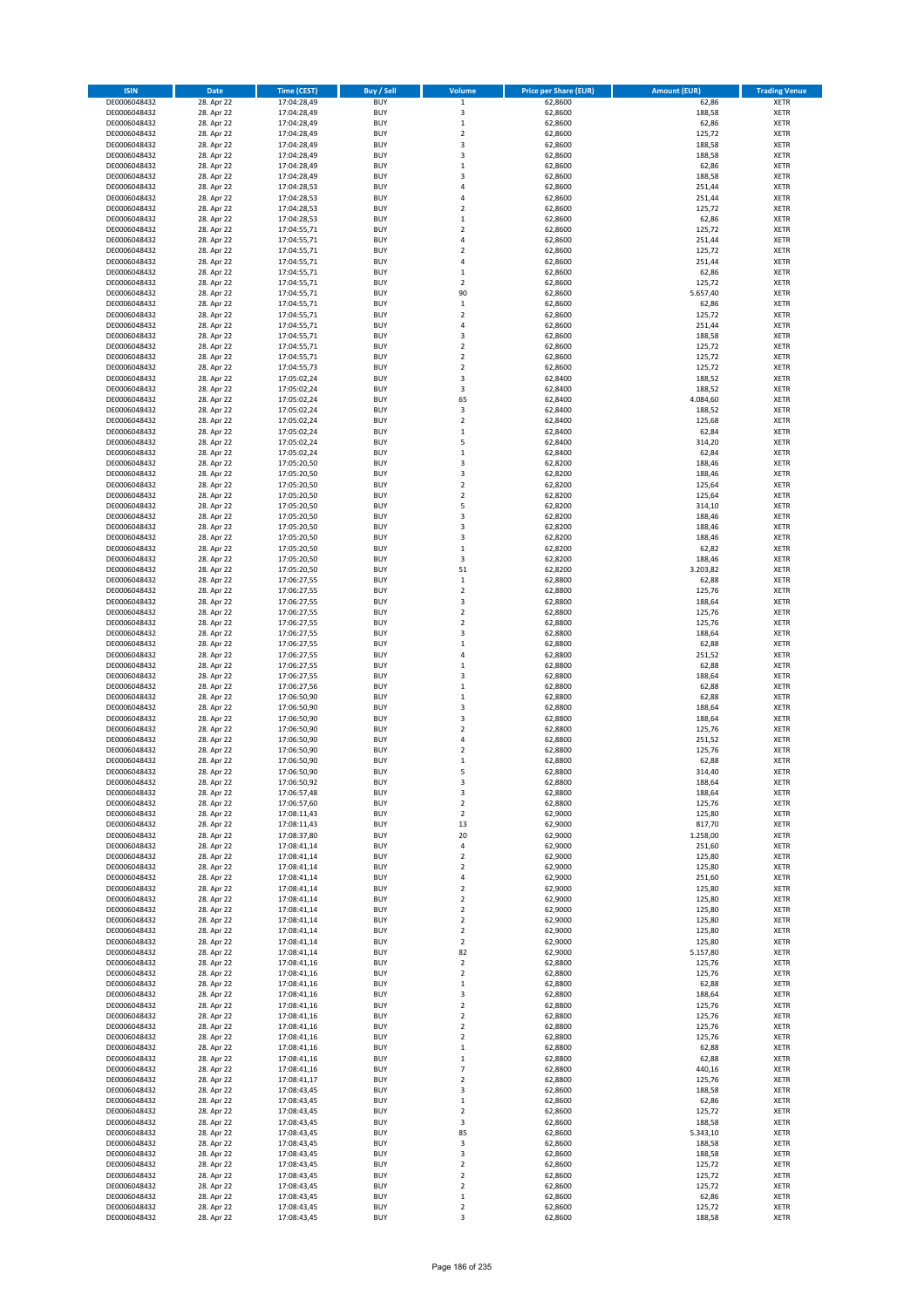| <b>ISIN</b>                  | <b>Date</b>              | <b>Time (CEST)</b>         | <b>Buy / Sell</b>        | Volume                                             | <b>Price per Share (EUR)</b> | <b>Amount (EUR)</b> | <b>Trading Venue</b>       |
|------------------------------|--------------------------|----------------------------|--------------------------|----------------------------------------------------|------------------------------|---------------------|----------------------------|
| DE0006048432                 | 28. Apr 22               | 17:08:43,45                | <b>BUY</b>               | 5                                                  | 62,8600                      | 314,30              | <b>XETR</b>                |
| DE0006048432                 | 28. Apr 22               | 17:08:43,45                | <b>BUY</b>               | $\mathbf 1$                                        | 62,8600                      | 62,86               | <b>XETR</b>                |
| DE0006048432                 | 28. Apr 22               | 17:09:08,91                | <b>BUY</b>               | 3                                                  | 62,8600                      | 188,58              | <b>XETR</b>                |
| DE0006048432<br>DE0006048432 | 28. Apr 22<br>28. Apr 22 | 17:09:08,91<br>17:09:08,91 | <b>BUY</b><br><b>BUY</b> | $\mathbf 2$<br>4                                   | 62,8600<br>62,8600           | 125,72<br>251,44    | <b>XETR</b><br><b>XETR</b> |
| DE0006048432                 | 28. Apr 22               | 17:09:08,91                | <b>BUY</b>               | $\mathbf 1$                                        | 62,8600                      | 62,86               | <b>XETR</b>                |
| DE0006048432                 | 28. Apr 22               | 17:09:08,92                | <b>BUY</b>               | $\mathbf 2$                                        | 62,8400                      | 125,68              | <b>XETR</b>                |
| DE0006048432                 | 28. Apr 22               | 17:09:08,92                | <b>BUY</b>               | 67                                                 | 62,8400                      | 4.210,28            | <b>XETR</b>                |
| DE0006048432                 | 28. Apr 22               | 17:09:08,92                | <b>BUY</b>               | 3                                                  | 62,8400                      | 188,52              | <b>XETR</b>                |
| DE0006048432                 | 28. Apr 22               | 17:09:08,92                | <b>BUY</b>               | $\mathbf 2$                                        | 62,8400                      | 125,68              | <b>XETR</b>                |
| DE0006048432                 | 28. Apr 22               | 17:09:08,92                | <b>BUY</b>               | $\mathbf 1$                                        | 62,8400                      | 62,84               | <b>XETR</b>                |
| DE0006048432                 | 28. Apr 22<br>28. Apr 22 | 17:09:08,92                | <b>BUY</b><br><b>BUY</b> | $\overline{\mathbf{c}}$<br>206                     | 62,8400                      | 125,68              | <b>XETR</b><br><b>XETR</b> |
| DE0006048432<br>DE0006048432 | 28. Apr 22               | 17:12:19,38<br>17:14:02,52 | <b>BUY</b>               | 4                                                  | 62,8400<br>62,8400           | 12.945,04<br>251,36 | <b>XETR</b>                |
| DE0006048432                 | 28. Apr 22               | 17:14:02,52                | <b>BUY</b>               | 4                                                  | 62,8400                      | 251,36              | <b>XETR</b>                |
| DE0006048432                 | 28. Apr 22               | 17:14:02,52                | <b>BUY</b>               | 4                                                  | 62,8400                      | 251,36              | <b>XETR</b>                |
| DE0006048432                 | 28. Apr 22               | 17:14:02,52                | <b>BUY</b>               | $\overline{\mathbf{c}}$                            | 62,8400                      | 125,68              | <b>XETR</b>                |
| DE0006048432                 | 28. Apr 22               | 17:14:02,52                | <b>BUY</b>               | $\mathbf 2$                                        | 62,8400                      | 125,68              | <b>XETR</b>                |
| DE0006048432                 | 28. Apr 22               | 17:14:03,61                | <b>BUY</b>               | $\overline{\mathbf{c}}$                            | 62,8200                      | 125,64              | <b>XETR</b>                |
| DE0006048432                 | 28. Apr 22               | 17:14:03,61                | <b>BUY</b>               | 3                                                  | 62,8200                      | 188,46              | <b>XETR</b>                |
| DE0006048432                 | 28. Apr 22               | 17:14:03,61                | <b>BUY</b>               | 3                                                  | 62,8200                      | 188,46              | <b>XETR</b>                |
| DE0006048432<br>DE0006048432 | 28. Apr 22<br>28. Apr 22 | 17:14:03,61<br>17:14:03,61 | <b>BUY</b><br><b>BUY</b> | $\mathbf 1$<br>3                                   | 62,8200<br>62,8200           | 62,82<br>188,46     | <b>XETR</b><br><b>XETR</b> |
| DE0006048432                 | 28. Apr 22               | 17:14:03,61                | <b>BUY</b>               | 3                                                  | 62,8200                      | 188,46              | <b>XETR</b>                |
| DE0006048432                 | 28. Apr 22               | 17:14:03,61                | <b>BUY</b>               | 3                                                  | 62,8200                      | 188,46              | <b>XETR</b>                |
| DE0006048432                 | 28. Apr 22               | 17:14:03,61                | <b>BUY</b>               | 3                                                  | 62,8200                      | 188,46              | <b>XETR</b>                |
| DE0006048432                 | 28. Apr 22               | 17:14:03,61                | <b>BUY</b>               | $\mathbf 2$                                        | 62,8200                      | 125,64              | <b>XETR</b>                |
| DE0006048432                 | 28. Apr 22               | 17:14:03,61                | <b>BUY</b>               | $\overline{\mathbf{c}}$                            | 62,8200                      | 125,64              | <b>XETR</b>                |
| DE0006048432                 | 28. Apr 22               | 17:14:03,61                | <b>BUY</b>               | $\mathbf 2$                                        | 62,8200                      | 125,64              | <b>XETR</b>                |
| DE0006048432                 | 28. Apr 22               | 17:14:03,61                | <b>BUY</b><br><b>BUY</b> | 94<br>$\overline{\mathbf{c}}$                      | 62,8200                      | 5.905,08            | <b>XETR</b><br><b>XETR</b> |
| DE0006048432<br>DE0006048432 | 28. Apr 22<br>28. Apr 22 | 17:14:03,61<br>17:14:03,61 | <b>BUY</b>               | 3                                                  | 62,8200<br>62,8200           | 125,64<br>188,46    | <b>XETR</b>                |
| DE0006048432                 | 28. Apr 22               | 17:14:03,61                | <b>BUY</b>               | $\mathbf 2$                                        | 62,8200                      | 125,64              | <b>XETR</b>                |
| DE0006048432                 | 28. Apr 22               | 17:14:03,61                | <b>BUY</b>               | $\mathbf 1$                                        | 62,8200                      | 62,82               | <b>XETR</b>                |
| DE0006048432                 | 28. Apr 22               | 17:14:03,61                | <b>BUY</b>               | $\mathbf 1$                                        | 62,8200                      | 62,82               | <b>XETR</b>                |
| DE0006048432                 | 28. Apr 22               | 17:14:03,61                | <b>BUY</b>               | 4                                                  | 62,8200                      | 251,28              | <b>XETR</b>                |
| DE0006048432                 | 28. Apr 22               | 17:14:03,61                | <b>BUY</b>               | $\mathbf 1$                                        | 62,8200                      | 62,82               | <b>XETR</b>                |
| DE0006048432                 | 28. Apr 22               | 17:14:03,61                | <b>BUY</b>               | 5                                                  | 62,8200                      | 314,10              | <b>XETR</b>                |
| DE0006048432                 | 28. Apr 22               | 17:14:03,61                | <b>BUY</b>               | 3                                                  | 62,8200                      | 188,46              | <b>XETR</b>                |
| DE0006048432<br>DE0006048432 | 28. Apr 22<br>28. Apr 22 | 17:14:09,83<br>17:14:09,83 | <b>BUY</b><br><b>BUY</b> | 3<br>$\overline{\mathbf{c}}$                       | 62,8200<br>62,8200           | 188,46<br>125,64    | <b>XETR</b><br><b>XETR</b> |
| DE0006048432                 | 28. Apr 22               | 17:14:09,83                | <b>BUY</b>               | $\mathbf 2$                                        | 62,8200                      | 125,64              | <b>XETR</b>                |
| DE0006048432                 | 28. Apr 22               | 17:14:09,83                | <b>BUY</b>               | $\mathbf 2$                                        | 62,8200                      | 125,64              | <b>XETR</b>                |
| DE0006048432                 | 28. Apr 22               | 17:14:09,83                | <b>BUY</b>               | $\mathbf 1$                                        | 62,8200                      | 62,82               | <b>XETR</b>                |
| DE0006048432                 | 28. Apr 22               | 17:14:09,83                | <b>BUY</b>               | $\mathbf 2$                                        | 62,8200                      | 125,64              | <b>XETR</b>                |
| DE0006048432                 | 28. Apr 22               | 17:14:09,83                | <b>BUY</b>               | 3                                                  | 62,8200                      | 188,46              | <b>XETR</b>                |
| DE0006048432                 | 28. Apr 22               | 17:14:09,83                | <b>BUY</b>               | 3                                                  | 62,8200                      | 188,46              | <b>XETR</b>                |
| DE0006048432                 | 28. Apr 22               | 17:14:09,83                | <b>BUY</b>               | $\mathbf 2$                                        | 62,8200                      | 125,64              | <b>XETR</b>                |
| DE0006048432<br>DE0006048432 | 28. Apr 22<br>28. Apr 22 | 17:14:09,83<br>17:14:09,83 | <b>BUY</b><br><b>BUY</b> | $\mathbf 2$<br>3                                   | 62,8200<br>62,8200           | 125,64<br>188,46    | <b>XETR</b><br><b>XETR</b> |
| DE0006048432                 | 28. Apr 22               | 17:14:09,83                | <b>BUY</b>               | $\overline{\mathbf{c}}$                            | 62,8200                      | 125,64              | <b>XETR</b>                |
| DE0006048432                 | 28. Apr 22               | 17:14:09,83                | <b>BUY</b>               | 4                                                  | 62,8200                      | 251,28              | <b>XETR</b>                |
| DE0006048432                 | 28. Apr 22               | 17:14:09,83                | <b>BUY</b>               | $\mathbf 1$                                        | 62,8200                      | 62,82               | <b>XETR</b>                |
| DE0006048432                 | 28. Apr 22               | 17:14:09,83                | <b>BUY</b>               | $\mathbf 2$                                        | 62,8200                      | 125,64              | <b>XETR</b>                |
| DE0006048432                 | 28. Apr 22               | 17:14:09,83                | <b>BUY</b>               | $\mathbf 1$                                        | 62,8200                      | 62,82               | <b>XETR</b>                |
| DE0006048432                 | 28. Apr 22               | 17:14:09,83                | <b>BUY</b>               | $\mathbf 2$                                        | 62,8200                      | 125,64              | <b>XETR</b>                |
| DE0006048432                 | 28. Apr 22               | 17:14:09,83                | <b>BUY</b>               | 6                                                  | 62,8200                      | 376,92              | <b>XETR</b>                |
| DE0006048432<br>DE0006048432 | 28. Apr 22<br>28. Apr 22 | 17:14:11,90<br>17:14:11,90 | <b>BUY</b><br><b>BUY</b> | $\overline{\mathbf{c}}$<br>$\overline{\mathbf{c}}$ | 62,8200<br>62,8200           | 125,64<br>125,64    | <b>XETR</b><br><b>XETR</b> |
| DE0006048432                 | 28. Apr 22               | 17:14:11,90                | <b>BUY</b>               | $\mathbf 1$                                        | 62,8200                      | 62,82               | <b>XETR</b>                |
| DE0006048432                 | 28. Apr 22               | 17:14:11,90                | <b>BUY</b>               | $\mathbf 2$                                        | 62,8200                      | 125,64              | <b>XETR</b>                |
| DE0006048432                 | 28. Apr 22               | 17:14:11,90                | <b>BUY</b>               | 3                                                  | 62,8200                      | 188,46              | <b>XETR</b>                |
| DE0006048432                 | 28. Apr 22               | 17:14:11,90                | <b>BUY</b>               | 3                                                  | 62,8200                      | 188,46              | <b>XETR</b>                |
| DE0006048432                 | 28. Apr 22               | 17:14:11,90                | <b>BUY</b>               | $\overline{2}$                                     | 62,8200                      | 125,64              | <b>XETR</b>                |
| DE0006048432                 | 28. Apr 22               | 17:14:11,90                | BUY                      | 2                                                  | 62,8200                      | 125,64              | <b>XETR</b>                |
| DE0006048432<br>DE0006048432 | 28. Apr 22<br>28. Apr 22 | 17:14:11,90<br>17:14:11,90 | <b>BUY</b><br><b>BUY</b> | 3<br>$\mathbf 2$                                   | 62,8200<br>62,8200           | 188,46<br>125,64    | <b>XETR</b><br><b>XETR</b> |
| DE0006048432                 | 28. Apr 22               | 17:14:11,90                | <b>BUY</b>               | $\mathbf 2$                                        | 62,8200                      | 125,64              | XETR                       |
| DE0006048432                 | 28. Apr 22               | 17:14:11,90                | <b>BUY</b>               | $\mathbf 2$                                        | 62,8200                      | 125,64              | <b>XETR</b>                |
| DE0006048432                 | 28. Apr 22               | 17:14:11,90                | <b>BUY</b>               | $\mathbf 2$                                        | 62,8200                      | 125,64              | <b>XETR</b>                |
| DE0006048432                 | 28. Apr 22               | 17:14:11,90                | <b>BUY</b>               | $\mathbf 1$                                        | 62,8200                      | 62,82               | <b>XETR</b>                |
| DE0006048432                 | 28. Apr 22               | 17:14:11,90                | <b>BUY</b>               | $\mathbf 1$                                        | 62,8200                      | 62,82               | <b>XETR</b>                |
| DE0006048432                 | 28. Apr 22               | 17:14:11,90                | <b>BUY</b>               | 4                                                  | 62,8200                      | 251,28              | <b>XETR</b>                |
| DE0006048432<br>DE0006048432 | 28. Apr 22<br>28. Apr 22 | 17:14:32,53<br>17:14:32,53 | <b>BUY</b><br><b>BUY</b> | 3<br>$\mathbf 2$                                   | 62,8000<br>62,8000           | 188,40<br>125,60    | XETR<br><b>XETR</b>        |
| DE0006048432                 | 28. Apr 22               | 17:14:32,53                | <b>BUY</b>               | $\overline{2}$                                     | 62,8000                      | 125,60              | <b>XETR</b>                |
| DE0006048432                 | 28. Apr 22               | 17:14:32,53                | <b>BUY</b>               | $\mathbf 2$                                        | 62,8000                      | 125,60              | <b>XETR</b>                |
| DE0006048432                 | 28. Apr 22               | 17:14:32,53                | <b>BUY</b>               | 122                                                | 62,8000                      | 7.661,60            | <b>XETR</b>                |
| DE0006048432                 | 28. Apr 22               | 17:14:32,53                | <b>BUY</b>               | $\mathbf 2$                                        | 62,8000                      | 125,60              | <b>XETR</b>                |
| DE0006048432                 | 28. Apr 22               | 17:14:32,53                | <b>BUY</b>               | 3                                                  | 62,8000                      | 188,40              | <b>XETR</b>                |
| DE0006048432                 | 28. Apr 22               | 17:14:32,53                | <b>BUY</b>               | 3                                                  | 62,8000                      | 188,40              | <b>XETR</b>                |
| DE0006048432<br>DE0006048432 | 28. Apr 22<br>28. Apr 22 | 17:14:32,53<br>17:14:32,53 | <b>BUY</b><br><b>BUY</b> | $\mathbf 2$<br>$\mathbf 2$                         | 62,8000<br>62,8000           | 125,60<br>125,60    | <b>XETR</b><br>XETR        |
| DE0006048432                 | 28. Apr 22               | 17:14:32,53                | <b>BUY</b>               | 4                                                  | 62,8000                      | 251,20              | <b>XETR</b>                |
| DE0006048432                 | 28. Apr 22               | 17:14:32,53                | <b>BUY</b>               | $\mathbf 1$                                        | 62,8000                      | 62,80               | <b>XETR</b>                |
| DE0006048432                 | 28. Apr 22               | 17:15:43,23                | <b>BUY</b>               | $\mathbf 1$                                        | 62,8000                      | 62,80               | <b>XETR</b>                |
| DE0006048432                 | 28. Apr 22               | 17:15:43,23                | <b>BUY</b>               | $\overline{\mathbf{c}}$                            | 62,8000                      | 125,60              | <b>XETR</b>                |
| DE0006048432                 | 28. Apr 22               | 17:15:43,23                | <b>BUY</b>               | 3                                                  | 62,8000                      | 188,40              | <b>XETR</b>                |
| DE0006048432                 | 28. Apr 22               | 17:15:43,23                | <b>BUY</b>               | $\mathbf 2$                                        | 62,8000                      | 125,60              | <b>XETR</b>                |
| DE0006048432<br>DE0006048432 | 28. Apr 22               | 17:15:43,23                | <b>BUY</b><br><b>BUY</b> | $\mathbf 2$<br>$\mathbf 2$                         | 62,8000<br>62,8000           | 125,60              | <b>XETR</b><br><b>XETR</b> |
| DE0006048432                 | 28. Apr 22<br>28. Apr 22 | 17:15:43,23<br>17:15:43,23 | <b>BUY</b>               | $\mathbf 1$                                        | 62,8000                      | 125,60<br>62,80     | <b>XETR</b>                |
| DE0006048432                 | 28. Apr 22               | 17:15:43,23                | <b>BUY</b>               | $\mathbf 2$                                        | 62,8000                      | 125,60              | <b>XETR</b>                |
| DE0006048432                 | 28. Apr 22               | 17:16:02,31                | <b>BUY</b>               | 3                                                  | 62,8000                      | 188,40              | XETR                       |
| DE0006048432                 | 28. Apr 22               | 17:16:02,31                | <b>BUY</b>               | $\mathbf 2$                                        | 62,8000                      | 125,60              | <b>XETR</b>                |
| DE0006048432                 | 28. Apr 22               | 17:16:02,31                | <b>BUY</b>               | $\mathbf 1$                                        | 62,8000                      | 62,80               | <b>XETR</b>                |
| DE0006048432                 | 28. Apr 22               | 17:16:02,31                | <b>BUY</b>               | $\mathbf 2$                                        | 62,8000                      | 125,60              | <b>XETR</b>                |
| DE0006048432                 | 28. Apr 22               | 17:16:02,31                | <b>BUY</b>               | 3                                                  | 62,8000                      | 188,40              | <b>XETR</b>                |
| DE0006048432<br>DE0006048432 | 28. Apr 22<br>28. Apr 22 | 17:16:02,31<br>17:16:02,31 | <b>BUY</b><br><b>BUY</b> | 3<br>$\mathbf 2$                                   | 62,8000<br>62,8000           | 188,40<br>125,60    | <b>XETR</b><br><b>XETR</b> |
| DE0006048432                 | 28. Apr 22               | 17:16:02,31                | <b>BUY</b>               | 3                                                  | 62,8000                      | 188,40              | <b>XETR</b>                |
| DE0006048432                 | 28. Apr 22               | 17:16:02,31                | <b>BUY</b>               | $\mathbf 2$                                        | 62,8000                      | 125,60              | XETR                       |
| DE0006048432                 | 28. Apr 22               | 17:16:02,31                | <b>BUY</b>               | $\overline{2}$                                     | 62,8000                      | 125,60              | <b>XETR</b>                |
| DE0006048432                 | 28. Apr 22               | 17:16:02,31                | <b>BUY</b>               | $\mathbf 1$                                        | 62,8000                      | 62,80               | <b>XETR</b>                |
| DE0006048432                 | 28. Apr 22               | 17:16:02,31                | <b>BUY</b>               | $\mathbf 2$                                        | 62,8000                      | 125,60              | <b>XETR</b>                |
| DE0006048432                 | 28. Apr 22               | 17:16:02,31                | <b>BUY</b>               | $\mathbf 1$                                        | 62,8000                      | 62,80               | XETR                       |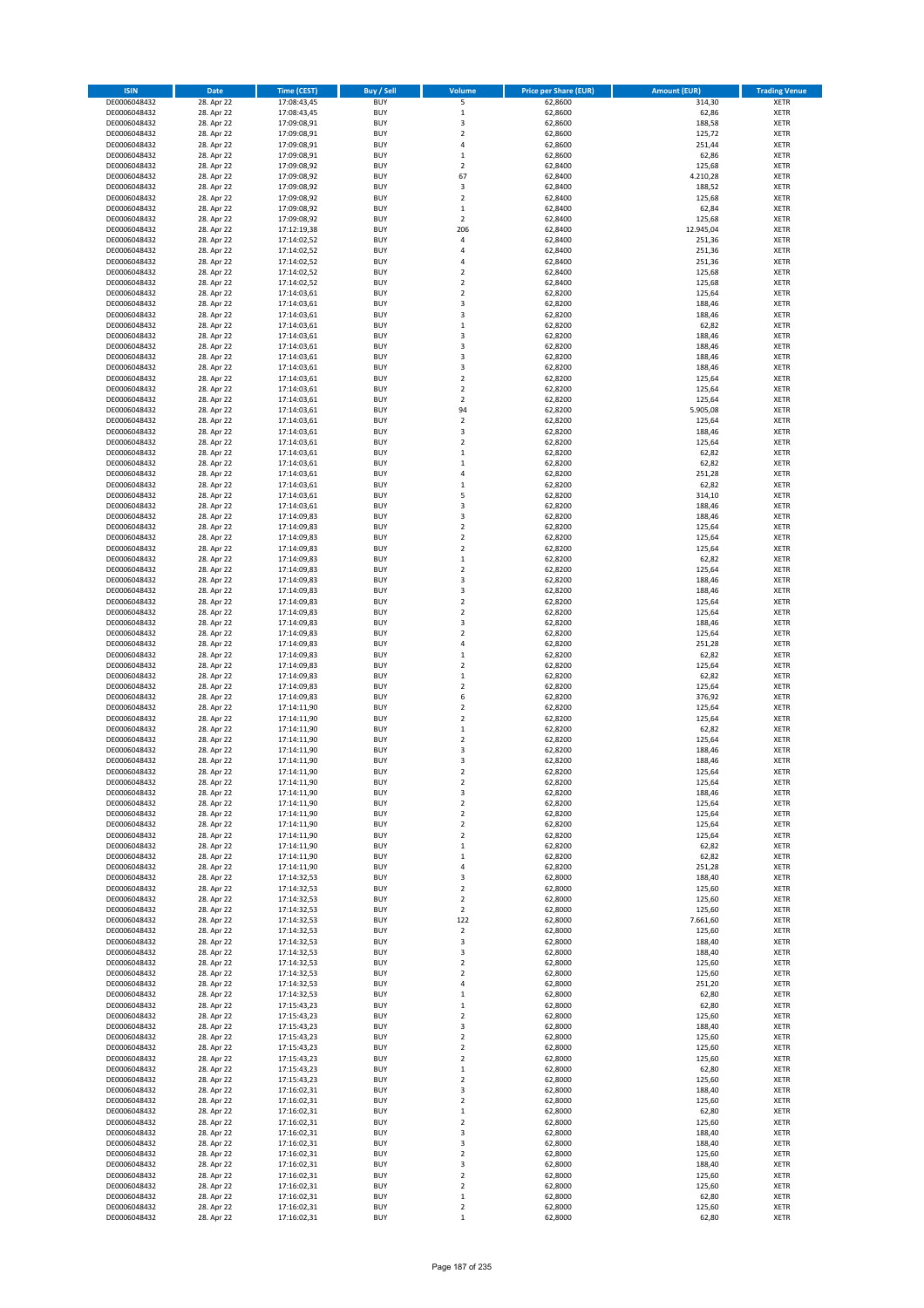| <b>ISIN</b>                  | <b>Date</b>              | <b>Time (CEST)</b>         | <b>Buy / Sell</b>        | Volume                       | <b>Price per Share (EUR)</b> | <b>Amount (EUR)</b> | <b>Trading Venue</b>       |
|------------------------------|--------------------------|----------------------------|--------------------------|------------------------------|------------------------------|---------------------|----------------------------|
| DE0006048432                 | 28. Apr 22               | 17:16:02,31                | <b>BUY</b>               | 4                            | 62,8000                      | 251,20              | <b>XETR</b>                |
| DE0006048432                 | 28. Apr 22               | 17:16:02,53                | <b>BUY</b>               | $\mathbf 2$                  | 62,7800                      | 125,56              | <b>XETR</b>                |
| DE0006048432                 | 28. Apr 22               | 17:16:02,53                | <b>BUY</b>               | 3                            | 62,7800                      | 188,34              | <b>XETR</b>                |
| DE0006048432                 | 28. Apr 22               | 17:16:02,53                | <b>BUY</b>               | 3                            | 62,7800                      | 188,34              | <b>XETR</b>                |
| DE0006048432                 | 28. Apr 22               | 17:16:02,53                | <b>BUY</b>               | 3                            | 62,7800                      | 188,34              | <b>XETR</b>                |
| DE0006048432                 | 28. Apr 22               | 17:16:02,53                | <b>BUY</b>               | $\mathbf 2$                  | 62,7800                      | 125,56              | <b>XETR</b>                |
| DE0006048432                 | 28. Apr 22               | 17:16:02,53                | <b>BUY</b>               | 157                          | 62,7800                      | 9.856,46            | <b>XETR</b>                |
| DE0006048432                 | 28. Apr 22               | 17:16:02,53                | <b>BUY</b>               | 3                            | 62,7800                      | 188,34              | <b>XETR</b>                |
| DE0006048432                 | 28. Apr 22               | 17:16:02,53                | BUY                      | $\overline{\mathbf{3}}$      | 62,7800                      | 188,34              | <b>XETR</b>                |
| DE0006048432                 | 28. Apr 22               | 17:16:02,53                | <b>BUY</b>               | 3                            | 62,7800                      | 188,34              | <b>XETR</b>                |
| DE0006048432                 | 28. Apr 22               | 17:16:02,53                | <b>BUY</b>               | $\mathbf 1$                  | 62,7800                      | 62,78               | <b>XETR</b>                |
| DE0006048432                 | 28. Apr 22               | 17:16:02,53                | <b>BUY</b>               | 6                            | 62,7800                      | 376,68              | <b>XETR</b>                |
| DE0006048432                 | 28. Apr 22               | 17:16:02,53                | <b>BUY</b>               | $\,1\,$<br>5                 | 62,7800                      | 62,78               | <b>XETR</b>                |
| DE0006048432                 | 28. Apr 22               | 17:16:02,55                | <b>BUY</b>               | 6                            | 62,7800                      | 313,90              | <b>XETR</b>                |
| DE0006048432<br>DE0006048432 | 28. Apr 22<br>28. Apr 22 | 17:20:00,92<br>17:20:00,92 | <b>BUY</b><br>BUY        | $\overline{a}$               | 62,8400<br>62,8400           | 377,04<br>251,36    | <b>XETR</b><br><b>XETR</b> |
| DE0006048432                 | 28. Apr 22               | 17:20:00,92                | <b>BUY</b>               | $\overline{2}$               | 62,8400                      | 125,68              | <b>XETR</b>                |
| DE0006048432                 | 28. Apr 22               | 17:20:00,92                | <b>BUY</b>               | $\mathbf 1$                  | 62,8400                      | 62,84               | <b>XETR</b>                |
| DE0006048432                 | 28. Apr 22               | 17:20:00,92                | <b>BUY</b>               | $\overline{7}$               | 62,8400                      | 439,88              | <b>XETR</b>                |
| DE0006048432                 | 28. Apr 22               | 17:20:00,92                | <b>BUY</b>               | $\overline{7}$               | 62,8400                      | 439,88              | <b>XETR</b>                |
| DE0006048432                 | 28. Apr 22               | 17:20:00,92                | <b>BUY</b>               | $\overline{\mathbf{2}}$      | 62,8400                      | 125,68              | <b>XETR</b>                |
| DE0006048432                 | 28. Apr 22               | 17:20:00,92                | <b>BUY</b>               | 4                            | 62,8400                      | 251,36              | <b>XETR</b>                |
| DE0006048432                 | 28. Apr 22               | 17:20:00,92                | <b>BUY</b>               | $\overline{7}$               | 62,8400                      | 439,88              | <b>XETR</b>                |
| DE0006048432                 | 28. Apr 22               | 17:20:00,92                | <b>BUY</b>               | 10                           | 62,8400                      | 628,40              | <b>XETR</b>                |
| DE0006048432                 | 28. Apr 22               | 17:20:00,92                | <b>BUY</b>               | 6                            | 62,8400                      | 377,04              | <b>XETR</b>                |
| DE0006048432                 | 28. Apr 22               | 17:20:00,92                | <b>BUY</b>               | 5                            | 62,8400                      | 314,20              | <b>XETR</b>                |
| DE0006048432                 | 28. Apr 22               | 17:20:00,92                | <b>BUY</b>               | $\overline{\mathbf{3}}$      | 62,8400                      | 188,52              | <b>XETR</b>                |
| DE0006048432                 | 28. Apr 22               | 17:20:00,92                | <b>BUY</b>               | $\mathbf{1}$                 | 62,8400                      | 62,84               | <b>XETR</b>                |
| DE0006048432                 | 28. Apr 22               | 17:20:00,92                | <b>BUY</b>               | $\mathbf{1}$                 | 62,8400                      | 62,84               | <b>XETR</b>                |
| DE0006048432                 | 28. Apr 22               | 17:20:00,92                | <b>BUY</b>               | 4                            | 62,8400                      | 251,36              | <b>XETR</b>                |
| DE0006048432                 | 28. Apr 22               | 17:20:02,96                | <b>BUY</b>               | 4                            | 62,8400                      | 251,36              | <b>XETR</b>                |
| DE0006048432<br>DE0006048432 | 28. Apr 22<br>28. Apr 22 | 17:20:02,96                | <b>BUY</b><br><b>BUY</b> | $\overline{4}$               | 62,8400                      | 251,36              | <b>XETR</b>                |
| DE0006048432                 | 28. Apr 22               | 17:20:02,96                | <b>BUY</b>               | 3<br>$\mathbf{1}$            | 62,8400<br>62,8400           | 188,52<br>62,84     | <b>XETR</b><br><b>XETR</b> |
| DE0006048432                 | 28. Apr 22               | 17:20:02,96<br>17:20:02,96 | <b>BUY</b>               | 5                            | 62,8400                      | 314,20              | <b>XETR</b>                |
| DE0006048432                 | 28. Apr 22               | 17:20:02,96                | <b>BUY</b>               | $\mathbf 2$                  | 62,8400                      | 125,68              | <b>XETR</b>                |
| DE0006048432                 | 28. Apr 22               | 17:20:02,96                | <b>BUY</b>               | $\overline{\mathbf{3}}$      | 62,8400                      | 188,52              | <b>XETR</b>                |
| DE0006048432                 | 28. Apr 22               | 17:20:02,96                | BUY                      | 3                            | 62,8400                      | 188,52              | <b>XETR</b>                |
| DE0006048432                 | 28. Apr 22               | 17:20:02,96                | <b>BUY</b>               | 3                            | 62,8400                      | 188,52              | <b>XETR</b>                |
| DE0006048432                 | 28. Apr 22               | 17:20:02,96                | <b>BUY</b>               | $\mathbf 2$                  | 62,8400                      | 125,68              | <b>XETR</b>                |
| DE0006048432                 | 28. Apr 22               | 17:20:02,96                | <b>BUY</b>               | $\,1\,$                      | 62,8400                      | 62,84               | <b>XETR</b>                |
| DE0006048432                 | 28. Apr 22               | 17:20:02,96                | <b>BUY</b>               | 6                            | 62,8400                      | 377,04              | <b>XETR</b>                |
| DE0006048432                 | 28. Apr 22               | 17:20:02,96                | <b>BUY</b>               | $\mathbf 2$                  | 62,8400                      | 125,68              | <b>XETR</b>                |
| DE0006048432                 | 28. Apr 22               | 17:20:02,96                | <b>BUY</b>               | $\mathbf{1}$                 | 62,8400                      | 62,84               | <b>XETR</b>                |
| DE0006048432                 | 28. Apr 22               | 17:20:04,96                | <b>BUY</b>               | $\overline{4}$               | 62,8400                      | 251,36              | <b>XETR</b>                |
| DE0006048432                 | 28. Apr 22               | 17:20:04,96                | <b>BUY</b>               | $\overline{\mathbf{3}}$      | 62,8400                      | 188,52              | <b>XETR</b>                |
| DE0006048432                 | 28. Apr 22               | 17:20:04,96                | <b>BUY</b>               | $\mathbf 1$                  | 62,8400                      | 62,84               | <b>XETR</b>                |
| DE0006048432                 | 28. Apr 22               | 17:20:04,96                | <b>BUY</b>               | $\overline{2}$               | 62,8400                      | 125,68              | <b>XETR</b>                |
| DE0006048432                 | 28. Apr 22               | 17:20:04,96                | <b>BUY</b>               | 3                            | 62,8400                      | 188,52              | <b>XETR</b>                |
| DE0006048432                 | 28. Apr 22               | 17:20:04,96                | <b>BUY</b>               | 4                            | 62,8400                      | 251,36              | <b>XETR</b>                |
| DE0006048432                 | 28. Apr 22               | 17:20:04,96                | <b>BUY</b>               | $\overline{2}$               | 62,8400                      | 125,68              | <b>XETR</b>                |
| DE0006048432                 | 28. Apr 22               | 17:20:04,96                | <b>BUY</b>               | $\overline{2}$               | 62,8400                      | 125,68              | <b>XETR</b>                |
| DE0006048432<br>DE0006048432 | 28. Apr 22<br>28. Apr 22 | 17:20:04,96<br>17:20:04,96 | <b>BUY</b><br><b>BUY</b> | 3<br>$\mathbf 2$             | 62,8400<br>62,8400           | 188,52<br>125,68    | <b>XETR</b><br><b>XETR</b> |
| DE0006048432                 | 28. Apr 22               | 17:20:04,96                | <b>BUY</b>               | $\overline{\mathbf{2}}$      | 62,8400                      | 125,68              | <b>XETR</b>                |
| DE0006048432                 | 28. Apr 22               | 17:20:04,96                | <b>BUY</b>               | $\mathbf{1}$                 | 62,8400                      | 62,84               | <b>XETR</b>                |
| DE0006048432                 | 28. Apr 22               | 17:20:04,96                | <b>BUY</b>               | $\mathbf{1}$                 | 62,8400                      | 62,84               | <b>XETR</b>                |
| DE0006048432                 | 28. Apr 22               | 17:20:04,96                | <b>BUY</b>               | $\overline{2}$               | 62,8400                      | 125,68              | <b>XETR</b>                |
| DE0006048432                 | 28. Apr 22               | 17:20:24,21                | BUY                      | $\overline{\mathbf{2}}$      | 62,8400                      | 125,68              | <b>XETR</b>                |
| DE0006048432                 | 28. Apr 22               | 17:20:24,21                | <b>BUY</b>               | $\mathbf 1$                  | 62,8400                      | 62,84               | <b>XETR</b>                |
| DE0006048432                 | 28. Apr 22               | 17:20:24,21                | <b>BUY</b>               | $\mathbf 2$                  | 62,8400                      | 125,68              | <b>XETR</b>                |
| DE0006048432                 | 28. Apr 22               | 17:20:24,21                | BUY                      | $\overline{\mathbf{2}}$      | 62,8400                      | 125,68              | <b>XETR</b>                |
| DE0006048432                 | 28. Apr 22               | 17:20:24,21                | BUY                      | $\mathbf 2$                  | 62,8400                      | 125,68              | <b>XETR</b>                |
| DE0006048432                 | 28. Apr 22               | 17:20:24,21                | <b>BUY</b>               | $\overline{2}$               | 62,8400                      | 125,68              | <b>XETR</b>                |
| DE0006048432                 | 28. Apr 22               | 17:20:24,21                | BUY                      | 1                            | 62,8400                      | 62,84               | <b>XETR</b>                |
| DE0006048432                 | 28. Apr 22               | 17:20:24,21                | <b>BUY</b>               | $\mathbf{1}$                 | 62,8400                      | 62,84               | <b>XETR</b>                |
| DE0006048432                 | 28. Apr 22               | 17:20:24,21                | <b>BUY</b>               | 3                            | 62,8400                      | 188,52              | <b>XETR</b>                |
| DE0006048432                 | 28. Apr 22               | 17:20:24,21                | <b>BUY</b>               | $\mathbf 1$                  | 62,8400                      | 62,84               | <b>XETR</b>                |
| DE0006048432                 | 28. Apr 22               | 17:20:24,55                | <b>BUY</b>               | 515                          | 62,8400                      | 32.362,60           | <b>XETR</b>                |
| DE0006048432                 | 28. Apr 22               | 17:20:30,76                | <b>BUY</b>               | $\mathbf 2$                  | 62,8200                      | 125,64              | <b>XETR</b>                |
| DE0006048432                 | 28. Apr 22               | 17:20:30,76                | <b>BUY</b>               | $\mathbf 2$                  | 62,8200                      | 125,64              | <b>XETR</b>                |
| DE0006048432<br>DE0006048432 | 28. Apr 22<br>28. Apr 22 | 17:20:30,76<br>17:20:30,76 | <b>BUY</b><br><b>BUY</b> | 4<br>$\mathbf 2$             | 62,8200<br>62,8200           | 251,28<br>125,64    | <b>XETR</b><br><b>XETR</b> |
| DE0006048432                 | 28. Apr 22               | 17:20:30,76                | <b>BUY</b>               | 6                            | 62,8200                      | 376,92              | <b>XETR</b>                |
| DE0006048432                 | 28. Apr 22               | 17:20:30,78                | <b>BUY</b>               | 3                            | 62,8200                      | 188,46              | <b>XETR</b>                |
| DE0006048432                 | 28. Apr 22               | 17:20:30,78                | <b>BUY</b>               | 3                            | 62,8200                      | 188,46              | <b>XETR</b>                |
| DE0006048432                 | 28. Apr 22               | 17:20:30,78                | <b>BUY</b>               | 253                          | 62,8200                      | 15.893,46           | <b>XETR</b>                |
| DE0006048432                 | 28. Apr 22               | 17:20:30,78                | <b>BUY</b>               | 3                            | 62,8200                      | 188,46              | <b>XETR</b>                |
| DE0006048432                 | 28. Apr 22               | 17:20:30,78                | <b>BUY</b>               | 3                            | 62,8200                      | 188,46              | <b>XETR</b>                |
| DE0006048432                 | 28. Apr 22               | 17:20:30,78                | <b>BUY</b>               | 9                            | 62,8200                      | 565,38              | <b>XETR</b>                |
| DE0006048432                 | 28. Apr 22               | 17:20:30,78                | <b>BUY</b>               | 3                            | 62,8200                      | 188,46              | <b>XETR</b>                |
| DE0006048432                 | 28. Apr 22               | 17:20:30,78                | <b>BUY</b>               | 3                            | 62,8200                      | 188,46              | <b>XETR</b>                |
| DE0006048432                 | 28. Apr 22               | 17:20:30,91                | <b>BUY</b>               | 5                            | 62,8200                      | 314,10              | <b>XETR</b>                |
| DE0006048432                 | 28. Apr 22               | 17:20:30,91                | <b>BUY</b>               | 8                            | 62,8200                      | 502,56              | <b>XETR</b>                |
| DE0006048432                 | 28. Apr 22               | 17:20:35,72                | <b>BUY</b>               | $\overline{2}$               | 62,8200                      | 125,64              | <b>XETR</b>                |
| DE0006048432<br>DE0006048432 | 28. Apr 22<br>28. Apr 22 | 17:20:35,72                | <b>BUY</b><br><b>BUY</b> | 5<br>$\overline{\mathbf{3}}$ | 62,8200<br>62,8200           | 314,10<br>188,46    | <b>XETR</b><br><b>XETR</b> |
| DE0006048432                 | 28. Apr 22               | 17:20:35,72<br>17:20:35,72 | <b>BUY</b>               | $\mathbf{1}$                 | 62,8200                      | 62,82               | <b>XETR</b>                |
| DE0006048432                 | 28. Apr 22               | 17:21:00,57                | <b>BUY</b>               | $\overline{2}$               | 62,8200                      | 125,64              | <b>XETR</b>                |
| DE0006048432                 | 28. Apr 22               | 17:21:00,57                | <b>BUY</b>               | $\overline{2}$               | 62,8200                      | 125,64              | <b>XETR</b>                |
| DE0006048432                 | 28. Apr 22               | 17:21:00,57                | <b>BUY</b>               | 3                            | 62,8200                      | 188,46              | <b>XETR</b>                |
| DE0006048432                 | 28. Apr 22               | 17:21:00,57                | <b>BUY</b>               | 101                          | 62,8200                      | 6.344,82            | <b>XETR</b>                |
| DE0006048432                 | 28. Apr 22               | 17:21:00,57                | <b>BUY</b>               | 4                            | 62,8200                      | 251,28              | <b>XETR</b>                |
| DE0006048432                 | 28. Apr 22               | 17:21:15,52                | <b>BUY</b>               | $\overline{2}$               | 62,8200                      | 125,64              | <b>XETR</b>                |
| DE0006048432                 | 28. Apr 22               | 17:21:15,52                | <b>BUY</b>               | 4                            | 62,8200                      | 251,28              | <b>XETR</b>                |
| DE0006048432                 | 28. Apr 22               | 17:21:15,52                | <b>BUY</b>               | $\mathbf{1}$                 | 62,8200                      | 62,82               | <b>XETR</b>                |
| DE0006048432                 | 28. Apr 22               | 17:21:15,52                | <b>BUY</b>               | 4                            | 62,8200                      | 251,28              | <b>XETR</b>                |
| DE0006048432                 | 28. Apr 22               | 17:21:15,52                | <b>BUY</b>               | $\overline{\mathbf{3}}$      | 62,8200                      | 188,46              | <b>XETR</b>                |
| DE0006048432                 | 28. Apr 22               | 17:21:15,52                | <b>BUY</b>               | 47                           | 62,8200                      | 2.952,54            | <b>XETR</b>                |
| DE0006048432                 | 28. Apr 22               | 17:21:15,52                | <b>BUY</b>               | $\mathbf 2$                  | 62,8200                      | 125,64              | <b>XETR</b>                |
| DE0006048432                 | 28. Apr 22               | 17:21:15,52                | <b>BUY</b>               | 3                            | 62,8200                      | 188,46              | <b>XETR</b>                |
| DE0006048432                 | 28. Apr 22               | 17:22:05,26                | <b>BUY</b>               | 5                            | 62,9000                      | 314,50              | <b>XETR</b>                |
| DE0006048432                 | 28. Apr 22               | 17:22:05,26                | <b>BUY</b>               | 2                            | 62,9000                      | 125,80              | <b>XETR</b>                |
| DE0006048432                 | 28. Apr 22               | 17:22:05,26                | <b>BUY</b>               | $\mathbf 1$                  | 62,9000                      | 62,90               | <b>XETR</b>                |
| DE0006048432                 | 28. Apr 22               | 17:22:05,26                | <b>BUY</b>               | 3                            | 62,9000                      | 188,70              | <b>XETR</b>                |
| DE0006048432                 | 28. Apr 22               | 17:22:05,26                | <b>BUY</b>               | 3                            | 62,9000                      | 188,70              | <b>XETR</b>                |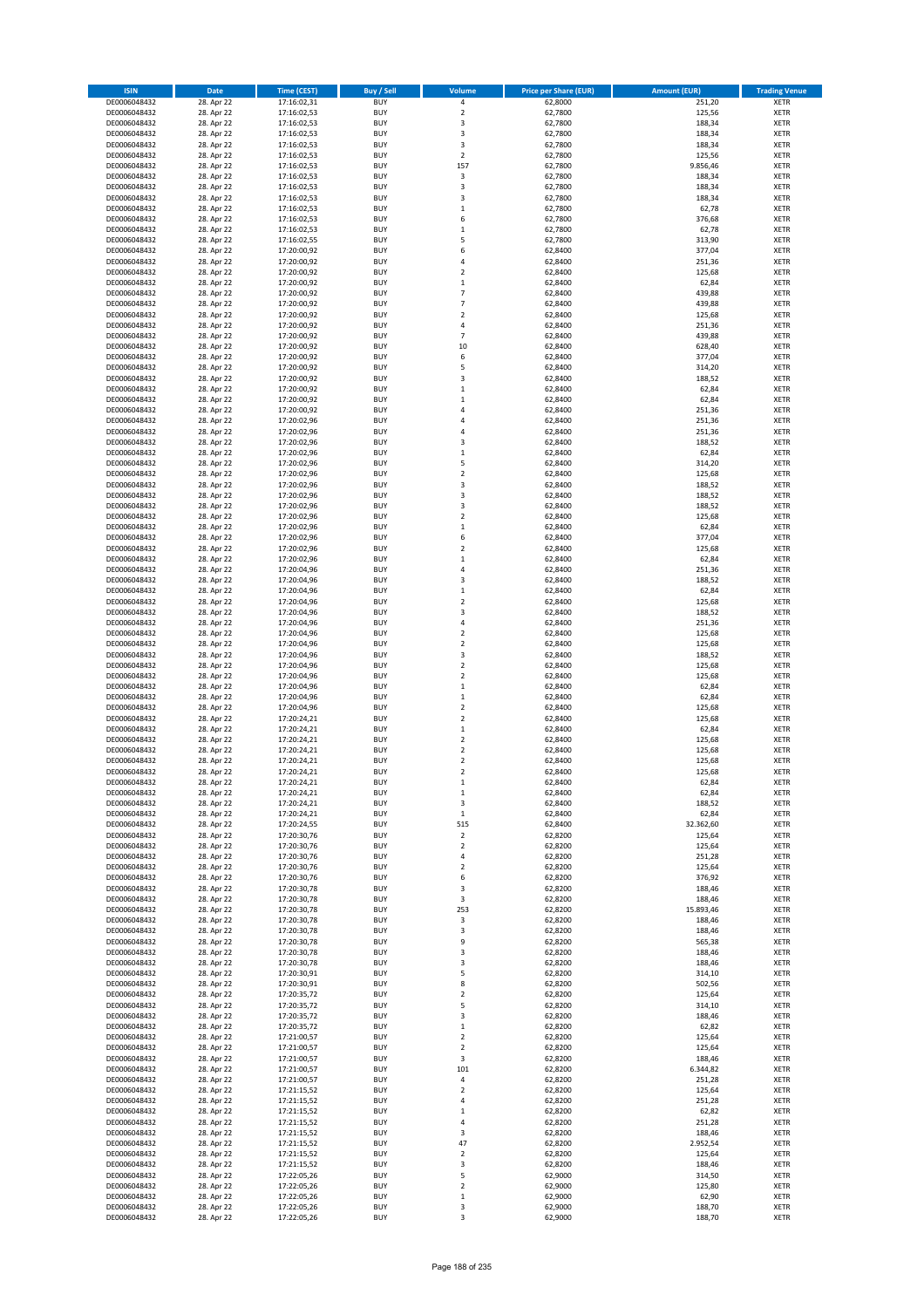| <b>ISIN</b>                  | <b>Date</b>              | <b>Time (CEST)</b>         | <b>Buy / Sell</b>        | Volume                   | <b>Price per Share (EUR)</b> | <b>Amount (EUR)</b> | <b>Trading Venue</b>       |
|------------------------------|--------------------------|----------------------------|--------------------------|--------------------------|------------------------------|---------------------|----------------------------|
| DE0006048432                 | 28. Apr 22               | 17:22:05,26                | <b>BUY</b>               | 3                        | 62,9000                      | 188,70              | <b>XETR</b>                |
| DE0006048432                 | 28. Apr 22               | 17:22:05,26                | <b>BUY</b>               | 5                        | 62,9000                      | 314,50              | <b>XETR</b>                |
| DE0006048432                 | 28. Apr 22               | 17:22:05,26                | <b>BUY</b>               | $\mathbf 1$              | 62,9000                      | 62,90               | <b>XETR</b>                |
| DE0006048432<br>DE0006048432 | 28. Apr 22<br>28. Apr 22 | 17:22:05,26<br>17:23:11,25 | <b>BUY</b><br><b>BUY</b> | $\overline{7}$<br>4      | 62,9000<br>62,9400           | 440,30<br>251,76    | <b>XETR</b><br><b>XETR</b> |
| DE0006048432                 | 28. Apr 22               | 17:23:11,25                | <b>BUY</b>               | $\mathbf{1}$             | 62,9400                      | 62,94               | <b>XETR</b>                |
| DE0006048432                 | 28. Apr 22               | 17:23:11,25                | <b>BUY</b>               | 4                        | 62,9400                      | 251,76              | <b>XETR</b>                |
| DE0006048432                 | 28. Apr 22               | 17:23:11,25                | <b>BUY</b>               | 108                      | 62,9400                      | 6.797,52            | <b>XETR</b>                |
| DE0006048432                 | 28. Apr 22               | 17:23:11,25                | <b>BUY</b>               | $\overline{4}$           | 62,9400                      | 251,76              | <b>XETR</b>                |
| DE0006048432                 | 28. Apr 22               | 17:23:11,25                | <b>BUY</b>               | 3                        | 62,9400                      | 188,82              | <b>XETR</b>                |
| DE0006048432                 | 28. Apr 22               | 17:23:11,25                | <b>BUY</b>               | 3                        | 62,9400                      | 188,82              | <b>XETR</b>                |
| DE0006048432<br>DE0006048432 | 28. Apr 22<br>28. Apr 22 | 17:23:11,25<br>17:23:11,25 | <b>BUY</b><br><b>BUY</b> | 5<br>3                   | 62,9400<br>62,9400           | 314,70<br>188,82    | <b>XETR</b><br><b>XETR</b> |
| DE0006048432                 | 28. Apr 22               | 17:23:11,25                | <b>BUY</b>               | $\overline{7}$           | 62,9400                      | 440,58              | <b>XETR</b>                |
| DE0006048432                 | 28. Apr 22               | 17:23:11,36                | <b>BUY</b>               | $\mathbf 2$              | 62,9400                      | 125,88              | <b>XETR</b>                |
| DE0006048432                 | 28. Apr 22               | 17:23:11,36                | <b>BUY</b>               | 5                        | 62,9400                      | 314,70              | <b>XETR</b>                |
| DE0006048432                 | 28. Apr 22               | 17:23:58,58                | <b>BUY</b>               | $\overline{7}$           | 62,9600                      | 440,72              | <b>XETR</b>                |
| DE0006048432                 | 28. Apr 22               | 17:23:58,58                | <b>BUY</b>               | $\mathbf 2$              | 62,9600                      | 125,92              | <b>XETR</b>                |
| DE0006048432                 | 28. Apr 22               | 17:23:58,58                | <b>BUY</b>               | 5                        | 62,9600                      | 314,80              | <b>XETR</b>                |
| DE0006048432                 | 28. Apr 22               | 17:23:58,58                | <b>BUY</b>               | 5                        | 62,9600                      | 314,80              | <b>XETR</b>                |
| DE0006048432                 | 28. Apr 22               | 17:23:58,58                | <b>BUY</b>               | $\overline{7}$           | 62,9600                      | 440,72              | <b>XETR</b>                |
| DE0006048432<br>DE0006048432 | 28. Apr 22<br>28. Apr 22 | 17:23:58,58<br>17:23:58,58 | <b>BUY</b><br><b>BUY</b> | 3<br>$\mathbf 1$         | 62,9600<br>62,9600           | 188,88<br>62,96     | <b>XETR</b><br><b>XETR</b> |
| DE0006048432                 | 28. Apr 22               | 17:23:58,58                | <b>BUY</b>               | $\mathbf 2$              | 62,9600                      | 125,92              | <b>XETR</b>                |
| DE0006048432                 | 28. Apr 22               | 17:23:58,58                | <b>BUY</b>               | 5                        | 62,9600                      | 314,80              | <b>XETR</b>                |
| DE0006048432                 | 28. Apr 22               | 17:23:58,58                | <b>BUY</b>               | 3                        | 62,9600                      | 188,88              | <b>XETR</b>                |
| DE0006048432                 | 28. Apr 22               | 17:23:58,58                | <b>BUY</b>               | 8                        | 62,9600                      | 503,68              | <b>XETR</b>                |
| DE0006048432                 | 28. Apr 22               | 17:23:58,58                | <b>BUY</b>               | 3                        | 62,9600                      | 188,88              | <b>XETR</b>                |
| DE0006048432                 | 28. Apr 22               | 17:23:58,58                | <b>BUY</b>               | 3                        | 62,9600                      | 188,88              | <b>XETR</b>                |
| DE0006048432                 | 28. Apr 22               | 17:23:58,58                | <b>BUY</b>               | $\mathbf 1$<br>3         | 62,9600                      | 62,96               | <b>XETR</b>                |
| DE0006048432<br>DE0006048432 | 28. Apr 22<br>28. Apr 22 | 17:25:00,97<br>17:25:00,97 | <b>BUY</b><br><b>BUY</b> | 5                        | 62,9800<br>62,9800           | 188,94<br>314,90    | <b>XETR</b><br><b>XETR</b> |
| DE0006048432                 | 28. Apr 22               | 17:25:00,97                | <b>BUY</b>               | 136                      | 62,9800                      | 8.565,28            | <b>XETR</b>                |
| DE0006048432                 | 28. Apr 22               | 17:25:00,97                | <b>BUY</b>               | 4                        | 62,9800                      | 251,92              | <b>XETR</b>                |
| DE0006048432                 | 28. Apr 22               | 17:25:00,97                | <b>BUY</b>               | 5                        | 62,9800                      | 314,90              | <b>XETR</b>                |
| DE0006048432                 | 28. Apr 22               | 17:25:00,97                | <b>BUY</b>               | 3                        | 62,9800                      | 188,94              | <b>XETR</b>                |
| DE0006048432                 | 28. Apr 22               | 17:25:00,97                | <b>BUY</b>               | $\mathbf 1$              | 62,9800                      | 62,98               | <b>XETR</b>                |
| DE0006048432                 | 28. Apr 22               | 17:25:00,97                | <b>BUY</b>               | $\mathbf 2$              | 62,9800                      | 125,96              | <b>XETR</b>                |
| DE0006048432                 | 28. Apr 22               | 17:25:00,97                | <b>BUY</b>               | $\overline{7}$           | 62,9800                      | 440,86              | <b>XETR</b>                |
| DE0006048432<br>DE0006048432 | 28. Apr 22<br>28. Apr 22 | 17:25:01,97<br>17:25:01,97 | <b>BUY</b><br><b>BUY</b> | 5<br>$\mathbf 1$         | 62,9800<br>62,9800           | 314,90<br>62,98     | <b>XETR</b><br><b>XETR</b> |
| DE0006048432                 | 28. Apr 22               | 17:25:01,97                | <b>BUY</b>               | $\mathbf 1$              | 62,9800                      | 62,98               | <b>XETR</b>                |
| DE0006048432                 | 28. Apr 22               | 17:25:01,97                | <b>BUY</b>               | 3                        | 62,9800                      | 188,94              | <b>XETR</b>                |
| DE0006048432                 | 28. Apr 22               | 17:25:02,97                | <b>BUY</b>               | 6                        | 62,9600                      | 377,76              | <b>XETR</b>                |
| DE0006048432                 | 28. Apr 22               | 17:25:02,97                | <b>BUY</b>               | 4                        | 62,9600                      | 251,84              | <b>XETR</b>                |
| DE0006048432                 | 28. Apr 22               | 17:25:02,97                | <b>BUY</b>               | $\overline{\mathbf{c}}$  | 62,9600                      | 125,92              | <b>XETR</b>                |
| DE0006048432                 | 28. Apr 22               | 17:25:02,97                | <b>BUY</b>               | 4                        | 62,9600                      | 251,84              | <b>XETR</b>                |
| DE0006048432                 | 28. Apr 22               | 17:25:02,97                | <b>BUY</b>               | 5                        | 62,9600                      | 314,80              | <b>XETR</b>                |
| DE0006048432<br>DE0006048432 | 28. Apr 22<br>28. Apr 22 | 17:25:02,97<br>17:25:02,97 | <b>BUY</b><br><b>BUY</b> | 3<br>6                   | 62,9600<br>62,9600           | 188,88<br>377,76    | <b>XETR</b><br><b>XETR</b> |
| DE0006048432                 | 28. Apr 22               | 17:25:02,97                | <b>BUY</b>               | $\mathbf 1$              | 62,9600                      | 62,96               | <b>XETR</b>                |
| DE0006048432                 | 28. Apr 22               | 17:25:02,97                | <b>BUY</b>               | 4                        | 62,9600                      | 251,84              | <b>XETR</b>                |
| DE0006048432                 | 28. Apr 22               | 17:25:02,97                | <b>BUY</b>               | 6                        | 62,9600                      | 377,76              | <b>XETR</b>                |
| DE0006048432                 | 28. Apr 22               | 17:25:02,97                | <b>BUY</b>               | 3                        | 62,9600                      | 188,88              | <b>XETR</b>                |
| DE0006048432                 | 28. Apr 22               | 17:25:41,20                | <b>BUY</b>               | 207                      | 63,0200                      | 13.045,14           | <b>XETR</b>                |
| DE0006048432                 | 28. Apr 22               | 17:26:06,38                | <b>BUY</b>               | 3                        | 63,0000                      | 189,00              | <b>XETR</b>                |
| DE0006048432                 | 28. Apr 22               | 17:26:06,38                | <b>BUY</b>               | $\overline{\mathbf{c}}$  | 63,0000                      | 126,00              | <b>XETR</b>                |
| DE0006048432<br>DE0006048432 | 28. Apr 22               | 17:26:06,38<br>17:26:06,38 | <b>BUY</b><br><b>BUY</b> | 4<br>6                   | 63,0000<br>63,0000           | 252,00<br>378,00    | <b>XETR</b><br><b>XETR</b> |
| DE0006048432                 | 28. Apr 22<br>28. Apr 22 | 17:26:06,38                | <b>BUY</b>               | 3                        | 63,0000                      | 189,00              | <b>XETR</b>                |
| DE0006048432                 | 28. Apr 22               | 17:26:06,38                | <b>BUY</b>               | 3                        | 63,0000                      | 189,00              | <b>XETR</b>                |
| DE0006048432                 | 28. Apr 22               | 17:26:06,38                | <b>BUY</b>               | 100                      | 63,0000                      | 6.300,00            | <b>XETR</b>                |
| DE0006048432                 | 28. Apr 22               | 17:26:06,38                | <b>BUY</b>               | 6                        | 63,0000                      | 378,00              | <b>XETR</b>                |
| DE0006048432                 | 28. Apr 22               | 17:26:06,38                | <b>BUY</b>               | $\overline{2}$           | 63,0000                      | 126,00              | <b>XETR</b>                |
| DE0006048432                 | 28. Apr 22               | 17:26:06,38                | BUY                      | 2                        | 63,0000                      | 126,00              | <b>XETR</b>                |
| DE0006048432<br>DE0006048432 | 28. Apr 22<br>28. Apr 22 | 17:26:06,38<br>17:26:06,38 | <b>BUY</b><br><b>BUY</b> | 3<br>$\mathbf 2$         | 63,0000<br>63,0000           | 189,00<br>126,00    | <b>XETR</b><br><b>XETR</b> |
| DE0006048432                 | 28. Apr 22               | 17:26:06,38                | <b>BUY</b>               | 8                        | 63,0000                      | 504,00              | XETR                       |
| DE0006048432                 | 28. Apr 22               | 17:26:06,39                | <b>BUY</b>               | 3                        | 62,9800                      | 188,94              | <b>XETR</b>                |
| DE0006048432                 | 28. Apr 22               | 17:26:06,39                | <b>BUY</b>               | 5                        | 62,9800                      | 314,90              | <b>XETR</b>                |
| DE0006048432                 | 28. Apr 22               | 17:26:06,39                | <b>BUY</b>               | $\mathbf 1$              | 62,9800                      | 62,98               | <b>XETR</b>                |
| DE0006048432                 | 28. Apr 22               | 17:26:06,39                | <b>BUY</b>               | 130                      | 62,9800                      | 8.187,40            | <b>XETR</b>                |
| DE0006048432                 | 28. Apr 22               | 17:26:06,39                | <b>BUY</b>               | 5                        | 62,9800                      | 314,90              | <b>XETR</b>                |
| DE0006048432<br>DE0006048432 | 28. Apr 22               | 17:26:06,39                | <b>BUY</b><br><b>BUY</b> | 4<br>4                   | 62,9800<br>62,9800           | 251,92<br>251,92    | <b>XETR</b><br><b>XETR</b> |
| DE0006048432                 | 28. Apr 22<br>28. Apr 22 | 17:26:06,39<br>17:26:06,39 | <b>BUY</b>               | $\overline{\mathbf{c}}$  | 62,9800                      | 125,96              | <b>XETR</b>                |
| DE0006048432                 | 28. Apr 22               | 17:26:06,39                | <b>BUY</b>               | $\mathbf 1$              | 62,9800                      | 62,98               | <b>XETR</b>                |
| DE0006048432                 | 28. Apr 22               | 17:26:06,39                | <b>BUY</b>               | 3                        | 62,9800                      | 188,94              | <b>XETR</b>                |
| DE0006048432                 | 28. Apr 22               | 17:26:06,39                | <b>BUY</b>               | $\mathbf 1$              | 62,9800                      | 62,98               | <b>XETR</b>                |
| DE0006048432                 | 28. Apr 22               | 17:26:06,39                | <b>BUY</b>               | $\mathbf 2$              | 62,9800                      | 125,96              | <b>XETR</b>                |
| DE0006048432                 | 28. Apr 22               | 17:26:06,39                | <b>BUY</b>               | 3                        | 62,9800                      | 188,94              | <b>XETR</b>                |
| DE0006048432<br>DE0006048432 | 28. Apr 22<br>28. Apr 22 | 17:26:06,39<br>17:26:06,39 | <b>BUY</b><br><b>BUY</b> | $\mathbf 1$<br>3         | 62,9800<br>62,9800           | 62,98<br>188,94     | <b>XETR</b><br>XETR        |
| DE0006048432                 | 28. Apr 22               | 17:26:31,40                | <b>BUY</b>               | 3                        | 62,9600                      | 188,88              | <b>XETR</b>                |
| DE0006048432                 | 28. Apr 22               | 17:26:31,40                | <b>BUY</b>               | 5                        | 62,9600                      | 314,80              | <b>XETR</b>                |
| DE0006048432                 | 28. Apr 22               | 17:26:31,40                | <b>BUY</b>               | $\mathbf 2$              | 62,9600                      | 125,92              | <b>XETR</b>                |
| DE0006048432                 | 28. Apr 22               | 17:26:31,40                | <b>BUY</b>               | 5                        | 62,9600                      | 314,80              | <b>XETR</b>                |
| DE0006048432                 | 28. Apr 22               | 17:26:31,40                | <b>BUY</b>               | 3                        | 62,9600                      | 188,88              | <b>XETR</b>                |
| DE0006048432                 | 28. Apr 22               | 17:26:31,40                | <b>BUY</b>               | 3                        | 62,9600                      | 188,88              | <b>XETR</b>                |
| DE0006048432<br>DE0006048432 | 28. Apr 22<br>28. Apr 22 | 17:26:31,40<br>17:26:31,40 | <b>BUY</b><br><b>BUY</b> | 49<br>5                  | 62,9600<br>62,9600           | 3.085,04<br>314,80  | <b>XETR</b><br><b>XETR</b> |
| DE0006048432                 | 28. Apr 22               | 17:26:31,40                | <b>BUY</b>               | 6                        | 62,9600                      | 377,76              | <b>XETR</b>                |
| DE0006048432                 | 28. Apr 22               | 17:26:31,40                | <b>BUY</b>               | 3                        | 62,9600                      | 188,88              | <b>XETR</b>                |
| DE0006048432                 | 28. Apr 22               | 17:26:31,40                | <b>BUY</b>               | 4                        | 62,9600                      | 251,84              | <b>XETR</b>                |
| DE0006048432                 | 28. Apr 22               | 17:26:31,40                | <b>BUY</b>               | 3                        | 62,9600                      | 188,88              | <b>XETR</b>                |
| DE0006048432                 | 28. Apr 22               | 17:26:31,40                | <b>BUY</b>               | 4                        | 62,9600                      | 251,84              | <b>XETR</b>                |
| DE0006048432                 | 28. Apr 22               | 17:26:31,40                | <b>BUY</b>               | $\overline{\phantom{a}}$ | 62,9600                      | 440,72              | <b>XETR</b>                |
| DE0006048432                 | 28. Apr 22               | 17:26:31,40                | <b>BUY</b>               | 5                        | 62,9600                      | 314,80              | <b>XETR</b>                |
| DE0006048432<br>DE0006048432 | 28. Apr 22<br>28. Apr 22 | 17:26:31,40<br>17:26:31,40 | <b>BUY</b><br><b>BUY</b> | $\mathbf 2$<br>3         | 62,9600<br>62,9600           | 125,92<br>188,88    | <b>XETR</b><br><b>XETR</b> |
| DE0006048432                 | 28. Apr 22               | 17:26:37,16                | <b>BUY</b>               | 4                        | 62,9400                      | 251,76              | <b>XETR</b>                |
| DE0006048432                 | 28. Apr 22               | 17:26:37,16                | <b>BUY</b>               | $\overline{\mathbf{c}}$  | 62,9400                      | 125,88              | XETR                       |
| DE0006048432                 | 28. Apr 22               | 17:26:37,16                | <b>BUY</b>               | 4                        | 62,9400                      | 251,76              | <b>XETR</b>                |
| DE0006048432                 | 28. Apr 22               | 17:26:37,16                | <b>BUY</b>               | 3                        | 62,9400                      | 188,82              | <b>XETR</b>                |
| DE0006048432                 | 28. Apr 22               | 17:26:37,16                | <b>BUY</b>               | 68                       | 62,9400                      | 4.279,92            | <b>XETR</b>                |
| DE0006048432                 | 28. Apr 22               | 17:26:37,16                | <b>BUY</b>               | $\mathbf 2$              | 62,9400                      | 125,88              | XETR                       |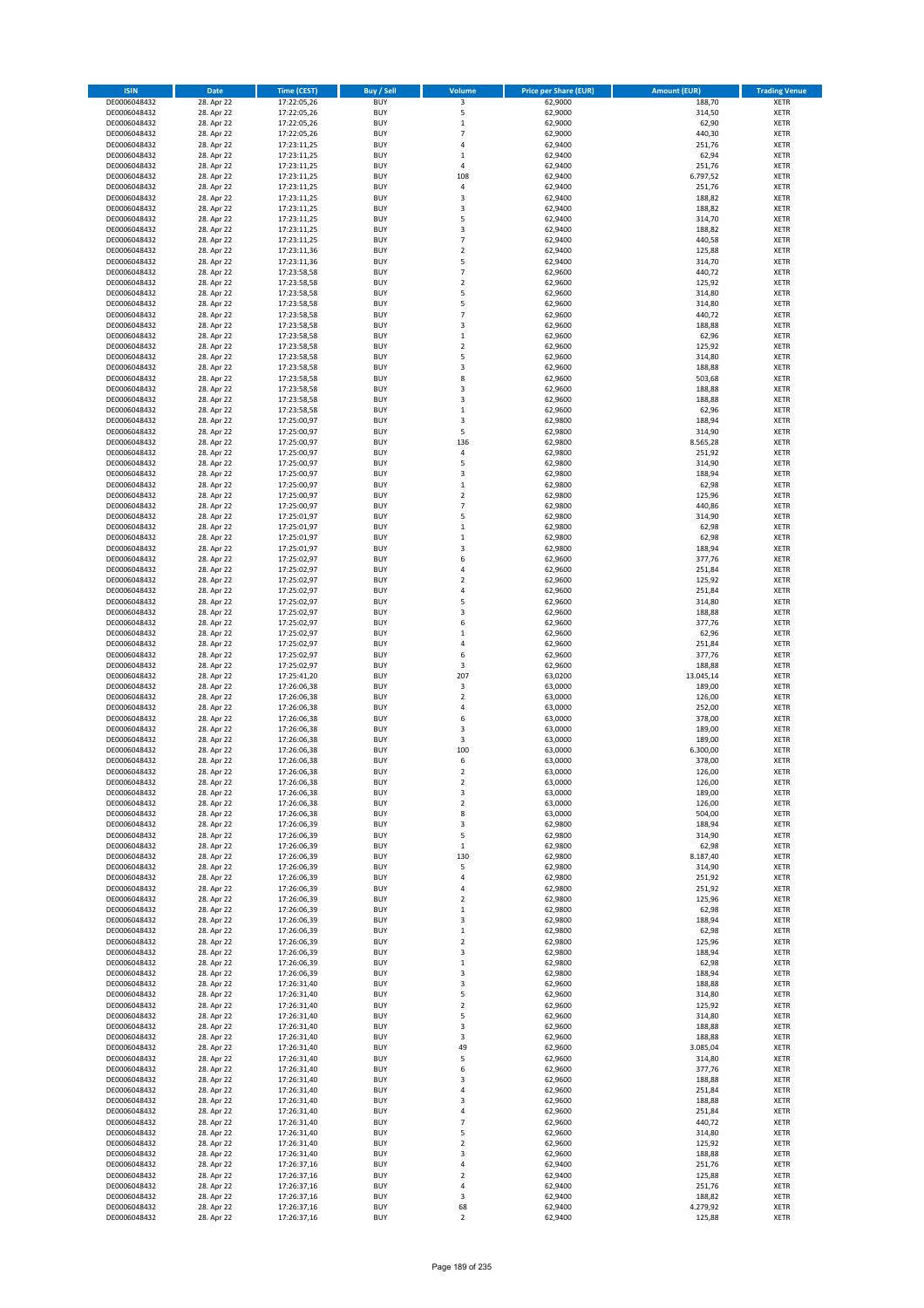| <b>ISIN</b>                  | <b>Date</b>              | <b>Time (CEST)</b>         | <b>Buy / Sell</b>        | <b>Volume</b>                          | <b>Price per Share (EUR)</b> | <b>Amount (EUR)</b> | <b>Trading Venue</b>       |
|------------------------------|--------------------------|----------------------------|--------------------------|----------------------------------------|------------------------------|---------------------|----------------------------|
| DE0006048432                 | 28. Apr 22               | 17:26:37,16                | <b>BUY</b>               | 4                                      | 62,9400                      | 251,76              | <b>XETR</b>                |
| DE0006048432                 | 28. Apr 22               | 17:26:37,16                | <b>BUY</b>               | $\mathbf 2$                            | 62,9400                      | 125,88              | <b>XETR</b>                |
| DE0006048432                 | 28. Apr 22               | 17:28:00,08                | <b>BUY</b>               | 6                                      | 62,9800                      | 377,88              | <b>XETR</b>                |
| DE0006048432<br>DE0006048432 | 28. Apr 22<br>28. Apr 22 | 17:28:00,08<br>17:28:00,08 | <b>BUY</b><br><b>BUY</b> | 4<br>5                                 | 62,9800<br>62,9800           | 251,92<br>314,90    | <b>XETR</b><br><b>XETR</b> |
| DE0006048432                 | 28. Apr 22               | 17:28:00,08                | <b>BUY</b>               | 5                                      | 62,9800                      | 314,90              | <b>XETR</b>                |
| DE0006048432                 | 28. Apr 22               | 17:28:00,08                | <b>BUY</b>               | 4                                      | 62,9800                      | 251,92              | <b>XETR</b>                |
| DE0006048432                 | 28. Apr 22               | 17:28:00,08                | <b>BUY</b>               | $\mathbf 1$                            | 62,9800                      | 62,98               | <b>XETR</b>                |
| DE0006048432                 | 28. Apr 22               | 17:28:06,93                | <b>BUY</b>               | 5                                      | 62,9600                      | 314,80              | <b>XETR</b>                |
| DE0006048432                 | 28. Apr 22               | 17:28:06,93                | <b>BUY</b>               | 4                                      | 62,9600                      | 251,84              | <b>XETR</b>                |
| DE0006048432                 | 28. Apr 22               | 17:28:06,93                | <b>BUY</b>               | 3                                      | 62,9600                      | 188,88              | <b>XETR</b>                |
| DE0006048432                 | 28. Apr 22<br>28. Apr 22 | 17:28:06,93                | <b>BUY</b><br><b>BUY</b> | $\overline{\mathbf{c}}$<br>$\mathbf 1$ | 62,9600                      | 125,92              | <b>XETR</b><br><b>XETR</b> |
| DE0006048432<br>DE0006048432 | 28. Apr 22               | 17:28:06,93<br>17:28:06,93 | <b>BUY</b>               | $\overline{\mathbf{c}}$                | 62,9600<br>62,9600           | 62,96<br>125,92     | <b>XETR</b>                |
| DE0006048432                 | 28. Apr 22               | 17:28:06,93                | <b>BUY</b>               | 88                                     | 62,9600                      | 5.540,48            | <b>XETR</b>                |
| DE0006048432                 | 28. Apr 22               | 17:28:06,93                | <b>BUY</b>               | 3                                      | 62,9600                      | 188,88              | <b>XETR</b>                |
| DE0006048432                 | 28. Apr 22               | 17:28:06,93                | <b>BUY</b>               | $\overline{\mathbf{c}}$                | 62,9600                      | 125,92              | <b>XETR</b>                |
| DE0006048432                 | 28. Apr 22               | 17:28:06,93                | <b>BUY</b>               | $\mathbf 1$                            | 62,9600                      | 62,96               | <b>XETR</b>                |
| DE0006048432                 | 28. Apr 22               | 17:28:06,93                | <b>BUY</b>               | 3                                      | 62,9600                      | 188,88              | <b>XETR</b>                |
| DE0006048432                 | 28. Apr 22               | 17:28:06,93                | <b>BUY</b>               | $\mathbf 2$                            | 62,9600                      | 125,92              | <b>XETR</b>                |
| DE0006048432<br>DE0006048432 | 28. Apr 22<br>28. Apr 22 | 17:28:06,93<br>17:28:06,93 | <b>BUY</b><br><b>BUY</b> | 5<br>4                                 | 62,9600<br>62,9600           | 314,80<br>251,84    | <b>XETR</b><br><b>XETR</b> |
| DE0006048432                 | 28. Apr 22               | 17:28:06,93                | <b>BUY</b>               | 3                                      | 62,9600                      | 188,88              | <b>XETR</b>                |
| DE0006048432                 | 28. Apr 22               | 17:28:17,02                | <b>BUY</b>               | 3                                      | 62,9400                      | 188,82              | <b>XETR</b>                |
| DE0006048432                 | 28. Apr 22               | 17:28:17,02                | <b>BUY</b>               | $\mathbf 2$                            | 62,9400                      | 125,88              | <b>XETR</b>                |
| DE0006048432                 | 28. Apr 22               | 17:28:17,02                | <b>BUY</b>               | 3                                      | 62,9400                      | 188,82              | <b>XETR</b>                |
| DE0006048432                 | 28. Apr 22               | 17:28:17,02                | <b>BUY</b>               | 3                                      | 62,9400                      | 188,82              | <b>XETR</b>                |
| DE0006048432                 | 28. Apr 22               | 17:28:17,02                | <b>BUY</b>               | 91                                     | 62,9400                      | 5.727,54            | <b>XETR</b>                |
| DE0006048432<br>DE0006048432 | 28. Apr 22<br>28. Apr 22 | 17:28:17,02<br>17:28:17,02 | <b>BUY</b><br><b>BUY</b> | $\mathbf 2$<br>$\overline{\mathbf{c}}$ | 62,9400<br>62,9400           | 125,88<br>125,88    | <b>XETR</b><br><b>XETR</b> |
| DE0006048432                 | 28. Apr 22               | 17:28:17,02                | <b>BUY</b>               | $\mathbf 1$                            | 62,9400                      | 62,94               | <b>XETR</b>                |
| DE0006048432                 | 28. Apr 22               | 17:28:17,02                | <b>BUY</b>               | 3                                      | 62,9400                      | 188,82              | <b>XETR</b>                |
| DE0006048432                 | 28. Apr 22               | 17:28:17,02                | <b>BUY</b>               | $\mathbf 2$                            | 62,9400                      | 125,88              | <b>XETR</b>                |
| DE0006048432                 | 28. Apr 22               | 17:28:30,68                | <b>BUY</b>               | $\mathbf 2$                            | 62,9400                      | 125,88              | <b>XETR</b>                |
| DE0006048432                 | 28. Apr 22               | 17:28:30,68                | <b>BUY</b>               | 3                                      | 62,9400                      | 188,82              | <b>XETR</b>                |
| DE0006048432                 | 28. Apr 22               | 17:28:30,68                | <b>BUY</b>               | $\mathbf 2$                            | 62,9400                      | 125,88              | <b>XETR</b>                |
| DE0006048432                 | 28. Apr 22               | 17:28:30,68                | <b>BUY</b>               | 3<br>9                                 | 62,9400                      | 188,82              | <b>XETR</b>                |
| DE0006048432<br>DE0006048432 | 28. Apr 22<br>28. Apr 22 | 17:28:30,68<br>17:28:30,68 | <b>BUY</b><br><b>BUY</b> | $\overline{\mathbf{c}}$                | 62,9400<br>62,9400           | 566,46<br>125,88    | <b>XETR</b><br><b>XETR</b> |
| DE0006048432                 | 28. Apr 22               | 17:28:37,63                | <b>BUY</b>               | 3                                      | 62,9400                      | 188,82              | <b>XETR</b>                |
| DE0006048432                 | 28. Apr 22               | 17:28:37,63                | <b>BUY</b>               | $\overline{\mathbf{c}}$                | 62,9400                      | 125,88              | <b>XETR</b>                |
| DE0006048432                 | 28. Apr 22               | 17:28:37,63                | <b>BUY</b>               | 4                                      | 62,9400                      | 251,76              | <b>XETR</b>                |
| DE0006048432                 | 28. Apr 22               | 17:28:50,21                | <b>BUY</b>               | 3                                      | 62,9600                      | 188,88              | <b>XETR</b>                |
| DE0006048432                 | 28. Apr 22               | 17:28:50,61                | <b>BUY</b>               | 3                                      | 62,9600                      | 188,88              | <b>XETR</b>                |
| DE0006048432                 | 28. Apr 22               | 17:28:50,61                | <b>BUY</b>               | 3                                      | 62,9600                      | 188,88              | <b>XETR</b>                |
| DE0006048432                 | 28. Apr 22               | 17:28:50,61                | <b>BUY</b>               | 3                                      | 62,9600                      | 188,88              | <b>XETR</b>                |
| DE0006048432<br>DE0006048432 | 28. Apr 22<br>28. Apr 22 | 17:28:58,47<br>17:28:58,47 | <b>BUY</b><br><b>BUY</b> | $\mathbf 2$<br>$\mathbf 2$             | 62,9600<br>62,9600           | 125,92<br>125,92    | <b>XETR</b><br><b>XETR</b> |
| DE0006048432                 | 28. Apr 22               | 17:28:58,47                | <b>BUY</b>               | 8                                      | 62,9600                      | 503,68              | <b>XETR</b>                |
| DE0006048432                 | 28. Apr 22               | 17:28:58,47                | <b>BUY</b>               | $\overline{\mathbf{c}}$                | 62,9600                      | 125,92              | <b>XETR</b>                |
| DE0006048432                 | 28. Apr 22               | 17:28:58,47                | <b>BUY</b>               | 6                                      | 62,9600                      | 377,76              | <b>XETR</b>                |
| DE0006048432                 | 28. Apr 22               | 17:28:58,47                | <b>BUY</b>               | 3                                      | 62,9600                      | 188,88              | <b>XETR</b>                |
| DE0006048432                 | 28. Apr 22               | 17:28:58,47                | <b>BUY</b>               | $\overline{\mathbf{c}}$                | 62,9600                      | 125,92              | <b>XETR</b>                |
| DE0006048432                 | 28. Apr 22               | 17:28:58,47                | <b>BUY</b>               | 4                                      | 62,9600                      | 251,84              | <b>XETR</b>                |
| DE0006048432                 | 28. Apr 22<br>28. Apr 22 | 17:28:58,47                | <b>BUY</b><br><b>BUY</b> | $\mathbf{1}$<br>$\mathbf 1$            | 62,9600                      | 62,96               | <b>XETR</b><br><b>XETR</b> |
| DE0006048432<br>DE0006048432 | 28. Apr 22               | 17:28:58,47<br>17:28:58,47 | <b>BUY</b>               | $\overline{7}$                         | 62,9600<br>62,9600           | 62,96<br>440,72     | <b>XETR</b>                |
| DE0006048432                 | 28. Apr 22               | 17:28:58,47                | <b>BUY</b>               | $\overline{\mathbf{c}}$                | 62,9600                      | 125,92              | <b>XETR</b>                |
| DE0006048432                 | 28. Apr 22               | 17:28:58,47                | <b>BUY</b>               | 5                                      | 62,9600                      | 314,80              | <b>XETR</b>                |
| DE0006048432                 | 28. Apr 22               | 17:29:21,25                | <b>BUY</b>               | $\mathbf 1$                            | 62,9400                      | 62,94               | <b>XETR</b>                |
| DE0006048432                 | 28. Apr 22               | 17:29:21,25                | <b>BUY</b>               | $\mathbf 2$                            | 62,9400                      | 125,88              | <b>XETR</b>                |
| DE0006048432                 | 28. Apr 22               | 17:29:21,25                | <b>BUY</b>               | $\overline{\mathbf{c}}$                | 62,9400                      | 125,88              | <b>XETR</b>                |
| DE0006048432                 | 28. Apr 22               | 17:29:21,25                | <b>BUY</b><br><b>BUY</b> | 67<br>$\overline{2}$                   | 62,9400                      | 4.216,98            | <b>XETR</b><br><b>XETR</b> |
| DE0006048432<br>DE0006048432 | 28. Apr 22<br>28. Apr 22 | 17:29:21,25<br>17:29:21,25 | BUY                      | 4                                      | 62,9400<br>62,9400           | 125,88<br>251,76    | <b>XETR</b>                |
| DE0006048432                 | 28. Apr 22               | 17:29:21,25                | <b>BUY</b>               | 9                                      | 62,9400                      | 566,46              | <b>XETR</b>                |
| DE0006048432                 | 28. Apr 22               | 17:29:21,25                | <b>BUY</b>               | $\mathbf 1$                            | 62,9400                      | 62,94               | <b>XETR</b>                |
| DE0006048432                 | 28. Apr 22               | 17:29:21,25                | <b>BUY</b>               | 6                                      | 62,9400                      | 377,64              | XETR                       |
| DE0006048432                 | 28. Apr 22               | 17:29:25,92                | <b>BUY</b>               | 3                                      | 62,9400                      | 188,82              | <b>XETR</b>                |
| DE0006048432                 | 28. Apr 22               | 17:29:25,92                | <b>BUY</b>               | $\overline{\phantom{a}}$               | 62,9400                      | 440,58              | <b>XETR</b>                |
| DE0006048432<br>DE0006048432 | 28. Apr 22<br>28. Apr 22 | 17:29:25,92<br>17:29:41,65 | <b>BUY</b><br><b>BUY</b> | $\mathbf 1$<br>3                       | 62,9400<br>62,9600           | 62,94<br>188,88     | <b>XETR</b><br><b>XETR</b> |
| DE0006048432                 | 28. Apr 22               | 17:29:41,65                | <b>BUY</b>               | 6                                      | 62,9600                      | 377,76              | <b>XETR</b>                |
| DE0006048432                 | 28. Apr 22               | 17:29:41,65                | <b>BUY</b>               | 4                                      | 62,9600                      | 251,84              | <b>XETR</b>                |
| DE0006048432                 | 28. Apr 22               | 17:29:41,65                | <b>BUY</b>               | $\mathbf 1$                            | 62,9600                      | 62,96               | <b>XETR</b>                |
| DE0006048432                 | 28. Apr 22               | 17:29:41,65                | <b>BUY</b>               | $\mathbf 1$                            | 62.9600                      | 62,96               | <b>XETR</b>                |
| DE0006048432                 | 28. Apr 22               | 17:29:41,78                | <b>BUY</b>               | $\mathbf 1$                            | 62,9600                      | 62,96               | <b>XETR</b>                |
| DE0006048432<br>DE0006048432 | 28. Apr 22<br>28. Apr 22 | 17:29:41,78<br>17:29:41,78 | <b>BUY</b><br><b>BUY</b> | $\overline{7}$<br>$\mathbf 2$          | 62,9600<br>62,9600           | 440,72<br>125,92    | <b>XETR</b><br><b>XETR</b> |
| DE0006048432                 | 28. Apr 22               | 17:29:41,78                | <b>BUY</b>               | $\mathbf 2$                            | 62,9600                      | 125,92              | <b>XETR</b>                |
| DE0006048432                 | 28. Apr 22               | 17:29:41,78                | <b>BUY</b>               | 4                                      | 62,9600                      | 251,84              | <b>XETR</b>                |
| DE0006048432                 | 28. Apr 22               | 17:29:41,78                | <b>BUY</b>               | $\overline{\mathbf{c}}$                | 62,9600                      | 125,92              | <b>XETR</b>                |
| DE0006048432                 | 28. Apr 22               | 17:29:41,78                | <b>BUY</b>               | 4                                      | 62,9600                      | 251,84              | XETR                       |
| DE0006048432                 | 28. Apr 22               | 17:29:41,78                | <b>BUY</b>               | 3                                      | 62,9600                      | 188,88              | <b>XETR</b>                |
| DE0006048432                 | 28. Apr 22               | 17:29:41,78                | <b>BUY</b>               | 81                                     | 62,9600                      | 5.099,76            | <b>XETR</b>                |
| DE0006048432<br>DE0006048432 | 28. Apr 22<br>28. Apr 22 | 17:29:41,78<br>17:29:41,78 | <b>BUY</b><br><b>BUY</b> | 5<br>3                                 | 62,9600<br>62,9600           | 314,80<br>188,88    | <b>XETR</b><br><b>XETR</b> |
| DE0006048432                 | 28. Apr 22               | 17:29:41,78                | <b>BUY</b>               | 6                                      | 62,9600                      | 377,76              | <b>XETR</b>                |
| DE0006048432                 | 28. Apr 22               | 17:29:41,78                | <b>BUY</b>               | 3                                      | 62,9600                      | 188,88              | <b>XETR</b>                |
| DE0006048432                 | 28. Apr 22               | 17:29:41,78                | <b>BUY</b>               | $\mathbf 2$                            | 62,9600                      | 125,92              | <b>XETR</b>                |
| DE0006048432                 | 28. Apr 22               | 17:29:41,78                | <b>BUY</b>               | $\mathbf 2$                            | 62,9600                      | 125,92              | <b>XETR</b>                |
| DE0006048432                 | 28. Apr 22               | 17:29:41,78                | <b>BUY</b>               | 3                                      | 62,9600                      | 188,88              | <b>XETR</b>                |
| DE0006048432                 | 28. Apr 22               | 17:29:41,78                | <b>BUY</b>               | 5                                      | 62,9600                      | 314,80              | <b>XETR</b>                |
| DE0006048432                 | 28. Apr 22               | 17:29:41,78                | <b>BUY</b>               | 89                                     | 62,9600                      | 5.603,44            | XETR                       |
| DE0006048432<br>DE0006048432 | 28. Apr 22<br>28. Apr 22 | 17:29:47,51<br>17:29:47,51 | <b>BUY</b><br><b>BUY</b> | $\mathbf 2$<br>4                       | 62,9600<br>62,9600           | 125,92<br>251,84    | <b>XETR</b><br><b>XETR</b> |
| DE0006048432                 | 28. Apr 22               | 17:29:47,51                | <b>BUY</b>               | $\mathbf 2$                            | 62,9600                      | 125,92              | <b>XETR</b>                |
| DE0006048432                 | 28. Apr 22               | 17:29:47,51                | <b>BUY</b>               | $\mathbf 2$                            | 62,9600                      | 125,92              | <b>XETR</b>                |
| DE0006048432                 | 28. Apr 22               | 17:29:47,51                | <b>BUY</b>               | $\mathbf 2$                            | 62,9600                      | 125,92              | <b>XETR</b>                |
| DE0006048432                 | 28. Apr 22               | 17:29:47,51                | <b>BUY</b>               | 3                                      | 62,9600                      | 188,88              | <b>XETR</b>                |
| DE0006048432                 | 28. Apr 22               | 17:29:47,51                | <b>BUY</b>               | $\overline{\mathbf{c}}$                | 62,9600                      | 125,92              | <b>XETR</b>                |
| DE0006048432<br>DE0006048432 | 28. Apr 22<br>28. Apr 22 | 17:29:47,51<br>17:29:47,51 | <b>BUY</b><br><b>BUY</b> | $\overline{2}$<br>$\overline{2}$       | 62,9600<br>62,9600           | 125,92<br>125,92    | XETR<br><b>XETR</b>        |
| DE0006048432                 | 28. Apr 22               | 17:29:51,57                | <b>BUY</b>               | 253                                    | 62,9400                      | 15.923,82           | <b>XETR</b>                |
| DE0006048432                 | 28. Apr 22               | 17:29:51,57                | <b>BUY</b>               | $\mathbf 2$                            | 62,9400                      | 125,88              | <b>XETR</b>                |
| DE0006048432                 | 28. Apr 22               | 17:29:51,57                | <b>BUY</b>               | $\mathbf 2$                            | 62,9400                      | 125,88              | XETR                       |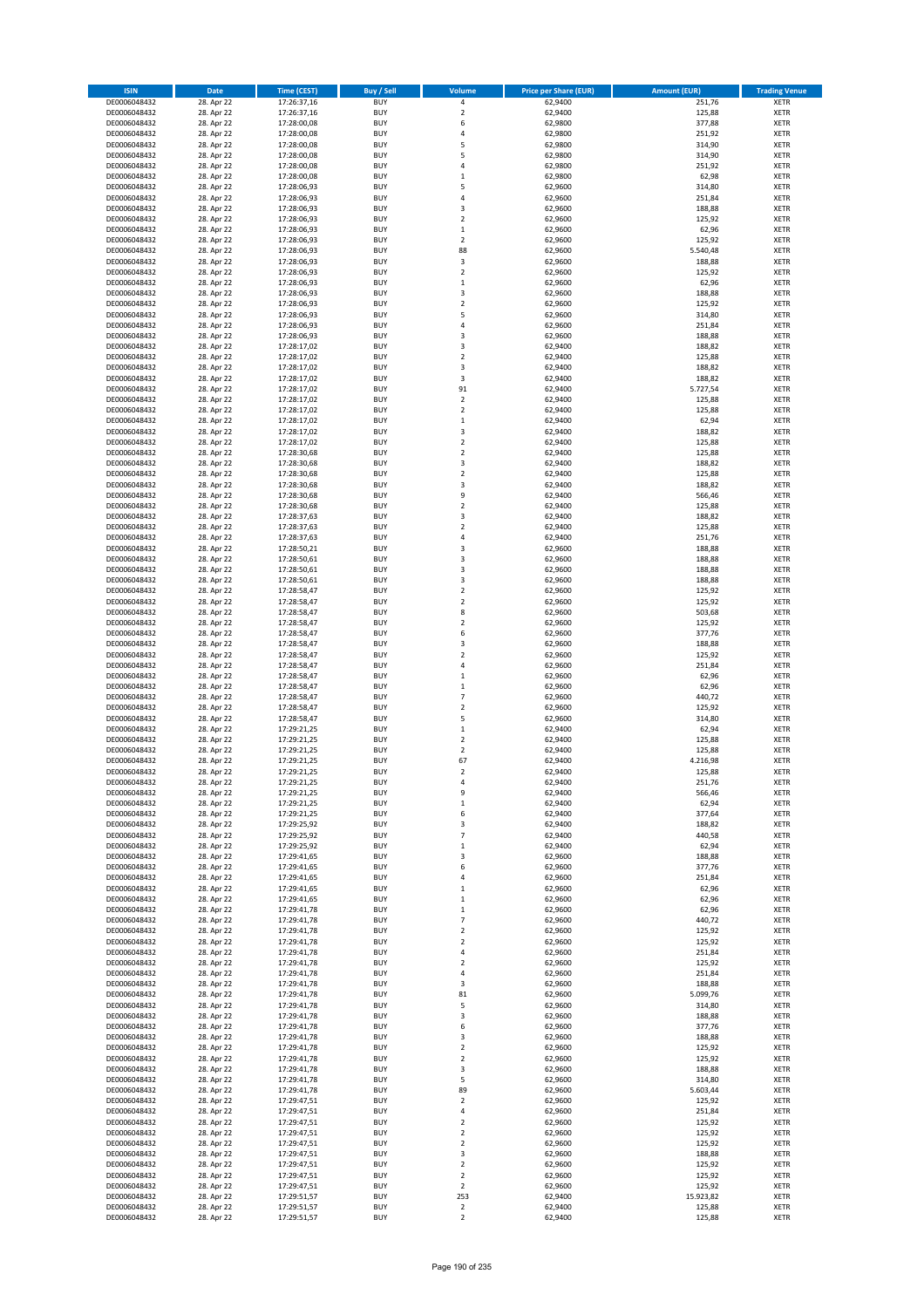| <b>ISIN</b>                  | <b>Date</b>              | Time (CEST)                | <b>Buy / Sell</b>        | <b>Volume</b>            | <b>Price per Share (EUR)</b> | <b>Amount (EUR)</b> | <b>Trading Venue</b>       |
|------------------------------|--------------------------|----------------------------|--------------------------|--------------------------|------------------------------|---------------------|----------------------------|
| DE0006048432                 | 28. Apr 22               | 17:29:51,57                | <b>BUY</b>               | 2                        | 62,9400                      | 125,88              | <b>XETR</b>                |
| DE0006048432                 | 28. Apr 22               | 17:29:51,57                | <b>BUY</b>               | $\mathbf 2$              | 62,9400                      | 125,88              | <b>XETR</b>                |
| DE0006048432                 | 28. Apr 22               | 17:29:51,57                | <b>BUY</b>               | 3                        | 62,9400                      | 188,82              | <b>XETR</b>                |
| DE0006048432                 | 28. Apr 22               | 17:29:51,57                | <b>BUY</b>               | 5                        | 62,9400                      | 314,70              | <b>XETR</b>                |
| DE0006048432                 | 28. Apr 22               | 17:29:52,39                | <b>BUY</b>               | 3                        | 62,9400                      | 188,82              | <b>XETR</b>                |
| DE0006048432                 | 28. Apr 22               | 17:29:52,39                | <b>BUY</b>               | $\mathbf 2$              | 62,9400                      | 125,88              | <b>XETR</b>                |
| DE0006048432                 | 28. Apr 22               | 17:29:52,47                | <b>BUY</b>               | $\mathbf{1}$             | 62,9400                      | 62,94               | <b>XETR</b>                |
| DE0006048432                 | 28. Apr 22               | 17:29:52,48                | <b>BUY</b>               | 3                        | 62,9400                      | 188,82              | <b>XETR</b>                |
| DE0006048432<br>DE0006048432 | 28. Apr 22<br>28. Apr 22 | 17:29:52,49<br>17:29:52,49 | <b>BUY</b><br><b>BUY</b> | $\overline{2}$<br>3      | 62,9400<br>62,9400           | 125,88<br>188,82    | <b>XETR</b><br><b>XETR</b> |
| DE0006048432                 | 28. Apr 22               | 17:29:52,69                | <b>BUY</b>               | $\mathbf 1$              | 62,9400                      | 62,94               | <b>XETR</b>                |
| DE0006048432                 | 28. Apr 22               | 17:29:52,70                | <b>BUY</b>               | $\overline{2}$           | 62,9400                      | 125,88              | <b>XETR</b>                |
| DE0006048432                 | 28. Apr 22               | 17:29:52,81                | <b>BUY</b>               | 6                        | 62,9400                      | 377,64              | <b>XETR</b>                |
| DE0006048432                 | 28. Apr 22               | 17:29:53,19                | <b>BUY</b>               | 3                        | 62,9400                      | 188,82              | <b>XETR</b>                |
| DE0006048432                 | 28. Apr 22               | 17:29:53,19                | <b>BUY</b>               | 3                        | 62,9400                      | 188,82              | <b>XETR</b>                |
| DE0006048432                 | 28. Apr 22               | 17:29:53,21                | <b>BUY</b>               | $\mathbf{1}$             | 62,9400                      | 62,94               | <b>XETR</b>                |
| DE0006048432                 | 28. Apr 22               | 17:29:53,23                | <b>BUY</b>               | $\overline{\mathbf{2}}$  | 62,9400                      | 125,88              | <b>XETR</b>                |
| DE0006048432                 | 28. Apr 22               | 17:29:53,23                | <b>BUY</b>               | $\overline{2}$           | 62,9400                      | 125,88              | <b>XETR</b>                |
| DE0006048432                 | 28. Apr 22               | 17:29:53,23                | <b>BUY</b>               | $\overline{2}$           | 62,9400                      | 125,88              | <b>XETR</b>                |
| DE0006048432                 | 28. Apr 22               | 17:29:53,33                | <b>BUY</b>               | 3                        | 62,9400                      | 188,82              | <b>XETR</b>                |
| DE0006048432<br>DE0006048432 | 28. Apr 22<br>28. Apr 22 | 17:29:53,35<br>17:29:53,35 | <b>BUY</b><br><b>BUY</b> | 3<br>5                   | 62,9400<br>62,9400           | 188,82<br>314,70    | <b>XETR</b><br><b>XETR</b> |
| DE0006048432                 | 28. Apr 22               | 17:29:54,42                | <b>BUY</b>               | $\mathbf{1}$             | 62,9400                      | 62,94               | <b>XETR</b>                |
| DE0006048432                 | 28. Apr 22               | 17:29:54,43                | <b>BUY</b>               | $\overline{\mathbf{2}}$  | 62,9400                      | 125,88              | <b>XETR</b>                |
| DE0006048432                 | 28. Apr 22               | 17:29:54,55                | <b>BUY</b>               | $\overline{2}$           | 62,9400                      | 125,88              | <b>XETR</b>                |
| DE0006048432                 | 28. Apr 22               | 17:29:54,55                | <b>BUY</b>               | $\mathbf 2$              | 62,9400                      | 125,88              | <b>XETR</b>                |
| DE0006048432                 | 28. Apr 22               | 17:29:54,55                | <b>BUY</b>               | 3                        | 62,9400                      | 188,82              | <b>XETR</b>                |
| DE0006048432                 | 28. Apr 22               | 17:29:54,95                | <b>BUY</b>               | $\mathbf 1$              | 62,9400                      | 62,94               | <b>XETR</b>                |
| DE0006048432                 | 28. Apr 22               | 17:29:54,97                | <b>BUY</b>               | $\mathbf 2$              | 62,9400                      | 125,88              | <b>XETR</b>                |
| DE0006048432                 | 28. Apr 22               | 17:29:54,97                | <b>BUY</b>               | 3                        | 62,9400                      | 188,82              | <b>XETR</b>                |
| DE0006048432<br>DE0006048432 | 28. Apr 22<br>28. Apr 22 | 17:29:55,03                | <b>BUY</b><br><b>BUY</b> | $\mathbf 1$<br>3         | 62,9400<br>62,9400           | 62,94               | <b>XETR</b><br><b>XETR</b> |
| DE0006048432                 | 28. Apr 22               | 17:29:55,04<br>17:29:55,05 | <b>BUY</b>               | 3                        | 62,9400                      | 188,82<br>188,82    | <b>XETR</b>                |
| DE0006048432                 | 28. Apr 22               | 17:29:55,43                | <b>BUY</b>               | 3                        | 62,9400                      | 188,82              | <b>XETR</b>                |
| DE0006048432                 | 28. Apr 22               | 17:29:55,45                | <b>BUY</b>               | $\overline{7}$           | 62,9400                      | 440,58              | <b>XETR</b>                |
| DE0006048432                 | 28. Apr 22               | 17:29:55,50                | <b>BUY</b>               | 15                       | 62,9400                      | 944,10              | <b>XETR</b>                |
| DE0006048432                 | 28. Apr 22               | 17:29:55,79                | <b>BUY</b>               | 4                        | 62,9400                      | 251,76              | <b>XETR</b>                |
| DE0006048432                 | 28. Apr 22               | 17:29:55,79                | <b>BUY</b>               | $\overline{\phantom{a}}$ | 62,9400                      | 440,58              | <b>XETR</b>                |
| DE0006048432                 | 28. Apr 22               | 17:29:55,80                | <b>BUY</b>               | 3                        | 62,9400                      | 188,82              | <b>XETR</b>                |
| DE0006048432                 | 28. Apr 22               | 17:29:56,21                | <b>BUY</b>               | 3                        | 62,9400                      | 188,82              | <b>XETR</b>                |
| DE0006048432                 | 28. Apr 22               | 17:29:56,57                | <b>BUY</b>               | $\mathbf 2$              | 62,9600                      | 125,92              | <b>XETR</b>                |
| DE0006048432                 | 28. Apr 22               | 17:29:56,57                | <b>BUY</b>               | $\mathbf{1}$             | 62,9600                      | 62,96               | <b>XETR</b>                |
| DE0006048432<br>DE0006048432 | 29. Apr 22<br>29. Apr 22 | 09:40:46,52<br>09:40:46,52 | <b>BUY</b><br><b>BUY</b> | 3<br>3                   | 58,7200                      | 176,16              | <b>XETR</b><br><b>XETR</b> |
| DE0006048432                 | 29. Apr 22               | 09:40:46,52                | <b>BUY</b>               | 3                        | 58,7200<br>58,7200           | 176,16<br>176,16    | <b>XETR</b>                |
| DE0006048432                 | 29. Apr 22               | 09:40:46,52                | <b>BUY</b>               | 4                        | 58,7200                      | 234,88              | <b>XETR</b>                |
| DE0006048432                 | 29. Apr 22               | 09:40:46,52                | <b>BUY</b>               | 4                        | 58,7200                      | 234,88              | <b>XETR</b>                |
| DE0006048432                 | 29. Apr 22               | 09:40:46,52                | <b>BUY</b>               | 4                        | 58,7200                      | 234,88              | <b>XETR</b>                |
| DE0006048432                 | 29. Apr 22               | 09:40:46,52                | <b>BUY</b>               | 5                        | 58,7200                      | 293,60              | <b>XETR</b>                |
| DE0006048432                 | 29. Apr 22               | 09:40:46,52                | <b>BUY</b>               | 5                        | 58,7200                      | 293,60              | <b>XETR</b>                |
| DE0006048432                 | 29. Apr 22               | 09:40:46,52                | <b>BUY</b>               | 5                        | 58,7200                      | 293,60              | <b>XETR</b>                |
| DE0006048432                 | 29. Apr 22               | 09:40:46,52                | <b>BUY</b>               | 5                        | 58,7200                      | 293,60              | <b>XETR</b>                |
| DE0006048432                 | 29. Apr 22               | 09:40:46,52                | <b>BUY</b>               | 4                        | 58,7200                      | 234,88              | <b>XETR</b>                |
| DE0006048432<br>DE0006048432 | 29. Apr 22<br>29. Apr 22 | 09:40:46,52<br>09:40:46,52 | <b>BUY</b><br><b>BUY</b> | 4<br>3                   | 58,7200<br>58,7200           | 234,88<br>176,16    | <b>XETR</b><br><b>XETR</b> |
| DE0006048432                 | 29. Apr 22               | 09:40:46,52                | <b>BUY</b>               | 68                       | 58,7200                      | 3.992,96            | <b>XETR</b>                |
| DE0006048432                 | 29. Apr 22               | 09:40:46,52                | <b>BUY</b>               | 5                        | 58,7200                      | 293,60              | <b>XETR</b>                |
| DE0006048432                 | 29. Apr 22               | 09:40:46,52                | <b>BUY</b>               | 3                        | 58,7200                      | 176,16              | <b>XETR</b>                |
| DE0006048432                 | 29. Apr 22               | 09:40:51,17                | <b>BUY</b>               | $\overline{7}$           | 58,7200                      | 411,04              | <b>XETR</b>                |
| DE0006048432                 | 29. Apr 22               | 09:41:01,72                | <b>BUY</b>               | 5                        | 58,8400                      | 294,20              | <b>XETR</b>                |
| DE0006048432                 | 29. Apr 22               | 09:41:01,72                | <b>BUY</b>               | 6                        | 58,8400                      | 353,04              | <b>XETR</b>                |
| DE0006048432                 | 29. Apr 22               | 09:41:01,72                | <b>BUY</b>               | 6                        | 58,8400                      | 353,04              | <b>XETR</b>                |
| DE0006048432                 | 29. Apr 22               | 09:41:01,72                | <b>BUY</b>               | 6                        | 58,8400                      | 353,04              | <b>XETR</b>                |
| DE0006048432                 | 29. Apr 22               | 09:41:01,72                | <b>BUY</b>               | 5                        | 58,8400                      | 294,20              | <b>XETR</b>                |
| DE0006048432<br>DE0006048432 | 29. Apr 22<br>29. Apr 22 | 09:41:01,72<br>09:41:01,72 | BUY<br><b>BUY</b>        | 5<br>5                   | 58,8400<br>58,8400           | 294,20<br>294,20    | XETR<br><b>XETR</b>        |
| DE0006048432                 | 29. Apr 22               | 09:41:01,72                | <b>BUY</b>               | 6                        | 58,8400                      | 353,04              | <b>XETR</b>                |
| DE0006048432                 | 29. Apr 22               | 09:41:01,72                | <b>BUY</b>               | 5                        | 58,8400                      | 294,20              | <b>XETR</b>                |
| DE0006048432                 | 29. Apr 22               | 09:41:01,72                | <b>BUY</b>               | 6                        | 58,8400                      | 353,04              | <b>XETR</b>                |
| DE0006048432                 | 29. Apr 22               | 09:41:01,72                | <b>BUY</b>               | 3                        | 58,8400                      | 176,52              | <b>XETR</b>                |
| DE0006048432                 | 29. Apr 22               | 09:41:01,76                | <b>BUY</b>               | 3                        | 58,8200                      | 176,46              | <b>XETR</b>                |
| DE0006048432                 | 29. Apr 22               | 09:41:01,76                | <b>BUY</b>               | 3                        | 58,8200                      | 176,46              | <b>XETR</b>                |
| DE0006048432<br>DE0006048432 | 29. Apr 22<br>29. Apr 22 | 09:41:01,76<br>09:41:01,76 | <b>BUY</b><br><b>BUY</b> | 3<br>98                  | 58,8200<br>58,8200           | 176,46<br>5.764,36  | <b>XETR</b><br>XETR        |
| DE0006048432                 | 29. Apr 22               | 09:41:03,05                | <b>BUY</b>               | 4                        | 58,7800                      | 235,12              | <b>XETR</b>                |
| DE0006048432                 | 29. Apr 22               | 09:41:05,06                | <b>BUY</b>               | 3                        | 58,7600                      | 176,28              | <b>XETR</b>                |
| DE0006048432                 | 29. Apr 22               | 09:41:05,51                | <b>BUY</b>               | 3                        | 58,7400                      | 176,22              | <b>XETR</b>                |
| DE0006048432                 | 29. Apr 22               | 09:41:05,51                | <b>BUY</b>               | 113                      | 58,7400                      | 6.637,62            | <b>XETR</b>                |
| DE0006048432                 | 29. Apr 22               | 09:41:10,98                | <b>BUY</b>               | 4                        | 58,7400                      | 234,96              | <b>XETR</b>                |
| DE0006048432                 | 29. Apr 22               | 09:41:10,98                | <b>BUY</b>               | 4                        | 58,7400                      | 234,96              | <b>XETR</b>                |
| DE0006048432                 | 29. Apr 22               | 09:41:10,98                | <b>BUY</b>               | 4                        | 58,7400                      | 234,96              | <b>XETR</b>                |
| DE0006048432                 | 29. Apr 22               | 09:41:20,42                | <b>BUY</b>               | 4                        | 58,7600                      | 235,04              | <b>XETR</b>                |
| DE0006048432<br>DE0006048432 | 29. Apr 22<br>29. Apr 22 | 09:41:20,42<br>09:41:20,42 | <b>BUY</b><br><b>BUY</b> | 4<br>4                   | 58,7600<br>58,7600           | 235,04<br>235,04    | <b>XETR</b><br><b>XETR</b> |
| DE0006048432                 | 29. Apr 22               | 09:41:20,42                | <b>BUY</b>               | 4                        | 58,7600                      | 235,04              | <b>XETR</b>                |
| DE0006048432                 | 29. Apr 22               | 09:41:20,42                | <b>BUY</b>               | 4                        | 58,7600                      | 235,04              | <b>XETR</b>                |
| DE0006048432                 | 29. Apr 22               | 09:41:20,42                | <b>BUY</b>               | 4                        | 58,7600                      | 235,04              | <b>XETR</b>                |
| DE0006048432                 | 29. Apr 22               | 09:41:20,42                | <b>BUY</b>               | 5                        | 58,7600                      | 293,80              | <b>XETR</b>                |
| DE0006048432                 | 29. Apr 22               | 09:41:20,42                | <b>BUY</b>               | $\overline{7}$           | 58,7600                      | 411,32              | <b>XETR</b>                |
| DE0006048432                 | 29. Apr 22               | 09:41:28,90                | <b>BUY</b>               | 4                        | 58,7400                      | 234,96              | <b>XETR</b>                |
| DE0006048432                 | 29. Apr 22               | 09:41:28,90                | <b>BUY</b>               | 4                        | 58,7400                      | 234,96              | <b>XETR</b>                |
| DE0006048432                 | 29. Apr 22               | 09:41:28,91                | <b>BUY</b>               | 3                        | 58,7200                      | 176,16              | <b>XETR</b>                |
| DE0006048432<br>DE0006048432 | 29. Apr 22<br>29. Apr 22 | 09:41:28,91<br>09:41:28,91 | <b>BUY</b><br><b>BUY</b> | 4<br>5                   | 58,7200<br>58,7200           | 234,88<br>293,60    | <b>XETR</b><br><b>XETR</b> |
| DE0006048432                 | 29. Apr 22               | 09:41:28,91                | <b>BUY</b>               | 5                        | 58,7200                      | 293,60              | XETR                       |
| DE0006048432                 | 29. Apr 22               | 09:41:28,91                | <b>BUY</b>               | 3                        | 58,7200                      | 176,16              | <b>XETR</b>                |
| DE0006048432                 | 29. Apr 22               | 09:41:28,91                | <b>BUY</b>               | 3                        | 58,7200                      | 176,16              | <b>XETR</b>                |
| DE0006048432                 | 29. Apr 22               | 09:41:28,91                | <b>BUY</b>               | 3                        | 58,7200                      | 176,16              | <b>XETR</b>                |
| DE0006048432                 | 29. Apr 22               | 09:41:28,91                | <b>BUY</b>               | 85                       | 58,7200                      | 4.991,20            | <b>XETR</b>                |
| DE0006048432                 | 29. Apr 22               | 09:41:28,91                | <b>BUY</b>               | 5                        | 58,7200                      | 293,60              | <b>XETR</b>                |
| DE0006048432                 | 29. Apr 22               | 09:41:28,91                | <b>BUY</b>               | 6                        | 58,7200                      | 352,32              | <b>XETR</b>                |
| DE0006048432                 | 29. Apr 22               | 09:41:44,83                | <b>BUY</b>               | 5                        | 58,8000                      | 294,00              | <b>XETR</b>                |
| DE0006048432                 | 29. Apr 22               | 09:41:44,83                | <b>BUY</b>               | 3                        | 58,8000                      | 176,40<br>176,40    | XETR                       |
| DE0006048432<br>DE0006048432 | 29. Apr 22<br>29. Apr 22 | 09:41:44,83<br>09:41:44,83 | <b>BUY</b><br><b>BUY</b> | 3<br>4                   | 58,8000<br>58,8000           | 235,20              | XETR<br><b>XETR</b>        |
| DE0006048432                 | 29. Apr 22               | 09:41:44,90                | <b>BUY</b>               | 4                        | 58,8000                      | 235,20              | <b>XETR</b>                |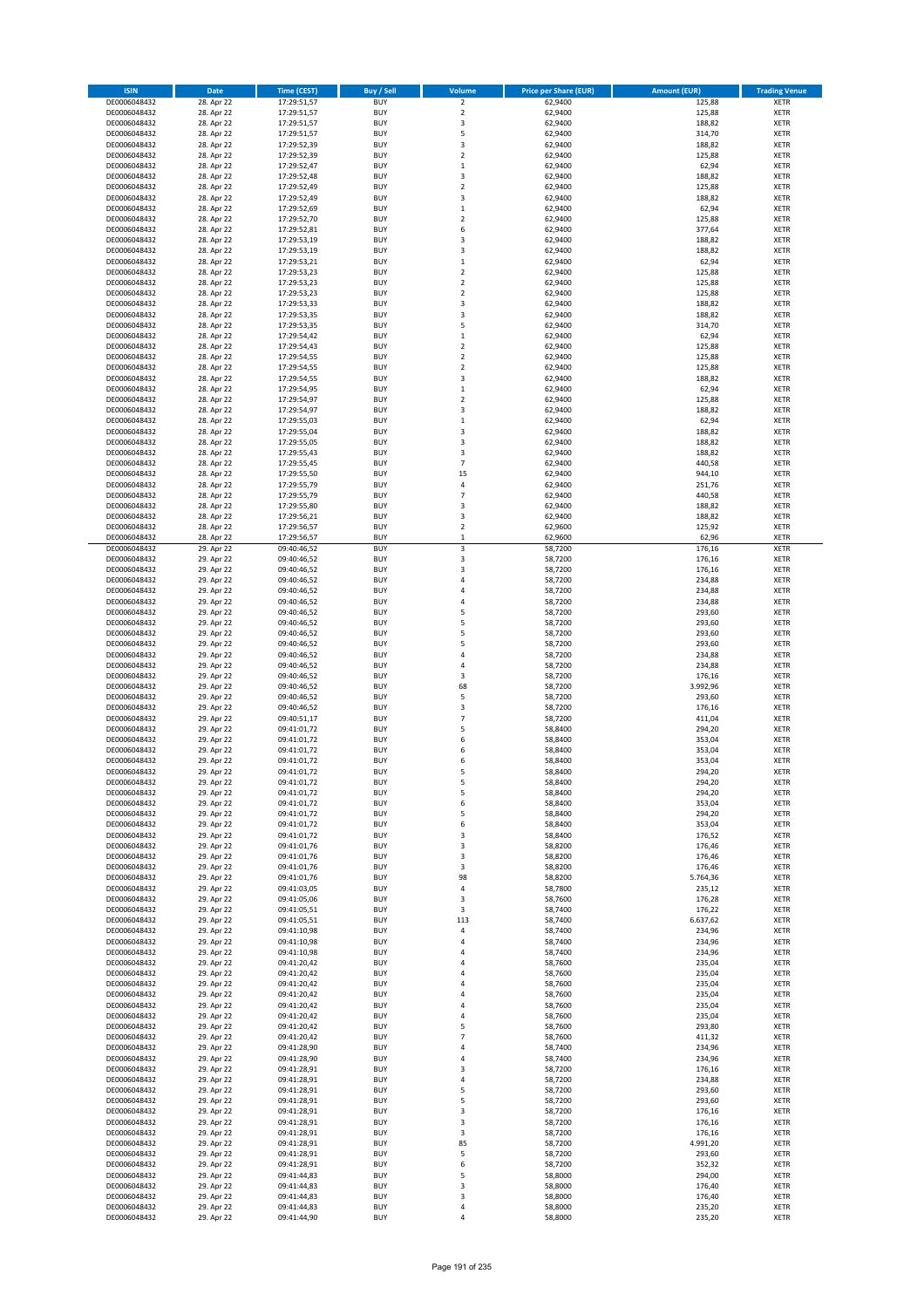| <b>ISIN</b>                  | <b>Date</b>              | <b>Time (CEST)</b>         | <b>Buy / Sell</b>        | Volume              | <b>Price per Share (EUR)</b> | <b>Amount (EUR)</b>  | <b>Trading Venue</b>       |
|------------------------------|--------------------------|----------------------------|--------------------------|---------------------|------------------------------|----------------------|----------------------------|
| DE0006048432                 | 29. Apr 22               | 09:41:44,90                | <b>BUY</b>               | 5                   | 58,8000                      | 294,00               | <b>XETR</b>                |
| DE0006048432                 | 29. Apr 22               | 09:41:47,58                | <b>BUY</b>               | 6                   | 58,7800                      | 352,68               | <b>XETR</b>                |
| DE0006048432                 | 29. Apr 22               | 09:41:47,58                | <b>BUY</b>               | 3                   | 58,7800                      | 176,34               | <b>XETR</b>                |
| DE0006048432<br>DE0006048432 | 29. Apr 22<br>29. Apr 22 | 09:41:49,98<br>09:41:49,98 | <b>BUY</b><br><b>BUY</b> | 3<br>4              | 58,7600<br>58,7600           | 176,28<br>235,04     | <b>XETR</b><br><b>XETR</b> |
| DE0006048432                 | 29. Apr 22               | 09:41:49,98                | <b>BUY</b>               | 4                   | 58,7600                      | 235,04               | <b>XETR</b>                |
| DE0006048432                 | 29. Apr 22               | 09:41:49,98                | <b>BUY</b>               | 3                   | 58,7600                      | 176,28               | <b>XETR</b>                |
| DE0006048432                 | 29. Apr 22               | 09:41:49,98                | <b>BUY</b>               | 4                   | 58,7600                      | 235,04               | <b>XETR</b>                |
| DE0006048432                 | 29. Apr 22               | 09:41:49,98                | <b>BUY</b>               | 4                   | 58,7600                      | 235,04               | <b>XETR</b>                |
| DE0006048432                 | 29. Apr 22               | 09:41:49,98                | <b>BUY</b><br><b>BUY</b> | 5<br>5              | 58,7600                      | 293,80               | <b>XETR</b>                |
| DE0006048432<br>DE0006048432 | 29. Apr 22<br>29. Apr 22 | 09:41:49,98<br>09:41:49,98 | <b>BUY</b>               | 4                   | 58,7600<br>58,7600           | 293,80<br>235,04     | <b>XETR</b><br><b>XETR</b> |
| DE0006048432                 | 29. Apr 22               | 09:41:49,98                | <b>BUY</b>               | 203                 | 58,7600                      | 11.928,28            | <b>XETR</b>                |
| DE0006048432                 | 29. Apr 22               | 09:41:49,98                | <b>BUY</b>               | 5                   | 58,7600                      | 293,80               | <b>XETR</b>                |
| DE0006048432                 | 29. Apr 22               | 09:41:49,98                | <b>BUY</b>               | 3                   | 58,7600                      | 176,28               | <b>XETR</b>                |
| DE0006048432                 | 29. Apr 22               | 09:41:50,00                | <b>BUY</b>               | 5                   | 58,7600                      | 293,80               | <b>XETR</b>                |
| DE0006048432                 | 29. Apr 22               | 09:41:50,00                | <b>BUY</b><br><b>BUY</b> | 5                   | 58,7600                      | 293,80               | <b>XETR</b><br><b>XETR</b> |
| DE0006048432<br>DE0006048432 | 29. Apr 22<br>29. Apr 22 | 09:42:11,60<br>09:42:11,60 | <b>BUY</b>               | 6<br>6              | 58,8400<br>58,8400           | 353,04<br>353,04     | <b>XETR</b>                |
| DE0006048432                 | 29. Apr 22               | 09:42:11,60                | <b>BUY</b>               | 6                   | 58,8400                      | 353,04               | <b>XETR</b>                |
| DE0006048432                 | 29. Apr 22               | 09:42:11,60                | <b>BUY</b>               | 6                   | 58,8400                      | 353,04               | <b>XETR</b>                |
| DE0006048432                 | 29. Apr 22               | 09:42:11,60                | <b>BUY</b>               | 3                   | 58,8400                      | 176,52               | <b>XETR</b>                |
| DE0006048432                 | 29. Apr 22               | 09:42:11,60                | <b>BUY</b>               | 6                   | 58,8400                      | 353,04               | <b>XETR</b>                |
| DE0006048432                 | 29. Apr 22               | 09:42:11,60                | <b>BUY</b>               | 6                   | 58,8400                      | 353,04               | <b>XETR</b>                |
| DE0006048432<br>DE0006048432 | 29. Apr 22<br>29. Apr 22 | 09:42:11,60<br>09:42:11,60 | <b>BUY</b><br><b>BUY</b> | 231<br>5            | 58,8400<br>58,8400           | 13.592,04<br>294,20  | <b>XETR</b><br><b>XETR</b> |
| DE0006048432                 | 29. Apr 22               | 09:42:11,60                | <b>BUY</b>               | 3                   | 58,8400                      | 176,52               | <b>XETR</b>                |
| DE0006048432                 | 29. Apr 22               | 09:42:12,50                | <b>BUY</b>               | 4                   | 58,8400                      | 235,36               | <b>XETR</b>                |
| DE0006048432                 | 29. Apr 22               | 09:42:21,88                | <b>BUY</b>               | 6                   | 58,8400                      | 353,04               | <b>XETR</b>                |
| DE0006048432                 | 29. Apr 22               | 09:42:21,88                | <b>BUY</b>               | 99                  | 58,8400                      | 5.825,16             | <b>XETR</b>                |
| DE0006048432<br>DE0006048432 | 29. Apr 22               | 09:42:34,39<br>09:42:35,26 | <b>BUY</b><br><b>BUY</b> | 3<br>4              | 58,9800                      | 176,94<br>236,16     | <b>XETR</b><br><b>XETR</b> |
| DE0006048432                 | 29. Apr 22<br>29. Apr 22 | 09:42:35,26                | <b>BUY</b>               | 3                   | 59,0400<br>59,0400           | 177,12               | <b>XETR</b>                |
| DE0006048432                 | 29. Apr 22               | 09:42:35,26                | <b>BUY</b>               | 4                   | 59,0400                      | 236,16               | <b>XETR</b>                |
| DE0006048432                 | 29. Apr 22               | 09:42:35,26                | <b>BUY</b>               | $\overline{7}$      | 59,0400                      | 413,28               | <b>XETR</b>                |
| DE0006048432                 | 29. Apr 22               | 09:42:35,26                | <b>BUY</b>               | 3                   | 59,0400                      | 177,12               | <b>XETR</b>                |
| DE0006048432                 | 29. Apr 22               | 09:42:39,66                | <b>BUY</b>               | 3                   | 58,9800                      | 176,94               | <b>XETR</b>                |
| DE0006048432                 | 29. Apr 22               | 09:42:39,66                | <b>BUY</b>               | 4                   | 59,0200                      | 236,08               | <b>XETR</b>                |
| DE0006048432<br>DE0006048432 | 29. Apr 22<br>29. Apr 22 | 09:42:39,66<br>09:42:39,66 | <b>BUY</b><br><b>BUY</b> | 11<br>6             | 59,0000<br>59,0000           | 649,00<br>354,00     | <b>XETR</b><br><b>XETR</b> |
| DE0006048432                 | 29. Apr 22               | 09:42:39,66                | <b>BUY</b>               | 4                   | 59,0200                      | 236,08               | <b>XETR</b>                |
| DE0006048432                 | 29. Apr 22               | 09:42:39,66                | <b>BUY</b>               | 5                   | 59,0200                      | 295,10               | <b>XETR</b>                |
| DE0006048432                 | 29. Apr 22               | 09:42:39,66                | <b>BUY</b>               | 5                   | 59,0000                      | 295,00               | <b>XETR</b>                |
| DE0006048432                 | 29. Apr 22               | 09:42:39,66                | <b>BUY</b>               | 6                   | 59,0000                      | 354,00               | <b>XETR</b>                |
| DE0006048432                 | 29. Apr 22               | 09:42:39,66                | <b>BUY</b>               | 10                  | 59,0000                      | 590,00               | <b>XETR</b>                |
| DE0006048432                 | 29. Apr 22<br>29. Apr 22 | 09:42:39,66                | <b>BUY</b><br><b>BUY</b> | 8<br>3              | 59,0000<br>59,0000           | 472,00<br>177,00     | <b>XETR</b><br><b>XETR</b> |
| DE0006048432<br>DE0006048432 | 29. Apr 22               | 09:42:39,66<br>09:42:39,66 | <b>BUY</b>               | 532                 | 59,0200                      | 31.398,64            | <b>XETR</b>                |
| DE0006048432                 | 29. Apr 22               | 09:42:39,66                | <b>BUY</b>               | 5                   | 59,0000                      | 295,00               | <b>XETR</b>                |
| DE0006048432                 | 29. Apr 22               | 09:42:39,66                | <b>BUY</b>               | 9                   | 58,9800                      | 530,82               | <b>XETR</b>                |
| DE0006048432                 | 29. Apr 22               | 09:42:39,66                | <b>BUY</b>               | 216                 | 59,0200                      | 12.748,32            | <b>XETR</b>                |
| DE0006048432                 | 29. Apr 22               | 09:42:43,79                | <b>BUY</b>               | 5                   | 58,9600                      | 294,80               | <b>XETR</b>                |
| DE0006048432                 | 29. Apr 22               | 09:42:43,79                | <b>BUY</b><br><b>BUY</b> | 3<br>4              | 58,9400                      | 176,82<br>235,76     | <b>XETR</b><br><b>XETR</b> |
| DE0006048432<br>DE0006048432 | 29. Apr 22<br>29. Apr 22 | 09:42:43,79<br>09:42:43,79 | <b>BUY</b>               | 6                   | 58,9400<br>58,9600           | 353,76               | <b>XETR</b>                |
| DE0006048432                 | 29. Apr 22               | 09:42:43,79                | <b>BUY</b>               | $\mathbf 1$         | 58,9600                      | 58,96                | <b>XETR</b>                |
| DE0006048432                 | 29. Apr 22               | 09:42:43,79                | <b>BUY</b>               | 6                   | 58,9600                      | 353,76               | <b>XETR</b>                |
| DE0006048432                 | 29. Apr 22               | 09:42:43,79                | <b>BUY</b>               | 3                   | 58,9600                      | 176,88               | <b>XETR</b>                |
| DE0006048432                 | 29. Apr 22               | 09:42:43,79                | <b>BUY</b>               | 6                   | 58,9600                      | 353,76               | <b>XETR</b>                |
| DE0006048432                 | 29. Apr 22               | 09:42:43,79                | <b>BUY</b>               | $\overline{7}$      | 58,9600                      | 412,72               | <b>XETR</b>                |
| DE0006048432<br>DE0006048432 | 29. Apr 22<br>29. Apr 22 | 09:42:43,79<br>09:42:43,79 | <b>BUY</b><br><b>BUY</b> | 97<br>79            | 58,9600<br>58,9400           | 5.719,12<br>4.656,26 | <b>XETR</b><br><b>XETR</b> |
| DE0006048432                 | 29. Apr 22               | 09:42:43,79                | <b>BUY</b>               | 3                   | 58,9600                      | 176,88               | <b>XETR</b>                |
| DE0006048432                 | 29. Apr 22               | 09:42:43,79                | <b>BUY</b>               | 4                   | 58,9600                      | 235,84               | <b>XETR</b>                |
| DE0006048432                 | 29. Apr 22               | 09:42:45,29                | BUY                      | 6                   | 58,9200                      | 353,52               | <b>XETR</b>                |
| DE0006048432                 | 29. Apr 22               | 09:42:45,29                | <b>BUY</b>               | 4                   | 58,9200                      | 235,68               | <b>XETR</b>                |
| DE0006048432                 | 29. Apr 22               | 09:42:45,29                | <b>BUY</b>               | 8                   | 58,9200                      | 471,36               | <b>XETR</b>                |
| DE0006048432<br>DE0006048432 | 29. Apr 22               | 09:42:45,29                | <b>BUY</b><br><b>BUY</b> | $\overline{7}$<br>4 | 58,9200                      | 412,44               | XETR<br><b>XETR</b>        |
| DE0006048432                 | 29. Apr 22<br>29. Apr 22 | 09:42:45,29<br>09:42:45,29 | <b>BUY</b>               | 6                   | 58,9200<br>58,9200           | 235,68<br>353,52     | <b>XETR</b>                |
| DE0006048432                 | 29. Apr 22               | 09:42:45,29                | <b>BUY</b>               | 66                  | 58,9200                      | 3.888,72             | <b>XETR</b>                |
| DE0006048432                 | 29. Apr 22               | 09:42:45,29                | <b>BUY</b>               | $\mathbf 2$         | 58,9200                      | 117,84               | <b>XETR</b>                |
| DE0006048432                 | 29. Apr 22               | 09:42:45,47                | <b>BUY</b>               | 4                   | 58,9200                      | 235,68               | <b>XETR</b>                |
| DE0006048432                 | 29. Apr 22               | 09:42:45,47                | <b>BUY</b>               | $\overline{7}$      | 58,9200                      | 412,44               | <b>XETR</b>                |
| DE0006048432<br>DE0006048432 | 29. Apr 22<br>29. Apr 22 | 09:42:46,47<br>09:42:46,47 | <b>BUY</b><br><b>BUY</b> | 5<br>6              | 58,9000<br>58.9000           | 294,50<br>353,40     | <b>XETR</b><br><b>XETR</b> |
| DE0006048432                 | 29. Apr 22               | 09:42:46,47                | <b>BUY</b>               | 6                   | 58,9000                      | 353,40               | <b>XETR</b>                |
| DE0006048432                 | 29. Apr 22               | 09:42:46,47                | <b>BUY</b>               | 4                   | 58,9000                      | 235,60               | <b>XETR</b>                |
| DE0006048432                 | 29. Apr 22               | 09:43:05,58                | <b>BUY</b>               | 3                   | 58,8800                      | 176,64               | <b>XETR</b>                |
| DE0006048432                 | 29. Apr 22               | 09:43:05,58                | <b>BUY</b>               | 6                   | 58,8800                      | 353,28               | <b>XETR</b>                |
| DE0006048432                 | 29. Apr 22               | 09:43:05,58                | <b>BUY</b>               | 3                   | 58,8800                      | 176,64               | <b>XETR</b>                |
| DE0006048432<br>DE0006048432 | 29. Apr 22<br>29. Apr 22 | 09:43:05,58<br>09:43:05,58 | <b>BUY</b><br><b>BUY</b> | 6<br>5              | 58,8800<br>58,8800           | 353,28<br>294,40     | <b>XETR</b><br>XETR        |
| DE0006048432                 | 29. Apr 22               | 09:43:05,58                | <b>BUY</b>               | 69                  | 58,8800                      | 4.062,72             | <b>XETR</b>                |
| DE0006048432                 | 29. Apr 22               | 09:43:05,58                | <b>BUY</b>               | $\overline{7}$      | 58,8800                      | 412,16               | <b>XETR</b>                |
| DE0006048432                 | 29. Apr 22               | 09:43:05,58                | <b>BUY</b>               | 4                   | 58,8800                      | 235,52               | <b>XETR</b>                |
| DE0006048432                 | 29. Apr 22               | 09:43:05,60                | <b>BUY</b>               | 4                   | 58,8800                      | 235,52               | <b>XETR</b>                |
| DE0006048432                 | 29. Apr 22               | 09:43:05,71                | <b>BUY</b>               | 5                   | 58,8600                      | 294,30               | <b>XETR</b>                |
| DE0006048432                 | 29. Apr 22               | 09:43:16,75                | <b>BUY</b>               | 5                   | 58,9600                      | 294,80               | <b>XETR</b>                |
| DE0006048432<br>DE0006048432 | 29. Apr 22<br>29. Apr 22 | 09:43:16,75                | <b>BUY</b><br><b>BUY</b> | 5<br>5              | 58,9600<br>58,9600           | 294,80<br>294,80     | <b>XETR</b><br><b>XETR</b> |
| DE0006048432                 | 29. Apr 22               | 09:43:16,75<br>09:43:16,75 | <b>BUY</b>               | 4                   | 58,9600                      | 235,84               | <b>XETR</b>                |
| DE0006048432                 | 29. Apr 22               | 09:43:16,75                | <b>BUY</b>               | 4                   | 58,9600                      | 235,84               | <b>XETR</b>                |
| DE0006048432                 | 29. Apr 22               | 09:43:16,75                | <b>BUY</b>               | 5                   | 58,9600                      | 294,80               | <b>XETR</b>                |
| DE0006048432                 | 29. Apr 22               | 09:43:16,75                | <b>BUY</b>               | 4                   | 58,9600                      | 235,84               | <b>XETR</b>                |
| DE0006048432                 | 29. Apr 22               | 09:43:16,75                | <b>BUY</b>               | 5                   | 58,9600                      | 294,80               | <b>XETR</b>                |
| DE0006048432<br>DE0006048432 | 29. Apr 22<br>29. Apr 22 | 09:43:16,75<br>09:43:16,75 | <b>BUY</b><br><b>BUY</b> | 4<br>87             | 58,9600<br>58,9600           | 235,84<br>5.129,52   | <b>XETR</b><br><b>XETR</b> |
| DE0006048432                 | 29. Apr 22               | 09:43:17,18                | <b>BUY</b>               | 90                  | 58,9400                      | 5.304,60             | <b>XETR</b>                |
| DE0006048432                 | 29. Apr 22               | 09:43:19,08                | <b>BUY</b>               | 4                   | 58,9200                      | 235,68               | <b>XETR</b>                |
| DE0006048432                 | 29. Apr 22               | 09:43:19,08                | <b>BUY</b>               | 5                   | 58,9200                      | 294,60               | <b>XETR</b>                |
| DE0006048432                 | 29. Apr 22               | 09:43:19,08                | <b>BUY</b>               | 5                   | 58,9200                      | 294,60               | XETR                       |
| DE0006048432                 | 29. Apr 22               | 09:43:19,08                | <b>BUY</b>               | 5                   | 58,9200                      | 294,60               | <b>XETR</b>                |
| DE0006048432<br>DE0006048432 | 29. Apr 22               | 09:43:28,56                | <b>BUY</b>               | 5                   | 58,9400                      | 294,70               | <b>XETR</b>                |
| DE0006048432                 | 29. Apr 22<br>29. Apr 22 | 09:43:28,56<br>09:43:34,41 | <b>BUY</b><br><b>BUY</b> | 3<br>3              | 58,9400<br>58,9200           | 176,82<br>176,76     | <b>XETR</b><br><b>XETR</b> |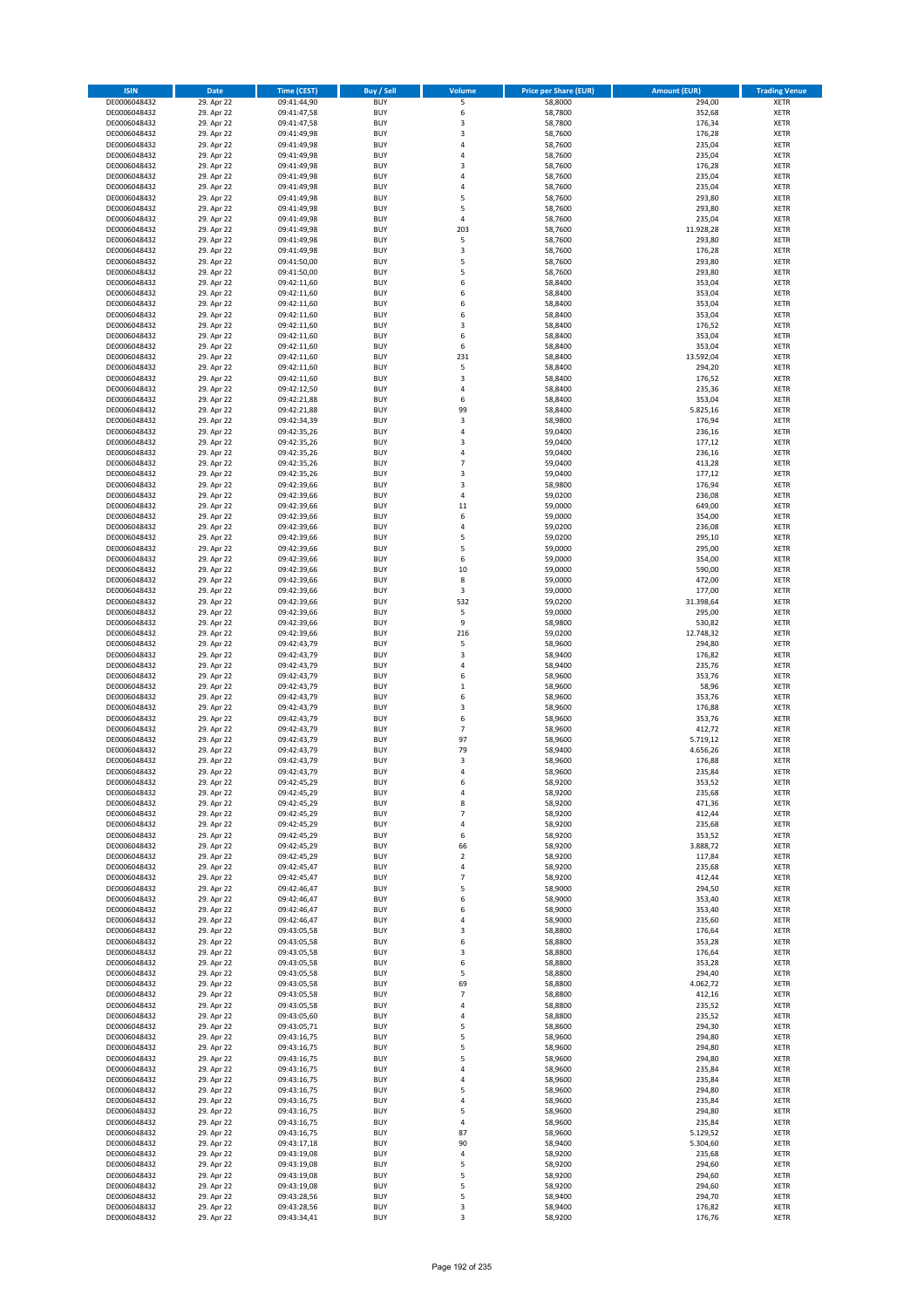| <b>ISIN</b>                  | <b>Date</b>              | <b>Time (CEST)</b>         | <b>Buy / Sell</b>        | Volume                           | <b>Price per Share (EUR)</b> | <b>Amount (EUR)</b> | <b>Trading Venue</b>       |
|------------------------------|--------------------------|----------------------------|--------------------------|----------------------------------|------------------------------|---------------------|----------------------------|
| DE0006048432                 | 29. Apr 22               | 09:43:34,41                | <b>BUY</b>               | 3                                | 58,9200                      | 176,76              | <b>XETR</b>                |
| DE0006048432                 | 29. Apr 22               | 09:43:34,41                | <b>BUY</b>               | 3                                | 58,9200                      | 176,76              | <b>XETR</b>                |
| DE0006048432                 | 29. Apr 22               | 09:43:34,41                | <b>BUY</b>               | 3                                | 58,9200                      | 176,76              | <b>XETR</b>                |
| DE0006048432<br>DE0006048432 | 29. Apr 22<br>29. Apr 22 | 09:43:34,41<br>09:43:34,41 | <b>BUY</b><br><b>BUY</b> | 4<br>4                           | 58,9200<br>58,9200           | 235,68<br>235,68    | <b>XETR</b><br><b>XETR</b> |
| DE0006048432                 | 29. Apr 22               | 09:43:34,41                | <b>BUY</b>               | 45                               | 58,9200                      | 2.651,40            | <b>XETR</b>                |
| DE0006048432                 | 29. Apr 22               | 09:43:41,39                | <b>BUY</b>               | 3                                | 58,9400                      | 176,82              | <b>XETR</b>                |
| DE0006048432                 | 29. Apr 22               | 09:43:41,39                | <b>BUY</b>               | 4                                | 58,9400                      | 235,76              | <b>XETR</b>                |
| DE0006048432                 | 29. Apr 22               | 09:43:41,39                | <b>BUY</b>               | 4                                | 58,9400                      | 235,76              | <b>XETR</b>                |
| DE0006048432                 | 29. Apr 22               | 09:43:41,39                | <b>BUY</b>               | 4                                | 58,9400                      | 235,76              | <b>XETR</b>                |
| DE0006048432                 | 29. Apr 22               | 09:43:41,39                | <b>BUY</b>               | 54                               | 58,9400                      | 3.182,76            | <b>XETR</b>                |
| DE0006048432<br>DE0006048432 | 29. Apr 22<br>29. Apr 22 | 09:43:52,71                | <b>BUY</b><br><b>BUY</b> | 3<br>3                           | 59,0200<br>59,0200           | 177,06<br>177,06    | <b>XETR</b><br><b>XETR</b> |
| DE0006048432                 | 29. Apr 22               | 09:43:52,71<br>09:43:52,75 | <b>BUY</b>               | 4                                | 59,0000                      | 236,00              | <b>XETR</b>                |
| DE0006048432                 | 29. Apr 22               | 09:43:52,75                | <b>BUY</b>               | 55                               | 59,0000                      | 3.245,00            | <b>XETR</b>                |
| DE0006048432                 | 29. Apr 22               | 09:43:53,77                | <b>BUY</b>               | 3                                | 58,9800                      | 176,94              | <b>XETR</b>                |
| DE0006048432                 | 29. Apr 22               | 09:43:53,77                | <b>BUY</b>               | 4                                | 58,9800                      | 235,92              | <b>XETR</b>                |
| DE0006048432                 | 29. Apr 22               | 09:43:53,77                | <b>BUY</b>               | 3                                | 58,9800                      | 176,94              | <b>XETR</b>                |
| DE0006048432                 | 29. Apr 22               | 09:43:59,11                | <b>BUY</b>               | 5                                | 58,9400                      | 294,70              | <b>XETR</b>                |
| DE0006048432                 | 29. Apr 22               | 09:43:59,11                | <b>BUY</b>               | 4                                | 58,9400                      | 235,76              | <b>XETR</b>                |
| DE0006048432                 | 29. Apr 22               | 09:43:59,11                | <b>BUY</b>               | 3                                | 58,9400                      | 176,82              | <b>XETR</b>                |
| DE0006048432<br>DE0006048432 | 29. Apr 22<br>29. Apr 22 | 09:43:59,11<br>09:43:59,11 | <b>BUY</b><br><b>BUY</b> | 4<br>5                           | 58,9400<br>58,9400           | 235,76<br>294,70    | <b>XETR</b><br><b>XETR</b> |
| DE0006048432                 | 29. Apr 22               | 09:43:59,11                | <b>BUY</b>               | 61                               | 58,9400                      | 3.595,34            | <b>XETR</b>                |
| DE0006048432                 | 29. Apr 22               | 09:44:20,53                | <b>BUY</b>               | 5                                | 59,0200                      | 295,10              | <b>XETR</b>                |
| DE0006048432                 | 29. Apr 22               | 09:44:20,53                | <b>BUY</b>               | 3                                | 59,0200                      | 177,06              | <b>XETR</b>                |
| DE0006048432                 | 29. Apr 22               | 09:44:20,53                | <b>BUY</b>               | 5                                | 59,0200                      | 295,10              | <b>XETR</b>                |
| DE0006048432                 | 29. Apr 22               | 09:44:20,53                | <b>BUY</b>               | 5                                | 59,0200                      | 295,10              | <b>XETR</b>                |
| DE0006048432                 | 29. Apr 22               | 09:44:20,53                | <b>BUY</b>               | 4                                | 59,0200                      | 236,08              | <b>XETR</b>                |
| DE0006048432                 | 29. Apr 22               | 09:44:20,53                | <b>BUY</b>               | 4                                | 59,0200                      | 236,08              | <b>XETR</b>                |
| DE0006048432<br>DE0006048432 | 29. Apr 22<br>29. Apr 22 | 09:44:20,53<br>09:44:20,53 | <b>BUY</b><br><b>BUY</b> | $\overline{7}$<br>73             | 59,0200<br>59,0200           | 413,14<br>4.308,46  | <b>XETR</b><br><b>XETR</b> |
| DE0006048432                 | 29. Apr 22               | 09:44:20,53                | <b>BUY</b>               | 36                               | 59,0200                      | 2.124,72            | <b>XETR</b>                |
| DE0006048432                 | 29. Apr 22               | 09:44:30,45                | <b>BUY</b>               | 4                                | 59,0200                      | 236,08              | <b>XETR</b>                |
| DE0006048432                 | 29. Apr 22               | 09:44:30,45                | <b>BUY</b>               | 3                                | 59,0200                      | 177,06              | <b>XETR</b>                |
| DE0006048432                 | 29. Apr 22               | 09:44:30,45                | <b>BUY</b>               | 4                                | 59,0200                      | 236,08              | <b>XETR</b>                |
| DE0006048432                 | 29. Apr 22               | 09:44:30,45                | <b>BUY</b>               | $\overline{a}$                   | 59,0200                      | 236,08              | <b>XETR</b>                |
| DE0006048432                 | 29. Apr 22               | 09:44:30,45                | <b>BUY</b>               | 4                                | 59,0200                      | 236,08              | <b>XETR</b>                |
| DE0006048432                 | 29. Apr 22               | 09:44:42,24                | <b>BUY</b>               | 6                                | 59,0000                      | 354,00              | <b>XETR</b>                |
| DE0006048432                 | 29. Apr 22               | 09:44:42,24                | <b>BUY</b>               | $\overline{7}$<br>$\overline{7}$ | 59,0000                      | 413,00              | <b>XETR</b>                |
| DE0006048432<br>DE0006048432 | 29. Apr 22<br>29. Apr 22 | 09:44:42,24<br>09:44:42,25 | <b>BUY</b><br><b>BUY</b> | 5                                | 59,0000<br>58,9800           | 413,00<br>294,90    | <b>XETR</b><br><b>XETR</b> |
| DE0006048432                 | 29. Apr 22               | 09:44:42,25                | <b>BUY</b>               | 4                                | 58,9800                      | 235,92              | <b>XETR</b>                |
| DE0006048432                 | 29. Apr 22               | 09:44:42,25                | <b>BUY</b>               | 4                                | 58,9800                      | 235,92              | <b>XETR</b>                |
| DE0006048432                 | 29. Apr 22               | 09:44:42,25                | <b>BUY</b>               | 4                                | 58,9800                      | 235,92              | <b>XETR</b>                |
| DE0006048432                 | 29. Apr 22               | 09:44:42,25                | <b>BUY</b>               | 59                               | 58,9800                      | 3.479,82            | <b>XETR</b>                |
| DE0006048432                 | 29. Apr 22               | 09:44:42,25                | <b>BUY</b>               | 3                                | 58,9800                      | 176,94              | <b>XETR</b>                |
| DE0006048432                 | 29. Apr 22               | 09:44:42,25                | <b>BUY</b>               | 11                               | 58,9800                      | 648,78              | <b>XETR</b>                |
| DE0006048432                 | 29. Apr 22               | 09:44:45,26                | <b>BUY</b>               | 119                              | 58,9000                      | 7.009,10            | <b>XETR</b>                |
| DE0006048432                 | 29. Apr 22               | 09:44:45,28                | <b>BUY</b>               | 123                              | 58,8800                      | 7.242,24            | <b>XETR</b>                |
| DE0006048432<br>DE0006048432 | 29. Apr 22<br>29. Apr 22 | 09:44:48,83<br>09:44:48,83 | <b>BUY</b><br><b>BUY</b> | 4<br>5                           | 58,8600<br>58,8600           | 235,44<br>294,30    | <b>XETR</b><br><b>XETR</b> |
| DE0006048432                 | 29. Apr 22               | 09:44:48,83                | <b>BUY</b>               | 4                                | 58,8600                      | 235,44              | <b>XETR</b>                |
| DE0006048432                 | 29. Apr 22               | 09:44:48,83                | <b>BUY</b>               | 3                                | 58,8600                      | 176,58              | <b>XETR</b>                |
| DE0006048432                 | 29. Apr 22               | 09:44:48,83                | <b>BUY</b>               | 85                               | 58,8600                      | 5.003,10            | <b>XETR</b>                |
| DE0006048432                 | 29. Apr 22               | 09:44:48,83                | <b>BUY</b>               | 5                                | 58,8600                      | 294,30              | <b>XETR</b>                |
| DE0006048432                 | 29. Apr 22               | 09:44:50,27                | <b>BUY</b>               | 3                                | 58,8000                      | 176,40              | <b>XETR</b>                |
| DE0006048432                 | 29. Apr 22               | 09:44:52,37                | <b>BUY</b>               | 4                                | 58,7600                      | 235,04              | <b>XETR</b>                |
| DE0006048432                 | 29. Apr 22               | 09:44:52,37                | <b>BUY</b>               | 3                                | 58,7600                      | 176,28              | <b>XETR</b>                |
| DE0006048432<br>DE0006048432 | 29. Apr 22               | 09:44:52,37                | <b>BUY</b><br><b>BUY</b> | 5                                | 58,7600                      | 293,80              | <b>XETR</b><br><b>XETR</b> |
| DE0006048432                 | 29. Apr 22<br>29. Apr 22 | 09:44:52,37<br>09:44:57,22 | <b>BUY</b>               | 3<br>5                           | 58,7600<br>58,8200           | 176,28<br>294,10    | <b>XETR</b>                |
| DE0006048432                 | 29. Apr 22               | 09:45:02,56                | <b>BUY</b>               | 85                               | 58,8400                      | 5.001,40            | <b>XETR</b>                |
| DE0006048432                 | 29. Apr 22               | 09:45:04,65                | <b>BUY</b>               | 5                                | 58,8000                      | 294,00              | <b>XETR</b>                |
| DE0006048432                 | 29. Apr 22               | 09:45:04,65                | BUY                      | 3                                | 58,8000                      | 176,40              | <b>XETR</b>                |
| DE0006048432                 | 29. Apr 22               | 09:45:04,65                | <b>BUY</b>               | 3                                | 58,8000                      | 176,40              | <b>XETR</b>                |
| DE0006048432                 | 29. Apr 22               | 09:45:29,10                | <b>BUY</b>               | 4                                | 58,9000                      | 235,60              | <b>XETR</b>                |
| DE0006048432                 | 29. Apr 22               | 09:45:29,10                | <b>BUY</b>               | 4                                | 58,9000                      | 235,60              | XETR                       |
| DE0006048432<br>DE0006048432 | 29. Apr 22<br>29. Apr 22 | 09:45:29,10<br>09:45:29,10 | <b>BUY</b><br><b>BUY</b> | 4<br>4                           | 58,9000<br>58,9000           | 235,60<br>235,60    | <b>XETR</b><br><b>XETR</b> |
| DE0006048432                 | 29. Apr 22               | 09:45:29,10                | <b>BUY</b>               | 4                                | 58,9000                      | 235,60              | <b>XETR</b>                |
| DE0006048432                 | 29. Apr 22               | 09:45:29,10                | <b>BUY</b>               | 4                                | 58,9000                      | 235,60              | <b>XETR</b>                |
| DE0006048432                 | 29. Apr 22               | 09:45:29,10                | <b>BUY</b>               | 5                                | 58,9000                      | 294,50              | <b>XETR</b>                |
| DE0006048432                 | 29. Apr 22               | 09:45:29,10                | <b>BUY</b>               | 68                               | 58,9000                      | 4.005,20            | <b>XETR</b>                |
| DE0006048432                 | 29. Apr 22               | 09:45:39,87                | <b>BUY</b>               | 4                                | 58,8800                      | 235,52              | <b>XETR</b>                |
| DE0006048432                 | 29. Apr 22               | 09:45:39,87                | <b>BUY</b>               | 62                               | 58,8800                      | 3.650,56            | <b>XETR</b>                |
| DE0006048432<br>DE0006048432 | 29. Apr 22               | 09:45:39,87                | <b>BUY</b><br><b>BUY</b> | 3<br>3                           | 58,8800                      | 176,64              | <b>XETR</b><br><b>XETR</b> |
| DE0006048432                 | 29. Apr 22<br>29. Apr 22 | 09:45:39,87<br>09:45:43,13 | <b>BUY</b>               | 4                                | 58,8800<br>58,8600           | 176,64<br>235,44    | <b>XETR</b>                |
| DE0006048432                 | 29. Apr 22               | 09:45:43,13                | <b>BUY</b>               | 4                                | 58,8600                      | 235,44              | <b>XETR</b>                |
| DE0006048432                 | 29. Apr 22               | 09:45:43,13                | <b>BUY</b>               | 4                                | 58,8600                      | 235,44              | <b>XETR</b>                |
| DE0006048432                 | 29. Apr 22               | 09:45:43,13                | <b>BUY</b>               | 5                                | 58,8600                      | 294,30              | <b>XETR</b>                |
| DE0006048432                 | 29. Apr 22               | 09:45:43,13                | <b>BUY</b>               | 45                               | 58,8600                      | 2.648,70            | XETR                       |
| DE0006048432                 | 29. Apr 22               | 09:45:43,16                | <b>BUY</b>               | 59                               | 58,8400                      | 3.471,56            | <b>XETR</b>                |
| DE0006048432                 | 29. Apr 22               | 09:45:49,38                | <b>BUY</b>               | 3                                | 58,8400                      | 176,52              | <b>XETR</b>                |
| DE0006048432                 | 29. Apr 22               | 09:45:49,38                | <b>BUY</b>               | 4                                | 58,8400                      | 235,36              | <b>XETR</b>                |
| DE0006048432<br>DE0006048432 | 29. Apr 22<br>29. Apr 22 | 09:45:49,38<br>09:45:49,38 | <b>BUY</b><br><b>BUY</b> | 4<br>3                           | 58,8400<br>58,8400           | 235,36<br>176,52    | <b>XETR</b><br><b>XETR</b> |
| DE0006048432                 | 29. Apr 22               | 09:46:10,83                | <b>BUY</b>               | 4                                | 58,8800                      | 235,52              | <b>XETR</b>                |
| DE0006048432                 | 29. Apr 22               | 09:46:10,83                | <b>BUY</b>               | 3                                | 58,8800                      | 176,64              | <b>XETR</b>                |
| DE0006048432                 | 29. Apr 22               | 09:46:10,83                | <b>BUY</b>               | 5                                | 58,8800                      | 294,40              | <b>XETR</b>                |
| DE0006048432                 | 29. Apr 22               | 09:46:10,83                | <b>BUY</b>               | 4                                | 58,8800                      | 235,52              | <b>XETR</b>                |
| DE0006048432                 | 29. Apr 22               | 09:46:10,83                | <b>BUY</b>               | 4                                | 58,8800                      | 235,52              | <b>XETR</b>                |
| DE0006048432                 | 29. Apr 22               | 09:46:10,83                | <b>BUY</b>               | 5                                | 58,8800                      | 294,40              | <b>XETR</b>                |
| DE0006048432                 | 29. Apr 22               | 09:46:10,83                | <b>BUY</b>               | 87                               | 58,8800                      | 5.122,56            | <b>XETR</b>                |
| DE0006048432<br>DE0006048432 | 29. Apr 22<br>29. Apr 22 | 09:46:10,83<br>09:46:14,76 | <b>BUY</b><br><b>BUY</b> | 4<br>5                           | 58,8800<br>58,8000           | 235,52<br>294,00    | <b>XETR</b><br><b>XETR</b> |
| DE0006048432                 | 29. Apr 22               | 09:46:14,76                | <b>BUY</b>               | 5                                | 58,8000                      | 294,00              | <b>XETR</b>                |
| DE0006048432                 | 29. Apr 22               | 09:46:20,09                | <b>BUY</b>               | 4                                | 58,7800                      | 235,12              | <b>XETR</b>                |
| DE0006048432                 | 29. Apr 22               | 09:46:28,68                | <b>BUY</b>               | 4                                | 58,8000                      | 235,20              | <b>XETR</b>                |
| DE0006048432                 | 29. Apr 22               | 09:46:31,19                | <b>BUY</b>               | $\overline{a}$                   | 58,8200                      | 235,28              | <b>XETR</b>                |
| DE0006048432                 | 29. Apr 22               | 09:46:31,19                | <b>BUY</b>               | 4                                | 58,8200                      | 235,28              | XETR                       |
| DE0006048432                 | 29. Apr 22               | 09:46:31,19                | <b>BUY</b>               | 4                                | 58,8200                      | 235,28              | <b>XETR</b>                |
| DE0006048432                 | 29. Apr 22               | 09:46:31,19                | <b>BUY</b>               | 5                                | 58,8200                      | 294,10              | <b>XETR</b>                |
| DE0006048432<br>DE0006048432 | 29. Apr 22<br>29. Apr 22 | 09:46:31,19<br>09:46:31,19 | <b>BUY</b><br><b>BUY</b> | 5<br>4                           | 58,8200<br>58,8200           | 294,10<br>235,28    | <b>XETR</b><br><b>XETR</b> |
|                              |                          |                            |                          |                                  |                              |                     |                            |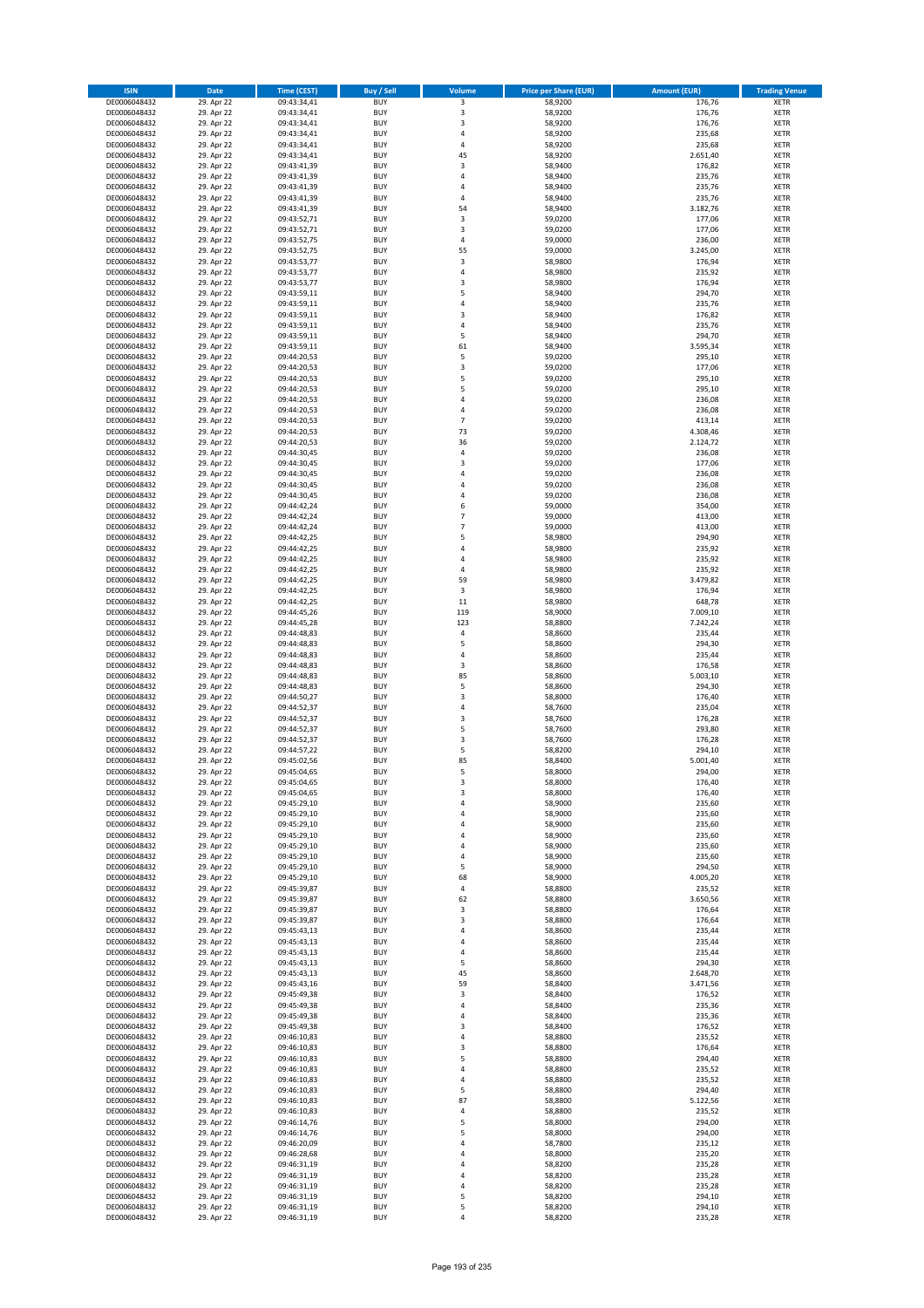| <b>ISIN</b>                  | Date                     | Time (CEST)                | <b>Buy / Sell</b>        | <b>Volume</b>       | <b>Price per Share (EUR)</b> | <b>Amount (EUR)</b> | <b>Trading Venue</b>       |
|------------------------------|--------------------------|----------------------------|--------------------------|---------------------|------------------------------|---------------------|----------------------------|
| DE0006048432                 | 29. Apr 22               | 09:46:31,19                | <b>BUY</b>               | 6                   | 58,8200                      | 352,92              | <b>XETR</b>                |
| DE0006048432                 | 29. Apr 22               | 09:46:31,19                | <b>BUY</b>               | 5                   | 58,8200                      | 294,10              | XETR                       |
| DE0006048432                 | 29. Apr 22               | 09:46:31,19                | <b>BUY</b>               | 4                   | 58,8200                      | 235,28              | <b>XETR</b>                |
| DE0006048432                 | 29. Apr 22               | 09:46:31,19                | <b>BUY</b>               | 66                  | 58,8200                      | 3.882,12            | XETR                       |
| DE0006048432                 | 29. Apr 22               | 09:46:31,19                | <b>BUY</b>               | 4                   | 58,8200                      | 235,28              | <b>XETR</b>                |
| DE0006048432                 | 29. Apr 22               | 09:46:41,37                | <b>BUY</b>               | $\overline{4}$      | 58,8800                      | 235,52              | <b>XETR</b>                |
| DE0006048432                 | 29. Apr 22               | 09:46:41,37                | <b>BUY</b>               | 90                  | 58,8800                      | 5.299,20            | <b>XETR</b>                |
| DE0006048432                 | 29. Apr 22               | 09:46:41,38                | <b>BUY</b>               | 5                   | 58,8800                      | 294,40              | <b>XETR</b>                |
| DE0006048432                 | 29. Apr 22               | 09:46:46,99                | <b>BUY</b>               | $\overline{4}$      | 58,8600                      | 235,44              | <b>XETR</b>                |
| DE0006048432                 | 29. Apr 22               | 09:46:46,99                | <b>BUY</b>               | 4                   | 58,8600                      | 235,44              | <b>XETR</b>                |
| DE0006048432                 | 29. Apr 22               | 09:46:46,99                | <b>BUY</b>               | 5                   | 58,8600                      | 294,30              | <b>XETR</b>                |
| DE0006048432                 | 29. Apr 22               | 09:46:46,99                | <b>BUY</b>               | 4                   | 58,8600                      | 235,44              | <b>XETR</b>                |
| DE0006048432                 | 29. Apr 22               | 09:46:46,99                | <b>BUY</b>               | $\overline{4}$      | 58,8600                      | 235,44              | <b>XETR</b>                |
| DE0006048432                 | 29. Apr 22               | 09:46:46,99                | <b>BUY</b>               | 4                   | 58,8600                      | 235,44              | <b>XETR</b>                |
| DE0006048432<br>DE0006048432 | 29. Apr 22<br>29. Apr 22 | 09:46:46,99<br>09:46:46,99 | <b>BUY</b><br><b>BUY</b> | 3<br>$\overline{a}$ | 58,8600<br>58,8600           | 176,58<br>235,44    | <b>XETR</b><br><b>XETR</b> |
| DE0006048432                 | 29. Apr 22               | 09:46:46,99                | <b>BUY</b>               | 4                   | 58,8600                      | 235,44              | <b>XETR</b>                |
| DE0006048432                 | 29. Apr 22               | 09:46:46,99                | <b>BUY</b>               | 4                   | 58,8600                      | 235,44              | <b>XETR</b>                |
| DE0006048432                 | 29. Apr 22               | 09:47:01,08                | <b>BUY</b>               | 4                   | 58,8400                      | 235,36              | <b>XETR</b>                |
| DE0006048432                 | 29. Apr 22               | 09:47:01,08                | <b>BUY</b>               | 62                  | 58,8400                      | 3.648,08            | <b>XETR</b>                |
| DE0006048432                 | 29. Apr 22               | 09:47:21,68                | <b>BUY</b>               | 71                  | 58,8200                      | 4.176,22            | <b>XETR</b>                |
| DE0006048432                 | 29. Apr 22               | 09:47:23,05                | <b>BUY</b>               | 4                   | 58,8400                      | 235,36              | <b>XETR</b>                |
| DE0006048432                 | 29. Apr 22               | 09:47:23,05                | <b>BUY</b>               | $\overline{4}$      | 58,8400                      | 235,36              | <b>XETR</b>                |
| DE0006048432                 | 29. Apr 22               | 09:47:23,05                | <b>BUY</b>               | 4                   | 58,8400                      | 235,36              | <b>XETR</b>                |
| DE0006048432                 | 29. Apr 22               | 09:47:23,05                | <b>BUY</b>               | 4                   | 58,8400                      | 235,36              | <b>XETR</b>                |
| DE0006048432                 | 29. Apr 22               | 09:47:23,05                | <b>BUY</b>               | 4                   | 58,8400                      | 235,36              | <b>XETR</b>                |
| DE0006048432                 | 29. Apr 22               | 09:47:36,81                | <b>BUY</b>               | 5                   | 58,8200                      | 294,10              | <b>XETR</b>                |
| DE0006048432                 | 29. Apr 22               | 09:47:36,81                | <b>BUY</b>               | 64                  | 58,8200                      | 3.764,48            | <b>XETR</b>                |
| DE0006048432                 | 29. Apr 22               | 09:47:36,84                | <b>BUY</b>               | 3                   | 58,8000                      | 176,40              | <b>XETR</b>                |
| DE0006048432                 | 29. Apr 22               | 09:47:36,84                | <b>BUY</b>               | $\overline{4}$      | 58,8000                      | 235,20              | <b>XETR</b>                |
| DE0006048432                 | 29. Apr 22               | 09:47:36,84                | <b>BUY</b>               | 4                   | 58,8000                      | 235,20              | <b>XETR</b>                |
| DE0006048432                 | 29. Apr 22               | 09:47:45,51                | <b>BUY</b>               | 5                   | 58,8200                      | 294,10              | <b>XETR</b>                |
| DE0006048432                 | 29. Apr 22               | 09:47:45,51                | <b>BUY</b>               | 54                  | 58,8200                      | 3.176,28            | <b>XETR</b>                |
| DE0006048432                 | 29. Apr 22               | 09:47:45,51                | <b>BUY</b>               | $\overline{4}$      | 58,8200                      | 235,28              | <b>XETR</b>                |
| DE0006048432                 | 29. Apr 22               | 09:47:49,42                | <b>BUY</b><br><b>BUY</b> | 3<br>$\sqrt{4}$     | 58,8000                      | 176,40              | <b>XETR</b>                |
| DE0006048432<br>DE0006048432 | 29. Apr 22<br>29. Apr 22 | 09:47:49,42<br>09:47:53,44 | <b>BUY</b>               | 114                 | 58,8000<br>58,7800           | 235,20<br>6.700,92  | <b>XETR</b><br><b>XETR</b> |
| DE0006048432                 | 29. Apr 22               | 09:48:08,27                | <b>BUY</b>               | 3                   | 58,8200                      | 176,46              | <b>XETR</b>                |
| DE0006048432                 | 29. Apr 22               | 09:48:08,27                | <b>BUY</b>               | 5                   | 58,8200                      | 294,10              | <b>XETR</b>                |
| DE0006048432                 | 29. Apr 22               | 09:48:08,27                | <b>BUY</b>               | 4                   | 58,8200                      | 235,28              | <b>XETR</b>                |
| DE0006048432                 | 29. Apr 22               | 09:48:08,27                | <b>BUY</b>               | 5                   | 58,8200                      | 294,10              | <b>XETR</b>                |
| DE0006048432                 | 29. Apr 22               | 09:48:09,11                | <b>BUY</b>               | 4                   | 58,7800                      | 235,12              | <b>XETR</b>                |
| DE0006048432                 | 29. Apr 22               | 09:48:09,11                | <b>BUY</b>               | 5                   | 58,7800                      | 293,90              | <b>XETR</b>                |
| DE0006048432                 | 29. Apr 22               | 09:48:09,11                | <b>BUY</b>               | 57                  | 58,7800                      | 3.350,46            | <b>XETR</b>                |
| DE0006048432                 | 29. Apr 22               | 09:48:09,11                | <b>BUY</b>               | $\mathsf 3$         | 58,7800                      | 176,34              | <b>XETR</b>                |
| DE0006048432                 | 29. Apr 22               | 09:48:42,29                | <b>BUY</b>               | 4                   | 58,8400                      | 235,36              | <b>XETR</b>                |
| DE0006048432                 | 29. Apr 22               | 09:48:42,29                | <b>BUY</b>               | 5                   | 58,8400                      | 294,20              | <b>XETR</b>                |
| DE0006048432                 | 29. Apr 22               | 09:48:42,29                | <b>BUY</b>               | 5                   | 58,8400                      | 294,20              | <b>XETR</b>                |
| DE0006048432                 | 29. Apr 22               | 09:48:43,33                | <b>BUY</b>               | 3                   | 58,8600                      | 176,58              | <b>XETR</b>                |
| DE0006048432                 | 29. Apr 22               | 09:48:56,92                | <b>BUY</b>               | 5                   | 58,9000                      | 294,50              | <b>XETR</b>                |
| DE0006048432                 | 29. Apr 22               | 09:48:56,92                | <b>BUY</b>               | 5                   | 58,9000                      | 294,50              | <b>XETR</b>                |
| DE0006048432                 | 29. Apr 22               | 09:48:56,92                | <b>BUY</b>               | $\overline{4}$      | 58,9000                      | 235,60              | <b>XETR</b>                |
| DE0006048432                 | 29. Apr 22               | 09:48:56,92                | <b>BUY</b>               | 4                   | 58,9000                      | 235,60              | <b>XETR</b>                |
| DE0006048432<br>DE0006048432 | 29. Apr 22               | 09:48:56,92                | <b>BUY</b><br><b>BUY</b> | 3<br>$\overline{7}$ | 58,9000                      | 176,70              | <b>XETR</b><br><b>XETR</b> |
|                              | 29. Apr 22               | 09:48:56,92                |                          | $\overline{7}$      | 58,9000                      | 412,30              |                            |
| DE0006048432<br>DE0006048432 | 29. Apr 22<br>29. Apr 22 | 09:48:56,92<br>09:48:56,92 | <b>BUY</b><br><b>BUY</b> | 6                   | 58,9000<br>58,9000           | 412,30<br>353,40    | <b>XETR</b><br><b>XETR</b> |
| DE0006048432                 | 29. Apr 22               | 09:48:56,92                | <b>BUY</b>               | 26                  | 58,9000                      | 1.531,40            | <b>XETR</b>                |
| DE0006048432                 | 29. Apr 22               | 09:48:56,92                | <b>BUY</b>               | $\overline{4}$      | 58,9000                      | 235,60              | <b>XETR</b>                |
| DE0006048432                 | 29. Apr 22               | 09:48:56,92                | <b>BUY</b>               | 64                  | 58,9000                      | 3.769,60            | <b>XETR</b>                |
| DE0006048432                 | 29. Apr 22               | 09:49:16,31                | <b>BUY</b>               | 4                   | 58,9200                      | 235,68              | <b>XETR</b>                |
| DE0006048432                 | 29. Apr 22               | 09:49:16,31                | <b>BUY</b>               | 3                   | 58,9200                      | 176,76              | <b>XETR</b>                |
| DE0006048432                 | 29. Apr 22               | 09:49:16,31                | <b>BUY</b>               | $\overline{4}$      | 58,9200                      | 235,68              | <b>XETR</b>                |
| DE0006048432                 | 29. Apr 22               | 09:49:28,52                | <b>BUY</b>               | $\overline{4}$      | 58,9000                      | 235,60              | <b>XETR</b>                |
| DE0006048432                 | 29. Apr 22               | 09:49:59,14                | BUY                      | 4                   | 59,0200                      | 236,08              | XETR                       |
| DE0006048432                 | 29. Apr 22               | 09:50:33,87                | <b>BUY</b>               | 6                   | 59,0800                      | 354,48              | <b>XETR</b>                |
| DE0006048432                 | 29. Apr 22               | 09:50:33,87                | <b>BUY</b>               | 4                   | 59,0800                      | 236,32              | <b>XETR</b>                |
| DE0006048432                 | 29. Apr 22               | 09:50:33,87                | <b>BUY</b>               | 4                   | 59,0800                      | 236,32              | XETR                       |
| DE0006048432                 | 29. Apr 22               | 09:50:33,87                | <b>BUY</b>               | 6                   | 59,0800                      | 354,48              | <b>XETR</b>                |
| DE0006048432                 | 29. Apr 22               | 09:50:33,87                | <b>BUY</b>               | 5                   | 59,0800                      | 295,40              | <b>XETR</b>                |
| DE0006048432                 | 29. Apr 22               | 09:50:33,87                | <b>BUY</b>               | 3                   | 59,0800                      | 177,24              | <b>XETR</b>                |
| DE0006048432                 | 29. Apr 22               | 09:50:33,87                | <b>BUY</b>               | 5                   | 59,0800                      | 295,40              | <b>XETR</b>                |
| DE0006048432                 | 29. Apr 22               | 09:50:33,87                | <b>BUY</b>               | 3                   | 59,0800                      | 177,24              | XETR                       |
| DE0006048432                 | 29. Apr 22               | 09:50:33,87                | <b>BUY</b>               | 182                 | 59,0800                      | 10.752,56           | <b>XETR</b>                |
| DE0006048432<br>DE0006048432 | 29. Apr 22               | 09:50:33,87                | <b>BUY</b><br><b>BUY</b> | $\pmb{4}$<br>3      | 59,0800<br>59,0800           | 236,32<br>177,24    | XETR<br><b>XETR</b>        |
| DE0006048432                 | 29. Apr 22<br>29. Apr 22 | 09:50:33,87<br>09:50:40,78 | <b>BUY</b>               | 6                   | 59,0600                      | 354,36              | XETR                       |
| DE0006048432                 | 29. Apr 22               | 09:50:40,78                | <b>BUY</b>               | 5                   | 59,0600                      | 295,30              | <b>XETR</b>                |
| DE0006048432                 | 29. Apr 22               | 09:50:40,78                | <b>BUY</b>               | $\sqrt{4}$          | 59,0600                      | 236,24              | XETR                       |
| DE0006048432                 | 29. Apr 22               | 09:50:43,31                | <b>BUY</b>               | 6                   | 59,0200                      | 354,12              | <b>XETR</b>                |
| DE0006048432                 | 29. Apr 22               | 09:50:43,31                | <b>BUY</b>               | 4                   | 59,0200                      | 236,08              | <b>XETR</b>                |
| DE0006048432                 | 29. Apr 22               | 09:50:43,31                | <b>BUY</b>               | 121                 | 59,0200                      | 7.141,42            | <b>XETR</b>                |
| DE0006048432                 | 29. Apr 22               | 09:50:43,31                | <b>BUY</b>               | 4                   | 59,0200                      | 236,08              | XETR                       |
| DE0006048432                 | 29. Apr 22               | 09:50:43,31                | <b>BUY</b>               | 5                   | 59,0200                      | 295,10              | <b>XETR</b>                |
| DE0006048432                 | 29. Apr 22               | 09:50:43,32                | <b>BUY</b>               | 84                  | 59,0000                      | 4.956,00            | <b>XETR</b>                |
| DE0006048432                 | 29. Apr 22               | 09:50:49,53                | <b>BUY</b>               | 5                   | 58,9600                      | 294,80              | <b>XETR</b>                |
| DE0006048432                 | 29. Apr 22               | 09:50:49,53                | <b>BUY</b>               | 5                   | 58,9600                      | 294,80              | XETR                       |
| DE0006048432                 | 29. Apr 22               | 09:50:49,53                | <b>BUY</b>               | 126                 | 58,9600                      | 7.428,96            | XETR                       |
| DE0006048432                 | 29. Apr 22               | 09:51:02,37                | <b>BUY</b>               | 3                   | 58,9600                      | 176,88              | XETR                       |
| DE0006048432                 | 29. Apr 22               | 09:51:06,98                | <b>BUY</b>               | 4                   | 58,9400                      | 235,76              | <b>XETR</b>                |
| DE0006048432                 | 29. Apr 22               | 09:51:06,98                | <b>BUY</b>               | 5                   | 58,9400                      | 294,70              | XETR                       |
| DE0006048432                 | 29. Apr 22               | 09:51:06,98                | <b>BUY</b>               | 4                   | 58,9400                      | 235,76              | <b>XETR</b>                |
| DE0006048432                 | 29. Apr 22               | 09:51:06,98                | <b>BUY</b>               | 3                   | 58,9400                      | 176,82              | XETR                       |
| DE0006048432                 | 29. Apr 22               | 09:51:06,98                | <b>BUY</b>               | 4                   | 58,9400                      | 235,76              | <b>XETR</b>                |
| DE0006048432                 | 29. Apr 22               | 09:51:37,57                | <b>BUY</b>               | 4                   | 58,9600                      | 235,84              | XETR                       |
| DE0006048432<br>DE0006048432 | 29. Apr 22<br>29. Apr 22 | 09:51:37,57                | <b>BUY</b><br><b>BUY</b> | $\sqrt{4}$          | 58,9600<br>58,9600           | 235,84<br>3.891,36  | XETR<br>XETR               |
| DE0006048432                 | 29. Apr 22               | 09:51:37,57<br>09:51:37,59 | <b>BUY</b>               | 66<br>69            | 58,9600                      | 4.068,24            | <b>XETR</b>                |
| DE0006048432                 | 29. Apr 22               | 09:51:38,26                | <b>BUY</b>               | 3                   | 58,9400                      | 176,82              | <b>XETR</b>                |
| DE0006048432                 | 29. Apr 22               | 09:51:41,56                | <b>BUY</b>               | $\mathsf 3$         | 58,9200                      | 176,76              | XETR                       |
| DE0006048432                 | 29. Apr 22               | 09:51:56,60                | <b>BUY</b>               | 3                   | 58,9400                      | 176,82              | <b>XETR</b>                |
| DE0006048432                 | 29. Apr 22               | 09:51:56,60                | <b>BUY</b>               | 5                   | 58,9400                      | 294,70              | XETR                       |
| DE0006048432                 | 29. Apr 22               | 09:51:56,60                | <b>BUY</b>               | 49                  | 58,9400                      | 2.888,06            | <b>XETR</b>                |
| DE0006048432                 | 29. Apr 22               | 09:51:56,60                | <b>BUY</b>               | 3                   | 58,9400                      | 176,82              | XETR                       |
| DE0006048432                 | 29. Apr 22               | 09:52:05,07                | <b>BUY</b>               | 3                   | 58,9200                      | 176,76              | <b>XETR</b>                |
| DE0006048432                 | 29. Apr 22               | 09:52:05,07                | <b>BUY</b>               | $\sqrt{4}$          | 58,9200                      | 235,68              | <b>XETR</b>                |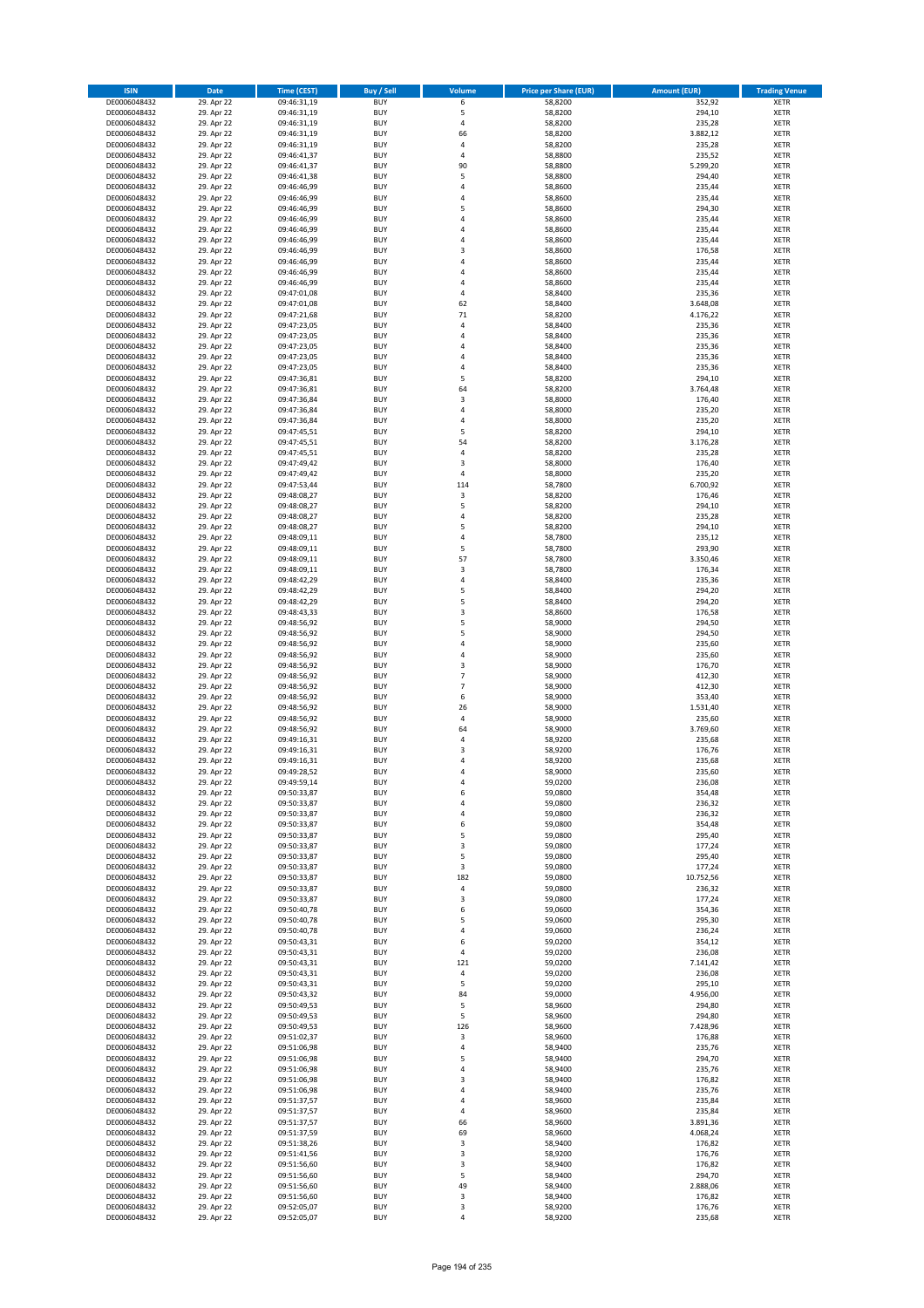| <b>ISIN</b>                  | <b>Date</b>              | <b>Time (CEST)</b>         | <b>Buy / Sell</b>        | <b>Volume</b>                | <b>Price per Share (EUR)</b> | <b>Amount (EUR)</b> | <b>Trading Venue</b>       |
|------------------------------|--------------------------|----------------------------|--------------------------|------------------------------|------------------------------|---------------------|----------------------------|
| DE0006048432                 | 29. Apr 22               | 09:52:05,07                | <b>BUY</b>               | 4                            | 58,9200                      | 235,68              | <b>XETR</b>                |
| DE0006048432                 | 29. Apr 22               | 09:52:05,07                | <b>BUY</b>               | 5                            | 58,9200                      | 294,60              | <b>XETR</b>                |
| DE0006048432                 | 29. Apr 22               | 09:52:05,07                | <b>BUY</b>               | 5                            | 58,9200                      | 294,60              | <b>XETR</b>                |
| DE0006048432                 | 29. Apr 22               | 09:52:05,07                | <b>BUY</b>               | 4                            | 58,9200                      | 235,68              | <b>XETR</b>                |
| DE0006048432<br>DE0006048432 | 29. Apr 22<br>29. Apr 22 | 09:52:05,07<br>09:52:05,07 | <b>BUY</b><br><b>BUY</b> | 5<br>5                       | 58,9200<br>58,9200           | 294,60<br>294,60    | <b>XETR</b><br><b>XETR</b> |
| DE0006048432                 | 29. Apr 22               | 09:52:05,07                | <b>BUY</b>               | 4                            | 58,9200                      | 235,68              | <b>XETR</b>                |
| DE0006048432                 | 29. Apr 22               | 09:52:05,08                | <b>BUY</b>               | 3                            | 58,9000                      | 176,70              | <b>XETR</b>                |
| DE0006048432                 | 29. Apr 22               | 09:52:05,08                | <b>BUY</b>               | 63                           | 58,9000                      | 3.710,70            | <b>XETR</b>                |
| DE0006048432                 | 29. Apr 22               | 09:52:05,30                | <b>BUY</b>               | 70                           | 58,8800                      | 4.121,60            | <b>XETR</b>                |
| DE0006048432                 | 29. Apr 22               | 09:52:16,97                | <b>BUY</b>               | $\overline{7}$               | 58,8600                      | 412,02              | <b>XETR</b>                |
| DE0006048432                 | 29. Apr 22               | 09:52:33,04                | <b>BUY</b>               | 3                            | 58,9000                      | 176,70              | <b>XETR</b>                |
| DE0006048432<br>DE0006048432 | 29. Apr 22<br>29. Apr 22 | 09:52:38,22<br>09:52:38,22 | <b>BUY</b><br><b>BUY</b> | 4<br>4                       | 58,8800<br>58,8800           | 235,52<br>235,52    | <b>XETR</b><br><b>XETR</b> |
| DE0006048432                 | 29. Apr 22               | 09:52:38,22                | <b>BUY</b>               | 3                            | 58,8800                      | 176,64              | <b>XETR</b>                |
| DE0006048432                 | 29. Apr 22               | 09:52:38,22                | <b>BUY</b>               | 4                            | 58,8800                      | 235,52              | <b>XETR</b>                |
| DE0006048432                 | 29. Apr 22               | 09:52:38,22                | <b>BUY</b>               | 5                            | 58,8800                      | 294,40              | <b>XETR</b>                |
| DE0006048432                 | 29. Apr 22               | 09:52:38,22                | <b>BUY</b>               | 4                            | 58,8800                      | 235,52              | <b>XETR</b>                |
| DE0006048432                 | 29. Apr 22               | 09:52:38,22                | <b>BUY</b>               | 4                            | 58,8800                      | 235,52              | <b>XETR</b>                |
| DE0006048432<br>DE0006048432 | 29. Apr 22<br>29. Apr 22 | 09:52:38,22<br>09:52:38,22 | <b>BUY</b><br><b>BUY</b> | 5<br>$\overline{\mathbf{c}}$ | 58,8800<br>58,8800           | 294,40<br>117,76    | <b>XETR</b><br><b>XETR</b> |
| DE0006048432                 | 29. Apr 22               | 09:52:38,22                | <b>BUY</b>               | 3                            | 58,8800                      | 176,64              | <b>XETR</b>                |
| DE0006048432                 | 29. Apr 22               | 09:52:38,22                | <b>BUY</b>               | 3                            | 58,8800                      | 176,64              | <b>XETR</b>                |
| DE0006048432                 | 29. Apr 22               | 09:52:38,22                | <b>BUY</b>               | 91                           | 58,8800                      | 5.358,08            | <b>XETR</b>                |
| DE0006048432                 | 29. Apr 22               | 09:52:40,92                | <b>BUY</b>               | 4                            | 58,8600                      | 235,44              | <b>XETR</b>                |
| DE0006048432                 | 29. Apr 22               | 09:52:40,92                | <b>BUY</b>               | 54                           | 58,8600                      | 3.178,44            | <b>XETR</b>                |
| DE0006048432<br>DE0006048432 | 29. Apr 22<br>29. Apr 22 | 09:52:47,14                | <b>BUY</b><br><b>BUY</b> | 5<br>5                       | 58,8600                      | 294,30              | <b>XETR</b><br><b>XETR</b> |
| DE0006048432                 | 29. Apr 22               | 09:53:02,02<br>09:53:02,02 | <b>BUY</b>               | 50                           | 58,7400<br>58,7400           | 293,70<br>2.937,00  | <b>XETR</b>                |
| DE0006048432                 | 29. Apr 22               | 09:53:02,03                | <b>BUY</b>               | $\mathbf 1$                  | 58,7400                      | 58,74               | <b>XETR</b>                |
| DE0006048432                 | 29. Apr 22               | 09:53:09,40                | <b>BUY</b>               | 3                            | 58,7400                      | 176,22              | <b>XETR</b>                |
| DE0006048432                 | 29. Apr 22               | 09:53:17,71                | <b>BUY</b>               | 4                            | 58,7400                      | 234,96              | <b>XETR</b>                |
| DE0006048432                 | 29. Apr 22               | 09:53:17,71                | <b>BUY</b>               | 4                            | 58,7400                      | 234,96              | <b>XETR</b>                |
| DE0006048432                 | 29. Apr 22               | 09:53:17,71                | <b>BUY</b>               | 3                            | 58,7400                      | 176,22              | <b>XETR</b>                |
| DE0006048432<br>DE0006048432 | 29. Apr 22<br>29. Apr 22 | 09:53:17,71<br>09:53:17,71 | <b>BUY</b><br><b>BUY</b> | 4<br>3                       | 58.7400<br>58,7400           | 234,96<br>176,22    | <b>XETR</b><br><b>XETR</b> |
| DE0006048432                 | 29. Apr 22               | 09:53:17,72                | <b>BUY</b>               | 3                            | 58,7200                      | 176,16              | <b>XETR</b>                |
| DE0006048432                 | 29. Apr 22               | 09:53:22,59                | <b>BUY</b>               | 5                            | 58,7400                      | 293,70              | <b>XETR</b>                |
| DE0006048432                 | 29. Apr 22               | 09:53:22,59                | <b>BUY</b>               | 4                            | 58,7400                      | 234,96              | <b>XETR</b>                |
| DE0006048432                 | 29. Apr 22               | 09:53:22,59                | <b>BUY</b>               | 70                           | 58,7400                      | 4.111,80            | <b>XETR</b>                |
| DE0006048432                 | 29. Apr 22               | 09:53:22,59                | <b>BUY</b>               | 4                            | 58,7400                      | 234,96              | <b>XETR</b>                |
| DE0006048432                 | 29. Apr 22<br>29. Apr 22 | 09:53:22,59                | <b>BUY</b><br><b>BUY</b> | 4<br>5                       | 58,7400<br>58,7000           | 234,96<br>293,50    | <b>XETR</b><br><b>XETR</b> |
| DE0006048432<br>DE0006048432 | 29. Apr 22               | 09:53:32,68<br>09:53:32,71 | <b>BUY</b>               | 4                            | 58,6800                      | 234,72              | <b>XETR</b>                |
| DE0006048432                 | 29. Apr 22               | 09:53:33,79                | <b>BUY</b>               | 3                            | 58,6400                      | 175,92              | <b>XETR</b>                |
| DE0006048432                 | 29. Apr 22               | 09:53:33,79                | <b>BUY</b>               | 5                            | 58,6400                      | 293,20              | <b>XETR</b>                |
| DE0006048432                 | 29. Apr 22               | 09:53:33,79                | <b>BUY</b>               | 65                           | 58,6400                      | 3.811,60            | <b>XETR</b>                |
| DE0006048432                 | 29. Apr 22               | 09:53:35,59                | <b>BUY</b>               | 4                            | 58,5800                      | 234,32              | <b>XETR</b>                |
| DE0006048432<br>DE0006048432 | 29. Apr 22<br>29. Apr 22 | 09:53:35,59<br>09:53:35,59 | <b>BUY</b><br><b>BUY</b> | 4<br>3                       | 58,5800<br>58,5800           | 234,32<br>175,74    | <b>XETR</b><br><b>XETR</b> |
| DE0006048432                 | 29. Apr 22               | 09:53:35,59                | <b>BUY</b>               | 5                            | 58,5800                      | 292,90              | <b>XETR</b>                |
| DE0006048432                 | 29. Apr 22               | 09:53:35,59                | <b>BUY</b>               | 5                            | 58,5800                      | 292,90              | <b>XETR</b>                |
| DE0006048432                 | 29. Apr 22               | 09:53:37,25                | <b>BUY</b>               | 4                            | 58,5600                      | 234,24              | <b>XETR</b>                |
| DE0006048432                 | 29. Apr 22               | 09:53:43,25                | <b>BUY</b>               | 4                            | 58,6600                      | 234,64              | <b>XETR</b>                |
| DE0006048432                 | 29. Apr 22               | 09:53:43,25                | <b>BUY</b>               | $\overline{3}$               | 58,6600                      | 175,98              | <b>XETR</b>                |
| DE0006048432                 | 29. Apr 22               | 09:53:43,25                | <b>BUY</b>               | 4                            | 58,6600                      | 234,64              | <b>XETR</b>                |
| DE0006048432<br>DE0006048432 | 29. Apr 22<br>29. Apr 22 | 09:53:43,25<br>09:53:51,69 | <b>BUY</b><br><b>BUY</b> | 3<br>92                      | 58,6600<br>58,7000           | 175,98<br>5.400,40  | <b>XETR</b><br><b>XETR</b> |
| DE0006048432                 | 29. Apr 22               | 09:53:52,63                | <b>BUY</b>               | 4                            | 58,6800                      | 234,72              | <b>XETR</b>                |
| DE0006048432                 | 29. Apr 22               | 09:53:52,63                | <b>BUY</b>               | 3                            | 58,6800                      | 176,04              | <b>XETR</b>                |
| DE0006048432                 | 29. Apr 22               | 09:54:02,80                | <b>BUY</b>               | 5                            | 58,6800                      | 293,40              | <b>XETR</b>                |
| DE0006048432                 | 29. Apr 22               | 09:54:02,80                | <b>BUY</b>               | $\overline{3}$               | 58,6800                      | 176,04              | <b>XETR</b>                |
| DE0006048432                 | 29. Apr 22               | 09:54:02,80                | <b>BUY</b>               | 4                            | 58,6800                      | 234,72              | <b>XETR</b>                |
| DE0006048432<br>DE0006048432 | 29. Apr 22<br>29. Apr 22 | 09:54:02,80<br>09:54:09,25 | <b>BUY</b><br>BUY        | 78<br>4                      | 58,6800<br>58,7000           | 4.577,04<br>234,80  | <b>XETR</b><br><b>XETR</b> |
| DE0006048432                 | 29. Apr 22               | 09:54:09,25                | <b>BUY</b>               | 4                            | 58,7000                      | 234,80              | <b>XETR</b>                |
| DE0006048432                 | 29. Apr 22               | 09:54:14,95                | <b>BUY</b>               | 4                            | 58,6400                      | 234,56              | <b>XETR</b>                |
| DE0006048432                 | 29. Apr 22               | 09:54:24,29                | <b>BUY</b>               | 5                            | 58,6400                      | 293,20              | <b>XETR</b>                |
| DE0006048432                 | 29. Apr 22               | 09:54:24,29                | <b>BUY</b>               | 3                            | 58,6400                      | 175,92              | <b>XETR</b>                |
| DE0006048432                 | 29. Apr 22               | 09:54:24,29                | <b>BUY</b>               | 5                            | 58,6400                      | 293,20              | <b>XETR</b>                |
| DE0006048432<br>DE0006048432 | 29. Apr 22<br>29. Apr 22 | 09:54:24,29<br>09:54:29,36 | <b>BUY</b><br><b>BUY</b> | 4<br>4                       | 58,6400<br>58,6200           | 234,56<br>234,48    | <b>XETR</b><br><b>XETR</b> |
| DE0006048432                 | 29. Apr 22               | 09:55:06,30                | <b>BUY</b>               | 3                            | 58,6800                      | 176,04              | <b>XETR</b>                |
| DE0006048432                 | 29. Apr 22               | 09:55:06,30                | <b>BUY</b>               | 4                            | 58,6800                      | 234,72              | <b>XETR</b>                |
| DE0006048432                 | 29. Apr 22               | 09:55:06,30                | <b>BUY</b>               | 3                            | 58,6800                      | 176,04              | <b>XETR</b>                |
| DE0006048432                 | 29. Apr 22               | 09:55:08,93                | <b>BUY</b>               | 4                            | 58,6200                      | 234,48              | <b>XETR</b>                |
| DE0006048432<br>DE0006048432 | 29. Apr 22<br>29. Apr 22 | 09:55:08,93<br>09:55:08,93 | <b>BUY</b><br><b>BUY</b> | 4<br>96                      | 58,6200<br>58,6200           | 234,48<br>5.627,52  | <b>XETR</b><br><b>XETR</b> |
| DE0006048432                 | 29. Apr 22               | 09:55:31,30                | <b>BUY</b>               | 5                            | 58,7200                      | 293,60              | <b>XETR</b>                |
| DE0006048432                 | 29. Apr 22               | 09:55:31,30                | <b>BUY</b>               | 3                            | 58,7200                      | 176,16              | <b>XETR</b>                |
| DE0006048432                 | 29. Apr 22               | 09:55:31,30                | <b>BUY</b>               | 5                            | 58,7200                      | 293,60              | <b>XETR</b>                |
| DE0006048432                 | 29. Apr 22               | 09:55:31,30                | <b>BUY</b>               | 85                           | 58,7200                      | 4.991,20            | <b>XETR</b>                |
| DE0006048432                 | 29. Apr 22               | 09:55:31,30                | <b>BUY</b>               | 4                            | 58,7200                      | 234,88              | <b>XETR</b>                |
| DE0006048432                 | 29. Apr 22               | 09:55:31,30                | <b>BUY</b>               | 5                            | 58,7200                      | 293,60              | <b>XETR</b>                |
| DE0006048432<br>DE0006048432 | 29. Apr 22<br>29. Apr 22 | 09:55:35,24<br>09:55:35,24 | <b>BUY</b><br><b>BUY</b> | 3<br>5                       | 58,7000<br>58,7000           | 176,10<br>293,50    | <b>XETR</b><br><b>XETR</b> |
| DE0006048432                 | 29. Apr 22               | 09:55:35,24                | <b>BUY</b>               | 4                            | 58,7000                      | 234,80              | <b>XETR</b>                |
| DE0006048432                 | 29. Apr 22               | 09:55:35,24                | <b>BUY</b>               | 4                            | 58,7000                      | 234,80              | <b>XETR</b>                |
| DE0006048432                 | 29. Apr 22               | 09:55:58,52                | <b>BUY</b>               | 5                            | 58,6600                      | 293,30              | <b>XETR</b>                |
| DE0006048432                 | 29. Apr 22               | 09:55:58,52                | <b>BUY</b>               | 15                           | 58,6600                      | 879,90              | <b>XETR</b>                |
| DE0006048432                 | 29. Apr 22               | 09:55:58,52                | <b>BUY</b>               | 47                           | 58,6600                      | 2.757,02            | <b>XETR</b>                |
| DE0006048432<br>DE0006048432 | 29. Apr 22<br>29. Apr 22 | 09:56:02,98<br>09:56:05,52 | <b>BUY</b><br><b>BUY</b> | 5<br>6                       | 58,6600<br>58,6800           | 293,30<br>352,08    | <b>XETR</b><br><b>XETR</b> |
| DE0006048432                 | 29. Apr 22               | 09:56:22,19                | <b>BUY</b>               | 3                            | 58,6600                      | 175,98              | <b>XETR</b>                |
| DE0006048432                 | 29. Apr 22               | 09:56:22,19                | <b>BUY</b>               | 3                            | 58,6600                      | 175,98              | <b>XETR</b>                |
| DE0006048432                 | 29. Apr 22               | 09:56:22,19                | <b>BUY</b>               | 5                            | 58,6600                      | 293,30              | <b>XETR</b>                |
| DE0006048432                 | 29. Apr 22               | 09:56:22,19                | <b>BUY</b>               | 4                            | 58,6600                      | 234,64              | <b>XETR</b>                |
| DE0006048432                 | 29. Apr 22               | 09:56:22,19                | <b>BUY</b>               | 5                            | 58,6600                      | 293,30              | <b>XETR</b>                |
| DE0006048432<br>DE0006048432 | 29. Apr 22<br>29. Apr 22 | 09:56:22,19<br>09:56:22,19 | <b>BUY</b><br><b>BUY</b> | 3<br>5                       | 58,6600<br>58,6600           | 175,98<br>293,30    | <b>XETR</b><br><b>XETR</b> |
| DE0006048432                 | 29. Apr 22               | 09:56:22,19                | <b>BUY</b>               | 5                            | 58,6600                      | 293,30              | <b>XETR</b>                |
| DE0006048432                 | 29. Apr 22               | 09:56:22,19                | <b>BUY</b>               | 5                            | 58,6600                      | 293,30              | XETR                       |
| DE0006048432                 | 29. Apr 22               | 09:56:22,19                | <b>BUY</b>               | 5                            | 58,6600                      | 293,30              | <b>XETR</b>                |
| DE0006048432                 | 29. Apr 22               | 09:56:22,19                | <b>BUY</b>               | 5                            | 58,6600                      | 293,30              | <b>XETR</b>                |
| DE0006048432                 | 29. Apr 22               | 09:56:22,19                | <b>BUY</b>               | 4                            | 58,6600                      | 234,64              | <b>XETR</b>                |
| DE0006048432                 | 29. Apr 22               | 09:56:22,19                | <b>BUY</b>               | 42                           | 58,6600                      | 2.463,72            | <b>XETR</b>                |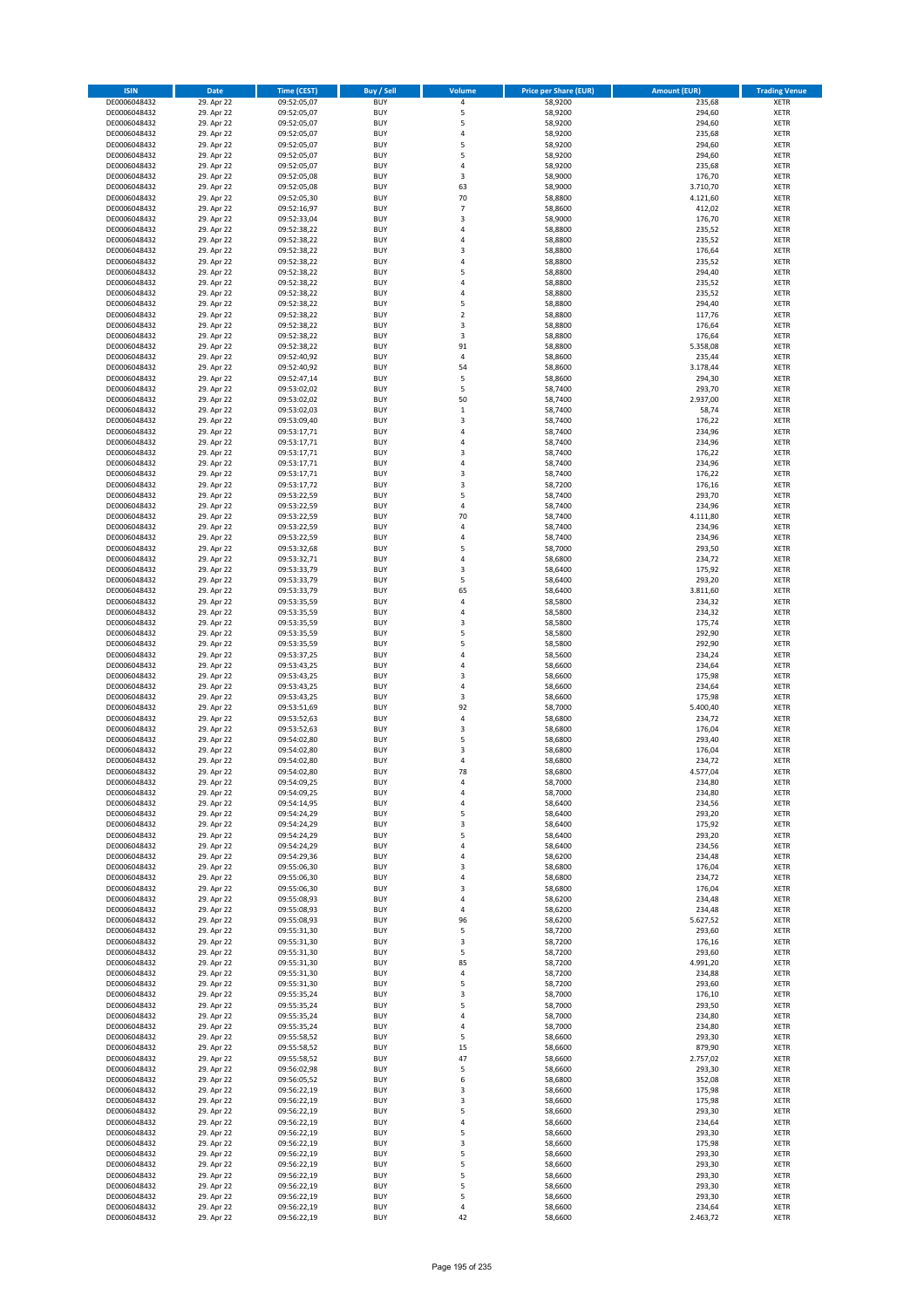| <b>ISIN</b>                  | Date                     | Time (CEST)                | <b>Buy / Sell</b>        | <b>Volume</b>       | <b>Price per Share (EUR)</b> | <b>Amount (EUR)</b> | <b>Trading Venue</b>       |
|------------------------------|--------------------------|----------------------------|--------------------------|---------------------|------------------------------|---------------------|----------------------------|
| DE0006048432                 | 29. Apr 22               | 09:56:22,19                | <b>BUY</b>               | $\pmb{4}$           | 58,6600                      | 234,64              | <b>XETR</b>                |
| DE0006048432                 | 29. Apr 22               | 09:56:22,19                | <b>BUY</b>               | 25                  | 58,6600                      | 1.466,50            | XETR                       |
| DE0006048432                 | 29. Apr 22               | 09:56:22,21                | <b>BUY</b>               | 3                   | 58,6600                      | 175,98              | <b>XETR</b>                |
| DE0006048432<br>DE0006048432 | 29. Apr 22<br>29. Apr 22 | 09:56:54,94<br>09:56:54,94 | <b>BUY</b><br><b>BUY</b> | 5<br>101            | 58,6600<br>58,6600           | 293,30<br>5.924,66  | XETR<br><b>XETR</b>        |
| DE0006048432                 | 29. Apr 22               | 09:57:03,21                | <b>BUY</b>               | 4                   | 58,6000                      | 234,40              | <b>XETR</b>                |
| DE0006048432                 | 29. Apr 22               | 09:57:03,21                | <b>BUY</b>               | $\overline{4}$      | 58,6000                      | 234,40              | <b>XETR</b>                |
| DE0006048432                 | 29. Apr 22               | 09:57:03,33                | <b>BUY</b>               | $\mathbf 2$         | 58,5800                      | 117,16              | <b>XETR</b>                |
| DE0006048432                 | 29. Apr 22               | 09:57:03,34                | <b>BUY</b>               | $\overline{2}$      | 58,5800                      | 117,16              | <b>XETR</b>                |
| DE0006048432                 | 29. Apr 22               | 09:57:08,29                | <b>BUY</b>               | 5                   | 58,5800                      | 292,90              | <b>XETR</b>                |
| DE0006048432<br>DE0006048432 | 29. Apr 22<br>29. Apr 22 | 09:57:08,29<br>09:57:08,29 | <b>BUY</b><br><b>BUY</b> | $\,1\,$<br>4        | 58,5800<br>58,5800           | 58,58<br>234,32     | <b>XETR</b><br><b>XETR</b> |
| DE0006048432                 | 29. Apr 22               | 09:57:08,29                | <b>BUY</b>               | 5                   | 58,5800                      | 292,90              | <b>XETR</b>                |
| DE0006048432                 | 29. Apr 22               | 09:57:08,29                | <b>BUY</b>               | 5                   | 58,5800                      | 292,90              | <b>XETR</b>                |
| DE0006048432                 | 29. Apr 22               | 09:57:08,29                | <b>BUY</b>               | 4                   | 58,5800                      | 234,32              | <b>XETR</b>                |
| DE0006048432                 | 29. Apr 22               | 09:57:12,56                | <b>BUY</b>               | 3                   | 58,5600                      | 175,68              | <b>XETR</b>                |
| DE0006048432                 | 29. Apr 22               | 09:57:12,56                | <b>BUY</b>               | 50                  | 58,5600                      | 2.928,00            | <b>XETR</b>                |
| DE0006048432                 | 29. Apr 22               | 09:57:21,36                | <b>BUY</b>               | 3                   | 58,5200                      | 175,56              | <b>XETR</b>                |
| DE0006048432<br>DE0006048432 | 29. Apr 22<br>29. Apr 22 | 09:57:21,36<br>09:57:21,36 | <b>BUY</b><br><b>BUY</b> | 3<br>48             | 58,5200<br>58,5200           | 175,56<br>2.808,96  | <b>XETR</b><br><b>XETR</b> |
| DE0006048432                 | 29. Apr 22               | 09:57:21,36                | <b>BUY</b>               | 3                   | 58,5200                      | 175,56              | <b>XETR</b>                |
| DE0006048432                 | 29. Apr 22               | 09:57:33,79                | <b>BUY</b>               | 4                   | 58,5200                      | 234,08              | <b>XETR</b>                |
| DE0006048432                 | 29. Apr 22               | 09:57:33,79                | <b>BUY</b>               | 5                   | 58,5200                      | 292,60              | <b>XETR</b>                |
| DE0006048432                 | 29. Apr 22               | 09:57:33,79                | <b>BUY</b>               | 5                   | 58,5200                      | 292,60              | <b>XETR</b>                |
| DE0006048432                 | 29. Apr 22               | 09:57:33,79                | <b>BUY</b>               | 5                   | 58,5200                      | 292,60              | <b>XETR</b>                |
| DE0006048432<br>DE0006048432 | 29. Apr 22<br>29. Apr 22 | 09:57:33,79<br>09:57:40,06 | <b>BUY</b><br><b>BUY</b> | 3<br>$\overline{4}$ | 58,5200<br>58,5000           | 175,56<br>234,00    | <b>XETR</b><br><b>XETR</b> |
| DE0006048432                 | 29. Apr 22               | 09:57:40,06                | <b>BUY</b>               | 5                   | 58,5000                      | 292,50              | <b>XETR</b>                |
| DE0006048432                 | 29. Apr 22               | 09:57:40,06                | <b>BUY</b>               | 58                  | 58,5000                      | 3.393,00            | <b>XETR</b>                |
| DE0006048432                 | 29. Apr 22               | 09:57:43,48                | <b>BUY</b>               | 5                   | 58,4400                      | 292,20              | <b>XETR</b>                |
| DE0006048432                 | 29. Apr 22               | 09:57:44,30                | <b>BUY</b>               | 5                   | 58,4400                      | 292,20              | <b>XETR</b>                |
| DE0006048432                 | 29. Apr 22               | 09:57:47,36                | <b>BUY</b>               | 5                   | 58,4200                      | 292,10              | <b>XETR</b>                |
| DE0006048432<br>DE0006048432 | 29. Apr 22               | 09:57:47,36<br>09:57:52,52 | <b>BUY</b><br><b>BUY</b> | 4<br>3              | 58,4200<br>58,4400           | 233,68<br>175,32    | <b>XETR</b><br><b>XETR</b> |
| DE0006048432                 | 29. Apr 22<br>29. Apr 22 | 09:57:52,52                | <b>BUY</b>               | 3                   | 58,4400                      | 175,32              | <b>XETR</b>                |
| DE0006048432                 | 29. Apr 22               | 09:57:58,41                | <b>BUY</b>               | 4                   | 58,4400                      | 233,76              | <b>XETR</b>                |
| DE0006048432                 | 29. Apr 22               | 09:57:58,42                | <b>BUY</b>               | $\overline{4}$      | 58,4200                      | 233,68              | <b>XETR</b>                |
| DE0006048432                 | 29. Apr 22               | 09:57:58,42                | <b>BUY</b>               | 3                   | 58,4200                      | 175,26              | <b>XETR</b>                |
| DE0006048432                 | 29. Apr 22               | 09:57:58,42                | <b>BUY</b>               | $\pmb{4}$           | 58,4200                      | 233,68              | <b>XETR</b>                |
| DE0006048432                 | 29. Apr 22               | 09:57:58,42                | <b>BUY</b>               | 74                  | 58,4200                      | 4.323,08            | <b>XETR</b>                |
| DE0006048432<br>DE0006048432 | 29. Apr 22<br>29. Apr 22 | 09:58:03,33<br>09:58:03,33 | <b>BUY</b><br><b>BUY</b> | 3<br>49             | 58,4200<br>58,4200           | 175,26<br>2.862,58  | <b>XETR</b><br><b>XETR</b> |
| DE0006048432                 | 29. Apr 22               | 09:58:03,34                | <b>BUY</b>               | 5                   | 58,4000                      | 292,00              | <b>XETR</b>                |
| DE0006048432                 | 29. Apr 22               | 09:58:03,34                | <b>BUY</b>               | 3                   | 58,4000                      | 175,20              | <b>XETR</b>                |
| DE0006048432                 | 29. Apr 22               | 09:58:03,34                | <b>BUY</b>               | 4                   | 58,4000                      | 233,60              | <b>XETR</b>                |
| DE0006048432                 | 29. Apr 22               | 09:58:13,12                | <b>BUY</b>               | 3                   | 58,4400                      | 175,32              | <b>XETR</b>                |
| DE0006048432                 | 29. Apr 22               | 09:58:13,12                | <b>BUY</b>               | 45                  | 58,4400                      | 2.629,80            | <b>XETR</b>                |
| DE0006048432<br>DE0006048432 | 29. Apr 22<br>29. Apr 22 | 09:58:27,55<br>09:58:27,55 | <b>BUY</b><br><b>BUY</b> | 5<br>3              | 58,4200<br>58,4200           | 292,10<br>175,26    | <b>XETR</b><br><b>XETR</b> |
| DE0006048432                 | 29. Apr 22               | 09:58:27,55                | <b>BUY</b>               | 5                   | 58,4200                      | 292,10              | <b>XETR</b>                |
| DE0006048432                 | 29. Apr 22               | 09:58:32,81                | <b>BUY</b>               | 3                   | 58,3600                      | 175,08              | <b>XETR</b>                |
| DE0006048432                 | 29. Apr 22               | 09:58:32,81                | <b>BUY</b>               | 3                   | 58,3600                      | 175,08              | <b>XETR</b>                |
| DE0006048432                 | 29. Apr 22               | 09:58:32,81                | <b>BUY</b>               | 3                   | 58,3600                      | 175,08              | <b>XETR</b>                |
| DE0006048432                 | 29. Apr 22               | 09:58:41,33                | <b>BUY</b>               | $\sqrt{4}$          | 58,4600                      | 233,84              | <b>XETR</b>                |
| DE0006048432<br>DE0006048432 | 29. Apr 22<br>29. Apr 22 | 09:58:41,33<br>09:58:41,34 | <b>BUY</b><br><b>BUY</b> | 3<br>15             | 58,4600<br>58,4400           | 175,38<br>876,60    | <b>XETR</b><br><b>XETR</b> |
| DE0006048432                 | 29. Apr 22               | 09:58:41,53                | <b>BUY</b>               | $\pmb{4}$           | 58,4400                      | 233,76              | <b>XETR</b>                |
| DE0006048432                 | 29. Apr 22               | 09:58:41,53                | <b>BUY</b>               | 5                   | 58,4400                      | 292,20              | <b>XETR</b>                |
| DE0006048432                 | 29. Apr 22               | 09:58:41,53                | <b>BUY</b>               | 5                   | 58,4400                      | 292,20              | <b>XETR</b>                |
| DE0006048432                 | 29. Apr 22               | 09:58:41,53                | <b>BUY</b>               | 41                  | 58,4400                      | 2.396,04            | <b>XETR</b>                |
| DE0006048432                 | 29. Apr 22               | 09:58:44,32                | <b>BUY</b>               | 5                   | 58,4200                      | 292,10              | <b>XETR</b>                |
| DE0006048432<br>DE0006048432 | 29. Apr 22<br>29. Apr 22 | 09:58:44,32<br>09:58:44,32 | <b>BUY</b><br><b>BUY</b> | 3<br>5              | 58,4200<br>58,4200           | 175,26<br>292,10    | <b>XETR</b><br><b>XETR</b> |
| DE0006048432                 | 29. Apr 22               | 09:58:44,32                | <b>BUY</b>               | 3                   | 58,4200                      | 175,26              | <b>XETR</b>                |
| DE0006048432                 | 29. Apr 22               | 09:58:44,32                | BUY                      | 4                   | 58,4200                      | 233,68              | XETR                       |
| DE0006048432                 | 29. Apr 22               | 09:58:48,08                | <b>BUY</b>               | 3                   | 58,4000                      | 175,20              | <b>XETR</b>                |
| DE0006048432                 | 29. Apr 22               | 09:58:48,08                | <b>BUY</b>               | 46                  | 58,4000                      | 2.686,40            | <b>XETR</b>                |
| DE0006048432                 | 29. Apr 22               | 09:59:02,27                | <b>BUY</b>               | 3                   | 58,4000                      | 175,20              | <b>XETR</b>                |
| DE0006048432<br>DE0006048432 | 29. Apr 22<br>29. Apr 22 | 09:59:02,27                | <b>BUY</b><br><b>BUY</b> | 4<br>4              | 58,4000                      | 233,60              | <b>XETR</b>                |
| DE0006048432                 | 29. Apr 22               | 09:59:06,98<br>09:59:06,98 | <b>BUY</b>               | 3                   | 58,3800<br>58,3800           | 233,52<br>175,14    | <b>XETR</b><br><b>XETR</b> |
| DE0006048432                 | 29. Apr 22               | 09:59:06,98                | <b>BUY</b>               | $\pmb{4}$           | 58,3800                      | 233,52              | <b>XETR</b>                |
| DE0006048432                 | 29. Apr 22               | 09:59:06,98                | <b>BUY</b>               | 3                   | 58,3800                      | 175,14              | XETR                       |
| DE0006048432                 | 29. Apr 22               | 09:59:06,98                | <b>BUY</b>               | 5                   | 58,3800                      | 291,90              | <b>XETR</b>                |
| DE0006048432                 | 29. Apr 22               | 09:59:06,98                | <b>BUY</b>               | 70                  | 58,3800                      | 4.086,60            | XETR                       |
| DE0006048432<br>DE0006048432 | 29. Apr 22<br>29. Apr 22 | 09:59:32,59<br>09:59:32,59 | <b>BUY</b><br><b>BUY</b> | 3<br>$\mathsf 3$    | 58,4000<br>58,4000           | 175,20<br>175,20    | <b>XETR</b><br>XETR        |
| DE0006048432                 | 29. Apr 22               | 09:59:32,59                | <b>BUY</b>               | 83                  | 58,4000                      | 4.847,20            | <b>XETR</b>                |
| DE0006048432                 | 29. Apr 22               | 09:59:32,62                | <b>BUY</b>               | 4                   | 58,3800                      | 233,52              | XETR                       |
| DE0006048432                 | 29. Apr 22               | 09:59:32,62                | <b>BUY</b>               | 3                   | 58,3800                      | 175,14              | <b>XETR</b>                |
| DE0006048432                 | 29. Apr 22               | 09:59:36,21                | <b>BUY</b>               | 3                   | 58,3800                      | 175,14              | <b>XETR</b>                |
| DE0006048432                 | 29. Apr 22               | 10:00:02,56                | <b>BUY</b>               | $\pmb{4}$           | 58,3600                      | 233,44              | <b>XETR</b>                |
| DE0006048432<br>DE0006048432 | 29. Apr 22<br>29. Apr 22 | 10:00:02,56<br>10:00:02,56 | <b>BUY</b><br><b>BUY</b> | 4<br>$\mathsf 3$    | 58,3600<br>58,3600           | 233,44<br>175,08    | XETR<br><b>XETR</b>        |
| DE0006048432                 | 29. Apr 22               | 10:00:02,56                | <b>BUY</b>               | 3                   | 58,3600                      | 175,08              | <b>XETR</b>                |
| DE0006048432                 | 29. Apr 22               | 10:00:02,56                | <b>BUY</b>               | 5                   | 58,3600                      | 291,80              | <b>XETR</b>                |
| DE0006048432                 | 29. Apr 22               | 10:00:02,56                | <b>BUY</b>               | 4                   | 58,3600                      | 233,44              | XETR                       |
| DE0006048432                 | 29. Apr 22               | 10:00:02,56                | <b>BUY</b>               | 4                   | 58,3600                      | 233,44              | <b>XETR</b>                |
| DE0006048432                 | 29. Apr 22               | 10:00:02,56                | <b>BUY</b>               | 5                   | 58,3600                      | 291,80              | XETR                       |
| DE0006048432                 | 29. Apr 22               | 10:00:02,56                | <b>BUY</b>               | 5                   | 58,3600                      | 291,80              | <b>XETR</b>                |
| DE0006048432<br>DE0006048432 | 29. Apr 22<br>29. Apr 22 | 10:00:02,56<br>10:00:23,69 | <b>BUY</b><br><b>BUY</b> | 4<br>4              | 58,3600<br>58,4000           | 233,44<br>233,60    | <b>XETR</b><br><b>XETR</b> |
| DE0006048432                 | 29. Apr 22               | 10:00:38,08                | <b>BUY</b>               | 3                   | 58,4000                      | 175,20              | <b>XETR</b>                |
| DE0006048432                 | 29. Apr 22               | 10:00:38,08                | <b>BUY</b>               | 5                   | 58,4000                      | 292,00              | <b>XETR</b>                |
| DE0006048432                 | 29. Apr 22               | 10:01:00,03                | <b>BUY</b>               | 3                   | 58,4200                      | 175,26              | XETR                       |
| DE0006048432                 | 29. Apr 22               | 10:01:00,03                | <b>BUY</b>               | 4                   | 58,4200                      | 233,68              | XETR                       |
| DE0006048432                 | 29. Apr 22               | 10:01:00,03                | <b>BUY</b>               | 44                  | 58,4200                      | 2.570,48            | XETR                       |
| DE0006048432                 | 29. Apr 22               | 10:01:06,10                | <b>BUY</b>               | 5<br>$\pmb{4}$      | 58,3800                      | 291,90              | <b>XETR</b>                |
| DE0006048432<br>DE0006048432 | 29. Apr 22<br>29. Apr 22 | 10:01:06,10<br>10:01:06,10 | <b>BUY</b><br><b>BUY</b> | $\mathsf 3$         | 58,3800<br>58,3800           | 233,52<br>175,14    | <b>XETR</b><br><b>XETR</b> |
| DE0006048432                 | 29. Apr 22               | 10:01:06,10                | <b>BUY</b>               | 62                  | 58,3800                      | 3.619,56            | <b>XETR</b>                |
| DE0006048432                 | 29. Apr 22               | 10:01:29,33                | <b>BUY</b>               | $\mathsf 3$         | 58,4200                      | 175,26              | XETR                       |
| DE0006048432                 | 29. Apr 22               | 10:01:29,33                | <b>BUY</b>               | 3                   | 58,4200                      | 175,26              | <b>XETR</b>                |
| DE0006048432                 | 29. Apr 22               | 10:01:29,33                | <b>BUY</b>               | 4                   | 58,4200                      | 233,68              | XETR                       |
| DE0006048432                 | 29. Apr 22               | 10:01:29,33                | <b>BUY</b>               | 15<br>30            | 58,4200                      | 876,30              | <b>XETR</b>                |
| DE0006048432                 | 29. Apr 22               | 10:01:29,33                | <b>BUY</b>               |                     | 58,4200                      | 1.752,60            | <b>XETR</b>                |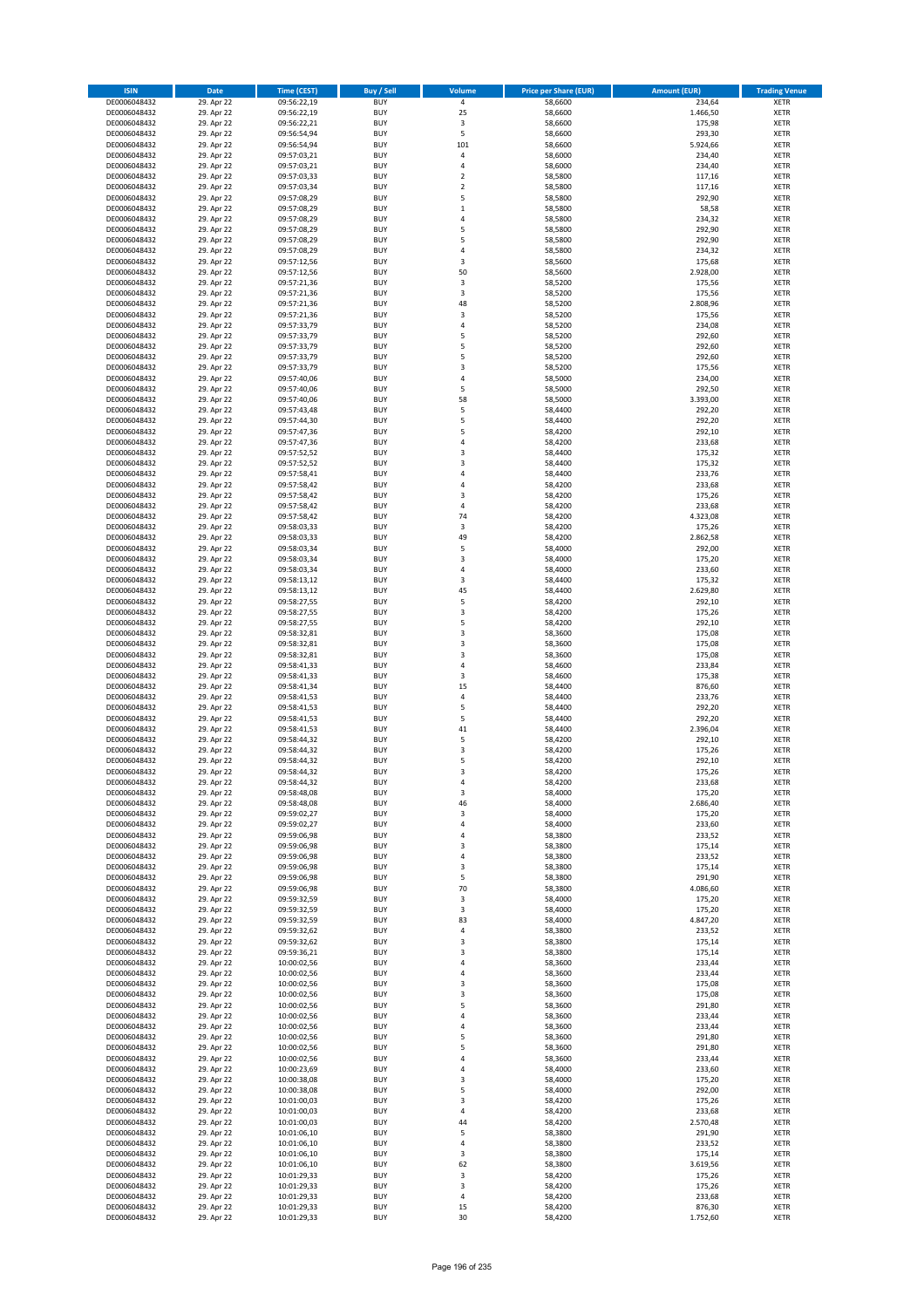| <b>ISIN</b>                  | <b>Date</b>              | <b>Time (CEST)</b>         | <b>Buy / Sell</b>        | <b>Volume</b> | <b>Price per Share (EUR)</b> | <b>Amount (EUR)</b> | <b>Trading Venue</b>       |
|------------------------------|--------------------------|----------------------------|--------------------------|---------------|------------------------------|---------------------|----------------------------|
| DE0006048432                 | 29. Apr 22               | 10:01:29,72                | <b>BUY</b>               | 3             | 58,4000                      | 175,20              | <b>XETR</b>                |
| DE0006048432                 | 29. Apr 22               | 10:01:29,72                | <b>BUY</b>               | 4             | 58,4000                      | 233,60              | <b>XETR</b>                |
| DE0006048432                 | 29. Apr 22               | 10:01:31,34                | <b>BUY</b>               | 4             | 58,4000                      | 233,60              | <b>XETR</b>                |
| DE0006048432<br>DE0006048432 | 29. Apr 22<br>29. Apr 22 | 10:01:31,34<br>10:01:31,34 | <b>BUY</b><br><b>BUY</b> | 4<br>3        | 58,4000<br>58,4000           | 233,60<br>175,20    | <b>XETR</b><br><b>XETR</b> |
| DE0006048432                 | 29. Apr 22               | 10:01:31,34                | <b>BUY</b>               | 4             | 58,4000                      | 233,60              | <b>XETR</b>                |
| DE0006048432                 | 29. Apr 22               | 10:01:31,34                | <b>BUY</b>               | 4             | 58,4000                      | 233,60              | <b>XETR</b>                |
| DE0006048432                 | 29. Apr 22               | 10:01:31,34                | <b>BUY</b>               | 4             | 58,4000                      | 233,60              | <b>XETR</b>                |
| DE0006048432                 | 29. Apr 22               | 10:01:47,19                | <b>BUY</b>               | 3             | 58,4000                      | 175,20              | <b>XETR</b>                |
| DE0006048432                 | 29. Apr 22               | 10:01:47,30                | <b>BUY</b>               | 51            | 58,3800                      | 2.977,38            | <b>XETR</b>                |
| DE0006048432                 | 29. Apr 22               | 10:01:52,15                | <b>BUY</b>               | 3             | 58,3600                      | 175,08              | <b>XETR</b>                |
| DE0006048432<br>DE0006048432 | 29. Apr 22<br>29. Apr 22 | 10:01:52,15                | <b>BUY</b><br><b>BUY</b> | 5<br>4        | 58,3600<br>58,3600           | 291,80<br>233,44    | <b>XETR</b><br><b>XETR</b> |
| DE0006048432                 | 29. Apr 22               | 10:01:52,15<br>10:02:28,30 | <b>BUY</b>               | 3             | 58,3400                      | 175,02              | <b>XETR</b>                |
| DE0006048432                 | 29. Apr 22               | 10:02:28,30                | <b>BUY</b>               | 55            | 58,3400                      | 3.208,70            | <b>XETR</b>                |
| DE0006048432                 | 29. Apr 22               | 10:02:41,07                | <b>BUY</b>               | 3             | 58,3800                      | 175,14              | <b>XETR</b>                |
| DE0006048432                 | 29. Apr 22               | 10:02:41,07                | <b>BUY</b>               | 5             | 58,3800                      | 291,90              | <b>XETR</b>                |
| DE0006048432                 | 29. Apr 22               | 10:02:41,07                | <b>BUY</b>               | 4             | 58,3800                      | 233,52              | <b>XETR</b>                |
| DE0006048432                 | 29. Apr 22               | 10:02:41,07                | <b>BUY</b>               | 3             | 58,3800                      | 175,14              | <b>XETR</b>                |
| DE0006048432                 | 29. Apr 22               | 10:02:41,07                | <b>BUY</b>               | 48            | 58,3600                      | 2.801,28            | <b>XETR</b>                |
| DE0006048432                 | 29. Apr 22               | 10:02:45,09                | <b>BUY</b><br><b>BUY</b> | 4<br>5        | 58,3200                      | 233,28<br>291,60    | <b>XETR</b><br><b>XETR</b> |
| DE0006048432<br>DE0006048432 | 29. Apr 22<br>29. Apr 22 | 10:02:45,09<br>10:02:45,09 | <b>BUY</b>               | 5             | 58,3200<br>58,3200           | 291,60              | <b>XETR</b>                |
| DE0006048432                 | 29. Apr 22               | 10:02:45,09                | <b>BUY</b>               | 3             | 58,3200                      | 174,96              | <b>XETR</b>                |
| DE0006048432                 | 29. Apr 22               | 10:02:57,24                | <b>BUY</b>               | 3             | 58,3400                      | 175,02              | <b>XETR</b>                |
| DE0006048432                 | 29. Apr 22               | 10:02:57,24                | <b>BUY</b>               | 4             | 58,3400                      | 233,36              | <b>XETR</b>                |
| DE0006048432                 | 29. Apr 22               | 10:02:57,24                | <b>BUY</b>               | 5             | 58,3400                      | 291,70              | <b>XETR</b>                |
| DE0006048432                 | 29. Apr 22               | 10:02:59,34                | <b>BUY</b>               | 4             | 58,2800                      | 233,12              | <b>XETR</b>                |
| DE0006048432                 | 29. Apr 22               | 10:02:59,34                | <b>BUY</b>               | 4             | 58,2800                      | 233,12              | <b>XETR</b>                |
| DE0006048432                 | 29. Apr 22               | 10:02:59,34                | <b>BUY</b><br><b>BUY</b> | 5<br>5        | 58,2800                      | 291,40              | <b>XETR</b><br><b>XETR</b> |
| DE0006048432<br>DE0006048432 | 29. Apr 22<br>29. Apr 22 | 10:02:59,34<br>10:02:59,34 | <b>BUY</b>               | 65            | 58,2800<br>58,2800           | 291,40<br>3.788,20  | <b>XETR</b>                |
| DE0006048432                 | 29. Apr 22               | 10:03:05,12                | <b>BUY</b>               | 5             | 58,3200                      | 291,60              | <b>XETR</b>                |
| DE0006048432                 | 29. Apr 22               | 10:03:05,12                | <b>BUY</b>               | 3             | 58,3200                      | 174,96              | <b>XETR</b>                |
| DE0006048432                 | 29. Apr 22               | 10:03:05,12                | <b>BUY</b>               | 4             | 58,3200                      | 233,28              | <b>XETR</b>                |
| DE0006048432                 | 29. Apr 22               | 10:03:16,70                | <b>BUY</b>               | 3             | 58,3200                      | 174,96              | <b>XETR</b>                |
| DE0006048432                 | 29. Apr 22               | 10:03:16,70                | <b>BUY</b>               | 3             | 58,3200                      | 174,96              | <b>XETR</b>                |
| DE0006048432                 | 29. Apr 22               | 10:03:16,70                | <b>BUY</b>               | 45            | 58,3200                      | 2.624,40            | <b>XETR</b>                |
| DE0006048432                 | 29. Apr 22               | 10:03:38,32                | <b>BUY</b>               | 5             | 58,2800                      | 291,40              | <b>XETR</b>                |
| DE0006048432<br>DE0006048432 | 29. Apr 22<br>29. Apr 22 | 10:03:38,32                | <b>BUY</b><br><b>BUY</b> | 3<br>5        | 58,2800<br>58,2400           | 174,84<br>291,20    | <b>XETR</b><br><b>XETR</b> |
| DE0006048432                 | 29. Apr 22               | 10:03:46,36<br>10:03:46,36 | <b>BUY</b>               | 5             | 58,2400                      | 291,20              | <b>XETR</b>                |
| DE0006048432                 | 29. Apr 22               | 10:03:46,36                | <b>BUY</b>               | 67            | 58,2400                      | 3.902,08            | <b>XETR</b>                |
| DE0006048432                 | 29. Apr 22               | 10:03:47,42                | <b>BUY</b>               | 5             | 58,2000                      | 291,00              | <b>XETR</b>                |
| DE0006048432                 | 29. Apr 22               | 10:03:47,42                | <b>BUY</b>               | 3             | 58,2000                      | 174,60              | <b>XETR</b>                |
| DE0006048432                 | 29. Apr 22               | 10:03:48,37                | <b>BUY</b>               | 4             | 58,1800                      | 232,72              | <b>XETR</b>                |
| DE0006048432                 | 29. Apr 22               | 10:04:00,80                | <b>BUY</b>               | 3             | 58,1600                      | 174,48              | <b>XETR</b>                |
| DE0006048432                 | 29. Apr 22               | 10:04:16,01                | <b>BUY</b>               | 4             | 58,2800                      | 233,12              | <b>XETR</b>                |
| DE0006048432                 | 29. Apr 22               | 10:04:16,40                | <b>BUY</b><br><b>BUY</b> | 4<br>5        | 58,2800                      | 233,12              | <b>XETR</b>                |
| DE0006048432<br>DE0006048432 | 29. Apr 22<br>29. Apr 22 | 10:04:17,62<br>10:04:17,62 | <b>BUY</b>               | 4             | 58,2600<br>58,2600           | 291,30<br>233,04    | <b>XETR</b><br><b>XETR</b> |
| DE0006048432                 | 29. Apr 22               | 10:04:17,62                | <b>BUY</b>               | 3             | 58,2600                      | 174,78              | <b>XETR</b>                |
| DE0006048432                 | 29. Apr 22               | 10:04:17,62                | <b>BUY</b>               | 4             | 58,2600                      | 233,04              | <b>XETR</b>                |
| DE0006048432                 | 29. Apr 22               | 10:04:17,62                | <b>BUY</b>               | 4             | 58,2600                      | 233,04              | <b>XETR</b>                |
| DE0006048432                 | 29. Apr 22               | 10:04:17,62                | <b>BUY</b>               | 76            | 58,2600                      | 4.427,76            | <b>XETR</b>                |
| DE0006048432                 | 29. Apr 22               | 10:04:35,95                | <b>BUY</b>               | 6             | 58,3000                      | 349,80              | <b>XETR</b>                |
| DE0006048432                 | 29. Apr 22               | 10:04:37,99                | <b>BUY</b>               | 83            | 58,2600                      | 4.835,58            | <b>XETR</b>                |
| DE0006048432                 | 29. Apr 22               | 10:04:37,99                | <b>BUY</b>               | 5             | 58,2600                      | 291,30              | <b>XETR</b>                |
| DE0006048432<br>DE0006048432 | 29. Apr 22<br>29. Apr 22 | 10:05:06,31<br>10:05:06,31 | <b>BUY</b><br><b>BUY</b> | 5<br>5        | 58,2400<br>58,2400           | 291,20<br>291,20    | <b>XETR</b><br><b>XETR</b> |
| DE0006048432                 | 29. Apr 22               | 10:05:06,31                | <b>BUY</b>               | 4             | 58,2400                      | 232,96              | <b>XETR</b>                |
| DE0006048432                 | 29. Apr 22               | 10:05:06,31                | <b>BUY</b>               | 5             | 58,2400                      | 291,20              | <b>XETR</b>                |
| DE0006048432                 | 29. Apr 22               | 10:05:06,31                | <b>BUY</b>               | 4             | 58,2400                      | 232,96              | <b>XETR</b>                |
| DE0006048432                 | 29. Apr 22               | 10:05:06,31                | <b>BUY</b>               | 5             | 58,2400                      | 291,20              | <b>XETR</b>                |
| DE0006048432                 | 29. Apr 22               | 10:05:06,31                | BUY                      | 3             | 58,2400                      | 174,72              | <b>XETR</b>                |
| DE0006048432                 | 29. Apr 22               | 10:05:06,31                | <b>BUY</b>               | 4             | 58,2400                      | 232,96              | <b>XETR</b>                |
| DE0006048432<br>DE0006048432 | 29. Apr 22<br>29. Apr 22 | 10:05:06,31<br>10:05:06,31 | <b>BUY</b><br><b>BUY</b> | 3<br>5        | 58,2400<br>58,2400           | 174,72<br>291,20    | <b>XETR</b><br>XETR        |
| DE0006048432                 | 29. Apr 22               | 10:05:06,31                | <b>BUY</b>               | 3             | 58,2400                      | 174,72              | <b>XETR</b>                |
| DE0006048432                 | 29. Apr 22               | 10:05:06,31                | <b>BUY</b>               | 3             | 58,2400                      | 174,72              | <b>XETR</b>                |
| DE0006048432                 | 29. Apr 22               | 10:05:06,31                | <b>BUY</b>               | 3             | 58,2400                      | 174,72              | <b>XETR</b>                |
| DE0006048432                 | 29. Apr 22               | 10:05:15,06                | <b>BUY</b>               | 4             | 58,2600                      | 233,04              | <b>XETR</b>                |
| DE0006048432                 | 29. Apr 22               | 10:05:30,15                | <b>BUY</b>               | 4             | 58,2200                      | 232,88              | <b>XETR</b>                |
| DE0006048432                 | 29. Apr 22               | 10:05:30,15                | <b>BUY</b>               | 3             | 58,2200                      | 174,66              | <b>XETR</b>                |
| DE0006048432<br>DE0006048432 | 29. Apr 22<br>29. Apr 22 | 10:05:30,15<br>10:05:30,15 | <b>BUY</b><br><b>BUY</b> | 5<br>4        | 58,2200<br>58,2200           | 291,10<br>232,88    | <b>XETR</b><br><b>XETR</b> |
| DE0006048432                 | 29. Apr 22               | 10:05:30,15                | <b>BUY</b>               | 53            | 58,2200                      | 3.085,66            | <b>XETR</b>                |
| DE0006048432                 | 29. Apr 22               | 10:05:30,15                | <b>BUY</b>               | 3             | 58,2200                      | 174,66              | <b>XETR</b>                |
| DE0006048432                 | 29. Apr 22               | 10:05:31,10                | <b>BUY</b>               | 4             | 58,1600                      | 232,64              | <b>XETR</b>                |
| DE0006048432                 | 29. Apr 22               | 10:05:31,10                | <b>BUY</b>               | 3             | 58,1600                      | 174,48              | <b>XETR</b>                |
| DE0006048432                 | 29. Apr 22               | 10:05:31,10                | <b>BUY</b>               | 4             | 58,1600                      | 232,64              | <b>XETR</b>                |
| DE0006048432                 | 29. Apr 22               | 10:05:47,13                | <b>BUY</b>               | 4             | 58,1200                      | 232,48              | <b>XETR</b>                |
| DE0006048432                 | 29. Apr 22               | 10:05:47,13                | <b>BUY</b>               | 4             | 58,1200                      | 232,48              | XETR                       |
| DE0006048432<br>DE0006048432 | 29. Apr 22<br>29. Apr 22 | 10:05:47,13<br>10:05:47,13 | <b>BUY</b><br><b>BUY</b> | 4<br>6        | 58,1200<br>58,1200           | 232,48<br>348,72    | <b>XETR</b><br><b>XETR</b> |
| DE0006048432                 | 29. Apr 22               | 10:05:47,13                | <b>BUY</b>               | 5             | 58,1200                      | 290,60              | <b>XETR</b>                |
| DE0006048432                 | 29. Apr 22               | 10:05:47,13                | <b>BUY</b>               | 4             | 58,1200                      | 232,48              | <b>XETR</b>                |
| DE0006048432                 | 29. Apr 22               | 10:05:47,13                | <b>BUY</b>               | 5             | 58,1200                      | 290,60              | <b>XETR</b>                |
| DE0006048432                 | 29. Apr 22               | 10:05:47,13                | <b>BUY</b>               | 4             | 58,1200                      | 232,48              | <b>XETR</b>                |
| DE0006048432                 | 29. Apr 22               | 10:05:47,13                | <b>BUY</b>               | 4             | 58,1200                      | 232,48              | <b>XETR</b>                |
| DE0006048432                 | 29. Apr 22               | 10:05:47,13                | <b>BUY</b>               | 54            | 58,1200                      | 3.138,48            | <b>XETR</b>                |
| DE0006048432                 | 29. Apr 22               | 10:05:47,17                | <b>BUY</b>               | 5             | 58,1200                      | 290,60              | <b>XETR</b>                |
| DE0006048432<br>DE0006048432 | 29. Apr 22<br>29. Apr 22 | 10:05:50,68<br>10:05:50,68 | <b>BUY</b><br><b>BUY</b> | 5<br>3        | 58,1000<br>58,1000           | 290,50<br>174,30    | <b>XETR</b><br><b>XETR</b> |
| DE0006048432                 | 29. Apr 22               | 10:05:50,68                | <b>BUY</b>               | 62            | 58,1000                      | 3.602,20            | <b>XETR</b>                |
| DE0006048432                 | 29. Apr 22               | 10:05:51,38                | <b>BUY</b>               | 4             | 58,0800                      | 232,32              | <b>XETR</b>                |
| DE0006048432                 | 29. Apr 22               | 10:05:58,47                | <b>BUY</b>               | 4             | 58,1600                      | 232,64              | <b>XETR</b>                |
| DE0006048432                 | 29. Apr 22               | 10:05:58,47                | <b>BUY</b>               | 3             | 58,1600                      | 174,48              | <b>XETR</b>                |
| DE0006048432                 | 29. Apr 22               | 10:05:58,47                | <b>BUY</b>               | 5             | 58,1600                      | 290,80              | <b>XETR</b>                |
| DE0006048432                 | 29. Apr 22               | 10:05:58,47                | <b>BUY</b>               | 3             | 58,1600                      | 174,48              | <b>XETR</b>                |
| DE0006048432                 | 29. Apr 22               | 10:05:58,47                | <b>BUY</b>               | 5<br>4        | 58,1600                      | 290,80<br>232,64    | <b>XETR</b>                |
| DE0006048432<br>DE0006048432 | 29. Apr 22<br>29. Apr 22 | 10:05:58,47<br>10:06:02,38 | <b>BUY</b><br><b>BUY</b> | 3             | 58,1600<br>58,2200           | 174,66              | XETR<br><b>XETR</b>        |
| DE0006048432                 | 29. Apr 22               | 10:06:02,38                | <b>BUY</b>               | 46            | 58,2200                      | 2.678,12            | <b>XETR</b>                |
| DE0006048432                 | 29. Apr 22               | 10:06:02,38                | <b>BUY</b>               | 5             | 58,2200                      | 291,10              | <b>XETR</b>                |
| DE0006048432                 | 29. Apr 22               | 10:06:04,51                | <b>BUY</b>               | 5             | 58,2600                      | 291,30              | <b>XETR</b>                |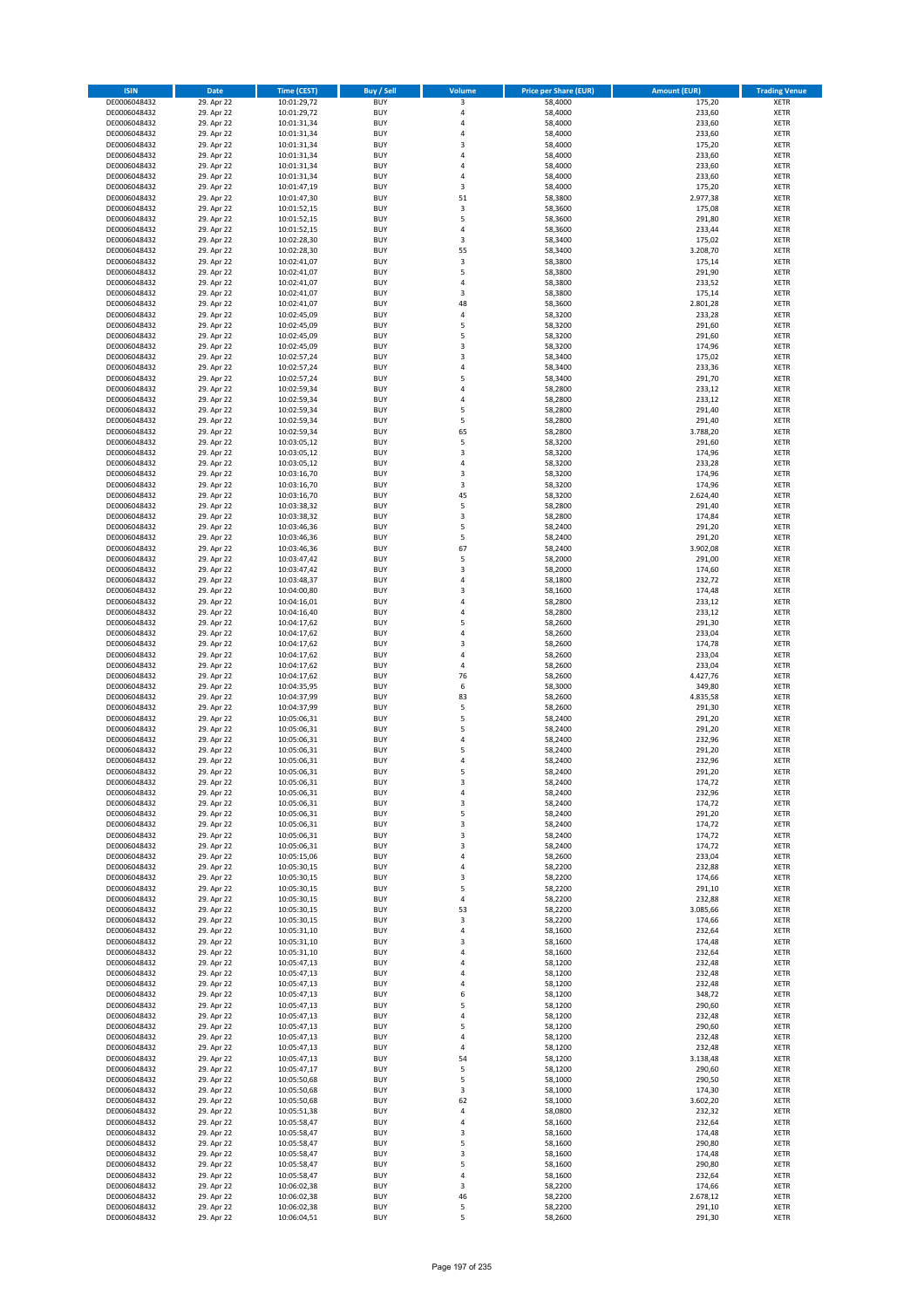| <b>ISIN</b>                  | <b>Date</b>              | <b>Time (CEST)</b>         | <b>Buy / Sell</b>        | Volume                           | <b>Price per Share (EUR)</b> | <b>Amount (EUR)</b> | <b>Trading Venue</b>       |
|------------------------------|--------------------------|----------------------------|--------------------------|----------------------------------|------------------------------|---------------------|----------------------------|
| DE0006048432                 | 29. Apr 22               | 10:06:10,06                | <b>BUY</b>               | 6                                | 58,3000                      | 349,80              | <b>XETR</b>                |
| DE0006048432                 | 29. Apr 22               | 10:06:10,06                | <b>BUY</b>               | $\overline{4}$                   | 58,3000                      | 233,20              | <b>XETR</b>                |
| DE0006048432                 | 29. Apr 22               | 10:06:10,06                | <b>BUY</b>               | 6                                | 58,3400                      | 350,04              | <b>XETR</b>                |
| DE0006048432                 | 29. Apr 22               | 10:06:10,21                | <b>BUY</b>               | 4                                | 58,3200                      | 233,28              | <b>XETR</b>                |
| DE0006048432<br>DE0006048432 | 29. Apr 22<br>29. Apr 22 | 10:06:10,21<br>10:06:17,82 | <b>BUY</b><br><b>BUY</b> | 4<br>$\overline{a}$              | 58,3200<br>58,3400           | 233,28<br>233,36    | <b>XETR</b><br><b>XETR</b> |
| DE0006048432                 | 29. Apr 22               | 10:06:17,82                | <b>BUY</b>               | $\overline{\mathbf{3}}$          | 58,3400                      | 175,02              | <b>XETR</b>                |
| DE0006048432                 | 29. Apr 22               | 10:06:17,82                | <b>BUY</b>               | 5                                | 58,3400                      | 291,70              | <b>XETR</b>                |
| DE0006048432                 | 29. Apr 22               | 10:06:17,82                | BUY                      | $\overline{a}$                   | 58,3400                      | 233,36              | <b>XETR</b>                |
| DE0006048432                 | 29. Apr 22               | 10:06:17,82                | <b>BUY</b>               | 3                                | 58,3400                      | 175,02              | <b>XETR</b>                |
| DE0006048432                 | 29. Apr 22               | 10:06:17,82                | <b>BUY</b>               | 54                               | 58,3400                      | 3.150,36            | <b>XETR</b>                |
| DE0006048432                 | 29. Apr 22               | 10:06:17,89                | <b>BUY</b>               | 52                               | 58,3200                      | 3.032,64            | <b>XETR</b>                |
| DE0006048432<br>DE0006048432 | 29. Apr 22<br>29. Apr 22 | 10:06:24,08<br>10:06:24,08 | <b>BUY</b><br><b>BUY</b> | 3<br>$\overline{\mathbf{3}}$     | 58,3000<br>58,3000           | 174,90<br>174,90    | <b>XETR</b><br><b>XETR</b> |
| DE0006048432                 | 29. Apr 22               | 10:06:24,08                | <b>BUY</b>               | 3                                | 58,3000                      | 174,90              | <b>XETR</b>                |
| DE0006048432                 | 29. Apr 22               | 10:06:24,08                | BUY                      | 5                                | 58,3000                      | 291,50              | <b>XETR</b>                |
| DE0006048432                 | 29. Apr 22               | 10:06:24,08                | <b>BUY</b>               | 5                                | 58,3000                      | 291,50              | <b>XETR</b>                |
| DE0006048432                 | 29. Apr 22               | 10:06:24,08                | <b>BUY</b>               | 5                                | 58,3000                      | 291,50              | <b>XETR</b>                |
| DE0006048432                 | 29. Apr 22               | 10:06:27,42                | <b>BUY</b>               | $\overline{4}$                   | 58,3000                      | 233,20              | <b>XETR</b>                |
| DE0006048432<br>DE0006048432 | 29. Apr 22<br>29. Apr 22 | 10:06:31,23<br>10:06:31,23 | <b>BUY</b><br><b>BUY</b> | 6<br>$\overline{\mathbf{3}}$     | 58,3000<br>58,3000           | 349,80<br>174,90    | <b>XETR</b><br><b>XETR</b> |
| DE0006048432                 | 29. Apr 22               | 10:06:31,23                | <b>BUY</b>               | $\overline{\mathbf{3}}$          | 58,3000                      | 174,90              | <b>XETR</b>                |
| DE0006048432                 | 29. Apr 22               | 10:06:34,92                | <b>BUY</b>               | 5                                | 58,3400                      | 291,70              | <b>XETR</b>                |
| DE0006048432                 | 29. Apr 22               | 10:06:34,92                | <b>BUY</b>               | 17                               | 58,3400                      | 991,78              | <b>XETR</b>                |
| DE0006048432                 | 29. Apr 22               | 10:06:36,71                | <b>BUY</b>               | 5                                | 58,3800                      | 291,90              | <b>XETR</b>                |
| DE0006048432                 | 29. Apr 22               | 10:06:36,71                | <b>BUY</b>               | 4                                | 58,3800                      | 233,52              | <b>XETR</b>                |
| DE0006048432                 | 29. Apr 22               | 10:06:40,33                | <b>BUY</b>               | $\overline{a}$                   | 58,4200                      | 233,68              | <b>XETR</b>                |
| DE0006048432<br>DE0006048432 | 29. Apr 22<br>29. Apr 22 | 10:06:40,33<br>10:06:40,33 | <b>BUY</b><br><b>BUY</b> | 4<br>$\overline{\mathbf{3}}$     | 58,4200<br>58,4200           | 233,68<br>175,26    | <b>XETR</b><br><b>XETR</b> |
| DE0006048432                 | 29. Apr 22               | 10:06:40,33                | <b>BUY</b>               | 5                                | 58,4200                      | 292,10              | <b>XETR</b>                |
| DE0006048432                 | 29. Apr 22               | 10:06:40,33                | <b>BUY</b>               | 5                                | 58,4200                      | 292,10              | <b>XETR</b>                |
| DE0006048432                 | 29. Apr 22               | 10:06:40,33                | <b>BUY</b>               | 3                                | 58,4200                      | 175,26              | <b>XETR</b>                |
| DE0006048432                 | 29. Apr 22               | 10:06:40,33                | <b>BUY</b>               | 3                                | 58,4200                      | 175,26              | <b>XETR</b>                |
| DE0006048432                 | 29. Apr 22               | 10:06:40,33                | <b>BUY</b>               | 61                               | 58,4200                      | 3.563,62            | <b>XETR</b>                |
| DE0006048432<br>DE0006048432 | 29. Apr 22<br>29. Apr 22 | 10:06:45,04<br>10:06:45,04 | <b>BUY</b><br><b>BUY</b> | 69<br>4                          | 58,4800<br>58,4800           | 4.035,12<br>233,92  | <b>XETR</b><br><b>XETR</b> |
| DE0006048432                 | 29. Apr 22               | 10:06:47,08                | <b>BUY</b>               | 4                                | 58,5000                      | 234,00              | <b>XETR</b>                |
| DE0006048432                 | 29. Apr 22               | 10:06:52,04                | BUY                      | $\overline{\mathbf{3}}$          | 58,5000                      | 175,50              | <b>XETR</b>                |
| DE0006048432                 | 29. Apr 22               | 10:06:52,04                | <b>BUY</b>               | $\overline{4}$                   | 58,5000                      | 234,00              | <b>XETR</b>                |
| DE0006048432                 | 29. Apr 22               | 10:06:52,04                | <b>BUY</b>               | 4                                | 58,5000                      | 234,00              | <b>XETR</b>                |
| DE0006048432                 | 29. Apr 22               | 10:06:52,04                | <b>BUY</b>               | 49                               | 58,5000                      | 2.866,50            | <b>XETR</b>                |
| DE0006048432                 | 29. Apr 22               | 10:06:52,07                | <b>BUY</b>               | 5<br>92                          | 58,4800                      | 292,40              | <b>XETR</b>                |
| DE0006048432<br>DE0006048432 | 29. Apr 22<br>29. Apr 22 | 10:06:55,41<br>10:07:20,27 | <b>BUY</b><br><b>BUY</b> | $\overline{4}$                   | 58,4800<br>58,5800           | 5.380,16<br>234,32  | <b>XETR</b><br><b>XETR</b> |
| DE0006048432                 | 29. Apr 22               | 10:07:20,27                | <b>BUY</b>               | $\overline{a}$                   | 58,5800                      | 234,32              | <b>XETR</b>                |
| DE0006048432                 | 29. Apr 22               | 10:07:20,27                | <b>BUY</b>               | $\overline{a}$                   | 58,5800                      | 234,32              | <b>XETR</b>                |
| DE0006048432                 | 29. Apr 22               | 10:07:20,27                | <b>BUY</b>               | 4                                | 58,5800                      | 234,32              | <b>XETR</b>                |
| DE0006048432                 | 29. Apr 22               | 10:07:20,27                | <b>BUY</b>               | $\overline{a}$                   | 58,5800                      | 234,32              | <b>XETR</b>                |
| DE0006048432<br>DE0006048432 | 29. Apr 22               | 10:07:20,27                | <b>BUY</b><br><b>BUY</b> | $\overline{a}$<br>$\overline{a}$ | 58,5800<br>58,5800           | 234,32<br>234,32    | <b>XETR</b><br><b>XETR</b> |
| DE0006048432                 | 29. Apr 22<br>29. Apr 22 | 10:07:20,27<br>10:07:20,27 | <b>BUY</b>               | $\overline{a}$                   | 58,5800                      | 234,32              | <b>XETR</b>                |
| DE0006048432                 | 29. Apr 22               | 10:07:20,27                | <b>BUY</b>               | $\overline{a}$                   | 58,5800                      | 234,32              | <b>XETR</b>                |
| DE0006048432                 | 29. Apr 22               | 10:07:20,27                | <b>BUY</b>               | 77                               | 58,5800                      | 4.510,66            | <b>XETR</b>                |
| DE0006048432                 | 29. Apr 22               | 10:07:20,27                | <b>BUY</b>               | $\overline{4}$                   | 58,5800                      | 234,32              | <b>XETR</b>                |
| DE0006048432                 | 29. Apr 22               | 10:07:21,42                | <b>BUY</b>               | $\overline{4}$                   | 58,5800                      | 234,32              | <b>XETR</b>                |
| DE0006048432                 | 29. Apr 22               | 10:07:23,43                | <b>BUY</b>               | $\overline{\mathbf{3}}$          | 58,5600                      | 175,68              | <b>XETR</b>                |
| DE0006048432<br>DE0006048432 | 29. Apr 22<br>29. Apr 22 | 10:07:47,12<br>10:08:03,22 | <b>BUY</b><br><b>BUY</b> | 5<br>3                           | 58,5800<br>58,5800           | 292,90<br>175,74    | <b>XETR</b><br><b>XETR</b> |
| DE0006048432                 | 29. Apr 22               | 10:08:03,22                | BUY                      | $\overline{a}$                   | 58,5800                      | 234,32              | <b>XETR</b>                |
| DE0006048432                 | 29. Apr 22               | 10:08:03,22                | <b>BUY</b>               | $\overline{4}$                   | 58,5800                      | 234,32              | <b>XETR</b>                |
| DE0006048432                 | 29. Apr 22               | 10:08:03,22                | <b>BUY</b>               | 19                               | 58,5800                      | 1.113,02            | <b>XETR</b>                |
| DE0006048432                 | 29. Apr 22               | 10:08:03,22                | BUY                      | 48                               | 58,5800                      | 2.811,84            | <b>XETR</b>                |
| DE0006048432                 | 29. Apr 22               | 10:08:11,99                | BUY                      | $\overline{4}$<br>5              | 58,5400                      | 234,16              | <b>XETR</b>                |
| DE0006048432<br>DE0006048432 | 29. Apr 22<br>29. Apr 22 | 10:08:11,99<br>10:08:11,99 | <b>BUY</b><br><b>BUY</b> | 4                                | 58,5400<br>58,5400           | 292,70<br>234,16    | <b>XETR</b><br><b>XETR</b> |
| DE0006048432                 | 29. Apr 22               | 10:08:11,99                | <b>BUY</b>               | 5                                | 58,5400                      | 292,70              | <b>XETR</b>                |
| DE0006048432                 | 29. Apr 22               | 10:09:12,20                | <b>BUY</b>               | 4                                | 58,5800                      | 234,32              | <b>XETR</b>                |
| DE0006048432                 | 29. Apr 22               | 10:09:12,20                | <b>BUY</b>               | 3                                | 58,5800                      | 175,74              | <b>XETR</b>                |
| DE0006048432                 | 29. Apr 22               | 10:09:12,20                | <b>BUY</b>               | 4                                | 58,5800                      | 234,32              | <b>XETR</b>                |
| DE0006048432                 | 29. Apr 22               | 10:09:12,20                | <b>BUY</b>               | 4                                | 58,5800                      | 234,32              | <b>XETR</b>                |
| DE0006048432<br>DE0006048432 | 29. Apr 22<br>29. Apr 22 | 10:09:12,20<br>10:09:12,20 | <b>BUY</b><br><b>BUY</b> | 4<br>3                           | 58,5800<br>58,5800           | 234,32<br>175,74    | <b>XETR</b><br><b>XETR</b> |
| DE0006048432                 | 29. Apr 22               | 10:09:12,20                | <b>BUY</b>               | $\overline{a}$                   | 58,5800                      | 234,32              | <b>XETR</b>                |
| DE0006048432                 | 29. Apr 22               | 10:09:12,20                | <b>BUY</b>               | 4                                | 58,5800                      | 234,32              | <b>XETR</b>                |
| DE0006048432                 | 29. Apr 22               | 10:09:12,21                | <b>BUY</b>               | 4                                | 58,5600                      | 234,24              | <b>XETR</b>                |
| DE0006048432                 | 29. Apr 22               | 10:09:12,21                | <b>BUY</b>               | 45                               | 58,5600                      | 2.635,20            | <b>XETR</b>                |
| DE0006048432<br>DE0006048432 | 29. Apr 22<br>29. Apr 22 | 10:09:30,51<br>10:09:30,51 | <b>BUY</b><br><b>BUY</b> | 5<br>46                          | 58,6200<br>58,6200           | 293,10<br>2.696,52  | <b>XETR</b><br><b>XETR</b> |
| DE0006048432                 | 29. Apr 22               | 10:09:38,76                | <b>BUY</b>               | 4                                | 58,7000                      | 234,80              | <b>XETR</b>                |
| DE0006048432                 | 29. Apr 22               | 10:09:38,76                | <b>BUY</b>               | 3                                | 58,7000                      | 176,10              | <b>XETR</b>                |
| DE0006048432                 | 29. Apr 22               | 10:09:43,46                | <b>BUY</b>               | 5                                | 58,7600                      | 293,80              | <b>XETR</b>                |
| DE0006048432                 | 29. Apr 22               | 10:09:43,46                | <b>BUY</b>               | 4                                | 58,7600                      | 235,04              | <b>XETR</b>                |
| DE0006048432                 | 29. Apr 22               | 10:09:43,46                | <b>BUY</b>               | 5                                | 58,7600                      | 293,80              | <b>XETR</b>                |
| DE0006048432                 | 29. Apr 22               | 10:09:43,46                | <b>BUY</b>               | $\overline{4}$                   | 58,7600                      | 235,04              | <b>XETR</b>                |
| DE0006048432<br>DE0006048432 | 29. Apr 22<br>29. Apr 22 | 10:09:43,46<br>10:09:43,46 | <b>BUY</b><br><b>BUY</b> | 55<br>4                          | 58,7600<br>58,7600           | 3.231,80<br>235,04  | <b>XETR</b><br><b>XETR</b> |
| DE0006048432                 | 29. Apr 22               | 10:09:43,46                | <b>BUY</b>               | 4                                | 58,7600                      | 235,04              | <b>XETR</b>                |
| DE0006048432                 | 29. Apr 22               | 10:09:48,17                | <b>BUY</b>               | $\overline{\mathbf{3}}$          | 58,7600                      | 176,28              | <b>XETR</b>                |
| DE0006048432                 | 29. Apr 22               | 10:09:48,17                | <b>BUY</b>               | 5                                | 58,7600                      | 293,80              | <b>XETR</b>                |
| DE0006048432                 | 29. Apr 22               | 10:09:48,17                | <b>BUY</b>               | 5                                | 58,7600                      | 293,80              | <b>XETR</b>                |
| DE0006048432                 | 29. Apr 22               | 10:09:51,87                | <b>BUY</b>               | 19                               | 58,7400                      | 1.116,06            | <b>XETR</b>                |
| DE0006048432                 | 29. Apr 22               | 10:09:51,87                | <b>BUY</b>               | 53                               | 58,7400                      | 3.113,22            | <b>XETR</b>                |
| DE0006048432<br>DE0006048432 | 29. Apr 22<br>29. Apr 22 | 10:10:05,17<br>10:10:05,17 | <b>BUY</b><br><b>BUY</b> | 3<br>3                           | 58,6600<br>58,6600           | 175,98<br>175,98    | <b>XETR</b><br><b>XETR</b> |
| DE0006048432                 | 29. Apr 22               | 10:10:05,17                | <b>BUY</b>               | 3                                | 58,6600                      | 175,98              | <b>XETR</b>                |
| DE0006048432                 | 29. Apr 22               | 10:10:05,17                | <b>BUY</b>               | 16                               | 58,6600                      | 938,56              | <b>XETR</b>                |
| DE0006048432                 | 29. Apr 22               | 10:10:05,17                | <b>BUY</b>               | 31                               | 58,6600                      | 1.818,46            | <b>XETR</b>                |
| DE0006048432                 | 29. Apr 22               | 10:10:37,24                | <b>BUY</b>               | 3                                | 58,5800                      | 175,74              | <b>XETR</b>                |
| DE0006048432                 | 29. Apr 22               | 10:10:42,45                | <b>BUY</b>               | 47                               | 58,5800                      | 2.753,26            | <b>XETR</b>                |
| DE0006048432<br>DE0006048432 | 29. Apr 22<br>29. Apr 22 | 10:11:24,66<br>10:11:24,66 | <b>BUY</b><br><b>BUY</b> | 4<br>5                           | 58,6400<br>58,6400           | 234,56<br>293,20    | <b>XETR</b><br><b>XETR</b> |
| DE0006048432                 | 29. Apr 22               | 10:11:32,89                | <b>BUY</b>               | 4                                | 58,7400                      | 234,96              | <b>XETR</b>                |
| DE0006048432                 | 29. Apr 22               | 10:11:36,74                | <b>BUY</b>               | 4                                | 58,7200                      | 234,88              | <b>XETR</b>                |
| DE0006048432                 | 29. Apr 22               | 10:11:36,74                | <b>BUY</b>               | 3                                | 58,7200                      | 176,16              | <b>XETR</b>                |
| DE0006048432                 | 29. Apr 22               | 10:11:36,74                | <b>BUY</b>               | $\overline{4}$                   | 58,7200                      | 234,88              | <b>XETR</b>                |
| DE0006048432                 | 29. Apr 22               | 10:11:36,74                | <b>BUY</b>               | 4                                | 58,7200                      | 234,88              | <b>XETR</b>                |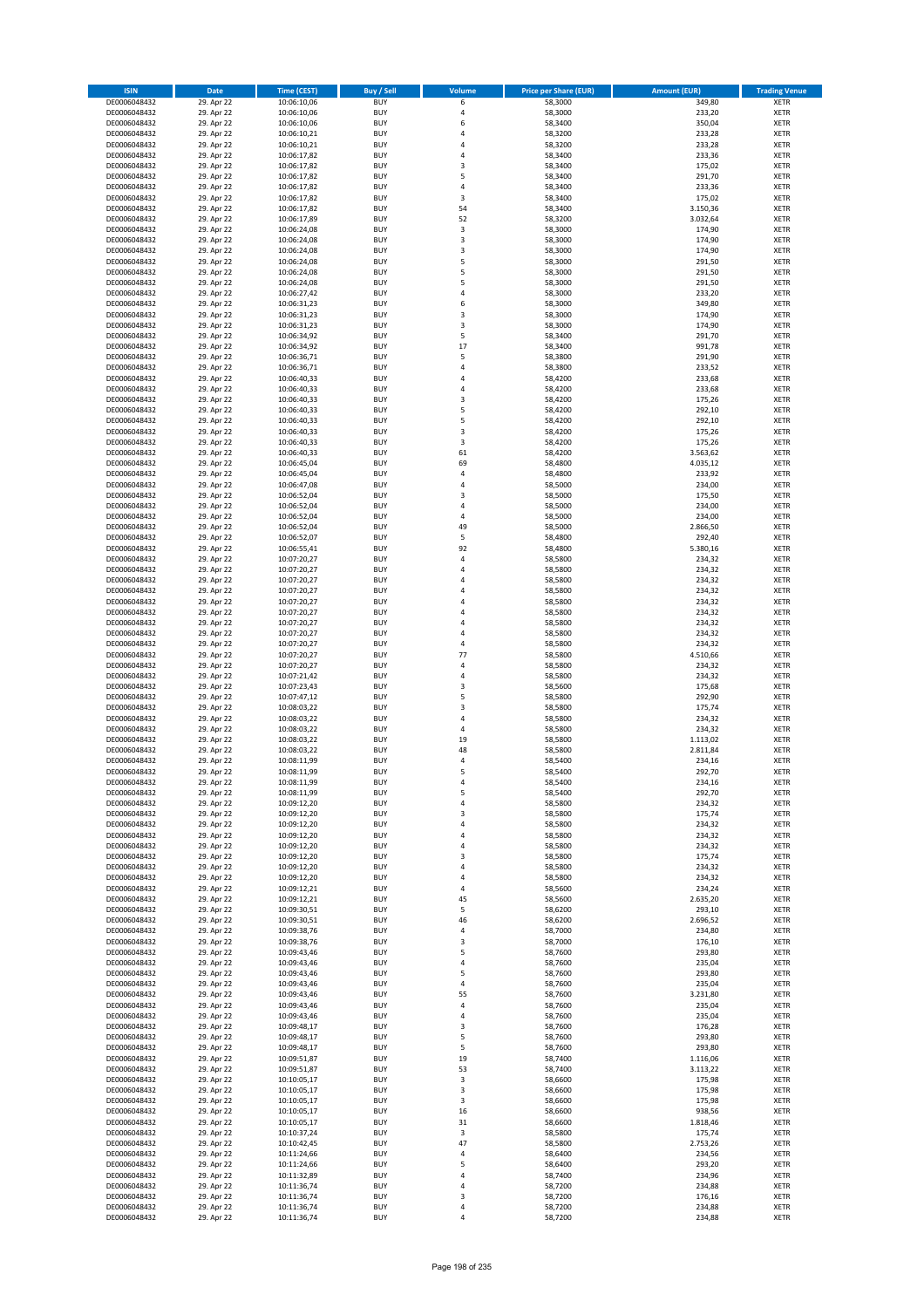| <b>ISIN</b>                  | <b>Date</b>              | <b>Time (CEST)</b>         | <b>Buy / Sell</b>        | Volume         | <b>Price per Share (EUR)</b> | <b>Amount (EUR)</b> | <b>Trading Venue</b>       |
|------------------------------|--------------------------|----------------------------|--------------------------|----------------|------------------------------|---------------------|----------------------------|
| DE0006048432                 | 29. Apr 22               | 10:11:36,74                | <b>BUY</b>               | 4              | 58,7200                      | 234,88              | <b>XETR</b>                |
| DE0006048432                 | 29. Apr 22               | 10:11:36,74                | <b>BUY</b>               | 5              | 58,7200                      | 293,60              | <b>XETR</b>                |
| DE0006048432                 | 29. Apr 22               | 10:11:36,74                | <b>BUY</b>               | 3              | 58,7200                      | 176,16              | <b>XETR</b>                |
| DE0006048432<br>DE0006048432 | 29. Apr 22<br>29. Apr 22 | 10:11:36,74<br>10:11:39,47 | <b>BUY</b><br><b>BUY</b> | 94<br>4        | 58,7200<br>58,7000           | 5.519,68<br>234,80  | <b>XETR</b><br><b>XETR</b> |
| DE0006048432                 | 29. Apr 22               | 10:12:24,96                | <b>BUY</b>               | 4              | 58,6000                      | 234,40              | <b>XETR</b>                |
| DE0006048432                 | 29. Apr 22               | 10:12:24,96                | <b>BUY</b>               | 5              | 58,6000                      | 293,00              | <b>XETR</b>                |
| DE0006048432                 | 29. Apr 22               | 10:12:24,96                | <b>BUY</b>               | 49             | 58,6000                      | 2.871,40            | <b>XETR</b>                |
| DE0006048432                 | 29. Apr 22               | 10:12:24,96                | <b>BUY</b>               | 5              | 58,6000                      | 293,00              | <b>XETR</b>                |
| DE0006048432                 | 29. Apr 22               | 10:12:25,31                | <b>BUY</b>               | 3              | 58,5800                      | 175,74              | <b>XETR</b>                |
| DE0006048432                 | 29. Apr 22               | 10:12:26,35                | <b>BUY</b>               | 4              | 58,5600                      | 234,24              | <b>XETR</b>                |
| DE0006048432<br>DE0006048432 | 29. Apr 22<br>29. Apr 22 | 10:12:43,33<br>10:12:43,33 | <b>BUY</b><br><b>BUY</b> | 4<br>5         | 58,5800<br>58,5800           | 234,32<br>292,90    | <b>XETR</b><br><b>XETR</b> |
| DE0006048432                 | 29. Apr 22               | 10:12:43,33                | <b>BUY</b>               | 92             | 58,5600                      | 5.387,52            | <b>XETR</b>                |
| DE0006048432                 | 29. Apr 22               | 10:12:51,45                | <b>BUY</b>               | 6              | 58,6400                      | 351,84              | <b>XETR</b>                |
| DE0006048432                 | 29. Apr 22               | 10:12:51,45                | <b>BUY</b>               | 4              | 58,6400                      | 234,56              | <b>XETR</b>                |
| DE0006048432                 | 29. Apr 22               | 10:13:08,56                | <b>BUY</b>               | 4              | 58,6200                      | 234,48              | <b>XETR</b>                |
| DE0006048432                 | 29. Apr 22               | 10:13:08,56                | <b>BUY</b>               | 3              | 58,6200                      | 175,86              | <b>XETR</b>                |
| DE0006048432                 | 29. Apr 22               | 10:13:08,56                | <b>BUY</b>               | 3              | 58,6200                      | 175,86              | <b>XETR</b>                |
| DE0006048432                 | 29. Apr 22               | 10:13:08,56                | <b>BUY</b>               | 4              | 58,6200                      | 234,48              | <b>XETR</b>                |
| DE0006048432                 | 29. Apr 22               | 10:13:08,56                | <b>BUY</b>               | 4              | 58,6200                      | 234,48              | <b>XETR</b>                |
| DE0006048432<br>DE0006048432 | 29. Apr 22<br>29. Apr 22 | 10:13:08,56<br>10:13:08,56 | <b>BUY</b><br><b>BUY</b> | 4<br>45        | 58,6200<br>58,6200           | 234,48<br>2.637,90  | <b>XETR</b><br><b>XETR</b> |
| DE0006048432                 | 29. Apr 22               | 10:13:08,68                | <b>BUY</b>               | 3              | 58,6000                      | 175,80              | <b>XETR</b>                |
| DE0006048432                 | 29. Apr 22               | 10:13:09,70                | <b>BUY</b>               | 3              | 58,5800                      | 175,74              | <b>XETR</b>                |
| DE0006048432                 | 29. Apr 22               | 10:13:17,62                | <b>BUY</b>               | 4              | 58,5400                      | 234,16              | <b>XETR</b>                |
| DE0006048432                 | 29. Apr 22               | 10:13:17,62                | <b>BUY</b>               | 3              | 58,5400                      | 175,62              | <b>XETR</b>                |
| DE0006048432                 | 29. Apr 22               | 10:13:26,51                | <b>BUY</b>               | 4              | 58,5800                      | 234,32              | <b>XETR</b>                |
| DE0006048432                 | 29. Apr 22               | 10:13:26,51                | <b>BUY</b>               | 4              | 58,5800                      | 234,32              | <b>XETR</b>                |
| DE0006048432                 | 29. Apr 22               | 10:13:37,00<br>10:13:37,12 | <b>BUY</b><br><b>BUY</b> | 4<br>59        | 58,5800                      | 234,32<br>3.455,04  | <b>XETR</b><br><b>XETR</b> |
| DE0006048432<br>DE0006048432 | 29. Apr 22<br>29. Apr 22 | 10:13:38,97                | <b>BUY</b>               | 5              | 58,5600<br>58,5400           | 292,70              | <b>XETR</b>                |
| DE0006048432                 | 29. Apr 22               | 10:13:38,97                | <b>BUY</b>               | 5              | 58,5400                      | 292,70              | <b>XETR</b>                |
| DE0006048432                 | 29. Apr 22               | 10:13:44,26                | <b>BUY</b>               | 5              | 58,6000                      | 293,00              | <b>XETR</b>                |
| DE0006048432                 | 29. Apr 22               | 10:13:44,26                | <b>BUY</b>               | 3              | 58,6000                      | 175,80              | <b>XETR</b>                |
| DE0006048432                 | 29. Apr 22               | 10:13:44,26                | <b>BUY</b>               | 45             | 58,6000                      | 2.637,00            | <b>XETR</b>                |
| DE0006048432                 | 29. Apr 22               | 10:14:06,47                | <b>BUY</b>               | 3              | 58,5800                      | 175,74              | <b>XETR</b>                |
| DE0006048432                 | 29. Apr 22               | 10:14:06,47                | <b>BUY</b>               | 3              | 58,5800                      | 175,74              | <b>XETR</b>                |
| DE0006048432                 | 29. Apr 22               | 10:14:06,47                | <b>BUY</b>               | 3              | 58,5800                      | 175,74              | <b>XETR</b>                |
| DE0006048432<br>DE0006048432 | 29. Apr 22<br>29. Apr 22 | 10:14:06,47<br>10:15:00,54 | <b>BUY</b><br><b>BUY</b> | 4<br>5         | 58,5800<br>58,7400           | 234,32<br>293,70    | <b>XETR</b><br><b>XETR</b> |
| DE0006048432                 | 29. Apr 22               | 10:15:00,54                | <b>BUY</b>               | 5              | 58,7400                      | 293,70              | <b>XETR</b>                |
| DE0006048432                 | 29. Apr 22               | 10:15:00,54                | <b>BUY</b>               | 4              | 58,7400                      | 234,96              | <b>XETR</b>                |
| DE0006048432                 | 29. Apr 22               | 10:15:00,54                | <b>BUY</b>               | $\overline{a}$ | 58,7400                      | 234,96              | <b>XETR</b>                |
| DE0006048432                 | 29. Apr 22               | 10:15:00,54                | <b>BUY</b>               | 4              | 58,7400                      | 234,96              | <b>XETR</b>                |
| DE0006048432                 | 29. Apr 22               | 10:15:00,54                | <b>BUY</b>               | 3              | 58,7400                      | 176,22              | <b>XETR</b>                |
| DE0006048432                 | 29. Apr 22               | 10:15:00,54                | <b>BUY</b>               | 77             | 58,7400                      | 4.522,98            | <b>XETR</b>                |
| DE0006048432                 | 29. Apr 22               | 10:15:00,54                | <b>BUY</b>               | 3              | 58,7400                      | 176,22              | <b>XETR</b>                |
| DE0006048432<br>DE0006048432 | 29. Apr 22<br>29. Apr 22 | 10:15:02,85<br>10:15:02,85 | <b>BUY</b><br><b>BUY</b> | 4<br>5         | 58,7200<br>58,7200           | 234,88<br>293,60    | <b>XETR</b><br><b>XETR</b> |
| DE0006048432                 | 29. Apr 22               | 10:15:02,85                | <b>BUY</b>               | 3              | 58,7200                      | 176,16              | <b>XETR</b>                |
| DE0006048432                 | 29. Apr 22               | 10:15:04,74                | <b>BUY</b>               | 3              | 58,6800                      | 176,04              | <b>XETR</b>                |
| DE0006048432                 | 29. Apr 22               | 10:15:04,74                | <b>BUY</b>               | 5              | 58,6800                      | 293,40              | <b>XETR</b>                |
| DE0006048432                 | 29. Apr 22               | 10:15:04,74                | <b>BUY</b>               | 54             | 58,6800                      | 3.168,72            | <b>XETR</b>                |
| DE0006048432                 | 29. Apr 22               | 10:15:08,56                | <b>BUY</b>               | 3              | 58,6600                      | 175,98              | <b>XETR</b>                |
| DE0006048432                 | 29. Apr 22               | 10:15:08,76                | <b>BUY</b>               | 20             | 58,6400                      | 1.172,80            | <b>XETR</b>                |
| DE0006048432                 | 29. Apr 22<br>29. Apr 22 | 10:15:08,76                | <b>BUY</b><br><b>BUY</b> | 26<br>4        | 58,6400<br>58,5800           | 1.524,64<br>234,32  | <b>XETR</b><br><b>XETR</b> |
| DE0006048432<br>DE0006048432 | 29. Apr 22               | 10:15:11,03<br>10:15:12,97 | <b>BUY</b>               | 5              | 58,5600                      | 292,80              | <b>XETR</b>                |
| DE0006048432                 | 29. Apr 22               | 10:15:39,66                | <b>BUY</b>               | 5              | 58,5400                      | 292,70              | <b>XETR</b>                |
| DE0006048432                 | 29. Apr 22               | 10:15:39,66                | <b>BUY</b>               | 4              | 58,5400                      | 234,16              | <b>XETR</b>                |
| DE0006048432                 | 29. Apr 22               | 10:15:39,66                | <b>BUY</b>               | 4              | 58,5400                      | 234,16              | <b>XETR</b>                |
| DE0006048432                 | 29. Apr 22               | 10:15:39,66                | <b>BUY</b>               | 5              | 58,5400                      | 292,70              | <b>XETR</b>                |
| DE0006048432                 | 29. Apr 22               | 10:15:39,66                | <b>BUY</b>               | 4              | 58,5400                      | 234,16              | <b>XETR</b>                |
| DE0006048432                 | 29. Apr 22               | 10:15:39,66                | BUY                      | 3              | 58,5400                      | 175,62              | <b>XETR</b>                |
| DE0006048432<br>DE0006048432 | 29. Apr 22<br>29. Apr 22 | 10:15:39,66<br>10:15:39,66 | <b>BUY</b><br><b>BUY</b> | 4<br>5         | 58,5400<br>58,5400           | 234,16<br>292,70    | <b>XETR</b><br><b>XETR</b> |
| DE0006048432                 | 29. Apr 22               | 10:15:39,66                | <b>BUY</b>               | 4              | 58,5400                      | 234,16              | XETR                       |
| DE0006048432                 | 29. Apr 22               | 10:15:39,66                | <b>BUY</b>               | 45             | 58,5400                      | 2.634,30            | <b>XETR</b>                |
| DE0006048432                 | 29. Apr 22               | 10:15:39,66                | <b>BUY</b>               | 3              | 58,5400                      | 175,62              | <b>XETR</b>                |
| DE0006048432                 | 29. Apr 22               | 10:15:39,74                | <b>BUY</b>               | 48             | 58,5200                      | 2.808,96            | <b>XETR</b>                |
| DE0006048432                 | 29. Apr 22               | 10:15:42,48                | <b>BUY</b>               | 4              | 58,4800                      | 233,92              | <b>XETR</b>                |
| DE0006048432<br>DE0006048432 | 29. Apr 22               | 10:16:00,33                | <b>BUY</b>               | 4              | 58,5400                      | 234,16              | <b>XETR</b>                |
| DE0006048432                 | 29. Apr 22<br>29. Apr 22 | 10:16:00,33<br>10:16:07,46 | <b>BUY</b><br><b>BUY</b> | 83<br>5        | 58,5400<br>58,6200           | 4.858,82<br>293,10  | <b>XETR</b><br><b>XETR</b> |
| DE0006048432                 | 29. Apr 22               | 10:16:07,46                | <b>BUY</b>               | 4              | 58,6200                      | 234,48              | <b>XETR</b>                |
| DE0006048432                 | 29. Apr 22               | 10:16:08,49                | <b>BUY</b>               | 4              | 58,5800                      | 234,32              | <b>XETR</b>                |
| DE0006048432                 | 29. Apr 22               | 10:16:14,51                | <b>BUY</b>               | 5              | 58,5600                      | 292,80              | <b>XETR</b>                |
| DE0006048432                 | 29. Apr 22               | 10:16:14,51                | <b>BUY</b>               | 5              | 58,5600                      | 292,80              | <b>XETR</b>                |
| DE0006048432                 | 29. Apr 22               | 10:16:14,51                | <b>BUY</b>               | 4              | 58,5600                      | 234,24              | <b>XETR</b>                |
| DE0006048432<br>DE0006048432 | 29. Apr 22<br>29. Apr 22 | 10:16:14,51<br>10:16:14,51 | <b>BUY</b><br><b>BUY</b> | 5<br>44        | 58,5600<br>58,5600           | 292,80<br>2.576,64  | <b>XETR</b><br><b>XETR</b> |
| DE0006048432                 | 29. Apr 22               | 10:16:23,44                | <b>BUY</b>               | 3              | 58,5600                      | 175,68              | XETR                       |
| DE0006048432                 | 29. Apr 22               | 10:16:23,44                | <b>BUY</b>               | 4              | 58,5600                      | 234,24              | <b>XETR</b>                |
| DE0006048432                 | 29. Apr 22               | 10:16:23,44                | <b>BUY</b>               | 3              | 58,5600                      | 175,68              | <b>XETR</b>                |
| DE0006048432                 | 29. Apr 22               | 10:16:36,36                | <b>BUY</b>               | 3              | 58,5400                      | 175,62              | <b>XETR</b>                |
| DE0006048432                 | 29. Apr 22               | 10:16:36,36                | <b>BUY</b>               | 3              | 58,5400                      | 175,62              | <b>XETR</b>                |
| DE0006048432                 | 29. Apr 22               | 10:16:41,56                | <b>BUY</b>               | 3              | 58,5200                      | 175,56              | <b>XETR</b>                |
| DE0006048432                 | 29. Apr 22               | 10:16:41,56                | <b>BUY</b>               | 51             | 58,5200                      | 2.984,52            | <b>XETR</b>                |
| DE0006048432<br>DE0006048432 | 29. Apr 22<br>29. Apr 22 | 10:17:03,08<br>10:17:03,08 | <b>BUY</b><br><b>BUY</b> | 3<br>3         | 58,5600<br>58,5600           | 175,68<br>175,68    | <b>XETR</b><br><b>XETR</b> |
| DE0006048432                 | 29. Apr 22               | 10:17:03,08                | <b>BUY</b>               | 4              | 58,5600                      | 234,24              | <b>XETR</b>                |
| DE0006048432                 | 29. Apr 22               | 10:17:03,08                | <b>BUY</b>               | 4              | 58,5600                      | 234,24              | <b>XETR</b>                |
| DE0006048432                 | 29. Apr 22               | 10:17:03,08                | <b>BUY</b>               | 3              | 58,5600                      | 175,68              | XETR                       |
| DE0006048432                 | 29. Apr 22               | 10:17:06,47                | <b>BUY</b>               | 35             | 58,5600                      | 2.049,60            | <b>XETR</b>                |
| DE0006048432                 | 29. Apr 22               | 10:17:06,58                | <b>BUY</b>               | 20             | 58,5600                      | 1.171,20            | <b>XETR</b>                |
| DE0006048432                 | 29. Apr 22               | 10:17:43,03                | <b>BUY</b>               | 4              | 58,5400                      | 234,16              | <b>XETR</b>                |
| DE0006048432                 | 29. Apr 22               | 10:17:43,03                | <b>BUY</b>               | 3              | 58,5400                      | 175,62              | <b>XETR</b>                |
| DE0006048432<br>DE0006048432 | 29. Apr 22<br>29. Apr 22 | 10:17:43,03<br>10:17:43,03 | <b>BUY</b><br><b>BUY</b> | 4<br>4         | 58,5400<br>58,5400           | 234,16<br>234,16    | <b>XETR</b><br><b>XETR</b> |
| DE0006048432                 | 29. Apr 22               | 10:17:43,03                | <b>BUY</b>               | 5              | 58,5400                      | 292,70              | <b>XETR</b>                |
| DE0006048432                 | 29. Apr 22               | 10:18:39,41                | <b>BUY</b>               | 3              | 58,5200                      | 175,56              | XETR                       |
| DE0006048432                 | 29. Apr 22               | 10:18:39,41                | <b>BUY</b>               | 4              | 58,5400                      | 234,16              | <b>XETR</b>                |
| DE0006048432                 | 29. Apr 22               | 10:18:39,41                | <b>BUY</b>               | 3              | 58,5200                      | 175,56              | <b>XETR</b>                |
| DE0006048432                 | 29. Apr 22               | 10:18:39,41                | <b>BUY</b>               | 3              | 58,5400                      | 175,62              | <b>XETR</b>                |
| DE0006048432                 | 29. Apr 22               | 10:18:39,41                | <b>BUY</b>               | 5              | 58,5400                      | 292,70              | <b>XETR</b>                |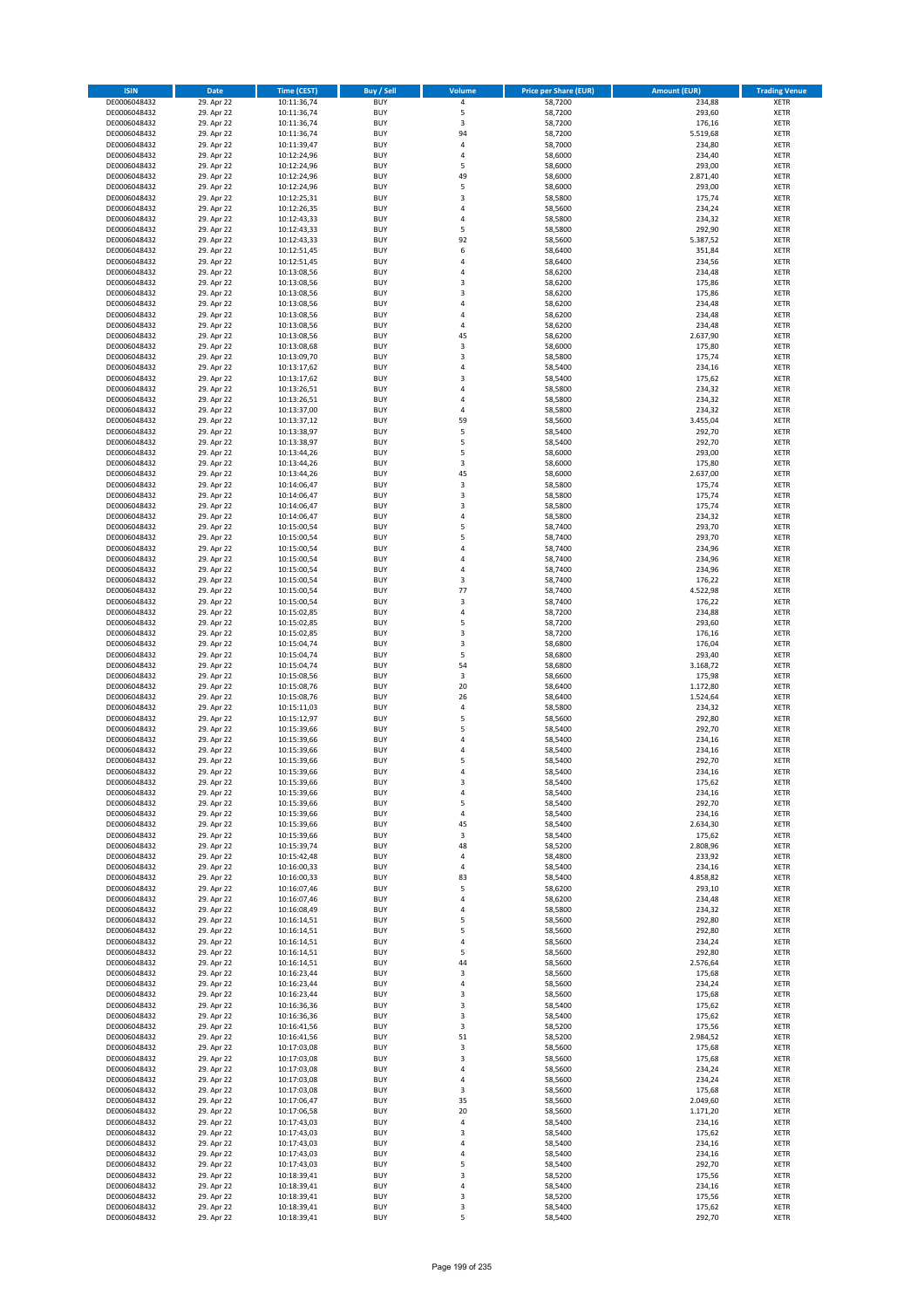| <b>ISIN</b>                  | Date                     | Time (CEST)                | <b>Buy / Sell</b>        | <b>Volume</b>                    | <b>Price per Share (EUR)</b> | <b>Amount (EUR)</b> | <b>Trading Venue</b>       |
|------------------------------|--------------------------|----------------------------|--------------------------|----------------------------------|------------------------------|---------------------|----------------------------|
| DE0006048432                 | 29. Apr 22               | 10:18:39,41                | <b>BUY</b>               | $\pmb{4}$                        | 58,5400                      | 234,16              | <b>XETR</b>                |
| DE0006048432                 | 29. Apr 22               | 10:18:39,41                | <b>BUY</b>               | 5                                | 58,5400                      | 292,70              | XETR                       |
| DE0006048432                 | 29. Apr 22               | 10:18:39,41                | <b>BUY</b>               | 93                               | 58,5400                      | 5.444,22            | <b>XETR</b>                |
| DE0006048432                 | 29. Apr 22               | 10:18:39,41                | <b>BUY</b>               | $\mathsf 3$                      | 58,5400                      | 175,62              | XETR                       |
| DE0006048432<br>DE0006048432 | 29. Apr 22<br>29. Apr 22 | 10:18:39,41<br>10:18:39,43 | <b>BUY</b><br><b>BUY</b> | 3<br>45                          | 58,5400<br>58,4800           | 175,62<br>2.631,60  | <b>XETR</b><br><b>XETR</b> |
| DE0006048432                 | 29. Apr 22               | 10:18:41,82                | <b>BUY</b>               | 5                                | 58,4600                      | 292,30              | <b>XETR</b>                |
| DE0006048432                 | 29. Apr 22               | 10:18:41,82                | <b>BUY</b>               | 4                                | 58,4600                      | 233,84              | <b>XETR</b>                |
| DE0006048432                 | 29. Apr 22               | 10:18:41,82                | <b>BUY</b>               | $\overline{4}$                   | 58,4600                      | 233,84              | <b>XETR</b>                |
| DE0006048432                 | 29. Apr 22               | 10:18:41,82                | <b>BUY</b>               | 4                                | 58,4600                      | 233,84              | <b>XETR</b>                |
| DE0006048432                 | 29. Apr 22               | 10:18:43,69                | <b>BUY</b>               | $\mathsf 3$                      | 58,4600                      | 175,38              | <b>XETR</b>                |
| DE0006048432                 | 29. Apr 22               | 10:18:43,69                | <b>BUY</b>               | 53<br>3                          | 58,4600                      | 3.098,38            | <b>XETR</b>                |
| DE0006048432<br>DE0006048432 | 29. Apr 22<br>29. Apr 22 | 10:18:44,02<br>10:18:44,20 | <b>BUY</b><br><b>BUY</b> | 4                                | 58,4400<br>58,4200           | 175,32<br>233,68    | <b>XETR</b><br><b>XETR</b> |
| DE0006048432                 | 29. Apr 22               | 10:18:48,75                | <b>BUY</b>               | 5                                | 58,4400                      | 292,20              | <b>XETR</b>                |
| DE0006048432                 | 29. Apr 22               | 10:18:48,75                | <b>BUY</b>               | 3                                | 58,4400                      | 175,32              | <b>XETR</b>                |
| DE0006048432                 | 29. Apr 22               | 10:18:52,98                | <b>BUY</b>               | 4                                | 58,4600                      | 233,84              | <b>XETR</b>                |
| DE0006048432                 | 29. Apr 22               | 10:18:52,98                | <b>BUY</b>               | 4                                | 58,4600                      | 233,84              | <b>XETR</b>                |
| DE0006048432                 | 29. Apr 22               | 10:18:52,98                | <b>BUY</b>               | 4                                | 58,4600                      | 233,84              | <b>XETR</b>                |
| DE0006048432<br>DE0006048432 | 29. Apr 22<br>29. Apr 22 | 10:18:55,02                | <b>BUY</b><br><b>BUY</b> | $\overline{4}$<br>$\overline{4}$ | 58,4400<br>58,4400           | 233,76<br>233,76    | <b>XETR</b><br><b>XETR</b> |
| DE0006048432                 | 29. Apr 22               | 10:18:55,02<br>10:19:19,48 | <b>BUY</b>               | 4                                | 58,4000                      | 233,60              | <b>XETR</b>                |
| DE0006048432                 | 29. Apr 22               | 10:19:19,48                | <b>BUY</b>               | 3                                | 58,4000                      | 175,20              | <b>XETR</b>                |
| DE0006048432                 | 29. Apr 22               | 10:19:19,48                | <b>BUY</b>               | 3                                | 58,4000                      | 175,20              | <b>XETR</b>                |
| DE0006048432                 | 29. Apr 22               | 10:19:19,48                | <b>BUY</b>               | 83                               | 58,4000                      | 4.847,20            | <b>XETR</b>                |
| DE0006048432                 | 29. Apr 22               | 10:19:23,12                | <b>BUY</b>               | 5                                | 58,3000                      | 291,50              | <b>XETR</b>                |
| DE0006048432<br>DE0006048432 | 29. Apr 22               | 10:19:23,62                | <b>BUY</b><br><b>BUY</b> | 12<br>3                          | 58,2800                      | 699,36              | <b>XETR</b><br><b>XETR</b> |
| DE0006048432                 | 29. Apr 22<br>29. Apr 22 | 10:19:23,62<br>10:19:31,87 | <b>BUY</b>               | 5                                | 58,2800<br>58,2600           | 174,84<br>291,30    | <b>XETR</b>                |
| DE0006048432                 | 29. Apr 22               | 10:19:38,31                | <b>BUY</b>               | 3                                | 58,2200                      | 174,66              | <b>XETR</b>                |
| DE0006048432                 | 29. Apr 22               | 10:19:38,31                | <b>BUY</b>               | 3                                | 58,2200                      | 174,66              | <b>XETR</b>                |
| DE0006048432                 | 29. Apr 22               | 10:19:46,86                | <b>BUY</b>               | 3                                | 58,2200                      | 174,66              | <b>XETR</b>                |
| DE0006048432                 | 29. Apr 22               | 10:19:46,86                | <b>BUY</b>               | 4                                | 58,2200                      | 232,88              | <b>XETR</b>                |
| DE0006048432                 | 29. Apr 22               | 10:19:46,86                | <b>BUY</b>               | $\overline{4}$                   | 58,2200                      | 232,88              | <b>XETR</b>                |
| DE0006048432<br>DE0006048432 | 29. Apr 22<br>29. Apr 22 | 10:19:46,86<br>10:19:47,00 | <b>BUY</b><br><b>BUY</b> | 3<br>4                           | 58,2200<br>58,2000           | 174,66<br>232,80    | <b>XETR</b><br><b>XETR</b> |
| DE0006048432                 | 29. Apr 22               | 10:19:47,00                | <b>BUY</b>               | 4                                | 58,2000                      | 232,80              | <b>XETR</b>                |
| DE0006048432                 | 29. Apr 22               | 10:19:47,00                | <b>BUY</b>               | 48                               | 58,2000                      | 2.793,60            | <b>XETR</b>                |
| DE0006048432                 | 29. Apr 22               | 10:20:01,93                | <b>BUY</b>               | 4                                | 58,1800                      | 232,72              | <b>XETR</b>                |
| DE0006048432                 | 29. Apr 22               | 10:20:01,93                | <b>BUY</b>               | 4                                | 58,1800                      | 232,72              | <b>XETR</b>                |
| DE0006048432                 | 29. Apr 22               | 10:20:01,93                | <b>BUY</b>               | 3                                | 58,1800                      | 174,54              | <b>XETR</b>                |
| DE0006048432                 | 29. Apr 22               | 10:20:01,93                | <b>BUY</b><br><b>BUY</b> | 46                               | 58,1800                      | 2.676,28            | <b>XETR</b>                |
| DE0006048432<br>DE0006048432 | 29. Apr 22<br>29. Apr 22 | 10:20:14,62<br>10:20:14,62 | <b>BUY</b>               | 3<br>3                           | 58,1800<br>58,1800           | 174,54<br>174,54    | <b>XETR</b><br><b>XETR</b> |
| DE0006048432                 | 29. Apr 22               | 10:20:21,24                | <b>BUY</b>               | 3                                | 58,1800                      | 174,54              | <b>XETR</b>                |
| DE0006048432                 | 29. Apr 22               | 10:20:21,24                | <b>BUY</b>               | 3                                | 58,1800                      | 174,54              | <b>XETR</b>                |
| DE0006048432                 | 29. Apr 22               | 10:20:21,24                | <b>BUY</b>               | 42                               | 58,1800                      | 2.443,56            | <b>XETR</b>                |
| DE0006048432                 | 29. Apr 22               | 10:20:24,06                | <b>BUY</b>               | 4                                | 58,1600                      | 232,64              | <b>XETR</b>                |
| DE0006048432<br>DE0006048432 | 29. Apr 22               | 10:20:24,06                | <b>BUY</b><br><b>BUY</b> | 3<br>$\pmb{4}$                   | 58,1600                      | 174,48              | <b>XETR</b><br><b>XETR</b> |
| DE0006048432                 | 29. Apr 22<br>29. Apr 22 | 10:20:24,06<br>10:20:24,06 | <b>BUY</b>               | 3                                | 58,1600<br>58,1600           | 232,64<br>174,48    | <b>XETR</b>                |
| DE0006048432                 | 29. Apr 22               | 10:20:35,82                | <b>BUY</b>               | 3                                | 58,1600                      | 174,48              | <b>XETR</b>                |
| DE0006048432                 | 29. Apr 22               | 10:20:35,82                | <b>BUY</b>               | 3                                | 58,1600                      | 174,48              | <b>XETR</b>                |
| DE0006048432                 | 29. Apr 22               | 10:20:35,82                | <b>BUY</b>               | $\mathsf 3$                      | 58,1600                      | 174,48              | <b>XETR</b>                |
| DE0006048432                 | 29. Apr 22               | 10:20:44,33                | <b>BUY</b>               | 3                                | 58,1600                      | 174,48              | <b>XETR</b>                |
| DE0006048432                 | 29. Apr 22               | 10:20:44,33                | <b>BUY</b>               | 3                                | 58,1600                      | 174,48              | <b>XETR</b>                |
| DE0006048432<br>DE0006048432 | 29. Apr 22<br>29. Apr 22 | 10:20:44,33<br>10:20:44,33 | <b>BUY</b><br><b>BUY</b> | $\overline{4}$<br>41             | 58,1600<br>58,1600           | 232,64<br>2.384,56  | <b>XETR</b><br><b>XETR</b> |
| DE0006048432                 | 29. Apr 22               | 10:21:04,59                | <b>BUY</b>               | 4                                | 58,1600                      | 232,64              | <b>XETR</b>                |
| DE0006048432                 | 29. Apr 22               | 10:21:04,59                | <b>BUY</b>               | 5                                | 58,1600                      | 290,80              | <b>XETR</b>                |
| DE0006048432                 | 29. Apr 22               | 10:21:16,05                | <b>BUY</b>               | 3                                | 58,3200                      | 174,96              | <b>XETR</b>                |
| DE0006048432                 | 29. Apr 22               | 10:21:16,05                | <b>BUY</b>               | 4                                | 58,3200                      | 233,28              | <b>XETR</b>                |
| DE0006048432                 | 29. Apr 22               | 10:21:16,05                | <b>BUY</b>               | 5                                | 58,3200                      | 291,60              | <b>XETR</b>                |
| DE0006048432<br>DE0006048432 | 29. Apr 22<br>29. Apr 22 | 10:21:16,05<br>10:21:16,05 | <b>BUY</b><br>BUY        | 3<br>4                           | 58,3200<br>58,3200           | 174,96              | <b>XETR</b><br>XETR        |
| DE0006048432                 | 29. Apr 22               | 10:21:16,05                | <b>BUY</b>               | $\overline{4}$                   | 58,3200                      | 233,28<br>233,28    | <b>XETR</b>                |
| DE0006048432                 | 29. Apr 22               | 10:21:21,07                | <b>BUY</b>               | 4                                | 58,3000                      | 233,20              | <b>XETR</b>                |
| DE0006048432                 | 29. Apr 22               | 10:21:21,07                | <b>BUY</b>               | 6                                | 58,3000                      | 349,80              | <b>XETR</b>                |
| DE0006048432                 | 29. Apr 22               | 10:21:21,07                | <b>BUY</b>               | 4                                | 58,3000                      | 233,20              | <b>XETR</b>                |
| DE0006048432                 | 29. Apr 22               | 10:21:21,07                | <b>BUY</b>               | 4                                | 58,3000                      | 233,20              | <b>XETR</b>                |
| DE0006048432                 | 29. Apr 22               | 10:21:21,07                | <b>BUY</b>               | 4                                | 58,3000                      | 233,20              | <b>XETR</b>                |
| DE0006048432<br>DE0006048432 | 29. Apr 22<br>29. Apr 22 | 10:21:21,07<br>10:21:21,07 | <b>BUY</b><br><b>BUY</b> | 3<br>3                           | 58,3000<br>58,3000           | 174,90<br>174,90    | <b>XETR</b><br>XETR        |
| DE0006048432                 | 29. Apr 22               | 10:21:21,07                | <b>BUY</b>               | $\pmb{4}$                        | 58,3000                      | 233,20              | <b>XETR</b>                |
| DE0006048432                 | 29. Apr 22               | 10:21:21,07                | <b>BUY</b>               | 95                               | 58,3000                      | 5.538,50            | XETR                       |
| DE0006048432                 | 29. Apr 22               | 10:21:33,78                | <b>BUY</b>               | 3                                | 58,3000                      | 174,90              | <b>XETR</b>                |
| DE0006048432                 | 29. Apr 22               | 10:21:33,78                | <b>BUY</b>               | 46                               | 58,3000                      | 2.681,80            | XETR                       |
| DE0006048432                 | 29. Apr 22               | 10:21:38,33                | <b>BUY</b>               | $\overline{7}$                   | 58,2400                      | 407,68              | <b>XETR</b>                |
| DE0006048432<br>DE0006048432 | 29. Apr 22<br>29. Apr 22 | 10:21:55,40<br>10:21:55,40 | <b>BUY</b><br><b>BUY</b> | 3<br>$\overline{4}$              | 58,2400<br>58,2400           | 174,72<br>232,96    | XETR<br><b>XETR</b>        |
| DE0006048432                 | 29. Apr 22               | 10:21:55,40                | <b>BUY</b>               | 3                                | 58,2400                      | 174,72              | <b>XETR</b>                |
| DE0006048432                 | 29. Apr 22               | 10:21:55,40                | <b>BUY</b>               | 3                                | 58,2400                      | 174,72              | <b>XETR</b>                |
| DE0006048432                 | 29. Apr 22               | 10:21:55,40                | <b>BUY</b>               | 46                               | 58,2400                      | 2.679,04            | XETR                       |
| DE0006048432                 | 29. Apr 22               | 10:22:08,91                | <b>BUY</b>               | $\mathsf 3$                      | 58,2400                      | 174,72              | XETR                       |
| DE0006048432                 | 29. Apr 22               | 10:22:08,91                | <b>BUY</b><br><b>BUY</b> | 5<br>$\sqrt{4}$                  | 58,2400                      | 291,20<br>232,96    | <b>XETR</b>                |
| DE0006048432<br>DE0006048432 | 29. Apr 22<br>29. Apr 22 | 10:22:08,91<br>10:22:08,91 | <b>BUY</b>               | 3                                | 58,2400<br>58,2400           | 174,72              | <b>XETR</b><br>XETR        |
| DE0006048432                 | 29. Apr 22               | 10:22:14,96                | <b>BUY</b>               | 4                                | 58,2200                      | 232,88              | <b>XETR</b>                |
| DE0006048432                 | 29. Apr 22               | 10:22:14,96                | <b>BUY</b>               | 3                                | 58,2200                      | 174,66              | XETR                       |
| DE0006048432                 | 29. Apr 22               | 10:22:14,96                | <b>BUY</b>               | 5                                | 58,2200                      | 291,10              | <b>XETR</b>                |
| DE0006048432                 | 29. Apr 22               | 10:22:14,96                | <b>BUY</b>               | 3                                | 58,2200                      | 174,66              | <b>XETR</b>                |
| DE0006048432                 | 29. Apr 22               | 10:22:17,54                | <b>BUY</b>               | $\sqrt{4}$                       | 58,2400                      | 232,96              | <b>XETR</b>                |
| DE0006048432<br>DE0006048432 | 29. Apr 22<br>29. Apr 22 | 10:22:17,54<br>10:22:17,54 | <b>BUY</b><br><b>BUY</b> | 3<br>5                           | 58,2400<br>58,2400           | 174,72<br>291,20    | <b>XETR</b><br><b>XETR</b> |
| DE0006048432                 | 29. Apr 22               | 10:22:17,54                | <b>BUY</b>               | 55                               | 58,2400                      | 3.203,20            | XETR                       |
| DE0006048432                 | 29. Apr 22               | 10:22:17,54                | <b>BUY</b>               | 3                                | 58,2400                      | 174,72              | XETR                       |
| DE0006048432                 | 29. Apr 22               | 10:22:36,47                | <b>BUY</b>               | 5                                | 58,2200                      | 291,10              | XETR                       |
| DE0006048432                 | 29. Apr 22               | 10:22:36,47                | <b>BUY</b>               | $\sqrt{4}$                       | 58,2200                      | 232,88              | <b>XETR</b>                |
| DE0006048432                 | 29. Apr 22               | 10:22:58,54                | <b>BUY</b>               | 3                                | 58,1800                      | 174,54              | <b>XETR</b>                |
| DE0006048432<br>DE0006048432 | 29. Apr 22<br>29. Apr 22 | 10:22:58,54<br>10:22:58,54 | <b>BUY</b><br><b>BUY</b> | $\sqrt{4}$<br>5                  | 58,1800<br>58,1800           | 232,72<br>290,90    | XETR<br>XETR               |
| DE0006048432                 | 29. Apr 22               | 10:22:58,54                | <b>BUY</b>               | 45                               | 58,1800                      | 2.618,10            | XETR                       |
| DE0006048432                 | 29. Apr 22               | 10:23:37,34                | <b>BUY</b>               | 3                                | 58,2200                      | 174,66              | <b>XETR</b>                |
| DE0006048432                 | 29. Apr 22               | 10:23:37,34                | <b>BUY</b>               | 3                                | 58,2200                      | 174,66              | XETR                       |
| DE0006048432                 | 29. Apr 22               | 10:24:32,00                | <b>BUY</b>               | 6                                | 58,3200                      | 349,92              | <b>XETR</b>                |
| DE0006048432                 | 29. Apr 22               | 10:24:32,00                | <b>BUY</b>               | $\sqrt{4}$                       | 58,3200                      | 233,28              | <b>XETR</b>                |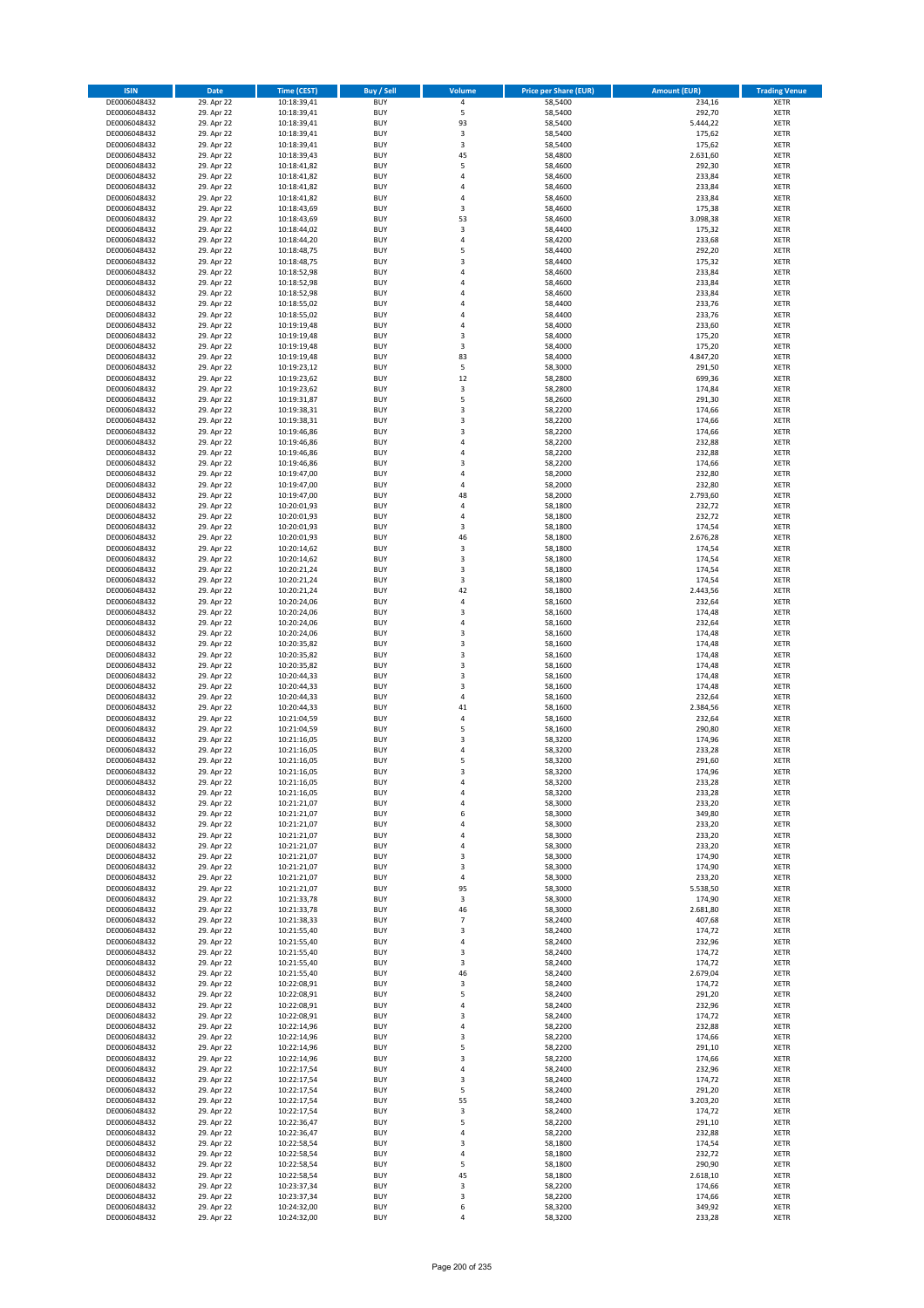| <b>ISIN</b>                  | <b>Date</b>              | <b>Time (CEST)</b>         | <b>Buy / Sell</b>        | Volume                  | <b>Price per Share (EUR)</b> | <b>Amount (EUR)</b> | <b>Trading Venue</b>       |
|------------------------------|--------------------------|----------------------------|--------------------------|-------------------------|------------------------------|---------------------|----------------------------|
| DE0006048432                 | 29. Apr 22               | 10:24:32,00                | <b>BUY</b>               | 5                       | 58,3200                      | 291,60              | <b>XETR</b>                |
| DE0006048432                 | 29. Apr 22               | 10:24:32,00                | <b>BUY</b>               | 5                       | 58,3200                      | 291,60              | <b>XETR</b>                |
| DE0006048432                 | 29. Apr 22               | 10:24:32,02                | <b>BUY</b>               | 6                       | 58,3200                      | 349,92              | <b>XETR</b>                |
| DE0006048432                 | 29. Apr 22               | 10:24:41,02                | <b>BUY</b>               | 5                       | 58,3200                      | 291,60              | <b>XETR</b>                |
| DE0006048432                 | 29. Apr 22               | 10:24:41,02                | <b>BUY</b>               | 5                       | 58,3200                      | 291,60              | <b>XETR</b>                |
| DE0006048432                 | 29. Apr 22               | 10:24:58,54                | <b>BUY</b>               | $\overline{\mathbf{3}}$ | 58,3200                      | 174,96              | <b>XETR</b>                |
| DE0006048432                 | 29. Apr 22               | 10:24:58,54                | <b>BUY</b>               | 5                       | 58,3200                      | 291,60              | <b>XETR</b>                |
| DE0006048432                 | 29. Apr 22               | 10:25:00,96                | <b>BUY</b>               | 5                       | 58,2000                      | 291,00              | <b>XETR</b>                |
| DE0006048432                 | 29. Apr 22               | 10:25:00,96                | BUY                      | $\overline{a}$          | 58,2600                      | 233,04              | <b>XETR</b>                |
| DE0006048432                 | 29. Apr 22               | 10:25:00,96                | <b>BUY</b>               | 5                       | 58,3000                      | 291,50              | <b>XETR</b>                |
| DE0006048432                 | 29. Apr 22               | 10:25:00,96                | <b>BUY</b>               | 4                       | 58,3000                      | 233,20              | <b>XETR</b>                |
| DE0006048432                 | 29. Apr 22               | 10:25:00,96                | <b>BUY</b>               | 5                       | 58,3000                      | 291,50              | <b>XETR</b>                |
| DE0006048432                 | 29. Apr 22               | 10:25:00,96                | <b>BUY</b>               | $\overline{a}$          | 58,3000                      | 233,20              | <b>XETR</b>                |
| DE0006048432                 | 29. Apr 22               | 10:25:00,96                | <b>BUY</b>               | 53<br>68                | 58,2000                      | 3.084,60            | <b>XETR</b>                |
| DE0006048432<br>DE0006048432 | 29. Apr 22<br>29. Apr 22 | 10:25:00,96<br>10:25:00,96 | <b>BUY</b><br>BUY        | 3                       | 58,2400<br>58,3000           | 3.960,32<br>174,90  | <b>XETR</b><br><b>XETR</b> |
| DE0006048432                 | 29. Apr 22               | 10:25:00,96                | <b>BUY</b>               | $\sqrt{4}$              | 58,3000                      | 233,20              | <b>XETR</b>                |
| DE0006048432                 | 29. Apr 22               | 10:25:00,96                | <b>BUY</b>               | 51                      | 58,3000                      | 2.973,30            | <b>XETR</b>                |
| DE0006048432                 | 29. Apr 22               | 10:25:00,96                | <b>BUY</b>               | 3                       | 58,3000                      | 174,90              | <b>XETR</b>                |
| DE0006048432                 | 29. Apr 22               | 10:25:01,08                | <b>BUY</b>               | 5                       | 58,1400                      | 290,70              | <b>XETR</b>                |
| DE0006048432                 | 29. Apr 22               | 10:25:04,15                | <b>BUY</b>               | $\overline{a}$          | 58,2400                      | 232,96              | <b>XETR</b>                |
| DE0006048432                 | 29. Apr 22               | 10:25:04,15                | <b>BUY</b>               | $\overline{\mathbf{3}}$ | 58,2400                      | 174,72              | <b>XETR</b>                |
| DE0006048432                 | 29. Apr 22               | 10:25:04,15                | <b>BUY</b>               | $\overline{\mathbf{3}}$ | 58,2400                      | 174,72              | <b>XETR</b>                |
| DE0006048432                 | 29. Apr 22               | 10:25:04,15                | <b>BUY</b>               | 5                       | 58,2400                      | 291,20              | <b>XETR</b>                |
| DE0006048432                 | 29. Apr 22               | 10:25:04,15                | <b>BUY</b>               | 3                       | 58,2400                      | 174,72              | <b>XETR</b>                |
| DE0006048432                 | 29. Apr 22               | 10:25:09,07                | <b>BUY</b>               | 5                       | 58,2800                      | 291,40              | <b>XETR</b>                |
| DE0006048432                 | 29. Apr 22               | 10:25:10,32                | <b>BUY</b>               | 9                       | 58,2000                      | 523,80              | <b>XETR</b>                |
| DE0006048432                 | 29. Apr 22               | 10:25:10,32                | <b>BUY</b>               | 9                       | 58,2200                      | 523,98              | <b>XETR</b>                |
| DE0006048432                 | 29. Apr 22               | 10:25:10,32                | <b>BUY</b>               | 3                       | 58,2200                      | 174,66              | <b>XETR</b>                |
| DE0006048432                 | 29. Apr 22               | 10:25:10,32                | <b>BUY</b>               | 6                       | 58,2400                      | 349,44              | <b>XETR</b>                |
| DE0006048432                 | 29. Apr 22               | 10:25:10,32                | <b>BUY</b>               | 6                       | 58,2600                      | 349,56              | <b>XETR</b>                |
| DE0006048432                 | 29. Apr 22               | 10:25:10,32                | <b>BUY</b>               | 5                       | 58,2600                      | 291,30              | <b>XETR</b>                |
| DE0006048432                 | 29. Apr 22               | 10:25:10,32                | <b>BUY</b>               | 3                       | 58,2200                      | 174,66              | <b>XETR</b>                |
| DE0006048432                 | 29. Apr 22               | 10:25:10,32                | <b>BUY</b>               | $\overline{\mathbf{3}}$ | 58,2200                      | 174,66              | <b>XETR</b>                |
| DE0006048432                 | 29. Apr 22               | 10:25:10,32                | <b>BUY</b>               | 6                       | 58,2200                      | 349,32              | <b>XETR</b>                |
| DE0006048432<br>DE0006048432 | 29. Apr 22<br>29. Apr 22 | 10:25:10,32<br>10:25:10,32 | <b>BUY</b><br><b>BUY</b> | 6<br>$\overline{7}$     | 58,2400<br>58,2200           | 349,44<br>407,54    | <b>XETR</b><br><b>XETR</b> |
| DE0006048432                 | 29. Apr 22               | 10:25:10,32                | BUY                      | 4                       | 58,2200                      | 232,88              | <b>XETR</b>                |
| DE0006048432                 | 29. Apr 22               | 10:25:10,32                | <b>BUY</b>               | 5                       | 58,2400                      | 291,20              | <b>XETR</b>                |
| DE0006048432                 | 29. Apr 22               | 10:25:10,32                | <b>BUY</b>               | 47                      | 58,2200                      | 2.736,34            | <b>XETR</b>                |
| DE0006048432                 | 29. Apr 22               | 10:25:10,32                | <b>BUY</b>               | 5                       | 58,2200                      | 291,10              | <b>XETR</b>                |
| DE0006048432                 | 29. Apr 22               | 10:25:10,32                | <b>BUY</b>               | 4                       | 58,2200                      | 232,88              | <b>XETR</b>                |
| DE0006048432                 | 29. Apr 22               | 10:25:10,32                | <b>BUY</b>               | 4                       | 58,2200                      | 232,88              | <b>XETR</b>                |
| DE0006048432                 | 29. Apr 22               | 10:25:10,32                | <b>BUY</b>               | 100                     | 58,2600                      | 5.826,00            | <b>XETR</b>                |
| DE0006048432                 | 29. Apr 22               | 10:25:10,34                | <b>BUY</b>               | 4                       | 58,2200                      | 232,88              | <b>XETR</b>                |
| DE0006048432                 | 29. Apr 22               | 10:25:51,27                | <b>BUY</b>               | $\overline{4}$          | 58,3800                      | 233,52              | <b>XETR</b>                |
| DE0006048432                 | 29. Apr 22               | 10:25:51,27                | <b>BUY</b>               | 4                       | 58,3800                      | 233,52              | <b>XETR</b>                |
| DE0006048432                 | 29. Apr 22               | 10:25:51,27                | <b>BUY</b>               | $\overline{\mathbf{3}}$ | 58,3800                      | 175,14              | <b>XETR</b>                |
| DE0006048432                 | 29. Apr 22               | 10:25:51,27                | <b>BUY</b>               | 6                       | 58,3800                      | 350,28              | <b>XETR</b>                |
| DE0006048432                 | 29. Apr 22               | 10:25:51,27                | <b>BUY</b>               | $\overline{\mathbf{3}}$ | 58,3800                      | 175,14              | <b>XETR</b>                |
| DE0006048432                 | 29. Apr 22               | 10:25:51,27                | <b>BUY</b>               | $\overline{a}$          | 58,3800                      | 233,52              | <b>XETR</b>                |
| DE0006048432                 | 29. Apr 22               | 10:25:51,27                | <b>BUY</b>               | $\overline{a}$          | 58,3800                      | 233,52              | <b>XETR</b>                |
| DE0006048432                 | 29. Apr 22               | 10:25:51,27                | <b>BUY</b>               | $\overline{4}$          | 58,3800                      | 233,52              | <b>XETR</b>                |
| DE0006048432<br>DE0006048432 | 29. Apr 22               | 10:25:51,27                | <b>BUY</b><br><b>BUY</b> | 5<br>5                  | 58,3800                      | 291,90              | <b>XETR</b><br><b>XETR</b> |
|                              | 29. Apr 22<br>29. Apr 22 | 10:25:51,27                | <b>BUY</b>               | $\overline{4}$          | 58,3800                      | 291,90              | <b>XETR</b>                |
| DE0006048432<br>DE0006048432 | 29. Apr 22               | 10:25:51,27<br>10:25:51,27 | <b>BUY</b>               | 120                     | 58,3800<br>58,3800           | 233,52<br>7.005,60  | <b>XETR</b>                |
| DE0006048432                 | 29. Apr 22               | 10:25:51,27                | <b>BUY</b>               | 3                       | 58,3800                      | 175,14              | <b>XETR</b>                |
| DE0006048432                 | 29. Apr 22               | 10:25:51,27                | BUY                      | $\overline{a}$          | 58,3800                      | 233,52              | <b>XETR</b>                |
| DE0006048432                 | 29. Apr 22               | 10:25:51,27                | <b>BUY</b>               | $\overline{4}$          | 58,3800                      | 233,52              | <b>XETR</b>                |
| DE0006048432                 | 29. Apr 22               | 10:25:53,55                | <b>BUY</b>               | 5                       | 58,3800                      | 291,90              | <b>XETR</b>                |
| DE0006048432                 | 29. Apr 22               | 10:25:54,70                | BUY                      | $\overline{a}$          | 58,3600                      | 233,44              | <b>XETR</b>                |
| DE0006048432                 | 29. Apr 22               | 10:25:54,70                | BUY                      | $\overline{\mathbf{3}}$ | 58,3600                      | 175,08              | <b>XETR</b>                |
| DE0006048432                 | 29. Apr 22               | 10:25:54,70                | <b>BUY</b>               | $\overline{3}$          | 58,3600                      | 175,08              | <b>XETR</b>                |
| DE0006048432                 | 29. Apr 22               | 10:26:12,93                | BUY                      | 6                       | 58,3400                      | 350,04              | <b>XETR</b>                |
| DE0006048432                 | 29. Apr 22               | 10:26:12,93                | <b>BUY</b>               | 3                       | 58,3400                      | 175,02              | <b>XETR</b>                |
| DE0006048432                 | 29. Apr 22               | 10:26:12,93                | <b>BUY</b>               | 5                       | 58,3400                      | 291,70              | <b>XETR</b>                |
| DE0006048432                 | 29. Apr 22               | 10:26:12,93                | <b>BUY</b>               | 113                     | 58,3400                      | 6.592,42            | <b>XETR</b>                |
| DE0006048432                 | 29. Apr 22               | 10:26:13,05                | <b>BUY</b>               | 53                      | 58,3200                      | 3.090,96            | <b>XETR</b>                |
| DE0006048432                 | 29. Apr 22               | 10:26:24,33                | <b>BUY</b>               | 6                       | 58,3400                      | 350,04              | <b>XETR</b>                |
| DE0006048432                 | 29. Apr 22               | 10:26:24,33                | <b>BUY</b>               | 3                       | 58,3400                      | 175,02              | <b>XETR</b>                |
| DE0006048432                 | 29. Apr 22               | 10:26:24,33                | <b>BUY</b>               | 45                      | 58,3400                      | 2.625,30            | <b>XETR</b>                |
| DE0006048432                 | 29. Apr 22               | 10:26:24,53                | <b>BUY</b>               | $\overline{4}$          | 58,3200                      | 233,28              | <b>XETR</b>                |
| DE0006048432<br>DE0006048432 | 29. Apr 22<br>29. Apr 22 | 10:26:35,47<br>10:26:43,69 | <b>BUY</b><br><b>BUY</b> | 3<br>4                  | 58,3000<br>58,3000           | 174,90<br>233,20    | <b>XETR</b><br><b>XETR</b> |
| DE0006048432                 | 29. Apr 22               |                            | <b>BUY</b>               | 9                       |                              |                     | <b>XETR</b>                |
| DE0006048432                 | 29. Apr 22               | 10:27:00,98<br>10:27:00,98 | <b>BUY</b>               | 5                       | 58,2800<br>58,2800           | 524,52<br>291,40    | <b>XETR</b>                |
| DE0006048432                 | 29. Apr 22               | 10:27:00,98                | <b>BUY</b>               | 5                       | 58,2800                      | 291,40              | <b>XETR</b>                |
| DE0006048432                 | 29. Apr 22               | 10:27:00,98                | <b>BUY</b>               | 5                       | 58,2800                      | 291,40              | <b>XETR</b>                |
| DE0006048432                 | 29. Apr 22               | 10:27:00,98                | <b>BUY</b>               | 3                       | 58,2800                      | 174,84              | <b>XETR</b>                |
| DE0006048432                 | 29. Apr 22               | 10:27:00,98                | <b>BUY</b>               | 5                       | 58,2800                      | 291,40              | <b>XETR</b>                |
| DE0006048432                 | 29. Apr 22               | 10:27:00,98                | <b>BUY</b>               | 46                      | 58,2800                      | 2.680,88            | <b>XETR</b>                |
| DE0006048432                 | 29. Apr 22               | 10:27:00,98                | <b>BUY</b>               | 5                       | 58,2800                      | 291,40              | <b>XETR</b>                |
| DE0006048432                 | 29. Apr 22               | 10:27:00,98                | <b>BUY</b>               | 5                       | 58,2800                      | 291,40              | <b>XETR</b>                |
| DE0006048432                 | 29. Apr 22               | 10:27:01,00                | <b>BUY</b>               | 5                       | 58,2800                      | 291,40              | <b>XETR</b>                |
| DE0006048432                 | 29. Apr 22               | 10:27:09,69                | <b>BUY</b>               | $11\,$                  | 58,2400                      | 640,64              | <b>XETR</b>                |
| DE0006048432                 | 29. Apr 22               | 10:27:09,69                | <b>BUY</b>               | 5                       | 58,2600                      | 291,30              | <b>XETR</b>                |
| DE0006048432                 | 29. Apr 22               | 10:27:09,69                | <b>BUY</b>               | $\overline{4}$          | 58,2600                      | 233,04              | <b>XETR</b>                |
| DE0006048432                 | 29. Apr 22               | 10:27:09,69                | <b>BUY</b>               | 3                       | 58,2600                      | 174,78              | <b>XETR</b>                |
| DE0006048432                 | 29. Apr 22               | 10:27:09,69                | <b>BUY</b>               | 5                       | 58,2600                      | 291,30              | <b>XETR</b>                |
| DE0006048432                 | 29. Apr 22               | 10:27:09,69                | <b>BUY</b>               | $\overline{\mathbf{3}}$ | 58,2600                      | 174,78              | <b>XETR</b>                |
| DE0006048432                 | 29. Apr 22               | 10:27:27,13                | <b>BUY</b>               | $\overline{4}$          | 58,2600                      | 233,04              | <b>XETR</b>                |
| DE0006048432                 | 29. Apr 22               | 10:27:27,13                | <b>BUY</b>               | 3                       | 58,2600                      | 174,78              | <b>XETR</b>                |
| DE0006048432                 | 29. Apr 22               | 10:27:27,13                | <b>BUY</b><br><b>BUY</b> | 4<br>47                 | 58,2600                      | 233,04              | <b>XETR</b>                |
| DE0006048432<br>DE0006048432 | 29. Apr 22<br>29. Apr 22 | 10:27:27,13<br>10:27:33,94 | <b>BUY</b>               | 3                       | 58,2600<br>58,2600           | 2.738,22<br>174,78  | <b>XETR</b><br><b>XETR</b> |
| DE0006048432                 | 29. Apr 22               | 10:27:42,67                | <b>BUY</b>               | 3                       | 58,2200                      | 174,66              | <b>XETR</b>                |
| DE0006048432                 | 29. Apr 22               | 10:28:28,49                | <b>BUY</b>               | 73                      | 58,3600                      | 4.260,28            | <b>XETR</b>                |
| DE0006048432                 | 29. Apr 22               | 10:29:23,53                | <b>BUY</b>               | 3                       | 58,3600                      | 175,08              | <b>XETR</b>                |
| DE0006048432                 | 29. Apr 22               | 10:29:23,53                | <b>BUY</b>               | 3                       | 58,3800                      | 175,14              | <b>XETR</b>                |
| DE0006048432                 | 29. Apr 22               | 10:29:23,53                | <b>BUY</b>               | 4                       | 58,3800                      | 233,52              | <b>XETR</b>                |
| DE0006048432                 | 29. Apr 22               | 10:29:23,53                | <b>BUY</b>               | 3                       | 58,3800                      | 175,14              | <b>XETR</b>                |
| DE0006048432                 | 29. Apr 22               | 10:29:23,53                | <b>BUY</b>               | 4                       | 58,3800                      | 233,52              | <b>XETR</b>                |
| DE0006048432                 | 29. Apr 22               | 10:29:23,53                | <b>BUY</b>               | 3                       | 58,4000                      | 175,20              | <b>XETR</b>                |
| DE0006048432                 | 29. Apr 22               | 10:29:23,53                | <b>BUY</b>               | 54                      | 58,3600                      | 3.151,44            | <b>XETR</b>                |
| DE0006048432                 | 29. Apr 22               | 10:29:23,53                | <b>BUY</b>               | 3                       | 58,3800                      | 175,14              | <b>XETR</b>                |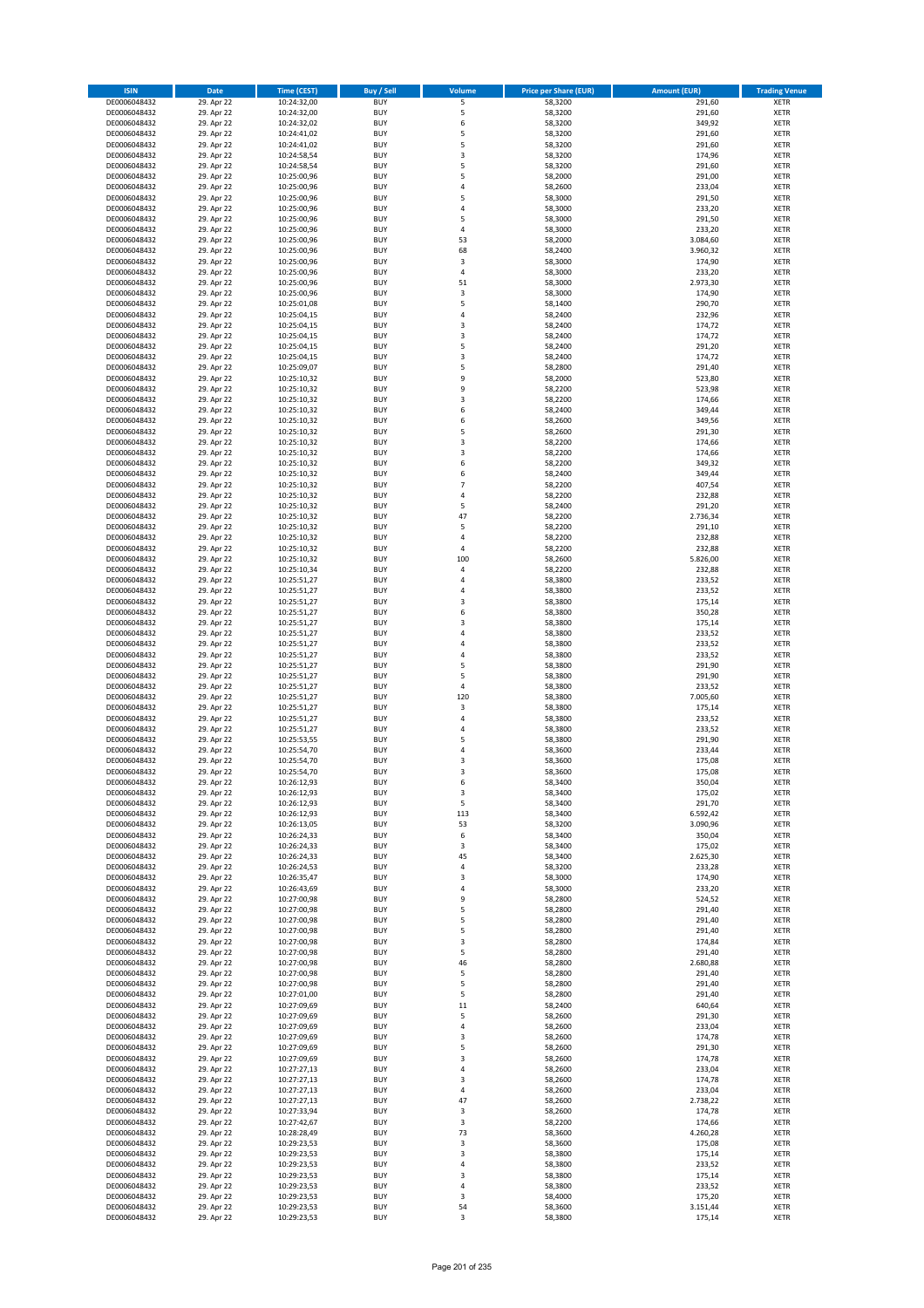| <b>ISIN</b>                  | <b>Date</b>              | <b>Time (CEST)</b>         | <b>Buy / Sell</b>        | <b>Volume</b>  | <b>Price per Share (EUR)</b> | <b>Amount (EUR)</b> | <b>Trading Venue</b>       |
|------------------------------|--------------------------|----------------------------|--------------------------|----------------|------------------------------|---------------------|----------------------------|
| DE0006048432                 | 29. Apr 22               | 10:29:23,53                | <b>BUY</b>               | 3              | 58,4000                      | 175,20              | <b>XETR</b>                |
| DE0006048432                 | 29. Apr 22               | 10:29:23,54                | <b>BUY</b>               | 4              | 58,3400                      | 233,36              | <b>XETR</b>                |
| DE0006048432                 | 29. Apr 22               | 10:29:29,31                | <b>BUY</b>               | 3              | 58,3200                      | 174,96              | <b>XETR</b>                |
| DE0006048432<br>DE0006048432 | 29. Apr 22<br>29. Apr 22 | 10:29:29,31<br>10:29:29,31 | <b>BUY</b><br><b>BUY</b> | 3<br>3         | 58,3200<br>58,3200           | 174,96<br>174,96    | <b>XETR</b><br><b>XETR</b> |
| DE0006048432                 | 29. Apr 22               | 10:29:29,31                | <b>BUY</b>               | 4              | 58,3200                      | 233,28              | <b>XETR</b>                |
| DE0006048432                 | 29. Apr 22               | 10:29:29,31                | <b>BUY</b>               | 5              | 58,3200                      | 291,60              | <b>XETR</b>                |
| DE0006048432                 | 29. Apr 22               | 10:29:44,83                | <b>BUY</b>               | 5              | 58,3200                      | 291,60              | <b>XETR</b>                |
| DE0006048432                 | 29. Apr 22               | 10:29:44,83                | <b>BUY</b>               | 3              | 58,3200                      | 174,96              | <b>XETR</b>                |
| DE0006048432                 | 29. Apr 22               | 10:29:49,51                | <b>BUY</b>               | 4              | 58,3000                      | 233,20              | <b>XETR</b>                |
| DE0006048432                 | 29. Apr 22               | 10:29:49,51                | <b>BUY</b>               | 5              | 58,3000                      | 291,50              | <b>XETR</b>                |
| DE0006048432<br>DE0006048432 | 29. Apr 22<br>29. Apr 22 | 10:29:49,51                | <b>BUY</b><br><b>BUY</b> | 47<br>4        | 58,3000<br>58,3000           | 2.740,10<br>233,20  | <b>XETR</b><br><b>XETR</b> |
| DE0006048432                 | 29. Apr 22               | 10:30:26,96<br>10:30:26,96 | <b>BUY</b>               | 50             | 58,3000                      | 2.915,00            | <b>XETR</b>                |
| DE0006048432                 | 29. Apr 22               | 10:30:36,90                | <b>BUY</b>               | 3              | 58,3200                      | 174,96              | <b>XETR</b>                |
| DE0006048432                 | 29. Apr 22               | 10:30:36,90                | <b>BUY</b>               | 3              | 58,3200                      | 174,96              | <b>XETR</b>                |
| DE0006048432                 | 29. Apr 22               | 10:31:54,56                | <b>BUY</b>               | 5              | 58,4000                      | 292,00              | <b>XETR</b>                |
| DE0006048432                 | 29. Apr 22               | 10:31:54,56                | <b>BUY</b>               | 3              | 58,4000                      | 175,20              | <b>XETR</b>                |
| DE0006048432                 | 29. Apr 22               | 10:31:54,56                | <b>BUY</b>               | 3              | 58,4000                      | 175,20              | <b>XETR</b>                |
| DE0006048432                 | 29. Apr 22               | 10:31:54,56                | <b>BUY</b>               | 4              | 58,4000                      | 233,60              | <b>XETR</b>                |
| DE0006048432                 | 29. Apr 22               | 10:31:54,56                | <b>BUY</b>               | 4              | 58,4000                      | 233,60              | <b>XETR</b>                |
| DE0006048432<br>DE0006048432 | 29. Apr 22<br>29. Apr 22 | 10:31:54,56<br>10:32:06,00 | <b>BUY</b><br><b>BUY</b> | 3<br>3         | 58,4000<br>58,3800           | 175,20<br>175,14    | <b>XETR</b><br><b>XETR</b> |
| DE0006048432                 | 29. Apr 22               | 10:32:06,00                | <b>BUY</b>               | 5              | 58,3800                      | 291,90              | <b>XETR</b>                |
| DE0006048432                 | 29. Apr 22               | 10:32:06,00                | <b>BUY</b>               | 5              | 58,3800                      | 291,90              | <b>XETR</b>                |
| DE0006048432                 | 29. Apr 22               | 10:32:06,00                | <b>BUY</b>               | 3              | 58,3800                      | 175,14              | <b>XETR</b>                |
| DE0006048432                 | 29. Apr 22               | 10:33:27,80                | <b>BUY</b>               | 6              | 58,4400                      | 350,64              | <b>XETR</b>                |
| DE0006048432                 | 29. Apr 22               | 10:33:27,80                | <b>BUY</b>               | 5              | 58,4400                      | 292,20              | <b>XETR</b>                |
| DE0006048432                 | 29. Apr 22               | 10:33:27,80                | <b>BUY</b>               | 4              | 58,4400                      | 233,76              | <b>XETR</b>                |
| DE0006048432                 | 29. Apr 22               | 10:33:27,80                | <b>BUY</b>               | 4<br>5         | 58,4400                      | 233,76              | <b>XETR</b>                |
| DE0006048432<br>DE0006048432 | 29. Apr 22<br>29. Apr 22 | 10:33:27,80<br>10:33:27,80 | <b>BUY</b><br><b>BUY</b> | 3              | 58,4400<br>58,4400           | 292,20<br>175,32    | <b>XETR</b><br><b>XETR</b> |
| DE0006048432                 | 29. Apr 22               | 10:33:27,80                | <b>BUY</b>               | 3              | 58,4400                      | 175,32              | <b>XETR</b>                |
| DE0006048432                 | 29. Apr 22               | 10:33:27,80                | <b>BUY</b>               | 6              | 58,4400                      | 350,64              | <b>XETR</b>                |
| DE0006048432                 | 29. Apr 22               | 10:33:27,80                | <b>BUY</b>               | 6              | 58,4400                      | 350,64              | <b>XETR</b>                |
| DE0006048432                 | 29. Apr 22               | 10:33:27,80                | <b>BUY</b>               | 64             | 58,4400                      | 3.740,16            | <b>XETR</b>                |
| DE0006048432                 | 29. Apr 22               | 10:33:27,80                | <b>BUY</b>               | $\overline{7}$ | 58,4400                      | 409,08              | <b>XETR</b>                |
| DE0006048432                 | 29. Apr 22               | 10:33:27,80                | <b>BUY</b>               | 3              | 58,4400                      | 175,32              | <b>XETR</b>                |
| DE0006048432                 | 29. Apr 22               | 10:33:27,80                | <b>BUY</b>               | 4              | 58,4400                      | 233,76              | <b>XETR</b>                |
| DE0006048432                 | 29. Apr 22               | 10:33:56,88                | <b>BUY</b><br><b>BUY</b> | 4<br>3         | 58,6600                      | 234,64              | <b>XETR</b><br><b>XETR</b> |
| DE0006048432<br>DE0006048432 | 29. Apr 22<br>29. Apr 22 | 10:33:56,88<br>10:33:56,88 | <b>BUY</b>               | 4              | 58,6600<br>58,6600           | 175,98<br>234,64    | <b>XETR</b>                |
| DE0006048432                 | 29. Apr 22               | 10:33:56,88                | <b>BUY</b>               | 5              | 58,6600                      | 293,30              | <b>XETR</b>                |
| DE0006048432                 | 29. Apr 22               | 10:33:56,88                | <b>BUY</b>               | 124            | 58,6600                      | 7.273,84            | <b>XETR</b>                |
| DE0006048432                 | 29. Apr 22               | 10:34:09,25                | <b>BUY</b>               | 5              | 58,6400                      | 293,20              | <b>XETR</b>                |
| DE0006048432                 | 29. Apr 22               | 10:34:09,25                | <b>BUY</b>               | 3              | 58,6400                      | 175,92              | <b>XETR</b>                |
| DE0006048432                 | 29. Apr 22               | 10:34:09,25                | <b>BUY</b>               | 4              | 58,6400                      | 234,56              | <b>XETR</b>                |
| DE0006048432                 | 29. Apr 22               | 10:34:09,25                | <b>BUY</b>               | 4              | 58,6400                      | 234,56              | <b>XETR</b>                |
| DE0006048432                 | 29. Apr 22               | 10:34:09,25                | <b>BUY</b>               | 4              | 58,6400                      | 234,56              | <b>XETR</b>                |
| DE0006048432<br>DE0006048432 | 29. Apr 22<br>29. Apr 22 | 10:34:09,25<br>10:34:09,25 | <b>BUY</b><br><b>BUY</b> | 3<br>50        | 58,6400<br>58,6200           | 175,92<br>2.931,00  | <b>XETR</b><br><b>XETR</b> |
| DE0006048432                 | 29. Apr 22               | 10:34:09,25                | <b>BUY</b>               | 3              | 58,6400                      | 175,92              | <b>XETR</b>                |
| DE0006048432                 | 29. Apr 22               | 10:34:09,25                | <b>BUY</b>               | 4              | 58,6400                      | 234,56              | <b>XETR</b>                |
| DE0006048432                 | 29. Apr 22               | 10:34:09,28                | <b>BUY</b>               | 4              | 58,6000                      | 234,40              | <b>XETR</b>                |
| DE0006048432                 | 29. Apr 22               | 10:34:25,51                | <b>BUY</b>               | 5              | 58,7400                      | 293,70              | <b>XETR</b>                |
| DE0006048432                 | 29. Apr 22               | 10:34:25,51                | <b>BUY</b>               | 6              | 58,7400                      | 352,44              | <b>XETR</b>                |
| DE0006048432                 | 29. Apr 22               | 10:34:25,51                | <b>BUY</b>               | 63             | 58,7400                      | 3.700,62            | <b>XETR</b>                |
| DE0006048432                 | 29. Apr 22               | 10:34:32,02                | <b>BUY</b>               | 67             | 58,7400                      | 3.935,58            | <b>XETR</b>                |
| DE0006048432<br>DE0006048432 | 29. Apr 22               | 10:34:43,02                | <b>BUY</b><br><b>BUY</b> | 69<br>4        | 58,7400                      | 4.053,06            | <b>XETR</b><br><b>XETR</b> |
| DE0006048432                 | 29. Apr 22<br>29. Apr 22 | 10:34:52,02<br>10:34:52,02 | <b>BUY</b>               | 5              | 58,7600<br>58,7600           | 235,04<br>293,80    | <b>XETR</b>                |
| DE0006048432                 | 29. Apr 22               | 10:34:52,02                | <b>BUY</b>               | 5              | 58,7600                      | 293,80              | <b>XETR</b>                |
| DE0006048432                 | 29. Apr 22               | 10:35:24,36                | <b>BUY</b>               | $\overline{a}$ | 58,7200                      | 234,88              | <b>XETR</b>                |
| DE0006048432                 | 29. Apr 22               | 10:35:24,36                | <b>BUY</b>               | 4              | 58,7200                      | 234,88              | <b>XETR</b>                |
| DE0006048432                 | 29. Apr 22               | 10:35:24,36                | BUY                      | 4              | 58,7200                      | 234,88              | <b>XETR</b>                |
| DE0006048432                 | 29. Apr 22               | 10:35:24,36                | <b>BUY</b>               | 5              | 58,7200                      | 293,60              | <b>XETR</b>                |
| DE0006048432                 | 29. Apr 22               | 10:35:24,36                | <b>BUY</b>               | 56             | 58,7200                      | 3.288,32            | <b>XETR</b>                |
| DE0006048432<br>DE0006048432 | 29. Apr 22<br>29. Apr 22 | 10:36:17,57<br>10:36:17,57 | <b>BUY</b><br><b>BUY</b> | 5<br>5         | 58,8000<br>58,8000           | 294,00<br>294,00    | <b>XETR</b><br><b>XETR</b> |
| DE0006048432                 | 29. Apr 22               | 10:36:17,57                | <b>BUY</b>               | 4              | 58,8000                      | 235,20              | <b>XETR</b>                |
| DE0006048432                 | 29. Apr 22               | 10:36:17,57                | <b>BUY</b>               | 5              | 58,8000                      | 294,00              | <b>XETR</b>                |
| DE0006048432                 | 29. Apr 22               | 10:36:17,57                | <b>BUY</b>               | 4              | 58,8000                      | 235,20              | <b>XETR</b>                |
| DE0006048432                 | 29. Apr 22               | 10:36:17,57                | <b>BUY</b>               | 5              | 58,8000                      | 294,00              | <b>XETR</b>                |
| DE0006048432                 | 29. Apr 22               | 10:36:17,57                | <b>BUY</b>               | 78             | 58,8000                      | 4.586,40            | <b>XETR</b>                |
| DE0006048432                 | 29. Apr 22               | 10:36:17,57                | <b>BUY</b>               | 3              | 58,8000                      | 176,40              | <b>XETR</b>                |
| DE0006048432<br>DE0006048432 | 29. Apr 22<br>29. Apr 22 | 10:37:15,06<br>10:37:15,06 | <b>BUY</b><br><b>BUY</b> | 3<br>5         | 58,8000<br>58,8000           | 176,40<br>294,00    | <b>XETR</b><br><b>XETR</b> |
| DE0006048432                 | 29. Apr 22               | 10:37:15,06                | <b>BUY</b>               | 4              | 58,8000                      | 235,20              | <b>XETR</b>                |
| DE0006048432                 | 29. Apr 22               | 10:37:15,06                | <b>BUY</b>               | 4              | 58,8000                      | 235,20              | <b>XETR</b>                |
| DE0006048432                 | 29. Apr 22               | 10:37:15,06                | <b>BUY</b>               | 3              | 58,8000                      | 176,40              | <b>XETR</b>                |
| DE0006048432                 | 29. Apr 22               | 10:37:15,06                | <b>BUY</b>               | 73             | 58,8000                      | 4.292,40            | <b>XETR</b>                |
| DE0006048432                 | 29. Apr 22               | 10:37:15,06                | <b>BUY</b>               | 3              | 58,8000                      | 176,40              | <b>XETR</b>                |
| DE0006048432                 | 29. Apr 22               | 10:37:15,06                | <b>BUY</b>               | 4              | 58,8000                      | 235,20              | XETR                       |
| DE0006048432<br>DE0006048432 | 29. Apr 22<br>29. Apr 22 | 10:37:15,06<br>10:38:10,20 | <b>BUY</b><br><b>BUY</b> | 5<br>5         | 58,8000<br>58,9000           | 294,00<br>294,50    | <b>XETR</b><br><b>XETR</b> |
| DE0006048432                 | 29. Apr 22               | 10:38:10,20                | <b>BUY</b>               | 4              | 58,9000                      | 235,60              | <b>XETR</b>                |
| DE0006048432                 | 29. Apr 22               | 10:38:10,20                | <b>BUY</b>               | 5              | 58,9000                      | 294,50              | <b>XETR</b>                |
| DE0006048432                 | 29. Apr 22               | 10:38:10,20                | <b>BUY</b>               | 45             | 58,9000                      | 2.650,50            | <b>XETR</b>                |
| DE0006048432                 | 29. Apr 22               | 10:38:16,33                | <b>BUY</b>               | 5              | 58,9000                      | 294,50              | <b>XETR</b>                |
| DE0006048432                 | 29. Apr 22               | 10:38:16,33                | <b>BUY</b>               | 48             | 58,9000                      | 2.827,20            | <b>XETR</b>                |
| DE0006048432                 | 29. Apr 22               | 10:38:16,33                | <b>BUY</b>               | 5              | 58,9000                      | 294,50              | <b>XETR</b>                |
| DE0006048432                 | 29. Apr 22               | 10:38:16,35                | <b>BUY</b>               | 5              | 58,8600                      | 294,30              | <b>XETR</b>                |
| DE0006048432<br>DE0006048432 | 29. Apr 22<br>29. Apr 22 | 10:38:16,35<br>10:38:19,55 | <b>BUY</b><br><b>BUY</b> | 4<br>4         | 58,8600<br>58,8400           | 235,44<br>235,36    | <b>XETR</b><br><b>XETR</b> |
| DE0006048432                 | 29. Apr 22               | 10:38:19,55                | <b>BUY</b>               | 3              | 58,8400                      | 176,52              | <b>XETR</b>                |
| DE0006048432                 | 29. Apr 22               | 10:38:19,55                | <b>BUY</b>               | 76             | 58,8400                      | 4.471,84            | <b>XETR</b>                |
| DE0006048432                 | 29. Apr 22               | 10:38:19,55                | <b>BUY</b>               | 3              | 58,8400                      | 176,52              | <b>XETR</b>                |
| DE0006048432                 | 29. Apr 22               | 10:39:09,79                | <b>BUY</b>               | 3              | 58,9000                      | 176,70              | <b>XETR</b>                |
| DE0006048432                 | 29. Apr 22               | 10:39:32,58                | <b>BUY</b>               | 5              | 58,9000                      | 294,50              | <b>XETR</b>                |
| DE0006048432                 | 29. Apr 22               | 10:39:56,60                | <b>BUY</b>               | 4              | 58,9200                      | 235,68              | <b>XETR</b>                |
| DE0006048432                 | 29. Apr 22               | 10:39:56,60                | <b>BUY</b>               | 5              | 58,9200                      | 294,60              | <b>XETR</b>                |
| DE0006048432<br>DE0006048432 | 29. Apr 22<br>29. Apr 22 | 10:39:56,60<br>10:39:56,60 | <b>BUY</b><br><b>BUY</b> | 5<br>5         | 58,9200<br>58,9200           | 294,60<br>294,60    | XETR<br><b>XETR</b>        |
| DE0006048432                 | 29. Apr 22               | 10:39:56,60                | <b>BUY</b>               | 51             | 58,9200                      | 3.004,92            | <b>XETR</b>                |
| DE0006048432                 | 29. Apr 22               | 10:39:56,60                | <b>BUY</b>               | 4              | 58,9200                      | 235,68              | <b>XETR</b>                |
| DE0006048432                 | 29. Apr 22               | 10:39:56,60                | <b>BUY</b>               | 5              | 58,9200                      | 294,60              | <b>XETR</b>                |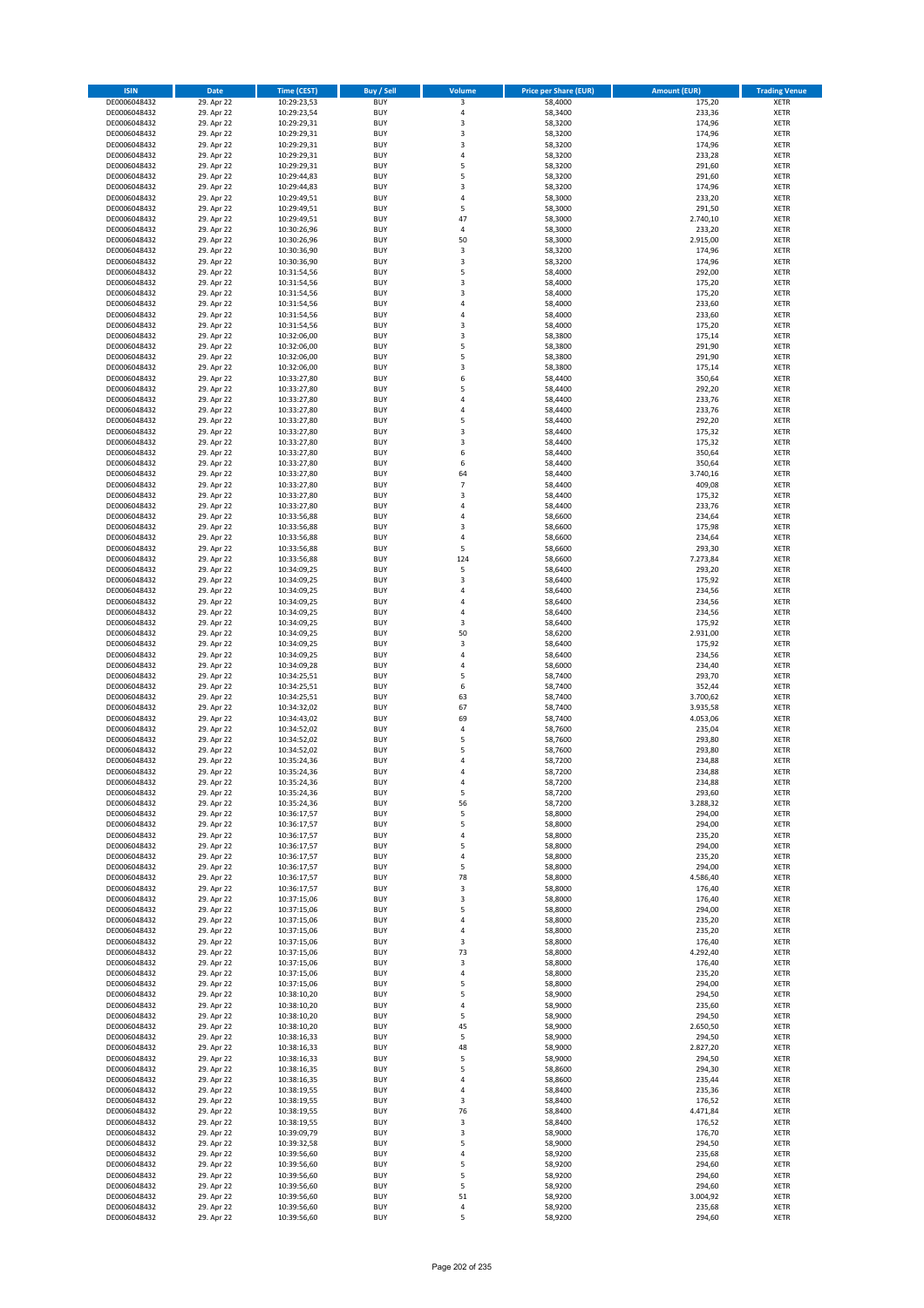| <b>ISIN</b>                  | <b>Date</b>              | <b>Time (CEST)</b>         | <b>Buy / Sell</b>        | Volume                       | <b>Price per Share (EUR)</b> | <b>Amount (EUR)</b> | <b>Trading Venue</b>       |
|------------------------------|--------------------------|----------------------------|--------------------------|------------------------------|------------------------------|---------------------|----------------------------|
| DE0006048432                 | 29. Apr 22               | 10:40:11,22                | <b>BUY</b>               | 79                           | 58,9200                      | 4.654,68            | <b>XETR</b>                |
| DE0006048432                 | 29. Apr 22               | 10:40:15,37                | <b>BUY</b>               | 3                            | 58,9400                      | 176,82              | <b>XETR</b>                |
| DE0006048432                 | 29. Apr 22               | 10:40:15,37                | <b>BUY</b>               | 5                            | 58,9400                      | 294,70              | <b>XETR</b>                |
| DE0006048432                 | 29. Apr 22               | 10:40:22,67                | <b>BUY</b>               | 5                            | 58,9400                      | 294,70              | <b>XETR</b>                |
| DE0006048432                 | 29. Apr 22               | 10:40:22,67                | <b>BUY</b>               | 5                            | 58,9400                      | 294,70              | <b>XETR</b>                |
| DE0006048432                 | 29. Apr 22               | 10:40:22,67                | <b>BUY</b>               | 83                           | 58,9400                      | 4.892,02            | <b>XETR</b>                |
| DE0006048432                 | 29. Apr 22               | 10:40:53,65                | <b>BUY</b>               | 5                            | 58,9000                      | 294,50              | <b>XETR</b>                |
| DE0006048432                 | 29. Apr 22               | 10:41:05,68                | <b>BUY</b>               | 4<br>$\overline{3}$          | 58,8800                      | 235,52              | <b>XETR</b>                |
| DE0006048432                 | 29. Apr 22<br>29. Apr 22 | 10:41:05,68                | BUY<br><b>BUY</b>        | 4                            | 58,8800<br>58,8800           | 176,64<br>235,52    | <b>XETR</b><br><b>XETR</b> |
| DE0006048432<br>DE0006048432 | 29. Apr 22               | 10:41:05,68<br>10:41:05,68 | <b>BUY</b>               | 5                            | 58,8800                      | 294,40              | <b>XETR</b>                |
| DE0006048432                 | 29. Apr 22               | 10:41:06,81                | <b>BUY</b>               | 3                            | 58,8600                      | 176,58              | <b>XETR</b>                |
| DE0006048432                 | 29. Apr 22               | 10:41:06,81                | <b>BUY</b>               | 47                           | 58,8600                      | 2.766,42            | <b>XETR</b>                |
| DE0006048432                 | 29. Apr 22               | 10:41:12,12                | <b>BUY</b>               | 4                            | 58,7800                      | 235,12              | <b>XETR</b>                |
| DE0006048432                 | 29. Apr 22               | 10:41:31,35                | <b>BUY</b>               | 5                            | 58,8400                      | 294,20              | <b>XETR</b>                |
| DE0006048432                 | 29. Apr 22               | 10:41:31,35                | BUY                      | $\overline{a}$               | 58,8400                      | 235,36              | <b>XETR</b>                |
| DE0006048432                 | 29. Apr 22               | 10:41:36,03                | <b>BUY</b>               | 5                            | 58,8400                      | 294,20              | <b>XETR</b>                |
| DE0006048432                 | 29. Apr 22               | 10:41:36,03                | <b>BUY</b>               | 46                           | 58,8400                      | 2.706,64            | <b>XETR</b>                |
| DE0006048432                 | 29. Apr 22               | 10:42:02,02                | <b>BUY</b>               | 4                            | 58,8200                      | 235,28              | <b>XETR</b>                |
| DE0006048432                 | 29. Apr 22               | 10:42:02,02                | <b>BUY</b>               | $\overline{a}$               | 58,8200                      | 235,28              | <b>XETR</b>                |
| DE0006048432                 | 29. Apr 22               | 10:42:02,02                | <b>BUY</b>               | $\overline{\mathbf{3}}$<br>5 | 58,8200                      | 176,46              | <b>XETR</b>                |
| DE0006048432                 | 29. Apr 22               | 10:42:58,02                | <b>BUY</b><br><b>BUY</b> | 5                            | 58,8600                      | 294,30              | <b>XETR</b><br><b>XETR</b> |
| DE0006048432<br>DE0006048432 | 29. Apr 22<br>29. Apr 22 | 10:42:58,02<br>10:42:58,02 | BUY                      | 3                            | 58,8600<br>58,8600           | 294,30<br>176,58    | <b>XETR</b>                |
| DE0006048432                 | 29. Apr 22               | 10:42:58,02                | <b>BUY</b>               | 3                            | 58,8600                      | 176,58              | <b>XETR</b>                |
| DE0006048432                 | 29. Apr 22               | 10:42:58,02                | <b>BUY</b>               | 5                            | 58,8600                      | 294,30              | <b>XETR</b>                |
| DE0006048432                 | 29. Apr 22               | 10:42:58,02                | <b>BUY</b>               | 92                           | 58,8600                      | 5.415,12            | <b>XETR</b>                |
| DE0006048432                 | 29. Apr 22               | 10:42:58,02                | <b>BUY</b>               | 3                            | 58,8600                      | 176,58              | <b>XETR</b>                |
| DE0006048432                 | 29. Apr 22               | 10:43:45,05                | <b>BUY</b>               | 3                            | 58,8400                      | 176,52              | <b>XETR</b>                |
| DE0006048432                 | 29. Apr 22               | 10:43:45,05                | <b>BUY</b>               | 4                            | 58,8400                      | 235,36              | <b>XETR</b>                |
| DE0006048432                 | 29. Apr 22               | 10:43:45,05                | <b>BUY</b>               | 5                            | 58,8400                      | 294,20              | <b>XETR</b>                |
| DE0006048432                 | 29. Apr 22               | 10:43:45,05                | <b>BUY</b>               | 3                            | 58,8400                      | 176,52              | <b>XETR</b>                |
| DE0006048432                 | 29. Apr 22               | 10:43:45,05                | <b>BUY</b>               | 5                            | 58,8400                      | 294,20              | <b>XETR</b>                |
| DE0006048432                 | 29. Apr 22               | 10:44:03,49                | <b>BUY</b>               | $\overline{\mathbf{3}}$      | 58,8600                      | 176,58              | <b>XETR</b>                |
| DE0006048432                 | 29. Apr 22               | 10:45:49,39                | <b>BUY</b>               | 5                            | 58,8800                      | 294,40              | <b>XETR</b>                |
| DE0006048432                 | 29. Apr 22               | 10:45:49,39                | <b>BUY</b><br><b>BUY</b> | 3<br>$\overline{a}$          | 58,8800                      | 176,64              | <b>XETR</b><br><b>XETR</b> |
| DE0006048432<br>DE0006048432 | 29. Apr 22<br>29. Apr 22 | 10:45:49,39<br>10:45:49,39 | BUY                      | $\overline{a}$               | 58,8800<br>58,8800           | 235,52<br>235,52    | <b>XETR</b>                |
| DE0006048432                 | 29. Apr 22               | 10:45:49,39                | <b>BUY</b>               | 5                            | 58,8800                      | 294,40              | <b>XETR</b>                |
| DE0006048432                 | 29. Apr 22               | 10:45:49,39                | <b>BUY</b>               | 3                            | 58,8800                      | 176,64              | <b>XETR</b>                |
| DE0006048432                 | 29. Apr 22               | 10:45:49,39                | <b>BUY</b>               | 118                          | 58,8800                      | 6.947,84            | <b>XETR</b>                |
| DE0006048432                 | 29. Apr 22               | 10:46:08,36                | <b>BUY</b>               | 4                            | 58,9400                      | 235,76              | <b>XETR</b>                |
| DE0006048432                 | 29. Apr 22               | 10:46:30,21                | <b>BUY</b>               | $\mathsf 3$                  | 58,9600                      | 176,88              | <b>XETR</b>                |
| DE0006048432                 | 29. Apr 22               | 10:46:30,21                | <b>BUY</b>               | $\overline{a}$               | 58,9600                      | 235,84              | <b>XETR</b>                |
| DE0006048432                 | 29. Apr 22               | 10:46:30,21                | <b>BUY</b>               | $\overline{\mathbf{3}}$      | 58,9600                      | 176,88              | <b>XETR</b>                |
| DE0006048432                 | 29. Apr 22               | 10:46:30,21                | <b>BUY</b>               | 5                            | 58,9600                      | 294,80              | <b>XETR</b>                |
| DE0006048432                 | 29. Apr 22               | 10:46:40,79                | <b>BUY</b>               | 5                            | 58,9800                      | 294,90              | <b>XETR</b>                |
| DE0006048432                 | 29. Apr 22               | 10:46:40,79                | <b>BUY</b>               | 6                            | 58,9800                      | 353,88              | <b>XETR</b>                |
| DE0006048432                 | 29. Apr 22               | 10:46:40,79                | <b>BUY</b>               | 3                            | 58,9800                      | 176,94              | <b>XETR</b>                |
| DE0006048432                 | 29. Apr 22               | 10:46:40,79                | <b>BUY</b>               | 6                            | 58,9800                      | 353,88              | <b>XETR</b>                |
| DE0006048432<br>DE0006048432 | 29. Apr 22<br>29. Apr 22 | 10:46:40,79<br>10:46:40,79 | <b>BUY</b><br><b>BUY</b> | 5<br>73                      | 58,9800<br>58,9800           | 294,90<br>4.305,54  | <b>XETR</b><br><b>XETR</b> |
| DE0006048432                 | 29. Apr 22               | 10:47:00,02                | <b>BUY</b>               | 3                            | 59,0800                      | 177,24              | <b>XETR</b>                |
| DE0006048432                 | 29. Apr 22               | 10:47:00,02                | <b>BUY</b>               | 63                           | 59,0800                      | 3.722,04            | <b>XETR</b>                |
| DE0006048432                 | 29. Apr 22               | 10:47:00,97                | <b>BUY</b>               | 3                            | 59,0800                      | 177,24              | <b>XETR</b>                |
| DE0006048432                 | 29. Apr 22               | 10:47:03,32                | <b>BUY</b>               | 67                           | 59,1000                      | 3.959,70            | <b>XETR</b>                |
| DE0006048432                 | 29. Apr 22               | 10:47:03,42                | <b>BUY</b>               | $\overline{\mathbf{3}}$      | 59,0800                      | 177,24              | <b>XETR</b>                |
| DE0006048432                 | 29. Apr 22               | 10:47:05,42                | <b>BUY</b>               | 3                            | 59,0600                      | 177,18              | <b>XETR</b>                |
| DE0006048432                 | 29. Apr 22               | 10:47:05,42                | BUY                      | $\overline{\mathbf{3}}$      | 59,0600                      | 177,18              | <b>XETR</b>                |
| DE0006048432                 | 29. Apr 22               | 10:47:09,27                | <b>BUY</b>               | 3                            | 59,0400                      | 177,12              | <b>XETR</b>                |
| DE0006048432                 | 29. Apr 22               | 10:47:09,27                | <b>BUY</b>               | 60                           | 59,0400                      | 3.542,40            | <b>XETR</b>                |
| DE0006048432                 | 29. Apr 22               | 10:47:28,73                | BUY                      | 3                            | 59,0600                      | 177,18              | <b>XETR</b>                |
| DE0006048432                 | 29. Apr 22               | 10:47:40,98                | BUY<br><b>BUY</b>        | 5<br>$\overline{a}$          | 59,0000                      | 295,00              | <b>XETR</b>                |
| DE0006048432<br>DE0006048432 | 29. Apr 22<br>29. Apr 22 | 10:48:38,57<br>10:48:38,57 | <b>BUY</b>               | 57                           | 59,1000<br>59,1000           | 236,40<br>3.368,70  | <b>XETR</b><br><b>XETR</b> |
| DE0006048432                 | 29. Apr 22               | 10:48:39,34                | <b>BUY</b>               | 5                            | 59,0800                      | 295,40              | <b>XETR</b>                |
| DE0006048432                 | 29. Apr 22               | 10:48:39,34                | <b>BUY</b>               | 4                            | 59,0800                      | 236,32              | <b>XETR</b>                |
| DE0006048432                 | 29. Apr 22               | 10:48:39,34                | <b>BUY</b>               | 5                            | 59,0800                      | 295,40              | <b>XETR</b>                |
| DE0006048432                 | 29. Apr 22               | 10:48:39,34                | <b>BUY</b>               | 5                            | 59,0800                      | 295,40              | <b>XETR</b>                |
| DE0006048432                 | 29. Apr 22               | 10:48:39,34                | <b>BUY</b>               | 4                            | 59,0800                      | 236,32              | <b>XETR</b>                |
| DE0006048432                 | 29. Apr 22               | 10:48:39,36                | <b>BUY</b>               | 4                            | 59,0800                      | 236,32              | <b>XETR</b>                |
| DE0006048432                 | 29. Apr 22               | 10:48:54,80                | <b>BUY</b>               | 5                            | 59,0600                      | 295,30              | <b>XETR</b>                |
| DE0006048432                 | 29. Apr 22               | 10:48:54,80                | <b>BUY</b>               | 4                            | 59,0600                      | 236,24              | <b>XETR</b>                |
| DE0006048432                 | 29. Apr 22               | 10:48:56,82                | <b>BUY</b>               | 3                            | 59,0400                      | 177,12              | <b>XETR</b>                |
| DE0006048432<br>DE0006048432 | 29. Apr 22<br>29. Apr 22 | 10:48:56,82<br>10:48:56,82 | <b>BUY</b><br><b>BUY</b> | 3<br>62                      | 59,0400<br>59,0400           | 177,12<br>3.660,48  | <b>XETR</b><br><b>XETR</b> |
| DE0006048432                 | 29. Apr 22               | 10:49:03,57                | <b>BUY</b>               | 61                           | 59,0000                      | 3.599,00            | <b>XETR</b>                |
| DE0006048432                 | 29. Apr 22               | 10:49:15,63                | <b>BUY</b>               | 3                            | 59,0000                      | 177,00              | <b>XETR</b>                |
| DE0006048432                 | 29. Apr 22               | 10:49:40,43                | <b>BUY</b>               | 3                            | 58,9800                      | 176,94              | <b>XETR</b>                |
| DE0006048432                 | 29. Apr 22               | 10:49:40,43                | <b>BUY</b>               | 45                           | 58,9800                      | 2.654,10            | <b>XETR</b>                |
| DE0006048432                 | 29. Apr 22               | 10:49:57,97                | <b>BUY</b>               | 4                            | 59,0200                      | 236,08              | <b>XETR</b>                |
| DE0006048432                 | 29. Apr 22               | 10:49:57,97                | <b>BUY</b>               | 4                            | 59,0200                      | 236,08              | <b>XETR</b>                |
| DE0006048432                 | 29. Apr 22               | 10:49:57,97                | <b>BUY</b>               | 4                            | 59,0200                      | 236,08              | <b>XETR</b>                |
| DE0006048432                 | 29. Apr 22               | 10:50:11,57                | <b>BUY</b>               | 5                            | 59,0000                      | 295,00              | <b>XETR</b>                |
| DE0006048432                 | 29. Apr 22               | 10:50:11,57                | <b>BUY</b>               | 4                            | 59,0000                      | 236,00              | <b>XETR</b>                |
| DE0006048432<br>DE0006048432 | 29. Apr 22<br>29. Apr 22 | 10:50:11,57<br>10:50:51,46 | <b>BUY</b><br><b>BUY</b> | 4<br>3                       | 59,0000<br>58,9800           | 236,00<br>176,94    | <b>XETR</b><br><b>XETR</b> |
| DE0006048432                 | 29. Apr 22               | 10:50:51,46                | <b>BUY</b>               | 46                           | 58,9800                      | 2.713,08            | <b>XETR</b>                |
| DE0006048432                 | 29. Apr 22               | 10:50:51,46                | <b>BUY</b>               | $\sqrt{4}$                   | 58,9800                      | 235,92              | <b>XETR</b>                |
| DE0006048432                 | 29. Apr 22               | 10:50:51,46                | <b>BUY</b>               | 3                            | 58,9800                      | 176,94              | <b>XETR</b>                |
| DE0006048432                 | 29. Apr 22               | 10:50:52,35                | <b>BUY</b>               | 48                           | 58,9600                      | 2.830,08            | <b>XETR</b>                |
| DE0006048432                 | 29. Apr 22               | 10:50:52,35                | <b>BUY</b>               | 4                            | 58,9600                      | 235,84              | <b>XETR</b>                |
| DE0006048432                 | 29. Apr 22               | 10:51:16,69                | <b>BUY</b>               | 5                            | 58,9400                      | 294,70              | <b>XETR</b>                |
| DE0006048432                 | 29. Apr 22               | 10:51:16,69                | <b>BUY</b>               | 84                           | 58,9400                      | 4.950,96            | <b>XETR</b>                |
| DE0006048432                 | 29. Apr 22               | 10:51:18,33                | <b>BUY</b>               | 5                            | 58,9200                      | 294,60              | <b>XETR</b>                |
| DE0006048432                 | 29. Apr 22               | 10:51:19,25                | <b>BUY</b>               | 3                            | 58,9000                      | 176,70              | <b>XETR</b>                |
| DE0006048432                 | 29. Apr 22               | 10:52:06,08                | <b>BUY</b>               | 4                            | 58,9000                      | 235,60              | <b>XETR</b>                |
| DE0006048432                 | 29. Apr 22               | 10:52:06,08                | <b>BUY</b>               | $\overline{a}$               | 58,9000                      | 235,60              | <b>XETR</b>                |
| DE0006048432                 | 29. Apr 22               | 10:52:06,08                | <b>BUY</b>               | 3                            | 58,9000                      | 176,70              | <b>XETR</b>                |
| DE0006048432                 | 29. Apr 22               | 10:52:06,08                | <b>BUY</b>               | 4                            | 58,9000                      | 235,60              | <b>XETR</b>                |
| DE0006048432<br>DE0006048432 | 29. Apr 22<br>29. Apr 22 | 10:52:06,08                | <b>BUY</b><br><b>BUY</b> | 4<br>3                       | 58,9000<br>58,9000           | 235,60<br>176,70    | <b>XETR</b><br><b>XETR</b> |
| DE0006048432                 | 29. Apr 22               | 10:52:06,08<br>10:52:06,08 | <b>BUY</b>               | 3                            | 58,9000                      | 176,70              | <b>XETR</b>                |
| DE0006048432                 | 29. Apr 22               | 10:52:32,71                | <b>BUY</b>               | 3                            | 58,8800                      | 176,64              | <b>XETR</b>                |
| DE0006048432                 | 29. Apr 22               | 10:52:32,71                | <b>BUY</b>               | 45                           | 58,8800                      | 2.649,60            | <b>XETR</b>                |
| DE0006048432                 | 29. Apr 22               | 10:52:32,85                | <b>BUY</b>               | 14                           | 58,8600                      | 824,04              | <b>XETR</b>                |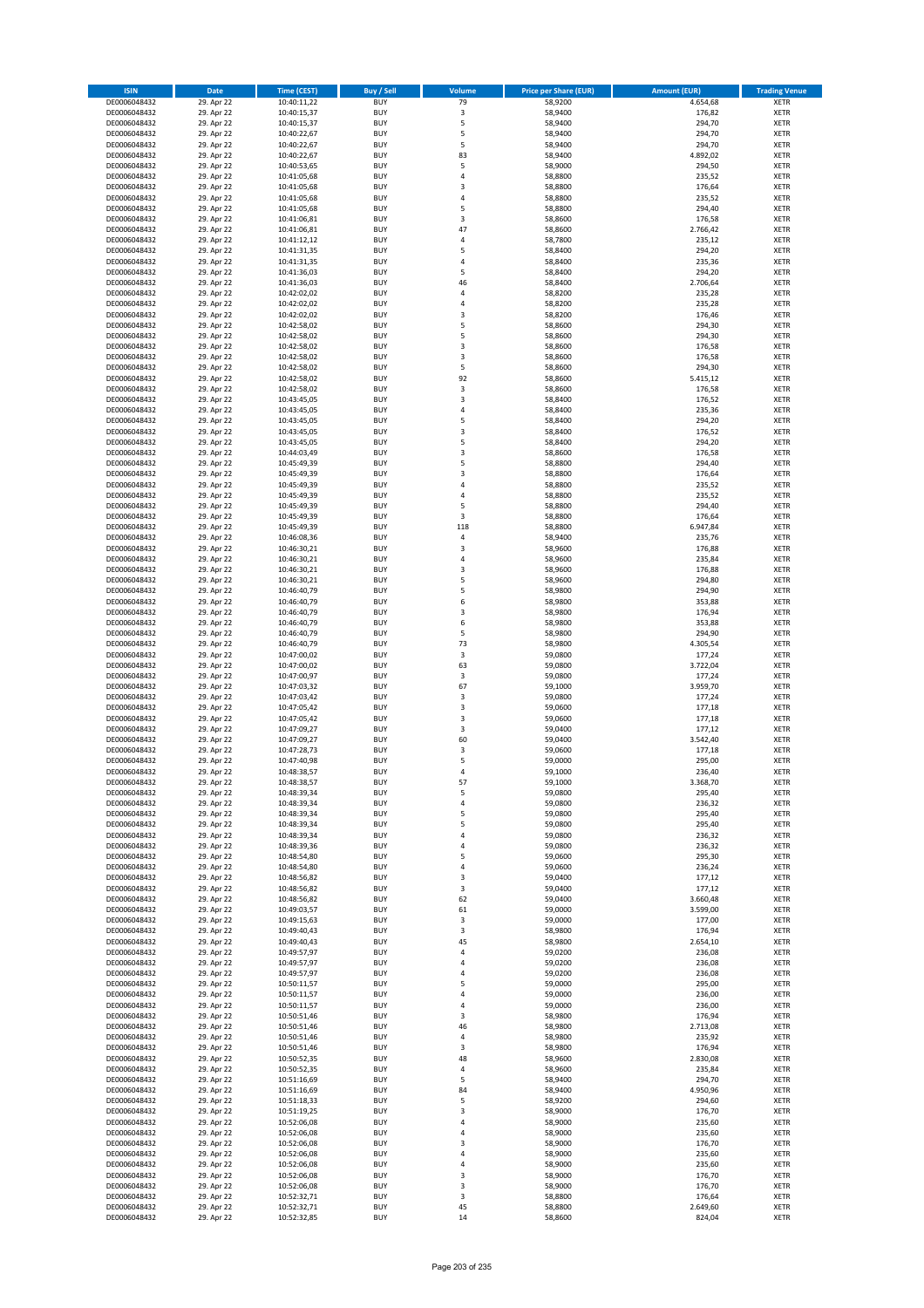| <b>ISIN</b>                  | Date                     | Time (CEST)                | <b>Buy / Sell</b>        | <b>Volume</b>        | <b>Price per Share (EUR)</b> | <b>Amount (EUR)</b>  | <b>Trading Venue</b>       |
|------------------------------|--------------------------|----------------------------|--------------------------|----------------------|------------------------------|----------------------|----------------------------|
| DE0006048432                 | 29. Apr 22               | 10:52:40,62                | <b>BUY</b>               | 5                    | 58,8600                      | 294,30               | <b>XETR</b>                |
| DE0006048432                 | 29. Apr 22               | 10:52:40,62                | <b>BUY</b>               | $\sqrt{4}$           | 58,8600                      | 235,44               | XETR                       |
| DE0006048432                 | 29. Apr 22               | 10:52:40,62                | <b>BUY</b>               | 3                    | 58,8600                      | 176,58               | <b>XETR</b>                |
| DE0006048432<br>DE0006048432 | 29. Apr 22<br>29. Apr 22 | 10:52:40,62<br>10:52:40,62 | <b>BUY</b><br><b>BUY</b> | 14<br>31             | 58,8600<br>58,8600           | 824,04<br>1.824,66   | XETR<br><b>XETR</b>        |
| DE0006048432                 | 29. Apr 22               | 10:53:01,52                | <b>BUY</b>               | 4                    | 58,9200                      | 235,68               | <b>XETR</b>                |
| DE0006048432                 | 29. Apr 22               | 10:53:03,79                | <b>BUY</b>               | 47                   | 58,8800                      | 2.767,36             | <b>XETR</b>                |
| DE0006048432                 | 29. Apr 22               | 10:53:21,85                | <b>BUY</b>               | 5                    | 58,8400                      | 294,20               | <b>XETR</b>                |
| DE0006048432                 | 29. Apr 22               | 10:53:50,74                | <b>BUY</b>               | $\overline{4}$<br>5  | 58,8200                      | 235,28               | <b>XETR</b>                |
| DE0006048432<br>DE0006048432 | 29. Apr 22<br>29. Apr 22 | 10:53:50,74<br>10:53:50,74 | <b>BUY</b><br><b>BUY</b> | $\sqrt{4}$           | 58,8200<br>58,8200           | 294,10<br>235,28     | <b>XETR</b><br><b>XETR</b> |
| DE0006048432                 | 29. Apr 22               | 10:53:50,74                | <b>BUY</b>               | 4                    | 58,8200                      | 235,28               | <b>XETR</b>                |
| DE0006048432                 | 29. Apr 22               | 10:53:50,74                | <b>BUY</b>               | 5                    | 58,8200                      | 294,10               | <b>XETR</b>                |
| DE0006048432                 | 29. Apr 22               | 10:53:50,74                | <b>BUY</b>               | 4                    | 58,8200                      | 235,28               | <b>XETR</b>                |
| DE0006048432                 | 29. Apr 22               | 10:53:50,74                | <b>BUY</b>               | 3                    | 58,8200                      | 176,46               | <b>XETR</b>                |
| DE0006048432<br>DE0006048432 | 29. Apr 22<br>29. Apr 22 | 10:53:50,74<br>10:53:50,74 | <b>BUY</b><br><b>BUY</b> | $\overline{4}$<br>45 | 58,8200<br>58,8200           | 235,28<br>2.646,90   | <b>XETR</b><br><b>XETR</b> |
| DE0006048432                 | 29. Apr 22               | 10:54:20,92                | <b>BUY</b>               | 3                    | 58,7800                      | 176,34               | <b>XETR</b>                |
| DE0006048432                 | 29. Apr 22               | 10:54:20,92                | <b>BUY</b>               | 5                    | 58,7800                      | 293,90               | <b>XETR</b>                |
| DE0006048432                 | 29. Apr 22               | 10:54:20,92                | <b>BUY</b>               | 4                    | 58,7800                      | 235,12               | <b>XETR</b>                |
| DE0006048432                 | 29. Apr 22               | 10:54:20,92                | <b>BUY</b>               | 62                   | 58,7800                      | 3.644,36             | <b>XETR</b>                |
| DE0006048432<br>DE0006048432 | 29. Apr 22<br>29. Apr 22 | 10:54:50,83<br>10:54:50,83 | <b>BUY</b><br><b>BUY</b> | 11<br>3              | 58,7200<br>58,7200           | 645,92<br>176,16     | <b>XETR</b><br><b>XETR</b> |
| DE0006048432                 | 29. Apr 22               | 10:55:02,81                | <b>BUY</b>               | 18                   | 58,7000                      | 1.056,60             | <b>XETR</b>                |
| DE0006048432                 | 29. Apr 22               | 10:55:17,97                | <b>BUY</b>               | 3                    | 58,7000                      | 176,10               | <b>XETR</b>                |
| DE0006048432                 | 29. Apr 22               | 10:55:17,97                | <b>BUY</b>               | $\sqrt{4}$           | 58,7000                      | 234,80               | <b>XETR</b>                |
| DE0006048432                 | 29. Apr 22               | 10:55:18,24                | <b>BUY</b>               | 47                   | 58,6800                      | 2.757,96             | <b>XETR</b>                |
| DE0006048432<br>DE0006048432 | 29. Apr 22<br>29. Apr 22 | 10:55:19,33<br>10:55:49,17 | <b>BUY</b><br><b>BUY</b> | 3<br>5               | 58,6600<br>58,6200           | 175,98<br>293,10     | <b>XETR</b><br><b>XETR</b> |
| DE0006048432                 | 29. Apr 22               | 10:55:49,17                | <b>BUY</b>               | 4                    | 58,6200                      | 234,48               | <b>XETR</b>                |
| DE0006048432                 | 29. Apr 22               | 10:55:49,17                | <b>BUY</b>               | 5                    | 58,6200                      | 293,10               | <b>XETR</b>                |
| DE0006048432                 | 29. Apr 22               | 10:55:49,17                | <b>BUY</b>               | $\sqrt{4}$           | 58,6200                      | 234,48               | <b>XETR</b>                |
| DE0006048432                 | 29. Apr 22               | 10:55:49,17                | <b>BUY</b>               | 4                    | 58,6200                      | 234,48               | <b>XETR</b>                |
| DE0006048432                 | 29. Apr 22               | 10:55:49,17                | <b>BUY</b>               | 3<br>5               | 58,6200                      | 175,86               | <b>XETR</b>                |
| DE0006048432<br>DE0006048432 | 29. Apr 22<br>29. Apr 22 | 10:56:07,33<br>10:56:07,33 | <b>BUY</b><br><b>BUY</b> | 5                    | 58,6200<br>58,6200           | 293,10<br>293,10     | <b>XETR</b><br><b>XETR</b> |
| DE0006048432                 | 29. Apr 22               | 10:56:07,33                | <b>BUY</b>               | 93                   | 58,6200                      | 5.451,66             | <b>XETR</b>                |
| DE0006048432                 | 29. Apr 22               | 10:56:07,33                | <b>BUY</b>               | $\mathsf 3$          | 58,6200                      | 175,86               | <b>XETR</b>                |
| DE0006048432                 | 29. Apr 22               | 10:56:21,44                | <b>BUY</b>               | 5                    | 58,6000                      | 293,00               | <b>XETR</b>                |
| DE0006048432                 | 29. Apr 22               | 10:56:21,44                | <b>BUY</b>               | 4                    | 58,6000                      | 234,40               | <b>XETR</b>                |
| DE0006048432<br>DE0006048432 | 29. Apr 22<br>29. Apr 22 | 10:56:21,44<br>10:56:21,44 | <b>BUY</b><br><b>BUY</b> | 5<br>3               | 58,6000<br>58,6000           | 293,00<br>175,80     | <b>XETR</b><br><b>XETR</b> |
| DE0006048432                 | 29. Apr 22               | 10:56:21,44                | <b>BUY</b>               | 48                   | 58,6000                      | 2.812,80             | <b>XETR</b>                |
| DE0006048432                 | 29. Apr 22               | 10:56:21,51                | <b>BUY</b>               | 32                   | 58,5800                      | 1.874,56             | <b>XETR</b>                |
| DE0006048432                 | 29. Apr 22               | 10:56:46,67                | <b>BUY</b>               | $\sqrt{4}$           | 58,5000                      | 234,00               | <b>XETR</b>                |
| DE0006048432                 | 29. Apr 22               | 10:56:49,78                | <b>BUY</b>               | 3                    | 58,4800                      | 175,44               | <b>XETR</b>                |
| DE0006048432<br>DE0006048432 | 29. Apr 22<br>29. Apr 22 | 10:56:49,78<br>10:57:00,59 | <b>BUY</b><br><b>BUY</b> | 49<br>3              | 58,4800<br>58,4600           | 2.865,52<br>175,38   | <b>XETR</b><br><b>XETR</b> |
| DE0006048432                 | 29. Apr 22               | 10:57:00,59                | <b>BUY</b>               | 3                    | 58,4600                      | 175,38               | <b>XETR</b>                |
| DE0006048432                 | 29. Apr 22               | 10:57:08,48                | <b>BUY</b>               | 13                   | 58,4400                      | 759,72               | <b>XETR</b>                |
| DE0006048432                 | 29. Apr 22               | 10:57:08,48                | <b>BUY</b>               | 3                    | 58,4400                      | 175,32               | <b>XETR</b>                |
| DE0006048432                 | 29. Apr 22               | 10:57:32,03                | <b>BUY</b>               | 9                    | 58,4400                      | 525,96               | <b>XETR</b>                |
| DE0006048432<br>DE0006048432 | 29. Apr 22<br>29. Apr 22 | 10:57:32,03<br>10:57:32,03 | <b>BUY</b><br><b>BUY</b> | 5<br>46              | 58,4400<br>58,4400           | 292,20<br>2.688,24   | <b>XETR</b><br><b>XETR</b> |
| DE0006048432                 | 29. Apr 22               | 10:57:32,03                | <b>BUY</b>               | 3                    | 58,4400                      | 175,32               | <b>XETR</b>                |
| DE0006048432                 | 29. Apr 22               | 10:58:21,61                | <b>BUY</b>               | 5                    | 58,6200                      | 293,10               | <b>XETR</b>                |
| DE0006048432                 | 29. Apr 22               | 10:59:59,84                | <b>BUY</b>               | 3                    | 58,6000                      | 175,80               | <b>XETR</b>                |
| DE0006048432                 | 29. Apr 22               | 10:59:59,84                | <b>BUY</b>               | 4                    | 58,6000                      | 234,40               | <b>XETR</b>                |
| DE0006048432<br>DE0006048432 | 29. Apr 22<br>29. Apr 22 | 10:59:59,84<br>10:59:59,84 | <b>BUY</b><br><b>BUY</b> | $\overline{a}$<br>4  | 58,6000<br>58,6000           | 234,40<br>234,40     | <b>XETR</b><br><b>XETR</b> |
| DE0006048432                 | 29. Apr 22               | 10:59:59,84                | <b>BUY</b>               | 4                    | 58,6000                      | 234,40               | <b>XETR</b>                |
| DE0006048432                 | 29. Apr 22               | 10:59:59,84                | <b>BUY</b>               | $\overline{a}$       | 58,6000                      | 234,40               | <b>XETR</b>                |
| DE0006048432                 | 29. Apr 22               | 10:59:59,84                | <b>BUY</b>               | $\overline{4}$       | 58,6000                      | 234,40               | <b>XETR</b>                |
| DE0006048432                 | 29. Apr 22               | 10:59:59,84                | <b>BUY</b>               | 3                    | 58,6000                      | 175,80               | <b>XETR</b>                |
| DE0006048432<br>DE0006048432 | 29. Apr 22<br>29. Apr 22 | 10:59:59,84<br>10:59:59,84 | BUY<br><b>BUY</b>        | 5<br>91              | 58,6000<br>58,6000           | 293,00<br>5.332,60   | XETR<br><b>XETR</b>        |
| DE0006048432                 | 29. Apr 22               | 10:59:59,84                | <b>BUY</b>               | 3                    | 58,6000                      | 175,80               | <b>XETR</b>                |
| DE0006048432                 | 29. Apr 22               | 11:00:21,14                | <b>BUY</b>               | 3                    | 58,6200                      | 175,86               | <b>XETR</b>                |
| DE0006048432                 | 29. Apr 22               | 11:00:21,14                | <b>BUY</b>               | 6                    | 58,6200                      | 351,72               | <b>XETR</b>                |
| DE0006048432                 | 29. Apr 22               | 11:00:21,14                | <b>BUY</b>               | $\overline{7}$       | 58,6200                      | 410,34               | <b>XETR</b>                |
| DE0006048432<br>DE0006048432 | 29. Apr 22<br>29. Apr 22 | 11:00:21,14<br>11:00:21,14 | <b>BUY</b><br><b>BUY</b> | 6<br>44              | 58,6200<br>58,6200           | 351,72<br>2.579,28   | <b>XETR</b><br><b>XETR</b> |
| DE0006048432                 | 29. Apr 22               | 11:00:21,14                | <b>BUY</b>               | 5                    | 58,6200                      | 293,10               | XETR                       |
| DE0006048432                 | 29. Apr 22               | 11:00:23,53                | <b>BUY</b>               | 48                   | 58,6000                      | 2.812,80             | <b>XETR</b>                |
| DE0006048432                 | 29. Apr 22               | 11:00:23,53                | <b>BUY</b>               | 3                    | 58,6000                      | 175,80               | XETR                       |
| DE0006048432<br>DE0006048432 | 29. Apr 22<br>29. Apr 22 | 11:00:28,44<br>11:00:28,44 | <b>BUY</b><br><b>BUY</b> | 5<br>4               | 58,5800<br>58,5800           | 292,90<br>234,32     | <b>XETR</b><br>XETR        |
| DE0006048432                 | 29. Apr 22               | 11:01:00,94                | <b>BUY</b>               | 3                    | 58,5800                      | 175,74               | <b>XETR</b>                |
| DE0006048432                 | 29. Apr 22               | 11:01:00,94                | <b>BUY</b>               | 4                    | 58,5800                      | 234,32               | <b>XETR</b>                |
| DE0006048432                 | 29. Apr 22               | 11:01:20,99                | <b>BUY</b>               | $\overline{a}$       | 58,6000                      | 234,40               | <b>XETR</b>                |
| DE0006048432                 | 29. Apr 22               | 11:01:20,99                | <b>BUY</b>               | 4                    | 58,6000                      | 234,40               | <b>XETR</b>                |
| DE0006048432<br>DE0006048432 | 29. Apr 22<br>29. Apr 22 | 11:01:20,99<br>11:01:20,99 | <b>BUY</b><br><b>BUY</b> | 3<br>3               | 58,6000<br>58,6000           | 175,80<br>175,80     | <b>XETR</b><br>XETR        |
| DE0006048432                 | 29. Apr 22               | 11:01:20,99                | <b>BUY</b>               | 4                    | 58,6000                      | 234,40               | <b>XETR</b>                |
| DE0006048432                 | 29. Apr 22               | 11:01:20,99                | <b>BUY</b>               | 4                    | 58,6000                      | 234,40               | <b>XETR</b>                |
| DE0006048432                 | 29. Apr 22               | 11:01:20,99                | <b>BUY</b>               | $\sqrt{4}$           | 58,6000                      | 234,40               | <b>XETR</b>                |
| DE0006048432                 | 29. Apr 22               | 11:01:20,99                | <b>BUY</b>               | 4                    | 58,6000                      | 234,40               | XETR                       |
| DE0006048432<br>DE0006048432 | 29. Apr 22<br>29. Apr 22 | 11:01:20,99<br>11:01:21,01 | <b>BUY</b><br><b>BUY</b> | 51<br>71             | 58,6000<br>58,6000           | 2.988,60<br>4.160,60 | <b>XETR</b><br>XETR        |
| DE0006048432                 | 29. Apr 22               | 11:01:22,79                | <b>BUY</b>               | 4                    | 58,5800                      | 234,32               | <b>XETR</b>                |
| DE0006048432                 | 29. Apr 22               | 11:01:22,79                | <b>BUY</b>               | 3                    | 58,5800                      | 175,74               | <b>XETR</b>                |
| DE0006048432                 | 29. Apr 22               | 11:01:22,79                | <b>BUY</b>               | 3                    | 58,5800                      | 175,74               | <b>XETR</b>                |
| DE0006048432                 | 29. Apr 22               | 11:02:18,28                | <b>BUY</b>               | 3                    | 58,5200                      | 175,56               | <b>XETR</b>                |
| DE0006048432<br>DE0006048432 | 29. Apr 22<br>29. Apr 22 | 11:02:54,50<br>11:02:54,50 | <b>BUY</b><br><b>BUY</b> | 5<br>3               | 58,5200<br>58,5200           | 292,60<br>175,56     | <b>XETR</b><br><b>XETR</b> |
| DE0006048432                 | 29. Apr 22               | 11:02:54,50                | <b>BUY</b>               | 3                    | 58,5200                      | 175,56               | XETR                       |
| DE0006048432                 | 29. Apr 22               | 11:02:54,50                | <b>BUY</b>               | 3                    | 58,5200                      | 175,56               | XETR                       |
| DE0006048432                 | 29. Apr 22               | 11:02:54,50                | <b>BUY</b>               | 5                    | 58,5200                      | 292,60               | <b>XETR</b>                |
| DE0006048432                 | 29. Apr 22               | 11:02:54,50                | <b>BUY</b>               | 5                    | 58,5200                      | 292,60               | <b>XETR</b>                |
| DE0006048432<br>DE0006048432 | 29. Apr 22<br>29. Apr 22 | 11:02:54,50<br>11:02:54,50 | <b>BUY</b><br><b>BUY</b> | $\sqrt{4}$<br>3      | 58,5200<br>58,5200           | 234,08<br>175,56     | <b>XETR</b><br><b>XETR</b> |
| DE0006048432                 | 29. Apr 22               | 11:02:54,50                | <b>BUY</b>               | $\mathsf 3$          | 58,5200                      | 175,56               | XETR                       |
| DE0006048432                 | 29. Apr 22               | 11:02:54,50                | <b>BUY</b>               | 5                    | 58,5200                      | 292,60               | <b>XETR</b>                |
| DE0006048432                 | 29. Apr 22               | 11:02:54,50                | <b>BUY</b>               | 5                    | 58,5200                      | 292,60               | XETR                       |
| DE0006048432                 | 29. Apr 22               | 11:02:54,51                | <b>BUY</b>               | $\sqrt{4}$           | 58,5000                      | 234,00               | <b>XETR</b>                |
| DE0006048432                 | 29. Apr 22               | 11:02:54,51                | <b>BUY</b>               | 5                    | 58,5000                      | 292,50               | <b>XETR</b>                |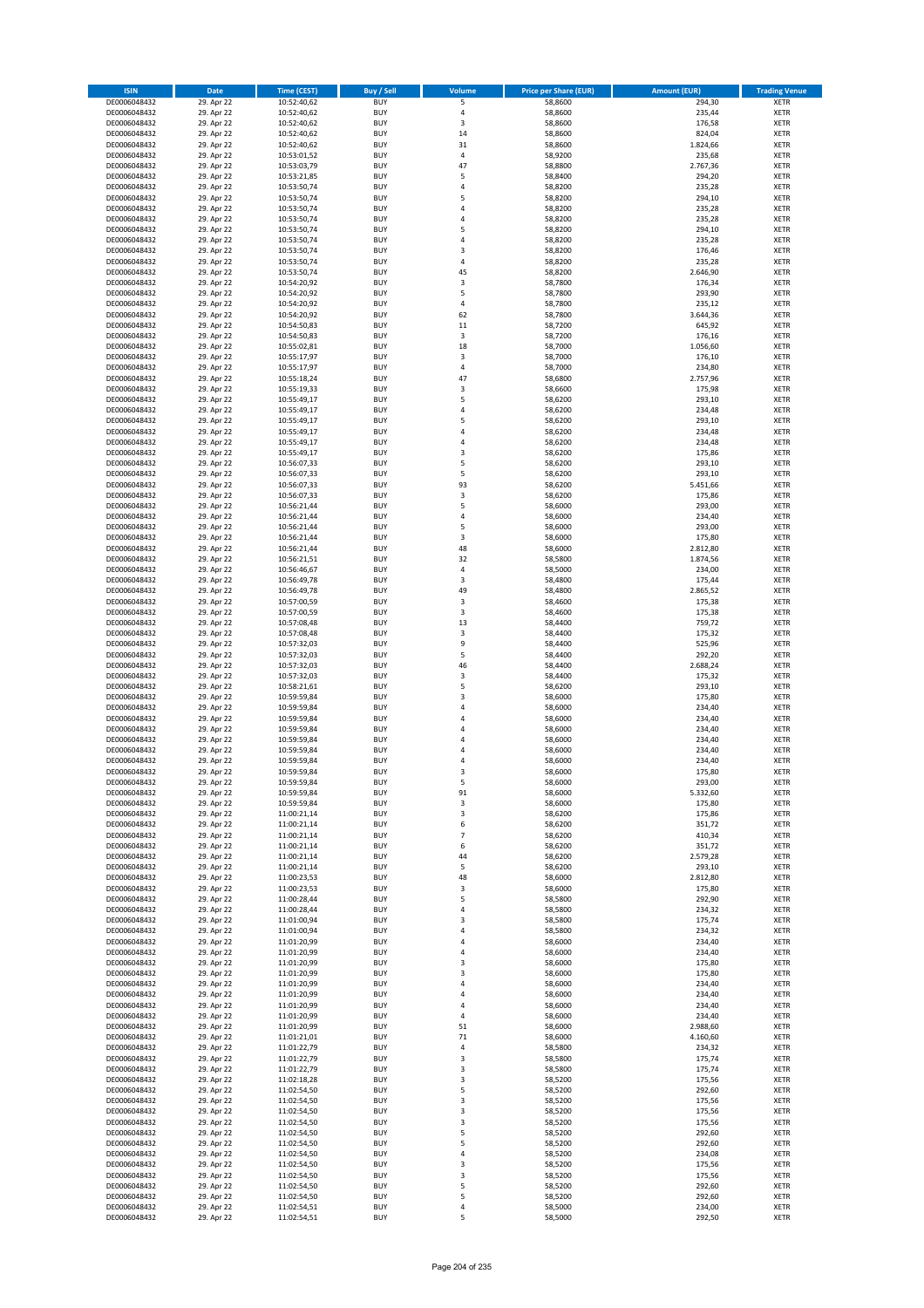| <b>ISIN</b>                  | <b>Date</b>              | <b>Time (CEST)</b>         | <b>Buy / Sell</b>        | <b>Volume</b>                 | <b>Price per Share (EUR)</b> | <b>Amount (EUR)</b> | <b>Trading Venue</b>       |
|------------------------------|--------------------------|----------------------------|--------------------------|-------------------------------|------------------------------|---------------------|----------------------------|
| DE0006048432                 | 29. Apr 22               | 11:02:54,51                | <b>BUY</b>               | 84                            | 58,5000                      | 4.914,00            | <b>XETR</b>                |
| DE0006048432                 | 29. Apr 22               | 11:03:07,87                | <b>BUY</b>               | 86                            | 58,5600                      | 5.036,16            | <b>XETR</b>                |
| DE0006048432                 | 29. Apr 22               | 11:03:08,79                | <b>BUY</b>               | 3                             | 58,5400                      | 175,62              | <b>XETR</b>                |
| DE0006048432<br>DE0006048432 | 29. Apr 22<br>29. Apr 22 | 11:03:08,79<br>11:03:25,66 | <b>BUY</b><br><b>BUY</b> | 5<br>3                        | 58,5400<br>58,5600           | 292,70<br>175,68    | <b>XETR</b><br><b>XETR</b> |
| DE0006048432                 | 29. Apr 22               | 11:03:50,90                | <b>BUY</b>               | 3                             | 58,5800                      | 175,74              | <b>XETR</b>                |
| DE0006048432                 | 29. Apr 22               | 11:03:50,90                | <b>BUY</b>               | 4                             | 58,5800                      | 234,32              | <b>XETR</b>                |
| DE0006048432                 | 29. Apr 22               | 11:03:50,90                | <b>BUY</b>               | 53                            | 58,5800                      | 3.104,74            | <b>XETR</b>                |
| DE0006048432                 | 29. Apr 22               | 11:03:50,90                | <b>BUY</b>               | 3                             | 58,5800                      | 175,74              | <b>XETR</b>                |
| DE0006048432                 | 29. Apr 22               | 11:05:21,36                | <b>BUY</b>               | 4                             | 58,6200                      | 234,48              | <b>XETR</b>                |
| DE0006048432                 | 29. Apr 22               | 11:05:21,36                | <b>BUY</b>               | 5                             | 58,6200                      | 293,10              | <b>XETR</b>                |
| DE0006048432                 | 29. Apr 22<br>29. Apr 22 | 11:05:21,36                | <b>BUY</b><br><b>BUY</b> | 4<br>5                        | 58,6200                      | 234,48<br>293,10    | <b>XETR</b><br><b>XETR</b> |
| DE0006048432<br>DE0006048432 | 29. Apr 22               | 11:05:21,36<br>11:05:21,36 | <b>BUY</b>               | 5                             | 58,6200<br>58,6200           | 293,10              | <b>XETR</b>                |
| DE0006048432                 | 29. Apr 22               | 11:05:21,36                | <b>BUY</b>               | 4                             | 58,6200                      | 234,48              | <b>XETR</b>                |
| DE0006048432                 | 29. Apr 22               | 11:05:21,36                | <b>BUY</b>               | 5                             | 58,6200                      | 293,10              | <b>XETR</b>                |
| DE0006048432                 | 29. Apr 22               | 11:05:21,36                | <b>BUY</b>               | 5                             | 58,6200                      | 293,10              | <b>XETR</b>                |
| DE0006048432                 | 29. Apr 22               | 11:05:21,36                | <b>BUY</b>               | 3                             | 58,6200                      | 175,86              | <b>XETR</b>                |
| DE0006048432                 | 29. Apr 22               | 11:05:21,36                | <b>BUY</b>               | 5                             | 58,6200                      | 293,10              | <b>XETR</b>                |
| DE0006048432                 | 29. Apr 22               | 11:05:21,36                | <b>BUY</b>               | 5                             | 58,6200                      | 293,10              | <b>XETR</b>                |
| DE0006048432<br>DE0006048432 | 29. Apr 22<br>29. Apr 22 | 11:05:21,36<br>11:05:21,42 | <b>BUY</b><br><b>BUY</b> | 5<br>3                        | 58,6200<br>58,6000           | 293,10<br>175,80    | <b>XETR</b><br><b>XETR</b> |
| DE0006048432                 | 29. Apr 22               | 11:05:21,42                | <b>BUY</b>               | 65                            | 58,6000                      | 3.809,00            | <b>XETR</b>                |
| DE0006048432                 | 29. Apr 22               | 11:05:21,43                | <b>BUY</b>               | 4                             | 58,5800                      | 234,32              | <b>XETR</b>                |
| DE0006048432                 | 29. Apr 22               | 11:05:35,09                | <b>BUY</b>               | 4                             | 58,5800                      | 234,32              | <b>XETR</b>                |
| DE0006048432                 | 29. Apr 22               | 11:05:35,09                | <b>BUY</b>               | 3                             | 58,5800                      | 175,74              | <b>XETR</b>                |
| DE0006048432                 | 29. Apr 22               | 11:05:38,17                | <b>BUY</b>               | 93                            | 58,5600                      | 5.446,08            | <b>XETR</b>                |
| DE0006048432                 | 29. Apr 22               | 11:05:47,00                | <b>BUY</b>               | 45                            | 58,5400                      | 2.634,30            | <b>XETR</b>                |
| DE0006048432<br>DE0006048432 | 29. Apr 22<br>29. Apr 22 | 11:06:14,49<br>11:06:14,49 | <b>BUY</b><br><b>BUY</b> | 3<br>5                        | 58,5400<br>58,5400           | 175,62<br>292,70    | <b>XETR</b><br><b>XETR</b> |
| DE0006048432                 | 29. Apr 22               | 11:06:14,49                | <b>BUY</b>               | 4                             | 58,5400                      | 234,16              | <b>XETR</b>                |
| DE0006048432                 | 29. Apr 22               | 11:06:14,49                | <b>BUY</b>               | 5                             | 58,5400                      | 292,70              | <b>XETR</b>                |
| DE0006048432                 | 29. Apr 22               | 11:06:14,49                | <b>BUY</b>               | 45                            | 58,5400                      | 2.634,30            | <b>XETR</b>                |
| DE0006048432                 | 29. Apr 22               | 11:06:44,68                | <b>BUY</b>               | 4                             | 58,5400                      | 234,16              | <b>XETR</b>                |
| DE0006048432                 | 29. Apr 22               | 11:06:44,68                | <b>BUY</b>               | 3                             | 58,5400                      | 175,62              | <b>XETR</b>                |
| DE0006048432                 | 29. Apr 22               | 11:06:44,68                | <b>BUY</b>               | 3                             | 58,5400                      | 175,62              | <b>XETR</b>                |
| DE0006048432                 | 29. Apr 22               | 11:06:44,68                | <b>BUY</b>               | 4                             | 58,5400                      | 234,16              | <b>XETR</b><br><b>XETR</b> |
| DE0006048432<br>DE0006048432 | 29. Apr 22<br>29. Apr 22 | 11:06:44,68<br>11:06:44,68 | <b>BUY</b><br><b>BUY</b> | 4<br>45                       | 58,5400<br>58,5400           | 234,16<br>2.634,30  | <b>XETR</b>                |
| DE0006048432                 | 29. Apr 22               | 11:06:48,63                | <b>BUY</b>               | 4                             | 58,5400                      | 234,16              | <b>XETR</b>                |
| DE0006048432                 | 29. Apr 22               | 11:06:48,64                | <b>BUY</b>               | 3                             | 58,5200                      | 175,56              | <b>XETR</b>                |
| DE0006048432                 | 29. Apr 22               | 11:06:48,64                | <b>BUY</b>               | 3                             | 58,5200                      | 175,56              | <b>XETR</b>                |
| DE0006048432                 | 29. Apr 22               | 11:06:48,64                | <b>BUY</b>               | 3                             | 58,5200                      | 175,56              | <b>XETR</b>                |
| DE0006048432                 | 29. Apr 22               | 11:06:48,64                | <b>BUY</b>               | 3                             | 58,5200                      | 175,56              | <b>XETR</b>                |
| DE0006048432                 | 29. Apr 22               | 11:06:53,94                | <b>BUY</b>               | 3                             | 58,5000                      | 175,50              | <b>XETR</b>                |
| DE0006048432                 | 29. Apr 22               | 11:06:53,94                | <b>BUY</b>               | 5                             | 58,5000                      | 292,50              | <b>XETR</b>                |
| DE0006048432<br>DE0006048432 | 29. Apr 22<br>29. Apr 22 | 11:06:53,94<br>11:07:59,98 | <b>BUY</b><br><b>BUY</b> | 4<br>3                        | 58,5000<br>58,5000           | 234,00<br>175,50    | <b>XETR</b><br><b>XETR</b> |
| DE0006048432                 | 29. Apr 22               | 11:07:59,98                | <b>BUY</b>               | 3                             | 58,5000                      | 175,50              | <b>XETR</b>                |
| DE0006048432                 | 29. Apr 22               | 11:07:59,98                | <b>BUY</b>               | 4                             | 58,5000                      | 234,00              | <b>XETR</b>                |
| DE0006048432                 | 29. Apr 22               | 11:07:59,98                | <b>BUY</b>               | 4                             | 58,5000                      | 234,00              | <b>XETR</b>                |
| DE0006048432                 | 29. Apr 22               | 11:07:59,98                | <b>BUY</b>               | 5                             | 58,5000                      | 292,50              | <b>XETR</b>                |
| DE0006048432                 | 29. Apr 22               | 11:07:59,98                | <b>BUY</b>               | 5                             | 58,5000                      | 292,50              | <b>XETR</b>                |
| DE0006048432                 | 29. Apr 22               | 11:07:59,98                | <b>BUY</b>               | 95                            | 58,5000                      | 5.557,50            | <b>XETR</b>                |
| DE0006048432<br>DE0006048432 | 29. Apr 22<br>29. Apr 22 | 11:07:59,98                | <b>BUY</b><br><b>BUY</b> | 3<br>4                        | 58,5000<br>58,5000           | 175,50<br>234,00    | <b>XETR</b><br><b>XETR</b> |
| DE0006048432                 | 29. Apr 22               | 11:07:59,98<br>11:08:09,67 | <b>BUY</b>               | 3                             | 58,4800                      | 175,44              | <b>XETR</b>                |
| DE0006048432                 | 29. Apr 22               | 11:08:09,67                | <b>BUY</b>               | 4                             | 58,4800                      | 233,92              | <b>XETR</b>                |
| DE0006048432                 | 29. Apr 22               | 11:08:09,67                | <b>BUY</b>               | 3                             | 58,4800                      | 175,44              | <b>XETR</b>                |
| DE0006048432                 | 29. Apr 22               | 11:08:09,67                | <b>BUY</b>               | 86                            | 58,4800                      | 5.029,28            | <b>XETR</b>                |
| DE0006048432                 | 29. Apr 22               | 11:08:12,00                | <b>BUY</b>               | 4                             | 58,4800                      | 233,92              | <b>XETR</b>                |
| DE0006048432                 | 29. Apr 22               | 11:08:12,00                | <b>BUY</b>               | 4                             | 58,4800                      | 233,92              | <b>XETR</b>                |
| DE0006048432<br>DE0006048432 | 29. Apr 22               | 11:08:12,00<br>11:08:12,00 | <b>BUY</b><br><b>BUY</b> | 5<br>5                        | 58,4800<br>58,4800           | 292,40<br>292,40    | <b>XETR</b><br><b>XETR</b> |
| DE0006048432                 | 29. Apr 22<br>29. Apr 22 | 11:08:14,61                | BUY                      | 5                             | 58,4800                      | 292,40              | <b>XETR</b>                |
| DE0006048432                 | 29. Apr 22               | 11:08:14,61                | <b>BUY</b>               | 5                             | 58,4800                      | 292,40              | <b>XETR</b>                |
| DE0006048432                 | 29. Apr 22               | 11:08:47,35                | <b>BUY</b>               | 5                             | 58,4800                      | 292,40              | <b>XETR</b>                |
| DE0006048432                 | 29. Apr 22               | 11:08:47,35                | <b>BUY</b>               | 45                            | 58,4800                      | 2.631,60            | XETR                       |
| DE0006048432                 | 29. Apr 22               | 11:08:47,35                | <b>BUY</b>               | 3                             | 58,4800                      | 175,44              | <b>XETR</b>                |
| DE0006048432<br>DE0006048432 | 29. Apr 22<br>29. Apr 22 | 11:09:13,24                | <b>BUY</b><br><b>BUY</b> | $\overline{\phantom{a}}$<br>4 | 58,5000<br>58,5000           | 409,50<br>234,00    | <b>XETR</b>                |
| DE0006048432                 | 29. Apr 22               | 11:09:13,24<br>11:09:13,24 | <b>BUY</b>               | 3                             | 58,5000                      | 175,50              | <b>XETR</b><br><b>XETR</b> |
| DE0006048432                 | 29. Apr 22               | 11:09:13,24                | <b>BUY</b>               | 3                             | 58,5000                      | 175,50              | <b>XETR</b>                |
| DE0006048432                 | 29. Apr 22               | 11:09:13,24                | <b>BUY</b>               | 4                             | 58,5000                      | 234,00              | <b>XETR</b>                |
| DE0006048432                 | 29. Apr 22               | 11:09:28,36                | <b>BUY</b>               | 65                            | 58,4800                      | 3.801,20            | <b>XETR</b>                |
| DE0006048432                 | 29. Apr 22               | 11:09:28,37                | <b>BUY</b>               | 6                             | 58,4400                      | 350,64              | <b>XETR</b>                |
| DE0006048432                 | 29. Apr 22               | 11:09:28,37                | <b>BUY</b>               | 18                            | 58,4400                      | 1.051,92            | <b>XETR</b>                |
| DE0006048432<br>DE0006048432 | 29. Apr 22<br>29. Apr 22 | 11:09:41,25<br>11:09:41,25 | <b>BUY</b><br><b>BUY</b> | 3<br>4                        | 58,4400<br>58,4400           | 175,32<br>233,76    | <b>XETR</b><br><b>XETR</b> |
| DE0006048432                 | 29. Apr 22               | 11:10:00,29                | <b>BUY</b>               | 4                             | 58,4600                      | 233,84              | <b>XETR</b>                |
| DE0006048432                 | 29. Apr 22               | 11:10:00,29                | <b>BUY</b>               | 3                             | 58,4600                      | 175,38              | <b>XETR</b>                |
| DE0006048432                 | 29. Apr 22               | 11:10:00,29                | <b>BUY</b>               | 4                             | 58,4600                      | 233,84              | <b>XETR</b>                |
| DE0006048432                 | 29. Apr 22               | 11:10:00,29                | <b>BUY</b>               | 4                             | 58,4600                      | 233,84              | XETR                       |
| DE0006048432                 | 29. Apr 22               | 11:10:05,55                | <b>BUY</b>               | $\overline{7}$                | 58,4200                      | 408,94              | <b>XETR</b>                |
| DE0006048432                 | 29. Apr 22               | 11:10:05,55                | <b>BUY</b>               | 4                             | 58,4400                      | 233,76              | <b>XETR</b>                |
| DE0006048432<br>DE0006048432 | 29. Apr 22<br>29. Apr 22 | 11:10:05,55<br>11:10:05,55 | <b>BUY</b><br><b>BUY</b> | 3<br>3                        | 58,4400<br>58,4400           | 175,32<br>175,32    | <b>XETR</b><br><b>XETR</b> |
| DE0006048432                 | 29. Apr 22               | 11:10:05,55                | <b>BUY</b>               | 4                             | 58,4400                      | 233,76              | <b>XETR</b>                |
| DE0006048432                 | 29. Apr 22               | 11:10:05,55                | <b>BUY</b>               | 3                             | 58,4400                      | 175,32              | <b>XETR</b>                |
| DE0006048432                 | 29. Apr 22               | 11:10:05,55                | <b>BUY</b>               | 33                            | 58,4200                      | 1.927,86            | <b>XETR</b>                |
| DE0006048432                 | 29. Apr 22               | 11:10:05,55                | <b>BUY</b>               | 58                            | 58,4400                      | 3.389,52            | <b>XETR</b>                |
| DE0006048432                 | 29. Apr 22               | 11:10:05,55                | <b>BUY</b>               | 5                             | 58,4400                      | 292,20              | <b>XETR</b>                |
| DE0006048432                 | 29. Apr 22               | 11:10:05,55                | <b>BUY</b>               | 23                            | 58,4200                      | 1.343,66            | <b>XETR</b>                |
| DE0006048432                 | 29. Apr 22               | 11:10:09,56                | <b>BUY</b><br><b>BUY</b> | 4<br>5                        | 58,4000<br>58,4000           | 233,60<br>292,00    | <b>XETR</b><br><b>XETR</b> |
| DE0006048432<br>DE0006048432 | 29. Apr 22<br>29. Apr 22 | 11:10:09,56<br>11:11:04,02 | <b>BUY</b>               | 3                             | 58,3600                      | 175,08              | <b>XETR</b>                |
| DE0006048432                 | 29. Apr 22               | 11:11:04,02                | <b>BUY</b>               | 3                             | 58,3600                      | 175,08              | <b>XETR</b>                |
| DE0006048432                 | 29. Apr 22               | 11:11:04,02                | <b>BUY</b>               | 4                             | 58,3600                      | 233,44              | <b>XETR</b>                |
| DE0006048432                 | 29. Apr 22               | 11:11:04,02                | <b>BUY</b>               | 4                             | 58,3600                      | 233,44              | <b>XETR</b>                |
| DE0006048432                 | 29. Apr 22               | 11:12:22,42                | <b>BUY</b>               | 5                             | 58,4400                      | 292,20              | <b>XETR</b>                |
| DE0006048432                 | 29. Apr 22               | 11:12:22,42                | <b>BUY</b>               | 5                             | 58,4400                      | 292,20              | <b>XETR</b>                |
| DE0006048432                 | 29. Apr 22               | 11:12:22,42                | <b>BUY</b><br><b>BUY</b> | 4<br>3                        | 58,4400                      | 233,76              | XETR<br><b>XETR</b>        |
| DE0006048432<br>DE0006048432 | 29. Apr 22<br>29. Apr 22 | 11:12:22,42<br>11:12:22,42 | <b>BUY</b>               | 4                             | 58,4400<br>58,4400           | 175,32<br>233,76    | <b>XETR</b>                |
| DE0006048432                 | 29. Apr 22               | 11:12:22,42                | <b>BUY</b>               | 4                             | 58,4400                      | 233,76              | <b>XETR</b>                |
| DE0006048432                 | 29. Apr 22               | 11:12:22,42                | <b>BUY</b>               | 4                             | 58,4400                      | 233,76              | <b>XETR</b>                |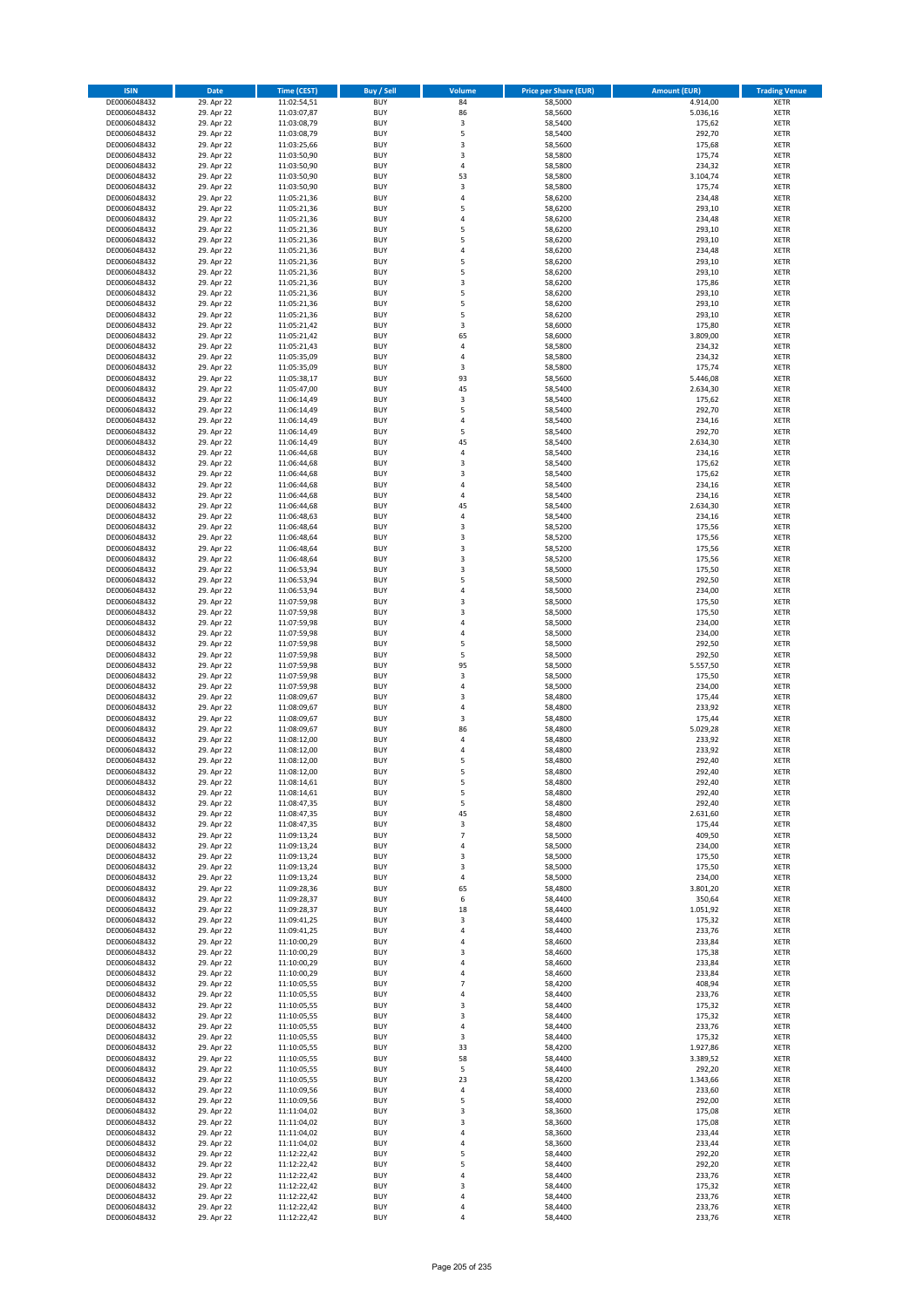| <b>ISIN</b>                  | <b>Date</b>              | Time (CEST)                | <b>Buy / Sell</b>        | Volume         | <b>Price per Share (EUR)</b> | <b>Amount (EUR)</b> | <b>Trading Venue</b>       |
|------------------------------|--------------------------|----------------------------|--------------------------|----------------|------------------------------|---------------------|----------------------------|
| DE0006048432                 | 29. Apr 22               | 11:12:22,42                | <b>BUY</b>               | 4              | 58,4400                      | 233,76              | <b>XETR</b>                |
| DE0006048432                 | 29. Apr 22               | 11:12:22,42                | <b>BUY</b>               | 4              | 58,4400                      | 233,76              | <b>XETR</b>                |
| DE0006048432                 | 29. Apr 22               | 11:12:22,42                | <b>BUY</b>               | 4              | 58,4400                      | 233,76              | <b>XETR</b>                |
| DE0006048432<br>DE0006048432 | 29. Apr 22<br>29. Apr 22 | 11:12:22,42<br>11:12:22,42 | <b>BUY</b><br><b>BUY</b> | 5<br>80        | 58,4400<br>58,4400           | 292,20<br>4.675,20  | <b>XETR</b><br><b>XETR</b> |
| DE0006048432                 | 29. Apr 22               | 11:12:22,42                | <b>BUY</b>               | 4              | 58,4400                      | 233,76              | <b>XETR</b>                |
| DE0006048432                 | 29. Apr 22               | 11:12:22,42                | <b>BUY</b>               | 4              | 58,4400                      | 233,76              | <b>XETR</b>                |
| DE0006048432                 | 29. Apr 22               | 11:12:36,96                | <b>BUY</b>               | 66             | 58,4000                      | 3.854,40            | <b>XETR</b>                |
| DE0006048432                 | 29. Apr 22               | 11:12:39,62                | <b>BUY</b>               | 51             | 58,3800                      | 2.977,38            | <b>XETR</b>                |
| DE0006048432                 | 29. Apr 22               | 11:13:20,38                | <b>BUY</b>               | 3              | 58,4000                      | 175,20              | <b>XETR</b>                |
| DE0006048432                 | 29. Apr 22               | 11:13:20,38                | <b>BUY</b>               | 4              | 58,4000                      | 233,60              | <b>XETR</b>                |
| DE0006048432<br>DE0006048432 | 29. Apr 22<br>29. Apr 22 | 11:13:20,38<br>11:13:20,38 | <b>BUY</b><br><b>BUY</b> | 5<br>5         | 58,4000<br>58,4000           | 292,00<br>292,00    | <b>XETR</b><br><b>XETR</b> |
| DE0006048432                 | 29. Apr 22               | 11:13:20,38                | <b>BUY</b>               | 3              | 58,4000                      | 175,20              | <b>XETR</b>                |
| DE0006048432                 | 29. Apr 22               | 11:13:20,38                | <b>BUY</b>               | 87             | 58,4000                      | 5.080,80            | <b>XETR</b>                |
| DE0006048432                 | 29. Apr 22               | 11:14:11,10                | <b>BUY</b>               | 3              | 58,4000                      | 175,20              | <b>XETR</b>                |
| DE0006048432                 | 29. Apr 22               | 11:14:11,10                | <b>BUY</b>               | 4              | 58,4000                      | 233,60              | <b>XETR</b>                |
| DE0006048432                 | 29. Apr 22               | 11:14:11,10                | <b>BUY</b>               | 4              | 58,4000                      | 233,60              | <b>XETR</b>                |
| DE0006048432                 | 29. Apr 22               | 11:14:11,10                | <b>BUY</b>               | 4              | 58,4000                      | 233,60              | <b>XETR</b>                |
| DE0006048432                 | 29. Apr 22               | 11:14:11,10                | <b>BUY</b>               | 4              | 58,4000                      | 233,60              | <b>XETR</b>                |
| DE0006048432                 | 29. Apr 22               | 11:14:11,10                | <b>BUY</b>               | 3              | 58,4000                      | 175,20              | <b>XETR</b>                |
| DE0006048432<br>DE0006048432 | 29. Apr 22<br>29. Apr 22 | 11:14:11,10<br>11:14:11,10 | <b>BUY</b><br><b>BUY</b> | 4<br>5         | 58,4000<br>58,4000           | 233,60<br>292,00    | <b>XETR</b><br><b>XETR</b> |
| DE0006048432                 | 29. Apr 22               | 11:14:11,10                | <b>BUY</b>               | 4              | 58,4000                      | 233,60              | <b>XETR</b>                |
| DE0006048432                 | 29. Apr 22               | 11:15:16,12                | <b>BUY</b>               | 4              | 58,4600                      | 233,84              | <b>XETR</b>                |
| DE0006048432                 | 29. Apr 22               | 11:15:16,12                | <b>BUY</b>               | 3              | 58,4600                      | 175,38              | <b>XETR</b>                |
| DE0006048432                 | 29. Apr 22               | 11:15:16,12                | <b>BUY</b>               | 56             | 58,4600                      | 3.273,76            | <b>XETR</b>                |
| DE0006048432                 | 29. Apr 22               | 11:15:16,12                | <b>BUY</b>               | 5              | 58,4600                      | 292,30              | <b>XETR</b>                |
| DE0006048432                 | 29. Apr 22               | 11:15:55,25                | <b>BUY</b>               | 3              | 58,4600                      | 175,38              | <b>XETR</b>                |
| DE0006048432                 | 29. Apr 22               | 11:15:55,25                | <b>BUY</b><br><b>BUY</b> | 5              | 58,4600                      | 292,30              | <b>XETR</b>                |
| DE0006048432<br>DE0006048432 | 29. Apr 22<br>29. Apr 22 | 11:15:55,25<br>11:15:55,25 | <b>BUY</b>               | 4<br>4         | 58,4600<br>58,4600           | 233,84<br>233,84    | <b>XETR</b><br><b>XETR</b> |
| DE0006048432                 | 29. Apr 22               | 11:15:55,25                | <b>BUY</b>               | 3              | 58,4600                      | 175,38              | <b>XETR</b>                |
| DE0006048432                 | 29. Apr 22               | 11:15:55,25                | <b>BUY</b>               | 3              | 58,4600                      | 175,38              | <b>XETR</b>                |
| DE0006048432                 | 29. Apr 22               | 11:15:55,25                | <b>BUY</b>               | 60             | 58,4600                      | 3.507,60            | <b>XETR</b>                |
| DE0006048432                 | 29. Apr 22               | 11:16:00,61                | <b>BUY</b>               | 5              | 58,4600                      | 292,30              | <b>XETR</b>                |
| DE0006048432                 | 29. Apr 22               | 11:16:00,61                | <b>BUY</b>               | 4              | 58,4600                      | 233,84              | <b>XETR</b>                |
| DE0006048432                 | 29. Apr 22               | 11:16:00,61                | <b>BUY</b>               | 71             | 58,4600                      | 4.150,66            | <b>XETR</b>                |
| DE0006048432                 | 29. Apr 22               | 11:16:23,98                | <b>BUY</b>               | 3              | 58,4600                      | 175,38              | <b>XETR</b>                |
| DE0006048432<br>DE0006048432 | 29. Apr 22<br>29. Apr 22 | 11:16:23,98<br>11:17:10,97 | <b>BUY</b><br><b>BUY</b> | 5<br>5         | 58,4600<br>58,4800           | 292,30<br>292,40    | <b>XETR</b><br><b>XETR</b> |
| DE0006048432                 | 29. Apr 22               | 11:17:10,97                | <b>BUY</b>               | 3              | 58,4800                      | 175,44              | <b>XETR</b>                |
| DE0006048432                 | 29. Apr 22               | 11:17:10,97                | <b>BUY</b>               | 3              | 58,4800                      | 175,44              | <b>XETR</b>                |
| DE0006048432                 | 29. Apr 22               | 11:17:10,97                | <b>BUY</b>               | 5              | 58,4800                      | 292,40              | <b>XETR</b>                |
| DE0006048432                 | 29. Apr 22               | 11:17:11,49                | <b>BUY</b>               | 39             | 58,4600                      | 2.279,94            | <b>XETR</b>                |
| DE0006048432                 | 29. Apr 22               | 11:17:27,96                | <b>BUY</b>               | $\overline{7}$ | 58,4600                      | 409,22              | <b>XETR</b>                |
| DE0006048432                 | 29. Apr 22               | 11:17:27,96                | <b>BUY</b>               | 3              | 58,4600                      | 175,38              | <b>XETR</b>                |
| DE0006048432                 | 29. Apr 22               | 11:17:27,96                | <b>BUY</b>               | 4              | 58,4600                      | 233,84              | <b>XETR</b>                |
| DE0006048432                 | 29. Apr 22               | 11:17:27,96                | <b>BUY</b>               | 8              | 58,4600                      | 467,68              | <b>XETR</b>                |
| DE0006048432<br>DE0006048432 | 29. Apr 22<br>29. Apr 22 | 11:17:36,47<br>11:17:36,47 | <b>BUY</b><br><b>BUY</b> | 4<br>3         | 58,4400<br>58,4400           | 233,76<br>175,32    | <b>XETR</b><br><b>XETR</b> |
| DE0006048432                 | 29. Apr 22               | 11:17:36,47                | <b>BUY</b>               | 4              | 58,4400                      | 233,76              | <b>XETR</b>                |
| DE0006048432                 | 29. Apr 22               | 11:17:36,47                | <b>BUY</b>               | 45             | 58,4400                      | 2.629,80            | <b>XETR</b>                |
| DE0006048432                 | 29. Apr 22               | 11:18:15,77                | <b>BUY</b>               | 5              | 58,4400                      | 292,20              | <b>XETR</b>                |
| DE0006048432                 | 29. Apr 22               | 11:18:15,77                | <b>BUY</b>               | 5              | 58,4400                      | 292,20              | <b>XETR</b>                |
| DE0006048432                 | 29. Apr 22               | 11:18:15,77                | <b>BUY</b>               | 5              | 58,4400                      | 292,20              | <b>XETR</b>                |
| DE0006048432                 | 29. Apr 22               | 11:18:15,77                | <b>BUY</b>               | 3              | 58,4400                      | 175,32              | <b>XETR</b>                |
| DE0006048432                 | 29. Apr 22               | 11:18:15,77                | <b>BUY</b>               | 4              | 58,4400                      | 233,76              | <b>XETR</b>                |
| DE0006048432<br>DE0006048432 | 29. Apr 22               | 11:18:15,77                | <b>BUY</b><br><b>BUY</b> | 4<br>5         | 58,4400                      | 233,76              | <b>XETR</b><br><b>XETR</b> |
| DE0006048432                 | 29. Apr 22<br>29. Apr 22 | 11:18:15,77<br>11:18:15,77 | <b>BUY</b>               | 14             | 58,4400<br>58,4400           | 292,20<br>818,16    | <b>XETR</b>                |
| DE0006048432                 | 29. Apr 22               | 11:18:15,77                | <b>BUY</b>               | 33             | 58,4400                      | 1.928,52            | <b>XETR</b>                |
| DE0006048432                 | 29. Apr 22               | 11:18:17,35                | <b>BUY</b>               | 5              | 58,4200                      | 292,10              | <b>XETR</b>                |
| DE0006048432                 | 29. Apr 22               | 11:18:30,52                | <b>BUY</b>               | 4              | 58,4200                      | 233,68              | <b>XETR</b>                |
| DE0006048432                 | 29. Apr 22               | 11:18:30,52                | BUY                      | 5              | 58,4200                      | 292,10              | <b>XETR</b>                |
| DE0006048432                 | 29. Apr 22               | 11:18:30,52                | <b>BUY</b>               | 55             | 58,4200                      | 3.213,10            | <b>XETR</b>                |
| DE0006048432                 | 29. Apr 22               | 11:18:35,54                | <b>BUY</b>               | 5              | 58,4200                      | 292,10              | <b>XETR</b>                |
| DE0006048432<br>DE0006048432 | 29. Apr 22<br>29. Apr 22 | 11:18:35,54<br>11:18:55,66 | <b>BUY</b><br><b>BUY</b> | 4<br>4         | 58,4200<br>58,4200           | 233,68<br>233,68    | XETR<br><b>XETR</b>        |
| DE0006048432                 | 29. Apr 22               | 11:18:55,66                | <b>BUY</b>               | 3              | 58,4200                      | 175,26              | <b>XETR</b>                |
| DE0006048432                 | 29. Apr 22               | 11:18:55,66                | <b>BUY</b>               | 3              | 58,4200                      | 175,26              | <b>XETR</b>                |
| DE0006048432                 | 29. Apr 22               | 11:18:55,66                | <b>BUY</b>               | 81             | 58,4200                      | 4.732,02            | <b>XETR</b>                |
| DE0006048432                 | 29. Apr 22               | 11:19:26,08                | <b>BUY</b>               | 5              | 58,4600                      | 292,30              | <b>XETR</b>                |
| DE0006048432                 | 29. Apr 22               | 11:19:26,08                | <b>BUY</b>               | 5              | 58,4600                      | 292,30              | <b>XETR</b>                |
| DE0006048432                 | 29. Apr 22               | 11:19:26,08                | <b>BUY</b>               | 3              | 58,4600                      | 175,38              | <b>XETR</b>                |
| DE0006048432<br>DE0006048432 | 29. Apr 22<br>29. Apr 22 | 11:19:26,08<br>11:19:52,41 | <b>BUY</b><br><b>BUY</b> | 5<br>5         | 58,4600<br>58,4600           | 292,30<br>292,30    | <b>XETR</b><br><b>XETR</b> |
| DE0006048432                 | 29. Apr 22               | 11:19:52,41                | <b>BUY</b>               | 3              | 58,4600                      | 175,38              | <b>XETR</b>                |
| DE0006048432                 | 29. Apr 22               | 11:19:52,41                | <b>BUY</b>               | 3              | 58,4600                      | 175,38              | <b>XETR</b>                |
| DE0006048432                 | 29. Apr 22               | 11:20:29,21                | <b>BUY</b>               | 4              | 58,4800                      | 233,92              | <b>XETR</b>                |
| DE0006048432                 | 29. Apr 22               | 11:20:29,21                | <b>BUY</b>               | 3              | 58,4800                      | 175,44              | <b>XETR</b>                |
| DE0006048432                 | 29. Apr 22               | 11:20:29,21                | <b>BUY</b>               | 3              | 58,4800                      | 175,44              | <b>XETR</b>                |
| DE0006048432                 | 29. Apr 22               | 11:20:29,21                | <b>BUY</b>               | 91             | 58,4800                      | 5.321,68            | XETR                       |
| DE0006048432                 | 29. Apr 22               | 11:20:39,25                | <b>BUY</b>               | 3              | 58,4600                      | 175,38              | <b>XETR</b>                |
| DE0006048432<br>DE0006048432 | 29. Apr 22<br>29. Apr 22 | 11:20:39,25<br>11:20:39,25 | <b>BUY</b><br><b>BUY</b> | 5<br>4         | 58,4600<br>58,4600           | 292,30<br>233,84    | <b>XETR</b><br><b>XETR</b> |
| DE0006048432                 | 29. Apr 22               | 11:21:02,80                | <b>BUY</b>               | 4              | 58,4400                      | 233,76              | <b>XETR</b>                |
| DE0006048432                 | 29. Apr 22               | 11:21:02,80                | <b>BUY</b>               | 3              | 58,4400                      | 175,32              | <b>XETR</b>                |
| DE0006048432                 | 29. Apr 22               | 11:21:02,80                | <b>BUY</b>               | 3              | 58,4400                      | 175,32              | <b>XETR</b>                |
| DE0006048432                 | 29. Apr 22               | 11:21:02,80                | <b>BUY</b>               | 4              | 58,4400                      | 233,76              | <b>XETR</b>                |
| DE0006048432                 | 29. Apr 22               | 11:21:02,80                | <b>BUY</b>               | 4              | 58,4400                      | 233,76              | <b>XETR</b>                |
| DE0006048432                 | 29. Apr 22               | 11:21:02,80                | <b>BUY</b>               | 74             | 58,4400                      | 4.324,56            | <b>XETR</b>                |
| DE0006048432                 | 29. Apr 22               | 11:21:21,32                | <b>BUY</b>               | 5              | 58,4200                      | 292,10              | <b>XETR</b>                |
| DE0006048432<br>DE0006048432 | 29. Apr 22<br>29. Apr 22 | 11:22:06,79<br>11:22:06,79 | <b>BUY</b><br><b>BUY</b> | 4<br>3         | 58,4200<br>58,4200           | 233,68<br>175,26    | XETR<br><b>XETR</b>        |
| DE0006048432                 | 29. Apr 22               | 11:22:06,79                | <b>BUY</b>               | 3              | 58,4200                      | 175,26              | <b>XETR</b>                |
| DE0006048432                 | 29. Apr 22               | 11:22:06,79                | <b>BUY</b>               | 5              | 58,4200                      | 292,10              | <b>XETR</b>                |
| DE0006048432                 | 29. Apr 22               | 11:22:06,79                | <b>BUY</b>               | 5              | 58,4200                      | 292,10              | <b>XETR</b>                |
| DE0006048432                 | 29. Apr 22               | 11:22:06,79                | <b>BUY</b>               | 3              | 58,4200                      | 175,26              | <b>XETR</b>                |
| DE0006048432                 | 29. Apr 22               | 11:22:06,79                | <b>BUY</b>               | 4              | 58,4200                      | 233,68              | <b>XETR</b>                |
| DE0006048432                 | 29. Apr 22               | 11:22:06,79                | <b>BUY</b>               | 5              | 58,4200                      | 292,10              | <b>XETR</b>                |
| DE0006048432<br>DE0006048432 | 29. Apr 22<br>29. Apr 22 | 11:22:06,79<br>11:22:14,52 | <b>BUY</b><br><b>BUY</b> | 45<br>3        | 58,4200<br>58,4000           | 2.628,90<br>175,20  | XETR<br><b>XETR</b>        |
| DE0006048432                 | 29. Apr 22               | 11:22:14,52                | <b>BUY</b>               | 3              | 58,4000                      | 175,20              | <b>XETR</b>                |
| DE0006048432                 | 29. Apr 22               | 11:22:14,52                | <b>BUY</b>               | 4              | 58,4000                      | 233,60              | <b>XETR</b>                |
| DE0006048432                 | 29. Apr 22               | 11:22:14,52                | <b>BUY</b>               | 51             | 58,4000                      | 2.978,40            | XETR                       |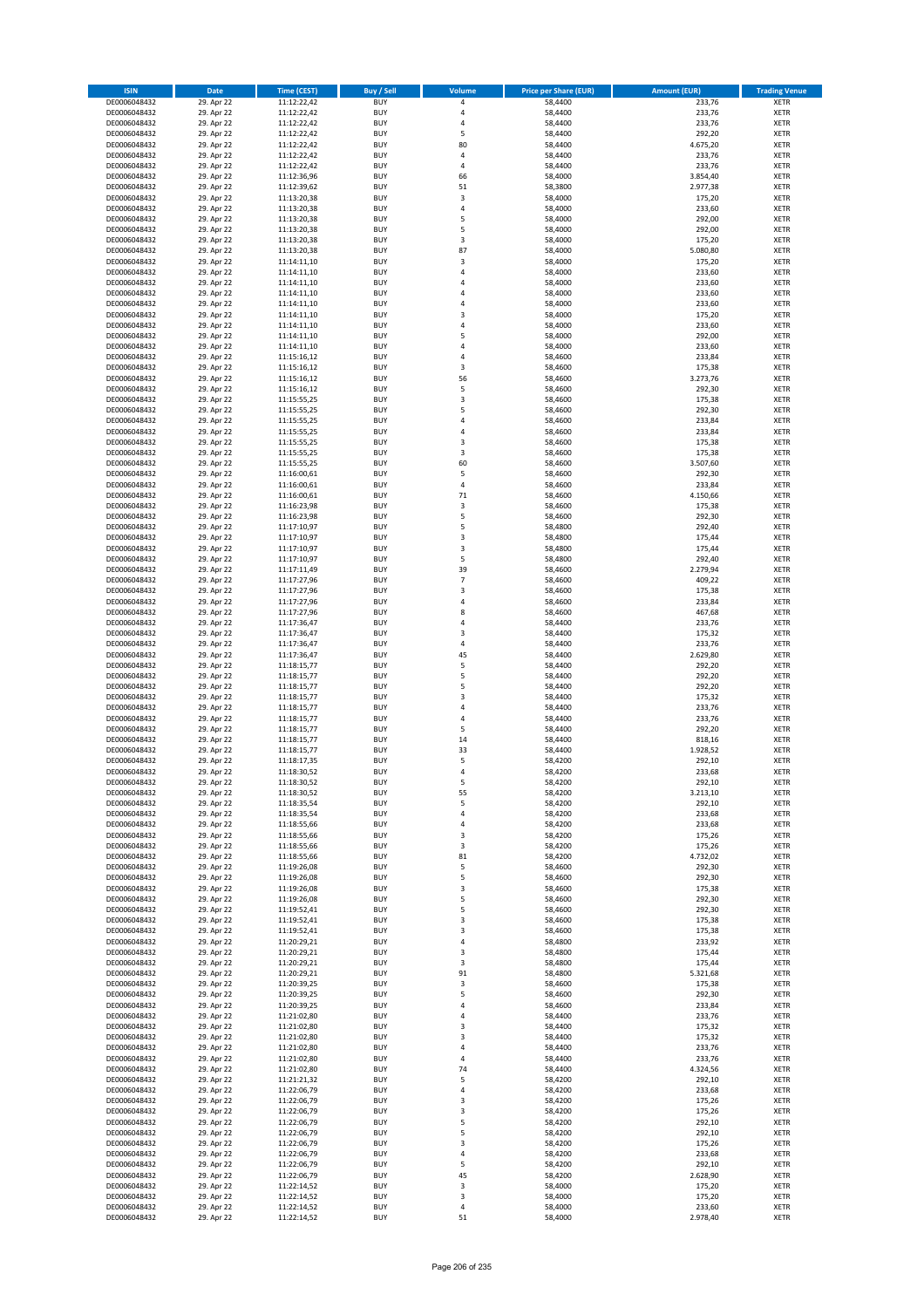| <b>ISIN</b>                  | <b>Date</b>              | <b>Time (CEST)</b>         | <b>Buy / Sell</b>        | Volume                        | <b>Price per Share (EUR)</b> | <b>Amount (EUR)</b> | <b>Trading Venue</b>       |
|------------------------------|--------------------------|----------------------------|--------------------------|-------------------------------|------------------------------|---------------------|----------------------------|
| DE0006048432                 | 29. Apr 22               | 11:22:50,34                | <b>BUY</b>               | 4                             | 58,4200                      | 233,68              | <b>XETR</b>                |
| DE0006048432                 | 29. Apr 22               | 11:22:50,34                | <b>BUY</b>               | 3                             | 58,4200                      | 175,26              | <b>XETR</b>                |
| DE0006048432                 | 29. Apr 22               | 11:22:50,34                | <b>BUY</b>               | 5                             | 58,4200                      | 292,10              | <b>XETR</b>                |
| DE0006048432<br>DE0006048432 | 29. Apr 22<br>29. Apr 22 | 11:22:50,34<br>11:22:50,34 | <b>BUY</b><br><b>BUY</b> | 3<br>4                        | 58,4200<br>58,4200           | 175,26<br>233,68    | <b>XETR</b><br><b>XETR</b> |
| DE0006048432                 | 29. Apr 22               | 11:22:50,34                | <b>BUY</b>               | 73                            | 58,4200                      | 4.264,66            | <b>XETR</b>                |
| DE0006048432                 | 29. Apr 22               | 11:24:09,02                | <b>BUY</b>               | 4                             | 58,4000                      | 233,60              | <b>XETR</b>                |
| DE0006048432                 | 29. Apr 22               | 11:24:09,02                | <b>BUY</b>               | 5                             | 58,4000                      | 292,00              | <b>XETR</b>                |
| DE0006048432                 | 29. Apr 22               | 11:24:09,02                | <b>BUY</b>               | 3                             | 58,4000                      | 175,20              | <b>XETR</b>                |
| DE0006048432                 | 29. Apr 22               | 11:24:09,02                | <b>BUY</b>               | 4                             | 58,4000                      | 233,60              | <b>XETR</b>                |
| DE0006048432                 | 29. Apr 22               | 11:24:09,02                | <b>BUY</b>               | 5                             | 58,4000                      | 292,00              | <b>XETR</b>                |
| DE0006048432                 | 29. Apr 22<br>29. Apr 22 | 11:24:09,02                | <b>BUY</b><br><b>BUY</b> | 5<br>5                        | 58,4000                      | 292,00<br>292,00    | <b>XETR</b><br><b>XETR</b> |
| DE0006048432<br>DE0006048432 | 29. Apr 22               | 11:24:09,02<br>11:24:09,02 | <b>BUY</b>               | 4                             | 58,4000<br>58,4000           | 233,60              | <b>XETR</b>                |
| DE0006048432                 | 29. Apr 22               | 11:24:09,02                | <b>BUY</b>               | 5                             | 58,4000                      | 292,00              | <b>XETR</b>                |
| DE0006048432                 | 29. Apr 22               | 11:24:09,02                | <b>BUY</b>               | 4                             | 58,4000                      | 233,60              | <b>XETR</b>                |
| DE0006048432                 | 29. Apr 22               | 11:24:09,02                | <b>BUY</b>               | 4                             | 58,4000                      | 233,60              | <b>XETR</b>                |
| DE0006048432                 | 29. Apr 22               | 11:24:09,02                | <b>BUY</b>               | 4                             | 58,4000                      | 233,60              | <b>XETR</b>                |
| DE0006048432                 | 29. Apr 22               | 11:24:09,02                | <b>BUY</b>               | 38                            | 58,4000                      | 2.219,20            | <b>XETR</b>                |
| DE0006048432                 | 29. Apr 22               | 11:24:09,02                | <b>BUY</b>               | 3                             | 58,4000                      | 175,20              | <b>XETR</b>                |
| DE0006048432<br>DE0006048432 | 29. Apr 22<br>29. Apr 22 | 11:24:09,02<br>11:24:09,02 | <b>BUY</b><br><b>BUY</b> | 5<br>$\overline{\phantom{a}}$ | 58,4000<br>58,4000           | 292,00<br>408,80    | <b>XETR</b><br><b>XETR</b> |
| DE0006048432                 | 29. Apr 22               | 11:24:09,02                | <b>BUY</b>               | 15                            | 58,4000                      | 876,00              | <b>XETR</b>                |
| DE0006048432                 | 29. Apr 22               | 11:24:17,87                | <b>BUY</b>               | 60                            | 58,3800                      | 3.502,80            | <b>XETR</b>                |
| DE0006048432                 | 29. Apr 22               | 11:24:17,91                | <b>BUY</b>               | 4                             | 58,3800                      | 233,52              | <b>XETR</b>                |
| DE0006048432                 | 29. Apr 22               | 11:25:00,80                | <b>BUY</b>               | 4                             | 58,3800                      | 233,52              | <b>XETR</b>                |
| DE0006048432                 | 29. Apr 22               | 11:25:00,80                | <b>BUY</b>               | 5                             | 58,3800                      | 291,90              | <b>XETR</b>                |
| DE0006048432                 | 29. Apr 22               | 11:25:00,80                | <b>BUY</b>               | 5                             | 58,3800                      | 291,90              | <b>XETR</b>                |
| DE0006048432<br>DE0006048432 | 29. Apr 22<br>29. Apr 22 | 11:25:00,80<br>11:25:00,80 | <b>BUY</b><br><b>BUY</b> | 4<br>5                        | 58,3800<br>58,3800           | 233,52<br>291,90    | <b>XETR</b><br><b>XETR</b> |
| DE0006048432                 | 29. Apr 22               | 11:25:00,80                | <b>BUY</b>               | 4                             | 58,3800                      | 233,52              | <b>XETR</b>                |
| DE0006048432                 | 29. Apr 22               | 11:25:00,80                | <b>BUY</b>               | 4                             | 58,3800                      | 233,52              | <b>XETR</b>                |
| DE0006048432                 | 29. Apr 22               | 11:25:00,80                | <b>BUY</b>               | 92                            | 58,3800                      | 5.370,96            | <b>XETR</b>                |
| DE0006048432                 | 29. Apr 22               | 11:25:36,99                | <b>BUY</b>               | $\overline{7}$                | 58,3400                      | 408,38              | <b>XETR</b>                |
| DE0006048432                 | 29. Apr 22               | 11:25:36,99                | <b>BUY</b>               | 4                             | 58,3400                      | 233,36              | <b>XETR</b>                |
| DE0006048432                 | 29. Apr 22               | 11:25:36,99                | <b>BUY</b>               | 3                             | 58,3400                      | 175,02              | <b>XETR</b>                |
| DE0006048432                 | 29. Apr 22               | 11:25:36,99                | <b>BUY</b><br><b>BUY</b> | 4<br>3                        | 58,3400                      | 233,36              | <b>XETR</b><br><b>XETR</b> |
| DE0006048432<br>DE0006048432 | 29. Apr 22<br>29. Apr 22 | 11:25:59,10<br>11:25:59,10 | <b>BUY</b>               | 3                             | 58,3200<br>58,3200           | 174,96<br>174,96    | <b>XETR</b>                |
| DE0006048432                 | 29. Apr 22               | 11:25:59,10                | <b>BUY</b>               | 4                             | 58,3200                      | 233,28              | <b>XETR</b>                |
| DE0006048432                 | 29. Apr 22               | 11:25:59,10                | <b>BUY</b>               | 3                             | 58,3200                      | 174,96              | <b>XETR</b>                |
| DE0006048432                 | 29. Apr 22               | 11:25:59,10                | <b>BUY</b>               | 42                            | 58,3200                      | 2.449,44            | <b>XETR</b>                |
| DE0006048432                 | 29. Apr 22               | 11:26:15,99                | <b>BUY</b>               | 3                             | 58,3400                      | 175,02              | <b>XETR</b>                |
| DE0006048432                 | 29. Apr 22               | 11:26:15,99                | <b>BUY</b>               | 4                             | 58,3400                      | 233,36              | <b>XETR</b>                |
| DE0006048432                 | 29. Apr 22               | 11:26:15,99                | <b>BUY</b>               | 60                            | 58,3400                      | 3.500,40            | <b>XETR</b>                |
| DE0006048432<br>DE0006048432 | 29. Apr 22<br>29. Apr 22 | 11:26:15,99                | <b>BUY</b><br><b>BUY</b> | 3<br>3                        | 58,3400<br>58,3400           | 175,02<br>175,02    | <b>XETR</b><br><b>XETR</b> |
| DE0006048432                 | 29. Apr 22               | 11:26:15,99<br>11:26:39,41 | <b>BUY</b>               | 3                             | 58,3400                      | 175,02              | <b>XETR</b>                |
| DE0006048432                 | 29. Apr 22               | 11:26:45,24                | <b>BUY</b>               | 5                             | 58,3200                      | 291,60              | <b>XETR</b>                |
| DE0006048432                 | 29. Apr 22               | 11:26:45,24                | <b>BUY</b>               | 4                             | 58,3200                      | 233,28              | <b>XETR</b>                |
| DE0006048432                 | 29. Apr 22               | 11:26:45,24                | <b>BUY</b>               | 4                             | 58,3200                      | 233,28              | <b>XETR</b>                |
| DE0006048432                 | 29. Apr 22               | 11:26:45,24                | <b>BUY</b>               | 4                             | 58,3200                      | 233,28              | <b>XETR</b>                |
| DE0006048432                 | 29. Apr 22               | 11:26:45,24                | <b>BUY</b>               | 3                             | 58,3200                      | 174,96              | <b>XETR</b>                |
| DE0006048432<br>DE0006048432 | 29. Apr 22<br>29. Apr 22 | 11:26:45,24<br>11:26:45,24 | <b>BUY</b><br><b>BUY</b> | 4<br>56                       | 58,3200<br>58,3200           | 233,28<br>3.265,92  | <b>XETR</b><br><b>XETR</b> |
| DE0006048432                 | 29. Apr 22               | 11:26:45,83                | <b>BUY</b>               | 4                             | 58,3000                      | 233,20              | <b>XETR</b>                |
| DE0006048432                 | 29. Apr 22               | 11:26:56,92                | <b>BUY</b>               | 65                            | 58,2800                      | 3.788,20            | <b>XETR</b>                |
| DE0006048432                 | 29. Apr 22               | 11:26:56,92                | <b>BUY</b>               | 47                            | 58,2800                      | 2.739,16            | <b>XETR</b>                |
| DE0006048432                 | 29. Apr 22               | 11:26:56,92                | <b>BUY</b>               | 3                             | 58,2800                      | 174,84              | <b>XETR</b>                |
| DE0006048432                 | 29. Apr 22               | 11:26:56,92                | <b>BUY</b>               | 5                             | 58,2800                      | 291,40              | <b>XETR</b>                |
| DE0006048432                 | 29. Apr 22               | 11:27:25,12                | <b>BUY</b>               | 3                             | 58,2600                      | 174,78              | <b>XETR</b>                |
| DE0006048432<br>DE0006048432 | 29. Apr 22<br>29. Apr 22 | 11:27:25,12<br>11:27:25,12 | <b>BUY</b><br><b>BUY</b> | 3<br>5                        | 58,2600<br>58,2600           | 174,78<br>291,30    | <b>XETR</b><br><b>XETR</b> |
| DE0006048432                 | 29. Apr 22               | 11:27:25,12                | <b>BUY</b>               | 4                             | 58,2600                      | 233,04              | <b>XETR</b>                |
| DE0006048432                 | 29. Apr 22               | 11:27:26,08                | BUY                      | 4                             | 58,2200                      | 232,88              | <b>XETR</b>                |
| DE0006048432                 | 29. Apr 22               | 11:27:48,14                | <b>BUY</b>               | 4                             | 58,2200                      | 232,88              | XETR                       |
| DE0006048432                 | 29. Apr 22               | 11:27:48,14                | <b>BUY</b>               | 3                             | 58,2200                      | 174,66              | <b>XETR</b>                |
| DE0006048432                 | 29. Apr 22               | 11:27:48,14                | <b>BUY</b>               | 3                             | 58,2200                      | 174,66              | XETR                       |
| DE0006048432                 | 29. Apr 22               | 11:27:48,14                | <b>BUY</b>               | 5                             | 58,2200                      | 291,10              | <b>XETR</b>                |
| DE0006048432<br>DE0006048432 | 29. Apr 22<br>29. Apr 22 | 11:27:52,13<br>11:27:59,78 | <b>BUY</b><br><b>BUY</b> | 47<br>$\overline{2}$          | 58,2000<br>58,1400           | 2.735,40<br>116,28  | <b>XETR</b><br><b>XETR</b> |
| DE0006048432                 | 29. Apr 22               | 11:28:01,74                | <b>BUY</b>               | 4                             | 58,1400                      | 232,56              | <b>XETR</b>                |
| DE0006048432                 | 29. Apr 22               | 11:28:01,74                | <b>BUY</b>               | 24                            | 58,1400                      | 1.395,36            | <b>XETR</b>                |
| DE0006048432                 | 29. Apr 22               | 11:28:01,74                | <b>BUY</b>               | 26                            | 58,1400                      | 1.511,64            | <b>XETR</b>                |
| DE0006048432                 | 29. Apr 22               | 11:28:01,74                | <b>BUY</b>               | 14                            | 58,1400                      | 813,96              | <b>XETR</b>                |
| DE0006048432                 | 29. Apr 22               | 11:28:19,72                | <b>BUY</b>               | 4                             | 58,1800                      | 232,72              | <b>XETR</b>                |
| DE0006048432<br>DE0006048432 | 29. Apr 22<br>29. Apr 22 | 11:28:19,72<br>11:28:19,72 | <b>BUY</b><br><b>BUY</b> | 3<br>5                        | 58,1800<br>58,1800           | 174,54<br>290,90    | <b>XETR</b><br><b>XETR</b> |
| DE0006048432                 | 29. Apr 22               | 11:28:19,72                | <b>BUY</b>               | 4                             | 58,1800                      | 232,72              | <b>XETR</b>                |
| DE0006048432                 | 29. Apr 22               | 11:28:19,72                | <b>BUY</b>               | 4                             | 58,1800                      | 232,72              | <b>XETR</b>                |
| DE0006048432                 | 29. Apr 22               | 11:28:41,57                | <b>BUY</b>               | 5                             | 58,2000                      | 291,00              | <b>XETR</b>                |
| DE0006048432                 | 29. Apr 22               | 11:28:41,57                | <b>BUY</b>               | 3                             | 58,2000                      | 174,60              | <b>XETR</b>                |
| DE0006048432                 | 29. Apr 22               | 11:29:15,26                | <b>BUY</b>               | 4                             | 58,1400                      | 232,56              | XETR                       |
| DE0006048432                 | 29. Apr 22               | 11:29:15,26                | <b>BUY</b>               | 3                             | 58,1400                      | 174,42              | <b>XETR</b>                |
| DE0006048432<br>DE0006048432 | 29. Apr 22<br>29. Apr 22 | 11:29:15,26<br>11:29:15,26 | <b>BUY</b><br><b>BUY</b> | 5<br>46                       | 58,1400<br>58,1400           | 290,70<br>2.674,44  | <b>XETR</b><br><b>XETR</b> |
| DE0006048432                 | 29. Apr 22               | 11:29:20,16                | <b>BUY</b>               | 4                             | 58,1200                      | 232,48              | <b>XETR</b>                |
| DE0006048432                 | 29. Apr 22               | 11:29:20,16                | <b>BUY</b>               | 4                             | 58,1200                      | 232,48              | <b>XETR</b>                |
| DE0006048432                 | 29. Apr 22               | 11:29:22,67                | <b>BUY</b>               | 4                             | 58,1200                      | 232,48              | <b>XETR</b>                |
| DE0006048432                 | 29. Apr 22               | 11:30:57,17                | <b>BUY</b>               | 3                             | 58,2600                      | 174,78              | <b>XETR</b>                |
| DE0006048432                 | 29. Apr 22               | 11:30:57,17                | <b>BUY</b>               | 6                             | 58,2600                      | 349,56              | <b>XETR</b>                |
| DE0006048432<br>DE0006048432 | 29. Apr 22<br>29. Apr 22 | 11:30:57,17<br>11:30:57,17 | <b>BUY</b><br><b>BUY</b> | 3<br>3                        | 58,2600<br>58,2600           | 174,78<br>174,78    | <b>XETR</b><br><b>XETR</b> |
| DE0006048432                 | 29. Apr 22               | 11:30:57,17                | <b>BUY</b>               | 3                             | 58,2600                      | 174,78              | XETR                       |
| DE0006048432                 | 29. Apr 22               | 11:30:57,17                | <b>BUY</b>               | 4                             | 58,2600                      | 233,04              | <b>XETR</b>                |
| DE0006048432                 | 29. Apr 22               | 11:30:57,17                | <b>BUY</b>               | 4                             | 58,2600                      | 233,04              | <b>XETR</b>                |
| DE0006048432                 | 29. Apr 22               | 11:30:57,17                | <b>BUY</b>               | 4                             | 58,2600                      | 233,04              | <b>XETR</b>                |
| DE0006048432                 | 29. Apr 22               | 11:30:57,17                | <b>BUY</b>               | 3                             | 58,2600                      | 174,78              | <b>XETR</b>                |
| DE0006048432                 | 29. Apr 22               | 11:30:57,17                | <b>BUY</b>               | 4                             | 58,2600                      | 233,04              | <b>XETR</b>                |
| DE0006048432<br>DE0006048432 | 29. Apr 22<br>29. Apr 22 | 11:30:57,17<br>11:30:57,17 | <b>BUY</b><br><b>BUY</b> | 5<br>6                        | 58,2600<br>58,2600           | 291,30<br>349,56    | <b>XETR</b><br><b>XETR</b> |
| DE0006048432                 | 29. Apr 22               | 11:30:57,17                | <b>BUY</b>               | 4                             | 58,2600                      | 233,04              | XETR                       |
| DE0006048432                 | 29. Apr 22               | 11:30:57,17                | <b>BUY</b>               | 4                             | 58,2600                      | 233,04              | <b>XETR</b>                |
| DE0006048432                 | 29. Apr 22               | 11:30:57,17                | <b>BUY</b>               | 5                             | 58,2600                      | 291,30              | <b>XETR</b>                |
| DE0006048432                 | 29. Apr 22               | 11:30:57,17                | <b>BUY</b>               | 71                            | 58,2600                      | 4.136,46            | <b>XETR</b>                |
| DE0006048432                 | 29. Apr 22               | 11:30:57,17                | <b>BUY</b>               | 5                             | 58,2600                      | 291,30              | XETR                       |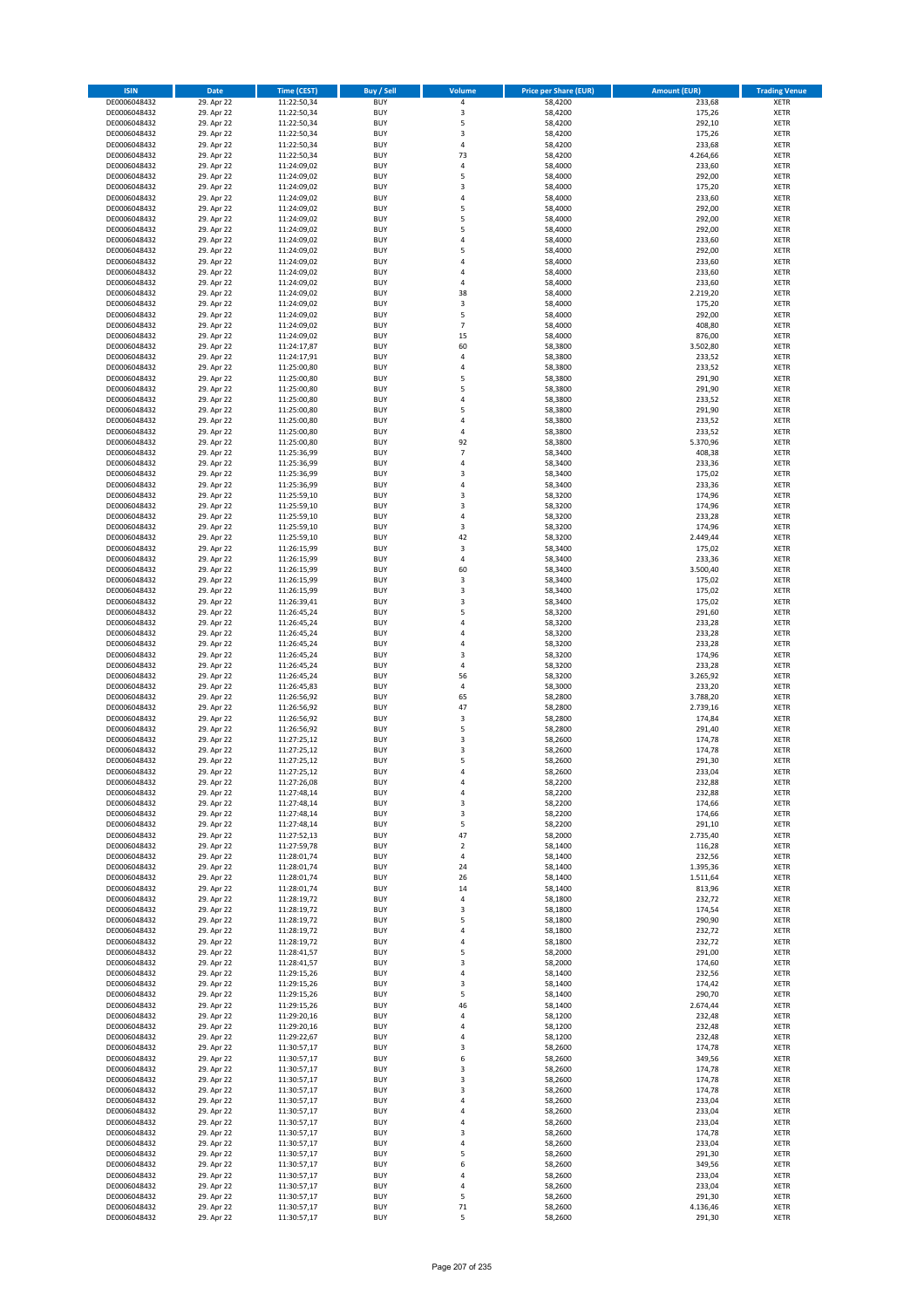| <b>ISIN</b>                  | <b>Date</b>              | <b>Time (CEST)</b>         | <b>Buy / Sell</b>        | <b>Volume</b>           | <b>Price per Share (EUR)</b> | <b>Amount (EUR)</b>  | <b>Trading Venue</b>       |
|------------------------------|--------------------------|----------------------------|--------------------------|-------------------------|------------------------------|----------------------|----------------------------|
| DE0006048432                 | 29. Apr 22               | 11:30:57,17                | <b>BUY</b>               | 6                       | 58,2600                      | 349,56               | <b>XETR</b>                |
| DE0006048432                 | 29. Apr 22               | 11:30:57,19                | <b>BUY</b>               | 4                       | 58,2400                      | 232,96               | <b>XETR</b>                |
| DE0006048432                 | 29. Apr 22               | 11:30:57,19                | <b>BUY</b>               | 47                      | 58,2400                      | 2.737,28             | <b>XETR</b>                |
| DE0006048432<br>DE0006048432 | 29. Apr 22<br>29. Apr 22 | 11:30:57,20<br>11:30:57,20 | <b>BUY</b><br><b>BUY</b> | 6<br>3                  | 58,2200<br>58,2200           | 349,32<br>174,66     | <b>XETR</b><br><b>XETR</b> |
| DE0006048432                 | 29. Apr 22               | 11:31:22,58                | <b>BUY</b>               | 4                       | 58,2600                      | 233,04               | <b>XETR</b>                |
| DE0006048432                 | 29. Apr 22               | 11:31:22,58                | <b>BUY</b>               | 4                       | 58,2600                      | 233,04               | <b>XETR</b>                |
| DE0006048432                 | 29. Apr 22               | 11:31:22,58                | <b>BUY</b>               | 3                       | 58,2600                      | 174,78               | <b>XETR</b>                |
| DE0006048432                 | 29. Apr 22               | 11:31:22,58                | <b>BUY</b>               | 5<br>5                  | 58,2600                      | 291,30               | <b>XETR</b>                |
| DE0006048432<br>DE0006048432 | 29. Apr 22<br>29. Apr 22 | 11:31:22,58<br>11:31:22,58 | <b>BUY</b><br><b>BUY</b> | 4                       | 58,2600<br>58,2600           | 291,30<br>233,04     | <b>XETR</b><br><b>XETR</b> |
| DE0006048432                 | 29. Apr 22               | 11:31:22,58                | <b>BUY</b>               | 44                      | 58,2600                      | 2.563,44             | <b>XETR</b>                |
| DE0006048432                 | 29. Apr 22               | 11:31:38,83                | <b>BUY</b>               | 4                       | 58,2400                      | 232,96               | <b>XETR</b>                |
| DE0006048432                 | 29. Apr 22               | 11:31:38,83                | <b>BUY</b>               | 5                       | 58,2400                      | 291,20               | <b>XETR</b>                |
| DE0006048432                 | 29. Apr 22               | 11:31:38,83                | <b>BUY</b>               | 4                       | 58,2400                      | 232,96               | <b>XETR</b>                |
| DE0006048432<br>DE0006048432 | 29. Apr 22<br>29. Apr 22 | 11:31:38,83<br>11:31:38,83 | <b>BUY</b><br><b>BUY</b> | 4<br>45                 | 58,2400<br>58,2400           | 232,96<br>2.620,80   | <b>XETR</b><br><b>XETR</b> |
| DE0006048432                 | 29. Apr 22               | 11:31:38,83                | <b>BUY</b>               | 4                       | 58,2400                      | 232,96               | <b>XETR</b>                |
| DE0006048432                 | 29. Apr 22               | 11:31:38,83                | <b>BUY</b>               | $\overline{\mathbf{c}}$ | 58,2400                      | 116,48               | <b>XETR</b>                |
| DE0006048432                 | 29. Apr 22               | 11:31:38,84                | <b>BUY</b>               | 5                       | 58,2400                      | 291,20               | <b>XETR</b>                |
| DE0006048432                 | 29. Apr 22               | 11:31:38,84                | <b>BUY</b>               | 3                       | 58,2400                      | 174,72               | <b>XETR</b>                |
| DE0006048432<br>DE0006048432 | 29. Apr 22<br>29. Apr 22 | 11:31:38,84<br>11:31:38,84 | <b>BUY</b><br><b>BUY</b> | 5<br>4                  | 58,2400<br>58,2400           | 291,20<br>232,96     | <b>XETR</b><br><b>XETR</b> |
| DE0006048432                 | 29. Apr 22               | 11:31:38,84                | <b>BUY</b>               | $\mathbf 1$             | 58,2400                      | 58,24                | <b>XETR</b>                |
| DE0006048432                 | 29. Apr 22               | 11:31:51,00                | <b>BUY</b>               | 5                       | 58,2000                      | 291,00               | <b>XETR</b>                |
| DE0006048432                 | 29. Apr 22               | 11:31:51,00                | <b>BUY</b>               | 5                       | 58,2000                      | 291,00               | <b>XETR</b>                |
| DE0006048432                 | 29. Apr 22               | 11:31:51,00                | <b>BUY</b>               | 63                      | 58,2000                      | 3.666,60             | <b>XETR</b>                |
| DE0006048432                 | 29. Apr 22<br>29. Apr 22 | 11:32:16,60                | <b>BUY</b><br><b>BUY</b> | 3                       | 58,1600                      | 174,48<br>174,48     | <b>XETR</b>                |
| DE0006048432<br>DE0006048432 | 29. Apr 22               | 11:32:16,60<br>11:32:16,60 | <b>BUY</b>               | 3<br>4                  | 58,1600<br>58,1600           | 232,64               | <b>XETR</b><br><b>XETR</b> |
| DE0006048432                 | 29. Apr 22               | 11:32:16,60                | <b>BUY</b>               | 65                      | 58,1600                      | 3.780,40             | <b>XETR</b>                |
| DE0006048432                 | 29. Apr 22               | 11:32:46,52                | <b>BUY</b>               | 3                       | 58,1400                      | 174,42               | <b>XETR</b>                |
| DE0006048432                 | 29. Apr 22               | 11:32:46,52                | <b>BUY</b>               | 4                       | 58,1400                      | 232,56               | <b>XETR</b>                |
| DE0006048432                 | 29. Apr 22               | 11:32:46,52                | <b>BUY</b>               | 4                       | 58,1400                      | 232,56               | <b>XETR</b>                |
| DE0006048432<br>DE0006048432 | 29. Apr 22<br>29. Apr 22 | 11:32:46,52<br>11:32:46,52 | <b>BUY</b><br><b>BUY</b> | 70<br>3                 | 58,1400<br>58,1400           | 4.069,80<br>174,42   | <b>XETR</b><br><b>XETR</b> |
| DE0006048432                 | 29. Apr 22               | 11:33:23,42                | <b>BUY</b>               | 5                       | 58,2000                      | 291,00               | <b>XETR</b>                |
| DE0006048432                 | 29. Apr 22               | 11:33:23,42                | <b>BUY</b>               | 4                       | 58,2000                      | 232,80               | <b>XETR</b>                |
| DE0006048432                 | 29. Apr 22               | 11:33:23,42                | <b>BUY</b>               | 4                       | 58,2000                      | 232,80               | <b>XETR</b>                |
| DE0006048432                 | 29. Apr 22               | 11:33:23,42                | <b>BUY</b>               | 4                       | 58,2000                      | 232,80               | <b>XETR</b>                |
| DE0006048432<br>DE0006048432 | 29. Apr 22<br>29. Apr 22 | 11:33:23,42<br>11:33:23,42 | <b>BUY</b><br><b>BUY</b> | 6<br>5                  | 58,2000<br>58,2000           | 349,20<br>291,00     | <b>XETR</b><br><b>XETR</b> |
| DE0006048432                 | 29. Apr 22               | 11:33:23,42                | <b>BUY</b>               | 5                       | 58,2000                      | 291,00               | <b>XETR</b>                |
| DE0006048432                 | 29. Apr 22               | 11:33:23,42                | <b>BUY</b>               | 5                       | 58,2000                      | 291,00               | <b>XETR</b>                |
| DE0006048432                 | 29. Apr 22               | 11:33:23,42                | <b>BUY</b>               | 5                       | 58,2000                      | 291,00               | <b>XETR</b>                |
| DE0006048432                 | 29. Apr 22               | 11:33:28,52                | <b>BUY</b>               | 3                       | 58,2000                      | 174,60               | <b>XETR</b>                |
| DE0006048432                 | 29. Apr 22               | 11:33:28,52                | <b>BUY</b><br><b>BUY</b> | 54<br>6                 | 58,2000                      | 3.142,80             | <b>XETR</b><br><b>XETR</b> |
| DE0006048432<br>DE0006048432 | 29. Apr 22<br>29. Apr 22 | 11:33:28,52<br>11:33:33,47 | <b>BUY</b>               | 5                       | 58,2000<br>58,1800           | 349,20<br>290,90     | <b>XETR</b>                |
| DE0006048432                 | 29. Apr 22               | 11:33:33,47                | <b>BUY</b>               | 4                       | 58,1800                      | 232,72               | <b>XETR</b>                |
| DE0006048432                 | 29. Apr 22               | 11:33:33,47                | <b>BUY</b>               | 4                       | 58,1800                      | 232,72               | <b>XETR</b>                |
| DE0006048432                 | 29. Apr 22               | 11:33:33,47                | <b>BUY</b>               | 5                       | 58,1800                      | 290,90               | <b>XETR</b>                |
| DE0006048432                 | 29. Apr 22               | 11:33:33,47                | <b>BUY</b><br><b>BUY</b> | 103<br>$\mathsf 3$      | 58,1800                      | 5.992,54<br>174,42   | <b>XETR</b>                |
| DE0006048432<br>DE0006048432 | 29. Apr 22<br>29. Apr 22 | 11:33:57,71<br>11:33:57,71 | <b>BUY</b>               | 5                       | 58,1400<br>58,1400           | 290,70               | <b>XETR</b><br><b>XETR</b> |
| DE0006048432                 | 29. Apr 22               | 11:34:46,33                | <b>BUY</b>               | 4                       | 58,1600                      | 232,64               | <b>XETR</b>                |
| DE0006048432                 | 29. Apr 22               | 11:34:46,33                | <b>BUY</b>               | 4                       | 58,1600                      | 232,64               | <b>XETR</b>                |
| DE0006048432                 | 29. Apr 22               | 11:34:46,33                | <b>BUY</b>               | 4                       | 58,1600                      | 232,64               | <b>XETR</b>                |
| DE0006048432                 | 29. Apr 22               | 11:34:46,33                | <b>BUY</b>               | 4                       | 58,1600                      | 232,64               | <b>XETR</b>                |
| DE0006048432<br>DE0006048432 | 29. Apr 22<br>29. Apr 22 | 11:34:46,33<br>11:34:46,33 | <b>BUY</b><br><b>BUY</b> | 4<br>4                  | 58,1600<br>58,1600           | 232,64<br>232,64     | <b>XETR</b><br><b>XETR</b> |
| DE0006048432                 | 29. Apr 22               | 11:34:46,33                | <b>BUY</b>               | 3                       | 58,1600                      | 174,48               | <b>XETR</b>                |
| DE0006048432                 | 29. Apr 22               | 11:34:46,33                | <b>BUY</b>               | 4                       | 58,1600                      | 232,64               | <b>XETR</b>                |
| DE0006048432                 | 29. Apr 22               | 11:34:46,33                | <b>BUY</b>               | 53                      | 58,1600                      | 3.082,48             | <b>XETR</b>                |
| DE0006048432                 | 29. Apr 22               | 11:34:46,33                | BUY                      | 5                       | 58,1600                      | 290,80               | <b>XETR</b>                |
| DE0006048432<br>DE0006048432 | 29. Apr 22<br>29. Apr 22 | 11:34:46,33<br>11:34:46,33 | <b>BUY</b><br><b>BUY</b> | 4<br>5                  | 58,1600<br>58,1600           | 232,64<br>290,80     | <b>XETR</b><br><b>XETR</b> |
| DE0006048432                 | 29. Apr 22               | 11:35:06,50                | <b>BUY</b>               | 4                       | 58,1800                      | 232,72               | XETR                       |
| DE0006048432                 | 29. Apr 22               | 11:35:06,50                | <b>BUY</b>               | 4                       | 58,1800                      | 232,72               | <b>XETR</b>                |
| DE0006048432                 | 29. Apr 22               | 11:35:44,54                | <b>BUY</b>               | 5                       | 58,1600                      | 290,80               | <b>XETR</b>                |
| DE0006048432                 | 29. Apr 22               | 11:35:44,54                | <b>BUY</b>               | 4                       | 58,1600                      | 232,64               | <b>XETR</b>                |
| DE0006048432<br>DE0006048432 | 29. Apr 22<br>29. Apr 22 | 11:35:44,54<br>11:35:44,54 | <b>BUY</b><br><b>BUY</b> | 3<br>3                  | 58,1600<br>58,1600           | 174,48<br>174,48     | <b>XETR</b><br><b>XETR</b> |
| DE0006048432                 | 29. Apr 22               | 11:35:44,54                | <b>BUY</b>               | 97                      | 58,1600                      | 5.641,52             | <b>XETR</b>                |
| DE0006048432                 | 29. Apr 22               | 11:36:28,89                | <b>BUY</b>               | 3                       | 58,2800                      | 174,84               | <b>XETR</b>                |
| DE0006048432                 | 29. Apr 22               | 11:36:28,89                | <b>BUY</b>               | 4                       | 58,2800                      | 233,12               | <b>XETR</b>                |
| DE0006048432                 | 29. Apr 22               | 11:36:28,89                | <b>BUY</b>               | 3                       | 58,2800                      | 174,84               | <b>XETR</b>                |
| DE0006048432<br>DE0006048432 | 29. Apr 22<br>29. Apr 22 | 11:36:28,89<br>11:36:28,89 | <b>BUY</b><br><b>BUY</b> | 3<br>4                  | 58,3000<br>58,2800           | 174,90<br>233,12     | <b>XETR</b><br><b>XETR</b> |
| DE0006048432                 | 29. Apr 22               | 11:36:28,89                | <b>BUY</b>               | 3                       | 58,3000                      | 174,90               | <b>XETR</b>                |
| DE0006048432                 | 29. Apr 22               | 11:36:28,89                | <b>BUY</b>               | 4                       | 58,3000                      | 233,20               | <b>XETR</b>                |
| DE0006048432                 | 29. Apr 22               | 11:36:28,89                | <b>BUY</b>               | 3                       | 58,3000                      | 174,90               | <b>XETR</b>                |
| DE0006048432                 | 29. Apr 22<br>29. Apr 22 | 11:36:28,89                | <b>BUY</b>               | 3<br>4                  | 58,3000<br>58,2800           | 174,90<br>233,12     | XETR<br><b>XETR</b>        |
| DE0006048432<br>DE0006048432 | 29. Apr 22               | 11:36:28,89<br>11:36:28,89 | <b>BUY</b><br><b>BUY</b> | 4                       | 58,2800                      | 233,12               | <b>XETR</b>                |
| DE0006048432                 | 29. Apr 22               | 11:36:28,89                | <b>BUY</b>               | 4                       | 58,3000                      | 233,20               | <b>XETR</b>                |
| DE0006048432                 | 29. Apr 22               | 11:36:28,89                | <b>BUY</b>               | 4                       | 58,2800                      | 233,12               | <b>XETR</b>                |
| DE0006048432                 | 29. Apr 22               | 11:36:28,89                | <b>BUY</b>               | 4                       | 58,2800                      | 233,12               | <b>XETR</b>                |
| DE0006048432<br>DE0006048432 | 29. Apr 22               | 11:36:28,89                | <b>BUY</b><br><b>BUY</b> | 58<br>52                | 58,2800<br>58,2600           | 3.380,24<br>3.029,52 | <b>XETR</b><br><b>XETR</b> |
| DE0006048432                 | 29. Apr 22<br>29. Apr 22 | 11:36:52,04<br>11:36:58,82 | <b>BUY</b>               | 5                       | 58,3000                      | 291,50               | <b>XETR</b>                |
| DE0006048432                 | 29. Apr 22               | 11:36:58,82                | <b>BUY</b>               | 57                      | 58,3000                      | 3.323,10             | <b>XETR</b>                |
| DE0006048432                 | 29. Apr 22               | 11:37:18,48                | <b>BUY</b>               | 3                       | 58,3400                      | 175,02               | <b>XETR</b>                |
| DE0006048432                 | 29. Apr 22               | 11:37:18,48                | <b>BUY</b>               | 5                       | 58,3400                      | 291,70               | XETR                       |
| DE0006048432                 | 29. Apr 22               | 11:37:18,48                | <b>BUY</b>               | 3                       | 58,3400                      | 175,02               | <b>XETR</b>                |
| DE0006048432<br>DE0006048432 | 29. Apr 22<br>29. Apr 22 | 11:37:18,48<br>11:37:18,48 | <b>BUY</b><br><b>BUY</b> | 4<br>5                  | 58,3400<br>58,3400           | 233,36<br>291,70     | <b>XETR</b><br><b>XETR</b> |
| DE0006048432                 | 29. Apr 22               | 11:37:18,48                | <b>BUY</b>               | 4                       | 58,3400                      | 233,36               | <b>XETR</b>                |
| DE0006048432                 | 29. Apr 22               | 11:37:18,48                | <b>BUY</b>               | 80                      | 58,3400                      | 4.667,20             | <b>XETR</b>                |
| DE0006048432                 | 29. Apr 22               | 11:37:18,48                | <b>BUY</b>               | 4                       | 58,3400                      | 233,36               | <b>XETR</b>                |
| DE0006048432                 | 29. Apr 22               | 11:37:27,32                | <b>BUY</b>               | 5                       | 58,3800                      | 291,90               | <b>XETR</b>                |
| DE0006048432<br>DE0006048432 | 29. Apr 22<br>29. Apr 22 | 11:37:29,33<br>11:37:29,33 | <b>BUY</b><br><b>BUY</b> | 4<br>3                  | 58,3600<br>58,3600           | 233,44<br>175,08     | XETR<br><b>XETR</b>        |
| DE0006048432                 | 29. Apr 22               | 11:37:29,33                | <b>BUY</b>               | 3                       | 58,3600                      | 175,08               | <b>XETR</b>                |
| DE0006048432                 | 29. Apr 22               | 11:37:29,56                | <b>BUY</b>               | 5                       | 58,3400                      | 291,70               | <b>XETR</b>                |
| DE0006048432                 | 29. Apr 22               | 11:37:36,27                | <b>BUY</b>               | $\overline{7}$          | 58,3000                      | 408,10               | <b>XETR</b>                |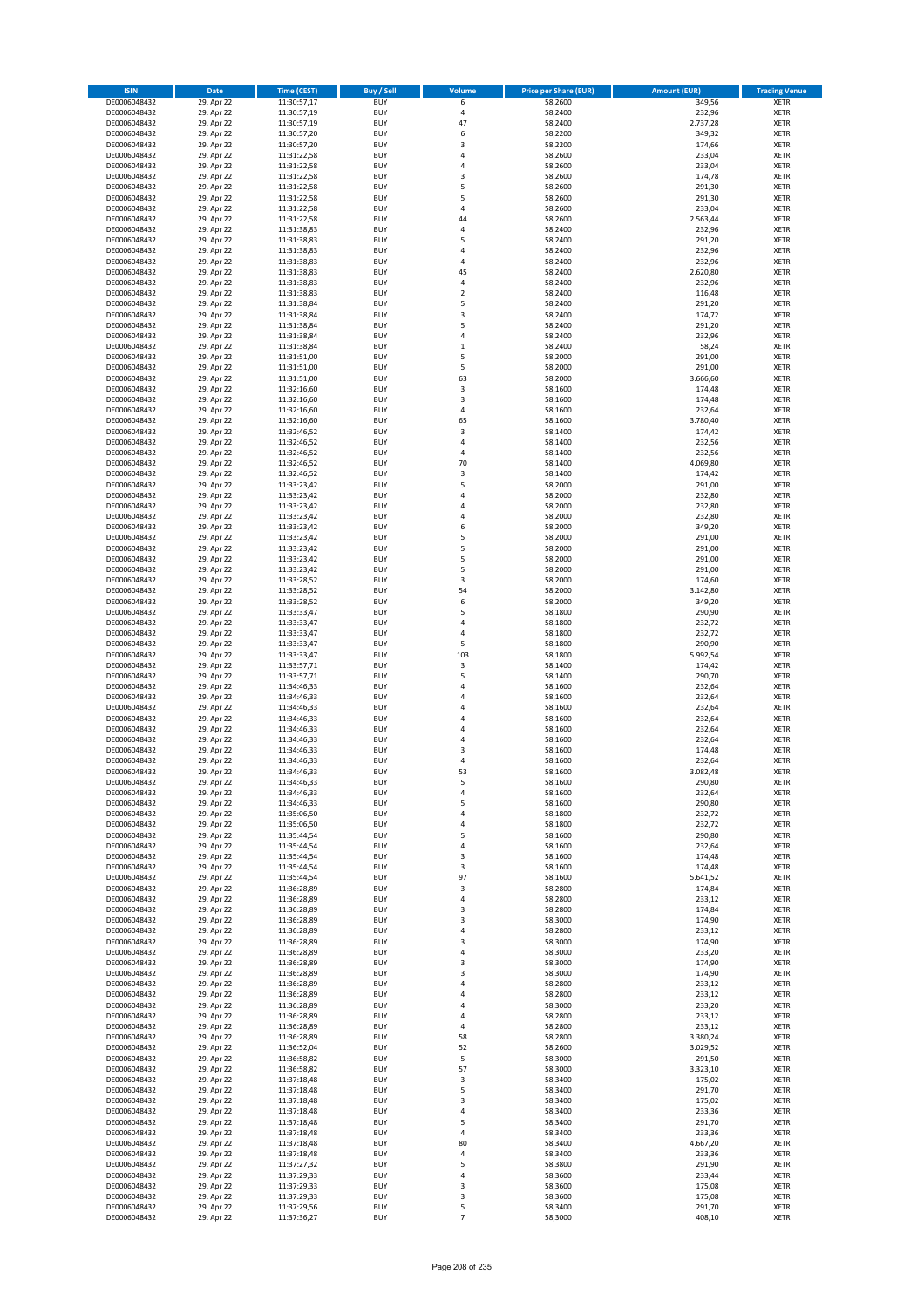| <b>ISIN</b>                  | <b>Date</b>              | <b>Time (CEST)</b>         | <b>Buy / Sell</b>        | Volume                  | <b>Price per Share (EUR)</b> | <b>Amount (EUR)</b> | <b>Trading Venue</b>       |
|------------------------------|--------------------------|----------------------------|--------------------------|-------------------------|------------------------------|---------------------|----------------------------|
| DE0006048432                 | 29. Apr 22               | 11:37:36,27                | <b>BUY</b>               | 45                      | 58,3000                      | 2.623,50            | <b>XETR</b>                |
| DE0006048432                 | 29. Apr 22               | 11:38:14,39                | <b>BUY</b>               | 5                       | 58,3400                      | 291,70              | <b>XETR</b>                |
| DE0006048432                 | 29. Apr 22               | 11:38:14,39                | <b>BUY</b>               | $\overline{4}$          | 58,3400                      | 233,36              | <b>XETR</b>                |
| DE0006048432                 | 29. Apr 22               | 11:38:14,39                | <b>BUY</b>               | 3                       | 58,3400                      | 175,02              | <b>XETR</b>                |
| DE0006048432                 | 29. Apr 22               | 11:38:14,39                | <b>BUY</b>               | 56                      | 58,3400                      | 3.267,04            | <b>XETR</b>                |
| DE0006048432                 | 29. Apr 22               | 11:38:14,39                | <b>BUY</b>               | 5                       | 58,3400                      | 291,70              | <b>XETR</b>                |
| DE0006048432                 | 29. Apr 22               | 11:38:50,51                | <b>BUY</b>               | 3                       | 58,3200                      | 174,96              | <b>XETR</b>                |
| DE0006048432                 | 29. Apr 22               | 11:38:50,51                | <b>BUY</b>               | 4                       | 58,3200                      | 233,28              | <b>XETR</b>                |
| DE0006048432                 | 29. Apr 22               | 11:38:50,51                | BUY                      | $\overline{3}$          | 58,3200                      | 174,96              | <b>XETR</b>                |
| DE0006048432                 | 29. Apr 22               | 11:38:50,51                | <b>BUY</b>               | 4                       | 58,3200                      | 233,28              | <b>XETR</b>                |
| DE0006048432                 | 29. Apr 22               | 11:38:50,51                | <b>BUY</b>               | $\overline{4}$          | 58,3200                      | 233,28              | <b>XETR</b>                |
| DE0006048432                 | 29. Apr 22               | 11:38:50,51                | <b>BUY</b>               | $\overline{4}$          | 58,3200                      | 233,28              | <b>XETR</b>                |
| DE0006048432                 | 29. Apr 22               | 11:38:50,51                | <b>BUY</b>               | $\overline{a}$          | 58,3200                      | 233,28              | <b>XETR</b>                |
| DE0006048432                 | 29. Apr 22               | 11:38:50,51                | <b>BUY</b><br><b>BUY</b> | 45<br>5                 | 58,3200                      | 2.624,40            | <b>XETR</b>                |
| DE0006048432<br>DE0006048432 | 29. Apr 22<br>29. Apr 22 | 11:38:50,51<br>11:39:52,20 | BUY                      | $\overline{a}$          | 58,3200<br>58,3000           | 291,60<br>233,20    | <b>XETR</b><br><b>XETR</b> |
| DE0006048432                 | 29. Apr 22               | 11:39:52,20                | <b>BUY</b>               | $\overline{3}$          | 58,3000                      | 174,90              | <b>XETR</b>                |
| DE0006048432                 | 29. Apr 22               | 11:39:52,20                | <b>BUY</b>               | 5                       | 58,3000                      | 291,50              | <b>XETR</b>                |
| DE0006048432                 | 29. Apr 22               | 11:39:52,20                | <b>BUY</b>               | 3                       | 58,3000                      | 174,90              | <b>XETR</b>                |
| DE0006048432                 | 29. Apr 22               | 11:39:52,20                | <b>BUY</b>               | 5                       | 58,3000                      | 291,50              | <b>XETR</b>                |
| DE0006048432                 | 29. Apr 22               | 11:39:52,20                | <b>BUY</b>               | 5                       | 58,3000                      | 291,50              | <b>XETR</b>                |
| DE0006048432                 | 29. Apr 22               | 11:39:52,20                | <b>BUY</b>               | 5                       | 58,3000                      | 291,50              | <b>XETR</b>                |
| DE0006048432                 | 29. Apr 22               | 11:39:52,20                | <b>BUY</b>               | $\overline{3}$          | 58,3000                      | 174,90              | <b>XETR</b>                |
| DE0006048432                 | 29. Apr 22               | 11:39:52,20                | <b>BUY</b>               | $\overline{4}$          | 58,3000                      | 233,20              | <b>XETR</b>                |
| DE0006048432                 | 29. Apr 22               | 11:39:52,20                | <b>BUY</b>               | 5                       | 58,3000                      | 291,50              | <b>XETR</b>                |
| DE0006048432                 | 29. Apr 22               | 11:39:52,20                | <b>BUY</b>               | 5                       | 58,3000                      | 291,50              | <b>XETR</b>                |
| DE0006048432                 | 29. Apr 22               | 11:39:52,20                | <b>BUY</b>               | 48                      | 58,3000                      | 2.798,40            | <b>XETR</b>                |
| DE0006048432                 | 29. Apr 22               | 11:39:52,20                | <b>BUY</b>               | 5                       | 58,3000                      | 291,50              | <b>XETR</b>                |
| DE0006048432                 | 29. Apr 22               | 11:39:52,21                | <b>BUY</b>               | 5                       | 58,3000                      | 291,50              | <b>XETR</b>                |
| DE0006048432                 | 29. Apr 22               | 11:39:53,65                | <b>BUY</b>               | $\overline{7}$          | 58,2800                      | 407,96              | <b>XETR</b>                |
| DE0006048432                 | 29. Apr 22               | 11:39:53,65                | <b>BUY</b>               | 50                      | 58,2800                      | 2.914,00            | <b>XETR</b>                |
| DE0006048432                 | 29. Apr 22               | 11:39:53,65                | <b>BUY</b>               | 5                       | 58,2800                      | 291,40              | <b>XETR</b>                |
| DE0006048432                 | 29. Apr 22               | 11:40:07,15                | <b>BUY</b>               | 3                       | 58,2600                      | 174,78              | <b>XETR</b>                |
| DE0006048432                 | 29. Apr 22               | 11:40:07,15                | <b>BUY</b>               | 3                       | 58,2600                      | 174,78              | <b>XETR</b>                |
| DE0006048432<br>DE0006048432 | 29. Apr 22               | 11:40:07,15                | <b>BUY</b>               | 75                      | 58,2600                      | 4.369,50            | <b>XETR</b>                |
| DE0006048432                 | 29. Apr 22<br>29. Apr 22 | 11:40:07,15<br>11:40:22,94 | <b>BUY</b><br><b>BUY</b> | 3<br>4                  | 58,2600<br>58,2400           | 174,78<br>232,96    | <b>XETR</b><br><b>XETR</b> |
| DE0006048432                 | 29. Apr 22               | 11:41:06,12                | <b>BUY</b>               | $\overline{\mathbf{3}}$ | 58,2000                      | 174,60              | <b>XETR</b>                |
| DE0006048432                 | 29. Apr 22               | 11:41:06,12                | <b>BUY</b>               | 3                       | 58,2000                      | 174,60              | <b>XETR</b>                |
| DE0006048432                 | 29. Apr 22               | 11:41:06,12                | <b>BUY</b>               | $\overline{\mathbf{3}}$ | 58,2000                      | 174,60              | <b>XETR</b>                |
| DE0006048432                 | 29. Apr 22               | 11:42:23,96                | <b>BUY</b>               | $\overline{a}$          | 58,2400                      | 232,96              | <b>XETR</b>                |
| DE0006048432                 | 29. Apr 22               | 11:42:23,96                | <b>BUY</b>               | $\overline{4}$          | 58,2400                      | 232,96              | <b>XETR</b>                |
| DE0006048432                 | 29. Apr 22               | 11:42:23,96                | <b>BUY</b>               | $\overline{\mathbf{3}}$ | 58,2400                      | 174,72              | <b>XETR</b>                |
| DE0006048432                 | 29. Apr 22               | 11:42:23,96                | <b>BUY</b>               | $\overline{\mathbf{3}}$ | 58,2400                      | 174,72              | <b>XETR</b>                |
| DE0006048432                 | 29. Apr 22               | 11:42:23,96                | <b>BUY</b>               | $\overline{\mathbf{3}}$ | 58,2400                      | 174,72              | <b>XETR</b>                |
| DE0006048432                 | 29. Apr 22               | 11:42:23,96                | <b>BUY</b>               | $\overline{4}$          | 58,2400                      | 232,96              | <b>XETR</b>                |
| DE0006048432                 | 29. Apr 22               | 11:42:23,96                | <b>BUY</b>               | 53                      | 58,2400                      | 3.086,72            | <b>XETR</b>                |
| DE0006048432                 | 29. Apr 22               | 11:42:23,96                | <b>BUY</b>               | 3                       | 58,2400                      | 174,72              | <b>XETR</b>                |
| DE0006048432                 | 29. Apr 22               | 11:42:23,96                | <b>BUY</b>               | 3                       | 58,2400                      | 174,72              | <b>XETR</b>                |
| DE0006048432                 | 29. Apr 22               | 11:42:23,99                | <b>BUY</b>               | 47                      | 58,2400                      | 2.737,28            | <b>XETR</b>                |
| DE0006048432                 | 29. Apr 22               | 11:42:28,70                | <b>BUY</b>               | 3                       | 58,2200                      | 174,66              | <b>XETR</b>                |
| DE0006048432                 | 29. Apr 22               | 11:42:28,70                | <b>BUY</b>               | $\overline{a}$          | 58,2200                      | 232,88              | <b>XETR</b>                |
| DE0006048432                 | 29. Apr 22               | 11:42:28,70                | <b>BUY</b>               | $\overline{\mathbf{3}}$ | 58,2200                      | 174,66              | <b>XETR</b>                |
| DE0006048432<br>DE0006048432 | 29. Apr 22               | 11:42:28,70                | <b>BUY</b><br><b>BUY</b> | 5<br>$\overline{a}$     | 58,2200                      | 291,10              | <b>XETR</b><br><b>XETR</b> |
|                              | 29. Apr 22<br>29. Apr 22 | 11:42:28,70                | <b>BUY</b>               | 4                       | 58,2200                      | 232,88              | <b>XETR</b>                |
| DE0006048432<br>DE0006048432 | 29. Apr 22               | 11:42:28,70<br>11:42:28,70 | <b>BUY</b>               | $\overline{a}$          | 58,2200<br>58,2200           | 232,88<br>232,88    | <b>XETR</b>                |
| DE0006048432                 | 29. Apr 22               | 11:42:28,70                | <b>BUY</b>               | 3                       | 58,2200                      | 174,66              | <b>XETR</b>                |
| DE0006048432                 | 29. Apr 22               | 11:42:57,81                | BUY                      | $\overline{a}$          | 58,2600                      | 233,04              | <b>XETR</b>                |
| DE0006048432                 | 29. Apr 22               | 11:42:57,81                | <b>BUY</b>               | $\overline{\mathbf{3}}$ | 58,2600                      | 174,78              | <b>XETR</b>                |
| DE0006048432                 | 29. Apr 22               | 11:42:57,81                | <b>BUY</b>               | 4                       | 58,2600                      | 233,04              | <b>XETR</b>                |
| DE0006048432                 | 29. Apr 22               | 11:43:33,88                | BUY                      | 5                       | 58,2400                      | 291,20              | <b>XETR</b>                |
| DE0006048432                 | 29. Apr 22               | 11:43:33,88                | BUY                      | $\overline{a}$          | 58,2400                      | 232,96              | <b>XETR</b>                |
| DE0006048432                 | 29. Apr 22               | 11:43:33,88                | <b>BUY</b>               | $\overline{3}$          | 58,2400                      | 174,72              | <b>XETR</b>                |
| DE0006048432                 | 29. Apr 22               | 11:43:33,88                | <b>BUY</b>               | 4                       | 58,2400                      | 232,96              | <b>XETR</b>                |
| DE0006048432                 | 29. Apr 22               | 11:43:33,88                | <b>BUY</b>               | 105                     | 58,2400                      | 6.115,20            | <b>XETR</b>                |
| DE0006048432                 | 29. Apr 22               | 11:43:33,88                | <b>BUY</b>               | 4                       | 58,2400                      | 232,96              | <b>XETR</b>                |
| DE0006048432                 | 29. Apr 22               | 11:43:33,88                | <b>BUY</b>               | 4                       | 58,2400                      | 232,96              | <b>XETR</b>                |
| DE0006048432                 | 29. Apr 22               | 11:43:33,88                | <b>BUY</b>               | 5                       | 58,2400                      | 291,20              | <b>XETR</b>                |
| DE0006048432                 | 29. Apr 22               | 11:43:36,19                | <b>BUY</b>               | 81                      | 58,2200                      | 4.715,82            | <b>XETR</b>                |
| DE0006048432                 | 29. Apr 22               | 11:44:01,66                | <b>BUY</b>               | 4                       | 58,2200                      | 232,88              | <b>XETR</b>                |
| DE0006048432                 | 29. Apr 22               | 11:44:01,66                | <b>BUY</b>               | 3                       | 58,2200                      | 174,66              | <b>XETR</b>                |
| DE0006048432                 | 29. Apr 22               | 11:44:01,66                | <b>BUY</b>               | $\overline{4}$          | 58,2200                      | 232,88              | <b>XETR</b>                |
| DE0006048432                 | 29. Apr 22               | 11:44:01,66                | <b>BUY</b>               | 5                       | 58,2200                      | 291,10              | <b>XETR</b>                |
| DE0006048432<br>DE0006048432 | 29. Apr 22<br>29. Apr 22 | 11:44:01,66<br>11:44:01,66 | <b>BUY</b><br><b>BUY</b> | 3<br>83                 | 58,2200<br>58,2200           | 174,66<br>4.832,26  | <b>XETR</b><br><b>XETR</b> |
| DE0006048432                 | 29. Apr 22               | 11:44:17,03                | <b>BUY</b>               | 3                       | 58,2000                      | 174,60              | <b>XETR</b>                |
| DE0006048432                 | 29. Apr 22               | 11:44:17,03                | <b>BUY</b>               | $\overline{\mathbf{3}}$ | 58,2000                      | 174,60              | <b>XETR</b>                |
| DE0006048432                 | 29. Apr 22               | 11:44:17,03                | <b>BUY</b>               | 4                       | 58,2000                      | 232,80              | <b>XETR</b>                |
| DE0006048432                 | 29. Apr 22               | 11:44:17,03                | <b>BUY</b>               | 3                       | 58,2000                      | 174,60              | <b>XETR</b>                |
| DE0006048432                 | 29. Apr 22               | 11:44:37,26                | <b>BUY</b>               | 5                       | 58,1600                      | 290,80              | <b>XETR</b>                |
| DE0006048432                 | 29. Apr 22               | 11:44:37,26                | <b>BUY</b>               | 3                       | 58,1600                      | 174,48              | <b>XETR</b>                |
| DE0006048432                 | 29. Apr 22               | 11:44:37,26                | <b>BUY</b>               | 5                       | 58,1600                      | 290,80              | <b>XETR</b>                |
| DE0006048432                 | 29. Apr 22               | 11:45:03,54                | <b>BUY</b>               | 3                       | 58,1600                      | 174,48              | <b>XETR</b>                |
| DE0006048432                 | 29. Apr 22               | 11:45:03,54                | <b>BUY</b>               | $\overline{\mathbf{3}}$ | 58,1600                      | 174,48              | <b>XETR</b>                |
| DE0006048432                 | 29. Apr 22               | 11:45:03,54                | <b>BUY</b>               | 3                       | 58,1600                      | 174,48              | <b>XETR</b>                |
| DE0006048432                 | 29. Apr 22               | 11:45:03,54                | <b>BUY</b>               | 48                      | 58,1600                      | 2.791,68            | <b>XETR</b>                |
| DE0006048432                 | 29. Apr 22               | 11:45:06,36                | <b>BUY</b>               | 3                       | 58,1400                      | 174,42              | <b>XETR</b>                |
| DE0006048432                 | 29. Apr 22               | 11:45:28,00                | <b>BUY</b>               | 4                       | 58,1200                      | 232,48              | <b>XETR</b>                |
| DE0006048432                 | 29. Apr 22               | 11:45:28,00                | <b>BUY</b>               | 4                       | 58,1200                      | 232,48              | <b>XETR</b>                |
| DE0006048432                 | 29. Apr 22               | 11:45:28,00                | <b>BUY</b>               | 5                       | 58,1200                      | 290,60              | <b>XETR</b>                |
| DE0006048432                 | 29. Apr 22               | 11:45:28,00                | <b>BUY</b>               | $\overline{\mathbf{3}}$ | 58,1200                      | 174,36              | <b>XETR</b>                |
| DE0006048432                 | 29. Apr 22               | 11:45:28,00                | <b>BUY</b>               | 5                       | 58,1200                      | 290,60              | <b>XETR</b>                |
| DE0006048432                 | 29. Apr 22               | 11:45:28,00                | <b>BUY</b>               | 5                       | 58,1200                      | 290,60              | <b>XETR</b>                |
| DE0006048432                 | 29. Apr 22               | 11:45:28,00                | <b>BUY</b>               | 45                      | 58,1200                      | 2.615,40            | <b>XETR</b>                |
| DE0006048432                 | 29. Apr 22<br>29. Apr 22 | 11:45:43,52                | <b>BUY</b><br><b>BUY</b> | 4<br>3                  | 58,1000<br>58,1000           | 232,40<br>174,30    | <b>XETR</b><br><b>XETR</b> |
| DE0006048432<br>DE0006048432 | 29. Apr 22               | 11:45:43,52<br>11:45:43,52 | <b>BUY</b>               | $\overline{\mathbf{3}}$ | 58,1000                      | 174,30              | <b>XETR</b>                |
| DE0006048432                 | 29. Apr 22               | 11:46:04,15                | <b>BUY</b>               | 4                       | 58,1400                      | 232,56              | <b>XETR</b>                |
| DE0006048432                 | 29. Apr 22               | 11:46:04,15                | <b>BUY</b>               | 4                       | 58,1400                      | 232,56              | <b>XETR</b>                |
| DE0006048432                 | 29. Apr 22               | 11:46:04,15                | <b>BUY</b>               | 5                       | 58,1400                      | 290,70              | <b>XETR</b>                |
| DE0006048432                 | 29. Apr 22               | 11:46:04,15                | <b>BUY</b>               | 4                       | 58,1400                      | 232,56              | <b>XETR</b>                |
| DE0006048432                 | 29. Apr 22               | 11:46:04,15                | <b>BUY</b>               | 76                      | 58,1400                      | 4.418,64            | <b>XETR</b>                |
| DE0006048432                 | 29. Apr 22               | 11:46:56,21                | <b>BUY</b>               | 6                       | 58,1200                      | 348,72              | <b>XETR</b>                |
| DE0006048432                 | 29. Apr 22               | 11:46:56,21                | <b>BUY</b>               | 5                       | 58,1200                      | 290,60              | <b>XETR</b>                |
| DE0006048432                 | 29. Apr 22               | 11:46:56,21                | <b>BUY</b>               | 4                       | 58,1200                      | 232,48              | <b>XETR</b>                |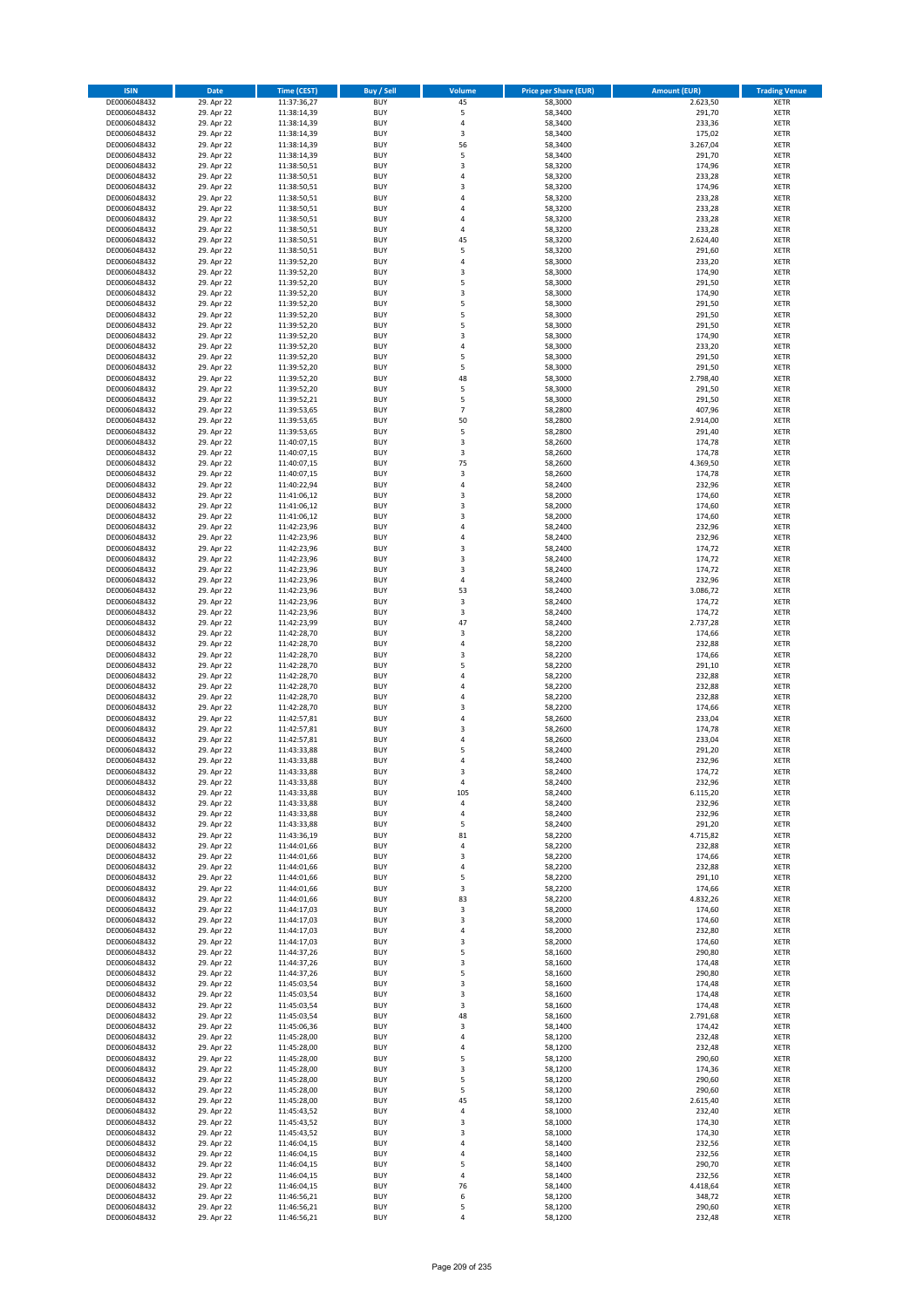| <b>ISIN</b>                  | <b>Date</b>              | <b>Time (CEST)</b>         | <b>Buy / Sell</b>        | <b>Volume</b>       | <b>Price per Share (EUR)</b> | <b>Amount (EUR)</b> | <b>Trading Venue</b>       |
|------------------------------|--------------------------|----------------------------|--------------------------|---------------------|------------------------------|---------------------|----------------------------|
| DE0006048432                 | 29. Apr 22               | 11:46:56,21                | <b>BUY</b>               | 3                   | 58,1200                      | 174,36              | <b>XETR</b>                |
| DE0006048432                 | 29. Apr 22               | 11:46:56,21                | <b>BUY</b>               | 3                   | 58,1200                      | 174,36              | <b>XETR</b>                |
| DE0006048432                 | 29. Apr 22               | 11:46:56,21                | <b>BUY</b>               | 4                   | 58,1200                      | 232,48              | <b>XETR</b>                |
| DE0006048432<br>DE0006048432 | 29. Apr 22<br>29. Apr 22 | 11:46:56,21<br>11:46:56,21 | <b>BUY</b><br><b>BUY</b> | 5<br>5              | 58,1200<br>58,1200           | 290,60<br>290,60    | <b>XETR</b><br><b>XETR</b> |
| DE0006048432                 | 29. Apr 22               | 11:46:56,21                | <b>BUY</b>               | 4                   | 58,1200                      | 232,48              | <b>XETR</b>                |
| DE0006048432                 | 29. Apr 22               | 11:46:56,21                | <b>BUY</b>               | 4                   | 58,1200                      | 232,48              | <b>XETR</b>                |
| DE0006048432                 | 29. Apr 22               | 11:46:56,21                | <b>BUY</b>               | 4                   | 58,1200                      | 232,48              | <b>XETR</b>                |
| DE0006048432                 | 29. Apr 22               | 11:46:56,21                | <b>BUY</b>               | 47                  | 58,1200                      | 2.731,64            | <b>XETR</b>                |
| DE0006048432                 | 29. Apr 22               | 11:46:56,21                | <b>BUY</b><br><b>BUY</b> | 5<br>4              | 58,1200                      | 290,60              | <b>XETR</b>                |
| DE0006048432<br>DE0006048432 | 29. Apr 22<br>29. Apr 22 | 11:46:56,21<br>11:46:56,21 | <b>BUY</b>               | 5                   | 58,1200<br>58,1200           | 232,48<br>290,60    | <b>XETR</b><br><b>XETR</b> |
| DE0006048432                 | 29. Apr 22               | 11:46:56,21                | <b>BUY</b>               | 5                   | 58,1200                      | 290,60              | <b>XETR</b>                |
| DE0006048432                 | 29. Apr 22               | 11:47:05,28                | <b>BUY</b>               | 4                   | 58,1400                      | 232,56              | <b>XETR</b>                |
| DE0006048432                 | 29. Apr 22               | 11:47:05,28                | <b>BUY</b>               | 5                   | 58,1400                      | 290,70              | <b>XETR</b>                |
| DE0006048432                 | 29. Apr 22               | 11:47:05,28                | <b>BUY</b>               | 5                   | 58,1400                      | 290,70              | <b>XETR</b>                |
| DE0006048432<br>DE0006048432 | 29. Apr 22<br>29. Apr 22 | 11:47:05,28<br>11:47:05,29 | <b>BUY</b><br><b>BUY</b> | 4<br>57             | 58,1400<br>58,1400           | 232,56<br>3.313,98  | <b>XETR</b><br><b>XETR</b> |
| DE0006048432                 | 29. Apr 22               | 11:47:11,56                | <b>BUY</b>               | 3                   | 58,1200                      | 174,36              | <b>XETR</b>                |
| DE0006048432                 | 29. Apr 22               | 11:47:42,94                | <b>BUY</b>               | 4                   | 58,1200                      | 232,48              | <b>XETR</b>                |
| DE0006048432                 | 29. Apr 22               | 11:47:42,94                | <b>BUY</b>               | 4                   | 58,1200                      | 232,48              | <b>XETR</b>                |
| DE0006048432                 | 29. Apr 22               | 11:47:42,94                | <b>BUY</b>               | 64                  | 58,1200                      | 3.719,68            | <b>XETR</b>                |
| DE0006048432                 | 29. Apr 22               | 11:48:36,42                | <b>BUY</b><br><b>BUY</b> | 4<br>5              | 58,1400                      | 232,56              | <b>XETR</b>                |
| DE0006048432<br>DE0006048432 | 29. Apr 22<br>29. Apr 22 | 11:48:36,42<br>11:48:36,42 | <b>BUY</b>               | 4                   | 58,1400<br>58,1400           | 290,70<br>232,56    | <b>XETR</b><br><b>XETR</b> |
| DE0006048432                 | 29. Apr 22               | 11:48:36,42                | <b>BUY</b>               | 4                   | 58,1400                      | 232,56              | <b>XETR</b>                |
| DE0006048432                 | 29. Apr 22               | 11:48:36,42                | <b>BUY</b>               | $\overline{7}$      | 58,1400                      | 406,98              | <b>XETR</b>                |
| DE0006048432                 | 29. Apr 22               | 11:48:36,42                | <b>BUY</b>               | 6                   | 58,1400                      | 348,84              | <b>XETR</b>                |
| DE0006048432                 | 29. Apr 22               | 11:48:36,42                | <b>BUY</b>               | 4                   | 58,1400                      | 232,56              | <b>XETR</b>                |
| DE0006048432<br>DE0006048432 | 29. Apr 22<br>29. Apr 22 | 11:48:36,42<br>11:48:36,42 | <b>BUY</b><br><b>BUY</b> | 5<br>5              | 58,1400<br>58,1400           | 290,70<br>290,70    | <b>XETR</b><br><b>XETR</b> |
| DE0006048432                 | 29. Apr 22               | 11:48:36,42                | <b>BUY</b>               | 5                   | 58,1400                      | 290,70              | <b>XETR</b>                |
| DE0006048432                 | 29. Apr 22               | 11:48:36,42                | <b>BUY</b>               | 73                  | 58,1400                      | 4.244,22            | <b>XETR</b>                |
| DE0006048432                 | 29. Apr 22               | 11:48:36,42                | <b>BUY</b>               | 4                   | 58,1400                      | 232,56              | <b>XETR</b>                |
| DE0006048432                 | 29. Apr 22               | 11:48:36,42                | <b>BUY</b>               | 5                   | 58,1400                      | 290,70              | <b>XETR</b>                |
| DE0006048432                 | 29. Apr 22               | 11:48:45,83<br>11:48:45,83 | <b>BUY</b><br><b>BUY</b> | 4<br>$\overline{a}$ | 58,1600                      | 232,64              | <b>XETR</b><br><b>XETR</b> |
| DE0006048432<br>DE0006048432 | 29. Apr 22<br>29. Apr 22 | 11:48:45,83                | <b>BUY</b>               | 4                   | 58,1600<br>58,1600           | 232,64<br>232,64    | <b>XETR</b>                |
| DE0006048432                 | 29. Apr 22               | 11:48:45,83                | <b>BUY</b>               | 4                   | 58,1600                      | 232,64              | <b>XETR</b>                |
| DE0006048432                 | 29. Apr 22               | 11:48:54,29                | <b>BUY</b>               | 4                   | 58,1600                      | 232,64              | <b>XETR</b>                |
| DE0006048432                 | 29. Apr 22               | 11:48:55,99                | <b>BUY</b>               | 5                   | 58,1400                      | 290,70              | <b>XETR</b>                |
| DE0006048432                 | 29. Apr 22               | 11:48:55,99                | <b>BUY</b>               | 51                  | 58,1400                      | 2.965,14            | <b>XETR</b>                |
| DE0006048432                 | 29. Apr 22               | 11:48:55,99                | <b>BUY</b>               | 4                   | 58,1400                      | 232,56              | <b>XETR</b>                |
| DE0006048432<br>DE0006048432 | 29. Apr 22<br>29. Apr 22 | 11:49:03,46<br>11:49:03,46 | <b>BUY</b><br><b>BUY</b> | 4<br>62             | 58,1400<br>58,1400           | 232,56<br>3.604,68  | <b>XETR</b><br><b>XETR</b> |
| DE0006048432                 | 29. Apr 22               | 11:49:25,08                | <b>BUY</b>               | 4                   | 58,1200                      | 232,48              | <b>XETR</b>                |
| DE0006048432                 | 29. Apr 22               | 11:49:25,08                | <b>BUY</b>               | 4                   | 58,1200                      | 232,48              | <b>XETR</b>                |
| DE0006048432                 | 29. Apr 22               | 11:49:25,08                | <b>BUY</b>               | 5                   | 58,1200                      | 290,60              | <b>XETR</b>                |
| DE0006048432                 | 29. Apr 22               | 11:49:25,08                | <b>BUY</b>               | 3                   | 58,1200                      | 174,36              | <b>XETR</b>                |
| DE0006048432<br>DE0006048432 | 29. Apr 22<br>29. Apr 22 | 11:49:25,08                | <b>BUY</b><br><b>BUY</b> | 3<br>5              | 58,1200<br>58,1200           | 174,36<br>290,60    | <b>XETR</b><br><b>XETR</b> |
| DE0006048432                 | 29. Apr 22               | 11:49:25,08<br>11:49:25,08 | <b>BUY</b>               | 3                   | 58,1200                      | 174,36              | <b>XETR</b>                |
| DE0006048432                 | 29. Apr 22               | 11:49:25,08                | <b>BUY</b>               | 5                   | 58,1200                      | 290,60              | <b>XETR</b>                |
| DE0006048432                 | 29. Apr 22               | 11:49:25,08                | <b>BUY</b>               | 4                   | 58,1200                      | 232,48              | <b>XETR</b>                |
| DE0006048432                 | 29. Apr 22               | 11:50:37,92                | <b>BUY</b>               | 3                   | 58,1200                      | 174,36              | <b>XETR</b>                |
| DE0006048432                 | 29. Apr 22               | 11:50:37,92                | <b>BUY</b>               | 4                   | 58,1200                      | 232,48              | <b>XETR</b>                |
| DE0006048432<br>DE0006048432 | 29. Apr 22<br>29. Apr 22 | 11:50:37,92<br>11:50:37,92 | <b>BUY</b><br><b>BUY</b> | 4<br>3              | 58,1200<br>58,1200           | 232,48<br>174,36    | <b>XETR</b><br><b>XETR</b> |
| DE0006048432                 | 29. Apr 22               | 11:50:37,92                | <b>BUY</b>               | 88                  | 58,1200                      | 5.114,56            | <b>XETR</b>                |
| DE0006048432                 | 29. Apr 22               | 11:50:37,92                | <b>BUY</b>               | 5                   | 58,1200                      | 290,60              | <b>XETR</b>                |
| DE0006048432                 | 29. Apr 22               | 11:50:37,94                | <b>BUY</b>               | 4                   | 58,1200                      | 232,48              | <b>XETR</b>                |
| DE0006048432                 | 29. Apr 22               | 11:51:00,99                | <b>BUY</b>               | 3                   | 58,1200                      | 174,36              | <b>XETR</b>                |
| DE0006048432<br>DE0006048432 | 29. Apr 22               | 11:51:00,99<br>11:51:00,99 | <b>BUY</b><br><b>BUY</b> | 5<br>94             | 58,1200<br>58,1200           | 290,60<br>5.463,28  | <b>XETR</b><br><b>XETR</b> |
| DE0006048432                 | 29. Apr 22<br>29. Apr 22 | 11:52:37,76                | BUY                      | 5                   | 58,2000                      | 291,00              | <b>XETR</b>                |
| DE0006048432                 | 29. Apr 22               | 11:52:37,76                | <b>BUY</b>               | 4                   | 58,2000                      | 232,80              | <b>XETR</b>                |
| DE0006048432                 | 29. Apr 22               | 11:53:29,02                | <b>BUY</b>               | 4                   | 58,1800                      | 232,72              | <b>XETR</b>                |
| DE0006048432                 | 29. Apr 22               | 11:53:29,02                | <b>BUY</b>               | 5                   | 58,1800                      | 290,90              | XETR                       |
| DE0006048432<br>DE0006048432 | 29. Apr 22<br>29. Apr 22 | 11:53:29,02<br>11:53:29,02 | <b>BUY</b><br><b>BUY</b> | 4<br>5              | 58,1800<br>58,1800           | 232,72<br>290,90    | <b>XETR</b><br><b>XETR</b> |
| DE0006048432                 | 29. Apr 22               | 11:53:29,02                | <b>BUY</b>               | 3                   | 58,1800                      | 174,54              | <b>XETR</b>                |
| DE0006048432                 | 29. Apr 22               | 11:53:29,02                | <b>BUY</b>               | 3                   | 58,1800                      | 174,54              | <b>XETR</b>                |
| DE0006048432                 | 29. Apr 22               | 11:53:29,02                | <b>BUY</b>               | 6                   | 58,1800                      | 349,08              | <b>XETR</b>                |
| DE0006048432                 | 29. Apr 22               | 11:53:29,02                | <b>BUY</b>               | 3                   | 58,1800                      | 174,54              | <b>XETR</b>                |
| DE0006048432<br>DE0006048432 | 29. Apr 22               | 11:53:29,02<br>11:53:29,02 | <b>BUY</b><br><b>BUY</b> | 5<br>3              | 58,1800                      | 290,90              | <b>XETR</b><br><b>XETR</b> |
| DE0006048432                 | 29. Apr 22<br>29. Apr 22 | 11:53:29,02                | <b>BUY</b>               | 4                   | 58,1800<br>58,1800           | 174,54<br>232,72    | <b>XETR</b>                |
| DE0006048432                 | 29. Apr 22               | 11:53:29,02                | <b>BUY</b>               | 4                   | 58,1800                      | 232,72              | <b>XETR</b>                |
| DE0006048432                 | 29. Apr 22               | 11:53:29,02                | <b>BUY</b>               | 3                   | 58,1800                      | 174,54              | <b>XETR</b>                |
| DE0006048432                 | 29. Apr 22               | 11:53:29,02                | <b>BUY</b>               | 4                   | 58,1800                      | 232,72              | <b>XETR</b>                |
| DE0006048432                 | 29. Apr 22               | 11:53:29,02                | <b>BUY</b>               | 100                 | 58,1800                      | 5.818,00            | <b>XETR</b>                |
| DE0006048432<br>DE0006048432 | 29. Apr 22<br>29. Apr 22 | 11:53:29,02<br>11:53:29,02 | <b>BUY</b><br><b>BUY</b> | 4<br>5              | 58,1800<br>58,1800           | 232,72<br>290,90    | <b>XETR</b><br><b>XETR</b> |
| DE0006048432                 | 29. Apr 22               | 11:53:29,02                | <b>BUY</b>               | 3                   | 58,1800                      | 174,54              | <b>XETR</b>                |
| DE0006048432                 | 29. Apr 22               | 11:53:29,02                | <b>BUY</b>               | 10                  | 58,1800                      | 581,80              | <b>XETR</b>                |
| DE0006048432                 | 29. Apr 22               | 11:54:12,02                | <b>BUY</b>               | 4                   | 58,2000                      | 232,80              | <b>XETR</b>                |
| DE0006048432                 | 29. Apr 22               | 11:54:12,02                | <b>BUY</b>               | 4                   | 58,2000                      | 232,80              | <b>XETR</b>                |
| DE0006048432<br>DE0006048432 | 29. Apr 22<br>29. Apr 22 | 11:54:55,11                | <b>BUY</b><br><b>BUY</b> | 3<br>4              | 58,3400<br>58,3400           | 175,02<br>233,36    | <b>XETR</b><br><b>XETR</b> |
| DE0006048432                 | 29. Apr 22               | 11:54:55,11<br>11:54:55,11 | <b>BUY</b>               | 3                   | 58,3400                      | 175,02              | <b>XETR</b>                |
| DE0006048432                 | 29. Apr 22               | 11:54:55,11                | <b>BUY</b>               | 4                   | 58,3400                      | 233,36              | <b>XETR</b>                |
| DE0006048432                 | 29. Apr 22               | 11:54:55,11                | <b>BUY</b>               | 5                   | 58,3400                      | 291,70              | <b>XETR</b>                |
| DE0006048432                 | 29. Apr 22               | 11:54:55,11                | <b>BUY</b>               | 5                   | 58,3400                      | 291,70              | <b>XETR</b>                |
| DE0006048432                 | 29. Apr 22               | 11:54:55,11                | <b>BUY</b>               | 6                   | 58,3400                      | 350,04              | <b>XETR</b>                |
| DE0006048432<br>DE0006048432 | 29. Apr 22               | 11:54:55,11                | <b>BUY</b><br><b>BUY</b> | 3<br>6              | 58,3400<br>58,3400           | 175,02              | <b>XETR</b><br><b>XETR</b> |
| DE0006048432                 | 29. Apr 22<br>29. Apr 22 | 11:54:55,11<br>11:54:55,11 | <b>BUY</b>               | 4                   | 58,3400                      | 350,04<br>233,36    | <b>XETR</b>                |
| DE0006048432                 | 29. Apr 22               | 11:54:55,11                | <b>BUY</b>               | 5                   | 58,3400                      | 291,70              | <b>XETR</b>                |
| DE0006048432                 | 29. Apr 22               | 11:54:55,11                | <b>BUY</b>               | 3                   | 58,3400                      | 175,02              | <b>XETR</b>                |
| DE0006048432                 | 29. Apr 22               | 11:54:55,11                | <b>BUY</b>               | 6                   | 58,3400                      | 350,04              | <b>XETR</b>                |
| DE0006048432<br>DE0006048432 | 29. Apr 22<br>29. Apr 22 | 11:54:55,11                | <b>BUY</b><br><b>BUY</b> | 146<br>5            | 58,3400<br>58,3000           | 8.517,64<br>291,50  | <b>XETR</b><br><b>XETR</b> |
| DE0006048432                 | 29. Apr 22               | 11:54:55,13<br>11:54:55,13 | <b>BUY</b>               | 4                   | 58,3000                      | 233,20              | <b>XETR</b>                |
| DE0006048432                 | 29. Apr 22               | 11:54:55,13                | <b>BUY</b>               | 4                   | 58,3000                      | 233,20              | <b>XETR</b>                |
| DE0006048432                 | 29. Apr 22               | 11:54:55,13                | <b>BUY</b>               | 3                   | 58,3000                      | 174,90              | <b>XETR</b>                |
| DE0006048432                 | 29. Apr 22               | 11:54:55,13                | <b>BUY</b>               | 3                   | 58,3000                      | 174,90              | <b>XETR</b>                |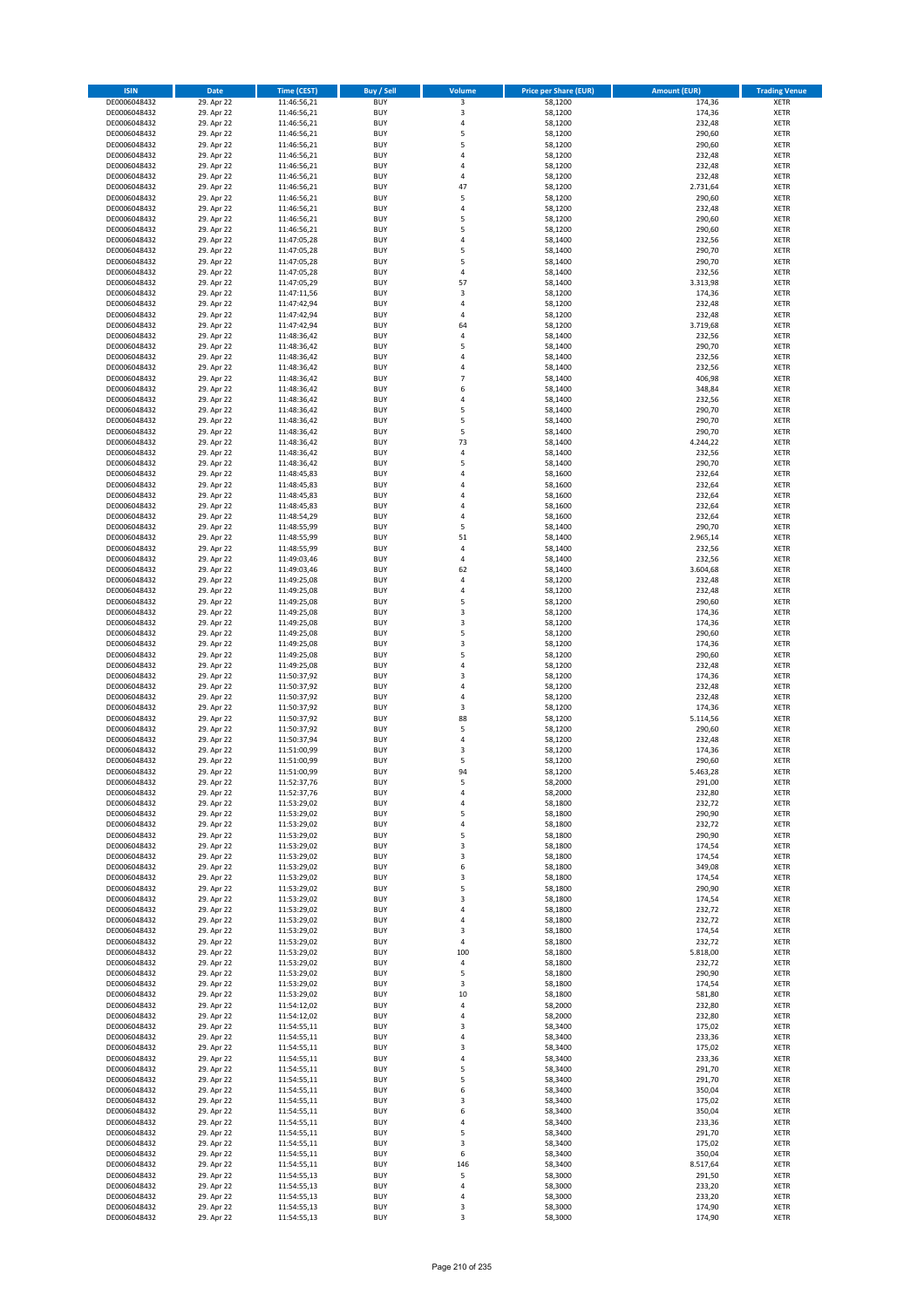| <b>ISIN</b>                  | <b>Date</b>              | <b>Time (CEST)</b>         | <b>Buy / Sell</b>        | <b>Volume</b>    | <b>Price per Share (EUR)</b> | <b>Amount (EUR)</b> | <b>Trading Venue</b>       |
|------------------------------|--------------------------|----------------------------|--------------------------|------------------|------------------------------|---------------------|----------------------------|
| DE0006048432                 | 29. Apr 22               | 11:54:55,13                | <b>BUY</b>               | $\overline{4}$   | 58,3000                      | 233,20              | <b>XETR</b>                |
| DE0006048432                 | 29. Apr 22               | 11:54:55,13                | <b>BUY</b>               | 153              | 58,3000                      | 8.919,90            | <b>XETR</b>                |
| DE0006048432                 | 29. Apr 22               | 11:54:55,17                | <b>BUY</b>               | 4                | 58,2800                      | 233,12              | <b>XETR</b>                |
| DE0006048432<br>DE0006048432 | 29. Apr 22<br>29. Apr 22 | 11:54:55,17<br>11:54:55,17 | <b>BUY</b><br><b>BUY</b> | 4<br>106         | 58,2800<br>58,2800           | 233,12<br>6.177,68  | <b>XETR</b><br><b>XETR</b> |
| DE0006048432                 | 29. Apr 22               | 11:55:04,27                | <b>BUY</b>               | 3                | 58,2800                      | 174,84              | <b>XETR</b>                |
| DE0006048432                 | 29. Apr 22               | 11:55:04,27                | <b>BUY</b>               | 6                | 58,2800                      | 349,68              | <b>XETR</b>                |
| DE0006048432                 | 29. Apr 22               | 11:55:04,29                | <b>BUY</b>               | 4                | 58,2800                      | 233,12              | <b>XETR</b>                |
| DE0006048432                 | 29. Apr 22               | 11:55:05,76                | <b>BUY</b>               | 3                | 58,2600                      | 174,78              | <b>XETR</b>                |
| DE0006048432                 | 29. Apr 22               | 11:55:05,76                | <b>BUY</b>               | 3                | 58,2600                      | 174,78              | <b>XETR</b>                |
| DE0006048432<br>DE0006048432 | 29. Apr 22<br>29. Apr 22 | 11:55:05,76<br>11:55:05,76 | <b>BUY</b><br><b>BUY</b> | 8<br>3           | 58,2600<br>58,2600           | 466,08<br>174,78    | <b>XETR</b><br><b>XETR</b> |
| DE0006048432                 | 29. Apr 22               | 11:55:05,76                | <b>BUY</b>               | 3                | 58,2600                      | 174,78              | <b>XETR</b>                |
| DE0006048432                 | 29. Apr 22               | 11:55:05,76                | <b>BUY</b>               | 3                | 58,2600                      | 174,78              | <b>XETR</b>                |
| DE0006048432                 | 29. Apr 22               | 11:55:05,76                | <b>BUY</b>               | 4                | 58,2600                      | 233,04              | <b>XETR</b>                |
| DE0006048432                 | 29. Apr 22               | 11:55:05,76                | <b>BUY</b>               | $\overline{7}$   | 58,2600                      | 407,82              | <b>XETR</b>                |
| DE0006048432                 | 29. Apr 22               | 11:55:08,42                | <b>BUY</b>               | 5                | 58,2600                      | 291,30              | <b>XETR</b>                |
| DE0006048432<br>DE0006048432 | 29. Apr 22<br>29. Apr 22 | 11:55:08,42<br>11:55:08,42 | <b>BUY</b><br><b>BUY</b> | 4<br>6           | 58,2600<br>58,2600           | 233,04<br>349,56    | <b>XETR</b><br><b>XETR</b> |
| DE0006048432                 | 29. Apr 22               | 11:55:29,42                | <b>BUY</b>               | 3                | 58,2600                      | 174,78              | <b>XETR</b>                |
| DE0006048432                 | 29. Apr 22               | 11:55:29,42                | <b>BUY</b>               | 4                | 58,2600                      | 233,04              | <b>XETR</b>                |
| DE0006048432                 | 29. Apr 22               | 11:55:29,42                | <b>BUY</b>               | 3                | 58,2600                      | 174,78              | <b>XETR</b>                |
| DE0006048432                 | 29. Apr 22               | 11:55:29,42                | <b>BUY</b>               | 4                | 58,2600                      | 233,04              | <b>XETR</b>                |
| DE0006048432<br>DE0006048432 | 29. Apr 22               | 11:55:29,42                | <b>BUY</b><br><b>BUY</b> | 82<br>4          | 58,2600<br>58,3400           | 4.777,32            | <b>XETR</b><br><b>XETR</b> |
| DE0006048432                 | 29. Apr 22<br>29. Apr 22 | 11:56:55,98<br>11:56:55,98 | <b>BUY</b>               | 4                | 58,3400                      | 233,36<br>233,36    | <b>XETR</b>                |
| DE0006048432                 | 29. Apr 22               | 11:56:55,98                | <b>BUY</b>               | 3                | 58,3400                      | 175,02              | <b>XETR</b>                |
| DE0006048432                 | 29. Apr 22               | 11:56:55,98                | <b>BUY</b>               | 5                | 58,3400                      | 291,70              | <b>XETR</b>                |
| DE0006048432                 | 29. Apr 22               | 11:56:55,98                | <b>BUY</b>               | 4                | 58,3400                      | 233,36              | <b>XETR</b>                |
| DE0006048432                 | 29. Apr 22               | 11:56:55,98                | <b>BUY</b>               | 5                | 58,3400                      | 291,70              | <b>XETR</b>                |
| DE0006048432<br>DE0006048432 | 29. Apr 22<br>29. Apr 22 | 11:56:55,98<br>11:56:55,98 | <b>BUY</b><br><b>BUY</b> | 6<br>3           | 58,3400<br>58,3400           | 350,04<br>175,02    | <b>XETR</b><br><b>XETR</b> |
| DE0006048432                 | 29. Apr 22               | 11:56:55,98                | <b>BUY</b>               | 4                | 58,3400                      | 233,36              | <b>XETR</b>                |
| DE0006048432                 | 29. Apr 22               | 11:56:55,98                | <b>BUY</b>               | 5                | 58,3400                      | 291,70              | <b>XETR</b>                |
| DE0006048432                 | 29. Apr 22               | 11:56:55,98                | <b>BUY</b>               | 5                | 58,3400                      | 291,70              | <b>XETR</b>                |
| DE0006048432                 | 29. Apr 22               | 11:56:55,98                | <b>BUY</b>               | 87               | 58,3400                      | 5.075,58            | <b>XETR</b>                |
| DE0006048432                 | 29. Apr 22               | 11:56:55,98                | <b>BUY</b>               | 3                | 58,3400                      | 175,02              | <b>XETR</b>                |
| DE0006048432<br>DE0006048432 | 29. Apr 22<br>29. Apr 22 | 11:56:55,98<br>11:56:55,98 | <b>BUY</b><br><b>BUY</b> | 6<br>6           | 58,3400<br>58,3400           | 350,04<br>350,04    | <b>XETR</b><br><b>XETR</b> |
| DE0006048432                 | 29. Apr 22               | 11:56:55,98                | <b>BUY</b>               | 6                | 58,3400                      | 350,04              | <b>XETR</b>                |
| DE0006048432                 | 29. Apr 22               | 11:56:55,99                | <b>BUY</b>               | 3                | 58,3200                      | 174,96              | <b>XETR</b>                |
| DE0006048432                 | 29. Apr 22               | 11:56:55,99                | <b>BUY</b>               | 4                | 58,3200                      | 233,28              | <b>XETR</b>                |
| DE0006048432                 | 29. Apr 22               | 11:57:33,53                | <b>BUY</b>               | 5                | 58,4000                      | 292,00              | <b>XETR</b>                |
| DE0006048432                 | 29. Apr 22               | 11:57:33,53                | <b>BUY</b>               | $\overline{a}$   | 58,4000                      | 233,60              | <b>XETR</b>                |
| DE0006048432<br>DE0006048432 | 29. Apr 22               | 11:57:33,53                | <b>BUY</b><br><b>BUY</b> | 4<br>4           | 58,4000<br>58,4000           | 233,60<br>233,60    | <b>XETR</b><br><b>XETR</b> |
| DE0006048432                 | 29. Apr 22<br>29. Apr 22 | 11:57:33,53<br>11:57:33,53 | <b>BUY</b>               | 5                | 58,4000                      | 292,00              | <b>XETR</b>                |
| DE0006048432                 | 29. Apr 22               | 11:57:33,53                | <b>BUY</b>               | 4                | 58,4000                      | 233,60              | <b>XETR</b>                |
| DE0006048432                 | 29. Apr 22               | 11:57:33,53                | <b>BUY</b>               | 4                | 58,4000                      | 233,60              | <b>XETR</b>                |
| DE0006048432                 | 29. Apr 22               | 11:58:14,80                | <b>BUY</b>               | 3                | 58,4000                      | 175,20              | <b>XETR</b>                |
| DE0006048432                 | 29. Apr 22               | 11:58:17,58                | <b>BUY</b>               | 4                | 58,3800                      | 233,52              | <b>XETR</b>                |
| DE0006048432                 | 29. Apr 22               | 11:58:17,58                | <b>BUY</b>               | 3                | 58,3800                      | 175,14              | <b>XETR</b>                |
| DE0006048432<br>DE0006048432 | 29. Apr 22<br>29. Apr 22 | 11:58:17,58<br>11:58:17,58 | <b>BUY</b><br><b>BUY</b> | 4<br>5           | 58,3800<br>58,3800           | 233,52<br>291,90    | <b>XETR</b><br><b>XETR</b> |
| DE0006048432                 | 29. Apr 22               | 11:58:17,58                | <b>BUY</b>               | 3                | 58,3800                      | 175,14              | <b>XETR</b>                |
| DE0006048432                 | 29. Apr 22               | 11:58:17,58                | <b>BUY</b>               | 5                | 58,3800                      | 291,90              | <b>XETR</b>                |
| DE0006048432                 | 29. Apr 22               | 11:58:17,58                | <b>BUY</b>               | 88               | 58,3800                      | 5.137,44            | <b>XETR</b>                |
| DE0006048432                 | 29. Apr 22               | 11:58:17,58                | <b>BUY</b>               | 5                | 58,3800                      | 291,90              | <b>XETR</b>                |
| DE0006048432                 | 29. Apr 22               | 11:58:17,58                | <b>BUY</b>               | 3                | 58,3800                      | 175,14              | <b>XETR</b>                |
| DE0006048432<br>DE0006048432 | 29. Apr 22<br>29. Apr 22 | 11:58:17,58<br>11:59:05,02 | <b>BUY</b><br><b>BUY</b> | 3<br>3           | 58,3800<br>58,3600           | 175,14<br>175,08    | <b>XETR</b><br><b>XETR</b> |
| DE0006048432                 | 29. Apr 22               | 11:59:05,02                | <b>BUY</b>               | 5                | 58,3600                      | 291,80              | <b>XETR</b>                |
| DE0006048432                 | 29. Apr 22               | 11:59:05,02                | <b>BUY</b>               | 3                | 58,3600                      | 175,08              | <b>XETR</b>                |
| DE0006048432                 | 29. Apr 22               | 11:59:05,02                | <b>BUY</b>               | 3                | 58,3600                      | 175,08              | <b>XETR</b>                |
| DE0006048432                 | 29. Apr 22               | 11:59:05,02                | BUY                      | $\mathbf 1$      | 58,3600                      | 58,36               | <b>XETR</b>                |
| DE0006048432                 | 29. Apr 22               | 11:59:05,17                | <b>BUY</b>               | 3                | 58,3600                      | 175,08              | <b>XETR</b>                |
| DE0006048432<br>DE0006048432 | 29. Apr 22<br>29. Apr 22 | 11:59:05,17<br>11:59:05,17 | <b>BUY</b><br><b>BUY</b> | 5<br>4           | 58,3600<br>58,3600           | 291,80<br>233,44    | <b>XETR</b><br>XETR        |
| DE0006048432                 | 29. Apr 22               | 11:59:05,17                | <b>BUY</b>               | 3                | 58,3600                      | 175,08              | <b>XETR</b>                |
| DE0006048432                 | 29. Apr 22               | 11:59:05,17                | <b>BUY</b>               | 3                | 58,3600                      | 175,08              | <b>XETR</b>                |
| DE0006048432                 | 29. Apr 22               | 11:59:05,17                | <b>BUY</b>               | 3                | 58,3600                      | 175,08              | <b>XETR</b>                |
| DE0006048432                 | 29. Apr 22               | 11:59:05,17                | <b>BUY</b>               | 5                | 58,3600                      | 291,80              | <b>XETR</b>                |
| DE0006048432<br>DE0006048432 | 29. Apr 22<br>29. Apr 22 | 11:59:05,17<br>11:59:29,90 | <b>BUY</b><br><b>BUY</b> | $\mathbf 2$<br>5 | 58,3600<br>58,5000           | 116,72<br>292,50    | <b>XETR</b><br><b>XETR</b> |
| DE0006048432                 | 29. Apr 22               | 11:59:29,90                | <b>BUY</b>               | 6                | 58,5000                      | 351,00              | <b>XETR</b>                |
| DE0006048432                 | 29. Apr 22               | 11:59:29,90                | <b>BUY</b>               | 4                | 58,5000                      | 234,00              | <b>XETR</b>                |
| DE0006048432                 | 29. Apr 22               | 11:59:29,90                | <b>BUY</b>               | 4                | 58,5000                      | 234,00              | <b>XETR</b>                |
| DE0006048432                 | 29. Apr 22               | 11:59:29,90                | <b>BUY</b>               | 4                | 58,5000                      | 234,00              | <b>XETR</b>                |
| DE0006048432                 | 29. Apr 22               | 11:59:29,90                | <b>BUY</b>               | 4                | 58,5000                      | 234,00              | <b>XETR</b>                |
| DE0006048432                 | 29. Apr 22<br>29. Apr 22 | 11:59:29,90                | <b>BUY</b><br><b>BUY</b> | 143              | 58,5000<br>58,5000           | 8.365,50            | <b>XETR</b><br><b>XETR</b> |
| DE0006048432<br>DE0006048432 | 29. Apr 22               | 11:59:31,24<br>11:59:31,24 | <b>BUY</b>               | 6<br>4           | 58,5000                      | 351,00<br>234,00    | <b>XETR</b>                |
| DE0006048432                 | 29. Apr 22               | 11:59:31,24                | <b>BUY</b>               | 3                | 58,5000                      | 175,50              | XETR                       |
| DE0006048432                 | 29. Apr 22               | 11:59:31,24                | <b>BUY</b>               | 3                | 58,5000                      | 175,50              | <b>XETR</b>                |
| DE0006048432                 | 29. Apr 22               | 11:59:31,24                | <b>BUY</b>               | 111              | 58,5000                      | 6.493,50            | <b>XETR</b>                |
| DE0006048432                 | 29. Apr 22               | 11:59:35,49                | <b>BUY</b>               | 5                | 58,4800                      | 292,40              | <b>XETR</b>                |
| DE0006048432                 | 29. Apr 22               | 11:59:35,49                | <b>BUY</b>               | 5                | 58,4800                      | 292,40              | <b>XETR</b>                |
| DE0006048432<br>DE0006048432 | 29. Apr 22<br>29. Apr 22 | 11:59:35,49<br>11:59:35,49 | <b>BUY</b><br><b>BUY</b> | 4<br>22          | 58,4800<br>58,4600           | 233,92<br>1.286,12  | <b>XETR</b><br><b>XETR</b> |
| DE0006048432                 | 29. Apr 22               | 11:59:36,90                | <b>BUY</b>               | 60               | 58,4600                      | 3.507,60            | <b>XETR</b>                |
| DE0006048432                 | 29. Apr 22               | 11:59:55,55                | <b>BUY</b>               | 35               | 58,4600                      | 2.046,10            | <b>XETR</b>                |
| DE0006048432                 | 29. Apr 22               | 12:00:13,30                | <b>BUY</b>               | 4                | 58,5000                      | 234,00              | <b>XETR</b>                |
| DE0006048432                 | 29. Apr 22               | 12:00:26,11                | <b>BUY</b>               | 4                | 58,4800                      | 233,92              | <b>XETR</b>                |
| DE0006048432                 | 29. Apr 22               | 12:00:26,11                | <b>BUY</b>               | 3<br>4           | 58,4800                      | 175,44<br>233,92    | <b>XETR</b>                |
| DE0006048432<br>DE0006048432 | 29. Apr 22<br>29. Apr 22 | 12:00:26,11<br>12:00:26,11 | <b>BUY</b><br><b>BUY</b> | 4                | 58,4800<br>58,4800           | 233,92              | <b>XETR</b><br><b>XETR</b> |
| DE0006048432                 | 29. Apr 22               | 12:00:26,11                | <b>BUY</b>               | 5                | 58,4800                      | 292,40              | <b>XETR</b>                |
| DE0006048432                 | 29. Apr 22               | 12:00:26,11                | <b>BUY</b>               | 4                | 58,4800                      | 233,92              | <b>XETR</b>                |
| DE0006048432                 | 29. Apr 22               | 12:00:26,11                | <b>BUY</b>               | 5                | 58,4800                      | 292,40              | <b>XETR</b>                |
| DE0006048432                 | 29. Apr 22               | 12:00:26,11                | <b>BUY</b>               | 5                | 58,4800                      | 292,40              | <b>XETR</b>                |
| DE0006048432<br>DE0006048432 | 29. Apr 22<br>29. Apr 22 | 12:01:06,04<br>12:01:06,04 | <b>BUY</b><br><b>BUY</b> | 3<br>4           | 58,6200<br>58,6200           | 175,86<br>234,48    | <b>XETR</b><br><b>XETR</b> |
| DE0006048432                 | 29. Apr 22               | 12:01:06,04                | <b>BUY</b>               | 3                | 58,6200                      | 175,86              | <b>XETR</b>                |
| DE0006048432                 | 29. Apr 22               | 12:01:06,04                | <b>BUY</b>               | 4                | 58,6200                      | 234,48              | <b>XETR</b>                |
| DE0006048432                 | 29. Apr 22               | 12:01:06,04                | <b>BUY</b>               | 4                | 58,6200                      | 234,48              | <b>XETR</b>                |
| DE0006048432                 | 29. Apr 22               | 12:01:06,04                | <b>BUY</b>               | 6                | 58,6200                      | 351,72              | <b>XETR</b>                |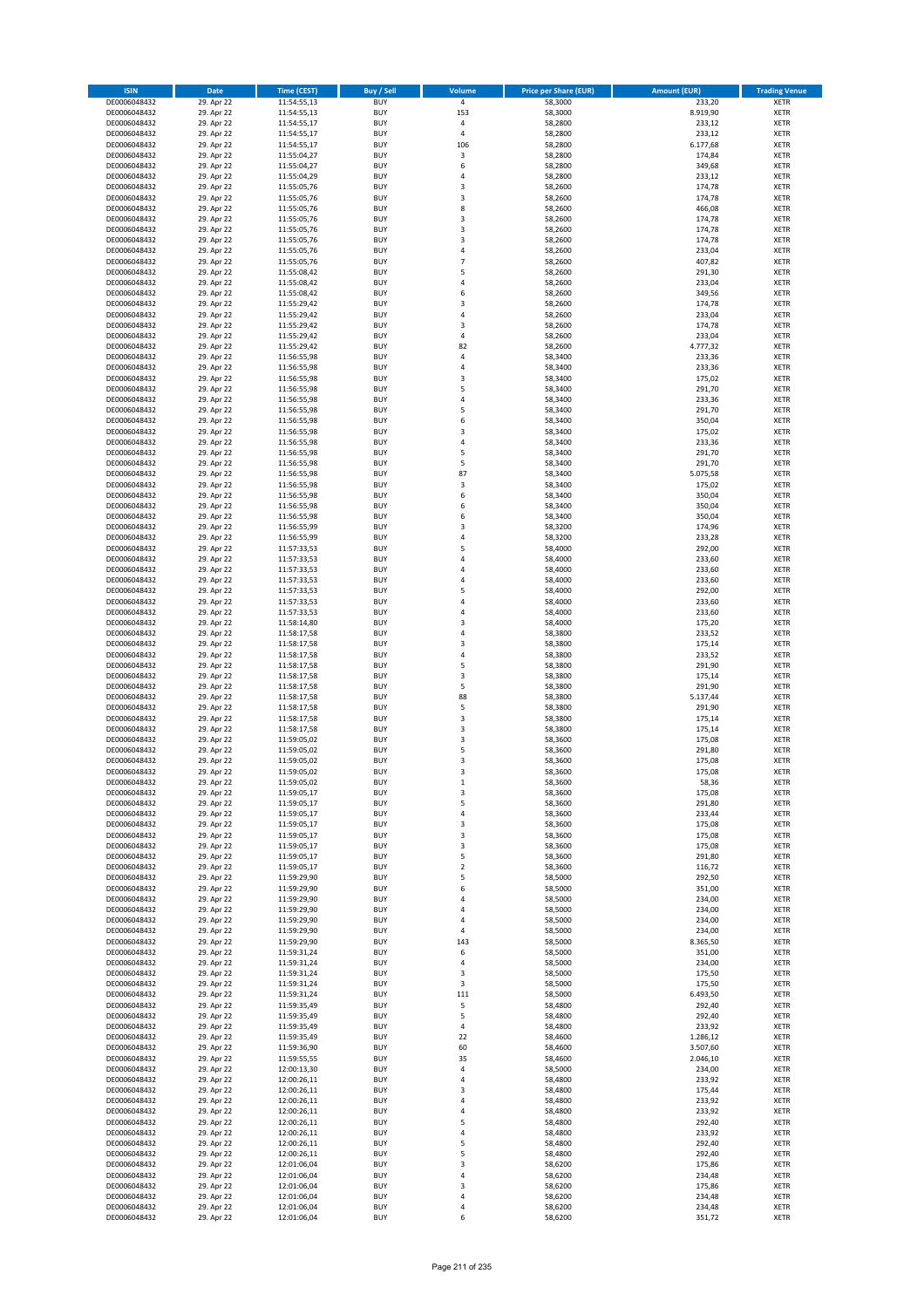| <b>ISIN</b>                  | Date                     | Time (CEST)                | <b>Buy / Sell</b>        | Volume              | <b>Price per Share (EUR)</b> | <b>Amount (EUR)</b>  | <b>Trading Venue</b>       |
|------------------------------|--------------------------|----------------------------|--------------------------|---------------------|------------------------------|----------------------|----------------------------|
| DE0006048432                 | 29. Apr 22               | 12:01:06,04                | <b>BUY</b>               | $\overline{4}$      | 58,6200                      | 234,48               | <b>XETR</b>                |
| DE0006048432                 | 29. Apr 22               | 12:01:06,04                | <b>BUY</b>               | 110                 | 58,6200                      | 6.448,20             | XETR                       |
| DE0006048432                 | 29. Apr 22               | 12:01:15,66                | <b>BUY</b>               | 5                   | 58,6400                      | 293,20               | <b>XETR</b>                |
| DE0006048432<br>DE0006048432 | 29. Apr 22<br>29. Apr 22 | 12:01:15,66<br>12:01:20,55 | <b>BUY</b><br><b>BUY</b> | 66<br>64            | 58,6400<br>58,6600           | 3.870,24<br>3.754,24 | <b>XETR</b><br><b>XETR</b> |
| DE0006048432                 | 29. Apr 22               | 12:01:37,81                | <b>BUY</b>               | 5                   | 58,6400                      | 293,20               | <b>XETR</b>                |
| DE0006048432                 | 29. Apr 22               | 12:01:37,81                | <b>BUY</b>               | $\sqrt{4}$          | 58,6400                      | 234,56               | <b>XETR</b>                |
| DE0006048432                 | 29. Apr 22               | 12:01:37,81                | <b>BUY</b>               | 53                  | 58,6400                      | 3.107,92             | <b>XETR</b>                |
| DE0006048432                 | 29. Apr 22               | 12:01:51,09                | <b>BUY</b><br><b>BUY</b> | 5                   | 58,6200                      | 293,10               | <b>XETR</b>                |
| DE0006048432<br>DE0006048432 | 29. Apr 22<br>29. Apr 22 | 12:01:51,09<br>12:01:54,18 | <b>BUY</b>               | $\sqrt{4}$<br>77    | 58,6200<br>58,6000           | 234,48<br>4.512,20   | <b>XETR</b><br><b>XETR</b> |
| DE0006048432                 | 29. Apr 22               | 12:02:03,86                | <b>BUY</b>               | 5                   | 58,5800                      | 292,90               | <b>XETR</b>                |
| DE0006048432                 | 29. Apr 22               | 12:02:27,27                | <b>BUY</b>               | 3                   | 58,5600                      | 175,68               | <b>XETR</b>                |
| DE0006048432                 | 29. Apr 22               | 12:02:27,27                | <b>BUY</b>               | $\overline{4}$      | 58,5600                      | 234,24               | <b>XETR</b>                |
| DE0006048432                 | 29. Apr 22               | 12:02:27,27                | <b>BUY</b>               | 5                   | 58,5600                      | 292,80               | <b>XETR</b>                |
| DE0006048432<br>DE0006048432 | 29. Apr 22<br>29. Apr 22 | 12:02:27,27<br>12:02:30,22 | <b>BUY</b><br><b>BUY</b> | $\overline{4}$<br>3 | 58,5600<br>58,5400           | 234,24<br>175,62     | <b>XETR</b><br><b>XETR</b> |
| DE0006048432                 | 29. Apr 22               | 12:02:30,22                | <b>BUY</b>               | 3                   | 58,5400                      | 175,62               | <b>XETR</b>                |
| DE0006048432                 | 29. Apr 22               | 12:02:30,22                | <b>BUY</b>               | 4                   | 58,5400                      | 234,16               | <b>XETR</b>                |
| DE0006048432                 | 29. Apr 22               | 12:02:30,22                | <b>BUY</b>               | $\mathsf 3$         | 58,5400                      | 175,62               | <b>XETR</b>                |
| DE0006048432                 | 29. Apr 22               | 12:02:30,22                | <b>BUY</b>               | 73                  | 58,5400                      | 4.273,42             | <b>XETR</b>                |
| DE0006048432<br>DE0006048432 | 29. Apr 22<br>29. Apr 22 | 12:02:30,22                | <b>BUY</b><br><b>BUY</b> | 3<br>$\overline{4}$ | 58,5400<br>58,5200           | 175,62<br>234,08     | <b>XETR</b><br><b>XETR</b> |
| DE0006048432                 | 29. Apr 22               | 12:02:50,77<br>12:03:06,44 | <b>BUY</b>               | $\,$ 1              | 58,5000                      | 58,50                | <b>XETR</b>                |
| DE0006048432                 | 29. Apr 22               | 12:03:08,47                | <b>BUY</b>               | 44                  | 58,5000                      | 2.574,00             | <b>XETR</b>                |
| DE0006048432                 | 29. Apr 22               | 12:03:28,53                | <b>BUY</b>               | 5                   | 58,4800                      | 292,40               | <b>XETR</b>                |
| DE0006048432                 | 29. Apr 22               | 12:03:28,53                | <b>BUY</b>               | 3                   | 58,4800                      | 175,44               | <b>XETR</b>                |
| DE0006048432                 | 29. Apr 22               | 12:03:28,53                | <b>BUY</b><br><b>BUY</b> | 3<br>13             | 58,4800                      | 175,44<br>760,24     | <b>XETR</b>                |
| DE0006048432<br>DE0006048432 | 29. Apr 22<br>29. Apr 22 | 12:03:28,53<br>12:03:28,53 | <b>BUY</b>               | 4                   | 58,4800<br>58,4800           | 233,92               | <b>XETR</b><br><b>XETR</b> |
| DE0006048432                 | 29. Apr 22               | 12:03:28,53                | <b>BUY</b>               | 3                   | 58,4800                      | 175,44               | <b>XETR</b>                |
| DE0006048432                 | 29. Apr 22               | 12:03:28,53                | <b>BUY</b>               | 58                  | 58,4800                      | 3.391,84             | <b>XETR</b>                |
| DE0006048432                 | 29. Apr 22               | 12:03:42,88                | <b>BUY</b>               | 4                   | 58,4600                      | 233,84               | <b>XETR</b>                |
| DE0006048432                 | 29. Apr 22               | 12:03:42,88                | <b>BUY</b>               | 3                   | 58,4600                      | 175,38               | <b>XETR</b>                |
| DE0006048432<br>DE0006048432 | 29. Apr 22<br>29. Apr 22 | 12:03:42,88<br>12:03:59,50 | <b>BUY</b><br><b>BUY</b> | 5<br>$\overline{7}$ | 58,4600<br>58,4400           | 292,30<br>409,08     | <b>XETR</b><br><b>XETR</b> |
| DE0006048432                 | 29. Apr 22               | 12:03:59,50                | <b>BUY</b>               | 4                   | 58,4400                      | 233,76               | <b>XETR</b>                |
| DE0006048432                 | 29. Apr 22               | 12:03:59,50                | <b>BUY</b>               | 3                   | 58,4400                      | 175,32               | <b>XETR</b>                |
| DE0006048432                 | 29. Apr 22               | 12:04:40,66                | <b>BUY</b>               | 3                   | 58,5200                      | 175,56               | <b>XETR</b>                |
| DE0006048432                 | 29. Apr 22               | 12:04:44,70                | <b>BUY</b>               | 4                   | 58,5000                      | 234,00               | <b>XETR</b>                |
| DE0006048432<br>DE0006048432 | 29. Apr 22<br>29. Apr 22 | 12:04:44,70<br>12:04:44,70 | <b>BUY</b><br><b>BUY</b> | $\overline{4}$<br>5 | 58,5000<br>58,5000           | 234,00<br>292,50     | <b>XETR</b><br><b>XETR</b> |
| DE0006048432                 | 29. Apr 22               | 12:04:44,70                | <b>BUY</b>               | 3                   | 58,5000                      | 175,50               | <b>XETR</b>                |
| DE0006048432                 | 29. Apr 22               | 12:04:44,70                | <b>BUY</b>               | 81                  | 58,5000                      | 4.738,50             | <b>XETR</b>                |
| DE0006048432                 | 29. Apr 22               | 12:05:05,84                | <b>BUY</b>               | 5                   | 58,4400                      | 292,20               | <b>XETR</b>                |
| DE0006048432                 | 29. Apr 22               | 12:05:05,84                | <b>BUY</b>               | 4                   | 58,4400                      | 233,76               | <b>XETR</b>                |
| DE0006048432                 | 29. Apr 22               | 12:05:27,11                | <b>BUY</b>               | 3<br>3              | 58,5000                      | 175,50               | <b>XETR</b><br><b>XETR</b> |
| DE0006048432<br>DE0006048432 | 29. Apr 22<br>29. Apr 22 | 12:05:27,21<br>12:05:36,17 | <b>BUY</b><br><b>BUY</b> | 3                   | 58,4800<br>58,4400           | 175,44<br>175,32     | <b>XETR</b>                |
| DE0006048432                 | 29. Apr 22               | 12:05:36,17                | <b>BUY</b>               | 3                   | 58,4400                      | 175,32               | <b>XETR</b>                |
| DE0006048432                 | 29. Apr 22               | 12:05:36,17                | <b>BUY</b>               | 72                  | 58,4400                      | 4.207,68             | <b>XETR</b>                |
| DE0006048432                 | 29. Apr 22               | 12:05:46,38                | <b>BUY</b>               | $\sqrt{4}$          | 58,4200                      | 233,68               | <b>XETR</b>                |
| DE0006048432                 | 29. Apr 22               | 12:05:46,38                | <b>BUY</b><br><b>BUY</b> | 3<br>$\mathsf 3$    | 58,4200                      | 175,26<br>175,26     | <b>XETR</b><br><b>XETR</b> |
| DE0006048432<br>DE0006048432 | 29. Apr 22<br>29. Apr 22 | 12:05:46,38<br>12:05:46,38 | <b>BUY</b>               | 5                   | 58,4200<br>58,4200           | 292,10               | <b>XETR</b>                |
| DE0006048432                 | 29. Apr 22               | 12:06:05,20                | <b>BUY</b>               | 3                   | 58,4400                      | 175,32               | <b>XETR</b>                |
| DE0006048432                 | 29. Apr 22               | 12:06:05,20                | <b>BUY</b>               | $\overline{4}$      | 58,4400                      | 233,76               | <b>XETR</b>                |
| DE0006048432                 | 29. Apr 22               | 12:06:05,20                | <b>BUY</b>               | 5                   | 58,4400                      | 292,20               | <b>XETR</b>                |
| DE0006048432                 | 29. Apr 22               | 12:06:05,20                | <b>BUY</b>               | 3                   | 58,4400                      | 175,32               | <b>XETR</b>                |
| DE0006048432<br>DE0006048432 | 29. Apr 22<br>29. Apr 22 | 12:06:05,20<br>12:06:07,24 | <b>BUY</b><br><b>BUY</b> | 68<br>4             | 58,4400<br>58,4400           | 3.973,92<br>233,76   | <b>XETR</b><br><b>XETR</b> |
| DE0006048432                 | 29. Apr 22               | 12:06:07,24                | <b>BUY</b>               | 3                   | 58,4400                      | 175,32               | <b>XETR</b>                |
| DE0006048432                 | 29. Apr 22               | 12:06:18,18                | <b>BUY</b>               | $\overline{4}$      | 58,4200                      | 233,68               | <b>XETR</b>                |
| DE0006048432                 | 29. Apr 22               | 12:06:18,18                | <b>BUY</b>               | $\overline{4}$      | 58,4200                      | 233,68               | <b>XETR</b>                |
| DE0006048432                 | 29. Apr 22               | 12:06:22,34                | BUY                      | 4                   | 58,4000                      | 233,60               | XETR                       |
| DE0006048432<br>DE0006048432 | 29. Apr 22<br>29. Apr 22 | 12:06:37,48<br>12:06:37,48 | <b>BUY</b><br><b>BUY</b> | 3<br>3              | 58,3800<br>58,3800           | 175,14<br>175,14     | <b>XETR</b><br><b>XETR</b> |
| DE0006048432                 | 29. Apr 22               | 12:06:37,48                | <b>BUY</b>               | 78                  | 58,3800                      | 4.553,64             | <b>XETR</b>                |
| DE0006048432                 | 29. Apr 22               | 12:06:51,56                | <b>BUY</b>               | 3                   | 58,3800                      | 175,14               | <b>XETR</b>                |
| DE0006048432                 | 29. Apr 22               | 12:06:51,56                | <b>BUY</b>               | 4                   | 58,3800                      | 233,52               | <b>XETR</b>                |
| DE0006048432                 | 29. Apr 22               | 12:06:51,56                | <b>BUY</b>               | 4                   | 58,3800                      | 233,52               | <b>XETR</b>                |
| DE0006048432<br>DE0006048432 | 29. Apr 22<br>29. Apr 22 | 12:06:56,31<br>12:06:56,31 | <b>BUY</b><br><b>BUY</b> | 5<br>5              | 58,3400<br>58,3400           | 291,70<br>291,70     | <b>XETR</b><br>XETR        |
| DE0006048432                 | 29. Apr 22               | 12:07:51,10                | <b>BUY</b>               | 4                   | 58,3400                      | 233,36               | <b>XETR</b>                |
| DE0006048432                 | 29. Apr 22               | 12:07:56,90                | <b>BUY</b>               | $\sqrt{4}$          | 58,3600                      | 233,44               | XETR                       |
| DE0006048432                 | 29. Apr 22               | 12:07:56,90                | <b>BUY</b>               | 4                   | 58,3600                      | 233,44               | <b>XETR</b>                |
| DE0006048432                 | 29. Apr 22               | 12:07:56,90                | <b>BUY</b>               | $\overline{4}$<br>5 | 58,3600                      | 233,44               | XETR                       |
| DE0006048432<br>DE0006048432 | 29. Apr 22<br>29. Apr 22 | 12:07:56,90<br>12:07:56,90 | <b>BUY</b><br><b>BUY</b> | 83                  | 58,3600<br>58,3600           | 291,80<br>4.843,88   | <b>XETR</b><br><b>XETR</b> |
| DE0006048432                 | 29. Apr 22               | 12:08:17,30                | <b>BUY</b>               | $\overline{4}$      | 58,4000                      | 233,60               | <b>XETR</b>                |
| DE0006048432                 | 29. Apr 22               | 12:09:24,87                | <b>BUY</b>               | 4                   | 58,4000                      | 233,60               | <b>XETR</b>                |
| DE0006048432                 | 29. Apr 22               | 12:09:24,87                | <b>BUY</b>               | $\sqrt{4}$          | 58,4000                      | 233,60               | <b>XETR</b>                |
| DE0006048432                 | 29. Apr 22<br>29. Apr 22 | 12:09:24,87                | <b>BUY</b><br><b>BUY</b> | 4<br>5              | 58,4000<br>58,4000           | 233,60<br>292,00     | XETR<br><b>XETR</b>        |
| DE0006048432<br>DE0006048432 | 29. Apr 22               | 12:09:24,87<br>12:09:24,87 | <b>BUY</b>               | 5                   | 58,4000                      | 292,00               | <b>XETR</b>                |
| DE0006048432                 | 29. Apr 22               | 12:09:41,91                | <b>BUY</b>               | 3                   | 58,4600                      | 175,38               | <b>XETR</b>                |
| DE0006048432                 | 29. Apr 22               | 12:09:41,91                | <b>BUY</b>               | $\overline{7}$      | 58,4600                      | 409,22               | XETR                       |
| DE0006048432                 | 29. Apr 22               | 12:09:41,91                | <b>BUY</b>               | 5                   | 58,4600                      | 292,30               | <b>XETR</b>                |
| DE0006048432                 | 29. Apr 22               | 12:09:41,91                | <b>BUY</b>               | 4                   | 58,4600                      | 233,84               | XETR                       |
| DE0006048432<br>DE0006048432 | 29. Apr 22<br>29. Apr 22 | 12:09:41,91<br>12:09:41,91 | <b>BUY</b><br><b>BUY</b> | 3<br>$\sqrt{4}$     | 58,4600<br>58,4600           | 175,38<br>233,84     | <b>XETR</b><br>XETR        |
| DE0006048432                 | 29. Apr 22               | 12:09:41,91                | <b>BUY</b>               | $\overline{7}$      | 58,4600                      | 409,22               | <b>XETR</b>                |
| DE0006048432                 | 29. Apr 22               | 12:09:41,91                | <b>BUY</b>               | 5                   | 58,4600                      | 292,30               | <b>XETR</b>                |
| DE0006048432                 | 29. Apr 22               | 12:09:41,91                | <b>BUY</b>               | 5                   | 58,4600                      | 292,30               | <b>XETR</b>                |
| DE0006048432                 | 29. Apr 22               | 12:09:41,91                | <b>BUY</b>               | 69                  | 58,4600                      | 4.033,74             | <b>XETR</b>                |
| DE0006048432                 | 29. Apr 22               | 12:09:41,91                | <b>BUY</b>               | 3                   | 58,4600                      | 175,38<br>175,38     | XETR                       |
| DE0006048432<br>DE0006048432 | 29. Apr 22<br>29. Apr 22 | 12:09:41,91<br>12:09:43,66 | <b>BUY</b><br><b>BUY</b> | 3<br>5              | 58,4600<br>58,4600           | 292,30               | XETR<br><b>XETR</b>        |
| DE0006048432                 | 29. Apr 22               | 12:09:43,66                | <b>BUY</b>               | $\sqrt{4}$          | 58,4600                      | 233,84               | <b>XETR</b>                |
| DE0006048432                 | 29. Apr 22               | 12:09:43,66                | <b>BUY</b>               | $\sqrt{4}$          | 58,4600                      | 233,84               | <b>XETR</b>                |
| DE0006048432                 | 29. Apr 22               | 12:09:43,66                | <b>BUY</b>               | 49                  | 58,4600                      | 2.864,54             | <b>XETR</b>                |
| DE0006048432<br>DE0006048432 | 29. Apr 22               | 12:09:43,66                | <b>BUY</b><br><b>BUY</b> | 5<br>17             | 58,4600<br>58,4600           | 292,30<br>993,82     | XETR<br><b>XETR</b>        |
| DE0006048432                 | 29. Apr 22<br>29. Apr 22 | 12:09:43,66<br>12:09:48,85 | <b>BUY</b>               | 4                   | 58,4200                      | 233,68               | XETR                       |
| DE0006048432                 | 29. Apr 22               | 12:09:48,85                | <b>BUY</b>               | $\overline{7}$      | 58,4200                      | 408,94               | <b>XETR</b>                |
| DE0006048432                 | 29. Apr 22               | 12:09:48,85                | <b>BUY</b>               | 70                  | 58,4200                      | 4.089,40             | <b>XETR</b>                |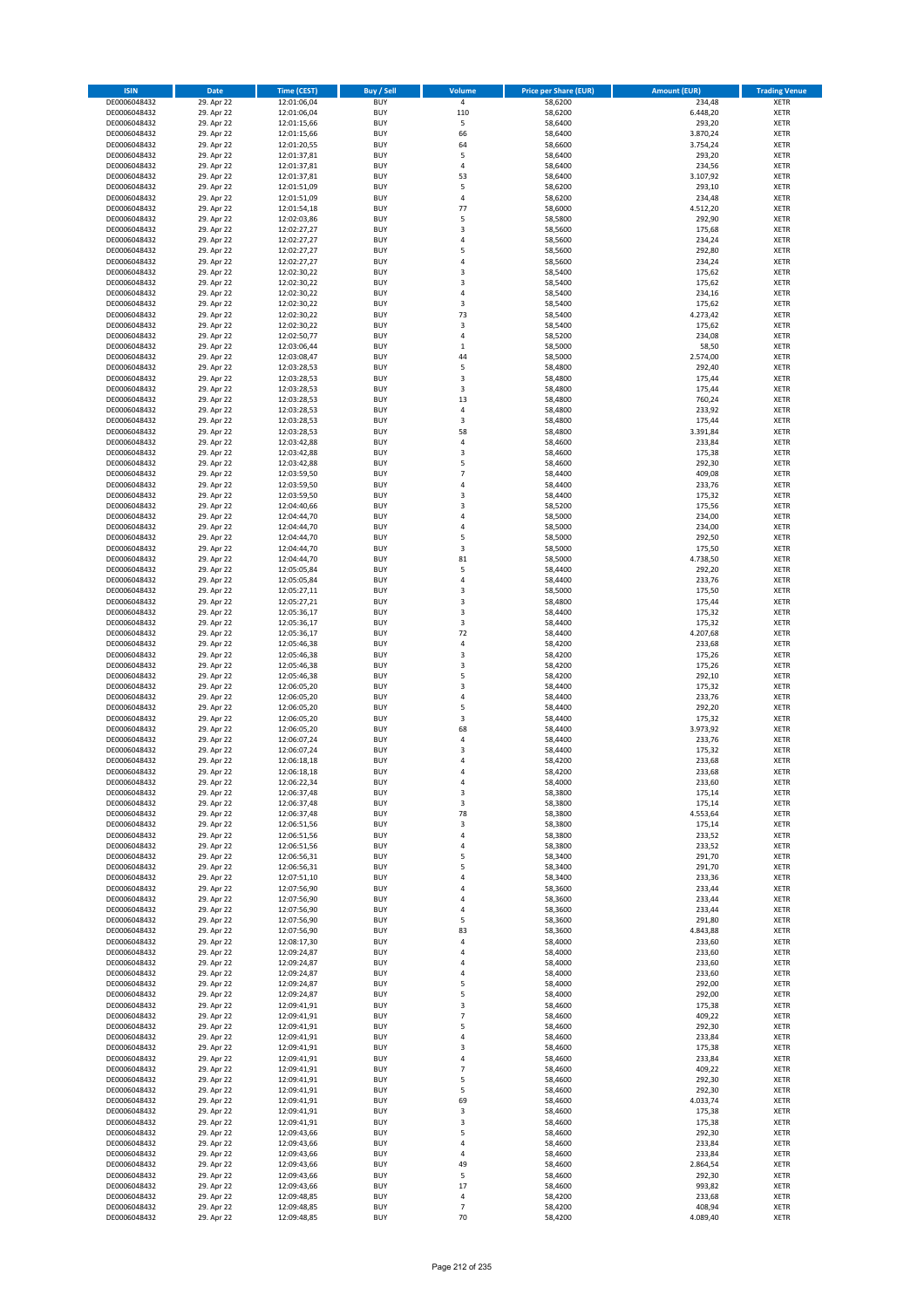| <b>ISIN</b>                  | Date                     | Time (CEST)                | <b>Buy / Sell</b>        | <b>Volume</b>           | <b>Price per Share (EUR)</b> | <b>Amount (EUR)</b> | <b>Trading Venue</b>       |
|------------------------------|--------------------------|----------------------------|--------------------------|-------------------------|------------------------------|---------------------|----------------------------|
| DE0006048432                 | 29. Apr 22               | 12:10:19,69                | <b>BUY</b>               | $\overline{\mathbf{3}}$ | 58,4000                      | 175,20              | <b>XETR</b>                |
| DE0006048432                 | 29. Apr 22               | 12:10:19,69                | <b>BUY</b>               | 3                       | 58,4000                      | 175,20              | XETR                       |
| DE0006048432                 | 29. Apr 22               | 12:10:19,69                | <b>BUY</b>               | 56                      | 58,4000                      | 3.270,40            | <b>XETR</b>                |
| DE0006048432                 | 29. Apr 22               | 12:10:19,69                | <b>BUY</b>               | $\pmb{4}$               | 58,4000                      | 233,60              | <b>XETR</b>                |
| DE0006048432<br>DE0006048432 | 29. Apr 22<br>29. Apr 22 | 12:10:19,69<br>12:10:19,71 | <b>BUY</b><br><b>BUY</b> | 5<br>48                 | 58,4000<br>58,4000           | 292,00<br>2.803,20  | <b>XETR</b><br><b>XETR</b> |
| DE0006048432                 | 29. Apr 22               | 12:10:48,96                | <b>BUY</b>               | 3                       | 58,4600                      | 175,38              | <b>XETR</b>                |
| DE0006048432                 | 29. Apr 22               | 12:10:48,96                | <b>BUY</b>               | 5                       | 58,4600                      | 292,30              | <b>XETR</b>                |
| DE0006048432                 | 29. Apr 22               | 12:10:50,12                | <b>BUY</b>               | $\overline{4}$          | 58,4400                      | 233,76              | <b>XETR</b>                |
| DE0006048432                 | 29. Apr 22               | 12:10:50,12                | <b>BUY</b>               | 4                       | 58,4400                      | 233,76              | <b>XETR</b>                |
| DE0006048432                 | 29. Apr 22               | 12:10:50,12                | <b>BUY</b>               | $\mathsf 3$             | 58,4400                      | 175,32              | <b>XETR</b>                |
| DE0006048432                 | 29. Apr 22               | 12:12:08,12                | <b>BUY</b>               | 5                       | 58,4600                      | 292,30              | <b>XETR</b>                |
| DE0006048432<br>DE0006048432 | 29. Apr 22<br>29. Apr 22 | 12:12:08,12<br>12:12:08,12 | <b>BUY</b><br><b>BUY</b> | 5<br>$\overline{4}$     | 58,4600<br>58,4600           | 292,30<br>233,84    | <b>XETR</b><br><b>XETR</b> |
| DE0006048432                 | 29. Apr 22               | 12:12:08,12                | <b>BUY</b>               | 4                       | 58,4600                      | 233,84              | <b>XETR</b>                |
| DE0006048432                 | 29. Apr 22               | 12:12:08,12                | <b>BUY</b>               | $\overline{4}$          | 58,4600                      | 233,84              | <b>XETR</b>                |
| DE0006048432                 | 29. Apr 22               | 12:12:08,12                | <b>BUY</b>               | 3                       | 58,4600                      | 175,38              | <b>XETR</b>                |
| DE0006048432                 | 29. Apr 22               | 12:12:08,12                | <b>BUY</b>               | 3                       | 58,4600                      | 175,38              | <b>XETR</b>                |
| DE0006048432                 | 29. Apr 22               | 12:12:12,28                | <b>BUY</b>               | 3                       | 58,4400                      | 175,32              | <b>XETR</b>                |
| DE0006048432<br>DE0006048432 | 29. Apr 22<br>29. Apr 22 | 12:12:12,28<br>12:12:12,28 | <b>BUY</b><br><b>BUY</b> | $\overline{4}$<br>95    | 58,4400<br>58,4400           | 233,76<br>5.551,80  | <b>XETR</b><br><b>XETR</b> |
| DE0006048432                 | 29. Apr 22               | 12:12:58,74                | <b>BUY</b>               | 4                       | 58,4400                      | 233,76              | <b>XETR</b>                |
| DE0006048432                 | 29. Apr 22               | 12:13:02,84                | <b>BUY</b>               | 4                       | 58,4200                      | 233,68              | <b>XETR</b>                |
| DE0006048432                 | 29. Apr 22               | 12:13:02,84                | <b>BUY</b>               | $\overline{7}$          | 58,4200                      | 408,94              | <b>XETR</b>                |
| DE0006048432                 | 29. Apr 22               | 12:13:02,84                | <b>BUY</b>               | 3                       | 58,4200                      | 175,26              | <b>XETR</b>                |
| DE0006048432                 | 29. Apr 22               | 12:13:02,84                | <b>BUY</b>               | 5                       | 58,4200                      | 292,10              | <b>XETR</b>                |
| DE0006048432<br>DE0006048432 | 29. Apr 22               | 12:13:02,84                | <b>BUY</b><br><b>BUY</b> | $\overline{4}$<br>5     | 58,4200                      | 233,68              | <b>XETR</b><br><b>XETR</b> |
| DE0006048432                 | 29. Apr 22<br>29. Apr 22 | 12:13:02,84<br>12:13:02,84 | <b>BUY</b>               | 4                       | 58,4200<br>58,4200           | 292,10<br>233,68    | <b>XETR</b>                |
| DE0006048432                 | 29. Apr 22               | 12:13:02,84                | <b>BUY</b>               | 3                       | 58,4200                      | 175,26              | <b>XETR</b>                |
| DE0006048432                 | 29. Apr 22               | 12:13:02,84                | <b>BUY</b>               | 93                      | 58,4200                      | 5.433,06            | <b>XETR</b>                |
| DE0006048432                 | 29. Apr 22               | 12:13:02,84                | <b>BUY</b>               | 5                       | 58,4200                      | 292,10              | <b>XETR</b>                |
| DE0006048432                 | 29. Apr 22               | 12:13:24,73                | <b>BUY</b>               | 5                       | 58,4000                      | 292,00              | <b>XETR</b>                |
| DE0006048432                 | 29. Apr 22               | 12:13:24,73                | <b>BUY</b>               | $\overline{4}$          | 58,4000                      | 233,60              | <b>XETR</b>                |
| DE0006048432<br>DE0006048432 | 29. Apr 22<br>29. Apr 22 | 12:13:24,73<br>12:13:24,73 | <b>BUY</b><br><b>BUY</b> | 5<br>5                  | 58,4000<br>58,4000           | 292,00<br>292,00    | <b>XETR</b><br><b>XETR</b> |
| DE0006048432                 | 29. Apr 22               | 12:13:24,73                | <b>BUY</b>               | 84                      | 58,4000                      | 4.905,60            | <b>XETR</b>                |
| DE0006048432                 | 29. Apr 22               | 12:13:24,73                | <b>BUY</b>               | 5                       | 58,4000                      | 292,00              | <b>XETR</b>                |
| DE0006048432                 | 29. Apr 22               | 12:13:24,73                | <b>BUY</b>               | 3                       | 58,4000                      | 175,20              | <b>XETR</b>                |
| DE0006048432                 | 29. Apr 22               | 12:13:38,21                | <b>BUY</b>               | 5                       | 58,4800                      | 292,40              | <b>XETR</b>                |
| DE0006048432                 | 29. Apr 22               | 12:13:38,21                | <b>BUY</b>               | 5                       | 58,4800                      | 292,40              | <b>XETR</b>                |
| DE0006048432                 | 29. Apr 22               | 12:13:38,21                | <b>BUY</b>               | 4                       | 58,4800                      | 233,92              | <b>XETR</b>                |
| DE0006048432<br>DE0006048432 | 29. Apr 22<br>29. Apr 22 | 12:13:38,21<br>12:13:38,21 | <b>BUY</b><br><b>BUY</b> | 5<br>6                  | 58,4800<br>58,4800           | 292,40<br>350,88    | <b>XETR</b><br><b>XETR</b> |
| DE0006048432                 | 29. Apr 22               | 12:15:16,93                | <b>BUY</b>               | 6                       | 58,5200                      | 351,12              | <b>XETR</b>                |
| DE0006048432                 | 29. Apr 22               | 12:15:16,93                | <b>BUY</b>               | 4                       | 58,5200                      | 234,08              | <b>XETR</b>                |
| DE0006048432                 | 29. Apr 22               | 12:15:16,93                | <b>BUY</b>               | 5                       | 58,5200                      | 292,60              | <b>XETR</b>                |
| DE0006048432                 | 29. Apr 22               | 12:15:16,93                | <b>BUY</b>               | 3                       | 58,5200                      | 175,56              | <b>XETR</b>                |
| DE0006048432                 | 29. Apr 22               | 12:15:16,93                | <b>BUY</b><br><b>BUY</b> | 5<br>4                  | 58,5200                      | 292,60              | <b>XETR</b>                |
| DE0006048432<br>DE0006048432 | 29. Apr 22<br>29. Apr 22 | 12:15:16,93<br>12:15:16,93 | <b>BUY</b>               | 5                       | 58,5200<br>58,5200           | 234,08<br>292,60    | <b>XETR</b><br><b>XETR</b> |
| DE0006048432                 | 29. Apr 22               | 12:15:16,93                | <b>BUY</b>               | 3                       | 58,5200                      | 175,56              | <b>XETR</b>                |
| DE0006048432                 | 29. Apr 22               | 12:17:36,44                | <b>BUY</b>               | 3                       | 58,7200                      | 176,16              | <b>XETR</b>                |
| DE0006048432                 | 29. Apr 22               | 12:17:36,44                | <b>BUY</b>               | 4                       | 58,7200                      | 234,88              | <b>XETR</b>                |
| DE0006048432                 | 29. Apr 22               | 12:17:36,44                | <b>BUY</b>               | $\overline{4}$          | 58,7200                      | 234,88              | <b>XETR</b>                |
| DE0006048432                 | 29. Apr 22               | 12:17:36,44                | <b>BUY</b>               | 6                       | 58,7200                      | 352,32              | <b>XETR</b>                |
| DE0006048432<br>DE0006048432 | 29. Apr 22<br>29. Apr 22 | 12:17:36,44<br>12:17:36,44 | <b>BUY</b><br><b>BUY</b> | 3<br>4                  | 58,7200<br>58,7200           | 176,16<br>234,88    | <b>XETR</b><br><b>XETR</b> |
| DE0006048432                 | 29. Apr 22               | 12:17:36,44                | <b>BUY</b>               | 3                       | 58,7200                      | 176,16              | <b>XETR</b>                |
| DE0006048432                 | 29. Apr 22               | 12:17:36,44                | <b>BUY</b>               | $\overline{4}$          | 58,7200                      | 234,88              | <b>XETR</b>                |
| DE0006048432                 | 29. Apr 22               | 12:17:36,44                | <b>BUY</b>               | 4                       | 58,7200                      | 234,88              | <b>XETR</b>                |
| DE0006048432                 | 29. Apr 22               | 12:17:36,44                | <b>BUY</b>               | 3                       | 58,7200                      | 176,16              | <b>XETR</b>                |
| DE0006048432                 | 29. Apr 22               | 12:17:36,44                | <b>BUY</b>               | 195                     | 58,7200                      | 11.450,40           | <b>XETR</b>                |
| DE0006048432                 | 29. Apr 22               | 12:17:36,44<br>12:17:36,44 | <b>BUY</b>               | 3                       | 58,7200                      | 176,16              | <b>XETR</b>                |
| DE0006048432<br>DE0006048432 | 29. Apr 22<br>29. Apr 22 | 12:18:06,79                | BUY<br><b>BUY</b>        | 3<br>3                  | 58,7200<br>58,7400           | 176,16<br>176,22    | XETR<br><b>XETR</b>        |
| DE0006048432                 | 29. Apr 22               | 12:18:06,79                | <b>BUY</b>               | 3                       | 58,7400                      | 176,22              | <b>XETR</b>                |
| DE0006048432                 | 29. Apr 22               | 12:18:06,79                | <b>BUY</b>               | 5                       | 58,7400                      | 293,70              | XETR                       |
| DE0006048432                 | 29. Apr 22               | 12:18:06,79                | <b>BUY</b>               | 4                       | 58,7400                      | 234,96              | <b>XETR</b>                |
| DE0006048432                 | 29. Apr 22               | 12:18:06,79                | <b>BUY</b>               | 4                       | 58,7400                      | 234,96              | <b>XETR</b>                |
| DE0006048432                 | 29. Apr 22               | 12:18:06,79                | <b>BUY</b>               | 3                       | 58,7400                      | 176,22              | <b>XETR</b>                |
| DE0006048432<br>DE0006048432 | 29. Apr 22<br>29. Apr 22 | 12:18:06,79<br>12:18:06,79 | <b>BUY</b><br><b>BUY</b> | 3<br>$\overline{4}$     | 58,7400<br>58,7400           | 176,22<br>234,96    | <b>XETR</b><br>XETR        |
| DE0006048432                 | 29. Apr 22               | 12:18:06,79                | <b>BUY</b>               | 4                       | 58,7400                      | 234,96              | <b>XETR</b>                |
| DE0006048432                 | 29. Apr 22               | 12:18:06,79                | <b>BUY</b>               | 3                       | 58,7400                      | 176,22              | XETR                       |
| DE0006048432                 | 29. Apr 22               | 12:18:06,81                | <b>BUY</b>               | 3                       | 58,7400                      | 176,22              | <b>XETR</b>                |
| DE0006048432                 | 29. Apr 22               | 12:18:06,81                | <b>BUY</b>               | 5                       | 58,7400                      | 293,70              | XETR                       |
| DE0006048432                 | 29. Apr 22               | 12:18:09,70                | <b>BUY</b>               | 5                       | 58,7200                      | 293,60              | <b>XETR</b>                |
| DE0006048432<br>DE0006048432 | 29. Apr 22<br>29. Apr 22 | 12:18:09,70<br>12:18:09,70 | <b>BUY</b><br><b>BUY</b> | 5<br>5                  | 58,7200<br>58,7200           | 293,60<br>293,60    | XETR<br><b>XETR</b>        |
| DE0006048432                 | 29. Apr 22               | 12:18:09,70                | <b>BUY</b>               | 5                       | 58,7200                      | 293,60              | <b>XETR</b>                |
| DE0006048432                 | 29. Apr 22               | 12:18:09,70                | <b>BUY</b>               | 6                       | 58,7200                      | 352,32              | <b>XETR</b>                |
| DE0006048432                 | 29. Apr 22               | 12:18:09,70                | <b>BUY</b>               | 6                       | 58,7200                      | 352,32              | XETR                       |
| DE0006048432                 | 29. Apr 22               | 12:18:20,95                | <b>BUY</b>               | 5                       | 58,7400                      | 293,70              | XETR                       |
| DE0006048432                 | 29. Apr 22               | 12:18:26,58                | <b>BUY</b>               | $\sqrt{4}$              | 58,7200                      | 234,88              | <b>XETR</b>                |
| DE0006048432<br>DE0006048432 | 29. Apr 22<br>29. Apr 22 | 12:18:26,58<br>12:18:52,00 | <b>BUY</b><br><b>BUY</b> | 5<br>$\sqrt{4}$         | 58,7200<br>58,7200           | 293,60<br>234,88    | <b>XETR</b><br>XETR        |
| DE0006048432                 | 29. Apr 22               | 12:18:52,00                | <b>BUY</b>               | 3                       | 58,7200                      | 176,16              | XETR                       |
| DE0006048432                 | 29. Apr 22               | 12:18:52,00                | <b>BUY</b>               | 5                       | 58,7200                      | 293,60              | XETR                       |
| DE0006048432                 | 29. Apr 22               | 12:18:52,00                | <b>BUY</b>               | 4                       | 58,7200                      | 234,88              | <b>XETR</b>                |
| DE0006048432                 | 29. Apr 22               | 12:18:52,00                | <b>BUY</b>               | 5                       | 58,7200                      | 293,60              | XETR                       |
| DE0006048432                 | 29. Apr 22               | 12:18:52,00                | <b>BUY</b>               | $\sqrt{4}$              | 58,7200                      | 234,88              | <b>XETR</b>                |
| DE0006048432<br>DE0006048432 | 29. Apr 22<br>29. Apr 22 | 12:19:01,23<br>12:19:03,66 | <b>BUY</b><br><b>BUY</b> | $\sqrt{4}$<br>5         | 58,7200<br>58,7000           | 234,88<br>293,50    | <b>XETR</b><br><b>XETR</b> |
| DE0006048432                 | 29. Apr 22               | 12:19:03,66                | <b>BUY</b>               | 3                       | 58,7000                      | 176,10              | XETR                       |
| DE0006048432                 | 29. Apr 22               | 12:19:03,66                | <b>BUY</b>               | 3                       | 58,7000                      | 176,10              | XETR                       |
| DE0006048432                 | 29. Apr 22               | 12:19:03,66                | <b>BUY</b>               | 131                     | 58,7000                      | 7.689,70            | XETR                       |
| DE0006048432                 | 29. Apr 22               | 12:19:26,45                | <b>BUY</b>               | $\sqrt{4}$              | 58,7800                      | 235,12              | <b>XETR</b>                |
| DE0006048432                 | 29. Apr 22               | 12:19:26,45                | <b>BUY</b>               | 3                       | 58,7800                      | 176,34              | <b>XETR</b>                |
| DE0006048432                 | 29. Apr 22               | 12:19:26,45                | <b>BUY</b>               | 3                       | 58,7800                      | 176,34              | XETR                       |
| DE0006048432<br>DE0006048432 | 29. Apr 22<br>29. Apr 22 | 12:19:26,45<br>12:19:26,45 | <b>BUY</b><br><b>BUY</b> | 115<br>$\mathsf 3$      | 58,7800<br>58,7800           | 6.759,70<br>176,34  | XETR<br>XETR               |
| DE0006048432                 | 29. Apr 22               | 12:19:27,76                | <b>BUY</b>               | $\sqrt{4}$              | 58,7800                      | 235,12              | <b>XETR</b>                |
| DE0006048432                 | 29. Apr 22               | 12:19:52,49                | <b>BUY</b>               | 5                       | 58,7400                      | 293,70              | XETR                       |
| DE0006048432                 | 29. Apr 22               | 12:19:52,49                | <b>BUY</b>               | 132                     | 58,7400                      | 7.753,68            | <b>XETR</b>                |
| DE0006048432                 | 29. Apr 22               | 12:20:05,85                | <b>BUY</b>               | 69                      | 58,7000                      | 4.050,30            | XETR                       |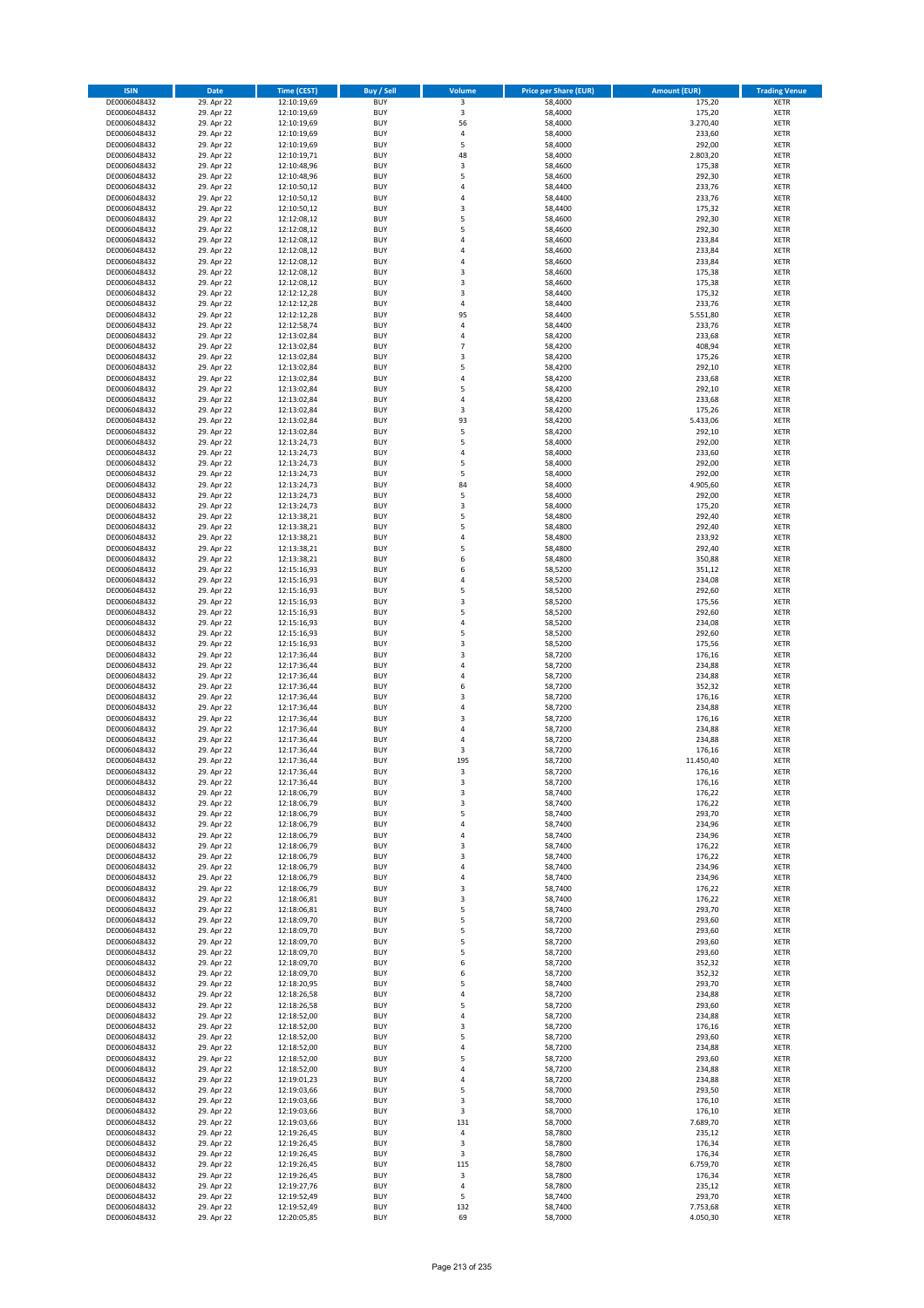| <b>ISIN</b>                  | <b>Date</b>              | <b>Time (CEST)</b>         | <b>Buy / Sell</b>        | <b>Volume</b>  | <b>Price per Share (EUR)</b> | <b>Amount (EUR)</b> | <b>Trading Venue</b>       |
|------------------------------|--------------------------|----------------------------|--------------------------|----------------|------------------------------|---------------------|----------------------------|
| DE0006048432                 | 29. Apr 22               | 12:20:40,01                | <b>BUY</b>               | 5              | 58,7000                      | 293,50              | <b>XETR</b>                |
| DE0006048432                 | 29. Apr 22               | 12:20:40,01                | <b>BUY</b>               | 3              | 58,7000                      | 176,10              | <b>XETR</b>                |
| DE0006048432                 | 29. Apr 22               | 12:20:40,01                | <b>BUY</b>               | 4              | 58,7000                      | 234,80              | <b>XETR</b>                |
| DE0006048432<br>DE0006048432 | 29. Apr 22<br>29. Apr 22 | 12:21:39,01<br>12:21:39,01 | <b>BUY</b><br><b>BUY</b> | 4<br>3         | 58,7400<br>58,7400           | 234,96<br>176,22    | <b>XETR</b><br><b>XETR</b> |
| DE0006048432                 | 29. Apr 22               | 12:21:39,01                | <b>BUY</b>               | 4              | 58,7200                      | 234,88              | <b>XETR</b>                |
| DE0006048432                 | 29. Apr 22               | 12:21:39,01                | <b>BUY</b>               | 3              | 58,7200                      | 176,16              | <b>XETR</b>                |
| DE0006048432                 | 29. Apr 22               | 12:21:39,01                | <b>BUY</b>               | 5              | 58,7400                      | 293,70              | <b>XETR</b>                |
| DE0006048432                 | 29. Apr 22               | 12:21:39,01                | <b>BUY</b>               | 4              | 58,7400                      | 234,96              | <b>XETR</b>                |
| DE0006048432                 | 29. Apr 22               | 12:21:39,01                | <b>BUY</b>               | 92             | 58,7200                      | 5.402,24            | <b>XETR</b>                |
| DE0006048432                 | 29. Apr 22               | 12:21:39,01                | <b>BUY</b>               | 3              | 58,7200                      | 176,16              | <b>XETR</b>                |
| DE0006048432                 | 29. Apr 22<br>29. Apr 22 | 12:21:39,01                | <b>BUY</b><br><b>BUY</b> | 3<br>5         | 58,7400                      | 176,22<br>293,70    | <b>XETR</b><br><b>XETR</b> |
| DE0006048432<br>DE0006048432 | 29. Apr 22               | 12:21:39,01<br>12:21:41,02 | <b>BUY</b>               | 5              | 58,7400<br>58,7400           | 293,70              | <b>XETR</b>                |
| DE0006048432                 | 29. Apr 22               | 12:21:41,02                | <b>BUY</b>               | 70             | 58,7400                      | 4.111,80            | <b>XETR</b>                |
| DE0006048432                 | 29. Apr 22               | 12:21:41,02                | <b>BUY</b>               | 5              | 58,7400                      | 293,70              | <b>XETR</b>                |
| DE0006048432                 | 29. Apr 22               | 12:21:43,62                | <b>BUY</b>               | 5              | 58,7200                      | 293,60              | <b>XETR</b>                |
| DE0006048432                 | 29. Apr 22               | 12:21:43,62                | <b>BUY</b>               | 70             | 58,7200                      | 4.110,40            | <b>XETR</b>                |
| DE0006048432                 | 29. Apr 22               | 12:21:43,63                | <b>BUY</b>               | 70             | 58,7200                      | 4.110,40            | <b>XETR</b>                |
| DE0006048432                 | 29. Apr 22               | 12:21:46,98                | <b>BUY</b>               | 3              | 58,7000                      | 176,10              | <b>XETR</b>                |
| DE0006048432                 | 29. Apr 22               | 12:21:54,81                | <b>BUY</b>               | 4              | 58,6800                      | 234,72              | <b>XETR</b>                |
| DE0006048432<br>DE0006048432 | 29. Apr 22<br>29. Apr 22 | 12:22:18,48<br>12:22:18,48 | <b>BUY</b><br><b>BUY</b> | 3<br>4         | 58,7000<br>58,7000           | 176,10<br>234,80    | <b>XETR</b><br><b>XETR</b> |
| DE0006048432                 | 29. Apr 22               | 12:22:43,56                | <b>BUY</b>               | 5              | 58,6800                      | 293,40              | <b>XETR</b>                |
| DE0006048432                 | 29. Apr 22               | 12:22:43,56                | <b>BUY</b>               | 4              | 58,6800                      | 234,72              | <b>XETR</b>                |
| DE0006048432                 | 29. Apr 22               | 12:22:43,56                | <b>BUY</b>               | 3              | 58,6800                      | 176,04              | <b>XETR</b>                |
| DE0006048432                 | 29. Apr 22               | 12:22:43,56                | <b>BUY</b>               | 3              | 58,6800                      | 176,04              | <b>XETR</b>                |
| DE0006048432                 | 29. Apr 22               | 12:22:43,56                | <b>BUY</b>               | 4              | 58,6800                      | 234,72              | <b>XETR</b>                |
| DE0006048432                 | 29. Apr 22               | 12:22:43,56                | <b>BUY</b>               | 3              | 58,6800                      | 176,04              | <b>XETR</b>                |
| DE0006048432                 | 29. Apr 22<br>29. Apr 22 | 12:22:43,56                | <b>BUY</b><br><b>BUY</b> | 3<br>91        | 58,6800<br>58,6800           | 176,04<br>5.339,88  | <b>XETR</b><br><b>XETR</b> |
| DE0006048432<br>DE0006048432 | 29. Apr 22               | 12:22:43,56<br>12:22:43,56 | <b>BUY</b>               | 5              | 58,6800                      | 293,40              | <b>XETR</b>                |
| DE0006048432                 | 29. Apr 22               | 12:22:44,39                | <b>BUY</b>               | 4              | 58,6600                      | 234,64              | <b>XETR</b>                |
| DE0006048432                 | 29. Apr 22               | 12:23:19,41                | <b>BUY</b>               | 3              | 58,6600                      | 175,98              | <b>XETR</b>                |
| DE0006048432                 | 29. Apr 22               | 12:23:19,41                | <b>BUY</b>               | 4              | 58,6600                      | 234,64              | <b>XETR</b>                |
| DE0006048432                 | 29. Apr 22               | 12:23:19,41                | <b>BUY</b>               | 5              | 58,6600                      | 293,30              | <b>XETR</b>                |
| DE0006048432                 | 29. Apr 22               | 12:23:19,41                | <b>BUY</b>               | 3              | 58,6600                      | 175,98              | <b>XETR</b>                |
| DE0006048432                 | 29. Apr 22               | 12:23:19,41                | <b>BUY</b>               | 3              | 58,6600                      | 175,98              | <b>XETR</b>                |
| DE0006048432                 | 29. Apr 22               | 12:23:19,41                | <b>BUY</b>               | 3              | 58,6600                      | 175,98              | <b>XETR</b>                |
| DE0006048432<br>DE0006048432 | 29. Apr 22<br>29. Apr 22 | 12:23:19,70<br>12:23:19,70 | <b>BUY</b><br><b>BUY</b> | 3<br>4         | 58,6400<br>58,6400           | 175,92<br>234,56    | <b>XETR</b><br><b>XETR</b> |
| DE0006048432                 | 29. Apr 22               | 12:23:19,70                | <b>BUY</b>               | 51             | 58,6400                      | 2.990,64            | <b>XETR</b>                |
| DE0006048432                 | 29. Apr 22               | 12:23:49,80                | <b>BUY</b>               | 5              | 58,6400                      | 293,20              | <b>XETR</b>                |
| DE0006048432                 | 29. Apr 22               | 12:23:49,91                | <b>BUY</b>               | 3              | 58,6400                      | 175,92              | <b>XETR</b>                |
| DE0006048432                 | 29. Apr 22               | 12:23:49,91                | <b>BUY</b>               | 4              | 58,6400                      | 234,56              | <b>XETR</b>                |
| DE0006048432                 | 29. Apr 22               | 12:23:49,91                | <b>BUY</b>               | 54             | 58,6400                      | 3.166,56            | <b>XETR</b>                |
| DE0006048432                 | 29. Apr 22               | 12:24:53,31                | <b>BUY</b>               | 5              | 58,6400                      | 293,20              | <b>XETR</b>                |
| DE0006048432                 | 29. Apr 22               | 12:24:53,31                | <b>BUY</b>               | 4              | 58,6400                      | 234,56              | <b>XETR</b>                |
| DE0006048432<br>DE0006048432 | 29. Apr 22<br>29. Apr 22 | 12:24:56,31<br>12:25:03,93 | <b>BUY</b><br><b>BUY</b> | 4<br>3         | 58,6400<br>58,6200           | 234,56<br>175,86    | <b>XETR</b><br><b>XETR</b> |
| DE0006048432                 | 29. Apr 22               | 12:25:03,93                | <b>BUY</b>               | 3              | 58,6200                      | 175,86              | <b>XETR</b>                |
| DE0006048432                 | 29. Apr 22               | 12:25:03,93                | <b>BUY</b>               | 3              | 58,6200                      | 175,86              | <b>XETR</b>                |
| DE0006048432                 | 29. Apr 22               | 12:25:03,93                | <b>BUY</b>               | 3              | 58,6200                      | 175,86              | <b>XETR</b>                |
| DE0006048432                 | 29. Apr 22               | 12:25:03,93                | <b>BUY</b>               | 3              | 58,6200                      | 175,86              | <b>XETR</b>                |
| DE0006048432                 | 29. Apr 22               | 12:25:03,93                | <b>BUY</b>               | 3              | 58,6200                      | 175,86              | <b>XETR</b>                |
| DE0006048432                 | 29. Apr 22               | 12:25:03,93                | <b>BUY</b>               | 4              | 58,6200                      | 234,48              | <b>XETR</b>                |
| DE0006048432                 | 29. Apr 22               | 12:25:03,93                | <b>BUY</b>               | 5              | 58,6200                      | 293,10              | <b>XETR</b>                |
| DE0006048432<br>DE0006048432 | 29. Apr 22<br>29. Apr 22 | 12:25:03,93<br>12:26:04,15 | <b>BUY</b><br><b>BUY</b> | 99<br>3        | 58,6200<br>58,6400           | 5.803,38<br>175,92  | <b>XETR</b><br><b>XETR</b> |
| DE0006048432                 | 29. Apr 22               | 12:26:04,15                | <b>BUY</b>               | 4              | 58,6400                      | 234,56              | <b>XETR</b>                |
| DE0006048432                 | 29. Apr 22               | 12:26:04,15                | <b>BUY</b>               | 5              | 58,6400                      | 293,20              | <b>XETR</b>                |
| DE0006048432                 | 29. Apr 22               | 12:26:04,15                | <b>BUY</b>               | 4              | 58,6400                      | 234,56              | <b>XETR</b>                |
| DE0006048432                 | 29. Apr 22               | 12:26:04,15                | <b>BUY</b>               | 3              | 58,6400                      | 175,92              | <b>XETR</b>                |
| DE0006048432                 | 29. Apr 22               | 12:26:25,62                | <b>BUY</b>               | 3              | 58,6200                      | 175,86              | <b>XETR</b>                |
| DE0006048432                 | 29. Apr 22               | 12:26:25,62                | BUY                      | 3              | 58,6200                      | 175,86              | <b>XETR</b>                |
| DE0006048432<br>DE0006048432 | 29. Apr 22<br>29. Apr 22 | 12:26:25,62<br>12:26:25,62 | <b>BUY</b><br><b>BUY</b> | 4<br>5         | 58,6200<br>58,6200           | 234,48<br>293,10    | <b>XETR</b><br><b>XETR</b> |
| DE0006048432                 | 29. Apr 22               | 12:26:25,62                | <b>BUY</b>               | 3              | 58,6200                      | 175,86              | XETR                       |
| DE0006048432                 | 29. Apr 22               | 12:26:25,62                | <b>BUY</b>               | $\overline{2}$ | 58,6200                      | 117,24              | <b>XETR</b>                |
| DE0006048432                 | 29. Apr 22               | 12:26:25,62                | <b>BUY</b>               | 4              | 58,6200                      | 234,48              | <b>XETR</b>                |
| DE0006048432                 | 29. Apr 22               | 12:26:25,62                | <b>BUY</b>               | 60             | 58,6200                      | 3.517,20            | <b>XETR</b>                |
| DE0006048432                 | 29. Apr 22               | 12:26:25,62                | <b>BUY</b>               | $\mathbf 2$    | 58,6200                      | 117,24              | <b>XETR</b>                |
| DE0006048432                 | 29. Apr 22               | 12:26:36,12                | <b>BUY</b>               | 62             | 58,6000                      | 3.633,20            | <b>XETR</b>                |
| DE0006048432<br>DE0006048432 | 29. Apr 22<br>29. Apr 22 | 12:27:48,84<br>12:27:48,84 | <b>BUY</b><br><b>BUY</b> | 5<br>5         | 58,7000<br>58,7000           | 293,50<br>293,50    | <b>XETR</b><br><b>XETR</b> |
| DE0006048432                 | 29. Apr 22               | 12:27:48,84                | <b>BUY</b>               | 4              | 58,7000                      | 234,80              | <b>XETR</b>                |
| DE0006048432                 | 29. Apr 22               | 12:27:48,84                | <b>BUY</b>               | 4              | 58,7000                      | 234,80              | <b>XETR</b>                |
| DE0006048432                 | 29. Apr 22               | 12:27:48.84                | <b>BUY</b>               | 5              | 58.7000                      | 293,50              | <b>XETR</b>                |
| DE0006048432                 | 29. Apr 22               | 12:28:07,99                | <b>BUY</b>               | 5              | 58,6800                      | 293,40              | <b>XETR</b>                |
| DE0006048432                 | 29. Apr 22               | 12:28:07,99                | <b>BUY</b>               | 5              | 58,6800                      | 293,40              | <b>XETR</b>                |
| DE0006048432                 | 29. Apr 22               | 12:28:07,99                | <b>BUY</b>               | 4              | 58,6800                      | 234,72              | <b>XETR</b>                |
| DE0006048432<br>DE0006048432 | 29. Apr 22<br>29. Apr 22 | 12:28:07,99<br>12:28:07,99 | <b>BUY</b><br><b>BUY</b> | 4<br>4         | 58,6800<br>58,6800           | 234,72<br>234,72    | <b>XETR</b><br>XETR        |
| DE0006048432                 | 29. Apr 22               | 12:28:07,99                | <b>BUY</b>               | 5              | 58,6800                      | 293,40              | <b>XETR</b>                |
| DE0006048432                 | 29. Apr 22               | 12:28:07,99                | <b>BUY</b>               | 5              | 58,6800                      | 293,40              | <b>XETR</b>                |
| DE0006048432                 | 29. Apr 22               | 12:28:07,99                | <b>BUY</b>               | 72             | 58,6800                      | 4.224,96            | <b>XETR</b>                |
| DE0006048432                 | 29. Apr 22               | 12:28:07,99                | <b>BUY</b>               | 5              | 58,6800                      | 293,40              | <b>XETR</b>                |
| DE0006048432                 | 29. Apr 22               | 12:28:29,84                | <b>BUY</b>               | 3              | 58,6800                      | 176,04              | <b>XETR</b>                |
| DE0006048432                 | 29. Apr 22               | 12:28:29,84                | <b>BUY</b>               | 51             | 58,6800                      | 2.992,68            | <b>XETR</b>                |
| DE0006048432<br>DE0006048432 | 29. Apr 22               | 12:29:05,61                | <b>BUY</b><br><b>BUY</b> | 4<br>3         | 58,7000<br>58,7000           | 234,80              | <b>XETR</b><br><b>XETR</b> |
| DE0006048432                 | 29. Apr 22<br>29. Apr 22 | 12:29:05,61<br>12:29:05,61 | <b>BUY</b>               | 3              | 58,7000                      | 176,10<br>176,10    | <b>XETR</b>                |
| DE0006048432                 | 29. Apr 22               | 12:29:05,61                | <b>BUY</b>               | 3              | 58,7000                      | 176,10              | <b>XETR</b>                |
| DE0006048432                 | 29. Apr 22               | 12:29:05,61                | <b>BUY</b>               | 3              | 58,7000                      | 176,10              | XETR                       |
| DE0006048432                 | 29. Apr 22               | 12:29:33,42                | <b>BUY</b>               | 3              | 58,8000                      | 176,40              | <b>XETR</b>                |
| DE0006048432                 | 29. Apr 22               | 12:29:33,42                | <b>BUY</b>               | 3              | 58,8000                      | 176,40              | <b>XETR</b>                |
| DE0006048432                 | 29. Apr 22               | 12:29:43,03                | <b>BUY</b>               | 3              | 58,7800                      | 176,34              | <b>XETR</b>                |
| DE0006048432                 | 29. Apr 22               | 12:29:43,03                | <b>BUY</b>               | 3              | 58,7800                      | 176,34              | <b>XETR</b>                |
| DE0006048432<br>DE0006048432 | 29. Apr 22<br>29. Apr 22 | 12:29:43,03<br>12:29:43,03 | <b>BUY</b><br><b>BUY</b> | 5<br>4         | 58,7800<br>58,7800           | 293,90<br>235,12    | <b>XETR</b><br><b>XETR</b> |
| DE0006048432                 | 29. Apr 22               | 12:29:43,03                | <b>BUY</b>               | 3              | 58,7800                      | 176,34              | <b>XETR</b>                |
| DE0006048432                 | 29. Apr 22               | 12:29:43,03                | <b>BUY</b>               | 99             | 58,7800                      | 5.819,22            | XETR                       |
| DE0006048432                 | 29. Apr 22               | 12:29:43,03                | <b>BUY</b>               | 5              | 58,7800                      | 293,90              | <b>XETR</b>                |
| DE0006048432                 | 29. Apr 22               | 12:30:19,48                | <b>BUY</b>               | 5              | 58,8200                      | 294,10              | <b>XETR</b>                |
| DE0006048432                 | 29. Apr 22               | 12:30:19,48                | <b>BUY</b>               | 4              | 58,8200                      | 235,28              | <b>XETR</b>                |
| DE0006048432                 | 29. Apr 22               | 12:30:19,48                | <b>BUY</b>               | 4              | 58,8200                      | 235,28              | XETR                       |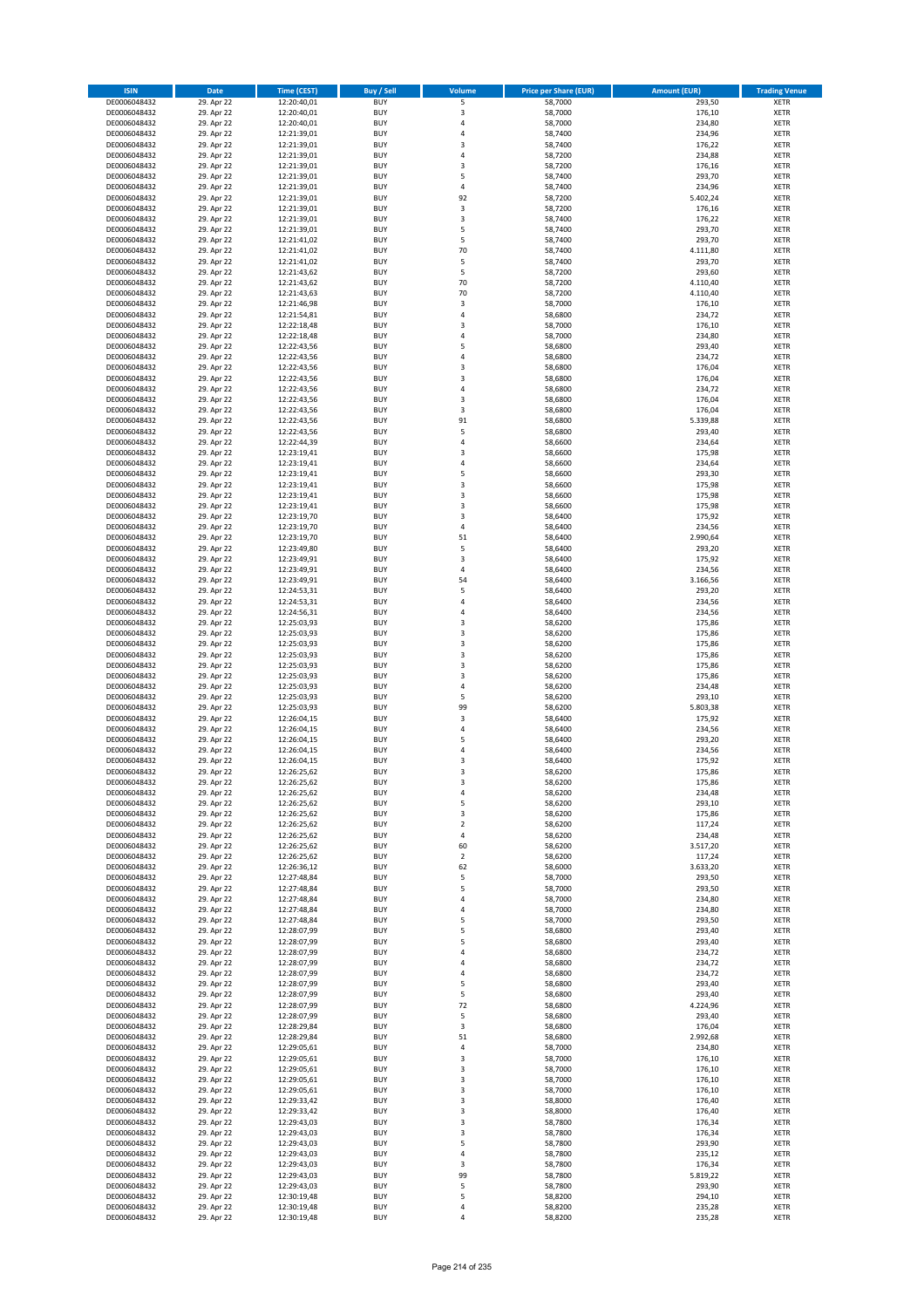| <b>ISIN</b>                  | <b>Date</b>              | <b>Time (CEST)</b>         | <b>Buy / Sell</b>        | <b>Volume</b> | <b>Price per Share (EUR)</b> | <b>Amount (EUR)</b>  | <b>Trading Venue</b>       |
|------------------------------|--------------------------|----------------------------|--------------------------|---------------|------------------------------|----------------------|----------------------------|
| DE0006048432                 | 29. Apr 22               | 12:30:19,48                | <b>BUY</b>               | 4             | 58,8200                      | 235,28               | <b>XETR</b>                |
| DE0006048432                 | 29. Apr 22               | 12:30:19,48                | <b>BUY</b>               | 4             | 58,8200                      | 235,28               | <b>XETR</b>                |
| DE0006048432                 | 29. Apr 22               | 12:30:19,48                | <b>BUY</b>               | 4             | 58,8200                      | 235,28               | <b>XETR</b>                |
| DE0006048432<br>DE0006048432 | 29. Apr 22<br>29. Apr 22 | 12:30:19,48<br>12:30:20,07 | <b>BUY</b><br><b>BUY</b> | 4<br>4        | 58,8200<br>58,8000           | 235,28<br>235,20     | <b>XETR</b><br><b>XETR</b> |
| DE0006048432                 | 29. Apr 22               | 12:30:20,07                | <b>BUY</b>               | 4             | 58,8000                      | 235,20               | <b>XETR</b>                |
| DE0006048432                 | 29. Apr 22               | 12:30:20,07                | <b>BUY</b>               | 4             | 58,8000                      | 235,20               | <b>XETR</b>                |
| DE0006048432                 | 29. Apr 22               | 12:30:20,46                | <b>BUY</b>               | 72            | 58,7800                      | 4.232,16             | <b>XETR</b>                |
| DE0006048432                 | 29. Apr 22               | 12:30:20,50                | <b>BUY</b>               | 5             | 58,7600                      | 293,80               | <b>XETR</b>                |
| DE0006048432                 | 29. Apr 22               | 12:30:32,35                | <b>BUY</b>               | 4             | 58,8400                      | 235,36               | <b>XETR</b>                |
| DE0006048432                 | 29. Apr 22               | 12:30:32,41                | <b>BUY</b>               | 57            | 58,8200                      | 3.352,74             | <b>XETR</b>                |
| DE0006048432                 | 29. Apr 22<br>29. Apr 22 | 12:30:32,42                | <b>BUY</b><br><b>BUY</b> | 4<br>66       | 58,8200                      | 235,28<br>3.882,12   | <b>XETR</b><br><b>XETR</b> |
| DE0006048432<br>DE0006048432 | 29. Apr 22               | 12:30:32,42<br>12:31:20,09 | <b>BUY</b>               | 6             | 58,8200<br>58,9400           | 353,64               | <b>XETR</b>                |
| DE0006048432                 | 29. Apr 22               | 12:31:20,09                | <b>BUY</b>               | 6             | 58,9400                      | 353,64               | <b>XETR</b>                |
| DE0006048432                 | 29. Apr 22               | 12:31:20,09                | <b>BUY</b>               | 5             | 58,9400                      | 294,70               | <b>XETR</b>                |
| DE0006048432                 | 29. Apr 22               | 12:31:20,09                | <b>BUY</b>               | 5             | 58,9400                      | 294,70               | <b>XETR</b>                |
| DE0006048432                 | 29. Apr 22               | 12:31:20,09                | <b>BUY</b>               | 5             | 58,9400                      | 294,70               | <b>XETR</b>                |
| DE0006048432                 | 29. Apr 22               | 12:31:20,09                | <b>BUY</b>               | 5             | 58,9400                      | 294,70               | <b>XETR</b>                |
| DE0006048432                 | 29. Apr 22               | 12:31:20,09                | <b>BUY</b>               | 6             | 58,9400                      | 353,64               | <b>XETR</b>                |
| DE0006048432<br>DE0006048432 | 29. Apr 22<br>29. Apr 22 | 12:31:22,12<br>12:31:22,12 | <b>BUY</b><br><b>BUY</b> | 5<br>122      | 58,9200<br>58,9200           | 294,60<br>7.188,24   | <b>XETR</b><br><b>XETR</b> |
| DE0006048432                 | 29. Apr 22               | 12:31:31,06                | <b>BUY</b>               | 4             | 58,8800                      | 235,52               | <b>XETR</b>                |
| DE0006048432                 | 29. Apr 22               | 12:31:31,06                | <b>BUY</b>               | 5             | 58,8800                      | 294,40               | <b>XETR</b>                |
| DE0006048432                 | 29. Apr 22               | 12:31:31,06                | <b>BUY</b>               | 6             | 58,8800                      | 353,28               | <b>XETR</b>                |
| DE0006048432                 | 29. Apr 22               | 12:31:31,06                | <b>BUY</b>               | 6             | 58,8800                      | 353,28               | <b>XETR</b>                |
| DE0006048432                 | 29. Apr 22               | 12:31:31,06                | <b>BUY</b>               | 4             | 58,8800                      | 235,52               | <b>XETR</b>                |
| DE0006048432                 | 29. Apr 22               | 12:31:31,06                | <b>BUY</b>               | 117           | 58,8800                      | 6.888,96             | <b>XETR</b>                |
| DE0006048432<br>DE0006048432 | 29. Apr 22<br>29. Apr 22 | 12:32:40,24<br>12:32:40,24 | <b>BUY</b><br><b>BUY</b> | 3<br>5        | 58,8800<br>58,8800           | 176,64<br>294,40     | <b>XETR</b><br><b>XETR</b> |
| DE0006048432                 | 29. Apr 22               | 12:32:40,24                | <b>BUY</b>               | 5             | 58,8800                      | 294,40               | <b>XETR</b>                |
| DE0006048432                 | 29. Apr 22               | 12:32:40,24                | <b>BUY</b>               | 3             | 58,8800                      | 176,64               | <b>XETR</b>                |
| DE0006048432                 | 29. Apr 22               | 12:32:40,24                | <b>BUY</b>               | 5             | 58,8800                      | 294,40               | <b>XETR</b>                |
| DE0006048432                 | 29. Apr 22               | 12:32:40,24                | <b>BUY</b>               | 4             | 58,8800                      | 235,52               | <b>XETR</b>                |
| DE0006048432                 | 29. Apr 22               | 12:32:40.24                | <b>BUY</b>               | 3             | 58,8800                      | 176,64               | <b>XETR</b>                |
| DE0006048432                 | 29. Apr 22               | 12:32:40,24                | <b>BUY</b>               | 3             | 58,8800                      | 176,64               | <b>XETR</b>                |
| DE0006048432                 | 29. Apr 22               | 12:32:40,24                | <b>BUY</b><br><b>BUY</b> | 3<br>3        | 58,8800                      | 176,64               | <b>XETR</b><br><b>XETR</b> |
| DE0006048432<br>DE0006048432 | 29. Apr 22<br>29. Apr 22 | 12:32:40,73<br>12:32:40,73 | <b>BUY</b>               | 3             | 58,8600<br>58,8600           | 176,58<br>176,58     | <b>XETR</b>                |
| DE0006048432                 | 29. Apr 22               | 12:32:40,73                | <b>BUY</b>               | 3             | 58,8600                      | 176,58               | <b>XETR</b>                |
| DE0006048432                 | 29. Apr 22               | 12:32:40,73                | <b>BUY</b>               | 48            | 58,8600                      | 2.825,28             | <b>XETR</b>                |
| DE0006048432                 | 29. Apr 22               | 12:32:40,73                | <b>BUY</b>               | 4             | 58,8600                      | 235,44               | <b>XETR</b>                |
| DE0006048432                 | 29. Apr 22               | 12:32:40,73                | <b>BUY</b>               | 3             | 58,8600                      | 176,58               | <b>XETR</b>                |
| DE0006048432                 | 29. Apr 22               | 12:32:53,55                | <b>BUY</b>               | 5             | 58,8600                      | 294,30               | <b>XETR</b>                |
| DE0006048432                 | 29. Apr 22               | 12:33:10,06                | <b>BUY</b>               | 47            | 58,8800                      | 2.767,36             | <b>XETR</b>                |
| DE0006048432                 | 29. Apr 22               | 12:33:10,06                | <b>BUY</b>               | 14            | 58,8800                      | 824,32               | <b>XETR</b>                |
| DE0006048432<br>DE0006048432 | 29. Apr 22<br>29. Apr 22 | 12:33:30,51<br>12:33:36,87 | <b>BUY</b><br><b>BUY</b> | 91<br>26      | 58,8400<br>58,8200           | 5.354,44<br>1.529,32 | <b>XETR</b><br><b>XETR</b> |
| DE0006048432                 | 29. Apr 22               | 12:33:36,87                | <b>BUY</b>               | 27            | 58,8200                      | 1.588,14             | <b>XETR</b>                |
| DE0006048432                 | 29. Apr 22               | 12:34:45,31                | <b>BUY</b>               | 4             | 58,8600                      | 235,44               | <b>XETR</b>                |
| DE0006048432                 | 29. Apr 22               | 12:34:49,84                | <b>BUY</b>               | 5             | 58,8400                      | 294,20               | <b>XETR</b>                |
| DE0006048432                 | 29. Apr 22               | 12:34:49,84                | <b>BUY</b>               | 4             | 58,8400                      | 235,36               | <b>XETR</b>                |
| DE0006048432                 | 29. Apr 22               | 12:34:49,84                | <b>BUY</b>               | 5             | 58,8400                      | 294,20               | <b>XETR</b>                |
| DE0006048432                 | 29. Apr 22               | 12:34:49,84                | <b>BUY</b>               | 3             | 58,8400                      | 176,52               | <b>XETR</b>                |
| DE0006048432<br>DE0006048432 | 29. Apr 22<br>29. Apr 22 | 12:34:49,84<br>12:34:49,84 | <b>BUY</b><br><b>BUY</b> | 3<br>54       | 58,8400<br>58,8400           | 176,52<br>3.177,36   | <b>XETR</b><br><b>XETR</b> |
| DE0006048432                 | 29. Apr 22               | 12:34:49,84                | <b>BUY</b>               | 5             | 58,8400                      | 294,20               | <b>XETR</b>                |
| DE0006048432                 | 29. Apr 22               | 12:34:49,84                | <b>BUY</b>               | 3             | 58,8400                      | 176,52               | <b>XETR</b>                |
| DE0006048432                 | 29. Apr 22               | 12:34:49,84                | <b>BUY</b>               | 5             | 58,8400                      | 294,20               | <b>XETR</b>                |
| DE0006048432                 | 29. Apr 22               | 12:35:12,97                | <b>BUY</b>               | 3             | 58,9200                      | 176,76               | <b>XETR</b>                |
| DE0006048432                 | 29. Apr 22               | 12:35:12,97                | <b>BUY</b>               | 70            | 58,9200                      | 4.124,40             | <b>XETR</b>                |
| DE0006048432                 | 29. Apr 22               | 12:35:22,22                | <b>BUY</b><br><b>BUY</b> | 5<br>3        | 58,9400                      | 294,70               | <b>XETR</b><br><b>XETR</b> |
| DE0006048432<br>DE0006048432 | 29. Apr 22<br>29. Apr 22 | 12:35:22,22<br>12:35:22,22 | <b>BUY</b>               | 4             | 58,9400<br>58,9400           | 176,82<br>235,76     | <b>XETR</b>                |
| DE0006048432                 | 29. Apr 22               | 12:35:22,22                | BUY                      | 5             | 58,9400                      | 294,70               | <b>XETR</b>                |
| DE0006048432                 | 29. Apr 22               | 12:35:22,22                | <b>BUY</b>               | 47            | 58,9400                      | 2.770,18             | <b>XETR</b>                |
| DE0006048432                 | 29. Apr 22               | 12:35:26,34                | <b>BUY</b>               | 4             | 58,9200                      | 235,68               | <b>XETR</b>                |
| DE0006048432                 | 29. Apr 22               | 12:35:26,34                | <b>BUY</b>               | 3             | 58,9200                      | 176,76               | XETR                       |
| DE0006048432                 | 29. Apr 22               | 12:35:49,47                | <b>BUY</b>               | 4             | 58,9200                      | 235,68               | <b>XETR</b>                |
| DE0006048432<br>DE0006048432 | 29. Apr 22<br>29. Apr 22 | 12:35:49,47<br>12:35:50,08 | <b>BUY</b><br><b>BUY</b> | 5<br>3        | 58,9200<br>58,9000           | 294,60<br>176,70     | <b>XETR</b><br><b>XETR</b> |
| DE0006048432                 | 29. Apr 22               | 12:35:50,08                | <b>BUY</b>               | 68            | 58,9000                      | 4.005,20             | <b>XETR</b>                |
| DE0006048432                 | 29. Apr 22               | 12:35:50,08                | <b>BUY</b>               | 3             | 58,9000                      | 176,70               | <b>XETR</b>                |
| DE0006048432                 | 29. Apr 22               | 12:36:06,11                | <b>BUY</b>               | 5             | 58,8800                      | 294,40               | <b>XETR</b>                |
| DE0006048432                 | 29. Apr 22               | 12:36:06,11                | <b>BUY</b>               | 3             | 58,8800                      | 176,64               | <b>XETR</b>                |
| DE0006048432                 | 29. Apr 22               | 12:36:06,11                | <b>BUY</b>               | 45            | 58,8800                      | 2.649,60             | <b>XETR</b>                |
| DE0006048432<br>DE0006048432 | 29. Apr 22<br>29. Apr 22 | 12:36:11,56<br>12:36:11,56 | <b>BUY</b><br><b>BUY</b> | 4<br>5        | 58,8800<br>58,8800           | 235,52<br>294,40     | <b>XETR</b><br><b>XETR</b> |
| DE0006048432                 | 29. Apr 22               | 12:36:29,50                | <b>BUY</b>               | 3             | 58,8400                      | 176,52               | <b>XETR</b>                |
| DE0006048432                 | 29. Apr 22               | 12:36:29,50                | <b>BUY</b>               | 3             | 58,8400                      | 176,52               | <b>XETR</b>                |
| DE0006048432                 | 29. Apr 22               | 12:36:29,50                | <b>BUY</b>               | 5             | 58,8400                      | 294,20               | <b>XETR</b>                |
| DE0006048432                 | 29. Apr 22               | 12:36:44,41                | <b>BUY</b>               | 20            | 58,8200                      | 1.176,40             | <b>XETR</b>                |
| DE0006048432                 | 29. Apr 22               | 12:36:44,41                | <b>BUY</b>               | 50            | 58,8200                      | 2.941,00             | XETR                       |
| DE0006048432                 | 29. Apr 22               | 12:37:10,41                | <b>BUY</b>               | 3             | 58,8000                      | 176,40               | <b>XETR</b>                |
| DE0006048432                 | 29. Apr 22               | 12:37:10,41                | <b>BUY</b>               | 3             | 58,8000                      | 176,40               | <b>XETR</b>                |
| DE0006048432<br>DE0006048432 | 29. Apr 22<br>29. Apr 22 | 12:37:10,41<br>12:37:10,41 | <b>BUY</b><br><b>BUY</b> | 4<br>3        | 58,8000<br>58,8000           | 235,20<br>176,40     | <b>XETR</b><br><b>XETR</b> |
| DE0006048432                 | 29. Apr 22               | 12:37:31,52                | <b>BUY</b>               | 4             | 58,7600                      | 235,04               | <b>XETR</b>                |
| DE0006048432                 | 29. Apr 22               | 12:37:31,52                | <b>BUY</b>               | 5             | 58,7600                      | 293,80               | <b>XETR</b>                |
| DE0006048432                 | 29. Apr 22               | 12:37:31,52                | <b>BUY</b>               | 3             | 58,7600                      | 176,28               | <b>XETR</b>                |
| DE0006048432                 | 29. Apr 22               | 12:37:31,52                | <b>BUY</b>               | 45            | 58,7600                      | 2.644,20             | <b>XETR</b>                |
| DE0006048432                 | 29. Apr 22               | 12:38:05,24                | <b>BUY</b>               | 5             | 58,8800                      | 294,40               | <b>XETR</b>                |
| DE0006048432                 | 29. Apr 22               | 12:38:05,24                | <b>BUY</b>               | 5             | 58,8800                      | 294,40               | <b>XETR</b>                |
| DE0006048432                 | 29. Apr 22               | 12:38:05,24                | <b>BUY</b>               | 3             | 58,8800                      | 176,64               | <b>XETR</b>                |
| DE0006048432<br>DE0006048432 | 29. Apr 22<br>29. Apr 22 | 12:38:05,24<br>12:38:24,67 | <b>BUY</b><br><b>BUY</b> | 66<br>5       | 58,8800<br>58,9200           | 3.886,08<br>294,60   | <b>XETR</b><br><b>XETR</b> |
| DE0006048432                 | 29. Apr 22               | 12:38:30,02                | <b>BUY</b>               | 3             | 58,9000                      | 176,70               | <b>XETR</b>                |
| DE0006048432                 | 29. Apr 22               | 12:38:30,02                | <b>BUY</b>               | 4             | 58,9000                      | 235,60               | <b>XETR</b>                |
| DE0006048432                 | 29. Apr 22               | 12:38:30,02                | <b>BUY</b>               | 4             | 58,9000                      | 235,60               | <b>XETR</b>                |
| DE0006048432                 | 29. Apr 22               | 12:38:30,02                | <b>BUY</b>               | 4             | 58,9000                      | 235,60               | <b>XETR</b>                |
| DE0006048432                 | 29. Apr 22               | 12:38:30,02                | <b>BUY</b>               | 44            | 58,9000                      | 2.591,60             | <b>XETR</b>                |
| DE0006048432<br>DE0006048432 | 29. Apr 22<br>29. Apr 22 | 12:38:43,96<br>12:38:43,96 | <b>BUY</b><br><b>BUY</b> | 3<br>5        | 58,8800<br>58,8800           | 176,64<br>294,40     | XETR<br><b>XETR</b>        |
| DE0006048432                 | 29. Apr 22               | 12:38:43,96                | <b>BUY</b>               | 5             | 58,8800                      | 294,40               | <b>XETR</b>                |
| DE0006048432                 | 29. Apr 22               | 12:39:03,24                | <b>BUY</b>               | 3             | 58,8400                      | 176,52               | <b>XETR</b>                |
| DE0006048432                 | 29. Apr 22               | 12:39:03,24                | <b>BUY</b>               | 5             | 58,8400                      | 294,20               | <b>XETR</b>                |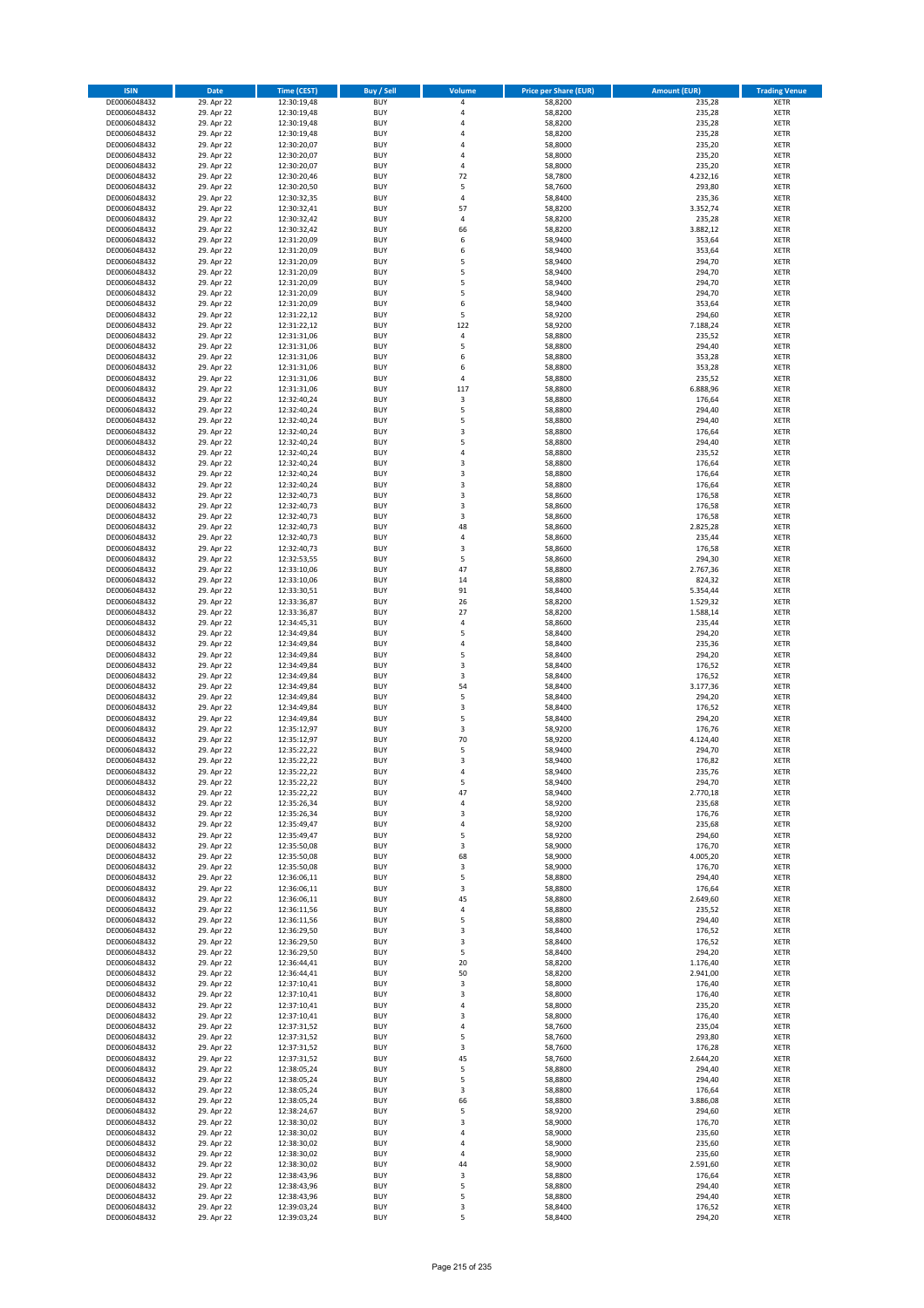| <b>ISIN</b>                  | <b>Date</b>              | <b>Time (CEST)</b>         | <b>Buy / Sell</b>        | <b>Volume</b> | <b>Price per Share (EUR)</b> | <b>Amount (EUR)</b>  | <b>Trading Venue</b>       |
|------------------------------|--------------------------|----------------------------|--------------------------|---------------|------------------------------|----------------------|----------------------------|
| DE0006048432                 | 29. Apr 22               | 12:39:03,24                | <b>BUY</b>               | 46            | 58,8400                      | 2.706,64             | <b>XETR</b>                |
| DE0006048432                 | 29. Apr 22               | 12:39:19,90                | <b>BUY</b>               | 4             | 58,8200                      | 235,28               | <b>XETR</b>                |
| DE0006048432                 | 29. Apr 22               | 12:39:19,90                | <b>BUY</b>               | 3             | 58,8200                      | 176,46               | <b>XETR</b>                |
| DE0006048432<br>DE0006048432 | 29. Apr 22<br>29. Apr 22 | 12:39:23,18<br>12:39:23,18 | <b>BUY</b><br><b>BUY</b> | 3<br>4        | 58,8200<br>58,8200           | 176,46<br>235,28     | <b>XETR</b><br><b>XETR</b> |
| DE0006048432                 | 29. Apr 22               | 12:39:25,80                | <b>BUY</b>               | 65            | 58,8000                      | 3.822,00             | <b>XETR</b>                |
| DE0006048432                 | 29. Apr 22               | 12:40:19,33                | <b>BUY</b>               | 5             | 58,7800                      | 293,90               | <b>XETR</b>                |
| DE0006048432                 | 29. Apr 22               | 12:40:19,33                | <b>BUY</b>               | 4             | 58,7800                      | 235,12               | <b>XETR</b>                |
| DE0006048432                 | 29. Apr 22               | 12:40:19,33                | <b>BUY</b>               | 3             | 58,7800                      | 176,34               | <b>XETR</b>                |
| DE0006048432                 | 29. Apr 22               | 12:40:19,33                | <b>BUY</b>               | 5             | 58,7800                      | 293,90               | <b>XETR</b>                |
| DE0006048432                 | 29. Apr 22               | 12:40:19,33                | <b>BUY</b>               | 3             | 58,7800                      | 176,34               | <b>XETR</b>                |
| DE0006048432                 | 29. Apr 22<br>29. Apr 22 | 12:40:19,33                | <b>BUY</b><br><b>BUY</b> | 43<br>18      | 58,7800                      | 2.527,54             | <b>XETR</b><br><b>XETR</b> |
| DE0006048432<br>DE0006048432 | 29. Apr 22               | 12:40:19,33<br>12:40:28,83 | <b>BUY</b>               | 4             | 58,7800<br>58,7400           | 1.058,04<br>234,96   | <b>XETR</b>                |
| DE0006048432                 | 29. Apr 22               | 12:40:28,83                | <b>BUY</b>               | 3             | 58,7400                      | 176,22               | <b>XETR</b>                |
| DE0006048432                 | 29. Apr 22               | 12:40:28,83                | <b>BUY</b>               | 4             | 58,7400                      | 234,96               | <b>XETR</b>                |
| DE0006048432                 | 29. Apr 22               | 12:40:31,08                | <b>BUY</b>               | 26            | 58,7200                      | 1.526,72             | <b>XETR</b>                |
| DE0006048432                 | 29. Apr 22               | 12:40:31,08                | <b>BUY</b>               | 74            | 58,7200                      | 4.345,28             | <b>XETR</b>                |
| DE0006048432                 | 29. Apr 22               | 12:40:31,10                | <b>BUY</b>               | 4             | 58,7200                      | 234,88               | <b>XETR</b>                |
| DE0006048432                 | 29. Apr 22               | 12:41:20,93                | <b>BUY</b>               | 3             | 58,7000                      | 176,10               | <b>XETR</b>                |
| DE0006048432<br>DE0006048432 | 29. Apr 22<br>29. Apr 22 | 12:41:20,93<br>12:41:20,93 | <b>BUY</b><br><b>BUY</b> | 4<br>5        | 58,7000<br>58,7000           | 234,80<br>293,50     | <b>XETR</b><br><b>XETR</b> |
| DE0006048432                 | 29. Apr 22               | 12:41:20,93                | <b>BUY</b>               | 3             | 58,7000                      | 176,10               | <b>XETR</b>                |
| DE0006048432                 | 29. Apr 22               | 12:41:20,93                | <b>BUY</b>               | 4             | 58,7000                      | 234,80               | <b>XETR</b>                |
| DE0006048432                 | 29. Apr 22               | 12:41:20,93                | <b>BUY</b>               | 4             | 58,7000                      | 234,80               | <b>XETR</b>                |
| DE0006048432                 | 29. Apr 22               | 12:41:20,93                | <b>BUY</b>               | 3             | 58,7000                      | 176,10               | <b>XETR</b>                |
| DE0006048432                 | 29. Apr 22               | 12:41:56,82                | <b>BUY</b>               | 3             | 58,8200                      | 176,46               | <b>XETR</b>                |
| DE0006048432                 | 29. Apr 22               | 12:41:56,82                | <b>BUY</b>               | 5             | 58,8200                      | 294,10               | <b>XETR</b>                |
| DE0006048432<br>DE0006048432 | 29. Apr 22<br>29. Apr 22 | 12:41:56,82<br>12:42:07,28 | <b>BUY</b><br><b>BUY</b> | 73<br>3       | 58,8200<br>58,8200           | 4.293,86<br>176,46   | <b>XETR</b><br><b>XETR</b> |
| DE0006048432                 | 29. Apr 22               | 12:42:07,28                | <b>BUY</b>               | 5             | 58,8200                      | 294,10               | <b>XETR</b>                |
| DE0006048432                 | 29. Apr 22               | 12:43:25,26                | <b>BUY</b>               | 3             | 58,8400                      | 176,52               | <b>XETR</b>                |
| DE0006048432                 | 29. Apr 22               | 12:43:36,68                | <b>BUY</b>               | 5             | 58,8600                      | 294,30               | <b>XETR</b>                |
| DE0006048432                 | 29. Apr 22               | 12:44:00,77                | <b>BUY</b>               | 5             | 58,8800                      | 294,40               | <b>XETR</b>                |
| DE0006048432                 | 29. Apr 22               | 12:44:00,77                | <b>BUY</b>               | 5             | 58,8800                      | 294,40               | <b>XETR</b>                |
| DE0006048432                 | 29. Apr 22               | 12:44:04,68                | <b>BUY</b>               | 4             | 58,8600                      | 235,44               | <b>XETR</b>                |
| DE0006048432                 | 29. Apr 22               | 12:44:04,68                | <b>BUY</b><br><b>BUY</b> | 3<br>5        | 58,8600                      | 176,58               | <b>XETR</b>                |
| DE0006048432<br>DE0006048432 | 29. Apr 22<br>29. Apr 22 | 12:44:04,68<br>12:44:04,68 | <b>BUY</b>               | 53            | 58,8600<br>58,8600           | 294,30<br>3.119,58   | <b>XETR</b><br><b>XETR</b> |
| DE0006048432                 | 29. Apr 22               | 12:44:04,68                | <b>BUY</b>               | 5             | 58,8600                      | 294,30               | <b>XETR</b>                |
| DE0006048432                 | 29. Apr 22               | 12:44:04,68                | <b>BUY</b>               | 4             | 58,8600                      | 235,44               | <b>XETR</b>                |
| DE0006048432                 | 29. Apr 22               | 12:44:04,68                | <b>BUY</b>               | 20            | 58,8600                      | 1.177,20             | <b>XETR</b>                |
| DE0006048432                 | 29. Apr 22               | 12:44:45,49                | <b>BUY</b>               | 3             | 58,8600                      | 176,58               | <b>XETR</b>                |
| DE0006048432                 | 29. Apr 22               | 12:44:45,49                | <b>BUY</b>               | 3             | 58,8600                      | 176,58               | <b>XETR</b>                |
| DE0006048432                 | 29. Apr 22               | 12:44:45,49                | <b>BUY</b>               | 3             | 58,8600                      | 176,58               | <b>XETR</b>                |
| DE0006048432                 | 29. Apr 22               | 12:44:50,31                | <b>BUY</b>               | 5             | 58,8400                      | 294,20               | <b>XETR</b>                |
| DE0006048432<br>DE0006048432 | 29. Apr 22<br>29. Apr 22 | 12:44:50,31<br>12:44:50,31 | <b>BUY</b><br><b>BUY</b> | 5<br>4        | 58,8400<br>58,8400           | 294,20<br>235,36     | <b>XETR</b><br><b>XETR</b> |
| DE0006048432                 | 29. Apr 22               | 12:44:50,31                | <b>BUY</b>               | 3             | 58,8400                      | 176,52               | <b>XETR</b>                |
| DE0006048432                 | 29. Apr 22               | 12:44:50,31                | <b>BUY</b>               | 3             | 58,8400                      | 176,52               | <b>XETR</b>                |
| DE0006048432                 | 29. Apr 22               | 12:44:50,31                | <b>BUY</b>               | 96            | 58,8400                      | 5.648,64             | <b>XETR</b>                |
| DE0006048432                 | 29. Apr 22               | 12:44:50,31                | <b>BUY</b>               | 5             | 58,8400                      | 294,20               | <b>XETR</b>                |
| DE0006048432                 | 29. Apr 22               | 12:45:02,62                | <b>BUY</b>               | 4             | 58,8600                      | 235,44               | <b>XETR</b>                |
| DE0006048432                 | 29. Apr 22               | 12:45:02,62                | <b>BUY</b>               | 5             | 58,8600                      | 294,30               | <b>XETR</b>                |
| DE0006048432<br>DE0006048432 | 29. Apr 22<br>29. Apr 22 | 12:45:02,62<br>12:45:12,01 | <b>BUY</b><br><b>BUY</b> | 4<br>4        | 58,8600<br>58,8400           | 235,44<br>235,36     | <b>XETR</b><br><b>XETR</b> |
| DE0006048432                 | 29. Apr 22               | 12:45:12,01                | <b>BUY</b>               | 3             | 58,8400                      | 176,52               | <b>XETR</b>                |
| DE0006048432                 | 29. Apr 22               | 12:45:12,01                | <b>BUY</b>               | 5             | 58,8400                      | 294,20               | <b>XETR</b>                |
| DE0006048432                 | 29. Apr 22               | 12:45:12,01                | <b>BUY</b>               | 5             | 58,8400                      | 294,20               | <b>XETR</b>                |
| DE0006048432                 | 29. Apr 22               | 12:45:12,01                | <b>BUY</b>               | 4             | 58,8400                      | 235,36               | <b>XETR</b>                |
| DE0006048432                 | 29. Apr 22               | 12:45:12,01                | <b>BUY</b>               | 13            | 58,8400                      | 764,92               | <b>XETR</b>                |
| DE0006048432                 | 29. Apr 22               | 12:45:12,01                | <b>BUY</b>               | 3             | 58,8400                      | 176,52               | <b>XETR</b>                |
| DE0006048432<br>DE0006048432 | 29. Apr 22               | 12:45:12,01<br>12:45:35,71 | <b>BUY</b><br><b>BUY</b> | 54<br>4       | 58,8400<br>58,8200           | 3.177,36<br>235,28   | <b>XETR</b><br><b>XETR</b> |
| DE0006048432                 | 29. Apr 22<br>29. Apr 22 | 12:45:35,71                | BUY                      | 4             | 58,8200                      | 235,28               | <b>XETR</b>                |
| DE0006048432                 | 29. Apr 22               | 12:45:35,71                | <b>BUY</b>               | 4             | 58,8200                      | 235,28               | <b>XETR</b>                |
| DE0006048432                 | 29. Apr 22               | 12:45:35,71                | <b>BUY</b>               | 48            | 58,8200                      | 2.823,36             | <b>XETR</b>                |
| DE0006048432                 | 29. Apr 22               | 12:45:35,71                | <b>BUY</b>               | 4             | 58,8200                      | 235,28               | XETR                       |
| DE0006048432                 | 29. Apr 22               | 12:46:04,50                | <b>BUY</b>               | 3             | 58,8200                      | 176,46               | <b>XETR</b>                |
| DE0006048432                 | 29. Apr 22               | 12:46:04,50                | <b>BUY</b>               | 5             | 58,8200                      | 294,10               | <b>XETR</b>                |
| DE0006048432<br>DE0006048432 | 29. Apr 22<br>29. Apr 22 | 12:46:04,50<br>12:46:04,50 | <b>BUY</b><br><b>BUY</b> | 5<br>3        | 58,8200<br>58,8200           | 294,10<br>176,46     | <b>XETR</b><br><b>XETR</b> |
| DE0006048432                 | 29. Apr 22               | 12:46:04,50                | <b>BUY</b>               | 3             | 58,8200                      | 176,46               | <b>XETR</b>                |
| DE0006048432                 | 29. Apr 22               | 12:46:04,50                | <b>BUY</b>               | 4             | 58,8200                      | 235,28               | <b>XETR</b>                |
| DE0006048432                 | 29. Apr 22               | 12:46:04,50                | <b>BUY</b>               | 4             | 58,8200                      | 235,28               | <b>XETR</b>                |
| DE0006048432                 | 29. Apr 22               | 12:46:04,50                | <b>BUY</b>               | 4             | 58,8200                      | 235,28               | <b>XETR</b>                |
| DE0006048432                 | 29. Apr 22               | 12:46:04,50                | <b>BUY</b>               | 3             | 58,8200                      | 176,46               | <b>XETR</b>                |
| DE0006048432<br>DE0006048432 | 29. Apr 22<br>29. Apr 22 | 12:46:36,97<br>12:46:36,97 | <b>BUY</b><br><b>BUY</b> | 4<br>4        | 58,8200<br>58,8200           | 235,28<br>235,28     | <b>XETR</b><br><b>XETR</b> |
| DE0006048432                 | 29. Apr 22               | 12:46:36,97                | <b>BUY</b>               | 3             | 58,8200                      | 176,46               | <b>XETR</b>                |
| DE0006048432                 | 29. Apr 22               | 12:48:06,54                | <b>BUY</b>               | 5             | 58,8000                      | 294,00               | <b>XETR</b>                |
| DE0006048432                 | 29. Apr 22               | 12:48:06,54                | <b>BUY</b>               | 5             | 58,8000                      | 294,00               | <b>XETR</b>                |
| DE0006048432                 | 29. Apr 22               | 12:48:06,54                | <b>BUY</b>               | 5             | 58,8000                      | 294,00               | XETR                       |
| DE0006048432                 | 29. Apr 22               | 12:48:06,54                | <b>BUY</b>               | 4             | 58,8000                      | 235,20               | <b>XETR</b>                |
| DE0006048432                 | 29. Apr 22               | 12:48:06,54                | <b>BUY</b>               | 3             | 58,8000                      | 176,40               | <b>XETR</b>                |
| DE0006048432<br>DE0006048432 | 29. Apr 22<br>29. Apr 22 | 12:48:06,54<br>12:48:06,54 | <b>BUY</b><br><b>BUY</b> | 4<br>3        | 58,8000<br>58,8000           | 235,20<br>176,40     | <b>XETR</b><br><b>XETR</b> |
| DE0006048432                 | 29. Apr 22               | 12:48:06,54                | <b>BUY</b>               | 3             | 58,8000                      | 176,40               | <b>XETR</b>                |
| DE0006048432                 | 29. Apr 22               | 12:48:06,54                | <b>BUY</b>               | 3             | 58,8000                      | 176,40               | <b>XETR</b>                |
| DE0006048432                 | 29. Apr 22               | 12:48:06,54                | <b>BUY</b>               | 21            | 58,8000                      | 1.234,80             | <b>XETR</b>                |
| DE0006048432                 | 29. Apr 22               | 12:48:06,54                | <b>BUY</b>               | 5             | 58,8000                      | 294,00               | <b>XETR</b>                |
| DE0006048432                 | 29. Apr 22               | 12:48:06,54                | <b>BUY</b>               | 5             | 58,8000                      | 294,00               | <b>XETR</b>                |
| DE0006048432                 | 29. Apr 22               | 12:48:06,54                | <b>BUY</b>               | 4             | 58,8000                      | 235,20               | <b>XETR</b>                |
| DE0006048432                 | 29. Apr 22               | 12:48:06,54                | <b>BUY</b>               | 124<br>78     | 58,8000                      | 7.291,20             | <b>XETR</b>                |
| DE0006048432<br>DE0006048432 | 29. Apr 22<br>29. Apr 22 | 12:48:09,40<br>12:48:10,14 | <b>BUY</b><br><b>BUY</b> | 27            | 58,7800<br>58,7600           | 4.584,84<br>1.586,52 | <b>XETR</b><br><b>XETR</b> |
| DE0006048432                 | 29. Apr 22               | 12:48:10,14                | <b>BUY</b>               | 4             | 58,7600                      | 235,04               | <b>XETR</b>                |
| DE0006048432                 | 29. Apr 22               | 12:48:10,14                | <b>BUY</b>               | 23            | 58,7600                      | 1.351,48             | <b>XETR</b>                |
| DE0006048432                 | 29. Apr 22               | 12:48:10,14                | <b>BUY</b>               | 41            | 58,7600                      | 2.409,16             | <b>XETR</b>                |
| DE0006048432                 | 29. Apr 22               | 12:48:48,91                | <b>BUY</b>               | 3             | 58,8200                      | 176,46               | <b>XETR</b>                |
| DE0006048432                 | 29. Apr 22               | 12:48:48,91                | <b>BUY</b>               | 3             | 58,8200                      | 176,46               | <b>XETR</b>                |
| DE0006048432<br>DE0006048432 | 29. Apr 22<br>29. Apr 22 | 12:48:48,91<br>12:48:48,91 | <b>BUY</b><br><b>BUY</b> | 4<br>3        | 58,8200<br>58,8200           | 235,28<br>176,46     | XETR<br><b>XETR</b>        |
| DE0006048432                 | 29. Apr 22               | 12:48:48,91                | <b>BUY</b>               | 5             | 58,8200                      | 294,10               | <b>XETR</b>                |
| DE0006048432                 | 29. Apr 22               | 12:48:58,58                | <b>BUY</b>               | 5             | 58,9200                      | 294,60               | <b>XETR</b>                |
| DE0006048432                 | 29. Apr 22               | 12:49:04,03                | <b>BUY</b>               | 3             | 58,9000                      | 176,70               | <b>XETR</b>                |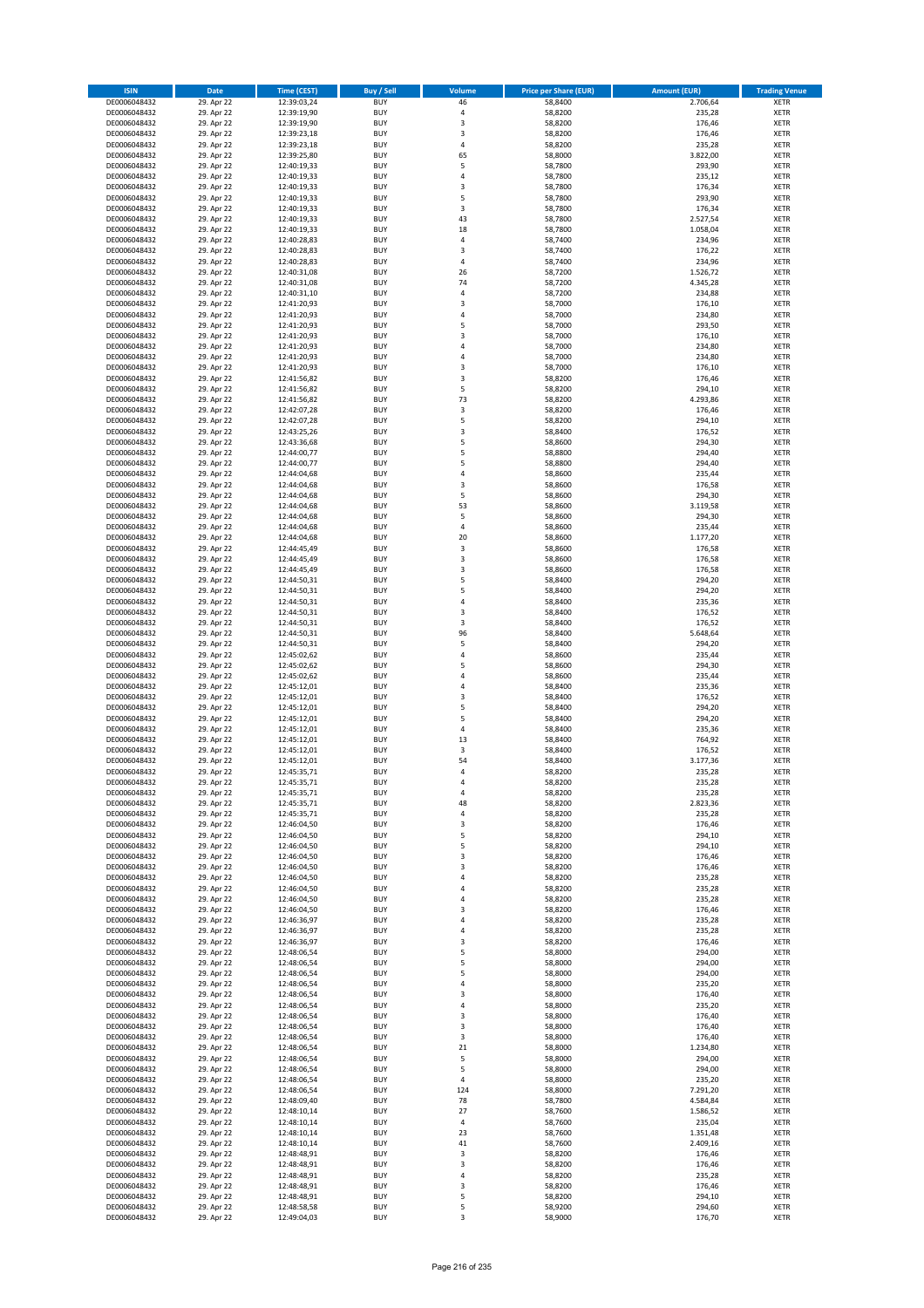| <b>ISIN</b>                  | Date                     | Time (CEST)                | <b>Buy / Sell</b>        | <b>Volume</b>            | <b>Price per Share (EUR)</b> | <b>Amount (EUR)</b>  | <b>Trading Venue</b>       |
|------------------------------|--------------------------|----------------------------|--------------------------|--------------------------|------------------------------|----------------------|----------------------------|
| DE0006048432                 | 29. Apr 22               | 12:49:04,03                | <b>BUY</b>               | $\overline{\mathbf{3}}$  | 58,9000                      | 176,70               | <b>XETR</b>                |
| DE0006048432                 | 29. Apr 22               | 12:49:04,03                | <b>BUY</b>               | 5                        | 58,9000                      | 294,50               | XETR                       |
| DE0006048432                 | 29. Apr 22               | 12:49:04,03                | <b>BUY</b>               | 65                       | 58,9000                      | 3.828,50             | <b>XETR</b>                |
| DE0006048432<br>DE0006048432 | 29. Apr 22<br>29. Apr 22 | 12:49:04,03<br>12:50:10,05 | <b>BUY</b><br><b>BUY</b> | $\sqrt{4}$<br>4          | 58,9000<br>58,9600           | 235,60<br>235,84     | <b>XETR</b><br><b>XETR</b> |
| DE0006048432                 | 29. Apr 22               | 12:50:10,05                | <b>BUY</b>               | $\overline{4}$           | 58,9600                      | 235,84               | <b>XETR</b>                |
| DE0006048432                 | 29. Apr 22               | 12:50:10,05                | <b>BUY</b>               | 3                        | 58,9600                      | 176,88               | <b>XETR</b>                |
| DE0006048432                 | 29. Apr 22               | 12:50:10,05                | <b>BUY</b>               | 3                        | 58,9600                      | 176,88               | <b>XETR</b>                |
| DE0006048432                 | 29. Apr 22               | 12:50:10,05                | <b>BUY</b>               | 35                       | 58,9600                      | 2.063,60             | <b>XETR</b>                |
| DE0006048432                 | 29. Apr 22               | 12:50:11,15                | <b>BUY</b>               | 3                        | 58,9600                      | 176,88               | <b>XETR</b>                |
| DE0006048432                 | 29. Apr 22               | 12:50:11,15                | <b>BUY</b>               | 5                        | 58,9600                      | 294,80               | <b>XETR</b>                |
| DE0006048432<br>DE0006048432 | 29. Apr 22<br>29. Apr 22 | 12:50:11,15<br>12:50:11,15 | <b>BUY</b><br><b>BUY</b> | 4<br>33                  | 58,9600<br>58,9600           | 235,84<br>1.945,68   | <b>XETR</b><br><b>XETR</b> |
| DE0006048432                 | 29. Apr 22               | 12:50:44,90                | <b>BUY</b>               | 5                        | 59,0000                      | 295,00               | <b>XETR</b>                |
| DE0006048432                 | 29. Apr 22               | 12:50:44,90                | <b>BUY</b>               | 5                        | 59,0000                      | 295,00               | <b>XETR</b>                |
| DE0006048432                 | 29. Apr 22               | 12:50:44,90                | <b>BUY</b>               | 103                      | 59,0000                      | 6.077,00             | <b>XETR</b>                |
| DE0006048432                 | 29. Apr 22               | 12:50:44,90                | <b>BUY</b>               | 4                        | 59,0000                      | 236,00               | <b>XETR</b>                |
| DE0006048432                 | 29. Apr 22               | 12:50:48,77                | <b>BUY</b>               | 62                       | 59,0000                      | 3.658,00             | <b>XETR</b>                |
| DE0006048432                 | 29. Apr 22               | 12:51:04,86                | <b>BUY</b>               | 5                        | 59,0000                      | 295,00               | <b>XETR</b>                |
| DE0006048432                 | 29. Apr 22               | 12:51:04,86                | <b>BUY</b>               | 54                       | 59,0000                      | 3.186,00             | <b>XETR</b>                |
| DE0006048432                 | 29. Apr 22               | 12:51:16,25                | <b>BUY</b>               | 5                        | 59,0000                      | 295,00               | <b>XETR</b>                |
| DE0006048432<br>DE0006048432 | 29. Apr 22<br>29. Apr 22 | 12:51:16,25<br>12:51:16,25 | <b>BUY</b><br><b>BUY</b> | 4<br>45                  | 59,0000<br>59,0000           | 236,00<br>2.655,00   | <b>XETR</b><br><b>XETR</b> |
| DE0006048432                 | 29. Apr 22               | 12:52:52,05                | <b>BUY</b>               | 4                        | 59,0600                      | 236,24               | <b>XETR</b>                |
| DE0006048432                 | 29. Apr 22               | 12:52:52,05                | <b>BUY</b>               | 5                        | 59,0600                      | 295,30               | <b>XETR</b>                |
| DE0006048432                 | 29. Apr 22               | 12:52:52,05                | <b>BUY</b>               | 3                        | 59,0600                      | 177,18               | <b>XETR</b>                |
| DE0006048432                 | 29. Apr 22               | 12:52:52,05                | <b>BUY</b>               | $\overline{4}$           | 59,0600                      | 236,24               | <b>XETR</b>                |
| DE0006048432                 | 29. Apr 22               | 12:52:52,05                | <b>BUY</b>               | 4                        | 59,0600                      | 236,24               | <b>XETR</b>                |
| DE0006048432                 | 29. Apr 22               | 12:52:52,05                | <b>BUY</b>               | 4                        | 59,0600                      | 236,24               | <b>XETR</b>                |
| DE0006048432                 | 29. Apr 22               | 12:52:52,05                | <b>BUY</b><br><b>BUY</b> | 54<br>5                  | 59,0600                      | 3.189,24             | <b>XETR</b>                |
| DE0006048432<br>DE0006048432 | 29. Apr 22<br>29. Apr 22 | 12:53:04,67<br>12:53:04,67 | <b>BUY</b>               | 68                       | 59,0400<br>59,0400           | 295,20<br>4.014,72   | <b>XETR</b><br><b>XETR</b> |
| DE0006048432                 | 29. Apr 22               | 12:53:17,66                | <b>BUY</b>               | 3                        | 59,1200                      | 177,36               | <b>XETR</b>                |
| DE0006048432                 | 29. Apr 22               | 12:53:19,58                | <b>BUY</b>               | 5                        | 59,1200                      | 295,60               | <b>XETR</b>                |
| DE0006048432                 | 29. Apr 22               | 12:53:19,58                | <b>BUY</b>               | 4                        | 59,1200                      | 236,48               | <b>XETR</b>                |
| DE0006048432                 | 29. Apr 22               | 12:53:26,99                | <b>BUY</b>               | 64                       | 59,0000                      | 3.776,00             | <b>XETR</b>                |
| DE0006048432                 | 29. Apr 22               | 12:54:21,81                | <b>BUY</b>               | 4                        | 59,0200                      | 236,08               | <b>XETR</b>                |
| DE0006048432                 | 29. Apr 22               | 12:54:21,81                | <b>BUY</b>               | 3                        | 59,0200                      | 177,06               | <b>XETR</b>                |
| DE0006048432                 | 29. Apr 22               | 12:54:23,42                | <b>BUY</b>               | 3                        | 59,0000                      | 177,00               | <b>XETR</b>                |
| DE0006048432                 | 29. Apr 22               | 12:54:23,42                | <b>BUY</b><br><b>BUY</b> | 3<br>$\overline{4}$      | 59,0000                      | 177,00               | <b>XETR</b><br><b>XETR</b> |
| DE0006048432<br>DE0006048432 | 29. Apr 22<br>29. Apr 22 | 12:54:23,42<br>12:54:23,42 | <b>BUY</b>               | 4                        | 59,0000<br>59,0000           | 236,00<br>236,00     | <b>XETR</b>                |
| DE0006048432                 | 29. Apr 22               | 12:54:23,42                | <b>BUY</b>               | 5                        | 59,0000                      | 295,00               | <b>XETR</b>                |
| DE0006048432                 | 29. Apr 22               | 12:54:23,42                | <b>BUY</b>               | 3                        | 59,0000                      | 177,00               | <b>XETR</b>                |
| DE0006048432                 | 29. Apr 22               | 12:54:23,42                | <b>BUY</b>               | $\overline{4}$           | 59,0000                      | 236,00               | <b>XETR</b>                |
| DE0006048432                 | 29. Apr 22               | 12:54:23,42                | <b>BUY</b>               | 46                       | 59,0000                      | 2.714,00             | <b>XETR</b>                |
| DE0006048432                 | 29. Apr 22               | 12:54:52,20                | <b>BUY</b>               | 5                        | 59,0000                      | 295,00               | <b>XETR</b>                |
| DE0006048432                 | 29. Apr 22               | 12:54:52,20                | <b>BUY</b>               | 45                       | 59,0000                      | 2.655,00             | <b>XETR</b>                |
| DE0006048432                 | 29. Apr 22               | 12:55:19,41                | <b>BUY</b>               | 3                        | 59,0000                      | 177,00               | <b>XETR</b>                |
| DE0006048432<br>DE0006048432 | 29. Apr 22<br>29. Apr 22 | 12:55:19,41<br>12:55:54,79 | <b>BUY</b><br><b>BUY</b> | 3<br>5                   | 59,0200<br>59,0200           | 177,06<br>295,10     | <b>XETR</b><br><b>XETR</b> |
| DE0006048432                 | 29. Apr 22               | 12:55:54,79                | <b>BUY</b>               | 5                        | 59,0200                      | 295,10               | <b>XETR</b>                |
| DE0006048432                 | 29. Apr 22               | 12:55:54,79                | <b>BUY</b>               | 5                        | 59,0200                      | 295,10               | <b>XETR</b>                |
| DE0006048432                 | 29. Apr 22               | 12:55:54,79                | <b>BUY</b>               | 5                        | 59,0200                      | 295,10               | <b>XETR</b>                |
| DE0006048432                 | 29. Apr 22               | 12:55:54,79                | <b>BUY</b>               | 5                        | 59,0200                      | 295,10               | <b>XETR</b>                |
| DE0006048432                 | 29. Apr 22               | 12:55:54,79                | <b>BUY</b>               | 72                       | 59,0200                      | 4.249,44             | <b>XETR</b>                |
| DE0006048432                 | 29. Apr 22               | 12:57:06,71                | <b>BUY</b>               | 5                        | 59,0200                      | 295,10               | <b>XETR</b>                |
| DE0006048432                 | 29. Apr 22               | 12:57:06,71                | <b>BUY</b>               | 4                        | 59,0200                      | 236,08               | <b>XETR</b>                |
| DE0006048432<br>DE0006048432 | 29. Apr 22               | 12:57:06,71                | <b>BUY</b><br><b>BUY</b> | $\overline{4}$<br>55     | 59,0200                      | 236,08               | <b>XETR</b><br><b>XETR</b> |
| DE0006048432                 | 29. Apr 22<br>29. Apr 22 | 12:57:06,71<br>12:57:06,71 | <b>BUY</b>               | $\mathsf 3$              | 59,0200<br>59,0200           | 3.246,10<br>177,06   | <b>XETR</b>                |
| DE0006048432                 | 29. Apr 22               | 12:57:55,07                | <b>BUY</b>               | 5                        | 59,0200                      | 295,10               | <b>XETR</b>                |
| DE0006048432                 | 29. Apr 22               | 12:57:55,07                | <b>BUY</b>               | 3                        | 59,0200                      | 177,06               | <b>XETR</b>                |
| DE0006048432                 | 29. Apr 22               | 12:57:55,07                | <b>BUY</b>               | 67                       | 59,0200                      | 3.954,34             | <b>XETR</b>                |
| DE0006048432                 | 29. Apr 22               | 12:57:55,07                | BUY                      | 27                       | 59,0200                      | 1.593,54             | XETR                       |
| DE0006048432                 | 29. Apr 22               | 12:57:57,25                | <b>BUY</b>               | 3                        | 59,0000                      | 177,00               | <b>XETR</b>                |
| DE0006048432                 | 29. Apr 22               | 12:57:57,25                | <b>BUY</b><br><b>BUY</b> | 4                        | 59,0000<br>59,0000           | 236,00<br>295,00     | <b>XETR</b>                |
| DE0006048432<br>DE0006048432 | 29. Apr 22<br>29. Apr 22 | 12:58:18,31<br>12:58:18,31 | <b>BUY</b>               | 5<br>5                   | 59,0000                      | 295,00               | XETR<br><b>XETR</b>        |
| DE0006048432                 | 29. Apr 22               | 12:58:18,31                | <b>BUY</b>               | 5                        | 59,0000                      | 295,00               | <b>XETR</b>                |
| DE0006048432                 | 29. Apr 22               | 12:58:18,31                | <b>BUY</b>               | 3                        | 59,0000                      | 177,00               | <b>XETR</b>                |
| DE0006048432                 | 29. Apr 22               | 12:58:18,31                | <b>BUY</b>               | $\pmb{4}$                | 59,0000                      | 236,00               | <b>XETR</b>                |
| DE0006048432                 | 29. Apr 22               | 12:58:18,31                | <b>BUY</b>               | 4                        | 59,0000                      | 236,00               | XETR                       |
| DE0006048432                 | 29. Apr 22               | 12:58:18,31                | <b>BUY</b>               | 3                        | 59,0000                      | 177,00               | <b>XETR</b>                |
| DE0006048432<br>DE0006048432 | 29. Apr 22               | 12:58:18,31                | <b>BUY</b><br><b>BUY</b> | 5<br>5                   | 59,0000                      | 295,00               | XETR<br><b>XETR</b>        |
| DE0006048432                 | 29. Apr 22<br>29. Apr 22 | 12:58:18,31<br>12:58:18,31 | <b>BUY</b>               | 49                       | 59,0000<br>59,0000           | 295,00<br>2.891,00   | XETR                       |
| DE0006048432                 | 29. Apr 22               | 12:58:18,31                | <b>BUY</b>               | 3                        | 59.0000                      | 177,00               | <b>XETR</b>                |
| DE0006048432                 | 29. Apr 22               | 12:58:18,31                | <b>BUY</b>               | 5                        | 59,0000                      | 295,00               | XETR                       |
| DE0006048432                 | 29. Apr 22               | 12:59:05,12                | <b>BUY</b>               | $\overline{4}$           | 58,9800                      | 235,92               | <b>XETR</b>                |
| DE0006048432                 | 29. Apr 22               | 12:59:05,12                | <b>BUY</b>               | 3                        | 58,9800                      | 176,94               | <b>XETR</b>                |
| DE0006048432                 | 29. Apr 22               | 12:59:05,12                | <b>BUY</b>               | 3                        | 58,9800                      | 176,94               | <b>XETR</b>                |
| DE0006048432                 | 29. Apr 22               | 12:59:05,12                | <b>BUY</b>               | 3<br>5                   | 58,9800                      | 176,94               | XETR                       |
| DE0006048432<br>DE0006048432 | 29. Apr 22<br>29. Apr 22 | 12:59:05,12<br>12:59:05,12 | <b>BUY</b><br><b>BUY</b> | $\pmb{4}$                | 58,9800<br>58,9800           | 294,90<br>235,92     | <b>XETR</b><br><b>XETR</b> |
| DE0006048432                 | 29. Apr 22               | 12:59:05,12                | <b>BUY</b>               | $\mathbf 2$              | 58,9800                      | 117,96               | <b>XETR</b>                |
| DE0006048432                 | 29. Apr 22               | 12:59:05,12                | <b>BUY</b>               | 3                        | 58,9800                      | 176,94               | XETR                       |
| DE0006048432                 | 29. Apr 22               | 12:59:05,12                | <b>BUY</b>               | 4                        | 58,9800                      | 235,92               | XETR                       |
| DE0006048432                 | 29. Apr 22               | 12:59:05,12                | <b>BUY</b>               | 63                       | 58,9800                      | 3.715,74             | XETR                       |
| DE0006048432                 | 29. Apr 22               | 12:59:05,12                | <b>BUY</b>               | 4                        | 58,9800                      | 235,92               | <b>XETR</b>                |
| DE0006048432                 | 29. Apr 22               | 12:59:05,12                | <b>BUY</b>               | 3                        | 58,9800                      | 176,94               | XETR                       |
| DE0006048432                 | 29. Apr 22               | 12:59:05,12                | <b>BUY</b><br><b>BUY</b> | 3                        | 58,9800                      | 176,94               | <b>XETR</b>                |
| DE0006048432<br>DE0006048432 | 29. Apr 22<br>29. Apr 22 | 12:59:05,12<br>12:59:06,91 | <b>BUY</b>               | $\mathbf 1$<br>$\pmb{4}$ | 58,9800<br>58,9800           | 58,98<br>235,92      | XETR<br><b>XETR</b>        |
| DE0006048432                 | 29. Apr 22               | 12:59:06,91                | <b>BUY</b>               | 62                       | 58,9800                      | 3.656,76             | XETR                       |
| DE0006048432                 | 29. Apr 22               | 12:59:20,93                | <b>BUY</b>               | 3                        | 58,9800                      | 176,94               | XETR                       |
| DE0006048432                 | 29. Apr 22               | 12:59:20,93                | <b>BUY</b>               | 3                        | 58,9800                      | 176,94               | XETR                       |
| DE0006048432                 | 29. Apr 22               | 12:59:26,53                | <b>BUY</b>               | 36                       | 58,9600                      | 2.122,56             | <b>XETR</b>                |
| DE0006048432                 | 29. Apr 22               | 12:59:30,56                | <b>BUY</b>               | 3                        | 58,9600                      | 176,88               | <b>XETR</b>                |
| DE0006048432                 | 29. Apr 22               | 12:59:30,56                | <b>BUY</b>               | 5                        | 58,9600                      | 294,80               | XETR                       |
| DE0006048432<br>DE0006048432 | 29. Apr 22<br>29. Apr 22 | 12:59:30,56<br>12:59:31,21 | <b>BUY</b><br><b>BUY</b> | 23<br>46                 | 58,9600<br>58,9400           | 1.356,08<br>2.711,24 | XETR<br>XETR               |
| DE0006048432                 | 29. Apr 22               | 13:02:25,02                | <b>BUY</b>               | 5                        | 59,0000                      | 295,00               | <b>XETR</b>                |
| DE0006048432                 | 29. Apr 22               | 13:02:25,02                | <b>BUY</b>               | 3                        | 59,0000                      | 177,00               | XETR                       |
| DE0006048432                 | 29. Apr 22               | 13:02:25,02                | <b>BUY</b>               | $\pmb{4}$                | 59,0000                      | 236,00               | <b>XETR</b>                |
| DE0006048432                 | 29. Apr 22               | 13:02:25,03                | <b>BUY</b>               | 5                        | 59,0000                      | 295,00               | XETR                       |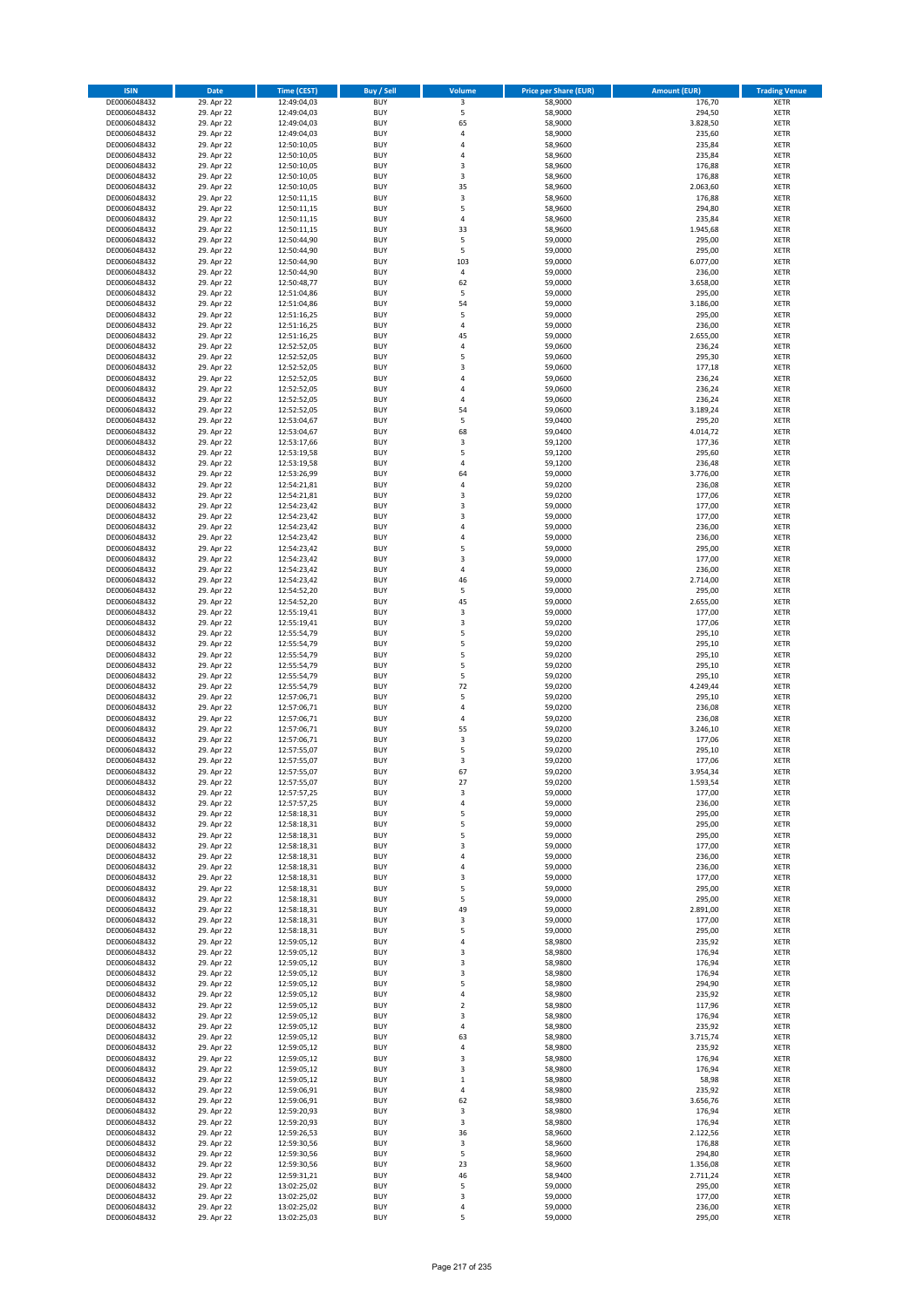| <b>ISIN</b>                  | Date                     | Time (CEST)                | <b>Buy / Sell</b>        | Volume                  | <b>Price per Share (EUR)</b> | <b>Amount (EUR)</b> | <b>Trading Venue</b>       |
|------------------------------|--------------------------|----------------------------|--------------------------|-------------------------|------------------------------|---------------------|----------------------------|
| DE0006048432                 | 29. Apr 22               | 13:02:28,67                | <b>BUY</b>               | $\overline{\mathbf{5}}$ | 58,9800                      | 294,90              | <b>XETR</b>                |
| DE0006048432                 | 29. Apr 22               | 13:02:28,67                | <b>BUY</b>               | 127                     | 58,9400                      | 7.485,38            | XETR                       |
| DE0006048432                 | 29. Apr 22               | 13:02:28,67                | <b>BUY</b>               | 5                       | 58,9800                      | 294,90              | <b>XETR</b>                |
| DE0006048432<br>DE0006048432 | 29. Apr 22<br>29. Apr 22 | 13:02:28,67<br>13:02:28,67 | <b>BUY</b><br><b>BUY</b> | 68<br>4                 | 58,9800<br>58,9800           | 4.010,64<br>235,92  | <b>XETR</b><br><b>XETR</b> |
| DE0006048432                 | 29. Apr 22               | 13:02:29,25                | <b>BUY</b>               | $\overline{4}$          | 58,9200                      | 235,68              | <b>XETR</b>                |
| DE0006048432                 | 29. Apr 22               | 13:02:29,25                | <b>BUY</b>               | $\overline{4}$          | 58,9200                      | 235,68              | <b>XETR</b>                |
| DE0006048432                 | 29. Apr 22               | 13:02:29,25                | <b>BUY</b>               | 4                       | 58,9200                      | 235,68              | <b>XETR</b>                |
| DE0006048432                 | 29. Apr 22               | 13:02:29,25                | <b>BUY</b>               | $\overline{a}$          | 58,9200                      | 235,68              | <b>XETR</b>                |
| DE0006048432                 | 29. Apr 22               | 13:02:29,25                | <b>BUY</b>               | 4                       | 58,9200                      | 235,68              | <b>XETR</b>                |
| DE0006048432<br>DE0006048432 | 29. Apr 22<br>29. Apr 22 | 13:02:30,71<br>13:02:30,77 | <b>BUY</b><br><b>BUY</b> | 8<br>19                 | 58,8600<br>58,8400           | 470,88<br>1.117,96  | <b>XETR</b><br><b>XETR</b> |
| DE0006048432                 | 29. Apr 22               | 13:02:39,43                | <b>BUY</b>               | 48                      | 58,8000                      | 2.822,40            | <b>XETR</b>                |
| DE0006048432                 | 29. Apr 22               | 13:02:49,57                | <b>BUY</b>               | 3                       | 58,8400                      | 176,52              | <b>XETR</b>                |
| DE0006048432                 | 29. Apr 22               | 13:02:54,59                | <b>BUY</b>               | 5                       | 58,8200                      | 294,10              | <b>XETR</b>                |
| DE0006048432                 | 29. Apr 22               | 13:02:54,59                | <b>BUY</b>               | 3                       | 58,8200                      | 176,46              | <b>XETR</b>                |
| DE0006048432                 | 29. Apr 22               | 13:02:59,54                | <b>BUY</b>               | 55                      | 58,8000                      | 3.234,00            | <b>XETR</b>                |
| DE0006048432                 | 29. Apr 22               | 13:02:59,70                | <b>BUY</b>               | 4                       | 58,7800                      | 235,12              | <b>XETR</b>                |
| DE0006048432<br>DE0006048432 | 29. Apr 22<br>29. Apr 22 | 13:03:00,02<br>13:03:00,02 | <b>BUY</b><br><b>BUY</b> | 4<br>4                  | 58,7600<br>58,7600           | 235,04<br>235,04    | <b>XETR</b><br><b>XETR</b> |
| DE0006048432                 | 29. Apr 22               | 13:03:04,54                | <b>BUY</b>               | 5                       | 58,7400                      | 293,70              | <b>XETR</b>                |
| DE0006048432                 | 29. Apr 22               | 13:03:04,54                | <b>BUY</b>               | 5                       | 58,7400                      | 293,70              | <b>XETR</b>                |
| DE0006048432                 | 29. Apr 22               | 13:03:04,54                | <b>BUY</b>               | 3                       | 58,7400                      | 176,22              | <b>XETR</b>                |
| DE0006048432                 | 29. Apr 22               | 13:03:04,54                | <b>BUY</b>               | 3                       | 58,7400                      | 176,22              | <b>XETR</b>                |
| DE0006048432                 | 29. Apr 22               | 13:03:04,55                | <b>BUY</b>               | 17                      | 58,7200                      | 998,24              | <b>XETR</b>                |
| DE0006048432<br>DE0006048432 | 29. Apr 22<br>29. Apr 22 | 13:03:06,18<br>13:03:06,18 | <b>BUY</b><br><b>BUY</b> | 5<br>$\mathsf 3$        | 58,7400<br>58,7400           | 293,70<br>176,22    | <b>XETR</b><br><b>XETR</b> |
| DE0006048432                 | 29. Apr 22               | 13:03:14,60                | <b>BUY</b>               | 13                      | 58,7200                      | 763,36              | <b>XETR</b>                |
| DE0006048432                 | 29. Apr 22               | 13:03:14,60                | <b>BUY</b>               | 4                       | 58,7200                      | 234,88              | <b>XETR</b>                |
| DE0006048432                 | 29. Apr 22               | 13:03:14,60                | <b>BUY</b>               | 45                      | 58,7200                      | 2.642,40            | <b>XETR</b>                |
| DE0006048432                 | 29. Apr 22               | 13:03:19,91                | <b>BUY</b>               | 4                       | 58,7000                      | 234,80              | <b>XETR</b>                |
| DE0006048432                 | 29. Apr 22               | 13:03:25,61                | <b>BUY</b>               | 20                      | 58,6800                      | 1.173,60            | <b>XETR</b>                |
| DE0006048432                 | 29. Apr 22               | 13:03:52,60                | <b>BUY</b>               | 4<br>$\overline{4}$     | 58,7600                      | 235,04              | <b>XETR</b>                |
| DE0006048432<br>DE0006048432 | 29. Apr 22<br>29. Apr 22 | 13:03:52,60<br>13:03:52,60 | <b>BUY</b><br><b>BUY</b> | 5                       | 58,7600<br>58,7600           | 235,04<br>293,80    | <b>XETR</b><br><b>XETR</b> |
| DE0006048432                 | 29. Apr 22               | 13:03:52,60                | <b>BUY</b>               | 4                       | 58,7600                      | 235,04              | <b>XETR</b>                |
| DE0006048432                 | 29. Apr 22               | 13:03:58,36                | <b>BUY</b>               | 4                       | 58,7400                      | 234,96              | <b>XETR</b>                |
| DE0006048432                 | 29. Apr 22               | 13:03:58,36                | <b>BUY</b>               | 5                       | 58,7400                      | 293,70              | <b>XETR</b>                |
| DE0006048432                 | 29. Apr 22               | 13:03:58,36                | <b>BUY</b>               | 64                      | 58,7400                      | 3.759,36            | <b>XETR</b>                |
| DE0006048432                 | 29. Apr 22               | 13:03:58,36                | <b>BUY</b>               | 4                       | 58,7400                      | 234,96              | <b>XETR</b>                |
| DE0006048432<br>DE0006048432 | 29. Apr 22<br>29. Apr 22 | 13:04:00,77<br>13:04:00,77 | <b>BUY</b><br><b>BUY</b> | 5<br>72                 | 58,7200<br>58,7200           | 293,60<br>4.227,84  | <b>XETR</b><br><b>XETR</b> |
| DE0006048432                 | 29. Apr 22               | 13:04:00,77                | <b>BUY</b>               | 3                       | 58,7200                      | 176,16              | <b>XETR</b>                |
| DE0006048432                 | 29. Apr 22               | 13:04:09,26                | <b>BUY</b>               | 4                       | 58,6600                      | 234,64              | <b>XETR</b>                |
| DE0006048432                 | 29. Apr 22               | 13:04:09,26                | <b>BUY</b>               | $\overline{4}$          | 58,6600                      | 234,64              | <b>XETR</b>                |
| DE0006048432                 | 29. Apr 22               | 13:04:15,53                | <b>BUY</b>               | 45                      | 58,6400                      | 2.638,80            | <b>XETR</b>                |
| DE0006048432                 | 29. Apr 22               | 13:04:20,54                | <b>BUY</b>               | 4                       | 58,6200                      | 234,48              | <b>XETR</b>                |
| DE0006048432                 | 29. Apr 22<br>29. Apr 22 | 13:04:20,54                | <b>BUY</b><br><b>BUY</b> | $\overline{a}$<br>4     | 58,6200                      | 234,48<br>234,48    | <b>XETR</b>                |
| DE0006048432<br>DE0006048432 | 29. Apr 22               | 13:04:20,54<br>13:05:00,31 | <b>BUY</b>               | $\overline{4}$          | 58,6200<br>58,6000           | 234,40              | <b>XETR</b><br><b>XETR</b> |
| DE0006048432                 | 29. Apr 22               | 13:05:00,31                | <b>BUY</b>               | $\overline{a}$          | 58,6200                      | 234,48              | <b>XETR</b>                |
| DE0006048432                 | 29. Apr 22               | 13:05:00,31                | <b>BUY</b>               | $\overline{4}$          | 58,6200                      | 234,48              | <b>XETR</b>                |
| DE0006048432                 | 29. Apr 22               | 13:05:00,31                | <b>BUY</b>               | 4                       | 58,6200                      | 234,48              | <b>XETR</b>                |
| DE0006048432                 | 29. Apr 22               | 13:05:00,31                | <b>BUY</b>               | $\mathsf 3$             | 58,6200                      | 175,86              | <b>XETR</b>                |
| DE0006048432<br>DE0006048432 | 29. Apr 22<br>29. Apr 22 | 13:05:00,31<br>13:05:00,31 | <b>BUY</b><br><b>BUY</b> | 62<br>4                 | 58,6000<br>58,6000           | 3.633,20<br>234,40  | <b>XETR</b><br><b>XETR</b> |
| DE0006048432                 | 29. Apr 22               | 13:05:00,31                | <b>BUY</b>               | 3                       | 58,6200                      | 175,86              | <b>XETR</b>                |
| DE0006048432                 | 29. Apr 22               | 13:05:00,31                | <b>BUY</b>               | 5                       | 58,6200                      | 293,10              | <b>XETR</b>                |
| DE0006048432                 | 29. Apr 22               | 13:05:00,31                | <b>BUY</b>               | 3                       | 58,6200                      | 175,86              | <b>XETR</b>                |
| DE0006048432                 | 29. Apr 22               | 13:05:21,47                | <b>BUY</b>               | 107                     | 58,5800                      | 6.268,06            | <b>XETR</b>                |
| DE0006048432                 | 29. Apr 22               | 13:05:21,47                | <b>BUY</b>               | $\mathsf 3$             | 58,5800                      | 175,74              | <b>XETR</b>                |
| DE0006048432<br>DE0006048432 | 29. Apr 22<br>29. Apr 22 | 13:05:21,47<br>13:05:21,47 | <b>BUY</b><br><b>BUY</b> | 5<br>5                  | 58,5800<br>58,5800           | 292,90<br>292,90    | <b>XETR</b><br><b>XETR</b> |
| DE0006048432                 | 29. Apr 22               | 13:05:21,47                | <b>BUY</b>               | 67                      | 58,5800                      | 3.924,86            | <b>XETR</b>                |
| DE0006048432                 | 29. Apr 22               | 13:05:25,13                | BUY                      | 4                       | 58,5200                      | 234,08              | XETR                       |
| DE0006048432                 | 29. Apr 22               | 13:05:25,13                | <b>BUY</b>               | 45                      | 58,5200                      | 2.633,40            | <b>XETR</b>                |
| DE0006048432                 | 29. Apr 22               | 13:05:25,16                | <b>BUY</b>               | 4                       | 58,5000                      | 234,00              | <b>XETR</b>                |
| DE0006048432                 | 29. Apr 22               | 13:05:31,71                | <b>BUY</b>               | 3                       | 58,5200                      | 175,56              | XETR                       |
| DE0006048432                 | 29. Apr 22               | 13:05:31,71                | <b>BUY</b>               | 3                       | 58,5200                      | 175,56              | <b>XETR</b>                |
| DE0006048432<br>DE0006048432 | 29. Apr 22<br>29. Apr 22 | 13:05:53,52<br>13:06:06,93 | <b>BUY</b><br><b>BUY</b> | 3<br>3                  | 58,5400<br>58,5200           | 175,62<br>175,56    | <b>XETR</b><br><b>XETR</b> |
| DE0006048432                 | 29. Apr 22               | 13:06:06,93                | <b>BUY</b>               | 3                       | 58,5200                      | 175,56              | <b>XETR</b>                |
| DE0006048432                 | 29. Apr 22               | 13:06:06,93                | <b>BUY</b>               | 45                      | 58,5200                      | 2.633,40            | XETR                       |
| DE0006048432                 | 29. Apr 22               | 13:06:06,93                | <b>BUY</b>               | 3                       | 58,5200                      | 175,56              | <b>XETR</b>                |
| DE0006048432                 | 29. Apr 22               | 13:06:06,93                | <b>BUY</b>               | 5                       | 58,5200                      | 292,60              | XETR                       |
| DE0006048432                 | 29. Apr 22<br>29. Apr 22 | 13:06:20,25                | <b>BUY</b><br><b>BUY</b> | $\pmb{4}$<br>75         | 58,5600                      | 234,24<br>4.392,00  | <b>XETR</b>                |
| DE0006048432<br>DE0006048432 | 29. Apr 22               | 13:06:20,25<br>13:07:35,01 | <b>BUY</b>               | 4                       | 58,5600<br>58,5600           | 234,24              | XETR<br><b>XETR</b>        |
| DE0006048432                 | 29. Apr 22               | 13:07:35,01                | <b>BUY</b>               | $\sqrt{4}$              | 58,5600                      | 234,24              | XETR                       |
| DE0006048432                 | 29. Apr 22               | 13:07:35,01                | <b>BUY</b>               | 5                       | 58,5600                      | 292,80              | <b>XETR</b>                |
| DE0006048432                 | 29. Apr 22               | 13:07:35,01                | <b>BUY</b>               | 4                       | 58,5600                      | 234,24              | <b>XETR</b>                |
| DE0006048432                 | 29. Apr 22               | 13:07:35,01                | <b>BUY</b>               | 5                       | 58,5600                      | 292,80              | <b>XETR</b>                |
| DE0006048432                 | 29. Apr 22               | 13:07:35,01                | <b>BUY</b>               | 3                       | 58,5600                      | 175,68              | XETR                       |
| DE0006048432<br>DE0006048432 | 29. Apr 22<br>29. Apr 22 | 13:07:35,01<br>13:08:21,77 | <b>BUY</b><br><b>BUY</b> | 3<br>$\pmb{4}$          | 58,5600<br>58,5400           | 175,68<br>234,16    | <b>XETR</b><br><b>XETR</b> |
| DE0006048432                 | 29. Apr 22               | 13:08:21,77                | <b>BUY</b>               | 5                       | 58,5400                      | 292,70              | <b>XETR</b>                |
| DE0006048432                 | 29. Apr 22               | 13:08:21,77                | <b>BUY</b>               | 3                       | 58,5400                      | 175,62              | XETR                       |
| DE0006048432                 | 29. Apr 22               | 13:08:21,77                | <b>BUY</b>               | 4                       | 58,5400                      | 234,16              | XETR                       |
| DE0006048432                 | 29. Apr 22               | 13:08:21,77                | <b>BUY</b>               | 4                       | 58,5400                      | 234,16              | XETR                       |
| DE0006048432                 | 29. Apr 22               | 13:08:21,77                | <b>BUY</b>               | 3                       | 58,5400                      | 175,62              | <b>XETR</b>                |
| DE0006048432                 | 29. Apr 22               | 13:08:21,77                | <b>BUY</b>               | 5                       | 58,5400                      | 292,70              | XETR                       |
| DE0006048432<br>DE0006048432 | 29. Apr 22<br>29. Apr 22 | 13:08:21,77<br>13:08:21,77 | <b>BUY</b><br><b>BUY</b> | 95<br>5                 | 58,5400<br>58,5400           | 5.561,30<br>292,70  | <b>XETR</b><br><b>XETR</b> |
| DE0006048432                 | 29. Apr 22               | 13:08:33,72                | <b>BUY</b>               | 4                       | 58,5200                      | 234,08              | <b>XETR</b>                |
| DE0006048432                 | 29. Apr 22               | 13:08:33,72                | <b>BUY</b>               | 3                       | 58,5200                      | 175,56              | XETR                       |
| DE0006048432                 | 29. Apr 22               | 13:08:58,42                | <b>BUY</b>               | 5                       | 58,5000                      | 292,50              | XETR                       |
| DE0006048432                 | 29. Apr 22               | 13:08:58,42                | <b>BUY</b>               | 3                       | 58,5000                      | 175,50              | XETR                       |
| DE0006048432                 | 29. Apr 22               | 13:08:58,42                | <b>BUY</b>               | 3                       | 58,5000                      | 175,50              | <b>XETR</b>                |
| DE0006048432                 | 29. Apr 22               | 13:08:58,42                | <b>BUY</b>               | 3                       | 58,5000                      | 175,50              | <b>XETR</b>                |
| DE0006048432<br>DE0006048432 | 29. Apr 22<br>29. Apr 22 | 13:08:58,42<br>13:08:58,42 | <b>BUY</b><br><b>BUY</b> | 3<br>4                  | 58,5000<br>58,5000           | 175,50<br>234,00    | XETR<br>XETR               |
| DE0006048432                 | 29. Apr 22               | 13:08:58,42                | <b>BUY</b>               | $\overline{4}$          | 58,5000                      | 234,00              | XETR                       |
| DE0006048432                 | 29. Apr 22               | 13:08:58,42                | <b>BUY</b>               | 77                      | 58,5000                      | 4.504,50            | <b>XETR</b>                |
| DE0006048432                 | 29. Apr 22               | 13:08:58,42                | <b>BUY</b>               | 4                       | 58,5000                      | 234,00              | XETR                       |
| DE0006048432                 | 29. Apr 22               | 13:09:45,60                | <b>BUY</b>               | $\pmb{4}$               | 58,5000                      | 234,00              | <b>XETR</b>                |
| DE0006048432                 | 29. Apr 22               | 13:09:45,60                | <b>BUY</b>               | 3                       | 58,5000                      | 175,50              | XETR                       |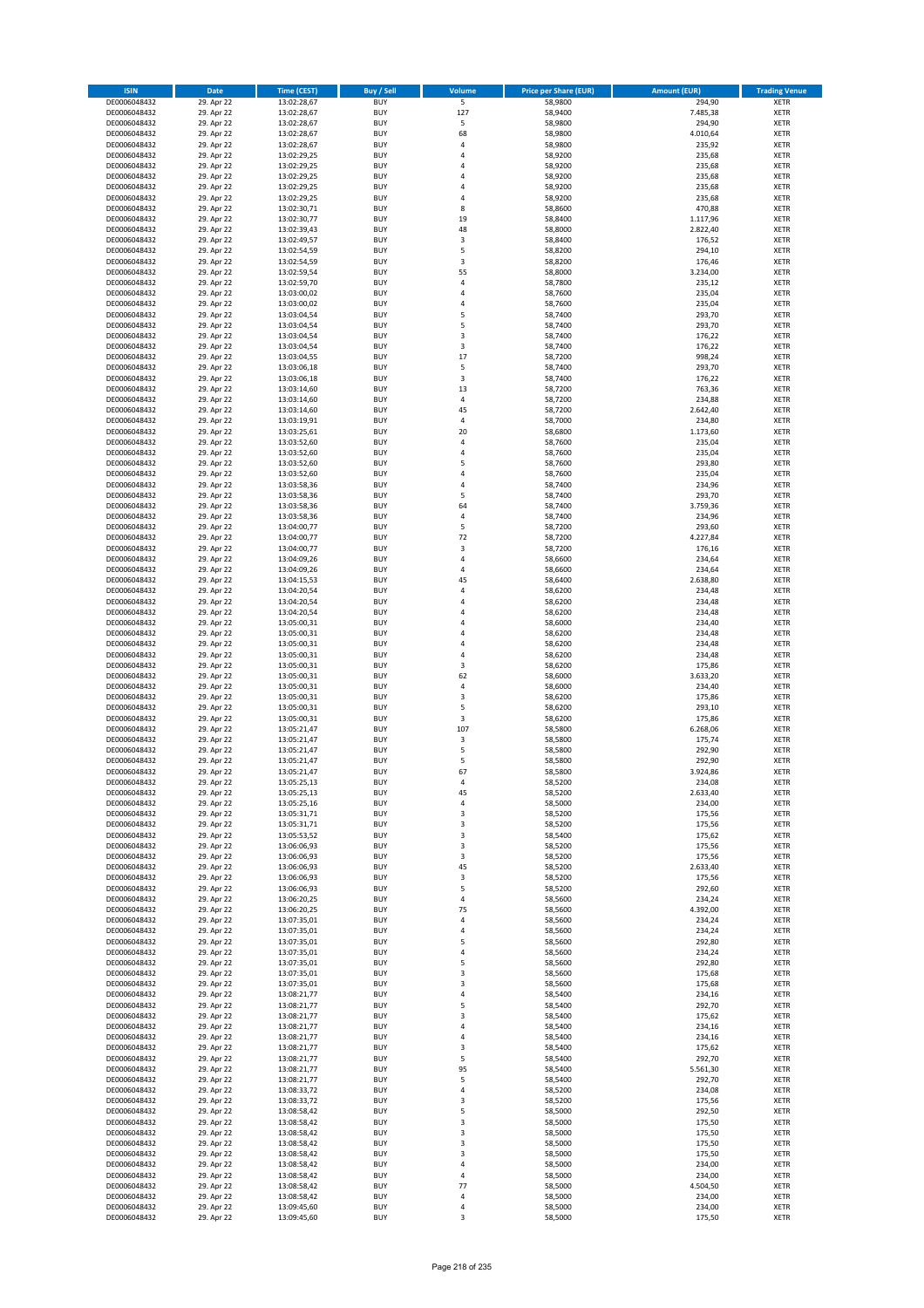| <b>ISIN</b>                  | <b>Date</b>              | <b>Time (CEST)</b>         | <b>Buy / Sell</b>        | <b>Volume</b>            | <b>Price per Share (EUR)</b> | <b>Amount (EUR)</b> | <b>Trading Venue</b>       |
|------------------------------|--------------------------|----------------------------|--------------------------|--------------------------|------------------------------|---------------------|----------------------------|
| DE0006048432                 | 29. Apr 22               | 13:09:45,60                | <b>BUY</b>               | 4                        | 58,5000                      | 234,00              | <b>XETR</b>                |
| DE0006048432                 | 29. Apr 22               | 13:09:45,60                | <b>BUY</b>               | 3                        | 58,5000                      | 175,50              | <b>XETR</b>                |
| DE0006048432                 | 29. Apr 22               | 13:09:45,60                | <b>BUY</b>               | 4                        | 58,5000                      | 234,00              | <b>XETR</b>                |
| DE0006048432<br>DE0006048432 | 29. Apr 22<br>29. Apr 22 | 13:09:45,60<br>13:09:45,60 | <b>BUY</b><br><b>BUY</b> | 4<br>4                   | 58,5000<br>58,5000           | 234,00<br>234,00    | <b>XETR</b><br><b>XETR</b> |
| DE0006048432                 | 29. Apr 22               | 13:09:45,60                | <b>BUY</b>               | 4                        | 58,5000                      | 234,00              | <b>XETR</b>                |
| DE0006048432                 | 29. Apr 22               | 13:09:45,60                | <b>BUY</b>               | 4                        | 58,5000                      | 234,00              | <b>XETR</b>                |
| DE0006048432                 | 29. Apr 22               | 13:09:45,60                | <b>BUY</b>               | 4                        | 58,5000                      | 234,00              | <b>XETR</b>                |
| DE0006048432                 | 29. Apr 22               | 13:10:08,66                | <b>BUY</b>               | 3                        | 58,5400                      | 175,62              | <b>XETR</b>                |
| DE0006048432                 | 29. Apr 22               | 13:10:08,66                | <b>BUY</b>               | $\overline{7}$           | 58,5400                      | 409,78              | <b>XETR</b>                |
| DE0006048432                 | 29. Apr 22               | 13:10:08,66                | <b>BUY</b>               | 6                        | 58,5400                      | 351,24              | <b>XETR</b>                |
| DE0006048432<br>DE0006048432 | 29. Apr 22<br>29. Apr 22 | 13:10:08,67<br>13:10:08,67 | <b>BUY</b><br><b>BUY</b> | 4<br>4                   | 58,5200<br>58,5200           | 234,08<br>234,08    | <b>XETR</b><br><b>XETR</b> |
| DE0006048432                 | 29. Apr 22               | 13:10:28,25                | <b>BUY</b>               | 4                        | 58,5200                      | 234,08              | <b>XETR</b>                |
| DE0006048432                 | 29. Apr 22               | 13:10:28,25                | <b>BUY</b>               | $\overline{7}$           | 58,5200                      | 409,64              | <b>XETR</b>                |
| DE0006048432                 | 29. Apr 22               | 13:10:28,25                | <b>BUY</b>               | 5                        | 58,5200                      | 292,60              | <b>XETR</b>                |
| DE0006048432                 | 29. Apr 22               | 13:10:28,56                | <b>BUY</b>               | $\overline{7}$           | 58,5200                      | 409,64              | <b>XETR</b>                |
| DE0006048432                 | 29. Apr 22               | 13:10:28,56                | <b>BUY</b>               | 5                        | 58,5200                      | 292,60              | <b>XETR</b>                |
| DE0006048432                 | 29. Apr 22               | 13:10:32,97                | <b>BUY</b>               | 142                      | 58,4800                      | 8.304,16            | <b>XETR</b>                |
| DE0006048432                 | 29. Apr 22               | 13:10:40,99                | <b>BUY</b>               | 5                        | 58,5000                      | 292,50              | <b>XETR</b>                |
| DE0006048432<br>DE0006048432 | 29. Apr 22<br>29. Apr 22 | 13:11:21,11<br>13:11:21,11 | <b>BUY</b><br><b>BUY</b> | 3<br>4                   | 58,5400<br>58,5400           | 175,62<br>234,16    | <b>XETR</b><br><b>XETR</b> |
| DE0006048432                 | 29. Apr 22               | 13:11:21,11                | <b>BUY</b>               | 5                        | 58,5400                      | 292,70              | <b>XETR</b>                |
| DE0006048432                 | 29. Apr 22               | 13:11:21,11                | <b>BUY</b>               | 3                        | 58,5400                      | 175,62              | <b>XETR</b>                |
| DE0006048432                 | 29. Apr 22               | 13:11:22,25                | <b>BUY</b>               | 3                        | 58,5200                      | 175,56              | <b>XETR</b>                |
| DE0006048432                 | 29. Apr 22               | 13:11:22,25                | <b>BUY</b>               | 3                        | 58,5200                      | 175,56              | <b>XETR</b>                |
| DE0006048432                 | 29. Apr 22               | 13:11:22,25                | <b>BUY</b>               | 99                       | 58,5200                      | 5.793,48            | <b>XETR</b>                |
| DE0006048432                 | 29. Apr 22               | 13:11:22,25                | <b>BUY</b>               | 5                        | 58,5200                      | 292,60              | <b>XETR</b>                |
| DE0006048432<br>DE0006048432 | 29. Apr 22<br>29. Apr 22 | 13:12:35,88<br>13:14:08,63 | <b>BUY</b><br><b>BUY</b> | 4<br>3                   | 58,5400<br>58,6000           | 234,16<br>175,80    | <b>XETR</b><br><b>XETR</b> |
| DE0006048432                 | 29. Apr 22               | 13:14:08,63                | <b>BUY</b>               | 3                        | 58,6000                      | 175,80              | <b>XETR</b>                |
| DE0006048432                 | 29. Apr 22               | 13:14:08,63                | <b>BUY</b>               | 3                        | 58,6000                      | 175,80              | <b>XETR</b>                |
| DE0006048432                 | 29. Apr 22               | 13:14:08,63                | <b>BUY</b>               | 5                        | 58,6000                      | 293,00              | <b>XETR</b>                |
| DE0006048432                 | 29. Apr 22               | 13:14:15,00                | <b>BUY</b>               | 4                        | 58,5800                      | 234,32              | <b>XETR</b>                |
| DE0006048432                 | 29. Apr 22               | 13:14:15,00                | <b>BUY</b>               | 6                        | 58,5800                      | 351,48              | <b>XETR</b>                |
| DE0006048432                 | 29. Apr 22               | 13:14:15,00                | <b>BUY</b>               | 3                        | 58,5800                      | 175,74              | <b>XETR</b>                |
| DE0006048432                 | 29. Apr 22               | 13:14:15,00                | <b>BUY</b><br><b>BUY</b> | 5<br>5                   | 58,5800                      | 292,90<br>292,90    | <b>XETR</b><br><b>XETR</b> |
| DE0006048432<br>DE0006048432 | 29. Apr 22<br>29. Apr 22 | 13:14:15,00<br>13:14:15,00 | <b>BUY</b>               | 4                        | 58,5800<br>58,5800           | 234,32              | <b>XETR</b>                |
| DE0006048432                 | 29. Apr 22               | 13:14:15,00                | <b>BUY</b>               | 5                        | 58,5800                      | 292,90              | <b>XETR</b>                |
| DE0006048432                 | 29. Apr 22               | 13:14:15,00                | <b>BUY</b>               | 5                        | 58,5800                      | 292,90              | <b>XETR</b>                |
| DE0006048432                 | 29. Apr 22               | 13:14:15,00                | <b>BUY</b>               | 5                        | 58,5800                      | 292,90              | <b>XETR</b>                |
| DE0006048432                 | 29. Apr 22               | 13:14:15,00                | <b>BUY</b>               | 3                        | 58,5800                      | 175,74              | <b>XETR</b>                |
| DE0006048432                 | 29. Apr 22               | 13:14:15,00                | <b>BUY</b>               | 92                       | 58,5800                      | 5.389,36            | <b>XETR</b>                |
| DE0006048432                 | 29. Apr 22               | 13:14:15,00                | <b>BUY</b>               | 3                        | 58,5800                      | 175,74              | <b>XETR</b>                |
| DE0006048432<br>DE0006048432 | 29. Apr 22<br>29. Apr 22 | 13:15:20,43                | <b>BUY</b><br><b>BUY</b> | 5<br>5                   | 58,6200<br>58,6200           | 293,10<br>293,10    | <b>XETR</b><br><b>XETR</b> |
| DE0006048432                 | 29. Apr 22               | 13:15:20,43<br>13:15:20,43 | <b>BUY</b>               | 3                        | 58,6200                      | 175,86              | <b>XETR</b>                |
| DE0006048432                 | 29. Apr 22               | 13:15:20,43                | <b>BUY</b>               | 4                        | 58,6200                      | 234,48              | <b>XETR</b>                |
| DE0006048432                 | 29. Apr 22               | 13:15:20,43                | <b>BUY</b>               | 4                        | 58,6200                      | 234,48              | <b>XETR</b>                |
| DE0006048432                 | 29. Apr 22               | 13:15:20,43                | <b>BUY</b>               | 4                        | 58,6200                      | 234,48              | <b>XETR</b>                |
| DE0006048432                 | 29. Apr 22               | 13:15:20,43                | <b>BUY</b>               | 4                        | 58,6200                      | 234,48              | <b>XETR</b>                |
| DE0006048432                 | 29. Apr 22               | 13:15:20,43                | <b>BUY</b>               | 4                        | 58,6000                      | 234,40              | <b>XETR</b>                |
| DE0006048432<br>DE0006048432 | 29. Apr 22<br>29. Apr 22 | 13:15:20,43<br>13:15:20,43 | <b>BUY</b><br><b>BUY</b> | 3<br>3                   | 58,6200<br>58,6200           | 175,86<br>175,86    | <b>XETR</b><br><b>XETR</b> |
| DE0006048432                 | 29. Apr 22               | 13:15:20,43                | <b>BUY</b>               | 3                        | 58,6200                      | 175,86              | <b>XETR</b>                |
| DE0006048432                 | 29. Apr 22               | 13:15:20,43                | <b>BUY</b>               | 115                      | 58,6000                      | 6.739,00            | <b>XETR</b>                |
| DE0006048432                 | 29. Apr 22               | 13:15:20,43                | <b>BUY</b>               | 5                        | 58,6200                      | 293,10              | <b>XETR</b>                |
| DE0006048432                 | 29. Apr 22               | 13:15:20,43                | <b>BUY</b>               | 5                        | 58,6200                      | 293,10              | <b>XETR</b>                |
| DE0006048432                 | 29. Apr 22               | 13:15:22,62                | <b>BUY</b>               | 107                      | 58,5600                      | 6.265,92            | <b>XETR</b>                |
| DE0006048432                 | 29. Apr 22               | 13:16:10,59                | <b>BUY</b>               | 4                        | 58,5400                      | 234,16              | <b>XETR</b>                |
| DE0006048432<br>DE0006048432 | 29. Apr 22<br>29. Apr 22 | 13:16:10,59<br>13:16:10,59 | <b>BUY</b><br><b>BUY</b> | 5<br>68                  | 58,5400<br>58,5400           | 292,70<br>3.980,72  | <b>XETR</b><br><b>XETR</b> |
| DE0006048432                 | 29. Apr 22               | 13:16:10,59                | <b>BUY</b>               | 4                        | 58,5400                      | 234,16              | <b>XETR</b>                |
| DE0006048432                 | 29. Apr 22               | 13:16:33,91                | BUY                      | 3                        | 58,5600                      | 175,68              | <b>XETR</b>                |
| DE0006048432                 | 29. Apr 22               | 13:16:33,91                | <b>BUY</b>               | 5                        | 58,5600                      | 292,80              | <b>XETR</b>                |
| DE0006048432                 | 29. Apr 22               | 13:16:33,91                | <b>BUY</b>               | 46                       | 58,5600                      | 2.693,76            | <b>XETR</b>                |
| DE0006048432                 | 29. Apr 22               | 13:16:53,41                | <b>BUY</b>               | 4                        | 58,5800                      | 234,32              | XETR                       |
| DE0006048432                 | 29. Apr 22               | 13:16:53,41                | <b>BUY</b>               | 5                        | 58,5800                      | 292,90              | <b>XETR</b>                |
| DE0006048432<br>DE0006048432 | 29. Apr 22<br>29. Apr 22 | 13:17:08,72<br>13:17:08,72 | <b>BUY</b><br><b>BUY</b> | 5<br>3                   | 58,6000<br>58,6000           | 293,00<br>175,80    | <b>XETR</b><br><b>XETR</b> |
| DE0006048432                 | 29. Apr 22               | 13:17:08,72                | <b>BUY</b>               | 4                        | 58,6000                      | 234,40              | <b>XETR</b>                |
| DE0006048432                 | 29. Apr 22               | 13:17:08,72                | <b>BUY</b>               | 4                        | 58,6000                      | 234,40              | <b>XETR</b>                |
| DE0006048432                 | 29. Apr 22               | 13:17:08,72                | <b>BUY</b>               | 52                       | 58,6000                      | 3.047,20            | <b>XETR</b>                |
| DE0006048432                 | 29. Apr 22               | 13:17:40,62                | <b>BUY</b>               | 44                       | 58,6000                      | 2.578,40            | <b>XETR</b>                |
| DE0006048432                 | 29. Apr 22               | 13:17:40,62                | <b>BUY</b>               | 4                        | 58,6000                      | 234,40              | <b>XETR</b>                |
| DE0006048432<br>DE0006048432 | 29. Apr 22<br>29. Apr 22 | 13:18:00,25<br>13:18:00,25 | <b>BUY</b><br><b>BUY</b> | 4<br>5                   | 58,5800<br>58,5800           | 234,32<br>292,90    | <b>XETR</b><br><b>XETR</b> |
| DE0006048432                 | 29. Apr 22               | 13:18:00,25                | <b>BUY</b>               | 4                        | 58,5800                      | 234,32              | <b>XETR</b>                |
| DE0006048432                 | 29. Apr 22               | 13:18:00,25                | <b>BUY</b>               | 5                        | 58,5800                      | 292,90              | <b>XETR</b>                |
| DE0006048432                 | 29. Apr 22               | 13:18:00,25                | <b>BUY</b>               | 46                       | 58,5800                      | 2.694,68            | <b>XETR</b>                |
| DE0006048432                 | 29. Apr 22               | 13:19:09,62                | <b>BUY</b>               | 4                        | 58,5400                      | 234,16              | <b>XETR</b>                |
| DE0006048432                 | 29. Apr 22               | 13:19:09,62                | <b>BUY</b>               | 5                        | 58,5400                      | 292,70              | XETR                       |
| DE0006048432                 | 29. Apr 22               | 13:19:09,62                | <b>BUY</b>               | 54                       | 58,5400                      | 3.161,16            | <b>XETR</b>                |
| DE0006048432<br>DE0006048432 | 29. Apr 22<br>29. Apr 22 | 13:19:09,62<br>13:20:29,47 | <b>BUY</b><br><b>BUY</b> | 3<br>4                   | 58,5400<br>58,6600           | 175,62<br>234,64    | <b>XETR</b><br><b>XETR</b> |
| DE0006048432                 | 29. Apr 22               | 13:20:29,47                | <b>BUY</b>               | 4                        | 58,6600                      | 234,64              | <b>XETR</b>                |
| DE0006048432                 | 29. Apr 22               | 13:20:29,47                | <b>BUY</b>               | 4                        | 58,6600                      | 234,64              | <b>XETR</b>                |
| DE0006048432                 | 29. Apr 22               | 13:20:29,47                | <b>BUY</b>               | 53                       | 58,6600                      | 3.108,98            | <b>XETR</b>                |
| DE0006048432                 | 29. Apr 22               | 13:20:33,21                | <b>BUY</b>               | 4                        | 58,6200                      | 234,48              | <b>XETR</b>                |
| DE0006048432                 | 29. Apr 22               | 13:20:33,21                | <b>BUY</b>               | 4                        | 58,6200                      | 234,48              | <b>XETR</b>                |
| DE0006048432<br>DE0006048432 | 29. Apr 22<br>29. Apr 22 | 13:20:33,21                | <b>BUY</b><br><b>BUY</b> | 3<br>3                   | 58,6200<br>58,6200           | 175,86<br>175,86    | <b>XETR</b><br><b>XETR</b> |
| DE0006048432                 | 29. Apr 22               | 13:20:33,21<br>13:21:21,75 | <b>BUY</b>               | 3                        | 58,6800                      | 176,04              | XETR                       |
| DE0006048432                 | 29. Apr 22               | 13:21:21,75                | <b>BUY</b>               | 4                        | 58,6800                      | 234,72              | <b>XETR</b>                |
| DE0006048432                 | 29. Apr 22               | 13:21:21,75                | <b>BUY</b>               | 4                        | 58,6800                      | 234,72              | <b>XETR</b>                |
| DE0006048432                 | 29. Apr 22               | 13:25:51,32                | <b>BUY</b>               | 5                        | 58,8400                      | 294,20              | <b>XETR</b>                |
| DE0006048432                 | 29. Apr 22               | 13:25:51,32                | <b>BUY</b>               | 3                        | 58,8400                      | 176,52              | <b>XETR</b>                |
| DE0006048432                 | 29. Apr 22               | 13:25:51,32                | <b>BUY</b>               | 5                        | 58,8400                      | 294,20              | <b>XETR</b>                |
| DE0006048432<br>DE0006048432 | 29. Apr 22<br>29. Apr 22 | 13:25:51,32<br>13:25:51,32 | <b>BUY</b><br><b>BUY</b> | 6<br>3                   | 58,8400<br>58,8400           | 353,04<br>176,52    | <b>XETR</b><br><b>XETR</b> |
| DE0006048432                 | 29. Apr 22               | 13:25:51,32                | <b>BUY</b>               | 6                        | 58,8400                      | 353,04              | XETR                       |
| DE0006048432                 | 29. Apr 22               | 13:25:51,32                | <b>BUY</b>               | 3                        | 58,8400                      | 176,52              | <b>XETR</b>                |
| DE0006048432                 | 29. Apr 22               | 13:25:51,32                | <b>BUY</b>               | $\overline{\phantom{a}}$ | 58,8400                      | 411,88              | <b>XETR</b>                |
| DE0006048432                 | 29. Apr 22               | 13:25:51,32                | <b>BUY</b>               | 5                        | 58,8400                      | 294,20              | <b>XETR</b>                |
| DE0006048432                 | 29. Apr 22               | 13:25:51,32                | <b>BUY</b>               | 3                        | 58,8400                      | 176,52              | XETR                       |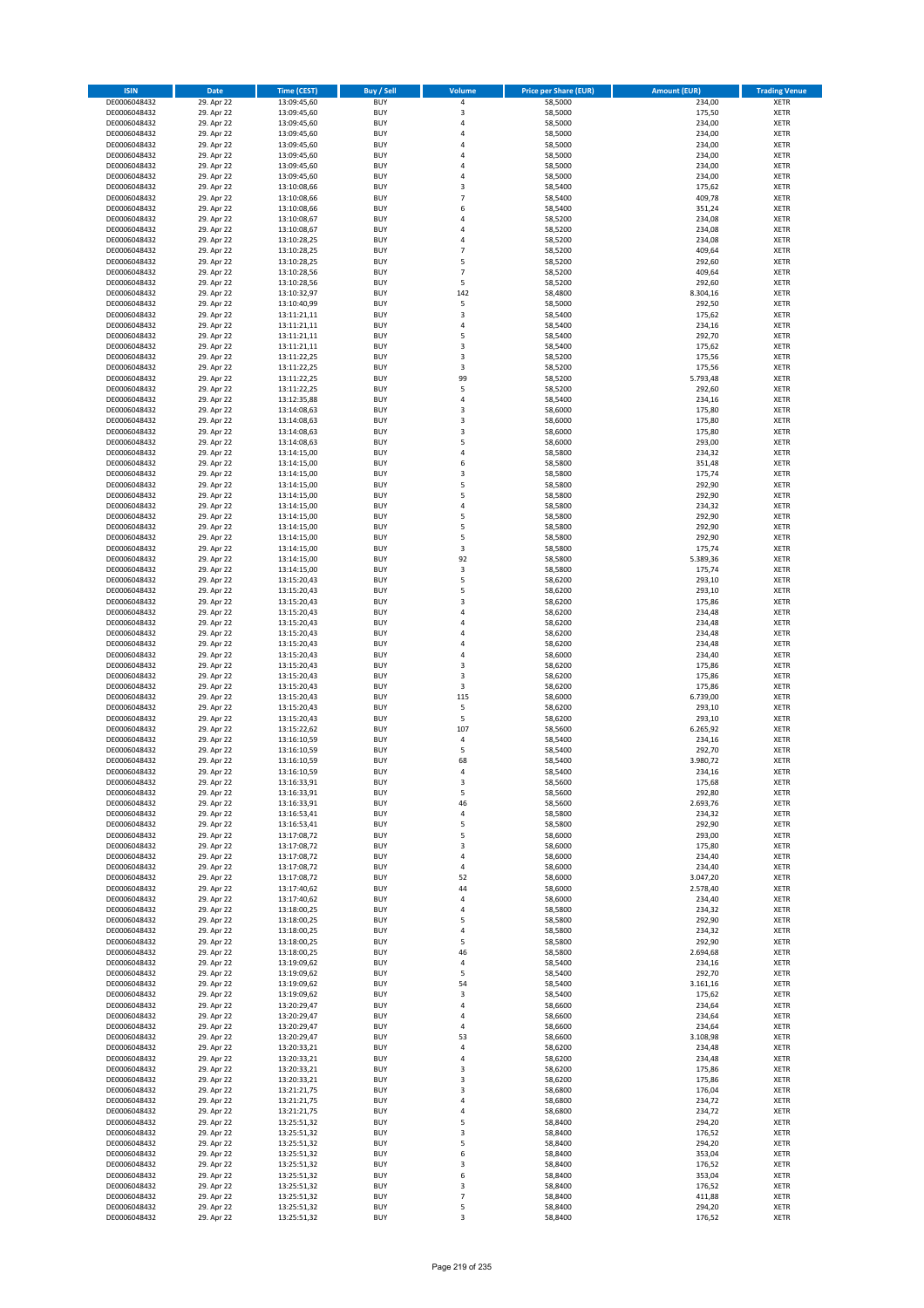| <b>ISIN</b>                  | <b>Date</b>              | <b>Time (CEST)</b>         | <b>Buy / Sell</b>        | <b>Volume</b>  | <b>Price per Share (EUR)</b> | <b>Amount (EUR)</b> | <b>Trading Venue</b>       |
|------------------------------|--------------------------|----------------------------|--------------------------|----------------|------------------------------|---------------------|----------------------------|
| DE0006048432                 | 29. Apr 22               | 13:25:51,32                | <b>BUY</b>               | 124            | 58,8400                      | 7.296,16            | <b>XETR</b>                |
| DE0006048432                 | 29. Apr 22               | 13:25:51,32                | <b>BUY</b>               | 5              | 58,8400                      | 294,20              | <b>XETR</b>                |
| DE0006048432                 | 29. Apr 22               | 13:25:51,32                | <b>BUY</b>               | 3              | 58,8400                      | 176,52              | <b>XETR</b>                |
| DE0006048432                 | 29. Apr 22               | 13:25:51,32                | <b>BUY</b>               | 3              | 58,8400                      | 176,52              | <b>XETR</b>                |
| DE0006048432<br>DE0006048432 | 29. Apr 22<br>29. Apr 22 | 13:25:51,32<br>13:25:51,95 | <b>BUY</b><br><b>BUY</b> | 4<br>6         | 58,8400<br>58,8000           | 235,36<br>352,80    | <b>XETR</b><br><b>XETR</b> |
| DE0006048432                 | 29. Apr 22               | 13:25:51,95                | <b>BUY</b>               | 6              | 58,8000                      | 352,80              | <b>XETR</b>                |
| DE0006048432                 | 29. Apr 22               | 13:25:51,95                | <b>BUY</b>               | $\overline{7}$ | 58,8000                      | 411,60              | <b>XETR</b>                |
| DE0006048432                 | 29. Apr 22               | 13:25:52,35                | <b>BUY</b>               | 3              | 58,7800                      | 176,34              | <b>XETR</b>                |
| DE0006048432                 | 29. Apr 22               | 13:25:52,35                | <b>BUY</b>               | 5              | 58,7600                      | 293,80              | <b>XETR</b>                |
| DE0006048432                 | 29. Apr 22               | 13:25:52,35                | <b>BUY</b>               | 112            | 58,7800                      | 6.583,36            | <b>XETR</b>                |
| DE0006048432                 | 29. Apr 22               | 13:25:52,35                | <b>BUY</b>               | $\overline{7}$ | 58,7800                      | 411,46              | <b>XETR</b>                |
| DE0006048432<br>DE0006048432 | 29. Apr 22<br>29. Apr 22 | 13:25:52,38<br>13:25:57,69 | <b>BUY</b><br><b>BUY</b> | 4<br>85        | 58,7600<br>58,7400           | 235,04<br>4.992,90  | <b>XETR</b><br><b>XETR</b> |
| DE0006048432                 | 29. Apr 22               | 13:26:02,78                | <b>BUY</b>               | 40             | 58,7600                      | 2.350,40            | <b>XETR</b>                |
| DE0006048432                 | 29. Apr 22               | 13:26:02,79                | <b>BUY</b>               | 13             | 58,7600                      | 763,88              | <b>XETR</b>                |
| DE0006048432                 | 29. Apr 22               | 13:26:21,34                | <b>BUY</b>               | 3              | 58,7600                      | 176,28              | <b>XETR</b>                |
| DE0006048432                 | 29. Apr 22               | 13:26:21,34                | <b>BUY</b>               | 5              | 58,7600                      | 293,80              | <b>XETR</b>                |
| DE0006048432                 | 29. Apr 22               | 13:26:21,34                | <b>BUY</b>               | 4              | 58,7600                      | 235,04              | <b>XETR</b>                |
| DE0006048432<br>DE0006048432 | 29. Apr 22<br>29. Apr 22 | 13:26:21,34<br>13:26:21,34 | <b>BUY</b><br><b>BUY</b> | 69<br>3        | 58,7600<br>58,7600           | 4.054,44<br>176,28  | <b>XETR</b><br><b>XETR</b> |
| DE0006048432                 | 29. Apr 22               | 13:26:55,30                | <b>BUY</b>               | 4              | 58,8200                      | 235,28              | <b>XETR</b>                |
| DE0006048432                 | 29. Apr 22               | 13:26:55,30                | <b>BUY</b>               | 5              | 58,8200                      | 294,10              | <b>XETR</b>                |
| DE0006048432                 | 29. Apr 22               | 13:26:55,30                | <b>BUY</b>               | 4              | 58,8200                      | 235,28              | <b>XETR</b>                |
| DE0006048432                 | 29. Apr 22               | 13:26:55,30                | <b>BUY</b>               | 4              | 58,8200                      | 235,28              | <b>XETR</b>                |
| DE0006048432                 | 29. Apr 22               | 13:26:55,30                | <b>BUY</b>               | 85             | 58,8200                      | 4.999,70            | <b>XETR</b>                |
| DE0006048432<br>DE0006048432 | 29. Apr 22               | 13:27:51,45                | <b>BUY</b><br><b>BUY</b> | 3<br>5         | 58,8400                      | 176,52              | <b>XETR</b><br><b>XETR</b> |
| DE0006048432                 | 29. Apr 22<br>29. Apr 22 | 13:27:51,45<br>13:28:24,25 | <b>BUY</b>               | 5              | 58,8400<br>58,8200           | 294,20<br>294,10    | <b>XETR</b>                |
| DE0006048432                 | 29. Apr 22               | 13:28:24,25                | <b>BUY</b>               | 4              | 58,8200                      | 235,28              | <b>XETR</b>                |
| DE0006048432                 | 29. Apr 22               | 13:28:24,25                | <b>BUY</b>               | 3              | 58,8200                      | 176,46              | <b>XETR</b>                |
| DE0006048432                 | 29. Apr 22               | 13:28:38,42                | <b>BUY</b>               | 5              | 58,8600                      | 294,30              | <b>XETR</b>                |
| DE0006048432                 | 29. Apr 22               | 13:28:38,42                | <b>BUY</b>               | 50             | 58,8600                      | 2.943,00            | <b>XETR</b>                |
| DE0006048432                 | 29. Apr 22               | 13:28:38,42                | <b>BUY</b>               | 4              | 58,8600                      | 235,44              | <b>XETR</b>                |
| DE0006048432<br>DE0006048432 | 29. Apr 22<br>29. Apr 22 | 13:28:38,42<br>13:29:18,80 | <b>BUY</b><br><b>BUY</b> | 3<br>3         | 58,8600<br>58,8600           | 176,58<br>176,58    | <b>XETR</b><br><b>XETR</b> |
| DE0006048432                 | 29. Apr 22               | 13:29:18,80                | <b>BUY</b>               | 13             | 58,8600                      | 765,18              | <b>XETR</b>                |
| DE0006048432                 | 29. Apr 22               | 13:29:18,80                | <b>BUY</b>               | 32             | 58,8600                      | 1.883,52            | <b>XETR</b>                |
| DE0006048432                 | 29. Apr 22               | 13:29:57,53                | <b>BUY</b>               | 4              | 58,8800                      | 235,52              | <b>XETR</b>                |
| DE0006048432                 | 29. Apr 22               | 13:30:00,56                | <b>BUY</b>               | 3              | 58,8600                      | 176,58              | <b>XETR</b>                |
| DE0006048432                 | 29. Apr 22               | 13:30:00,56                | <b>BUY</b>               | 4              | 58,8600                      | 235,44              | <b>XETR</b>                |
| DE0006048432                 | 29. Apr 22               | 13:30:00,56                | <b>BUY</b>               | 3              | 58,8600                      | 176,58              | <b>XETR</b>                |
| DE0006048432<br>DE0006048432 | 29. Apr 22<br>29. Apr 22 | 13:30:39,83<br>13:30:39,83 | <b>BUY</b><br><b>BUY</b> | 3<br>26        | 58,8400<br>58,8200           | 176,52<br>1.529,32  | <b>XETR</b><br><b>XETR</b> |
| DE0006048432                 | 29. Apr 22               | 13:32:37,35                | <b>BUY</b>               | 4              | 58,8200                      | 235,28              | <b>XETR</b>                |
| DE0006048432                 | 29. Apr 22               | 13:32:37,35                | <b>BUY</b>               | 3              | 58,8200                      | 176,46              | <b>XETR</b>                |
| DE0006048432                 | 29. Apr 22               | 13:32:37,35                | <b>BUY</b>               | 5              | 58,8200                      | 294,10              | <b>XETR</b>                |
| DE0006048432                 | 29. Apr 22               | 13:32:37,35                | <b>BUY</b>               | 4              | 58,8200                      | 235,28              | <b>XETR</b>                |
| DE0006048432                 | 29. Apr 22               | 13:32:37,35                | <b>BUY</b><br><b>BUY</b> | 4<br>3         | 58,8200                      | 235,28              | <b>XETR</b>                |
| DE0006048432<br>DE0006048432 | 29. Apr 22<br>29. Apr 22 | 13:32:37,35<br>13:32:37,35 | <b>BUY</b>               | 5              | 58,8200<br>58,8200           | 176,46<br>294,10    | <b>XETR</b><br><b>XETR</b> |
| DE0006048432                 | 29. Apr 22               | 13:32:37,35                | <b>BUY</b>               | 5              | 58,8200                      | 294,10              | <b>XETR</b>                |
| DE0006048432                 | 29. Apr 22               | 13:32:37,35                | <b>BUY</b>               | 4              | 58,8200                      | 235,28              | <b>XETR</b>                |
| DE0006048432                 | 29. Apr 22               | 13:32:37,35                | <b>BUY</b>               | 78             | 58,8200                      | 4.587,96            | <b>XETR</b>                |
| DE0006048432                 | 29. Apr 22               | 13:32:37,35                | <b>BUY</b>               | 4              | 58,8200                      | 235,28              | <b>XETR</b>                |
| DE0006048432                 | 29. Apr 22               | 13:32:37,35                | <b>BUY</b>               | 3              | 58,8200                      | 176,46              | <b>XETR</b>                |
| DE0006048432<br>DE0006048432 | 29. Apr 22<br>29. Apr 22 | 13:32:37,36<br>13:33:40,39 | <b>BUY</b><br><b>BUY</b> | 4<br>3         | 58,8200<br>58,8200           | 235,28<br>176,46    | <b>XETR</b><br><b>XETR</b> |
| DE0006048432                 | 29. Apr 22               | 13:33:40,39                | <b>BUY</b>               | 5              | 58,8200                      | 294,10              | <b>XETR</b>                |
| DE0006048432                 | 29. Apr 22               | 13:33:40,39                | <b>BUY</b>               | 3              | 58,8200                      | 176,46              | <b>XETR</b>                |
| DE0006048432                 | 29. Apr 22               | 13:33:40,39                | <b>BUY</b>               | 4              | 58,8200                      | 235,28              | <b>XETR</b>                |
| DE0006048432                 | 29. Apr 22               | 13:33:40,39                | <b>BUY</b>               | 101            | 58,8200                      | 5.940,82            | <b>XETR</b>                |
| DE0006048432                 | 29. Apr 22               | 13:33:40,39                | <b>BUY</b>               | 4              | 58,8200                      | 235,28              | <b>XETR</b>                |
| DE0006048432                 | 29. Apr 22               | 13:34:26,87<br>13:34:32,55 | <b>BUY</b>               | 3              | 58,8600<br>58,8400           | 176,58              | <b>XETR</b>                |
| DE0006048432<br>DE0006048432 | 29. Apr 22<br>29. Apr 22 | 13:34:32,55                | BUY<br><b>BUY</b>        | 54<br>3        | 58,8400                      | 3.177,36<br>176,52  | <b>XETR</b><br>XETR        |
| DE0006048432                 | 29. Apr 22               | 13:35:04,86                | <b>BUY</b>               | 4              | 58,7600                      | 235,04              | <b>XETR</b>                |
| DE0006048432                 | 29. Apr 22               | 13:35:04,86                | <b>BUY</b>               | 45             | 58,7600                      | 2.644,20            | XETR                       |
| DE0006048432                 | 29. Apr 22               | 13:35:04,86                | <b>BUY</b>               | 4              | 58,7600                      | 235,04              | <b>XETR</b>                |
| DE0006048432                 | 29. Apr 22               | 13:35:42,16                | <b>BUY</b>               | 5              | 58,7800                      | 293,90              | <b>XETR</b>                |
| DE0006048432                 | 29. Apr 22               | 13:35:46,33                | <b>BUY</b>               | 5              | 58,7600                      | 293,80              | <b>XETR</b>                |
| DE0006048432<br>DE0006048432 | 29. Apr 22<br>29. Apr 22 | 13:35:55,96<br>13:35:55,96 | <b>BUY</b><br><b>BUY</b> | 3<br>3         | 58,7600<br>58,7600           | 176,28<br>176,28    | <b>XETR</b><br><b>XETR</b> |
| DE0006048432                 | 29. Apr 22               | 13:35:55,96                | <b>BUY</b>               | 4              | 58,7600                      | 235,04              | XETR                       |
| DE0006048432                 | 29. Apr 22               | 13:35:55,96                | <b>BUY</b>               | 4              | 58,7600                      | 235,04              | XETR                       |
| DE0006048432                 | 29. Apr 22               | 13:36:18,60                | <b>BUY</b>               | 4              | 58,8400                      | 235,36              | <b>XETR</b>                |
| DE0006048432                 | 29. Apr 22               | 13:36:18,60                | <b>BUY</b>               | 44             | 58,8400                      | 2.588,96            | <b>XETR</b>                |
| DE0006048432                 | 29. Apr 22               | 13:36:18,61                | <b>BUY</b>               | 5              | 58,8400                      | 294,20              | <b>XETR</b>                |
| DE0006048432<br>DE0006048432 | 29. Apr 22<br>29. Apr 22 | 13:36:20,13<br>13:37:34,92 | <b>BUY</b><br><b>BUY</b> | 4<br>3         | 58,8200<br>58,8400           | 235,28<br>176,52    | <b>XETR</b><br><b>XETR</b> |
| DE0006048432                 | 29. Apr 22               | 13:37:34,92                | <b>BUY</b>               | 3              | 58,8400                      | 176,52              | <b>XETR</b>                |
| DE0006048432                 | 29. Apr 22               | 13:38:23,59                | <b>BUY</b>               | 3              | 58,8600                      | 176,58              | <b>XETR</b>                |
| DE0006048432                 | 29. Apr 22               | 13:38:23,59                | <b>BUY</b>               | 3              | 58,8600                      | 176,58              | XETR                       |
| DE0006048432                 | 29. Apr 22               | 13:38:23,59                | <b>BUY</b>               | 3              | 58,8600                      | 176,58              | <b>XETR</b>                |
| DE0006048432                 | 29. Apr 22               | 13:38:23,59                | <b>BUY</b>               | 4              | 58,8600                      | 235,44              | <b>XETR</b>                |
| DE0006048432                 | 29. Apr 22               | 13:38:23,59                | <b>BUY</b>               | $\overline{7}$ | 58,8600                      | 412,02              | <b>XETR</b>                |
| DE0006048432<br>DE0006048432 | 29. Apr 22<br>29. Apr 22 | 13:38:23,59<br>13:38:23,59 | <b>BUY</b><br><b>BUY</b> | 3<br>3         | 58,8600<br>58,8600           | 176,58<br>176,58    | <b>XETR</b><br><b>XETR</b> |
| DE0006048432                 | 29. Apr 22               | 13:38:26,53                | <b>BUY</b>               | 4              | 58,8200                      | 235,28              | <b>XETR</b>                |
| DE0006048432                 | 29. Apr 22               | 13:38:26,53                | <b>BUY</b>               | 4              | 58,8200                      | 235,28              | <b>XETR</b>                |
| DE0006048432                 | 29. Apr 22               | 13:38:26,53                | <b>BUY</b>               | 5              | 58,8200                      | 294,10              | <b>XETR</b>                |
| DE0006048432                 | 29. Apr 22               | 13:38:26,53                | <b>BUY</b>               | 59             | 58,8200                      | 3.470,38            | <b>XETR</b>                |
| DE0006048432                 | 29. Apr 22               | 13:38:26,53                | <b>BUY</b>               | 3              | 58,8200                      | 176,46              | <b>XETR</b>                |
| DE0006048432                 | 29. Apr 22               | 13:38:27,31                | <b>BUY</b>               | 6              | 58,8400                      | 353,04              | XETR                       |
| DE0006048432<br>DE0006048432 | 29. Apr 22<br>29. Apr 22 | 13:38:37,01<br>13:38:37,01 | <b>BUY</b><br><b>BUY</b> | 5<br>5         | 58,8800<br>58,8800           | 294,40<br>294,40    | <b>XETR</b><br><b>XETR</b> |
| DE0006048432                 | 29. Apr 22               | 13:39:01,77                | <b>BUY</b>               | 90             | 58,8800                      | 5.299,20            | <b>XETR</b>                |
| DE0006048432                 | 29. Apr 22               | 13:39:47,91                | <b>BUY</b>               | 3              | 58,8800                      | 176,64              | <b>XETR</b>                |
| DE0006048432                 | 29. Apr 22               | 13:39:47,91                | <b>BUY</b>               | 3              | 58,8800                      | 176,64              | <b>XETR</b>                |
| DE0006048432                 | 29. Apr 22               | 13:39:47,91                | <b>BUY</b>               | 4              | 58,8800                      | 235,52              | <b>XETR</b>                |
| DE0006048432                 | 29. Apr 22               | 13:39:47,91                | <b>BUY</b>               | 62             | 58,8800                      | 3.650,56            | <b>XETR</b>                |
| DE0006048432<br>DE0006048432 | 29. Apr 22<br>29. Apr 22 | 13:40:21,33<br>13:40:21,33 | <b>BUY</b><br><b>BUY</b> | 5<br>4         | 58,9400<br>58,9400           | 294,70<br>235,76    | XETR<br><b>XETR</b>        |
| DE0006048432                 | 29. Apr 22               | 13:40:21,33                | <b>BUY</b>               | 5              | 58,9400                      | 294,70              | <b>XETR</b>                |
| DE0006048432                 | 29. Apr 22               | 13:40:21,33                | <b>BUY</b>               | 78             | 58,9400                      | 4.597,32            | <b>XETR</b>                |
| DE0006048432                 | 29. Apr 22               | 13:40:36,82                | <b>BUY</b>               | 4              | 58,9200                      | 235,68              | XETR                       |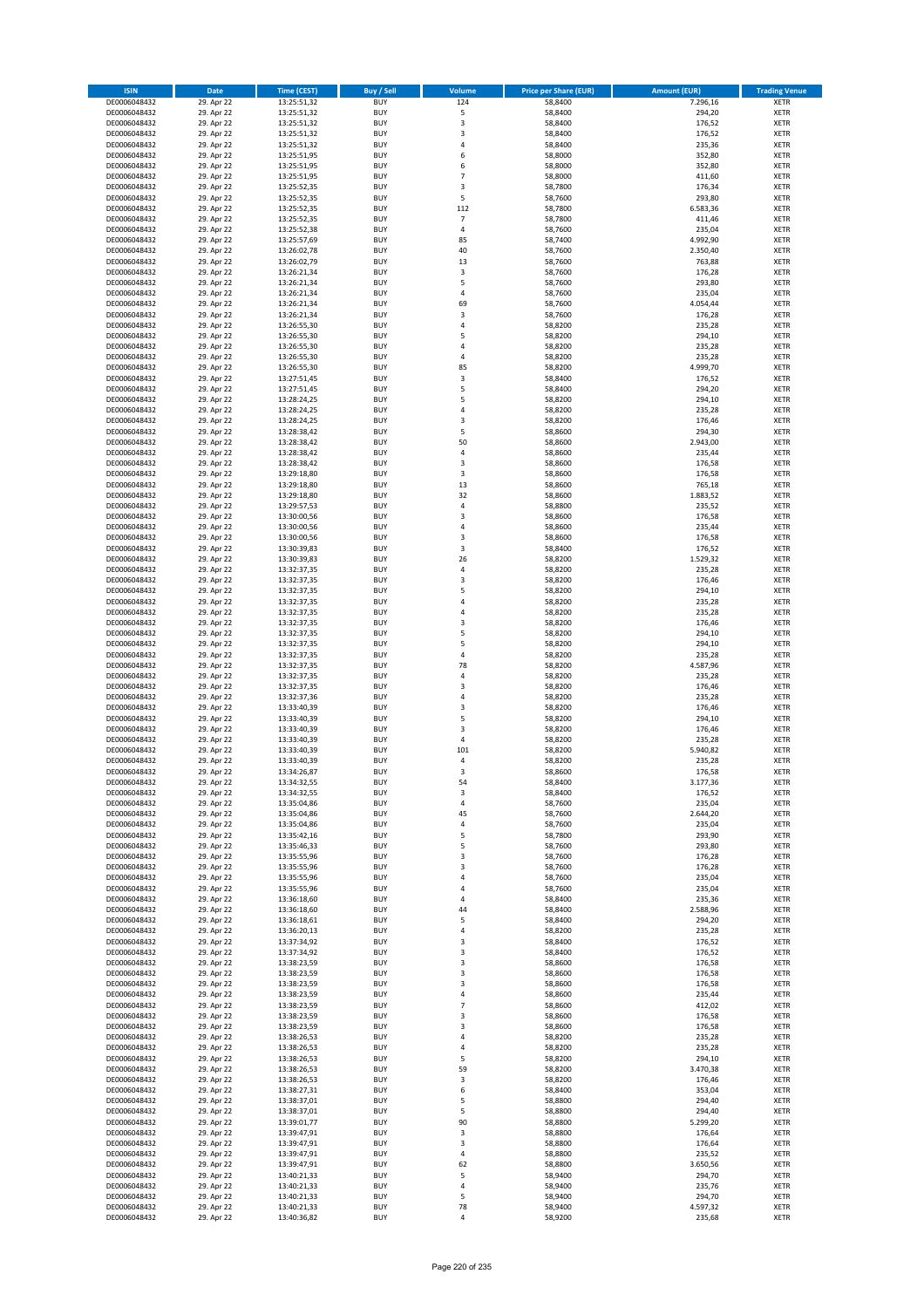| <b>ISIN</b>                  | <b>Date</b>              | <b>Time (CEST)</b>         | <b>Buy / Sell</b>        | Volume              | <b>Price per Share (EUR)</b> | <b>Amount (EUR)</b> | <b>Trading Venue</b>       |
|------------------------------|--------------------------|----------------------------|--------------------------|---------------------|------------------------------|---------------------|----------------------------|
| DE0006048432                 | 29. Apr 22               | 13:40:36,82                | <b>BUY</b>               | 3                   | 58,9200                      | 176,76              | <b>XETR</b>                |
| DE0006048432                 | 29. Apr 22               | 13:40:36,82                | <b>BUY</b>               | 4                   | 58,9200                      | 235,68              | <b>XETR</b>                |
| DE0006048432                 | 29. Apr 22               | 13:40:36,82                | <b>BUY</b>               | 3                   | 58,9200                      | 176,76              | <b>XETR</b>                |
| DE0006048432<br>DE0006048432 | 29. Apr 22<br>29. Apr 22 | 13:40:36,82<br>13:41:06,43 | <b>BUY</b><br><b>BUY</b> | 4<br>94             | 58,9200<br>58,9200           | 235,68<br>5.538,48  | <b>XETR</b><br><b>XETR</b> |
| DE0006048432                 | 29. Apr 22               | 13:41:15,26                | <b>BUY</b>               | 5                   | 59,0200                      | 295,10              | <b>XETR</b>                |
| DE0006048432                 | 29. Apr 22               | 13:41:29,59                | <b>BUY</b>               | 4                   | 58,9800                      | 235,92              | <b>XETR</b>                |
| DE0006048432                 | 29. Apr 22               | 13:41:29,59                | <b>BUY</b>               | 18                  | 58,9800                      | 1.061,64            | <b>XETR</b>                |
| DE0006048432                 | 29. Apr 22               | 13:41:29,59                | <b>BUY</b>               | 27                  | 58,9800                      | 1.592,46            | <b>XETR</b>                |
| DE0006048432                 | 29. Apr 22               | 13:42:14,84                | <b>BUY</b>               | 3                   | 59,0200                      | 177,06              | <b>XETR</b>                |
| DE0006048432                 | 29. Apr 22               | 13:42:14,84                | <b>BUY</b>               | 4                   | 59,0200                      | 236,08              | <b>XETR</b>                |
| DE0006048432                 | 29. Apr 22<br>29. Apr 22 | 13:42:14,84                | <b>BUY</b><br><b>BUY</b> | 37<br>3             | 59,0200                      | 2.183,74<br>177,18  | <b>XETR</b><br><b>XETR</b> |
| DE0006048432<br>DE0006048432 | 29. Apr 22               | 13:42:31,72<br>13:42:43,06 | <b>BUY</b>               | 4                   | 59,0600<br>59,0200           | 236,08              | <b>XETR</b>                |
| DE0006048432                 | 29. Apr 22               | 13:42:43,06                | <b>BUY</b>               | 5                   | 59,0200                      | 295,10              | <b>XETR</b>                |
| DE0006048432                 | 29. Apr 22               | 13:42:43,06                | <b>BUY</b>               | 4                   | 59,0200                      | 236,08              | <b>XETR</b>                |
| DE0006048432                 | 29. Apr 22               | 13:42:43,06                | <b>BUY</b>               | 5                   | 59,0200                      | 295,10              | <b>XETR</b>                |
| DE0006048432                 | 29. Apr 22               | 13:42:43,06                | <b>BUY</b>               | 4                   | 59,0200                      | 236,08              | <b>XETR</b>                |
| DE0006048432                 | 29. Apr 22               | 13:42:43,06                | <b>BUY</b>               | 62                  | 59,0200                      | 3.659,24            | <b>XETR</b>                |
| DE0006048432                 | 29. Apr 22               | 13:43:00,03                | <b>BUY</b>               | 4                   | 59,0400                      | 236,16              | <b>XETR</b>                |
| DE0006048432                 | 29. Apr 22               | 13:43:00,03                | <b>BUY</b>               | 3                   | 59,0400                      | 177,12              | <b>XETR</b>                |
| DE0006048432<br>DE0006048432 | 29. Apr 22<br>29. Apr 22 | 13:43:00,03<br>13:43:00,03 | <b>BUY</b><br><b>BUY</b> | 3<br>45             | 59,0400<br>59,0400           | 177,12<br>2.656,80  | <b>XETR</b><br><b>XETR</b> |
| DE0006048432                 | 29. Apr 22               | 13:44:31,80                | <b>BUY</b>               | 3                   | 59,0000                      | 177,00              | <b>XETR</b>                |
| DE0006048432                 | 29. Apr 22               | 13:44:31,80                | <b>BUY</b>               | 3                   | 59,0000                      | 177,00              | <b>XETR</b>                |
| DE0006048432                 | 29. Apr 22               | 13:44:31,80                | <b>BUY</b>               | 4                   | 59,0000                      | 236,00              | <b>XETR</b>                |
| DE0006048432                 | 29. Apr 22               | 13:44:31,80                | <b>BUY</b>               | 3                   | 59,0000                      | 177,00              | <b>XETR</b>                |
| DE0006048432                 | 29. Apr 22               | 13:44:31,80                | <b>BUY</b>               | 4                   | 59,0000                      | 236,00              | <b>XETR</b>                |
| DE0006048432                 | 29. Apr 22               | 13:44:31,80                | <b>BUY</b>               | 3                   | 59,0000                      | 177,00              | <b>XETR</b>                |
| DE0006048432                 | 29. Apr 22               | 13:44:31,80                | <b>BUY</b><br><b>BUY</b> | 3<br>4              | 59,0000                      | 177,00<br>236,00    | <b>XETR</b><br><b>XETR</b> |
| DE0006048432<br>DE0006048432 | 29. Apr 22<br>29. Apr 22 | 13:44:31,80<br>13:44:31,80 | <b>BUY</b>               | 5                   | 59,0000<br>59,0000           | 295,00              | <b>XETR</b>                |
| DE0006048432                 | 29. Apr 22               | 13:44:31,80                | <b>BUY</b>               | 92                  | 59,0000                      | 5.428,00            | <b>XETR</b>                |
| DE0006048432                 | 29. Apr 22               | 13:45:02,60                | <b>BUY</b>               | 3                   | 59,0800                      | 177,24              | <b>XETR</b>                |
| DE0006048432                 | 29. Apr 22               | 13:45:02,60                | <b>BUY</b>               | 3                   | 59,0800                      | 177,24              | <b>XETR</b>                |
| DE0006048432                 | 29. Apr 22               | 13:45:02,60                | <b>BUY</b>               | 5                   | 59,0800                      | 295,40              | <b>XETR</b>                |
| DE0006048432                 | 29. Apr 22               | 13:45:02,60                | <b>BUY</b>               | 5                   | 59,0800                      | 295,40              | <b>XETR</b>                |
| DE0006048432                 | 29. Apr 22               | 13:45:02,60                | <b>BUY</b>               | 72                  | 59,0800                      | 4.253,76            | <b>XETR</b>                |
| DE0006048432                 | 29. Apr 22               | 13:45:03,76                | <b>BUY</b>               | 5                   | 59,0200                      | 295,10              | <b>XETR</b>                |
| DE0006048432<br>DE0006048432 | 29. Apr 22<br>29. Apr 22 | 13:45:54,89<br>13:45:54,89 | <b>BUY</b><br><b>BUY</b> | 3<br>4              | 58,9800<br>58,9800           | 176,94<br>235,92    | <b>XETR</b><br><b>XETR</b> |
| DE0006048432                 | 29. Apr 22               | 13:45:54,89                | <b>BUY</b>               | 4                   | 58,9800                      | 235,92              | <b>XETR</b>                |
| DE0006048432                 | 29. Apr 22               | 13:45:54,89                | <b>BUY</b>               | 53                  | 58,9800                      | 3.125,94            | <b>XETR</b>                |
| DE0006048432                 | 29. Apr 22               | 13:45:55,32                | <b>BUY</b>               | 4                   | 58,9600                      | 235,84              | <b>XETR</b>                |
| DE0006048432                 | 29. Apr 22               | 13:46:29,51                | <b>BUY</b>               | 5                   | 58,9000                      | 294,50              | <b>XETR</b>                |
| DE0006048432                 | 29. Apr 22               | 13:46:29,51                | <b>BUY</b>               | 3                   | 58,9000                      | 176,70              | <b>XETR</b>                |
| DE0006048432                 | 29. Apr 22               | 13:46:29,51                | <b>BUY</b>               | 5                   | 58,9000                      | 294,50              | <b>XETR</b>                |
| DE0006048432                 | 29. Apr 22               | 13:46:29,51                | <b>BUY</b>               | 72                  | 58,9000                      | 4.240,80            | <b>XETR</b>                |
| DE0006048432<br>DE0006048432 | 29. Apr 22<br>29. Apr 22 | 13:46:45,93                | <b>BUY</b><br><b>BUY</b> | 5<br>3              | 58,9000<br>58,9000           | 294,50<br>176,70    | <b>XETR</b><br><b>XETR</b> |
| DE0006048432                 | 29. Apr 22               | 13:46:45,93<br>13:47:55,89 | <b>BUY</b>               | 3                   | 58,9600                      | 176,88              | <b>XETR</b>                |
| DE0006048432                 | 29. Apr 22               | 13:47:55,89                | <b>BUY</b>               | 4                   | 58,9600                      | 235,84              | <b>XETR</b>                |
| DE0006048432                 | 29. Apr 22               | 13:47:55,89                | <b>BUY</b>               | 4                   | 58,9600                      | 235,84              | <b>XETR</b>                |
| DE0006048432                 | 29. Apr 22               | 13:48:13,83                | <b>BUY</b>               | 4                   | 58,9400                      | 235,76              | <b>XETR</b>                |
| DE0006048432                 | 29. Apr 22               | 13:48:13,83                | <b>BUY</b>               | 4                   | 58,9400                      | 235,76              | <b>XETR</b>                |
| DE0006048432                 | 29. Apr 22               | 13:48:13,83                | <b>BUY</b>               | 5                   | 58,9400                      | 294,70              | <b>XETR</b>                |
| DE0006048432                 | 29. Apr 22               | 13:48:13,83                | <b>BUY</b>               | 4                   | 58,9400                      | 235,76              | <b>XETR</b>                |
| DE0006048432                 | 29. Apr 22               | 13:48:13,83                | <b>BUY</b><br><b>BUY</b> | 5<br>4              | 58,9400                      | 294,70              | <b>XETR</b><br><b>XETR</b> |
| DE0006048432<br>DE0006048432 | 29. Apr 22<br>29. Apr 22 | 13:48:13,83<br>13:48:13,83 | <b>BUY</b>               | 4                   | 58,9400<br>58,9400           | 235,76<br>235,76    | <b>XETR</b>                |
| DE0006048432                 | 29. Apr 22               | 13:48:13,83                | <b>BUY</b>               | 95                  | 58,9400                      | 5.599,30            | <b>XETR</b>                |
| DE0006048432                 | 29. Apr 22               | 13:48:19,25                | <b>BUY</b>               | 61                  | 58,8800                      | 3.591,68            | <b>XETR</b>                |
| DE0006048432                 | 29. Apr 22               | 13:48:19,25                | <b>BUY</b>               | 3                   | 58,8800                      | 176,64              | <b>XETR</b>                |
| DE0006048432                 | 29. Apr 22               | 13:48:19,32                | <b>BUY</b>               | 14                  | 58,8600                      | 824,04              | <b>XETR</b>                |
| DE0006048432                 | 29. Apr 22               | 13:48:19,54                | BUY                      | 5                   | 58,8600                      | 294,30              | <b>XETR</b>                |
| DE0006048432<br>DE0006048432 | 29. Apr 22               | 13:48:36,84                | <b>BUY</b><br><b>BUY</b> | 3                   | 58,8800<br>58,9400           | 176,64              | <b>XETR</b>                |
| DE0006048432                 | 29. Apr 22<br>29. Apr 22 | 13:49:14,88<br>13:49:14,88 | <b>BUY</b>               | 3<br>4              | 58,9400                      | 176,82<br>235,76    | <b>XETR</b><br>XETR        |
| DE0006048432                 | 29. Apr 22               | 13:49:14,88                | <b>BUY</b>               | 4                   | 58,9400                      | 235,76              | <b>XETR</b>                |
| DE0006048432                 | 29. Apr 22               | 13:49:14,88                | <b>BUY</b>               | 4                   | 58,9400                      | 235,76              | <b>XETR</b>                |
| DE0006048432                 | 29. Apr 22               | 13:49:14,88                | <b>BUY</b>               | 71                  | 58,9400                      | 4.184,74            | <b>XETR</b>                |
| DE0006048432                 | 29. Apr 22               | 13:49:17,33                | <b>BUY</b>               | 5                   | 58,9200                      | 294,60              | <b>XETR</b>                |
| DE0006048432                 | 29. Apr 22               | 13:49:26,16                | <b>BUY</b>               | 4                   | 58,9000                      | 235,60              | <b>XETR</b>                |
| DE0006048432                 | 29. Apr 22               | 13:51:56,80                | <b>BUY</b>               | 6                   | 58,8800                      | 353,28              | <b>XETR</b>                |
| DE0006048432<br>DE0006048432 | 29. Apr 22<br>29. Apr 22 | 13:51:56,80<br>13:51:56,80 | <b>BUY</b><br><b>BUY</b> | 3<br>3              | 58,8800<br>58,8800           | 176,64<br>176,64    | <b>XETR</b><br><b>XETR</b> |
| DE0006048432                 | 29. Apr 22               | 13:51:56,80                | <b>BUY</b>               | 77                  | 58,8800                      | 4.533,76            | <b>XETR</b>                |
| DE0006048432                 | 29. Apr 22               | 13:52:01,87                | <b>BUY</b>               | 5                   | 58,9000                      | 294,50              | <b>XETR</b>                |
| DE0006048432                 | 29. Apr 22               | 13:52:01,87                | <b>BUY</b>               | 5                   | 58,9000                      | 294,50              | <b>XETR</b>                |
| DE0006048432                 | 29. Apr 22               | 13:52:01,87                | <b>BUY</b>               | 5                   | 58,9000                      | 294,50              | <b>XETR</b>                |
| DE0006048432                 | 29. Apr 22               | 13:52:01,87                | <b>BUY</b>               | 3                   | 58,9000                      | 176,70              | <b>XETR</b>                |
| DE0006048432                 | 29. Apr 22<br>29. Apr 22 | 13:52:01,87<br>13:52:01,87 | <b>BUY</b>               | 4<br>$\overline{7}$ | 58,9000                      | 235,60              | <b>XETR</b>                |
| DE0006048432<br>DE0006048432 | 29. Apr 22               | 13:52:01,87                | <b>BUY</b><br><b>BUY</b> | 6                   | 58,9000<br>58,9000           | 412,30<br>353,40    | XETR<br><b>XETR</b>        |
| DE0006048432                 | 29. Apr 22               | 13:52:01,87                | <b>BUY</b>               | 3                   | 58,9000                      | 176,70              | <b>XETR</b>                |
| DE0006048432                 | 29. Apr 22               | 13:52:01,88                | <b>BUY</b>               | 3                   | 58,9000                      | 176,70              | <b>XETR</b>                |
| DE0006048432                 | 29. Apr 22               | 13:52:40,63                | <b>BUY</b>               | $\overline{7}$      | 58,8800                      | 412,16              | <b>XETR</b>                |
| DE0006048432                 | 29. Apr 22               | 13:52:40,63                | <b>BUY</b>               | 3                   | 58,8800                      | 176,64              | <b>XETR</b>                |
| DE0006048432                 | 29. Apr 22               | 13:52:40,63                | <b>BUY</b>               | 5                   | 58,8800                      | 294,40              | <b>XETR</b>                |
| DE0006048432                 | 29. Apr 22               | 13:52:40,63                | <b>BUY</b>               | 4                   | 58,8800                      | 235,52              | <b>XETR</b>                |
| DE0006048432                 | 29. Apr 22               | 13:52:40,63                | <b>BUY</b>               | 82                  | 58,8800                      | 4.828,16            | <b>XETR</b>                |
| DE0006048432<br>DE0006048432 | 29. Apr 22<br>29. Apr 22 | 13:52:40,63<br>13:53:10,81 | <b>BUY</b><br><b>BUY</b> | 4<br>4              | 58,8800<br>58,9000           | 235,52<br>235,60    | <b>XETR</b><br><b>XETR</b> |
| DE0006048432                 | 29. Apr 22               | 13:53:10,81                | <b>BUY</b>               | 4                   | 58,9000                      | 235,60              | <b>XETR</b>                |
| DE0006048432                 | 29. Apr 22               | 13:54:15,56                | <b>BUY</b>               | 3                   | 58,9200                      | 176,76              | <b>XETR</b>                |
| DE0006048432                 | 29. Apr 22               | 13:54:15,56                | <b>BUY</b>               | 4                   | 58,9200                      | 235,68              | <b>XETR</b>                |
| DE0006048432                 | 29. Apr 22               | 13:54:15,56                | <b>BUY</b>               | 3                   | 58,9200                      | 176,76              | <b>XETR</b>                |
| DE0006048432                 | 29. Apr 22               | 13:54:15,56                | <b>BUY</b>               | 4                   | 58,9200                      | 235,68              | <b>XETR</b>                |
| DE0006048432                 | 29. Apr 22               | 13:54:15,56                | <b>BUY</b>               | 4                   | 58,9200                      | 235,68              | <b>XETR</b>                |
| DE0006048432                 | 29. Apr 22               | 13:55:06,53                | <b>BUY</b>               | 5                   | 58,9200                      | 294,60              | <b>XETR</b>                |
| DE0006048432<br>DE0006048432 | 29. Apr 22<br>29. Apr 22 | 13:55:06,53<br>13:56:04,83 | <b>BUY</b><br><b>BUY</b> | 3<br>4              | 58,9200<br>58,9800           | 176,76<br>235,92    | <b>XETR</b><br>XETR        |
| DE0006048432                 | 29. Apr 22               | 13:56:04,83                | <b>BUY</b>               | 5                   | 58,9800                      | 294,90              | <b>XETR</b>                |
| DE0006048432                 | 29. Apr 22               | 13:56:04,83                | <b>BUY</b>               | 3                   | 58,9800                      | 176,94              | <b>XETR</b>                |
| DE0006048432                 | 29. Apr 22               | 13:57:08,43                | <b>BUY</b>               | 4                   | 59,1000                      | 236,40              | <b>XETR</b>                |
| DE0006048432                 | 29. Apr 22               | 13:57:08,43                | <b>BUY</b>               | $\overline{7}$      | 59,1000                      | 413,70              | <b>XETR</b>                |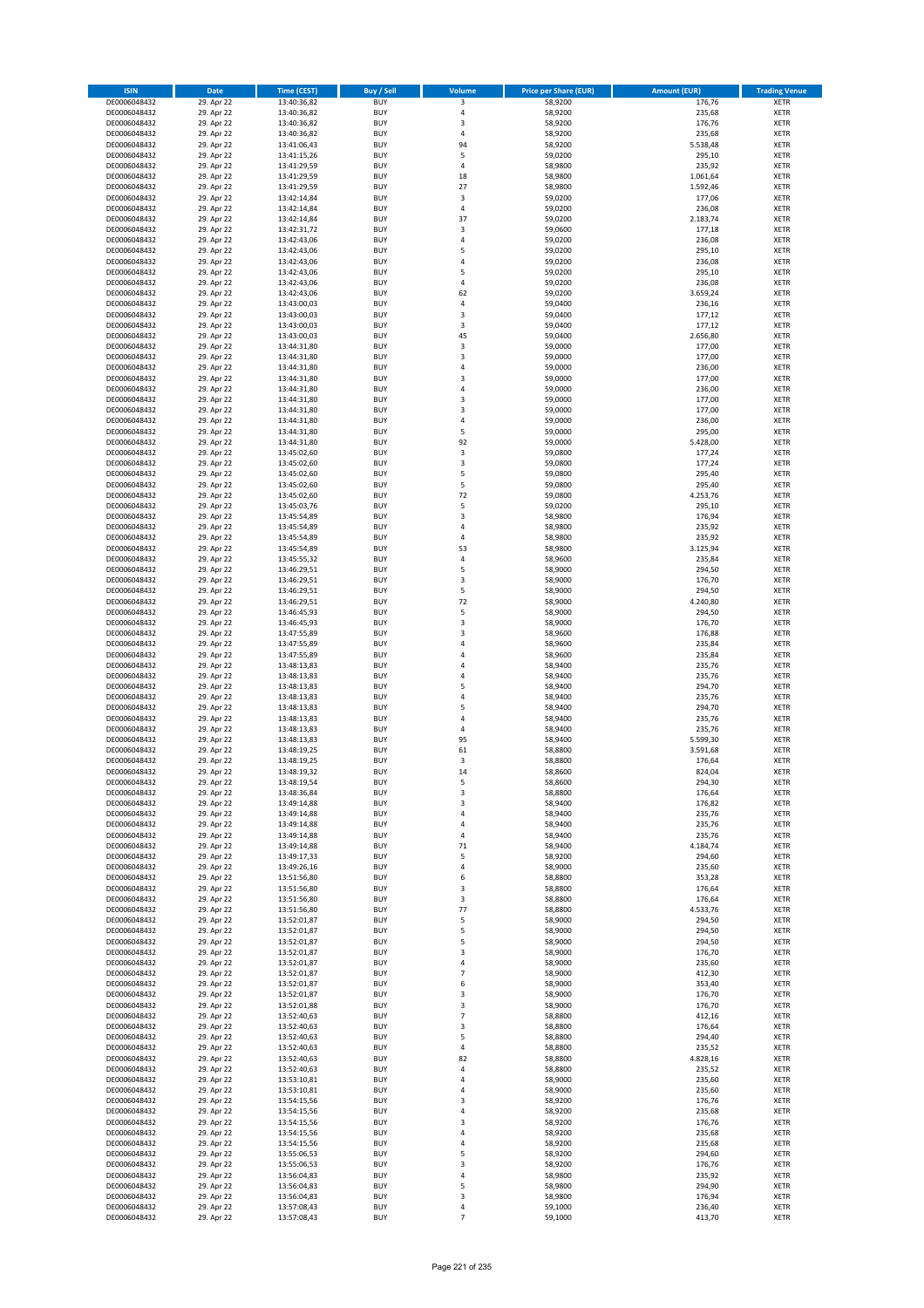| <b>ISIN</b>                  | <b>Date</b>              | <b>Time (CEST)</b>         | <b>Buy / Sell</b>        | Volume                       | <b>Price per Share (EUR)</b> | <b>Amount (EUR)</b>  | <b>Trading Venue</b>       |
|------------------------------|--------------------------|----------------------------|--------------------------|------------------------------|------------------------------|----------------------|----------------------------|
| DE0006048432                 | 29. Apr 22               | 13:57:08,43                | <b>BUY</b>               | 3                            | 59,1000                      | 177,30               | <b>XETR</b>                |
| DE0006048432                 | 29. Apr 22               | 13:57:08,43                | <b>BUY</b>               | $\overline{4}$               | 59,1000                      | 236,40               | <b>XETR</b>                |
| DE0006048432                 | 29. Apr 22               | 13:57:08,43                | <b>BUY</b>               | $\overline{4}$               | 59,1000                      | 236,40               | <b>XETR</b>                |
| DE0006048432<br>DE0006048432 | 29. Apr 22<br>29. Apr 22 | 13:57:08,43<br>13:57:08,43 | <b>BUY</b><br><b>BUY</b> | 3<br>$\overline{7}$          | 59,1000<br>59,1000           | 177,30<br>413,70     | <b>XETR</b><br><b>XETR</b> |
| DE0006048432                 | 29. Apr 22               | 13:57:08,43                | <b>BUY</b>               | 6                            | 59,1000                      | 354,60               | <b>XETR</b>                |
| DE0006048432                 | 29. Apr 22               | 13:57:08,44                | <b>BUY</b>               | 6                            | 59,0800                      | 354,48               | <b>XETR</b>                |
| DE0006048432                 | 29. Apr 22               | 13:57:08,44                | <b>BUY</b>               | 4                            | 59,0800                      | 236,32               | <b>XETR</b>                |
| DE0006048432                 | 29. Apr 22               | 13:57:08,44                | BUY                      | $\overline{3}$               | 59,0800                      | 177,24               | <b>XETR</b>                |
| DE0006048432                 | 29. Apr 22               | 13:57:08,44                | <b>BUY</b>               | 3                            | 59,0800                      | 177,24               | <b>XETR</b>                |
| DE0006048432                 | 29. Apr 22               | 13:57:08,44                | <b>BUY</b>               | 3                            | 59,0800                      | 177,24               | <b>XETR</b>                |
| DE0006048432<br>DE0006048432 | 29. Apr 22<br>29. Apr 22 | 13:57:08,44<br>13:57:08,45 | <b>BUY</b><br><b>BUY</b> | 280<br>4                     | 59,0800<br>59,1000           | 16.542,40<br>236,40  | <b>XETR</b><br><b>XETR</b> |
| DE0006048432                 | 29. Apr 22               | 13:57:14,70                | <b>BUY</b>               | 3                            | 59,0400                      | 177,12               | <b>XETR</b>                |
| DE0006048432                 | 29. Apr 22               | 13:57:14,70                | <b>BUY</b>               | 6                            | 59,0600                      | 354,36               | <b>XETR</b>                |
| DE0006048432                 | 29. Apr 22               | 13:57:14,70                | BUY                      | 5                            | 59,0600                      | 295,30               | <b>XETR</b>                |
| DE0006048432                 | 29. Apr 22               | 13:57:14,70                | <b>BUY</b>               | 5                            | 59,0600                      | 295,30               | <b>XETR</b>                |
| DE0006048432                 | 29. Apr 22               | 13:57:14,70                | <b>BUY</b>               | 6                            | 59,0600                      | 354,36               | <b>XETR</b>                |
| DE0006048432                 | 29. Apr 22               | 13:57:14,70                | <b>BUY</b>               | 3                            | 59,0600                      | 177,18               | <b>XETR</b>                |
| DE0006048432                 | 29. Apr 22               | 13:57:14,70                | <b>BUY</b>               | $\overline{\mathbf{3}}$      | 59,0600                      | 177,18               | <b>XETR</b>                |
| DE0006048432<br>DE0006048432 | 29. Apr 22<br>29. Apr 22 | 13:57:14,70<br>13:57:14,70 | <b>BUY</b><br><b>BUY</b> | $\overline{4}$<br>193        | 59,0400<br>59,0400           | 236,16<br>11.394,72  | <b>XETR</b><br><b>XETR</b> |
| DE0006048432                 | 29. Apr 22               | 13:57:14,70                | <b>BUY</b>               | 5                            | 59,0600                      | 295,30               | <b>XETR</b>                |
| DE0006048432                 | 29. Apr 22               | 13:58:51,31                | <b>BUY</b>               | 5                            | 59,0600                      | 295,30               | <b>XETR</b>                |
| DE0006048432                 | 29. Apr 22               | 13:58:51,31                | <b>BUY</b>               | 4                            | 59,0600                      | 236,24               | <b>XETR</b>                |
| DE0006048432                 | 29. Apr 22               | 13:58:51,31                | <b>BUY</b>               | 3                            | 59,0600                      | 177,18               | <b>XETR</b>                |
| DE0006048432                 | 29. Apr 22               | 13:58:51,31                | <b>BUY</b>               | 5                            | 59,0600                      | 295,30               | <b>XETR</b>                |
| DE0006048432                 | 29. Apr 22               | 13:58:51,31                | <b>BUY</b>               | $\overline{\mathbf{3}}$      | 59,0600                      | 177,18               | <b>XETR</b>                |
| DE0006048432<br>DE0006048432 | 29. Apr 22<br>29. Apr 22 | 14:00:02,74<br>14:00:02,74 | <b>BUY</b><br><b>BUY</b> | 5<br>$\overline{\mathbf{3}}$ | 59,0400<br>59,0400           | 295,20<br>177,12     | <b>XETR</b><br><b>XETR</b> |
| DE0006048432                 | 29. Apr 22               | 14:00:02,74                | <b>BUY</b>               | $\overline{\mathbf{3}}$      | 59,0400                      | 177,12               | <b>XETR</b>                |
| DE0006048432                 | 29. Apr 22               | 14:00:02,74                | <b>BUY</b>               | 3                            | 59,0400                      | 177,12               | <b>XETR</b>                |
| DE0006048432                 | 29. Apr 22               | 14:00:02,74                | <b>BUY</b>               | 5                            | 59,0400                      | 295,20               | <b>XETR</b>                |
| DE0006048432                 | 29. Apr 22               | 14:00:02,74                | <b>BUY</b>               | 5                            | 59,0400                      | 295,20               | <b>XETR</b>                |
| DE0006048432                 | 29. Apr 22               | 14:00:02,74                | <b>BUY</b>               | 5                            | 59,0400                      | 295,20               | <b>XETR</b>                |
| DE0006048432                 | 29. Apr 22               | 14:00:02,74                | <b>BUY</b>               | 96                           | 59,0400                      | 5.667,84             | <b>XETR</b>                |
| DE0006048432                 | 29. Apr 22               | 14:00:02,76                | <b>BUY</b><br>BUY        | 6<br>115                     | 59,0400<br>59,0400           | 354,24<br>6.789,60   | <b>XETR</b>                |
| DE0006048432<br>DE0006048432 | 29. Apr 22<br>29. Apr 22 | 14:00:03,15<br>14:00:12,75 | <b>BUY</b>               | 3                            | 59,0200                      | 177,06               | <b>XETR</b><br><b>XETR</b> |
| DE0006048432                 | 29. Apr 22               | 14:00:12,75                | <b>BUY</b>               | 3                            | 59,0200                      | 177,06               | <b>XETR</b>                |
| DE0006048432                 | 29. Apr 22               | 14:00:12,75                | <b>BUY</b>               | $\overline{\mathbf{3}}$      | 59,0200                      | 177,06               | <b>XETR</b>                |
| DE0006048432                 | 29. Apr 22               | 14:00:12,75                | <b>BUY</b>               | 4                            | 59,0200                      | 236,08               | <b>XETR</b>                |
| DE0006048432                 | 29. Apr 22               | 14:00:57,03                | <b>BUY</b>               | 5                            | 59,0000                      | 295,00               | <b>XETR</b>                |
| DE0006048432                 | 29. Apr 22               | 14:00:57,03                | <b>BUY</b>               | 48                           | 59,0000                      | 2.832,00             | <b>XETR</b>                |
| DE0006048432                 | 29. Apr 22               | 14:00:57,03                | <b>BUY</b>               | $14\,$                       | 59,0000                      | 826,00               | <b>XETR</b>                |
| DE0006048432<br>DE0006048432 | 29. Apr 22<br>29. Apr 22 | 14:00:57,52                | <b>BUY</b><br><b>BUY</b> | 25<br>121                    | 59,0000<br>59,0000           | 1.475,00<br>7.139,00 | <b>XETR</b><br><b>XETR</b> |
| DE0006048432                 | 29. Apr 22               | 14:00:57,53<br>14:01:20,53 | <b>BUY</b>               | $\overline{4}$               | 59,0400                      | 236,16               | <b>XETR</b>                |
| DE0006048432                 | 29. Apr 22               | 14:01:20,53                | <b>BUY</b>               | 4                            | 59,0400                      | 236,16               | <b>XETR</b>                |
| DE0006048432                 | 29. Apr 22               | 14:01:20,53                | <b>BUY</b>               | $\overline{a}$               | 59,0400                      | 236,16               | <b>XETR</b>                |
| DE0006048432                 | 29. Apr 22               | 14:01:20,53                | <b>BUY</b>               | 96                           | 59,0400                      | 5.667,84             | <b>XETR</b>                |
| DE0006048432                 | 29. Apr 22               | 14:01:20,58                | <b>BUY</b>               | $\overline{4}$               | 59,0200                      | 236,08               | <b>XETR</b>                |
| DE0006048432                 | 29. Apr 22               | 14:01:20,58                | <b>BUY</b>               | $\overline{4}$               | 59,0200                      | 236,08               | <b>XETR</b>                |
| DE0006048432<br>DE0006048432 | 29. Apr 22<br>29. Apr 22 | 14:01:20,58                | <b>BUY</b><br><b>BUY</b> | 5<br>$\overline{4}$          | 59,0200<br>59,0200           | 295,10<br>236,08     | <b>XETR</b><br><b>XETR</b> |
| DE0006048432                 | 29. Apr 22               | 14:01:20,58<br>14:01:29,58 | <b>BUY</b>               | 5                            | 59,0000                      | 295,00               | <b>XETR</b>                |
| DE0006048432                 | 29. Apr 22               | 14:01:41,51                | <b>BUY</b>               | $\overline{a}$               | 59,0000                      | 236,00               | <b>XETR</b>                |
| DE0006048432                 | 29. Apr 22               | 14:01:41,51                | <b>BUY</b>               | 5                            | 59,0000                      | 295,00               | <b>XETR</b>                |
| DE0006048432                 | 29. Apr 22               | 14:01:41,51                | BUY                      | $\overline{\mathbf{3}}$      | 59,0000                      | 177,00               | <b>XETR</b>                |
| DE0006048432                 | 29. Apr 22               | 14:02:31,37                | <b>BUY</b>               | 5                            | 58,9800                      | 294,90               | <b>XETR</b>                |
| DE0006048432                 | 29. Apr 22               | 14:02:31,37                | <b>BUY</b>               | 5                            | 58,9800                      | 294,90               | <b>XETR</b>                |
| DE0006048432<br>DE0006048432 | 29. Apr 22<br>29. Apr 22 | 14:02:31,37<br>14:02:31,37 | BUY<br>BUY               | 5<br>4                       | 58,9800<br>58,9800           | 294,90<br>235,92     | <b>XETR</b><br><b>XETR</b> |
| DE0006048432                 | 29. Apr 22               | 14:02:31,37                | <b>BUY</b>               | 92                           | 58,9800                      | 5.426,16             | <b>XETR</b>                |
| DE0006048432                 | 29. Apr 22               | 14:02:31,56                | <b>BUY</b>               | 4                            | 58,9600                      | 235,84               | <b>XETR</b>                |
| DE0006048432                 | 29. Apr 22               | 14:02:36,56                | <b>BUY</b>               | 3                            | 58,9400                      | 176,82               | <b>XETR</b>                |
| DE0006048432                 | 29. Apr 22               | 14:02:36,56                | <b>BUY</b>               | 5                            | 58,9400                      | 294,70               | <b>XETR</b>                |
| DE0006048432                 | 29. Apr 22               | 14:02:41,55                | <b>BUY</b>               | 54                           | 58,9400                      | 3.182,76             | <b>XETR</b>                |
| DE0006048432                 | 29. Apr 22               | 14:02:45,10                | <b>BUY</b>               | 3                            | 58,9200                      | 176,76               | <b>XETR</b>                |
| DE0006048432<br>DE0006048432 | 29. Apr 22<br>29. Apr 22 | 14:04:00,16<br>14:04:00,16 | <b>BUY</b><br><b>BUY</b> | 3<br>4                       | 58,9000<br>58,9000           | 176,70<br>235,60     | <b>XETR</b><br><b>XETR</b> |
| DE0006048432                 | 29. Apr 22               | 14:04:00,16                | <b>BUY</b>               | 5                            | 58,9000                      | 294,50               | <b>XETR</b>                |
| DE0006048432                 | 29. Apr 22               | 14:04:00,16                | <b>BUY</b>               | $\overline{a}$               | 58,9000                      | 235,60               | <b>XETR</b>                |
| DE0006048432                 | 29. Apr 22               | 14:04:00,16                | <b>BUY</b>               | 4                            | 58,9000                      | 235,60               | <b>XETR</b>                |
| DE0006048432                 | 29. Apr 22               | 14:04:00,16                | <b>BUY</b>               | 3                            | 58,9000                      | 176,70               | <b>XETR</b>                |
| DE0006048432                 | 29. Apr 22               | 14:04:00,16                | <b>BUY</b>               | 70                           | 58,9000                      | 4.123,00             | <b>XETR</b>                |
| DE0006048432<br>DE0006048432 | 29. Apr 22<br>29. Apr 22 | 14:04:21,51<br>14:04:21,51 | <b>BUY</b><br><b>BUY</b> | 4<br>4                       | 58,8600<br>58,8600           | 235,44<br>235,44     | <b>XETR</b><br><b>XETR</b> |
| DE0006048432                 | 29. Apr 22               | 14:04:21,51                | <b>BUY</b>               | 29                           | 58,8600                      | 1.706,94             | <b>XETR</b>                |
| DE0006048432                 | 29. Apr 22               | 14:04:21,52                | <b>BUY</b>               | 5                            | 58,8600                      | 294,30               | <b>XETR</b>                |
| DE0006048432                 | 29. Apr 22               | 14:04:21,52                | <b>BUY</b>               | 3                            | 58,8600                      | 176,58               | <b>XETR</b>                |
| DE0006048432                 | 29. Apr 22               | 14:04:21,52                | <b>BUY</b>               | 5                            | 58,8600                      | 294,30               | <b>XETR</b>                |
| DE0006048432                 | 29. Apr 22               | 14:04:40,57                | <b>BUY</b>               | 5                            | 58,8400                      | 294,20               | <b>XETR</b>                |
| DE0006048432                 | 29. Apr 22               | 14:04:45,55                | <b>BUY</b>               | 4                            | 58,8400                      | 235,36               | <b>XETR</b>                |
| DE0006048432<br>DE0006048432 | 29. Apr 22<br>29. Apr 22 | 14:04:45,55<br>14:04:45,55 | <b>BUY</b><br><b>BUY</b> | 4<br>12                      | 58,8400<br>58,8400           | 235,36<br>706,08     | <b>XETR</b><br><b>XETR</b> |
| DE0006048432                 | 29. Apr 22               | 14:04:45,55                | <b>BUY</b>               | 5                            | 58,8400                      | 294,20               | <b>XETR</b>                |
| DE0006048432                 | 29. Apr 22               | 14:04:45,55                | <b>BUY</b>               | 4                            | 58,8400                      | 235,36               | <b>XETR</b>                |
| DE0006048432                 | 29. Apr 22               | 14:04:45,55                | <b>BUY</b>               | 43                           | 58,8400                      | 2.530,12             | <b>XETR</b>                |
| DE0006048432                 | 29. Apr 22               | 14:05:54,22                | <b>BUY</b>               | 4                            | 58,8400                      | 235,36               | <b>XETR</b>                |
| DE0006048432                 | 29. Apr 22               | 14:05:54,22                | <b>BUY</b>               | $\overline{a}$               | 58,8400                      | 235,36               | <b>XETR</b>                |
| DE0006048432<br>DE0006048432 | 29. Apr 22<br>29. Apr 22 | 14:05:54,22<br>14:05:54,22 | <b>BUY</b><br><b>BUY</b> | $\overline{\mathbf{3}}$<br>4 | 58,8400<br>58,8400           | 176,52<br>235,36     | <b>XETR</b><br><b>XETR</b> |
| DE0006048432                 | 29. Apr 22               | 14:05:54,22                | <b>BUY</b>               | 4                            | 58,8400                      | 235,36               | <b>XETR</b>                |
| DE0006048432                 | 29. Apr 22               | 14:05:54,22                | <b>BUY</b>               | 4                            | 58,8400                      | 235,36               | <b>XETR</b>                |
| DE0006048432                 | 29. Apr 22               | 14:05:54,22                | <b>BUY</b>               | 63                           | 58,8400                      | 3.706,92             | <b>XETR</b>                |
| DE0006048432                 | 29. Apr 22               | 14:05:54,22                | <b>BUY</b>               | 5                            | 58,8400                      | 294,20               | <b>XETR</b>                |
| DE0006048432                 | 29. Apr 22               | 14:05:54,22                | <b>BUY</b>               | $\overline{\mathbf{3}}$      | 58,8400                      | 176,52               | <b>XETR</b>                |
| DE0006048432                 | 29. Apr 22               | 14:08:25,54                | <b>BUY</b>               | 4                            | 59,1000                      | 236,40               | <b>XETR</b>                |
| DE0006048432<br>DE0006048432 | 29. Apr 22<br>29. Apr 22 | 14:08:25,54<br>14:08:25,54 | <b>BUY</b><br><b>BUY</b> | 6<br>3                       | 59,1000<br>59,1000           | 354,60<br>177,30     | <b>XETR</b><br><b>XETR</b> |
| DE0006048432                 | 29. Apr 22               | 14:08:25,54                | <b>BUY</b>               | 4                            | 59,1000                      | 236,40               | <b>XETR</b>                |
| DE0006048432                 | 29. Apr 22               | 14:08:25,54                | <b>BUY</b>               | 5                            | 59,1000                      | 295,50               | <b>XETR</b>                |
| DE0006048432                 | 29. Apr 22               | 14:08:25,54                | <b>BUY</b>               | 4                            | 59,1000                      | 236,40               | <b>XETR</b>                |
| DE0006048432                 | 29. Apr 22               | 14:08:25,54                | <b>BUY</b>               | 5                            | 59,0800                      | 295,40               | <b>XETR</b>                |
| DE0006048432                 | 29. Apr 22               | 14:08:25,54                | <b>BUY</b>               | 5                            | 59,1000                      | 295,50               | <b>XETR</b>                |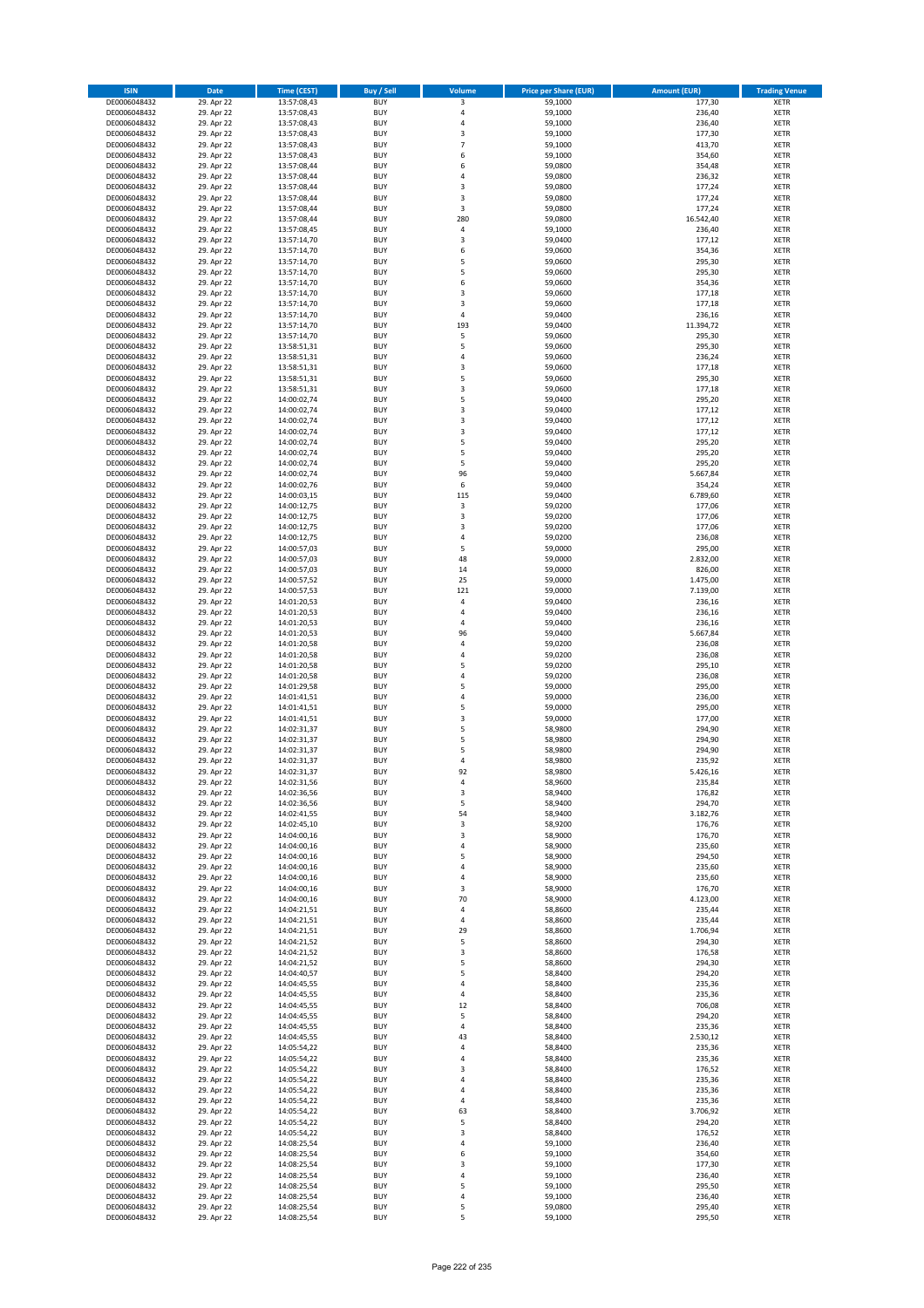| <b>ISIN</b>                  | Date                     | Time (CEST)                | <b>Buy / Sell</b>        | <b>Volume</b>         | <b>Price per Share (EUR)</b> | <b>Amount (EUR)</b> | <b>Trading Venue</b>       |
|------------------------------|--------------------------|----------------------------|--------------------------|-----------------------|------------------------------|---------------------|----------------------------|
| DE0006048432                 | 29. Apr 22               | 14:08:25,54                | <b>BUY</b>               | $\pmb{4}$             | 59,1000                      | 236,40              | <b>XETR</b>                |
| DE0006048432                 | 29. Apr 22               | 14:08:25,54                | <b>BUY</b>               | $\sqrt{4}$            | 59,1000                      | 236,40              | XETR                       |
| DE0006048432                 | 29. Apr 22               | 14:08:25,54                | <b>BUY</b>               | 47                    | 59,1000                      | 2.777,70            | <b>XETR</b>                |
| DE0006048432<br>DE0006048432 | 29. Apr 22<br>29. Apr 22 | 14:08:25,54<br>14:08:25,54 | <b>BUY</b><br><b>BUY</b> | 5<br>4                | 59,1000<br>59,1000           | 295,50<br>236,40    | XETR<br><b>XETR</b>        |
| DE0006048432                 | 29. Apr 22               | 14:08:36,86                | <b>BUY</b>               | $\overline{4}$        | 59,0600                      | 236,24              | <b>XETR</b>                |
| DE0006048432                 | 29. Apr 22               | 14:08:36,87                | <b>BUY</b>               | 77                    | 59,0400                      | 4.546,08            | <b>XETR</b>                |
| DE0006048432                 | 29. Apr 22               | 14:10:04,89                | <b>BUY</b>               | 5                     | 59,0800                      | 295,40              | <b>XETR</b>                |
| DE0006048432                 | 29. Apr 22               | 14:10:04,89                | <b>BUY</b>               | 5                     | 59,0800                      | 295,40              | <b>XETR</b>                |
| DE0006048432                 | 29. Apr 22               | 14:10:32,10                | <b>BUY</b>               | 6                     | 59,1400                      | 354,84              | <b>XETR</b>                |
| DE0006048432<br>DE0006048432 | 29. Apr 22<br>29. Apr 22 | 14:10:32,10<br>14:10:32,10 | <b>BUY</b><br><b>BUY</b> | 5<br>5                | 59,1400<br>59,1400           | 295,70<br>295,70    | <b>XETR</b><br><b>XETR</b> |
| DE0006048432                 | 29. Apr 22               | 14:10:32,10                | <b>BUY</b>               | 5                     | 59,1400                      | 295,70              | <b>XETR</b>                |
| DE0006048432                 | 29. Apr 22               | 14:10:32,10                | <b>BUY</b>               | 6                     | 59,1400                      | 354,84              | <b>XETR</b>                |
| DE0006048432                 | 29. Apr 22               | 14:10:32,10                | <b>BUY</b>               | 6                     | 59,1400                      | 354,84              | <b>XETR</b>                |
| DE0006048432                 | 29. Apr 22               | 14:10:32,10                | <b>BUY</b>               | 5                     | 59,1400                      | 295,70              | <b>XETR</b>                |
| DE0006048432                 | 29. Apr 22               | 14:10:32,10                | <b>BUY</b><br><b>BUY</b> | 5<br>157              | 59,1400                      | 295,70              | <b>XETR</b><br><b>XETR</b> |
| DE0006048432<br>DE0006048432 | 29. Apr 22<br>29. Apr 22 | 14:10:32,10<br>14:10:32,10 | <b>BUY</b>               | 5                     | 59,1400<br>59,1400           | 9.284,98<br>295,70  | <b>XETR</b>                |
| DE0006048432                 | 29. Apr 22               | 14:10:32,10                | <b>BUY</b>               | 6                     | 59,1400                      | 354,84              | <b>XETR</b>                |
| DE0006048432                 | 29. Apr 22               | 14:11:27,85                | <b>BUY</b>               | 115                   | 59,1800                      | 6.805,70            | <b>XETR</b>                |
| DE0006048432                 | 29. Apr 22               | 14:12:05,09                | <b>BUY</b>               | 3                     | 59,1800                      | 177,54              | <b>XETR</b>                |
| DE0006048432                 | 29. Apr 22               | 14:12:05,09                | <b>BUY</b>               | 4                     | 59,1800                      | 236,72              | <b>XETR</b>                |
| DE0006048432<br>DE0006048432 | 29. Apr 22               | 14:12:05,09<br>14:12:05,09 | <b>BUY</b><br><b>BUY</b> | 3<br>$\sqrt{4}$       | 59,1800                      | 177,54              | <b>XETR</b><br><b>XETR</b> |
| DE0006048432                 | 29. Apr 22<br>29. Apr 22 | 14:12:05,09                | <b>BUY</b>               | 4                     | 59,1800<br>59,1800           | 236,72<br>236,72    | <b>XETR</b>                |
| DE0006048432                 | 29. Apr 22               | 14:12:08,39                | <b>BUY</b>               | $\overline{4}$        | 59,1600                      | 236,64              | <b>XETR</b>                |
| DE0006048432                 | 29. Apr 22               | 14:12:08,39                | <b>BUY</b>               | 53                    | 59,1600                      | 3.135,48            | <b>XETR</b>                |
| DE0006048432                 | 29. Apr 22               | 14:12:08,39                | <b>BUY</b>               | 5                     | 59,1600                      | 295,80              | <b>XETR</b>                |
| DE0006048432                 | 29. Apr 22               | 14:12:15,99                | <b>BUY</b>               | 60                    | 59,1400                      | 3.548,40            | <b>XETR</b>                |
| DE0006048432<br>DE0006048432 | 29. Apr 22<br>29. Apr 22 | 14:13:30,99<br>14:13:31,00 | <b>BUY</b><br><b>BUY</b> | 5<br>5                | 59,1600<br>59,1600           | 295,80<br>295,80    | <b>XETR</b><br><b>XETR</b> |
| DE0006048432                 | 29. Apr 22               | 14:14:00,82                | <b>BUY</b>               | 3                     | 59,1400                      | 177,42              | <b>XETR</b>                |
| DE0006048432                 | 29. Apr 22               | 14:14:00,82                | <b>BUY</b>               | $\overline{4}$        | 59,1400                      | 236,56              | <b>XETR</b>                |
| DE0006048432                 | 29. Apr 22               | 14:14:00,82                | <b>BUY</b>               | 3                     | 59,1400                      | 177,42              | <b>XETR</b>                |
| DE0006048432                 | 29. Apr 22               | 14:15:22,54                | <b>BUY</b>               | 3                     | 59,1400                      | 177,42              | <b>XETR</b>                |
| DE0006048432                 | 29. Apr 22               | 14:15:22,54                | <b>BUY</b>               | 3                     | 59,1400                      | 177,42              | <b>XETR</b>                |
| DE0006048432<br>DE0006048432 | 29. Apr 22<br>29. Apr 22 | 14:15:22,54<br>14:15:27,57 | <b>BUY</b><br><b>BUY</b> | 3<br>$\sqrt{4}$       | 59,1400<br>59,1200           | 177,42<br>236,48    | <b>XETR</b><br><b>XETR</b> |
| DE0006048432                 | 29. Apr 22               | 14:15:27,57                | <b>BUY</b>               | 4                     | 59,1200                      | 236,48              | <b>XETR</b>                |
| DE0006048432                 | 29. Apr 22               | 14:15:27,57                | <b>BUY</b>               | 5                     | 59,1200                      | 295,60              | <b>XETR</b>                |
| DE0006048432                 | 29. Apr 22               | 14:15:27,57                | <b>BUY</b>               | 4                     | 59,1200                      | 236,48              | <b>XETR</b>                |
| DE0006048432                 | 29. Apr 22               | 14:15:27,57                | <b>BUY</b>               | 4                     | 59,1200                      | 236,48              | <b>XETR</b>                |
| DE0006048432                 | 29. Apr 22               | 14:15:27,57                | <b>BUY</b>               | 4                     | 59,1200                      | 236,48              | <b>XETR</b>                |
| DE0006048432<br>DE0006048432 | 29. Apr 22               | 14:15:27,57                | <b>BUY</b><br><b>BUY</b> | 3<br>128              | 59,1200                      | 177,36              | <b>XETR</b><br><b>XETR</b> |
| DE0006048432                 | 29. Apr 22<br>29. Apr 22 | 14:15:27,57<br>14:15:40,56 | <b>BUY</b>               | 4                     | 59,1200<br>59,1200           | 7.567,36<br>236,48  | <b>XETR</b>                |
| DE0006048432                 | 29. Apr 22               | 14:15:40,56                | <b>BUY</b>               | $\overline{4}$        | 59,1200                      | 236,48              | <b>XETR</b>                |
| DE0006048432                 | 29. Apr 22               | 14:15:40,56                | <b>BUY</b>               | 4                     | 59,1200                      | 236,48              | <b>XETR</b>                |
| DE0006048432                 | 29. Apr 22               | 14:15:40,56                | <b>BUY</b>               | 82                    | 59,1200                      | 4.847,84            | <b>XETR</b>                |
| DE0006048432                 | 29. Apr 22               | 14:15:40,56                | <b>BUY</b>               | 4                     | 59,1200                      | 236,48              | <b>XETR</b>                |
| DE0006048432<br>DE0006048432 | 29. Apr 22<br>29. Apr 22 | 14:20:50,57<br>14:20:50,57 | <b>BUY</b><br><b>BUY</b> | 3<br>3                | 59,2200<br>59,2200           | 177,66<br>177,66    | <b>XETR</b><br><b>XETR</b> |
| DE0006048432                 | 29. Apr 22               | 14:20:50,57                | <b>BUY</b>               | $\mathsf 3$           | 59,2200                      | 177,66              | <b>XETR</b>                |
| DE0006048432                 | 29. Apr 22               | 14:20:50,57                | <b>BUY</b>               | 3                     | 59,2200                      | 177,66              | <b>XETR</b>                |
| DE0006048432                 | 29. Apr 22               | 14:20:50,57                | <b>BUY</b>               | 3                     | 59,2200                      | 177,66              | <b>XETR</b>                |
| DE0006048432                 | 29. Apr 22               | 14:20:50,57                | <b>BUY</b>               | 3                     | 59,2200                      | 177,66              | <b>XETR</b>                |
| DE0006048432                 | 29. Apr 22               | 14:20:50,57                | <b>BUY</b>               | 3                     | 59,2200                      | 177,66              | <b>XETR</b>                |
| DE0006048432<br>DE0006048432 | 29. Apr 22<br>29. Apr 22 | 14:20:50,57<br>14:20:50,57 | <b>BUY</b><br><b>BUY</b> | 3<br>5                | 59,2200<br>59,2200           | 177,66<br>296,10    | <b>XETR</b><br><b>XETR</b> |
| DE0006048432                 | 29. Apr 22               | 14:20:50,57                | <b>BUY</b>               | $\sqrt{4}$            | 59,2200                      | 236,88              | <b>XETR</b>                |
| DE0006048432                 | 29. Apr 22               | 14:20:50,57                | <b>BUY</b>               | 197                   | 59,2200                      | 11.666,34           | <b>XETR</b>                |
| DE0006048432                 | 29. Apr 22               | 14:20:50,57                | <b>BUY</b>               | 3                     | 59,2200                      | 177,66              | <b>XETR</b>                |
| DE0006048432                 | 29. Apr 22               | 14:23:19,17                | <b>BUY</b>               | 3                     | 59,2000                      | 177,60              | <b>XETR</b>                |
| DE0006048432<br>DE0006048432 | 29. Apr 22<br>29. Apr 22 | 14:23:19,17                | BUY                      | 3                     | 59,2000                      | 177,60              | XETR                       |
| DE0006048432                 | 29. Apr 22               | 14:23:19,17<br>14:23:58,26 | <b>BUY</b><br><b>BUY</b> | 3<br>3                | 59,2000<br>59,2000           | 177,60<br>177,60    | <b>XETR</b><br><b>XETR</b> |
| DE0006048432                 | 29. Apr 22               | 14:23:58,26                | <b>BUY</b>               | 3                     | 59,2000                      | 177,60              | XETR                       |
| DE0006048432                 | 29. Apr 22               | 14:24:22,72                | <b>BUY</b>               | 5                     | 59,2200                      | 296,10              | <b>XETR</b>                |
| DE0006048432                 | 29. Apr 22               | 14:25:57,69                | <b>BUY</b>               | 3                     | 59,2000                      | 177,60              | <b>XETR</b>                |
| DE0006048432                 | 29. Apr 22               | 14:25:57,69                | <b>BUY</b>               | 6                     | 59,2000                      | 355,20              | <b>XETR</b>                |
| DE0006048432<br>DE0006048432 | 29. Apr 22<br>29. Apr 22 | 14:25:57,69<br>14:25:57,69 | <b>BUY</b><br><b>BUY</b> | 4<br>3                | 59,2000<br>59,2000           | 236,80<br>177,60    | <b>XETR</b><br>XETR        |
| DE0006048432                 | 29. Apr 22               | 14:25:57,69                | <b>BUY</b>               | 5                     | 59,2000                      | 296,00              | <b>XETR</b>                |
| DE0006048432                 | 29. Apr 22               | 14:25:57,69                | <b>BUY</b>               | 5                     | 59,2000                      | 296,00              | XETR                       |
| DE0006048432                 | 29. Apr 22               | 14:25:57,69                | <b>BUY</b>               | 158                   | 59,2000                      | 9.353,60            | <b>XETR</b>                |
| DE0006048432                 | 29. Apr 22               | 14:25:57,69                | <b>BUY</b>               | 5                     | 59,2000                      | 296,00              | XETR                       |
| DE0006048432<br>DE0006048432 | 29. Apr 22<br>29. Apr 22 | 14:25:57,71<br>14:27:27,22 | <b>BUY</b><br><b>BUY</b> | 4<br>9                | 59,2000<br>59,3000           | 236,80<br>533,70    | <b>XETR</b><br>XETR        |
| DE0006048432                 | 29. Apr 22               | 14:27:27,22                | <b>BUY</b>               | 6                     | 59,3000                      | 355,80              | <b>XETR</b>                |
| DE0006048432                 | 29. Apr 22               | 14:27:27,22                | <b>BUY</b>               | 5                     | 59,3000                      | 296,50              | <b>XETR</b>                |
| DE0006048432                 | 29. Apr 22               | 14:28:51,82                | <b>BUY</b>               | 43                    | 59,3800                      | 2.553,34            | <b>XETR</b>                |
| DE0006048432                 | 29. Apr 22               | 14:29:05,66                | <b>BUY</b>               | 454                   | 59,4000                      | 26.967,60           | XETR                       |
| DE0006048432<br>DE0006048432 | 29. Apr 22               | 14:29:07,17                | <b>BUY</b><br><b>BUY</b> | $\sqrt{4}$<br>8       | 59,3800                      | 237,52              | <b>XETR</b><br><b>XETR</b> |
| DE0006048432                 | 29. Apr 22<br>29. Apr 22 | 14:29:07,17<br>14:29:07,17 | <b>BUY</b>               | $\overline{7}$        | 59,3800<br>59,3800           | 475,04<br>415,66    | <b>XETR</b>                |
| DE0006048432                 | 29. Apr 22               | 14:29:07,17                | <b>BUY</b>               | 6                     | 59,3800                      | 356,28              | XETR                       |
| DE0006048432                 | 29. Apr 22               | 14:29:07,17                | <b>BUY</b>               | 6                     | 59,3800                      | 356,28              | XETR                       |
| DE0006048432                 | 29. Apr 22               | 14:29:07,17                | <b>BUY</b>               | $10\,$                | 59,3800                      | 593,80              | XETR                       |
| DE0006048432                 | 29. Apr 22               | 14:29:07,17                | <b>BUY</b>               | $\overline{7}$        | 59,3800                      | 415,66              | <b>XETR</b>                |
| DE0006048432<br>DE0006048432 | 29. Apr 22<br>29. Apr 22 | 14:29:07,17<br>14:29:07,17 | <b>BUY</b><br><b>BUY</b> | 5<br>$\overline{7}$   | 59,3800<br>59,3800           | 296,90<br>415,66    | XETR<br><b>XETR</b>        |
| DE0006048432                 | 29. Apr 22               | 14:29:07,17                | <b>BUY</b>               | $\overline{7}$        | 59,3800                      | 415,66              | <b>XETR</b>                |
| DE0006048432                 | 29. Apr 22               | 14:30:01,93                | <b>BUY</b>               | 3                     | 59,4600                      | 178,38              | <b>XETR</b>                |
| DE0006048432                 | 29. Apr 22               | 14:30:02,65                | <b>BUY</b>               | 3                     | 59,5200                      | 178,56              | XETR                       |
| DE0006048432                 | 29. Apr 22               | 14:30:02,65                | <b>BUY</b>               | $\overline{7}$        | 59,5200                      | 416,64              | XETR                       |
| DE0006048432                 | 29. Apr 22               | 14:30:02,65                | <b>BUY</b>               | $\overline{7}$        | 59,5200                      | 416,64              | XETR                       |
| DE0006048432<br>DE0006048432 | 29. Apr 22<br>29. Apr 22 | 14:30:02,65<br>14:30:02,65 | <b>BUY</b><br><b>BUY</b> | $\overline{4}$<br>256 | 59,5200<br>59,5200           | 238,08<br>15.237,12 | <b>XETR</b><br><b>XETR</b> |
| DE0006048432                 | 29. Apr 22               | 14:30:02,78                | <b>BUY</b>               | 170                   | 59,5000                      | 10.115,00           | XETR                       |
| DE0006048432                 | 29. Apr 22               | 14:30:03,02                | <b>BUY</b>               | 3                     | 59,4400                      | 178,32              | XETR                       |
| DE0006048432                 | 29. Apr 22               | 14:30:03,02                | <b>BUY</b>               | 5                     | 59,4400                      | 297,20              | XETR                       |
| DE0006048432                 | 29. Apr 22               | 14:30:03,02                | <b>BUY</b>               | 4                     | 59,4400                      | 237,76              | <b>XETR</b>                |
| DE0006048432                 | 29. Apr 22               | 14:30:03,02                | <b>BUY</b>               | 4                     | 59,4400                      | 237,76              | XETR                       |
| DE0006048432<br>DE0006048432 | 29. Apr 22<br>29. Apr 22 | 14:30:03,02<br>14:30:03,02 | <b>BUY</b><br><b>BUY</b> | 3<br>$\sqrt{4}$       | 59,4400<br>59,4400           | 178,32<br>237,76    | <b>XETR</b><br>XETR        |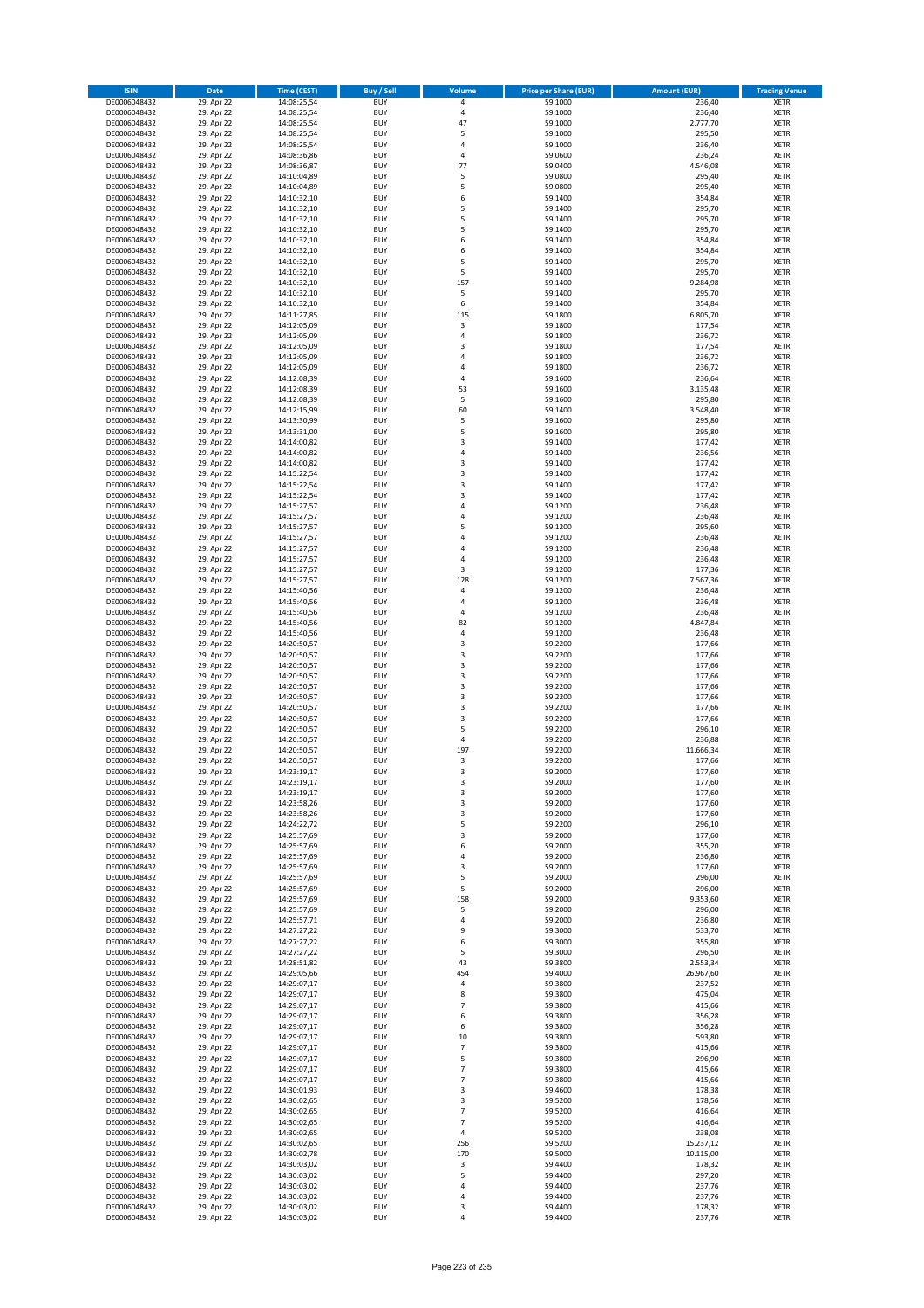| <b>ISIN</b>                  | <b>Date</b>              | <b>Time (CEST)</b>         | <b>Buy / Sell</b>        | <b>Volume</b>           | <b>Price per Share (EUR)</b> | <b>Amount (EUR)</b> | <b>Trading Venue</b>       |
|------------------------------|--------------------------|----------------------------|--------------------------|-------------------------|------------------------------|---------------------|----------------------------|
| DE0006048432                 | 29. Apr 22               | 14:30:10,98                | <b>BUY</b>               | 6                       | 59,4400                      | 356,64              | <b>XETR</b>                |
| DE0006048432                 | 29. Apr 22               | 14:30:10,98                | <b>BUY</b>               | 3                       | 59,4400                      | 178,32              | <b>XETR</b>                |
| DE0006048432                 | 29. Apr 22               | 14:30:10,98                | <b>BUY</b>               | 6                       | 59,4400                      | 356,64              | <b>XETR</b>                |
| DE0006048432<br>DE0006048432 | 29. Apr 22<br>29. Apr 22 | 14:30:11,03<br>14:30:11,03 | <b>BUY</b><br><b>BUY</b> | 5<br>3                  | 59,4200<br>59,4200           | 297,10<br>178,26    | <b>XETR</b><br><b>XETR</b> |
| DE0006048432                 | 29. Apr 22               | 14:30:11,03                | <b>BUY</b>               | 3                       | 59,4200                      | 178,26              | <b>XETR</b>                |
| DE0006048432                 | 29. Apr 22               | 14:30:11,03                | <b>BUY</b>               | 5                       | 59,4200                      | 297,10              | <b>XETR</b>                |
| DE0006048432                 | 29. Apr 22               | 14:30:11,03                | <b>BUY</b>               | 6                       | 59,4200                      | 356,52              | <b>XETR</b>                |
| DE0006048432                 | 29. Apr 22               | 14:30:11,03                | <b>BUY</b>               | 4                       | 59,4000                      | 237,60              | <b>XETR</b>                |
| DE0006048432                 | 29. Apr 22               | 14:30:11,03                | <b>BUY</b>               | 5                       | 59,4000                      | 297,00              | <b>XETR</b>                |
| DE0006048432                 | 29. Apr 22               | 14:30:11,03                | <b>BUY</b>               | 3                       | 59,4200                      | 178,26              | <b>XETR</b>                |
| DE0006048432<br>DE0006048432 | 29. Apr 22<br>29. Apr 22 | 14:30:11,03                | <b>BUY</b><br><b>BUY</b> | 9<br>6                  | 59,4000<br>59,4200           | 534,60<br>356,52    | <b>XETR</b><br><b>XETR</b> |
| DE0006048432                 | 29. Apr 22               | 14:30:11,03<br>14:30:11,03 | <b>BUY</b>               | 188                     | 59,4200                      | 11.170,96           | <b>XETR</b>                |
| DE0006048432                 | 29. Apr 22               | 14:30:11,03                | <b>BUY</b>               | 3                       | 59,4000                      | 178,20              | <b>XETR</b>                |
| DE0006048432                 | 29. Apr 22               | 14:30:14,65                | <b>BUY</b>               | 6                       | 59,3800                      | 356,28              | <b>XETR</b>                |
| DE0006048432                 | 29. Apr 22               | 14:30:14,65                | <b>BUY</b>               | 4                       | 59,3800                      | 237,52              | <b>XETR</b>                |
| DE0006048432                 | 29. Apr 22               | 14:30:14,65                | <b>BUY</b>               | 3                       | 59,3800                      | 178,14              | <b>XETR</b>                |
| DE0006048432                 | 29. Apr 22               | 14:30:14,65                | <b>BUY</b>               | 4                       | 59,3800                      | 237,52              | <b>XETR</b>                |
| DE0006048432                 | 29. Apr 22               | 14:30:45,72                | <b>BUY</b>               | 5                       | 59,5000                      | 297,50              | <b>XETR</b>                |
| DE0006048432                 | 29. Apr 22               | 14:30:45,72                | <b>BUY</b>               | 6                       | 59,5000                      | 357,00              | <b>XETR</b>                |
| DE0006048432<br>DE0006048432 | 29. Apr 22<br>29. Apr 22 | 14:30:57,66<br>14:31:09,45 | <b>BUY</b><br><b>BUY</b> | 3<br>3                  | 59,5400<br>59,5000           | 178,62<br>178,50    | <b>XETR</b><br><b>XETR</b> |
| DE0006048432                 | 29. Apr 22               | 14:31:09,45                | <b>BUY</b>               | 4                       | 59,5000                      | 238,00              | <b>XETR</b>                |
| DE0006048432                 | 29. Apr 22               | 14:31:09,45                | <b>BUY</b>               | 4                       | 59,5000                      | 238,00              | <b>XETR</b>                |
| DE0006048432                 | 29. Apr 22               | 14:31:09,45                | <b>BUY</b>               | 4                       | 59,5000                      | 238,00              | <b>XETR</b>                |
| DE0006048432                 | 29. Apr 22               | 14:31:09,45                | <b>BUY</b>               | 72                      | 59,5000                      | 4.284,00            | <b>XETR</b>                |
| DE0006048432                 | 29. Apr 22               | 14:31:09,45                | <b>BUY</b>               | 3                       | 59,5000                      | 178,50              | <b>XETR</b>                |
| DE0006048432                 | 29. Apr 22               | 14:31:55,63                | <b>BUY</b>               | 3                       | 59,5000                      | 178,50              | <b>XETR</b>                |
| DE0006048432                 | 29. Apr 22               | 14:31:55,63                | <b>BUY</b>               | 3<br>3                  | 59,5000                      | 178,50              | <b>XETR</b>                |
| DE0006048432<br>DE0006048432 | 29. Apr 22<br>29. Apr 22 | 14:31:57,28<br>14:31:57,28 | <b>BUY</b><br><b>BUY</b> | 4                       | 59,4800<br>59,4800           | 178,44<br>237,92    | <b>XETR</b><br><b>XETR</b> |
| DE0006048432                 | 29. Apr 22               | 14:31:57,28                | <b>BUY</b>               | 4                       | 59,4800                      | 237,92              | <b>XETR</b>                |
| DE0006048432                 | 29. Apr 22               | 14:31:57,28                | <b>BUY</b>               | 3                       | 59,4800                      | 178,44              | <b>XETR</b>                |
| DE0006048432                 | 29. Apr 22               | 14:31:57,28                | <b>BUY</b>               | 5                       | 59,4800                      | 297,40              | <b>XETR</b>                |
| DE0006048432                 | 29. Apr 22               | 14:31:57,28                | <b>BUY</b>               | 4                       | 59,4800                      | 237,92              | <b>XETR</b>                |
| DE0006048432                 | 29. Apr 22               | 14:31:57,28                | <b>BUY</b>               | 5                       | 59,4800                      | 297,40              | <b>XETR</b>                |
| DE0006048432                 | 29. Apr 22               | 14:31:57,28                | <b>BUY</b>               | 55                      | 59,4800                      | 3.271,40            | <b>XETR</b>                |
| DE0006048432                 | 29. Apr 22               | 14:32:35,94                | <b>BUY</b>               | 3                       | 59,5400                      | 178,62              | <b>XETR</b>                |
| DE0006048432<br>DE0006048432 | 29. Apr 22<br>29. Apr 22 | 14:32:35,94<br>14:32:35,94 | <b>BUY</b><br><b>BUY</b> | 3<br>4                  | 59,5400<br>59,5400           | 178,62<br>238,16    | <b>XETR</b><br><b>XETR</b> |
| DE0006048432                 | 29. Apr 22               | 14:32:35,94                | <b>BUY</b>               | 5                       | 59,5400                      | 297,70              | <b>XETR</b>                |
| DE0006048432                 | 29. Apr 22               | 14:32:35,94                | <b>BUY</b>               | 4                       | 59,5400                      | 238,16              | <b>XETR</b>                |
| DE0006048432                 | 29. Apr 22               | 14:32:35,94                | <b>BUY</b>               | 84                      | 59,5400                      | 5.001,36            | <b>XETR</b>                |
| DE0006048432                 | 29. Apr 22               | 14:32:35,94                | <b>BUY</b>               | 5                       | 59,5400                      | 297,70              | <b>XETR</b>                |
| DE0006048432                 | 29. Apr 22               | 14:32:39,71                | <b>BUY</b>               | 6                       | 59,5000                      | 357,00              | <b>XETR</b>                |
| DE0006048432                 | 29. Apr 22               | 14:32:39,71                | <b>BUY</b>               | 3                       | 59,5000                      | 178,50              | <b>XETR</b>                |
| DE0006048432                 | 29. Apr 22               | 14:32:39,71                | <b>BUY</b>               | 70                      | 59,5000                      | 4.165,00            | <b>XETR</b>                |
| DE0006048432<br>DE0006048432 | 29. Apr 22<br>29. Apr 22 | 14:32:43,97                | <b>BUY</b><br><b>BUY</b> | 5<br>74                 | 59,5000<br>59,5000           | 297,50<br>4.403,00  | <b>XETR</b><br><b>XETR</b> |
| DE0006048432                 | 29. Apr 22               | 14:32:43,97<br>14:33:07,41 | <b>BUY</b>               | 3                       | 59,5000                      | 178,50              | <b>XETR</b>                |
| DE0006048432                 | 29. Apr 22               | 14:33:07,41                | <b>BUY</b>               | 5                       | 59,5000                      | 297,50              | <b>XETR</b>                |
| DE0006048432                 | 29. Apr 22               | 14:33:07,41                | <b>BUY</b>               | 31                      | 59,5000                      | 1.844,50            | <b>XETR</b>                |
| DE0006048432                 | 29. Apr 22               | 14:33:07,41                | <b>BUY</b>               | 46                      | 59,5000                      | 2.737,00            | <b>XETR</b>                |
| DE0006048432                 | 29. Apr 22               | 14:33:23,78                | <b>BUY</b>               | 4                       | 59,4600                      | 237,84              | <b>XETR</b>                |
| DE0006048432                 | 29. Apr 22               | 14:33:23,78                | <b>BUY</b>               | 46                      | 59,4600                      | 2.735,16            | <b>XETR</b>                |
| DE0006048432                 | 29. Apr 22               | 14:34:59,58                | <b>BUY</b>               | 3                       | 59,4800                      | 178,44              | <b>XETR</b>                |
| DE0006048432                 | 29. Apr 22               | 14:34:59,58                | <b>BUY</b><br><b>BUY</b> | 5<br>3                  | 59,4800                      | 297,40              | <b>XETR</b><br><b>XETR</b> |
| DE0006048432<br>DE0006048432 | 29. Apr 22<br>29. Apr 22 | 14:34:59,58<br>14:34:59,58 | <b>BUY</b>               | 5                       | 59,4800<br>59,4800           | 178,44<br>297,40    | <b>XETR</b>                |
| DE0006048432                 | 29. Apr 22               | 14:34:59,58                | <b>BUY</b>               | 5                       | 59,4800                      | 297,40              | <b>XETR</b>                |
| DE0006048432                 | 29. Apr 22               | 14:34:59,58                | <b>BUY</b>               | $\overline{\mathbf{c}}$ | 59,4800                      | 118,96              | <b>XETR</b>                |
| DE0006048432                 | 29. Apr 22               | 14:34:59,58                | <b>BUY</b>               | 4                       | 59,4800                      | 237,92              | <b>XETR</b>                |
| DE0006048432                 | 29. Apr 22               | 14:34:59,58                | <b>BUY</b>               | 62                      | 59,4800                      | 3.687,76            | <b>XETR</b>                |
| DE0006048432                 | 29. Apr 22               | 14:35:32,44                | BUY                      | 3                       | 59,4600                      | 178,38              | <b>XETR</b>                |
| DE0006048432<br>DE0006048432 | 29. Apr 22               | 14:35:32,44                | <b>BUY</b>               | 5                       | 59,4600<br>59,4600           | 297,30              | <b>XETR</b>                |
| DE0006048432                 | 29. Apr 22<br>29. Apr 22 | 14:35:32,44<br>14:35:32,44 | <b>BUY</b><br><b>BUY</b> | 5<br>4                  | 59,4600                      | 297,30<br>237,84    | <b>XETR</b><br>XETR        |
| DE0006048432                 | 29. Apr 22               | 14:36:00,64                | <b>BUY</b>               | 3                       | 59.4800                      | 178,44              | <b>XETR</b>                |
| DE0006048432                 | 29. Apr 22               | 14:36:00,64                | <b>BUY</b>               | 4                       | 59,4800                      | 237,92              | <b>XETR</b>                |
| DE0006048432                 | 29. Apr 22               | 14:36:00,64                | <b>BUY</b>               | 5                       | 59,4800                      | 297,40              | <b>XETR</b>                |
| DE0006048432                 | 29. Apr 22               | 14:36:00,64                | <b>BUY</b>               | 57                      | 59,4800                      | 3.390,36            | <b>XETR</b>                |
| DE0006048432                 | 29. Apr 22               | 14:36:05,86                | <b>BUY</b>               | 3                       | 59,4400                      | 178,32              | <b>XETR</b>                |
| DE0006048432                 | 29. Apr 22               | 14:36:05,86                | <b>BUY</b>               | 92                      | 59,4400                      | 5.468,48            | <b>XETR</b>                |
| DE0006048432<br>DE0006048432 | 29. Apr 22<br>29. Apr 22 | 14:36:06,88<br>14:36:10,19 | <b>BUY</b><br><b>BUY</b> | 51<br>$\overline{7}$    | 59,4200<br>59,4000           | 3.030,42<br>415,80  | <b>XETR</b><br><b>XETR</b> |
| DE0006048432                 | 29. Apr 22               | 14:36:10,19                | <b>BUY</b>               | 5                       | 59,4000                      | 297,00              | <b>XETR</b>                |
| DE0006048432                 | 29. Apr 22               | 14:36:13,20                | <b>BUY</b>               | 3                       | 59,4000                      | 178,20              | <b>XETR</b>                |
| DE0006048432                 | 29. Apr 22               | 14:36:13,21                | <b>BUY</b>               | 5                       | 59,4000                      | 297,00              | <b>XETR</b>                |
| DE0006048432                 | 29. Apr 22               | 14:36:17,58                | <b>BUY</b>               | 45                      | 59,3800                      | 2.672,10            | <b>XETR</b>                |
| DE0006048432                 | 29. Apr 22               | 14:36:29,48                | <b>BUY</b>               | 3                       | 59,4600                      | 178,38              | <b>XETR</b>                |
| DE0006048432                 | 29. Apr 22               | 14:36:29,48                | <b>BUY</b>               | 47                      | 59,4600                      | 2.794,62            | <b>XETR</b>                |
| DE0006048432<br>DE0006048432 | 29. Apr 22<br>29. Apr 22 | 14:38:26,12                | <b>BUY</b><br><b>BUY</b> | 5<br>4                  | 59,6000<br>59,6000           | 298,00<br>238,40    | XETR<br><b>XETR</b>        |
| DE0006048432                 | 29. Apr 22               | 14:38:26,12<br>14:38:39,11 | <b>BUY</b>               | 4                       | 59,5800                      | 238,32              | <b>XETR</b>                |
| DE0006048432                 | 29. Apr 22               | 14:38:39,42                | <b>BUY</b>               | 3                       | 59,5600                      | 178,68              | <b>XETR</b>                |
| DE0006048432                 | 29. Apr 22               | 14:38:39,42                | <b>BUY</b>               | 6                       | 59,5600                      | 357,36              | <b>XETR</b>                |
| DE0006048432                 | 29. Apr 22               | 14:38:39,42                | <b>BUY</b>               | 5                       | 59,5600                      | 297,80              | <b>XETR</b>                |
| DE0006048432                 | 29. Apr 22               | 14:38:39,42                | <b>BUY</b>               | 5                       | 59,5600                      | 297,80              | <b>XETR</b>                |
| DE0006048432                 | 29. Apr 22               | 14:38:39,42                | <b>BUY</b>               | 3                       | 59,5600                      | 178,68              | <b>XETR</b>                |
| DE0006048432                 | 29. Apr 22               | 14:38:39,42                | <b>BUY</b>               | 6                       | 59,5600                      | 357,36              | <b>XETR</b>                |
| DE0006048432<br>DE0006048432 | 29. Apr 22<br>29. Apr 22 | 14:38:39,42                | <b>BUY</b><br><b>BUY</b> | 3<br>59                 | 59,5600<br>59,5600           | 178,68<br>3.514,04  | <b>XETR</b><br><b>XETR</b> |
| DE0006048432                 | 29. Apr 22               | 14:38:39,42<br>14:38:58,91 | <b>BUY</b>               | 5                       | 59,5000                      | 297,50              | <b>XETR</b>                |
| DE0006048432                 | 29. Apr 22               | 14:38:58,91                | <b>BUY</b>               | 3                       | 59,5000                      | 178,50              | <b>XETR</b>                |
| DE0006048432                 | 29. Apr 22               | 14:38:58,91                | <b>BUY</b>               | 5                       | 59,5000                      | 297,50              | <b>XETR</b>                |
| DE0006048432                 | 29. Apr 22               | 14:38:58,91                | <b>BUY</b>               | 5                       | 59,5000                      | 297,50              | <b>XETR</b>                |
| DE0006048432                 | 29. Apr 22               | 14:38:58,91                | <b>BUY</b>               | 4                       | 59,5000                      | 238,00              | <b>XETR</b>                |
| DE0006048432                 | 29. Apr 22               | 14:38:58,91                | <b>BUY</b>               | 46                      | 59,5000                      | 2.737,00            | <b>XETR</b>                |
| DE0006048432                 | 29. Apr 22               | 14:38:58,91                | <b>BUY</b>               | 5                       | 59,5000                      | 297,50              | <b>XETR</b>                |
| DE0006048432<br>DE0006048432 | 29. Apr 22<br>29. Apr 22 | 14:39:56,48<br>14:39:56,48 | <b>BUY</b><br><b>BUY</b> | 3<br>3                  | 59,4800<br>59,4800           | 178,44<br>178,44    | <b>XETR</b><br><b>XETR</b> |
| DE0006048432                 | 29. Apr 22               | 14:39:56,48                | <b>BUY</b>               | 5                       | 59,4800                      | 297,40              | <b>XETR</b>                |
| DE0006048432                 | 29. Apr 22               | 14:39:56,48                | <b>BUY</b>               | 5                       | 59,4800                      | 297,40              | <b>XETR</b>                |
| DE0006048432                 | 29. Apr 22               | 14:39:56,48                | <b>BUY</b>               | 4                       | 59,4800                      | 237,92              | <b>XETR</b>                |
| DE0006048432                 | 29. Apr 22               | 14:40:00,03                | <b>BUY</b>               | 151                     | 59,4600                      | 8.978,46            | <b>XETR</b>                |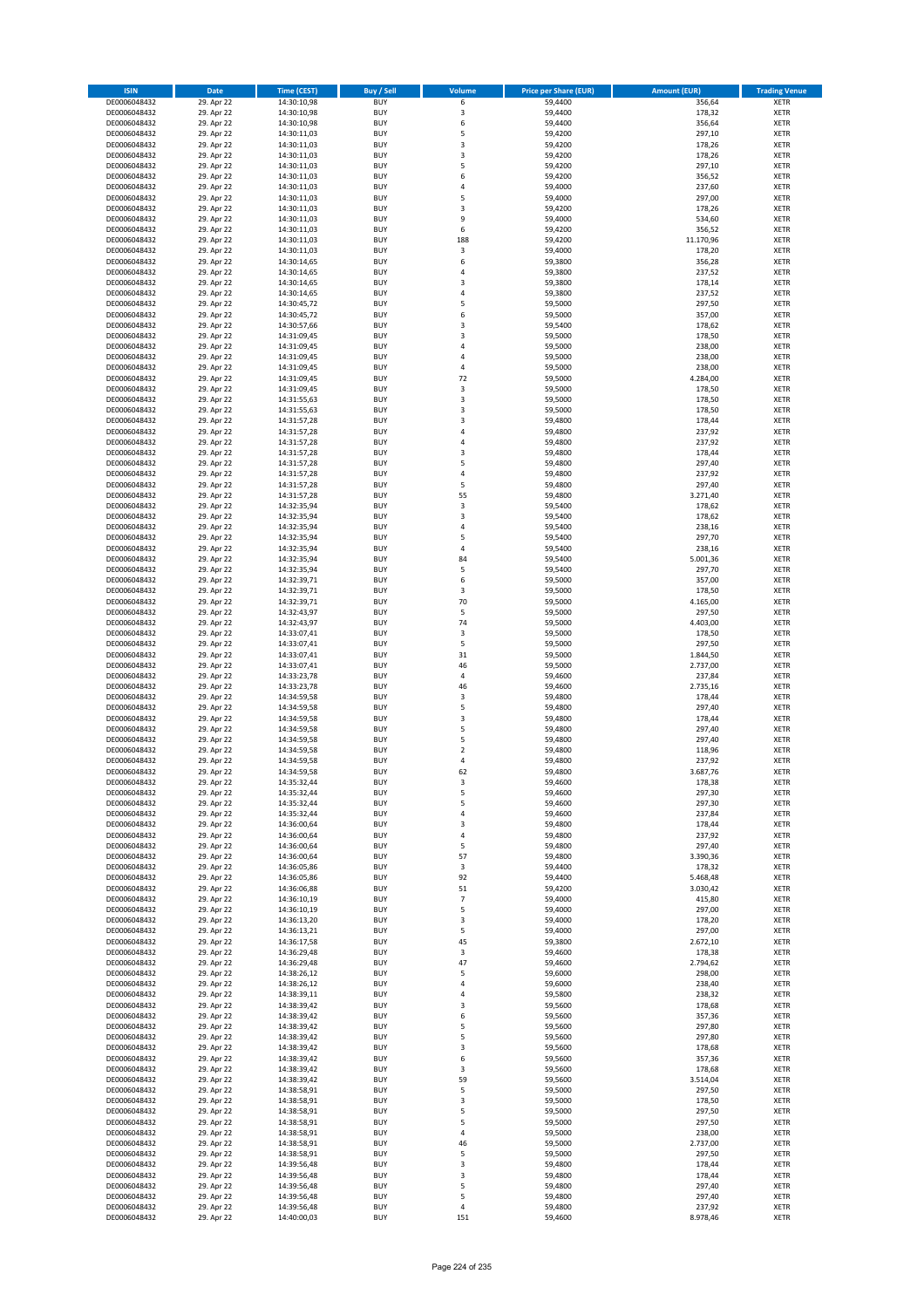| <b>ISIN</b>                  | <b>Date</b>              | <b>Time (CEST)</b>         | <b>Buy / Sell</b>        | Volume                  | <b>Price per Share (EUR)</b> | <b>Amount (EUR)</b> | <b>Trading Venue</b>       |
|------------------------------|--------------------------|----------------------------|--------------------------|-------------------------|------------------------------|---------------------|----------------------------|
| DE0006048432                 | 29. Apr 22               | 14:40:04,47                | <b>BUY</b>               | $\overline{\mathbf{3}}$ | 59,4400                      | 178,32              | <b>XETR</b>                |
| DE0006048432                 | 29. Apr 22               | 14:40:04,47                | <b>BUY</b>               | 48                      | 59,4400                      | 2.853,12            | <b>XETR</b>                |
| DE0006048432                 | 29. Apr 22               | 14:40:09,21                | <b>BUY</b>               | 3                       | 59,4200                      | 178,26              | <b>XETR</b>                |
| DE0006048432<br>DE0006048432 | 29. Apr 22<br>29. Apr 22 | 14:40:09,21<br>14:40:09,47 | <b>BUY</b><br><b>BUY</b> | 49<br>4                 | 59,4200<br>59,4000           | 2.911,58<br>237,60  | <b>XETR</b><br><b>XETR</b> |
| DE0006048432                 | 29. Apr 22               | 14:40:09,47                | <b>BUY</b>               | 49                      | 59,4000                      | 2.910,60            | <b>XETR</b>                |
| DE0006048432                 | 29. Apr 22               | 14:40:11,22                | <b>BUY</b>               | 4                       | 59,3600                      | 237,44              | <b>XETR</b>                |
| DE0006048432                 | 29. Apr 22               | 14:40:59,04                | <b>BUY</b>               | 3                       | 59,3400                      | 178,02              | <b>XETR</b>                |
| DE0006048432                 | 29. Apr 22               | 14:40:59,04                | <b>BUY</b>               | 4                       | 59,3400                      | 237,36              | <b>XETR</b>                |
| DE0006048432                 | 29. Apr 22               | 14:40:59,04                | <b>BUY</b>               | 5                       | 59,3400                      | 296,70              | <b>XETR</b>                |
| DE0006048432                 | 29. Apr 22               | 14:40:59,04                | <b>BUY</b>               | 5                       | 59,3400                      | 296,70              | <b>XETR</b>                |
| DE0006048432<br>DE0006048432 | 29. Apr 22<br>29. Apr 22 | 14:40:59,04<br>14:40:59,04 | <b>BUY</b><br><b>BUY</b> | 81<br>4                 | 59,3400<br>59,3400           | 4.806,54<br>237,36  | <b>XETR</b><br><b>XETR</b> |
| DE0006048432                 | 29. Apr 22               | 14:42:00,40                | <b>BUY</b>               | 4                       | 59,4000                      | 237,60              | <b>XETR</b>                |
| DE0006048432                 | 29. Apr 22               | 14:42:00,40                | <b>BUY</b>               | 44                      | 59,4000                      | 2.613,60            | <b>XETR</b>                |
| DE0006048432                 | 29. Apr 22               | 14:42:37,69                | <b>BUY</b>               | 5                       | 59,3800                      | 296,90              | <b>XETR</b>                |
| DE0006048432                 | 29. Apr 22               | 14:43:02,31                | <b>BUY</b>               | 5                       | 59,4000                      | 297,00              | <b>XETR</b>                |
| DE0006048432                 | 29. Apr 22               | 14:43:02,31                | <b>BUY</b>               | 5                       | 59,4000                      | 297,00              | <b>XETR</b>                |
| DE0006048432                 | 29. Apr 22               | 14:43:28,67                | <b>BUY</b>               | 3                       | 59.4400                      | 178,32              | <b>XETR</b>                |
| DE0006048432                 | 29. Apr 22               | 14:43:28,67                | <b>BUY</b>               | 4                       | 59,4400                      | 237,76              | <b>XETR</b>                |
| DE0006048432<br>DE0006048432 | 29. Apr 22<br>29. Apr 22 | 14:43:28,67<br>14:43:28,72 | <b>BUY</b><br><b>BUY</b> | 6<br>6                  | 59,4400<br>59,4200           | 356,64<br>356,52    | <b>XETR</b><br><b>XETR</b> |
| DE0006048432                 | 29. Apr 22               | 14:43:28,72                | <b>BUY</b>               | 3                       | 59,4200                      | 178,26              | <b>XETR</b>                |
| DE0006048432                 | 29. Apr 22               | 14:43:28,72                | <b>BUY</b>               | 4                       | 59,4200                      | 237,68              | <b>XETR</b>                |
| DE0006048432                 | 29. Apr 22               | 14:43:28,82                | <b>BUY</b>               | 6                       | 59,4200                      | 356,52              | <b>XETR</b>                |
| DE0006048432                 | 29. Apr 22               | 14:43:28,82                | <b>BUY</b>               | 3                       | 59,4200                      | 178,26              | <b>XETR</b>                |
| DE0006048432                 | 29. Apr 22               | 14:43:28,82                | <b>BUY</b>               | 46                      | 59,4200                      | 2.733,32            | <b>XETR</b>                |
| DE0006048432                 | 29. Apr 22               | 14:44:56,63                | <b>BUY</b>               | 4                       | 59,3800                      | 237,52              | <b>XETR</b>                |
| DE0006048432<br>DE0006048432 | 29. Apr 22<br>29. Apr 22 | 14:44:56,63<br>14:44:56,63 | <b>BUY</b><br><b>BUY</b> | 3<br>3                  | 59,3800<br>59,3800           | 178,14<br>178,14    | <b>XETR</b><br><b>XETR</b> |
| DE0006048432                 | 29. Apr 22               | 14:44:56,63                | <b>BUY</b>               | 5                       | 59,3800                      | 296,90              | <b>XETR</b>                |
| DE0006048432                 | 29. Apr 22               | 14:44:56,63                | <b>BUY</b>               | 5                       | 59,3800                      | 296,90              | <b>XETR</b>                |
| DE0006048432                 | 29. Apr 22               | 14:44:56,63                | <b>BUY</b>               | 4                       | 59,3800                      | 237,52              | <b>XETR</b>                |
| DE0006048432                 | 29. Apr 22               | 14:44:56,63                | <b>BUY</b>               | 5                       | 59,3800                      | 296,90              | <b>XETR</b>                |
| DE0006048432                 | 29. Apr 22               | 14:44:56,63                | <b>BUY</b>               | 3                       | 59,3800                      | 178,14              | <b>XETR</b>                |
| DE0006048432                 | 29. Apr 22               | 14:44:56,63                | <b>BUY</b>               | $\mathbf 1$             | 59,3800                      | 59,38               | <b>XETR</b>                |
| DE0006048432                 | 29. Apr 22               | 14:44:56,63                | <b>BUY</b><br><b>BUY</b> | 4<br>$\mathbf 2$        | 59,3800<br>59,3800           | 237,52<br>118,76    | <b>XETR</b><br><b>XETR</b> |
| DE0006048432<br>DE0006048432 | 29. Apr 22<br>29. Apr 22 | 14:44:56,63<br>14:45:06,79 | <b>BUY</b>               | 44                      | 59,3600                      | 2.611,84            | <b>XETR</b>                |
| DE0006048432                 | 29. Apr 22               | 14:46:07,58                | <b>BUY</b>               | 5                       | 59,3800                      | 296,90              | <b>XETR</b>                |
| DE0006048432                 | 29. Apr 22               | 14:46:07,58                | <b>BUY</b>               | 4                       | 59,3800                      | 237,52              | <b>XETR</b>                |
| DE0006048432                 | 29. Apr 22               | 14:46:07,58                | <b>BUY</b>               | 3                       | 59,3800                      | 178,14              | <b>XETR</b>                |
| DE0006048432                 | 29. Apr 22               | 14:46:07,58                | <b>BUY</b>               | 4                       | 59,3800                      | 237,52              | <b>XETR</b>                |
| DE0006048432                 | 29. Apr 22               | 14:46:07,58                | <b>BUY</b>               | 4                       | 59,3800                      | 237,52              | <b>XETR</b>                |
| DE0006048432                 | 29. Apr 22               | 14:46:07,58                | <b>BUY</b>               | 5                       | 59,3800                      | 296,90              | <b>XETR</b>                |
| DE0006048432<br>DE0006048432 | 29. Apr 22<br>29. Apr 22 | 14:46:07,58<br>14:46:07,58 | <b>BUY</b><br><b>BUY</b> | 5<br>124                | 59,3800<br>59,3800           | 296,90<br>7.363,12  | <b>XETR</b><br><b>XETR</b> |
| DE0006048432                 | 29. Apr 22               | 14:46:07,58                | <b>BUY</b>               | 5                       | 59,3800                      | 296,90              | <b>XETR</b>                |
| DE0006048432                 | 29. Apr 22               | 14:46:40,68                | <b>BUY</b>               | 5                       | 59,3400                      | 296,70              | <b>XETR</b>                |
| DE0006048432                 | 29. Apr 22               | 14:46:40,68                | <b>BUY</b>               | 5                       | 59,3400                      | 296,70              | <b>XETR</b>                |
| DE0006048432                 | 29. Apr 22               | 14:46:40,68                | <b>BUY</b>               | 5                       | 59,3400                      | 296,70              | <b>XETR</b>                |
| DE0006048432                 | 29. Apr 22               | 14:46:40,68                | <b>BUY</b>               | 201                     | 59,3400                      | 11.927,34           | <b>XETR</b>                |
| DE0006048432                 | 29. Apr 22               | 14:47:02,56                | <b>BUY</b>               | $\mathbf 1$             | 59,3200                      | 59,32               | <b>XETR</b>                |
| DE0006048432<br>DE0006048432 | 29. Apr 22<br>29. Apr 22 | 14:47:15,15<br>14:47:15,15 | <b>BUY</b><br><b>BUY</b> | 24<br>3                 | 59,3000<br>59,3000           | 1.423,20<br>177,90  | <b>XETR</b><br><b>XETR</b> |
| DE0006048432                 | 29. Apr 22               | 14:47:15,15                | <b>BUY</b>               | 77                      | 59,3000                      | 4.566,10            | <b>XETR</b>                |
| DE0006048432                 | 29. Apr 22               | 14:47:15,36                | <b>BUY</b>               | 63                      | 59,2800                      | 3.734,64            | <b>XETR</b>                |
| DE0006048432                 | 29. Apr 22               | 14:48:41,04                | <b>BUY</b>               | 3                       | 59,4000                      | 178,20              | <b>XETR</b>                |
| DE0006048432                 | 29. Apr 22               | 14:48:41,04                | <b>BUY</b>               | 5                       | 59,4000                      | 297,00              | <b>XETR</b>                |
| DE0006048432                 | 29. Apr 22               | 14:48:41,04                | <b>BUY</b>               | 5                       | 59,4000                      | 297,00              | <b>XETR</b>                |
| DE0006048432                 | 29. Apr 22               | 14:48:41,04                | <b>BUY</b>               | 4                       | 59,4000                      | 237,60              | <b>XETR</b>                |
| DE0006048432<br>DE0006048432 | 29. Apr 22<br>29. Apr 22 | 14:48:41,04<br>14:48:41,04 | <b>BUY</b><br><b>BUY</b> | 56<br>$\overline{7}$    | 59,4000<br>59,4000           | 3.326,40<br>415,80  | <b>XETR</b><br><b>XETR</b> |
| DE0006048432                 | 29. Apr 22               | 14:49:33,30                | <b>BUY</b>               | 4                       | 59,3800                      | 237,52              | <b>XETR</b>                |
| DE0006048432                 | 29. Apr 22               | 14:49:33,30                | BUY                      | 4                       | 59,3800                      | 237,52              | <b>XETR</b>                |
| DE0006048432                 | 29. Apr 22               | 14:49:33,30                | <b>BUY</b>               | 5                       | 59,3800                      | 296,90              | <b>XETR</b>                |
| DE0006048432                 | 29. Apr 22               | 14:49:33,30                | <b>BUY</b>               | 4                       | 59,3800                      | 237,52              | <b>XETR</b>                |
| DE0006048432                 | 29. Apr 22               | 14:49:33,30                | <b>BUY</b>               | 4                       | 59,3800                      | 237,52              | <b>XETR</b>                |
| DE0006048432                 | 29. Apr 22               | 14:49:33,30                | <b>BUY</b>               | 4                       | 59,3800                      | 237,52              | <b>XETR</b>                |
| DE0006048432<br>DE0006048432 | 29. Apr 22<br>29. Apr 22 | 14:49:33,30<br>14:50:03,92 | <b>BUY</b><br><b>BUY</b> | 50<br>4                 | 59,3800<br>59,3600           | 2.969,00<br>237,44  | <b>XETR</b><br><b>XETR</b> |
| DE0006048432                 | 29. Apr 22               | 14:50:03,92                | <b>BUY</b>               | 5                       | 59,3600                      | 296,80              | <b>XETR</b>                |
| DE0006048432                 | 29. Apr 22               | 14:50:03,92                | <b>BUY</b>               | 3                       | 59,3600                      | 178,08              | <b>XETR</b>                |
| DE0006048432                 | 29. Apr 22               | 14:50:03,92                | <b>BUY</b>               | 3                       | 59,3600                      | 178,08              | <b>XETR</b>                |
| DE0006048432                 | 29. Apr 22               | 14:50:03,92                | <b>BUY</b>               | 8                       | 59,3600                      | 474,88              | <b>XETR</b>                |
| DE0006048432                 | 29. Apr 22               | 14:50:25,95                | <b>BUY</b>               | 5                       | 59,3600                      | 296,80              | <b>XETR</b>                |
| DE0006048432<br>DE0006048432 | 29. Apr 22<br>29. Apr 22 | 14:50:25,95<br>14:50:25,95 | <b>BUY</b><br><b>BUY</b> | 3<br>81                 | 59,3600<br>59,3600           | 178,08<br>4.808,16  | <b>XETR</b><br><b>XETR</b> |
| DE0006048432                 | 29. Apr 22               | 14:50:42,94                | <b>BUY</b>               | 5                       | 59,3400                      | 296,70              | <b>XETR</b>                |
| DE0006048432                 | 29. Apr 22               | 14:50:42,94                | <b>BUY</b>               | 86                      | 59,3400                      | 5.103,24            | <b>XETR</b>                |
| DE0006048432                 | 29. Apr 22               | 14:50:43,82                | <b>BUY</b>               | 3                       | 59,3200                      | 177,96              | <b>XETR</b>                |
| DE0006048432                 | 29. Apr 22               | 14:51:37,51                | <b>BUY</b>               | 4                       | 59,3400                      | 237,36              | <b>XETR</b>                |
| DE0006048432                 | 29. Apr 22               | 14:51:55,57                | <b>BUY</b>               | 5                       | 59,3200                      | 296,60              | <b>XETR</b>                |
| DE0006048432<br>DE0006048432 | 29. Apr 22<br>29. Apr 22 | 14:51:55,57                | <b>BUY</b><br><b>BUY</b> | 4<br>3                  | 59,3200<br>59,3200           | 237,28<br>177,96    | <b>XETR</b><br><b>XETR</b> |
| DE0006048432                 | 29. Apr 22               | 14:51:55,57<br>14:51:55,57 | <b>BUY</b>               | 5                       | 59,3200                      | 296,60              | <b>XETR</b>                |
| DE0006048432                 | 29. Apr 22               | 14:51:55,57                | <b>BUY</b>               | 3                       | 59,3200                      | 177,96              | <b>XETR</b>                |
| DE0006048432                 | 29. Apr 22               | 14:51:55,57                | <b>BUY</b>               | 87                      | 59,3200                      | 5.160,84            | <b>XETR</b>                |
| DE0006048432                 | 29. Apr 22               | 14:52:03,90                | <b>BUY</b>               | 10                      | 59,3000                      | 593,00              | <b>XETR</b>                |
| DE0006048432                 | 29. Apr 22               | 14:53:17,48                | <b>BUY</b>               | 4                       | 59,4200                      | 237,68              | <b>XETR</b>                |
| DE0006048432                 | 29. Apr 22               | 14:53:17,48                | <b>BUY</b>               | 4                       | 59,4200                      | 237,68              | <b>XETR</b>                |
| DE0006048432                 | 29. Apr 22               | 14:53:17,48                | <b>BUY</b><br><b>BUY</b> | 5                       | 59,4200<br>59,4200           | 297,10<br>3.089,84  | <b>XETR</b>                |
| DE0006048432<br>DE0006048432 | 29. Apr 22<br>29. Apr 22 | 14:53:17,48<br>14:53:17,48 | <b>BUY</b>               | 52<br>3                 | 59,4200                      | 178,26              | <b>XETR</b><br><b>XETR</b> |
| DE0006048432                 | 29. Apr 22               | 14:53:48,27                | <b>BUY</b>               | 4                       | 59,4200                      | 237,68              | <b>XETR</b>                |
| DE0006048432                 | 29. Apr 22               | 14:53:48,27                | <b>BUY</b>               | 3                       | 59,4200                      | 178,26              | <b>XETR</b>                |
| DE0006048432                 | 29. Apr 22               | 14:53:48,27                | <b>BUY</b>               | 62                      | 59,4200                      | 3.684,04            | <b>XETR</b>                |
| DE0006048432                 | 29. Apr 22               | 14:54:24,03                | <b>BUY</b>               | 3                       | 59,4200                      | 178,26              | <b>XETR</b>                |
| DE0006048432                 | 29. Apr 22               | 14:54:24,03                | <b>BUY</b>               | 4                       | 59,4200                      | 237,68              | <b>XETR</b>                |
| DE0006048432<br>DE0006048432 | 29. Apr 22<br>29. Apr 22 | 14:54:43,90<br>14:54:43,90 | <b>BUY</b><br><b>BUY</b> | 3<br>4                  | 59,4200<br>59,4200           | 178,26<br>237,68    | <b>XETR</b><br><b>XETR</b> |
| DE0006048432                 | 29. Apr 22               | 14:54:43,90                | <b>BUY</b>               | $\overline{7}$          | 59,4200                      | 415,94              | <b>XETR</b>                |
| DE0006048432                 | 29. Apr 22               | 14:56:04,69                | <b>BUY</b>               | 4                       | 59,5400                      | 238,16              | <b>XETR</b>                |
| DE0006048432                 | 29. Apr 22               | 14:56:04,69                | <b>BUY</b>               | 52                      | 59,5400                      | 3.096,08            | <b>XETR</b>                |
| DE0006048432                 | 29. Apr 22               | 14:56:31,69                | <b>BUY</b>               | 5                       | 59,5600                      | 297,80              | <b>XETR</b>                |
| DE0006048432                 | 29. Apr 22               | 14:57:52,00                | <b>BUY</b>               | 4                       | 59,5400                      | 238,16              | <b>XETR</b>                |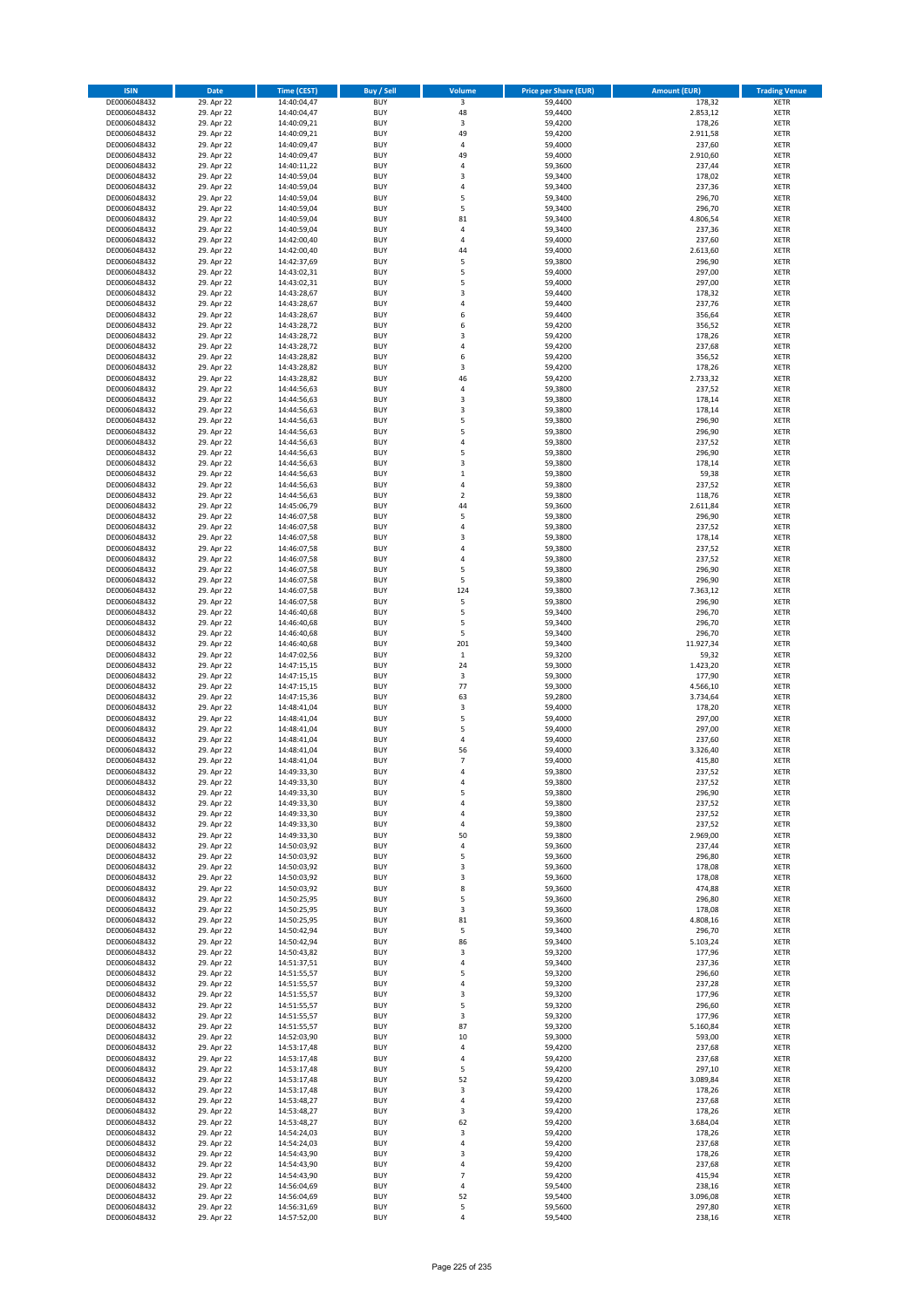| <b>ISIN</b>                  | Date                     | <b>Time (CEST)</b>         | <b>Buy / Sell</b>        | <b>Volume</b>                | <b>Price per Share (EUR)</b> | <b>Amount (EUR)</b> | <b>Trading Venue</b>       |
|------------------------------|--------------------------|----------------------------|--------------------------|------------------------------|------------------------------|---------------------|----------------------------|
| DE0006048432                 | 29. Apr 22               | 14:57:52,00                | <b>BUY</b>               | 5                            | 59,5400                      | 297,70              | <b>XETR</b>                |
| DE0006048432                 | 29. Apr 22               | 14:57:52,00                | <b>BUY</b>               | 6                            | 59,5400                      | 357,24              | XETR                       |
| DE0006048432                 | 29. Apr 22               | 14:57:52,00                | <b>BUY</b>               | 6                            | 59,5400                      | 357,24              | <b>XETR</b>                |
| DE0006048432<br>DE0006048432 | 29. Apr 22               | 14:57:52,00                | <b>BUY</b><br><b>BUY</b> | 4<br>5                       | 59,5400                      | 238,16              | <b>XETR</b><br><b>XETR</b> |
| DE0006048432                 | 29. Apr 22<br>29. Apr 22 | 14:57:52,00<br>14:57:52,00 | <b>BUY</b>               | 3                            | 59,5400<br>59,5400           | 297,70<br>178,62    | <b>XETR</b>                |
| DE0006048432                 | 29. Apr 22               | 14:57:52,00                | <b>BUY</b>               | 3                            | 59,5400                      | 178,62              | <b>XETR</b>                |
| DE0006048432                 | 29. Apr 22               | 14:57:52,00                | <b>BUY</b>               | 3                            | 59,5400                      | 178,62              | <b>XETR</b>                |
| DE0006048432                 | 29. Apr 22               | 14:57:52,00                | <b>BUY</b>               | 93                           | 59,5400                      | 5.537,22            | <b>XETR</b>                |
| DE0006048432                 | 29. Apr 22               | 14:57:54,91                | <b>BUY</b>               | 5                            | 59,5200                      | 297,60              | <b>XETR</b>                |
| DE0006048432                 | 29. Apr 22               | 14:57:54,91                | <b>BUY</b>               | $\sqrt{4}$                   | 59,5200                      | 238,08              | <b>XETR</b>                |
| DE0006048432<br>DE0006048432 | 29. Apr 22<br>29. Apr 22 | 14:57:54,91                | <b>BUY</b><br><b>BUY</b> | 4<br>5                       | 59,5200<br>59,5200           | 238,08<br>297,60    | <b>XETR</b><br><b>XETR</b> |
| DE0006048432                 | 29. Apr 22               | 14:57:54,91<br>14:57:54,91 | <b>BUY</b>               | 4                            | 59,5200                      | 238,08              | <b>XETR</b>                |
| DE0006048432                 | 29. Apr 22               | 14:57:54,91                | <b>BUY</b>               | 154                          | 59,5200                      | 9.166,08            | <b>XETR</b>                |
| DE0006048432                 | 29. Apr 22               | 14:58:40,37                | <b>BUY</b>               | 4                            | 59,5400                      | 238,16              | <b>XETR</b>                |
| DE0006048432                 | 29. Apr 22               | 14:58:40,37                | <b>BUY</b>               | 3                            | 59,5400                      | 178,62              | <b>XETR</b>                |
| DE0006048432                 | 29. Apr 22               | 14:58:40,37                | <b>BUY</b>               | 6                            | 59,5400                      | 357,24              | <b>XETR</b>                |
| DE0006048432                 | 29. Apr 22               | 14:59:06,12                | <b>BUY</b>               | 42                           | 59,5200                      | 2.499,84            | <b>XETR</b>                |
| DE0006048432                 | 29. Apr 22               | 14:59:27,20                | <b>BUY</b>               | 3                            | 59,5200                      | 178,56              | <b>XETR</b>                |
| DE0006048432<br>DE0006048432 | 29. Apr 22<br>29. Apr 22 | 14:59:27,20<br>14:59:27,20 | <b>BUY</b><br><b>BUY</b> | 5<br>3                       | 59,5200<br>59,5200           | 297,60<br>178,56    | <b>XETR</b><br><b>XETR</b> |
| DE0006048432                 | 29. Apr 22               | 14:59:27,20                | <b>BUY</b>               | 3                            | 59,5200                      | 178,56              | <b>XETR</b>                |
| DE0006048432                 | 29. Apr 22               | 14:59:27,20                | <b>BUY</b>               | 4                            | 59,5200                      | 238,08              | <b>XETR</b>                |
| DE0006048432                 | 29. Apr 22               | 14:59:27,20                | <b>BUY</b>               | 61                           | 59,5200                      | 3.630,72            | <b>XETR</b>                |
| DE0006048432                 | 29. Apr 22               | 14:59:31,40                | <b>BUY</b>               | 3                            | 59,5200                      | 178,56              | <b>XETR</b>                |
| DE0006048432                 | 29. Apr 22               | 14:59:31,40                | <b>BUY</b>               | 125                          | 59,5200                      | 7.440,00            | <b>XETR</b>                |
| DE0006048432                 | 29. Apr 22               | 14:59:47,87                | <b>BUY</b>               | 5                            | 59,5200                      | 297,60              | <b>XETR</b>                |
| DE0006048432<br>DE0006048432 | 29. Apr 22<br>29. Apr 22 | 14:59:47,87<br>15:00:04,06 | <b>BUY</b><br><b>BUY</b> | 68<br>3                      | 59,5200<br>59,4800           | 4.047,36<br>178,44  | <b>XETR</b><br><b>XETR</b> |
| DE0006048432                 | 29. Apr 22               | 15:00:04,06                | <b>BUY</b>               | 4                            | 59,4800                      | 237,92              | <b>XETR</b>                |
| DE0006048432                 | 29. Apr 22               | 15:00:04,06                | <b>BUY</b>               | 80                           | 59,4800                      | 4.758,40            | <b>XETR</b>                |
| DE0006048432                 | 29. Apr 22               | 15:00:31,65                | <b>BUY</b>               | 3                            | 59,5200                      | 178,56              | <b>XETR</b>                |
| DE0006048432                 | 29. Apr 22               | 15:01:28,54                | <b>BUY</b>               | 5                            | 59,5800                      | 297,90              | <b>XETR</b>                |
| DE0006048432                 | 29. Apr 22               | 15:01:28,54                | <b>BUY</b>               | $\overline{4}$               | 59,5800                      | 238,32              | <b>XETR</b>                |
| DE0006048432                 | 29. Apr 22               | 15:01:28,54                | <b>BUY</b>               | 4                            | 59,5800                      | 238,32              | <b>XETR</b>                |
| DE0006048432                 | 29. Apr 22               | 15:01:28,54                | <b>BUY</b>               | 4                            | 59,5800                      | 238,32              | <b>XETR</b>                |
| DE0006048432<br>DE0006048432 | 29. Apr 22<br>29. Apr 22 | 15:01:28,54<br>15:01:28,54 | <b>BUY</b><br><b>BUY</b> | 5<br>68                      | 59,5800<br>59,5800           | 297,90              | <b>XETR</b><br><b>XETR</b> |
| DE0006048432                 | 29. Apr 22               | 15:02:04,39                | <b>BUY</b>               | 4                            | 59,6000                      | 4.051,44<br>238,40  | <b>XETR</b>                |
| DE0006048432                 | 29. Apr 22               | 15:02:04,39                | <b>BUY</b>               | 98                           | 59,6000                      | 5.840,80            | <b>XETR</b>                |
| DE0006048432                 | 29. Apr 22               | 15:02:04,39                | <b>BUY</b>               | 5                            | 59,6000                      | 298,00              | <b>XETR</b>                |
| DE0006048432                 | 29. Apr 22               | 15:02:44,37                | <b>BUY</b>               | $\sqrt{4}$                   | 59,7600                      | 239,04              | <b>XETR</b>                |
| DE0006048432                 | 29. Apr 22               | 15:02:44,37                | <b>BUY</b>               | 5                            | 59,7600                      | 298,80              | <b>XETR</b>                |
| DE0006048432                 | 29. Apr 22               | 15:02:44,37                | <b>BUY</b>               | 79                           | 59,7600                      | 4.721,04            | <b>XETR</b>                |
| DE0006048432                 | 29. Apr 22               | 15:03:32,15                | <b>BUY</b>               | 3                            | 59,7400                      | 179,22              | <b>XETR</b>                |
| DE0006048432                 | 29. Apr 22               | 15:03:32,15                | <b>BUY</b>               | 3<br>3                       | 59,7400                      | 179,22              | <b>XETR</b><br><b>XETR</b> |
| DE0006048432<br>DE0006048432 | 29. Apr 22<br>29. Apr 22 | 15:04:04,42<br>15:04:28,49 | <b>BUY</b><br><b>BUY</b> | 3                            | 59,7800<br>59,7600           | 179,34<br>179,28    | <b>XETR</b>                |
| DE0006048432                 | 29. Apr 22               | 15:04:28,49                | <b>BUY</b>               | 3                            | 59,7600                      | 179,28              | <b>XETR</b>                |
| DE0006048432                 | 29. Apr 22               | 15:04:28,49                | <b>BUY</b>               | 4                            | 59,7600                      | 239,04              | <b>XETR</b>                |
| DE0006048432                 | 29. Apr 22               | 15:04:28,49                | <b>BUY</b>               | 91                           | 59,7600                      | 5.438,16            | <b>XETR</b>                |
| DE0006048432                 | 29. Apr 22               | 15:04:37,20                | <b>BUY</b>               | 5                            | 59,7200                      | 298,60              | <b>XETR</b>                |
| DE0006048432                 | 29. Apr 22               | 15:04:37,20                | <b>BUY</b>               | 5                            | 59,7200                      | 298,60              | <b>XETR</b>                |
| DE0006048432                 | 29. Apr 22               | 15:04:37,20                | <b>BUY</b>               | 67<br>5                      | 59,7200                      | 4.001,24            | <b>XETR</b>                |
| DE0006048432<br>DE0006048432 | 29. Apr 22<br>29. Apr 22 | 15:04:53,68<br>15:04:53,68 | <b>BUY</b><br><b>BUY</b> | 5                            | 59,6800<br>59,6800           | 298,40<br>298,40    | <b>XETR</b><br><b>XETR</b> |
| DE0006048432                 | 29. Apr 22               | 15:05:05,15                | <b>BUY</b>               | 17                           | 59,6600                      | 1.014,22            | <b>XETR</b>                |
| DE0006048432                 | 29. Apr 22               | 15:05:07,31                | <b>BUY</b>               | 32                           | 59,6600                      | 1.909,12            | <b>XETR</b>                |
| DE0006048432                 | 29. Apr 22               | 15:05:16,11                | <b>BUY</b>               | 5                            | 59,6600                      | 298,30              | <b>XETR</b>                |
| DE0006048432                 | 29. Apr 22               | 15:05:16,11                | <b>BUY</b>               | 4                            | 59,6600                      | 238,64              | <b>XETR</b>                |
| DE0006048432                 | 29. Apr 22               | 15:05:16,11                | <b>BUY</b>               | $\overline{a}$               | 59,6600                      | 238,64              | <b>XETR</b>                |
| DE0006048432                 | 29. Apr 22               | 15:05:43,55                | <b>BUY</b>               | $\overline{4}$               | 59,6400                      | 238,56              | <b>XETR</b>                |
| DE0006048432<br>DE0006048432 | 29. Apr 22<br>29. Apr 22 | 15:05:43,55<br>15:08:02,38 | <b>BUY</b><br>BUY        | 96<br>5                      | 59,6400<br>59,6400           | 5.725,44<br>298,20  | <b>XETR</b><br>XETR        |
| DE0006048432                 | 29. Apr 22               | 15:08:02,38                | <b>BUY</b>               | 5                            | 59,6400                      | 298,20              | <b>XETR</b>                |
| DE0006048432                 | 29. Apr 22               | 15:08:02,38                | <b>BUY</b>               | 3                            | 59,6400                      | 178,92              | <b>XETR</b>                |
| DE0006048432                 | 29. Apr 22               | 15:08:02,38                | <b>BUY</b>               | $\overline{7}$               | 59,6400                      | 417,48              | XETR                       |
| DE0006048432                 | 29. Apr 22               | 15:08:02,38                | <b>BUY</b>               | 3                            | 59,6400                      | 178,92              | <b>XETR</b>                |
| DE0006048432                 | 29. Apr 22               | 15:08:02,38                | <b>BUY</b>               | $\pmb{4}$                    | 59,6400                      | 238,56              | <b>XETR</b>                |
| DE0006048432                 | 29. Apr 22               | 15:08:02,38                | <b>BUY</b>               | 3                            | 59,6400                      | 178,92              | <b>XETR</b>                |
| DE0006048432<br>DE0006048432 | 29. Apr 22<br>29. Apr 22 | 15:08:02,38<br>15:08:02,38 | <b>BUY</b><br><b>BUY</b> | $\pmb{4}$<br>99              | 59,6400<br>59,6400           | 238,56<br>5.904,36  | <b>XETR</b><br>XETR        |
| DE0006048432                 | 29. Apr 22               | 15:08:22,89                | <b>BUY</b>               | 5                            | 59,6200                      | 298,10              | <b>XETR</b>                |
| DE0006048432                 | 29. Apr 22               | 15:08:22,89                | <b>BUY</b>               | 5                            | 59,6200                      | 298,10              | XETR                       |
| DE0006048432                 | 29. Apr 22               | 15:08:22,89                | <b>BUY</b>               | $\pmb{4}$                    | 59,6200                      | 238,48              | <b>XETR</b>                |
| DE0006048432                 | 29. Apr 22               | 15:08:22,89                | <b>BUY</b>               | 49                           | 59,6200                      | 2.921,38            | XETR                       |
| DE0006048432                 | 29. Apr 22               | 15:08:22,89                | <b>BUY</b>               | 3                            | 59,6200                      | 178,86              | <b>XETR</b>                |
| DE0006048432                 | 29. Apr 22               | 15:08:22,93                | <b>BUY</b>               | 62                           | 59,6200                      | 3.696,44            | XETR                       |
| DE0006048432<br>DE0006048432 | 29. Apr 22<br>29. Apr 22 | 15:08:23,68<br>15:08:23,68 | <b>BUY</b><br><b>BUY</b> | $\overline{7}$<br>$\sqrt{4}$ | 59,6000<br>59,6000           | 417,20<br>238,40    | <b>XETR</b><br><b>XETR</b> |
| DE0006048432                 | 29. Apr 22               | 15:08:23,68                | <b>BUY</b>               | 50                           | 59,6000                      | 2.980,00            | <b>XETR</b>                |
| DE0006048432                 | 29. Apr 22               | 15:09:07,47                | <b>BUY</b>               | 3                            | 59,6600                      | 178,98              | XETR                       |
| DE0006048432                 | 29. Apr 22               | 15:09:07,47                | <b>BUY</b>               | 4                            | 59,6600                      | 238,64              | <b>XETR</b>                |
| DE0006048432                 | 29. Apr 22               | 15:09:07,47                | <b>BUY</b>               | 4                            | 59,6600                      | 238,64              | <b>XETR</b>                |
| DE0006048432                 | 29. Apr 22               | 15:09:07,47                | <b>BUY</b>               | 5                            | 59,6600                      | 298,30              | <b>XETR</b>                |
| DE0006048432                 | 29. Apr 22               | 15:09:33,02                | <b>BUY</b>               | 3                            | 59,6800                      | 179,04              | XETR                       |
| DE0006048432<br>DE0006048432 | 29. Apr 22<br>29. Apr 22 | 15:09:33,02<br>15:09:33,02 | <b>BUY</b><br><b>BUY</b> | 4<br>3                       | 59,6800<br>59,6800           | 238,72<br>179,04    | XETR<br>XETR               |
| DE0006048432                 | 29. Apr 22               | 15:09:33,02                | <b>BUY</b>               | 3                            | 59,6800                      | 179,04              | XETR                       |
| DE0006048432                 | 29. Apr 22               | 15:09:33,02                | <b>BUY</b>               | 3                            | 59,6800                      | 179,04              | XETR                       |
| DE0006048432                 | 29. Apr 22               | 15:09:33,02                | <b>BUY</b>               | 102                          | 59,6800                      | 6.087,36            | <b>XETR</b>                |
| DE0006048432                 | 29. Apr 22               | 15:09:33,04                | <b>BUY</b>               | 56                           | 59,6800                      | 3.342,08            | XETR                       |
| DE0006048432                 | 29. Apr 22               | 15:10:49,13                | <b>BUY</b>               | 6                            | 59,7400                      | 358,44              | <b>XETR</b>                |
| DE0006048432                 | 29. Apr 22               | 15:10:49,13                | <b>BUY</b>               | 5                            | 59,7400                      | 298,70              | XETR                       |
| DE0006048432<br>DE0006048432 | 29. Apr 22<br>29. Apr 22 | 15:10:49,13                | <b>BUY</b><br><b>BUY</b> | 4<br>3                       | 59,7400<br>59,7400           | 238,96<br>179,22    | XETR<br>XETR               |
| DE0006048432                 | 29. Apr 22               | 15:10:49,13<br>15:10:49,13 | <b>BUY</b>               | 4                            | 59,7400                      | 238,96              | <b>XETR</b>                |
| DE0006048432                 | 29. Apr 22               | 15:10:49,13                | <b>BUY</b>               | 4                            | 59,7400                      | 238,96              | <b>XETR</b>                |
| DE0006048432                 | 29. Apr 22               | 15:10:49,14                | <b>BUY</b>               | $\mathsf 3$                  | 59,7200                      | 179,16              | XETR                       |
| DE0006048432                 | 29. Apr 22               | 15:10:49,14                | <b>BUY</b>               | 3                            | 59,7200                      | 179,16              | XETR                       |
| DE0006048432                 | 29. Apr 22               | 15:10:49,14                | <b>BUY</b>               | 74                           | 59,7200                      | 4.419,28            | XETR                       |
| DE0006048432                 | 29. Apr 22               | 15:10:58,97                | <b>BUY</b>               | 4                            | 59,7200                      | 238,88              | <b>XETR</b>                |
| DE0006048432<br>DE0006048432 | 29. Apr 22<br>29. Apr 22 | 15:10:58,97<br>15:11:04,47 | <b>BUY</b><br><b>BUY</b> | 26<br>16                     | 59,7200<br>59,7000           | 1.552,72<br>955,20  | XETR<br><b>XETR</b>        |
| DE0006048432                 | 29. Apr 22               | 15:12:47,31                | <b>BUY</b>               | 3                            | 59,7200                      | 179,16              | XETR                       |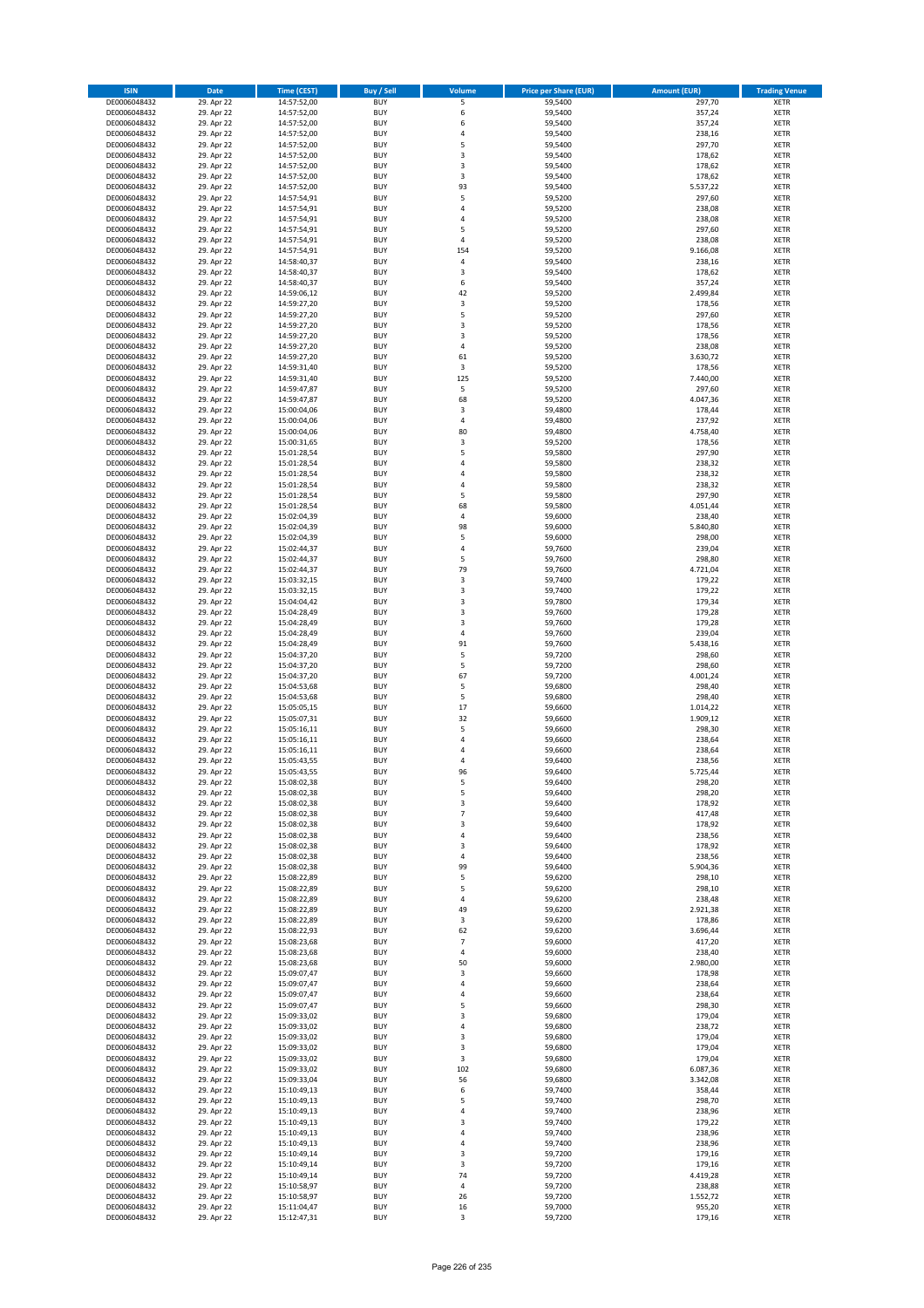| <b>ISIN</b>                  | <b>Date</b>              | <b>Time (CEST)</b>         | <b>Buy / Sell</b>        | Volume                                    | <b>Price per Share (EUR)</b> | <b>Amount (EUR)</b> | <b>Trading Venue</b>       |
|------------------------------|--------------------------|----------------------------|--------------------------|-------------------------------------------|------------------------------|---------------------|----------------------------|
| DE0006048432                 | 29. Apr 22               | 15:12:47,31                | <b>BUY</b>               | 3                                         | 59,7200                      | 179,16              | <b>XETR</b>                |
| DE0006048432                 | 29. Apr 22               | 15:12:47,31                | <b>BUY</b>               | 3                                         | 59,7200                      | 179,16              | <b>XETR</b>                |
| DE0006048432                 | 29. Apr 22               | 15:12:47,31                | <b>BUY</b>               | 5                                         | 59,7200                      | 298,60              | <b>XETR</b>                |
| DE0006048432                 | 29. Apr 22               | 15:12:48,63                | <b>BUY</b>               | $\mathsf 3$                               | 59,7000                      | 179,10              | <b>XETR</b>                |
| DE0006048432                 | 29. Apr 22               | 15:12:48,63                | <b>BUY</b>               | $\overline{4}$                            | 59,7000                      | 238,80              | <b>XETR</b>                |
| DE0006048432                 | 29. Apr 22               | 15:12:48,63                | <b>BUY</b>               | $\mathsf 3$                               | 59,7000                      | 179,10              | <b>XETR</b>                |
| DE0006048432                 | 29. Apr 22               | 15:12:48,63                | <b>BUY</b>               | 3                                         | 59,7000                      | 179,10              | <b>XETR</b>                |
| DE0006048432                 | 29. Apr 22               | 15:12:48,63                | <b>BUY</b>               | 82<br>5                                   | 59,7000                      | 4.895,40            | <b>XETR</b>                |
| DE0006048432<br>DE0006048432 | 29. Apr 22<br>29. Apr 22 | 15:13:38,00<br>15:13:38,00 | BUY<br><b>BUY</b>        | 5                                         | 59,7200<br>59,7200           | 298,60<br>298,60    | <b>XETR</b><br><b>XETR</b> |
| DE0006048432                 | 29. Apr 22               | 15:13:38,00                | <b>BUY</b>               | 4                                         | 59,7200                      | 238,88              | <b>XETR</b>                |
| DE0006048432                 | 29. Apr 22               | 15:13:38,00                | <b>BUY</b>               | 112                                       | 59,7200                      | 6.688,64            | <b>XETR</b>                |
| DE0006048432                 | 29. Apr 22               | 15:13:38,00                | <b>BUY</b>               | 3                                         | 59,7200                      | 179,16              | <b>XETR</b>                |
| DE0006048432                 | 29. Apr 22               | 15:13:44,92                | <b>BUY</b>               | $\overline{\mathbf{3}}$                   | 59,7000                      | 179,10              | <b>XETR</b>                |
| DE0006048432                 | 29. Apr 22               | 15:13:44,92                | <b>BUY</b>               | 3                                         | 59,7000                      | 179,10              | <b>XETR</b>                |
| DE0006048432                 | 29. Apr 22               | 15:14:11,90                | BUY                      | 5                                         | 59,7000                      | 298,50              | <b>XETR</b>                |
| DE0006048432                 | 29. Apr 22               | 15:14:50,86                | <b>BUY</b>               | $\overline{4}$                            | 59,7000                      | 238,80              | <b>XETR</b>                |
| DE0006048432                 | 29. Apr 22               | 15:14:50,86                | <b>BUY</b>               | $\overline{\mathbf{3}}$                   | 59,7000                      | 179,10              | <b>XETR</b>                |
| DE0006048432                 | 29. Apr 22               | 15:14:50,86                | <b>BUY</b>               | 3                                         | 59,7000                      | 179,10              | <b>XETR</b>                |
| DE0006048432<br>DE0006048432 | 29. Apr 22<br>29. Apr 22 | 15:14:50,86<br>15:14:50,86 | <b>BUY</b><br><b>BUY</b> | $\overline{\mathbf{3}}$<br>$\overline{a}$ | 59,7000<br>59,7000           | 179,10<br>238,80    | <b>XETR</b><br><b>XETR</b> |
| DE0006048432                 | 29. Apr 22               | 15:15:31,31                | <b>BUY</b>               | 4                                         | 59,7200                      | 238,88              | <b>XETR</b>                |
| DE0006048432                 | 29. Apr 22               | 15:15:31,31                | <b>BUY</b>               | $\overline{\mathbf{3}}$                   | 59,7200                      | 179,16              | <b>XETR</b>                |
| DE0006048432                 | 29. Apr 22               | 15:15:31,31                | <b>BUY</b>               | 5                                         | 59,7200                      | 298,60              | <b>XETR</b>                |
| DE0006048432                 | 29. Apr 22               | 15:16:11,04                | <b>BUY</b>               | 3                                         | 59,7200                      | 179,16              | <b>XETR</b>                |
| DE0006048432                 | 29. Apr 22               | 15:17:10,51                | <b>BUY</b>               | 4                                         | 59,7000                      | 238,80              | <b>XETR</b>                |
| DE0006048432                 | 29. Apr 22               | 15:17:10,51                | <b>BUY</b>               | $\overline{\mathbf{3}}$                   | 59,7000                      | 179,10              | <b>XETR</b>                |
| DE0006048432                 | 29. Apr 22               | 15:17:10,51                | <b>BUY</b>               | 5                                         | 59,7000                      | 298,50              | <b>XETR</b>                |
| DE0006048432                 | 29. Apr 22               | 15:17:10,51                | <b>BUY</b>               | 5                                         | 59,7000                      | 298,50              | <b>XETR</b>                |
| DE0006048432                 | 29. Apr 22               | 15:17:10,51<br>15:17:10,51 | <b>BUY</b><br><b>BUY</b> | 131<br>5                                  | 59,7000                      | 7.820,70            | <b>XETR</b>                |
| DE0006048432<br>DE0006048432 | 29. Apr 22<br>29. Apr 22 | 15:18:14,36                | <b>BUY</b>               | 3                                         | 59,7000<br>59,7400           | 298,50<br>179,22    | <b>XETR</b><br><b>XETR</b> |
| DE0006048432                 | 29. Apr 22               | 15:18:14,36                | <b>BUY</b>               | 4                                         | 59,7400                      | 238,96              | <b>XETR</b>                |
| DE0006048432                 | 29. Apr 22               | 15:18:14,36                | <b>BUY</b>               | 6                                         | 59,7400                      | 358,44              | <b>XETR</b>                |
| DE0006048432                 | 29. Apr 22               | 15:18:14,36                | <b>BUY</b>               | 6                                         | 59,7400                      | 358,44              | <b>XETR</b>                |
| DE0006048432                 | 29. Apr 22               | 15:18:52,31                | <b>BUY</b>               | 5                                         | 59,7400                      | 298,70              | <b>XETR</b>                |
| DE0006048432                 | 29. Apr 22               | 15:18:52,31                | <b>BUY</b>               | $\overline{a}$                            | 59,7400                      | 238,96              | <b>XETR</b>                |
| DE0006048432                 | 29. Apr 22               | 15:18:52,31                | <b>BUY</b>               | $\overline{a}$                            | 59,7400                      | 238,96              | <b>XETR</b>                |
| DE0006048432                 | 29. Apr 22               | 15:18:52,32                | <b>BUY</b>               | 5                                         | 59,7400                      | 298,70              | <b>XETR</b>                |
| DE0006048432                 | 29. Apr 22               | 15:18:57,93                | <b>BUY</b>               | 4                                         | 59,7200                      | 238,88              | <b>XETR</b>                |
| DE0006048432<br>DE0006048432 | 29. Apr 22<br>29. Apr 22 | 15:18:57,93                | <b>BUY</b><br><b>BUY</b> | $\overline{a}$<br>6                       | 59,7200<br>59,7200           | 238,88<br>358,32    | <b>XETR</b>                |
| DE0006048432                 | 29. Apr 22               | 15:18:57,93<br>15:18:57,93 | <b>BUY</b>               | 145                                       | 59,7200                      | 8.659,40            | <b>XETR</b><br><b>XETR</b> |
| DE0006048432                 | 29. Apr 22               | 15:18:57,93                | <b>BUY</b>               | 34                                        | 59,7200                      | 2.030,48            | <b>XETR</b>                |
| DE0006048432                 | 29. Apr 22               | 15:18:57,94                | <b>BUY</b>               | 4                                         | 59,7000                      | 238,80              | <b>XETR</b>                |
| DE0006048432                 | 29. Apr 22               | 15:18:57,95                | <b>BUY</b>               | $\overline{4}$                            | 59,6800                      | 238,72              | <b>XETR</b>                |
| DE0006048432                 | 29. Apr 22               | 15:18:57,95                | <b>BUY</b>               | 224                                       | 59,6800                      | 13.368,32           | <b>XETR</b>                |
| DE0006048432                 | 29. Apr 22               | 15:18:57,95                | <b>BUY</b>               | 159                                       | 59,6800                      | 9.489,12            | <b>XETR</b>                |
| DE0006048432                 | 29. Apr 22               | 15:18:57,96                | <b>BUY</b>               | 3                                         | 59,6800                      | 179,04              | <b>XETR</b>                |
| DE0006048432                 | 29. Apr 22               | 15:18:58,23                | <b>BUY</b>               | 137                                       | 59,6600                      | 8.173,42            | <b>XETR</b>                |
| DE0006048432                 | 29. Apr 22               | 15:19:07,44                | <b>BUY</b>               | 5                                         | 59,6600                      | 298,30              | <b>XETR</b>                |
| DE0006048432<br>DE0006048432 | 29. Apr 22               | 15:19:07,44                | <b>BUY</b><br><b>BUY</b> | $\overline{a}$<br>4                       | 59,6600                      | 238,64<br>238,56    | <b>XETR</b><br><b>XETR</b> |
| DE0006048432                 | 29. Apr 22<br>29. Apr 22 | 15:19:26,66<br>15:19:26,66 | <b>BUY</b>               | 5                                         | 59,6400<br>59,6400           | 298,20              | <b>XETR</b>                |
| DE0006048432                 | 29. Apr 22               | 15:19:26,66                | <b>BUY</b>               | 3                                         | 59,6400                      | 178,92              | <b>XETR</b>                |
| DE0006048432                 | 29. Apr 22               | 15:19:26,66                | <b>BUY</b>               | 67                                        | 59,6400                      | 3.995,88            | <b>XETR</b>                |
| DE0006048432                 | 29. Apr 22               | 15:19:26,66                | <b>BUY</b>               | $\overline{\mathbf{3}}$                   | 59,6400                      | 178,92              | <b>XETR</b>                |
| DE0006048432                 | 29. Apr 22               | 15:20:01,19                | <b>BUY</b>               | 4                                         | 59,6600                      | 238,64              | <b>XETR</b>                |
| DE0006048432                 | 29. Apr 22               | 15:20:01,19                | BUY                      | $\overline{a}$                            | 59,6600                      | 238,64              | <b>XETR</b>                |
| DE0006048432                 | 29. Apr 22               | 15:20:01,19                | <b>BUY</b>               | $\overline{\mathbf{3}}$                   | 59,6600                      | 178,98              | <b>XETR</b>                |
| DE0006048432                 | 29. Apr 22               | 15:20:01,19                | <b>BUY</b>               | 4                                         | 59,6600                      | 238,64              | <b>XETR</b>                |
| DE0006048432                 | 29. Apr 22               | 15:20:01,19                | BUY<br>BUY               | 5<br>$\overline{\mathbf{3}}$              | 59,6600                      | 298,30              | <b>XETR</b><br><b>XETR</b> |
| DE0006048432<br>DE0006048432 | 29. Apr 22<br>29. Apr 22 | 15:20:12,61<br>15:20:12,61 | <b>BUY</b>               | 5                                         | 59,6600<br>59,6600           | 178,98<br>298,30    | <b>XETR</b>                |
| DE0006048432                 | 29. Apr 22               | 15:20:12,63                | BUY                      | 75                                        | 59,6400                      | 4.473,00            | <b>XETR</b>                |
| DE0006048432                 | 29. Apr 22               | 15:21:04,54                | <b>BUY</b>               | $\pmb{4}$                                 | 59,6800                      | 238,72              | <b>XETR</b>                |
| DE0006048432                 | 29. Apr 22               | 15:21:04,54                | <b>BUY</b>               | 116                                       | 59,6800                      | 6.922,88            | <b>XETR</b>                |
| DE0006048432                 | 29. Apr 22               | 15:22:04,60                | <b>BUY</b>               | 6                                         | 59,7000                      | 358,20              | <b>XETR</b>                |
| DE0006048432                 | 29. Apr 22               | 15:22:04,60                | <b>BUY</b>               | 5                                         | 59,7000                      | 298,50              | <b>XETR</b>                |
| DE0006048432                 | 29. Apr 22               | 15:22:04,60                | <b>BUY</b>               | $\mathbf 2$                               | 59,7000                      | 119,40              | <b>XETR</b>                |
| DE0006048432                 | 29. Apr 22               | 15:22:04,60                | <b>BUY</b>               | 3                                         | 59,7000                      | 179,10              | <b>XETR</b>                |
| DE0006048432<br>DE0006048432 | 29. Apr 22               | 15:22:35,67                | <b>BUY</b><br><b>BUY</b> | 4<br>$\overline{\mathbf{3}}$              | 59,6800<br>59,6800           | 238,72              | <b>XETR</b><br><b>XETR</b> |
| DE0006048432                 | 29. Apr 22<br>29. Apr 22 | 15:22:35,67<br>15:22:35,67 | <b>BUY</b>               | 3                                         | 59,6800                      | 179,04<br>179,04    | <b>XETR</b>                |
| DE0006048432                 | 29. Apr 22               | 15:22:35,67                | <b>BUY</b>               | 4                                         | 59,6800                      | 238,72              | <b>XETR</b>                |
| DE0006048432                 | 29. Apr 22               | 15:22:35,67                | <b>BUY</b>               | 4                                         | 59,6800                      | 238,72              | <b>XETR</b>                |
| DE0006048432                 | 29. Apr 22               | 15:22:35,67                | <b>BUY</b>               | 114                                       | 59,6800                      | 6.803,52            | <b>XETR</b>                |
| DE0006048432                 | 29. Apr 22               | 15:23:39,48                | <b>BUY</b>               | 3                                         | 59,6800                      | 179,04              | <b>XETR</b>                |
| DE0006048432                 | 29. Apr 22               | 15:23:39,48                | <b>BUY</b>               | 3                                         | 59,6800                      | 179,04              | <b>XETR</b>                |
| DE0006048432                 | 29. Apr 22               | 15:23:39,48                | <b>BUY</b>               | 3                                         | 59,6800                      | 179,04              | <b>XETR</b>                |
| DE0006048432                 | 29. Apr 22               | 15:23:39,48                | <b>BUY</b>               | 3                                         | 59,6800                      | 179,04              | <b>XETR</b>                |
| DE0006048432<br>DE0006048432 | 29. Apr 22<br>29. Apr 22 | 15:23:39,48<br>15:23:39,48 | <b>BUY</b><br><b>BUY</b> | 3<br>5                                    | 59,6800<br>59,6800           | 179,04<br>298,40    | <b>XETR</b><br><b>XETR</b> |
| DE0006048432                 | 29. Apr 22               | 15:23:39,48                | <b>BUY</b>               | 59                                        | 59,6800                      | 3.521,12            | <b>XETR</b>                |
| DE0006048432                 | 29. Apr 22               | 15:23:39,48                | <b>BUY</b>               | 3                                         | 59,6800                      | 179,04              | <b>XETR</b>                |
| DE0006048432                 | 29. Apr 22               | 15:24:15,38                | <b>BUY</b>               | 4                                         | 59,6600                      | 238,64              | <b>XETR</b>                |
| DE0006048432                 | 29. Apr 22               | 15:24:15,38                | <b>BUY</b>               | 4                                         | 59,6600                      | 238,64              | <b>XETR</b>                |
| DE0006048432                 | 29. Apr 22               | 15:24:15,38                | <b>BUY</b>               | 5                                         | 59,6600                      | 298,30              | <b>XETR</b>                |
| DE0006048432                 | 29. Apr 22               | 15:24:15,38                | <b>BUY</b>               | 4                                         | 59,6600                      | 238,64              | <b>XETR</b>                |
| DE0006048432                 | 29. Apr 22               | 15:24:15,38                | <b>BUY</b>               | 3                                         | 59,6600                      | 178,98              | <b>XETR</b>                |
| DE0006048432                 | 29. Apr 22               | 15:24:15,38                | <b>BUY</b>               | 54                                        | 59,6600                      | 3.221,64            | <b>XETR</b>                |
| DE0006048432                 | 29. Apr 22               | 15:24:15,38                | <b>BUY</b>               | 35                                        | 59,6600                      | 2.088,10            | <b>XETR</b>                |
| DE0006048432<br>DE0006048432 | 29. Apr 22<br>29. Apr 22 | 15:25:12,58<br>15:25:12,58 | <b>BUY</b><br><b>BUY</b> | 5<br>3                                    | 59,6400<br>59,6400           | 298,20<br>178,92    | <b>XETR</b><br><b>XETR</b> |
| DE0006048432                 | 29. Apr 22               | 15:25:12,58                | <b>BUY</b>               | 56                                        | 59,6400                      | 3.339,84            | <b>XETR</b>                |
| DE0006048432                 | 29. Apr 22               | 15:25:12,58                | <b>BUY</b>               | 47                                        | 59,6200                      | 2.802,14            | <b>XETR</b>                |
| DE0006048432                 | 29. Apr 22               | 15:25:12,58                | <b>BUY</b>               | 3                                         | 59,6400                      | 178,92              | <b>XETR</b>                |
| DE0006048432                 | 29. Apr 22               | 15:25:12,58                | <b>BUY</b>               | 75                                        | 59,6200                      | 4.471,50            | <b>XETR</b>                |
| DE0006048432                 | 29. Apr 22               | 15:25:27,77                | <b>BUY</b>               | 16                                        | 59,6000                      | 953,60              | <b>XETR</b>                |
| DE0006048432                 | 29. Apr 22               | 15:25:27,77                | <b>BUY</b>               | 4                                         | 59,6000                      | 238,40              | <b>XETR</b>                |
| DE0006048432                 | 29. Apr 22               | 15:25:27,77                | <b>BUY</b>               | 3                                         | 59,6000                      | 178,80              | <b>XETR</b>                |
| DE0006048432                 | 29. Apr 22               | 15:25:27,77                | <b>BUY</b>               | 64                                        | 59,6000                      | 3.814,40            | <b>XETR</b>                |
| DE0006048432                 | 29. Apr 22               | 15:26:04,56                | <b>BUY</b>               | 4                                         | 59,5800                      | 238,32              | <b>XETR</b>                |
| DE0006048432<br>DE0006048432 | 29. Apr 22<br>29. Apr 22 | 15:26:04,56<br>15:26:04,56 | <b>BUY</b><br><b>BUY</b> | 3<br>81                                   | 59,5800<br>59,5800           | 178,74<br>4.825,98  | <b>XETR</b><br><b>XETR</b> |
| DE0006048432                 | 29. Apr 22               | 15:26:04,56                | <b>BUY</b>               | 4                                         | 59,5800                      | 238,32              | <b>XETR</b>                |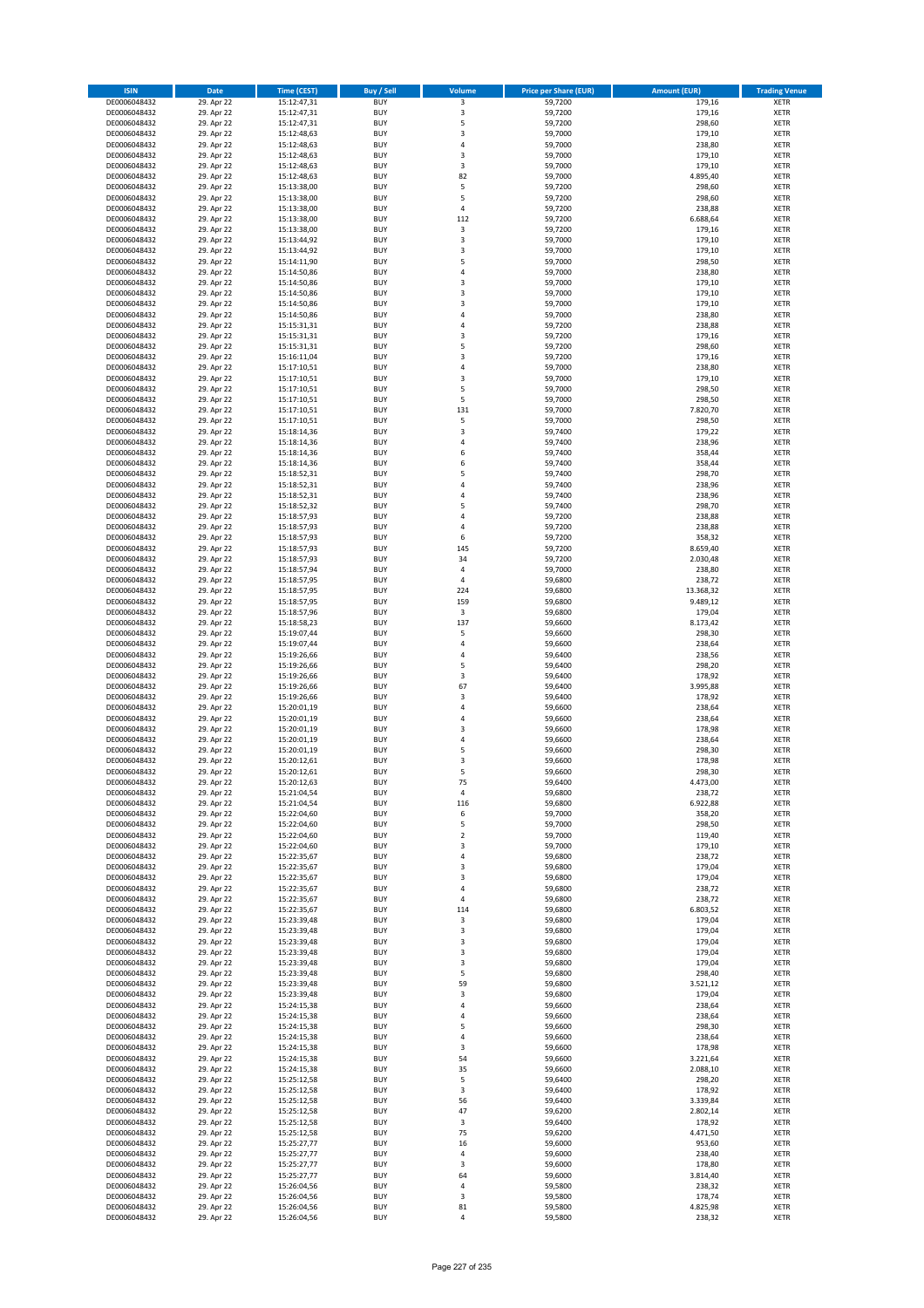| <b>ISIN</b>                  | <b>Date</b>              | <b>Time (CEST)</b>         | <b>Buy / Sell</b>        | Volume         | <b>Price per Share (EUR)</b> | <b>Amount (EUR)</b>  | <b>Trading Venue</b>       |
|------------------------------|--------------------------|----------------------------|--------------------------|----------------|------------------------------|----------------------|----------------------------|
| DE0006048432                 | 29. Apr 22               | 15:26:56,55                | <b>BUY</b>               | 4              | 59,6200                      | 238,48               | <b>XETR</b>                |
| DE0006048432                 | 29. Apr 22               | 15:26:56,55                | <b>BUY</b>               | 3              | 59,6200                      | 178,86               | <b>XETR</b>                |
| DE0006048432                 | 29. Apr 22               | 15:26:56,55                | <b>BUY</b>               | 4              | 59,6200                      | 238,48               | <b>XETR</b>                |
| DE0006048432<br>DE0006048432 | 29. Apr 22<br>29. Apr 22 | 15:26:56,55<br>15:26:56,55 | <b>BUY</b><br><b>BUY</b> | 3<br>54        | 59,6200<br>59,6200           | 178,86<br>3.219,48   | <b>XETR</b><br><b>XETR</b> |
| DE0006048432                 | 29. Apr 22               | 15:26:56,57                | <b>BUY</b>               | 52             | 59,6200                      | 3.100,24             | <b>XETR</b>                |
| DE0006048432                 | 29. Apr 22               | 15:27:01,54                | <b>BUY</b>               | 48             | 59,6200                      | 2.861,76             | <b>XETR</b>                |
| DE0006048432                 | 29. Apr 22               | 15:27:14,60                | <b>BUY</b>               | 4              | 59,6000                      | 238,40               | <b>XETR</b>                |
| DE0006048432                 | 29. Apr 22               | 15:27:14,60                | <b>BUY</b>               | 19             | 59,6000                      | 1.132,40             | <b>XETR</b>                |
| DE0006048432                 | 29. Apr 22               | 15:27:14,62                | <b>BUY</b><br><b>BUY</b> | 9              | 59,6000                      | 536,40               | <b>XETR</b>                |
| DE0006048432<br>DE0006048432 | 29. Apr 22<br>29. Apr 22 | 15:27:19,55<br>15:27:19,55 | <b>BUY</b>               | 11<br>4        | 59,5600<br>59,5600           | 655,16<br>238,24     | <b>XETR</b><br><b>XETR</b> |
| DE0006048432                 | 29. Apr 22               | 15:27:32,14                | <b>BUY</b>               | 8              | 59,5400                      | 476,32               | <b>XETR</b>                |
| DE0006048432                 | 29. Apr 22               | 15:27:32,14                | <b>BUY</b>               | 59             | 59,5400                      | 3.512,86             | <b>XETR</b>                |
| DE0006048432                 | 29. Apr 22               | 15:28:03,57                | <b>BUY</b>               | 3              | 59,5000                      | 178,50               | <b>XETR</b>                |
| DE0006048432                 | 29. Apr 22               | 15:28:03,57                | <b>BUY</b>               | 3              | 59,5000                      | 178,50               | <b>XETR</b>                |
| DE0006048432                 | 29. Apr 22               | 15:28:03,57                | <b>BUY</b><br><b>BUY</b> | 4              | 59,5000                      | 238,00               | <b>XETR</b><br><b>XETR</b> |
| DE0006048432<br>DE0006048432 | 29. Apr 22<br>29. Apr 22 | 15:28:15,49<br>15:28:15,49 | <b>BUY</b>               | 5<br>3         | 59,4600<br>59,4600           | 297,30<br>178,38     | <b>XETR</b>                |
| DE0006048432                 | 29. Apr 22               | 15:28:15,49                | <b>BUY</b>               | 8              | 59,4600                      | 475,68               | <b>XETR</b>                |
| DE0006048432                 | 29. Apr 22               | 15:28:15,49                | <b>BUY</b>               | 37             | 59,4600                      | 2.200,02             | <b>XETR</b>                |
| DE0006048432                 | 29. Apr 22               | 15:28:24,28                | <b>BUY</b>               | 3              | 59,4600                      | 178,38               | <b>XETR</b>                |
| DE0006048432                 | 29. Apr 22               | 15:28:24,28                | <b>BUY</b>               | 4              | 59,4600                      | 237,84               | <b>XETR</b>                |
| DE0006048432<br>DE0006048432 | 29. Apr 22               | 15:28:24,38                | <b>BUY</b><br><b>BUY</b> | 33<br>51       | 59,4400                      | 1.961,52             | <b>XETR</b><br><b>XETR</b> |
| DE0006048432                 | 29. Apr 22<br>29. Apr 22 | 15:28:27,30<br>15:28:41,58 | <b>BUY</b>               | 4              | 59,4200<br>59,4000           | 3.030,42<br>237,60   | <b>XETR</b>                |
| DE0006048432                 | 29. Apr 22               | 15:28:41,58                | <b>BUY</b>               | 46             | 59,4000                      | 2.732,40             | <b>XETR</b>                |
| DE0006048432                 | 29. Apr 22               | 15:28:46,31                | <b>BUY</b>               | 5              | 59,3800                      | 296,90               | <b>XETR</b>                |
| DE0006048432                 | 29. Apr 22               | 15:28:51,41                | <b>BUY</b>               | 4              | 59,3200                      | 237,28               | <b>XETR</b>                |
| DE0006048432                 | 29. Apr 22               | 15:28:51,41                | <b>BUY</b>               | $\overline{a}$ | 59,3200                      | 237,28               | <b>XETR</b>                |
| DE0006048432<br>DE0006048432 | 29. Apr 22<br>29. Apr 22 | 15:29:44,65<br>15:29:44,65 | <b>BUY</b><br><b>BUY</b> | 4<br>4         | 59,3800<br>59,3800           | 237,52<br>237,52     | <b>XETR</b><br><b>XETR</b> |
| DE0006048432                 | 29. Apr 22               | 15:29:44,65                | <b>BUY</b>               | 5              | 59,3800                      | 296,90               | <b>XETR</b>                |
| DE0006048432                 | 29. Apr 22               | 15:29:44,65                | <b>BUY</b>               | 5              | 59,3800                      | 296,90               | <b>XETR</b>                |
| DE0006048432                 | 29. Apr 22               | 15:29:44,65                | <b>BUY</b>               | 4              | 59,3800                      | 237,52               | <b>XETR</b>                |
| DE0006048432                 | 29. Apr 22               | 15:29:44,65                | <b>BUY</b>               | 51             | 59,3800                      | 3.028,38             | <b>XETR</b>                |
| DE0006048432                 | 29. Apr 22               | 15:30:14,72                | <b>BUY</b>               | 4              | 59,3400                      | 237,36               | <b>XETR</b>                |
| DE0006048432<br>DE0006048432 | 29. Apr 22<br>29. Apr 22 | 15:30:14,72<br>15:30:14,72 | <b>BUY</b><br><b>BUY</b> | 3<br>4         | 59,3400<br>59,3400           | 178,02<br>237,36     | <b>XETR</b><br><b>XETR</b> |
| DE0006048432                 | 29. Apr 22               | 15:30:14,72                | <b>BUY</b>               | 3              | 59,3400                      | 178,02               | <b>XETR</b>                |
| DE0006048432                 | 29. Apr 22               | 15:30:14,72                | <b>BUY</b>               | 4              | 59,3400                      | 237,36               | <b>XETR</b>                |
| DE0006048432                 | 29. Apr 22               | 15:30:14,72                | <b>BUY</b>               | 57             | 59,3400                      | 3.382,38             | <b>XETR</b>                |
| DE0006048432                 | 29. Apr 22               | 15:30:14,72                | <b>BUY</b>               | 5              | 59,3400                      | 296,70               | <b>XETR</b>                |
| DE0006048432                 | 29. Apr 22               | 15:30:19,01                | <b>BUY</b>               | 78             | 59,3800                      | 4.631,64             | <b>XETR</b>                |
| DE0006048432                 | 29. Apr 22               | 15:30:44,25                | <b>BUY</b><br><b>BUY</b> | 4<br>3         | 59,3600                      | 237,44               | <b>XETR</b><br><b>XETR</b> |
| DE0006048432<br>DE0006048432 | 29. Apr 22<br>29. Apr 22 | 15:30:44,25<br>15:30:44,25 | <b>BUY</b>               | 4              | 59,3600<br>59,3600           | 178,08<br>237,44     | <b>XETR</b>                |
| DE0006048432                 | 29. Apr 22               | 15:30:44,25                | <b>BUY</b>               | 4              | 59,3600                      | 237,44               | <b>XETR</b>                |
| DE0006048432                 | 29. Apr 22               | 15:30:44,25                | <b>BUY</b>               | 3              | 59,3600                      | 178,08               | <b>XETR</b>                |
| DE0006048432                 | 29. Apr 22               | 15:30:44,25                | <b>BUY</b>               | 4              | 59,3600                      | 237,44               | <b>XETR</b>                |
| DE0006048432                 | 29. Apr 22               | 15:30:44,25                | <b>BUY</b>               | 3              | 59,3600                      | 178,08               | <b>XETR</b>                |
| DE0006048432                 | 29. Apr 22               | 15:30:44,25                | <b>BUY</b>               | 124            | 59,3600                      | 7.360,64             | <b>XETR</b>                |
| DE0006048432<br>DE0006048432 | 29. Apr 22<br>29. Apr 22 | 15:30:50,54<br>15:30:55,58 | <b>BUY</b><br><b>BUY</b> | 59<br>4        | 59,3600<br>59,3800           | 3.502,24<br>237,52   | <b>XETR</b><br><b>XETR</b> |
| DE0006048432                 | 29. Apr 22               | 15:30:55,58                | <b>BUY</b>               | 70             | 59,3800                      | 4.156,60             | <b>XETR</b>                |
| DE0006048432                 | 29. Apr 22               | 15:31:15,52                | <b>BUY</b>               | 5              | 59,3400                      | 296,70               | <b>XETR</b>                |
| DE0006048432                 | 29. Apr 22               | 15:31:15,52                | <b>BUY</b>               | 5              | 59,3400                      | 296,70               | <b>XETR</b>                |
| DE0006048432                 | 29. Apr 22               | 15:31:15,52                | <b>BUY</b>               | 4              | 59,3400                      | 237,36               | <b>XETR</b>                |
| DE0006048432                 | 29. Apr 22               | 15:31:15,52                | <b>BUY</b>               | 5              | 59,3400                      | 296,70               | <b>XETR</b>                |
| DE0006048432<br>DE0006048432 | 29. Apr 22<br>29. Apr 22 | 15:31:15,52<br>15:31:15,52 | <b>BUY</b><br><b>BUY</b> | 3<br>5         | 59,3400<br>59,3400           | 178,02<br>296,70     | <b>XETR</b><br><b>XETR</b> |
| DE0006048432                 | 29. Apr 22               | 15:31:15,52                | <b>BUY</b>               | 3              | 59,3400                      | 178,02               | <b>XETR</b>                |
| DE0006048432                 | 29. Apr 22               | 15:31:15,52                | <b>BUY</b>               | 4              | 59,3400                      | 237,36               | <b>XETR</b>                |
| DE0006048432                 | 29. Apr 22               | 15:31:15,52                | <b>BUY</b>               | 68             | 59,3400                      | 4.035,12             | <b>XETR</b>                |
| DE0006048432                 | 29. Apr 22               | 15:31:20,86                | BUY                      | 5              | 59,3200                      | 296,60               | <b>XETR</b>                |
| DE0006048432                 | 29. Apr 22               | 15:31:26,21                | <b>BUY</b><br><b>BUY</b> | 5              | 59,3400                      | 296,70               | <b>XETR</b>                |
| DE0006048432<br>DE0006048432 | 29. Apr 22<br>29. Apr 22 | 15:31:31,51<br>15:31:50,72 | <b>BUY</b>               | 5<br>4         | 59,3400<br>59,3400           | 296,70<br>237,36     | <b>XETR</b><br>XETR        |
| DE0006048432                 | 29. Apr 22               | 15:32:01,74                | <b>BUY</b>               | 4              | 59,3800                      | 237,52               | <b>XETR</b>                |
| DE0006048432                 | 29. Apr 22               | 15:32:23,74                | <b>BUY</b>               | 4              | 59,3600                      | 237,44               | <b>XETR</b>                |
| DE0006048432                 | 29. Apr 22               | 15:32:23,74                | <b>BUY</b>               | 4              | 59,3600                      | 237,44               | <b>XETR</b>                |
| DE0006048432                 | 29. Apr 22               | 15:32:23,74                | <b>BUY</b>               | 3              | 59,3600                      | 178,08               | <b>XETR</b>                |
| DE0006048432<br>DE0006048432 | 29. Apr 22<br>29. Apr 22 | 15:32:34,25<br>15:32:34,25 | <b>BUY</b><br><b>BUY</b> | 3<br>3         | 59,3800<br>59,3800           | 178,14<br>178,14     | <b>XETR</b><br>XETR        |
| DE0006048432                 | 29. Apr 22               | 15:32:34,25                | <b>BUY</b>               | 46             | 59,3800                      | 2.731,48             | <b>XETR</b>                |
| DE0006048432                 | 29. Apr 22               | 15:32:34,25                | <b>BUY</b>               | 34             | 59,3800                      | 2.018,92             | <b>XETR</b>                |
| DE0006048432                 | 29. Apr 22               | 15:33:07,56                | <b>BUY</b>               | 4              | 59,3800                      | 237,52               | <b>XETR</b>                |
| DE0006048432                 | 29. Apr 22               | 15:33:07,56                | <b>BUY</b>               | 4              | 59,3800                      | 237,52               | <b>XETR</b>                |
| DE0006048432                 | 29. Apr 22               | 15:33:07,56                | <b>BUY</b>               | 78             | 59,3800                      | 4.631,64             | <b>XETR</b>                |
| DE0006048432<br>DE0006048432 | 29. Apr 22<br>29. Apr 22 | 15:33:31,82<br>15:33:31,82 | <b>BUY</b><br><b>BUY</b> | 3<br>4         | 59,3600<br>59,3600           | 178,08<br>237,44     | <b>XETR</b><br><b>XETR</b> |
| DE0006048432                 | 29. Apr 22               | 15:33:31,82                | <b>BUY</b>               | 3              | 59,3600                      | 178,08               | <b>XETR</b>                |
| DE0006048432                 | 29. Apr 22               | 15:33:31,82                | <b>BUY</b>               | 4              | 59,3600                      | 237,44               | XETR                       |
| DE0006048432                 | 29. Apr 22               | 15:33:31,82                | <b>BUY</b>               | 3              | 59,3600                      | 178,08               | <b>XETR</b>                |
| DE0006048432                 | 29. Apr 22               | 15:33:31,82                | <b>BUY</b>               | 4              | 59,3600                      | 237,44               | <b>XETR</b>                |
| DE0006048432<br>DE0006048432 | 29. Apr 22<br>29. Apr 22 | 15:33:31,82<br>15:33:31,82 | <b>BUY</b><br><b>BUY</b> | 4<br>3         | 59,3600<br>59,3600           | 237,44<br>178,08     | <b>XETR</b><br><b>XETR</b> |
| DE0006048432                 | 29. Apr 22               | 15:33:46,18                | <b>BUY</b>               | 3              | 59,3600                      | 178,08               | <b>XETR</b>                |
| DE0006048432                 | 29. Apr 22               | 15:33:46,18                | <b>BUY</b>               | 3              | 59,3600                      | 178,08               | <b>XETR</b>                |
| DE0006048432                 | 29. Apr 22               | 15:33:46,18                | <b>BUY</b>               | 5              | 59,3600                      | 296,80               | <b>XETR</b>                |
| DE0006048432                 | 29. Apr 22               | 15:33:46,18                | <b>BUY</b>               | 3              | 59,3600                      | 178,08               | <b>XETR</b>                |
| DE0006048432                 | 29. Apr 22               | 15:34:04,59                | <b>BUY</b>               | 4              | 59,3400                      | 237,36               | <b>XETR</b>                |
| DE0006048432                 | 29. Apr 22               | 15:34:04,59                | <b>BUY</b>               | 5              | 59,3400                      | 296,70               | <b>XETR</b>                |
| DE0006048432<br>DE0006048432 | 29. Apr 22<br>29. Apr 22 | 15:34:04,59<br>15:34:04,67 | <b>BUY</b><br><b>BUY</b> | 105<br>61      | 59,3400<br>59,3200           | 6.230,70<br>3.618,52 | XETR<br><b>XETR</b>        |
| DE0006048432                 | 29. Apr 22               | 15:34:04,68                | <b>BUY</b>               | 58             | 59,3000                      | 3.439,40             | <b>XETR</b>                |
| DE0006048432                 | 29. Apr 22               | 15:34:04,68                | <b>BUY</b>               | 49             | 59,3000                      | 2.905,70             | <b>XETR</b>                |
| DE0006048432                 | 29. Apr 22               | 15:34:04,68                | <b>BUY</b>               | $\mathbf 2$    | 59,3000                      | 118,60               | <b>XETR</b>                |
| DE0006048432                 | 29. Apr 22               | 15:34:12,01                | <b>BUY</b>               | 3              | 59,3200                      | 177,96               | <b>XETR</b>                |
| DE0006048432                 | 29. Apr 22               | 15:34:12,01                | <b>BUY</b>               | 3              | 59,3200                      | 177,96               | <b>XETR</b>                |
| DE0006048432<br>DE0006048432 | 29. Apr 22<br>29. Apr 22 | 15:34:12,73<br>15:34:12,73 | <b>BUY</b><br><b>BUY</b> | 4<br>92        | 59,3000<br>59,3000           | 237,20<br>5.455,60   | <b>XETR</b><br><b>XETR</b> |
| DE0006048432                 | 29. Apr 22               | 15:34:12,73                | <b>BUY</b>               | 3              | 59,3000                      | 177,90               | <b>XETR</b>                |
| DE0006048432                 | 29. Apr 22               | 15:34:49,74                | <b>BUY</b>               | 3              | 59,3200                      | 177,96               | <b>XETR</b>                |
| DE0006048432                 | 29. Apr 22               | 15:34:49,74                | <b>BUY</b>               | 4              | 59,3200                      | 237,28               | <b>XETR</b>                |
| DE0006048432                 | 29. Apr 22               | 15:34:49,74                | <b>BUY</b>               | 4              | 59,3200                      | 237,28               | XETR                       |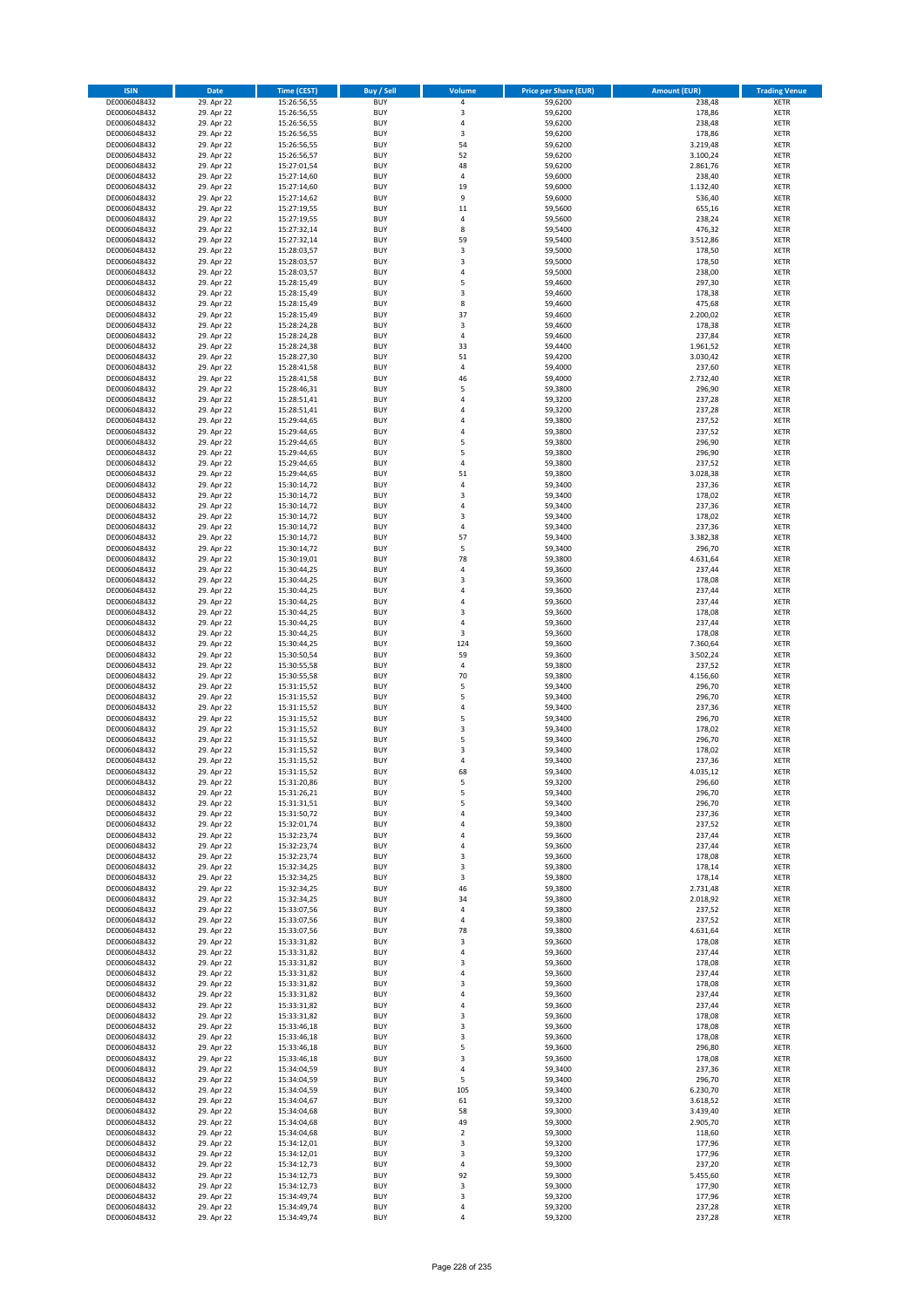| <b>ISIN</b>                  | Date                     | Time (CEST)                | <b>Buy / Sell</b>        | <b>Volume</b>     | <b>Price per Share (EUR)</b> | <b>Amount (EUR)</b>  | <b>Trading Venue</b>       |
|------------------------------|--------------------------|----------------------------|--------------------------|-------------------|------------------------------|----------------------|----------------------------|
| DE0006048432                 | 29. Apr 22               | 15:34:49,74                | <b>BUY</b>               | $\pmb{4}$         | 59,3200                      | 237,28               | <b>XETR</b>                |
| DE0006048432                 | 29. Apr 22               | 15:34:49,74                | <b>BUY</b>               | 3                 | 59,3200                      | 177,96               | XETR                       |
| DE0006048432                 | 29. Apr 22               | 15:34:49,74                | <b>BUY</b>               | 4                 | 59,3200                      | 237,28               | <b>XETR</b>                |
| DE0006048432<br>DE0006048432 | 29. Apr 22<br>29. Apr 22 | 15:34:49,74<br>15:34:49,74 | <b>BUY</b><br><b>BUY</b> | 5<br>56           | 59,3200<br>59,3200           | 296,60<br>3.321,92   | <b>XETR</b><br><b>XETR</b> |
| DE0006048432                 | 29. Apr 22               | 15:34:57,24                | <b>BUY</b>               | 5                 | 59,4200                      | 297,10               | <b>XETR</b>                |
| DE0006048432                 | 29. Apr 22               | 15:34:57,24                | <b>BUY</b>               | 60                | 59,4200                      | 3.565,20             | <b>XETR</b>                |
| DE0006048432                 | 29. Apr 22               | 15:35:00,58                | <b>BUY</b>               | 58                | 59,4000                      | 3.445,20             | <b>XETR</b>                |
| DE0006048432                 | 29. Apr 22               | 15:35:02,49                | <b>BUY</b>               | $\overline{4}$    | 59,4200                      | 237,68               | <b>XETR</b>                |
| DE0006048432                 | 29. Apr 22               | 15:35:20,50                | <b>BUY</b>               | 3                 | 59,3600                      | 178,08               | <b>XETR</b>                |
| DE0006048432                 | 29. Apr 22               | 15:35:20,50                | <b>BUY</b>               | $\sqrt{4}$        | 59,3600                      | 237,44               | <b>XETR</b>                |
| DE0006048432                 | 29. Apr 22<br>29. Apr 22 | 15:35:20,50                | <b>BUY</b>               | 48<br>$\mathsf 3$ | 59,3600                      | 2.849,28             | <b>XETR</b><br><b>XETR</b> |
| DE0006048432<br>DE0006048432 | 29. Apr 22               | 15:35:20,58<br>15:35:31,51 | <b>BUY</b><br><b>BUY</b> | 3                 | 59,3400<br>59,3800           | 178,02<br>178,14     | <b>XETR</b>                |
| DE0006048432                 | 29. Apr 22               | 15:35:31,51                | <b>BUY</b>               | 3                 | 59,3800                      | 178,14               | <b>XETR</b>                |
| DE0006048432                 | 29. Apr 22               | 15:35:31,51                | <b>BUY</b>               | $\overline{4}$    | 59,3800                      | 237,52               | <b>XETR</b>                |
| DE0006048432                 | 29. Apr 22               | 15:35:59,46                | <b>BUY</b>               | 5                 | 59,3600                      | 296,80               | <b>XETR</b>                |
| DE0006048432                 | 29. Apr 22               | 15:35:59,46                | <b>BUY</b>               | 4                 | 59,3600                      | 237,44               | <b>XETR</b>                |
| DE0006048432                 | 29. Apr 22               | 15:35:59,46                | <b>BUY</b>               | 3                 | 59,3600                      | 178,08               | <b>XETR</b>                |
| DE0006048432                 | 29. Apr 22               | 15:36:02,32                | <b>BUY</b>               | 5                 | 59,3400                      | 296,70               | <b>XETR</b>                |
| DE0006048432<br>DE0006048432 | 29. Apr 22<br>29. Apr 22 | 15:36:02,32<br>15:36:02,32 | <b>BUY</b><br><b>BUY</b> | 4<br>98           | 59,3400<br>59,3400           | 237,36<br>5.815,32   | <b>XETR</b><br><b>XETR</b> |
| DE0006048432                 | 29. Apr 22               | 15:36:17,45                | <b>BUY</b>               | 4                 | 59,3200                      | 237,28               | <b>XETR</b>                |
| DE0006048432                 | 29. Apr 22               | 15:36:17,45                | <b>BUY</b>               | 3                 | 59,3200                      | 177,96               | <b>XETR</b>                |
| DE0006048432                 | 29. Apr 22               | 15:36:17,45                | <b>BUY</b>               | 3                 | 59,3200                      | 177,96               | <b>XETR</b>                |
| DE0006048432                 | 29. Apr 22               | 15:36:17,45                | <b>BUY</b>               | 48                | 59,3200                      | 2.847,36             | <b>XETR</b>                |
| DE0006048432                 | 29. Apr 22               | 15:36:30,00                | <b>BUY</b>               | $\mathsf 3$       | 59,3200                      | 177,96               | <b>XETR</b>                |
| DE0006048432                 | 29. Apr 22               | 15:36:30,00                | <b>BUY</b>               | 5                 | 59,3200                      | 296,60               | <b>XETR</b>                |
| DE0006048432<br>DE0006048432 | 29. Apr 22<br>29. Apr 22 | 15:36:30,00<br>15:36:35,28 | <b>BUY</b><br><b>BUY</b> | 51<br>85          | 59,3200<br>59,2800           | 3.025,32<br>5.038,80 | <b>XETR</b><br><b>XETR</b> |
| DE0006048432                 | 29. Apr 22               | 15:37:12,73                | <b>BUY</b>               | $\mathsf 3$       | 59,5200                      | 178,56               | <b>XETR</b>                |
| DE0006048432                 | 29. Apr 22               | 15:37:12,73                | <b>BUY</b>               | 5                 | 59,5200                      | 297,60               | <b>XETR</b>                |
| DE0006048432                 | 29. Apr 22               | 15:37:12,73                | <b>BUY</b>               | $\pmb{4}$         | 59,5200                      | 238,08               | <b>XETR</b>                |
| DE0006048432                 | 29. Apr 22               | 15:37:12,73                | <b>BUY</b>               | 46                | 59,5200                      | 2.737,92             | <b>XETR</b>                |
| DE0006048432                 | 29. Apr 22               | 15:37:12,73                | <b>BUY</b>               | 4                 | 59,5200                      | 238,08               | <b>XETR</b>                |
| DE0006048432                 | 29. Apr 22               | 15:37:20,61                | <b>BUY</b>               | $\pmb{4}$         | 59,5000                      | 238,00               | <b>XETR</b>                |
| DE0006048432                 | 29. Apr 22               | 15:37:20,61                | <b>BUY</b><br><b>BUY</b> | 76<br>5           | 59,5000                      | 4.522,00             | <b>XETR</b>                |
| DE0006048432<br>DE0006048432 | 29. Apr 22<br>29. Apr 22 | 15:37:26,23<br>15:37:35,47 | <b>BUY</b>               | $\pmb{4}$         | 59,5000<br>59,5600           | 297,50<br>238,24     | <b>XETR</b><br><b>XETR</b> |
| DE0006048432                 | 29. Apr 22               | 15:37:40,08                | <b>BUY</b>               | 4                 | 59,5400                      | 238,16               | <b>XETR</b>                |
| DE0006048432                 | 29. Apr 22               | 15:37:40,08                | <b>BUY</b>               | 46                | 59,5400                      | 2.738,84             | <b>XETR</b>                |
| DE0006048432                 | 29. Apr 22               | 15:38:00,92                | <b>BUY</b>               | 3                 | 59,5600                      | 178,68               | <b>XETR</b>                |
| DE0006048432                 | 29. Apr 22               | 15:38:20,26                | <b>BUY</b>               | 3                 | 59,5800                      | 178,74               | <b>XETR</b>                |
| DE0006048432                 | 29. Apr 22               | 15:38:20,26                | <b>BUY</b>               | 3                 | 59,5800                      | 178,74               | <b>XETR</b>                |
| DE0006048432                 | 29. Apr 22               | 15:38:20,26                | <b>BUY</b>               | 4                 | 59,5800                      | 238,32               | <b>XETR</b>                |
| DE0006048432                 | 29. Apr 22<br>29. Apr 22 | 15:38:40,72                | <b>BUY</b><br><b>BUY</b> | 5<br>3            | 59,5600<br>59,5600           | 297,80<br>178,68     | <b>XETR</b><br><b>XETR</b> |
| DE0006048432<br>DE0006048432 | 29. Apr 22               | 15:38:40,72<br>15:38:40,72 | <b>BUY</b>               | 5                 | 59,5600                      | 297,80               | <b>XETR</b>                |
| DE0006048432                 | 29. Apr 22               | 15:38:40,72                | <b>BUY</b>               | 4                 | 59,5600                      | 238,24               | <b>XETR</b>                |
| DE0006048432                 | 29. Apr 22               | 15:38:40,72                | <b>BUY</b>               | 81                | 59,5600                      | 4.824,36             | <b>XETR</b>                |
| DE0006048432                 | 29. Apr 22               | 15:38:50,52                | <b>BUY</b>               | 78                | 59,5400                      | 4.644,12             | <b>XETR</b>                |
| DE0006048432                 | 29. Apr 22               | 15:38:55,54                | <b>BUY</b>               | 3                 | 59,5200                      | 178,56               | <b>XETR</b>                |
| DE0006048432                 | 29. Apr 22               | 15:38:55,99                | <b>BUY</b>               | 4                 | 59,5000                      | 238,00               | <b>XETR</b>                |
| DE0006048432<br>DE0006048432 | 29. Apr 22<br>29. Apr 22 | 15:39:16,44<br>15:39:16,44 | <b>BUY</b><br><b>BUY</b> | 4<br>5            | 59,5400<br>59,5400           | 238,16<br>297,70     | <b>XETR</b><br><b>XETR</b> |
| DE0006048432                 | 29. Apr 22               | 15:39:16,44                | <b>BUY</b>               | 5                 | 59,5400                      | 297,70               | <b>XETR</b>                |
| DE0006048432                 | 29. Apr 22               | 15:39:16,44                | <b>BUY</b>               | 70                | 59,5400                      | 4.167,80             | <b>XETR</b>                |
| DE0006048432                 | 29. Apr 22               | 15:39:31,67                | <b>BUY</b>               | 4                 | 59,5000                      | 238,00               | <b>XETR</b>                |
| DE0006048432                 | 29. Apr 22               | 15:39:31,67                | <b>BUY</b>               | $\overline{4}$    | 59,5000                      | 238,00               | <b>XETR</b>                |
| DE0006048432                 | 29. Apr 22               | 15:40:08,26                | <b>BUY</b>               | 4                 | 59,6200                      | 238,48               | <b>XETR</b>                |
| DE0006048432                 | 29. Apr 22               | 15:40:38,06                | <b>BUY</b>               | 5                 | 59,6200                      | 298,10               | <b>XETR</b>                |
| DE0006048432<br>DE0006048432 | 29. Apr 22<br>29. Apr 22 | 15:40:38,06<br>15:40:38,06 | <b>BUY</b><br><b>BUY</b> | 4<br>5            | 59,6200<br>59,6200           | 238,48<br>298,10     | <b>XETR</b><br><b>XETR</b> |
| DE0006048432                 | 29. Apr 22               | 15:40:38,06                | <b>BUY</b>               | 3                 | 59,6200                      | 178,86               | <b>XETR</b>                |
| DE0006048432                 | 29. Apr 22               | 15:40:38,06                | BUY                      | 5                 | 59,6200                      | 298,10               | XETR                       |
| DE0006048432                 | 29. Apr 22               | 15:41:19,51                | <b>BUY</b>               | 4                 | 59,6200                      | 238,48               | <b>XETR</b>                |
| DE0006048432                 | 29. Apr 22               | 15:41:50,18                | <b>BUY</b>               | 3                 | 59,6600                      | 178,98               | <b>XETR</b>                |
| DE0006048432                 | 29. Apr 22               | 15:41:50,18                | <b>BUY</b>               | 3                 | 59,6600                      | 178,98               | XETR                       |
| DE0006048432                 | 29. Apr 22               | 15:41:50,18                | <b>BUY</b>               | 3                 | 59,6600                      | 178,98               | <b>XETR</b>                |
| DE0006048432<br>DE0006048432 | 29. Apr 22<br>29. Apr 22 | 15:41:50,18<br>15:41:50,18 | <b>BUY</b><br><b>BUY</b> | $\pmb{4}$<br>82   | 59,6600<br>59,6600           | 238,64<br>4.892,12   | <b>XETR</b><br><b>XETR</b> |
| DE0006048432                 | 29. Apr 22               | 15:42:02,59                | <b>BUY</b>               | $\pmb{4}$         | 59,6400                      | 238,56               | <b>XETR</b>                |
| DE0006048432                 | 29. Apr 22               | 15:42:02,59                | <b>BUY</b>               | 6                 | 59,6400                      | 357,84               | XETR                       |
| DE0006048432                 | 29. Apr 22               | 15:42:02,59                | <b>BUY</b>               | 3                 | 59,6400                      | 178,92               | <b>XETR</b>                |
| DE0006048432                 | 29. Apr 22               | 15:42:02,59                | <b>BUY</b>               | $\pmb{4}$         | 59,6400                      | 238,56               | XETR                       |
| DE0006048432                 | 29. Apr 22               | 15:42:02,60                | <b>BUY</b>               | 4                 | 59,6000                      | 238,40               | <b>XETR</b>                |
| DE0006048432<br>DE0006048432 | 29. Apr 22<br>29. Apr 22 | 15:42:02,60<br>15:42:02,60 | <b>BUY</b><br><b>BUY</b> | 3<br>66           | 59,6000<br>59,6000           | 178,80<br>3.933,60   | XETR<br><b>XETR</b>        |
| DE0006048432                 | 29. Apr 22               | 15:42:02,60                | <b>BUY</b>               | 112               | 59,6200                      | 6.677,44             | XETR                       |
| DE0006048432                 | 29. Apr 22               | 15:42:02,65                | <b>BUY</b>               | 57                | 59,5800                      | 3.396,06             | <b>XETR</b>                |
| DE0006048432                 | 29. Apr 22               | 15:42:04,45                | <b>BUY</b>               | 4                 | 59,5600                      | 238,24               | <b>XETR</b>                |
| DE0006048432                 | 29. Apr 22               | 15:42:04,45                | <b>BUY</b>               | $41\,$            | 59,5600                      | 2.441,96             | <b>XETR</b>                |
| DE0006048432                 | 29. Apr 22               | 15:42:04,45                | <b>BUY</b>               | 22                | 59,5600                      | 1.310,32             | XETR                       |
| DE0006048432                 | 29. Apr 22               | 15:42:07,11                | <b>BUY</b>               | $\sqrt{4}$        | 59,5400                      | 238,16               | <b>XETR</b>                |
| DE0006048432<br>DE0006048432 | 29. Apr 22<br>29. Apr 22 | 15:42:07,11<br>15:42:07,11 | <b>BUY</b><br><b>BUY</b> | $\pmb{4}$<br>49   | 59,5400<br>59,5400           | 238,16<br>2.917,46   | <b>XETR</b><br><b>XETR</b> |
| DE0006048432                 | 29. Apr 22               | 15:42:56,24                | <b>BUY</b>               | 4                 | 59,6400                      | 238,56               | XETR                       |
| DE0006048432                 | 29. Apr 22               | 15:42:56,24                | <b>BUY</b>               | 4                 | 59,6400                      | 238,56               | XETR                       |
| DE0006048432                 | 29. Apr 22               | 15:42:56,24                | <b>BUY</b>               | $\pmb{4}$         | 59,6400                      | 238,56               | XETR                       |
| DE0006048432                 | 29. Apr 22               | 15:42:56,24                | <b>BUY</b>               | 66                | 59,6400                      | 3.936,24             | XETR                       |
| DE0006048432                 | 29. Apr 22               | 15:42:58,22                | <b>BUY</b>               | 4                 | 59,6200                      | 238,48               | XETR                       |
| DE0006048432                 | 29. Apr 22               | 15:42:58,22                | <b>BUY</b>               | $\pmb{4}$         | 59,6200                      | 238,48               | <b>XETR</b>                |
| DE0006048432<br>DE0006048432 | 29. Apr 22<br>29. Apr 22 | 15:42:58,22<br>15:43:00,37 | <b>BUY</b><br><b>BUY</b> | 68<br>5           | 59,6200<br>59,6000           | 4.054,16<br>298,00   | XETR<br><b>XETR</b>        |
| DE0006048432                 | 29. Apr 22               | 15:43:00,37                | <b>BUY</b>               | $\pmb{4}$         | 59,6000                      | 238,40               | XETR                       |
| DE0006048432                 | 29. Apr 22               | 15:43:08,30                | <b>BUY</b>               | 3                 | 59,5800                      | 178,74               | XETR                       |
| DE0006048432                 | 29. Apr 22               | 15:43:46,93                | <b>BUY</b>               | 3                 | 59,5600                      | 178,68               | XETR                       |
| DE0006048432                 | 29. Apr 22               | 15:43:46,93                | <b>BUY</b>               | 5                 | 59,5600                      | 297,80               | <b>XETR</b>                |
| DE0006048432                 | 29. Apr 22               | 15:43:46,93                | <b>BUY</b>               | 5                 | 59,5600                      | 297,80               | <b>XETR</b>                |
| DE0006048432                 | 29. Apr 22               | 15:43:46,93                | <b>BUY</b>               | 5                 | 59,5600                      | 297,80               | XETR                       |
| DE0006048432<br>DE0006048432 | 29. Apr 22<br>29. Apr 22 | 15:43:46,93<br>15:43:46,93 | <b>BUY</b><br><b>BUY</b> | 5<br>3            | 59,5600<br>59,5600           | 297,80<br>178,68     | XETR<br>XETR               |
| DE0006048432                 | 29. Apr 22               | 15:43:46,93                | <b>BUY</b>               | 97                | 59,5600                      | 5.777,32             | <b>XETR</b>                |
| DE0006048432                 | 29. Apr 22               | 15:44:02,54                | <b>BUY</b>               | 4                 | 59,5200                      | 238,08               | XETR                       |
| DE0006048432                 | 29. Apr 22               | 15:44:02,54                | <b>BUY</b>               | 45                | 59,5200                      | 2.678,40             | <b>XETR</b>                |
| DE0006048432                 | 29. Apr 22               | 15:44:05,08                | <b>BUY</b>               | 3                 | 59,5000                      | 178,50               | XETR                       |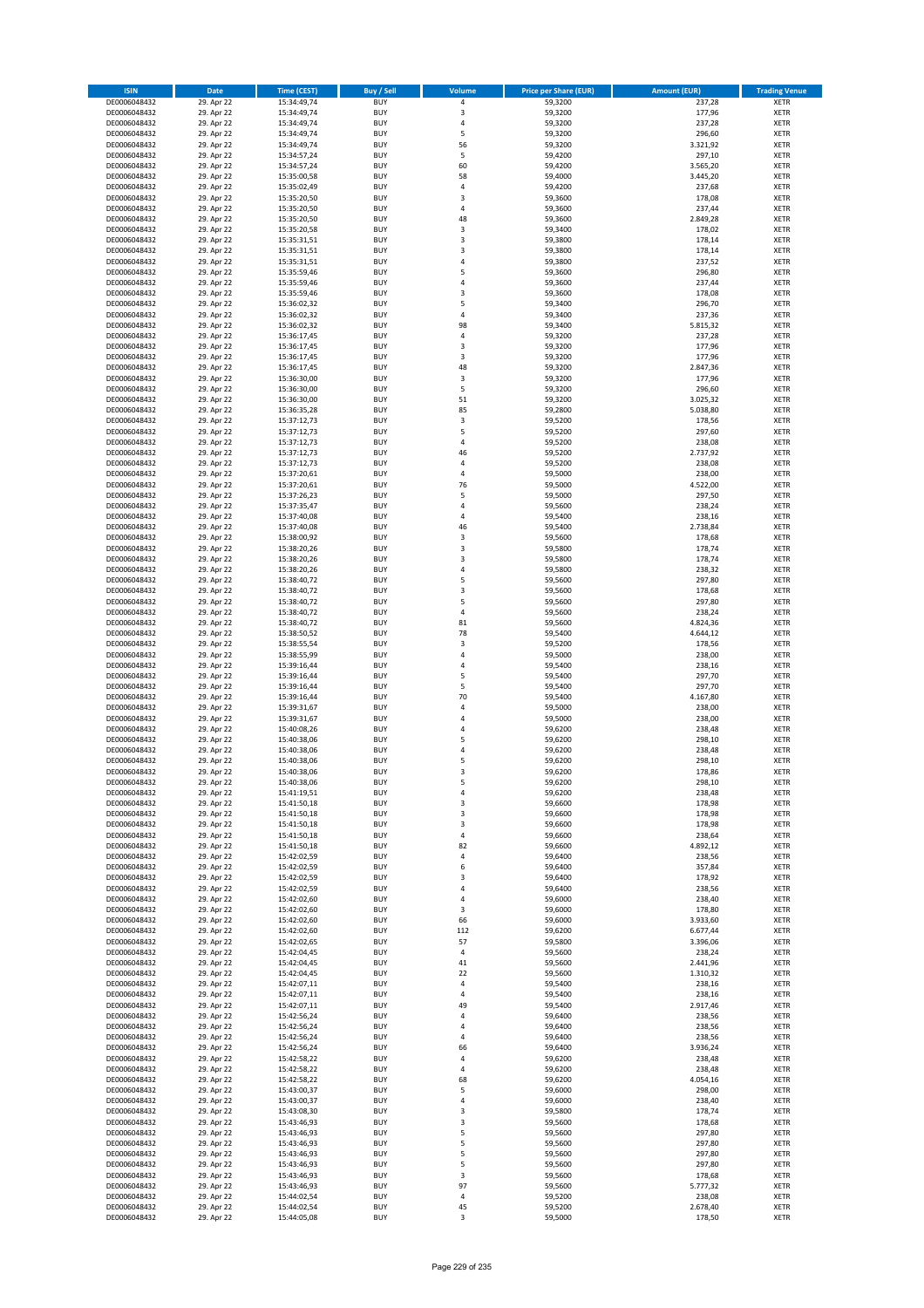| <b>ISIN</b>                  | Date                     | Time (CEST)                | <b>Buy / Sell</b>        | <b>Volume</b>           | <b>Price per Share (EUR)</b> | <b>Amount (EUR)</b> | <b>Trading Venue</b>       |
|------------------------------|--------------------------|----------------------------|--------------------------|-------------------------|------------------------------|---------------------|----------------------------|
| DE0006048432                 | 29. Apr 22               | 15:44:05,08                | <b>BUY</b>               | $\overline{\mathbf{3}}$ | 59,5000                      | 178,50              | <b>XETR</b>                |
| DE0006048432                 | 29. Apr 22               | 15:44:34,32                | <b>BUY</b>               | 3                       | 59,5600                      | 178,68              | XETR                       |
| DE0006048432                 | 29. Apr 22               | 15:44:34,32                | <b>BUY</b>               | 86                      | 59,5600                      | 5.122,16            | <b>XETR</b>                |
| DE0006048432                 | 29. Apr 22               | 15:44:34,32                | <b>BUY</b>               | $\mathsf 3$             | 59,5600                      | 178,68              | XETR                       |
| DE0006048432<br>DE0006048432 | 29. Apr 22<br>29. Apr 22 | 15:45:04,75<br>15:45:04,75 | <b>BUY</b><br><b>BUY</b> | 5<br>3                  | 59,6000<br>59,6000           | 298,00<br>178,80    | <b>XETR</b><br><b>XETR</b> |
| DE0006048432                 | 29. Apr 22               | 15:45:04,75                | <b>BUY</b>               | 5                       | 59,6000                      | 298,00              | <b>XETR</b>                |
| DE0006048432                 | 29. Apr 22               | 15:45:04,75                | <b>BUY</b>               | 5                       | 59,6000                      | 298,00              | <b>XETR</b>                |
| DE0006048432                 | 29. Apr 22               | 15:45:04,75                | <b>BUY</b>               | 5                       | 59,6000                      | 298,00              | <b>XETR</b>                |
| DE0006048432                 | 29. Apr 22               | 15:45:05,03                | <b>BUY</b>               | 3                       | 59,5800                      | 178,74              | <b>XETR</b>                |
| DE0006048432                 | 29. Apr 22               | 15:45:05,03                | <b>BUY</b>               | 53                      | 59,5800                      | 3.157,74            | <b>XETR</b>                |
| DE0006048432                 | 29. Apr 22               | 15:45:28,22                | <b>BUY</b>               | 4                       | 59,6200                      | 238,48              | <b>XETR</b>                |
| DE0006048432<br>DE0006048432 | 29. Apr 22<br>29. Apr 22 | 15:45:28,22<br>15:45:28,22 | <b>BUY</b><br><b>BUY</b> | $\overline{4}$<br>64    | 59,6200<br>59,6200           | 238,48<br>3.815,68  | <b>XETR</b><br><b>XETR</b> |
| DE0006048432                 | 29. Apr 22               | 15:45:33,35                | <b>BUY</b>               | 5                       | 59,6400                      | 298,20              | <b>XETR</b>                |
| DE0006048432                 | 29. Apr 22               | 15:45:46,07                | <b>BUY</b>               | 3                       | 59,6200                      | 178,86              | <b>XETR</b>                |
| DE0006048432                 | 29. Apr 22               | 15:46:40,54                | <b>BUY</b>               | 4                       | 59,7200                      | 238,88              | <b>XETR</b>                |
| DE0006048432                 | 29. Apr 22               | 15:46:52,63                | <b>BUY</b>               | 5                       | 59,7200                      | 298,60              | <b>XETR</b>                |
| DE0006048432                 | 29. Apr 22               | 15:46:52,63                | <b>BUY</b>               | 75                      | 59,7200                      | 4.479,00            | <b>XETR</b>                |
| DE0006048432<br>DE0006048432 | 29. Apr 22<br>29. Apr 22 | 15:46:52,63                | <b>BUY</b><br><b>BUY</b> | 10<br>5                 | 59,7200<br>59,7000           | 597,20<br>298,50    | <b>XETR</b><br><b>XETR</b> |
| DE0006048432                 | 29. Apr 22               | 15:46:57,17<br>15:46:57,17 | <b>BUY</b>               | 4                       | 59,7000                      | 238,80              | <b>XETR</b>                |
| DE0006048432                 | 29. Apr 22               | 15:46:57,17                | <b>BUY</b>               | $\overline{4}$          | 59,7000                      | 238,80              | <b>XETR</b>                |
| DE0006048432                 | 29. Apr 22               | 15:46:57,17                | <b>BUY</b>               | 4                       | 59,7000                      | 238,80              | <b>XETR</b>                |
| DE0006048432                 | 29. Apr 22               | 15:46:57,17                | <b>BUY</b>               | $\sqrt{4}$              | 59,7000                      | 238,80              | <b>XETR</b>                |
| DE0006048432                 | 29. Apr 22               | 15:46:57,17                | <b>BUY</b>               | 3                       | 59,7000                      | 179,10              | <b>XETR</b>                |
| DE0006048432<br>DE0006048432 | 29. Apr 22<br>29. Apr 22 | 15:46:57,17                | <b>BUY</b><br><b>BUY</b> | 79<br>4                 | 59,7000                      | 4.716,30            | <b>XETR</b><br><b>XETR</b> |
| DE0006048432                 | 29. Apr 22               | 15:46:57,19<br>15:46:58,45 | <b>BUY</b>               | 57                      | 59,7000<br>59,6800           | 238,80<br>3.401,76  | <b>XETR</b>                |
| DE0006048432                 | 29. Apr 22               | 15:46:59,98                | <b>BUY</b>               | 78                      | 59,6800                      | 4.655,04            | <b>XETR</b>                |
| DE0006048432                 | 29. Apr 22               | 15:47:31,82                | <b>BUY</b>               | 5                       | 59,6400                      | 298,20              | <b>XETR</b>                |
| DE0006048432                 | 29. Apr 22               | 15:47:31,82                | <b>BUY</b>               | 3                       | 59,6400                      | 178,92              | <b>XETR</b>                |
| DE0006048432                 | 29. Apr 22               | 15:47:31,82                | <b>BUY</b>               | 5                       | 59,6400                      | 298,20              | <b>XETR</b>                |
| DE0006048432                 | 29. Apr 22               | 15:47:35,14                | <b>BUY</b>               | 45                      | 59,6200                      | 2.682,90            | <b>XETR</b>                |
| DE0006048432<br>DE0006048432 | 29. Apr 22<br>29. Apr 22 | 15:47:36,09<br>15:48:04,69 | <b>BUY</b><br><b>BUY</b> | 8<br>4                  | 59,6000<br>59,6000           | 476,80<br>238,40    | <b>XETR</b><br><b>XETR</b> |
| DE0006048432                 | 29. Apr 22               | 15:48:04,69                | <b>BUY</b>               | 4                       | 59,6000                      | 238,40              | <b>XETR</b>                |
| DE0006048432                 | 29. Apr 22               | 15:48:04,69                | <b>BUY</b>               | 5                       | 59,6000                      | 298,00              | <b>XETR</b>                |
| DE0006048432                 | 29. Apr 22               | 15:48:04,69                | <b>BUY</b>               | 46                      | 59,6000                      | 2.741,60            | <b>XETR</b>                |
| DE0006048432                 | 29. Apr 22               | 15:48:20,23                | <b>BUY</b>               | 3                       | 59,6000                      | 178,80              | <b>XETR</b>                |
| DE0006048432                 | 29. Apr 22               | 15:48:20,23                | <b>BUY</b>               | 46                      | 59,6000                      | 2.741,60            | <b>XETR</b>                |
| DE0006048432                 | 29. Apr 22               | 15:48:20,23                | <b>BUY</b><br><b>BUY</b> | 3                       | 59,6000                      | 178,80              | <b>XETR</b>                |
| DE0006048432<br>DE0006048432 | 29. Apr 22<br>29. Apr 22 | 15:48:57,56<br>15:49:39,03 | <b>BUY</b>               | 5<br>4                  | 59,6800<br>59,7000           | 298,40<br>238,80    | <b>XETR</b><br><b>XETR</b> |
| DE0006048432                 | 29. Apr 22               | 15:49:39,03                | <b>BUY</b>               | $\overline{4}$          | 59,7000                      | 238,80              | <b>XETR</b>                |
| DE0006048432                 | 29. Apr 22               | 15:49:39,03                | <b>BUY</b>               | 4                       | 59,7000                      | 238,80              | <b>XETR</b>                |
| DE0006048432                 | 29. Apr 22               | 15:49:39,03                | <b>BUY</b>               | 4                       | 59,7000                      | 238,80              | <b>XETR</b>                |
| DE0006048432                 | 29. Apr 22               | 15:49:39,03                | <b>BUY</b>               | 6                       | 59,7000                      | 358,20              | <b>XETR</b>                |
| DE0006048432<br>DE0006048432 | 29. Apr 22               | 15:49:39,03                | <b>BUY</b><br><b>BUY</b> | 3<br>88                 | 59,7000<br>59,7000           | 179,10<br>5.253,60  | <b>XETR</b><br><b>XETR</b> |
| DE0006048432                 | 29. Apr 22<br>29. Apr 22 | 15:49:39,03<br>15:49:48,42 | <b>BUY</b>               | 3                       | 59,6800                      | 179,04              | <b>XETR</b>                |
| DE0006048432                 | 29. Apr 22               | 15:50:33,74                | <b>BUY</b>               | 3                       | 59,7000                      | 179,10              | <b>XETR</b>                |
| DE0006048432                 | 29. Apr 22               | 15:50:33,74                | <b>BUY</b>               | 5                       | 59,7000                      | 298,50              | <b>XETR</b>                |
| DE0006048432                 | 29. Apr 22               | 15:50:33,74                | <b>BUY</b>               | $\mathsf 3$             | 59,7000                      | 179,10              | <b>XETR</b>                |
| DE0006048432                 | 29. Apr 22               | 15:50:33,74                | <b>BUY</b>               | 3                       | 59,7000                      | 179,10              | <b>XETR</b>                |
| DE0006048432                 | 29. Apr 22               | 15:50:33,74                | <b>BUY</b>               | 4                       | 59,7000                      | 238,80              | <b>XETR</b>                |
| DE0006048432<br>DE0006048432 | 29. Apr 22<br>29. Apr 22 | 15:50:33,74<br>15:50:35,49 | <b>BUY</b><br><b>BUY</b> | 72<br>4                 | 59,7000<br>59,6800           | 4.298,40<br>238,72  | <b>XETR</b><br><b>XETR</b> |
| DE0006048432                 | 29. Apr 22               | 15:50:35,49                | <b>BUY</b>               | $\overline{4}$          | 59,6800                      | 238,72              | <b>XETR</b>                |
| DE0006048432                 | 29. Apr 22               | 15:50:35,49                | <b>BUY</b>               | 3                       | 59,6800                      | 179,04              | <b>XETR</b>                |
| DE0006048432                 | 29. Apr 22               | 15:51:02,69                | <b>BUY</b>               | $\sqrt{4}$              | 59,7000                      | 238,80              | <b>XETR</b>                |
| DE0006048432                 | 29. Apr 22               | 15:51:02,69                | <b>BUY</b>               | 3                       | 59,7000                      | 179,10              | <b>XETR</b>                |
| DE0006048432                 | 29. Apr 22               | 15:51:02,69                | <b>BUY</b>               | 48                      | 59,7000                      | 2.865,60            | <b>XETR</b>                |
| DE0006048432<br>DE0006048432 | 29. Apr 22<br>29. Apr 22 | 15:51:19,69<br>15:51:19,69 | <b>BUY</b><br>BUY        | $\overline{4}$<br>3     | 59,7200                      | 238,88              | <b>XETR</b><br>XETR        |
| DE0006048432                 | 29. Apr 22               | 15:51:19,69                | <b>BUY</b>               | 3                       | 59,7200<br>59,7200           | 179,16<br>179,16    | XETR                       |
| DE0006048432                 | 29. Apr 22               | 15:51:19,69                | <b>BUY</b>               | 5                       | 59,7200                      | 298,60              | <b>XETR</b>                |
| DE0006048432                 | 29. Apr 22               | 15:51:44,01                | <b>BUY</b>               | 5                       | 59,7000                      | 298,50              | XETR                       |
| DE0006048432                 | 29. Apr 22               | 15:51:44,01                | <b>BUY</b>               | 5                       | 59,7000                      | 298,50              | XETR                       |
| DE0006048432                 | 29. Apr 22               | 15:51:44,01                | <b>BUY</b>               | $\sqrt{4}$              | 59,7000                      | 238,80              | <b>XETR</b>                |
| DE0006048432                 | 29. Apr 22<br>29. Apr 22 | 15:51:44,01                | <b>BUY</b>               | 83                      | 59,7000                      | 4.955,10            | <b>XETR</b>                |
| DE0006048432<br>DE0006048432 | 29. Apr 22               | 15:51:44,03<br>15:51:59,11 | <b>BUY</b><br><b>BUY</b> | 120<br>5                | 59,7000<br>59,6800           | 7.164,00<br>298,40  | <b>XETR</b><br>XETR        |
| DE0006048432                 | 29. Apr 22               | 15:51:59,11                | <b>BUY</b>               | 4                       | 59,6800                      | 238,72              | <b>XETR</b>                |
| DE0006048432                 | 29. Apr 22               | 15:51:59,11                | <b>BUY</b>               | 5                       | 59,6800                      | 298,40              | XETR                       |
| DE0006048432                 | 29. Apr 22               | 15:51:59,11                | <b>BUY</b>               | 4                       | 59,6800                      | 238,72              | <b>XETR</b>                |
| DE0006048432                 | 29. Apr 22               | 15:51:59,11                | <b>BUY</b>               | $\,$ 1                  | 59,6800                      | 59,68               | XETR                       |
| DE0006048432<br>DE0006048432 | 29. Apr 22               | 15:51:59,11<br>15:51:59,11 | <b>BUY</b><br><b>BUY</b> | 5<br>3                  | 59,6800<br>59,6800           | 298,40<br>179,04    | <b>XETR</b><br><b>XETR</b> |
| DE0006048432                 | 29. Apr 22<br>29. Apr 22 | 15:52:14,23                | <b>BUY</b>               | 136                     | 59,6600                      | 8.113,76            | <b>XETR</b>                |
| DE0006048432                 | 29. Apr 22               | 15:53:09,85                | <b>BUY</b>               | 115                     | 59,6800                      | 6.863,20            | <b>XETR</b>                |
| DE0006048432                 | 29. Apr 22               | 15:53:14,41                | <b>BUY</b>               | 5                       | 59,6600                      | 298,30              | <b>XETR</b>                |
| DE0006048432                 | 29. Apr 22               | 15:53:14,41                | <b>BUY</b>               | 5                       | 59,6600                      | 298,30              | XETR                       |
| DE0006048432                 | 29. Apr 22               | 15:53:14,41                | <b>BUY</b>               | 4                       | 59,6600                      | 238,64              | XETR                       |
| DE0006048432                 | 29. Apr 22               | 15:53:14,41                | <b>BUY</b>               | 4                       | 59,6600                      | 238,64              | <b>XETR</b>                |
| DE0006048432<br>DE0006048432 | 29. Apr 22<br>29. Apr 22 | 15:53:14,41<br>15:53:14,41 | <b>BUY</b><br><b>BUY</b> | 5<br>$\sqrt{4}$         | 59,6600<br>59,6600           | 298,30<br>238,64    | <b>XETR</b><br>XETR        |
| DE0006048432                 | 29. Apr 22               | 15:53:14,72                | <b>BUY</b>               | 37                      | 59,6400                      | 2.206,68            | <b>XETR</b>                |
| DE0006048432                 | 29. Apr 22               | 15:53:14,72                | <b>BUY</b>               | 38                      | 59,6400                      | 2.266,32            | XETR                       |
| DE0006048432                 | 29. Apr 22               | 15:53:37,95                | <b>BUY</b>               | 4                       | 59,6200                      | 238,48              | <b>XETR</b>                |
| DE0006048432                 | 29. Apr 22               | 15:53:37,95                | <b>BUY</b>               | 64                      | 59,6200                      | 3.815,68            | XETR                       |
| DE0006048432                 | 29. Apr 22               | 15:53:37,95                | <b>BUY</b>               | 5                       | 59,6200                      | 298,10              | <b>XETR</b>                |
| DE0006048432<br>DE0006048432 | 29. Apr 22<br>29. Apr 22 | 15:53:53,96<br>15:54:23,08 | <b>BUY</b><br><b>BUY</b> | 70<br>8                 | 59,6200<br>59,6000           | 4.173,40<br>476,80  | <b>XETR</b><br>XETR        |
| DE0006048432                 | 29. Apr 22               | 15:54:23,08                | <b>BUY</b>               | 5                       | 59,6000                      | 298,00              | <b>XETR</b>                |
| DE0006048432                 | 29. Apr 22               | 15:54:23,08                | <b>BUY</b>               | 45                      | 59,6000                      | 2.682,00            | <b>XETR</b>                |
| DE0006048432                 | 29. Apr 22               | 15:54:49,40                | <b>BUY</b>               | 3                       | 59,6600                      | 178,98              | XETR                       |
| DE0006048432                 | 29. Apr 22               | 15:54:49,40                | <b>BUY</b>               | $\sqrt{4}$              | 59,6600                      | 238,64              | <b>XETR</b>                |
| DE0006048432                 | 29. Apr 22               | 15:54:49,40                | <b>BUY</b>               | 5                       | 59,6600                      | 298,30              | <b>XETR</b>                |
| DE0006048432                 | 29. Apr 22               | 15:55:38,69                | <b>BUY</b><br><b>BUY</b> | 5<br>48                 | 59,6800                      | 298,40              | <b>XETR</b>                |
| DE0006048432<br>DE0006048432 | 29. Apr 22<br>29. Apr 22 | 15:55:38,69<br>15:55:52,58 | <b>BUY</b>               | 5                       | 59,6800<br>59,7000           | 2.864,64<br>298,50  | XETR<br>XETR               |
| DE0006048432                 | 29. Apr 22               | 15:55:52,58                | <b>BUY</b>               | 5                       | 59,7000                      | 298,50              | <b>XETR</b>                |
| DE0006048432                 | 29. Apr 22               | 15:55:52,58                | <b>BUY</b>               | 4                       | 59,7000                      | 238,80              | XETR                       |
| DE0006048432                 | 29. Apr 22               | 15:55:52,58                | <b>BUY</b>               | 3                       | 59,7000                      | 179,10              | <b>XETR</b>                |
| DE0006048432                 | 29. Apr 22               | 15:55:52,58                | <b>BUY</b>               | $\sqrt{4}$              | 59,7000                      | 238,80              | <b>XETR</b>                |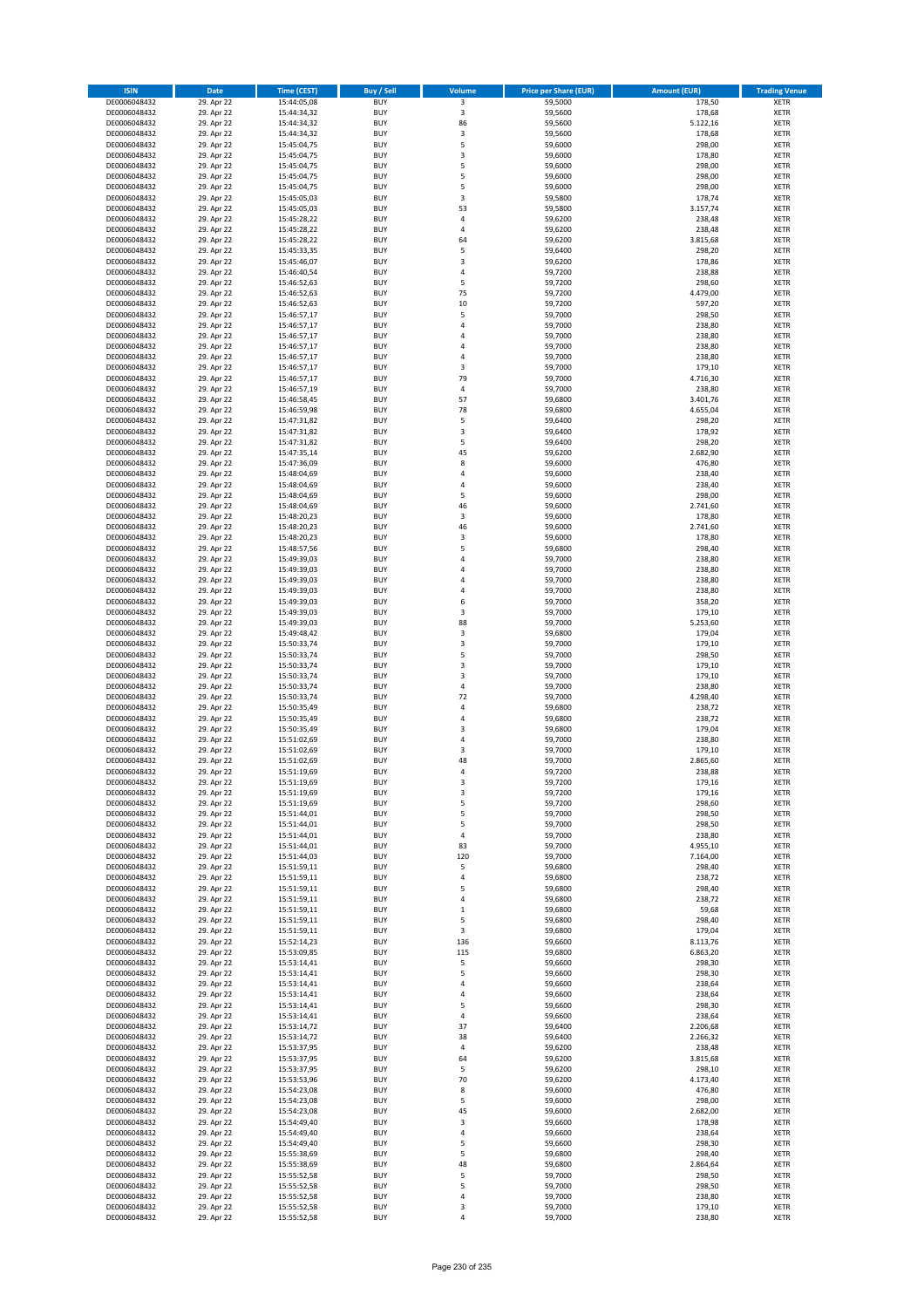| <b>ISIN</b>                  | Date                     | Time (CEST)                | <b>Buy / Sell</b>        | Volume                  | <b>Price per Share (EUR)</b> | <b>Amount (EUR)</b>  | <b>Trading Venue</b>       |
|------------------------------|--------------------------|----------------------------|--------------------------|-------------------------|------------------------------|----------------------|----------------------------|
| DE0006048432                 | 29. Apr 22               | 15:55:53,07                | <b>BUY</b>               | $\overline{\mathbf{3}}$ | 59,6800                      | 179,04               | <b>XETR</b>                |
| DE0006048432                 | 29. Apr 22               | 15:55:53,07                | <b>BUY</b>               | 77                      | 59,6800                      | 4.595,36             | XETR                       |
| DE0006048432                 | 29. Apr 22               | 15:56:29,45                | <b>BUY</b>               | 3                       | 59,7000                      | 179,10               | <b>XETR</b>                |
| DE0006048432                 | 29. Apr 22               | 15:56:29,45                | <b>BUY</b>               | 5                       | 59,7000                      | 298,50               | XETR                       |
| DE0006048432<br>DE0006048432 | 29. Apr 22<br>29. Apr 22 | 15:56:50,11<br>15:56:50,11 | <b>BUY</b><br><b>BUY</b> | 5<br>3                  | 59,7400<br>59,7400           | 298,70<br>179,22     | <b>XETR</b><br><b>XETR</b> |
| DE0006048432                 | 29. Apr 22               | 15:56:50,11                | <b>BUY</b>               | 84                      | 59,7400                      | 5.018,16             | <b>XETR</b>                |
| DE0006048432                 | 29. Apr 22               | 15:56:55,67                | <b>BUY</b>               | 3                       | 59,8200                      | 179,46               | <b>XETR</b>                |
| DE0006048432                 | 29. Apr 22               | 15:56:55,67                | <b>BUY</b>               | $\overline{4}$          | 59,8200                      | 239,28               | <b>XETR</b>                |
| DE0006048432                 | 29. Apr 22               | 15:56:55,67                | <b>BUY</b>               | 4                       | 59,8200                      | 239,28               | <b>XETR</b>                |
| DE0006048432                 | 29. Apr 22               | 15:57:01,98                | <b>BUY</b>               | $\sqrt{4}$              | 59,8000                      | 239,20               | <b>XETR</b>                |
| DE0006048432                 | 29. Apr 22               | 15:57:01,98                | <b>BUY</b>               | 66                      | 59,8000                      | 3.946,80             | <b>XETR</b>                |
| DE0006048432<br>DE0006048432 | 29. Apr 22<br>29. Apr 22 | 15:57:04,04<br>15:57:54,52 | <b>BUY</b><br><b>BUY</b> | 70<br>5                 | 59,8000<br>59,7800           | 4.186,00<br>298,90   | <b>XETR</b><br><b>XETR</b> |
| DE0006048432                 | 29. Apr 22               | 15:57:54,52                | <b>BUY</b>               | 3                       | 59,7800                      | 179,34               | <b>XETR</b>                |
| DE0006048432                 | 29. Apr 22               | 15:57:54,52                | <b>BUY</b>               | $\overline{4}$          | 59,7800                      | 239,12               | <b>XETR</b>                |
| DE0006048432                 | 29. Apr 22               | 15:57:54,52                | <b>BUY</b>               | 5                       | 59,7800                      | 298,90               | <b>XETR</b>                |
| DE0006048432                 | 29. Apr 22               | 15:57:54,52                | <b>BUY</b>               | 3                       | 59,7800                      | 179,34               | <b>XETR</b>                |
| DE0006048432                 | 29. Apr 22               | 15:57:54,52                | <b>BUY</b>               | 5                       | 59,7800                      | 298,90               | <b>XETR</b>                |
| DE0006048432<br>DE0006048432 | 29. Apr 22<br>29. Apr 22 | 15:57:54,52<br>15:58:06,01 | <b>BUY</b><br><b>BUY</b> | 71<br>3                 | 59,7800<br>59,8200           | 4.244,38<br>179,46   | <b>XETR</b><br><b>XETR</b> |
| DE0006048432                 | 29. Apr 22               | 15:58:31,10                | <b>BUY</b>               | 3                       | 59,8600                      | 179,58               | <b>XETR</b>                |
| DE0006048432                 | 29. Apr 22               | 15:58:31,10                | <b>BUY</b>               | 65                      | 59,8600                      | 3.890,90             | <b>XETR</b>                |
| DE0006048432                 | 29. Apr 22               | 15:59:10,13                | <b>BUY</b>               | 4                       | 59,9200                      | 239,68               | <b>XETR</b>                |
| DE0006048432                 | 29. Apr 22               | 15:59:41,83                | <b>BUY</b>               | $\mathsf 3$             | 59,9600                      | 179,88               | <b>XETR</b>                |
| DE0006048432                 | 29. Apr 22               | 15:59:41,83                | <b>BUY</b>               | 5                       | 59,9600                      | 299,80               | <b>XETR</b>                |
| DE0006048432<br>DE0006048432 | 29. Apr 22               | 15:59:41,83                | <b>BUY</b><br><b>BUY</b> | $\overline{4}$<br>3     | 59,9600                      | 239,84               | <b>XETR</b><br><b>XETR</b> |
| DE0006048432                 | 29. Apr 22<br>29. Apr 22 | 15:59:50,15<br>15:59:50,15 | <b>BUY</b>               | $\overline{4}$          | 59,9400<br>59,9400           | 179,82<br>239,76     | <b>XETR</b>                |
| DE0006048432                 | 29. Apr 22               | 15:59:58,91                | <b>BUY</b>               | $\,1\,$                 | 60,0000                      | 60,00                | <b>XETR</b>                |
| DE0006048432                 | 29. Apr 22               | 16:00:00,53                | <b>BUY</b>               | 117                     | 60,0000                      | 7.020,00             | <b>XETR</b>                |
| DE0006048432                 | 29. Apr 22               | 16:00:10,67                | <b>BUY</b>               | 3                       | 59,9600                      | 179,88               | <b>XETR</b>                |
| DE0006048432                 | 29. Apr 22               | 16:00:10,67                | <b>BUY</b>               | 26                      | 59,9600                      | 1.558,96             | <b>XETR</b>                |
| DE0006048432                 | 29. Apr 22               | 16:00:10,67                | <b>BUY</b>               | 87                      | 59,9600                      | 5.216,52             | <b>XETR</b>                |
| DE0006048432<br>DE0006048432 | 29. Apr 22<br>29. Apr 22 | 16:00:17,98<br>16:00:18,39 | <b>BUY</b><br><b>BUY</b> | 3<br>3                  | 59,9600<br>59,9400           | 179,88<br>179,82     | <b>XETR</b><br><b>XETR</b> |
| DE0006048432                 | 29. Apr 22               | 16:00:18,39                | <b>BUY</b>               | 3                       | 59,9400                      | 179,82               | <b>XETR</b>                |
| DE0006048432                 | 29. Apr 22               | 16:00:18,39                | <b>BUY</b>               | 3                       | 59,9400                      | 179,82               | <b>XETR</b>                |
| DE0006048432                 | 29. Apr 22               | 16:00:22,53                | <b>BUY</b>               | 79                      | 59,9200                      | 4.733,68             | <b>XETR</b>                |
| DE0006048432                 | 29. Apr 22               | 16:00:24,97                | <b>BUY</b>               | $\mathsf 3$             | 59,9000                      | 179,70               | <b>XETR</b>                |
| DE0006048432                 | 29. Apr 22               | 16:00:24,97                | <b>BUY</b>               | 26                      | 59,9000                      | 1.557,40             | <b>XETR</b>                |
| DE0006048432                 | 29. Apr 22               | 16:00:24,97                | <b>BUY</b><br><b>BUY</b> | 61                      | 59,9000                      | 3.653,90             | <b>XETR</b>                |
| DE0006048432<br>DE0006048432 | 29. Apr 22<br>29. Apr 22 | 16:01:02,07<br>16:01:19,41 | <b>BUY</b>               | 4<br>5                  | 59,9800<br>59,9600           | 239,92<br>299,80     | <b>XETR</b><br><b>XETR</b> |
| DE0006048432                 | 29. Apr 22               | 16:01:19,41                | <b>BUY</b>               | 71                      | 59,9400                      | 4.255,74             | <b>XETR</b>                |
| DE0006048432                 | 29. Apr 22               | 16:01:29,85                | <b>BUY</b>               | 6                       | 59,9800                      | 359,88               | <b>XETR</b>                |
| DE0006048432                 | 29. Apr 22               | 16:01:29,85                | <b>BUY</b>               | 6                       | 59,9800                      | 359,88               | <b>XETR</b>                |
| DE0006048432                 | 29. Apr 22               | 16:01:29,85                | <b>BUY</b>               | 5                       | 59,9800                      | 299,90               | <b>XETR</b>                |
| DE0006048432                 | 29. Apr 22               | 16:01:29,85                | <b>BUY</b><br><b>BUY</b> | 6<br>66                 | 59,9800                      | 359,88               | <b>XETR</b>                |
| DE0006048432<br>DE0006048432 | 29. Apr 22<br>29. Apr 22 | 16:01:29,85<br>16:01:47,89 | <b>BUY</b>               | 4                       | 59,9800<br>59,9400           | 3.958,68<br>239,76   | <b>XETR</b><br><b>XETR</b> |
| DE0006048432                 | 29. Apr 22               | 16:01:47,89                | <b>BUY</b>               | 3                       | 59,9400                      | 179,82               | <b>XETR</b>                |
| DE0006048432                 | 29. Apr 22               | 16:01:47,89                | <b>BUY</b>               | 79                      | 59,9400                      | 4.735,26             | <b>XETR</b>                |
| DE0006048432                 | 29. Apr 22               | 16:01:52,80                | <b>BUY</b>               | 55                      | 59,9200                      | 3.295,60             | <b>XETR</b>                |
| DE0006048432                 | 29. Apr 22               | 16:01:52,80                | <b>BUY</b>               | 26                      | 59,9200                      | 1.557,92             | <b>XETR</b>                |
| DE0006048432                 | 29. Apr 22               | 16:01:57,07                | <b>BUY</b>               | 4                       | 59,9000                      | 239,60               | <b>XETR</b>                |
| DE0006048432<br>DE0006048432 | 29. Apr 22<br>29. Apr 22 | 16:01:58,33<br>16:01:58,33 | <b>BUY</b><br><b>BUY</b> | 5<br>47                 | 59,8800<br>59,8800           | 299,40<br>2.814,36   | <b>XETR</b><br><b>XETR</b> |
| DE0006048432                 | 29. Apr 22               | 16:02:13,28                | <b>BUY</b>               | 3                       | 59,9200                      | 179,76               | <b>XETR</b>                |
| DE0006048432                 | 29. Apr 22               | 16:02:13,28                | <b>BUY</b>               | 4                       | 59,9200                      | 239,68               | <b>XETR</b>                |
| DE0006048432                 | 29. Apr 22               | 16:02:13,28                | <b>BUY</b>               | 5                       | 59,9200                      | 299,60               | <b>XETR</b>                |
| DE0006048432                 | 29. Apr 22               | 16:02:45,90                | <b>BUY</b>               | $\overline{4}$          | 59,9200                      | 239,68               | <b>XETR</b>                |
| DE0006048432                 | 29. Apr 22               | 16:02:45,90                | <b>BUY</b>               | 5                       | 59,9200                      | 299,60               | <b>XETR</b>                |
| DE0006048432                 | 29. Apr 22               | 16:02:45,90<br>16:02:45,90 | <b>BUY</b>               | $\overline{a}$          | 59,9200                      | 239,68               | <b>XETR</b>                |
| DE0006048432<br>DE0006048432 | 29. Apr 22<br>29. Apr 22 | 16:02:45,90                | BUY<br><b>BUY</b>        | 3<br>3                  | 59,9200<br>59,9200           | 179,76<br>179,76     | XETR<br><b>XETR</b>        |
| DE0006048432                 | 29. Apr 22               | 16:02:45,90                | <b>BUY</b>               | 95                      | 59,9200                      | 5.692,40             | <b>XETR</b>                |
| DE0006048432                 | 29. Apr 22               | 16:03:00,67                | <b>BUY</b>               | 12                      | 59,8800                      | 718,56               | XETR                       |
| DE0006048432                 | 29. Apr 22               | 16:03:14,68                | <b>BUY</b>               | $\sqrt{4}$              | 59,9600                      | 239,84               | <b>XETR</b>                |
| DE0006048432                 | 29. Apr 22               | 16:03:14,68                | <b>BUY</b>               | 82                      | 59,9600                      | 4.916,72             | <b>XETR</b>                |
| DE0006048432                 | 29. Apr 22               | 16:03:35,52                | <b>BUY</b>               | $\sqrt{4}$              | 59,9600                      | 239,84               | <b>XETR</b>                |
| DE0006048432<br>DE0006048432 | 29. Apr 22<br>29. Apr 22 | 16:03:35,52<br>16:03:35,52 | <b>BUY</b><br><b>BUY</b> | 3<br>3                  | 59,9600<br>59,9600           | 179,88<br>179,88     | <b>XETR</b><br>XETR        |
| DE0006048432                 | 29. Apr 22               | 16:03:35,52                | <b>BUY</b>               | 70                      | 59,9600                      | 4.197,20             | <b>XETR</b>                |
| DE0006048432                 | 29. Apr 22               | 16:03:35,52                | <b>BUY</b>               | $\,$ 1                  | 59,9600                      | 59,96                | XETR                       |
| DE0006048432                 | 29. Apr 22               | 16:03:54,46                | <b>BUY</b>               | 4                       | 59.9400                      | 239,76               | <b>XETR</b>                |
| DE0006048432                 | 29. Apr 22               | 16:03:54,46                | <b>BUY</b>               | $\mathsf 3$             | 59,9400                      | 179,82               | XETR                       |
| DE0006048432<br>DE0006048432 | 29. Apr 22<br>29. Apr 22 | 16:03:54,46<br>16:03:59,69 | <b>BUY</b><br><b>BUY</b> | 5<br>5                  | 59,9400<br>59,9200           | 299,70<br>299,60     | <b>XETR</b><br>XETR        |
| DE0006048432                 | 29. Apr 22               | 16:03:59,69                | <b>BUY</b>               | 5                       | 59,9200                      | 299,60               | <b>XETR</b>                |
| DE0006048432                 | 29. Apr 22               | 16:03:59,69                | <b>BUY</b>               | 74                      | 59,9200                      | 4.434,08             | <b>XETR</b>                |
| DE0006048432                 | 29. Apr 22               | 16:04:32,95                | <b>BUY</b>               | 3                       | 59,9400                      | 179,82               | <b>XETR</b>                |
| DE0006048432                 | 29. Apr 22               | 16:04:32,95                | <b>BUY</b>               | 3                       | 59,9400                      | 179,82               | XETR                       |
| DE0006048432                 | 29. Apr 22               | 16:04:32,96                | <b>BUY</b>               | $\sqrt{4}$              | 59,9400                      | 239,76               | <b>XETR</b>                |
| DE0006048432                 | 29. Apr 22               | 16:04:40,41                | <b>BUY</b>               | 104                     | 59,9200                      | 6.231,68             | <b>XETR</b>                |
| DE0006048432<br>DE0006048432 | 29. Apr 22<br>29. Apr 22 | 16:04:56,72                | <b>BUY</b><br><b>BUY</b> | 105<br>5                | 59,9400<br>59,9400           | 6.293,70<br>299,70   | <b>XETR</b><br>XETR        |
| DE0006048432                 | 29. Apr 22               | 16:05:28,45<br>16:05:28,45 | <b>BUY</b>               | 5                       | 59,9400                      | 299,70               | <b>XETR</b>                |
| DE0006048432                 | 29. Apr 22               | 16:05:28,45                | <b>BUY</b>               | 4                       | 59,9400                      | 239,76               | XETR                       |
| DE0006048432                 | 29. Apr 22               | 16:05:28,45                | <b>BUY</b>               | 4                       | 59,9400                      | 239,76               | <b>XETR</b>                |
| DE0006048432                 | 29. Apr 22               | 16:05:28,45                | <b>BUY</b>               | 101                     | 59,9400                      | 6.053,94             | XETR                       |
| DE0006048432                 | 29. Apr 22               | 16:05:47,02                | <b>BUY</b>               | $\sqrt{4}$              | 59,9400                      | 239,76               | <b>XETR</b>                |
| DE0006048432                 | 29. Apr 22               | 16:05:47,02                | <b>BUY</b><br><b>BUY</b> | 5<br>21                 | 59,9400                      | 299,70               | <b>XETR</b>                |
| DE0006048432<br>DE0006048432 | 29. Apr 22<br>29. Apr 22 | 16:05:47,02<br>16:05:47,02 | <b>BUY</b>               | 25                      | 59,9400<br>59,9400           | 1.258,74<br>1.498,50 | <b>XETR</b><br>XETR        |
| DE0006048432                 | 29. Apr 22               | 16:05:54,91                | <b>BUY</b>               | 6                       | 59,8800                      | 359,28               | XETR                       |
| DE0006048432                 | 29. Apr 22               | 16:06:51,45                | <b>BUY</b>               | 3                       | 59,9400                      | 179,82               | XETR                       |
| DE0006048432                 | 29. Apr 22               | 16:06:58,30                | <b>BUY</b>               | 5                       | 59,9200                      | 299,60               | <b>XETR</b>                |
| DE0006048432                 | 29. Apr 22               | 16:06:58,30                | <b>BUY</b>               | 5                       | 59,9200                      | 299,60               | <b>XETR</b>                |
| DE0006048432                 | 29. Apr 22               | 16:06:58,30                | <b>BUY</b>               | $\sqrt{4}$              | 59,9200                      | 239,68               | <b>XETR</b>                |
| DE0006048432<br>DE0006048432 | 29. Apr 22<br>29. Apr 22 | 16:06:58,30<br>16:06:58,30 | <b>BUY</b><br><b>BUY</b> | 4<br>3                  | 59,9200<br>59,9200           | 239,68<br>179,76     | XETR<br>XETR               |
| DE0006048432                 | 29. Apr 22               | 16:06:58,30                | <b>BUY</b>               | 78                      | 59,9200                      | 4.673,76             | <b>XETR</b>                |
| DE0006048432                 | 29. Apr 22               | 16:07:57,90                | <b>BUY</b>               | 5                       | 59,9600                      | 299,80               | XETR                       |
| DE0006048432                 | 29. Apr 22               | 16:07:57,90                | <b>BUY</b>               | 5                       | 59,9600                      | 299,80               | <b>XETR</b>                |
| DE0006048432                 | 29. Apr 22               | 16:07:57,90                | <b>BUY</b>               | 3                       | 59,9600                      | 179,88               | <b>XETR</b>                |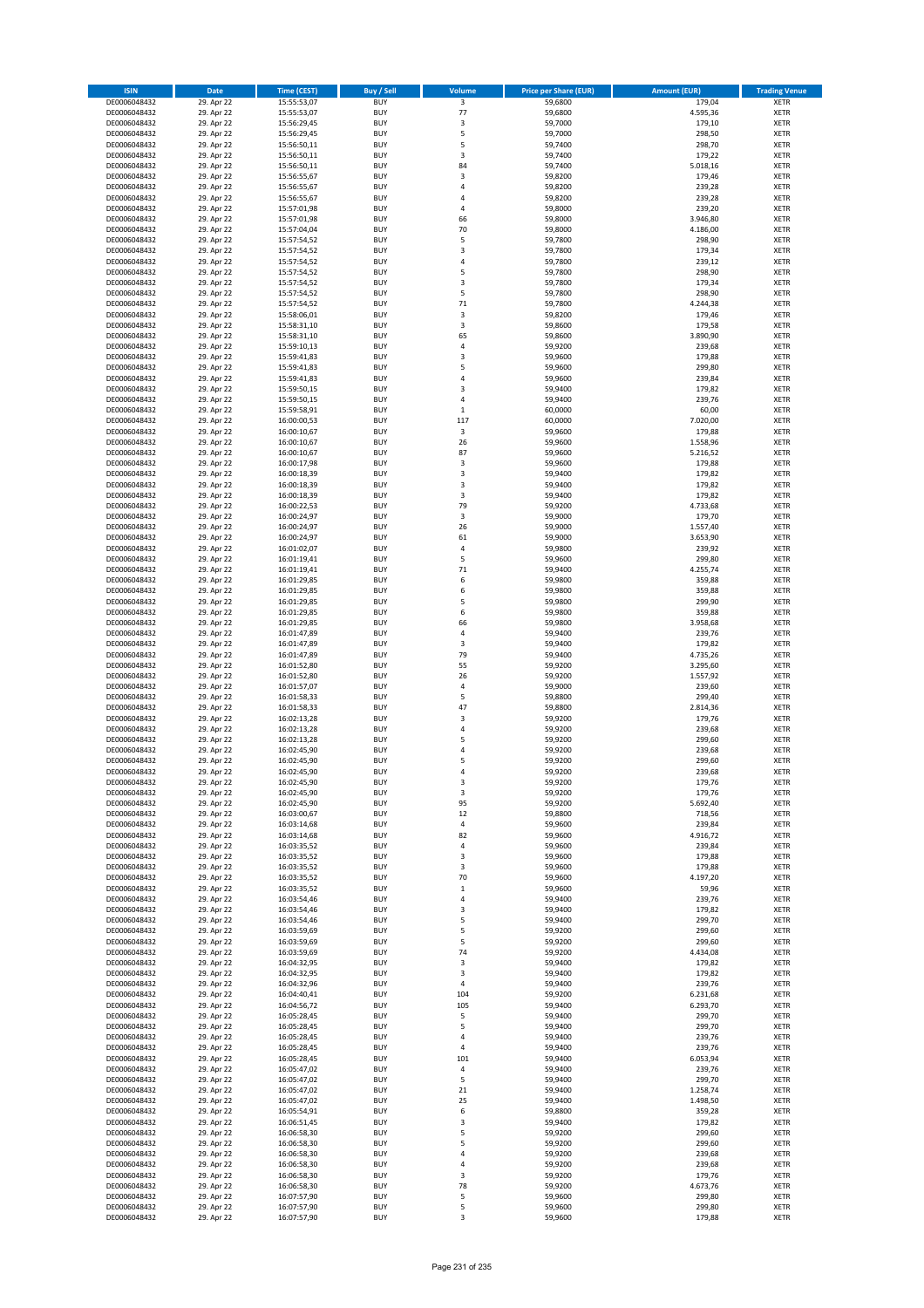| <b>ISIN</b>                  | Date                     | Time (CEST)                | <b>Buy / Sell</b>        | <b>Volume</b>        | <b>Price per Share (EUR)</b> | <b>Amount (EUR)</b> | <b>Trading Venue</b>       |
|------------------------------|--------------------------|----------------------------|--------------------------|----------------------|------------------------------|---------------------|----------------------------|
| DE0006048432                 | 29. Apr 22               | 16:08:34,49                | <b>BUY</b>               | 6                    | 60,0200                      | 360,12              | <b>XETR</b>                |
| DE0006048432                 | 29. Apr 22               | 16:08:34,49                | <b>BUY</b>               | 6                    | 60,0200                      | 360,12              | XETR                       |
| DE0006048432                 | 29. Apr 22               | 16:08:34,49                | <b>BUY</b>               | 4                    | 60,0200                      | 240,08              | <b>XETR</b>                |
| DE0006048432<br>DE0006048432 | 29. Apr 22<br>29. Apr 22 | 16:08:34,49<br>16:08:34,49 | <b>BUY</b><br><b>BUY</b> | $\overline{7}$<br>5  | 60,0200<br>60,0200           | 420,14<br>300,10    | XETR<br><b>XETR</b>        |
| DE0006048432                 | 29. Apr 22               | 16:08:34,49                | <b>BUY</b>               | 161                  | 60,0200                      | 9.663,22            | <b>XETR</b>                |
| DE0006048432                 | 29. Apr 22               | 16:08:37,84                | <b>BUY</b>               | 4                    | 60,0000                      | 240,00              | <b>XETR</b>                |
| DE0006048432                 | 29. Apr 22               | 16:08:37,84                | <b>BUY</b>               | 123                  | 60,0000                      | 7.380,00            | <b>XETR</b>                |
| DE0006048432                 | 29. Apr 22               | 16:09:52,36                | <b>BUY</b>               | 5                    | 60,0200                      | 300,10              | <b>XETR</b>                |
| DE0006048432                 | 29. Apr 22               | 16:09:52,36                | <b>BUY</b>               | 5                    | 60,0200                      | 300,10              | <b>XETR</b>                |
| DE0006048432                 | 29. Apr 22               | 16:09:52,36                | <b>BUY</b>               | 5                    | 60,0200                      | 300,10              | <b>XETR</b>                |
| DE0006048432<br>DE0006048432 | 29. Apr 22<br>29. Apr 22 | 16:09:52,36                | <b>BUY</b><br><b>BUY</b> | 5<br>5               | 60,0200<br>60,0200           | 300,10<br>300,10    | <b>XETR</b><br><b>XETR</b> |
| DE0006048432                 | 29. Apr 22               | 16:09:52,36<br>16:09:52,36 | <b>BUY</b>               | 130                  | 60,0200                      | 7.802,60            | <b>XETR</b>                |
| DE0006048432                 | 29. Apr 22               | 16:09:52,36                | <b>BUY</b>               | 8                    | 60,0200                      | 480,16              | <b>XETR</b>                |
| DE0006048432                 | 29. Apr 22               | 16:10:21,04                | <b>BUY</b>               | 4                    | 59,9800                      | 239,92              | <b>XETR</b>                |
| DE0006048432                 | 29. Apr 22               | 16:10:21,04                | <b>BUY</b>               | 111                  | 59,9800                      | 6.657,78            | <b>XETR</b>                |
| DE0006048432                 | 29. Apr 22               | 16:11:07,73                | <b>BUY</b>               | 5                    | 60,0000                      | 300,00              | <b>XETR</b>                |
| DE0006048432                 | 29. Apr 22               | 16:11:07,73                | <b>BUY</b>               | 3                    | 60,0000                      | 180,00              | <b>XETR</b>                |
| DE0006048432                 | 29. Apr 22               | 16:11:07,73                | <b>BUY</b>               | $\sqrt{4}$           | 60,0000                      | 240,00              | <b>XETR</b>                |
| DE0006048432<br>DE0006048432 | 29. Apr 22<br>29. Apr 22 | 16:11:11,99<br>16:11:11,99 | <b>BUY</b><br><b>BUY</b> | 3<br>5               | 59,9800<br>59,9800           | 179,94<br>299,90    | <b>XETR</b><br><b>XETR</b> |
| DE0006048432                 | 29. Apr 22               | 16:11:17,20                | <b>BUY</b>               | 6                    | 60,0000                      | 360,00              | <b>XETR</b>                |
| DE0006048432                 | 29. Apr 22               | 16:11:17,20                | <b>BUY</b>               | 5                    | 60,0000                      | 300,00              | <b>XETR</b>                |
| DE0006048432                 | 29. Apr 22               | 16:12:07,49                | <b>BUY</b>               | 5                    | 60,0400                      | 300,20              | <b>XETR</b>                |
| DE0006048432                 | 29. Apr 22               | 16:12:07,49                | <b>BUY</b>               | 4                    | 60,0400                      | 240,16              | <b>XETR</b>                |
| DE0006048432                 | 29. Apr 22               | 16:12:07,49                | <b>BUY</b>               | 5                    | 60,0400                      | 300,20              | <b>XETR</b>                |
| DE0006048432                 | 29. Apr 22               | 16:12:07,49                | <b>BUY</b>               | 4                    | 60,0400                      | 240,16              | <b>XETR</b>                |
| DE0006048432<br>DE0006048432 | 29. Apr 22<br>29. Apr 22 | 16:12:07,49<br>16:12:07,49 | <b>BUY</b><br><b>BUY</b> | $\sqrt{4}$<br>113    | 60,0400<br>60,0400           | 240,16<br>6.784,52  | <b>XETR</b><br><b>XETR</b> |
| DE0006048432                 | 29. Apr 22               | 16:12:07,49                | <b>BUY</b>               | 90                   | 60,0400                      | 5.403,60            | <b>XETR</b>                |
| DE0006048432                 | 29. Apr 22               | 16:12:43,66                | <b>BUY</b>               | 5                    | 60,0200                      | 300,10              | <b>XETR</b>                |
| DE0006048432                 | 29. Apr 22               | 16:12:43,66                | <b>BUY</b>               | 137                  | 60,0200                      | 8.222,74            | <b>XETR</b>                |
| DE0006048432                 | 29. Apr 22               | 16:12:50,65                | <b>BUY</b>               | 3                    | 60,0800                      | 180,24              | <b>XETR</b>                |
| DE0006048432                 | 29. Apr 22               | 16:12:50,65                | <b>BUY</b>               | 109                  | 60,0800                      | 6.548,72            | <b>XETR</b>                |
| DE0006048432                 | 29. Apr 22               | 16:13:45,30                | <b>BUY</b>               | 5                    | 60,0600                      | 300,30              | <b>XETR</b>                |
| DE0006048432                 | 29. Apr 22               | 16:13:45,30                | <b>BUY</b><br><b>BUY</b> | 4<br>3               | 60,0600                      | 240,24              | <b>XETR</b>                |
| DE0006048432<br>DE0006048432 | 29. Apr 22<br>29. Apr 22 | 16:13:45,30<br>16:13:45,30 | <b>BUY</b>               | 3                    | 60,0600<br>60,0600           | 180,18<br>180,18    | <b>XETR</b><br><b>XETR</b> |
| DE0006048432                 | 29. Apr 22               | 16:13:45,30                | <b>BUY</b>               | 3                    | 60,0600                      | 180,18              | <b>XETR</b>                |
| DE0006048432                 | 29. Apr 22               | 16:13:45,30                | <b>BUY</b>               | 44                   | 60,0600                      | 2.642,64            | <b>XETR</b>                |
| DE0006048432                 | 29. Apr 22               | 16:13:45,30                | <b>BUY</b>               | $\overline{2}$       | 60,0600                      | 120,12              | <b>XETR</b>                |
| DE0006048432                 | 29. Apr 22               | 16:13:59,97                | <b>BUY</b>               | 5                    | 60,0400                      | 300,20              | <b>XETR</b>                |
| DE0006048432                 | 29. Apr 22               | 16:13:59,97                | <b>BUY</b>               | 4                    | 60,0400                      | 240,16              | <b>XETR</b>                |
| DE0006048432                 | 29. Apr 22               | 16:13:59,97                | <b>BUY</b>               | 99                   | 60,0400                      | 5.943,96            | <b>XETR</b>                |
| DE0006048432                 | 29. Apr 22               | 16:14:30,43                | <b>BUY</b>               | 4<br>5               | 60,0200                      | 240,08              | <b>XETR</b>                |
| DE0006048432<br>DE0006048432 | 29. Apr 22<br>29. Apr 22 | 16:14:30,43<br>16:14:30,43 | <b>BUY</b><br><b>BUY</b> | $\overline{4}$       | 60,0200<br>60,0200           | 300,10<br>240,08    | <b>XETR</b><br><b>XETR</b> |
| DE0006048432                 | 29. Apr 22               | 16:14:30,43                | <b>BUY</b>               | 3                    | 60,0200                      | 180,06              | <b>XETR</b>                |
| DE0006048432                 | 29. Apr 22               | 16:14:30,43                | <b>BUY</b>               | 104                  | 60,0200                      | 6.242,08            | <b>XETR</b>                |
| DE0006048432                 | 29. Apr 22               | 16:14:36,53                | <b>BUY</b>               | 124                  | 59,9800                      | 7.437,52            | <b>XETR</b>                |
| DE0006048432                 | 29. Apr 22               | 16:14:36,54                | <b>BUY</b>               | 71                   | 59,9800                      | 4.258,58            | <b>XETR</b>                |
| DE0006048432                 | 29. Apr 22               | 16:15:09,89                | <b>BUY</b>               | 4                    | 60,0000                      | 240,00              | <b>XETR</b>                |
| DE0006048432<br>DE0006048432 | 29. Apr 22<br>29. Apr 22 | 16:15:09,89<br>16:15:54,94 | <b>BUY</b><br><b>BUY</b> | 5<br>5               | 60,0000<br>60,0400           | 300,00<br>300,20    | <b>XETR</b><br><b>XETR</b> |
| DE0006048432                 | 29. Apr 22               | 16:15:54,94                | <b>BUY</b>               | 5                    | 60,0400                      | 300,20              | <b>XETR</b>                |
| DE0006048432                 | 29. Apr 22               | 16:15:54,94                | <b>BUY</b>               | $\sqrt{4}$           | 60,0400                      | 240,16              | <b>XETR</b>                |
| DE0006048432                 | 29. Apr 22               | 16:15:54,94                | <b>BUY</b>               | 81                   | 60,0400                      | 4.863,24            | <b>XETR</b>                |
| DE0006048432                 | 29. Apr 22               | 16:15:57,97                | <b>BUY</b>               | 3                    | 60,0400                      | 180,12              | <b>XETR</b>                |
| DE0006048432                 | 29. Apr 22               | 16:15:57,97                | <b>BUY</b>               | 3                    | 60,0400                      | 180,12              | <b>XETR</b>                |
| DE0006048432                 | 29. Apr 22               | 16:15:57,97                | <b>BUY</b>               | 64                   | 60,0400                      | 3.842,56            | <b>XETR</b>                |
| DE0006048432<br>DE0006048432 | 29. Apr 22<br>29. Apr 22 | 16:16:11,76<br>16:16:17,83 | <b>BUY</b><br><b>BUY</b> | 41<br>$\overline{4}$ | 60,0400<br>60,0400           | 2.461,64<br>240,16  | <b>XETR</b><br><b>XETR</b> |
| DE0006048432                 | 29. Apr 22               | 16:16:17,83                | <b>BUY</b>               | $\overline{4}$       | 60,0400                      | 240,16              | <b>XETR</b>                |
| DE0006048432                 | 29. Apr 22               | 16:16:17,83                | BUY                      | 60                   | 60,0400                      | 3.602,40            | XETR                       |
| DE0006048432                 | 29. Apr 22               | 16:16:28,86                | <b>BUY</b>               | 3                    | 60,0600                      | 180,18              | <b>XETR</b>                |
| DE0006048432                 | 29. Apr 22               | 16:16:28,86                | <b>BUY</b>               | 84                   | 60,0400                      | 5.043,36            | <b>XETR</b>                |
| DE0006048432                 | 29. Apr 22               | 16:16:28,89                | <b>BUY</b>               | 4                    | 60,0200                      | 240,08              | XETR                       |
| DE0006048432                 | 29. Apr 22               | 16:16:28,89                | <b>BUY</b>               | 4                    | 60,0200                      | 240,08              | <b>XETR</b>                |
| DE0006048432<br>DE0006048432 | 29. Apr 22<br>29. Apr 22 | 16:16:55,91<br>16:16:55,91 | <b>BUY</b><br><b>BUY</b> | 3<br>50              | 60,0400<br>60,0400           | 180,12<br>3.002,00  | <b>XETR</b><br><b>XETR</b> |
| DE0006048432                 | 29. Apr 22               | 16:17:15,62                | <b>BUY</b>               | 3                    | 60,0800                      | 180,24              | <b>XETR</b>                |
| DE0006048432                 | 29. Apr 22               | 16:17:15,62                | <b>BUY</b>               | 5                    | 60,0800                      | 300,40              | XETR                       |
| DE0006048432                 | 29. Apr 22               | 16:17:15,63                | <b>BUY</b>               | $\sqrt{4}$           | 60,0600                      | 240,24              | <b>XETR</b>                |
| DE0006048432                 | 29. Apr 22               | 16:17:15,63                | <b>BUY</b>               | 3                    | 60,0600                      | 180,18              | XETR                       |
| DE0006048432                 | 29. Apr 22               | 16:17:15,63                | <b>BUY</b>               | 61                   | 60,0600                      | 3.663,66            | <b>XETR</b>                |
| DE0006048432<br>DE0006048432 | 29. Apr 22<br>29. Apr 22 | 16:17:40,83<br>16:17:40,83 | <b>BUY</b><br><b>BUY</b> | $\sqrt{4}$<br>3      | 60,0600<br>60,0600           | 240,24<br>180,18    | XETR<br><b>XETR</b>        |
| DE0006048432                 | 29. Apr 22               | 16:17:40,83                | <b>BUY</b>               | 5                    | 60,0600                      | 300,30              | <b>XETR</b>                |
| DE0006048432                 | 29. Apr 22               | 16:17:40,83                | <b>BUY</b>               | 61                   | 60,0600                      | 3.663,66            | <b>XETR</b>                |
| DE0006048432                 | 29. Apr 22               | 16:17:41,78                | <b>BUY</b>               | 5                    | 60,0400                      | 300,20              | <b>XETR</b>                |
| DE0006048432                 | 29. Apr 22               | 16:17:41,78                | <b>BUY</b>               | 56                   | 60,0400                      | 3.362,24            | <b>XETR</b>                |
| DE0006048432                 | 29. Apr 22               | 16:17:43,15                | <b>BUY</b>               | 4                    | 60,0200                      | 240,08              | XETR                       |
| DE0006048432                 | 29. Apr 22               | 16:17:55,86                | <b>BUY</b>               | 37                   | 60,0600                      | 2.222,22            | <b>XETR</b>                |
| DE0006048432<br>DE0006048432 | 29. Apr 22<br>29. Apr 22 | 16:18:02,28                | <b>BUY</b><br><b>BUY</b> | 46<br>4              | 60,0600<br>60,0600           | 2.762,76<br>240,24  | <b>XETR</b><br><b>XETR</b> |
| DE0006048432                 | 29. Apr 22               | 16:18:34,63<br>16:18:34,63 | <b>BUY</b>               | 4                    | 60,0600                      | 240,24              | XETR                       |
| DE0006048432                 | 29. Apr 22               | 16:18:34,63                | <b>BUY</b>               | 4                    | 60,0600                      | 240,24              | <b>XETR</b>                |
| DE0006048432                 | 29. Apr 22               | 16:18:34,63                | <b>BUY</b>               | 56                   | 60,0600                      | 3.363,36            | XETR                       |
| DE0006048432                 | 29. Apr 22               | 16:18:53,55                | <b>BUY</b>               | 63                   | 60,0800                      | 3.785,04            | <b>XETR</b>                |
| DE0006048432                 | 29. Apr 22               | 16:19:21,58                | <b>BUY</b>               | 3                    | 60,1200                      | 180,36              | XETR                       |
| DE0006048432                 | 29. Apr 22               | 16:19:21,58                | <b>BUY</b>               | 3                    | 60,1200                      | 180,36              | <b>XETR</b>                |
| DE0006048432<br>DE0006048432 | 29. Apr 22<br>29. Apr 22 | 16:19:21,58                | <b>BUY</b><br><b>BUY</b> | 69<br>5              | 60,1200<br>60,1000           | 4.148,28<br>300,50  | <b>XETR</b><br><b>XETR</b> |
| DE0006048432                 | 29. Apr 22               | 16:19:36,61<br>16:19:36,61 | <b>BUY</b>               | 5                    | 60,1000                      | 300,50              | <b>XETR</b>                |
| DE0006048432                 | 29. Apr 22               | 16:19:36,61                | <b>BUY</b>               | $\pmb{4}$            | 60,1000                      | 240,40              | XETR                       |
| DE0006048432                 | 29. Apr 22               | 16:19:36,61                | <b>BUY</b>               | 58                   | 60,1000                      | 3.485,80            | XETR                       |
| DE0006048432                 | 29. Apr 22               | 16:20:08,50                | <b>BUY</b>               | 5                    | 60,0400                      | 300,20              | <b>XETR</b>                |
| DE0006048432                 | 29. Apr 22               | 16:20:08,50                | <b>BUY</b>               | 5                    | 60,0400                      | 300,20              | <b>XETR</b>                |
| DE0006048432                 | 29. Apr 22               | 16:20:08,50                | <b>BUY</b>               | $\sqrt{4}$           | 60,0400                      | 240,16              | <b>XETR</b>                |
| DE0006048432<br>DE0006048432 | 29. Apr 22<br>29. Apr 22 | 16:20:08,50<br>16:20:08,50 | <b>BUY</b><br><b>BUY</b> | 5<br>$\mathsf 3$     | 60,0400<br>60,0400           | 300,20<br>180,12    | XETR<br>XETR               |
| DE0006048432                 | 29. Apr 22               | 16:20:08,50                | <b>BUY</b>               | 68                   | 60,0400                      | 4.082,72            | <b>XETR</b>                |
| DE0006048432                 | 29. Apr 22               | 16:20:41,26                | <b>BUY</b>               | 4                    | 60,0600                      | 240,24              | XETR                       |
| DE0006048432                 | 29. Apr 22               | 16:20:41,26                | <b>BUY</b>               | 5                    | 60,0600                      | 300,30              | <b>XETR</b>                |
| DE0006048432                 | 29. Apr 22               | 16:21:03,95                | <b>BUY</b>               | $\sqrt{4}$           | 60,0600                      | 240,24              | <b>XETR</b>                |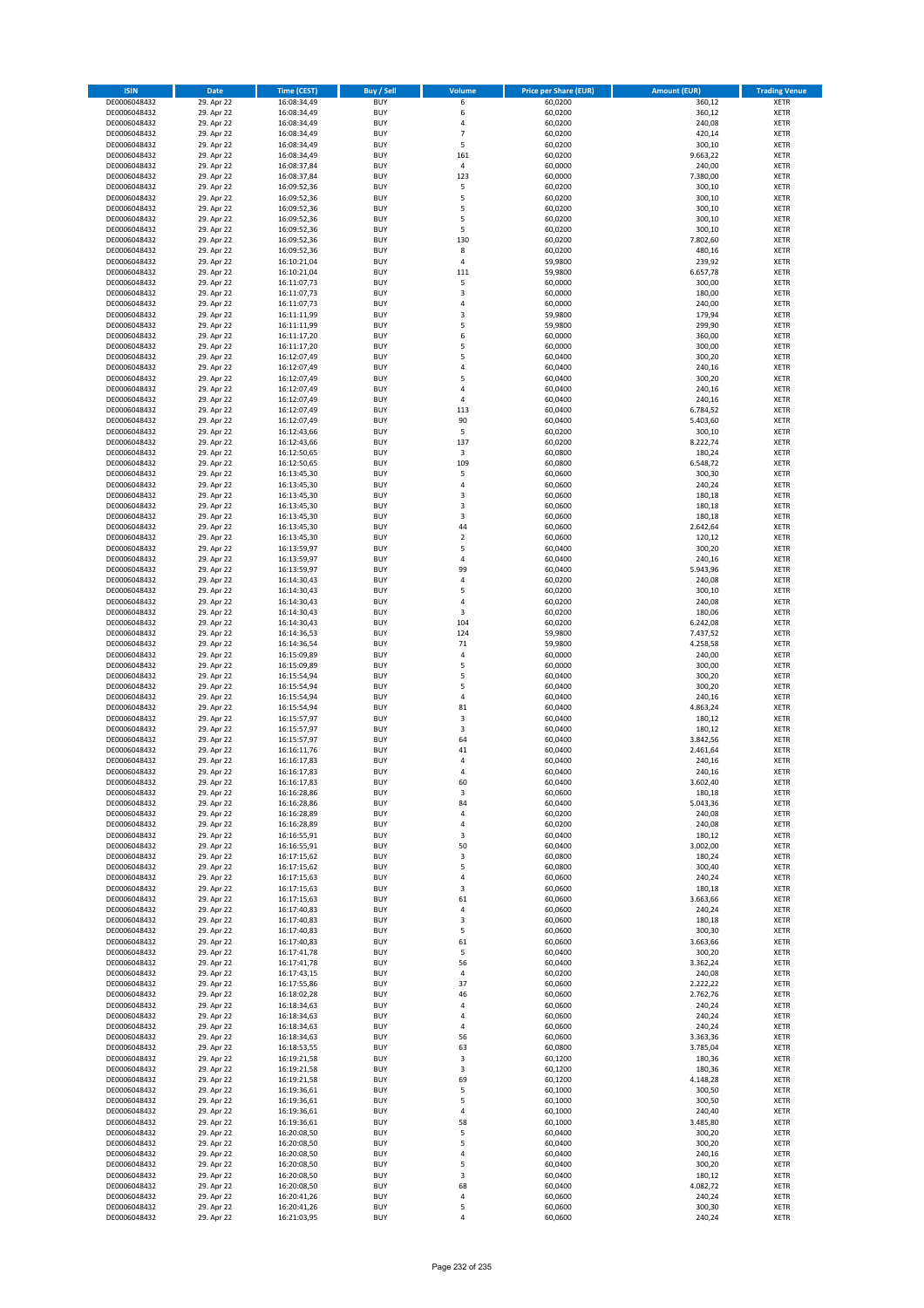| <b>ISIN</b>                  | Date                     | Time (CEST)                | <b>Buy / Sell</b>        | Volume                           | <b>Price per Share (EUR)</b> | <b>Amount (EUR)</b>  | <b>Trading Venue</b>       |
|------------------------------|--------------------------|----------------------------|--------------------------|----------------------------------|------------------------------|----------------------|----------------------------|
| DE0006048432                 | 29. Apr 22               | 16:21:03,95                | <b>BUY</b>               | $\overline{4}$                   | 60,0600                      | 240,24               | <b>XETR</b>                |
| DE0006048432                 | 29. Apr 22               | 16:21:03,95                | <b>BUY</b>               | 112                              | 60,0600                      | 6.726,72             | XETR                       |
| DE0006048432                 | 29. Apr 22               | 16:23:04,58                | <b>BUY</b>               | 5                                | 60,1200                      | 300,60               | <b>XETR</b>                |
| DE0006048432<br>DE0006048432 | 29. Apr 22<br>29. Apr 22 | 16:23:04,58<br>16:23:04,58 | <b>BUY</b><br><b>BUY</b> | $\sqrt{4}$<br>6                  | 60,1200<br>60,1200           | 240,48<br>360,72     | XETR<br><b>XETR</b>        |
| DE0006048432                 | 29. Apr 22               | 16:23:04,58                | <b>BUY</b>               | $\mathsf 3$                      | 60,1200                      | 180,36               | <b>XETR</b>                |
| DE0006048432                 | 29. Apr 22               | 16:23:04,58                | <b>BUY</b>               | 60                               | 60,1200                      | 3.607,20             | <b>XETR</b>                |
| DE0006048432                 | 29. Apr 22               | 16:23:06,89                | <b>BUY</b>               | 5                                | 60,1200                      | 300,60               | <b>XETR</b>                |
| DE0006048432                 | 29. Apr 22               | 16:23:06,89                | <b>BUY</b>               | 5                                | 60,1200                      | 300,60               | <b>XETR</b>                |
| DE0006048432                 | 29. Apr 22               | 16:23:06,89                | <b>BUY</b>               | 4                                | 60,1200                      | 240,48               | <b>XETR</b>                |
| DE0006048432                 | 29. Apr 22               | 16:23:06,89                | <b>BUY</b>               | $\sqrt{4}$                       | 60,1200                      | 240,48               | <b>XETR</b>                |
| DE0006048432<br>DE0006048432 | 29. Apr 22<br>29. Apr 22 | 16:23:06,89<br>16:23:06,89 | <b>BUY</b><br><b>BUY</b> | 3<br>122                         | 60,1200<br>60,1200           | 180,36<br>7.334,64   | <b>XETR</b><br><b>XETR</b> |
| DE0006048432                 | 29. Apr 22               | 16:23:06,89                | <b>BUY</b>               | 9                                | 60,1200                      | 541,08               | <b>XETR</b>                |
| DE0006048432                 | 29. Apr 22               | 16:23:41,61                | <b>BUY</b>               | 3                                | 60,1000                      | 180,30               | <b>XETR</b>                |
| DE0006048432                 | 29. Apr 22               | 16:23:41,61                | <b>BUY</b>               | 3                                | 60,1000                      | 180,30               | <b>XETR</b>                |
| DE0006048432                 | 29. Apr 22               | 16:24:07,13                | <b>BUY</b>               | 4                                | 60,0800                      | 240,32               | <b>XETR</b>                |
| DE0006048432                 | 29. Apr 22               | 16:24:07,13                | <b>BUY</b>               | 4                                | 60,0800                      | 240,32               | <b>XETR</b>                |
| DE0006048432                 | 29. Apr 22               | 16:24:07,13                | <b>BUY</b>               | 4                                | 60,0800                      | 240,32               | <b>XETR</b>                |
| DE0006048432<br>DE0006048432 | 29. Apr 22<br>29. Apr 22 | 16:24:07,13<br>16:24:07,13 | <b>BUY</b><br><b>BUY</b> | 3<br>4                           | 60,0800<br>60,0800           | 180,24<br>240,32     | <b>XETR</b><br><b>XETR</b> |
| DE0006048432                 | 29. Apr 22               | 16:24:07,13                | <b>BUY</b>               | 146                              | 60,0800                      | 8.771,68             | <b>XETR</b>                |
| DE0006048432                 | 29. Apr 22               | 16:24:07,21                | <b>BUY</b>               | 6                                | 60,0800                      | 360,48               | <b>XETR</b>                |
| DE0006048432                 | 29. Apr 22               | 16:25:28,64                | <b>BUY</b>               | $\overline{7}$                   | 60,1000                      | 420,70               | <b>XETR</b>                |
| DE0006048432                 | 29. Apr 22               | 16:25:28,64                | <b>BUY</b>               | $\overline{7}$                   | 60,1000                      | 420,70               | <b>XETR</b>                |
| DE0006048432                 | 29. Apr 22               | 16:25:28,64                | <b>BUY</b>               | 4                                | 60,1000                      | 240,40               | <b>XETR</b>                |
| DE0006048432<br>DE0006048432 | 29. Apr 22               | 16:25:28,84                | <b>BUY</b><br><b>BUY</b> | 100<br>$\sqrt{4}$                | 60,1000                      | 6.010,00             | <b>XETR</b><br><b>XETR</b> |
| DE0006048432                 | 29. Apr 22<br>29. Apr 22 | 16:25:41,69<br>16:25:41,69 | <b>BUY</b>               | 96                               | 60,0800<br>60,0800           | 240,32<br>5.767,68   | <b>XETR</b>                |
| DE0006048432                 | 29. Apr 22               | 16:25:41,70                | <b>BUY</b>               | 46                               | 60,0800                      | 2.763,68             | <b>XETR</b>                |
| DE0006048432                 | 29. Apr 22               | 16:26:26,10                | <b>BUY</b>               | 5                                | 60,0800                      | 300,40               | <b>XETR</b>                |
| DE0006048432                 | 29. Apr 22               | 16:26:26,10                | <b>BUY</b>               | 3                                | 60,0800                      | 180,24               | <b>XETR</b>                |
| DE0006048432                 | 29. Apr 22               | 16:26:26,10                | <b>BUY</b>               | 5                                | 60,0800                      | 300,40               | <b>XETR</b>                |
| DE0006048432                 | 29. Apr 22               | 16:26:26,10                | <b>BUY</b>               | 6                                | 60,0800                      | 360,48               | <b>XETR</b>                |
| DE0006048432                 | 29. Apr 22               | 16:26:26,10                | <b>BUY</b>               | 244                              | 60,0800                      | 14.659,52            | <b>XETR</b>                |
| DE0006048432                 | 29. Apr 22               | 16:26:44,59                | <b>BUY</b>               | 4                                | 60,1600                      | 240,64               | <b>XETR</b>                |
| DE0006048432<br>DE0006048432 | 29. Apr 22<br>29. Apr 22 | 16:26:44,59<br>16:26:45,63 | <b>BUY</b><br><b>BUY</b> | $\overline{7}$<br>$\overline{4}$ | 60,1600<br>60,1400           | 421,12<br>240,56     | <b>XETR</b><br><b>XETR</b> |
| DE0006048432                 | 29. Apr 22               | 16:27:00,60                | <b>BUY</b>               | 6                                | 60,1400                      | 360,84               | <b>XETR</b>                |
| DE0006048432                 | 29. Apr 22               | 16:27:00,60                | <b>BUY</b>               | 5                                | 60,1400                      | 300,70               | <b>XETR</b>                |
| DE0006048432                 | 29. Apr 22               | 16:27:00,60                | <b>BUY</b>               | 5                                | 60,1400                      | 300,70               | <b>XETR</b>                |
| DE0006048432                 | 29. Apr 22               | 16:27:00,61                | <b>BUY</b>               | 4                                | 60,1400                      | 240,56               | <b>XETR</b>                |
| DE0006048432                 | 29. Apr 22               | 16:27:04,47                | <b>BUY</b>               | 80                               | 60,1200                      | 4.809,60             | <b>XETR</b>                |
| DE0006048432                 | 29. Apr 22               | 16:27:04,48                | <b>BUY</b>               | 87                               | 60,1200                      | 5.230,44             | <b>XETR</b>                |
| DE0006048432                 | 29. Apr 22               | 16:27:07,04                | <b>BUY</b>               | 5                                | 60,1200                      | 300,60               | <b>XETR</b>                |
| DE0006048432                 | 29. Apr 22               | 16:27:07,04                | <b>BUY</b>               | 3                                | 60,1200                      | 180,36               | <b>XETR</b>                |
| DE0006048432<br>DE0006048432 | 29. Apr 22<br>29. Apr 22 | 16:27:37,16<br>16:27:37,16 | <b>BUY</b><br><b>BUY</b> | 3<br>$\overline{4}$              | 60,1200<br>60,1200           | 180,36<br>240,48     | <b>XETR</b><br><b>XETR</b> |
| DE0006048432                 | 29. Apr 22               | 16:27:37,16                | <b>BUY</b>               | 3                                | 60,1200                      | 180,36               | <b>XETR</b>                |
| DE0006048432                 | 29. Apr 22               | 16:27:37,16                | <b>BUY</b>               | 5                                | 60,1200                      | 300,60               | <b>XETR</b>                |
| DE0006048432                 | 29. Apr 22               | 16:27:37,16                | <b>BUY</b>               | 209                              | 60,1200                      | 12.565,08            | <b>XETR</b>                |
| DE0006048432                 | 29. Apr 22               | 16:27:38,20                | <b>BUY</b>               | 172                              | 60,1000                      | 10.337,20            | <b>XETR</b>                |
| DE0006048432                 | 29. Apr 22               | 16:27:38,23                | <b>BUY</b>               | 269                              | 60,0600                      | 16.156,14            | <b>XETR</b>                |
| DE0006048432                 | 29. Apr 22               | 16:28:23,51                | <b>BUY</b>               | $\pmb{4}$                        | 60,1800                      | 240,72               | <b>XETR</b>                |
| DE0006048432                 | 29. Apr 22               | 16:28:23,51                | <b>BUY</b>               | 3                                | 60,1800                      | 180,54               | <b>XETR</b>                |
| DE0006048432<br>DE0006048432 | 29. Apr 22<br>29. Apr 22 | 16:28:23,51<br>16:28:23,51 | <b>BUY</b><br><b>BUY</b> | 5<br>$\overline{4}$              | 60,1800<br>60,1800           | 300,90<br>240,72     | <b>XETR</b><br><b>XETR</b> |
| DE0006048432                 | 29. Apr 22               | 16:28:23,51                | <b>BUY</b>               | 9                                | 60,1800                      | 541,62               | <b>XETR</b>                |
| DE0006048432                 | 29. Apr 22               | 16:28:23,51                | <b>BUY</b>               | 90                               | 60,1800                      | 5.416,20             | <b>XETR</b>                |
| DE0006048432                 | 29. Apr 22               | 16:28:42,71                | <b>BUY</b>               | 5                                | 60,1800                      | 300,90               | <b>XETR</b>                |
| DE0006048432                 | 29. Apr 22               | 16:28:42,71                | <b>BUY</b>               | 5                                | 60,1800                      | 300,90               | <b>XETR</b>                |
| DE0006048432                 | 29. Apr 22               | 16:28:42,71                | <b>BUY</b>               | 97                               | 60,1800                      | 5.837,46             | <b>XETR</b>                |
| DE0006048432                 | 29. Apr 22               | 16:29:45,65                | <b>BUY</b>               | $\overline{4}$                   | 60,1200                      | 240,48               | <b>XETR</b>                |
| DE0006048432                 | 29. Apr 22               | 16:29:45,65                | <b>BUY</b>               | $\overline{4}$                   | 60,1200                      | 240,48               | <b>XETR</b>                |
| DE0006048432<br>DE0006048432 | 29. Apr 22<br>29. Apr 22 | 16:29:45,65<br>16:29:45,65 | BUY<br><b>BUY</b>        | 5<br>3                           | 60,1200<br>60,1200           | 300,60<br>180,36     | XETR<br><b>XETR</b>        |
| DE0006048432                 | 29. Apr 22               | 16:29:45,65                | <b>BUY</b>               | 5                                | 60,1200                      | 300,60               | <b>XETR</b>                |
| DE0006048432                 | 29. Apr 22               | 16:29:45,65                | <b>BUY</b>               | 91                               | 60,1200                      | 5.470,92             | XETR                       |
| DE0006048432                 | 29. Apr 22               | 16:29:45,66                | <b>BUY</b>               | 47                               | 60,1000                      | 2.824,70             | <b>XETR</b>                |
| DE0006048432                 | 29. Apr 22               | 16:30:40,65                | <b>BUY</b>               | 3                                | 60,2000                      | 180,60               | <b>XETR</b>                |
| DE0006048432                 | 29. Apr 22               | 16:30:40,65                | <b>BUY</b>               | 4                                | 60,2000                      | 240,80               | <b>XETR</b>                |
| DE0006048432                 | 29. Apr 22               | 16:30:42,29                | <b>BUY</b>               | $\sqrt{4}$                       | 60,1800                      | 240,72               | <b>XETR</b>                |
| DE0006048432<br>DE0006048432 | 29. Apr 22<br>29. Apr 22 | 16:30:42,29<br>16:30:42,29 | <b>BUY</b><br><b>BUY</b> | $\overline{4}$<br>$\sqrt{4}$     | 60,1800<br>60,1800           | 240,72<br>240,72     | XETR<br><b>XETR</b>        |
| DE0006048432                 | 29. Apr 22               | 16:30:42,29                | <b>BUY</b>               | 59                               | 60,1800                      | 3.550,62             | XETR                       |
| DE0006048432                 | 29. Apr 22               | 16:31:12,01                | <b>BUY</b>               | 3                                | 60,1800                      | 180,54               | <b>XETR</b>                |
| DE0006048432                 | 29. Apr 22               | 16:31:12,01                | <b>BUY</b>               | $\mathsf 3$                      | 60,1800                      | 180,54               | XETR                       |
| DE0006048432                 | 29. Apr 22               | 16:31:59,78                | <b>BUY</b>               | 3                                | 60,2600                      | 180,78               | <b>XETR</b>                |
| DE0006048432                 | 29. Apr 22               | 16:31:59,78                | <b>BUY</b>               | 3                                | 60,2600                      | 180,78               | XETR                       |
| DE0006048432                 | 29. Apr 22               | 16:32:07,07                | <b>BUY</b><br><b>BUY</b> | $\overline{4}$                   | 60,3000<br>60,3000           | 241,20               | <b>XETR</b><br><b>XETR</b> |
| DE0006048432<br>DE0006048432 | 29. Apr 22<br>29. Apr 22 | 16:32:07,07<br>16:32:07,08 | <b>BUY</b>               | 133<br>19                        | 60,3000                      | 8.019,90<br>1.145,70 | <b>XETR</b>                |
| DE0006048432                 | 29. Apr 22               | 16:32:07,08                | <b>BUY</b>               | 13                               | 60,3000                      | 783,90               | XETR                       |
| DE0006048432                 | 29. Apr 22               | 16:32:07,42                | <b>BUY</b>               | $\sqrt{4}$                       | 60,3000                      | 241,20               | <b>XETR</b>                |
| DE0006048432                 | 29. Apr 22               | 16:32:07,42                | <b>BUY</b>               | 107                              | 60,3000                      | 6.452,10             | <b>XETR</b>                |
| DE0006048432                 | 29. Apr 22               | 16:32:37,15                | <b>BUY</b>               | 6                                | 60,3000                      | 361,80               | <b>XETR</b>                |
| DE0006048432                 | 29. Apr 22               | 16:32:52,21                | <b>BUY</b>               | 3                                | 60,2600                      | 180,78               | XETR                       |
| DE0006048432                 | 29. Apr 22               | 16:32:52,21                | <b>BUY</b>               | 4                                | 60,2600                      | 241,04               | XETR                       |
| DE0006048432<br>DE0006048432 | 29. Apr 22<br>29. Apr 22 | 16:32:52,21<br>16:33:00,59 | <b>BUY</b><br><b>BUY</b> | 48<br>103                        | 60,2600<br>60,2400           | 2.892,48<br>6.204,72 | XETR<br>XETR               |
| DE0006048432                 | 29. Apr 22               | 16:33:15,63                | <b>BUY</b>               | 5                                | 60,2400                      | 301,20               | XETR                       |
| DE0006048432                 | 29. Apr 22               | 16:33:15,63                | <b>BUY</b>               | $\pmb{4}$                        | 60,2400                      | 240,96               | <b>XETR</b>                |
| DE0006048432                 | 29. Apr 22               | 16:34:14,24                | <b>BUY</b>               | 3                                | 60,3000                      | 180,90               | XETR                       |
| DE0006048432                 | 29. Apr 22               | 16:34:14,24                | <b>BUY</b>               | 5                                | 60,3000                      | 301,50               | <b>XETR</b>                |
| DE0006048432                 | 29. Apr 22               | 16:35:06,50                | <b>BUY</b>               | 5                                | 60,3200                      | 301,60               | XETR                       |
| DE0006048432                 | 29. Apr 22               | 16:35:06,50                | <b>BUY</b>               | 5                                | 60,3200                      | 301,60               | XETR                       |
| DE0006048432                 | 29. Apr 22               | 16:35:06,50                | <b>BUY</b>               | $\overline{7}$                   | 60,3200                      | 422,24               | XETR                       |
| DE0006048432                 | 29. Apr 22               | 16:35:06,50                | <b>BUY</b>               | 158                              | 60,3200                      | 9.530,56             | <b>XETR</b>                |
| DE0006048432<br>DE0006048432 | 29. Apr 22<br>29. Apr 22 | 16:36:12,33<br>16:36:12,39 | <b>BUY</b><br><b>BUY</b> | 4<br>$\sqrt{4}$                  | 60,3400<br>60,3200           | 241,36<br>241,28     | <b>XETR</b><br><b>XETR</b> |
| DE0006048432                 | 29. Apr 22               | 16:36:12,39                | <b>BUY</b>               | 5                                | 60,3200                      | 301,60               | XETR                       |
| DE0006048432                 | 29. Apr 22               | 16:36:12,39                | <b>BUY</b>               | 5                                | 60,3200                      | 301,60               | XETR                       |
| DE0006048432                 | 29. Apr 22               | 16:36:12,39                | <b>BUY</b>               | 107                              | 60,3200                      | 6.454,24             | <b>XETR</b>                |
| DE0006048432                 | 29. Apr 22               | 16:36:22,75                | <b>BUY</b>               | 4                                | 60,3600                      | 241,44               | XETR                       |
| DE0006048432                 | 29. Apr 22               | 16:36:22,75                | <b>BUY</b>               | $\pmb{4}$                        | 60,3600                      | 241,44               | <b>XETR</b>                |
| DE0006048432                 | 29. Apr 22               | 16:37:05,02                | <b>BUY</b>               | 52                               | 60,3400                      | 3.137,68             | XETR                       |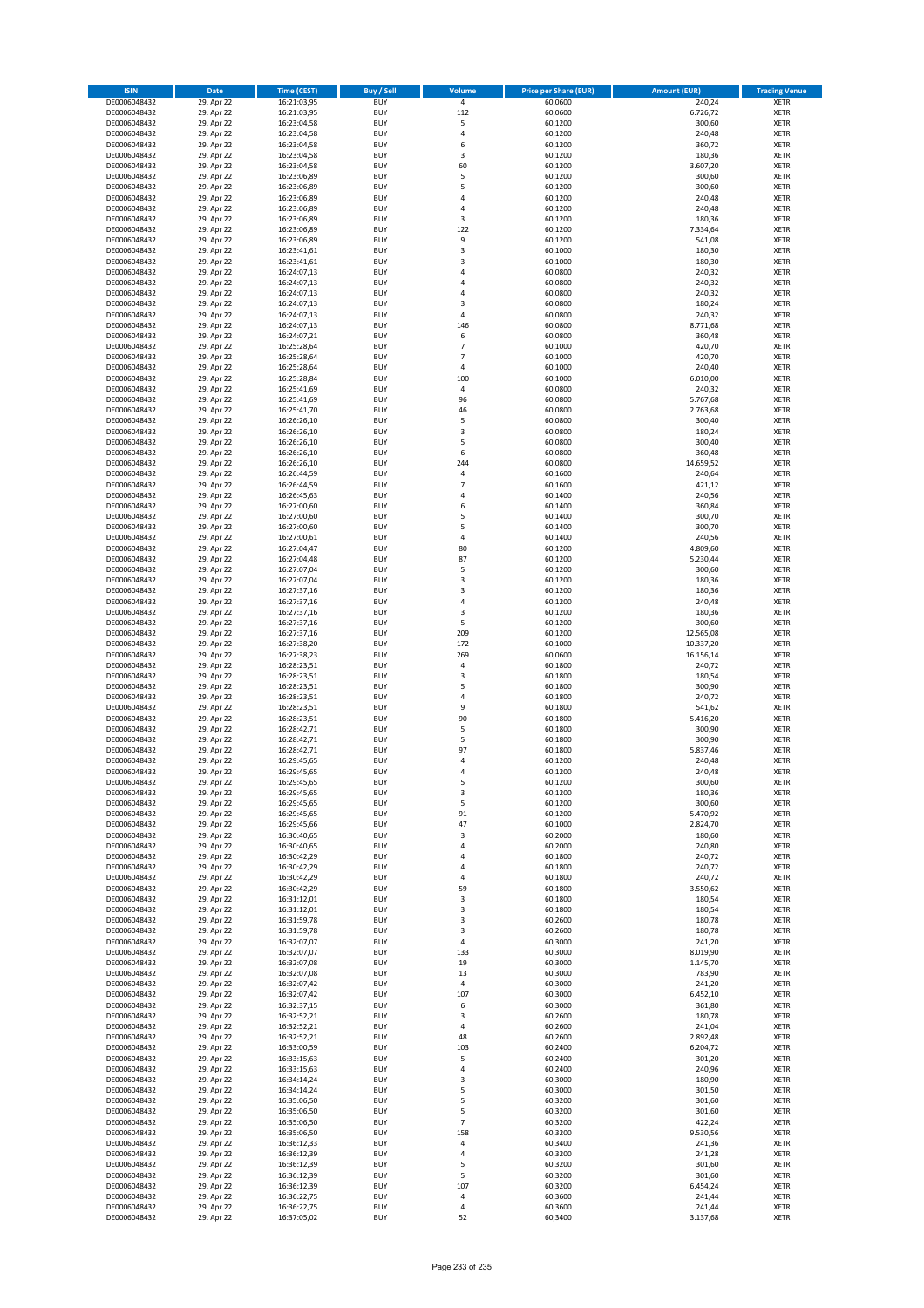| <b>ISIN</b>                  | Date                     | Time (CEST)                | <b>Buy / Sell</b>        | Volume                  | <b>Price per Share (EUR)</b> | <b>Amount (EUR)</b>  | <b>Trading Venue</b>       |
|------------------------------|--------------------------|----------------------------|--------------------------|-------------------------|------------------------------|----------------------|----------------------------|
| DE0006048432                 | 29. Apr 22               | 16:37:31,88                | <b>BUY</b>               | $\overline{\mathbf{5}}$ | 60,4000                      | 302,00               | <b>XETR</b>                |
| DE0006048432                 | 29. Apr 22               | 16:37:31,88                | <b>BUY</b>               | 172                     | 60,4000                      | 10.388,80            | XETR                       |
| DE0006048432                 | 29. Apr 22               | 16:37:38,87                | <b>BUY</b>               | 6                       | 60,4000                      | 362,40               | <b>XETR</b>                |
| DE0006048432<br>DE0006048432 | 29. Apr 22<br>29. Apr 22 | 16:38:06,00<br>16:38:06,00 | <b>BUY</b><br><b>BUY</b> | 6<br>5                  | 60,4000<br>60,4000           | 362,40<br>302,00     | XETR<br><b>XETR</b>        |
| DE0006048432                 | 29. Apr 22               | 16:38:06,00                | <b>BUY</b>               | 225                     | 60,4000                      | 13.590,00            | <b>XETR</b>                |
| DE0006048432                 | 29. Apr 22               | 16:38:28,03                | <b>BUY</b>               | 98                      | 60,3800                      | 5.917,24             | <b>XETR</b>                |
| DE0006048432                 | 29. Apr 22               | 16:38:28,03                | <b>BUY</b>               | $\,$ 1                  | 60,3800                      | 60,38                | <b>XETR</b>                |
| DE0006048432                 | 29. Apr 22               | 16:38:45,80                | <b>BUY</b>               | $\overline{4}$          | 60,3600                      | 241,44               | <b>XETR</b>                |
| DE0006048432                 | 29. Apr 22               | 16:38:45,80                | <b>BUY</b>               | 5                       | 60,3600                      | 301,80               | <b>XETR</b>                |
| DE0006048432                 | 29. Apr 22               | 16:38:45,80                | <b>BUY</b>               | $\mathsf 3$             | 60,3600                      | 181,08               | <b>XETR</b>                |
| DE0006048432<br>DE0006048432 | 29. Apr 22<br>29. Apr 22 | 16:40:01,25<br>16:40:01,25 | <b>BUY</b><br><b>BUY</b> | 4<br>6                  | 60,5000<br>60,5000           | 242,00<br>363,00     | <b>XETR</b><br><b>XETR</b> |
| DE0006048432                 | 29. Apr 22               | 16:40:26,51                | <b>BUY</b>               | 3                       | 60,4800                      | 181,44               | <b>XETR</b>                |
| DE0006048432                 | 29. Apr 22               | 16:40:26,51                | <b>BUY</b>               | 270                     | 60,4800                      | 16.329,60            | <b>XETR</b>                |
| DE0006048432                 | 29. Apr 22               | 16:41:04,20                | <b>BUY</b>               | 3                       | 60,5600                      | 181,68               | <b>XETR</b>                |
| DE0006048432                 | 29. Apr 22               | 16:41:04,21                | <b>BUY</b>               | 55                      | 60,5400                      | 3.329,70             | <b>XETR</b>                |
| DE0006048432                 | 29. Apr 22               | 16:41:04,23                | <b>BUY</b>               | 53                      | 60,5400                      | 3.208,62             | <b>XETR</b>                |
| DE0006048432                 | 29. Apr 22               | 16:41:04,41                | <b>BUY</b>               | 4                       | 60,5400                      | 242,16               | <b>XETR</b>                |
| DE0006048432                 | 29. Apr 22               | 16:41:04,41                | <b>BUY</b>               | 145                     | 60,5400                      | 8.778,30             | <b>XETR</b>                |
| DE0006048432<br>DE0006048432 | 29. Apr 22<br>29. Apr 22 | 16:41:22,70<br>16:41:37,37 | <b>BUY</b><br><b>BUY</b> | 3<br>5                  | 60,5000<br>60,4800           | 181,50<br>302,40     | <b>XETR</b><br><b>XETR</b> |
| DE0006048432                 | 29. Apr 22               | 16:41:37,37                | <b>BUY</b>               | 89                      | 60,4800                      | 5.382,72             | <b>XETR</b>                |
| DE0006048432                 | 29. Apr 22               | 16:41:37,37                | <b>BUY</b>               | 52                      | 60,4800                      | 3.144,96             | <b>XETR</b>                |
| DE0006048432                 | 29. Apr 22               | 16:41:37,37                | <b>BUY</b>               | 42                      | 60,4800                      | 2.540,16             | <b>XETR</b>                |
| DE0006048432                 | 29. Apr 22               | 16:41:49,34                | <b>BUY</b>               | 116                     | 60,4600                      | 7.013,36             | <b>XETR</b>                |
| DE0006048432                 | 29. Apr 22               | 16:42:06,11                | <b>BUY</b>               | 11                      | 60,4400                      | 664,84               | <b>XETR</b>                |
| DE0006048432                 | 29. Apr 22               | 16:42:06,11                | <b>BUY</b>               | 5                       | 60,4400                      | 302,20               | <b>XETR</b>                |
| DE0006048432<br>DE0006048432 | 29. Apr 22<br>29. Apr 22 | 16:42:06,11<br>16:42:21,93 | <b>BUY</b><br><b>BUY</b> | 127<br>6                | 60,4400<br>60,4600           | 7.675,88<br>362,76   | <b>XETR</b><br><b>XETR</b> |
| DE0006048432                 | 29. Apr 22               | 16:42:21,93                | <b>BUY</b>               | 88                      | 60,4600                      | 5.320,48             | <b>XETR</b>                |
| DE0006048432                 | 29. Apr 22               | 16:42:47,50                | <b>BUY</b>               | 3                       | 60,4600                      | 181,38               | <b>XETR</b>                |
| DE0006048432                 | 29. Apr 22               | 16:42:47,50                | <b>BUY</b>               | 96                      | 60,4600                      | 5.804,16             | <b>XETR</b>                |
| DE0006048432                 | 29. Apr 22               | 16:43:03,25                | <b>BUY</b>               | 5                       | 60,4400                      | 302,20               | <b>XETR</b>                |
| DE0006048432                 | 29. Apr 22               | 16:43:17,50                | <b>BUY</b>               | 4                       | 60,4200                      | 241,68               | <b>XETR</b>                |
| DE0006048432                 | 29. Apr 22               | 16:43:17,50                | <b>BUY</b>               | 5                       | 60,4200                      | 302,10               | <b>XETR</b>                |
| DE0006048432                 | 29. Apr 22               | 16:43:17,50                | <b>BUY</b>               | 95                      | 60,4200                      | 5.739,90             | <b>XETR</b>                |
| DE0006048432<br>DE0006048432 | 29. Apr 22<br>29. Apr 22 | 16:43:33,60<br>16:44:01,83 | <b>BUY</b><br><b>BUY</b> | 46<br>$\mathsf 3$       | 60,4000<br>60,3800           | 2.778,40<br>181,14   | <b>XETR</b><br><b>XETR</b> |
| DE0006048432                 | 29. Apr 22               | 16:44:01,83                | <b>BUY</b>               | 3                       | 60,3800                      | 181,14               | <b>XETR</b>                |
| DE0006048432                 | 29. Apr 22               | 16:44:01,83                | <b>BUY</b>               | 53                      | 60,3800                      | 3.200,14             | <b>XETR</b>                |
| DE0006048432                 | 29. Apr 22               | 16:44:28,82                | <b>BUY</b>               | 5                       | 60,4200                      | 302,10               | <b>XETR</b>                |
| DE0006048432                 | 29. Apr 22               | 16:44:28,82                | <b>BUY</b>               | 3                       | 60,4200                      | 181,26               | <b>XETR</b>                |
| DE0006048432                 | 29. Apr 22               | 16:44:28,82                | <b>BUY</b>               | 113                     | 60,4200                      | 6.827,46             | <b>XETR</b>                |
| DE0006048432                 | 29. Apr 22               | 16:44:49,08                | <b>BUY</b>               | $\sqrt{4}$              | 60,4200                      | 241,68               | <b>XETR</b>                |
| DE0006048432                 | 29. Apr 22               | 16:44:49,08                | <b>BUY</b>               | 84                      | 60,4200                      | 5.075,28             | <b>XETR</b>                |
| DE0006048432                 | 29. Apr 22               | 16:45:03,41                | <b>BUY</b><br><b>BUY</b> | 53<br>4                 | 60,4000                      | 3.201,20             | <b>XETR</b><br><b>XETR</b> |
| DE0006048432<br>DE0006048432 | 29. Apr 22<br>29. Apr 22 | 16:45:15,87<br>16:45:15,87 | <b>BUY</b>               | 45                      | 60,4000<br>60,4000           | 241,60<br>2.718,00   | <b>XETR</b>                |
| DE0006048432                 | 29. Apr 22               | 16:45:15,89                | <b>BUY</b>               | 68                      | 60,4000                      | 4.107,20             | <b>XETR</b>                |
| DE0006048432                 | 29. Apr 22               | 16:45:27,19                | <b>BUY</b>               | 5                       | 60,4000                      | 302,00               | <b>XETR</b>                |
| DE0006048432                 | 29. Apr 22               | 16:45:27,19                | <b>BUY</b>               | 83                      | 60,4000                      | 5.013,20             | <b>XETR</b>                |
| DE0006048432                 | 29. Apr 22               | 16:46:04,20                | <b>BUY</b>               | 6                       | 60,5400                      | 363,24               | <b>XETR</b>                |
| DE0006048432                 | 29. Apr 22               | 16:46:04,20                | <b>BUY</b>               | 5                       | 60,5400                      | 302,70               | <b>XETR</b>                |
| DE0006048432                 | 29. Apr 22               | 16:46:04,20                | <b>BUY</b>               | 87<br>51                | 60,5400                      | 5.266,98             | <b>XETR</b>                |
| DE0006048432<br>DE0006048432 | 29. Apr 22<br>29. Apr 22 | 16:46:07,68<br>16:46:14,25 | <b>BUY</b><br><b>BUY</b> | 78                      | 60,5000<br>60,5200           | 3.085,50<br>4.720,56 | <b>XETR</b><br><b>XETR</b> |
| DE0006048432                 | 29. Apr 22               | 16:46:42,12                | <b>BUY</b>               | 4                       | 60,5000                      | 242,00               | <b>XETR</b>                |
| DE0006048432                 | 29. Apr 22               | 16:46:42,12                | <b>BUY</b>               | $\overline{4}$          | 60,5000                      | 242,00               | <b>XETR</b>                |
| DE0006048432                 | 29. Apr 22               | 16:46:42,12                | <b>BUY</b>               | 47                      | 60,5000                      | 2.843,50             | <b>XETR</b>                |
| DE0006048432                 | 29. Apr 22               | 16:47:02,61                | <b>BUY</b>               | 101                     | 60,5400                      | 6.114,54             | <b>XETR</b>                |
| DE0006048432                 | 29. Apr 22               | 16:47:27,68                | <b>BUY</b>               | 29                      | 60,4800                      | 1.753,92             | <b>XETR</b>                |
| DE0006048432                 | 29. Apr 22               | 16:47:27,68                | <b>BUY</b>               | 16                      | 60,4800                      | 967,68               | <b>XETR</b>                |
| DE0006048432<br>DE0006048432 | 29. Apr 22<br>29. Apr 22 | 16:47:28,02<br>16:47:43,01 | <b>BUY</b><br>BUY        | $\overline{4}$<br>4     | 60,4600<br>60,4400           | 241,84<br>241,76     | <b>XETR</b><br>XETR        |
| DE0006048432                 | 29. Apr 22               | 16:47:43,01                | <b>BUY</b>               | 50                      | 60,4400                      | 3.022,00             | <b>XETR</b>                |
| DE0006048432                 | 29. Apr 22               | 16:47:46,47                | <b>BUY</b>               | 5                       | 60,4200                      | 302,10               | <b>XETR</b>                |
| DE0006048432                 | 29. Apr 22               | 16:47:49,98                | <b>BUY</b>               | 3                       | 60,3800                      | 181,14               | XETR                       |
| DE0006048432                 | 29. Apr 22               | 16:47:57,42                | <b>BUY</b>               | 45                      | 60,3600                      | 2.716,20             | <b>XETR</b>                |
| DE0006048432                 | 29. Apr 22               | 16:49:14,42                | <b>BUY</b>               | 5                       | 60,5200                      | 302,60               | <b>XETR</b>                |
| DE0006048432                 | 29. Apr 22               | 16:49:14,42                | <b>BUY</b>               | 96                      | 60,5200                      | 5.809,92             | <b>XETR</b>                |
| DE0006048432<br>DE0006048432 | 29. Apr 22<br>29. Apr 22 | 16:49:36,31<br>16:49:36,31 | <b>BUY</b><br><b>BUY</b> | 5<br>67                 | 60,5000<br>60,5000           | 302,50<br>4.053,50   | <b>XETR</b><br>XETR        |
| DE0006048432                 | 29. Apr 22               | 16:49:40,59                | <b>BUY</b>               | 70                      | 60,5200                      | 4.236,40             | <b>XETR</b>                |
| DE0006048432                 | 29. Apr 22               | 16:49:55,09                | <b>BUY</b>               | $\pmb{4}$               | 60,4600                      | 241,84               | XETR                       |
| DE0006048432                 | 29. Apr 22               | 16:49:55,09                | <b>BUY</b>               | 13                      | 60,4600                      | 785,98               | <b>XETR</b>                |
| DE0006048432                 | 29. Apr 22               | 16:49:55,09                | <b>BUY</b>               | 68                      | 60,4600                      | 4.111,28             | XETR                       |
| DE0006048432                 | 29. Apr 22               | 16:50:04,91                | <b>BUY</b>               | 49                      | 60,4800                      | 2.963,52             | <b>XETR</b>                |
| DE0006048432                 | 29. Apr 22               | 16:51:05,48                | <b>BUY</b>               | 5                       | 60,5000                      | 302,50               | XETR                       |
| DE0006048432<br>DE0006048432 | 29. Apr 22<br>29. Apr 22 | 16:51:05,48<br>16:51:05,48 | <b>BUY</b><br><b>BUY</b> | 5<br>46                 | 60,5000<br>60,5000           | 302,50<br>2.783,00   | <b>XETR</b><br><b>XETR</b> |
| DE0006048432                 | 29. Apr 22               | 16:51:40,63                | <b>BUY</b>               | 48                      | 60,5000                      | 2.904,00             | <b>XETR</b>                |
| DE0006048432                 | 29. Apr 22               | 16:51:42,43                | <b>BUY</b>               | 3                       | 60,5400                      | 181,62               | XETR                       |
| DE0006048432                 | 29. Apr 22               | 16:51:42,43                | <b>BUY</b>               | 77                      | 60,5400                      | 4.661,58             | XETR                       |
| DE0006048432                 | 29. Apr 22               | 16:52:01,11                | <b>BUY</b>               | 3                       | 60,5200                      | 181,56               | <b>XETR</b>                |
| DE0006048432                 | 29. Apr 22               | 16:52:01,11                | <b>BUY</b>               | 54                      | 60,5200                      | 3.268,08             | <b>XETR</b>                |
| DE0006048432                 | 29. Apr 22               | 16:52:23,87                | <b>BUY</b>               | $\overline{2}$          | 60,6000                      | 121,20               | XETR                       |
| DE0006048432<br>DE0006048432 | 29. Apr 22<br>29. Apr 22 | 16:52:23,92<br>16:52:24,01 | <b>BUY</b><br><b>BUY</b> | $\,$ 1<br>$\,$ 1        | 60,6000<br>60,6000           | 60,60<br>60,60       | <b>XETR</b><br>XETR        |
| DE0006048432                 | 29. Apr 22               | 16:52:24,11                | <b>BUY</b>               | $\,$ 1                  | 60,6000                      | 60,60                | XETR                       |
| DE0006048432                 | 29. Apr 22               | 16:53:24,30                | <b>BUY</b>               | 121                     | 60,6200                      | 7.335,02             | XETR                       |
| DE0006048432                 | 29. Apr 22               | 16:54:00,32                | <b>BUY</b>               | 5                       | 60,6400                      | 303,20               | <b>XETR</b>                |
| DE0006048432                 | 29. Apr 22               | 16:54:01,50                | <b>BUY</b>               | 80                      | 60,6200                      | 4.849,60             | XETR                       |
| DE0006048432                 | 29. Apr 22               | 16:54:02,84                | <b>BUY</b>               | 3                       | 60,6000                      | 181,80               | <b>XETR</b>                |
| DE0006048432                 | 29. Apr 22               | 16:54:02,84                | <b>BUY</b>               | 70                      | 60,5800                      | 4.240,60             | XETR                       |
| DE0006048432<br>DE0006048432 | 29. Apr 22<br>29. Apr 22 | 16:54:38,69                | <b>BUY</b><br><b>BUY</b> | 89<br>97                | 60,6200<br>60,6200           | 5.395,18<br>5.880,14 | XETR<br>XETR               |
| DE0006048432                 | 29. Apr 22               | 16:54:45,24<br>16:55:12,24 | <b>BUY</b>               | $\sqrt{4}$              | 60,5800                      | 242,32               | <b>XETR</b>                |
| DE0006048432                 | 29. Apr 22               | 16:55:12,24                | <b>BUY</b>               | 29                      | 60,5800                      | 1.756,82             | <b>XETR</b>                |
| DE0006048432                 | 29. Apr 22               | 16:55:12,24                | <b>BUY</b>               | 42                      | 60,5800                      | 2.544,36             | <b>XETR</b>                |
| DE0006048432                 | 29. Apr 22               | 16:55:28,32                | <b>BUY</b>               | $\overline{7}$          | 60,5600                      | 423,92               | XETR                       |
| DE0006048432                 | 29. Apr 22               | 16:55:28,32                | <b>BUY</b>               | 46                      | 60,5600                      | 2.785,76             | XETR                       |
| DE0006048432                 | 29. Apr 22               | 16:55:28,32                | <b>BUY</b>               | 40                      | 60,5600                      | 2.422,40             | <b>XETR</b>                |
| DE0006048432<br>DE0006048432 | 29. Apr 22<br>29. Apr 22 | 16:55:31,03<br>16:55:31,03 | <b>BUY</b><br><b>BUY</b> | $\pmb{4}$<br>93         | 60,5200<br>60,5200           | 242,08<br>5.628,36   | XETR<br><b>XETR</b>        |
| DE0006048432                 | 29. Apr 22               | 16:55:32,01                | <b>BUY</b>               | 28                      | 60,4600                      | 1.692,88             | <b>XETR</b>                |